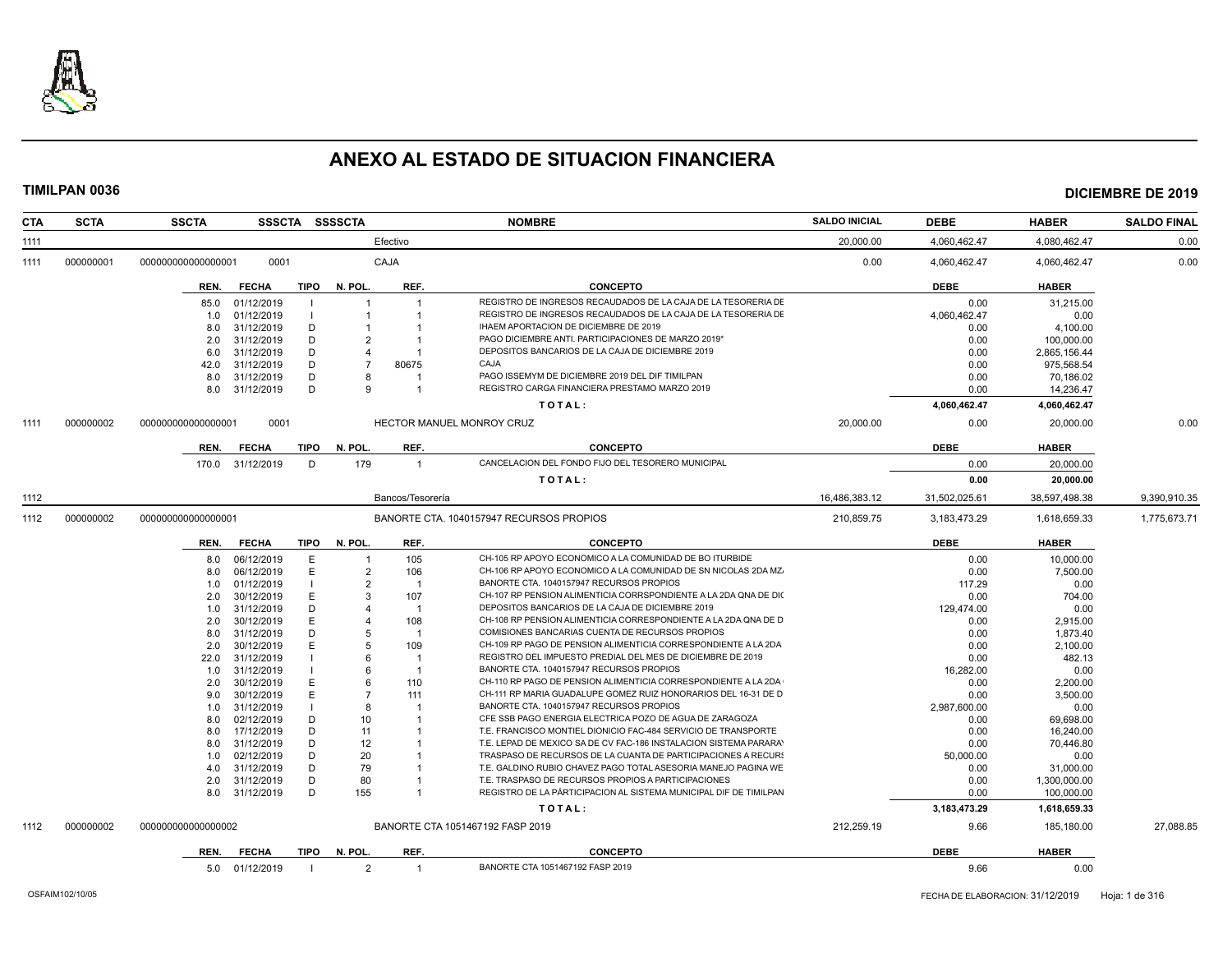

| <b>CTA</b> | <b>SCTA</b>     | <b>SSCTA</b>       |                |      | SSSCTA SSSSCTA |                | <b>NOMBRE</b>                                                       | <b>SALDO INICIAL</b> | <b>DEBE</b>                      | <b>HABER</b> | <b>SALDO FINAL</b> |
|------------|-----------------|--------------------|----------------|------|----------------|----------------|---------------------------------------------------------------------|----------------------|----------------------------------|--------------|--------------------|
|            |                 |                    | 8.0 05/12/2019 | D    | 149            | $\overline{1}$ | T.E. CHEVY SAN CARLOS SA DE CV FAC-44967 COMPRA DE AVEO 2020        |                      | 0.00                             | 185,180.00   |                    |
|            |                 |                    |                |      |                |                | TOTAL:                                                              |                      | 9.66                             | 185,180.00   |                    |
|            | 000000002       | 000000000000000003 |                |      |                |                | BANORTE CTA 1057902444 FEFOM 2019                                   | 7,340,951.56         | 3,901,232.56                     | 7.021.206.73 | 4,220,977.39       |
| 1112       |                 |                    |                |      |                |                |                                                                     |                      |                                  |              |                    |
|            |                 | REN.               | <b>FECHA</b>   | TIPO | N. POL.        | REF.           | <b>CONCEPTO</b>                                                     |                      | <b>DEBE</b>                      | <b>HABER</b> |                    |
|            |                 | 9.0                | 01/12/2019     |      | $\overline{2}$ | $\overline{1}$ | BANORTE CTA 1057902444 FEFOM 2019                                   |                      | 1,232.56                         | 0.00         |                    |
|            |                 | 48.0               | 31/12/2019     | D    | 5              | $\overline{1}$ | COMISIONES BANCARIAS CUENTA DE FEFOM                                |                      | 0.00                             | 69.60        |                    |
|            |                 | 1.0                | 26/12/2019     | D    | 64             | -1             | T.E. REINTEGRO A LA CUENTA DE FEFOM DE LA DE PARTICIPACIONES        |                      | 700,000.00                       | 0.00         |                    |
|            |                 | 1.0                | 26/12/2019     | D    | 65             |                | T.E. REINTEGRO A LA CUENTA DE FEFOM DE LA DE PARTICIPACIONES        |                      | 700.000.00                       | 0.00         |                    |
|            |                 | 1.0                | 26/12/2019     | D    | 66             | $\overline{1}$ | T.E. REINTEGRO A LA CUENTA DE FEFOM DE LA DE PARTICIPACIONES        |                      | 400,000.00                       | 0.00         |                    |
|            |                 | 1.0                | 31/12/2019     | D    | 74             | -1             | T.E. REINTEGRO A LA CUENTA DE FEFOM DE LA DE PARTICIPACIONES        |                      | 700,000.00                       | 0.00         |                    |
|            |                 | 1.0                | 31/12/2019     | D    | 75             |                | T.E. REINTEGRO A LA CUENTA DE FEFOM DE LA DE PARTICIPACIONES        |                      | 800.000.00                       | 0.00         |                    |
|            |                 | 1.0                | 31/12/2019     | D    | 76             | $\overline{1}$ | T.E. REINTEGRO A LA CUENTA DE FEFOM DE LA DE PARTICIPACIONES        |                      | 400,000.00                       | 0.00         |                    |
|            |                 | 1.0                | 31/12/2019     | D    | 77             | -1             | T.E. REINTEGRO A LA CUENTA DE FEFOM DE LA DE PARTICIPACIONES        |                      | 200,000.00                       | 0.00         |                    |
|            |                 | 9.0                | 26/12/2019     | D    | 90             |                | T.E. SRA CONSTRUCCIONES SA DE CV FAC-11 EST 2 OBRA 13/2019          |                      | 0.00                             | 37,850.97    |                    |
|            |                 | 4.0                | 02/12/2019     | D    | 116            | $\overline{1}$ | T.E. ANGEL ALFREDO ROMERO GONZALEZ FAC-66 EST 1 OBRA 38 FEFOM/2     |                      | 0.00                             | 641,384.25   |                    |
|            |                 | 4.0                | 05/12/2019     | D    | 117            | -1             | T.E. CHIMALLI INGENIERIA SA DE CV FAC-157 MATERIAL BORA FEFOM 06/20 |                      | 0.00                             | 25,199.93    |                    |
|            |                 | 18.0               | 05/12/2019     | D    | 118            |                | T.E. ENTERO DE LAS RETENCIONES DEL 2% SUPERVISION OBRAS FEFOM       |                      | 0.00                             | 110,831.06   |                    |
|            |                 | 4.0                | 09/12/2019     | D    | 119            | $\overline{1}$ | T.E. JOSE LUIS OSORNIO CABALLERO FAC-4043 MATERIALES OBRA 28 FEF    |                      | 0.00                             | 4,640.00     |                    |
|            |                 | 4.0                | 09/12/2019     | D    | 120            | -1             | T.E. CHIMALLI INGENIERIA SA DE CV FAC-156 MATERIAL OBRA FEFOM 04/20 |                      | 0.00                             | 154,748.64   |                    |
|            |                 | 2.0                | 12/12/2019     | D    | 121            |                | T.E. TRASPASO A LA CUENTA DE PARTICIPACIONES DE FEFM 2019           |                      | 0.00                             | 400,000.00   |                    |
|            |                 | 2.0                | 12/12/2019     | D    | 122            | $\overline{1}$ | T.E. TRASPASO A LA CUENTA DE PARTICIPACIONES DE FEFM 2019           |                      | 0.00                             | 400,000.00   |                    |
|            |                 | 8.0                | 12/12/2019     | D    | 123            | $\overline{1}$ | T.E. ERASTO JIMENEZ MENDOZA FAC-765 MATERIALES OBRA FEFOM 44/20     |                      | 0.00                             | 22,926.24    |                    |
|            |                 | 2.0                | 16/12/2019     | D    | 124            |                | T.E. TRASPASO A LA CUENTA DE PARTICIPACIONES DE FEFOM 2019          |                      | 0.00                             | 200,000.00   |                    |
|            |                 | 11.0               | 19/12/2019     | D    | 125            | $\overline{1}$ | T.E. ANGEL ALFREDO ROMERO GONZALEZ FAC-67 EST. 2 OBRA FEFOM 38/     |                      | 0.00                             | 91,115.60    |                    |
|            |                 | 11.0               | 19/12/2019     | D    | 126            | $\overline{1}$ | T.E. GUCOC SA DE CV FAC-234 ESTI 1 DE LA OBRA 41 FEFOM/2019         |                      | 0.00                             | 487,858.62   |                    |
|            |                 | 11.0               | 19/12/2019     | D    | 127            | $\overline{1}$ | T.E. ELENA ARQUITECTOS + ARQUITECTOS SA DE CV FAC-234 ESTIMACION    |                      | 0.00                             | 451,057.36   |                    |
|            |                 | 11.0               | 21/12/2019     | D    | 128            | $\overline{1}$ | T.E. ANGEL ALFREDO ROMERO GONZALEZ FAC-68 ESTI 2 OBRA 14 FEFOM/     |                      | 0.00                             | 80,093.14    |                    |
|            |                 | 11.0               | 21/12/2019     | D    | 129            | -1             | T.E. ELENA ARQUITECTOS + ARQUITECTOS SA DE CV FAC-97 ESTIMACION     |                      | 0.00                             | 117,105.46   |                    |
|            |                 | 11.0               | 24/12/2019     | D    | 130            |                | T.E. ANGEL ALFREDO ROMERO GONZALEZ FAC-70 EST 2 OBRA 33 FEFOM/      |                      | 0.00                             | 48,900.85    |                    |
|            |                 | 11.0               | 24/12/2019     | D    | 131            | $\overline{1}$ | T.E. GRUPO JUMERAIN SA DE CV FAC-24 EST. 1 OBRA 19 FEFOM/2019       |                      | 0.00                             | 338,775.48   |                    |
|            |                 | 11.0               | 24/12/2019     | D    | 132            | -1             | T.E. GRUPO JUMERAIN SA DE CV FAC-32 EST. 2 OBRA 19 FEFOM/2019       |                      | 0.00                             | 345,743.11   |                    |
|            |                 | 11.0               | 24/12/2019     | D    | 133            | $\overline{1}$ | T.E. ANGEL ALFREDO ROMERO GONZALEZ FAC-69 EST. 2 OBRA 43 FEFOM/     |                      | 0.00                             | 71,079.37    |                    |
|            |                 | 11.0               | 26/12/2019     | D    | 134            | $\overline{1}$ | T.E. ANGEL ALFREDO ROMERO GONZALEZ FAC-69 EST. 2 OBRA 43 FEFOM/     |                      | 0.00                             | 976,703.06   |                    |
|            |                 | 4.0                | 26/12/2019     | D    | 135            | 3              | T.E. SRA CONSTRUCCIONES SA DE CV FAC-3 EST. 2 OBRA 22 FEFOM/2019    |                      | 0.00                             | 20,652.09    |                    |
|            |                 | 8.0                | 26/12/2019     | D    | 136            |                | T.E. EC GRUPO CONSTRUCTOR MIRANDA SA DE CV FAC-95 OBRA 44 FEFO      |                      | 0.00                             | 30,380.40    |                    |
|            |                 | 11.0               | 27/12/2019     | D    | 137            | $\overline{1}$ | T.E. COORPORATIVO INDUSTRIAL YAFINSA SA DE CV FAC-16 EST 1 OBRA 2   |                      | 0.00                             | 1,640,349.58 |                    |
|            |                 | 8.0                | 30/12/2019     | D    | 138            | $\overline{1}$ | T.E. SINTHIA MIRANDA GARCIA ESTRADA FAC-416 MATERIALES OBRA 44 DI   |                      | 0.00                             | 39,161.60    |                    |
|            |                 | 8.0                | 30/12/2019     | D    | 139            |                | T.E. SINTHIA MIRANDA GARCIA ESTRADA FAC-415 MATERIALES OBRA 44 DI   |                      | 0.00                             | 21,000.00    |                    |
|            |                 | 11.0               | 31/12/2019     | D    | 140            | $\overline{1}$ | T.E. ELECTROINGENIERIA CEFYD SA DE CV FAC-195 ESTI 1 OBRA 7 FEFOM   |                      | 0.00                             | 263,580.32   |                    |
|            |                 |                    |                |      |                |                | TOTAL:                                                              |                      | 3,901,232.56                     | 7,021,206.73 |                    |
| 1112       | 000000002       | 000000000000000004 |                |      |                |                | BANORTE CTA 1057902538 PFTPG 2019                                   | 124,317.24           | 13.35                            | 124,211.60   | 118.99             |
|            |                 |                    |                |      |                |                |                                                                     |                      |                                  |              |                    |
|            |                 | REN.               | <b>FECHA</b>   | TIPO | N. POL.        | REF.           | <b>CONCEPTO</b>                                                     |                      | <b>DEBE</b>                      | <b>HABER</b> |                    |
|            |                 | 17.0               | 01/12/2019     |      | $\overline{2}$ | $\overline{1}$ | BANORTE CTA 1057902538 PFTPG 2019                                   |                      | 13.35                            | 0.00         |                    |
|            |                 | 40.0               | 31/12/2019     | D    | 5              | $\overline{1}$ | COMISIONES BANCARIAS CUENTA DE PFTPG                                |                      | 0.00                             | 11.60        |                    |
|            |                 | 4.0                | 12/12/2019     | D    | 150            | $\overline{1}$ | T.E. YESICA ABIGAIL GARCIA REYES FAC-2 PLATICAS DE SENSIBILIZACION  |                      | 0.00                             | 9,000.00     |                    |
|            |                 | 8.0                | 19/12/2019     | D    | 151            | $\overline{1}$ | T.E. YESICA ABIGAIL GARCIA REYES FAC-2 PLATICAS DE SENSIBILIZACION  |                      | 0.00                             | 9,000.00     |                    |
|            |                 | 8.0                | 19/12/2019     | D    | 152            | -1             | T.E. JOSE DAMIAN HERNANDEZ YANES FAC-26 MATERIAL DIDACTICO          |                      | 0.00                             | 11,200.00    |                    |
|            |                 | 8.0                | 19/12/2019     | D    | 153            | $\overline{1}$ | T.E. JOSE DAMIAN HERNANDEZ YANES FAC-27 ELABORAR PROGRAMA DE        |                      | 0.00                             | 57,000.00    |                    |
|            |                 |                    |                |      |                |                |                                                                     |                      |                                  |              |                    |
|            | OSFAIM102/10/05 |                    |                |      |                |                |                                                                     |                      | FECHA DE ELABORACION: 31/12/2019 |              | Hoja: 2 de 316     |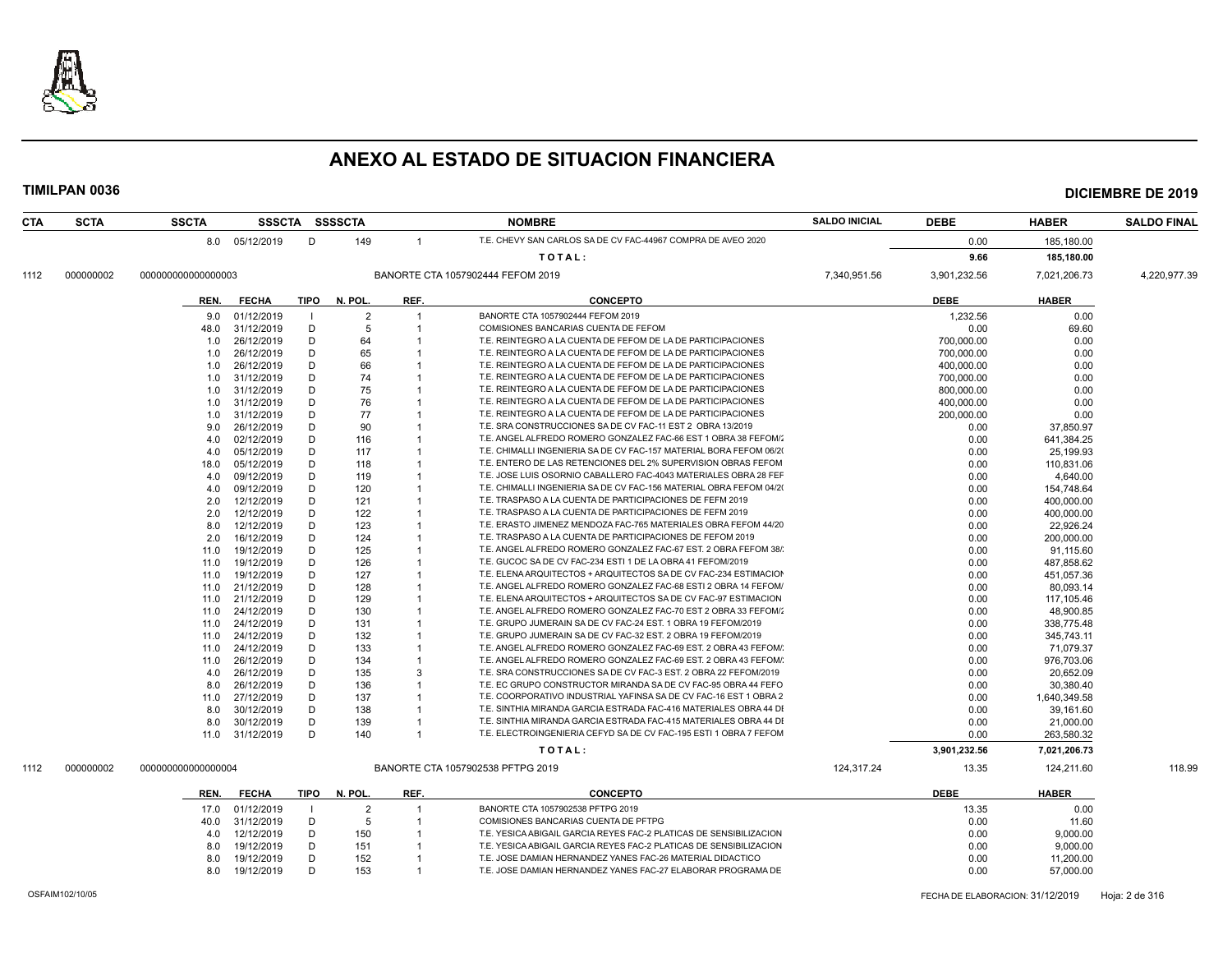

| <b>CTA</b> | <b>SCTA</b> | <b>SSCTA</b>       |     | <b>SSSCTA</b>   |        | <b>SSSSCTA</b> |                | <b>NOMBRE</b>                                                                                                                          | <b>SALDO INICIAL</b> | <b>DEBE</b>  | <b>HABER</b> | <b>SALDO FINAL</b> |
|------------|-------------|--------------------|-----|-----------------|--------|----------------|----------------|----------------------------------------------------------------------------------------------------------------------------------------|----------------------|--------------|--------------|--------------------|
|            |             |                    |     | 8.0 19/12/2019  | D      | 154            | $\overline{1}$ | T.E. JOSE DAMIAN HERNANDEZ YANES FAC-28 ELABORAR PROGRAMA DE                                                                           |                      | 0.00         | 38,000.00    |                    |
|            |             |                    |     |                 |        |                |                | TOTAL:                                                                                                                                 |                      | 13.35        | 124,211.60   |                    |
| 1112       | 000000002   | 000000000000000005 |     |                 |        |                |                | BANORTE CTA 1067284242 FEIEF 2019                                                                                                      | 59,506.77            | 1,822,928.58 | 1,865,456.81 | 16,978.54          |
|            |             | REN.               |     | <b>FECHA</b>    |        | TIPO N. POL.   | REF.           | <b>CONCEPTO</b>                                                                                                                        |                      | <b>DEBE</b>  | <b>HABER</b> |                    |
|            |             |                    |     |                 |        |                |                |                                                                                                                                        |                      |              |              |                    |
|            |             | 13.0               |     | 01/12/2019      |        | 2              | -1             | BANORTE CTA 1067284242 FEIEF 2019                                                                                                      |                      | 35.53        | 0.00         |                    |
|            |             | 24.0               |     | 31/12/2019      | D      | 5              | -1             | COMISIONES BANCARIAS CUENTA DE FEIEF                                                                                                   |                      | 0.00         | 17.40        |                    |
|            |             | 1.0                |     | 31/12/2019      |        | -5             |                | BANORTE CTA 1067284242 FEIEF 2019                                                                                                      |                      | 1,822,893.05 | 0.00         |                    |
|            |             | 92.0               |     | 02/12/2019      | D      | 81             |                | T.E. SERVICIO ESTRELLA JUNA SA DE CV FAC-5374 COMPRA COMBUSTIBL                                                                        |                      | 0.00         | 50,000.00    |                    |
|            |             | 8.0                |     | 19/12/2019      | D      | 82             |                | T.E. GRUPO COMERCIAL AUTOTOL SA DE CV FAC-3234 ROTULO PATRULLA                                                                         |                      | 0.00         | 1,718.01     |                    |
|            |             | 8.0                |     | 19/12/2019      | D      | 83             |                | T.E. GRUPO COMERCIAL AUTOTOL SA DE CV FAC-3235 ROTULO PATRULLA                                                                         |                      | 0.00         | 4,482.00     |                    |
|            |             | 2.0                |     | 26/12/2019      | D      | 84             |                | TRASPASO DE RECURSOS DEL FEIEF A LA CUENTA DE PARTICIPACIONES                                                                          |                      | 0.00         | 1,800,000.00 |                    |
|            |             | 15.0               |     | 26/12/2019      | D      | 85             |                | T.E. SIMON MUNGUIA CAMACHO SERVICIO DE REPARACION Y MANTENIME                                                                          |                      | 0.00         | 3,439.40     |                    |
|            |             | 4.0                |     | 26/12/2019      | D      | 86             |                | T.E. HOMERO MARTINEZ MALDONADO FAC-113 PERIODICO LA INDEPENDE                                                                          |                      | 0.00         | 5,800.00     |                    |
|            |             |                    |     |                 |        |                |                | TOTAL:                                                                                                                                 |                      | 1,822,928.58 | 1,865,456.81 |                    |
| 1112       | 000000002   | 000000000000000006 |     |                 |        |                |                | BANORTE CTA 1075593583 FISE 2019                                                                                                       | 0.00                 | 9,255,139.19 | 8,551,222.36 | 703,916.83         |
|            |             | REN.               |     | <b>FECHA</b>    | TIPO   | N. POL.        | REF.           | <b>CONCEPTO</b>                                                                                                                        |                      | <b>DEBE</b>  | <b>HABER</b> |                    |
|            |             | 21.0               |     | 01/12/2019      |        | $\overline{2}$ |                | BANORTE CTA 1075593583 FISE 2019                                                                                                       |                      | 262.72       | 0.00         |                    |
|            |             | 32.0               |     | 31/12/2019      | D      | 5              |                | COMISIONES BANCARIAS CUENTA DE FISE                                                                                                    |                      | 0.00         | 23.20        |                    |
|            |             | 1.0                |     | 31/12/2019      |        | $\overline{7}$ |                | REGISTRO DE LA PARTICIPACION DEL FISE CORRESPONDIENTE A DICIEN                                                                         |                      | 9,254,876.47 | 0.00         |                    |
|            |             | 11.0               |     | 27/12/2019      | D      | 141            |                | T.E. MARIBEL SEGUNDO BAUTISTA FAC-154 ESTIMA 1 OBRA FISE 01/2019                                                                       |                      | 0.00         | 1,109,727.61 |                    |
|            |             | 11.0               |     | 27/12/2019      | D      | 142            |                | T.E. MARIBEL SEGUNDO BAUTISTA FAC-155 ESTIMA 1 OBRA FISE 02/2019                                                                       |                      | 0.00         | 1,110,104.34 |                    |
|            |             | 11.0               |     | 27/12/2019      | D      | 143            |                | T.E. GRUPO VIALMED SA DE CV FAC-143 ESTI. 1 OBRA FISE 03/2019                                                                          |                      | 0.00         | 2,897,104.35 |                    |
|            |             | 11.0               |     | 27/12/2019      | D      | 144            |                | T.E. JOSE FRANCISCO SANCHEZ LOPEZ FAC-1 ESTIM 1 OBRA 04 FISE/2019                                                                      |                      | 0.00         | 929,401.55   |                    |
|            |             | 11.0               |     | 31/12/2019      | D      | 145            |                | T.E. ABRAHAM RABADAN LOPEZ FAC-2 ESTIMACION I OBRA 05 FISE/2019                                                                        |                      | 0.00         | 149,194.06   |                    |
|            |             | 11.0               |     | 27/12/2019      | D      | 146            |                | T.E. INGENIERIA CIVIL E INDUSTRIAL DEL ESTADO DE MEXICO SA DE CV ES                                                                    |                      | 0.00         | 1,613,282.69 |                    |
|            |             | 11.0               |     | 28/12/2019      | D      | 147            |                | T.E. EN RIQUE HERNANDEZ HERNANDEZ FAC-95 ESTIM 1 OBRA 07 FISE/20                                                                       |                      | 0.00         | 602,317.37   |                    |
|            |             |                    |     | 11.0 31/12/2019 | D      | 148            | -1             | T.E. GRUPO VIALMED SA DE CV FAC-147 ESTI, 1 OBRA FISE 03/2019                                                                          |                      | 0.00         | 140,067.19   |                    |
|            |             |                    |     |                 |        |                |                | TOTAL:                                                                                                                                 |                      | 9,255,139.19 | 8,551,222.36 |                    |
| 1112       | 000000002   | 000000000000000007 |     |                 |        |                |                | CTA. No. 01040157938 FISM 2019                                                                                                         | 7,930,179.56         | 1,502.59     | 5,710,682.92 | 2,220,999.23       |
|            |             | REN.               |     | <b>FECHA</b>    | TIPO   | N. POL.        | REF.           | <b>CONCEPTO</b>                                                                                                                        |                      | <b>DEBE</b>  | <b>HABER</b> |                    |
|            |             |                    |     | 31/12/2019      |        | 3              | -1             | CTA. No. 01040157938 FISM 2019                                                                                                         |                      | 1,502.59     | 0.00         |                    |
|            |             |                    | 1.0 |                 |        |                |                | COMISIONES BANCARIAS CUENTA DE FISM 2019                                                                                               |                      |              |              |                    |
|            |             | 8.0                |     | 31/12/2019      | D<br>Е | 6              | $\overline{2}$ | CH-02 FISM 2019 CANCELADO                                                                                                              |                      | 0.00         | 229.68       |                    |
|            |             | 1.0                |     | 05/12/2019      | E      | 40             | 3              | CH-03 FISM 2019 CANCELADO                                                                                                              |                      | 0.00         | 0.00         |                    |
|            |             | 1.0                |     | 05/12/2019      | Е      | 41             |                | CFE SBS APORTACION DEL MUNICIPIO PARA OBRAS DE ELECTRIFICACION                                                                         |                      | 0.00         | 0.00         |                    |
|            |             | 127.0              |     | 05/12/2019      | D      | 42<br>87       |                | T.E. MUNICIPIO DE TIMILPAN ENTERO DEL 2% DE SUPERVISION DE OBRAS                                                                       |                      | 0.00         | 2,000,000.00 |                    |
|            |             | 11.0               |     | 05/12/2019      | D      |                |                | T.E. ABRAHAM RADADAN LOPEZ FAC-4 ESTIMACION 1 DE LA OBRA CALENT                                                                        |                      | 0.00         | 95,805.12    |                    |
|            |             | 9.0                |     | 11/12/2019      |        | 88             |                |                                                                                                                                        |                      | 0.00         | 235,446.16   |                    |
|            |             | 9.0                |     | 19/12/2019      | D      | 89             |                | T.E. FELIX HERNANDEZ FLORES FAC-122 EST. 2 FINIQUITO OBRA FISM 14/2                                                                    |                      | 0.00         | 83,970.54    |                    |
|            |             | 9.0                |     | 28/12/2019      | D<br>D | 91             |                | T.E. SRA CONSTRUCCIONES SA DE CV FAC-11 EST 2 OBRA 13/2019                                                                             |                      | 0.00         | 786,105.29   |                    |
|            |             | 9.0                |     | 28/12/2019      | D      | 92             |                | T.E. EC GRUPO CONSTRUCTOR MIRANDA SA DE CV FAC-97 EST 1 OBRA 54                                                                        |                      | 0.00         | 235,722.83   |                    |
|            |             | 9.0                |     | 30/12/2019      |        | 93             |                | T.E. ANGEL ALFREDO ROMERO GONZALEZ FAC-74 EST. 1 OBRA 53/2019 FIS<br>T.E. GRUPO VIALMED SA DE CV FAC-149 ESTI 1 OBRA 05 FISM/2019      |                      | 0.00         | 310,193.23   |                    |
|            |             | 9.0                |     | 30/12/2019      | D      | 94             |                |                                                                                                                                        |                      | 0.00         | 491,370.55   |                    |
|            |             | 9.0                |     | 30/12/2019      | D      | 95             |                | T.E. MARIBEL SEGUNDO BAUTISTA FAC-167 EST 2 FINIQUITO OBRA 24 FISM                                                                     |                      | 0.00         | 261,745.31   |                    |
|            |             | 9.0                |     | 30/12/2019      | D<br>D | 96             |                | T.E. ANGEL ALFREDO ROMERO GONZALEZ FAC-71 EST 1 OBRA 17 FISM/20                                                                        |                      | 0.00         | 638,788.89   |                    |
|            |             | 9.0                |     | 31/12/2019      | D      | 97<br>98       |                | T.E. JOSE FRANCISCO SANCHEZ LOPEZ FAC-412 EST 3 OBRA 18 FISM/2019<br>T.E. OSCAL SALVADOR DIAZ GONZALEZ FAC-63 ESTI 2 OBRA 15 FISM/2019 |                      | 0.00         | 65,577.86    |                    |
|            |             |                    | 9.0 | 31/12/2019      |        |                |                |                                                                                                                                        |                      | 0.00         | 56,200.35    |                    |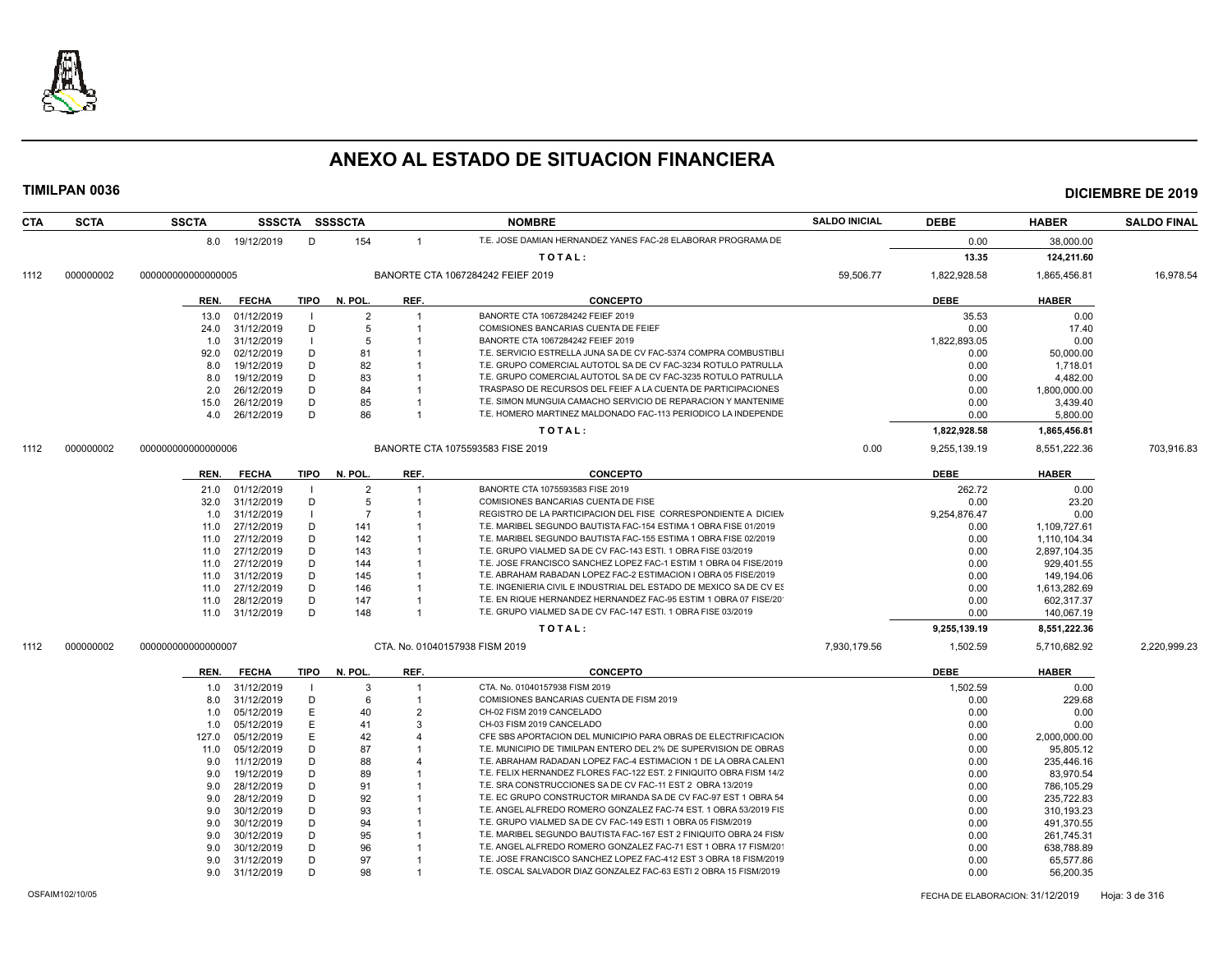

### **TIMILPAN 0036 DICIEMBRE DE 2019**

| <b>CTA</b> | <b>SCTA</b> | <b>SSCTA</b>       |      |                 |             | SSSCTA SSSSCTA |                | <b>NOMBRE</b>                                                      | <b>SALDO INICIAL</b> | <b>DEBE</b>   | <b>HABER</b>  | <b>SALDO FINAL</b> |
|------------|-------------|--------------------|------|-----------------|-------------|----------------|----------------|--------------------------------------------------------------------|----------------------|---------------|---------------|--------------------|
|            |             |                    |      | 9.0 31/12/2019  | D           | 99             | 72             | T.E. ANGEL ALFREDO ROMERO GONZALEZ FAC-72 ESTI 1 OBRA 51 DEL FIS   |                      | 0.00          | 449,527.11    |                    |
|            |             |                    |      |                 |             |                |                | TOTAL:                                                             |                      | 1,502.59      | 5,710,682.92  |                    |
| 1112       | 000000002   | 00000000000000012  |      |                 |             |                |                | CTA, No. 1040157956 FORTAMUN 2019                                  | 228,669.39           | 1,169,044.98  | 1,334,572.82  | 63,141.55          |
|            |             |                    |      |                 |             |                |                |                                                                    |                      |               |               |                    |
|            |             |                    | REN. | <b>FECHA</b>    | TIPO        | N. POL.        | REF.           | <b>CONCEPTO</b>                                                    |                      | <b>DEBE</b>   | <b>HABER</b>  |                    |
|            |             |                    | 5.0  | 31/12/2019      |             | 3              | $\overline{1}$ | CTA. No. 1040157956 FORTAMUN 2019                                  |                      | 71.04         | 0.00          |                    |
|            |             |                    | 1.0  | 31/12/2019      |             | 4              |                | PARTICIPACIONES DE FORTAMUN DICIEMBRE 2019                         |                      | 861,462.94    | 0.00          |                    |
|            |             |                    | 16.0 | 31/12/2019      | D           | 6              |                | COMISIONES BANCARIAS CUENTA DE FORTAMUN 2019                       |                      | 0.00          | 544.04        |                    |
|            |             |                    | 2.0  | 12/12/2019      |             | 33             | 48             | CH-48 FORTA YESENIA BACILIO MARTINEZ PENSION ALIMENTICIA DE LA 1F  |                      | 0.00          | 660.00        |                    |
|            |             |                    | 2.0  | 13/12/2019      |             | 34             | 49             | CH-49 FORTA ERIKA GARCIA GONZALEZ PENSION ALIMENTICIA 1RA QNA E    |                      | 0.00          | 1,000.00      |                    |
|            |             |                    | 2.0  | 13/12/2019      |             | 35             | 50             | CH-50 FORTA YESENIA BACILIO MARTINEZ PENSION ALIMENTICIA AGUINA    |                      | 0.00          | 2,167.00      |                    |
|            |             |                    | 2.0  | 30/12/2019      |             | 36             | 51             | CH-51 FORTA ERIKA GARCIA GONZALEZ PENSION ALIMENTICIA AGUINALD     |                      | 0.00          | 2,708.00      |                    |
|            |             |                    | 2.0  | 30/12/2019      |             | 37             | 52             | CH-52 FORTAYESENIA BACILIO MARTINEZ PENSION ALIMENTICIA CORRES     |                      | 0.00          | 660.00        |                    |
|            |             |                    | 2.0  | 30/12/2019      |             | 38             | 53             | CH-53 FORTA ERIKA GARCIA GONZALEZ PENSION ALIMENTICIA CORRESF      |                      | 0.00          | 1,000.00      |                    |
|            |             |                    | 15.0 | 04/12/2019      |             | 39             | 54             | CH-54 FORTA MUNICIPIO DE TIMILPAN COMPLEMENTO DE NOMINA DE SEC     |                      | 0.00          | 4,000.00      |                    |
|            |             |                    | 1.0  | 13/12/2019      | D           | 47             |                | T.E. A LA CUENTA DE FORTAMUN 2019 DE LA DE PARTICIPACIONES         |                      | 275,006.00    | 0.00          |                    |
|            |             |                    | 1.0  | 13/12/2019      | D           | 48             |                | T.E. A LA CUENTA DE FORTAMUN 2019 DE LA DE PARTICIPACIONES         |                      | 32,505.00     | 0.00          |                    |
|            |             |                    | 2.0  | 05/12/2019      | D           | 100            |                | T.E. FINAGAM SC DE AP DE RL DE CV FAC-2201 CREDITOS 2DA QNA NOV. F |                      | 0.00          | 11,662.00     |                    |
|            |             |                    | 2.0  | 05/12/2019      | D           | 101            |                | T.E. FINAGAM SC DE AP DE RL DE CV FAC-2148 CREDITOS 2DA QNA NOV. F |                      | 0.00          | 1,012.00      |                    |
|            |             |                    | 8.0  | 09/12/2019      | D           | 102            |                | T.E. CFE SSB PAGO SERVICIOS ADMINISTRATIVOS ALUMBRADO NOVIEMB      |                      | 0.00          | 5,496.89      |                    |
|            |             |                    | 18.0 | 11/12/2019      | D           | 103            |                | T.E. MUNICIPIO TIMILPAN NOMINA 1RA QNA DIC SEGURIDAD PUBLICA       |                      | 0.00          | 98,587.43     |                    |
|            |             |                    | 16.0 | 11/12/2019      | D           | 104            |                | T.E. MUNICIPIO TIMILPAN NOMINA 1RA QNA DIC PROTECCION CIVIL        |                      | 0.00          | 11,594.00     |                    |
|            |             |                    | 18.0 | 13/12/2019      | D           | 105            |                | T.E. MUNICIPIO TIMILPAN AGUINALDO Y PRIMA VACACIONAL SEGURIDAD F   |                      | 0.00          | 275,006.00    |                    |
|            |             |                    | 17.0 | 13/12/2019      | D           | 106            |                | T.E. MUNICIPIO TIMILPAN AGUINALDO Y PRIMA VACACIONAL PROT. CIVIL   |                      | 0.00          | 32,505.00     |                    |
|            |             |                    | 17.0 | 14/12/2019      | D           | 107            |                | T.E. MUNICIPIO TIMILPAN AGUINALDO Y PRIMA VACACIONAL SEGURIDAD F   |                      | 0.00          | 21,670.00     |                    |
|            |             |                    | 2.0  | 16/12/2019      | D           | 108            |                | T.E. FINAGAM SC DE AP DE RL DE CV FAC-2206 CREDITOS 1RA QNA SEGUF  |                      | 0.00          | 11,662.00     |                    |
|            |             |                    | 2.0  | 16/12/2019      | D           | 109            |                | T.E. FINAGAM SC DE AP DE RL DE CV FAC-2207 CREDITOS 1RA QNA PROT.  |                      | 0.00          | 1,012.00      |                    |
|            |             |                    | 2.0  | 16/12/2019      | D           | 110            |                | T.E. REINTEGRO DE RECURSO DE LA CUENTA DE FORTAMUN A PARTICIPA     |                      | 0.00          | 32,505.00     |                    |
|            |             |                    | 2.0  | 20/12/2019      | D           | 111            |                | T.E. REINTEGRO DE RECURSO DE LA CUENTA DE FORTAMUN A PARTICIPA     |                      | 0.00          | 275,006.00    |                    |
|            |             |                    | 8.0  | 20/12/2019      | D           | 112            |                | T.E. CFE SSB PAGO DE ALUMBRADO PUBLICO DE NOVIEMBRE 2019           |                      | 0.00          | 299,454.03    |                    |
|            |             |                    | 8.0  | 26/12/2019      | D           | 113            |                | T.E. CFE SSB PAGO DE ENERGIA ELECTRICA DE NOVIEMBRE 2019           |                      | 0.00          | 139,462.00    |                    |
|            |             |                    | 18.0 | 31/12/2019      | D           | 114            | $\overline{2}$ | T.E. MUNICIPIO DE TIMILPAN NOMINA 2DA QNA DIC. SEG. PUBLICA        |                      | 0.00          | 93,211.43     |                    |
|            |             |                    |      | 16.0 31/12/2019 | D           | 115            | $\overline{1}$ | T.E. MUNICIPIO DE TIMILPAN NOMINA 2DA QNA DIC. PROT. CIVIL         |                      | 0.00          | 11,988.00     |                    |
|            |             |                    |      |                 |             |                |                | TOTAL:                                                             |                      | 1,169,044.98  | 1,334,572.82  |                    |
| 1112       | 000000002   | 000000000000000016 |      |                 |             |                |                | CTA. No. 0865794641 PARTICIPACIONES 2013-2015                      | 379,639.66           | 12,168,681.41 | 12,186,305.81 | 362,015.26         |
|            |             |                    | REN. | <b>FECHA</b>    | <b>TIPO</b> | N. POL.        | REF.           | <b>CONCEPTO</b>                                                    |                      | <b>DEBE</b>   | <b>HABER</b>  |                    |
|            |             |                    | 1.0  | 31/12/2019      | D           | 3              | -1             | REGISTRO DE LA DEVOLUCION DEL FONDO DE AHORRO MUNICIPAL DEL A      |                      | 4,847,392.80  | 0.00          |                    |
|            |             |                    | 3.0  | 31/12/2019      | D           |                |                | DEPOSITOS BANCARIOS DE LA CAJA DE DICIEMBRE 2019                   |                      | 2,306,256.49  | 0.00          |                    |
|            |             |                    | 4.0  | 31/12/2019      | D           |                |                | DEPOSITOS BANCARIOS DE LA CAJA DE DICIEMBRE 2019                   |                      | 71,253.43     | 0.00          |                    |
|            |             |                    | 5.0  | 31/12/2019      | D           |                |                | DEPOSITOS BANCARIOS DE LA CAJA DE DICIEMBRE 2019                   |                      | 219,321.18    | 0.00          |                    |
|            |             |                    | 2.0  | 31/12/2019      | D           |                |                | DEPOSITOS BANCARIOS DE LA CAJA DE DICIEMBRE 2019                   |                      | 138,851.34    | 0.00          |                    |
|            |             |                    | 16.0 | 31/12/2019      | D           |                | -1             | COMISIONES BANCARIAS CUENTA DE PARTICIPACIONES                     |                      | 0.00          | 2,657.56      |                    |
|            |             |                    | 4.0  | 02/12/2019      | Е           |                | 1700           | CH-1700 PARTICIPACIONES VICTOR ALFONSO ENSASTEGUI ALCANTARA LI     |                      | 0.00          | 12,000.00     |                    |
|            |             |                    | 1.0  | 31/12/2019      |             | 9              | -1             | CTA. No. 0865794641 PARTICIPACIONES 2013-2015                      |                      | 177,747.99    | 0.00          |                    |
|            |             |                    | 8.0  | 10/12/2019      |             | <sub>9</sub>   | 1701           | CH-1701 PARTICIPACIONES APOYO ECONOMICO DE LA FIESTA PATRONAL      |                      | 0.00          | 8,000.00      |                    |
|            |             |                    | 37.0 | 11/12/2019      |             | 10             | 1702           | CH-1702 PARTICI. MUNICIPIO DE TIMILPAN COMPLEMENTO NOMINA 1RA QI   |                      | 0.00          | 36,967.00     |                    |
|            |             |                    | 12.0 | 11/12/2019      | Е           | 11             | 1703           | CH-1703 PARTICI. MUNICIPIO DE TIMILPAN COMPLEMENTO LISTA DE RAYA   |                      | 0.00          | 9,000.00      |                    |
|            |             |                    | 2.0  | 12/12/2019      | E           | 12             | 1704           | CH-1704 PARTICI. MODESTA TELLEZ GUADALUPE PENSION ALIMENTICIA 1I   |                      | 0.00          | 704.00        |                    |
|            |             |                    | 8.0  | 02/12/2019      | D           | 13             | $\overline{1}$ | T.E. TELEMEX SAB DE CV SERVICIO DE 7121255027 DE NOVIEMBRE 2019    |                      | 0.00          | 828.00        |                    |
|            |             |                    |      |                 |             |                |                |                                                                    |                      |               |               |                    |

OSFAIM102/10/05 FECHA DE ELABORACION: 31/12/2019 Hoja: 4 de 316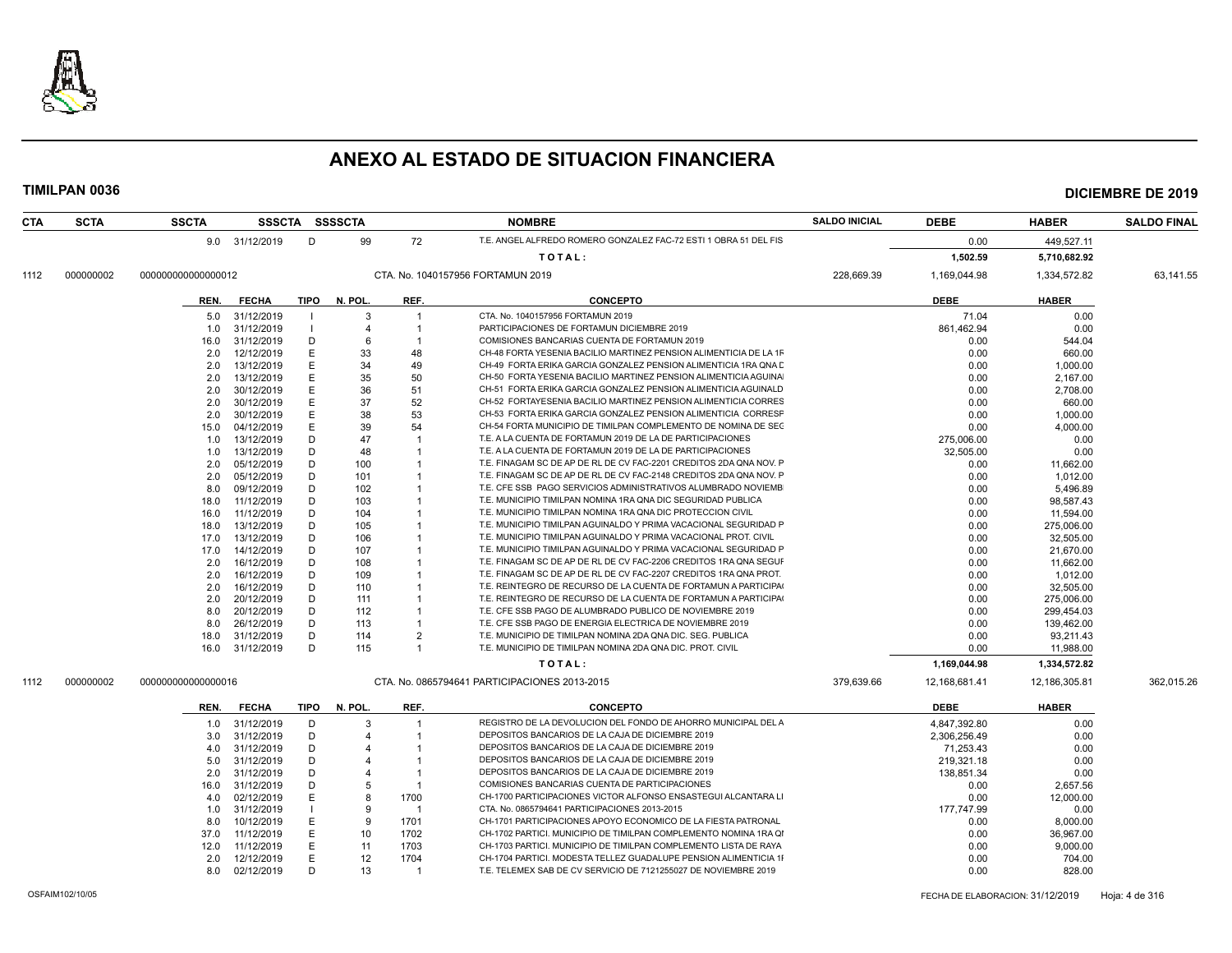

| <b>CTA</b> | <b>SCTA</b> | <b>SSCTA</b> | SSSCTA     |   | <b>SSSSCTA</b> |                | <b>NOMBRE</b>                                                                                        | <b>SALDO INICIAL</b> | <b>DEBE</b> | <b>HABER</b>         | <b>SALDO FINAL</b> |
|------------|-------------|--------------|------------|---|----------------|----------------|------------------------------------------------------------------------------------------------------|----------------------|-------------|----------------------|--------------------|
|            |             | 2.0          | 12/12/2019 |   | 13             | 1705           | CH-1705 PARTICI. REBECA DE LA CRUZ GONZALEZ PENSION ALIMENTICIA                                      |                      | 0.00        | 2.915.00             |                    |
|            |             | 8.0          | 02/12/2019 | D | 14             | $\overline{1}$ | T.E. TELEMEX SAB DE CV SERVICIO DE 7121255300 DE NOVIEMBRE 2019                                      |                      | 0.00        | 399.00               |                    |
|            |             | 2.0          | 12/12/2019 | Е | 14             | 1706           | CH-1706 PARTICI, MARIBEL FLORES SOSA PENSION ALIMENTICIA 1RA QNA                                     |                      | 0.00        | 2,100.00             |                    |
|            |             | 8.0          | 02/12/2019 | D | 15             | - 1            | T.E. TELEMEX SAB DE CV SERVICIO DE 7121255031 DE NOVIEMBRE 2019                                      |                      | 0.00        | 701.00               |                    |
|            |             | 2.0          | 12/12/2019 | Е | 15             | 1707           | CH-1707 PARTICI. ANGELICA GONZALEZ CUEVAS PENSION ALIMENTICIA 1F                                     |                      | 0.00        | 2.200.00             |                    |
|            |             | 9.0          | 12/12/2019 | E | 16             | 1708           | CH-1708 PARTICI. MARIA GUADALUPE GOMEZ RUIZ PAGO HONORARIOS DI                                       |                      | 0.00        | 3,500.00             |                    |
|            |             | 8.0          | 02/12/2019 | D | 16             | - 1            | T.E. TELMEX SAB DE CV SERVICIO DE 7121255039 DE NOVIEMBRE 2019                                       |                      | 0.00        | 678.00               |                    |
|            |             | 77.0         | 12/12/2019 | Ε | 17             | 1709           | CH-1709 COMPLEMENTO DE AGUINALDO DE 2019                                                             |                      | 0.00        | 356,616.00           |                    |
|            |             | 8.0          | 02/12/2019 | D | 17             |                | T.E. TELMEX SAB DE CV SERVICIO DE 7126881428 DE NOVIEMBRE 2019                                       |                      | 0.00        | 618.00               |                    |
|            |             | 8.0          | 02/12/2019 | D | 18             | -1             | T.E. TELMEX SAB DE CV SERVICIO DE 7121255029 DE NOVIEMBRE 2019                                       |                      | 0.00        | 399.00               |                    |
|            |             | 32.0         | 12/12/2019 |   | 18             | 1710           | CH-1710 COMPLEMENTO DE AGUINALDO DE LISTA DE RAYA DEL AÑO 2019                                       |                      | 0.00        | 130.733.00           |                    |
|            |             | 8.0          | 02/12/2019 | D | 19             | - 1            | T.E. TELMEX SAB DE CV SERVICIO DE 7121255012 DE NOVIEMBRE 2019                                       |                      | 0.00        | 549.00               |                    |
|            |             | 17.0         | 13/12/2019 | F | 19             | 1711           | CH-1711 PARTICI. MUNICIPIO DE TIMILPAN COMPLEMENTO DE AGUINALDO                                      |                      | 0.00        | 10.849.00            |                    |
|            |             | 17.0         | 13/12/2019 |   | 20             | 1712           | CH-1712 PARTICI. MUNICIPIO DE TIMILPAN COMPLEMENTO DE AGUINALDO                                      |                      | 0.00        | 16,110.00            |                    |
|            |             | 2.0          | 02/12/2019 | D | 20             | - 1            | TRASPASO DE RECURSOS DE LA CUANTA DE PARTICIPACIONES A RECURS                                        |                      | 0.00        | 50,000.00            |                    |
|            |             | 2.0          | 13/12/2019 | Ε | 21             | 1713           | CH-1713 PARTICI.MODESTA TELLEZ GUADALUPE AGUINALDO DE PENSION                                        |                      | 0.00        | 3,573.00             |                    |
|            |             | 8.0          | 02/12/2019 | D | 21             | -1             | T.E. PUBLICIDAD MAP SA DE CV FAC-1375 RENTA DE PANTALLA INFORME                                      |                      | 0.00        | 4,640.00             |                    |
|            |             | 2.0          | 13/12/2019 | Е | 22             | 1714           | CH-1714 PARTICI.REBECA DE LA CRUZ GONZALEZ AGUINALDO DE PENSIO                                       |                      | 0.00        | 13,150.00            |                    |
|            |             | 4.0          | 02/12/2019 | D | 22             | - 1            | T.E. LEPAD DE MEXICO SA DE CV FAC-168 SISTEMA DE VIDEOVIGILANCIA                                     |                      | 0.00        | 40,412.36            |                    |
|            |             | 4.0          | 02/12/2019 | D | 23             | - 1            | T.E. GRIZEL TORRES COLIN FAC-172 SUMINISTRO DE ALIMENTOS                                             |                      | 0.00        | 9.000.00             |                    |
|            |             | 2.0          | 13/12/2019 | Е | 23             | 1715           | CH-1715 PARTICI.MARIBEL FLORES SOSA AGUINALDO DE PENSION ALIME                                       |                      | 0.00        | 6,575.00             |                    |
|            |             | 4.0          | 02/12/2019 | Ð | 24             | - 1            | T.E. GRIZEL TORRES COLIN FAC-173 SUMINISTRO DE ALIMENTOS                                             |                      | 0.00        |                      |                    |
|            |             | 2.0          | 13/12/2019 | Е | 24             | 1716           | CH-1716 PARTICI.ANGELICA GONZALEZ CUEVAS AGUINALDO DE PENSION                                        |                      | 0.00        | 5,000.00<br>3,287.00 |                    |
|            |             |              |            | D |                | - 1            | T.E. CFE SSB PAGO DE ENERGIA ELECTRICA POZO CABECERA MUNICIPAL                                       |                      |             |                      |                    |
|            |             | 4.0          | 03/12/2019 |   | 25             |                | CH-1717 PARTICI.VICTOR ESQUIVEL GUADARRAMA PAGO PASIVO D116 DE                                       |                      | 0.00        | 69,202.36            |                    |
|            |             | 4.0          | 17/12/2019 | D | 25             | 1717<br>- 1    | T.E. CARLOS HERNANDEZ AGUILA FAC-632 RENTA PANTALLA Y AUDIO                                          |                      | 0.00        | 3,654.00             |                    |
|            |             | 4.0          | 03/12/2019 |   | 26             |                |                                                                                                      |                      | 0.00        | 26,400.00            |                    |
|            |             | 4.0          | 19/12/2019 |   | 26             | 1718           | CH-1718 PARTICI.ISRAEL TORRES LOPEZ PAGO DE PASIVO DE OCTU. 2019                                     |                      | 0.00        | 177,747.99           |                    |
|            |             | 8.0          | 03/12/2019 | D | 27             | 14             | T.E. PERFIACEROS AMEALCO SA DE CV MATERIAL PARA MAMPARA 1ER INI<br>CH-1719 PARTICIPACIONES CANCELADO |                      | 0.00        | 3,724.00             |                    |
|            |             | 1.0          | 26/12/2019 |   | 27             | 1719           |                                                                                                      |                      | 0.00        | 0.00                 |                    |
|            |             | 8.0          | 26/12/2019 | Ε | 28             | 1720           | CH-1720 LEOBALDO LOBERA MIRANDA APOYO ECONOMICO PARA HUAPAN                                          |                      | 0.00        | 10,000.00            |                    |
|            |             | 9.0          | 03/12/2019 | D | 28             |                | T.E. LIDIA APOLINAR MARIANO FAC-273 P/ACUENTA REVISTA PRIMER INFOI                                   |                      | 0.00        | 47,800.00            |                    |
|            |             | 37.0         | 31/12/2019 | E | 29             | 1721           | CH-1721 MUNICIPIO DE TIMILPAN COMPLEMENTO DE NOMINA 2DA QNA DE                                       |                      | 0.00        | 36,967.00            |                    |
|            |             | 4.0          | 03/12/2019 | D | 29             | $\overline{1}$ | T.E. ROBERTO GONZALEZ FLORES FAC-453 BANDA PARA LA FERIA 2019                                        |                      | 0.00        | 16,008.00            |                    |
|            |             | 15.0         | 31/12/2019 | Ε | 30             | 1722           | CH-1722 MUNICIPIO DE TIMILPAN COMPLEMENTO DE PAGO DENOMINA DE                                        |                      | 0.00        | 5,000.00             |                    |
|            |             | 22.0         | 05/12/2019 | D | 30             | -1             | T.E. COPY CDMX SA DE CV FAC-624 SERVICIO COPIADO DE NOVIEMBRE                                        |                      | 0.00        | 16,675.58            |                    |
|            |             | 4.0          | 05/12/2019 | D | 31             | -1             | CFE SSB PAGO DE ALUMBRADO PUBLICO CONVENIO DE AGOSTO 2019                                            |                      | 0.00        | 57,000.00            |                    |
|            |             | 148.0        | 31/12/2019 | E | 31             |                | CH-1723 PARTI COMPPROBACION DE GASTOS                                                                |                      | 0.00        | 19,951.49            |                    |
|            |             | 53.0         | 12/12/2019 | Е | 32             | 1724           | CH-1724 MUNICIPIO DE TIMILPAN COMPLEMENTO DE PAGO DE LISTA DE R                                      |                      | 0.00        | 34.019.00            |                    |
|            |             | 2.0          | 05/12/2019 | D | 32             |                | T.E. FINAGAM SC DE AP DE RL DE CV FAC-2150 CREDITOS 2DA QNA NOVIE                                    |                      | 0.00        | 36,175.00            |                    |
|            |             | 2.0          | 05/12/2019 | D | 33             |                | T.E. FINAGAM SC DE AP DE RL DE CV FAC-2149 CREDITOS 2DA QNA NOVIE                                    |                      | 0.00        | 5,027.00             |                    |
|            |             | 8.0          | 05/12/2019 | D | 34             | -1             | T.E. TELEMEX SAB DE CV SERVICIO DE 7121255632 DE NOVIEMBRE 2019                                      |                      | 0.00        | 836.00               |                    |
|            |             | 8.0          | 05/12/2019 | D | 35             | -1             | T.E. TELEMEX SAB DE CV SERVICIO DE 7121255925 DE NOVIEMBRE 2019                                      |                      | 0.00        | 391.00               |                    |
|            |             | 8.0          | 05/12/2019 | D | 36             | - 1            | T.E. PRODUCTORA Y DISTRIBUIDORA AZTECA FLORAL A DE RL DE CV FAC-                                     |                      | 0.00        | 17,500.00            |                    |
|            |             | 4.0          | 06/12/2019 | D | 37             | 632            | T.E. CARLOS HERNANDEZ AGUILA FAC-632 RENTA PANTALLA Y AUDIO                                          |                      | 0.00        | 26,000.00            |                    |
|            |             | 78.0         | 06/12/2019 | D | 38             |                | T.E. SERVICIO ESTRELLA JUNA SA DE CV FAC-5438 COMBUSTIBLE                                            |                      | 0.00        | 51,049.26            |                    |
|            |             | 8.0          | 09/12/2019 | D | 39             |                | T.E. GOBIERNO DEL ESTADO DE MEXICO IMP. SOBRE REMUNERACIONES                                         |                      | 0.00        | 108,807.00           |                    |
|            |             | 92.0         | 11/12/2019 | D | 40             |                | T.E. NATALIA MA. DEL CARMEN FLORES ARCINIEGA FAC-17546 COMBUSTIE                                     |                      | 0.00        | 23,100.00            |                    |
|            |             | 298.0        | 11/12/2019 | D | 41             |                | T.E. PAGO DE NOMINA DE LA 1RA QUINCENA DE DICIEMBRE DE 2019                                          |                      | 0.00        | 738,790.58           |                    |
|            |             | 135.0        | 11/12/2019 | D | 42             |                | T.E. PAGO DE LISTA DE RAYA DE LA 1RA QUINCENA DE DICIEMBRE DE 2019                                   |                      | 0.00        | 479,635.00           |                    |
|            |             | 8.0          | 11/12/2019 | D | 43             |                | T.E. SISTEMA MUNICIPAL DIF DE TIMILPAN COMPLEMENTO PARTICIPACION                                     |                      | 0.00        | 100,000.00           |                    |
|            |             | 4.0          | 12/12/2019 | D | 44             |                | T.E. ALEJANDRO VILCHIS ZARAGOZA FAC-203 PUBLICIDAD PERIODICO                                         |                      | 0.00        | 8,120.00             |                    |
|            |             | 363.0        | 13/12/2019 | D | 45             |                | T.E. PAGO DE AGUINALDOS DE NOMINA DEL AÑO 2019                                                       |                      | 0.00        | 2,097,999.00         |                    |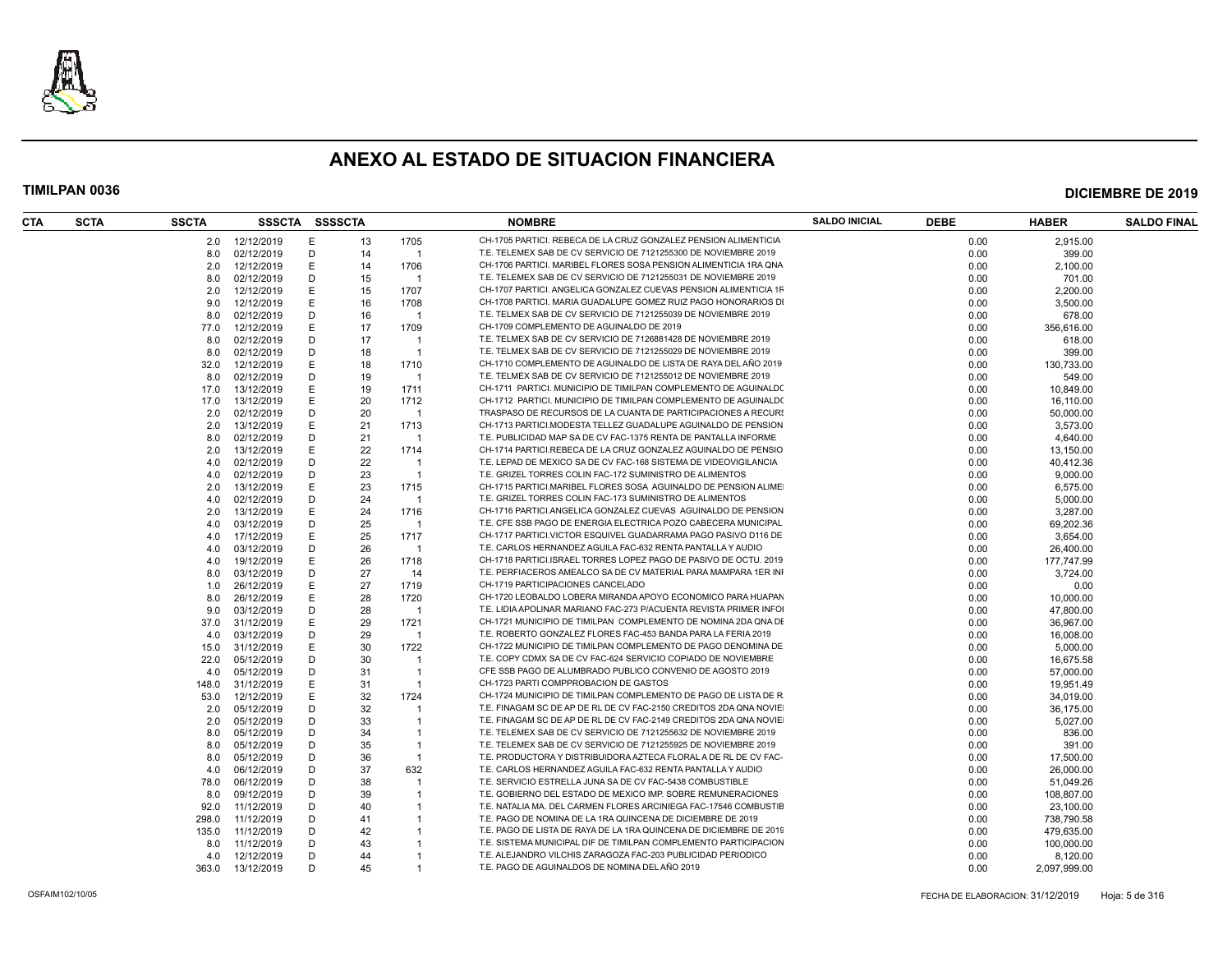

| CTA  | <b>SCTA</b> | <b>SSCTA</b> | SSSCTA SSSSCTA           |        |            |                | <b>NOMBRE</b>                                                        | <b>SALDO INICIAL</b> | <b>DEBE</b>   | <b>HABER</b>      | <b>SALDO FINAL</b> |
|------|-------------|--------------|--------------------------|--------|------------|----------------|----------------------------------------------------------------------|----------------------|---------------|-------------------|--------------------|
|      |             | 213.0        | 13/12/2019               | D      | 46         |                | T.E. PAGO DE AGUINALDOS LISTA DE RAYA DEL AÑO 2019                   |                      | 0.00          | 994,186.00        |                    |
|      |             | 2.0          | 13/12/2019               | D      | 47         |                | T.E. A LA CUENTA DE FORTAMUN 2019 DE LA DE PARTICIPACIONES           |                      | 0.00          | 275,006.00        |                    |
|      |             | 2.0          | 13/12/2019               | D      | 48         |                | T.E. A LA CUENTA DE FORTAMUN 2019 DE LA DE PARTICIPACIONES           |                      | 0.00          | 32,505.00         |                    |
|      |             | 8.0          | 13/12/2019               | D      | 49         |                | T.E. SISTEMA MUNICIPAL DIF DE TIMILPAN PARTICIPACIONES PARA AGUINA   |                      | 0.00          | 265,000.00        |                    |
|      |             | 2.0          | 16/12/2019               | D      | 50         |                | T.E. FINAGAM SC DE AP DE RL DE CV FAC-2209 CREDITOS 1rA QNA DICIEM   |                      | 0.00          | 36,175.00         |                    |
|      |             | 2.0          | 16/12/2019               | D      | 51         |                | T.E. FINAGAM SC DE AP DE RL DE CV FAC-2210 CREDITOS 1RA QNA DICIEN   |                      | 0.00          | 5,027.00          |                    |
|      |             | 85.0         | 16/12/2019               | D      | 52         |                | T.E. SERVICIO ESTRELLA JUNA SA DE CV FAC-5451 COMPRA COMBUSTIBLI     |                      | 0.00          | 57,584.21         |                    |
|      |             | 8.0          | 18/12/2019               | D      | 53         |                | T.E. CFE SSB SERVICIO DE ENERGIA ELECTRICA POZO CABECERA MUNICI      |                      | 0.00          | 82,803.00         |                    |
|      |             | 2.0          | 20/12/2019               | D      | 54         |                | T.E. MARIA DE LOURDES MIRANDA AGUILAR PAGO DE PENSION 1RA QNA D      |                      | 0.00          | 1,800.00          |                    |
|      |             | 2.0          | 20/12/2019               | D      | 55         |                | T.E. MARIA DE LOURDES MIRANDA AGUILAR PAGO DE PENSION AGUINALD       |                      | 0.00          | 4.906.00          |                    |
|      |             | 8.0          | 20/12/2019               | D      | 56         |                | T.E. ALEXIS FERNANDEZ VALENZUELA FAC-103 SERV. TRANSPORTE            |                      | 0.00          | 10,440.00         |                    |
|      |             | 8.0          | 20/12/2019               | D      | 57         |                | T.E. ALEXIS FERNANDEZ VALENZUELA FAC-104 PINTA DE BARDAS             |                      | 0.00          | 33,756.00         |                    |
|      |             | 8.0          | 20/12/2019               | D      | 58         |                | T.E. ERNESTRO GONZALEZ TRIANA FAC-136 ALIMENTOS PARA LA FERIA        |                      | 0.00          | 46,400.00         |                    |
|      |             | 8.0          | 20/12/2019               | D      | 59         |                | T.E. ERNESTRO GONZALEZ TRIANA FAC-146 ALFOMBRA PARA TEMPLETE         |                      | 0.00          | 17,400.56         |                    |
|      |             | 72.0         | 31/12/2019               | D      | 60         |                | T.E. SERVICIO ESTRELA JUNA SA DE CV FAC-5561 COMPRA DE COMBUSTIE     |                      | 0.00          | 50.000.00         |                    |
|      |             | 4.0          | 23/12/2019               | D      | 61         |                | T.E. OMAR SUAREZ ORTA FAC-15 PRODUCCION VIDEO 1ER INFORME            |                      | 0.00          | 30,000.00         |                    |
|      |             | 8.0          | 23/12/2019               | D      | 62         |                | T.E. OMAR SUAREZ ORTA FAC-23 RENTA DE TEMPLETE 1ER INFORME           |                      | 0.00          | 5,800.00          |                    |
|      |             | 8.0          | 23/12/2019               | D      | 63         |                | T.E. LEPED DE MEXICO SA DE CV FAC-168 SISTEMA DE VIDEOVIGILANCIA     |                      | 0.00          | 40,000.00         |                    |
|      |             | 2.0          | 26/12/2019               | D      | 64         |                | T.E. REINTEGRO A LA CUENTA DE FEFOM DE LA DE PARTICIPACIONES         |                      | 0.00          | 700,000.00        |                    |
|      |             | 2.0          | 26/12/2019               | D      | 65         |                | T.E. REINTEGRO A LA CUENTA DE FEFOM DE LA DE PARTICIPACIONES         |                      | 0.00          | 700,000.00        |                    |
|      |             | 2.0          | 26/12/2019               | D      | 66         |                | T.E. REINTEGRO A LA CUENTA DE FEFOM DE LA DE PARTICIPACIONES         |                      | 0.00          | 400.000.00        |                    |
|      |             | 4.0          | 26/12/2019               | D      | 67         |                | T.E. JOSE MATUSALEN LEGORRETA SEGUNDO FAC-492 IMPRENTA PASIVO        |                      | 0.00          | 35,032.00         |                    |
|      |             | 23.0         | 26/12/2019               | D      | 68         |                | T.E. LIBIA MONTIEL COLIN FAC-162,169,178 Y 179 SERVICIO DE HOSPÉDAJE |                      | 0.00          | 27,667.50         |                    |
|      |             | 51.0         | 30/12/2019               | D      | 69         |                | T.E. SERVICIO ESTRELLA JUNA SA DE CV FAC-5562 COMPRA COMBUSTIBLI     |                      | 0.00          | 50,000.00         |                    |
|      |             | 288.0        | 31/12/2019               | D      | 70         | $\overline{2}$ | T.E. PAGO DE NOMINA DE LA 2RA QUINCENA DE DICIEMBRE DE 2019          |                      | 0.00          | 743,295.58        |                    |
|      |             | 125.0        | 31/12/2019               | D      | 71         | $\overline{2}$ | T.E. PAGO DE LISTA DE RAYA DE LA 2DA QUINCENA DE DICIEMBRE DE 2019   |                      | 0.00          | 441.500.00        |                    |
|      |             | 50.0         | 31/12/2019               | D      | 72         |                | T.E. SERVICIO ESTRELLA JUNA SA DE CV FAC-5587 COMPRA COMBUSTIBLI     |                      | 0.00          | 23,161.78         |                    |
|      |             | 106.0        | 31/12/2019               | D      | 73         |                | T.E. NATALIA MARIA DEL CARMEN FLORES ARCINIEGA FAC-17694 COMPRA      |                      | 0.00          | 14,100.00         |                    |
|      |             | 2.0          | 31/12/2019               | D      | 74         |                | T.E. REINTEGRO A LA CUENTA DE FEFOM DE LA DE PARTICIPACIONES         |                      | 0.00          | 700,000.00        |                    |
|      |             | 2.0          | 31/12/2019               | D      | 75         |                | T.E. REINTEGRO A LA CUENTA DE FEFOM DE LA DE PARTICIPACIONES         |                      | 0.00          | 800,000.00        |                    |
|      |             | 2.0          | 31/12/2019               | D      | 76         |                | T.E. REINTEGRO A LA CUENTA DE FEFOM DE LA DE PARTICIPACIONES         |                      | 0.00          | 400,000.00        |                    |
|      |             | 2.0          | 31/12/2019               | D      | 77         |                | T.E. REINTEGRO A LA CUENTA DE FEFOM DE LA DE PARTICIPACIONES         |                      | 0.00          | 200,000.00        |                    |
|      |             | 7.0          | 31/12/2019               | D      | 78         |                | T.E. ARTURO RAUL CHAVEZ VARGAS FAC-1123 Y 1140 INSERCION PERIODI     |                      | 0.00          |                   |                    |
|      |             |              | 31/12/2019               | D      | 80         |                | T.E. TRASPASO DE RECURSOS PROPIOS A PARTICIPACIONES                  |                      | 1,300,000.00  | 11,020.00<br>0.00 |                    |
|      |             | 1.0          |                          | D      |            |                | TRASPASO DE RECURSOS DEL FEIEF A LA CUENTA DE PARTICIPACIONES        |                      |               |                   |                    |
|      |             | 1.0          | 26/12/2019               |        | 84         |                | T.E. REINTEGRO DE RECURSO DE LA CUENTA DE FORTAMUN A PARTICIPA       |                      | 1,800,000.00  | 0.00              |                    |
|      |             | 1.0          | 16/12/2019<br>20/12/2019 | D<br>D | 110<br>111 |                | T.E. REINTEGRO DE RECURSO DE LA CUENTA DE FORTAMUN A PARTICIPA       |                      | 32,505.00     | 0.00              |                    |
|      |             | 1.0          |                          | D      |            |                | T.E. TRASPASO A LA CUENTA DE PARTICIPACIONES DE FEFM 2019            |                      | 275,006.00    | 0.00              |                    |
|      |             | 1.0          | 12/12/2019               |        | 121        |                | T.E. TRASPASO A LA CUENTA DE PARTICIPACIONES DE FEFM 2019            |                      | 400,000.00    | 0.00              |                    |
|      |             | 1.0          | 12/12/2019               | D      | 122        |                | T.E. TRASPASO A LA CUENTA DE PARTICIPACIONES DE FEFOM 2019           |                      | 400,000.00    | 0.00              |                    |
|      |             | 1.0          | 16/12/2019               | D      | 124        | $\overline{1}$ | CANCELACION DEL FONDO FIJO DEL TESORERO MUNICIPAL                    |                      | 200,000.00    | 0.00              |                    |
|      |             | 169.0        | 31/12/2019               | D      | 179        |                |                                                                      |                      | 347.18        | 0.00              |                    |
|      |             |              |                          |        |            |                | TOTAL:                                                               |                      | 12,168,681.41 | 12,186,305.81     |                    |
| 1121 |             |              |                          |        |            |                | Inversiones Financieras de Corto Plazo                               | 4,694,078.53         | 0.00          | 4,694,078.53      | 0.00               |
| 1121 | 000000001   |              |                          |        |            |                | FONDO FINANCIERO DE APOYO MUNICIPAL                                  | 4,694,078.53         | 0.00          | 4,694,078.53      | 0.00               |
|      |             | REN.         | <b>FECHA</b>             | TIPO   | N. POL.    | REF.           | <b>CONCEPTO</b>                                                      |                      | <b>DEBE</b>   | <b>HABER</b>      |                    |
|      |             |              | 2.0 31/12/2019           | D      | 3          |                | REGISTRO DE LA DEVOLUCION DEL FONDO DE AHORRO MUNICIPAL DEL A        |                      | 0.00          | 4,694,078.53      |                    |
|      |             |              |                          |        |            |                | TOTAL:                                                               |                      | 0.00          | 4,694,078.53      |                    |
| 1123 |             |              |                          |        |            |                | Deudores Diversos por cobrar a Corto Plazo                           | 385,990.66           | 11,482.16     | 0.00              | 397,472.82         |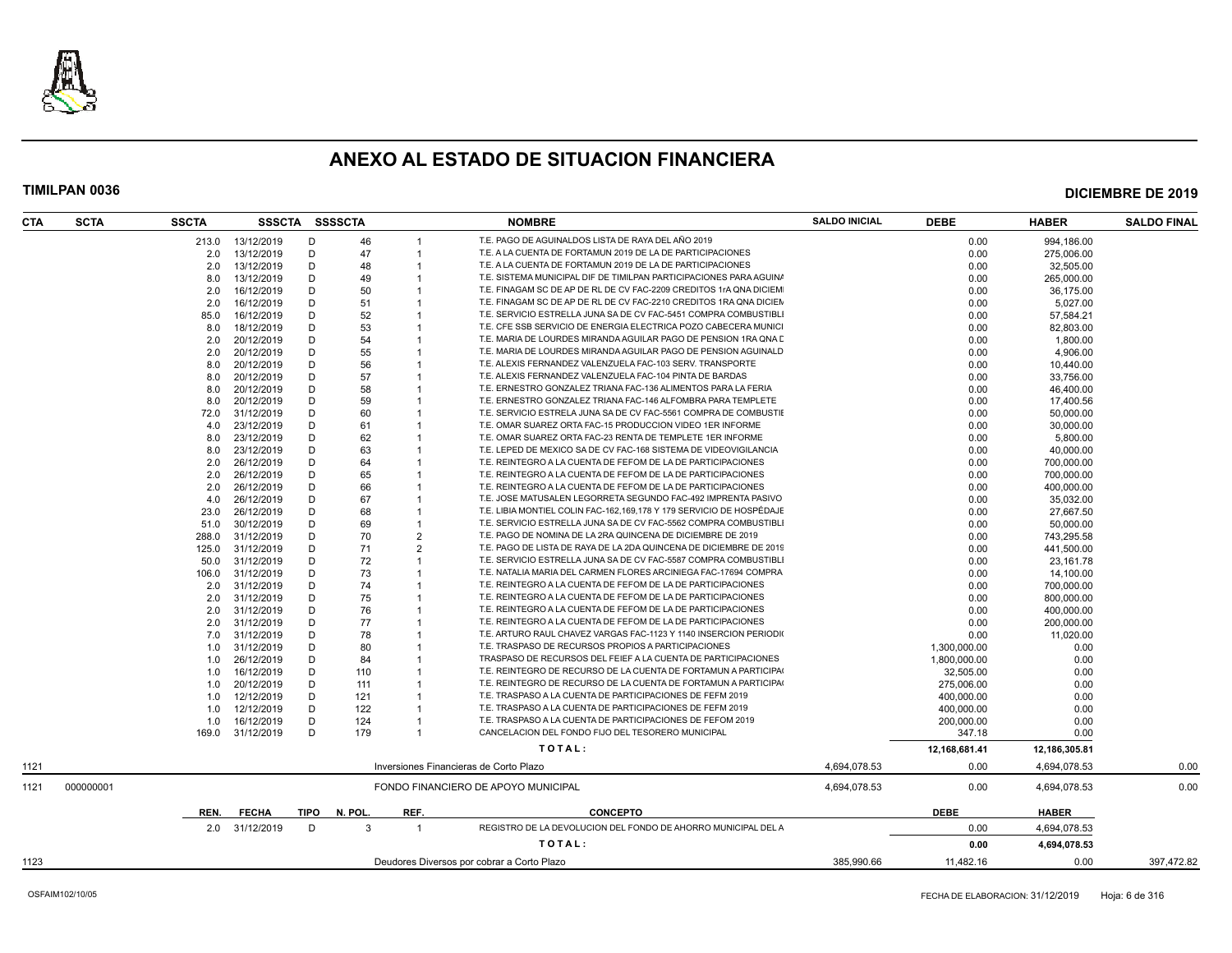

| <b>CTA</b><br><b>SCTA</b> | <b>SSCTA</b>       | <b>SSSCTA</b>                      | <b>SSSSCTA</b> |                         | <b>NOMBRE</b>                                                                                                                       | <b>SALDO INICIAL</b> | <b>DEBE</b>                      | <b>HABER</b> | <b>SALDO FINAL</b> |
|---------------------------|--------------------|------------------------------------|----------------|-------------------------|-------------------------------------------------------------------------------------------------------------------------------------|----------------------|----------------------------------|--------------|--------------------|
| 000000001<br>1123         | 000000000000000001 | 0003                               |                |                         | SUBSIDIO AL EMPLEO EJERCICIO 2019-2021                                                                                              | 43,367.53            | 4,102.49                         | 0.00         | 47,470.02          |
|                           | REN.               | <b>FECHA</b><br><b>TIPO</b>        | N. POL         | REF.                    | <b>CONCEPTO</b>                                                                                                                     |                      | <b>DEBE</b>                      | <b>HABER</b> |                    |
|                           | 31.0               | 11/12/2019<br>E                    | 10             | 1702                    | CH-1702 PARTICI, MUNICIPIO DE TIMILPAN COMPLEMENTO NOMINA 1RA QI                                                                    |                      | 207.09                           | 0.00         |                    |
|                           | 31.0               | 31/12/2019<br>E                    | 29             | 1721                    | CH-1721 MUNICIPIO DE TIMILPAN COMPLEMENTO DE NOMINA 2DA QNA DE                                                                      |                      | 207.09                           | 0.00         |                    |
|                           | 286.0<br>131.0     | 11/12/2019<br>D<br>11/12/2019<br>D | 41<br>42       | -1<br>$\overline{1}$    | T.E. PAGO DE NOMINA DE LA 1RA QUINCENA DE DICIEMBRE DE 2019<br>T.E. PAGO DE LISTA DE RAYA DE LA 1RA QUINCENA DE DICIEMBRE DE 2019   |                      | 380.19<br>1,486.51               | 0.00<br>0.00 |                    |
|                           | 276.0              | 31/12/2019<br>D                    | 70             | $\overline{2}$          | T.E. PAGO DE NOMINA DE LA 2RA QUINCENA DE DICIEMBRE DE 2019                                                                         |                      | 335.10                           | 0.00         |                    |
|                           | 121.0              | D<br>31/12/2019                    | 71             | $\overline{2}$          | T.E. PAGO DE LISTA DE RAYA DE LA 2DA QUINCENA DE DICIEMBRE DE 2019                                                                  |                      | 1,486.51                         | 0.00         |                    |
|                           |                    |                                    |                |                         | TOTAL:                                                                                                                              |                      | 4,102.49                         | 0.00         |                    |
| 000000001<br>1123         | 000000000000000001 | 0005                               |                |                         | SUBSIDIO AL EMPLEO 2013-2015                                                                                                        | 24.582.55            | 0.00                             | 0.00         | 24.582.55          |
| 000000001<br>1123         | 000000000000000001 | 0006                               |                |                         | SUBSIDIO AL EMPLEO 2016-2018                                                                                                        | 44,895.26            | 0.00                             | 0.00         | 44,895.26          |
| 000000005<br>1123         | 000000000000000001 | 0002                               |                |                         | DANIEL RORIGUEZ DE LA CRUZ                                                                                                          | 45.368.00            | 0.00                             | 0.00         | 45,368.00          |
| 000000005<br>1123         | 000000000000000001 | 0003                               |                | DAVID MONROY PEREZ      |                                                                                                                                     | 0.00                 | 4.640.56                         | 0.00         | 4,640.56           |
|                           | REN.               | <b>TIPO</b><br><b>FECHA</b>        | N. POL         | REF.                    | <b>CONCEPTO</b>                                                                                                                     |                      | <b>DEBE</b>                      | <b>HABER</b> |                    |
|                           | 41.0               | D<br>31/12/2019                    | $\overline{7}$ | 80675                   | PAGO DE ISSEMYM DE DICIEMBRE 2019                                                                                                   |                      | 4.640.56                         | 0.00         |                    |
|                           |                    |                                    |                |                         | TOTAL:                                                                                                                              |                      | 4,640.56                         | 0.00         |                    |
| 1123<br>000000005         | 000000000000000001 | 0005                               |                |                         | HECTOR MANUEL MONROY CRUZ                                                                                                           | 47,777.32            | 0.00                             | 0.00         | 47,777.32          |
| 000000005<br>1123         | 000000000000000001 | 0021                               |                |                         | TRAVETEX CONSTRUCTORA S.A. DE C.V.                                                                                                  | 180,000.00           | 0.00                             | 0.00         | 180,000.00         |
| 000000005<br>1123         | 000000000000000001 | 0024                               |                |                         | SERVICIO ESTRELLA JUNA S.A. DE C.V.                                                                                                 | 0.00                 | 2,739.11                         | 0.00         | 2,739.11           |
|                           | REN.               | <b>FECHA</b><br><b>TIPO</b>        | N. POL         | REF.                    | <b>CONCEPTO</b>                                                                                                                     |                      | <b>DEBE</b>                      | <b>HABER</b> |                    |
|                           | 71.0<br>50.0       | D<br>31/12/2019<br>D<br>30/12/2019 | 60<br>69       | 5561<br>5562            | T.E. SERVICIO ESTRELA JUNA SA DE CV FAC-5561 COMPRA DE COMBUSTIE<br>T.E. SERVICIO ESTRELLA JUNA SA DE CV FAC-5562 COMPRA COMBUSTIBL |                      | 1.008.69<br>1,730.42             | 0.00<br>0.00 |                    |
|                           |                    |                                    |                |                         | TOTAL:                                                                                                                              |                      | 2,739.11                         | 0.00         |                    |
| 1134                      |                    |                                    |                |                         | Anticipo a Contratistas por Obras Públicas a Corto Plazo                                                                            | 132.723.36           | 0.00                             | 0.00         | 132,723.36         |
| 000000001<br>1134         | 000000000000000002 | 0001                               |                | TENUN SA DE CV          |                                                                                                                                     | 0.04                 | 0.00                             | 0.00         | 0.04               |
| 1134<br>000000001         | 000000000000000002 | 0006                               |                |                         | TENUN CONSTRUCCIONES SA DE CV                                                                                                       | 79,826.18            | 0.00                             | 0.00         | 79,826.18          |
| 000000001<br>1134         | 000000000000000002 | 0012                               |                |                         | INGENIERIA Y MOVIMIENTO DEL AGUA SA DE CV                                                                                           | 50.000.00            | 0.00                             | 0.00         | 50,000.00          |
| 000000001<br>1134         | 00000000000000002  | 0014                               |                |                         | INGENIERIA CIVIL E INDUSTRIAL DEL ESTADO DE MEXICO SA DE CV                                                                         | 2,897.14             | 0.00                             | 0.00         | 2,897.14           |
| 1231                      |                    |                                    |                | Terrenos                |                                                                                                                                     | 7,715,947.40         | 0.00                             | 0.00         | 7,715,947.40       |
| 1231<br>000000002         | 000000000000000001 | 0001                               |                |                         | JARDIN MUNICIPAL Y PLAZA CIVICA CAB MPAL                                                                                            | 295.088.00           | 0.00                             | 0.00         | 295.088.00         |
| 1231<br>000000002         | 000000000000000001 | 0002                               |                |                         | TERRENO DEL JARDIN DE NIÑOS Y PLAZA CIVICA BO ITURBIDE                                                                              | 243,159.20           | 0.00                             | 0.00         | 243,159.20         |
| 000000002<br>1231         | 000000000000000001 | 0003                               |                | <b>VIVERO MUNICIPAL</b> |                                                                                                                                     | 14,487.00            | 0.00                             | 0.00         | 14,487.00          |
| 000000003<br>1231         | 000000000000000001 | 0002                               |                |                         | PANTEON MUNICIPAL EL PALMITO                                                                                                        | 53,048.00            | 0.00                             | 0.00         | 53,048.00          |
| 1231<br>000000003         | 000000000000000001 | 0003                               |                |                         | PANTEON MUNICIPAL HUAPANGO                                                                                                          | 102,967.00           | 0.00                             | 0.00         | 102,967.00         |
| 1231<br>000000003         | 000000000000000001 | 0004                               |                |                         | PANTEON MUNICIPAL VIEJO SANTIAGUITO MAXDA                                                                                           | 135,373.00           | 0.00                             | 0.00         | 135,373.00         |
| 1231<br>000000003         | 000000000000000001 | 0005                               |                |                         | PANTEON MUNICIPAL CABECERA MUNICIPAL                                                                                                | 1.143.716.00         | 0.00                             | 0.00         | 1,143,716.00       |
| 1231<br>000000003         | 000000000000000001 | 0006                               |                |                         | PANTEON MUNICIPAL NUEVO SANTIAGUITO MAXDA                                                                                           | 125,372.00           | 0.00                             | 0.00         | 125,372.00         |
| 000000003<br>1231         | 000000000000000001 | 0007                               |                |                         | PANTEON MUNICIPAL RINCON DE BUCIO                                                                                                   | 932,381.00           | 0.00                             | 0.00         | 932,381.00         |
| 1231<br>000000003         | 000000000000000001 | 0008                               |                |                         | PANTEON MUNICIPAL BARRIO MORELOS                                                                                                    | 1,116,000.00         | 0.00                             | 0.00         | 1,116,000.00       |
| 1231<br>000000003         | 000000000000000001 | 0009                               |                |                         | PANTEON MUNICIPAL SAN ANTONIO YONDEJE                                                                                               | 130,107.00           | 0.00                             | 0.00         | 130,107.00         |
| OSFAIM102/10/05           |                    |                                    |                |                         |                                                                                                                                     |                      | FECHA DE ELABORACION: 31/12/2019 |              | Hoja: 7 de 316     |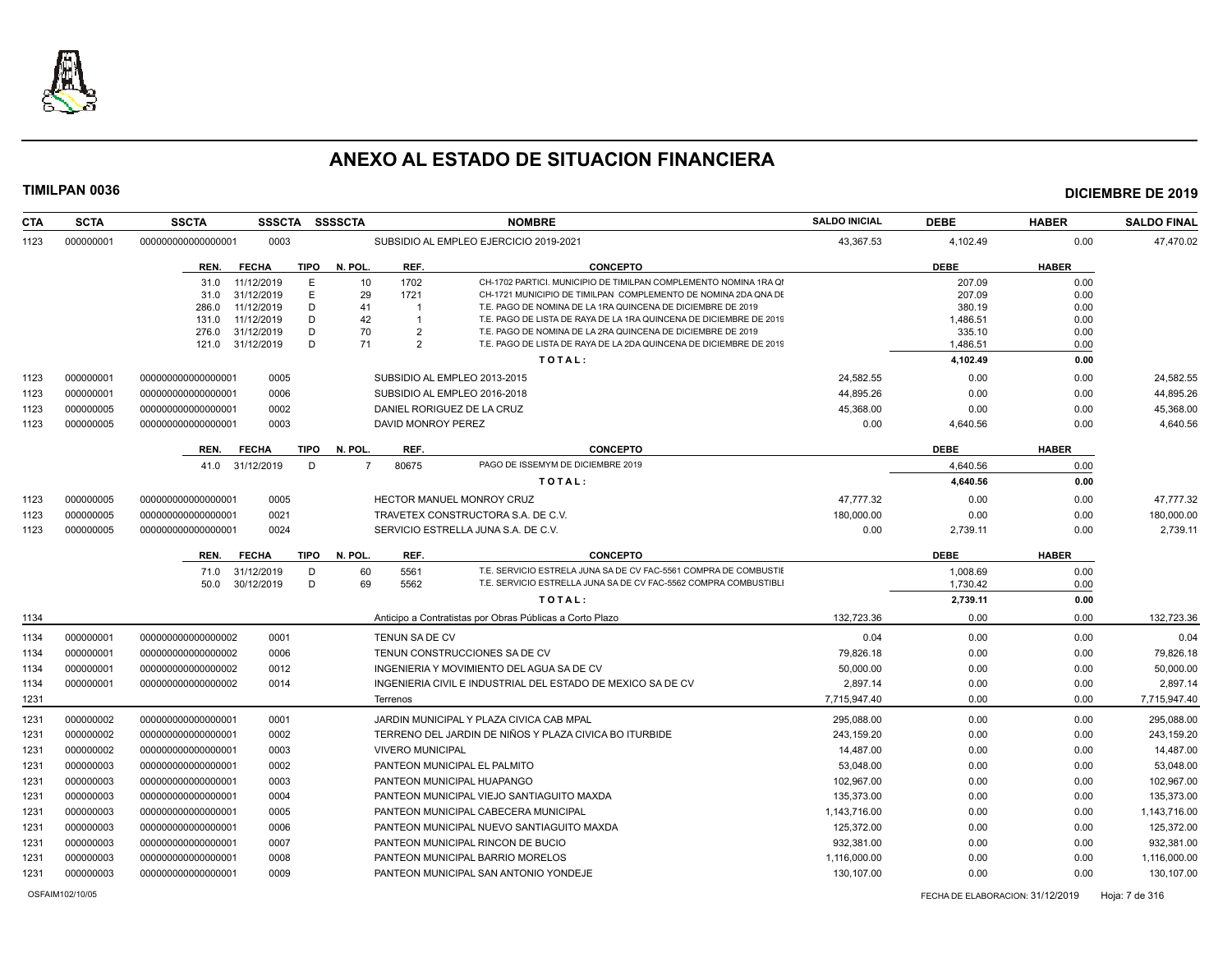

| CTA  | <b>SCTA</b> | <b>SSCTA</b>       | <b>SSSCTA</b> | <b>SSSSCTA</b> | <b>NOMBRE</b>                                                             | <b>SALDO INICIAL</b> | <b>DEBE</b>   | <b>HABER</b> | <b>SALDO FINAL</b> |
|------|-------------|--------------------|---------------|----------------|---------------------------------------------------------------------------|----------------------|---------------|--------------|--------------------|
| 1231 | 000000003   | 00000000000000001  | 0010          |                | PANTEON MUNICIPAL SANTIAGUITO MAXDA                                       | 79,442.00            | 0.00          | 0.00         | 79,442.00          |
| 1231 | 000000004   | 000000000000000001 | 0001          |                | PARQUE RECREATIVO (AGUA CALIENTE) RINCON DE BUCIO                         | 146.662.00           | 0.00          | 0.00         | 146,662.00         |
| 1231 | 000000004   | 000000000000000001 | 0002          |                | PARQUE RECREATIVO PROBORDO BO HIDALGO                                     | 230,000.00           | 0.00          | 0.00         | 230,000.00         |
| 1231 | 000000004   | 000000000000000001 | 0003          |                | UNIDAD DEPORTIVA BO HIDALGO                                               | 696,533.00           | 0.00          | 0.00         | 696,533.00         |
| 1231 | 000000004   | 000000000000000001 | 0004          |                | ESTANQUE PUBLICO CAB MUNICIPAL                                            | 243.159.20           | 0.00          | 0.00         | 243,159.20         |
| 1231 | 000000005   | 000000000000000001 | 0002          |                | TERRENO PARA FOSA DE OXIDACION ZARAGOZA 3RA MZA                           | 26,379.00            | 0.00          | 0.00         | 26,379.00          |
| 1231 | 000000005   | 000000000000000001 | 0006          |                | TERRENO PLANTA TRATADORA RINCON DE BUCIO                                  | 45,000.00            | 0.00          | 0.00         | 45,000.00          |
| 1231 | 000000005   | 000000000000000001 | 0007          |                | POZO DE CABECERA CABECERA MUNICIPAL                                       | 243,458.00           | 0.00          | 0.00         | 243,458.00         |
| 1231 | 000000005   | 00000000000000001  | 0008          |                | TERRENO PLANTA TRATADORA ZARAGOZA                                         | 1,567,548.00         | 0.00          | 0.00         | 1,567,548.00       |
| 1231 | 000000006   | 00000000000000001  | 0001          |                | TERRENO A UN COSTADO DE LA LA PREPARATORIA CAB MPAL                       | 61,000.00            | 0.00          | 0.00         | 61,000.00          |
| 1231 | 000000006   | 000000000000000001 | 0002          |                | CANCHA 2A MZA ZARAGOZA                                                    | 50,760.00            | 0.00          | 0.00         | 50,760.00          |
| 1231 | 000000006   | 00000000000000001  | 0003          |                | CANCHA DE BASQUETBOL LA GARITA ZARAGOZA                                   | 34,308.00            | 0.00          | 0.00         | 34,308.00          |
| 1233 |             |                    |               |                | Edificios no Habitacionales                                               | 37,798,342.81        | 0.00          | 0.00         | 37,798,342.81      |
| 1233 | 000000002   | 000000000000000001 | 0002          |                | FABRICA DE ZARAGOZA BO. OCAMPO                                            | 70,000.00            | 0.00          | 0.00         | 70,000.00          |
| 1233 | 000000002   | 000000000000000001 | 0003          |                | BODEGA MUNICIPAL BO HIDALGO                                               | 531,483.00           | 0.00          | 0.00         | 531,483.00         |
| 1233 | 000000002   | 000000000000000001 | 0004          |                | NAVE INDUSTRIAL CAB MPAL                                                  | 8,567,427.00         | 0.00          | 0.00         | 8,567,427.00       |
| 1233 | 000000003   | 000000000000000001 | 0002          |                | AUDITORIO Y PLAZA CIVICA HUAPANGO                                         | 924,011.00           | 0.00          | 0.00         | 924,011.00         |
| 1233 | 000000003   | 000000000000000001 | 0003          |                | AUDITORIO Y CASA DE CULTURA CAB MPAL                                      | 9,613,628.00         | 0.00          | 0.00         | 9,613,628.00       |
| 1233 | 000000003   | 000000000000000001 | 0004          |                | AUDITORIO SAN ANTONIO YONDEJE                                             | 3,407,088.00         | 0.00          | 0.00         | 3,407,088.00       |
| 1233 | 000000005   | 00000000000000001  | 0002          |                | PALACIO MUNICIPAL                                                         | 6,360,673.81         | 0.00          | 0.00         | 6,360,673.81       |
| 1233 | 000000005   | 000000000000000001 | 0004          |                | DELEGACION MUNICIPAL EL PALMITO                                           | 87,746.00            | 0.00          | 0.00         | 87,746.00          |
| 1233 | 000000005   | 000000000000000001 | 0005          |                | DELEGACION MUNICIPAL SANTIAGUITO MAXDA                                    | 343,753.00           | 0.00          | 0.00         | 343,753.00         |
| 1233 | 000000005   | 000000000000000001 | 0006          |                | DELEGACION Y PLAZA CIVICA YONDEJE                                         | 85,454.00            | 0.00          | 0.00         | 85,454.00          |
| 1233 | 000000005   | 000000000000000001 | 0007          |                | DELEGACION MUNICIPAL RINCON DE BUCIO                                      | 251,050.00           | 0.00          | 0.00         | 251,050.00         |
| 1233 | 000000005   | 000000000000000001 | 0008          |                | CASA DE LA MUJER EL PALMITO                                               | 50,000.00            | 0.00          | 0.00         | 50,000.00          |
| 1233 | 000000005   | 000000000000000001 | 0009          |                | CLINICA DE SALUD SANTIAGUITO MAXDA                                        | 400,000.00           | 0.00          | 0.00         | 400,000.00         |
| 1233 | 000000005   | 000000000000000001 | 0010          |                | CENTRO DE SALUD EL PALMITO                                                | 385,000.00           | 0.00          | 0.00         | 385,000.00         |
| 1233 | 000000006   | 000000000000000001 | 0001          |                | GIMNASIO MUNICIPAL BO HIDALGO                                             | 131.539.00           | 0.00          | 0.00         | 131,539.00         |
| 1233 | 000000007   | 000000000000000001 | 0005          |                | <b>MERCADO MUNICIPAL</b>                                                  | 4,318,461.00         | 0.00          | 0.00         | 4,318,461.00       |
| 1233 | 000000008   | 000000000000000001 | 0002          |                | TERMINAL MUNICIPAL DE MICROS Y AUTOBUSES CAB MPAL                         | 915,578.00           | 0.00          | 0.00         | 915,578.00         |
| 1233 | 000000008   | 000000000000000001 | 0003          |                | PLANTA TRATADORA DE AGUAS PARCELA 2321 RINCON DE BUCIO                    | 540,988.00           | 0.00          | 0.00         | 540,988.00         |
| 1233 | 000000008   | 000000000000000001 | 0004          |                | ESCUELA PRIMARIA TLACAEL BO ITURBIDE                                      | 60.000.00            | 0.00          | 0.00         | 60,000.00          |
| 1233 | 000000008   | 000000000000000001 | 0005          |                | CARCAMO DE AGUA Y TANQUE DE AGUA SAN NICOLAS                              | 183,909.00           | 0.00          | 0.00         | 183,909.00         |
| 1233 | 000000008   | 000000000000000001 | 0006          |                | <b>LAVADEROS PUBLICOS</b>                                                 | 40,000.00            | 0.00          | 0.00         | 40,000.00          |
| 1233 | 000000008   | 000000000000000001 | 0010          |                | BODEGA MUNICIPAL CAB MUNICIPAL                                            | 530,554.00           | 0.00          | 0.00         | 530,554.00         |
| 1235 |             |                    |               |                | Construcciones en Proceso en Bienes de Dominio Público                    | 33,204,113.16        | 26,446,194.67 | 3,973,664.14 | 55,676,643.69      |
| 1235 | 000000020   | 000000000000000005 | 0002          | 0002           | 2018, ZARAGOZA REHABILITACION YAMPLIACION CON CONCRETO HIDRAULICO EN CAI  | 449,765.23           | 0.00          | 0.00         | 449,765.23         |
| 1235 | 000000020   | 000000000000000006 | 0002          | 0002           | 2018. RINCON DE BUCIO REVESTIMIENTO DEL CAMINO DE LA 2DA MANZANA DE MOREI | 199,881.78           | 0.00          | 0.00         | 199,881.78         |
| 1235 | 000000020   | 000000000000000007 | 0002          | 0002           | 2018 SANTIAGUITO MAXDA PAVIMENTO DEL CAMINO SANTIAGUITO MAXDA LA ESTANC   | 599,537.44           | 0.00          | 0.00         | 599,537.44         |
| 1235 | 000000020   | 000000000000000008 | 0002          | 0002           | 2018 ZARAGOZA 3RA MANZANA ENCEMENTADO DE CAMINO HACIA LA LAGUNA 2DA ETA   | 249,998.48           | 0.00          | 0.00         | 249,998.48         |
| 1235 | 000000039   | 000000000000000006 | 0002          | 0002           | 2018. 3RA MANZANA ZARAGOZA REHABILITACION CON CONCRETO HIDRAULICO CARRI   | 1.438.164.80         | 0.00          | 0.00         | 1,438,164.80       |
|      |             |                    |               |                |                                                                           |                      |               |              |                    |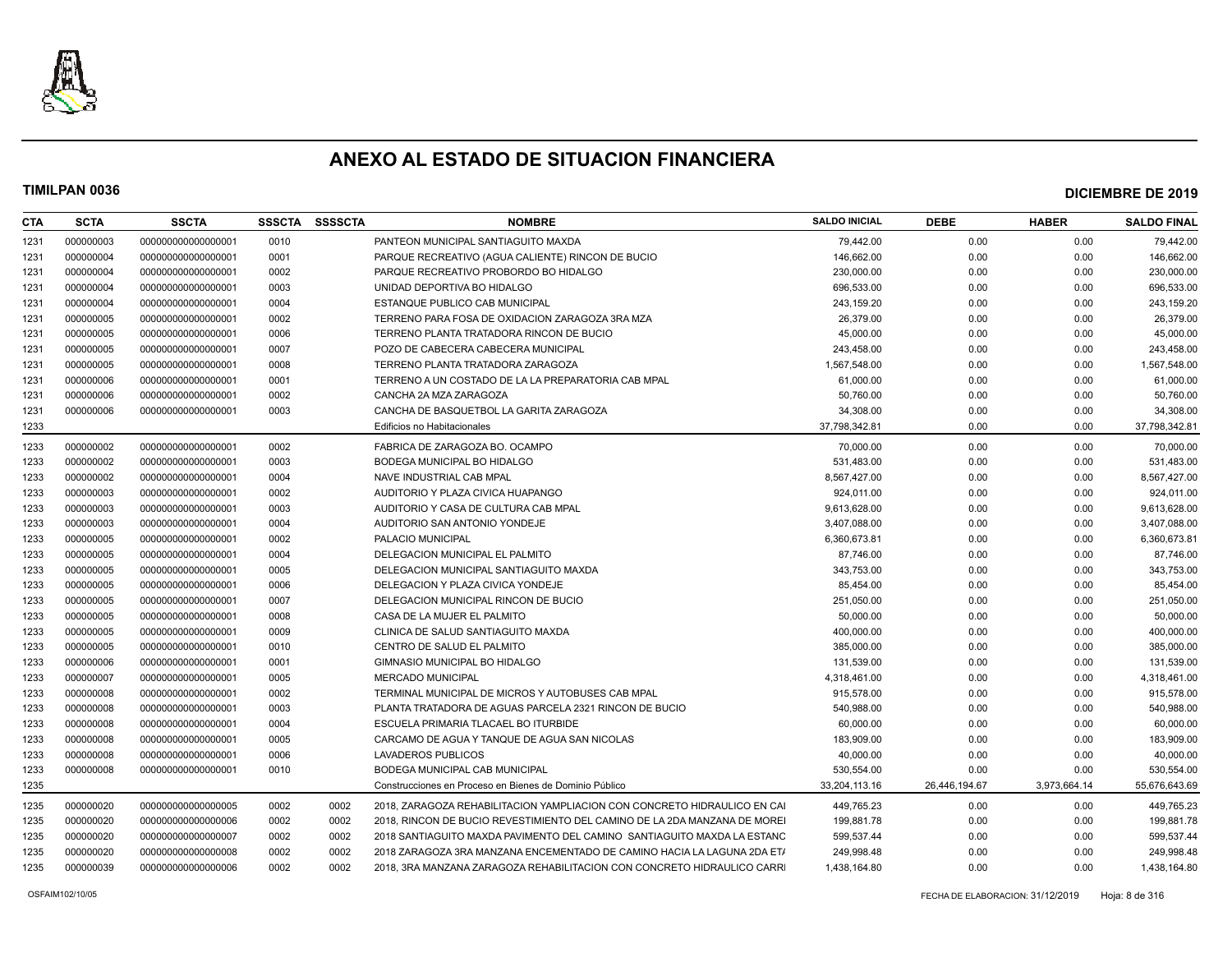

| CTA  | <b>SCTA</b> | <b>SSCTA</b><br><b>SSSCTA</b>       | <b>SSSSCTA</b> | <b>NOMBRE</b>                                                                     | <b>SALDO INICIAL</b> | <b>DEBE</b>  | <b>HABER</b> | <b>SALDO FINAL</b> |
|------|-------------|-------------------------------------|----------------|-----------------------------------------------------------------------------------|----------------------|--------------|--------------|--------------------|
| 1235 | 000000039   | 0002<br>000000000000000030          | 0002           | 2018. ENZDA PAVIMENTO DEL CAMINO SANTIAGUITO MAXDA LA ESTANCIA BARRIO QUI         | 424,569.30           | 0.00         | 0.00         | 424,569.30         |
| 1235 | 000000042   | 0002<br>000000000000000003          | 0002           | 2019, CONSTRUCCION DE EDIFICIO P/ DIRECCION DE SEGURIDAD PUBLICA 1RA ETAPA        | 0.00                 | 4,347,481.89 | 0.00         | 4,347,481.89       |
|      |             | <b>FECHA</b><br><b>TIPO</b><br>REN. | N. POL.        | REF.<br><b>CONCEPTO</b>                                                           |                      | <b>DEBE</b>  | <b>HABER</b> |                    |
|      |             | 31/12/2019<br>D<br>1.0              | 171            | 73<br>REG DE LA FAC 73 OBRA FEFOM 03 A NOMBRE DE ANGEL ALFREDO ROM                |                      | 1,551,134.01 | 0.00         |                    |
|      |             | D<br>10.0<br>31/12/2019             | 187            | 2019.CONSTRUCCION DE EDIFICIO P/ DIRECCION DE SEGURIDAD PUBLIC<br>$\Omega$        |                      | 2,796,347.88 | 0.00         |                    |
|      |             |                                     |                | TOTAL:                                                                            |                      | 4,347,481.89 | 0.00         |                    |
| 1235 | 000000042   | 0001<br>000000000000000004          | 0001           | 2019 CABECERA MUNICIPAL REHABILITACION DE CASA DE CULTURA                         | 154,748.64           | 0.00         | 0.00         | 154,748.64         |
| 1235 | 000000042   | 0001<br>000000000000000006          | 0001           | 2019, CABECERA MUNICIPAL REHABILITACION PLAZA CIVICA ESC. PRI. VICENTE VILL       | 113.789.13           | 0.00         | 0.00         | 113.789.13         |
| 1235 | 000000042   | 00000000000000007<br>0002           | 0002           | 2019, BARRIO HIDALGO 2DA MANZANA AMPLIACION DE ALUMBRADO PUBLICO DE LA C          | 0.00                 | 269,861.59   | 0.00         | 269,861.59         |
|      |             | <b>FECHA</b><br><b>TIPO</b><br>REN. | N. POL.        | REF.<br><b>CONCEPTO</b>                                                           |                      | <b>DEBE</b>  | <b>HABER</b> |                    |
|      |             | D<br>1.0<br>31/12/2019              | 140            | 195<br>T.E. ELECTROINGENIERIA CEFYD SA DE CV FAC-195 ESTI 1 OBRA 7 FEFOM          |                      | 269,861.59   | 0.00         |                    |
|      |             |                                     |                | TOTAL:                                                                            |                      | 269,861.59   | 0.00         |                    |
| 1235 | 000000042   | 0002<br>000000000000000009          | 0002           | 2019, BARRIO ITURBIDE REHABILITACION CON CONCRETO HIDRAULICO CALLE RUMBO          | 999.981.95           | 0.00         | 0.00         | 999,981.95         |
| 1235 | 000000042   | 0001<br>000000000000000010          | 0001           | 2019, IXCAJA CONSTRUCCION DE AUDITORIO DELEGACIONAL DE LA COMUNIDAD 2DA           | 399,994.59           | 0.00         | 0.00         | 399,994.59         |
| 1235 | 000000042   | 000000000000000011<br>0002          | 0002           | 2019 EL PALMITO REHABILITACION CON CONCRETO HIDRAULICO CAMINO HACIA SAND          | 599.988.96           | 0.00         | 599,988.96   | 0.00               |
|      |             | <b>FECHA</b><br><b>TIPO</b><br>REN. | N. POL.        | REF.<br><b>CONCEPTO</b>                                                           |                      | <b>DEBE</b>  | <b>HABER</b> |                    |
|      |             | 31/12/2019<br>D<br>2.0              | 174            | 2019 EL PALMITO REHABILITACION CON CONCRETO HIDRAULICO CAMINO<br>$\overline{1}$   |                      | 0.00         | 599,988.96   |                    |
|      |             |                                     |                | TOTAL:                                                                            |                      | 0.00         | 599,988.96   |                    |
| 1235 | 000000042   | 0002<br>00000000000000012           | 0002           | 2019. REHABILITACION CON CONCRETO HIDRAULICO CAMINO HACIA EL POZO DE EL P.        | 499.641.86           | 0.00         | 0.00         | 499.641.86         |
| 1235 | 000000042   | 00000000000000013<br>0002           | 0002           | 2019. EL PALMITO AMPLIACION DE LA RED DE ALUMBRADO PUBLICO 2DA MANZANA DE         | 749.791.62           | 0.00         | 0.00         | 749,791.62         |
| 1235 | 000000042   | 00000000000000014<br>0002           | 0002           | 2019, EL PALMITO AMPLIACION DE RED DE ALUMBRADO PUBLICO 3RA MZA COMUNIDAI         | 667,970.89           | 82,001.80    | 0.00         | 749,972.69         |
|      |             | <b>FECHA</b><br><b>TIPO</b><br>REN. | N. POL.        | REF.<br><b>CONCEPTO</b>                                                           |                      | <b>DEBE</b>  | <b>HABER</b> |                    |
|      |             | 21/12/2019<br>D<br>1.0              | 128            | 68<br>T.E. ANGEL ALFREDO ROMERO GONZALEZ FAC-68 ESTI 2 OBRA 14 FEFOM/             |                      | 82.001.80    | 0.00         |                    |
|      |             |                                     |                | TOTAL:                                                                            |                      | 82.001.80    | 0.00         |                    |
| 1235 | 000000042   | 0002<br>00000000000000016           | 0002           | 2019. RINCON DE BUCIO REHABILITACION CONCRETO HIDRAULICO CALLE HACIA LOS          | 0.00                 | 461,806.30   | 0.00         | 461,806.30         |
|      |             | <b>FECHA</b><br><b>TIPO</b><br>REN. | N. POL.        | REF.<br><b>CONCEPTO</b>                                                           |                      | <b>DEBE</b>  | <b>HABER</b> |                    |
|      |             | 19/12/2019<br>D<br>1.0              | 127            | T.E. ELENA ARQUITECTOS + ARQUITECTOS SA DE CV FAC-234 ESTIMACION<br>234           |                      | 461.806.30   | 0.00         |                    |
|      |             |                                     |                | TOTAL:                                                                            |                      | 461,806.30   | 0.00         |                    |
| 1235 | 000000042   | 0002<br>000000000000000017          | 0002           | 2019. RINCON DE BUCIO REHABILITACION CONCRETO HIDRAULICO CAMINO LOS NIETO         | 499,849.17           | 0.00         | 0.00         | 499,849.17         |
| 1235 | 000000042   | 0002<br>00000000000000018           | 0002           | 2019. RINCON DE BUCIO CONST. DE ALUMBRADO PUBLICO DEL MOLINO AL POZO 1RA I        | 849.865.07           | 0.00         | 849.865.07   | 0.00               |
|      |             | <b>FECHA</b><br><b>TIPO</b><br>REN. | N. POL.        | REF.<br><b>CONCEPTO</b>                                                           |                      | <b>DEBE</b>  | <b>HABER</b> |                    |
|      |             | 31/12/2019<br>D<br>4.0              | 174            | 2019, RINCON DE BUCIO CONST. DE ALUMBRADO PUBLICO DEL MOLINO AI<br>$\overline{1}$ |                      | 0.00         | 849,865.07   |                    |
|      |             |                                     |                | TOTAL:                                                                            |                      | 0.00         | 849.865.07   |                    |
| 1235 | 000000042   | 0002<br>000000000000000019          | 0002           | 2019, BUCIO CONSTRUCCION DE TECALLI P/SEGURIDAD PUBLICA FRENTE ESC. PRIM.         | 0.00                 | 700,831.03   | 0.00         | 700.831.03         |
|      |             | <b>FECHA</b><br>TIPO<br>REN.        | N. POL.        | REF.<br><b>CONCEPTO</b>                                                           |                      | <b>DEBE</b>  | <b>HABER</b> |                    |
|      |             | 1.0 24/12/2019<br>D                 | 131            | T.E. GRUPO JUMERAIN SA DE CV FAC-24 EST. 1 OBRA 19 FEFOM/2019<br>24               |                      | 346.848.68   | 0.00         |                    |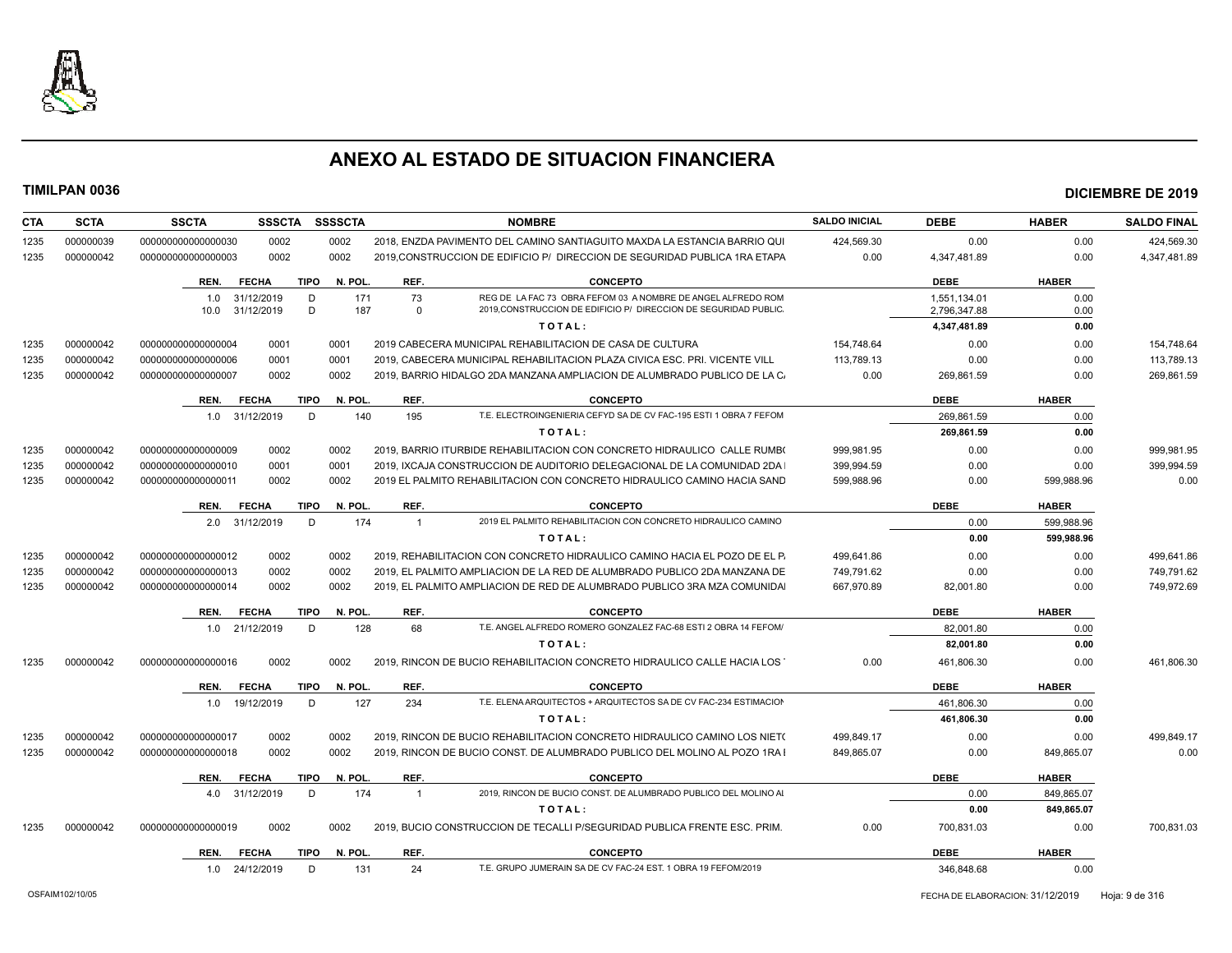

| <b>CTA</b> | <b>SCTA</b> | <b>SSCTA</b><br><b>SSSCTA</b> | <b>SSSSCTA</b>         |                | <b>NOMBRE</b>                                                              | <b>SALDO INICIAL</b> | <b>DEBE</b> | <b>HABER</b> | <b>SALDO FINAL</b> |
|------------|-------------|-------------------------------|------------------------|----------------|----------------------------------------------------------------------------|----------------------|-------------|--------------|--------------------|
|            |             | 1.0 24/12/2019                | D<br>132               | 32             | T.E. GRUPO JUMERAIN SA DE CV FAC-32 EST. 2 OBRA 19 FEFOM/2019              |                      | 353.982.35  | 0.00         |                    |
|            |             |                               |                        |                | TOTAL:                                                                     |                      | 700,831.03  | 0.00         |                    |
| 1235       | 000000042   | 0002<br>000000000000000020    | 0002                   |                | 2019 RINCON DE BUCIO REHA. CONCRETO HIDRAULICO CALLE MIL AMORES 2DA MANZ   | 796,935.33           | 0.00        | 0.00         | 796.935.33         |
| 1235       | 000000042   | 0002<br>00000000000000022     | 0002                   |                | 2019 RINCON DE BUCIO CONST. LINEA DE AGUA POTABLE RINCON DE BUCIO 2DA MZN. | 299.215.38           | 0.00        | 0.00         | 299,215.38         |
| 1235       | 000000042   | 00000000000000023<br>0001     | 0001                   |                | 2019. RINCON DE BUCIO 3RA MZA MANTENIMIENTO SISTEMA DE AGUA POTABLE DEL P  | 149,885.26           | 0.00        | 0.00         | 149,885.26         |
| 1235       | 000000042   | 0002<br>00000000000000024     | 0002                   |                | 2019 3RA MZNA BUCIO CONSTRUCCION DRENAJE SANITARIO DEL POZO A LA PARTE AL  | 959,973.00           | 0.00        | 0.00         | 959,973.00         |
| 1235       | 000000042   | 0002<br>000000000000000025    | 0002                   |                | 2019, CAÑADA DE LOBOS CONSTRUCCION DE ALUMBRADO PUBLICO CAMINO PRINCIP.    | 846,815.95           | 0.00        | 846,815.95   | 0.00               |
|            |             | REN.<br><b>FECHA</b>          | <b>TIPO</b><br>N. POL. | REF.           | <b>CONCEPTO</b>                                                            |                      | <b>DEBE</b> | <b>HABER</b> |                    |
|            |             | 31/12/2019<br>6.0             | 174<br>D               | $\overline{1}$ | 2019, CAÑADA DE LOBOS CONSTRUCCION DE ALUMBRADO PUBLICO CAM                |                      | 0.00        | 846,815.95   |                    |
|            |             |                               |                        |                | TOTAL:                                                                     |                      | 0.00        | 846,815.95   |                    |
| 1235       | 000000042   | 0002<br>000000000000000026    | 0002                   |                | 2019. CAÑADA DE LOBOS CONST. ALUMBRADO PUBLICO CAMINO PRINCIPAL DE LA COI  | 380.063.77           | 119.896.14  | 0.00         | 499.959.91         |
|            |             | REN.<br><b>FECHA</b>          | <b>TIPO</b><br>N. POL. | REF.           | <b>CONCEPTO</b>                                                            |                      | <b>DEBE</b> | <b>HABER</b> |                    |
|            |             | 1.0 21/12/2019                | 129<br>D               | 97             | T.E. ELENA ARQUITECTOS + ARQUITECTOS SA DE CV FAC-97 ESTIMACION            |                      | 119,896.14  | 0.00         |                    |
|            |             |                               |                        |                | TOTAL:                                                                     |                      | 119,896.14  | 0.00         |                    |
| 1235       | 000000042   | 0002<br>000000000000000027    | 0002                   |                | 2019, ZARAGOZA REHABILITACION CON CONCRETO HIDRAULICO PARTE ALTA 1RA MAN   | 747.743.59           | 0.00        | 0.00         | 747.743.59         |
| 1235       | 000000042   | 0001<br>000000000000000028    | 0001                   |                | 2019, ZARAGOZA REHABILITACION CON CONCRETO HIDRAULICO CAMINO HACIA EL VIA  | 489,466.15           | 144,594.00  | 0.00         | 634,060.15         |
|            |             | <b>FECHA</b><br>REN.          | <b>TIPO</b><br>N. POL. | REF.           | <b>CONCEPTO</b>                                                            |                      | <b>DEBE</b> | <b>HABER</b> |                    |
|            |             | 31/12/2019<br>1.0             | D<br>188               | $\overline{1}$ | REGISTRO DE PASIVO A NOMBRE DE ABRAHAM RABADAN LOPEZ CON EL                |                      | 99.354.00   | 0.00         |                    |
|            |             | 31/12/2019<br>1.0             | D<br>189               | $\overline{1}$ | REGISTRO DE PASIVO A NOMBRE DE MARIBEL SEGUNDO BAUTISTA CON                |                      | 45,240.00   | 0.00         |                    |
|            |             |                               |                        |                | TOTAL:                                                                     |                      | 144,594.00  | 0.00         |                    |
| 1235       | 000000042   | 00000000000000029<br>0002     | 0002                   |                | 2019, ZARAGOZA 2DA MANZANA CONSTRUCCION DE LINEA DE DRENAJE DE LA COMUN    | 0.00                 | 999,978.42  | 0.00         | 999.978.42         |
|            |             | <b>FECHA</b><br>REN.          | <b>TIPO</b><br>N. POL. | REF.           | <b>CONCEPTO</b>                                                            |                      | <b>DEBE</b> | <b>HABER</b> |                    |
|            |             | 26/12/2019<br>1.0             | D<br>134               | 69             | T.E. ANGEL ALFREDO ROMERO GONZALEZ FAC-69 EST. 2 OBRA 43 FEFOM/            |                      | 999.978.42  | 0.00         |                    |
|            |             |                               |                        |                | TOTAL:                                                                     |                      | 999.978.42  | 0.00         |                    |
| 1235       | 000000042   | 0002<br>000000000000000030    | 0002                   |                | 2019. SAN NICOLAS REHABILITACION CON CONCRETO HIDRAULICO CALLE HACIA LA FA | 498.369.60           | 0.00        | 0.00         | 498.369.60         |
| 1235       | 000000042   | 0001<br>000000000000000031    | 0001                   |                | 2019, SAN NICOLAS MANTENIMIENTO AL POZO DE AGUA DE LA COMUNIDAD            | 81,041.13            | 0.00        | 0.00         | 81,041.13          |
| 1235       | 000000042   | 0002<br>000000000000000032    | 0002                   |                | 2019, SAN NICOLAS REHABILITACION CON CONCRETO HIDRAULICO CALLA SAN NICOLA  | 249,990.13           | 0.00        | 0.00         | 249,990.13         |
| 1235       | 000000042   | 000000000000000033<br>0002    | 0002                   |                | 2019. LA CAMPESINA AMPLIACION DE ALUMBRADO PUBLICO CAMINO PRINCIPAL RUMB   | 449.900.88           | 50,066.18   | 0.00         | 499,967.06         |
|            |             | REN.<br><b>FECHA</b>          | <b>TIPO</b><br>N. POL. | REF.           | <b>CONCEPTO</b>                                                            |                      | <b>DEBE</b> | <b>HABER</b> |                    |
|            |             | 1.0 24/12/2019                | D<br>130               | 70             | T.E. ANGEL ALFREDO ROMERO GONZALEZ FAC-70 EST 2 OBRA 33 FEFOM/             |                      | 50.066.18   | 0.00         |                    |
|            |             |                               |                        |                | TOTAL:                                                                     |                      | 50,066.18   | 0.00         |                    |
| 1235       | 000000042   | 0001<br>000000000000000034    | 0001                   |                | 2019, LA CAMPESINA REHABILITACION DE BARDA PERIMETRAL JARDIN DE NIÑOS MOIS | 19,984.53            | 0.00        | 0.00         | 19,984.53          |
| 1235       | 000000042   | 0002<br>000000000000000036    | 0002                   |                | 2019, YONDEJE REHABILITACION CON CONCRETO HIDRAULICO DEL LIBRAMIENTO DE    | 2,598,199.42         | 0.00        | 0.00         | 2,598,199.42       |
| 1235       | 000000042   | 000000000000000037<br>0002    | 0002                   |                | 2019, SANTIAGUITO MAXDA CONSTRUCCION DE ENLOZADO CALLE FRENTE AL CBT       | 999,873.48           | 0.00        | 0.00         | 999,873.48         |
| 1235       | 000000042   | 000000000000000038<br>0002    | 0002                   |                | 2019 SANTIAGUITO MAXDA CONST. ALUMBRADO PUBLICO DESVIACION AL PANTEON DI   | 656,668.79           | 93,286.94   | 0.00         | 749,955.73         |
|            |             | <b>FECHA</b><br>REN.          | <b>TIPO</b><br>N. POL. | REF.           | <b>CONCEPTO</b>                                                            |                      | <b>DEBE</b> | <b>HABER</b> |                    |
|            |             | 19/12/2019<br>1.0             | D<br>125               | 67             | T.E. ANGEL ALFREDO ROMERO GONZALEZ FAC-67 EST, 2 OBRA FEFOM 38/            |                      | 93,286.94   | 0.00         |                    |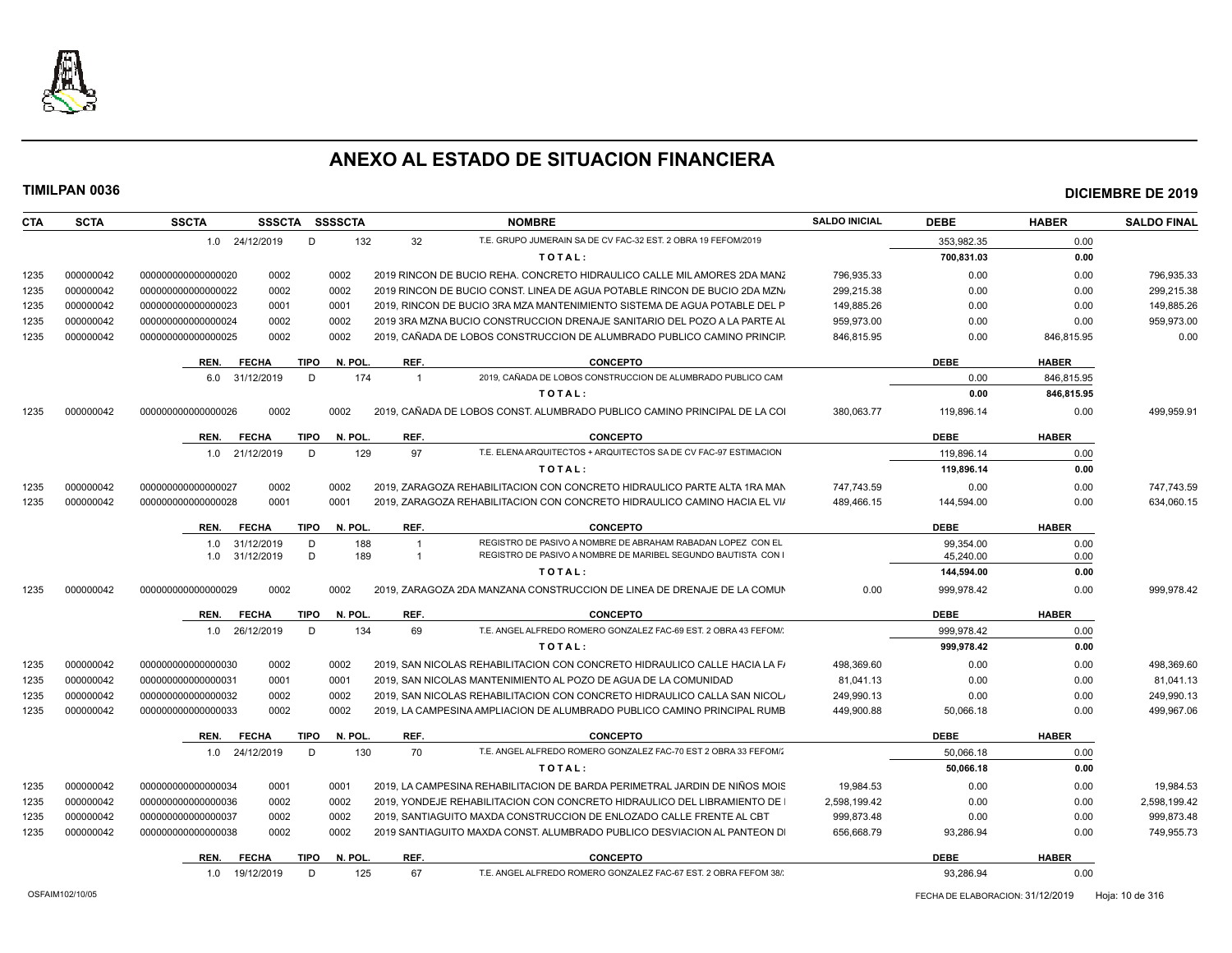

| <b>CTA</b> | <b>SCTA</b> | <b>SSCTA</b>         |      | SSSCTA SSSSCTA         |                         | <b>NOMBRE</b>                                                              | <b>SALDO INICIAL</b> | <b>DEBE</b> | <b>HABER</b> | <b>SALDO FINAL</b> |
|------------|-------------|----------------------|------|------------------------|-------------------------|----------------------------------------------------------------------------|----------------------|-------------|--------------|--------------------|
|            |             |                      |      |                        |                         | TOTAL:                                                                     |                      | 93,286.94   | 0.00         |                    |
| 1235       | 000000042   | 000000000000000039   | 0002 | 0002                   |                         | 2019. SANTIAGUITO MAXDA REHABILITACION CON CONCRETO HIDRAULICO CAMINO A    | 779,326.61           | 0.00        | 0.00         | 779,326.61         |
| 1235       | 000000042   | 000000000000000040   | 0001 | 0001                   |                         | 2019 SANTIAGUITO MAXDA REHABILITACION PLAZA CIVICA ESC PRIM VICENTE GUERRI | 149.959.98           | 0.00        | 0.00         | 149.959.98         |
| 1235       | 000000042   | 000000000000000041   | 0002 | 0002                   |                         | 2019. ENZDA REHABILITACION CON CONCRETO HIDRAULICO DEL CAMINO PRINCIPAL F  | 0.00                 | 499,484.55  | 0.00         | 499,484.55         |
|            |             | REN.<br><b>FECHA</b> |      | <b>TIPO</b><br>N. POL. | REF.                    | <b>CONCEPTO</b>                                                            |                      | <b>DEBE</b> | <b>HABER</b> |                    |
|            |             | 19/12/2019<br>1.0    |      | 126<br>D               | 234                     | T.E. GUCOC SA DE CV FAC-234 ESTI 1 DE LA OBRA 41 FEFOM/2019                |                      | 499,484.55  | 0.00         |                    |
|            |             |                      |      |                        |                         | TOTAL:                                                                     |                      | 499,484.55  | 0.00         |                    |
| 1235       | 000000042   | 000000000000000042   | 0002 | 0002                   |                         | 2019, AGUA BENDITA REHABILITACION CON CONCRETO HIDRAULICO DEL CAMINO HAC   | 999.659.89           | 0.00        | 0.00         | 999.659.89         |
| 1235       | 000000042   | 000000000000000043   | 0002 | 0002                   |                         | 2019, TODO EL MUNICIPIO ACCIONES DE ELECTRIFICACION EN VARIAS COMUNIDADES  | 627,131.56           | 72,773.23   | 0.00         | 699.904.79         |
|            |             | <b>FECHA</b><br>REN. |      | <b>TIPO</b><br>N. POL  | REF.                    | <b>CONCEPTO</b>                                                            |                      | <b>DEBE</b> | <b>HABER</b> |                    |
|            |             | 24/12/2019<br>1.0    |      | 133<br>D               | 69                      | T.E. ANGEL ALFREDO ROMERO GONZALEZ FAC-69 EST, 2 OBRA 43 FEFOM/            |                      | 72,773.23   | 0.00         |                    |
|            |             |                      |      |                        |                         | TOTAL:                                                                     |                      |             | 0.00         |                    |
|            |             |                      |      |                        |                         |                                                                            |                      | 72,773.23   |              |                    |
| 1235       | 000000042   | 000000000000000044   | 0001 | 0001                   |                         | APOYO ECONOMICO PARA ACCIONES PARA EL DESARROLLO                           | 0.00                 | 600,000.00  | 0.00         | 600,000.00         |
|            |             | <b>FECHA</b><br>REN. |      | <b>TIPO</b><br>N. POL  | REF.                    | <b>CONCEPTO</b>                                                            |                      | <b>DEBE</b> | <b>HABER</b> |                    |
|            |             | 12/12/2019<br>1.0    |      | D<br>123               | 765                     | T.E. ERASTO JIMENEZ MENDOZA FAC-765 MATERIALES OBRA FEFOM 44/20            |                      | 22,926.24   | 0.00         |                    |
|            |             | 26/12/2019<br>1.0    |      | D<br>136               | 95                      | T.E. EC GRUPO CONSTRUCTOR MIRANDA SA DE CV FAC-95 OBRA 44 FEFO             |                      | 30,380.40   | 0.00         |                    |
|            |             | 30/12/2019<br>1.0    |      | D<br>138               | 416                     | T.E. SINTHIA MIRANDA GARCIA ESTRADA FAC-416 MATERIALES OBRA 44 DI          |                      | 39,161.60   | 0.00         |                    |
|            |             | 30/12/2019<br>1.0    |      | 139<br>D               | 415                     | T.E. SINTHIA MIRANDA GARCIA ESTRADA FAC-415 MATERIALES OBRA 44 DI          |                      | 21,000.00   | 0.00         |                    |
|            |             | 31/12/2019<br>10.0   |      | D<br>190               | $\overline{1}$          | APOYO ECONOMICO PARA ACCIONES PARA EL DESARROLLO                           |                      | 486.531.76  | 0.00         |                    |
|            |             |                      |      |                        |                         | TOTAL:                                                                     |                      | 600,000.00  | 0.00         |                    |
| 1235       | 000000042   | 000000000000000045   | 0001 | 0001                   |                         | REVESTIMIENTO DE CAMINO HACIA LOMAS DE EMILIANO ZAPATA                     | 0.00                 | 299,825.48  | 0.00         | 299,825.48         |
|            |             | REN.<br><b>FECHA</b> |      | <b>TIPO</b><br>N. POL  | REF.                    | <b>CONCEPTO</b>                                                            |                      | <b>DEBE</b> | <b>HABER</b> |                    |
|            |             | 31/12/2019<br>1.0    |      | D<br>187               | $\overline{\mathbf{1}}$ | REVESTIMIENTO DE CAMINO HACIA LOMAS DE EMILIANO ZAPATA                     |                      | 299,825.48  | 0.00         |                    |
|            |             |                      |      |                        |                         | TOTAL:                                                                     |                      | 299,825.48  | 0.00         |                    |
| 1235       | 000000042   | 000000000000000046   | 0001 | 0001                   |                         | REVESTIMIENTO DE CALLE LOS MOROY EN BUCIO 2DA MZA                          | 0.00                 | 149,800.64  | 0.00         | 149,800.64         |
|            |             | REN.<br><b>FECHA</b> |      | TIPO<br>N. POL.        | REF.                    | <b>CONCEPTO</b>                                                            |                      | <b>DEBE</b> | <b>HABER</b> |                    |
|            |             | 31/12/2019<br>19.0   |      | D<br>187               | $\overline{1}$          | REVESTIMIENTO DE CALLE LOS MOROY EN BUCIO 2DA MZA                          |                      | 149.800.64  | 0.00         |                    |
|            |             |                      |      |                        |                         | TOTAL:                                                                     |                      | 149,800.64  | 0.00         |                    |
| 1235       | 000000043   | 00000000000000000    | 0002 | 0002                   |                         | 2019, HUAPANGO AMPLIACION DE LA RED DE DRENAJE SANITARIO DE LA COMUNIDAD   | 679,969.06           | 0.00        | 679,969.06   | 0.00               |
|            |             | <b>FECHA</b><br>REN. |      | <b>TIPO</b><br>N. POL. | REF.                    | <b>CONCEPTO</b>                                                            |                      | <b>DEBE</b> | <b>HABER</b> |                    |
|            |             | 8.0 31/12/2019       |      | 174<br>D               | $\overline{1}$          | 2019, HUAPANGO AMPLIACION DE LA RED DE DRENAJE SANITARIO DE LA (           |                      | 0.00        | 679,969.06   |                    |
|            |             |                      |      |                        |                         | TOTAL:                                                                     |                      | 0.00        | 679,969.06   |                    |
| 1235       | 000000043   | 000000000000000002   | 0002 | 0002                   |                         | 2019. IXCAJA CONSTRUCCION DE ALUMBRADO PUBLICO CALLE PRINCIPAL DE LA COM   | 849.942.70           | 0.00        | 0.00         | 849,942.70         |
| 1235       | 000000043   | 000000000000000003   | 0002 | 0002                   |                         | 2019, CABECERA MUNICIPAL AMPLIACION DE LA RED DE AGUA POTABLE CALLE CONST  | 159,902.95           | 0.00        | 0.00         | 159,902.95         |
| 1235       | 000000043   | 000000000000000004   | 0002 | 0002                   |                         | 2019, CABECERA MUNICIPAL CONSTRUCCION DE DRENAJE SANITARIO CALLE CONSTI    | 269,839.22           | 0.00        | 0.00         | 269,839.22         |
| 1235       | 000000043   | 00000000000000005    | 0002 | 0002                   |                         | 2019, YONDEJE CONSTRUCCION DE ENCEMENTADO DE CAMINO HACIA AGUA BENDITA     | 0.00                 | 499.991.09  | 0.00         | 499,991.09         |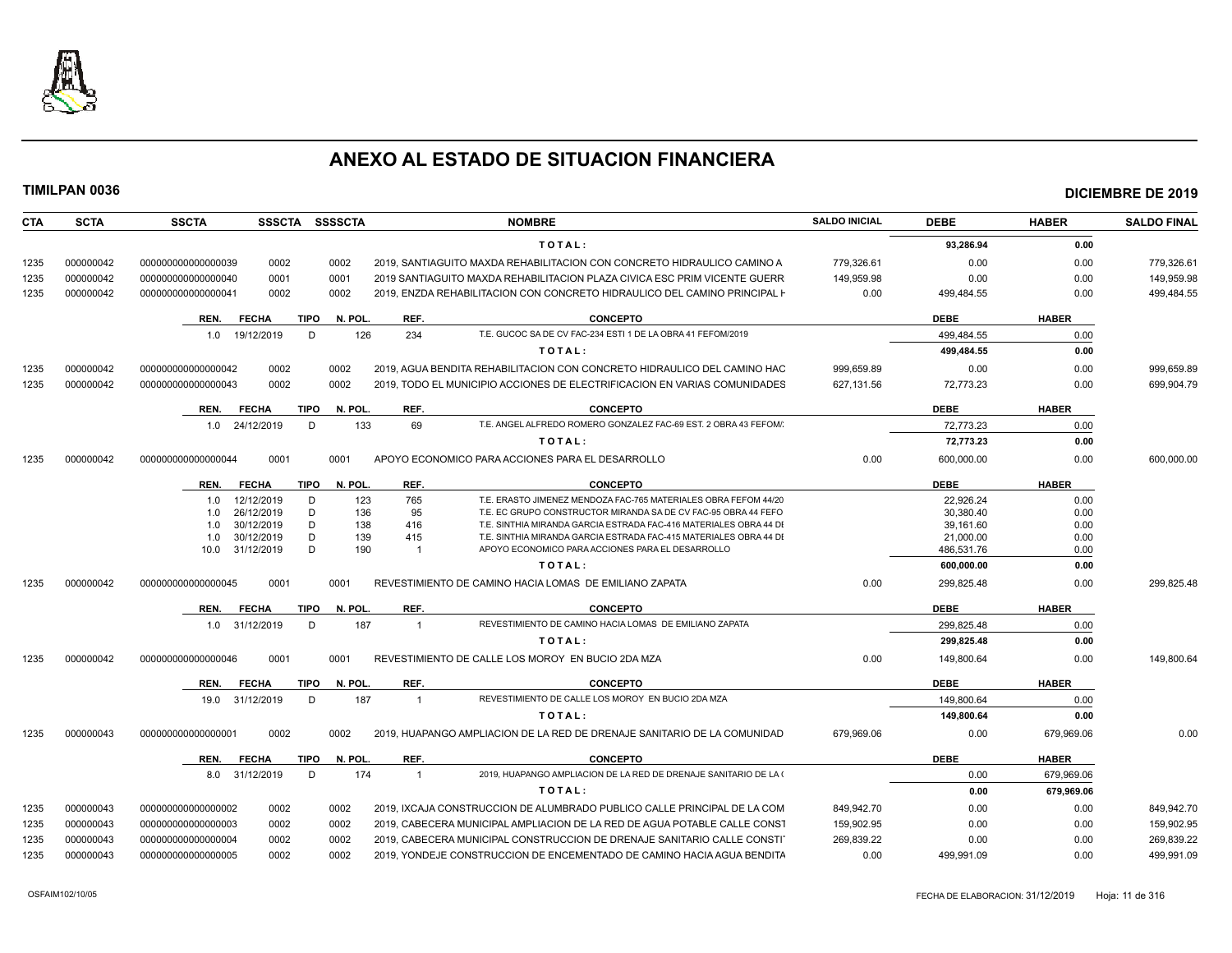

|            |             |                    |                          |             |           |                       |                                                                                                                                    |                      |                   |                    | <b>DICIEMBRE DE 2019</b> |
|------------|-------------|--------------------|--------------------------|-------------|-----------|-----------------------|------------------------------------------------------------------------------------------------------------------------------------|----------------------|-------------------|--------------------|--------------------------|
| <b>CTA</b> | <b>SCTA</b> | <b>SSCTA</b>       | SSSCTA SSSSCTA           |             |           |                       | <b>NOMBRE</b>                                                                                                                      | <b>SALDO INICIAL</b> | <b>DEBE</b>       | <b>HABER</b>       | <b>SALDO FINAL</b>       |
|            |             | REN.               | <b>FECHA</b>             | <b>TIPO</b> | N. POL.   | REF.                  | <b>CONCEPTO</b>                                                                                                                    |                      | <b>DEBE</b>       | <b>HABER</b>       |                          |
|            |             |                    | 1.0 30/12/2019           | D           | 94        | 149                   | T.E. GRUPO VIALMED SA DE CV FAC-149 ESTI 1 OBRA 05 FISM/2019                                                                       |                      | 499,991.09        | 0.00               |                          |
|            |             |                    |                          |             |           |                       | TOTAL:                                                                                                                             |                      | 499,991.09        | 0.00               |                          |
| 1235       | 000000043   | 000000000000000007 | 0002                     |             | 0002      |                       | 2019, SANTIAGUITO MAXDA CONSTRUCCION DE SISTEMA DE AGUA POTABLE Y CARCA                                                            | 999,991.06           | 0.00              | 0.00               | 999,991.06               |
| 1235       | 000000043   | 000000000000000008 | 0002                     |             | 0002      |                       | 2019, MORELOS CONSTRUCCION DRENAJE SANITARIO RUMBO FAM. ZEPEDA Y MUNGU                                                             | 319,768.79           | 0.00              | 0.00               | 319,768.79               |
| 1235       | 000000043   | 000000000000000009 | 0002                     |             | 0002      |                       | 2019, BARRIO MORELOS 1RA MZNA CONSTRUC. DRENAJE SANITARIO EN LA COMUNIDA                                                           | 299,385.57           | 0.00              | 0.00               | 299,385.57               |
| 1235       | 000000043   | 000000000000000010 | 0002                     |             | 0002      |                       | 2019, MORELOS CONSTRUCCION TECHADO AREA DE EDUC, FISICA ESC, PRIM, JOSE M                                                          | 1,148,461.42         | 0.00              | 0.00               | 1,148,461.42             |
| 1235       | 000000043   | 00000000000000011  | 0002                     |             | 0002      |                       | 2019, YONDEJE CONSTRUCCION DE GUARNICIONES Y BANQUETAS DE LA CALLE PRIN                                                            | 985,662.61           | 0.00              | 0.00               | 985,662.61               |
| 1235       | 000000043   | 000000000000000012 | 0002                     |             | 0002      |                       | 2019, LA CAMPESINA CONSTRUCCION DE RED DE DRENAJE SANITARIO JUNTO AL DEPI                                                          | 338,152.80           | 0.00              | 0.00               | 338,152.80               |
| 1235       | 000000043   | 000000000000000013 | 0002                     |             | 0002      |                       | 2019, BARRIO HIDALGO CONSTRUCCION DE LA LINEA DE DISTRIBUCION DE AGUA POT.                                                         | 211,484.98           | 38,515.02         | 0.00               | 250,000.00               |
|            |             | REN.               | <b>FECHA</b>             | <b>TIPO</b> | N. POL    | REF.                  | <b>CONCEPTO</b>                                                                                                                    |                      | <b>DEBE</b>       | <b>HABER</b>       |                          |
|            |             | 1.0                | 26/12/2019               | D           | 90        | 11                    | T.E. SRA CONSTRUCCIONES SA DE CV FAC-11 EST 2 OBRA 13/2019                                                                         |                      | 38.515.02         | 0.00               |                          |
|            |             |                    |                          |             |           |                       | TOTAL:                                                                                                                             |                      | 38,515.02         | 0.00               |                          |
| 1235       | 000000043   | 000000000000000014 | 0002                     |             | 0002      |                       | 2019, HUAPANGO CONSTRUCCION TECHADO AREA IMPRT, EDUC FISICA ESC, SECUND.                                                           | 1.081.554.26         | 85,443.71         | 0.00               | 1.166.997.97             |
|            |             | REN.               | <b>FECHA</b>             | <b>TIPO</b> | N. POL    | REF.                  | <b>CONCEPTO</b>                                                                                                                    |                      | <b>DEBE</b>       | <b>HABER</b>       |                          |
|            |             |                    | 1.0 19/12/2019           | D           | 89        | 122                   | T.E. FELIX HERNANDEZ FLORES FAC-122 EST. 2 FINIQUITO OBRA FISM 14/2                                                                |                      | 85,443.71         | 0.00               |                          |
|            |             |                    |                          |             |           |                       | TOTAL:                                                                                                                             |                      | 85,443.71         | 0.00               |                          |
| 1235       | 000000043   | 000000000000000015 | 0002                     |             | 0002      |                       | 2019. SN NICOLAS 1A MZA CONSTRUCCION DE CARCAMO PARA LA AMPLIACION DE RE                                                           | 282,301.97           | 57,186.32         | 0.00               | 339,488.29               |
|            |             | REN.               | <b>FECHA</b>             | TIPO        | N. POL.   | REF.                  | <b>CONCEPTO</b>                                                                                                                    |                      | <b>DEBE</b>       | <b>HABER</b>       |                          |
|            |             |                    | 1.0 31/12/2019           | D           | 98        | 63                    | T.E. OSCAL SALVADOR DIAZ GONZALEZ FAC-63 ESTI 2 OBRA 15 FISM/2019                                                                  |                      | 57,186.32         | 0.00               |                          |
|            |             |                    |                          |             |           |                       | TOTAL:                                                                                                                             |                      | 57,186.32         | 0.00               |                          |
| 1235       | 000000043   | 000000000000000016 | 0002                     |             | 0002      |                       | 2019, ZARAGOZA CONSTRUCCION LINEA DE DRENAJE SANITARIO DE LA COMUNIDAD 3                                                           | 1,499,910.03         | 0.00              | 0.00               | 1,499,910.03             |
| 1235       | 000000043   | 000000000000000017 | 0002                     |             | 0002      |                       | 2019, ZARAGOZA AMPLIACION DE RED ELECTRICA DE LA COMUNIDAD 3RA MANZANA                                                             | 0.00                 | 649,995.71        | 0.00               | 649,995.71               |
|            |             | REN.               | <b>FECHA</b>             | <b>TIPO</b> | N. POL    | REF.                  | <b>CONCEPTO</b>                                                                                                                    |                      | <b>DEBE</b>       | <b>HABER</b>       |                          |
|            |             |                    | 1.0 30/12/2019           | D           | 96        | 71                    | T.E. ANGEL ALFREDO ROMERO GONZALEZ FAC-71 EST 1 OBRA 17 FISM/20                                                                    |                      | 649,995.71        | 0.00               |                          |
|            |             |                    |                          |             |           |                       | TOTAL:                                                                                                                             |                      | 649,995.71        | 0.00               |                          |
| 1235       | 000000043   | 000000000000000018 | 0002                     |             | 0002      |                       | 2019, Bo OCAMPO CONSTRUCCION SISTEMA DE AGUA POTABLE HACIA LOS JILGUERO                                                            | 930,296.75           | 66,728.35         | 997,025.10         | 0.00                     |
|            |             | REN.               | <b>FECHA</b>             | TIPO        | N. POL.   | REF.                  | <b>CONCEPTO</b>                                                                                                                    |                      | <b>DEBE</b>       | <b>HABER</b>       |                          |
|            |             | 1.0<br>10.0        | 31/12/2019<br>31/12/2019 | D<br>D      | 97<br>174 | 412<br>$\overline{1}$ | T.E. JOSE FRANCISCO SANCHEZ LOPEZ FAC-412 EST 3 OBRA 18 FISM/2019<br>2019. Bo OCAMPO CONSTRUCCION SISTEMA DE AGUA POTABLE HACIA LO |                      | 66,728.35<br>0.00 | 0.00<br>997,025.10 |                          |
|            |             |                    |                          |             |           |                       | TOTAL:                                                                                                                             |                      | 66,728.35         | 997,025.10         |                          |
| 1235       | 000000043   | 000000000000000019 | 0001                     |             | 0001      |                       | 2019, ZARAGOZA AMPLIACION DE LA RED DE AGUA POTABLE EN LA 2DA MANZANA                                                              | 49,995.72            | 0.00              | 0.00               | 49,995.72                |
| 1235       | 000000043   | 000000000000000020 | 0002                     |             | 0002      |                       | 2019 CABECERA 2DA MZA CONSTRUCCION DE BANQUETAS EN ZONA ZAP                                                                        | 0.00                 | 128,301.32        | 0.00               | 128,301.32               |
|            |             | REN.               | <b>FECHA</b>             | <b>TIPO</b> | N. POL.   | REF.                  | <b>CONCEPTO</b>                                                                                                                    |                      | <b>DEBE</b>       | <b>HABER</b>       |                          |
|            |             |                    | 1.0 31/12/2019           | D           | 173       | 8                     | REGISTRO DE FAC-8 A NOMBRE DE ABRAHAM RABADAN LOPEZ                                                                                |                      | 128,301.32        | 0.00               |                          |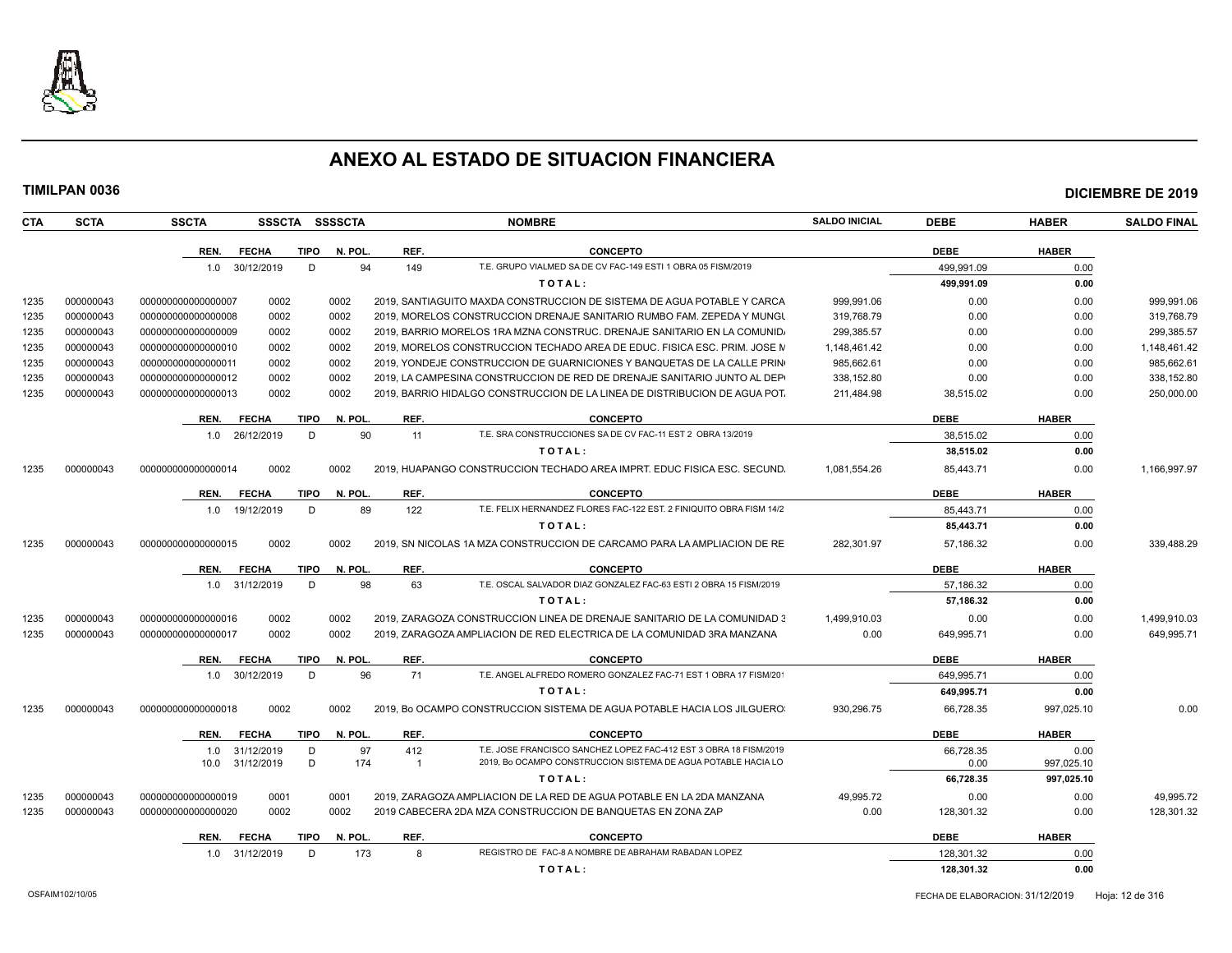

| <b>CTA</b> | <b>SCTA</b> | <b>SSCTA</b>         | <b>SSSCTA</b> | <b>SSSSCTA</b> |                       | <b>NOMBRE</b>                                                               | <b>SALDO INICIAL</b> | <b>DEBE</b> | <b>HABER</b> | <b>SALDO FINAL</b> |
|------------|-------------|----------------------|---------------|----------------|-----------------------|-----------------------------------------------------------------------------|----------------------|-------------|--------------|--------------------|
| 1235       | 000000043   | 000000000000000023   | 0002          | 0002           |                       | 2019, BO. ITURBIDE 2DA M, ZA CONSTRUCCION DE DRENAJE PLUVIAL                | 99,998.14            | 0.00        | 0.00         | 99,998.14          |
| 1235       | 000000043   | 00000000000000024    | 0002          | 0002           |                       | 2019, LOMAS DE EMILIANO ZAPATA CONSTRUCCION DE SISTEMA DE RED DE AGUA PO    | 1,033,608.58         | 266,337.33  | 0.00         | 1,299,945.91       |
|            |             | REN.<br><b>FECHA</b> | <b>TIPO</b>   | N. POL.        | REF.                  | <b>CONCEPTO</b>                                                             |                      | <b>DEBE</b> | <b>HABER</b> |                    |
|            |             | 1.0 30/12/2019       | D             | 95             | 167                   | T.E. MARIBEL SEGUNDO BAUTISTA FAC-167 EST 2 FINIQUITO OBRA 24 FISM          |                      | 266.337.33  | 0.00         |                    |
|            |             |                      |               |                |                       | TOTAL:                                                                      |                      | 266,337.33  | 0.00         |                    |
| 1235       | 000000043   | 000000000000000025   | 0002          | 0002           |                       | 2019, TODO EL MUNICIPIO CONSTRUCCION DE CAMINOS SACACOSECHAS                | 286,143.21           | 0.00        | 0.00         | 286,143.21         |
| 1235       | 000000043   | 000000000000000026   | 0002          | 0002           |                       | 2019. EL PALMITO CUARTA MANZANA AMPLIACION DE LA RED DE ELECTRICA DE LA CO  | 0.00                 | 59,523.81   | 0.00         | 59,523.81          |
|            |             | REN.<br><b>FECHA</b> | <b>TIPO</b>   | N. POL.        | REF.                  | <b>CONCEPTO</b>                                                             |                      | <b>DEBE</b> | <b>HABER</b> |                    |
|            |             | 1.0 05/12/2019       | E             | 42             | $\overline{1}$        | CFE SBS APORTACION DEL MUNICIPIO PARA OBRAS DE ELECTRIFICACION              |                      | 59.523.81   | 0.00         |                    |
|            |             |                      |               |                |                       | TOTAL:                                                                      |                      | 59,523.81   | 0.00         |                    |
| 1235       | 000000043   | 000000000000000027   | 0002          | 0002           |                       | 2019, AGUA BENDITA AMPLIACION DE LA RED ELECTRICA DE LA COMUNIDAD           | 0.00                 | 166,666.67  | 0.00         | 166,666.67         |
|            |             | <b>FECHA</b><br>REN. | <b>TIPO</b>   | N. POL         | REF.                  | <b>CONCEPTO</b>                                                             |                      | <b>DEBE</b> | <b>HABER</b> |                    |
|            |             | 05/12/2019<br>8.0    | E             | 42             | $\overline{1}$        | CFE SBS APORTACION DEL MUNICIPIO PARA OBRAS DE ELECTRIFICACION              |                      | 166.666.67  | 0.00         |                    |
|            |             |                      |               |                |                       | TOTAL:                                                                      |                      | 166,666.67  | 0.00         |                    |
| 1235       | 000000043   | 000000000000000028   | 0002          | 0002           |                       | 2019, BO, MORELOS SEGUNDA MZA AMPLIACION DE LA RED ELECTRICA DE LA COMUN    | 0.00                 | 119.047.62  | 0.00         | 119.047.62         |
|            |             | REN.<br><b>FECHA</b> | TIPO          | N. POL.        | REF.                  | <b>CONCEPTO</b>                                                             |                      | <b>DEBE</b> | <b>HABER</b> |                    |
|            |             | 15.0 05/12/2019      | Е             | 42             | $\overline{1}$        | 2019, BO, MORELOS SEGUNDA MZA AMPLIACION DE LA RED ELECTRICA DI             |                      | 119.047.62  | 0.00         |                    |
|            |             |                      |               |                |                       | TOTAL:                                                                      |                      | 119,047.62  | 0.00         |                    |
| 1235       | 000000043   | 000000000000000029   | 0002          | 0002           |                       | 2019. MORELOS SEGUNDA MANZANA AMPLIACION DE LA RED ELECTRICA EN LA COMU     | 0.00                 | 83,333.33   | 0.00         | 83,333.33          |
|            |             | <b>FECHA</b><br>REN. | <b>TIPO</b>   | N. POL.        | REF.                  | <b>CONCEPTO</b>                                                             |                      | <b>DEBE</b> | <b>HABER</b> |                    |
|            |             | 05/12/2019<br>22.0   | Е             | 42             | $\overline{1}$        | CFE SBS APORTACION DEL MUNICIPIO PARA OBRAS DE ELECTRIFICACION              |                      | 83,333.33   | 0.00         |                    |
|            |             |                      |               |                |                       | TOTAL:                                                                      |                      | 83,333.33   | 0.00         |                    |
| 1235       | 000000043   | 000000000000000030   | 0002          | 0002           |                       | 2019, CABECERA MUNICIPAL SUMINISTRO Y COLOCACION DE CALENTADORES SOLARI     | 0.00                 | 239,576.79  | 0.00         | 239,576.79         |
|            |             | <b>FECHA</b><br>REN. | TIPO          | N. POL.        | REF.                  | <b>CONCEPTO</b>                                                             |                      | <b>DEBE</b> | <b>HABER</b> |                    |
|            |             | 11/12/2019<br>1.0    | D             | 88             | $\boldsymbol{\Delta}$ | T.E. ABRAHAM RADADAN LOPEZ FAC-4 ESTIMACION 1 DE LA OBRA CALENT             |                      | 239,576.79  | 0.00         |                    |
|            |             |                      |               |                |                       | TOTAL:                                                                      |                      | 239,576.79  | 0.00         |                    |
| 1235       | 000000043   | 000000000000000032   | 0002          | 0002           |                       | 2019. YONDEJE AMPLIACION DE LA RED ELECTRICA DE LA COMUNIDAD                | 0.00                 | 238,095.24  | 0.00         | 238,095.24         |
|            |             | <b>FECHA</b><br>REN. | <b>TIPO</b>   | N. POL.        | REF.                  | <b>CONCEPTO</b>                                                             |                      | <b>DEBE</b> | <b>HABER</b> |                    |
|            |             | 29.0 05/12/2019      | E             | 42             | $\overline{1}$        | CFE SBS APORTACION DEL MUNICIPIO PARA OBRAS DE ELECTRIFICACION              |                      | 238.095.24  | 0.00         |                    |
|            |             |                      |               |                |                       | TOTAL:                                                                      |                      | 238,095.24  | 0.00         |                    |
| 1235       | 000000043   | 000000000000000033   | 0002          | 0002           |                       | 2019, SANTIAGUITO MAXDA Bo III AMPLIACION D ELA RED ELECTRICA EN LA COMUNID | 0.00                 | 71,428.57   | 0.00         | 71,428.57          |
|            |             | <b>FECHA</b><br>REN. | <b>TIPO</b>   | N. POL         | REF.                  | <b>CONCEPTO</b>                                                             |                      | <b>DEBE</b> | <b>HABER</b> |                    |
|            |             | 05/12/2019<br>36.0   | E             | 42             | $\overline{1}$        | CFE SBS APORTACION DEL MUNICIPIO PARA OBRAS DE ELECTRIFICACION              |                      | 71,428.57   | 0.00         |                    |
|            |             |                      |               |                |                       | TOTAL:                                                                      |                      | 71,428.57   | 0.00         |                    |
| 1235       | 000000043   | 000000000000000034   | 0002          | 0002           |                       | 2019. SANTIAGUITO MAXDA AMPLIACION DE LA RED ELECTRICA EN LA COMUNIDAD      | 0.00                 | 202,380.95  | 0.00         | 202,380.95         |
|            |             |                      |               |                |                       |                                                                             |                      |             |              |                    |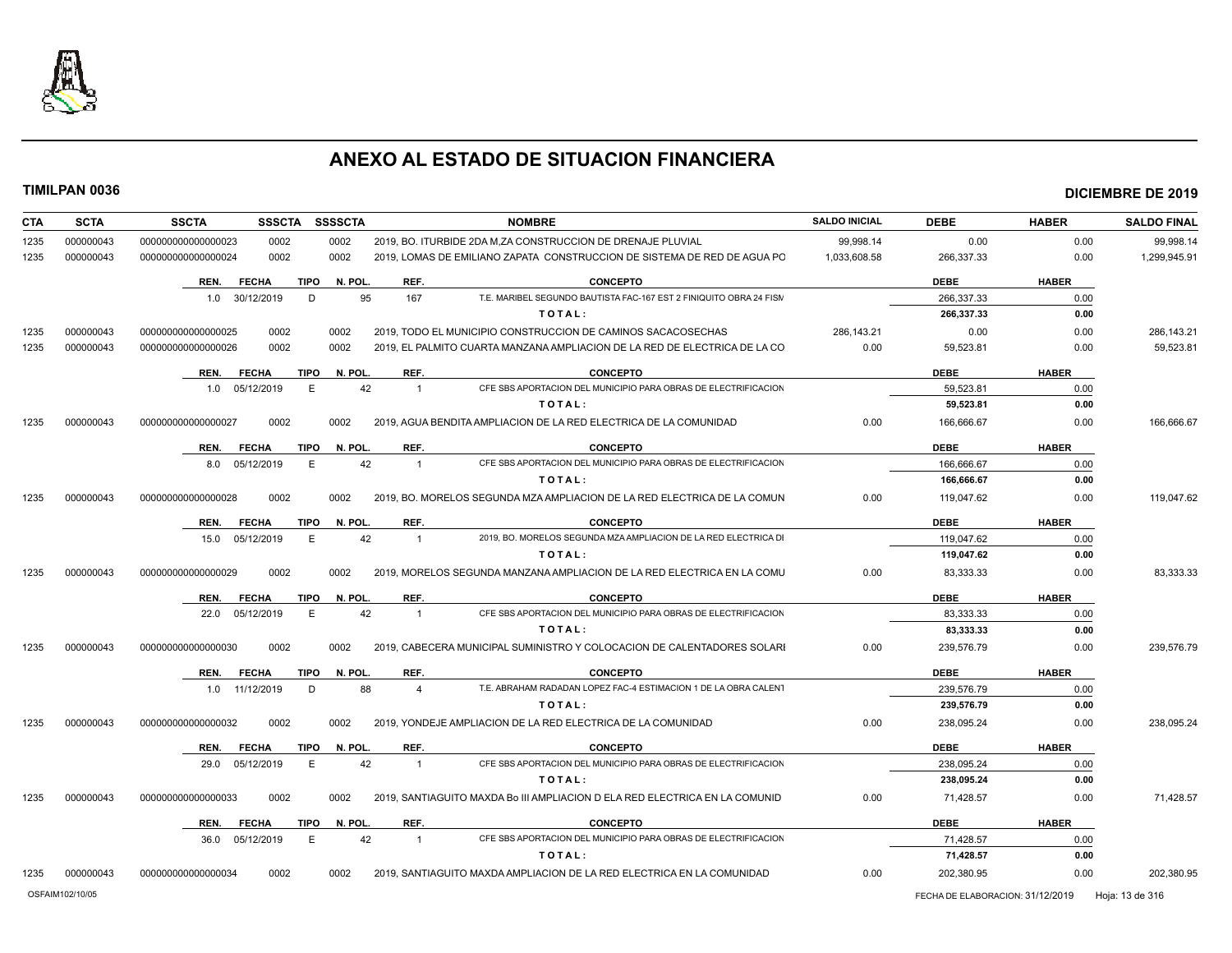

|--|

| CTA  | <b>SCTA</b> | <b>SSCTA</b><br>SSSCTA SSSSCTA      |                      | <b>NOMBRE</b>                                                                    | <b>SALDO INICIAL</b> | <b>DEBE</b> | <b>HABER</b> | <b>SALDO FINAL</b> |
|------|-------------|-------------------------------------|----------------------|----------------------------------------------------------------------------------|----------------------|-------------|--------------|--------------------|
|      |             | REN.<br><b>FECHA</b><br>TIPO        | REF.<br>N. POL.      | <b>CONCEPTO</b>                                                                  |                      | <b>DEBE</b> | <b>HABER</b> |                    |
|      |             | 43.0 05/12/2019<br>Е                | 42                   | CFE SBS APORTACION DEL MUNICIPIO PARA OBRAS DE ELECTRIFICACION<br>$\overline{1}$ |                      | 202,380.95  | 0.00         |                    |
|      |             |                                     |                      | TOTAL:                                                                           |                      | 202,380.95  | 0.00         |                    |
| 1235 | 000000043   | 0002<br>000000000000000035          | 0002                 | 2019. SANTIAGUITO MAZDA ENZDA AMPLIACION DE LA RED ELECTRICA DE LA COMUNII       | 0.00                 | 130.952.38  | 0.00         | 130.952.38         |
|      |             | REN.<br><b>FECHA</b><br><b>TIPO</b> | N. POL<br>REF.       | <b>CONCEPTO</b>                                                                  |                      | <b>DEBE</b> | <b>HABER</b> |                    |
|      |             | 05/12/2019<br>E<br>50.0             | 42                   | CFE SBS APORTACION DEL MUNICIPIO PARA OBRAS DE ELECTRIFICACION<br>$\overline{1}$ |                      | 130,952.38  | 0.00         |                    |
|      |             |                                     |                      | TOTAL:                                                                           |                      | 130,952.38  | 0.00         |                    |
| 1235 | 000000043   | 000000000000000036<br>0002          | 0002                 | 2019, SANTIAGUTO MAXDA Bo VI EMPLIACION DE ELELCTRIFICACION DE LA COMUNIDA       | 0.00                 | 130,952.38  | 0.00         | 130,952.38         |
|      |             | REN.<br><b>FECHA</b><br><b>TIPO</b> | N. POL.<br>REF.      | <b>CONCEPTO</b>                                                                  |                      | <b>DEBE</b> | <b>HABER</b> |                    |
|      |             | E<br>05/12/2019<br>57.0             | 42                   | CFE SBS APORTACION DEL MUNICIPIO PARA OBRAS DE ELECTRIFICACION<br>$\overline{1}$ |                      | 130.952.38  | 0.00         |                    |
|      |             |                                     |                      | TOTAL:                                                                           |                      | 130,952.38  | 0.00         |                    |
| 1235 | 000000043   | 000000000000000037<br>0002          | 0002                 | 2019, ZARAGOZA TERCERA MANZANA AMPLIACION DE RED ELECTRICA DE LA COMUNI          | 0.00                 | 119,047.62  | 0.00         | 119,047.62         |
|      |             | <b>FECHA</b><br>REN.<br><b>TIPO</b> | N. POL.<br>REF.      | <b>CONCEPTO</b>                                                                  |                      | <b>DEBE</b> | <b>HABER</b> |                    |
|      |             | 64.0 05/12/2019<br>E                | 42                   | CFE SBS APORTACION DEL MUNICIPIO PARA OBRAS DE ELECTRIFICACION<br>$\overline{1}$ |                      | 119.047.62  | 0.00         |                    |
|      |             |                                     |                      | TOTAL:                                                                           |                      | 119,047.62  | 0.00         |                    |
| 1235 | 000000043   | 0002<br>000000000000000038          | 0002                 | 2019. HUAPANGO AMPLIACION DE RED ELECTRICA DE LA COMUNIDAD                       | 0.00                 | 71,428.57   | 0.00         | 71,428.57          |
|      |             | REN.<br><b>FECHA</b><br><b>TIPO</b> | REF.<br>N. POL.      | <b>CONCEPTO</b>                                                                  |                      | <b>DEBE</b> | <b>HABER</b> |                    |
|      |             | 71.0 05/12/2019<br>E                | 42                   | CFE SBS APORTACION DEL MUNICIPIO PARA OBRAS DE ELECTRIFICACION<br>$\overline{1}$ |                      | 71,428.57   | 0.00         |                    |
|      |             |                                     |                      | TOTAL:                                                                           |                      | 71,428.57   | 0.00         |                    |
| 1235 | 000000043   | 000000000000000039<br>0002          | 0002                 | 2019, ZARAGOZA 2DA MANZANA AMPLIACION DE LA RED ELECTRICA DE LA COMUNIDAI        | 0.00                 | 178,571.43  | 0.00         | 178,571.43         |
|      |             | REN.<br><b>FECHA</b><br><b>TIPO</b> | N. POL.<br>REF.      | <b>CONCEPTO</b>                                                                  |                      | <b>DEBE</b> | <b>HABER</b> |                    |
|      |             | 05/12/2019<br>E<br>78.0             | 42                   | CFE SBS APORTACION DEL MUNICIPIO PARA OBRAS DE ELECTRIFICACION<br>$\overline{1}$ |                      | 178,571.43  | 0.00         |                    |
|      |             |                                     |                      | TOTAL:                                                                           |                      | 178,571.43  | 0.00         |                    |
| 1235 | 000000043   | 0002<br>000000000000000040          | 0002                 | 2019, OCAMPO AMPLIACION DE LA RED ELECTRICA DE LA COMUNIDAD                      | 0.00                 | 71,428.57   | 0.00         | 71,428.57          |
|      |             | <b>FECHA</b><br><b>TIPO</b><br>REN. | N. POL.<br>REF.      | <b>CONCEPTO</b>                                                                  |                      | <b>DEBE</b> | <b>HABER</b> |                    |
|      |             | 05/12/2019<br>E<br>85.0             | 42                   | CFE SBS APORTACION DEL MUNICIPIO PARA OBRAS DE ELECTRIFICACION<br>$\overline{1}$ |                      | 71.428.57   | 0.00         |                    |
|      |             |                                     |                      | TOTAL:                                                                           |                      | 71,428.57   | 0.00         |                    |
| 1235 | 000000043   | 000000000000000041<br>0002          | 0002                 | 2019, IXCAJA AMPLIACION DE LA RED ELECTRICA DE LA COMUNIDAD                      | 0.00                 | 83,333.33   | 0.00         | 83,333.33          |
|      |             | <b>FECHA</b><br>REN.<br><b>TIPO</b> | N. POL.<br>REF.      | <b>CONCEPTO</b>                                                                  |                      | <b>DEBE</b> | <b>HABER</b> |                    |
|      |             | 92.0 05/12/2019<br>Е                | 42                   | CFE SBS APORTACION DEL MUNICIPIO PARA OBRAS DE ELECTRIFICACION<br>$\overline{1}$ |                      | 83,333.33   | 0.00         |                    |
|      |             |                                     |                      | TOTAL:                                                                           |                      | 83,333.33   | 0.00         |                    |
| 1235 | 000000043   | 0002<br>000000000000000042          | 0002                 | 2019, PALMITO 1RA MANZANA AMPLIACION DE LA RED ELECTRICA DE LA COMUNIDAD         | 0.00                 | 59,523.81   | 0.00         | 59.523.81          |
|      |             | REN.<br><b>FECHA</b>                | TIPO N. POL.<br>REF. | <b>CONCEPTO</b>                                                                  |                      | <b>DEBE</b> | <b>HABER</b> |                    |
|      |             | E<br>99.0 05/12/2019                | 42                   | CFE SBS APORTACION DEL MUNICIPIO PARA OBRAS DE ELECTRIFICACION<br>$\overline{1}$ |                      | 59,523.81   | 0.00         |                    |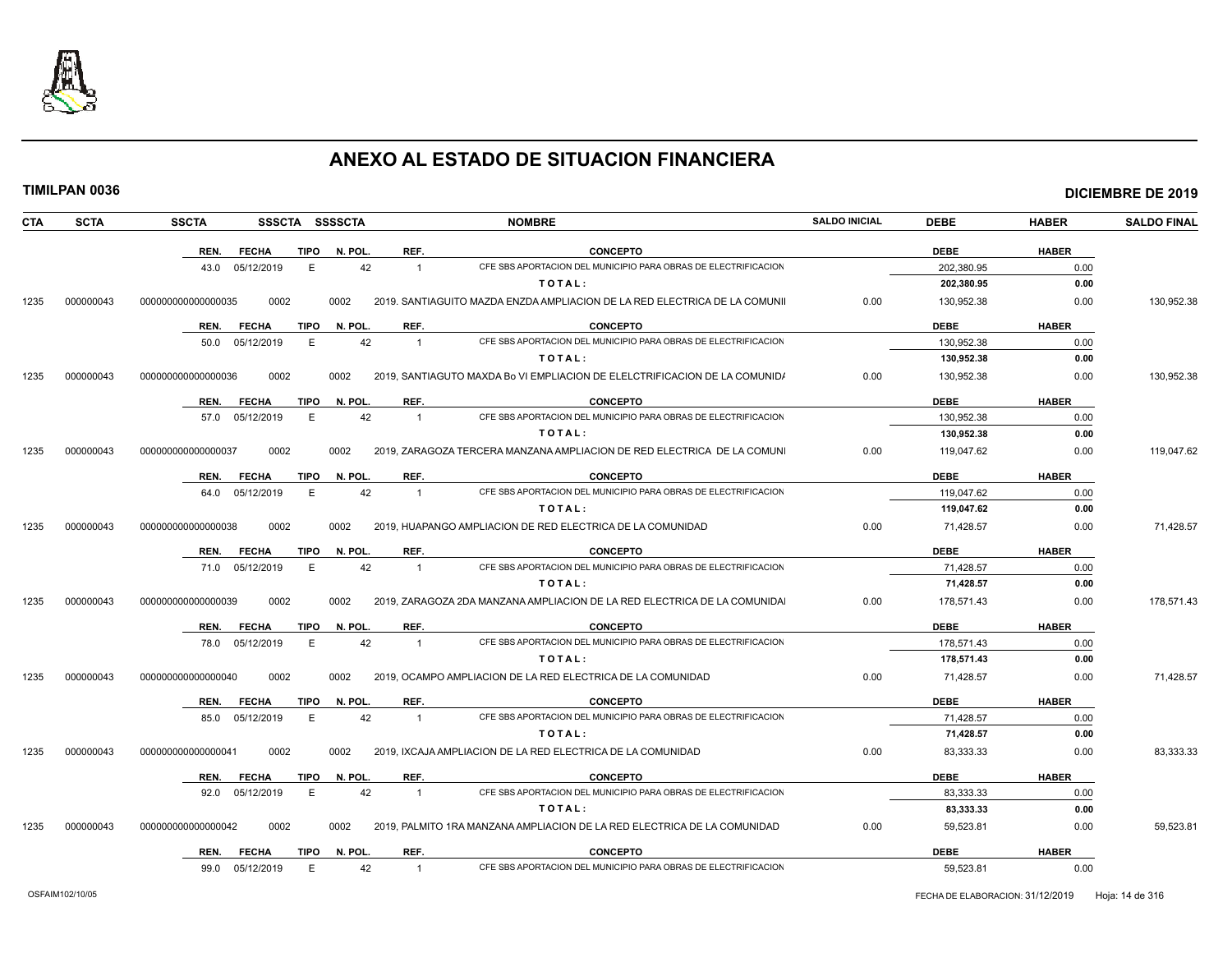

|  |  |  |  |  |  | TIMILPAN 0036 |  |
|--|--|--|--|--|--|---------------|--|
|--|--|--|--|--|--|---------------|--|

| <b>CTA</b> | <b>SCTA</b> | <b>SSCTA</b><br>SSSCTA SSSSCTA                 | <b>NOMBRE</b>                                                                          | <b>SALDO INICIAL</b> | <b>DEBE</b>  | <b>HABER</b> | <b>SALDO FINAL</b> |
|------------|-------------|------------------------------------------------|----------------------------------------------------------------------------------------|----------------------|--------------|--------------|--------------------|
|            |             |                                                | TOTAL:                                                                                 |                      | 59,523.81    | 0.00         |                    |
| 1235       | 000000043   | 0002<br>000000000000000043<br>0002             | 2019, PALMITO 1RA MANZANA AMPLIACION DE LA RED ELECTRICA DE LA COMUNIDAD               | 0.00                 | 59,523.81    | 0.00         | 59,523.81          |
|            |             | <b>TIPO</b><br>N. POL.<br><b>FECHA</b><br>REN. | REF.<br><b>CONCEPTO</b>                                                                |                      | <b>DEBE</b>  | <b>HABER</b> |                    |
|            |             | 106.0 05/12/2019<br>E                          | 42<br>CFE SBS APORTACION DEL MUNICIPIO PARA OBRAS DE ELECTRIFICACION<br>$\overline{1}$ |                      | 59,523.81    | 0.00         |                    |
|            |             |                                                | TOTAL:                                                                                 |                      | 59,523.81    | 0.00         |                    |
| 1235       | 000000043   | 0002<br>000000000000000044<br>0002             | 2019, RINCON DE BUCIO 1RA MANZANA AMPLIACION DE RED ELECTRICA DE LA COMUN              | 0.00                 | 95,238.10    | 0.00         | 95,238.10          |
|            |             | <b>FECHA</b><br><b>TIPO</b><br>N. POL.<br>REN. | REF.<br><b>CONCEPTO</b>                                                                |                      | <b>DEBE</b>  | <b>HABER</b> |                    |
|            |             | 05/12/2019<br>E<br>113.0                       | CFE SBS APORTACION DEL MUNICIPIO PARA OBRAS DE ELECTRIFICACION<br>42<br>$\overline{1}$ |                      | 95.238.10    | 0.00         |                    |
|            |             |                                                | TOTAL:                                                                                 |                      | 95,238.10    | 0.00         |                    |
| 1235       | 000000043   | 000000000000000045<br>0002<br>0002             | 2019 YONDEJE AMPLIACION DE LA RED ELECTRICA DE LA COMUNIDAD SEGUNDO RAM                | 0.00                 | 59,523.81    | 0.00         | 59,523.81          |
|            |             | <b>FECHA</b><br><b>TIPO</b><br>N. POL.<br>REN. | <b>CONCEPTO</b><br>REF.                                                                |                      | <b>DEBE</b>  | <b>HABER</b> |                    |
|            |             | 120.0 05/12/2019<br>E                          | 42<br>CFE SBS APORTACION DEL MUNICIPIO PARA OBRAS DE ELECTRIFICACION<br>$\overline{1}$ |                      | 59,523.81    | 0.00         |                    |
|            |             |                                                | TOTAL:                                                                                 |                      | 59,523.81    | 0.00         |                    |
| 1235       | 000000043   | 0002<br>0002<br>000000000000000046             | 2019. CABECERA MPAL Y BARRIO HODALGO CONSTRUCCION DE TECHO FIRME EN LAS                | 0.00                 | 379,730.43   | 0.00         | 379,730.43         |
|            |             | N. POL.<br><b>FECHA</b><br>TIPO<br>REN.        | REF.<br><b>CONCEPTO</b>                                                                |                      | <b>DEBE</b>  | <b>HABER</b> |                    |
|            |             | 176<br>1.0 31/12/2019<br>D                     | REG. FAC 117 E A NOMBRE DE EC GRUPO CONSTRUCTOR MIRANDA SA DE<br>117                   |                      | 379,730.43   | 0.00         |                    |
|            |             |                                                | TOTAL:                                                                                 |                      | 379,730.43   | 0.00         |                    |
| 1235       | 000000043   | 000000000000000048<br>0002<br>0002             | 2019, CAB. MPAL Y Bo HODALGO CONSTRUCCION DE CUARTOS DORMITORIOS, COCIN.               | 0.00                 | 1,478,942.56 | 0.00         | 1,478,942.56       |
|            |             | <b>FECHA</b><br><b>TIPO</b><br>N. POL.<br>REN. | REF.<br><b>CONCEPTO</b>                                                                |                      | <b>DEBE</b>  | <b>HABER</b> |                    |
|            |             | 8.0 31/12/2019<br>D<br>176                     | REG. FAC 116 E A NOMBRE DE EC GRUPO CONSTRUCTOR MIRANDA SA DE<br>116                   |                      | 1,478,942.56 | 0.00         |                    |
|            |             |                                                | TOTAL:                                                                                 |                      | 1,478,942.56 | 0.00         |                    |
| 1235       | 000000043   | 0002<br>0002<br>000000000000000051             | 2019, CABECERA MUNICIPAL CONSTRUCCION DE ELECTRIFICACION                               | 0.00                 | 457,413.55   | 0.00         | 457,413.55         |
|            |             | <b>TIPO</b><br>N. POL.<br><b>FECHA</b><br>REN. | REF.<br><b>CONCEPTO</b>                                                                |                      | <b>DEBE</b>  | <b>HABER</b> |                    |
|            |             | 1.0 31/12/2019<br>D                            | 99<br>T.E. ANGEL ALFREDO ROMERO GONZALEZ FAC-72 ESTI 1 OBRA 51 DEL FIS<br>72           |                      | 457,413.55   | 0.00         |                    |
|            |             |                                                | TOTAL:                                                                                 |                      | 457,413.55   | 0.00         |                    |
| 1235       | 000000043   | 000000000000000052<br>0002<br>0002             | 2019, SAN ANTONIO YONDEJE CONSTRUCCION RED DE DRENAJE SANITARIO CALLE A(               | 0.00                 | 799,896.61   | 0.00         | 799,896.61         |
|            |             | <b>FECHA</b><br>TIPO<br>N. POL.<br>REN.        | REF.<br><b>CONCEPTO</b>                                                                |                      | <b>DEBE</b>  | <b>HABER</b> |                    |
|            |             | 91<br>1.0 28/12/2019<br>D                      | T.E. SRA CONSTRUCCIONES SA DE CV FAC-11 EST 2 OBRA 13/2019<br>96                       |                      | 799,896.61   | 0.00         |                    |
|            |             |                                                | TOTAL:                                                                                 |                      | 799,896.61   | 0.00         |                    |
| 1235       | 000000043   | 000000000000000053<br>0002<br>0002             | 2019, CABECERA MUNICPAL CONSTRUCCION DE ALUMBRADO PUBLICO CON CELDAS {                 | 0.00                 | 315,635.21   | 0.00         | 315,635.21         |
|            |             | <b>FECHA</b><br><b>TIPO</b><br>N. POL.<br>REN. | REF.<br><b>CONCEPTO</b>                                                                |                      | <b>DEBE</b>  | <b>HABER</b> |                    |
|            |             | 1.0 30/12/2019<br>D                            | T.E. ANGEL ALFREDO ROMERO GONZALEZ FAC-74 EST. 1 OBRA 53/2019 FIS<br>93<br>74          |                      | 315,635.21   | 0.00         |                    |
|            |             |                                                | TOTAL:                                                                                 |                      | 315,635.21   | 0.00         |                    |
| 1235       | 000000043   | 000000000000000054<br>0002<br>0002             | 2019, Bo ITURBIDE CONSTRUCCION DE DRENAJE SANITARIO DE LA COMUNIDAD                    | 0.00                 | 239,858.32   | 0.00         | 239,858.32         |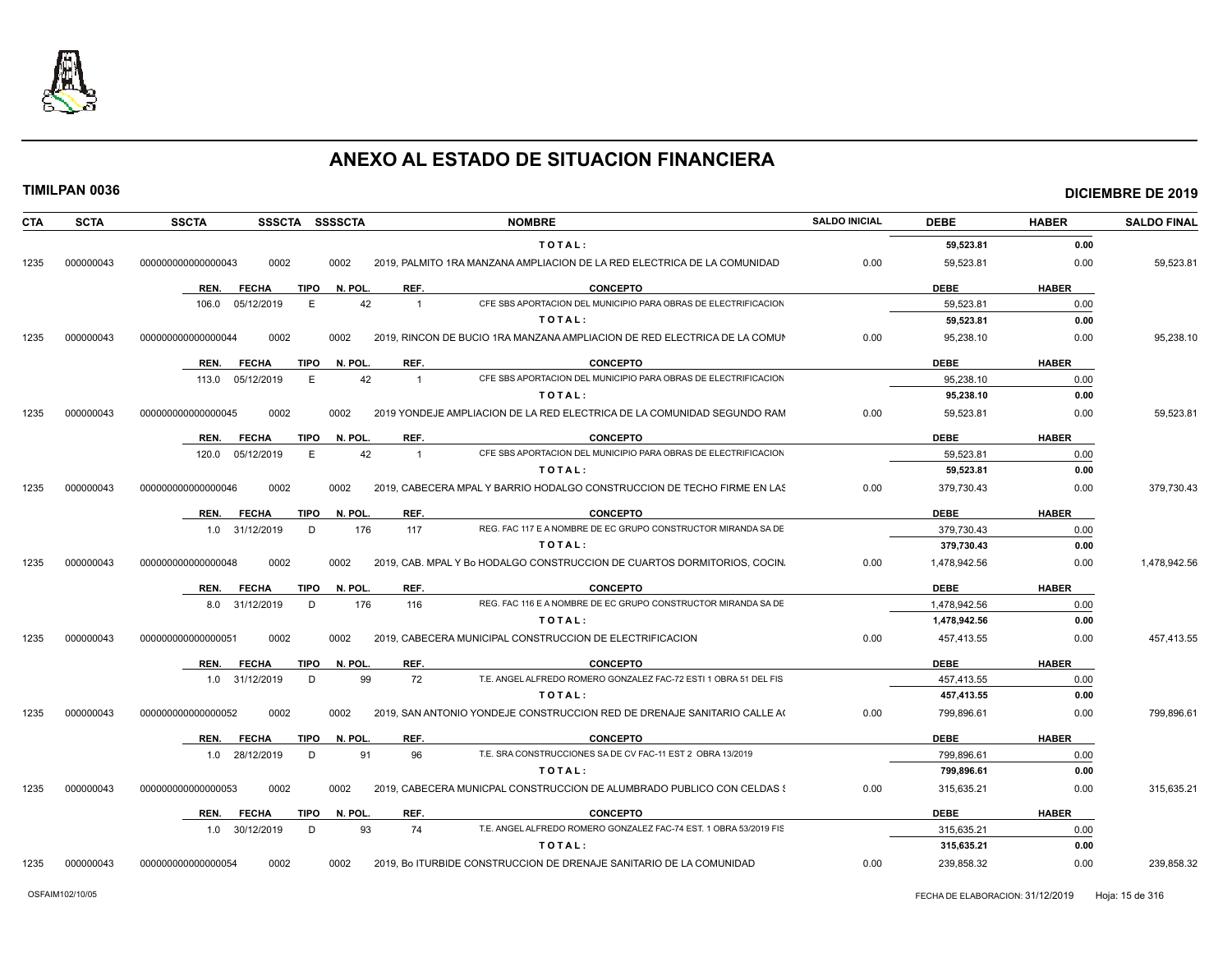

| <b>TIMILPAN 0036</b> |             |                    |                                  |             |                |                                  |                                                                                                                                          |                      |                            |              | <b>DICIEMBRE DE 2019</b> |
|----------------------|-------------|--------------------|----------------------------------|-------------|----------------|----------------------------------|------------------------------------------------------------------------------------------------------------------------------------------|----------------------|----------------------------|--------------|--------------------------|
| <b>CTA</b>           | <b>SCTA</b> | <b>SSCTA</b>       |                                  |             | SSSCTA SSSSCTA |                                  | <b>NOMBRE</b>                                                                                                                            | <b>SALDO INICIAL</b> | <b>DEBE</b>                | <b>HABER</b> | <b>SALDO FINAL</b>       |
|                      |             | REN.               | <b>FECHA</b>                     | TIPO        | N. POL         | REF.                             | <b>CONCEPTO</b>                                                                                                                          |                      | <b>DEBE</b>                | <b>HABER</b> |                          |
|                      |             |                    | 1.0 28/12/2019                   | D           | 92             | 97                               | T.E. EC GRUPO CONSTRUCTOR MIRANDA SA DE CV FAC-97 EST 1 OBRA 54                                                                          |                      | 239,858.32                 | 0.00         |                          |
|                      |             |                    |                                  |             |                |                                  | TOTAL:                                                                                                                                   |                      | 239,858.32                 | 0.00         |                          |
| 000000044<br>1235    |             | 000000000000000001 | 0002                             |             | 0002           |                                  | 2019, OCAMPO, HIDALGO, ITURBIDE Y PALMITO CONST. CUARTOS ADICIONALES DE LA                                                               | 0.00                 | 1,195,971.60               | 0.00         | 1,195,971.60             |
|                      |             | REN.               | <b>FECHA</b>                     | <b>TIPO</b> | N. POL.        | REF.                             | <b>CONCEPTO</b>                                                                                                                          |                      | <b>DEBE</b>                | <b>HABER</b> |                          |
|                      |             | 1.0                | 1.0 27/12/2019<br>31/12/2019     | D<br>D      | 141<br>177     | 154<br>168                       | T.E. MARIBEL SEGUNDO BAUTISTA FAC-154 ESTIMA 1 OBRA FISE 01/2019<br>MARIBEL SEGUNDO BAUTISTA FAC 168 Y 169 ESTIMACIONES DE OBRAS         |                      | 1,136,173.02<br>59,798.58  | 0.00<br>0.00 |                          |
|                      |             |                    |                                  |             |                |                                  | TOTAL:                                                                                                                                   |                      | 1,195,971.60               | 0.00         |                          |
| 000000044<br>1235    |             | 00000000000000002  | 0002                             |             | 0002           |                                  | 2019, YONDEJE SANTIAGUITO MAXDA CONSTRUCCION DE CUARTOS ADICIONALES DE                                                                   | 0.00                 | 1,136,558.72               | 0.00         | 1,136,558.72             |
|                      |             | REN.               | <b>FECHA</b>                     | TIPO        | N. POL.        | REF.                             | <b>CONCEPTO</b>                                                                                                                          |                      | <b>DEBE</b>                | <b>HABER</b> |                          |
|                      |             |                    | 1.0 27/12/2019                   | D           | 142            | 155                              | T.E. MARIBEL SEGUNDO BAUTISTA FAC-155 ESTIMA 1 OBRA FISE 02/2019                                                                         |                      | 1,136,558.72               | 0.00         |                          |
|                      |             |                    |                                  |             |                |                                  | TOTAL:                                                                                                                                   |                      | 1,136,558.72               | 0.00         |                          |
| 000000044<br>1235    |             | 000000000000000003 | 0002                             |             | 0002           |                                  | 2019, CABECERA MUNICIPAL CONSTRUCCION PAVIMENTO HIDRAULICO CALLE EL SOL                                                                  | 0.00                 | 3,109,548.97               | 0.00         | 3,109,548.97             |
|                      |             | REN.               | <b>FECHA</b>                     | TIPO        | N. POL.        | REF.                             | <b>CONCEPTO</b>                                                                                                                          |                      | <b>DEBE</b>                | <b>HABER</b> |                          |
|                      |             |                    | 1.0 27/12/2019<br>1.0 31/12/2019 | D<br>D      | 143<br>148     | 143<br>147                       | T.E. GRUPO VIALMED SA DE CV FAC-143 ESTI. 1 OBRA FISE 03/2019<br>T.E. GRUPO VIALMED SA DE CV FAC-147 ESTI, 1 OBRA FISE 03/2019           |                      | 2,966,143.90<br>143,405.07 | 0.00<br>0.00 |                          |
|                      |             |                    |                                  |             |                |                                  | TOTAL:                                                                                                                                   |                      | 3,109,548.97               | 0.00         |                          |
| 000000044<br>1235    |             | 000000000000000004 | 0002                             |             | 0002           |                                  | 2019, SANTIAGUITO MAXDA CONSTRUCCION RED DE DISTRIBUCION AGUA POTABLE B.                                                                 | 0.00                 | 989,528.43                 | 0.00         | 989,528.43               |
|                      |             | REN.               | <b>FECHA</b>                     | <b>TIPO</b> | N. POL.        | REF.                             | <b>CONCEPTO</b>                                                                                                                          |                      | <b>DEBE</b>                | <b>HABER</b> |                          |
|                      |             | 1.0                | 1.0 27/12/2019<br>31/12/2019     | D<br>D      | 144<br>172     | $\overline{1}$                   | T.E. JOSE FRANCISCO SANCHEZ LOPEZ FAC-1 ESTIM 1 OBRA 04 FISE/2019<br>REG DE FAC 1 JOSE FRANCISCO SANCHEZ LOPEZ                           |                      | 951,549.69<br>37,978.74    | 0.00<br>0.00 |                          |
|                      |             |                    |                                  |             |                |                                  | TOTAL:                                                                                                                                   |                      | 989,528.43                 | 0.00         |                          |
| 1235<br>000000044    |             | 000000000000000005 | 0002                             |             | 0002           |                                  | 2019, SAN NOICOLAS, ZARAGOZA, ITURBIDE, OCAMPO HIDALGO ETC CONST PISO FIRM                                                               | 0.00                 | 160,865.83                 | 0.00         | 160,865.83               |
|                      |             | REN.               | <b>FECHA</b>                     | TIPO        | N. POL.        | REF.                             | <b>CONCEPTO</b>                                                                                                                          |                      | <b>DEBE</b>                | <b>HABER</b> |                          |
|                      |             |                    | 1.0 31/12/2019<br>8.0 31/12/2019 | D<br>D      | 145<br>173     | $\overline{2}$<br>$\overline{7}$ | T.E. ABRAHAM RABADAN LOPEZ FAC-2 ESTIMACION I OBRA 05 FISE/2019<br>2019, SAN NOICOLAS, ZARAGOZA, ITURBIDE, OCAMPO HIDALGO ETC CON        |                      | 152,749.43<br>8,116.40     | 0.00<br>0.00 |                          |
|                      |             |                    |                                  |             |                |                                  | TOTAL:                                                                                                                                   |                      | 160,865.83                 | 0.00         |                          |
| 000000044<br>1235    |             | 000000000000000006 | 0002                             |             | 0002           |                                  | 2019, SAN NICOLAS, ZARAGOZA, ITURBIDE, LOMA EMILIANO ETC CONST. TECHO FIRME                                                              | 0.00                 | 1,737,477.14               | 0.00         | 1,737,477.14             |
|                      |             | REN.               | <b>FECHA</b>                     | <b>TIPO</b> | N. POL.        | REF.                             | <b>CONCEPTO</b>                                                                                                                          |                      | <b>DEBE</b>                | <b>HABER</b> |                          |
|                      |             |                    | 1.0 27/12/2019<br>1.0 31/12/2019 | D<br>D      | 146<br>175     | 11<br>13                         | T.E. INGENIERIA CIVIL E INDUSTRIAL DEL ESTADO DE MEXICO SA DE CV ES<br>REG. FAC 13 INGENIERIA CIVIL E INDUSTRIAL DEL ESTADO DE MEXICO SA |                      | 1,651,728.09<br>85,749.05  | 0.00<br>0.00 |                          |
|                      |             |                    |                                  |             |                |                                  | TOTAL:                                                                                                                                   |                      | 1,737,477.14               | 0.00         |                          |
| 000000044<br>1235    |             | 000000000000000007 | 0002                             |             | 0002           |                                  | 2019, YONDEJE, SANTIAGUITO MAXDA CONSTRUCCION DE TECHO FIRME DE LAS COM                                                                  | 0.00                 | 657,152.08                 | 0.00         | 657,152.08               |
|                      |             | REN.               | <b>FECHA</b>                     | TIPO        | N. POL.        | REF.                             | <b>CONCEPTO</b>                                                                                                                          |                      | <b>DEBE</b>                | <b>HABER</b> |                          |
|                      |             |                    | 1.0 28/12/2019<br>1.0 31/12/2019 | D<br>D      | 147<br>178     | 95<br>96                         | T.E. EN RIQUE HERNANDEZ HERNANDEZ FAC-95 ESTIM 1 OBRA 07 FISE/20<br>ENRIQUE HERDANDEZ HERNANDEZ FAC-96 ESTIMACION 2 OBRA                 |                      | 616,670.92<br>40,481.16    | 0.00<br>0.00 |                          |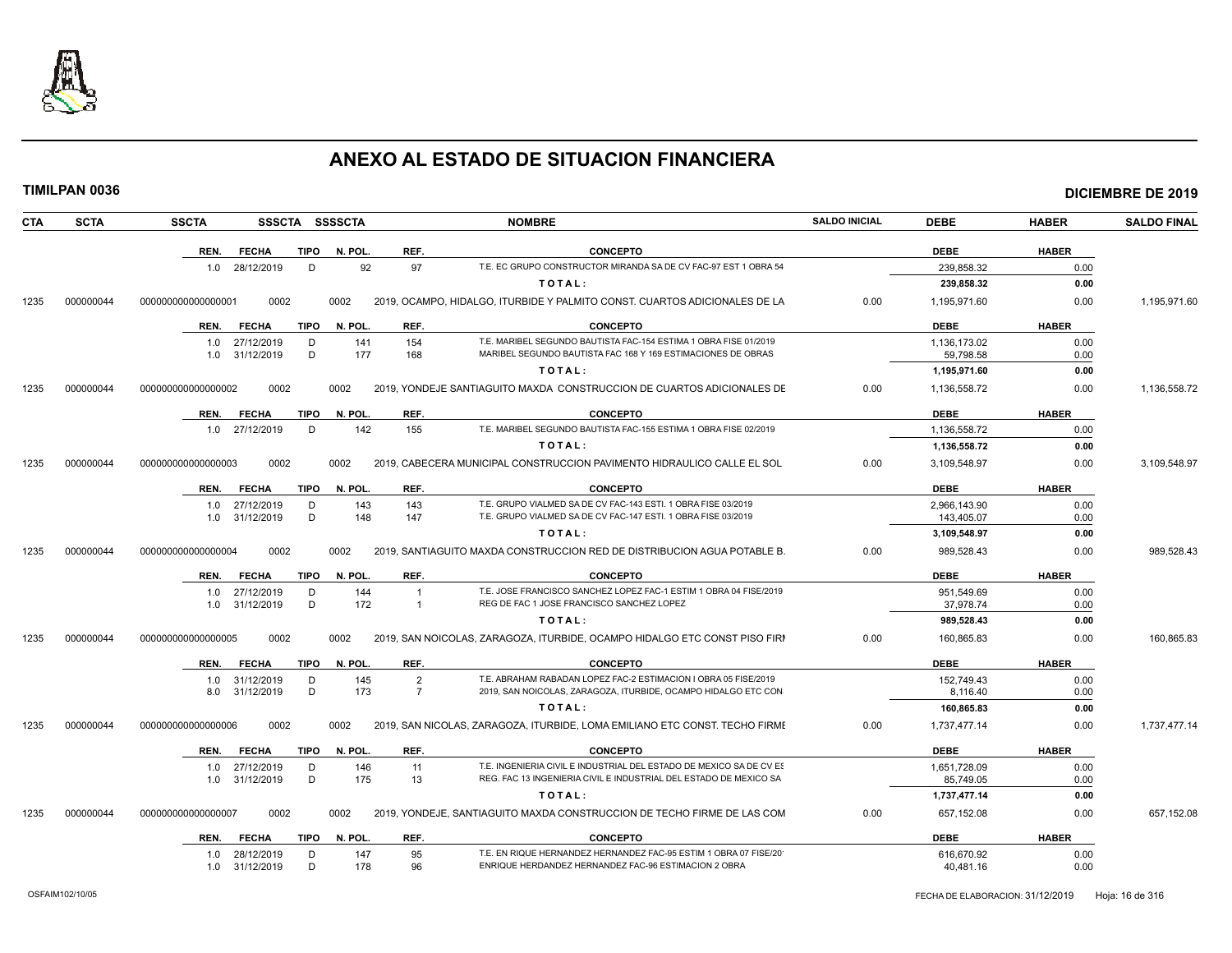

| <b>CTA</b> | <b>SCTA</b> | <b>SSCTA</b>       | <b>SSSCTA</b> | <b>SSSSCTA</b>         |                               | <b>NOMBRE</b>                                                               | <b>SALDO INICIAL</b> | <b>DEBE</b>  | <b>HABER</b> | <b>SALDO FINAL</b> |
|------------|-------------|--------------------|---------------|------------------------|-------------------------------|-----------------------------------------------------------------------------|----------------------|--------------|--------------|--------------------|
|            |             |                    |               |                        |                               | TOTAL:                                                                      |                      | 657,152.08   | 0.00         |                    |
| 1235       | 000000044   | 000000000000000008 | 0002          | 0002                   |                               | 2019, YONDEJE REHABILITACION DE LA LIINEA DE CONDUCCION DE AGUA POTABLE E   | 0.00                 | 863,851.39   | 0.00         | 863,851.39         |
|            |             | REN.               | <b>FECHA</b>  | <b>TIPO</b><br>N. POL. | REF.                          | <b>CONCEPTO</b>                                                             |                      | <b>DEBE</b>  | <b>HABER</b> |                    |
|            |             | 1.0                | 31/12/2019    | D                      | 180<br>$\overline{1}$         | REG. FAC 1 NOMBRE DE JUAN LOPEZ LAURENCIA                                   |                      | 863,851.39   | 0.00         |                    |
|            |             |                    |               |                        |                               | TOTAL:                                                                      |                      | 863,851.39   | 0.00         |                    |
| 1236       |             |                    |               |                        |                               | Construcciones en Proceso en Bienes Própios                                 | 1,067,456.47         | 3,679,192.70 | 0.00         | 4,746,649.17       |
| 1236       | 000000039   | 00000000000000015  | 0002          | 0002                   |                               | 2018, CABECERA MUNICIPAL ACABADOS, CANCELERIA E INSTALACION DEL NUEVO EDI   | 449.684.64           | 0.00         | 0.00         | 449,684.64         |
| 1236       | 000000042   | 00000000000000001  | 0002          | 0002                   |                               | 2019, CABECERA MUNICIPAL REMODELACION DEL PALACIO MUNICIPAL                 | 617,771.83           | 0.00         | 0.00         | 617,771.83         |
| 1236       | 000000042   | 000000000000000002 | 0002          | 0002                   |                               | 2019, CABECERA MUNICIPAL CONSTRUCCION SEGUNDA PLANTA DEL EDIFICIO DE LAS    | 0.00                 | 3,679,192.70 | 0.00         | 3,679,192.70       |
|            |             | REN.               | <b>FECHA</b>  | <b>TIPO</b><br>N. POL. | REF.                          | <b>CONCEPTO</b>                                                             |                      | <b>DEBE</b>  | <b>HABER</b> |                    |
|            |             | 1.0                | 27/12/2019    | D                      | 137<br>16                     | T.E. COORPORATIVO INDUSTRIAL YAFINSA SA DE CV FAC-16 EST 1 OBRA 2           |                      | 1,679,440.00 | 0.00         |                    |
|            |             | 1.0                | 31/12/2019    | D                      | 190<br>-1                     | REGISTRO DE PASIVO A NOMBRE DE CORPORATIVO INDUSTRIAL YAFINSA               |                      | 1,999,752.70 | 0.00         |                    |
|            |             |                    |               |                        |                               | TOTAL:                                                                      |                      | 3,679,192.70 | 0.00         |                    |
| 1241       |             |                    |               |                        |                               | Mobiliario y Equipo de Administración                                       | 1,196,363.51         | 0.00         | 59,568.85    | 1,136,794.66       |
| 1241       | 000000004   | 00000000000000001  | 0001          |                        |                               | Mueble para computadora c/cubierta de cristal                               | 2,798.00             | 0.00         | 0.00         | 2,798.00           |
| 1241       | 000000004   | 00000000000000001  | 0002          |                        |                               | Mueble para computadora c/cubierta de cristal                               | 2,798.00             | 0.00         | 0.00         | 2,798.00           |
| 1241       | 000000004   | 00000000000000001  | 0011          |                        |                               | Computadora HP SR 1605 y Monitor LCD 15" MXK61506-0T5G                      | 6.500.00             | 0.00         | 0.00         | 6.500.00           |
| 1241       | 000000004   | 00000000000000001  | 0025          |                        |                               | COM LAP TOP 3 SERIES 99164506Q, 99179246Q, 99163622Q, OBRAS PRES Y TES      | 24,973.80            | 0.00         | 0.00         | 24,973.80          |
| 1241       | 000000004   | 00000000000000001  | 0026          |                        |                               | Comp. Ensamblada Dual Core 2.6 2GB Serie 939992016285 Monitor CM19H9FSC3459 | 6,500.00             | 0.00         | 0.00         | 6,500.00           |
| 1241       | 000000004   | 00000000000000001  | 0029          |                        |                               | Comp escritorio EMachines EL1352-03 Serie PTNBT090020211C2A22700            | 8,550.00             | 0.00         | 0.00         | 8,550.00           |
| 1241       | 000000004   | 00000000000000001  | 0030          |                        |                               | Comp escritorio EMachines EL1352-03 Serie PTNBT090020211C22C2700            | 8,550.00             | 0.00         | 0.00         | 8,550.00           |
| 1241       | 000000004   | 00000000000000001  | 0031          |                        |                               | Comp Ensamblada Procesador Dual Core 2.9 Ghz Serie EL411U400212             | 8,800.00             | 0.00         | 0.00         | 8,800.00           |
| 1241       | 000000004   | 00000000000000001  | 0033          |                        |                               | Comp Portatil ACER mod. AS5336-2007 Serie LXR4G0C0050504C50F16              | 5,945.00             | 0.00         | 0.00         | 5,945.00           |
| 1241       | 000000004   | 00000000000000001  | 0034          |                        |                               | 05 Computadoras ACER AX3400-S4002 Atlon X2 3qb RAM 500 Gb DD                | 24,320.00            | 0.00         | 0.00         | 24,320.00          |
| 1241       | 000000004   | 00000000000000001  | 0035          |                        |                               | Computadora ACER AX3910-S4902 pentium e5800 4qb RAM 1Tb DD                  | 8,490.00             | 0.00         | 8,490.00     | 0.00               |
|            |             | REN.               | <b>FECHA</b>  | <b>TIPO</b><br>N. POL. | REF.                          | <b>CONCEPTO</b>                                                             |                      | <b>DEBE</b>  | <b>HABER</b> |                    |
|            |             | 2.0 31/12/2019     |               | D                      | 191<br>$\overline{1}$         | BAJA DE BIENES POR ACTA DE COMITE DE DEPURACION                             |                      | 0.00         | 8,490.00     |                    |
|            |             |                    |               |                        |                               | TOTAL:                                                                      |                      | 0.00         | 8,490.00     |                    |
| 1241       | 000000004   | 00000000000000001  | 0036          |                        |                               | Comp Acer Verinton X275 Celeron 2 GB Serie LBN0C1941100706C40B7 Monitor 128 | 2,990.00             | 0.00         | 0.00         | 2,990.00           |
| 1241       | 000000004   | 00000000000000001  | 0037          |                        | Comp de escritorio HP S5-1025 |                                                                             | 12,232.11            | 0.00         | 0.00         | 12,232.11          |
| 1241       | 000000004   | 00000000000000001  | 0038          |                        |                               | Computadora Portatil HP455 Dual Core 2 gb Serie SCG2270S68                  | 5.750.00             | 0.00         | 0.00         | 5.750.00           |
| 1241       | 000000004   | 00000000000000001  | 0039          |                        |                               | CPU HP PAVILLON P6-2302 4GB RAM DDR3 1TB Serie MXX31206VJ                   | 10,017.33            | 0.00         | 0.00         | 10,017.33          |
| 1241       | 000000004   | 000000000000000001 | 0040          |                        |                               | 02 EQUIPO DE COMPUTO FX3600 DD500GB 8GB MONITOR 23"                         | 15,000.00            | 0.00         | 0.00         | 15,000.00          |
| 1241       | 000000004   | 00000000000000001  | 0041          |                        |                               | 02 EQUIPO DE COMPUTO SEMPRON 2.8 DD 250GB MONITOR 18.5"                     | 5,100.00             | 0.00         | 5,100.00     | 0.00               |
|            |             | REN.               | <b>FECHA</b>  | N. POL.<br>TIPO        | REF.                          | <b>CONCEPTO</b>                                                             |                      | <b>DEBE</b>  | <b>HABER</b> |                    |
|            |             | 4.0                | 31/12/2019    | D.                     | 191<br>$\overline{1}$         | BAJA DE BIENES POR ACTA DE COMITE DE DEPURACION                             |                      | 0.00         | 5.100.00     |                    |
|            |             |                    |               |                        |                               | TOTAL:                                                                      |                      | 0.00         | 5,100.00     |                    |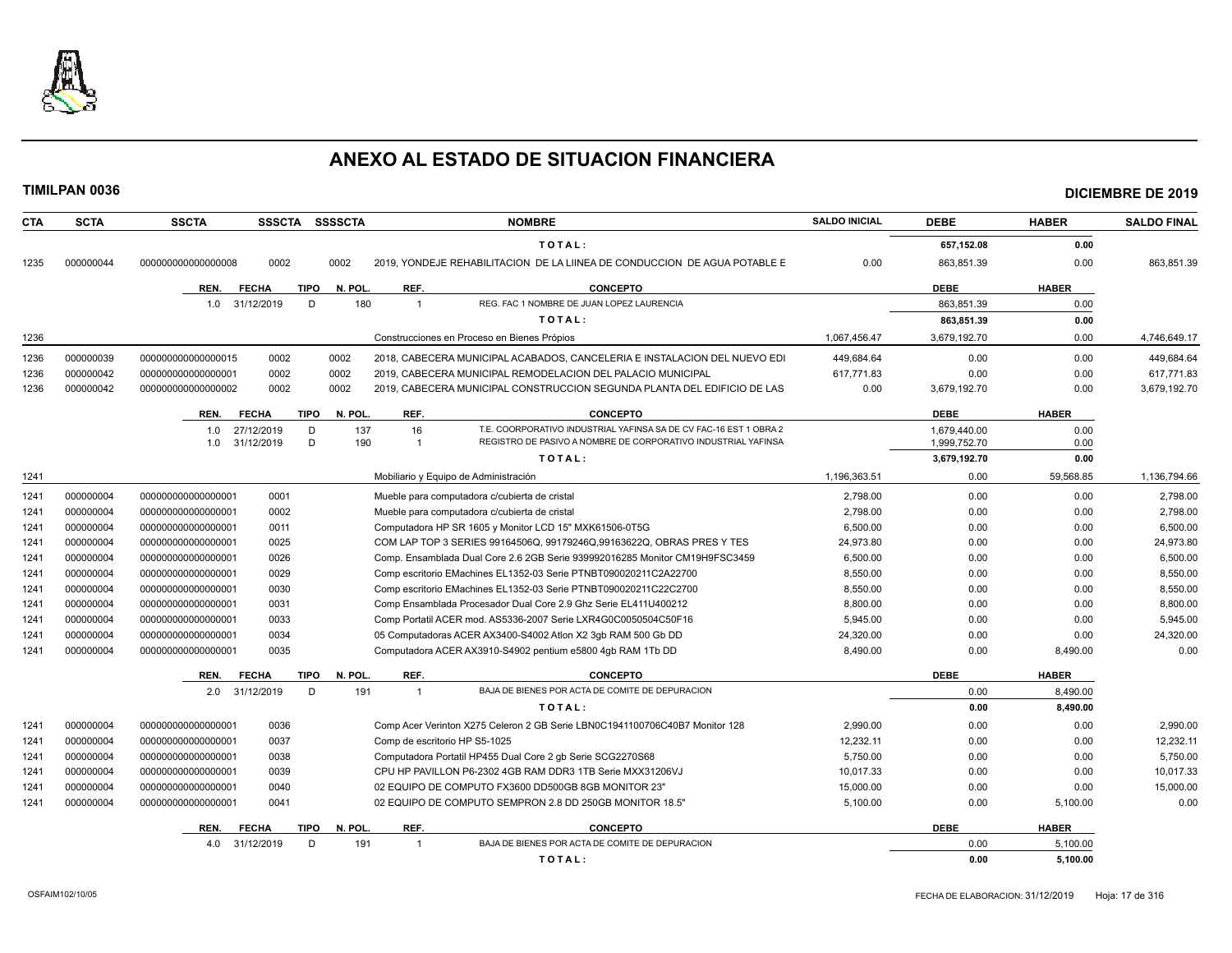

| <b>CTA</b> | <b>SCTA</b> | <b>SSCTA</b>       | <b>SSSCTA</b> | <b>SSSSCTA</b>         |                          | <b>NOMBRE</b>                                                         | <b>SALDO INICIAL</b> | <b>DEBE</b> | <b>HABER</b> | <b>SALDO FINAL</b> |
|------------|-------------|--------------------|---------------|------------------------|--------------------------|-----------------------------------------------------------------------|----------------------|-------------|--------------|--------------------|
| 1241       | 000000004   | 00000000000000001  | 0042          |                        |                          | COMPUTADORA ENSAMBLADA CORE DUO 3.1. RAM 4GB                          | 6,800.00             | 0.00        | 0.00         | 6,800.00           |
| 1241       | 000000004   | 000000000000000001 | 0043          |                        |                          | COMPUTADORA ENSAMBLADA CORE DUO 3.1 RAM 4 GB REG CIVIL                | 6.800.00             | 0.00        | 0.00         | 6.800.00           |
| 1241       | 000000004   | 000000000000000001 | 0044          |                        |                          | COMPUTADORA ENSAMBLADA CORE DUO 3.1 RAM 4 GB TESORERIA                | 6,800.00             | 0.00        | 0.00         | 6,800.00           |
| 1241       | 000000004   | 000000000000000001 | 0045          |                        |                          | COMPUTADORA GABINETE ATX AMD DUAL CORE X2 5300 DD 500 GB 8 GB RAM     | 6,800.00             | 0.00        | 0.00         | 6,800.00           |
| 1241       | 000000004   | 000000000000000001 | 0046          |                        |                          | COMPUTADORA GABINETE ATX AMD FX X4 3.8 DD 500 GB 8 GB RAM             | 7,000.00             | 0.00        | 0.00         | 7,000.00           |
| 1241       | 000000004   | 000000000000000001 | 0048          |                        |                          | COMPUTADORA ATX SLIM AMD X2 A4 DD 500GB 4GB RAM                       | 7,150.00             | 0.00        | 0.00         | 7,150.00           |
| 1241       | 000000004   | 000000000000000001 | 0049          |                        |                          | COMPUTADORA AMD 1.4 GHZ ATX BIOSTAR DD 160 GB DDR3 2GB SEMPRON        | 4,500.00             | 0.00        | 0.00         | 4,500.00           |
| 1241       | 000000004   | 000000000000000001 | 0052          |                        |                          | COMPUTADORA X2 GAB ATX 5300 5300 MB ASROCK DD 500 GB MON 20" DDR3 8GB | 6,800.00             | 0.00        | 0.00         | 6,800.00           |
| 1241       | 000000004   | 000000000000000001 | 0053          |                        |                          | CPU ENSAMBLADO CORE 15 8 GB RAM 1 TB DD                               | 7,260.00             | 0.00        | 0.00         | 7,260.00           |
| 1241       | 000000004   | 000000000000000001 | 0056          |                        |                          | COMPUTADORA HP S7640LA Serie CMH64136                                 | 13,225.00            | 0.00        | 0.00         | 13,225.00          |
| 1241       | 000000004   | 000000000000000001 | 0057          |                        |                          | COMPUTADORA LAP TOP HP X15-S3803 Serie 584062-001                     | 10,740.00            | 0.00        | 10,740.00    | 0.00               |
|            |             | REN.               | <b>FECHA</b>  | <b>TIPO</b><br>N. POL. | REF.                     | <b>CONCEPTO</b>                                                       |                      | <b>DEBE</b> | <b>HABER</b> |                    |
|            |             | 6.0 31/12/2019     |               | 191<br>D               | $\mathbf{1}$             | BAJA DE BIENES POR ACTA DE COMITE DE DEPURACION                       |                      | 0.00        | 10,740.00    |                    |
|            |             |                    |               |                        |                          | TOTAL:                                                                |                      | 0.00        | 10,740.00    |                    |
| 1241       | 000000004   | 000000000000000001 | 0058          |                        |                          | COMPUTADORA LAP TOP HP PAV14-N009LA Serie SCD34644Y5                  | 15.338.85            | 0.00        | 15,338.85    | 0.00               |
|            |             | REN.               | <b>FECHA</b>  | <b>TIPO</b><br>N. POL  | REF.                     | <b>CONCEPTO</b>                                                       |                      | <b>DEBE</b> | <b>HABER</b> |                    |
|            |             | 7.0                | 31/12/2019    | D<br>191               | $\overline{1}$           | BAJA DE BIENES POR ACTA DE COMITE DE DEPURACION                       |                      | 0.00        | 15,338.85    |                    |
|            |             |                    |               |                        |                          | TOTAL:                                                                |                      | 0.00        | 15,338.85    |                    |
| 1241       | 000000004   | 000000000000000001 | 0060          |                        | COMPUTADORA ENSAMBLADA   |                                                                       | 4,000.00             | 0.00        | 0.00         | 4,000.00           |
| 1241       | 000000004   | 000000000000000001 | 0061          |                        |                          | COMPUTADORA COMPAQ SR1920LA Serie MXX62703LB                          | 9,000.00             | 0.00        | 0.00         | 9,000.00           |
| 1241       | 000000004   | 000000000000000001 | 0063          |                        | COMPUTADORA ENSAMBLADA   |                                                                       | 8,800.00             | 0.00        | 8,800.00     | 0.00               |
|            |             |                    |               |                        |                          |                                                                       |                      |             |              |                    |
|            |             | REN.               | <b>FECHA</b>  | <b>TIPO</b><br>N. POL  | REF.                     | <b>CONCEPTO</b>                                                       |                      | <b>DEBE</b> | <b>HABER</b> |                    |
|            |             | 3.0                | 31/12/2019    | D<br>191               | $\overline{1}$           | BAJA DE BIENES POR ACTA DE COMITE DE DEPURACION                       |                      | 0.00        | 8.800.00     |                    |
|            |             |                    |               |                        |                          | TOTAL:                                                                |                      | 0.00        | 8.800.00     |                    |
| 1241       | 000000004   | 000000000000000001 | 0065          |                        | COMPUTADORA ENSAMBLADA   |                                                                       | 9,000.00             | 0.00        | 0.00         | 9,000.00           |
| 1241       | 000000004   | 000000000000000001 | 0066          |                        |                          | CPU HP 205 GI E3T80LTAMDE1-1500 Serie ACE4211182                      | 8,351.80             | 0.00        | 0.00         | 8,351.80           |
| 1241       | 000000004   | 000000000000000001 | 0067          |                        |                          | COMPUTADORA E-MACHINES EL 1352-03M Serie PTNB090020211C2A22700        | 8,550.00             | 0.00        | 0.00         | 8,550.00           |
| 1241       | 000000004   | 000000000000000001 | 0068          |                        |                          | COMPUTADORA HP PRODESK Serie MXL4270M87                               | 4,000.00             | 0.00        | 0.00         | 4,000.00           |
| 1241       | 000000004   | 000000000000000001 | 0069          |                        | COMPUTADORA ENSAMBLADA   |                                                                       | 8,800.00             | 0.00        | 8,800.00     | 0.00               |
|            |             | REN.               | <b>FECHA</b>  | <b>TIPO</b><br>N. POL  | REF.                     | <b>CONCEPTO</b>                                                       |                      | <b>DEBE</b> | <b>HABER</b> |                    |
|            |             | 5.0                | 31/12/2019    | D<br>191               | $\overline{1}$           | BAJA DE BIENES POR ACTA DE COMITE DE DEPURACION                       |                      | 0.00        | 8,800.00     |                    |
|            |             |                    |               |                        |                          | TOTAL:                                                                |                      | 0.00        | 8,800.00     |                    |
| 1241       | 000000004   | 000000000000000001 | 0070          |                        | RED DE EQUIPO DE COMPUTO |                                                                       | 20,700.00            | 0.00        | 0.00         | 20,700.00          |
| 1241       | 000000004   | 000000000000000001 | 0072          |                        |                          | COMPUTADORA ENSAMBLADA DIR DESARROLLO ECONOMICO                       | 4.000.00             | 0.00        | 0.00         | 4,000.00           |
| 1241       | 000000004   | 000000000000000001 | 0073          |                        |                          | CPU TODO EN UNO LENOVO AIO MOD 10K4000ALM SERIE MP09Y4J2 - MP10RX0K   | 13,949.30            | 0.00        | 0.00         | 13,949.30          |
| 1241       | 000000004   | 000000000000000001 | 0074          |                        |                          | 03 COMPUTADORA ENSAMBLADA TARJETA MADRE GIGABYTE B150M DDR3           | 32,271.42            | 0.00        | 0.00         | 32,271.42          |
| 1241       | 000000004   | 000000000000000001 | 0075          |                        |                          | 09 COMPUTADORA ENSAMBLADA TARJETA MADRE GIGABYTE B150M INTEL COREI3   | 78,300.00            | 0.00        | 0.00         | 78,300.00          |
| 1241       | 000000004   | 000000000000000001 | 0076          |                        |                          | LAP TOP HP 14-AM00-1LA No. serie 5CG6185CYM                           | 6,502.64             | 0.00        | 0.00         | 6,502.64           |
|            |             |                    |               |                        |                          |                                                                       |                      |             |              |                    |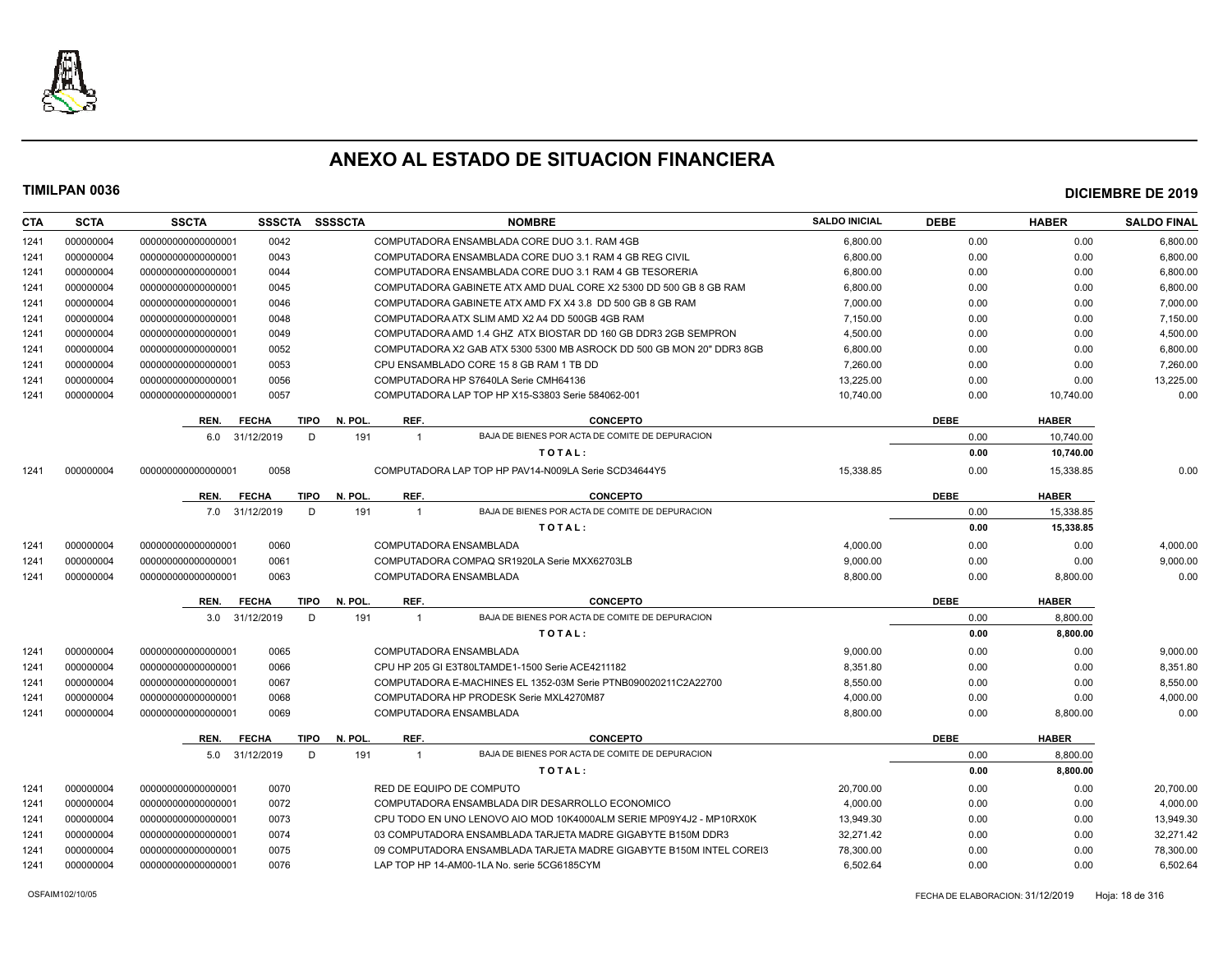

### **TIMILPAN 0036 DICIEMBRE DE 2019**

| <b>CTA</b> | <b>SCTA</b> | <b>SSCTA</b>       | <b>SSSCTA</b> | <b>SSSSCTA</b>                 | <b>NOMBRE</b>                                                                 | <b>SALDO INICIAL</b> | <b>DEBE</b> | <b>HABER</b> | <b>SALDO FINAL</b> |
|------------|-------------|--------------------|---------------|--------------------------------|-------------------------------------------------------------------------------|----------------------|-------------|--------------|--------------------|
| 1241       | 000000004   | 00000000000000001  | 0077          |                                | LAP TOP HP Serie 5CG6042B9T (DONACION)                                        | 5,000.00             | 0.00        | 0.00         | 5,000.00           |
| 1241       | 000000004   | 00000000000000001  | 0078          |                                | CPUTODO EN UNO HP SERI NO. 8CC907310M PRO. NO. X6A47AA#ABM MODELO 20-c213     | 8,400.00             | 0.00        | 0.00         | 8,400.00           |
| 1241       | 000000004   | 00000000000000001  | 0079          |                                | CPUTODO EN UNO HP SERI NO. 8CC90730RB PRO. NO. X6A47AA#ABM MODELO 20-c211     | 8.400.00             | 0.00        | 0.00         | 8,400.00           |
| 1241       | 000000004   | 00000000000000001  | 0080          |                                | LAP TOP HP SERIE 5CG602192L PRODID T1C04LT#ABM                                | 10,151.02            | 0.00        | 0.00         | 10,151.02          |
| 1241       | 000000004   | 00000000000000002  | 0003          |                                | Impreso EPSON LX 300 PWS PARAL, serial 0+2C con cable bidireccional           | 5,447.51             | 0.00        | 0.00         | 5,447.51           |
| 1241       | 000000004   | 00000000000000002  | 0009          |                                | Impresora HP Laser Jet 1020                                                   | 1,699.00             | 0.00        | 0.00         | 1,699.00           |
| 1241       | 000000004   | 00000000000000002  | 0010          |                                | IMPRESORA HP LASERJET 1020, TESORERIA, FAC, 327, 02/10/2007                   | 1.896.68             | 0.00        | 0.00         | 1,896.68           |
| 1241       | 000000004   | 00000000000000002  | 0016          |                                | Impresora LaserJet Pro HP 1102W (3) Series VNB3Q14815, VNB3S11260, VNB3Q15177 | 7,650.00             | 0.00        | 0.00         | 7,650.00           |
| 1241       | 000000004   | 00000000000000002  | 0018          |                                | Impresora Samsumg Laser Color CLP Serie Z0B7BAGZ200256                        | 2,690.00             | 0.00        | 0.00         | 2,690.00           |
| 1241       | 000000004   | 00000000000000002  | 0020          |                                | Impresora HP 3050 Inalámbrica Multifuncional                                  | 3.999.99             | 0.00        | 0.00         | 3,999.99           |
| 1241       | 000000004   | 00000000000000002  | 0022          |                                | SCANER FUJITZU FI6230Z DUPLEX 1 CAMA PLANA PA03630-B555 Serie 401764          | 32,398.80            | 0.00        | 0.00         | 32,398.80          |
| 1241       | 000000004   | 00000000000000002  | 0024          |                                | Impresora Multifuncional Brother J140W                                        | 2,500.00             | 0.00        | 0.00         | 2,500.00           |
| 1241       | 000000004   | 00000000000000002  | 0025          |                                | MULTIFUNCIONAL EPSON L210 C/SISTEMA DE TINTA CONTINUA                         | 3,200.00             | 0.00        | 0.00         | 3,200.00           |
| 1241       | 000000004   | 00000000000000002  | 0026          |                                | MULTIFUNCIONAL LASER HP 1132 IMPRESORA COPIADORA ESCANER                      | 2,700.00             | 0.00        | 0.00         | 2,700.00           |
| 1241       | 000000004   | 00000000000000002  | 0027          |                                | IMPRESORA EPSON L300 SISTEMA CONTINUO                                         | 2,760.00             | 0.00        | 0.00         | 2,760.00           |
| 1241       | 000000004   | 00000000000000002  | 0029          |                                | IMPRESORA HP1005 Serie VND3116061                                             | 2,550.00             | 0.00        | 0.00         | 2,550.00           |
| 1241       | 000000004   | 00000000000000002  | 0030          |                                | IMPRESORA EPSON P-3640 Serie FSZY017620                                       | 3,000.00             | 0.00        | 0.00         | 3,000.00           |
| 1241       | 000000004   | 00000000000000002  | 0032          |                                | IMPRESORA LASER JET PRO HP 200 COLOR Serie VNB3B28533                         | 7,080.08             | 0.00        | 0.00         | 7,080.08           |
| 1241       | 000000004   | 00000000000000002  | 0033          |                                | PROYECTOR BENQ 3000 LUM XGA Serie PDP1E02386000                               | 10,865.88            | 0.00        | 0.00         | 10,865.88          |
| 1241       | 000000004   | 00000000000000002  | 0034          | PANTALLA DE PARED              |                                                                               | 7,485.18             | 0.00        | 0.00         | 7,485.18           |
| 1241       | 000000004   | 00000000000000002  | 0035          |                                | VIDEOPROYECTOR SONY VPL-E57 Serie P-90950300                                  | 7,000.00             | 0.00        | 0.00         | 7,000.00           |
| 1241       | 000000004   | 00000000000000002  | 0036          |                                | SCANNER CAMA BAJA FIJITZU fi-5220 C Serie 003040                              | 10,000.00            | 0.00        | 0.00         | 10,000.00          |
| 1241       | 000000004   | 00000000000000002  | 0037          |                                | MULTIFUNCIONAL BROTHER MFC-J485DW SERIE U64066G5H291873 Y U64066G5H29347      | 6,000.01             | 0.00        | 0.00         | 6,000.01           |
| 1241       | 000000004   | 00000000000000002  | 0038          |                                | MULTIFUNCIONAL BROTHER MFC-450DW SERIE U63553D5F150743                        | 3,000.00             | 0.00        | 0.00         | 3,000.00           |
| 1241       | 000000004   | 00000000000000002  | 0040          |                                | IMPRESORA TINTA EPSON MOD L800 SERIE Q7ZK034058                               | 6,881.94             | 0.00        | 0.00         | 6,881.94           |
| 1241       | 000000004   | 00000000000000002  | 0041          |                                | IMPRESORA MULTIFUNCIONAL EPSON L575 Serie 1X98Y043135                         | 3,800.00             | 0.00        | 0.00         | 3,800.00           |
| 1241       | 000000004   | 00000000000000002  | 0042          |                                | VIDEO PROYECTOR EPSON Serie WDRK6305234 (Donación)                            | 3,000.00             | 0.00        | 0.00         | 3,000.00           |
| 1241       | 000000004   | 00000000000000002  | 0043          |                                | IMPRESORA EPSON L805 SERIE W7TK017535                                         | 6,400.01             | 0.00        | 0.00         | 6,400.01           |
| 1241       | 000000004   | 000000000000000003 | 0007          |                                | Cámara Fotográfica Canon A480 10mpx Serie 3474B001 Fact. 50211-B PPC La Sev   | 2,300.00             | 0.00        | 2,300.00     | 0.00               |
|            |             | REN.               | <b>FECHA</b>  | <b>TIPO</b><br>N. POL.<br>REF. | <b>CONCEPTO</b>                                                               |                      | <b>DEBE</b> | <b>HABER</b> |                    |
|            |             | 8.0                | 31/12/2019    | D<br>191<br>$\overline{1}$     | BAJA DE BIENES POR ACTA DE COMITE DE DEPURACION                               |                      | 0.00        | 2,300.00     |                    |
|            |             |                    |               |                                | TOTAL:                                                                        |                      | 0.00        | 2,300.00     |                    |
| 1241       | 000000004   | 000000000000000003 | 0008          |                                | Cámara Fotogr. Sony 10Mp DSC-S1900 (2) series S01-5038800-A /S01-5006598-J    | 2,300.00             | 0.00        | 0.00         | 2,300.00           |
| 1241       | 000000004   | 000000000000000003 | 0010          |                                | CAMARA DIGITAL NIKON MOD D3200 C/LENTE 18-55 MM                               | 11,020.00            | 0.00        | 0.00         | 11,020.00          |
| 1241       | 000000004   | 00000000000000004  | 0002          |                                | MAQUINA DE ESCRIBIR OLYMPIA                                                   | 3,000.00             | 0.00        | 0.00         | 3,000.00           |
| 1241       | 000000004   | 00000000000000004  | 0005          |                                | MAQUINA DE ESCRIBIR OLIVETTI MOD ET1250MD Serie 365226                        | 4,400.00             | 0.00        | 0.00         | 4,400.00           |
| 1241       | 000000004   | 000000000000000004 | 0006          |                                | Conmutador Telefónico NEC SL1000 c/tarjeta de expansión y respaldo de energ   | 25,740.40            | 0.00        | 0.00         | 25,740.40          |
| 1241       | 000000004   | 000000000000000004 | 0007          |                                | Central Telefónica serie EATC056718                                           | 30,829.12            | 0.00        | 0.00         | 30,829.12          |
| 1241       | 000000004   | 00000000000000004  | 0008          |                                | BAFLE AMPLIFICADOR ACTIVO J&B SB145 Serie ER201404                            | 4,625.03             | 0.00        | 0.00         | 4,625.03           |
| 1241       | 000000004   | 00000000000000004  | 0009          |                                | EQUIPO DE SONIDO PEGASUS ALIEN PROAUDIO (Donación)                            | 3,500.00             | 0.00        | 0.00         | 3,500.00           |
| 1241       | 000000004   | 00000000000000004  | 0010          |                                | PANTALLA LED 40" SAMSUMG Serie 06a63cfhb00139 (Donación)                      | 5,000.00             | 0.00        | 0.00         | 5,000.00           |
|            |             |                    |               |                                |                                                                               |                      |             |              |                    |

OSFAIM102/10/05 FECHA DE ELABORACION: 31/12/2019 Hoja: 19 de 316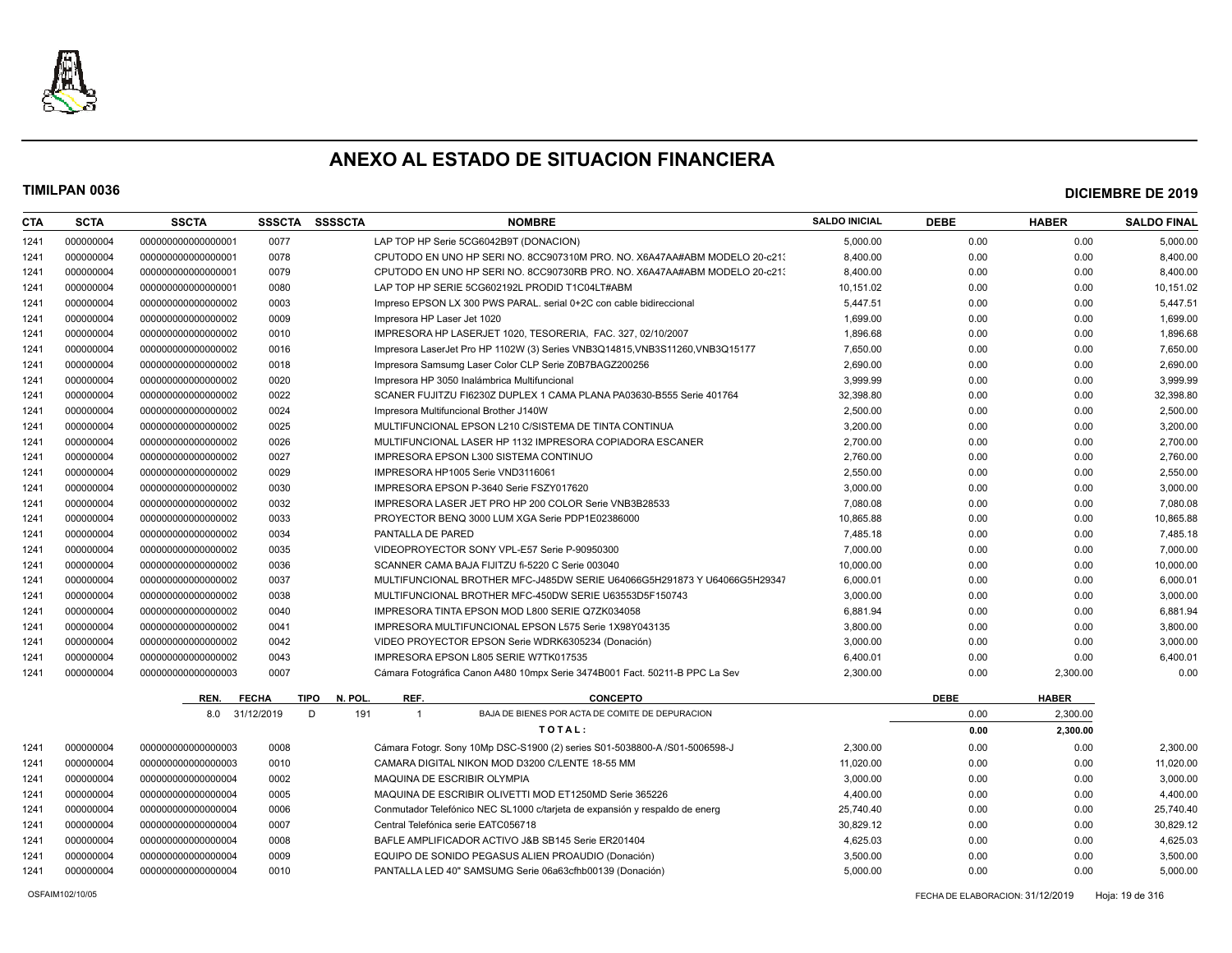

| CTA  | <b>SCTA</b> | <b>SSCTA</b>       | <b>SSSCTA</b> | <b>SSSSCTA</b> | <b>NOMBRE</b>                                                      | <b>SALDO INICIAL</b> | <b>DEBE</b> | <b>HABER</b> | <b>SALDO FINAL</b> |
|------|-------------|--------------------|---------------|----------------|--------------------------------------------------------------------|----------------------|-------------|--------------|--------------------|
| 1241 | 000000004   | 000000000000000005 | 0001          |                | TELEVISION SONY KV21R22/5 B004552                                  | 5,000.00             | 0.00        | 0.00         | 5,000.00           |
| 1241 | 000000004   | 000000000000000005 | 0002          |                | MINICOMPONENTE PANASONIC CATM900 DVD SERIE SPSQBD001862R           | 6,400.00             | 0.00        | 0.00         | 6,400.00           |
| 1241 | 000000004   | 000000000000000005 | 0003          |                | ECUALIZADOR 31 BANDAS POR CANAL BERINGHER F803102 N0535003165      | 2,084.00             | 0.00        | 0.00         | 2,084.00           |
| 1241 | 000000004   | 000000000000000005 | 0004          |                | PIANO BARRA METALICA WAGNER OC2611                                 | 2,000.00             | 0.00        | 0.00         | 2,000.00           |
| 1241 | 000000004   | 000000000000000005 | 0005          |                | <b>MAMPARA</b>                                                     | 3,700.00             | 0.00        | 0.00         | 3,700.00           |
| 1241 | 000000004   | 000000000000000005 | 0006          |                | AMPLIFICADOR BACK STAGE DSP-40 7501000113477                       | 14,000.00            | 0.00        | 0.00         | 14,000.00          |
| 1241 | 000000004   | 000000000000000005 | 0007          |                | MEZCLADORA MACKIE 1402-VLZ3 2033917 AVEN0163                       | 5,999.98             | 0.00        | 0.00         | 5,999.98           |
| 1241 | 000000004   | 000000000000000005 | 0008          |                | BAFLE 2 VIAS 1x15" DRIVER JBL JRX115 SERIE 96121                   | 3,040.00             | 0.00        | 0.00         | 3,040.00           |
| 1241 | 000000004   | 000000000000000005 | 0009          |                | BAFLE 2 VIAS 1x15" DRIVER JBL JRX115 SERIE 92728                   | 3,040.00             | 0.00        | 0.00         | 3,040.00           |
| 1241 | 000000004   | 000000000000000005 | 0010          |                | BAFLE 2 VIAS 1x15" DRIVER JBL JRX115 SERIE 75479                   | 3,040.00             | 0.00        | 0.00         | 3,040.00           |
| 1241 | 000000004   | 000000000000000005 | 0011          |                | BAFLE 2 VIAS 1x15" DRIVER JBL JRX115 SERIE 72217                   | 3,040.00             | 0.00        | 0.00         | 3,040.00           |
| 1241 | 000000004   | 000000000000000005 | 0012          |                | <b>CABLE PARA BOCINAS</b>                                          | 2,800.00             | 0.00        | 0.00         | 2,800.00           |
| 1241 | 000000004   | 000000000000000005 | 0013          |                | RACK DE 16 ESPACIOS                                                | 3,088.00             | 0.00        | 0.00         | 3,088.00           |
| 1241 | 000000004   | 000000000000000005 | 0014          |                | PEDESTAL DE CROMO                                                  | 2,400.00             | 0.00        | 0.00         | 2,400.00           |
| 1241 | 000000004   | 000000000000000005 | 0015          |                | EQUIPO DE SONIDO C/CONSOLA PEAVEY MOD XR696F SERIE K0268052 Y ACC. | 24,144.00            | 0.00        | 0.00         | 24,144.00          |
| 1241 | 000000006   | 000000000000000001 | 0001          |                | Escritorio secretarial                                             | 3,680.00             | 0.00        | 0.00         | 3,680.00           |
| 1241 | 000000006   | 000000000000000001 | 0002          |                | Escritorio secretarial                                             | 3,680.00             | 0.00        | 0.00         | 3,680.00           |
| 1241 | 000000006   | 000000000000000001 | 0003          |                | Escritorio secretarial                                             | 3,680.00             | 0.00        | 0.00         | 3,680.00           |
| 1241 | 000000006   | 000000000000000001 | 0004          |                | Escritorio secretarial                                             | 3,680.00             | 0.00        | 0.00         | 3,680.00           |
| 1241 | 000000006   | 000000000000000001 | 0005          |                | Escritorio secretarial                                             | 3,680.00             | 0.00        | 0.00         | 3,680.00           |
| 1241 | 000000006   | 000000000000000001 | 0006          |                | Archivero para oficina                                             | 3,450.00             | 0.00        | 0.00         | 3,450.00           |
| 1241 | 000000006   | 000000000000000001 | 0007          |                | Archivero para oficina                                             | 3,450.00             | 0.00        | 0.00         | 3,450.00           |
| 1241 | 000000006   | 000000000000000001 | 0008          |                | Archivero para oficina                                             | 3,450.00             | 0.00        | 0.00         | 3,450.00           |
| 1241 | 000000006   | 00000000000000001  | 0011          |                | Engargoladora Dual T. Binder                                       | 5,870.00             | 0.00        | 0.00         | 5,870.00           |
| 1241 | 000000006   | 00000000000000001  | 0012          |                | ENGARGOLADORA CERRADORA Y PERFORADORA MINI WIRE                    | 3,315.00             | 0.00        | 0.00         | 3,315.00           |
| 1241 | 000000006   | 00000000000000001  | 0019          |                | 7 ESCRITORIOS PARA EL CABILDO EN DIF MEDIDAS SEGUN FACT 411        | 10,020.00            | 0.00        | 0.00         | 10,020.00          |
| 1241 | 000000006   | 00000000000000001  | 0020          |                | Archivero de Metal Printaform c/4 cajones t/oficio Almendra        | 3,568.87             | 0.00        | 0.00         | 3,568.87           |
| 1241 | 000000006   | 00000000000000001  | 0021          |                | ESCRITORIO DE 1.80 M x 0.80 M DE MADERA DE ENCINO                  | 5,104.00             | 0.00        | 0.00         | 5,104.00           |
| 1241 | 000000006   | 00000000000000001  | 0024          |                | TERMINAL DE HUELLA BIONET MULTIMEDIA                               | 3,200.00             | 0.00        | 0.00         | 3,200.00           |
| 1241 | 000000006   | 000000000000000001 | 0025          |                | ESCRITORIO JAN018 4 CAJONES 1.80 X 1.80                            | 2,950.01             | 0.00        | 0.00         | 2,950.01           |
| 1241 | 000000006   | 00000000000000001  | 0026          |                | SILLA PIEL ESCOCIA                                                 | 5,598.00             | 0.00        | 0.00         | 5,598.00           |
| 1241 | 000000006   | 000000000000000001 | 0027          |                | ARCHIVERO URUAPAN C/4 CAJONES ESQ CURVA                            | 2,950.00             | 0.00        | 0.00         | 2,950.00           |
| 1241 | 000000006   | 000000000000000001 | 0029          |                | SILLA PIEL ESCOCIA PARA SECRETARIO MPAL                            | 2,799.00             | 0.00        | 0.00         | 2,799.00           |
| 1241 | 000000006   | 000000000000000001 | 0030          |                | ARCHIVERO CAFE 3 GAVETAS                                           | 3,000.00             | 0.00        | 0.00         | 3,000.00           |
| 1241 | 000000006   | 000000000000000001 | 0031          |                | <b>ESCRITORIO METALICO</b>                                         | 3,680.00             | 0.00        | 0.00         | 3,680.00           |
| 1241 | 000000006   | 000000000000000001 | 0032          |                | <b>LOCKER METALICO</b>                                             | 1,800.00             | 0.00        | 0.00         | 1,800.00           |
| 1241 | 000000006   | 000000000000000001 | 0033          |                | <b>ESCRITORIO METALICO 2 GAVETAS</b>                               | 3,680.00             | 0.00        | 0.00         | 3,680.00           |
| 1241 | 000000006   | 000000000000000001 | 0034          |                | ARCHIVERO DE MADERA 4 GAVETAS                                      | 2,569.10             | 0.00        | 0.00         | 2,569.10           |
| 1241 | 000000006   | 000000000000000001 | 0035          |                | <b>MESA ESCRITORIO</b>                                             | 2,200.00             | 0.00        | 0.00         | 2,200.00           |
| 1241 | 000000006   | 000000000000000001 | 0036          |                | <b>ESCRITORIO EJECUTIVO</b>                                        | 3,680.00             | 0.00        | 0.00         | 3,680.00           |
| 1241 | 000000006   | 000000000000000001 | 0037          |                | <b>ARCHIVERO</b>                                                   | 3,000.00             | 0.00        | 0.00         | 3,000.00           |
| 1241 | 000000006   | 00000000000000001  | 0038          |                | <b>ESCRITORIO 2 CAJONES</b>                                        | 3,200.00             | 0.00        | 0.00         | 3,200.00           |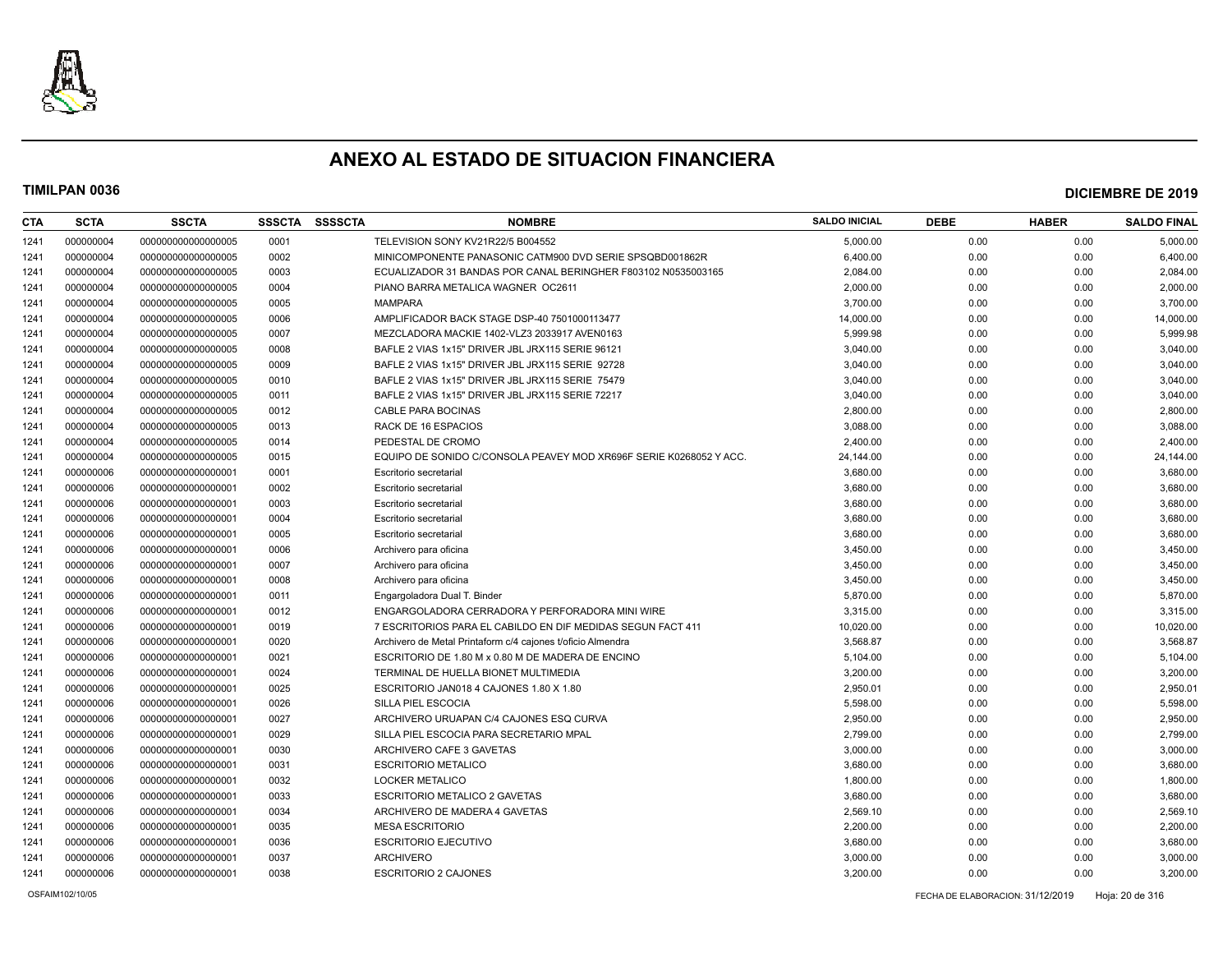

| CTA  | <b>SCTA</b> | <b>SSCTA</b>       | <b>SSSCTA</b> | <b>SSSSCTA</b> | <b>NOMBRE</b>                                       | <b>SALDO INICIAL</b> | <b>DEBE</b> | <b>HABER</b> | <b>SALDO FINAL</b> |
|------|-------------|--------------------|---------------|----------------|-----------------------------------------------------|----------------------|-------------|--------------|--------------------|
| 1241 | 000000006   | 00000000000000001  | 0040          |                | <b>ESCRITORIO METALICO</b>                          | 2,800.00             | 0.00        | 0.00         | 2,800.00           |
| 1241 | 000000006   | 000000000000000001 | 0041          |                | <b>ESCRITORIO 5 CAJONES</b>                         | 2.600.00             | 0.00        | 0.00         | 2,600.00           |
| 1241 | 000000006   | 000000000000000001 | 0042          |                | ARCHIVERO AGLOMERADO                                | 2,000.00             | 0.00        | 0.00         | 2,000.00           |
| 1241 | 000000006   | 000000000000000001 | 0043          |                | <b>ESCRITORIO ROAL</b>                              | 3,680.00             | 0.00        | 0.00         | 3,680.00           |
| 1241 | 000000006   | 000000000000000001 | 0044          |                | ESCRITORIO EJECUTIVO CON CREDENZA                   | 9,570.68             | 0.00        | 0.00         | 9,570.68           |
| 1241 | 000000006   | 000000000000000001 | 0045          |                | <b>MESA REDONDA</b>                                 | 2,593.53             | 0.00        | 0.00         | 2,593.53           |
| 1241 | 000000006   | 000000000000000001 | 0046          |                | MODULO DE 3 PLAZAS TAPIZADO EN TELA                 | 2,740.20             | 0.00        | 0.00         | 2,740.20           |
| 1241 | 000000006   | 000000000000000001 | 0047          |                | SILLA EJECUTIVA NEGRA CON RUEDAS                    | 2,384.93             | 0.00        | 0.00         | 2,384.93           |
| 1241 | 000000006   | 000000000000000001 | 0048          |                | ARCHIVERO 4 CAJONES SAGITARIO T/OFICIO COLOR MARFIL | 3,064.00             | 0.00        | 0.00         | 3,064.00           |
| 1241 | 000000006   | 000000000000000001 | 0049          |                | ESCRITORIO L TRIO MOD 0737                          | 2,915.85             | 0.00        | 0.00         | 2,915.85           |
| 1241 | 000000006   | 000000000000000001 | 0050          |                | <b>ESCRITORIO METALICO 4 CAJONES</b>                | 3,680.00             | 0.00        | 0.00         | 3,680.00           |
| 1241 | 000000006   | 000000000000000001 | 0051          |                | ARCHIVERO DE MADERA 4 CAJONES                       | 3,200.00             | 0.00        | 0.00         | 3,200.00           |
| 1241 | 000000006   | 000000000000000001 | 0052          |                | LIBRERO DE MADERA                                   | 3,800.00             | 0.00        | 0.00         | 3,800.00           |
| 1241 | 000000006   | 000000000000000001 | 0053          |                | ARCHIVERO DE MADERA 4 CAJONES                       | 10,000.00            | 0.00        | 0.00         | 10,000.00          |
| 1241 | 000000006   | 000000000000000001 | 0054          |                | VITRINA 2 ENTREPAÑOS                                | 3,000.00             | 0.00        | 0.00         | 3,000.00           |
| 1241 | 000000006   | 000000000000000001 | 0055          |                | SILLA SECRETARIAL NEGRA 15 PZAS                     | 22,500.00            | 0.00        | 0.00         | 22,500.00          |
| 1241 | 000000006   | 000000000000000001 | 0056          |                | SILLON EJECUTIVO                                    | 2,500.00             | 0.00        | 0.00         | 2,500.00           |
| 1241 | 000000006   | 000000000000000001 | 0057          |                | JUEGO DE SALA DE 3 PIEZAS                           | 5,000.00             | 0.00        | 0.00         | 5,000.00           |
| 1241 | 000000006   | 000000000000000001 | 0058          |                | <b>MESA DE CENTRO</b>                               | 2,000.00             | 0.00        | 0.00         | 2,000.00           |
| 1241 | 000000006   | 000000000000000001 | 0059          |                | ARCHIVERO DE MADERA                                 | 2,000.00             | 0.00        | 0.00         | 2,000.00           |
| 1241 | 000000006   | 000000000000000001 | 0060          |                | ARCHIVERO 4 GAVETAS                                 | 2,000.00             | 0.00        | 0.00         | 2,000.00           |
| 1241 | 000000006   | 000000000000000001 | 0061          |                | MUEBLE DE MADERA                                    | 2,000.00             | 0.00        | 0.00         | 2,000.00           |
| 1241 | 000000006   | 000000000000000001 | 0062          |                | LIBRERO DE MADERA                                   | 2,000.00             | 0.00        | 0.00         | 2,000.00           |
| 1241 | 000000006   | 000000000000000001 | 0063          |                | ARCHIVERO DE 4 GAVETAS                              | 2,000.00             | 0.00        | 0.00         | 2,000.00           |
| 1241 | 000000006   | 000000000000000001 | 0064          |                | <b>MESA ESCRITORIO</b>                              | 2,500.00             | 0.00        | 0.00         | 2,500.00           |
| 1241 | 000000006   | 000000000000000001 | 0065          |                | ESTANTE METALICO DE 2 GAVETAS                       | 2,000.00             | 0.00        | 0.00         | 2,000.00           |
| 1241 | 000000006   | 00000000000000001  | 0066          |                | ARCHIVERO DE 4 GAVETAS                              | 3,680.00             | 0.00        | 0.00         | 3,680.00           |
| 1241 | 000000006   | 000000000000000001 | 0067          |                | ARCHIVERO ROAL DE 4 GAVETAS                         | 2,580.00             | 0.00        | 0.00         | 2,580.00           |
| 1241 | 000000006   | 000000000000000001 | 0068          |                | MUEBLE SECRETARIAL 4 CAJONES                        | 4,000.00             | 0.00        | 0.00         | 4,000.00           |
| 1241 | 000000006   | 000000000000000001 | 0069          |                | ESCRITORIO ROAL DE 4 GAVETAS                        | 3,680.00             | 0.00        | 0.00         | 3,680.00           |
| 1241 | 000000006   | 000000000000000001 | 0070          |                | ARCHIVERO ROAL DE 4 GAVETAS                         | 3,680.00             | 0.00        | 0.00         | 3,680.00           |
| 1241 | 000000006   | 00000000000000001  | 0071          |                | <b>LIBRERO CAFE</b>                                 | 4,500.00             | 0.00        | 0.00         | 4,500.00           |
| 1241 | 000000006   | 000000000000000001 | 0072          |                | SILLON EJECUTIVO                                    | 1,500.00             | 0.00        | 0.00         | 1,500.00           |
| 1241 | 000000006   | 000000000000000001 | 0073          |                | SALA DE VINIL CAFE                                  | 4,000.00             | 0.00        | 0.00         | 4,000.00           |
| 1241 | 000000006   | 000000000000000001 | 0074          |                | ESCRITORIO METALICO DE 3 GAVETAS                    | 3,000.00             | 0.00        | 0.00         | 3,000.00           |
| 1241 | 000000006   | 000000000000000001 | 0075          |                | ESCRITORIO METALICO DE 3 GAVETAS                    | 3,000.00             | 0.00        | 0.00         | 3,000.00           |
| 1241 | 000000006   | 000000000000000001 | 0076          |                | ESCRITORIO CAFE 4 CAJONES 2 PZAS                    | 5,600.00             | 0.00        | 0.00         | 5,600.00           |
| 1241 | 000000006   | 000000000000000001 | 0077          |                | MESA DE MADERA CAFE 2 PZAS                          | 2,200.00             | 0.00        | 0.00         | 2,200.00           |
| 1241 | 000000006   | 000000000000000001 | 0078          |                | ARCHIVERO METALICO 3 GAVETAS BEIGE                  | 2,800.00             | 0.00        | 0.00         | 2,800.00           |
| 1241 | 000000006   | 000000000000000001 | 0079          |                | ARCHIVERO CAFE DE 4 GAVETAS                         | 3,000.00             | 0.00        | 0.00         | 3,000.00           |
| 1241 | 000000006   | 00000000000000001  | 0080          |                | <b>GABINETE METALICO 5 ENTREPAÑOS</b>               | 2,500.00             | 0.00        | 0.00         | 2,500.00           |
| 1241 | 000000006   | 00000000000000001  | 0081          |                | ARCHIVERO METALICO NEGRO                            | 3,000.00             | 0.00        | 0.00         | 3,000.00           |
|      |             |                    |               |                |                                                     |                      |             |              |                    |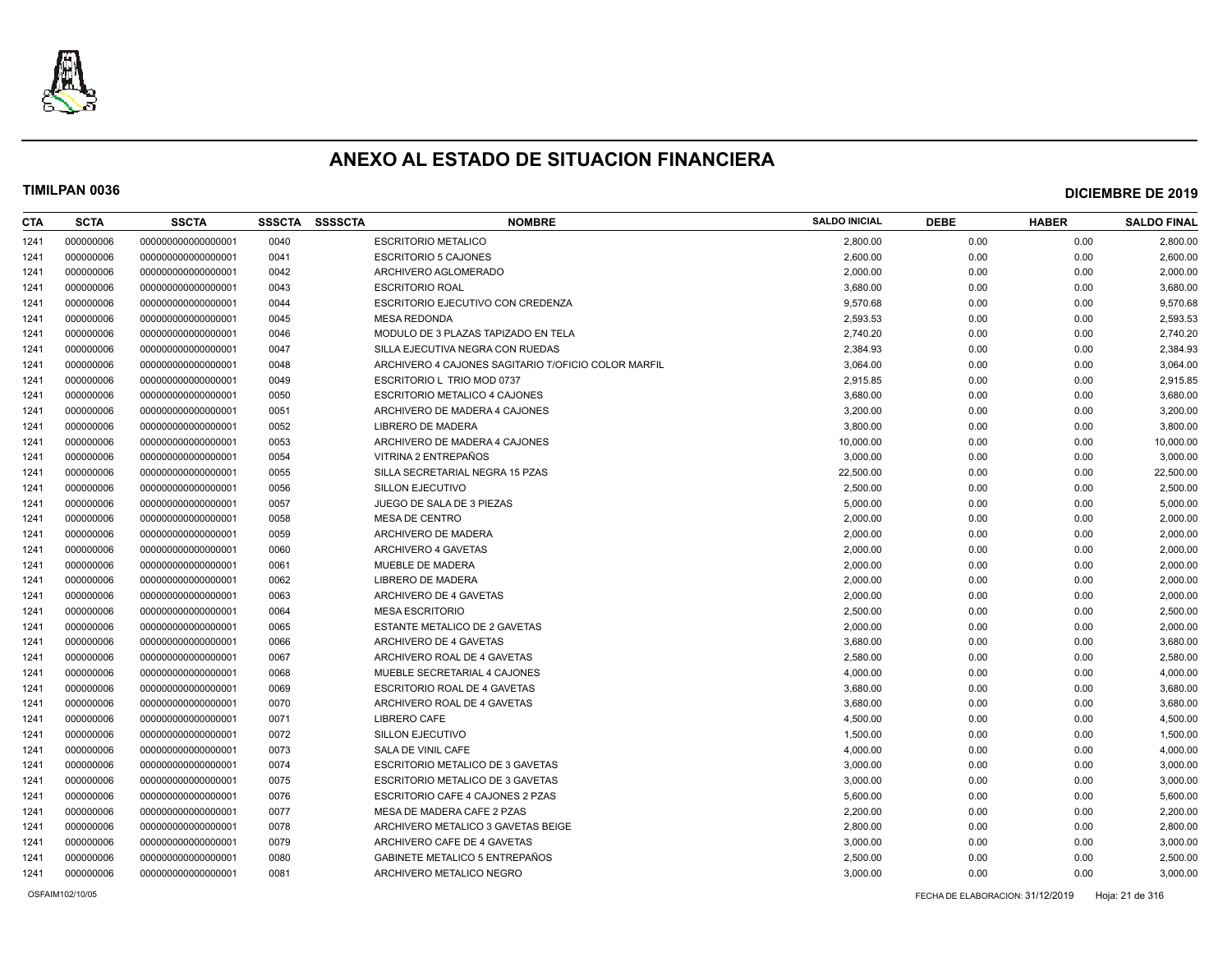

| CTA  | <b>SCTA</b> | <b>SSCTA</b>       | <b>SSSCTA</b> | <b>SSSSCTA</b> | <b>NOMBRE</b>                                                           | <b>SALDO INICIAL</b> | <b>DEBE</b> | <b>HABER</b> | <b>SALDO FINAL</b> |
|------|-------------|--------------------|---------------|----------------|-------------------------------------------------------------------------|----------------------|-------------|--------------|--------------------|
| 1241 | 000000006   | 00000000000000001  | 0082          |                | ARCHIVERO 4 GAVETAS                                                     | 3,860.00             | 0.00        | 0.00         | 3,860.00           |
| 1241 | 000000006   | 000000000000000001 | 0083          |                | ARCHIVERO 4 GAVETAS                                                     | 3,860.00             | 0.00        | 0.00         | 3,860.00           |
| 1241 | 000000006   | 000000000000000001 | 0084          |                | ARCHIVERO 4 GAVETAS                                                     | 3,860.00             | 0.00        | 0.00         | 3,860.00           |
| 1241 | 000000006   | 000000000000000001 | 0085          |                | <b>ESCRITORIO EJECUTIVO</b>                                             | 2,200.00             | 0.00        | 0.00         | 2,200.00           |
| 1241 | 000000006   | 000000000000000001 | 0086          |                | <b>ESCRTORIO SECRETARIAL</b>                                            | 1,500.00             | 0.00        | 0.00         | 1,500.00           |
| 1241 | 000000006   | 000000000000000001 | 0087          |                | <b>ESCRITORIO DE MADERA</b>                                             | 3,680.00             | 0.00        | 0.00         | 3,680.00           |
| 1241 | 000000006   | 000000000000000001 | 0088          |                | <b>ESCRITORIO EJECUTIVO METALICO</b>                                    | 3,500.00             | 0.00        | 0.00         | 3,500.00           |
| 1241 | 000000006   | 00000000000000001  | 0089          |                | MESA PARA COMPUTADORA                                                   | 2,500.00             | 0.00        | 0.00         | 2,500.00           |
| 1241 | 000000006   | 000000000000000001 | 0090          |                | ARCHIVERO 4 GAVETAS                                                     | 2,400.00             | 0.00        | 0.00         | 2,400.00           |
| 1241 | 000000006   | 000000000000000001 | 0091          |                | MUEBLE PARA COMPUTADORA                                                 | 2,798.00             | 0.00        | 0.00         | 2,798.00           |
| 1241 | 000000006   | 000000000000000001 | 0092          |                | ESTANTE METALICO 6 GAVETAS 6 PZAS                                       | 6,000.00             | 0.00        | 0.00         | 6,000.00           |
| 1241 | 000000006   | 000000000000000001 | 0094          |                | ARCHIVERO CAFE DE 4 GAVETAS                                             | 3,680.00             | 0.00        | 0.00         | 3,680.00           |
| 1241 | 000000006   | 000000000000000001 | 0095          |                | ARCHIVERO CAOBA DE 4 GAVETAS                                            | 3,680.00             | 0.00        | 0.00         | 3,680.00           |
| 1241 | 000000006   | 000000000000000001 | 0096          |                | ESCRITORIO METALICO DE 4 CAJONES                                        | 3,000.00             | 0.00        | 0.00         | 3,000.00           |
| 1241 | 000000006   | 000000000000000001 | 0097          |                | MOSTRADOR DE MADERA SEMICIRCULAR                                        | 5,000.00             | 0.00        | 0.00         | 5,000.00           |
| 1241 | 000000006   | 000000000000000001 | 0098          |                | <b>ESCRITORIO METALICO</b>                                              | 3,680.00             | 0.00        | 0.00         | 3,680.00           |
| 1241 | 000000006   | 000000000000000001 | 0099          |                | <b>MESA DE TRABAJO</b>                                                  | 1,200.00             | 0.00        | 0.00         | 1,200.00           |
| 1241 | 000000006   | 00000000000000001  | 0100          |                | <b>ESCRITORIO</b>                                                       | 2,860.00             | 0.00        | 0.00         | 2,860.00           |
| 1241 | 000000006   | 000000000000000001 | 0101          |                | ARCHIVERO DE MADERA                                                     | 3,000.00             | 0.00        | 0.00         | 3,000.00           |
| 1241 | 000000006   | 000000000000000001 | 0102          |                | <b>ESCRITORIO SECRETARIAL</b>                                           | 1,400.00             | 0.00        | 0.00         | 1,400.00           |
| 1241 | 000000006   | 000000000000000001 | 0103          |                | ARCHIVERO METALICO                                                      | 3,680.00             | 0.00        | 0.00         | 3,680.00           |
| 1241 | 000000006   | 000000000000000001 | 0104          |                | <b>ESTANTE METALICO</b>                                                 | 1,000.00             | 0.00        | 0.00         | 1,000.00           |
| 1241 | 000000006   | 000000000000000001 | 0105          |                | ESCRITORIO SECRETARIAL FUTURA                                           | 2,200.00             | 0.00        | 0.00         | 2,200.00           |
| 1241 | 000000006   | 000000000000000001 | 0107          |                | MUEBLE DE MADERA 2 PUERTAS                                              | 1,800.00             | 0.00        | 0.00         | 1,800.00           |
| 1241 | 000000006   | 000000000000000001 | 0108          |                | MESA DE MADERA RUSTICA                                                  | 10,413.28            | 0.00        | 0.00         | 10,413.28          |
| 1241 | 000000006   | 000000000000000001 | 0109          |                | MESA 1.20 x 0.75 M                                                      | 1,200.00             | 0.00        | 0.00         | 1,200.00           |
| 1241 | 000000006   | 000000000000000001 | 0110          |                | LIBRERO DE MADERA                                                       | 3,000.00             | 0.00        | 0.00         | 3,000.00           |
| 1241 | 000000006   | 000000000000000001 | 0111          |                | LIBRERO METALICO NACIONAL                                               | 3,000.00             | 0.00        | 0.00         | 3,000.00           |
| 1241 | 000000006   | 000000000000000001 | 0112          |                | <b>MESA DE MADERA</b>                                                   | 3,422.00             | 0.00        | 0.00         | 3,422.00           |
| 1241 | 000000006   | 00000000000000001  | 0113          |                | ARCHIVERO DE 4 GAVETAS DE 45.5x60.5x135 CMS COLOR ARENA                 | 17,607.18            | 0.00        | 0.00         | 17,607.18          |
| 1242 |             |                    |               |                | Mobiliario y Equipo Educacional y Recreativo                            | 31,681.85            | 0.00        | 0.00         | 31,681.85          |
| 1242 | 000000001   | 000000000000000001 | 0001          |                | Podium Metálico                                                         | 9,522.00             | 0.00        | 0.00         | 9,522.00           |
| 1242 | 000000001   | 000000000000000001 | 0002          |                | Podium de madera                                                        | 3,000.00             | 0.00        | 0.00         | 3,000.00           |
| 1242 | 000000001   | 000000000000000001 | 0003          |                | Videoproyector VIEMSONIC MOD. PJD5112 Serie RLP094806911                | 9,430.00             | 0.00        | 0.00         | 9,430.00           |
| 1242 | 000000001   | 000000000000000001 | 0004          |                | <b>ESTANTE DE 5 GAVETAS</b>                                             | 1,000.00             | 0.00        | 0.00         | 1,000.00           |
| 1242 | 000000001   | 000000000000000001 | 0005          |                | PANTALLA DE TV LED SAMSUMG 32" Mod. UN32FH400SFXZX Serie 01XY3CSF101264 | 5,302.85             | 0.00        | 0.00         | 5,302.85           |
| 1242 | 000000001   | 000000000000000001 | 0006          |                | MINICOMPONENTE SONY Mod. HCD-EC77 Serie 311146                          | 3,427.00             | 0.00        | 0.00         | 3,427.00           |
| 1243 |             |                    |               |                | Equipo e Instrumental Médico y de Laboratorio                           | 32,300.00            | 0.00        | 0.00         | 32,300.00          |
| 1243 | 000000002   | 00000000000000001  | 0002          |                | CAMILLA AUTOMATICA PARA AMBULANCIA XIE-YXH-3B                           | 18,000.00            | 0.00        | 0.00         | 18,000.00          |
| 1243 | 000000002   | 000000000000000001 | 0003          |                | TANQUE DE OXIGENO 3 KG                                                  | 2,000.00             | 0.00        | 0.00         | 2,000.00           |
| 1243 | 000000002   | 000000000000000001 | 0004          |                | TANQUE DE OXIGENO 3 KG                                                  | 2.000.00             | 0.00        | 0.00         | 2,000.00           |
|      |             |                    |               |                |                                                                         |                      |             |              |                    |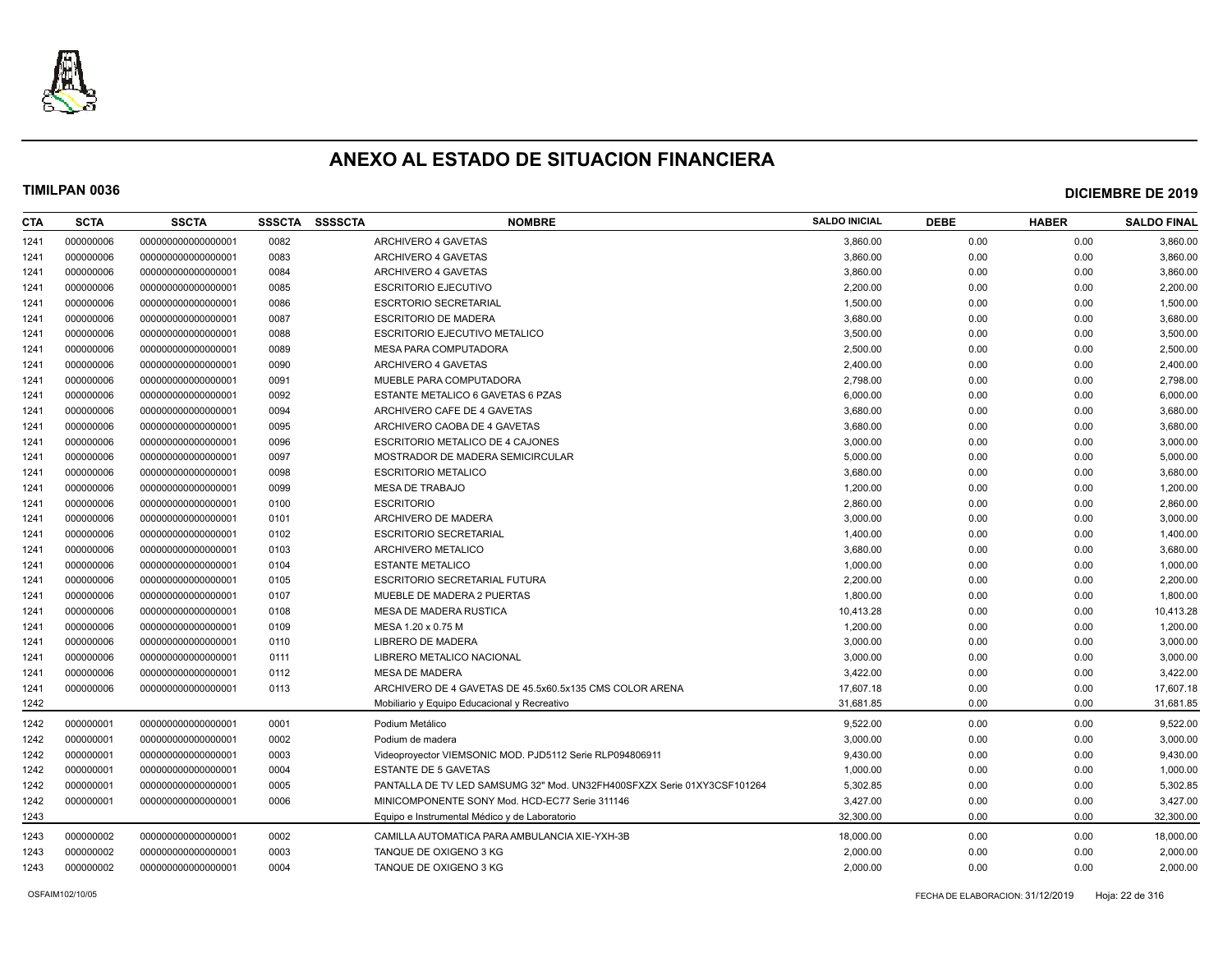

| <b>CTA</b> | <b>SCTA</b> | <b>SSCTA</b>       | <b>SSSCTA</b> | <b>SSSSCTA</b> | <b>NOMBRE</b>                                                               | <b>SALDO INICIAL</b> | <b>DEBE</b> | <b>HABER</b> | <b>SALDO FINAL</b> |
|------------|-------------|--------------------|---------------|----------------|-----------------------------------------------------------------------------|----------------------|-------------|--------------|--------------------|
| 1243       | 000000002   | 000000000000000001 | 0005          |                | TANQUE DE OXIGENO 1 KG                                                      | 1,300.00             | 0.00        | 0.00         | 1,300.00           |
| 1243       | 000000002   | 000000000000000001 | 0006          |                | CAMILLA MARINERA DE PLASTICO                                                | 1,200.00             | 0.00        | 0.00         | 1,200.00           |
| 1243       | 000000002   | 000000000000000001 | 0007          |                | <b>CAMILLA RIGIDA</b>                                                       | 1,500.00             | 0.00        | 0.00         | 1,500.00           |
| 1243       | 000000002   | 00000000000000001  | 0008          |                | <b>CAMILLA RIGIDA MADERA</b>                                                | 1,200.00             | 0.00        | 0.00         | 1,200.00           |
| 1243       | 000000002   | 000000000000000001 | 0009          |                | <b>CAMILLA RIGIDA</b>                                                       | 1,500.00             | 0.00        | 0.00         | 1,500.00           |
| 1243       | 000000002   | 000000000000000001 | 0010          |                | <b>CAMILLA DE PATIN</b>                                                     | 1,800.00             | 0.00        | 0.00         | 1,800.00           |
| 1243       | 000000002   | 00000000000000001  | 0011          |                | <b>CAMILLA DE PATIN</b>                                                     | 1.800.00             | 0.00        | 0.00         | 1,800.00           |
| 1244       |             |                    |               |                | Vehiculos y Equipo de Transporte                                            | 10,875,024.25        | 185,180.00  | 0.00         | 11,060,204.25      |
| 1244       | 000000002   | 000000000000000001 | 0001          |                | Camioneta Marca TOYOTA MOD 2006 4RUNNER SR5 V6 3F motor 1GR5258181          | 369,000.00           | 0.00        | 0.00         | 369,000.00         |
| 1244       | 000000002   | 000000000000000001 | 0002          |                | Auto Mca VW Tipo Pointer Mod. 2006 Mot BJY041272 CHASIS 9BWCC05W969862777   | 94,901.45            | 0.00        | 0.00         | 94,901.45          |
| 1244       | 000000002   | 000000000000000001 | 0005          |                | Motocicleta 150 cc Italika Mod FT-150 Año 2010 Serie 3SCPFTEE6A1021262      | 29,991.80            | 0.00        | 0.00         | 29,991.80          |
| 1244       | 000000002   | 000000000000000001 | 0006          |                | Patrulla Nissan D/cabina Mod 2011 Serie 3N6DD23TOBK043575 Motor KA24520754A | 309,000.00           | 0.00        | 0.00         | 309,000.00         |
| 1244       | 000000002   | 000000000000000001 | 0008          |                | Patrulla Nissan D/cabina M 2014 Serie 3an6dd23t7ek028270 Motor KA24-670770A | 295,500.00           | 0.00        | 0.00         | 295,500.00         |
| 1244       | 000000002   | 000000000000000001 | 0009          |                | Patrulla Aveo LS Serie 3G1TA5AF9EL214210 Mod. 2014 Motor Hecho en México    | 168,000.00           | 0.00        | 0.00         | 168,000.00         |
| 1244       | 000000002   | 00000000000000001  | 0010          |                | Patrulla Aveo LS Serie 3G1TA5AF8EL179952 Mod. 2014 Motor Hecho en México    | 168,000.00           | 0.00        | 0.00         | 168,000.00         |
| 1244       | 000000002   | 000000000000000002 | 0002          |                | CAMION CHEVROLET KODIAK BLANCO MOD 2004 SERIE                               | 417,000.00           | 0.00        | 0.00         | 417,000.00         |
| 1244       | 000000002   | 00000000000000002  | 0003          |                | CAMION CHEVROLET KODIAK BLANCO MOD 2004 SERIE                               | 417.000.00           | 0.00        | 0.00         | 417,000.00         |
| 1244       | 000000002   | 000000000000000002 | 0004          |                | <b>CAMION INTERNATIONAL</b>                                                 | 697,497.00           | 0.00        | 0.00         | 697,497.00         |
| 1244       | 000000002   | 000000000000000002 | 0005          |                | AMBULANCIA FORD E-150                                                       | 400,000.00           | 0.00        | 0.00         | 400,000.00         |
| 1244       | 000000002   | 000000000000000002 | 0008          |                | PATRULLA FORD LOBO 2005 SERIE 3FTEF172X5MA07737                             | 200,000.00           | 0.00        | 0.00         | 200,000.00         |
| 1244       | 000000002   | 000000000000000002 | 0009          |                | PATRULLA NISSAN D/CABINA 2010 SERIE 3N6DD23T9AK017935                       | 300,000.00           | 0.00        | 0.00         | 300,000.00         |
| 1244       | 000000002   | 00000000000000002  | 0010          |                | PATRULLA NISSAN D/CABINA 2010 SERIE 3N6DD23T9AK017944                       | 300.000.00           | 0.00        | 0.00         | 300,000.00         |
| 1244       | 000000002   | 00000000000000002  | 0011          |                | AMBULANCIA FORD ECONOLINE 2010 SERIE 1FTNE1EW7ADA70888                      | 400,000.00           | 0.00        | 0.00         | 400,000.00         |
| 1244       | 000000002   | 000000000000000002 | 0013          |                | PATRULLA FORD LOBO 2005 SERIE 3FTEF17241MA00188                             | 148,000.00           | 0.00        | 0.00         | 148,000.00         |
| 1244       | 000000002   | 000000000000000002 | 0014          |                | CAMIONETA DODGE RAM 1998 3B7HC16XXWM241168                                  | 20,000.00            | 0.00        | 0.00         | 20,000.00          |
| 1244       | 000000002   | 000000000000000002 | 0015          |                | AUTOMOVIL TSURU 1999 SERIE 3N1EB31S4XL125973                                | 35,000.00            | 0.00        | 0.00         | 35,000.00          |
| 1244       | 000000002   | 00000000000000002  | 0018          |                | CAMIONETA CHEVROLET PICK UP VINO 1991 SERIE 3GCEC20T4MM1336687              | 30,000.00            | 0.00        | 0.00         | 30,000.00          |
| 1244       | 000000002   | 00000000000000002  | 0020          |                | CAMION VOLTEO DODGE RAM SERIE 3B6WC66D3VM583221                             | 414,619.00           | 0.00        | 0.00         | 414,619.00         |
| 1244       | 000000002   | 000000000000000002 | 0021          |                | CAMION VOLTEO DODGE RAM SERIE L419298                                       | 417,000.00           | 0.00        | 0.00         | 417,000.00         |
| 1244       | 000000002   | 000000000000000002 | 0022          |                | CAMION COMPACTADOR INTERNATIONAL 2005 SERIE 3HAMPAFM45L159518               | 132,801.00           | 0.00        | 0.00         | 132,801.00         |
| 1244       | 000000002   | 000000000000000002 | 0024          |                | CAMIONETA NISSAN 2001 SERIE 3N6CD13S91K030139                               | 135.800.00           | 0.00        | 0.00         | 135,800.00         |
| 1244       | 000000002   | 00000000000000002  | 0025          |                | CAMIONETA NISSAN CAB Y MEDIA 2001 SERIE 3N1UCAD21VR002184                   | 111,886.00           | 0.00        | 0.00         | 111,886.00         |
| 1244       | 000000002   | 000000000000000002 | 0026          |                | PIPA DE AGUA KODIAK 2008 SERIE 3GBM7H1CXXM112004                            | 400.000.00           | 0.00        | 0.00         | 400,000.00         |
| 1244       | 000000002   | 000000000000000002 | 0027          |                | COMPACTADOR DE BASURA FORD SERIE 1FDE3667BE007893                           | 132,801.00           | 0.00        | 0.00         | 132,801.00         |
| 1244       | 000000002   | 000000000000000002 | 0029          |                | COMPACTADOR DE BASURA FORD 2011 SERIE 1FEF3G67BED07893                      | 800,000.00           | 0.00        | 0.00         | 800,000.00         |
| 1244       | 000000002   | 000000000000000002 | 0030          |                | COMPACTADOR DE BASURA DODGE 2010 SERIE 3D6WN5ET1AG175943                    | 750,000.00           | 0.00        | 0.00         | 750,000.00         |
| 1244       | 000000002   | 00000000000000002  | 0031          |                | PICK UP FORD RANGER 1998 SERIE 1FTYR10C5WPA39756                            | 135.000.00           | 0.00        | 0.00         | 135,000.00         |
| 1244       | 000000002   | 00000000000000002  | 0032          |                | PICK UP FORD LOBO 1999 SERIE 3FTDF1724XMA41509                              | 20,000.00            | 0.00        | 0.00         | 20,000.00          |
| 1244       | 000000002   | 000000000000000002 | 0033          |                | CAMIONETA FORD RANGER CREW CAB 2015 No Serie 8AFBR5AA7F6299620              | 392,600.00           | 0.00        | 0.00         | 392,600.00         |
| 1244       | 000000002   | 000000000000000002 | 0034          |                | CAMIONETA MITSUBISHI L200 DOBLE CABINA 2015 Serie MMBMG46H3FD062568         | 399,930.00           | 0.00        | 0.00         | 399,930.00         |
| 1244       | 000000002   | 000000000000000002 | 0035          |                | CAMIONETA MITSUBISHI L200 DOBLE CABINA 2015 Serie MMBMG46H1FD061547         | 399,930.00           | 0.00        | 0.00         | 399,930.00         |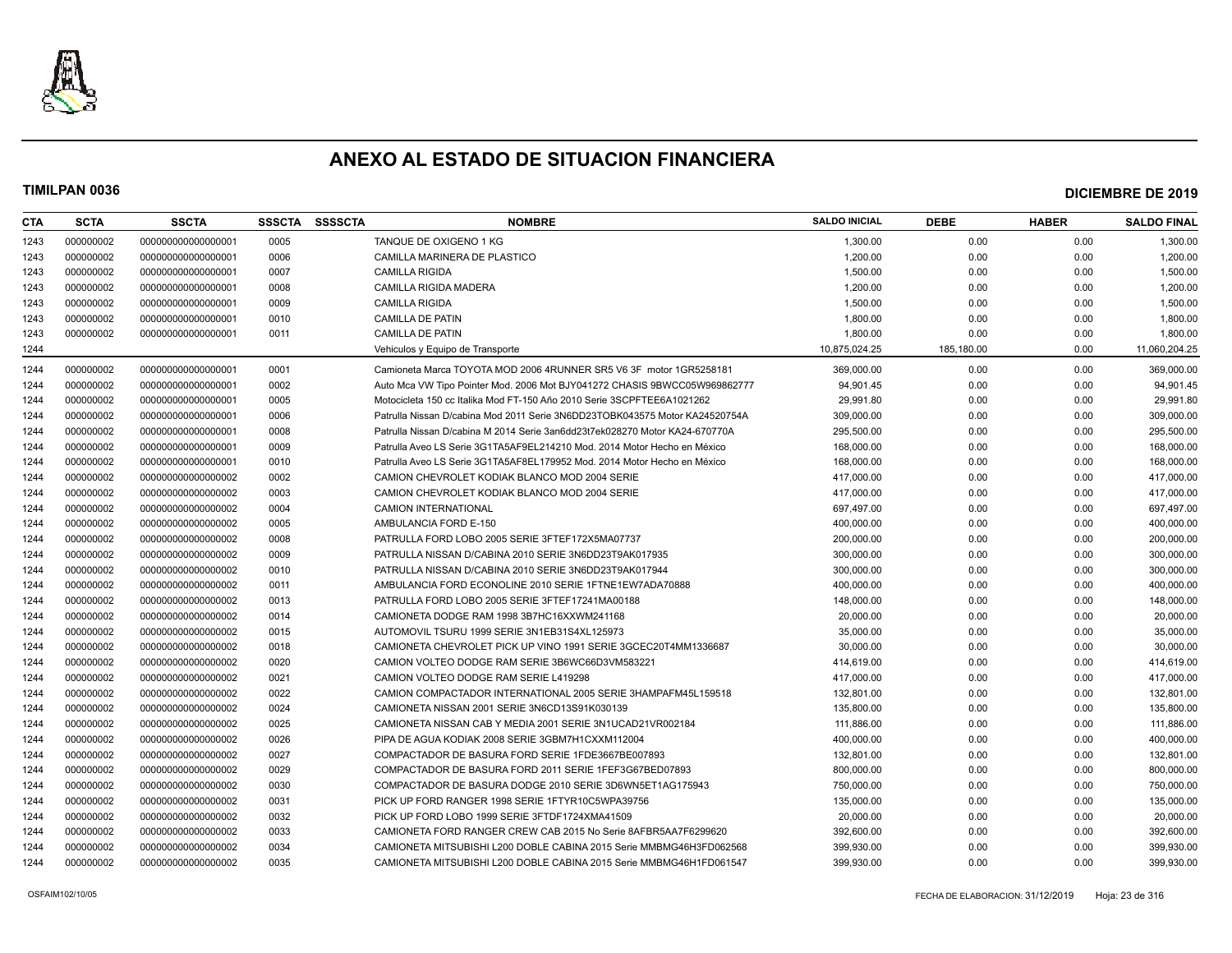

| <b>CTA</b> | <b>SCTA</b>     | <b>SSCTA</b>       |              | SSSCTA SSSSCTA         |                          | <b>NOMBRE</b>                                                            | <b>SALDO INICIAL</b> | <b>DEBE</b>                      | <b>HABER</b> | <b>SALDO FINAL</b> |
|------------|-----------------|--------------------|--------------|------------------------|--------------------------|--------------------------------------------------------------------------|----------------------|----------------------------------|--------------|--------------------|
| 1244       | 000000002       | 000000000000000002 | 0036         |                        |                          | CAMIONETA MITSUBISHI L200 DOBLE CABINA 2015 Serie MMBMG46H0FD062270      | 399,930.00           | 0.00                             | 0.00         | 399,930.00         |
| 1244       | 000000002       | 000000000000000002 | 0037         |                        |                          | CAMIONETA MITSUBISHI L200 DOBLE CABINA 2015 Serie MMBMG46H3FD061954      | 399,930.00           | 0.00                             | 0.00         | 399,930.00         |
| 1244       | 000000002       | 000000000000000002 | 0038         |                        |                          | AUTO TIIDA SEDAN SENSE TM 2016 Serie 3N1BC1ASXGK202534 Motor MR18059345J | 170,500.00           | 0.00                             | 0.00         | 170,500.00         |
| 1244       | 000000002       | 000000000000000002 | 0039         |                        |                          | AUTO VOLKSWAGEN JETTA 2.0 2018 SERIE 3VW1K1AJ4JM262479 MOTOR CBP787045   | 363.407.00           | 0.00                             | 0.00         | 363.407.00         |
| 1244       | 000000002       | 000000000000000002 | 0040         |                        |                          | AUTOBUS MERCEDES BENZ MODELO 2011 SERIE 3MBAA6DM1BM039296 MOTOR 90699    | 100,000.00           | 0.00                             | 0.00         | 100,000.00         |
| 1244       | 000000002       | 000000000000000002 | 0041         |                        |                          | AUTO AVEO MODELO 2020 SERIE LSGHD52HLD101744                             | 0.00                 | 185,180.00                       | 0.00         | 185,180.00         |
|            |                 | REN.               | <b>FECHA</b> | TIPO<br>N. POL         | REF.                     | <b>CONCEPTO</b>                                                          |                      | <b>DEBE</b>                      | <b>HABER</b> |                    |
|            |                 | 1.0                | 05/12/2019   | D<br>149               | 44967                    | T.E. CHEVY SAN CARLOS SA DE CV FAC-44967 COMPRA DE AVEO 2020             |                      | 185,180.00                       | 0.00         |                    |
|            |                 |                    |              |                        |                          | TOTAL:                                                                   |                      | 185,180.00                       | 0.00         |                    |
| 1245       |                 |                    |              |                        |                          | Equipo de Defensa y Seguridad                                            | 1,541,228.57         | 0.00                             | 16,500.00    | 1,524,728.57       |
| 1245       | 000000002       | 00000000000000001  | 0003         |                        |                          | SISTEMA DE VIDEOVIGILANCIA (1DVD, DD320GB, 4 CAMARAS LEDS INFRARROJOS)   | 29.999.92            | 0.00                             | 0.00         | 29,999.92          |
| 1245       | 000000002       | 000000000000000001 | 0004         |                        |                          | DETECTOR DE METALES PORTATIL RANGER 1000                                 | 4,798.92             | 0.00                             | 0.00         | 4,798.92           |
| 1245       | 000000002       | 000000000000000001 | 0005         |                        |                          | DETECTOR DE METALES PORTATIL RANGER 1001                                 | 4,798.92             | 0.00                             | 0.00         | 4,798.92           |
| 1245       | 000000002       | 000000000000000001 | 0006         |                        | <b>CHALECO ANTIBALAS</b> |                                                                          | 1,500.00             | 0.00                             | 1,500.00     | 0.00               |
|            |                 | REN.               | <b>FECHA</b> | N. POL.<br><b>TIPO</b> | REF.                     | <b>CONCEPTO</b>                                                          |                      | <b>DEBE</b>                      | <b>HABER</b> |                    |
|            |                 | 9.0 31/12/2019     |              | 191<br>D               | $\overline{1}$           | BAJA DE BIENES POR ACTA DE COMITE DE DEPURACION                          |                      | 0.00                             | 1,500.00     |                    |
|            |                 |                    |              |                        |                          | TOTAL:                                                                   |                      | 0.00                             | 1.500.00     |                    |
| 1245       | 000000002       | 000000000000000001 | 0007         |                        | CHALECO ANTIBALAS        |                                                                          | 1,500.00             | 0.00                             | 1,500.00     | 0.00               |
|            |                 | REN.               | <b>FECHA</b> | <b>TIPO</b><br>N. POL. | REF.                     | <b>CONCEPTO</b>                                                          |                      | <b>DEBE</b>                      | <b>HABER</b> |                    |
|            |                 | 10.0 31/12/2019    |              | D<br>191               | $\overline{1}$           | BAJA DE BIENES POR ACTA DE COMITE DE DEPURACION                          |                      | 0.00                             | 1,500.00     |                    |
|            |                 |                    |              |                        |                          | TOTAL:                                                                   |                      | 0.00                             | 1.500.00     |                    |
| 1245       | 000000002       | 000000000000000001 | 0008         |                        | <b>CHALECO ANTIBALAS</b> |                                                                          | 1,500.00             | 0.00                             | 1,500.00     | 0.00               |
|            |                 | REN.               | <b>FECHA</b> | <b>TIPO</b><br>N. POL. | REF.                     | <b>CONCEPTO</b>                                                          |                      | <b>DEBE</b>                      | <b>HABER</b> |                    |
|            |                 | 11.0               | 31/12/2019   | D<br>191               | $\overline{1}$           | BAJA DE BIENES POR ACTA DE COMITE DE DEPURACION                          |                      | 0.00                             | 1,500.00     |                    |
|            |                 |                    |              |                        |                          | TOTAL:                                                                   |                      | 0.00                             | 1,500.00     |                    |
| 1245       | 000000002       | 000000000000000001 | 0009         |                        | <b>CHALECO ANTIBALAS</b> |                                                                          | 1,500.00             | 0.00                             | 1,500.00     | 0.00               |
|            |                 | REN.               | <b>FECHA</b> | N. POL.<br><b>TIPO</b> | REF.                     | <b>CONCEPTO</b>                                                          |                      | <b>DEBE</b>                      | <b>HABER</b> |                    |
|            |                 | 12.0               | 31/12/2019   | 191<br>D               | $\overline{1}$           | BAJA DE BIENES POR ACTA DE COMITE DE DEPURACION                          |                      | 0.00                             | 1,500.00     |                    |
|            |                 |                    |              |                        |                          | TOTAL:                                                                   |                      | 0.00                             | 1,500.00     |                    |
| 1245       | 000000002       | 000000000000000001 | 0010         |                        | <b>CHALECO ANTIBALAS</b> |                                                                          | 1,500.00             | 0.00                             | 1,500.00     | 0.00               |
|            |                 | REN.               | <b>FECHA</b> | <b>TIPO</b><br>N. POL  | REF.                     | <b>CONCEPTO</b>                                                          |                      | <b>DEBE</b>                      | <b>HABER</b> |                    |
|            |                 | 13.0               | 31/12/2019   | 191<br>D               | $\overline{1}$           | BAJA DE BIENES POR ACTA DE COMITE DE DEPURACION                          |                      | 0.00                             | 1,500.00     |                    |
|            |                 |                    |              |                        |                          | TOTAL:                                                                   |                      | 0.00                             | 1,500.00     |                    |
| 1245       | 000000002       | 000000000000000001 | 0011         |                        | <b>CHALECO ANTIBALAS</b> |                                                                          | 1,500.00             | 0.00                             | 1,500.00     | 0.00               |
|            |                 | REN.               | <b>FECHA</b> | N. POL.<br><b>TIPO</b> | REF.                     | <b>CONCEPTO</b>                                                          |                      | <b>DEBE</b>                      | <b>HABER</b> |                    |
|            |                 | 14.0               | 31/12/2019   | D<br>191               | $\mathbf{1}$             | BAJA DE BIENES POR ACTA DE COMITE DE DEPURACION                          |                      | 0.00                             | 1,500.00     |                    |
|            |                 |                    |              |                        |                          |                                                                          |                      |                                  |              |                    |
|            | OSFAIM102/10/05 |                    |              |                        |                          |                                                                          |                      | FECHA DE ELABORACION: 31/12/2019 |              | Hoja: 24 de 316    |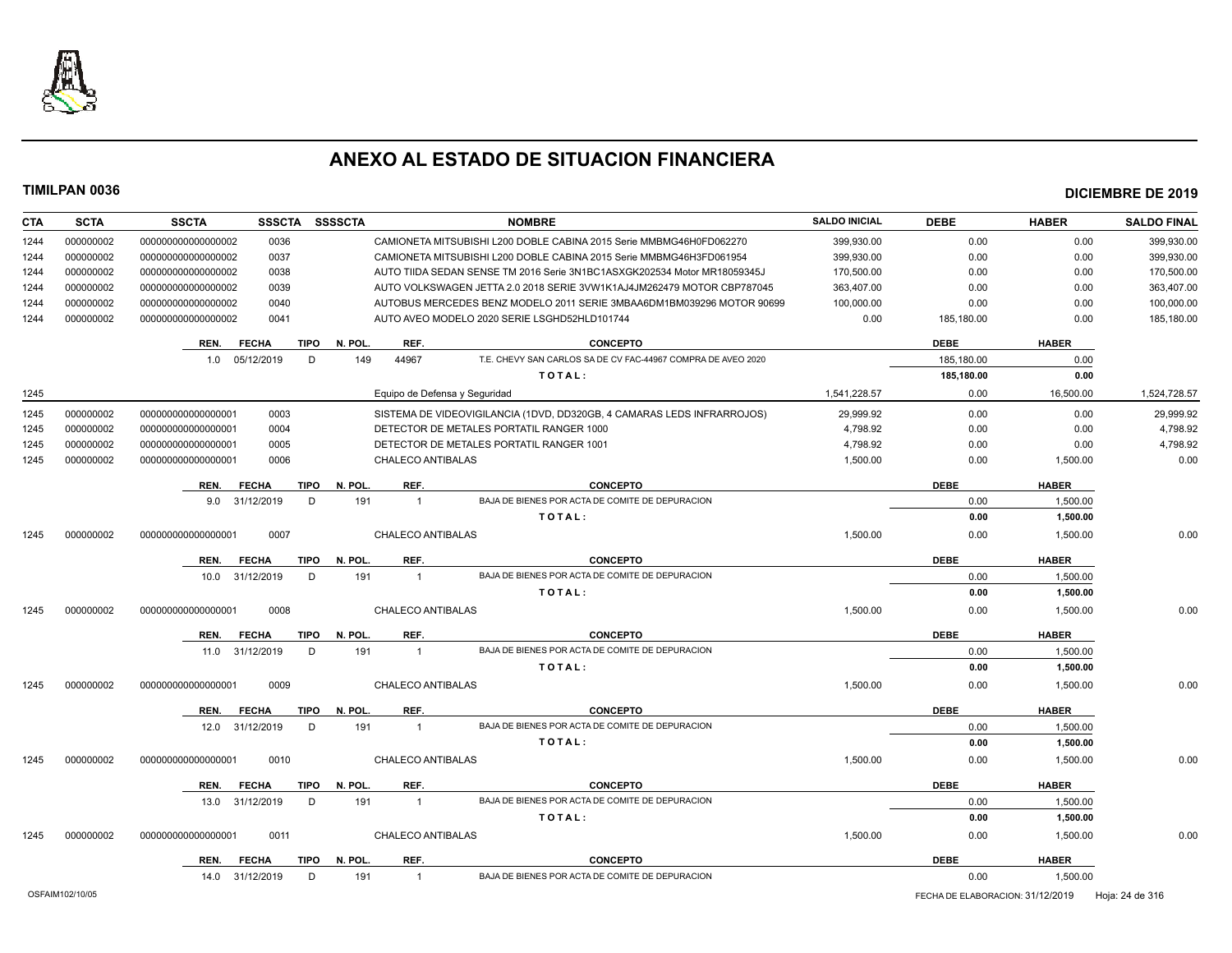

| CTA  | <b>SCTA</b> | <b>SSCTA</b>         | <b>SSSCTA</b>   | SSSSCTA |                          | <b>NOMBRE</b>                                   | <b>SALDO INICIAL</b> | <b>DEBE</b> | <b>HABER</b> | <b>SALDO FINAL</b> |
|------|-------------|----------------------|-----------------|---------|--------------------------|-------------------------------------------------|----------------------|-------------|--------------|--------------------|
|      |             |                      |                 |         |                          | TOTAL:                                          |                      | 0.00        | 1,500.00     |                    |
| 1245 | 000000002   | 00000000000000001    | 0012            |         | CHALECO ANTIBALAS        |                                                 | 1,500.00             | 0.00        | 1,500.00     | 0.00               |
|      |             | REN.<br><b>FECHA</b> | <b>TIPO</b>     | N. POL. | REF.                     | <b>CONCEPTO</b>                                 |                      | <b>DEBE</b> | <b>HABER</b> |                    |
|      |             | 15.0                 | 31/12/2019<br>D | 191     | $\overline{1}$           | BAJA DE BIENES POR ACTA DE COMITE DE DEPURACION |                      | 0.00        | 1,500.00     |                    |
|      |             |                      |                 |         |                          | TOTAL:                                          |                      | 0.00        | 1,500.00     |                    |
| 1245 | 000000002   | 000000000000000001   | 0013            |         | <b>CHALECO ANTIBALAS</b> |                                                 | 1,500.00             | 0.00        | 1,500.00     | 0.00               |
|      |             |                      |                 |         |                          |                                                 |                      |             |              |                    |
|      |             | REN.<br><b>FECHA</b> | <b>TIPO</b>     | N. POL. | REF.                     | <b>CONCEPTO</b>                                 |                      | <b>DEBE</b> | <b>HABER</b> |                    |
|      |             | 16.0 31/12/2019      | D               | 191     | $\overline{1}$           | BAJA DE BIENES POR ACTA DE COMITE DE DEPURACION |                      | 0.00        | 1,500.00     |                    |
|      |             |                      |                 |         |                          | TOTAL:                                          |                      | 0.00        | 1,500.00     |                    |
| 1245 | 000000002   | 000000000000000001   | 0014            |         | <b>CHALECO ANTIBALAS</b> |                                                 | 1.500.00             | 0.00        | 1.500.00     | 0.00               |
|      |             | REN.<br><b>FECHA</b> | <b>TIPO</b>     | N. POL  | REF.                     | <b>CONCEPTO</b>                                 |                      | <b>DEBE</b> | <b>HABER</b> |                    |
|      |             | 17.0                 | 31/12/2019<br>D | 191     | $\overline{1}$           | BAJA DE BIENES POR ACTA DE COMITE DE DEPURACION |                      | 0.00        | 1,500.00     |                    |
|      |             |                      |                 |         |                          | TOTAL:                                          |                      | 0.00        | 1,500.00     |                    |
| 1245 | 000000002   | 000000000000000001   | 0015            |         | <b>CHALECO ANTIBALAS</b> |                                                 | 1,500.00             | 0.00        | 1,500.00     | 0.00               |
|      |             | REN.<br><b>FECHA</b> | <b>TIPO</b>     | N. POL  | REF.                     | <b>CONCEPTO</b>                                 |                      | <b>DEBE</b> | <b>HABER</b> |                    |
|      |             | 18.0                 | 31/12/2019<br>D | 191     | $\overline{1}$           | BAJA DE BIENES POR ACTA DE COMITE DE DEPURACION |                      | 0.00        | 1,500.00     |                    |
|      |             |                      |                 |         |                          | TOTAL:                                          |                      | 0.00        | 1,500.00     |                    |
|      | 000000002   | 00000000000000001    | 0016            |         | <b>CHALECO ANTIBALAS</b> |                                                 | 1,500.00             | 0.00        | 1,500.00     | 0.00               |
| 1245 |             |                      |                 |         |                          |                                                 |                      |             |              |                    |
|      |             | REN.<br><b>FECHA</b> | <b>TIPO</b>     | N. POL. | REF.                     | <b>CONCEPTO</b>                                 |                      | <b>DEBE</b> | <b>HABER</b> |                    |
|      |             | 19.0 31/12/2019      | D               | 191     | $\overline{1}$           | BAJA DE BIENES POR ACTA DE COMITE DE DEPURACION |                      | 0.00        | 1,500.00     |                    |
|      |             |                      |                 |         |                          | TOTAL:                                          |                      | 0.00        | 1,500.00     |                    |
| 1245 | 000000002   | 000000000000000001   | 0017            |         | VISOR NOCTURNO ATM       |                                                 | 9,006.83             | 0.00        | 0.00         | 9,006.83           |
| 1245 | 000000002   | 00000000000000001    | 0018            |         |                          | EXTINTOR DE 6 KG CARLO ACUARIO                  | 1.200.00             | 0.00        | 0.00         | 1,200.00           |
| 1245 | 000000002   | 00000000000000001    | 0019            |         |                          | EXTINTOR DE 6 KG CARLO ACUARIO                  | 1,200.00             | 0.00        | 0.00         | 1,200.00           |
| 1245 | 000000002   | 00000000000000001    | 0020            |         |                          | EXTINTOR BADGER B15V X-648325                   | 1,200.00             | 0.00        | 0.00         | 1,200.00           |
| 1245 | 000000002   | 000000000000000001   | 0021            |         |                          | ESCOPETA CALIBRE 12 MOSSBERG 500-A L013722      | 3,000.00             | 0.00        | 0.00         | 3,000.00           |
| 1245 | 000000002   | 000000000000000001   | 0022            |         |                          | ESCOPETA CALIBRE 12 MOSSBERG 500-479 1US16670   | 3,000.00             | 0.00        | 0.00         | 3,000.00           |
| 1245 | 000000002   | 00000000000000001    | 0023            |         |                          | ESCOPETA CALIBRE 12 MOSSBERG 550-A L014391      | 3,000.00             | 0.00        | 0.00         | 3,000.00           |
| 1245 | 000000002   | 000000000000000001   | 0024            |         |                          | ESCOPETA CALIBRE 12 MOSSBERG 500-A T005866      | 3,000.00             | 0.00        | 0.00         | 3,000.00           |
| 1245 | 000000002   | 000000000000000001   | 0025            |         |                          | ESCOPETA CALIBRE 12 MOSSBERG 500-A K167192      | 3,000.00             | 0.00        | 0.00         | 3,000.00           |
| 1245 | 000000002   | 000000000000000001   | 0026            |         |                          | ESCOPETA CALIBRE 12 MOSSBERG 500-A T005863      | 3,000.00             | 0.00        | 0.00         | 3,000.00           |
| 1245 | 000000002   | 000000000000000001   | 0027            |         | PISTOLA GLOCK 17 PCB559  |                                                 | 8,345.90             | 0.00        | 0.00         | 8,345.90           |
| 1245 | 000000002   | 000000000000000001   | 0028            |         | PISTOLA GLOCK 17 PCB560  |                                                 | 8,345.90             | 0.00        | 0.00         | 8,345.90           |
| 1245 | 000000002   | 000000000000000001   | 0029            |         | PISTOLA GLOCK 17 PCB561  |                                                 | 8.345.90             | 0.00        | 0.00         | 8,345.90           |
| 1245 | 000000002   | 000000000000000001   | 0030            |         | PISTOLA GLOCK 17 PCB562  |                                                 | 8,345.90             | 0.00        | 0.00         | 8,345.90           |
| 1245 | 000000002   | 000000000000000001   | 0031            |         | PISTOLA GLOCK 17 NRW245  |                                                 | 8,345.90             | 0.00        | 0.00         | 8,345.90           |
| 1245 | 000000002   | 00000000000000001    | 0032            |         |                          | REVOLVER 38 SPL WESSON 10 BFF5358               | 3,000.00             | 0.00        | 0.00         | 3,000.00           |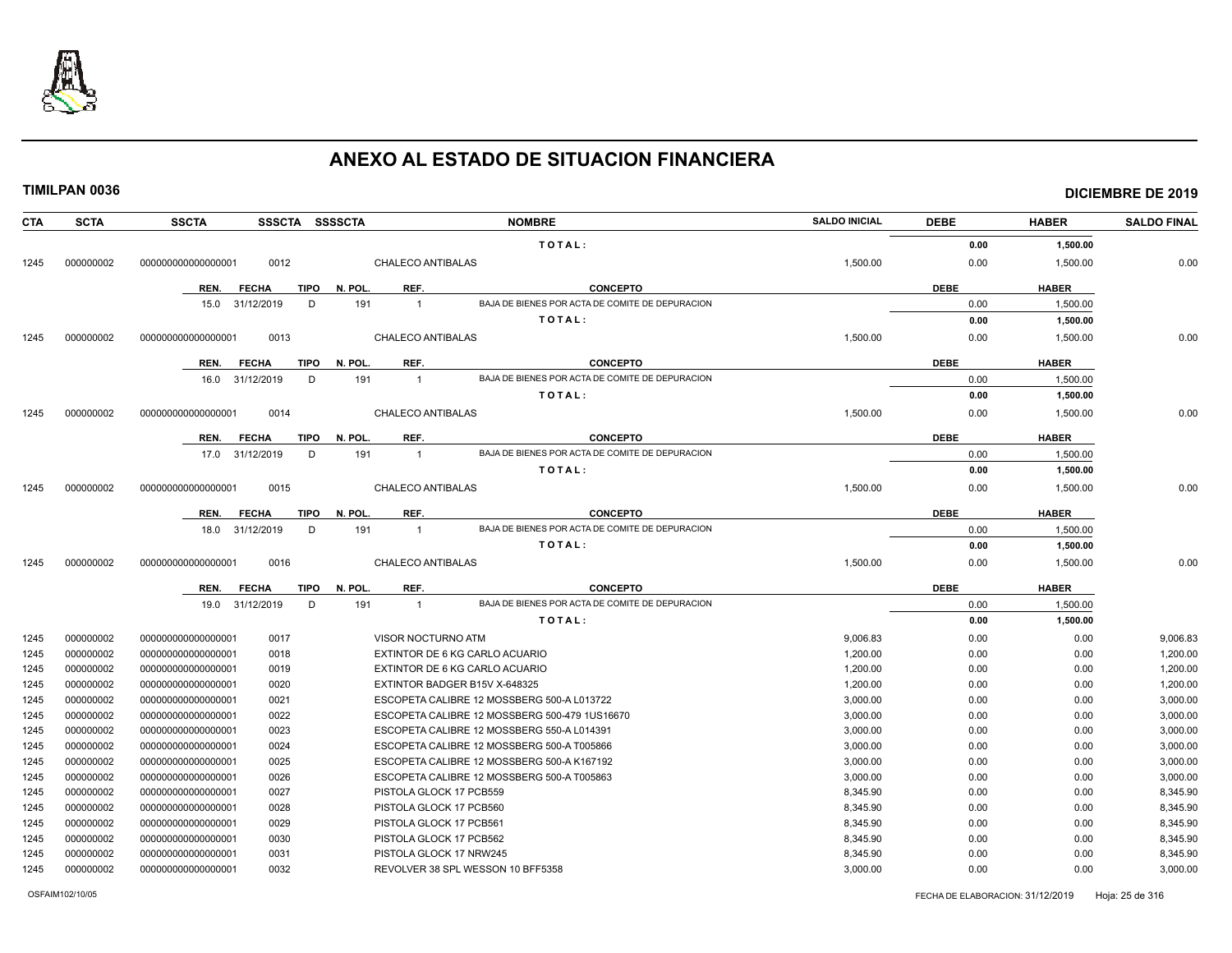

| CTA  | <b>SCTA</b> | <b>SSCTA</b>       | <b>SSSCTA</b> | <b>SSSSCTA</b> | <b>NOMBRE</b>                                                               | <b>SALDO INICIAL</b> | <b>DEBE</b> | <b>HABER</b> | <b>SALDO FINAL</b> |
|------|-------------|--------------------|---------------|----------------|-----------------------------------------------------------------------------|----------------------|-------------|--------------|--------------------|
| 1245 | 000000002   | 000000000000000001 | 0033          |                | REVOLVER 38 SPL WESSON 10 BFM7714                                           | 3,000.00             | 0.00        | 0.00         | 3,000.00           |
| 1245 | 000000002   | 000000000000000001 | 0034          |                | REVOLVER 38 SPL WESSON 10 BFM7947                                           | 3.000.00             | 0.00        | 0.00         | 3,000.00           |
| 1245 | 000000002   | 000000000000000001 | 0035          |                | CARABINA BUSHMASTER XM15-E2S BFI658606                                      | 19,607.80            | 0.00        | 0.00         | 19,607.80          |
| 1245 | 000000002   | 000000000000000001 | 0036          |                | CARABINA BUSHMASTER XM15-E2S BFI643609                                      | 19.607.80            | 0.00        | 0.00         | 19,607.80          |
| 1245 | 000000002   | 000000000000000001 | 0037          |                | CARABINA BUSHMASTER XM15-E2S BFI643610                                      | 19,607.80            | 0.00        | 0.00         | 19,607.80          |
| 1245 | 000000002   | 000000000000000001 | 0038          |                | CARABINA BUSHMASTER XM15-E2S BFI658607                                      | 19,607.80            | 0.00        | 0.00         | 19,607.80          |
| 1245 | 000000002   | 000000000000000001 | 0039          |                | CARABINA BUSHMASTER XM15-E2S BFI658605                                      | 19,607.80            | 0.00        | 0.00         | 19,607.80          |
| 1245 | 000000002   | 000000000000000001 | 0040          |                | PISTOLA GLOCK 17 NRW246                                                     | 8.345.90             | 0.00        | 0.00         | 8,345.90           |
| 1245 | 000000002   | 000000000000000001 | 0042          |                | PISTOLA GLOCK 17 PSH898                                                     | 8,345.90             | 0.00        | 0.00         | 8,345.90           |
| 1245 | 000000002   | 000000000000000001 | 0043          |                | PISTOLA GLOCK 17 PSH899                                                     | 8,345.90             | 0.00        | 0.00         | 8,345.90           |
| 1245 | 000000002   | 000000000000000001 | 0044          |                | CHALECO BALISTICO MINIMO NIVEL IIIA ANTIPUNTA (10 PZAS)                     | 241,280.00           | 0.00        | 0.00         | 241,280.00         |
| 1245 | 000000002   | 000000000000000001 | 0045          |                | 4 PISTOLAS CALIBRE 9 X 19 MM MARCA GLOCK MODELO 17                          | 51.711.35            | 0.00        | 0.00         | 51,711.35          |
| 1245 | 000000002   | 000000000000000001 | 0046          |                | 2 CARABINAS DE SEGURIDAD PUBLICA CALIBRE 5.56 MM MARCA COLT MODELO (M4) L   | 81,105.17            | 0.00        | 0.00         | 81,105.17          |
| 1245 | 000000002   | 000000000000000001 | 0047          |                | CAMARAS DE VIDEOVIGILANCIA EN PUNTOS ESTRATEGICOS                           | 848,747.06           | 0.00        | 0.00         | 848,747.06         |
| 1245 | 000000002   | 000000000000000001 | 0048          |                | CAMARA DE SEGURIDAD TIPO PTZ SERIE D16876005 SISTEMA CCTV                   | 12,060.00            | 0.00        | 0.00         | 12,060.00          |
| 1245 | 000000002   | 000000000000000001 | 0050          |                | PANTALLA LED DE TELEVISION DE 48 PULGADAS                                   | 12,394.60            | 0.00        | 0.00         | 12,394.60          |
| 1245 | 000000002   | 00000000000000001  | 0051          |                | ANTENA DE ENLACE INALAMBRICO                                                | 11,518.80            | 0.00        | 0.00         | 11,518.80          |
| 1245 | 000000002   | 00000000000000001  | 0052          |                | CAMARA DE VIDEOVIGILANCIA TIPO PTZ                                          | 21,900.80            | 0.00        | 0.00         | 21,900.80          |
| 1246 |             |                    |               |                | Maquinaria, otros Equipos y Herramientas                                    | 1,616,618.95         | 0.00        | 2,500.00     | 1,614,118.95       |
| 1246 | 000000003   | 000000000000000001 | 0002          |                | VIBROCOMPACTADOR CASE MOD 1102D AÑO 1985 RODILLO 86"                        | 450,527.20           | 0.00        | 0.00         | 450,527.20         |
| 1246 | 000000003   | 000000000000000001 | 0003          |                | CARGADOR FRONTAL MCA CASE MOD 621B AÑO 97 SERIE JEE0055105                  | 690,000.00           | 0.00        | 0.00         | 690,000.00         |
| 1246 | 000000003   | 000000000000000001 | 0004          |                | NIVEL AUTOMATICO MCA OMNI SERIE 84313 CON TRIPIE Y ESTADAL DE 4 MTS         | 4,825.40             | 0.00        | 0.00         | 4,825.40           |
| 1246 | 000000003   | 000000000000000001 | 0005          |                | TORRE ESTRUCTURAL 25 M                                                      | 14,770.60            | 0.00        | 0.00         | 14,770.60          |
| 1246 | 000000003   | 00000000000000001  | 0008          |                | MOTOCONFORMADORA CATERPILLAR 12G SERIE G1M7900                              | 256,239.00           | 0.00        | 0.00         | 256,239.00         |
| 1246 | 000000003   | 000000000000000001 | 0009          |                | NIVEL AUTOMATICO CON TRIPIE Y ESTADAL                                       | 15,000.00            | 0.00        | 0.00         | 15,000.00          |
| 1246 | 000000003   | 000000000000000001 | 0010          |                | ARMERO 4 REPISAS                                                            | 4,945.00             | 0.00        | 0.00         | 4,945.00           |
| 1246 | 000000004   | 000000000000000001 | 0006          |                | Compresor MILWOOKEE 108 LT 1.5 caballos                                     | 5,872.50             | 0.00        | 0.00         | 5,872.50           |
| 1246 | 000000004   | 000000000000000001 | 0009          |                | <b>TANQUE ESTACIONARIO</b>                                                  | 5,000.00             | 0.00        | 0.00         | 5,000.00           |
| 1246 | 000000004   | 000000000000000001 | 0011          |                | COMPRESOR LIMITADOR BERINGHER MBX-2600 N0S35747178                          | 2,500.00             | 0.00        | 0.00         | 2,500.00           |
| 1246 | 000000004   | 000000000000000001 | 0014          |                | DESBROZADORA DE GASOLINA 63 CC 12671                                        | 5,098.00             | 0.00        | 0.00         | 5,098.00           |
| 1246 | 000000004   | 000000000000000001 | 0015          |                | DESBROZADORA PROFESIONAL 52 cc CRAFT TOP C/ ACCESORIOS                      | 3,480.00             | 0.00        | 0.00         | 3,480.00           |
| 1246 | 000000004   | 000000000000000002 | 0006          |                | Paquete: Estacion Total para levantto topog S/ fact 508 de Salvador Velazqu | 97,031.25            | 0.00        | 0.00         | 97,031.25          |
| 1246 | 000000004   | 000000000000000002 | 0012          |                | Tractor Bolens de 13.5 HP 38" Corte (Podadora de Pasto)                     | 18,444.00            | 0.00        | 0.00         | 18,444.00          |
| 1246 | 000000004   | 000000000000000002 | 0014          |                | Equipo de Audio p/Difusion (Amplificador Mod DO-450-EUSB) (2 Un. c/trompeta | 3,910.00             | 0.00        | 0.00         | 3,910.00           |
| 1246 | 000000004   | 000000000000000002 | 0019          |                | Planta p/soldar DELTA Mod SD250                                             | 2,150.00             | 0.00        | 0.00         | 2,150.00           |
| 1246 | 000000004   | 00000000000000002  | 0020          |                | GPS MONTANA 650 CREACION AUTOM RUTAS BRUJULA ELECT. EJES C/INCLINACION C    | 14,326.00            | 0.00        | 0.00         | 14,326.00          |
| 1246 | 000000006   | 000000000000000001 | 0007          |                | RADIOMOVIL MOTOROLA EM-200 019-TJAO-117                                     | 2,500.00             | 0.00        | 0.00         | 2,500.00           |
| 1246 | 000000006   | 000000000000000001 | 0008          |                | RADIOMOVIL MOTOROLA EM-400 019-THU-9286                                     | 2,500.00             | 0.00        | 0.00         | 2,500.00           |
| 1246 | 000000006   | 000000000000000001 | 0009          |                | RADIOMOVIL MOTOROLA EM-200 103TBCB015                                       | 2,500.00             | 0.00        | 0.00         | 2,500.00           |
| 1246 | 000000006   | 000000000000000001 | 0010          |                | RADIOMOVIL MOTOROLA EM-200 019-TKN3026                                      | 2,500.00             | 0.00        | 0.00         | 2,500.00           |
| 1246 | 000000006   | 00000000000000001  | 0011          |                | RADIOMOVIL MOTOROLA PRO 3100 T08TAL3437                                     | 2,500.00             | 0.00        | 2,500.00     | 0.00               |
|      |             |                    |               |                |                                                                             |                      |             |              |                    |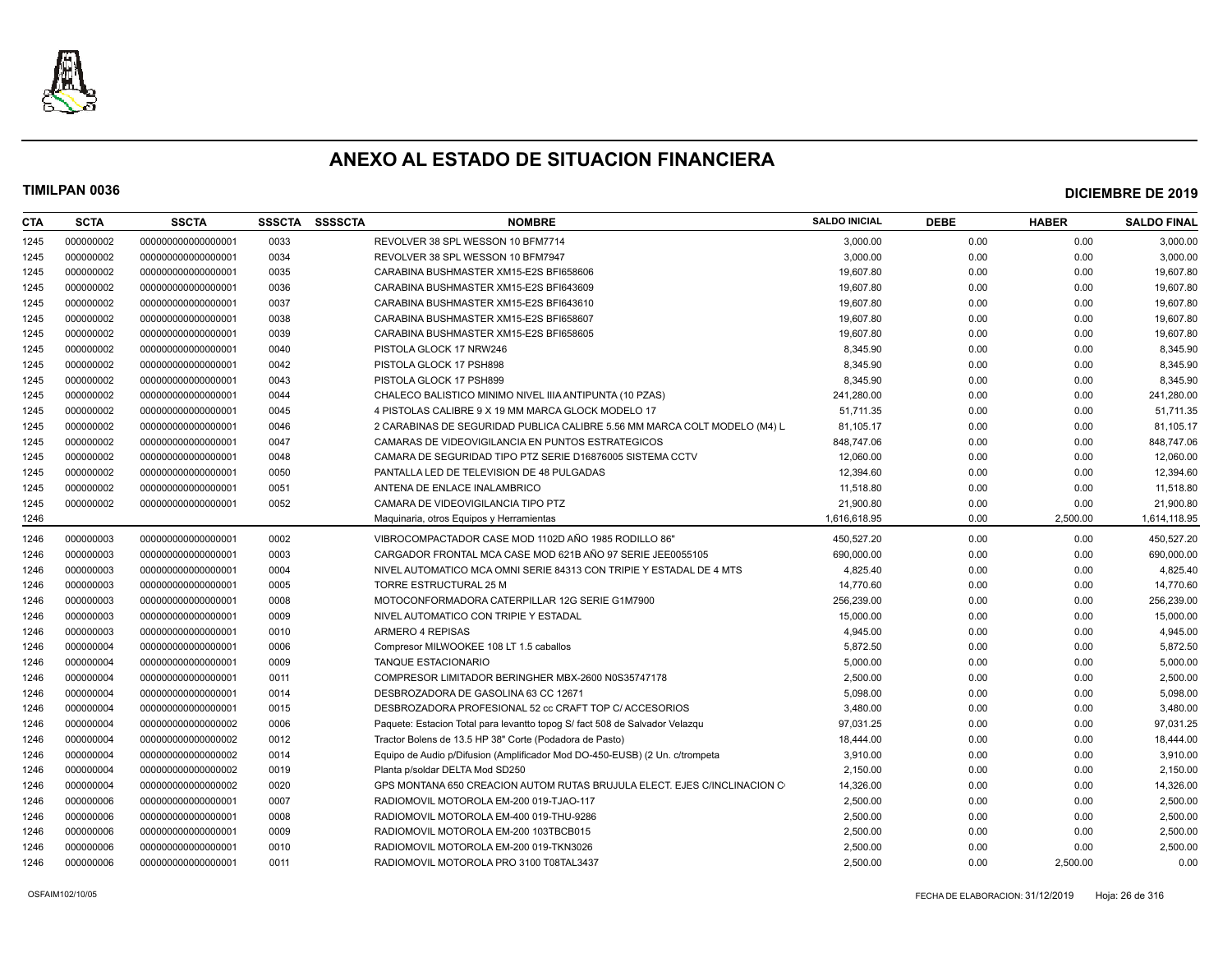

| <b>CTA</b> | <b>SCTA</b> | <b>SSCTA</b><br><b>SSSCTA</b>       | <b>SSSSCTA</b>        | <b>NOMBRE</b>                                                      | <b>SALDO INICIAL</b> | <b>DEBE</b> | <b>HABER</b> | <b>SALDO FINAL</b> |
|------------|-------------|-------------------------------------|-----------------------|--------------------------------------------------------------------|----------------------|-------------|--------------|--------------------|
|            |             | <b>TIPO</b><br>REN.<br><b>FECHA</b> | N. POL<br>REF.        | <b>CONCEPTO</b>                                                    |                      | <b>DEBE</b> | <b>HABER</b> |                    |
|            |             | 20.0 31/12/2019<br>D                | 191<br>$\overline{1}$ | BAJA DE BIENES POR ACTA DE COMITE DE DEPURACION                    |                      | 0.00        | 2,500.00     |                    |
|            |             |                                     |                       | TOTAL:                                                             |                      | 0.00        | 2,500.00     |                    |
| 1246       | 000000006   | 00000000000000001<br>0012           |                       | RADIOMOVIL TIPO MATRA VER-B-RADIO LBDP4-2 3044                     | 2,500.00             | 0.00        | 0.00         | 2,500.00           |
| 1246       | 000000006   | 0013<br>00000000000000000           |                       | RADIOMOVIL TIPO MATRA VER-B-RADIO LBDP4-2 3050                     | 2,500.00             | 0.00        | 0.00         | 2,500.00           |
| 1246       | 000000006   | 000000000000000001<br>0014          |                       | RADIO BASE FIJO TIPO MATRA SMART-EADS-TELECOM RA1635BBC03064001685 | 2,500.00             | 0.00        | 0.00         | 2,500.00           |
| 1246       | 000000006   | 000000000000000001<br>0017          |                       | RADIO MOVIL MOTOROLA PRO 5100 103TELN232                           | 2.500.00             | 0.00        | 0.00         | 2,500.00           |
| 1247       |             |                                     |                       | Colecciones, Obras de Arte y Objetos Valiosos                      | 8,790.00             | 0.00        | 0.00         | 8,790.00           |
| 1247       | 000000002   | 0004<br>00000000000000001           | NICHO METALICO        |                                                                    | 1.200.00             | 0.00        | 0.00         | 1,200.00           |
| 1247       | 000000002   | 000000000000000001<br>0005          |                       | CAMPANA GRABADA PARA FIESTAS PATRIAS                               | 7,590.00             | 0.00        | 0.00         | 7,590.00           |
| 1263       |             |                                     |                       | Depreciación Acumulada de Bienes Muebles                           | 9,136,063.10         | 0.00        | 170,833.88   | 9,306,896.98       |
| 1263       | 000000001   | 0001<br>00000000000000001           |                       | Dep Acum Equiipo de Cómputo 1241-04-01                             | 439,656.58           | 0.00        | 8,445.07     | 448,101.65         |
|            |             | REN.<br><b>FECHA</b><br><b>TIPO</b> | REF.<br>N. POL        | <b>CONCEPTO</b>                                                    |                      | <b>DEBE</b> | <b>HABER</b> |                    |
|            |             | 2.0 31/12/2019<br>D                 | 181<br>$\overline{1}$ | DEPRECIACION DICIEMBRE DE 2019                                     |                      | 0.00        | 8,445.07     |                    |
|            |             |                                     |                       | TOTAL:                                                             |                      | 0.00        | 8,445.07     |                    |
| 1263       | 000000001   | 0002<br>00000000000000000           |                       | Dep Acum Equipo de Cómputo 1241-04-02                              | 132,255.46           | 0.00        | 2,400.08     | 134,655.54         |
|            |             | REN.<br><b>FECHA</b><br><b>TIPO</b> | REF.<br>N. POL.       | <b>CONCEPTO</b>                                                    |                      | <b>DEBE</b> | <b>HABER</b> |                    |
|            |             | 3.0 31/12/2019<br>D                 | 181<br>$\overline{1}$ | DEPRECIACION DICIEMBRE DE 2019                                     |                      | 0.00        | 2,400.08     |                    |
|            |             |                                     |                       | TOTAL:                                                             |                      | 0.00        | 2,400.08     |                    |
| 1263       | 000000001   | 000000000000000001<br>0003          |                       | Dep Acum Cámaras Digitales 1241-04-03                              | 23,005.69            | 0.00        | 260.33       | 23,266.02          |
|            |             | REN.<br><b>FECHA</b><br><b>TIPO</b> | N. POL.<br>REF.       | <b>CONCEPTO</b>                                                    |                      | <b>DEBE</b> | <b>HABER</b> |                    |
|            |             | D<br>4.0 31/12/2019                 | 181<br>$\overline{1}$ | DEPRECIACION DICIEMBRE DE 2019                                     |                      | 0.00        | 260.33       |                    |
|            |             |                                     |                       | TOTAL:                                                             |                      | 0.00        | 260.33       |                    |
| 1263       | 000000001   | 0004<br>00000000000000000           |                       | Dep Acum Otros Equipos 1241-04-04                                  | 57,838.93            | 0.00        | 1,284.91     | 59,123.84          |
|            |             | REN.<br><b>FECHA</b><br><b>TIPO</b> | REF.<br>N. POL.       | <b>CONCEPTO</b>                                                    |                      | <b>DEBE</b> | <b>HABER</b> |                    |
|            |             | 5.0 31/12/2019<br>D                 | 181<br>$\overline{1}$ | DEPRECIACION DICIEMBRE DE 2019                                     |                      | 0.00        | 1,284.91     |                    |
|            |             |                                     |                       | TOTAL:                                                             |                      | 0.00        | 1,284.91     |                    |
| 1263       | 000000001   | 0005<br>000000000000000001          |                       | Dep Acum Mobiliario y Equipo de Oficina 1241-06-01                 | 54,526.56            | 0.00        | 922.91       | 55,449.47          |
|            |             | REN.<br><b>FECHA</b><br><b>TIPO</b> | N. POL<br>REF.        | <b>CONCEPTO</b>                                                    |                      | <b>DEBE</b> | <b>HABER</b> |                    |
|            |             | 6.0 31/12/2019<br>D                 | 181<br>$\overline{1}$ | DEPRECIACION DICIEMBRE DE 2019                                     |                      | 0.00        | 922.91       |                    |
|            |             |                                     |                       | TOTAL:                                                             |                      | 0.00        | 922.91       |                    |
| 1263       | 000000001   | 0006<br>00000000000000000           |                       | Dep Acum Mobiliario y Equipo de Oficina 1242-01-01                 | 4,672.86             | 0.00        | 79.20        | 4,752.06           |
|            |             | REN.<br><b>FECHA</b><br><b>TIPO</b> | N. POL<br>REF.        | <b>CONCEPTO</b>                                                    |                      | <b>DEBE</b> | <b>HABER</b> |                    |
|            |             | 7.0 31/12/2019<br>D                 | 181<br>$\overline{1}$ | DEPRECIACION DICIEMBRE DE 2019                                     |                      | 0.00        | 79.20        |                    |
|            |             |                                     |                       | TOTAL:                                                             |                      | 0.00        | 79.20        |                    |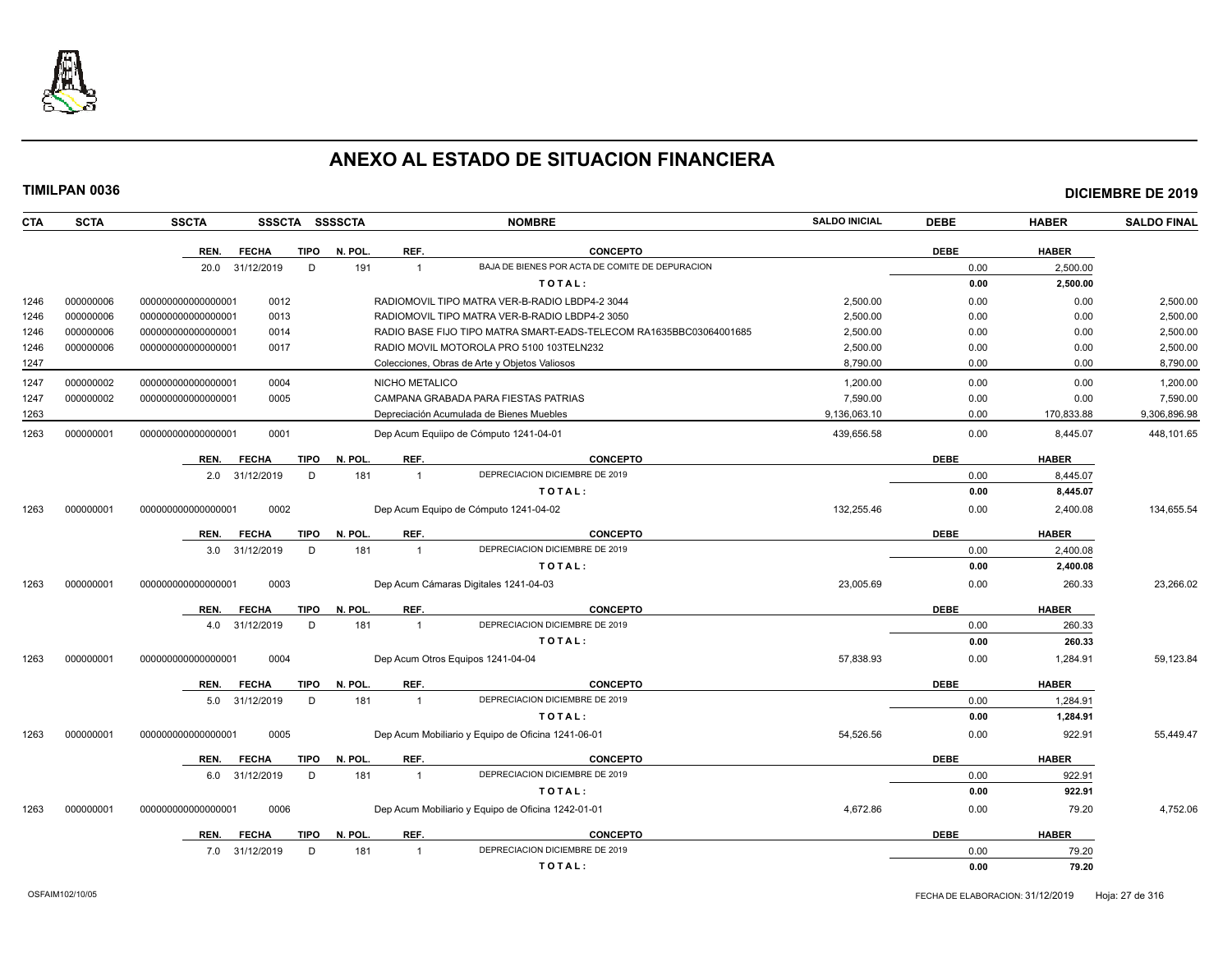

| CTA  | <b>SCTA</b> | <b>SSCTA</b><br>SSSCTA SSSSCTA      |                       | <b>NOMBRE</b>                                                  | <b>SALDO INICIAL</b> | <b>DEBE</b> | <b>HABER</b> | <b>SALDO FINAL</b> |
|------|-------------|-------------------------------------|-----------------------|----------------------------------------------------------------|----------------------|-------------|--------------|--------------------|
| 1263 | 000000001   | 00000000000000001<br>0007           |                       | Dep Acum Equipo Médico de Primeros Auxilios 1243-02-01         | 15,880.99            | 0.00        | 269.17       | 16,150.16          |
|      |             | <b>FECHA</b><br>TIPO<br>REN.        | REF.<br>N. POL.       | <b>CONCEPTO</b>                                                |                      | <b>DEBE</b> | <b>HABER</b> |                    |
|      |             | 8.0 31/12/2019<br>D                 | 181<br>$\overline{1}$ | DEPRECIACION DICIEMBRE DE 2019                                 |                      | 0.00        | 269.17       |                    |
|      |             |                                     |                       | TOTAL:                                                         |                      | 0.00        | 269.17       |                    |
| 1263 | 000000001   | 0008<br>000000000000000001          |                       | Dep Acum Equipo de Transporte Camionetas 1244-02-01            | 4,270,442.22         | 0.00        | 78,920.45    | 4,349,362.67       |
|      |             | <b>FECHA</b><br>REN.                | TIPO N. POL.<br>REF.  | <b>CONCEPTO</b>                                                |                      | <b>DEBE</b> | <b>HABER</b> |                    |
|      |             | 9.0 31/12/2019<br>D                 | 181<br>$\overline{1}$ | DEPRECIACION DICIEMBRE DE 2019                                 |                      | 0.00        | 78,920.45    |                    |
|      |             |                                     |                       | TOTAL:                                                         |                      | 0.00        | 78,920.45    |                    |
| 1263 | 000000001   | 0009<br>000000000000000001          |                       | Dep Acum Equipo de Transporte Vehículos 1244-02-02             | 2,971,119.44         | 0.00        | 51,164.98    | 3,022,284.42       |
|      |             | <b>TIPO</b><br><b>FECHA</b><br>REN. | N. POL.<br>REF.       | <b>CONCEPTO</b>                                                |                      | <b>DEBE</b> | <b>HABER</b> |                    |
|      |             | 10.0 31/12/2019<br>D                | 181<br>$\overline{1}$ | DEPRECIACION DICIEMBRE DE 2019                                 |                      | 0.00        | 51,164.98    |                    |
|      |             |                                     |                       | TOTAL:                                                         |                      | 0.00        | 51,164.98    |                    |
| 1263 | 000000001   | 0010<br>000000000000000001          |                       | Dep Acum Equipo de Seguridad Publica y Armas 1245-02-01        | 328,611.31           | 0.00        | 12,843.57    | 341,454.88         |
|      |             | <b>FECHA</b><br><b>TIPO</b><br>REN. | N. POL.<br>REF.       | <b>CONCEPTO</b>                                                |                      | <b>DEBE</b> | <b>HABER</b> |                    |
|      |             | 11.0 31/12/2019<br>D                | 181<br>$\overline{1}$ | DEPRECIACION DICIEMBRE DE 2019                                 |                      | 0.00        | 12,843.57    |                    |
|      |             |                                     |                       | TOTAL:                                                         |                      | 0.00        | 12,843.57    |                    |
| 1263 | 000000001   | 0011<br>000000000000000001          |                       | Dep Acum Maquinaria y Equipo de Construcción 1246-03-01        | 705,596.51           | 0.00        | 11,969.23    | 717,565.74         |
|      |             | <b>FECHA</b><br><b>TIPO</b><br>REN. | REF.<br>N. POL.       | <b>CONCEPTO</b>                                                |                      | <b>DEBE</b> | <b>HABER</b> |                    |
|      |             | 12.0 31/12/2019<br>D                | 181<br>$\overline{1}$ | DEPRECIACION DICIEMBRE DE 2019                                 |                      | 0.00        | 11,969.23    |                    |
|      |             |                                     |                       | TOTAL:                                                         |                      | 0.00        | 11,969.23    |                    |
| 1263 | 000000001   | 0012<br>000000000000000001          |                       | Dep Acum Maguinaria y Equipo Diverso 1246-04-01                | 9,186.71             | 0.00        | 182.92       | 9,369.63           |
|      |             | <b>FECHA</b><br>REN.                | TIPO N. POL.<br>REF.  | <b>CONCEPTO</b>                                                |                      | <b>DEBE</b> | <b>HABER</b> |                    |
|      |             | 13.0 31/12/2019<br>D                | 181<br>$\overline{1}$ | DEPRECIACION DICIEMBRE DE 2019                                 |                      | 0.00        | 182.92       |                    |
|      |             |                                     |                       | TOTAL:                                                         |                      | 0.00        | 182.92       |                    |
| 1263 | 000000001   | 000000000000000001<br>0013          |                       | Dep Acum Equipo Diverso 1246-04-02                             | 66,742.96            | 0.00        | 1,132.18     | 67,875.14          |
|      |             | <b>FECHA</b><br><b>TIPO</b><br>REN. | N. POL.<br>REF.       | CONCEPTO                                                       |                      | <b>DEBE</b> | <b>HABER</b> |                    |
|      |             | 14.0 31/12/2019<br>D                | 181<br>$\overline{1}$ | DEPRECIACION DICIEMBRE DE 2019                                 |                      | 0.00        | 1,132.18     |                    |
|      |             |                                     |                       | TOTAL:                                                         |                      | 0.00        | 1,132.18     |                    |
| 1263 | 000000001   | 0014<br>000000000000000001          |                       | Dep Acum Equipo de Radio y Comunicación 1246-06-01             | 11,053.27            | 0.00        | 187.50       | 11,240.77          |
|      |             | <b>FECHA</b><br><b>TIPO</b><br>REN. | N. POL.<br>REF.       | CONCEPTO                                                       |                      | <b>DEBE</b> | <b>HABER</b> |                    |
|      |             | D<br>15.0 31/12/2019                | 181<br>$\overline{1}$ | DEPRECIACION DICIEMBRE DE 2019                                 |                      | 0.00        | 187.50       |                    |
|      |             |                                     |                       | TOTAL:                                                         |                      | 0.00        | 187.50       |                    |
| 1263 | 000000001   | 0015<br>000000000000000001          |                       | Dep Acum Bienes Artísticos. Históricos y Culturales 1247-02-01 | 16,858.30            | 0.00        | 73.25        | 16,931.55          |
|      |             | <b>FECHA</b><br>REN.                | TIPO N. POL.<br>REF.  | <b>CONCEPTO</b>                                                |                      | <b>DEBE</b> | <b>HABER</b> |                    |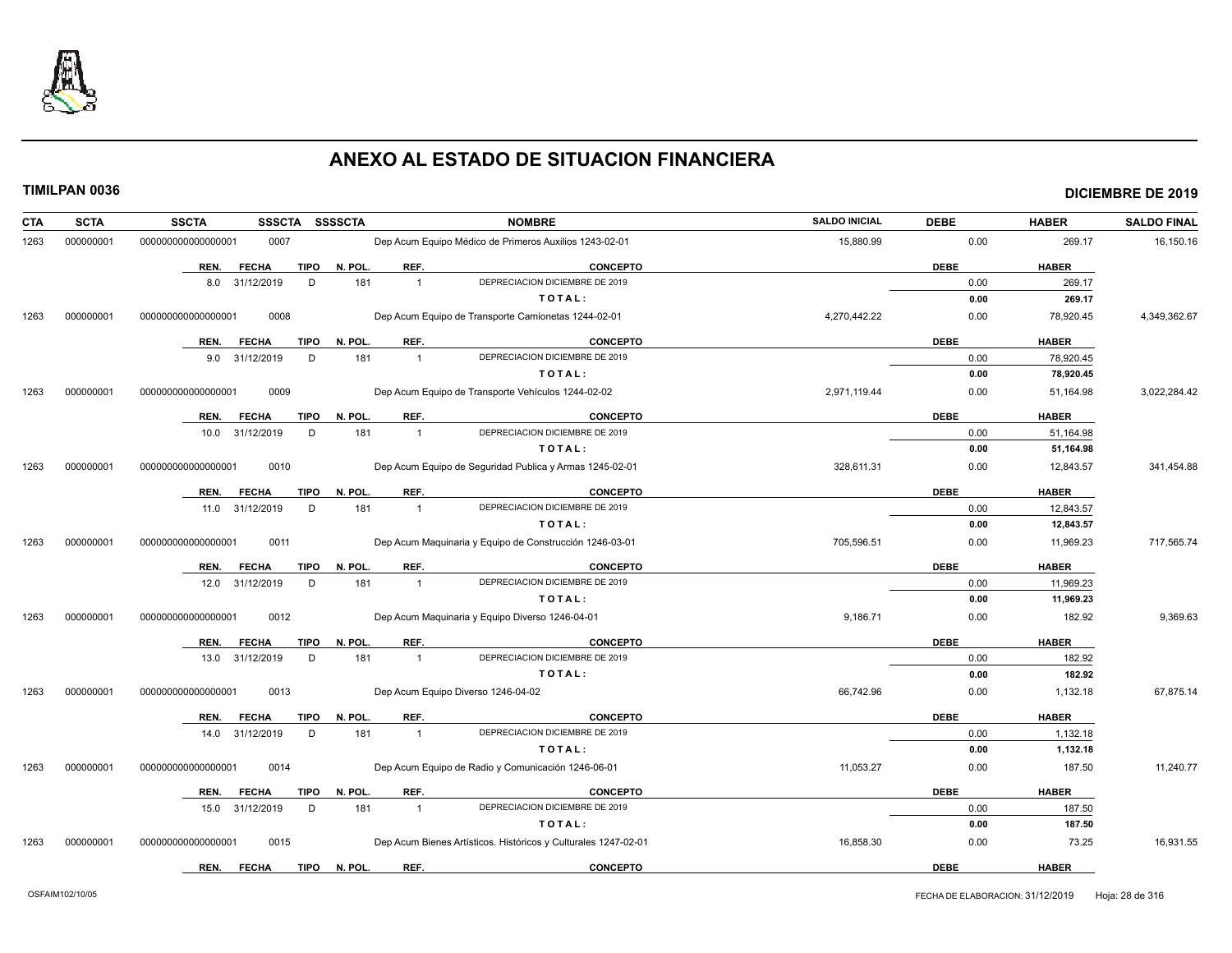

| <b>CTA</b> | <b>SCTA</b> | <b>SSCTA</b>       |                             | SSSCTA SSSSCTA |                           | <b>NOMBRE</b>                                      | <b>SALDO INICIAL</b> | <b>DEBE</b> | <b>HABER</b> | <b>SALDO FINAL</b> |
|------------|-------------|--------------------|-----------------------------|----------------|---------------------------|----------------------------------------------------|----------------------|-------------|--------------|--------------------|
|            |             |                    | 16.0 31/12/2019             | D<br>181       | $\overline{1}$            | DEPRECIACION DICIEMBRE DE 2019                     |                      | 0.00        | 73.25        |                    |
|            |             |                    |                             |                |                           | TOTAL:                                             |                      | 0.00        | 73.25        |                    |
| 1263       | 000000001   | 000000000000000001 | 0016                        |                |                           | Dep Acum Equipo Diverso 1241-4-5                   | 28,615.31            | 0.00        | 698.13       | 29,313.44          |
|            |             | REN.               | <b>FECHA</b><br><b>TIPO</b> | N. POL         | REF.                      | <b>CONCEPTO</b>                                    |                      | <b>DEBE</b> | <b>HABER</b> |                    |
|            |             | 17.0               | 31/12/2019                  | D<br>181       | $\overline{1}$            | DEPRECIACION DICIEMBRE DE 2019                     |                      | 0.00        | 698.13       |                    |
|            |             |                    |                             |                |                           | TOTAL:                                             |                      | 0.00        | 698.13       |                    |
| 2111       |             |                    |                             |                |                           | Servicios Personales por Pagar a Corto Plazo       | 12,000.00            | 0.00        | 0.00         | 12,000.00          |
| 2111       | 000000001   | 00000000000000001  | 0001                        |                |                           | SUELDOS Y SALARIOS POR PAGAR 2019-2021             | 12.000.00            | 0.00        | 0.00         | 12.000.00          |
| 2112       |             |                    |                             |                |                           | Proveedores por Pagar a Corto Plazo                | 9,013,940.89         | 628,064.21  | 1,204,271.41 | 9,590,148.09       |
| 2112       | 000000001   | 000000000000000002 | 0003                        |                |                           | FRANCISCA MENDOZA MARTINEZ                         | 2,702.40             | 0.00        | 0.00         | 2,702.40           |
| 2112       | 000000001   | 000000000000000002 | 0004                        |                |                           | FRANCISCO DE JESUS ZAMUDIO BALDERAS                | 3,480.00             | 0.00        | 0.00         | 3,480.00           |
| 2112       | 000000001   | 000000000000000002 | 0005                        |                | Felix Garcia Andres       |                                                    | 588,070.80           | 0.00        | 0.00         | 588,070.80         |
| 2112       | 000000001   | 00000000000000002  | 0006                        |                |                           | ALBERTO GONZALEZ NOVOA                             | 227,978.16           | 0.00        | 0.00         | 227,978.16         |
| 2112       | 000000001   | 000000000000000002 | 0007                        |                |                           | ALFREDO CELESTINO DE JESUS                         | 20,620.01            | 0.00        | 0.00         | 20,620.01          |
| 2112       | 000000001   | 000000000000000002 | 0009                        |                |                           | TOMASA CAMACHO MARTINEZ                            | 475.19               | 0.00        | 0.00         | 475.19             |
| 2112       | 000000001   | 00000000000000002  | 0010                        |                |                           | LAZARO ANDRES VAZQUEZ GONZALEZ                     | 3,480.00             | 0.00        | 0.00         | 3,480.00           |
| 2112       | 000000001   | 00000000000000002  | 0011                        |                |                           | VIRGILIO CONRADO VASQUEZ MANZANO                   | 68,023.95            | 0.00        | 0.00         | 68,023.95          |
| 2112       | 000000001   | 000000000000000002 | 0012                        |                |                           | TURISMOS COORDINADOS DE ATLACOMULCO SA DE CV       | 68,236.00            | 0.00        | 0.00         | 68,236.00          |
| 2112       | 000000001   | 000000000000000002 | 0013                        |                |                           | FERNANDO PEREZ TORRIJOS                            | 300,961.27           | 0.00        | 0.00         | 300,961.27         |
| 2112       | 000000001   | 000000000000000002 | 0014                        |                |                           | LEOPOLDO REYES PAREDES                             | 21,366.03            | 0.00        | 0.00         | 21,366.03          |
| 2112       | 000000001   | 000000000000000002 | 0015                        |                |                           | ALFREDO CELESTINO DE JESUS                         | 10,000.00            | 0.00        | 0.00         | 10,000.00          |
| 2112       | 000000001   | 000000000000000002 | 0016                        |                | VICENTE DE JESUS MATEO    |                                                    | 43,800.00            | 0.00        | 0.00         | 43,800.00          |
| 2112       | 000000001   | 000000000000000002 | 0017                        |                |                           | UNIVERSIDAD AUTONOMA CHAPINGO                      | 11,929.00            | 0.00        | 0.00         | 11,929.00          |
| 2112       | 000000001   | 00000000000000002  | 0018                        |                | <b>TEOFILO CUENCA GIL</b> |                                                    | 13,440.00            | 0.00        | 0.00         | 13,440.00          |
| 2112       | 000000001   | 000000000000000002 | 0019                        |                |                           | <b>FELIPE HERNANDEZ ESCOBAR</b>                    | 13,119.80            | 0.00        | 0.00         | 13,119.80          |
| 2112       | 000000001   | 00000000000000002  | 0020                        |                |                           | <b>JESUS DOMINGUEZ ALCANTARA</b>                   | $-11,000.00$         | 0.00        | 0.00         | $-11,000.00$       |
| 2112       | 000000001   | 00000000000000002  | 0021                        |                | MARIBEL TORALES NOGUEZ    |                                                    | 49,500.00            | 0.00        | 0.00         | 49,500.00          |
| 2112       | 000000001   | 00000000000000002  | 0023                        |                |                           | REYNA HORTENCIA RODRIGUEZ VAZQUEZ                  | 13,920.00            | 0.00        | 0.00         | 13,920.00          |
| 2112       | 000000001   | 000000000000000002 | 0024                        |                | TENUN. S.A. DE C.V.       |                                                    | 25,957.18            | 0.00        | 0.00         | 25,957.18          |
| 2112       | 000000001   | 000000000000000002 | 0025                        |                |                           | RED CONTABLE Y ADMINISTRATIVA SC                   | 11,600.00            | 0.00        | 6,960.00     | 18,560.00          |
|            |             | REN.               | <b>FECHA</b><br><b>TIPO</b> | N. POL.        | REF.                      | <b>CONCEPTO</b>                                    |                      | <b>DEBE</b> | <b>HABER</b> |                    |
|            |             |                    | 6.0 31/12/2019              | D<br>158       | 1247                      | REG DE FAC 1247 RED CONTABLE Y ADMINISTRATIVA S.C. |                      | 0.00        | 6,960.00     |                    |
|            |             |                    |                             |                |                           | TOTAL:                                             |                      | 0.00        | 6,960.00     |                    |
| 2112       | 000000001   | 000000000000000002 | 0027                        |                |                           | ALVARO CHAVEZ MONTES DE OCA                        | 503.94               | 0.00        | 0.00         | 503.94             |
| 2112       | 000000001   | 00000000000000002  | 0030                        |                |                           | SERGIO ALFONSO BRITO MOLL MARTINEZ                 | 4,060.00             | 0.00        | 0.00         | 4,060.00           |
| 2112       | 000000001   | 000000000000000002 | 0033                        |                |                           | IVAN GUADARRAMA CONTRERAS                          | 0.20                 | 0.00        | 0.00         | 0.20               |
| 2112       | 000000001   | 00000000000000002  | 0034                        |                |                           | AURELIO JIMENEZ MENDOZA                            | 3,885.00             | 0.00        | 0.00         | 3,885.00           |
| 2112       | 000000001   | 00000000000000002  | 0035                        |                |                           | PROV. PAPELERA COMPUTACIONAL LA SEVILLANA SA DE CV | 920.00               | 0.00        | 0.00         | 920.00             |
| 2112       | 000000001   | 00000000000000002  | 0036                        |                |                           | APOLINAR MARQUEZ MARTINEZ                          | 10.840.15            | 0.00        | 0.00         | 10,840.15          |
|            |             |                    |                             |                |                           |                                                    |                      |             |              |                    |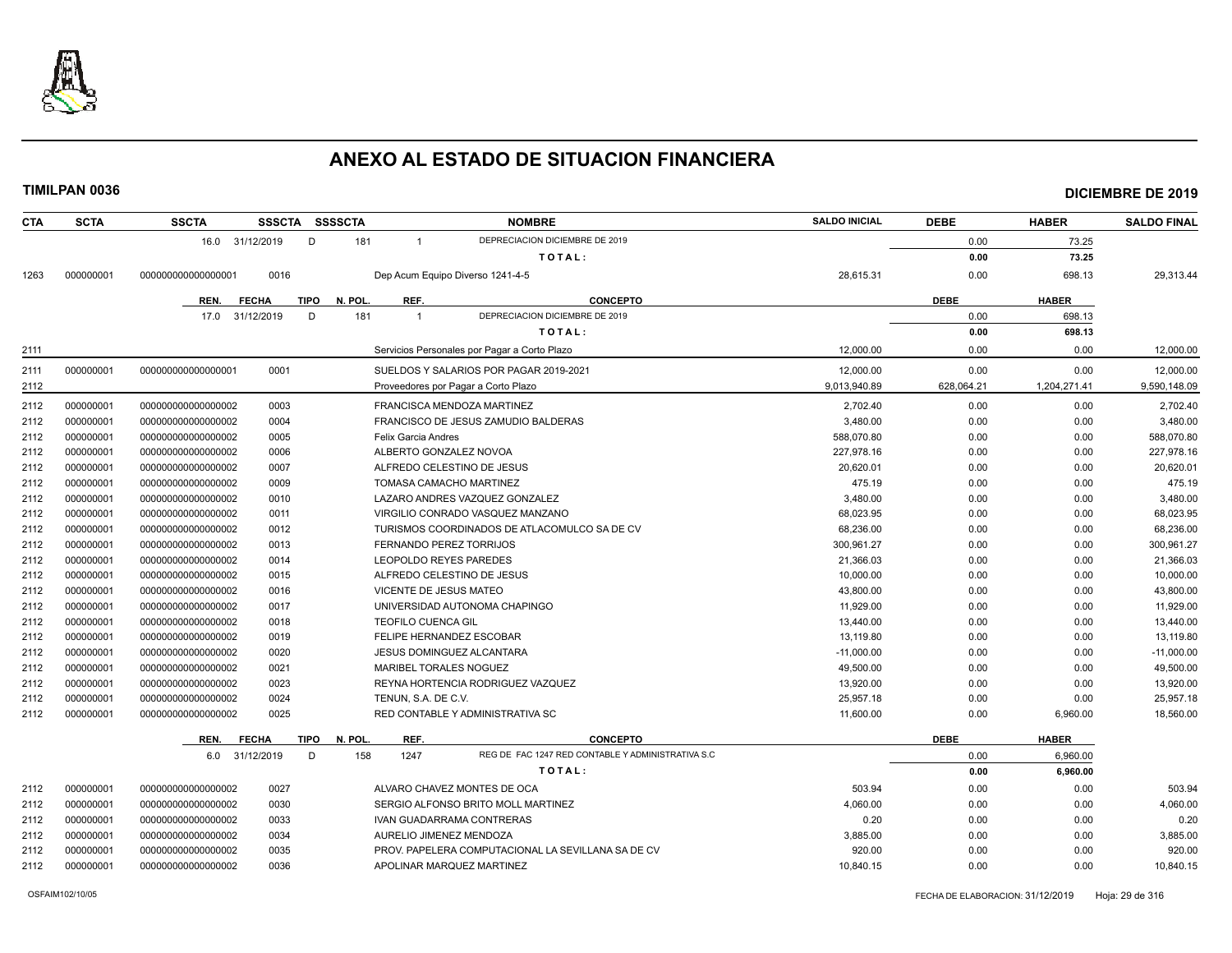

| <b>CTA</b> | <b>SCTA</b> | <b>SSCTA</b>       | <b>SSSCTA</b> | <b>SSSSCTA</b>         | <b>NOMBRE</b>                                                             | <b>SALDO INICIAL</b> | <b>DEBE</b> | <b>HABER</b> | <b>SALDO FINAL</b> |
|------------|-------------|--------------------|---------------|------------------------|---------------------------------------------------------------------------|----------------------|-------------|--------------|--------------------|
| 2112       | 000000001   | 000000000000000002 | 0038          |                        | BARTOLO PEREZ HERNANDEZ                                                   | 73,203.59            | 0.00        | 0.00         | 73,203.59          |
| 2112       | 000000001   | 000000000000000002 | 0041          |                        | <b>FRANCISCO MONTIEL DIONICIO</b>                                         | 88.940.23            | 0.00        | 0.00         | 88,940.23          |
| 2112       | 000000001   | 000000000000000002 | 0043          |                        | RODOLFO SANCHEZ SANCHEZ                                                   | 14,732.00            | 0.00        | 0.00         | 14,732.00          |
| 2112       | 000000001   | 000000000000000002 | 0044          |                        | ANGELICA COLIN PACHECO                                                    | 354,679.24           | 0.00        | 0.00         | 354,679.24         |
| 2112       | 000000001   | 000000000000000002 | 0046          |                        | GRUPO COMERCIAL Y SERV SAMO SA DE CV                                      | 31,090.34            | 0.00        | 0.00         | 31,090.34          |
| 2112       | 000000001   | 000000000000000002 | 0049          |                        | RAMON MONTIEL CRUZ                                                        | 116,000.00           | 0.00        | 0.00         | 116,000.00         |
| 2112       | 000000001   | 000000000000000002 | 0052          |                        | SOTO & ASOCIADOS ESPECIALISTAS AGRARIOS DE LATINOAMERICA SA DE CV         | 43.500.00            | 0.00        | 0.00         | 43,500.00          |
| 2112       | 000000001   | 000000000000000002 | 0053          |                        | PROMOTORA Y COMERCIALIZADORA DE MATERIALES SA DE CV                       | 10,678.54            | 0.00        | 0.00         | 10,678.54          |
| 2112       | 000000001   | 000000000000000002 | 0055          |                        | <b>MANUEL RIVERA MOLINA</b>                                               | 5.800.00             | 0.00        | 0.00         | 5,800.00           |
| 2112       | 000000001   | 000000000000000002 | 0056          |                        | JOSE GUADALUPE GARCIA SANDOVAL                                            | 126,402.34           | 0.00        | 0.00         | 126,402.34         |
| 2112       | 000000001   | 000000000000000002 | 0057          |                        | <b>ISMAEL ROLDAN PEREA</b>                                                | 11,600.00            | 0.00        | 0.00         | 11,600.00          |
| 2112       | 000000001   | 000000000000000002 | 0058          |                        | JOSE PAULINO GALVAN COYOTE                                                | 11,600.00            | 0.00        | 0.00         | 11,600.00          |
| 2112       | 000000001   | 000000000000000002 | 0061          |                        | YESICA ALEJANDRA MONROY SOSA                                              | 4,014.82             | 0.00        | 0.00         | 4,014.82           |
| 2112       | 000000001   | 000000000000000002 | 0062          |                        | LETICIA BARRANCO MONROY                                                   | 7,037.60             | 0.00        | 0.00         | 7,037.60           |
| 2112       | 000000001   | 000000000000000002 | 0064          |                        | LECD EMPRESA COMERCIALIZADORA XXI S DE RL DE CV                           | 25,520.00            | 0.00        | 0.00         | 25,520.00          |
| 2112       | 000000001   | 000000000000000002 | 0065          |                        | <b>JUAN PACHECO ALBINO</b>                                                | 25,056.00            | 0.00        | 0.00         | 25,056.00          |
| 2112       | 000000001   | 000000000000000002 | 0066          |                        | <b>FRANCISCA REYES VENTURA</b>                                            | 10.171.00            | 0.00        | 0.00         | 10,171.00          |
| 2112       | 000000001   | 000000000000000002 | 0067          |                        | ACEROS Y CORRUGADOS LA UNION SA DE CV                                     | 15.000.00            | 0.00        | 0.00         | 15,000.00          |
| 2112       | 000000001   | 000000000000000002 | 0068          |                        | MEPIR S DE RL DE CV                                                       | 6,960.00             | 0.00        | 0.00         | 6,960.00           |
| 2112       | 000000001   | 000000000000000002 | 0069          |                        | LIDIA APOLINAR MARIANO                                                    | 20,000.00            | 0.00        | 45,000.00    | 65,000.00          |
|            |             | REN.               | <b>FECHA</b>  | <b>TIPO</b><br>N. POL. | REF.<br><b>CONCEPTO</b>                                                   |                      | <b>DEBE</b> | <b>HABER</b> |                    |
|            |             | 8.0                | 03/12/2019    | D<br>28                | T.E. LIDIA APOLINAR MARIANO FAC-273 P/ACUENTA REVISTA PRIMER INFOI<br>273 |                      | 0.00        | 45,000.00    |                    |
|            |             |                    |               |                        | TOTAL:                                                                    |                      | 0.00        | 45,000.00    |                    |
| 2112       | 000000001   |                    |               |                        |                                                                           |                      |             |              |                    |
| 2112       | 000000001   | 000000000000000002 | 0072          |                        | DIOSELINA TORRIJOS CRUZ, MATERIALES TIMILPAN                              | 19,382.46            | 0.00        | 0.00         | 19,382.46          |
| 2112       |             | 000000000000000002 | 0076          |                        | <b>LUIS BLAS LEON</b>                                                     | 6,090.00             | 0.00        | 0.00         | 6,090.00           |
|            | 000000001   | 000000000000000002 | 0077          |                        | AFIANZADORA SOFIMEX SA                                                    | 39,462.26            | 0.00        | 0.00         | 39,462.26          |
| 2112       | 000000001   | 000000000000000002 | 0078          |                        | STROW IN MOTION DECORATION SA DE CV                                       | 26,400.00            | 0.00        | 0.00         | 26,400.00          |
| 2112       | 000000001   | 000000000000000002 | 0079          |                        | OPERADORA DE SERVICIOS NICO'S S.C.                                        | 80.875.92            | 0.00        | 0.00         | 80,875.92          |
| 2112       | 000000001   | 000000000000000002 | 0080          |                        | <b>MOISES CRUZ CRUZ</b>                                                   | 69,646.40            | 0.00        | 0.00         | 69,646.40          |
| 2112       | 000000001   | 000000000000000002 | 0082          |                        | <b>JOSE BACILIO MARTINEZ</b>                                              | 23,217.40            | 0.00        | 0.00         | 23,217.40          |
| 2112       | 000000001   | 000000000000000002 | 0083          |                        | ATANACIO MIRANDA SERRANO                                                  | 5,800.00             | 0.00        | 0.00         | 5,800.00           |
| 2112       | 000000001   | 000000000000000002 | 0084          |                        | GRUPO HERRADURA OCCIDENTE SA DE CV                                        | 30,000.00            | 0.00        | 0.00         | 30,000.00          |
| 2112       | 000000001   | 000000000000000002 | 0087          |                        | <b>LAURA LEON GARCIA</b>                                                  | 5,952.01             | 0.00        | 0.00         | 5,952.01           |
| 2112       | 000000001   | 000000000000000002 | 0091          |                        | <b>MIREYA CASTRO LOPEZ</b>                                                | 9,140.00             | 0.00        | 0.00         | 9,140.00           |
| 2112       | 000000001   | 000000000000000002 | 0092          |                        | DALENCE URRUTIA GUZMAN                                                    | 0.24                 | 0.00        | 0.00         | 0.24               |
| 2112       | 000000001   | 000000000000000002 | 0094          |                        | PIROTECNICOS SAN JUDAS TADEO SC DE RL DE CV                               | 10,000.00            | 0.00        | 0.00         | 10,000.00          |
| 2112       | 000000001   | 000000000000000002 | 0098          |                        | <b>FRANCISCO COLIN RAFAEL</b>                                             | 80,186.07            | 0.00        | 0.00         | 80,186.07          |
| 2112       | 000000001   | 000000000000000002 | 0100          |                        | <b>JORGE MUNGUIA PEREZ</b>                                                | 17,864.00            | 0.00        | 0.00         | 17,864.00          |
| 2112       | 000000001   | 000000000000000002 | 0101          |                        | LUIS ALEJANDRO VILCHIS LAGUNA                                             | 2,320.00             | 0.00        | 0.00         | 2,320.00           |
| 2112       | 000000001   | 000000000000000002 | 0102          |                        | GCHRUBCH CONSULTORES SA DE CV                                             | 124,000.00           | 0.00        | 0.00         | 124,000.00         |
| 2112       | 000000001   | 000000000000000002 | 0105          |                        | COPY CDMX SA DE CV                                                        | 0.00                 | 0.00        | 16.472.00    | 16,472.00          |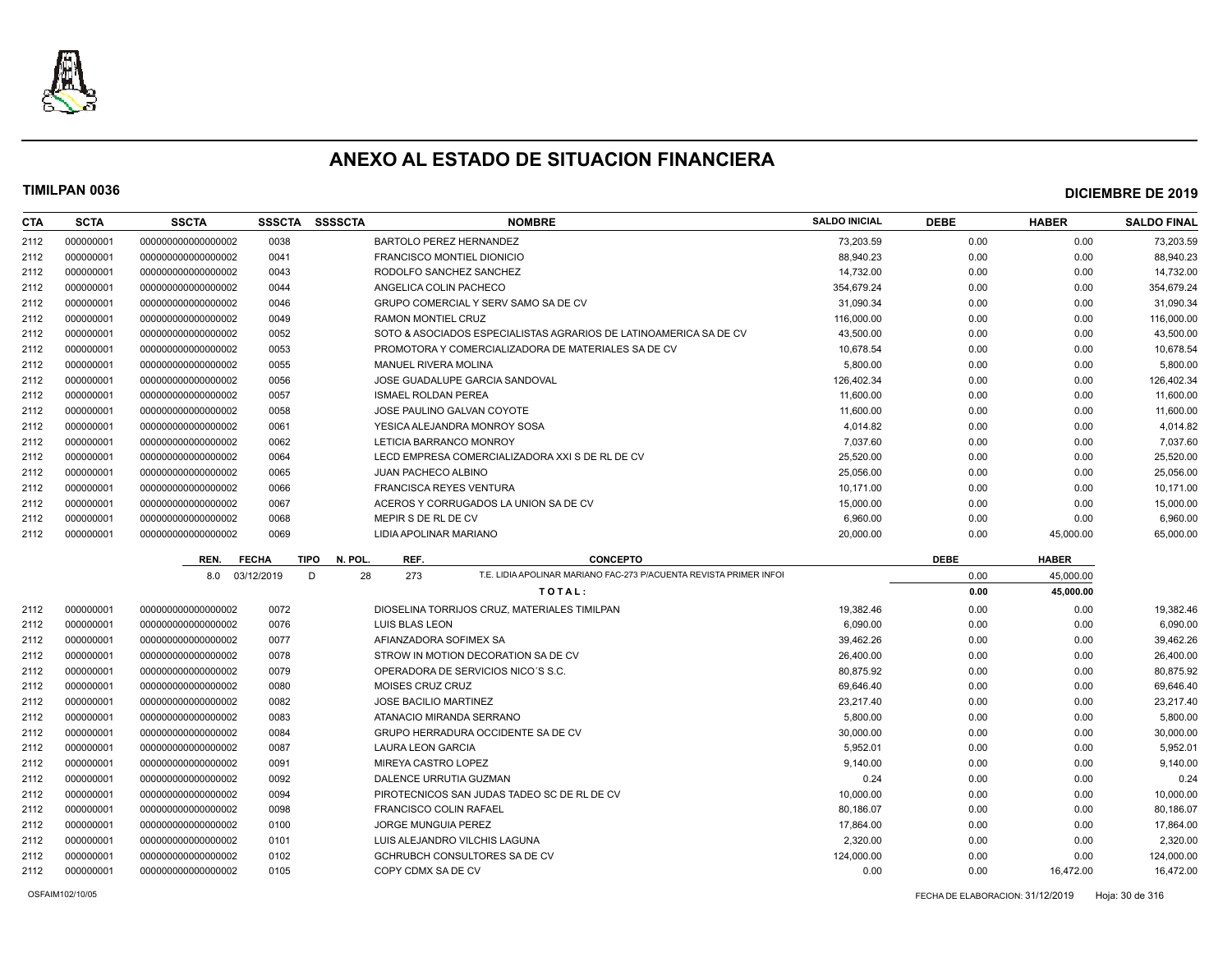

| <b>CTA</b> | <b>SCTA</b> | <b>SSCTA</b>       | <b>SSSCTA</b>   |             | <b>SSSSCTA</b> |                              | <b>NOMBRE</b>                                                  | <b>SALDO INICIAL</b> | <b>DEBE</b> | <b>HABER</b> | <b>SALDO FINAL</b> |
|------------|-------------|--------------------|-----------------|-------------|----------------|------------------------------|----------------------------------------------------------------|----------------------|-------------|--------------|--------------------|
|            |             | REN.               | <b>FECHA</b>    | TIPO        | N. POL.        | REF.                         | <b>CONCEPTO</b>                                                |                      | <b>DEBE</b> | <b>HABER</b> |                    |
|            |             |                    | 11.0 31/12/2019 | D           | 160            | 646                          | REG DE LA FAC 646 A NOMBRE DE COPY CDMX SA DE CV               |                      | 0.00        | 16.472.00    |                    |
|            |             |                    |                 |             |                |                              | TOTAL:                                                         |                      | 0.00        | 16,472.00    |                    |
| 2112       | 000000001   | 00000000000000002  | 0114            |             |                | ARACELI MENDOZA MORA         |                                                                | 4,640.00             | 0.00        | 0.00         | 4,640.00           |
| 2112       | 000000001   | 00000000000000002  | 0116            |             |                | ALBERTO FLORES LOPEZ         |                                                                | 42,833.00            | 0.00        | 0.00         | 42,833.00          |
| 2112       | 000000001   | 00000000000000002  | 0117            |             |                |                              | ALEJANDRO TREJO SERRANO                                        | 6.174.88             | 0.00        | 0.00         | 6,174.88           |
| 2112       | 000000001   | 00000000000000002  | 0120            |             |                |                              | ESTEBAN ALBARRAN GONZALEZ                                      | $-3,480.00$          | 0.00        | 0.00         | $-3,480.00$        |
| 2112       | 000000001   | 00000000000000002  | 0123            |             |                |                              | IRIS ANNEL VILCHIS ZARAGOZA                                    | 3,016.00             | 0.00        | 0.00         | 3,016.00           |
| 2112       | 000000001   | 00000000000000002  | 0126            |             |                | RAMON NIETO MOLINA           |                                                                | 26,680.00            | 0.00        | 0.00         | 26,680.00          |
| 2112       | 000000001   | 00000000000000002  | 0128            |             |                |                              | <b>GRUPO JILOTEPEC SA DE CV</b>                                | 195,329.78           | 0.00        | 0.00         | 195,329.78         |
| 2112       | 000000001   | 00000000000000002  | 0130            |             |                | <b>MARCIANO BERNAL BARON</b> |                                                                | 10,440.00            | 0.00        | 0.00         | 10,440.00          |
| 2112       | 000000001   | 000000000000000002 | 0131            |             |                |                              | <b>JOSE LUIS MONDRAGON GARCIA</b>                              | 9,287.97             | 0.00        | 0.00         | 9,287.97           |
| 2112       | 000000001   | 00000000000000002  | 0132            |             |                |                              | JOSE LUIS OSORNIO CABALLERO                                    | 45,556.68            | 0.00        | 0.00         | 45,556.68          |
| 2112       | 000000001   | 00000000000000002  | 0135            |             |                |                              | ESTEBAN ALBARRAN GONZALEZ                                      | 6,960.00             | 0.00        | 0.00         | 6,960.00           |
| 2112       | 000000001   | 000000000000000002 | 0143            |             |                |                              | DAVID HERNANDEZ ESCOBAR                                        | 44,980.47            | 0.00        | 0.00         | 44,980.47          |
| 2112       | 000000001   | 00000000000000002  | 0144            |             |                | <b>MARTINIANO RUIZ RUIZ</b>  |                                                                | 162,139.74           | 0.00        | 0.00         | 162,139.74         |
| 2112       | 000000001   | 000000000000000002 | 0145            |             |                |                              | CFE SUMINISTRADOR DE SERVICIOS BASICOS                         | 2,544,384.83         | 126,202.36  | 0.00         | 2,418,182.47       |
|            |             | REN.               | <b>FECHA</b>    | <b>TIPO</b> | N. POL.        | REF.                         | <b>CONCEPTO</b>                                                |                      | <b>DEBE</b> | <b>HABER</b> |                    |
|            |             | 1.0                | 03/12/2019      | D           | 25             |                              | T.E. CFE SSB PAGO DE ENERGIA ELECTRICA POZO CABECERA MUNICIPAL |                      | 69,202.36   | 0.00         |                    |
|            |             | 1.0                | 05/12/2019      | D           | 31             | $\overline{1}$               | CFE SSB PAGO DE ALUMBRADO PUBLICO CONVENIO DE AGOSTO 2019      |                      | 57,000.00   | 0.00         |                    |
|            |             |                    |                 |             |                |                              | TOTAL:                                                         |                      | 126,202.36  | 0.00         |                    |
| 2112       | 000000001   | 00000000000000002  | 0146            |             |                |                              | JOSE MATUSALEN LEGORRETA SEGUNDO                               | 297,731.40           | 35,032.00   | 92,990.71    | 355,690.11         |
|            |             | REN.               | <b>FECHA</b>    | <b>TIPO</b> | N. POL.        | REF.                         | <b>CONCEPTO</b>                                                |                      | <b>DEBE</b> | <b>HABER</b> |                    |
|            |             | 1.0                | 26/12/2019      | D           | 67             | 492                          | T.E. JOSE MATUSALEN LEGORRETA SEGUNDO FAC-492 IMPRENTA PASIVO  |                      | 35,032.00   | 0.00         |                    |
|            |             | 16.0               | 31/12/2019      | D           | 166            | 803                          | REG DE LA FAC 803,804 Y 805 A NOMBRE DE JOSE MATUSALEN LEGORRE |                      | 0.00        | 21.392.49    |                    |
|            |             | 17.0               | 31/12/2019      | D           | 166            | 804                          | REG DE LA FAC 803,804 Y 805 A NOMBRE DE JOSE MATUSALEN LEGORRE |                      | 0.00        | 69,072.20    |                    |
|            |             | 18.0               | 31/12/2019      | D           | 166            | 805                          | REG DE LA FAC 803,804 Y 805 A NOMBRE DE JOSE MATUSALEN LEGORRE |                      | 0.00        | 2,526.02     |                    |
|            |             |                    |                 |             |                |                              | TOTAL:                                                         |                      | 35,032.00   | 92,990.71    |                    |
| 2112       | 000000001   | 000000000000000002 | 0147            |             |                |                              | BONIFACIO BRUNO GONZALEZ                                       | 20,000.00            | 0.00        | 0.00         | 20,000.00          |
| 2112       | 000000001   | 000000000000000002 | 0153            |             |                | ALBERTA TAPIA LUCAS          |                                                                | 129,533.20           | 0.00        | 0.00         | 129,533.20         |
| 2112       | 000000001   | 00000000000000002  | 0154            |             |                |                              | RIGOBERTO MIRANDA MIRANDA                                      | 82,560.20            | 0.00        | 0.00         | 82,560.20          |
| 2112       | 000000001   | 000000000000000002 | 0158            |             |                |                              | TOMAS MONDRAGON GARCIA                                         | 5,812.78             | 0.00        | 0.00         | 5,812.78           |
| 2112       | 000000001   | 00000000000000002  | 0167            |             |                | RAFAEL ORTIZ PADILLA         |                                                                | 55,680.00            | 0.00        | 0.00         | 55,680.00          |
| 2112       | 000000001   | 00000000000000002  | 0170            |             |                | <b>GRIZEL TORRES COLIN</b>   |                                                                | 14,000.00            | 14,000.00   | 5,800.00     | 5,800.00           |
|            |             | REN.               | <b>FECHA</b>    | <b>TIPO</b> | N. POL.        | REF.                         | <b>CONCEPTO</b>                                                |                      | <b>DEBE</b> | <b>HABER</b> |                    |
|            |             | 1.0                | 02/12/2019      | D           | 23             | 172                          | T.E. GRIZEL TORRES COLIN FAC-172 SUMINISTRO DE ALIMENTOS       |                      | 9.000.00    | 0.00         |                    |
|            |             | 1.0                | 02/12/2019      | D           | 24             | 173                          | T.E. GRIZEL TORRES COLIN FAC-173 SUMINISTRO DE ALIMENTOS       |                      | 5,000.00    | 0.00         |                    |
|            |             | 6.0                | 31/12/2019      | D.          | 162            | 186                          | REG DE LA FAC 186 A NOMBRE DE GRIZEL TORRES COLIN              |                      | 0.00        | 5,800.00     |                    |
|            |             |                    |                 |             |                |                              | TOTAL:                                                         |                      | 14,000.00   | 5,800.00     |                    |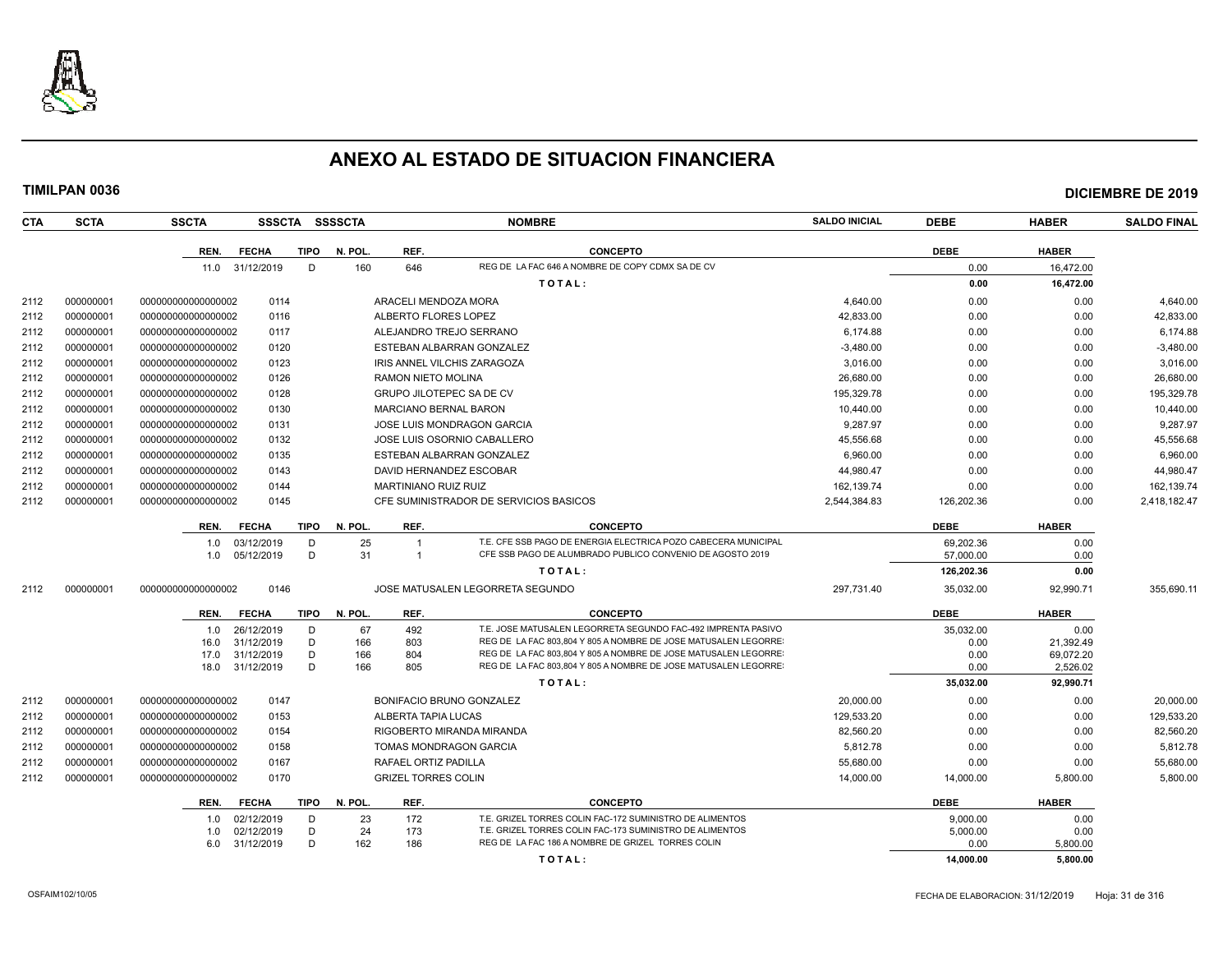

| CTA  | <b>SCTA</b> | <b>SSCTA</b>       | <b>SSSCTA</b>  | <b>SSSSCTA</b>         |                               | <b>NOMBRE</b>                                                    | <b>SALDO INICIAL</b> | <b>DEBE</b> | <b>HABER</b> | <b>SALDO FINAL</b> |
|------|-------------|--------------------|----------------|------------------------|-------------------------------|------------------------------------------------------------------|----------------------|-------------|--------------|--------------------|
| 2112 | 000000001   | 00000000000000002  | 0173           |                        |                               | ADRIAN ISABEL MONROY HUITRON                                     | 10.614.97            | 0.00        | 0.00         | 10.614.97          |
| 2112 | 000000001   | 00000000000000002  | 0177           |                        |                               | SANTIAGO MAGNO QUINTANA                                          | 4.222.00             | 0.00        | 0.00         | 4,222.00           |
| 2112 | 000000001   | 00000000000000002  | 0179           |                        | ELIAS MARTINEZ CRUZ           |                                                                  | 35,500.27            | 0.00        | 0.00         | 35,500.27          |
| 2112 | 000000001   | 00000000000000002  | 0184           |                        | <b>CARLOS GARCIA AGUILERA</b> |                                                                  | 8,420.00             | 0.00        | 0.00         | 8,420.00           |
| 2112 | 000000001   | 00000000000000002  | 0190           |                        |                               | ARTURO RAUL CHAVEZ VARGAS                                        | 11,020.00            | 11,020.00   | 4,640.00     | 4,640.00           |
|      |             | REN.               | <b>FECHA</b>   | N. POL.<br>TIPO        | REF.                          | <b>CONCEPTO</b>                                                  |                      | <b>DEBE</b> | <b>HABER</b> |                    |
|      |             | 1.0                | 31/12/2019     | 78<br>D                | 1140                          | T.E. ARTURO RAUL CHAVEZ VARGAS FAC-1123 Y 1140 INSERCION PERIODI |                      | 6,960.00    | 0.00         |                    |
|      |             | 4.0                | 31/12/2019     | D<br>78                | 1123                          | T.E. ARTURO RAUL CHAVEZ VARGAS FAC-1123 Y 1140 INSERCION PERIODI |                      | 4,060.00    | 0.00         |                    |
|      |             | 6.0                | 31/12/2019     | D<br>167               | 1291                          | REG DE LA FAC 291 A NOMBRE DE ARTURO RAUL CHAVEZ VARGAS          |                      | 0.00        | 4,640.00     |                    |
|      |             |                    |                |                        |                               | TOTAL:                                                           |                      | 11,020.00   | 4,640.00     |                    |
| 2112 | 000000001   | 00000000000000002  | 0192           |                        |                               | ALFREDO HERNANDEZ HERNANDEZ                                      | 14,000.00            | 0.00        | 0.00         | 14,000.00          |
| 2112 | 000000001   | 00000000000000002  | 0198           |                        |                               | FERNANDO IGNACIO LOVERA SANTAMARINA                              | 5,135.84             | 0.00        | 0.00         | 5,135.84           |
| 2112 | 000000001   | 00000000000000002  | 0199           |                        |                               | MA DE LA LUZ ROSAS IBARRA                                        | 4,060.00             | 0.00        | 0.00         | 4,060.00           |
| 2112 | 000000001   | 00000000000000002  | 0201           |                        | MAXIMINO CHIMAL MONROY        |                                                                  | 8,579.65             | 0.00        | 0.00         | 8,579.65           |
| 2112 | 000000001   | 00000000000000002  | 0205           |                        | JULIO ADRIAN VEGA RUIZ        |                                                                  | 54,000.96            | 0.00        | 0.00         | 54,000.96          |
| 2112 | 000000001   | 00000000000000002  | 0216           |                        |                               | CARLO CESAR SANTIAGO MAGNO VAZQUEZ                               | 20,900.00            | 0.00        | 0.00         | 20,900.00          |
| 2112 | 000000001   | 00000000000000002  | 0220           |                        |                               | SILVANA IRENE DOMINGUEZ COLIN                                    | 153,762.10           | 0.00        | 0.00         | 153,762.10         |
| 2112 | 000000001   | 00000000000000002  | 0225           |                        |                               | JESUS EDUARDO GIL ROLDAN                                         | 127,785.19           | 0.00        | 0.00         | 127,785.19         |
| 2112 | 000000001   | 00000000000000002  | 0227           |                        | MEDARDO ALCANTARA PAZ         |                                                                  | 27,144.00            | 0.00        | 0.00         | 27,144.00          |
| 2112 | 000000001   | 00000000000000002  | 0233           |                        | RAUL GONZALEZ CRUZ            |                                                                  | 58,736.32            | 0.00        | 0.00         | 58,736.32          |
| 2112 | 000000001   | 00000000000000002  | 0235           |                        | ALBERTO FLORES LOPEZ          |                                                                  | 22.277.00            | 0.00        | 0.00         | 22,277.00          |
| 2112 | 000000001   | 00000000000000002  | 0238           |                        |                               | LA ALBORADA DEL CENTENARIO SA DE CV                              | 168,364.11           | 0.00        | 0.00         | 168,364.11         |
| 2112 | 000000001   | 00000000000000002  | 0241           |                        | ANTONIA PLATA CASTAÑEDA       |                                                                  | 704.526.00           | 0.00        | 0.00         | 704,526.00         |
| 2112 | 000000001   | 00000000000000002  | 0254           |                        |                               | BEATRIZ ADRIANA GOMEZ VELASCO                                    | 19,321.20            | 0.00        | 0.00         | 19,321.20          |
| 2112 | 000000001   | 00000000000000002  | 0256           |                        | ERIC BALTAZAR OSORNIO         |                                                                  | 9,000.00             | 0.00        | 0.00         | 9,000.00           |
| 2112 | 000000001   | 00000000000000002  | 0257           |                        |                               | CIRILO CONTRERAS JIMENEZ                                         | 3,480.00             | 0.00        | 0.00         | 3,480.00           |
| 2112 | 000000001   | 00000000000000002  | 0258           |                        |                               | ARACELI DIAZ ORDAZ ESCOBEDO                                      | 5,800.00             | 0.00        | 0.00         | 5,800.00           |
| 2112 | 000000001   | 00000000000000002  | 0263           |                        |                               | INOVACIONES MECANICAS ELECTRICAS SA DE CV                        | 6,560.00             | 0.00        | 0.00         | 6,560.00           |
| 2112 | 000000001   | 00000000000000002  | 0264           |                        |                               | SALVADOR ISMAEL MARRON SUAREZ                                    | 3,480.00             | 0.00        | 0.00         | 3,480.00           |
| 2112 | 000000001   | 000000000000000002 | 0269           |                        |                               | <b>VICTOR ESQUIVEL GUADARRAMA</b>                                | 23.374.00            | 3,654.00    | 0.00         | 19,720.00          |
|      |             | REN.               | <b>FECHA</b>   | <b>TIPO</b><br>N. POL. | REF.                          | <b>CONCEPTO</b>                                                  |                      | <b>DEBE</b> | <b>HABER</b> |                    |
|      |             |                    | 1.0 17/12/2019 | E<br>25                | 1717                          | CH-1717 PARTICI.VICTOR ESQUIVEL GUADARRAMA PAGO PASIVO D116 DE   |                      | 3.654.00    | 0.00         |                    |
|      |             |                    |                |                        |                               | TOTAL:                                                           |                      | 3,654.00    | 0.00         |                    |
| 2112 | 000000001   | 00000000000000002  | 0272           |                        |                               | HOMERO MARTINEZ MALDONADO                                        | 14,500.00            | 5,800.00    | 5,800.00     | 14,500.00          |
|      |             | REN.               | <b>FECHA</b>   | TIPO<br>N. POL.        | REF.                          | <b>CONCEPTO</b>                                                  |                      | <b>DEBE</b> | <b>HABER</b> |                    |
|      |             | 1.0                | 26/12/2019     | D<br>86                | 113                           | T.E. HOMERO MARTINEZ MALDONADO FAC-113 PERIODICO LA INDEPENDE    |                      | 5,800.00    | 0.00         |                    |
|      |             | 6.0                | 31/12/2019     | D<br>163               | 117                           | REG DE LA FAC 117 A NOMBRE DE HOMERO MARTINEZ MALDONADO          |                      | 0.00        | 5,800.00     |                    |
|      |             |                    |                |                        |                               | TOTAL:                                                           |                      | 5,800.00    | 5,800.00     |                    |
| 2112 | 000000001   | 00000000000000002  | 0273           |                        |                               | ALEJANDRO VILCHIS ZARAGOZA                                       | 8,120.00             | 8,120.00    | 5,800.00     | 5.800.00           |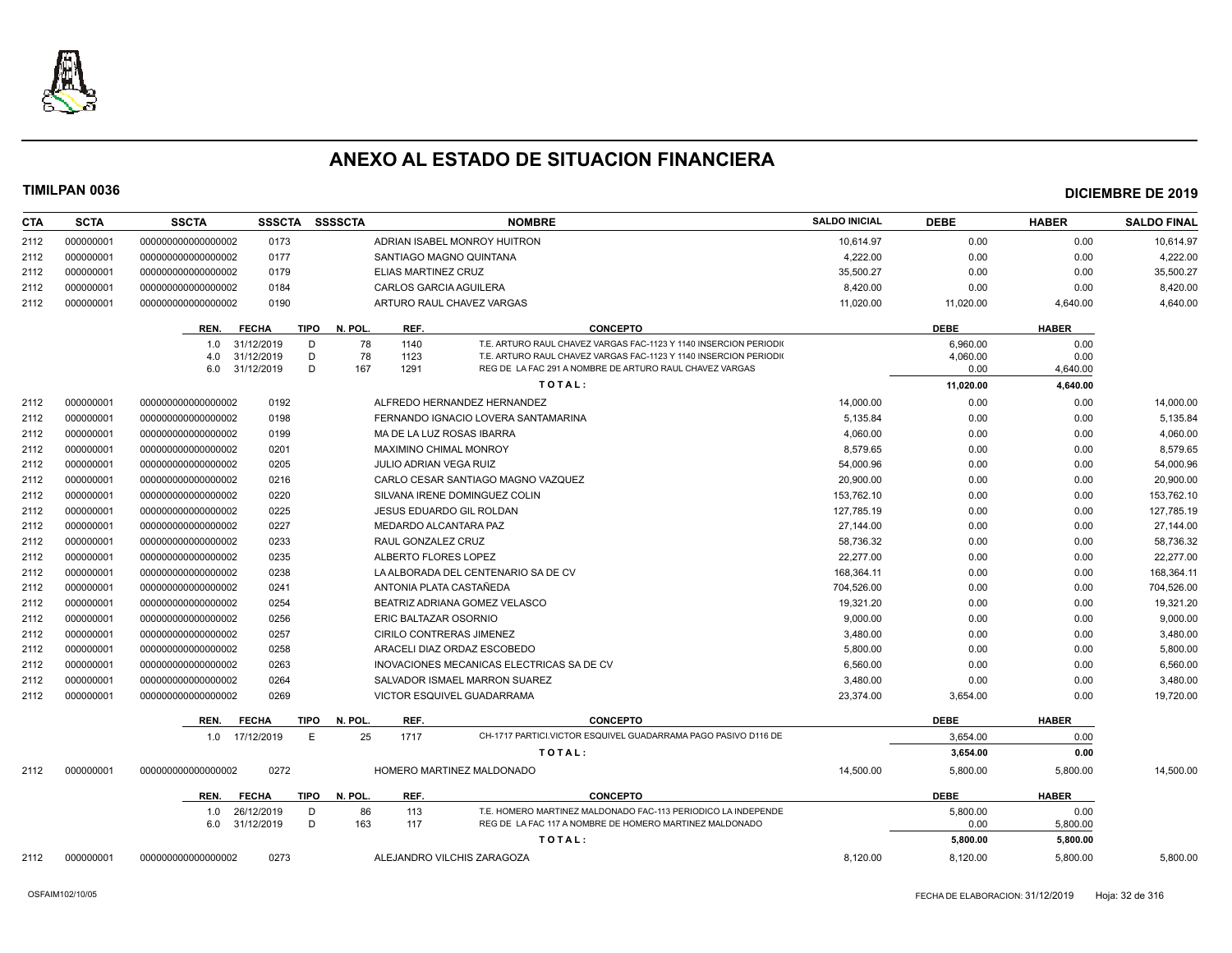

| <b>CTA</b> | <b>SCTA</b> | <b>SSCTA</b>       |                          |             | SSSCTA SSSSCTA |                             | <b>NOMBRE</b>                                                                                                                                | <b>SALDO INICIAL</b> | <b>DEBE</b>      | <b>HABER</b>     | <b>SALDO FINAL</b> |
|------------|-------------|--------------------|--------------------------|-------------|----------------|-----------------------------|----------------------------------------------------------------------------------------------------------------------------------------------|----------------------|------------------|------------------|--------------------|
|            |             | REN.               | <b>FECHA</b>             | <b>TIPO</b> | N. POL.        | REF.                        | <b>CONCEPTO</b>                                                                                                                              |                      | <b>DEBE</b>      | <b>HABER</b>     |                    |
|            |             | 1.0                | 12/12/2019               | D           | 44             | 203                         | T.E. ALEJANDRO VILCHIS ZARAGOZA FAC-203 PUBLICIDAD PERIODICO                                                                                 |                      | 8,120.00         | 0.00             |                    |
|            |             | 6.0                | 31/12/2019               | D           | 164            | 238                         | REG DE LA FAC 238 A NOMBRE DE ALEJANDRO VILCHIS ZARAGOZA                                                                                     |                      | 0.00             | 5,800.00         |                    |
|            |             |                    |                          |             |                |                             | TOTAL:                                                                                                                                       |                      | 8,120.00         | 5,800.00         |                    |
| 2112       | 000000001   | 000000000000000002 | 0277                     |             |                |                             | <b>VELOCIRAPTOR TOURS SA DE CV</b>                                                                                                           | 5,220.00             | 0.00             | 0.00             | 5.220.00           |
| 2112       | 000000001   | 000000000000000002 | 0281                     |             |                | RAMON MARTINEZ SILVA        |                                                                                                                                              | 6,000.00             | 0.00             | 0.00             | 6,000.00           |
| 2112       | 000000001   | 00000000000000002  | 0283                     |             |                |                             | FELIX HERNANDEZ FLORES                                                                                                                       | 32,149.76            | 0.00             | 0.00             | 32,149.76          |
| 2112       | 000000001   | 00000000000000002  | 0284                     |             |                |                             | SERVICIOS INTEGRALES ALCAMEX SA DE CV                                                                                                        | 25,000.00            | 0.00             | 0.00             | 25,000.00          |
| 2112       | 000000001   | 00000000000000002  | 0286                     |             |                | <b>OMAR SUAREZ ORTA</b>     |                                                                                                                                              | 62,480.00            | 30,000.00        | 0.00             | 32,480.00          |
|            |             | REN.               | <b>FECHA</b>             | <b>TIPO</b> | N. POL.        | REF.                        | <b>CONCEPTO</b>                                                                                                                              |                      | <b>DEBE</b>      | <b>HABER</b>     |                    |
|            |             | 1.0                | 23/12/2019               | D           | 61             | 15                          | T.E. OMAR SUAREZ ORTA FAC-15 PRODUCCION VIDEO 1ER INFORME                                                                                    |                      | 30,000.00        | 0.00             |                    |
|            |             |                    |                          |             |                |                             | TOTAL:                                                                                                                                       |                      | 30,000.00        | 0.00             |                    |
| 2112       | 000000001   | 00000000000000002  | 0289                     |             |                | <b>JUAN LOPEZ LAURENCIA</b> |                                                                                                                                              | 22,600.01            | 0.00             | 843,744.50       | 866,344.51         |
|            |             | REN.               | <b>FECHA</b>             | TIPO        | N. POL         | REF.                        | <b>CONCEPTO</b>                                                                                                                              |                      | <b>DEBE</b>      | <b>HABER</b>     |                    |
|            |             | 9.0                | 31/12/2019               | D           | 180            | $\overline{1}$              | REG. FAC 1 NOMBRE DE JUAN LOPEZ LAURENCIA                                                                                                    |                      | 0.00             | 843,744.50       |                    |
|            |             |                    |                          |             |                |                             | TOTAL:                                                                                                                                       |                      | 0.00             | 843,744.50       |                    |
| 2112       | 000000001   | 00000000000000002  | 0292                     |             |                | LIBIA MONTIEL COLIN         |                                                                                                                                              | 27,627.50            | 27,667.50        | 6,426.00         | 6,386.00           |
|            |             | REN.               | <b>FECHA</b>             | <b>TIPO</b> | N. POL.        | REF.                        | <b>CONCEPTO</b>                                                                                                                              |                      | <b>DEBE</b>      | <b>HABER</b>     |                    |
|            |             | 13.0               | 26/12/2019               | D           | 68             | 162                         | T.E. LIBIA MONTIEL COLIN FAC-162.169.178 Y 179 SERVICIO DE HOSPÉDAJE                                                                         |                      | 5,950.00         | 0.00             |                    |
|            |             | 14.0               | 26/12/2019               | D           | 68             | 169                         | T.E. LIBIA MONTIEL COLIN FAC-162,169,178 Y 179 SERVICIO DE HOSPÉDAJE                                                                         |                      | 8,925.00         | 0.00             |                    |
|            |             | 17.0               | 26/12/2019               | D           | 68             | 178                         | T.E. LIBIA MONTIEL COLIN FAC-162,169,178 Y 179 SERVICIO DE HOSPÉDAJE<br>T.E. LIBIA MONTIEL COLIN FAC-162,169,178 Y 179 SERVICIO DE HOSPÉDAJE |                      | 4,760.00         | 0.00             |                    |
|            |             | 20.0<br>12.0       | 26/12/2019<br>31/12/2019 | D<br>D      | 68<br>161      | 179<br>191                  | REG DE LA FAC 191 A NOMBRE DE MONTIEL COLIN LIBIA                                                                                            |                      | 8,032.50<br>0.00 | 0.00<br>1.963.50 |                    |
|            |             | 11.0               | 31/12/2019               | D           | 161            | 192                         | REG DE LA FAC 192 A NOMBRE DE MONTIEL COLIN LIBIA                                                                                            |                      | 0.00             | 4,462.50         |                    |
|            |             |                    |                          |             |                |                             | TOTAL:                                                                                                                                       |                      | 27,667.50        | 6,426.00         |                    |
| 2112       | 000000001   | 00000000000000002  | 0296                     |             |                |                             | HIDRAULICA MODERNA SA DE CV                                                                                                                  | 46.400.00            | 0.00             | 0.00             | 46,400.00          |
| 2112       | 000000001   | 000000000000000002 | 0297                     |             |                |                             | ALFREDO HERNANDEZ MIRANDA                                                                                                                    | 4.191.15             | 0.00             | 0.00             | 4.191.15           |
| 2112       | 000000001   | 00000000000000002  | 0298                     |             |                |                             | JUAN ISIDRO DE LA CRUZ RAMIREZ                                                                                                               | 27,742.04            | 0.00             | 0.00             | 27,742.04          |
| 2112       | 000000001   | 00000000000000002  | 0301                     |             |                | <b>GEOVANNY PEREZ LUGO</b>  |                                                                                                                                              | 0.00                 | 0.00             | 42,677.49        | 42,677.49          |
|            |             | REN.               | <b>FECHA</b>             | <b>TIPO</b> | N. POL.        | REF.                        | <b>CONCEPTO</b>                                                                                                                              |                      | <b>DEBE</b>      | <b>HABER</b>     |                    |
|            |             | 26.0               | 31/12/2019               | D           | 157            | 1104                        | REG DE FAC 1104 DE GEOVANNY PEREZ LUGO POR LUBRICANTES                                                                                       |                      | 0.00             | 42,677.49        |                    |
|            |             |                    |                          |             |                |                             | TOTAL:                                                                                                                                       |                      | 0.00             | 42,677.49        |                    |
| 2112       | 000000001   | 00000000000000002  | 0304                     |             |                |                             | APOLONIO APOLINAR NAVA                                                                                                                       | 18,386.00            | 0.00             | 0.00             | 18,386.00          |
| 2112       | 000000001   | 00000000000000002  | 0309                     |             |                | <b>ISRAEL TORRES LOPEZ</b>  |                                                                                                                                              | 177,747.99           | 177,747.99       | 0.00             | 0.00               |
|            |             | REN.               | <b>FECHA</b>             | <b>TIPO</b> | N. POL.        | REF.                        | <b>CONCEPTO</b>                                                                                                                              |                      | <b>DEBE</b>      | <b>HABER</b>     |                    |
|            |             | 1.0                | 19/12/2019               | Ε           | 26             | 1718                        | CH-1718 PARTICI.ISRAEL TORRES LOPEZ PAGO DE PASIVO DE OCTU. 2019                                                                             |                      | 177,747.99       | 0.00             |                    |
|            |             |                    |                          |             |                |                             | TOTAL:                                                                                                                                       |                      | 177,747.99       | 0.00             |                    |
|            |             |                    |                          |             |                |                             |                                                                                                                                              |                      |                  |                  |                    |
| 2112       | 000000001   | 00000000000000002  | 0310                     |             |                | SINTIA GARCIA ESTRADA       |                                                                                                                                              | 22,040.00            | 0.00             | 0.00             | 22.040.00          |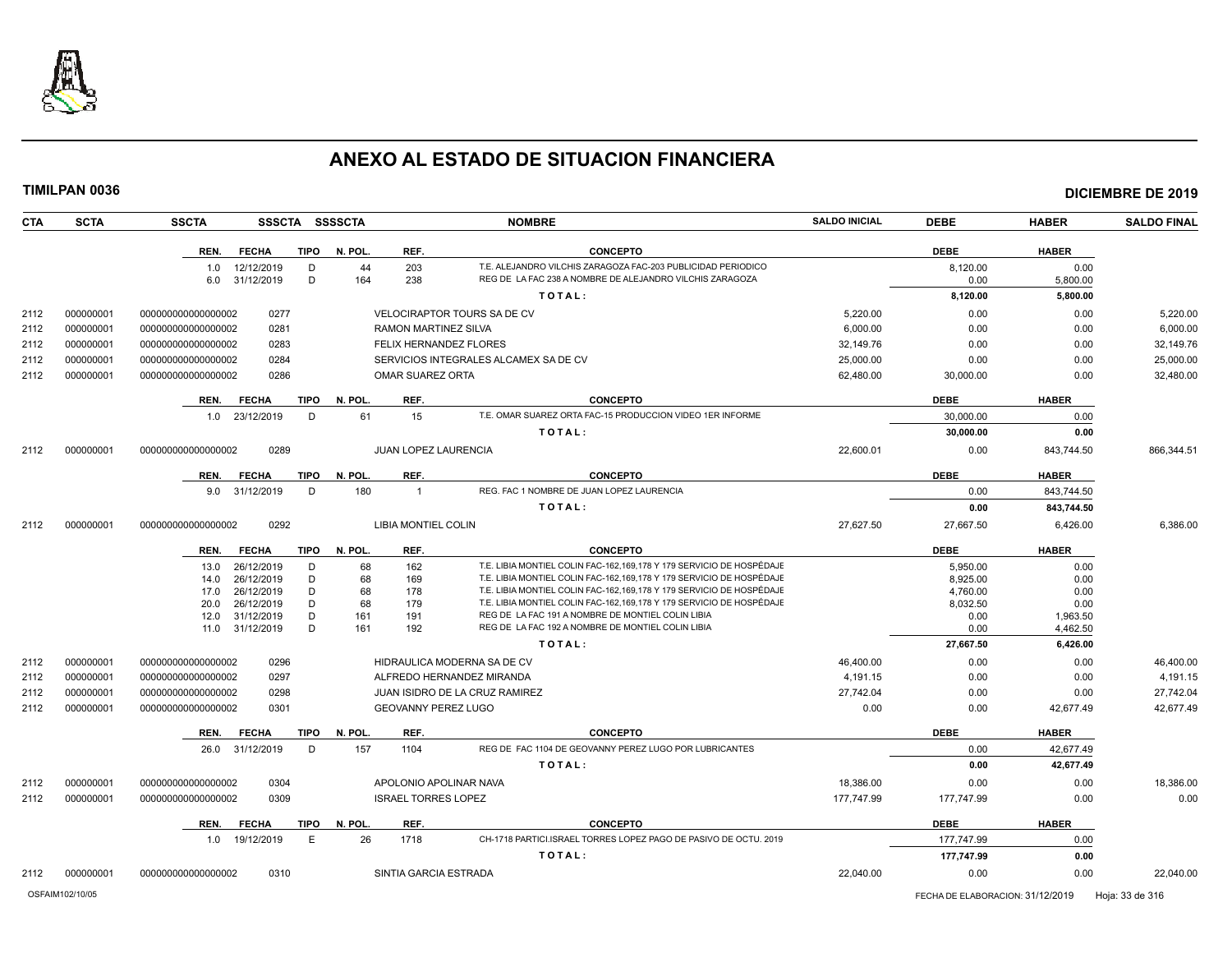

| <b>CTA</b> | <b>SCTA</b> | <b>SSCTA</b><br>SSSCTA SSSSCTA             |                        | <b>NOMBRE</b>                                                                                                              | <b>SALDO INICIAL</b> | <b>DEBE</b>            | <b>HABER</b> | <b>SALDO FINAL</b> |
|------------|-------------|--------------------------------------------|------------------------|----------------------------------------------------------------------------------------------------------------------------|----------------------|------------------------|--------------|--------------------|
| 2112       | 000000001   | 000000000000000002<br>0311                 |                        | CARLOS HERNANDEZ AGUILA                                                                                                    | 52,400.00            | 52,400.00              | 0.00         | 0.00               |
|            |             | <b>FECHA</b><br>REN.                       | TIPO N. POL.<br>REF.   | <b>CONCEPTO</b>                                                                                                            |                      | <b>DEBE</b>            | <b>HABER</b> |                    |
|            |             | 1.0 03/12/2019<br>D<br>D<br>1.0 06/12/2019 | 26<br>632<br>37<br>632 | T.E. CARLOS HERNANDEZ AGUILA FAC-632 RENTA PANTALLA Y AUDIO<br>T.E. CARLOS HERNANDEZ AGUILA FAC-632 RENTA PANTALLA Y AUDIO |                      | 26,400.00<br>26,000.00 | 0.00<br>0.00 |                    |
|            |             |                                            |                        | TOTAL:                                                                                                                     |                      | 52,400.00              | 0.00         |                    |
| 2112       | 000000001   | 000000000000000002<br>0312                 |                        | <b>GALINDO RUBIO CHAVEZ</b>                                                                                                | 31,000.00            | 31,000.00              | 0.00         | 0.00               |
|            |             | <b>FECHA</b><br>TIPO<br>REN.               | REF.<br>N. POL.        | <b>CONCEPTO</b>                                                                                                            |                      | <b>DEBE</b>            | <b>HABER</b> |                    |
|            |             | 1.0 31/12/2019<br>D                        | 79                     | T.E. GALDINO RUBIO CHAVEZ PAGO TOTAL ASESORIA MANEJO PAGINA WE<br>$\overline{1}$                                           |                      | 31,000.00              | 0.00         |                    |
|            |             |                                            |                        | TOTAL:                                                                                                                     |                      | 31,000.00              | 0.00         |                    |
| 2112       | 000000001   | 0313<br>000000000000000002                 |                        | RODOLFO JIMENEZ MARTINEZ                                                                                                   | 50,400.00            | 0.00                   | 0.00         | 50,400.00          |
| 2112       | 000000001   | 0314<br>000000000000000002                 |                        | LEPAD DE MEXICO SA DE CV                                                                                                   | 80,412.36            | 80,412.36              | 0.00         | 0.00               |
|            |             | <b>FECHA</b><br>TIPO<br>REN.               | N. POL.<br>REF.        | <b>CONCEPTO</b>                                                                                                            |                      | <b>DEBE</b>            | <b>HABER</b> |                    |
|            |             | 1.0 02/12/2019<br>D                        | 22<br>168              | T.E. LEPAD DE MEXICO SA DE CV FAC-168 SISTEMA DE VIDEOVIGILANCIA                                                           |                      | 40,412.36              | 0.00         |                    |
|            |             | 1.0 23/12/2019<br>D                        | 63<br>168              | T.E. LEPED DE MEXICO SA DE CV FAC-168 SISTEMA DE VIDEOVIGILANCIA                                                           |                      | 40,000.00              | 0.00         |                    |
|            |             |                                            |                        | TOTAL:                                                                                                                     |                      | 80,412.36              | 0.00         |                    |
| 2112       | 000000001   | 000000000000000002<br>0315                 |                        | ROBERTO GONZALEZ FLORES                                                                                                    | 16,008.00            | 16,008.00              | 0.00         | 0.00               |
|            |             | <b>FECHA</b><br>TIPO<br>REN.               | N. POL.<br>REF.        | <b>CONCEPTO</b>                                                                                                            |                      | <b>DEBE</b>            | <b>HABER</b> |                    |
|            |             | 1.0 03/12/2019<br>D                        | 29<br>453              | T.E. ROBERTO GONZALEZ FLORES FAC-453 BANDA PARA LA FERIA 2019                                                              |                      | 16.008.00              | 0.00         |                    |
|            |             |                                            |                        | TOTAL:                                                                                                                     |                      | 16,008.00              | 0.00         |                    |
| 2112       | 000000001   | 000000000000000002<br>0316                 |                        | YESICA ABIGAIL GARCIA REYES                                                                                                | 9,000.00             | 9,000.00               | 0.00         | 0.00               |
|            |             | REN. FECHA                                 | TIPO N. POL.<br>REF.   | <b>CONCEPTO</b>                                                                                                            |                      | <b>DEBE</b>            | <b>HABER</b> |                    |
|            |             | 1.0 12/12/2019<br>D                        | 150                    | T.E. YESICA ABIGAIL GARCIA REYES FAC-2 PLATICAS DE SENSIBILIZACION<br>2                                                    |                      | 9.000.00               | 0.00         |                    |
|            |             |                                            |                        | TOTAL:                                                                                                                     |                      | 9,000.00               | 0.00         |                    |
| 2112       | 000000001   | 000000000000000002<br>0317                 |                        | SIMON MUNGUIA CAMACHO                                                                                                      | 0.00                 | 0.00                   | 5,579.60     | 5,579.60           |
|            |             | <b>FECHA</b><br><b>TIPO</b><br>REN.        | N. POL.<br>REF.        | <b>CONCEPTO</b>                                                                                                            |                      | <b>DEBE</b>            | <b>HABER</b> |                    |
|            |             | D<br>6.0 31/12/2019                        | 159<br>$\overline{1}$  | SIMON MUNGUIA CAMACHO                                                                                                      |                      | 0.00                   | 5,579.60     |                    |
|            |             |                                            |                        | TOTAL:                                                                                                                     |                      | 0.00                   | 5,579.60     |                    |
| 2112       | 000000001   | 000000000000000002<br>0318                 |                        | VICTOR MANUEL YAÑEZ GARCIA                                                                                                 | 0.00                 | 0.00                   | 4,640.00     | 4,640.00           |
|            |             | TIPO<br>REN. FECHA                         | N. POL.<br>REF.        | <b>CONCEPTO</b>                                                                                                            |                      | <b>DEBE</b>            | <b>HABER</b> |                    |
|            |             | D<br>6.0 31/12/2019                        | 165<br>$\overline{1}$  | REG DE LA FAC 1 A NOMBRE DE VICTOR MANUEL YAÑEZ GARCIA                                                                     |                      | 0.00                   | 4,640.00     |                    |
|            |             |                                            |                        | TOTAL:                                                                                                                     |                      | 0.00                   | 4,640.00     |                    |
| 2112       | 000000001   | 0319<br>000000000000000002                 |                        | GUEBO BOHORQUEZ DELICATESSE SA DE CV                                                                                       | 0.00                 | 0.00                   | 80,560.00    | 80,560.00          |
|            |             | REN.<br>FECHA<br>TIPO                      | N. POL.<br>REF.        | <b>CONCEPTO</b>                                                                                                            |                      | <b>DEBE</b>            | <b>HABER</b> |                    |
|            |             | 206.0 31/12/2019<br>D                      | 168<br>216             | GUEBO BOHORQUEZ DELICATESSE SA DE CV                                                                                       |                      | 0.00                   | 80,560.00    |                    |
|            |             |                                            |                        | TOTAL:                                                                                                                     |                      | 0.00                   | 80,560.00    |                    |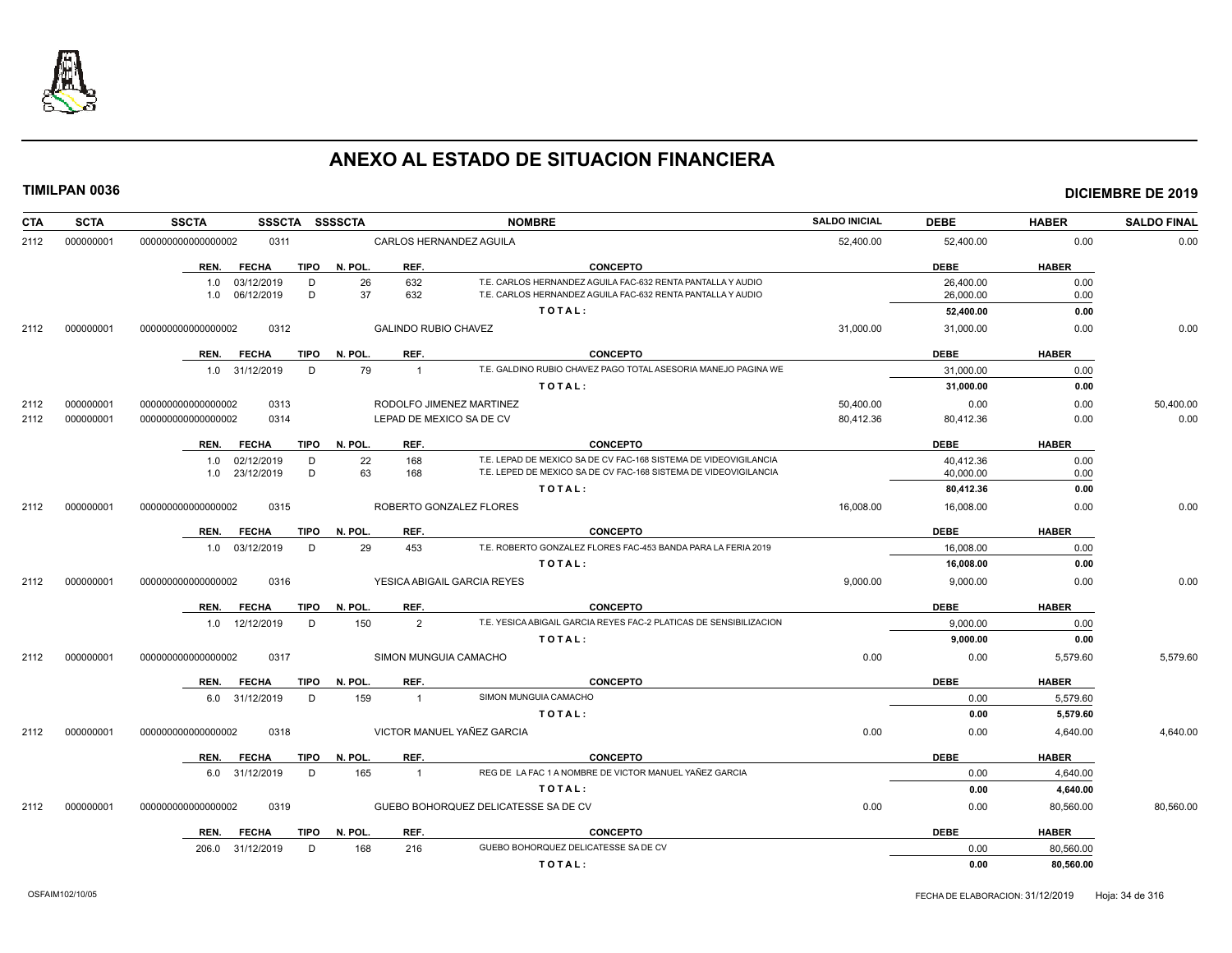

| CTA  | <b>SCTA</b> | <b>SSCTA</b><br>SSSCTA SSSSCTA      |                              | <b>NOMBRE</b>                                                       | <b>SALDO INICIAL</b> | <b>DEBE</b> | <b>HABER</b> | <b>SALDO FINAL</b> |
|------|-------------|-------------------------------------|------------------------------|---------------------------------------------------------------------|----------------------|-------------|--------------|--------------------|
| 2112 | 000000001   | 000000000000000002<br>0320          | 0.00                         | 0.00                                                                | 22,379.16            | 22,379.16   |              |                    |
|      |             | REN.<br><b>FECHA</b><br>TIPO        | N. POL.<br>REF.              | <b>CONCEPTO</b>                                                     |                      | <b>DEBE</b> | <b>HABER</b> |                    |
|      |             | D<br>61.0 31/12/2019                | 169<br>750                   | REG DE LA FAC 740 A NOMBRE DE OMAR ESQUIVEL JARAMILLO               |                      | 0.00        | 22,379.16    |                    |
|      |             |                                     |                              | TOTAL:                                                              |                      | 0.00        | 22,379.16    |                    |
| 2112 | 000000001   | 0321<br>000000000000000002          |                              | SERVICIO COMERCIAL GARIS SA DE CV                                   | 0.00                 | 0.00        | 14,801.95    | 14,801.95          |
|      |             | <b>FECHA</b><br><b>TIPO</b><br>REN. | REF.<br>N. POL.              | <b>CONCEPTO</b>                                                     |                      | <b>DEBE</b> | <b>HABER</b> |                    |
|      |             | D<br>51.0<br>31/12/2019             | 170<br>325                   | REG DE LA FAC 313 A NOMBRE DE SERVICIO COMERCIAL GARIS SA DE CV     |                      | 0.00        | 14,801.95    |                    |
|      |             |                                     |                              | TOTAL:                                                              |                      | 0.00        | 14,801.95    |                    |
| 2113 |             |                                     |                              | Contratistas por Obras Públicas por Pagar a Corto Plazo             | 4,078,965.43         | 846,624.91  | 9,426,805.31 | 12,659,145.83      |
| 2113 | 000000001   | 0002<br>000000000000000001          |                              | CONSTRUCCIONES Y PROYECTOS VICOIS SA DE CV                          | 0.10                 | 0.00        | 0.00         | 0.10               |
| 2113 | 000000001   | 00000000000000001<br>0004           |                              | INGENIERIA Y MOVIMIENTO DEL AGUA SA DE CV                           | 74,859.44            | 0.00        | 0.00         | 74,859.44          |
| 2113 | 000000001   | 0010<br>000000000000000001          | <b>TENUN SA DE CV</b>        |                                                                     | 439.296.58           | 0.00        | 0.00         | 439,296.58         |
| 2113 | 000000001   | 0012<br>000000000000000001          |                              | TENUN CONSTRUCCIONES SA DE CV                                       | 69.998.95            | 0.00        | 0.00         | 69,998.95          |
| 2113 | 000000001   | 000000000000000001<br>0025          | NAROBA SA DE CV              |                                                                     | 244,179.55           | 0.00        | 0.00         | 244,179.55         |
| 2113 | 000000001   | 0031<br>00000000000000001           |                              | INGENIERIA CIVIL E INDUSTRIAL DEL ESTADO DE MEXICO SA DE CV         | 145.229.36           | 0.00        | 83,753.17    | 228,982.53         |
|      |             | <b>FECHA</b><br>TIPO<br>REN.        | REF.<br>N. POL.              | <b>CONCEPTO</b>                                                     |                      | <b>DEBE</b> | <b>HABER</b> |                    |
|      |             | D<br>9.0 31/12/2019                 | 175<br>13                    | REG. FAC 13 INGENIERIA CIVIL E INDUSTRIAL DEL ESTADO DE MEXICO SA   |                      | 0.00        | 83,753.17    |                    |
|      |             |                                     |                              | TOTAL:                                                              |                      | 0.00        | 83,753.17    |                    |
| 2113 | 000000001   | 000000000000000001<br>0034          |                              | JOSE FRANCISCO SANCHEZ LOPEZ                                        | 68,440.00            | 0.00        | 37,094.75    | 105,534.75         |
|      |             | <b>FECHA</b><br><b>TIPO</b><br>REN. | N. POL.<br>REF.              | <b>CONCEPTO</b>                                                     |                      | <b>DEBE</b> | <b>HABER</b> |                    |
|      |             | 9.0 31/12/2019<br>D                 | 172<br>$\overline{1}$        | REG DE FAC 1 JOSE FRANCISCO SANCHEZ LOPEZ                           |                      | 0.00        | 37.094.75    |                    |
|      |             |                                     |                              | TOTAL:                                                              |                      | 0.00        | 37,094.75    |                    |
| 2113 | 000000001   | 0035<br>000000000000000001          | GUCOC S.A. DE C.V.           |                                                                     | 1,000,269.77         | 0.00        | 0.00         | 1,000,269.77       |
| 2113 | 000000001   | 0039<br>000000000000000001          |                              | SRA CONSTRUCCIONES SA DE CV                                         | 20,652.09            | 20,652.09   | 0.00         | 0.00               |
|      |             | REN.<br><b>FECHA</b><br>TIPO        | REF.<br>N. POL.              | <b>CONCEPTO</b>                                                     |                      | <b>DEBE</b> | <b>HABER</b> |                    |
|      |             | 1.0 26/12/2019<br>D                 | 135<br>3                     | T.E. SRA CONSTRUCCIONES SA DE CV FAC-3 EST. 2 OBRA 22 FEFOM/2019    |                      | 20,652.09   | 0.00         |                    |
|      |             |                                     |                              | TOTAL:                                                              |                      | 20,652.09   | 0.00         |                    |
| 2113 | 000000001   | 000000000000000001<br>0040          | CHIMALLI INGENIERIA SA DE CV |                                                                     | 179,948.57           | 179,948.57  | 0.00         | 0.00               |
|      |             | <b>FECHA</b><br><b>TIPO</b><br>REN. | REF.<br>N. POL.              | <b>CONCEPTO</b>                                                     |                      | <b>DEBE</b> | <b>HABER</b> |                    |
|      |             | 05/12/2019<br>D<br>1.0              | 157<br>117                   | T.E. CHIMALLI INGENIERIA SA DE CV FAC-157 MATERIAL BORA FEFOM 06/20 |                      | 25.199.93   | 0.00         |                    |
|      |             | D<br>1.0 09/12/2019                 | 120<br>156                   | T.E. CHIMALLI INGENIERIA SA DE CV FAC-156 MATERIAL OBRA FEFOM 04/20 |                      | 154,748.64  | 0.00         |                    |
|      |             |                                     |                              | TOTAL:                                                              |                      | 179,948.57  | 0.00         |                    |
| 2113 | 000000001   | 0005<br>000000000000000002          | RAUL GONZALEZ CRUZ           |                                                                     | 53,771.80            | 0.00        | 0.00         | 53,771.80          |
| 2113 | 000000001   | 0006<br>000000000000000002          |                              | ANA CAROLINA DURAN BARROSO                                          | 365,638.66           | 0.00        | 0.00         | 365,638.66         |
| 2113 | 000000001   | 000000000000000002<br>0009          | MARIBEL SEGUNDO BAUTISTA     |                                                                     | 585,236.42           | 0.00        | 103,646.72   | 688,883.14         |
|      |             | <b>FECHA</b><br><b>TIPO</b><br>REN. | N. POL.<br>REF.              | <b>CONCEPTO</b>                                                     |                      | <b>DEBE</b> | <b>HABER</b> |                    |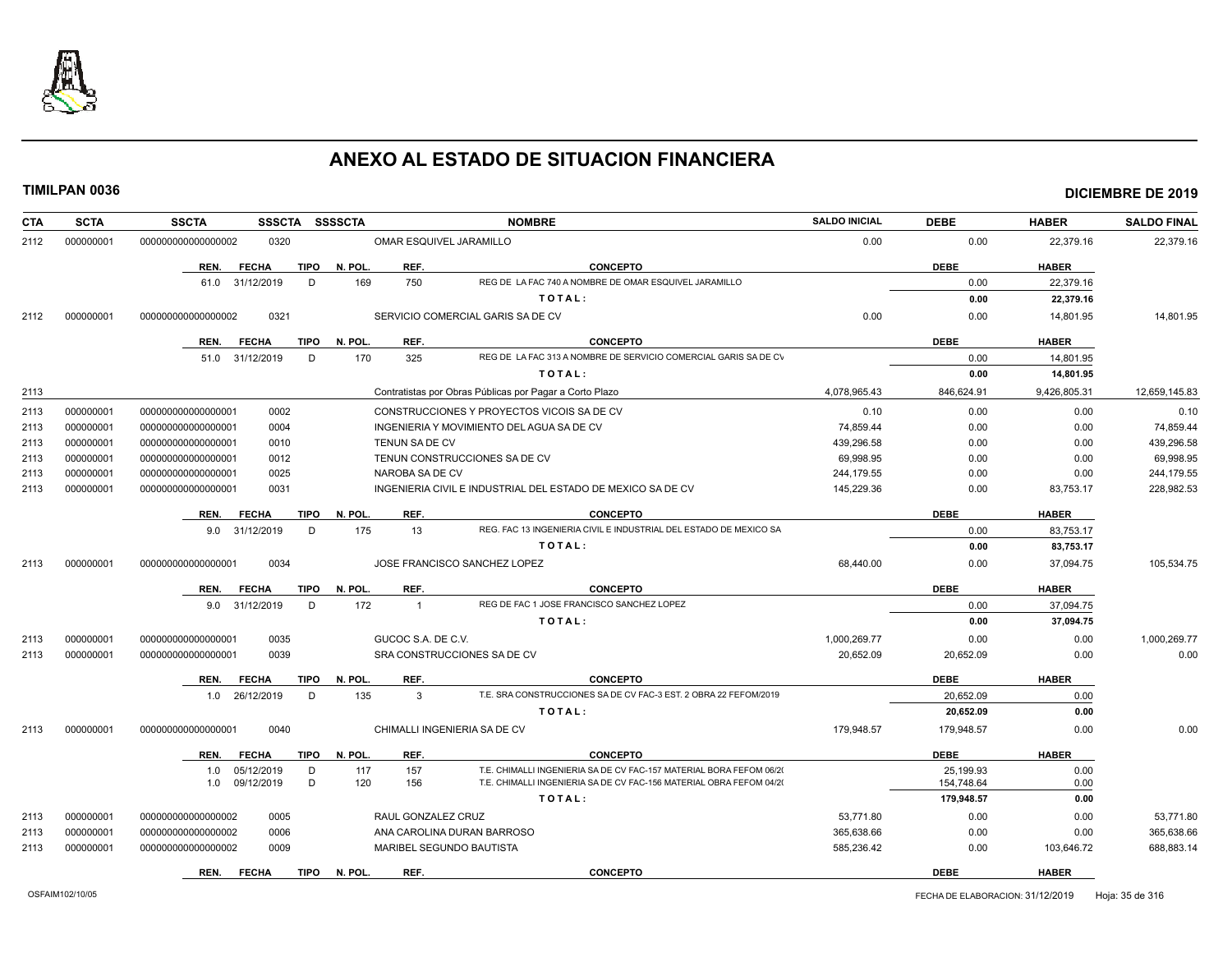

| <b>CTA</b> | <b>SCTA</b> | <b>SSCTA</b>                                              | SSSCTA SSSSCTA                        |                             | <b>NOMBRE</b>                                                                       | <b>SALDO INICIAL</b> | <b>DEBE</b> | <b>HABER</b> | <b>SALDO FINAL</b> |
|------------|-------------|-----------------------------------------------------------|---------------------------------------|-----------------------------|-------------------------------------------------------------------------------------|----------------------|-------------|--------------|--------------------|
|            |             | 9.0 31/12/2019                                            | D                                     | 177<br>168                  | MARIBEL SEGUNDO BAUTISTA FAC 168 Y 169 ESTIMACIONES DE OBRAS                        |                      | 0.00        | 58,406.72    |                    |
|            |             | 4.0 31/12/2019                                            | D                                     | 189<br>$\overline{1}$       | MARIBEL SEGUNDO BAUTISTA                                                            |                      | 0.00        | 45,240.00    |                    |
|            |             |                                                           |                                       |                             | TOTAL:                                                                              |                      | 0.00        | 103,646.72   |                    |
| 2113       | 000000001   | 0012<br>000000000000000002                                |                                       | JAIME AGUILAR GOMEZ         |                                                                                     |                      | 0.00        | 0.00         | 0.01               |
| 2113       | 000000001   | 0013<br>000000000000000002                                |                                       | <b>MARTINIANO RUIZ RUIZ</b> |                                                                                     |                      | 0.00        | 0.00         | 16.077.60          |
| 2113       | 000000001   | 000000000000000002<br>0014                                |                                       | CAROLINA MARTINEZ MARTINEZ  |                                                                                     |                      | 0.00        | 0.00         | 159,729.36         |
| 2113       | 000000001   | 000000000000000002<br>0016<br>JOSE LUIS OSORNIO CABALLERO |                                       |                             |                                                                                     | 14,252.92            | 4,640.00    | 0.00         | 9,612.92           |
|            |             |                                                           |                                       |                             |                                                                                     |                      |             |              |                    |
|            |             | REN.<br><b>FECHA</b>                                      | TIPO<br>N. POL.                       | REF.                        | <b>CONCEPTO</b><br>T.E. JOSE LUIS OSORNIO CABALLERO FAC-4043 MATERIALES OBRA 28 FEF |                      | DEBE        | <b>HABER</b> |                    |
|            |             | 09/12/2019<br>1.0                                         | D                                     | 119<br>4043                 |                                                                                     |                      | 4.640.00    | 0.00         |                    |
|            |             |                                                           |                                       |                             | TOTAL:                                                                              |                      | 4,640.00    | 0.00         |                    |
| 2113       | 000000001   | 0017<br>000000000000000002                                |                                       |                             | ANGEL ALFREDO ROMERO GONZALEZ                                                       | 641.384.25           | 641,384.25  | 4,675,123.73 | 4,675,123.73       |
|            |             | REN.<br><b>FECHA</b>                                      | TIPO N. POL.                          | REF.                        | <b>CONCEPTO</b>                                                                     |                      | <b>DEBE</b> | <b>HABER</b> |                    |
|            |             | 02/12/2019<br>1.0                                         | D                                     | 66<br>116                   | T.E. ANGEL ALFREDO ROMERO GONZALEZ FAC-66 EST 1 OBRA 38 FEFOM/                      |                      | 641.384.25  | 0.00         |                    |
|            |             | 31/12/2019<br>9.0                                         | D                                     | 73<br>171                   | REG DE LA FAC 73 OBRA FEFOM 03 A NOMBRE DE ANGEL ALFREDO ROM                        |                      | 0.00        | 1,515,030.03 |                    |
|            |             | 31/12/2019<br>18.0                                        | D                                     | 187<br>$\overline{1}$       | 2019, CONSTRUCCION DE EDIFICIO P/ DIRECCION DE SEGURIDAD PUBLIC                     |                      | 0.00        | 2.720.846.48 |                    |
|            |             | 31/12/2019<br>27.0                                        | D                                     | 187                         | REVESTIMIENTO DE CALLE LOS MOROY EN BUCIO 2DA MZA                                   |                      | 0.00        | 147,517.03   |                    |
|            |             | 9.0 31/12/2019                                            | D                                     | 187<br>$\Omega$             | REVESTIMIENTO DE CAMINO HACIA LOMAS DE EMILIANO ZAPATA                              |                      | 0.00        | 291,730.19   |                    |
|            |             |                                                           |                                       |                             | TOTAL:                                                                              |                      | 641,384.25  | 4,675,123.73 |                    |
| 2113       | 000000001   | 0020<br>000000000000000002                                |                                       |                             | ABRAHAM RABADAN LOPEZ                                                               | 0.00                 | 0.00        | 233,370.72   | 233,370.72         |
|            |             | REN.<br><b>FECHA</b>                                      | TIPO<br>N. POL.                       | REF.                        | <b>CONCEPTO</b>                                                                     |                      | <b>DEBE</b> | <b>HABER</b> |                    |
|            |             | 31/12/2019<br>7.0                                         | D                                     | 173<br>8                    | REGISTRO DE FAC-8 A NOMBRE DE ABRAHAM RABADAN LOPEZ                                 |                      | 0.00        | 126,089.23   |                    |
|            |             | 31/12/2019<br>16.0                                        | D                                     | 173<br>$\overline{7}$       | REGISTRO DE FAC-7 A NOMBRE DE ABRAHAM RABADAN LOPEZ                                 |                      | 0.00        | 7,927.49     |                    |
|            |             | 31/12/2019<br>4.0                                         | D                                     | 188<br>-1                   | ABRAHAM RABADAN LOPEZ                                                               |                      | 0.00        | 99,354.00    |                    |
|            |             |                                                           |                                       |                             | TOTAL:                                                                              |                      | 0.00        | 233,370.72   |                    |
| 2113       | 000000001   | 0021<br>000000000000000002                                | EC GRUPO CONSTRUCTOR MIRANDA SA DE CV |                             |                                                                                     |                      | 0.00        | 1,826,626.90 | 1,826,626.90       |
|            |             | REN.<br><b>FECHA</b>                                      | N. POL.<br>TIPO                       | REF.                        | <b>CONCEPTO</b>                                                                     |                      | <b>DEBE</b> | <b>HABER</b> |                    |
|            |             | 7.0 31/12/2019                                            | D                                     | 176<br>117                  | REG. FAC 117 E A NOMBRE DE EC GRUPO CONSTRUCTOR MIRANDA SA DE                       |                      | 0.00        | 373,183.35   |                    |
|            |             | 31/12/2019<br>14.0                                        | D                                     | 176<br>116                  | REG. FAC 116 E A NOMBRE DE EC GRUPO CONSTRUCTOR MIRANDA SA DE                       |                      | 0.00        | 1,453,443.55 |                    |
|            |             |                                                           |                                       |                             | TOTAL:                                                                              |                      | 0.00        | 1,826,626.90 |                    |
| 2113       | 000000001   | 0022<br>000000000000000002                                |                                       |                             | ENRIQUE HERNANDEZ HERNANDEZ                                                         | 0.00                 | 0.00        | 39,538.92    | 39,538.92          |
|            |             |                                                           |                                       |                             |                                                                                     |                      |             |              |                    |
|            |             | REN.<br><b>FECHA</b>                                      | N. POL.<br>TIPO<br>D                  | REF.<br>96                  | <b>CONCEPTO</b><br>ENRIQUE HERDANDEZ HERNANDEZ FAC-96 ESTIMACION 2 OBRA             |                      | <b>DEBE</b> | <b>HABER</b> |                    |
|            |             | 9.0 31/12/2019                                            |                                       | 178                         |                                                                                     |                      | 0.00        | 39,538.92    |                    |
|            |             |                                                           |                                       |                             | TOTAL:                                                                              |                      | 0.00        | 39,538.92    |                    |
| 2113       | 000000001   | 000000000000000002<br>0023                                |                                       |                             | CORPORATIVO INDUSTRIAL YAFINSA SA DE CV                                             | 0.00                 | 0.00        | 2,427,650.40 | 2,427,650.40       |
|            |             | <b>FECHA</b><br>REN.                                      | TIPO<br>N. POL.                       | REF.                        | <b>CONCEPTO</b>                                                                     |                      | <b>DEBE</b> | <b>HABER</b> |                    |
|            |             | 31/12/2019<br>9.0                                         | D                                     | 190<br>$\overline{1}$       | REGISTRO DE PASIVO A NOMBRE DE CORPORATIVO INDUSTRIAL YAFINSA                       |                      | 0.00        | 1.945.759.37 |                    |
|            |             | 31/12/2019<br>18.0                                        | D                                     | 190<br>$\overline{1}$       | APOYO ECONOMICO PARA ACCIONES PARA EL DESARROLLO                                    |                      | 0.00        | 481,891.03   |                    |
|            |             |                                                           |                                       |                             | TOTAL:                                                                              |                      | 0.00        | 2,427,650.40 |                    |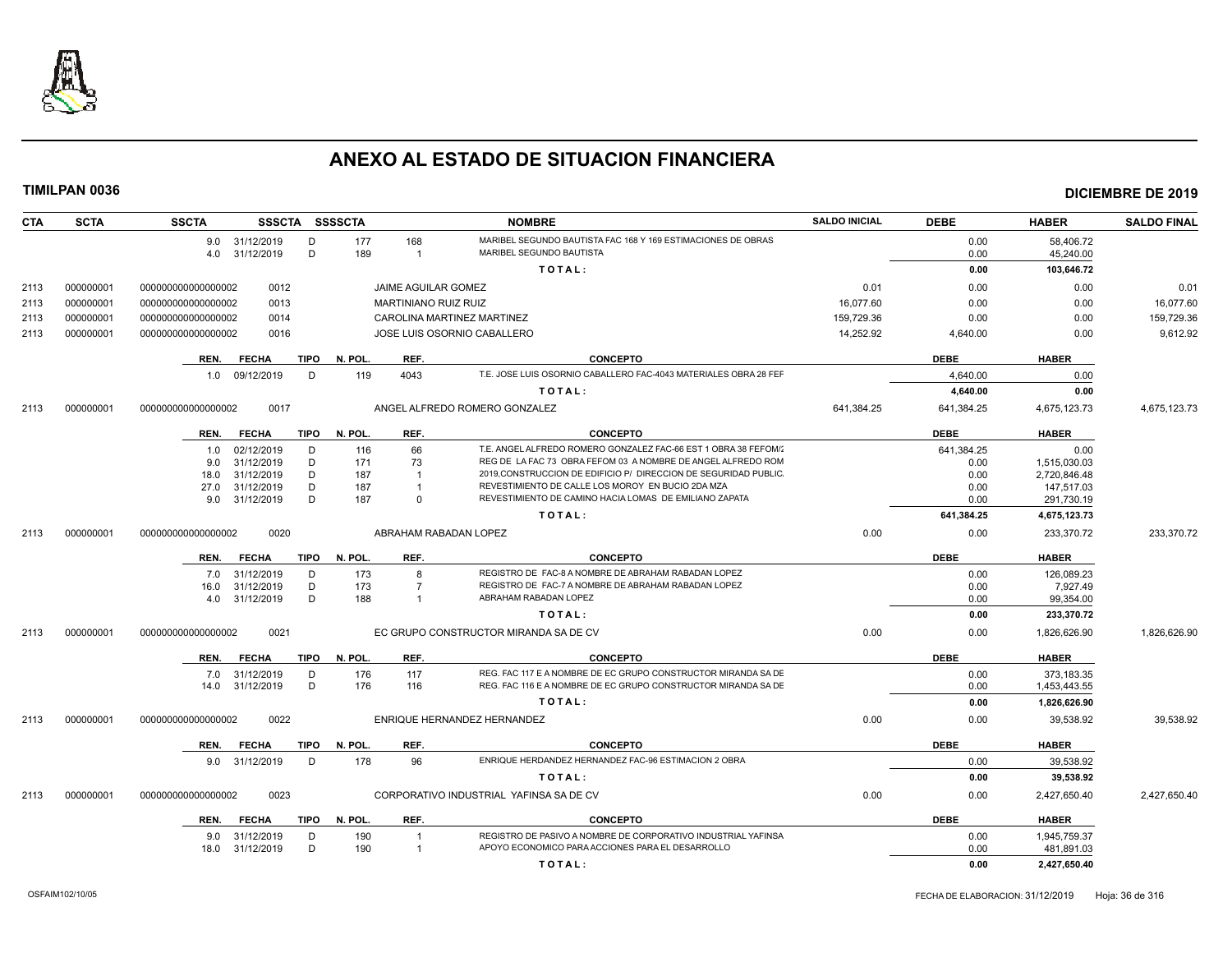

| <b>CTA</b> | <b>SCTA</b> | <b>SSCTA</b>       |                          |             | SSSCTA SSSSCTA |                | <b>NOMBRE</b>                                                                                         | <b>SALDO INICIAL</b> | <b>DEBE</b>  | <b>HABER</b>        | <b>SALDO FINAL</b> |
|------------|-------------|--------------------|--------------------------|-------------|----------------|----------------|-------------------------------------------------------------------------------------------------------|----------------------|--------------|---------------------|--------------------|
| 2117       |             |                    |                          |             |                |                | Retenciones y Contribuciones por Pagar a Corto Plazo                                                  | 8,806,798.24         | 650,810.66   | 2,062,479.46        | 10,218,467.04      |
| 2117       | 000000001   | 000000000000000001 | 0002                     |             | 0003           |                | ISSEMYM RETENCIONES DE CUOTAS PARA FONDO SOLIDARIO DE REPARTO                                         | 0.00                 | 140,729.60   | 140,729.60          | 0.00               |
|            |             | REN.               | <b>FECHA</b>             | TIPO        | N. POL.        | REF.           | <b>CONCEPTO</b>                                                                                       |                      | <b>DEBE</b>  | <b>HABER</b>        |                    |
|            |             | 1.0                | 31/12/2019               | D           | $\overline{7}$ | 80675          | PAGO DE ISSEMYM DE DICIEMBRE 2019                                                                     |                      | 140.729.60   | 0.00                |                    |
|            |             | 32.0               | 11/12/2019               | Е           | 10             | 1702           | CH-1702 PARTICI, MUNICIPIO DE TIMILPAN COMPLEMENTO NOMINA 1RA QI                                      |                      | 0.00         | 3,009.97            |                    |
|            |             | 32.0               | 31/12/2019               | E           | 29             | 1721           | CH-1721 MUNICIPIO DE TIMILPAN COMPLEMENTO DE NOMINA 2DA QNA DE                                        |                      | 0.00         | 3.009.97            |                    |
|            |             | 11.0               | 31/12/2019               | E           | 30             | 1722           | CH-1722 MUNICIPIO DE TIMILPAN COMPLEMENTO DE PAGO DENOMINA DE                                         |                      | 0.00         | 400.02              |                    |
|            |             | 11.0               | 04/12/2019               | E           | 39             | 54             | CH-54 FORTA MUNICIPIO DE TIMILPAN COMPLEMENTO DE NOMINA DE SEC                                        |                      | 0.00         | 251.83              |                    |
|            |             | 287.0              | 11/12/2019               | D           | 41             | $\overline{1}$ | T.E. PAGO DE NOMINA DE LA 1RA QUINCENA DE DICIEMBRE DE 2019                                           |                      | 0.00         | 59,564.44           |                    |
|            |             | 277.0              | 31/12/2019               | D           | 70             | $\mathcal{P}$  | T.E. PAGO DE NOMINA DE LA 2RA QUINCENA DE DICIEMBRE DE 2019                                           |                      | 0.00         | 59,028.72           |                    |
|            |             | 11.0               | 11/12/2019               | D           | 103            | $\mathbf{1}$   | T.E. MUNICIPIO TIMILPAN NOMINA 1RA QNA DIC SEGURIDAD PUBLICA                                          |                      | 0.00         | 7,107.25            |                    |
|            |             | 11.0               | 11/12/2019               | D           | 104            |                | T.E. MUNICIPIO TIMILPAN NOMINA 1RA QNA DIC PROTECCION CIVIL                                           |                      | 0.00         | 750.99              |                    |
|            |             | 11.0               | 31/12/2019               | D           | 114            | $\overline{2}$ | T.E. MUNICIPIO DE TIMILPAN NOMINA 2DA QNA DIC. SEG. PUBLICA                                           |                      | 0.00         | 6,855.42            |                    |
|            |             | 11.0               | 31/12/2019               | D           | 115            | $\mathcal{P}$  | T.E. MUNICIPIO DE TIMILPAN NOMINA 2DA QNA DIC. PROT. CIVIL                                            |                      | 0.00         | 750.99              |                    |
|            |             |                    |                          |             |                |                | TOTAL:                                                                                                |                      | 140,729.60   | 140,729.60          |                    |
| 2117       | 000000001   | 000000000000000001 | 0002                     |             | 0004           |                | ISSEMYM RETENCIONES DE CUOTAS PARA EL SERVICIO DE SALUD                                               | 0.00                 | 106,700.31   | 106,700.31          | 0.00               |
|            |             | REN.               | <b>FECHA</b>             | TIPO        | N. POL.        | REF.           | <b>CONCEPTO</b>                                                                                       |                      | <b>DEBE</b>  | <b>HABER</b>        |                    |
|            |             | 2.0                | 31/12/2019               | D           | - 7            | 80675          | PAGO DE ISSEMYM DE DICIEMBRE 2019                                                                     |                      | 106,700.31   | 0.00                |                    |
|            |             | 33.0               | 11/12/2019               | E           | 10             | 1702           | CH-1702 PARTICI. MUNICIPIO DE TIMILPAN COMPLEMENTO NOMINA 1RA QI                                      |                      | 0.00         | 2,282.13            |                    |
|            |             | 33.0               | 31/12/2019               | E.          | 29             | 1721           | CH-1721 MUNICIPIO DE TIMILPAN COMPLEMENTO DE NOMINA 2DA QNA DE                                        |                      | 0.00         | 2.282.13            |                    |
|            |             | 12.0               | 31/12/2019               | E           | 30             | 1722           | CH-1722 MUNICIPIO DE TIMILPAN COMPLEMENTO DE PAGO DENOMINA DE                                         |                      | 0.00         | 303.29              |                    |
|            |             | 12.0               | 04/12/2019               | E           | 39             | 54             | CH-54 FORTA MUNICIPIO DE TIMILPAN COMPLEMENTO DE NOMINA DE SEC                                        |                      | 0.00         | 190.93              |                    |
|            |             | 288.0              | 11/12/2019               | D           | 41             |                | T.E. PAGO DE NOMINA DE LA 1RA QUINCENA DE DICIEMBRE DE 2019                                           |                      | 0.00         | 45,161.57           |                    |
|            |             | 278.0              | 31/12/2019               | D           | 70             | $\mathcal{P}$  | T.E. PAGO DE NOMINA DE LA 2RA QUINCENA DE DICIEMBRE DE 2019                                           |                      | 0.00         | 44,755.39           |                    |
|            |             | 12.0               | 11/12/2019               | D           | 103            |                | T.E. MUNICIPIO TIMILPAN NOMINA 1RA QNA DIC SEGURIDAD PUBLICA                                          |                      | 0.00         | 5,388.52            |                    |
|            |             | 12.0               | 11/12/2019               | D           | 104            |                | T.E. MUNICIPIO TIMILPAN NOMINA 1RA QNA DIC PROTECCION CIVIL                                           |                      | 0.00         | 569.38              |                    |
|            |             | 12.0               | 31/12/2019               | D           | 114            | $\overline{2}$ | T.E. MUNICIPIO DE TIMILPAN NOMINA 2DA QNA DIC. SEG. PUBLICA                                           |                      | 0.00         | 5,197.59            |                    |
|            |             | 12.0               | 31/12/2019               | D           | 115            | $\overline{2}$ | T.E. MUNICIPIO DE TIMILPAN NOMINA 2DA QNA DIC. PROT. CIVIL                                            |                      | 0.00         | 569.38              |                    |
|            |             |                    |                          |             |                |                | TOTAL:                                                                                                |                      | 106,700.31   | 106,700.31          |                    |
| 2117       | 000000001   | 00000000000000000  | 0002                     |             | 0007           |                | RETENCIONES DE CUOTAS SISTEMA DE CAPITALIZACION INDIVIDUAL 1.4 %                                      | 0.00                 | 26,877.43    | 26,877.43           | 0.00               |
|            |             |                    | <b>FECHA</b>             | <b>TIPO</b> | N. POL.        | REF.           | <b>CONCEPTO</b>                                                                                       |                      | <b>DEBE</b>  | <b>HABER</b>        |                    |
|            |             | REN.               |                          |             |                |                |                                                                                                       |                      |              |                     |                    |
|            |             | 3.0                | 31/12/2019               | D           | $\overline{7}$ | 80675          | PAGO DE ISSEMYM DE DICIEMBRE 2019<br>CH-1702 PARTICI. MUNICIPIO DE TIMILPAN COMPLEMENTO NOMINA 1RA QI |                      | 26,877.43    | 0.00                |                    |
|            |             | 34.0               | 11/12/2019               | E<br>E      | 10             | 1702           | CH-1721 MUNICIPIO DE TIMILPAN COMPLEMENTO DE NOMINA 2DA QNA DE                                        |                      | 0.00         | 641.32              |                    |
|            |             | 34.0<br>13.0       | 31/12/2019<br>31/12/2019 | E           | 29<br>30       | 1721<br>1722   | CH-1722 MUNICIPIO DE TIMILPAN COMPLEMENTO DE PAGO DENOMINA DE                                         |                      | 0.00<br>0.00 | 641.32<br>91.81     |                    |
|            |             | 13.0               | 04/12/2019               | E           | 39             | 54             | CH-54 FORTA MUNICIPIO DE TIMILPAN COMPLEMENTO DE NOMINA DE SEC                                        |                      | 0.00         | 57.80               |                    |
|            |             | 289.0              | 11/12/2019               | D           | 41             | -1             | T.E. PAGO DE NOMINA DE LA 1RA QUINCENA DE DICIEMBRE DE 2019                                           |                      | 0.00         | 11,306.38           |                    |
|            |             | 279.0              | 31/12/2019               | D           | 70             | $\overline{2}$ | T.E. PAGO DE NOMINA DE LA 2RA QUINCENA DE DICIEMBRE DE 2019                                           |                      | 0.00         | 11,183.42           |                    |
|            |             | 13.0               | 11/12/2019               | D           | 103            |                | T.E. MUNICIPIO TIMILPAN NOMINA 1RA QNA DIC SEGURIDAD PUBLICA                                          |                      | 0.00         | 1,390.99            |                    |
|            |             | 13.0               | 11/12/2019               | D           | 104            |                | T.E. MUNICIPIO TIMILPAN NOMINA 1RA QNA DIC PROTECCION CIVIL                                           |                      | 0.00         | 115.60              |                    |
|            |             | 13.0               | 31/12/2019               | D           | 114            | $\overline{2}$ | T.E. MUNICIPIO DE TIMILPAN NOMINA 2DA QNA DIC. SEG. PUBLICA                                           |                      | 0.00         | 1,333.19            |                    |
|            |             | 13.0               | 31/12/2019               | D           | 115            | 2              | T.E. MUNICIPIO DE TIMILPAN NOMINA 2DA QNA DIC. PROT. CIVIL                                            |                      | 0.00         |                     |                    |
|            |             |                    |                          |             |                |                | TOTAL:                                                                                                |                      | 26,877.43    | 115.60<br>26,877.43 |                    |
|            | 000000001   |                    | 0002                     |             | 0009           | SEGURO DE VIDA |                                                                                                       | 0.00                 | 1,164.00     | 1,164.00            | 0.00               |
| 2117       |             | 000000000000000001 |                          |             |                |                |                                                                                                       |                      |              |                     |                    |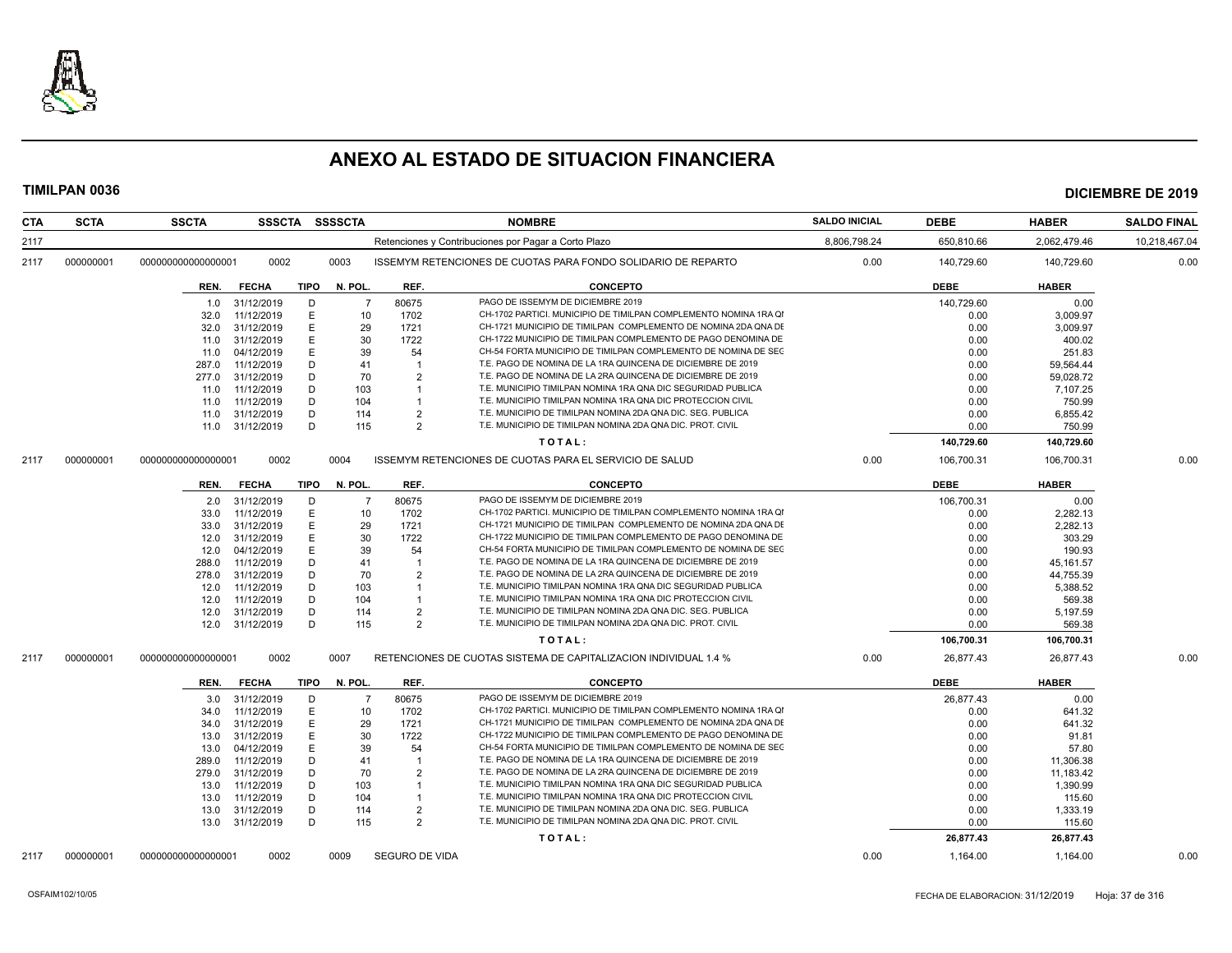

| CTA  | <b>SCTA</b> | <b>SSCTA</b>       |              |             | SSSCTA SSSSCTA |                         | <b>NOMBRE</b>                                                      | <b>SALDO INICIAL</b> | <b>DEBE</b> | <b>HABER</b> | <b>SALDO FINAL</b> |
|------|-------------|--------------------|--------------|-------------|----------------|-------------------------|--------------------------------------------------------------------|----------------------|-------------|--------------|--------------------|
|      |             | REN.               | <b>FECHA</b> | <b>TIPO</b> | N. POL.        | REF.                    | <b>CONCEPTO</b>                                                    |                      | <b>DEBE</b> | <b>HABER</b> |                    |
|      |             | 4.0                | 31/12/2019   | D           | $\overline{7}$ | 80675                   | PAGO DE ISSEMYM DE DICIEMBRE 2019                                  |                      | 1,164.00    | 0.00         |                    |
|      |             | 290.0              | 11/12/2019   | D           | 41             | $\mathbf 1$             | T.E. PAGO DE NOMINA DE LA 1RA QUINCENA DE DICIEMBRE DE 2019        |                      | 0.00        | 582.00       |                    |
|      |             | 280.0              | 31/12/2019   | D           | 70             | 2                       | T.E. PAGO DE NOMINA DE LA 2RA QUINCENA DE DICIEMBRE DE 2019        |                      | 0.00        | 582.00       |                    |
|      |             |                    |              |             |                |                         | TOTAL:                                                             |                      | 1,164.00    | 1,164.00     |                    |
|      |             |                    |              |             |                |                         |                                                                    |                      |             |              |                    |
| 2117 | 000000001   | 000000000000000001 | 0002         |             | 0010           | PRESTAMO ISSEMYM        |                                                                    | 0.00                 | 3.627.14    | 3,627.14     | 0.00               |
|      |             | REN.               | <b>FECHA</b> | TIPO        | N. POL.        | REF.                    | <b>CONCEPTO</b>                                                    |                      | <b>DEBE</b> | <b>HABER</b> |                    |
|      |             | 5.0                | 31/12/2019   | D           | $\overline{7}$ | 80675                   | PAGO DE ISSEMYM DE DICIEMBRE 2019                                  |                      | 3,627.14    | 0.00         |                    |
|      |             | 291.0              | 11/12/2019   | D           | 41             | 1                       | T.E. PAGO DE NOMINA DE LA 1RA QUINCENA DE DICIEMBRE DE 2019        |                      | 0.00        | 1,323.00     |                    |
|      |             | 281.0              | 31/12/2019   | D           | 70             | $\overline{2}$          | T.E. PAGO DE NOMINA DE LA 2RA QUINCENA DE DICIEMBRE DE 2019        |                      | 0.00        | 1,323.00     |                    |
|      |             | 14.0               | 11/12/2019   | D           | 103            | $\mathbf 1$             | T.E. MUNICIPIO TIMILPAN NOMINA 1RA QNA DIC SEGURIDAD PUBLICA       |                      | 0.00        | 490.57       |                    |
|      |             | 14.0               | 31/12/2019   | D           | 114            | $\overline{2}$          | T.E. MUNICIPIO DE TIMILPAN NOMINA 2DA QNA DIC. SEG. PUBLICA        |                      | 0.00        | 490.57       |                    |
|      |             |                    |              |             |                |                         | TOTAL:                                                             |                      | 3,627.14    | 3,627.14     |                    |
| 2117 | 000000001   | 000000000000000001 | 0002         |             | 0011           | MUTUALIDAD              |                                                                    | 271.38               | 0.00        | 0.00         | 271.38             |
| 2117 | 000000001   | 000000000000000001 | 0003         |             | 0001           | RETENCIONES DE I.S.P.T. |                                                                    | 968,251.86           | 0.00        | 0.00         | 968,251.86         |
| 2117 | 000000001   | 000000000000000001 | 0003         |             | 0002           |                         | 10 % SOBRE HONORARIOS (I.S.R.)                                     | 14,334.94            | 0.00        | 0.00         | 14,334.94          |
| 2117 | 000000001   | 000000000000000001 | 0003         |             | 0003           |                         | RETENCIONES ISR SALARIOS 2016-2018                                 | 2,580,075.03         | 0.00        | 0.00         | 2,580,075.03       |
| 2117 | 000000001   | 000000000000000001 | 0003         |             | 0004           |                         | RETENCIONES DE ISR 2019-2021                                       | 4,897,038.33         | 0.00        | 989,858.42   | 5,886,896.75       |
|      |             | REN.               | <b>FECHA</b> | TIPO        | N. POL.        | REF.                    | <b>CONCEPTO</b>                                                    |                      | <b>DEBE</b> | <b>HABER</b> |                    |
|      |             | 8.0                | 30/12/2019   | E           | $\overline{7}$ | 111                     | CH-111 RP MARIA GUADALUPE GOMEZ RUIZ HONORARIOS DEL 16-31 DE D     |                      | 0.00        | 290.61       |                    |
|      |             | 35.0               | 11/12/2019   | E           | 10             | 1702                    | CH-1702 PARTICI. MUNICIPIO DE TIMILPAN COMPLEMENTO NOMINA 1RA QI   |                      | 0.00        | 4,417.46     |                    |
|      |             | 11.0               | 11/12/2019   | E           | 11             | 1703                    | CH-1703 PARTICI. MUNICIPIO DE TIMILPAN COMPLEMENTO LISTA DE RAYA   |                      | 0.00        | 1,633.04     |                    |
|      |             | 8.0                | 12/12/2019   | E           | 16             | 1708                    | CH-1708 PARTICI. MARIA GUADALUPE GOMEZ RUIZ PAGO HONORARIOS DI     |                      | 0.00        | 290.61       |                    |
|      |             | 76.0               | 12/12/2019   | E           | 17             | 1709                    | CH-1709 COMPLEMENTO DE AGUINALDO DE 2019                           |                      | 0.00        | 34,166.00    |                    |
|      |             | 31.0               | 12/12/2019   | Е           | 18             | 1710                    | CH-1710 COMPLEMENTO DE AGUINALDO DE LISTA DE RAYA DEL AÑO 2019     |                      | 0.00        | 14,400.00    |                    |
|      |             | 16.0               | 13/12/2019   | E           | 19             | 1711                    | CH-1711 PARTICI. MUNICIPIO DE TIMILPAN COMPLEMENTO DE AGUINALD(    |                      | 0.00        | 1,064.00     |                    |
|      |             | 16.0               | 13/12/2019   | Е           | 20             | 1712                    | CH-1712 PARTICI. MUNICIPIO DE TIMILPAN COMPLEMENTO DE AGUINALDO    |                      | 0.00        | 2,148.00     |                    |
|      |             | 35.0               | 31/12/2019   | Е           | 29             | 1721                    | CH-1721 MUNICIPIO DE TIMILPAN COMPLEMENTO DE NOMINA 2DA QNA DE     |                      | 0.00        | 4,417.46     |                    |
|      |             | 14.0               | 31/12/2019   | Е           | 30             | 1722                    | CH-1722 MUNICIPIO DE TIMILPAN COMPLEMENTO DE PAGO DENOMINA DE      |                      | 0.00        | 762.54       |                    |
|      |             | 51.0               | 12/12/2019   | Е           | 32             | 1724                    | CH-1724 MUNICIPIO DE TIMILPAN COMPLEMENTO DE PAGO DE LISTA DE R    |                      | 0.00        | 3,617.46     |                    |
|      |             | 14.0               | 04/12/2019   | Е           | 39             | 54                      | CH-54 FORTA MUNICIPIO DE TIMILPAN COMPLEMENTO DE NOMINA DE SEC     |                      | 0.00        | 427.76       |                    |
|      |             | 292.0              | 11/12/2019   | D           | 41             |                         | T.E. PAGO DE NOMINA DE LA 1RA QUINCENA DE DICIEMBRE DE 2019        |                      | 0.00        | 155,262.95   |                    |
|      |             | 132.0              | 11/12/2019   | D           | 42             |                         | T.E. PAGO DE LISTA DE RAYA DE LA 1RA QUINCENA DE DICIEMBRE DE 2019 |                      | 0.00        | 50,647.37    |                    |
|      |             | 361.0              | 13/12/2019   | D           | 45             |                         | T.E. PAGO DE AGUINALDOS DE NOMINA DEL AÑO 2019                     |                      | 0.00        | 361,536.00   |                    |
|      |             | 211.0              | 13/12/2019   | D           | 46             |                         | T.E. PAGO DE AGUINALDOS LISTA DE RAYA DEL AÑO 2019                 |                      | 0.00        | 95,643.00    |                    |
|      |             | 282.0              | 31/12/2019   | D           | 70             | $\overline{2}$          | T.E. PAGO DE NOMINA DE LA 2RA QUINCENA DE DICIEMBRE DE 2019        |                      | 0.00        | 154,500.41   |                    |
|      |             | 122.0              | 31/12/2019   | D           | 71             | $\overline{2}$          | T.E. PAGO DE LISTA DE RAYA DE LA 2DA QUINCENA DE DICIEMBRE DE 2019 |                      | 0.00        | 45.829.91    |                    |
|      |             | 15.0               | 11/12/2019   | D           | 103            |                         | T.E. MUNICIPIO TIMILPAN NOMINA 1RA QNA DIC SEGURIDAD PUBLICA       |                      | 0.00        | 12,121.54    |                    |
|      |             | 14.0               | 11/12/2019   | D           | 104            |                         | T.E. MUNICIPIO TIMILPAN NOMINA 1RA QNA DIC PROTECCION CIVIL        |                      | 0.00        | 1.775.26     |                    |
|      |             | 16.0               | 13/12/2019   | D           | 105            |                         | T.E. MUNICIPIO TIMILPAN AGUINALDO Y PRIMA VACACIONAL SEGURIDAD P   |                      | 0.00        | 26,133.00    |                    |
|      |             | 16.0               | 13/12/2019   | D           | 106            |                         | T.E. MUNICIPIO TIMILPAN AGUINALDO Y PRIMA VACACIONAL PROT. CIVIL   |                      | 0.00        | 3,183.00     |                    |
|      |             | 16.0               | 14/12/2019   | D           | 107            |                         | T.E. MUNICIPIO TIMILPAN AGUINALDO Y PRIMA VACACIONAL SEGURIDAD P   |                      | 0.00        | 2,122.00     |                    |
|      |             | 15.0               | 31/12/2019   | D           | 114            | $\overline{2}$          | T.E. MUNICIPIO DE TIMILPAN NOMINA 2DA QNA DIC. SEG. PUBLICA        |                      | 0.00        | 11,693.78    |                    |
|      |             | 14.0               | 31/12/2019   | D           | 115            | $\overline{2}$          | T.E. MUNICIPIO DE TIMILPAN NOMINA 2DA QNA DIC. PROT. CIVIL         |                      | 0.00        | 1,775.26     |                    |
|      |             |                    |              |             |                |                         | TOTAL:                                                             |                      | 0.00        | 989,858.42   |                    |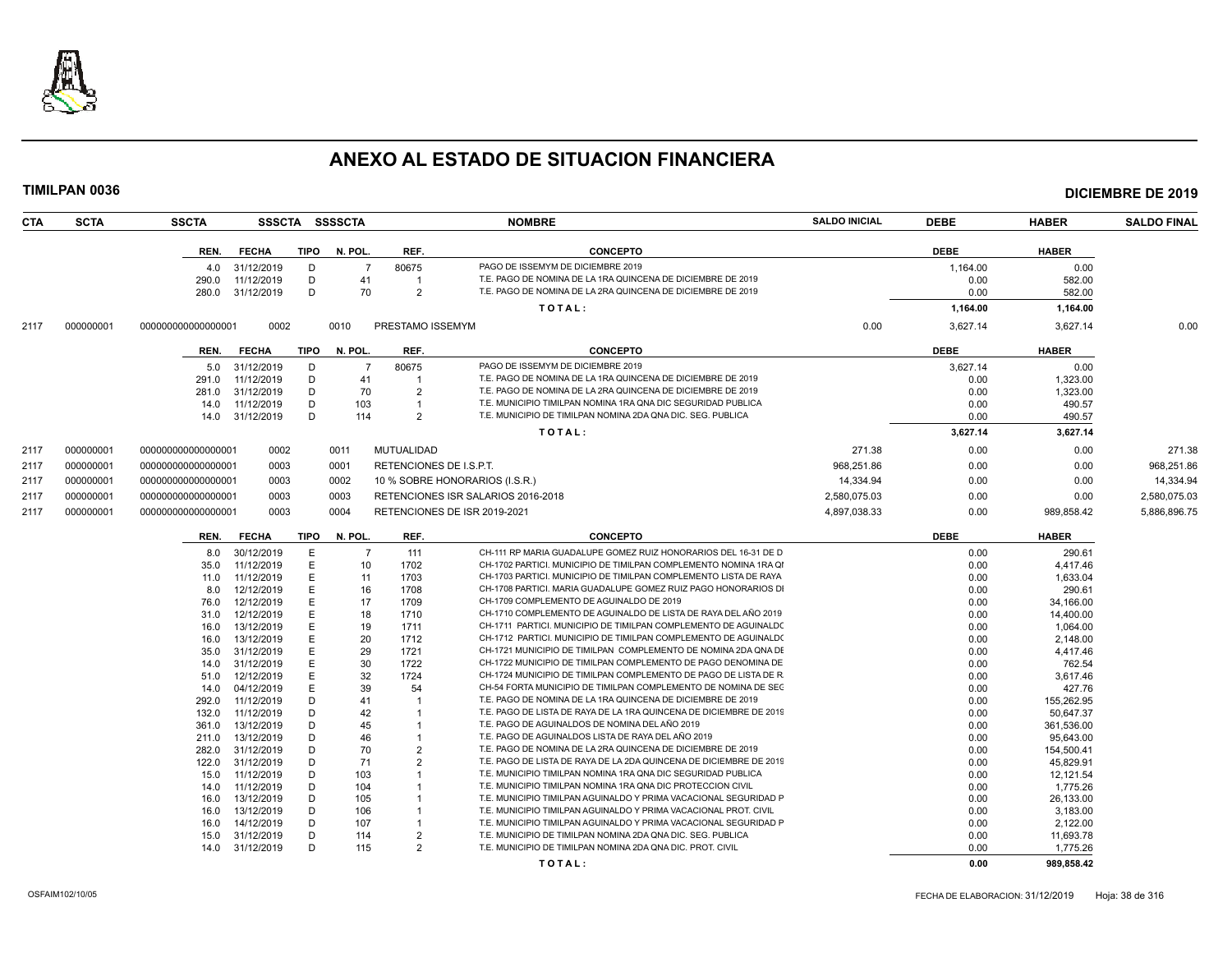

| CTA  | <b>SCTA</b> | <b>SSCTA</b>       | <b>SSSCTA</b>            |             | <b>SSSSCTA</b> |                                  | <b>NOMBRE</b>                                                                                                                     | <b>SALDO INICIAL</b> | <b>DEBE</b>      | <b>HABER</b>     | <b>SALDO FINAL</b> |
|------|-------------|--------------------|--------------------------|-------------|----------------|----------------------------------|-----------------------------------------------------------------------------------------------------------------------------------|----------------------|------------------|------------------|--------------------|
| 2117 | 000000001   | 000000000000000001 | 0004                     |             | 0001           | <b>CUOTAS SINDICALES</b>         |                                                                                                                                   | 1,525.36             | 0.00             | 762.68           | 2,288.04           |
|      |             | REN.               | <b>FECHA</b>             | TIPO        | N. POL.        | REF.                             | <b>CONCEPTO</b>                                                                                                                   |                      | <b>DEBE</b>      | <b>HABER</b>     |                    |
|      |             |                    |                          |             |                |                                  |                                                                                                                                   |                      |                  |                  |                    |
|      |             | 293.0              | 11/12/2019               | D<br>D      | 41             | $\overline{1}$<br>$\overline{2}$ | T.E. PAGO DE NOMINA DE LA 1RA QUINCENA DE DICIEMBRE DE 2019<br>T.E. PAGO DE NOMINA DE LA 2RA QUINCENA DE DICIEMBRE DE 2019        |                      | 0.00             | 381.34           |                    |
|      |             | 283.0              | 31/12/2019               |             | 70             |                                  |                                                                                                                                   |                      | 0.00             | 381.34           |                    |
|      |             |                    |                          |             |                |                                  | TOTAL:                                                                                                                            |                      | 0.00             | 762.68           |                    |
| 2117 | 000000001   | 000000000000000001 | 0004                     |             | 0002           |                                  | FONDO DE RESISTENCIA SUTEYM                                                                                                       | 64.00                | 0.00             | 32.00            | 96.00              |
|      |             | REN.               | <b>FECHA</b>             | <b>TIPO</b> | N. POL.        | REF.                             | <b>CONCEPTO</b>                                                                                                                   |                      | <b>DEBE</b>      | <b>HABER</b>     |                    |
|      |             | 294.0              | 11/12/2019               | D           | 41             | $\overline{1}$                   | T.E. PAGO DE NOMINA DE LA 1RA QUINCENA DE DICIEMBRE DE 2019                                                                       |                      | 0.00             | 16.00            |                    |
|      |             | 284.0              | 31/12/2019               | D           | 70             | $\overline{2}$                   | T.E. PAGO DE NOMINA DE LA 2RA QUINCENA DE DICIEMBRE DE 2019                                                                       |                      | 0.00             | 16.00            |                    |
|      |             |                    |                          |             |                |                                  | TOTAL:                                                                                                                            |                      | 0.00             | 32.00            |                    |
|      |             |                    |                          |             |                |                                  |                                                                                                                                   |                      |                  |                  |                    |
| 2117 | 000000001   | 00000000000000001  | 0004                     |             | 0003           | MUTUALIDAD                       |                                                                                                                                   | 2,211.30             | 0.00             | 542.76           | 2,754.06           |
|      |             | REN.               | <b>FECHA</b>             | <b>TIPO</b> | N. POL.        | REF.                             | <b>CONCEPTO</b>                                                                                                                   |                      | <b>DEBE</b>      | <b>HABER</b>     |                    |
|      |             | 295.0              | 11/12/2019               | D           | 41             | $\overline{1}$                   | T.E. PAGO DE NOMINA DE LA 1RA QUINCENA DE DICIEMBRE DE 2019                                                                       |                      | 0.00             | 271.38           |                    |
|      |             | 285.0              | 31/12/2019               | D           | 70             | $\overline{2}$                   | T.E. PAGO DE NOMINA DE LA 2RA QUINCENA DE DICIEMBRE DE 2019                                                                       |                      | 0.00             | 271.38           |                    |
|      |             |                    |                          |             |                |                                  | TOTAL:                                                                                                                            |                      | 0.00             | 542.76           |                    |
| 2117 | 000000001   | 000000000000000001 | 0005                     |             | 0001           | PENSION ALIMENTICIA              |                                                                                                                                   | $-7,320.00$          | 57,324.00        | 59,124.00        | $-5,520.00$        |
|      |             | REN.               | <b>FECHA</b>             | <b>TIPO</b> | N. POL.        | REF.                             | <b>CONCEPTO</b>                                                                                                                   |                      | <b>DEBE</b>      | <b>HABER</b>     |                    |
|      |             | 1.0                | 30/12/2019               | E.          | 3              | 107                              | CH-107 RP PENSION ALIMENTICIA CORRSPONDIENTE A LA 2DA QNA DE DI(                                                                  |                      | 704.00           | 0.00             |                    |
|      |             | 1.0                | 30/12/2019               | E.          | $\overline{4}$ | 108                              | CH-108 RP PENSION ALIMENTICIA CORRESPONDIENTE A LA 2DA QNA DE D                                                                   |                      | 2,915.00         | 0.00             |                    |
|      |             | 1.0                | 30/12/2019               | E.          | 5              | 109                              | CH-109 RP PAGO DE PENSION ALIMENTICIA CORRESPONDIENTE A LA 2DA                                                                    |                      | 2,100.00         | 0.00             |                    |
|      |             | 1.0                | 30/12/2019               | E.          | 6              | 110                              | CH-110 RP PAGO DE PENSION ALIMENTICIA CORRESPONDIENTE A LA 2DA                                                                    |                      | 2,200.00         | 0.00             |                    |
|      |             | 1.0                | 12/12/2019               | E           | 12             | 1704                             | CH-1704 PARTICI. MODESTA TELLEZ GUADALUPE PENSION ALIMENTICIA 1I                                                                  |                      | 704.00           | 0.00             |                    |
|      |             | 1.0                | 12/12/2019               | E           | 13             | 1705                             | CH-1705 PARTICI. REBECA DE LA CRUZ GONZALEZ PENSION ALIMENTICIA                                                                   |                      | 2,915.00         | 0.00             |                    |
|      |             | 1.0                | 12/12/2019               | E.          | 14             | 1706                             | CH-1706 PARTICI. MARIBEL FLORES SOSA PENSION ALIMENTICIA 1RA QNA                                                                  |                      | 2,100.00         | 0.00             |                    |
|      |             | 1.0                | 12/12/2019               | E           | 15             | 1707                             | CH-1707 PARTICI. ANGELICA GONZALEZ CUEVAS PENSION ALIMENTICIA 1F                                                                  |                      | 2.200.00         | 0.00             |                    |
|      |             | 1.0                | 13/12/2019               | E           | 21             | 1713                             | CH-1713 PARTICI.MODESTA TELLEZ GUADALUPE AGUINALDO DE PENSION                                                                     |                      | 3,573.00         | 0.00             |                    |
|      |             | 1.0                | 13/12/2019               | E.          | 22             | 1714                             | CH-1714 PARTICI.REBECA DE LA CRUZ GONZALEZ AGUINALDO DE PENSIO                                                                    |                      | 13,150.00        | 0.00             |                    |
|      |             | 1.0                | 13/12/2019               | E           | 23             | 1715                             | CH-1715 PARTICI.MARIBEL FLORES SOSA AGUINALDO DE PENSION ALIME                                                                    |                      | 6,575.00         | 0.00             |                    |
|      |             | 1.0                | 13/12/2019               | Е           | 24             | 1716                             | CH-1716 PARTICI.ANGELICA GONZALEZ CUEVAS AGUINALDO DE PENSION                                                                     |                      | 3,287.00         | 0.00             |                    |
|      |             | 1.0                | 12/12/2019               | E           | 33             | 48                               | CH-48 FORTA YESENIA BACILIO MARTINEZ PENSION ALIMENTICIA DE LA 1F                                                                 |                      | 660.00           | 0.00             |                    |
|      |             | 1.0                | 13/12/2019               | E           | 34             | 49                               | CH-49 FORTA ERIKA GARCIA GONZALEZ PENSION ALIMENTICIA 1RA QNA E                                                                   |                      | 1,000.00         | 0.00             |                    |
|      |             | 1.0                | 13/12/2019               | E           | 35             | 50                               | CH-50 FORTA YESENIA BACILIO MARTINEZ PENSION ALIMENTICIA AGUINA                                                                   |                      | 2,167.00         | 0.00             |                    |
|      |             | 1.0                | 30/12/2019               | E           | 36             | 51                               | CH-51 FORTA ERIKA GARCIA GONZALEZ PENSION ALIMENTICIA AGUINALD                                                                    |                      | 2.708.00         | 0.00             |                    |
|      |             | 1.0                | 30/12/2019               | E           | 37             | 52                               | CH-52 FORTAYESENIA BACILIO MARTINEZ PENSION ALIMENTICIA CORRES                                                                    |                      | 660.00           | 0.00             |                    |
|      |             | 1.0                | 30/12/2019               | E.          | 38             | 53                               | CH-53 FORTA ERIKA GARCIA GONZALEZ PENSION ALIMENTICIA CORRESF                                                                     |                      | 1,000.00         | 0.00             |                    |
|      |             | 296.0              | 11/12/2019               | D           | 41             |                                  | T.E. PAGO DE NOMINA DE LA 1RA QUINCENA DE DICIEMBRE DE 2019                                                                       |                      | 0.00             | 7.919.00         |                    |
|      |             | 133.0              | 11/12/2019               | D           | 42             |                                  | T.E. PAGO DE LISTA DE RAYA DE LA 1RA QUINCENA DE DICIEMBRE DE 2019                                                                |                      | 0.00             | 1,800.00         |                    |
|      |             | 362.0              | 13/12/2019               | D           | 45             |                                  | T.E. PAGO DE AGUINALDOS DE NOMINA DEL AÑO 2019                                                                                    |                      | 0.00             | 26,585.00        |                    |
|      |             | 212.0              | 13/12/2019               | D           | 46             |                                  | T.E. PAGO DE AGUINALDOS LISTA DE RAYA DEL AÑO 2019                                                                                |                      | 0.00             | 4,906.00         |                    |
|      |             | 1.0                | 20/12/2019               | D<br>D      | 54<br>55       |                                  | T.E. MARIA DE LOURDES MIRANDA AGUILAR PAGO DE PENSION 1RA QNA [<br>T.E. MARIA DE LOURDES MIRANDA AGUILAR PAGO DE PENSION AGUINALD |                      | 1,800.00         | 0.00             |                    |
|      |             | 1.0<br>286.0       | 20/12/2019<br>31/12/2019 | D           | 70             | $\overline{2}$                   | T.E. PAGO DE NOMINA DE LA 2RA QUINCENA DE DICIEMBRE DE 2019                                                                       |                      | 4,906.00<br>0.00 | 0.00<br>7,919.00 |                    |
|      |             | 123.0              | 31/12/2019               | D           | 71             | $\mathcal{P}$                    | T.E. PAGO DE LISTA DE RAYA DE LA 2DA QUINCENA DE DICIEMBRE DE 2019                                                                |                      | 0.00             | 1,800.00         |                    |
|      |             | 16.0               | 11/12/2019               | D           | 103            |                                  | T.E. MUNICIPIO TIMILPAN NOMINA 1RA QNA DIC SEGURIDAD PUBLICA                                                                      |                      | 0.00             | 1,660.00         |                    |
|      |             |                    | 17.0  13/12/2019         | D           | 105            |                                  | T.E. MUNICIPIO TIMILPAN AGUINALDO Y PRIMA VACACIONAL SEGURIDAD F                                                                  |                      | 0.00             | 4,875.00         |                    |
|      |             |                    |                          |             |                |                                  |                                                                                                                                   |                      |                  |                  |                    |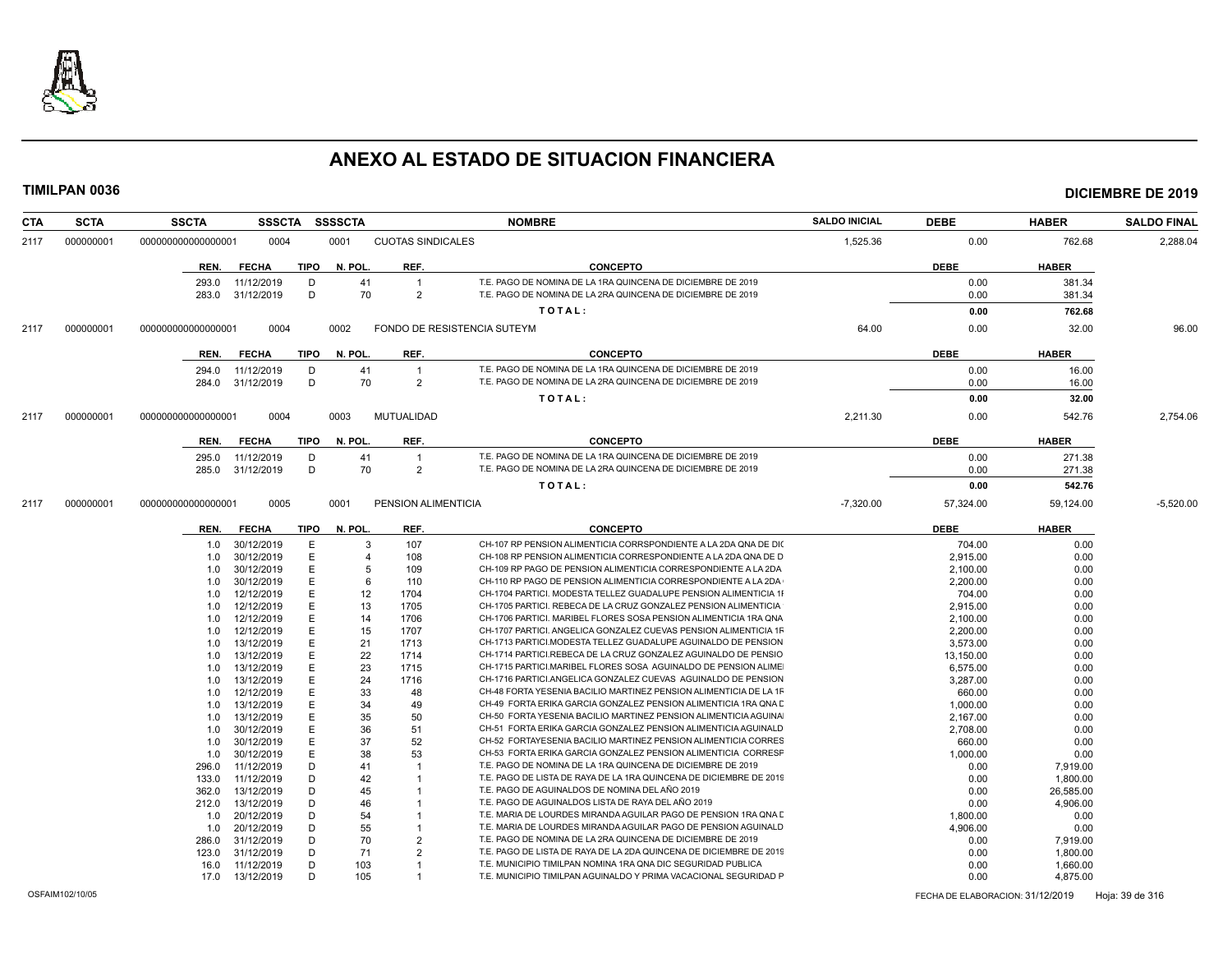

| CTA  | <b>SCTA</b> | <b>SSCTA</b>       |                 |        | SSSCTA SSSSCTA |                         | <b>NOMBRE</b>                                                       | <b>SALDO INICIAL</b> | <b>DEBE</b> | <b>HABER</b> | <b>SALDO FINAL</b> |
|------|-------------|--------------------|-----------------|--------|----------------|-------------------------|---------------------------------------------------------------------|----------------------|-------------|--------------|--------------------|
|      |             |                    | 16.0 31/12/2019 | D      | 114            | $\overline{2}$          | T.E. MUNICIPIO DE TIMILPAN NOMINA 2DA QNA DIC. SEG. PUBLICA         |                      | 0.00        | 1.660.00     |                    |
|      |             |                    |                 |        |                |                         | TOTAL:                                                              |                      | 57,324.00   | 59,124.00    |                    |
| 2117 | 000000001   | 00000000000000001  | 0006            |        | 0003           | FINAGAM S,C,            |                                                                     | 54,024.00            | 107,752.00  | 107,752.00   | 54,024.00          |
|      |             | REN.               | <b>FECHA</b>    | TIPO   | N. POL.        | REF.                    | <b>CONCEPTO</b>                                                     |                      | <b>DEBE</b> | <b>HABER</b> |                    |
|      |             | 36.0               | 11/12/2019      | Е      | 10             | 1702                    | CH-1702 PARTICI, MUNICIPIO DE TIMILPAN COMPLEMENTO NOMINA 1RA QI    |                      | 0.00        | 3.033.00     |                    |
|      |             | 36.0               | 31/12/2019      | Ε      | 29             | 1721                    | CH-1721 MUNICIPIO DE TIMILPAN COMPLEMENTO DE NOMINA 2DA QNA DE      |                      | 0.00        | 3,033.00     |                    |
|      |             | 52.0               | 12/12/2019      | E      | 32             | 1724                    | CH-1724 MUNICIPIO DE TIMILPAN COMPLEMENTO DE PAGO DE LISTA DE R     |                      | 0.00        | 1,441.00     |                    |
|      |             | 1.0                | 05/12/2019      | D      | 32             | 2150                    | T.E. FINAGAM SC DE AP DE RL DE CV FAC-2150 CREDITOS 2DA QNA NOVIE   |                      | 36.175.00   | 0.00         |                    |
|      |             | 1.0                | 05/12/2019      | D      | 33             | 2149                    | T.E. FINAGAM SC DE AP DE RL DE CV FAC-2149 CREDITOS 2DA QNA NOVIE   |                      | 5.027.00    | 0.00         |                    |
|      |             | 297.0              | 11/12/2019      | Ð      | 41             | -1                      | T.E. PAGO DE NOMINA DE LA 1RA QUINCENA DE DICIEMBRE DE 2019         |                      | 0.00        | 33,142.00    |                    |
|      |             | 134.0              | 11/12/2019      | D      | 42             | $\overline{\mathbf{1}}$ | T.E. PAGO DE LISTA DE RAYA DE LA 1RA QUINCENA DE DICIEMBRE DE 2019  |                      | 0.00        | 5,027.00     |                    |
|      |             | 1.0                | 16/12/2019      | D      | 50             | 2209                    | T.E. FINAGAM SC DE AP DE RL DE CV FAC-2209 CREDITOS 1rA QNA DICIEM  |                      | 36,175.00   | 0.00         |                    |
|      |             | 1.0                | 16/12/2019      | D      | 51             | 2210                    | T.E. FINAGAM SC DE AP DE RL DE CV FAC-2210 CREDITOS 1RA QNA DICIEN  |                      | 5.027.00    | 0.00         |                    |
|      |             | 287.0              | 31/12/2019      | D      | 70             | $\overline{2}$          | T.E. PAGO DE NOMINA DE LA 2RA QUINCENA DE DICIEMBRE DE 2019         |                      | 0.00        | 33,142.00    |                    |
|      |             | 124.0              | 31/12/2019      | D      | 71             | $\overline{2}$          | T.E. PAGO DE LISTA DE RAYA DE LA 2DA QUINCENA DE DICIEMBRE DE 2019  |                      | 0.00        | 3,586.00     |                    |
|      |             | 1.0                | 05/12/2019      | D      | 100            | 2201                    | T.E. FINAGAM SC DE AP DE RL DE CV FAC-2201 CREDITOS 2DA QNA NOV. P  |                      | 11,662.00   | 0.00         |                    |
|      |             | 1.0                | 05/12/2019      | D      | 101            | 2148                    | T.E. FINAGAM SC DE AP DE RL DE CV FAC-2148 CREDITOS 2DA QNA NOV. F  |                      | 1,012.00    | 0.00         |                    |
|      |             | 17.0               | 11/12/2019      | D      | 103            | - 1                     | T.E. MUNICIPIO TIMILPAN NOMINA 1RA QNA DIC SEGURIDAD PUBLICA        |                      | 0.00        | 11,662.00    |                    |
|      |             | 15.0               | 11/12/2019      | D      | 104            | $\overline{1}$          | T.E. MUNICIPIO TIMILPAN NOMINA 1RA QNA DIC PROTECCION CIVIL         |                      | 0.00        | 1,012.00     |                    |
|      |             | 1.0                | 16/12/2019      | D      | 108            | 2206                    | T.E. FINAGAM SC DE AP DE RL DE CV FAC-2206 CREDITOS 1RA QNA SEGUR   |                      | 11,662.00   | 0.00         |                    |
|      |             | 1.0                | 16/12/2019      | D      | 109            | 2207                    | T.E. FINAGAM SC DE AP DE RL DE CV FAC-2207 CREDITOS 1RA QNA PROT.   |                      | 1,012.00    | 0.00         |                    |
|      |             | 17.0               | 31/12/2019      | D      | 114            | $\overline{2}$          | T.E. MUNICIPIO DE TIMILPAN NOMINA 2DA QNA DIC. SEG. PUBLICA         |                      | 0.00        | 11,662.00    |                    |
|      |             | 15.0               | 31/12/2019      | D      | 115            | $\overline{2}$          | T.E. MUNICIPIO DE TIMILPAN NOMINA 2DA QNA DIC. PROT. CIVIL          |                      | 0.00        | 1,012.00     |                    |
|      |             |                    |                 |        |                |                         | TOTAL:                                                              |                      | 107,752.00  | 107,752.00   |                    |
| 2117 | 000000001   | 000000000000000001 | 0007            |        | 0002           |                         | 2% SUPERVISION POR CONTRATO DE OBRA                                 | 143,870.30           | 206,636.18  | 486,027.59   | 423,261.71         |
|      |             | REN.               | <b>FECHA</b>    | TIPO   | N. POL.        | REF.                    | <b>CONCEPTO</b>                                                     |                      | <b>DEBE</b> | <b>HABER</b> |                    |
|      |             | 10.0               | 05/12/2019      | D      | 87             |                         | T.E. MUNICIPIO DE TIMILPAN ENTERO DEL 2% DE SUPERVISION DE OBRAS    |                      | 18.647.49   | 0.00         |                    |
|      |             | 1.0                | 05/12/2019      | D      | 87             | $\overline{1}$          | T.E. MUNICIPIO DE TIMILPAN ENTERO DEL 2% DE SUPERVISION DE OBRAS    |                      | 8,367.59    | 0.00         |                    |
|      |             | 2.0                | 05/12/2019      | D      | 87             |                         | T.E. MUNICIPIO DE TIMILPAN ENTERO DEL 2% DE SUPERVISION DE OBRAS    |                      | 2,826.73    | 0.00         |                    |
|      |             | 3.0                | 05/12/2019      | D      | 87             |                         | T.E. MUNICIPIO DE TIMILPAN ENTERO DEL 2% DE SUPERVISION DE OBRAS    |                      | 1,724.11    | 0.00         |                    |
|      |             | 4.0                | 05/12/2019      | D      | 87             |                         | T.E. MUNICIPIO DE TIMILPAN ENTERO DEL 2% DE SUPERVISION DE OBRAS    |                      | 17,820.84   | 0.00         |                    |
|      |             | 5.0                | 05/12/2019      | D      | 87             |                         | T.E. MUNICIPIO DE TIMILPAN ENTERO DEL 2% DE SUPERVISION DE OBRAS    |                      | 9,636.83    | 0.00         |                    |
|      |             | 6.0                | 05/12/2019      | D      | 87             |                         | T.E. MUNICIPIO DE TIMILPAN ENTERO DEL 2% DE SUPERVISION DE OBRAS    |                      | 4,867.28    | 0.00         |                    |
|      |             | 7.0                | 05/12/2019      | D      | 87             |                         | T.E. MUNICIPIO DE TIMILPAN ENTERO DEL 2% DE SUPERVISION DE OBRAS    |                      | 5,161.82    | 0.00         |                    |
|      |             | 8.0                | 05/12/2019      | D      | 87             |                         | T.E. MUNICIPIO DE TIMILPAN ENTERO DEL 2% DE SUPERVISION DE OBRAS    |                      | 25,860.52   | 0.00         |                    |
|      |             | 9.0                | 05/12/2019      | D      | 87             |                         | T.E. MUNICIPIO DE TIMILPAN ENTERO DEL 2% DE SUPERVISION DE OBRAS    |                      | 891.91      | 0.00         |                    |
|      |             | 8.0                | 11/12/2019      | D      | 88             | 4                       | T.E. ABRAHAM RADADAN LOPEZ FAC-4 ESTIMACION 1 DE LA OBRA CALENT     |                      | 0.00        | 4,130.63     |                    |
|      |             | 8.0                | 19/12/2019      | D      | 89             | 122                     | T.E. FELIX HERNANDEZ FLORES FAC-122 EST. 2 FINIQUITO OBRA FISM 14/2 |                      | 0.00        | 1,473.17     |                    |
|      |             | 8.0                | 26/12/2019      | D      | 90             | 11                      | T.E. SRA CONSTRUCCIONES SA DE CV FAC-11 EST 2 OBRA 13/2019          |                      | 0.00        | 664.05       |                    |
|      |             | 8.0                | 28/12/2019      | D      | 91             | 96                      | T.E. SRA CONSTRUCCIONES SA DE CV FAC-11 EST 2 OBRA 13/2019          |                      | 0.00        | 13,791.32    |                    |
|      |             | 8.0                | 28/12/2019      | D      | 92             | 97                      | T.E. EC GRUPO CONSTRUCTOR MIRANDA SA DE CV FAC-97 EST 1 OBRA 54     |                      | 0.00        | 4,135.49     |                    |
|      |             | 8.0                | 30/12/2019      | D      | 93             | 74                      | T.E. ANGEL ALFREDO ROMERO GONZALEZ FAC-74 EST. 1 OBRA 53/2019 FIS   |                      | 0.00        | 5,441.98     |                    |
|      |             | 8.0                | 30/12/2019      | D      | 94             | 149                     | T.E. GRUPO VIALMED SA DE CV FAC-149 ESTI 1 OBRA 05 FISM/2019        |                      | 0.00        | 8,620.54     |                    |
|      |             | 8.0                | 30/12/2019      | D      | 95             | 167                     | T.E. MARIBEL SEGUNDO BAUTISTA FAC-167 EST 2 FINIQUITO OBRA 24 FISM  |                      | 0.00        | 4,592.02     |                    |
|      |             | 8.0                | 30/12/2019      | D      | 96             | 71                      | T.E. ANGEL ALFREDO ROMERO GONZALEZ FAC-71 EST 1 OBRA 17 FISM/20     |                      | 0.00        | 11,206.82    |                    |
|      |             | 8.0                | 31/12/2019      | D      | 97             | 412                     | T.E. JOSE FRANCISCO SANCHEZ LOPEZ FAC-412 EST 3 OBRA 18 FISM/2019   |                      | 0.00        | 1,150.49     |                    |
|      |             | 8.0                | 31/12/2019      | D<br>D | 98             | 63                      | T.E. OSCAL SALVADOR DIAZ GONZALEZ FAC-63 ESTI 2 OBRA 15 FISM/2019   |                      | 0.00        | 985.97       |                    |
|      |             | 8.0                | 31/12/2019      |        | 99             | 72                      | T.E. ANGEL ALFREDO ROMERO GONZALEZ FAC-72 ESTI 1 OBRA 51 DEL FIS    |                      | 0.00        | 7,886.44     |                    |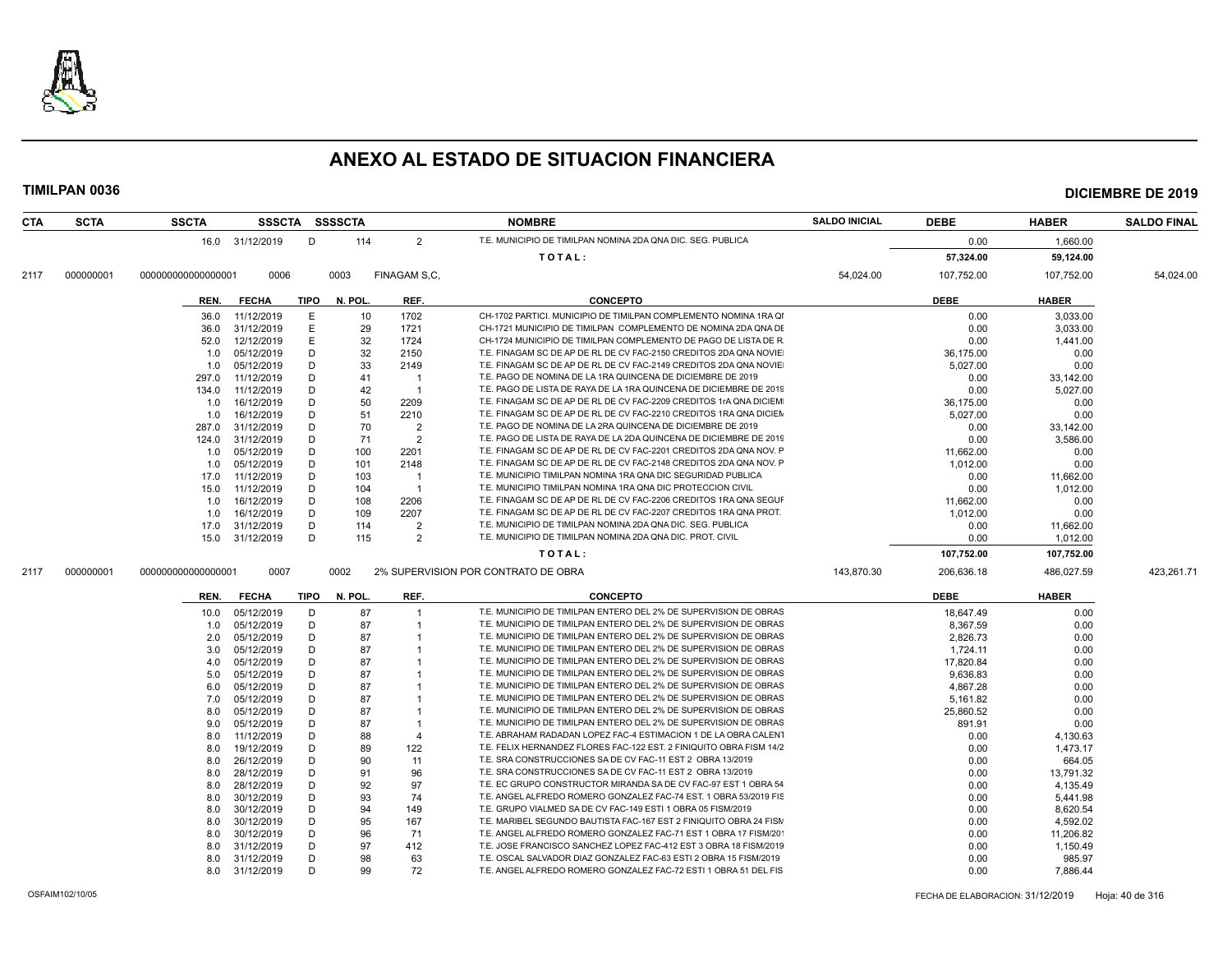

| CTA | <b>SCTA</b> | <b>SSCTA</b> | SSSCTA SSSSCTA  |   |     |                         | <b>NOMBRE</b>                                                       | <b>SALDO INICIAL</b> | <b>DEBE</b> | <b>HABER</b> | <b>SALDO FINAL</b> |
|-----|-------------|--------------|-----------------|---|-----|-------------------------|---------------------------------------------------------------------|----------------------|-------------|--------------|--------------------|
|     |             | 3.0          | 05/12/2019      | D | 118 | 60                      | T.E. ENTERO DE LAS RETENCIONES DEL 2% SUPERVISION OBRAS FEFOM       |                      | 7,756.91    | 0.00         |                    |
|     |             | 4.0          | 05/12/2019      | D | 118 | $\overline{2}$          | T.E. ENTERO DE LAS RETENCIONES DEL 2% SUPERVISION OBRAS FEFOM       |                      | 12.527.89   | 0.00         |                    |
|     |             | 5.0          | 05/12/2019      | D | 118 | 3                       | T.E. ENTERO DE LAS RETENCIONES DEL 2% SUPERVISION OBRAS FEFOM       |                      | 1,212.38    | 0.00         |                    |
|     |             | 6.0          | 05/12/2019      | D | 118 | 145                     | T.E. ENTERO DE LAS RETENCIONES DEL 2% SUPERVISION OBRAS FEFOM       |                      | 16,551.26   | 0.00         |                    |
|     |             | 7.0          | 05/12/2019      | D | 118 | $\overline{2}$          | T.E. ENTERO DE LAS RETENCIONES DEL 2% SUPERVISION OBRAS FEFOM       |                      | 4,794.33    | 0.00         |                    |
|     |             | 8.0          | 05/12/2019      | D | 118 | 61                      | T.E. ENTERO DE LAS RETENCIONES DEL 2% SUPERVISION OBRAS FEFOM       |                      | 10,812.61   | 0.00         |                    |
|     |             | 9.0          | 05/12/2019      | D | 118 | 18                      | T.E. ENTERO DE LAS RETENCIONES DEL 2% SUPERVISION OBRAS FEFOM       |                      | 3,942.70    | 0.00         |                    |
|     |             | 10.0         | 05/12/2019      | D | 118 | 24                      | T.E. ENTERO DE LAS RETENCIONES DEL 2% SUPERVISION OBRAS FEFOM       |                      | 367.46      | 0.00         |                    |
|     |             | 11.0         | 05/12/2019      | D | 118 | 154                     | T.E. ENTERO DE LAS RETENCIONES DEL 2% SUPERVISION OBRAS FEFOM       |                      | 2,012.32    | 0.00         |                    |
|     |             | 2.0          | 05/12/2019      | D | 118 | 1060                    | T.E. ENTERO DE LAS RETENCIONES DEL 2% SUPERVISION OBRAS FEFOM       |                      | 989.61      | 0.00         |                    |
|     |             | 13.0         | 05/12/2019      | D | 118 | 181                     | T.E. ENTERO DE LAS RETENCIONES DEL 2% SUPERVISION OBRAS FEFOM       |                      | 2.603.98    | 0.00         |                    |
|     |             | 14.0         | 05/12/2019      | D | 118 | 78                      | T.E. ENTERO DE LAS RETENCIONES DEL 2% SUPERVISION OBRAS FEFOM       |                      | 6,552.82    | 0.00         |                    |
|     |             | 15.0         | 05/12/2019      | D | 118 | 135                     | T.E. ENTERO DE LAS RETENCIONES DEL 2% SUPERVISION OBRAS FEFOM       |                      | 8,618.09    | 0.00         |                    |
|     |             | 16.0         | 05/12/2019      | D | 118 | 65                      | T.E. ENTERO DE LAS RETENCIONES DEL 2% SUPERVISION OBRAS FEFOM       |                      | 11,516.74   | 0.00         |                    |
|     |             | 17.0         | 05/12/2019      | D | 118 | 66                      | T.E. ENTERO DE LAS RETENCIONES DEL 2% SUPERVISION OBRAS FEFOM       |                      | 11.321.88   | 0.00         |                    |
|     |             | 12.0         | 05/12/2019      | D | 118 | 151                     | T.E. ENTERO DE LAS RETENCIONES DEL 2% SUPERVISION OBRAS FEFOM       |                      | 7,740.66    | 0.00         |                    |
|     |             | 1.0          | 05/12/2019      | D | 118 | $\overline{4}$          | T.E. ENTERO DE LAS RETENCIONES DEL 2% SUPERVISION OBRAS FEFOM       |                      | 1,509.42    | 0.00         |                    |
|     |             |              | 19/12/2019      | D | 125 | 67                      | T.E. ANGEL ALFREDO ROMERO GONZALEZ FAC-67 EST. 2 OBRA FEFOM 38/     |                      | 0.00        | 1,608.40     |                    |
|     |             | 8.0          |                 | D | 126 | 234                     | T.E. GUCOC SA DE CV FAC-234 ESTI 1 DE LA OBRA 41 FEFOM/2019         |                      | 0.00        |              |                    |
|     |             | 8.0          | 19/12/2019      |   |     |                         |                                                                     |                      |             | 8,611.80     |                    |
|     |             | 8.0          | 19/12/2019      | D | 127 | 234                     | T.E. ELENA ARQUITECTOS + ARQUITECTOS SA DE CV FAC-234 ESTIMACION    |                      | 0.00        | 7.962.18     |                    |
|     |             | 8.0          | 21/12/2019      | D | 128 | 68                      | T.E. ANGEL ALFREDO ROMERO GONZALEZ FAC-68 ESTI 2 OBRA 14 FEFOM/     |                      | 0.00        | 1,413.82     |                    |
|     |             | 8.0          | 21/12/2019      | D | 129 | 97                      | T.E. ELENA ARQUITECTOS + ARQUITECTOS SA DE CV FAC-97 ESTIMACION     |                      | 0.00        | 2,067.17     |                    |
|     |             | 8.0          | 24/12/2019      | D | 130 | 70                      | T.E. ANGEL ALFREDO ROMERO GONZALEZ FAC-70 EST 2 OBRA 33 FEFOM/      |                      | 0.00        | 863.21       |                    |
|     |             | 8.0          | 24/12/2019      | D | 131 | 24                      | T.E. GRUPO JUMERAIN SA DE CV FAC-24 EST. 1 OBRA 19 FEFOM/2019       |                      | 0.00        | 5.980.15     |                    |
|     |             | 8.0          | 24/12/2019      | D | 132 | 32                      | T.E. GRUPO JUMERAIN SA DE CV FAC-32 EST. 2 OBRA 19 FEFOM/2019       |                      | 0.00        | 6,103.14     |                    |
|     |             | 8.0          | 24/12/2019      | D | 133 | 69                      | T.E. ANGEL ALFREDO ROMERO GONZALEZ FAC-69 EST. 2 OBRA 43 FEFOM/     |                      | 0.00        | 1,254.71     |                    |
|     |             | 8.0          | 26/12/2019      | D | 134 | 69                      | T.E. ANGEL ALFREDO ROMERO GONZALEZ FAC-69 EST. 2 OBRA 43 FEFOM/     |                      | 0.00        | 17,241.01    |                    |
|     |             | 8.0          | 27/12/2019      | D | 137 | 16                      | T.E. COORPORATIVO INDUSTRIAL YAFINSA SA DE CV FAC-16 EST 1 OBRA 2   |                      | 0.00        | 28,955.86    |                    |
|     |             | 8.0          | 31/12/2019      | D | 140 | 195                     | T.E. ELECTROINGENIERIA CEFYD SA DE CV FAC-195 ESTI 1 OBRA 7 FEFOM   |                      | 0.00        | 4.652.79     |                    |
|     |             | 8.0          | 27/12/2019      | D | 141 | 154                     | T.E. MARIBEL SEGUNDO BAUTISTA FAC-154 ESTIMA 1 OBRA FISE 01/2019    |                      | 0.00        | 19,589.19    |                    |
|     |             | 8.0          | 27/12/2019      | D | 142 | 155                     | T.E. MARIBEL SEGUNDO BAUTISTA FAC-155 ESTIMA 1 OBRA FISE 02/2019    |                      | 0.00        | 19,595.84    |                    |
|     |             | 8.0          | 27/12/2019      | D | 143 | 143                     | T.E. GRUPO VIALMED SA DE CV FAC-143 ESTI. 1 OBRA FISE 03/2019       |                      | 0.00        | 51,140.41    |                    |
|     |             | 8.0          | 27/12/2019      | D | 144 | $\overline{1}$          | T.E. JOSE FRANCISCO SANCHEZ LOPEZ FAC-1 ESTIM 1 OBRA 04 FISE/2019   |                      | 0.00        | 16,406.03    |                    |
|     |             | 8.0          | 31/12/2019      | D | 145 | 2                       | T.E. ABRAHAM RABADAN LOPEZ FAC-2 ESTIMACION I OBRA 05 FISE/2019     |                      | 0.00        | 2,633.61     |                    |
|     |             | 8.0          | 27/12/2019      | D | 146 | 11                      | T.E. INGENIERIA CIVIL E INDUSTRIAL DEL ESTADO DE MEXICO SA DE CV ES |                      | 0.00        | 28,478.07    |                    |
|     |             | 8.0          | 28/12/2019      | D | 147 | 95                      | T.E. EN RIQUE HERNANDEZ HERNANDEZ FAC-95 ESTIM 1 OBRA 07 FISE/20    |                      | 0.00        | 10,632.26    |                    |
|     |             | 8.0          | 31/12/2019      | D | 148 | 147                     | T.E. GRUPO VIALMED SA DE CV FAC-147 ESTI. 1 OBRA FISE 03/2019       |                      | 0.00        | 2,472.50     |                    |
|     |             | 6.0          | 31/12/2019      | D | 171 | 73                      | REG DE LA FAC 73 OBRA FEFOM 03 A NOMBRE DE ANGEL ALFREDO ROM        |                      | 0.00        | 26,743.69    |                    |
|     |             | 6.0          | 31/12/2019      | D | 172 | $\overline{\mathbf{1}}$ | REG DE FAC 1 JOSE FRANCISCO SANCHEZ LOPEZ                           |                      | 0.00        | 654.81       |                    |
|     |             | 6.0          | 31/12/2019      | D | 173 | 8                       | REGISTRO DE FAC-8 A NOMBRE DE ABRAHAM RABADAN LOPEZ                 |                      | 0.00        | 2,212.09     |                    |
|     |             | 13.0         | 31/12/2019      | D | 173 | $\overline{7}$          | REGISTRO DE FAC-7 A NOMBRE DE ABRAHAM RABADAN LOPEZ                 |                      | 0.00        | 139.94       |                    |
|     |             | 6.0          | 31/12/2019      | D | 175 | 13                      | REG. FAC 13 INGENIERIA CIVIL E INDUSTRIAL DEL ESTADO DE MEXICO SA   |                      | 0.00        | 1,478.43     |                    |
|     |             | 13.0         | 31/12/2019      | D | 176 | 116                     | REG. FAC 116 E A NOMBRE DE EC GRUPO CONSTRUCTOR MIRANDA SA DE       |                      | 0.00        | 25,499.01    |                    |
|     |             | 6.0          | 31/12/2019      | D | 176 | 117                     | REG. FAC 117 E A NOMBRE DE EC GRUPO CONSTRUCTOR MIRANDA SA DE       |                      | 0.00        | 6,547.08     |                    |
|     |             | 6.0          | 31/12/2019      | D | 177 | 168                     | MARIBEL SEGUNDO BAUTISTA FAC 168 Y 169 ESTIMACIONES DE OBRAS        |                      | 0.00        | 1,031.01     |                    |
|     |             | 6.0          | 31/12/2019      | D | 178 | 96                      | ENRIQUE HERDANDEZ HERNANDEZ FAC-96 ESTIMACION 2 OBRA                |                      | 0.00        | 697.95       |                    |
|     |             | 6.0          | 31/12/2019      | D | 180 | $\overline{1}$          | REG. FAC 1 NOMBRE DE JUAN LOPEZ LAURENCIA                           |                      | 0.00        | 14,893.99    |                    |
|     |             | 24.0         | 31/12/2019      | D | 187 | $\mathbf{1}$            | REVESTIMIENTO DE CALLE LOS MOROY EN BUCIO 2DA MZA                   |                      | 0.00        | 1,235.00     |                    |
|     |             | 6.0          | 31/12/2019      | D | 187 | $\Omega$                | REVESTIMIENTO DE CAMINO HACIA LOMAS DE EMILIANO ZAPATA              |                      | 0.00        | 5,996.51     |                    |
|     |             | 15.0         | 31/12/2019      | D | 187 | $\overline{\mathbf{1}}$ | 2019, CONSTRUCCION DE EDIFICIO P/ DIRECCION DE SEGURIDAD PUBLIC     |                      | 0.00        | 55,926.96    |                    |
|     |             | 6.0          | 31/12/2019      | D | 190 | $\overline{1}$          | REGISTRO DE PASIVO A NOMBRE DE CORPORATIVO INDUSTRIAL YAFINSA       |                      | 0.00        | 39,995.05    |                    |
|     |             |              | 15.0 31/12/2019 | D | 190 | $\overline{1}$          | APOYO ECONOMICO PARA ACCIONES PARA EL DESARROLLO                    |                      | 0.00        |              |                    |
|     |             |              |                 |   |     |                         |                                                                     |                      |             | 1,235.00     |                    |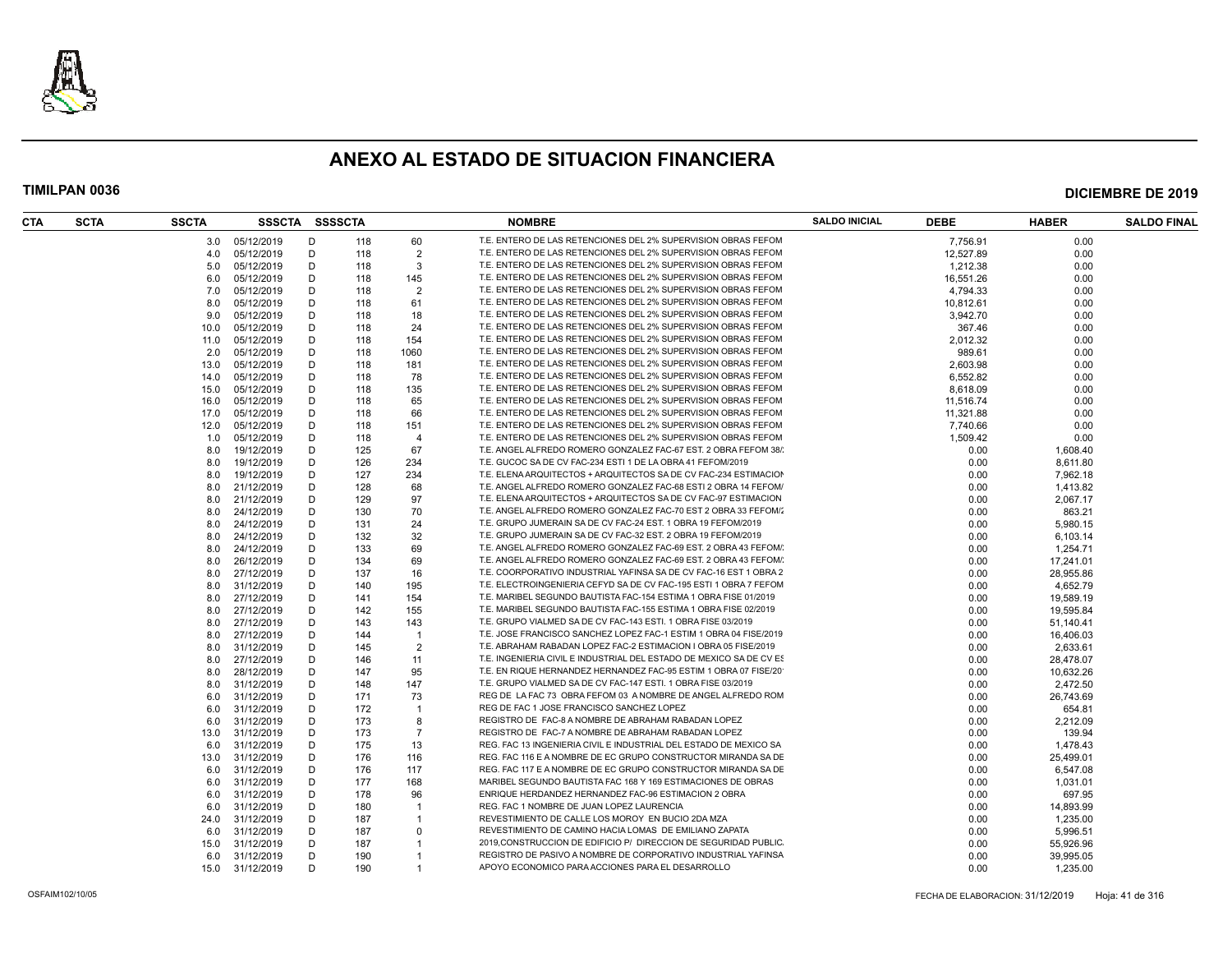

| <b>CTA</b> | <b>SCTA</b> | <b>SSCTA</b>       |              |      | SSSCTA SSSSCTA |                | <b>NOMBRE</b>                                                       | <b>SALDO INICIAL</b> | <b>DEBE</b> | <b>HABER</b>       | <b>SALDO FINAL</b> |
|------------|-------------|--------------------|--------------|------|----------------|----------------|---------------------------------------------------------------------|----------------------|-------------|--------------------|--------------------|
|            |             |                    |              |      |                |                | TOTAL:                                                              |                      | 206,636.18  | 486.027.59         |                    |
| 2117       | 000000001   | 000000000000000001 | 0007         |      | 0004           |                | 0.2% RETENCION I.C.I.C. OBRAS POR CONTRATO                          | 15,294.25            | 0.00        | 39,794.72          | 55,088.97          |
|            |             | REN.               | <b>FECHA</b> | TIPO | N. POL.        | REF.           | <b>CONCEPTO</b>                                                     |                      | <b>DEBE</b> | <b>HABER</b>       |                    |
|            |             | 9.0                | 19/12/2019   | D    | 125            | 67             | T.E. ANGEL ALFREDO ROMERO GONZALEZ FAC-67 EST. 2 OBRA FEFOM 38/     |                      | 0.00        | 160.84             |                    |
|            |             | 9.0                | 19/12/2019   | D    | 126            | 234            | T.E. GUCOC SA DE CV FAC-234 ESTI 1 DE LA OBRA 41 FEFOM/2019         |                      | 0.00        | 861.18             |                    |
|            |             | 9.0                | 19/12/2019   | D    | 127            | 234            | T.E. ELENA ARQUITECTOS + ARQUITECTOS SA DE CV FAC-234 ESTIMACION    |                      | 0.00        | 796.22             |                    |
|            |             | 9.0                | 21/12/2019   | D    | 128            | 68             | T.E. ANGEL ALFREDO ROMERO GONZALEZ FAC-68 ESTI 2 OBRA 14 FEFOM/     |                      | 0.00        | 141.38             |                    |
|            |             | 9.0                | 21/12/2019   | D    | 129            | 97             | T.E. ELENA ARQUITECTOS + ARQUITECTOS SA DE CV FAC-97 ESTIMACION     |                      | 0.00        | 206.72             |                    |
|            |             | 9.0                | 24/12/2019   | D    | 130            | 70             | T.E. ANGEL ALFREDO ROMERO GONZALEZ FAC-70 EST 2 OBRA 33 FEFOM/      |                      | 0.00        | 86.32              |                    |
|            |             | 9.0                | 24/12/2019   | D    | 131            | 24             | T.E. GRUPO JUMERAIN SA DE CV FAC-24 EST. 1 OBRA 19 FEFOM/2019       |                      | 0.00        | 598.01             |                    |
|            |             | 9.0                | 24/12/2019   | D    | 132            | 32             | T.E. GRUPO JUMERAIN SA DE CV FAC-32 EST. 2 OBRA 19 FEFOM/2019       |                      | 0.00        | 610.31             |                    |
|            |             | 9.0                | 24/12/2019   | D    | 133            | 69             | T.E. ANGEL ALFREDO ROMERO GONZALEZ FAC-69 EST. 2 OBRA 43 FEFOM/     |                      | 0.00        | 125.47             |                    |
|            |             | 9.0                | 26/12/2019   | D    | 134            | 69             | T.E. ANGEL ALFREDO ROMERO GONZALEZ FAC-69 EST. 2 OBRA 43 FEFOM/     |                      | 0.00        | 1,724.10           |                    |
|            |             | 9.0                | 27/12/2019   | D    | 137            | 16             | T.E. COORPORATIVO INDUSTRIAL YAFINSA SA DE CV FAC-16 EST 1 OBRA 2   |                      | 0.00        | 2.895.59           |                    |
|            |             | 9.0                | 31/12/2019   | D    | 140            | 195            | T.E. ELECTROINGENIERIA CEFYD SA DE CV FAC-195 ESTI 1 OBRA 7 FEFOM   |                      | 0.00        | 465.28             |                    |
|            |             | 9.0                | 27/12/2019   | D    | 141            | 154            | T.E. MARIBEL SEGUNDO BAUTISTA FAC-154 ESTIMA 1 OBRA FISE 01/2019    |                      | 0.00        | 1,958.92           |                    |
|            |             | 9.0                | 27/12/2019   | D    | 142            | 155            | T.E. MARIBEL SEGUNDO BAUTISTA FAC-155 ESTIMA 1 OBRA FISE 02/2019    |                      | 0.00        | 1,959.58           |                    |
|            |             | 9.0                | 27/12/2019   | D    | 143            | 143            | T.E. GRUPO VIALMED SA DE CV FAC-143 ESTI. 1 OBRA FISE 03/2019       |                      | 0.00        | 5,114.04           |                    |
|            |             | 9.0                | 27/12/2019   | D    | 144            | -1             | T.E. JOSE FRANCISCO SANCHEZ LOPEZ FAC-1 ESTIM 1 OBRA 04 FISE/2019   |                      | 0.00        | 1,640.60           |                    |
|            |             | 9.0                | 31/12/2019   | D    | 145            | $\overline{2}$ | T.E. ABRAHAM RABADAN LOPEZ FAC-2 ESTIMACION I OBRA 05 FISE/2019     |                      | 0.00        | 263.36             |                    |
|            |             | 9.0                | 27/12/2019   | D    | 146            | 11             | T.E. INGENIERIA CIVIL E INDUSTRIAL DEL ESTADO DE MEXICO SA DE CV ES |                      | 0.00        | 2.847.81           |                    |
|            |             | 9.0                | 28/12/2019   | D    | 147            | 95             | T.E. EN RIQUE HERNANDEZ HERNANDEZ FAC-95 ESTIM 1 OBRA 07 FISE/20    |                      | 0.00        | 1.063.23           |                    |
|            |             | 9.0                | 31/12/2019   | D    | 148            | 147            | T.E. GRUPO VIALMED SA DE CV FAC-147 ESTI. 1 OBRA FISE 03/2019       |                      | 0.00        | 247.25             |                    |
|            |             | 7.0                | 31/12/2019   | D    | 171            | 73             | REG DE LA FAC 73 OBRA FEFOM 03 A NOMBRE DE ANGEL ALFREDO ROM        |                      | 0.00        | 2,674.37           |                    |
|            |             | 7.0                | 31/12/2019   | D    | 172            | -1             | REG DE FAC 1 JOSE FRANCISCO SANCHEZ LOPEZ                           |                      | 0.00        | 65.48              |                    |
|            |             | 14.0               | 31/12/2019   | D    | 173            | $\overline{7}$ | REGISTRO DE FAC-7 A NOMBRE DE ABRAHAM RABADAN LOPEZ                 |                      | 0.00        | 13.99              |                    |
|            |             | 7.0                | 31/12/2019   | D    | 175            | 13             | REG. FAC 13 INGENIERIA CIVIL E INDUSTRIAL DEL ESTADO DE MEXICO SA   |                      | 0.00        | 147.84             |                    |
|            |             | 7.0                | 31/12/2019   | D    | 177            | 168            | MARIBEL SEGUNDO BAUTISTA FAC 168 Y 169 ESTIMACIONES DE OBRAS        |                      | 0.00        | 103.10             |                    |
|            |             | 7.0                | 31/12/2019   | D    | 178            | 96             | ENRIQUE HERDANDEZ HERNANDEZ FAC-96 ESTIMACION 2 OBRA                |                      | 0.00        | 69.80              |                    |
|            |             | 7.0                | 31/12/2019   | D    | 180            | -1             | REG. FAC 1 NOMBRE DE JUAN LOPEZ LAURENCIA                           |                      | 0.00        | 1,489.40           |                    |
|            |             | 25.0               | 31/12/2019   | D    | 187            |                | REVESTIMIENTO DE CALLE LOS MOROY EN BUCIO 2DA MZA                   |                      | 0.00        | 299.61             |                    |
|            |             | 7.0                | 31/12/2019   | D    | 187            | $\Omega$       | REVESTIMIENTO DE CAMINO HACIA LOMAS DE EMILIANO ZAPATA              |                      | 0.00        | 599.65             |                    |
|            |             | 16.0               | 31/12/2019   | D    | 187            |                | 2019, CONSTRUCCION DE EDIFICIO P/ DIRECCION DE SEGURIDAD PUBLIC     |                      | 0.00        | 5,592.70           |                    |
|            |             | 16.0               | 31/12/2019   | D    | 190            |                | APOYO ECONOMICO PARA ACCIONES PARA EL DESARROLLO                    |                      | 0.00        | 973.06             |                    |
|            |             | 7.0                | 31/12/2019   | D    | 190            | $\mathbf{1}$   | REGISTRO DE PASIVO A NOMBRE DE CORPORATIVO INDUSTRIAL YAFINSA       |                      | 0.00        | 3,999.51           |                    |
|            |             |                    |              |      |                |                | TOTAL:                                                              |                      | 0.00        | 39,794.72          |                    |
| 2117       | 000000001   | 000000000000000001 | 0007         |      | 0005           |                | 0.5% RETENCION C.M.I.C. OBRAS POR CONTRATO                          | 122,007.50           | 0.00        | 89.488.04          | 211,495.54         |
|            |             | REN.               | <b>FECHA</b> | TIPO | N. POL.        | REF.           | <b>CONCEPTO</b>                                                     |                      | <b>DEBE</b> | <b>HABER</b>       |                    |
|            |             | 10.0               | 19/12/2019   | D    | 125            | 67             | T.E. ANGEL ALFREDO ROMERO GONZALEZ FAC-67 EST. 2 OBRA FEFOM 38/     |                      | 0.00        | 402.10             |                    |
|            |             | 10.0               | 19/12/2019   | D    | 126            | 234            | T.E. GUCOC SA DE CV FAC-234 ESTI 1 DE LA OBRA 41 FEFOM/2019         |                      | 0.00        | 2,152.95           |                    |
|            |             | 10.0               | 19/12/2019   | D    | 127            | 234            | T.E. ELENA ARQUITECTOS + ARQUITECTOS SA DE CV FAC-234 ESTIMACION    |                      | 0.00        | 1,990.54           |                    |
|            |             | 10.0               | 21/12/2019   | D    | 128            | 68             | T.E. ANGEL ALFREDO ROMERO GONZALEZ FAC-68 ESTI 2 OBRA 14 FEFOM/     |                      | 0.00        | 353.46             |                    |
|            |             | 10.0               | 21/12/2019   | D    | 129            | 97             | T.E. ELENA ARQUITECTOS + ARQUITECTOS SA DE CV FAC-97 ESTIMACION     |                      | 0.00        | 516.79             |                    |
|            |             | 10.0               | 24/12/2019   | D    | 130            | 70             | T.E. ANGEL ALFREDO ROMERO GONZALEZ FAC-70 EST 2 OBRA 33 FEFOM/      |                      | 0.00        | 215.80             |                    |
|            |             | 10.0               | 24/12/2019   | D    | 131            | 24             | T.E. GRUPO JUMERAIN SA DE CV FAC-24 EST. 1 OBRA 19 FEFOM/2019       |                      | 0.00        | 1.495.04           |                    |
|            |             |                    | 24/12/2019   | D    | 132            | 32             | T.E. GRUPO JUMERAIN SA DE CV FAC-32 EST. 2 OBRA 19 FEFOM/2019       |                      | 0.00        |                    |                    |
|            |             | 10.0               | 24/12/2019   | D    | 133            | 69             | T.E. ANGEL ALFREDO ROMERO GONZALEZ FAC-69 EST. 2 OBRA 43 FEFOM/     |                      | 0.00        | 1,525.79<br>313.68 |                    |
|            |             | 10.0               |              |      |                | 69             | T.E. ANGEL ALFREDO ROMERO GONZALEZ FAC-69 EST. 2 OBRA 43 FEFOM/     |                      |             |                    |                    |
|            |             | 10.0               | 26/12/2019   | D    | 134            |                |                                                                     |                      | 0.00        | 4,310.25           |                    |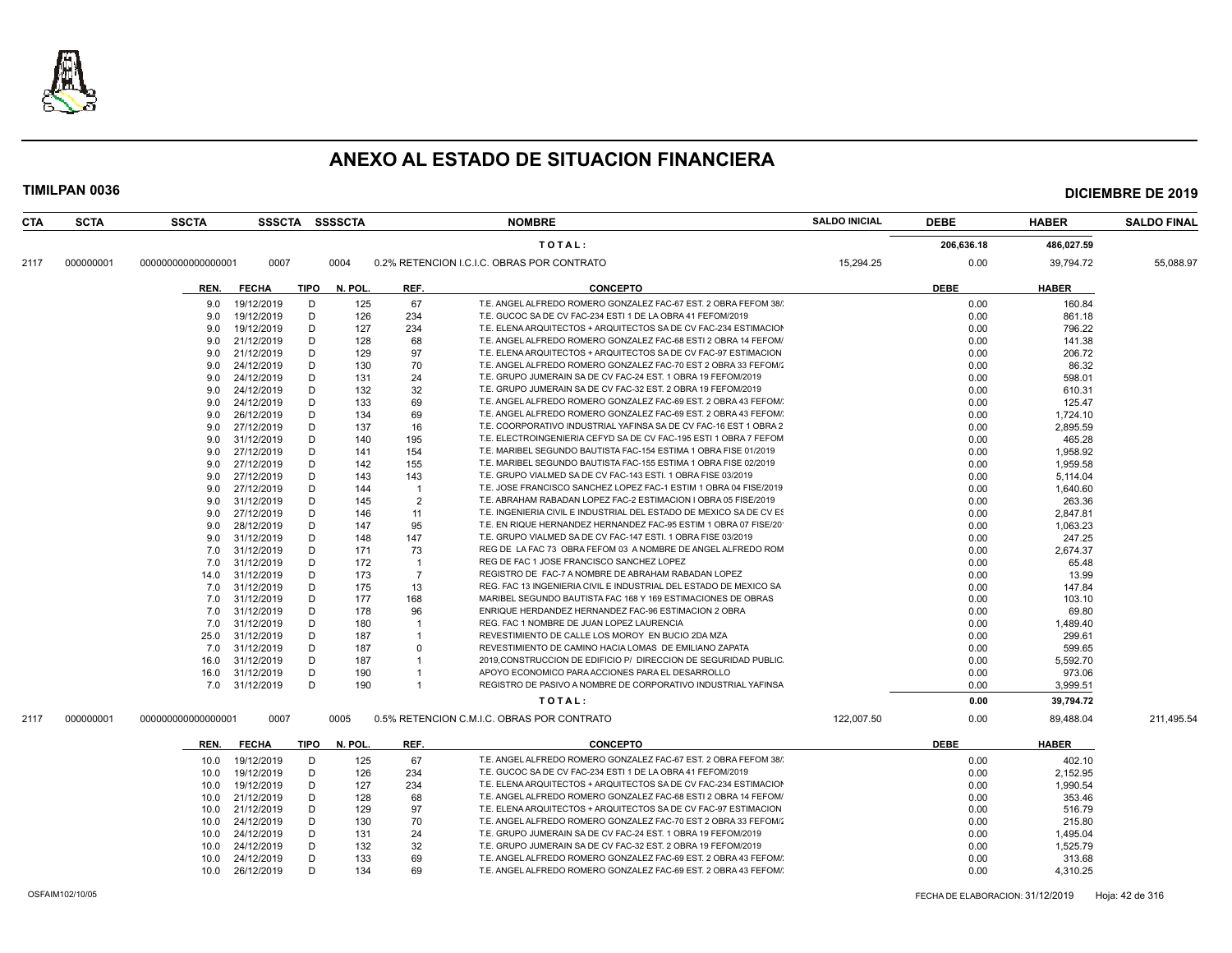

| <b>CTA</b> | <b>SCTA</b> | <b>SSCTA</b>       | <b>SSSCTA</b>  | <b>SSSSCTA</b> |                |                         | <b>NOMBRE</b>                                                          | <b>SALDO INICIAL</b> | <b>DEBE</b> | <b>HABER</b> | <b>SALDO FINAL</b> |
|------------|-------------|--------------------|----------------|----------------|----------------|-------------------------|------------------------------------------------------------------------|----------------------|-------------|--------------|--------------------|
|            |             | 10.0               | 27/12/2019     | D              | 137            | 16                      | T.E. COORPORATIVO INDUSTRIAL YAFINSA SA DE CV FAC-16 EST 1 OBRA 2      |                      | 0.00        | 7,238.97     |                    |
|            |             | 10.0               | 31/12/2019     | D              | 140            | 195                     | T.E. ELECTROINGENIERIA CEFYD SA DE CV FAC-195 ESTI 1 OBRA 7 FEFOM      |                      | 0.00        | 1,163.20     |                    |
|            |             | 10.0               | 27/12/2019     | D              | 141            | 154                     | T.E. MARIBEL SEGUNDO BAUTISTA FAC-154 ESTIMA 1 OBRA FISE 01/2019       |                      | 0.00        | 4,897.30     |                    |
|            |             | 10.0               | 27/12/2019     | D              | 142            | 155                     | T.E. MARIBEL SEGUNDO BAUTISTA FAC-155 ESTIMA 1 OBRA FISE 02/2019       |                      | 0.00        | 4,898.96     |                    |
|            |             | 10.0               | 27/12/2019     | D              | 143            | 143                     | T.E. GRUPO VIALMED SA DE CV FAC-143 ESTI. 1 OBRA FISE 03/2019          |                      | 0.00        | 12,785.10    |                    |
|            |             | 10.0               | 27/12/2019     | D              | 144            |                         | T.E. JOSE FRANCISCO SANCHEZ LOPEZ FAC-1 ESTIM 1 OBRA 04 FISE/2019      |                      | 0.00        | 4,101.51     |                    |
|            |             | 10.0               | 31/12/2019     | D              | 145            | $\overline{2}$          | T.E. ABRAHAM RABADAN LOPEZ FAC-2 ESTIMACION I OBRA 05 FISE/2019        |                      | 0.00        | 658.40       |                    |
|            |             | 10.0               | 27/12/2019     | D              | 146            | 11                      | T.E. INGENIERIA CIVIL E INDUSTRIAL DEL ESTADO DE MEXICO SA DE CV ES    |                      | 0.00        | 7,119.52     |                    |
|            |             | 10.0               | 28/12/2019     | D              | 147            | 95                      | T.E. EN RIQUE HERNANDEZ HERNANDEZ FAC-95 ESTIM 1 OBRA 07 FISE/20       |                      | 0.00        | 2,658.06     |                    |
|            |             | 10.0               | 31/12/2019     | D              | 148            | 147                     | T.E. GRUPO VIALMED SA DE CV FAC-147 ESTI. 1 OBRA FISE 03/2019          |                      | 0.00        | 618.13       |                    |
|            |             | 8.0                | 31/12/2019     | D              | 171            | 73                      | REG DE LA FAC 73 OBRA FEFOM 03 A NOMBRE DE ANGEL ALFREDO ROM           |                      | 0.00        | 6.685.92     |                    |
|            |             | 8.0                | 31/12/2019     | D              | 172            | $\overline{\mathbf{1}}$ | REG DE FAC 1 JOSE FRANCISCO SANCHEZ LOPEZ                              |                      | 0.00        | 163.70       |                    |
|            |             | 15.0               | 31/12/2019     | D              | 173            | $\overline{7}$          | REGISTRO DE FAC-7 A NOMBRE DE ABRAHAM RABADAN LOPEZ                    |                      | 0.00        | 34.98        |                    |
|            |             | 8.0                | 31/12/2019     | D              | 175            | 13                      | REG. FAC 13 INGENIERIA CIVIL E INDUSTRIAL DEL ESTADO DE MEXICO SA      |                      | 0.00        | 369.61       |                    |
|            |             | 8.0                | 31/12/2019     | D              | 177            | 168                     | MARIBEL SEGUNDO BAUTISTA FAC 168 Y 169 ESTIMACIONES DE OBRAS           |                      | 0.00        | 257.75       |                    |
|            |             | 8.0                | 31/12/2019     | D              | 178            | 96                      | ENRIQUE HERDANDEZ HERNANDEZ FAC-96 ESTIMACION 2 OBRA                   |                      | 0.00        | 174.49       |                    |
|            |             | 8.0                | 31/12/2019     | D              | 180            |                         | REG. FAC 1 NOMBRE DE JUAN LOPEZ LAURENCIA                              |                      | 0.00        | 3,723.50     |                    |
|            |             |                    |                |                |                |                         | REVESTIMIENTO DE CALLE LOS MOROY EN BUCIO 2DA MZA                      |                      |             |              |                    |
|            |             | 26.0               | 31/12/2019     | D              | 187            |                         | 2019, CONSTRUCCION DE EDIFICIO P/ DIRECCION DE SEGURIDAD PUBLIC        |                      | 0.00        | 749.00       |                    |
|            |             | 17.0               | 31/12/2019     | D              | 187            |                         |                                                                        |                      | 0.00        | 13,981.74    |                    |
|            |             | 8.0                | 31/12/2019     | D              | 187            | $\Omega$                | REVESTIMIENTO DE CAMINO HACIA LOMAS DE EMILIANO ZAPATA                 |                      | 0.00        | 1,499.13     |                    |
|            |             | 17.0               | 31/12/2019     | D              | 190            |                         | APOYO ECONOMICO PARA ACCIONES PARA EL DESARROLLO                       |                      | 0.00        | 2,432.67     |                    |
|            |             |                    |                |                |                |                         | TOTAL:                                                                 |                      | 0.00        | 89,488.04    |                    |
| 2117       | 000000001   | 00000000000000000  | 0007           |                | 0007           |                         | 0.5% VIGILANCIA, INSPECCION Y CONTROL DE LA SECRETARIA FUNCION PUBLICA | 15.149.99            | 0.00        | 9,998.77     | 25,148.76          |
|            |             | REN.               | <b>FECHA</b>   | <b>TIPO</b>    | N. POL.        | REF.                    | <b>CONCEPTO</b>                                                        |                      | <b>DEBE</b> | <b>HABER</b> |                    |
|            |             |                    | 8.0 31/12/2019 | D              | 190            | $\overline{1}$          | REGISTRO DE PASIVO A NOMBRE DE CORPORATIVO INDUSTRIAL YAFINSA          |                      | 0.00        | 9,998.77     |                    |
|            |             |                    |                |                |                |                         | TOTAL:                                                                 |                      | 0.00        | 9,998.77     |                    |
| 2119       |             |                    |                |                |                |                         | Otras Cuentas por Pagar a Corto Plazo                                  | 2.172.911.87         | 112,000.00  | 0.00         | 2,060,911.87       |
| 2119       | 000000001   | 000000000000000001 | 0003           | 0004           |                |                         | DEPOSITOS PENDIENTES DE APLICAR                                        | 500.00               | 0.00        | 0.00         | 500.00             |
| 2119       | 000000001   | 000000000000000001 | 0004           | 0004           |                |                         | ROBERTO CARLOS OSORNIO CABALLERO                                       | 34.937.56            | 0.00        | 0.00         | 34.937.56          |
|            |             |                    | 0004           | 0013           |                |                         | HAZEL AMAIRANI ESQUIVEL MARTINEZ                                       | 25,474.31            | 0.00        | 0.00         | 25,474.31          |
| 2119       | 000000001   | 000000000000000001 |                |                |                |                         |                                                                        |                      |             |              |                    |
| 2119       | 000000001   | 000000000000000001 | 0004           | 0017           |                |                         | VICTOR ALFONSO ENSASTEGUI ALCANTARA                                    | 12,000.00            | 12,000.00   | 0.00         | 0.00               |
|            |             | REN.               | <b>FECHA</b>   | <b>TIPO</b>    | N. POL         | REF.                    | <b>CONCEPTO</b>                                                        |                      | <b>DEBE</b> | <b>HABER</b> |                    |
|            |             | 1.0                | 02/12/2019     | E              | 8              | 1700                    | CH-1700 PARTICIPACIONES VICTOR ALFONSO ENSASTEGUI ALCANTARA LI         |                      | 12,000.00   | 0.00         |                    |
|            |             |                    |                |                |                |                         | TOTAL:                                                                 |                      | 12,000.00   | 0.00         |                    |
| 2119       | 000000004   | 00000000000000000  | 0001           | 0001           |                |                         | ANTICIPO DE PARTICIPACIONES 2019-2021                                  | 2,200,000.00         | 100,000.00  | 0.00         | 2,100,000.00       |
|            |             |                    |                |                |                |                         |                                                                        |                      |             |              |                    |
|            |             | REN.               | <b>FECHA</b>   | <b>TIPO</b>    | N. POL         | REF.                    | <b>CONCEPTO</b>                                                        |                      | <b>DEBE</b> | <b>HABER</b> |                    |
|            |             |                    | 1.0 31/12/2019 | D              | $\overline{2}$ | $\overline{1}$          | PAGO DICIEMBRE ANTI. PARTICIPACIONES DE MARZO 2019*                    |                      | 100,000.00  | 0.00         |                    |
|            |             |                    |                |                |                |                         | TOTAL:                                                                 |                      | 100,000.00  | 0.00         |                    |
| 2119       | 000000004   | 000000000000000001 | 0001           |                | 0002           |                         | ANTICIPO DE PARTICIPACIONES 2013-2015                                  | $-100,000.00$        | 0.00        | 0.00         | $-100,000.00$      |
| 2121       |             |                    |                |                |                |                         | Documentos Comerciales por Pagar a Corto Plazo                         | 0.00                 | 0.00        | 3,500,000.00 | 3,500,000.00       |
| 2121       | 000000001   | 00000000000000002  | 0001           |                |                |                         | LUMO FINANCIERA DEL CENTRO S.A. DE C.V. SOFOM. E.N.R.                  | 0.00                 | 0.00        | 3,500,000.00 | 3,500,000.00       |
|            |             | REN.               | <b>FECHA</b>   | TIPO           | N. POL         | REF.                    | <b>CONCEPTO</b>                                                        |                      | <b>DEBE</b> | <b>HABER</b> |                    |
|            |             |                    |                |                |                |                         |                                                                        |                      |             |              |                    |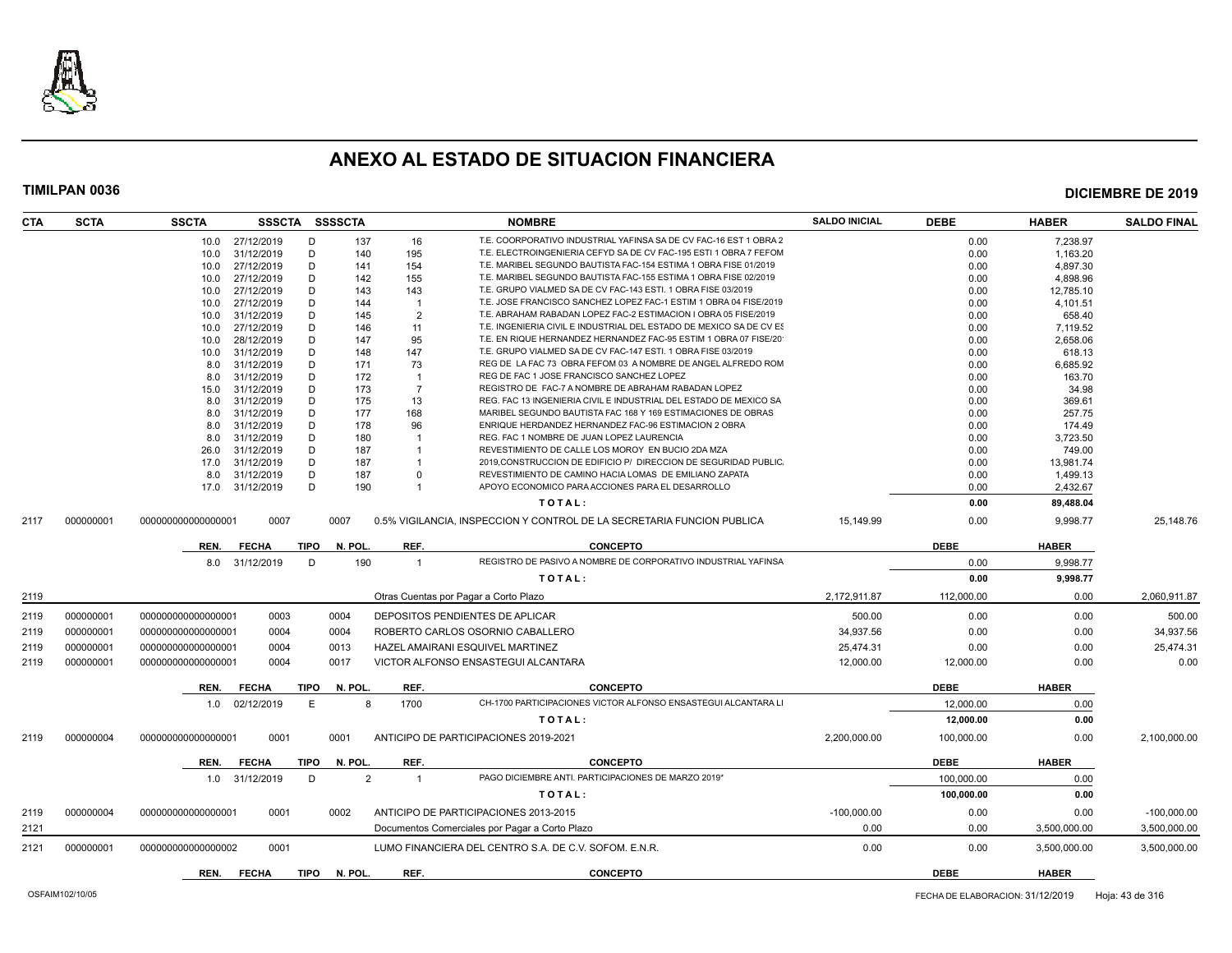

| <b>CTA</b> | <b>SCTA</b> | <b>SSCTA</b>                        | SSSCTA SSSSCTA                | <b>NOMBRE</b>                                                                                | <b>SALDO INICIAL</b> | <b>DEBE</b> | <b>HABER</b> | <b>SALDO FINAL</b> |
|------------|-------------|-------------------------------------|-------------------------------|----------------------------------------------------------------------------------------------|----------------------|-------------|--------------|--------------------|
|            |             | 9.0 31/12/2019                      | 8                             | REGISTRO DE PRESTAMO AL MUNICIPIO DE DICIEMBRE 2019                                          |                      | 0.00        | 3,500,000.00 |                    |
|            |             |                                     |                               | TOTAL:                                                                                       |                      | 0.00        | 3,500,000.00 |                    |
| 3111       |             |                                     | Aportaciones                  |                                                                                              | 13,201,683.23        | 0.00        | 0.00         | 13,201,683.23      |
| 3111       | 000000001   | 0001<br>000000000000000001          | <b>PATRIMONIO</b>             |                                                                                              | 13,201,683.23        | 0.00        | 0.00         | 13,201,683.23      |
| 3221       |             |                                     |                               | Resultados de Ejercicios Anteriores                                                          | 30,252,408.96        | 78,568.85   | 0.00         | 30,173,840.11      |
| 3221       | 000000001   |                                     |                               | RESULTADO DE EJERCICIOS ANTERIORES                                                           | 30,252,408.96        | 78,568.85   | 0.00         | 30,173,840.11      |
|            |             | REN.<br><b>FECHA</b>                | REF.<br>N. POL.<br>TIPO       | <b>CONCEPTO</b>                                                                              |                      | <b>DEBE</b> | <b>HABER</b> |                    |
|            |             | 31/12/2019<br>1.0                   | D<br>191<br>$\overline{1}$    | RESULTADO DE EJERCICIOS ANTERIORES                                                           |                      | 78,568.85   | 0.00         |                    |
|            |             |                                     |                               | TOTAL:                                                                                       |                      | 78,568.85   | 0.00         |                    |
| 4112       |             |                                     | Impuestos sobre el Patrimonio |                                                                                              | 2,125,074.00         | 0.00        | 22,197.00    | 2,147,271.00       |
| 4112       | 000000001   | 0001<br>000000000000000002          | Predial                       |                                                                                              | 2.082.862.00         | 0.00        | 19.315.00    | 2,102,177.00       |
|            |             | <b>FECHA</b><br><b>TIPO</b><br>REN. | REF.<br>N. POL.               | <b>CONCEPTO</b>                                                                              |                      | <b>DEBE</b> | <b>HABER</b> |                    |
|            |             | 31/12/2019<br>9.0                   | 6                             | REGISTRO DEL IMPUESTO PREDIAL DEL MES DE DICIEMBRE DE 2019                                   |                      | 0.00        | 19,315.00    |                    |
|            |             |                                     |                               | TOTAL:                                                                                       |                      | 0.00        | 19,315.00    |                    |
| 4112       | 000000001   | 0002<br>00000000000000002           |                               | Sobre Adquisición de Inmuebles y Otras Operaciones Traslativas de Dominio de Inmuebles       | 42,212.00            | 0.00        | 2,882.00     | 45,094.00          |
|            |             | REN.<br><b>FECHA</b>                | TIPO<br>N. POL.<br>REF.       | <b>CONCEPTO</b>                                                                              |                      | <b>DEBE</b> | <b>HABER</b> |                    |
|            |             | 01/12/2019<br>2.0                   | 1<br>$\overline{1}$           | REGISTRO DE INGRESOS RECAUDADOS DE LA CAJA DE LA TESORERIA DE                                |                      | 0.00        | 2,882.00     |                    |
|            |             |                                     |                               | TOTAL:                                                                                       |                      | 0.00        | 2,882.00     |                    |
| 4117       |             |                                     | Accesorios de Impuestos       |                                                                                              | 45,377.00            | 0.00        | 5,951.00     | 51,328.00          |
| 4117       | 000000001   | 0002<br>00000000000000007           | Recargos                      |                                                                                              | 45.377.00            | 0.00        | 5,951.00     | 51,328.00          |
|            |             | <b>FECHA</b><br>REN.                | <b>TIPO</b><br>N. POL<br>REF. | <b>CONCEPTO</b>                                                                              |                      | <b>DEBE</b> | <b>HABER</b> |                    |
|            |             | 31/12/2019<br>12.0                  | 6<br>$\overline{1}$           | REGISTRO DEL IMPUESTO PREDIAL DEL MES DE DICIEMBRE DE 2019                                   |                      | 0.00        | 5,951.00     |                    |
|            |             |                                     |                               | TOTAL:                                                                                       |                      | 0.00        | 5,951.00     |                    |
| 4119       |             |                                     | Otros Impuestos               |                                                                                              | 2,104.00             | 0.00        | 0.00         | 2,104.00           |
| 4119       | 000000001   | 0001<br>000000000000000009          | Sobre Anuncios Publicitarios  |                                                                                              | 2,104.00             | 0.00        | 0.00         | 2,104.00           |
| 4131       |             |                                     |                               | Contribución de Mejoras por Obras Públicas                                                   | 2,200.00             | 0.00        | 0.00         | 2,200.00           |
| 4131       | 000000003   | 0001<br>00000000000000001           |                               | Para obra pública y acciones de beneficio social                                             | 2,200.00             | 0.00        | 0.00         | 2,200.00           |
| 4141       |             |                                     |                               | Derechos por el Uso, Goce, Aprovechamiento o Explotación de Bienes de Dominio                | 476,129.13           | 0.00        | 77,072.00    | 553,201.13         |
| 4141       | 000000004   | 0001<br>00000000000000001           | <b>Público</b>                | Por Uso de Vías y Áreas Públicas para el ejercicio de Actividades Comerciales y de Servicios | 476,129.13           | 0.00        | 77,072.00    | 553,201.13         |
|            |             | REN.<br><b>FECHA</b>                | TIPO<br>N. POL<br>REF.        | <b>CONCEPTO</b>                                                                              |                      | <b>DEBE</b> | <b>HABER</b> |                    |
|            |             | 01/12/2019<br>5.0                   | 1<br>$\overline{1}$           | REGISTRO DE INGRESOS RECAUDADOS DE LA CAJA DE LA TESORERIA DE                                |                      | 0.00        | 77,072.00    |                    |
|            |             |                                     |                               | TOTAL:                                                                                       |                      | 0.00        | 77,072.00    |                    |
| 4143       |             |                                     |                               | Derechos por Prestación de Servicios                                                         | 3,645,460.00         | 0.00        | 90,444.00    | 3,735,904.00       |
| 4143       | 000000004   | 000000000000000003<br>0001          | Suministro de Aqua Potable    |                                                                                              | 3,084,648.00         | 0.00        | 59,421.00    | 3,144,069.00       |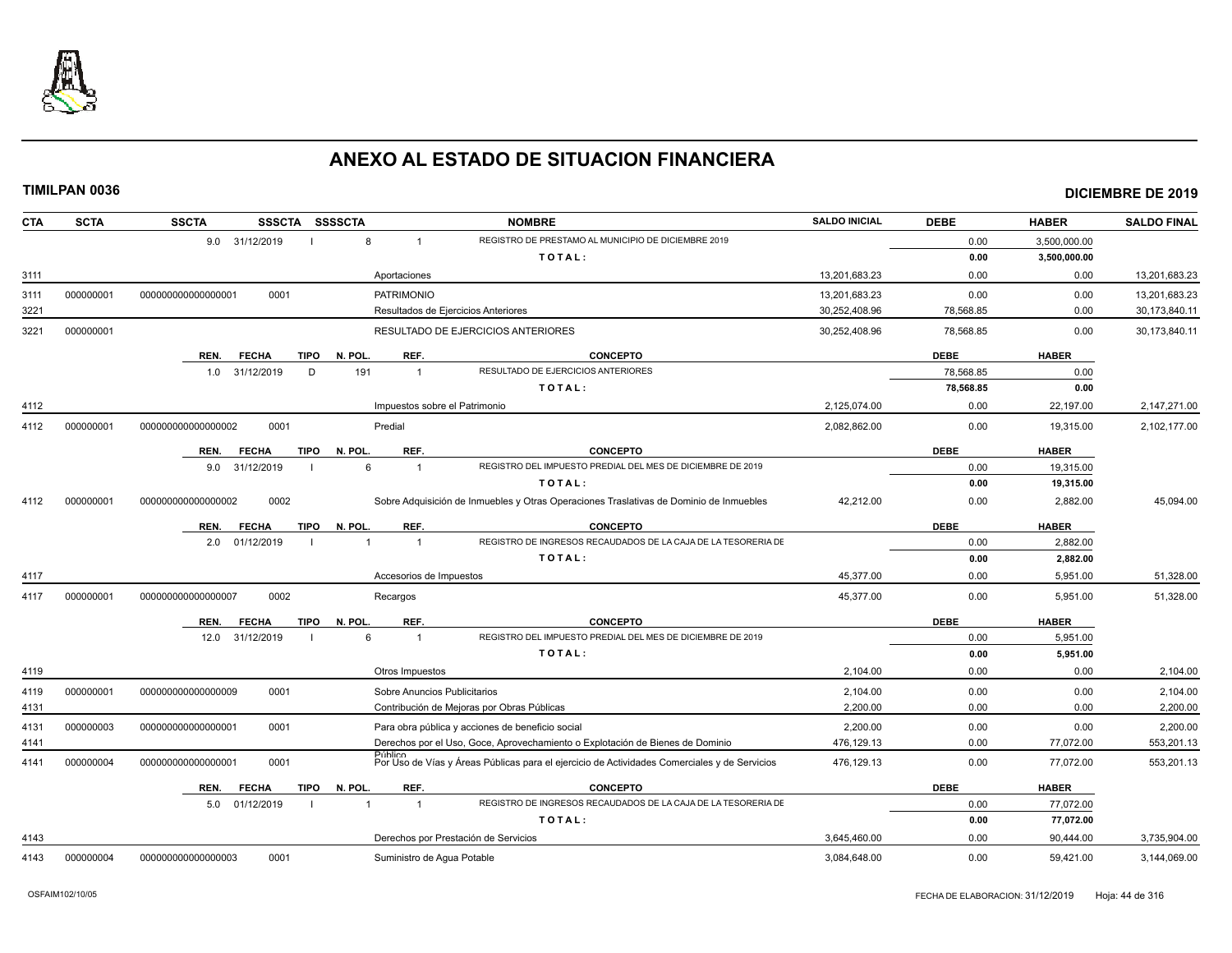

|            | <b>TIMILPAN 0036</b> |                    |                 |                |                |                            |                                                                                                |                      |             |              | <b>DICIEMBRE DE 2019</b> |
|------------|----------------------|--------------------|-----------------|----------------|----------------|----------------------------|------------------------------------------------------------------------------------------------|----------------------|-------------|--------------|--------------------------|
| <b>CTA</b> | <b>SCTA</b>          | <b>SSCTA</b>       |                 |                | SSSCTA SSSSCTA |                            | <b>NOMBRE</b>                                                                                  | <b>SALDO INICIAL</b> | <b>DEBE</b> | <b>HABER</b> | <b>SALDO FINAL</b>       |
|            |                      | REN.               | <b>FECHA</b>    | <b>TIPO</b>    | N. POL.        | REF.                       | <b>CONCEPTO</b>                                                                                |                      | <b>DEBE</b> | <b>HABER</b> |                          |
|            |                      |                    | 8.0 01/12/2019  | - 1            | $\overline{1}$ | $\mathbf{1}$               | REGISTRO DE INGRESOS RECAUDADOS DE LA CAJA DE LA TESORERIA DE                                  |                      | 0.00        | 59,421.00    |                          |
|            |                      |                    |                 |                |                |                            | TOTAL:                                                                                         |                      | 0.00        | 59,421.00    |                          |
| 4143       | 000000004            | 000000000000000003 | 0004            |                |                |                            | Conexiones a los Sistemas de Agua y Drenaje                                                    | 13,922.00            | 0.00        | 0.00         | 13,922.00                |
| 4143       | 000000004            | 00000000000000003  | 0012            |                |                | Agua en Pipas (Carga)      |                                                                                                | 111,033.00           | 0.00        | 4,299.00     | 115,332.00               |
|            |                      | REN.               | <b>FECHA</b>    | <b>TIPO</b>    | N. POL.        | REF.                       | <b>CONCEPTO</b>                                                                                |                      | <b>DEBE</b> | <b>HABER</b> |                          |
|            |                      | 11.0               | 01/12/2019      | $\blacksquare$ | $\overline{1}$ | $\overline{1}$             | REGISTRO DE INGRESOS RECAUDADOS DE LA CAJA DE LA TESORERIA DE                                  |                      | 0.00        | 4,299.00     |                          |
|            |                      |                    |                 |                |                |                            | TOTAL:                                                                                         |                      | 0.00        | 4,299.00     |                          |
| 4143       | 000000004            | 000000000000000003 | 0020            |                |                | Del Registro Civil         |                                                                                                | 252,714.00           | 0.00        | 9,975.00     | 262,689.00               |
|            |                      |                    |                 |                |                |                            |                                                                                                |                      |             |              |                          |
|            |                      | REN.               | <b>FECHA</b>    | <b>TIPO</b>    | N. POL.        | REF.                       | <b>CONCEPTO</b>                                                                                |                      | <b>DEBE</b> | <b>HABER</b> |                          |
|            |                      |                    | 14.0 01/12/2019 | $\blacksquare$ | $\overline{1}$ | $\overline{1}$             | REGISTRO DE INGRESOS RECAUDADOS DE LA CAJA DE LA TESORERIA DE                                  |                      | 0.00        | 9,975.00     |                          |
|            |                      |                    |                 |                |                |                            | TOTAL:                                                                                         |                      | 0.00        | 9,975.00     |                          |
| 4143       | 000000004            | 000000000000000003 | 0021            |                |                |                            | De Desarrollo Urbano y Obras Públicas                                                          | 16,747.00            | 0.00        | 3,890.00     | 20,637.00                |
|            |                      | REN.               | <b>FECHA</b>    | TIPO           | N. POL.        | REF.                       | <b>CONCEPTO</b>                                                                                |                      | <b>DEBE</b> | <b>HABER</b> |                          |
|            |                      | 17.0               | 01/12/2019      | $\blacksquare$ | $\mathbf{1}$   | $\overline{1}$             | REGISTRO DE INGRESOS RECAUDADOS DE LA CAJA DE LA TESORERIA DE                                  |                      | 0.00        | 3,890.00     |                          |
|            |                      |                    |                 |                |                |                            | TOTAL:                                                                                         |                      | 0.00        | 3,890.00     |                          |
| 4143       | 000000004            | 000000000000000003 | 0022            |                |                |                            | Por Servicios Prestados por Autoridades Fiscales, Administrativas y de Acceso a la Información | 24,040.00            | 0.00        | 1,087.00     | 25,127.00                |
|            |                      | REN.               | <b>FECHA</b>    | <b>TIPO</b>    | N. POL.        | REF.                       | <b>CONCEPTO</b>                                                                                |                      | <b>DEBE</b> | <b>HABER</b> |                          |
|            |                      |                    | 20.0 01/12/2019 | - 1            | $\mathbf 1$    | $\overline{1}$             | REGISTRO DE INGRESOS RECAUDADOS DE LA CAJA DE LA TESORERIA DE                                  |                      | 0.00        | 1,087.00     |                          |
|            |                      |                    |                 |                |                |                            | TOTAL:                                                                                         |                      | 0.00        | 1,087.00     |                          |
| 4143       | 000000004            | 000000000000000003 | 0025            |                |                | Por Servicios de Panteones |                                                                                                | 44,226.00            | 0.00        | 2,928.00     | 47,154.00                |
|            |                      | REN.               | <b>FECHA</b>    | <b>TIPO</b>    | N. POL.        | REF.                       | <b>CONCEPTO</b>                                                                                |                      | <b>DEBE</b> | <b>HABER</b> |                          |
|            |                      |                    | 23.0 01/12/2019 | $\blacksquare$ | $\overline{1}$ | $\overline{1}$             | REGISTRO DE INGRESOS RECAUDADOS DE LA CAJA DE LA TESORERIA DE                                  |                      | 0.00        | 2,928.00     |                          |
|            |                      |                    |                 |                |                |                            | TOTAL:                                                                                         |                      | 0.00        | 2,928.00     |                          |
| 4143       | 000000004            | 000000000000000003 | 0027            |                |                |                            | Por Servicios Prestados por Autoridades de Seguridad Pública                                   | 80,800.00            | 0.00        | 8,000.00     | 88,800.00                |
|            |                      | REN.               | <b>FECHA</b>    | <b>TIPO</b>    | N. POL.        | REF.                       | <b>CONCEPTO</b>                                                                                |                      | <b>DEBE</b> | <b>HABER</b> |                          |
|            |                      | 26.0               | 01/12/2019      | - 1            | $\overline{1}$ | $\overline{1}$             | REGISTRO DE INGRESOS RECAUDADOS DE LA CAJA DE LA TESORERIA DE                                  |                      | 0.00        | 8,000.00     |                          |
|            |                      |                    |                 |                |                |                            | TOTAL:                                                                                         |                      | 0.00        | 8,000.00     |                          |
| 4143       | 000000004            | 000000000000000003 | 0028            |                |                |                            | Por Servicios Prestados por las Autoridades de Catastro                                        | 5.630.00             | 0.00        | 844.00       | 6,474.00                 |
|            |                      | REN.               | <b>FECHA</b>    | <b>TIPO</b>    | N. POL.        | REF.                       | <b>CONCEPTO</b>                                                                                |                      | <b>DEBE</b> | <b>HABER</b> |                          |
|            |                      |                    | 29.0 01/12/2019 | - 1            | $\overline{1}$ | $\overline{1}$             | REGISTRO DE INGRESOS RECAUDADOS DE LA CAJA DE LA TESORERIA DE                                  |                      | 0.00        | 844.00       |                          |
|            |                      |                    |                 |                |                |                            | TOTAL:                                                                                         |                      | 0.00        | 844.00       |                          |
| 4143       | 000000004            | 00000000000000003  | 0030            |                |                |                            | Por Servicios de Limpieza de Lotes Baldíos, Recolección, Traslado, y Disposición Final de Resi | 11,700.00            | 0.00        | 0.00         | 11,700.00                |
| 4144       |                      |                    |                 |                |                | Accesorios de Derechos     |                                                                                                | 203,409.00           | 0.00        | 6,761.00     | 210,170.00               |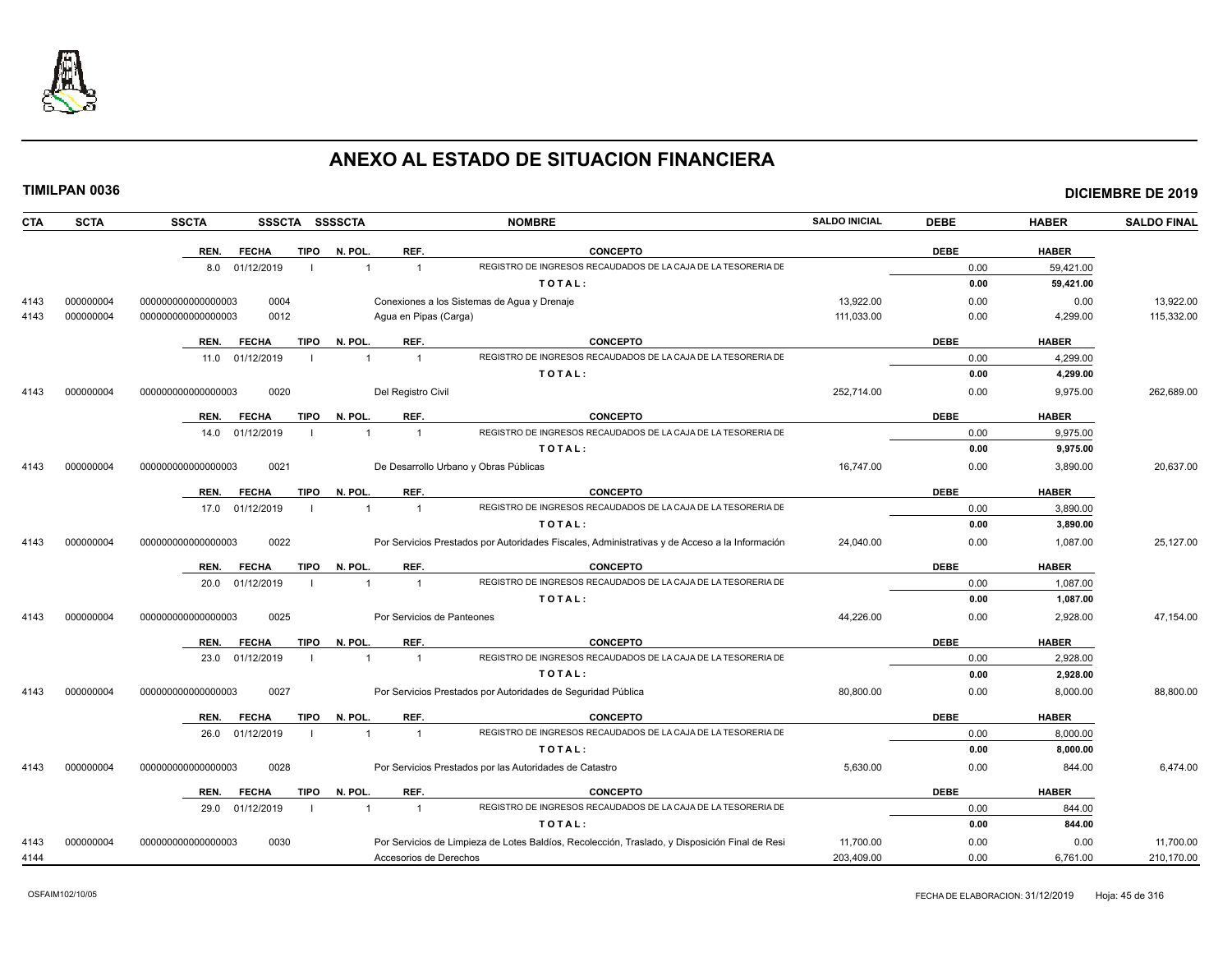

| <b>SCTA</b><br><b>CTA</b> | <b>SSCTA</b><br><b>SSSCTA</b>       | <b>SSSSCTA</b>                   | <b>NOMBRE</b>                                                                                 | <b>SALDO INICIAL</b> | <b>DEBE</b> | <b>HABER</b>  | <b>SALDO FINAL</b> |
|---------------------------|-------------------------------------|----------------------------------|-----------------------------------------------------------------------------------------------|----------------------|-------------|---------------|--------------------|
| 4144<br>000000004         | 0002<br>000000000000000004          | Recargos                         |                                                                                               | 203,409.00           | 0.00        | 6,761.00      | 210,170.00         |
|                           | <b>FECHA</b><br><b>TIPO</b><br>REN. | N. POL<br>REF.                   | <b>CONCEPTO</b>                                                                               |                      | <b>DEBE</b> | <b>HABER</b>  |                    |
|                           | 01/12/2019<br>32.0                  | $\overline{1}$                   | REGISTRO DE INGRESOS RECAUDADOS DE LA CAJA DE LA TESORERIA DE                                 |                      | 0.00        | 6,761.00      |                    |
|                           |                                     |                                  | TOTAL:                                                                                        |                      | 0.00        | 6,761.00      |                    |
| 4151                      |                                     |                                  | Productos Derivados del Uso y Aprovechamiento de Bienes no Sujetos a Régimen                  | 199,240.00           | 0.00        | 0.00          | 199,240.00         |
| 4151<br>000000005         | 0001<br>00000000000000001           | de Dominio Público               | Por la Venta o Arrendamiento de Bienes Municipales                                            | 199,240.00           | 0.00        | 0.00          | 199,240.00         |
| 4159                      |                                     |                                  | Otros Productos que Generan Ingresos Corrientes                                               | 411,499.07           | 0.00        | 0.00          | 411,499.07         |
| 4159<br>000000005         | 0002<br>000000000000000009          |                                  | En General, todos aquellos Ing que perciba la Hda Mpal, der de Act que no son Propias de Dere | 411,499.07           | 0.00        | 0.00          | 411,499.07         |
| 4162                      |                                     | Multas                           |                                                                                               | 85.00                | 0.00        | 0.00          | 85.00              |
| 4162<br>000000006         | 0001<br>000000000000000002          | Sanciones Administrativas        |                                                                                               | 85.00                | 0.00        | 0.00          | 85.00              |
| 4164                      |                                     | Reintegros                       |                                                                                               | 0.00                 | 0.00        | 202,851.18    | 202,851.18         |
| 000000006<br>4164         | 0001<br>000000000000000004          | Reintegros                       |                                                                                               | 0.00                 | 0.00        | 202,851.18    | 202,851.18         |
|                           | <b>TIPO</b><br>REN.<br><b>FECHA</b> | N. POL.<br>REF.                  | <b>CONCEPTO</b>                                                                               |                      | <b>DEBE</b> | <b>HABER</b>  |                    |
|                           | 35.0<br>01/12/2019                  | $\overline{1}$                   | REGISTRO DE INGRESOS RECAUDADOS DE LA CAJA DE LA TESORERIA DE                                 |                      | 0.00        | 202,851.18    |                    |
|                           |                                     |                                  | TOTAL:                                                                                        |                      | 0.00        | 202,851.18    |                    |
| 4211                      |                                     | Participaciones                  |                                                                                               | 80,098,630.90        | 0.00        | 14,758,221.81 | 94,856,852.71      |
| 4211<br>000000001         | 000000000000000001<br>0001          |                                  | Fondo General de Participaciones                                                              | 36,206,252.31        | 0.00        | 2,800,273.10  | 39,006,525.41      |
|                           | REN.<br><b>FECHA</b><br><b>TIPO</b> | REF.<br>N. POL                   | <b>CONCEPTO</b>                                                                               |                      | <b>DEBE</b> | <b>HABER</b>  |                    |
|                           | 38.0<br>01/12/2019                  | $\overline{1}$                   | REGISTRO DE INGRESOS RECAUDADOS DE LA CAJA DE LA TESORERIA DE                                 |                      | 0.00        | 2,800,273.10  |                    |
|                           |                                     |                                  | TOTAL:                                                                                        |                      | 0.00        | 2,800,273.10  |                    |
| 4211<br>000000001         | 0002<br>000000000000000001          | Fondo de Fomentos Municipal      |                                                                                               | 5.885.225.22         | 0.00        | 430,767.55    | 6,315,992.77       |
|                           | REN.<br><b>FECHA</b><br><b>TIPO</b> | N. POL.<br>REF.                  | <b>CONCEPTO</b>                                                                               |                      | <b>DEBE</b> | <b>HABER</b>  |                    |
|                           | 41.0<br>01/12/2019                  | $\overline{\mathbf{1}}$          | REGISTRO DE INGRESOS RECAUDADOS DE LA CAJA DE LA TESORERIA DE                                 |                      | 0.00        | 430,767.55    |                    |
|                           |                                     |                                  | TOTAL:                                                                                        |                      | 0.00        | 430,767.55    |                    |
| 000000001<br>4211         | 0003<br>000000000000000001          |                                  | Fondo de Fiscalización y Recaudacion                                                          | 961.092.17           | 0.00        | 64,920.48     | 1,026,012.65       |
|                           | REN.<br><b>FECHA</b><br><b>TIPO</b> | N. POL<br>REF.                   | <b>CONCEPTO</b>                                                                               |                      | <b>DEBE</b> | <b>HABER</b>  |                    |
|                           | 01/12/2019<br>44.0                  | $\overline{1}$<br>$\overline{1}$ | REGISTRO DE INGRESOS RECAUDADOS DE LA CAJA DE LA TESORERIA DE                                 |                      | 0.00        | 64,920.48     |                    |
|                           |                                     |                                  | TOTAL:                                                                                        |                      | 0.00        | 64,920.48     |                    |
| 4211<br>000000001         | 0004<br>000000000000000001          |                                  | Correspondientes al Impuesto Especial sobre Producción y Servicios                            | 725,905.48           | 0.00        | 42,875.57     | 768,781.05         |
|                           | <b>FECHA</b><br><b>TIPO</b><br>REN. | REF.<br>N. POL.                  | <b>CONCEPTO</b>                                                                               |                      | <b>DEBE</b> | <b>HABER</b>  |                    |
|                           | 49.0<br>01/12/2019                  | $\overline{1}$<br>$\mathbf{1}$   | REGISTRO DE INGRESOS RECAUDADOS DE LA CAJA DE LA TESORERIA DE                                 |                      | 0.00        | 42,875.57     |                    |
|                           |                                     |                                  | TOTAL:                                                                                        |                      | 0.00        | 42,875.57     |                    |
| 4211<br>000000001         | 0005<br>00000000000000000           |                                  | Correspondientes al Impuesto Sobre Automóviles Nuevos                                         | 1,267,279.12         | 0.00        | 104,712.69    | 1,371,991.81       |
|                           | REN.<br><b>FECHA</b><br><b>TIPO</b> | N. POL.<br>REF.                  | <b>CONCEPTO</b>                                                                               |                      | <b>DEBE</b> | <b>HABER</b>  |                    |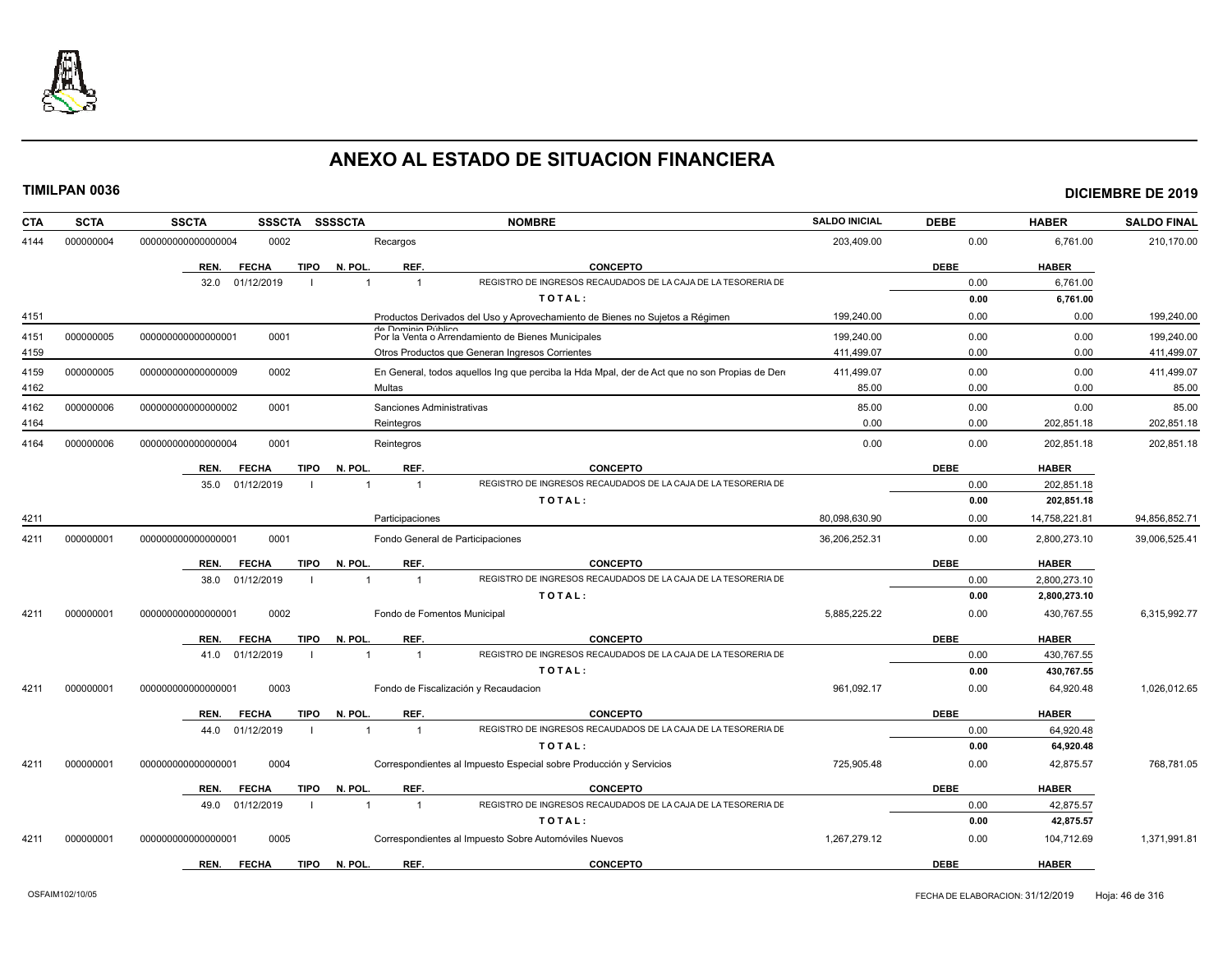

| <b>SCTA</b><br>CTA | SSSCTA SSSSCTA<br><b>SSCTA</b>      |                |                                 | <b>NOMBRE</b>                                                                                  | <b>SALDO INICIAL</b> | <b>DEBE</b> | <b>HABER</b> | <b>SALDO FINAL</b> |
|--------------------|-------------------------------------|----------------|---------------------------------|------------------------------------------------------------------------------------------------|----------------------|-------------|--------------|--------------------|
|                    | 54.0 01/12/2019                     | $\mathbf{1}$   | $\overline{1}$                  | REGISTRO DE INGRESOS RECAUDADOS DE LA CAJA DE LA TESORERIA DE                                  |                      | 0.00        | 104,712.69   |                    |
|                    |                                     |                |                                 | TOTAL:                                                                                         |                      | 0.00        | 104,712.69   |                    |
| 000000001<br>4211  | 000000000000000001<br>0006          |                |                                 | Correspondientes al Impuesto Sobre Tenencia o Uso de Vehículos                                 | 141.04               | 0.00        | 4.33         | 145.37             |
|                    | TIPO<br><b>FECHA</b><br>REN.        | N. POL.        | REF.                            | <b>CONCEPTO</b>                                                                                |                      | <b>DEBE</b> | <b>HABER</b> |                    |
|                    | 57.0 01/12/2019                     | $\overline{1}$ | $\overline{1}$                  | REGISTRO DE INGRESOS RECAUDADOS DE LA CAJA DE LA TESORERIA DE                                  |                      | 0.00        | 4.33         |                    |
|                    |                                     |                |                                 | TOTAL:                                                                                         |                      | 0.00        | 4.33         |                    |
| 000000001<br>4211  | 000000000000000001<br>0007          |                |                                 | Correspondientes al Fondo de Compensación del Impuesto Sobre Automóviles Nuevos                | 198,271.14           | 0.00        | 24,597.55    | 222,868.69         |
|                    | REN.<br><b>FECHA</b><br>TIPO        | N. POL.        | REF.                            | <b>CONCEPTO</b>                                                                                |                      | <b>DEBE</b> | <b>HABER</b> |                    |
|                    | 60.0 01/12/2019                     | $\overline{1}$ | $\overline{1}$                  | REGISTRO DE INGRESOS RECAUDADOS DE LA CAJA DE LA TESORERIA DE                                  |                      | 0.00        | 24,597.55    |                    |
|                    |                                     |                |                                 | TOTAL:                                                                                         |                      | 0.00        | 24,597.55    |                    |
| 000000001<br>4211  | 0008<br>000000000000000001          |                |                                 | Las derivadas de la aplicación del artículo 4-A de la Ley de Coordinación Fiscal               | 1,577,796.35         | 0.00        | 141,047.59   | 1,718,843.94       |
|                    | <b>FECHA</b><br><b>TIPO</b><br>REN. | N. POL.        | REF.                            | <b>CONCEPTO</b>                                                                                |                      | <b>DEBE</b> | <b>HABER</b> |                    |
|                    | 63.0<br>01/12/2019                  | $\overline{1}$ | $\overline{1}$                  | REGISTRO DE INGRESOS RECAUDADOS DE LA CAJA DE LA TESORERIA DE                                  |                      | 0.00        | 141,047.59   |                    |
|                    |                                     |                |                                 | TOTAL:                                                                                         |                      | 0.00        | 141,047.59   |                    |
| 4211<br>000000001  | 0009<br>000000000000000001          |                |                                 | Del Impuesto Sobre Tenencia o Uso de Vehículos Automotores                                     | 1,207,608.91         | 0.00        | 55,275.20    | 1,262,884.11       |
|                    | <b>TIPO</b><br>REN.<br><b>FECHA</b> | N. POL.        | REF.                            | <b>CONCEPTO</b>                                                                                |                      | <b>DEBE</b> | <b>HABER</b> |                    |
|                    | 01/12/2019<br>66.0                  | $\mathbf{1}$   | $\overline{1}$                  | REGISTRO DE INGRESOS RECAUDADOS DE LA CAJA DE LA TESORERIA DE                                  |                      | 0.00        | 55,275.20    |                    |
|                    |                                     |                |                                 | TOTAL:                                                                                         |                      | 0.00        | 55,275.20    |                    |
| 000000001<br>4211  | 0010<br>000000000000000001          |                |                                 | Del Impuesto Sobre Adquisición de Vehículos automotores Usados                                 | 51,998.15            | 0.00        | 2,140.42     | 54,138.57          |
|                    | <b>TIPO</b><br>REN.<br><b>FECHA</b> | N. POL.        | REF.                            | <b>CONCEPTO</b>                                                                                |                      | <b>DEBE</b> | <b>HABER</b> |                    |
|                    | 01/12/2019<br>69.0                  | $\mathbf{1}$   | $\overline{1}$                  | REGISTRO DE INGRESOS RECAUDADOS DE LA CAJA DE LA TESORERIA DE                                  |                      | 0.00        | 2,140.42     |                    |
|                    |                                     |                |                                 | TOTAL:                                                                                         |                      | 0.00        | 2,140.42     |                    |
| 000000001<br>4211  | 00000000000000001<br>0011           |                |                                 | Del Impuesto Sobre Loterías, Rifas, Sorteos, Concursos y Juegos Permitidos con Cruce de Apu    | 113.732.61           | 0.00        | 9,826.32     | 123,558.93         |
|                    | <b>TIPO</b><br>REN.<br><b>FECHA</b> | N. POL.        | REF.                            | <b>CONCEPTO</b>                                                                                |                      | <b>DEBE</b> | <b>HABER</b> |                    |
|                    | 72.0 01/12/2019                     | $\mathbf{1}$   | $\overline{1}$                  | REGISTRO DE INGRESOS RECAUDADOS DE LA CAJA DE LA TESORERIA DE                                  |                      | 0.00        | 9,826.32     |                    |
|                    |                                     |                |                                 | TOTAL:                                                                                         |                      | 0.00        | 9,826.32     |                    |
| 000000001<br>4211  | 000000000000000001<br>0014          |                |                                 | Fondo Estatal de Fortalecimiento Municipal (FEFOM)                                             | 30,790,368.12        | 0.00        | 0.00         | 30,790,368.12      |
| 000000001<br>4211  | 000000000000000001<br>0017          |                | <b>Otros Recursos Estatales</b> |                                                                                                | 0.00                 | 0.00        | 9,254,876.47 | 9,254,876.47       |
|                    | <b>TIPO</b><br>REN.<br><b>FECHA</b> | N. POL.        | REF.                            | <b>CONCEPTO</b>                                                                                |                      | <b>DEBE</b> | <b>HABER</b> |                    |
|                    | 2.0 31/12/2019                      | $\overline{7}$ | $\overline{1}$                  | REGISTRO DE LA PARTICIPACION DEL FISE CORRESPONDIENTE A DICIEN                                 |                      | 0.00        | 9,254,876.47 |                    |
|                    |                                     |                |                                 | TOTAL:                                                                                         |                      | 0.00        | 9,254,876.47 |                    |
| 000000001<br>4211  | 0021<br>000000000000000001          |                |                                 | El Impuesto Sobre la Renta efectivamente enterado a la Federación, corresp al salario de su pe | 191,917.00           | 0.00        | 0.00         | 191,917.00         |
| 4211<br>000000001  | 0022<br>000000000000000001          |                |                                 | A la venta final de bebidas con contenido alcohólico                                           | 61,648.52            | 0.00        | 4,011.49     | 65,660.01          |
|                    | <b>FECHA</b><br>REN.                | TIPO N. POL.   | REF.                            | <b>CONCEPTO</b>                                                                                |                      | <b>DEBE</b> | <b>HABER</b> |                    |
|                    | 75.0 01/12/2019                     | $\mathbf{1}$   | $\overline{1}$                  | REGISTRO DE INGRESOS RECAUDADOS DE LA CAJA DE LA TESORERIA DE                                  |                      | 0.00        | 4,011.49     |                    |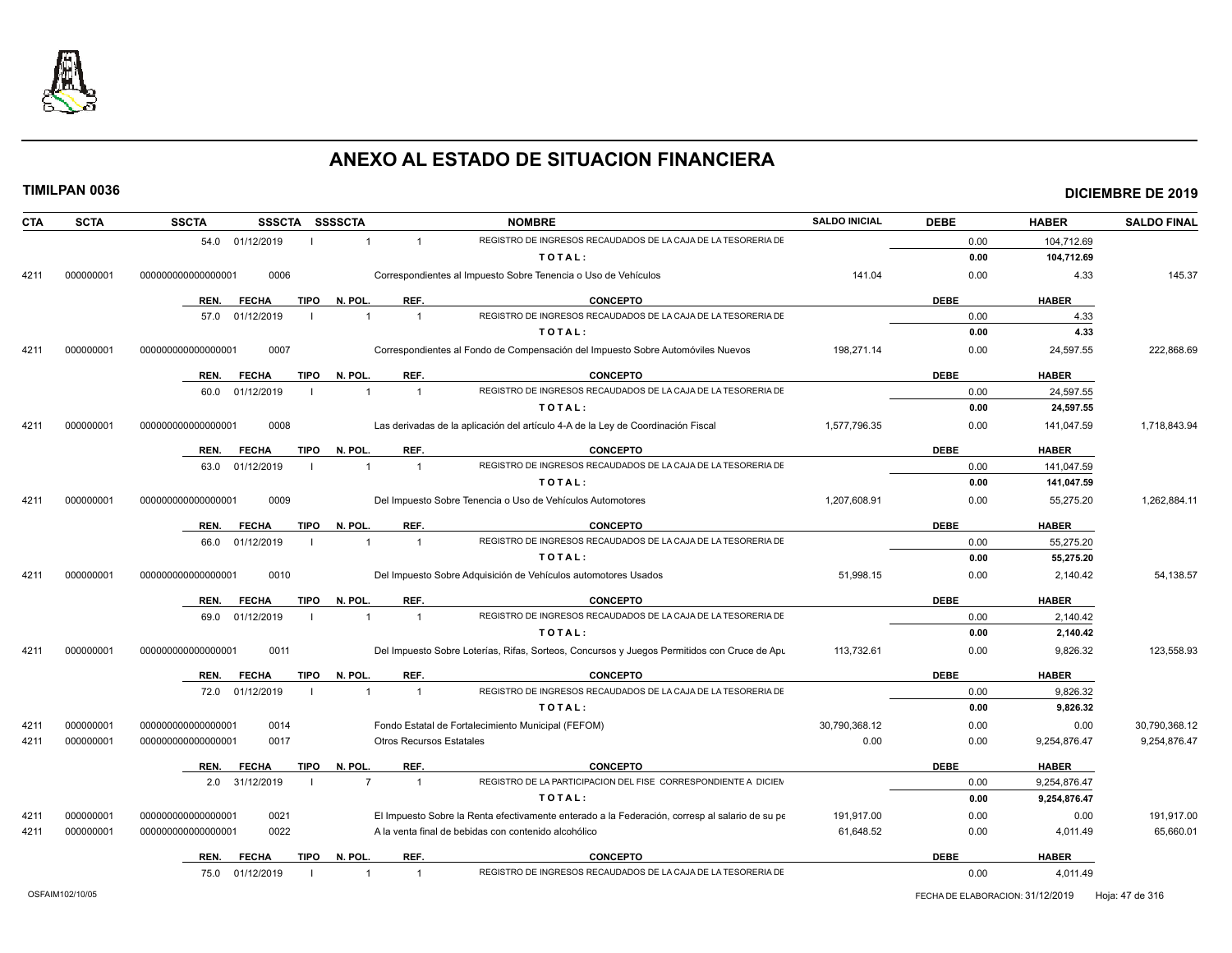

| <b>CTA</b> | <b>SCTA</b> | <b>SSCTA</b>       |              | SSSCTA SSSSCTA         |                                  | <b>NOMBRE</b>                                                                                    | <b>SALDO INICIAL</b> | <b>DEBE</b> | <b>HABER</b> | <b>SALDO FINAL</b> |
|------------|-------------|--------------------|--------------|------------------------|----------------------------------|--------------------------------------------------------------------------------------------------|----------------------|-------------|--------------|--------------------|
|            |             |                    |              |                        |                                  | TOTAL:                                                                                           |                      | 0.00        | 4,011.49     |                    |
| 4211       | 000000001   | 000000000000000001 | 0023         |                        |                                  | Fondo de Estabilizacion de los Ingresos de las Entidades Federativas (FEIEF)                     | 859,394.76           | 0.00        | 1,822,893.05 | 2,682,287.81       |
|            |             | REN.               | <b>FECHA</b> | N. POL.<br><b>TIPO</b> | REF.                             | <b>CONCEPTO</b>                                                                                  |                      | <b>DEBE</b> | <b>HABER</b> |                    |
|            |             | 2.0                | 31/12/2019   |                        | 5<br>$\overline{1}$              | PARTICIPACIONES DE FEIEF DICIEMBRE 2019                                                          |                      | 0.00        | 1,822,893.05 |                    |
|            |             |                    |              |                        |                                  | TOTAL:                                                                                           |                      | 0.00        | 1,822,893.05 |                    |
| 4212       |             |                    |              |                        | <b>Aportaciones Federales</b>    |                                                                                                  | 30,369,253.57        | 0.00        | 1,113,601.31 | 31,482,854.88      |
|            |             |                    |              |                        |                                  |                                                                                                  |                      |             |              |                    |
| 4212       | 000000001   | 00000000000000002  | 0001         |                        |                                  | Fondo de Aportaciones para Infraestructura Social Municipal                                      | 19,342,367.70        | 0.00        | 0.00         | 19,342,367.70      |
| 4212       | 000000001   | 000000000000000002 | 0002         |                        |                                  | Fondo de Aport para el Fort de los Mpios y de las Demarcaciones Territoriales del Distrito Feder | 10,233,523.87        | 0.00        | 1,113,601.31 | 11,347,125.18      |
|            |             | REN.               | <b>FECHA</b> | <b>TIPO</b><br>N. POL. | REF.                             | <b>CONCEPTO</b>                                                                                  |                      | <b>DEBE</b> | <b>HABER</b> |                    |
|            |             | 9.0                | 31/12/2019   |                        | $\overline{4}$<br>$\overline{1}$ | PARTICIPACIONES DE FORTAMUN DICIEMBRE 2019                                                       |                      | 0.00        | 945.593.71   |                    |
|            |             | 28.0               | 31/12/2019   | D                      | 186<br>3                         | RECLASIFICACION PI-3 DE OCTUBRE, PI-4 NOVIEMBRE 2019                                             |                      | 0.00        | 61,637.92    |                    |
|            |             | 18.0               | 31/12/2019   | D                      | 186<br>3                         | RECLASIFICACION PI-3 DE OCTUBRE, PI-4 NOVIEMBRE 2019                                             |                      | 0.00        | 53,184.84    |                    |
|            |             | 8.0                | 31/12/2019   | D                      | 186<br>3                         | RECLASIFICACION PI-3 DE OCTUBRE, PI-4 NOVIEMBRE 2019                                             |                      | 0.00        | 53,184.84    |                    |
|            |             |                    |              |                        |                                  | TOTAL:                                                                                           |                      | 0.00        | 1,113,601.31 |                    |
| 4212       | 000000001   | 000000000000000002 | 0010         |                        | <b>Otros Recursos Federales</b>  |                                                                                                  | 171,200.00           | 0.00        | 0.00         | 171,200.00         |
| 4212       | 000000001   | 000000000000000002 | 0027         |                        |                                  | Fondo de Aportaciones para la Seguridad Pública. (FASP)                                          | 622,162.00           | 0.00        | 0.00         | 622.162.00         |
| 4311       |             |                    |              |                        |                                  | Intereses Ganados de Valores, Créditos, Bonos y Otros                                            | 34,255.30            | 0.00        | 156,559.01   | 190,814.31         |
| 4311       | 000000001   | 000000000000000001 | 0001         |                        | Derivados de Recursos Propios    |                                                                                                  | 353.14               | 0.00        | 153,431.56   | 153,784.70         |
|            |             | REN.               | <b>FECHA</b> | <b>TIPO</b><br>N. POL  | REF.                             | <b>CONCEPTO</b>                                                                                  |                      | <b>DEBE</b> | <b>HABER</b> |                    |
|            |             | 2.0                | 01/12/2019   |                        | $\overline{2}$                   | INTERESES DE DICIEMBRE DE RECURSOS PROPIOS DE 2019                                               |                      | 0.00        | 117.29       |                    |
|            |             | 3.0                | 31/12/2019   | D                      | $\mathcal{R}$<br>$\overline{1}$  | REGISTRO DE LA DEVOLUCION DEL FONDO DE AHORRO MUNICIPAL DEL A                                    |                      | 0.00        | 153,314.27   |                    |
|            |             |                    |              |                        |                                  | TOTAL:                                                                                           |                      | 0.00        | 153,431.56   |                    |
| 4311       | 000000001   | 000000000000000001 | 0002         |                        |                                  | Derivados de Participaciones Federales                                                           | 771.39               | 0.00        | 58.54        | 829.93             |
|            |             | REN.               | <b>FECHA</b> | <b>TIPO</b><br>N. POL. | REF.                             | <b>CONCEPTO</b>                                                                                  |                      | <b>DEBE</b> | <b>HABER</b> |                    |
|            |             | 14.0               | 01/12/2019   |                        | $\overline{2}$<br>$\overline{1}$ | INTERESES DE DICIEMBRE DE FEIEF DE 2019                                                          |                      | 0.00        | 35.53        |                    |
|            |             | 18.0               | 01/12/2019   |                        | $\overline{2}$                   | INTERESES DE DICIEMBRE DE PFTPG DE 2019                                                          |                      | 0.00        | 13.35        |                    |
|            |             | 6.0                | 01/12/2019   |                        | $\mathcal{P}$                    | INTERESES DE DICIEMBRE DE FASP DE 2019                                                           |                      | 0.00        | 9.66         |                    |
|            |             |                    |              |                        |                                  | TOTAL:                                                                                           |                      | 0.00        | 58.54        |                    |
| 4311       | 000000001   | 00000000000000000  | 0003         |                        | Derivados del Ramo 33            |                                                                                                  | 18.821.98            | 0.00        | 1,573.63     | 20,395.61          |
|            |             | REN.               | <b>FECHA</b> | N. POL.<br><b>TIPO</b> | REF.                             | <b>CONCEPTO</b>                                                                                  |                      | <b>DEBE</b> | <b>HABER</b> |                    |
|            |             | 2.0                | 31/12/2019   |                        | 3<br>$\overline{1}$              | INTERESES DE DICIEMBRE DE FISM DE 2019                                                           |                      | 0.00        | 1,502.59     |                    |
|            |             | 6.0                | 31/12/2019   | $\blacksquare$         | 3<br>$\overline{1}$              | INTERESES DE DICIEMBRE DE FORTAMUN DE 2019                                                       |                      | 0.00        | 71.04        |                    |
|            |             |                    |              |                        |                                  | TOTAL:                                                                                           |                      | 0.00        | 1,573.63     |                    |
| 4311       | 000000001   | 000000000000000001 | 0006         |                        |                                  | Derivados de Recursos de Programas Estatales                                                     | 14,308.79            | 0.00        | 1,495.28     | 15,804.07          |
|            |             | REN.               | <b>FECHA</b> | N. POL.<br>TIPO        | REF.                             | <b>CONCEPTO</b>                                                                                  |                      | <b>DEBE</b> | <b>HABER</b> |                    |
|            |             | 10.0               | 01/12/2019   | $\blacksquare$         | $\overline{2}$<br>$\mathbf{1}$   | INTERESES DE DICIEMBRE DE FEFOM DE 2019                                                          |                      | 0.00        | 1,232.56     |                    |
|            |             | 22.0               | 01/12/2019   |                        | 2                                | Derivados de Recursos de Programas Estatales                                                     |                      | 0.00        | 262.72       |                    |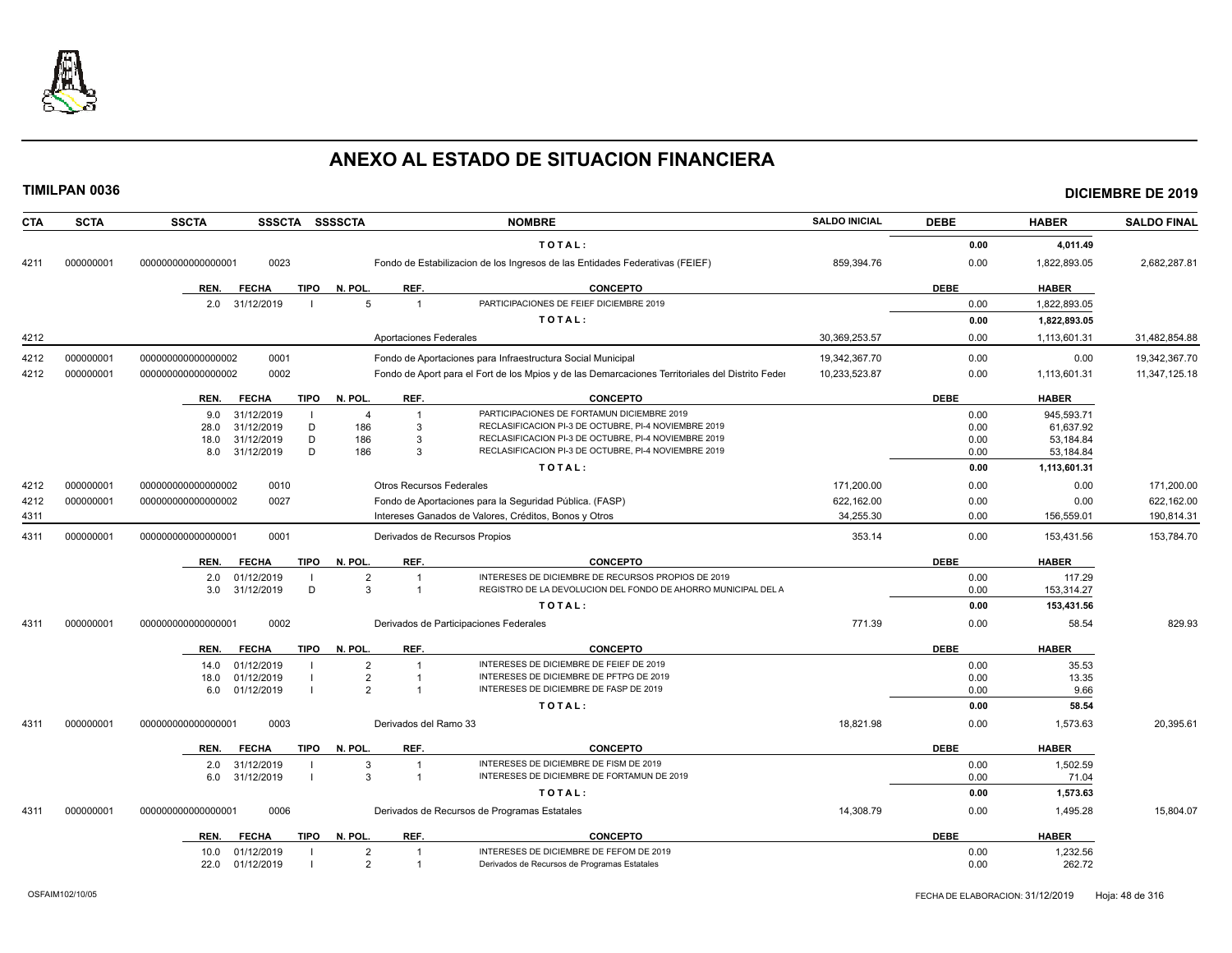

| <b>CTA</b> | <b>SCTA</b> | <b>SSCTA</b><br><b>SSSCTA</b>              | <b>SSSSCTA</b>                     | <b>NOMBRE</b>                                                                                    | <b>SALDO INICIAL</b> | <b>DEBE</b>        | <b>HABER</b> | <b>SALDO FINAL</b> |
|------------|-------------|--------------------------------------------|------------------------------------|--------------------------------------------------------------------------------------------------|----------------------|--------------------|--------------|--------------------|
|            |             |                                            |                                    | TOTAL:                                                                                           |                      | 0.00               | 1,495.28     |                    |
| 4399       |             |                                            | Otros Ingresos y Beneficios Varios |                                                                                                  | 0.00                 | 0.00               | 177,747.99   | 177,747.99         |
| 4399       | 000000009   | 0005<br>000000000000000009                 | <b>Otros Convenios</b>             |                                                                                                  | 0.00                 | 0.00               | 177,747.99   | 177,747.99         |
|            |             | <b>FECHA</b><br>TIPO<br>REN.               | N. POL.<br>REF.                    | <b>CONCEPTO</b>                                                                                  |                      | <b>DEBE</b>        | <b>HABER</b> |                    |
|            |             | 2.0 31/12/2019                             | $\mathbf{q}$<br>$\overline{1}$     | REGISTRO DE LA APORTACION DE LA SEDAGRO AL MPIO                                                  |                      | 0.00               | 177,747.99   |                    |
|            |             |                                            |                                    | TOTAL:                                                                                           |                      | 0.00               | 177,747.99   |                    |
| 5100       |             |                                            | Gastos de Funcionamiento           |                                                                                                  | 66,127,180.06        | 11,443,880.45      | 0.00         | 77,571,060.51      |
| 5100       | A00101000   | 010302010103150101<br>1131                 | Sueldo base                        |                                                                                                  | 73,089.65            | 13,000.00          | 0.00         | 86,089.65          |
|            |             | <b>FECHA</b><br>TIPO<br>REN.               | REF.<br>N. POL.                    | <b>CONCEPTO</b>                                                                                  |                      | <b>DEBE</b>        | <b>HABER</b> |                    |
|            |             | 11/12/2019<br>D<br>16.0                    | 41<br>$\overline{1}$               | T.E. PAGO DE NOMINA DE LA 1RA QUINCENA DE DICIEMBRE DE 2019                                      |                      | 2,500.00           | 0.00         |                    |
|            |             | 31/12/2019<br>D<br>16.0                    | 70<br>$\overline{2}$               | T.E. PAGO DE NOMINA DE LA 2RA QUINCENA DE DICIEMBRE DE 2019                                      |                      | 2,500.00           | 0.00         |                    |
|            |             | D<br>11.0 31/12/2019                       | 71<br>$\overline{2}$               | T.E. PAGO DE LISTA DE RAYA DE LA 2DA QUINCENA DE DICIEMBRE DE 2019                               |                      | 8,000.00           | 0.00         |                    |
|            |             |                                            |                                    | TOTAL:                                                                                           |                      | 13,000.00          | 0.00         |                    |
| 5100       | A00101000   | 1222<br>010302010103150101                 |                                    | Sueldos y salarios compactados al personal eventual                                              | 305,882.65           | 8,000.00           | 0.00         | 313,882.65         |
|            |             | <b>FECHA</b><br><b>TIPO</b><br>REN.        | N. POL.<br>REF.                    | <b>CONCEPTO</b>                                                                                  |                      | <b>DEBE</b>        | <b>HABER</b> |                    |
|            |             | 11.0 11/12/2019<br>D                       | 42<br>$\overline{1}$               | T.E. PAGO DE LISTA DE RAYA DE LA 1RA QUINCENA DE DICIEMBRE DE 2019                               |                      | 8,000.00           | 0.00         |                    |
|            |             |                                            |                                    | TOTAL:                                                                                           |                      | 8,000.00           | 0.00         |                    |
| 5100       | A00101000   | 1321<br>010302010103150101                 | Prima vacacional                   |                                                                                                  | 0.00                 | 53,780.00          | 0.00         | 53,780.00          |
|            |             |                                            |                                    |                                                                                                  |                      |                    |              |                    |
|            |             | <b>FECHA</b><br><b>TIPO</b><br>REN.        | N. POL.<br>REF.                    | <b>CONCEPTO</b>                                                                                  |                      | <b>DEBE</b>        | <b>HABER</b> |                    |
|            |             | 13/12/2019<br>D<br>1.0                     | 45<br>$\overline{1}$               | T.E. PAGO DE AGUINALDOS DE NOMINA DEL AÑO 2019<br>T.E. PAGO DE AGUINALDOS DE NOMINA DEL AÑO 2019 |                      | 47,638.00          | 0.00         |                    |
|            |             | D<br>13/12/2019<br>16.0<br>13/12/2019<br>D | 45<br>$\overline{1}$<br>46         | T.E. PAGO DE AGUINALDOS LISTA DE RAYA DEL AÑO 2019                                               |                      | 822.00<br>5,320.00 | 0.00<br>0.00 |                    |
|            |             | 16.0                                       |                                    |                                                                                                  |                      |                    |              |                    |
|            |             |                                            |                                    | TOTAL:                                                                                           |                      | 53,780.00          | 0.00         |                    |
| 5100       | A00101000   | 1322<br>010302010103150101                 | Aquinaldo                          |                                                                                                  | 0.00                 | 237,868.00         | 0.00         | 237,868.00         |
|            |             | <b>FECHA</b><br>TIPO<br>REN.               | N. POL.<br>REF.                    | <b>CONCEPTO</b>                                                                                  |                      | <b>DEBE</b>        | <b>HABER</b> |                    |
|            |             | 13/12/2019<br>D<br>21.0                    | 45                                 | T.E. PAGO DE AGUINALDOS DE NOMINA DEL AÑO 2019                                                   |                      | 8,219.00           | 0.00         |                    |
|            |             | 13/12/2019<br>D<br>6.0                     | 45                                 | T.E. PAGO DE AGUINALDOS DE NOMINA DEL AÑO 2019                                                   |                      | 208,372.00         | 0.00         |                    |
|            |             | 13/12/2019<br>D<br>21.0                    | 46<br>$\overline{1}$               | T.E. PAGO DE AGUINALDOS LISTA DE RAYA DEL AÑO 2019                                               |                      | 21,277.00          | 0.00         |                    |
|            |             |                                            |                                    | TOTAL:                                                                                           |                      | 237,868.00         | 0.00         |                    |
| 5100       | A00101000   | 1345<br>010302010103150101                 | Gratificación                      |                                                                                                  | 202.882.95           | 73,841.48          | 0.00         | 276.724.43         |
|            |             | <b>FECHA</b><br><b>TIPO</b><br>REN.        | REF.<br>N. POL.                    | <b>CONCEPTO</b>                                                                                  |                      | <b>DEBE</b>        | <b>HABER</b> |                    |
|            |             | 11/12/2019<br>D<br>21.0                    | 41                                 | T.E. PAGO DE NOMINA DE LA 1RA QUINCENA DE DICIEMBRE DE 2019                                      |                      | 5,311.71           | 0.00         |                    |
|            |             | 11/12/2019<br>D<br>16.0                    | 42                                 | T.E. PAGO DE LISTA DE RAYA DE LA 1RA QUINCENA DE DICIEMBRE DE 2019                               |                      | 3,176.03           | 0.00         |                    |
|            |             | D<br>13/12/2019<br>11.0                    | 45                                 | T.E. PAGO DE AGUINALDOS DE NOMINA DEL AÑO 2019                                                   |                      | 54,949.00          | 0.00         |                    |
|            |             | 13/12/2019<br>D<br>26.0                    | 45                                 | T.E. PAGO DE AGUINALDOS DE NOMINA DEL AÑO 2019                                                   |                      | 759.00             | 0.00         |                    |
|            |             | 13/12/2019<br>D<br>26.0                    | 46                                 | T.E. PAGO DE AGUINALDOS LISTA DE RAYA DEL AÑO 2019                                               |                      | 3,158.00           | 0.00         |                    |
|            |             | D<br>31/12/2019<br>21.0                    | 70<br>$\overline{2}$               | T.E. PAGO DE NOMINA DE LA 2RA QUINCENA DE DICIEMBRE DE 2019                                      |                      | 3,311.71           | 0.00         |                    |
|            |             | D<br>16.0 31/12/2019                       | 71<br>$\overline{2}$               | T.E. PAGO DE LISTA DE RAYA DE LA 2DA QUINCENA DE DICIEMBRE DE 2019                               |                      | 3,176.03           | 0.00         |                    |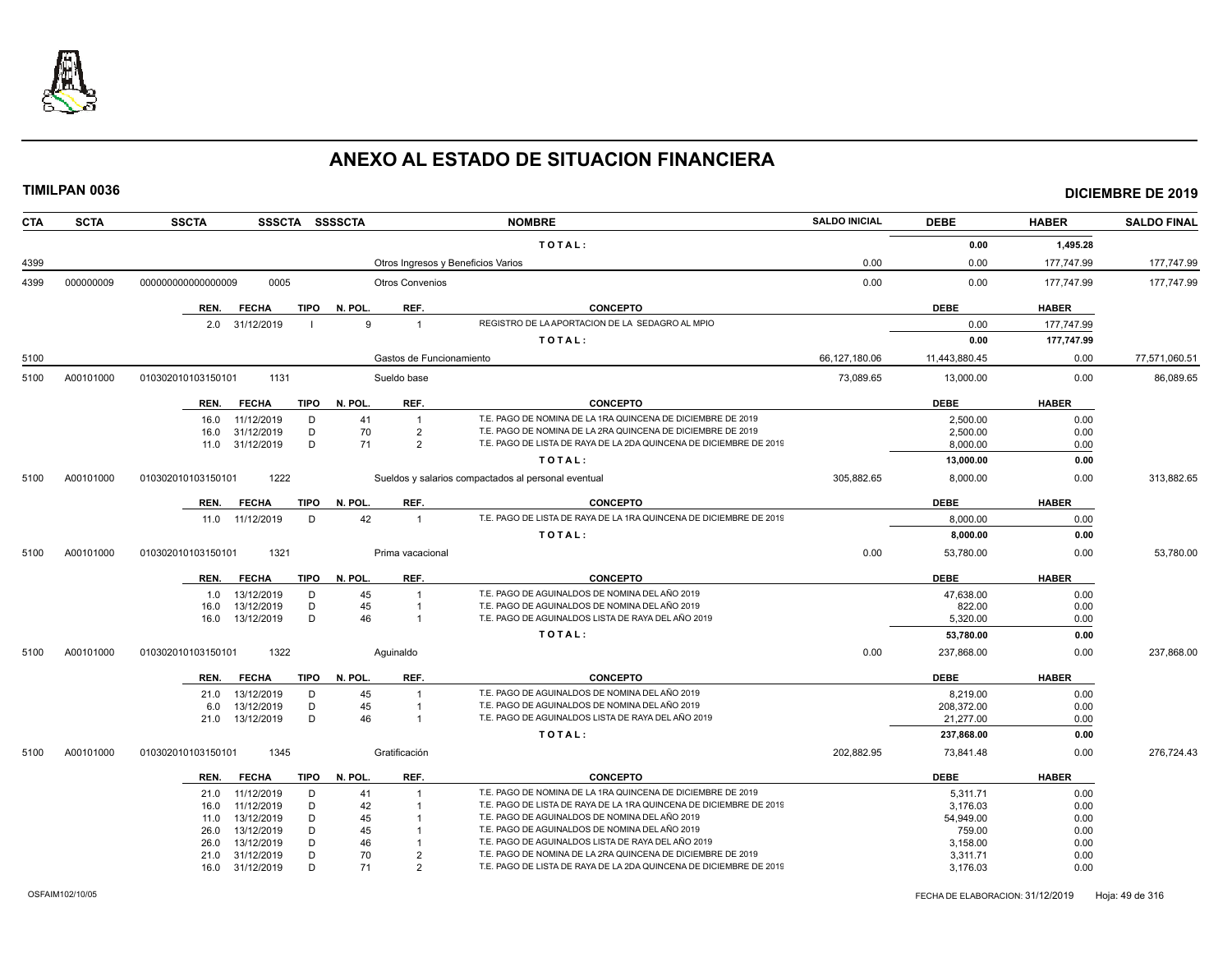

**TIMILPAN 0036 DICIEMBRE DE 2019**

| CTA  | <b>SCTA</b> | <b>SSCTA</b>       | SSSCTA SSSSCTA |             |         |                                | <b>NOMBRE</b>                                                              | <b>SALDO INICIAL</b> | <b>DEBE</b>         | <b>HABER</b> | <b>SALDO FINAL</b> |
|------|-------------|--------------------|----------------|-------------|---------|--------------------------------|----------------------------------------------------------------------------|----------------------|---------------------|--------------|--------------------|
|      |             |                    |                |             |         |                                | TOTAL:                                                                     |                      | 73,841.48           | 0.00         |                    |
| 5100 | A00101000   | 010302010103150101 | 2111           |             |         | Materiales y útiles de oficina |                                                                            | 4,706.16             | 0.00                | 0.00         | 4,706.16           |
| 5100 | A00101000   | 010302010103150101 | 2141           |             |         |                                | Materiales y útiles para el procesamiento en equipos y bienes informáticos | 211.00               | 0.00                | 0.00         | 211.00             |
| 5100 | A00101000   | 010302010103150101 | 2611           |             |         |                                | Combustibles, lubricantes y aditivos                                       | 11,272.60            | 4,283.78            | 0.00         | 15,556.38          |
|      |             |                    |                |             |         |                                |                                                                            |                      |                     |              |                    |
|      |             | REN.               | <b>FECHA</b>   | <b>TIPO</b> | N. POL. | REF.                           | <b>CONCEPTO</b>                                                            |                      | <b>DEBE</b>         | <b>HABER</b> |                    |
|      |             | 8.0                | 06/12/2019     | D           | 38      | 5438                           | T.E. SERVICIO ESTRELLA JUNA SA DE CV FAC-5438 COMBUSTIBLE                  |                      | 892.65              | 0.00         |                    |
|      |             | 8.0                | 11/12/2019     | D           | 40      | 17546                          | T.E. NATALIA MA. DEL CARMEN FLORES ARCINIEGA FAC-17546 COMBUSTIE           |                      | 200.00              | 0.00         |                    |
|      |             | 8.0                | 16/12/2019     | D           | 52      | 5451                           | T.E. SERVICIO ESTRELLA JUNA SA DE CV FAC-5451 COMPRA COMBUSTIBLI           |                      | 1,391.13            | 0.00         |                    |
|      |             | 8.0                | 31/12/2019     | D           | 60      | 5561                           | T.E. SERVICIO ESTRELA JUNA SA DE CV FAC-5561 COMPRA DE COMBUSTIE           |                      | 400.00              | 0.00         |                    |
|      |             | 8.0                | 31/12/2019     | D           | 73      | 17694                          | T.E. NATALIA MARIA DEL CARMEN FLORES ARCINIEGA FAC-17694 COMPRA            |                      | 600.00              | 0.00         |                    |
|      |             | 8.0                | 02/12/2019     | D           | 81      | 5374                           | T.E. SERVICIO ESTRELLA JUNA SA DE CV FAC-5374 COMPRA COMBUSTIBLI           |                      | 800.00              | 0.00         |                    |
|      |             |                    |                |             |         |                                | TOTAL:                                                                     |                      | 4,283.78            | 0.00         |                    |
| 5100 | A00101000   | 010302010103150101 | 3821           |             |         |                                | Gastos de ceremonias oficiales y de orden social                           | 113,588.71           | 1,938.01            | 0.00         | 115,526.72         |
|      |             | REN.               | <b>FECHA</b>   | TIPO        | N. POL. | REF.                           | <b>CONCEPTO</b>                                                            |                      | <b>DEBE</b>         | <b>HABER</b> |                    |
|      |             | 15.0               | 31/12/2019     | E           | 31      | 61064                          | CH-1723 PARTI COMPPROBACION DE GASTOS                                      |                      | 1,938.01            | 0.00         |                    |
|      |             |                    |                |             |         |                                | TOTAL:                                                                     |                      | 1,938.01            | 0.00         |                    |
| 5100 | A00102000   | 010204010102150101 | 1131           |             |         | Sueldo base                    |                                                                            | 63,000.00            | 6,000.00            | 0.00         | 69,000.00          |
|      |             | REN.               | <b>FECHA</b>   | <b>TIPO</b> | N. POL. | REF.                           | <b>CONCEPTO</b>                                                            |                      | <b>DEBE</b>         | <b>HABER</b> |                    |
|      |             | 1.0                | 31/12/2019     | E           | 30      | 1722                           | CH-1722 MUNICIPIO DE TIMILPAN COMPLEMENTO DE PAGO DENOMINA DE              |                      | 3,000.00            | 0.00         |                    |
|      |             | 26.0               | 11/12/2019     | D           | 41      | $\overline{1}$                 | T.E. PAGO DE NOMINA DE LA 1RA QUINCENA DE DICIEMBRE DE 2019                |                      | 3,000.00            | 0.00         |                    |
|      |             |                    |                |             |         |                                | TOTAL:                                                                     |                      | 6,000.00            | 0.00         |                    |
| 5100 | A00102000   | 010204010102150101 | 1321           |             |         | Prima vacacional               |                                                                            | 0.00                 | 17,754.00           | 0.00         | 17,754.00          |
|      |             |                    | <b>FECHA</b>   |             | N. POL. | REF.                           | <b>CONCEPTO</b>                                                            |                      | <b>DEBE</b>         | <b>HABER</b> |                    |
|      |             | REN.               | 12/12/2019     | TIPO        | 17      | 1709                           | CH-1709 COMPLEMENTO DE AGUINALDO DE 2019                                   |                      |                     | 0.00         |                    |
|      |             | 6.0<br>6.0         | 13/12/2019     | E<br>E      | 19      | 1711                           | CH-1711 PARTICI. MUNICIPIO DE TIMILPAN COMPLEMENTO DE AGUINALDO            |                      | 16,768.00<br>986.00 | 0.00         |                    |
|      |             |                    |                |             |         |                                | TOTAL:                                                                     |                      | 17,754.00           | 0.00         |                    |
|      |             |                    |                |             |         |                                |                                                                            |                      |                     |              |                    |
| 5100 | A00102000   | 010204010102150101 | 1322           |             |         | Aquinaldo                      |                                                                            | 0.00                 | 77,963.00           | 0.00         | 77,963.00          |
|      |             | REN.               | <b>FECHA</b>   | <b>TIPO</b> | N. POL. | REF.                           | <b>CONCEPTO</b>                                                            |                      | <b>DEBE</b>         | <b>HABER</b> |                    |
|      |             | 1.0                | 12/12/2019     | $\mathsf E$ | 17      | 1709                           | CH-1709 COMPLEMENTO DE AGUINALDO DE 2019                                   |                      | 68,100.00           | 0.00         |                    |
|      |             | 1.0                | 13/12/2019     | E           | 19      | 1711                           | CH-1711 PARTICI. MUNICIPIO DE TIMILPAN COMPLEMENTO DE AGUINALDO            |                      | 9.863.00            | 0.00         |                    |
|      |             |                    |                |             |         |                                | TOTAL:                                                                     |                      | 77,963.00           | 0.00         |                    |
| 5100 | A00102000   | 010204010102150101 | 1345           |             |         | Gratificación                  |                                                                            | 75,110.86            | 21,340.32           | 0.00         | 96,451.18          |
|      |             | REN.               | <b>FECHA</b>   | TIPO        | N. POL. | REF.                           | <b>CONCEPTO</b>                                                            |                      | <b>DEBE</b>         | <b>HABER</b> |                    |
|      |             | 11.0               | 12/12/2019     | E           | 17      | 1709                           | CH-1709 COMPLEMENTO DE AGUINALDO DE 2019                                   |                      | 13,161.00           | 0.00         |                    |
|      |             | 11.0               | 13/12/2019     | E           | 19      | 1711                           | CH-1711 PARTICI. MUNICIPIO DE TIMILPAN COMPLEMENTO DE AGUINALD(            |                      | 1,064.00            | 0.00         |                    |
|      |             | 6.0                | 31/12/2019     | E           | 30      | 1722                           | CH-1722 MUNICIPIO DE TIMILPAN COMPLEMENTO DE PAGO DENOMINA DE              |                      | 3.557.66            | 0.00         |                    |
|      |             | 31.0               | 11/12/2019     | D           | 41      |                                | T.E. PAGO DE NOMINA DE LA 1RA QUINCENA DE DICIEMBRE DE 2019                |                      | 3,557.66            | 0.00         |                    |

**T O T A L : 21,340.32 0.00**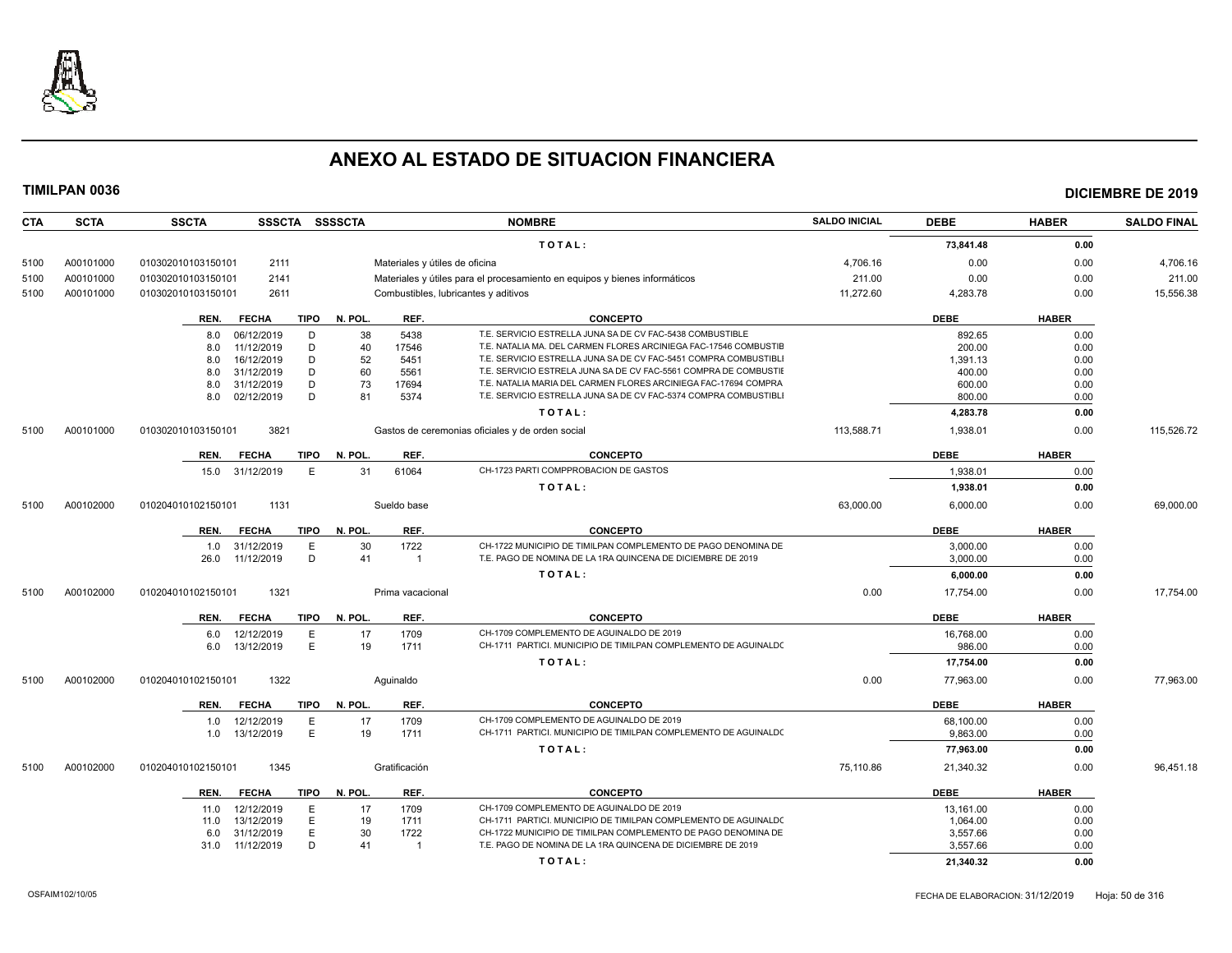

| <b>CTA</b> | <b>SCTA</b> | <b>SSCTA</b>       | <b>SSSCTA</b>  |             | SSSSCTA      |                  | <b>NOMBRE</b>                                                      | <b>SALDO INICIAL</b> | <b>DEBE</b> | <b>HABER</b> | <b>SALDO FINAL</b> |
|------------|-------------|--------------------|----------------|-------------|--------------|------------------|--------------------------------------------------------------------|----------------------|-------------|--------------|--------------------|
| 5100       | A00102000   | 010204010102150101 | 2611           |             |              |                  | Combustibles, lubricantes y aditivos                               | 200.00               | 0.00        | 0.00         | 200.00             |
| 5100       | A00103000   | 010301010101150101 | 1131           |             |              | Sueldo base      |                                                                    | 3,000.00             | 0.00        | 0.00         | 3,000.00           |
| 5100       | A00103000   | 010301010101150101 | 1222           |             |              |                  | Sueldos y salarios compactados al personal eventual                | 6,000.00             | 0.00        | 0.00         | 6,000.00           |
| 5100       | A00103000   | 010301010101150101 | 1345           |             |              | Gratificación    |                                                                    | 5,859.60             | 0.00        | 0.00         | 5,859.60           |
| 5100       | A00A00000   | 010301010101150101 | 1111           |             |              | <b>Dietas</b>    |                                                                    | 880,000.00           | 80,000.00   | 0.00         | 960,000.00         |
|            |             |                    |                |             |              |                  |                                                                    |                      |             |              |                    |
|            |             | REN.               | <b>FECHA</b>   |             | TIPO N. POL. | REF.             | <b>CONCEPTO</b>                                                    |                      | <b>DEBE</b> | <b>HABER</b> |                    |
|            |             | 1.0                | 11/12/2019     | D           | 41           | $\overline{1}$   | T.E. PAGO DE NOMINA DE LA 1RA QUINCENA DE DICIEMBRE DE 2019        |                      | 40,000.00   | 0.00         |                    |
|            |             |                    | 1.0 31/12/2019 | D           | 70           | $\overline{2}$   | T.E. PAGO DE NOMINA DE LA 2RA QUINCENA DE DICIEMBRE DE 2019        |                      | 40,000.00   | 0.00         |                    |
|            |             |                    |                |             |              |                  | TOTAL:                                                             |                      | 80,000.00   | 0.00         |                    |
| 5100       | A00A00000   | 010301010101150101 | 1131           |             |              | Sueldo base      |                                                                    | 1,847,069.37         | 143,033.58  | 0.00         | 1,990,102.95       |
|            |             |                    |                |             |              |                  |                                                                    |                      |             |              |                    |
|            |             | REN.               | <b>FECHA</b>   |             | TIPO N. POL. | REF.             | <b>CONCEPTO</b>                                                    |                      | <b>DEBE</b> | <b>HABER</b> |                    |
|            |             | 1.0                | 11/12/2019     | E.          | 10           | 1702             | CH-1702 PARTICI. MUNICIPIO DE TIMILPAN COMPLEMENTO NOMINA 1RA QI   |                      | 2.500.00    | 0.00         |                    |
|            |             | 1.0                | 31/12/2019     | E.          | 29           | 1721             | CH-1721 MUNICIPIO DE TIMILPAN COMPLEMENTO DE NOMINA 2DA QNA DE     |                      | 2,500.00    | 0.00         |                    |
|            |             | 6.0                | 11/12/2019     | D           | 41           | $\overline{1}$   | T.E. PAGO DE NOMINA DE LA 1RA QUINCENA DE DICIEMBRE DE 2019        |                      | 64,345.23   | 0.00         |                    |
|            |             | 6.0                | 31/12/2019     | D           | 70           | $\overline{2}$   | T.E. PAGO DE NOMINA DE LA 2RA QUINCENA DE DICIEMBRE DE 2019        |                      | 64,345.23   | 0.00         |                    |
|            |             |                    | 1.0 31/12/2019 | D           | 71           | $\overline{2}$   | T.E. PAGO DE LISTA DE RAYA DE LA 2DA QUINCENA DE DICIEMBRE DE 2019 |                      | 9,343.12    | 0.00         |                    |
|            |             |                    |                |             |              |                  | TOTAL:                                                             |                      | 143,033.58  | 0.00         |                    |
| 5100       | A00A00000   | 010301010101150101 | 1222           |             |              |                  | Sueldos y salarios compactados al personal eventual                | 592,542.07           | 9,343.12    | 0.00         | 601,885.19         |
|            |             | REN.               | <b>FECHA</b>   | TIPO        | N. POL.      | REF.             | <b>CONCEPTO</b>                                                    |                      | <b>DEBE</b> | <b>HABER</b> |                    |
|            |             |                    | 1.0 11/12/2019 | D           | 42           | $\overline{1}$   | T.E. PAGO DE LISTA DE RAYA DE LA 1RA QUINCENA DE DICIEMBRE DE 2019 |                      | 9,343.12    | 0.00         |                    |
|            |             |                    |                |             |              |                  | TOTAL:                                                             |                      | 9,343.12    | 0.00         |                    |
| 5100       | A00A00000   | 010301010101150101 | 1321           |             |              | Prima vacacional |                                                                    | 0.00                 | 11,718.00   | 0.00         | 11,718.00          |
|            |             |                    |                |             |              |                  |                                                                    |                      |             |              |                    |
|            |             | REN.               | <b>FECHA</b>   | <b>TIPO</b> | N. POL.      | REF.             | <b>CONCEPTO</b>                                                    |                      | <b>DEBE</b> | <b>HABER</b> |                    |
|            |             |                    | 1.0 13/12/2019 | D           | 46           | $\overline{1}$   | T.E. PAGO DE AGUINALDOS LISTA DE RAYA DEL AÑO 2019                 |                      | 11,718.00   | 0.00         |                    |
|            |             |                    |                |             |              |                  | TOTAL:                                                             |                      | 11,718.00   | 0.00         |                    |
| 5100       | A00A00000   | 010301010101150101 | 1322           |             |              | Aquinaldo        |                                                                    | 0.00                 | 46,872.00   | 0.00         | 46,872.00          |
|            |             | REN.               | <b>FECHA</b>   | <b>TIPO</b> | N. POL.      | REF.             | <b>CONCEPTO</b>                                                    |                      | <b>DEBE</b> | <b>HABER</b> |                    |
|            |             | 6.0                | 13/12/2019     | D           | 46           | $\overline{1}$   | T.E. PAGO DE AGUINALDOS LISTA DE RAYA DEL AÑO 2019                 |                      | 46,872.00   | 0.00         |                    |
|            |             |                    |                |             |              |                  | TOTAL:                                                             |                      | 46,872.00   | 0.00         |                    |
|            |             |                    |                |             |              |                  |                                                                    |                      |             |              |                    |
| 5100       | A00A00000   | 010301010101150101 | 1345           |             |              | Gratificación    |                                                                    | 1,514,044.13         | 126,789.88  | 0.00         | 1,640,834.01       |
|            |             | REN.               | <b>FECHA</b>   | <b>TIPO</b> | N. POL.      | REF.             | <b>CONCEPTO</b>                                                    |                      | <b>DEBE</b> | <b>HABER</b> |                    |
|            |             | 6.0                | 11/12/2019     | E           | 10           | 1702             | CH-1702 PARTICI. MUNICIPIO DE TIMILPAN COMPLEMENTO NOMINA 1RA QI   |                      | 1,115.37    | 0.00         |                    |
|            |             | 6.0                | 31/12/2019     | E           | 29           | 1721             | CH-1721 MUNICIPIO DE TIMILPAN COMPLEMENTO DE NOMINA 2DA QNA DE     |                      | 1,115.37    | 0.00         |                    |
|            |             | 11.0               | 11/12/2019     | D           | 41           | - 1              | T.E. PAGO DE NOMINA DE LA 1RA QUINCENA DE DICIEMBRE DE 2019        |                      | 56,160.88   | 0.00         |                    |
|            |             | 6.0                | 11/12/2019     | D           | 42           | $\overline{1}$   | T.E. PAGO DE LISTA DE RAYA DE LA 1RA QUINCENA DE DICIEMBRE DE 2019 |                      | 2,416.19    | 0.00         |                    |
|            |             | 11.0               | 13/12/2019     | D           | 46           | $\mathbf{1}$     | T.E. PAGO DE AGUINALDOS LISTA DE RAYA DEL AÑO 2019                 |                      | 7,405.00    | 0.00         |                    |
|            |             | 11.0               | 31/12/2019     | D           | 70           | $\overline{2}$   | T.E. PAGO DE NOMINA DE LA 2RA QUINCENA DE DICIEMBRE DE 2019        |                      | 56,160.88   | 0.00         |                    |
|            |             |                    | 6.0 31/12/2019 | D           | 71           | $\overline{2}$   | T.E. PAGO DE LISTA DE RAYA DE LA 2DA QUINCENA DE DICIEMBRE DE 2019 |                      | 2,416.19    | 0.00         |                    |
|            |             |                    |                |             |              |                  | TOTAL:                                                             |                      | 126,789.88  | 0.00         |                    |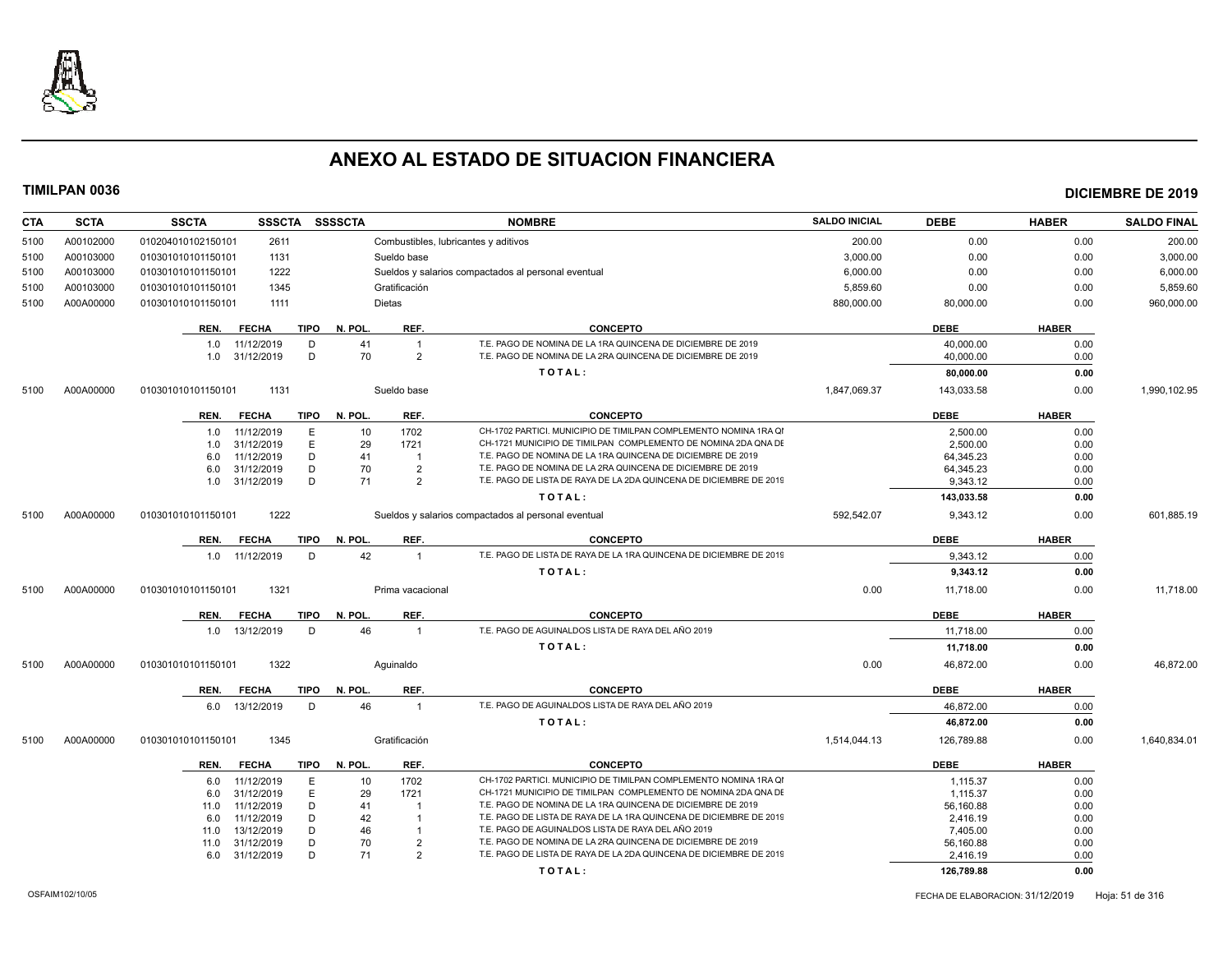

| <b>CTA</b> | <b>SCTA</b> | <b>SSCTA</b><br><b>SSSCTA</b>       | <b>SSSSCTA</b>          | <b>NOMBRE</b>                                                              | <b>SALDO INICIAL</b> | <b>DEBE</b> | <b>HABER</b> | <b>SALDO FINAL</b> |
|------------|-------------|-------------------------------------|-------------------------|----------------------------------------------------------------------------|----------------------|-------------|--------------|--------------------|
| 5100       | A00A00000   | 2171<br>010301010101150101          | Material didáctico      |                                                                            | 0.00                 | 11,200.00   | 0.00         | 11,200.00          |
|            |             | <b>FECHA</b><br><b>TIPO</b><br>REN. | N. POL.<br>REF.         | <b>CONCEPTO</b>                                                            |                      | <b>DEBE</b> | <b>HABER</b> |                    |
|            |             | 19/12/2019<br>D<br>1.0              | 152<br>26               | T.E. JOSE DAMIAN HERNANDEZ YANES FAC-26 MATERIAL DIDACTICO                 |                      | 11.200.00   | 0.00         |                    |
|            |             |                                     |                         | TOTAL:                                                                     |                      | 11,200.00   | 0.00         |                    |
| 5100       | A00A00000   | 2611<br>010301010101150101          |                         | Combustibles, lubricantes y aditivos                                       | 132,528.37           | 21,035.66   | 0.00         | 153,564.03         |
|            |             |                                     |                         |                                                                            |                      |             |              |                    |
|            |             | <b>FECHA</b><br><b>TIPO</b><br>REN. | N. POL.<br>REF.         | <b>CONCEPTO</b>                                                            |                      | <b>DEBE</b> | <b>HABER</b> |                    |
|            |             | 06/12/2019<br>D<br>1.0              | 38<br>5438              | T.E. SERVICIO ESTRELLA JUNA SA DE CV FAC-5438 COMBUSTIBLE                  |                      | 1,250.05    | 0.00         |                    |
|            |             | 11/12/2019<br>D<br>1.0              | 40<br>17546             | T.E. NATALIA MA. DEL CARMEN FLORES ARCINIEGA FAC-17546 COMBUSTIE           |                      | 6.100.00    | 0.00         |                    |
|            |             | D<br>16/12/2019<br>1.0              | 52<br>5451              | T.E. SERVICIO ESTRELLA JUNA SA DE CV FAC-5451 COMPRA COMBUSTIBLI           |                      | 4,262.86    | 0.00         |                    |
|            |             | 31/12/2019<br>D<br>1.0              | 60<br>5561              | T.E. SERVICIO ESTRELA JUNA SA DE CV FAC-5561 COMPRA DE COMBUSTIE           |                      | 2,500.11    | 0.00         |                    |
|            |             | 30/12/2019<br>D<br>1.0              | 69<br>5562              | T.E. SERVICIO ESTRELLA JUNA SA DE CV FAC-5562 COMPRA COMBUSTIBL            |                      | 3,521.99    | 0.00         |                    |
|            |             | 31/12/2019<br>D<br>1.0              | 72<br>5587              | T.E. SERVICIO ESTRELLA JUNA SA DE CV FAC-5587 COMPRA COMBUSTIBL            |                      | 850.62      | 0.00         |                    |
|            |             | D<br>31/12/2019<br>1.0              | 73<br>17694             | T.E. NATALIA MARIA DEL CARMEN FLORES ARCINIEGA FAC-17694 COMPRA            |                      | 1,650.00    | 0.00         |                    |
|            |             | D<br>02/12/2019<br>1.0              | 81<br>5374              | T.E. SERVICIO ESTRELLA JUNA SA DE CV FAC-5374 COMPRA COMBUSTIBL            |                      | 900.03      | 0.00         |                    |
|            |             |                                     |                         | TOTAL:                                                                     |                      | 21,035.66   | 0.00         |                    |
| 5100       | A00A00000   | 2911<br>010301010101150101          |                         | Refacciones, accesorios y herramientas                                     | 12,595.53            | 0.00        | 0.00         | 12,595.53          |
| 5100       | A00A00000   | 3231<br>010301010101150101          |                         | Arrendamiento de equipo y bienes informáticos                              | 88,005.72            | 2,523.58    | 0.00         | 90,529.30          |
|            |             | <b>FECHA</b><br><b>TIPO</b><br>REN. | REF.<br>N. POL.         | <b>CONCEPTO</b>                                                            |                      | <b>DEBE</b> | <b>HABER</b> |                    |
|            |             | 1.0 05/12/2019<br>D                 | 30<br>643               | T.E. COPY CDMX SA DE CV FAC-624 SERVICIO COPIADO DE NOVIEMBRE              |                      | 2,523.58    | 0.00         |                    |
|            |             |                                     |                         | TOTAL:                                                                     |                      | 2,523.58    | 0.00         |                    |
|            |             |                                     |                         |                                                                            |                      |             |              |                    |
| 5100       | A00A00000   | 3391<br>010301010101150101          | Servicios profesionales |                                                                            | 0.00                 | 95.000.00   | 0.00         | 95.000.00          |
|            |             | <b>TIPO</b><br>REN.<br><b>FECHA</b> | N. POL.<br>REF.         | <b>CONCEPTO</b>                                                            |                      | <b>DEBE</b> | <b>HABER</b> |                    |
|            |             | D<br>19/12/2019<br>1.0              | 153<br>27               | T.E. JOSE DAMIAN HERNANDEZ YANES FAC-27 ELABORAR PROGRAMA DE               |                      | 57,000.00   | 0.00         |                    |
|            |             | D<br>19/12/2019<br>1.0              | 154<br>28               | T.E. JOSE DAMIAN HERNANDEZ YANES FAC-28 ELABORAR PROGRAMA DE               |                      | 38,000.00   | 0.00         |                    |
|            |             |                                     |                         | TOTAL:                                                                     |                      | 95,000.00   | 0.00         |                    |
| 5100       | A00A00000   | 3532<br>010301010101150101          |                         | Reparación y mantenimiento para equipo y redes de tele y radio transmisión | 38,274.93            | 0.00        | 0.00         | 38,274.93          |
| 5100       | A00A00000   | 3551<br>010301010101150101          |                         | Reparación y mantenimiento de vehículos terrestres, aéreos y lacustres     | 31,365.16            | 2,121.57    | 0.00         | 33,486.73          |
|            |             | <b>TIPO</b><br>REN.<br><b>FECHA</b> | N. POL.<br>REF.         | <b>CONCEPTO</b>                                                            |                      | <b>DEBE</b> | <b>HABER</b> |                    |
|            |             | 1.0 31/12/2019<br>D                 | 157<br>1104             | REG DE FAC 1104 DE GEOVANNY PEREZ LUGO POR LUBRICANTES                     |                      | 2,121.57    | 0.00         |                    |
|            |             |                                     |                         | TOTAL:                                                                     |                      | 2,121.57    | 0.00         |                    |
| 5100       | A00A00000   | 3571<br>010301010101150101          |                         | Reparación, instalación y mantenimiento de maquinaria, equipo industrial y | 1,792.00             | 0.00        | 0.00         | 1,792.00           |
| 5100       | A00A00000   | 3611<br>010301010101150101          |                         | Gastos de publicidad y propaganda                                          | 221,381.42           | 61,596.00   | 0.00         | 282,977.42         |
|            |             |                                     |                         |                                                                            |                      |             |              |                    |
|            |             | <b>FECHA</b><br>TIPO<br>REN.        | N. POL.<br>REF.         | <b>CONCEPTO</b>                                                            |                      | DEBE        | <b>HABER</b> |                    |
|            |             | 20/12/2019<br>D<br>1.0              | 57<br>104               | T.E. ALEXIS FERNANDEZ VALENZUELA FAC-104 PINTA DE BARDAS                   |                      | 33,756.00   | 0.00         |                    |
|            |             | D<br>31/12/2019<br>1.0              | 158<br>1247             | REG DE FAC 1247 RED CONTABLE Y ADMINISTRATIVA S.C                          |                      | 6,960.00    | 0.00         |                    |
|            |             | 31/12/2019<br>D<br>1.0              | 163<br>117              | REG DE LA FAC 117 A NOMBRE DE HOMERO MARTINEZ MALDONADO                    |                      | 5,800.00    | 0.00         |                    |
|            |             | D<br>31/12/2019<br>1.0              | 164<br>238              | REG DE LA FAC 238 A NOMBRE DE ALEJANDRO VILCHIS ZARAGOZA                   |                      | 5,800.00    | 0.00         |                    |
|            |             | D<br>31/12/2019<br>1.0              | 165                     | REG DE LA FAC 1 A NOMBRE DE VICTOR MANUEL YAÑEZ GARCIA                     |                      | 4,640.00    | 0.00         |                    |
|            |             | D<br>1.0 31/12/2019                 | 167<br>1291             | REG DE LA FAC 291 A NOMBRE DE ARTURO RAUL CHAVEZ VARGAS                    |                      | 4,640.00    | 0.00         |                    |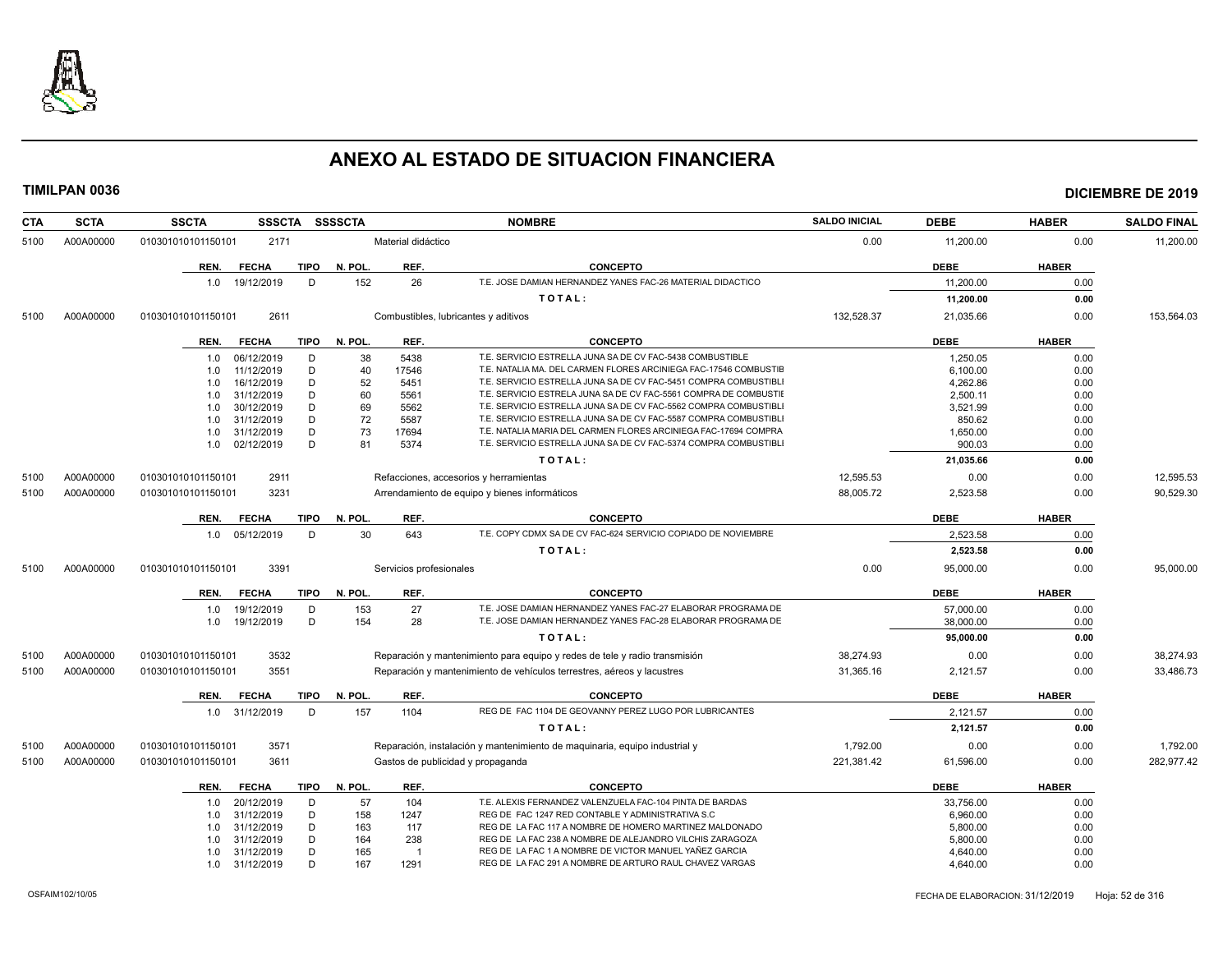

| CTA  | <b>SCTA</b> | <b>SSCTA</b>       |                  |             | SSSCTA SSSSCTA |                          | <b>NOMBRE</b>                                                      | <b>SALDO INICIAL</b> | <b>DEBE</b>  | <b>HABER</b> | <b>SALDO FINAL</b> |
|------|-------------|--------------------|------------------|-------------|----------------|--------------------------|--------------------------------------------------------------------|----------------------|--------------|--------------|--------------------|
|      |             |                    |                  |             |                |                          | TOTAL:                                                             |                      | 61,596.00    | 0.00         |                    |
| 5100 | A00A00000   | 010301010101150101 | 3612             |             |                |                          | Publicaciones oficiales y de información en general para difusión  | 491,881.00           | 92,800.00    | 0.00         | 584,681.00         |
|      |             |                    |                  |             |                |                          |                                                                    |                      |              |              |                    |
|      |             | REN.               | <b>FECHA</b>     | <b>TIPO</b> | N. POL.        | REF.                     | <b>CONCEPTO</b>                                                    |                      | <b>DEBE</b>  | <b>HABER</b> |                    |
|      |             |                    | 1.0 03/12/2019   | D           | 28             | 273                      | T.E. LIDIA APOLINAR MARIANO FAC-273 P/ACUENTA REVISTA PRIMER INFOI |                      | 92,800.00    | 0.00         |                    |
|      |             |                    |                  |             |                |                          | TOTAL:                                                             |                      | 92,800.00    | 0.00         |                    |
| 5100 | A00A00000   | 010301010101150101 | 3721             |             |                |                          | Gastos de traslado por vía terrestre                               | 1,128.00             | 0.00         | 0.00         | 1,128.00           |
| 5100 | A00A00000   | 010301010101150101 | 3751             |             |                |                          | Gastos de alimentación en territorio nacional                      | 45,507.73            | 0.00         | 0.00         | 45,507.73          |
| 5100 | A00A00000   | 010301010101150101 | 3821             |             |                |                          | Gastos de ceremonias oficiales y de orden social                   | 1,538,927.98         | 185, 193. 35 | 0.00         | 1,724,121.33       |
|      |             |                    |                  |             |                |                          |                                                                    |                      |              |              |                    |
|      |             | REN.               | <b>FECHA</b>     | TIPO        | N. POL.        | REF.                     | <b>CONCEPTO</b>                                                    |                      | <b>DEBE</b>  | <b>HABER</b> |                    |
|      |             | 1.0                | 17/12/2019       | D           | 11             | 484                      | T.E. FRANCISCO MONTIEL DIONICIO FAC-484 SERVICIO DE TRANSPORTE     |                      | 16,240.00    | 0.00         |                    |
|      |             | 1.0                | 02/12/2019       | D           | 21             | 1375                     | T.E. PUBLICIDAD MAP SA DE CV FAC-1375 RENTA DE PANTALLA INFORME    |                      | 4,640.00     | 0.00         |                    |
|      |             | 1.0                | 03/12/2019       | D           | 27             | 24595                    | T.E. PERFIACEROS AMEALCO SA DE CV MATERIAL PARA MAMPARA 1ER INI    |                      | 3,724.00     | 0.00         |                    |
|      |             | 8.0                | 31/12/2019       | E           | 31             | 1092                     | CH-1723 PARTI COMPPROBACION DE GASTOS                              |                      | 2,000.00     | 0.00         |                    |
|      |             | 106.0              | 31/12/2019       | E           | 31             | 734                      | CH-1723 PARTI COMPPROBACION DE GASTOS                              |                      | 600.00       | 0.00         |                    |
|      |             | 141.0              | 31/12/2019       | Е           | 31             | -1                       | CH-1723 PARTI COMPPROBACION DE GASTOS                              |                      | 1,392.00     | 0.00         |                    |
|      |             | 120.0              | 31/12/2019       | Ε           | 31             | -1                       | CH-1723 PARTI COMPPROBACION DE GASTOS                              |                      | 841.00       | 0.00         |                    |
|      |             | 113.0              | 31/12/2019       | E           | 31             | $\overline{1}$           | CH-1723 PARTI COMPPROBACION DE GASTOS                              |                      | 1,291.08     | 0.00         |                    |
|      |             | 1.0                | 05/12/2019       | D           | 36             | 1592                     | T.E. PRODUCTORA Y DISTRIBUIDORA AZTECA FLORAL A DE RL DE CV FAC-   |                      | 17.500.00    | 0.00         |                    |
|      |             | 1.0                | 20/12/2019       | D           | 56             | 103                      | T.E. ALEXIS FERNANDEZ VALENZUELA FAC-103 SERV. TRANSPORTE          |                      | 10,440.00    | 0.00         |                    |
|      |             | 1.0                | 20/12/2019       | D           | 59             | 146                      | T.E. ERNESTRO GONZALEZ TRIANA FAC-146 ALFOMBRA PARA TEMPLETE       |                      | 17,400.56    | 0.00         |                    |
|      |             | 1.0                | 23/12/2019       | D           | 62             | 23                       | T.E. OMAR SUAREZ ORTA FAC-23 RENTA DE TEMPLETE 1ER INFORME         |                      | 5,800.00     | 0.00         |                    |
|      |             | 1.0                | 19/12/2019       | D           | 151            | $\overline{2}$           | T.E. YESICA ABIGAIL GARCIA REYES FAC-2 PLATICAS DE SENSIBILIZACION |                      | 9,000.00     | 0.00         |                    |
|      |             | 6.0                | 31/12/2019       | D           | 166            | 804                      | REG DE LA FAC 804 A NOMBRE DE JOSE MATUSALEN LEGORRESTA SEGU       |                      | 69.072.20    | 0.00         |                    |
|      |             | 11.0               | 31/12/2019       | D           | 166            | 805                      | REG DE LA FAC 805 A NOMBRE DE JOSE MATUSALEN LEGORRESTA SEGU       |                      | 2,526.02     | 0.00         |                    |
|      |             | 1.0                | 31/12/2019       | D           | 166            | 803                      | REG DE LA FAC 803 A NOMBRE DE JOSE MATUSALEN LEGORRESTA SEGU       |                      | 21,392.49    | 0.00         |                    |
|      |             | 57.0               | 31/12/2019       | D           | 179            | 377                      | CANCELACION DEL FONDO FIJO DEL TESORERO MUNICIPAL                  |                      | 1,334.00     | 0.00         |                    |
|      |             |                    |                  |             |                |                          | TOTAL:                                                             |                      | 185,193.35   | 0.00         |                    |
| 5100 | A00A00000   | 010301010101150101 | 3841             |             |                | Exposiciones y ferias    |                                                                    | 336.400.00           | 49,760.20    | 0.00         | 386.160.20         |
|      |             | REN.               | FECHA            | TIPO        | N. POL.        | REF.                     | <b>CONCEPTO</b>                                                    |                      | <b>DEBE</b>  | <b>HABER</b> |                    |
|      |             | 1.0                | 20/12/2019       | D           | 58             | 136                      | T.E. ERNESTRO GONZALEZ TRIANA FAC-136 ALIMENTOS PARA LA FERIA      |                      | 46,400.00    | 0.00         |                    |
|      |             | 120.0              | 31/12/2019       | D           | 179            | 56508                    | CANCELACION DEL FONDO FIJO DEL TESORERO MUNICIPAL                  |                      | 1,269.20     | 0.00         |                    |
|      |             | 127.0              | 31/12/2019       | D           | 179            | 19                       | CANCELACION DEL FONDO FIJO DEL TESORERO MUNICIPAL                  |                      | 1,931.00     | 0.00         |                    |
|      |             | 113.0              | 31/12/2019       | D           | 179            | 188                      | CANCELACION DEL FONDO FIJO DEL TESORERO MUNICIPAL                  |                      | 160.00       | 0.00         |                    |
|      |             |                    |                  |             |                |                          | TOTAL:                                                             |                      | 49,760.20    | 0.00         |                    |
| 5100 | A00A00000   | 010301010101150101 | 3851             |             |                | Gastos de representación |                                                                    | 112,595.48           | 123,541.11   | 0.00         | 236,136.59         |
|      |             |                    |                  |             |                |                          |                                                                    |                      |              |              |                    |
|      |             | REN.               | <b>FECHA</b>     | <b>TIPO</b> | N. POL.        | REF.                     | <b>CONCEPTO</b>                                                    |                      | <b>DEBE</b>  | <b>HABER</b> |                    |
|      |             | 1.0                | 31/12/2019       | D           | 162            | 186                      | REG DE LA FAC 186 A NOMBRE DE GRIZEL TORRES COLIN                  |                      | 5,800.00     | 0.00         |                    |
|      |             | 101.0              | 31/12/2019       | D           | 168            | 195                      | REG DE LA FAC. 195 GUEBO BOHORQUEZ DELICATESSE SA DE CV            |                      | 2,000.00     | 0.00         |                    |
|      |             | 106.0              | 31/12/2019       | D           | 168            | 196                      | REG DE LA FAC. 196 GUEBO BOHORQUEZ DELICATESSE SA DE CV            |                      | 2,000.00     | 0.00         |                    |
|      |             | 111.0              | 31/12/2019       | D           | 168            | 197                      | REG DE LA FAC. 197 GUEBO BOHORQUEZ DELICATESSE SA DE CV            |                      | 2.000.00     | 0.00         |                    |
|      |             | 186.0              | 31/12/2019       | D           | 168            | 213                      | REG DE LA FAC. 213 GUEBO BOHORQUEZ DELICATESSE SA DE CV            |                      | 2,000.00     | 0.00         |                    |
|      |             | 191.0              | 31/12/2019       | D           | 168            | 214                      | REG DE LA FAC. 214 GUEBO BOHORQUEZ DELICATESSE SA DE CV            |                      | 2,000.00     | 0.00         |                    |
|      |             |                    | 196.0 31/12/2019 | D           | 168            | 215                      | REG DE LA FAC. 215 GUEBO BOHORQUEZ DELICATESSE SA DE CV            |                      | 2,000.00     | 0.00         |                    |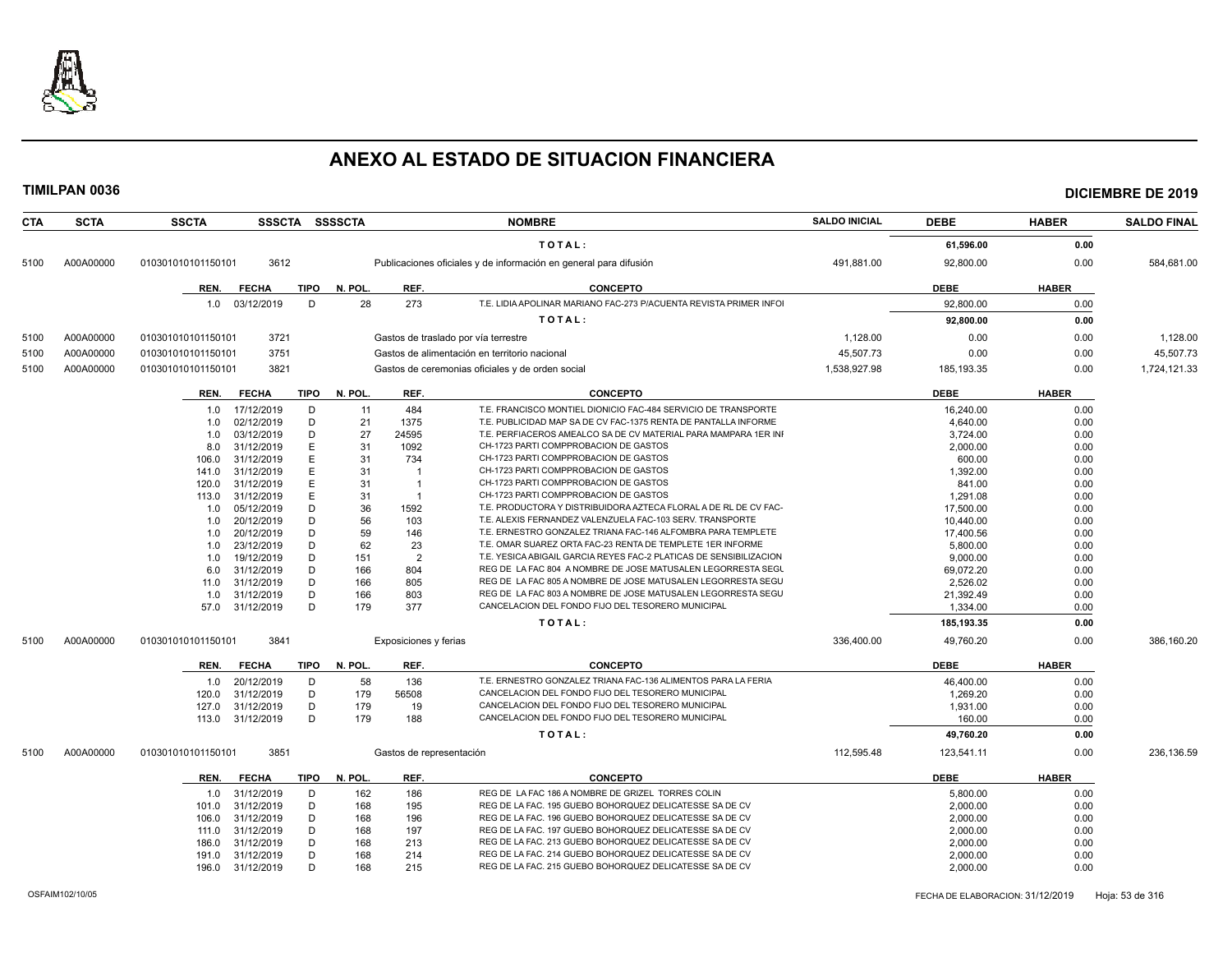

| CTA<br><b>SCTA</b> | <b>SSCTA</b> | SSSCTA SSSSCTA   |   |     |     | <b>NOMBRE</b>                                                   | <b>SALDO INICIAL</b> | <b>DEBE</b> | <b>HABER</b> | <b>SALDO FINAL</b> |
|--------------------|--------------|------------------|---|-----|-----|-----------------------------------------------------------------|----------------------|-------------|--------------|--------------------|
|                    |              | 146.0 31/12/2019 | D | 168 | 205 | REG DE LA FAC. 205 GUEBO BOHORQUEZ DELICATESSE SA DE CV         |                      | 2.000.00    | 0.00         |                    |
|                    | 141.0        | 31/12/2019       | D | 168 | 203 | REG DE LA FAC. 203 GUEBO BOHORQUEZ DELICATESSE SA DE CV         |                      | 2,000.00    | 0.00         |                    |
|                    | 96.0         | 31/12/2019       | D | 168 | 194 | REG DE LA FAC. 184 GUEBO BOHORQUEZ DELICATESSE SA DE CV         |                      | 2,000.00    | 0.00         |                    |
|                    | 91.0         | 31/12/2019       | D | 168 | 193 | REG DE LA FAC. 193 GUEBO BOHORQUEZ DELICATESSE SA DE CV         |                      | 2,000.00    | 0.00         |                    |
|                    | 86.0         | 31/12/2019       | D | 168 | 192 | REG DE LA FAC. 192 GUEBO BOHORQUEZ DELICATESSE SA DE CV         |                      | 2,000.00    | 0.00         |                    |
|                    | 116.0        | 31/12/2019       | D | 168 | 198 | REG DE LA FAC. 198 GUEBO BOHORQUEZ DELICATESSE SA DE CV         |                      | 2,000.00    | 0.00         |                    |
|                    | 121.0        | 31/12/2019       | D | 168 | 199 | REG DE LA FAC. 199 GUEBO BOHORQUEZ DELICATESSE SA DE CV         |                      | 2,000.00    | 0.00         |                    |
|                    | 126.0        | 31/12/2019       | D | 168 | 200 | REG DE LA FAC. 200 GUEBO BOHORQUEZ DELICATESSE SA DE CV         |                      | 2,000.00    | 0.00         |                    |
|                    | 131.0        | 31/12/2019       | D | 168 | 201 | REG DE LA FAC. 201 GUEBO BOHORQUEZ DELICATESSE SA DE CV         |                      | 2,000.00    | 0.00         |                    |
|                    | 176.0        | 31/12/2019       | D | 168 | 211 | REG DE LA FAC. 211 GUEBO BOHORQUEZ DELICATESSE SA DE CV         |                      | 2,000.00    | 0.00         |                    |
|                    | 1.0          | 31/12/2019       | D | 168 | 175 | REG DE LA FAC. 175 GUEBO BOHORQUEZ DELICATESSE SA DE CV         |                      | 2,000.00    | 0.00         |                    |
|                    | 6.0          | 31/12/2019       | D | 168 | 176 | REG DE LA FAC. 176 GUEBO BOHORQUEZ DELICATESSE SA DE CV         |                      | 2,000.00    | 0.00         |                    |
|                    | 11.0         | 31/12/2019       | D | 168 | 177 | REG DE LA FAC. 177 GUEBO BOHORQUEZ DELICATESSE SA DE CV         |                      | 2,000.00    | 0.00         |                    |
|                    | 81.0         | 31/12/2019       | D | 168 | 191 | REG DE LA FAC. 191 GUEBO BOHORQUEZ DELICATESSE SA DE CV         |                      | 2,000.00    | 0.00         |                    |
|                    | 16.0         | 31/12/2019       | D | 168 | 178 | REG DE LA FAC. 178 GUEBO BOHORQUEZ DELICATESSE SA DE CV         |                      | 2,000.00    | 0.00         |                    |
|                    | 76.0         | 31/12/2019       | D | 168 | 190 | REG DE LA FAC. 190 GUEBO BOHORQUEZ DELICATESSE SA DE CV         |                      | 2,000.00    | 0.00         |                    |
|                    | 21.0         | 31/12/2019       | D | 168 | 179 | REG DE LA FAC. 179 GUEBO BOHORQUEZ DELICATESSE SA DE CV         |                      | 2,000.00    | 0.00         |                    |
|                    | 26.0         | 31/12/2019       | D | 168 | 180 | REG DE LA FAC. 180 GUEBO BOHORQUEZ DELICATESSE SA DE CV         |                      | 2,000.00    | 0.00         |                    |
|                    |              |                  |   |     |     | REG DE LA FAC. 181 GUEBO BOHORQUEZ DELICATESSE SA DE CV         |                      |             |              |                    |
|                    | 31.0         | 31/12/2019       | D | 168 | 181 |                                                                 |                      | 2,000.00    | 0.00         |                    |
|                    | 71.0         | 31/12/2019       | D | 168 | 189 | REG DE LA FAC. 189 GUEBO BOHORQUEZ DELICATESSE SA DE CV         |                      | 2,000.00    | 0.00         |                    |
|                    | 66.0         | 31/12/2019       | D | 168 | 188 | REG DE LA FAC. 188 GUEBO BOHORQUEZ DELICATESSE SA DE CV         |                      | 2,000.00    | 0.00         |                    |
|                    | 161.0        | 31/12/2019       | D | 168 | 208 | REG DE LA FAC. 208 GUEBO BOHORQUEZ DELICATESSE SA DE CV         |                      | 2,000.00    | 0.00         |                    |
|                    | 166.0        | 31/12/2019       | D | 168 | 209 | REG DE LA FAC. 209 GUEBO BOHORQUEZ DELICATESSE SA DE CV         |                      | 2,000.00    | 0.00         |                    |
|                    | 156.0        | 31/12/2019       | D | 168 | 207 | REG DE LA FAC. 207 GUEBO BOHORQUEZ DELICATESSE SA DE CV         |                      | 2,000.00    | 0.00         |                    |
|                    | 171.0        | 31/12/2019       | D | 168 | 210 | REG DE LA FAC. 210 GUEBO BOHORQUEZ DELICATESSE SA DE CV         |                      | 2,000.00    | 0.00         |                    |
|                    | 136.0        | 31/12/2019       | D | 168 | 202 | REG DE LA FAC. 202 GUEBO BOHORQUEZ DELICATESSE SA DE CV         |                      | 2,000.00    | 0.00         |                    |
|                    | 181.0        | 31/12/2019       | D | 168 | 212 | REG DE LA FAC. 212 GUEBO BOHORQUEZ DELICATESSE SA DE CV         |                      | 2,000.00    | 0.00         |                    |
|                    | 151.0        | 31/12/2019       | D | 168 | 206 | REG DE LA FAC. 206 GUEBO BOHORQUEZ DELICATESSE SA DE CV         |                      | 2,000.00    | 0.00         |                    |
|                    | 36.0         | 31/12/2019       | D | 168 | 182 | REG DE LA FAC. 182 GUEBO BOHORQUEZ DELICATESSE SA DE CV         |                      | 2,000.00    | 0.00         |                    |
|                    | 41.0         | 31/12/2019       | D | 168 | 183 | REG DE LA FAC. 183 GUEBO BOHORQUEZ DELICATESSE SA DE CV         |                      | 2,000.00    | 0.00         |                    |
|                    | 46.0         | 31/12/2019       | D | 168 | 184 | REG DE LA FAC. 184 GUEBO BOHORQUEZ DELICATESSE SA DE CV         |                      | 2,000.00    | 0.00         |                    |
|                    | 61.0         | 31/12/2019       | D | 168 | 187 | REG DE LA FAC. 187 GUEBO BOHORQUEZ DELICATESSE SA DE CV         |                      | 2,000.00    | 0.00         |                    |
|                    | 51.0         | 31/12/2019       | D | 168 | 185 | REG DE LA FAC. 185 GUEBO BOHORQUEZ DELICATESSE SA DE CV         |                      | 2,000.00    | 0.00         |                    |
|                    | 56.0         | 31/12/2019       | D | 168 | 186 | REG DE LA FAC. 186 GUEBO BOHORQUEZ DELICATESSE SA DE CV         |                      | 2,000.00    | 0.00         |                    |
|                    | 201.0        | 31/12/2019       | D | 168 | 216 | REG DE LA FAC. 216 GUEBO BOHORQUEZ DELICATESSE SA DE CV         |                      | 560.00      | 0.00         |                    |
|                    | 56.0         | 31/12/2019       | D | 169 | 750 | REG DE LA FAC 740 A NOMBRE DE OMAR ESQUIVEL JARAMILLO           |                      | 1.694.64    | 0.00         |                    |
|                    | 31.0         | 31/12/2019       | D | 169 | 741 | REG DE LA FAC 741 A NOMBRE DE OMAR ESQUIVEL JARAMILLO           |                      | 1,864.32    | 0.00         |                    |
|                    | 1.0          | 31/12/2019       | D | 169 | 734 | REG DE LA FAC 734 A NOMBRE DE OMAR ESQUIVEL JARAMILLO           |                      | 1,864.32    | 0.00         |                    |
|                    | 6.0          | 31/12/2019       | D | 169 | 735 | REG DE LA FAC 735 A NOMBRE DE OMAR ESQUIVEL JARAMILLO           |                      | 1,864.32    | 0.00         |                    |
|                    | 11.0         | 31/12/2019       | D | 169 | 736 | REG DE LA FAC 736 A NOMBRE DE OMAR ESQUIVEL JARAMILLO           |                      | 1,864.32    | 0.00         |                    |
|                    | 16.0         | 31/12/2019       | D | 169 | 737 | REG DE LA FAC 737 A NOMBRE DE OMAR ESQUIVEL JARAMILLO           |                      | 1,864.32    | 0.00         |                    |
|                    | 21.0         | 31/12/2019       | D | 169 | 739 | REG DE LA FAC 739 A NOMBRE DE OMAR ESQUIVEL JARAMILLO           |                      | 1,864.32    | 0.00         |                    |
|                    |              | 31/12/2019       | D | 169 | 742 | REG DE LA FAC 742 A NOMBRE DE OMAR ESQUIVEL JARAMILLO           |                      | 1,864.32    | 0.00         |                    |
|                    | 36.0         |                  |   |     |     | REG DE LA FAC 743 A NOMBRE DE OMAR ESQUIVEL JARAMILLO           |                      |             |              |                    |
|                    | 41.0         | 31/12/2019       | D | 169 | 743 | REG DE LA FAC 744 A NOMBRE DE OMAR ESQUIVEL JARAMILLO           |                      | 1,864.32    | 0.00         |                    |
|                    | 46.0         | 31/12/2019       | D | 169 | 744 |                                                                 |                      | 1,952.82    | 0.00         |                    |
|                    | 51.0         | 31/12/2019       | D | 169 | 745 | REG DE LA FAC 745 A NOMBRE DE OMAR ESQUIVEL JARAMILLO           |                      | 1,952.82    | 0.00         |                    |
|                    | 26.0         | 31/12/2019       | D | 169 | 740 | REG DE LA FAC 740 A NOMBRE DE OMAR ESQUIVEL JARAMILLO           |                      | 1,864.32    | 0.00         |                    |
|                    | 1.0          | 31/12/2019       | D | 170 | 313 | REG DE LA FAC 313 A NOMBRE DE SERVICIO COMERCIAL GARIS SA DE CV |                      | 288.80      | 0.00         |                    |
|                    | 6.0          | 31/12/2019       | D | 170 | 314 | REG DE LA FAC 314 A NOMBRE DE SERVICIO COMERCIAL GARIS SA DE CV |                      | 720.20      | 0.00         |                    |
|                    | 11.0         | 31/12/2019       | D | 170 | 315 | REG DE LA FAC 315 A NOMBRE DE SERVICIO COMERCIAL GARIS SA DE CV |                      | 1,838.25    | 0.00         |                    |
|                    | 16.0         | 31/12/2019       | D | 170 | 316 | REG DE LA FAC 316 A NOMBRE DE SERVICIO COMERCIAL GARIS SA DE CV |                      | 742.00      | 0.00         |                    |
|                    |              | 21.0 31/12/2019  | D | 170 | 317 | REG DE LA FAC 317 A NOMBRE DE SERVICIO COMERCIAL GARIS SA DE CV |                      | 1.701.50    | 0.00         |                    |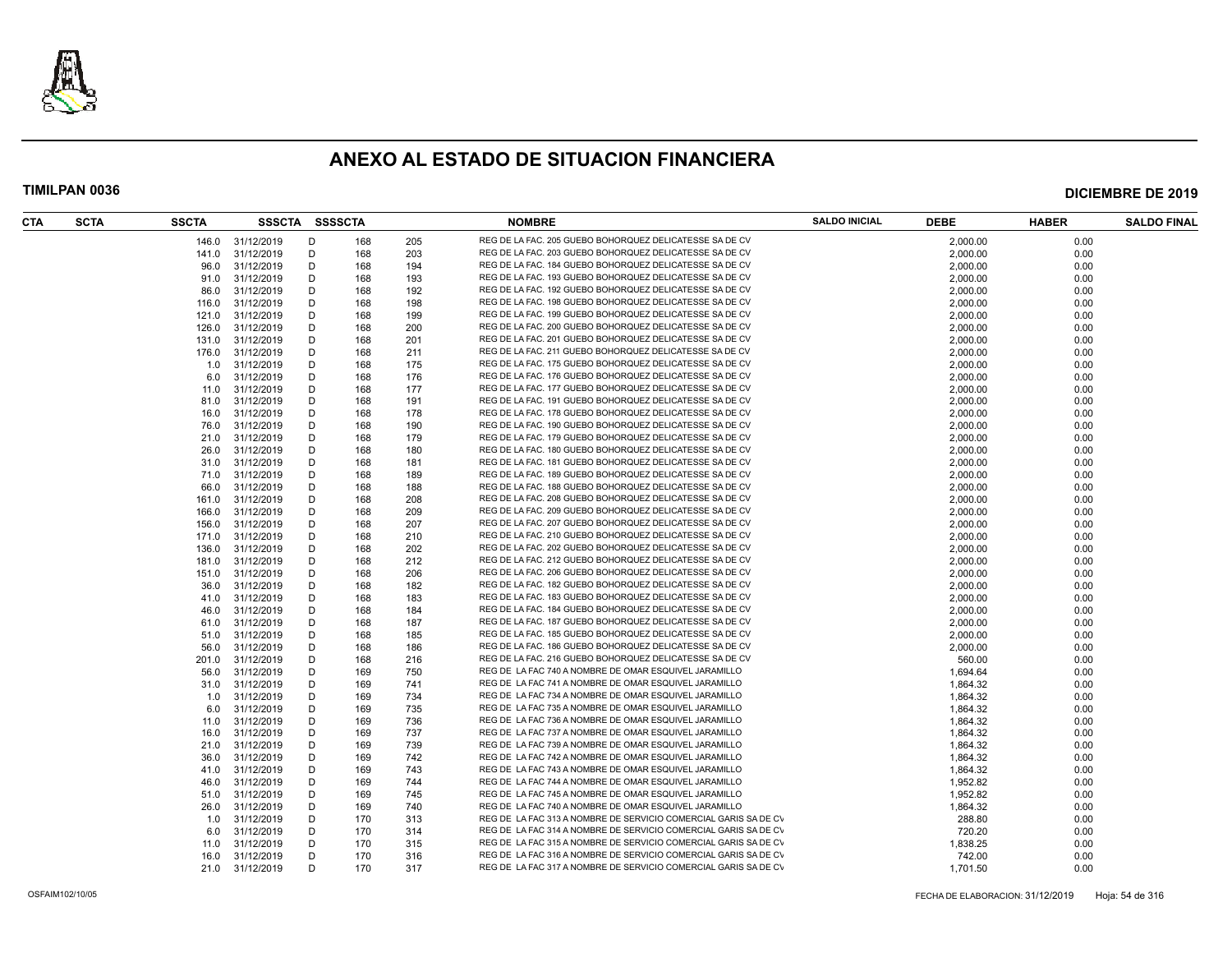

| <b>CTA</b> | <b>SCTA</b> | <b>SSCTA</b><br>SSSCTA SSSSCTA                         |               |                                  | <b>NOMBRE</b>                                                                                                              | <b>SALDO INICIAL</b> | <b>DEBE</b>            | <b>HABER</b> | <b>SALDO FINAL</b> |
|------------|-------------|--------------------------------------------------------|---------------|----------------------------------|----------------------------------------------------------------------------------------------------------------------------|----------------------|------------------------|--------------|--------------------|
|            |             | 31/12/2019<br>D<br>26.0                                | 170           | 319                              | REG DE LA FAC 319 A NOMBRE DE SERVICIO COMERCIAL GARIS SA DE CV                                                            |                      | 1,919.09               | 0.00         |                    |
|            |             | 31/12/2019<br>D<br>31.0                                | 170           | 321                              | REG DE LA FAC 321 A NOMBRE DE SERVICIO COMERCIAL GARIS SA DE CV                                                            |                      | 1.960.11               | 0.00         |                    |
|            |             | 31/12/2019<br>36.0                                     | D<br>170      | 323                              | REG DE LA FAC 323 A NOMBRE DE SERVICIO COMERCIAL GARIS SA DE CV                                                            |                      | 1.972.40               | 0.00         |                    |
|            |             | D<br>31/12/2019<br>41.0                                | 170           | 324                              | REG DE LA FAC 324 A NOMBRE DE SERVICIO COMERCIAL GARIS SA DE CV                                                            |                      | 1,724.82               | 0.00         |                    |
|            |             | D<br>31/12/2019<br>46.0                                | 170           | 325                              | REG DE LA FAC 325 A NOMBRE DE SERVICIO COMERCIAL GARIS SA DE CV                                                            |                      | 1,934.78               | 0.00         |                    |
|            |             |                                                        |               |                                  | TOTAL:                                                                                                                     |                      | 123,541.11             | 0.00         |                    |
| 5100       | A00A00000   | 3992<br>010301010101150101                             |               | Gastos de servicios menores      |                                                                                                                            | 17,353.48            | 0.00                   | 0.00         | 17,353.48          |
| 5100       | A00A00000   | 2111<br>010301010101160101                             |               | Materiales y útiles de oficina   |                                                                                                                            | 100,901.93           | 0.00                   | 0.00         | 100,901.93         |
| 5100       | A00A00000   | 010301010101160101<br>3612                             |               |                                  | Publicaciones oficiales y de información en general para difusión                                                          | 5,800.00             | 0.00                   | 0.00         | 5,800.00           |
| 5100       | B00108000   | 1222<br>010309030101150101                             |               |                                  | Sueldos y salarios compactados al personal eventual                                                                        | 276,972.30           | 25,179.30              | 0.00         | 302,151.60         |
|            |             | <b>TIPO</b><br><b>FECHA</b><br>REN.                    | N. POL.       | REF.                             | <b>CONCEPTO</b>                                                                                                            |                      | <b>DEBE</b>            | <b>HABER</b> |                    |
|            |             | 11/12/2019<br>D<br>21.0                                | 42            | $\overline{1}$                   | T.E. PAGO DE LISTA DE RAYA DE LA 1RA QUINCENA DE DICIEMBRE DE 2019                                                         |                      | 12,589.65              | 0.00         |                    |
|            |             | 31/12/2019<br>21.0                                     | D<br>71       | $\overline{2}$                   | T.E. PAGO DE LISTA DE RAYA DE LA 2DA QUINCENA DE DICIEMBRE DE 2019                                                         |                      | 12,589.65              | 0.00         |                    |
|            |             |                                                        |               |                                  | TOTAL:                                                                                                                     |                      | 25,179.30              | 0.00         |                    |
| 5100       | B00108000   | 010309030101150101<br>1321                             |               | Prima vacacional                 |                                                                                                                            | 0.00                 | 6,491.00               | 0.00         | 6,491.00           |
|            |             |                                                        |               |                                  |                                                                                                                            |                      |                        |              |                    |
|            |             | <b>FECHA</b><br><b>TIPO</b><br>REN.<br>13/12/2019<br>D | N. POL.<br>46 | REF.<br>$\overline{1}$           | <b>CONCEPTO</b><br>T.E. PAGO DE AGUINALDOS LISTA DE RAYA DEL AÑO 2019                                                      |                      | <b>DEBE</b>            | <b>HABER</b> |                    |
|            |             | 31.0                                                   |               |                                  | TOTAL:                                                                                                                     |                      | 6,491.00               | 0.00<br>0.00 |                    |
|            |             |                                                        |               |                                  |                                                                                                                            |                      | 6,491.00               |              |                    |
| 5100       | B00108000   | 1322<br>010309030101150101                             |               | Aquinaldo                        |                                                                                                                            | 0.00                 | 36,934.00              | 0.00         | 36,934.00          |
|            |             | <b>FECHA</b><br><b>TIPO</b><br>REN.                    | N. POL        | REF.                             | <b>CONCEPTO</b>                                                                                                            |                      | <b>DEBE</b>            | <b>HABER</b> |                    |
|            |             | 13/12/2019<br>D<br>36.0                                | 46            | $\overline{1}$                   | T.E. PAGO DE AGUINALDOS LISTA DE RAYA DEL AÑO 2019                                                                         |                      | 36,934.00              | 0.00         |                    |
|            |             |                                                        |               |                                  | TOTAL:                                                                                                                     |                      | 36,934.00              | 0.00         |                    |
| 5100       | B00108000   | 1345<br>010309030101150101                             |               | Gratificación                    |                                                                                                                            | 138,463.82           | 19,145.62              | 0.00         | 157,609.44         |
|            |             | <b>FECHA</b><br>TIPO<br>REN.                           | N. POL.       | REF.                             | <b>CONCEPTO</b>                                                                                                            |                      | <b>DEBE</b>            | <b>HABER</b> |                    |
|            |             | 11/12/2019<br>D<br>26.0                                | 42            | $\overline{1}$                   | T.E. PAGO DE LISTA DE RAYA DE LA 1RA QUINCENA DE DICIEMBRE DE 2019                                                         |                      | 7,643.81               | 0.00         |                    |
|            |             | D<br>13/12/2019<br>41.0                                | 46            | $\overline{1}$                   | T.E. PAGO DE AGUINALDOS LISTA DE RAYA DEL AÑO 2019                                                                         |                      | 5,458.00               | 0.00         |                    |
|            |             | 31/12/2019<br>26.0                                     | D<br>71       | $\overline{2}$                   | T.E. PAGO DE LISTA DE RAYA DE LA 2DA QUINCENA DE DICIEMBRE DE 2019                                                         |                      | 6.043.81               | 0.00         |                    |
|            |             |                                                        |               |                                  | TOTAL:                                                                                                                     |                      | 19,145.62              | 0.00         |                    |
| 5100       | B00108000   | 2111<br>010309030101160101                             |               | Materiales y útiles de oficina   |                                                                                                                            | 1,245.00             | 0.00                   | 0.00         | 1,245.00           |
| 5100       | B00B00000   | 1111<br>010305010105150101                             |               | <b>Dietas</b>                    |                                                                                                                            | 440,000.00           | 40,000.00              | 0.00         | 480,000.00         |
|            |             |                                                        |               |                                  |                                                                                                                            |                      |                        |              |                    |
|            |             | <b>FECHA</b><br><b>TIPO</b><br>REN.                    | N. POL        | REF.                             | <b>CONCEPTO</b>                                                                                                            |                      | <b>DEBE</b>            | <b>HABER</b> |                    |
|            |             | 11/12/2019<br>D<br>36.0<br>31/12/2019<br>D<br>26.0     | 41<br>70      | $\overline{1}$<br>$\overline{2}$ | T.E. PAGO DE NOMINA DE LA 1RA QUINCENA DE DICIEMBRE DE 2019<br>T.E. PAGO DE NOMINA DE LA 2RA QUINCENA DE DICIEMBRE DE 2019 |                      | 20,000.00<br>20,000.00 | 0.00<br>0.00 |                    |
|            |             |                                                        |               |                                  | TOTAL:                                                                                                                     |                      |                        |              |                    |
|            |             |                                                        |               |                                  |                                                                                                                            |                      | 40.000.00              | 0.00         |                    |
| 5100       | B00B00000   | 1131<br>010305010105150101                             |               | Sueldo base                      |                                                                                                                            | 96,400.00            | 13,800.00              | 0.00         | 110,200.00         |
|            |             | <b>FECHA</b><br>TIPO<br>REN.                           | N. POL.       | REF.                             | <b>CONCEPTO</b>                                                                                                            |                      | <b>DEBE</b>            | <b>HABER</b> |                    |
|            |             | 11/12/2019<br>D<br>41.0                                | 41            |                                  | T.E. PAGO DE NOMINA DE LA 1RA QUINCENA DE DICIEMBRE DE 2019                                                                |                      | 6,900.00               | 0.00         |                    |
|            |             | 31/12/2019<br>31.0                                     | D<br>70       | 2                                | T.E. PAGO DE NOMINA DE LA 2RA QUINCENA DE DICIEMBRE DE 2019                                                                |                      | 6,900.00               | 0.00         |                    |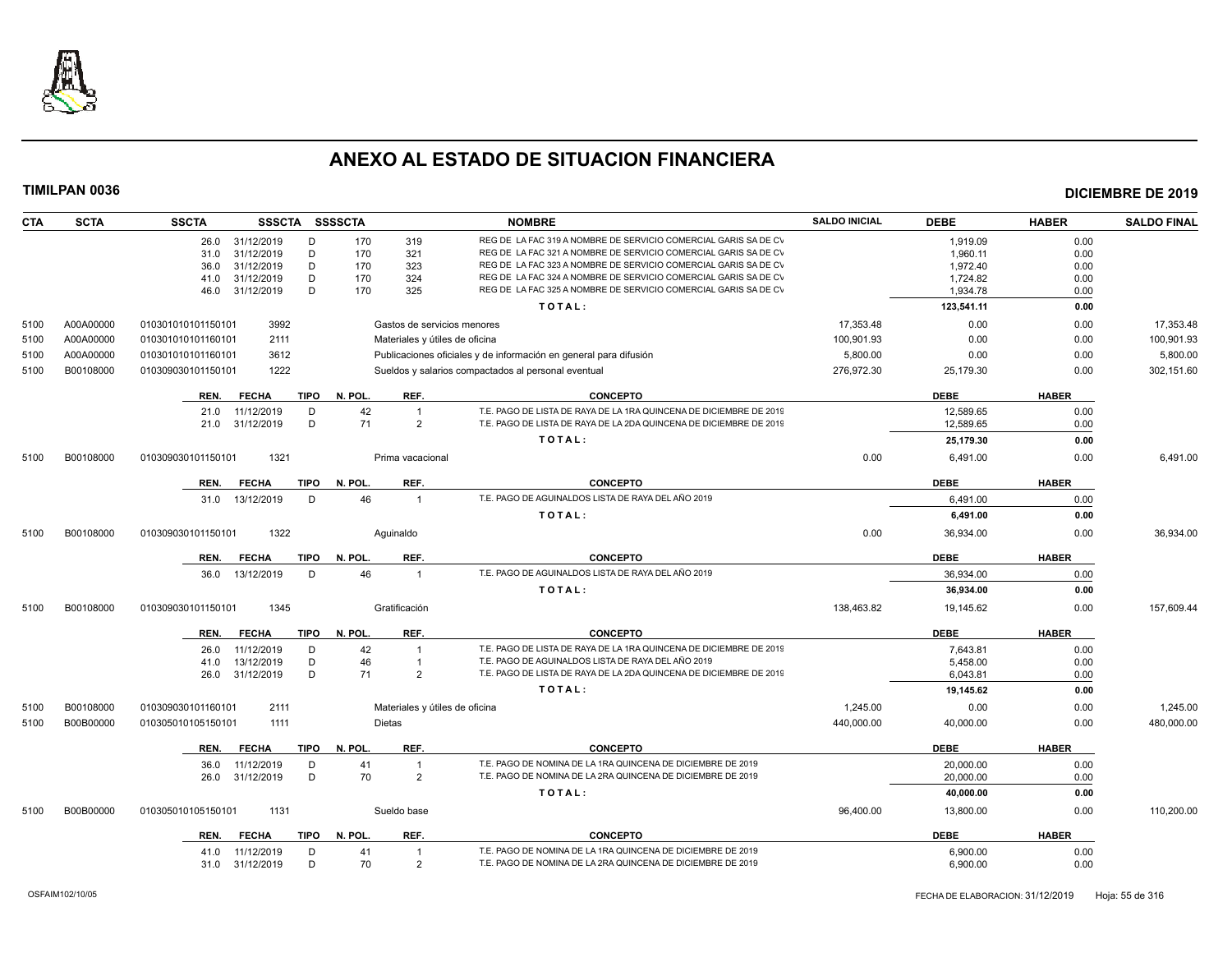

| <b>CTA</b> | <b>SCTA</b> | <b>SSCTA</b><br>SSSCTA SSSSCTA                     |                                      | <b>NOMBRE</b>                                                                                                                       | <b>SALDO INICIAL</b> | <b>DEBE</b>      | <b>HABER</b> | <b>SALDO FINAL</b> |
|------------|-------------|----------------------------------------------------|--------------------------------------|-------------------------------------------------------------------------------------------------------------------------------------|----------------------|------------------|--------------|--------------------|
|            |             |                                                    |                                      | TOTAL:                                                                                                                              |                      | 13,800.00        | 0.00         |                    |
| 5100       | B00B00000   | 1321<br>010305010105150101                         | Prima vacacional                     |                                                                                                                                     | 0.00                 | 15,419.00        | 0.00         | 15,419.00          |
|            |             | REN.<br><b>FECHA</b><br>TIPO                       | REF.<br>N. POL.                      | <b>CONCEPTO</b>                                                                                                                     |                      | <b>DEBE</b>      | <b>HABER</b> |                    |
|            |             | 31.0 13/12/2019<br>D                               | 45<br>$\mathbf{1}$                   | T.E. PAGO DE AGUINALDOS DE NOMINA DEL AÑO 2019                                                                                      |                      | 15,419.00        | 0.00         |                    |
|            |             |                                                    |                                      |                                                                                                                                     |                      |                  |              |                    |
|            |             |                                                    |                                      | TOTAL:                                                                                                                              |                      | 15,419.00        | 0.00         |                    |
| 5100       | B00B00000   | 1322<br>010305010105150101                         | Aguinaldo                            |                                                                                                                                     | 0.00                 | 75,288.00        | 0.00         | 75,288.00          |
|            |             | <b>FECHA</b><br><b>TIPO</b><br>REN.                | REF.<br>N. POL.                      | <b>CONCEPTO</b>                                                                                                                     |                      | <b>DEBE</b>      | <b>HABER</b> |                    |
|            |             | 13/12/2019<br>D<br>36.0                            | 45<br>$\overline{1}$                 | T.E. PAGO DE AGUINALDOS DE NOMINA DEL AÑO 2019                                                                                      |                      | 75.288.00        | 0.00         |                    |
|            |             |                                                    |                                      | TOTAL:                                                                                                                              |                      | 75,288.00        | 0.00         |                    |
| 5100       | B00B00000   | 1345<br>010305010105150101                         | Gratificación                        |                                                                                                                                     | 279,991.71           | 47,491.18        | 0.00         | 327,482.89         |
|            |             |                                                    |                                      |                                                                                                                                     |                      |                  |              |                    |
|            |             | <b>FECHA</b><br><b>TIPO</b><br>REN.                | N. POL.<br>REF.                      | <b>CONCEPTO</b>                                                                                                                     |                      | <b>DEBE</b>      | <b>HABER</b> |                    |
|            |             | 11/12/2019<br>D<br>46.0                            | 41<br>$\mathbf{1}$                   | T.E. PAGO DE NOMINA DE LA 1RA QUINCENA DE DICIEMBRE DE 2019                                                                         |                      | 14,629.59        | 0.00         |                    |
|            |             | D<br>13/12/2019<br>41.0                            | 45<br>$\mathbf{1}$                   | T.E. PAGO DE AGUINALDOS DE NOMINA DEL AÑO 2019                                                                                      |                      | 18,232.00        | 0.00         |                    |
|            |             | 31/12/2019<br>D<br>36.0                            | 70<br>2                              | T.E. PAGO DE NOMINA DE LA 2RA QUINCENA DE DICIEMBRE DE 2019                                                                         |                      | 14,629.59        | 0.00         |                    |
|            |             |                                                    |                                      | TOTAL:                                                                                                                              |                      | 47,491.18        | 0.00         |                    |
| 5100       | B00B00000   | 2611<br>010305010105150101                         | Combustibles, lubricantes y aditivos |                                                                                                                                     | 17,630.00            | 3,850.00         | 0.00         | 21,480.00          |
|            |             | <b>FECHA</b><br><b>TIPO</b><br>REN.                | N. POL.<br>REF.                      | <b>CONCEPTO</b>                                                                                                                     |                      | <b>DEBE</b>      | <b>HABER</b> |                    |
|            |             | 06/12/2019<br>D<br>15.0                            | 38<br>5438                           | T.E. SERVICIO ESTRELLA JUNA SA DE CV FAC-5438 COMBUSTIBLE                                                                           |                      | 500.00           | 0.00         |                    |
|            |             | 11/12/2019<br>D<br>15.0                            | 40<br>17546                          | T.E. NATALIA MA, DEL CARMEN FLORES ARCINIEGA FAC-17546 COMBUSTIE                                                                    |                      | 400.00           | 0.00         |                    |
|            |             | 31/12/2019<br>D<br>15.0                            | 60<br>5561                           | T.E. SERVICIO ESTRELA JUNA SA DE CV FAC-5561 COMPRA DE COMBUSTIE                                                                    |                      | 500.00           | 0.00         |                    |
|            |             | 30/12/2019<br>D<br>8.0                             | 69<br>5562                           | T.E. SERVICIO ESTRELLA JUNA SA DE CV FAC-5562 COMPRA COMBUSTIBLI                                                                    |                      | 500.00           | 0.00         |                    |
|            |             | D<br>31/12/2019<br>8.0                             | 72<br>5587                           | T.E. SERVICIO ESTRELLA JUNA SA DE CV FAC-5587 COMPRA COMBUSTIBLI                                                                    |                      | 500.00           | 0.00         |                    |
|            |             | 31/12/2019<br>D<br>15.0                            | 73<br>17694                          | T.E. NATALIA MARIA DEL CARMEN FLORES ARCINIEGA FAC-17694 COMPRA                                                                     |                      | 500.00           | 0.00         |                    |
|            |             | 31/12/2019<br>D<br>22.0<br>D<br>02/12/2019<br>15.0 | 73<br>17694<br>81<br>5374            | T.E. NATALIA MARIA DEL CARMEN FLORES ARCINIEGA FAC-17694 COMPRA<br>T.E. SERVICIO ESTRELLA JUNA SA DE CV FAC-5374 COMPRA COMBUSTIBLI |                      | 350.00<br>600.00 | 0.00<br>0.00 |                    |
|            |             |                                                    |                                      | TOTAL:                                                                                                                              |                      | 3,850.00         | 0.00         |                    |
| 5100       | B00B00000   | 3551<br>010305010105150101                         |                                      | Reparación y mantenimiento de vehículos terrestres, aéreos y lacustres                                                              | 10,591.96            | 0.00             | 0.00         | 10,591.96          |
| 5100       | B00B00000   | 010305010105160101<br>2111                         | Materiales y útiles de oficina       |                                                                                                                                     | 1,256.98             | 0.00             | 0.00         | 1,256.98           |
|            | C01141000   | 1111                                               | Dietas                               |                                                                                                                                     | 348,170.46           |                  | 0.00         |                    |
| 5100       |             | 020501010106150101                                 |                                      |                                                                                                                                     |                      | 31,651.86        |              | 379,822.32         |
|            |             | REN.<br><b>FECHA</b><br><b>TIPO</b>                | N. POL.<br>REF.                      | <b>CONCEPTO</b>                                                                                                                     |                      | <b>DEBE</b>      | <b>HABER</b> |                    |
|            |             | 51.0<br>11/12/2019<br>D                            | 41<br>$\mathbf{1}$                   | T.E. PAGO DE NOMINA DE LA 1RA QUINCENA DE DICIEMBRE DE 2019                                                                         |                      | 15,825.93        | 0.00         |                    |
|            |             | 41.0 31/12/2019<br>D                               | 70<br>2                              | T.E. PAGO DE NOMINA DE LA 2RA QUINCENA DE DICIEMBRE DE 2019                                                                         |                      | 15.825.93        | 0.00         |                    |
|            |             |                                                    |                                      | TOTAL:                                                                                                                              |                      | 31,651.86        | 0.00         |                    |
| 5100       | C01141000   | 1222<br>020501010106150101                         |                                      | Sueldos y salarios compactados al personal eventual                                                                                 | 45,455.36            | 6,179.34         | 0.00         | 51,634.70          |
|            |             | <b>TIPO</b><br>REN.<br><b>FECHA</b>                | N. POL.<br>REF.                      | <b>CONCEPTO</b>                                                                                                                     |                      | <b>DEBE</b>      | <b>HABER</b> |                    |
|            |             | 11/12/2019<br>D<br>31.0                            | 42<br>$\mathbf{1}$                   | T.E. PAGO DE LISTA DE RAYA DE LA 1RA QUINCENA DE DICIEMBRE DE 2019                                                                  |                      | 3,089.67         | 0.00         |                    |
|            |             | 31.0 31/12/2019<br>D                               | 71<br>2                              | T.E. PAGO DE LISTA DE RAYA DE LA 2DA QUINCENA DE DICIEMBRE DE 2019                                                                  |                      | 3.089.67         | 0.00         |                    |
|            |             |                                                    |                                      | TOTAL:                                                                                                                              |                      | 6,179.34         | 0.00         |                    |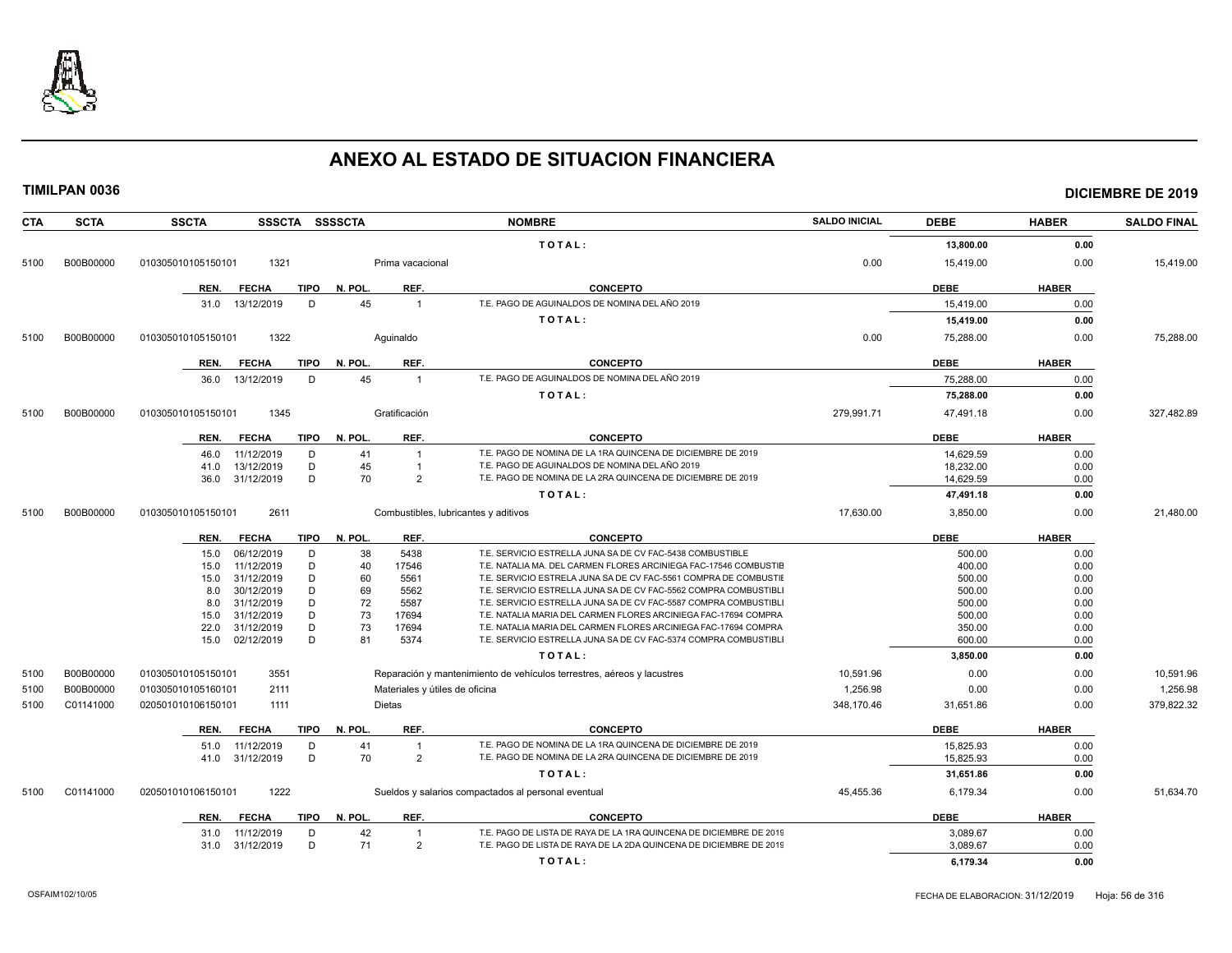

| <b>CTA</b> | <b>SCTA</b> | <b>SSCTA</b><br><b>SSSCTA</b>                      | <b>SSSSCTA</b>                               | <b>NOMBRE</b>                                                                                                              | <b>SALDO INICIAL</b> | <b>DEBE</b>            | <b>HABER</b> | <b>SALDO FINAL</b> |
|------------|-------------|----------------------------------------------------|----------------------------------------------|----------------------------------------------------------------------------------------------------------------------------|----------------------|------------------------|--------------|--------------------|
| 5100       | C01141000   | 1321<br>020501010106150101                         | Prima vacacional                             |                                                                                                                            | 0.00                 | 12,085.00              | 0.00         | 12,085.00          |
|            |             | <b>FECHA</b><br><b>TIPO</b><br>REN.                | N. POL.<br>REF.                              | <b>CONCEPTO</b>                                                                                                            |                      | <b>DEBE</b>            | <b>HABER</b> |                    |
|            |             | 13/12/2019<br>D<br>46.0<br>13/12/2019<br>D<br>46.0 | 45<br>$\overline{1}$<br>46<br>$\overline{1}$ | T.E. PAGO DE AGUINALDOS DE NOMINA DEL AÑO 2019<br>T.E. PAGO DE AGUINALDOS LISTA DE RAYA DEL AÑO 2019                       |                      | 10,807.00<br>1,278.00  | 0.00<br>0.00 |                    |
|            |             |                                                    |                                              | TOTAL:                                                                                                                     |                      | 12,085.00              | 0.00         |                    |
| 5100       | C01141000   | 1322<br>020501010106150101                         | Aquinaldo                                    |                                                                                                                            | 0.00                 | 48,339.00              | 0.00         | 48,339.00          |
|            |             |                                                    |                                              |                                                                                                                            |                      |                        |              |                    |
|            |             | <b>FECHA</b><br>TIPO<br>REN.                       | REF.<br>N. POL.                              | <b>CONCEPTO</b>                                                                                                            |                      | <b>DEBE</b>            | <b>HABER</b> |                    |
|            |             | 13/12/2019<br>D<br>51.0<br>13/12/2019<br>D<br>51.0 | 45<br>46<br>$\overline{1}$                   | T.E. PAGO DE AGUINALDOS DE NOMINA DEL AÑO 2019<br>T.E. PAGO DE AGUINALDOS LISTA DE RAYA DEL AÑO 2019                       |                      | 43,227.00<br>5,112.00  | 0.00<br>0.00 |                    |
|            |             |                                                    |                                              | TOTAL:                                                                                                                     |                      | 48,339.00              | 0.00         |                    |
| 5100       | C01141000   | 1345<br>020501010106150101                         | Gratificación                                |                                                                                                                            | 9,150.57             | 12,116.00              | 0.00         | 21,266.57          |
|            |             |                                                    |                                              |                                                                                                                            |                      |                        |              |                    |
|            |             | <b>FECHA</b><br><b>TIPO</b><br>REN.                | N. POL.<br>REF.                              | <b>CONCEPTO</b>                                                                                                            |                      | <b>DEBE</b>            | <b>HABER</b> |                    |
|            |             | 13/12/2019<br>D<br>56.0<br>D                       | 45<br>$\overline{1}$<br>46<br>$\overline{1}$ | T.E. PAGO DE AGUINALDOS DE NOMINA DEL AÑO 2019<br>T.E. PAGO DE AGUINALDOS LISTA DE RAYA DEL AÑO 2019                       |                      | 11,920.00              | 0.00         |                    |
|            |             | 56.0<br>13/12/2019                                 |                                              | TOTAL:                                                                                                                     |                      | 196.00<br>12,116.00    | 0.00<br>0.00 |                    |
| 5100       | C01141000   | 020501010106150101<br>2611                         | Combustibles, lubricantes y aditivos         |                                                                                                                            | 1,465.00             | 0.00                   | 0.00         | 1,465.00           |
| 5100       | C01141000   | 2111<br>020501010106160101                         | Materiales y útiles de oficina               |                                                                                                                            | 1,875.00             | 0.00                   | 0.00         | 1,875.00           |
| 5100       | C02124000   | 020201010503150101<br>1111                         | Dietas                                       |                                                                                                                            | 378,013.05           | 32,870.70              | 0.00         | 410,883.75         |
|            |             |                                                    |                                              |                                                                                                                            |                      |                        |              |                    |
|            |             | <b>FECHA</b><br><b>TIPO</b><br>REN.                | N. POL.<br>REF.                              | <b>CONCEPTO</b>                                                                                                            |                      | <b>DEBE</b>            | <b>HABER</b> |                    |
|            |             | 11/12/2019<br>D<br>56.0<br>D<br>46.0 31/12/2019    | 41<br>$\overline{1}$<br>70<br>$\overline{2}$ | T.E. PAGO DE NOMINA DE LA 1RA QUINCENA DE DICIEMBRE DE 2019<br>T.E. PAGO DE NOMINA DE LA 2RA QUINCENA DE DICIEMBRE DE 2019 |                      | 16.435.35<br>16,435.35 | 0.00<br>0.00 |                    |
|            |             |                                                    |                                              | TOTAL:                                                                                                                     |                      | 32,870.70              | 0.00         |                    |
| 5100       | C02124000   | 1321<br>020201010503150101                         | Prima vacacional                             |                                                                                                                            | 0.00                 | 10,807.00              | 0.00         | 10,807.00          |
|            |             |                                                    |                                              |                                                                                                                            |                      |                        |              |                    |
|            |             | <b>FECHA</b><br><b>TIPO</b><br>REN.                | N. POL.<br>REF.                              | <b>CONCEPTO</b>                                                                                                            |                      | <b>DEBE</b>            | <b>HABER</b> |                    |
|            |             | 61.0 13/12/2019<br>D                               | 45<br>$\overline{1}$                         | T.E. PAGO DE AGUINALDOS DE NOMINA DEL AÑO 2019                                                                             |                      | 10,807.00              | 0.00         |                    |
|            |             |                                                    |                                              | TOTAL:                                                                                                                     |                      | 10,807.00              | 0.00         |                    |
| 5100       | C02124000   | 1322<br>020201010503150101                         | Aquinaldo                                    |                                                                                                                            | 0.00                 | 43,227.00              | 0.00         | 43,227.00          |
|            |             | <b>TIPO</b><br><b>FECHA</b><br>REN.                | N. POL.<br>REF.                              | <b>CONCEPTO</b>                                                                                                            |                      | <b>DEBE</b>            | <b>HABER</b> |                    |
|            |             | 13/12/2019<br>D<br>66.0                            | 45<br>$\overline{1}$                         | T.E. PAGO DE AGUINALDOS DE NOMINA DEL AÑO 2019                                                                             |                      | 43,227.00              | 0.00         |                    |
|            |             |                                                    |                                              | TOTAL:                                                                                                                     |                      | 43,227.00              | 0.00         |                    |
| 5100       | C02124000   | 1345<br>020201010503150101                         | Gratificación                                |                                                                                                                            | 118,205.30           | 23,569.30              | 0.00         | 141,774.60         |
|            |             | <b>FECHA</b><br>TIPO<br>REN.                       | N. POL.<br>REF.                              | <b>CONCEPTO</b>                                                                                                            |                      | <b>DEBE</b>            | <b>HABER</b> |                    |
|            |             | 11/12/2019<br>D<br>61.0                            | 41<br>$\overline{1}$                         | T.E. PAGO DE NOMINA DE LA 1RA QUINCENA DE DICIEMBRE DE 2019                                                                |                      | 5,824.65               | 0.00         |                    |
|            |             | D<br>13/12/2019<br>71.0                            | 45<br>$\overline{1}$                         | T.E. PAGO DE AGUINALDOS DE NOMINA DEL AÑO 2019<br>T.E. PAGO DE NOMINA DE LA 2RA QUINCENA DE DICIEMBRE DE 2019              |                      | 11,920.00              | 0.00         |                    |
|            |             | D<br>51.0 31/12/2019                               | 70<br>$\overline{2}$                         | TOTAL:                                                                                                                     |                      | 5.824.65<br>23,569.30  | 0.00<br>0.00 |                    |
| 5100       | C02124000   | 020201010503150101<br>2611                         | Combustibles, lubricantes y aditivos         |                                                                                                                            | 4,550.00             | 0.00                   | 0.00         | 4,550.00           |
|            |             |                                                    |                                              |                                                                                                                            |                      |                        |              |                    |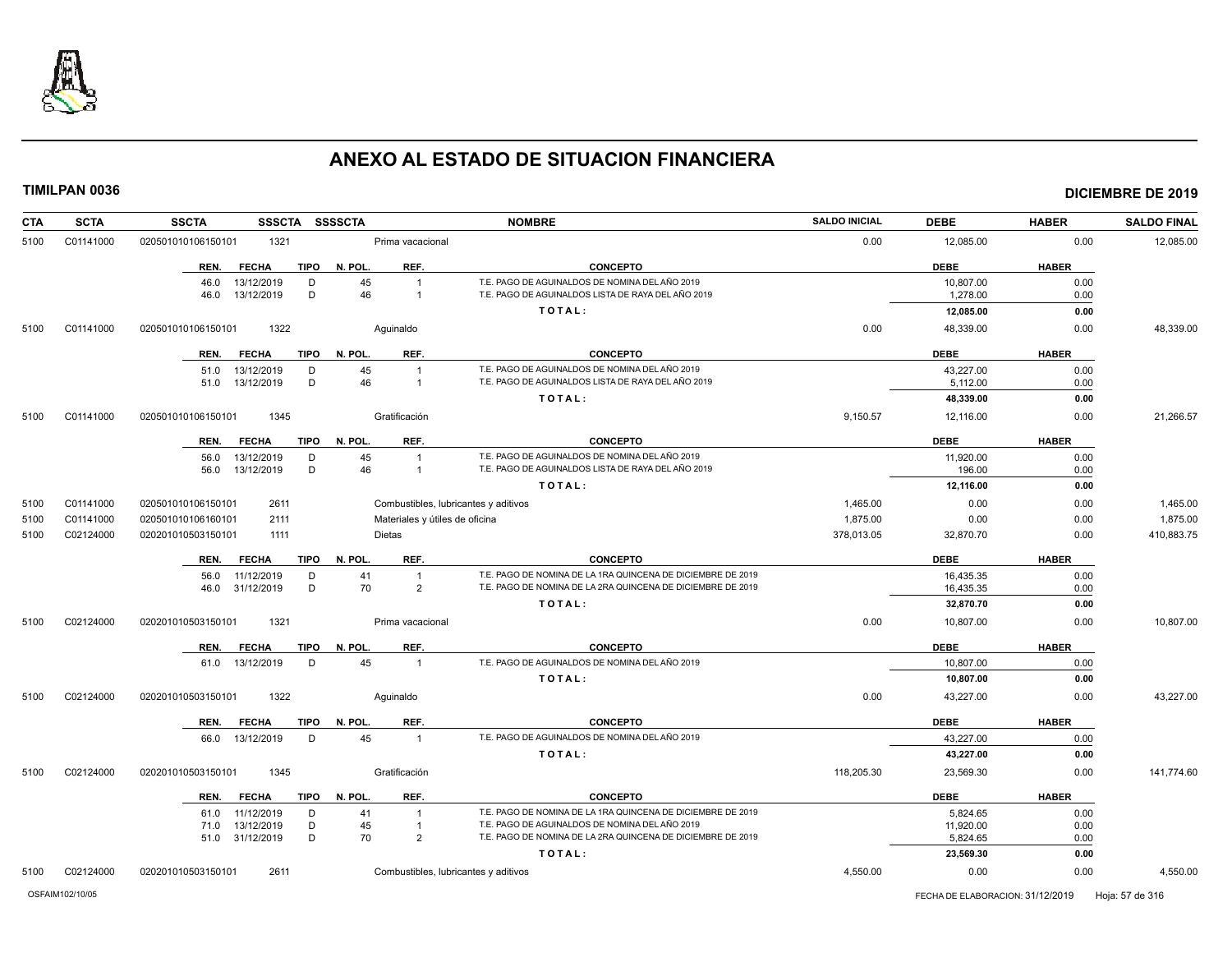

| CTA  | <b>SCTA</b> | <b>SSCTA</b><br>SSSCTA SSSSCTA      |                                      | <b>NOMBRE</b>                                                   | <b>SALDO INICIAL</b> | <b>DEBE</b> | <b>HABER</b> | <b>SALDO FINAL</b> |
|------|-------------|-------------------------------------|--------------------------------------|-----------------------------------------------------------------|----------------------|-------------|--------------|--------------------|
| 5100 | C03127000   | 020204010201150101<br>1111          | Dietas                               |                                                                 | 378,013.05           | 32,870.70   | 0.00         | 410,883.75         |
|      |             | REN.<br><b>FECHA</b><br>TIPO        | N. POL.<br>REF.                      | <b>CONCEPTO</b>                                                 |                      | <b>DEBE</b> | <b>HABER</b> |                    |
|      |             | D<br>66.0<br>11/12/2019             | 41<br>$\overline{1}$                 | T.E. PAGO DE NOMINA DE LA 1RA QUINCENA DE DICIEMBRE DE 2019     |                      | 16,435.35   | 0.00         |                    |
|      |             | D<br>31/12/2019<br>56.0             | 70<br>$\overline{2}$                 | T.E. PAGO DE NOMINA DE LA 2RA QUINCENA DE DICIEMBRE DE 2019     |                      | 16,435.35   | 0.00         |                    |
|      |             |                                     |                                      | TOTAL:                                                          |                      | 32,870.70   | 0.00         |                    |
| 5100 | C03127000   | 1321<br>020204010201150101          | Prima vacacional                     |                                                                 | 0.00                 | 10,807.00   | 0.00         | 10,807.00          |
|      |             | <b>FECHA</b><br><b>TIPO</b><br>REN. | N. POL.<br>REF.                      | <b>CONCEPTO</b>                                                 |                      | <b>DEBE</b> | <b>HABER</b> |                    |
|      |             | 76.0 13/12/2019<br>D                | 45<br>$\overline{1}$                 | T.E. PAGO DE AGUINALDOS DE NOMINA DEL AÑO 2019                  |                      | 10.807.00   | 0.00         |                    |
|      |             |                                     |                                      | TOTAL:                                                          |                      | 10.807.00   | 0.00         |                    |
| 5100 | C03127000   | 1322<br>020204010201150101          | Aguinaldo                            |                                                                 | 0.00                 | 43,227.00   | 0.00         | 43,227.00          |
|      |             | <b>FECHA</b><br>TIPO<br>REN.        | N. POL.<br>REF.                      | <b>CONCEPTO</b>                                                 |                      | DEBE        | <b>HABER</b> |                    |
|      |             | D<br>81.0 13/12/2019                | 45<br>$\overline{1}$                 | T.E. PAGO DE AGUINALDOS DE NOMINA DEL AÑO 2019                  |                      | 43,227.00   | 0.00         |                    |
|      |             |                                     |                                      | TOTAL:                                                          |                      | 43,227.00   | 0.00         |                    |
| 5100 | C03127000   | 020204010201150101<br>1345          | Gratificación                        |                                                                 | 56,063.36            | 16,664.64   | 0.00         | 72,728.00          |
|      |             | REN.<br><b>FECHA</b>                | REF.<br>TIPO N. POL.                 | <b>CONCEPTO</b>                                                 |                      | <b>DEBE</b> | <b>HABER</b> |                    |
|      |             | 11/12/2019<br>D<br>71.0             | 41<br>$\overline{1}$                 | T.E. PAGO DE NOMINA DE LA 1RA QUINCENA DE DICIEMBRE DE 2019     |                      | 2,372.32    | 0.00         |                    |
|      |             | 13/12/2019<br>D<br>86.0             | 45<br>$\overline{1}$                 | T.E. PAGO DE AGUINALDOS DE NOMINA DEL AÑO 2019                  |                      | 11,920.00   | 0.00         |                    |
|      |             | D<br>61.0 31/12/2019                | 70<br>$\overline{2}$                 | T.E. PAGO DE NOMINA DE LA 2RA QUINCENA DE DICIEMBRE DE 2019     |                      | 2,372.32    | 0.00         |                    |
|      |             |                                     |                                      | TOTAL:                                                          |                      | 16,664.64   | 0.00         |                    |
| 5100 | C03127000   | 2611<br>020204010201150101          | Combustibles, lubricantes y aditivos |                                                                 | 450.00               | 300.00      | 0.00         | 750.00             |
|      |             | REN.<br><b>FECHA</b><br>TIPO        | N. POL.<br>REF.                      | <b>CONCEPTO</b>                                                 |                      | <b>DEBE</b> | <b>HABER</b> |                    |
|      |             | 29.0 31/12/2019<br>D                | 73<br>17694                          | T.E. NATALIA MARIA DEL CARMEN FLORES ARCINIEGA FAC-17694 COMPRA |                      | 300.00      | 0.00         |                    |
|      |             |                                     |                                      | TOTAL:                                                          |                      | 300.00      | 0.00         |                    |
| 5100 | C03127000   | 020204010201150101<br>2992          | Otros enseres                        |                                                                 | 1,600.00             | 0.00        | 0.00         | 1,600.00           |
| 5100 | C04156000   | 020203010205150101<br>1111          | <b>Dietas</b>                        |                                                                 | 361,577.70           | 32,870.70   | 0.00         | 394,448.40         |
|      |             | <b>FECHA</b><br>TIPO<br>REN.        | REF.<br>N. POL.                      | <b>CONCEPTO</b>                                                 |                      | <b>DEBE</b> | <b>HABER</b> |                    |
|      |             | 76.0<br>11/12/2019<br>D             | 41<br>$\overline{1}$                 | T.E. PAGO DE NOMINA DE LA 1RA QUINCENA DE DICIEMBRE DE 2019     |                      | 16.435.35   | 0.00         |                    |
|      |             | D<br>66.0 31/12/2019                | 70<br>$\overline{2}$                 | T.E. PAGO DE NOMINA DE LA 2RA QUINCENA DE DICIEMBRE DE 2019     |                      | 16,435.35   | 0.00         |                    |
|      |             |                                     |                                      | TOTAL:                                                          |                      | 32,870.70   | 0.00         |                    |
| 5100 | C04156000   | 1321<br>020203010205150101          | Prima vacacional                     |                                                                 | 0.00                 | 10,807.00   | 0.00         | 10,807.00          |
|      |             | REN.<br><b>FECHA</b><br>TIPO        | N. POL.<br>REF.                      | <b>CONCEPTO</b>                                                 |                      | <b>DEBE</b> | <b>HABER</b> |                    |
|      |             | 91.0 13/12/2019<br>D                | 45<br>$\overline{1}$                 | T.E. PAGO DE AGUINALDOS DE NOMINA DEL AÑO 2019                  |                      | 10.807.00   | 0.00         |                    |
|      |             |                                     |                                      | TOTAL:                                                          |                      | 10,807.00   | 0.00         |                    |
| 5100 | C04156000   | 020203010205150101<br>1322          | Aguinaldo                            |                                                                 | 0.00                 | 43,227.00   | 0.00         | 43,227.00          |
|      |             | TIPO<br>REN.<br><b>FECHA</b>        | N. POL.<br>REF.                      | <b>CONCEPTO</b>                                                 |                      | <b>DEBE</b> | <b>HABER</b> |                    |
|      |             | 96.0 13/12/2019<br>D                | 45<br>$\overline{1}$                 | T.E. PAGO DE AGUINALDOS DE NOMINA DEL AÑO 2019                  |                      | 43,227.00   | 0.00         |                    |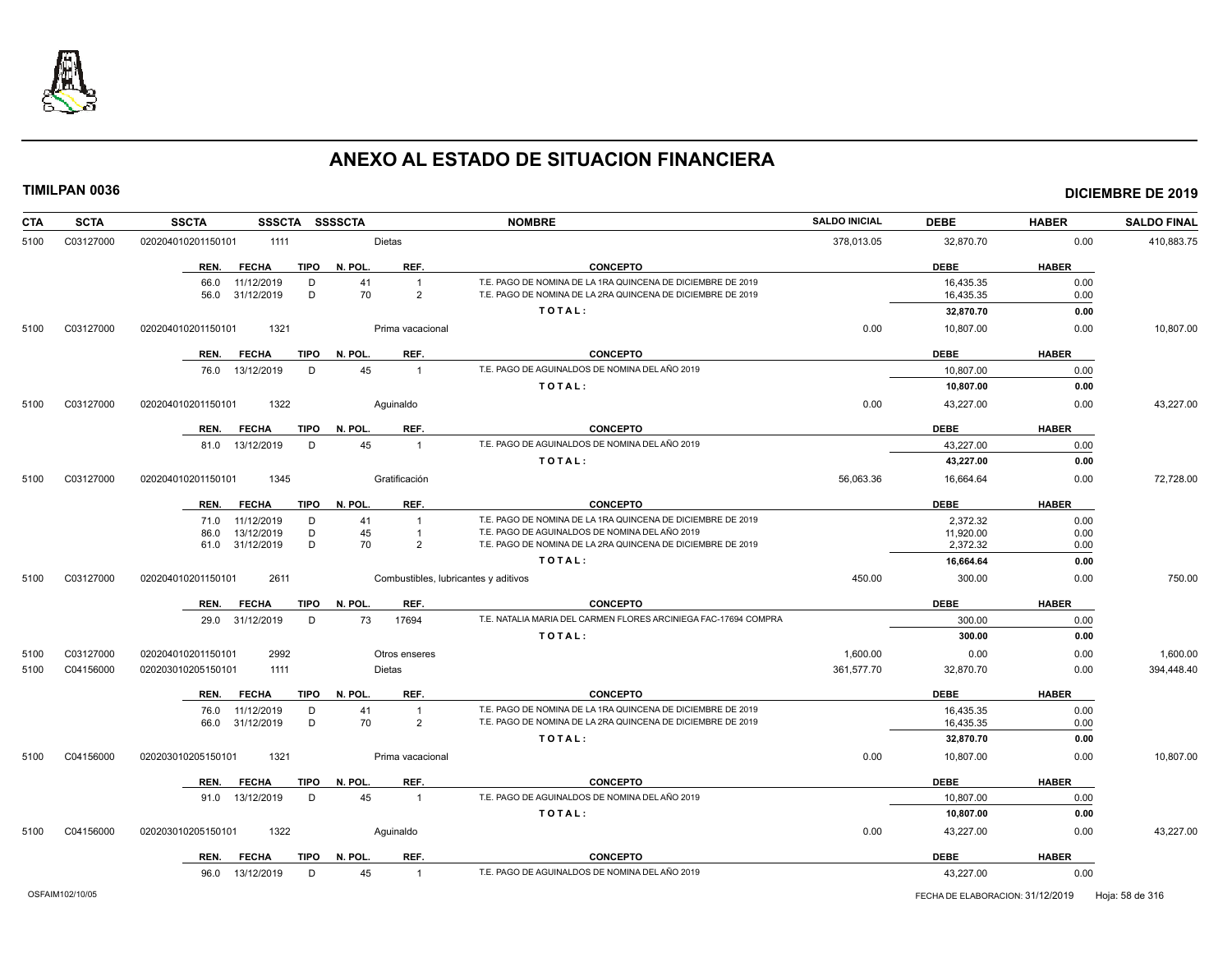

| <b>CTA</b> | <b>SCTA</b> | <b>SSCTA</b><br>SSSCTA SSSSCTA      |                                      | <b>NOMBRE</b>                                                    | <b>SALDO INICIAL</b> | <b>DEBE</b> | <b>HABER</b> | <b>SALDO FINAL</b> |
|------------|-------------|-------------------------------------|--------------------------------------|------------------------------------------------------------------|----------------------|-------------|--------------|--------------------|
|            |             |                                     |                                      | TOTAL:                                                           |                      | 43,227.00   | 0.00         |                    |
| 5100       | C04156000   | 1345<br>020203010205150101          | Gratificación                        |                                                                  | 115,832.98           | 23,569.30   | 0.00         | 139,402.28         |
|            |             | REN.<br><b>FECHA</b><br>TIPO        | REF.<br>N. POL                       | <b>CONCEPTO</b>                                                  |                      | <b>DEBE</b> | <b>HABER</b> |                    |
|            |             | 11/12/2019<br>D<br>81.0             | 41<br>$\mathbf{1}$                   | T.E. PAGO DE NOMINA DE LA 1RA QUINCENA DE DICIEMBRE DE 2019      |                      | 5,824.65    | 0.00         |                    |
|            |             | 13/12/2019<br>D<br>101.0            | 45<br>$\overline{1}$                 | T.E. PAGO DE AGUINALDOS DE NOMINA DEL AÑO 2019                   |                      | 11,920.00   | 0.00         |                    |
|            |             | D<br>71.0<br>31/12/2019             | 70<br>2                              | T.E. PAGO DE NOMINA DE LA 2RA QUINCENA DE DICIEMBRE DE 2019      |                      | 5,824.65    | 0.00         |                    |
|            |             |                                     |                                      | TOTAL:                                                           |                      | 23,569.30   | 0.00         |                    |
| 5100       | C04156000   | 020203010205150101<br>2611          | Combustibles, lubricantes y aditivos |                                                                  | 3,200.00             | 500.00      | 0.00         | 3,700.00           |
|            |             | <b>TIPO</b><br>REN.<br><b>FECHA</b> | REF.<br>N. POL                       | <b>CONCEPTO</b>                                                  |                      | <b>DEBE</b> | <b>HABER</b> |                    |
|            |             | 22.0 11/12/2019<br>D                | 40<br>17546                          | T.E. NATALIA MA. DEL CARMEN FLORES ARCINIEGA FAC-17546 COMBUSTIE |                      | 500.00      | 0.00         |                    |
|            |             |                                     |                                      | TOTAL:                                                           |                      | 500.00      | 0.00         |                    |
| 5100       | C05153000   | 1111<br>020301010201150101          | Dietas                               |                                                                  | 361,577.70           | 32,870.70   | 0.00         | 394,448.40         |
|            |             | <b>FECHA</b><br><b>TIPO</b><br>REN. | REF.<br>N. POL.                      | <b>CONCEPTO</b>                                                  |                      | <b>DEBE</b> | <b>HABER</b> |                    |
|            |             | 11/12/2019<br>D<br>86.0             | 41<br>$\overline{1}$                 | T.E. PAGO DE NOMINA DE LA 1RA QUINCENA DE DICIEMBRE DE 2019      |                      | 16,435.35   | 0.00         |                    |
|            |             | D<br>31/12/2019<br>76.0             | 70<br>$\overline{2}$                 | T.E. PAGO DE NOMINA DE LA 2RA QUINCENA DE DICIEMBRE DE 2019      |                      | 16.435.35   | 0.00         |                    |
|            |             |                                     |                                      | TOTAL:                                                           |                      | 32,870.70   | 0.00         |                    |
| 5100       | C05153000   | 1321<br>020301010201150101          | Prima vacacional                     |                                                                  | 0.00                 | 10,807.00   | 0.00         | 10,807.00          |
|            |             | <b>FECHA</b><br><b>TIPO</b><br>REN. | REF.<br>N. POL.                      | <b>CONCEPTO</b>                                                  |                      | <b>DEBE</b> | <b>HABER</b> |                    |
|            |             | 13/12/2019<br>D<br>106.0            | 45<br>$\overline{1}$                 | T.E. PAGO DE AGUINALDOS DE NOMINA DEL AÑO 2019                   |                      | 10,807.00   | 0.00         |                    |
|            |             |                                     |                                      | TOTAL:                                                           |                      | 10,807.00   | 0.00         |                    |
| 5100       | C05153000   | 1322<br>020301010201150101          | Aquinaldo                            |                                                                  | 0.00                 | 43,227.00   | 0.00         | 43,227.00          |
|            |             | <b>FECHA</b><br><b>TIPO</b><br>REN. | REF.<br>N. POL                       | <b>CONCEPTO</b>                                                  |                      | <b>DEBE</b> | <b>HABER</b> |                    |
|            |             | 13/12/2019<br>D<br>111.0            | 45<br>$\overline{1}$                 | T.E. PAGO DE AGUINALDOS DE NOMINA DEL AÑO 2019                   |                      | 43,227.00   | 0.00         |                    |
|            |             |                                     |                                      | TOTAL:                                                           |                      | 43,227.00   | 0.00         |                    |
| 5100       | C05153000   | 1345<br>020301010201150101          | Gratificación                        |                                                                  | 53,691.04            | 16,664.64   | 0.00         | 70,355.68          |
|            |             | <b>TIPO</b><br>REN.<br><b>FECHA</b> | REF.<br>N. POL.                      | <b>CONCEPTO</b>                                                  |                      | <b>DEBE</b> | <b>HABER</b> |                    |
|            |             | 11/12/2019<br>91.0<br>D             | 41<br>$\overline{1}$                 | T.E. PAGO DE NOMINA DE LA 1RA QUINCENA DE DICIEMBRE DE 2019      |                      | 2,372.32    | 0.00         |                    |
|            |             | D<br>13/12/2019<br>116.0            | 45<br>$\overline{1}$                 | T.E. PAGO DE AGUINALDOS DE NOMINA DEL AÑO 2019                   |                      | 11,920.00   | 0.00         |                    |
|            |             | D<br>31/12/2019<br>81.0             | 70<br>$\overline{2}$                 | T.E. PAGO DE NOMINA DE LA 2RA QUINCENA DE DICIEMBRE DE 2019      |                      | 2.372.32    | 0.00         |                    |
|            |             |                                     |                                      | TOTAL:                                                           |                      | 16,664.64   | 0.00         |                    |
| 5100       | C05153000   | 2611<br>020301010201150101          | Combustibles, lubricantes y aditivos |                                                                  | 6,830.00             | 700.00      | 0.00         | 7,530.00           |
|            |             | REN.<br><b>FECHA</b><br>TIPO        | N. POL.<br>REF.                      | <b>CONCEPTO</b>                                                  |                      | <b>DEBE</b> | <b>HABER</b> |                    |
|            |             | 06/12/2019<br>D<br>22.0             | 38<br>5438                           | T.E. SERVICIO ESTRELLA JUNA SA DE CV FAC-5438 COMBUSTIBLE        |                      | 300.00      | 0.00         |                    |
|            |             | D<br>02/12/2019<br>22.0             | 81<br>5374                           | T.E. SERVICIO ESTRELLA JUNA SA DE CV FAC-5374 COMPRA COMBUSTIBL  |                      | 400.00      | 0.00         |                    |
|            |             |                                     |                                      | TOTAL:                                                           |                      | 700.00      | 0.00         |                    |
| 5100       | C06130000   | 030201030105150101<br>1111          | Dietas                               |                                                                  | 345,142.35           | 32,870.70   | 0.00         | 378,013.05         |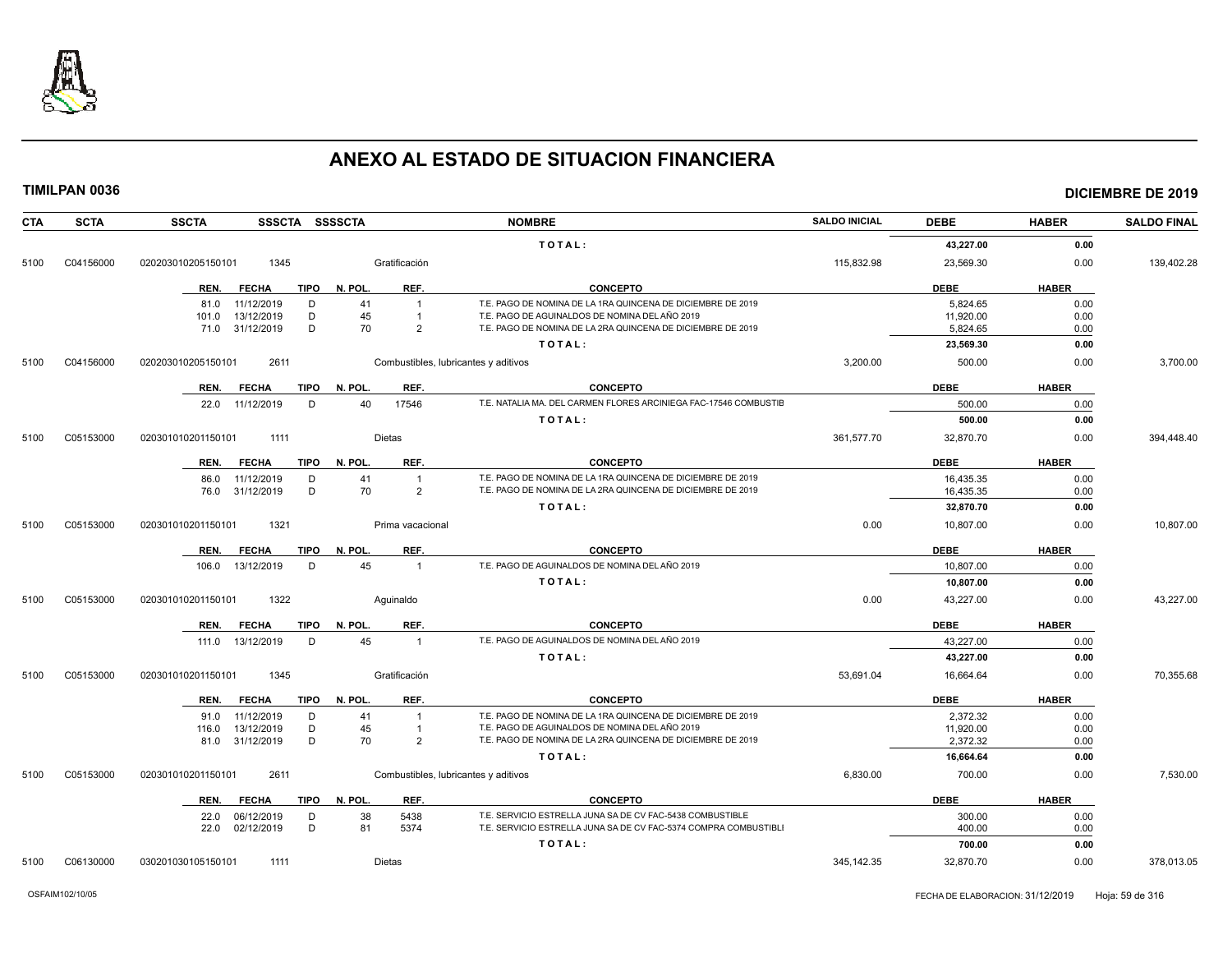

**CTA SCTA SSCTA SSSCTA SSSSCTA NOMBRE SALDO INICIAL DEBE HABER SALDO FINAL TIMILPAN 0036 DICIEMBRE DE 2019 REN. FECHA TIPO N. POL. REF. CONCEPTO DEBE HABER** 96.0 11/12/2019 D 41 1 T.E. PAGO DE NOMINA DE LA 1RA QUINCENA DE DICIEMBRE DE 2019<br>86.0 31/12/2019 D 70 2 T.E. PAGO DE NOMINA DE LA 2RA QUINCENA DE DICIEMBRE DE 2019 16.435.35 16.435.35 0.00 T.E. PAGO DE NOMINA DE LA 2RA QUINCENA DE DICIEMBRE DE 2019 **T O T A L : 32,870.70 0.00** 5100 C06130000 030201030105150101 1321 Prima vacacional 0.00 10,807.00 0.00 10,807.00 **REN. FECHA TIPO N. POL. REF. CONCEPTO DEBE HABER** 121.0 13/12/2019 D 45 1 T.E. PAGO DE AGUINALDOS DE NOMINA DEL AÑO 2019 10,807.00 10,807.00 0.00 **T O T A L : 10,807.00 0.00** 5100 C06130000 030201030105150101 1322 Aguinaldo 0.00 43,227.00 0.00 43,227.00 **REN. FECHA TIPO N. POL. REF. CONCEPTO DEBE HABER** 126.0 13/12/2019 D 45 1 T.E. PAGO DE AGUINALDOS DE NOMINA DEL AÑO 2019 43,227.00 43,227.00 0.00 **T O T A L : 43,227.00 0.00** 5100 C06130000 030201030105150101 1345 Gratificación 51,318.72 16,664.64 0.00 67,983.36 **REN. FECHA TIPO N. POL. REF. CONCEPTO DEBE HABER** 101.0 11/12/2019 D 41 1 T.E. PAGO DE NOMINA DE LA 1RA QUINCENA DE DICIEMBRE DE 2019 2,372.32 0.00 131.0 13/12/2019 D 45 1 T.E. PAGO DE AGUINALDOS DE NOMINA DEL AÑO 2019 11,920.00 0.00 91.0 31/12/2019 D 70 2 T.E. PAGO DE NOMINA DE LA 2RA QUINCENA DE DICIEMBRE DE 2019 2,372.32 0.00 **T O T A L : 16,664.64 0.00** 5100 C06130000 030201030105150101 2611 Combustibles, lubricantes y aditivos 500.00 0.00 0.00 500.00 5100 C07147000 020206010304150101 1111 Dietas 361,577.70 0.00 394,448.40 **REN. FECHA TIPO N. POL. REF. CONCEPTO DEBE HABER** 106.0 11/12/2019 D 41 1 T.E. PAGO DE NOMINA DE LA 1RA QUINCENA DE DICIEMBRE DE 2019<br>16.0 31/12/2019 D 70 2 T.E. PAGO DE NOMINA DE LA 2RA QUINCENA DE DICIEMBRE DE 2019 16,435.35 16,435.35 0.00 T.E. PAGO DE NOMINA DE LA 2RA QUINCENA DE DICIEMBRE DE 2019 **T O T A L : 32,870.70 0.00** 5100 C07147000 020206010304150101 1321 Prima vacacional 0.00 10,807.00 0.00 10,807.00 **REN. FECHA TIPO N. POL. REF. CONCEPTO DEBE HABER** 136.0 13/12/2019 D 45 1 T.E. PAGO DE AGUINALDOS DE NOMINA DEL AÑO 2019 10,807 0.00 10,807.00 0.00 **T O T A L : 10,807.00 0.00** 5100 C07147000 020206010304150101 1322 Aguinaldo 0.00 43,227.00 0.00 43,227.00 **REN. FECHA TIPO N. POL. REF. CONCEPTO DEBE HABER** 141.0 13/12/2019 D 45 1 T.E. PAGO DE AGUINALDOS DE NOMINA DEL AÑO 2019 43,227.00 43,227.00 0.00 **T O T A L : 43,227.00 0.00** 5100 C07147000 020206010304150101 1345 Gratificación 54,091.04 16,664.64 0.00 70,755.68 **REN. FECHA TIPO N. POL. REF. CONCEPTO DEBE HABER** 111.0 11/12/2019 D 41 1 T.E. PAGO DE NOMINA DE LA 1RA QUINCENA DE DICIEMBRE DE 2019 2,372,32 2000 2,372.32 0.00

146.0 13/12/2019 D 45 1 T.E. PAGO DE AGUINALDOS DE NOMINA DEL AÑO 2019 11,920.00 0.00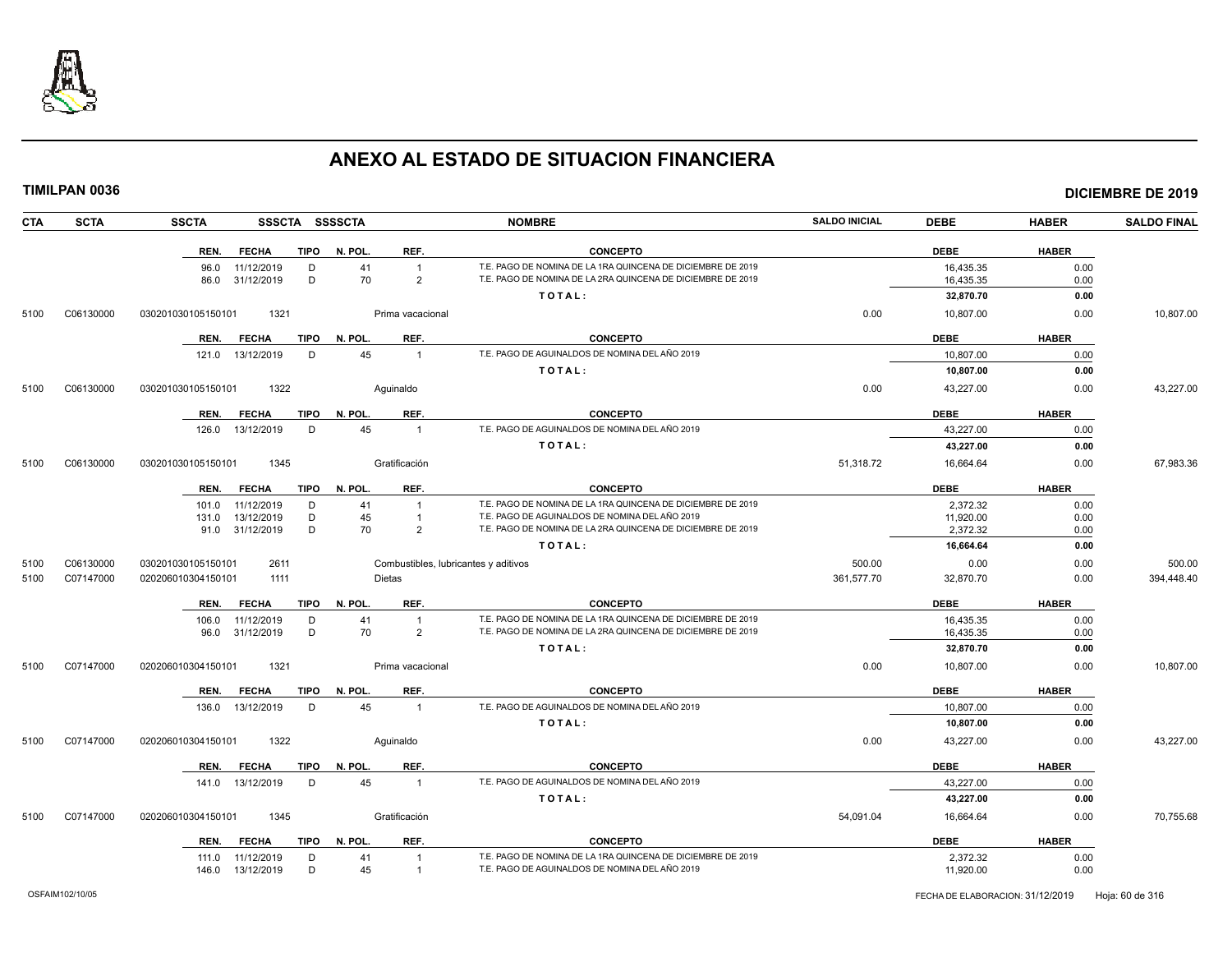

| <b>CTA</b><br><b>SCTA</b> | <b>SSCTA</b><br>SSSCTA SSSSCTA                       |                                             | <b>NOMBRE</b>                                                                                                 | <b>SALDO INICIAL</b> | <b>DEBE</b>                      | <b>HABER</b> | <b>SALDO FINAL</b> |
|---------------------------|------------------------------------------------------|---------------------------------------------|---------------------------------------------------------------------------------------------------------------|----------------------|----------------------------------|--------------|--------------------|
|                           | 101.0 31/12/2019<br>D                                | 70<br>$\overline{2}$                        | T.E. PAGO DE NOMINA DE LA 2RA QUINCENA DE DICIEMBRE DE 2019                                                   |                      | 2,372.32                         | 0.00         |                    |
|                           |                                                      |                                             | TOTAL:                                                                                                        |                      | 16,664.64                        | 0.00         |                    |
| C07147000<br>5100         | 020206010304150101<br>2611                           | Combustibles, lubricantes y aditivos        |                                                                                                               | 1,800.00             | 1,050.00                         | 0.00         | 2,850.00           |
|                           | <b>TIPO</b><br>REN.<br><b>FECHA</b>                  | N. POL<br>REF.                              | <b>CONCEPTO</b>                                                                                               |                      | <b>DEBE</b>                      | <b>HABER</b> |                    |
|                           | 16/12/2019<br>D<br>15.0                              | 52<br>5451                                  | T.E. SERVICIO ESTRELLA JUNA SA DE CV FAC-5451 COMPRA COMBUSTIBLI                                              |                      | 350.00                           | 0.00         |                    |
|                           | 31/12/2019<br>D<br>22.0                              | 60<br>5561                                  | T.E. SERVICIO ESTRELA JUNA SA DE CV FAC-5561 COMPRA DE COMBUSTIE                                              |                      | 400.00                           | 0.00         |                    |
|                           | D<br>29.0<br>02/12/2019                              | 81<br>5374                                  | T.E. SERVICIO ESTRELLA JUNA SA DE CV FAC-5374 COMPRA COMBUSTIBLI                                              |                      | 300.00                           | 0.00         |                    |
|                           |                                                      |                                             | TOTAL:                                                                                                        |                      | 1,050.00                         | 0.00         |                    |
| C08155000<br>5100         | 010309020101150101<br>1111                           | <b>Dietas</b>                               |                                                                                                               | 361,577.70           | 32,870.70                        | 0.00         | 394,448.40         |
|                           | <b>TIPO</b><br>REN.<br><b>FECHA</b>                  | N. POL.<br>REF.                             | <b>CONCEPTO</b>                                                                                               |                      | <b>DEBE</b>                      | <b>HABER</b> |                    |
|                           | D<br>116.0<br>11/12/2019                             | 41<br>$\overline{1}$                        | T.E. PAGO DE NOMINA DE LA 1RA QUINCENA DE DICIEMBRE DE 2019                                                   |                      | 16,435.35                        | 0.00         |                    |
|                           | 31/12/2019<br>D<br>106.0                             | 70<br>2                                     | T.E. PAGO DE NOMINA DE LA 2RA QUINCENA DE DICIEMBRE DE 2019                                                   |                      | 16,435.35                        | 0.00         |                    |
|                           |                                                      |                                             | TOTAL:                                                                                                        |                      | 32,870.70                        | 0.00         |                    |
| C08155000<br>5100         | 1321<br>010309020101150101                           | Prima vacacional                            |                                                                                                               | 0.00                 | 10,807.00                        | 0.00         | 10,807.00          |
|                           | TIPO<br>REN.<br><b>FECHA</b>                         | N. POL.<br>REF.                             | <b>CONCEPTO</b>                                                                                               |                      | <b>DEBE</b>                      | <b>HABER</b> |                    |
|                           | 13/12/2019<br>D<br>151.0                             | 45<br>$\overline{1}$                        | T.E. PAGO DE AGUINALDOS DE NOMINA DEL AÑO 2019                                                                |                      | 10,807.00                        | 0.00         |                    |
|                           |                                                      |                                             | TOTAL:                                                                                                        |                      | 10,807.00                        | 0.00         |                    |
| C08155000<br>5100         | 1322<br>010309020101150101                           | Aquinaldo                                   |                                                                                                               | 0.00                 | 43,227.00                        | 0.00         | 43,227.00          |
|                           | REN.<br><b>FECHA</b><br><b>TIPO</b>                  | N. POL<br>REF.                              | <b>CONCEPTO</b>                                                                                               |                      | <b>DEBE</b>                      | <b>HABER</b> |                    |
|                           | D<br>156.0<br>13/12/2019                             | 45<br>$\overline{1}$                        | T.E. PAGO DE AGUINALDOS DE NOMINA DEL AÑO 2019                                                                |                      | 43.227.00                        | 0.00         |                    |
|                           |                                                      |                                             | TOTAL:                                                                                                        |                      | 43,227.00                        | 0.00         |                    |
| C08155000<br>5100         | 1345<br>010309020101150101                           | Gratificación                               |                                                                                                               | 52,191.04            | 16,664.64                        | 0.00         | 68,855.68          |
|                           |                                                      |                                             |                                                                                                               |                      |                                  |              |                    |
|                           | <b>TIPO</b><br>REN.<br><b>FECHA</b>                  | N. POL.<br>REF.                             | <b>CONCEPTO</b>                                                                                               |                      | <b>DEBE</b>                      | <b>HABER</b> |                    |
|                           | 11/12/2019<br>D<br>121.0                             | 41<br>$\overline{1}$                        | T.E. PAGO DE NOMINA DE LA 1RA QUINCENA DE DICIEMBRE DE 2019<br>T.E. PAGO DE AGUINALDOS DE NOMINA DEL AÑO 2019 |                      | 2,372.32                         | 0.00         |                    |
|                           | 13/12/2019<br>D<br>161.0<br>D<br>111.0<br>31/12/2019 | 45<br>$\overline{1}$<br>70<br>$\mathcal{P}$ | T.E. PAGO DE NOMINA DE LA 2RA QUINCENA DE DICIEMBRE DE 2019                                                   |                      | 11,920.00<br>2,372.32            | 0.00<br>0.00 |                    |
|                           |                                                      |                                             | TOTAL:                                                                                                        |                      | 16,664.64                        | 0.00         |                    |
| C08155000<br>5100         | 2611                                                 |                                             |                                                                                                               | 600.00               | 300.00                           | 0.00         | 900.00             |
|                           | 010309020101150101                                   | Combustibles, lubricantes y aditivos        |                                                                                                               |                      |                                  |              |                    |
|                           | <b>TIPO</b><br>REN.<br><b>FECHA</b>                  | N. POL.<br>REF.                             | <b>CONCEPTO</b>                                                                                               |                      | <b>DEBE</b>                      | <b>HABER</b> |                    |
|                           | 36.0 31/12/2019<br>D                                 | 73<br>17694                                 | T.E. NATALIA MARIA DEL CARMEN FLORES ARCINIEGA FAC-17694 COMPRA                                               |                      | 300.00                           | 0.00         |                    |
|                           |                                                      |                                             | TOTAL:                                                                                                        |                      | 300.00                           | 0.00         |                    |
| 5100<br>C09145000         | 020206010302150101<br>1111                           | Dietas                                      |                                                                                                               | 361,577.70           | 32,870.70                        | 0.00         | 394,448.40         |
|                           | <b>TIPO</b><br>REN.<br><b>FECHA</b>                  | N. POL.<br>REF.                             | <b>CONCEPTO</b>                                                                                               |                      | <b>DEBE</b>                      | <b>HABER</b> |                    |
|                           | 11/12/2019<br>D<br>126.0                             | 41<br>$\overline{1}$                        | T.E. PAGO DE NOMINA DE LA 1RA QUINCENA DE DICIEMBRE DE 2019                                                   |                      | 16,435.35                        | 0.00         |                    |
|                           | 116.0 31/12/2019<br>D                                | 70<br>$\overline{2}$                        | T.E. PAGO DE NOMINA DE LA 2RA QUINCENA DE DICIEMBRE DE 2019                                                   |                      | 16,435.35                        | 0.00         |                    |
|                           |                                                      |                                             | TOTAL:                                                                                                        |                      | 32,870.70                        | 0.00         |                    |
| C09145000<br>5100         | 020206010302150101<br>1321                           | Prima vacacional                            |                                                                                                               | 0.00                 | 10,807.00                        | 0.00         | 10,807.00          |
| OSFAIM102/10/05           |                                                      |                                             |                                                                                                               |                      | FECHA DE ELABORACION: 31/12/2019 |              | Hoja: 61 de 316    |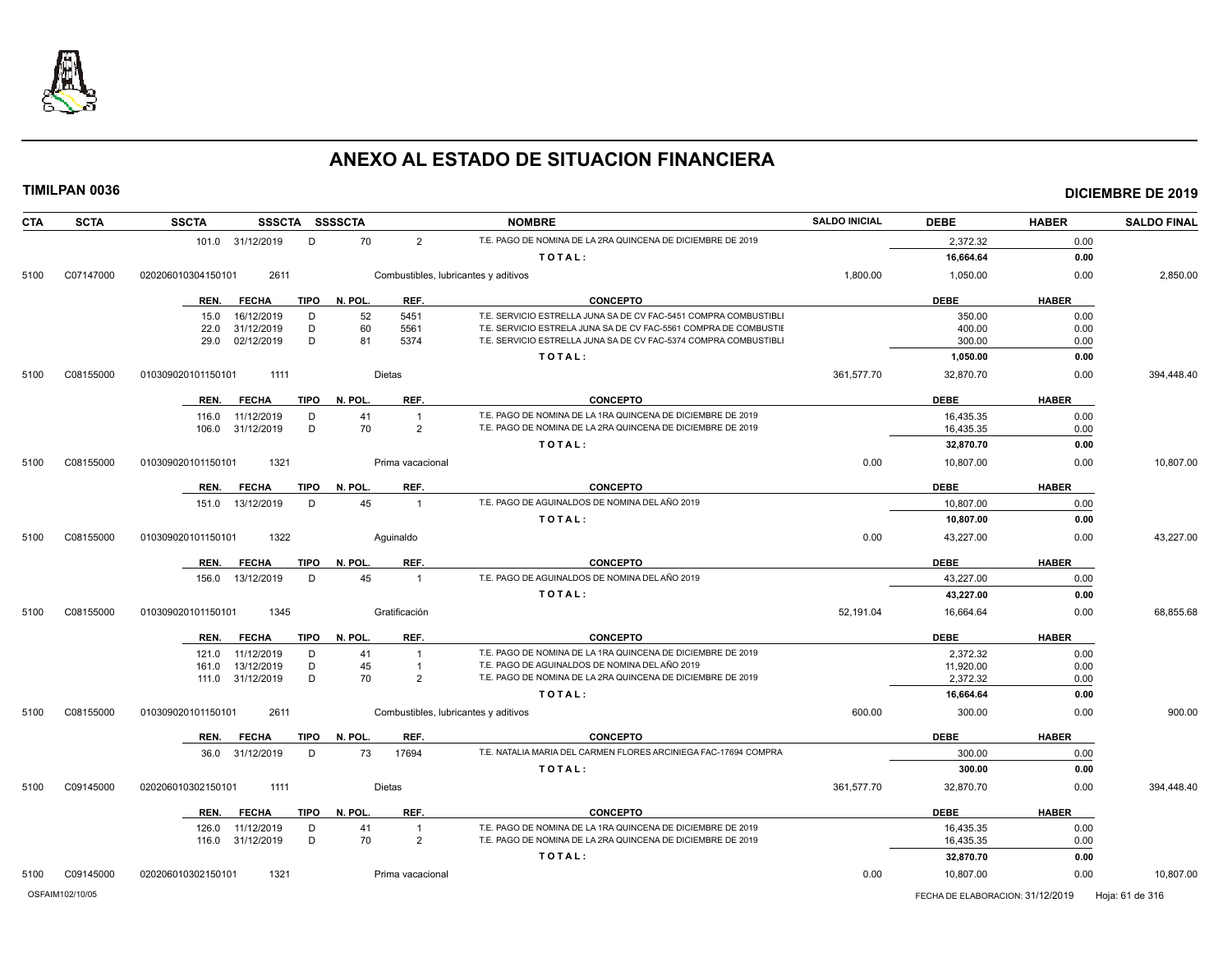

| CTA  | <b>SCTA</b> | <b>SSCTA</b><br>SSSCTA SSSSCTA      |         |                                      | <b>NOMBRE</b>                                                                                                 | <b>SALDO INICIAL</b> | <b>DEBE</b> | <b>HABER</b> | <b>SALDO FINAL</b> |
|------|-------------|-------------------------------------|---------|--------------------------------------|---------------------------------------------------------------------------------------------------------------|----------------------|-------------|--------------|--------------------|
|      |             | <b>TIPO</b><br>REN.<br><b>FECHA</b> | N. POL. | REF.                                 | <b>CONCEPTO</b>                                                                                               |                      | <b>DEBE</b> | <b>HABER</b> |                    |
|      |             | 13/12/2019<br>D<br>166.0            | 45      | $\overline{1}$                       | T.E. PAGO DE AGUINALDOS DE NOMINA DEL AÑO 2019                                                                |                      | 10,807.00   | 0.00         |                    |
|      |             |                                     |         |                                      | TOTAL:                                                                                                        |                      | 10,807.00   | 0.00         |                    |
| 5100 | C09145000   | 020206010302150101<br>1322          |         | Aquinaldo                            |                                                                                                               | 0.00                 | 43,227.00   | 0.00         | 43,227.00          |
|      |             | <b>TIPO</b><br>REN.<br><b>FECHA</b> | N. POL. | REF.                                 | <b>CONCEPTO</b>                                                                                               |                      | <b>DEBE</b> | <b>HABER</b> |                    |
|      |             | 13/12/2019<br>D<br>171.0            | 45      | $\overline{1}$                       | T.E. PAGO DE AGUINALDOS DE NOMINA DEL AÑO 2019                                                                |                      | 43,227.00   | 0.00         |                    |
|      |             |                                     |         |                                      | TOTAL:                                                                                                        |                      | 43,227.00   | 0.00         |                    |
| 5100 | C09145000   | 1345<br>020206010302150101          |         | Gratificación                        |                                                                                                               | 52,191.04            | 16,664.64   | 0.00         | 68,855.68          |
|      |             | <b>FECHA</b><br><b>TIPO</b><br>REN. | N. POL. | REF.                                 | <b>CONCEPTO</b>                                                                                               |                      | <b>DEBE</b> | <b>HABER</b> |                    |
|      |             | 11/12/2019<br>D<br>131.0            | 41      |                                      | T.E. PAGO DE NOMINA DE LA 1RA QUINCENA DE DICIEMBRE DE 2019                                                   |                      | 2,372.32    | 0.00         |                    |
|      |             | 13/12/2019<br>D<br>176.0            | 45      |                                      | T.E. PAGO DE AGUINALDOS DE NOMINA DEL AÑO 2019<br>T.E. PAGO DE NOMINA DE LA 2RA QUINCENA DE DICIEMBRE DE 2019 |                      | 11,920.00   | 0.00         |                    |
|      |             | D<br>31/12/2019<br>121.0            | 70      | $\overline{2}$                       | TOTAL:                                                                                                        |                      | 2,372.32    | 0.00         |                    |
|      |             |                                     |         |                                      |                                                                                                               |                      | 16,664.64   | 0.00         |                    |
| 5100 | C09145000   | 020206010302150101<br>2611          |         | Combustibles, lubricantes y aditivos |                                                                                                               | 1,750.00             | 0.00        | 0.00         | 1,750.00           |
| 5100 | C10140000   | 030102010301150101<br>1111          |         | <b>Dietas</b>                        |                                                                                                               | 361,577.70           | 32,870.70   | 0.00         | 394,448.40         |
|      |             | <b>TIPO</b><br>REN.<br><b>FECHA</b> | N. POL. | REF.                                 | <b>CONCEPTO</b>                                                                                               |                      | <b>DEBE</b> | <b>HABER</b> |                    |
|      |             | 11/12/2019<br>136.0<br>D            | 41      |                                      | T.E. PAGO DE NOMINA DE LA 1RA QUINCENA DE DICIEMBRE DE 2019                                                   |                      | 16,435.35   | 0.00         |                    |
|      |             | D<br>126.0<br>31/12/2019            | 70      | $\overline{2}$                       | T.E. PAGO DE NOMINA DE LA 2RA QUINCENA DE DICIEMBRE DE 2019                                                   |                      | 16,435.35   | 0.00         |                    |
|      |             |                                     |         |                                      | TOTAL:                                                                                                        |                      | 32,870.70   | 0.00         |                    |
| 5100 | C10140000   | 030102010301150101<br>1321          |         | Prima vacacional                     |                                                                                                               | 0.00                 | 10,807.00   | 0.00         | 10,807.00          |
|      |             | <b>FECHA</b><br><b>TIPO</b><br>REN. | N. POL. | REF.                                 | <b>CONCEPTO</b>                                                                                               |                      | <b>DEBE</b> | <b>HABER</b> |                    |
|      |             | D<br>13/12/2019<br>181.0            | 45      | $\mathbf{1}$                         | T.E. PAGO DE AGUINALDOS DE NOMINA DEL AÑO 2019                                                                |                      | 10.807.00   | 0.00         |                    |
|      |             |                                     |         |                                      | TOTAL:                                                                                                        |                      | 10,807.00   | 0.00         |                    |
| 5100 | C10140000   | 1322<br>030102010301150101          |         | Aguinaldo                            |                                                                                                               | 0.00                 | 43,227.00   | 0.00         | 43,227.00          |
|      |             | <b>FECHA</b><br><b>TIPO</b><br>REN. | N. POL. | REF.                                 | <b>CONCEPTO</b>                                                                                               |                      | <b>DEBE</b> | <b>HABER</b> |                    |
|      |             | 186.0<br>13/12/2019<br>D            | 45      | $\overline{1}$                       | T.E. PAGO DE AGUINALDOS DE NOMINA DEL AÑO 2019                                                                |                      | 43,227.00   | 0.00         |                    |
|      |             |                                     |         |                                      | TOTAL:                                                                                                        |                      | 43,227.00   | 0.00         |                    |
| 5100 | C10140000   | 030102010301150101<br>1345          |         | Gratificación                        |                                                                                                               | 47,250.94            | 16,215.54   | 0.00         | 63,466.48          |
|      |             | REN.<br><b>FECHA</b><br>TIPO        | N. POL. | REF.                                 | <b>CONCEPTO</b>                                                                                               |                      | <b>DEBE</b> | <b>HABER</b> |                    |
|      |             | D<br>11/12/2019<br>141.0            | 41      |                                      | T.E. PAGO DE NOMINA DE LA 1RA QUINCENA DE DICIEMBRE DE 2019                                                   |                      | 2,147.77    | 0.00         |                    |
|      |             | 13/12/2019<br>D<br>191.0            | 45      |                                      | T.E. PAGO DE AGUINALDOS DE NOMINA DEL AÑO 2019                                                                |                      | 11,920.00   | 0.00         |                    |
|      |             | D<br>31/12/2019<br>131.0            | 70      | 2                                    | T.E. PAGO DE NOMINA DE LA 2RA QUINCENA DE DICIEMBRE DE 2019                                                   |                      | 2,147.77    | 0.00         |                    |
|      |             |                                     |         |                                      | TOTAL:                                                                                                        |                      | 16,215.54   | 0.00         |                    |
| 5100 | C10140000   | 2611<br>030102010301150101          |         | Combustibles, lubricantes y aditivos |                                                                                                               | 5,250.00             | 800.00      | 0.00         | 6,050.00           |
|      |             | TIPO<br>REN.<br><b>FECHA</b>        | N. POL. | REF.                                 | <b>CONCEPTO</b>                                                                                               |                      | <b>DEBE</b> | <b>HABER</b> |                    |
|      |             | 36.0 02/12/2019<br>D                | 81      | 5374                                 | T.E. SERVICIO ESTRELLA JUNA SA DE CV FAC-5374 COMPRA COMBUSTIBLI                                              |                      | 800.00      | 0.00         |                    |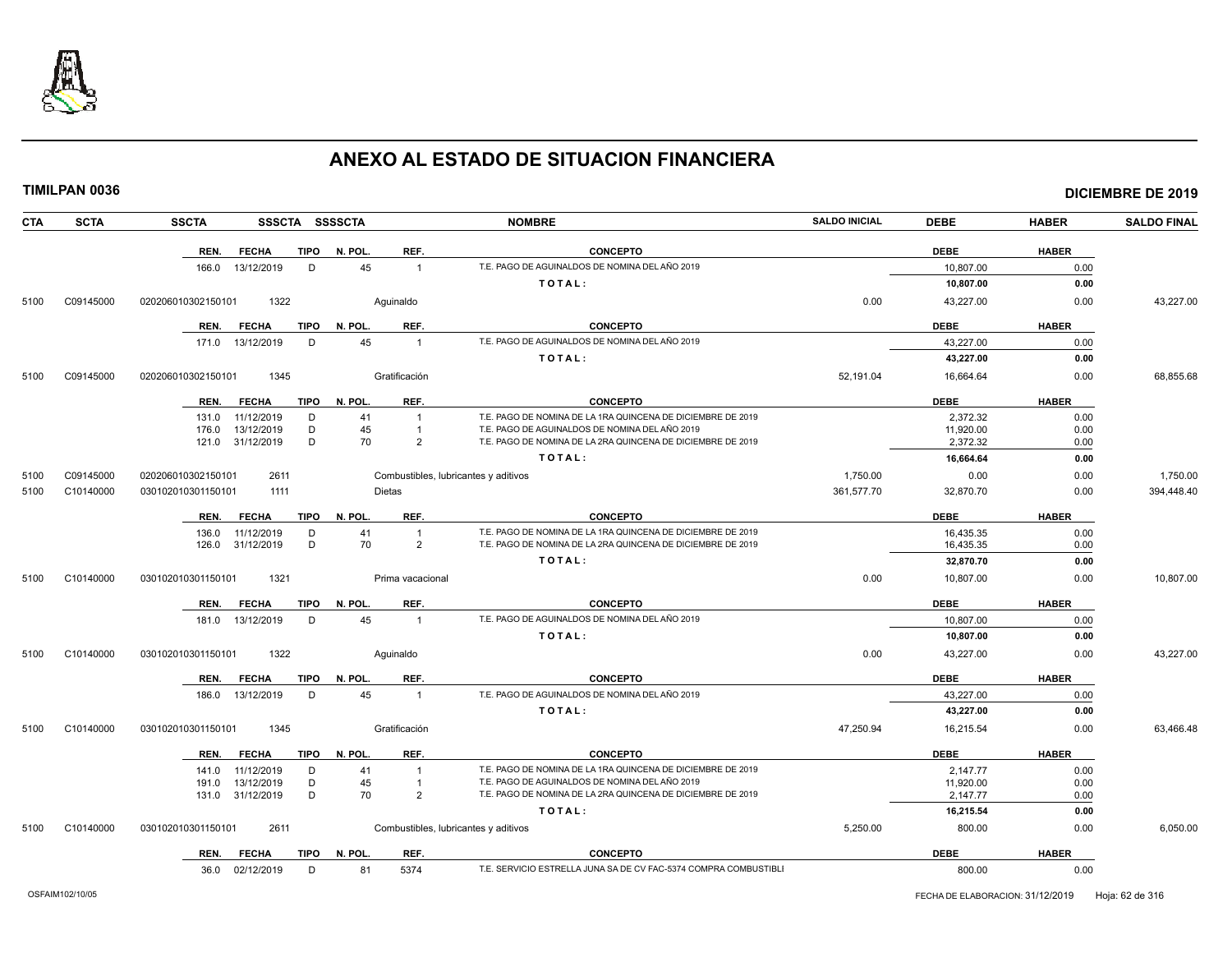

| <b>CTA</b> | <b>SCTA</b> | <b>SSCTA</b><br>SSSCTA SSSSCTA      |                                | <b>NOMBRE</b>                                                             | <b>SALDO INICIAL</b> | <b>DEBE</b> | <b>HABER</b> | <b>SALDO FINAL</b> |
|------------|-------------|-------------------------------------|--------------------------------|---------------------------------------------------------------------------|----------------------|-------------|--------------|--------------------|
|            |             |                                     |                                | TOTAL:                                                                    |                      | 800.00      | 0.00         |                    |
| 5100       | D00109000   | 1131<br>010801010302150101          | Sueldo base                    |                                                                           | 149,006.00           | 12,000.00   | 0.00         | 161,006.00         |
|            |             | <b>TIPO</b><br>REN.<br><b>FECHA</b> | N. POL.<br>REF.                | <b>CONCEPTO</b>                                                           |                      | <b>DEBE</b> | <b>HABER</b> |                    |
|            |             | D<br>156.0<br>11/12/2019            | 41<br>$\overline{1}$           | T.E. PAGO DE NOMINA DE LA 1RA QUINCENA DE DICIEMBRE DE 2019               |                      | 6,000.00    | 0.00         |                    |
|            |             | 146.0<br>31/12/2019<br>D            | 70<br>$\overline{2}$           | T.E. PAGO DE NOMINA DE LA 2RA QUINCENA DE DICIEMBRE DE 2019               |                      | 6,000.00    | 0.00         |                    |
|            |             |                                     |                                | TOTAL:                                                                    |                      | 12,000.00   | 0.00         |                    |
| 5100       | D00109000   | 1321<br>010801010302150101          | Prima vacacional               |                                                                           | 0.00                 | 1,973.00    | 0.00         | 1,973.00           |
|            |             | <b>FECHA</b><br>TIPO<br>REN.        | REF.<br>N. POL                 | <b>CONCEPTO</b>                                                           |                      | <b>DEBE</b> | <b>HABER</b> |                    |
|            |             | 13/12/2019<br>D<br>211.0            | 45<br>$\overline{1}$           | T.E. PAGO DE AGUINALDOS DE NOMINA DEL AÑO 2019                            |                      | 1,973.00    | 0.00         |                    |
|            |             |                                     |                                | TOTAL:                                                                    |                      | 1,973.00    | 0.00         |                    |
| 5100       | D00109000   | 1322<br>010801010302150101          | Aquinaldo                      |                                                                           | 0.00                 | 19,726.00   | 0.00         | 19,726.00          |
|            |             | <b>TIPO</b><br>REN.<br><b>FECHA</b> | REF.<br>N. POL.                | <b>CONCEPTO</b>                                                           |                      | <b>DEBE</b> | <b>HABER</b> |                    |
|            |             | 13/12/2019<br>D<br>216.0            | 45<br>$\mathbf{1}$             | T.E. PAGO DE AGUINALDOS DE NOMINA DEL AÑO 2019                            |                      | 19,726.00   | 0.00         |                    |
|            |             |                                     |                                | TOTAL:                                                                    |                      | 19,726.00   | 0.00         |                    |
| 5100       | D00109000   | 1345<br>010801010302150101          | Gratificación                  |                                                                           | 71,097.20            | 7,763.84    | 0.00         | 78,861.04          |
|            |             | <b>TIPO</b><br>REN.<br><b>FECHA</b> | REF.<br>N. POL.                | <b>CONCEPTO</b>                                                           |                      | <b>DEBE</b> | <b>HABER</b> |                    |
|            |             | 11/12/2019<br>D<br>161.0            | 41<br>$\overline{1}$           | T.E. PAGO DE NOMINA DE LA 1RA QUINCENA DE DICIEMBRE DE 2019               |                      | 2,211.42    | 0.00         |                    |
|            |             | D<br>13/12/2019<br>221.0            | 45                             | T.E. PAGO DE AGUINALDOS DE NOMINA DEL AÑO 2019                            |                      | 3,341.00    | 0.00         |                    |
|            |             | D<br>31/12/2019<br>151.0            | 70<br>2                        | T.E. PAGO DE NOMINA DE LA 2RA QUINCENA DE DICIEMBRE DE 2019               |                      | 2.211.42    | 0.00         |                    |
|            |             |                                     |                                | TOTAL:                                                                    |                      | 7,763.84    | 0.00         |                    |
| 5100       | D00109000   | 2181<br>010801010302150101          |                                | Material para identificación y registro                                   | 67,400.00            | 0.00        | 0.00         | 67,400.00          |
| 5100       | D00109000   | 3231<br>010801010302150101          |                                | Arrendamiento de equipo y bienes informáticos                             | 41,938.64            | 19,024.00   | 0.00         | 60,962.64          |
|            |             | <b>TIPO</b><br>REN.<br><b>FECHA</b> | REF.<br>N. POL.                | <b>CONCEPTO</b>                                                           |                      | <b>DEBE</b> | <b>HABER</b> |                    |
|            |             | 05/12/2019<br>D<br>8.0              | 30<br>643                      | T.E. COPY CDMX SA DE CV FAC-624 SERVICIO COPIADO DE NOVIEMBRE             |                      | 9,512.00    | 0.00         |                    |
|            |             | D<br>31/12/2019<br>1.0              | 160<br>646                     | REG DE LA FAC 646 A NOMBRE DE COPY CDMX SA DE CV                          |                      | 9,512.00    | 0.00         |                    |
|            |             |                                     |                                | TOTAL:                                                                    |                      | 19,024.00   | 0.00         |                    |
| 5100       | D00109000   | 3521<br>010801010302150101          |                                | Reparación, mantenimiento e instalación de mobiliario y equipo de oficina | 2,320.00             | 0.00        | 0.00         | 2,320.00           |
| 5100       | D00109000   | 3851<br>010801010302150101          | Gastos de representación       |                                                                           | 964.00               | 0.00        | 0.00         | 964.00             |
| 5100       | D00109000   | 010801010302160101<br>2111          | Materiales y útiles de oficina |                                                                           | 17,237.97            | 0.00        | 0.00         | 17,237.97          |
| 5100       | D00109000   | 010801010302160101<br>2611          |                                | Combustibles, lubricantes y aditivos                                      | 1,650.21             | 0.00        | 0.00         | 1,650.21           |
| 5100       | D00D00000   | 010502060301150101<br>1131          | Sueldo base                    |                                                                           | 485,904.40           | 49,249.30   | 0.00         | 535, 153.70        |
|            |             | <b>TIPO</b><br><b>FECHA</b><br>REN. | N. POL<br>REF.                 | <b>CONCEPTO</b>                                                           |                      | <b>DEBE</b> | <b>HABER</b> |                    |
|            |             | 12/12/2019<br>E<br>1.0              | 32<br>1724                     | CH-1724 MUNICIPIO DE TIMILPAN COMPLEMENTO DE PAGO DE LISTA DE R           |                      | 3,000.00    | 0.00         |                    |
|            |             | 11/12/2019<br>D<br>146.0            | 41<br>-1                       | T.E. PAGO DE NOMINA DE LA 1RA QUINCENA DE DICIEMBRE DE 2019               |                      | 23,724.65   | 0.00         |                    |
|            |             | D<br>31/12/2019<br>136.0            | 70<br>2                        | T.E. PAGO DE NOMINA DE LA 2RA QUINCENA DE DICIEMBRE DE 2019               |                      | 22,524.65   | 0.00         |                    |
|            |             |                                     |                                | TOTAL:                                                                    |                      | 49,249.30   | 0.00         |                    |
| 5100       | D00D00000   | 010502060301150101<br>1222          |                                | Sueldos y salarios compactados al personal eventual                       | 114,638.35           | 3,000.00    | 0.00         | 117,638.35         |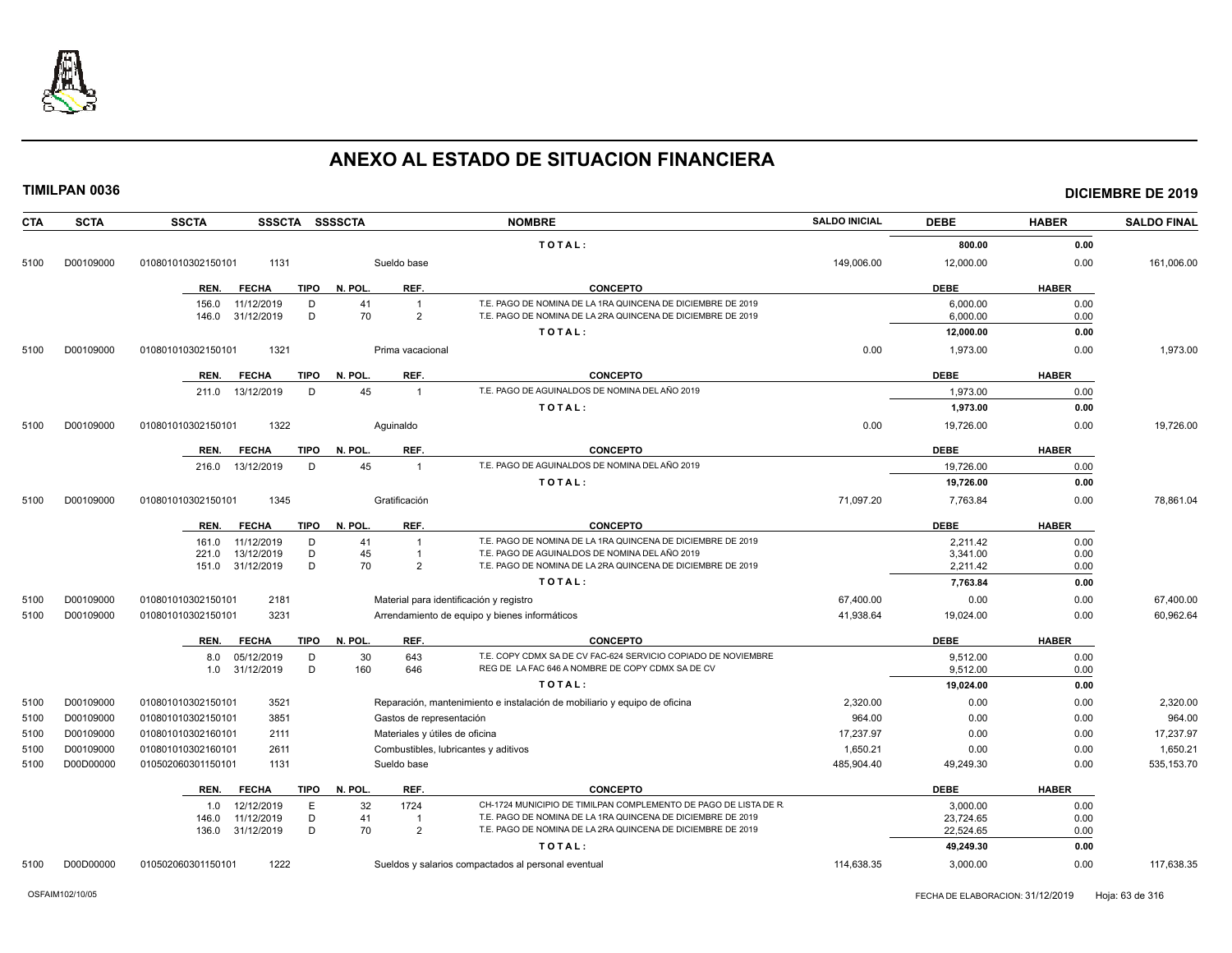

| <b>CTA</b> | <b>SCTA</b> | <b>SSCTA</b>       |              | SSSCTA SSSSCTA |         |                                      | <b>NOMBRE</b>                                                              | <b>SALDO INICIAL</b> | <b>DEBE</b> | <b>HABER</b> | <b>SALDO FINAL</b> |
|------------|-------------|--------------------|--------------|----------------|---------|--------------------------------------|----------------------------------------------------------------------------|----------------------|-------------|--------------|--------------------|
|            |             | REN.               | <b>FECHA</b> | TIPO           | N. POL. | REF.                                 | <b>CONCEPTO</b>                                                            |                      | <b>DEBE</b> | <b>HABER</b> |                    |
|            |             | 36.0               | 11/12/2019   | D              | 42      | $\mathbf{1}$                         | T.E. PAGO DE LISTA DE RAYA DE LA 1RA QUINCENA DE DICIEMBRE DE 2019         |                      | 3,000.00    | 0.00         |                    |
|            |             |                    |              |                |         |                                      | TOTAL:                                                                     |                      | 3,000.00    | 0.00         |                    |
| 5100       | D00D00000   | 010502060301150101 |              | 1321           |         | Prima vacacional                     |                                                                            | 0.00                 | 16,907.00   | 0.00         | 16,907.00          |
|            |             |                    |              |                |         |                                      |                                                                            |                      |             |              |                    |
|            |             | REN.               | <b>FECHA</b> | <b>TIPO</b>    | N. POL. | REF.                                 | <b>CONCEPTO</b>                                                            |                      | <b>DEBE</b> | <b>HABER</b> |                    |
|            |             | 21.0               | 12/12/2019   | E              | 17      | 1709                                 | CH-1709 COMPLEMENTO DE AGUINALDO DE 2019                                   |                      | 1,463.00    | 0.00         |                    |
|            |             | 196.0              | 13/12/2019   | D              | 45      | -1                                   | T.E. PAGO DE AGUINALDOS DE NOMINA DEL AÑO 2019                             |                      | 13,471.00   | 0.00         |                    |
|            |             | 61.0               | 13/12/2019   | D              | 46      | $\mathbf{1}$                         | T.E. PAGO DE AGUINALDOS LISTA DE RAYA DEL AÑO 2019                         |                      | 1,973.00    | 0.00         |                    |
|            |             |                    |              |                |         |                                      | TOTAL:                                                                     |                      | 16,907.00   | 0.00         |                    |
| 5100       | D00D00000   | 010502060301150101 |              | 1322           |         | Aquinaldo                            |                                                                            | 0.00                 | 71,568.00   | 0.00         | 71.568.00          |
|            |             | REN.               | <b>FECHA</b> | <b>TIPO</b>    | N. POL. | REF.                                 | <b>CONCEPTO</b>                                                            |                      | <b>DEBE</b> | <b>HABER</b> |                    |
|            |             | 16.0               | 12/12/2019   | E              | 17      | 1709                                 | CH-1709 COMPLEMENTO DE AGUINALDO DE 2019                                   |                      | 5,851.00    | 0.00         |                    |
|            |             | 201.0              | 13/12/2019   | D              | 45      | -1                                   | T.E. PAGO DE AGUINALDOS DE NOMINA DEL AÑO 2019                             |                      | 57,827.00   | 0.00         |                    |
|            |             | 66.0               | 13/12/2019   | D              | 46      | $\mathbf{1}$                         | T.E. PAGO DE AGUINALDOS LISTA DE RAYA DEL AÑO 2019                         |                      | 7.890.00    | 0.00         |                    |
|            |             |                    |              |                |         |                                      | TOTAL:                                                                     |                      | 71,568.00   | 0.00         |                    |
| 5100       | D00D00000   | 010502060301150101 |              | 1345           |         | Gratificación                        |                                                                            | 285,413.03           | 42,241.14   | 0.00         | 327,654.17         |
|            |             | REN.               | <b>FECHA</b> | <b>TIPO</b>    | N. POL. | REF.                                 | <b>CONCEPTO</b>                                                            |                      | <b>DEBE</b> | <b>HABER</b> |                    |
|            |             | 26.0               | 12/12/2019   | E              | 17      | 1709                                 | CH-1709 COMPLEMENTO DE AGUINALDO DE 2019                                   |                      | 332.00      | 0.00         |                    |
|            |             | 6.0                | 12/12/2019   | E              | 32      | 1724                                 | CH-1724 MUNICIPIO DE TIMILPAN COMPLEMENTO DE PAGO DE LISTA DE R            |                      | 2,562.36    | 0.00         |                    |
|            |             | 151.0              | 11/12/2019   | D              | 41      | -1                                   | T.E. PAGO DE NOMINA DE LA 1RA QUINCENA DE DICIEMBRE DE 2019                |                      | 10,605.21   | 0.00         |                    |
|            |             | 41.0               | 11/12/2019   | D              | 42      | $\overline{1}$                       | T.E. PAGO DE LISTA DE RAYA DE LA 1RA QUINCENA DE DICIEMBRE DE 2019         |                      | 2.562.36    | 0.00         |                    |
|            |             | 206.0              | 13/12/2019   | D              | 45      | $\mathbf{1}$                         | T.E. PAGO DE AGUINALDOS DE NOMINA DEL AÑO 2019                             |                      | 12,684.00   | 0.00         |                    |
|            |             | 71.0               | 13/12/2019   | D              | 46      | $\mathbf{1}$                         | T.E. PAGO DE AGUINALDOS LISTA DE RAYA DEL AÑO 2019                         |                      | 890.00      | 0.00         |                    |
|            |             | 141.0              | 31/12/2019   | D              | 70      | 2                                    | T.E. PAGO DE NOMINA DE LA 2RA QUINCENA DE DICIEMBRE DE 2019                |                      | 12,605.21   | 0.00         |                    |
|            |             |                    |              |                |         |                                      | TOTAL:                                                                     |                      | 42,241.14   | 0.00         |                    |
| 5100       | D00D00000   | 010502060301150101 |              | 2611           |         | Combustibles, lubricantes y aditivos |                                                                            | 16,945.79            | 2,000.00    | 0.00         | 18,945.79          |
|            |             | REN.               | <b>FECHA</b> | <b>TIPO</b>    | N. POL. | REF.                                 | <b>CONCEPTO</b>                                                            |                      | <b>DEBE</b> | <b>HABER</b> |                    |
|            |             | 29.0               | 06/12/2019   | D              | 38      | 5438                                 | T.E. SERVICIO ESTRELLA JUNA SA DE CV FAC-5438 COMBUSTIBLE                  |                      | 300.00      | 0.00         |                    |
|            |             | 29.0               | 11/12/2019   | D              | 40      | 17546                                | T.E. NATALIA MA. DEL CARMEN FLORES ARCINIEGA FAC-17546 COMBUSTIE           |                      | 600.00      | 0.00         |                    |
|            |             | 43.0               | 31/12/2019   | D              | 73      | 17694                                | T.E. NATALIA MARIA DEL CARMEN FLORES ARCINIEGA FAC-17694 COMPRA            |                      | 600.00      | 0.00         |                    |
|            |             | 43.0               | 02/12/2019   | D              | 81      | 5374                                 | T.E. SERVICIO ESTRELLA JUNA SA DE CV FAC-5374 COMPRA COMBUSTIBLI           |                      | 500.00      | 0.00         |                    |
|            |             |                    |              |                |         |                                      | TOTAL:                                                                     |                      | 2,000.00    | 0.00         |                    |
| 5100       | D00D00000   | 010502060301150101 |              | 3992           |         | Gastos de servicios menores          |                                                                            | 35,654.04            | 0.00        | 0.00         | 35,654.04          |
| 5100       | D00D00000   | 010502060301160101 |              | 2111           |         | Materiales y útiles de oficina       |                                                                            | 226,561.96           | 422.80      | 0.00         | 226,984.76         |
|            |             | REN.               | <b>FECHA</b> | <b>TIPO</b>    | N. POL. | REF.                                 | <b>CONCEPTO</b>                                                            |                      | <b>DEBE</b> | <b>HABER</b> |                    |
|            |             | 99.0               | 31/12/2019   | D              | 179     | 5531                                 | CANCELACION DEL FONDO FIJO DEL TESORERO MUNICIPAL                          |                      | 134.00      | 0.00         |                    |
|            |             | 134.0              | 31/12/2019   | D              | 179     | 74446                                | CANCELACION DEL FONDO FIJO DEL TESORERO MUNICIPAL                          |                      | 288.80      | 0.00         |                    |
|            |             |                    |              |                |         |                                      | TOTAL:                                                                     |                      | 422.80      | 0.00         |                    |
| 5100       | D00D00000   | 010502060301160101 |              | 2141           |         |                                      | Materiales y útiles para el procesamiento en equipos y bienes informáticos | 8,890.00             | 0.00        | 0.00         | 8,890.00           |
|            |             |                    |              |                |         |                                      |                                                                            |                      |             |              |                    |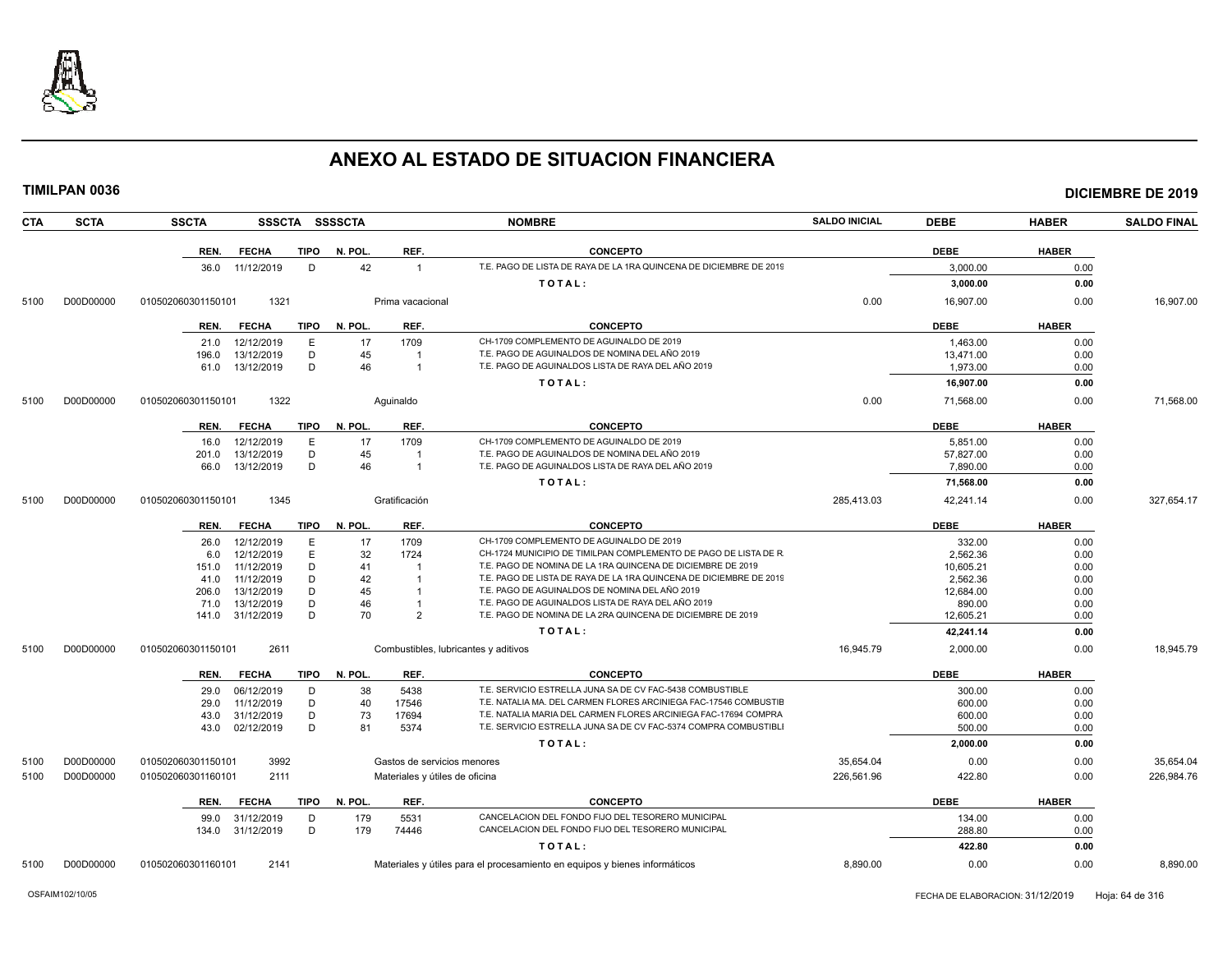

| <b>CTA</b> | <b>SCTA</b>     | <b>SSCTA</b><br><b>SSSCTA</b>       | <b>SSSSCTA</b>                     | <b>NOMBRE</b>                                                      | <b>SALDO INICIAL</b> | <b>DEBE</b>                      | <b>HABER</b> | <b>SALDO FINAL</b> |
|------------|-----------------|-------------------------------------|------------------------------------|--------------------------------------------------------------------|----------------------|----------------------------------|--------------|--------------------|
| 5100       | F00124000       | 020201010503150101<br>1131          | Sueldo base                        |                                                                    | 1,213,857.04         | 117,859.29                       | 0.00         | 1,331,716.33       |
|            |                 | <b>TIPO</b><br>REN.<br><b>FECHA</b> | N. POL.<br>REF.                    | <b>CONCEPTO</b>                                                    |                      | <b>DEBE</b>                      | <b>HABER</b> |                    |
|            |                 | 12/12/2019<br>Ε<br>11.0             | 32<br>1724                         | CH-1724 MUNICIPIO DE TIMILPAN COMPLEMENTO DE PAGO DE LISTA DE R    |                      | 4,900.00                         | 0.00         |                    |
|            |                 | 11/12/2019<br>166.0<br>D            | 41<br>-1                           | T.E. PAGO DE NOMINA DE LA 1RA QUINCENA DE DICIEMBRE DE 2019        |                      | 50,484.82                        | 0.00         |                    |
|            |                 | 31/12/2019<br>D<br>156.0            | 70<br>$\overline{2}$               | T.E. PAGO DE NOMINA DE LA 2RA QUINCENA DE DICIEMBRE DE 2019        |                      | 50,484.82                        | 0.00         |                    |
|            |                 | 31/12/2019<br>D<br>36.0             | 71<br>$\overline{2}$               | T.E. PAGO DE LISTA DE RAYA DE LA 2DA QUINCENA DE DICIEMBRE DE 2019 |                      | 11,989.65                        | 0.00         |                    |
|            |                 |                                     |                                    | TOTAL:                                                             |                      | 117,859.29                       | 0.00         |                    |
| 5100       | F00124000       | 020201010503150101<br>1222          |                                    | Sueldos y salarios compactados al personal eventual                | 400,229.00           | 16,889.65                        | 0.00         | 417,118.65         |
|            |                 | <b>FECHA</b><br>TIPO<br>REN.        | N. POL.<br>REF.                    | <b>CONCEPTO</b>                                                    |                      | <b>DEBE</b>                      | <b>HABER</b> |                    |
|            |                 | 11/12/2019<br>D<br>46.0             | 42<br>$\overline{1}$               | T.E. PAGO DE LISTA DE RAYA DE LA 1RA QUINCENA DE DICIEMBRE DE 2019 |                      | 16.889.65                        | 0.00         |                    |
|            |                 |                                     |                                    | TOTAL:                                                             |                      | 16,889.65                        | 0.00         |                    |
|            |                 |                                     |                                    |                                                                    |                      |                                  |              |                    |
| 5100       | F00124000       | 1311<br>020201010503150101          | Prima por año de servicio          |                                                                    | 4,725.00             | 450.00                           | 0.00         | 5,175.00           |
|            |                 | <b>FECHA</b><br><b>TIPO</b><br>REN. | N. POL.<br>REF.                    | <b>CONCEPTO</b>                                                    |                      | <b>DEBE</b>                      | <b>HABER</b> |                    |
|            |                 | 176.0<br>11/12/2019<br>D            | 41<br>$\overline{1}$               | T.E. PAGO DE NOMINA DE LA 1RA QUINCENA DE DICIEMBRE DE 2019        |                      | 225.00                           | 0.00         |                    |
|            |                 | 31/12/2019<br>D<br>166.0            | 70<br>$\overline{2}$               | T.E. PAGO DE NOMINA DE LA 2RA QUINCENA DE DICIEMBRE DE 2019        |                      | 225.00                           | 0.00         |                    |
|            |                 |                                     |                                    | TOTAL:                                                             |                      | 450.00                           | 0.00         |                    |
| 5100       | F00124000       | 1321<br>020201010503150101          | Prima vacacional                   |                                                                    | 0.00                 | 35,082.00                        | 0.00         | 35,082.00          |
|            |                 | <b>FECHA</b><br><b>TIPO</b><br>REN. | N. POL.<br>REF.                    | <b>CONCEPTO</b>                                                    |                      | <b>DEBE</b>                      | <b>HABER</b> |                    |
|            |                 | 12/12/2019<br>E<br>36.0             | 17<br>1709                         | CH-1709 COMPLEMENTO DE AGUINALDO DE 2019                           |                      | 4,471.00                         | 0.00         |                    |
|            |                 | 13/12/2019<br>D<br>226.0            | 45<br>-1                           | T.E. PAGO DE AGUINALDOS DE NOMINA DEL AÑO 2019                     |                      | 24,830.00                        | 0.00         |                    |
|            |                 | 13/12/2019<br>D<br>76.0             | 46<br>$\overline{1}$               | T.E. PAGO DE AGUINALDOS LISTA DE RAYA DEL AÑO 2019                 |                      | 5,781.00                         | 0.00         |                    |
|            |                 |                                     |                                    | TOTAL:                                                             |                      | 35,082.00                        | 0.00         |                    |
| 5100       | F00124000       | 1322<br>020201010503150101          | Aguinaldo                          |                                                                    | 0.00                 | 203,274.00                       | 0.00         | 203,274.00         |
|            |                 | <b>TIPO</b><br>REN.<br><b>FECHA</b> | N. POL.<br>REF.                    | <b>CONCEPTO</b>                                                    |                      | <b>DEBE</b>                      | <b>HABER</b> |                    |
|            |                 | 12/12/2019<br>Ε<br>31.0             | 17<br>1709                         | CH-1709 COMPLEMENTO DE AGUINALDO DE 2019                           |                      | 17,885.00                        | 0.00         |                    |
|            |                 | 13/12/2019<br>D<br>231.0            | 45<br>-1                           | T.E. PAGO DE AGUINALDOS DE NOMINA DEL AÑO 2019                     |                      | 138.095.00                       | 0.00         |                    |
|            |                 | 81.0 13/12/2019<br>D                | 46<br>$\overline{1}$               | T.E. PAGO DE AGUINALDOS LISTA DE RAYA DEL AÑO 2019                 |                      | 47,294.00                        | 0.00         |                    |
|            |                 |                                     |                                    | TOTAL:                                                             |                      | 203,274.00                       | 0.00         |                    |
| 5100       | F00124000       | 020201010503150101<br>1345          | Gratificación                      |                                                                    | 961.345.96           | 108.481.92                       | 0.00         | 1.069.827.88       |
|            |                 | <b>FECHA</b><br><b>TIPO</b><br>REN. | REF.<br>N. POL.                    | <b>CONCEPTO</b>                                                    |                      | <b>DEBE</b>                      | <b>HABER</b> |                    |
|            |                 | 12/12/2019<br>Ε<br>41.0             | 17<br>1709                         | CH-1709 COMPLEMENTO DE AGUINALDO DE 2019                           |                      | 3,482.00                         | 0.00         |                    |
|            |                 | 12/12/2019<br>Ε<br>16.0             | 32<br>1724                         | CH-1724 MUNICIPIO DE TIMILPAN COMPLEMENTO DE PAGO DE LISTA DE R    |                      | 1,282.38                         | 0.00         |                    |
|            |                 | 11/12/2019<br>D<br>171.0            | 41<br>-1                           | T.E. PAGO DE NOMINA DE LA 1RA QUINCENA DE DICIEMBRE DE 2019        |                      | 31,077.82                        | 0.00         |                    |
|            |                 | 11/12/2019<br>D<br>51.0             | 42<br>-1                           | T.E. PAGO DE LISTA DE RAYA DE LA 1RA QUINCENA DE DICIEMBRE DE 2019 |                      | 4,747.14                         | 0.00         |                    |
|            |                 | 13/12/2019<br>D<br>236.0            | 45<br>-1                           | T.E. PAGO DE AGUINALDOS DE NOMINA DEL AÑO 2019                     |                      | 24,049.00                        | 0.00         |                    |
|            |                 | 13/12/2019<br>D<br>86.0             | 46<br>$\overline{1}$               | T.E. PAGO DE AGUINALDOS LISTA DE RAYA DEL AÑO 2019                 |                      | 6,301.00                         | 0.00         |                    |
|            |                 | 31/12/2019<br>D<br>161.0            | 70<br>$\overline{2}$               | T.E. PAGO DE NOMINA DE LA 2RA QUINCENA DE DICIEMBRE DE 2019        |                      | 34,077.82                        | 0.00         |                    |
|            |                 | D<br>41.0 31/12/2019                | 71<br>2                            | T.E. PAGO DE LISTA DE RAYA DE LA 2DA QUINCENA DE DICIEMBRE DE 2019 |                      | 3,464.76                         | 0.00         |                    |
|            |                 |                                     |                                    | TOTAL:                                                             |                      | 108,481.92                       | 0.00         |                    |
| 5100       | F00124000       | 020201010503150101<br>1546          | Otros gastos derivados de convenio |                                                                    | 225.00               | 0.00                             | 0.00         | 225.00             |
|            | OSFAIM102/10/05 |                                     |                                    |                                                                    |                      | FECHA DE ELABORACION: 31/12/2019 |              | Hoja: 65 de 316    |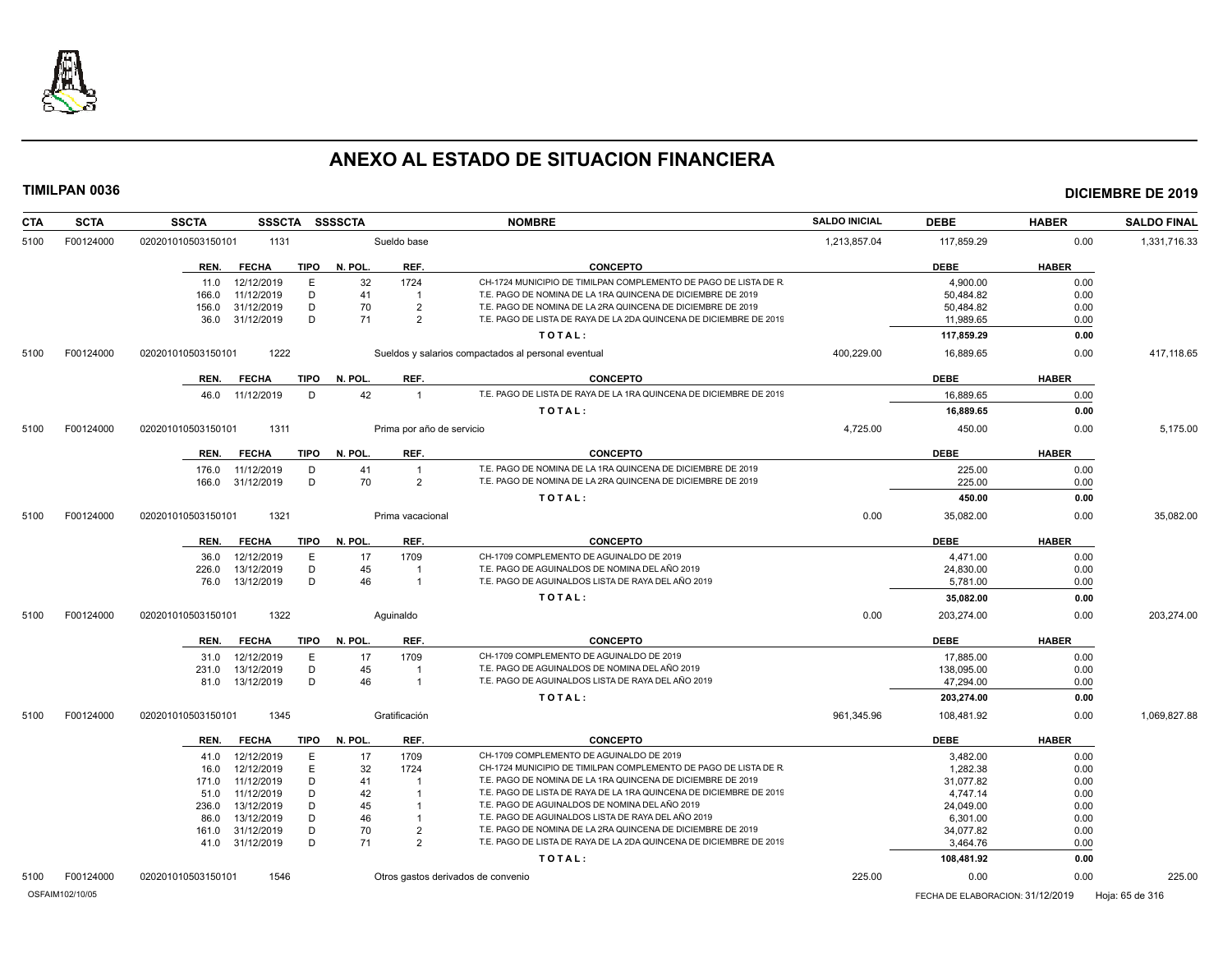

| <b>CTA</b> | <b>SCTA</b> | <b>SSCTA</b><br><b>SSSCTA</b>        | <b>SSSSCTA</b> |               | <b>NOMBRE</b>                                                                                                                      | <b>SALDO INICIAL</b> | <b>DEBE</b>           | <b>HABER</b> | <b>SALDO FINAL</b> |
|------------|-------------|--------------------------------------|----------------|---------------|------------------------------------------------------------------------------------------------------------------------------------|----------------------|-----------------------|--------------|--------------------|
| 5100       | F00124000   | 2611<br>020201010503150101           |                |               | Combustibles, lubricantes y aditivos                                                                                               | 1,068,122.61         | 64,129.62             | 0.00         | 1,132,252.23       |
|            |             | <b>TIPO</b><br>REN.<br><b>FECHA</b>  | N. POL.        | REF.          | <b>CONCEPTO</b>                                                                                                                    |                      | <b>DEBE</b>           | <b>HABER</b> |                    |
|            |             | 06/12/2019<br>D<br>36.0              | 38             | 5438          | T.E. SERVICIO ESTRELLA JUNA SA DE CV FAC-5438 COMBUSTIBLE                                                                          |                      | 9,854.50              | 0.00         |                    |
|            |             | D<br>11/12/2019<br>36.0              | 40             | 17546         | T.E. NATALIA MA. DEL CARMEN FLORES ARCINIEGA FAC-17546 COMBUSTIE                                                                   |                      | 5,900.00              | 0.00         |                    |
|            |             | D<br>16/12/2019<br>22.0              | 52             | 5451          | T.E. SERVICIO ESTRELLA JUNA SA DE CV FAC-5451 COMPRA COMBUSTIBL                                                                    |                      | 11,290.00             | 0.00         |                    |
|            |             | 31/12/2019<br>D<br>29.0              | 60             | 5561          | T.E. SERVICIO ESTRELA JUNA SA DE CV FAC-5561 COMPRA DE COMBUSTII                                                                   |                      | 10,485.12             | 0.00         |                    |
|            |             | 30/12/2019<br>D<br>15.0              | 69             | 5562          | T.E. SERVICIO ESTRELLA JUNA SA DE CV FAC-5562 COMPRA COMBUSTIBLI                                                                   |                      | 12.050.00             | 0.00         |                    |
|            |             | D<br>31/12/2019<br>15.0              | 72             | 5587          | T.E. SERVICIO ESTRELLA JUNA SA DE CV FAC-5587 COMPRA COMBUSTIBL<br>T.E. NATALIA MARIA DEL CARMEN FLORES ARCINIEGA FAC-17694 COMPRA |                      | 600.00                | 0.00         |                    |
|            |             | D<br>31/12/2019<br>50.0<br>D<br>50.0 | 73<br>81       | 17694<br>5374 | T.E. SERVICIO ESTRELLA JUNA SA DE CV FAC-5374 COMPRA COMBUSTIBL                                                                    |                      | 1,550.00              | 0.00         |                    |
|            |             | 02/12/2019                           |                |               |                                                                                                                                    |                      | 12,400.00             | 0.00         |                    |
| 5100       | F00124000   | 2911<br>020201010503150101           |                |               | TOTAL:                                                                                                                             | 9,076.77             | 64,129.62<br>1,500.00 | 0.00<br>0.00 | 10,576.77          |
|            |             |                                      |                |               | Refacciones, accesorios y herramientas                                                                                             |                      |                       |              |                    |
|            |             | <b>FECHA</b><br>TIPO<br>REN.         | N. POL.        | REF.          | <b>CONCEPTO</b>                                                                                                                    |                      | <b>DEBE</b>           | <b>HABER</b> |                    |
|            |             | E<br>29.0 31/12/2019                 | 31             | 437           | CH-1723 PARTI COMPPROBACION DE GASTOS                                                                                              |                      | 1,500.00              | 0.00         |                    |
|            |             |                                      |                |               | TOTAL:                                                                                                                             |                      | 1,500.00              | 0.00         |                    |
| 5100       | F00124000   | 020201010503150101<br>3511           |                |               | Reparación y mantenimiento de inmuebles                                                                                            | 78,967.50            | 70,446.80             | 0.00         | 149,414.30         |
|            |             | REN.<br><b>FECHA</b><br>TIPO         | N. POL.        | REF.          | <b>CONCEPTO</b>                                                                                                                    |                      | <b>DEBE</b>           | <b>HABER</b> |                    |
|            |             | 1.0 31/12/2019<br>D                  | 12             | 186           | T.E. LEPAD DE MEXICO SA DE CV FAC-186 INSTALACION SISTEMA PARARA'                                                                  |                      | 70,446.80             | 0.00         |                    |
|            |             |                                      |                |               | TOTAL:                                                                                                                             |                      | 70,446.80             | 0.00         |                    |
| 5100       | F00124000   | 3551<br>020201010503150101           |                |               | Reparación y mantenimiento de vehículos terrestres, aéreos y lacustres                                                             | 187,051.58           | 4,606.46              | 0.00         | 191,658.04         |
|            |             | <b>TIPO</b><br>REN.<br><b>FECHA</b>  | N. POL.        | REF.          | <b>CONCEPTO</b>                                                                                                                    |                      | <b>DEBE</b>           | <b>HABER</b> |                    |
|            |             | 127.0<br>31/12/2019<br>Е             | 31             | 620           | CH-1723 PARTI COMPPROBACION DE GASTOS                                                                                              |                      | 281.81                | 0.00         |                    |
|            |             | D<br>31/12/2019<br>16.0              | 157            | 1104          | REG DE FAC 1104 DE GEOVANNY PEREZ LUGO POR LUBRICANTES                                                                             |                      | 4,324.65              | 0.00         |                    |
|            |             |                                      |                |               | TOTAL:                                                                                                                             |                      | 4,606.46              | 0.00         |                    |
| 5100       | F00124000   | 020201010503150101<br>3571           |                |               | Reparación, instalación y mantenimiento de maquinaria, equipo industrial y                                                         | 121,543.89           | 8,066.57              | 0.00         | 129,610.46         |
|            |             | REN.<br><b>FECHA</b><br>TIPO         | N. POL.        | REF.          | <b>CONCEPTO</b>                                                                                                                    |                      | <b>DEBE</b>           | <b>HABER</b> |                    |
|            |             | 21.0 31/12/2019<br>D                 | 157            | 1104          | REG DE FAC 1104 DE GEOVANNY PEREZ LUGO POR LUBRICANTES                                                                             |                      | 8,066.57              |              |                    |
|            |             |                                      |                |               | TOTAL:                                                                                                                             |                      | 8,066.57              | 0.00<br>0.00 |                    |
|            |             |                                      |                |               |                                                                                                                                    |                      |                       |              |                    |
| 5100       | F00124000   | 3821<br>020201010503150101           |                |               | Gastos de ceremonias oficiales y de orden social                                                                                   | 14,883.87            | 0.00                  | 0.00         | 14,883.87          |
| 5100       | F00124000   | 020201010503150101<br>3992           |                |               | Gastos de servicios menores                                                                                                        | 1,028.15             | 0.00                  | 0.00         | 1,028.15           |
| 5100       | F00124000   | 020201010503160101<br>2111           |                |               | Materiales y útiles de oficina                                                                                                     | 29,233.51            | 1,516.00              | 0.00         | 30,749.51          |
|            |             | <b>TIPO</b><br>REN.<br><b>FECHA</b>  | N. POL         | REF.          | <b>CONCEPTO</b>                                                                                                                    |                      | <b>DEBE</b>           | <b>HABER</b> |                    |
|            |             | 99.0 31/12/2019<br>E                 | 31             | 36786         | CH-1723 PARTI COMPPROBACION DE GASTOS                                                                                              |                      | 1,516.00              | 0.00         |                    |
|            |             |                                      |                |               | TOTAL:                                                                                                                             |                      | 1,516.00              | 0.00         |                    |
| 5100       | H00125000   | 020203010205150101<br>1131           |                | Sueldo base   |                                                                                                                                    | 4,432,018.25         | 458,381.69            | 0.00         | 4,890,399.94       |
|            |             | <b>FECHA</b><br>TIPO<br>REN.         | N. POL.        | REF.          | <b>CONCEPTO</b>                                                                                                                    |                      | <b>DEBE</b>           | <b>HABER</b> |                    |
|            |             | 11/12/2019<br>Е<br>21.0              | 10             | 1702          | CH-1702 PARTICI. MUNICIPIO DE TIMILPAN COMPLEMENTO NOMINA 1RA QI                                                                   |                      | 27,696.03             | 0.00         |                    |
|            |             | 21.0 31/12/2019<br>Ε                 | 29             | 1721          | CH-1721 MUNICIPIO DE TIMILPAN COMPLEMENTO DE NOMINA 2DA QNA DE                                                                     |                      | 27,696.03             | 0.00         |                    |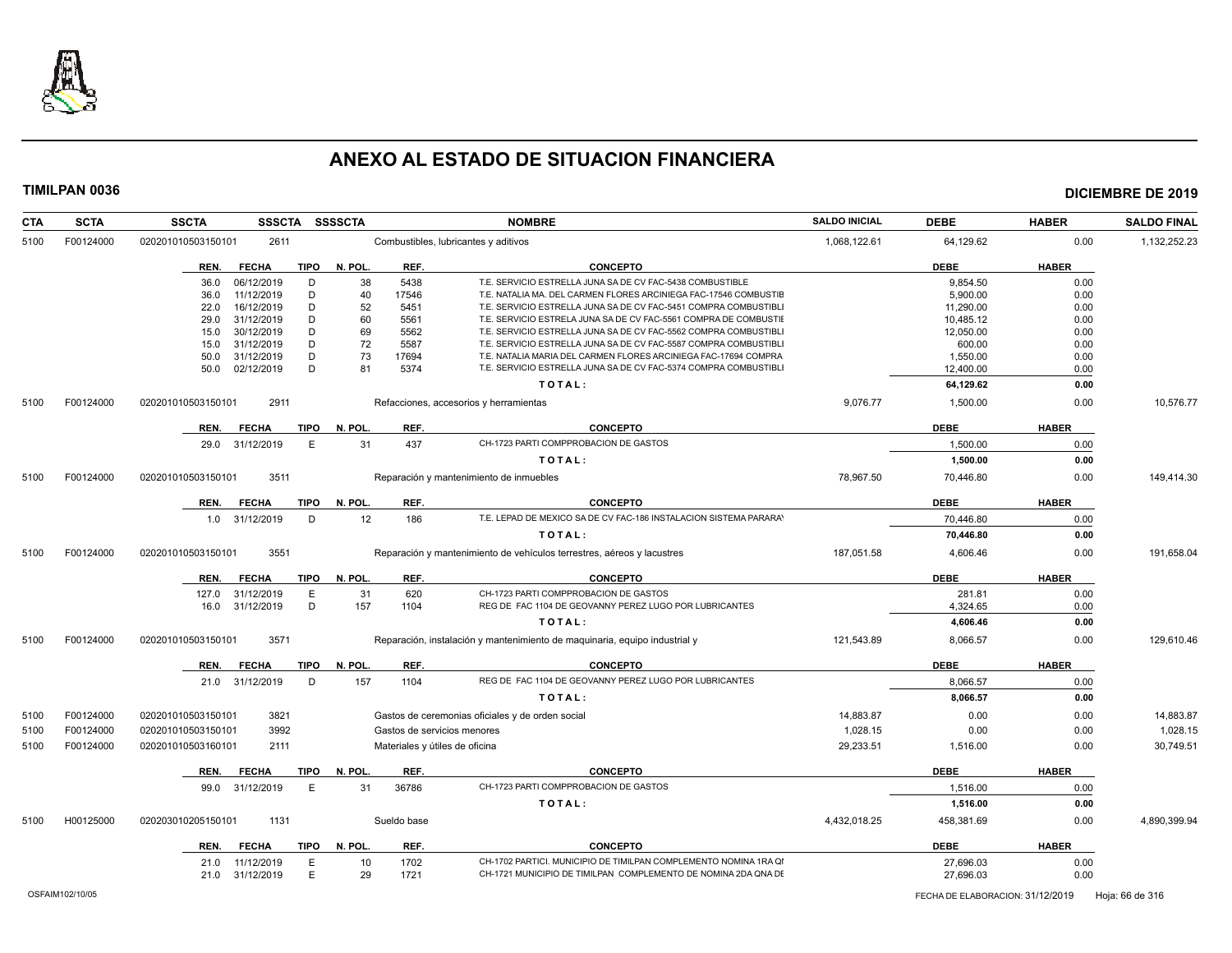

| CH-1724 MUNICIPIO DE TIMILPAN COMPLEMENTO DE PAGO DE LISTA DE R<br>12/12/2019<br>Е<br>32<br>1724<br>0.00<br>21.0<br>9.879.30<br>11/12/2019<br>D<br>41<br>T.E. PAGO DE NOMINA DE LA 1RA QUINCENA DE DICIEMBRE DE 2019<br>0.00<br>181.0<br>197,667.49<br>$\mathbf{1}$<br>31/12/2019<br>D<br>70<br>$\overline{2}$<br>T.E. PAGO DE NOMINA DE LA 2RA QUINCENA DE DICIEMBRE DE 2019<br>195,442.84<br>0.00<br>171.0<br>TOTAL:<br>0.00<br>458,381.69<br>1222<br>H00125000<br>4,604,624.16<br>473,422.36<br>0.00<br>020203010205150101<br>Sueldos y salarios compactados al personal eventual<br>5100<br>REF.<br><b>HABER</b><br><b>TIPO</b><br>N. POL.<br><b>CONCEPTO</b><br><b>DEBE</b><br>REN.<br><b>FECHA</b><br>42<br>T.E. PAGO DE LISTA DE RAYA DE LA 1RA QUINCENA DE DICIEMBRE DE 2019<br>D<br>241,256.83<br>0.00<br>56.0<br>11/12/2019<br>$\overline{1}$<br>D<br>71<br>T.E. PAGO DE LISTA DE RAYA DE LA 2DA QUINCENA DE DICIEMBRE DE 2019<br>31/12/2019<br>2<br>232, 165.53<br>0.00<br>46.0<br>TOTAL:<br>473,422.36<br>0.00<br>25,200.00<br>H00125000<br>020203010205150101<br>1311<br>Prima por año de servicio<br>23,944.00<br>0.00<br>5100<br><b>FECHA</b><br><b>TIPO</b><br>N. POL.<br>REF.<br><b>CONCEPTO</b><br><b>DEBE</b><br><b>HABER</b><br>REN.<br>CH-1710 COMPLEMENTO DE AGUINALDO DE LISTA DE RAYA DEL AÑO 2019<br>12/12/2019<br>Ε<br>1710<br>18<br>21,544.00<br>0.00<br>6.0<br>T.E. PAGO DE NOMINA DE LA 1RA QUINCENA DE DICIEMBRE DE 2019<br>11/12/2019<br>D<br>41<br>1,200.00<br>0.00<br>191.0<br>$\overline{1}$<br>31/12/2019<br>D<br>70<br>$\overline{2}$<br>T.E. PAGO DE NOMINA DE LA 2RA QUINCENA DE DICIEMBRE DE 2019<br>0.00<br>1,200.00<br>181.0<br>TOTAL:<br>23,944.00<br>0.00<br>H00125000<br>1321<br>0.00<br>208,928.00<br>0.00<br>020203010205150101<br>Prima vacacional<br>5100<br><b>TIPO</b><br>N. POL.<br>REF.<br><b>CONCEPTO</b><br><b>DEBE</b><br><b>HABER</b><br><b>FECHA</b><br>REN.<br>CH-1709 COMPLEMENTO DE AGUINALDO DE 2019<br>1709<br>12/12/2019<br>Е<br>17<br>41,583.00<br>0.00<br>51.0<br>E<br>CH-1712 PARTICI. MUNICIPIO DE TIMILPAN COMPLEMENTO DE AGUINALD(<br>13/12/2019<br>20<br>1712<br>3,222.00<br>0.00<br>6.0<br>T.E. PAGO DE AGUINALDOS DE NOMINA DEL AÑO 2019<br>D<br>13/12/2019<br>45<br>0.00<br>241.0<br>78,880.00<br>$\overline{1}$<br>T.E. PAGO DE AGUINALDOS LISTA DE RAYA DEL AÑO 2019<br>D<br>46<br>13/12/2019<br>85,243.00<br>0.00<br>91.0<br>$\overline{1}$<br>TOTAL:<br>208,928.00<br>0.00<br>1322<br>H00125000<br>0.00<br>1,178,975.00<br>0.00<br>020203010205150101<br>Aguinaldo<br>5100<br>TIPO<br>N. POL.<br>REF.<br><b>CONCEPTO</b><br><b>DEBE</b><br><b>HABER</b><br>REN.<br><b>FECHA</b><br>CH-1709 COMPLEMENTO DE AGUINALDO DE 2019<br>12/12/2019<br>E<br>17<br>1709<br>167,619.00<br>0.00<br>46.0<br>CH-1710 COMPLEMENTO DE AGUINALDO DE LISTA DE RAYA DEL AÑO 2019<br>E<br>18<br>12/12/2019<br>1710<br>86,175.00<br>0.00<br>1.0<br>CH-1712 PARTICI. MUNICIPIO DE TIMILPAN COMPLEMENTO DE AGUINALD(<br>13/12/2019<br>E<br>20<br>1712<br>1.0<br>12,888.00<br>0.00<br>T.E. PAGO DE AGUINALDOS DE NOMINA DEL AÑO 2019<br>D<br>45<br>446,525.00<br>13/12/2019<br>0.00<br>246.0<br>T.E. PAGO DE AGUINALDOS LISTA DE RAYA DEL AÑO 2019<br>D<br>46<br>13/12/2019<br>465,768.00<br>0.00<br>96.0<br>$\overline{1}$<br>TOTAL:<br>1,178,975.00<br>0.00<br>H00125000<br>1345<br>Gratificación<br>4,514,151.91<br>588,673.60<br>020203010205150101<br>0.00<br>5100<br><b>FECHA</b><br><b>TIPO</b><br>N. POL.<br>REF.<br><b>CONCEPTO</b><br><b>DEBE</b><br><b>HABER</b><br>REN.<br>E<br>1702<br>CH-1702 PARTICI. MUNICIPIO DE TIMILPAN COMPLEMENTO NOMINA 1RA QI<br>2,332.49<br>11/12/2019<br>10<br>0.00<br>26.0<br>12/12/2019<br>E.<br>17<br>1709<br>CH-1709 COMPLEMENTO DE AGUINALDO DE 2019<br>11,275.00<br>0.00<br>56.0<br>CH-1710 COMPLEMENTO DE AGUINALDO DE LISTA DE RAYA DEL AÑO 2019<br>12/12/2019<br>E<br>18<br>1710<br>10,778.00<br>0.00<br>11.0<br>Ε<br>20<br>CH-1712 PARTICI. MUNICIPIO DE TIMILPAN COMPLEMENTO DE AGUINALD(<br>13/12/2019<br>1712<br>0.00<br>11.0<br>2,148.00<br>CH-1721 MUNICIPIO DE TIMILPAN COMPLEMENTO DE NOMINA 2DA QNA DE<br>E<br>29<br>31/12/2019<br>1721<br>2,332.49<br>0.00<br>26.0<br>32<br>CH-1724 MUNICIPIO DE TIMILPAN COMPLEMENTO DE PAGO DE LISTA DE R<br>12/12/2019<br>E<br>1724<br>5,913.20<br>0.00<br>26.0<br>T.E. PAGO DE NOMINA DE LA 1RA QUINCENA DE DICIEMBRE DE 2019<br>D<br>41<br>11/12/2019<br>127,308.94<br>0.00<br>186.0<br>T.E. PAGO DE LISTA DE RAYA DE LA 1RA QUINCENA DE DICIEMBRE DE 2019<br>11/12/2019<br>D<br>42<br>100,738.37<br>0.00<br>61.0<br>T.E. PAGO DE AGUINALDOS DE NOMINA DEL AÑO 2019<br>D<br>45<br>13/12/2019<br>52,175.00<br>0.00<br>251.0<br>D<br>46<br>T.E. PAGO DE AGUINALDOS LISTA DE RAYA DEL AÑO 2019<br>48,078.00<br>0.00<br>101.0<br>13/12/2019 | <b>CTA</b> | <b>SCTA</b> | <b>SSCTA</b> | <b>SSSCTA</b> | <b>SSSSCTA</b> | <b>NOMBRE</b> | <b>SALDO INICIAL</b> | <b>DEBE</b> | <b>HABER</b> | <b>SALDO FINAL</b> |
|----------------------------------------------------------------------------------------------------------------------------------------------------------------------------------------------------------------------------------------------------------------------------------------------------------------------------------------------------------------------------------------------------------------------------------------------------------------------------------------------------------------------------------------------------------------------------------------------------------------------------------------------------------------------------------------------------------------------------------------------------------------------------------------------------------------------------------------------------------------------------------------------------------------------------------------------------------------------------------------------------------------------------------------------------------------------------------------------------------------------------------------------------------------------------------------------------------------------------------------------------------------------------------------------------------------------------------------------------------------------------------------------------------------------------------------------------------------------------------------------------------------------------------------------------------------------------------------------------------------------------------------------------------------------------------------------------------------------------------------------------------------------------------------------------------------------------------------------------------------------------------------------------------------------------------------------------------------------------------------------------------------------------------------------------------------------------------------------------------------------------------------------------------------------------------------------------------------------------------------------------------------------------------------------------------------------------------------------------------------------------------------------------------------------------------------------------------------------------------------------------------------------------------------------------------------------------------------------------------------------------------------------------------------------------------------------------------------------------------------------------------------------------------------------------------------------------------------------------------------------------------------------------------------------------------------------------------------------------------------------------------------------------------------------------------------------------------------------------------------------------------------------------------------------------------------------------------------------------------------------------------------------------------------------------------------------------------------------------------------------------------------------------------------------------------------------------------------------------------------------------------------------------------------------------------------------------------------------------------------------------------------------------------------------------------------------------------------------------------------------------------------------------------------------------------------------------------------------------------------------------------------------------------------------------------------------------------------------------------------------------------------------------------------------------------------------------------------------------------------------------------------------------------------------------------------------------------------------------------------------------------------------------------------------------------------------------------------------------------------------------------------------------------------------------------------------------------------------------------------------------------------------------------------------------------------------------------------------------------------------------------------------------------------------------------------------------------------------------------------------------------------------------------------------|------------|-------------|--------------|---------------|----------------|---------------|----------------------|-------------|--------------|--------------------|
|                                                                                                                                                                                                                                                                                                                                                                                                                                                                                                                                                                                                                                                                                                                                                                                                                                                                                                                                                                                                                                                                                                                                                                                                                                                                                                                                                                                                                                                                                                                                                                                                                                                                                                                                                                                                                                                                                                                                                                                                                                                                                                                                                                                                                                                                                                                                                                                                                                                                                                                                                                                                                                                                                                                                                                                                                                                                                                                                                                                                                                                                                                                                                                                                                                                                                                                                                                                                                                                                                                                                                                                                                                                                                                                                                                                                                                                                                                                                                                                                                                                                                                                                                                                                                                                                                                                                                                                                                                                                                                                                                                                                                                                                                                                                                                                              |            |             |              |               |                |               |                      |             |              |                    |
| 5,102,825.51                                                                                                                                                                                                                                                                                                                                                                                                                                                                                                                                                                                                                                                                                                                                                                                                                                                                                                                                                                                                                                                                                                                                                                                                                                                                                                                                                                                                                                                                                                                                                                                                                                                                                                                                                                                                                                                                                                                                                                                                                                                                                                                                                                                                                                                                                                                                                                                                                                                                                                                                                                                                                                                                                                                                                                                                                                                                                                                                                                                                                                                                                                                                                                                                                                                                                                                                                                                                                                                                                                                                                                                                                                                                                                                                                                                                                                                                                                                                                                                                                                                                                                                                                                                                                                                                                                                                                                                                                                                                                                                                                                                                                                                                                                                                                                                 |            |             |              |               |                |               |                      |             |              |                    |
|                                                                                                                                                                                                                                                                                                                                                                                                                                                                                                                                                                                                                                                                                                                                                                                                                                                                                                                                                                                                                                                                                                                                                                                                                                                                                                                                                                                                                                                                                                                                                                                                                                                                                                                                                                                                                                                                                                                                                                                                                                                                                                                                                                                                                                                                                                                                                                                                                                                                                                                                                                                                                                                                                                                                                                                                                                                                                                                                                                                                                                                                                                                                                                                                                                                                                                                                                                                                                                                                                                                                                                                                                                                                                                                                                                                                                                                                                                                                                                                                                                                                                                                                                                                                                                                                                                                                                                                                                                                                                                                                                                                                                                                                                                                                                                                              |            |             |              |               |                |               |                      |             |              |                    |
|                                                                                                                                                                                                                                                                                                                                                                                                                                                                                                                                                                                                                                                                                                                                                                                                                                                                                                                                                                                                                                                                                                                                                                                                                                                                                                                                                                                                                                                                                                                                                                                                                                                                                                                                                                                                                                                                                                                                                                                                                                                                                                                                                                                                                                                                                                                                                                                                                                                                                                                                                                                                                                                                                                                                                                                                                                                                                                                                                                                                                                                                                                                                                                                                                                                                                                                                                                                                                                                                                                                                                                                                                                                                                                                                                                                                                                                                                                                                                                                                                                                                                                                                                                                                                                                                                                                                                                                                                                                                                                                                                                                                                                                                                                                                                                                              |            |             |              |               |                |               |                      |             |              |                    |
|                                                                                                                                                                                                                                                                                                                                                                                                                                                                                                                                                                                                                                                                                                                                                                                                                                                                                                                                                                                                                                                                                                                                                                                                                                                                                                                                                                                                                                                                                                                                                                                                                                                                                                                                                                                                                                                                                                                                                                                                                                                                                                                                                                                                                                                                                                                                                                                                                                                                                                                                                                                                                                                                                                                                                                                                                                                                                                                                                                                                                                                                                                                                                                                                                                                                                                                                                                                                                                                                                                                                                                                                                                                                                                                                                                                                                                                                                                                                                                                                                                                                                                                                                                                                                                                                                                                                                                                                                                                                                                                                                                                                                                                                                                                                                                                              |            |             |              |               |                |               |                      |             |              | 5,078,046.52       |
|                                                                                                                                                                                                                                                                                                                                                                                                                                                                                                                                                                                                                                                                                                                                                                                                                                                                                                                                                                                                                                                                                                                                                                                                                                                                                                                                                                                                                                                                                                                                                                                                                                                                                                                                                                                                                                                                                                                                                                                                                                                                                                                                                                                                                                                                                                                                                                                                                                                                                                                                                                                                                                                                                                                                                                                                                                                                                                                                                                                                                                                                                                                                                                                                                                                                                                                                                                                                                                                                                                                                                                                                                                                                                                                                                                                                                                                                                                                                                                                                                                                                                                                                                                                                                                                                                                                                                                                                                                                                                                                                                                                                                                                                                                                                                                                              |            |             |              |               |                |               |                      |             |              |                    |
|                                                                                                                                                                                                                                                                                                                                                                                                                                                                                                                                                                                                                                                                                                                                                                                                                                                                                                                                                                                                                                                                                                                                                                                                                                                                                                                                                                                                                                                                                                                                                                                                                                                                                                                                                                                                                                                                                                                                                                                                                                                                                                                                                                                                                                                                                                                                                                                                                                                                                                                                                                                                                                                                                                                                                                                                                                                                                                                                                                                                                                                                                                                                                                                                                                                                                                                                                                                                                                                                                                                                                                                                                                                                                                                                                                                                                                                                                                                                                                                                                                                                                                                                                                                                                                                                                                                                                                                                                                                                                                                                                                                                                                                                                                                                                                                              |            |             |              |               |                |               |                      |             |              |                    |
| 49,144.00<br>208,928.00<br>1,178,975.00                                                                                                                                                                                                                                                                                                                                                                                                                                                                                                                                                                                                                                                                                                                                                                                                                                                                                                                                                                                                                                                                                                                                                                                                                                                                                                                                                                                                                                                                                                                                                                                                                                                                                                                                                                                                                                                                                                                                                                                                                                                                                                                                                                                                                                                                                                                                                                                                                                                                                                                                                                                                                                                                                                                                                                                                                                                                                                                                                                                                                                                                                                                                                                                                                                                                                                                                                                                                                                                                                                                                                                                                                                                                                                                                                                                                                                                                                                                                                                                                                                                                                                                                                                                                                                                                                                                                                                                                                                                                                                                                                                                                                                                                                                                                                      |            |             |              |               |                |               |                      |             |              |                    |
|                                                                                                                                                                                                                                                                                                                                                                                                                                                                                                                                                                                                                                                                                                                                                                                                                                                                                                                                                                                                                                                                                                                                                                                                                                                                                                                                                                                                                                                                                                                                                                                                                                                                                                                                                                                                                                                                                                                                                                                                                                                                                                                                                                                                                                                                                                                                                                                                                                                                                                                                                                                                                                                                                                                                                                                                                                                                                                                                                                                                                                                                                                                                                                                                                                                                                                                                                                                                                                                                                                                                                                                                                                                                                                                                                                                                                                                                                                                                                                                                                                                                                                                                                                                                                                                                                                                                                                                                                                                                                                                                                                                                                                                                                                                                                                                              |            |             |              |               |                |               |                      |             |              |                    |
|                                                                                                                                                                                                                                                                                                                                                                                                                                                                                                                                                                                                                                                                                                                                                                                                                                                                                                                                                                                                                                                                                                                                                                                                                                                                                                                                                                                                                                                                                                                                                                                                                                                                                                                                                                                                                                                                                                                                                                                                                                                                                                                                                                                                                                                                                                                                                                                                                                                                                                                                                                                                                                                                                                                                                                                                                                                                                                                                                                                                                                                                                                                                                                                                                                                                                                                                                                                                                                                                                                                                                                                                                                                                                                                                                                                                                                                                                                                                                                                                                                                                                                                                                                                                                                                                                                                                                                                                                                                                                                                                                                                                                                                                                                                                                                                              |            |             |              |               |                |               |                      |             |              |                    |
|                                                                                                                                                                                                                                                                                                                                                                                                                                                                                                                                                                                                                                                                                                                                                                                                                                                                                                                                                                                                                                                                                                                                                                                                                                                                                                                                                                                                                                                                                                                                                                                                                                                                                                                                                                                                                                                                                                                                                                                                                                                                                                                                                                                                                                                                                                                                                                                                                                                                                                                                                                                                                                                                                                                                                                                                                                                                                                                                                                                                                                                                                                                                                                                                                                                                                                                                                                                                                                                                                                                                                                                                                                                                                                                                                                                                                                                                                                                                                                                                                                                                                                                                                                                                                                                                                                                                                                                                                                                                                                                                                                                                                                                                                                                                                                                              |            |             |              |               |                |               |                      |             |              |                    |
|                                                                                                                                                                                                                                                                                                                                                                                                                                                                                                                                                                                                                                                                                                                                                                                                                                                                                                                                                                                                                                                                                                                                                                                                                                                                                                                                                                                                                                                                                                                                                                                                                                                                                                                                                                                                                                                                                                                                                                                                                                                                                                                                                                                                                                                                                                                                                                                                                                                                                                                                                                                                                                                                                                                                                                                                                                                                                                                                                                                                                                                                                                                                                                                                                                                                                                                                                                                                                                                                                                                                                                                                                                                                                                                                                                                                                                                                                                                                                                                                                                                                                                                                                                                                                                                                                                                                                                                                                                                                                                                                                                                                                                                                                                                                                                                              |            |             |              |               |                |               |                      |             |              |                    |
|                                                                                                                                                                                                                                                                                                                                                                                                                                                                                                                                                                                                                                                                                                                                                                                                                                                                                                                                                                                                                                                                                                                                                                                                                                                                                                                                                                                                                                                                                                                                                                                                                                                                                                                                                                                                                                                                                                                                                                                                                                                                                                                                                                                                                                                                                                                                                                                                                                                                                                                                                                                                                                                                                                                                                                                                                                                                                                                                                                                                                                                                                                                                                                                                                                                                                                                                                                                                                                                                                                                                                                                                                                                                                                                                                                                                                                                                                                                                                                                                                                                                                                                                                                                                                                                                                                                                                                                                                                                                                                                                                                                                                                                                                                                                                                                              |            |             |              |               |                |               |                      |             |              |                    |
|                                                                                                                                                                                                                                                                                                                                                                                                                                                                                                                                                                                                                                                                                                                                                                                                                                                                                                                                                                                                                                                                                                                                                                                                                                                                                                                                                                                                                                                                                                                                                                                                                                                                                                                                                                                                                                                                                                                                                                                                                                                                                                                                                                                                                                                                                                                                                                                                                                                                                                                                                                                                                                                                                                                                                                                                                                                                                                                                                                                                                                                                                                                                                                                                                                                                                                                                                                                                                                                                                                                                                                                                                                                                                                                                                                                                                                                                                                                                                                                                                                                                                                                                                                                                                                                                                                                                                                                                                                                                                                                                                                                                                                                                                                                                                                                              |            |             |              |               |                |               |                      |             |              |                    |
|                                                                                                                                                                                                                                                                                                                                                                                                                                                                                                                                                                                                                                                                                                                                                                                                                                                                                                                                                                                                                                                                                                                                                                                                                                                                                                                                                                                                                                                                                                                                                                                                                                                                                                                                                                                                                                                                                                                                                                                                                                                                                                                                                                                                                                                                                                                                                                                                                                                                                                                                                                                                                                                                                                                                                                                                                                                                                                                                                                                                                                                                                                                                                                                                                                                                                                                                                                                                                                                                                                                                                                                                                                                                                                                                                                                                                                                                                                                                                                                                                                                                                                                                                                                                                                                                                                                                                                                                                                                                                                                                                                                                                                                                                                                                                                                              |            |             |              |               |                |               |                      |             |              |                    |
|                                                                                                                                                                                                                                                                                                                                                                                                                                                                                                                                                                                                                                                                                                                                                                                                                                                                                                                                                                                                                                                                                                                                                                                                                                                                                                                                                                                                                                                                                                                                                                                                                                                                                                                                                                                                                                                                                                                                                                                                                                                                                                                                                                                                                                                                                                                                                                                                                                                                                                                                                                                                                                                                                                                                                                                                                                                                                                                                                                                                                                                                                                                                                                                                                                                                                                                                                                                                                                                                                                                                                                                                                                                                                                                                                                                                                                                                                                                                                                                                                                                                                                                                                                                                                                                                                                                                                                                                                                                                                                                                                                                                                                                                                                                                                                                              |            |             |              |               |                |               |                      |             |              |                    |
|                                                                                                                                                                                                                                                                                                                                                                                                                                                                                                                                                                                                                                                                                                                                                                                                                                                                                                                                                                                                                                                                                                                                                                                                                                                                                                                                                                                                                                                                                                                                                                                                                                                                                                                                                                                                                                                                                                                                                                                                                                                                                                                                                                                                                                                                                                                                                                                                                                                                                                                                                                                                                                                                                                                                                                                                                                                                                                                                                                                                                                                                                                                                                                                                                                                                                                                                                                                                                                                                                                                                                                                                                                                                                                                                                                                                                                                                                                                                                                                                                                                                                                                                                                                                                                                                                                                                                                                                                                                                                                                                                                                                                                                                                                                                                                                              |            |             |              |               |                |               |                      |             |              |                    |
|                                                                                                                                                                                                                                                                                                                                                                                                                                                                                                                                                                                                                                                                                                                                                                                                                                                                                                                                                                                                                                                                                                                                                                                                                                                                                                                                                                                                                                                                                                                                                                                                                                                                                                                                                                                                                                                                                                                                                                                                                                                                                                                                                                                                                                                                                                                                                                                                                                                                                                                                                                                                                                                                                                                                                                                                                                                                                                                                                                                                                                                                                                                                                                                                                                                                                                                                                                                                                                                                                                                                                                                                                                                                                                                                                                                                                                                                                                                                                                                                                                                                                                                                                                                                                                                                                                                                                                                                                                                                                                                                                                                                                                                                                                                                                                                              |            |             |              |               |                |               |                      |             |              |                    |
|                                                                                                                                                                                                                                                                                                                                                                                                                                                                                                                                                                                                                                                                                                                                                                                                                                                                                                                                                                                                                                                                                                                                                                                                                                                                                                                                                                                                                                                                                                                                                                                                                                                                                                                                                                                                                                                                                                                                                                                                                                                                                                                                                                                                                                                                                                                                                                                                                                                                                                                                                                                                                                                                                                                                                                                                                                                                                                                                                                                                                                                                                                                                                                                                                                                                                                                                                                                                                                                                                                                                                                                                                                                                                                                                                                                                                                                                                                                                                                                                                                                                                                                                                                                                                                                                                                                                                                                                                                                                                                                                                                                                                                                                                                                                                                                              |            |             |              |               |                |               |                      |             |              |                    |
|                                                                                                                                                                                                                                                                                                                                                                                                                                                                                                                                                                                                                                                                                                                                                                                                                                                                                                                                                                                                                                                                                                                                                                                                                                                                                                                                                                                                                                                                                                                                                                                                                                                                                                                                                                                                                                                                                                                                                                                                                                                                                                                                                                                                                                                                                                                                                                                                                                                                                                                                                                                                                                                                                                                                                                                                                                                                                                                                                                                                                                                                                                                                                                                                                                                                                                                                                                                                                                                                                                                                                                                                                                                                                                                                                                                                                                                                                                                                                                                                                                                                                                                                                                                                                                                                                                                                                                                                                                                                                                                                                                                                                                                                                                                                                                                              |            |             |              |               |                |               |                      |             |              |                    |
|                                                                                                                                                                                                                                                                                                                                                                                                                                                                                                                                                                                                                                                                                                                                                                                                                                                                                                                                                                                                                                                                                                                                                                                                                                                                                                                                                                                                                                                                                                                                                                                                                                                                                                                                                                                                                                                                                                                                                                                                                                                                                                                                                                                                                                                                                                                                                                                                                                                                                                                                                                                                                                                                                                                                                                                                                                                                                                                                                                                                                                                                                                                                                                                                                                                                                                                                                                                                                                                                                                                                                                                                                                                                                                                                                                                                                                                                                                                                                                                                                                                                                                                                                                                                                                                                                                                                                                                                                                                                                                                                                                                                                                                                                                                                                                                              |            |             |              |               |                |               |                      |             |              |                    |
|                                                                                                                                                                                                                                                                                                                                                                                                                                                                                                                                                                                                                                                                                                                                                                                                                                                                                                                                                                                                                                                                                                                                                                                                                                                                                                                                                                                                                                                                                                                                                                                                                                                                                                                                                                                                                                                                                                                                                                                                                                                                                                                                                                                                                                                                                                                                                                                                                                                                                                                                                                                                                                                                                                                                                                                                                                                                                                                                                                                                                                                                                                                                                                                                                                                                                                                                                                                                                                                                                                                                                                                                                                                                                                                                                                                                                                                                                                                                                                                                                                                                                                                                                                                                                                                                                                                                                                                                                                                                                                                                                                                                                                                                                                                                                                                              |            |             |              |               |                |               |                      |             |              |                    |
|                                                                                                                                                                                                                                                                                                                                                                                                                                                                                                                                                                                                                                                                                                                                                                                                                                                                                                                                                                                                                                                                                                                                                                                                                                                                                                                                                                                                                                                                                                                                                                                                                                                                                                                                                                                                                                                                                                                                                                                                                                                                                                                                                                                                                                                                                                                                                                                                                                                                                                                                                                                                                                                                                                                                                                                                                                                                                                                                                                                                                                                                                                                                                                                                                                                                                                                                                                                                                                                                                                                                                                                                                                                                                                                                                                                                                                                                                                                                                                                                                                                                                                                                                                                                                                                                                                                                                                                                                                                                                                                                                                                                                                                                                                                                                                                              |            |             |              |               |                |               |                      |             |              |                    |
|                                                                                                                                                                                                                                                                                                                                                                                                                                                                                                                                                                                                                                                                                                                                                                                                                                                                                                                                                                                                                                                                                                                                                                                                                                                                                                                                                                                                                                                                                                                                                                                                                                                                                                                                                                                                                                                                                                                                                                                                                                                                                                                                                                                                                                                                                                                                                                                                                                                                                                                                                                                                                                                                                                                                                                                                                                                                                                                                                                                                                                                                                                                                                                                                                                                                                                                                                                                                                                                                                                                                                                                                                                                                                                                                                                                                                                                                                                                                                                                                                                                                                                                                                                                                                                                                                                                                                                                                                                                                                                                                                                                                                                                                                                                                                                                              |            |             |              |               |                |               |                      |             |              |                    |
|                                                                                                                                                                                                                                                                                                                                                                                                                                                                                                                                                                                                                                                                                                                                                                                                                                                                                                                                                                                                                                                                                                                                                                                                                                                                                                                                                                                                                                                                                                                                                                                                                                                                                                                                                                                                                                                                                                                                                                                                                                                                                                                                                                                                                                                                                                                                                                                                                                                                                                                                                                                                                                                                                                                                                                                                                                                                                                                                                                                                                                                                                                                                                                                                                                                                                                                                                                                                                                                                                                                                                                                                                                                                                                                                                                                                                                                                                                                                                                                                                                                                                                                                                                                                                                                                                                                                                                                                                                                                                                                                                                                                                                                                                                                                                                                              |            |             |              |               |                |               |                      |             |              |                    |
|                                                                                                                                                                                                                                                                                                                                                                                                                                                                                                                                                                                                                                                                                                                                                                                                                                                                                                                                                                                                                                                                                                                                                                                                                                                                                                                                                                                                                                                                                                                                                                                                                                                                                                                                                                                                                                                                                                                                                                                                                                                                                                                                                                                                                                                                                                                                                                                                                                                                                                                                                                                                                                                                                                                                                                                                                                                                                                                                                                                                                                                                                                                                                                                                                                                                                                                                                                                                                                                                                                                                                                                                                                                                                                                                                                                                                                                                                                                                                                                                                                                                                                                                                                                                                                                                                                                                                                                                                                                                                                                                                                                                                                                                                                                                                                                              |            |             |              |               |                |               |                      |             |              |                    |
|                                                                                                                                                                                                                                                                                                                                                                                                                                                                                                                                                                                                                                                                                                                                                                                                                                                                                                                                                                                                                                                                                                                                                                                                                                                                                                                                                                                                                                                                                                                                                                                                                                                                                                                                                                                                                                                                                                                                                                                                                                                                                                                                                                                                                                                                                                                                                                                                                                                                                                                                                                                                                                                                                                                                                                                                                                                                                                                                                                                                                                                                                                                                                                                                                                                                                                                                                                                                                                                                                                                                                                                                                                                                                                                                                                                                                                                                                                                                                                                                                                                                                                                                                                                                                                                                                                                                                                                                                                                                                                                                                                                                                                                                                                                                                                                              |            |             |              |               |                |               |                      |             |              |                    |
|                                                                                                                                                                                                                                                                                                                                                                                                                                                                                                                                                                                                                                                                                                                                                                                                                                                                                                                                                                                                                                                                                                                                                                                                                                                                                                                                                                                                                                                                                                                                                                                                                                                                                                                                                                                                                                                                                                                                                                                                                                                                                                                                                                                                                                                                                                                                                                                                                                                                                                                                                                                                                                                                                                                                                                                                                                                                                                                                                                                                                                                                                                                                                                                                                                                                                                                                                                                                                                                                                                                                                                                                                                                                                                                                                                                                                                                                                                                                                                                                                                                                                                                                                                                                                                                                                                                                                                                                                                                                                                                                                                                                                                                                                                                                                                                              |            |             |              |               |                |               |                      |             |              |                    |
|                                                                                                                                                                                                                                                                                                                                                                                                                                                                                                                                                                                                                                                                                                                                                                                                                                                                                                                                                                                                                                                                                                                                                                                                                                                                                                                                                                                                                                                                                                                                                                                                                                                                                                                                                                                                                                                                                                                                                                                                                                                                                                                                                                                                                                                                                                                                                                                                                                                                                                                                                                                                                                                                                                                                                                                                                                                                                                                                                                                                                                                                                                                                                                                                                                                                                                                                                                                                                                                                                                                                                                                                                                                                                                                                                                                                                                                                                                                                                                                                                                                                                                                                                                                                                                                                                                                                                                                                                                                                                                                                                                                                                                                                                                                                                                                              |            |             |              |               |                |               |                      |             |              |                    |
|                                                                                                                                                                                                                                                                                                                                                                                                                                                                                                                                                                                                                                                                                                                                                                                                                                                                                                                                                                                                                                                                                                                                                                                                                                                                                                                                                                                                                                                                                                                                                                                                                                                                                                                                                                                                                                                                                                                                                                                                                                                                                                                                                                                                                                                                                                                                                                                                                                                                                                                                                                                                                                                                                                                                                                                                                                                                                                                                                                                                                                                                                                                                                                                                                                                                                                                                                                                                                                                                                                                                                                                                                                                                                                                                                                                                                                                                                                                                                                                                                                                                                                                                                                                                                                                                                                                                                                                                                                                                                                                                                                                                                                                                                                                                                                                              |            |             |              |               |                |               |                      |             |              |                    |
|                                                                                                                                                                                                                                                                                                                                                                                                                                                                                                                                                                                                                                                                                                                                                                                                                                                                                                                                                                                                                                                                                                                                                                                                                                                                                                                                                                                                                                                                                                                                                                                                                                                                                                                                                                                                                                                                                                                                                                                                                                                                                                                                                                                                                                                                                                                                                                                                                                                                                                                                                                                                                                                                                                                                                                                                                                                                                                                                                                                                                                                                                                                                                                                                                                                                                                                                                                                                                                                                                                                                                                                                                                                                                                                                                                                                                                                                                                                                                                                                                                                                                                                                                                                                                                                                                                                                                                                                                                                                                                                                                                                                                                                                                                                                                                                              |            |             |              |               |                |               |                      |             |              |                    |
|                                                                                                                                                                                                                                                                                                                                                                                                                                                                                                                                                                                                                                                                                                                                                                                                                                                                                                                                                                                                                                                                                                                                                                                                                                                                                                                                                                                                                                                                                                                                                                                                                                                                                                                                                                                                                                                                                                                                                                                                                                                                                                                                                                                                                                                                                                                                                                                                                                                                                                                                                                                                                                                                                                                                                                                                                                                                                                                                                                                                                                                                                                                                                                                                                                                                                                                                                                                                                                                                                                                                                                                                                                                                                                                                                                                                                                                                                                                                                                                                                                                                                                                                                                                                                                                                                                                                                                                                                                                                                                                                                                                                                                                                                                                                                                                              |            |             |              |               |                |               |                      |             |              |                    |
|                                                                                                                                                                                                                                                                                                                                                                                                                                                                                                                                                                                                                                                                                                                                                                                                                                                                                                                                                                                                                                                                                                                                                                                                                                                                                                                                                                                                                                                                                                                                                                                                                                                                                                                                                                                                                                                                                                                                                                                                                                                                                                                                                                                                                                                                                                                                                                                                                                                                                                                                                                                                                                                                                                                                                                                                                                                                                                                                                                                                                                                                                                                                                                                                                                                                                                                                                                                                                                                                                                                                                                                                                                                                                                                                                                                                                                                                                                                                                                                                                                                                                                                                                                                                                                                                                                                                                                                                                                                                                                                                                                                                                                                                                                                                                                                              |            |             |              |               |                |               |                      |             |              |                    |
|                                                                                                                                                                                                                                                                                                                                                                                                                                                                                                                                                                                                                                                                                                                                                                                                                                                                                                                                                                                                                                                                                                                                                                                                                                                                                                                                                                                                                                                                                                                                                                                                                                                                                                                                                                                                                                                                                                                                                                                                                                                                                                                                                                                                                                                                                                                                                                                                                                                                                                                                                                                                                                                                                                                                                                                                                                                                                                                                                                                                                                                                                                                                                                                                                                                                                                                                                                                                                                                                                                                                                                                                                                                                                                                                                                                                                                                                                                                                                                                                                                                                                                                                                                                                                                                                                                                                                                                                                                                                                                                                                                                                                                                                                                                                                                                              |            |             |              |               |                |               |                      |             |              |                    |
|                                                                                                                                                                                                                                                                                                                                                                                                                                                                                                                                                                                                                                                                                                                                                                                                                                                                                                                                                                                                                                                                                                                                                                                                                                                                                                                                                                                                                                                                                                                                                                                                                                                                                                                                                                                                                                                                                                                                                                                                                                                                                                                                                                                                                                                                                                                                                                                                                                                                                                                                                                                                                                                                                                                                                                                                                                                                                                                                                                                                                                                                                                                                                                                                                                                                                                                                                                                                                                                                                                                                                                                                                                                                                                                                                                                                                                                                                                                                                                                                                                                                                                                                                                                                                                                                                                                                                                                                                                                                                                                                                                                                                                                                                                                                                                                              |            |             |              |               |                |               |                      |             |              |                    |
|                                                                                                                                                                                                                                                                                                                                                                                                                                                                                                                                                                                                                                                                                                                                                                                                                                                                                                                                                                                                                                                                                                                                                                                                                                                                                                                                                                                                                                                                                                                                                                                                                                                                                                                                                                                                                                                                                                                                                                                                                                                                                                                                                                                                                                                                                                                                                                                                                                                                                                                                                                                                                                                                                                                                                                                                                                                                                                                                                                                                                                                                                                                                                                                                                                                                                                                                                                                                                                                                                                                                                                                                                                                                                                                                                                                                                                                                                                                                                                                                                                                                                                                                                                                                                                                                                                                                                                                                                                                                                                                                                                                                                                                                                                                                                                                              |            |             |              |               |                |               |                      |             |              |                    |
|                                                                                                                                                                                                                                                                                                                                                                                                                                                                                                                                                                                                                                                                                                                                                                                                                                                                                                                                                                                                                                                                                                                                                                                                                                                                                                                                                                                                                                                                                                                                                                                                                                                                                                                                                                                                                                                                                                                                                                                                                                                                                                                                                                                                                                                                                                                                                                                                                                                                                                                                                                                                                                                                                                                                                                                                                                                                                                                                                                                                                                                                                                                                                                                                                                                                                                                                                                                                                                                                                                                                                                                                                                                                                                                                                                                                                                                                                                                                                                                                                                                                                                                                                                                                                                                                                                                                                                                                                                                                                                                                                                                                                                                                                                                                                                                              |            |             |              |               |                |               |                      |             |              |                    |
|                                                                                                                                                                                                                                                                                                                                                                                                                                                                                                                                                                                                                                                                                                                                                                                                                                                                                                                                                                                                                                                                                                                                                                                                                                                                                                                                                                                                                                                                                                                                                                                                                                                                                                                                                                                                                                                                                                                                                                                                                                                                                                                                                                                                                                                                                                                                                                                                                                                                                                                                                                                                                                                                                                                                                                                                                                                                                                                                                                                                                                                                                                                                                                                                                                                                                                                                                                                                                                                                                                                                                                                                                                                                                                                                                                                                                                                                                                                                                                                                                                                                                                                                                                                                                                                                                                                                                                                                                                                                                                                                                                                                                                                                                                                                                                                              |            |             |              |               |                |               |                      |             |              |                    |
|                                                                                                                                                                                                                                                                                                                                                                                                                                                                                                                                                                                                                                                                                                                                                                                                                                                                                                                                                                                                                                                                                                                                                                                                                                                                                                                                                                                                                                                                                                                                                                                                                                                                                                                                                                                                                                                                                                                                                                                                                                                                                                                                                                                                                                                                                                                                                                                                                                                                                                                                                                                                                                                                                                                                                                                                                                                                                                                                                                                                                                                                                                                                                                                                                                                                                                                                                                                                                                                                                                                                                                                                                                                                                                                                                                                                                                                                                                                                                                                                                                                                                                                                                                                                                                                                                                                                                                                                                                                                                                                                                                                                                                                                                                                                                                                              |            |             |              |               |                |               |                      |             |              |                    |
|                                                                                                                                                                                                                                                                                                                                                                                                                                                                                                                                                                                                                                                                                                                                                                                                                                                                                                                                                                                                                                                                                                                                                                                                                                                                                                                                                                                                                                                                                                                                                                                                                                                                                                                                                                                                                                                                                                                                                                                                                                                                                                                                                                                                                                                                                                                                                                                                                                                                                                                                                                                                                                                                                                                                                                                                                                                                                                                                                                                                                                                                                                                                                                                                                                                                                                                                                                                                                                                                                                                                                                                                                                                                                                                                                                                                                                                                                                                                                                                                                                                                                                                                                                                                                                                                                                                                                                                                                                                                                                                                                                                                                                                                                                                                                                                              |            |             |              |               |                |               |                      |             |              |                    |
|                                                                                                                                                                                                                                                                                                                                                                                                                                                                                                                                                                                                                                                                                                                                                                                                                                                                                                                                                                                                                                                                                                                                                                                                                                                                                                                                                                                                                                                                                                                                                                                                                                                                                                                                                                                                                                                                                                                                                                                                                                                                                                                                                                                                                                                                                                                                                                                                                                                                                                                                                                                                                                                                                                                                                                                                                                                                                                                                                                                                                                                                                                                                                                                                                                                                                                                                                                                                                                                                                                                                                                                                                                                                                                                                                                                                                                                                                                                                                                                                                                                                                                                                                                                                                                                                                                                                                                                                                                                                                                                                                                                                                                                                                                                                                                                              |            |             |              |               |                |               |                      |             |              |                    |
|                                                                                                                                                                                                                                                                                                                                                                                                                                                                                                                                                                                                                                                                                                                                                                                                                                                                                                                                                                                                                                                                                                                                                                                                                                                                                                                                                                                                                                                                                                                                                                                                                                                                                                                                                                                                                                                                                                                                                                                                                                                                                                                                                                                                                                                                                                                                                                                                                                                                                                                                                                                                                                                                                                                                                                                                                                                                                                                                                                                                                                                                                                                                                                                                                                                                                                                                                                                                                                                                                                                                                                                                                                                                                                                                                                                                                                                                                                                                                                                                                                                                                                                                                                                                                                                                                                                                                                                                                                                                                                                                                                                                                                                                                                                                                                                              |            |             |              |               |                |               |                      |             |              |                    |
|                                                                                                                                                                                                                                                                                                                                                                                                                                                                                                                                                                                                                                                                                                                                                                                                                                                                                                                                                                                                                                                                                                                                                                                                                                                                                                                                                                                                                                                                                                                                                                                                                                                                                                                                                                                                                                                                                                                                                                                                                                                                                                                                                                                                                                                                                                                                                                                                                                                                                                                                                                                                                                                                                                                                                                                                                                                                                                                                                                                                                                                                                                                                                                                                                                                                                                                                                                                                                                                                                                                                                                                                                                                                                                                                                                                                                                                                                                                                                                                                                                                                                                                                                                                                                                                                                                                                                                                                                                                                                                                                                                                                                                                                                                                                                                                              |            |             |              |               |                |               |                      |             |              |                    |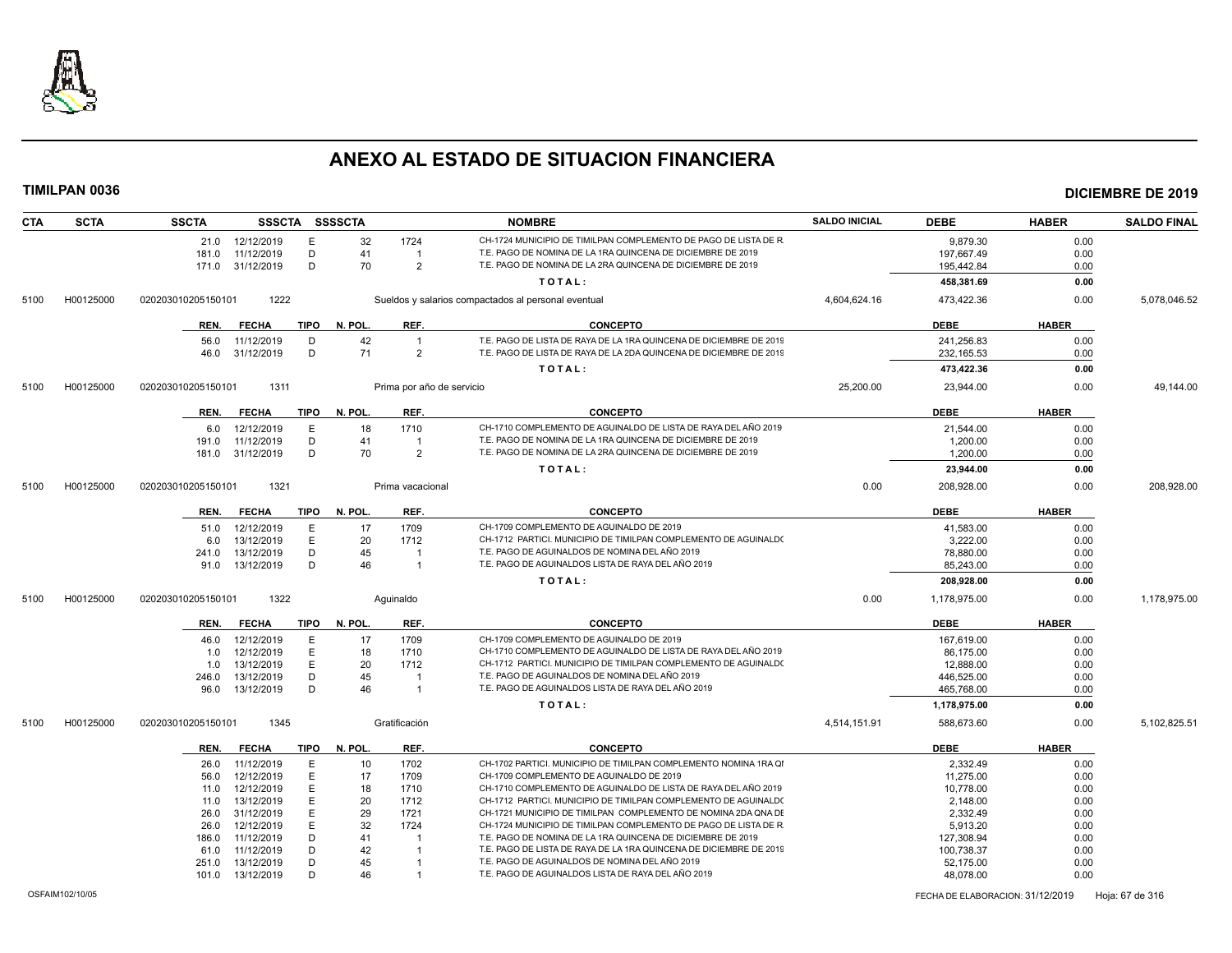

| <b>CTA</b> | <b>SCTA</b> | <b>SSCTA</b>       |                          |             | SSSCTA SSSSCTA |                | <b>NOMBRE</b>                                                                                          | <b>SALDO INICIAL</b> | <b>DEBE</b>          | <b>HABER</b> | <b>SALDO FINAL</b> |
|------------|-------------|--------------------|--------------------------|-------------|----------------|----------------|--------------------------------------------------------------------------------------------------------|----------------------|----------------------|--------------|--------------------|
|            |             |                    | 176.0 31/12/2019         | D           | 70             | 2              | T.E. PAGO DE NOMINA DE LA 2RA QUINCENA DE DICIEMBRE DE 2019                                            |                      | 135,308.94           | 0.00         |                    |
|            |             |                    | 51.0 31/12/2019          | D           | 71             | $\overline{2}$ | T.E. PAGO DE LISTA DE RAYA DE LA 2DA QUINCENA DE DICIEMBRE DE 2019                                     |                      | 90,285.17            | 0.00         |                    |
|            |             |                    |                          |             |                |                | TOTAL:                                                                                                 |                      | 588,673.60           | 0.00         |                    |
| 5100       | H00125000   | 020203010205150101 | 1546                     |             |                |                | Otros gastos derivados de convenio                                                                     | 1,200.00             | 0.00                 | 0.00         | 1,200.00           |
| 5100       | H00125000   | 020203010205150101 | 2161                     |             |                |                | Material y enseres de limpieza                                                                         | 37,831.72            | 3,006.50             | 0.00         | 40,838.22          |
|            |             |                    |                          |             |                |                |                                                                                                        |                      |                      |              |                    |
|            |             | REN.               | <b>FECHA</b>             | TIPO        | N. POL.        | REF.           | <b>CONCEPTO</b>                                                                                        |                      | DEBE                 | <b>HABER</b> |                    |
|            |             | 50.0               | 31/12/2019               | Е           | 31             | 8658           | CH-1723 PARTI COMPPROBACION DE GASTOS                                                                  |                      | 1,330.50             | 0.00         |                    |
|            |             | 134.0              | 31/12/2019               | E           | 31             | $\overline{1}$ | CH-1723 PARTI COMPPROBACION DE GASTOS                                                                  |                      | 744.00               | 0.00         |                    |
|            |             | 57.0               | 31/12/2019               | E           | 31             | 109396         | CH-1723 PARTI COMPPROBACION DE GASTOS                                                                  |                      | 632.00               | 0.00         |                    |
|            |             | 92.0               | 31/12/2019               | D           | 179            | $\overline{1}$ | CANCELACION DEL FONDO FIJO DEL TESORERO MUNICIPAL                                                      |                      | 300.00               | 0.00         |                    |
|            |             |                    |                          |             |                |                | TOTAL:                                                                                                 |                      | 3,006.50             | 0.00         |                    |
| 5100       | H00125000   | 020203010205150101 | 2611                     |             |                |                | Combustibles, lubricantes y aditivos                                                                   | 637,261.48           | 91,898.44            | 0.00         | 729,159.92         |
|            |             |                    |                          |             |                |                |                                                                                                        |                      |                      |              |                    |
|            |             | REN.               | <b>FECHA</b>             | TIPO        | N. POL.        | REF.           | <b>CONCEPTO</b>                                                                                        |                      | <b>DEBE</b>          | <b>HABER</b> |                    |
|            |             | 43.0               | 06/12/2019               | D           | 38             | 5438           | T.E. SERVICIO ESTRELLA JUNA SA DE CV FAC-5438 COMBUSTIBLE                                              |                      | 14,850.49            | 0.00         |                    |
|            |             | 43.0               | 11/12/2019               | D           | 40             | 17546          | T.E. NATALIA MA. DEL CARMEN FLORES ARCINIEGA FAC-17546 COMBUSTIE                                       |                      | 5.700.00             | 0.00         |                    |
|            |             | 29.0               | 16/12/2019               | D           | 52             | 5451           | T.E. SERVICIO ESTRELLA JUNA SA DE CV FAC-5451 COMPRA COMBUSTIBL                                        |                      | 16,373.91            | 0.00         |                    |
|            |             | 36.0               | 31/12/2019               | D           | 60             | 5561           | T.E. SERVICIO ESTRELA JUNA SA DE CV FAC-5561 COMPRA DE COMBUSTII                                       |                      | 14,655.72            | 0.00         |                    |
|            |             | 22.0               | 30/12/2019               | D           | 69             | 5562           | T.E. SERVICIO ESTRELLA JUNA SA DE CV FAC-5562 COMPRA COMBUSTIBLI                                       |                      | 12.696.59            | 0.00         |                    |
|            |             | 22.0               | 31/12/2019               | D           | 72             | 5587           | T.E. SERVICIO ESTRELLA JUNA SA DE CV FAC-5587 COMPRA COMBUSTIBL                                        |                      | 11,300.78            | 0.00         |                    |
|            |             | 57.0               | 31/12/2019               | D           | 73             | 17694          | T.E. NATALIA MARIA DEL CARMEN FLORES ARCINIEGA FAC-17694 COMPRA                                        |                      | 3,700.00             | 0.00         |                    |
|            |             | 57.0               | 02/12/2019               | D           | 81             | 5374           | T.E. SERVICIO ESTRELLA JUNA SA DE CV FAC-5374 COMPRA COMBUSTIBL                                        |                      | 12,620.95            | 0.00         |                    |
|            |             |                    |                          |             |                |                | TOTAL:                                                                                                 |                      | 91,898.44            | 0.00         |                    |
| 5100       | H00125000   | 020203010205150101 | 2721                     |             |                |                | Prendas de seguridad y protección personal                                                             | 1,948.67             | 0.00                 | 0.00         | 1,948.67           |
| 5100       | H00125000   | 020203010205150101 | 2911                     |             |                |                | Refacciones, accesorios y herramientas                                                                 | 34,419.25            | 2,181.00             | 0.00         | 36,600.25          |
|            |             | REN.               | <b>FECHA</b>             | TIPO        | N. POL.        | REF.           | <b>CONCEPTO</b>                                                                                        |                      | <b>DEBE</b>          | <b>HABER</b> |                    |
|            |             | 85.0               | 31/12/2019               | Е           | 31             | 8846           | CH-1723 PARTI COMPPROBACION DE GASTOS                                                                  |                      | 950.01               | 0.00         |                    |
|            |             | 78.0               | 31/12/2019               | E           | 31             | 748            | CH-1723 PARTI COMPPROBACION DE GASTOS                                                                  |                      | 340.00               | 0.00         |                    |
|            |             | 71.0               | 31/12/2019               | E           | 31             | 747            | CH-1723 PARTI COMPPROBACION DE GASTOS                                                                  |                      | 144.99               | 0.00         |                    |
|            |             | 36.0               | 31/12/2019               | E           | 31             | 5532           | CH-1723 PARTI COMPPROBACION DE GASTOS                                                                  |                      | 166.00               | 0.00         |                    |
|            |             | 43.0               | 31/12/2019               | E           | 31             | $\overline{1}$ | CH-1723 PARTI COMPPROBACION DE GASTOS                                                                  |                      | 580.00               | 0.00         |                    |
|            |             |                    |                          |             |                |                | TOTAL:                                                                                                 |                      | 2,181.00             | 0.00         |                    |
| 5100       | H00125000   | 020203010205150101 | 3511                     |             |                |                | Reparación y mantenimiento de inmuebles                                                                | 133,120.50           | 4,129.97             | 0.00         | 137,250.47         |
|            |             |                    |                          |             |                |                |                                                                                                        |                      |                      |              |                    |
|            |             | REN.               | <b>FECHA</b>             | TIPO        | N. POL.        | REF.           | <b>CONCEPTO</b><br>CANCELACION DEL FONDO FIJO DEL TESORERO MUNICIPAL                                   |                      | <b>DEBE</b>          | <b>HABER</b> |                    |
|            |             |                    | 22.0 31/12/2019          | D           | 179            | 47193          | CANCELACION DEL FONDO FIJO DEL TESORERO MUNICIPAL                                                      |                      | 380.00               | 0.00         |                    |
|            |             | 29.0               | 31/12/2019               | D           | 179            | 746            |                                                                                                        |                      | 389.97               | 0.00         |                    |
|            |             | 15.0               | 31/12/2019               | D           | 179            | 5770           | CANCELACION DEL FONDO FIJO DEL TESORERO MUNICIPAL                                                      |                      | 155.00               | 0.00         |                    |
|            |             | 1.0                | 31/12/2019<br>31/12/2019 | D<br>D      | 179<br>179     | 5769<br>5982   | CANCELACION DEL FONDO FIJO DEL TESORERO MUNICIPAL<br>CANCELACION DEL FONDO FIJO DEL TESORERO MUNICIPAL |                      | 1,920.00<br>1.285.00 | 0.00         |                    |
|            |             | 8.0                |                          |             |                |                |                                                                                                        |                      |                      | 0.00         |                    |
|            |             |                    |                          |             |                |                | TOTAL:                                                                                                 |                      | 4,129.97             | 0.00         |                    |
| 5100       | H00125000   | 020203010205150101 | 3551                     |             |                |                | Reparación y mantenimiento de vehículos terrestres, aéreos y lacustres                                 | 195,734.69           | 14,156.42            | 0.00         | 209,891.11         |
|            |             | REN.               | <b>FECHA</b>             | <b>TIPO</b> | N. POL.        | REF.           | <b>CONCEPTO</b>                                                                                        |                      | <b>DEBE</b>          | <b>HABER</b> |                    |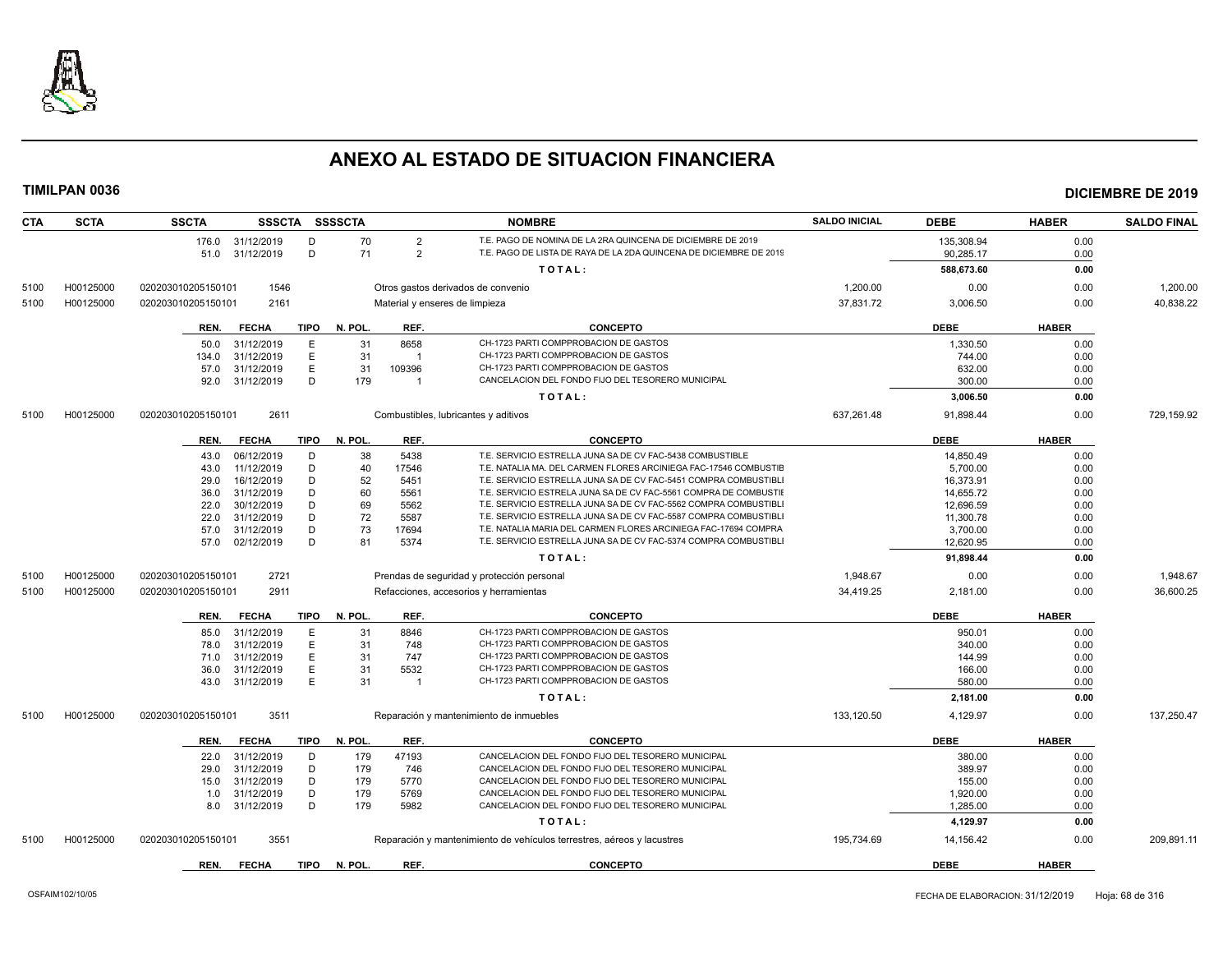

| <b>CTA</b> | <b>SCTA</b> | <b>SSCTA</b>       |                 |             | SSSCTA SSSSCTA |                                | <b>NOMBRE</b>                                                              | <b>SALDO INICIAL</b> | <b>DEBE</b> | <b>HABER</b> | <b>SALDO FINAL</b> |
|------------|-------------|--------------------|-----------------|-------------|----------------|--------------------------------|----------------------------------------------------------------------------|----------------------|-------------|--------------|--------------------|
|            |             |                    | 6.0 31/12/2019  | D           | 157            | 1104                           | REG DE FAC 1104 DE GEOVANNY PEREZ LUGO POR LUBRICANTES                     |                      | 8,126.82    | 0.00         |                    |
|            |             | 1.0                | 31/12/2019      | D           | 159            | $\overline{1}$                 | REG DE FAC 1 SIMON MUNGUIA CAMACHO REFACCIONES                             |                      | 5,579.60    | 0.00         |                    |
|            |             | 85.0               | 31/12/2019      | D           | 179            | 9775                           | CANCELACION DEL FONDO FIJO DEL TESORERO MUNICIPAL                          |                      | 450.00      | 0.00         |                    |
|            |             |                    |                 |             |                |                                | TOTAL:                                                                     |                      | 14,156.42   | 0.00         |                    |
| 5100       | H00125000   | 020203010205150101 | 3571            |             |                |                                | Reparación, instalación y mantenimiento de maquinaria, equipo industrial y | 18,062.20            | 20,474.87   | 0.00         | 38,537.07          |
|            |             | REN.               | <b>FECHA</b>    | TIPO        | N. POL.        | REF.                           | <b>CONCEPTO</b>                                                            |                      | <b>DEBE</b> | <b>HABER</b> |                    |
|            |             | 64.0               | 31/12/2019      | E           | 31             | 5539                           | CH-1723 PARTI COMPPROBACION DE GASTOS                                      |                      | 436.99      | 0.00         |                    |
|            |             | 11.0               | 31/12/2019      | D           | 157            | 1104                           | REG DE FAC 1104 DE GEOVANNY PEREZ LUGO POR LUBRICANTES                     |                      | 20,037.88   | 0.00         |                    |
|            |             |                    |                 |             |                |                                | TOTAL:                                                                     |                      | 20,474.87   | 0.00         |                    |
| 5100       | H00125000   | 020203010205160101 | 2111            |             |                | Materiales y útiles de oficina |                                                                            | 12,199.80            | 0.00        | 0.00         | 12.199.80          |
| 5100       | 101101000   | 020205010101150101 | 1131            |             |                | Sueldo base                    |                                                                            | 268,000.00           | 26,000.00   | 0.00         | 294,000.00         |
|            |             | REN.               | <b>FECHA</b>    | <b>TIPO</b> | N. POL.        | REF.                           | <b>CONCEPTO</b>                                                            |                      | <b>DEBE</b> | <b>HABER</b> |                    |
|            |             | 31.0               | 12/12/2019      | Ε           | 32             | 1724                           | CH-1724 MUNICIPIO DE TIMILPAN COMPLEMENTO DE PAGO DE LISTA DE R            |                      | 4,000.00    | 0.00         |                    |
|            |             | 196.0              | 11/12/2019      | D           | 41             | $\overline{1}$                 | T.E. PAGO DE NOMINA DE LA 1RA QUINCENA DE DICIEMBRE DE T.E. PAGO           |                      | 11,000.00   | 0.00         |                    |
|            |             | 186.0              | 31/12/2019      | D           | 70             | $\mathcal{P}$                  | T.E. PAGO DE NOMINA DE LA 2RA QUINCENA DE DICIEMBRE DE 2019                |                      | 11.000.00   | 0.00         |                    |
|            |             |                    |                 |             |                |                                | TOTAL:                                                                     |                      | 26,000.00   | 0.00         |                    |
| 5100       | 101101000   | 020205010101150101 | 1222            |             |                |                                | Sueldos y salarios compactados al personal eventual                        | 249.237.00           | 20,000.00   | 0.00         | 269.237.00         |
|            |             |                    |                 |             |                |                                |                                                                            |                      |             |              |                    |
|            |             | REN.               | <b>FECHA</b>    | TIPO        | N. POL.        | REF.                           | <b>CONCEPTO</b>                                                            |                      | <b>DEBE</b> | <b>HABER</b> |                    |
|            |             | 66.0               | 11/12/2019      | D           | 42             | $\overline{1}$                 | T.E. PAGO DE LISTA DE RAYA DE LA 1RA QUINCENA DE DICIEMBRE DE 2019         |                      | 12,000.00   | 0.00         |                    |
|            |             | 56.0               | 31/12/2019      | D           | 71             | $\overline{2}$                 | T.E. PAGO DE LISTA DE RAYA DE LA 2DA QUINCENA DE DICIEMBRE DE 2019         |                      | 8,000.00    | 0.00         |                    |
|            |             |                    |                 |             |                |                                | TOTAL:                                                                     |                      | 20,000.00   | 0.00         |                    |
| 5100       | 101101000   | 020205010101150101 | 1321            |             |                | Prima vacacional               |                                                                            | 0.00                 | 14,851.00   | 0.00         | 14,851.00          |
|            |             | REN.               | <b>FECHA</b>    | <b>TIPO</b> | N. POL.        | REF.                           | <b>CONCEPTO</b>                                                            |                      | <b>DEBE</b> | <b>HABER</b> |                    |
|            |             | 256.0              | 13/12/2019      | D           | 45             | $\mathbf 1$                    | T.E. PAGO DE AGUINALDOS DE NOMINA DEL AÑO 2019                             |                      | 7.233.00    | 0.00         |                    |
|            |             | 106.0              | 13/12/2019      | D           | 46             | $\overline{1}$                 | T.E. PAGO DE AGUINALDOS LISTA DE RAYA DEL AÑO 2019                         |                      | 7,618.00    | 0.00         |                    |
|            |             |                    |                 |             |                |                                | TOTAL:                                                                     |                      | 14,851.00   | 0.00         |                    |
| 5100       | 101101000   | 020205010101150101 | 1322            |             |                | Aquinaldo                      |                                                                            | 0.00                 | 59,415.00   | 0.00         | 59,415.00          |
|            |             | REN.               | <b>FECHA</b>    | <b>TIPO</b> | N. POL.        | REF.                           | <b>CONCEPTO</b>                                                            |                      | <b>DEBE</b> | <b>HABER</b> |                    |
|            |             | 261.0              | 13/12/2019      | D           | 45             | $\overline{1}$                 | T.E. PAGO DE AGUINALDOS DE NOMINA DEL AÑO 2019                             |                      | 28,932.00   | 0.00         |                    |
|            |             | 111.0              | 13/12/2019      | D           | 46             | $\overline{1}$                 | T.E. PAGO DE AGUINALDOS LISTA DE RAYA DEL AÑO 2019                         |                      | 30.483.00   | 0.00         |                    |
|            |             |                    |                 |             |                |                                | TOTAL:                                                                     |                      | 59,415.00   | 0.00         |                    |
| 5100       | 101101000   | 020205010101150101 | 1345            |             |                | Gratificación                  |                                                                            | 367,189.02           | 39,569.18   | 0.00         | 406,758.20         |
|            |             | REN.               | <b>FECHA</b>    | <b>TIPO</b> | N. POL.        | REF.                           | <b>CONCEPTO</b>                                                            |                      | <b>DEBE</b> | <b>HABER</b> |                    |
|            |             | 36.0               | 12/12/2019      | E           | 32             | 1724                           | CH-1724 MUNICIPIO DE TIMILPAN COMPLEMENTO DE PAGO DE LISTA DE R            |                      | 2,182.38    | 0.00         |                    |
|            |             | 201.0              | 11/12/2019      | D           | 41             |                                | T.E. PAGO DE NOMINA DE LA 1RA QUINCENA DE DICIEMBRE DE 2019                |                      | 9,865.18    | 0.00         |                    |
|            |             | 71.0               | 11/12/2019      | D           | 42             |                                | T.E. PAGO DE LISTA DE RAYA DE LA 1RA QUINCENA DE DICIEMBRE DE 2019         |                      | 5,358.41    | 0.00         |                    |
|            |             | 266.0              | 13/12/2019      | D           | 45             |                                | T.E. PAGO DE AGUINALDOS DE NOMINA DEL AÑO 2019                             |                      | 5,138.00    | 0.00         |                    |
|            |             | 116.0              | 13/12/2019      | D           | 46             |                                | T.E. PAGO DE AGUINALDOS LISTA DE RAYA DEL AÑO 2019                         |                      | 3,984.00    | 0.00         |                    |
|            |             | 191.0              | 31/12/2019      | D           | 70             | $\overline{2}$                 | T.E. PAGO DE NOMINA DE LA 2RA QUINCENA DE DICIEMBRE DE 2019                |                      | 9,865.18    | 0.00         |                    |
|            |             |                    | 61.0 31/12/2019 | D           | 71             | $\mathcal{P}$                  | T.E. PAGO DE LISTA DE RAYA DE LA 2DA QUINCENA DE DICIEMBRE DE 2019         |                      | 3,176.03    | 0.00         |                    |
|            |             |                    |                 |             |                |                                |                                                                            |                      |             |              |                    |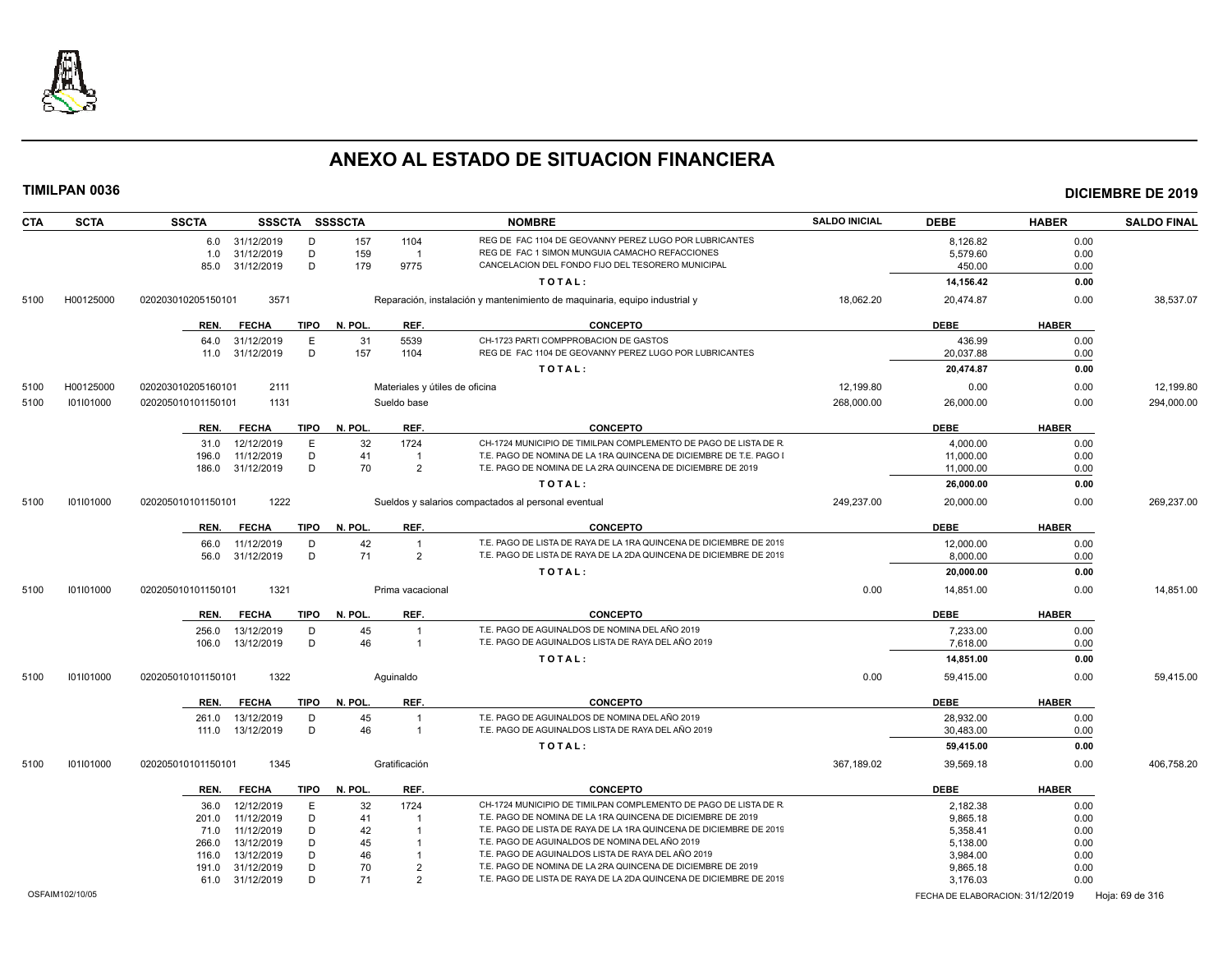

| <b>CTA</b> | <b>SCTA</b> | <b>SSCTA</b><br>SSSCTA SSSSCTA      |                                        | <b>NOMBRE</b>                                                                                                              | <b>SALDO INICIAL</b> | <b>DEBE</b> | <b>HABER</b> | <b>SALDO FINAL</b> |
|------------|-------------|-------------------------------------|----------------------------------------|----------------------------------------------------------------------------------------------------------------------------|----------------------|-------------|--------------|--------------------|
|            |             |                                     |                                        | TOTAL:                                                                                                                     |                      | 39.569.18   | 0.00         |                    |
| 5100       | 101101000   | 2611<br>020205010101150101          |                                        | Combustibles, lubricantes y aditivos                                                                                       | 5,485.00             | 1,000.00    | 0.00         | 6,485.00           |
|            |             | <b>FECHA</b><br>TIPO<br>REN.        | N. POL.<br>REF.                        | <b>CONCEPTO</b>                                                                                                            |                      | <b>DEBE</b> | <b>HABER</b> |                    |
|            |             | 64.0 31/12/2019<br>D                | 73<br>17694                            | T.E. NATALIA MARIA DEL CARMEN FLORES ARCINIEGA FAC-17694 COMPRA                                                            |                      | 1,000.00    | 0.00         |                    |
|            |             |                                     |                                        | TOTAL:                                                                                                                     |                      | 1,000.00    | 0.00         |                    |
| 5100       | 101101000   | 2111<br>020205010101160101          | Materiales y útiles de oficina         |                                                                                                                            | 2,530.04             | 0.00        | 0.00         | 2,530.04           |
| 5100       | K00K00000   | 1131<br>010304010101150101          | Sueldo base                            |                                                                                                                            | 585.000.00           | 59,000.00   | 0.00         | 644.000.00         |
|            |             |                                     |                                        |                                                                                                                            |                      |             |              |                    |
|            |             | <b>FECHA</b><br><b>TIPO</b><br>REN. | REF.<br>N. POL.                        | <b>CONCEPTO</b>                                                                                                            |                      | <b>DEBE</b> | <b>HABER</b> |                    |
|            |             | 12/12/2019<br>41.0<br>Е             | 32<br>1724                             | CH-1724 MUNICIPIO DE TIMILPAN COMPLEMENTO DE PAGO DE LISTA DE R                                                            |                      | 3,000.00    | 0.00         |                    |
|            |             | 11/12/2019<br>D<br>206.0<br>D       | 41<br>$\overline{1}$<br>$\overline{2}$ | T.E. PAGO DE NOMINA DE LA 1RA QUINCENA DE DICIEMBRE DE 2019<br>T.E. PAGO DE NOMINA DE LA 2RA QUINCENA DE DICIEMBRE DE 2019 |                      | 28,000.00   | 0.00         |                    |
|            |             | 31/12/2019<br>196.0                 | 70                                     |                                                                                                                            |                      | 28,000.00   | 0.00         |                    |
|            |             |                                     |                                        | TOTAL:                                                                                                                     |                      | 59.000.00   | 0.00         |                    |
| 5100       | K00K00000   | 1222<br>010304010101150101          |                                        | Sueldos y salarios compactados al personal eventual                                                                        | 321,537.00           | 28,636.00   | 0.00         | 350,173.00         |
|            |             | <b>FECHA</b><br>REN.<br>TIPO        | N. POL.<br>REF.                        | <b>CONCEPTO</b>                                                                                                            |                      | <b>DEBE</b> | <b>HABER</b> |                    |
|            |             | 76.0<br>11/12/2019<br>D             | 42<br>$\overline{1}$                   | T.E. PAGO DE LISTA DE RAYA DE LA 1RA QUINCENA DE DICIEMBRE DE 2019                                                         |                      | 15,900.00   | 0.00         |                    |
|            |             | D<br>31/12/2019<br>66.0             | 71<br>$\overline{2}$                   | T.E. PAGO DE LISTA DE RAYA DE LA 2DA QUINCENA DE DICIEMBRE DE 2019                                                         |                      | 12,736.00   | 0.00         |                    |
|            |             |                                     |                                        | TOTAL:                                                                                                                     |                      | 28,636.00   | 0.00         |                    |
| 5100       | K00K00000   | 1321<br>010304010101150101          | Prima vacacional                       |                                                                                                                            | 0.00                 | 24,365.00   | 0.00         | 24,365.00          |
|            |             | <b>FECHA</b><br><b>TIPO</b><br>REN. | N. POL.<br>REF.                        | <b>CONCEPTO</b>                                                                                                            |                      | <b>DEBE</b> | <b>HABER</b> |                    |
|            |             | 13/12/2019<br>271.0<br>D            | 45<br>$\overline{1}$                   | T.E. PAGO DE AGUINALDOS DE NOMINA DEL AÑO 2019                                                                             |                      | 15.979.00   | 0.00         |                    |
|            |             | 13/12/2019<br>D<br>121.0            | 46<br>$\overline{1}$                   | T.E. PAGO DE AGUINALDOS LISTA DE RAYA DEL AÑO 2019                                                                         |                      | 8.386.00    | 0.00         |                    |
|            |             |                                     |                                        | TOTAL:                                                                                                                     |                      | 24,365.00   | 0.00         |                    |
| 5100       | K00K00000   | 010304010101150101<br>1322          | Aquinaldo                              |                                                                                                                            | 0.00                 | 107,117.00  | 0.00         | 107,117.00         |
|            |             | <b>FECHA</b><br><b>TIPO</b><br>REN. | N. POL.<br>REF.                        | <b>CONCEPTO</b>                                                                                                            |                      | <b>DEBE</b> | <b>HABER</b> |                    |
|            |             | 276.0<br>13/12/2019<br>D            | 45<br>$\overline{1}$                   | T.E. PAGO DE AGUINALDOS DE NOMINA DEL AÑO 2019                                                                             |                      | 73,578.00   | 0.00         |                    |
|            |             | D<br>13/12/2019<br>126.0            | 46<br>$\overline{1}$                   | T.E. PAGO DE AGUINALDOS LISTA DE RAYA DEL AÑO 2019                                                                         |                      | 33,539.00   | 0.00         |                    |
|            |             |                                     |                                        | TOTAL:                                                                                                                     |                      | 107,117.00  | 0.00         |                    |
| 5100       | K00K00000   | 010304010101150101<br>1345          | Gratificación                          |                                                                                                                            | 503,232.77           | 67,149.68   | 0.00         | 570,382.45         |
|            |             | REN.<br><b>FECHA</b><br><b>TIPO</b> | REF.<br>N. POL.                        | <b>CONCEPTO</b>                                                                                                            |                      | <b>DEBE</b> | <b>HABER</b> |                    |
|            |             | 12/12/2019<br>Ε<br>46.0             | 32<br>1724                             | CH-1724 MUNICIPIO DE TIMILPAN COMPLEMENTO DE PAGO DE LISTA DE R                                                            |                      | 2,357.84    | 0.00         |                    |
|            |             | 11/12/2019<br>D<br>211.0            | 41<br>-1                               | T.E. PAGO DE NOMINA DE LA 1RA QUINCENA DE DICIEMBRE DE 2019                                                                |                      | 14,963.78   | 0.00         |                    |
|            |             | 11/12/2019<br>D<br>81.0             | 42                                     | T.E. PAGO DE LISTA DE RAYA DE LA 1RA QUINCENA DE DICIEMBRE DE 2019                                                         |                      | 7,538.56    | 0.00         |                    |
|            |             | 13/12/2019<br>D<br>281.0            | 45<br>$\overline{1}$                   | T.E. PAGO DE AGUINALDOS DE NOMINA DEL AÑO 2019                                                                             |                      | 18,068.00   | 0.00         |                    |
|            |             | D<br>13/12/2019<br>131.0            | 46<br>$\overline{1}$                   | T.E. PAGO DE AGUINALDOS LISTA DE RAYA DEL AÑO 2019                                                                         |                      | 4,077.00    | 0.00         |                    |
|            |             | 31/12/2019<br>D<br>201.0            | 70<br>$\overline{2}$                   | T.E. PAGO DE NOMINA DE LA 2RA QUINCENA DE DICIEMBRE DE 2019                                                                |                      | 14,963.78   | 0.00         |                    |
|            |             | 71.0 31/12/2019<br>D                | 71<br>$\overline{2}$                   | T.E. PAGO DE LISTA DE RAYA DE LA 2DA QUINCENA DE DICIEMBRE DE 2019                                                         |                      | 5,180.72    | 0.00         |                    |
|            |             |                                     |                                        | TOTAL:                                                                                                                     |                      | 67,149.68   | 0.00         |                    |
| 5100       | K00K00000   | 010304010101150101<br>2611          |                                        | Combustibles, lubricantes y aditivos                                                                                       | 8,888.00             | 1,900.00    | 0.00         | 10,788.00          |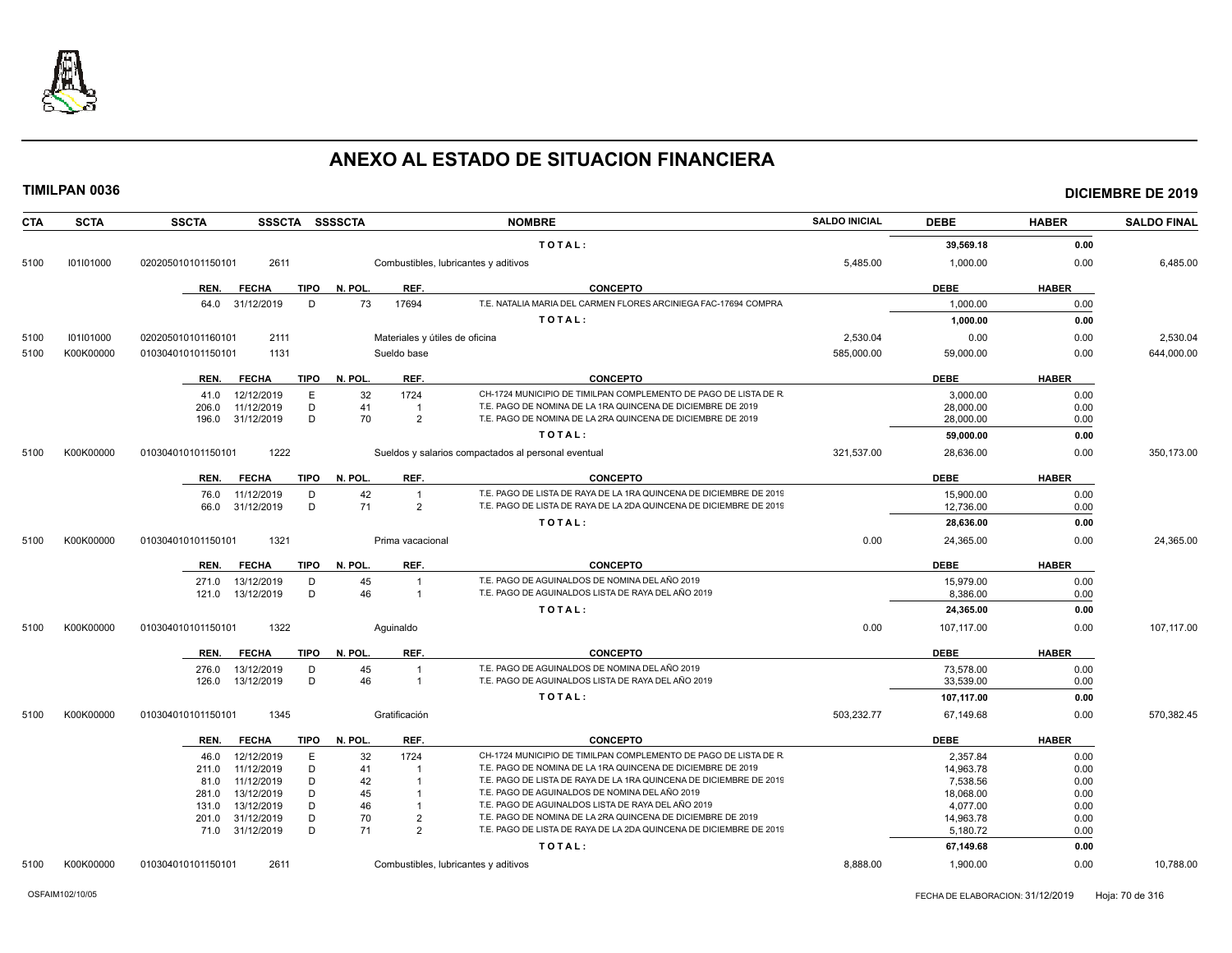

| CTA  | <b>SCTA</b> | <b>SSCTA</b><br>SSSCTA SSSSCTA                       |              |                                  | <b>NOMBRE</b>                                                                                        | <b>SALDO INICIAL</b> | <b>DEBE</b>          | <b>HABER</b> | <b>SALDO FINAL</b> |
|------|-------------|------------------------------------------------------|--------------|----------------------------------|------------------------------------------------------------------------------------------------------|----------------------|----------------------|--------------|--------------------|
|      |             | REN.<br><b>FECHA</b><br><b>TIPO</b>                  | N. POL.      | REF.                             | <b>CONCEPTO</b>                                                                                      |                      | <b>DEBE</b>          | <b>HABER</b> |                    |
|      |             | 50.0<br>11/12/2019<br>D                              | 40           | 17546                            | T.E. NATALIA MA, DEL CARMEN FLORES ARCINIEGA FAC-17546 COMBUSTIE                                     |                      | 300.00               | 0.00         |                    |
|      |             | 16/12/2019<br>D<br>36.0                              | 52           | 5451                             | T.E. SERVICIO ESTRELLA JUNA SA DE CV FAC-5451 COMPRA COMBUSTIBLI                                     |                      | 1,000.00             | 0.00         |                    |
|      |             | 31/12/2019<br>D<br>71.0                              | 73           | 17694                            | T.E. NATALIA MARIA DEL CARMEN FLORES ARCINIEGA FAC-17694 COMPRA                                      |                      | 600.00               | 0.00         |                    |
|      |             |                                                      |              |                                  | TOTAL:                                                                                               |                      | 1,900.00             | 0.00         |                    |
| 5100 | K00K00000   | 3821<br>010304010101150101                           |              |                                  | Gastos de ceremonias oficiales y de orden social                                                     | 10,440.00            | 0.00                 | 0.00         | 10,440.00          |
| 5100 | K00K00000   | 2111<br>010304010101160101                           |              | Materiales y útiles de oficina   |                                                                                                      | 5,637.20             | 0.00                 | 0.00         | 5,637.20           |
| 5100 | K00K00000   | 010304010101160101<br>2141                           |              |                                  | Materiales y útiles para el procesamiento en equipos y bienes informáticos                           | 4,455.00             | 0.00                 | 0.00         | 4,455.00           |
| 5100 | L00118000   | 010502020101150101<br>1131                           |              | Sueldo base                      |                                                                                                      | 187,500.00           | 24,000.00            | 0.00         | 211,500.00         |
|      |             | <b>FECHA</b><br><b>TIPO</b><br>REN.                  | N. POL.      | REF.                             | <b>CONCEPTO</b>                                                                                      |                      | <b>DEBE</b>          | <b>HABER</b> |                    |
|      |             | 216.0<br>11/12/2019<br>D                             | 41           | $\overline{1}$                   | T.E. PAGO DE NOMINA DE LA 1RA QUINCENA DE DICIEMBRE DE 2019                                          |                      | 12,000.00            | 0.00         |                    |
|      |             | D<br>226.0<br>31/12/2019                             | 70           | $\overline{2}$                   | T.E. PAGO DE NOMINA DE LA 2RA QUINCENA DE DICIEMBRE DE 2019                                          |                      | 12,000.00            | 0.00         |                    |
|      |             |                                                      |              |                                  | TOTAL:                                                                                               |                      | 24,000.00            | 0.00         |                    |
| 5100 | L00118000   | 1222<br>010502020101150101                           |              |                                  | Sueldos y salarios compactados al personal eventual                                                  | 81,472.30            | 6,179.30             | 0.00         | 87,651.60          |
|      |             | <b>FECHA</b><br><b>TIPO</b><br>REN.                  | N. POL.      | REF.                             | <b>CONCEPTO</b>                                                                                      |                      | <b>DEBE</b>          | <b>HABER</b> |                    |
|      |             | 11/12/2019<br>D<br>96.0                              | 42           | $\overline{1}$                   | T.E. PAGO DE LISTA DE RAYA DE LA 1RA QUINCENA DE DICIEMBRE DE 2019                                   |                      | 3,089.65             | 0.00         |                    |
|      |             | 31/12/2019<br>D<br>86.0                              | 71           | 2                                | T.E. PAGO DE LISTA DE RAYA DE LA 2DA QUINCENA DE DICIEMBRE DE 2019                                   |                      | 3,089.65             | 0.00         |                    |
|      |             |                                                      |              |                                  | TOTAL:                                                                                               |                      | 6,179.30             | 0.00         |                    |
| 5100 | L00118000   | 010502020101150101<br>1321                           |              | Prima vacacional                 |                                                                                                      | 0.00                 | 8,912.00             | 0.00         | 8,912.00           |
|      |             | REN.<br><b>FECHA</b><br><b>TIPO</b>                  | N. POL.      | REF.                             | <b>CONCEPTO</b>                                                                                      |                      | <b>DEBE</b>          | <b>HABER</b> |                    |
|      |             | 13/12/2019<br>D<br>301.0                             | 45           |                                  | T.E. PAGO DE AGUINALDOS DE NOMINA DEL AÑO 2019                                                       |                      | 7,890.00             | 0.00         |                    |
|      |             | 13/12/2019<br>D<br>136.0                             | 46           | $\overline{1}$                   | T.E. PAGO DE AGUINALDOS LISTA DE RAYA DEL AÑO 2019                                                   |                      | 1,022.00             | 0.00         |                    |
|      |             |                                                      |              |                                  | TOTAL:                                                                                               |                      | 8,912.00             | 0.00         |                    |
| 5100 | L00118000   | 1322<br>010502020101150101                           |              | Aquinaldo                        |                                                                                                      | 0.00                 | 41,784.00            | 0.00         | 41.784.00          |
|      |             | <b>FECHA</b><br>REN.<br>TIPO                         | N. POL.      | REF.                             | <b>CONCEPTO</b>                                                                                      |                      | <b>DEBE</b>          | <b>HABER</b> |                    |
|      |             | 13/12/2019<br>D<br>306.0                             | 45           | -1                               | T.E. PAGO DE AGUINALDOS DE NOMINA DEL AÑO 2019                                                       |                      | 31,562.00            | 0.00         |                    |
|      |             | D<br>13/12/2019<br>141.0                             | 46           | $\overline{1}$                   | T.E. PAGO DE AGUINALDOS LISTA DE RAYA DEL AÑO 2019                                                   |                      | 10,222.00            | 0.00         |                    |
|      |             |                                                      |              |                                  | TOTAL:                                                                                               |                      | 41,784.00            | 0.00         |                    |
| 5100 | L00118000   | 1345<br>010502020101150101                           |              | Gratificación                    |                                                                                                      | 152,070.85           | 19,233.00            | 0.00         | 171,303.85         |
|      |             | REN.<br><b>FECHA</b><br><b>TIPO</b>                  | N. POL.      | REF.                             | <b>CONCEPTO</b>                                                                                      |                      | <b>DEBE</b>          | <b>HABER</b> |                    |
|      |             | 11/12/2019<br>221.0<br>D                             | 41           | $\overline{1}$                   | T.E. PAGO DE NOMINA DE LA 1RA QUINCENA DE DICIEMBRE DE 2019                                          |                      | 6,129.00             | 0.00         |                    |
|      |             | 13/12/2019<br>D<br>311.0                             | 45           | $\overline{1}$<br>$\overline{1}$ | T.E. PAGO DE AGUINALDOS DE NOMINA DEL AÑO 2019<br>T.E. PAGO DE AGUINALDOS LISTA DE RAYA DEL AÑO 2019 |                      | 5,840.00             | 0.00         |                    |
|      |             | 13/12/2019<br>D<br>146.0<br>31/12/2019<br>D<br>231.0 | 46<br>70     | $\overline{2}$                   | T.E. PAGO DE NOMINA DE LA 2RA QUINCENA DE DICIEMBRE DE 2019                                          |                      | 1,135.00<br>6,129.00 | 0.00<br>0.00 |                    |
|      |             |                                                      |              |                                  | TOTAL:                                                                                               |                      | 19,233.00            | 0.00         |                    |
| 5100 | L00118000   | 2611<br>010502020101150101                           |              |                                  | Combustibles, lubricantes y aditivos                                                                 | 1,350.00             | 300.00               | 0.00         | 1,650.00           |
|      |             | REN. FECHA                                           | TIPO N. POL. | REF.                             | <b>CONCEPTO</b>                                                                                      |                      | <b>DEBE</b>          | <b>HABER</b> |                    |
|      |             |                                                      |              |                                  |                                                                                                      |                      |                      |              |                    |

| T.E. NATALIA MA. DEL CARMEN FLORES ARCINIEGA FAC-17546 COMBUSTIE<br>11/12/2019<br>1754<br>$\Lambda$ $\cap$<br>04.U | . .<br>300.00<br>0.00 |  |
|--------------------------------------------------------------------------------------------------------------------|-----------------------|--|
|--------------------------------------------------------------------------------------------------------------------|-----------------------|--|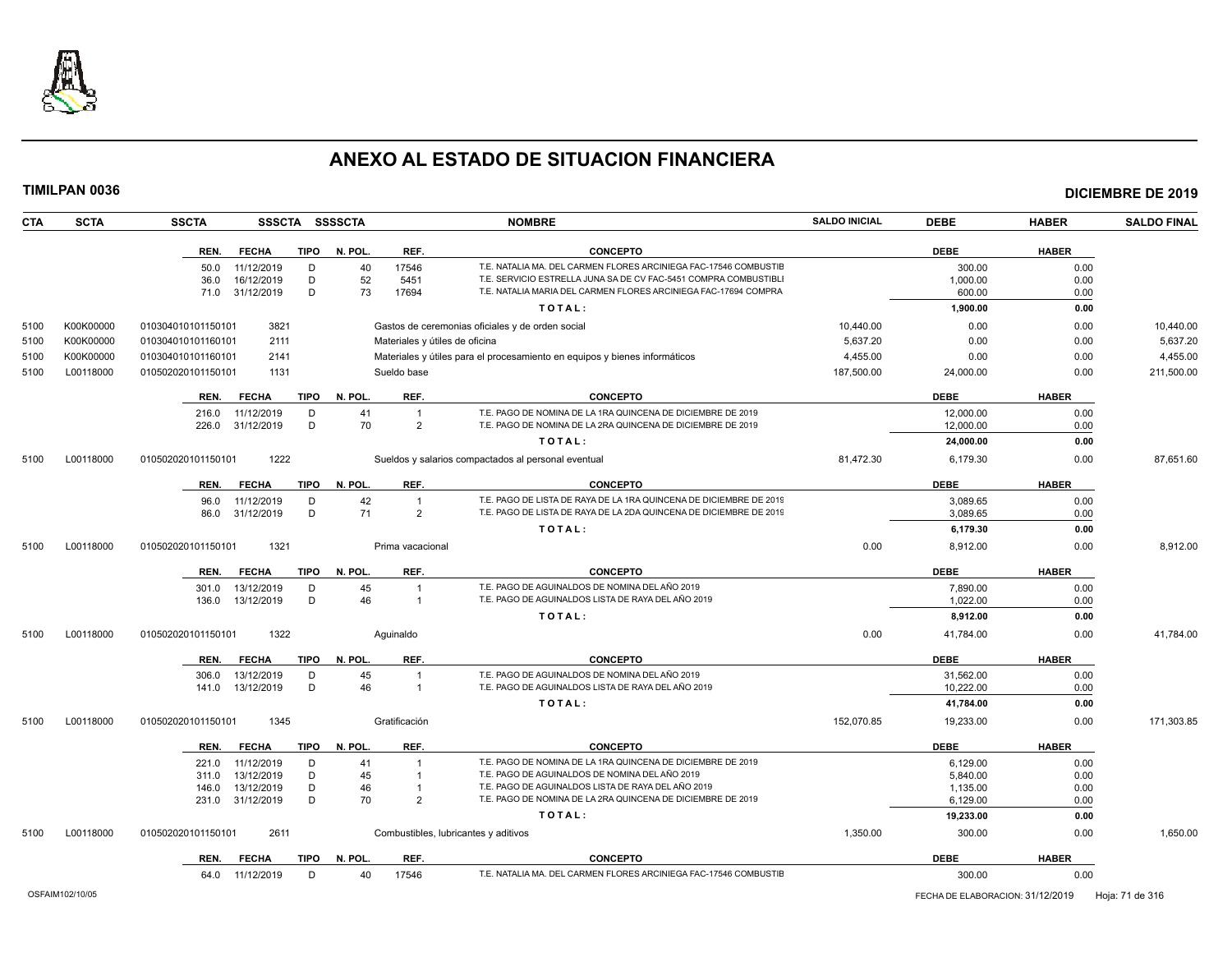

| <b>CTA</b> | <b>SCTA</b>     | <b>SSCTA</b><br>SSSCTA SSSSCTA             |                 |                                | <b>NOMBRE</b>                                                                                                                      | <b>SALDO INICIAL</b> | <b>DEBE</b>                      | <b>HABER</b> | <b>SALDO FINAL</b> |
|------------|-----------------|--------------------------------------------|-----------------|--------------------------------|------------------------------------------------------------------------------------------------------------------------------------|----------------------|----------------------------------|--------------|--------------------|
|            |                 |                                            |                 |                                | TOTAL:                                                                                                                             |                      | 300.00                           | 0.00         |                    |
| 5100       | L00118000       | 2111<br>010502020101160101                 |                 | Materiales y útiles de oficina |                                                                                                                                    | 18,424.00            | 0.00                             | 0.00         | 18,424.00          |
| 5100       | L00119000       | 010502050203150101<br>1131                 |                 | Sueldo base                    |                                                                                                                                    | 1,032,890.50         | 91,684.50                        | 0.00         | 1,124,575.00       |
|            |                 |                                            |                 |                                |                                                                                                                                    |                      |                                  |              |                    |
|            |                 | <b>FECHA</b><br>TIPO<br>REN.               | N. POL.         | REF.                           | <b>CONCEPTO</b>                                                                                                                    |                      | <b>DEBE</b>                      | <b>HABER</b> |                    |
|            |                 | 11/12/2019<br>E<br>11.0                    | 10              | 1702                           | CH-1702 PARTICI, MUNICIPIO DE TIMILPAN COMPLEMENTO NOMINA 1RA QI<br>CH-1721 MUNICIPIO DE TIMILPAN COMPLEMENTO DE NOMINA 2DA QNA DE |                      | 10.000.00                        | 0.00         |                    |
|            |                 | E<br>31/12/2019<br>11.0<br>11/12/2019<br>D | 29<br>41        | 1721<br>$\overline{1}$         | T.E. PAGO DE NOMINA DE LA 1RA QUINCENA DE DICIEMBRE DE 2019                                                                        |                      | 10.000.00                        | 0.00         |                    |
|            |                 | 226.0<br>31/12/2019<br>D<br>206.0          | 70              | $\overline{2}$                 | T.E. PAGO DE NOMINA DE LA 2RA QUINCENA DE DICIEMBRE DE 2019                                                                        |                      | 35,842.25<br>35,842.25           | 0.00<br>0.00 |                    |
|            |                 |                                            |                 |                                | TOTAL:                                                                                                                             |                      |                                  | 0.00         |                    |
|            |                 |                                            |                 |                                |                                                                                                                                    |                      | 91,684.50                        |              |                    |
| 5100       | L00119000       | 1222<br>010502050203150101                 |                 |                                | Sueldos y salarios compactados al personal eventual                                                                                | 367,316.70           | 30,978.12                        | 0.00         | 398,294.82         |
|            |                 | <b>FECHA</b><br>TIPO<br>REN.               | N. POL.         | REF.                           | <b>CONCEPTO</b>                                                                                                                    |                      | <b>DEBE</b>                      | <b>HABER</b> |                    |
|            |                 | D<br>11/12/2019<br>86.0                    | 42              | $\overline{1}$                 | T.E. PAGO DE LISTA DE RAYA DE LA 1RA QUINCENA DE DICIEMBRE DE 2019                                                                 |                      | 15,489.06                        | 0.00         |                    |
|            |                 | D<br>76.0 31/12/2019                       | 71              | $\overline{2}$                 | T.E. PAGO DE LISTA DE RAYA DE LA 2DA QUINCENA DE DICIEMBRE DE 2019                                                                 |                      | 15,489.06                        | 0.00         |                    |
|            |                 |                                            |                 |                                | TOTAL:                                                                                                                             |                      | 30,978.12                        | 0.00         |                    |
| 5100       | L00119000       | 1311<br>010502050203150101                 |                 | Prima por año de servicio      |                                                                                                                                    | 3,150.00             | 300.00                           | 0.00         | 3,450.00           |
|            |                 | REN.<br><b>FECHA</b><br>TIPO               | N. POL.         | REF.                           | <b>CONCEPTO</b>                                                                                                                    |                      | <b>DEBE</b>                      | <b>HABER</b> |                    |
|            |                 | 11/12/2019<br>D<br>236.0                   | 41              | $\overline{1}$                 | T.E. PAGO DE NOMINA DE LA 1RA QUINCENA DE DICIEMBRE DE 2019                                                                        |                      | 150.00                           | 0.00         |                    |
|            |                 | D<br>31/12/2019<br>216.0                   | 70              | $\mathcal{P}$                  | T.E. PAGO DE NOMINA DE LA 2RA QUINCENA DE DICIEMBRE DE 2019                                                                        |                      | 150.00                           | 0.00         |                    |
|            |                 |                                            |                 |                                | TOTAL:                                                                                                                             |                      | 300.00                           | 0.00         |                    |
| 5100       | L00119000       | 010502050203150101<br>1321                 |                 | Prima vacacional               |                                                                                                                                    | 0.00                 | 46,082.00                        | 0.00         | 46,082.00          |
|            |                 |                                            |                 |                                |                                                                                                                                    |                      |                                  |              |                    |
|            |                 | REN.<br><b>FECHA</b><br>TIPO               | N. POL.         | REF.                           | <b>CONCEPTO</b>                                                                                                                    |                      | <b>DEBE</b>                      | <b>HABER</b> |                    |
|            |                 | Ε<br>12/12/2019<br>66.0                    | 17              | 1709                           | CH-1709 COMPLEMENTO DE AGUINALDO DE 2019                                                                                           |                      | 6,575.00                         | 0.00         |                    |
|            |                 | 13/12/2019<br>D<br>286.0                   | 45              |                                | T.E. PAGO DE AGUINALDOS DE NOMINA DEL AÑO 2019                                                                                     |                      | 30,953.00                        | 0.00         |                    |
|            |                 | 13/12/2019<br>D<br>151.0                   | 46              | $\overline{1}$                 | T.E. PAGO DE AGUINALDOS LISTA DE RAYA DEL AÑO 2019                                                                                 |                      | 8,554.00                         | 0.00         |                    |
|            |                 |                                            |                 |                                | TOTAL:                                                                                                                             |                      | 46,082.00                        | 0.00         |                    |
| 5100       | L00119000       | 010502050203150101<br>1322                 |                 | Aquinaldo                      |                                                                                                                                    | 0.00                 | 175,426.00                       | 0.00         | 175,426.00         |
|            |                 | <b>FECHA</b><br><b>TIPO</b><br>REN.        | N. POL.         | REF.                           | <b>CONCEPTO</b>                                                                                                                    |                      | DEBE                             | <b>HABER</b> |                    |
|            |                 | 12/12/2019<br>E<br>61.0                    | 17              | 1709                           | CH-1709 COMPLEMENTO DE AGUINALDO DE 2019                                                                                           |                      | 26,301.00                        | 0.00         |                    |
|            |                 | 13/12/2019<br>D<br>291.0                   | 45              |                                | T.E. PAGO DE AGUINALDOS DE NOMINA DEL AÑO 2019                                                                                     |                      | 107,018.00                       | 0.00         |                    |
|            |                 | D<br>13/12/2019<br>156.0                   | 46              | $\overline{\mathbf{1}}$        | T.E. PAGO DE AGUINALDOS LISTA DE RAYA DEL AÑO 2019                                                                                 |                      | 42,107.00                        | 0.00         |                    |
|            |                 |                                            |                 |                                | TOTAL:                                                                                                                             |                      | 175,426.00                       | 0.00         |                    |
| 5100       | L00119000       | 1345<br>010502050203150101                 |                 | Gratificación                  |                                                                                                                                    | 777,430.12           | 116,687.70                       | 0.00         | 894,117.82         |
|            |                 | <b>FECHA</b><br>TIPO<br>REN.               | N. POL.         | REF.                           | <b>CONCEPTO</b>                                                                                                                    |                      | <b>DEBE</b>                      | <b>HABER</b> |                    |
|            |                 | 11/12/2019<br>E<br>16.0                    | 10 <sup>°</sup> | 1702                           | CH-1702 PARTICI. MUNICIPIO DE TIMILPAN COMPLEMENTO NOMINA 1RA QI                                                                   |                      | 6,499.90                         | 0.00         |                    |
|            |                 | 12/12/2019<br>E<br>71.0                    | 17              | 1709                           | CH-1709 COMPLEMENTO DE AGUINALDO DE 2019                                                                                           |                      | 5,916.00                         | 0.00         |                    |
|            |                 | 31/12/2019<br>E<br>16.0                    | 29              | 1721                           | CH-1721 MUNICIPIO DE TIMILPAN COMPLEMENTO DE NOMINA 2DA QNA DE                                                                     |                      | 6.499.90                         | 0.00         |                    |
|            |                 | D<br>11/12/2019<br>231.0                   | 41              |                                | T.E. PAGO DE NOMINA DE LA 1RA QUINCENA DE DICIEMBRE DE 2019                                                                        |                      | 21,261.60                        | 0.00         |                    |
|            |                 | D<br>11/12/2019<br>91.0                    | 42              |                                | T.E. PAGO DE LISTA DE RAYA DE LA 1RA QUINCENA DE DICIEMBRE DE 2019                                                                 |                      | 10,514.85                        | 0.00         |                    |
|            |                 | D<br>13/12/2019<br>296.0                   | 45              |                                | T.E. PAGO DE AGUINALDOS DE NOMINA DEL AÑO 2019                                                                                     |                      | 25,848.00                        | 0.00         |                    |
|            |                 | 13/12/2019<br>D<br>161.0                   | 46              | $\overline{1}$                 | T.E. PAGO DE AGUINALDOS LISTA DE RAYA DEL AÑO 2019                                                                                 |                      | 5,871.00                         | 0.00         |                    |
|            | OSFAIM102/10/05 |                                            |                 |                                |                                                                                                                                    |                      | FECHA DE ELABORACION: 31/12/2019 |              | Hoja: 72 de 316    |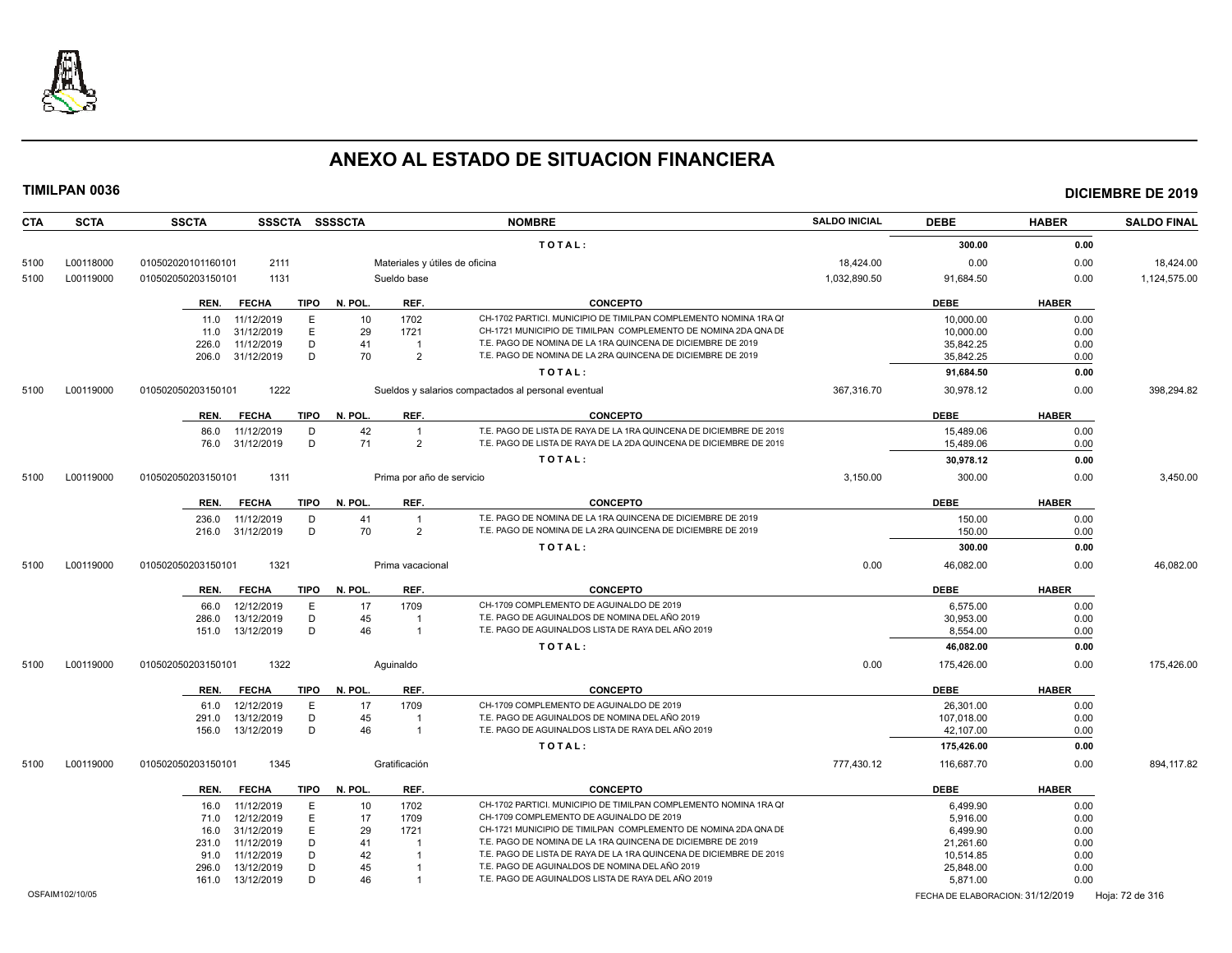

| <b>CTA</b><br><b>SCTA</b> | <b>SSCTA</b><br>SSSCTA SSSSCTA                     |                                   | <b>NOMBRE</b>                                                                                                                        | <b>SALDO INICIAL</b> | <b>DEBE</b>          | <b>HABER</b> | <b>SALDO FINAL</b> |
|---------------------------|----------------------------------------------------|-----------------------------------|--------------------------------------------------------------------------------------------------------------------------------------|----------------------|----------------------|--------------|--------------------|
|                           | 211.0 31/12/2019<br>D                              | 70<br>$\overline{2}$              | T.E. PAGO DE NOMINA DE LA 2RA QUINCENA DE DICIEMBRE DE 2019                                                                          |                      | 23,261.60            | 0.00         |                    |
|                           | D<br>81.0 31/12/2019                               | 71<br>$\overline{2}$              | T.E. PAGO DE LISTA DE RAYA DE LA 2DA QUINCENA DE DICIEMBRE DE 2019                                                                   |                      | 11,014.85            | 0.00         |                    |
|                           |                                                    |                                   | TOTAL:                                                                                                                               |                      | 116,687.70           | 0.00         |                    |
| L00119000<br>5100         | 1412<br>010502050203150101                         | Aportaciones de servicio de salud |                                                                                                                                      | 2,406,921.02         | 323, 165.21          | 0.00         | 2,730,086.23       |
|                           | REN.<br><b>FECHA</b><br>TIPO                       | N. POL.<br>REF.                   | <b>CONCEPTO</b>                                                                                                                      |                      | <b>DEBE</b>          | <b>HABER</b> |                    |
|                           | 31/12/2019<br>D<br>6.0                             | $\overline{7}$<br>80675           | PAGO DE ISSEMYM DE DICIEMBRE 2019                                                                                                    |                      | 323.165.21           | 0.00         |                    |
|                           |                                                    |                                   | TOTAL:                                                                                                                               |                      | 323,165.21           | 0.00         |                    |
| L00119000<br>5100         | 1413<br>010502050203150101                         |                                   | Aportaciones al sistema solidario de reparto                                                                                         | 1,886,719.57         | 256,854.74           | 0.00         | 2,143,574.31       |
|                           | <b>FECHA</b><br><b>TIPO</b><br>REN.                | N. POL.<br>REF.                   | <b>CONCEPTO</b>                                                                                                                      |                      | <b>DEBE</b>          | <b>HABER</b> |                    |
|                           | 13.0 31/12/2019<br>D                               | 80675<br>$\overline{7}$           | PAGO DE ISSEMYM DE DICIEMBRE 2019                                                                                                    |                      | 256,854.74           | 0.00         |                    |
|                           |                                                    |                                   | TOTAL:                                                                                                                               |                      | 256,854.74           | 0.00         |                    |
| L00119000<br>5100         | 1414<br>010502050203150101                         |                                   | Aportaciones del sistema de capitalización individual                                                                                | 389,835.55           | 35,557.28            | 0.00         | 425,392.83         |
|                           | <b>FECHA</b><br><b>TIPO</b><br>REN.                | REF.<br>N. POL.                   | <b>CONCEPTO</b>                                                                                                                      |                      | <b>DEBE</b>          | <b>HABER</b> |                    |
|                           | 31/12/2019<br>D<br>20.0                            | $\overline{7}$<br>80675           | PAGO DE ISSEMYM DE DICIEMBRE 2019                                                                                                    |                      | 35,557.28            | 0.00         |                    |
|                           |                                                    |                                   | TOTAL:                                                                                                                               |                      | 35.557.28            | 0.00         |                    |
| L00119000<br>5100         | 1415<br>010502050203150101                         |                                   | Aportaciones para financiar los gastos generales de administración del ISSE                                                          | 208,614.92           | 30,289.35            | 0.00         | 238,904.27         |
|                           | <b>TIPO</b><br>REN.<br><b>FECHA</b>                | N. POL.<br>REF.                   | <b>CONCEPTO</b>                                                                                                                      |                      | <b>DEBE</b>          | <b>HABER</b> |                    |
|                           | D<br>27.0 31/12/2019                               | $\overline{7}$<br>80675           | PAGO DE ISSEMYM DE DICIEMBRE 2019                                                                                                    |                      | 30,289.35            | 0.00         |                    |
|                           |                                                    |                                   | TOTAL:                                                                                                                               |                      | 30,289.35            | 0.00         |                    |
| L00119000<br>5100         | 1416<br>010502050203150101                         |                                   | Aportaciones para riesgo de trabajo                                                                                                  | 299,492.76           | 45,962.92            | 0.00         | 345,455.68         |
|                           | TIPO<br>REN.<br><b>FECHA</b>                       | N. POL.<br>REF.                   | <b>CONCEPTO</b>                                                                                                                      |                      | <b>DEBE</b>          | <b>HABER</b> |                    |
|                           | 34.0 31/12/2019<br>D                               | $\overline{7}$<br>80675           | PAGO DE ISSEMYM DE DICIEMBRE 2019                                                                                                    |                      | 45.962.92            | 0.00         |                    |
|                           |                                                    |                                   | TOTAL:                                                                                                                               |                      | 45,962.92            | 0.00         |                    |
| L00119000<br>5100         | 1522<br>010502050203150101                         |                                   | Liquidaciones por indemnizaciones, por sueldos y salarios caídos                                                                     | 882,906.78           | 0.00                 | 0.00         | 882,906.78         |
| 5100<br>L00119000         | 1541<br>010502050203150101                         |                                   | Becas para hijos de trabajadores sindicalizados                                                                                      | 3,500.00             | 700.00               | 0.00         | 4,200.00           |
|                           | <b>FECHA</b><br><b>TIPO</b><br>REN.                | N. POL.<br>REF.                   | <b>CONCEPTO</b>                                                                                                                      |                      | <b>DEBE</b>          | <b>HABER</b> |                    |
|                           | 241.0<br>11/12/2019<br>D                           | 41<br>$\overline{1}$              | T.E. PAGO DE NOMINA DE LA 1RA QUINCENA DE DICIEMBRE DE 2019                                                                          |                      | 350.00               | 0.00         |                    |
|                           | 221.0 31/12/2019<br>D                              | 70<br>$\overline{2}$              | T.E. PAGO DE NOMINA DE LA 2RA QUINCENA DE DICIEMBRE DE 2019                                                                          |                      | 350.00               | 0.00         |                    |
|                           |                                                    |                                   | TOTAL:                                                                                                                               |                      | 700.00               | 0.00         |                    |
| L00119000<br>5100         | 1546<br>010502050203150101                         |                                   | Otros gastos derivados de convenio                                                                                                   | 4,350.00             | 0.00                 | 0.00         | 4,350.00           |
| L00119000<br>5100         | 010502050203150101<br>2141                         |                                   | Materiales y útiles para el procesamiento en equipos y bienes informáticos                                                           | 9,641.00             | 0.00                 | 0.00         | 9,641.00           |
| 5100<br>L00119000         | 010502050203150101<br>2611                         |                                   | Combustibles, lubricantes y aditivos                                                                                                 | 161,604.98           | 15,200.51            | 0.00         | 176,805.49         |
|                           | REN.<br><b>FECHA</b><br>TIPO                       | N. POL.<br>REF.                   | <b>CONCEPTO</b>                                                                                                                      |                      | <b>DEBE</b>          | <b>HABER</b> |                    |
|                           |                                                    |                                   | T.E. SERVICIO ESTRELLA JUNA SA DE CV FAC-5438 COMBUSTIBLE                                                                            |                      | 2,300.13             | 0.00         |                    |
|                           | 06/12/2019<br>50.0<br>D                            | 38<br>5438                        |                                                                                                                                      |                      |                      |              |                    |
|                           | 57.0<br>11/12/2019<br>D<br>D<br>16/12/2019<br>43.0 | 40<br>17546<br>52<br>5451         | T.E. NATALIA MA. DEL CARMEN FLORES ARCINIEGA FAC-17546 COMBUSTIE<br>T.E. SERVICIO ESTRELLA JUNA SA DE CV FAC-5451 COMPRA COMBUSTIBLI |                      | 1,800.00<br>3.500.00 | 0.00<br>0.00 |                    |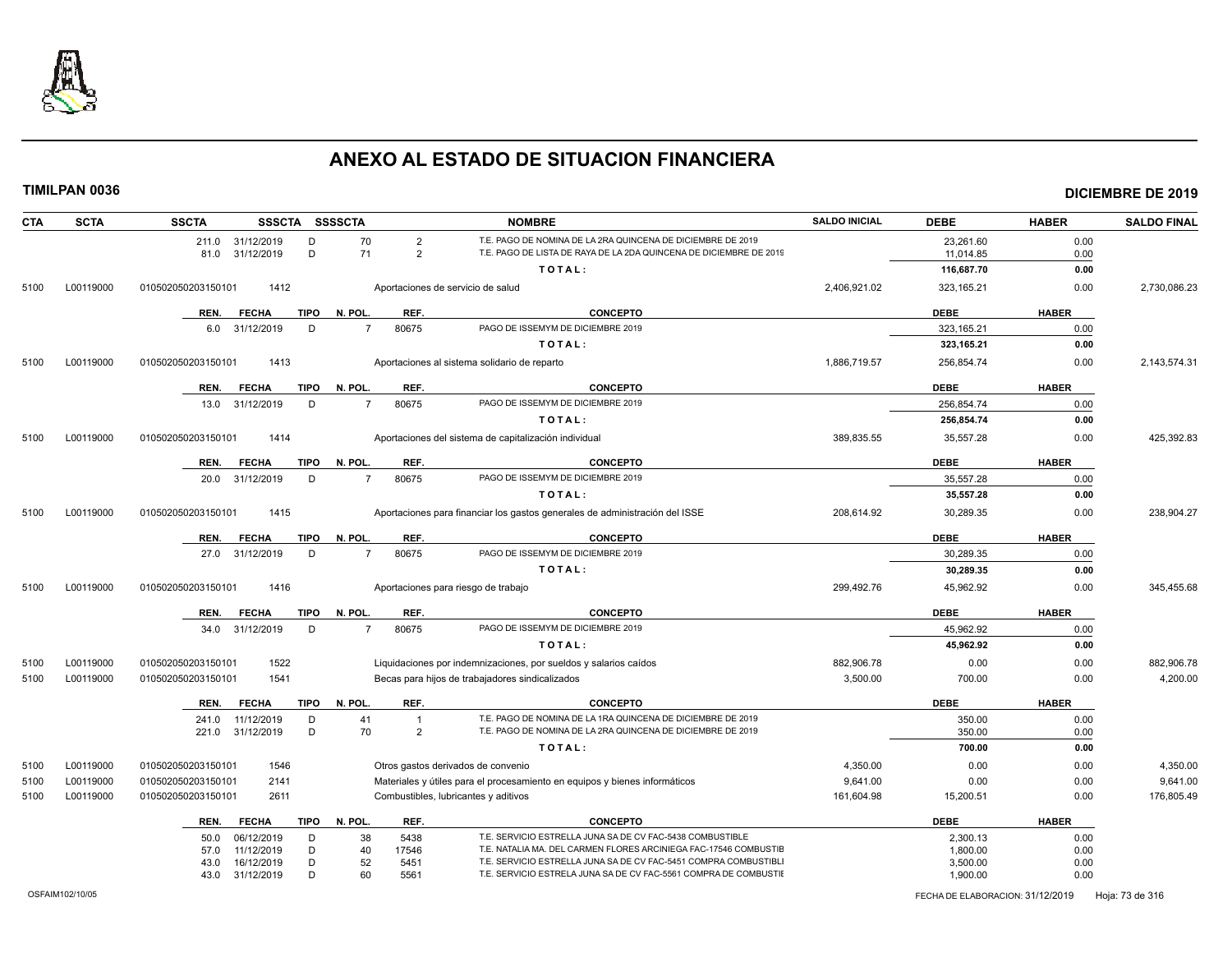

| <b>CTA</b> | <b>SCTA</b> | <b>SSCTA</b>                        | SSSCTA SSSSCTA                        | <b>NOMBRE</b>                                                    | <b>SALDO INICIAL</b> | <b>DEBE</b> | <b>HABER</b> | <b>SALDO FINAL</b> |
|------------|-------------|-------------------------------------|---------------------------------------|------------------------------------------------------------------|----------------------|-------------|--------------|--------------------|
|            |             | 29.0<br>30/12/2019                  | D<br>69<br>5562                       | T.E. SERVICIO ESTRELLA JUNA SA DE CV FAC-5562 COMPRA COMBUSTIBLI |                      | 1,650.22    | 0.00         |                    |
|            |             | 29.0<br>31/12/2019                  | D<br>72<br>5587                       | T.E. SERVICIO ESTRELLA JUNA SA DE CV FAC-5587 COMPRA COMBUSTIBLI |                      | 400.00      | 0.00         |                    |
|            |             | 31/12/2019<br>78.0                  | D<br>73<br>17694                      | T.E. NATALIA MARIA DEL CARMEN FLORES ARCINIEGA FAC-17694 COMPRA  |                      | 1,850.00    | 0.00         |                    |
|            |             | 02/12/2019<br>64.0                  | D<br>81<br>5374                       | T.E. SERVICIO ESTRELLA JUNA SA DE CV FAC-5374 COMPRA COMBUSTIBLI |                      | 1,800.16    | 0.00         |                    |
|            |             |                                     |                                       | TOTAL:                                                           |                      | 15,200.51   | 0.00         |                    |
| 5100       | L00119000   | 010502050203150101<br>2992          | Otros enseres                         |                                                                  | 2,900.76             | 4,392.04    | 0.00         | 7,292.80           |
|            |             | <b>TIPO</b><br><b>FECHA</b><br>REN. | N. POL.<br>REF.                       | <b>CONCEPTO</b>                                                  |                      | <b>DEBE</b> | <b>HABER</b> |                    |
|            |             | E<br>31/12/2019<br>1.0              | 31<br>$\overline{1}$                  | CH-1723 PARTI COMPPROBACION DE GASTOS                            |                      | 1,443.00    | 0.00         |                    |
|            |             | 31/12/2019<br>155.0                 | D<br>179<br>61063                     | CANCELACION DEL FONDO FIJO DEL TESORERO MUNICIPAL                |                      | 969.01      | 0.00         |                    |
|            |             | 162.0<br>31/12/2019                 | D<br>179<br>61062                     | CANCELACION DEL FONDO FIJO DEL TESORERO MUNICIPAL                |                      | 1,980.03    | 0.00         |                    |
|            |             |                                     |                                       |                                                                  |                      |             |              |                    |
|            |             |                                     |                                       | TOTAL:                                                           |                      | 4.392.04    | 0.00         |                    |
| 5100       | L00119000   | 3131<br>010502050203150101          | Servicio de agua                      |                                                                  | 164,406.57           | 0.00        | 0.00         | 164,406.57         |
| 5100       | L00119000   | 010502050203150101<br>3132          |                                       | Servicio de cloración de agua                                    | 203,594.24           | 0.00        | 0.00         | 203,594.24         |
| 5100       | L00119000   | 3141<br>010502050203150101          |                                       | Servicio de telefonía convencional                               | 110,622.00           | 5,399.00    | 0.00         | 116,021.00         |
|            |             | <b>TIPO</b><br><b>FECHA</b><br>REN. | REF.<br>N. POL.                       | <b>CONCEPTO</b>                                                  |                      | <b>DEBE</b> | <b>HABER</b> |                    |
|            |             | 02/12/2019<br>D<br>1.0              | 13                                    | T.E. TELEMEX SAB DE CV SERVICIO DE 7121255027 DE NOVIEMBRE 2019  |                      | 828.00      | 0.00         |                    |
|            |             | 02/12/2019<br>1.0                   | D<br>14                               | T.E. TELEMEX SAB DE CV SERVICIO DE 7121255300 DE NOVIEMBRE 2019  |                      | 399.00      | 0.00         |                    |
|            |             | 02/12/2019<br>1.0                   | D<br>15                               | T.E. TELEMEX SAB DE CV SERVICIO DE 7121255031 DE NOVIEMBRE 2019  |                      | 701.00      | 0.00         |                    |
|            |             | 02/12/2019<br>1.0                   | D<br>16                               | T.E. TELMEX SAB DE CV SERVICIO DE 7121255039 DE NOVIEMBRE 2019   |                      | 678.00      | 0.00         |                    |
|            |             | 02/12/2019<br>1.0                   | D<br>17                               | T.E. TELMEX SAB DE CV SERVICIO DE 7126881428 DE NOVIEMBRE 2019   |                      | 618.00      | 0.00         |                    |
|            |             | 02/12/2019<br>1.0                   | D<br>18                               | T.E. TELMEX SAB DE CV SERVICIO DE 7121255029 DE NOVIEMBRE 2019   |                      | 399.00      | 0.00         |                    |
|            |             | 02/12/2019<br>1.0                   | D<br>19                               | T.E. TELMEX SAB DE CV SERVICIO DE 7121255012 DE NOVIEMBRE 2019   |                      | 549.00      | 0.00         |                    |
|            |             | 05/12/2019<br>1.0                   | 34<br>D                               | T.E. TELEMEX SAB DE CV SERVICIO DE 7121255632 DE NOVIEMBRE 2019  |                      | 836.00      | 0.00         |                    |
|            |             | 05/12/2019<br>1.0                   | D<br>35                               | T.E. TELEMEX SAB DE CV SERVICIO DE 7121255925 DE NOVIEMBRE 2019  |                      | 391.00      | 0.00         |                    |
|            |             |                                     |                                       | TOTAL:                                                           |                      | 5,399.00    | 0.00         |                    |
| 5100       | L00119000   | 3231<br>010502050203150101          |                                       | Arrendamiento de equipo y bienes informáticos                    | 52,861.70            | 11,600.00   | 0.00         | 64,461.70          |
|            |             | <b>FECHA</b><br><b>TIPO</b><br>REN. | REF.<br>N. POL.                       | <b>CONCEPTO</b>                                                  |                      | <b>DEBE</b> | <b>HABER</b> |                    |
|            |             | 05/12/2019<br>15.0                  | 30<br>643<br>D                        | T.E. COPY CDMX SA DE CV FAC-624 SERVICIO COPIADO DE NOVIEMBRE    |                      | 4,640.00    | 0.00         |                    |
|            |             | 31/12/2019<br>6.0                   | D<br>160<br>646                       | REG DE LA FAC 646 A NOMBRE DE COPY CDMX SA DE CV                 |                      | 6,960.00    | 0.00         |                    |
|            |             |                                     |                                       | TOTAL:                                                           |                      | 11,600.00   | 0.00         |                    |
| 5100       | L00119000   | 3311<br>010502050203150101          |                                       | Asesorías asociadas a convenios o acuerdos                       | 49,778.00            | 4,100.00    | 0.00         | 53,878.00          |
|            |             | <b>FECHA</b><br><b>TIPO</b><br>REN. | REF.<br>N. POL.                       | <b>CONCEPTO</b>                                                  |                      | <b>DEBE</b> | <b>HABER</b> |                    |
|            |             | 31/12/2019<br>1.0                   | D<br>$\overline{1}$<br>$\overline{1}$ | IHAEM APORTACION DE DICIEMBRE DE 2019                            |                      | 4,100.00    | 0.00         |                    |
|            |             |                                     |                                       | TOTAL:                                                           |                      |             |              |                    |
|            |             |                                     |                                       |                                                                  |                      | 4,100.00    | 0.00         |                    |
| 5100       | L00119000   | 3331<br>010502050203150101          | Servicios informáticos                |                                                                  | 48,376.60            | 1,577.60    | 0.00         | 49,954.20          |
|            |             | <b>TIPO</b><br>REN.<br><b>FECHA</b> | N. POL.<br>REF.                       | <b>CONCEPTO</b>                                                  |                      | <b>DEBE</b> | <b>HABER</b> |                    |
|            |             | 31/12/2019<br>92.0                  | E<br>55812<br>31                      | CH-1723 PARTI COMPPROBACION DE GASTOS                            |                      | 1,577.60    | 0.00         |                    |
|            |             |                                     |                                       | TOTAL:                                                           |                      | 1,577.60    | 0.00         |                    |
| 5100       | L00119000   | 3391<br>010502050203150101          | Servicios profesionales               |                                                                  | 501,552.76           | 7,581.22    | 0.00         | 509,133.98         |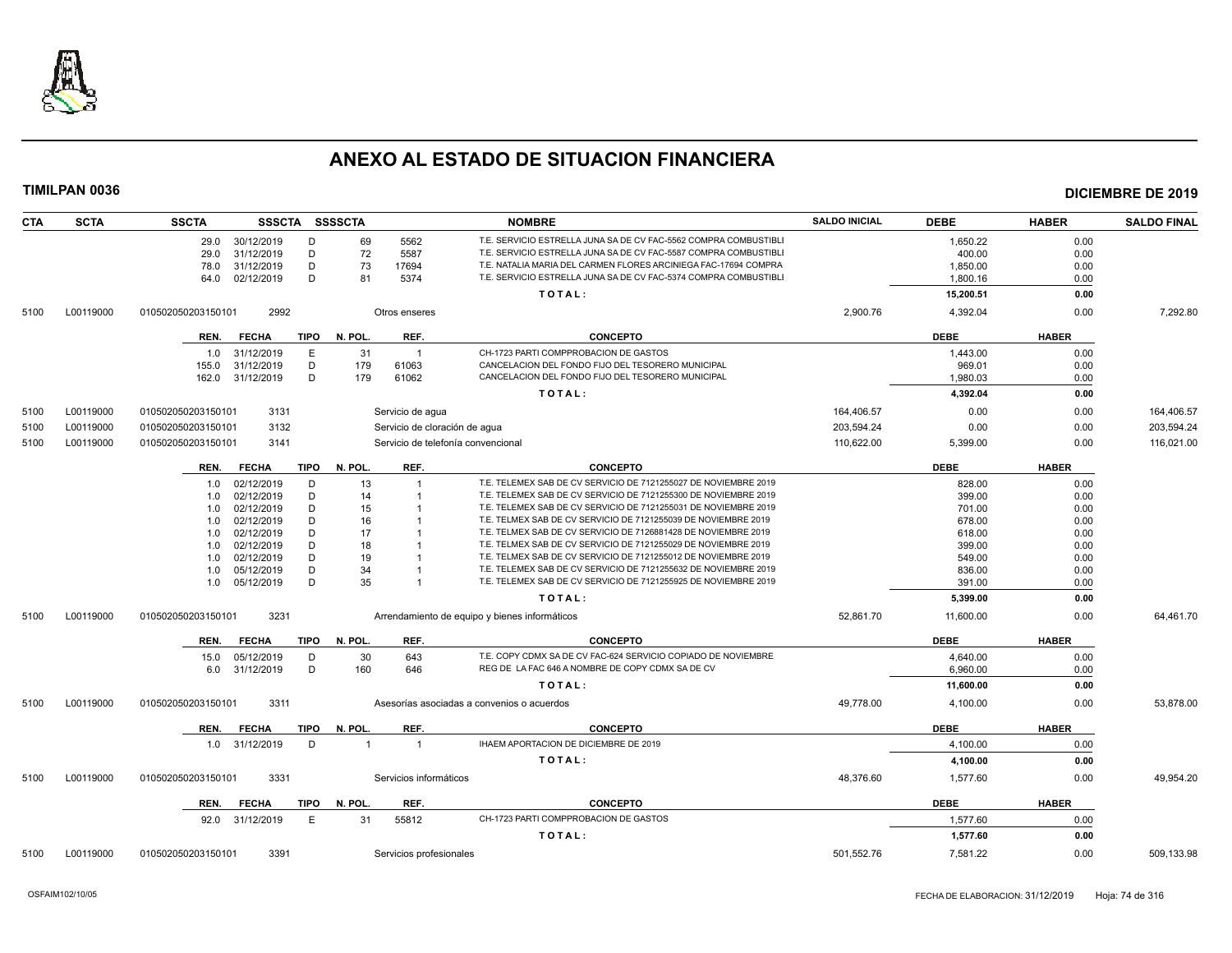

| <b>CTA</b> | <b>SCTA</b> | <b>SSCTA</b><br><b>SSSCTA</b>       | <b>SSSSCTA</b><br><b>NOMBRE</b>                                                         | <b>SALDO INICIAL</b> | <b>DEBE</b> | <b>HABER</b> | <b>SALDO FINAL</b> |
|------------|-------------|-------------------------------------|-----------------------------------------------------------------------------------------|----------------------|-------------|--------------|--------------------|
|            |             | <b>TIPO</b><br>REN.<br><b>FECHA</b> | N. POL.<br>REF.<br><b>CONCEPTO</b>                                                      |                      | <b>DEBE</b> | <b>HABER</b> |                    |
|            |             | 30/12/2019<br>E<br>1.0              | CH-111 RP MARIA GUADALUPE GOMEZ RUIZ HONORARIOS DEL 16-31 DE D<br>$\overline{7}$<br>111 |                      | 3.790.61    | 0.00         |                    |
|            |             | E<br>12/12/2019<br>1.0              | 1708<br>16<br>CH-1708 PARTICI. MARIA GUADALUPE GOMEZ RUIZ PAGO HONORARIOS DI            |                      | 3,790.61    | 0.00         |                    |
|            |             |                                     | TOTAL:                                                                                  |                      | 7,581.22    | 0.00         |                    |
| 5100       | L00119000   | 010502050203150101<br>3411          | Servicios bancarios y financieros                                                       | 186,235.94           | 528,992.00  | 0.00         | 715,227.94         |
|            |             | <b>TIPO</b><br>REN.<br><b>FECHA</b> | N. POL.<br>REF.<br><b>CONCEPTO</b>                                                      |                      | <b>DEBE</b> | <b>HABER</b> |                    |
|            |             | 31/12/2019<br>D<br>1.0              | COMISIONES BANCARIAS CUENTA DE RECURSOS PROPIOS<br>5                                    |                      | 1.873.40    | 0.00         |                    |
|            |             | 31/12/2019<br>15.0<br>$\mathbf{I}$  | REGISTRO DEL IMPUESTO PREDIAL DEL MES DE DICIEMBRE DE 2019<br>6                         |                      | 482.13      | 0.00         |                    |
|            |             | 31/12/2019<br>2.0                   | REGISTRO DE PRESTAMO AL MUNICIPIO DE DICIEMBRE 2019<br>8                                |                      | 512,400.00  | 0.00         |                    |
|            |             | D<br>1.0 31/12/2019                 | REGISTRO CARGA FINANCIERA PRESTAMO MARZO 2019<br>9                                      |                      | 14.236.47   | 0.00         |                    |
|            |             |                                     | TOTAL:                                                                                  |                      | 528,992.00  | 0.00         |                    |
| 5100       | L00119000   | 3441<br>010502050203150101          | Seguros de responsabilidad patrimonial y fianzas                                        | 37,292.57            | 0.00        | 0.00         | 37,292.57          |
| 5100       | L00119000   | 010502050203150101<br>3451          | Seguros y fianzas                                                                       | 19,814.51            | 0.00        | 0.00         | 19,814.51          |
| 5100       | L00119000   | 010502050203150101<br>3532          | Reparación y mantenimiento para equipo y redes de tele y radio transmisión              | 43,598.60            | 0.00        | 0.00         | 43,598.60          |
| 5100       | L00119000   | 010502050203150101<br>3551          | Reparación y mantenimiento de vehículos terrestres, aéreos y lacustres                  | 5,493.80             | 0.00        | 0.00         | 5,493.80           |
| 5100       | L00119000   | 3721<br>010502050203150101          | Gastos de traslado por vía terrestre                                                    | 176.00               | 86.00       | 0.00         | 262.00             |
|            |             | <b>TIPO</b><br>REN.<br><b>FECHA</b> | N. POL.<br>REF.<br><b>CONCEPTO</b>                                                      |                      | <b>DEBE</b> | <b>HABER</b> |                    |
|            |             | 31/12/2019<br>D<br>148.0            | CANCELACION DEL FONDO FIJO DEL TESORERO MUNICIPAL<br>179<br>173701                      |                      | 86.00       | 0.00         |                    |
|            |             |                                     | TOTAL:                                                                                  |                      | 86.00       | 0.00         |                    |
| 5100       | L00119000   | 3851<br>010502050203150101          | Gastos de representación                                                                | 46.540.23            | 845.50      | 0.00         | 47.385.73          |
|            |             | <b>FECHA</b><br>TIPO<br>REN.        | REF.<br><b>CONCEPTO</b><br>N. POL.                                                      |                      | <b>DEBE</b> | <b>HABER</b> |                    |
|            |             | E<br>22.0<br>31/12/2019             | CH-1723 PARTI COMPPROBACION DE GASTOS<br>18419<br>31                                    |                      | 246.50      | 0.00         |                    |
|            |             | D<br>141.0 31/12/2019               | CANCELACION DEL FONDO FIJO DEL TESORERO MUNICIPAL<br>179<br>12823                       |                      | 599.00      | 0.00         |                    |
|            |             |                                     | TOTAL:                                                                                  |                      | 845.50      | 0.00         |                    |
| 5100       | L00119000   | 010502050203150101<br>3922          | Otros impuestos y derechos                                                              | 61,065.00            | 0.00        | 0.00         | 61,065.00          |
| 5100       | L00119000   | 010502050203150101<br>3982          | Impuesto sobre erogaciones por remuneraciones al trabajo personal.                      | 1,338,073.35         | 108,807.00  | 0.00         | 1,446,880.35       |
|            |             | <b>FECHA</b><br><b>TIPO</b><br>REN. | N. POL.<br>REF.<br><b>CONCEPTO</b>                                                      |                      | <b>DEBE</b> | <b>HABER</b> |                    |
|            |             | 1.0 09/12/2019<br>D                 | 39<br>T.E. GOBIERNO DEL ESTADO DE MEXICO IMP. SOBRE REMUNERACIONES<br>$\overline{1}$    |                      | 108,807.00  | 0.00         |                    |
|            |             |                                     | TOTAL:                                                                                  |                      | 108,807.00  | 0.00         |                    |
| 5100       | L00119000   | 3992<br>010502050203150101          | Gastos de servicios menores                                                             | 2,498.35             | 0.00        | 0.00         | 2,498.35           |
| 5100       | L00119000   | 010502050203160101<br>2111          | Materiales y útiles de oficina                                                          | 256,332.36           | 0.00        | 0.00         | 256,332.36         |
| 5100       | L00119000   | 010502050203160101<br>3111          | Servicio de energía eléctrica                                                           | 586.973.00           | 152,501.00  | 0.00         | 739.474.00         |
|            |             | REN.<br><b>FECHA</b><br><b>TIPO</b> | REF.<br><b>CONCEPTO</b><br>N. POL.                                                      |                      | <b>DEBE</b> | <b>HABER</b> |                    |
|            |             | 02/12/2019<br>D<br>1.0              | CFE SSB PAGO ENERGIA ELECTRICA POZO DE AGUA DE ZARAGOZA<br>10<br>$\overline{1}$         |                      | 69,698.00   | 0.00         |                    |
|            |             | D<br>18/12/2019<br>1.0              | 53<br>T.E. CFE SSB SERVICIO DE ENERGIA ELECTRICA POZO CABECERA MUNICI<br>-1             |                      | 82,803.00   | 0.00         |                    |
|            |             |                                     |                                                                                         |                      |             |              |                    |
|            |             |                                     | TOTAL:                                                                                  |                      | 152,501.00  | 0.00         |                    |
| 5100       | L00119000   | 3112<br>010502050203160101          | Servicio de energía eléctrica para alumbrado publico                                    | 132,848.00           | 0.00        | 0.00         | 132,848.00         |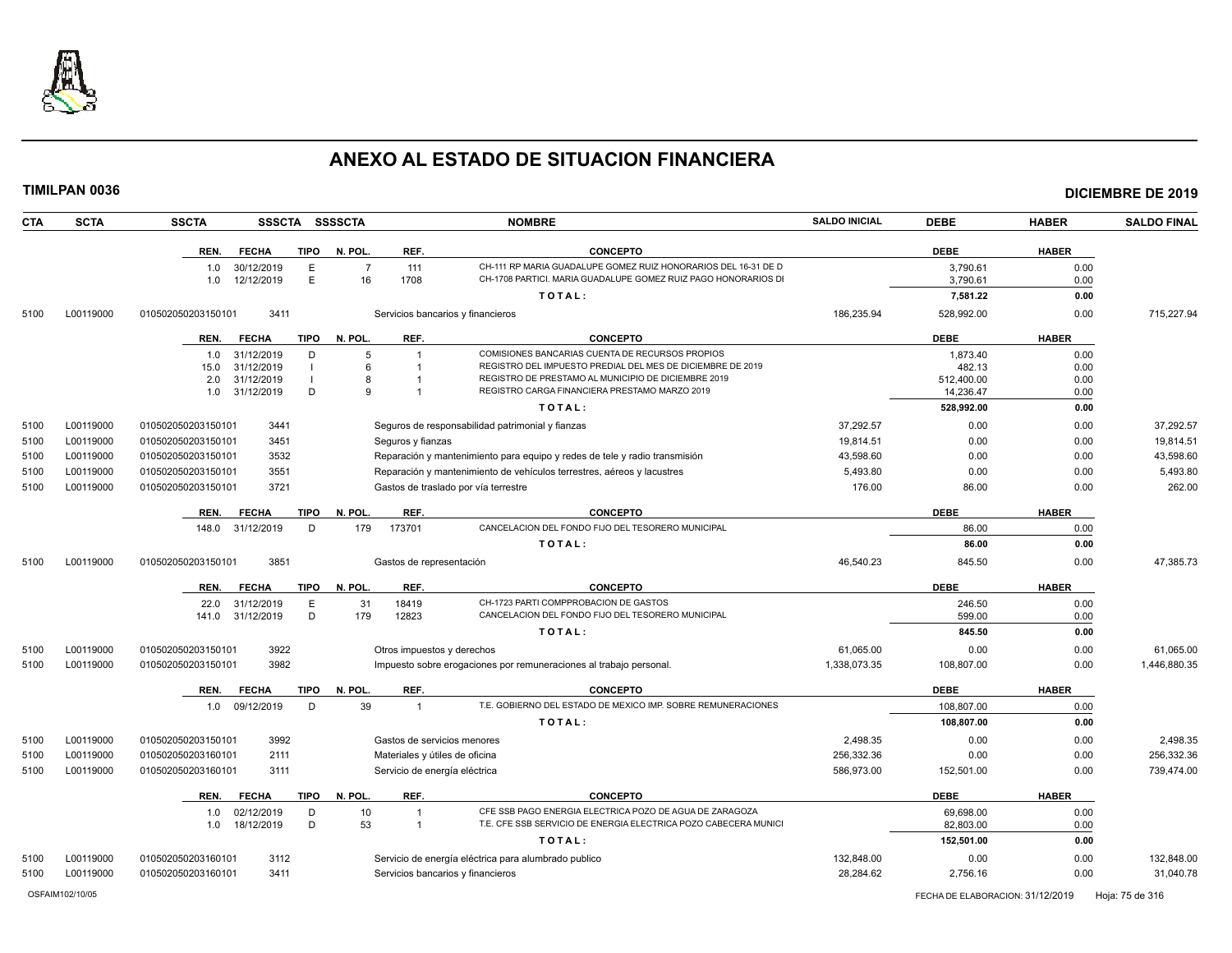

| <b>CTA</b> | <b>SCTA</b> | <b>SSCTA</b><br>SSSCTA SSSSCTA      |                                   | <b>NOMBRE</b>                                                 | <b>SALDO INICIAL</b> | <b>DEBE</b> | <b>HABER</b> | <b>SALDO FINAL</b> |
|------------|-------------|-------------------------------------|-----------------------------------|---------------------------------------------------------------|----------------------|-------------|--------------|--------------------|
|            |             | REN.<br><b>FECHA</b><br>TIPO        | N. POL.<br>REF.                   | <b>CONCEPTO</b>                                               |                      | <b>DEBE</b> | <b>HABER</b> |                    |
|            |             | 41.0 31/12/2019<br>D                | 5                                 | COMISIONES BANCARIAS CUENTA DE FEFOM                          |                      | 69.60       | 0.00         |                    |
|            |             | 31/12/2019<br>D<br>9.0              | 5                                 | COMISIONES BANCARIAS CUENTA DE PARTICIPACIONES                |                      | 2,657.56    | 0.00         |                    |
|            |             | 31/12/2019<br>D<br>17.0             | 5                                 | COMISIONES BANCARIAS CUENTA DE FEIEF                          |                      | 17.40       | 0.00         |                    |
|            |             | 31/12/2019<br>D<br>33.0             | 5                                 | COMISIONES BANCARIAS CUENTA DE PFTPG                          |                      | 11.60       | 0.00         |                    |
|            |             |                                     |                                   | TOTAL:                                                        |                      | 2,756.16    | 0.00         |                    |
| 5100       | L00119000   | 3411<br>010502050203250101          | Servicios bancarios y financieros |                                                               | 4,305.92             | 252.88      | 0.00         | 4,558.80           |
|            |             | <b>FECHA</b><br><b>TIPO</b><br>REN. | N. POL.<br>REF.                   | <b>CONCEPTO</b>                                               |                      | <b>DEBE</b> | <b>HABER</b> |                    |
|            |             | 31/12/2019<br>25.0<br>D             | 5                                 | COMISIONES BANCARIAS CUENTA DE FISE                           |                      | 23.20       | 0.00         |                    |
|            |             | 31/12/2019<br>D<br>1.0              | 6<br>$\overline{1}$               | COMISIONES BANCARIAS CUENTA DE FISM 2019                      |                      | 229.68      | 0.00         |                    |
|            |             |                                     |                                   | TOTAL:                                                        |                      | 252.88      | 0.00         |                    |
| 5100       | L00119000   | 3111<br>010502050203250102          | Servicio de energía eléctrica     |                                                               | 3,530,954.16         | 139,462.00  | 0.00         | 3,670,416.16       |
|            |             | <b>TIPO</b><br>REN.<br><b>FECHA</b> | N. POL.<br>REF.                   | <b>CONCEPTO</b>                                               |                      | <b>DEBE</b> | <b>HABER</b> |                    |
|            |             | 1.0 26/12/2019<br>D                 | 113<br>$\overline{1}$             | T.E. CFE SSB PAGO DE ENERGIA ELECTRICA DE NOVIEMBRE 2019      |                      | 139,462.00  | 0.00         |                    |
|            |             |                                     |                                   | TOTAL:                                                        |                      | 139,462.00  | 0.00         |                    |
| 5100       | L00119000   | 010502050203250102<br>3112          |                                   | Servicio de energía eléctrica para alumbrado publico          | 4.961.970.86         | 304.950.92  | 0.00         | 5.266.921.78       |
|            |             | <b>TIPO</b><br><b>FECHA</b><br>REN. | REF.<br>N. POL.                   | <b>CONCEPTO</b>                                               |                      | <b>DEBE</b> | <b>HABER</b> |                    |
|            |             | 09/12/2019<br>D<br>1.0              | 102<br>$\overline{1}$             | T.E. CFE SSB PAGO SERVICIOS ADMINISTRATIVOS ALUMBRADO NOVIEMB |                      | 5,496.89    | 0.00         |                    |
|            |             | D<br>1.0 20/12/2019                 | 112<br>$\overline{1}$             | T.E. CFE SSB PAGO DE ALUMBRADO PUBLICO DE NOVIEMBRE 2019      |                      | 299,454.03  | 0.00         |                    |
|            |             |                                     |                                   | TOTAL:                                                        |                      | 304,950.92  | 0.00         |                    |
| 5100       | L00119000   | 010502050203250102<br>3131          | Servicio de agua                  |                                                               | 67,129.26            | 252,138.37  | 0.00         | 319,267.63         |
|            |             | <b>FECHA</b><br><b>TIPO</b><br>REN. | REF.<br>N. POL.                   | <b>CONCEPTO</b>                                               |                      | <b>DEBE</b> | <b>HABER</b> |                    |
|            |             | 31/12/2019<br>2.0                   | $\overline{4}$<br>$\overline{1}$  | PARTICIPACIONES DE FORTAMUN DICIEMBRE 2019                    |                      | 84,130.77   | 0.00         |                    |
|            |             | 31/12/2019<br>D<br>21.0             | 186<br>-3                         | RECLASIFICACION PI-3 DE OCTUBRE, PI-4 NOVIEMBRE 2019          |                      | 61.637.92   | 0.00         |                    |
|            |             | D<br>31/12/2019<br>11.0             | 186<br>-3                         | RECLASIFICACION PI-3 DE OCTUBRE, PI-4 NOVIEMBRE 2019          |                      | 53,184.84   | 0.00         |                    |
|            |             | D<br>31/12/2019<br>1.0              | 186<br>$\mathbf{3}$               | RECLASIFICACION PI-3 DE OCTUBRE, PI-4 NOVIEMBRE 2019          |                      | 53,184.84   | 0.00         |                    |
|            |             |                                     |                                   | TOTAL:                                                        |                      | 252,138.37  | 0.00         |                    |
| 5100       | L00119000   | 010502050203250102<br>3411          | Servicios bancarios y financieros |                                                               | 3,889.48             | 544.04      | 0.00         | 4,433.52           |
|            |             | REN.<br><b>FECHA</b><br>TIPO        | REF.<br>N. POL.                   | <b>CONCEPTO</b>                                               |                      | <b>DEBE</b> | <b>HABER</b> |                    |
|            |             | 9.0 31/12/2019<br>D                 | 6<br>$\overline{1}$               | COMISIONES BANCARIAS CUENTA DE FORTAMUN 2019                  |                      | 544.04      | 0.00         |                    |
|            |             |                                     |                                   | TOTAL:                                                        |                      | 544.04      | 0.00         |                    |
| 5100       | N00130000   | 1131<br>030201010201150101          | Sueldo base                       |                                                               | 379,000.00           | 35,705.00   | 0.00         | 414,705.00         |
|            |             | <b>FECHA</b><br>REN.                | TIPO N. POL.<br>REF.              | <b>CONCEPTO</b>                                               |                      | <b>DEBE</b> | <b>HABER</b> |                    |
|            |             | 11/12/2019<br>D<br>246.0            | 41<br>$\overline{1}$              | T.E. PAGO DE NOMINA DE LA 1RA QUINCENA DE DICIEMBRE DE 2019   |                      | 18,000.00   | 0.00         |                    |
|            |             | 236.0 31/12/2019<br>D               | 70<br>$\overline{2}$              | T.E. PAGO DE NOMINA DE LA 2RA QUINCENA DE DICIEMBRE DE 2019   |                      | 17,705.00   | 0.00         |                    |
|            |             |                                     |                                   | TOTAL:                                                        |                      | 35,705.00   | 0.00         |                    |
| 5100       | N00130000   | 1222<br>030201010201150101          |                                   | Sueldos y salarios compactados al personal eventual           | 110.258.01           | 8.000.00    | 0.00         | 118.258.01         |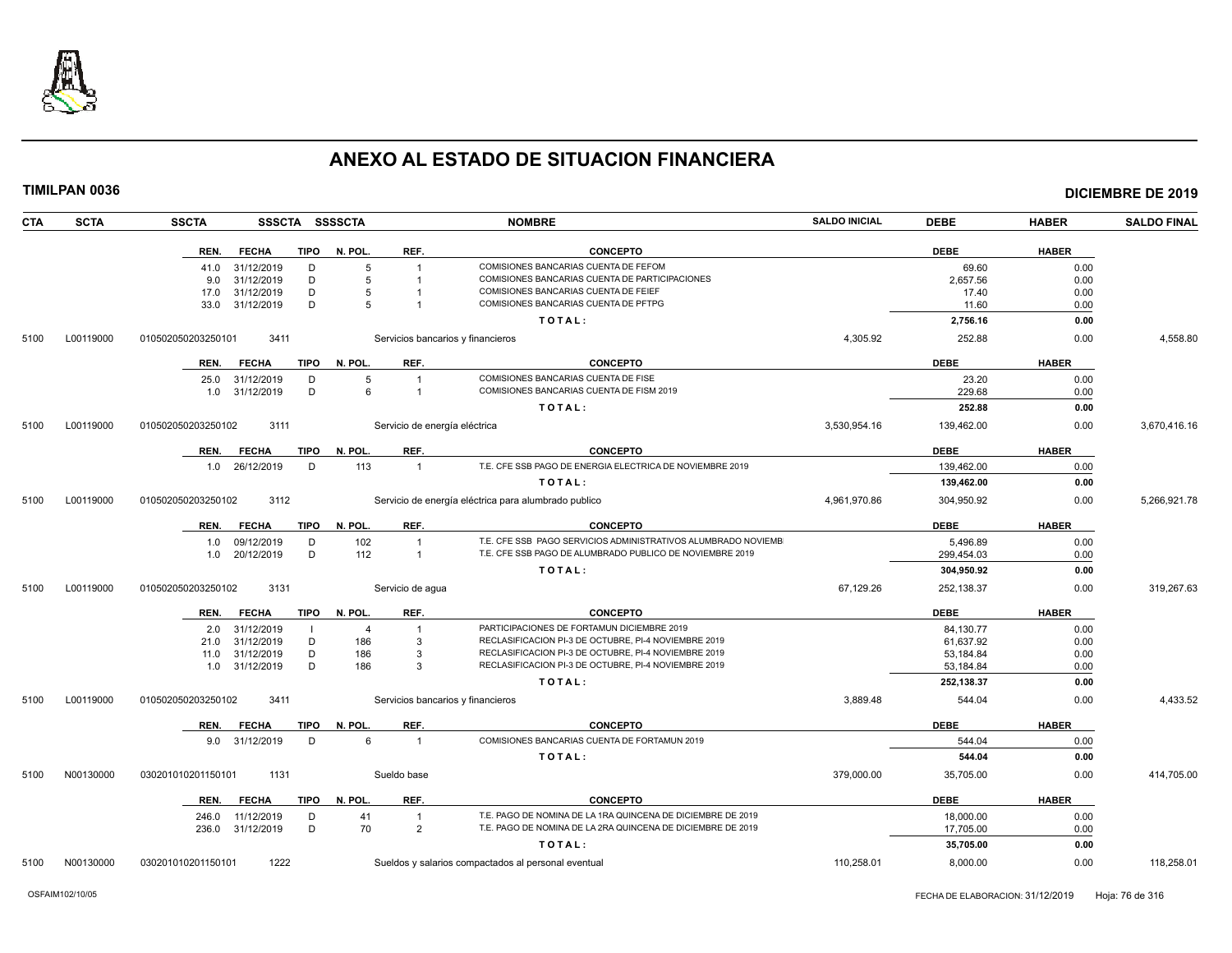

| <b>CTA</b> | <b>SCTA</b> | <b>SSCTA</b>                               | SSSCTA SSSSCTA     |                                      | <b>NOMBRE</b>                                                                                                     | <b>SALDO INICIAL</b> | <b>DEBE</b>           | <b>HABER</b> | <b>SALDO FINAL</b> |
|------------|-------------|--------------------------------------------|--------------------|--------------------------------------|-------------------------------------------------------------------------------------------------------------------|----------------------|-----------------------|--------------|--------------------|
|            |             | <b>FECHA</b><br>TIPO<br>REN.               | N. POL.            | REF.                                 | <b>CONCEPTO</b>                                                                                                   |                      | <b>DEBE</b>           | <b>HABER</b> |                    |
|            |             | 11/12/2019<br>101.0                        | 42<br>D            | $\overline{1}$                       | T.E. PAGO DE LISTA DE RAYA DE LA 1RA QUINCENA DE DICIEMBRE DE 2019                                                |                      | 4,000.00              | 0.00         |                    |
|            |             | 91.0 31/12/2019                            | D<br>71            | $\overline{2}$                       | T.E. PAGO DE LISTA DE RAYA DE LA 2DA QUINCENA DE DICIEMBRE DE 2019                                                |                      | 4.000.00              | 0.00         |                    |
|            |             |                                            |                    |                                      | TOTAL:                                                                                                            |                      | 8,000.00              | 0.00         |                    |
| 5100       | N00130000   | 030201010201150101<br>1321                 |                    | Prima vacacional                     |                                                                                                                   | 0.00                 | 10,298.00             | 0.00         | 10,298.00          |
|            |             | <b>FECHA</b><br>REN.                       | TIPO N. POL.       | REF.                                 | <b>CONCEPTO</b>                                                                                                   |                      | <b>DEBE</b>           | <b>HABER</b> |                    |
|            |             | 13/12/2019<br>316.0                        | 45<br>D            | $\overline{1}$                       | T.E. PAGO DE AGUINALDOS DE NOMINA DEL AÑO 2019                                                                    |                      | 9.042.00              | 0.00         |                    |
|            |             | 166.0<br>13/12/2019                        | D<br>46            | $\overline{1}$                       | T.E. PAGO DE AGUINALDOS LISTA DE RAYA DEL AÑO 2019                                                                |                      | 1.256.00              | 0.00         |                    |
|            |             |                                            |                    |                                      | TOTAL:                                                                                                            |                      | 10,298.00             | 0.00         |                    |
| 5100       | N00130000   | 1322<br>030201010201150101                 |                    | Aquinaldo                            |                                                                                                                   | 0.00                 | 65,492.00             | 0.00         | 65,492.00          |
|            |             | REN.<br><b>FECHA</b>                       | TIPO N. POL.       | REF.                                 | <b>CONCEPTO</b>                                                                                                   |                      | <b>DEBE</b>           | <b>HABER</b> |                    |
|            |             | 13/12/2019<br>321.0                        | 45<br>D            | $\overline{1}$                       | T.E. PAGO DE AGUINALDOS DE NOMINA DEL AÑO 2019                                                                    |                      | 52,932.00             | 0.00         |                    |
|            |             | 13/12/2019<br>171.0                        | 46<br>D            | $\overline{1}$                       | T.E. PAGO DE AGUINALDOS LISTA DE RAYA DEL AÑO 2019                                                                |                      | 12.560.00             | 0.00         |                    |
|            |             |                                            |                    |                                      | TOTAL:                                                                                                            |                      | 65,492.00             | 0.00         |                    |
| 5100       | N00130000   | 030201010201150101<br>1345                 |                    | Gratificación                        |                                                                                                                   | 348,414.98           | 40,723.38             | 0.00         | 389,138.36         |
|            |             | <b>FECHA</b><br>TIPO<br>REN.               | N. POL.            | REF.                                 | <b>CONCEPTO</b>                                                                                                   |                      | <b>DEBE</b>           | <b>HABER</b> |                    |
|            |             | 11/12/2019<br>251.0                        | 41<br>D            |                                      | T.E. PAGO DE NOMINA DE LA 1RA QUINCENA DE DICIEMBRE DE 2019                                                       |                      | 11.466.00             | 0.00         |                    |
|            |             | 11/12/2019<br>106.0                        | D<br>42            |                                      | T.E. PAGO DE LISTA DE RAYA DE LA 1RA QUINCENA DE DICIEMBRE DE 2019                                                |                      | 3,318.19              | 0.00         |                    |
|            |             | 13/12/2019<br>326.0                        | D<br>45            |                                      | T.E. PAGO DE AGUINALDOS DE NOMINA DEL AÑO 2019                                                                    |                      | 9,498.00              | 0.00         |                    |
|            |             | 13/12/2019<br>176.0<br>31/12/2019<br>241.0 | D<br>46<br>D<br>70 | $\mathbf{1}$<br>$\overline{2}$       | T.E. PAGO DE AGUINALDOS LISTA DE RAYA DEL AÑO 2019<br>T.E. PAGO DE NOMINA DE LA 2RA QUINCENA DE DICIEMBRE DE 2019 |                      | 1,657.00<br>11,466.00 | 0.00<br>0.00 |                    |
|            |             | 31/12/2019<br>96.0                         | D<br>71            | $\overline{2}$                       | T.E. PAGO DE LISTA DE RAYA DE LA 2DA QUINCENA DE DICIEMBRE DE 2019                                                |                      | 3,318.19              | 0.00         |                    |
|            |             |                                            |                    |                                      | TOTAL:                                                                                                            |                      | 40,723.38             | 0.00         |                    |
| 5100       | N00130000   | 030201010201150101<br>2611                 |                    | Combustibles, lubricantes y aditivos |                                                                                                                   | 29,331.19            | 3,200.00              | 0.00         | 32,531.19          |
|            |             | <b>FECHA</b><br>TIPO<br>REN.               | N. POL.            | REF.                                 | <b>CONCEPTO</b>                                                                                                   |                      | <b>DEBE</b>           | <b>HABER</b> |                    |
|            |             | 06/12/2019<br>57.0                         | 38<br>D            | 5438                                 | T.E. SERVICIO ESTRELLA JUNA SA DE CV FAC-5438 COMBUSTIBLE                                                         |                      | 500.00                | 0.00         |                    |
|            |             | 16/12/2019<br>57.0                         | 52<br>D            | 5451                                 | T.E. SERVICIO ESTRELLA JUNA SA DE CV FAC-5451 COMPRA COMBUSTIBLI                                                  |                      | 1,000.00              | 0.00         |                    |
|            |             | 31/12/2019<br>50.0                         | D<br>60            | 5561                                 | T.E. SERVICIO ESTRELA JUNA SA DE CV FAC-5561 COMPRA DE COMBUSTIE                                                  |                      | 500.00                | 0.00         |                    |
|            |             | 31/12/2019<br>92.0                         | 73<br>D            | 17694                                | T.E. NATALIA MARIA DEL CARMEN FLORES ARCINIEGA FAC-17694 COMPRA                                                   |                      | 400.00                | 0.00         |                    |
|            |             | 71.0 02/12/2019                            | D<br>81            | 5374                                 | T.E. SERVICIO ESTRELLA JUNA SA DE CV FAC-5374 COMPRA COMBUSTIBLI                                                  |                      | 800.00                | 0.00         |                    |
|            |             |                                            |                    |                                      | TOTAL:                                                                                                            |                      | 3,200.00              | 0.00         |                    |
| 5100       | N00130000   | 2721<br>030201010201150101                 |                    |                                      | Prendas de seguridad y protección personal                                                                        | 122.96               | 0.00                  | 0.00         | 122.96             |
| 5100       | N00130000   | 3571<br>030201010201150101                 |                    |                                      | Reparación, instalación y mantenimiento de maquinaria, equipo industrial y                                        | 298,666.53           | 5,050.01              | 0.00         | 303,716.54         |
|            |             | REN.<br><b>FECHA</b>                       | TIPO<br>N. POL.    | REF.                                 | <b>CONCEPTO</b>                                                                                                   |                      | <b>DEBE</b>           | <b>HABER</b> |                    |
|            |             | 31/12/2019<br>36.0                         | D<br>179           | 8817                                 | CANCELACION DEL FONDO FIJO DEL TESORERO MUNICIPAL                                                                 |                      | 1,800.01              | 0.00         |                    |
|            |             | 31/12/2019<br>43.0                         | D<br>179           | 8816                                 | CANCELACION DEL FONDO FIJO DEL TESORERO MUNICIPAL                                                                 |                      | 1,800.00              | 0.00         |                    |
|            |             | 50.0 31/12/2019                            | D<br>179           | 8818                                 | CANCELACION DEL FONDO FIJO DEL TESORERO MUNICIPAL<br>TOTAL:                                                       |                      | 1,450.00<br>5,050.01  | 0.00<br>0.00 |                    |
| 5100       | N00130000   | 030201010201150101<br>3851                 |                    | Gastos de representación             |                                                                                                                   | 37,068.50            | 6,426.00              | 0.00         | 43.494.50          |
|            |             |                                            |                    |                                      |                                                                                                                   |                      |                       |              |                    |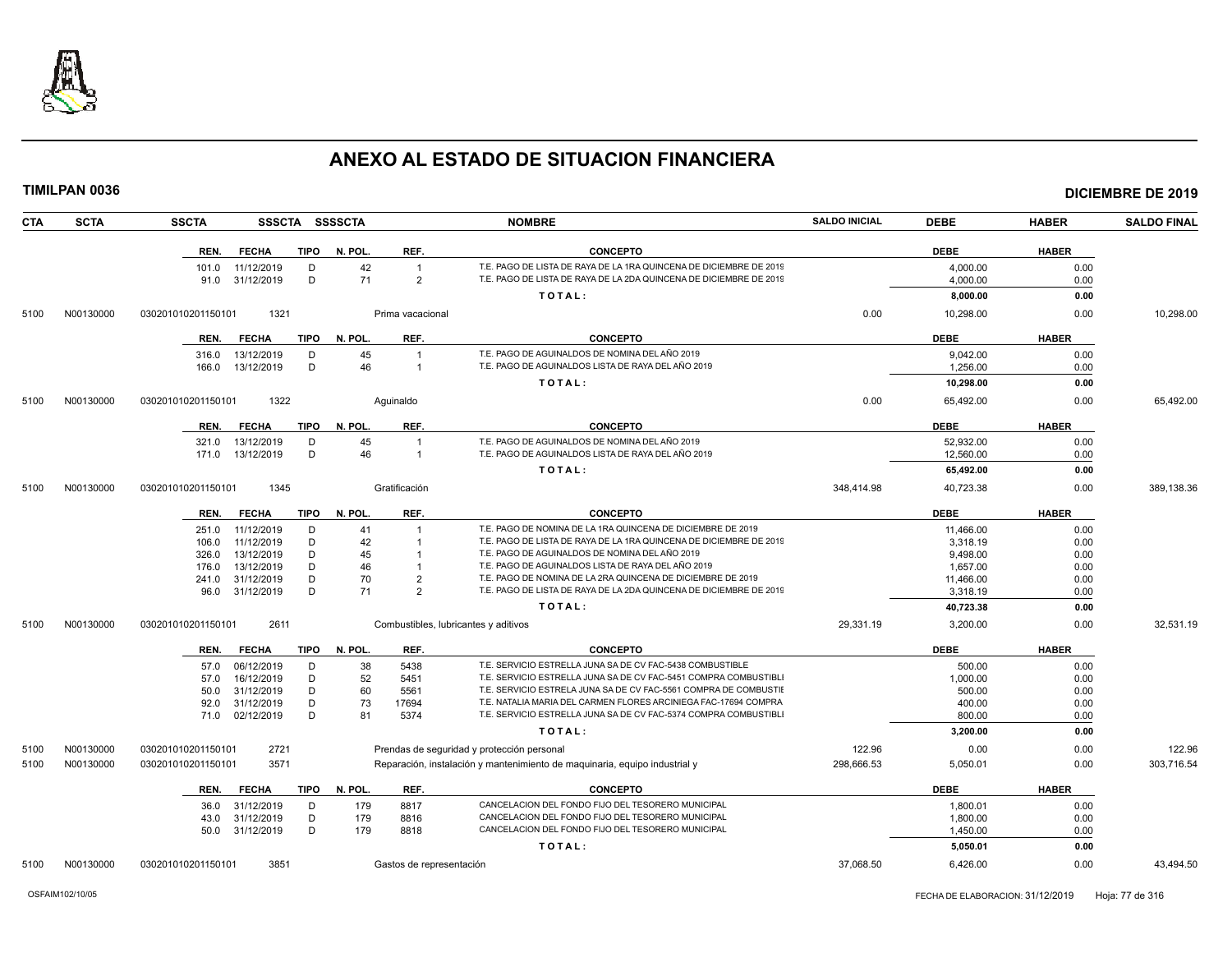

|      | <b>TIMILPAN 0036</b> |                    |       |                              |             |                |                           |                                                                                                                      |                      |                      |              | <b>DICIEMBRE DE 2019</b> |
|------|----------------------|--------------------|-------|------------------------------|-------------|----------------|---------------------------|----------------------------------------------------------------------------------------------------------------------|----------------------|----------------------|--------------|--------------------------|
| CTA  | <b>SCTA</b>          | <b>SSCTA</b>       |       |                              |             | SSSCTA SSSSCTA |                           | <b>NOMBRE</b>                                                                                                        | <b>SALDO INICIAL</b> | <b>DEBE</b>          | <b>HABER</b> | <b>SALDO FINAL</b>       |
|      |                      |                    | REN.  | <b>FECHA</b>                 | TIPO        | N. POL.        | REF.                      | <b>CONCEPTO</b>                                                                                                      |                      | <b>DEBE</b>          | <b>HABER</b> |                          |
|      |                      |                    | 6.0   | 31/12/2019<br>1.0 31/12/2019 | D<br>D      | 161<br>161     | 191<br>192                | REG DE LA FAC 191 A NOMBRE DE MONTIEL COLIN LIBIA<br>REG DE LA FAC 192 A NOMBRE DE MONTIEL COLIN LIBIA               |                      | 1,963.50<br>4,462.50 | 0.00<br>0.00 |                          |
|      |                      |                    |       |                              |             |                |                           | TOTAL:                                                                                                               |                      | 6,426.00             | 0.00         |                          |
| 5100 | N00132000            | 020206010101150101 |       | 1131                         |             |                | Sueldo base               |                                                                                                                      | 308,368.50           | 22,050.00            | 0.00         | 330,418.50               |
|      |                      |                    | REN.  | <b>FECHA</b>                 | TIPO        | N. POL.        | REF.                      | <b>CONCEPTO</b>                                                                                                      |                      | <b>DEBE</b>          | <b>HABER</b> |                          |
|      |                      | 256.0              |       | 11/12/2019                   | D           | 41             | $\overline{1}$            | T.E. PAGO DE NOMINA DE LA 1RA QUINCENA DE DICIEMBRE DE 2019                                                          |                      | 14,000.00            | 0.00         |                          |
|      |                      |                    | 1.0   | 26/12/2019                   | D           | 68             | 162                       | T.E. LIBIA MONTIEL COLIN FAC-162,169,178 Y 179 SERVICIO DE HOSPÉDAJE                                                 |                      | $-5,950.00$          | 0.00         |                          |
|      |                      |                    | 246.0 | 31/12/2019                   | D           | 70             | $\overline{2}$            | T.E. PAGO DE NOMINA DE LA 2RA QUINCENA DE DICIEMBRE DE 2019                                                          |                      | 14,000.00            | 0.00         |                          |
|      |                      |                    |       |                              |             |                |                           | TOTAL:                                                                                                               |                      | 22,050.00            | 0.00         |                          |
| 5100 | N00132000            | 020206010101150101 |       | 1222                         |             |                |                           | Sueldos y salarios compactados al personal eventual                                                                  | 77,457.00            | 7,400.00             | 0.00         | 84,857.00                |
|      |                      | REN.               |       | <b>FECHA</b>                 | <b>TIPO</b> | N. POL.        | REF.                      | <b>CONCEPTO</b>                                                                                                      |                      | <b>DEBE</b>          | <b>HABER</b> |                          |
|      |                      |                    | 111.0 | 11/12/2019                   | D           | 42             | $\overline{1}$            | T.E. PAGO DE LISTA DE RAYA DE LA 1RA QUINCENA DE DICIEMBRE DE 2019                                                   |                      | 3,700.00             | 0.00         |                          |
|      |                      | 101.0              |       | 31/12/2019                   | D           | 71             | $\overline{2}$            | T.E. PAGO DE LISTA DE RAYA DE LA 2DA QUINCENA DE DICIEMBRE DE 2019                                                   |                      | 3,700.00             | 0.00         |                          |
|      |                      |                    |       |                              |             |                |                           | TOTAL:                                                                                                               |                      | 7,400.00             | 0.00         |                          |
| 5100 | N00132000            | 020206010101150101 |       | 1311                         |             |                | Prima por año de servicio |                                                                                                                      | 4,950.00             | 450.00               | 0.00         | 5,400.00                 |
|      |                      |                    | REN.  | <b>FECHA</b>                 | TIPO        | N. POL.        | REF.                      | <b>CONCEPTO</b>                                                                                                      |                      | <b>DEBE</b>          | <b>HABER</b> |                          |
|      |                      | 266.0              |       | 11/12/2019                   | D           | 41             | $\overline{1}$            | T.E. PAGO DE NOMINA DE LA 1RA QUINCENA DE DICIEMBRE DE 2019                                                          |                      | 225.00               | 0.00         |                          |
|      |                      |                    | 256.0 | 31/12/2019                   | D           | 70             | $\overline{2}$            | T.E. PAGO DE NOMINA DE LA 2RA QUINCENA DE DICIEMBRE DE 2019                                                          |                      | 225.00               | 0.00         |                          |
|      |                      |                    |       |                              |             |                |                           | TOTAL:                                                                                                               |                      | 450.00               | 0.00         |                          |
| 5100 | N00132000            | 020206010101150101 |       | 1321                         |             |                | Prima vacacional          |                                                                                                                      | 0.00                 | 14,922.00            | 0.00         | 14,922.00                |
|      |                      | REN.               |       | <b>FECHA</b>                 | <b>TIPO</b> | N. POL.        | REF.                      | <b>CONCEPTO</b>                                                                                                      |                      | <b>DEBE</b>          | <b>HABER</b> |                          |
|      |                      | 331.0              |       | 13/12/2019                   | D           | 45             | -1                        | T.E. PAGO DE AGUINALDOS DE NOMINA DEL AÑO 2019                                                                       |                      | 13.676.00            | 0.00         |                          |
|      |                      | 181.0              |       | 13/12/2019                   | D           | 46             | $\overline{1}$            | T.E. PAGO DE AGUINALDOS LISTA DE RAYA DEL AÑO 2019                                                                   |                      | 1,246.00             | 0.00         |                          |
|      |                      |                    |       |                              |             |                |                           | TOTAL:                                                                                                               |                      | 14,922.00            | 0.00         |                          |
| 5100 | N00132000            | 020206010101150101 |       | 1322                         |             |                | Aguinaldo                 |                                                                                                                      | 0.00                 | 55,335.00            | 0.00         | 55,335.00                |
|      |                      | REN.               |       | <b>FECHA</b>                 | <b>TIPO</b> | N. POL.        | REF.                      | <b>CONCEPTO</b>                                                                                                      |                      | <b>DEBE</b>          | <b>HABER</b> |                          |
|      |                      | 336.0              |       | 13/12/2019                   | D           | 45             | $\overline{1}$            | T.E. PAGO DE AGUINALDOS DE NOMINA DEL AÑO 2019<br>T.E. PAGO DE AGUINALDOS LISTA DE RAYA DEL AÑO 2019                 |                      | 42,871.00            | 0.00         |                          |
|      |                      | 186.0              |       | 13/12/2019                   | D           | 46             | $\overline{1}$            | TOTAL:                                                                                                               |                      | 12,464.00            | 0.00         |                          |
|      |                      |                    |       |                              |             |                |                           |                                                                                                                      |                      | 55,335.00            | 0.00         |                          |
| 5100 | N00132000            | 020206010101150101 |       | 1345                         |             |                | Gratificación             |                                                                                                                      | 119,943.78           | 17,424.28            | 0.00         | 137,368.06               |
|      |                      |                    | REN.  | <b>FECHA</b>                 | TIPO        | N. POL.        | REF.                      | <b>CONCEPTO</b>                                                                                                      |                      | <b>DEBE</b>          | <b>HABER</b> |                          |
|      |                      | 261.0              |       | 11/12/2019                   | D           | 41             | -1                        | T.E. PAGO DE NOMINA DE LA 1RA QUINCENA DE DICIEMBRE DE 2019                                                          |                      | 1,801.94             | 0.00         |                          |
|      |                      | 116.0              |       | 11/12/2019                   | D           | 42             | $\overline{1}$            | T.E. PAGO DE LISTA DE RAYA DE LA 1RA QUINCENA DE DICIEMBRE DE 2019<br>T.E. PAGO DE AGUINALDOS DE NOMINA DEL AÑO 2019 |                      | 1,253.20             | 0.00         |                          |
|      |                      | 341.0              |       | 13/12/2019                   | D<br>D      | 45             | $\overline{1}$            | T.E. PAGO DE AGUINALDOS LISTA DE RAYA DEL AÑO 2019                                                                   |                      | 9,679.00             | 0.00         |                          |
|      |                      | 191.0              | 251.0 | 13/12/2019<br>31/12/2019     | D           | 46<br>70       | $\overline{2}$            | T.E. PAGO DE NOMINA DE LA 2RA QUINCENA DE DICIEMBRE DE 2019                                                          |                      | 1,635.00<br>1,801.94 | 0.00<br>0.00 |                          |
|      |                      |                    |       | 106.0 31/12/2019             | D           | 71             | $\overline{2}$            | T.E. PAGO DE LISTA DE RAYA DE LA 2DA QUINCENA DE DICIEMBRE DE 2019                                                   |                      | 1,253.20             | 0.00         |                          |
|      |                      |                    |       |                              |             |                |                           |                                                                                                                      |                      |                      |              |                          |

106.0 31/12/2019 D 71 2 T.E. PAGO DE LISTA DE RAYA DE LA 2DA QUINCENA DE DICIEMBRE DE 2019 1,253.20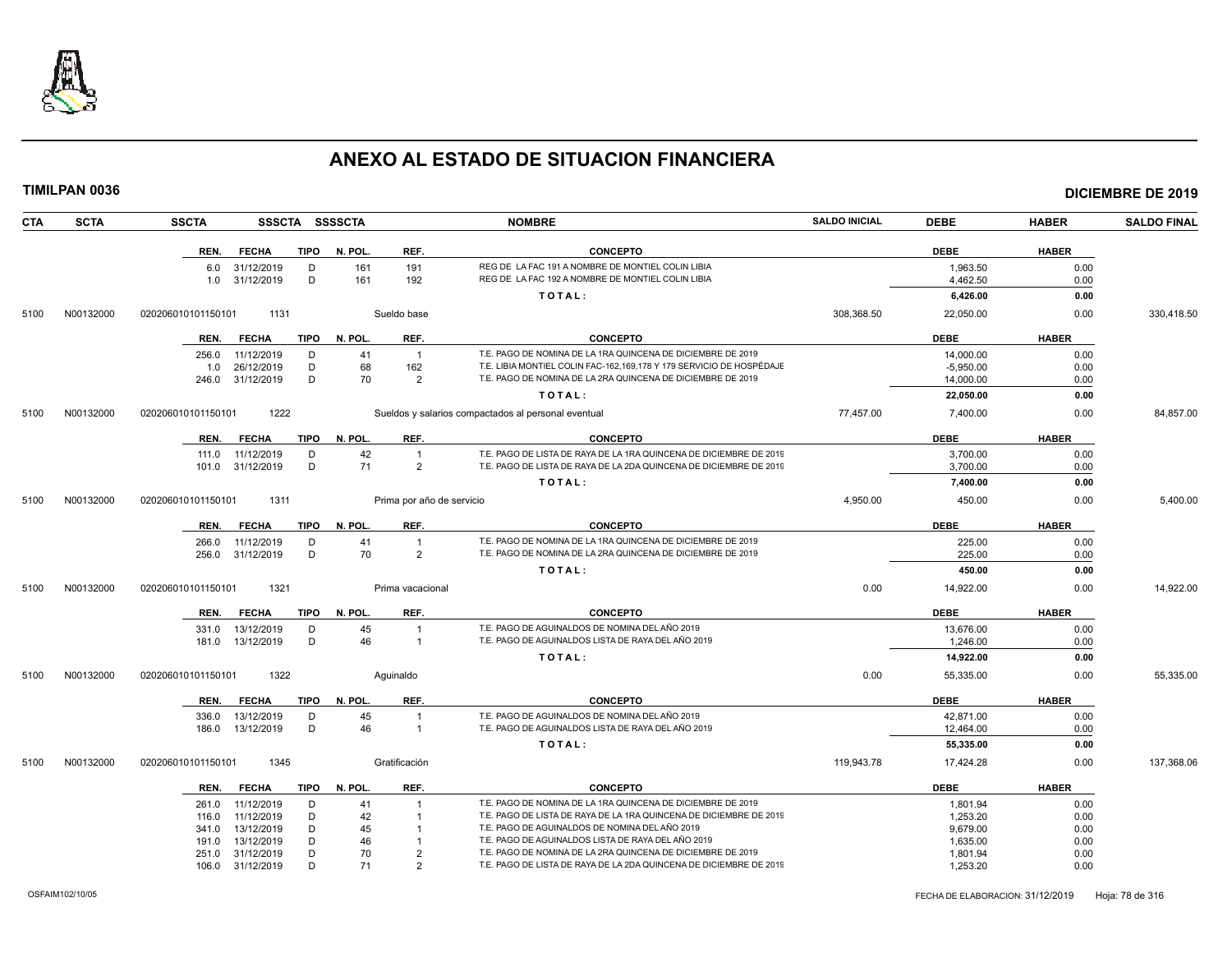

| <b>CTA</b>      | <b>SCTA</b> | <b>SSCTA</b>                             |             | SSSCTA SSSSCTA |                        | <b>NOMBRE</b>                                                                                                                        | <b>SALDO INICIAL</b> | <b>DEBE</b>                      | <b>HABER</b> | <b>SALDO FINAL</b> |
|-----------------|-------------|------------------------------------------|-------------|----------------|------------------------|--------------------------------------------------------------------------------------------------------------------------------------|----------------------|----------------------------------|--------------|--------------------|
|                 |             |                                          |             |                |                        | TOTAL:                                                                                                                               |                      | 17,424.28                        | 0.00         |                    |
| 5100            | N00132000   | 1541<br>020206010101150101               |             |                |                        | Becas para hijos de trabajadores sindicalizados                                                                                      | 2,000.00             | 400.00                           | 0.00         | 2,400.00           |
|                 |             | REN.<br><b>FECHA</b>                     | <b>TIPO</b> | N. POL.        | REF.                   | <b>CONCEPTO</b>                                                                                                                      |                      | <b>DEBE</b>                      | <b>HABER</b> |                    |
|                 |             | 271.0<br>11/12/2019                      | D           | 41             | $\overline{1}$         | T.E. PAGO DE NOMINA DE LA 1RA QUINCENA DE DICIEMBRE DE 2019                                                                          |                      | 200.00                           | 0.00         |                    |
|                 |             | 261.0<br>31/12/2019                      | D           | 70             | $\overline{2}$         | T.E. PAGO DE NOMINA DE LA 2RA QUINCENA DE DICIEMBRE DE 2019                                                                          |                      | 200.00                           | 0.00         |                    |
|                 |             |                                          |             |                |                        | TOTAL:                                                                                                                               |                      | 400.00                           | 0.00         |                    |
| 5100            | N00132000   | 1546<br>020206010101150101               |             |                |                        | Otros gastos derivados de convenio                                                                                                   | 2,400.00             | 0.00                             | 0.00         | 2,400.00           |
| 5100            | N00132000   | 020206010101150101<br>2611               |             |                |                        | Combustibles, lubricantes y aditivos                                                                                                 | 2,850.00             | 1,400.00                         | 0.00         | 4,250.00           |
|                 |             |                                          |             |                |                        |                                                                                                                                      |                      |                                  |              |                    |
|                 |             | <b>FECHA</b><br>REN.                     | <b>TIPO</b> | N. POL.        | REF.                   | <b>CONCEPTO</b>                                                                                                                      |                      | <b>DEBE</b>                      | <b>HABER</b> |                    |
|                 |             | 50.0<br>16/12/2019<br>85.0<br>31/12/2019 | D<br>D      | 52<br>73       | 5451<br>17694          | T.E. SERVICIO ESTRELLA JUNA SA DE CV FAC-5451 COMPRA COMBUSTIBLI<br>T.E. NATALIA MARIA DEL CARMEN FLORES ARCINIEGA FAC-17694 COMPRA  |                      | 1,000.00<br>400.00               | 0.00<br>0.00 |                    |
|                 |             |                                          |             |                |                        |                                                                                                                                      |                      |                                  |              |                    |
|                 |             |                                          |             |                |                        | TOTAL:                                                                                                                               |                      | 1,400.00                         | 0.00         |                    |
| 5100            | N00132000   | 3821<br>020206010101150101               |             |                |                        | Gastos de ceremonias oficiales y de orden social                                                                                     | 19,627.20            | 5,950.00                         | 0.00         | 25,577.20          |
|                 |             | REN.<br><b>FECHA</b>                     | <b>TIPO</b> | N. POL.        | REF.                   | <b>CONCEPTO</b>                                                                                                                      |                      | <b>DEBE</b>                      | <b>HABER</b> |                    |
|                 |             | 26/12/2019<br>6.0                        | D           | 68             | 162                    | T.E. LIBIA MONTIEL COLIN FAC-162,169,178 Y 179 SERVICIO DE HOSPÉDAJE                                                                 |                      | 5,950.00                         | 0.00         |                    |
|                 |             |                                          |             |                |                        | TOTAL:                                                                                                                               |                      | 5,950.00                         | 0.00         |                    |
| 5100            | N00132000   | 2111<br>020206010101160101               |             |                |                        | Materiales y útiles de oficina                                                                                                       | 23,321.68            | 0.00                             | 0.00         | 23,321.68          |
| 5100            | Q00104000   | 010701010101150101<br>2141               |             |                |                        | Materiales y útiles para el procesamiento en equipos y bienes informáticos                                                           | 6,277.00             | 0.00                             | 0.00         | 6,277.00           |
| 5100            | Q00104000   | 2611<br>010701010101150101               |             |                |                        | Combustibles, lubricantes y aditivos                                                                                                 | 719,349.47           | 84,011.64                        | 0.00         | 803,361.11         |
|                 |             |                                          |             |                |                        |                                                                                                                                      |                      |                                  |              |                    |
|                 |             | <b>FECHA</b><br>REN.                     | TIPO        | N. POL.        | REF.                   | CONCEPTO                                                                                                                             |                      | <b>DEBE</b>                      | <b>HABER</b> |                    |
|                 |             | 64.0<br>06/12/2019                       | D           | 38             | 5438                   | T.E. SERVICIO ESTRELLA JUNA SA DE CV FAC-5438 COMBUSTIBLE                                                                            |                      | 16,131.27                        | 0.00         |                    |
|                 |             | 11/12/2019<br>78.0                       | D           | 40             | 17546                  | T.E. NATALIA MA. DEL CARMEN FLORES ARCINIEGA FAC-17546 COMBUSTIE                                                                     |                      | 600.00                           | 0.00         |                    |
|                 |             | 16/12/2019<br>71.0                       | D<br>D      | 52<br>60       | 5451                   | T.E. SERVICIO ESTRELLA JUNA SA DE CV FAC-5451 COMPRA COMBUSTIBLI<br>T.E. SERVICIO ESTRELA JUNA SA DE CV FAC-5561 COMPRA DE COMBUSTII |                      | 14,350.89                        | 0.00         |                    |
|                 |             | 57.0<br>31/12/2019<br>30/12/2019<br>36.0 | D           | 69             | 5561<br>5562           | T.E. SERVICIO ESTRELLA JUNA SA DE CV FAC-5562 COMPRA COMBUSTIBLI                                                                     |                      | 15,450.27<br>14,100.39           | 0.00<br>0.00 |                    |
|                 |             | 31/12/2019<br>36.0                       | D           | 72             | 5587                   | T.E. SERVICIO ESTRELLA JUNA SA DE CV FAC-5587 COMPRA COMBUSTIBLI                                                                     |                      | 8,200.19                         | 0.00         |                    |
|                 |             | 31/12/2019<br>99.0                       | D           | 73             | 17694                  | T.E. NATALIA MARIA DEL CARMEN FLORES ARCINIEGA FAC-17694 COMPRA                                                                      |                      | 300.00                           | 0.00         |                    |
|                 |             | 02/12/2019<br>78.0                       | D           | 81             | 5374                   | T.E. SERVICIO ESTRELLA JUNA SA DE CV FAC-5374 COMPRA COMBUSTIBLI                                                                     |                      | 14,878.63                        | 0.00         |                    |
|                 |             |                                          |             |                |                        | TOTAL:                                                                                                                               |                      | 84,011.64                        | 0.00         |                    |
| 5100            | Q00104000   | 2992<br>010701010101150101               |             |                | Otros enseres          |                                                                                                                                      | 7,918.16             | 0.00                             | 0.00         | 7,918.16           |
| 5100            | Q00104000   | 3531<br>010701010101150101               |             |                |                        | Reparación, instalación y mantenimiento de bienes informáticos, microfilma                                                           | 26,680.00            | 0.00                             | 0.00         | 26,680.00          |
| 5100            | Q00104000   | 010701010101150101<br>3551               |             |                |                        | Reparación y mantenimiento de vehículos terrestres, aéreos y lacustres                                                               | 157,644.99           | 10,312.21                        | 0.00         | 167,957.20         |
|                 |             |                                          |             |                |                        |                                                                                                                                      |                      |                                  |              |                    |
|                 |             | <b>FECHA</b><br>REN.                     | <b>TIPO</b> | N. POL.        | REF.                   | <b>CONCEPTO</b>                                                                                                                      |                      | <b>DEBE</b>                      | <b>HABER</b> |                    |
|                 |             | 19/12/2019<br>1.0                        | D           | 82<br>83       | 3234                   | T.E. GRUPO COMERCIAL AUTOTOL SA DE CV FAC-3234 ROTULO PATRULLA<br>T.E. GRUPO COMERCIAL AUTOTOL SA DE CV FAC-3235 ROTULO PATRULLA     |                      | 1,718.01                         | 0.00         |                    |
|                 |             | 19/12/2019<br>1.0                        | D<br>D      | 85             | 3235<br>$\overline{1}$ | T.E. SIMON MUNGUIA CAMACHO SERVICIO DE REPARACION Y MANTENIME                                                                        |                      | 4,482.00                         | 0.00         |                    |
|                 |             | 26/12/2019<br>1.0                        | D           | 85             |                        | T.E. SIMON MUNGUIA CAMACHO SERVICIO DE REPARACION Y MANTENIME                                                                        |                      | 1,235.40                         | 0.00<br>0.00 |                    |
|                 |             | 26/12/2019<br>8.0<br>71.0 31/12/2019     | D           | 179            | 3189                   | CANCELACION DEL FONDO FIJO DEL TESORERO MUNICIPAL                                                                                    |                      | 2,204.00<br>672.80               | 0.00         |                    |
|                 |             |                                          |             |                |                        | TOTAL:                                                                                                                               |                      | 10,312.21                        | 0.00         |                    |
|                 |             |                                          |             |                |                        |                                                                                                                                      |                      |                                  |              |                    |
| 5100            | Q00104000   | 010701010101160101<br>2111               |             |                |                        | Materiales y útiles de oficina                                                                                                       | 7,887.05             | 0.00                             | 0.00         | 7,887.05           |
| OSFAIM102/10/05 |             |                                          |             |                |                        |                                                                                                                                      |                      | FECHA DE ELABORACION: 31/12/2019 |              | Hoja: 79 de 316    |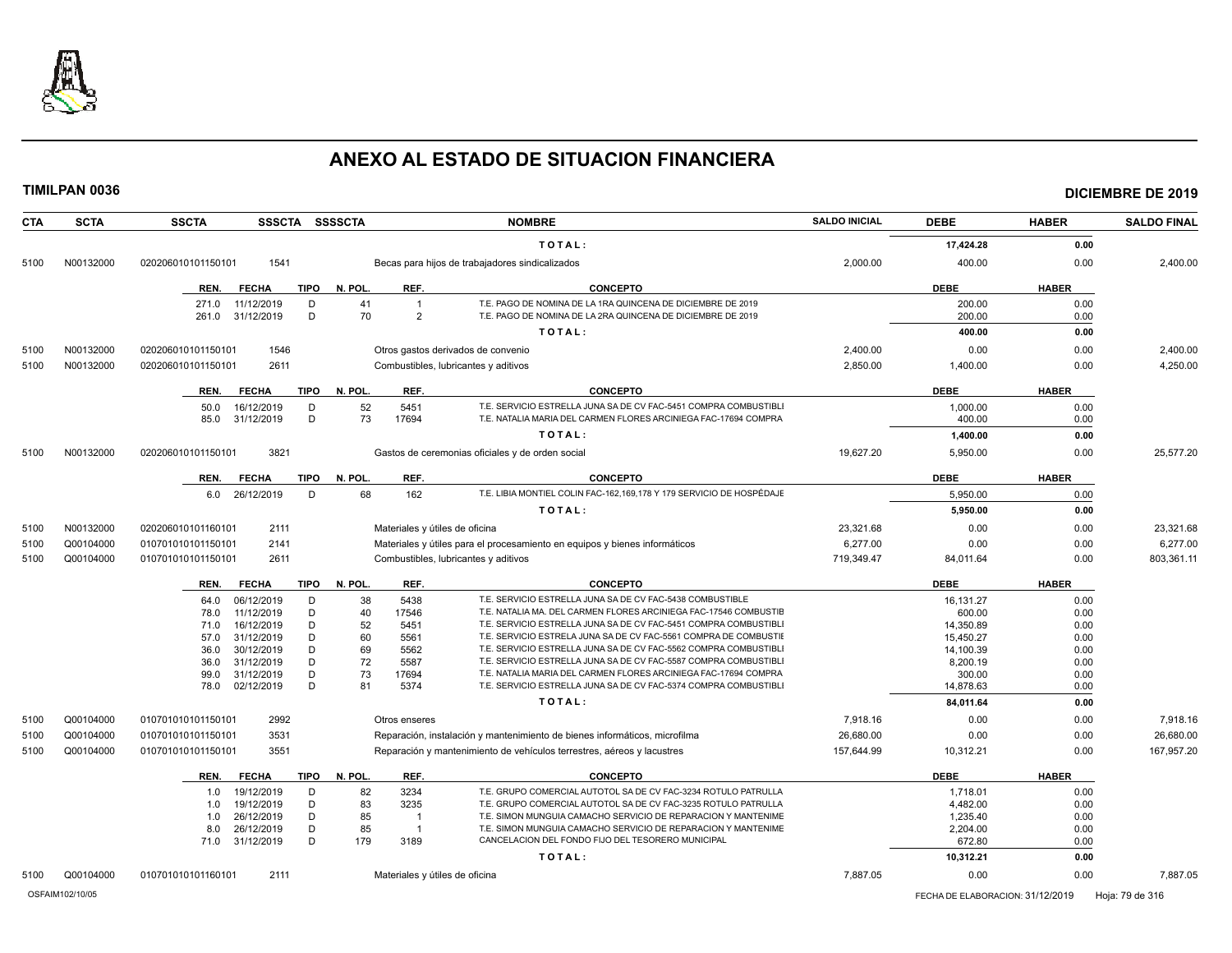

| <b>CTA</b> | <b>SCTA</b> | <b>SSCTA</b><br><b>SSSCTA</b>       | <b>SSSSCTA</b>                       | <b>NOMBRE</b>                                                          | <b>SALDO INICIAL</b> | <b>DEBE</b> | <b>HABER</b> | <b>SALDO FINAL</b> |
|------------|-------------|-------------------------------------|--------------------------------------|------------------------------------------------------------------------|----------------------|-------------|--------------|--------------------|
| 5100       | Q00104000   | 010701010101250102<br>1131          | Sueldo base                          |                                                                        | 1,924,439.94         | 166,370.54  | 0.00         | 2,090,810.48       |
|            |             | <b>FECHA</b><br>TIPO<br>REN.        | REF.<br>N. POL.                      | <b>CONCEPTO</b>                                                        |                      | <b>DEBE</b> | <b>HABER</b> |                    |
|            |             | 04/12/2019<br>E<br>1.0              | 39<br>54                             | CH-54 FORTA MUNICIPIO DE TIMILPAN COMPLEMENTO DE NOMINA DE SEC         |                      | 3.000.00    | 0.00         |                    |
|            |             | 11/12/2019<br>D<br>1.0              | 103<br>$\overline{1}$                | T.E. MUNICIPIO TIMILPAN NOMINA 1RA QNA DIC SEGURIDAD PUBLICA           |                      | 83,873.27   | 0.00         |                    |
|            |             | 31/12/2019<br>D<br>1.0              | 114<br>2                             | T.E. MUNICIPIO DE TIMILPAN NOMINA 2DA QNA DIC. SEG. PUBLICA            |                      | 79,497.27   | 0.00         |                    |
|            |             |                                     |                                      | TOTAL:                                                                 |                      | 166,370.54  | 0.00         |                    |
| 5100       | Q00104000   | 010701010101250102<br>1321          | Prima vacacional                     |                                                                        | 0.00                 | 28,632.00   | 0.00         | 28,632.00          |
|            |             | <b>FECHA</b><br>TIPO<br>REN.        | N. POL.<br>REF.                      | <b>CONCEPTO</b>                                                        |                      | <b>DEBE</b> | <b>HABER</b> |                    |
|            |             | 13/12/2019<br>D<br>1.0              | 105<br>$\overline{1}$                | T.E. MUNICIPIO TIMILPAN AGUINALDO Y PRIMA VACACIONAL SEGURIDAD P       |                      | 26,662.00   | 0.00         |                    |
|            |             | 14/12/2019<br>D<br>1.0              | 107<br>$\overline{1}$                | T.E. MUNICIPIO TIMILPAN AGUINALDO Y PRIMA VACACIONAL SEGURIDAD F       |                      | 1,970.00    | 0.00         |                    |
|            |             |                                     |                                      | TOTAL:                                                                 |                      | 28,632.00   | 0.00         |                    |
| 5100       | Q00104000   | 1322<br>010701010101250102          | Aquinaldo                            |                                                                        | 0.00                 | 272,919.00  | 0.00         | 272,919.00         |
|            |             | <b>FECHA</b><br><b>TIPO</b><br>REN. | N. POL.<br>REF.                      | <b>CONCEPTO</b>                                                        |                      | <b>DEBE</b> | <b>HABER</b> |                    |
|            |             | 13/12/2019<br>D<br>6.0              | 105                                  | T.E. MUNICIPIO TIMILPAN AGUINALDO Y PRIMA VACACIONAL SEGURIDAD F       |                      | 253,219.00  | 0.00         |                    |
|            |             | 14/12/2019<br>D<br>6.0              | 107<br>$\overline{1}$                | T.E. MUNICIPIO TIMILPAN AGUINALDO Y PRIMA VACACIONAL SEGURIDAD F       |                      | 19,700.00   | 0.00         |                    |
|            |             |                                     |                                      | TOTAL:                                                                 |                      | 272,919.00  | 0.00         |                    |
| 5100       | Q00104000   | 1345<br>010701010101250102          | Gratificación                        |                                                                        | 1,295,195.42         | 137,325.06  | 0.00         | 1,432,520.48       |
|            |             | <b>FECHA</b><br><b>TIPO</b><br>REN. | N. POL.<br>REF.                      | <b>CONCEPTO</b>                                                        |                      | <b>DEBE</b> | <b>HABER</b> |                    |
|            |             | 04/12/2019<br>E<br>6.0              | 39<br>54                             | CH-54 FORTA MUNICIPIO DE TIMILPAN COMPLEMENTO DE NOMINA DE SEC         |                      | 1,928.32    | 0.00         |                    |
|            |             | 11/12/2019<br>D<br>6.0              | 103<br>$\overline{1}$                | T.E. MUNICIPIO TIMILPAN NOMINA 1RA QNA DIC SEGURIDAD PUBLICA           |                      | 54,535.03   | 0.00         |                    |
|            |             | 13/12/2019<br>D<br>11.0             | 105<br>$\overline{1}$                | T.E. MUNICIPIO TIMILPAN AGUINALDO Y PRIMA VACACIONAL SEGURIDAD P       |                      | 26,133.00   | 0.00         |                    |
|            |             | 14/12/2019<br>D<br>11.0             | 107                                  | T.E. MUNICIPIO TIMILPAN AGUINALDO Y PRIMA VACACIONAL SEGURIDAD P       |                      | 2,122.00    | 0.00         |                    |
|            |             | D<br>31/12/2019<br>6.0              | 114<br>2                             | T.E. MUNICIPIO DE TIMILPAN NOMINA 2DA QNA DIC. SEG. PUBLICA            |                      | 52,606.71   | 0.00         |                    |
|            |             |                                     |                                      | TOTAL:                                                                 |                      | 137,325.06  | 0.00         |                    |
| 5100       | Q00104000   | 3551<br>010701010101250102          |                                      | Reparación y mantenimiento de vehículos terrestres, aéreos y lacustres | 556.80               | 0.00        | 0.00         | 556.80             |
| 5100       | Q00104000   | 3993<br>010701010101250102          | Estudios y análisis clínicos         |                                                                        | 12,064.00            | 0.00        | 0.00         | 12,064.00          |
| 5100       | Q00104000   | 2711<br>010701010101250105          | Vestuario y uniformes                |                                                                        | 153,120.00           | 0.00        | 0.00         | 153,120.00         |
| 5100       | Q00104000   | 3341<br>010701010101250105          | Capacitación                         |                                                                        | 135.900.00           | 0.00        | 0.00         | 135,900.00         |
| 5100       | Q00104000   | 3391<br>010701010101250105          | Servicios profesionales              |                                                                        | 121,000.00           | 0.00        | 0.00         | 121,000.00         |
| 5100       | Q00104000   | 3411<br>010701010101250105          | Servicios bancarios y financieros    |                                                                        | 1.00                 | 0.00        | 0.00         | 1.00               |
| 5100       | Q00105000   | 2541<br>010702010303150101          |                                      | Materiales, accesorios y suministros médicos                           | 6,938.88             | 0.00        | 0.00         | 6,938.88           |
| 5100       | Q00105000   | 2611<br>010702010303150101          | Combustibles, lubricantes y aditivos |                                                                        | 145.815.64           | 17.216.49   | 0.00         | 163.032.13         |
|            |             | <b>FECHA</b><br>TIPO<br>REN.        | N. POL.<br>REF.                      | <b>CONCEPTO</b>                                                        |                      | <b>DEBE</b> | <b>HABER</b> |                    |
|            |             | 06/12/2019<br>D<br>71.0             | 38<br>5438                           | T.E. SERVICIO ESTRELLA JUNA SA DE CV FAC-5438 COMBUSTIBLE              |                      | 4,170.17    | 0.00         |                    |
|            |             | 11/12/2019<br>D<br>85.0             | 40<br>17546                          | T.E. NATALIA MA. DEL CARMEN FLORES ARCINIEGA FAC-17546 COMBUSTIE       |                      | 500.00      | 0.00         |                    |
|            |             | 16/12/2019<br>D<br>78.0             | 52<br>5451                           | T.E. SERVICIO ESTRELLA JUNA SA DE CV FAC-5451 COMPRA COMBUSTIBLI       |                      | 2,085.42    | 0.00         |                    |
|            |             | 31/12/2019<br>D<br>64.0             | 60<br>5561                           | T.E. SERVICIO ESTRELA JUNA SA DE CV FAC-5561 COMPRA DE COMBUSTIE       |                      | 2,200.09    | 0.00         |                    |
|            |             | 30/12/2019<br>D<br>43.0             | 69<br>5562                           | T.E. SERVICIO ESTRELLA JUNA SA DE CV FAC-5562 COMPRA COMBUSTIBLI       |                      | 3,750.39    | 0.00         |                    |
|            |             | 31/12/2019<br>D<br>43.0             | 72<br>5587                           | T.E. SERVICIO ESTRELLA JUNA SA DE CV FAC-5587 COMPRA COMBUSTIBLI       |                      | 1,310.19    | 0.00         |                    |
|            |             | 85.0<br>02/12/2019<br>D             | 81<br>5374                           | T.E. SERVICIO ESTRELLA JUNA SA DE CV FAC-5374 COMPRA COMBUSTIBLI       |                      | 3,200.23    | 0.00         |                    |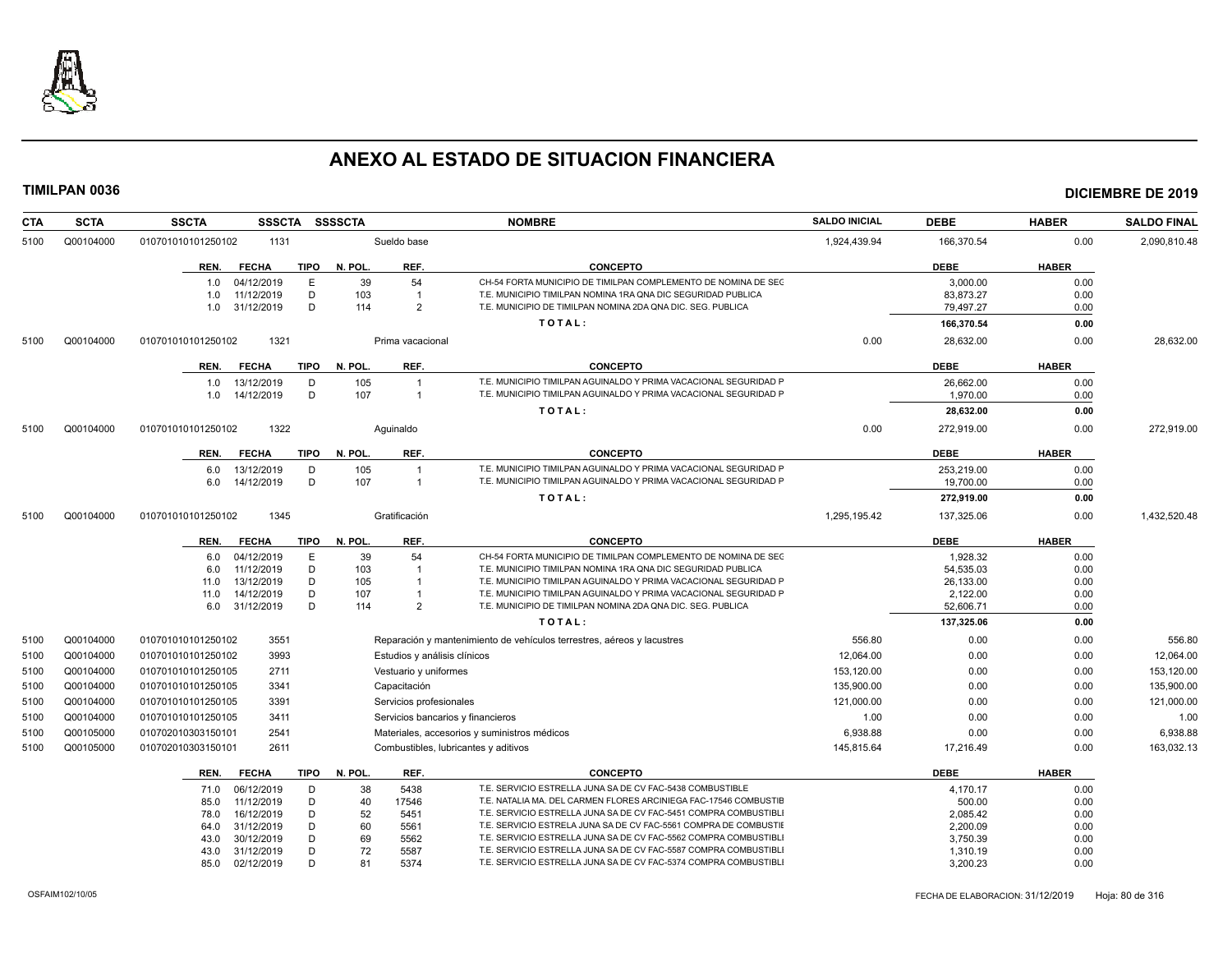

| <b>CTA</b> | <b>SCTA</b> | <b>SSCTA</b><br>SSSCTA SSSSCTA      |                       | <b>NOMBRE</b>                                                      | <b>SALDO INICIAL</b> | <b>DEBE</b> | <b>HABER</b> | <b>SALDO FINAL</b> |
|------------|-------------|-------------------------------------|-----------------------|--------------------------------------------------------------------|----------------------|-------------|--------------|--------------------|
|            |             |                                     |                       | TOTAL:                                                             |                      | 17,216.49   | 0.00         |                    |
| 5100       | Q00105000   | 010702010303250102<br>1131          | Sueldo base           |                                                                    | 197,212.00           | 17,606.00   | 0.00         | 214,818.00         |
|            |             | <b>FECHA</b><br>TIPO<br>REN.        | REF.<br>N. POL.       | <b>CONCEPTO</b>                                                    |                      | <b>DEBE</b> | <b>HABER</b> |                    |
|            |             | 11/12/2019<br>D<br>1.0              | 104<br>$\overline{1}$ | T.E. MUNICIPIO TIMILPAN NOMINA 1RA QNA DIC PROTECCION CIVIL        |                      | 8.606.00    | 0.00         |                    |
|            |             | 31/12/2019<br>D<br>1.0              | 115<br>2              | T.E. MUNICIPIO DE TIMILPAN NOMINA 2DA QNA DIC. PROT. CIVIL         |                      | 9,000.00    | 0.00         |                    |
|            |             |                                     |                       | TOTAL:                                                             |                      | 17,606.00   | 0.00         |                    |
| 5100       | Q00105000   | 1321<br>010702010303250102          | Prima vacacional      |                                                                    | 0.00                 | 2,955.00    | 0.00         | 2,955.00           |
|            |             | <b>FECHA</b><br>TIPO<br>REN.        | REF.<br>N. POL.       | <b>CONCEPTO</b>                                                    |                      | <b>DEBE</b> | <b>HABER</b> |                    |
|            |             | 1.0 13/12/2019<br>D                 | 106<br>$\overline{1}$ | T.E. MUNICIPIO TIMILPAN AGUINALDO Y PRIMA VACACIONAL PROT. CIVIL   |                      | 2.955.00    | 0.00         |                    |
|            |             |                                     |                       | TOTAL:                                                             |                      | 2,955.00    | 0.00         |                    |
| 5100       | Q00105000   | 1322<br>010702010303250102          | Aquinaldo             |                                                                    | 0.00                 | 29,550.00   | 0.00         | 29,550.00          |
|            |             | <b>TIPO</b><br><b>FECHA</b><br>REN. | N. POL.<br>REF.       | <b>CONCEPTO</b>                                                    |                      | <b>DEBE</b> | <b>HABER</b> |                    |
|            |             | 13/12/2019<br>D<br>6.0              | 106<br>$\overline{1}$ | T.E. MUNICIPIO TIMILPAN AGUINALDO Y PRIMA VACACIONAL PROT. CIVIL   |                      | 29,550.00   | 0.00         |                    |
|            |             |                                     |                       | TOTAL:                                                             |                      | 29,550.00   | 0.00         |                    |
| 5100       | Q00105000   | 1345<br>010702010303250102          | Gratificación         |                                                                    | 158,647.06           | 17,605.46   | 0.00         | 176,252.52         |
|            |             | <b>FECHA</b><br><b>TIPO</b><br>REN. | N. POL.<br>REF.       | <b>CONCEPTO</b>                                                    |                      | <b>DEBE</b> | <b>HABER</b> |                    |
|            |             | 11/12/2019<br>D<br>6.0              | 104<br>$\overline{1}$ | T.E. MUNICIPIO TIMILPAN NOMINA 1RA QNA DIC PROTECCION CIVIL        |                      | 7,211.23    | 0.00         |                    |
|            |             | D<br>13/12/2019<br>11.0             | 106<br>$\overline{1}$ | T.E. MUNICIPIO TIMILPAN AGUINALDO Y PRIMA VACACIONAL PROT. CIVIL   |                      | 3,183.00    | 0.00         |                    |
|            |             | D<br>31/12/2019<br>6.0              | 115<br>$\overline{2}$ | T.E. MUNICIPIO DE TIMILPAN NOMINA 2DA QNA DIC. PROT. CIVIL         |                      | 7,211.23    | 0.00         |                    |
|            |             |                                     |                       | TOTAL:                                                             |                      | 17,605.46   | 0.00         |                    |
| 5100       | R00150000   | 1131<br>020402010102150101          | Sueldo base           |                                                                    | 168,684.60           | 20,898.60   | 0.00         | 189,583.20         |
|            |             | <b>FECHA</b><br>REN.<br>TIPO        | N. POL.<br>REF.       | <b>CONCEPTO</b>                                                    |                      | <b>DEBE</b> | <b>HABER</b> |                    |
|            |             | 11/12/2019<br>E<br>1.0              | 11<br>1703            | CH-1703 PARTICI. MUNICIPIO DE TIMILPAN COMPLEMENTO LISTA DE RAYA   |                      | 7,000.00    | 0.00         |                    |
|            |             | 11/12/2019<br>D<br>276.0            | 41<br>$\mathbf{1}$    | T.E. PAGO DE NOMINA DE LA 1RA QUINCENA DE DICIEMBRE DE 2019        |                      | 6.949.30    | 0.00         |                    |
|            |             | D<br>31/12/2019<br>266.0            | 70<br>$\overline{2}$  | T.E. PAGO DE NOMINA DE LA 2RA QUINCENA DE DICIEMBRE DE 2019        |                      | 6,949.30    | 0.00         |                    |
|            |             |                                     |                       | TOTAL:                                                             |                      | 20,898.60   | 0.00         |                    |
| 5100       | R00150000   | 1222<br>020402010102150101          |                       | Sueldos y salarios compactados al personal eventual                | 554,091.62           | 58,724.14   | 0.00         | 612,815.76         |
|            |             | REN.<br><b>FECHA</b><br>TIPO        | N. POL.<br>REF.       | <b>CONCEPTO</b>                                                    |                      | <b>DEBE</b> | <b>HABER</b> |                    |
|            |             | 11/12/2019<br>D<br>121.0            | 42<br>$\overline{1}$  | T.E. PAGO DE LISTA DE RAYA DE LA 1RA QUINCENA DE DICIEMBRE DE 2019 |                      | 29,512.07   | 0.00         |                    |
|            |             | 111.0 31/12/2019<br>D               | 71<br>$\overline{2}$  | T.E. PAGO DE LISTA DE RAYA DE LA 2DA QUINCENA DE DICIEMBRE DE 2019 |                      | 29,212.07   | 0.00         |                    |
|            |             |                                     |                       | TOTAL:                                                             |                      | 58,724.14   | 0.00         |                    |
| 5100       | R00150000   | 1321<br>020402010102150101          | Prima vacacional      |                                                                    | 0.00                 | 20,784.00   | 0.00         | 20.784.00          |
|            |             | <b>FECHA</b><br>TIPO<br>REN.        | REF.<br>N. POL.       | <b>CONCEPTO</b>                                                    |                      | <b>DEBE</b> | <b>HABER</b> |                    |
|            |             | 12/12/2019<br>E<br>21.0             | 18<br>1710            | CH-1710 COMPLEMENTO DE AGUINALDO DE LISTA DE RAYA DEL AÑO 2019     |                      | 4,603.00    | 0.00         |                    |
|            |             | D<br>13/12/2019<br>346.0            | 45                    | T.E. PAGO DE AGUINALDOS DE NOMINA DEL AÑO 2019                     |                      | 2,317.00    | 0.00         |                    |
|            |             | 13/12/2019<br>D<br>196.0            | 46<br>$\overline{1}$  | T.E. PAGO DE AGUINALDOS LISTA DE RAYA DEL AÑO 2019                 |                      | 13,864.00   | 0.00         |                    |
|            |             |                                     |                       | TOTAL:                                                             |                      | 20,784.00   | 0.00         |                    |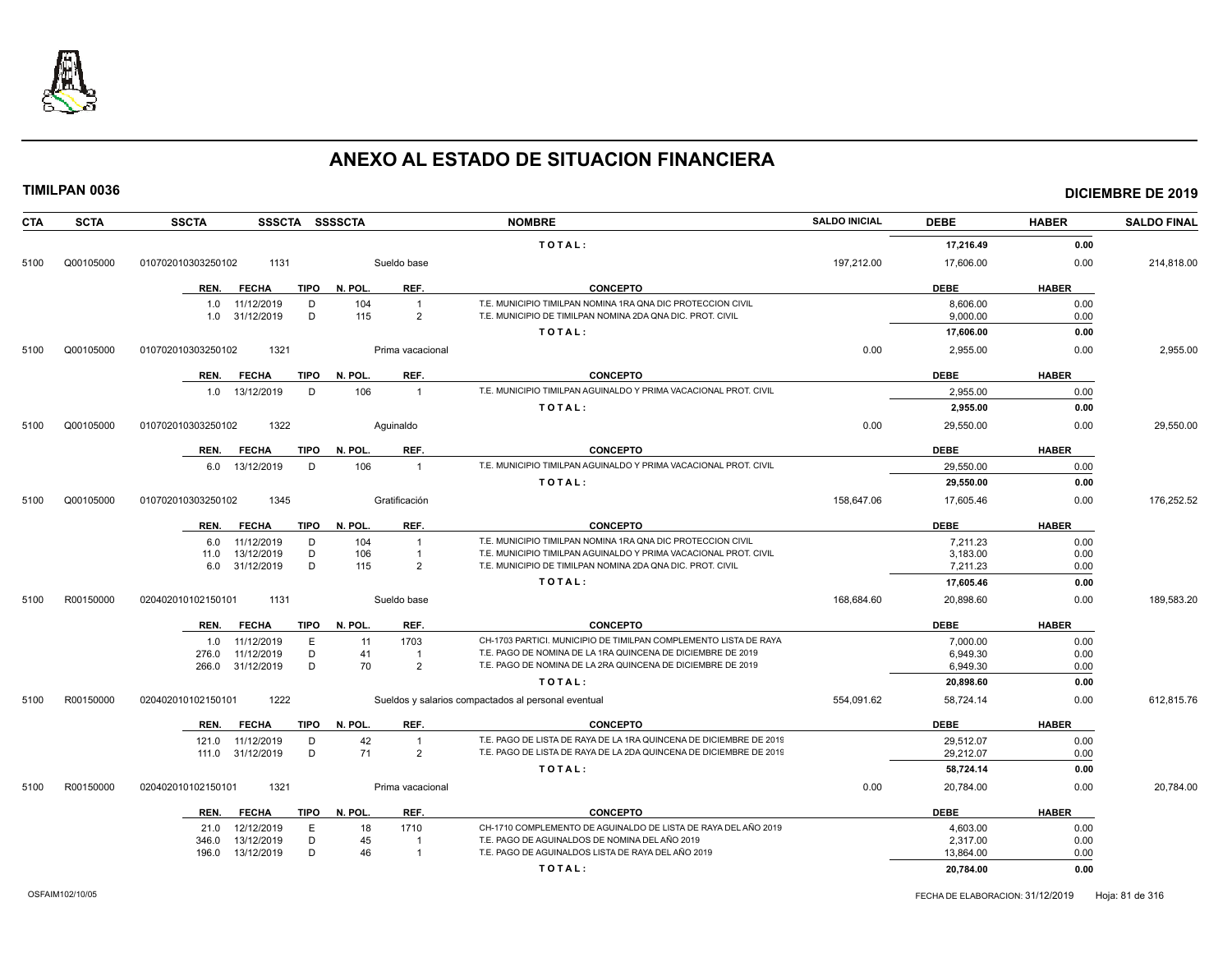

| <b>CTA</b> | <b>SCTA</b> | <b>SSCTA</b><br><b>SSSCTA</b> | <b>SSSSCTA</b>                 | <b>NOMBRE</b>                                                      | <b>SALDO INICIAL</b> | <b>DEBE</b> | <b>HABER</b> | <b>SALDO FINAL</b> |
|------------|-------------|-------------------------------|--------------------------------|--------------------------------------------------------------------|----------------------|-------------|--------------|--------------------|
| 5100       | R00150000   | 1322<br>020402010102150101    | Aquinaldo                      |                                                                    | 0.00                 | 108,407.00  | 0.00         | 108,407.00         |
|            |             | REN.<br><b>FECHA</b><br>TIPO  | N. POL.<br>REF.                | <b>CONCEPTO</b>                                                    |                      | <b>DEBE</b> | <b>HABER</b> |                    |
|            |             | 12/12/2019<br>E<br>16.0       | 18<br>1710                     | CH-1710 COMPLEMENTO DE AGUINALDO DE LISTA DE RAYA DEL AÑO 2019     |                      | 18,411.00   | 0.00         |                    |
|            |             | 13/12/2019<br>D<br>351.0      | 45                             | T.E. PAGO DE AGUINALDOS DE NOMINA DEL AÑO 2019                     |                      | 23,176.00   | 0.00         |                    |
|            |             | D<br>201.0<br>13/12/2019      | 46<br>$\overline{1}$           | T.E. PAGO DE AGUINALDOS LISTA DE RAYA DEL AÑO 2019                 |                      | 66,820.00   | 0.00         |                    |
|            |             |                               |                                | TOTAL:                                                             |                      | 108,407.00  | 0.00         |                    |
| 5100       | R00150000   | 1345<br>020402010102150101    | Gratificación                  |                                                                    | 201,698.13           | 37,022.96   | 0.00         | 238,721.09         |
|            |             | <b>FECHA</b><br>TIPO<br>REN.  | REF.<br>N. POL.                | <b>CONCEPTO</b>                                                    |                      | <b>DEBE</b> | <b>HABER</b> |                    |
|            |             | 11/12/2019<br>E<br>6.0        | 11<br>1703                     | CH-1703 PARTICI, MUNICIPIO DE TIMILPAN COMPLEMENTO LISTA DE RAYA   |                      | 3,633.04    | 0.00         |                    |
|            |             | E<br>26.0<br>12/12/2019       | 18<br>1710                     | CH-1710 COMPLEMENTO DE AGUINALDO DE LISTA DE RAYA DEL AÑO 2019     |                      | 3,622.00    | 0.00         |                    |
|            |             | D<br>11/12/2019<br>281.0      | 41                             | T.E. PAGO DE NOMINA DE LA 1RA QUINCENA DE DICIEMBRE DE 2019        |                      | 2,450.91    | 0.00         |                    |
|            |             | 11/12/2019<br>D<br>126.0      | 42                             | T.E. PAGO DE LISTA DE RAYA DE LA 1RA QUINCENA DE DICIEMBRE DE 2019 |                      | 8,496.05    | 0.00         |                    |
|            |             | 13/12/2019<br>D<br>356.0      | 45                             | T.E. PAGO DE AGUINALDOS DE NOMINA DEL AÑO 2019                     |                      | 2,076.00    | 0.00         |                    |
|            |             | 13/12/2019<br>D<br>206.0      | 46                             | T.E. PAGO DE AGUINALDOS LISTA DE RAYA DEL AÑO 2019                 |                      | 5,798.00    | 0.00         |                    |
|            |             | D<br>271.0<br>31/12/2019      | 70<br>$\overline{2}$           | T.E. PAGO DE NOMINA DE LA 2RA QUINCENA DE DICIEMBRE DE 2019        |                      | 2,450.91    | 0.00         |                    |
|            |             | 31/12/2019<br>D<br>116.0      | 71<br>$\overline{2}$           | T.E. PAGO DE LISTA DE RAYA DE LA 2DA QUINCENA DE DICIEMBRE DE 2019 |                      | 8,496.05    | 0.00         |                    |
|            |             |                               |                                | TOTAL:                                                             |                      | 37,022.96   | 0.00         |                    |
| 5100       | R00150000   | 020402010102150101<br>2611    |                                | Combustibles, lubricantes y aditivos                               | 2,636.40             | 1,280.00    | 0.00         | 3.916.40           |
|            |             | <b>FECHA</b><br>TIPO<br>REN.  | N. POL.<br>REF.                | <b>CONCEPTO</b>                                                    |                      | <b>DEBE</b> | <b>HABER</b> |                    |
|            |             | 11/12/2019<br>D<br>71.0       | 17546<br>40                    | T.E. NATALIA MA. DEL CARMEN FLORES ARCINIEGA FAC-17546 COMBUSTIE   |                      | 200.00      | 0.00         |                    |
|            |             | D<br>16/12/2019<br>64.0       | 52<br>5451                     | T.E. SERVICIO ESTRELLA JUNA SA DE CV FAC-5451 COMPRA COMBUSTIBLI   |                      | 980.00      | 0.00         |                    |
|            |             | D<br>31/12/2019<br>64.0       | 179<br>3373                    | CANCELACION DEL FONDO FIJO DEL TESORERO MUNICIPAL                  |                      | 100.00      | 0.00         |                    |
|            |             |                               |                                | TOTAL:                                                             |                      | 1,280.00    | 0.00         |                    |
| 5200       |             |                               |                                | Transferencias, Asignaciones, Subsidios y Otras Ayudas             | 6,038,672.14         | 610,885.02  | 0.00         | 6,649,557.16       |
| 5200       | A00A00000   | 4383<br>010301010101110101    | Subsidios y apoyos             |                                                                    | 3.160.114.08         | 535.186.02  | 0.00         | 3.695.300.10       |
|            |             | <b>FECHA</b><br>TIPO<br>REN.  | REF.<br>N. POL.                | <b>CONCEPTO</b>                                                    |                      | <b>DEBE</b> | <b>HABER</b> |                    |
|            |             | 31/12/2019<br>D<br>1.0        | -8                             | PAGO ISSEMYM DE DICIEMBRE 2019 DEL DIF TIMILPAN                    |                      | 70,186.02   | 0.00         |                    |
|            |             | 11/12/2019<br>D<br>1.0        | 43                             | T.E. SISTEMA MUNICIPAL DIF DE TIMILPAN COMPLEMENTO PARTICIPACION   |                      | 100,000.00  | 0.00         |                    |
|            |             | 13/12/2019<br>D<br>1.0        | 49                             | T.E. SISTEMA MUNICIPAL DIF DE TIMILPAN PARTICIPACIONES PARA AGUIN/ |                      | 265.000.00  | 0.00         |                    |
|            |             | D<br>31/12/2019<br>1.0        | 155                            | REGISTRO DE LA PÁRTICIPACION AL SISTEMA MUNICIPAL DIF DE TIMILPAN  |                      | 100,000.00  | 0.00         |                    |
|            |             |                               |                                | TOTAL:                                                             |                      | 535,186.02  | 0.00         |                    |
| 5200       | A00A00000   | 4411<br>010301010101110101    | Cooperaciones y ayudas         |                                                                    | 454,097.49           | 35,500.00   | 0.00         | 489,597.49         |
|            |             | REN.<br><b>FECHA</b><br>TIPO  | N. POL.<br>REF.                | <b>CONCEPTO</b>                                                    |                      | <b>DEBE</b> | <b>HABER</b> |                    |
|            |             |                               |                                |                                                                    |                      |             |              |                    |
|            |             | 06/12/2019<br>E<br>1.0        | 105<br>$\overline{\mathbf{1}}$ | CH-105 RP APOYO ECONOMICO A LA COMUNIDAD DE BO ITURBIDE            |                      | 10,000.00   | 0.00         |                    |
|            |             | 06/12/2019<br>E<br>1.0        | $\overline{2}$<br>106          | CH-106 RP APOYO ECONOMICO A LA COMUNIDAD DE SN NICOLAS 2DA MZ.     |                      | 7,500.00    | 0.00         |                    |
|            |             | 10/12/2019<br>E<br>1.0        | 1701<br>-9                     | CH-1701 PARTICIPACIONES APOYO ECONOMICO DE LA FIESTA PATRONAL      |                      | 8,000.00    | 0.00         |                    |
|            |             | E<br>26/12/2019<br>1.0        | 28<br>1720                     | CH-1720 LEOBALDO LOBERA MIRANDA APOYO ECONOMICO PARA HUAPAN        |                      | 10,000.00   | 0.00         |                    |
|            |             |                               |                                | TOTAL:                                                             |                      | 35,500.00   | 0.00         |                    |
| 5200       | A00A00000   | 010301010101260103<br>4411    | Cooperaciones y ayudas         |                                                                    | 10.000.00            | 0.00        | 0.00         | 10.000.00          |
| 5200       | L00119000   | 010502050203110101<br>4391    | Subsidios por carga fiscal     |                                                                    | 2,414,460.57         | 40,199.00   | 0.00         | 2,454,659.57       |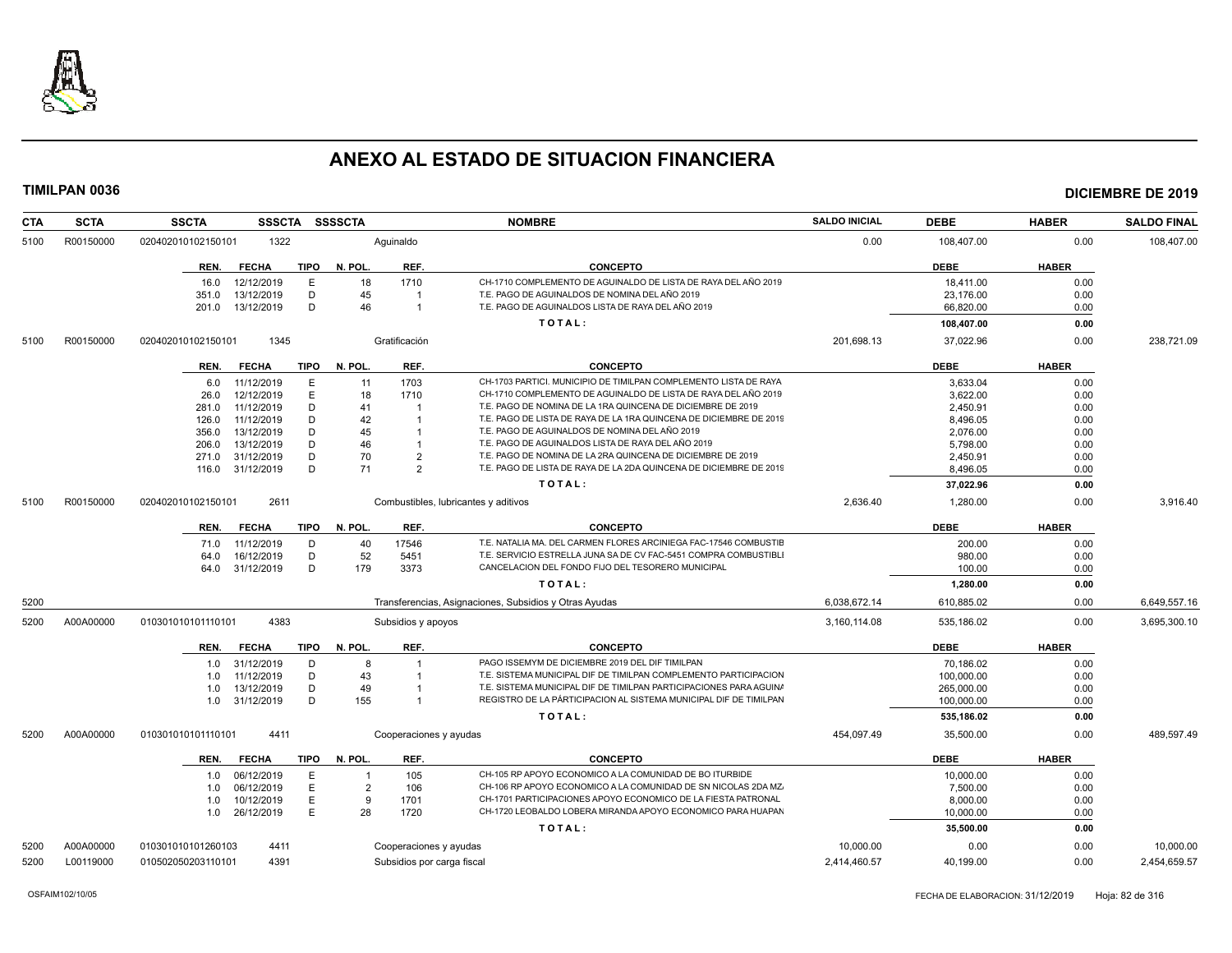

| <b>CTA</b> | <b>SCTA</b> | <b>SSCTA</b>               | SSSCTA SSSSCTA |                          | <b>NOMBRE</b>                                                 | <b>SALDO INICIAL</b> | <b>DEBE</b>  | <b>HABER</b> | <b>SALDO FINAL</b> |
|------------|-------------|----------------------------|----------------|--------------------------|---------------------------------------------------------------|----------------------|--------------|--------------|--------------------|
|            |             | REN.<br><b>FECHA</b>       | <b>TIPO</b>    | N. POL.<br>REF.          | <b>CONCEPTO</b>                                               |                      | <b>DEBE</b>  | <b>HABER</b> |                    |
|            |             | 78.0<br>01/12/2019         |                |                          | REGISTRO DE INGRESOS RECAUDADOS DE LA CAJA DE LA TESORERIA DE |                      | 31,215.00    | 0.00         |                    |
|            |             | 2.0<br>31/12/2019          |                | 6<br>$\overline{1}$      | REGISTRO DEL IMPUESTO PREDIAL DEL MES DE DICIEMBRE DE 2019    |                      | 8,984.00     | 0.00         |                    |
|            |             |                            |                |                          | TOTAL:                                                        |                      | 40,199.00    | 0.00         |                    |
| 5500       |             |                            |                |                          | Otros Gastos y Pérdidas Extraordinarias                       | 1,868,568.20         | 170,833.88   | 0.00         | 2,039,402.08       |
| 5500       | 000000001   |                            |                | DEPRECIACION AÑO 2019    |                                                               | 1.868.568.20         | 170,833.88   | 0.00         | 2,039,402.08       |
|            |             | REN.<br><b>FECHA</b>       | <b>TIPO</b>    | REF.<br>N. POL.          | <b>CONCEPTO</b>                                               |                      | <b>DEBE</b>  | <b>HABER</b> |                    |
|            |             | 31/12/2019<br>1.0          | D              | 181<br>$\overline{1}$    | DEPRECIACION DICIEMBRE DE 2019                                |                      | 170,833.88   | 0.00         |                    |
|            |             |                            |                |                          | TOTAL:                                                        |                      | 170,833.88   | 0.00         |                    |
| 5600       |             |                            |                | <b>Inversion Publica</b> |                                                               | 3,403,897.71         | 3,973,863.14 | 0.00         | 7,377,760.85       |
| 5600       | F00124000   | 6122<br>020103010101250101 |                | Obra estatal o municipal |                                                               | 0.00                 | 679.969.06   | 0.00         | 679,969.06         |
|            |             | REN.<br><b>FECHA</b>       | <b>TIPO</b>    | N. POL.<br>REF.          | <b>CONCEPTO</b>                                               |                      | <b>DEBE</b>  | <b>HABER</b> |                    |
|            |             | 7.0 31/12/2019             | D              | 174<br>$\overline{1}$    | Obra estatal o municipal                                      |                      | 679,969.06   | 0.00         |                    |
|            |             |                            |                |                          | TOTAL:                                                        |                      | 679,969.06   | 0.00         |                    |
| 5600       | F00124000   | 6122<br>020201010201260101 |                | Obra estatal o municipal |                                                               | 1,963,071.09         | 1,446,804.91 | 0.00         | 3,409,876.00       |
|            |             | <b>FECHA</b><br>REN.       | <b>TIPO</b>    | REF.<br>N. POL.          | <b>CONCEPTO</b>                                               |                      | <b>DEBE</b>  | <b>HABER</b> |                    |
|            |             | 31/12/2019<br>5.0          | D              | 174<br>$\overline{1}$    | Obra estatal o municipal                                      |                      | 846,815.95   | 0.00         |                    |
|            |             | 31/12/2019<br>1.0          | D              | 174<br>$\overline{1}$    | Obra estatal o municipal                                      |                      | 599,988.96   | 0.00         |                    |
|            |             |                            |                |                          | TOTAL:                                                        |                      | 1,446,804.91 | 0.00         |                    |
| 5600       | F00124000   | 6139<br>020201010503150101 |                |                          | Reparación y mantenimiento de infraestructura hidráulica      | 407,574.34           | 199.00       | 0.00         | 407,773.34         |
|            |             | <b>FECHA</b><br>REN.       | <b>TIPO</b>    | N. POL.<br>REF.          | <b>CONCEPTO</b>                                               |                      | <b>DEBE</b>  | <b>HABER</b> |                    |
|            |             | 78.0<br>31/12/2019         | D              | 745<br>179               | CANCELACION DEL FONDO FIJO DEL TESORERO MUNICIPAL             |                      | 94.99        | 0.00         |                    |
|            |             | 106.0<br>31/12/2019        | D              | 179<br>13015             | CANCELACION DEL FONDO FIJO DEL TESORERO MUNICIPAL             |                      | 104.01       | 0.00         |                    |
|            |             |                            |                |                          | TOTAL:                                                        |                      | 199.00       | 0.00         |                    |
| 5600       | F00124000   | 6159<br>020201010503150101 |                |                          | Reparacion y mantenimiento de vialidades y alumbrado          | 684,241.32           | 0.00         | 0.00         | 684,241.32         |
| 5600       | F00124000   | 020203010201250101<br>6122 |                | Obra estatal o municipal |                                                               | 0.00                 | 997.025.10   | 0.00         | 997,025.10         |
|            |             | REN.<br><b>FECHA</b>       | <b>TIPO</b>    | N. POL.<br>REF.          | <b>CONCEPTO</b>                                               |                      | <b>DEBE</b>  | <b>HABER</b> |                    |
|            |             | 9.0 31/12/2019             | D              | 174<br>$\overline{1}$    | Obra estatal o municipal                                      |                      | 997.025.10   | 0.00         |                    |
|            |             |                            |                |                          | TOTAL:                                                        |                      | 997,025.10   | 0.00         |                    |
| 5600       | F00124000   | 6122<br>020204010201260101 |                | Obra estatal o municipal |                                                               | 349,010.96           | 849,865.07   | 0.00         | 1,198,876.03       |
|            |             | REN.<br><b>FECHA</b>       | TIPO           | REF.<br>N. POL.          | <b>CONCEPTO</b>                                               |                      | <b>DEBE</b>  | <b>HABER</b> |                    |
|            |             | 3.0 31/12/2019             | D              | 174<br>$\overline{1}$    | Obra estatal o municipal                                      |                      | 849,865.07   | 0.00         |                    |
|            |             |                            |                |                          | TOTAL:                                                        |                      | 849,865.07   | 0.00         |                    |
| 5700       |             |                            |                |                          | Bienes Muebles e Intangibles                                  | 42,127.94            | 0.00         | 0.00         | 42,127.94          |
| 5700       | L00119000   | 010502050203150101<br>5231 |                |                          | Equipo de foto, cine y grabación                              | 27,142.96            | 0.00         | 0.00         | 27,142.96          |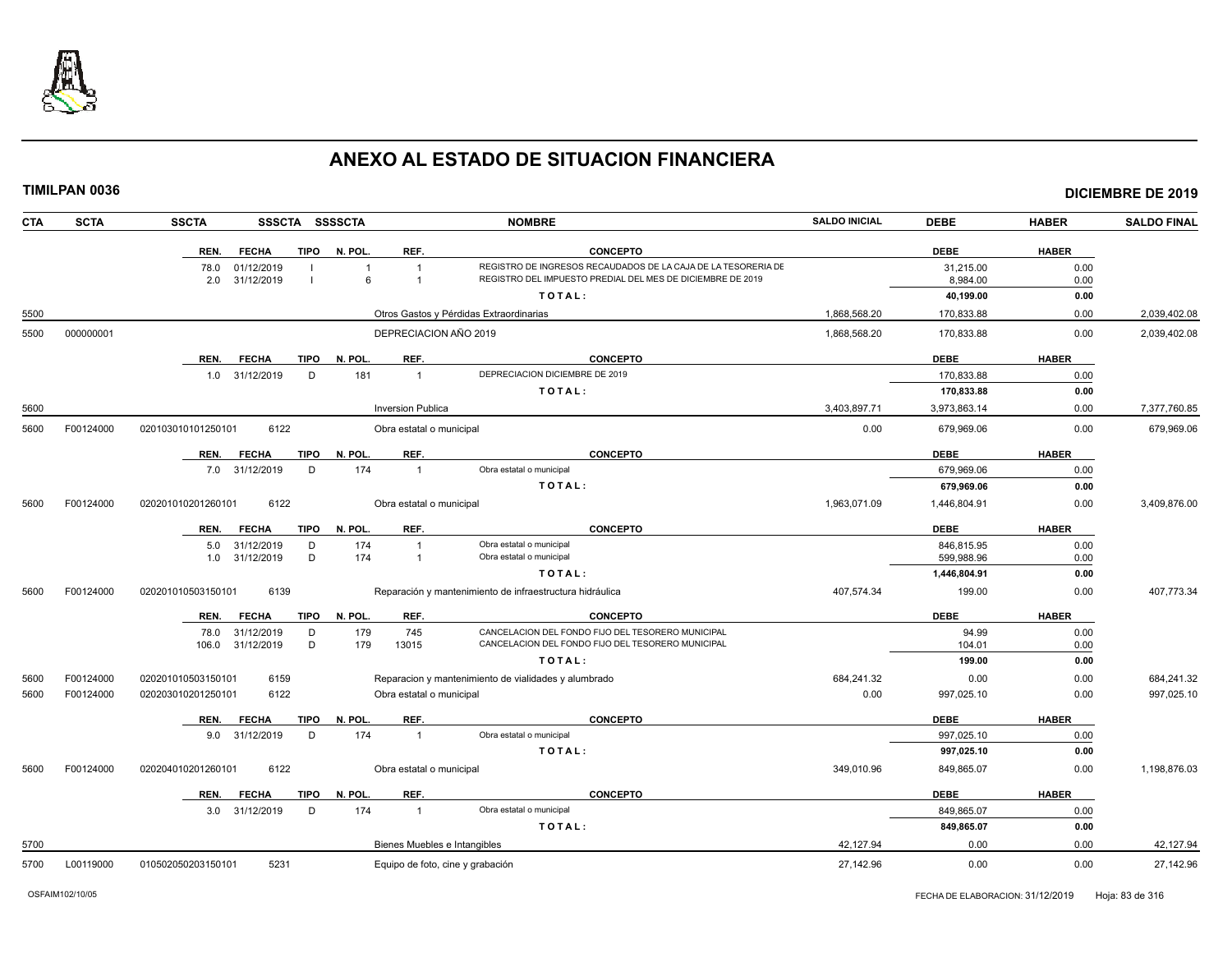

| <b>CTA</b> | <b>SCTA</b> | <b>SSCTA</b>       | <b>SSSCTA</b> | <b>SSSSCTA</b>         |              | <b>NOMBRE</b>                                                                          | <b>SALDO INICIAL</b> | <b>DEBE</b>   | <b>HABER</b>  | <b>SALDO FINAL</b> |
|------------|-------------|--------------------|---------------|------------------------|--------------|----------------------------------------------------------------------------------------|----------------------|---------------|---------------|--------------------|
| 5700       | L00119000   | 010502050203150101 | 5692          |                        |              | Maguinaria y equipo diverso                                                            | 14.984.98            | 0.00          | 0.00          | 14.984.98          |
| 7719       |             |                    |               |                        |              | Programa Nacional de Recursos Federales                                                | 606.69               | 0.00          | 0.00          | 606.69             |
| 7719       | 000000005   |                    |               |                        |              | EMPLEO TEMPORAL BANORTE CTA 0559485855                                                 | 47.00                | 0.00          | 0.00          | 47.00              |
| 7719       | 000000014   |                    |               |                        |              | SEDESOL 3x1 DE MIGRANTES CTA. 0648443142                                               | $-2.00$              | 0.00          | 0.00          | $-2.00$            |
| 7719       | 000000021   |                    |               |                        |              | SEDESOL 3x1 DE MIGRANTES CTA. 0688562928                                               | 69.76                | 0.00          | 0.00          | 69.76              |
| 7719       | 000000027   |                    |               |                        |              | FIDEICOMISO BANORTE 743333 0804757261                                                  | 100.00               | 0.00          | 0.00          | 100.00             |
| 7719       | 000000031   |                    |               |                        |              | SEDESOL 3 x 1 PARA MIGRANTES 2012 CTA. 0826657952                                      | $-1.00$              | 0.00          | 0.00          | $-1.00$            |
| 7719       | 000000033   |                    |               |                        |              | MICRORREGIONES PDZ CTA 0861884982                                                      | 8,264.26             | 0.00          | 0.00          | 8,264.26           |
| 7719       | 000000034   |                    |               |                        |              | 3 x 1 PARA MIGRANTES 2012 CTA. 0861886315                                              | $-8,264.26$          | 0.00          | 0.00          | $-8,264.26$        |
| 7719       | 000000035   |                    |               |                        |              | VIVIENDA DIGNA 2013 CTA. 0893018489                                                    | 1.00                 | 0.00          | 0.00          | 1.00               |
| 7719       | 000000036   |                    |               |                        |              | CONADE 2013 CTA. 0205032051                                                            | 391.93               | 0.00          | 0.00          | 391.93             |
| 7720       |             |                    |               |                        |              | Recursos Federales Programables                                                        | 606.69               | 0.00          | 0.00          | 606.69             |
| 7720       | 000000005   |                    |               |                        |              | CTA 0559485855 EMPLEO TEMPORAL BANORTE                                                 | 47.00                | 0.00          | 0.00          | 47.00              |
| 7720       | 000000014   |                    |               |                        |              | CTA. 0648443142 SEDESOL 3x1 DE MIGRANTES                                               | $-2.00$              | 0.00          | 0.00          | $-2.00$            |
| 7720       | 000000021   |                    |               |                        |              | CTA. 0688562928 SEDESOL 3x1 DE MIGRANTES                                               | 69.76                | 0.00          | 0.00          | 69.76              |
| 7720       | 000000027   |                    |               |                        |              | CTA 0804757261 FIDEICOMISO BANORTE 743333                                              | 100.00               | 0.00          | 0.00          | 100.00             |
| 7720       | 000000031   |                    |               |                        |              | CTA. 0826657952 SEDESOL 3 x 1 PARA MIGRANTES 2012                                      | $-1.00$              | 0.00          | 0.00          | $-1.00$            |
| 7720       | 000000033   |                    |               |                        |              | CTA 0861884982 MICRORREGIONES PDZ                                                      | 8,264.26             | 0.00          | 0.00          | 8,264.26           |
| 7720       | 000000034   |                    |               |                        |              | CTA. 0861886315 3 x 1 PARA MIGRANTES 2012                                              | $-8,264.26$          | 0.00          | 0.00          | $-8,264.26$        |
| 7720       | 000000035   |                    |               |                        |              | CTA. 0893018489 VIVIENDA DIGNA 2013                                                    | 1.00                 | 0.00          | 0.00          | 1.00               |
| 7720       | 000000036   |                    |               |                        |              | CTA. 0205032051 CONADE 2013                                                            | 391.93               | 0.00          | 0.00          | 391.93             |
| 8110       |             |                    |               |                        |              | LEY DE INGRESOS ESTIMADA                                                               | 155,620,472.80       | 16,551,886.39 | 16,299,748.02 | 155,872,611.17     |
| 8110       | 000004112   | 00000000000000001  | 0002          | 0001                   | Predial      |                                                                                        | 2,088,602.25         | 13.574.75     | 0.00          | 2,102,177.00       |
|            |             | REN.               | <b>FECHA</b>  | <b>TIPO</b><br>N. POL  | REF.         | <b>CONCEPTO</b>                                                                        |                      | <b>DEBE</b>   | <b>HABER</b>  |                    |
|            |             | 12.0               | 31/12/2019    | D<br>185               | $\Omega$     | REGISTRO DE LAS AMPLIACIONES Y REDUCCIONES PRESUPUESTALES DI                           |                      | 13,574.75     | 0.00          |                    |
|            |             |                    |               |                        |              | TOTAL:                                                                                 |                      | 13,574.75     | 0.00          |                    |
| 8110       | 000004112   | 00000000000000000  | 0002          | 0002                   |              | Sobre Adquisición de Inmuebles y Otras Operaciones Traslativas de Dominio de Inmuebles | 105,977.20           | 0.00          | 13,574.75     | 92,402.45          |
|            |             |                    |               |                        |              |                                                                                        |                      |               |               |                    |
|            |             | REN.               | <b>FECHA</b>  | N. POL.<br><b>TIPO</b> | REF.         | <b>CONCEPTO</b>                                                                        |                      | <b>DEBE</b>   | <b>HABER</b>  |                    |
|            |             | 53.0               | 31/12/2019    | 185<br>D               | $\Omega$     | REGISTRO DE LAS AMPLIACIONES Y REDUCCIONES PRESUPUESTALES DI                           |                      | 0.00          | 13,574.75     |                    |
|            |             |                    |               |                        |              | TOTAL:                                                                                 |                      | 0.00          | 13,574.75     |                    |
| 8110       | 000004117   | 00000000000000000  | 0007          | 0002                   | Recargos     |                                                                                        | 126,460.62           | 0.00          | 2,104.00      | 124,356.62         |
|            |             | REN.               | <b>FECHA</b>  | <b>TIPO</b><br>N. POL. | REF.         | <b>CONCEPTO</b>                                                                        |                      | <b>DEBE</b>   | <b>HABER</b>  |                    |
|            |             | 54.0               | 31/12/2019    | 185<br>D               | $\mathbf{0}$ | REGISTRO DE LAS AMPLIACIONES Y REDUCCIONES PRESUPUESTALES DI                           |                      | 0.00          | 2,104.00      |                    |
|            |             |                    |               |                        |              | TOTAL:                                                                                 |                      | 0.00          | 2,104.00      |                    |
| 8110       | 000004119   | 00000000000000000  | 0009          | 0001                   |              | Sobre Anuncios Publicitarios                                                           | 0.00                 | 2,104.00      | 0.00          | 2,104.00           |
|            |             | REN.               | <b>FECHA</b>  | N. POL.<br>TIPO        | REF.         | <b>CONCEPTO</b>                                                                        |                      | <b>DEBE</b>   | <b>HABER</b>  |                    |
|            |             | 17.0 31/12/2019    |               | D<br>185               | $\Omega$     | REGISTRO DE LAS AMPLIACIONES Y REDUCCIONES PRESUPUESTALES DI                           |                      | 2,104.00      | 0.00          |                    |
|            |             |                    |               |                        |              |                                                                                        |                      |               |               |                    |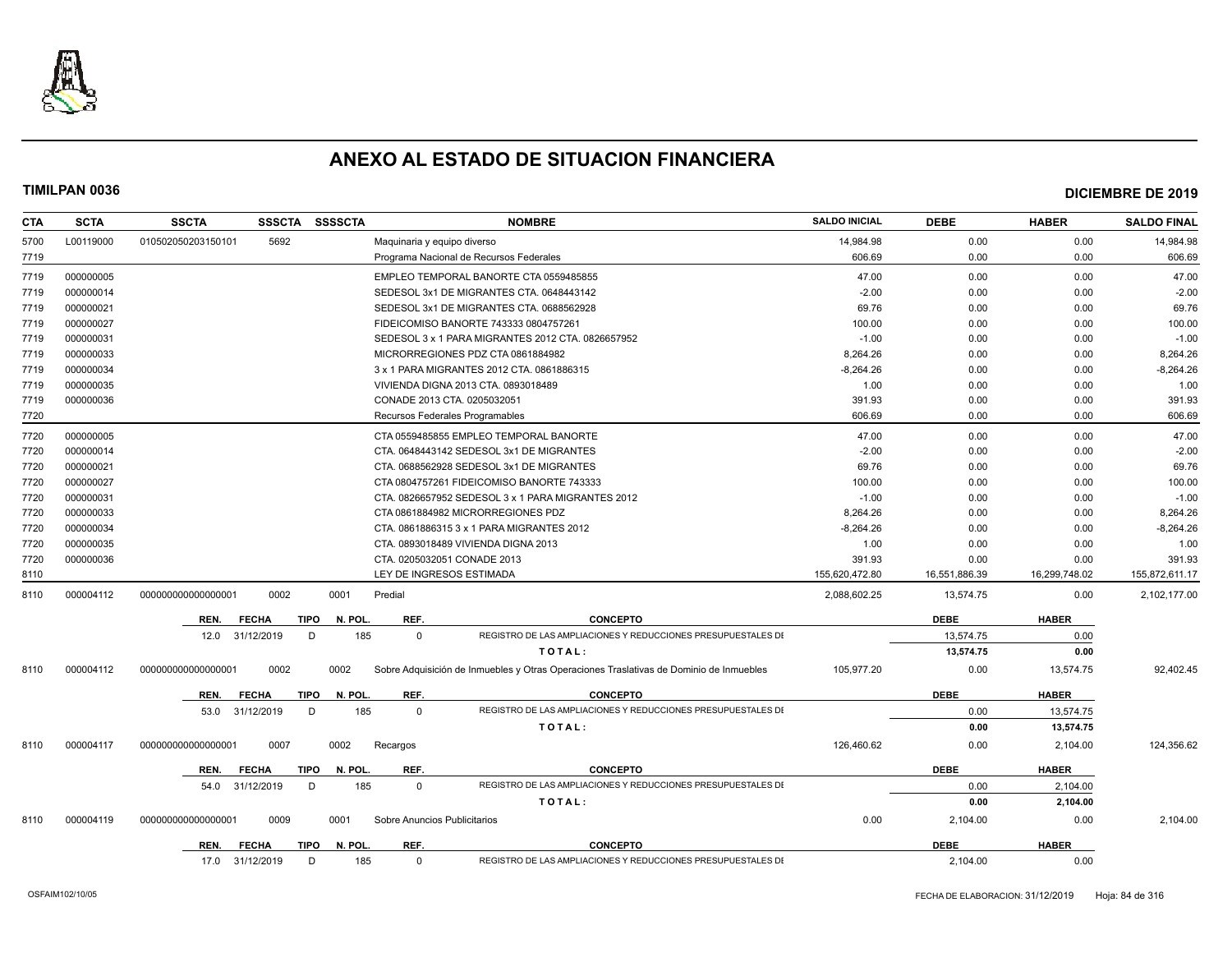

| <b>SCTA</b><br><b>CTA</b> | <b>SSCTA</b><br><b>SSSCTA</b><br><b>SSSSCTA</b> | <b>NOMBRE</b>                                                                                  | <b>SALDO INICIAL</b> | <b>DEBE</b> | <b>HABER</b> | <b>SALDO FINAL</b> |
|---------------------------|-------------------------------------------------|------------------------------------------------------------------------------------------------|----------------------|-------------|--------------|--------------------|
|                           |                                                 | TOTAL:                                                                                         |                      | 2,104.00    | 0.00         |                    |
| 000004131<br>8110         | 0001<br>000000000000000003<br>0001              | Para obra pública y acciones de beneficio social                                               | 2,315.43             | 0.00        | 0.00         | 2,315.43           |
| 000004141<br>8110         | 0001<br>0001<br>000000000000000004              | Por Uso de Vías y Áreas Públicas para el ejercicio de Actividades Comerciales y de Servicios   | 196.654.77           | 356.546.36  | 0.00         | 553,201.13         |
|                           | <b>TIPO</b><br>REN.<br><b>FECHA</b>             | REF.<br>N. POL.<br><b>CONCEPTO</b>                                                             |                      | <b>DEBE</b> | <b>HABER</b> |                    |
|                           | 4.0 31/12/2019<br>D                             | 185<br>$\Omega$<br>REGISTRO DE LAS AMPLIACIONES Y REDUCCIONES PRESUPUESTALES DI                |                      | 356.546.36  | 0.00         |                    |
|                           |                                                 | TOTAL:                                                                                         |                      | 356,546.36  | 0.00         |                    |
| 000004143<br>8110         | 0003<br>0001<br>000000000000000004              | Suministro de Agua Potable                                                                     | 3,572,644.14         | 252,138.37  | 357,935.57   | 3,466,846.94       |
|                           | <b>FECHA</b><br><b>TIPO</b><br>REN.             | <b>CONCEPTO</b><br>N. POL.<br>REF.                                                             |                      | <b>DEBE</b> | <b>HABER</b> |                    |
|                           | 31/12/2019<br>D<br>57.0                         | 185<br>$\Omega$<br>REGISTRO DE LAS AMPLIACIONES Y REDUCCIONES PRESUPUESTALES DI                |                      | 0.00        | 357,935.57   |                    |
|                           | D<br>31/12/2019<br>65.0                         | 185<br>REGISTRO DE LAS AMPLIACIONES Y REDUCCIONES PRESUPUESTALES DI                            |                      | 252,138.37  | 0.00         |                    |
|                           |                                                 | TOTAL:                                                                                         |                      | 252.138.37  | 357,935.57   |                    |
| 000004143<br>8110         | 0003<br>0004<br>000000000000000004              | Conexiones a los Sistemas de Aqua y Drenaje                                                    | 23,005.71            | 0.00        | 0.00         | 23,005.71          |
| 000004143<br>8110         | 0003<br>0012<br>000000000000000004              | Agua en Pipas (Carga)                                                                          | 113,942.79           | 1,389.21    | 0.00         | 115,332.00         |
|                           | <b>FECHA</b><br><b>TIPO</b><br>REN.             | N. POL.<br>REF.<br><b>CONCEPTO</b>                                                             |                      | <b>DEBE</b> | <b>HABER</b> |                    |
|                           | D<br>31/12/2019<br>18.0                         | REGISTRO DE LAS AMPLIACIONES Y REDUCCIONES PRESUPUESTALES DI<br>185<br>$\mathbf 0$             |                      | 1,389.21    | 0.00         |                    |
|                           |                                                 | TOTAL:                                                                                         |                      | 1,389.21    | 0.00         |                    |
| 000004143<br>8110         | 0020<br>000000000000000004<br>0003              | Del Registro Civil                                                                             | 278,183.88           | 0.00        | 0.00         | 278,183.88         |
| 8110<br>000004143         | 000000000000000004<br>0003<br>0021              | De Desarrollo Urbano y Obras Públicas                                                          | 88.749.18            | 0.00        | 3,210.87     | 85,538.31          |
|                           | REN.<br><b>FECHA</b><br><b>TIPO</b>             | N. POL.<br>REF.<br><b>CONCEPTO</b>                                                             |                      | <b>DEBE</b> | <b>HABER</b> |                    |
|                           | 31/12/2019<br>D<br>56.0                         | REGISTRO DE LAS AMPLIACIONES Y REDUCCIONES PRESUPUESTALES DI<br>185<br>$\Omega$                |                      | 0.00        | 3.210.87     |                    |
|                           |                                                 | TOTAL:                                                                                         |                      | 0.00        | 3,210.87     |                    |
| 000004143<br>8110         | 000000000000000004<br>0003<br>0022              | Por Servicios Prestados por Autoridades Fiscales, Administrativas y de Acceso a la Información | 26,632.71            | 0.00        | 0.00         | 26,632.71          |
| 8110<br>000004143         | 0025<br>000000000000000004<br>0003              | Por Servicios de Panteones                                                                     | 36,743.85            | 10,410.15   | 0.00         | 47,154.00          |
|                           | <b>FECHA</b><br><b>TIPO</b><br>REN.             | REF.<br><b>CONCEPTO</b><br>N. POL                                                              |                      | <b>DEBE</b> | <b>HABER</b> |                    |
|                           | 31/12/2019<br>D<br>15.0                         | REGISTRO DE LAS AMPLIACIONES Y REDUCCIONES PRESUPUESTALES DI<br>$\mathbf 0$<br>185             |                      | 10,410.15   | 0.00         |                    |
|                           |                                                 | TOTAL:                                                                                         |                      | 10,410.15   | 0.00         |                    |
| 000004143<br>8110         | 000000000000000004<br>0003<br>0026              | Por la Expedición o Refrendo Anual de Licencias Para la Venta de Bebidas Alcohólicas al Públio | 7,517.02             | 0.00        | 0.00         | 7,517.02           |
| 000004143<br>8110         | 000000000000000004<br>0003<br>0027              | Por Servicios Prestados por Autoridades de Seguridad Pública                                   | 123,224.40           | 0.00        | 10,410.15    | 112,814.25         |
|                           | <b>TIPO</b><br>REN.<br><b>FECHA</b>             | N. POL.<br>REF.<br><b>CONCEPTO</b>                                                             |                      | <b>DEBE</b> | <b>HABER</b> |                    |
|                           | 31/12/2019<br>D<br>55.0                         | REGISTRO DE LAS AMPLIACIONES Y REDUCCIONES PRESUPUESTALES DI<br>185<br>$\mathbf 0$             |                      | 0.00        | 10,410.15    |                    |
|                           |                                                 | TOTAL:                                                                                         |                      | 0.00        | 10,410.15    |                    |
| 000004143<br>8110         | 0003<br>0028<br>000000000000000004              | Por Servicios Prestados por las Autoridades de Catastro                                        | 3,263.13             | 3,210.87    | 0.00         | 6,474.00           |
|                           | <b>FECHA</b><br>TIPO<br>REN.                    | N. POL.<br>REF.<br><b>CONCEPTO</b>                                                             |                      | <b>DEBE</b> | <b>HABER</b> |                    |
|                           | 16.0 31/12/2019<br>D                            | REGISTRO DE LAS AMPLIACIONES Y REDUCCIONES PRESUPUESTALES DI<br>185<br>$\Omega$                |                      | 3.210.87    | 0.00         |                    |
|                           |                                                 | TOTAL:                                                                                         |                      | 3.210.87    | 0.00         |                    |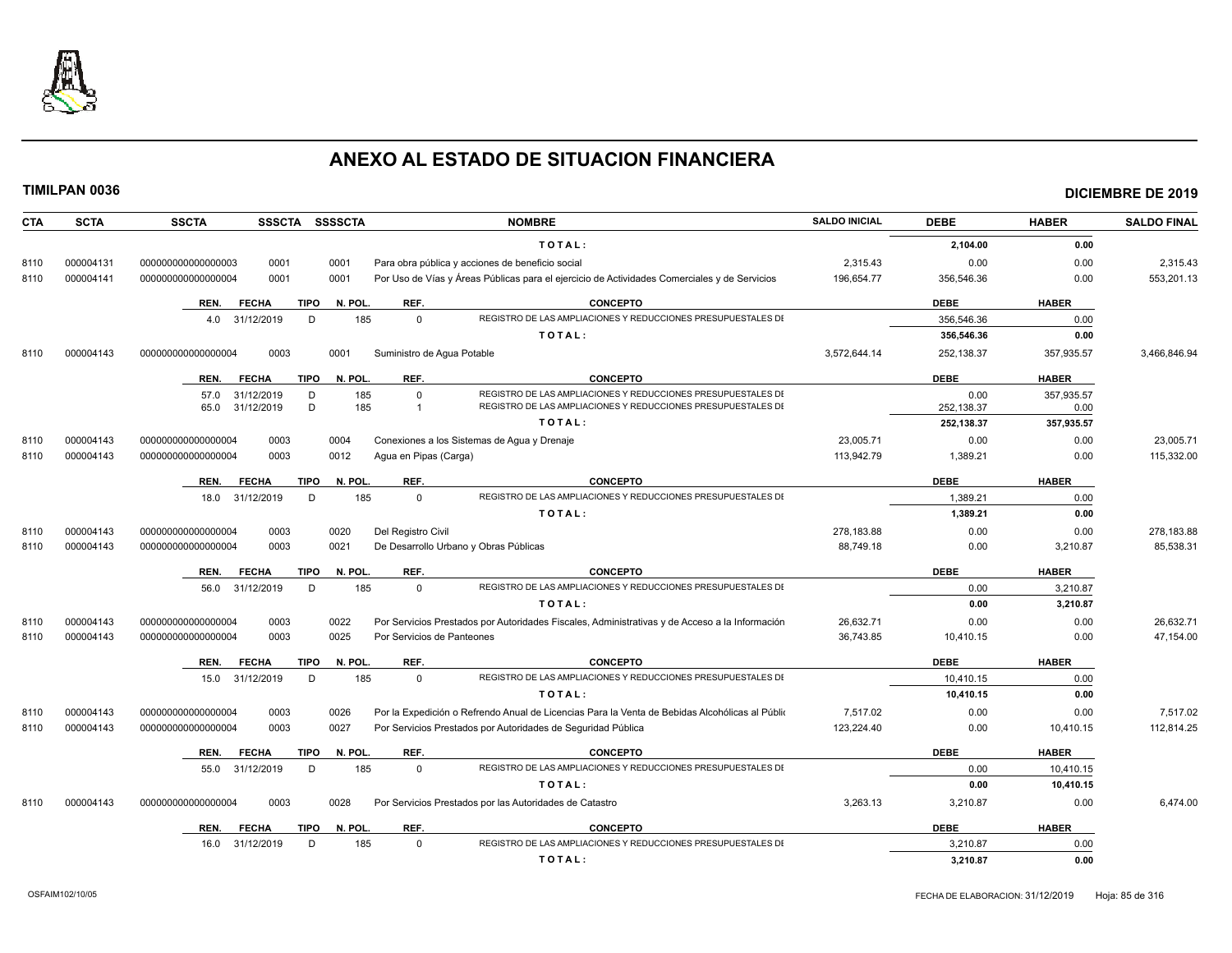

| <b>SCTA</b><br>CTA | <b>SSCTA</b>       | <b>SSSCTA</b>   | <b>SSSSCTA</b>         |                             | <b>NOMBRE</b>                                                                                  | <b>SALDO INICIAL</b> | <b>DEBE</b> | <b>HABER</b> | <b>SALDO FINAL</b> |
|--------------------|--------------------|-----------------|------------------------|-----------------------------|------------------------------------------------------------------------------------------------|----------------------|-------------|--------------|--------------------|
| 000004143<br>8110  | 000000000000000004 | 0003            | 0030                   |                             | Por Servicios de Limpieza de Lotes Baldíos, Recolección, Traslado, y Disposición Final de Resi | 12,149.18            | 0.00        | 0.00         | 12,149.18          |
| 000004144<br>8110  | 000000000000000004 | 0004            | 0002                   | Recargos                    |                                                                                                | 122,555.16           | 87,614.84   | 0.00         | 210,170.00         |
|                    | REN.               | <b>FECHA</b>    | <b>TIPO</b><br>N. POL. | REF.                        | <b>CONCEPTO</b>                                                                                |                      | <b>DEBE</b> | <b>HABER</b> |                    |
|                    | 9.0                | 31/12/2019      | D<br>185               | $\mathbf 0$                 | REGISTRO DE LAS AMPLIACIONES Y REDUCCIONES PRESUPUESTALES DI                                   |                      | 87.614.84   | 0.00         |                    |
|                    |                    |                 |                        |                             | TOTAL:                                                                                         |                      | 87,614.84   | 0.00         |                    |
| 000004151<br>8110  | 000000000000000005 | 0001            | 0001                   |                             | Por la Venta o Arrendamiento de Bienes Municipales                                             | 274,862.25           | 0.00        | 75,622.25    | 199,240.00         |
|                    | REN.               | <b>FECHA</b>    | <b>TIPO</b><br>N. POL. | REF.                        | <b>CONCEPTO</b>                                                                                |                      | <b>DEBE</b> | <b>HABER</b> |                    |
|                    |                    | 58.0 31/12/2019 | D<br>185               | $\overline{0}$              | REGISTRO DE LAS AMPLIACIONES Y REDUCCIONES PRESUPUESTALES DI                                   |                      | 0.00        | 75,622.25    |                    |
|                    |                    |                 |                        |                             | TOTAL:                                                                                         |                      | 0.00        | 75,622.25    |                    |
| 000004159<br>8110  | 000000000000000005 | 0009            | 0002                   |                             | En General, todos aquellos Ing que perciba la Hda Mpal, der de Act que no son Propias de Dere  | 395,559.42           | 15,939.65   | 0.00         | 411,499.07         |
|                    | REN.               | <b>FECHA</b>    | <b>TIPO</b><br>N. POL. | REF.                        | <b>CONCEPTO</b>                                                                                |                      | <b>DEBE</b> | <b>HABER</b> |                    |
|                    |                    | 11.0 31/12/2019 | D<br>185               | $\overline{0}$              | REGISTRO DE LAS AMPLIACIONES Y REDUCCIONES PRESUPUESTALES DI                                   |                      | 15,939.65   | 0.00         |                    |
|                    |                    |                 |                        |                             | TOTAL:                                                                                         |                      | 15,939.65   | 0.00         |                    |
| 000004162<br>8110  | 000000000000000006 | 0002            | 0001                   | Sanciones Administrativas   |                                                                                                | 3,120.00             | 0.00        | 0.00         | 3,120.00           |
| 8110<br>000004164  | 000000000000000006 | 0004            | 0001                   | Reintegros                  |                                                                                                | 0.00                 | 202,851.18  | 0.00         | 202,851.18         |
|                    | REN.               | <b>FECHA</b>    | <b>TIPO</b><br>N. POL. | REF.                        | <b>CONCEPTO</b>                                                                                |                      | <b>DEBE</b> | <b>HABER</b> |                    |
|                    |                    | 6.0 31/12/2019  | D<br>185               | $\Omega$                    | REGISTRO DE LAS AMPLIACIONES Y REDUCCIONES PRESUPUESTALES DI                                   |                      | 202,851.18  | 0.00         |                    |
|                    |                    |                 |                        |                             | TOTAL:                                                                                         |                      | 202,851.18  | 0.00         |                    |
| 000004211<br>8110  | 000000000000000001 | 0001            | 0001                   |                             | Fondo General de Participaciones                                                               | 39,119,068.00        | 0.00        | 0.00         | 39,119,068.00      |
| 000004211<br>8110  | 000000000000000001 | 0001            | 0002                   | Fondo de Fomentos Municipal |                                                                                                | 6,492,924.00         | 0.00        | 0.00         | 6,492,924.00       |
| 000004211<br>8110  | 00000000000000001  | 0001            | 0003                   |                             | Fondo de Fiscalización y Recaudacion                                                           | 1,044,026.00         | 0.00        | 0.00         | 1,044,026.00       |
| 000004211<br>8110  | 000000000000000001 | 0001            | 0004                   |                             | Correspondientes al Impuesto Especial sobre Producción y Servicios                             | 650,626.00           | 118,155.05  | 0.00         | 768,781.05         |
|                    | REN.               | <b>FECHA</b>    | <b>TIPO</b><br>N. POL. | REF.                        | <b>CONCEPTO</b>                                                                                |                      | <b>DEBE</b> | <b>HABER</b> |                    |
|                    |                    | 8.0 31/12/2019  | D<br>185               | $\Omega$                    | REGISTRO DE LAS AMPLIACIONES Y REDUCCIONES PRESUPUESTALES DI                                   |                      | 118,155.05  | 0.00         |                    |
|                    |                    |                 |                        |                             | TOTAL:                                                                                         |                      | 118,155.05  | 0.00         |                    |
| 000004211<br>8110  | 000000000000000001 | 0001            | 0005                   |                             | Correspondientes al Impuesto Sobre Automóviles Nuevos                                          | 1.389.092.00         | 0.00        | 11,992.59    | 1,377,099.41       |
|                    | REN.               | <b>FECHA</b>    | TIPO<br>N. POL.        | REF.                        | <b>CONCEPTO</b>                                                                                |                      | <b>DEBE</b> | <b>HABER</b> |                    |
|                    |                    | 59.0 31/12/2019 | D<br>185               | $\Omega$                    | REGISTRO DE LAS AMPLIACIONES Y REDUCCIONES PRESUPUESTALES DI                                   |                      | 0.00        | 11,992.59    |                    |
|                    |                    |                 |                        |                             | TOTAL:                                                                                         |                      | 0.00        | 11,992.59    |                    |
| 000004211<br>8110  | 000000000000000001 | 0001            | 0006                   |                             | Correspondientes al Impuesto Sobre Tenencia o Uso de Vehículos                                 | 30.00                | 115.37      | 0.00         | 145.37             |
|                    | REN.               | <b>FECHA</b>    | <b>TIPO</b><br>N. POL. | REF.                        | <b>CONCEPTO</b>                                                                                |                      | <b>DEBE</b> | <b>HABER</b> |                    |
|                    |                    | 20.0 31/12/2019 | D<br>185               | $\mathbf 0$                 | REGISTRO DE LAS AMPLIACIONES Y REDUCCIONES PRESUPUESTALES DI                                   |                      | 115.37      | 0.00         |                    |
|                    |                    |                 |                        |                             | TOTAL:                                                                                         |                      | 115.37      | 0.00         |                    |
| 8110<br>000004211  | 000000000000000001 | 0001            | 0007                   |                             | Correspondientes al Fondo de Compensación del Impuesto Sobre Automóviles Nuevos                | 294,078.00           | 0.00        | 15,939.65    | 278,138.35         |
|                    | REN.               | <b>FECHA</b>    | TIPO<br>N. POL.        | REF.                        | <b>CONCEPTO</b>                                                                                |                      | DEBE        | <b>HABER</b> |                    |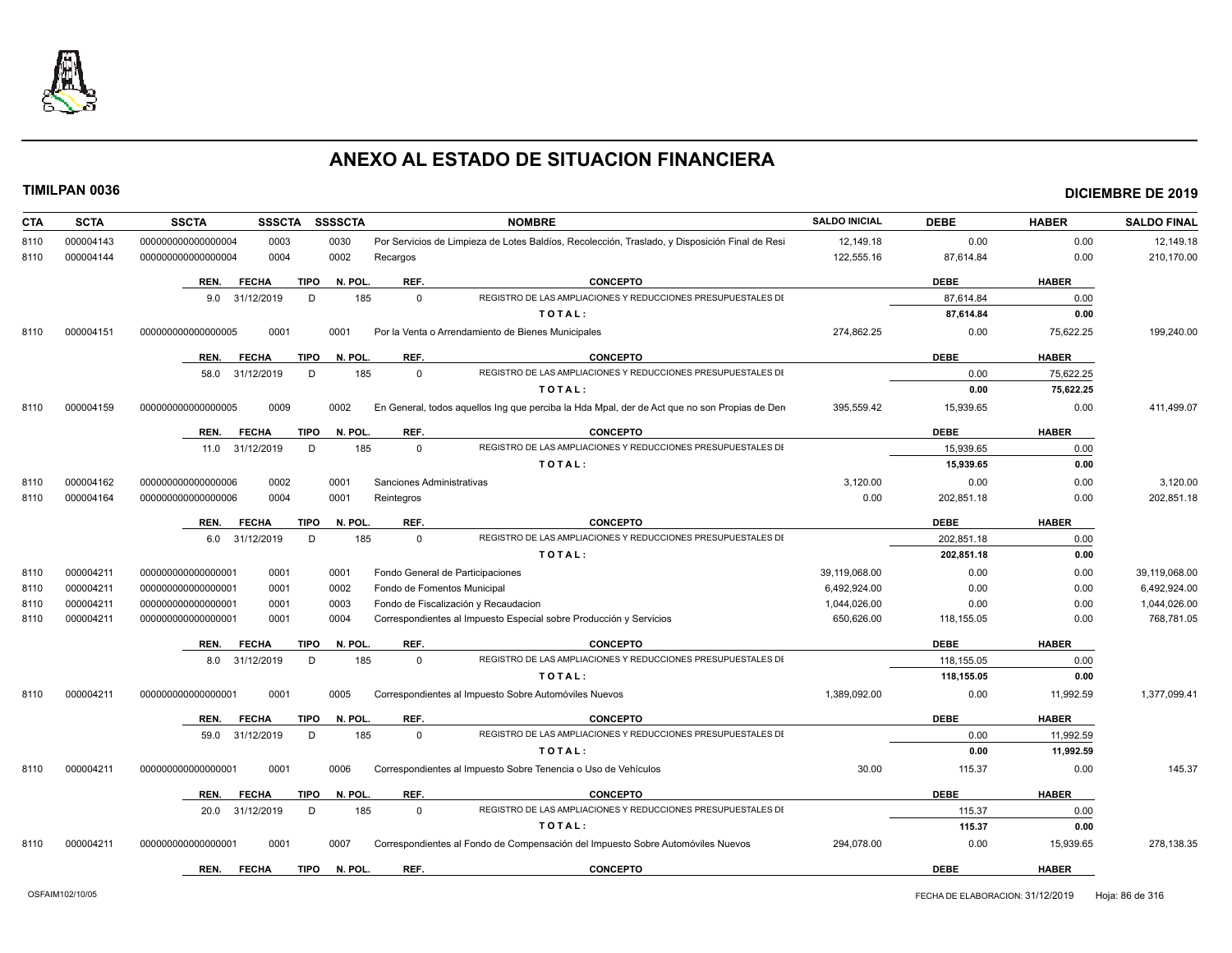

| <b>CTA</b>        | <b>SCTA</b> | <b>SSCTA</b>         |      | SSSCTA SSSSCTA         |                                 | <b>NOMBRE</b>                                                                                  | <b>SALDO INICIAL</b> | <b>DEBE</b>  | <b>HABER</b> | <b>SALDO FINAL</b> |
|-------------------|-------------|----------------------|------|------------------------|---------------------------------|------------------------------------------------------------------------------------------------|----------------------|--------------|--------------|--------------------|
|                   |             | 60.0 31/12/2019      |      | D<br>185               | $\Omega$                        | REGISTRO DE LAS AMPLIACIONES Y REDUCCIONES PRESUPUESTALES DI                                   |                      | 0.00         | 15,939.65    |                    |
|                   |             |                      |      |                        |                                 | TOTAL:                                                                                         |                      | 0.00         | 15,939.65    |                    |
| 000004211<br>8110 |             | 000000000000000001   | 0001 | 0008                   |                                 | Las derivadas de la aplicación del artículo 4-A de la Ley de Coordinación Fiscal               | 1,751,587.00         | 0.00         | 0.00         | 1,751,587.00       |
| 000004211<br>8110 |             | 00000000000000001    | 0001 | 0009                   |                                 | Del Impuesto Sobre Tenencia o Uso de Vehículos Automotores                                     | 984,575.00           | 278,309.11   | 0.00         | 1,262,884.11       |
|                   |             | <b>FECHA</b><br>REN. |      | <b>TIPO</b><br>N. POL. | REF.                            | <b>CONCEPTO</b>                                                                                |                      | <b>DEBE</b>  | <b>HABER</b> |                    |
|                   |             | 31/12/2019<br>5.0    |      | D<br>185               | $\Omega$                        | REGISTRO DE LAS AMPLIACIONES Y REDUCCIONES PRESUPUESTALES DI                                   |                      | 278,309.11   | 0.00         |                    |
|                   |             |                      |      |                        |                                 | TOTAL:                                                                                         |                      | 278,309.11   | 0.00         |                    |
| 000004211<br>8110 |             | 000000000000000001   | 0001 | 0010                   |                                 | Del Impuesto Sobre Adquisición de Vehículos automotores Usados                                 | 62,733.00            | 25,905.93    | 0.00         | 88,638.93          |
|                   |             | <b>FECHA</b><br>REN. |      | TIPO<br>N. POL.        | REF.                            | <b>CONCEPTO</b>                                                                                |                      | <b>DEBE</b>  | <b>HABER</b> |                    |
|                   |             | 10.0 31/12/2019      |      | D<br>185               | $\mathbf 0$                     | REGISTRO DE LAS AMPLIACIONES Y REDUCCIONES PRESUPUESTALES DI                                   |                      | 25,905.93    | 0.00         |                    |
|                   |             |                      |      |                        |                                 | TOTAL:                                                                                         |                      | 25,905.93    | 0.00         |                    |
| 000004211<br>8110 |             | 00000000000000001    | 0001 | 0011                   |                                 | Del Impuesto Sobre Loterías, Rifas, Sorteos, Concursos y Juegos Permitidos con Cruce de Apu    | 97.653.00            | 0.00         | 0.00         | 97.653.00          |
| 000004211<br>8110 |             | 000000000000000001   | 0001 | 0013                   |                                 | Programa de Acciones para el Desarrollo (PAD)                                                  | 7,020,000.00         | 0.00         | 3,105,410.28 | 3,914,589.72       |
|                   |             | <b>FECHA</b><br>REN. |      | N. POL.<br><b>TIPO</b> | REF.                            | <b>CONCEPTO</b>                                                                                |                      | <b>DEBE</b>  | <b>HABER</b> |                    |
|                   |             | 62.0 31/12/2019      |      | 185<br>D               | $\Omega$                        | REGISTRO DE LAS AMPLIACIONES Y REDUCCIONES PRESUPUESTALES DI                                   |                      | 0.00         | 3,105,410.28 |                    |
|                   |             |                      |      |                        |                                 | TOTAL:                                                                                         |                      | 0.00         | 3,105,410.28 |                    |
| 000004211<br>8110 |             | 000000000000000001   | 0001 | 0014                   |                                 | Fondo Estatal de Fortalecimiento Municipal (FEFOM)                                             | 30,790,368.12        | 0.00         | 0.00         | 30,790,368.12      |
| 8110<br>000004211 |             | 000000000000000001   | 0001 | 0016                   |                                 | Remanentes Programa de Apoyo al Gasto de Inversión de los Municipios (FEFOM)                   | 264,689.74           | 0.00         | 202,851.18   | 61,838.56          |
|                   |             | REN.<br><b>FECHA</b> |      | <b>TIPO</b><br>N. POL. | REF.                            | <b>CONCEPTO</b>                                                                                |                      | <b>DEBE</b>  | <b>HABER</b> |                    |
|                   |             | 61.0 31/12/2019      |      | 185<br>D               | $\mathbf 0$                     | REGISTRO DE LAS AMPLIACIONES Y REDUCCIONES PRESUPUESTALES DI                                   |                      | 0.00         | 202,851.18   |                    |
|                   |             |                      |      |                        |                                 | TOTAL:                                                                                         |                      | 0.00         | 202,851.18   |                    |
| 000004211<br>8110 |             | 000000000000000001   | 0001 | 0017                   | <b>Otros Recursos Estatales</b> |                                                                                                | 456,300.00           | 8,798,576.47 | 0.00         | 9,254,876.47       |
|                   |             | REN.<br><b>FECHA</b> |      | TIPO<br>N. POL.        | REF.                            | <b>CONCEPTO</b>                                                                                |                      | <b>DEBE</b>  | <b>HABER</b> |                    |
|                   |             | 1.0 31/12/2019       |      | D<br>185               | $\Omega$                        | REGISTRO DE LAS AMPLIACIONES Y REDUCCIONES PRESUPUESTALES DI                                   |                      | 8,798,576.47 | 0.00         |                    |
|                   |             |                      |      |                        |                                 | TOTAL:                                                                                         |                      | 8,798,576.47 | 0.00         |                    |
| 000004211<br>8110 |             | 000000000000000001   | 0001 | 0021                   |                                 | El Impuesto Sobre la Renta efectivamente enterado a la Federación, corresp al salario de su pe | 9,111,561.71         | 0.00         | 8,798,576.47 | 312,985.24         |
|                   |             | <b>FECHA</b><br>REN. |      | <b>TIPO</b><br>N. POL. | REF.                            | <b>CONCEPTO</b>                                                                                |                      | <b>DEBE</b>  | <b>HABER</b> |                    |
|                   |             | 63.0 31/12/2019      |      | D<br>185               | $\Omega$                        | REGISTRO DE LAS AMPLIACIONES Y REDUCCIONES PRESUPUESTALES DI                                   |                      | 0.00         | 8,798,576.47 |                    |
|                   |             |                      |      |                        |                                 | TOTAL:                                                                                         |                      | 0.00         | 8,798,576.47 |                    |
| 000004211<br>8110 |             | 000000000000000001   | 0001 | 0022                   |                                 | A la venta final de bebidas con contenido alcohólico                                           | 65,023.00            | 637.01       | 0.00         | 65,660.01          |
|                   |             | REN.<br><b>FECHA</b> |      | TIPO<br>N. POL.        | REF.                            | <b>CONCEPTO</b>                                                                                |                      | <b>DEBE</b>  | <b>HABER</b> |                    |
|                   |             | 31/12/2019<br>19.0   |      | D<br>185               | $\Omega$                        | REGISTRO DE LAS AMPLIACIONES Y REDUCCIONES PRESUPUESTALES DI                                   |                      | 637.01       | 0.00         |                    |
|                   |             |                      |      |                        |                                 | TOTAL:                                                                                         |                      | 637.01       | 0.00         |                    |
| 000004211<br>8110 |             | 000000000000000001   | 0001 | 0023                   |                                 | Fondo de Estabilizacion de los Ingresos de las Entidades Federativas (FEIEF)                   | 0.00                 | 2,682,287.81 | 0.00         | 2,682,287.81       |
|                   |             | <b>FECHA</b><br>REN. |      | <b>TIPO</b><br>N. POL. | REF.                            | <b>CONCEPTO</b>                                                                                |                      | <b>DEBE</b>  | <b>HABER</b> |                    |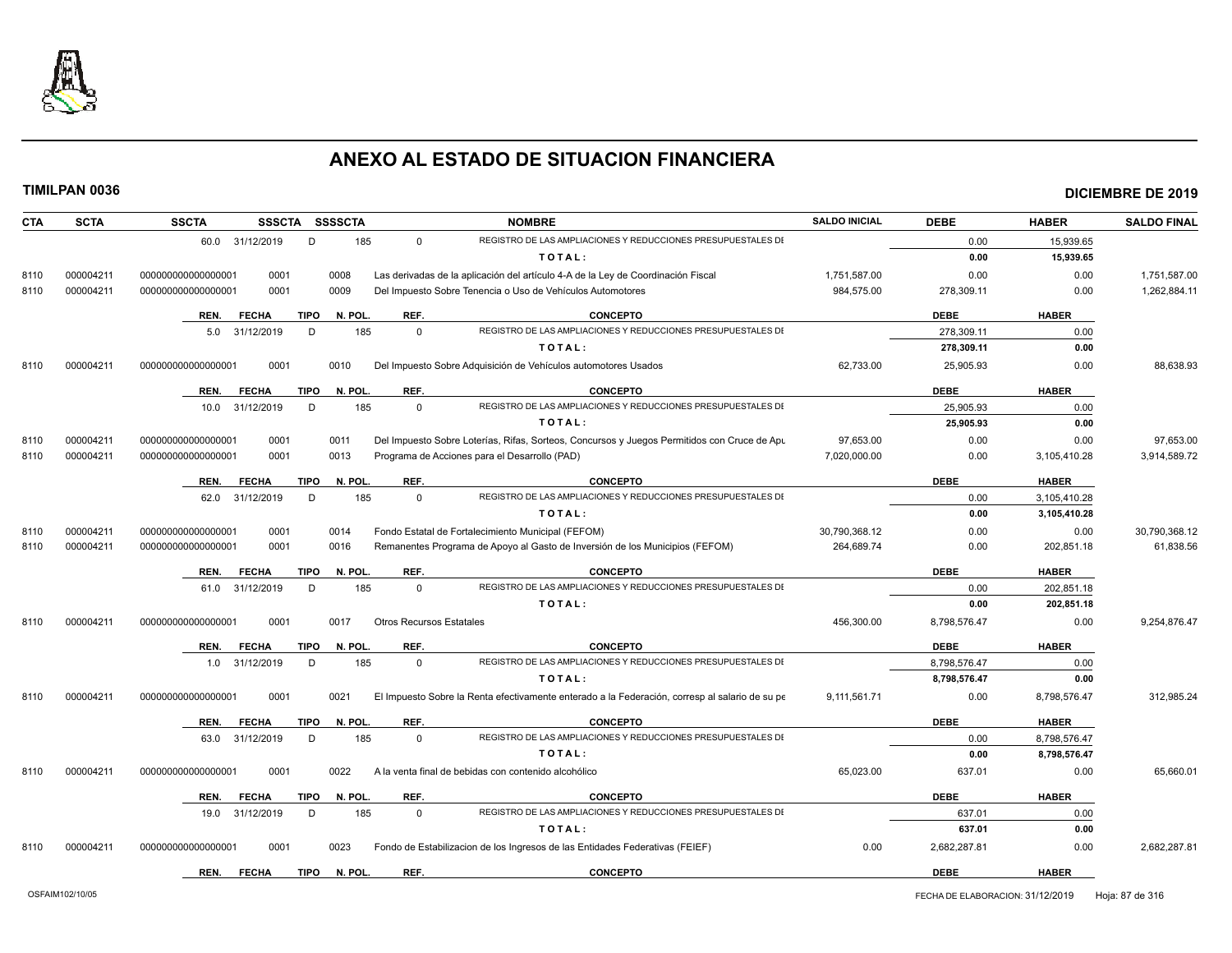

| <b>SCTA</b><br><b>CTA</b> | <b>SSCTA</b>       | <b>SSSCTA</b>   | <b>SSSSCTA</b>         |                                 | <b>NOMBRE</b>                                                                                    | <b>SALDO INICIAL</b> | <b>DEBE</b>                      | <b>HABER</b>  | <b>SALDO FINAL</b> |
|---------------------------|--------------------|-----------------|------------------------|---------------------------------|--------------------------------------------------------------------------------------------------|----------------------|----------------------------------|---------------|--------------------|
|                           |                    | 3.0 31/12/2019  | 185<br>D               | $\Omega$                        | REGISTRO DE LAS AMPLIACIONES Y REDUCCIONES PRESUPUESTALES DI                                     |                      | 2,682,287.81                     | 0.00          |                    |
|                           |                    |                 |                        |                                 | TOTAL:                                                                                           |                      | 2,682,287.81                     | 0.00          |                    |
| 000004212<br>8110         | 000000000000000001 | 0002            | 0001                   |                                 | Fondo de Aportaciones para Infraestructura Social Municipal                                      | 19,342,367.70        | 0.00                             | 0.00          | 19,342,367.70      |
| 8110<br>000004212         | 000000000000000001 | 0002            | 0002                   |                                 | Fondo de Aport para el Fort de los Mpios y de las Demarcaciones Territoriales del Distrito Feder | 11,347,125.18        | 0.00                             | 0.00          | 11,347,125.18      |
| 000004212<br>8110         | 000000000000000001 | 0002            | 0010                   | <b>Otros Recursos Federales</b> |                                                                                                  | 16,855,919.02        | 0.00                             | 3,702,120.26  | 13, 153, 798. 76   |
|                           | REN.               | <b>FECHA</b>    | <b>TIPO</b><br>N. POL. | REF.                            | <b>CONCEPTO</b>                                                                                  |                      | <b>DEBE</b>                      | <b>HABER</b>  |                    |
|                           | 64.0               | 31/12/2019      | D<br>185               | $\Omega$                        | REGISTRO DE LAS AMPLIACIONES Y REDUCCIONES PRESUPUESTALES DI                                     |                      | 0.00                             | 3,702,120.26  |                    |
|                           |                    |                 |                        |                                 | TOTAL:                                                                                           |                      | 0.00                             | 3,702,120.26  |                    |
| 000004212<br>8110         | 000000000000000001 | 0002            | 0027                   |                                 | Fondo de Aportaciones para la Seguridad Pública. (FASP)                                          | 651,537.90           | 0.00                             | 0.00          | 651,537.90         |
| 000004311<br>8110         | 000000000000000001 | 0001            | 0001                   |                                 | Derivados de Recursos Propios                                                                    | 212.266.08           | 0.00                             | 0.00          | 212,266.08         |
| 000004311<br>8110         | 000000000000000001 | 0001            | 0002                   |                                 | Derivados de Participaciones Federales                                                           | 2,931.85             | 0.00                             | 0.00          | 2,931.85           |
| 000004311<br>8110         | 000000000000000001 | 0001            | 0003                   | Derivados del Ramo 33           |                                                                                                  | 6,893.92             | 13,501.69                        | 0.00          | 20,395.61          |
|                           |                    |                 |                        |                                 |                                                                                                  |                      |                                  |               |                    |
|                           | REN.               | <b>FECHA</b>    | TIPO<br>N. POL.        | REF.                            | <b>CONCEPTO</b>                                                                                  |                      | <b>DEBE</b>                      | <b>HABER</b>  |                    |
|                           | 13.0               | 31/12/2019      | 185<br>D               | $\Omega$                        | REGISTRO DE LAS AMPLIACIONES Y REDUCCIONES PRESUPUESTALES DI                                     |                      | 13,501.69                        | 0.00          |                    |
|                           |                    |                 |                        |                                 | TOTAL:                                                                                           |                      | 13,501.69                        | 0.00          |                    |
| 000004311<br>8110         | 000000000000000001 | 0001            | 0006                   |                                 | Derivados de Recursos de Programas Estatales                                                     | 4,933.49             | 10,870.58                        | 0.00          | 15,804.07          |
|                           | REN.               | <b>FECHA</b>    | <b>TIPO</b><br>N. POL  | REF.                            | <b>CONCEPTO</b>                                                                                  |                      | <b>DEBE</b>                      | <b>HABER</b>  |                    |
|                           |                    | 14.0 31/12/2019 | 185<br>D               | $\mathbf 0$                     | REGISTRO DE LAS AMPLIACIONES Y REDUCCIONES PRESUPUESTALES DI                                     |                      | 10,870.58                        | 0.00          |                    |
|                           |                    |                 |                        |                                 | TOTAL:                                                                                           |                      | 10,870.58                        | 0.00          |                    |
| 000004351<br>8110         | 000000000000000005 | 0001            | 0003                   | Instituciones Privadas          |                                                                                                  | 0.00                 | 3,500,000.00                     | 0.00          | 3,500,000.00       |
|                           | REN.               | <b>FECHA</b>    | <b>TIPO</b><br>N. POL. | REF.                            | <b>CONCEPTO</b>                                                                                  |                      | <b>DEBE</b>                      | <b>HABER</b>  |                    |
|                           |                    | 2.0 31/12/2019  | 185<br>D               | $\Omega$                        | REGISTRO DE LAS AMPLIACIONES Y REDUCCIONES PRESUPUESTALES DI                                     |                      | 3,500,000.00                     | 0.00          |                    |
|                           |                    |                 |                        |                                 | TOTAL:                                                                                           |                      | 3,500,000.00                     | 0.00          |                    |
| 000004399<br>8110         | 000000000000000009 | 0009            | 0005                   | <b>Otros Convenios</b>          |                                                                                                  | 0.00                 | 177.747.99                       | 0.00          | 177.747.99         |
|                           |                    |                 |                        |                                 |                                                                                                  |                      |                                  |               |                    |
|                           | REN.               | <b>FECHA</b>    | <b>TIPO</b><br>N. POL. | REF.                            | <b>CONCEPTO</b>                                                                                  |                      | <b>DEBE</b>                      | <b>HABER</b>  |                    |
|                           |                    | 7.0 31/12/2019  | D<br>185               | $\mathbf 0$                     | REGISTRO DE LAS AMPLIACIONES Y REDUCCIONES PRESUPUESTALES DI                                     |                      | 177,747.99                       | 0.00          |                    |
|                           |                    |                 |                        |                                 | TOTAL:                                                                                           |                      | 177,747.99                       | 0.00          |                    |
| 8120                      |                    |                 |                        |                                 | LEY DE INGRESOS POR EJECUTAR                                                                     | 38,007,755.83        | 36,411,154.32                    | 16,551,886.39 | 18,148,487.90      |
| 8120<br>000004112         | 000000000000000001 | 0002            | 0001                   | Predial                         |                                                                                                  | 5,740.25             | 19,315.00                        | 13,574.75     | 0.00               |
|                           | REN.               | <b>FECHA</b>    | <b>TIPO</b><br>N. POL. | REF.                            | <b>CONCEPTO</b>                                                                                  |                      | <b>DEBE</b>                      | <b>HABER</b>  |                    |
|                           | 11.0               | 31/12/2019      | 6                      | $\overline{1}$                  | REGISTRO DEL IMPUESTO PREDIAL DEL MES DE DICIEMBRE DE 2019                                       |                      | 19.315.00                        | 0.00          |                    |
|                           | 32.0               | 31/12/2019      | D<br>185               | $\Omega$                        | REGISTRO DE LAS AMPLIACIONES Y REDUCCIONES PRESUPUESTALES DI                                     |                      | 0.00                             | 13,574.75     |                    |
|                           |                    |                 |                        |                                 | TOTAL:                                                                                           |                      | 19,315.00                        | 13,574.75     |                    |
| 8120<br>000004112         | 000000000000000001 | 0002            | 0002                   |                                 | Sobre Adquisición de Inmuebles y Otras Operaciones Traslativas de Dominio de Inmuebles           | 63,765.20            | 16,456.75                        | 0.00          | 47,308.45          |
|                           | REN.               | <b>FECHA</b>    | <b>TIPO</b><br>N. POL  | REF.                            | <b>CONCEPTO</b>                                                                                  |                      | <b>DEBE</b>                      | <b>HABER</b>  |                    |
|                           |                    | 4.0 01/12/2019  | $\mathbf 1$            | $\overline{1}$                  | REGISTRO DE INGRESOS RECAUDADOS DE LA CAJA DE LA TESORERIA DE                                    |                      | 2,882.00                         | 0.00          |                    |
| OSFAIM102/10/05           |                    |                 |                        |                                 |                                                                                                  |                      | FECHA DE ELABORACION: 31/12/2019 |               | Hoja: 88 de 316    |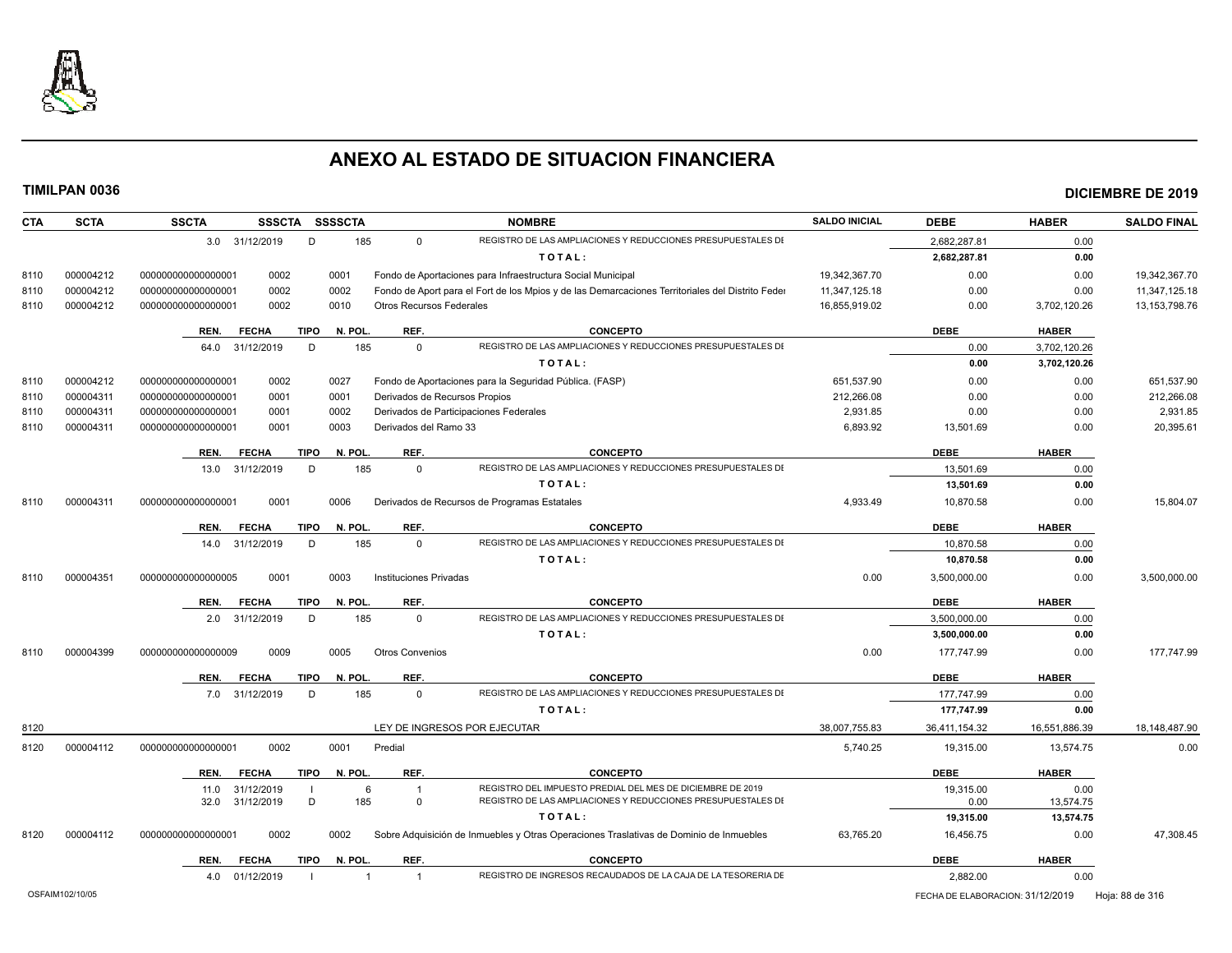

| <b>SCTA</b><br>CTA | <b>SSCTA</b><br><b>SSSCTA</b> | <b>SSSSCTA</b>          | <b>NOMBRE</b>                                                                                | <b>SALDO INICIAL</b> | <b>DEBE</b> | <b>HABER</b> | <b>SALDO FINAL</b> |
|--------------------|-------------------------------|-------------------------|----------------------------------------------------------------------------------------------|----------------------|-------------|--------------|--------------------|
|                    | 41.0 31/12/2019               | D<br>185                | REGISTRO DE LAS AMPLIACIONES Y REDUCCIONES PRESUPUESTALES DI<br>$\Omega$                     |                      | 13,574.75   | 0.00         |                    |
|                    |                               |                         | TOTAL:                                                                                       |                      | 16,456.75   | 0.00         |                    |
| 000004117<br>8120  | 00000000000000001<br>0007     | 0002<br>Recargos        |                                                                                              | 81,083.62            | 8,055.00    | 0.00         | 73,028.62          |
|                    | <b>FECHA</b><br>REN.          | <b>TIPO</b><br>N. POL.  | REF.<br><b>CONCEPTO</b>                                                                      |                      | <b>DEBE</b> | <b>HABER</b> |                    |
|                    | 31/12/2019<br>14.0            | 6                       | REGISTRO DEL IMPUESTO PREDIAL DEL MES DE DICIEMBRE DE 2019<br>$\mathbf{1}$                   |                      | 5,951.00    | 0.00         |                    |
|                    | 42.0 31/12/2019               | D<br>185                | REGISTRO DE LAS AMPLIACIONES Y REDUCCIONES PRESUPUESTALES DI<br>$\overline{0}$               |                      | 2,104.00    | 0.00         |                    |
|                    |                               |                         | TOTAL:                                                                                       |                      | 8,055.00    | 0.00         |                    |
| 000004119<br>8120  | 0009<br>000000000000000001    | 0001                    | Sobre Anuncios Publicitarios                                                                 | $-2.104.00$          | 0.00        | 2.104.00     | 0.00               |
|                    | <b>FECHA</b><br>REN.          | <b>TIPO</b><br>N. POL   | REF.<br><b>CONCEPTO</b>                                                                      |                      | <b>DEBE</b> | <b>HABER</b> |                    |
|                    | 31/12/2019<br>37.0            | D<br>185                | REGISTRO DE LAS AMPLIACIONES Y REDUCCIONES PRESUPUESTALES DI<br>$\Omega$                     |                      | 0.00        | 2,104.00     |                    |
|                    |                               |                         | TOTAL:                                                                                       |                      | 0.00        | 2,104.00     |                    |
| 000004131<br>8120  | 000000000000000003<br>0001    | 0001                    | Para obra pública y acciones de beneficio social                                             | 115.43               | 0.00        | 0.00         | 115.43             |
| 000004141<br>8120  | 0001<br>000000000000000004    | 0001                    | Por Uso de Vías y Áreas Públicas para el ejercicio de Actividades Comerciales y de Servicios | -279,474.36          | 77,072.00   | 356,546.36   | 0.00               |
|                    | REN.<br><b>FECHA</b>          | <b>TIPO</b><br>N. POL.  | REF.<br><b>CONCEPTO</b>                                                                      |                      | <b>DEBE</b> | <b>HABER</b> |                    |
|                    | 01/12/2019<br>7.0             | $\overline{1}$          | REGISTRO DE INGRESOS RECAUDADOS DE LA CAJA DE LA TESORERIA DE<br>$\overline{1}$              |                      | 77,072.00   | 0.00         |                    |
|                    | 31/12/2019<br>24.0            | D<br>185                | REGISTRO DE LAS AMPLIACIONES Y REDUCCIONES PRESUPUESTALES DI<br>$\Omega$                     |                      | 0.00        | 356,546.36   |                    |
|                    |                               |                         | TOTAL:                                                                                       |                      | 77.072.00   | 356.546.36   |                    |
| 000004143<br>8120  | 0003<br>000000000000000004    | 0001                    | Suministro de Aqua Potable                                                                   | 487,996.14           | 417,356.57  | 252,138.37   | 322,777.94         |
|                    | REN.<br><b>FECHA</b>          | N. POL.<br><b>TIPO</b>  | REF.<br><b>CONCEPTO</b>                                                                      |                      | <b>DEBE</b> | <b>HABER</b> |                    |
|                    | 01/12/2019<br>10.0            | $\overline{1}$          | REGISTRO DE INGRESOS RECAUDADOS DE LA CAJA DE LA TESORERIA DE                                |                      | 59,421.00   | 0.00         |                    |
|                    | 31/12/2019<br>45.0            | D<br>185                | REGISTRO DE LAS AMPLIACIONES Y REDUCCIONES PRESUPUESTALES DI<br>$\Omega$                     |                      | 357,935.57  | 0.00         |                    |
|                    | 31/12/2019<br>66.0            | D<br>185                | REGISTRO DE LAS AMPLIACIONES Y REDUCCIONES PRESUPUESTALES DI<br>$\overline{1}$               |                      | 0.00        | 252,138.37   |                    |
|                    |                               |                         | TOTAL:                                                                                       |                      | 417,356.57  | 252,138.37   |                    |
| 000004143<br>8120  | 000000000000000004<br>0003    | 0004                    | Conexiones a los Sistemas de Agua y Drenaje                                                  | 9,083.71             | 0.00        | 0.00         | 9,083.71           |
| 8120<br>000004143  | 000000000000000004<br>0003    | 0012                    | Agua en Pipas (Carga)                                                                        | 2,909.79             | 4,299.00    | 1,389.21     | 0.00               |
|                    | <b>FECHA</b><br>REN.          | <b>TIPO</b><br>N. POL.  | REF.<br><b>CONCEPTO</b>                                                                      |                      | <b>DEBE</b> | <b>HABER</b> |                    |
|                    | 01/12/2019<br>13.0            | $\overline{\mathbf{1}}$ | REGISTRO DE INGRESOS RECAUDADOS DE LA CAJA DE LA TESORERIA DE                                |                      | 4.299.00    | 0.00         |                    |
|                    | 38.0<br>31/12/2019            | D<br>185                | REGISTRO DE LAS AMPLIACIONES Y REDUCCIONES PRESUPUESTALES DI<br>$\Omega$                     |                      | 0.00        | 1,389.21     |                    |
|                    |                               |                         | TOTAL:                                                                                       |                      | 4,299.00    | 1,389.21     |                    |
| 000004143<br>8120  | 0003<br>000000000000000004    | 0020                    | Del Registro Civil                                                                           | 25,469.88            | 9,975.00    | 0.00         | 15,494.88          |
|                    | REN.<br><b>FECHA</b>          | N. POL.<br><b>TIPO</b>  | REF.<br><b>CONCEPTO</b>                                                                      |                      | <b>DEBE</b> | <b>HABER</b> |                    |
|                    | 16.0 01/12/2019               | $\overline{1}$          | REGISTRO DE INGRESOS RECAUDADOS DE LA CAJA DE LA TESORERIA DE<br>$\overline{1}$              |                      | 9,975.00    | 0.00         |                    |
|                    |                               |                         | TOTAL:                                                                                       |                      | 9,975.00    | 0.00         |                    |
| 000004143<br>8120  | 000000000000000004<br>0003    | 0021                    | De Desarrollo Urbano y Obras Públicas                                                        | 72,002.18            | 7,100.87    | 0.00         | 64,901.31          |
|                    | <b>FECHA</b><br>REN.          | <b>TIPO</b><br>N. POL.  | REF.<br><b>CONCEPTO</b>                                                                      |                      | <b>DEBE</b> | <b>HABER</b> |                    |
|                    | 01/12/2019<br>19.0            | $\overline{1}$          | REGISTRO DE INGRESOS RECAUDADOS DE LA CAJA DE LA TESORERIA DE                                |                      | 3,890.00    | 0.00         |                    |
|                    | 31/12/2019<br>44.0            | D<br>185                | REGISTRO DE LAS AMPLIACIONES Y REDUCCIONES PRESUPUESTALES DI<br>$\overline{0}$               |                      | 3,210.87    | 0.00         |                    |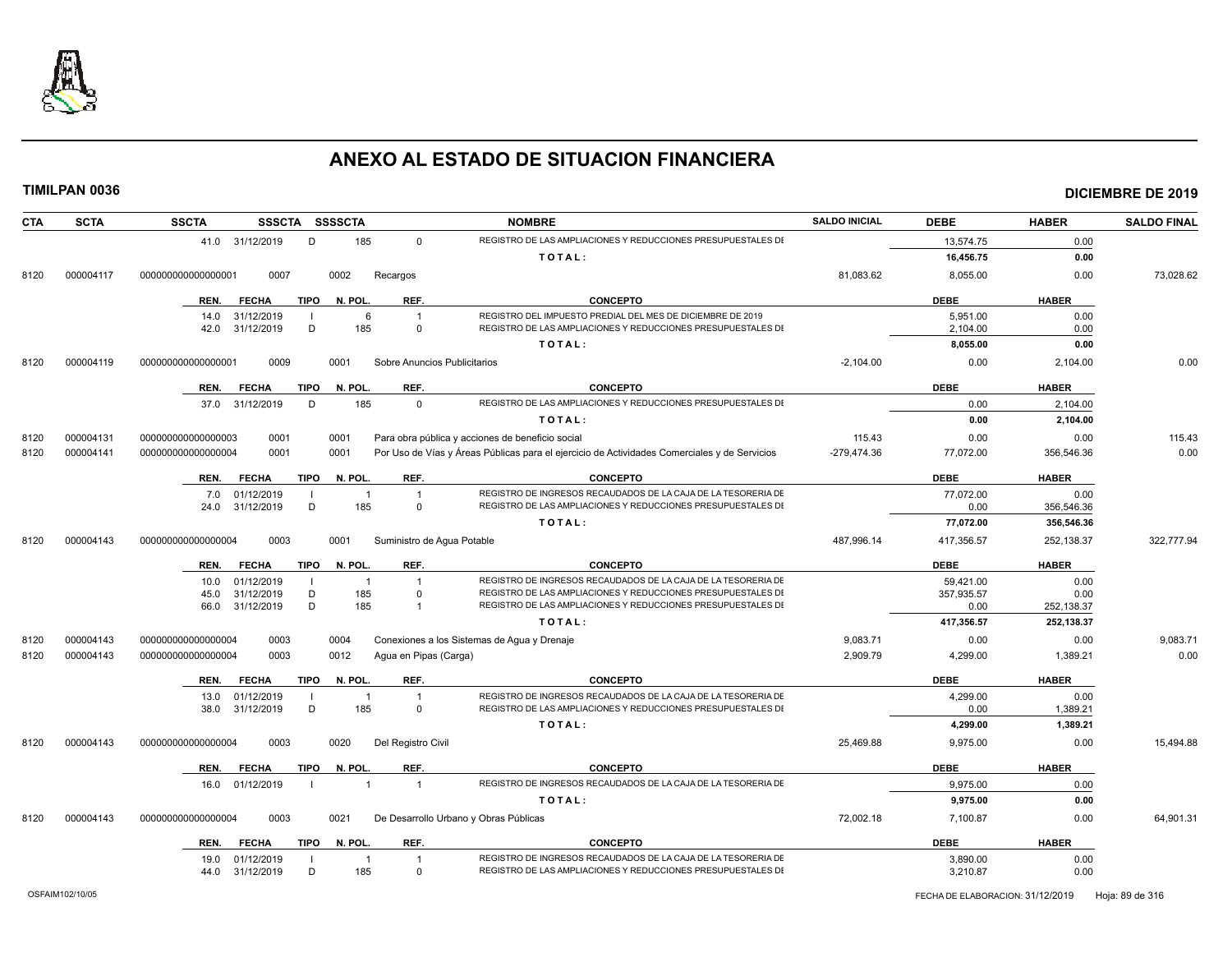

| CTA          | <b>SCTA</b>            | <b>SSCTA</b><br><b>SSSCTA</b><br>SSSSCTA                                             | <b>NOMBRE</b>                                                                                                                 | <b>SALDO INICIAL</b>   | <b>DEBE</b>      | <b>HABER</b>      | <b>SALDO FINAL</b> |
|--------------|------------------------|--------------------------------------------------------------------------------------|-------------------------------------------------------------------------------------------------------------------------------|------------------------|------------------|-------------------|--------------------|
|              |                        |                                                                                      | TOTAL:                                                                                                                        |                        | 7,100.87         | 0.00              |                    |
| 8120         | 000004143              | 000000000000000004<br>0003<br>0022                                                   | Por Servicios Prestados por Autoridades Fiscales, Administrativas y de Acceso a la Información                                | 2,592.71               | 1,087.00         | 0.00              | 1,505.71           |
|              |                        | <b>TIPO</b><br>N. POL.<br>REF.<br>REN.<br><b>FECHA</b>                               | <b>CONCEPTO</b>                                                                                                               |                        | <b>DEBE</b>      | <b>HABER</b>      |                    |
|              |                        | 01/12/2019<br>22.0<br>$\overline{1}$                                                 | REGISTRO DE INGRESOS RECAUDADOS DE LA CAJA DE LA TESORERIA DE                                                                 |                        | 1,087.00         | 0.00              |                    |
|              |                        |                                                                                      | TOTAL:                                                                                                                        |                        | 1,087.00         | 0.00              |                    |
| 8120         | 000004143              | 0003<br>0025<br>Por Servicios de Panteones<br>000000000000000004                     |                                                                                                                               | $-7.482.15$            | 2.928.00         | 10.410.15         | 0.00               |
|              |                        | REF.<br>REN.<br><b>FECHA</b><br>TIPO<br>N. POL.                                      | <b>CONCEPTO</b>                                                                                                               |                        | <b>DEBE</b>      | <b>HABER</b>      |                    |
|              |                        | 25.0<br>01/12/2019<br>$\overline{1}$<br>$\overline{1}$                               | REGISTRO DE INGRESOS RECAUDADOS DE LA CAJA DE LA TESORERIA DE                                                                 |                        | 2,928.00         | 0.00              |                    |
|              |                        | D<br>185<br>31/12/2019<br>35.0<br>$\Omega$                                           | REGISTRO DE LAS AMPLIACIONES Y REDUCCIONES PRESUPUESTALES DI                                                                  |                        | 0.00             | 10,410.15         |                    |
|              |                        |                                                                                      | TOTAL:                                                                                                                        |                        | 2,928.00         | 10,410.15         |                    |
| 8120         | 000004143              | 0003<br>000000000000000004<br>0026                                                   | Por la Expedición o Refrendo Anual de Licencias Para la Venta de Bebidas Alcohólicas al Públio                                | 7,517.02               | 0.00             | 0.00              | 7.517.02           |
| 8120         | 000004143              | 0003<br>0027<br>000000000000000004                                                   | Por Servicios Prestados por Autoridades de Seguridad Pública                                                                  | 42,424.40              | 18,410.15        | 0.00              | 24,014.25          |
|              |                        | <b>FECHA</b><br>TIPO<br>N. POL.<br>REF.<br>REN.                                      | <b>CONCEPTO</b>                                                                                                               |                        | <b>DEBE</b>      | <b>HABER</b>      |                    |
|              |                        | 28.0<br>01/12/2019<br>$\overline{1}$<br>$\overline{1}$                               | REGISTRO DE INGRESOS RECAUDADOS DE LA CAJA DE LA TESORERIA DE                                                                 |                        | 8,000.00         | 0.00              |                    |
|              |                        | D<br>185<br>31/12/2019<br>$\mathbf 0$<br>43.0                                        | REGISTRO DE LAS AMPLIACIONES Y REDUCCIONES PRESUPUESTALES DI                                                                  |                        | 10,410.15        | 0.00              |                    |
|              |                        |                                                                                      | TOTAL:                                                                                                                        |                        | 18,410.15        | 0.00              |                    |
| 8120         | 000004143              | 0003<br>000000000000000004<br>0028                                                   | Por Servicios Prestados por las Autoridades de Catastro                                                                       | $-2,366.87$            | 844.00           | 3,210.87          | 0.00               |
|              |                        | <b>FECHA</b><br>N. POL.<br>REF.<br>REN.<br>TIPO                                      | <b>CONCEPTO</b>                                                                                                               |                        | <b>DEBE</b>      | <b>HABER</b>      |                    |
|              |                        | 01/12/2019<br>31.0<br>-1<br>-1                                                       | REGISTRO DE INGRESOS RECAUDADOS DE LA CAJA DE LA TESORERIA DE<br>REGISTRO DE LAS AMPLIACIONES Y REDUCCIONES PRESUPUESTALES DI |                        | 844.00           | 0.00              |                    |
|              |                        | 31/12/2019<br>D<br>185<br>36.0<br>$\Omega$                                           | TOTAL:                                                                                                                        |                        | 0.00<br>844.00   | 3,210.87          |                    |
|              |                        |                                                                                      |                                                                                                                               |                        |                  | 3,210.87          |                    |
| 8120<br>8120 | 000004143<br>000004144 | 0003<br>000000000000000004<br>0030<br>000000000000000004<br>0004<br>0002<br>Recargos | Por Servicios de Limpieza de Lotes Baldíos, Recolección, Traslado, y Disposición Final de Resi                                | 449.18<br>$-80,853.84$ | 0.00<br>6,761.00 | 0.00<br>87,614.84 | 449.18<br>0.00     |
|              |                        |                                                                                      |                                                                                                                               |                        |                  |                   |                    |
|              |                        | <b>FECHA</b><br>N. POL.<br>REF.<br>REN.<br><b>TIPO</b>                               | <b>CONCEPTO</b>                                                                                                               |                        | <b>DEBE</b>      | <b>HABER</b>      |                    |
|              |                        | 01/12/2019<br>34.0<br>-1<br>31/12/2019<br>D<br>185<br>29.0<br>$\mathbf 0$            | REGISTRO DE INGRESOS RECAUDADOS DE LA CAJA DE LA TESORERIA DE<br>REGISTRO DE LAS AMPLIACIONES Y REDUCCIONES PRESUPUESTALES DI |                        | 6.761.00<br>0.00 | 0.00<br>87,614.84 |                    |
|              |                        |                                                                                      | TOTAL:                                                                                                                        |                        | 6,761.00         | 87.614.84         |                    |
| 8120         | 000004151              | 0001<br>0001<br>000000000000000005                                                   | Por la Venta o Arrendamiento de Bienes Municipales                                                                            | 75.622.25              | 75.622.25        | 0.00              | 0.00               |
|              |                        |                                                                                      |                                                                                                                               |                        |                  |                   |                    |
|              |                        | REF.<br>REN.<br><b>FECHA</b><br><b>TIPO</b><br>N. POL.                               | <b>CONCEPTO</b>                                                                                                               |                        | <b>DEBE</b>      | <b>HABER</b>      |                    |
|              |                        | 185<br>31/12/2019<br>D<br>$\mathbf 0$<br>46.0                                        | REGISTRO DE LAS AMPLIACIONES Y REDUCCIONES PRESUPUESTALES DI                                                                  |                        | 75,622.25        | 0.00              |                    |
|              |                        |                                                                                      | TOTAL:                                                                                                                        |                        | 75,622.25        | 0.00              |                    |
| 8120         | 000004159              | 0009<br>0002<br>000000000000000005                                                   | En General, todos aquellos Ing que perciba la Hda Mpal, der de Act que no son Propias de Dere                                 | $-15,939.65$           | 0.00             | 15,939.65         | 0.00               |
|              |                        | REN.<br><b>FECHA</b><br><b>TIPO</b><br>N. POL.<br>REF.                               | <b>CONCEPTO</b>                                                                                                               |                        | <b>DEBE</b>      | <b>HABER</b>      |                    |
|              |                        | D<br>185<br>31.0 31/12/2019<br>$\Omega$                                              | REGISTRO DE LAS AMPLIACIONES Y REDUCCIONES PRESUPUESTALES DI                                                                  |                        | 0.00             | 15,939.65         |                    |
|              |                        |                                                                                      | TOTAL:                                                                                                                        |                        | 0.00             | 15,939.65         |                    |
| 8120         | 000004162              | 0002<br>000000000000000006<br>0001<br>Sanciones Administrativas                      |                                                                                                                               | 3,035.00               | 0.00             | 0.00              | 3,035.00           |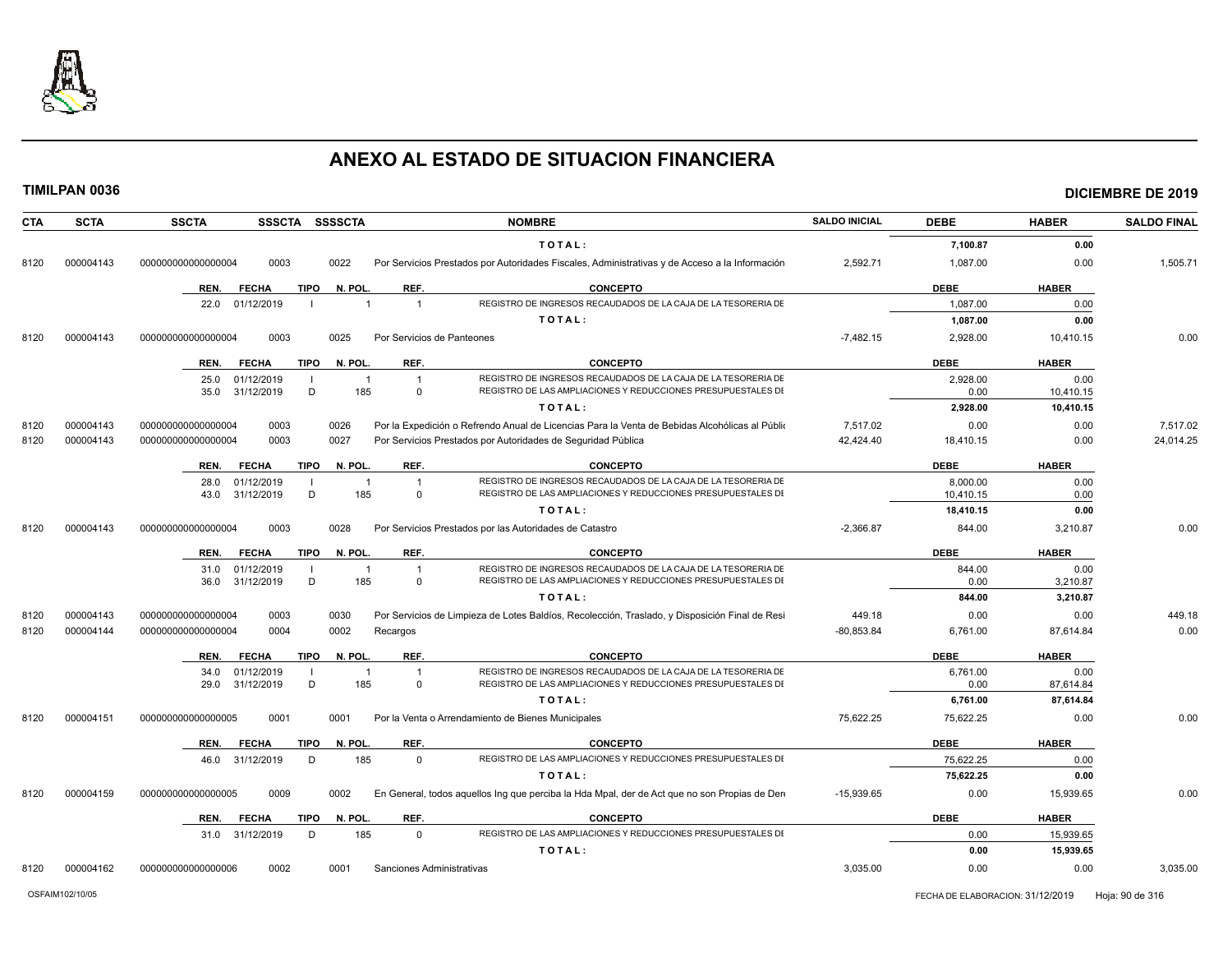

| CTA  | <b>SCTA</b> | <b>SSCTA</b><br><b>SSSCTA</b>                 | <b>SSSSCTA</b>                 |                                  | <b>NOMBRE</b>                                                                                                                 | <b>SALDO INICIAL</b> | <b>DEBE</b>            | <b>HABER</b>             | <b>SALDO FINAL</b> |
|------|-------------|-----------------------------------------------|--------------------------------|----------------------------------|-------------------------------------------------------------------------------------------------------------------------------|----------------------|------------------------|--------------------------|--------------------|
| 8120 | 000004164   | 000000000000000006<br>0004                    | 0001                           | Reintegros                       |                                                                                                                               | 0.00                 | 202,851.18             | 202,851.18               | 0.00               |
|      |             | <b>TIPO</b><br>REN.<br><b>FECHA</b>           | N. POL.                        | REF.                             | <b>CONCEPTO</b>                                                                                                               |                      | <b>DEBE</b>            | <b>HABER</b>             |                    |
|      |             | 37.0<br>01/12/2019<br>31/12/2019<br>D         | $\overline{\mathbf{1}}$<br>185 | $\overline{1}$<br>$\Omega$       | REGISTRO DE INGRESOS RECAUDADOS DE LA CAJA DE LA TESORERIA DE<br>REGISTRO DE LAS AMPLIACIONES Y REDUCCIONES PRESUPUESTALES DI |                      | 202,851.18<br>0.00     | 0.00                     |                    |
|      |             | 26.0                                          |                                |                                  | TOTAL:                                                                                                                        |                      | 202,851.18             | 202,851.18<br>202,851.18 |                    |
| 8120 | 000004211   | 00000000000000001<br>0001                     | 0001                           | Fondo General de Participaciones |                                                                                                                               | 2,912,815.69         | 2,800,273.10           | 0.00                     | 112,542.59         |
|      |             |                                               |                                |                                  |                                                                                                                               |                      |                        |                          |                    |
|      |             | <b>FECHA</b><br><b>TIPO</b><br>REN.           | N. POL                         | REF.                             | <b>CONCEPTO</b>                                                                                                               |                      | <b>DEBE</b>            | <b>HABER</b>             |                    |
|      |             | 01/12/2019<br>40.0                            | $\overline{1}$                 | $\overline{1}$                   | REGISTRO DE INGRESOS RECAUDADOS DE LA CAJA DE LA TESORERIA DE                                                                 |                      | 2,800,273.10           | 0.00                     |                    |
|      |             |                                               |                                |                                  | TOTAL:                                                                                                                        |                      | 2,800,273.10           | 0.00                     |                    |
| 8120 | 000004211   | 000000000000000001<br>0001                    | 0002                           | Fondo de Fomentos Municipal      |                                                                                                                               | 607.698.78           | 430,767.55             | 0.00                     | 176,931.23         |
|      |             | <b>TIPO</b><br>REN.<br><b>FECHA</b>           | N. POL                         | REF.                             | <b>CONCEPTO</b>                                                                                                               |                      | <b>DEBE</b>            | <b>HABER</b>             |                    |
|      |             | 43.0 01/12/2019                               |                                | $\overline{1}$                   | REGISTRO DE INGRESOS RECAUDADOS DE LA CAJA DE LA TESORERIA DE                                                                 |                      | 430.767.55             | 0.00                     |                    |
|      |             |                                               |                                |                                  | TOTAL:                                                                                                                        |                      | 430,767.55             | 0.00                     |                    |
| 8120 | 000004211   | 0001<br>000000000000000001                    | 0003                           |                                  | Fondo de Fiscalización y Recaudacion                                                                                          | 82,933.83            | 64,920.48              | 0.00                     | 18,013.35          |
|      |             | <b>TIPO</b><br>REN.<br><b>FECHA</b>           | N. POL                         | REF.                             | <b>CONCEPTO</b>                                                                                                               |                      | <b>DEBE</b>            | <b>HABER</b>             |                    |
|      |             | 01/12/2019<br>46.0                            | $\overline{1}$                 | $\overline{1}$                   | REGISTRO DE INGRESOS RECAUDADOS DE LA CAJA DE LA TESORERIA DE                                                                 |                      | 64,920.48              | 0.00                     |                    |
|      |             |                                               |                                |                                  | TOTAL:                                                                                                                        |                      | 64,920.48              | 0.00                     |                    |
| 8120 | 000004211   | 0001<br>000000000000000001                    | 0004                           |                                  | Correspondientes al Impuesto Especial sobre Producción y Servicios                                                            | $-75.279.48$         | 42.875.57              | 118,155.05               | 0.00               |
|      |             | <b>TIPO</b><br>REN.<br><b>FECHA</b>           | N. POL.                        | REF.                             | <b>CONCEPTO</b>                                                                                                               |                      | <b>DEBE</b>            | <b>HABER</b>             |                    |
|      |             | 51.0 01/12/2019                               | $\overline{\mathbf{1}}$        | $\overline{1}$                   | REGISTRO DE INGRESOS RECAUDADOS DE LA CAJA DE LA TESORERIA DE                                                                 |                      | 42,875.57              | 0.00                     |                    |
|      |             | 31/12/2019<br>D<br>28.0                       | 185                            | $\Omega$                         | REGISTRO DE LAS AMPLIACIONES Y REDUCCIONES PRESUPUESTALES DI                                                                  |                      | 0.00                   | 118,155.05               |                    |
|      |             |                                               |                                |                                  | TOTAL:                                                                                                                        |                      | 42,875.57              | 118,155.05               |                    |
| 8120 | 000004211   | 00000000000000001<br>0001                     | 0005                           |                                  | Correspondientes al Impuesto Sobre Automóviles Nuevos                                                                         | 121,812.88           | 116,705.28             | 0.00                     | 5,107.60           |
|      |             | REN.<br><b>FECHA</b><br><b>TIPO</b>           | N. POL.                        | REF.                             | <b>CONCEPTO</b>                                                                                                               |                      | <b>DEBE</b>            | <b>HABER</b>             |                    |
|      |             | 56.0<br>01/12/2019                            | -1                             | $\overline{1}$                   | REGISTRO DE INGRESOS RECAUDADOS DE LA CAJA DE LA TESORERIA DE                                                                 |                      | 104,712.69             | 0.00                     |                    |
|      |             | 47.0 31/12/2019<br>D                          | 185                            | $\Omega$                         | REGISTRO DE LAS AMPLIACIONES Y REDUCCIONES PRESUPUESTALES DI                                                                  |                      | 11,992.59              | 0.00                     |                    |
|      |             |                                               |                                |                                  | TOTAL:                                                                                                                        |                      | 116,705.28             | 0.00                     | 0.00               |
| 8120 | 000004211   | 0001<br>00000000000000001                     | 0006                           |                                  | Correspondientes al Impuesto Sobre Tenencia o Uso de Vehículos                                                                | $-111.04$            | 4.33                   | 115.37                   |                    |
|      |             | <b>TIPO</b><br>REN.<br><b>FECHA</b>           | N. POL.                        | REF.                             | <b>CONCEPTO</b>                                                                                                               |                      | <b>DEBE</b>            | <b>HABER</b>             |                    |
|      |             | 01/12/2019<br>59.0                            | $\overline{1}$                 | $\mathbf{1}$                     | REGISTRO DE INGRESOS RECAUDADOS DE LA CAJA DE LA TESORERIA DE<br>REGISTRO DE LAS AMPLIACIONES Y REDUCCIONES PRESUPUESTALES DI |                      | 4.33                   | 0.00                     |                    |
|      |             | D<br>31/12/2019<br>40.0                       | 185                            | $\Omega$                         | TOTAL:                                                                                                                        |                      | 0.00<br>4.33           | 115.37<br>115.37         |                    |
| 8120 | 000004211   | 00000000000000001<br>0001                     | 0007                           |                                  | Correspondientes al Fondo de Compensación del Impuesto Sobre Automóviles Nuevos                                               | 95,806.86            | 40,537.20              | 0.00                     | 55,269.66          |
|      |             |                                               |                                |                                  |                                                                                                                               |                      |                        |                          |                    |
|      |             | <b>TIPO</b><br>REN.<br><b>FECHA</b>           | N. POL.                        | REF.                             | <b>CONCEPTO</b>                                                                                                               |                      | <b>DEBE</b>            | <b>HABER</b>             |                    |
|      |             | 62.0<br>01/12/2019<br>31/12/2019<br>D<br>48.0 | -1<br>185                      | $\overline{1}$<br>$\Omega$       | REGISTRO DE INGRESOS RECAUDADOS DE LA CAJA DE LA TESORERIA DE<br>REGISTRO DE LAS AMPLIACIONES Y REDUCCIONES PRESUPUESTALES DI |                      | 24,597.55<br>15,939.65 | 0.00<br>0.00             |                    |
|      |             |                                               |                                |                                  |                                                                                                                               |                      |                        |                          |                    |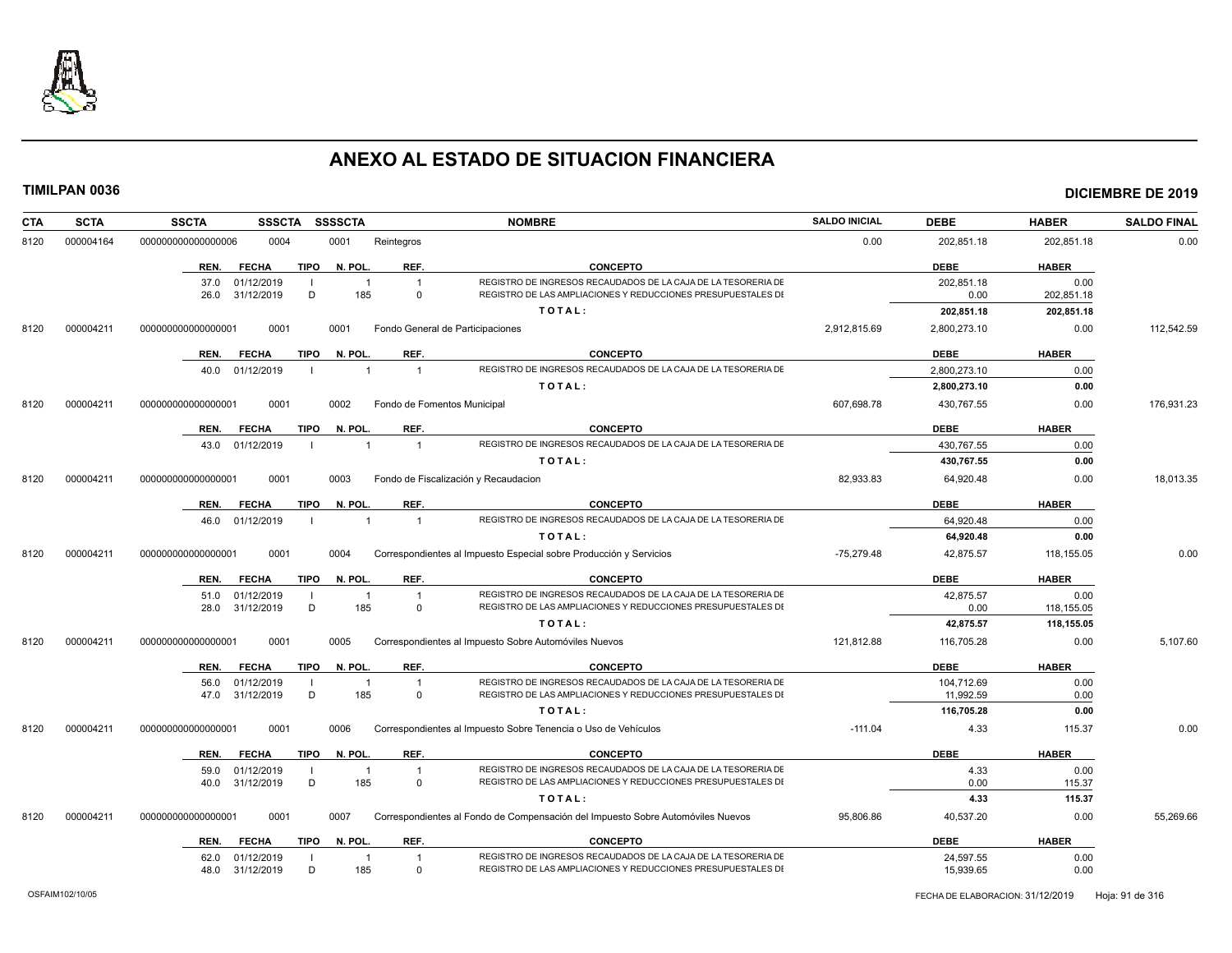

| <b>CTA</b> | <b>SCTA</b> | <b>SSCTA</b>       |                          |                     | SSSCTA SSSSCTA        |                                 | <b>NOMBRE</b>                                                                                                                 | <b>SALDO INICIAL</b> | <b>DEBE</b>                  | <b>HABER</b>         | <b>SALDO FINAL</b> |
|------------|-------------|--------------------|--------------------------|---------------------|-----------------------|---------------------------------|-------------------------------------------------------------------------------------------------------------------------------|----------------------|------------------------------|----------------------|--------------------|
|            |             |                    |                          |                     |                       |                                 | TOTAL:                                                                                                                        |                      | 40,537.20                    | 0.00                 |                    |
| 8120       | 000004211   | 00000000000000001  | 0001                     |                     | 0008                  |                                 | Las derivadas de la aplicación del artículo 4-A de la Ley de Coordinación Fiscal                                              | 173,790.65           | 141,047.59                   | 0.00                 | 32,743.06          |
|            |             | REN.               | <b>FECHA</b>             | <b>TIPO</b>         | N. POL.               | REF.                            | <b>CONCEPTO</b>                                                                                                               |                      | <b>DEBE</b>                  | <b>HABER</b>         |                    |
|            |             |                    | 65.0 01/12/2019          | $\blacksquare$      | $\overline{1}$        | $\overline{1}$                  | REGISTRO DE INGRESOS RECAUDADOS DE LA CAJA DE LA TESORERIA DE                                                                 |                      | 141,047.59                   | 0.00                 |                    |
|            |             |                    |                          |                     |                       |                                 | TOTAL:                                                                                                                        |                      | 141,047.59                   | 0.00                 |                    |
| 8120       | 000004211   | 000000000000000001 | 0001                     |                     | 0009                  |                                 | Del Impuesto Sobre Tenencia o Uso de Vehículos Automotores                                                                    | $-223,033.91$        | 55,275.20                    | 278,309.11           | 0.00               |
|            |             | REN.               | <b>FECHA</b>             | TIPO                | N. POL.               | REF.                            | <b>CONCEPTO</b>                                                                                                               |                      | <b>DEBE</b>                  | <b>HABER</b>         |                    |
|            |             | 68.0               | 01/12/2019               | - 1                 | $\overline{1}$        | $\overline{1}$                  | REGISTRO DE INGRESOS RECAUDADOS DE LA CAJA DE LA TESORERIA DE                                                                 |                      | 55,275.20                    | 0.00                 |                    |
|            |             | 25.0               | 31/12/2019               | D                   | 185                   | $\mathbf 0$                     | REGISTRO DE LAS AMPLIACIONES Y REDUCCIONES PRESUPUESTALES DI                                                                  |                      | 0.00                         | 278,309.11           |                    |
|            |             |                    |                          |                     |                       |                                 | TOTAL:                                                                                                                        |                      | 55,275.20                    | 278,309.11           |                    |
| 8120       | 000004211   | 000000000000000001 | 0001                     |                     | 0010                  |                                 | Del Impuesto Sobre Adquisición de Vehículos automotores Usados                                                                | 10,734.85            | 2,140.42                     | 0.00                 | 8,594.43           |
|            |             | REN.               | <b>FECHA</b>             | <b>TIPO</b>         | N. POL.               | REF.                            | <b>CONCEPTO</b>                                                                                                               |                      | <b>DEBE</b>                  | <b>HABER</b>         |                    |
|            |             |                    | 71.0 01/12/2019          | $\mathbf{I}$        | $\overline{1}$        | $\overline{1}$                  | REGISTRO DE INGRESOS RECAUDADOS DE LA CAJA DE LA TESORERIA DE                                                                 |                      | 2,140.42                     | 0.00                 |                    |
|            |             |                    |                          |                     |                       |                                 | TOTAL:                                                                                                                        |                      | 2,140.42                     | 0.00                 |                    |
| 8120       | 000004211   | 00000000000000001  | 0001                     |                     | 0011                  |                                 | Del Impuesto Sobre Loterías, Rifas, Sorteos, Concursos y Juegos Permitidos con Cruce de Apu                                   | $-16,079.61$         | 9,826.32                     | 25,905.93            | 0.00               |
|            |             | REN.               | <b>FECHA</b>             | <b>TIPO</b>         | N. POL.               | REF.                            | CONCEPTO                                                                                                                      |                      | <b>DEBE</b>                  | <b>HABER</b>         |                    |
|            |             | 74.0<br>30.0       | 01/12/2019<br>31/12/2019 | $\blacksquare$<br>D | $\overline{1}$<br>185 | $\overline{1}$<br>$\mathbf 0$   | REGISTRO DE INGRESOS RECAUDADOS DE LA CAJA DE LA TESORERIA DE<br>REGISTRO DE LAS AMPLIACIONES Y REDUCCIONES PRESUPUESTALES DI |                      | 9,826.32<br>0.00             | 0.00<br>25,905.93    |                    |
|            |             |                    |                          |                     |                       |                                 | TOTAL:                                                                                                                        |                      | 9,826.32                     | 25,905.93            |                    |
| 8120       | 000004211   | 000000000000000001 | 0001                     |                     | 0013                  |                                 | Programa de Acciones para el Desarrollo (PAD)                                                                                 | 7,020,000.00         | 3,105,410.28                 | 0.00                 | 3,914,589.72       |
|            |             | REN.               | <b>FECHA</b>             | <b>TIPO</b>         | N. POL.               | REF.                            | <b>CONCEPTO</b>                                                                                                               |                      | <b>DEBE</b>                  | <b>HABER</b>         |                    |
|            |             |                    | 50.0 31/12/2019          | D                   | 185                   | $\Omega$                        | REGISTRO DE LAS AMPLIACIONES Y REDUCCIONES PRESUPUESTALES DI                                                                  |                      | 3.105.410.28                 | 0.00                 |                    |
|            |             |                    |                          |                     |                       |                                 | TOTAL:                                                                                                                        |                      | 3,105,410.28                 | 0.00                 |                    |
| 8120       | 000004211   | 00000000000000001  | 0001                     |                     | 0016                  |                                 | Remanentes Programa de Apoyo al Gasto de Inversión de los Municipios (FEFOM)                                                  | 264,689.74           | 202,851.18                   | 0.00                 | 61,838.56          |
|            |             | REN.               | <b>FECHA</b>             | TIPO                | N. POL.               | REF.                            | <b>CONCEPTO</b>                                                                                                               |                      | <b>DEBE</b>                  | <b>HABER</b>         |                    |
|            |             | 49.0               | 31/12/2019               | D                   | 185                   | $\mathbf 0$                     | REGISTRO DE LAS AMPLIACIONES Y REDUCCIONES PRESUPUESTALES DI                                                                  |                      | 202,851.18                   | 0.00                 |                    |
|            |             |                    |                          |                     |                       |                                 | TOTAL:                                                                                                                        |                      | 202,851.18                   | 0.00                 |                    |
| 8120       | 000004211   | 00000000000000001  | 0001                     |                     | 0017                  | <b>Otros Recursos Estatales</b> |                                                                                                                               | 456,300.00           | 9,254,876.47                 | 8,798,576.47         | 0.00               |
|            |             | REN.               | <b>FECHA</b>             | <b>TIPO</b>         | N. POL.               | REF.                            | <b>CONCEPTO</b>                                                                                                               |                      | <b>DEBE</b>                  | <b>HABER</b>         |                    |
|            |             | 4.0                | 31/12/2019               | -1                  | $\overline{7}$        | $\overline{1}$                  | REGISTRO DE LA PARTICIPACION DEL FISE CORRESPONDIENTE A DICIEN                                                                |                      | 9,254,876.47                 | 0.00                 |                    |
|            |             | 21.0               | 31/12/2019               | D                   | 185                   | $\mathbf 0$                     | REGISTRO DE LAS AMPLIACIONES Y REDUCCIONES PRESUPUESTALES DI<br>TOTAL:                                                        |                      | 0.00                         | 8,798,576.47         |                    |
| 8120       | 000004211   | 000000000000000001 | 0001                     |                     | 0021                  |                                 | El Impuesto Sobre la Renta efectivamente enterado a la Federación, corresp al salario de su pe                                | 8.919.644.71         | 9,254,876.47<br>8,798,576.47 | 8,798,576.47<br>0.00 | 121,068.24         |
|            |             | REN.               | <b>FECHA</b>             | <b>TIPO</b>         | N. POL.               | REF.                            | <b>CONCEPTO</b>                                                                                                               |                      | <b>DEBE</b>                  | <b>HABER</b>         |                    |
|            |             |                    |                          |                     |                       |                                 |                                                                                                                               |                      |                              |                      |                    |

51.0 31/12/2019 D 185 0 REGISTRO DE LAS AMPLIACIONES Y REDUCCIONES PRESUPUESTALES DI 8,798,576.47 6.00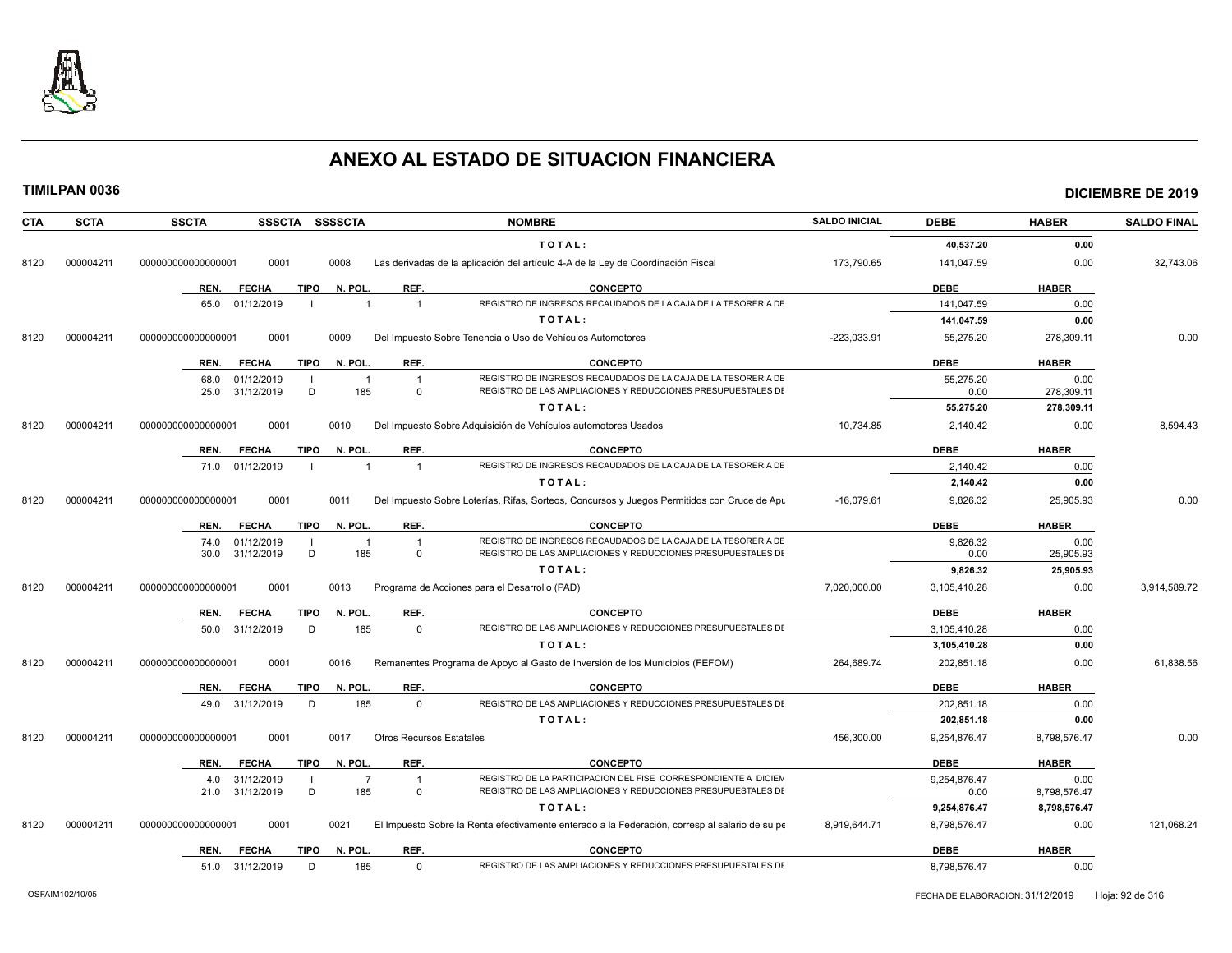

## **TIMILPAN 0036 DICIEMBRE DE 2019**

## **CTA SCTA SSCTA SSSCTA SSSSCTA NOMBRE SALDO INICIAL DEBE HABER SALDO FINAL T O T A L : 8,798,576.47 0.00** 8120 000004211 00000000000000001 0001 0022 A la venta final de bebidas con contenido alcohólico 3,374.48 4,011.49 4,011.49 637.01 637.01 0.00 **REN. FECHA TIPO N. POL. REF. CONCEPTO DEBE HABER** 77.0 01/12/2019 I 1 1 1 REGISTRO DE INGRESOS RECAUDADOS DE LA CAJA DE LA TESORERIA DE 1 1000 1,000 1 1 1 1 0.00

|      |           | -----------                         |                                         |                                                                                                  |               |              | $\mathsf{v}.\mathsf{v}$ |               |
|------|-----------|-------------------------------------|-----------------------------------------|--------------------------------------------------------------------------------------------------|---------------|--------------|-------------------------|---------------|
|      |           | 31/12/2019<br>D<br>39.0             | 185<br>$\Omega$                         | REGISTRO DE LAS AMPLIACIONES Y REDUCCIONES PRESUPUESTALES DI                                     |               | 0.00         | 637.01                  |               |
|      |           |                                     |                                         | TOTAL:                                                                                           |               | 4,011.49     | 637.01                  |               |
| 8120 | 000004211 | 000000000000000001<br>0001          | 0023                                    | Fondo de Estabilizacion de los Ingresos de las Entidades Federativas (FEIEF)                     | $-859,394.76$ | 1,822,893.05 | 2,682,287.81            | 0.00          |
|      |           | FECHA<br>REN.                       | REF.<br>TIPO N. POL.                    | <b>CONCEPTO</b>                                                                                  |               | <b>DEBE</b>  | <b>HABER</b>            |               |
|      |           | 31/12/2019<br>4.0                   | 5                                       | PARTICIPACIONES DE FEIEF DICIEMBRE 2019                                                          |               | 1,822,893.05 | 0.00                    |               |
|      |           | 31/12/2019<br>D<br>23.0             | 185<br>$\Omega$                         | REGISTRO DE LAS AMPLIACIONES Y REDUCCIONES PRESUPUESTALES DI                                     |               | 0.00         | 2,682,287.81            |               |
|      |           |                                     |                                         | TOTAL:                                                                                           |               | 1,822,893.05 | 2,682,287.81            |               |
| 8120 | 000004212 | 0002<br>000000000000000001          | 0002                                    | Fondo de Aport para el Fort de los Mpios y de las Demarcaciones Territoriales del Distrito Feder | 1,113,601.31  | 1,113,601.31 | 0.00                    | 0.00          |
|      |           | <b>FECHA</b><br><b>TIPO</b><br>REN. | N. POL.<br>REF.                         | <b>CONCEPTO</b>                                                                                  |               | <b>DEBE</b>  | <b>HABER</b>            |               |
|      |           | 31/12/2019<br>11.0                  | $\overline{4}$                          | PARTICIPACIONES DE FORTAMUN DICIEMBRE 2019                                                       |               | 945.593.71   | 0.00                    |               |
|      |           | 31/12/2019<br>D<br>30.0             | 186<br>3                                | RECLASIFICACION PI-3 DE OCTUBRE, PI-4 NOVIEMBRE 2019                                             |               | 61,637.92    | 0.00                    |               |
|      |           | 31/12/2019<br>D<br>20.0             | 186<br>3                                | RECLASIFICACION PI-3 DE OCTUBRE, PI-4 NOVIEMBRE 2019                                             |               | 53,184.84    | 0.00                    |               |
|      |           | D<br>31/12/2019<br>10.0             | 186<br>3                                | RECLASIFICACION PI-3 DE OCTUBRE, PI-4 NOVIEMBRE 2019                                             |               | 53,184.84    | 0.00                    |               |
|      |           |                                     |                                         | TOTAL:                                                                                           |               | 1,113,601.31 | 0.00                    |               |
| 8120 | 000004212 | 0002<br>000000000000000001          | 0010<br><b>Otros Recursos Federales</b> |                                                                                                  | 16.684.719.02 | 3,702,120.26 | 0.00                    | 12,982,598.76 |
|      |           | <b>FECHA</b><br><b>TIPO</b><br>REN. | REF.<br>N. POL.                         | <b>CONCEPTO</b>                                                                                  |               | <b>DEBE</b>  | <b>HABER</b>            |               |
|      |           | 31/12/2019<br>D<br>52.0             | 185<br>$\Omega$                         | REGISTRO DE LAS AMPLIACIONES Y REDUCCIONES PRESUPUESTALES DI                                     |               | 3,702,120.26 | 0.00                    |               |
|      |           |                                     |                                         | TOTAL:                                                                                           |               | 3,702,120.26 | 0.00                    |               |
| 8120 | 000004212 | 00000000000000001<br>0002           | 0027                                    | Fondo de Aportaciones para la Seguridad Pública. (FASP)                                          | 29,375.90     | 0.00         | 0.00                    | 29,375.90     |
| 8120 | 000004311 | 0001<br>000000000000000001          | 0001                                    | Derivados de Recursos Propios                                                                    | 211,912.94    | 153,431.56   | 0.00                    | 58,481.38     |
|      |           | <b>FECHA</b><br>REN.                | TIPO N. POL.<br>REF.                    | <b>CONCEPTO</b>                                                                                  |               | <b>DEBE</b>  | <b>HABER</b>            |               |
|      |           | 01/12/2019<br>4.0                   | $\overline{2}$                          | INTERESES DE DICIEMBRE DE RECURSOS PROPIOS DE 2019                                               |               | 117.29       | 0.00                    |               |
|      |           | D<br>31/12/2019<br>5.0              | $\mathbf{3}$                            | REGISTRO DE LA DEVOLUCION DEL FONDO DE AHORRO MUNICIPAL DEL A                                    |               | 153,314.27   | 0.00                    |               |
|      |           |                                     |                                         | TOTAL:                                                                                           |               | 153,431.56   | 0.00                    |               |
| 8120 | 000004311 | 00000000000000001<br>0001           | 0002                                    | Derivados de Participaciones Federales                                                           | 2,160.46      | 58.54        | 0.00                    | 2,101.92      |
|      |           | <b>FECHA</b><br>REN.                | TIPO N. POL.<br>REF.                    | <b>CONCEPTO</b>                                                                                  |               | <b>DEBE</b>  | <b>HABER</b>            |               |
|      |           | 01/12/2019<br>8.0                   | $\overline{2}$                          | INTERESES DE DICIEMBRE DE FASP DE 2019                                                           |               | 9.66         | 0.00                    |               |
|      |           | 01/12/2019<br>16.0                  | $\overline{2}$                          | INTERESES DE DICIEMBRE DE FEIEF DE 2019                                                          |               | 35.53        | 0.00                    |               |
|      |           | 01/12/2019<br>20.0                  | $\overline{2}$                          | INTERESES DE DICIEMBRE DE PFTPG DE 2019                                                          |               | 13.35        | 0.00                    |               |
|      |           |                                     |                                         | TOTAL:                                                                                           |               | 58.54        | 0.00                    |               |
| 8120 | 000004311 | 000000000000000001<br>0001          | 0003<br>Derivados del Ramo 33           |                                                                                                  | $-11,928.06$  | 1,573.63     | 13,501.69               | 0.00          |
|      |           |                                     |                                         |                                                                                                  |               |              |                         |               |

| <b>REN</b><br><b>ECHA</b> | <b>TIPO</b> | N. POL. | <b>REI</b> | <b>CONCEPTC</b>                                                | <b>DEBI</b> | <b>HABER</b> |
|---------------------------|-------------|---------|------------|----------------------------------------------------------------|-------------|--------------|
| 8.O                       |             |         |            | <b>E DICIEMBRE DE F'</b><br><b>DRTAMUN DE</b><br>10 ۱<br>INITI | $\cdots$    | 0.00         |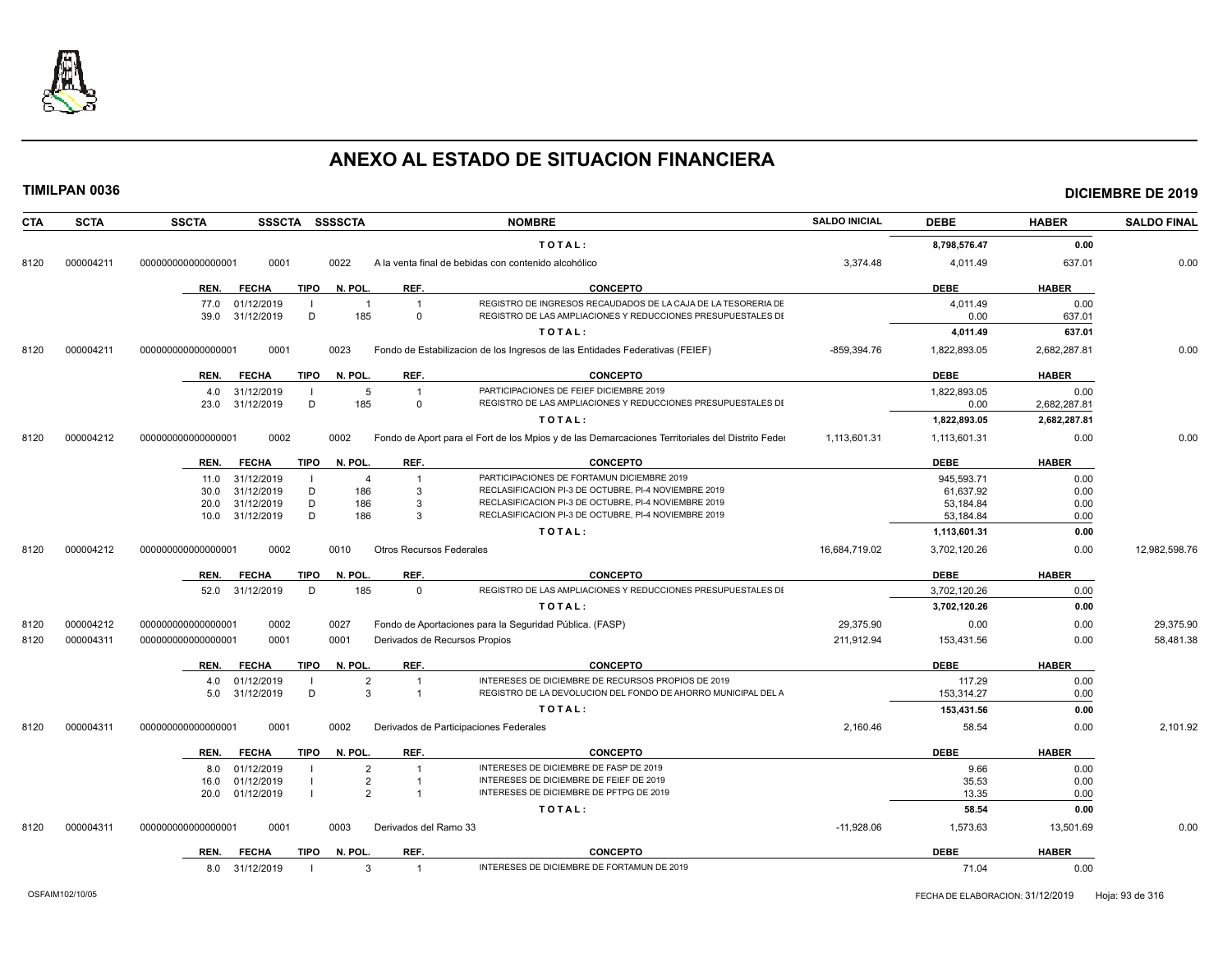

| <b>CTA</b> | <b>SCTA</b> | <b>SSCTA</b>                             |      | SSSCTA SSSSCTA      |                                      | <b>NOMBRE</b>                                                                                                       | <b>SALDO INICIAL</b> | <b>DEBE</b>          | <b>HABER</b>         | <b>SALDO FINAL</b> |
|------------|-------------|------------------------------------------|------|---------------------|--------------------------------------|---------------------------------------------------------------------------------------------------------------------|----------------------|----------------------|----------------------|--------------------|
|            |             | 4.0 31/12/2019<br>33.0 31/12/2019        | D    | $\mathbf{3}$<br>185 | $\Omega$                             | INTERESES DE DICIEMBRE DE FISM DE 2019<br>REGISTRO DE LAS AMPLIACIONES Y REDUCCIONES PRESUPUESTALES DI              |                      | 1,502.59<br>0.00     | 0.00<br>13,501.69    |                    |
|            |             |                                          |      |                     |                                      | TOTAL:                                                                                                              |                      | 1,573.63             | 13,501.69            |                    |
| 8120       | 000004311   | 0001<br>000000000000000001               |      | 0006                |                                      | Derivados de Recursos de Programas Estatales                                                                        | $-9,375.30$          | 1,495.28             | 10,870.58            | 0.00               |
|            |             | REN.<br><b>FECHA</b>                     | TIPO | N. POL.             | REF.                                 | <b>CONCEPTO</b>                                                                                                     |                      | <b>DEBE</b>          | <b>HABER</b>         |                    |
|            |             | 01/12/2019<br>12.0                       |      | $\overline{2}$      | $\overline{1}$                       | INTERESES DE DICIEMBRE DE FEFOM DE 2019                                                                             |                      | 1,232.56             | 0.00                 |                    |
|            |             | 01/12/2019<br>24.0                       |      | $\overline{2}$      | $\overline{1}$                       | Derivados de Recursos de Programas Estatales                                                                        |                      | 262.72               | 0.00                 |                    |
|            |             | 34.0 31/12/2019                          | D    | 185                 | $\Omega$                             | REGISTRO DE LAS AMPLIACIONES Y REDUCCIONES PRESUPUESTALES DI                                                        |                      | 0.00                 | 10,870.58            |                    |
|            |             |                                          |      |                     |                                      | TOTAL:                                                                                                              |                      | 1,495.28             | 10,870.58            |                    |
| 8120       | 000004351   | 000000000000000005<br>0001               |      | 0003                | Instituciones Privadas               |                                                                                                                     | 0.00                 | 3,500,000.00         | 3,500,000.00         | 0.00               |
|            |             | REN.<br><b>FECHA</b>                     | TIPO | N. POL.             | REF.                                 | <b>CONCEPTO</b>                                                                                                     |                      | <b>DEBE</b>          | <b>HABER</b>         |                    |
|            |             | 31/12/2019<br>10.0<br>31/12/2019<br>22.0 | D    | 8<br>185            | $\Omega$                             | REGISTRO DE PRESTAMO AL MUNICIPIO DE DICIEMBRE 2019<br>REGISTRO DE LAS AMPLIACIONES Y REDUCCIONES PRESUPUESTALES DI |                      | 3,500,000.00<br>0.00 | 0.00<br>3,500,000.00 |                    |
|            |             |                                          |      |                     |                                      |                                                                                                                     |                      |                      |                      |                    |
|            |             |                                          |      |                     |                                      | TOTAL:                                                                                                              |                      | 3,500,000.00         | 3,500,000.00         |                    |
| 8120       | 000004399   | 0009<br>000000000000000009               |      | 0005                | <b>Otros Convenios</b>               |                                                                                                                     | 0.00                 | 177,747.99           | 177,747.99           | 0.00               |
|            |             | <b>FECHA</b><br>REN.                     | TIPO | N. POL.             | REF.                                 | <b>CONCEPTO</b>                                                                                                     |                      | <b>DEBE</b>          | <b>HABER</b>         |                    |
|            |             | 31/12/2019<br>4.0                        |      | 9                   |                                      | REGISTRO DE LA APORTACION DE LA SEDAGRO AL MPIO                                                                     |                      | 177,747.99           | 0.00                 |                    |
|            |             | 27.0<br>31/12/2019                       | D    | 185                 | $\Omega$                             | REGISTRO DE LAS AMPLIACIONES Y REDUCCIONES PRESUPUESTALES DI                                                        |                      | 0.00                 | 177,747.99           |                    |
|            |             |                                          |      |                     |                                      | TOTAL:                                                                                                              |                      | 177,747.99           | 177,747.99           |                    |
| 8140       |             |                                          |      |                     | LEY DE INGRESOS DEVENGADA            |                                                                                                                     | 9,736.00             | 117,532.05           | 107,796.05           | 0.00               |
| 8140       | 000004112   | 0002<br>000000000000000001               |      | 0001                | Predial                              |                                                                                                                     | 7,763.00             | 7,763.00             | 0.00                 | 0.00               |
|            |             | REN.<br><b>FECHA</b>                     | TIPO | N. POL.             | REF.                                 | <b>CONCEPTO</b>                                                                                                     |                      | <b>DEBE</b>          | <b>HABER</b>         |                    |
|            |             | 2.0 31/12/2019                           | D    | 183                 | -5                                   | RECLASIFICACION DE LA POLIZA DE INGRESOS 5 DE NOVIEMBRE POR ER                                                      |                      | 7,763.00             | 0.00                 |                    |
|            |             |                                          |      |                     |                                      | TOTAL:                                                                                                              |                      | 7,763.00             | 0.00                 |                    |
| 8140       | 000004117   | 0007<br>000000000000000001               |      | 0002                | Recargos                             |                                                                                                                     | 1,973.00             | 1,973.00             | 0.00                 | 0.00               |
|            |             | REN.<br><b>FECHA</b>                     | TIPO | N. POL.             | REF.                                 | <b>CONCEPTO</b>                                                                                                     |                      | <b>DEBE</b>          | <b>HABER</b>         |                    |
|            |             | 4.0 31/12/2019                           | D    | 183                 | 5                                    | RECLASIFICACION DE LA POLIZA DE INGRESOS 5 DE NOVIEMBRE POR ER                                                      |                      | 1,973.00             | 0.00                 |                    |
|            |             |                                          |      |                     |                                      | TOTAL:                                                                                                              |                      | 1,973.00             | 0.00                 |                    |
| 8140       | 000004211   | 000000000000000001<br>0001               |      | 0003                | Fondo de Fiscalización y Recaudacion |                                                                                                                     | 0.00                 | 64,920.48            | 64,920.48            | 0.00               |
|            |             | <b>FECHA</b><br>REN.                     | TIPO | N. POL.             | REF.                                 | <b>CONCEPTO</b>                                                                                                     |                      | <b>DEBE</b>          | <b>HABER</b>         |                    |
|            |             | 01/12/2019<br>45.0                       |      | -1                  | $\overline{1}$                       | REGISTRO DE INGRESOS RECAUDADOS DE LA CAJA DE LA TESORERIA DE                                                       |                      | 0.00                 | 64,920.48            |                    |
|            |             | 48.0 01/12/2019                          |      | $\overline{1}$      | $\overline{1}$                       | REGISTRO DE INGRESOS RECAUDADOS DE LA CAJA DE LA TESORERIA DE                                                       |                      | 64,920.48            | 0.00                 |                    |
|            |             |                                          |      |                     |                                      | TOTAL:                                                                                                              |                      | 64,920.48            | 64,920.48            |                    |
| 8140       | 000004211   | 0001<br>000000000000000001               |      | 0004                |                                      | Correspondientes al Impuesto Especial sobre Producción y Servicios                                                  | 0.00                 | 42,875.57            | 42,875.57            | 0.00               |
|            |             | REN.<br><b>FECHA</b>                     |      | TIPO N. POL.        | REF.                                 | <b>CONCEPTO</b>                                                                                                     |                      | <b>DEBE</b>          | <b>HABER</b>         |                    |
|            |             | 53.0 01/12/2019                          |      |                     | $\overline{1}$                       | REGISTRO DE INGRESOS RECAUDADOS DE LA CAJA DE LA TESORERIA DE                                                       |                      | 42,875.57            | 0.00                 |                    |
|            |             | 50.0 01/12/2019                          |      |                     |                                      | REGISTRO DE INGRESOS RECAUDADOS DE LA CAJA DE LA TESORERIA DE                                                       |                      | 0.00                 | 42,875.57            |                    |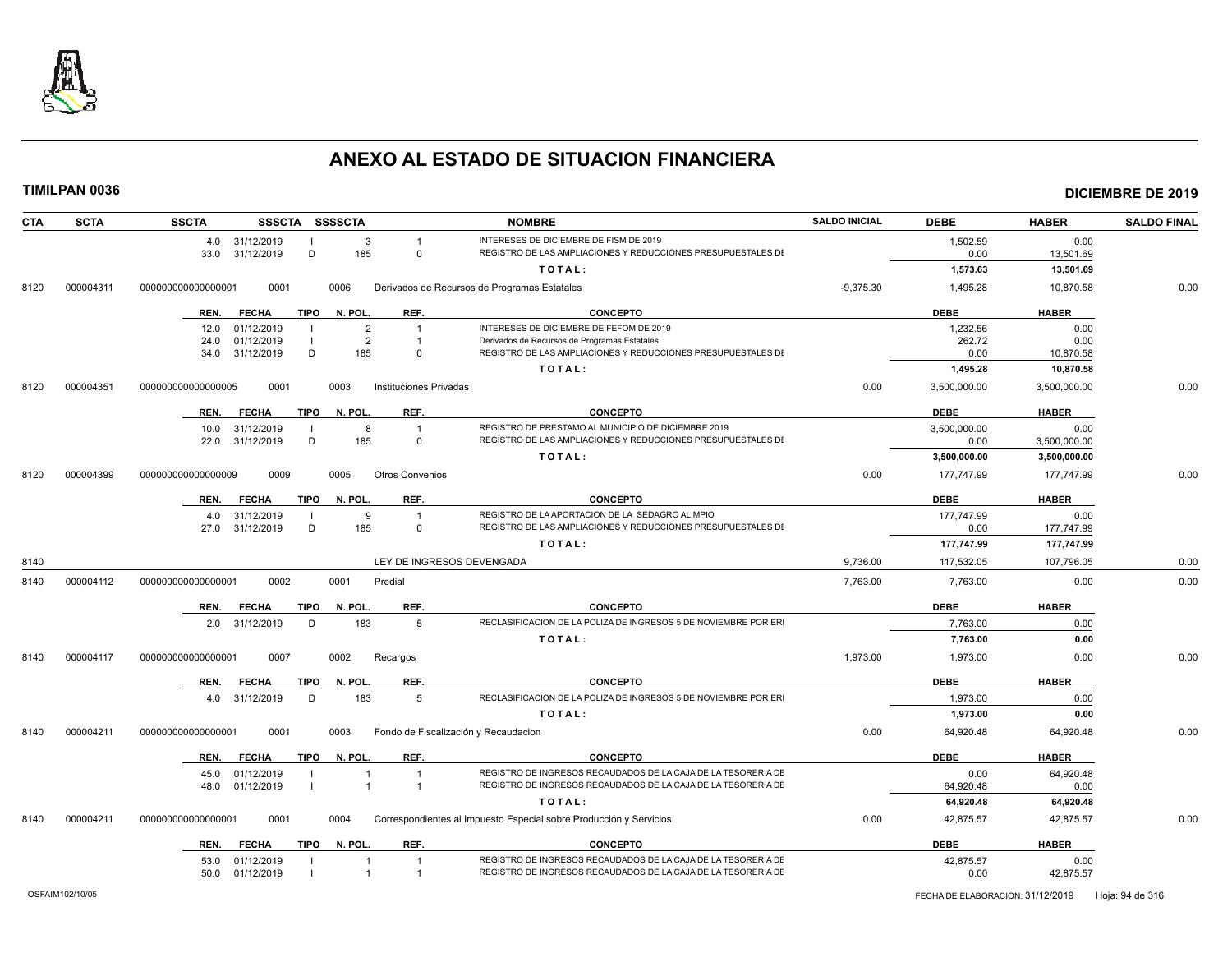

| <b>CTA</b> | <b>SCTA</b> | <b>SSCTA</b>               | SSSCTA SSSSCTA          |                              | <b>NOMBRE</b>                                                                                | <b>SALDO INICIAL</b> | <b>DEBE</b> | <b>HABER</b>     | <b>SALDO FINAL</b> |
|------------|-------------|----------------------------|-------------------------|------------------------------|----------------------------------------------------------------------------------------------|----------------------|-------------|------------------|--------------------|
|            |             |                            |                         |                              | TOTAL:                                                                                       |                      | 42,875.57   | 42,875.57        |                    |
| 8150       |             |                            |                         |                              | LEY DE INGRESOS RECAUDADA                                                                    | 117,602,980.97       | 0.00        | 20, 121, 142. 30 | 137,724,123.27     |
| 8150       | 000004112   | 0002<br>00000000000000001  | 0001                    | Predial                      |                                                                                              | 2,075,099.00         | 0.00        | 27,078.00        | 2,102,177.00       |
|            |             | REN.<br><b>FECHA</b>       | TIPO<br>N. POL.         | REF.                         | <b>CONCEPTO</b>                                                                              |                      | <b>DEBE</b> | <b>HABER</b>     |                    |
|            |             | 31/12/2019<br>10.0         |                         | 6                            | REGISTRO DEL IMPUESTO PREDIAL DEL MES DE DICIEMBRE DE 2019                                   |                      | 0.00        | 19,315.00        |                    |
|            |             | 31/12/2019<br>1.0          | D<br>183                | 5                            | RECLASIFICACION DE LA POLIZA DE INGRESOS 5 DE NOVIEMBRE POR ER                               |                      | 0.00        | 7,763.00         |                    |
|            |             |                            |                         |                              | TOTAL:                                                                                       |                      | 0.00        | 27,078.00        |                    |
| 8150       | 000004112   | 0002<br>000000000000000001 | 0002                    |                              | Sobre Adquisición de Inmuebles y Otras Operaciones Traslativas de Dominio de Inmuebles       | 42,212.00            | 0.00        | 2,882.00         | 45,094.00          |
|            |             | REN.<br><b>FECHA</b>       | <b>TIPO</b><br>N. POL.  | REF.                         | <b>CONCEPTO</b>                                                                              |                      | <b>DEBE</b> | <b>HABER</b>     |                    |
|            |             | 3.0 01/12/2019             |                         | $\overline{1}$               | REGISTRO DE INGRESOS RECAUDADOS DE LA CAJA DE LA TESORERIA DE                                |                      | 0.00        | 2,882.00         |                    |
|            |             |                            |                         |                              | TOTAL:                                                                                       |                      | 0.00        | 2,882.00         |                    |
| 8150       | 000004117   | 0007<br>000000000000000001 | 0002                    | Recargos                     |                                                                                              | 43,404.00            | 0.00        | 7,924.00         | 51,328.00          |
|            |             | <b>FECHA</b><br>REN.       | <b>TIPO</b><br>N. POL.  | REF.                         | <b>CONCEPTO</b>                                                                              |                      | <b>DEBE</b> | <b>HABER</b>     |                    |
|            |             | 13.0<br>31/12/2019         |                         | 6                            | REGISTRO DEL IMPUESTO PREDIAL DEL MES DE DICIEMBRE DE 2019                                   |                      | 0.00        | 5.951.00         |                    |
|            |             | 31/12/2019<br>3.0          | D<br>183                | 5                            | RECLASIFICACION DE LA POLIZA DE INGRESOS 5 DE NOVIEMBRE POR ER                               |                      | 0.00        | 1,973.00         |                    |
|            |             |                            |                         |                              | TOTAL:                                                                                       |                      | 0.00        | 7,924.00         |                    |
| 8150       | 000004119   | 00000000000000001<br>0009  | 0001                    | Sobre Anuncios Publicitarios |                                                                                              | 2,104.00             | 0.00        | 0.00             | 2,104.00           |
| 8150       | 000004131   | 000000000000000003<br>0001 | 0001                    |                              | Para obra pública y acciones de beneficio social                                             | 2.200.00             | 0.00        | 0.00             | 2,200.00           |
| 8150       | 000004141   | 000000000000000004<br>0001 | 0001                    |                              | Por Uso de Vías y Áreas Públicas para el ejercicio de Actividades Comerciales y de Servicios | 476,129.13           | 0.00        | 77,072.00        | 553,201.13         |
|            |             | REN.<br><b>FECHA</b>       | <b>TIPO</b><br>N. POL.  | REF.                         | <b>CONCEPTO</b>                                                                              |                      | <b>DEBE</b> | <b>HABER</b>     |                    |
|            |             | 6.0 01/12/2019             | $\overline{\mathbf{1}}$ | $\overline{1}$               | REGISTRO DE INGRESOS RECAUDADOS DE LA CAJA DE LA TESORERIA DE                                |                      | 0.00        | 77,072.00        |                    |
|            |             |                            |                         |                              | TOTAL:                                                                                       |                      | 0.00        | 77.072.00        |                    |
| 8150       | 000004143   | 0003<br>000000000000000004 | 0001                    | Suministro de Agua Potable   |                                                                                              | 3,084,648.00         | 0.00        | 59,421.00        | 3,144,069.00       |
|            |             | <b>FECHA</b><br>REN.       | <b>TIPO</b><br>N. POL.  | REF.                         | <b>CONCEPTO</b>                                                                              |                      | <b>DEBE</b> | <b>HABER</b>     |                    |
|            |             | 01/12/2019<br>9.0          | $\overline{1}$          | $\mathbf{1}$                 | Suministro de Agua Potable                                                                   |                      | 0.00        | 59,421.00        |                    |
|            |             |                            |                         |                              | TOTAL:                                                                                       |                      | 0.00        | 59,421.00        |                    |
| 8150       | 000004143   | 000000000000000004<br>0003 | 0004                    |                              | Conexiones a los Sistemas de Agua y Drenaje                                                  | 13,922.00            | 0.00        | 0.00             | 13,922.00          |
| 8150       | 000004143   | 0003<br>000000000000000004 | 0012                    | Agua en Pipas (Carga)        |                                                                                              | 111,033.00           | 0.00        | 4,299.00         | 115,332.00         |
|            |             | REN.<br><b>FECHA</b>       | <b>TIPO</b><br>N. POL   | REF.                         | <b>CONCEPTO</b>                                                                              |                      | <b>DEBE</b> | <b>HABER</b>     |                    |
|            |             | 01/12/2019<br>12.0         | $\overline{1}$          | $\overline{1}$               | REGISTRO DE INGRESOS RECAUDADOS DE LA CAJA DE LA TESORERIA DE                                |                      | 0.00        | 4,299.00         |                    |
|            |             |                            |                         |                              | TOTAL:                                                                                       |                      | 0.00        | 4,299.00         |                    |
| 8150       | 000004143   | 0003<br>000000000000000004 | 0020                    | Del Registro Civil           |                                                                                              | 252,714.00           | 0.00        | 9,975.00         | 262,689.00         |
|            |             | REN.<br><b>FECHA</b>       | <b>TIPO</b><br>N. POL.  | REF.                         | <b>CONCEPTO</b>                                                                              |                      | <b>DEBE</b> | <b>HABER</b>     |                    |
|            |             | 01/12/2019<br>15.0         |                         | $\overline{1}$               | REGISTRO DE INGRESOS RECAUDADOS DE LA CAJA DE LA TESORERIA DE                                |                      | 0.00        | 9,975.00         |                    |
|            |             |                            |                         |                              | TOTAL:                                                                                       |                      | 0.00        | 9,975.00         |                    |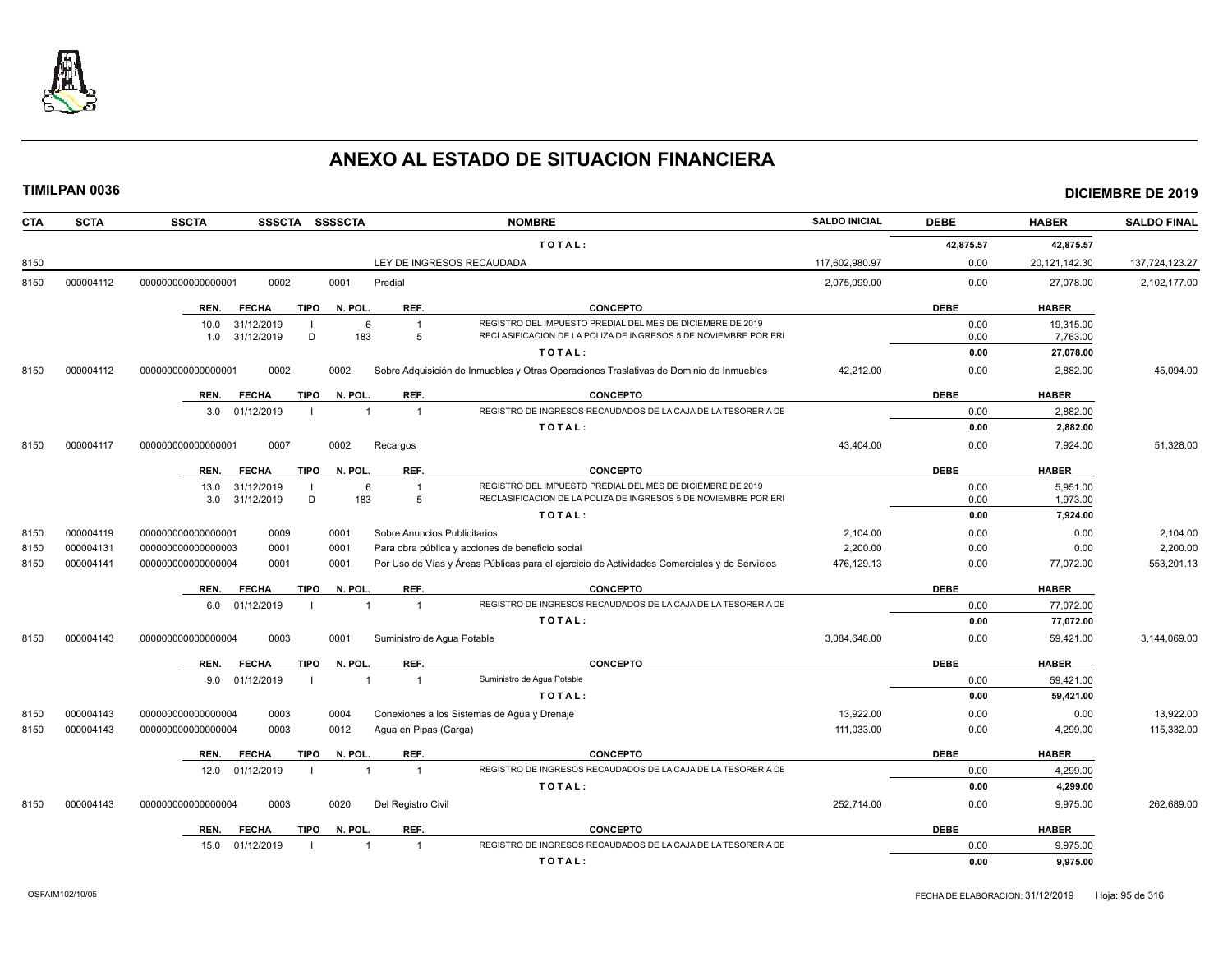

| 000004143<br>0003<br>0021<br>16,747.00<br>0.00<br>3,890.00<br>8150<br>000000000000000004<br>De Desarrollo Urbano y Obras Públicas<br>REF.<br><b>CONCEPTO</b><br><b>DEBE</b><br><b>HABER</b><br><b>FECHA</b><br><b>TIPO</b><br>N. POL.<br>REN.<br>REGISTRO DE INGRESOS RECAUDADOS DE LA CAJA DE LA TESORERIA DE<br>18.0 01/12/2019<br>$\overline{1}$<br>0.00<br>3,890.00<br>$\mathbf{1}$<br>TOTAL:<br>0.00<br>3,890.00<br>0003<br>Por Servicios Prestados por Autoridades Fiscales, Administrativas y de Acceso a la Información<br>24,040.00<br>0.00<br>8150<br>000004143<br>000000000000000004<br>0022<br>1,087.00<br><b>TIPO</b><br>N. POL.<br>REF.<br><b>CONCEPTO</b><br><b>DEBE</b><br><b>HABER</b><br>REN.<br><b>FECHA</b><br>REGISTRO DE INGRESOS RECAUDADOS DE LA CAJA DE LA TESORERIA DE<br>01/12/2019<br>0.00<br>1,087.00<br>$\overline{1}$<br>21.0<br>$\overline{1}$<br>TOTAL:<br>1,087.00<br>0.00<br>0003<br>44,226.00<br>000004143<br>0025<br>Por Servicios de Panteones<br>0.00<br>2,928.00<br>8150<br>000000000000000004<br>REF.<br><b>DEBE</b><br><b>HABER</b><br>TIPO<br>N. POL.<br><b>CONCEPTO</b><br>REN.<br><b>FECHA</b><br>REGISTRO DE INGRESOS RECAUDADOS DE LA CAJA DE LA TESORERIA DE<br>01/12/2019<br>0.00<br>2,928.00<br>24.0<br>$\overline{1}$<br>$\overline{1}$<br>TOTAL:<br>0.00<br>2,928.00<br>0003<br>8150<br>000004143<br>000000000000000004<br>0027<br>Por Servicios Prestados por Autoridades de Seguridad Pública<br>80,800.00<br>0.00<br>8,000.00<br><b>FECHA</b><br><b>TIPO</b><br>N. POL.<br>REF.<br><b>CONCEPTO</b><br><b>DEBE</b><br><b>HABER</b><br>REN.<br>REGISTRO DE INGRESOS RECAUDADOS DE LA CAJA DE LA TESORERIA DE<br>27.0 01/12/2019<br>$\overline{1}$<br>0.00<br>8,000.00<br>$\overline{1}$<br>TOTAL:<br>0.00<br>8,000.00<br>000004143<br>0003<br>0028<br>Por Servicios Prestados por las Autoridades de Catastro<br>5.630.00<br>0.00<br>844.00<br>8150<br>000000000000000004<br>REF.<br><b>CONCEPTO</b><br><b>DEBE</b><br><b>HABER</b><br><b>FECHA</b><br><b>TIPO</b><br>N. POL.<br>REN.<br>REGISTRO DE INGRESOS RECAUDADOS DE LA CAJA DE LA TESORERIA DE<br>$\overline{1}$<br>0.00<br>844.00<br>30.0<br>01/12/2019<br>$\overline{1}$<br>TOTAL:<br>0.00<br>844.00<br>000004143<br>Por Servicios de Limpieza de Lotes Baldíos, Recolección, Traslado, y Disposición Final de Resi<br>11,700.00<br>8150<br>000000000000000004<br>0003<br>0030<br>0.00<br>0.00<br>0004<br>0002<br>203,409.00<br>8150<br>000004144<br>00000000000000004<br>Recargos<br>0.00<br>6,761.00<br><b>TIPO</b><br>N. POL.<br>REF.<br><b>CONCEPTO</b><br><b>DEBE</b><br><b>HABER</b><br>REN.<br><b>FECHA</b><br>REGISTRO DE INGRESOS RECAUDADOS DE LA CAJA DE LA TESORERIA DE<br>01/12/2019<br>$\overline{1}$<br>0.00<br>6,761.00<br>33.0<br>$\mathbf{1}$<br>TOTAL:<br>0.00<br>6,761.00<br>199,240.00<br>000004151<br>000000000000000005<br>0001<br>0001<br>Por la Venta o Arrendamiento de Bienes Municipales<br>0.00<br>0.00<br>8150<br>000004159<br>00000000000000005<br>0009<br>0002<br>En General, todos aquellos Ing que perciba la Hda Mpal, der de Act que no son Propias de Dere<br>411,499.07<br>0.00<br>0.00<br>8150<br>85.00<br>000004162<br>0001<br>Sanciones Administrativas<br>0.00<br>0.00<br>8150<br>000000000000000006<br>0002<br>0.00<br>8150<br>000004164<br>00000000000000006<br>0004<br>0001<br>Reintegros<br>0.00<br>202,851.18<br>N. POL.<br>REF.<br><b>DEBE</b><br><b>HABER</b><br>REN.<br><b>FECHA</b><br><b>TIPO</b><br><b>CONCEPTO</b><br>REGISTRO DE INGRESOS RECAUDADOS DE LA CAJA DE LA TESORERIA DE<br>01/12/2019<br>36.0<br>$\overline{1}$<br>$\overline{1}$<br>0.00<br>202,851.18<br>TOTAL:<br>0.00<br>202,851.18<br>0001<br>0001<br>Fondo General de Participaciones<br>36,206,252.31<br>0.00<br>2,800,273.10<br>8150<br>000004211<br>000000000000000001<br><b>TIPO</b><br>N. POL.<br>REF.<br><b>CONCEPTO</b><br><b>DEBE</b><br><b>HABER</b><br><b>FECHA</b><br>REN.<br>REGISTRO DE INGRESOS RECAUDADOS DE LA CAJA DE LA TESORERIA DE<br>01/12/2019<br>0.00<br>2,800,273.10<br>39.0<br>$\overline{1}$<br>$\overline{1}$ | <b>CTA</b> | <b>SCTA</b> | <b>SSCTA</b><br><b>SSSCTA</b> | <b>SSSSCTA</b><br><b>NOMBRE</b> | <b>SALDO INICIAL</b> | <b>DEBE</b> | <b>HABER</b> | <b>SALDO FINAL</b> |
|---------------------------------------------------------------------------------------------------------------------------------------------------------------------------------------------------------------------------------------------------------------------------------------------------------------------------------------------------------------------------------------------------------------------------------------------------------------------------------------------------------------------------------------------------------------------------------------------------------------------------------------------------------------------------------------------------------------------------------------------------------------------------------------------------------------------------------------------------------------------------------------------------------------------------------------------------------------------------------------------------------------------------------------------------------------------------------------------------------------------------------------------------------------------------------------------------------------------------------------------------------------------------------------------------------------------------------------------------------------------------------------------------------------------------------------------------------------------------------------------------------------------------------------------------------------------------------------------------------------------------------------------------------------------------------------------------------------------------------------------------------------------------------------------------------------------------------------------------------------------------------------------------------------------------------------------------------------------------------------------------------------------------------------------------------------------------------------------------------------------------------------------------------------------------------------------------------------------------------------------------------------------------------------------------------------------------------------------------------------------------------------------------------------------------------------------------------------------------------------------------------------------------------------------------------------------------------------------------------------------------------------------------------------------------------------------------------------------------------------------------------------------------------------------------------------------------------------------------------------------------------------------------------------------------------------------------------------------------------------------------------------------------------------------------------------------------------------------------------------------------------------------------------------------------------------------------------------------------------------------------------------------------------------------------------------------------------------------------------------------------------------------------------------------------------------------------------------------------------------------------------------------------------------------------------------------------------------------------------------------------------------------------------------------------------------------------------------------------------------------------------------------------------------------------------------------------------------------------------------------------------------------------------------------------------------------------------------------------------------------------------------------------------------------------------------------------------|------------|-------------|-------------------------------|---------------------------------|----------------------|-------------|--------------|--------------------|
|                                                                                                                                                                                                                                                                                                                                                                                                                                                                                                                                                                                                                                                                                                                                                                                                                                                                                                                                                                                                                                                                                                                                                                                                                                                                                                                                                                                                                                                                                                                                                                                                                                                                                                                                                                                                                                                                                                                                                                                                                                                                                                                                                                                                                                                                                                                                                                                                                                                                                                                                                                                                                                                                                                                                                                                                                                                                                                                                                                                                                                                                                                                                                                                                                                                                                                                                                                                                                                                                                                                                                                                                                                                                                                                                                                                                                                                                                                                                                                                                                                                                                 |            |             |                               |                                 |                      |             |              | 20,637.00          |
|                                                                                                                                                                                                                                                                                                                                                                                                                                                                                                                                                                                                                                                                                                                                                                                                                                                                                                                                                                                                                                                                                                                                                                                                                                                                                                                                                                                                                                                                                                                                                                                                                                                                                                                                                                                                                                                                                                                                                                                                                                                                                                                                                                                                                                                                                                                                                                                                                                                                                                                                                                                                                                                                                                                                                                                                                                                                                                                                                                                                                                                                                                                                                                                                                                                                                                                                                                                                                                                                                                                                                                                                                                                                                                                                                                                                                                                                                                                                                                                                                                                                                 |            |             |                               |                                 |                      |             |              |                    |
|                                                                                                                                                                                                                                                                                                                                                                                                                                                                                                                                                                                                                                                                                                                                                                                                                                                                                                                                                                                                                                                                                                                                                                                                                                                                                                                                                                                                                                                                                                                                                                                                                                                                                                                                                                                                                                                                                                                                                                                                                                                                                                                                                                                                                                                                                                                                                                                                                                                                                                                                                                                                                                                                                                                                                                                                                                                                                                                                                                                                                                                                                                                                                                                                                                                                                                                                                                                                                                                                                                                                                                                                                                                                                                                                                                                                                                                                                                                                                                                                                                                                                 |            |             |                               |                                 |                      |             |              |                    |
|                                                                                                                                                                                                                                                                                                                                                                                                                                                                                                                                                                                                                                                                                                                                                                                                                                                                                                                                                                                                                                                                                                                                                                                                                                                                                                                                                                                                                                                                                                                                                                                                                                                                                                                                                                                                                                                                                                                                                                                                                                                                                                                                                                                                                                                                                                                                                                                                                                                                                                                                                                                                                                                                                                                                                                                                                                                                                                                                                                                                                                                                                                                                                                                                                                                                                                                                                                                                                                                                                                                                                                                                                                                                                                                                                                                                                                                                                                                                                                                                                                                                                 |            |             |                               |                                 |                      |             |              |                    |
|                                                                                                                                                                                                                                                                                                                                                                                                                                                                                                                                                                                                                                                                                                                                                                                                                                                                                                                                                                                                                                                                                                                                                                                                                                                                                                                                                                                                                                                                                                                                                                                                                                                                                                                                                                                                                                                                                                                                                                                                                                                                                                                                                                                                                                                                                                                                                                                                                                                                                                                                                                                                                                                                                                                                                                                                                                                                                                                                                                                                                                                                                                                                                                                                                                                                                                                                                                                                                                                                                                                                                                                                                                                                                                                                                                                                                                                                                                                                                                                                                                                                                 |            |             |                               |                                 |                      |             |              | 25,127.00          |
|                                                                                                                                                                                                                                                                                                                                                                                                                                                                                                                                                                                                                                                                                                                                                                                                                                                                                                                                                                                                                                                                                                                                                                                                                                                                                                                                                                                                                                                                                                                                                                                                                                                                                                                                                                                                                                                                                                                                                                                                                                                                                                                                                                                                                                                                                                                                                                                                                                                                                                                                                                                                                                                                                                                                                                                                                                                                                                                                                                                                                                                                                                                                                                                                                                                                                                                                                                                                                                                                                                                                                                                                                                                                                                                                                                                                                                                                                                                                                                                                                                                                                 |            |             |                               |                                 |                      |             |              |                    |
|                                                                                                                                                                                                                                                                                                                                                                                                                                                                                                                                                                                                                                                                                                                                                                                                                                                                                                                                                                                                                                                                                                                                                                                                                                                                                                                                                                                                                                                                                                                                                                                                                                                                                                                                                                                                                                                                                                                                                                                                                                                                                                                                                                                                                                                                                                                                                                                                                                                                                                                                                                                                                                                                                                                                                                                                                                                                                                                                                                                                                                                                                                                                                                                                                                                                                                                                                                                                                                                                                                                                                                                                                                                                                                                                                                                                                                                                                                                                                                                                                                                                                 |            |             |                               |                                 |                      |             |              |                    |
|                                                                                                                                                                                                                                                                                                                                                                                                                                                                                                                                                                                                                                                                                                                                                                                                                                                                                                                                                                                                                                                                                                                                                                                                                                                                                                                                                                                                                                                                                                                                                                                                                                                                                                                                                                                                                                                                                                                                                                                                                                                                                                                                                                                                                                                                                                                                                                                                                                                                                                                                                                                                                                                                                                                                                                                                                                                                                                                                                                                                                                                                                                                                                                                                                                                                                                                                                                                                                                                                                                                                                                                                                                                                                                                                                                                                                                                                                                                                                                                                                                                                                 |            |             |                               |                                 |                      |             |              |                    |
|                                                                                                                                                                                                                                                                                                                                                                                                                                                                                                                                                                                                                                                                                                                                                                                                                                                                                                                                                                                                                                                                                                                                                                                                                                                                                                                                                                                                                                                                                                                                                                                                                                                                                                                                                                                                                                                                                                                                                                                                                                                                                                                                                                                                                                                                                                                                                                                                                                                                                                                                                                                                                                                                                                                                                                                                                                                                                                                                                                                                                                                                                                                                                                                                                                                                                                                                                                                                                                                                                                                                                                                                                                                                                                                                                                                                                                                                                                                                                                                                                                                                                 |            |             |                               |                                 |                      |             |              | 47,154.00          |
|                                                                                                                                                                                                                                                                                                                                                                                                                                                                                                                                                                                                                                                                                                                                                                                                                                                                                                                                                                                                                                                                                                                                                                                                                                                                                                                                                                                                                                                                                                                                                                                                                                                                                                                                                                                                                                                                                                                                                                                                                                                                                                                                                                                                                                                                                                                                                                                                                                                                                                                                                                                                                                                                                                                                                                                                                                                                                                                                                                                                                                                                                                                                                                                                                                                                                                                                                                                                                                                                                                                                                                                                                                                                                                                                                                                                                                                                                                                                                                                                                                                                                 |            |             |                               |                                 |                      |             |              |                    |
|                                                                                                                                                                                                                                                                                                                                                                                                                                                                                                                                                                                                                                                                                                                                                                                                                                                                                                                                                                                                                                                                                                                                                                                                                                                                                                                                                                                                                                                                                                                                                                                                                                                                                                                                                                                                                                                                                                                                                                                                                                                                                                                                                                                                                                                                                                                                                                                                                                                                                                                                                                                                                                                                                                                                                                                                                                                                                                                                                                                                                                                                                                                                                                                                                                                                                                                                                                                                                                                                                                                                                                                                                                                                                                                                                                                                                                                                                                                                                                                                                                                                                 |            |             |                               |                                 |                      |             |              |                    |
|                                                                                                                                                                                                                                                                                                                                                                                                                                                                                                                                                                                                                                                                                                                                                                                                                                                                                                                                                                                                                                                                                                                                                                                                                                                                                                                                                                                                                                                                                                                                                                                                                                                                                                                                                                                                                                                                                                                                                                                                                                                                                                                                                                                                                                                                                                                                                                                                                                                                                                                                                                                                                                                                                                                                                                                                                                                                                                                                                                                                                                                                                                                                                                                                                                                                                                                                                                                                                                                                                                                                                                                                                                                                                                                                                                                                                                                                                                                                                                                                                                                                                 |            |             |                               |                                 |                      |             |              |                    |
|                                                                                                                                                                                                                                                                                                                                                                                                                                                                                                                                                                                                                                                                                                                                                                                                                                                                                                                                                                                                                                                                                                                                                                                                                                                                                                                                                                                                                                                                                                                                                                                                                                                                                                                                                                                                                                                                                                                                                                                                                                                                                                                                                                                                                                                                                                                                                                                                                                                                                                                                                                                                                                                                                                                                                                                                                                                                                                                                                                                                                                                                                                                                                                                                                                                                                                                                                                                                                                                                                                                                                                                                                                                                                                                                                                                                                                                                                                                                                                                                                                                                                 |            |             |                               |                                 |                      |             |              | 88,800.00          |
|                                                                                                                                                                                                                                                                                                                                                                                                                                                                                                                                                                                                                                                                                                                                                                                                                                                                                                                                                                                                                                                                                                                                                                                                                                                                                                                                                                                                                                                                                                                                                                                                                                                                                                                                                                                                                                                                                                                                                                                                                                                                                                                                                                                                                                                                                                                                                                                                                                                                                                                                                                                                                                                                                                                                                                                                                                                                                                                                                                                                                                                                                                                                                                                                                                                                                                                                                                                                                                                                                                                                                                                                                                                                                                                                                                                                                                                                                                                                                                                                                                                                                 |            |             |                               |                                 |                      |             |              |                    |
|                                                                                                                                                                                                                                                                                                                                                                                                                                                                                                                                                                                                                                                                                                                                                                                                                                                                                                                                                                                                                                                                                                                                                                                                                                                                                                                                                                                                                                                                                                                                                                                                                                                                                                                                                                                                                                                                                                                                                                                                                                                                                                                                                                                                                                                                                                                                                                                                                                                                                                                                                                                                                                                                                                                                                                                                                                                                                                                                                                                                                                                                                                                                                                                                                                                                                                                                                                                                                                                                                                                                                                                                                                                                                                                                                                                                                                                                                                                                                                                                                                                                                 |            |             |                               |                                 |                      |             |              |                    |
|                                                                                                                                                                                                                                                                                                                                                                                                                                                                                                                                                                                                                                                                                                                                                                                                                                                                                                                                                                                                                                                                                                                                                                                                                                                                                                                                                                                                                                                                                                                                                                                                                                                                                                                                                                                                                                                                                                                                                                                                                                                                                                                                                                                                                                                                                                                                                                                                                                                                                                                                                                                                                                                                                                                                                                                                                                                                                                                                                                                                                                                                                                                                                                                                                                                                                                                                                                                                                                                                                                                                                                                                                                                                                                                                                                                                                                                                                                                                                                                                                                                                                 |            |             |                               |                                 |                      |             |              |                    |
|                                                                                                                                                                                                                                                                                                                                                                                                                                                                                                                                                                                                                                                                                                                                                                                                                                                                                                                                                                                                                                                                                                                                                                                                                                                                                                                                                                                                                                                                                                                                                                                                                                                                                                                                                                                                                                                                                                                                                                                                                                                                                                                                                                                                                                                                                                                                                                                                                                                                                                                                                                                                                                                                                                                                                                                                                                                                                                                                                                                                                                                                                                                                                                                                                                                                                                                                                                                                                                                                                                                                                                                                                                                                                                                                                                                                                                                                                                                                                                                                                                                                                 |            |             |                               |                                 |                      |             |              | 6.474.00           |
|                                                                                                                                                                                                                                                                                                                                                                                                                                                                                                                                                                                                                                                                                                                                                                                                                                                                                                                                                                                                                                                                                                                                                                                                                                                                                                                                                                                                                                                                                                                                                                                                                                                                                                                                                                                                                                                                                                                                                                                                                                                                                                                                                                                                                                                                                                                                                                                                                                                                                                                                                                                                                                                                                                                                                                                                                                                                                                                                                                                                                                                                                                                                                                                                                                                                                                                                                                                                                                                                                                                                                                                                                                                                                                                                                                                                                                                                                                                                                                                                                                                                                 |            |             |                               |                                 |                      |             |              |                    |
|                                                                                                                                                                                                                                                                                                                                                                                                                                                                                                                                                                                                                                                                                                                                                                                                                                                                                                                                                                                                                                                                                                                                                                                                                                                                                                                                                                                                                                                                                                                                                                                                                                                                                                                                                                                                                                                                                                                                                                                                                                                                                                                                                                                                                                                                                                                                                                                                                                                                                                                                                                                                                                                                                                                                                                                                                                                                                                                                                                                                                                                                                                                                                                                                                                                                                                                                                                                                                                                                                                                                                                                                                                                                                                                                                                                                                                                                                                                                                                                                                                                                                 |            |             |                               |                                 |                      |             |              |                    |
|                                                                                                                                                                                                                                                                                                                                                                                                                                                                                                                                                                                                                                                                                                                                                                                                                                                                                                                                                                                                                                                                                                                                                                                                                                                                                                                                                                                                                                                                                                                                                                                                                                                                                                                                                                                                                                                                                                                                                                                                                                                                                                                                                                                                                                                                                                                                                                                                                                                                                                                                                                                                                                                                                                                                                                                                                                                                                                                                                                                                                                                                                                                                                                                                                                                                                                                                                                                                                                                                                                                                                                                                                                                                                                                                                                                                                                                                                                                                                                                                                                                                                 |            |             |                               |                                 |                      |             |              |                    |
|                                                                                                                                                                                                                                                                                                                                                                                                                                                                                                                                                                                                                                                                                                                                                                                                                                                                                                                                                                                                                                                                                                                                                                                                                                                                                                                                                                                                                                                                                                                                                                                                                                                                                                                                                                                                                                                                                                                                                                                                                                                                                                                                                                                                                                                                                                                                                                                                                                                                                                                                                                                                                                                                                                                                                                                                                                                                                                                                                                                                                                                                                                                                                                                                                                                                                                                                                                                                                                                                                                                                                                                                                                                                                                                                                                                                                                                                                                                                                                                                                                                                                 |            |             |                               |                                 |                      |             |              | 11,700.00          |
|                                                                                                                                                                                                                                                                                                                                                                                                                                                                                                                                                                                                                                                                                                                                                                                                                                                                                                                                                                                                                                                                                                                                                                                                                                                                                                                                                                                                                                                                                                                                                                                                                                                                                                                                                                                                                                                                                                                                                                                                                                                                                                                                                                                                                                                                                                                                                                                                                                                                                                                                                                                                                                                                                                                                                                                                                                                                                                                                                                                                                                                                                                                                                                                                                                                                                                                                                                                                                                                                                                                                                                                                                                                                                                                                                                                                                                                                                                                                                                                                                                                                                 |            |             |                               |                                 |                      |             |              | 210,170.00         |
|                                                                                                                                                                                                                                                                                                                                                                                                                                                                                                                                                                                                                                                                                                                                                                                                                                                                                                                                                                                                                                                                                                                                                                                                                                                                                                                                                                                                                                                                                                                                                                                                                                                                                                                                                                                                                                                                                                                                                                                                                                                                                                                                                                                                                                                                                                                                                                                                                                                                                                                                                                                                                                                                                                                                                                                                                                                                                                                                                                                                                                                                                                                                                                                                                                                                                                                                                                                                                                                                                                                                                                                                                                                                                                                                                                                                                                                                                                                                                                                                                                                                                 |            |             |                               |                                 |                      |             |              |                    |
|                                                                                                                                                                                                                                                                                                                                                                                                                                                                                                                                                                                                                                                                                                                                                                                                                                                                                                                                                                                                                                                                                                                                                                                                                                                                                                                                                                                                                                                                                                                                                                                                                                                                                                                                                                                                                                                                                                                                                                                                                                                                                                                                                                                                                                                                                                                                                                                                                                                                                                                                                                                                                                                                                                                                                                                                                                                                                                                                                                                                                                                                                                                                                                                                                                                                                                                                                                                                                                                                                                                                                                                                                                                                                                                                                                                                                                                                                                                                                                                                                                                                                 |            |             |                               |                                 |                      |             |              |                    |
|                                                                                                                                                                                                                                                                                                                                                                                                                                                                                                                                                                                                                                                                                                                                                                                                                                                                                                                                                                                                                                                                                                                                                                                                                                                                                                                                                                                                                                                                                                                                                                                                                                                                                                                                                                                                                                                                                                                                                                                                                                                                                                                                                                                                                                                                                                                                                                                                                                                                                                                                                                                                                                                                                                                                                                                                                                                                                                                                                                                                                                                                                                                                                                                                                                                                                                                                                                                                                                                                                                                                                                                                                                                                                                                                                                                                                                                                                                                                                                                                                                                                                 |            |             |                               |                                 |                      |             |              |                    |
|                                                                                                                                                                                                                                                                                                                                                                                                                                                                                                                                                                                                                                                                                                                                                                                                                                                                                                                                                                                                                                                                                                                                                                                                                                                                                                                                                                                                                                                                                                                                                                                                                                                                                                                                                                                                                                                                                                                                                                                                                                                                                                                                                                                                                                                                                                                                                                                                                                                                                                                                                                                                                                                                                                                                                                                                                                                                                                                                                                                                                                                                                                                                                                                                                                                                                                                                                                                                                                                                                                                                                                                                                                                                                                                                                                                                                                                                                                                                                                                                                                                                                 |            |             |                               |                                 |                      |             |              | 199,240.00         |
|                                                                                                                                                                                                                                                                                                                                                                                                                                                                                                                                                                                                                                                                                                                                                                                                                                                                                                                                                                                                                                                                                                                                                                                                                                                                                                                                                                                                                                                                                                                                                                                                                                                                                                                                                                                                                                                                                                                                                                                                                                                                                                                                                                                                                                                                                                                                                                                                                                                                                                                                                                                                                                                                                                                                                                                                                                                                                                                                                                                                                                                                                                                                                                                                                                                                                                                                                                                                                                                                                                                                                                                                                                                                                                                                                                                                                                                                                                                                                                                                                                                                                 |            |             |                               |                                 |                      |             |              | 411,499.07         |
|                                                                                                                                                                                                                                                                                                                                                                                                                                                                                                                                                                                                                                                                                                                                                                                                                                                                                                                                                                                                                                                                                                                                                                                                                                                                                                                                                                                                                                                                                                                                                                                                                                                                                                                                                                                                                                                                                                                                                                                                                                                                                                                                                                                                                                                                                                                                                                                                                                                                                                                                                                                                                                                                                                                                                                                                                                                                                                                                                                                                                                                                                                                                                                                                                                                                                                                                                                                                                                                                                                                                                                                                                                                                                                                                                                                                                                                                                                                                                                                                                                                                                 |            |             |                               |                                 |                      |             |              | 85.00              |
|                                                                                                                                                                                                                                                                                                                                                                                                                                                                                                                                                                                                                                                                                                                                                                                                                                                                                                                                                                                                                                                                                                                                                                                                                                                                                                                                                                                                                                                                                                                                                                                                                                                                                                                                                                                                                                                                                                                                                                                                                                                                                                                                                                                                                                                                                                                                                                                                                                                                                                                                                                                                                                                                                                                                                                                                                                                                                                                                                                                                                                                                                                                                                                                                                                                                                                                                                                                                                                                                                                                                                                                                                                                                                                                                                                                                                                                                                                                                                                                                                                                                                 |            |             |                               |                                 |                      |             |              | 202,851.18         |
|                                                                                                                                                                                                                                                                                                                                                                                                                                                                                                                                                                                                                                                                                                                                                                                                                                                                                                                                                                                                                                                                                                                                                                                                                                                                                                                                                                                                                                                                                                                                                                                                                                                                                                                                                                                                                                                                                                                                                                                                                                                                                                                                                                                                                                                                                                                                                                                                                                                                                                                                                                                                                                                                                                                                                                                                                                                                                                                                                                                                                                                                                                                                                                                                                                                                                                                                                                                                                                                                                                                                                                                                                                                                                                                                                                                                                                                                                                                                                                                                                                                                                 |            |             |                               |                                 |                      |             |              |                    |
|                                                                                                                                                                                                                                                                                                                                                                                                                                                                                                                                                                                                                                                                                                                                                                                                                                                                                                                                                                                                                                                                                                                                                                                                                                                                                                                                                                                                                                                                                                                                                                                                                                                                                                                                                                                                                                                                                                                                                                                                                                                                                                                                                                                                                                                                                                                                                                                                                                                                                                                                                                                                                                                                                                                                                                                                                                                                                                                                                                                                                                                                                                                                                                                                                                                                                                                                                                                                                                                                                                                                                                                                                                                                                                                                                                                                                                                                                                                                                                                                                                                                                 |            |             |                               |                                 |                      |             |              |                    |
|                                                                                                                                                                                                                                                                                                                                                                                                                                                                                                                                                                                                                                                                                                                                                                                                                                                                                                                                                                                                                                                                                                                                                                                                                                                                                                                                                                                                                                                                                                                                                                                                                                                                                                                                                                                                                                                                                                                                                                                                                                                                                                                                                                                                                                                                                                                                                                                                                                                                                                                                                                                                                                                                                                                                                                                                                                                                                                                                                                                                                                                                                                                                                                                                                                                                                                                                                                                                                                                                                                                                                                                                                                                                                                                                                                                                                                                                                                                                                                                                                                                                                 |            |             |                               |                                 |                      |             |              |                    |
|                                                                                                                                                                                                                                                                                                                                                                                                                                                                                                                                                                                                                                                                                                                                                                                                                                                                                                                                                                                                                                                                                                                                                                                                                                                                                                                                                                                                                                                                                                                                                                                                                                                                                                                                                                                                                                                                                                                                                                                                                                                                                                                                                                                                                                                                                                                                                                                                                                                                                                                                                                                                                                                                                                                                                                                                                                                                                                                                                                                                                                                                                                                                                                                                                                                                                                                                                                                                                                                                                                                                                                                                                                                                                                                                                                                                                                                                                                                                                                                                                                                                                 |            |             |                               |                                 |                      |             |              | 39,006,525.41      |
|                                                                                                                                                                                                                                                                                                                                                                                                                                                                                                                                                                                                                                                                                                                                                                                                                                                                                                                                                                                                                                                                                                                                                                                                                                                                                                                                                                                                                                                                                                                                                                                                                                                                                                                                                                                                                                                                                                                                                                                                                                                                                                                                                                                                                                                                                                                                                                                                                                                                                                                                                                                                                                                                                                                                                                                                                                                                                                                                                                                                                                                                                                                                                                                                                                                                                                                                                                                                                                                                                                                                                                                                                                                                                                                                                                                                                                                                                                                                                                                                                                                                                 |            |             |                               |                                 |                      |             |              |                    |
|                                                                                                                                                                                                                                                                                                                                                                                                                                                                                                                                                                                                                                                                                                                                                                                                                                                                                                                                                                                                                                                                                                                                                                                                                                                                                                                                                                                                                                                                                                                                                                                                                                                                                                                                                                                                                                                                                                                                                                                                                                                                                                                                                                                                                                                                                                                                                                                                                                                                                                                                                                                                                                                                                                                                                                                                                                                                                                                                                                                                                                                                                                                                                                                                                                                                                                                                                                                                                                                                                                                                                                                                                                                                                                                                                                                                                                                                                                                                                                                                                                                                                 |            |             |                               |                                 |                      |             |              |                    |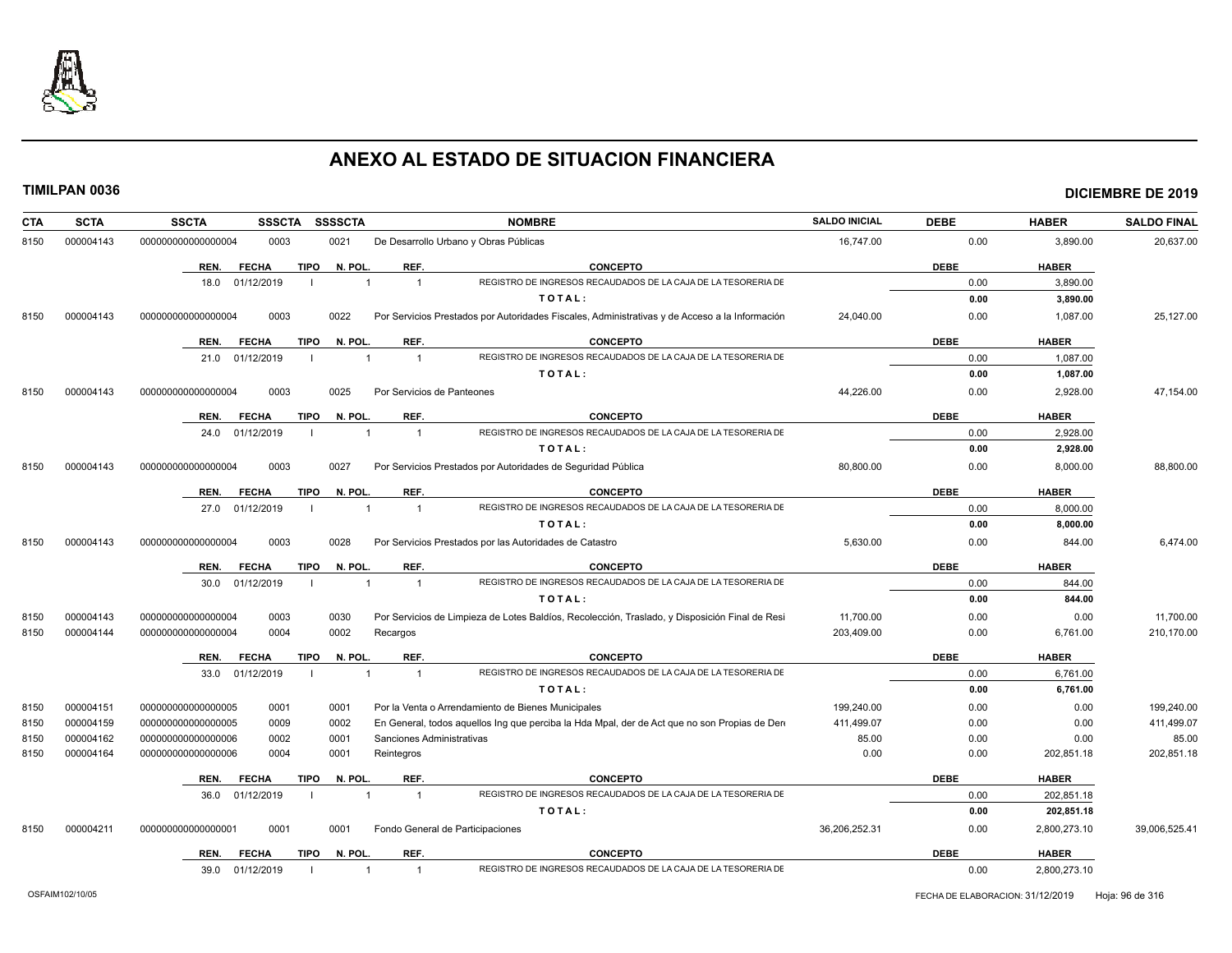

## **TIMILPAN 0036 DICIEMBRE DE 2019**

| <b>CTA</b> | <b>SCTA</b> | <b>SSCTA</b>         | SSSCTA SSSSCTA |             |                         |                             | <b>NOMBRE</b>                                                                    | <b>SALDO INICIAL</b> | <b>DEBE</b> | <b>HABER</b> | <b>SALDO FINAL</b> |
|------------|-------------|----------------------|----------------|-------------|-------------------------|-----------------------------|----------------------------------------------------------------------------------|----------------------|-------------|--------------|--------------------|
|            |             |                      |                |             |                         |                             | TOTAL:                                                                           |                      | 0.00        | 2,800,273.10 |                    |
| 8150       | 000004211   | 00000000000000001    | 0001           |             | 0002                    | Fondo de Fomentos Municipal |                                                                                  | 5,885,225.22         | 0.00        | 430,767.55   | 6,315,992.77       |
|            |             | REN.<br><b>FECHA</b> |                | <b>TIPO</b> | N. POL.                 | REF.                        | <b>CONCEPTO</b>                                                                  |                      | <b>DEBE</b> | <b>HABER</b> |                    |
|            |             | 42.0                 | 01/12/2019     |             |                         | $\overline{1}$              | REGISTRO DE INGRESOS RECAUDADOS DE LA CAJA DE LA TESORERIA DE                    |                      | 0.00        | 430,767.55   |                    |
|            |             |                      |                |             |                         |                             | TOTAL:                                                                           |                      | 0.00        | 430,767.55   |                    |
| 8150       | 000004211   | 000000000000000001   | 0001           |             | 0003                    |                             | Fondo de Fiscalización y Recaudacion                                             | 961,092.17           | 0.00        | 64,920.48    | 1,026,012.65       |
|            |             | REN.<br><b>FECHA</b> |                | <b>TIPO</b> | N. POL                  | REF.                        | <b>CONCEPTO</b>                                                                  |                      | <b>DEBE</b> | <b>HABER</b> |                    |
|            |             | 47.0                 | 01/12/2019     |             |                         |                             | REGISTRO DE INGRESOS RECAUDADOS DE LA CAJA DE LA TESORERIA DE                    |                      | 0.00        | 64,920.48    |                    |
|            |             |                      |                |             |                         |                             | TOTAL:                                                                           |                      | 0.00        | 64,920.48    |                    |
| 8150       | 000004211   | 00000000000000001    | 0001           |             | 0004                    |                             | Correspondientes al Impuesto Especial sobre Producción y Servicios               | 725,905.48           | 0.00        | 42,875.57    | 768,781.05         |
|            |             | REN.                 | <b>FECHA</b>   | <b>TIPO</b> | N. POL                  | REF.                        | <b>CONCEPTO</b>                                                                  |                      | <b>DEBE</b> | <b>HABER</b> |                    |
|            |             | 52.0                 | 01/12/2019     |             |                         | $\overline{1}$              | REGISTRO DE INGRESOS RECAUDADOS DE LA CAJA DE LA TESORERIA DE                    |                      | 0.00        | 42,875.57    |                    |
|            |             |                      |                |             |                         |                             | TOTAL:                                                                           |                      | 0.00        | 42,875.57    |                    |
| 8150       | 000004211   | 00000000000000001    | 0001           |             | 0005                    |                             | Correspondientes al Impuesto Sobre Automóviles Nuevos                            | 1,267,279.12         | 0.00        | 104,712.69   | 1,371,991.81       |
|            |             | REN.<br><b>FECHA</b> |                | TIPO        | N. POL                  | REF.                        | <b>CONCEPTO</b>                                                                  |                      | <b>DEBE</b> | <b>HABER</b> |                    |
|            |             | 55.0                 | 01/12/2019     |             |                         |                             | REGISTRO DE INGRESOS RECAUDADOS DE LA CAJA DE LA TESORERIA DE                    |                      | 0.00        | 104,712.69   |                    |
|            |             |                      |                |             |                         |                             | TOTAL:                                                                           |                      | 0.00        | 104,712.69   |                    |
| 8150       | 000004211   | 000000000000000001   | 0001           |             | 0006                    |                             | Correspondientes al Impuesto Sobre Tenencia o Uso de Vehículos                   | 141.04               | 0.00        | 4.33         | 145.37             |
|            |             | REN.                 | <b>FECHA</b>   | TIPO        | N. POL.                 | REF.                        | <b>CONCEPTO</b>                                                                  |                      | <b>DEBE</b> | <b>HABER</b> |                    |
|            |             | 58.0                 | 01/12/2019     |             | $\overline{\mathbf{1}}$ | $\overline{1}$              | REGISTRO DE INGRESOS RECAUDADOS DE LA CAJA DE LA TESORERIA DE                    |                      | 0.00        | 4.33         |                    |
|            |             |                      |                |             |                         |                             | TOTAL:                                                                           |                      | 0.00        | 4.33         |                    |
| 8150       | 000004211   | 000000000000000001   | 0001           |             | 0007                    |                             | Correspondientes al Fondo de Compensación del Impuesto Sobre Automóviles Nuevos  | 198,271.14           | 0.00        | 24,597.55    | 222,868.69         |
|            |             | REN.                 | <b>FECHA</b>   | <b>TIPO</b> | N. POL                  | REF.                        | <b>CONCEPTO</b>                                                                  |                      | <b>DEBE</b> | <b>HABER</b> |                    |
|            |             | 61.0                 | 01/12/2019     |             |                         |                             | REGISTRO DE INGRESOS RECAUDADOS DE LA CAJA DE LA TESORERIA DE                    |                      | 0.00        | 24,597.55    |                    |
|            |             |                      |                |             |                         |                             | TOTAL:                                                                           |                      | 0.00        | 24,597.55    |                    |
| 8150       | 000004211   | 00000000000000001    | 0001           |             | 0008                    |                             | Las derivadas de la aplicación del artículo 4-A de la Ley de Coordinación Fiscal | 1,577,796.35         | 0.00        | 141,047.59   | 1,718,843.94       |
|            |             | REN.                 | <b>FECHA</b>   | <b>TIPO</b> | N. POL                  | REF.                        | <b>CONCEPTO</b>                                                                  |                      | <b>DEBE</b> | <b>HABER</b> |                    |
|            |             | 64.0                 | 01/12/2019     |             |                         | $\overline{1}$              | REGISTRO DE INGRESOS RECAUDADOS DE LA CAJA DE LA TESORERIA DE                    |                      | 0.00        | 141,047.59   |                    |
|            |             |                      |                |             |                         |                             | TOTAL:                                                                           |                      | 0.00        | 141,047.59   |                    |
| 8150       | 000004211   | 00000000000000000    | 0001           |             | 0009                    |                             | Del Impuesto Sobre Tenencia o Uso de Vehículos Automotores                       | 1,207,608.91         | 0.00        | 55,275.20    | 1,262,884.11       |
|            |             | REN.                 | <b>FECHA</b>   | <b>TIPO</b> | N. POL                  | REF.                        | <b>CONCEPTO</b>                                                                  |                      | <b>DEBE</b> | <b>HABER</b> |                    |
|            |             | 67.0                 | 01/12/2019     |             |                         |                             | REGISTRO DE INGRESOS RECAUDADOS DE LA CAJA DE LA TESORERIA DE                    |                      | 0.00        | 55,275.20    |                    |
|            |             |                      |                |             |                         |                             | TOTAL:                                                                           |                      | 0.00        | 55,275.20    |                    |

8150 000004211 000000000000000001 0001 0010 Del Impuesto Sobre Adquisición de Vehículos automotores Usados 51,998.15 0.00 2,140.42 54,138.57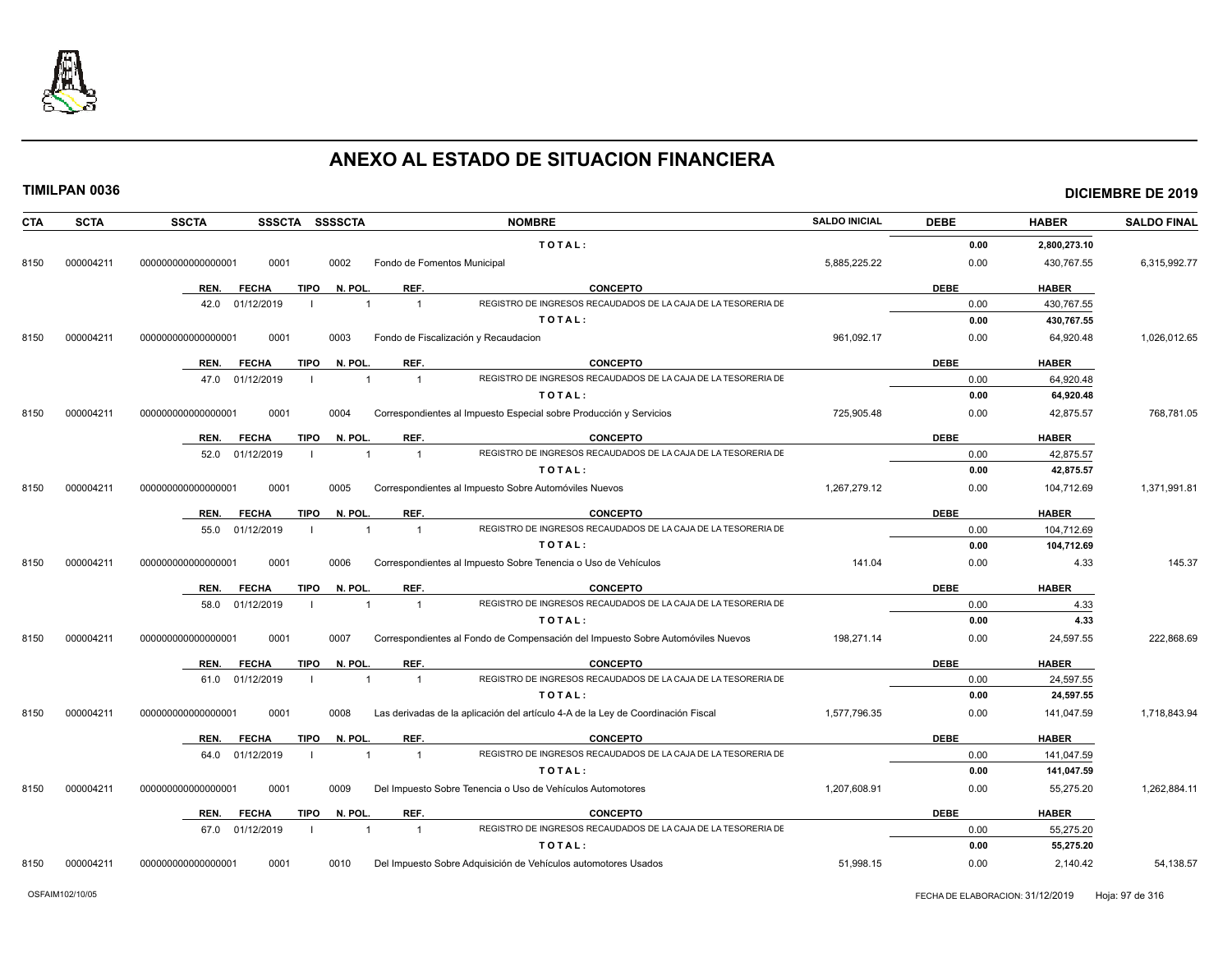

|--|

| CTA  | <b>SCTA</b> | <b>SSCTA</b><br><b>SSSCTA</b>           |                | <b>SSSSCTA</b> |                                 | <b>NOMBRE</b>                                                                                                | <b>SALDO INICIAL</b> | <b>DEBE</b>  | <b>HABER</b>           | <b>SALDO FINAL</b> |
|------|-------------|-----------------------------------------|----------------|----------------|---------------------------------|--------------------------------------------------------------------------------------------------------------|----------------------|--------------|------------------------|--------------------|
|      |             | REN.<br><b>FECHA</b>                    | <b>TIPO</b>    | N. POL.        | REF.                            | <b>CONCEPTO</b>                                                                                              |                      | <b>DEBE</b>  | <b>HABER</b>           |                    |
|      |             | 01/12/2019<br>70.0                      |                | $\overline{1}$ | $\overline{1}$                  | REGISTRO DE INGRESOS RECAUDADOS DE LA CAJA DE LA TESORERIA DE                                                |                      | 0.00         | 2,140.42               |                    |
|      |             |                                         |                |                |                                 | TOTAL:                                                                                                       |                      | 0.00         | 2,140.42               |                    |
| 8150 | 000004211   | 000000000000000001<br>0001              |                | 0011           |                                 | Del Impuesto Sobre Loterías, Rifas, Sorteos, Concursos y Juegos Permitidos con Cruce de Apu                  | 113.732.61           | 0.00         | 9.826.32               | 123.558.93         |
|      |             | REN.<br><b>FECHA</b>                    | <b>TIPO</b>    | N. POL.        | REF.                            | <b>CONCEPTO</b>                                                                                              |                      | <b>DEBE</b>  | <b>HABER</b>           |                    |
|      |             | 73.0 01/12/2019                         | $\blacksquare$ | $\overline{1}$ | $\overline{1}$                  | REGISTRO DE INGRESOS RECAUDADOS DE LA CAJA DE LA TESORERIA DE                                                |                      | 0.00         | 9,826.32               |                    |
|      |             |                                         |                |                |                                 | TOTAL:                                                                                                       |                      | 0.00         | 9,826.32               |                    |
| 8150 | 000004211   | 0001<br>000000000000000001              |                | 0014           |                                 | Fondo Estatal de Fortalecimiento Municipal (FEFOM)                                                           | 30,790,368.12        | 0.00         | 0.00                   | 30,790,368.12      |
| 8150 | 000004211   | 0001<br>000000000000000001              |                | 0017           | <b>Otros Recursos Estatales</b> |                                                                                                              | 0.00                 | 0.00         | 9,254,876.47           | 9,254,876.47       |
|      |             | REN.<br><b>FECHA</b>                    | <b>TIPO</b>    | N. POL.        | REF.                            | <b>CONCEPTO</b>                                                                                              |                      | <b>DEBE</b>  | <b>HABER</b>           |                    |
|      |             | 3.0 31/12/2019                          |                | $\overline{7}$ | $\overline{1}$                  | REGISTRO DE LA PARTICIPACION DEL FISE CORRESPONDIENTE A DICIEN                                               |                      | 0.00         | 9,254,876.47           |                    |
|      |             |                                         |                |                |                                 | TOTAL:                                                                                                       |                      | 0.00         | 9.254.876.47           |                    |
| 8150 | 000004211   | 0001<br>000000000000000001              |                | 0021           |                                 | El Impuesto Sobre la Renta efectivamente enterado a la Federación, corresp al salario de su pe               | 191.917.00           | 0.00         | 0.00                   | 191.917.00         |
| 8150 | 000004211   | 0001<br>000000000000000001              |                | 0022           |                                 | A la venta final de bebidas con contenido alcohólico                                                         | 61,648.52            | 0.00         | 4,011.49               | 65,660.01          |
|      |             | REN.<br><b>FECHA</b>                    | <b>TIPO</b>    | N. POL.        | REF.                            | <b>CONCEPTO</b>                                                                                              |                      | <b>DEBE</b>  | <b>HABER</b>           |                    |
|      |             | 76.0 01/12/2019                         |                | $\overline{1}$ | $\overline{1}$                  | REGISTRO DE INGRESOS RECAUDADOS DE LA CAJA DE LA TESORERIA DE                                                |                      | 0.00         | 4,011.49               |                    |
|      |             |                                         |                |                |                                 | TOTAL:                                                                                                       |                      | 0.00         | 4,011.49               |                    |
| 8150 | 000004211   | 0001<br>000000000000000001              |                | 0023           |                                 | Fondo de Estabilizacion de los Ingresos de las Entidades Federativas (FEIEF)                                 | 859,394.76           | 0.00         | 1,822,893.05           | 2,682,287.81       |
|      |             | <b>FECHA</b><br>REN.                    | <b>TIPO</b>    | N. POL.        | REF.                            | <b>CONCEPTO</b>                                                                                              |                      | <b>DEBE</b>  | <b>HABER</b>           |                    |
|      |             | 3.0 31/12/2019                          | $\blacksquare$ | 5              | $\overline{1}$                  | PARTICIPACIONES DE FEIEF DICIEMBRE 2019                                                                      |                      | 0.00         | 1,822,893.05           |                    |
|      |             |                                         |                |                |                                 | TOTAL:                                                                                                       |                      | 0.00         | 1,822,893.05           |                    |
| 8150 | 000004212   | 0002<br>000000000000000001              |                | 0001           |                                 | Fondo de Aportaciones para Infraestructura Social Municipal                                                  | 19.342.367.70        | 0.00         | 0.00                   | 19,342,367.70      |
| 8150 | 000004212   | 0002<br>000000000000000001              |                | 0002           |                                 | Fondo de Aport para el Fort de los Mpios y de las Demarcaciones Territoriales del Distrito Feder             | 10,233,523.87        | 0.00         | 1,113,601.31           | 11,347,125.18      |
|      |             | REN.<br><b>FECHA</b>                    | <b>TIPO</b>    | N. POL.        | REF.                            | <b>CONCEPTO</b>                                                                                              |                      | <b>DEBE</b>  | <b>HABER</b>           |                    |
|      |             | 31/12/2019<br>10.0                      | - 1            | $\overline{4}$ | -1                              | PARTICIPACIONES DE FORTAMUN DICIEMBRE 2019                                                                   |                      | 0.00         | 945,593.71             |                    |
|      |             | 31/12/2019<br>29.0                      | D<br>D         | 186            | $\mathbf{3}$<br>3               | RECLASIFICACION PI-3 DE OCTUBRE, PI-4 NOVIEMBRE 2019<br>RECLASIFICACION PI-3 DE OCTUBRE, PI-4 NOVIEMBRE 2019 |                      | 0.00         | 61.637.92              |                    |
|      |             | 31/12/2019<br>19.0<br>9.0<br>31/12/2019 | D              | 186<br>186     | 3                               | RECLASIFICACION PI-3 DE OCTUBRE, PI-4 NOVIEMBRE 2019                                                         |                      | 0.00<br>0.00 | 53,184.84<br>53,184.84 |                    |
|      |             |                                         |                |                |                                 | TOTAL:                                                                                                       |                      | 0.00         | 1,113,601.31           |                    |
| 8150 | 000004212   | 0002<br>000000000000000001              |                | 0010           | <b>Otros Recursos Federales</b> |                                                                                                              | 171,200.00           | 0.00         | 0.00                   | 171,200.00         |
| 8150 | 000004212   | 0002<br>000000000000000001              |                | 0027           |                                 | Fondo de Aportaciones para la Seguridad Pública. (FASP)                                                      | 622,162.00           | 0.00         | 0.00                   | 622,162.00         |
| 8150 | 000004311   | 0001<br>000000000000000001              |                | 0001           | Derivados de Recursos Propios   |                                                                                                              | 353.14               | 0.00         | 153,431.56             | 153,784.70         |
|      |             | <b>FECHA</b><br>REN.                    | TIPO           | N. POL.        | REF.                            | <b>CONCEPTO</b>                                                                                              |                      | <b>DEBE</b>  | <b>HABER</b>           |                    |
|      |             | 01/12/2019<br>3.0                       |                | 2              |                                 | INTERESES DE DICIEMBRE DE RECURSOS PROPIOS DE 2019                                                           |                      | 0.00         | 117.29                 |                    |
|      |             | 4.0<br>31/12/2019                       | D              | 3              | $\overline{1}$                  | REGISTRO DE LA DEVOLUCION DEL FONDO DE AHORRO MUNICIPAL DEL A                                                |                      | 0.00         | 153,314.27             |                    |

**T O T A L : 0.00 153,431.56**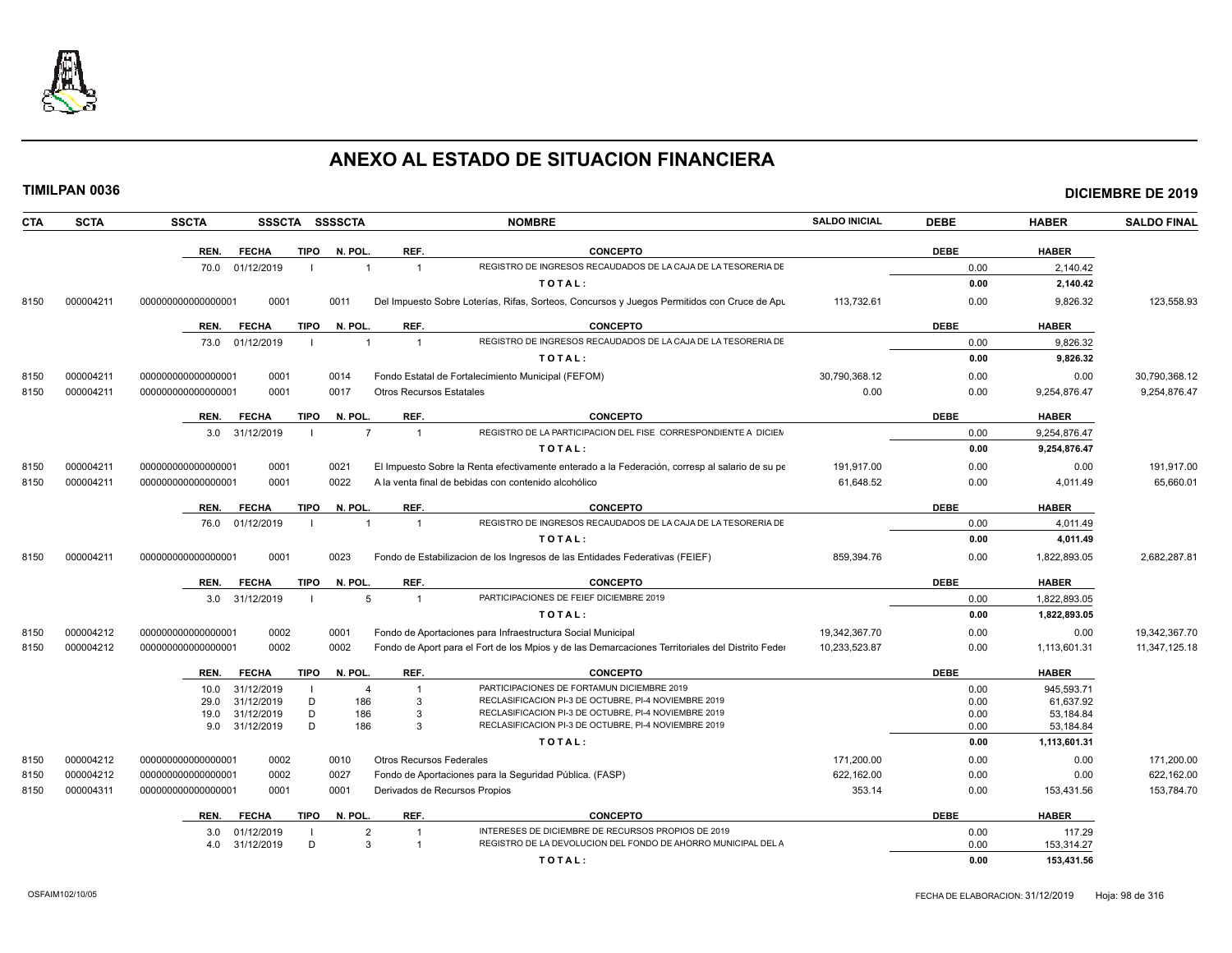

| <b>SCTA</b><br><b>CTA</b> | <b>SSCTA</b>       | <b>SSSCTA</b>        | <b>SSSSCTA</b>         |                                        | <b>NOMBRE</b>                                                | <b>SALDO INICIAL</b> | <b>DEBE</b>                      | <b>HABER</b>  | <b>SALDO FINAL</b> |
|---------------------------|--------------------|----------------------|------------------------|----------------------------------------|--------------------------------------------------------------|----------------------|----------------------------------|---------------|--------------------|
| 000004311<br>8150         | 000000000000000001 | 0001                 | 0002                   | Derivados de Participaciones Federales |                                                              | 771.39               | 0.00                             | 58.54         | 829.93             |
|                           |                    | <b>FECHA</b><br>REN. | <b>TIPO</b><br>N. POL. | REF.                                   | <b>CONCEPTO</b>                                              |                      | <b>DEBE</b>                      | <b>HABER</b>  |                    |
|                           |                    | 01/12/2019<br>7.0    |                        | $\overline{2}$<br>$\overline{1}$       | INTERESES DE DICIEMBRE DE FASP DE 2019                       |                      | 0.00                             | 9.66          |                    |
|                           |                    | 01/12/2019<br>15.0   |                        | $\overline{2}$                         | INTERESES DE DICIEMBRE DE FEIEF DE 2019                      |                      | 0.00                             | 35.53         |                    |
|                           |                    | 19.0 01/12/2019      |                        | 2<br>$\overline{1}$                    | INTERESES DE DICIEMBRE DE PFTPG DE 2019                      |                      | 0.00                             | 13.35         |                    |
|                           |                    |                      |                        |                                        | TOTAL:                                                       |                      | 0.00                             | 58.54         |                    |
| 000004311<br>8150         | 000000000000000001 | 0001                 | 0003                   | Derivados del Ramo 33                  |                                                              | 18,821.98            | 0.00                             | 1,573.63      | 20,395.61          |
|                           |                    | REN.<br><b>FECHA</b> | TIPO<br>N. POL.        | REF.                                   | <b>CONCEPTO</b>                                              |                      | <b>DEBE</b>                      | <b>HABER</b>  |                    |
|                           |                    | 3.0 31/12/2019       |                        | 3<br>$\overline{1}$                    | INTERESES DE DICIEMBRE DE FISM DE 2019                       |                      | 0.00                             | 1,502.59      |                    |
|                           |                    | 7.0 31/12/2019       |                        | 3<br>$\overline{1}$                    | INTERESES DE DICIEMBRE DE FORTAMUN DE 2019                   |                      | 0.00                             | 71.04         |                    |
|                           |                    |                      |                        |                                        | TOTAL:                                                       |                      | 0.00                             | 1,573.63      |                    |
| 000004311<br>8150         | 00000000000000001  | 0001                 | 0006                   |                                        | Derivados de Recursos de Programas Estatales                 | 14,308.79            | 0.00                             | 1,495.28      | 15,804.07          |
|                           |                    | <b>FECHA</b><br>REN. | <b>TIPO</b><br>N. POL. | REF.                                   | <b>CONCEPTO</b>                                              |                      | <b>DEBE</b>                      | <b>HABER</b>  |                    |
|                           |                    | 11.0 01/12/2019      |                        | $\overline{2}$<br>$\overline{1}$       | INTERESES DE DICIEMBRE DE FEFOM DE 2019                      |                      | 0.00                             | 1,232.56      |                    |
|                           |                    | 23.0 01/12/2019      |                        | $\overline{2}$<br>$\overline{1}$       | Derivados de Recursos de Programas Estatales                 |                      | 0.00                             | 262.72        |                    |
|                           |                    |                      |                        |                                        | TOTAL:                                                       |                      | 0.00                             | 1,495.28      |                    |
| 000004351<br>8150         | 000000000000000005 | 0001                 | 0003                   | Instituciones Privadas                 |                                                              | 0.00                 | 0.00                             | 3,500,000.00  | 3,500,000.00       |
|                           |                    | <b>FECHA</b><br>REN. | <b>TIPO</b><br>N. POL. | REF.                                   | <b>CONCEPTO</b>                                              |                      | <b>DEBE</b>                      | <b>HABER</b>  |                    |
|                           |                    | 11.0 31/12/2019      |                        | 8<br>$\overline{1}$                    | REGISTRO DE PRESTAMO AL MUNICIPIO DE DICIEMBRE 2019          |                      | 0.00                             | 3,500,000.00  |                    |
|                           |                    |                      |                        |                                        | TOTAL:                                                       |                      | 0.00                             | 3,500,000.00  |                    |
| 000004399<br>8150         | 000000000000000009 | 0009                 | 0005                   | <b>Otros Convenios</b>                 |                                                              | 0.00                 | 0.00                             | 177,747.99    | 177,747.99         |
|                           |                    | <b>FECHA</b><br>REN. | TIPO<br>N. POL.        | REF.                                   | <b>CONCEPTO</b>                                              |                      | <b>DEBE</b>                      | <b>HABER</b>  |                    |
|                           |                    | 3.0 31/12/2019       |                        | 9<br>$\overline{1}$                    | REGISTRO DE LA APORTACION DE LA SEDAGRO AL MPIO              |                      | 0.00                             | 177,747.99    |                    |
|                           |                    |                      |                        |                                        | TOTAL:                                                       |                      | 0.00                             | 177,747.99    |                    |
| 8211                      |                    |                      |                        |                                        | Presupuesto de Egresos Aprobado de Gastos de Funcionamiento  | 69,839,117.96        | 6,353,200.14                     | 15,747,116.40 | 79,233,034.22      |
| 8211<br>A00101000         | 010302010103150101 | 1131                 |                        | Sueldo base                            |                                                              | 60,000.00            | 0.00                             | 26,089.65     | 86,089.65          |
|                           |                    | REN.<br><b>FECHA</b> | TIPO<br>N. POL.        | REF.                                   | <b>CONCEPTO</b>                                              |                      | <b>DEBE</b>                      | <b>HABER</b>  |                    |
|                           |                    | 2.0 31/12/2019       | 184<br>D               | $\overline{1}$                         | REGISTRO DE LAS AMPLIACIONES Y REDUCCIONES PRESUPUESTALES DI |                      | 0.00                             | 26,089.65     |                    |
|                           |                    |                      |                        |                                        | TOTAL:                                                       |                      | 0.00                             | 26,089.65     |                    |
| A00101000<br>8211         | 010302010103150101 | 1222                 |                        |                                        | Sueldos y salarios compactados al personal eventual          | 362.151.60           | 15,446.07                        | 0.00          | 346,705.53         |
|                           |                    | REN.<br><b>FECHA</b> | <b>TIPO</b><br>N. POL. | REF.                                   | <b>CONCEPTO</b>                                              |                      | <b>DEBE</b>                      | <b>HABER</b>  |                    |
|                           |                    | 319.0 31/12/2019     | 184<br>D               | $\mathbf{1}$                           | REGISTRO DE LAS AMPLIACIONES Y REDUCCIONES PRESUPUESTALES DI |                      | 15,446.07                        | 0.00          |                    |
|                           |                    |                      |                        |                                        | TOTAL:                                                       |                      | 15,446.07                        | 0.00          |                    |
| A00101000<br>8211         | 010302010103150101 | 1321                 |                        | Prima vacacional                       |                                                              | 5,782.87             | 0.00                             | 47,997.13     | 53,780.00          |
|                           |                    | <b>FECHA</b><br>REN. | <b>TIPO</b><br>N. POL. | REF.                                   | <b>CONCEPTO</b>                                              |                      | <b>DEBE</b>                      | <b>HABER</b>  |                    |
|                           |                    | 4.0 31/12/2019       | D<br>184               | $\overline{1}$                         | REGISTRO DE LAS AMPLIACIONES Y REDUCCIONES PRESUPUESTALES DI |                      | 0.00                             | 47,997.13     |                    |
| OSFAIM102/10/05           |                    |                      |                        |                                        |                                                              |                      | FECHA DE ELABORACION: 31/12/2019 |               | Hoja: 99 de 316    |
|                           |                    |                      |                        |                                        |                                                              |                      |                                  |               |                    |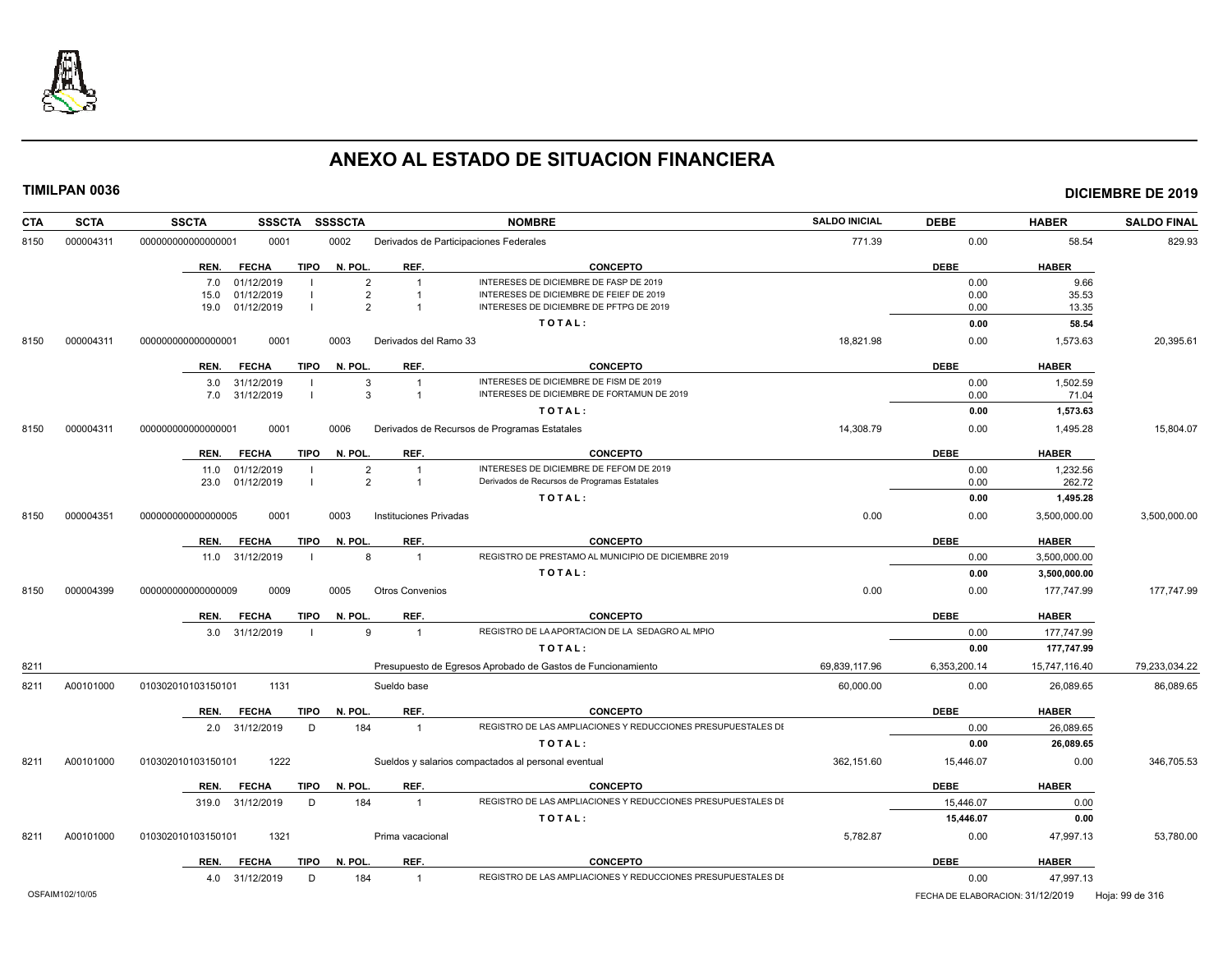

**TIMILPAN 0036 DICIEMBRE DE 2019**

| <b>CTA</b> | <b>SCTA</b> | <b>SSCTA</b>               | SSSCTA SSSSCTA         |                                | <b>NOMBRE</b>                                                              | <b>SALDO INICIAL</b> | <b>DEBE</b> | <b>HABER</b> | <b>SALDO FINAL</b> |
|------------|-------------|----------------------------|------------------------|--------------------------------|----------------------------------------------------------------------------|----------------------|-------------|--------------|--------------------|
|            |             |                            |                        |                                | TOTAL:                                                                     |                      | 0.00        | 47,997.13    |                    |
| 8211       | A00101000   | 1322<br>010302010103150101 |                        | Aguinaldo                      |                                                                            | 46,262.99            | 0.00        | 191,605.01   | 237,868.00         |
|            |             | REN.<br><b>FECHA</b>       | N. POL.<br>TIPO        | REF.                           | <b>CONCEPTO</b>                                                            |                      | <b>DEBE</b> | <b>HABER</b> |                    |
|            |             | 6.0 31/12/2019             | D                      | 184<br>$\overline{1}$          | REGISTRO DE LAS AMPLIACIONES Y REDUCCIONES PRESUPUESTALES DI               |                      | 0.00        | 191,605.01   |                    |
|            |             |                            |                        |                                | TOTAL:                                                                     |                      | 0.00        | 191,605.01   |                    |
| 8211       | A00101000   | 1345<br>010302010103150101 |                        | Gratificación                  |                                                                            | 210,310.56           | 0.00        | 66,413.87    | 276,724.43         |
|            |             | REN.<br><b>FECHA</b>       | TIPO<br>N. POL.        | REF.                           | <b>CONCEPTO</b>                                                            |                      | <b>DEBE</b> | <b>HABER</b> |                    |
|            |             | 31/12/2019<br>8.0          | D                      | 184<br>$\overline{1}$          | REGISTRO DE LAS AMPLIACIONES Y REDUCCIONES PRESUPUESTALES DI               |                      | 0.00        | 66.413.87    |                    |
|            |             |                            |                        |                                | TOTAL:                                                                     |                      | 0.00        | 66,413.87    |                    |
| 8211       | A00101000   | 010302010103150101<br>2111 |                        | Materiales y útiles de oficina |                                                                            | 22,800.00            | 18,093.84   | 0.00         | 4,706.16           |
|            |             | REN.<br><b>FECHA</b>       | TIPO<br>N. POL.        | REF.                           | <b>CONCEPTO</b>                                                            |                      | <b>DEBE</b> | <b>HABER</b> |                    |
|            |             | 321.0 31/12/2019           | D                      | 184<br>$\overline{1}$          | REGISTRO DE LAS AMPLIACIONES Y REDUCCIONES PRESUPUESTALES DI               |                      | 18,093.84   | 0.00         |                    |
|            |             |                            |                        |                                | TOTAL:                                                                     |                      | 18,093.84   | 0.00         |                    |
| 8211       | A00101000   | 010302010103150101<br>2141 |                        |                                | Materiales y útiles para el procesamiento en equipos y bienes informáticos | 6,000.00             | 5,789.00    | 0.00         | 211.00             |
|            |             | REN.<br><b>FECHA</b>       | TIPO N. POL.           | REF.                           | <b>CONCEPTO</b>                                                            |                      | <b>DEBE</b> | <b>HABER</b> |                    |
|            |             | 31/12/2019<br>323.0        | D                      | 184<br>$\overline{1}$          | REGISTRO DE LAS AMPLIACIONES Y REDUCCIONES PRESUPUESTALES DI               |                      | 5,789.00    | 0.00         |                    |
|            |             |                            |                        |                                | TOTAL:                                                                     |                      | 5,789.00    | 0.00         |                    |
| 8211       | A00101000   | 2611<br>010302010103150101 |                        |                                | Combustibles, lubricantes y aditivos                                       | 0.00                 | 0.00        | 15,556.38    | 15,556.38          |
|            |             | REN.<br><b>FECHA</b>       | TIPO<br>N. POL.        | REF.                           | <b>CONCEPTO</b>                                                            |                      | <b>DEBE</b> | <b>HABER</b> |                    |
|            |             | 31/12/2019<br>10.0         | D                      | 184<br>$\overline{1}$          | REGISTRO DE LAS AMPLIACIONES Y REDUCCIONES PRESUPUESTALES DI               |                      | 0.00        | 15,556.38    |                    |
|            |             |                            |                        |                                | TOTAL:                                                                     |                      | 0.00        | 15,556.38    |                    |
| 8211       | A00101000   | 3821<br>010302010103150101 |                        |                                | Gastos de ceremonias oficiales y de orden social                           | 0.00                 | 0.00        | 115,526.72   | 115,526.72         |
|            |             | <b>FECHA</b><br>REN.       | <b>TIPO</b><br>N. POL. | REF.                           | <b>CONCEPTO</b>                                                            |                      | <b>DEBE</b> | <b>HABER</b> |                    |
|            |             | 12.0 31/12/2019            | D                      | 184<br>$\overline{1}$          | REGISTRO DE LAS AMPLIACIONES Y REDUCCIONES PRESUPUESTALES DI               |                      | 0.00        | 115,526.72   |                    |
|            |             |                            |                        |                                | TOTAL:                                                                     |                      | 0.00        | 115,526.72   |                    |
| 8211       | A00102000   | 1131<br>010204010102150101 |                        | Sueldo base                    |                                                                            | 72,000.00            | 960.00      | 0.00         | 71,040.00          |
|            |             | <b>FECHA</b><br>REN.       | <b>TIPO</b><br>N. POL. | REF.                           | <b>CONCEPTO</b>                                                            |                      | <b>DEBE</b> | <b>HABER</b> |                    |
|            |             | 31/12/2019<br>325.0        | D                      | 184<br>$\overline{1}$          | REGISTRO DE LAS AMPLIACIONES Y REDUCCIONES PRESUPUESTALES DI               |                      | 960.00      | 0.00         |                    |
|            |             |                            |                        |                                | TOTAL:                                                                     |                      | 960.00      | 0.00         |                    |
| 8211       | A00102000   | 1321<br>010204010102150101 |                        | Prima vacacional               |                                                                            | 986.30               | 0.00        | 16,767.70    | 17,754.00          |
|            |             | REN.<br><b>FECHA</b>       | TIPO<br>N. POL.        | REF.                           | <b>CONCEPTO</b>                                                            |                      | <b>DEBE</b> | <b>HABER</b> |                    |
|            |             | 31/12/2019<br>14.0         | D                      | 184<br>$\overline{1}$          | REGISTRO DE LAS AMPLIACIONES Y REDUCCIONES PRESUPUESTALES DI               |                      | 0.00        | 16,767.70    |                    |
|            |             |                            |                        |                                | TOTAL:                                                                     |                      | 0.00        | 16,767.70    |                    |

8211 A00102000 010204010102150101 1322 Aguinaldo 7,890.38 0.00 70,072.62 77,963.00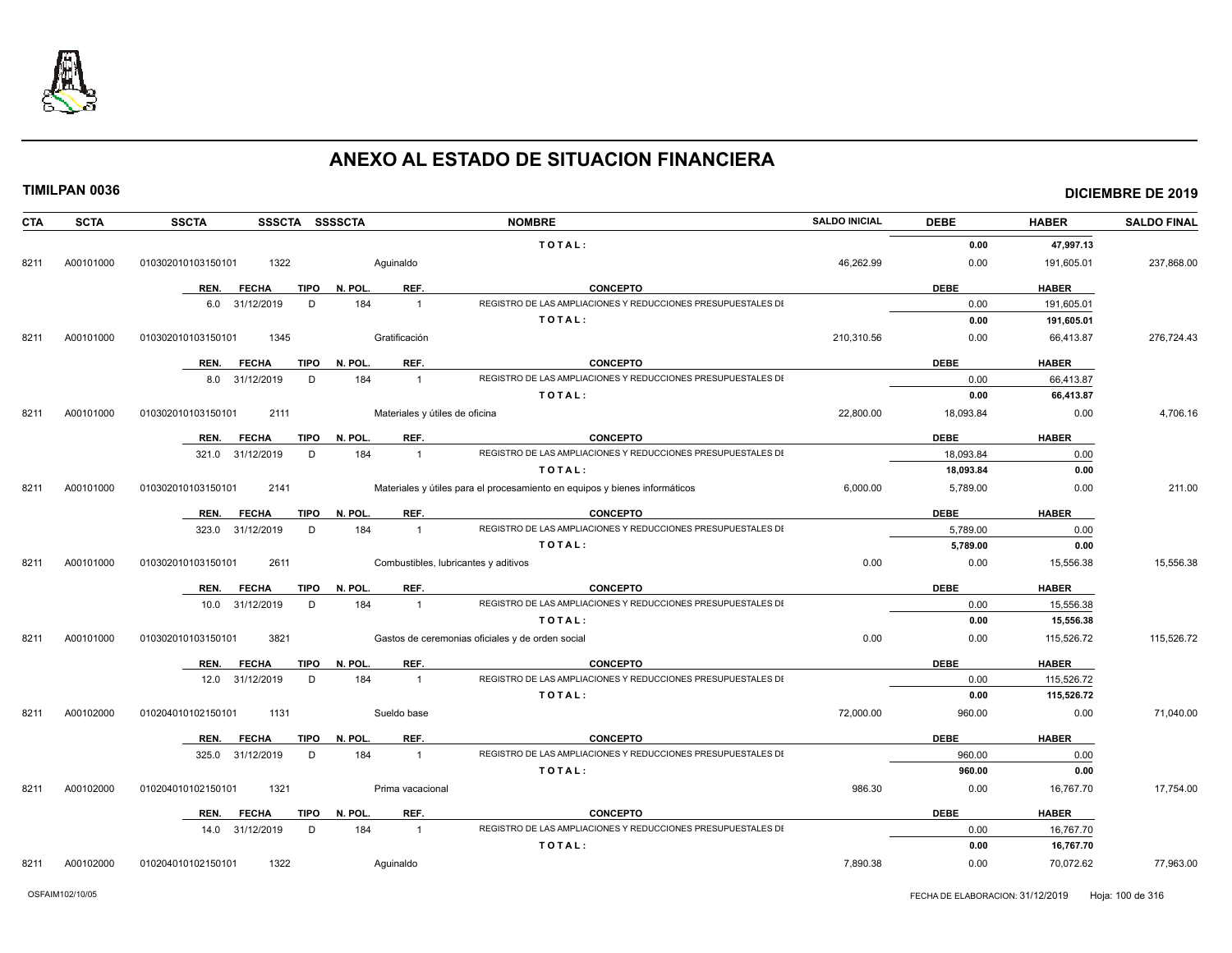

| <b>CTA</b> | <b>SCTA</b> | <b>SSCTA</b><br>SSSCTA SSSSCTA      |                       | <b>NOMBRE</b>                                                | <b>SALDO INICIAL</b> | <b>DEBE</b> | <b>HABER</b> | <b>SALDO FINAL</b> |
|------------|-------------|-------------------------------------|-----------------------|--------------------------------------------------------------|----------------------|-------------|--------------|--------------------|
|            |             | <b>FECHA</b><br><b>TIPO</b><br>REN. | N. POL<br>REF.        | <b>CONCEPTO</b>                                              |                      | <b>DEBE</b> | <b>HABER</b> |                    |
|            |             | 16.0 31/12/2019<br>D                | 184<br>$\overline{1}$ | REGISTRO DE LAS AMPLIACIONES Y REDUCCIONES PRESUPUESTALES DI |                      | 0.00        | 70,072.62    |                    |
|            |             |                                     |                       | TOTAL:                                                       |                      | 0.00        | 70,072.62    |                    |
| 8211       | A00102000   | 010204010102150101<br>1345          | Gratificación         |                                                              | 85,383.84            | 0.00        | 11,067.34    | 96,451.18          |
|            |             | REN.<br><b>FECHA</b><br>TIPO        | REF.<br>N. POL.       | <b>CONCEPTO</b>                                              |                      | <b>DEBE</b> | <b>HABER</b> |                    |
|            |             | 18.0 31/12/2019<br>D                | 184<br>$\overline{1}$ | REGISTRO DE LAS AMPLIACIONES Y REDUCCIONES PRESUPUESTALES DI |                      | 0.00        | 11,067.34    |                    |
|            |             |                                     |                       | TOTAL:                                                       |                      | 0.00        | 11,067.34    |                    |
| 8211       | A00102000   | 2611<br>010204010102150101          |                       | Combustibles, lubricantes y aditivos                         | 16,560.00            | 16,360.00   | 0.00         | 200.00             |
|            |             | <b>FECHA</b><br><b>TIPO</b><br>REN. | REF.<br>N. POL.       | <b>CONCEPTO</b>                                              |                      | <b>DEBE</b> | <b>HABER</b> |                    |
|            |             | 327.0 31/12/2019<br>D               | 184<br>$\overline{1}$ | REGISTRO DE LAS AMPLIACIONES Y REDUCCIONES PRESUPUESTALES DI |                      | 16,360.00   | 0.00         |                    |
|            |             |                                     |                       | TOTAL:                                                       |                      | 16,360.00   | 0.00         |                    |
| 8211       | A00103000   | 1131<br>010301010101150101          | Sueldo base           |                                                              | 60,000.00            | 18,240.00   | 0.00         | 41,760.00          |
|            |             | REN.<br><b>FECHA</b><br><b>TIPO</b> | N. POL<br>REF.        | <b>CONCEPTO</b>                                              |                      | <b>DEBE</b> | <b>HABER</b> |                    |
|            |             | 329.0 31/12/2019<br>D               | 184<br>$\overline{1}$ | REGISTRO DE LAS AMPLIACIONES Y REDUCCIONES PRESUPUESTALES DI |                      | 18,240.00   | 0.00         |                    |
|            |             |                                     |                       | TOTAL:                                                       |                      | 18,240.00   | 0.00         |                    |
| 8211       | A00103000   | 1222<br>010301010101150101          |                       | Sueldos y salarios compactados al personal eventual          | 0.00                 | 0.00        | 6,000.00     | 6,000.00           |
|            |             | REN.<br><b>FECHA</b><br><b>TIPO</b> | REF.<br>N. POL.       | <b>CONCEPTO</b>                                              |                      | <b>DEBE</b> | <b>HABER</b> |                    |
|            |             | 20.0 31/12/2019<br>D                | 184<br>$\overline{1}$ | REGISTRO DE LAS AMPLIACIONES Y REDUCCIONES PRESUPUESTALES DI |                      | 0.00        | 6,000.00     |                    |
|            |             |                                     |                       | TOTAL:                                                       |                      | 0.00        | 6,000.00     |                    |
| 8211       | A00103000   | 1321<br>010301010101150101          | Prima vacacional      |                                                              | 821.91               | 263.02      | 0.00         | 558.89             |
|            |             | REN.<br><b>FECHA</b><br>TIPO        | N. POL.<br>REF.       | <b>CONCEPTO</b>                                              |                      | <b>DEBE</b> | <b>HABER</b> |                    |
|            |             | 331.0 31/12/2019<br>D               | 184<br>$\overline{1}$ | REGISTRO DE LAS AMPLIACIONES Y REDUCCIONES PRESUPUESTALES DI |                      | 263.02      | 0.00         |                    |
|            |             |                                     |                       | TOTAL:                                                       |                      | 263.02      | 0.00         |                    |
| 8211       | A00103000   | 1322<br>010301010101150101          | Aquinaldo             |                                                              | 6,575.31             | 2,104.10    | 0.00         | 4,471.21           |
|            |             | REN.<br><b>FECHA</b><br>TIPO        | REF.<br>N. POL.       | <b>CONCEPTO</b>                                              |                      | <b>DEBE</b> | <b>HABER</b> |                    |
|            |             | 333.0 31/12/2019<br>D               | 184<br>$\overline{1}$ | REGISTRO DE LAS AMPLIACIONES Y REDUCCIONES PRESUPUESTALES DI |                      | 2,104.10    | 0.00         |                    |
|            |             |                                     |                       | TOTAL:                                                       |                      | 2,104.10    | 0.00         |                    |
| 8211       | A00103000   | 010301010101150101<br>1345          | Gratificación         |                                                              | 62,327.76            | 18,069.82   | 0.00         | 44,257.94          |
|            |             | REN.<br><b>FECHA</b><br><b>TIPO</b> | REF.<br>N. POL        | <b>CONCEPTO</b>                                              |                      | <b>DEBE</b> | <b>HABER</b> |                    |
|            |             | 335.0 31/12/2019<br>D               | 184<br>$\overline{1}$ | REGISTRO DE LAS AMPLIACIONES Y REDUCCIONES PRESUPUESTALES DI |                      | 18,069.82   | 0.00         |                    |
|            |             |                                     |                       | TOTAL:                                                       |                      | 18,069.82   | 0.00         |                    |
| 8211       | A00A00000   | 010301010101150101<br>1111          | Dietas                |                                                              | 960,000.00           | 0.00        | 0.00         | 960,000.00         |
| 8211       | A00A00000   | 010301010101150101<br>1131          | Sueldo base           |                                                              | 1,859,405.52         | 0.00        | 156,872.66   | 2,016,278.18       |
|            |             | REN.<br><b>FECHA</b><br>TIPO        | N. POL.<br>REF.       | <b>CONCEPTO</b>                                              |                      | <b>DEBE</b> | <b>HABER</b> |                    |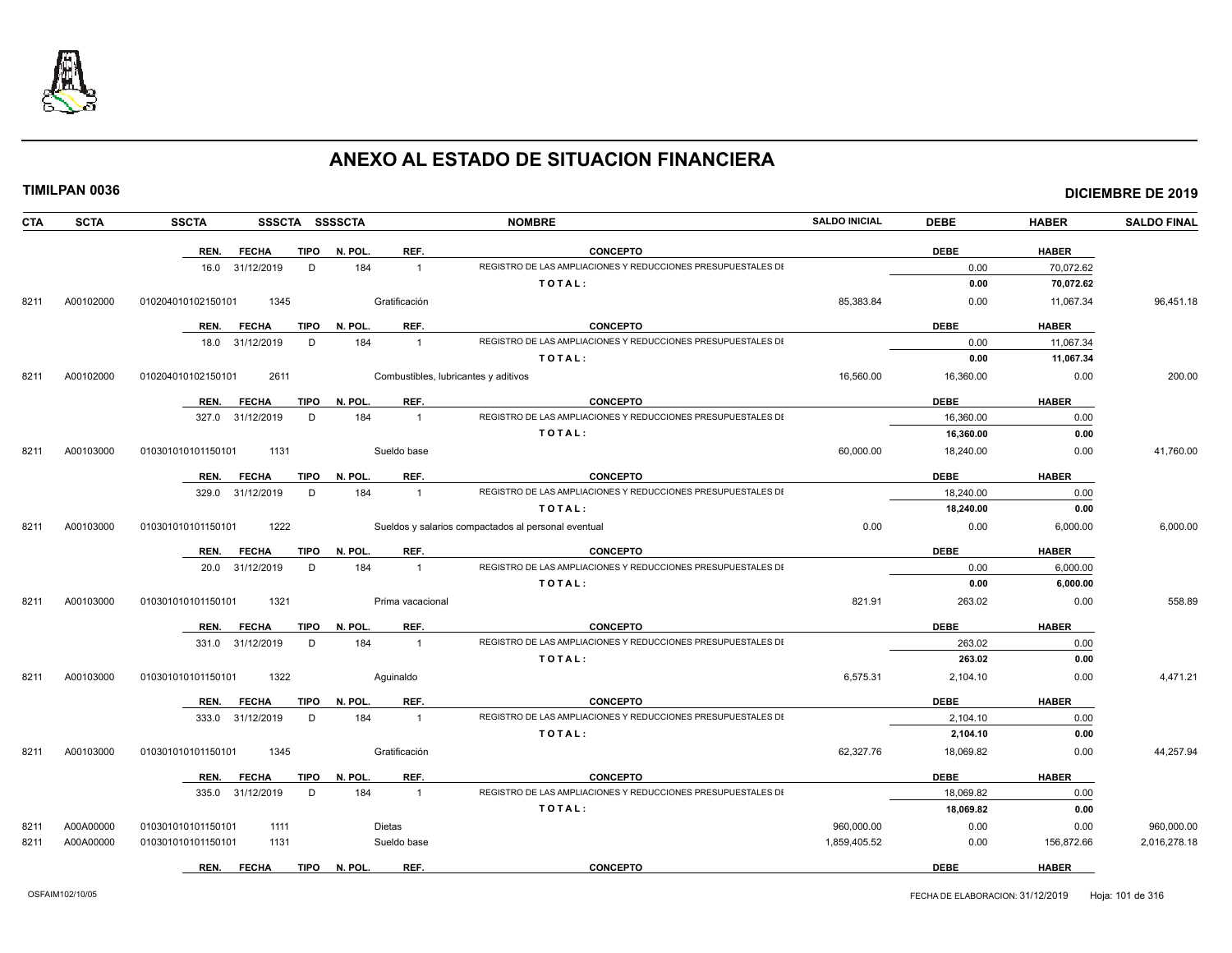

| <b>CTA</b> | <b>SCTA</b>     | <b>SSCTA</b>               | SSSCTA SSSSCTA                |                                      | <b>NOMBRE</b>                                                | <b>SALDO INICIAL</b> | <b>DEBE</b>                      | <b>HABER</b>         | <b>SALDO FINAL</b> |
|------------|-----------------|----------------------------|-------------------------------|--------------------------------------|--------------------------------------------------------------|----------------------|----------------------------------|----------------------|--------------------|
|            |                 | 22.0 31/12/2019            | D<br>184                      | $\overline{1}$                       | REGISTRO DE LAS AMPLIACIONES Y REDUCCIONES PRESUPUESTALES DI |                      | 0.00                             | 156,872.66           |                    |
|            |                 |                            |                               |                                      | TOTAL:                                                       |                      | 0.00                             | 156,872.66           |                    |
| 8211       | A00A00000       | 1222<br>010301010101150101 |                               |                                      | Sueldos y salarios compactados al personal eventual          | 360,000.00           | 0.00                             | 242,885.19           | 602,885.19         |
|            |                 | REN.<br><b>FECHA</b>       | <b>TIPO</b><br>N. POL.        | REF.                                 | <b>CONCEPTO</b>                                              |                      | <b>DEBE</b>                      | <b>HABER</b>         |                    |
|            |                 | 24.0 31/12/2019            | 184<br>D                      | $\overline{1}$                       | REGISTRO DE LAS AMPLIACIONES Y REDUCCIONES PRESUPUESTALES DI |                      | 0.00                             | 242,885.19           |                    |
|            |                 |                            |                               |                                      | TOTAL:                                                       |                      | 0.00                             | 242,885.19           |                    |
| 8211       | A00A00000       | 1321<br>010301010101150101 |                               | Prima vacacional                     |                                                              | 43,553.31            | 10,187.31                        | 0.00                 | 33,366.00          |
|            |                 |                            |                               |                                      | <b>CONCEPTO</b>                                              |                      |                                  |                      |                    |
|            |                 | REN.<br><b>FECHA</b>       | <b>TIPO</b><br>N. POL.<br>184 | REF.<br>$\overline{1}$               | REGISTRO DE LAS AMPLIACIONES Y REDUCCIONES PRESUPUESTALES DI |                      | <b>DEBE</b>                      | <b>HABER</b><br>0.00 |                    |
|            |                 | 337.0 31/12/2019           | D                             |                                      | TOTAL:                                                       |                      | 10,187.31                        | 0.00                 |                    |
|            |                 |                            |                               |                                      |                                                              |                      | 10,187.31                        |                      |                    |
| 8211       | A00A00000       | 010301010101150101<br>1322 |                               | Aquinaldo                            |                                                              | 348,426.47           | 96,497.44                        | 0.00                 | 251,929.03         |
|            |                 | REN.<br><b>FECHA</b>       | N. POL.<br><b>TIPO</b>        | REF.                                 | <b>CONCEPTO</b>                                              |                      | <b>DEBE</b>                      | <b>HABER</b>         |                    |
|            |                 | 339.0 31/12/2019           | 184<br>D                      | $\overline{1}$                       | REGISTRO DE LAS AMPLIACIONES Y REDUCCIONES PRESUPUESTALES DI |                      | 96,497.44                        | 0.00                 |                    |
|            |                 |                            |                               |                                      | TOTAL:                                                       |                      | 96,497.44                        | 0.00                 |                    |
| 8211       | A00A00000       | 010301010101150101<br>1345 |                               | Gratificación                        |                                                              | 1,182,227.76         | 0.00                             | 818,542.49           | 2,000,770.25       |
|            |                 | REN.<br><b>FECHA</b>       | <b>TIPO</b><br>N. POL.        | REF.                                 | <b>CONCEPTO</b>                                              |                      | <b>DEBE</b>                      | <b>HABER</b>         |                    |
|            |                 | 26.0 31/12/2019            | 184<br>D                      | $\overline{1}$                       | REGISTRO DE LAS AMPLIACIONES Y REDUCCIONES PRESUPUESTALES DI |                      | 0.00                             | 818,542.49           |                    |
|            |                 |                            |                               |                                      | TOTAL:                                                       |                      | 0.00                             | 818,542.49           |                    |
| 8211       | A00A00000       | 2171<br>010301010101150101 |                               | Material didáctico                   |                                                              | 0.00                 | 0.00                             | 11,200.00            | 11,200.00          |
|            |                 | <b>FECHA</b><br>REN.       | <b>TIPO</b><br>N. POL.        | REF.                                 | <b>CONCEPTO</b>                                              |                      | <b>DEBE</b>                      | <b>HABER</b>         |                    |
|            |                 | 30.0 31/12/2019            | 184<br>D                      | $\overline{1}$                       | REGISTRO DE LAS AMPLIACIONES Y REDUCCIONES PRESUPUESTALES DI |                      | 0.00                             | 11,200.00            |                    |
|            |                 |                            |                               |                                      | TOTAL:                                                       |                      | 0.00                             | 11,200.00            |                    |
| 8211       | A00A00000       | 010301010101150101<br>2611 |                               | Combustibles, lubricantes y aditivos |                                                              | 240,000.00           | 86,435.97                        | 0.00                 | 153,564.03         |
|            |                 | <b>FECHA</b><br>REN.       | N. POL.<br><b>TIPO</b>        | REF.                                 | <b>CONCEPTO</b>                                              |                      | <b>DEBE</b>                      | <b>HABER</b>         |                    |
|            |                 | 341.0 31/12/2019           | 184<br>D                      | $\overline{1}$                       | REGISTRO DE LAS AMPLIACIONES Y REDUCCIONES PRESUPUESTALES DI |                      | 86.435.97                        | 0.00                 |                    |
|            |                 |                            |                               |                                      | TOTAL:                                                       |                      | 86,435.97                        | 0.00                 |                    |
| 8211       | A00A00000       | 2911<br>010301010101150101 |                               |                                      | Refacciones, accesorios y herramientas                       | 18,000.00            | 5,404.47                         | 0.00                 | 12,595.53          |
|            |                 |                            |                               |                                      |                                                              |                      |                                  |                      |                    |
|            |                 | <b>FECHA</b><br>REN.       | <b>TIPO</b><br>N. POL.        | REF.                                 | <b>CONCEPTO</b>                                              |                      | <b>DEBE</b>                      | <b>HABER</b>         |                    |
|            |                 | 343.0 31/12/2019           | 184<br>D                      | $\overline{1}$                       | REGISTRO DE LAS AMPLIACIONES Y REDUCCIONES PRESUPUESTALES DI |                      | 5,404.47                         | 0.00                 |                    |
|            |                 |                            |                               |                                      | TOTAL:                                                       |                      | 5,404.47                         | 0.00                 |                    |
| 8211       | A00A00000       | 010301010101150101<br>3231 |                               |                                      | Arrendamiento de equipo y bienes informáticos                | 90,000.00            | 0.00                             | 529.30               | 90,529.30          |
|            |                 | REN. FECHA                 | N. POL.<br>TIPO               | REF.                                 | <b>CONCEPTO</b>                                              |                      | <b>DEBE</b>                      | <b>HABER</b>         |                    |
|            |                 | 32.0 31/12/2019            | 184<br>D                      | $\overline{1}$                       | REGISTRO DE LAS AMPLIACIONES Y REDUCCIONES PRESUPUESTALES DI |                      | 0.00                             | 529.30               |                    |
|            |                 |                            |                               |                                      | TOTAL:                                                       |                      | 0.00                             | 529.30               |                    |
| 8211       | A00A00000       | 010301010101150101<br>3391 |                               | Servicios profesionales              |                                                              | 0.00                 | 0.00                             | 95,000.00            | 95,000.00          |
|            | OSFAIM102/10/05 |                            |                               |                                      |                                                              |                      | FECHA DE ELABORACION: 31/12/2019 |                      | Hoja: 102 de 316   |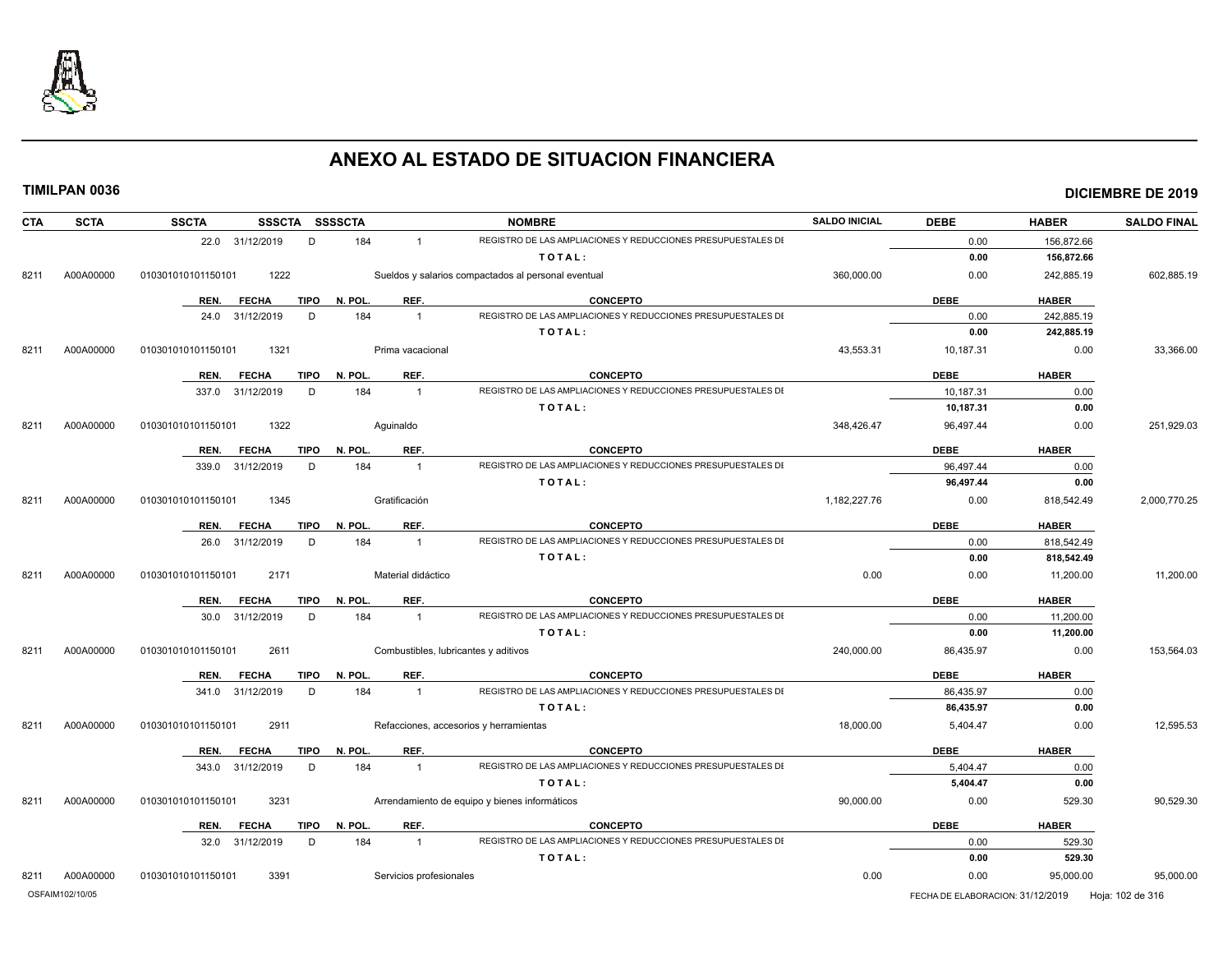

**DICIEMBRE DE 2019** 

|  | TIMILPAN 0036 |
|--|---------------|
|--|---------------|

| <b>CTA</b> | <b>SCTA</b> | <b>SSCTA</b>         | SSSCTA SSSSCTA |         |                      | <b>NOMBRE</b>                                                              | <b>SALDO INICIAL</b> | <b>DEBE</b> | <b>HABER</b> | <b>SALDO FINAL</b> |
|------------|-------------|----------------------|----------------|---------|----------------------|----------------------------------------------------------------------------|----------------------|-------------|--------------|--------------------|
|            |             | REN.<br><b>FECHA</b> | <b>TIPO</b>    | N. POL. | REF.                 | <b>CONCEPTO</b>                                                            |                      | <b>DEBE</b> | <b>HABER</b> |                    |
|            |             | 34.0<br>31/12/2019   | D              | 184     | $\mathbf{1}$         | REGISTRO DE LAS AMPLIACIONES Y REDUCCIONES PRESUPUESTALES DI               |                      | 0.00        | 95,000.00    |                    |
|            |             |                      |                |         |                      | TOTAL:                                                                     |                      | 0.00        | 95,000.00    |                    |
| 8211       | A00A00000   | 010301010101150101   | 3532           |         |                      | Reparación y mantenimiento para equipo y redes de tele y radio transmisión | 0.00                 | 0.00        | 38,274.93    | 38,274.93          |
|            |             | <b>FECHA</b><br>REN. | <b>TIPO</b>    | N. POL. | REF.                 | <b>CONCEPTO</b>                                                            |                      | <b>DEBE</b> | <b>HABER</b> |                    |
|            |             | 36.0<br>31/12/2019   | D              | 184     | $\overline{1}$       | REGISTRO DE LAS AMPLIACIONES Y REDUCCIONES PRESUPUESTALES DI               |                      | 0.00        | 38,274.93    |                    |
|            |             |                      |                |         |                      | TOTAL:                                                                     |                      | 0.00        | 38,274.93    |                    |
| 8211       | A00A00000   | 010301010101150101   | 3551           |         |                      | Reparación y mantenimiento de vehículos terrestres, aéreos y lacustres     | 0.00                 | 0.00        | 33,486.73    | 33,486.73          |
|            |             | REN.<br><b>FECHA</b> | TIPO           | N. POL. | REF.                 | <b>CONCEPTO</b>                                                            |                      | <b>DEBE</b> | <b>HABER</b> |                    |
|            |             | 38.0 31/12/2019      | D              | 184     | $\overline{1}$       | REGISTRO DE LAS AMPLIACIONES Y REDUCCIONES PRESUPUESTALES DI               |                      | 0.00        | 33,486.73    |                    |
|            |             |                      |                |         |                      | TOTAL:                                                                     |                      | 0.00        | 33,486.73    |                    |
| 8211       | A00A00000   | 010301010101150101   | 3571           |         |                      | Reparación, instalación y mantenimiento de maguinaria, equipo industrial y | 0.00                 | 0.00        | 1,792.00     | 1,792.00           |
|            |             | <b>FECHA</b><br>REN. | <b>TIPO</b>    | N. POL. | REF.                 | <b>CONCEPTO</b>                                                            |                      | <b>DEBE</b> | <b>HABER</b> |                    |
|            |             | 40.0<br>31/12/2019   | D              | 184     | $\mathbf{1}$         | REGISTRO DE LAS AMPLIACIONES Y REDUCCIONES PRESUPUESTALES DI               |                      | 0.00        | 1,792.00     |                    |
|            |             |                      |                |         |                      | TOTAL:                                                                     |                      | 0.00        | 1,792.00     |                    |
| 8211       | A00A00000   | 010301010101150101   | 3611           |         |                      | Gastos de publicidad y propaganda                                          | 60,000.00            | 0.00        | 222,977.42   | 282,977.42         |
|            |             | <b>FECHA</b><br>REN. | <b>TIPO</b>    | N. POL. | REF.                 | <b>CONCEPTO</b>                                                            |                      | <b>DEBE</b> | <b>HABER</b> |                    |
|            |             | 42.0 31/12/2019      | D              | 184     | $\blacktriangleleft$ | REGISTRO DE LAS AMPLIACIONES Y REDUCCIONES PRESUPUESTALES DI               |                      | 0.00        | 222,977.42   |                    |
|            |             |                      |                |         |                      | TOTAL:                                                                     |                      | 0.00        | 222,977.42   |                    |
| 8211       | A00A00000   | 010301010101150101   | 3612           |         |                      | Publicaciones oficiales y de información en general para difusión          | 165,014.17           | 0.00        | 419,666.83   | 584,681.00         |
|            |             | <b>FECHA</b><br>REN. | <b>TIPO</b>    | N. POL. | REF.                 | <b>CONCEPTO</b>                                                            |                      | <b>DEBE</b> | <b>HABER</b> |                    |
|            |             | 44.0 31/12/2019      | D              | 184     | $\mathbf{1}$         | REGISTRO DE LAS AMPLIACIONES Y REDUCCIONES PRESUPUESTALES DI               |                      | 0.00        | 419,666.83   |                    |
|            |             |                      |                |         |                      | TOTAL:                                                                     |                      | 0.00        | 419,666.83   |                    |
| 8211       | A00A00000   | 010301010101150101   | 3721           |         |                      | Gastos de traslado por vía terrestre                                       | 18.000.00            | 16,872.00   | 0.00         | 1,128.00           |
|            |             | REN.<br><b>FECHA</b> | <b>TIPO</b>    | N. POL. | REF.                 | <b>CONCEPTO</b>                                                            |                      | <b>DEBE</b> | <b>HABER</b> |                    |
|            |             | 347.0 31/12/2019     | D              | 184     | $\mathbf{1}$         | REGISTRO DE LAS AMPLIACIONES Y REDUCCIONES PRESUPUESTALES DI               |                      | 16,872.00   | 0.00         |                    |
|            |             |                      |                |         |                      | TOTAL:                                                                     |                      | 16,872.00   | 0.00         |                    |
| 8211       | A00A00000   | 010301010101150101   | 3751           |         |                      | Gastos de alimentación en territorio nacional                              | 60,000.00            | 14,492.27   | 0.00         | 45,507.73          |
|            |             | <b>FECHA</b><br>REN. | TIPO           | N. POL. | REF.                 | <b>CONCEPTO</b>                                                            |                      | <b>DEBE</b> | <b>HABER</b> |                    |
|            |             | 349.0 31/12/2019     | D              | 184     | $\mathbf{1}$         | REGISTRO DE LAS AMPLIACIONES Y REDUCCIONES PRESUPUESTALES DI               |                      | 14.492.27   | 0.00         |                    |
|            |             |                      |                |         |                      | TOTAL:                                                                     |                      | 14,492.27   | 0.00         |                    |
| 8211       | A00A00000   | 010301010101150101   | 3821           |         |                      | Gastos de ceremonias oficiales y de orden social                           | 390,000.00           | 0.00        | 1,334,121.33 | 1,724,121.33       |
|            |             | REN.<br><b>FECHA</b> | TIPO           | N. POL. | REF.                 | <b>CONCEPTO</b>                                                            |                      | <b>DEBE</b> | <b>HABER</b> |                    |
|            |             | 46.0 31/12/2019      | D              | 184     | $\mathbf{1}$         | REGISTRO DE LAS AMPLIACIONES Y REDUCCIONES PRESUPUESTALES DI               |                      | 0.00        | 1,334,121.33 |                    |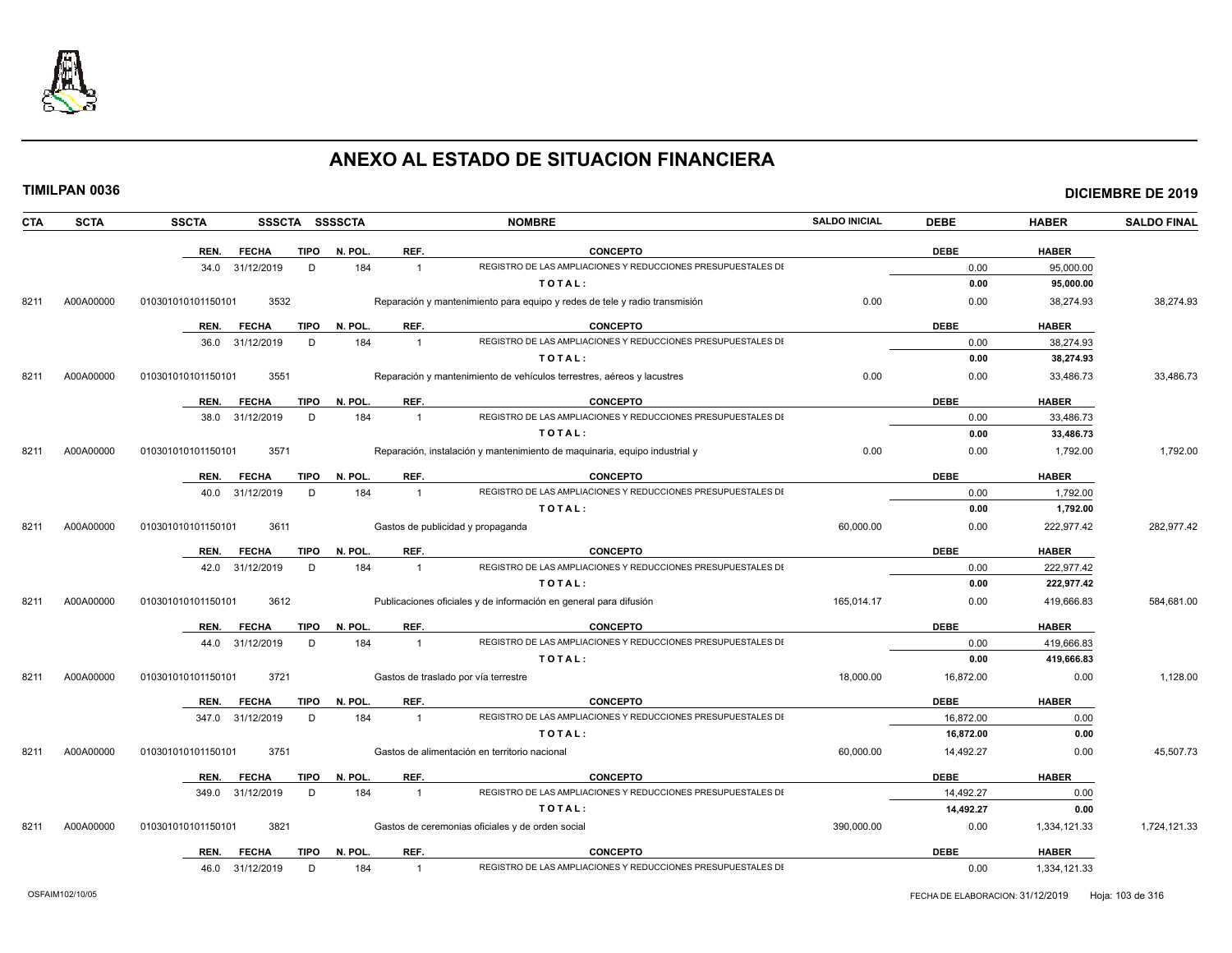

| <b>CTA</b> | <b>SCTA</b> | <b>SSCTA</b><br>SSSCTA SSSSCTA      |                                | <b>NOMBRE</b>                                                                   | <b>SALDO INICIAL</b> | <b>DEBE</b> | <b>HABER</b> | <b>SALDO FINAL</b> |
|------------|-------------|-------------------------------------|--------------------------------|---------------------------------------------------------------------------------|----------------------|-------------|--------------|--------------------|
|            |             |                                     |                                | TOTAL:                                                                          |                      | 0.00        | 1,334,121.33 |                    |
| 8211       | A00A00000   | 3841<br>010301010101150101          | Exposiciones y ferias          |                                                                                 | 400,000.00           | 13,839.80   | 0.00         | 386,160.20         |
|            |             | REN.<br><b>FECHA</b><br><b>TIPO</b> | REF.<br>N. POL.                | <b>CONCEPTO</b>                                                                 |                      | <b>DEBE</b> | <b>HABER</b> |                    |
|            |             | 31/12/2019<br>D<br>353.0            | 184<br>$\overline{1}$          | REGISTRO DE LAS AMPLIACIONES Y REDUCCIONES PRESUPUESTALES DI                    |                      | 13,839.80   | 0.00         |                    |
|            |             |                                     |                                | TOTAL:                                                                          |                      | 13.839.80   | 0.00         |                    |
| 8211       | A00A00000   | 3851<br>010301010101150101          | Gastos de representación       |                                                                                 | 240,000.00           | 3,863.41    | 0.00         | 236,136.59         |
|            |             |                                     |                                |                                                                                 |                      |             |              |                    |
|            |             | REN.<br><b>FECHA</b><br><b>TIPO</b> | REF.<br>N. POL.                | <b>CONCEPTO</b><br>REGISTRO DE LAS AMPLIACIONES Y REDUCCIONES PRESUPUESTALES DI |                      | <b>DEBE</b> | <b>HABER</b> |                    |
|            |             | D<br>355.0<br>31/12/2019            | 184<br>$\overline{1}$          |                                                                                 |                      | 3.863.41    | 0.00<br>0.00 |                    |
|            |             |                                     |                                | TOTAL:                                                                          |                      | 3,863.41    |              |                    |
| 8211       | A00A00000   | 3992<br>010301010101150101          | Gastos de servicios menores    |                                                                                 | 180,000.00           | 162,646.52  | 0.00         | 17,353.48          |
|            |             | <b>TIPO</b><br>REN.<br><b>FECHA</b> | N. POL.<br>REF.                | <b>CONCEPTO</b>                                                                 |                      | <b>DEBE</b> | <b>HABER</b> |                    |
|            |             | D<br>357.0<br>31/12/2019            | 184<br>$\mathbf{1}$            | REGISTRO DE LAS AMPLIACIONES Y REDUCCIONES PRESUPUESTALES DI                    |                      | 162.646.52  | 0.00         |                    |
|            |             |                                     |                                | TOTAL:                                                                          |                      | 162,646.52  | 0.00         |                    |
| 8211       | A00A00000   | 2111<br>010301010101160101          | Materiales y útiles de oficina |                                                                                 | 54,000.00            | 0.00        | 46,901.93    | 100,901.93         |
|            |             | REN.<br><b>FECHA</b><br><b>TIPO</b> | N. POL.<br>REF.                | <b>CONCEPTO</b>                                                                 |                      | <b>DEBE</b> | <b>HABER</b> |                    |
|            |             | 31/12/2019<br>D<br>28.0             | 184<br>$\overline{1}$          | REGISTRO DE LAS AMPLIACIONES Y REDUCCIONES PRESUPUESTALES DI                    |                      | 0.00        | 46,901.93    |                    |
|            |             |                                     |                                | TOTAL:                                                                          |                      | 0.00        | 46,901.93    |                    |
| 8211       | A00A00000   | 3612<br>010301010101160101          |                                | Publicaciones oficiales y de información en general para difusión               | 305,000.00           | 299,200.00  | 0.00         | 5,800.00           |
|            |             | <b>TIPO</b><br>REN.<br><b>FECHA</b> | REF.<br>N. POL.                | <b>CONCEPTO</b>                                                                 |                      | <b>DEBE</b> | <b>HABER</b> |                    |
|            |             | 31/12/2019<br>D<br>345.0            | 184<br>$\overline{1}$          | REGISTRO DE LAS AMPLIACIONES Y REDUCCIONES PRESUPUESTALES DI                    |                      | 299,200.00  | 0.00         |                    |
|            |             |                                     |                                | TOTAL:                                                                          |                      | 299,200.00  | 0.00         |                    |
| 8211       | A00A00000   | 3822<br>010301010101160101          |                                | Espectáculos cívicos y culturales                                               | 36,000.00            | 36,000.00   | 0.00         | 0.00               |
|            |             | <b>FECHA</b><br><b>TIPO</b><br>REN. | N. POL.<br>REF.                | <b>CONCEPTO</b>                                                                 |                      | <b>DEBE</b> | <b>HABER</b> |                    |
|            |             | D<br>351.0<br>31/12/2019            | 184<br>$\overline{1}$          | REGISTRO DE LAS AMPLIACIONES Y REDUCCIONES PRESUPUESTALES DI                    |                      | 36,000.00   | 0.00         |                    |
|            |             |                                     |                                | TOTAL:                                                                          |                      | 36,000.00   | 0.00         |                    |
| 821'       | B00108000   | 010309030101150101<br>1222          |                                | Sueldos y salarios compactados al personal eventual                             | 302,151.60           | 0.00        | 0.00         | 302,151.60         |
| 8211       | B00108000   | 010309030101150101<br>1321          | Prima vacacional               |                                                                                 | 4,139.04             | 0.00        | 2,351.96     | 6,491.00           |
|            |             |                                     |                                |                                                                                 |                      |             |              |                    |
|            |             | REN.<br><b>FECHA</b><br>TIPO        | N. POL.<br>REF.                | <b>CONCEPTO</b>                                                                 |                      | <b>DEBE</b> | <b>HABER</b> |                    |
|            |             | 31/12/2019<br>D<br>50.0             | 184<br>$\overline{1}$          | REGISTRO DE LAS AMPLIACIONES Y REDUCCIONES PRESUPUESTALES DI                    |                      | 0.00        | 2,351.96     |                    |
|            |             |                                     |                                | TOTAL:                                                                          |                      | 0.00        | 2,351.96     |                    |
| 8211       | B00108000   | 010309030101150101<br>1322          | Aquinaldo                      |                                                                                 | 33,112.36            | 0.00        | 3,821.64     | 36,934.00          |
|            |             | <b>TIPO</b><br>REN.<br><b>FECHA</b> | REF.<br>N. POL.                | <b>CONCEPTO</b>                                                                 |                      | <b>DEBE</b> | <b>HABER</b> |                    |
|            |             | 52.0<br>31/12/2019<br>D             | 184                            | REGISTRO DE LAS AMPLIACIONES Y REDUCCIONES PRESUPUESTALES DI                    |                      | 0.00        | 3,821.64     |                    |
|            |             |                                     |                                | TOTAL:                                                                          |                      | 0.00        | 3,821.64     |                    |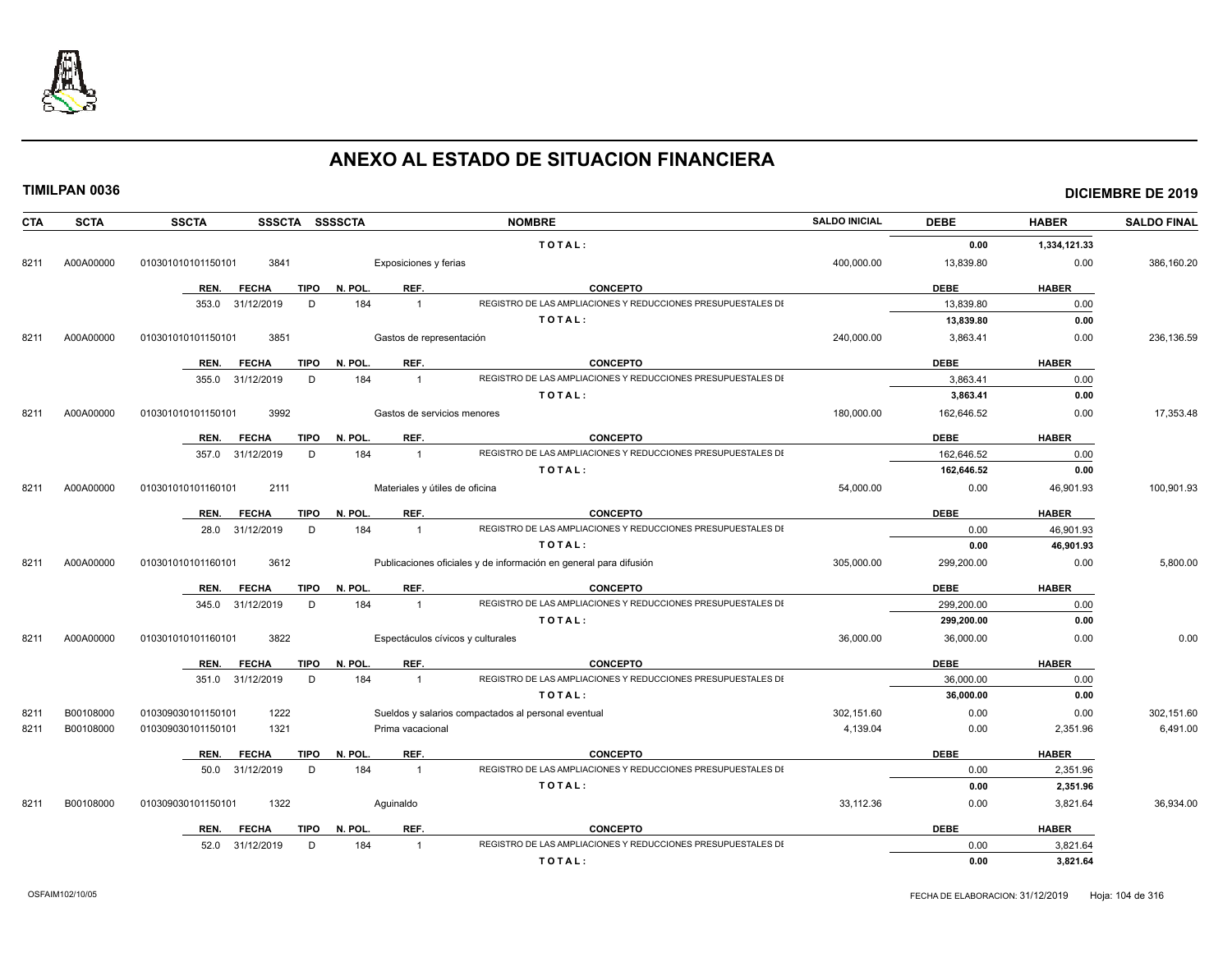

| <b>CTA</b> | <b>SCTA</b> | <b>SSCTA</b><br><b>SSSCTA</b>       | <b>SSSSCTA</b>                       | <b>NOMBRE</b>                                                          | <b>SALDO INICIAL</b> | <b>DEBE</b> | <b>HABER</b> | <b>SALDO FINAL</b> |
|------------|-------------|-------------------------------------|--------------------------------------|------------------------------------------------------------------------|----------------------|-------------|--------------|--------------------|
| 8211       | B00108000   | 1345<br>010309030101150101          | Gratificación                        |                                                                        | 145,051.44           | 0.00        | 12,558.00    | 157,609.44         |
|            |             | REN.<br><b>FECHA</b><br><b>TIPO</b> | N. POL<br>REF.                       | <b>CONCEPTO</b>                                                        |                      | <b>DEBE</b> | <b>HABER</b> |                    |
|            |             | 54.0 31/12/2019<br>D                | 184<br>$\overline{1}$                | REGISTRO DE LAS AMPLIACIONES Y REDUCCIONES PRESUPUESTALES DI           |                      | 0.00        | 12,558.00    |                    |
|            |             |                                     |                                      | TOTAL:                                                                 |                      | 0.00        | 12,558.00    |                    |
| 8211       | B00108000   | 010309030101160101<br>2111          | Materiales y útiles de oficina       |                                                                        | 14,400.00            | 13,155.00   | 0.00         | 1,245.00           |
|            |             | REN.<br><b>FECHA</b><br><b>TIPO</b> | REF.<br>N. POL.                      | <b>CONCEPTO</b>                                                        |                      | <b>DEBE</b> | <b>HABER</b> |                    |
|            |             | 363.0 31/12/2019<br>D               | 184<br>$\overline{1}$                | REGISTRO DE LAS AMPLIACIONES Y REDUCCIONES PRESUPUESTALES DI           |                      | 13,155.00   | 0.00         |                    |
|            |             |                                     |                                      | TOTAL:                                                                 |                      | 13,155.00   | 0.00         |                    |
| 8211       | B00B00000   | 010305010105150101<br>1111          | <b>Dietas</b>                        |                                                                        | 480,000.00           | 0.00        | 0.00         | 480,000.00         |
| 8211       | B00B00000   | 1131<br>010305010105150101          | Sueldo base                          |                                                                        | 120,000.00           | 3,136.00    | 0.00         | 116,864.00         |
|            |             | <b>FECHA</b><br><b>TIPO</b><br>REN. | REF.<br>N. POL.                      | <b>CONCEPTO</b>                                                        |                      | <b>DEBE</b> | <b>HABER</b> |                    |
|            |             | 365.0 31/12/2019<br>D               | 184<br>$\overline{1}$                | REGISTRO DE LAS AMPLIACIONES Y REDUCCIONES PRESUPUESTALES DI           |                      | 3.136.00    | 0.00         |                    |
|            |             |                                     |                                      | TOTAL:                                                                 |                      | 3,136.00    | 0.00         |                    |
| 8211       | B00B00000   | 1321<br>010305010105150101          | Prima vacacional                     |                                                                        | 8,219.14             | 0.00        | 7,199.86     | 15,419.00          |
|            |             | <b>TIPO</b><br>REN.<br><b>FECHA</b> | N. POL<br>REF.                       | <b>CONCEPTO</b>                                                        |                      | <b>DEBE</b> | <b>HABER</b> |                    |
|            |             | 56.0 31/12/2019<br>D                | 184<br>$\overline{1}$                | REGISTRO DE LAS AMPLIACIONES Y REDUCCIONES PRESUPUESTALES DI           |                      | 0.00        | 7,199.86     |                    |
|            |             |                                     |                                      | TOTAL:                                                                 |                      | 0.00        | 7,199.86     |                    |
| 8211       | B00B00000   | 1322<br>010305010105150101          | Aquinaldo                            |                                                                        | 65,753.14            | 0.00        | 9,534.86     | 75,288.00          |
|            |             | REN.<br><b>FECHA</b><br><b>TIPO</b> | REF.<br>N. POL                       | <b>CONCEPTO</b>                                                        |                      | <b>DEBE</b> | <b>HABER</b> |                    |
|            |             | 58.0 31/12/2019<br>D                | 184<br>$\overline{1}$                | REGISTRO DE LAS AMPLIACIONES Y REDUCCIONES PRESUPUESTALES DI           |                      | 0.00        | 9,534.86     |                    |
|            |             |                                     |                                      | TOTAL:                                                                 |                      | 0.00        | 9,534.86     |                    |
| 8211       | B00B00000   | 010305010105150101<br>1345          | Gratificación                        |                                                                        | 241,892.88           | 0.00        | 85,590.01    | 327,482.89         |
|            |             | REN.<br><b>FECHA</b><br><b>TIPO</b> | REF.<br>N. POL.                      | <b>CONCEPTO</b>                                                        |                      | <b>DEBE</b> | <b>HABER</b> |                    |
|            |             | 60.0 31/12/2019<br>D                | 184<br>$\overline{1}$                | REGISTRO DE LAS AMPLIACIONES Y REDUCCIONES PRESUPUESTALES DI           |                      | 0.00        | 85,590.01    |                    |
|            |             |                                     |                                      | TOTAL:                                                                 |                      | 0.00        | 85,590.01    |                    |
| 8211       | B00B00000   | 2611<br>010305010105150101          | Combustibles, lubricantes y aditivos |                                                                        | 12,000.00            | 0.00        | 9,480.00     | 21,480.00          |
|            |             | REN.<br><b>FECHA</b><br><b>TIPO</b> | REF.<br>N. POL                       | <b>CONCEPTO</b>                                                        |                      | <b>DEBE</b> | <b>HABER</b> |                    |
|            |             | 62.0 31/12/2019<br>D                | 184<br>$\overline{1}$                | REGISTRO DE LAS AMPLIACIONES Y REDUCCIONES PRESUPUESTALES DI           |                      | 0.00        | 9,480.00     |                    |
|            |             |                                     |                                      | TOTAL:                                                                 |                      | 0.00        | 9,480.00     |                    |
| 8211       | B00B00000   | 3551<br>010305010105150101          |                                      | Reparación y mantenimiento de vehículos terrestres, aéreos y lacustres | 0.00                 | 0.00        | 10,591.96    | 10,591.96          |
|            |             | REN.<br><b>FECHA</b><br><b>TIPO</b> | N. POL<br>REF.                       | <b>CONCEPTO</b>                                                        |                      | <b>DEBE</b> | <b>HABER</b> |                    |
|            |             | 64.0 31/12/2019<br>D                | 184<br>$\overline{1}$                | REGISTRO DE LAS AMPLIACIONES Y REDUCCIONES PRESUPUESTALES DI           |                      | 0.00        | 10,591.96    |                    |
|            |             |                                     |                                      | TOTAL:                                                                 |                      | 0.00        | 10,591.96    |                    |
| 8211       | B00B00000   | 010305010105160101<br>2111          | Materiales y útiles de oficina       |                                                                        | 18,000.00            | 16,743.02   | 0.00         | 1,256.98           |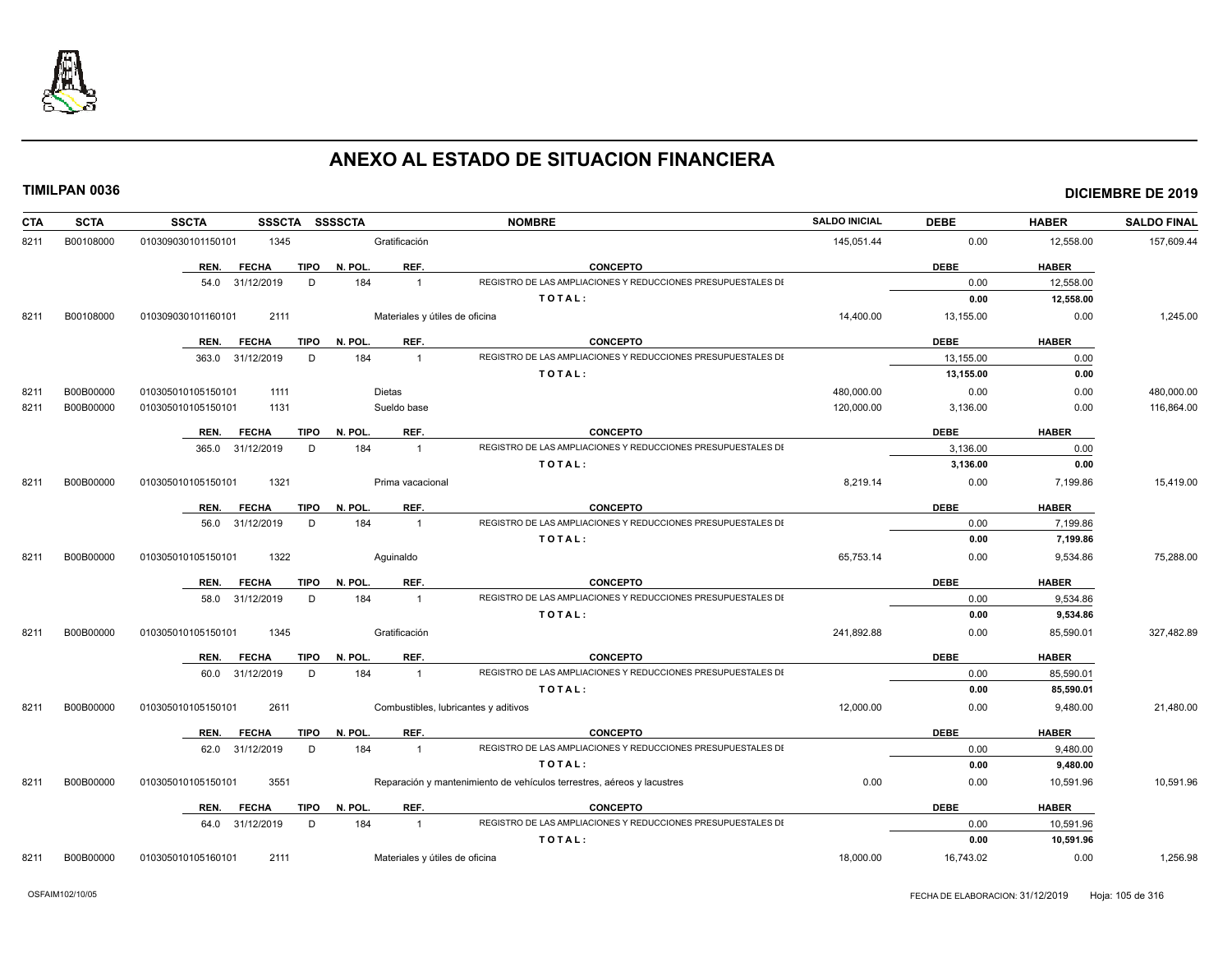

| <b>CTA</b> | <b>SCTA</b> | <b>SSCTA</b>         | SSSCTA SSSSCTA |              |                                | <b>NOMBRE</b>                                                | <b>SALDO INICIAL</b> | <b>DEBE</b> | <b>HABER</b> | <b>SALDO FINAL</b> |
|------------|-------------|----------------------|----------------|--------------|--------------------------------|--------------------------------------------------------------|----------------------|-------------|--------------|--------------------|
|            |             | REN.<br><b>FECHA</b> |                | TIPO N. POL. | REF.                           | <b>CONCEPTO</b>                                              |                      | <b>DEBE</b> | <b>HABER</b> |                    |
|            |             | 367.0 31/12/2019     | D              | 184          | $\overline{1}$                 | REGISTRO DE LAS AMPLIACIONES Y REDUCCIONES PRESUPUESTALES DI |                      | 16,743.02   | 0.00         |                    |
|            |             |                      |                |              |                                | TOTAL:                                                       |                      | 16,743.02   | 0.00         |                    |
| 8211       | C01141000   | 020501010106150101   | 1111           |              | <b>Dietas</b>                  |                                                              | 379,822.32           | 0.00        | 0.00         | 379,822.32         |
| 8211       | C01141000   | 020501010106150101   | 1222           |              |                                | Sueldos y salarios compactados al personal eventual          | 60,000.00            | 2,676.90    | 0.00         | 57,323.10          |
|            |             |                      |                |              |                                |                                                              |                      |             |              |                    |
|            |             | REN.<br><b>FECHA</b> | TIPO           | N. POL.      | REF.                           | <b>CONCEPTO</b>                                              |                      | <b>DEBE</b> | <b>HABER</b> |                    |
|            |             | 371.0 31/12/2019     | D              | 184          | $\mathbf{1}$                   | REGISTRO DE LAS AMPLIACIONES Y REDUCCIONES PRESUPUESTALES DI |                      | 2,676.90    | 0.00         |                    |
|            |             |                      |                |              |                                | TOTAL:                                                       |                      | 2,676.90    | 0.00         |                    |
| 8211       | C01141000   | 020501010106150101   | 1321           |              | Prima vacacional               |                                                              | 6,224.91             | 0.00        | 5,860.09     | 12,085.00          |
|            |             | <b>FECHA</b><br>REN. | <b>TIPO</b>    | N. POL.      | REF.                           | <b>CONCEPTO</b>                                              |                      | <b>DEBE</b> | <b>HABER</b> |                    |
|            |             | 31/12/2019<br>66.0   | D              | 184          | $\overline{1}$                 | REGISTRO DE LAS AMPLIACIONES Y REDUCCIONES PRESUPUESTALES DI |                      | 0.00        | 5,860.09     |                    |
|            |             |                      |                |              |                                | TOTAL:                                                       |                      | 0.00        | 5,860.09     |                    |
| 8211       | C01141000   | 020501010106150101   | 1322           |              | Aquinaldo                      |                                                              | 49,802.31            | 468.26      | 0.00         | 49,334.05          |
|            |             |                      |                |              |                                |                                                              |                      |             |              |                    |
|            |             | REN.<br><b>FECHA</b> | TIPO           | N. POL.      | REF.                           | <b>CONCEPTO</b>                                              |                      | <b>DEBE</b> | <b>HABER</b> |                    |
|            |             | 373.0 31/12/2019     | D              | 184          | $\overline{1}$                 | REGISTRO DE LAS AMPLIACIONES Y REDUCCIONES PRESUPUESTALES DI |                      | 468.26      | 0.00         |                    |
|            |             |                      |                |              |                                | TOTAL:                                                       |                      | 468.26      | 0.00         |                    |
| 8211       | C01141000   | 020501010106150101   | 1345           |              | Gratificación                  |                                                              | 14,151.60            | 0.00        | 7,114.97     | 21,266.57          |
|            |             | <b>FECHA</b><br>REN. | <b>TIPO</b>    | N. POL.      | REF.                           | <b>CONCEPTO</b>                                              |                      | <b>DEBE</b> | <b>HABER</b> |                    |
|            |             | 68.0 31/12/2019      | D              | 184          | $\mathbf{1}$                   | REGISTRO DE LAS AMPLIACIONES Y REDUCCIONES PRESUPUESTALES DI |                      | 0.00        | 7,114.97     |                    |
|            |             |                      |                |              |                                | TOTAL:                                                       |                      | 0.00        | 7,114.97     |                    |
| 8211       | C01141000   | 020501010106150101   | 2611           |              |                                | Combustibles, lubricantes y aditivos                         | 6,000.00             | 4,535.00    | 0.00         | 1,465.00           |
|            |             |                      |                |              |                                |                                                              |                      |             |              |                    |
|            |             | REN.<br><b>FECHA</b> | TIPO           | N. POL.      | REF.                           | <b>CONCEPTO</b>                                              |                      | <b>DEBE</b> | <b>HABER</b> |                    |
|            |             | 375.0 31/12/2019     | D              | 184          | $\mathbf{1}$                   | REGISTRO DE LAS AMPLIACIONES Y REDUCCIONES PRESUPUESTALES DI |                      | 4,535.00    | 0.00         |                    |
|            |             |                      |                |              |                                | TOTAL:                                                       |                      | 4,535.00    | 0.00         |                    |
| 8211       | C01141000   | 020501010106160101   | 2111           |              | Materiales y útiles de oficina |                                                              | 1,800.00             | 0.00        | 75.00        | 1,875.00           |
|            |             | <b>FECHA</b><br>REN. | TIPO           | N. POL.      | REF.                           | <b>CONCEPTO</b>                                              |                      | <b>DEBE</b> | <b>HABER</b> |                    |
|            |             | 70.0 31/12/2019      | D              | 184          | $\mathbf{1}$                   | REGISTRO DE LAS AMPLIACIONES Y REDUCCIONES PRESUPUESTALES DI |                      | 0.00        | 75.00        |                    |
|            |             |                      |                |              |                                | TOTAL:                                                       |                      | 0.00        | 75.00        |                    |
| 8211       | C02124000   | 020201010503150101   | 1111           |              | Dietas                         |                                                              | 394,448.40           | 0.00        | 16,435.35    | 410,883.75         |
|            |             |                      |                |              |                                |                                                              |                      |             |              |                    |
|            |             | REN.<br><b>FECHA</b> | TIPO           | N. POL.      | REF.                           | <b>CONCEPTO</b>                                              |                      | <b>DEBE</b> | <b>HABER</b> |                    |
|            |             | 72.0 31/12/2019      | D              | 184          | $\mathbf{1}$                   | REGISTRO DE LAS AMPLIACIONES Y REDUCCIONES PRESUPUESTALES DI |                      | 0.00        | 16,435.35    |                    |
|            |             |                      |                |              |                                | TOTAL:                                                       |                      | 0.00        | 16,435.35    |                    |
| 8211       | C02124000   | 020201010503150101   | 1321           |              | Prima vacacional               |                                                              | 5,403.28             | 0.00        | 5,403.72     | 10,807.00          |
|            |             | REN.<br><b>FECHA</b> | <b>TIPO</b>    | N. POL.      | REF.                           | <b>CONCEPTO</b>                                              |                      | <b>DEBE</b> | <b>HABER</b> |                    |
|            |             |                      |                |              |                                |                                                              |                      |             |              |                    |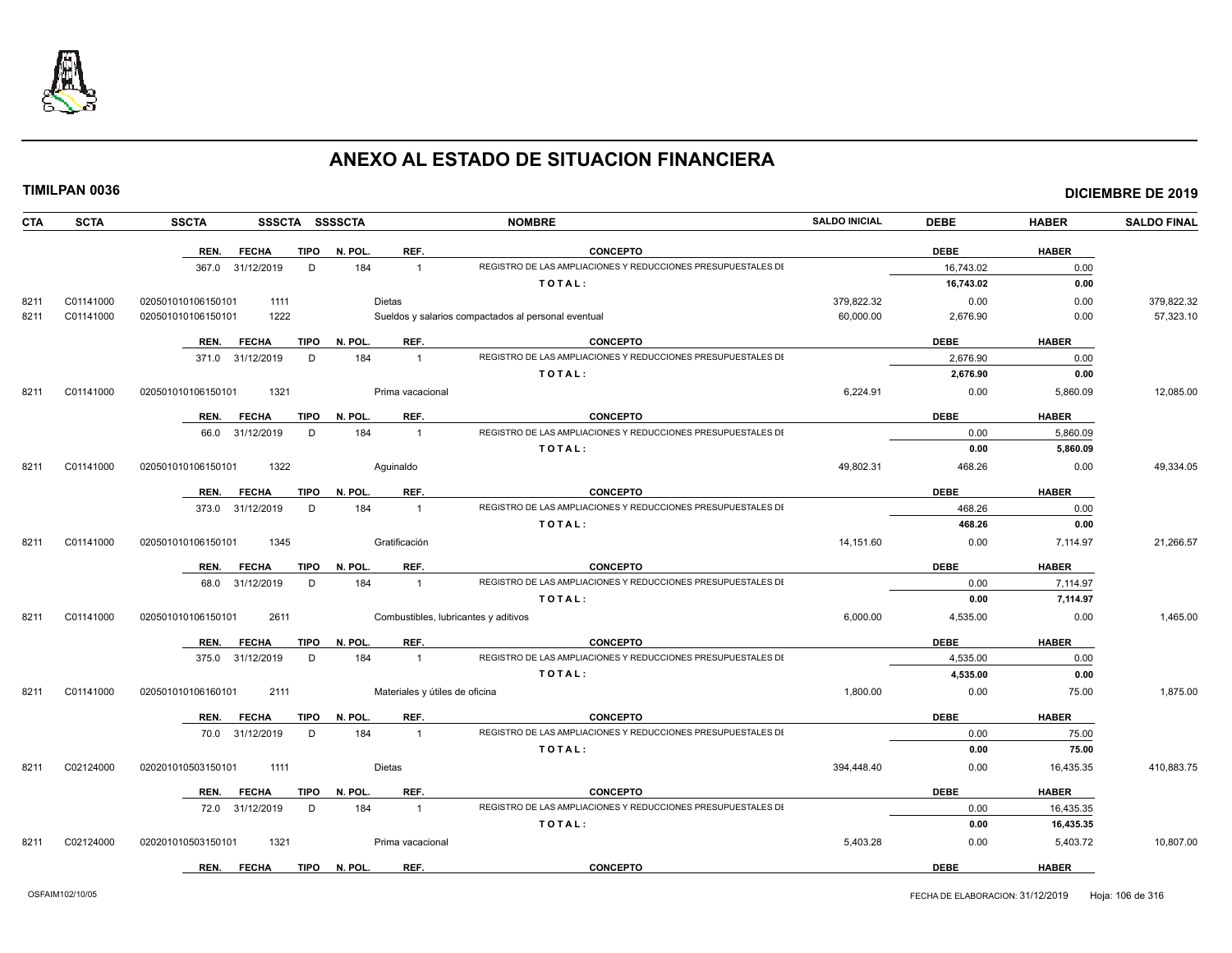

| <b>SCTA</b><br><b>CTA</b> | <b>SSCTA</b><br>SSSCTA SSSSCTA      |                                      | <b>NOMBRE</b>                                                | <b>SALDO INICIAL</b> | <b>DEBE</b> | <b>HABER</b> | <b>SALDO FINAL</b> |
|---------------------------|-------------------------------------|--------------------------------------|--------------------------------------------------------------|----------------------|-------------|--------------|--------------------|
|                           | 74.0 31/12/2019<br>D                | 184<br>$\overline{1}$                | REGISTRO DE LAS AMPLIACIONES Y REDUCCIONES PRESUPUESTALES DI |                      | 0.00        | 5,403.72     |                    |
|                           |                                     |                                      | TOTAL:                                                       |                      | 0.00        | 5,403.72     |                    |
| C02124000<br>8211         | 1322<br>020201010503150101          | Aguinaldo                            |                                                              | 43,227.03            | 0.00        | 0.00         | 43,227.03          |
| C02124000<br>8211         | 020201010503150101<br>1345          | Gratificación                        |                                                              | 56,935.68            | 0.00        | 84,838.92    | 141,774.60         |
|                           | REN. FECHA<br>TIPO                  | N. POL.<br>REF.                      | <b>CONCEPTO</b>                                              |                      | <b>DEBE</b> | <b>HABER</b> |                    |
|                           | 76.0 31/12/2019<br>D                | 184<br>$\overline{1}$                | REGISTRO DE LAS AMPLIACIONES Y REDUCCIONES PRESUPUESTALES DI |                      | 0.00        | 84,838.92    |                    |
|                           |                                     |                                      | TOTAL:                                                       |                      | 0.00        | 84,838.92    |                    |
| C02124000<br>8211         | 020201010503150101<br>2611          | Combustibles, lubricantes y aditivos |                                                              | 6,000.00             | 1,450.00    | 0.00         | 4,550.00           |
|                           | <b>TIPO</b><br>REN. FECHA           | REF.<br>N. POL.                      | <b>CONCEPTO</b>                                              |                      | <b>DEBE</b> | <b>HABER</b> |                    |
|                           | 377.0 31/12/2019<br>D               | 184<br>$\overline{1}$                | REGISTRO DE LAS AMPLIACIONES Y REDUCCIONES PRESUPUESTALES DI |                      | 1.450.00    | 0.00         |                    |
|                           |                                     |                                      | TOTAL:                                                       |                      | 1,450.00    | 0.00         |                    |
| C03127000<br>8211         | 020204010201150101<br>1111          | Dietas                               |                                                              | 394,448.40           | 0.00        | 16,435.35    | 410,883.75         |
|                           |                                     |                                      |                                                              |                      |             |              |                    |
|                           | REN. FECHA<br><b>TIPO</b>           | REF.<br>N. POL.                      | <b>CONCEPTO</b>                                              |                      | <b>DEBE</b> | <b>HABER</b> |                    |
|                           | 78.0 31/12/2019<br>D                | 184<br>$\overline{1}$                | REGISTRO DE LAS AMPLIACIONES Y REDUCCIONES PRESUPUESTALES DI |                      | 0.00        | 16.435.35    |                    |
|                           |                                     |                                      | TOTAL:                                                       |                      | 0.00        | 16,435.35    |                    |
| C03127000<br>8211         | 1321<br>020204010201150101          | Prima vacacional                     |                                                              | 5,403.28             | 0.00        | 5,403.72     | 10,807.00          |
|                           | REN. FECHA                          | TIPO N. POL.<br>REF.                 | <b>CONCEPTO</b>                                              |                      | <b>DEBE</b> | <b>HABER</b> |                    |
|                           | 80.0 31/12/2019<br>D                | 184<br>$\overline{1}$                | REGISTRO DE LAS AMPLIACIONES Y REDUCCIONES PRESUPUESTALES DI |                      | 0.00        | 5,403.72     |                    |
|                           |                                     |                                      | TOTAL:                                                       |                      | 0.00        | 5,403.72     |                    |
| C03127000<br>8211         | 020204010201150101<br>1322          | Aguinaldo                            |                                                              | 43,227.03            | 0.00        | 0.00         | 43,227.03          |
| C03127000<br>8211         | 020204010201150101<br>1345          | Gratificación                        |                                                              | 56,935.68            | 0.00        | 15,792.32    | 72,728.00          |
|                           | REN. FECHA<br><b>TIPO</b>           | REF.<br>N. POL.                      | <b>CONCEPTO</b>                                              |                      | <b>DEBE</b> | <b>HABER</b> |                    |
|                           | 82.0 31/12/2019<br>D                | 184<br>$\overline{1}$                | REGISTRO DE LAS AMPLIACIONES Y REDUCCIONES PRESUPUESTALES DI |                      | 0.00        | 15,792.32    |                    |
|                           |                                     |                                      | TOTAL:                                                       |                      | 0.00        | 15,792.32    |                    |
| C03127000<br>8211         | 2611<br>020204010201150101          | Combustibles, lubricantes y aditivos |                                                              | 6,000.00             | 5,250.00    | 0.00         | 750.00             |
|                           | <b>FECHA</b><br><b>TIPO</b><br>REN. | N. POL.<br>REF.                      | <b>CONCEPTO</b>                                              |                      | <b>DEBE</b> | <b>HABER</b> |                    |
|                           | 379.0 31/12/2019<br>D               | 184<br>$\overline{1}$                | REGISTRO DE LAS AMPLIACIONES Y REDUCCIONES PRESUPUESTALES DI |                      | 5.250.00    | 0.00         |                    |
|                           |                                     |                                      | TOTAL:                                                       |                      | 5,250.00    | 0.00         |                    |
| C03127000<br>8211         | 2992<br>020204010201150101          | Otros enseres                        |                                                              | 0.00                 | 0.00        | 1,600.00     | 1,600.00           |
|                           | <b>TIPO</b><br>REN. FECHA           | N. POL.<br>REF.                      | <b>CONCEPTO</b>                                              |                      | <b>DEBE</b> | <b>HABER</b> |                    |
|                           | 84.0 31/12/2019<br>D                | 184<br>$\overline{1}$                | REGISTRO DE LAS AMPLIACIONES Y REDUCCIONES PRESUPUESTALES DI |                      | 0.00        | 1,600.00     |                    |
|                           |                                     |                                      | TOTAL:                                                       |                      | 0.00        | 1,600.00     |                    |
| C04156000<br>8211         | 020203010205150101<br>1111          | Dietas                               |                                                              | 394,448.40           | 0.00        | 0.00         | 394,448.40         |
| C04156000<br>8211         | 020203010205150101<br>1321          | Prima vacacional                     |                                                              | 5,403.28             | 0.00        | 5,403.72     | 10,807.00          |
|                           | <b>FECHA</b><br>TIPO<br>REN.        | N. POL.<br>REF.                      | <b>CONCEPTO</b>                                              |                      | <b>DEBE</b> | <b>HABER</b> |                    |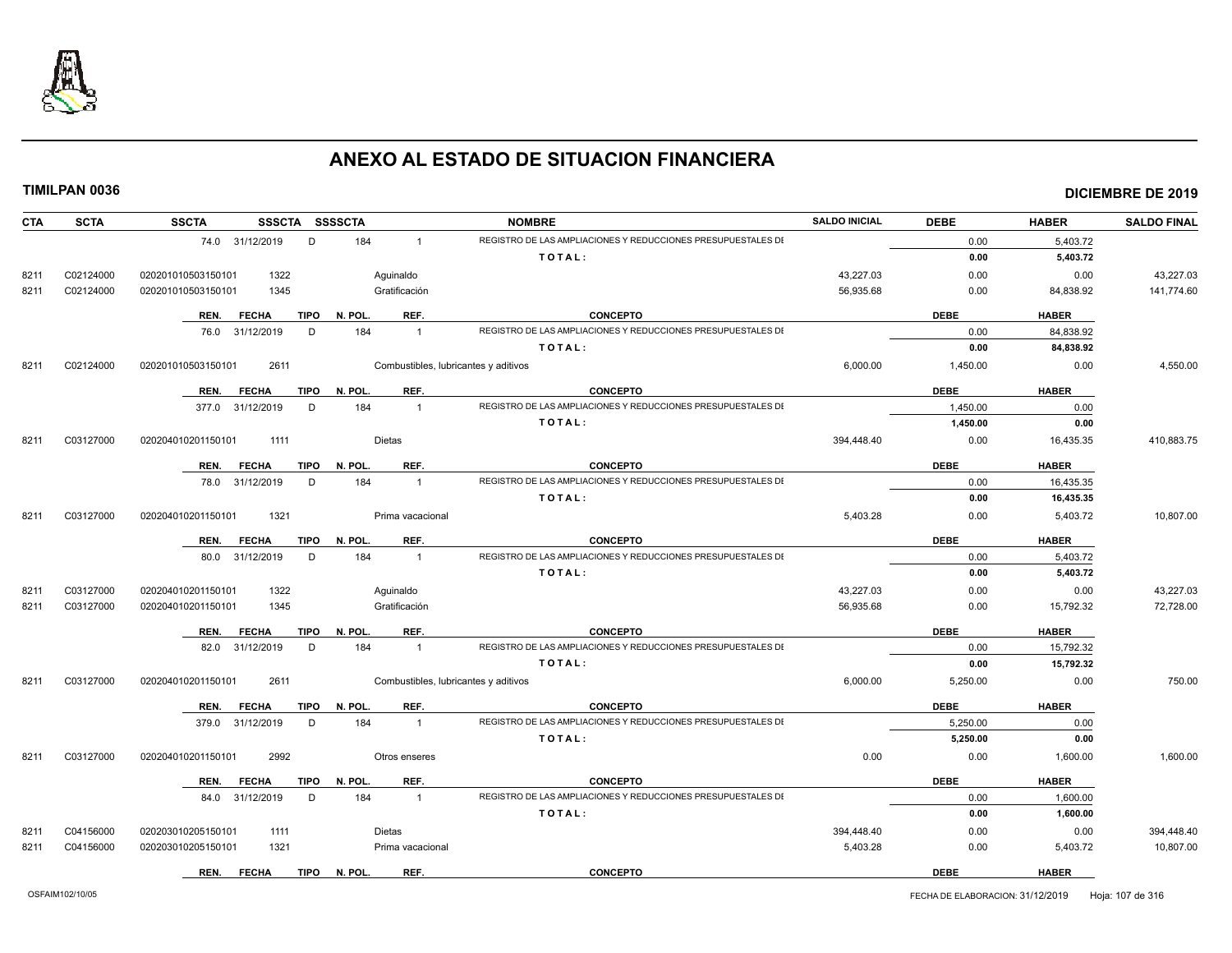

| <b>CTA</b> | <b>SCTA</b> | <b>SSCTA</b><br>SSSCTA SSSSCTA      |                                      | <b>NOMBRE</b>                                                | <b>SALDO INICIAL</b> | <b>DEBE</b> | <b>HABER</b> | <b>SALDO FINAL</b> |
|------------|-------------|-------------------------------------|--------------------------------------|--------------------------------------------------------------|----------------------|-------------|--------------|--------------------|
|            |             | D<br>86.0 31/12/2019                | 184<br>$\overline{1}$                | REGISTRO DE LAS AMPLIACIONES Y REDUCCIONES PRESUPUESTALES DI |                      | 0.00        | 5,403.72     |                    |
|            |             |                                     |                                      | TOTAL:                                                       |                      | 0.00        | 5,403.72     |                    |
| 8211       | C04156000   | 1322<br>020203010205150101          | Aquinaldo                            |                                                              | 43,227.03            | 0.00        | 0.00         | 43,227.03          |
| 8211       | C04156000   | 1345<br>020203010205150101          | Gratificación                        |                                                              | 56,935.68            | 0.00        | 82,466.60    | 139,402.28         |
|            |             | <b>TIPO</b><br>REN.<br><b>FECHA</b> | REF.<br>N. POL                       | <b>CONCEPTO</b>                                              |                      | <b>DEBE</b> | <b>HABER</b> |                    |
|            |             | D<br>88.0 31/12/2019                | 184<br>$\overline{1}$                | REGISTRO DE LAS AMPLIACIONES Y REDUCCIONES PRESUPUESTALES DI |                      | 0.00        | 82,466.60    |                    |
|            |             |                                     |                                      | TOTAL:                                                       |                      | 0.00        | 82,466.60    |                    |
| 8211       | C04156000   | 2611<br>020203010205150101          | Combustibles, lubricantes y aditivos |                                                              | 6,000.00             | 2,300.00    | 0.00         | 3,700.00           |
|            |             | TIPO<br>REN.<br><b>FECHA</b>        | REF.<br>N. POL                       | <b>CONCEPTO</b>                                              |                      | <b>DEBE</b> | <b>HABER</b> |                    |
|            |             | 31/12/2019<br>D<br>381.0            | 184<br>$\overline{1}$                | REGISTRO DE LAS AMPLIACIONES Y REDUCCIONES PRESUPUESTALES DI |                      | 2,300.00    | 0.00         |                    |
|            |             |                                     |                                      | TOTAL:                                                       |                      | 2,300.00    | 0.00         |                    |
| 8211       | C05153000   | 020301010201150101<br>1111          | <b>Dietas</b>                        |                                                              | 394,448.40           | 0.00        | 0.00         | 394,448.40         |
| 8211       | C05153000   | 1321<br>020301010201150101          | Prima vacacional                     |                                                              | 5,403.28             | 0.00        | 5,403.72     | 10,807.00          |
|            |             | <b>TIPO</b><br>REN.<br><b>FECHA</b> | REF.<br>N. POL.                      | <b>CONCEPTO</b>                                              |                      | <b>DEBE</b> | <b>HABER</b> |                    |
|            |             | 90.0 31/12/2019<br>D                | 184<br>$\overline{1}$                | REGISTRO DE LAS AMPLIACIONES Y REDUCCIONES PRESUPUESTALES DI |                      | 0.00        | 5.403.72     |                    |
|            |             |                                     |                                      | TOTAL:                                                       |                      | 0.00        | 5,403.72     |                    |
| 8211       | C05153000   | 020301010201150101<br>1322          | Aquinaldo                            |                                                              | 43,227.03            | 0.00        | 0.00         | 43,227.03          |
| 8211       | C05153000   | 020301010201150101<br>1345          | Gratificación                        |                                                              | 56,935.68            | 0.00        | 13,420.00    | 70,355.68          |
|            |             | <b>FECHA</b><br><b>TIPO</b><br>REN. | REF.<br>N. POL                       | <b>CONCEPTO</b>                                              |                      | <b>DEBE</b> | <b>HABER</b> |                    |
|            |             | 92.0 31/12/2019<br>D                | 184<br>$\mathbf{1}$                  | REGISTRO DE LAS AMPLIACIONES Y REDUCCIONES PRESUPUESTALES DI |                      | 0.00        | 13,420.00    |                    |
|            |             |                                     |                                      | TOTAL:                                                       |                      | 0.00        | 13,420.00    |                    |
| 8211       | C05153000   | 020301010201150101<br>2611          | Combustibles, lubricantes y aditivos |                                                              | 6,000.00             | 0.00        | 1,530.00     | 7,530.00           |
|            |             | <b>FECHA</b><br><b>TIPO</b><br>REN. | REF.<br>N. POL                       | <b>CONCEPTO</b>                                              |                      | <b>DEBE</b> | <b>HABER</b> |                    |
|            |             | D<br>94.0<br>31/12/2019             | 184<br>$\overline{1}$                | REGISTRO DE LAS AMPLIACIONES Y REDUCCIONES PRESUPUESTALES DI |                      | 0.00        | 1,530.00     |                    |
|            |             |                                     |                                      | TOTAL:                                                       |                      | 0.00        | 1,530.00     |                    |
| 8211       | C06130000   | 1111<br>030201030105150101          | <b>Dietas</b>                        |                                                              | 394,448.40           | 16,435.35   | 0.00         | 378,013.05         |
|            |             | <b>TIPO</b><br>REN.<br><b>FECHA</b> | REF.<br>N. POL                       | <b>CONCEPTO</b>                                              |                      | <b>DEBE</b> | <b>HABER</b> |                    |
|            |             | 383.0 31/12/2019<br>D               | 184<br>$\mathbf{1}$                  | REGISTRO DE LAS AMPLIACIONES Y REDUCCIONES PRESUPUESTALES DI |                      | 16,435.35   | 0.00         |                    |
|            |             |                                     |                                      | TOTAL:                                                       |                      | 16,435.35   | 0.00         |                    |
| 8211       | C06130000   | 1321<br>030201030105150101          | Prima vacacional                     |                                                              | 5,403.28             | 0.00        | 5,403.72     | 10,807.00          |
|            |             | <b>FECHA</b><br>TIPO<br>REN.        | REF.<br>N. POL.                      | <b>CONCEPTO</b>                                              |                      | <b>DEBE</b> | <b>HABER</b> |                    |
|            |             | 96.0 31/12/2019<br>D                | 184<br>$\overline{1}$                | REGISTRO DE LAS AMPLIACIONES Y REDUCCIONES PRESUPUESTALES DI |                      | 0.00        | 5,403.72     |                    |
|            |             |                                     |                                      | TOTAL:                                                       |                      | 0.00        | 5,403.72     |                    |
| 8211       | C06130000   | 1322<br>030201030105150101          | Aquinaldo                            |                                                              | 43.227.03            | 0.00        | 0.00         | 43.227.03          |
| 8211       | C06130000   | 030201030105150101<br>1345          | Gratificación                        |                                                              | 56,935.68            | 0.00        | 11,047.68    | 67,983.36          |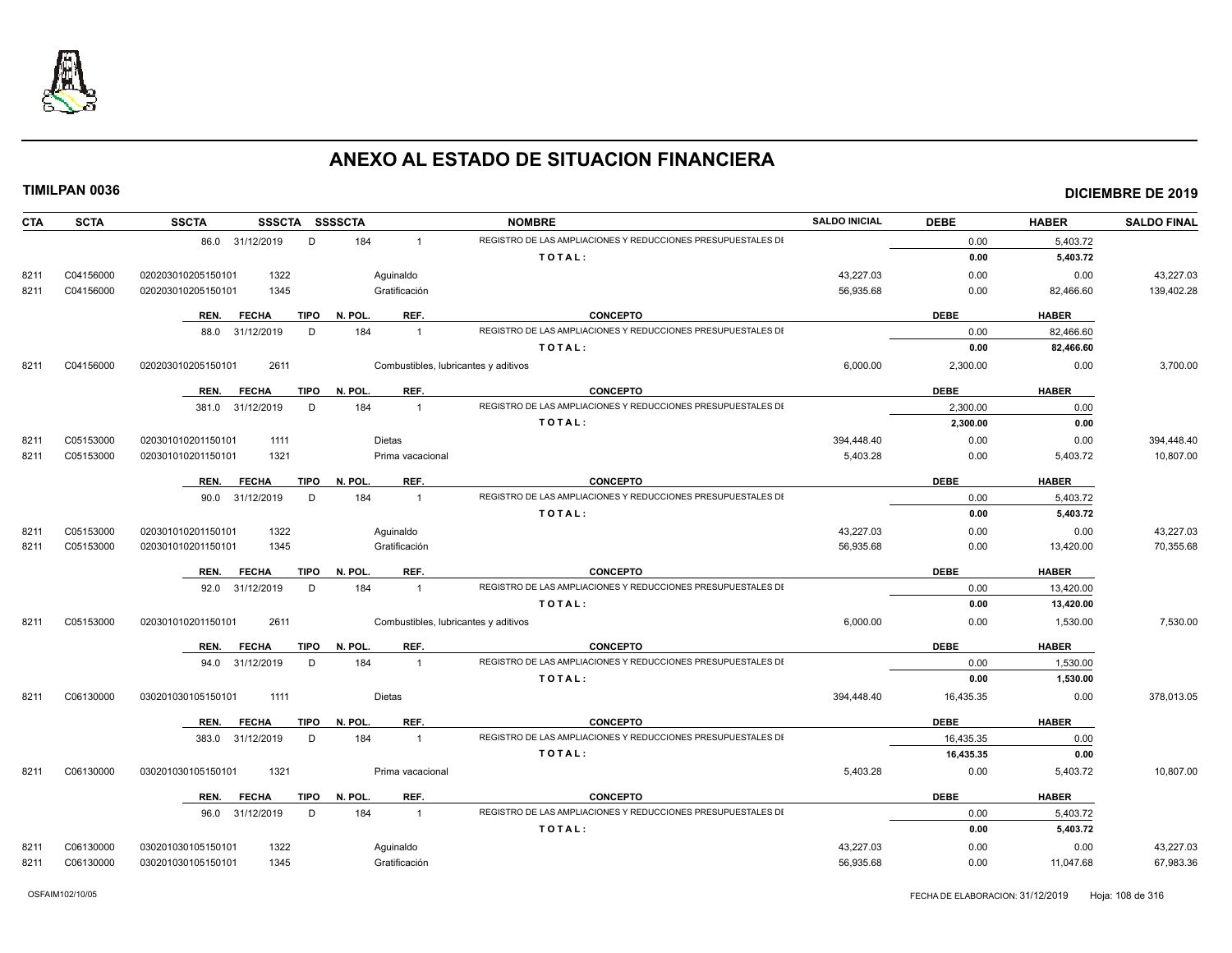

|      | <b>TIMILPAN 0036</b> |                    |                  |             |                |                                      |                                                              |                      |             |              | <b>DICIEMBRE DE 2019</b> |
|------|----------------------|--------------------|------------------|-------------|----------------|--------------------------------------|--------------------------------------------------------------|----------------------|-------------|--------------|--------------------------|
| CTA  | <b>SCTA</b>          | <b>SSCTA</b>       |                  |             | SSSCTA SSSSCTA |                                      | <b>NOMBRE</b>                                                | <b>SALDO INICIAL</b> | <b>DEBE</b> | <b>HABER</b> | <b>SALDO FINAL</b>       |
|      |                      | REN.               | <b>FECHA</b>     | <b>TIPO</b> | N. POL.        | REF.                                 | <b>CONCEPTO</b>                                              |                      | <b>DEBE</b> | <b>HABER</b> |                          |
|      |                      |                    | 98.0 31/12/2019  | D           | 184            | $\overline{1}$                       | REGISTRO DE LAS AMPLIACIONES Y REDUCCIONES PRESUPUESTALES DI |                      | 0.00        | 11,047.68    |                          |
|      |                      |                    |                  |             |                |                                      | TOTAL:                                                       |                      | 0.00        | 11,047.68    |                          |
| 8211 | C06130000            | 030201030105150101 | 2611             |             |                | Combustibles, lubricantes y aditivos |                                                              | 6,000.00             | 5,500.00    | 0.00         | 500.00                   |
|      |                      | REN.               | <b>FECHA</b>     | TIPO        | N. POL.        | REF.                                 | <b>CONCEPTO</b>                                              |                      | <b>DEBE</b> | <b>HABER</b> |                          |
|      |                      |                    | 385.0 31/12/2019 | D           | 184            | $\overline{1}$                       | REGISTRO DE LAS AMPLIACIONES Y REDUCCIONES PRESUPUESTALES DI |                      | 5,500.00    | 0.00         |                          |
|      |                      |                    |                  |             |                |                                      | TOTAL:                                                       |                      | 5,500.00    | 0.00         |                          |
| 8211 | C07147000            | 020206010304150101 | 1111             |             |                | <b>Dietas</b>                        |                                                              | 394,448.40           | 0.00        | 0.00         | 394,448.40               |
| 8211 | C07147000            | 020206010304150101 | 1321             |             |                | Prima vacacional                     |                                                              | 5,403.28             | 0.00        | 5,403.72     | 10,807.00                |
|      |                      | REN.               | <b>FECHA</b>     | TIPO        | N. POL.        | REF.                                 | <b>CONCEPTO</b>                                              |                      | <b>DEBE</b> | <b>HABER</b> |                          |
|      |                      |                    | 100.0 31/12/2019 | D           | 184            | $\overline{1}$                       | REGISTRO DE LAS AMPLIACIONES Y REDUCCIONES PRESUPUESTALES DI |                      | 0.00        | 5,403.72     |                          |
|      |                      |                    |                  |             |                |                                      | TOTAL:                                                       |                      | 0.00        | 5,403.72     |                          |
| 8211 | C07147000            | 020206010304150101 | 1322             |             |                | Aquinaldo                            |                                                              | 43,227.03            | 0.00        | 0.00         | 43,227.03                |
| 8211 | C07147000            | 020206010304150101 | 1345             |             |                | Gratificación                        |                                                              | 56,935.68            | 0.00        | 13,820.00    | 70,755.68                |
|      |                      | REN.               | <b>FECHA</b>     | <b>TIPO</b> | N. POL.        | REF.                                 | <b>CONCEPTO</b>                                              |                      | <b>DEBE</b> | <b>HABER</b> |                          |
|      |                      |                    | 102.0 31/12/2019 | D           | 184            | $\mathbf{1}$                         | REGISTRO DE LAS AMPLIACIONES Y REDUCCIONES PRESUPUESTALES DI |                      | 0.00        | 13,820.00    |                          |
|      |                      |                    |                  |             |                |                                      | TOTAL:                                                       |                      | 0.00        | 13,820.00    |                          |
| 8211 | C07147000            | 020206010304150101 | 2611             |             |                | Combustibles, lubricantes y aditivos |                                                              | 0.00                 | 0.00        | 2,850.00     | 2,850.00                 |
|      |                      | REN.               | <b>FECHA</b>     | <b>TIPO</b> | N. POL.        | REF.                                 | <b>CONCEPTO</b>                                              |                      | <b>DEBE</b> | <b>HABER</b> |                          |
|      |                      |                    | 104.0 31/12/2019 | D           | 184            | $\overline{1}$                       | REGISTRO DE LAS AMPLIACIONES Y REDUCCIONES PRESUPUESTALES DI |                      | 0.00        | 2,850.00     |                          |
|      |                      |                    |                  |             |                |                                      | TOTAL:                                                       |                      | 0.00        | 2,850.00     |                          |
| 8211 | C08155000            | 010309020101150101 | 1111             |             |                | <b>Dietas</b>                        |                                                              | 394,448.40           | 0.00        | 0.00         | 394,448.40               |
| 8211 | C08155000            | 010309020101150101 | 1321             |             |                | Prima vacacional                     |                                                              | 5,403.28             | 0.00        | 5,403.72     | 10,807.00                |
|      |                      | REN.               | <b>FECHA</b>     | <b>TIPO</b> | N. POL.        | REF.                                 | <b>CONCEPTO</b>                                              |                      | <b>DEBE</b> | <b>HABER</b> |                          |
|      |                      |                    | 106.0 31/12/2019 | D           | 184            | $\overline{1}$                       | REGISTRO DE LAS AMPLIACIONES Y REDUCCIONES PRESUPUESTALES DI |                      | 0.00        | 5,403.72     |                          |
|      |                      |                    |                  |             |                |                                      | TOTAL:                                                       |                      | 0.00        | 5,403.72     |                          |
| 8211 | C08155000            | 010309020101150101 | 1322             |             |                | Aquinaldo                            |                                                              | 43,227.03            | 0.00        | 0.00         | 43,227.03                |
| 8211 | C08155000            | 010309020101150101 | 1345             |             |                | Gratificación                        |                                                              | 56,935.68            | 0.00        | 11,920.00    | 68,855.68                |
|      |                      | REN.               | <b>FECHA</b>     | <b>TIPO</b> | N. POL.        | REF.                                 | <b>CONCEPTO</b>                                              |                      | <b>DEBE</b> | <b>HABER</b> |                          |
|      |                      |                    | 108.0 31/12/2019 | D           | 184            | $\overline{1}$                       | REGISTRO DE LAS AMPLIACIONES Y REDUCCIONES PRESUPUESTALES DI |                      | 0.00        | 11,920.00    |                          |
|      |                      |                    |                  |             |                |                                      | TOTAL:                                                       |                      | 0.00        | 11,920.00    |                          |
| 8211 | C08155000            | 010309020101150101 | 2611             |             |                | Combustibles, lubricantes y aditivos |                                                              | 6,000.00             | 5,100.00    | 0.00         | 900.00                   |
|      |                      | REN.               | <b>FECHA</b>     | <b>TIPO</b> | N. POL.        | REF.                                 | <b>CONCEPTO</b>                                              |                      | <b>DEBE</b> | <b>HABER</b> |                          |
|      |                      |                    | 387.0 31/12/2019 | D           | 184            | $\overline{1}$                       | REGISTRO DE LAS AMPLIACIONES Y REDUCCIONES PRESUPUESTALES DI |                      | 5.100.00    | 0.00         |                          |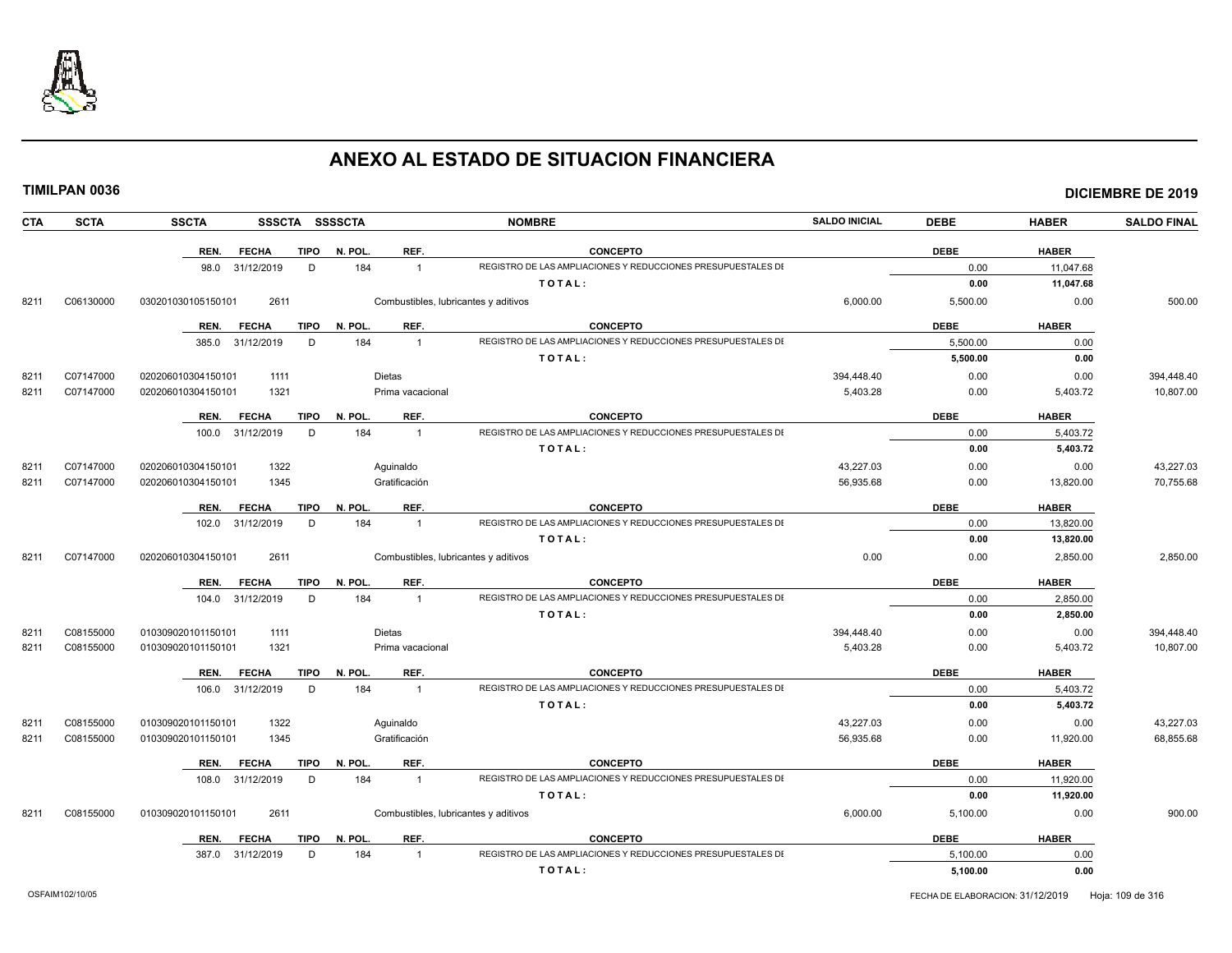

| C09145000<br>020206010302150101<br>1111<br>Dietas<br>394,448.40<br>0.00<br>0.00<br>394,448.40<br>8211<br>C09145000<br>1321<br>Prima vacacional<br>5,403.28<br>0.00<br>5,403.72<br>10,807.00<br>8211<br>020206010302150101<br>REF.<br><b>CONCEPTO</b><br><b>FECHA</b><br><b>TIPO</b><br>N. POL.<br><b>DEBE</b><br><b>HABER</b><br>REN.<br>REGISTRO DE LAS AMPLIACIONES Y REDUCCIONES PRESUPUESTALES DI<br>D<br>184<br>0.00<br>110.0 31/12/2019<br>$\overline{1}$<br>5,403.72<br>TOTAL:<br>0.00<br>5,403.72<br>43.227.03<br>C09145000<br>020206010302150101<br>1322<br>0.00<br>43,227.03<br>Aquinaldo<br>0.00<br>8211<br>C09145000<br>Gratificación<br>56,935.68<br>68,855.68<br>8211<br>020206010302150101<br>1345<br>0.00<br>11,920.00<br><b>FECHA</b><br>TIPO<br>N. POL.<br>REF.<br><b>CONCEPTO</b><br><b>DEBE</b><br><b>HABER</b><br>REN.<br>REGISTRO DE LAS AMPLIACIONES Y REDUCCIONES PRESUPUESTALES DI<br>184<br>112.0 31/12/2019<br>D<br>$\overline{1}$<br>0.00<br>11,920.00<br>TOTAL:<br>0.00<br>11,920.00<br>C09145000<br>020206010302150101<br>2611<br>Combustibles, lubricantes y aditivos<br>6,000.00<br>4,250.00<br>1,750.00<br>8211<br>0.00<br>N. POL.<br>REF.<br><b>CONCEPTO</b><br><b>DEBE</b><br><b>HABER</b><br>REN.<br><b>FECHA</b><br>TIPO<br>REGISTRO DE LAS AMPLIACIONES Y REDUCCIONES PRESUPUESTALES DI<br>184<br>389.0 31/12/2019<br>D<br>$\overline{1}$<br>4,250.00<br>0.00<br>0.00<br>TOTAL:<br>4,250.00<br>Dietas<br>394,448.40<br>0.00<br>394,448.40<br>8211<br>C10140000<br>030102010301150101<br>1111<br>0.00<br>5,403.28<br>8211<br>C10140000<br>030102010301150101<br>1321<br>Prima vacacional<br>0.00<br>5,403.72<br>10,807.00<br><b>DEBE</b><br><b>FECHA</b><br><b>TIPO</b><br>N. POL.<br>REF.<br><b>CONCEPTO</b><br><b>HABER</b><br>REN.<br>REGISTRO DE LAS AMPLIACIONES Y REDUCCIONES PRESUPUESTALES DI<br>D<br>184<br>114.0 31/12/2019<br>$\overline{1}$<br>0.00<br>5,403.72<br>TOTAL:<br>0.00<br>5,403.72<br>1322<br>43,227.03<br>43,227.03<br>C10140000<br>030102010301150101<br>Aquinaldo<br>0.00<br>0.00<br>8211<br>Gratificación<br>56,935.68<br>6,530.80<br>63,466.48<br>8211<br>C10140000<br>030102010301150101<br>1345<br>0.00<br><b>FECHA</b><br><b>TIPO</b><br>N. POL.<br>REF.<br><b>CONCEPTO</b><br><b>DEBE</b><br><b>HABER</b><br>REN.<br>REGISTRO DE LAS AMPLIACIONES Y REDUCCIONES PRESUPUESTALES DI<br>184<br>116.0 31/12/2019<br>D<br>0.00<br>6.530.80<br>$\overline{1}$<br>TOTAL:<br>6,530.80<br>0.00<br>C10140000<br>2611<br>Combustibles, lubricantes y aditivos<br>6,000.00<br>0.00<br>50.00<br>6,050.00<br>8211<br>030102010301150101<br><b>CONCEPTO</b><br><b>DEBE</b><br><b>HABER</b><br><b>TIPO</b><br>N. POL.<br>REF.<br>REN. FECHA<br>REGISTRO DE LAS AMPLIACIONES Y REDUCCIONES PRESUPUESTALES DI<br>184<br>118.0 31/12/2019<br>D<br>0.00<br>50.00<br>$\overline{1}$<br>TOTAL:<br>0.00<br>50.00<br>D00109000<br>010801010302150101<br>1131<br>213,600.00<br>0.00<br>196,769.92<br>8211<br>Sueldo base<br>16,830.08<br><b>TIPO</b><br>N. POL.<br>REF.<br><b>CONCEPTO</b><br><b>DEBE</b><br><b>HABER</b><br>REN.<br><b>FECHA</b><br>184<br>REGISTRO DE LAS AMPLIACIONES Y REDUCCIONES PRESUPUESTALES DI<br>391.0 31/12/2019<br>D<br>16.830.08<br>$\overline{1}$<br>0.00<br>TOTAL:<br>16,830.08<br>0.00<br>1321<br>2,926.01<br>304.97<br>2,621.04<br>8211<br>D00109000<br>010801010302150101<br>Prima vacacional<br>0.00<br><b>TIPO</b><br>N. POL.<br>REF.<br><b>CONCEPTO</b><br><b>DEBE</b><br><b>HABER</b><br><b>FECHA</b><br>REN.<br>REGISTRO DE LAS AMPLIACIONES Y REDUCCIONES PRESUPUESTALES DI<br>393.0 31/12/2019<br>D<br>184<br>304.97<br>0.00<br>$\overline{1}$ | <b>CTA</b> | <b>SCTA</b> | <b>SSSCTA</b><br><b>SSCTA</b> | <b>SSSSCTA</b> | <b>NOMBRE</b> | <b>SALDO INICIAL</b> | <b>DEBE</b> | <b>HABER</b> | <b>SALDO FINAL</b> |
|--------------------------------------------------------------------------------------------------------------------------------------------------------------------------------------------------------------------------------------------------------------------------------------------------------------------------------------------------------------------------------------------------------------------------------------------------------------------------------------------------------------------------------------------------------------------------------------------------------------------------------------------------------------------------------------------------------------------------------------------------------------------------------------------------------------------------------------------------------------------------------------------------------------------------------------------------------------------------------------------------------------------------------------------------------------------------------------------------------------------------------------------------------------------------------------------------------------------------------------------------------------------------------------------------------------------------------------------------------------------------------------------------------------------------------------------------------------------------------------------------------------------------------------------------------------------------------------------------------------------------------------------------------------------------------------------------------------------------------------------------------------------------------------------------------------------------------------------------------------------------------------------------------------------------------------------------------------------------------------------------------------------------------------------------------------------------------------------------------------------------------------------------------------------------------------------------------------------------------------------------------------------------------------------------------------------------------------------------------------------------------------------------------------------------------------------------------------------------------------------------------------------------------------------------------------------------------------------------------------------------------------------------------------------------------------------------------------------------------------------------------------------------------------------------------------------------------------------------------------------------------------------------------------------------------------------------------------------------------------------------------------------------------------------------------------------------------------------------------------------------------------------------------------------------------------------------------------------------------------------------------------------------------------------------------------------------------------------------------------------------------------------------------------------------------------------------------------------------------------------------------------------------------------------------------------------------------------------------------------------------------------|------------|-------------|-------------------------------|----------------|---------------|----------------------|-------------|--------------|--------------------|
|                                                                                                                                                                                                                                                                                                                                                                                                                                                                                                                                                                                                                                                                                                                                                                                                                                                                                                                                                                                                                                                                                                                                                                                                                                                                                                                                                                                                                                                                                                                                                                                                                                                                                                                                                                                                                                                                                                                                                                                                                                                                                                                                                                                                                                                                                                                                                                                                                                                                                                                                                                                                                                                                                                                                                                                                                                                                                                                                                                                                                                                                                                                                                                                                                                                                                                                                                                                                                                                                                                                                                                                                                                      |            |             |                               |                |               |                      |             |              |                    |
|                                                                                                                                                                                                                                                                                                                                                                                                                                                                                                                                                                                                                                                                                                                                                                                                                                                                                                                                                                                                                                                                                                                                                                                                                                                                                                                                                                                                                                                                                                                                                                                                                                                                                                                                                                                                                                                                                                                                                                                                                                                                                                                                                                                                                                                                                                                                                                                                                                                                                                                                                                                                                                                                                                                                                                                                                                                                                                                                                                                                                                                                                                                                                                                                                                                                                                                                                                                                                                                                                                                                                                                                                                      |            |             |                               |                |               |                      |             |              |                    |
|                                                                                                                                                                                                                                                                                                                                                                                                                                                                                                                                                                                                                                                                                                                                                                                                                                                                                                                                                                                                                                                                                                                                                                                                                                                                                                                                                                                                                                                                                                                                                                                                                                                                                                                                                                                                                                                                                                                                                                                                                                                                                                                                                                                                                                                                                                                                                                                                                                                                                                                                                                                                                                                                                                                                                                                                                                                                                                                                                                                                                                                                                                                                                                                                                                                                                                                                                                                                                                                                                                                                                                                                                                      |            |             |                               |                |               |                      |             |              |                    |
|                                                                                                                                                                                                                                                                                                                                                                                                                                                                                                                                                                                                                                                                                                                                                                                                                                                                                                                                                                                                                                                                                                                                                                                                                                                                                                                                                                                                                                                                                                                                                                                                                                                                                                                                                                                                                                                                                                                                                                                                                                                                                                                                                                                                                                                                                                                                                                                                                                                                                                                                                                                                                                                                                                                                                                                                                                                                                                                                                                                                                                                                                                                                                                                                                                                                                                                                                                                                                                                                                                                                                                                                                                      |            |             |                               |                |               |                      |             |              |                    |
|                                                                                                                                                                                                                                                                                                                                                                                                                                                                                                                                                                                                                                                                                                                                                                                                                                                                                                                                                                                                                                                                                                                                                                                                                                                                                                                                                                                                                                                                                                                                                                                                                                                                                                                                                                                                                                                                                                                                                                                                                                                                                                                                                                                                                                                                                                                                                                                                                                                                                                                                                                                                                                                                                                                                                                                                                                                                                                                                                                                                                                                                                                                                                                                                                                                                                                                                                                                                                                                                                                                                                                                                                                      |            |             |                               |                |               |                      |             |              |                    |
|                                                                                                                                                                                                                                                                                                                                                                                                                                                                                                                                                                                                                                                                                                                                                                                                                                                                                                                                                                                                                                                                                                                                                                                                                                                                                                                                                                                                                                                                                                                                                                                                                                                                                                                                                                                                                                                                                                                                                                                                                                                                                                                                                                                                                                                                                                                                                                                                                                                                                                                                                                                                                                                                                                                                                                                                                                                                                                                                                                                                                                                                                                                                                                                                                                                                                                                                                                                                                                                                                                                                                                                                                                      |            |             |                               |                |               |                      |             |              |                    |
|                                                                                                                                                                                                                                                                                                                                                                                                                                                                                                                                                                                                                                                                                                                                                                                                                                                                                                                                                                                                                                                                                                                                                                                                                                                                                                                                                                                                                                                                                                                                                                                                                                                                                                                                                                                                                                                                                                                                                                                                                                                                                                                                                                                                                                                                                                                                                                                                                                                                                                                                                                                                                                                                                                                                                                                                                                                                                                                                                                                                                                                                                                                                                                                                                                                                                                                                                                                                                                                                                                                                                                                                                                      |            |             |                               |                |               |                      |             |              |                    |
|                                                                                                                                                                                                                                                                                                                                                                                                                                                                                                                                                                                                                                                                                                                                                                                                                                                                                                                                                                                                                                                                                                                                                                                                                                                                                                                                                                                                                                                                                                                                                                                                                                                                                                                                                                                                                                                                                                                                                                                                                                                                                                                                                                                                                                                                                                                                                                                                                                                                                                                                                                                                                                                                                                                                                                                                                                                                                                                                                                                                                                                                                                                                                                                                                                                                                                                                                                                                                                                                                                                                                                                                                                      |            |             |                               |                |               |                      |             |              |                    |
|                                                                                                                                                                                                                                                                                                                                                                                                                                                                                                                                                                                                                                                                                                                                                                                                                                                                                                                                                                                                                                                                                                                                                                                                                                                                                                                                                                                                                                                                                                                                                                                                                                                                                                                                                                                                                                                                                                                                                                                                                                                                                                                                                                                                                                                                                                                                                                                                                                                                                                                                                                                                                                                                                                                                                                                                                                                                                                                                                                                                                                                                                                                                                                                                                                                                                                                                                                                                                                                                                                                                                                                                                                      |            |             |                               |                |               |                      |             |              |                    |
|                                                                                                                                                                                                                                                                                                                                                                                                                                                                                                                                                                                                                                                                                                                                                                                                                                                                                                                                                                                                                                                                                                                                                                                                                                                                                                                                                                                                                                                                                                                                                                                                                                                                                                                                                                                                                                                                                                                                                                                                                                                                                                                                                                                                                                                                                                                                                                                                                                                                                                                                                                                                                                                                                                                                                                                                                                                                                                                                                                                                                                                                                                                                                                                                                                                                                                                                                                                                                                                                                                                                                                                                                                      |            |             |                               |                |               |                      |             |              |                    |
|                                                                                                                                                                                                                                                                                                                                                                                                                                                                                                                                                                                                                                                                                                                                                                                                                                                                                                                                                                                                                                                                                                                                                                                                                                                                                                                                                                                                                                                                                                                                                                                                                                                                                                                                                                                                                                                                                                                                                                                                                                                                                                                                                                                                                                                                                                                                                                                                                                                                                                                                                                                                                                                                                                                                                                                                                                                                                                                                                                                                                                                                                                                                                                                                                                                                                                                                                                                                                                                                                                                                                                                                                                      |            |             |                               |                |               |                      |             |              |                    |
|                                                                                                                                                                                                                                                                                                                                                                                                                                                                                                                                                                                                                                                                                                                                                                                                                                                                                                                                                                                                                                                                                                                                                                                                                                                                                                                                                                                                                                                                                                                                                                                                                                                                                                                                                                                                                                                                                                                                                                                                                                                                                                                                                                                                                                                                                                                                                                                                                                                                                                                                                                                                                                                                                                                                                                                                                                                                                                                                                                                                                                                                                                                                                                                                                                                                                                                                                                                                                                                                                                                                                                                                                                      |            |             |                               |                |               |                      |             |              |                    |
|                                                                                                                                                                                                                                                                                                                                                                                                                                                                                                                                                                                                                                                                                                                                                                                                                                                                                                                                                                                                                                                                                                                                                                                                                                                                                                                                                                                                                                                                                                                                                                                                                                                                                                                                                                                                                                                                                                                                                                                                                                                                                                                                                                                                                                                                                                                                                                                                                                                                                                                                                                                                                                                                                                                                                                                                                                                                                                                                                                                                                                                                                                                                                                                                                                                                                                                                                                                                                                                                                                                                                                                                                                      |            |             |                               |                |               |                      |             |              |                    |
|                                                                                                                                                                                                                                                                                                                                                                                                                                                                                                                                                                                                                                                                                                                                                                                                                                                                                                                                                                                                                                                                                                                                                                                                                                                                                                                                                                                                                                                                                                                                                                                                                                                                                                                                                                                                                                                                                                                                                                                                                                                                                                                                                                                                                                                                                                                                                                                                                                                                                                                                                                                                                                                                                                                                                                                                                                                                                                                                                                                                                                                                                                                                                                                                                                                                                                                                                                                                                                                                                                                                                                                                                                      |            |             |                               |                |               |                      |             |              |                    |
|                                                                                                                                                                                                                                                                                                                                                                                                                                                                                                                                                                                                                                                                                                                                                                                                                                                                                                                                                                                                                                                                                                                                                                                                                                                                                                                                                                                                                                                                                                                                                                                                                                                                                                                                                                                                                                                                                                                                                                                                                                                                                                                                                                                                                                                                                                                                                                                                                                                                                                                                                                                                                                                                                                                                                                                                                                                                                                                                                                                                                                                                                                                                                                                                                                                                                                                                                                                                                                                                                                                                                                                                                                      |            |             |                               |                |               |                      |             |              |                    |
|                                                                                                                                                                                                                                                                                                                                                                                                                                                                                                                                                                                                                                                                                                                                                                                                                                                                                                                                                                                                                                                                                                                                                                                                                                                                                                                                                                                                                                                                                                                                                                                                                                                                                                                                                                                                                                                                                                                                                                                                                                                                                                                                                                                                                                                                                                                                                                                                                                                                                                                                                                                                                                                                                                                                                                                                                                                                                                                                                                                                                                                                                                                                                                                                                                                                                                                                                                                                                                                                                                                                                                                                                                      |            |             |                               |                |               |                      |             |              |                    |
|                                                                                                                                                                                                                                                                                                                                                                                                                                                                                                                                                                                                                                                                                                                                                                                                                                                                                                                                                                                                                                                                                                                                                                                                                                                                                                                                                                                                                                                                                                                                                                                                                                                                                                                                                                                                                                                                                                                                                                                                                                                                                                                                                                                                                                                                                                                                                                                                                                                                                                                                                                                                                                                                                                                                                                                                                                                                                                                                                                                                                                                                                                                                                                                                                                                                                                                                                                                                                                                                                                                                                                                                                                      |            |             |                               |                |               |                      |             |              |                    |
|                                                                                                                                                                                                                                                                                                                                                                                                                                                                                                                                                                                                                                                                                                                                                                                                                                                                                                                                                                                                                                                                                                                                                                                                                                                                                                                                                                                                                                                                                                                                                                                                                                                                                                                                                                                                                                                                                                                                                                                                                                                                                                                                                                                                                                                                                                                                                                                                                                                                                                                                                                                                                                                                                                                                                                                                                                                                                                                                                                                                                                                                                                                                                                                                                                                                                                                                                                                                                                                                                                                                                                                                                                      |            |             |                               |                |               |                      |             |              |                    |
|                                                                                                                                                                                                                                                                                                                                                                                                                                                                                                                                                                                                                                                                                                                                                                                                                                                                                                                                                                                                                                                                                                                                                                                                                                                                                                                                                                                                                                                                                                                                                                                                                                                                                                                                                                                                                                                                                                                                                                                                                                                                                                                                                                                                                                                                                                                                                                                                                                                                                                                                                                                                                                                                                                                                                                                                                                                                                                                                                                                                                                                                                                                                                                                                                                                                                                                                                                                                                                                                                                                                                                                                                                      |            |             |                               |                |               |                      |             |              |                    |
|                                                                                                                                                                                                                                                                                                                                                                                                                                                                                                                                                                                                                                                                                                                                                                                                                                                                                                                                                                                                                                                                                                                                                                                                                                                                                                                                                                                                                                                                                                                                                                                                                                                                                                                                                                                                                                                                                                                                                                                                                                                                                                                                                                                                                                                                                                                                                                                                                                                                                                                                                                                                                                                                                                                                                                                                                                                                                                                                                                                                                                                                                                                                                                                                                                                                                                                                                                                                                                                                                                                                                                                                                                      |            |             |                               |                |               |                      |             |              |                    |
|                                                                                                                                                                                                                                                                                                                                                                                                                                                                                                                                                                                                                                                                                                                                                                                                                                                                                                                                                                                                                                                                                                                                                                                                                                                                                                                                                                                                                                                                                                                                                                                                                                                                                                                                                                                                                                                                                                                                                                                                                                                                                                                                                                                                                                                                                                                                                                                                                                                                                                                                                                                                                                                                                                                                                                                                                                                                                                                                                                                                                                                                                                                                                                                                                                                                                                                                                                                                                                                                                                                                                                                                                                      |            |             |                               |                |               |                      |             |              |                    |
|                                                                                                                                                                                                                                                                                                                                                                                                                                                                                                                                                                                                                                                                                                                                                                                                                                                                                                                                                                                                                                                                                                                                                                                                                                                                                                                                                                                                                                                                                                                                                                                                                                                                                                                                                                                                                                                                                                                                                                                                                                                                                                                                                                                                                                                                                                                                                                                                                                                                                                                                                                                                                                                                                                                                                                                                                                                                                                                                                                                                                                                                                                                                                                                                                                                                                                                                                                                                                                                                                                                                                                                                                                      |            |             |                               |                |               |                      |             |              |                    |
|                                                                                                                                                                                                                                                                                                                                                                                                                                                                                                                                                                                                                                                                                                                                                                                                                                                                                                                                                                                                                                                                                                                                                                                                                                                                                                                                                                                                                                                                                                                                                                                                                                                                                                                                                                                                                                                                                                                                                                                                                                                                                                                                                                                                                                                                                                                                                                                                                                                                                                                                                                                                                                                                                                                                                                                                                                                                                                                                                                                                                                                                                                                                                                                                                                                                                                                                                                                                                                                                                                                                                                                                                                      |            |             |                               |                |               |                      |             |              |                    |
|                                                                                                                                                                                                                                                                                                                                                                                                                                                                                                                                                                                                                                                                                                                                                                                                                                                                                                                                                                                                                                                                                                                                                                                                                                                                                                                                                                                                                                                                                                                                                                                                                                                                                                                                                                                                                                                                                                                                                                                                                                                                                                                                                                                                                                                                                                                                                                                                                                                                                                                                                                                                                                                                                                                                                                                                                                                                                                                                                                                                                                                                                                                                                                                                                                                                                                                                                                                                                                                                                                                                                                                                                                      |            |             |                               |                |               |                      |             |              |                    |
|                                                                                                                                                                                                                                                                                                                                                                                                                                                                                                                                                                                                                                                                                                                                                                                                                                                                                                                                                                                                                                                                                                                                                                                                                                                                                                                                                                                                                                                                                                                                                                                                                                                                                                                                                                                                                                                                                                                                                                                                                                                                                                                                                                                                                                                                                                                                                                                                                                                                                                                                                                                                                                                                                                                                                                                                                                                                                                                                                                                                                                                                                                                                                                                                                                                                                                                                                                                                                                                                                                                                                                                                                                      |            |             |                               |                |               |                      |             |              |                    |
|                                                                                                                                                                                                                                                                                                                                                                                                                                                                                                                                                                                                                                                                                                                                                                                                                                                                                                                                                                                                                                                                                                                                                                                                                                                                                                                                                                                                                                                                                                                                                                                                                                                                                                                                                                                                                                                                                                                                                                                                                                                                                                                                                                                                                                                                                                                                                                                                                                                                                                                                                                                                                                                                                                                                                                                                                                                                                                                                                                                                                                                                                                                                                                                                                                                                                                                                                                                                                                                                                                                                                                                                                                      |            |             |                               |                |               |                      |             |              |                    |
|                                                                                                                                                                                                                                                                                                                                                                                                                                                                                                                                                                                                                                                                                                                                                                                                                                                                                                                                                                                                                                                                                                                                                                                                                                                                                                                                                                                                                                                                                                                                                                                                                                                                                                                                                                                                                                                                                                                                                                                                                                                                                                                                                                                                                                                                                                                                                                                                                                                                                                                                                                                                                                                                                                                                                                                                                                                                                                                                                                                                                                                                                                                                                                                                                                                                                                                                                                                                                                                                                                                                                                                                                                      |            |             |                               |                |               |                      |             |              |                    |
|                                                                                                                                                                                                                                                                                                                                                                                                                                                                                                                                                                                                                                                                                                                                                                                                                                                                                                                                                                                                                                                                                                                                                                                                                                                                                                                                                                                                                                                                                                                                                                                                                                                                                                                                                                                                                                                                                                                                                                                                                                                                                                                                                                                                                                                                                                                                                                                                                                                                                                                                                                                                                                                                                                                                                                                                                                                                                                                                                                                                                                                                                                                                                                                                                                                                                                                                                                                                                                                                                                                                                                                                                                      |            |             |                               |                |               |                      |             |              |                    |
|                                                                                                                                                                                                                                                                                                                                                                                                                                                                                                                                                                                                                                                                                                                                                                                                                                                                                                                                                                                                                                                                                                                                                                                                                                                                                                                                                                                                                                                                                                                                                                                                                                                                                                                                                                                                                                                                                                                                                                                                                                                                                                                                                                                                                                                                                                                                                                                                                                                                                                                                                                                                                                                                                                                                                                                                                                                                                                                                                                                                                                                                                                                                                                                                                                                                                                                                                                                                                                                                                                                                                                                                                                      |            |             |                               |                |               |                      |             |              |                    |
|                                                                                                                                                                                                                                                                                                                                                                                                                                                                                                                                                                                                                                                                                                                                                                                                                                                                                                                                                                                                                                                                                                                                                                                                                                                                                                                                                                                                                                                                                                                                                                                                                                                                                                                                                                                                                                                                                                                                                                                                                                                                                                                                                                                                                                                                                                                                                                                                                                                                                                                                                                                                                                                                                                                                                                                                                                                                                                                                                                                                                                                                                                                                                                                                                                                                                                                                                                                                                                                                                                                                                                                                                                      |            |             |                               |                |               |                      |             |              |                    |
|                                                                                                                                                                                                                                                                                                                                                                                                                                                                                                                                                                                                                                                                                                                                                                                                                                                                                                                                                                                                                                                                                                                                                                                                                                                                                                                                                                                                                                                                                                                                                                                                                                                                                                                                                                                                                                                                                                                                                                                                                                                                                                                                                                                                                                                                                                                                                                                                                                                                                                                                                                                                                                                                                                                                                                                                                                                                                                                                                                                                                                                                                                                                                                                                                                                                                                                                                                                                                                                                                                                                                                                                                                      |            |             |                               |                |               |                      |             |              |                    |
|                                                                                                                                                                                                                                                                                                                                                                                                                                                                                                                                                                                                                                                                                                                                                                                                                                                                                                                                                                                                                                                                                                                                                                                                                                                                                                                                                                                                                                                                                                                                                                                                                                                                                                                                                                                                                                                                                                                                                                                                                                                                                                                                                                                                                                                                                                                                                                                                                                                                                                                                                                                                                                                                                                                                                                                                                                                                                                                                                                                                                                                                                                                                                                                                                                                                                                                                                                                                                                                                                                                                                                                                                                      |            |             |                               |                |               |                      |             |              |                    |
|                                                                                                                                                                                                                                                                                                                                                                                                                                                                                                                                                                                                                                                                                                                                                                                                                                                                                                                                                                                                                                                                                                                                                                                                                                                                                                                                                                                                                                                                                                                                                                                                                                                                                                                                                                                                                                                                                                                                                                                                                                                                                                                                                                                                                                                                                                                                                                                                                                                                                                                                                                                                                                                                                                                                                                                                                                                                                                                                                                                                                                                                                                                                                                                                                                                                                                                                                                                                                                                                                                                                                                                                                                      |            |             |                               |                |               |                      |             |              |                    |
|                                                                                                                                                                                                                                                                                                                                                                                                                                                                                                                                                                                                                                                                                                                                                                                                                                                                                                                                                                                                                                                                                                                                                                                                                                                                                                                                                                                                                                                                                                                                                                                                                                                                                                                                                                                                                                                                                                                                                                                                                                                                                                                                                                                                                                                                                                                                                                                                                                                                                                                                                                                                                                                                                                                                                                                                                                                                                                                                                                                                                                                                                                                                                                                                                                                                                                                                                                                                                                                                                                                                                                                                                                      |            |             |                               |                |               |                      |             |              |                    |
|                                                                                                                                                                                                                                                                                                                                                                                                                                                                                                                                                                                                                                                                                                                                                                                                                                                                                                                                                                                                                                                                                                                                                                                                                                                                                                                                                                                                                                                                                                                                                                                                                                                                                                                                                                                                                                                                                                                                                                                                                                                                                                                                                                                                                                                                                                                                                                                                                                                                                                                                                                                                                                                                                                                                                                                                                                                                                                                                                                                                                                                                                                                                                                                                                                                                                                                                                                                                                                                                                                                                                                                                                                      |            |             |                               |                |               |                      |             |              |                    |
|                                                                                                                                                                                                                                                                                                                                                                                                                                                                                                                                                                                                                                                                                                                                                                                                                                                                                                                                                                                                                                                                                                                                                                                                                                                                                                                                                                                                                                                                                                                                                                                                                                                                                                                                                                                                                                                                                                                                                                                                                                                                                                                                                                                                                                                                                                                                                                                                                                                                                                                                                                                                                                                                                                                                                                                                                                                                                                                                                                                                                                                                                                                                                                                                                                                                                                                                                                                                                                                                                                                                                                                                                                      |            |             |                               |                |               |                      |             |              |                    |
|                                                                                                                                                                                                                                                                                                                                                                                                                                                                                                                                                                                                                                                                                                                                                                                                                                                                                                                                                                                                                                                                                                                                                                                                                                                                                                                                                                                                                                                                                                                                                                                                                                                                                                                                                                                                                                                                                                                                                                                                                                                                                                                                                                                                                                                                                                                                                                                                                                                                                                                                                                                                                                                                                                                                                                                                                                                                                                                                                                                                                                                                                                                                                                                                                                                                                                                                                                                                                                                                                                                                                                                                                                      |            |             |                               |                |               |                      |             |              |                    |
|                                                                                                                                                                                                                                                                                                                                                                                                                                                                                                                                                                                                                                                                                                                                                                                                                                                                                                                                                                                                                                                                                                                                                                                                                                                                                                                                                                                                                                                                                                                                                                                                                                                                                                                                                                                                                                                                                                                                                                                                                                                                                                                                                                                                                                                                                                                                                                                                                                                                                                                                                                                                                                                                                                                                                                                                                                                                                                                                                                                                                                                                                                                                                                                                                                                                                                                                                                                                                                                                                                                                                                                                                                      |            |             |                               |                |               |                      |             |              |                    |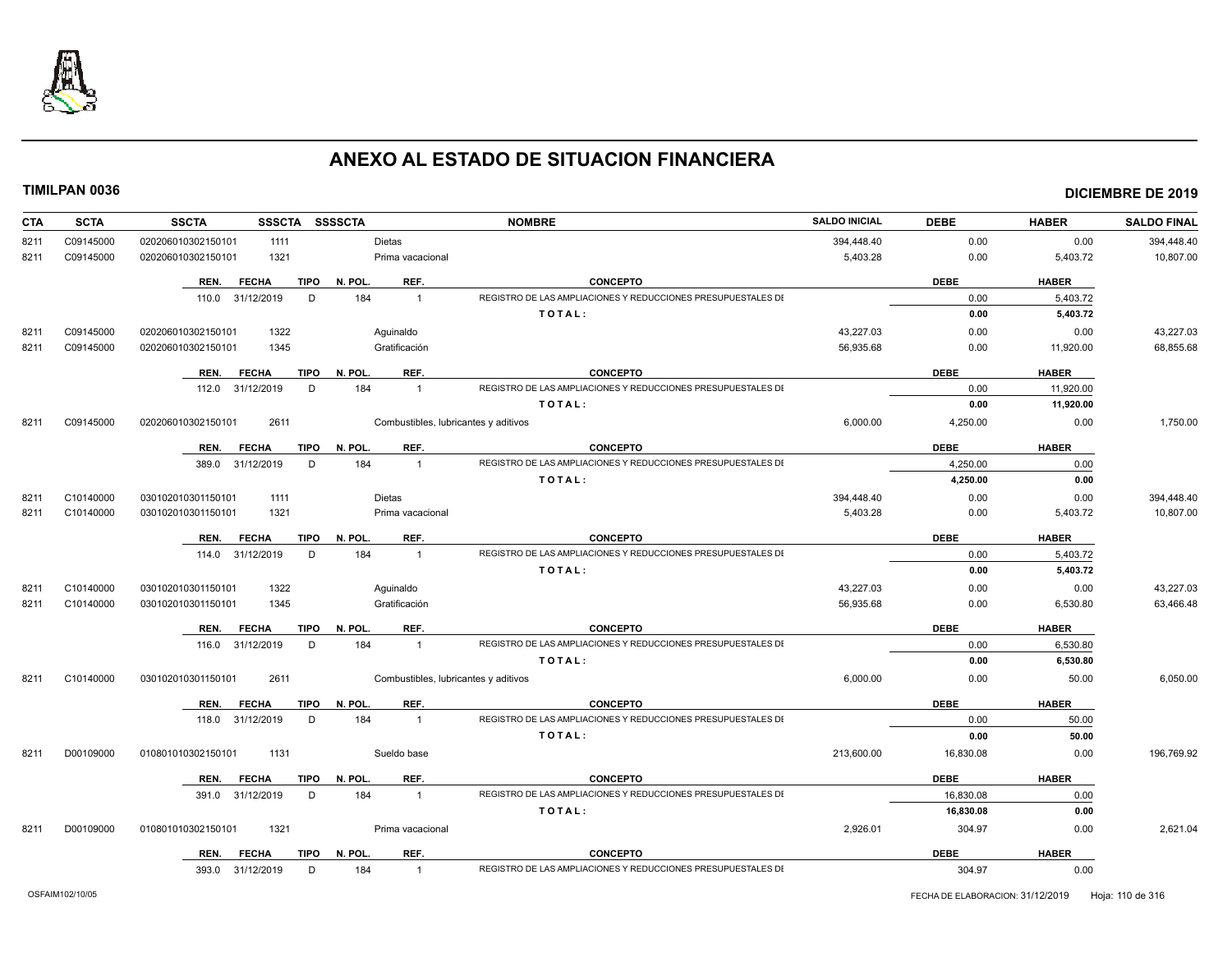

| <b>CTA</b> | <b>SCTA</b> | <b>SSCTA</b><br>SSSCTA SSSSCTA                        |                                        | <b>NOMBRE</b>                                                                   | <b>SALDO INICIAL</b> | <b>DEBE</b>         | <b>HABER</b>             | <b>SALDO FINAL</b> |
|------------|-------------|-------------------------------------------------------|----------------------------------------|---------------------------------------------------------------------------------|----------------------|---------------------|--------------------------|--------------------|
|            |             |                                                       |                                        | TOTAL:                                                                          |                      | 304.97              | 0.00                     |                    |
| 8211       | D00109000   | 010801010302150101<br>1322                            | Aguinaldo                              |                                                                                 | 23,408.12            | 1,178.28            | 0.00                     | 22,229.84          |
|            |             | REN.<br><b>FECHA</b><br>TIPO                          | N. POL.<br>REF.                        | <b>CONCEPTO</b>                                                                 |                      | <b>DEBE</b>         | <b>HABER</b>             |                    |
|            |             | 395.0 31/12/2019<br>D                                 | 184<br>$\mathbf{1}$                    | REGISTRO DE LAS AMPLIACIONES Y REDUCCIONES PRESUPUESTALES DI                    |                      | 1,178.28            | 0.00                     |                    |
|            |             |                                                       |                                        | TOTAL:                                                                          |                      | 1,178.28            | 0.00                     |                    |
| 8211       | D00109000   | 010801010302150101<br>1345                            | Gratificación                          |                                                                                 | 140.857.92           | 19,839.01           | 0.00                     | 121,018.91         |
|            |             |                                                       |                                        |                                                                                 |                      |                     |                          |                    |
|            |             | REN.<br><b>FECHA</b><br>TIPO                          | REF.<br>N. POL.                        | <b>CONCEPTO</b>                                                                 |                      | <b>DEBE</b>         | <b>HABER</b>             |                    |
|            |             | 397.0 31/12/2019<br>D                                 | 184<br>$\mathbf{1}$                    | REGISTRO DE LAS AMPLIACIONES Y REDUCCIONES PRESUPUESTALES DI                    |                      | 19.839.01           | 0.00                     |                    |
|            |             |                                                       |                                        | TOTAL:                                                                          |                      | 19,839.01           | 0.00                     |                    |
| 8211       | D00109000   | 010801010302150101<br>2181                            |                                        | Material para identificación y registro                                         | 136,500.00           | 69,100.00           | 0.00                     | 67,400.00          |
|            |             | <b>FECHA</b><br>TIPO<br>REN.                          | REF.<br>N. POL.                        | <b>CONCEPTO</b>                                                                 |                      | <b>DEBE</b>         | <b>HABER</b>             |                    |
|            |             | 401.0 31/12/2019<br>D                                 | 184<br>$\mathbf{1}$                    | REGISTRO DE LAS AMPLIACIONES Y REDUCCIONES PRESUPUESTALES DI                    |                      | 69,100.00           | 0.00                     |                    |
|            |             |                                                       |                                        | TOTAL:                                                                          |                      | 69,100.00           | 0.00                     |                    |
| 8211       | D00109000   | 010801010302150101<br>3231                            |                                        | Arrendamiento de equipo y bienes informáticos                                   | 90.000.00            | 29,037.36           | 0.00                     | 60,962.64          |
|            |             | <b>FECHA</b><br><b>TIPO</b><br>REN.                   | REF.<br>N. POL.                        | <b>CONCEPTO</b>                                                                 |                      | <b>DEBE</b>         | <b>HABER</b>             |                    |
|            |             | 403.0 31/12/2019<br>D                                 | 184<br>$\mathbf{1}$                    | REGISTRO DE LAS AMPLIACIONES Y REDUCCIONES PRESUPUESTALES DI                    |                      | 29,037.36           | 0.00                     |                    |
|            |             |                                                       |                                        | TOTAL:                                                                          |                      | 29,037.36           | 0.00                     |                    |
| 8211       | D00109000   | 3521<br>010801010302150101                            |                                        | Reparación, mantenimiento e instalación de mobiliario y equipo de oficina       | 0.00                 | 0.00                | 2,320.00                 | 2,320.00           |
|            |             |                                                       |                                        |                                                                                 |                      |                     |                          |                    |
|            |             | REN.<br><b>FECHA</b><br>TIPO<br>122.0 31/12/2019<br>D | N. POL.<br>REF.<br>184<br>$\mathbf{1}$ | <b>CONCEPTO</b><br>REGISTRO DE LAS AMPLIACIONES Y REDUCCIONES PRESUPUESTALES DI |                      | <b>DEBE</b><br>0.00 | <b>HABER</b><br>2,320.00 |                    |
|            |             |                                                       |                                        | TOTAL:                                                                          |                      | 0.00                | 2,320.00                 |                    |
| 8211       | D00109000   | 3851<br>010801010302150101                            | Gastos de representación               |                                                                                 | 0.00                 | 0.00                | 964.00                   | 964.00             |
|            |             |                                                       |                                        |                                                                                 |                      |                     |                          |                    |
|            |             | <b>FECHA</b><br><b>TIPO</b><br>REN.                   | REF.<br>N. POL.                        | <b>CONCEPTO</b>                                                                 |                      | <b>DEBE</b>         | <b>HABER</b>             |                    |
|            |             | 124.0 31/12/2019<br>D                                 | 184<br>$\mathbf{1}$                    | REGISTRO DE LAS AMPLIACIONES Y REDUCCIONES PRESUPUESTALES DI                    |                      | 0.00                | 964.00                   |                    |
|            |             |                                                       |                                        | TOTAL:                                                                          |                      | 0.00                | 964.00                   |                    |
| 8211       | D00109000   | 010801010302160101<br>2111                            | Materiales y útiles de oficina         |                                                                                 | 18.000.00            | 762.03              | 0.00                     | 17,237.97          |
|            |             | TIPO<br>REN.<br><b>FECHA</b>                          | REF.<br>N. POL.                        | <b>CONCEPTO</b>                                                                 |                      | <b>DEBE</b>         | <b>HABER</b>             |                    |
|            |             | 399.0 31/12/2019<br>D                                 | 184<br>$\overline{1}$                  | REGISTRO DE LAS AMPLIACIONES Y REDUCCIONES PRESUPUESTALES DI                    |                      | 762.03              | 0.00                     |                    |
|            |             |                                                       |                                        | TOTAL:                                                                          |                      | 762.03              | 0.00                     |                    |
| 8211       | D00109000   | 010801010302160101<br>2611                            |                                        | Combustibles, lubricantes y aditivos                                            | 0.00                 | 0.00                | 1,650.21                 | 1,650.21           |
|            |             | <b>FECHA</b><br>REN.<br>TIPO                          | REF.<br>N. POL.                        | <b>CONCEPTO</b>                                                                 |                      | <b>DEBE</b>         | <b>HABER</b>             |                    |
|            |             | 120.0 31/12/2019<br>D                                 | 184<br>$\mathbf{1}$                    | REGISTRO DE LAS AMPLIACIONES Y REDUCCIONES PRESUPUESTALES DI                    |                      | 0.00                | 1,650.21                 |                    |
|            |             |                                                       |                                        | TOTAL:                                                                          |                      | 0.00                | 1,650.21                 |                    |
| 8211       | D00D00000   | 010502060301150101<br>1131                            | Sueldo base                            |                                                                                 | 492,000.00           | 0.00                | 43,153.70                | 535, 153.70        |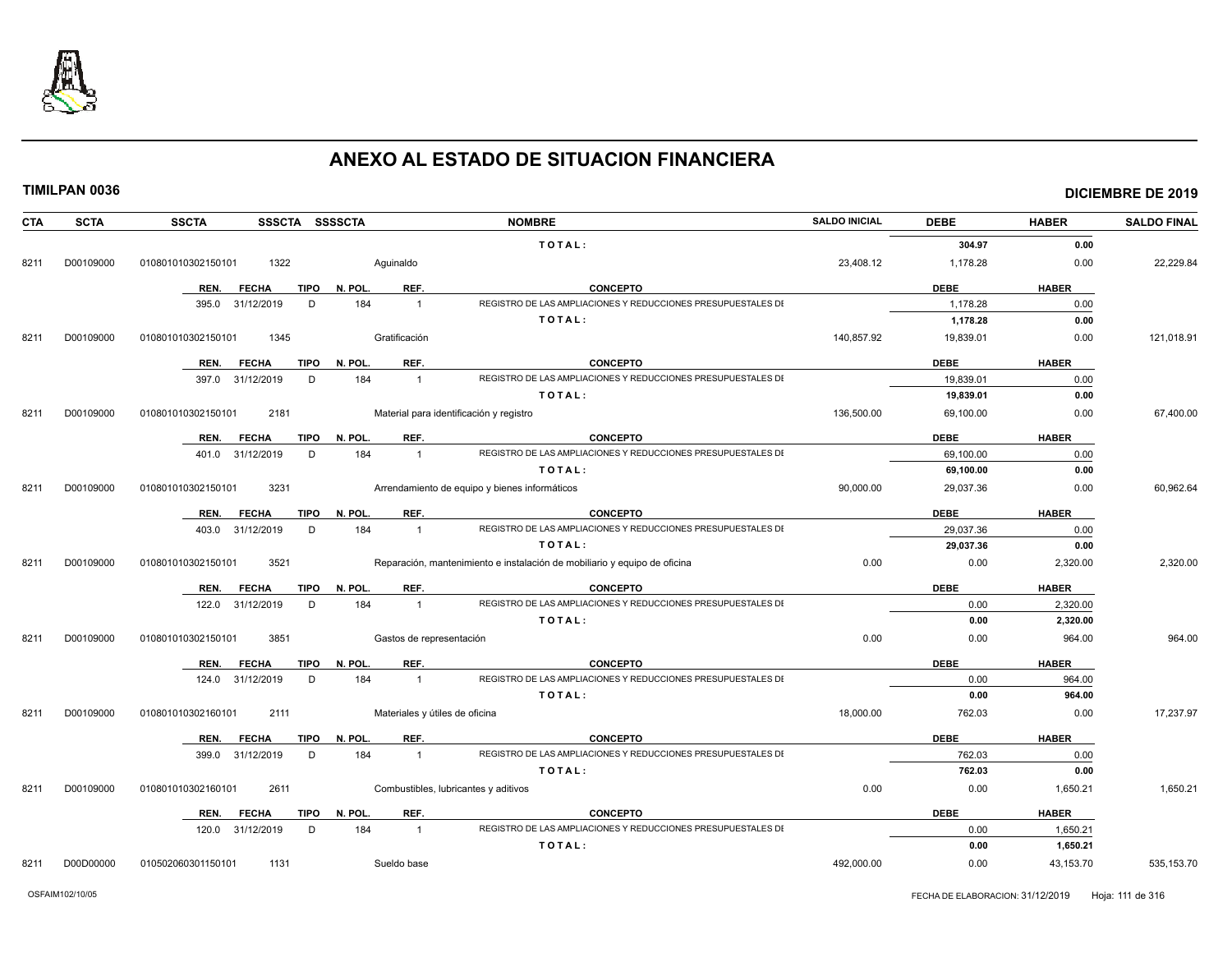

|--|

|  | TIMILPAN 0036 |
|--|---------------|
|--|---------------|

| <b>CTA</b> | <b>SCTA</b> | <b>SSCTA</b>       |                  |             | SSSCTA SSSSCTA |                  | <b>NOMBRE</b>                                                              | <b>SALDO INICIAL</b> | <b>DEBE</b> | <b>HABER</b> | <b>SALDO FINAL</b> |
|------------|-------------|--------------------|------------------|-------------|----------------|------------------|----------------------------------------------------------------------------|----------------------|-------------|--------------|--------------------|
|            |             | REN.               | <b>FECHA</b>     | <b>TIPO</b> | N. POL.        | REF.             | <b>CONCEPTO</b>                                                            |                      | <b>DEBE</b> | <b>HABER</b> |                    |
|            |             |                    | 126.0 31/12/2019 | D           | 184            | $\overline{1}$   | REGISTRO DE LAS AMPLIACIONES Y REDUCCIONES PRESUPUESTALES DI               |                      | 0.00        | 43,153.70    |                    |
|            |             |                    |                  |             |                |                  | TOTAL:                                                                     |                      | 0.00        | 43,153.70    |                    |
| 8211       | D00D00000   | 010502060301150101 | 1222             |             |                |                  | Sueldos y salarios compactados al personal eventual                        | 144.000.00           | 8,435.73    | 0.00         | 135,564.27         |
|            |             | REN.               | <b>FECHA</b>     | <b>TIPO</b> | N. POL.        | REF.             | <b>CONCEPTO</b>                                                            |                      | <b>DEBE</b> | <b>HABER</b> |                    |
|            |             | 405.0              | 31/12/2019       | D           | 184            | $\mathbf{1}$     | REGISTRO DE LAS AMPLIACIONES Y REDUCCIONES PRESUPUESTALES DI               |                      | 8,435.73    | 0.00         |                    |
|            |             |                    |                  |             |                |                  | TOTAL:                                                                     |                      | 8,435.73    | 0.00         |                    |
| 8211       | D00D00000   | 010502060301150101 | 1321             |             |                | Prima vacacional |                                                                            | 8,712.29             | 0.00        | 8,194.71     | 16,907.00          |
|            |             | REN.               | <b>FECHA</b>     | TIPO        | N. POL.        | REF.             | <b>CONCEPTO</b>                                                            |                      | <b>DEBE</b> | <b>HABER</b> |                    |
|            |             | 128.0              | 31/12/2019       | D           | 184            | $\overline{1}$   | REGISTRO DE LAS AMPLIACIONES Y REDUCCIONES PRESUPUESTALES DI               |                      | 0.00        | 8,194.71     |                    |
|            |             |                    |                  |             |                |                  | TOTAL:                                                                     |                      | 0.00        | 8,194.71     |                    |
| 8211       | D00D00000   | 010502060301150101 | 1322             |             |                | Aguinaldo        |                                                                            | 69,698.32            | 0.00        | 1,869.68     | 71,568.00          |
|            |             | REN.               | <b>FECHA</b>     | <b>TIPO</b> | N. POL.        | REF.             | <b>CONCEPTO</b>                                                            |                      | <b>DEBE</b> | <b>HABER</b> |                    |
|            |             | 130.0              | 31/12/2019       | D           | 184            | $\overline{1}$   | REGISTRO DE LAS AMPLIACIONES Y REDUCCIONES PRESUPUESTALES DI               |                      | 0.00        | 1,869.68     |                    |
|            |             |                    |                  |             |                |                  | TOTAL:                                                                     |                      | 0.00        | 1,869.68     |                    |
| 8211       | D00D00000   | 010502060301150101 | 1345             |             |                | Gratificación    |                                                                            | 446,447.28           | 38,013.80   | 0.00         | 408,433.48         |
|            |             | REN.               | <b>FECHA</b>     | TIPO        | N. POL.        | REF.             | <b>CONCEPTO</b>                                                            |                      | <b>DEBE</b> | <b>HABER</b> |                    |
|            |             | 407.0              | 31/12/2019       | D           | 184            | $\overline{1}$   | REGISTRO DE LAS AMPLIACIONES Y REDUCCIONES PRESUPUESTALES DI               |                      | 38,013.80   | 0.00         |                    |
|            |             |                    |                  |             |                |                  | TOTAL:                                                                     |                      | 38,013.80   | 0.00         |                    |
| 8211       | D00D00000   | 010502060301150101 | 2611             |             |                |                  | Combustibles, lubricantes y aditivos                                       | 24,000.00            | 5,054.21    | 0.00         | 18,945.79          |
|            |             | REN.               | <b>FECHA</b>     | TIPO        | N. POL.        | REF.             | <b>CONCEPTO</b>                                                            |                      | <b>DEBE</b> | <b>HABER</b> |                    |
|            |             | 409.0              | 31/12/2019       | D           | 184            | $\overline{1}$   | REGISTRO DE LAS AMPLIACIONES Y REDUCCIONES PRESUPUESTALES DI               |                      | 5,054.21    | 0.00         |                    |
|            |             |                    |                  |             |                |                  | TOTAL:                                                                     |                      | 5,054.21    | 0.00         |                    |
| 8211       | D00D00000   | 010502060301150101 | 3992             |             |                |                  | Gastos de servicios menores                                                | 201,000.00           | 165,345.96  | 0.00         | 35,654.04          |
|            |             | REN.               | <b>FECHA</b>     | <b>TIPO</b> | N. POL.        | REF.             | <b>CONCEPTO</b>                                                            |                      | <b>DEBE</b> | <b>HABER</b> |                    |
|            |             | 413.0              | 31/12/2019       | D           | 184            | $\overline{1}$   | REGISTRO DE LAS AMPLIACIONES Y REDUCCIONES PRESUPUESTALES DI               |                      | 165,345.96  | 0.00         |                    |
|            |             |                    |                  |             |                |                  | TOTAL:                                                                     |                      | 165,345.96  | 0.00         |                    |
| 8211       | D00D00000   | 010502060301160101 | 2111             |             |                |                  | Materiales y útiles de oficina                                             | 18,000.00            | 0.00        | 208,984.76   | 226,984.76         |
|            |             | REN.               | <b>FECHA</b>     | <b>TIPO</b> | N. POL         | REF.             | <b>CONCEPTO</b>                                                            |                      | <b>DEBE</b> | <b>HABER</b> |                    |
|            |             | 132.0              | 31/12/2019       | D           | 184            | $\overline{1}$   | REGISTRO DE LAS AMPLIACIONES Y REDUCCIONES PRESUPUESTALES DI               |                      | 0.00        | 208,984.76   |                    |
|            |             |                    |                  |             |                |                  | TOTAL:                                                                     |                      | 0.00        | 208,984.76   |                    |
| 8211       | D00D00000   | 010502060301160101 | 2141             |             |                |                  | Materiales y útiles para el procesamiento en equipos y bienes informáticos | 0.00                 | 0.00        | 8,890.00     | 8,890.00           |
|            |             | REN.               | <b>FECHA</b>     | TIPO        | N. POL.        | REF.             | <b>CONCEPTO</b>                                                            |                      | <b>DEBE</b> | <b>HABER</b> |                    |
|            |             |                    | 134.0 31/12/2019 | D           | 184            | $\overline{1}$   | REGISTRO DE LAS AMPLIACIONES Y REDUCCIONES PRESUPUESTALES DI               |                      | 0.00        | 8,890.00     |                    |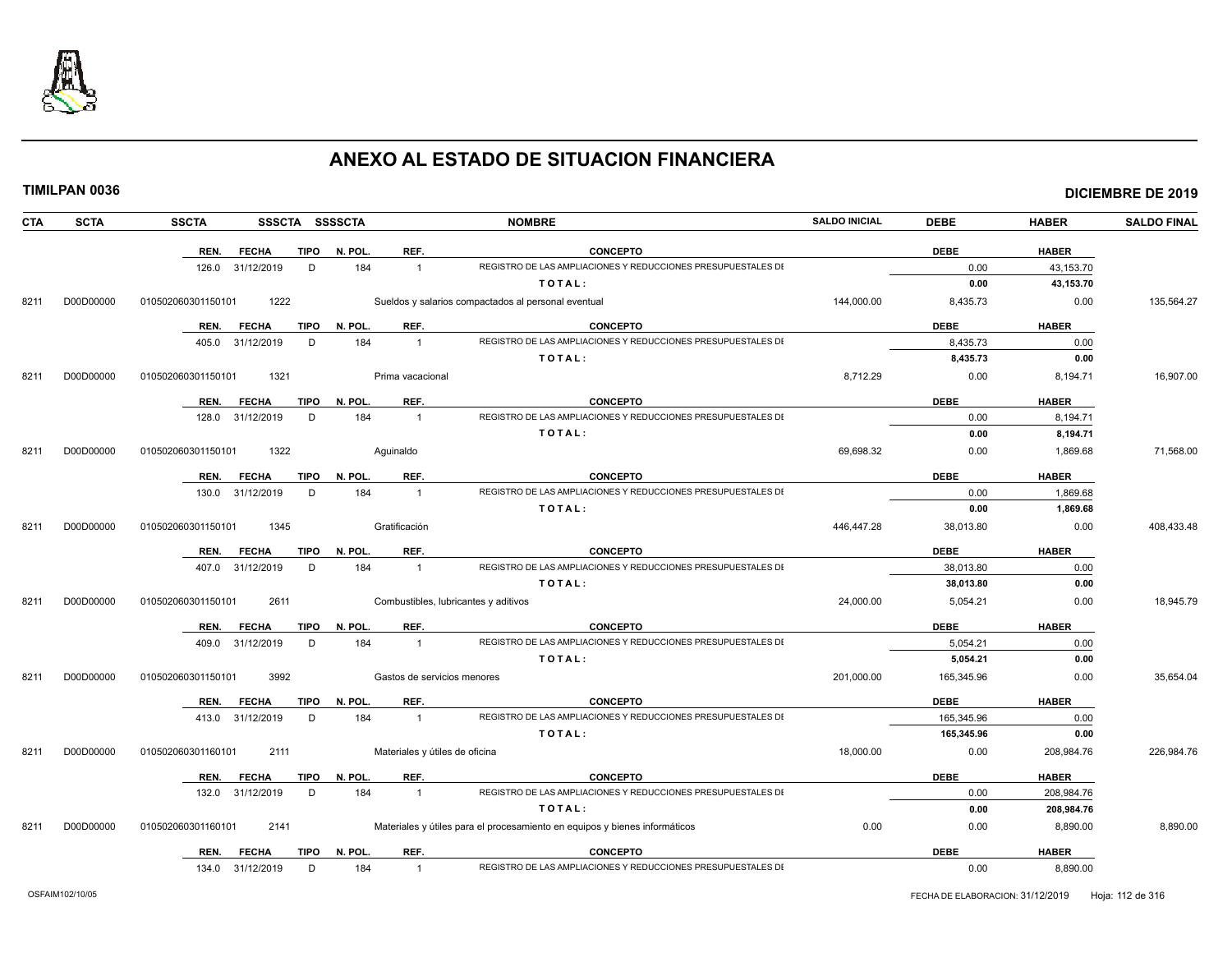

| <b>CTA</b> | <b>SCTA</b> | SSSCTA SSSSCTA<br><b>SSCTA</b>      |                                    | <b>NOMBRE</b>                                                              | <b>SALDO INICIAL</b> | <b>DEBE</b> | <b>HABER</b> | <b>SALDO FINAL</b> |
|------------|-------------|-------------------------------------|------------------------------------|----------------------------------------------------------------------------|----------------------|-------------|--------------|--------------------|
|            |             |                                     |                                    | TOTAL:                                                                     |                      | 0.00        | 8.890.00     |                    |
| 8211       | D00D00000   | 3361<br>010502060301160101          |                                    | Servicios de apoyo administrativo y fotocopiado                            | 72,000.00            | 72,000.00   | 0.00         | 0.00               |
|            |             | REN.<br><b>FECHA</b><br>TIPO        | REF.<br>N. POL.                    | <b>CONCEPTO</b>                                                            |                      | <b>DEBE</b> | <b>HABER</b> |                    |
|            |             | 31/12/2019<br>D<br>411.0            | 184<br>$\overline{1}$              | REGISTRO DE LAS AMPLIACIONES Y REDUCCIONES PRESUPUESTALES DI               |                      | 72,000.00   | 0.00         |                    |
|            |             |                                     |                                    | TOTAL:                                                                     |                      | 72,000.00   | 0.00         |                    |
| 8211       | F00124000   | 3531<br>010304010101150101          |                                    | Reparación, instalación y mantenimiento de bienes informáticos, microfilma | 6.600.00             | 6,600.00    | 0.00         | 0.00               |
|            |             | <b>FECHA</b><br>TIPO<br>REN.        | REF.<br>N. POL.                    | <b>CONCEPTO</b>                                                            |                      | <b>DEBE</b> | <b>HABER</b> |                    |
|            |             | 31/12/2019<br>D<br>441.0            | 184<br>$\overline{1}$              | REGISTRO DE LAS AMPLIACIONES Y REDUCCIONES PRESUPUESTALES DI               |                      | 6.600.00    | 0.00         |                    |
|            |             |                                     |                                    | TOTAL:                                                                     |                      | 6,600.00    | 0.00         |                    |
| 8211       | F00124000   | 1131<br>020201010503150101          | Sueldo base                        |                                                                            | 1,541,851.68         | 72,828.19   | 0.00         | 1,469,023.49       |
|            |             | <b>TIPO</b><br>REN.<br><b>FECHA</b> | REF.<br>N. POL.                    | <b>CONCEPTO</b>                                                            |                      | <b>DEBE</b> | <b>HABER</b> |                    |
|            |             | 31/12/2019<br>D<br>415.0            | 184<br>$\overline{1}$              | REGISTRO DE LAS AMPLIACIONES Y REDUCCIONES PRESUPUESTALES DI               |                      | 72,828.19   | 0.00         |                    |
|            |             |                                     |                                    | TOTAL:                                                                     |                      | 72.828.19   | 0.00         |                    |
| 8211       | F00124000   | 020201010503150101<br>1222          |                                    | Sueldos y salarios compactados al personal eventual                        | 417,600.00           | 154.04      | 0.00         | 417,445.96         |
|            |             | REN.<br><b>FECHA</b><br><b>TIPO</b> | REF.<br>N. POL.                    | <b>CONCEPTO</b>                                                            |                      | <b>DEBE</b> | <b>HABER</b> |                    |
|            |             | 417.0 31/12/2019<br>D               | 184<br>$\overline{1}$              | REGISTRO DE LAS AMPLIACIONES Y REDUCCIONES PRESUPUESTALES DI               |                      | 154.04      | 0.00         |                    |
|            |             |                                     |                                    | TOTAL:                                                                     |                      | 154.04      | 0.00         |                    |
| 8211       | F00124000   | 1311<br>020201010503150101          | Prima por año de servicio          |                                                                            | 5,400.00             | 72.00       | 0.00         | 5.328.00           |
|            |             | <b>FECHA</b><br>TIPO<br>REN.        | REF.<br>N. POL.                    | <b>CONCEPTO</b>                                                            |                      | <b>DEBE</b> | <b>HABER</b> |                    |
|            |             | 31/12/2019<br>D<br>419.0            | 184<br>$\overline{1}$              | REGISTRO DE LAS AMPLIACIONES Y REDUCCIONES PRESUPUESTALES DI               |                      | 72.00       | 0.00         |                    |
|            |             |                                     |                                    | TOTAL:                                                                     |                      | 72.00       | 0.00         |                    |
| 8211       | F00124000   | 1321<br>020201010503150101          | Prima vacacional                   |                                                                            | 31,823.41            | 0.00        | 3,258.59     | 35,082.00          |
|            |             | <b>TIPO</b><br>REN.<br><b>FECHA</b> | REF.<br>N. POL.                    | <b>CONCEPTO</b>                                                            |                      | <b>DEBE</b> | <b>HABER</b> |                    |
|            |             | 31/12/2019<br>136.0<br>D            | 184<br>$\mathbf{1}$                | REGISTRO DE LAS AMPLIACIONES Y REDUCCIONES PRESUPUESTALES DI               |                      | 0.00        | 3,258.59     |                    |
|            |             |                                     |                                    | TOTAL:                                                                     |                      | 0.00        | 3,258.59     |                    |
| 8211       | F00124000   | 1322<br>020201010503150101          | Aquinaldo                          |                                                                            | 219,941.65           | 5,333.65    | 0.00         | 214,608.00         |
|            |             | REN.<br><b>FECHA</b><br><b>TIPO</b> | REF.<br>N. POL.                    | <b>CONCEPTO</b>                                                            |                      | <b>DEBE</b> | <b>HABER</b> |                    |
|            |             | 31/12/2019<br>D<br>421.0            | 184<br>$\overline{1}$              | REGISTRO DE LAS AMPLIACIONES Y REDUCCIONES PRESUPUESTALES DI               |                      | 5,333.65    | 0.00         |                    |
|            |             |                                     |                                    | TOTAL:                                                                     |                      | 5,333.65    | 0.00         |                    |
| 8211       | F00124000   | 020201010503150101<br>1345          | Gratificación                      |                                                                            | 1.224.586.80         | 49,522.86   | 0.00         | 1,175,063.94       |
|            |             | <b>TIPO</b><br>REN.<br><b>FECHA</b> | REF.<br>N. POL                     | <b>CONCEPTO</b>                                                            |                      | <b>DEBE</b> | <b>HABER</b> |                    |
|            |             | 31/12/2019<br>423.0<br>D            | 184<br>$\mathbf{1}$                | REGISTRO DE LAS AMPLIACIONES Y REDUCCIONES PRESUPUESTALES DI               |                      | 49,522.86   | 0.00         |                    |
|            |             |                                     |                                    | TOTAL:                                                                     |                      | 49,522.86   | 0.00         |                    |
| 8211       | F00124000   | 1546<br>020201010503150101          | Otros gastos derivados de convenio |                                                                            | 10.200.00            | 3,192.00    | 0.00         | 7.008.00           |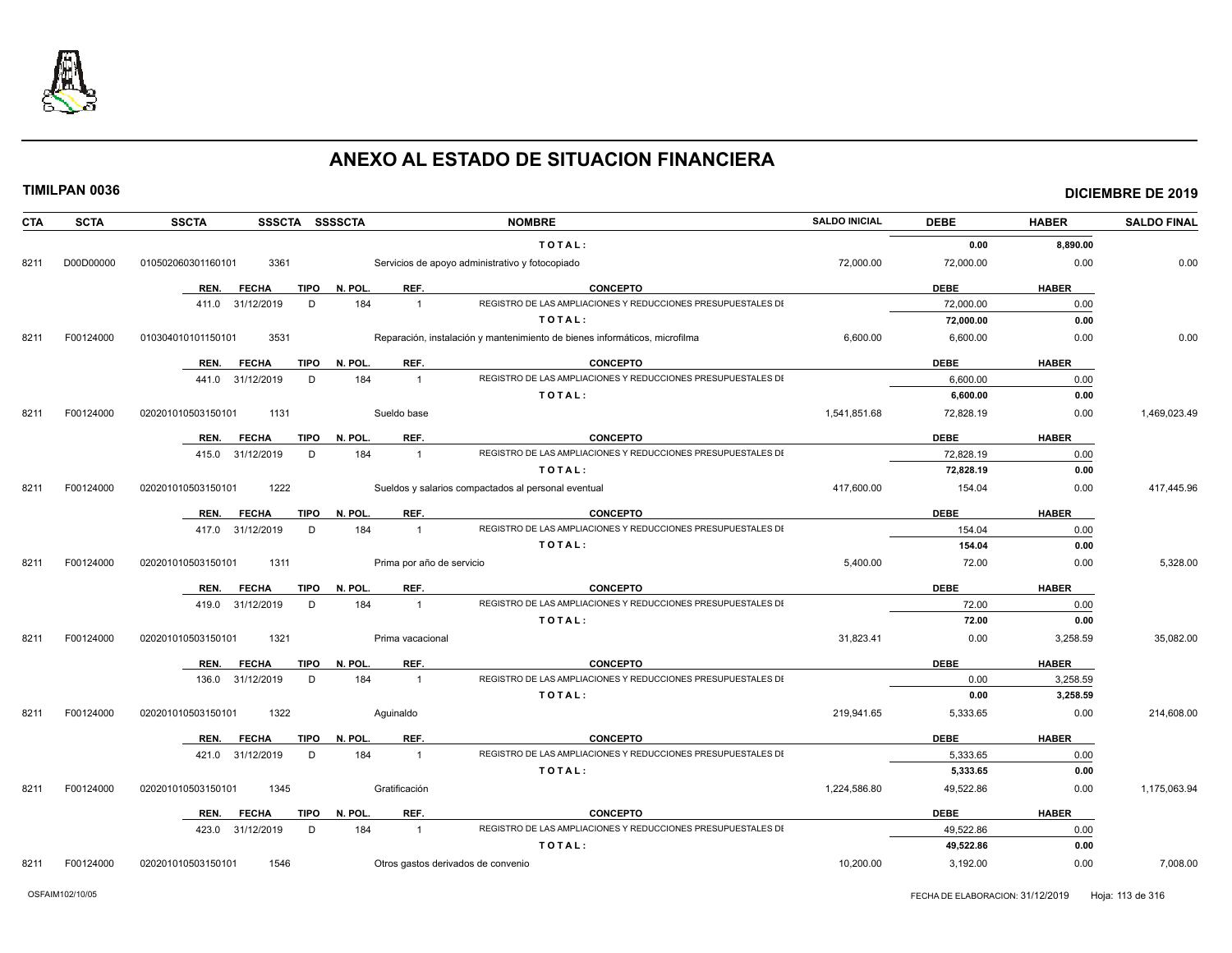

|--|

|  | TIMILPAN 0036 |
|--|---------------|
|--|---------------|

| CTA  | <b>SCTA</b> | <b>SSCTA</b>       | SSSCTA SSSSCTA              |         |                | <b>NOMBRE</b>                                                              | <b>SALDO INICIAL</b> | <b>DEBE</b> | <b>HABER</b> | <b>SALDO FINAL</b> |
|------|-------------|--------------------|-----------------------------|---------|----------------|----------------------------------------------------------------------------|----------------------|-------------|--------------|--------------------|
|      |             | REN.               | <b>TIPO</b><br><b>FECHA</b> | N. POL. | REF.           | <b>CONCEPTO</b>                                                            |                      | <b>DEBE</b> | <b>HABER</b> |                    |
|      |             | 425.0              | D<br>31/12/2019             | 184     | $\overline{1}$ | REGISTRO DE LAS AMPLIACIONES Y REDUCCIONES PRESUPUESTALES DI               |                      | 3,192.00    | 0.00         |                    |
|      |             |                    |                             |         |                | TOTAL:                                                                     |                      | 3,192.00    | 0.00         |                    |
| 8211 | F00124000   | 020201010503150101 | 2141                        |         |                | Materiales y útiles para el procesamiento en equipos y bienes informáticos | 6,000.00             | 6,000.00    | 0.00         | 0.00               |
|      |             | REN.               | <b>FECHA</b><br>TIPO        | N. POL. | REF.           | <b>CONCEPTO</b>                                                            |                      | <b>DEBE</b> | <b>HABER</b> |                    |
|      |             | 427.0              | 31/12/2019<br>D             | 184     | $\mathbf{1}$   | REGISTRO DE LAS AMPLIACIONES Y REDUCCIONES PRESUPUESTALES DI               |                      | 6,000.00    | 0.00         |                    |
|      |             |                    |                             |         |                | TOTAL:                                                                     |                      | 6,000.00    | 0.00         |                    |
| 8211 | F00124000   | 020201010503150101 | 2611                        |         |                | Combustibles, lubricantes y aditivos                                       | 783,710.65           | 0.00        | 348,541.58   | 1,132,252.23       |
|      |             | REN.               | <b>TIPO</b><br><b>FECHA</b> | N. POL. | REF.           | <b>CONCEPTO</b>                                                            |                      | <b>DEBE</b> | <b>HABER</b> |                    |
|      |             | 140.0              | 31/12/2019<br>D             | 184     | $\overline{1}$ | REGISTRO DE LAS AMPLIACIONES Y REDUCCIONES PRESUPUESTALES DI               |                      | 0.00        | 348,541.58   |                    |
|      |             |                    |                             |         |                | TOTAL:                                                                     |                      | 0.00        | 348,541.58   |                    |
| 8211 | F00124000   | 020201010503150101 | 2911                        |         |                | Refacciones, accesorios y herramientas                                     | 24,000.00            | 13,423.23   | 0.00         | 10,576.77          |
|      |             | REN.               | <b>TIPO</b><br><b>FECHA</b> | N. POL  | REF.           | <b>CONCEPTO</b>                                                            |                      | <b>DEBE</b> | <b>HABER</b> |                    |
|      |             | 431.0              | 31/12/2019<br>D             | 184     | $\mathbf{1}$   | REGISTRO DE LAS AMPLIACIONES Y REDUCCIONES PRESUPUESTALES DI               |                      | 13,423.23   | 0.00         |                    |
|      |             |                    |                             |         |                | TOTAL:                                                                     |                      | 13,423.23   | 0.00         |                    |
| 8211 | F00124000   | 020201010503150101 | 3511                        |         |                | Reparación y mantenimiento de inmuebles                                    | 218,400.00           | 68,985.70   | 0.00         | 149,414.30         |
|      |             | REN.               | <b>FECHA</b><br>TIPO        | N. POL  | REF.           | <b>CONCEPTO</b>                                                            |                      | <b>DEBE</b> | <b>HABER</b> |                    |
|      |             | 435.0              | 31/12/2019<br>D             | 184     | $\mathbf{1}$   | REGISTRO DE LAS AMPLIACIONES Y REDUCCIONES PRESUPUESTALES DI               |                      | 68.985.70   | 0.00         |                    |
|      |             |                    |                             |         |                | TOTAL:                                                                     |                      | 68,985.70   | 0.00         |                    |
| 8211 | F00124000   | 020201010503150101 | 3521                        |         |                | Reparación, mantenimiento e instalación de mobiliario y equipo de oficina  | 18.000.00            | 18,000.00   | 0.00         | 0.00               |
|      |             | REN.               | TIPO<br><b>FECHA</b>        | N. POL. | REF.           | <b>CONCEPTO</b>                                                            |                      | <b>DEBE</b> | <b>HABER</b> |                    |
|      |             | 439.0              | 31/12/2019<br>D             | 184     | $\mathbf{1}$   | REGISTRO DE LAS AMPLIACIONES Y REDUCCIONES PRESUPUESTALES DI               |                      | 18,000.00   | 0.00         |                    |
|      |             |                    |                             |         |                | TOTAL:                                                                     |                      | 18,000.00   | 0.00         |                    |
| 8211 | F00124000   | 020201010503150101 | 3551                        |         |                | Reparación y mantenimiento de vehículos terrestres, aéreos y lacustres     | 420,000.00           | 228,341.96  | 0.00         | 191,658.04         |
|      |             | REN.               | <b>TIPO</b><br><b>FECHA</b> | N. POL. | REF.           | <b>CONCEPTO</b>                                                            |                      | <b>DEBE</b> | <b>HABER</b> |                    |
|      |             | 443.0              | 31/12/2019<br>D             | 184     | $\mathbf{1}$   | REGISTRO DE LAS AMPLIACIONES Y REDUCCIONES PRESUPUESTALES DI               |                      | 228,341.96  | 0.00         |                    |
|      |             |                    |                             |         |                | TOTAL:                                                                     |                      | 228,341.96  | 0.00         |                    |
| 8211 | F00124000   | 020201010503150101 | 3571                        |         |                | Reparación, instalación y mantenimiento de maquinaria, equipo industrial y | 600,000.00           | 470,389.54  | 0.00         | 129,610.46         |
|      |             | REN.               | <b>TIPO</b><br><b>FECHA</b> | N. POL  | REF.           | <b>CONCEPTO</b>                                                            |                      | <b>DEBE</b> | <b>HABER</b> |                    |
|      |             | 445.0              | 31/12/2019<br>D             | 184     | $\mathbf{1}$   | REGISTRO DE LAS AMPLIACIONES Y REDUCCIONES PRESUPUESTALES DI               |                      | 470,389.54  | 0.00         |                    |
|      |             |                    |                             |         |                | TOTAL:                                                                     |                      | 470,389.54  | 0.00         |                    |
| 8211 | F00124000   | 020201010503150101 | 3821                        |         |                | Gastos de ceremonias oficiales y de orden social                           | 0.00                 | 0.00        | 14,883.87    | 14,883.87          |
|      |             | REN.               | <b>FECHA</b><br>TIPO        | N. POL. | REF.           | <b>CONCEPTO</b>                                                            |                      | <b>DEBE</b> | <b>HABER</b> |                    |
|      |             | 142.0              | 31/12/2019<br>D             | 184     | $\mathbf{1}$   | REGISTRO DE LAS AMPLIACIONES Y REDUCCIONES PRESUPUESTALES DI               |                      | 0.00        | 14,883.87    |                    |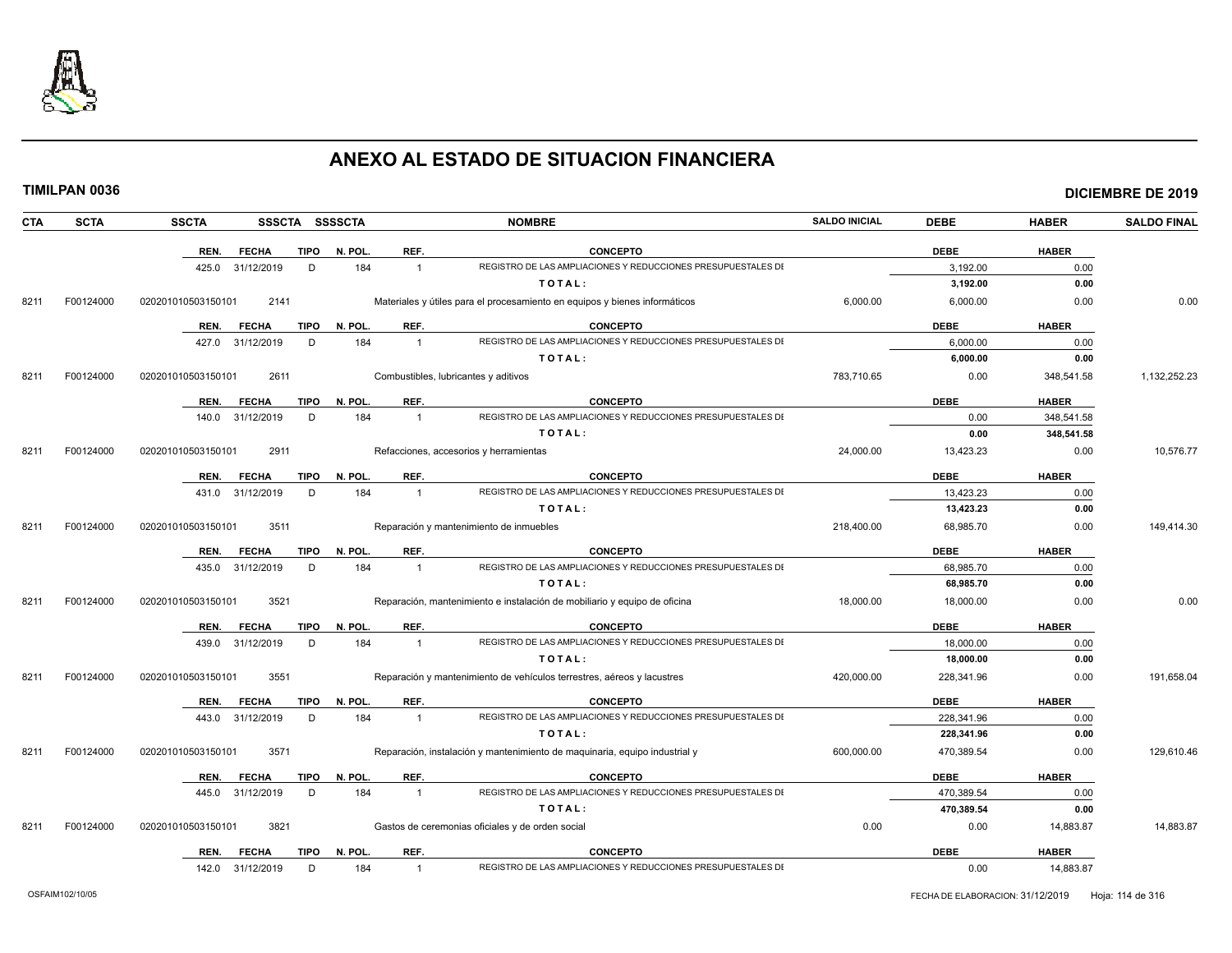

### **TIMILPAN 0036 DICIEMBRE DE 2019**

| CTA  | <b>SCTA</b> | <b>SSCTA</b><br>SSSCTA SSSSCTA      |                                | <b>NOMBRE</b>                                                                   | <b>SALDO INICIAL</b> | <b>DEBE</b>  | <b>HABER</b> | <b>SALDO FINAL</b> |
|------|-------------|-------------------------------------|--------------------------------|---------------------------------------------------------------------------------|----------------------|--------------|--------------|--------------------|
|      |             |                                     |                                | TOTAL:                                                                          |                      | 0.00         | 14,883.87    |                    |
| 8211 | F00124000   | 020201010503150101<br>3992          | Gastos de servicios menores    |                                                                                 | 60,000.00            | 58,971.85    | 0.00         | 1,028.15           |
|      |             | TIPO<br>REN.<br><b>FECHA</b>        | REF.<br>N. POL.                | <b>CONCEPTO</b>                                                                 |                      | <b>DEBE</b>  | <b>HABER</b> |                    |
|      |             | D<br>447.0 31/12/2019               | 184<br>$\overline{1}$          | REGISTRO DE LAS AMPLIACIONES Y REDUCCIONES PRESUPUESTALES DI                    |                      | 58,971.85    | 0.00         |                    |
|      |             |                                     |                                | TOTAL:                                                                          |                      | 58,971.85    | 0.00         |                    |
| 8211 | F00124000   | 2111<br>020201010503160101          | Materiales y útiles de oficina |                                                                                 | 25,200.00            | 0.00         | 5,549.51     | 30,749.51          |
|      |             |                                     |                                |                                                                                 |                      |              |              |                    |
|      |             | REN.<br><b>FECHA</b><br><b>TIPO</b> | REF.<br>N. POL.                | <b>CONCEPTO</b><br>REGISTRO DE LAS AMPLIACIONES Y REDUCCIONES PRESUPUESTALES DI |                      | <b>DEBE</b>  | <b>HABER</b> |                    |
|      |             | 138.0 31/12/2019<br>D               | 184<br>$\overline{1}$          |                                                                                 |                      | 0.00<br>0.00 | 5,549.51     |                    |
|      |             |                                     |                                | TOTAL:                                                                          |                      |              | 5,549.51     |                    |
| 8211 | F00124000   | 020201010503160101<br>3511          |                                | Reparación y mantenimiento de inmuebles                                         | 103,200.00           | 103,200.00   | 0.00         | 0.00               |
|      |             | REN.<br><b>FECHA</b><br><b>TIPO</b> | REF.<br>N. POL.                | <b>CONCEPTO</b>                                                                 |                      | <b>DEBE</b>  | <b>HABER</b> |                    |
|      |             | 437.0 31/12/2019<br>D               | 184<br>$\overline{1}$          | REGISTRO DE LAS AMPLIACIONES Y REDUCCIONES PRESUPUESTALES DI                    |                      | 103,200.00   | 0.00         |                    |
|      |             |                                     |                                | TOTAL:                                                                          |                      | 103,200.00   | 0.00         |                    |
| 8211 | F00124000   | 020201010503250101<br>2611          |                                | Combustibles, lubricantes y aditivos                                            | 386,847.35           | 386,847.35   | 0.00         | 0.00               |
|      |             | <b>TIPO</b><br>REN.<br><b>FECHA</b> | N. POL.<br>REF.                | <b>CONCEPTO</b>                                                                 |                      | <b>DEBE</b>  | <b>HABER</b> |                    |
|      |             | D<br>429.0 31/12/2019               | 184<br>$\overline{1}$          | REGISTRO DE LAS AMPLIACIONES Y REDUCCIONES PRESUPUESTALES DI                    |                      | 386,847.35   | 0.00         |                    |
|      |             |                                     |                                | TOTAL:                                                                          |                      | 386.847.35   | 0.00         |                    |
| 8211 | F00124000   | 020201010503250101<br>3511          |                                | Reparación y mantenimiento de inmuebles                                         | 18.877.60            | 18.877.60    | 0.00         | 0.00               |
|      |             | <b>FECHA</b><br><b>TIPO</b><br>REN. | N. POL.<br>REF.                | <b>CONCEPTO</b>                                                                 |                      | <b>DEBE</b>  | <b>HABER</b> |                    |
|      |             | 31/12/2019<br>D<br>433.0            | 184<br>$\overline{1}$          | REGISTRO DE LAS AMPLIACIONES Y REDUCCIONES PRESUPUESTALES DI                    |                      | 18,877.60    | 0.00         |                    |
|      |             |                                     |                                | TOTAL:                                                                          |                      | 18,877.60    | 0.00         |                    |
| 8211 | H00125000   | 1131<br>020203010205150101          | Sueldo base                    |                                                                                 | 4,347,011.52         | 0.00         | 543,388.42   | 4,890,399.94       |
|      |             |                                     |                                |                                                                                 |                      |              |              |                    |
|      |             | REN.<br><b>FECHA</b><br>TIPO        | N. POL.<br>REF.                | <b>CONCEPTO</b>                                                                 |                      | <b>DEBE</b>  | <b>HABER</b> |                    |
|      |             | 176.0 31/12/2019<br>D               | 184<br>$\overline{1}$          | REGISTRO DE LAS AMPLIACIONES Y REDUCCIONES PRESUPUESTALES DI                    |                      | 0.00         | 543,388.42   |                    |
|      |             |                                     |                                | TOTAL:                                                                          |                      | 0.00         | 543,388.42   |                    |
| 8211 | H00125000   | 1222<br>020203010205150101          |                                | Sueldos y salarios compactados al personal eventual                             | 3.042.274.32         | 0.00         | 2,035,772.20 | 5,078,046.52       |
|      |             | <b>FECHA</b><br><b>TIPO</b><br>REN. | REF.<br>N. POL.                | <b>CONCEPTO</b>                                                                 |                      | <b>DEBE</b>  | <b>HABER</b> |                    |
|      |             | 178.0 31/12/2019<br>D               | 184<br>$\overline{1}$          | REGISTRO DE LAS AMPLIACIONES Y REDUCCIONES PRESUPUESTALES DI                    |                      | 0.00         | 2,035,772.20 |                    |
|      |             |                                     |                                | TOTAL:                                                                          |                      | 0.00         | 2,035,772.20 |                    |
| 8211 | H00125000   | 020203010205150101<br>1311          | Prima por año de servicio      |                                                                                 | 28,800.00            | 0.00         | 20,344.00    | 49,144.00          |
|      |             | <b>FECHA</b><br>TIPO<br>REN.        | REF.<br>N. POL.                | <b>CONCEPTO</b>                                                                 |                      | <b>DEBE</b>  | <b>HABER</b> |                    |
|      |             | D<br>180.0 31/12/2019               | 184<br>$\overline{1}$          | REGISTRO DE LAS AMPLIACIONES Y REDUCCIONES PRESUPUESTALES DI                    |                      | 0.00         | 20,344.00    |                    |
|      |             |                                     |                                | TOTAL:                                                                          |                      | 0.00         | 20,344.00    |                    |

8211 H00125000 020203010205150101 1321 Prima vacacional 119,184.65 0.00 89,743.35 208,928.00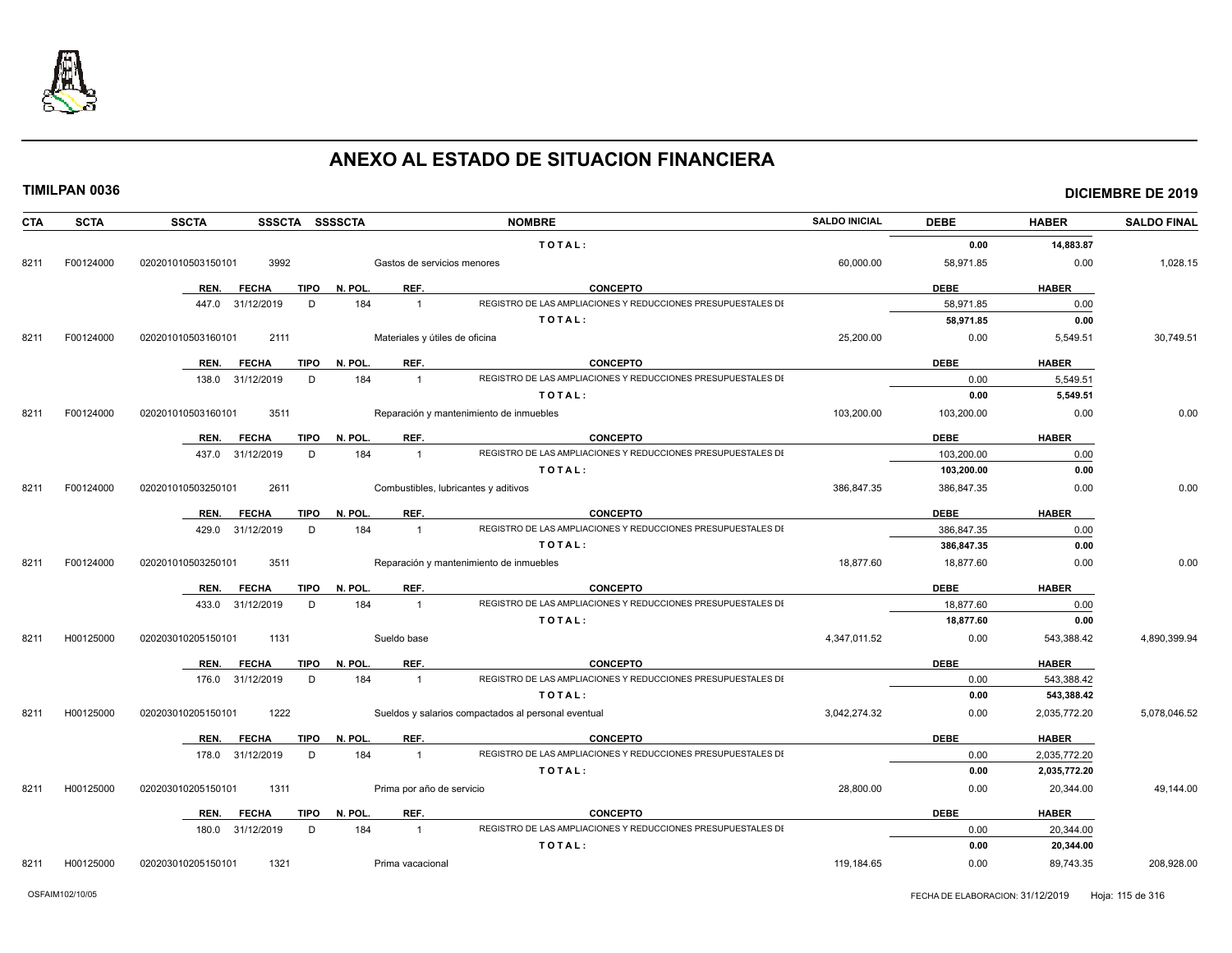

|--|

| CTA  | <b>SCTA</b> | <b>SSCTA</b><br>SSSCTA SSSSCTA      |         |                | <b>NOMBRE</b>                                                          | <b>SALDO INICIAL</b> | <b>DEBE</b> | <b>HABER</b> | <b>SALDO FINAL</b> |
|------|-------------|-------------------------------------|---------|----------------|------------------------------------------------------------------------|----------------------|-------------|--------------|--------------------|
|      |             | <b>FECHA</b><br><b>TIPO</b><br>REN. | N. POL. | REF.           | <b>CONCEPTO</b>                                                        |                      | <b>DEBE</b> | <b>HABER</b> |                    |
|      |             | 182.0 31/12/2019<br>D               | 184     | $\mathbf{1}$   | REGISTRO DE LAS AMPLIACIONES Y REDUCCIONES PRESUPUESTALES DI           |                      | 0.00        | 89,743.35    |                    |
|      |             |                                     |         |                | TOTAL:                                                                 |                      | 0.00        | 89,743.35    |                    |
| 8211 | H00125000   | 1322<br>020203010205150101          |         | Aguinaldo      |                                                                        | 819,413.99           | 0.00        | 0.00         | 819,413.99         |
| 8211 | H00125000   | 1345<br>020203010205150101          |         | Gratificación  |                                                                        | 4,103,580.72         | 0.00        | 999,244.79   | 5,102,825.51       |
|      |             | <b>TIPO</b><br>REN.<br><b>FECHA</b> | N. POL. | REF.           | <b>CONCEPTO</b>                                                        |                      | <b>DEBE</b> | <b>HABER</b> |                    |
|      |             | 184.0 31/12/2019<br>D               | 184     | $\mathbf{1}$   | REGISTRO DE LAS AMPLIACIONES Y REDUCCIONES PRESUPUESTALES DI           |                      | 0.00        | 999,244.79   |                    |
|      |             |                                     |         |                | TOTAL:                                                                 |                      | 0.00        | 999,244.79   |                    |
| 8211 | H00125000   | 1546<br>020203010205150101          |         |                | Otros gastos derivados de convenio                                     | 33,600.00            | 10,368.00   | 0.00         | 23,232.00          |
|      |             | <b>TIPO</b><br>REN.<br><b>FECHA</b> | N. POL. | REF.           | <b>CONCEPTO</b>                                                        |                      | <b>DEBE</b> | <b>HABER</b> |                    |
|      |             | D<br>489.0<br>31/12/2019            | 184     | $\overline{1}$ | REGISTRO DE LAS AMPLIACIONES Y REDUCCIONES PRESUPUESTALES DI           |                      | 10,368.00   | 0.00         |                    |
|      |             |                                     |         |                | TOTAL:                                                                 |                      | 10,368.00   | 0.00         |                    |
| 8211 | H00125000   | 2161<br>020203010205150101          |         |                | Material y enseres de limpieza                                         | 180,000.00           | 139,161.78  | 0.00         | 40,838.22          |
|      |             | <b>FECHA</b><br>TIPO<br>REN.        | N. POL. | REF.           | <b>CONCEPTO</b>                                                        |                      | <b>DEBE</b> | <b>HABER</b> |                    |
|      |             | 493.0<br>31/12/2019<br>D            | 184     | $\overline{1}$ | REGISTRO DE LAS AMPLIACIONES Y REDUCCIONES PRESUPUESTALES DI           |                      | 139, 161.78 | 0.00         |                    |
|      |             |                                     |         |                | TOTAL:                                                                 |                      | 139,161.78  | 0.00         |                    |
| 8211 | H00125000   | 020203010205150101<br>2611          |         |                | Combustibles, lubricantes y aditivos                                   | 708,000.00           | 0.00        | 21,159.92    | 729,159.92         |
|      |             | <b>TIPO</b><br>REN.<br><b>FECHA</b> | N. POL. | REF.           | <b>CONCEPTO</b>                                                        |                      | <b>DEBE</b> | <b>HABER</b> |                    |
|      |             | D<br>186.0<br>31/12/2019            | 184     | $\mathbf{1}$   | REGISTRO DE LAS AMPLIACIONES Y REDUCCIONES PRESUPUESTALES DI           |                      | 0.00        | 21,159.92    |                    |
|      |             |                                     |         |                | TOTAL:                                                                 |                      | 0.00        | 21,159.92    |                    |
| 8211 | H00125000   | 2721<br>020203010205150101          |         |                | Prendas de seguridad y protección personal                             | 0.00                 | 0.00        | 1,948.67     | 1,948.67           |
|      |             | REN.<br><b>FECHA</b><br><b>TIPO</b> | N. POL  | REF.           | <b>CONCEPTO</b>                                                        |                      | <b>DEBE</b> | <b>HABER</b> |                    |
|      |             | 188.0<br>31/12/2019<br>D            | 184     | $\overline{1}$ | REGISTRO DE LAS AMPLIACIONES Y REDUCCIONES PRESUPUESTALES DI           |                      | 0.00        | 1,948.67     |                    |
|      |             |                                     |         |                | TOTAL:                                                                 |                      | 0.00        | 1,948.67     |                    |
| 8211 | H00125000   | 2911<br>020203010205150101          |         |                | Refacciones, accesorios y herramientas                                 | 30,000.00            | 0.00        | 6,600.25     | 36,600.25          |
|      |             | <b>TIPO</b><br><b>FECHA</b><br>REN. | N. POL. | REF.           | <b>CONCEPTO</b>                                                        |                      | <b>DEBE</b> | <b>HABER</b> |                    |
|      |             | 190.0<br>31/12/2019<br>D            | 184     | $\overline{1}$ | REGISTRO DE LAS AMPLIACIONES Y REDUCCIONES PRESUPUESTALES DI           |                      | 0.00        | 6,600.25     |                    |
|      |             |                                     |         |                | TOTAL:                                                                 |                      | 0.00        | 6,600.25     |                    |
| 8211 | H00125000   | 3511<br>020203010205150101          |         |                | Reparación y mantenimiento de inmuebles                                | 389.346.08           | 252,095.61  | 0.00         | 137,250.47         |
|      |             | <b>FECHA</b><br><b>TIPO</b><br>REN. | N. POL. | REF.           | <b>CONCEPTO</b>                                                        |                      | <b>DEBE</b> | <b>HABER</b> |                    |
|      |             | 31/12/2019<br>D<br>495.0            | 184     | $\overline{1}$ | REGISTRO DE LAS AMPLIACIONES Y REDUCCIONES PRESUPUESTALES DI           |                      | 252,095.61  | 0.00         |                    |
|      |             |                                     |         |                | TOTAL:                                                                 |                      | 252,095.61  | 0.00         |                    |
| 8211 | H00125000   | 3551<br>020203010205150101          |         |                | Reparación y mantenimiento de vehículos terrestres, aéreos y lacustres | 480,000.00           | 270,108.89  | 0.00         | 209,891.11         |
|      |             | <b>FECHA</b><br>TIPO<br>REN.        | N. POL. | REF.           | <b>CONCEPTO</b>                                                        |                      | <b>DEBE</b> | <b>HABER</b> |                    |
|      |             |                                     |         |                |                                                                        |                      |             |              |                    |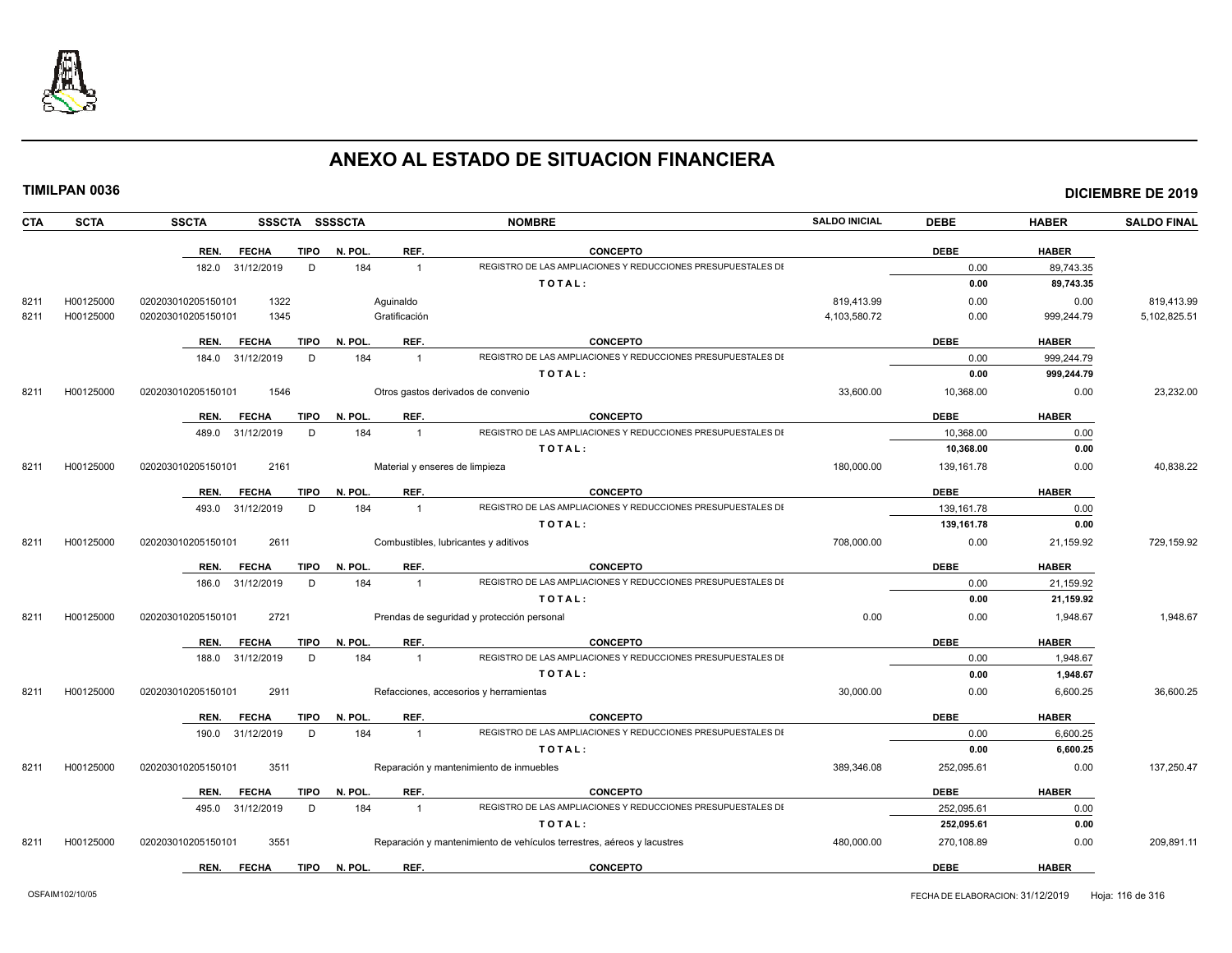

| <b>CTA</b> | <b>SCTA</b>     | <b>SSCTA</b>       | SSSCTA SSSSCTA |             |         |                                | <b>NOMBRE</b>                                                              | <b>SALDO INICIAL</b> | <b>DEBE</b>                      | <b>HABER</b> | <b>SALDO FINAL</b> |
|------------|-----------------|--------------------|----------------|-------------|---------|--------------------------------|----------------------------------------------------------------------------|----------------------|----------------------------------|--------------|--------------------|
|            |                 | 499.0 31/12/2019   |                | D           | 184     | $\overline{1}$                 | REGISTRO DE LAS AMPLIACIONES Y REDUCCIONES PRESUPUESTALES DI               |                      | 270,108.89                       | 0.00         |                    |
|            |                 |                    |                |             |         |                                | TOTAL:                                                                     |                      | 270,108.89                       | 0.00         |                    |
| 8211       | H00125000       | 020203010205150101 | 3571           |             |         |                                | Reparación, instalación y mantenimiento de maquinaria, equipo industrial y | 30,000.00            | 0.00                             | 8,537.07     | 38,537.07          |
|            |                 | REN.               | <b>FECHA</b>   | <b>TIPO</b> | N. POL. | REF.                           | <b>CONCEPTO</b>                                                            |                      | <b>DEBE</b>                      | <b>HABER</b> |                    |
|            |                 | 192.0              | 31/12/2019     | D           | 184     | $\overline{1}$                 | REGISTRO DE LAS AMPLIACIONES Y REDUCCIONES PRESUPUESTALES DI               |                      | 0.00                             | 8,537.07     |                    |
|            |                 |                    |                |             |         |                                | TOTAL:                                                                     |                      | 0.00                             | 8,537.07     |                    |
| 8211       | H00125000       | 020203010205150101 | 3922           |             |         | Otros impuestos y derechos     |                                                                            | 14,400.00            | 14,400.00                        | 0.00         | 0.00               |
|            |                 | REN.               | <b>FECHA</b>   | <b>TIPO</b> | N. POL. | REF.                           | <b>CONCEPTO</b>                                                            |                      | <b>DEBE</b>                      | <b>HABER</b> |                    |
|            |                 | 501.0              | 31/12/2019     | D           | 184     | $\overline{1}$                 | REGISTRO DE LAS AMPLIACIONES Y REDUCCIONES PRESUPUESTALES DI               |                      | 14,400.00                        | 0.00         |                    |
|            |                 |                    |                |             |         |                                | TOTAL:                                                                     |                      | 14,400.00                        | 0.00         |                    |
| 8211       | H00125000       | 020203010205160101 | 2111           |             |         | Materiales y útiles de oficina |                                                                            | 18,000.00            | 5,800.20                         | 0.00         | 12,199.80          |
|            |                 | REN.               | <b>FECHA</b>   | <b>TIPO</b> | N. POL. | REF.                           | <b>CONCEPTO</b>                                                            |                      | <b>DEBE</b>                      | <b>HABER</b> |                    |
|            |                 | 491.0              | 31/12/2019     | D           | 184     | $\overline{1}$                 | REGISTRO DE LAS AMPLIACIONES Y REDUCCIONES PRESUPUESTALES DI               |                      | 5,800.20                         | 0.00         |                    |
|            |                 |                    |                |             |         |                                | TOTAL:                                                                     |                      | 5,800.20                         | 0.00         |                    |
| 8211       | H00125000       | 020203010205250102 | 3551           |             |         |                                | Reparación y mantenimiento de vehículos terrestres, aéreos y lacustres     | 60,000.00            | 60,000.00                        | 0.00         | 0.00               |
|            |                 | REN.               | <b>FECHA</b>   | <b>TIPO</b> | N. POL. | REF.                           | <b>CONCEPTO</b>                                                            |                      | <b>DEBE</b>                      | <b>HABER</b> |                    |
|            |                 | 497.0              | 31/12/2019     | D           | 184     | $\overline{1}$                 | REGISTRO DE LAS AMPLIACIONES Y REDUCCIONES PRESUPUESTALES DI               |                      | 60,000.00                        | 0.00         |                    |
|            |                 |                    |                |             |         |                                | TOTAL:                                                                     |                      | 60,000.00                        | 0.00         |                    |
| 8211       | 101101000       | 020205010101150101 | 1131           |             |         | Sueldo base                    |                                                                            | 420,000.00           | 40,320.00                        | 0.00         | 379,680.00         |
|            |                 | REN.               | <b>FECHA</b>   | <b>TIPO</b> | N. POL. | REF.                           | <b>CONCEPTO</b>                                                            |                      | <b>DEBE</b>                      | <b>HABER</b> |                    |
|            |                 | 503.0              | 31/12/2019     | D           | 184     | $\overline{1}$                 | REGISTRO DE LAS AMPLIACIONES Y REDUCCIONES PRESUPUESTALES DI               |                      | 40,320.00                        | 0.00         |                    |
|            |                 |                    |                |             |         |                                | TOTAL:                                                                     |                      | 40,320.00                        | 0.00         |                    |
| 8211       | 101101000       | 020205010101150101 | 1222           |             |         |                                | Sueldos y salarios compactados al personal eventual                        | 204,000.00           | 0.00                             | 65,237.00    | 269,237.00         |
|            |                 | REN.               | <b>FECHA</b>   | <b>TIPO</b> | N. POL. | REF.                           | <b>CONCEPTO</b>                                                            |                      | <b>DEBE</b>                      | <b>HABER</b> |                    |
|            |                 | 194.0 31/12/2019   |                | D           | 184     | $\overline{1}$                 | REGISTRO DE LAS AMPLIACIONES Y REDUCCIONES PRESUPUESTALES DI               |                      | 0.00                             | 65,237.00    |                    |
|            |                 |                    |                |             |         |                                | TOTAL:                                                                     |                      | 0.00                             | 65,237.00    |                    |
| 8211       | 101101000       | 020205010101150101 | 1321           |             |         | Prima vacacional               |                                                                            | 8,547.91             | 0.00                             | 6,303.09     | 14,851.00          |
|            |                 | REN.               | <b>FECHA</b>   | <b>TIPO</b> | N. POL. | REF.                           | <b>CONCEPTO</b>                                                            |                      | <b>DEBE</b>                      | <b>HABER</b> |                    |
|            |                 | 196.0 31/12/2019   |                | D           | 184     | $\overline{1}$                 | REGISTRO DE LAS AMPLIACIONES Y REDUCCIONES PRESUPUESTALES DI               |                      | 0.00                             | 6,303.09     |                    |
|            |                 |                    |                |             |         |                                | TOTAL:                                                                     |                      | 0.00                             | 6,303.09     |                    |
| 8211       | 101101000       | 020205010101150101 | 1322           |             |         | Aquinaldo                      |                                                                            | 68,383.26            | 2,869.85                         | 0.00         | 65,513.41          |
|            |                 | REN.               | <b>FECHA</b>   | <b>TIPO</b> | N. POL. | REF.                           | <b>CONCEPTO</b>                                                            |                      | <b>DEBE</b>                      | <b>HABER</b> |                    |
|            |                 | 505.0 31/12/2019   |                | D           | 184     | $\overline{1}$                 | REGISTRO DE LAS AMPLIACIONES Y REDUCCIONES PRESUPUESTALES DI               |                      | 2,869.85                         | 0.00         |                    |
|            |                 |                    |                |             |         |                                | TOTAL:                                                                     |                      | 2,869.85                         | 0.00         |                    |
| 8211       | 101101000       | 020205010101150101 | 1345           |             |         | Gratificación                  |                                                                            | 487,824.96           | 25,941.37                        | 0.00         | 461,883.59         |
|            | OSFAIM102/10/05 |                    |                |             |         |                                |                                                                            |                      | FECHA DE ELABORACION: 31/12/2019 |              | Hoja: 117 de 316   |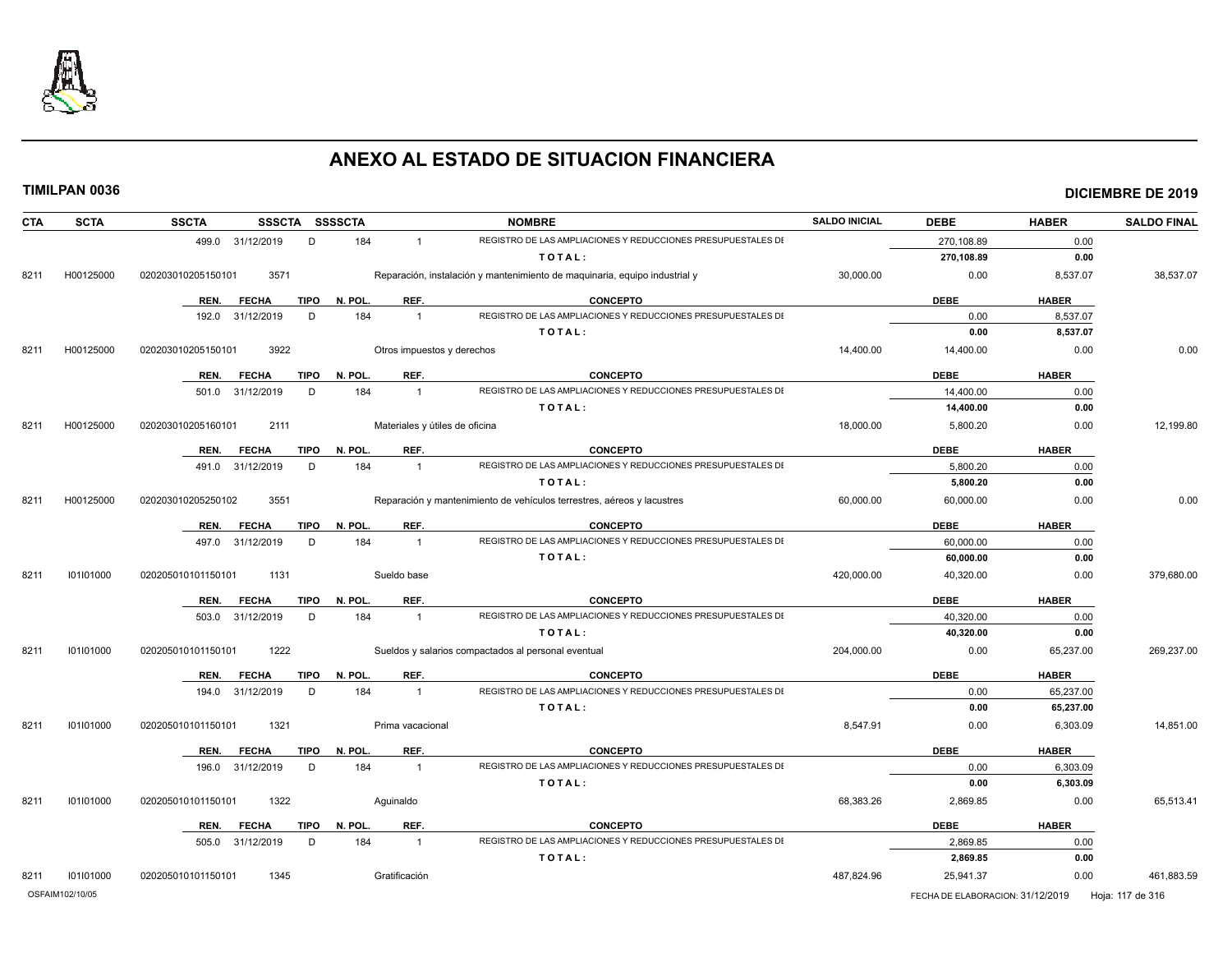

|--|

| TIMILPAN 0036 |  |  |  |  |  |  |  |
|---------------|--|--|--|--|--|--|--|
|---------------|--|--|--|--|--|--|--|

| <b>CTA</b> | <b>SCTA</b> | <b>SSCTA</b>         |             | SSSCTA SSSSCTA |                  | <b>NOMBRE</b>                                                | <b>SALDO INICIAL</b> | <b>DEBE</b> | <b>HABER</b> | <b>SALDO FINAL</b> |
|------------|-------------|----------------------|-------------|----------------|------------------|--------------------------------------------------------------|----------------------|-------------|--------------|--------------------|
|            |             | <b>FECHA</b><br>REN. | <b>TIPO</b> | N. POL.        | REF.             | <b>CONCEPTO</b>                                              |                      | <b>DEBE</b> | <b>HABER</b> |                    |
|            |             | 507.0 31/12/2019     | D           | 184            | $\overline{1}$   | REGISTRO DE LAS AMPLIACIONES Y REDUCCIONES PRESUPUESTALES DI |                      | 25,941.37   | 0.00         |                    |
|            |             |                      |             |                |                  | TOTAL:                                                       |                      | 25,941.37   | 0.00         |                    |
| 8211       | 101101000   | 020205010101150101   | 2611        |                |                  | Combustibles, lubricantes y aditivos                         | 18,000.00            | 11,515.00   | 0.00         | 6,485.00           |
|            |             | REN.<br><b>FECHA</b> | <b>TIPO</b> | N. POL.        | REF.             | <b>CONCEPTO</b>                                              |                      | <b>DEBE</b> | <b>HABER</b> |                    |
|            |             | 511.0 31/12/2019     | D           | 184            | $\mathbf{1}$     | REGISTRO DE LAS AMPLIACIONES Y REDUCCIONES PRESUPUESTALES DI |                      | 11,515.00   | 0.00         |                    |
|            |             |                      |             |                |                  | TOTAL:                                                       |                      | 11,515.00   | 0.00         |                    |
| 8211       | 101101000   | 020205010101160101   | 2111        |                |                  | Materiales y útiles de oficina                               | 10,320.00            | 7,789.96    | 0.00         | 2,530.04           |
|            |             | <b>FECHA</b><br>REN. | <b>TIPO</b> | N. POL.        | REF.             | CONCEPTO                                                     |                      | <b>DEBE</b> | <b>HABER</b> |                    |
|            |             | 509.0<br>31/12/2019  | D           | 184            | $\overline{1}$   | REGISTRO DE LAS AMPLIACIONES Y REDUCCIONES PRESUPUESTALES DI |                      | 7,789.96    | 0.00         |                    |
|            |             |                      |             |                |                  | TOTAL:                                                       |                      | 7,789.96    | 0.00         |                    |
| 8211       | K00K00000   | 010304010101150101   | 1131        |                | Sueldo base      |                                                              | 576,000.00           | 0.00        | 68,000.00    | 644,000.00         |
|            |             | <b>FECHA</b><br>REN. | <b>TIPO</b> | N. POL.        | REF.             | <b>CONCEPTO</b>                                              |                      | <b>DEBE</b> | <b>HABER</b> |                    |
|            |             | 198.0 31/12/2019     | D           | 184            | $\overline{1}$   | REGISTRO DE LAS AMPLIACIONES Y REDUCCIONES PRESUPUESTALES DI |                      | 0.00        | 68.000.00    |                    |
|            |             |                      |             |                |                  | TOTAL:                                                       |                      | 0.00        | 68,000.00    |                    |
| 8211       | K00K00000   | 010304010101150101   | 1222        |                |                  | Sueldos y salarios compactados al personal eventual          | 168,000.00           | 0.00        | 182,173.00   | 350,173.00         |
|            |             | REN.<br><b>FECHA</b> | TIPO        | N. POL.        | REF.             | <b>CONCEPTO</b>                                              |                      | <b>DEBE</b> | <b>HABER</b> |                    |
|            |             | 200.0 31/12/2019     | D           | 184            | $\mathbf{1}$     | REGISTRO DE LAS AMPLIACIONES Y REDUCCIONES PRESUPUESTALES DI |                      | 0.00        | 182,173.00   |                    |
|            |             |                      |             |                |                  | TOTAL:                                                       |                      | 0.00        | 182,173.00   |                    |
| 8211       | K00K00000   | 010304010101150101   | 1321        |                | Prima vacacional |                                                              | 10,191.74            | 0.00        | 14,173.26    | 24,365.00          |
|            |             | REN.<br>FECHA        |             | TIPO N. POL.   | REF.             | <b>CONCEPTO</b>                                              |                      | <b>DEBE</b> | <b>HABER</b> |                    |
|            |             | 202.0 31/12/2019     | D           | 184            | $\overline{1}$   | REGISTRO DE LAS AMPLIACIONES Y REDUCCIONES PRESUPUESTALES DI |                      | 0.00        | 14,173.26    |                    |
|            |             |                      |             |                |                  | TOTAL:                                                       |                      | 0.00        | 14,173.26    |                    |
| 8211       | K00K00000   | 010304010101150101   | 1322        |                | Aquinaldo        |                                                              | 81,533.89            | 0.00        | 25,583.11    | 107,117.00         |
|            |             | REN.<br><b>FECHA</b> | <b>TIPO</b> | N. POL.        | REF.             | <b>CONCEPTO</b>                                              |                      | <b>DEBE</b> | <b>HABER</b> |                    |
|            |             | 31/12/2019<br>204.0  | D           | 184            | $\overline{1}$   | REGISTRO DE LAS AMPLIACIONES Y REDUCCIONES PRESUPUESTALES DI |                      | 0.00        | 25,583.11    |                    |
|            |             |                      |             |                |                  | TOTAL:                                                       |                      | 0.00        | 25,583.11    |                    |
| 8211       | K00K00000   | 010304010101150101   | 1345        |                | Gratificación    |                                                              | 402,753.12           | 0.00        | 167,629.33   | 570,382.45         |
|            |             | REN.<br><b>FECHA</b> | <b>TIPO</b> | N. POL.        | REF.             | <b>CONCEPTO</b>                                              |                      | <b>DEBE</b> | <b>HABER</b> |                    |
|            |             | 206.0 31/12/2019     | D           | 184            | $\overline{1}$   | REGISTRO DE LAS AMPLIACIONES Y REDUCCIONES PRESUPUESTALES DI |                      | 0.00        | 167,629.33   |                    |
|            |             |                      |             |                |                  | TOTAL:                                                       |                      | 0.00        | 167,629.33   |                    |
| 8211       | K00K00000   | 010304010101150101   | 2611        |                |                  | Combustibles, lubricantes y aditivos                         | 24,000.00            | 13,212.00   | 0.00         | 10,788.00          |
|            |             | <b>FECHA</b><br>REN. | TIPO        | N. POL.        | REF.             | <b>CONCEPTO</b>                                              |                      | <b>DEBE</b> | <b>HABER</b> |                    |
|            |             | 515.0 31/12/2019     | D           | 184            |                  | REGISTRO DE LAS AMPLIACIONES Y REDUCCIONES PRESUPUESTALES DI |                      | 13,212.00   | 0.00         |                    |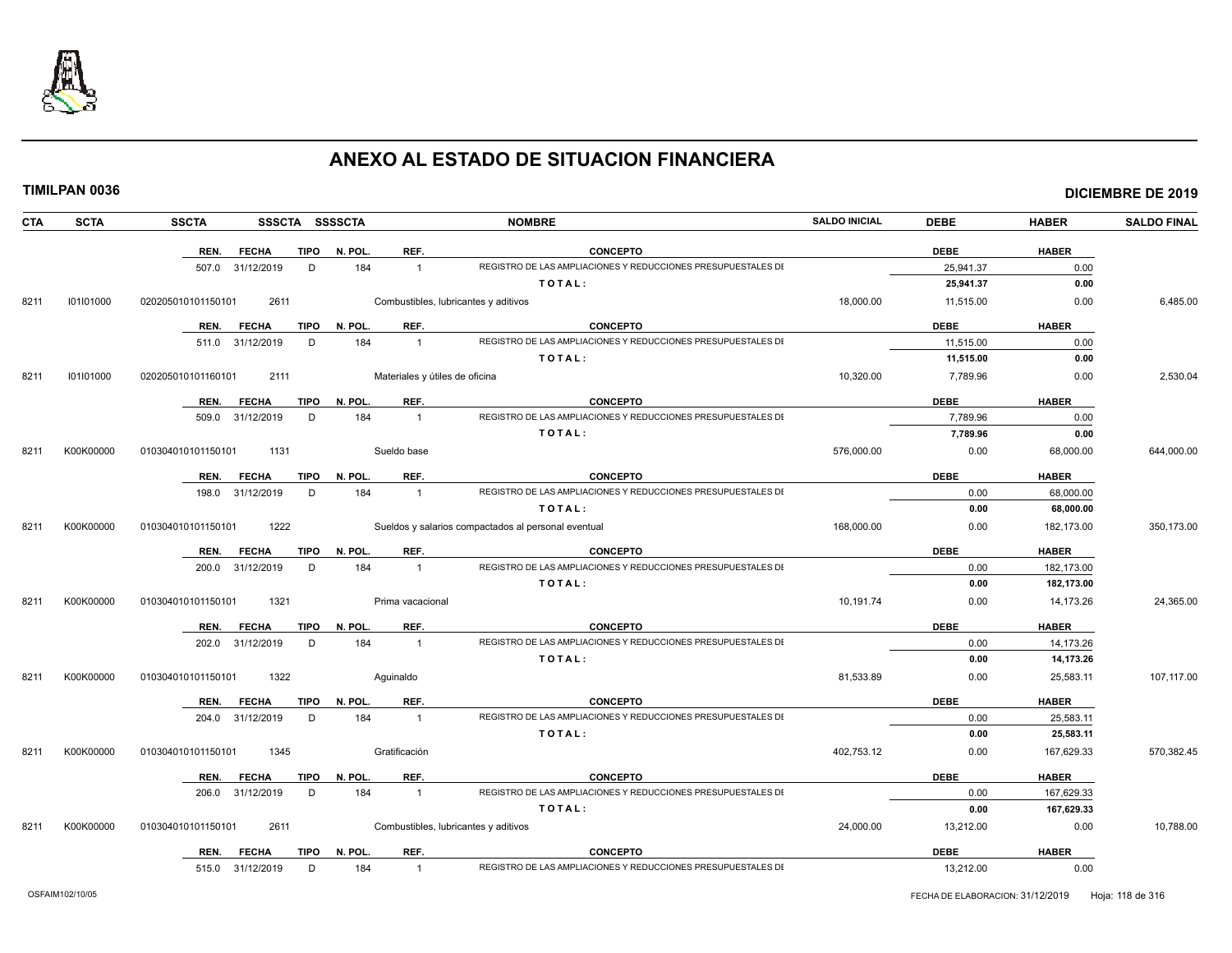

|  |  |  |  |  |  | TIMILPAN 0036 |  |
|--|--|--|--|--|--|---------------|--|
|  |  |  |  |  |  |               |  |

| TOTAL:<br>13,212.00<br>0.00<br>K00K00000<br>3821<br>Gastos de ceremonias oficiales y de orden social<br>0.00<br>0.00<br>10,440.00<br>8211<br>010304010101150101<br>REF.<br><b>TIPO</b><br>N. POL.<br><b>CONCEPTO</b><br><b>DEBE</b><br><b>HABER</b><br>REN.<br><b>FECHA</b><br>REGISTRO DE LAS AMPLIACIONES Y REDUCCIONES PRESUPUESTALES DI<br>31/12/2019<br>D<br>184<br>0.00<br>10,440.00<br>210.0<br>$\mathbf{1}$<br>TOTAL:<br>0.00<br>10,440.00<br>Materiales y útiles de oficina<br>19,200.00<br>K00K00000<br>2111<br>13,562.80<br>0.00<br>8211<br>010304010101160101<br>REF.<br><b>CONCEPTO</b><br><b>TIPO</b><br>N. POL.<br><b>DEBE</b><br><b>HABER</b><br>REN.<br><b>FECHA</b><br>REGISTRO DE LAS AMPLIACIONES Y REDUCCIONES PRESUPUESTALES DI<br>31/12/2019<br>D<br>184<br>13,562.80<br>0.00<br>513.0<br>$\mathbf{1}$<br>13,562.80<br>0.00<br>TOTAL:<br>K00K00000<br>2141<br>0.00<br>0.00<br>8211<br>010304010101160101<br>Materiales y útiles para el procesamiento en equipos y bienes informáticos<br>4,455.00<br>REF.<br><b>CONCEPTO</b><br><b>DEBE</b><br><b>HABER</b><br>REN.<br><b>FECHA</b><br>TIPO<br>N. POL.<br>REGISTRO DE LAS AMPLIACIONES Y REDUCCIONES PRESUPUESTALES DI<br>D<br>184<br>0.00<br>4,455.00<br>208.0<br>31/12/2019<br>$\mathbf{1}$<br>TOTAL:<br>0.00<br>4,455.00<br>L00118000<br>1131<br>198,460.08<br>8211<br>010502020101150101<br>Sueldo base<br>0.00<br>13,039.92<br>REF.<br><b>CONCEPTO</b><br><b>DEBE</b><br><b>TIPO</b><br>N. POL.<br><b>HABER</b><br>REN.<br><b>FECHA</b><br>REGISTRO DE LAS AMPLIACIONES Y REDUCCIONES PRESUPUESTALES DI<br>212.0 31/12/2019<br>D<br>184<br>0.00<br>13,039.92<br>$\overline{1}$<br>TOTAL:<br>0.00<br>13,039.92<br>8211<br>L00118000<br>1222<br>Sueldos y salarios compactados al personal eventual<br>182,151.60<br>30,240.00<br>0.00<br>010502020101150101<br>REF.<br><b>CONCEPTO</b><br><b>DEBE</b><br><b>HABER</b><br>REN.<br><b>FECHA</b><br>TIPO<br>N. POL.<br>REGISTRO DE LAS AMPLIACIONES Y REDUCCIONES PRESUPUESTALES DI<br>517.0 31/12/2019<br>D<br>184<br>30,240.00<br>0.00<br>$\mathbf{1}$ | 10,440.00<br>5,637.20 |
|-----------------------------------------------------------------------------------------------------------------------------------------------------------------------------------------------------------------------------------------------------------------------------------------------------------------------------------------------------------------------------------------------------------------------------------------------------------------------------------------------------------------------------------------------------------------------------------------------------------------------------------------------------------------------------------------------------------------------------------------------------------------------------------------------------------------------------------------------------------------------------------------------------------------------------------------------------------------------------------------------------------------------------------------------------------------------------------------------------------------------------------------------------------------------------------------------------------------------------------------------------------------------------------------------------------------------------------------------------------------------------------------------------------------------------------------------------------------------------------------------------------------------------------------------------------------------------------------------------------------------------------------------------------------------------------------------------------------------------------------------------------------------------------------------------------------------------------------------------------------------------------------------------------------------------------------------------------------------------------------------------------------------------------------------------------------------------------|-----------------------|
|                                                                                                                                                                                                                                                                                                                                                                                                                                                                                                                                                                                                                                                                                                                                                                                                                                                                                                                                                                                                                                                                                                                                                                                                                                                                                                                                                                                                                                                                                                                                                                                                                                                                                                                                                                                                                                                                                                                                                                                                                                                                                   |                       |
|                                                                                                                                                                                                                                                                                                                                                                                                                                                                                                                                                                                                                                                                                                                                                                                                                                                                                                                                                                                                                                                                                                                                                                                                                                                                                                                                                                                                                                                                                                                                                                                                                                                                                                                                                                                                                                                                                                                                                                                                                                                                                   |                       |
|                                                                                                                                                                                                                                                                                                                                                                                                                                                                                                                                                                                                                                                                                                                                                                                                                                                                                                                                                                                                                                                                                                                                                                                                                                                                                                                                                                                                                                                                                                                                                                                                                                                                                                                                                                                                                                                                                                                                                                                                                                                                                   |                       |
|                                                                                                                                                                                                                                                                                                                                                                                                                                                                                                                                                                                                                                                                                                                                                                                                                                                                                                                                                                                                                                                                                                                                                                                                                                                                                                                                                                                                                                                                                                                                                                                                                                                                                                                                                                                                                                                                                                                                                                                                                                                                                   |                       |
|                                                                                                                                                                                                                                                                                                                                                                                                                                                                                                                                                                                                                                                                                                                                                                                                                                                                                                                                                                                                                                                                                                                                                                                                                                                                                                                                                                                                                                                                                                                                                                                                                                                                                                                                                                                                                                                                                                                                                                                                                                                                                   |                       |
|                                                                                                                                                                                                                                                                                                                                                                                                                                                                                                                                                                                                                                                                                                                                                                                                                                                                                                                                                                                                                                                                                                                                                                                                                                                                                                                                                                                                                                                                                                                                                                                                                                                                                                                                                                                                                                                                                                                                                                                                                                                                                   |                       |
|                                                                                                                                                                                                                                                                                                                                                                                                                                                                                                                                                                                                                                                                                                                                                                                                                                                                                                                                                                                                                                                                                                                                                                                                                                                                                                                                                                                                                                                                                                                                                                                                                                                                                                                                                                                                                                                                                                                                                                                                                                                                                   |                       |
|                                                                                                                                                                                                                                                                                                                                                                                                                                                                                                                                                                                                                                                                                                                                                                                                                                                                                                                                                                                                                                                                                                                                                                                                                                                                                                                                                                                                                                                                                                                                                                                                                                                                                                                                                                                                                                                                                                                                                                                                                                                                                   |                       |
|                                                                                                                                                                                                                                                                                                                                                                                                                                                                                                                                                                                                                                                                                                                                                                                                                                                                                                                                                                                                                                                                                                                                                                                                                                                                                                                                                                                                                                                                                                                                                                                                                                                                                                                                                                                                                                                                                                                                                                                                                                                                                   |                       |
|                                                                                                                                                                                                                                                                                                                                                                                                                                                                                                                                                                                                                                                                                                                                                                                                                                                                                                                                                                                                                                                                                                                                                                                                                                                                                                                                                                                                                                                                                                                                                                                                                                                                                                                                                                                                                                                                                                                                                                                                                                                                                   |                       |
|                                                                                                                                                                                                                                                                                                                                                                                                                                                                                                                                                                                                                                                                                                                                                                                                                                                                                                                                                                                                                                                                                                                                                                                                                                                                                                                                                                                                                                                                                                                                                                                                                                                                                                                                                                                                                                                                                                                                                                                                                                                                                   | 4,455.00              |
|                                                                                                                                                                                                                                                                                                                                                                                                                                                                                                                                                                                                                                                                                                                                                                                                                                                                                                                                                                                                                                                                                                                                                                                                                                                                                                                                                                                                                                                                                                                                                                                                                                                                                                                                                                                                                                                                                                                                                                                                                                                                                   |                       |
|                                                                                                                                                                                                                                                                                                                                                                                                                                                                                                                                                                                                                                                                                                                                                                                                                                                                                                                                                                                                                                                                                                                                                                                                                                                                                                                                                                                                                                                                                                                                                                                                                                                                                                                                                                                                                                                                                                                                                                                                                                                                                   |                       |
|                                                                                                                                                                                                                                                                                                                                                                                                                                                                                                                                                                                                                                                                                                                                                                                                                                                                                                                                                                                                                                                                                                                                                                                                                                                                                                                                                                                                                                                                                                                                                                                                                                                                                                                                                                                                                                                                                                                                                                                                                                                                                   |                       |
|                                                                                                                                                                                                                                                                                                                                                                                                                                                                                                                                                                                                                                                                                                                                                                                                                                                                                                                                                                                                                                                                                                                                                                                                                                                                                                                                                                                                                                                                                                                                                                                                                                                                                                                                                                                                                                                                                                                                                                                                                                                                                   | 211,500.00            |
|                                                                                                                                                                                                                                                                                                                                                                                                                                                                                                                                                                                                                                                                                                                                                                                                                                                                                                                                                                                                                                                                                                                                                                                                                                                                                                                                                                                                                                                                                                                                                                                                                                                                                                                                                                                                                                                                                                                                                                                                                                                                                   |                       |
|                                                                                                                                                                                                                                                                                                                                                                                                                                                                                                                                                                                                                                                                                                                                                                                                                                                                                                                                                                                                                                                                                                                                                                                                                                                                                                                                                                                                                                                                                                                                                                                                                                                                                                                                                                                                                                                                                                                                                                                                                                                                                   |                       |
|                                                                                                                                                                                                                                                                                                                                                                                                                                                                                                                                                                                                                                                                                                                                                                                                                                                                                                                                                                                                                                                                                                                                                                                                                                                                                                                                                                                                                                                                                                                                                                                                                                                                                                                                                                                                                                                                                                                                                                                                                                                                                   |                       |
|                                                                                                                                                                                                                                                                                                                                                                                                                                                                                                                                                                                                                                                                                                                                                                                                                                                                                                                                                                                                                                                                                                                                                                                                                                                                                                                                                                                                                                                                                                                                                                                                                                                                                                                                                                                                                                                                                                                                                                                                                                                                                   | 151,911.60            |
|                                                                                                                                                                                                                                                                                                                                                                                                                                                                                                                                                                                                                                                                                                                                                                                                                                                                                                                                                                                                                                                                                                                                                                                                                                                                                                                                                                                                                                                                                                                                                                                                                                                                                                                                                                                                                                                                                                                                                                                                                                                                                   |                       |
|                                                                                                                                                                                                                                                                                                                                                                                                                                                                                                                                                                                                                                                                                                                                                                                                                                                                                                                                                                                                                                                                                                                                                                                                                                                                                                                                                                                                                                                                                                                                                                                                                                                                                                                                                                                                                                                                                                                                                                                                                                                                                   |                       |
| TOTAL:<br>30,240.00<br>0.00                                                                                                                                                                                                                                                                                                                                                                                                                                                                                                                                                                                                                                                                                                                                                                                                                                                                                                                                                                                                                                                                                                                                                                                                                                                                                                                                                                                                                                                                                                                                                                                                                                                                                                                                                                                                                                                                                                                                                                                                                                                       |                       |
|                                                                                                                                                                                                                                                                                                                                                                                                                                                                                                                                                                                                                                                                                                                                                                                                                                                                                                                                                                                                                                                                                                                                                                                                                                                                                                                                                                                                                                                                                                                                                                                                                                                                                                                                                                                                                                                                                                                                                                                                                                                                                   |                       |
| 5,213.84<br>8211<br>L00118000<br>010502020101150101<br>1321<br>Prima vacacional<br>0.00<br>3,698.16                                                                                                                                                                                                                                                                                                                                                                                                                                                                                                                                                                                                                                                                                                                                                                                                                                                                                                                                                                                                                                                                                                                                                                                                                                                                                                                                                                                                                                                                                                                                                                                                                                                                                                                                                                                                                                                                                                                                                                               | 8,912.00              |
| REF.<br><b>CONCEPTO</b><br><b>DEBE</b><br><b>HABER</b><br><b>TIPO</b><br>N. POL<br>REN.<br><b>FECHA</b>                                                                                                                                                                                                                                                                                                                                                                                                                                                                                                                                                                                                                                                                                                                                                                                                                                                                                                                                                                                                                                                                                                                                                                                                                                                                                                                                                                                                                                                                                                                                                                                                                                                                                                                                                                                                                                                                                                                                                                           |                       |
| 184<br>REGISTRO DE LAS AMPLIACIONES Y REDUCCIONES PRESUPUESTALES DI<br>31/12/2019<br>D<br>0.00<br>3,698.16<br>214.0<br>$\overline{1}$                                                                                                                                                                                                                                                                                                                                                                                                                                                                                                                                                                                                                                                                                                                                                                                                                                                                                                                                                                                                                                                                                                                                                                                                                                                                                                                                                                                                                                                                                                                                                                                                                                                                                                                                                                                                                                                                                                                                             |                       |
| TOTAL:<br>0.00<br>3,698.16                                                                                                                                                                                                                                                                                                                                                                                                                                                                                                                                                                                                                                                                                                                                                                                                                                                                                                                                                                                                                                                                                                                                                                                                                                                                                                                                                                                                                                                                                                                                                                                                                                                                                                                                                                                                                                                                                                                                                                                                                                                        |                       |
| 1322<br>41,710.69<br>8211<br>L00118000<br>010502020101150101<br>Aquinaldo<br>0.00<br>73.31                                                                                                                                                                                                                                                                                                                                                                                                                                                                                                                                                                                                                                                                                                                                                                                                                                                                                                                                                                                                                                                                                                                                                                                                                                                                                                                                                                                                                                                                                                                                                                                                                                                                                                                                                                                                                                                                                                                                                                                        | 41,784.00             |
| REF.<br><b>CONCEPTO</b><br><b>DEBE</b><br><b>HABER</b><br><b>TIPO</b><br>N. POL.<br>REN.<br><b>FECHA</b>                                                                                                                                                                                                                                                                                                                                                                                                                                                                                                                                                                                                                                                                                                                                                                                                                                                                                                                                                                                                                                                                                                                                                                                                                                                                                                                                                                                                                                                                                                                                                                                                                                                                                                                                                                                                                                                                                                                                                                          |                       |
| REGISTRO DE LAS AMPLIACIONES Y REDUCCIONES PRESUPUESTALES DI<br>184<br>0.00<br>73.31<br>216.0 31/12/2019<br>D<br>$\mathbf{1}$                                                                                                                                                                                                                                                                                                                                                                                                                                                                                                                                                                                                                                                                                                                                                                                                                                                                                                                                                                                                                                                                                                                                                                                                                                                                                                                                                                                                                                                                                                                                                                                                                                                                                                                                                                                                                                                                                                                                                     |                       |
| TOTAL:<br>0.00<br>73.31                                                                                                                                                                                                                                                                                                                                                                                                                                                                                                                                                                                                                                                                                                                                                                                                                                                                                                                                                                                                                                                                                                                                                                                                                                                                                                                                                                                                                                                                                                                                                                                                                                                                                                                                                                                                                                                                                                                                                                                                                                                           |                       |
| 239,571.12<br>L00118000<br>010502020101150101<br>1345<br>Gratificación<br>21,845.53<br>0.00<br>8211                                                                                                                                                                                                                                                                                                                                                                                                                                                                                                                                                                                                                                                                                                                                                                                                                                                                                                                                                                                                                                                                                                                                                                                                                                                                                                                                                                                                                                                                                                                                                                                                                                                                                                                                                                                                                                                                                                                                                                               | 217,725.59            |
| REF.<br><b>CONCEPTO</b><br><b>HABER</b><br><b>TIPO</b><br>N. POL.<br><b>DEBE</b><br>REN.<br><b>FECHA</b>                                                                                                                                                                                                                                                                                                                                                                                                                                                                                                                                                                                                                                                                                                                                                                                                                                                                                                                                                                                                                                                                                                                                                                                                                                                                                                                                                                                                                                                                                                                                                                                                                                                                                                                                                                                                                                                                                                                                                                          |                       |
| REGISTRO DE LAS AMPLIACIONES Y REDUCCIONES PRESUPUESTALES DI<br>519.0 31/12/2019<br>184<br>D<br>21,845.53<br>0.00<br>$\overline{1}$                                                                                                                                                                                                                                                                                                                                                                                                                                                                                                                                                                                                                                                                                                                                                                                                                                                                                                                                                                                                                                                                                                                                                                                                                                                                                                                                                                                                                                                                                                                                                                                                                                                                                                                                                                                                                                                                                                                                               |                       |
| TOTAL:<br>21,845.53<br>0.00                                                                                                                                                                                                                                                                                                                                                                                                                                                                                                                                                                                                                                                                                                                                                                                                                                                                                                                                                                                                                                                                                                                                                                                                                                                                                                                                                                                                                                                                                                                                                                                                                                                                                                                                                                                                                                                                                                                                                                                                                                                       |                       |
| L00118000<br>010502020101150101<br>2611<br>Combustibles, lubricantes y aditivos<br>9.000.00<br>7,350.00<br>0.00<br>8211                                                                                                                                                                                                                                                                                                                                                                                                                                                                                                                                                                                                                                                                                                                                                                                                                                                                                                                                                                                                                                                                                                                                                                                                                                                                                                                                                                                                                                                                                                                                                                                                                                                                                                                                                                                                                                                                                                                                                           |                       |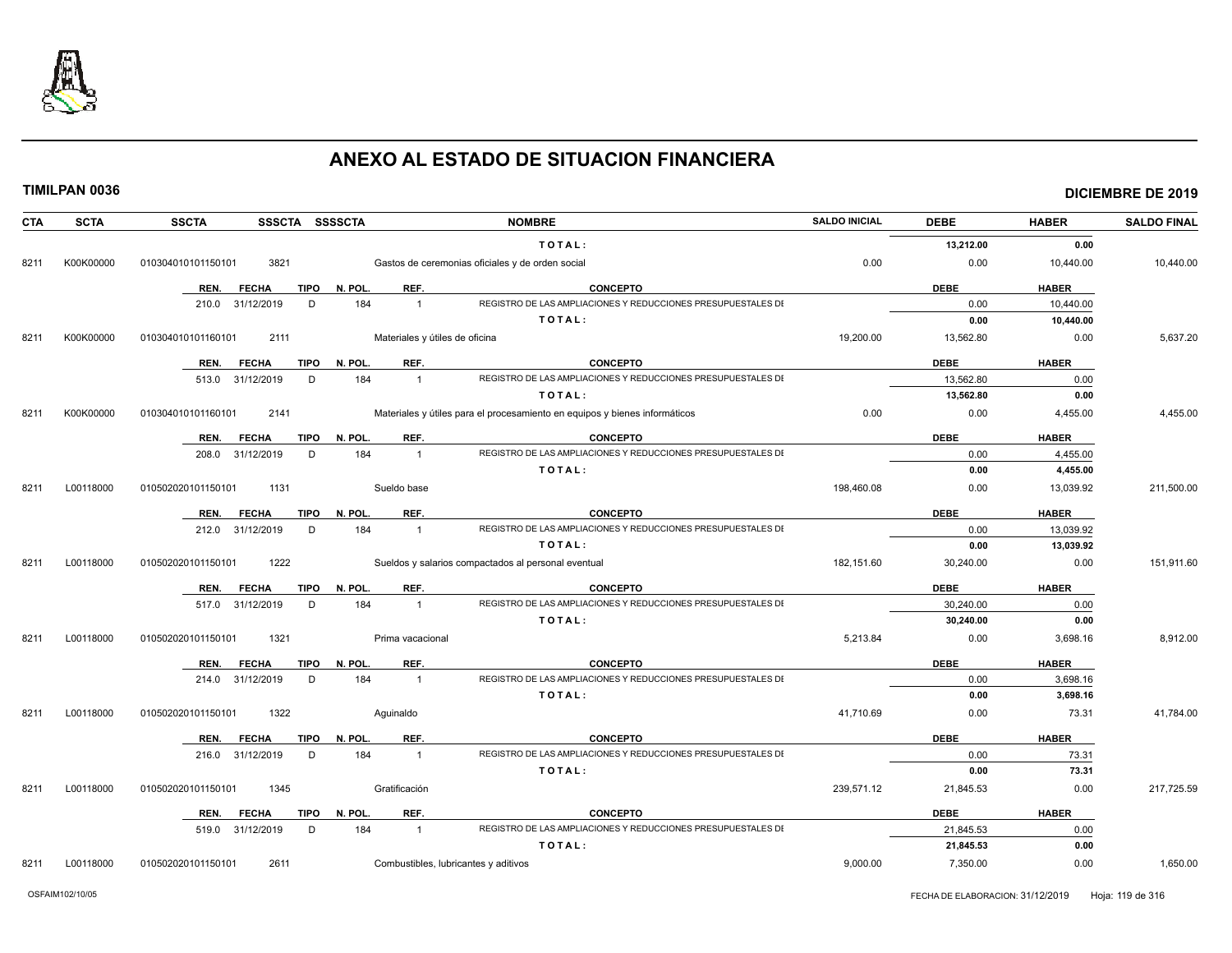

|--|

|  | TIMILPAN 0036 |
|--|---------------|
|--|---------------|

| CTA  | <b>SCTA</b> | <b>SSCTA</b><br>SSSCTA SSSSCTA      |                      | <b>NOMBRE</b>                                                                  | <b>SALDO INICIAL</b> | <b>DEBE</b> | <b>HABER</b> | <b>SALDO FINAL</b> |
|------|-------------|-------------------------------------|----------------------|--------------------------------------------------------------------------------|----------------------|-------------|--------------|--------------------|
|      |             | <b>FECHA</b><br><b>TIPO</b><br>REN. | N. POL.<br>REF.      | <b>CONCEPTO</b>                                                                |                      | <b>DEBE</b> | <b>HABER</b> |                    |
|      |             | 521.0 31/12/2019<br>D               | 184                  | REGISTRO DE LAS AMPLIACIONES Y REDUCCIONES PRESUPUESTALES DI<br>$\overline{1}$ |                      | 7,350.00    | 0.00         |                    |
|      |             |                                     |                      | TOTAL:                                                                         |                      | 7,350.00    | 0.00         |                    |
| 8211 | L00118000   | 2111<br>010502020101160101          |                      | Materiales y útiles de oficina                                                 | 18,000.00            | 0.00        | 424.00       | 18,424.00          |
|      |             | <b>FECHA</b><br><b>TIPO</b><br>REN. | N. POL.<br>REF.      | <b>CONCEPTO</b>                                                                |                      | <b>DEBE</b> | <b>HABER</b> |                    |
|      |             | 218.0 31/12/2019<br>D               | 184                  | REGISTRO DE LAS AMPLIACIONES Y REDUCCIONES PRESUPUESTALES DI<br>$\overline{1}$ |                      | 0.00        | 424.00       |                    |
|      |             |                                     |                      | TOTAL:                                                                         |                      | 0.00        | 424.00       |                    |
| 8211 | L00119000   | 1131<br>010502050203150101          | Sueldo base          |                                                                                | 1,220,670.00         | 31,854.40   | 0.00         | 1,188,815.60       |
|      |             | <b>FECHA</b><br><b>TIPO</b><br>REN. | N. POL.<br>REF.      | <b>CONCEPTO</b>                                                                |                      | <b>DEBE</b> | <b>HABER</b> |                    |
|      |             | 31/12/2019<br>D<br>523.0            | 184                  | REGISTRO DE LAS AMPLIACIONES Y REDUCCIONES PRESUPUESTALES DI<br>$\mathbf{1}$   |                      | 31,854.40   | 0.00         |                    |
|      |             |                                     |                      | TOTAL:                                                                         |                      | 31,854.40   | 0.00         |                    |
| 8211 | L00119000   | 010502050203150101<br>1222          |                      | Sueldos y salarios compactados al personal eventual                            | 482,400.00           | 26,913.66   | 0.00         | 455,486.34         |
|      |             | <b>FECHA</b><br><b>TIPO</b><br>REN. | N. POL.<br>REF.      | CONCEPTO                                                                       |                      | <b>DEBE</b> | <b>HABER</b> |                    |
|      |             | 525.0 31/12/2019<br>D               | 184                  | REGISTRO DE LAS AMPLIACIONES Y REDUCCIONES PRESUPUESTALES DI<br>$\overline{1}$ |                      | 26.913.66   | 0.00         |                    |
|      |             |                                     |                      | TOTAL:                                                                         |                      | 26,913.66   | 0.00         |                    |
| 8211 | L00119000   | 010502050203150101<br>1311          |                      | Prima por año de servicio                                                      | 7,200.00             | 96.00       | 0.00         | 7,104.00           |
|      |             | REN.<br><b>FECHA</b><br>TIPO        | REF.<br>N. POL.      | <b>CONCEPTO</b>                                                                |                      | <b>DEBE</b> | <b>HABER</b> |                    |
|      |             | 527.0 31/12/2019<br>D               | 184                  | REGISTRO DE LAS AMPLIACIONES Y REDUCCIONES PRESUPUESTALES DI<br>$\mathbf{1}$   |                      | 96.00       | 0.00         |                    |
|      |             |                                     |                      | TOTAL:                                                                         |                      | 96.00       | 0.00         |                    |
| 8211 | L00119000   | 010502050203150101<br>1321          | Prima vacacional     |                                                                                | 33,254.90            | 0.00        | 12,827.10    | 46,082.00          |
|      |             | <b>FECHA</b><br>REN.                | REF.<br>TIPO N. POL. | <b>CONCEPTO</b>                                                                |                      | <b>DEBE</b> | <b>HABER</b> |                    |
|      |             | 220.0 31/12/2019<br>D               | 184                  | REGISTRO DE LAS AMPLIACIONES Y REDUCCIONES PRESUPUESTALES DI<br>$\mathbf{1}$   |                      | 0.00        | 12,827.10    |                    |
|      |             |                                     |                      | TOTAL:                                                                         |                      | 0.00        | 12,827.10    |                    |
| 8211 | L00119000   | 1322<br>010502050203150101          | Aquinaldo            |                                                                                | 204,016.12           | 9,148.84    | 0.00         | 194,867.28         |
|      |             | <b>TIPO</b><br>REN.<br><b>FECHA</b> | N. POL.<br>REF.      | <b>CONCEPTO</b>                                                                |                      | <b>DEBE</b> | <b>HABER</b> |                    |
|      |             | 31/12/2019<br>D<br>529.0            | 184                  | REGISTRO DE LAS AMPLIACIONES Y REDUCCIONES PRESUPUESTALES DI<br>$\overline{1}$ |                      | 9,148.84    | 0.00         |                    |
|      |             |                                     |                      | TOTAL:                                                                         |                      | 9,148.84    | 0.00         |                    |
| 8211 | L00119000   | 010502050203150101<br>1345          | Gratificación        |                                                                                | 799,513.92           | 0.00        | 94,603.90    | 894,117.82         |
|      |             | <b>FECHA</b><br>TIPO<br>REN.        | N. POL.<br>REF.      | CONCEPTO                                                                       |                      | <b>DEBE</b> | <b>HABER</b> |                    |
|      |             | 222.0 31/12/2019<br>D               | 184                  | REGISTRO DE LAS AMPLIACIONES Y REDUCCIONES PRESUPUESTALES DI<br>$\mathbf{1}$   |                      | 0.00        | 94,603.90    |                    |
|      |             |                                     |                      | TOTAL:                                                                         |                      | 0.00        | 94,603.90    |                    |
| 8211 | L00119000   | 1412<br>010502050203150101          |                      | Aportaciones de servicio de salud                                              | 2,751,763.08         | 6,936.60    | 0.00         | 2,744,826.48       |
|      |             | <b>FECHA</b><br>TIPO<br>REN.        | N. POL.<br>REF.      | <b>CONCEPTO</b>                                                                |                      | <b>DEBE</b> | <b>HABER</b> |                    |
|      |             | 531.0 31/12/2019<br>D               | 184                  | REGISTRO DE LAS AMPLIACIONES Y REDUCCIONES PRESUPUESTALES DI<br>$\overline{1}$ |                      | 6,936.60    | 0.00         |                    |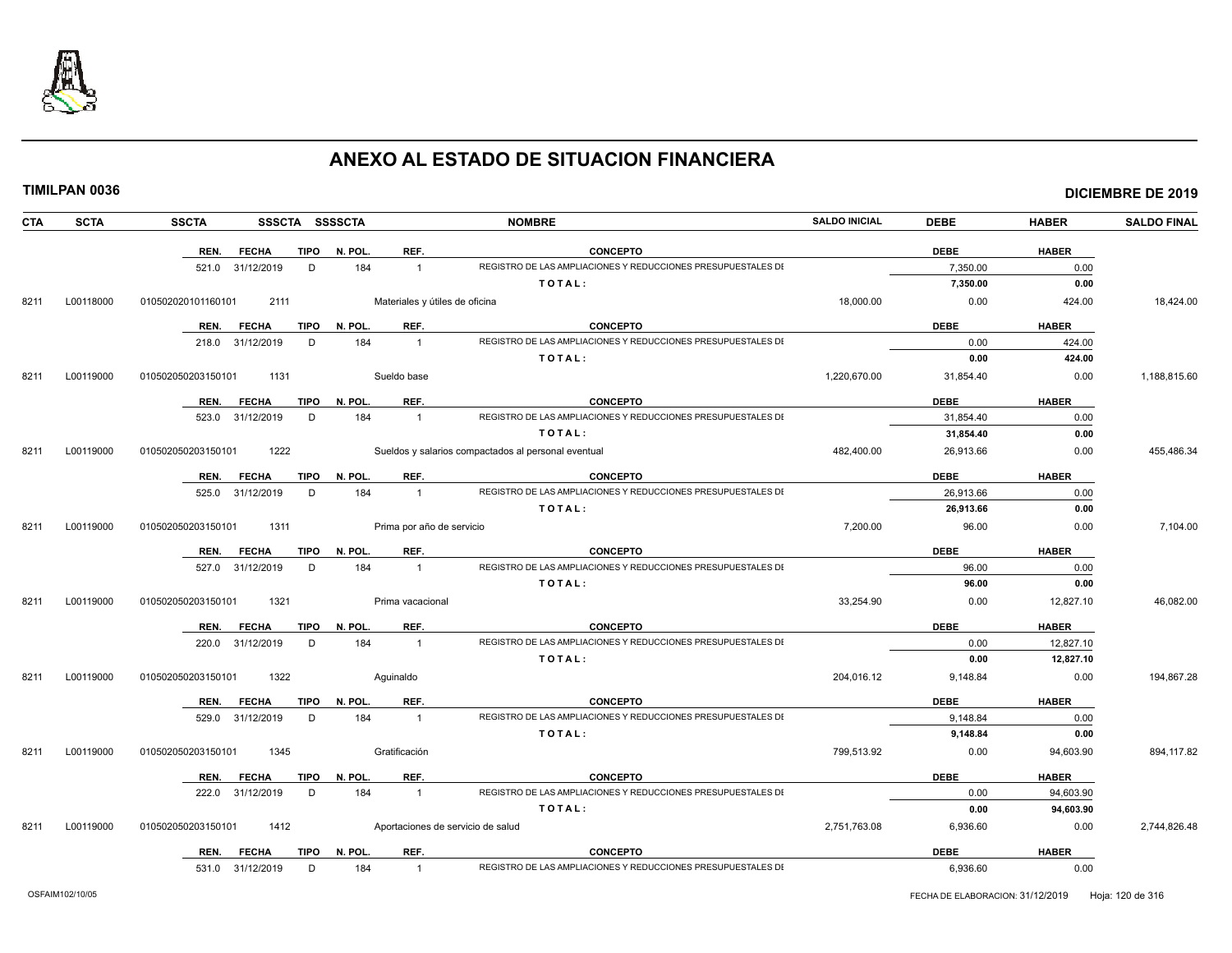

| <b>CTA</b> | <b>SCTA</b> | SSSCTA SSSSCTA<br><b>SSCTA</b>      |                       | <b>NOMBRE</b>                                                               | <b>SALDO INICIAL</b> | <b>DEBE</b> | <b>HABER</b> | <b>SALDO FINAL</b> |
|------------|-------------|-------------------------------------|-----------------------|-----------------------------------------------------------------------------|----------------------|-------------|--------------|--------------------|
|            |             |                                     |                       | TOTAL:                                                                      |                      | 6.936.60    | 0.00         |                    |
| 8211       | L00119000   | 1413<br>010502050203150101          |                       | Aportaciones al sistema solidario de reparto                                | 2,041,762.20         | 0.00        | 101,812.11   | 2,143,574.31       |
|            |             | REN.<br><b>FECHA</b><br>TIPO        | REF.<br>N. POL.       | <b>CONCEPTO</b>                                                             |                      | <b>DEBE</b> | <b>HABER</b> |                    |
|            |             | 31/12/2019<br>D<br>224.0            | 184<br>$\mathbf{1}$   | REGISTRO DE LAS AMPLIACIONES Y REDUCCIONES PRESUPUESTALES DI                |                      | 0.00        | 101,812.11   |                    |
|            |             |                                     |                       | TOTAL:                                                                      |                      | 0.00        | 101,812.11   |                    |
| 8211       | L00119000   | 010502050203150101<br>1414          |                       | Aportaciones del sistema de capitalización individual                       | 275.169.60           | 0.00        | 150,223.23   | 425.392.83         |
|            |             | <b>FECHA</b><br>TIPO<br>REN.        | REF.<br>N. POL.       | <b>CONCEPTO</b>                                                             |                      | <b>DEBE</b> | <b>HABER</b> |                    |
|            |             | 226.0<br>31/12/2019<br>D            | 184<br>$\mathbf{1}$   | REGISTRO DE LAS AMPLIACIONES Y REDUCCIONES PRESUPUESTALES DI                |                      | 0.00        | 150,223.23   |                    |
|            |             |                                     |                       | TOTAL:                                                                      |                      | 0.00        | 150,223.23   |                    |
| 8211       | L00119000   | 010502050203150101<br>1415          |                       | Aportaciones para financiar los gastos generales de administración del ISSE | 243,226.80           | 1,383.21    | 0.00         | 241,843.59         |
|            |             | <b>TIPO</b><br>REN.<br><b>FECHA</b> | REF.<br>N. POL.       | <b>CONCEPTO</b>                                                             |                      | <b>DEBE</b> | <b>HABER</b> |                    |
|            |             | 533.0<br>31/12/2019<br>D            | 184<br>$\overline{1}$ | REGISTRO DE LAS AMPLIACIONES Y REDUCCIONES PRESUPUESTALES DI                |                      | 1,383.21    | 0.00         |                    |
|            |             |                                     |                       | TOTAL:                                                                      |                      | 1,383.21    | 0.00         |                    |
| 8211       | L00119000   | 1416<br>010502050203150101          |                       | Aportaciones para riesgo de trabajo                                         | 366,922.80           | 6,869.48    | 0.00         | 360,053.32         |
|            |             | REN.<br><b>FECHA</b><br><b>TIPO</b> | REF.<br>N. POL.       | <b>CONCEPTO</b>                                                             |                      | <b>DEBE</b> | <b>HABER</b> |                    |
|            |             | 535.0<br>31/12/2019<br>D            | 184<br>$\overline{1}$ | REGISTRO DE LAS AMPLIACIONES Y REDUCCIONES PRESUPUESTALES DI                |                      | 6,869.48    | 0.00         |                    |
|            |             |                                     |                       | TOTAL:                                                                      |                      | 6,869.48    | 0.00         |                    |
| 8211       | L00119000   | 1522<br>010502050203150101          |                       | Liquidaciones por indemnizaciones, por sueldos y salarios caídos            | 0.00                 | 0.00        | 882.906.78   | 882.906.78         |
|            |             | <b>FECHA</b><br>TIPO<br>REN.        | REF.<br>N. POL.       | <b>CONCEPTO</b>                                                             |                      | <b>DEBE</b> | <b>HABER</b> |                    |
|            |             | 31/12/2019<br>D<br>228.0            | 184<br>$\mathbf{1}$   | REGISTRO DE LAS AMPLIACIONES Y REDUCCIONES PRESUPUESTALES DI                |                      | 0.00        | 882,906.78   |                    |
|            |             |                                     |                       | TOTAL:                                                                      |                      | 0.00        | 882,906.78   |                    |
| 8211       | L00119000   | 010502050203150101<br>1541          |                       | Becas para hijos de trabajadores sindicalizados                             | 4,800.00             | 192.00      | 0.00         | 4,608.00           |
|            |             | <b>TIPO</b><br>REN.<br><b>FECHA</b> | N. POL.<br>REF.       | <b>CONCEPTO</b>                                                             |                      | <b>DEBE</b> | <b>HABER</b> |                    |
|            |             | 537.0<br>31/12/2019<br>D            | 184<br>$\mathbf{1}$   | REGISTRO DE LAS AMPLIACIONES Y REDUCCIONES PRESUPUESTALES DI                |                      | 192.00      | 0.00         |                    |
|            |             |                                     |                       | TOTAL:                                                                      |                      | 192.00      | 0.00         |                    |
| 8211       | L00119000   | 1546<br>010502050203150101          |                       | Otros gastos derivados de convenio                                          | 19,200.00            | 4,752.00    | 0.00         | 14,448.00          |
|            |             | <b>FECHA</b><br>TIPO<br>REN.        | REF.<br>N. POL.       | <b>CONCEPTO</b>                                                             |                      | <b>DEBE</b> | <b>HABER</b> |                    |
|            |             | 31/12/2019<br>D<br>539.0            | 184<br>$\overline{1}$ | REGISTRO DE LAS AMPLIACIONES Y REDUCCIONES PRESUPUESTALES DI                |                      | 4,752.00    | 0.00         |                    |
|            |             |                                     |                       | TOTAL:                                                                      |                      | 4,752.00    | 0.00         |                    |
| 8211       | L00119000   | 010502050203150101<br>2141          |                       | Materiales y útiles para el procesamiento en equipos y bienes informáticos  | 30.240.00            | 20,599.00   | 0.00         | 9.641.00           |
|            |             | <b>FECHA</b><br><b>TIPO</b><br>REN. | REF.<br>N. POL.       | <b>CONCEPTO</b>                                                             |                      | <b>DEBE</b> | <b>HABER</b> |                    |
|            |             | 541.0 31/12/2019<br>D               | 184<br>$\overline{1}$ | REGISTRO DE LAS AMPLIACIONES Y REDUCCIONES PRESUPUESTALES DI                |                      | 20,599.00   | 0.00         |                    |
|            |             |                                     |                       | TOTAL:                                                                      |                      | 20,599.00   | 0.00         |                    |
| 8211       | L00119000   | 2611<br>010502050203150101          |                       | Combustibles, lubricantes y aditivos                                        | 180.000.00           | 3.194.51    | 0.00         | 176.805.49         |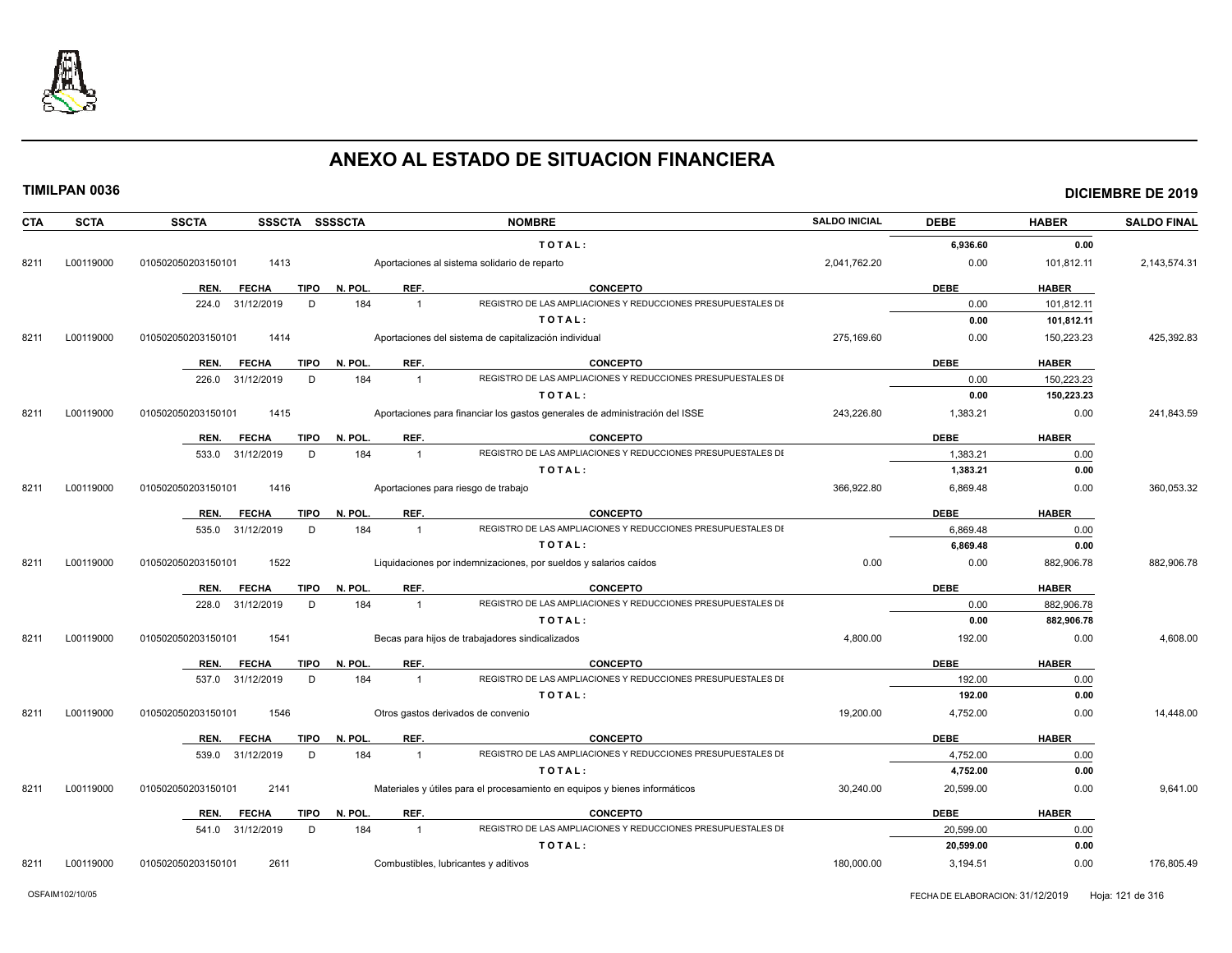

|  |  | TIMILPAN 0036 |
|--|--|---------------|
|  |  |               |

| <b>CTA</b> | <b>SCTA</b> | <b>SSCTA</b>       | SSSCTA SSSSCTA |             |                         | <b>NOMBRE</b>                                                | <b>SALDO INICIAL</b> | <b>DEBE</b> | <b>HABER</b> | <b>SALDO FINAL</b> |
|------------|-------------|--------------------|----------------|-------------|-------------------------|--------------------------------------------------------------|----------------------|-------------|--------------|--------------------|
|            |             | REN.               | <b>FECHA</b>   | <b>TIPO</b> | N. POL.<br>REF.         | <b>CONCEPTO</b>                                              |                      | <b>DEBE</b> | <b>HABER</b> |                    |
|            |             | 543.0 31/12/2019   |                | D           | 184<br>$\mathbf{1}$     | REGISTRO DE LAS AMPLIACIONES Y REDUCCIONES PRESUPUESTALES DI |                      | 3,194.51    | 0.00         |                    |
|            |             |                    |                |             |                         | TOTAL:                                                       |                      | 3,194.51    | 0.00         |                    |
| 8211       | L00119000   | 010502050203150101 | 2992           |             | Otros enseres           |                                                              | 30,000.00            | 22,707.20   | 0.00         | 7,292.80           |
|            |             | REN.               | <b>FECHA</b>   | <b>TIPO</b> | N. POL.<br>REF.         | <b>CONCEPTO</b>                                              |                      | <b>DEBE</b> | <b>HABER</b> |                    |
|            |             | 545.0              | 31/12/2019     | D           | 184<br>$\mathbf{1}$     | REGISTRO DE LAS AMPLIACIONES Y REDUCCIONES PRESUPUESTALES DI |                      | 22,707.20   | 0.00         |                    |
|            |             |                    |                |             |                         | TOTAL:                                                       |                      | 22,707.20   | 0.00         |                    |
| 8211       | L00119000   | 010502050203150101 | 3131           |             | Servicio de agua        |                                                              | 528.000.00           | 363,593.43  | 0.00         | 164.406.57         |
|            |             | REN.               | <b>FECHA</b>   | TIPO        | REF.<br>N. POL.         | CONCEPTO                                                     |                      | <b>DEBE</b> | <b>HABER</b> |                    |
|            |             | 549.0              | 31/12/2019     | D           | 184<br>$\mathbf{1}$     | REGISTRO DE LAS AMPLIACIONES Y REDUCCIONES PRESUPUESTALES DI |                      | 363,593.43  | 0.00         |                    |
|            |             |                    |                |             |                         | TOTAL:                                                       |                      | 363,593.43  | 0.00         |                    |
| 8211       | L00119000   | 010502050203150101 | 3132           |             |                         | Servicio de cloración de agua                                | 372,000.00           | 168,405.76  | 0.00         | 203,594.24         |
|            |             | REN.               | <b>FECHA</b>   | TIPO        | REF.<br>N. POL.         | <b>CONCEPTO</b>                                              |                      | <b>DEBE</b> | <b>HABER</b> |                    |
|            |             | 551.0 31/12/2019   |                | D           | 184<br>$\mathbf{1}$     | REGISTRO DE LAS AMPLIACIONES Y REDUCCIONES PRESUPUESTALES DI |                      | 168.405.76  | 0.00         |                    |
|            |             |                    |                |             |                         | TOTAL:                                                       |                      | 168,405.76  | 0.00         |                    |
| 8211       | L00119000   | 010502050203150101 | 3141           |             |                         | Servicio de telefonía convencional                           | 108,000.00           | 0.00        | 8,021.00     | 116,021.00         |
|            |             | REN.               | <b>FECHA</b>   | TIPO        | N. POL.<br>REF.         | <b>CONCEPTO</b>                                              |                      | <b>DEBE</b> | <b>HABER</b> |                    |
|            |             | 242.0 31/12/2019   |                | D           | 184<br>$\overline{1}$   | REGISTRO DE LAS AMPLIACIONES Y REDUCCIONES PRESUPUESTALES DI |                      | 0.00        | 8,021.00     |                    |
|            |             |                    |                |             |                         | TOTAL:                                                       |                      | 0.00        | 8,021.00     |                    |
| 8211       | L00119000   | 010502050203150101 | 3231           |             |                         | Arrendamiento de equipo y bienes informáticos                | 180,000.00           | 115,538.30  | 0.00         | 64,461.70          |
|            |             | REN.               | <b>FECHA</b>   | TIPO        | N. POL.<br>REF.         | <b>CONCEPTO</b>                                              |                      | <b>DEBE</b> | <b>HABER</b> |                    |
|            |             | 553.0 31/12/2019   |                | D           | 184<br>$\mathbf{1}$     | REGISTRO DE LAS AMPLIACIONES Y REDUCCIONES PRESUPUESTALES DI |                      | 115,538.30  | 0.00         |                    |
|            |             |                    |                |             |                         | TOTAL:                                                       |                      | 115,538.30  | 0.00         |                    |
| 8211       | L00119000   | 010502050203150101 | 3311           |             |                         | Asesorías asociadas a convenios o acuerdos                   | 120.000.00           | 66,122.00   | 0.00         | 53,878.00          |
|            |             | REN.               | <b>FECHA</b>   | TIPO        | N. POL.<br>REF.         | <b>CONCEPTO</b>                                              |                      | <b>DEBE</b> | <b>HABER</b> |                    |
|            |             | 555.0              | 31/12/2019     | D           | 184<br>$\mathbf{1}$     | REGISTRO DE LAS AMPLIACIONES Y REDUCCIONES PRESUPUESTALES DI |                      | 66,122.00   | 0.00         |                    |
|            |             |                    |                |             |                         | TOTAL:                                                       |                      | 66,122.00   | 0.00         |                    |
| 8211       | L00119000   | 010502050203150101 | 3331           |             | Servicios informáticos  |                                                              | 70,000.00            | 20,045.80   | 0.00         | 49,954.20          |
|            |             | REN.               | <b>FECHA</b>   | <b>TIPO</b> | N. POL.<br>REF.         | <b>CONCEPTO</b>                                              |                      | <b>DEBE</b> | <b>HABER</b> |                    |
|            |             | 557.0 31/12/2019   |                | D           | 184<br>$\mathbf{1}$     | REGISTRO DE LAS AMPLIACIONES Y REDUCCIONES PRESUPUESTALES DI |                      | 20.045.80   | 0.00         |                    |
|            |             |                    |                |             |                         | TOTAL:                                                       |                      | 20,045.80   | 0.00         |                    |
| 8211       | L00119000   | 010502050203150101 | 3391           |             | Servicios profesionales |                                                              | 0.00                 | 0.00        | 509,133.98   | 509,133.98         |
|            |             | REN.               | <b>FECHA</b>   | TIPO        | N. POL.<br>REF.         | <b>CONCEPTO</b>                                              |                      | <b>DEBE</b> | <b>HABER</b> |                    |
|            |             | 244.0 31/12/2019   |                | D           | 184<br>$\overline{1}$   | REGISTRO DE LAS AMPLIACIONES Y REDUCCIONES PRESUPUESTALES DI |                      | 0.00        | 509,133.98   |                    |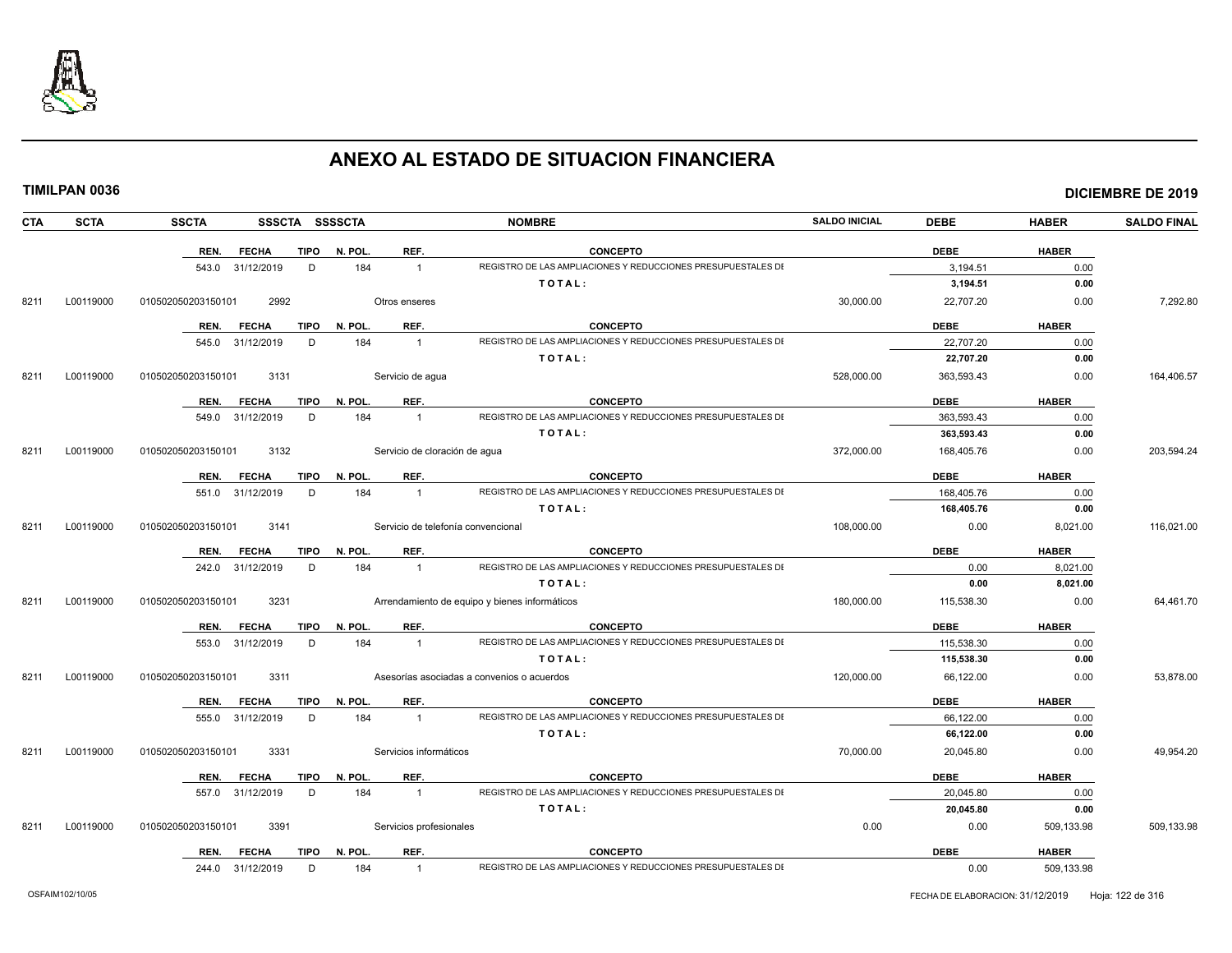

| <b>CTA</b> | <b>SCTA</b> | <b>SSCTA</b><br>SSSCTA SSSSCTA      |                                      | <b>NOMBRE</b>                                                              | <b>SALDO INICIAL</b> | <b>DEBE</b> | <b>HABER</b> | <b>SALDO FINAL</b> |
|------------|-------------|-------------------------------------|--------------------------------------|----------------------------------------------------------------------------|----------------------|-------------|--------------|--------------------|
|            |             |                                     |                                      | TOTAL:                                                                     |                      | 0.00        | 509.133.98   |                    |
| 8211       | L00119000   | 3411<br>010502050203150101          | Servicios bancarios y financieros    |                                                                            | 60,000.00            | 0.00        | 655,227.94   | 715,227.94         |
|            |             | REN.<br><b>FECHA</b><br>TIPO        | REF.<br>N. POL.                      | <b>CONCEPTO</b>                                                            |                      | <b>DEBE</b> | <b>HABER</b> |                    |
|            |             | 31/12/2019<br>D<br>246.0            | 184<br>$\overline{1}$                | REGISTRO DE LAS AMPLIACIONES Y REDUCCIONES PRESUPUESTALES DI               |                      | 0.00        | 655,227.94   |                    |
|            |             |                                     |                                      | TOTAL:                                                                     |                      | 0.00        | 655,227.94   |                    |
| 8211       | L00119000   | 3441<br>010502050203150101          |                                      | Seguros de responsabilidad patrimonial y fianzas                           | 20,000.00            | 0.00        | 17,292.57    | 37,292.57          |
|            |             | REN.<br><b>FECHA</b><br><b>TIPO</b> | N. POL.<br>REF.                      | <b>CONCEPTO</b>                                                            |                      | <b>DEBE</b> | <b>HABER</b> |                    |
|            |             | 31/12/2019<br>D<br>252.0            | 184<br>$\overline{1}$                | REGISTRO DE LAS AMPLIACIONES Y REDUCCIONES PRESUPUESTALES DI               |                      | 0.00        | 17.292.57    |                    |
|            |             |                                     |                                      | TOTAL:                                                                     |                      | 0.00        | 17,292.57    |                    |
| 8211       | L00119000   | 3451<br>010502050203150101          | Seguros y fianzas                    |                                                                            | 20,000.00            | 185.49      | 0.00         | 19,814.51          |
|            |             | <b>TIPO</b><br>REN.<br><b>FECHA</b> | N. POL.<br>REF.                      | <b>CONCEPTO</b>                                                            |                      | <b>DEBE</b> | <b>HABER</b> |                    |
|            |             | 31/12/2019<br>D<br>561.0            | 184<br>$\mathbf{1}$                  | REGISTRO DE LAS AMPLIACIONES Y REDUCCIONES PRESUPUESTALES DI               |                      | 185.49      | 0.00         |                    |
|            |             |                                     |                                      | TOTAL:                                                                     |                      | 185.49      | 0.00         |                    |
| 8211       | L00119000   | 010502050203150101<br>3511          |                                      | Reparación y mantenimiento de inmuebles                                    | 38,520.00            | 38,520.00   | 0.00         | 0.00               |
|            |             | REN.<br><b>FECHA</b><br>TIPO        | REF.<br>N. POL                       | <b>CONCEPTO</b>                                                            |                      | <b>DEBE</b> | <b>HABER</b> |                    |
|            |             | 563.0<br>31/12/2019<br>D            | 184<br>$\overline{1}$                | REGISTRO DE LAS AMPLIACIONES Y REDUCCIONES PRESUPUESTALES DI               |                      | 38,520.00   | 0.00         |                    |
|            |             |                                     |                                      | TOTAL:                                                                     |                      | 38,520.00   | 0.00         |                    |
| 8211       | L00119000   | 3532<br>010502050203150101          |                                      | Reparación y mantenimiento para equipo y redes de tele y radio transmisión | 0.00                 | 0.00        | 43,598.60    | 43,598.60          |
|            |             | REN.<br><b>FECHA</b><br><b>TIPO</b> | N. POL.<br>REF.                      | <b>CONCEPTO</b>                                                            |                      | <b>DEBE</b> | <b>HABER</b> |                    |
|            |             | 31/12/2019<br>D<br>254.0            | 184<br>$\overline{1}$                | REGISTRO DE LAS AMPLIACIONES Y REDUCCIONES PRESUPUESTALES DI               |                      | 0.00        | 43,598.60    |                    |
|            |             |                                     |                                      | TOTAL:                                                                     |                      | 0.00        | 43,598.60    |                    |
| 8211       | L00119000   | 3551<br>010502050203150101          |                                      | Reparación y mantenimiento de vehículos terrestres, aéreos y lacustres     | 0.00                 | 0.00        | 5,493.80     | 5,493.80           |
|            |             | <b>TIPO</b><br><b>FECHA</b><br>REN. | N. POL.<br>REF.                      | <b>CONCEPTO</b>                                                            |                      | <b>DEBE</b> | <b>HABER</b> |                    |
|            |             | D<br>31/12/2019<br>256.0            | 184<br>$\overline{1}$                | REGISTRO DE LAS AMPLIACIONES Y REDUCCIONES PRESUPUESTALES DI               |                      | 0.00        | 5,493.80     |                    |
|            |             |                                     |                                      | TOTAL:                                                                     |                      | 0.00        | 5,493.80     |                    |
| 8211       | L00119000   | 010502050203150101<br>3611          | Gastos de publicidad y propaganda    |                                                                            | 402,000.00           | 402,000.00  | 0.00         | 0.00               |
|            |             | <b>TIPO</b><br>REN.<br><b>FECHA</b> | REF.<br>N. POL                       | <b>CONCEPTO</b>                                                            |                      | <b>DEBE</b> | <b>HABER</b> |                    |
|            |             | 565.0<br>31/12/2019<br>D            | 184<br>$\mathbf{1}$                  | REGISTRO DE LAS AMPLIACIONES Y REDUCCIONES PRESUPUESTALES DI               |                      | 402,000.00  | 0.00         |                    |
|            |             |                                     |                                      | TOTAL:                                                                     |                      | 402,000.00  | 0.00         |                    |
| 8211       | L00119000   | 3721<br>010502050203150101          | Gastos de traslado por vía terrestre |                                                                            | 1,440.00             | 1,178.00    | 0.00         | 262.00             |
|            |             | TIPO<br>REN.<br><b>FECHA</b>        | REF.<br>N. POL.                      | <b>CONCEPTO</b>                                                            |                      | <b>DEBE</b> | <b>HABER</b> |                    |
|            |             | 567.0<br>31/12/2019<br>D            | 184<br>$\overline{1}$                | REGISTRO DE LAS AMPLIACIONES Y REDUCCIONES PRESUPUESTALES DI               |                      | 1,178.00    | 0.00         |                    |
|            |             |                                     |                                      | TOTAL:                                                                     |                      | 1,178.00    | 0.00         |                    |
| 8211       | L00119000   | 010502050203150101<br>3851          | Gastos de representación             |                                                                            | 199,296.00           | 151,910.27  | 0.00         | 47,385.73          |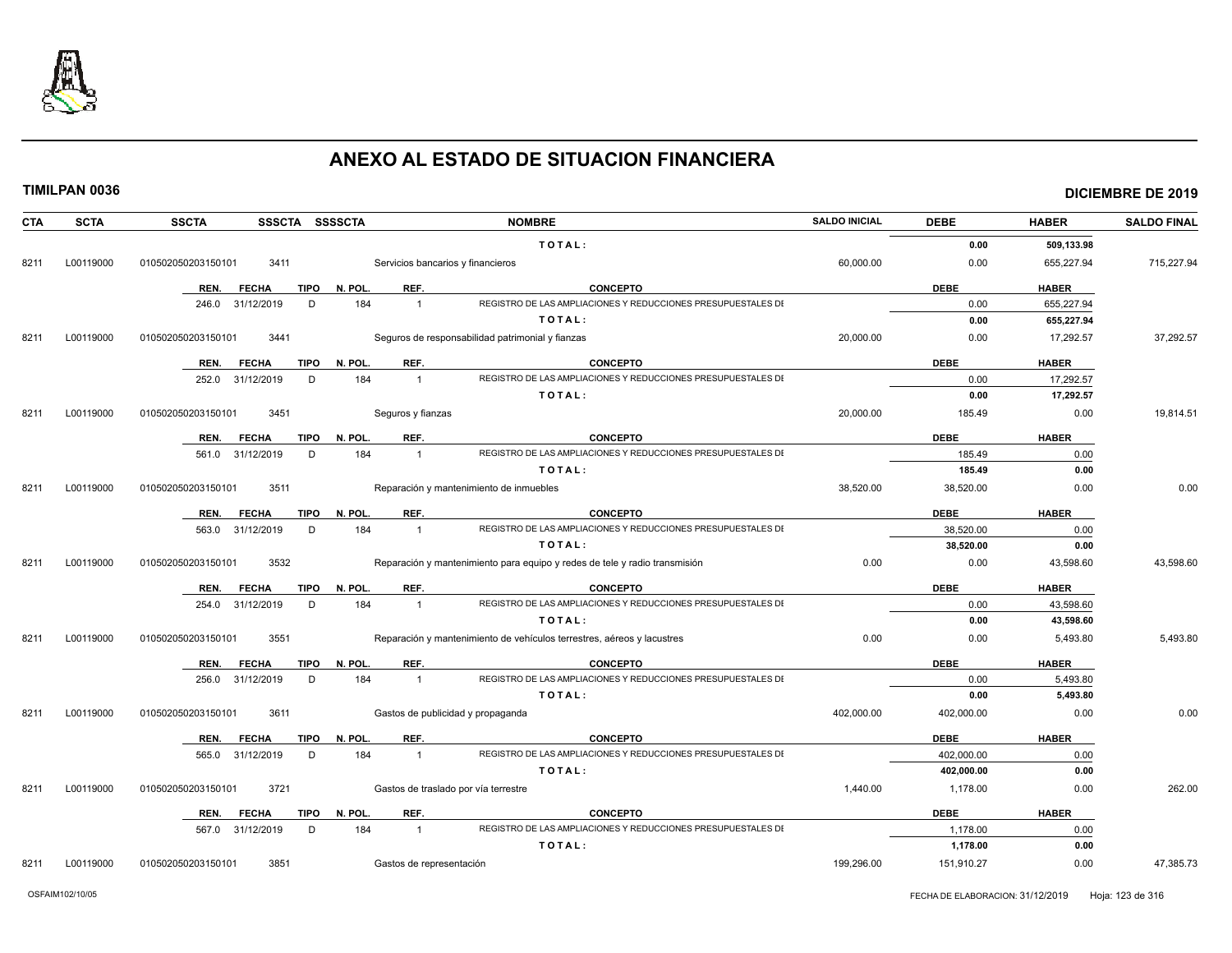

|--|

|  | TIMILPAN 0036 |
|--|---------------|
|--|---------------|

| CTA  | <b>SCTA</b> | <b>SSCTA</b><br>SSSCTA SSSSCTA      |         | <b>NOMBRE</b>                                                                  | <b>SALDO INICIAL</b> | <b>DEBE</b> | <b>HABER</b> | <b>SALDO FINAL</b> |
|------|-------------|-------------------------------------|---------|--------------------------------------------------------------------------------|----------------------|-------------|--------------|--------------------|
|      |             | <b>TIPO</b><br>REN.<br><b>FECHA</b> | N. POL. | <b>CONCEPTO</b><br>REF.                                                        |                      | <b>DEBE</b> | <b>HABER</b> |                    |
|      |             | 31/12/2019<br>D<br>569.0            | 184     | REGISTRO DE LAS AMPLIACIONES Y REDUCCIONES PRESUPUESTALES DI<br>$\mathbf{1}$   |                      | 151,910.27  | 0.00         |                    |
|      |             |                                     |         | TOTAL:                                                                         |                      | 151,910.27  | 0.00         |                    |
| 8211 | L00119000   | 3922<br>010502050203150101          |         | Otros impuestos y derechos                                                     | 72,576.00            | 11,511.00   | 0.00         | 61,065.00          |
|      |             | REN.<br><b>FECHA</b><br><b>TIPO</b> | N. POL. | REF.<br><b>CONCEPTO</b>                                                        |                      | <b>DEBE</b> | <b>HABER</b> |                    |
|      |             | D<br>571.0 31/12/2019               | 184     | REGISTRO DE LAS AMPLIACIONES Y REDUCCIONES PRESUPUESTALES DI<br>$\mathbf{1}$   |                      | 11,511.00   | 0.00         |                    |
|      |             |                                     |         | TOTAL:                                                                         |                      | 11,511.00   | 0.00         |                    |
| 821' | L00119000   | 3982<br>010502050203150101          |         | Impuesto sobre erogaciones por remuneraciones al trabajo personal.             | 1,440,000.00         | 0.00        | 6,880.35     | 1,446,880.35       |
|      |             | <b>FECHA</b><br><b>TIPO</b><br>REN. | N. POL. | REF.<br><b>CONCEPTO</b>                                                        |                      | <b>DEBE</b> | <b>HABER</b> |                    |
|      |             | D<br>258.0<br>31/12/2019            | 184     | REGISTRO DE LAS AMPLIACIONES Y REDUCCIONES PRESUPUESTALES DI<br>$\mathbf{1}$   |                      | 0.00        | 6,880.35     |                    |
|      |             |                                     |         | TOTAL:                                                                         |                      | 0.00        | 6,880.35     |                    |
| 8211 | L00119000   | 010502050203150101<br>3992          |         | Gastos de servicios menores                                                    | 60,000.00            | 57,501.65   | 0.00         | 2,498.35           |
|      |             | <b>FECHA</b><br>TIPO<br>REN.        | N. POL. | REF.<br><b>CONCEPTO</b>                                                        |                      | <b>DEBE</b> | <b>HABER</b> |                    |
|      |             | 31/12/2019<br>D<br>573.0            | 184     | REGISTRO DE LAS AMPLIACIONES Y REDUCCIONES PRESUPUESTALES DI<br>$\mathbf{1}$   |                      | 57,501.65   | 0.00         |                    |
|      |             |                                     |         | TOTAL:                                                                         |                      | 57,501.65   | 0.00         |                    |
| 8211 | L00119000   | 010502050203160101<br>2111          |         | Materiales y útiles de oficina                                                 | 240,000.00           | 0.00        | 16,332.36    | 256,332.36         |
|      |             | <b>FECHA</b><br><b>TIPO</b><br>REN. | N. POL. | REF.<br><b>CONCEPTO</b>                                                        |                      | <b>DEBE</b> | <b>HABER</b> |                    |
|      |             | 31/12/2019<br>230.0<br>D            | 184     | REGISTRO DE LAS AMPLIACIONES Y REDUCCIONES PRESUPUESTALES DI<br>$\mathbf{1}$   |                      | 0.00        | 16,332.36    |                    |
|      |             |                                     |         | TOTAL:                                                                         |                      | 0.00        | 16,332.36    |                    |
| 8211 | L00119000   | 3111<br>010502050203160101          |         | Servicio de energía eléctrica                                                  | 37,041.00            | 0.00        | 702,433.00   | 739,474.00         |
|      |             | <b>TIPO</b><br>REN.<br><b>FECHA</b> | N. POL. | REF.<br><b>CONCEPTO</b>                                                        |                      | <b>DEBE</b> | <b>HABER</b> |                    |
|      |             | 232.0 31/12/2019<br>D               | 184     | REGISTRO DE LAS AMPLIACIONES Y REDUCCIONES PRESUPUESTALES DI<br>$\overline{1}$ |                      | 0.00        | 702,433.00   |                    |
|      |             |                                     |         | TOTAL:                                                                         |                      | 0.00        | 702,433.00   |                    |
| 8211 | L00119000   | 010502050203160101<br>3112          |         | Servicio de energía eléctrica para alumbrado publico                           | 6,000.00             | 0.00        | 126,848.00   | 132,848.00         |
|      |             | <b>FECHA</b><br><b>TIPO</b><br>REN. | N. POL. | REF.<br><b>CONCEPTO</b>                                                        |                      | <b>DEBE</b> | <b>HABER</b> |                    |
|      |             | D<br>238.0<br>31/12/2019            | 184     | REGISTRO DE LAS AMPLIACIONES Y REDUCCIONES PRESUPUESTALES DI<br>$\mathbf{1}$   |                      | 0.00        | 126,848.00   |                    |
|      |             |                                     |         | TOTAL:                                                                         |                      | 0.00        | 126,848.00   |                    |
| 8211 | L00119000   | 3411<br>010502050203160101          |         | Servicios bancarios y financieros                                              | 105,600.00           | 74,559.22   | 0.00         | 31,040.78          |
|      |             | <b>FECHA</b><br><b>TIPO</b><br>REN. | N. POL. | REF.<br><b>CONCEPTO</b>                                                        |                      | <b>DEBE</b> | <b>HABER</b> |                    |
|      |             | D<br>559.0<br>31/12/2019            | 184     | REGISTRO DE LAS AMPLIACIONES Y REDUCCIONES PRESUPUESTALES DI<br>$\overline{1}$ |                      | 74,559.22   | 0.00         |                    |
|      |             |                                     |         | TOTAL:                                                                         |                      | 74,559.22   | 0.00         |                    |
| 8211 | L00119000   | 010502050203250101<br>3411          |         | Servicios bancarios y financieros                                              | 1,440.00             | 0.00        | 3,118.80     | 4,558.80           |
|      |             | TIPO<br>REN.<br><b>FECHA</b>        | N. POL. | REF.<br><b>CONCEPTO</b>                                                        |                      | <b>DEBE</b> | <b>HABER</b> |                    |
|      |             | D<br>250.0 31/12/2019               | 184     | REGISTRO DE LAS AMPLIACIONES Y REDUCCIONES PRESUPUESTALES DI<br>$\mathbf{1}$   |                      | 0.00        | 3,118.80     |                    |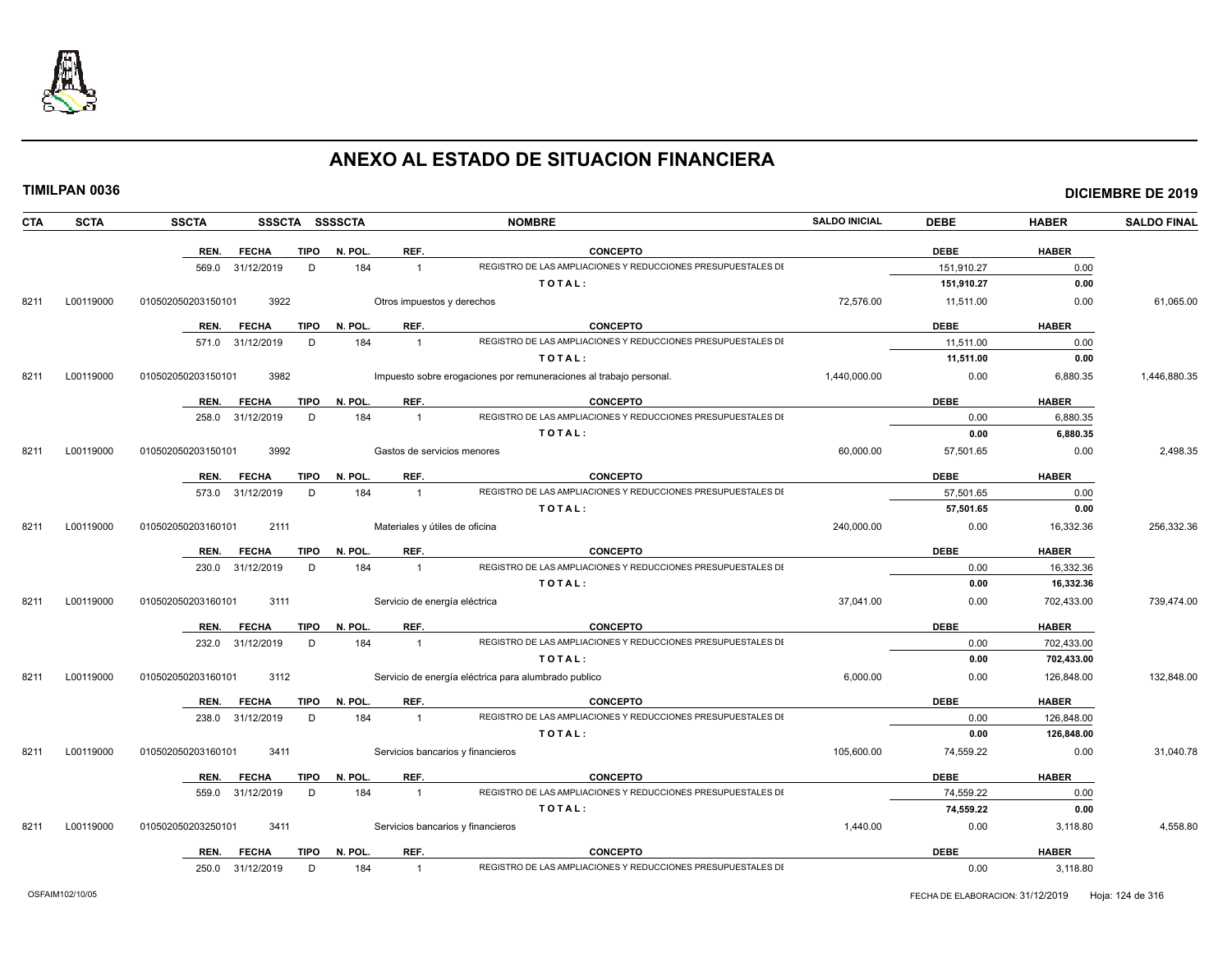

| <b>SCTA</b><br><b>CTA</b> | <b>SSCTA</b><br>SSSCTA SSSSCTA      |                                   | <b>NOMBRE</b>                                                          | <b>SALDO INICIAL</b> | <b>DEBE</b>                      | <b>HABER</b>             | <b>SALDO FINAL</b> |
|---------------------------|-------------------------------------|-----------------------------------|------------------------------------------------------------------------|----------------------|----------------------------------|--------------------------|--------------------|
|                           |                                     |                                   | TOTAL:                                                                 |                      | 0.00                             | 3,118.80                 |                    |
| L00119000<br>8211         | 3111<br>010502050203250102          | Servicio de energía eléctrica     |                                                                        | 3,466,529.51         | 0.00                             | 203,886.65               | 3,670,416.16       |
|                           | <b>TIPO</b><br>REN.<br><b>FECHA</b> | REF.<br>N. POL.                   | <b>CONCEPTO</b>                                                        |                      | <b>DEBE</b>                      | <b>HABER</b>             |                    |
|                           | 234.0 31/12/2019<br>D               | $\overline{1}$<br>184             | REGISTRO DE LAS AMPLIACIONES Y REDUCCIONES PRESUPUESTALES DI           |                      | 0.00                             | 203.886.65               |                    |
|                           |                                     |                                   | TOTAL:                                                                 |                      | 0.00                             | 203,886.65               |                    |
| L00119000<br>8211         | 010502050203250102<br>3112          |                                   | Servicio de energía eléctrica para alumbrado publico                   | 3,360,000.00         | 0.00                             | 1,906,921.78             | 5,266,921.78       |
|                           | TIPO<br>REN.<br><b>FECHA</b>        | REF.<br>N. POL.                   | <b>CONCEPTO</b>                                                        |                      | <b>DEBE</b>                      | <b>HABER</b>             |                    |
|                           | 236.0 31/12/2019<br>D               | $\overline{1}$<br>184             | REGISTRO DE LAS AMPLIACIONES Y REDUCCIONES PRESUPUESTALES DI           |                      | 0.00                             | 1,906,921.78             |                    |
|                           |                                     |                                   | TOTAL:                                                                 |                      | 0.00                             | 1,906,921.78             |                    |
| 8211<br>L00119000         | 3131<br>010502050203250102          | Servicio de aqua                  |                                                                        | 0.00                 | 0.00                             | 319.267.63               | 319.267.63         |
|                           | <b>TIPO</b><br>REN.<br><b>FECHA</b> | N. POL.<br>REF.                   | <b>CONCEPTO</b>                                                        |                      | <b>DEBE</b>                      | <b>HABER</b>             |                    |
|                           | 240.0<br>31/12/2019<br>D            | 184<br>$\overline{1}$             | REGISTRO DE LAS AMPLIACIONES Y REDUCCIONES PRESUPUESTALES DI           |                      | 0.00                             | 67,129.26                |                    |
|                           | 31/12/2019<br>D<br>640.0            | 184<br>$\overline{1}$             | REGISTRO DE LAS AMPLIACIONES Y REDUCCIONES PRESUPUESTALES DI<br>TOTAL: |                      | 0.00<br>0.00                     | 252,138.37<br>319,267.63 |                    |
|                           |                                     |                                   |                                                                        |                      |                                  |                          |                    |
| L00119000<br>8211         | 010502050203250102<br>3411          | Servicios bancarios y financieros |                                                                        | 0.00                 | 0.00                             | 4,433.52                 | 4,433.52           |
|                           | REN.<br><b>FECHA</b><br><b>TIPO</b> | REF.<br>N. POL.                   | <b>CONCEPTO</b>                                                        |                      | <b>DEBE</b>                      | <b>HABER</b>             |                    |
|                           | 248.0 31/12/2019<br>D               | 184<br>$\overline{1}$             | REGISTRO DE LAS AMPLIACIONES Y REDUCCIONES PRESUPUESTALES DI           |                      | 0.00                             | 4,433.52                 |                    |
|                           |                                     |                                   | TOTAL:                                                                 |                      | 0.00                             | 4,433.52                 |                    |
| 8211<br>L00119000         | 3111<br>010502050203260103          | Servicio de energía eléctrica     |                                                                        | 247,959.00           | 247,959.00                       | 0.00                     | 0.00               |
|                           | <b>TIPO</b><br>REN.<br><b>FECHA</b> | REF.<br>N. POL.                   | <b>CONCEPTO</b>                                                        |                      | <b>DEBE</b>                      | <b>HABER</b>             |                    |
|                           | 547.0 31/12/2019<br>D               | 184<br>$\overline{1}$             | REGISTRO DE LAS AMPLIACIONES Y REDUCCIONES PRESUPUESTALES DI           |                      | 247,959.00                       | 0.00                     |                    |
|                           |                                     |                                   | TOTAL:                                                                 |                      | 247,959.00                       | 0.00                     |                    |
| 8211<br>N00130000         | 030201010201150101<br>1131          | Sueldo base                       |                                                                        | 432,000.00           | 5,534.40                         | 0.00                     | 426,465.60         |
|                           | <b>TIPO</b><br>REN.<br><b>FECHA</b> | REF.<br>N. POL.                   | <b>CONCEPTO</b>                                                        |                      | <b>DEBE</b>                      | <b>HABER</b>             |                    |
|                           | D<br>589.0 31/12/2019               | 184<br>$\overline{1}$             | REGISTRO DE LAS AMPLIACIONES Y REDUCCIONES PRESUPUESTALES DI           |                      | 5,534.40                         | 0.00                     |                    |
|                           |                                     |                                   | TOTAL:                                                                 |                      | 5,534.40                         | 0.00                     |                    |
| 8211<br>N00130000         | 1222<br>030201010201150101          |                                   | Sueldos y salarios compactados al personal eventual                    | 254,151.60           | 43,485.95                        | 0.00                     | 210,665.65         |
|                           | <b>FECHA</b><br><b>TIPO</b><br>REN. | REF.<br>N. POL.                   | <b>CONCEPTO</b>                                                        |                      | <b>DEBE</b>                      | <b>HABER</b>             |                    |
|                           | 591.0 31/12/2019<br>D               | 184<br>$\overline{1}$             | REGISTRO DE LAS AMPLIACIONES Y REDUCCIONES PRESUPUESTALES DI           |                      | 43,485.95                        | 0.00                     |                    |
|                           |                                     |                                   | TOTAL:                                                                 |                      | 43,485.95                        | 0.00                     |                    |
| 8211<br>N00130000         | 1321<br>030201010201150101          | Prima vacacional                  |                                                                        | 9.399.30             | 0.00                             | 898.70                   | 10.298.00          |
|                           | <b>FECHA</b><br><b>TIPO</b><br>REN. | N. POL.<br>REF.                   | <b>CONCEPTO</b>                                                        |                      | <b>DEBE</b>                      | <b>HABER</b>             |                    |
|                           | 266.0 31/12/2019<br>D               | 184<br>$\overline{1}$             | REGISTRO DE LAS AMPLIACIONES Y REDUCCIONES PRESUPUESTALES DI           |                      | 0.00                             | 898.70                   |                    |
|                           |                                     |                                   | TOTAL:                                                                 |                      | 0.00                             | 898.70                   |                    |
| N00130000<br>8211         | 030201010201150101<br>1322          | Aguinaldo                         |                                                                        | 75,194.37            | 3,104.76                         | 0.00                     | 72,089.61          |
| OSFAIM102/10/05           |                                     |                                   |                                                                        |                      | FECHA DE ELABORACION: 31/12/2019 |                          | Hoja: 125 de 316   |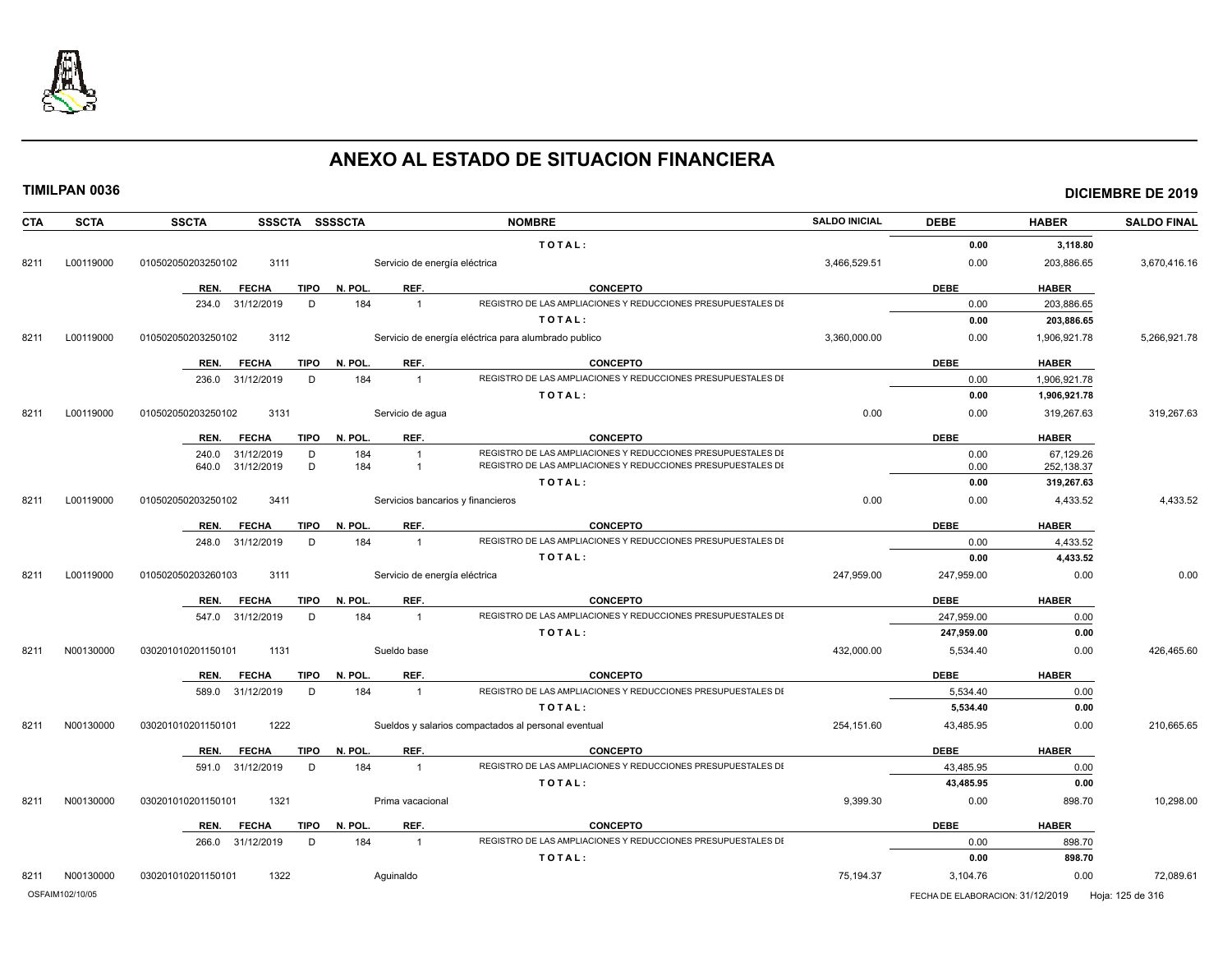

|  |  |  | TIMILPAN 0036 |
|--|--|--|---------------|
|  |  |  |               |
|  |  |  |               |

| CTA  | <b>SCTA</b> | <b>SSCTA</b>       | SSSCTA SSSSCTA              |         |                          | <b>NOMBRE</b>                                                              | <b>SALDO INICIAL</b> | <b>DEBE</b> | <b>HABER</b> | <b>SALDO FINAL</b> |
|------|-------------|--------------------|-----------------------------|---------|--------------------------|----------------------------------------------------------------------------|----------------------|-------------|--------------|--------------------|
|      |             | REN.               | <b>FECHA</b><br><b>TIPO</b> | N. POL. | REF.                     | <b>CONCEPTO</b>                                                            |                      | <b>DEBE</b> | <b>HABER</b> |                    |
|      |             | 593.0 31/12/2019   | D                           | 184     | $\mathbf{1}$             | REGISTRO DE LAS AMPLIACIONES Y REDUCCIONES PRESUPUESTALES DI               |                      | 3.104.76    | 0.00         |                    |
|      |             |                    |                             |         |                          | TOTAL:                                                                     |                      | 3,104.76    | 0.00         |                    |
| 8211 | N00130000   | 030201010201150101 | 1345                        |         | Gratificación            |                                                                            | 392.317.20           | 1,017.23    | 0.00         | 391,299.97         |
|      |             | REN.               | TIPO<br><b>FECHA</b>        | N. POL. | REF.                     | <b>CONCEPTO</b>                                                            |                      | <b>DEBE</b> | <b>HABER</b> |                    |
|      |             | 595.0 31/12/2019   | D                           | 184     | $\mathbf{1}$             | REGISTRO DE LAS AMPLIACIONES Y REDUCCIONES PRESUPUESTALES DI               |                      | 1,017.23    | 0.00         |                    |
|      |             |                    |                             |         |                          | TOTAL:                                                                     |                      | 1,017.23    | 0.00         |                    |
| 8211 | N00130000   | 030201010201150101 | 2611                        |         |                          | Combustibles, lubricantes y aditivos                                       | 180,000.00           | 147,468.81  | 0.00         | 32,531.19          |
|      |             | REN.               | <b>FECHA</b><br>TIPO        | N. POL. | REF.                     | <b>CONCEPTO</b>                                                            |                      | <b>DEBE</b> | <b>HABER</b> |                    |
|      |             | 597.0              | D<br>31/12/2019             | 184     | $\mathbf{1}$             | REGISTRO DE LAS AMPLIACIONES Y REDUCCIONES PRESUPUESTALES DI               |                      | 147.468.81  | 0.00         |                    |
|      |             |                    |                             |         |                          | TOTAL:                                                                     |                      | 147,468.81  | 0.00         |                    |
| 8211 | N00130000   | 030201010201150101 | 2721                        |         |                          | Prendas de seguridad y protección personal                                 | 0.00                 | 0.00        | 122.96       | 122.96             |
|      |             | REN.               | <b>FECHA</b><br>TIPO        | N. POL. | REF.                     | <b>CONCEPTO</b>                                                            |                      | <b>DEBE</b> | <b>HABER</b> |                    |
|      |             | 268.0              | D<br>31/12/2019             | 184     | $\mathbf{1}$             | REGISTRO DE LAS AMPLIACIONES Y REDUCCIONES PRESUPUESTALES DI               |                      | 0.00        | 122.96       |                    |
|      |             |                    |                             |         |                          | TOTAL:                                                                     |                      | 0.00        | 122.96       |                    |
| 8211 | N00130000   | 030201010201150101 | 2911                        |         |                          | Refacciones, accesorios y herramientas                                     | 9,000.00             | 9,000.00    | 0.00         | 0.00               |
|      |             | REN.               | <b>FECHA</b><br><b>TIPO</b> | N. POL. | REF.                     | <b>CONCEPTO</b>                                                            |                      | <b>DEBE</b> | <b>HABER</b> |                    |
|      |             | 599.0 31/12/2019   | D                           | 184     | $\mathbf{1}$             | REGISTRO DE LAS AMPLIACIONES Y REDUCCIONES PRESUPUESTALES DI               |                      | 9,000.00    | 0.00         |                    |
|      |             |                    |                             |         |                          | TOTAL:                                                                     |                      | 9,000.00    | 0.00         |                    |
| 8211 | N00130000   | 030201010201150101 | 3571                        |         |                          | Reparación, instalación y mantenimiento de maquinaria, equipo industrial y | 273,000.00           | 0.00        | 30,716.54    | 303,716.54         |
|      |             | REN.               | <b>FECHA</b><br>TIPO        | N. POL. | REF.                     | <b>CONCEPTO</b>                                                            |                      | <b>DEBE</b> | <b>HABER</b> |                    |
|      |             | 270.0 31/12/2019   | D                           | 184     | $\overline{1}$           | REGISTRO DE LAS AMPLIACIONES Y REDUCCIONES PRESUPUESTALES DI               |                      | 0.00        | 30,716.54    |                    |
|      |             |                    |                             |         |                          | TOTAL:                                                                     |                      | 0.00        | 30,716.54    |                    |
| 8211 | N00130000   | 030201010201150101 | 3851                        |         | Gastos de representación |                                                                            | 0.00                 | 0.00        | 43,494.50    | 43,494.50          |
|      |             | REN.               | <b>FECHA</b><br>TIPO        | N. POL. | REF.                     | <b>CONCEPTO</b>                                                            |                      | <b>DEBE</b> | <b>HABER</b> |                    |
|      |             | 272.0 31/12/2019   | D                           | 184     | $\overline{1}$           | REGISTRO DE LAS AMPLIACIONES Y REDUCCIONES PRESUPUESTALES DI               |                      | 0.00        | 43,494.50    |                    |
|      |             |                    |                             |         |                          | TOTAL:                                                                     |                      | 0.00        | 43,494.50    |                    |
| 8211 | N00132000   | 020206010101150101 | 1131                        |         | Sueldo base              |                                                                            | 324,276.00           | 0.00        | 6,142.50     | 330,418.50         |
|      |             | REN.               | <b>FECHA</b><br><b>TIPO</b> | N. POL. | REF.                     | <b>CONCEPTO</b>                                                            |                      | <b>DEBE</b> | <b>HABER</b> |                    |
|      |             | 274.0 31/12/2019   | D                           | 184     | $\mathbf{1}$             | REGISTRO DE LAS AMPLIACIONES Y REDUCCIONES PRESUPUESTALES DI               |                      | 0.00        | 6.142.50     |                    |
|      |             |                    |                             |         |                          | TOTAL:                                                                     |                      | 0.00        | 6,142.50     |                    |
| 8211 | N00132000   | 020206010101150101 | 1222                        |         |                          | Sueldos y salarios compactados al personal eventual                        | 88,800.00            | 1,261.76    | 0.00         | 87,538.24          |
|      |             | REN.               | TIPO<br>FECHA               | N. POL. | REF.                     | <b>CONCEPTO</b>                                                            |                      | <b>DEBE</b> | <b>HABER</b> |                    |
|      |             | 601.0 31/12/2019   | D                           | 184     | $\mathbf{1}$             | REGISTRO DE LAS AMPLIACIONES Y REDUCCIONES PRESUPUESTALES DI               |                      | 1,261.76    | 0.00         |                    |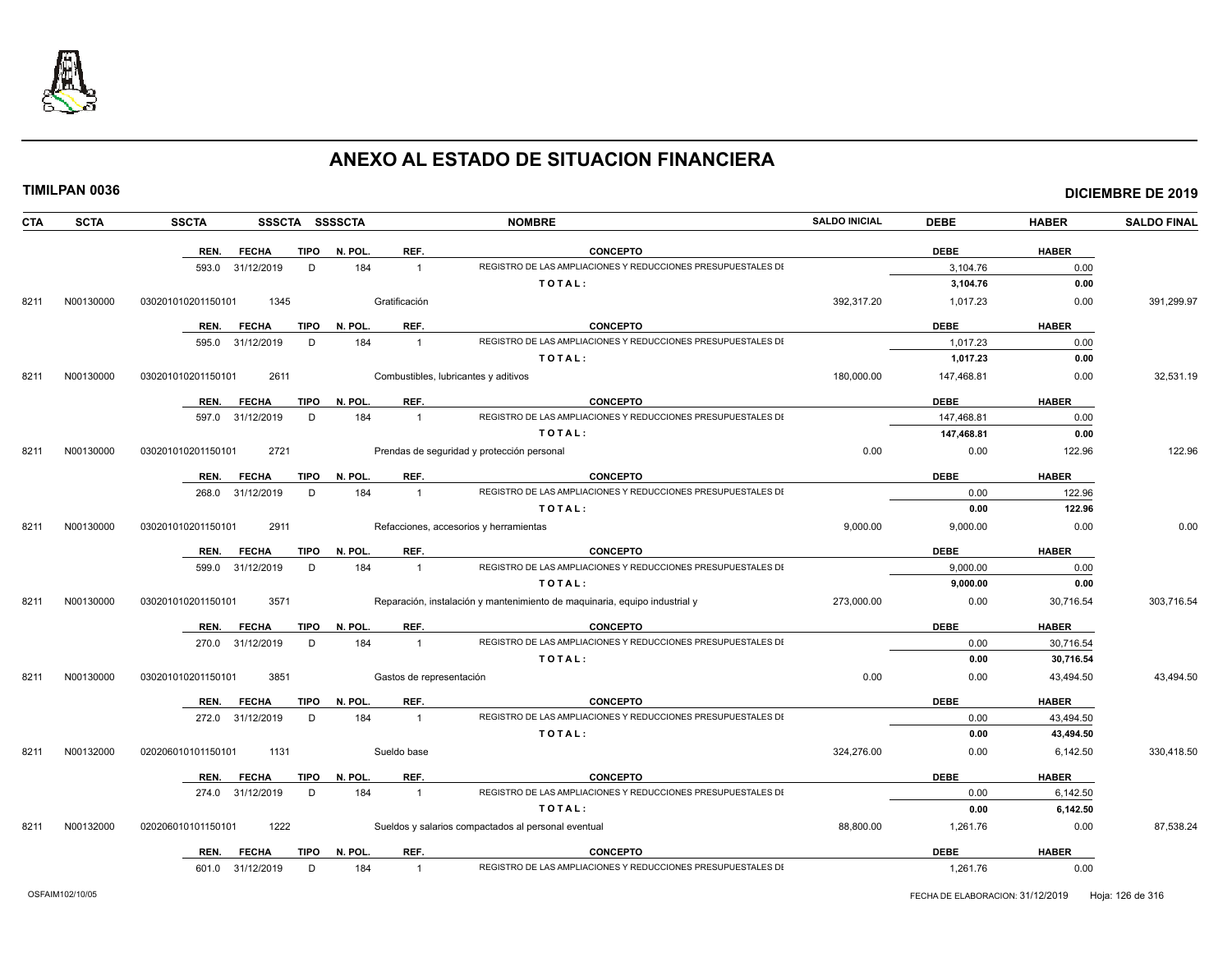

| <b>CTA</b> | <b>SCTA</b> | <b>SSCTA</b><br>SSSCTA SSSSCTA      |                                | <b>NOMBRE</b>                                                | <b>SALDO INICIAL</b> | <b>DEBE</b> | <b>HABER</b> | <b>SALDO FINAL</b> |
|------------|-------------|-------------------------------------|--------------------------------|--------------------------------------------------------------|----------------------|-------------|--------------|--------------------|
|            |             |                                     |                                | TOTAL:                                                       |                      | 1,261.76    | 0.00         |                    |
| 8211       | N00132000   | 1311<br>020206010101150101          | Prima por año de servicio      |                                                              | 5,400.00             | 0.00        | 0.00         | 5,400.00           |
| 8211       | N00132000   | 1321<br>020206010101150101          | Prima vacacional               |                                                              | 10,738.18            | 0.00        | 4,183.82     | 14,922.00          |
|            |             | <b>FECHA</b><br>TIPO<br>REN.        | REF.<br>N. POL.                | <b>CONCEPTO</b>                                              |                      | <b>DEBE</b> | <b>HABER</b> |                    |
|            |             | 276.0 31/12/2019<br>D               | 184<br>$\overline{1}$          | REGISTRO DE LAS AMPLIACIONES Y REDUCCIONES PRESUPUESTALES DI |                      | 0.00        | 4,183.82     |                    |
|            |             |                                     |                                | TOTAL:                                                       |                      | 0.00        | 4,183.82     |                    |
| 8211       | N00132000   | 1322<br>020206010101150101          | Aquinaldo                      |                                                              | 50,578.92            | 0.00        | 4,756.08     | 55,335.00          |
|            |             | <b>FECHA</b><br><b>TIPO</b><br>REN. | REF.<br>N. POL.                | <b>CONCEPTO</b>                                              |                      | <b>DEBE</b> | <b>HABER</b> |                    |
|            |             | 278.0 31/12/2019<br>D               | 184<br>$\overline{1}$          | REGISTRO DE LAS AMPLIACIONES Y REDUCCIONES PRESUPUESTALES DI |                      | 0.00        | 4,756.08     |                    |
|            |             |                                     |                                | TOTAL:                                                       |                      | 0.00        | 4,756.08     |                    |
| 8211       | N00132000   | 1345<br>020206010101150101          | Gratificación                  |                                                              | 215,844.96           | 25,112.70   | 0.00         | 190,732.26         |
|            |             | <b>FECHA</b><br>TIPO<br>REN.        | REF.<br>N. POL.                | <b>CONCEPTO</b>                                              |                      | <b>DEBE</b> | <b>HABER</b> |                    |
|            |             | 603.0 31/12/2019<br>D               | 184<br>$\overline{1}$          | REGISTRO DE LAS AMPLIACIONES Y REDUCCIONES PRESUPUESTALES DI |                      | 25,112.70   | 0.00         |                    |
|            |             |                                     |                                | TOTAL:                                                       |                      | 25,112.70   | 0.00         |                    |
| 8211       | N00132000   | 1541<br>020206010101150101          |                                | Becas para hijos de trabajadores sindicalizados              | 4,800.00             | 768.00      | 0.00         | 4,032.00           |
|            |             | <b>FECHA</b><br>TIPO<br>REN.        | REF.<br>N. POL.                | <b>CONCEPTO</b>                                              |                      | <b>DEBE</b> | <b>HABER</b> |                    |
|            |             | 605.0 31/12/2019<br>D               | 184<br>$\overline{1}$          | REGISTRO DE LAS AMPLIACIONES Y REDUCCIONES PRESUPUESTALES DI |                      | 768.00      | 0.00         |                    |
|            |             |                                     |                                | TOTAL:                                                       |                      | 768.00      | 0.00         |                    |
| 8211       | N00132000   | 1546<br>020206010101150101          |                                | Otros gastos derivados de convenio                           | 5,400.00             | 960.00      | 0.00         | 4,440.00           |
|            |             | <b>FECHA</b><br>TIPO<br>REN.        | REF.<br>N. POL.                | <b>CONCEPTO</b>                                              |                      | <b>DEBE</b> | <b>HABER</b> |                    |
|            |             | 607.0 31/12/2019<br>D               | 184<br>$\overline{1}$          | REGISTRO DE LAS AMPLIACIONES Y REDUCCIONES PRESUPUESTALES DI |                      | 960.00      | 0.00         |                    |
|            |             |                                     |                                | TOTAL:                                                       |                      | 960.00      | 0.00         |                    |
| 8211       | N00132000   | 2611<br>020206010101150101          |                                | Combustibles, lubricantes y aditivos                         | 12,000.00            | 7,750.00    | 0.00         | 4,250.00           |
|            |             | REN.<br><b>FECHA</b><br><b>TIPO</b> | N. POL.<br>REF.                | <b>CONCEPTO</b>                                              |                      | <b>DEBE</b> | <b>HABER</b> |                    |
|            |             | 609.0 31/12/2019<br>D               | 184<br>$\overline{1}$          | REGISTRO DE LAS AMPLIACIONES Y REDUCCIONES PRESUPUESTALES DI |                      | 7,750.00    | 0.00         |                    |
|            |             |                                     |                                | TOTAL:                                                       |                      | 7,750.00    | 0.00         |                    |
| 8211       | N00132000   | 020206010101150101<br>3821          |                                | Gastos de ceremonias oficiales y de orden social             | 0.00                 | 0.00        | 25,577.20    | 25,577.20          |
|            |             | <b>FECHA</b><br><b>TIPO</b><br>REN. | REF.<br>N. POL.                | <b>CONCEPTO</b>                                              |                      | <b>DEBE</b> | <b>HABER</b> |                    |
|            |             | 282.0 31/12/2019<br>D               | 184<br>$\overline{1}$          | REGISTRO DE LAS AMPLIACIONES Y REDUCCIONES PRESUPUESTALES DI |                      | 0.00        | 25,577.20    |                    |
|            |             |                                     |                                | TOTAL:                                                       |                      | 0.00        | 25,577.20    |                    |
| 8211       | N00132000   | 020206010101160101<br>2111          | Materiales y útiles de oficina |                                                              | 13,200.00            | 0.00        | 10,121.68    | 23,321.68          |
|            |             | <b>TIPO</b><br>REN.<br><b>FECHA</b> | REF.<br>N. POL.                | <b>CONCEPTO</b>                                              |                      | <b>DEBE</b> | <b>HABER</b> |                    |
|            |             | 280.0 31/12/2019<br>D.              | 184<br>$\overline{1}$          | REGISTRO DE LAS AMPLIACIONES Y REDUCCIONES PRESUPUESTALES DI |                      | 0.00        | 10,121.68    |                    |
|            |             |                                     |                                | TOTAL:                                                       |                      | 0.00        | 10,121.68    |                    |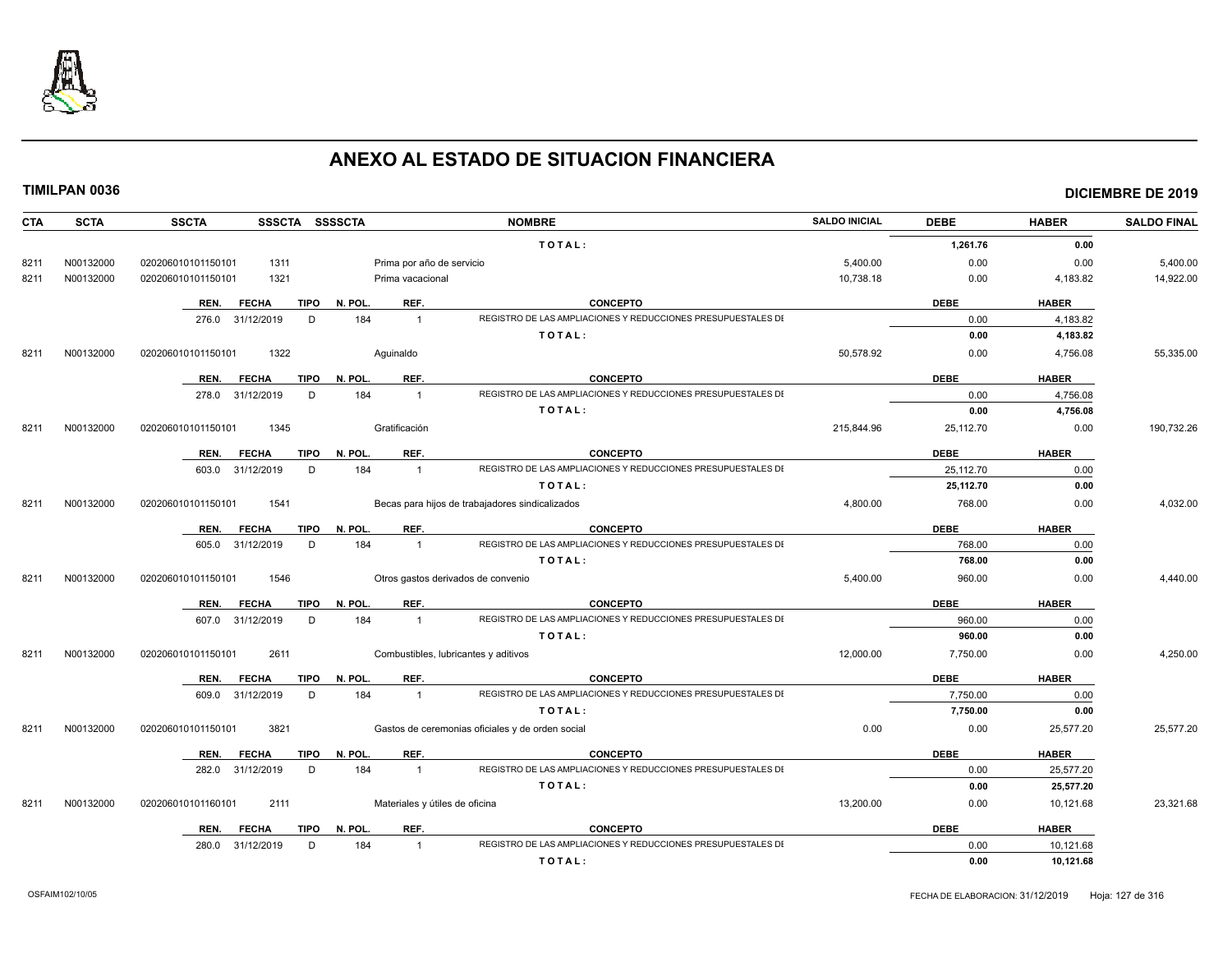

| <b>CTA</b> | <b>SCTA</b> | <b>SSSCTA</b><br><b>SSCTA</b>       | <b>SSSSCTA</b>                       | <b>NOMBRE</b>                                                              | <b>SALDO INICIAL</b> | <b>DEBE</b> | <b>HABER</b> | <b>SALDO FINAL</b> |
|------------|-------------|-------------------------------------|--------------------------------------|----------------------------------------------------------------------------|----------------------|-------------|--------------|--------------------|
| 8211       | Q00104000   | 010701010101150101<br>2141          |                                      | Materiales y útiles para el procesamiento en equipos y bienes informáticos | 0.00                 | 0.00        | 6,277.00     | 6,277.00           |
|            |             | <b>FECHA</b><br><b>TIPO</b><br>REN. | N. POL.<br>REF.                      | <b>CONCEPTO</b>                                                            |                      | <b>DEBE</b> | <b>HABER</b> |                    |
|            |             | 286.0 31/12/2019<br>D               | 184<br>$\overline{1}$                | REGISTRO DE LAS AMPLIACIONES Y REDUCCIONES PRESUPUESTALES DI               |                      | 0.00        | 6.277.00     |                    |
|            |             |                                     |                                      | TOTAL:                                                                     |                      | 0.00        | 6,277.00     |                    |
| 8211       | Q00104000   | 2611<br>010701010101150101          | Combustibles, lubricantes y aditivos |                                                                            | 756,000.00           | 0.00        | 47,361.11    | 803,361.11         |
|            |             | <b>FECHA</b><br><b>TIPO</b><br>REN. | N. POL.<br>REF.                      | <b>CONCEPTO</b>                                                            |                      | <b>DEBE</b> | <b>HABER</b> |                    |
|            |             | 288.0 31/12/2019<br>D               | 184<br>$\overline{1}$                | REGISTRO DE LAS AMPLIACIONES Y REDUCCIONES PRESUPUESTALES DI               |                      | 0.00        | 47,361.11    |                    |
|            |             |                                     |                                      | TOTAL:                                                                     |                      | 0.00        | 47,361.11    |                    |
| 8211       | Q00104000   | 2711<br>010701010101150101          | Vestuario y uniformes                |                                                                            | 72,000.00            | 72,000.00   | 0.00         | 0.00               |
|            |             | <b>FECHA</b><br><b>TIPO</b><br>REN. | REF.<br>N. POL.                      | <b>CONCEPTO</b>                                                            |                      | <b>DEBE</b> | <b>HABER</b> |                    |
|            |             | 619.0 31/12/2019<br>D               | 184<br>$\overline{1}$                | REGISTRO DE LAS AMPLIACIONES Y REDUCCIONES PRESUPUESTALES DI               |                      | 72.000.00   | 0.00         |                    |
|            |             |                                     |                                      | TOTAL:                                                                     |                      | 72,000.00   | 0.00         |                    |
| 8211       | Q00104000   | 2992<br>010701010101150101          | Otros enseres                        |                                                                            | 0.00                 | 0.00        | 7,918.16     | 7,918.16           |
|            |             | TIPO<br>REN.<br><b>FECHA</b>        | N. POL.<br>REF.                      | <b>CONCEPTO</b>                                                            |                      | <b>DEBE</b> | <b>HABER</b> |                    |
|            |             | 292.0 31/12/2019<br>D               | 184<br>$\overline{1}$                | REGISTRO DE LAS AMPLIACIONES Y REDUCCIONES PRESUPUESTALES DI               |                      | 0.00        | 7,918.16     |                    |
|            |             |                                     |                                      | TOTAL:                                                                     |                      | 0.00        | 7,918.16     |                    |
| 8211       | Q00104000   | 010701010101150101<br>3531          |                                      | Reparación, instalación y mantenimiento de bienes informáticos, microfilma | 0.00                 | 0.00        | 26,680.00    | 26,680.00          |
|            |             | <b>FECHA</b><br><b>TIPO</b><br>REN. | REF.<br>N. POL.                      | <b>CONCEPTO</b>                                                            |                      | <b>DEBE</b> | <b>HABER</b> |                    |
|            |             | 296.0 31/12/2019<br>D               | 184<br>$\overline{1}$                | REGISTRO DE LAS AMPLIACIONES Y REDUCCIONES PRESUPUESTALES DI               |                      | 0.00        | 26,680.00    |                    |
|            |             |                                     |                                      | TOTAL:                                                                     |                      | 0.00        | 26,680.00    |                    |
| 8211       | Q00104000   | 3551<br>010701010101150101          |                                      | Reparación y mantenimiento de vehículos terrestres, aéreos y lacustres     | 150,000.00           | 0.00        | 17,957.20    | 167,957.20         |
|            |             | <b>FECHA</b><br><b>TIPO</b><br>REN. | REF.<br>N. POL.                      | <b>CONCEPTO</b>                                                            |                      | <b>DEBE</b> | <b>HABER</b> |                    |
|            |             | 298.0 31/12/2019<br>D               | 184<br>$\overline{1}$                | REGISTRO DE LAS AMPLIACIONES Y REDUCCIONES PRESUPUESTALES DI               |                      | 0.00        | 17,957.20    |                    |
|            |             |                                     |                                      | TOTAL:                                                                     |                      | 0.00        | 17,957.20    |                    |
| 8211       | Q00104000   | 2111<br>010701010101160101          | Materiales y útiles de oficina       |                                                                            | 12,000.00            | 4,112.95    | 0.00         | 7,887.05           |
|            |             | <b>FECHA</b><br><b>TIPO</b><br>REN. | N. POL.<br>REF.                      | <b>CONCEPTO</b>                                                            |                      | <b>DEBE</b> | <b>HABER</b> |                    |
|            |             | 617.0 31/12/2019<br>D               | 184<br>$\overline{1}$                | REGISTRO DE LAS AMPLIACIONES Y REDUCCIONES PRESUPUESTALES DI               |                      | 4,112.95    | 0.00         |                    |
|            |             |                                     |                                      | TOTAL:                                                                     |                      | 4,112.95    | 0.00         |                    |
| 8211       | Q00104000   | 010701010101250102<br>1131          | Sueldo base                          |                                                                            | 2,228,958.48         | 44,204.49   | 0.00         | 2,184,753.99       |
|            |             | <b>FECHA</b><br><b>TIPO</b><br>REN. | REF.<br>N. POL.                      | <b>CONCEPTO</b>                                                            |                      | <b>DEBE</b> | <b>HABER</b> |                    |
|            |             | 611.0 31/12/2019<br>D               | 184<br>$\overline{1}$                | REGISTRO DE LAS AMPLIACIONES Y REDUCCIONES PRESUPUESTALES DI               |                      | 44.204.49   | 0.00         |                    |
|            |             |                                     |                                      | TOTAL:                                                                     |                      | 44,204.49   | 0.00         |                    |
| 8211       | Q00104000   | 010701010101250102<br>1321          | Prima vacacional                     |                                                                            | 30,533.54            | 608.50      | 0.00         | 29,925.04          |
|            |             | <b>FECHA</b><br>TIPO<br>REN.        | N. POL.<br>REF.                      | <b>CONCEPTO</b>                                                            |                      | <b>DEBE</b> | <b>HABER</b> |                    |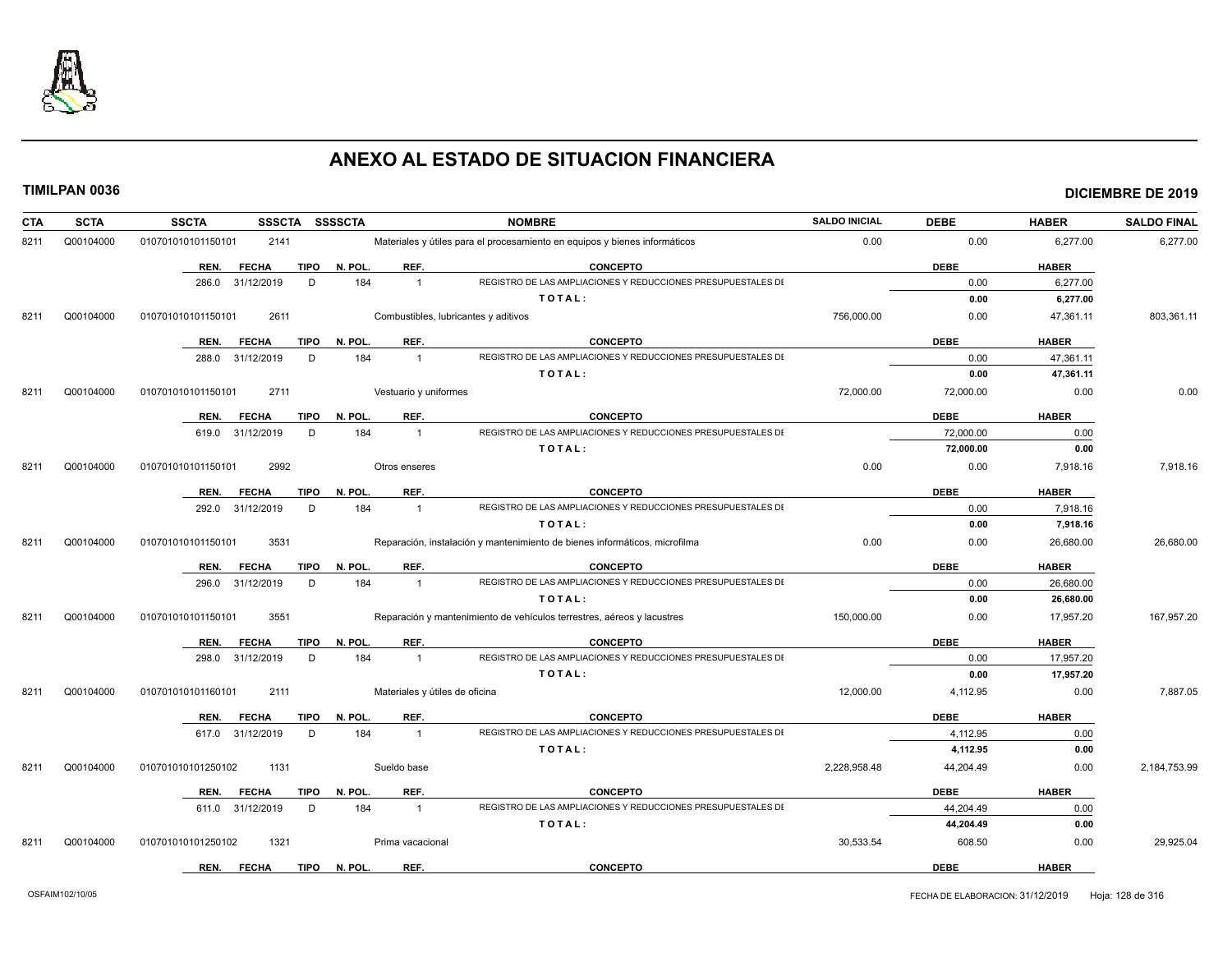

| <b>CTA</b> | <b>SCTA</b>     | <b>SSCTA</b>       |                  | SSSCTA SSSSCTA         |                              | <b>NOMBRE</b>                                                          | <b>SALDO INICIAL</b> | <b>DEBE</b>                      | <b>HABER</b> | <b>SALDO FINAL</b> |
|------------|-----------------|--------------------|------------------|------------------------|------------------------------|------------------------------------------------------------------------|----------------------|----------------------------------|--------------|--------------------|
|            |                 |                    | 613.0 31/12/2019 | 184<br>D               | $\mathbf{1}$                 | REGISTRO DE LAS AMPLIACIONES Y REDUCCIONES PRESUPUESTALES DI           |                      | 608.50                           | 0.00         |                    |
|            |                 |                    |                  |                        |                              | TOTAL:                                                                 |                      | 608.50                           | 0.00         |                    |
| 8211       | Q00104000       | 010701010101250102 | 1322             |                        | Aquinaldo                    |                                                                        | 244,268.35           | 0.00                             | 28,650.65    | 272,919.00         |
|            |                 | REN.               | <b>FECHA</b>     | <b>TIPO</b><br>N. POL. | REF.                         | <b>CONCEPTO</b>                                                        |                      | <b>DEBE</b>                      | <b>HABER</b> |                    |
|            |                 |                    | 284.0 31/12/2019 | D<br>184               | $\overline{1}$               | REGISTRO DE LAS AMPLIACIONES Y REDUCCIONES PRESUPUESTALES DI           |                      | 0.00                             | 28,650.65    |                    |
|            |                 |                    |                  |                        |                              | TOTAL:                                                                 |                      | 0.00                             | 28,650.65    |                    |
| 8211       | Q00104000       | 010701010101250102 | 1345             |                        | Gratificación                |                                                                        | 1,481,135.76         | 15,556.89                        | 0.00         | 1,465,578.87       |
|            |                 | REN.               | <b>FECHA</b>     | <b>TIPO</b><br>N. POL  | REF.                         | <b>CONCEPTO</b>                                                        |                      | <b>DEBE</b>                      | <b>HABER</b> |                    |
|            |                 |                    | 615.0 31/12/2019 | 184<br>D               | $\overline{1}$               | REGISTRO DE LAS AMPLIACIONES Y REDUCCIONES PRESUPUESTALES DI           |                      | 15,556.89                        | 0.00         |                    |
|            |                 |                    |                  |                        |                              | TOTAL:                                                                 |                      | 15,556.89                        | 0.00         |                    |
| 8211       | Q00104000       | 010701010101250102 | 3551             |                        |                              | Reparación y mantenimiento de vehículos terrestres, aéreos y lacustres | 60,000.00            | 59,443.20                        | 0.00         | 556.80             |
|            |                 |                    |                  |                        |                              |                                                                        |                      |                                  |              |                    |
|            |                 | REN.               | <b>FECHA</b>     | N. POL.<br>TIPO        | REF.                         | <b>CONCEPTO</b>                                                        |                      | <b>DEBE</b>                      | <b>HABER</b> |                    |
|            |                 | 625.0              | 31/12/2019       | 184<br>D               | $\overline{1}$               | REGISTRO DE LAS AMPLIACIONES Y REDUCCIONES PRESUPUESTALES DI           |                      | 59.443.20                        | 0.00         |                    |
|            |                 |                    |                  |                        |                              | TOTAL:                                                                 |                      | 59,443.20                        | 0.00         |                    |
| 8211       | Q00104000       | 010701010101250102 | 3993             |                        | Estudios y análisis clínicos |                                                                        | 0.00                 | 0.00                             | 12,064.00    | 12,064.00          |
|            |                 | REN.               | <b>FECHA</b>     | N. POL.<br>TIPO        | REF.                         | <b>CONCEPTO</b>                                                        |                      | <b>DEBE</b>                      | <b>HABER</b> |                    |
|            |                 | 300.0              | 31/12/2019       | 184<br>D               | $\mathbf{1}$                 | REGISTRO DE LAS AMPLIACIONES Y REDUCCIONES PRESUPUESTALES DI           |                      | 0.00                             | 12,064.00    |                    |
|            |                 |                    |                  |                        |                              | TOTAL:                                                                 |                      | 0.00                             | 12,064.00    |                    |
| 8211       | Q00104000       | 010701010101250105 | 2711             |                        | Vestuario y uniformes        |                                                                        | 96,000.00            | 0.00                             | 57,120.00    | 153,120.00         |
|            |                 | REN.               | <b>FECHA</b>     | <b>TIPO</b><br>N. POL  | REF.                         | <b>CONCEPTO</b>                                                        |                      | <b>DEBE</b>                      | <b>HABER</b> |                    |
|            |                 | 290.0              | 31/12/2019       | 184<br>D               | $\mathbf{1}$                 | REGISTRO DE LAS AMPLIACIONES Y REDUCCIONES PRESUPUESTALES DI           |                      | 0.00                             | 57,120.00    |                    |
|            |                 |                    |                  |                        |                              | TOTAL:                                                                 |                      | 0.00                             | 57,120.00    |                    |
| 8211       | Q00104000       | 010701010101250105 | 3341             |                        | Capacitación                 |                                                                        | 137,000.00           | 1,100.00                         | 0.00         | 135,900.00         |
|            |                 | REN.               | <b>FECHA</b>     | <b>TIPO</b><br>N. POL. | REF.                         | <b>CONCEPTO</b>                                                        |                      | <b>DEBE</b>                      | <b>HABER</b> |                    |
|            |                 |                    | 621.0 31/12/2019 | D<br>184               | $\mathbf{1}$                 | REGISTRO DE LAS AMPLIACIONES Y REDUCCIONES PRESUPUESTALES DI           |                      | 1,100.00                         | 0.00         |                    |
|            |                 |                    |                  |                        |                              | TOTAL:                                                                 |                      | 1,100.00                         | 0.00         |                    |
| 8211       | Q00104000       | 010701010101250105 | 3391             |                        | Servicios profesionales      |                                                                        | 266,000.00           | 145,000.00                       | 0.00         | 121,000.00         |
|            |                 |                    |                  | <b>TIPO</b>            | REF.                         | <b>CONCEPTO</b>                                                        |                      | <b>DEBE</b>                      | <b>HABER</b> |                    |
|            |                 | REN.               | <b>FECHA</b>     | N. POL.<br>D<br>184    | $\mathbf{1}$                 | REGISTRO DE LAS AMPLIACIONES Y REDUCCIONES PRESUPUESTALES DI           |                      | 145,000.00                       | 0.00         |                    |
|            |                 |                    | 623.0 31/12/2019 |                        |                              | TOTAL:                                                                 |                      | 145,000.00                       | 0.00         |                    |
|            |                 |                    |                  |                        |                              |                                                                        |                      |                                  |              |                    |
| 8211       | Q00104000       | 010701010101250105 | 3411             |                        |                              | Servicios bancarios y financieros                                      | 0.00                 | 0.00                             | 1.00         | 1.00               |
|            |                 | REN.               | <b>FECHA</b>     | N. POL.<br><b>TIPO</b> | REF.                         | <b>CONCEPTO</b>                                                        |                      | <b>DEBE</b>                      | <b>HABER</b> |                    |
|            |                 |                    | 294.0 31/12/2019 | D<br>184               | $\mathbf{1}$                 | REGISTRO DE LAS AMPLIACIONES Y REDUCCIONES PRESUPUESTALES DI           |                      | 0.00                             | 1.00         |                    |
|            |                 |                    |                  |                        |                              | TOTAL:                                                                 |                      | 0.00                             | 1.00         |                    |
| 8211       | Q00105000       | 010702010303150101 | 2541             |                        |                              | Materiales, accesorios y suministros médicos                           | 10,680.00            | 3,741.12                         | 0.00         | 6,938.88           |
|            | OSFAIM102/10/05 |                    |                  |                        |                              |                                                                        |                      | FECHA DE ELABORACION: 31/12/2019 |              | Hoja: 129 de 316   |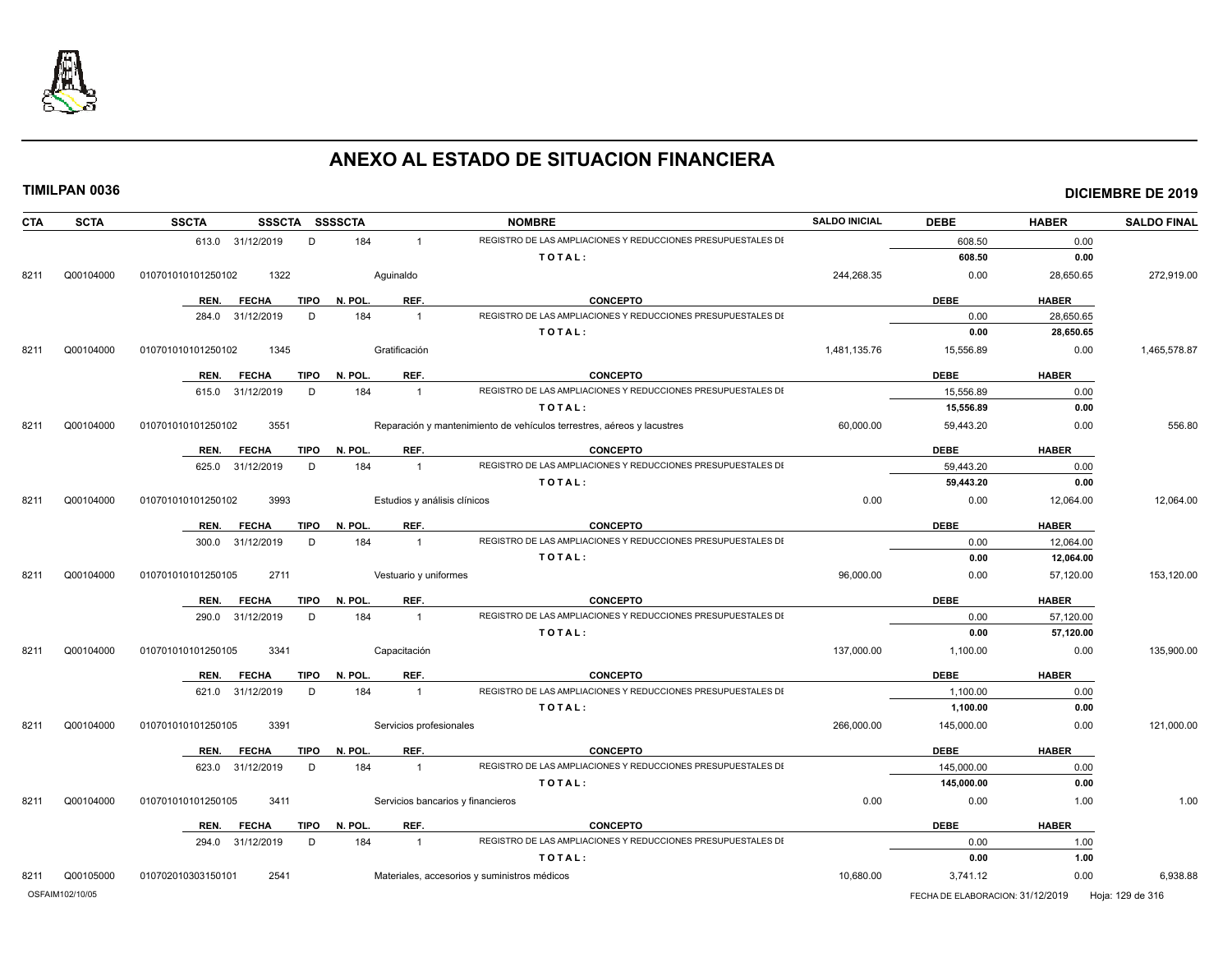

|--|

|  | TIMILPAN 0036 |
|--|---------------|
|--|---------------|

| <b>CTA</b> | <b>SCTA</b> | <b>SSCTA</b><br>SSSCTA SSSSCTA      |                                      | <b>NOMBRE</b>                                                | <b>SALDO INICIAL</b> | <b>DEBE</b> | <b>HABER</b> | <b>SALDO FINAL</b> |
|------------|-------------|-------------------------------------|--------------------------------------|--------------------------------------------------------------|----------------------|-------------|--------------|--------------------|
|            |             | REN.<br><b>FECHA</b><br>TIPO        | N. POL.<br>REF.                      | <b>CONCEPTO</b>                                              |                      | <b>DEBE</b> | <b>HABER</b> |                    |
|            |             | 631.0 31/12/2019<br>D               | 184<br>$\overline{1}$                | REGISTRO DE LAS AMPLIACIONES Y REDUCCIONES PRESUPUESTALES DI |                      | 3,741.12    | 0.00         |                    |
|            |             |                                     |                                      | TOTAL:                                                       |                      | 3,741.12    | 0.00         |                    |
| 8211       | Q00105000   | 010702010303150101<br>2611          | Combustibles, lubricantes y aditivos |                                                              | 240,000.00           | 76,967.87   | 0.00         | 163,032.13         |
|            |             | <b>FECHA</b><br><b>TIPO</b><br>REN. | N. POL.<br>REF.                      | <b>CONCEPTO</b>                                              |                      | <b>DEBE</b> | <b>HABER</b> |                    |
|            |             | 633.0 31/12/2019<br>D               | 184<br>$\mathbf{1}$                  | REGISTRO DE LAS AMPLIACIONES Y REDUCCIONES PRESUPUESTALES DI |                      | 76.967.87   | 0.00         |                    |
|            |             |                                     |                                      | TOTAL:                                                       |                      | 76,967.87   | 0.00         |                    |
| 8211       | Q00105000   | 1131<br>010702010303250102          | Sueldo base                          |                                                              | 216,000.00           | 378.24      | 0.00         | 215,621.76         |
|            |             | <b>FECHA</b><br>TIPO<br>REN.        | REF.<br>N. POL.                      | <b>CONCEPTO</b>                                              |                      | <b>DEBE</b> | <b>HABER</b> |                    |
|            |             | 627.0 31/12/2019<br>D               | 184<br>$\mathbf{1}$                  | REGISTRO DE LAS AMPLIACIONES Y REDUCCIONES PRESUPUESTALES DI |                      | 378.24      | 0.00         |                    |
|            |             |                                     |                                      | TOTAL:                                                       |                      | 378.24      | 0.00         |                    |
| 8211       | Q00105000   | 1321<br>010702010303250102          | Prima vacacional                     |                                                              | 2,958.89             | 3.89        | 0.00         | 2,955.00           |
|            |             | <b>FECHA</b><br>TIPO<br>REN.        | N. POL.<br>REF.                      | <b>CONCEPTO</b>                                              |                      | <b>DEBE</b> | <b>HABER</b> |                    |
|            |             | 629.0 31/12/2019<br>D               | 184<br>$\mathbf{1}$                  | REGISTRO DE LAS AMPLIACIONES Y REDUCCIONES PRESUPUESTALES DI |                      | 3.89        | 0.00         |                    |
|            |             |                                     |                                      | TOTAL:                                                       |                      | 3.89        | 0.00         |                    |
| 8211       | Q00105000   | 1322<br>010702010303250102          | Aquinaldo                            |                                                              | 23,671.13            | 0.00        | 5,878.87     | 29,550.00          |
|            |             | <b>FECHA</b><br>TIPO<br>REN.        | N. POL.<br>REF.                      | <b>CONCEPTO</b>                                              |                      | <b>DEBE</b> | <b>HABER</b> |                    |
|            |             | 308.0 31/12/2019<br>D               | 184<br>$\overline{1}$                | REGISTRO DE LAS AMPLIACIONES Y REDUCCIONES PRESUPUESTALES DI |                      | 0.00        | 5,878.87     |                    |
|            |             |                                     |                                      | TOTAL:                                                       |                      | 0.00        | 5,878.87     |                    |
| 8211       | Q00105000   | 010702010303250102<br>1345          | Gratificación                        |                                                              | 173,069.52           | 0.00        | 3,183.00     | 176,252.52         |
|            |             | REN.<br><b>FECHA</b><br>TIPO        | N. POL.<br>REF.                      | <b>CONCEPTO</b>                                              |                      | <b>DEBE</b> | <b>HABER</b> |                    |
|            |             | 310.0 31/12/2019<br>D               | 184<br>$\mathbf{1}$                  | REGISTRO DE LAS AMPLIACIONES Y REDUCCIONES PRESUPUESTALES DI |                      | 0.00        | 3,183.00     |                    |
|            |             |                                     |                                      | TOTAL:                                                       |                      | 0.00        | 3,183.00     |                    |
| 8211       | R00150000   | 1131<br>020402010102150101          | Sueldo base                          |                                                              | 289.183.20           | 31,872.00   | 0.00         | 257,311.20         |
|            |             | REN.<br><b>FECHA</b><br>TIPO        | N. POL.<br>REF.                      | <b>CONCEPTO</b>                                              |                      | <b>DEBE</b> | <b>HABER</b> |                    |
|            |             | 635.0 31/12/2019<br>D               | 184<br>$\mathbf{1}$                  | REGISTRO DE LAS AMPLIACIONES Y REDUCCIONES PRESUPUESTALES DI |                      | 31,872.00   | 0.00         |                    |
|            |             |                                     |                                      | TOTAL:                                                       |                      | 31,872.00   | 0.00         |                    |
| 8211       | R00150000   | 020402010102150101<br>1222          |                                      | Sueldos y salarios compactados al personal eventual          | 438,466.49           | 0.00        | 174,349.27   | 612,815.76         |
|            |             | <b>FECHA</b><br>REN.<br>TIPO        | REF.<br>N. POL.                      | <b>CONCEPTO</b>                                              |                      | <b>DEBE</b> | <b>HABER</b> |                    |
|            |             | 312.0 31/12/2019<br>D               | 184<br>$\mathbf{1}$                  | REGISTRO DE LAS AMPLIACIONES Y REDUCCIONES PRESUPUESTALES DI |                      | 0.00        | 174,349.27   |                    |
|            |             |                                     |                                      | TOTAL:                                                       |                      | 0.00        | 174,349.27   |                    |
| 8211       | R00150000   | 1321<br>020402010102150101          | Prima vacacional                     |                                                              | 9,967.76             | 0.00        | 10,816.24    | 20,784.00          |
|            |             | REN. FECHA<br>TIPO                  | REF.<br>N. POL.                      | <b>CONCEPTO</b>                                              |                      | <b>DEBE</b> | <b>HABER</b> |                    |
|            |             | 314.0 31/12/2019<br>D               | 184<br>$\overline{1}$                | REGISTRO DE LAS AMPLIACIONES Y REDUCCIONES PRESUPUESTALES DI |                      | 0.00        | 10,816.24    |                    |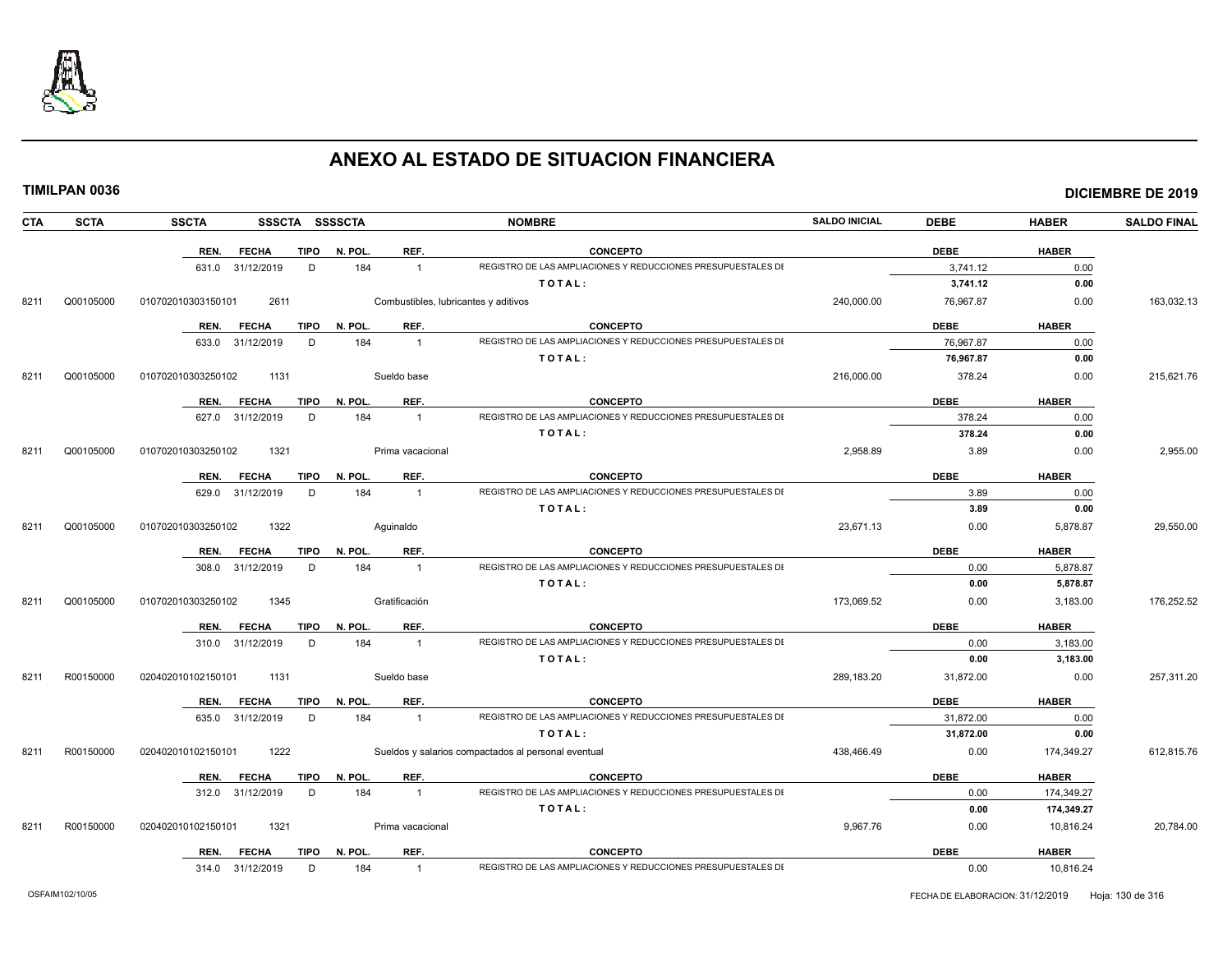

| <b>CTA</b> | <b>SCTA</b> | SSSCTA SSSSCTA<br><b>SSCTA</b>      |               | <b>NOMBRE</b>                                                                  | <b>SALDO INICIAL</b> | <b>DEBE</b>  | <b>HABER</b> | <b>SALDO FINAL</b> |
|------------|-------------|-------------------------------------|---------------|--------------------------------------------------------------------------------|----------------------|--------------|--------------|--------------------|
|            |             |                                     |               | TOTAL:                                                                         |                      | 0.00         | 10,816.24    |                    |
| 8211       | R00150000   | 1322<br>020402010102150101          | Aquinaldo     |                                                                                | 79,742.09            | 0.00         | 28,664.91    | 108,407.00         |
|            |             | <b>TIPO</b><br>REN.<br><b>FECHA</b> | N. POL        | REF.<br><b>CONCEPTO</b>                                                        |                      | <b>DEBE</b>  | <b>HABER</b> |                    |
|            |             | 31/12/2019<br>D<br>316.0            | 184           | REGISTRO DE LAS AMPLIACIONES Y REDUCCIONES PRESUPUESTALES DI<br>$\overline{1}$ |                      | 0.00         | 28.664.91    |                    |
|            |             |                                     |               | TOTAL:                                                                         |                      | 0.00         | 28,664.91    |                    |
| 8211       | R00150000   | 020402010102150101<br>1345          | Gratificación |                                                                                | 234,847.72           | 0.00         | 3,873.37     | 238,721.09         |
|            |             | REN.<br><b>TIPO</b><br><b>FECHA</b> | N. POL        | REF.<br><b>CONCEPTO</b>                                                        |                      | <b>DEBE</b>  | <b>HABER</b> |                    |
|            |             | 31/12/2019<br>D<br>318.0            | 184           | REGISTRO DE LAS AMPLIACIONES Y REDUCCIONES PRESUPUESTALES DI<br>$\overline{1}$ |                      | 0.00         | 3,873.37     |                    |
|            |             |                                     |               | TOTAL:                                                                         |                      | 0.00         | 3,873.37     |                    |
| 8211       | R00150000   | 020402010102150101<br>2611          |               | Combustibles, lubricantes y aditivos                                           | 18,000.00            | 14,083.60    | 0.00         | 3,916.40           |
|            |             | <b>TIPO</b><br>REN.<br><b>FECHA</b> | N. POL        | REF.<br><b>CONCEPTO</b>                                                        |                      | <b>DEBE</b>  | <b>HABER</b> |                    |
|            |             | 637.0<br>31/12/2019<br>D            | 184           | REGISTRO DE LAS AMPLIACIONES Y REDUCCIONES PRESUPUESTALES DI<br>$\overline{1}$ |                      | 14.083.60    | 0.00         |                    |
|            |             |                                     |               | TOTAL:                                                                         |                      | 14,083.60    | 0.00         |                    |
| 8212       |             |                                     |               | Presupuesto de Egresos Aprobado de Transferencias, Asignaciones, Subsidios y   | 7.822.700.00         | 1,417,802.41 | 244,659.57   | 6,649,557.16       |
| 8212       | A00A00000   | 4383<br>010301010101110101          |               | Otras Avudas<br>Subsidios y apoyos                                             | 3,707,900.00         | 12,599.90    | 0.00         | 3,695,300.10       |
|            |             | <b>TIPO</b><br>REN.<br><b>FECHA</b> | N. POL        | REF.<br><b>CONCEPTO</b>                                                        |                      | <b>DEBE</b>  | <b>HABER</b> |                    |
|            |             | D<br>359.0<br>31/12/2019            | 184           | REGISTRO DE LAS AMPLIACIONES Y REDUCCIONES PRESUPUESTALES DI<br>$\overline{1}$ |                      | 12,599.90    | 0.00         |                    |
|            |             |                                     |               | TOTAL:                                                                         |                      | 12,599.90    | 0.00         |                    |
| 8212       | A00A00000   | 4411<br>010301010101110101          |               | Cooperaciones y ayudas                                                         | 1,894,800.00         | 1,405,202.51 | 0.00         | 489,597.49         |
|            |             | REN.<br><b>TIPO</b><br><b>FECHA</b> | N. POL        | REF.<br><b>CONCEPTO</b>                                                        |                      | <b>DEBE</b>  | <b>HABER</b> |                    |
|            |             | 361.0<br>31/12/2019<br>D            | 184           | REGISTRO DE LAS AMPLIACIONES Y REDUCCIONES PRESUPUESTALES DI<br>$\mathbf{1}$   |                      | 1.405.202.51 | 0.00         |                    |
|            |             |                                     |               | TOTAL:                                                                         |                      | 1,405,202.51 | 0.00         |                    |
| 8212       | A00A00000   | 4411<br>010301010101260103          |               | Cooperaciones y ayudas                                                         | 8,270.83             | 0.00         | 1,729.17     | 10,000.00          |
|            |             | REN.<br><b>FECHA</b><br><b>TIPO</b> | N. POL        | REF.<br><b>CONCEPTO</b>                                                        |                      | <b>DEBE</b>  | <b>HABER</b> |                    |
|            |             | 48.0<br>31/12/2019<br>D             | 184           | REGISTRO DE LAS AMPLIACIONES Y REDUCCIONES PRESUPUESTALES DI<br>$\overline{1}$ |                      | 0.00         | 1,729.17     |                    |
|            |             |                                     |               | TOTAL:                                                                         |                      | 0.00         | 1,729.17     |                    |
| 8212       | L00119000   | 4391<br>010502050203110101          |               | Subsidios por carga fiscal                                                     | 2,211,729.17         | 0.00         | 242,930.40   | 2,454,659.57       |
|            |             | <b>TIPO</b><br>REN.<br><b>FECHA</b> | N. POL        | REF.<br><b>CONCEPTO</b>                                                        |                      | <b>DEBE</b>  | <b>HABER</b> |                    |
|            |             | D<br>260.0<br>31/12/2019            | 184           | REGISTRO DE LAS AMPLIACIONES Y REDUCCIONES PRESUPUESTALES DI<br>$\overline{1}$ |                      | 0.00         | 242,930.40   |                    |
|            |             |                                     |               | TOTAL:                                                                         |                      | 0.00         | 242,930.40   |                    |
| 8214       |             |                                     |               | Presupuesto de Egresos Aprobado de Intereses, Comisiones y Otros Gastos de     | 6,396,878.21         | 6,330,768.21 | 0.00         | 66,110.00          |
| 8214       | L00119000   | 9911<br>010502050203150101          |               | Por el ejercicio inmediato anterior                                            | 799,999.98           | 733,889.98   | 0.00         | 66,110.00          |
|            |             | <b>TIPO</b><br>REN.<br><b>FECHA</b> | N. POL        | REF.<br><b>CONCEPTO</b>                                                        |                      | <b>DEBE</b>  | <b>HABER</b> |                    |
|            |             | 31/12/2019<br>D<br>579.0            | 184           | REGISTRO DE LAS AMPLIACIONES Y REDUCCIONES PRESUPUESTALES DI<br>$\overline{1}$ |                      | 733,889.98   | 0.00         |                    |
|            |             |                                     |               |                                                                                |                      |              |              |                    |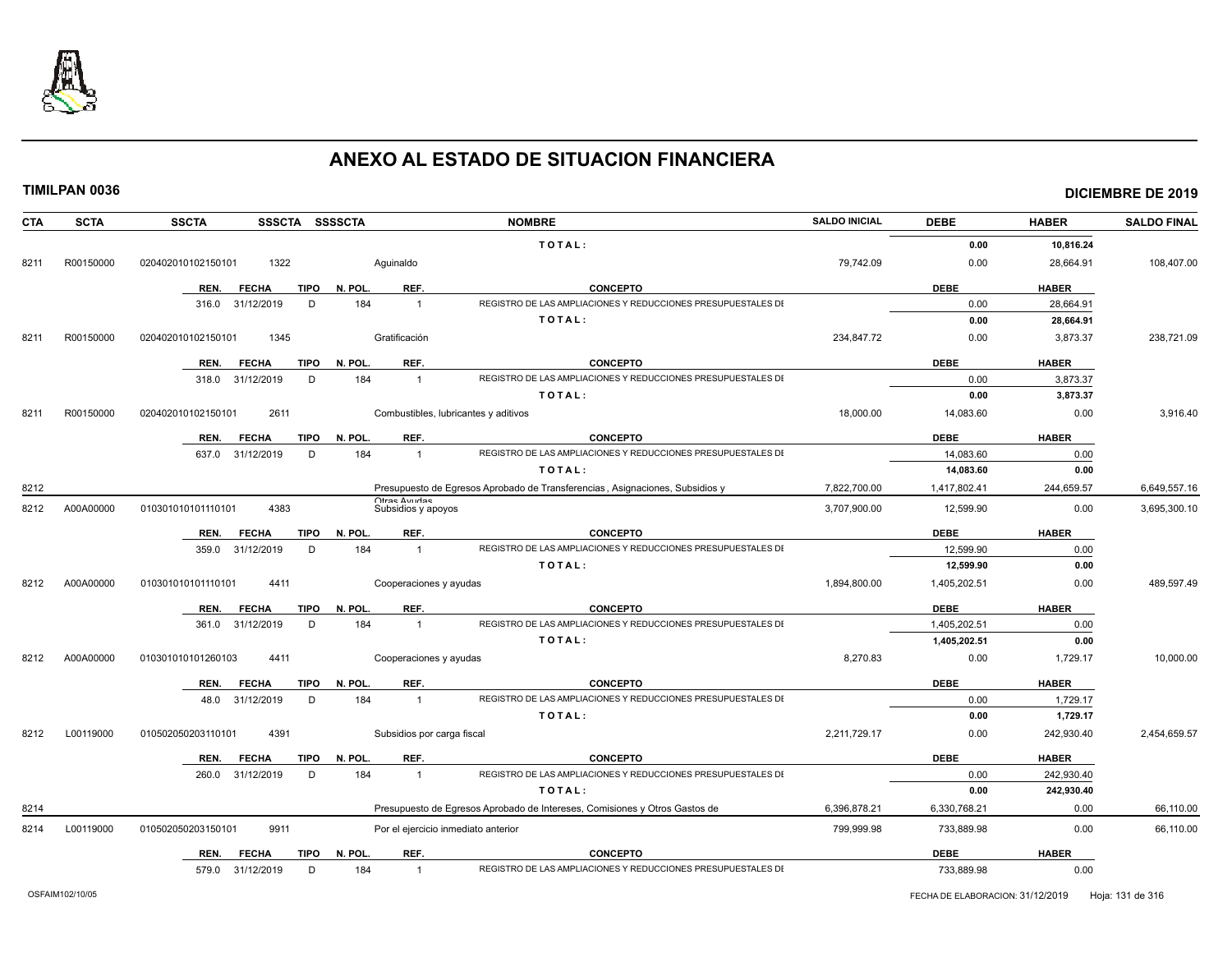

| <b>CTA</b> | <b>SCTA</b> | <b>SSCTA</b><br>SSSCTA SSSSCTA      |                                     | <b>NOMBRE</b>                                                | <b>SALDO INICIAL</b> | <b>DEBE</b>   | <b>HABER</b>  | <b>SALDO FINAL</b> |
|------------|-------------|-------------------------------------|-------------------------------------|--------------------------------------------------------------|----------------------|---------------|---------------|--------------------|
|            |             |                                     |                                     | TOTAL:                                                       |                      | 733,889.98    | 0.00          |                    |
| 8214       | L00119000   | 9912<br>010502050203150101          | Por ejercicios anteriores           |                                                              | 934,906.83           | 934,906.83    | 0.00          | 0.00               |
|            |             | <b>TIPO</b><br>REN.<br><b>FECHA</b> | REF.<br>N. POL.                     | <b>CONCEPTO</b>                                              |                      | <b>DEBE</b>   | <b>HABER</b>  |                    |
|            |             | 585.0<br>31/12/2019<br>D            | 184<br>$\overline{1}$               | REGISTRO DE LAS AMPLIACIONES Y REDUCCIONES PRESUPUESTALES DI |                      | 934.906.83    | 0.00          |                    |
|            |             |                                     |                                     | TOTAL:                                                       |                      | 934,906.83    | 0.00          |                    |
| 8214       | L00119000   | 010502050203260102<br>9911          | Por el ejercicio inmediato anterior |                                                              | 2,146,878.23         | 2,146,878.23  | 0.00          | 0.00               |
|            |             | <b>TIPO</b><br>REN.<br><b>FECHA</b> | N. POL.<br>REF.                     | <b>CONCEPTO</b>                                              |                      | <b>DEBE</b>   | <b>HABER</b>  |                    |
|            |             | 581.0 31/12/2019<br>D               | 184<br>$\overline{1}$               | REGISTRO DE LAS AMPLIACIONES Y REDUCCIONES PRESUPUESTALES DI |                      | 2,146,878.23  | 0.00          |                    |
|            |             |                                     |                                     | TOTAL:                                                       |                      | 2,146,878.23  | 0.00          |                    |
| 8214       | L00119000   | 9912<br>010502050203260102          | Por ejercicios anteriores           |                                                              | 2,250,000.00         | 2,250,000.00  | 0.00          | 0.00               |
|            |             | <b>FECHA</b><br>TIPO<br>REN.        | N. POL.<br>REF.                     | <b>CONCEPTO</b>                                              |                      | <b>DEBE</b>   | <b>HABER</b>  |                    |
|            |             | 31/12/2019<br>D<br>587.0            | 184<br>$\overline{1}$               | REGISTRO DE LAS AMPLIACIONES Y REDUCCIONES PRESUPUESTALES DI |                      | 2,250,000.00  | 0.00          |                    |
|            |             |                                     |                                     | TOTAL:                                                       |                      | 2,250,000.00  | 0.00          |                    |
| 8214       | L00119000   | 010502050203260103<br>9912          | Por ejercicios anteriores           |                                                              | 265,093.17           | 265,093.17    | 0.00          | 0.00               |
|            |             | REN.<br><b>FECHA</b><br>TIPO        | REF.<br>N. POL.                     | <b>CONCEPTO</b>                                              |                      | <b>DEBE</b>   | <b>HABER</b>  |                    |
|            |             | 583.0 31/12/2019<br>D               | 184<br>$\overline{1}$               | REGISTRO DE LAS AMPLIACIONES Y REDUCCIONES PRESUPUESTALES DI |                      | 265.093.17    | 0.00          |                    |
|            |             |                                     |                                     | TOTAL:                                                       |                      | 265,093.17    | 0.00          |                    |
| 8215       |             |                                     |                                     | Presupuesto de Egresos Aprobado de Inversión Pública         | 69,611,776.63        | 30,758,555.36 | 30,758,555.36 | 69,611,776.63      |
| 8215       | F00124000   | 010701010102260101<br>6122          | Obra estatal o municipal            |                                                              | 2,744,607.88         | 2,043,776.85  | 0.00          | 700,831.03         |
|            |             | <b>TIPO</b><br><b>FECHA</b><br>REN. | REF.<br>N. POL.                     | <b>CONCEPTO</b>                                              |                      | <b>DEBE</b>   | <b>HABER</b>  |                    |
|            |             | 461.0<br>31/12/2019<br>D            | 184<br>$\overline{1}$               | REGISTRO DE LAS AMPLIACIONES Y REDUCCIONES PRESUPUESTALES DI |                      | 1,502,054.75  | 0.00          |                    |
|            |             | 31/12/2019<br>D<br>645.0            | 184<br>$\overline{1}$               | REGISTRO DE LAS AMPLIACIONES Y REDUCCIONES PRESUPUESTALES DI |                      | 541,722.10    | 0.00          |                    |
|            |             |                                     |                                     | TOTAL:                                                       |                      | 2,043,776.85  | 0.00          |                    |
| 8215       | F00124000   | 010701010102260101<br>6125          |                                     | Ejecución de obras por administración                        | 1,104,188.14         | 1,104,188.14  | 0.00          | 0.00               |
|            |             | REN.<br><b>FECHA</b><br>TIPO        | N. POL.<br>REF.                     | <b>CONCEPTO</b>                                              |                      | <b>DEBE</b>   | <b>HABER</b>  |                    |
|            |             | 647.0<br>31/12/2019<br>D            | 184<br>$\overline{1}$               | REGISTRO DE LAS AMPLIACIONES Y REDUCCIONES PRESUPUESTALES DI |                      | 320,214.57    | 0.00          |                    |
|            |             | D<br>31/12/2019<br>485.0            | 184<br>$\overline{1}$               | REGISTRO DE LAS AMPLIACIONES Y REDUCCIONES PRESUPUESTALES DI |                      | 783,973.57    | 0.00          |                    |
|            |             |                                     |                                     | TOTAL:                                                       |                      | 1,104,188.14  | 0.00          |                    |
| 8215       | F00124000   | 020103010101250101<br>6122          | Obra estatal o municipal            |                                                              | 5,190,000.00         | 643,221.46    | 0.00          | 4,546,778.54       |
|            |             | REN.<br><b>FECHA</b><br>TIPO        | N. POL.<br>REF.                     | <b>CONCEPTO</b>                                              |                      | <b>DEBE</b>   | <b>HABER</b>  |                    |
|            |             | 31/12/2019<br>649.0<br>D            | 184                                 | REGISTRO DE LAS AMPLIACIONES Y REDUCCIONES PRESUPUESTALES DI |                      | 186,534.23    | 0.00          |                    |
|            |             | 31/12/2019<br>D<br>457.0            | 184<br>$\overline{1}$               | REGISTRO DE LAS AMPLIACIONES Y REDUCCIONES PRESUPUESTALES DI |                      | 456,687.23    | 0.00          |                    |
|            |             |                                     |                                     | TOTAL:                                                       |                      | 643,221.46    | 0.00          |                    |
| 8215       | F00124000   | 6125<br>020103010101250101          |                                     | Ejecución de obras por administración                        | 620,000.00           | 620,000.00    | 0.00          | 0.00               |
|            |             | REN.<br><b>FECHA</b><br><b>TIPO</b> | N. POL.<br>REF.                     | <b>CONCEPTO</b>                                              |                      | <b>DEBE</b>   | <b>HABER</b>  |                    |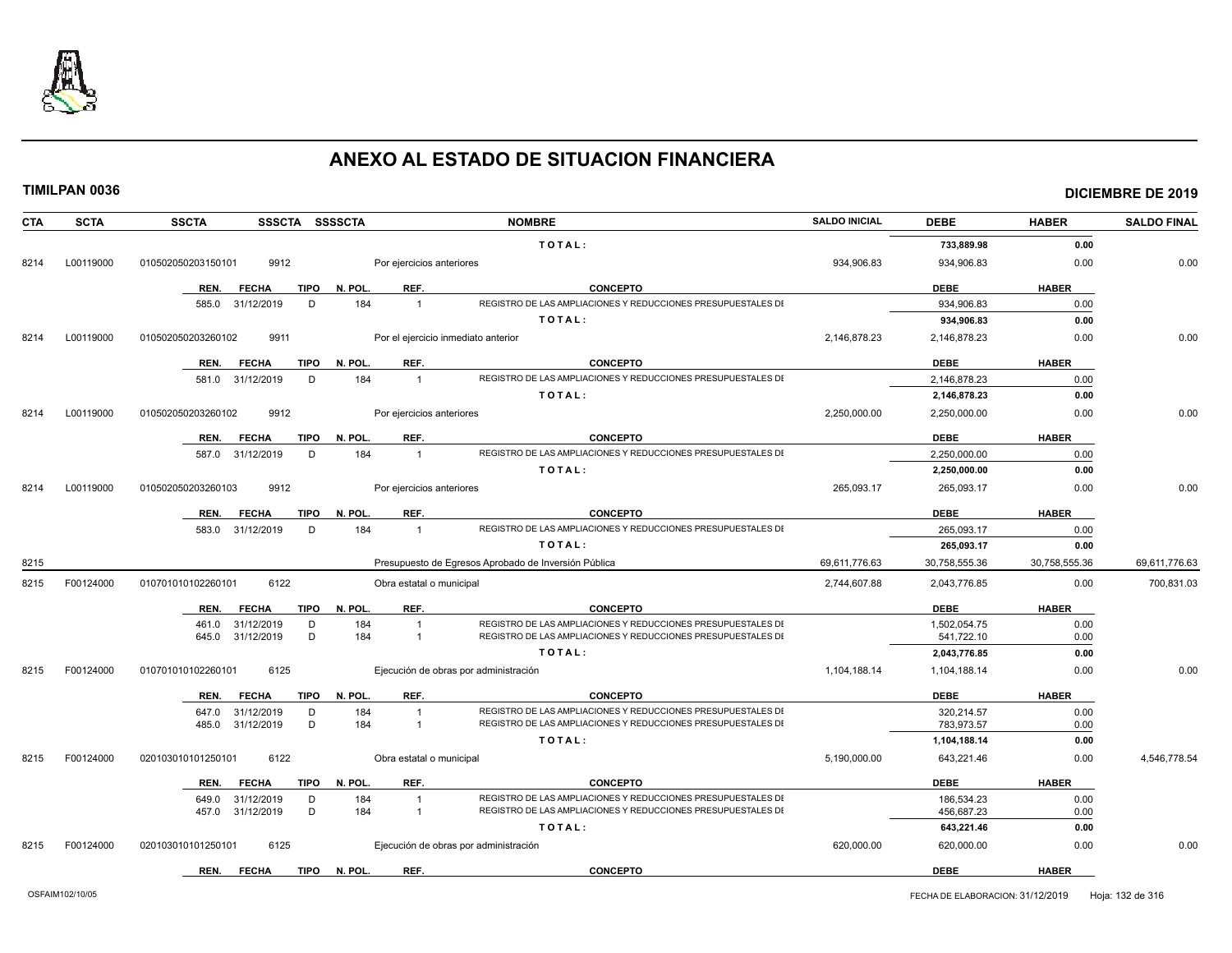

| REGISTRO DE LAS AMPLIACIONES Y REDUCCIONES PRESUPUESTALES DI<br>470,200.00<br>0.00<br>479.0<br>31/12/2019<br>D<br>184<br>D<br>184<br>REGISTRO DE LAS AMPLIACIONES Y REDUCCIONES PRESUPUESTALES DI<br>149,800.00<br>651.0<br>31/12/2019<br>$\overline{1}$<br>0.00<br>TOTAL:<br>620,000.00<br>0.00<br>F00124000<br>6122<br>3,500,000.00<br>2,515,000.00<br>0.00<br>8215<br>020103010101250206<br>Obra estatal o municipal<br><b>TIPO</b><br>N. POL.<br>REF.<br><b>CONCEPTO</b><br><b>DEBE</b><br><b>HABER</b><br><b>FECHA</b><br>REN.<br>REGISTRO DE LAS AMPLIACIONES Y REDUCCIONES PRESUPUESTALES DI<br>D<br>184<br>2,515,000.00<br>0.00<br>31/12/2019<br>463.0<br>$\overline{1}$<br>TOTAL:<br>2,515,000.00<br>0.00<br>F00124000<br>6122<br>5,066,543.11<br>020103010101250210<br>Obra estatal o municipal<br>3,597,245.60<br>0.00<br>8215<br>REF.<br><b>CONCEPTO</b><br><b>FECHA</b><br><b>TIPO</b><br>N. POL.<br><b>DEBE</b><br><b>HABER</b><br>REN.<br>REGISTRO DE LAS AMPLIACIONES Y REDUCCIONES PRESUPUESTALES DI<br>D<br>184<br>3,597,245.60<br>0.00<br>31/12/2019<br>$\overline{1}$<br>467.0<br>TOTAL:<br>3,597,245.60<br>0.00<br>F00124000<br>6122<br>2,310,000.00<br>350,048.58<br>020103010101260101<br>Obra estatal o municipal<br>0.00<br>8215<br>REF.<br><b>DEBE</b><br><b>HABER</b><br><b>FECHA</b><br><b>TIPO</b><br>N. POL<br><b>CONCEPTO</b><br>REN.<br>REGISTRO DE LAS AMPLIACIONES Y REDUCCIONES PRESUPUESTALES DI<br>31/12/2019<br>184<br>101,514.09<br>0.00<br>D<br>$\overline{1}$<br>653.0<br>184<br>REGISTRO DE LAS AMPLIACIONES Y REDUCCIONES PRESUPUESTALES DI<br>453.0<br>31/12/2019<br>D<br>248,534.49<br>0.00<br>$\overline{1}$<br>TOTAL:<br>350,048.58<br>0.00<br>F00124000<br>6122<br>0.00<br>020201010201250101<br>Obra estatal o municipal<br>0.00<br>3,609,540.06<br>8215<br>REF.<br><b>CONCEPTO</b><br><b>DEBE</b><br><b>FECHA</b><br><b>TIPO</b><br>N. POL.<br><b>HABER</b><br>REN. | 985,000.00<br>1,469,297.51<br>1,959,951.42 |
|-----------------------------------------------------------------------------------------------------------------------------------------------------------------------------------------------------------------------------------------------------------------------------------------------------------------------------------------------------------------------------------------------------------------------------------------------------------------------------------------------------------------------------------------------------------------------------------------------------------------------------------------------------------------------------------------------------------------------------------------------------------------------------------------------------------------------------------------------------------------------------------------------------------------------------------------------------------------------------------------------------------------------------------------------------------------------------------------------------------------------------------------------------------------------------------------------------------------------------------------------------------------------------------------------------------------------------------------------------------------------------------------------------------------------------------------------------------------------------------------------------------------------------------------------------------------------------------------------------------------------------------------------------------------------------------------------------------------------------------------------------------------------------------------------------------------------------------------------------------------------------------------------------------------------|--------------------------------------------|
|                                                                                                                                                                                                                                                                                                                                                                                                                                                                                                                                                                                                                                                                                                                                                                                                                                                                                                                                                                                                                                                                                                                                                                                                                                                                                                                                                                                                                                                                                                                                                                                                                                                                                                                                                                                                                                                                                                                       |                                            |
|                                                                                                                                                                                                                                                                                                                                                                                                                                                                                                                                                                                                                                                                                                                                                                                                                                                                                                                                                                                                                                                                                                                                                                                                                                                                                                                                                                                                                                                                                                                                                                                                                                                                                                                                                                                                                                                                                                                       |                                            |
|                                                                                                                                                                                                                                                                                                                                                                                                                                                                                                                                                                                                                                                                                                                                                                                                                                                                                                                                                                                                                                                                                                                                                                                                                                                                                                                                                                                                                                                                                                                                                                                                                                                                                                                                                                                                                                                                                                                       |                                            |
|                                                                                                                                                                                                                                                                                                                                                                                                                                                                                                                                                                                                                                                                                                                                                                                                                                                                                                                                                                                                                                                                                                                                                                                                                                                                                                                                                                                                                                                                                                                                                                                                                                                                                                                                                                                                                                                                                                                       |                                            |
|                                                                                                                                                                                                                                                                                                                                                                                                                                                                                                                                                                                                                                                                                                                                                                                                                                                                                                                                                                                                                                                                                                                                                                                                                                                                                                                                                                                                                                                                                                                                                                                                                                                                                                                                                                                                                                                                                                                       |                                            |
|                                                                                                                                                                                                                                                                                                                                                                                                                                                                                                                                                                                                                                                                                                                                                                                                                                                                                                                                                                                                                                                                                                                                                                                                                                                                                                                                                                                                                                                                                                                                                                                                                                                                                                                                                                                                                                                                                                                       |                                            |
|                                                                                                                                                                                                                                                                                                                                                                                                                                                                                                                                                                                                                                                                                                                                                                                                                                                                                                                                                                                                                                                                                                                                                                                                                                                                                                                                                                                                                                                                                                                                                                                                                                                                                                                                                                                                                                                                                                                       |                                            |
|                                                                                                                                                                                                                                                                                                                                                                                                                                                                                                                                                                                                                                                                                                                                                                                                                                                                                                                                                                                                                                                                                                                                                                                                                                                                                                                                                                                                                                                                                                                                                                                                                                                                                                                                                                                                                                                                                                                       |                                            |
|                                                                                                                                                                                                                                                                                                                                                                                                                                                                                                                                                                                                                                                                                                                                                                                                                                                                                                                                                                                                                                                                                                                                                                                                                                                                                                                                                                                                                                                                                                                                                                                                                                                                                                                                                                                                                                                                                                                       |                                            |
|                                                                                                                                                                                                                                                                                                                                                                                                                                                                                                                                                                                                                                                                                                                                                                                                                                                                                                                                                                                                                                                                                                                                                                                                                                                                                                                                                                                                                                                                                                                                                                                                                                                                                                                                                                                                                                                                                                                       |                                            |
|                                                                                                                                                                                                                                                                                                                                                                                                                                                                                                                                                                                                                                                                                                                                                                                                                                                                                                                                                                                                                                                                                                                                                                                                                                                                                                                                                                                                                                                                                                                                                                                                                                                                                                                                                                                                                                                                                                                       |                                            |
|                                                                                                                                                                                                                                                                                                                                                                                                                                                                                                                                                                                                                                                                                                                                                                                                                                                                                                                                                                                                                                                                                                                                                                                                                                                                                                                                                                                                                                                                                                                                                                                                                                                                                                                                                                                                                                                                                                                       |                                            |
|                                                                                                                                                                                                                                                                                                                                                                                                                                                                                                                                                                                                                                                                                                                                                                                                                                                                                                                                                                                                                                                                                                                                                                                                                                                                                                                                                                                                                                                                                                                                                                                                                                                                                                                                                                                                                                                                                                                       |                                            |
|                                                                                                                                                                                                                                                                                                                                                                                                                                                                                                                                                                                                                                                                                                                                                                                                                                                                                                                                                                                                                                                                                                                                                                                                                                                                                                                                                                                                                                                                                                                                                                                                                                                                                                                                                                                                                                                                                                                       |                                            |
|                                                                                                                                                                                                                                                                                                                                                                                                                                                                                                                                                                                                                                                                                                                                                                                                                                                                                                                                                                                                                                                                                                                                                                                                                                                                                                                                                                                                                                                                                                                                                                                                                                                                                                                                                                                                                                                                                                                       |                                            |
|                                                                                                                                                                                                                                                                                                                                                                                                                                                                                                                                                                                                                                                                                                                                                                                                                                                                                                                                                                                                                                                                                                                                                                                                                                                                                                                                                                                                                                                                                                                                                                                                                                                                                                                                                                                                                                                                                                                       |                                            |
|                                                                                                                                                                                                                                                                                                                                                                                                                                                                                                                                                                                                                                                                                                                                                                                                                                                                                                                                                                                                                                                                                                                                                                                                                                                                                                                                                                                                                                                                                                                                                                                                                                                                                                                                                                                                                                                                                                                       | 3,609,540.06                               |
|                                                                                                                                                                                                                                                                                                                                                                                                                                                                                                                                                                                                                                                                                                                                                                                                                                                                                                                                                                                                                                                                                                                                                                                                                                                                                                                                                                                                                                                                                                                                                                                                                                                                                                                                                                                                                                                                                                                       |                                            |
| REGISTRO DE LAS AMPLIACIONES Y REDUCCIONES PRESUPUESTALES DI<br>184<br>D<br>0.00<br>3,609,540.06<br>146.0<br>31/12/2019<br>$\overline{1}$                                                                                                                                                                                                                                                                                                                                                                                                                                                                                                                                                                                                                                                                                                                                                                                                                                                                                                                                                                                                                                                                                                                                                                                                                                                                                                                                                                                                                                                                                                                                                                                                                                                                                                                                                                             |                                            |
| TOTAL:<br>0.00<br>3,609,540.06                                                                                                                                                                                                                                                                                                                                                                                                                                                                                                                                                                                                                                                                                                                                                                                                                                                                                                                                                                                                                                                                                                                                                                                                                                                                                                                                                                                                                                                                                                                                                                                                                                                                                                                                                                                                                                                                                        |                                            |
| F00124000<br>6122<br>0.00<br>020201010201260101<br>Obra estatal o municipal<br>0.00<br>14,490,364.00<br>8215                                                                                                                                                                                                                                                                                                                                                                                                                                                                                                                                                                                                                                                                                                                                                                                                                                                                                                                                                                                                                                                                                                                                                                                                                                                                                                                                                                                                                                                                                                                                                                                                                                                                                                                                                                                                          | 14,490,364.00                              |
| <b>DEBE</b><br>REF.<br><b>CONCEPTO</b><br><b>HABER</b><br>REN.<br><b>FECHA</b><br>TIPO<br>N. POL                                                                                                                                                                                                                                                                                                                                                                                                                                                                                                                                                                                                                                                                                                                                                                                                                                                                                                                                                                                                                                                                                                                                                                                                                                                                                                                                                                                                                                                                                                                                                                                                                                                                                                                                                                                                                      |                                            |
| REGISTRO DE LAS AMPLIACIONES Y REDUCCIONES PRESUPUESTALES DI<br>31/12/2019<br>D<br>184<br>0.00<br>14,040,737.88<br>144.0<br>$\overline{1}$                                                                                                                                                                                                                                                                                                                                                                                                                                                                                                                                                                                                                                                                                                                                                                                                                                                                                                                                                                                                                                                                                                                                                                                                                                                                                                                                                                                                                                                                                                                                                                                                                                                                                                                                                                            |                                            |
| REGISTRO DE LAS AMPLIACIONES Y REDUCCIONES PRESUPUESTALES DI<br>31/12/2019<br>D<br>184<br>$\overline{1}$<br>0.00<br>449,626.12<br>644.0                                                                                                                                                                                                                                                                                                                                                                                                                                                                                                                                                                                                                                                                                                                                                                                                                                                                                                                                                                                                                                                                                                                                                                                                                                                                                                                                                                                                                                                                                                                                                                                                                                                                                                                                                                               |                                            |
| TOTAL:<br>14,490,364.00<br>0.00                                                                                                                                                                                                                                                                                                                                                                                                                                                                                                                                                                                                                                                                                                                                                                                                                                                                                                                                                                                                                                                                                                                                                                                                                                                                                                                                                                                                                                                                                                                                                                                                                                                                                                                                                                                                                                                                                       |                                            |
| F00124000<br>6125<br>1,400,000.00<br>910,533.85<br>0.00<br>8215<br>020201010201260101<br>Ejecución de obras por administración                                                                                                                                                                                                                                                                                                                                                                                                                                                                                                                                                                                                                                                                                                                                                                                                                                                                                                                                                                                                                                                                                                                                                                                                                                                                                                                                                                                                                                                                                                                                                                                                                                                                                                                                                                                        | 489,466.15                                 |
| REF.<br><b>TIPO</b><br>N. POL.<br><b>CONCEPTO</b><br><b>DEBE</b><br><b>HABER</b><br>REN.<br><b>FECHA</b>                                                                                                                                                                                                                                                                                                                                                                                                                                                                                                                                                                                                                                                                                                                                                                                                                                                                                                                                                                                                                                                                                                                                                                                                                                                                                                                                                                                                                                                                                                                                                                                                                                                                                                                                                                                                              |                                            |
| REGISTRO DE LAS AMPLIACIONES Y REDUCCIONES PRESUPUESTALES DI<br>D<br>184<br>646,479.03<br>0.00<br>483.0<br>31/12/2019<br>$\overline{1}$                                                                                                                                                                                                                                                                                                                                                                                                                                                                                                                                                                                                                                                                                                                                                                                                                                                                                                                                                                                                                                                                                                                                                                                                                                                                                                                                                                                                                                                                                                                                                                                                                                                                                                                                                                               |                                            |
| REGISTRO DE LAS AMPLIACIONES Y REDUCCIONES PRESUPUESTALES DI<br>D<br>184<br>655.0<br>31/12/2019<br>264,054.82<br>0.00<br>$\mathbf{1}$                                                                                                                                                                                                                                                                                                                                                                                                                                                                                                                                                                                                                                                                                                                                                                                                                                                                                                                                                                                                                                                                                                                                                                                                                                                                                                                                                                                                                                                                                                                                                                                                                                                                                                                                                                                 |                                            |
| 910,533.85<br>TOTAL:<br>0.00                                                                                                                                                                                                                                                                                                                                                                                                                                                                                                                                                                                                                                                                                                                                                                                                                                                                                                                                                                                                                                                                                                                                                                                                                                                                                                                                                                                                                                                                                                                                                                                                                                                                                                                                                                                                                                                                                          |                                            |
| F00124000<br>020201010203250101<br>6122<br>Obra estatal o municipal<br>1,000,000.00<br>0.00<br>113,963.93<br>8215                                                                                                                                                                                                                                                                                                                                                                                                                                                                                                                                                                                                                                                                                                                                                                                                                                                                                                                                                                                                                                                                                                                                                                                                                                                                                                                                                                                                                                                                                                                                                                                                                                                                                                                                                                                                     | 1,113,963.93                               |
| REF.<br><b>CONCEPTO</b><br><b>DEBE</b><br><b>HABER</b><br><b>TIPO</b><br>N. POL<br>REN.<br><b>FECHA</b>                                                                                                                                                                                                                                                                                                                                                                                                                                                                                                                                                                                                                                                                                                                                                                                                                                                                                                                                                                                                                                                                                                                                                                                                                                                                                                                                                                                                                                                                                                                                                                                                                                                                                                                                                                                                               |                                            |
| REGISTRO DE LAS AMPLIACIONES Y REDUCCIONES PRESUPUESTALES DI<br>D<br>184<br>0.00<br>31/12/2019<br>113,963.93<br>162.0<br>$\overline{1}$                                                                                                                                                                                                                                                                                                                                                                                                                                                                                                                                                                                                                                                                                                                                                                                                                                                                                                                                                                                                                                                                                                                                                                                                                                                                                                                                                                                                                                                                                                                                                                                                                                                                                                                                                                               |                                            |
| TOTAL:<br>0.00<br>113,963.93                                                                                                                                                                                                                                                                                                                                                                                                                                                                                                                                                                                                                                                                                                                                                                                                                                                                                                                                                                                                                                                                                                                                                                                                                                                                                                                                                                                                                                                                                                                                                                                                                                                                                                                                                                                                                                                                                          |                                            |
| 150.000.00<br>F00124000<br>020201010204260101<br>6125<br>Ejecución de obras por administración<br>0.00<br>118,537.77<br>8215                                                                                                                                                                                                                                                                                                                                                                                                                                                                                                                                                                                                                                                                                                                                                                                                                                                                                                                                                                                                                                                                                                                                                                                                                                                                                                                                                                                                                                                                                                                                                                                                                                                                                                                                                                                          |                                            |
| <b>FECHA</b><br><b>TIPO</b><br>N. POL<br>REF.<br><b>CONCEPTO</b><br><b>DEBE</b><br><b>HABER</b><br>REN.                                                                                                                                                                                                                                                                                                                                                                                                                                                                                                                                                                                                                                                                                                                                                                                                                                                                                                                                                                                                                                                                                                                                                                                                                                                                                                                                                                                                                                                                                                                                                                                                                                                                                                                                                                                                               | 268,537.77                                 |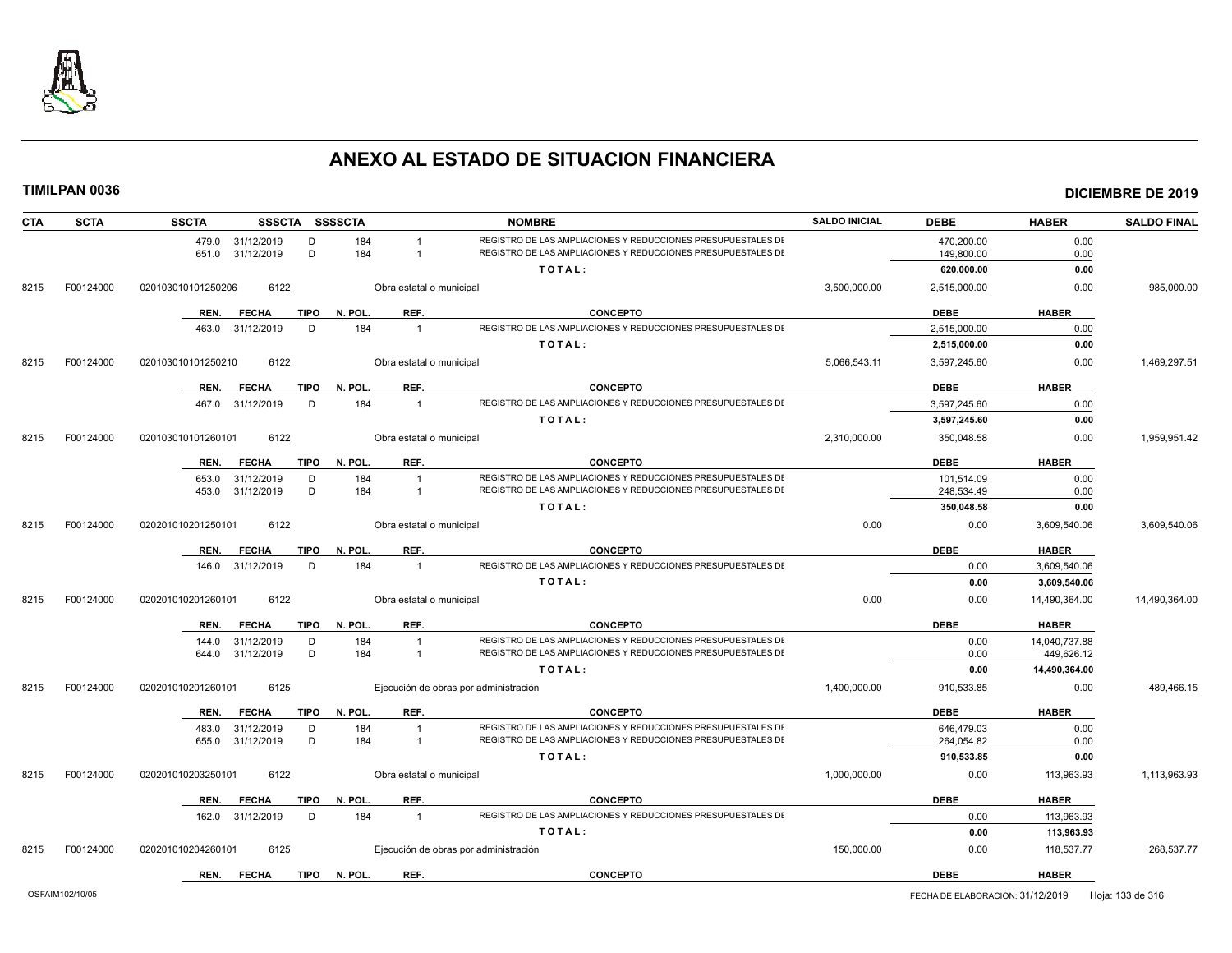

| CTA  | <b>SCTA</b> | <b>SSCTA</b>       | SSSCTA SSSSCTA |             |         |                          | <b>NOMBRE</b>                                                | <b>SALDO INICIAL</b> | <b>DEBE</b>  | <b>HABER</b> | <b>SALDO FINAL</b> |
|------|-------------|--------------------|----------------|-------------|---------|--------------------------|--------------------------------------------------------------|----------------------|--------------|--------------|--------------------|
|      |             | 168.0 31/12/2019   |                | D           | 184     | $\overline{1}$           | REGISTRO DE LAS AMPLIACIONES Y REDUCCIONES PRESUPUESTALES DI |                      | 0.00         | 118,537.77   |                    |
|      |             |                    |                |             |         |                          | TOTAL:                                                       |                      | 0.00         | 118,537.77   |                    |
| 8215 | F00124000   | 020201010401260101 | 6122           |             |         | Obra estatal o municipal |                                                              | 16,656,719.10        | 9,093,945.01 | 1,712,798.09 | 9,275,572.18       |
|      |             | REN.               | <b>FECHA</b>   | <b>TIPO</b> | N. POL. | REF.                     | <b>CONCEPTO</b>                                              |                      | <b>DEBE</b>  | <b>HABER</b> |                    |
|      |             | 471.0 31/12/2019   |                | D           | 184     | $\overline{1}$           | REGISTRO DE LAS AMPLIACIONES Y REDUCCIONES PRESUPUESTALES DI |                      | 9,093,945.01 | 0.00         |                    |
|      |             | 642.0 31/12/2019   |                | D           | 184     | $\overline{1}$           | REGISTRO DE LAS AMPLIACIONES Y REDUCCIONES PRESUPUESTALES DI |                      | 0.00         | 1,712,798.09 |                    |
|      |             |                    |                |             |         |                          | TOTAL:                                                       |                      | 9,093,945.01 | 1,712,798.09 |                    |
| 8215 | F00124000   | 020201010401260101 | 6125           |             |         |                          | Ejecución de obras por administración                        | 600.000.00           | 61,441.39    | 0.00         | 538.558.61         |
|      |             | REN.               | <b>FECHA</b>   | TIPO        | N. POL. | REF.                     | <b>CONCEPTO</b>                                              |                      | <b>DEBE</b>  | <b>HABER</b> |                    |
|      |             | 473.0 31/12/2019   |                | D           | 184     | $\overline{1}$           | REGISTRO DE LAS AMPLIACIONES Y REDUCCIONES PRESUPUESTALES DI |                      | 61,441.39    | 0.00         |                    |
|      |             |                    |                |             |         |                          | TOTAL:                                                       |                      | 61,441.39    | 0.00         |                    |
| 8215 | F00124000   | 020201010503150101 | 6139           |             |         |                          | Reparación y mantenimiento de infraestructura hidráulica     | 116,054.21           | 0.00         | 291,719.13   | 407,773.34         |
|      |             | REN.               | <b>FECHA</b>   | <b>TIPO</b> | N. POL. | REF.                     | <b>CONCEPTO</b>                                              |                      | <b>DEBE</b>  | <b>HABER</b> |                    |
|      |             | 172.0 31/12/2019   |                | D           | 184     | $\overline{1}$           | REGISTRO DE LAS AMPLIACIONES Y REDUCCIONES PRESUPUESTALES DI |                      | 0.00         | 291,719.13   |                    |
|      |             |                    |                |             |         |                          | TOTAL:                                                       |                      | 0.00         | 291,719.13   |                    |
| 8215 | F00124000   | 020201010503150101 | 6159           |             |         |                          | Reparacion y mantenimiento de vialidades y alumbrado         | 194,593.61           | 0.00         | 489,647.71   | 684,241.32         |
|      |             | REN.               | <b>FECHA</b>   | <b>TIPO</b> | N. POL. | REF.                     | <b>CONCEPTO</b>                                              |                      | <b>DEBE</b>  | <b>HABER</b> |                    |
|      |             | 174.0 31/12/2019   |                | D           | 184     | $\overline{1}$           | REGISTRO DE LAS AMPLIACIONES Y REDUCCIONES PRESUPUESTALES DI |                      | 0.00         | 489,647.71   |                    |
|      |             |                    |                |             |         |                          | TOTAL:                                                       |                      | 0.00         | 489,647.71   |                    |
| 8215 | F00124000   | 020201010503260101 | 6159           |             |         |                          | Reparacion y mantenimiento de vialidades y alumbrado         | 269,623.23           | 269,623.23   | 0.00         | 0.00               |
|      |             | REN.               | <b>FECHA</b>   | <b>TIPO</b> | N. POL. | REF.                     | <b>CONCEPTO</b>                                              |                      | <b>DEBE</b>  | <b>HABER</b> |                    |
|      |             | 657.0              | 31/12/2019     | D           | 184     | $\overline{1}$           | REGISTRO DE LAS AMPLIACIONES Y REDUCCIONES PRESUPUESTALES DI |                      | 78,190.74    | 0.00         |                    |
|      |             | 487.0              | 31/12/2019     | D           | 184     | $\overline{\mathbf{1}}$  | REGISTRO DE LAS AMPLIACIONES Y REDUCCIONES PRESUPUESTALES DI |                      | 191,432.49   | 0.00         |                    |
|      |             |                    |                |             |         |                          | TOTAL:                                                       |                      | 269,623.23   | 0.00         |                    |
| 8215 | F00124000   | 020203010201250101 | 6122           |             |         | Obra estatal o municipal |                                                              | 4,590,000.00         | 0.00         | 445,881.74   | 5,035,881.74       |
|      |             | REN.               | <b>FECHA</b>   | <b>TIPO</b> | N. POL. | REF.                     | <b>CONCEPTO</b>                                              |                      | <b>DEBE</b>  | <b>HABER</b> |                    |
|      |             | 158.0 31/12/2019   |                | D           | 184     | $\overline{1}$           | REGISTRO DE LAS AMPLIACIONES Y REDUCCIONES PRESUPUESTALES DI |                      | 0.00         | 445,881.74   |                    |
|      |             |                    |                |             |         |                          | TOTAL:                                                       |                      | 0.00         | 445,881.74   |                    |
| 8215 | F00124000   | 020203010201250101 | 6125           |             |         |                          | Ejecución de obras por administración                        | 0.00                 | 0.00         | 49,995.72    | 49,995.72          |
|      |             | REN.               | <b>FECHA</b>   | <b>TIPO</b> | N. POL. | REF.                     | <b>CONCEPTO</b>                                              |                      | <b>DEBE</b>  | <b>HABER</b> |                    |
|      |             | 170.0 31/12/2019   |                | D           | 184     | $\overline{1}$           | REGISTRO DE LAS AMPLIACIONES Y REDUCCIONES PRESUPUESTALES DI |                      | 0.00         | 49,995.72    |                    |
|      |             |                    |                |             |         |                          | TOTAL:                                                       |                      | 0.00         | 49,995.72    |                    |
| 8215 | F00124000   | 020203010201250206 | 6122           |             |         | Obra estatal o municipal |                                                              | 6,206,247.35         | 4,406,435.61 | 0.00         | 1,799,811.74       |
|      |             | REN.               | <b>FECHA</b>   | <b>TIPO</b> | N. POL. | REF.                     | <b>CONCEPTO</b>                                              |                      | <b>DEBE</b>  | <b>HABER</b> |                    |
|      |             | 469.0 31/12/2019   |                | D           | 184     | $\overline{1}$           | REGISTRO DE LAS AMPLIACIONES Y REDUCCIONES PRESUPUESTALES DI |                      | 4,406,435.61 | 0.00         |                    |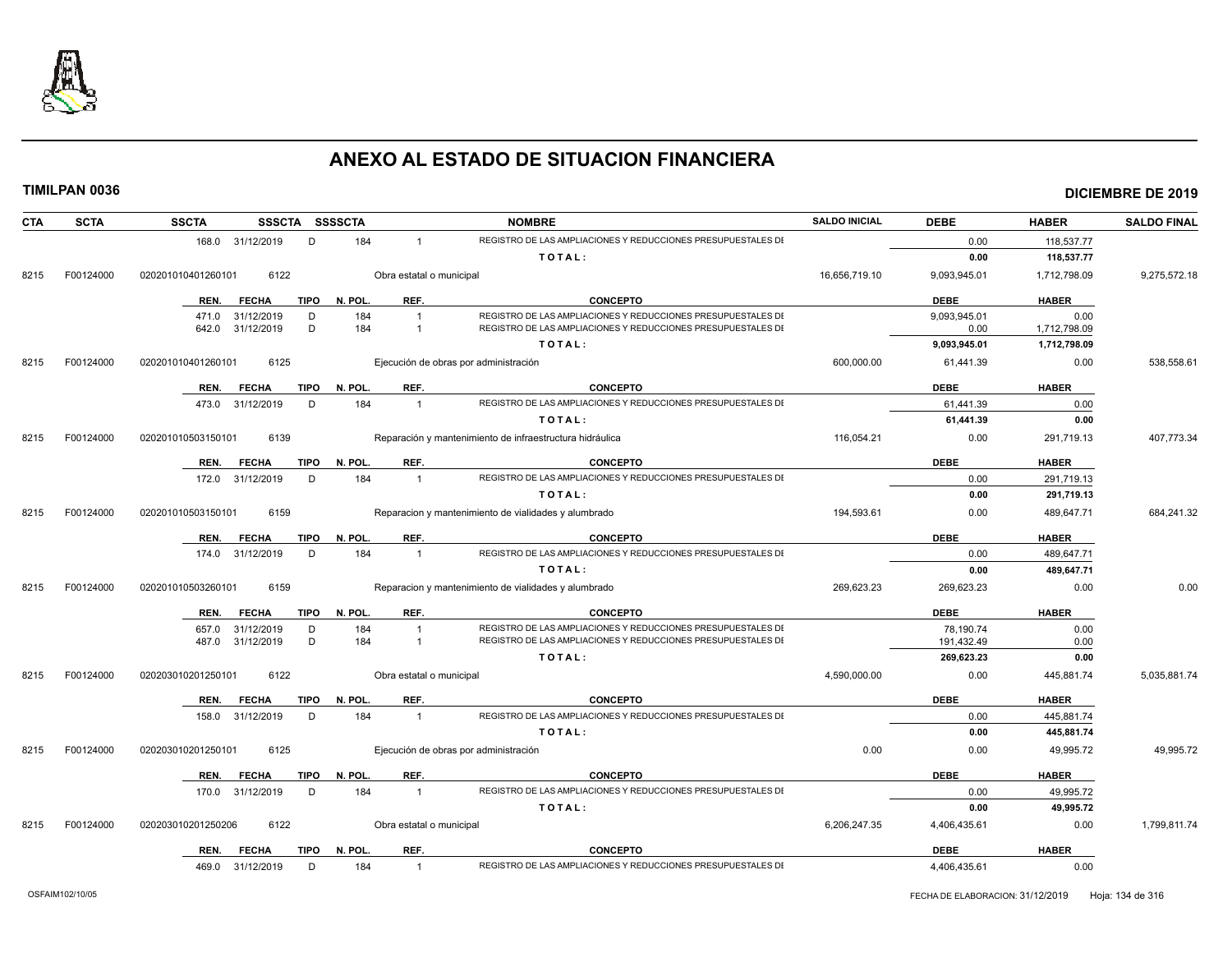

| <b>CTA</b> | <b>SCTA</b> | <b>SSCTA</b><br>SSSCTA SSSSCTA      |                          | <b>NOMBRE</b>                                                                                                                | <b>SALDO INICIAL</b> | <b>DEBE</b>  | <b>HABER</b> | <b>SALDO FINAL</b> |
|------------|-------------|-------------------------------------|--------------------------|------------------------------------------------------------------------------------------------------------------------------|----------------------|--------------|--------------|--------------------|
|            |             |                                     |                          | TOTAL:                                                                                                                       |                      | 4,406,435.61 | 0.00         |                    |
| 8215       | F00124000   | 6122<br>020203010201250210          | Obra estatal o municipal |                                                                                                                              | 3,500,000.00         | 2,515,000.00 | 0.00         | 985,000.00         |
|            |             | REN.<br><b>FECHA</b><br>TIPO        | REF.<br>N. POL.          | <b>CONCEPTO</b>                                                                                                              |                      | <b>DEBE</b>  | <b>HABER</b> |                    |
|            |             | 465.0 31/12/2019<br>D               | 184<br>$\overline{1}$    | REGISTRO DE LAS AMPLIACIONES Y REDUCCIONES PRESUPUESTALES DI                                                                 |                      | 2,515,000.00 | 0.00         |                    |
|            |             |                                     |                          | TOTAL:                                                                                                                       |                      | 2,515,000.00 | 0.00         |                    |
| 8215       | F00124000   | 6122<br>020203010201260101          | Obra estatal o municipal |                                                                                                                              | 1,034,853.00         | 0.00         | 128,213.77   | 1,163,066.77       |
|            |             | REN.<br>FECHA<br>TIPO               | N. POL.<br>REF.          | <b>CONCEPTO</b>                                                                                                              |                      | <b>DEBE</b>  | <b>HABER</b> |                    |
|            |             | 160.0 31/12/2019<br>D               | 184<br>$\overline{1}$    | REGISTRO DE LAS AMPLIACIONES Y REDUCCIONES PRESUPUESTALES DI                                                                 |                      | 0.00         | 128,213.77   |                    |
|            |             |                                     |                          | TOTAL:                                                                                                                       |                      | 0.00         | 128,213.77   |                    |
| 8215       | F00124000   | 6125<br>020203010201260101          |                          | Ejecución de obras por administración                                                                                        | 0.00                 | 0.00         | 230,926.39   | 230,926.39         |
|            |             | <b>FECHA</b><br><b>TIPO</b><br>REN. | N. POL.<br>REF.          | <b>CONCEPTO</b>                                                                                                              |                      | <b>DEBE</b>  | <b>HABER</b> |                    |
|            |             | 166.0 31/12/2019<br>D               | 184<br>$\overline{1}$    | REGISTRO DE LAS AMPLIACIONES Y REDUCCIONES PRESUPUESTALES DI                                                                 |                      | 0.00         | 230,926.39   |                    |
|            |             |                                     |                          | TOTAL:                                                                                                                       |                      | 0.00         | 230,926.39   |                    |
| 8215       | F00124000   | 6122<br>020204010201250101          | Obra estatal o municipal |                                                                                                                              | 0.00                 | 0.00         | 1,165,577.91 | 1,165,577.91       |
|            |             | <b>TIPO</b><br>REN.<br><b>FECHA</b> | REF.<br>N. POL.          | <b>CONCEPTO</b>                                                                                                              |                      | <b>DEBE</b>  | <b>HABER</b> |                    |
|            |             | 152.0 31/12/2019<br>D               | 184<br>$\overline{1}$    | REGISTRO DE LAS AMPLIACIONES Y REDUCCIONES PRESUPUESTALES DI                                                                 |                      | 0.00         | 1,165,577.91 |                    |
|            |             |                                     |                          | TOTAL:                                                                                                                       |                      | 0.00         | 1,165,577.91 |                    |
| 8215       | F00124000   | 6125<br>020204010201250101          |                          | Ejecución de obras por administración                                                                                        | 450,000.00           | 450,000.00   | 0.00         | 0.00               |
|            |             | <b>FECHA</b><br><b>TIPO</b><br>REN. | REF.<br>N. POL.          | <b>CONCEPTO</b>                                                                                                              |                      | <b>DEBE</b>  | <b>HABER</b> |                    |
|            |             | 31/12/2019<br>D<br>659.0            | 184<br>$\overline{1}$    | REGISTRO DE LAS AMPLIACIONES Y REDUCCIONES PRESUPUESTALES DI                                                                 |                      | 130,500.00   | 0.00         |                    |
|            |             | D<br>477.0 31/12/2019               | 184<br>$\overline{1}$    | REGISTRO DE LAS AMPLIACIONES Y REDUCCIONES PRESUPUESTALES DI                                                                 |                      | 319,500.00   | 0.00         |                    |
|            |             |                                     |                          | TOTAL:                                                                                                                       |                      | 450,000.00   | 0.00         |                    |
| 8215       | F00124000   | 6122<br>020204010201260101          | Obra estatal o municipal |                                                                                                                              | 4,000,000.00         | 0.00         | 718,384.63   | 4,718,384.63       |
|            |             | REN.<br><b>FECHA</b><br>TIPO        | REF.<br>N. POL.          | <b>CONCEPTO</b>                                                                                                              |                      | <b>DEBE</b>  | <b>HABER</b> |                    |
|            |             | 154.0 31/12/2019<br>D               | 184<br>$\overline{1}$    | REGISTRO DE LAS AMPLIACIONES Y REDUCCIONES PRESUPUESTALES DI                                                                 |                      | 0.00         | 718,384.63   |                    |
|            |             |                                     |                          | TOTAL:                                                                                                                       |                      | 0.00         | 718,384.63   |                    |
| 8215       | F00124000   | 6125<br>020204010201260101          |                          | Ejecución de obras por administración                                                                                        | 620,000.00           | 620,000.00   | 0.00         | 0.00               |
|            |             | REN.<br><b>FECHA</b><br>TIPO        | N. POL.<br>REF.          | <b>CONCEPTO</b>                                                                                                              |                      | <b>DEBE</b>  | <b>HABER</b> |                    |
|            |             | 661.0 31/12/2019<br>D               | 184<br>$\overline{1}$    | REGISTRO DE LAS AMPLIACIONES Y REDUCCIONES PRESUPUESTALES DI                                                                 |                      | 149,800.00   | 0.00         |                    |
|            |             | D<br>481.0 31/12/2019               | 184<br>$\overline{1}$    | REGISTRO DE LAS AMPLIACIONES Y REDUCCIONES PRESUPUESTALES DI                                                                 |                      | 470,200.00   | 0.00         |                    |
|            |             |                                     |                          | TOTAL:                                                                                                                       |                      | 620,000.00   | 0.00         |                    |
| 8215       | F00124000   | 020205010101250101<br>6122          | Obra estatal o municipal |                                                                                                                              | 3,760,000.00         | 59,818.88    | 3,286,094.03 | 6,986,275.15       |
|            |             | <b>FECHA</b><br>REN.                | TIPO N. POL.<br>REF.     | <b>CONCEPTO</b>                                                                                                              |                      | <b>DEBE</b>  | <b>HABER</b> |                    |
|            |             | 148.0 31/12/2019<br>D               | 184<br>$\overline{1}$    | REGISTRO DE LAS AMPLIACIONES Y REDUCCIONES PRESUPUESTALES DI<br>REGISTRO DE LAS AMPLIACIONES Y REDUCCIONES PRESUPUESTALES DI |                      | 0.00         | 3,286,094.03 |                    |
|            |             | D<br>663.0 31/12/2019               | 184<br>$\overline{1}$    |                                                                                                                              |                      | 59,818.88    | 0.00         |                    |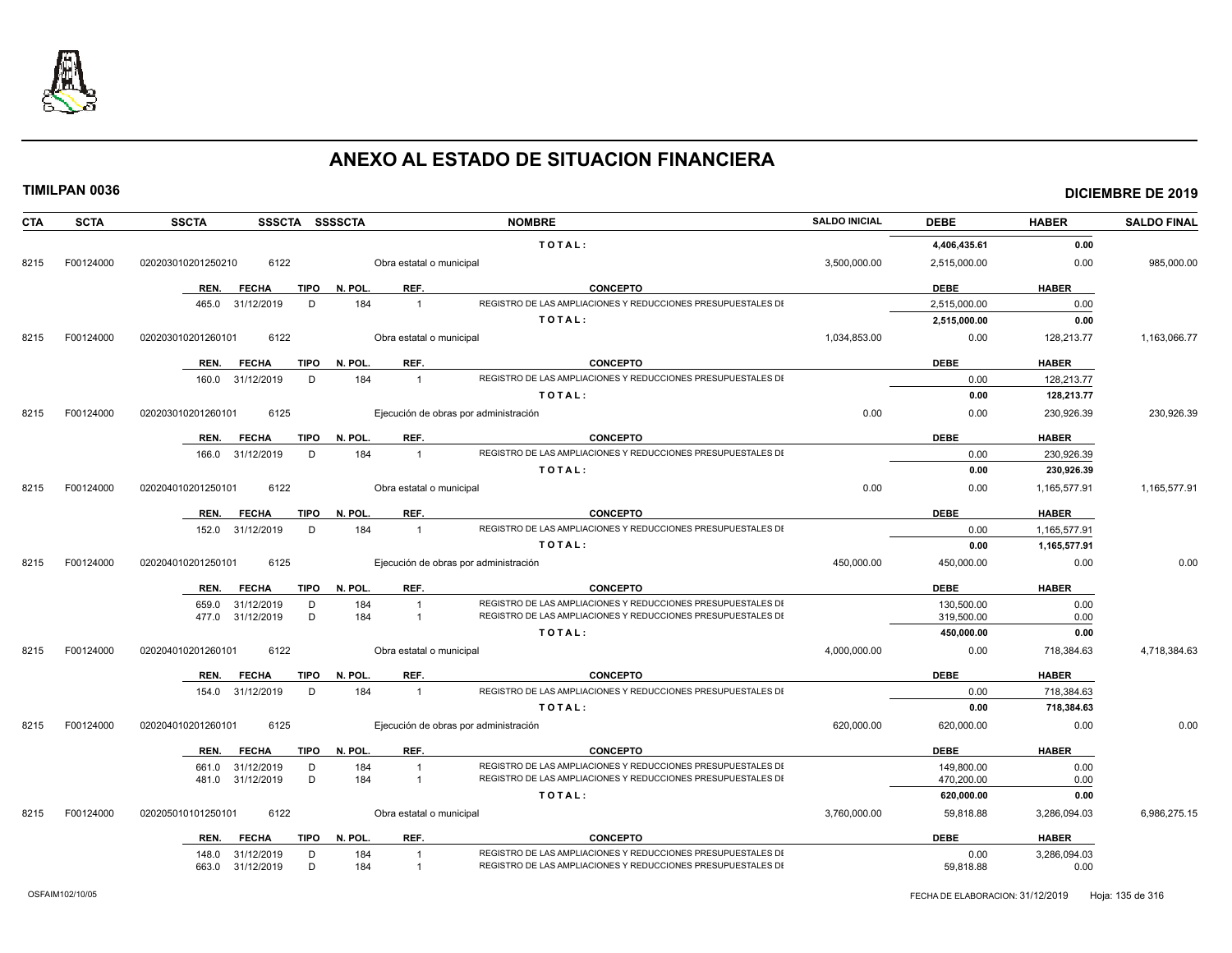

| <b>CTA</b> | <b>SCTA</b> | <b>SSSCTA</b><br><b>SSCTA</b>       | <b>SSSSCTA</b>           | <b>NOMBRE</b>                                                              | <b>SALDO INICIAL</b> | <b>DEBE</b>  | <b>HABER</b> | <b>SALDO FINAL</b> |
|------------|-------------|-------------------------------------|--------------------------|----------------------------------------------------------------------------|----------------------|--------------|--------------|--------------------|
|            |             |                                     |                          | TOTAL:                                                                     |                      | 59,818.88    | 3,286,094.03 |                    |
| 8215       | F00124000   | 6122<br>020501010106250101          | Obra estatal o municipal |                                                                            | 2,215,862.96         | 0.00         | 99,596.43    | 2,315,459.39       |
|            |             | <b>TIPO</b><br>REN.<br><b>FECHA</b> | REF.<br>N. POL.          | <b>CONCEPTO</b>                                                            |                      | <b>DEBE</b>  | <b>HABER</b> |                    |
|            |             | 31/12/2019<br>164.0<br>D            | 184<br>$\overline{1}$    | REGISTRO DE LAS AMPLIACIONES Y REDUCCIONES PRESUPUESTALES DI               |                      | 0.00         | 99.596.43    |                    |
|            |             |                                     |                          | TOTAL:                                                                     |                      | 0.00         | 99,596.43    |                    |
| 8215       | F00124000   | 6125<br>020501010106260101          |                          | Ejecución de obras por administración                                      | 170,000.00           | 0.00         | 0.00         | 170,000.00         |
| 8215       | F00124000   | 6122<br>020501010106260103          | Obra estatal o municipal |                                                                            | 1.206.250.33         | 856,437.73   | 0.00         | 349,812.60         |
|            |             | <b>TIPO</b><br>REN.<br><b>FECHA</b> | REF.<br>N. POL.          | <b>CONCEPTO</b>                                                            |                      | <b>DEBE</b>  | <b>HABER</b> |                    |
|            |             | 459.0<br>31/12/2019<br>D            | 184<br>$\overline{1}$    | REGISTRO DE LAS AMPLIACIONES Y REDUCCIONES PRESUPUESTALES DI               |                      | 856,437.73   | 0.00         |                    |
|            |             |                                     |                          | TOTAL:                                                                     |                      | 856,437.73   | 0.00         |                    |
|            |             |                                     |                          |                                                                            |                      |              |              |                    |
| 8215       | F00124000   | 6122<br>030201010201250101          | Obra estatal o municipal |                                                                            | 650,000.00           | 363,856.79   | 0.00         | 286,143.21         |
|            |             | REN.<br><b>FECHA</b><br>TIPO        | REF.<br>N. POL.          | <b>CONCEPTO</b>                                                            |                      | <b>DEBE</b>  | <b>HABER</b> |                    |
|            |             | 31/12/2019<br>455.0<br>D            | 184<br>$\overline{1}$    | REGISTRO DE LAS AMPLIACIONES Y REDUCCIONES PRESUPUESTALES DI               |                      | 258,338.32   | 0.00         |                    |
|            |             | D<br>665.0<br>31/12/2019            | 184<br>$\overline{1}$    | REGISTRO DE LAS AMPLIACIONES Y REDUCCIONES PRESUPUESTALES DI               |                      | 105,518.47   | 0.00         |                    |
|            |             |                                     |                          | TOTAL:                                                                     |                      | 363,856.79   | 0.00         |                    |
| 8215       | F00124000   | 6125<br>030201010201250101          |                          | Ejecución de obras por administración                                      | 286,233.71           | 277,982.24   | 0.00         | 8,251.47           |
|            |             | <b>FECHA</b><br><b>TIPO</b><br>REN. | REF.<br>N. POL.          | <b>CONCEPTO</b>                                                            |                      | <b>DEBE</b>  | <b>HABER</b> |                    |
|            |             | 31/12/2019<br>475.0<br>D            | 184<br>$\overline{1}$    | REGISTRO DE LAS AMPLIACIONES Y REDUCCIONES PRESUPUESTALES DI               |                      | 203.225.93   | 0.00         |                    |
|            |             | D<br>667.0<br>31/12/2019            | 184<br>$\overline{1}$    | REGISTRO DE LAS AMPLIACIONES Y REDUCCIONES PRESUPUESTALES DI               |                      | 74,756.31    | 0.00         |                    |
|            |             |                                     |                          | TOTAL:                                                                     |                      | 277,982.24   | 0.00         |                    |
| 8215       | F00124000   | 6122<br>030305010104250101          | Obra estatal o municipal |                                                                            | 0.00                 | 0.00         | 3,107,409.26 | 3,107,409.26       |
|            |             | REN.<br><b>FECHA</b><br><b>TIPO</b> | N. POL.<br>REF.          | <b>CONCEPTO</b>                                                            |                      | <b>DEBE</b>  | <b>HABER</b> |                    |
|            |             | 31/12/2019<br>D<br>150.0            | 184<br>$\overline{1}$    | REGISTRO DE LAS AMPLIACIONES Y REDUCCIONES PRESUPUESTALES DI               |                      | 0.00         | 3,107,409.26 |                    |
|            |             |                                     |                          | TOTAL:                                                                     |                      | 0.00         | 3,107,409.26 |                    |
| 8215       | F00124000   | 6122<br>030305010104260101          | Obra estatal o municipal |                                                                            | 0.00                 | 0.00         | 699,904.79   | 699,904.79         |
|            |             | REN.<br><b>FECHA</b><br>TIPO        | REF.<br>N. POL.          | <b>CONCEPTO</b>                                                            |                      | <b>DEBE</b>  | <b>HABER</b> |                    |
|            |             | 156.0 31/12/2019<br>D               | 184<br>$\overline{1}$    | REGISTRO DE LAS AMPLIACIONES Y REDUCCIONES PRESUPUESTALES DI               |                      | 0.00         | 699,904.79   |                    |
|            |             |                                     |                          | TOTAL:                                                                     |                      | 0.00         | 699,904.79   |                    |
| 8216       |             |                                     |                          | Presupuesto de Egresos Aprobado de Bienes Muebles, Inmuebles e Intangibles | 1,950,000.00         | 1,770,511.08 | 132,644.24   | 312,133.16         |
| 8216       | B00B00000   | 5411<br>010305010105150101          |                          | Vehículos y equipo de transporte terrestre                                 | 1,000,000.00         | 1,000,000.00 | 0.00         | 0.00               |
|            |             | <b>TIPO</b><br>REN.<br><b>FECHA</b> | N. POL.<br>REF.          | <b>CONCEPTO</b>                                                            |                      | <b>DEBE</b>  | <b>HABER</b> |                    |
|            |             | 31/12/2019<br>D<br>369.0            | 184<br>$\overline{1}$    | REGISTRO DE LAS AMPLIACIONES Y REDUCCIONES PRESUPUESTALES DI               |                      | 1,000,000.00 | 0.00         |                    |
|            |             |                                     |                          | TOTAL:                                                                     |                      | 1,000,000.00 | 0.00         |                    |
| 8216       | F00124000   | 5111<br>020201010503250101          | Muebles y enseres        |                                                                            | 90,000.00            | 90,000.00    | 0.00         | 0.00               |
|            |             | <b>TIPO</b><br>REN.<br><b>FECHA</b> | N. POL<br>REF.           | <b>CONCEPTO</b>                                                            |                      | <b>DEBE</b>  | <b>HABER</b> |                    |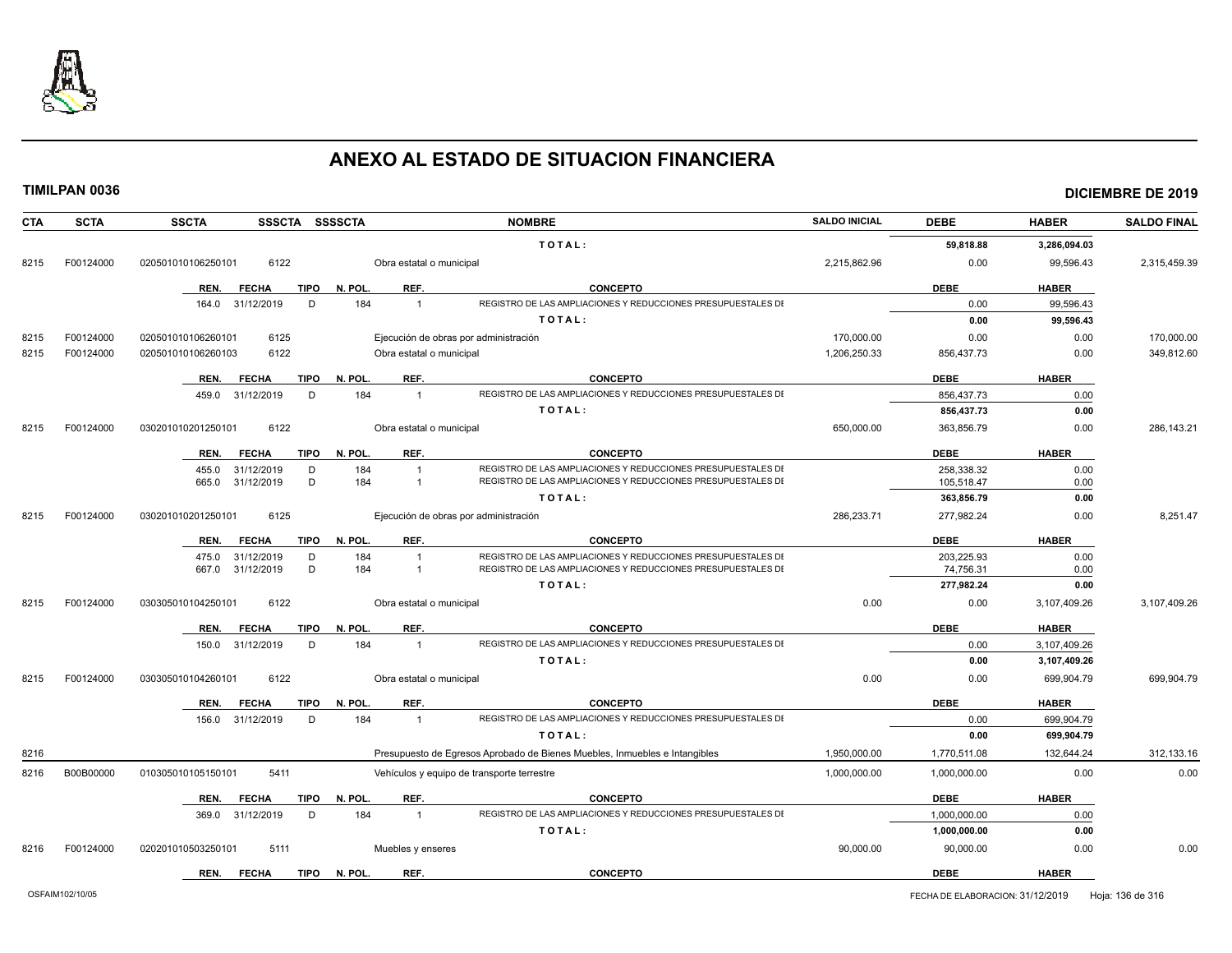

| <b>CTA</b> | <b>SCTA</b> | <b>SSCTA</b><br>SSSCTA SSSSCTA      |                             | <b>NOMBRE</b>                                                | <b>SALDO INICIAL</b> | <b>DEBE</b> | <b>HABER</b> | <b>SALDO FINAL</b> |
|------------|-------------|-------------------------------------|-----------------------------|--------------------------------------------------------------|----------------------|-------------|--------------|--------------------|
|            |             | 449.0 31/12/2019<br>D               | 184<br>$\mathbf{1}$         | REGISTRO DE LAS AMPLIACIONES Y REDUCCIONES PRESUPUESTALES DI |                      | 90,000.00   | 0.00         |                    |
|            |             |                                     |                             | TOTAL:                                                       |                      | 90,000.00   | 0.00         |                    |
| 8216       | F00124000   | 020201010503250101<br>5151          | Bienes informáticos         |                                                              | 90,000.00            | 63,048.98   | 0.00         | 26,951.02          |
|            |             | <b>FECHA</b><br><b>TIPO</b><br>REN. | REF.<br>N. POL              | <b>CONCEPTO</b>                                              |                      | <b>DEBE</b> | <b>HABER</b> |                    |
|            |             | 451.0 31/12/2019<br>D               | 184<br>$\mathbf{1}$         | REGISTRO DE LAS AMPLIACIONES Y REDUCCIONES PRESUPUESTALES DI |                      | 63,048.98   | 0.00         |                    |
|            |             |                                     |                             | TOTAL:                                                       |                      | 63,048.98   | 0.00         |                    |
| 8216       | L00119000   | 010502050203150101<br>5111          | Muebles y enseres           |                                                              | 257,462.10           | 257,462.10  | 0.00         | 0.00               |
|            |             | REN.<br><b>FECHA</b><br><b>TIPO</b> | N. POL.<br>REF.             | <b>CONCEPTO</b>                                              |                      | <b>DEBE</b> | <b>HABER</b> |                    |
|            |             | 575.0 31/12/2019<br>D               | 184<br>$\overline{1}$       | REGISTRO DE LAS AMPLIACIONES Y REDUCCIONES PRESUPUESTALES DI |                      | 257,462.10  | 0.00         |                    |
|            |             |                                     |                             | TOTAL:                                                       |                      | 257,462.10  | 0.00         |                    |
| 8216       | L00119000   | 5231<br>010502050203150101          |                             | Equipo de foto, cine y grabación                             | 0.00                 | 0.00        | 27.142.96    | 27.142.96          |
|            |             | <b>FECHA</b><br><b>TIPO</b><br>REN. | REF.<br>N. POL.             | <b>CONCEPTO</b>                                              |                      | <b>DEBE</b> | <b>HABER</b> |                    |
|            |             | D<br>262.0<br>31/12/2019            | 184<br>$\overline{1}$       | REGISTRO DE LAS AMPLIACIONES Y REDUCCIONES PRESUPUESTALES DI |                      | 0.00        | 27,142.96    |                    |
|            |             |                                     |                             | TOTAL:                                                       |                      | 0.00        | 27,142.96    |                    |
| 8216       | L00119000   | 5411<br>010502050203150101          |                             | Vehículos y equipo de transporte terrestre                   | 360,000.00           | 360,000.00  | 0.00         | 0.00               |
|            |             | <b>TIPO</b><br>REN.<br><b>FECHA</b> | REF.<br>N. POL.             | <b>CONCEPTO</b>                                              |                      | <b>DEBE</b> | <b>HABER</b> |                    |
|            |             | D<br>577.0 31/12/2019               | 184<br>$\overline{1}$       | REGISTRO DE LAS AMPLIACIONES Y REDUCCIONES PRESUPUESTALES DI |                      | 360,000.00  | 0.00         |                    |
|            |             |                                     |                             | TOTAL:                                                       |                      | 360,000.00  | 0.00         |                    |
| 8216       | L00119000   | 5692<br>010502050203150101          | Maquinaria y equipo diverso |                                                              | 0.00                 | 0.00        | 14,984.98    | 14.984.98          |
|            |             | <b>FECHA</b><br><b>TIPO</b><br>REN. | REF.<br>N. POL.             | <b>CONCEPTO</b>                                              |                      | <b>DEBE</b> | <b>HABER</b> |                    |
|            |             | 264.0 31/12/2019<br>D               | 184<br>$\overline{1}$       | REGISTRO DE LAS AMPLIACIONES Y REDUCCIONES PRESUPUESTALES DI |                      | 0.00        | 14,984.98    |                    |
|            |             |                                     |                             | TOTAL:                                                       |                      | 0.00        | 14,984.98    |                    |
| 8216       | Q00104000   | 5511<br>010701010101150101          |                             | Maquinaria y equipo de seguridad publica                     | 0.00                 | 0.00        | 45,814.20    | 45,814.20          |
|            |             | <b>TIPO</b><br>REN.<br><b>FECHA</b> | N. POL.<br>REF.             | <b>CONCEPTO</b>                                              |                      | <b>DEBE</b> | <b>HABER</b> |                    |
|            |             | 304.0 31/12/2019<br>D               | 184<br>$\overline{1}$       | REGISTRO DE LAS AMPLIACIONES Y REDUCCIONES PRESUPUESTALES DI |                      | 0.00        | 45,814.20    |                    |
|            |             |                                     |                             | TOTAL:                                                       |                      | 0.00        | 45,814.20    |                    |
| 8216       | Q00104000   | 5511<br>010701010101150102          |                             | Maquinaria y equipo de seguridad publica                     | 0.00                 | 0.00        | 12,060.00    | 12,060.00          |
|            |             | <b>FECHA</b><br><b>TIPO</b><br>REN. | N. POL.<br>REF.             | <b>CONCEPTO</b>                                              |                      | <b>DEBE</b> | <b>HABER</b> |                    |
|            |             | 306.0 31/12/2019<br>D               | 184<br>$\overline{1}$       | REGISTRO DE LAS AMPLIACIONES Y REDUCCIONES PRESUPUESTALES DI |                      | 0.00        | 12,060.00    |                    |
|            |             |                                     |                             | TOTAL:                                                       |                      | 0.00        | 12,060.00    |                    |
| 8216       | Q00104000   | 010701010101250105<br>5411          |                             | Vehículos y equipo de transporte terrestre                   | 152,537.90           | 0.00        | 32,642.10    | 185,180.00         |
|            |             | REN.<br><b>FECHA</b><br><b>TIPO</b> | REF.<br>N. POL              | <b>CONCEPTO</b>                                              |                      | <b>DEBE</b> | <b>HABER</b> |                    |
|            |             | 302.0 31/12/2019<br>D               | 184<br>$\overline{1}$       | REGISTRO DE LAS AMPLIACIONES Y REDUCCIONES PRESUPUESTALES DI |                      | 0.00        | 32,642.10    |                    |
|            |             |                                     |                             | TOTAL:                                                       |                      | 0.00        | 32,642.10    |                    |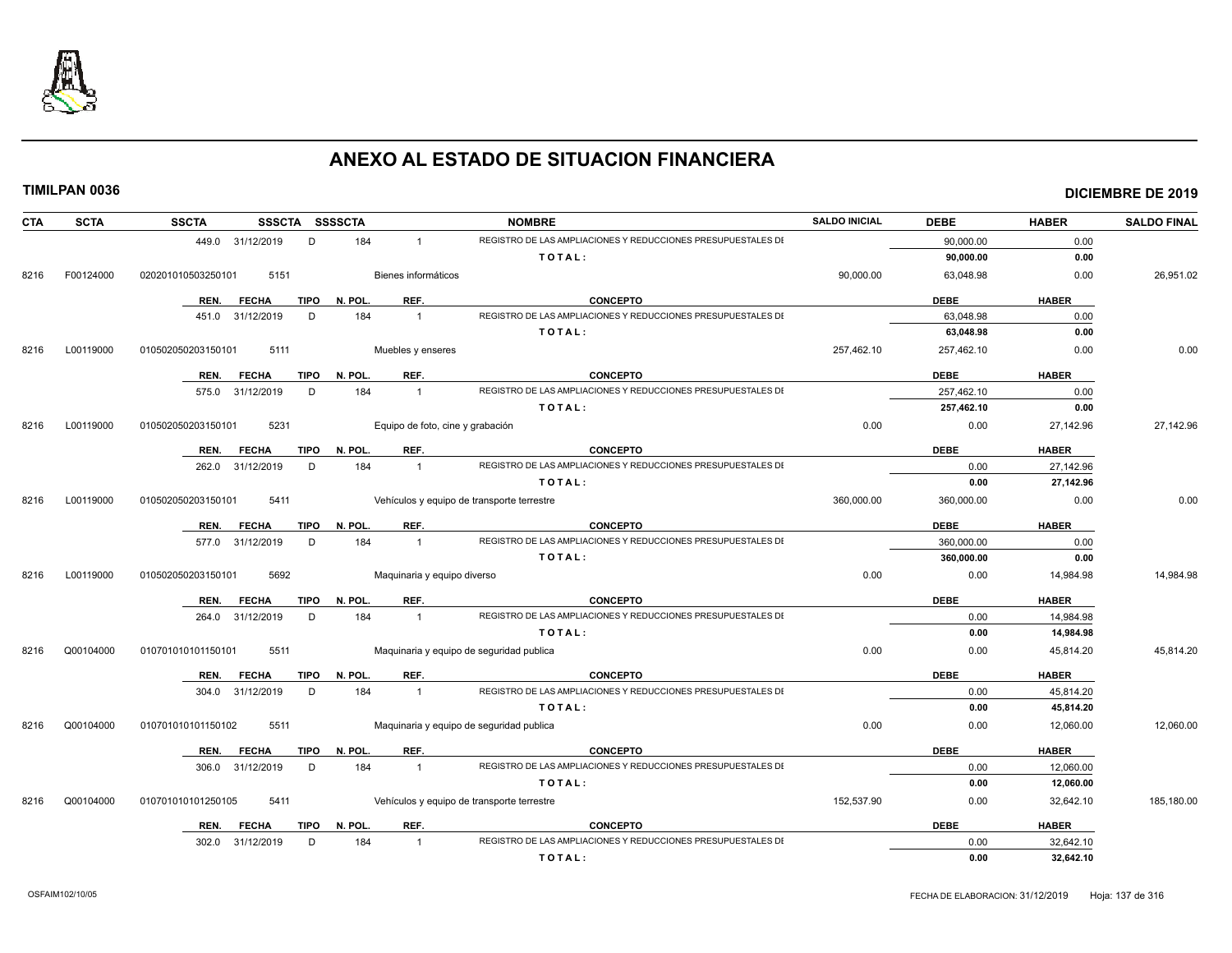

| CTA  | <b>SCTA</b> | <b>SSCTA</b><br>SSSCTA SSSSCTA      |              |                                | <b>NOMBRE</b>                                                              | <b>SALDO INICIAL</b> | <b>DEBE</b>   | <b>HABER</b>      | <b>SALDO FINAL</b> |
|------|-------------|-------------------------------------|--------------|--------------------------------|----------------------------------------------------------------------------|----------------------|---------------|-------------------|--------------------|
| 8221 |             |                                     |              |                                | Presupuesto de Egresos por Ejercer de Gastos de Funcionamiento             | 306,074.87           | 17,917,711.82 | 16,589,363.44     | 1,634,423.25       |
| 8221 | A00101000   | 1131<br>010302010103150101          |              | Sueldo base                    |                                                                            | 0.00                 | 26,089.65     | 26,089.65         | 0.00               |
|      |             | <b>TIPO</b><br><b>FECHA</b><br>REN. | N. POL.      | REF.                           | <b>CONCEPTO</b>                                                            |                      | <b>DEBE</b>   | <b>HABER</b>      |                    |
|      |             | D<br>100.0<br>31/12/2019            | 182          | $\overline{1}$                 | REGISTRO DE LAS AMPLIACIONES Y REDUCCIONES PRESUPUESTALES DI               |                      | 0.00          | 26,089.65         |                    |
|      |             | 31/12/2019<br>D<br>1.0              | 184          | $\mathbf{1}$                   | REGISTRO DE LAS AMPLIACIONES Y REDUCCIONES PRESUPUESTALES DI               |                      | 26,089.65     | 0.00              |                    |
|      |             |                                     |              |                                | TOTAL:                                                                     |                      | 26,089.65     | 26,089.65         |                    |
| 8221 | A00101000   | 010302010103150101<br>1222          |              |                                | Sueldos y salarios compactados al personal eventual                        | 0.00                 | 48,268.95     | 15,446.07         | 32,822.88          |
|      |             | <b>TIPO</b><br>REN.<br><b>FECHA</b> | N. POL.      | REF.                           | <b>CONCEPTO</b>                                                            |                      | <b>DEBE</b>   | <b>HABER</b>      |                    |
|      |             | D<br>189.0<br>31/12/2019            | 182          |                                | REGISTRO DE LAS AMPLIACIONES Y REDUCCIONES PRESUPUESTALES DI               |                      | 48,268.95     | 0.00              |                    |
|      |             | D<br>320.0<br>31/12/2019            | 184          | $\overline{1}$                 | REGISTRO DE LAS AMPLIACIONES Y REDUCCIONES PRESUPUESTALES DI               |                      | 0.00          | 15,446.07         |                    |
|      |             |                                     |              |                                | TOTAL:                                                                     |                      | 48,268.95     | 15,446.07         |                    |
| 8221 | A00101000   | 1321<br>010302010103150101          |              | Prima vacacional               |                                                                            | 0.00                 | 47,997.13     | 47,997.13         | 0.00               |
|      |             | <b>TIPO</b><br><b>FECHA</b><br>REN. | N. POL.      | REF.                           | <b>CONCEPTO</b>                                                            |                      | <b>DEBE</b>   | <b>HABER</b>      |                    |
|      |             | 31/12/2019<br>D<br>96.0             | 182          | $\overline{1}$                 | REGISTRO DE LAS AMPLIACIONES Y REDUCCIONES PRESUPUESTALES DI               |                      | 0.00          | 47,997.13         |                    |
|      |             | D<br>31/12/2019<br>3.0              | 184          | $\mathbf{1}$                   | REGISTRO DE LAS AMPLIACIONES Y REDUCCIONES PRESUPUESTALES DI               |                      | 47,997.13     | 0.00<br>47,997.13 |                    |
|      |             |                                     |              |                                | TOTAL:                                                                     |                      | 47,997.13     |                   |                    |
| 8221 | A00101000   | 1322<br>010302010103150101          |              | Aquinaldo                      |                                                                            | 0.00                 | 191.605.01    | 191,605.01        | 0.00               |
|      |             | <b>TIPO</b><br><b>FECHA</b><br>REN. | N. POL.      | REF.                           | <b>CONCEPTO</b>                                                            |                      | <b>DEBE</b>   | <b>HABER</b>      |                    |
|      |             | 31/12/2019<br>D<br>83.0             | 182          |                                | REGISTRO DE LAS AMPLIACIONES Y REDUCCIONES PRESUPUESTALES DI               |                      | 0.00          | 191,605.01        |                    |
|      |             | 31/12/2019<br>D<br>5.0              | 184          | -1                             | REGISTRO DE LAS AMPLIACIONES Y REDUCCIONES PRESUPUESTALES DI               |                      | 191,605.01    | 0.00              |                    |
|      |             |                                     |              |                                | TOTAL:                                                                     |                      | 191,605.01    | 191,605.01        |                    |
| 8221 | A00101000   | 1345<br>010302010103150101          |              | Gratificación                  |                                                                            | 0.00                 | 66,413.87     | 66,413.87         | 0.00               |
|      |             | <b>TIPO</b><br>REN.<br><b>FECHA</b> | N. POL.      | REF.                           | <b>CONCEPTO</b>                                                            |                      | <b>DEBE</b>   | <b>HABER</b>      |                    |
|      |             | 31/12/2019<br>D<br>93.0             | 182          | $\overline{1}$                 | REGISTRO DE LAS AMPLIACIONES Y REDUCCIONES PRESUPUESTALES DI               |                      | 0.00          | 66,413.87         |                    |
|      |             | D<br>31/12/2019<br>7.0              | 184          | $\overline{1}$                 | REGISTRO DE LAS AMPLIACIONES Y REDUCCIONES PRESUPUESTALES DI               |                      | 66,413.87     | 0.00              |                    |
|      |             |                                     |              |                                | TOTAL:                                                                     |                      | 66,413.87     | 66,413.87         |                    |
| 8221 | A00101000   | 010302010103150101<br>2111          |              | Materiales y útiles de oficina |                                                                            | 18.093.84            | 0.00          | 18,093.84         | 0.00               |
|      |             | <b>FECHA</b><br>TIPO<br>REN.        | N. POL.      | REF.                           | <b>CONCEPTO</b>                                                            |                      | <b>DEBE</b>   | <b>HABER</b>      |                    |
|      |             | 322.0<br>31/12/2019<br>D            | 184          | $\overline{1}$                 | REGISTRO DE LAS AMPLIACIONES Y REDUCCIONES PRESUPUESTALES DI               |                      | 0.00          | 18,093.84         |                    |
|      |             |                                     |              |                                | TOTAL:                                                                     |                      | 0.00          | 18,093.84         |                    |
| 8221 | A00101000   | 2141<br>010302010103150101          |              |                                | Materiales y útiles para el procesamiento en equipos y bienes informáticos | 5,789.00             | 0.00          | 5,789.00          | 0.00               |
|      |             | <b>FECHA</b><br><b>TIPO</b><br>REN. | N. POL.      | REF.                           | <b>CONCEPTO</b>                                                            |                      | <b>DEBE</b>   | <b>HABER</b>      |                    |
|      |             | 31/12/2019<br>D<br>324.0            | 184          | $\overline{1}$                 | REGISTRO DE LAS AMPLIACIONES Y REDUCCIONES PRESUPUESTALES DI               |                      | 0.00          | 5,789.00          |                    |
|      |             |                                     |              |                                | TOTAL:                                                                     |                      | 0.00          | 5,789.00          |                    |
| 8221 | A00101000   | 2611<br>010302010103150101          |              |                                | Combustibles, lubricantes y aditivos                                       | $-11,272.60$         | 15,556.38     | 4,283.78          | 0.00               |
|      |             | <b>FECHA</b><br>REN.                | TIPO N. POL. | REF.                           | <b>CONCEPTO</b>                                                            |                      | <b>DEBE</b>   | <b>HABER</b>      |                    |
|      |             |                                     |              |                                |                                                                            |                      |               |                   |                    |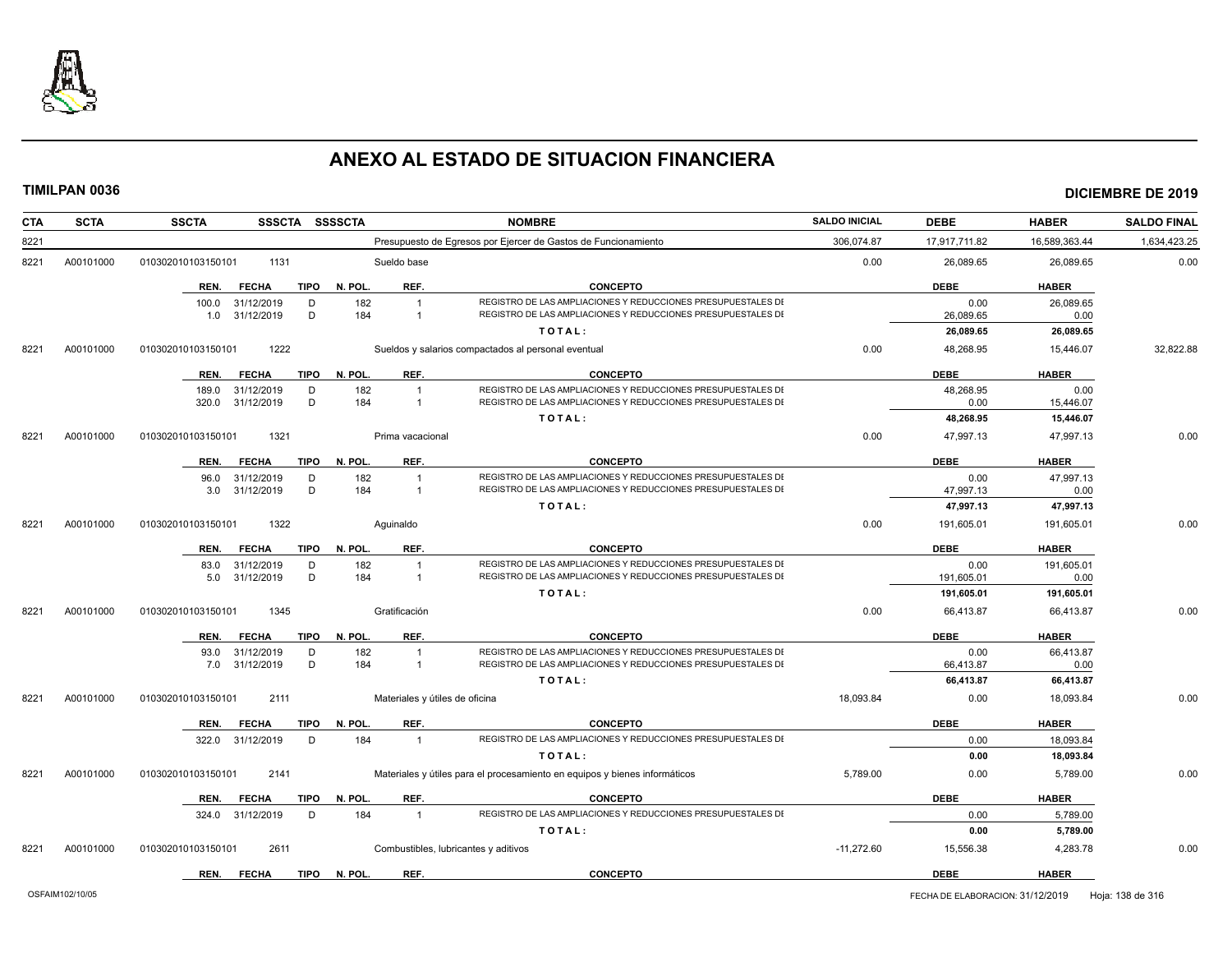

| CTA  | <b>SCTA</b> | <b>SSCTA</b>               | SSSCTA SSSSCTA         |                                      | <b>NOMBRE</b>                                                    | <b>SALDO INICIAL</b> | <b>DEBE</b> | <b>HABER</b> | <b>SALDO FINAL</b> |
|------|-------------|----------------------------|------------------------|--------------------------------------|------------------------------------------------------------------|----------------------|-------------|--------------|--------------------|
|      |             | 10.0 06/12/2019            | D<br>38                | 5438                                 | T.E. SERVICIO ESTRELLA JUNA SA DE CV FAC-5438 COMBUSTIBLE        |                      | 0.00        | 892.65       |                    |
|      |             | 11/12/2019<br>10.0         | D<br>40                | 17546                                | T.E. NATALIA MA. DEL CARMEN FLORES ARCINIEGA FAC-17546 COMBUSTIE |                      | 0.00        | 200.00       |                    |
|      |             | 16/12/2019<br>10.0         | D<br>52                | 5451                                 | T.E. SERVICIO ESTRELLA JUNA SA DE CV FAC-5451 COMPRA COMBUSTIBL  |                      | 0.00        | 1,391.13     |                    |
|      |             | 31/12/2019<br>10.0         | D<br>60                | 5561                                 | T.E. SERVICIO ESTRELA JUNA SA DE CV FAC-5561 COMPRA DE COMBUSTIE |                      | 0.00        | 400.00       |                    |
|      |             | 31/12/2019<br>10.0         | D<br>73                | 17694                                | T.E. NATALIA MARIA DEL CARMEN FLORES ARCINIEGA FAC-17694 COMPRA  |                      | 0.00        | 600.00       |                    |
|      |             | 02/12/2019<br>10.0         | D<br>81                | 5374                                 | T.E. SERVICIO ESTRELLA JUNA SA DE CV FAC-5374 COMPRA COMBUSTIBL  |                      | 0.00        | 800.00       |                    |
|      |             | 31/12/2019<br>9.0          | D<br>184               | $\overline{1}$                       | REGISTRO DE LAS AMPLIACIONES Y REDUCCIONES PRESUPUESTALES DI     |                      | 15,556.38   | 0.00         |                    |
|      |             |                            |                        |                                      | TOTAL:                                                           |                      | 15,556.38   | 4,283.78     |                    |
| 8221 | A00101000   | 3821<br>010302010103150101 |                        |                                      | Gastos de ceremonias oficiales y de orden social                 | $-113,588.71$        | 115,526.72  | 1,938.01     | 0.00               |
|      |             | <b>FECHA</b><br>REN.       | <b>TIPO</b><br>N. POL. | REF.                                 | <b>CONCEPTO</b>                                                  |                      | <b>DEBE</b> | <b>HABER</b> |                    |
|      |             | 17.0<br>31/12/2019         | 31<br>Е                | 61064                                | CH-1723 PARTI COMPPROBACION DE GASTOS                            |                      | 0.00        | 1,938.01     |                    |
|      |             | 31/12/2019<br>11.0         | D<br>184               | $\overline{1}$                       | REGISTRO DE LAS AMPLIACIONES Y REDUCCIONES PRESUPUESTALES DI     |                      | 115,526.72  | 0.00         |                    |
|      |             |                            |                        |                                      | TOTAL:                                                           |                      | 115,526.72  | 1,938.01     |                    |
| 8221 | A00102000   | 010204010102150101<br>1131 |                        | Sueldo base                          |                                                                  | 0.00                 | 3,000.00    | 960.00       | 2,040.00           |
|      |             | <b>FECHA</b><br>REN.       | <b>TIPO</b><br>N. POL. | REF.                                 | <b>CONCEPTO</b>                                                  |                      | <b>DEBE</b> | <b>HABER</b> |                    |
|      |             | 31/12/2019<br>172.0        | D<br>182               | $\overline{1}$                       | REGISTRO DE LAS AMPLIACIONES Y REDUCCIONES PRESUPUESTALES DI     |                      | 3,000.00    | 0.00         |                    |
|      |             | 31/12/2019<br>326.0        | D<br>184               | $\overline{1}$                       | REGISTRO DE LAS AMPLIACIONES Y REDUCCIONES PRESUPUESTALES DI     |                      | 0.00        | 960.00       |                    |
|      |             |                            |                        |                                      | TOTAL:                                                           |                      | 3,000.00    | 960.00       |                    |
| 8221 | A00102000   | 010204010102150101<br>1321 |                        | Prima vacacional                     |                                                                  | 0.00                 | 16.767.70   | 16.767.70    | 0.00               |
|      |             | REN.<br><b>FECHA</b>       | <b>TIPO</b><br>N. POL. | REF.                                 | <b>CONCEPTO</b>                                                  |                      | <b>DEBE</b> | <b>HABER</b> |                    |
|      |             | 31/12/2019<br>103.0        | 182<br>D               | $\overline{1}$                       | REGISTRO DE LAS AMPLIACIONES Y REDUCCIONES PRESUPUESTALES DI     |                      | 0.00        | 16,767.70    |                    |
|      |             | 31/12/2019<br>13.0         | D<br>184               | $\overline{1}$                       | REGISTRO DE LAS AMPLIACIONES Y REDUCCIONES PRESUPUESTALES DI     |                      | 16,767.70   | 0.00         |                    |
|      |             |                            |                        |                                      | TOTAL:                                                           |                      | 16,767.70   | 16,767.70    |                    |
|      |             |                            |                        |                                      |                                                                  |                      |             |              |                    |
| 8221 | A00102000   | 010204010102150101<br>1322 |                        | Aguinaldo                            |                                                                  | 0.00                 | 70,072.62   | 70,072.62    | 0.00               |
|      |             | <b>FECHA</b><br>REN.       | TIPO<br>N. POL.        | REF.                                 | <b>CONCEPTO</b>                                                  |                      | <b>DEBE</b> | <b>HABER</b> |                    |
|      |             | 31/12/2019<br>92.0         | D<br>182               | $\overline{1}$                       | REGISTRO DE LAS AMPLIACIONES Y REDUCCIONES PRESUPUESTALES DI     |                      | 0.00        | 70.072.62    |                    |
|      |             | 31/12/2019<br>15.0         | D<br>184               | $\overline{1}$                       | REGISTRO DE LAS AMPLIACIONES Y REDUCCIONES PRESUPUESTALES DI     |                      | 70,072.62   | 0.00         |                    |
|      |             |                            |                        |                                      | TOTAL:                                                           |                      | 70,072.62   | 70,072.62    |                    |
| 8221 | A00102000   | 1345<br>010204010102150101 |                        | Gratificación                        |                                                                  | 0.00                 | 11,067.34   | 11,067.34    | 0.00               |
|      |             | <b>FECHA</b><br>REN.       | N. POL.<br><b>TIPO</b> | REF.                                 | <b>CONCEPTO</b>                                                  |                      | <b>DEBE</b> | <b>HABER</b> |                    |
|      |             | 31/12/2019<br>115.0        | D<br>182               | $\overline{1}$                       | REGISTRO DE LAS AMPLIACIONES Y REDUCCIONES PRESUPUESTALES DI     |                      | 0.00        | 11,067.34    |                    |
|      |             | 31/12/2019<br>17.0         | D<br>184               | $\overline{1}$                       | REGISTRO DE LAS AMPLIACIONES Y REDUCCIONES PRESUPUESTALES DI     |                      | 11,067.34   | 0.00         |                    |
|      |             |                            |                        |                                      | TOTAL:                                                           |                      | 11,067.34   | 11,067.34    |                    |
| 8221 | A00102000   | 2611<br>010204010102150101 |                        | Combustibles, lubricantes y aditivos |                                                                  | 16,360.00            | 0.00        | 16,360.00    | 0.00               |
|      |             | REN.<br><b>FECHA</b>       | N. POL.<br>TIPO        | REF.                                 | <b>CONCEPTO</b>                                                  |                      | <b>DEBE</b> | <b>HABER</b> |                    |
|      |             |                            |                        |                                      |                                                                  |                      |             |              |                    |
|      |             | 328.0 31/12/2019           | D<br>184               | $\overline{1}$                       | REGISTRO DE LAS AMPLIACIONES Y REDUCCIONES PRESUPUESTALES DI     |                      | 0.00        | 16,360.00    |                    |
|      |             |                            |                        |                                      | TOTAL:                                                           |                      | 0.00        | 16,360.00    |                    |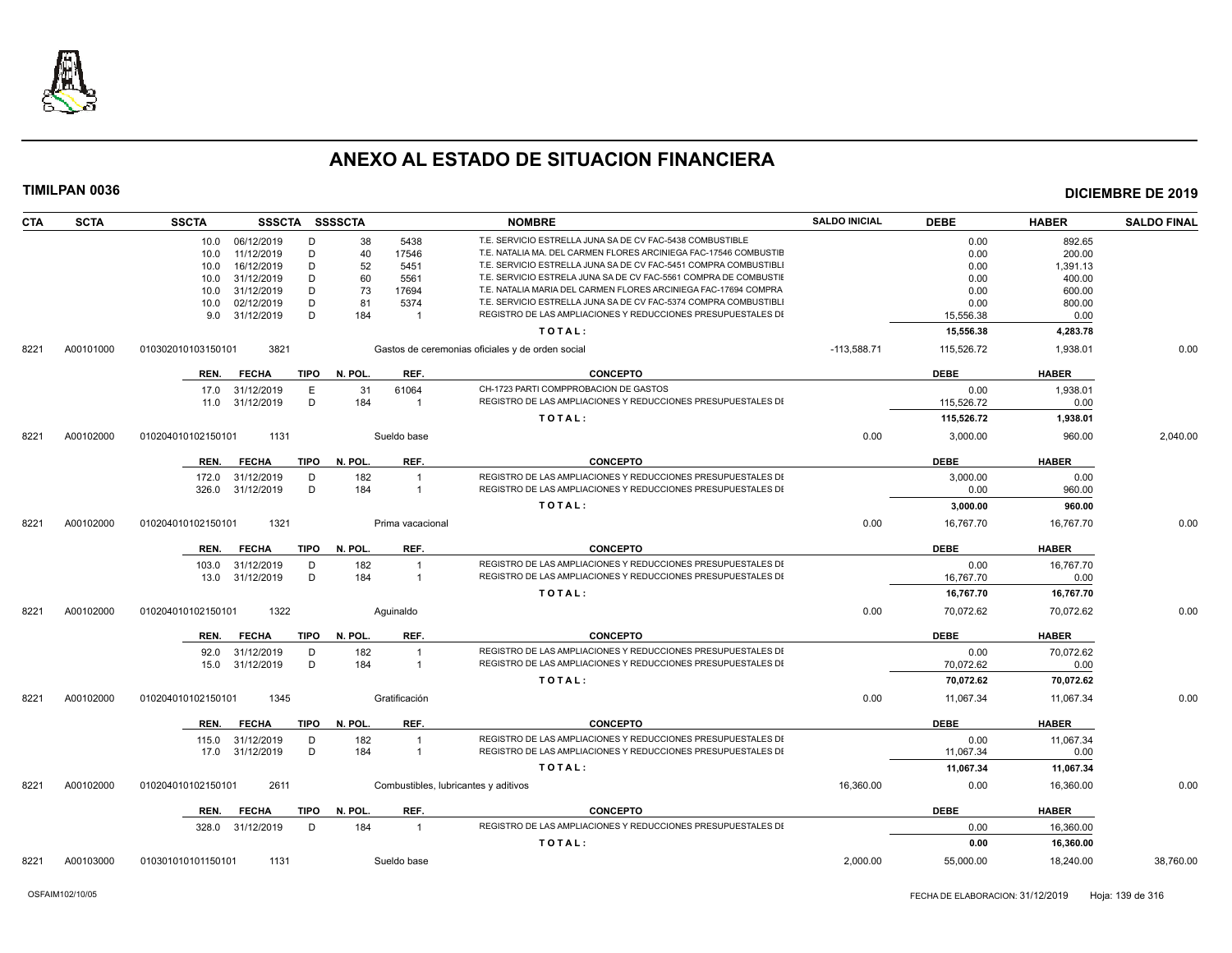

|            | TIMILPAN 0036 |                    |                                      |                |              |                                  |                                                                                                                              |                      |                    |                        | <b>DICIEMBRE DE 2019</b> |
|------------|---------------|--------------------|--------------------------------------|----------------|--------------|----------------------------------|------------------------------------------------------------------------------------------------------------------------------|----------------------|--------------------|------------------------|--------------------------|
| <b>CTA</b> | <b>SCTA</b>   | <b>SSCTA</b>       |                                      | SSSCTA SSSSCTA |              |                                  | <b>NOMBRE</b>                                                                                                                | <b>SALDO INICIAL</b> | <b>DEBE</b>        | <b>HABER</b>           | <b>SALDO FINAL</b>       |
|            |               | REN.               | <b>FECHA</b>                         |                | TIPO N. POL. | REF.                             | <b>CONCEPTO</b>                                                                                                              |                      | <b>DEBE</b>        | <b>HABER</b>           |                          |
|            |               |                    | 191.0 31/12/2019                     | D              | 182          | $\mathbf{1}$                     | REGISTRO DE LAS AMPLIACIONES Y REDUCCIONES PRESUPUESTALES DI                                                                 |                      | 55,000.00          | 0.00                   |                          |
|            |               | 330.0              | 31/12/2019                           | D              | 184          | $\overline{1}$                   | REGISTRO DE LAS AMPLIACIONES Y REDUCCIONES PRESUPUESTALES DI<br>TOTAL:                                                       |                      | 0.00<br>55,000.00  | 18,240.00<br>18,240.00 |                          |
|            |               |                    |                                      |                |              |                                  |                                                                                                                              |                      |                    |                        |                          |
| 8221       | A00103000     | 010301010101150101 |                                      | 1222           |              |                                  | Sueldos y salarios compactados al personal eventual                                                                          | $-3,000.00$          | 6.000.00           | 3,000.00               | 0.00                     |
|            |               |                    | REN. FECHA                           | TIPO           | N. POL.      | REF.                             | <b>CONCEPTO</b>                                                                                                              |                      | <b>DEBE</b>        | <b>HABER</b>           |                          |
|            |               |                    | 146.0 31/12/2019                     | D              | 182          | $\overline{1}$                   | REGISTRO DE LAS AMPLIACIONES Y REDUCCIONES PRESUPUESTALES DI                                                                 |                      | 0.00               | 3,000.00               |                          |
|            |               |                    | 19.0 31/12/2019                      | D              | 184          | $\mathbf{1}$                     | REGISTRO DE LAS AMPLIACIONES Y REDUCCIONES PRESUPUESTALES DI<br>TOTAL:                                                       |                      | 6,000.00           | 0.00                   |                          |
|            |               |                    |                                      |                |              |                                  |                                                                                                                              | 0.00                 | 6,000.00           | 3,000.00               |                          |
| 8221       | A00103000     | 010301010101150101 |                                      | 1321           |              | Prima vacacional                 |                                                                                                                              |                      | 821.91             | 263.02                 | 558.89                   |
|            |               | REN.               | <b>FECHA</b>                         | <b>TIPO</b>    | N. POL.      | REF.                             | <b>CONCEPTO</b>                                                                                                              |                      | <b>DEBE</b>        | <b>HABER</b>           |                          |
|            |               |                    | 166.0 31/12/2019                     | D              | 182          | $\overline{1}$                   | REGISTRO DE LAS AMPLIACIONES Y REDUCCIONES PRESUPUESTALES DI<br>REGISTRO DE LAS AMPLIACIONES Y REDUCCIONES PRESUPUESTALES DI |                      | 821.91             | 0.00                   |                          |
|            |               |                    | 332.0 31/12/2019                     | D              | 184          | $\mathbf{1}$                     | TOTAL:                                                                                                                       |                      | 0.00<br>821.91     | 263.02<br>263.02       |                          |
|            | A00103000     |                    |                                      |                |              |                                  |                                                                                                                              | 0.00                 | 6,575.31           |                        | 4,471.21                 |
| 8221       |               | 010301010101150101 |                                      | 1322           |              | Aguinaldo                        |                                                                                                                              |                      |                    | 2,104.10               |                          |
|            |               | REN.               | FECHA                                | <b>TIPO</b>    | N. POL.      | REF.                             | <b>CONCEPTO</b>                                                                                                              |                      | <b>DEBE</b>        | <b>HABER</b>           |                          |
|            |               | 176.0<br>334.0     | 31/12/2019                           | D<br>D         | 182<br>184   | $\overline{1}$<br>$\overline{1}$ | REGISTRO DE LAS AMPLIACIONES Y REDUCCIONES PRESUPUESTALES DI<br>REGISTRO DE LAS AMPLIACIONES Y REDUCCIONES PRESUPUESTALES DI |                      | 6,575.31<br>0.00   | 0.00                   |                          |
|            |               |                    | 31/12/2019                           |                |              |                                  | TOTAL:                                                                                                                       |                      | 6,575.31           | 2,104.10<br>2,104.10   |                          |
| 8221       | A00103000     | 010301010101150101 |                                      | 1345           |              | Gratificación                    |                                                                                                                              | 1,287.58             | 55,180.58          | 18.069.82              | 38,398.34                |
|            |               |                    |                                      |                |              |                                  |                                                                                                                              |                      |                    |                        |                          |
|            |               | REN.               | <b>FECHA</b>                         | <b>TIPO</b>    | N. POL.      | REF.                             | <b>CONCEPTO</b>                                                                                                              |                      | <b>DEBE</b>        | <b>HABER</b>           |                          |
|            |               |                    | 192.0 31/12/2019<br>336.0 31/12/2019 | D<br>D         | 182<br>184   | $\overline{1}$<br>$\mathbf{1}$   | REGISTRO DE LAS AMPLIACIONES Y REDUCCIONES PRESUPUESTALES DI<br>REGISTRO DE LAS AMPLIACIONES Y REDUCCIONES PRESUPUESTALES DI |                      | 55,180.58<br>0.00  | 0.00<br>18,069.82      |                          |
|            |               |                    |                                      |                |              |                                  | TOTAL:                                                                                                                       |                      | 55,180.58          | 18,069.82              |                          |
| 8221       | A00A00000     | 010301010101150101 |                                      | 1131           |              | Sueldo base                      |                                                                                                                              | 60,250.46            | 156,872.66         | 217, 123. 12           | 0.00                     |
|            |               |                    |                                      |                |              |                                  |                                                                                                                              |                      |                    |                        |                          |
|            |               | REN.               | <b>FECHA</b>                         | <b>TIPO</b>    | N. POL.      | REF.                             | <b>CONCEPTO</b>                                                                                                              |                      | <b>DEBE</b>        | <b>HABER</b>           |                          |
|            |               |                    | 82.0 31/12/2019<br>21.0 31/12/2019   | D<br>D         | 182<br>184   | $\overline{1}$<br>$\mathbf{1}$   | REGISTRO DE LAS AMPLIACIONES Y REDUCCIONES PRESUPUESTALES DI<br>REGISTRO DE LAS AMPLIACIONES Y REDUCCIONES PRESUPUESTALES DI |                      | 0.00<br>156,872.66 | 217, 123. 12<br>0.00   |                          |
|            |               |                    |                                      |                |              |                                  | TOTAL:                                                                                                                       |                      | 156,872.66         | 217,123.12             |                          |
| 8221       | A00A00000     | 010301010101150101 |                                      | 1222           |              |                                  | Sueldos y salarios compactados al personal eventual                                                                          | 0.00                 | 242,885.19         | 242,885.19             | 0.00                     |
|            |               | REN.               | FECHA                                | TIPO           | N. POL.      | REF.                             | <b>CONCEPTO</b>                                                                                                              |                      | <b>DEBE</b>        | <b>HABER</b>           |                          |
|            |               |                    | 81.0 31/12/2019                      | D              | 182          | $\mathbf{1}$                     | REGISTRO DE LAS AMPLIACIONES Y REDUCCIONES PRESUPUESTALES DI                                                                 |                      | 0.00               | 242,885.19             |                          |
|            |               |                    | 23.0 31/12/2019                      | D              | 184          | $\overline{1}$                   | REGISTRO DE LAS AMPLIACIONES Y REDUCCIONES PRESUPUESTALES DI                                                                 |                      | 242,885.19         | 0.00                   |                          |
|            |               |                    |                                      |                |              |                                  | TOTAL:                                                                                                                       |                      | 242,885.19         | 242,885.19             |                          |
| 8221       | A00A00000     | 010301010101150101 |                                      | 1321           |              | Prima vacacional                 |                                                                                                                              | 0.00                 | 31,835.31          | 10,187.31              | 21.648.00                |
|            |               | REN.               | <b>FECHA</b>                         | <b>TIPO</b>    | N. POL.      | REF.                             | <b>CONCEPTO</b>                                                                                                              |                      | <b>DEBE</b>        | <b>HABER</b>           |                          |
|            |               |                    | 187.0 31/12/2019                     | D              | 182          | $\overline{1}$                   | REGISTRO DE LAS AMPLIACIONES Y REDUCCIONES PRESUPUESTALES DI                                                                 |                      | 31.835.31          | 0.00                   |                          |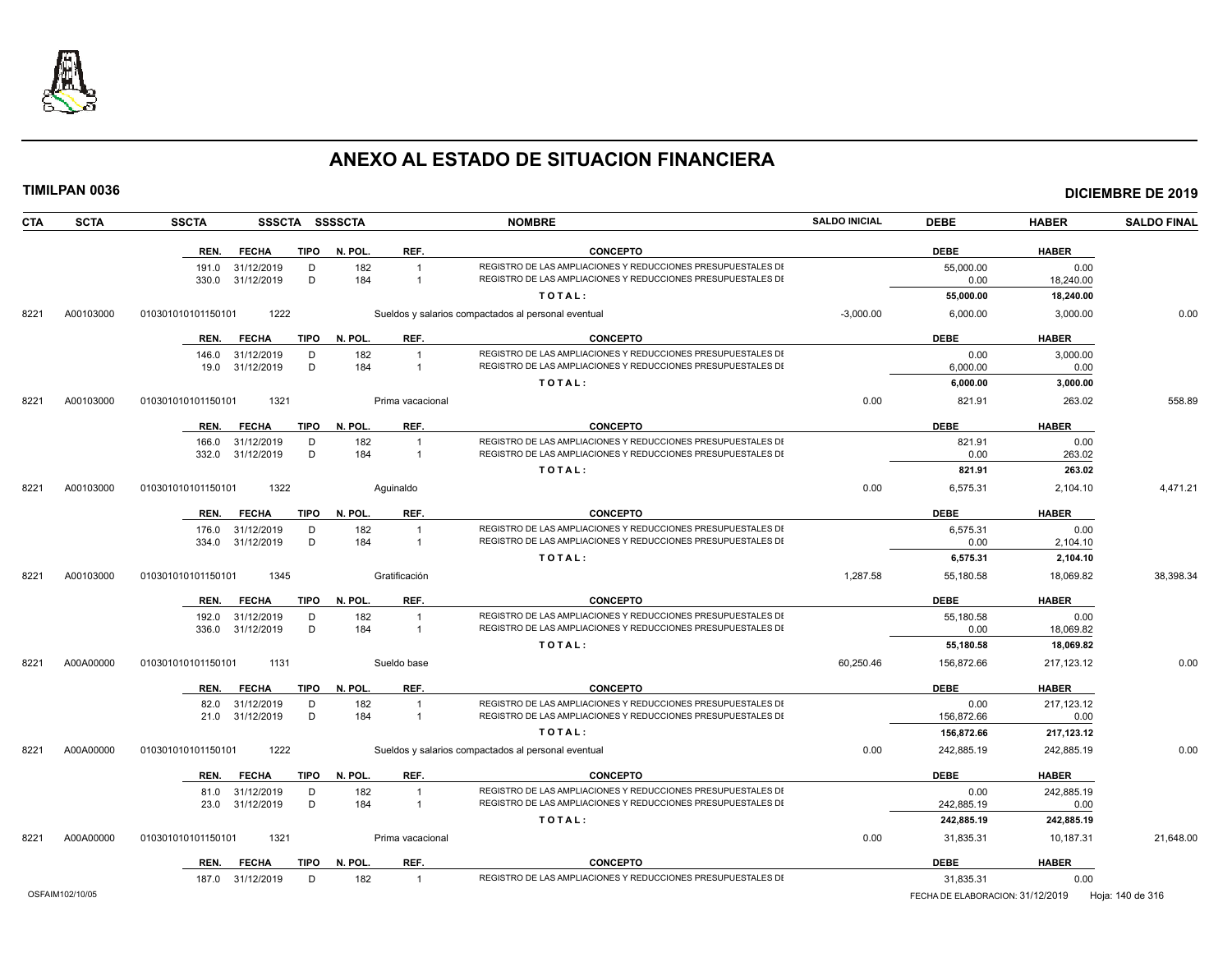

| <b>SCTA</b><br><b>CTA</b> | <b>SSCTA</b>               | SSSCTA SSSSCTA         |                    | <b>NOMBRE</b>                                                    | <b>SALDO INICIAL</b> | <b>DEBE</b> | <b>HABER</b> | <b>SALDO FINAL</b> |
|---------------------------|----------------------------|------------------------|--------------------|------------------------------------------------------------------|----------------------|-------------|--------------|--------------------|
|                           | 338.0 31/12/2019           | D<br>184               | $\mathbf{1}$       | REGISTRO DE LAS AMPLIACIONES Y REDUCCIONES PRESUPUESTALES DI     |                      | 0.00        | 10,187.31    |                    |
|                           |                            |                        |                    | TOTAL:                                                           |                      | 31,835.31   | 10,187.31    |                    |
| A00A00000<br>8221         | 010301010101150101<br>1322 |                        | Aquinaldo          |                                                                  | 0.00                 | 301,554.47  | 96,497.44    | 205,057.03         |
|                           | <b>FECHA</b><br>REN.       | <b>TIPO</b><br>N. POL. | REF.               | <b>CONCEPTO</b>                                                  |                      | <b>DEBE</b> | <b>HABER</b> |                    |
|                           | 31/12/2019<br>206.0        | 182<br>D               | $\overline{1}$     | REGISTRO DE LAS AMPLIACIONES Y REDUCCIONES PRESUPUESTALES DI     |                      | 301,554.47  | 0.00         |                    |
|                           | 31/12/2019<br>340.0        | D<br>184               | $\overline{1}$     | REGISTRO DE LAS AMPLIACIONES Y REDUCCIONES PRESUPUESTALES DI     |                      | 0.00        | 96,497.44    |                    |
|                           |                            |                        |                    | TOTAL:                                                           |                      | 301,554.47  | 96,497.44    |                    |
|                           |                            |                        |                    |                                                                  |                      |             |              |                    |
| A00A00000<br>8221         | 010301010101150101<br>1345 |                        | Gratificación      |                                                                  | $-17,049.77$         | 818,542.49  | 801,492.72   | 0.00               |
|                           | <b>FECHA</b><br>REN.       | TIPO<br>N. POL.        | REF.               | <b>CONCEPTO</b>                                                  |                      | <b>DEBE</b> | <b>HABER</b> |                    |
|                           | 31/12/2019<br>80.0         | D<br>182               | $\overline{1}$     | REGISTRO DE LAS AMPLIACIONES Y REDUCCIONES PRESUPUESTALES DI     |                      | 0.00        | 359,561.01   |                    |
|                           | 31/12/2019<br>153.0        | D<br>182               | $\overline{1}$     | REGISTRO DE LAS AMPLIACIONES Y REDUCCIONES PRESUPUESTALES DI     |                      | 0.00        | 441,931.71   |                    |
|                           | 31/12/2019<br>25.0         | D<br>184               | -1                 | REGISTRO DE LAS AMPLIACIONES Y REDUCCIONES PRESUPUESTALES DI     |                      | 818,542.49  | 0.00         |                    |
|                           |                            |                        |                    | TOTAL:                                                           |                      | 818.542.49  | 801,492.72   |                    |
| A00A00000<br>8221         | 2171<br>010301010101150101 |                        | Material didáctico |                                                                  | 0.00                 | 11,200.00   | 11,200.00    | 0.00               |
|                           | REN.<br><b>FECHA</b>       | <b>TIPO</b><br>N. POL. | REF.               | <b>CONCEPTO</b>                                                  |                      | <b>DEBE</b> | <b>HABER</b> |                    |
|                           | 3.0<br>19/12/2019          | 152<br>D               | 26                 | T.E. JOSE DAMIAN HERNANDEZ YANES FAC-26 MATERIAL DIDACTICO       |                      | 0.00        | 11,200.00    |                    |
|                           | 29.0 31/12/2019            | D<br>184               | $\overline{1}$     | REGISTRO DE LAS AMPLIACIONES Y REDUCCIONES PRESUPUESTALES DI     |                      | 11,200.00   | 0.00         |                    |
|                           |                            |                        |                    | TOTAL:                                                           |                      | 11,200.00   | 11,200.00    |                    |
| A00A00000<br>8221         | 2611<br>010301010101150101 |                        |                    | Combustibles, lubricantes y aditivos                             | 107,471.63           | 0.00        | 107,471.63   | 0.00               |
|                           | <b>FECHA</b><br>REN.       | <b>TIPO</b><br>N. POL. | REF.               | <b>CONCEPTO</b>                                                  |                      | <b>DEBE</b> | <b>HABER</b> |                    |
|                           | 06/12/2019<br>3.0          | D<br>38                | 5438               | T.E. SERVICIO ESTRELLA JUNA SA DE CV FAC-5438 COMBUSTIBLE        |                      | 0.00        | 1.250.05     |                    |
|                           | 11/12/2019<br>3.0          | D<br>40                | 17546              | T.E. NATALIA MA. DEL CARMEN FLORES ARCINIEGA FAC-17546 COMBUSTIE |                      | 0.00        | 6,100.00     |                    |
|                           | 16/12/2019<br>3.0          | D<br>52                | 5451               | T.E. SERVICIO ESTRELLA JUNA SA DE CV FAC-5451 COMPRA COMBUSTIBL  |                      | 0.00        | 4,262.86     |                    |
|                           | 31/12/2019<br>3.0          | D<br>60                | 5561               | T.E. SERVICIO ESTRELA JUNA SA DE CV FAC-5561 COMPRA DE COMBUSTIE |                      | 0.00        | 2,500.11     |                    |
|                           | 30/12/2019<br>3.0          | D<br>69                | 5562               | T.E. SERVICIO ESTRELLA JUNA SA DE CV FAC-5562 COMPRA COMBUSTIBL  |                      | 0.00        | 3,521.99     |                    |
|                           | 31/12/2019<br>3.0          | D<br>72                | 5587               | T.E. SERVICIO ESTRELLA JUNA SA DE CV FAC-5587 COMPRA COMBUSTIBL  |                      | 0.00        | 850.62       |                    |
|                           | 31/12/2019<br>3.0          | D<br>73                | 17694              | T.E. NATALIA MARIA DEL CARMEN FLORES ARCINIEGA FAC-17694 COMPRA  |                      | 0.00        | 1,650.00     |                    |
|                           | 02/12/2019<br>3.0          | D<br>81                | 5374               | T.E. SERVICIO ESTRELLA JUNA SA DE CV FAC-5374 COMPRA COMBUSTIBL  |                      | 0.00        | 900.03       |                    |
|                           | 31/12/2019<br>342.0        | D<br>184               | $\overline{1}$     | REGISTRO DE LAS AMPLIACIONES Y REDUCCIONES PRESUPUESTALES DI     |                      | 0.00        | 86,435.97    |                    |
|                           |                            |                        |                    | TOTAL:                                                           |                      | 0.00        | 107,471.63   |                    |
| A00A00000<br>8221         | 2911<br>010301010101150101 |                        |                    | Refacciones, accesorios y herramientas                           | 5,404.47             | 0.00        | 5,404.47     | 0.00               |
|                           | <b>FECHA</b><br>REN.       | <b>TIPO</b><br>N. POL. | REF.               | <b>CONCEPTO</b>                                                  |                      | <b>DEBE</b> | <b>HABER</b> |                    |
|                           | 31/12/2019<br>344.0        | 184<br>D               | $\overline{1}$     | REGISTRO DE LAS AMPLIACIONES Y REDUCCIONES PRESUPUESTALES DI     |                      | 0.00        | 5,404.47     |                    |
|                           |                            |                        |                    | TOTAL:                                                           |                      | 0.00        | 5,404.47     |                    |
| A00A00000<br>8221         | 010301010101150101<br>3231 |                        |                    | Arrendamiento de equipo y bienes informáticos                    | 1,994.28             | 529.30      | 2,523.58     | 0.00               |
|                           | <b>FECHA</b><br>REN.       | TIPO<br>N. POL.        | REF.               | <b>CONCEPTO</b>                                                  |                      | <b>DEBE</b> | <b>HABER</b> |                    |
|                           | 05/12/2019<br>3.0          | 30<br>D                | 643                | T.E. COPY CDMX SA DE CV FAC-624 SERVICIO COPIADO DE NOVIEMBRE    |                      | 0.00        | 2,523.58     |                    |
|                           | 31/12/2019<br>31.0         | D<br>184               | $\overline{1}$     | REGISTRO DE LAS AMPLIACIONES Y REDUCCIONES PRESUPUESTALES DI     |                      | 529.30      | 0.00         |                    |
|                           |                            |                        |                    | TOTAL:                                                           |                      | 529.30      | 2.523.58     |                    |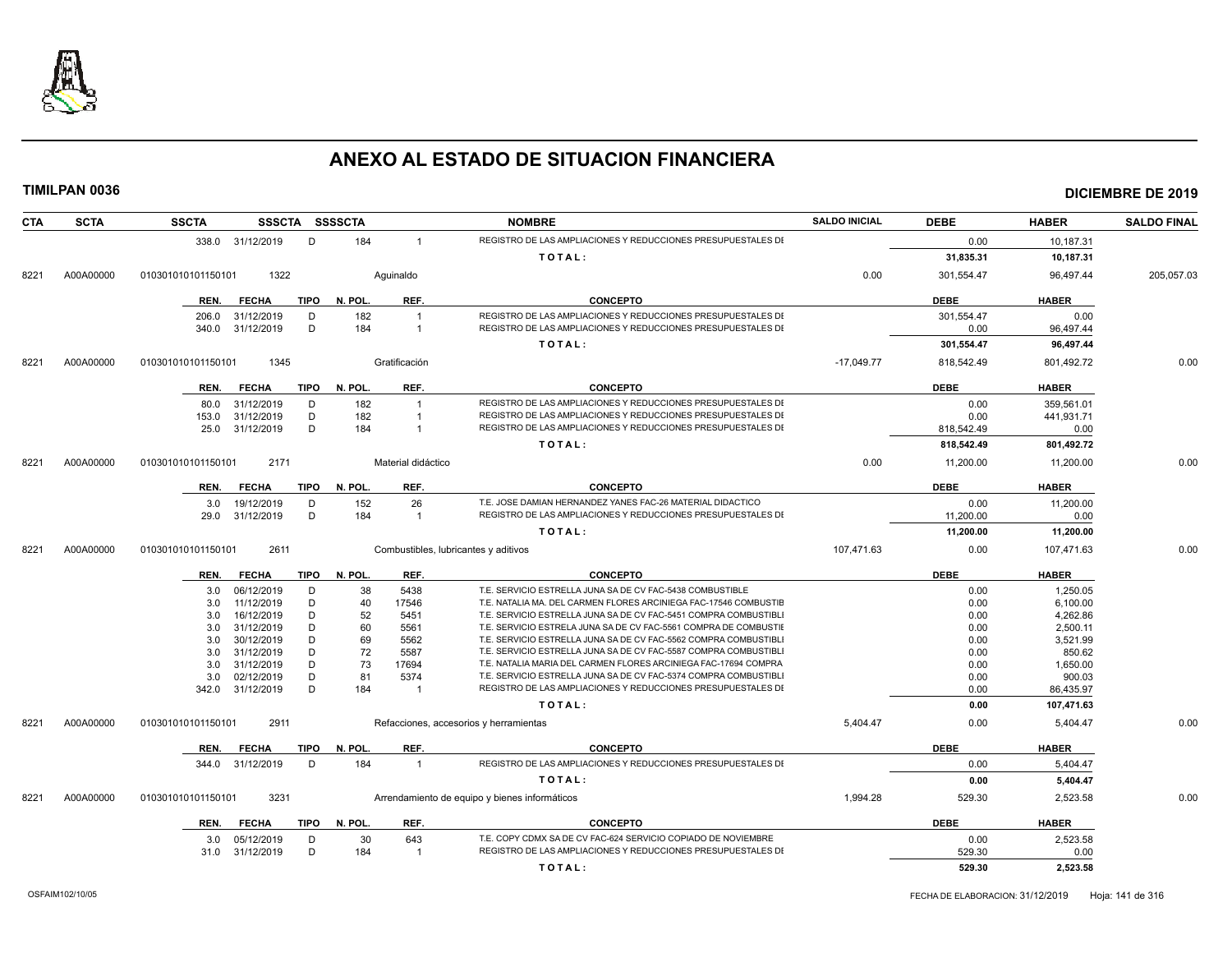

| CTA               | <b>SCTA</b> | <b>SSCTA</b>                            | <b>SSSCTA</b> | <b>SSSSCTA</b>          |                         | <b>NOMBRE</b>                                                                                                                      | <b>SALDO INICIAL</b> | <b>DEBE</b>              | <b>HABER</b>           | <b>SALDO FINAL</b> |
|-------------------|-------------|-----------------------------------------|---------------|-------------------------|-------------------------|------------------------------------------------------------------------------------------------------------------------------------|----------------------|--------------------------|------------------------|--------------------|
| A00A00000<br>8221 |             | 010301010101150101<br>3391              |               | Servicios profesionales |                         | 0.00                                                                                                                               | 95,000.00            | 95,000.00                | 0.00                   |                    |
|                   |             | <b>FECHA</b><br>REN.                    | <b>TIPO</b>   | N. POL.                 | REF.                    | <b>CONCEPTO</b>                                                                                                                    |                      | DEBE                     | <b>HABER</b>           |                    |
|                   |             | 19/12/2019<br>3.0                       | D             | 153                     | 27                      | T.E. JOSE DAMIAN HERNANDEZ YANES FAC-27 ELABORAR PROGRAMA DE                                                                       |                      | 0.00                     | 57,000.00              |                    |
|                   |             | 3.0<br>19/12/2019                       | D             | 154                     | 28                      | T.E. JOSE DAMIAN HERNANDEZ YANES FAC-28 ELABORAR PROGRAMA DE                                                                       |                      | 0.00                     | 38,000.00              |                    |
|                   |             | 31/12/2019<br>33.0                      | D             | 184                     | $\overline{1}$          | REGISTRO DE LAS AMPLIACIONES Y REDUCCIONES PRESUPUESTALES DI                                                                       |                      | 95,000.00                | 0.00                   |                    |
|                   |             |                                         |               |                         |                         | TOTAL:                                                                                                                             |                      | 95,000.00                | 95,000.00              |                    |
| 8221              | A00A00000   | 010301010101150101                      | 3532          |                         |                         | Reparación y mantenimiento para equipo y redes de tele y radio transmisión                                                         | $-38,274.93$         | 38,274.93                | 0.00                   | 0.00               |
|                   |             | <b>FECHA</b><br>REN.                    | <b>TIPO</b>   | N. POL.                 | REF.                    | <b>CONCEPTO</b>                                                                                                                    |                      | <b>DEBE</b>              | <b>HABER</b>           |                    |
|                   |             | 35.0 31/12/2019                         | D             | 184                     | $\overline{1}$          | REGISTRO DE LAS AMPLIACIONES Y REDUCCIONES PRESUPUESTALES DI                                                                       |                      | 38,274.93                | 0.00                   |                    |
|                   |             |                                         |               |                         |                         | TOTAL:                                                                                                                             |                      | 38,274.93                | 0.00                   |                    |
| 8221              | A00A00000   | 010301010101150101                      | 3551          |                         |                         | Reparación y mantenimiento de vehículos terrestres, aéreos y lacustres                                                             | $-31,365.16$         | 33,486.73                | 2,121.57               | 0.00               |
|                   |             | <b>FECHA</b><br>REN.                    | <b>TIPO</b>   | N. POL.                 | REF.                    | <b>CONCEPTO</b>                                                                                                                    |                      | <b>DEBE</b>              | <b>HABER</b>           |                    |
|                   |             | 31/12/2019<br>3.0                       | D             | 157                     | 1104                    | REG DE FAC 1104 DE GEOVANNY PEREZ LUGO POR LUBRICANTES                                                                             |                      | 0.00                     | 2,121.57               |                    |
|                   |             | 37.0 31/12/2019                         | D             | 184                     | $\overline{\mathbf{1}}$ | REGISTRO DE LAS AMPLIACIONES Y REDUCCIONES PRESUPUESTALES DI                                                                       |                      | 33,486.73                | 0.00                   |                    |
|                   |             |                                         |               |                         |                         | TOTAL:                                                                                                                             |                      | 33,486.73                | 2,121.57               |                    |
| 8221              | A00A00000   | 010301010101150101                      | 3571          |                         |                         | Reparación, instalación y mantenimiento de maquinaria, equipo industrial y                                                         | $-1,792.00$          | 1,792.00                 | 0.00                   | 0.00               |
|                   |             | <b>FECHA</b><br>REN.                    | <b>TIPO</b>   | N. POL.                 | REF.                    | <b>CONCEPTO</b>                                                                                                                    |                      | <b>DEBE</b>              | <b>HABER</b>           |                    |
|                   |             | 39.0 31/12/2019                         | D             | 184                     | $\overline{1}$          | REGISTRO DE LAS AMPLIACIONES Y REDUCCIONES PRESUPUESTALES DI                                                                       |                      | 1,792.00                 | 0.00                   |                    |
|                   |             |                                         |               |                         |                         | TOTAL:                                                                                                                             |                      | 1,792.00                 | 0.00                   |                    |
| 8221              | A00A00000   | 010301010101150101                      | 3611          |                         |                         | Gastos de publicidad y propaganda                                                                                                  | $-161,381.42$        | 222,977.42               | 61,596.00              | 0.00               |
|                   |             | <b>FECHA</b><br>REN.                    | TIPO          | N. POL.                 | REF.                    | <b>CONCEPTO</b>                                                                                                                    |                      | <b>DEBE</b>              | <b>HABER</b>           |                    |
|                   |             | 20/12/2019<br>3.0                       | D             | 57                      | 104                     | T.E. ALEXIS FERNANDEZ VALENZUELA FAC-104 PINTA DE BARDAS                                                                           |                      | 0.00                     | 33,756.00              |                    |
|                   |             | 31/12/2019<br>3.0                       | D             | 158                     | 1247                    | REG DE FAC 1247 RED CONTABLE Y ADMINISTRATIVA S.C                                                                                  |                      | 0.00                     | 6,960.00               |                    |
|                   |             | 31/12/2019<br>3.0                       | D             | 163                     | 117                     | REG DE LA FAC 117 A NOMBRE DE HOMERO MARTINEZ MALDONADO                                                                            |                      | 0.00                     | 5,800.00               |                    |
|                   |             | 31/12/2019<br>3.0                       | D             | 164                     | 238                     | REG DE LA FAC 238 A NOMBRE DE ALEJANDRO VILCHIS ZARAGOZA                                                                           |                      | 0.00                     | 5,800.00               |                    |
|                   |             | 31/12/2019<br>3.0                       | D             | 165                     | $\overline{1}$          | REG DE LA FAC 1 A NOMBRE DE VICTOR MANUEL YAÑEZ GARCIA<br>REG DE LA FAC 291 A NOMBRE DE ARTURO RAUL CHAVEZ VARGAS                  |                      | 0.00                     | 4,640.00               |                    |
|                   |             | 31/12/2019<br>3.0<br>31/12/2019<br>41.0 | D<br>D        | 167<br>184              | 1291<br>$\overline{1}$  | REGISTRO DE LAS AMPLIACIONES Y REDUCCIONES PRESUPUESTALES DI                                                                       |                      | 0.00<br>222,977.42       | 4,640.00<br>0.00       |                    |
|                   |             |                                         |               |                         |                         | TOTAL:                                                                                                                             |                      |                          |                        |                    |
| 8221              | A00A00000   | 010301010101150101                      | 3612          |                         |                         | Publicaciones oficiales y de información en general para difusión                                                                  | $-326,866.83$        | 222,977.42<br>419,666.83 | 61,596.00<br>92,800.00 | 0.00               |
|                   |             | <b>FECHA</b><br>REN.                    | <b>TIPO</b>   | N. POL.                 | REF.                    | <b>CONCEPTO</b>                                                                                                                    |                      | <b>DEBE</b>              | <b>HABER</b>           |                    |
|                   |             |                                         |               |                         |                         |                                                                                                                                    |                      |                          |                        |                    |
|                   |             | 03/12/2019<br>3.0<br>31/12/2019<br>43.0 | D<br>D        | 28<br>184               | 273<br>$\overline{1}$   | T.E. LIDIA APOLINAR MARIANO FAC-273 P/ACUENTA REVISTA PRIMER INFOI<br>REGISTRO DE LAS AMPLIACIONES Y REDUCCIONES PRESUPUESTALES DI |                      | 0.00<br>419,666.83       | 92,800.00<br>0.00      |                    |
|                   |             |                                         |               |                         |                         | TOTAL:                                                                                                                             |                      | 419,666.83               | 92,800.00              |                    |
| 8221              | A00A00000   | 010301010101150101                      | 3721          |                         |                         | Gastos de traslado por vía terrestre                                                                                               | 16,872.00            | 0.00                     | 16,872.00              | 0.00               |
|                   |             | <b>FECHA</b><br>REN.                    | TIPO          | N. POL.                 | REF.                    | <b>CONCEPTO</b>                                                                                                                    |                      | <b>DEBE</b>              | <b>HABER</b>           |                    |
|                   |             | 348.0<br>31/12/2019                     | D             | 184                     | $\overline{1}$          | REGISTRO DE LAS AMPLIACIONES Y REDUCCIONES PRESUPUESTALES DI                                                                       |                      | 0.00                     | 16,872.00              |                    |
|                   |             |                                         |               |                         |                         | TOTAL:                                                                                                                             |                      | 0.00                     | 16,872.00              |                    |
|                   |             |                                         |               |                         |                         |                                                                                                                                    |                      |                          |                        |                    |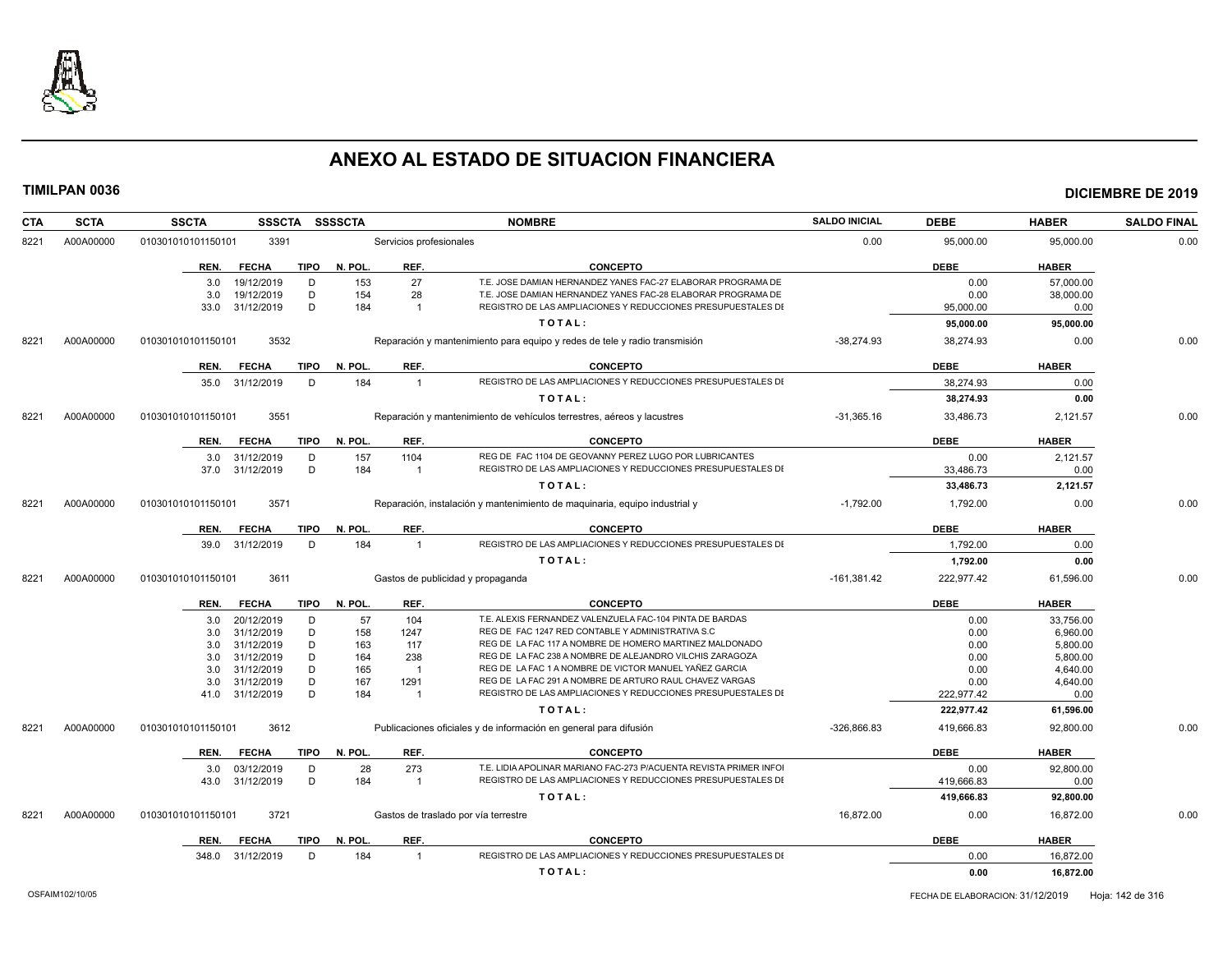

| CTA  | <b>SCTA</b> | <b>SSCTA</b>       | <b>SSSCTA</b>    |             | SSSSCTA |                                               | <b>NOMBRE</b>                                                      | <b>SALDO INICIAL</b> | <b>DEBE</b>  | <b>HABER</b> | <b>SALDO FINAL</b> |
|------|-------------|--------------------|------------------|-------------|---------|-----------------------------------------------|--------------------------------------------------------------------|----------------------|--------------|--------------|--------------------|
| 8221 | A00A00000   | 010301010101150101 | 3751             |             |         | Gastos de alimentación en territorio nacional |                                                                    | 14,492.27            | 0.00         | 14.492.27    | 0.00               |
|      |             | REN.               | <b>FECHA</b>     | TIPO        | N. POL. | REF.                                          | <b>CONCEPTO</b>                                                    |                      | <b>DEBE</b>  | <b>HABER</b> |                    |
|      |             |                    | 350.0 31/12/2019 | D           | 184     | $\overline{1}$                                | REGISTRO DE LAS AMPLIACIONES Y REDUCCIONES PRESUPUESTALES DI       |                      | 0.00         | 14,492.27    |                    |
|      |             |                    |                  |             |         |                                               |                                                                    |                      |              |              |                    |
|      |             |                    |                  |             |         |                                               | TOTAL:                                                             |                      | 0.00         | 14,492.27    |                    |
| 8221 | A00A00000   | 010301010101150101 | 3821             |             |         |                                               | Gastos de ceremonias oficiales y de orden social                   | $-1,148,927.98$      | 1,334,121.33 | 185, 193. 35 | 0.00               |
|      |             | REN.               | <b>FECHA</b>     | TIPO        | N. POL. | REF.                                          | <b>CONCEPTO</b>                                                    |                      | <b>DEBE</b>  | <b>HABER</b> |                    |
|      |             | 3.0                | 17/12/2019       | D           | 11      | 484                                           | T.E. FRANCISCO MONTIEL DIONICIO FAC-484 SERVICIO DE TRANSPORTE     |                      | 0.00         | 16,240.00    |                    |
|      |             | 3.0                | 02/12/2019       | D           | 21      | 1375                                          | T.E. PUBLICIDAD MAP SA DE CV FAC-1375 RENTA DE PANTALLA INFORME    |                      | 0.00         | 4.640.00     |                    |
|      |             | 3.0                | 03/12/2019       | D           | 27      | 24595                                         | T.E. PERFIACEROS AMEALCO SA DE CV MATERIAL PARA MAMPARA 1ER INI    |                      | 0.00         | 3,724.00     |                    |
|      |             | 108.0              | 31/12/2019       | Ε           | 31      | 734                                           | CH-1723 PARTI COMPPROBACION DE GASTOS                              |                      | 0.00         | 600.00       |                    |
|      |             | 115.0              | 31/12/2019       | E           | 31      | $\overline{\mathbf{1}}$                       | CH-1723 PARTI COMPPROBACION DE GASTOS                              |                      | 0.00         | 1,291.08     |                    |
|      |             | 143.0              | 31/12/2019       | Ε           | 31      | $\overline{1}$                                | CH-1723 PARTI COMPPROBACION DE GASTOS                              |                      | 0.00         | 1,392.00     |                    |
|      |             | 122.0              | 31/12/2019       | Ε           | 31      | $\overline{\mathbf{1}}$                       | CH-1723 PARTI COMPPROBACION DE GASTOS                              |                      | 0.00         | 841.00       |                    |
|      |             | 10.0               | 31/12/2019       | Е           | 31      | 1092                                          | CH-1723 PARTI COMPPROBACION DE GASTOS                              |                      | 0.00         | 2,000.00     |                    |
|      |             | 3.0                | 05/12/2019       | D           | 36      | 1592                                          | T.E. PRODUCTORA Y DISTRIBUIDORA AZTECA FLORAL A DE RL DE CV FAC-   |                      | 0.00         | 17,500.00    |                    |
|      |             | 3.0                | 20/12/2019       | D           | 56      | 103                                           | T.E. ALEXIS FERNANDEZ VALENZUELA FAC-103 SERV. TRANSPORTE          |                      | 0.00         | 10,440.00    |                    |
|      |             | 3.0                | 20/12/2019       | D           | 59      | 146                                           | T.E. ERNESTRO GONZALEZ TRIANA FAC-146 ALFOMBRA PARA TEMPLETE       |                      | 0.00         | 17,400.56    |                    |
|      |             | 3.0                | 23/12/2019       | D           | 62      | 23                                            | T.E. OMAR SUAREZ ORTA FAC-23 RENTA DE TEMPLETE 1ER INFORME         |                      | 0.00         | 5,800.00     |                    |
|      |             | 3.0                | 19/12/2019       | D           | 151     | $\overline{2}$                                | T.E. YESICA ABIGAIL GARCIA REYES FAC-2 PLATICAS DE SENSIBILIZACION |                      | 0.00         | 9,000.00     |                    |
|      |             | 8.0                | 31/12/2019       | D           | 166     | 804                                           | REG DE LA FAC 804 A NOMBRE DE JOSE MATUSALEN LEGORRESTA SEGL       |                      | 0.00         | 69,072.20    |                    |
|      |             | 13.0               | 31/12/2019       | D           | 166     | 805                                           | REG DE LA FAC 805 A NOMBRE DE JOSE MATUSALEN LEGORRESTA SEGU       |                      | 0.00         | 2,526.02     |                    |
|      |             | 3.0                | 31/12/2019       | D           | 166     | 803                                           | REG DE LA FAC 803 A NOMBRE DE JOSE MATUSALEN LEGORRESTA SEGU       |                      | 0.00         | 21,392.49    |                    |
|      |             |                    |                  | D           |         |                                               | CANCELACION DEL FONDO FIJO DEL TESORERO MUNICIPAL                  |                      |              |              |                    |
|      |             | 59.0               | 31/12/2019       | D           | 179     | 377                                           | REGISTRO DE LAS AMPLIACIONES Y REDUCCIONES PRESUPUESTALES DI       |                      | 0.00         | 1,334.00     |                    |
|      |             | 45.0               | 31/12/2019       |             | 184     | -1                                            |                                                                    |                      | 1,334,121.33 | 0.00         |                    |
|      |             |                    |                  |             |         |                                               | TOTAL:                                                             |                      | 1,334,121.33 | 185,193.35   |                    |
| 8221 | A00A00000   | 010301010101150101 | 3841             |             |         | Exposiciones y ferias                         |                                                                    | 63.600.00            | 0.00         | 63.600.00    | 0.00               |
|      |             | REN.               | <b>FECHA</b>     | <b>TIPO</b> | N. POL. | REF.                                          | <b>CONCEPTO</b>                                                    |                      | <b>DEBE</b>  | <b>HABER</b> |                    |
|      |             | 3.0                | 20/12/2019       | D           | 58      | 136                                           | T.E. ERNESTRO GONZALEZ TRIANA FAC-136 ALIMENTOS PARA LA FERIA      |                      | 0.00         | 46.400.00    |                    |
|      |             | 122.0              | 31/12/2019       | D           | 179     | 56508                                         | CANCELACION DEL FONDO FIJO DEL TESORERO MUNICIPAL                  |                      | 0.00         | 1,269.20     |                    |
|      |             | 115.0              | 31/12/2019       | D           | 179     | 188                                           | CANCELACION DEL FONDO FIJO DEL TESORERO MUNICIPAL                  |                      | 0.00         | 160.00       |                    |
|      |             | 129.0              | 31/12/2019       | D           | 179     | 19                                            | CANCELACION DEL FONDO FIJO DEL TESORERO MUNICIPAL                  |                      | 0.00         | 1,931.00     |                    |
|      |             | 354.0              | 31/12/2019       | D           | 184     | $\overline{1}$                                | REGISTRO DE LAS AMPLIACIONES Y REDUCCIONES PRESUPUESTALES DI       |                      | 0.00         | 13,839.80    |                    |
|      |             |                    |                  |             |         |                                               | TOTAL:                                                             |                      | 0.00         | 63,600.00    |                    |
| 8221 | A00A00000   | 010301010101150101 | 3851             |             |         | Gastos de representación                      |                                                                    | 127,404.52           | 0.00         | 127,404.52   | 0.00               |
|      |             | REN.               | <b>FECHA</b>     | <b>TIPO</b> | N. POL. | REF.                                          | <b>CONCEPTO</b>                                                    |                      | <b>DEBE</b>  | <b>HABER</b> |                    |
|      |             | 3.0                | 31/12/2019       | D           | 162     | 186                                           | REG DE LA FAC 186 A NOMBRE DE GRIZEL TORRES COLIN                  |                      | 0.00         | 5,800.00     |                    |
|      |             | 183.0              | 31/12/2019       | D           | 168     | 212                                           | REG DE LA FAC. 212 GUEBO BOHORQUEZ DELICATESSE SA DE CV            |                      | 0.00         | 2,000.00     |                    |
|      |             | 3.0                | 31/12/2019       | D           | 168     | 175                                           | REG DE LA FAC. 175 GUEBO BOHORQUEZ DELICATESSE SA DE CV            |                      | 0.00         | 2,000.00     |                    |
|      |             | 203.0              | 31/12/2019       | D           | 168     | 216                                           | REG DE LA FAC. 216 GUEBO BOHORQUEZ DELICATESSE SA DE CV            |                      | 0.00         | 560.00       |                    |
|      |             | 23.0               | 31/12/2019       | D           | 168     | 179                                           | REG DE LA FAC. 179 GUEBO BOHORQUEZ DELICATESSE SA DE CV            |                      | 0.00         | 2,000.00     |                    |
|      |             | 28.0               | 31/12/2019       | D           | 168     | 180                                           | REG DE LA FAC. 180 GUEBO BOHORQUEZ DELICATESSE SA DE CV            |                      | 0.00         | 2,000.00     |                    |
|      |             | 168.0              | 31/12/2019       | D           | 168     | 209                                           | REG DE LA FAC. 209 GUEBO BOHORQUEZ DELICATESSE SA DE CV            |                      | 0.00         | 2,000.00     |                    |
|      |             | 173.0              | 31/12/2019       | D           | 168     | 210                                           | REG DE LA FAC. 210 GUEBO BOHORQUEZ DELICATESSE SA DE CV            |                      | 0.00         | 2,000.00     |                    |
|      |             | 188.0              | 31/12/2019       | D           | 168     | 213                                           | REG DE LA FAC. 213 GUEBO BOHORQUEZ DELICATESSE SA DE CV            |                      | 0.00         | 2,000.00     |                    |
|      |             | 193.0              | 31/12/2019       | D           | 168     | 214                                           | REG DE LA FAC. 214 GUEBO BOHORQUEZ DELICATESSE SA DE CV            |                      | 0.00         | 2,000.00     |                    |
|      |             |                    |                  |             |         |                                               |                                                                    |                      |              |              |                    |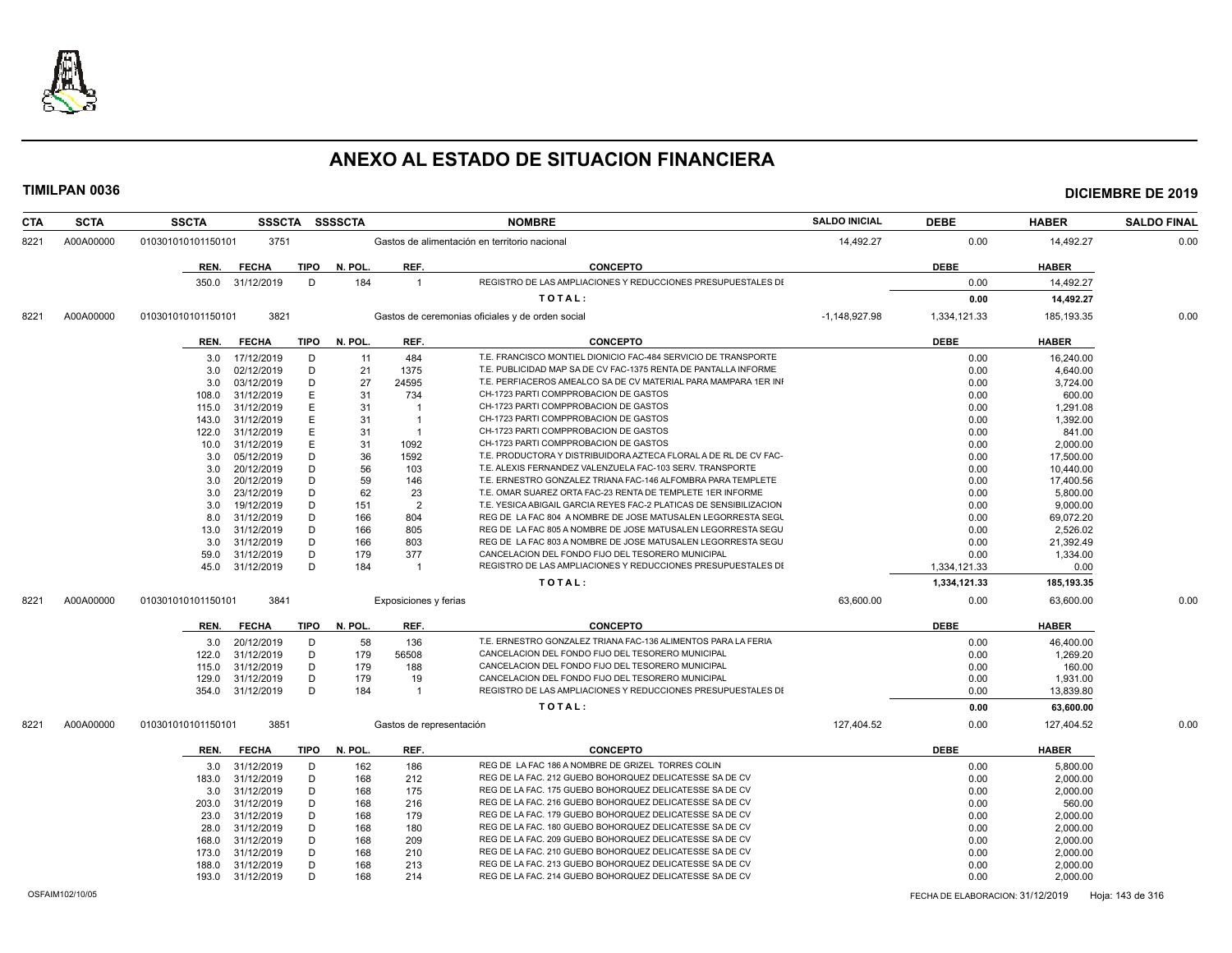

| CTA | <b>SCTA</b> | <b>SSCTA</b> | SSSCTA SSSSCTA   |   |     |     | <b>NOMBRE</b>                                                   | <b>SALDO INICIAL</b> | <b>DEBE</b> | <b>HABER</b> | <b>SALDO FINAL</b> |
|-----|-------------|--------------|------------------|---|-----|-----|-----------------------------------------------------------------|----------------------|-------------|--------------|--------------------|
|     |             |              | 178.0 31/12/2019 | D | 168 | 211 | REG DE LA FAC. 211 GUEBO BOHORQUEZ DELICATESSE SA DE CV         |                      | 0.00        | 2.000.00     |                    |
|     |             | 33.0         | 31/12/2019       | D | 168 | 181 | REG DE LA FAC. 181 GUEBO BOHORQUEZ DELICATESSE SA DE CV         |                      | 0.00        | 2,000.00     |                    |
|     |             | 38.0         | 31/12/2019       | D | 168 | 182 | REG DE LA FAC. 182 GUEBO BOHORQUEZ DELICATESSE SA DE CV         |                      | 0.00        | 2,000.00     |                    |
|     |             | 43.0         | 31/12/2019       | D | 168 | 183 | REG DE LA FAC. 183 GUEBO BOHORQUEZ DELICATESSE SA DE CV         |                      | 0.00        | 2,000.00     |                    |
|     |             | 48.0         | 31/12/2019       | D | 168 | 184 | REG DE LA FAC. 184 GUEBO BOHORQUEZ DELICATESSE SA DE CV         |                      | 0.00        | 2,000.00     |                    |
|     |             | 53.0         | 31/12/2019       | D | 168 | 185 | REG DE LA FAC. 185 GUEBO BOHORQUEZ DELICATESSE SA DE CV         |                      | 0.00        | 2,000.00     |                    |
|     |             | 198.0        | 31/12/2019       | D | 168 | 215 | REG DE LA FAC. 215 GUEBO BOHORQUEZ DELICATESSE SA DE CV         |                      | 0.00        | 2,000.00     |                    |
|     |             | 58.0         | 31/12/2019       | D | 168 | 186 | REG DE LA FAC. 186 GUEBO BOHORQUEZ DELICATESSE SA DE CV         |                      | 0.00        | 2,000.00     |                    |
|     |             | 13.0         | 31/12/2019       | D | 168 | 177 | REG DE LA FAC. 177 GUEBO BOHORQUEZ DELICATESSE SA DE CV         |                      | 0.00        | 2,000.00     |                    |
|     |             | 18.0         | 31/12/2019       | D | 168 | 178 | REG DE LA FAC. 178 GUEBO BOHORQUEZ DELICATESSE SA DE CV         |                      | 0.00        | 2,000.00     |                    |
|     |             | 163.0        | 31/12/2019       | D | 168 | 208 | REG DE LA FAC. 208 GUEBO BOHORQUEZ DELICATESSE SA DE CV         |                      | 0.00        | 2,000.00     |                    |
|     |             | 8.0          | 31/12/2019       | D | 168 | 176 | REG DE LA FAC. 176 GUEBO BOHORQUEZ DELICATESSE SA DE CV         |                      | 0.00        | 2,000.00     |                    |
|     |             | 63.0         | 31/12/2019       | D | 168 | 187 | REG DE LA FAC. 187 GUEBO BOHORQUEZ DELICATESSE SA DE CV         |                      | 0.00        | 2,000.00     |                    |
|     |             | 68.0         | 31/12/2019       | D | 168 | 188 | REG DE LA FAC. 188 GUEBO BOHORQUEZ DELICATESSE SA DE CV         |                      | 0.00        | 2,000.00     |                    |
|     |             | 73.0         | 31/12/2019       | D | 168 | 189 | REG DE LA FAC. 189 GUEBO BOHORQUEZ DELICATESSE SA DE CV         |                      | 0.00        |              |                    |
|     |             |              |                  |   |     |     |                                                                 |                      |             | 2,000.00     |                    |
|     |             | 78.0         | 31/12/2019       | D | 168 | 190 | REG DE LA FAC. 190 GUEBO BOHORQUEZ DELICATESSE SA DE CV         |                      | 0.00        | 2,000.00     |                    |
|     |             | 158.0        | 31/12/2019       | D | 168 | 207 | REG DE LA FAC. 207 GUEBO BOHORQUEZ DELICATESSE SA DE CV         |                      | 0.00        | 2,000.00     |                    |
|     |             | 83.0         | 31/12/2019       | D | 168 | 191 | REG DE LA FAC. 191 GUEBO BOHORQUEZ DELICATESSE SA DE CV         |                      | 0.00        | 2,000.00     |                    |
|     |             | 88.0         | 31/12/2019       | D | 168 | 192 | REG DE LA FAC. 192 GUEBO BOHORQUEZ DELICATESSE SA DE CV         |                      | 0.00        | 2,000.00     |                    |
|     |             | 93.0         | 31/12/2019       | D | 168 | 193 | REG DE LA FAC. 193 GUEBO BOHORQUEZ DELICATESSE SA DE CV         |                      | 0.00        | 2.000.00     |                    |
|     |             | 98.0         | 31/12/2019       | D | 168 | 194 | REG DE LA FAC. 184 GUEBO BOHORQUEZ DELICATESSE SA DE CV         |                      | 0.00        | 2,000.00     |                    |
|     |             | 103.0        | 31/12/2019       | D | 168 | 195 | REG DE LA FAC. 195 GUEBO BOHORQUEZ DELICATESSE SA DE CV         |                      | 0.00        | 2,000.00     |                    |
|     |             | 108.0        | 31/12/2019       | D | 168 | 196 | REG DE LA FAC. 196 GUEBO BOHORQUEZ DELICATESSE SA DE CV         |                      | 0.00        | 2,000.00     |                    |
|     |             | 113.0        | 31/12/2019       | D | 168 | 197 | REG DE LA FAC. 197 GUEBO BOHORQUEZ DELICATESSE SA DE CV         |                      | 0.00        | 2,000.00     |                    |
|     |             | 118.0        | 31/12/2019       | D | 168 | 198 | REG DE LA FAC. 198 GUEBO BOHORQUEZ DELICATESSE SA DE CV         |                      | 0.00        | 2,000.00     |                    |
|     |             | 123.0        | 31/12/2019       | D | 168 | 199 | REG DE LA FAC. 199 GUEBO BOHORQUEZ DELICATESSE SA DE CV         |                      | 0.00        | 2,000.00     |                    |
|     |             | 128.0        | 31/12/2019       | D | 168 | 200 | REG DE LA FAC. 200 GUEBO BOHORQUEZ DELICATESSE SA DE CV         |                      | 0.00        | 2,000.00     |                    |
|     |             | 153.0        | 31/12/2019       | D | 168 | 206 | REG DE LA FAC. 206 GUEBO BOHORQUEZ DELICATESSE SA DE CV         |                      | 0.00        | 2,000.00     |                    |
|     |             | 148.0        | 31/12/2019       | D | 168 | 205 | REG DE LA FAC. 205 GUEBO BOHORQUEZ DELICATESSE SA DE CV         |                      | 0.00        | 2,000.00     |                    |
|     |             | 143.0        | 31/12/2019       | D | 168 | 203 | REG DE LA FAC. 203 GUEBO BOHORQUEZ DELICATESSE SA DE CV         |                      | 0.00        | 2,000.00     |                    |
|     |             | 133.0        | 31/12/2019       | D | 168 | 201 | REG DE LA FAC. 201 GUEBO BOHORQUEZ DELICATESSE SA DE CV         |                      | 0.00        | 2,000.00     |                    |
|     |             | 138.0        | 31/12/2019       | D | 168 | 202 | REG DE LA FAC. 202 GUEBO BOHORQUEZ DELICATESSE SA DE CV         |                      | 0.00        | 2,000.00     |                    |
|     |             | 58.0         | 31/12/2019       | D | 169 | 750 | REG DE LA FAC 740 A NOMBRE DE OMAR ESQUIVEL JARAMILLO           |                      | 0.00        | 1,694.64     |                    |
|     |             | 28.0         | 31/12/2019       | D | 169 | 740 | REG DE LA FAC 740 A NOMBRE DE OMAR ESQUIVEL JARAMILLO           |                      | 0.00        | 1,864.32     |                    |
|     |             | 3.0          | 31/12/2019       | D | 169 | 734 | REG DE LA FAC 734 A NOMBRE DE OMAR ESQUIVEL JARAMILLO           |                      | 0.00        | 1,864.32     |                    |
|     |             | 8.0          | 31/12/2019       | D | 169 | 735 | REG DE LA FAC 735 A NOMBRE DE OMAR ESQUIVEL JARAMILLO           |                      | 0.00        | 1,864.32     |                    |
|     |             | 13.0         | 31/12/2019       | D | 169 | 736 | REG DE LA FAC 736 A NOMBRE DE OMAR ESQUIVEL JARAMILLO           |                      | 0.00        | 1,864.32     |                    |
|     |             | 18.0         | 31/12/2019       | D | 169 | 737 | REG DE LA FAC 737 A NOMBRE DE OMAR ESQUIVEL JARAMILLO           |                      | 0.00        | 1,864.32     |                    |
|     |             | 23.0         | 31/12/2019       | D | 169 | 739 | REG DE LA FAC 739 A NOMBRE DE OMAR ESQUIVEL JARAMILLO           |                      | 0.00        | 1,864.32     |                    |
|     |             | 38.0         | 31/12/2019       | D | 169 | 742 | REG DE LA FAC 742 A NOMBRE DE OMAR ESQUIVEL JARAMILLO           |                      | 0.00        | 1,864.32     |                    |
|     |             | 43.0         | 31/12/2019       | D | 169 | 743 | REG DE LA FAC 743 A NOMBRE DE OMAR ESQUIVEL JARAMILLO           |                      | 0.00        | 1,864.32     |                    |
|     |             | 48.0         | 31/12/2019       | D | 169 | 744 | REG DE LA FAC 744 A NOMBRE DE OMAR ESQUIVEL JARAMILLO           |                      | 0.00        |              |                    |
|     |             |              |                  |   |     |     | REG DE LA FAC 745 A NOMBRE DE OMAR ESQUIVEL JARAMILLO           |                      |             | 1,952.82     |                    |
|     |             | 53.0         | 31/12/2019       | D | 169 | 745 |                                                                 |                      | 0.00        | 1,952.82     |                    |
|     |             | 33.0         | 31/12/2019       | D | 169 | 741 | REG DE LA FAC 741 A NOMBRE DE OMAR ESQUIVEL JARAMILLO           |                      | 0.00        | 1,864.32     |                    |
|     |             | 18.0         | 31/12/2019       | D | 170 | 316 | REG DE LA FAC 316 A NOMBRE DE SERVICIO COMERCIAL GARIS SA DE CV |                      | 0.00        | 742.00       |                    |
|     |             | 48.0         | 31/12/2019       | D | 170 | 325 | REG DE LA FAC 325 A NOMBRE DE SERVICIO COMERCIAL GARIS SA DE CV |                      | 0.00        | 1,934.78     |                    |
|     |             | 8.0          | 31/12/2019       | D | 170 | 314 | REG DE LA FAC 314 A NOMBRE DE SERVICIO COMERCIAL GARIS SA DE CV |                      | 0.00        | 720.20       |                    |
|     |             | 43.0         | 31/12/2019       | D | 170 | 324 | REG DE LA FAC 324 A NOMBRE DE SERVICIO COMERCIAL GARIS SA DE CV |                      | 0.00        | 1,724.82     |                    |
|     |             | 38.0         | 31/12/2019       | D | 170 | 323 | REG DE LA FAC 323 A NOMBRE DE SERVICIO COMERCIAL GARIS SA DE CV |                      | 0.00        | 1,972.40     |                    |
|     |             | 33.0         | 31/12/2019       | D | 170 | 321 | REG DE LA FAC 321 A NOMBRE DE SERVICIO COMERCIAL GARIS SA DE CV |                      | 0.00        | 1,960.11     |                    |
|     |             | 28.0         | 31/12/2019       | D | 170 | 319 | REG DE LA FAC 319 A NOMBRE DE SERVICIO COMERCIAL GARIS SA DE CV |                      | 0.00        | 1,919.09     |                    |
|     |             |              | 23.0 31/12/2019  | D | 170 | 317 | REG DE LA FAC 317 A NOMBRE DE SERVICIO COMERCIAL GARIS SA DE CV |                      | 0.00        | 1,701.50     |                    |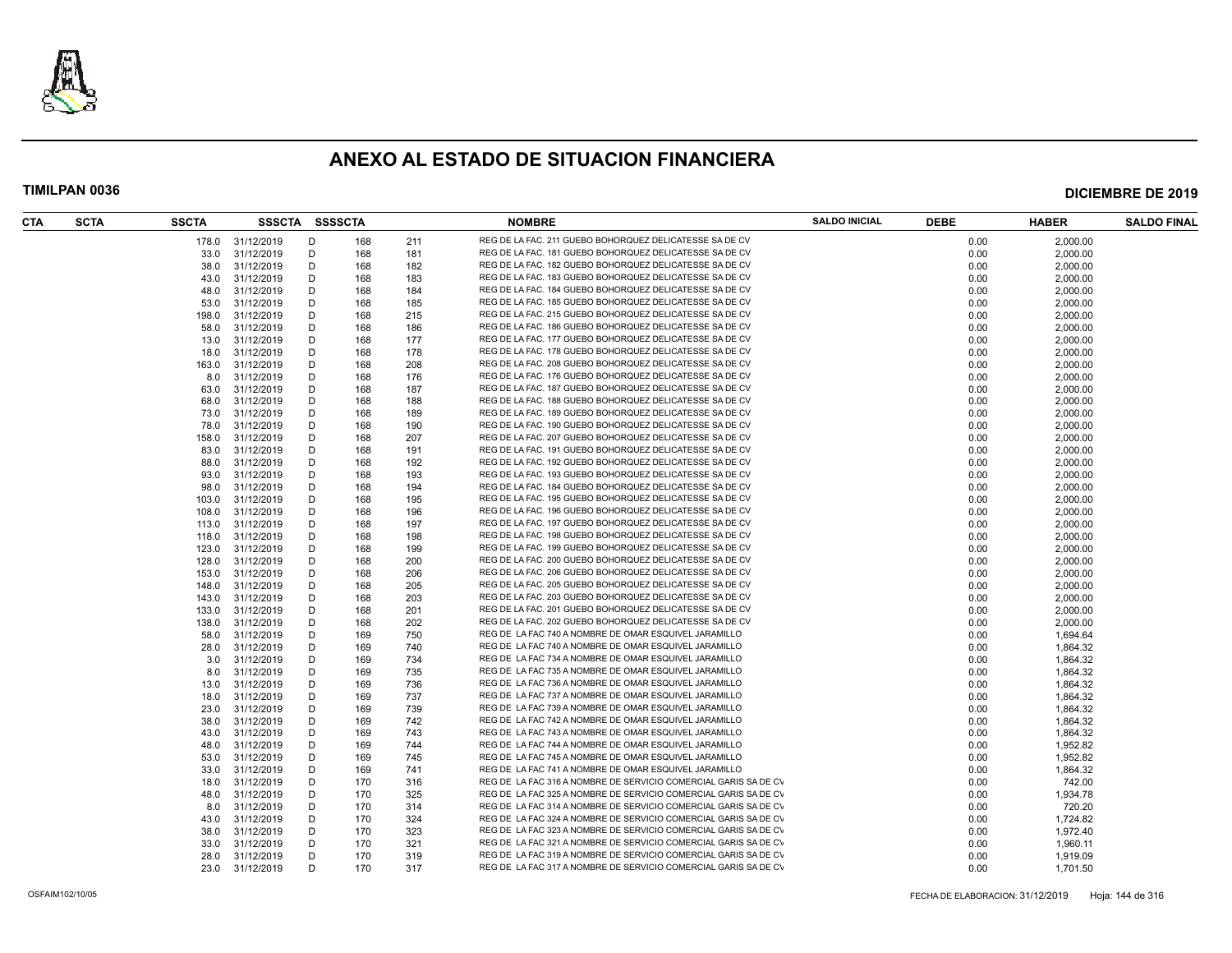

| <b>SCTA</b><br><b>CTA</b> |           | <b>SSCTA</b>       | <b>SSSCTA</b>   |             | <b>SSSSCTA</b> | <b>NOMBRE</b>                  |                                                                   | <b>SALDO INICIAL</b> | <b>DEBE</b> | <b>HABER</b> | <b>SALDO FINAL</b> |
|---------------------------|-----------|--------------------|-----------------|-------------|----------------|--------------------------------|-------------------------------------------------------------------|----------------------|-------------|--------------|--------------------|
|                           |           |                    | 13.0 31/12/2019 | D           | 170            | 315                            | REG DE LA FAC 315 A NOMBRE DE SERVICIO COMERCIAL GARIS SA DE CV   |                      | 0.00        | 1,838.25     |                    |
|                           |           | 3.0                | 31/12/2019      | D           | 170            | 313                            | REG DE LA FAC 313 A NOMBRE DE SERVICIO COMERCIAL GARIS SA DE CV   |                      | 0.00        | 288.80       |                    |
|                           |           | 356.0              | 31/12/2019      | D           | 184            | $\overline{1}$                 | REGISTRO DE LAS AMPLIACIONES Y REDUCCIONES PRESUPUESTALES DI      |                      | 0.00        | 3,863.41     |                    |
|                           |           |                    |                 |             |                |                                | TOTAL:                                                            |                      | 0.00        | 127,404.52   |                    |
| 8221                      | A00A00000 | 010301010101150101 | 3992            |             |                | Gastos de servicios menores    |                                                                   | 162,646.52           | 0.00        | 162,646.52   | 0.00               |
|                           |           | REN.               | <b>FECHA</b>    | <b>TIPO</b> | N. POL.        | REF.                           | <b>CONCEPTO</b>                                                   |                      | <b>DEBE</b> | <b>HABER</b> |                    |
|                           |           | 358.0              | 31/12/2019      | D           | 184            | $\overline{1}$                 | REGISTRO DE LAS AMPLIACIONES Y REDUCCIONES PRESUPUESTALES DI      |                      | 0.00        | 162,646.52   |                    |
|                           |           |                    |                 |             |                |                                | TOTAL:                                                            |                      | 0.00        | 162,646.52   |                    |
| 8221                      | A00A00000 | 010301010101160101 | 2111            |             |                | Materiales y útiles de oficina |                                                                   | $-46,901.93$         | 46,901.93   | 0.00         | 0.00               |
|                           |           | REN.               | <b>FECHA</b>    | <b>TIPO</b> | N. POL.        | REF.                           | <b>CONCEPTO</b>                                                   |                      | <b>DEBE</b> | <b>HABER</b> |                    |
|                           |           | 27.0               | 31/12/2019      | D           | 184            | $\overline{1}$                 | REGISTRO DE LAS AMPLIACIONES Y REDUCCIONES PRESUPUESTALES DI      |                      | 46,901.93   | 0.00         |                    |
|                           |           |                    |                 |             |                |                                | TOTAL:                                                            |                      | 46,901.93   | 0.00         |                    |
| 8221                      | A00A00000 | 010301010101160101 | 3612            |             |                |                                | Publicaciones oficiales y de información en general para difusión | 299,200.00           | 0.00        | 299,200.00   | 0.00               |
|                           |           | REN.               | <b>FECHA</b>    | TIPO        | N. POL         | REF.                           | <b>CONCEPTO</b>                                                   |                      | <b>DEBE</b> | <b>HABER</b> |                    |
|                           |           | 346.0              | 31/12/2019      | D           | 184            | $\overline{1}$                 | REGISTRO DE LAS AMPLIACIONES Y REDUCCIONES PRESUPUESTALES DI      |                      | 0.00        | 299,200.00   |                    |
|                           |           |                    |                 |             |                |                                | TOTAL:                                                            |                      | 0.00        | 299,200.00   |                    |
| 8221                      | A00A00000 | 010301010101160101 | 3822            |             |                |                                | Espectáculos cívicos y culturales                                 | 36,000.00            | 0.00        | 36,000.00    | 0.00               |
|                           |           | REN.               | <b>FECHA</b>    | <b>TIPO</b> | N. POL.        | REF.                           | <b>CONCEPTO</b>                                                   |                      | <b>DEBE</b> | <b>HABER</b> |                    |
|                           |           | 352.0              | 31/12/2019      | D           | 184            | $\overline{1}$                 | REGISTRO DE LAS AMPLIACIONES Y REDUCCIONES PRESUPUESTALES DI      |                      | 0.00        | 36,000.00    |                    |
|                           |           |                    |                 |             |                |                                | TOTAL:                                                            |                      | 0.00        | 36,000.00    |                    |
| 8221                      | B00108000 | 010309030101150101 | 1321            |             |                | Prima vacacional               |                                                                   | 0.00                 | 2,351.96    | 2,351.96     | 0.00               |
|                           |           | REN.               | <b>FECHA</b>    | <b>TIPO</b> | N. POL.        | REF.                           | <b>CONCEPTO</b>                                                   |                      | <b>DEBE</b> | <b>HABER</b> |                    |
|                           |           | 147.0              | 31/12/2019      | D           | 182            | $\overline{1}$                 | REGISTRO DE LAS AMPLIACIONES Y REDUCCIONES PRESUPUESTALES DI      |                      | 0.00        | 2,351.96     |                    |
|                           |           | 49.0               | 31/12/2019      | D           | 184            | $\overline{1}$                 | REGISTRO DE LAS AMPLIACIONES Y REDUCCIONES PRESUPUESTALES DI      |                      | 2,351.96    | 0.00         |                    |
|                           |           |                    |                 |             |                |                                | TOTAL:                                                            |                      | 2,351.96    | 2,351.96     |                    |
| 8221                      | B00108000 | 010309030101150101 | 1322            |             |                | Aquinaldo                      |                                                                   | 0.00                 | 3,821.64    | 3,821.64     | 0.00               |
|                           |           | REN.               | <b>FECHA</b>    | TIPO        | N. POL.        | REF.                           | <b>CONCEPTO</b>                                                   |                      | <b>DEBE</b> | <b>HABER</b> |                    |
|                           |           | 142.0              | 31/12/2019      | D           | 182            | $\overline{1}$                 | REGISTRO DE LAS AMPLIACIONES Y REDUCCIONES PRESUPUESTALES DI      |                      | 0.00        | 3,821.64     |                    |
|                           |           | 51.0               | 31/12/2019      | D           | 184            | $\overline{1}$                 | REGISTRO DE LAS AMPLIACIONES Y REDUCCIONES PRESUPUESTALES DI      |                      | 3,821.64    | 0.00         |                    |
|                           |           |                    |                 |             |                |                                | TOTAL:                                                            |                      | 3,821.64    | 3,821.64     |                    |
| 8221                      | B00108000 | 010309030101150101 | 1345            |             |                | Gratificación                  |                                                                   | 0.00                 | 12,558.00   | 12,558.00    | 0.00               |
|                           |           | REN.               | <b>FECHA</b>    | TIPO        | N. POL.        | REF.                           | <b>CONCEPTO</b>                                                   |                      | <b>DEBE</b> | <b>HABER</b> |                    |
|                           |           | 112.0              | 31/12/2019      | D           | 182            | $\overline{1}$                 | REGISTRO DE LAS AMPLIACIONES Y REDUCCIONES PRESUPUESTALES DI      |                      | 0.00        | 12,558.00    |                    |
|                           |           | 53.0               | 31/12/2019      | D           | 184            | $\overline{1}$                 | REGISTRO DE LAS AMPLIACIONES Y REDUCCIONES PRESUPUESTALES DI      |                      | 12,558.00   | 0.00         |                    |
|                           |           |                    |                 |             |                |                                | TOTAL:                                                            |                      | 12,558.00   | 12,558.00    |                    |
| 8221                      | B00108000 | 010309030101160101 | 2111            |             |                | Materiales y útiles de oficina |                                                                   | 13,155.00            | 0.00        | 13,155.00    | 0.00               |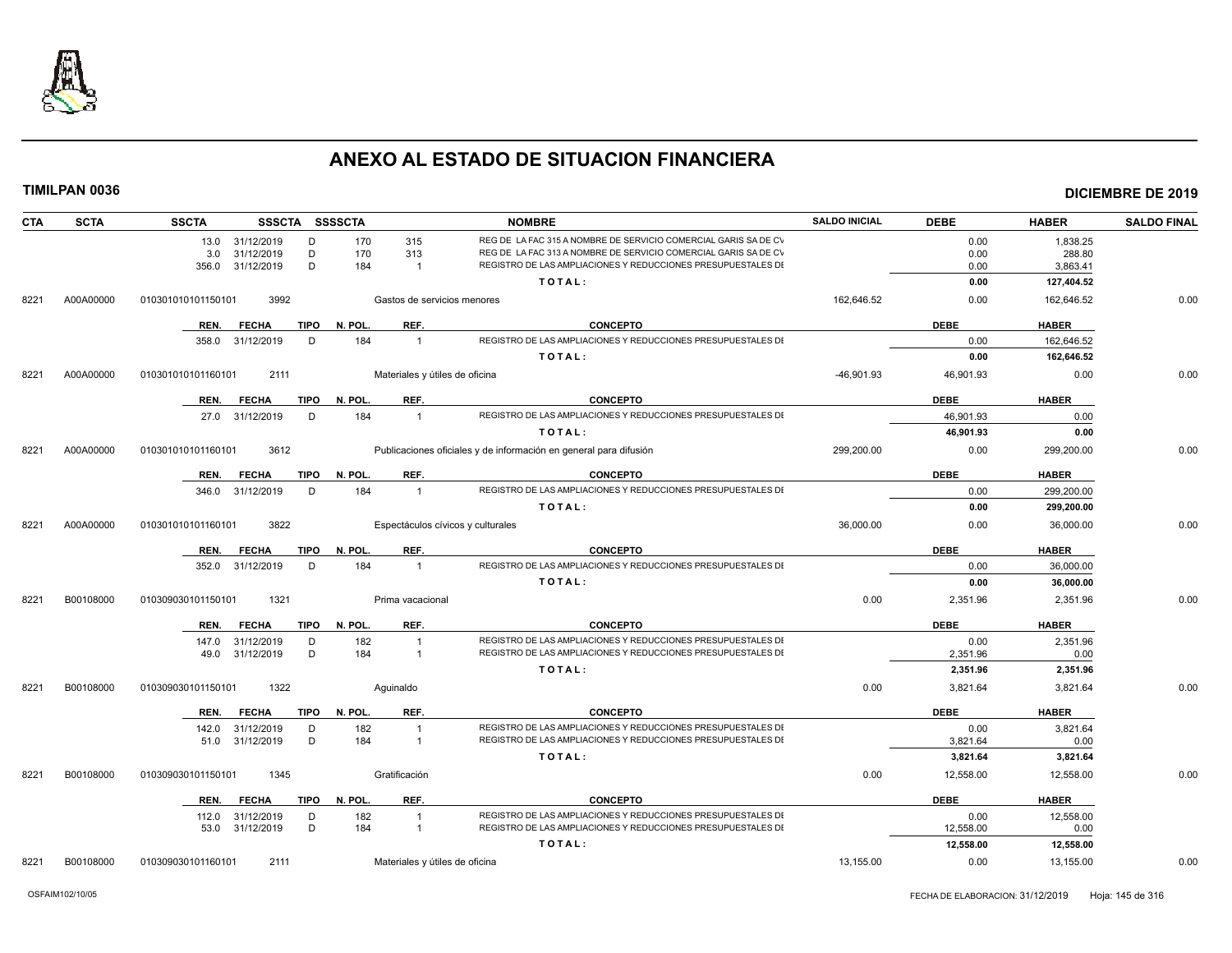

| <b>CTA</b> | <b>SCTA</b> | <b>SSCTA</b>       |                          |             | SSSCTA SSSSCTA |                  | <b>NOMBRE</b>                                                                                                                        | <b>SALDO INICIAL</b> | <b>DEBE</b>  | <b>HABER</b>     | <b>SALDO FINAL</b> |
|------------|-------------|--------------------|--------------------------|-------------|----------------|------------------|--------------------------------------------------------------------------------------------------------------------------------------|----------------------|--------------|------------------|--------------------|
|            |             | REN.               | <b>FECHA</b>             | <b>TIPO</b> | N. POL.        | REF.             | <b>CONCEPTO</b>                                                                                                                      |                      | <b>DEBE</b>  | <b>HABER</b>     |                    |
|            |             | 364.0              | 31/12/2019               | D           | 184            | $\overline{1}$   | REGISTRO DE LAS AMPLIACIONES Y REDUCCIONES PRESUPUESTALES DI                                                                         |                      | 0.00         | 13,155.00        |                    |
|            |             |                    |                          |             |                |                  | TOTAL:                                                                                                                               |                      | 0.00         | 13,155.00        |                    |
| 8221       | B00B00000   | 010305010105150101 | 1131                     |             |                | Sueldo base      |                                                                                                                                      | 10,000.00            | 0.00         | 3,336.00         | 6,664.00           |
|            |             | REN.               | <b>FECHA</b>             | <b>TIPO</b> | N. POL         | REF.             | <b>CONCEPTO</b>                                                                                                                      |                      | <b>DEBE</b>  | <b>HABER</b>     |                    |
|            |             | 151.0              | 31/12/2019               | D           | 182            | $\overline{1}$   | REGISTRO DE LAS AMPLIACIONES Y REDUCCIONES PRESUPUESTALES DI                                                                         |                      | 0.00         | 200.00           |                    |
|            |             | 366.0              | 31/12/2019               | D           | 184            | $\overline{1}$   | REGISTRO DE LAS AMPLIACIONES Y REDUCCIONES PRESUPUESTALES DI                                                                         |                      | 0.00         | 3,136.00         |                    |
|            |             |                    |                          |             |                |                  | TOTAL:                                                                                                                               |                      | 0.00         | 3,336.00         |                    |
| 8221       | B00B00000   | 010305010105150101 | 1321                     |             |                | Prima vacacional |                                                                                                                                      | 0.00                 | 7,199.86     | 7,199.86         | 0.00               |
|            |             | REN.               | <b>FECHA</b>             | <b>TIPO</b> | N. POL.        | REF.             | <b>CONCEPTO</b>                                                                                                                      |                      | <b>DEBE</b>  | <b>HABER</b>     |                    |
|            |             | 122.0              | 31/12/2019               | D           | 182            | $\overline{1}$   | REGISTRO DE LAS AMPLIACIONES Y REDUCCIONES PRESUPUESTALES DI                                                                         |                      | 0.00         | 7.199.86         |                    |
|            |             | 55.0               | 31/12/2019               | D           | 184            | $\overline{1}$   | REGISTRO DE LAS AMPLIACIONES Y REDUCCIONES PRESUPUESTALES DI                                                                         |                      | 7,199.86     | 0.00             |                    |
|            |             |                    |                          |             |                |                  | TOTAL:                                                                                                                               |                      | 7,199.86     | 7,199.86         |                    |
| 8221       | B00B00000   | 010305010105150101 | 1322                     |             |                | Aquinaldo        |                                                                                                                                      | 0.00                 | 9,534.86     | 9,534.86         | 0.00               |
|            |             | REN.               | <b>FECHA</b>             | <b>TIPO</b> | N. POL.        | REF.             | <b>CONCEPTO</b>                                                                                                                      |                      | <b>DEBE</b>  | <b>HABER</b>     |                    |
|            |             |                    |                          | D           | 182            | $\overline{1}$   | REGISTRO DE LAS AMPLIACIONES Y REDUCCIONES PRESUPUESTALES DI                                                                         |                      | 0.00         | 9,534.86         |                    |
|            |             | 119.0<br>57.0      | 31/12/2019<br>31/12/2019 | D           | 184            | $\mathbf{1}$     | REGISTRO DE LAS AMPLIACIONES Y REDUCCIONES PRESUPUESTALES DI                                                                         |                      | 9,534.86     | 0.00             |                    |
|            |             |                    |                          |             |                |                  | TOTAL:                                                                                                                               |                      | 9,534.86     | 9,534.86         |                    |
|            |             |                    |                          |             |                |                  |                                                                                                                                      |                      |              |                  |                    |
| 8221       | B00B00000   | 010305010105150101 | 1345                     |             |                | Gratificación    |                                                                                                                                      | 6,122.14             | 85,590.01    | 91,712.15        | 0.00               |
|            |             | REN.               | <b>FECHA</b>             | TIPO        | N. POL.        | REF.             | <b>CONCEPTO</b>                                                                                                                      |                      | <b>DEBE</b>  | <b>HABER</b>     |                    |
|            |             | 88.0               | 31/12/2019               | D           | 182            | $\overline{1}$   | REGISTRO DE LAS AMPLIACIONES Y REDUCCIONES PRESUPUESTALES DI                                                                         |                      | 0.00         | 91,712.15        |                    |
|            |             | 59.0               | 31/12/2019               | D           | 184            | $\mathbf{1}$     | REGISTRO DE LAS AMPLIACIONES Y REDUCCIONES PRESUPUESTALES DI                                                                         |                      | 85,590.01    | 0.00             |                    |
|            |             |                    |                          |             |                |                  | TOTAL:                                                                                                                               |                      | 85,590.01    | 91,712.15        |                    |
| 8221       | B00B00000   | 010305010105150101 | 2611                     |             |                |                  | Combustibles, lubricantes y aditivos                                                                                                 | $-5,630.00$          | 9,480.00     | 3,850.00         | 0.00               |
|            |             | REN.               | <b>FECHA</b>             | TIPO        | N. POL.        | REF.             | <b>CONCEPTO</b>                                                                                                                      |                      | <b>DEBE</b>  | <b>HABER</b>     |                    |
|            |             | 17.0               | 06/12/2019               | D           | 38             | 5438             | T.E. SERVICIO ESTRELLA JUNA SA DE CV FAC-5438 COMBUSTIBLE                                                                            |                      | 0.00         | 500.00           |                    |
|            |             | 17.0               | 11/12/2019               | D           | 40             | 17546            | T.E. NATALIA MA. DEL CARMEN FLORES ARCINIEGA FAC-17546 COMBUSTIE                                                                     |                      | 0.00         | 400.00           |                    |
|            |             | 17.0               | 31/12/2019               | D           | 60             | 5561             | T.E. SERVICIO ESTRELA JUNA SA DE CV FAC-5561 COMPRA DE COMBUSTII<br>T.E. SERVICIO ESTRELLA JUNA SA DE CV FAC-5562 COMPRA COMBUSTIBLI |                      | 0.00         | 500.00           |                    |
|            |             | 10.0<br>10.0       | 30/12/2019<br>31/12/2019 | D<br>D      | 69<br>72       | 5562<br>5587     | T.E. SERVICIO ESTRELLA JUNA SA DE CV FAC-5587 COMPRA COMBUSTIBLI                                                                     |                      | 0.00<br>0.00 | 500.00<br>500.00 |                    |
|            |             | 17.0               | 31/12/2019               | D           | 73             | 17694            | T.E. NATALIA MARIA DEL CARMEN FLORES ARCINIEGA FAC-17694 COMPRA                                                                      |                      | 0.00         | 500.00           |                    |
|            |             | 24.0               | 31/12/2019               | D           | 73             | 17694            | T.E. NATALIA MARIA DEL CARMEN FLORES ARCINIEGA FAC-17694 COMPRA                                                                      |                      | 0.00         | 350.00           |                    |
|            |             | 17.0               | 02/12/2019               | D           | 81             | 5374             | T.E. SERVICIO ESTRELLA JUNA SA DE CV FAC-5374 COMPRA COMBUSTIBL                                                                      |                      | 0.00         | 600.00           |                    |
|            |             | 61.0               | 31/12/2019               | D           | 184            | $\overline{1}$   | REGISTRO DE LAS AMPLIACIONES Y REDUCCIONES PRESUPUESTALES DI                                                                         |                      | 9,480.00     | 0.00             |                    |
|            |             |                    |                          |             |                |                  | TOTAL:                                                                                                                               |                      | 9,480.00     | 3,850.00         |                    |
| 8221       | B00B00000   | 010305010105150101 | 3551                     |             |                |                  | Reparación y mantenimiento de vehículos terrestres, aéreos y lacustres                                                               | $-10,591.96$         | 10,591.96    | 0.00             | 0.00               |
|            |             | REN.               | <b>FECHA</b>             | TIPO        | N. POL.        | REF.             | <b>CONCEPTO</b>                                                                                                                      |                      | <b>DEBE</b>  | <b>HABER</b>     |                    |
|            |             |                    | 63.0 31/12/2019          | D           | 184            | $\overline{1}$   | REGISTRO DE LAS AMPLIACIONES Y REDUCCIONES PRESUPUESTALES DI                                                                         |                      | 10,591.96    | 0.00             |                    |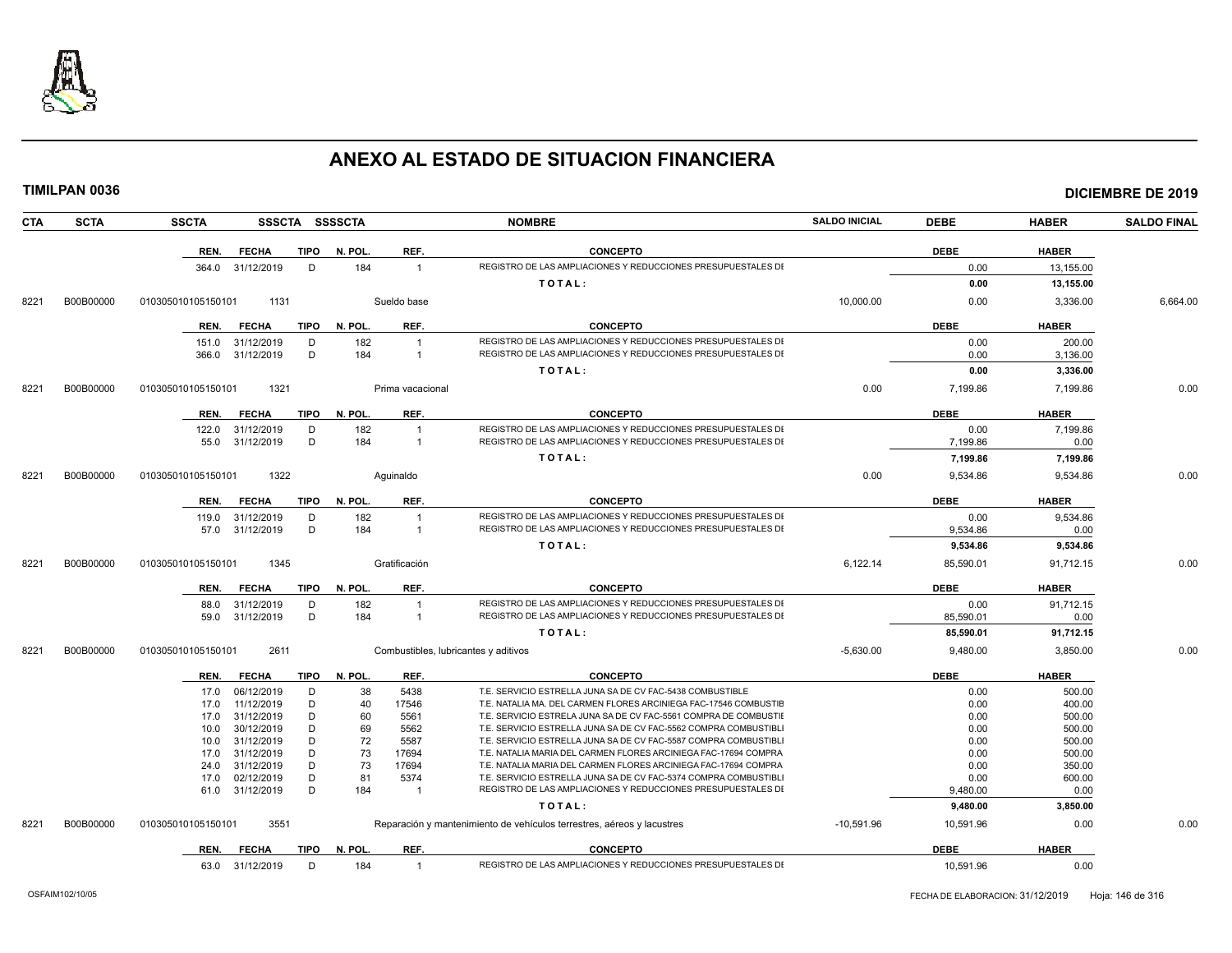

| <b>CTA</b> | <b>SCTA</b>     | <b>SSCTA</b><br>SSSCTA SSSSCTA                   |                                                | <b>NOMBRE</b>                                                                                                                | <b>SALDO INICIAL</b> | <b>DEBE</b>                      | <b>HABER</b>     | <b>SALDO FINAL</b> |
|------------|-----------------|--------------------------------------------------|------------------------------------------------|------------------------------------------------------------------------------------------------------------------------------|----------------------|----------------------------------|------------------|--------------------|
|            |                 |                                                  |                                                | TOTAL:                                                                                                                       |                      | 10,591.96                        | 0.00             |                    |
| 8221       | B00B00000       | 010305010105160101<br>2111                       | Materiales y útiles de oficina                 |                                                                                                                              | 16.743.02            | 0.00                             | 16,743.02        | 0.00               |
|            |                 | <b>TIPO</b><br>REN.<br><b>FECHA</b>              | REF.<br>N. POL.                                | <b>CONCEPTO</b>                                                                                                              |                      | <b>DEBE</b>                      | <b>HABER</b>     |                    |
|            |                 | 368.0 31/12/2019<br>D                            | 184<br>$\overline{1}$                          | REGISTRO DE LAS AMPLIACIONES Y REDUCCIONES PRESUPUESTALES DI                                                                 |                      | 0.00                             | 16,743.02        |                    |
|            |                 |                                                  |                                                | TOTAL:                                                                                                                       |                      | 0.00                             | 16,743.02        |                    |
| 8221       | C01141000       | 020501010106150101<br>1222                       |                                                | Sueldos y salarios compactados al personal eventual                                                                          | $-289.65$            | 8,654.95                         | 2,676.90         | 5,688.40           |
|            |                 | REN.<br><b>FECHA</b><br><b>TIPO</b>              | REF.<br>N. POL.                                | <b>CONCEPTO</b>                                                                                                              |                      | <b>DEBE</b>                      | <b>HABER</b>     |                    |
|            |                 | 177.0 31/12/2019<br>D                            | 182<br>$\overline{1}$                          | REGISTRO DE LAS AMPLIACIONES Y REDUCCIONES PRESUPUESTALES DI                                                                 |                      | 8,654.95                         | 0.00             |                    |
|            |                 | D<br>372.0 31/12/2019                            | 184<br>$\overline{1}$                          | REGISTRO DE LAS AMPLIACIONES Y REDUCCIONES PRESUPUESTALES DI                                                                 |                      | 0.00                             | 2,676.90         |                    |
|            |                 |                                                  |                                                | TOTAL:                                                                                                                       |                      | 8.654.95                         | 2,676.90         |                    |
| 8221       | C01141000       | 020501010106150101<br>1321                       | Prima vacacional                               |                                                                                                                              | 0.00                 | 5,860.09                         | 5,860.09         | 0.00               |
|            |                 | <b>FECHA</b><br>TIPO<br>REN.                     | REF.<br>N. POL.                                | <b>CONCEPTO</b>                                                                                                              |                      | <b>DEBE</b>                      | <b>HABER</b>     |                    |
|            |                 | 31/12/2019<br>D<br>128.0                         | 182<br>$\overline{1}$                          | REGISTRO DE LAS AMPLIACIONES Y REDUCCIONES PRESUPUESTALES DI                                                                 |                      | 0.00                             | 5,860.09         |                    |
|            |                 | D<br>65.0 31/12/2019                             | 184<br>$\overline{1}$                          | REGISTRO DE LAS AMPLIACIONES Y REDUCCIONES PRESUPUESTALES DI                                                                 |                      | 5,860.09                         | 0.00             |                    |
|            |                 |                                                  |                                                | TOTAL:                                                                                                                       |                      | 5,860.09                         | 5,860.09         |                    |
| 8221       | C01141000       | 020501010106150101<br>1322                       | Aquinaldo                                      |                                                                                                                              | 0.00                 | 1,463.31                         | 468.26           | 995.05             |
|            |                 | <b>TIPO</b><br>REN.<br><b>FECHA</b>              | N. POL.<br>REF.                                | <b>CONCEPTO</b>                                                                                                              |                      | <b>DEBE</b>                      | <b>HABER</b>     |                    |
|            |                 | 168.0<br>31/12/2019<br>D                         | 182<br>$\overline{1}$                          | REGISTRO DE LAS AMPLIACIONES Y REDUCCIONES PRESUPUESTALES DI                                                                 |                      | 1,463.31                         | 0.00             |                    |
|            |                 | 374.0 31/12/2019<br>D                            | 184<br>$\overline{1}$                          | REGISTRO DE LAS AMPLIACIONES Y REDUCCIONES PRESUPUESTALES DI                                                                 |                      | 0.00                             | 468.26           |                    |
|            |                 |                                                  |                                                | TOTAL:                                                                                                                       |                      | 1,463.31                         | 468.26           |                    |
| 8221       | C01141000       | 020501010106150101<br>1345                       | Gratificación                                  |                                                                                                                              | $-4,071.27$          | 7,114.97                         | 3,043.70         | 0.00               |
|            |                 | TIPO<br>REN.<br><b>FECHA</b>                     | REF.<br>N. POL.                                | <b>CONCEPTO</b>                                                                                                              |                      | <b>DEBE</b>                      | <b>HABER</b>     |                    |
|            |                 | 145.0<br>31/12/2019<br>D<br>67.0 31/12/2019<br>D | 182<br>$\overline{1}$<br>184<br>$\overline{1}$ | REGISTRO DE LAS AMPLIACIONES Y REDUCCIONES PRESUPUESTALES DI<br>REGISTRO DE LAS AMPLIACIONES Y REDUCCIONES PRESUPUESTALES DI |                      | 0.00                             | 3,043.70         |                    |
|            |                 |                                                  |                                                | TOTAL:                                                                                                                       |                      | 7,114.97<br>7,114.97             | 0.00<br>3,043.70 |                    |
| 8221       | C01141000       | 2611<br>020501010106150101                       |                                                | Combustibles, lubricantes y aditivos                                                                                         | 4,535.00             | 0.00                             | 4,535.00         | 0.00               |
|            |                 | <b>TIPO</b><br>REN.<br><b>FECHA</b>              | REF.<br>N. POL.                                | <b>CONCEPTO</b>                                                                                                              |                      | <b>DEBE</b>                      | <b>HABER</b>     |                    |
|            |                 | 376.0 31/12/2019<br>D                            | 184<br>$\overline{1}$                          | REGISTRO DE LAS AMPLIACIONES Y REDUCCIONES PRESUPUESTALES DI                                                                 |                      | 0.00                             | 4,535.00         |                    |
|            |                 |                                                  |                                                | TOTAL:                                                                                                                       |                      | 0.00                             | 4,535.00         |                    |
| 8221       | C01141000       | 020501010106160101<br>2111                       | Materiales y útiles de oficina                 |                                                                                                                              | $-75.00$             | 75.00                            | 0.00             | 0.00               |
|            |                 | TIPO<br>REN.<br><b>FECHA</b>                     | N. POL.<br>REF.                                | <b>CONCEPTO</b>                                                                                                              |                      | <b>DEBE</b>                      | <b>HABER</b>     |                    |
|            |                 | 69.0 31/12/2019<br>D                             | 184<br>$\overline{1}$                          | REGISTRO DE LAS AMPLIACIONES Y REDUCCIONES PRESUPUESTALES DI                                                                 |                      | 75.00                            | 0.00             |                    |
|            |                 |                                                  |                                                | TOTAL:                                                                                                                       |                      | 75.00                            | 0.00             |                    |
| 8221       | C02124000       | 020201010503150101<br>1111                       | Dietas                                         |                                                                                                                              | $-16,435.35$         | 16,435.35                        | 0.00             | 0.00               |
|            |                 | <b>TIPO</b><br>REN.<br><b>FECHA</b>              | REF.<br>N. POL.                                | <b>CONCEPTO</b>                                                                                                              |                      | <b>DEBE</b>                      | <b>HABER</b>     |                    |
|            |                 | 71.0 31/12/2019<br>D                             | 184<br>$\overline{1}$                          | REGISTRO DE LAS AMPLIACIONES Y REDUCCIONES PRESUPUESTALES DI                                                                 |                      | 16,435.35                        | 0.00             |                    |
|            | OSFAIM102/10/05 |                                                  |                                                |                                                                                                                              |                      | FECHA DE ELABORACION: 31/12/2019 |                  | Hoja: 147 de 316   |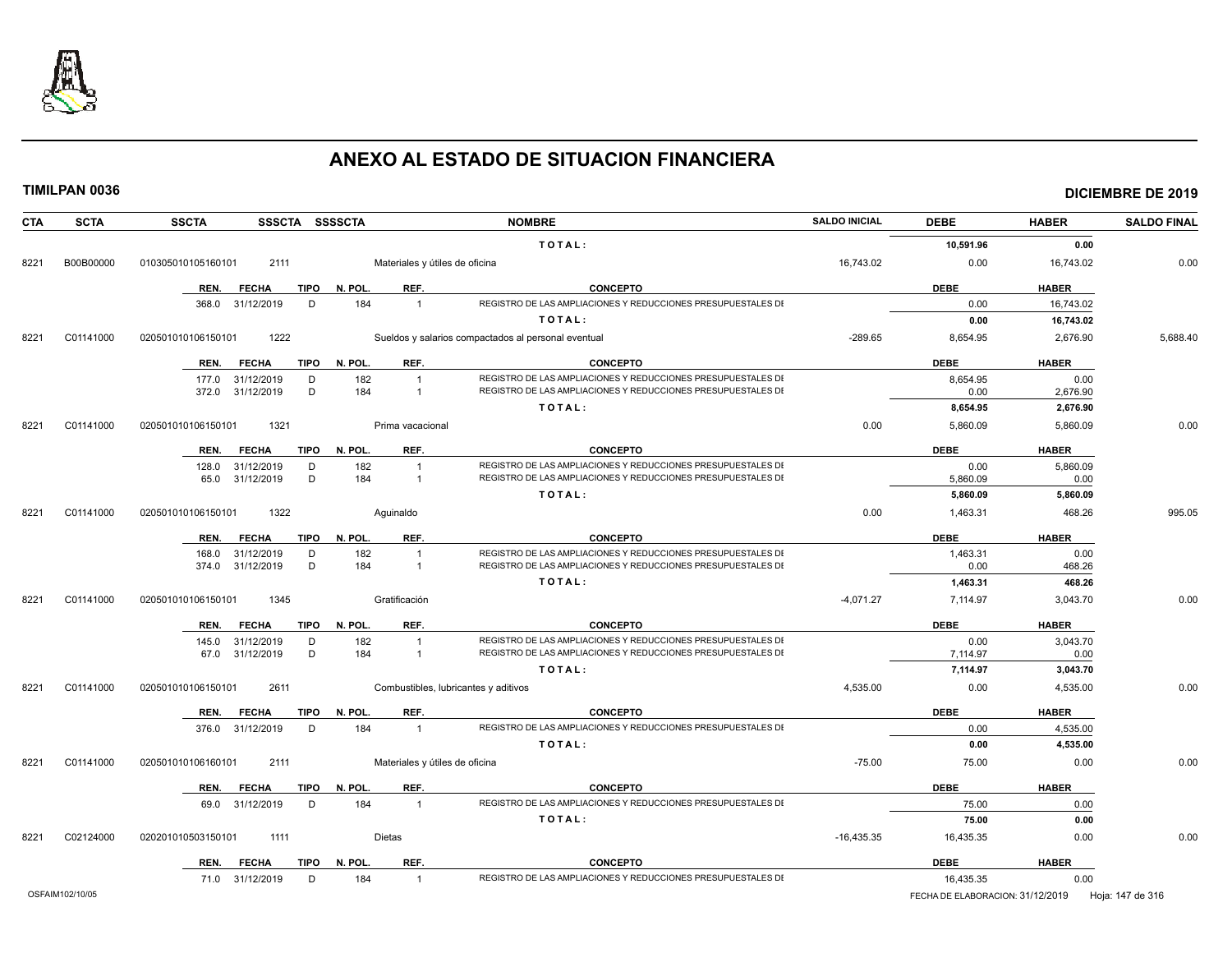

| <b>CTA</b> | <b>SCTA</b> | <b>SSCTA</b><br>SSSCTA SSSSCTA      |                                      | <b>NOMBRE</b>                                                                                                                | <b>SALDO INICIAL</b> | <b>DEBE</b>          | <b>HABER</b>     | <b>SALDO FINAL</b> |
|------------|-------------|-------------------------------------|--------------------------------------|------------------------------------------------------------------------------------------------------------------------------|----------------------|----------------------|------------------|--------------------|
|            |             |                                     |                                      | TOTAL:                                                                                                                       |                      | 16,435.35            | 0.00             |                    |
| 8221       | C02124000   | 020201010503150101<br>1321          | Prima vacacional                     |                                                                                                                              | 0.00                 | 5,403.72             | 5,403.72         | 0.00               |
|            |             | REN.<br><b>FECHA</b>                | TIPO N. POL.<br>REF.                 | <b>CONCEPTO</b>                                                                                                              |                      | <b>DEBE</b>          | <b>HABER</b>     |                    |
|            |             | 129.0 31/12/2019<br>D               | 182<br>$\overline{1}$                | REGISTRO DE LAS AMPLIACIONES Y REDUCCIONES PRESUPUESTALES DI                                                                 |                      | 0.00                 | 5,403.72         |                    |
|            |             | 73.0 31/12/2019<br>D                | 184<br>$\overline{1}$                | REGISTRO DE LAS AMPLIACIONES Y REDUCCIONES PRESUPUESTALES DI                                                                 |                      | 5,403.72             | 0.00             |                    |
|            |             |                                     |                                      | TOTAL:                                                                                                                       |                      | 5,403.72             | 5,403.72         |                    |
| 8221       | C02124000   | 020201010503150101<br>1322          | Aquinaldo                            |                                                                                                                              | 0.00                 | 0.03                 | 0.00             | 0.03               |
|            |             | <b>TIPO</b><br>REN.<br><b>FECHA</b> | REF.<br>N. POL.                      | <b>CONCEPTO</b>                                                                                                              |                      | <b>DEBE</b>          | <b>HABER</b>     |                    |
|            |             | 137.0 31/12/2019<br>D               | 182<br>$\overline{1}$                | REGISTRO DE LAS AMPLIACIONES Y REDUCCIONES PRESUPUESTALES DI                                                                 |                      | 0.03                 | 0.00             |                    |
|            |             |                                     |                                      | TOTAL:                                                                                                                       |                      | 0.03                 | 0.00             |                    |
| 8221       | C02124000   | 020201010503150101<br>1345          | Gratificación                        |                                                                                                                              | $-2,372.32$          | 84,838.92            | 82,466.60        | 0.00               |
|            |             | <b>FECHA</b><br>TIPO<br>REN.        | N. POL.<br>REF.                      | <b>CONCEPTO</b>                                                                                                              |                      | <b>DEBE</b>          | <b>HABER</b>     |                    |
|            |             | 31/12/2019<br>D<br>90.0             | 182<br>$\overline{1}$                | REGISTRO DE LAS AMPLIACIONES Y REDUCCIONES PRESUPUESTALES DI                                                                 |                      | 0.00                 | 82,466.60        |                    |
|            |             | D<br>75.0 31/12/2019                | 184<br>$\overline{1}$                | REGISTRO DE LAS AMPLIACIONES Y REDUCCIONES PRESUPUESTALES DI                                                                 |                      | 84,838.92            | 0.00             |                    |
|            |             |                                     |                                      | TOTAL:                                                                                                                       |                      | 84,838.92            | 82,466.60        |                    |
| 8221       | C02124000   | 020201010503150101<br>2611          | Combustibles, lubricantes y aditivos |                                                                                                                              | 1,450.00             | 0.00                 | 1,450.00         | 0.00               |
|            |             | <b>FECHA</b><br><b>TIPO</b><br>REN. | N. POL.<br>REF.                      | <b>CONCEPTO</b>                                                                                                              |                      | <b>DEBE</b>          | <b>HABER</b>     |                    |
|            |             | 378.0 31/12/2019<br>D               | 184<br>$\overline{1}$                | REGISTRO DE LAS AMPLIACIONES Y REDUCCIONES PRESUPUESTALES DI                                                                 |                      | 0.00                 | 1,450.00         |                    |
|            |             |                                     |                                      | TOTAL:                                                                                                                       |                      | 0.00                 | 1,450.00         |                    |
| 8221       | C03127000   | 020204010201150101<br>1111          | <b>Dietas</b>                        |                                                                                                                              | 0.00                 | 16,435.35            | 16,435.35        | 0.00               |
|            |             | <b>TIPO</b><br>REN.<br><b>FECHA</b> | REF.<br>N. POL.                      | <b>CONCEPTO</b>                                                                                                              |                      | <b>DEBE</b>          | <b>HABER</b>     |                    |
|            |             | 104.0 31/12/2019<br>D               | 182<br>$\overline{1}$                | REGISTRO DE LAS AMPLIACIONES Y REDUCCIONES PRESUPUESTALES DI                                                                 |                      | 0.00                 | 16,435.35        |                    |
|            |             | 77.0 31/12/2019<br>D                | 184<br>$\overline{1}$                | REGISTRO DE LAS AMPLIACIONES Y REDUCCIONES PRESUPUESTALES DI                                                                 |                      | 16,435.35            | 0.00             |                    |
|            |             |                                     |                                      | TOTAL:                                                                                                                       |                      | 16,435.35            | 16,435.35        |                    |
| 8221       | C03127000   | 020204010201150101<br>1321          | Prima vacacional                     |                                                                                                                              | 0.00                 | 5,403.72             | 5,403.72         | 0.00               |
|            |             | <b>FECHA</b><br>REN.                | REF.<br>TIPO N. POL.                 | <b>CONCEPTO</b>                                                                                                              |                      | <b>DEBE</b>          | <b>HABER</b>     |                    |
|            |             | 31/12/2019<br>130.0<br>D<br>D       | 182<br>$\overline{1}$<br>184         | REGISTRO DE LAS AMPLIACIONES Y REDUCCIONES PRESUPUESTALES DI<br>REGISTRO DE LAS AMPLIACIONES Y REDUCCIONES PRESUPUESTALES DI |                      | 0.00                 | 5,403.72         |                    |
|            |             | 79.0 31/12/2019                     | $\overline{1}$                       | TOTAL:                                                                                                                       |                      | 5,403.72<br>5,403.72 | 0.00<br>5,403.72 |                    |
| 8221       | C03127000   | 020204010201150101<br>1322          | Aguinaldo                            |                                                                                                                              | 0.00                 | 0.03                 | 0.00             | 0.03               |
|            |             |                                     |                                      |                                                                                                                              |                      |                      |                  |                    |
|            |             | REN.<br><b>FECHA</b><br>TIPO        | N. POL.<br>REF.                      | <b>CONCEPTO</b>                                                                                                              |                      | <b>DEBE</b>          | <b>HABER</b>     |                    |
|            |             | 154.0 31/12/2019<br>D               | 182<br>$\overline{1}$                | REGISTRO DE LAS AMPLIACIONES Y REDUCCIONES PRESUPUESTALES DI<br>TOTAL:                                                       |                      | 0.03<br>0.03         | 0.00<br>0.00     |                    |
| 8221       | C03127000   | 1345<br>020204010201150101          | Gratificación                        |                                                                                                                              | 0.00                 | 15,792.32            | 15,792.32        | 0.00               |
|            |             |                                     |                                      |                                                                                                                              |                      |                      |                  |                    |
|            |             | REN.<br><b>FECHA</b><br>TIPO        | N. POL.<br>REF.                      | <b>CONCEPTO</b>                                                                                                              |                      | <b>DEBE</b>          | <b>HABER</b>     |                    |
|            |             | 105.0 31/12/2019<br>D               | 182<br>$\overline{1}$                | REGISTRO DE LAS AMPLIACIONES Y REDUCCIONES PRESUPUESTALES DI                                                                 |                      | 0.00                 | 15,792.32        |                    |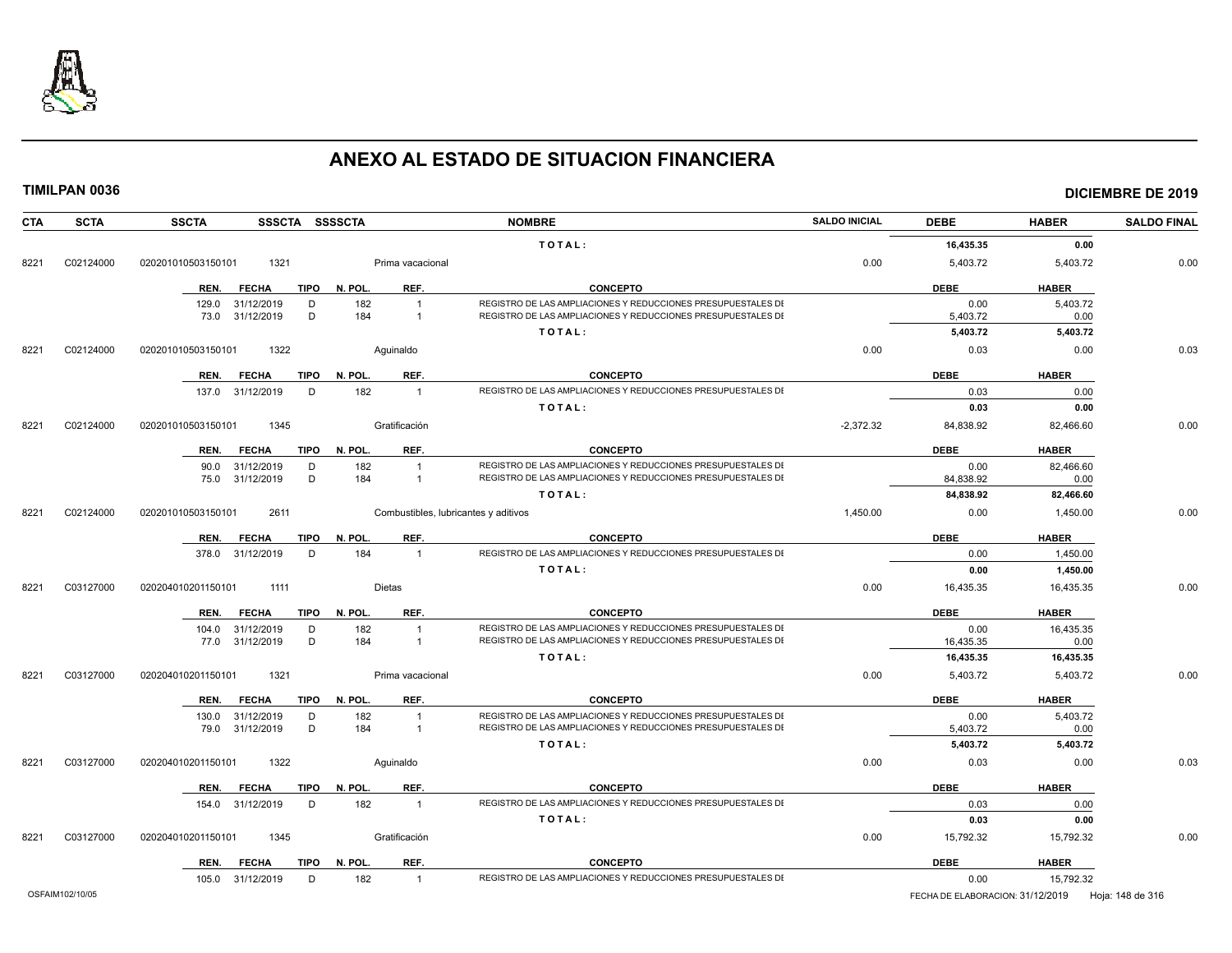

| <b>SCTA</b><br>CTA |           | <b>SSCTA</b><br>SSSCTA SSSSCTA      |         |                                      | <b>NOMBRE</b>                                                                                                                | <b>SALDO INICIAL</b> | <b>DEBE</b>          | <b>HABER</b>     | <b>SALDO FINAL</b> |
|--------------------|-----------|-------------------------------------|---------|--------------------------------------|------------------------------------------------------------------------------------------------------------------------------|----------------------|----------------------|------------------|--------------------|
|                    |           | 81.0 31/12/2019<br>D                | 184     | $\mathbf{1}$                         | REGISTRO DE LAS AMPLIACIONES Y REDUCCIONES PRESUPUESTALES DI                                                                 |                      | 15,792.32            | 0.00             |                    |
|                    |           |                                     |         |                                      | TOTAL:                                                                                                                       |                      | 15,792.32            | 15,792.32        |                    |
| 8221               | C03127000 | 2611<br>020204010201150101          |         | Combustibles, lubricantes y aditivos |                                                                                                                              | 5,550.00             | 0.00                 | 5,550.00         | 0.00               |
|                    |           | <b>FECHA</b><br>TIPO<br>REN.        | N. POL. | REF.                                 | <b>CONCEPTO</b>                                                                                                              |                      | <b>DEBE</b>          | <b>HABER</b>     |                    |
|                    |           | 31.0 31/12/2019<br>D                | 73      | 17694                                | T.E. NATALIA MARIA DEL CARMEN FLORES ARCINIEGA FAC-17694 COMPRA                                                              |                      | 0.00                 | 300.00           |                    |
|                    |           | 31/12/2019<br>D<br>380.0            | 184     | $\overline{1}$                       | REGISTRO DE LAS AMPLIACIONES Y REDUCCIONES PRESUPUESTALES DI                                                                 |                      | 0.00                 | 5,250.00         |                    |
|                    |           |                                     |         |                                      | TOTAL:                                                                                                                       |                      | 0.00                 | 5,550.00         |                    |
| 8221               | C03127000 | 2992<br>020204010201150101          |         | Otros enseres                        |                                                                                                                              | $-1,600.00$          | 1,600.00             | 0.00             | 0.00               |
|                    |           | <b>TIPO</b><br>REN.<br><b>FECHA</b> | N. POL. | REF.                                 | <b>CONCEPTO</b>                                                                                                              |                      | <b>DEBE</b>          | <b>HABER</b>     |                    |
|                    |           | 83.0 31/12/2019<br>D                | 184     | $\overline{1}$                       | REGISTRO DE LAS AMPLIACIONES Y REDUCCIONES PRESUPUESTALES DI                                                                 |                      | 1,600.00             | 0.00             |                    |
|                    |           |                                     |         |                                      | TOTAL:                                                                                                                       |                      | 1,600.00             | 0.00             |                    |
| 8221               | C04156000 | 1321<br>020203010205150101          |         | Prima vacacional                     |                                                                                                                              | 0.00                 | 5,403.72             | 5,403.72         | 0.00               |
|                    |           | <b>TIPO</b><br>REN.<br><b>FECHA</b> | N. POL. | REF.                                 | <b>CONCEPTO</b>                                                                                                              |                      | <b>DEBE</b>          | <b>HABER</b>     |                    |
|                    |           | 31/12/2019<br>D<br>131.0            | 182     | $\overline{1}$                       | REGISTRO DE LAS AMPLIACIONES Y REDUCCIONES PRESUPUESTALES DI                                                                 |                      | 0.00                 | 5,403.72         |                    |
|                    |           | D<br>85.0<br>31/12/2019             | 184     | $\overline{1}$                       | REGISTRO DE LAS AMPLIACIONES Y REDUCCIONES PRESUPUESTALES DI                                                                 |                      | 5,403.72             | 0.00             |                    |
|                    |           |                                     |         |                                      | TOTAL:                                                                                                                       |                      | 5,403.72             | 5,403.72         |                    |
| 8221               | C04156000 | 020203010205150101<br>1322          |         | Aquinaldo                            |                                                                                                                              | 0.00                 | 0.03                 | 0.00             | 0.03               |
|                    |           | <b>FECHA</b><br><b>TIPO</b><br>REN. | N. POL. | REF.                                 | <b>CONCEPTO</b>                                                                                                              |                      | <b>DEBE</b>          | <b>HABER</b>     |                    |
|                    |           | 31/12/2019<br>D<br>155.0            | 182     | $\overline{1}$                       | REGISTRO DE LAS AMPLIACIONES Y REDUCCIONES PRESUPUESTALES DI                                                                 |                      | 0.03                 | 0.00             |                    |
|                    |           |                                     |         |                                      | TOTAL:                                                                                                                       |                      | 0.03                 | 0.00             |                    |
| 8221               | C04156000 | 020203010205150101<br>1345          |         | Gratificación                        |                                                                                                                              | 0.00                 | 82,466.60            | 82,466.60        | 0.00               |
|                    |           | <b>FECHA</b><br><b>TIPO</b><br>REN. | N. POL. | REF.                                 | <b>CONCEPTO</b>                                                                                                              |                      | <b>DEBE</b>          | <b>HABER</b>     |                    |
|                    |           | 91.0 31/12/2019<br>D                | 182     | $\overline{1}$                       | REGISTRO DE LAS AMPLIACIONES Y REDUCCIONES PRESUPUESTALES DI                                                                 |                      | 0.00                 | 82,466.60        |                    |
|                    |           | D<br>87.0 31/12/2019                | 184     | $\overline{1}$                       | REGISTRO DE LAS AMPLIACIONES Y REDUCCIONES PRESUPUESTALES DI                                                                 |                      | 82.466.60            | 0.00             |                    |
|                    |           |                                     |         |                                      | TOTAL:                                                                                                                       |                      | 82,466.60            | 82,466.60        |                    |
| 8221               | C04156000 | 020203010205150101<br>2611          |         | Combustibles, lubricantes y aditivos |                                                                                                                              | 2,800.00             | 0.00                 | 2,800.00         | 0.00               |
|                    |           | <b>FECHA</b><br>TIPO<br>REN.        | N. POL. | REF.                                 | <b>CONCEPTO</b>                                                                                                              |                      | <b>DEBE</b>          | <b>HABER</b>     |                    |
|                    |           | 11/12/2019<br>D<br>24.0             | 40      | 17546                                | T.E. NATALIA MA. DEL CARMEN FLORES ARCINIEGA FAC-17546 COMBUSTIE                                                             |                      | 0.00                 | 500.00           |                    |
|                    |           | 31/12/2019<br>D<br>382.0            | 184     | $\overline{1}$                       | REGISTRO DE LAS AMPLIACIONES Y REDUCCIONES PRESUPUESTALES DI                                                                 |                      | 0.00                 | 2,300.00         |                    |
|                    |           |                                     |         |                                      | TOTAL:                                                                                                                       |                      | 0.00                 | 2,800.00         |                    |
| 8221               | C05153000 | 020301010201150101<br>1321          |         | Prima vacacional                     |                                                                                                                              | 0.00                 | 5,403.72             | 5,403.72         | 0.00               |
|                    |           | REN.<br><b>FECHA</b><br>TIPO        | N. POL. | REF.                                 | <b>CONCEPTO</b>                                                                                                              |                      | <b>DEBE</b>          | <b>HABER</b>     |                    |
|                    |           | 31/12/2019<br>D<br>132.0            | 182     | $\overline{1}$                       | REGISTRO DE LAS AMPLIACIONES Y REDUCCIONES PRESUPUESTALES DI<br>REGISTRO DE LAS AMPLIACIONES Y REDUCCIONES PRESUPUESTALES DI |                      | 0.00                 | 5,403.72         |                    |
|                    |           | D<br>89.0 31/12/2019                | 184     | $\overline{1}$                       | TOTAL:                                                                                                                       |                      | 5,403.72<br>5,403.72 | 0.00<br>5,403.72 |                    |
|                    |           |                                     |         |                                      |                                                                                                                              |                      |                      |                  |                    |
| 8221               | C05153000 | 020301010201150101<br>1322          |         | Aquinaldo                            |                                                                                                                              | 0.00                 | 0.03                 | 0.00             | 0.03               |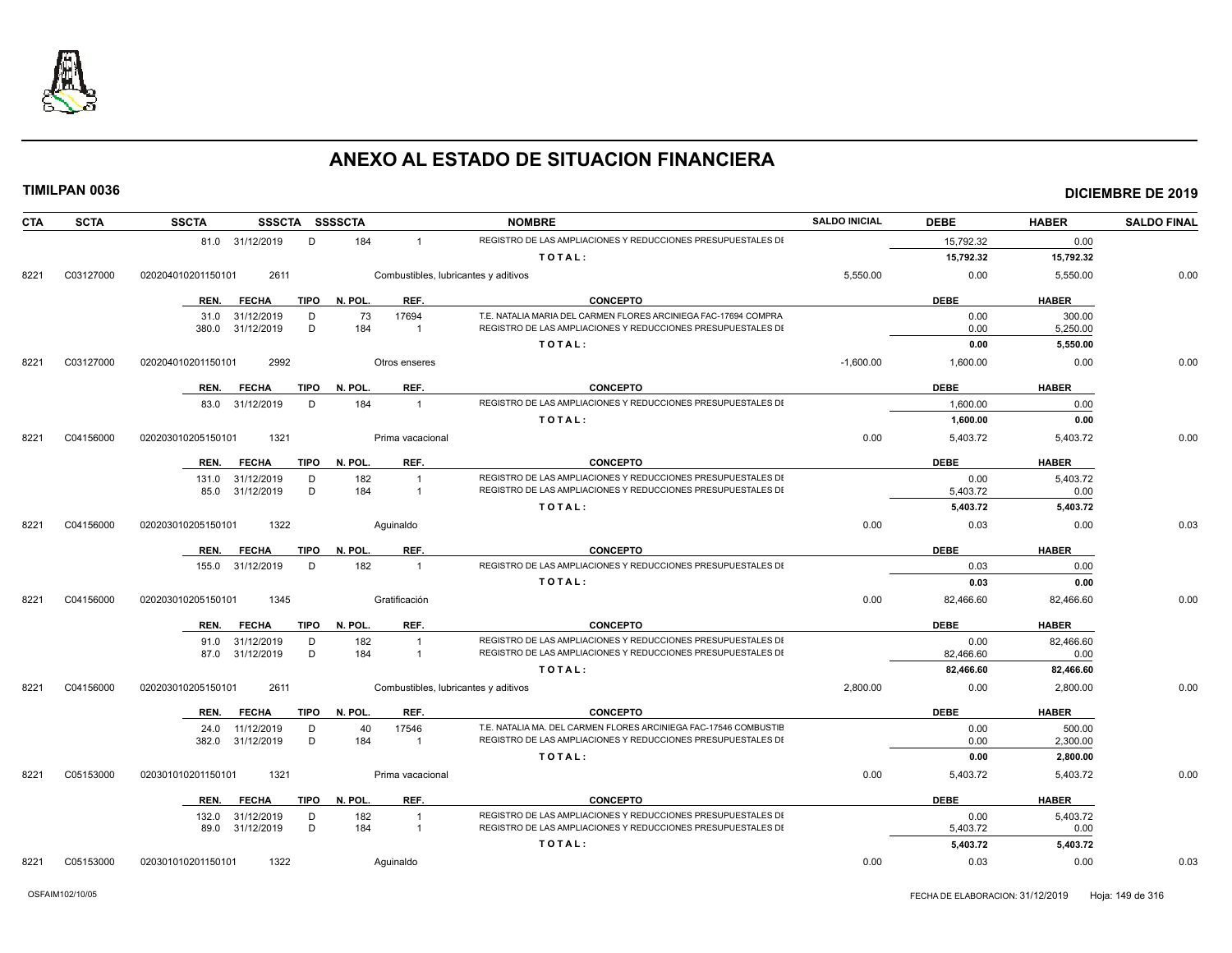

| <b>CTA</b> | <b>SCTA</b> | <b>SSCTA</b>         |      | SSSCTA SSSSCTA |                  | <b>NOMBRE</b>                                                    | <b>SALDO INICIAL</b> | <b>DEBE</b> | <b>HABER</b> | <b>SALDO FINAL</b> |
|------------|-------------|----------------------|------|----------------|------------------|------------------------------------------------------------------|----------------------|-------------|--------------|--------------------|
|            |             | REN. FECHA           |      | TIPO N. POL.   | REF.             | <b>CONCEPTO</b>                                                  |                      | <b>DEBE</b> | <b>HABER</b> |                    |
|            |             | 156.0 31/12/2019     | D    | 182            | $\overline{1}$   | REGISTRO DE LAS AMPLIACIONES Y REDUCCIONES PRESUPUESTALES DI     |                      | 0.03        | 0.00         |                    |
|            |             |                      |      |                |                  | TOTAL:                                                           |                      | 0.03        | 0.00         |                    |
| 8221       | C05153000   | 020301010201150101   | 1345 |                | Gratificación    |                                                                  | 0.00                 | 13,420.00   | 13,420.00    | 0.00               |
|            |             | <b>FECHA</b><br>REN. | TIPO | N. POL.        | REF.             | <b>CONCEPTO</b>                                                  |                      | <b>DEBE</b> | <b>HABER</b> |                    |
|            |             | 108.0 31/12/2019     | D    | 182            | $\overline{1}$   | REGISTRO DE LAS AMPLIACIONES Y REDUCCIONES PRESUPUESTALES DI     |                      | 0.00        | 13,420.00    |                    |
|            |             | 91.0 31/12/2019      | D    | 184            | $\overline{1}$   | REGISTRO DE LAS AMPLIACIONES Y REDUCCIONES PRESUPUESTALES DI     |                      | 13,420.00   | 0.00         |                    |
|            |             |                      |      |                |                  | TOTAL:                                                           |                      | 13,420.00   | 13,420.00    |                    |
| 8221       | C05153000   | 020301010201150101   | 2611 |                |                  | Combustibles, lubricantes y aditivos                             | $-830.00$            | 1,530.00    | 700.00       | 0.00               |
|            |             | FECHA<br>REN.        |      | TIPO N. POL.   | REF.             | <b>CONCEPTO</b>                                                  |                      | <b>DEBE</b> | <b>HABER</b> |                    |
|            |             | 06/12/2019<br>24.0   | D    | 38             | 5438             | T.E. SERVICIO ESTRELLA JUNA SA DE CV FAC-5438 COMBUSTIBLE        |                      | 0.00        | 300.00       |                    |
|            |             | 02/12/2019<br>24.0   | D    | 81             | 5374             | T.E. SERVICIO ESTRELLA JUNA SA DE CV FAC-5374 COMPRA COMBUSTIBLI |                      | 0.00        | 400.00       |                    |
|            |             | 93.0 31/12/2019      | D    | 184            | $\overline{1}$   | REGISTRO DE LAS AMPLIACIONES Y REDUCCIONES PRESUPUESTALES DI     |                      | 1,530.00    | 0.00         |                    |
|            |             |                      |      |                |                  | TOTAL:                                                           |                      | 1,530.00    | 700.00       |                    |
| 8221       | C06130000   | 030201030105150101   | 1111 |                | <b>Dietas</b>    |                                                                  | 0.00                 | 16,435.35   | 16,435.35    | 0.00               |
|            |             | <b>FECHA</b><br>REN. |      | TIPO N. POL.   | REF.             | <b>CONCEPTO</b>                                                  |                      | <b>DEBE</b> | <b>HABER</b> |                    |
|            |             | 31/12/2019<br>182.0  | D    | 182            |                  | REGISTRO DE LAS AMPLIACIONES Y REDUCCIONES PRESUPUESTALES DI     |                      | 16,435.35   | 0.00         |                    |
|            |             | 31/12/2019<br>384.0  | D    | 184            | $\overline{1}$   | REGISTRO DE LAS AMPLIACIONES Y REDUCCIONES PRESUPUESTALES DI     |                      | 0.00        | 16,435.35    |                    |
|            |             |                      |      |                |                  | TOTAL:                                                           |                      | 16,435.35   | 16,435.35    |                    |
| 8221       | C06130000   | 030201030105150101   | 1321 |                | Prima vacacional |                                                                  | 0.00                 | 5,403.72    | 5,403.72     | 0.00               |
|            |             | REN. FECHA           |      | TIPO N. POL.   | REF.             | <b>CONCEPTO</b>                                                  |                      | <b>DEBE</b> | <b>HABER</b> |                    |
|            |             | 133.0 31/12/2019     | D    | 182            | $\overline{1}$   | REGISTRO DE LAS AMPLIACIONES Y REDUCCIONES PRESUPUESTALES DI     |                      | 0.00        | 5,403.72     |                    |
|            |             | 95.0 31/12/2019      | D    | 184            | $\overline{1}$   | REGISTRO DE LAS AMPLIACIONES Y REDUCCIONES PRESUPUESTALES DI     |                      | 5,403.72    | 0.00         |                    |
|            |             |                      |      |                |                  | TOTAL:                                                           |                      | 5,403.72    | 5,403.72     |                    |
| 8221       | C06130000   | 030201030105150101   | 1322 |                | Aquinaldo        |                                                                  | 0.00                 | 0.03        | 0.00         | 0.03               |
|            |             | <b>FECHA</b><br>REN. | TIPO | N. POL.        | REF.             | <b>CONCEPTO</b>                                                  |                      | <b>DEBE</b> | <b>HABER</b> |                    |
|            |             | 157.0 31/12/2019     | D    | 182            | $\overline{1}$   | REGISTRO DE LAS AMPLIACIONES Y REDUCCIONES PRESUPUESTALES DI     |                      | 0.03        | 0.00         |                    |
|            |             |                      |      |                |                  | TOTAL:                                                           |                      | 0.03        | 0.00         |                    |
| 8221       | C06130000   | 030201030105150101   | 1345 |                | Gratificación    |                                                                  | 0.00                 | 11,047.68   | 11,047.68    | 0.00               |
|            |             | <b>FECHA</b><br>REN. |      | TIPO N. POL.   | REF.             | <b>CONCEPTO</b>                                                  |                      | <b>DEBE</b> | <b>HABER</b> |                    |
|            |             | 116.0 31/12/2019     | D    | 182            | $\overline{1}$   | REGISTRO DE LAS AMPLIACIONES Y REDUCCIONES PRESUPUESTALES DI     |                      | 0.00        | 11,047.68    |                    |
|            |             | 97.0 31/12/2019      | D    | 184            | $\overline{1}$   | REGISTRO DE LAS AMPLIACIONES Y REDUCCIONES PRESUPUESTALES DI     |                      | 11,047.68   | 0.00         |                    |
|            |             |                      |      |                |                  | TOTAL:                                                           |                      | 11,047.68   | 11,047.68    |                    |
| 8221       | C06130000   | 030201030105150101   | 2611 |                |                  | Combustibles, lubricantes y aditivos                             | 5,500.00             | 0.00        | 5,500.00     | 0.00               |
|            |             | <b>REN. FECHA</b>    |      | TIPO N. POL.   | REF.             | <b>CONCEPTO</b>                                                  |                      | <b>DEBE</b> | <b>HABER</b> |                    |
|            |             | 386.0 31/12/2019     | D    | 184            | $\overline{1}$   | REGISTRO DE LAS AMPLIACIONES Y REDUCCIONES PRESUPUESTALES DI     |                      | 0.00        | 5,500.00     |                    |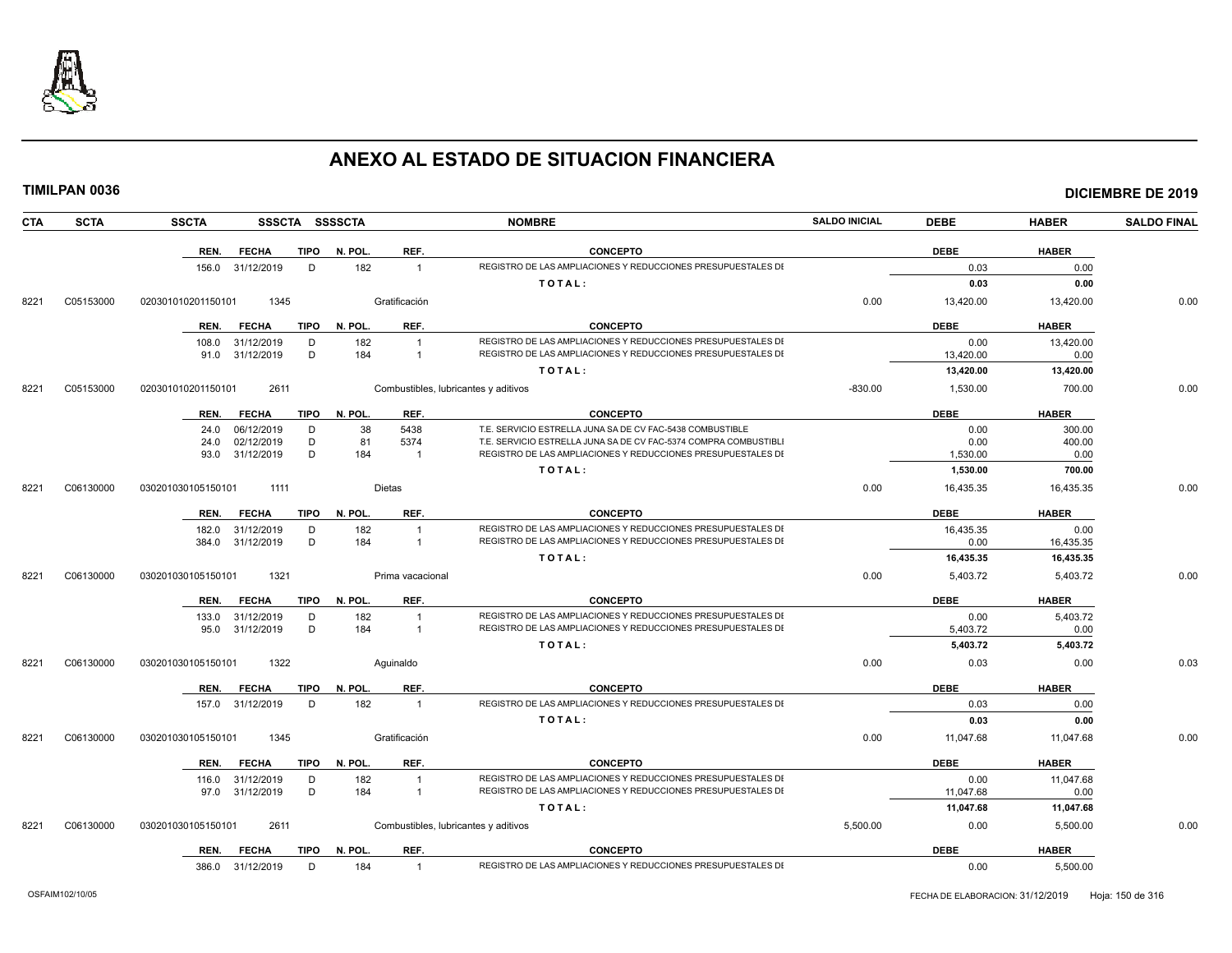

| CTA  | <b>SCTA</b> | <b>SSCTA</b><br>SSSCTA SSSSCTA |                                      | <b>NOMBRE</b>                                                    | <b>SALDO INICIAL</b> | <b>DEBE</b> | <b>HABER</b> | <b>SALDO FINAL</b> |
|------|-------------|--------------------------------|--------------------------------------|------------------------------------------------------------------|----------------------|-------------|--------------|--------------------|
|      |             |                                |                                      | TOTAL:                                                           |                      | 0.00        | 5,500.00     |                    |
| 8221 | C07147000   | 020206010304150101<br>1321     | Prima vacacional                     |                                                                  | 0.00                 | 5,403.72    | 5,403.72     | 0.00               |
|      |             | <b>FECHA</b><br>REN.<br>TIPO   | N. POL.<br>REF.                      | <b>CONCEPTO</b>                                                  |                      | <b>DEBE</b> | <b>HABER</b> |                    |
|      |             | D<br>134.0<br>31/12/2019       | 182<br>$\overline{1}$                | REGISTRO DE LAS AMPLIACIONES Y REDUCCIONES PRESUPUESTALES DI     |                      | 0.00        | 5,403.72     |                    |
|      |             | D<br>99.0<br>31/12/2019        | 184<br>$\mathbf{1}$                  | REGISTRO DE LAS AMPLIACIONES Y REDUCCIONES PRESUPUESTALES DI     |                      | 5,403.72    | 0.00         |                    |
|      |             |                                |                                      | TOTAL:                                                           |                      | 5,403.72    | 5,403.72     |                    |
| 8221 | C07147000   | 020206010304150101<br>1322     | Aquinaldo                            |                                                                  | 0.00                 | 0.03        | 0.00         | 0.03               |
|      |             | <b>FECHA</b><br>TIPO<br>REN.   | REF.<br>N. POL.                      | <b>CONCEPTO</b>                                                  |                      | <b>DEBE</b> | <b>HABER</b> |                    |
|      |             | 158.0<br>31/12/2019<br>D       | 182                                  | REGISTRO DE LAS AMPLIACIONES Y REDUCCIONES PRESUPUESTALES DI     |                      | 0.03        | 0.00         |                    |
|      |             |                                |                                      | TOTAL:                                                           |                      | 0.03        | 0.00         |                    |
| 8221 | C07147000   | 1345<br>020206010304150101     | Gratificación                        |                                                                  | 0.00                 | 13,820.00   | 13,820.00    | 0.00               |
|      |             | REN.<br><b>FECHA</b>           | REF.<br>TIPO N. POL.                 | <b>CONCEPTO</b>                                                  |                      | <b>DEBE</b> | <b>HABER</b> |                    |
|      |             | 31/12/2019<br>107.0<br>D       | 182<br>$\overline{1}$                | REGISTRO DE LAS AMPLIACIONES Y REDUCCIONES PRESUPUESTALES DI     |                      | 0.00        | 13,820.00    |                    |
|      |             | D<br>31/12/2019<br>101.0       | 184<br>$\mathbf{1}$                  | REGISTRO DE LAS AMPLIACIONES Y REDUCCIONES PRESUPUESTALES DI     |                      | 13.820.00   | 0.00         |                    |
|      |             |                                |                                      | TOTAL:                                                           |                      | 13,820.00   | 13,820.00    |                    |
| 8221 | C07147000   | 020206010304150101<br>2611     | Combustibles, lubricantes y aditivos |                                                                  | $-1,800.00$          | 2,850.00    | 1,050.00     | 0.00               |
|      |             | <b>FECHA</b><br>TIPO<br>REN.   | N. POL.<br>REF.                      | <b>CONCEPTO</b>                                                  |                      | <b>DEBE</b> | <b>HABER</b> |                    |
|      |             | 16/12/2019<br>D<br>17.0        | 52<br>5451                           | T.E. SERVICIO ESTRELLA JUNA SA DE CV FAC-5451 COMPRA COMBUSTIBLI |                      | 0.00        | 350.00       |                    |
|      |             | 31/12/2019<br>D<br>24.0        | 60<br>5561                           | T.E. SERVICIO ESTRELA JUNA SA DE CV FAC-5561 COMPRA DE COMBUSTIE |                      | 0.00        | 400.00       |                    |
|      |             | D<br>02/12/2019<br>31.0        | 81<br>5374                           | T.E. SERVICIO ESTRELLA JUNA SA DE CV FAC-5374 COMPRA COMBUSTIBLI |                      | 0.00        | 300.00       |                    |
|      |             | D<br>31/12/2019<br>103.0       | 184<br>$\mathbf{1}$                  | REGISTRO DE LAS AMPLIACIONES Y REDUCCIONES PRESUPUESTALES DI     |                      | 2,850.00    | 0.00         |                    |
|      |             |                                |                                      | TOTAL:                                                           |                      | 2,850.00    | 1,050.00     |                    |
| 8221 | C08155000   | 1321<br>010309020101150101     | Prima vacacional                     |                                                                  | 0.00                 | 5,403.72    | 5,403.72     | 0.00               |
|      |             | <b>FECHA</b><br>TIPO<br>REN.   | N. POL.<br>REF.                      | <b>CONCEPTO</b>                                                  |                      | <b>DEBE</b> | <b>HABER</b> |                    |
|      |             | 135.0<br>31/12/2019<br>D       | 182<br>$\overline{1}$                | REGISTRO DE LAS AMPLIACIONES Y REDUCCIONES PRESUPUESTALES DI     |                      | 0.00        | 5,403.72     |                    |
|      |             | D<br>31/12/2019<br>105.0       | 184<br>$\overline{1}$                | REGISTRO DE LAS AMPLIACIONES Y REDUCCIONES PRESUPUESTALES DI     |                      | 5,403.72    | 0.00         |                    |
|      |             |                                |                                      | TOTAL:                                                           |                      | 5,403.72    | 5,403.72     |                    |
| 8221 | C08155000   | 010309020101150101<br>1322     | Aquinaldo                            |                                                                  | 0.00                 | 0.03        | 0.00         | 0.03               |
|      |             | REN.<br><b>FECHA</b><br>TIPO   | N. POL.<br>REF.                      | <b>CONCEPTO</b>                                                  |                      | <b>DEBE</b> | <b>HABER</b> |                    |
|      |             | 31/12/2019<br>D<br>159.0       | 182<br>$\overline{1}$                | REGISTRO DE LAS AMPLIACIONES Y REDUCCIONES PRESUPUESTALES DI     |                      | 0.03        | 0.00         |                    |
|      |             |                                |                                      | TOTAL:                                                           |                      | 0.03        | 0.00         |                    |
| 8221 | C08155000   | 1345<br>010309020101150101     | Gratificación                        |                                                                  | 0.00                 | 11,920.00   | 11,920.00    | 0.00               |
|      |             | <b>FECHA</b><br>TIPO<br>REN.   | REF.<br>N. POL.                      | <b>CONCEPTO</b>                                                  |                      | <b>DEBE</b> | <b>HABER</b> |                    |
|      |             | 31/12/2019<br>D<br>113.0       | 182<br>$\mathbf{1}$                  | REGISTRO DE LAS AMPLIACIONES Y REDUCCIONES PRESUPUESTALES DI     |                      | 0.00        | 11,920.00    |                    |
|      |             | 31/12/2019<br>D<br>107.0       | 184<br>$\overline{1}$                | REGISTRO DE LAS AMPLIACIONES Y REDUCCIONES PRESUPUESTALES DI     |                      | 11,920.00   | 0.00         |                    |
|      |             |                                |                                      | TOTAL:                                                           |                      | 11,920.00   | 11,920.00    |                    |
| 8221 | C08155000   | 2611<br>010309020101150101     | Combustibles, lubricantes y aditivos |                                                                  | 5,400.00             | 0.00        | 5,400.00     | 0.00               |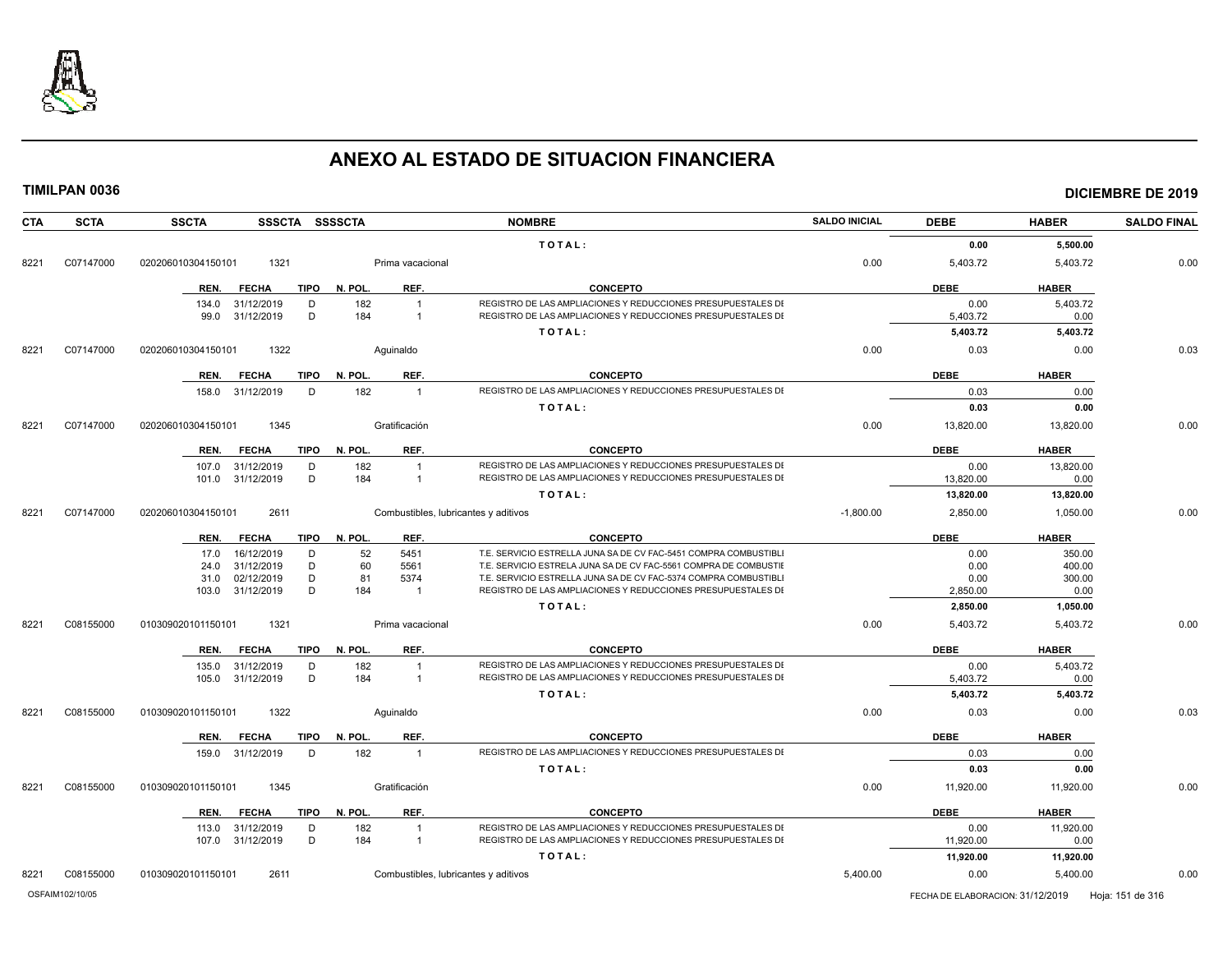

| CTA  | <b>SCTA</b> | <b>SSCTA</b><br>SSSCTA SSSSCTA                       |                                                | <b>NOMBRE</b>                                                                                                                   | <b>SALDO INICIAL</b> | <b>DEBE</b>      | <b>HABER</b>       | <b>SALDO FINAL</b> |
|------|-------------|------------------------------------------------------|------------------------------------------------|---------------------------------------------------------------------------------------------------------------------------------|----------------------|------------------|--------------------|--------------------|
|      |             | REN.<br><b>FECHA</b>                                 | REF.<br>TIPO N. POL.                           | <b>CONCEPTO</b>                                                                                                                 |                      | <b>DEBE</b>      | <b>HABER</b>       |                    |
|      |             | 31/12/2019<br>38.0<br>D<br>D<br>388.0<br>31/12/2019  | 73<br>17694<br>184<br>$\overline{1}$           | T.E. NATALIA MARIA DEL CARMEN FLORES ARCINIEGA FAC-17694 COMPRA<br>REGISTRO DE LAS AMPLIACIONES Y REDUCCIONES PRESUPUESTALES DI |                      | 0.00<br>0.00     | 300.00<br>5,100.00 |                    |
|      |             |                                                      |                                                | TOTAL:                                                                                                                          |                      | 0.00             | 5,400.00           |                    |
| 8221 | C09145000   | 1321<br>020206010302150101                           | Prima vacacional                               |                                                                                                                                 | 0.00                 | 5,403.72         | 5,403.72           | 0.00               |
|      |             |                                                      |                                                |                                                                                                                                 |                      |                  |                    |                    |
|      |             | <b>FECHA</b><br><b>TIPO</b><br>REN.                  | N. POL.<br>REF.                                | <b>CONCEPTO</b>                                                                                                                 |                      | <b>DEBE</b>      | <b>HABER</b>       |                    |
|      |             | 31/12/2019<br>136.0<br>D<br>D<br>109.0<br>31/12/2019 | 182<br>$\overline{1}$<br>184<br>$\overline{1}$ | REGISTRO DE LAS AMPLIACIONES Y REDUCCIONES PRESUPUESTALES DI<br>REGISTRO DE LAS AMPLIACIONES Y REDUCCIONES PRESUPUESTALES DI    |                      | 0.00<br>5,403.72 | 5.403.72<br>0.00   |                    |
|      |             |                                                      |                                                | TOTAL:                                                                                                                          |                      | 5,403.72         | 5,403.72           |                    |
| 8221 | C09145000   | 020206010302150101<br>1322                           | Aguinaldo                                      |                                                                                                                                 | 0.00                 | 0.03             | 0.00               | 0.03               |
|      |             |                                                      |                                                |                                                                                                                                 |                      |                  |                    |                    |
|      |             | <b>FECHA</b><br>REN.                                 | REF.<br>TIPO N. POL.                           | <b>CONCEPTO</b>                                                                                                                 |                      | <b>DEBE</b>      | <b>HABER</b>       |                    |
|      |             | 160.0 31/12/2019<br>D                                | 182<br>$\overline{1}$                          | REGISTRO DE LAS AMPLIACIONES Y REDUCCIONES PRESUPUESTALES DI                                                                    |                      | 0.03             | 0.00               |                    |
|      |             |                                                      |                                                | TOTAL:                                                                                                                          |                      | 0.03             | 0.00               |                    |
| 8221 | C09145000   | 1345<br>020206010302150101                           | Gratificación                                  |                                                                                                                                 | 0.00                 | 11,920.00        | 11,920.00          | 0.00               |
|      |             | REN.<br>FECHA                                        | TIPO N. POL.<br>REF.                           | <b>CONCEPTO</b>                                                                                                                 |                      | <b>DEBE</b>      | <b>HABER</b>       |                    |
|      |             | 31/12/2019<br>114.0<br>D                             | 182<br>$\overline{1}$                          | REGISTRO DE LAS AMPLIACIONES Y REDUCCIONES PRESUPUESTALES DI                                                                    |                      | 0.00             | 11,920.00          |                    |
|      |             | D<br>111.0 31/12/2019                                | 184<br>$\overline{1}$                          | REGISTRO DE LAS AMPLIACIONES Y REDUCCIONES PRESUPUESTALES DI                                                                    |                      | 11,920.00        | 0.00               |                    |
|      |             |                                                      |                                                | TOTAL:                                                                                                                          |                      | 11,920.00        | 11,920.00          |                    |
| 8221 | C09145000   | 2611<br>020206010302150101                           | Combustibles, lubricantes y aditivos           |                                                                                                                                 | 4,250.00             | 0.00             | 4,250.00           | 0.00               |
|      |             | <b>FECHA</b><br>TIPO<br>REN.                         | REF.<br>N. POL.                                | <b>CONCEPTO</b>                                                                                                                 |                      | <b>DEBE</b>      | <b>HABER</b>       |                    |
|      |             | 390.0 31/12/2019<br>D                                | 184<br>$\overline{1}$                          | REGISTRO DE LAS AMPLIACIONES Y REDUCCIONES PRESUPUESTALES DI                                                                    |                      | 0.00             | 4,250.00           |                    |
|      |             |                                                      |                                                | TOTAL:                                                                                                                          |                      | 0.00             | 4,250.00           |                    |
| 8221 | C10140000   | 030102010301150101<br>1321                           | Prima vacacional                               |                                                                                                                                 | 0.00                 | 5,403.72         | 5,403.72           | 0.00               |
|      |             | <b>FECHA</b><br>REN.                                 | REF.<br>TIPO N. POL.                           | <b>CONCEPTO</b>                                                                                                                 |                      | <b>DEBE</b>      | <b>HABER</b>       |                    |
|      |             | 31/12/2019<br>D<br>138.0                             | 182<br>$\overline{1}$                          | REGISTRO DE LAS AMPLIACIONES Y REDUCCIONES PRESUPUESTALES DI                                                                    |                      | 0.00             | 5,403.72           |                    |
|      |             | 113.0 31/12/2019<br>D                                | 184<br>$\overline{1}$                          | REGISTRO DE LAS AMPLIACIONES Y REDUCCIONES PRESUPUESTALES DI                                                                    |                      | 5,403.72         | 0.00               |                    |
|      |             |                                                      |                                                | TOTAL:                                                                                                                          |                      | 5,403.72         | 5,403.72           |                    |
| 8221 | C10140000   | 1322<br>030102010301150101                           | Aquinaldo                                      |                                                                                                                                 | 0.00                 | 0.03             | 0.00               | 0.03               |
|      |             | <b>FECHA</b><br>TIPO<br>REN.                         | N. POL.<br>REF.                                | <b>CONCEPTO</b>                                                                                                                 |                      | <b>DEBE</b>      | <b>HABER</b>       |                    |
|      |             | 161.0 31/12/2019<br>D                                | 182<br>$\overline{1}$                          | REGISTRO DE LAS AMPLIACIONES Y REDUCCIONES PRESUPUESTALES DI                                                                    |                      | 0.03             | 0.00               |                    |
|      |             |                                                      |                                                | TOTAL:                                                                                                                          |                      | 0.03             | 0.00               |                    |
| 8221 | C10140000   | 030102010301150101<br>1345                           | Gratificación                                  |                                                                                                                                 | 449.10               | 6,530.80         | 6,979.90           | 0.00               |
|      |             | <b>TIPO</b><br><b>FECHA</b><br>REN.                  | N. POL.<br>REF.                                | <b>CONCEPTO</b>                                                                                                                 |                      | <b>DEBE</b>      | <b>HABER</b>       |                    |
|      |             | 31/12/2019<br>123.0<br>D                             | 182<br>$\overline{1}$                          | REGISTRO DE LAS AMPLIACIONES Y REDUCCIONES PRESUPUESTALES DI                                                                    |                      | 0.00             | 6,979.90           |                    |
|      |             | 115.0 31/12/2019<br>D                                | 184<br>$\overline{1}$                          | REGISTRO DE LAS AMPLIACIONES Y REDUCCIONES PRESUPUESTALES DI                                                                    |                      | 6,530.80         | 0.00               |                    |
|      |             |                                                      |                                                | TOTAL:                                                                                                                          |                      | 6,530.80         | 6,979.90           |                    |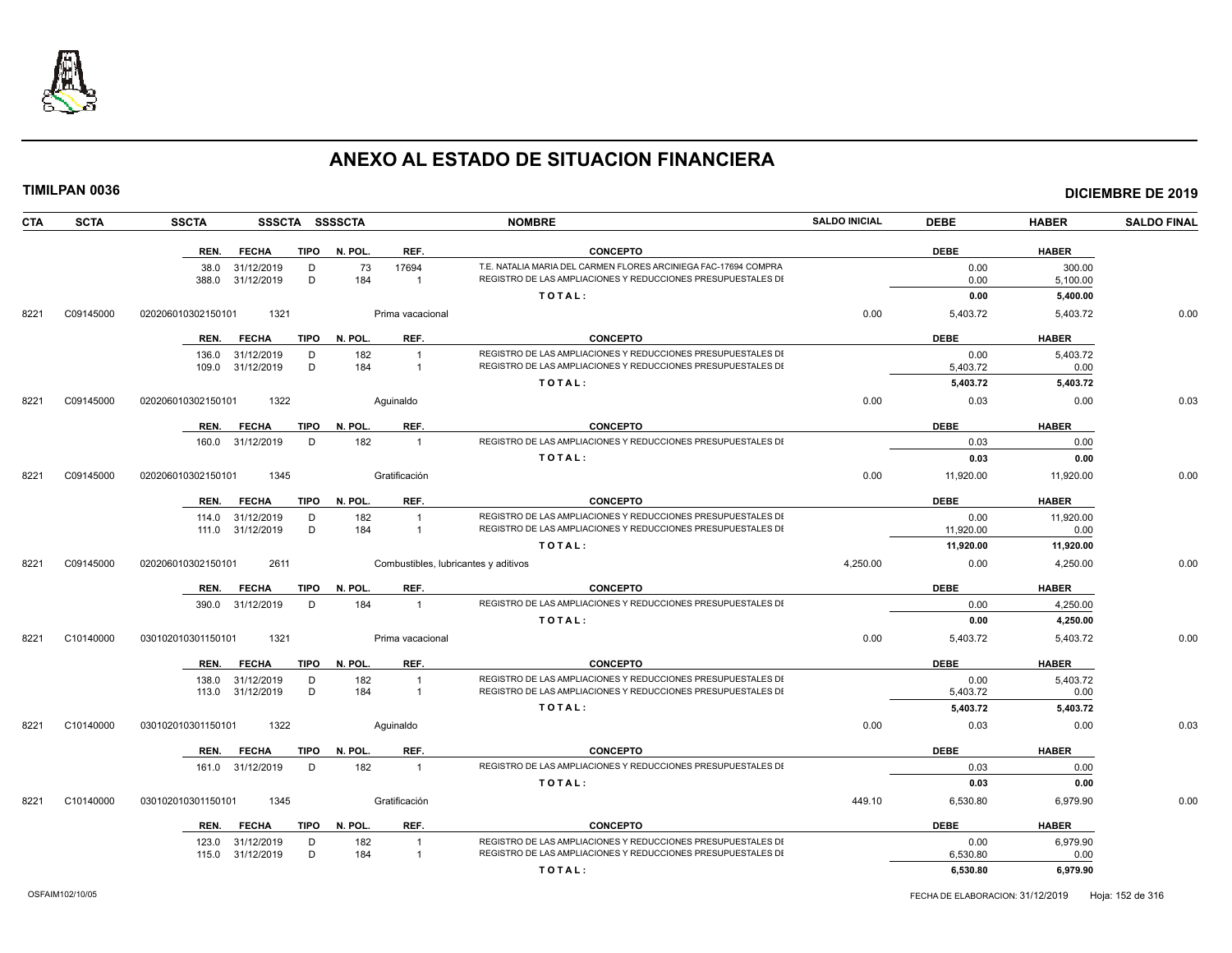

| <b>CTA</b> | <b>SCTA</b> | SSSCTA SSSSCTA<br><b>SSCTA</b>      |                       | <b>NOMBRE</b>                                                             | <b>SALDO INICIAL</b> | <b>DEBE</b> | <b>HABER</b> | <b>SALDO FINAL</b> |
|------------|-------------|-------------------------------------|-----------------------|---------------------------------------------------------------------------|----------------------|-------------|--------------|--------------------|
| 8221       | C10140000   | 2611<br>030102010301150101          |                       | Combustibles, lubricantes y aditivos                                      |                      | 50.00       | 800.00       | 0.00               |
|            |             | <b>FECHA</b><br><b>TIPO</b><br>REN. | N. POL.<br>REF.       | <b>CONCEPTO</b>                                                           |                      | <b>DEBE</b> | <b>HABER</b> |                    |
|            |             | 02/12/2019<br>D<br>38.0             | 81<br>5374            | T.E. SERVICIO ESTRELLA JUNA SA DE CV FAC-5374 COMPRA COMBUSTIBLI          |                      | 0.00        | 800.00       |                    |
|            |             | D<br>117.0 31/12/2019               | 184<br>$\overline{1}$ | REGISTRO DE LAS AMPLIACIONES Y REDUCCIONES PRESUPUESTALES DI              |                      | 50.00       | 0.00         |                    |
|            |             |                                     |                       | TOTAL:                                                                    |                      | 50.00       | 800.00       |                    |
| 8221       | D00109000   | 010801010302150101<br>1131          | Sueldo base           |                                                                           | 0.00                 | 52,594.00   | 16,830.08    | 35,763.92          |
|            |             | <b>FECHA</b><br>TIPO<br>REN.        | N. POL.<br>REF.       | <b>CONCEPTO</b>                                                           |                      | <b>DEBE</b> | <b>HABER</b> |                    |
|            |             | 31/12/2019<br>D<br>190.0            | 182                   | REGISTRO DE LAS AMPLIACIONES Y REDUCCIONES PRESUPUESTALES DI              |                      | 52,594.00   | 0.00         |                    |
|            |             | D<br>31/12/2019<br>392.0            | 184                   | REGISTRO DE LAS AMPLIACIONES Y REDUCCIONES PRESUPUESTALES DI              |                      | 0.00        | 16,830.08    |                    |
|            |             |                                     |                       | TOTAL:                                                                    |                      | 52,594.00   | 16,830.08    |                    |
| 8221       | D00109000   | 1321<br>010801010302150101          | Prima vacacional      |                                                                           | 0.00                 | 953.01      | 304.97       | 648.04             |
|            |             | <b>FECHA</b><br>TIPO<br>REN.        | REF.<br>N. POL.       | <b>CONCEPTO</b>                                                           |                      | <b>DEBE</b> | <b>HABER</b> |                    |
|            |             | 31/12/2019<br>D<br>167.0            | 182<br>-1             | REGISTRO DE LAS AMPLIACIONES Y REDUCCIONES PRESUPUESTALES DI              |                      | 953.01      | 0.00         |                    |
|            |             | 31/12/2019<br>D<br>394.0            | 184<br>$\overline{1}$ | REGISTRO DE LAS AMPLIACIONES Y REDUCCIONES PRESUPUESTALES DI              |                      | 0.00        | 304.97       |                    |
|            |             |                                     |                       | TOTAL:                                                                    |                      | 953.01      | 304.97       |                    |
| 8221       | D00109000   | 1322<br>010801010302150101          | Aquinaldo             |                                                                           | 0.00                 | 3,682.12    | 1,178.28     | 2,503.84           |
|            |             | <b>FECHA</b><br>TIPO<br>REN.        | N. POL.<br>REF.       | <b>CONCEPTO</b>                                                           |                      | <b>DEBE</b> | <b>HABER</b> |                    |
|            |             | 174.0<br>31/12/2019<br>D            | 182<br>$\overline{1}$ | REGISTRO DE LAS AMPLIACIONES Y REDUCCIONES PRESUPUESTALES DI              |                      | 3,682.12    | 0.00         |                    |
|            |             | D<br>31/12/2019<br>396.0            | 184<br>$\overline{1}$ | REGISTRO DE LAS AMPLIACIONES Y REDUCCIONES PRESUPUESTALES DI              |                      | 0.00        | 1,178.28     |                    |
|            |             |                                     |                       | TOTAL:                                                                    |                      | 3,682.12    | 1,178.28     |                    |
| 8221       | D00109000   | 1345<br>010801010302150101          | Gratificación         |                                                                           | 0.00                 | 61,996.88   | 19,839.01    | 42,157.87          |
|            |             | <b>FECHA</b><br>REN.                | TIPO N. POL.<br>REF.  | <b>CONCEPTO</b>                                                           |                      | <b>DEBE</b> | <b>HABER</b> |                    |
|            |             | 31/12/2019<br>193.0<br>D            | 182<br>$\overline{1}$ | REGISTRO DE LAS AMPLIACIONES Y REDUCCIONES PRESUPUESTALES DI              |                      | 61,996.88   | 0.00         |                    |
|            |             | D<br>398.0 31/12/2019               | 184<br>$\overline{1}$ | REGISTRO DE LAS AMPLIACIONES Y REDUCCIONES PRESUPUESTALES DI              |                      | 0.00        | 19,839.01    |                    |
|            |             |                                     |                       | TOTAL:                                                                    |                      | 61,996.88   | 19,839.01    |                    |
| 8221       | D00109000   | 2181<br>010801010302150101          |                       | Material para identificación y registro                                   | 69,100.00            | 0.00        | 69,100.00    | 0.00               |
|            |             | <b>FECHA</b><br>TIPO<br>REN.        | REF.<br>N. POL.       | <b>CONCEPTO</b>                                                           |                      | <b>DEBE</b> | <b>HABER</b> |                    |
|            |             | 402.0 31/12/2019<br>D               | 184<br>$\overline{1}$ | REGISTRO DE LAS AMPLIACIONES Y REDUCCIONES PRESUPUESTALES DI              |                      | 0.00        | 69,100.00    |                    |
|            |             |                                     |                       | TOTAL:                                                                    |                      | 0.00        | 69,100.00    |                    |
| 8221       | D00109000   | 3231<br>010801010302150101          |                       | Arrendamiento de equipo y bienes informáticos                             | 48,061.36            | 0.00        | 48,061.36    | 0.00               |
|            |             | REN. FECHA<br>TIPO                  | REF.<br>N. POL.       | <b>CONCEPTO</b>                                                           |                      | <b>DEBE</b> | <b>HABER</b> |                    |
|            |             | 05/12/2019<br>D<br>10.0             | 30<br>643             | T.E. COPY CDMX SA DE CV FAC-624 SERVICIO COPIADO DE NOVIEMBRE             |                      | 0.00        | 9.512.00     |                    |
|            |             | 31/12/2019<br>D<br>3.0              | 160<br>646            | REG DE LA FAC 646 A NOMBRE DE COPY CDMX SA DE CV                          |                      | 0.00        | 9,512.00     |                    |
|            |             | 404.0 31/12/2019<br>D               | 184<br>$\overline{1}$ | REGISTRO DE LAS AMPLIACIONES Y REDUCCIONES PRESUPUESTALES DI              |                      | 0.00        | 29,037.36    |                    |
|            |             |                                     |                       | TOTAL:                                                                    |                      | 0.00        | 48,061.36    |                    |
| 8221       | D00109000   | 3521<br>010801010302150101          |                       | Reparación, mantenimiento e instalación de mobiliario y equipo de oficina | $-2,320.00$          | 2,320.00    | 0.00         | 0.00               |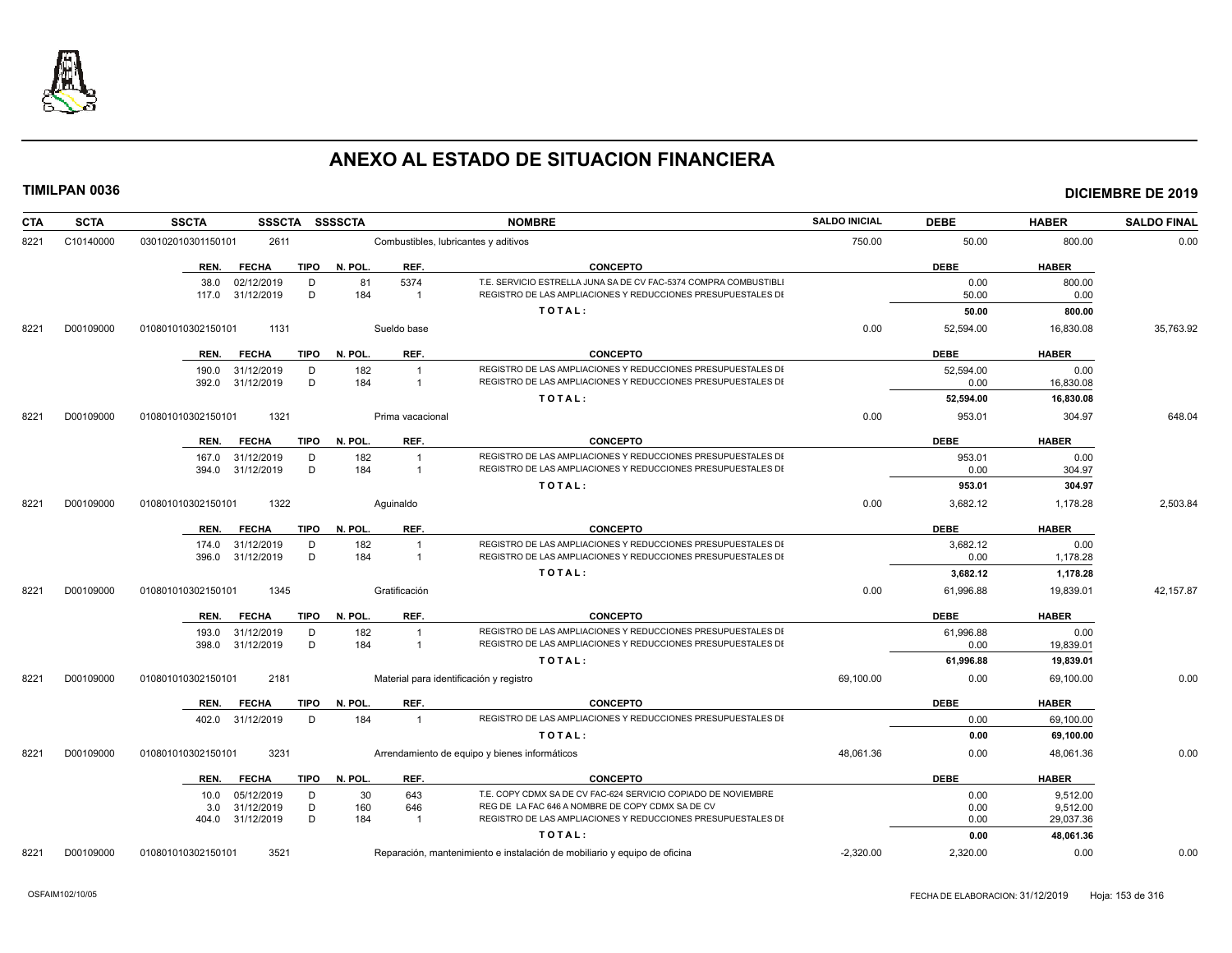

|--|

|  |  |  | TIMILPAN 0036 |
|--|--|--|---------------|
|  |  |  |               |
|  |  |  |               |

| <b>CTA</b> | <b>SCTA</b> | <b>SSCTA</b><br>SSSCTA SSSSCTA      | <b>NOMBRE</b> |                                |                                                                                                                              | <b>SALDO INICIAL</b> | <b>DEBE</b>       | <b>HABER</b>         | <b>SALDO FINAL</b> |
|------------|-------------|-------------------------------------|---------------|--------------------------------|------------------------------------------------------------------------------------------------------------------------------|----------------------|-------------------|----------------------|--------------------|
|            |             | <b>TIPO</b><br>REN.<br><b>FECHA</b> | N. POL.       | REF.                           | <b>CONCEPTO</b>                                                                                                              |                      | <b>DEBE</b>       | <b>HABER</b>         |                    |
|            |             | D<br>31/12/2019<br>121.0            | 184           |                                | REGISTRO DE LAS AMPLIACIONES Y REDUCCIONES PRESUPUESTALES DI                                                                 |                      | 2,320.00          | 0.00                 |                    |
|            |             |                                     |               |                                | TOTAL:                                                                                                                       |                      | 2,320.00          | 0.00                 |                    |
| 8221       | D00109000   | 3851<br>010801010302150101          |               | Gastos de representación       |                                                                                                                              | $-964.00$            | 964.00            | 0.00                 | 0.00               |
|            |             | REN.<br><b>FECHA</b>                | TIPO N. POL.  | REF.                           | <b>CONCEPTO</b>                                                                                                              |                      | <b>DEBE</b>       | <b>HABER</b>         |                    |
|            |             | 31/12/2019<br>D<br>123.0            | 184           | $\overline{1}$                 | REGISTRO DE LAS AMPLIACIONES Y REDUCCIONES PRESUPUESTALES DI                                                                 |                      | 964.00            | 0.00                 |                    |
|            |             |                                     |               |                                | TOTAL:                                                                                                                       |                      | 964.00            | 0.00                 |                    |
| 8221       | D00109000   | 2111<br>010801010302160101          |               | Materiales y útiles de oficina |                                                                                                                              | 762.03               | 0.00              | 762.03               | 0.00               |
|            |             | <b>TIPO</b><br>REN.<br><b>FECHA</b> | N. POL.       | REF.                           | <b>CONCEPTO</b>                                                                                                              |                      | <b>DEBE</b>       | <b>HABER</b>         |                    |
|            |             | 31/12/2019<br>D<br>400.0            | 184           | $\overline{1}$                 | REGISTRO DE LAS AMPLIACIONES Y REDUCCIONES PRESUPUESTALES DI                                                                 |                      | 0.00              | 762.03               |                    |
|            |             |                                     |               |                                | TOTAL:                                                                                                                       |                      | 0.00              | 762.03               |                    |
| 8221       | D00109000   | 2611<br>010801010302160101          |               |                                | Combustibles, lubricantes y aditivos                                                                                         | $-1,650.21$          | 1,650.21          | 0.00                 | 0.00               |
|            |             | <b>TIPO</b><br><b>FECHA</b><br>REN. | N. POL.       | REF.                           | <b>CONCEPTO</b>                                                                                                              |                      | <b>DEBE</b>       | <b>HABER</b>         |                    |
|            |             | 31/12/2019<br>D<br>119.0            | 184           | $\overline{1}$                 | REGISTRO DE LAS AMPLIACIONES Y REDUCCIONES PRESUPUESTALES DI                                                                 |                      | 1.650.21          | 0.00                 |                    |
|            |             |                                     |               |                                | TOTAL:                                                                                                                       |                      | 1,650.21          | 0.00                 |                    |
| 8221       | D00D00000   | 1131<br>010502060301150101          |               | Sueldo base                    |                                                                                                                              | 0.00                 | 43,153.70         | 43.153.70            | 0.00               |
|            |             | <b>TIPO</b><br>REN.<br><b>FECHA</b> | N. POL.       | REF.                           | <b>CONCEPTO</b>                                                                                                              |                      | <b>DEBE</b>       | <b>HABER</b>         |                    |
|            |             | 31/12/2019<br>D<br>97.0             | 182           | $\overline{1}$                 | REGISTRO DE LAS AMPLIACIONES Y REDUCCIONES PRESUPUESTALES DI                                                                 |                      | 0.00              | 43,153.70            |                    |
|            |             | 31/12/2019<br>D<br>125.0            | 184           | $\overline{1}$                 | REGISTRO DE LAS AMPLIACIONES Y REDUCCIONES PRESUPUESTALES DI                                                                 |                      | 43,153.70         | 0.00                 |                    |
|            |             |                                     |               |                                | TOTAL:                                                                                                                       |                      | 43,153.70         | 43,153.70            |                    |
| 8221       | D00D00000   | 010502060301150101<br>1222          |               |                                | Sueldos y salarios compactados al personal eventual                                                                          | $-1,640.68$          | 28,002.33         | 8,435.73             | 17,925.92          |
|            |             | <b>FECHA</b><br><b>TIPO</b><br>REN. | N. POL.       | REF.                           | <b>CONCEPTO</b>                                                                                                              |                      | <b>DEBE</b>       | <b>HABER</b>         |                    |
|            |             | 31/12/2019<br>D<br>184.0<br>D       | 182<br>184    | -1                             | REGISTRO DE LAS AMPLIACIONES Y REDUCCIONES PRESUPUESTALES DI<br>REGISTRO DE LAS AMPLIACIONES Y REDUCCIONES PRESUPUESTALES DI |                      | 28,002.33<br>0.00 | 0.00                 |                    |
|            |             | 406.0<br>31/12/2019                 |               |                                | TOTAL:                                                                                                                       |                      | 28,002.33         | 8,435.73<br>8,435.73 |                    |
| 8221       | D00D00000   | 010502060301150101<br>1321          |               | Prima vacacional               |                                                                                                                              | 0.00                 | 8,194.71          | 8,194.71             | 0.00               |
|            |             | <b>FECHA</b><br><b>TIPO</b><br>REN. | N. POL.       | REF.                           | <b>CONCEPTO</b>                                                                                                              |                      | <b>DEBE</b>       | <b>HABER</b>         |                    |
|            |             | 120.0<br>31/12/2019<br>D            | 182           | -1                             | REGISTRO DE LAS AMPLIACIONES Y REDUCCIONES PRESUPUESTALES DI                                                                 |                      | 0.00              | 8,194.71             |                    |
|            |             | 31/12/2019<br>D<br>127.0            | 184           | $\overline{1}$                 | REGISTRO DE LAS AMPLIACIONES Y REDUCCIONES PRESUPUESTALES DI                                                                 |                      | 8,194.71          | 0.00                 |                    |
|            |             |                                     |               |                                | TOTAL:                                                                                                                       |                      | 8,194.71          | 8,194.71             |                    |
| 8221       | D00D00000   | 1322<br>010502060301150101          | Aquinaldo     |                                |                                                                                                                              | 0.00                 | 1,869.68          | 1,869.68             | 0.00               |
|            |             | REN.<br><b>FECHA</b><br>TIPO        | N. POL.       | REF.                           | <b>CONCEPTO</b>                                                                                                              |                      | <b>DEBE</b>       | <b>HABER</b>         |                    |
|            |             | D<br>149.0<br>31/12/2019            | 182           | $\mathbf{1}$                   | REGISTRO DE LAS AMPLIACIONES Y REDUCCIONES PRESUPUESTALES DI                                                                 |                      | 0.00              | 1,869.68             |                    |
|            |             | D<br>31/12/2019<br>129.0            | 184           | $\mathbf{1}$                   | REGISTRO DE LAS AMPLIACIONES Y REDUCCIONES PRESUPUESTALES DI                                                                 |                      | 1,869.68          | 0.00                 |                    |
|            |             |                                     |               |                                | TOTAL:                                                                                                                       |                      | 1,869.68          | 1,869.68             |                    |
| 8221       | D00D00000   | 1345<br>010502060301150101          |               | Gratificación                  |                                                                                                                              | 11,693.08            | 107,100.03        | 38,013.80            | 80,779.31          |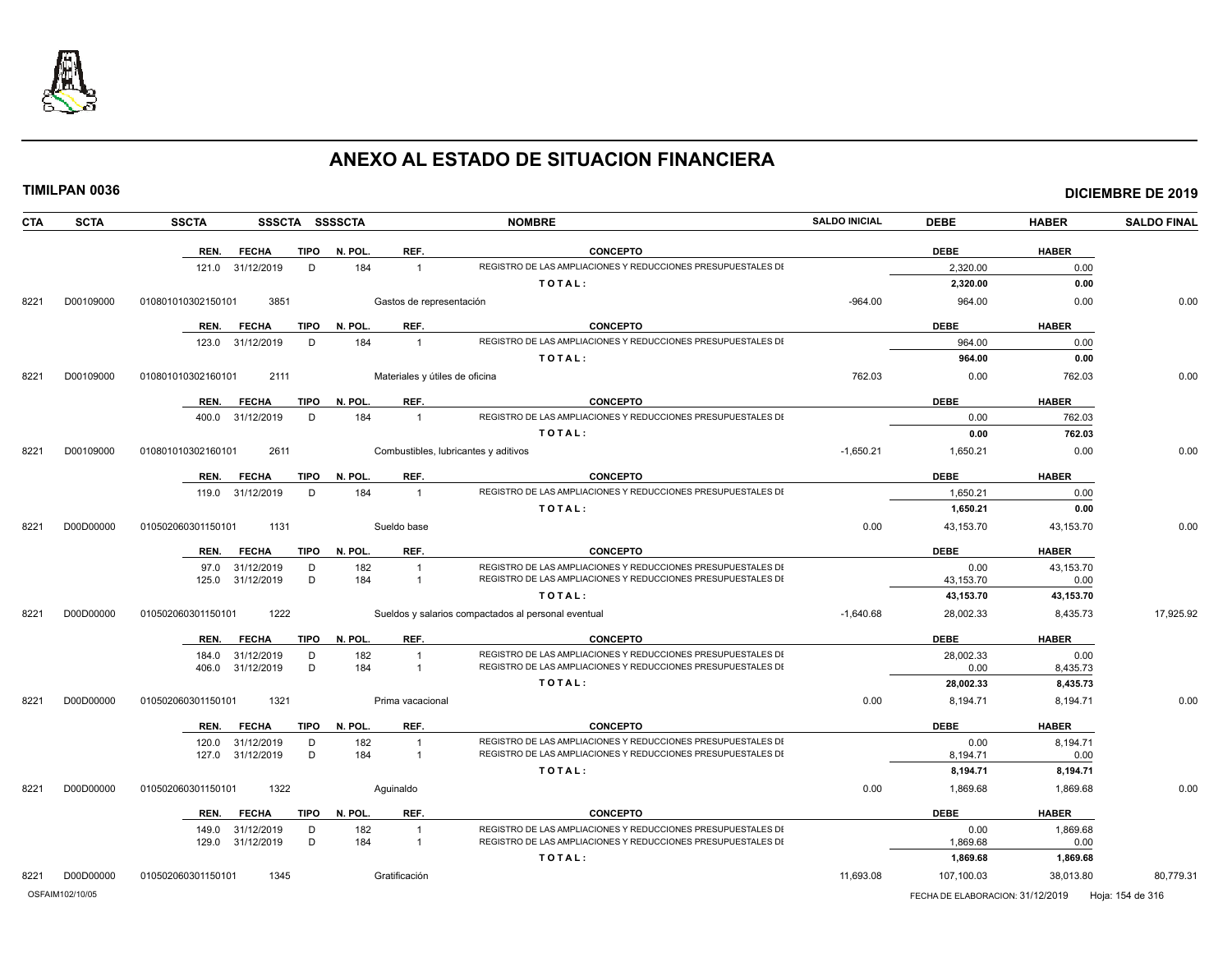

| <b>TIMILPAN 0036</b> |                    |                  |             |                |                                |                                                                                                                                 |                      |              |                      | <b>DICIEMBRE DE 2019</b> |
|----------------------|--------------------|------------------|-------------|----------------|--------------------------------|---------------------------------------------------------------------------------------------------------------------------------|----------------------|--------------|----------------------|--------------------------|
| CTA<br><b>SCTA</b>   | <b>SSCTA</b>       |                  |             | SSSCTA SSSSCTA |                                | <b>NOMBRE</b>                                                                                                                   | <b>SALDO INICIAL</b> | <b>DEBE</b>  | <b>HABER</b>         | <b>SALDO FINAL</b>       |
|                      | REN.               | <b>FECHA</b>     |             | TIPO N. POL.   | REF.                           | <b>CONCEPTO</b>                                                                                                                 |                      | <b>DEBE</b>  | <b>HABER</b>         |                          |
|                      | 201.0              | 31/12/2019       | D           | 182            | $\overline{1}$                 | REGISTRO DE LAS AMPLIACIONES Y REDUCCIONES PRESUPUESTALES DI                                                                    |                      | 107,100.03   | 0.00                 |                          |
|                      | 408.0              | 31/12/2019       | D           | 184            | $\overline{1}$                 | REGISTRO DE LAS AMPLIACIONES Y REDUCCIONES PRESUPUESTALES DI                                                                    |                      | 0.00         | 38,013.80            |                          |
|                      |                    |                  |             |                |                                | TOTAL:                                                                                                                          |                      | 107,100.03   | 38,013.80            |                          |
| D00D00000<br>8221    | 010502060301150101 | 2611             |             |                |                                | Combustibles, lubricantes y aditivos                                                                                            | 7,054.21             | 0.00         | 7,054.21             | 0.00                     |
|                      | REN.               | <b>FECHA</b>     | <b>TIPO</b> | N. POL.        | REF.                           | <b>CONCEPTO</b>                                                                                                                 |                      | <b>DEBE</b>  | <b>HABER</b>         |                          |
|                      |                    | 31.0 06/12/2019  | D           | 38             | 5438                           | T.E. SERVICIO ESTRELLA JUNA SA DE CV FAC-5438 COMBUSTIBLE                                                                       |                      | 0.00         | 300.00               |                          |
|                      | 31.0               | 11/12/2019       | D           | 40             | 17546                          | T.E. NATALIA MA. DEL CARMEN FLORES ARCINIEGA FAC-17546 COMBUSTIE                                                                |                      | 0.00         | 600.00               |                          |
|                      | 45.0               | 31/12/2019       | D           | 73             | 17694                          | T.E. NATALIA MARIA DEL CARMEN FLORES ARCINIEGA FAC-17694 COMPRA                                                                 |                      | 0.00         | 600.00               |                          |
|                      | 45.0               | 02/12/2019       | D<br>D      | 81<br>184      | 5374<br>$\overline{1}$         | T.E. SERVICIO ESTRELLA JUNA SA DE CV FAC-5374 COMPRA COMBUSTIBL<br>REGISTRO DE LAS AMPLIACIONES Y REDUCCIONES PRESUPUESTALES DI |                      | 0.00<br>0.00 | 500.00               |                          |
|                      |                    | 410.0 31/12/2019 |             |                |                                | TOTAL:                                                                                                                          |                      | 0.00         | 5,054.21<br>7,054.21 |                          |
| D00D00000<br>8221    | 010502060301150101 | 3992             |             |                | Gastos de servicios menores    |                                                                                                                                 | 165.345.96           | 0.00         | 165,345.96           | 0.00                     |
|                      |                    |                  |             |                |                                |                                                                                                                                 |                      |              |                      |                          |
|                      | REN.               | <b>FECHA</b>     | <b>TIPO</b> | N. POL.        | REF.                           | <b>CONCEPTO</b><br>REGISTRO DE LAS AMPLIACIONES Y REDUCCIONES PRESUPUESTALES DI                                                 |                      | <b>DEBE</b>  | <b>HABER</b>         |                          |
|                      |                    | 414.0 31/12/2019 | D           | 184            | $\overline{1}$                 |                                                                                                                                 |                      | 0.00         | 165,345.96           |                          |
|                      |                    |                  |             |                |                                | TOTAL:                                                                                                                          |                      | 0.00         | 165,345.96           |                          |
| 8221<br>D00D00000    | 010502060301160101 | 2111             |             |                | Materiales y útiles de oficina |                                                                                                                                 | $-208.561.96$        | 208,984.76   | 422.80               | 0.00                     |
|                      | REN.               | <b>FECHA</b>     | <b>TIPO</b> | N. POL.        | REF.                           | <b>CONCEPTO</b>                                                                                                                 |                      | <b>DEBE</b>  | <b>HABER</b>         |                          |
|                      | 136.0              | 31/12/2019       | D           | 179            | 74446                          | CANCELACION DEL FONDO FIJO DEL TESORERO MUNICIPAL                                                                               |                      | 0.00         | 288.80               |                          |
|                      | 101.0              | 31/12/2019       | D           | 179            | 5531                           | CANCELACION DEL FONDO FIJO DEL TESORERO MUNICIPAL                                                                               |                      | 0.00         | 134.00               |                          |
|                      | 131.0              | 31/12/2019       | D           | 184            | $\overline{1}$                 | REGISTRO DE LAS AMPLIACIONES Y REDUCCIONES PRESUPUESTALES DI                                                                    |                      | 208,984.76   | 0.00                 |                          |
|                      |                    |                  |             |                |                                | TOTAL:                                                                                                                          |                      | 208,984.76   | 422.80               |                          |
| 8221<br>D00D00000    | 010502060301160101 | 2141             |             |                |                                | Materiales y útiles para el procesamiento en equipos y bienes informáticos                                                      | $-8,890.00$          | 8,890.00     | 0.00                 | 0.00                     |
|                      | REN.               | <b>FECHA</b>     | <b>TIPO</b> | N. POL.        | REF.                           | <b>CONCEPTO</b>                                                                                                                 |                      | <b>DEBE</b>  | <b>HABER</b>         |                          |
|                      |                    | 133.0 31/12/2019 | D           | 184            | $\overline{1}$                 | REGISTRO DE LAS AMPLIACIONES Y REDUCCIONES PRESUPUESTALES DI                                                                    |                      | 8,890.00     | 0.00                 |                          |
|                      |                    |                  |             |                |                                | TOTAL:                                                                                                                          |                      | 8,890.00     | 0.00                 |                          |
| 8221<br>D00D00000    | 010502060301160101 | 3361             |             |                |                                | Servicios de apoyo administrativo y fotocopiado                                                                                 | 72,000.00            | 0.00         | 72,000.00            | 0.00                     |
|                      | REN.               | <b>FECHA</b>     | <b>TIPO</b> | N. POL.        | REF.                           | <b>CONCEPTO</b>                                                                                                                 |                      | <b>DEBE</b>  | <b>HABER</b>         |                          |
|                      |                    | 412.0 31/12/2019 | D           | 184            | $\overline{1}$                 | REGISTRO DE LAS AMPLIACIONES Y REDUCCIONES PRESUPUESTALES DI                                                                    |                      | 0.00         | 72,000.00            |                          |
|                      |                    |                  |             |                |                                | TOTAL:                                                                                                                          |                      | 0.00         | 72,000.00            |                          |
| 8221<br>F00124000    | 010304010101150101 | 3531             |             |                |                                | Reparación, instalación y mantenimiento de bienes informáticos, microfilma                                                      | 6,600.00             | 0.00         | 6,600.00             | 0.00                     |
|                      | REN.               | <b>FECHA</b>     | <b>TIPO</b> | N. POL.        | REF.                           | <b>CONCEPTO</b>                                                                                                                 |                      | <b>DEBE</b>  | <b>HABER</b>         |                          |
|                      |                    | 442.0 31/12/2019 | D           | 184            | $\overline{1}$                 | REGISTRO DE LAS AMPLIACIONES Y REDUCCIONES PRESUPUESTALES DI                                                                    |                      | 0.00         | 6,600.00             |                          |
|                      |                    |                  |             |                |                                | TOTAL:                                                                                                                          |                      | 0.00         | 6,600.00             |                          |
| F00124000<br>8221    | 020201010503150101 | 1131             |             |                | Sueldo base                    |                                                                                                                                 | 0.00                 | 210,135.35   | 72,828.19            | 137,307.16               |
|                      | REN.               | <b>FECHA</b>     | TIPO        | N. POL.        | REF.                           | <b>CONCEPTO</b>                                                                                                                 |                      | <b>DEBE</b>  | <b>HABER</b>         |                          |
|                      |                    | 205.0 31/12/2019 | D.          | 182            | $\overline{1}$                 | REGISTRO DE LAS AMPLIACIONES Y REDUCCIONES PRESUPUESTALES DI                                                                    |                      | 210.135.35   | 0.00                 |                          |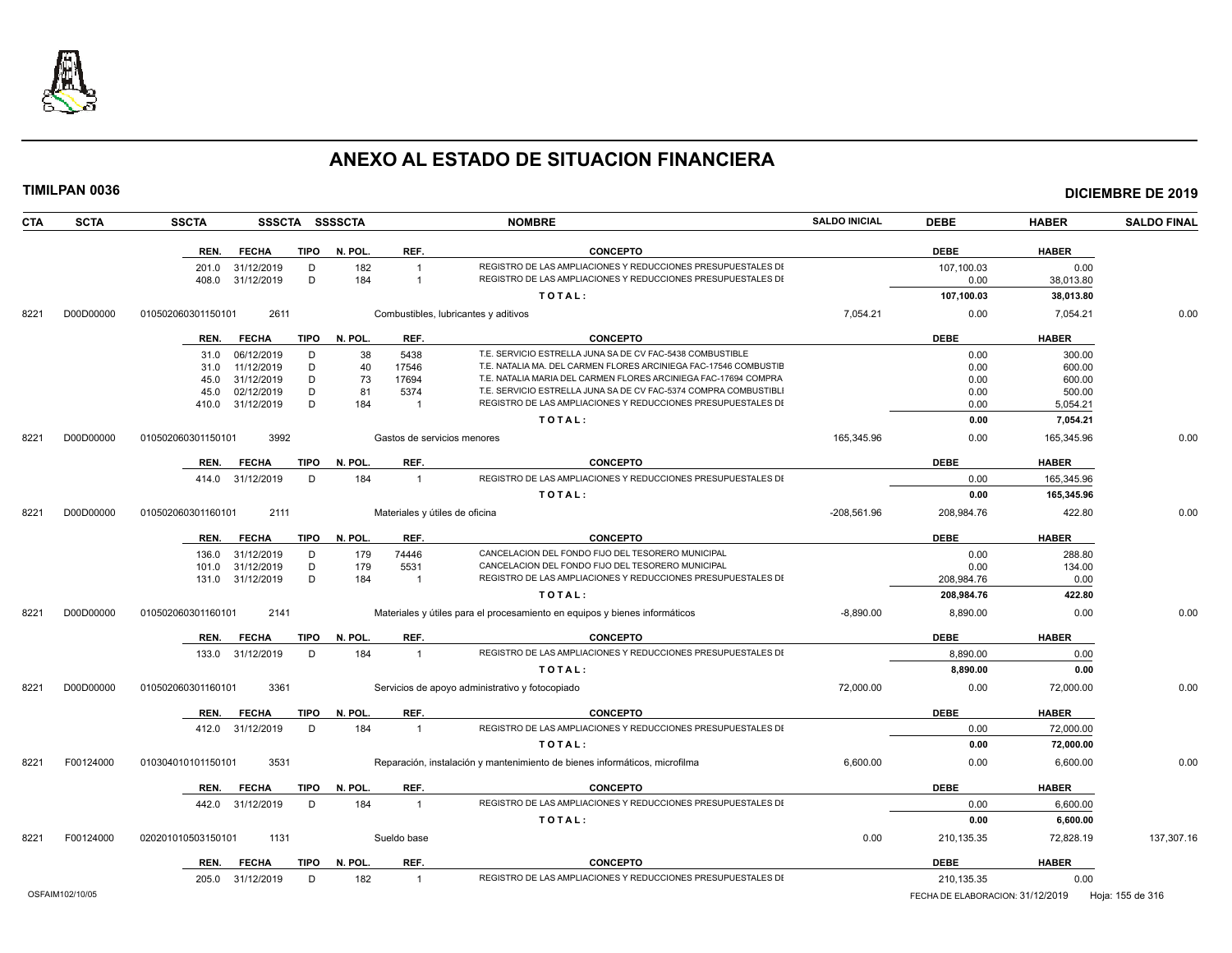

| <b>CTA</b> | <b>SCTA</b> | <b>SSCTA</b>                        | SSSCTA SSSSCTA         |                                      | <b>NOMBRE</b>                                                              | <b>SALDO INICIAL</b> | <b>DEBE</b> | <b>HABER</b> | <b>SALDO FINAL</b> |
|------------|-------------|-------------------------------------|------------------------|--------------------------------------|----------------------------------------------------------------------------|----------------------|-------------|--------------|--------------------|
|            |             | 416.0 31/12/2019                    | 184<br>D               |                                      | REGISTRO DE LAS AMPLIACIONES Y REDUCCIONES PRESUPUESTALES DI               |                      | 0.00        | 72,828.19    |                    |
|            |             |                                     |                        |                                      | TOTAL:                                                                     |                      | 210,135.35  | 72,828.19    |                    |
| 8221       | F00124000   | 1222<br>020201010503150101          |                        |                                      | Sueldos y salarios compactados al personal eventual                        | 5,000.00             | 0.00        | 4.672.69     | 327.31             |
|            |             | <b>TIPO</b><br>REN.<br><b>FECHA</b> | N. POL.                | REF.                                 | <b>CONCEPTO</b>                                                            |                      | <b>DEBE</b> | <b>HABER</b> |                    |
|            |             | 31/12/2019<br>140.0                 | D<br>182               | $\overline{1}$                       | REGISTRO DE LAS AMPLIACIONES Y REDUCCIONES PRESUPUESTALES DI               |                      | 0.00        | 4,518.65     |                    |
|            |             | 31/12/2019<br>418.0                 | D<br>184               | -1                                   | REGISTRO DE LAS AMPLIACIONES Y REDUCCIONES PRESUPUESTALES DI               |                      | 0.00        | 154.04       |                    |
|            |             |                                     |                        |                                      | TOTAL:                                                                     |                      | 0.00        | 4,672.69     |                    |
| 8221       | F00124000   | 1311<br>020201010503150101          |                        | Prima por año de servicio            |                                                                            | 0.00                 | 225.00      | 72.00        | 153.00             |
|            |             | <b>FECHA</b><br>REN.                | N. POL.<br><b>TIPO</b> | REF.                                 | <b>CONCEPTO</b>                                                            |                      | <b>DEBE</b> | <b>HABER</b> |                    |
|            |             | 31/12/2019<br>164.0                 | 182<br>D               |                                      | REGISTRO DE LAS AMPLIACIONES Y REDUCCIONES PRESUPUESTALES DI               |                      | 225.00      | 0.00         |                    |
|            |             | 31/12/2019<br>420.0                 | D<br>184               |                                      | REGISTRO DE LAS AMPLIACIONES Y REDUCCIONES PRESUPUESTALES DI               |                      | 0.00        | 72.00        |                    |
|            |             |                                     |                        |                                      | TOTAL:                                                                     |                      | 225.00      | 72.00        |                    |
| 8221       | F00124000   | 020201010503150101<br>1321          |                        | Prima vacacional                     |                                                                            | 0.00                 | 3,258.59    | 3,258.59     | 0.00               |
|            |             | REN.<br><b>FECHA</b>                | N. POL.<br><b>TIPO</b> | REF.                                 | <b>CONCEPTO</b>                                                            |                      | <b>DEBE</b> | <b>HABER</b> |                    |
|            |             | 31/12/2019<br>144.0                 | 182<br>D               | -1                                   | REGISTRO DE LAS AMPLIACIONES Y REDUCCIONES PRESUPUESTALES DI               |                      | 0.00        | 3,258.59     |                    |
|            |             | 31/12/2019<br>135.0                 | D<br>184               | $\overline{1}$                       | REGISTRO DE LAS AMPLIACIONES Y REDUCCIONES PRESUPUESTALES DI               |                      | 3,258.59    | 0.00         |                    |
|            |             |                                     |                        |                                      | TOTAL:                                                                     |                      | 3,258.59    | 3,258.59     |                    |
| 8221       | F00124000   | 1322<br>020201010503150101          |                        | Aguinaldo                            |                                                                            | 0.00                 | 16,667.65   | 5,333.65     | 11,334.00          |
|            |             | <b>FECHA</b><br><b>TIPO</b><br>REN. | N. POL.                | REF.                                 | <b>CONCEPTO</b>                                                            |                      | <b>DEBE</b> | <b>HABER</b> |                    |
|            |             | 183.0<br>31/12/2019                 | D<br>182               | -1                                   | REGISTRO DE LAS AMPLIACIONES Y REDUCCIONES PRESUPUESTALES DI               |                      | 16,667.65   | 0.00         |                    |
|            |             | 422.0<br>31/12/2019                 | D<br>184               | -1                                   | REGISTRO DE LAS AMPLIACIONES Y REDUCCIONES PRESUPUESTALES DI               |                      | 0.00        | 5,333.65     |                    |
|            |             |                                     |                        |                                      | TOTAL:                                                                     |                      | 16,667.65   | 5,333.65     |                    |
| 8221       | F00124000   | 1345<br>020201010503150101          |                        | Gratificación                        |                                                                            | 4,114.89             | 150,644.03  | 49,522.86    | 105,236.06         |
|            |             | REN.<br><b>FECHA</b>                | N. POL.<br><b>TIPO</b> | REF.                                 | <b>CONCEPTO</b>                                                            |                      | <b>DEBE</b> | <b>HABER</b> |                    |
|            |             | 31/12/2019<br>204.0                 | 182<br>D               |                                      | REGISTRO DE LAS AMPLIACIONES Y REDUCCIONES PRESUPUESTALES DI               |                      | 150,644.03  | 0.00         |                    |
|            |             | 31/12/2019<br>424.0                 | D<br>184               | -1                                   | REGISTRO DE LAS AMPLIACIONES Y REDUCCIONES PRESUPUESTALES DI               |                      | 0.00        | 49,522.86    |                    |
|            |             |                                     |                        |                                      | TOTAL:                                                                     |                      | 150,644.03  | 49,522.86    |                    |
|            |             |                                     |                        |                                      |                                                                            |                      |             |              |                    |
| 8221       | F00124000   | 1546<br>020201010503150101          |                        | Otros gastos derivados de convenio   |                                                                            | 850.00               | 9,125.00    | 3,192.00     |                    |
|            |             | <b>FECHA</b><br><b>TIPO</b><br>REN. | N. POL.                | REF.                                 | <b>CONCEPTO</b>                                                            |                      | <b>DEBE</b> | <b>HABER</b> |                    |
|            |             | 31/12/2019<br>179.0                 | D<br>182               | -1                                   | REGISTRO DE LAS AMPLIACIONES Y REDUCCIONES PRESUPUESTALES DI               |                      | 9,125.00    | 0.00         |                    |
|            |             | 31/12/2019<br>426.0                 | D<br>184               | $\overline{1}$                       | REGISTRO DE LAS AMPLIACIONES Y REDUCCIONES PRESUPUESTALES DI               |                      | 0.00        | 3,192.00     |                    |
|            |             |                                     |                        |                                      | TOTAL:                                                                     |                      | 9,125.00    | 3,192.00     |                    |
| 8221       | F00124000   | 020201010503150101<br>2141          |                        |                                      | Materiales y útiles para el procesamiento en equipos y bienes informáticos | 6,000.00             | 0.00        | 6,000.00     |                    |
|            |             | <b>TIPO</b><br>REN.<br><b>FECHA</b> | N. POL.                | REF.                                 | <b>CONCEPTO</b>                                                            |                      | <b>DEBE</b> | <b>HABER</b> |                    |
|            |             | 31/12/2019<br>428.0                 | 184<br>D               | $\overline{1}$                       | REGISTRO DE LAS AMPLIACIONES Y REDUCCIONES PRESUPUESTALES DI               |                      | 0.00        | 6,000.00     |                    |
|            |             |                                     |                        |                                      | TOTAL:                                                                     |                      | 0.00        | 6,000.00     | 6,783.00<br>0.00   |
| 8221       | F00124000   | 2611<br>020201010503150101          |                        | Combustibles, lubricantes y aditivos |                                                                            | $-284,411.96$        | 348,541.58  | 64,129.62    | 0.00               |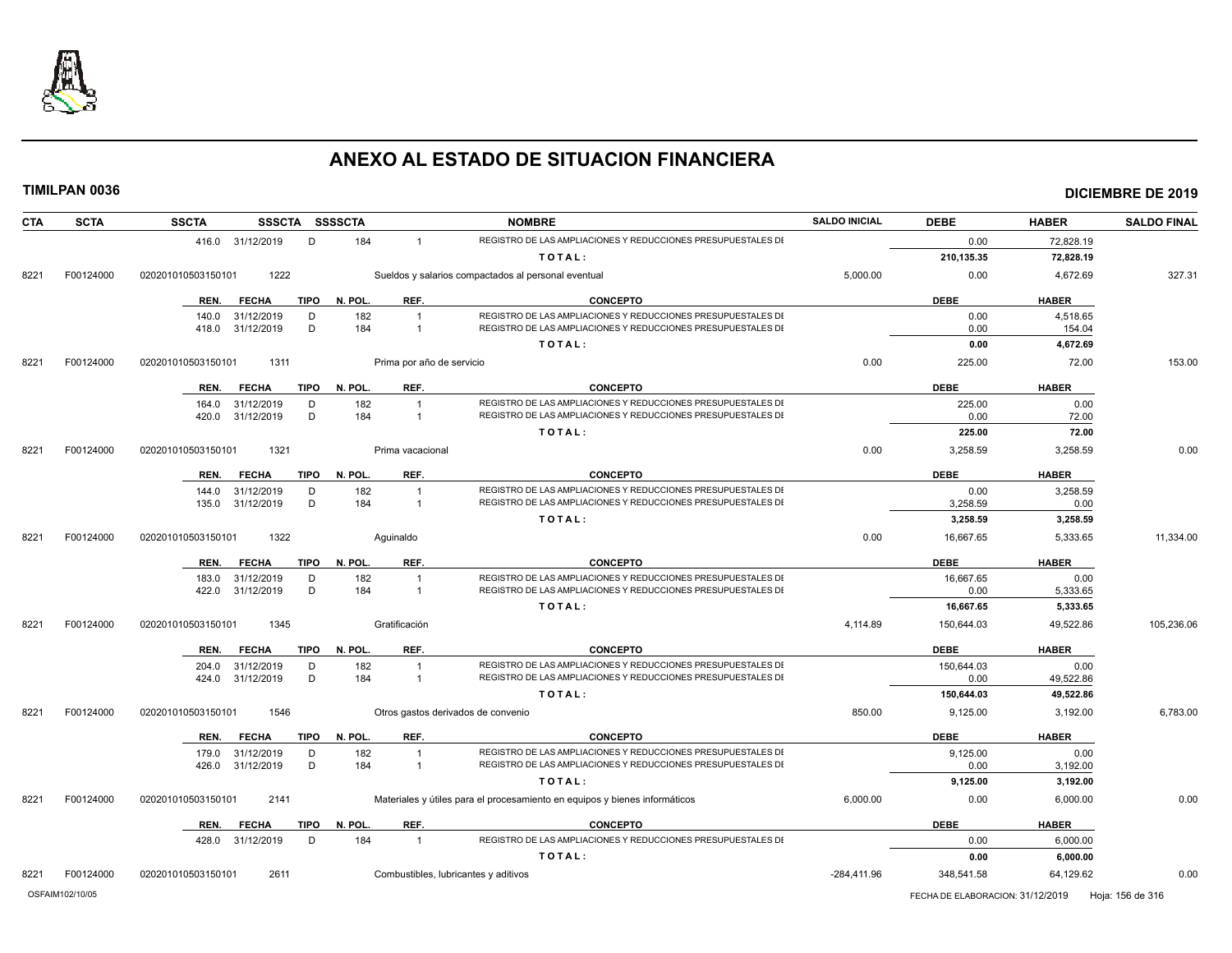

| <b>DEBE</b><br><b>FECHA</b><br><b>TIPO</b><br>N. POL.<br>REF.<br><b>CONCEPTO</b><br><b>HABER</b><br>REN.<br>38<br>5438<br>T.E. SERVICIO ESTRELLA JUNA SA DE CV FAC-5438 COMBUSTIBLE<br>9,854.50<br>06/12/2019<br>D<br>0.00<br>38.0<br>11/12/2019<br>D<br>40<br>17546<br>T.E. NATALIA MA. DEL CARMEN FLORES ARCINIEGA FAC-17546 COMBUSTIE<br>0.00<br>5,900.00<br>38.0<br>D<br>52<br>T.E. SERVICIO ESTRELLA JUNA SA DE CV FAC-5451 COMPRA COMBUSTIBLI<br>16/12/2019<br>5451<br>0.00<br>11.290.00<br>24.0<br>31/12/2019<br>D<br>60<br>T.E. SERVICIO ESTRELA JUNA SA DE CV FAC-5561 COMPRA DE COMBUSTIE<br>10,485.12<br>5561<br>0.00<br>31.0<br>30/12/2019<br>69<br>T.E. SERVICIO ESTRELLA JUNA SA DE CV FAC-5562 COMPRA COMBUSTIBLI<br>17.0<br>D<br>5562<br>0.00<br>12,050.00<br>72<br>T.E. SERVICIO ESTRELLA JUNA SA DE CV FAC-5587 COMPRA COMBUSTIBLI<br>31/12/2019<br>D<br>5587<br>0.00<br>600.00<br>17.0<br>31/12/2019<br>D<br>73<br>T.E. NATALIA MARIA DEL CARMEN FLORES ARCINIEGA FAC-17694 COMPRA<br>52.0<br>17694<br>0.00<br>1,550.00<br>D<br>81<br>T.E. SERVICIO ESTRELLA JUNA SA DE CV FAC-5374 COMPRA COMBUSTIBLI<br>52.0<br>02/12/2019<br>5374<br>0.00<br>12,400.00<br>D<br>184<br>REGISTRO DE LAS AMPLIACIONES Y REDUCCIONES PRESUPUESTALES DI<br>139.0<br>31/12/2019<br>348.541.58<br>0.00<br>- 1<br>TOTAL:<br>348,541.58<br>64,129.62<br>14,923.23<br>14,923.23<br>F00124000<br>020201010503150101<br>2911<br>Refacciones, accesorios y herramientas<br>0.00<br>N. POL.<br>REF.<br><b>CONCEPTO</b><br><b>DEBE</b><br><b>HABER</b><br>REN.<br><b>FECHA</b><br>TIPO<br>E<br>31<br>437<br>CH-1723 PARTI COMPPROBACION DE GASTOS<br>31/12/2019<br>0.00<br>1,500.00<br>31.0<br>REGISTRO DE LAS AMPLIACIONES Y REDUCCIONES PRESUPUESTALES DI<br>432.0<br>31/12/2019<br>D<br>184<br>0.00<br>13,423.23<br>$\overline{1}$<br>TOTAL:<br>14,923.23<br>0.00<br>139,432.50<br>020201010503150101<br>3511<br>0.00<br>139,432.50<br>F00124000<br>Reparación y mantenimiento de inmuebles<br>N. POL.<br><b>DEBE</b><br><b>HABER</b><br>REN.<br><b>FECHA</b><br><b>TIPO</b><br>REF.<br><b>CONCEPTO</b><br>T.E. LEPAD DE MEXICO SA DE CV FAC-186 INSTALACION SISTEMA PARARAY<br>31/12/2019<br>D<br>12<br>186<br>0.00<br>70,446.80<br>3.0<br>D<br>REGISTRO DE LAS AMPLIACIONES Y REDUCCIONES PRESUPUESTALES DI<br>31/12/2019<br>184<br>0.00<br>68,985.70<br>436.0<br>$\overline{1}$<br>139,432.50<br>TOTAL:<br>0.00<br>F00124000<br>3521<br>18,000.00<br>18,000.00<br>020201010503150101<br>Reparación, mantenimiento e instalación de mobiliario y equipo de oficina<br>0.00<br><b>DEBE</b><br><b>FECHA</b><br><b>TIPO</b><br>N. POL.<br>REF.<br><b>CONCEPTO</b><br><b>HABER</b><br>REN.<br>REGISTRO DE LAS AMPLIACIONES Y REDUCCIONES PRESUPUESTALES DI<br>31/12/2019<br>D<br>184<br>$\overline{1}$<br>0.00<br>18,000.00<br>440.0<br>TOTAL:<br>0.00<br>18,000.00<br>3551<br>232,948.42<br>F00124000<br>020201010503150101<br>Reparación y mantenimiento de vehículos terrestres, aéreos y lacustres<br>0.00<br>232,948.42<br><b>DEBE</b><br>N. POL.<br>REF.<br><b>CONCEPTO</b><br><b>HABER</b><br>REN.<br><b>FECHA</b><br>TIPO<br>E<br>620<br>CH-1723 PARTI COMPPROBACION DE GASTOS<br>31/12/2019<br>31<br>0.00<br>281.81<br>129.0<br>D<br>157<br>REG DE FAC 1104 DE GEOVANNY PEREZ LUGO POR LUBRICANTES<br>18.0<br>31/12/2019<br>1104<br>0.00<br>4,324.65<br>D<br>184<br>REGISTRO DE LAS AMPLIACIONES Y REDUCCIONES PRESUPUESTALES DI<br>31/12/2019<br>0.00<br>228,341.96<br>444.0<br>-1<br>TOTAL:<br>0.00<br>232,948.42<br>F00124000<br>020201010503150101<br>3571<br>Reparación, instalación y mantenimiento de maquinaria, equipo industrial y<br>478,456.11<br>0.00<br>478,456.11<br>N. POL.<br>REF.<br><b>CONCEPTO</b><br><b>DEBE</b><br><b>HABER</b><br>REN.<br><b>FECHA</b><br>TIPO<br>REG DE FAC 1104 DE GEOVANNY PEREZ LUGO POR LUBRICANTES<br>8,066.57<br>31/12/2019<br>D<br>157<br>1104<br>0.00<br>23.0<br>D<br>REGISTRO DE LAS AMPLIACIONES Y REDUCCIONES PRESUPUESTALES DI<br>31/12/2019<br>184<br>0.00<br>470,389.54<br>446.0<br>-1<br>478,456.11<br>TOTAL:<br>0.00<br>3821<br>Gastos de ceremonias oficiales y de orden social<br>$-14,883.87$<br>14,883.87<br>0.00<br>F00124000<br>020201010503150101<br><b>DEBE</b><br><b>HABER</b><br><b>FECHA</b><br>N. POL.<br>REF.<br><b>CONCEPTO</b><br>REN.<br><b>TIPO</b><br>REGISTRO DE LAS AMPLIACIONES Y REDUCCIONES PRESUPUESTALES DI<br>31/12/2019<br>D<br>184<br>14,883.87<br>0.00<br>141.0<br>$\overline{1}$<br>OSFAIM102/10/05<br>FECHA DE ELABORACION: 31/12/2019<br>Hoja: 157 de 316 | CTA  | <b>SCTA</b> | <b>SSCTA</b> |  | SSSCTA SSSSCTA | <b>NOMBRE</b> | <b>SALDO INICIAL</b> | <b>DEBE</b> | <b>HABER</b> | <b>SALDO FINAL</b> |
|----------------------------------------------------------------------------------------------------------------------------------------------------------------------------------------------------------------------------------------------------------------------------------------------------------------------------------------------------------------------------------------------------------------------------------------------------------------------------------------------------------------------------------------------------------------------------------------------------------------------------------------------------------------------------------------------------------------------------------------------------------------------------------------------------------------------------------------------------------------------------------------------------------------------------------------------------------------------------------------------------------------------------------------------------------------------------------------------------------------------------------------------------------------------------------------------------------------------------------------------------------------------------------------------------------------------------------------------------------------------------------------------------------------------------------------------------------------------------------------------------------------------------------------------------------------------------------------------------------------------------------------------------------------------------------------------------------------------------------------------------------------------------------------------------------------------------------------------------------------------------------------------------------------------------------------------------------------------------------------------------------------------------------------------------------------------------------------------------------------------------------------------------------------------------------------------------------------------------------------------------------------------------------------------------------------------------------------------------------------------------------------------------------------------------------------------------------------------------------------------------------------------------------------------------------------------------------------------------------------------------------------------------------------------------------------------------------------------------------------------------------------------------------------------------------------------------------------------------------------------------------------------------------------------------------------------------------------------------------------------------------------------------------------------------------------------------------------------------------------------------------------------------------------------------------------------------------------------------------------------------------------------------------------------------------------------------------------------------------------------------------------------------------------------------------------------------------------------------------------------------------------------------------------------------------------------------------------------------------------------------------------------------------------------------------------------------------------------------------------------------------------------------------------------------------------------------------------------------------------------------------------------------------------------------------------------------------------------------------------------------------------------------------------------------------------------------------------------------------------------------------------------------------------------------------------------------------------------------------------------------------------------------------------------------------------------------------------------------------------------------------------------------------------------------------------------------------------------------------------------------------------------------------------------------|------|-------------|--------------|--|----------------|---------------|----------------------|-------------|--------------|--------------------|
|                                                                                                                                                                                                                                                                                                                                                                                                                                                                                                                                                                                                                                                                                                                                                                                                                                                                                                                                                                                                                                                                                                                                                                                                                                                                                                                                                                                                                                                                                                                                                                                                                                                                                                                                                                                                                                                                                                                                                                                                                                                                                                                                                                                                                                                                                                                                                                                                                                                                                                                                                                                                                                                                                                                                                                                                                                                                                                                                                                                                                                                                                                                                                                                                                                                                                                                                                                                                                                                                                                                                                                                                                                                                                                                                                                                                                                                                                                                                                                                                                                                                                                                                                                                                                                                                                                                                                                                                                                                                                                                                                    |      |             |              |  |                |               |                      |             |              |                    |
|                                                                                                                                                                                                                                                                                                                                                                                                                                                                                                                                                                                                                                                                                                                                                                                                                                                                                                                                                                                                                                                                                                                                                                                                                                                                                                                                                                                                                                                                                                                                                                                                                                                                                                                                                                                                                                                                                                                                                                                                                                                                                                                                                                                                                                                                                                                                                                                                                                                                                                                                                                                                                                                                                                                                                                                                                                                                                                                                                                                                                                                                                                                                                                                                                                                                                                                                                                                                                                                                                                                                                                                                                                                                                                                                                                                                                                                                                                                                                                                                                                                                                                                                                                                                                                                                                                                                                                                                                                                                                                                                                    |      |             |              |  |                |               |                      |             |              |                    |
|                                                                                                                                                                                                                                                                                                                                                                                                                                                                                                                                                                                                                                                                                                                                                                                                                                                                                                                                                                                                                                                                                                                                                                                                                                                                                                                                                                                                                                                                                                                                                                                                                                                                                                                                                                                                                                                                                                                                                                                                                                                                                                                                                                                                                                                                                                                                                                                                                                                                                                                                                                                                                                                                                                                                                                                                                                                                                                                                                                                                                                                                                                                                                                                                                                                                                                                                                                                                                                                                                                                                                                                                                                                                                                                                                                                                                                                                                                                                                                                                                                                                                                                                                                                                                                                                                                                                                                                                                                                                                                                                                    |      |             |              |  |                |               |                      |             |              |                    |
|                                                                                                                                                                                                                                                                                                                                                                                                                                                                                                                                                                                                                                                                                                                                                                                                                                                                                                                                                                                                                                                                                                                                                                                                                                                                                                                                                                                                                                                                                                                                                                                                                                                                                                                                                                                                                                                                                                                                                                                                                                                                                                                                                                                                                                                                                                                                                                                                                                                                                                                                                                                                                                                                                                                                                                                                                                                                                                                                                                                                                                                                                                                                                                                                                                                                                                                                                                                                                                                                                                                                                                                                                                                                                                                                                                                                                                                                                                                                                                                                                                                                                                                                                                                                                                                                                                                                                                                                                                                                                                                                                    |      |             |              |  |                |               |                      |             |              |                    |
|                                                                                                                                                                                                                                                                                                                                                                                                                                                                                                                                                                                                                                                                                                                                                                                                                                                                                                                                                                                                                                                                                                                                                                                                                                                                                                                                                                                                                                                                                                                                                                                                                                                                                                                                                                                                                                                                                                                                                                                                                                                                                                                                                                                                                                                                                                                                                                                                                                                                                                                                                                                                                                                                                                                                                                                                                                                                                                                                                                                                                                                                                                                                                                                                                                                                                                                                                                                                                                                                                                                                                                                                                                                                                                                                                                                                                                                                                                                                                                                                                                                                                                                                                                                                                                                                                                                                                                                                                                                                                                                                                    |      |             |              |  |                |               |                      |             |              |                    |
|                                                                                                                                                                                                                                                                                                                                                                                                                                                                                                                                                                                                                                                                                                                                                                                                                                                                                                                                                                                                                                                                                                                                                                                                                                                                                                                                                                                                                                                                                                                                                                                                                                                                                                                                                                                                                                                                                                                                                                                                                                                                                                                                                                                                                                                                                                                                                                                                                                                                                                                                                                                                                                                                                                                                                                                                                                                                                                                                                                                                                                                                                                                                                                                                                                                                                                                                                                                                                                                                                                                                                                                                                                                                                                                                                                                                                                                                                                                                                                                                                                                                                                                                                                                                                                                                                                                                                                                                                                                                                                                                                    |      |             |              |  |                |               |                      |             |              |                    |
|                                                                                                                                                                                                                                                                                                                                                                                                                                                                                                                                                                                                                                                                                                                                                                                                                                                                                                                                                                                                                                                                                                                                                                                                                                                                                                                                                                                                                                                                                                                                                                                                                                                                                                                                                                                                                                                                                                                                                                                                                                                                                                                                                                                                                                                                                                                                                                                                                                                                                                                                                                                                                                                                                                                                                                                                                                                                                                                                                                                                                                                                                                                                                                                                                                                                                                                                                                                                                                                                                                                                                                                                                                                                                                                                                                                                                                                                                                                                                                                                                                                                                                                                                                                                                                                                                                                                                                                                                                                                                                                                                    |      |             |              |  |                |               |                      |             |              |                    |
|                                                                                                                                                                                                                                                                                                                                                                                                                                                                                                                                                                                                                                                                                                                                                                                                                                                                                                                                                                                                                                                                                                                                                                                                                                                                                                                                                                                                                                                                                                                                                                                                                                                                                                                                                                                                                                                                                                                                                                                                                                                                                                                                                                                                                                                                                                                                                                                                                                                                                                                                                                                                                                                                                                                                                                                                                                                                                                                                                                                                                                                                                                                                                                                                                                                                                                                                                                                                                                                                                                                                                                                                                                                                                                                                                                                                                                                                                                                                                                                                                                                                                                                                                                                                                                                                                                                                                                                                                                                                                                                                                    |      |             |              |  |                |               |                      |             |              |                    |
|                                                                                                                                                                                                                                                                                                                                                                                                                                                                                                                                                                                                                                                                                                                                                                                                                                                                                                                                                                                                                                                                                                                                                                                                                                                                                                                                                                                                                                                                                                                                                                                                                                                                                                                                                                                                                                                                                                                                                                                                                                                                                                                                                                                                                                                                                                                                                                                                                                                                                                                                                                                                                                                                                                                                                                                                                                                                                                                                                                                                                                                                                                                                                                                                                                                                                                                                                                                                                                                                                                                                                                                                                                                                                                                                                                                                                                                                                                                                                                                                                                                                                                                                                                                                                                                                                                                                                                                                                                                                                                                                                    |      |             |              |  |                |               |                      |             |              |                    |
|                                                                                                                                                                                                                                                                                                                                                                                                                                                                                                                                                                                                                                                                                                                                                                                                                                                                                                                                                                                                                                                                                                                                                                                                                                                                                                                                                                                                                                                                                                                                                                                                                                                                                                                                                                                                                                                                                                                                                                                                                                                                                                                                                                                                                                                                                                                                                                                                                                                                                                                                                                                                                                                                                                                                                                                                                                                                                                                                                                                                                                                                                                                                                                                                                                                                                                                                                                                                                                                                                                                                                                                                                                                                                                                                                                                                                                                                                                                                                                                                                                                                                                                                                                                                                                                                                                                                                                                                                                                                                                                                                    |      |             |              |  |                |               |                      |             |              |                    |
|                                                                                                                                                                                                                                                                                                                                                                                                                                                                                                                                                                                                                                                                                                                                                                                                                                                                                                                                                                                                                                                                                                                                                                                                                                                                                                                                                                                                                                                                                                                                                                                                                                                                                                                                                                                                                                                                                                                                                                                                                                                                                                                                                                                                                                                                                                                                                                                                                                                                                                                                                                                                                                                                                                                                                                                                                                                                                                                                                                                                                                                                                                                                                                                                                                                                                                                                                                                                                                                                                                                                                                                                                                                                                                                                                                                                                                                                                                                                                                                                                                                                                                                                                                                                                                                                                                                                                                                                                                                                                                                                                    |      |             |              |  |                |               |                      |             |              |                    |
|                                                                                                                                                                                                                                                                                                                                                                                                                                                                                                                                                                                                                                                                                                                                                                                                                                                                                                                                                                                                                                                                                                                                                                                                                                                                                                                                                                                                                                                                                                                                                                                                                                                                                                                                                                                                                                                                                                                                                                                                                                                                                                                                                                                                                                                                                                                                                                                                                                                                                                                                                                                                                                                                                                                                                                                                                                                                                                                                                                                                                                                                                                                                                                                                                                                                                                                                                                                                                                                                                                                                                                                                                                                                                                                                                                                                                                                                                                                                                                                                                                                                                                                                                                                                                                                                                                                                                                                                                                                                                                                                                    | 8221 |             |              |  |                |               |                      |             |              | 0.00               |
|                                                                                                                                                                                                                                                                                                                                                                                                                                                                                                                                                                                                                                                                                                                                                                                                                                                                                                                                                                                                                                                                                                                                                                                                                                                                                                                                                                                                                                                                                                                                                                                                                                                                                                                                                                                                                                                                                                                                                                                                                                                                                                                                                                                                                                                                                                                                                                                                                                                                                                                                                                                                                                                                                                                                                                                                                                                                                                                                                                                                                                                                                                                                                                                                                                                                                                                                                                                                                                                                                                                                                                                                                                                                                                                                                                                                                                                                                                                                                                                                                                                                                                                                                                                                                                                                                                                                                                                                                                                                                                                                                    |      |             |              |  |                |               |                      |             |              |                    |
|                                                                                                                                                                                                                                                                                                                                                                                                                                                                                                                                                                                                                                                                                                                                                                                                                                                                                                                                                                                                                                                                                                                                                                                                                                                                                                                                                                                                                                                                                                                                                                                                                                                                                                                                                                                                                                                                                                                                                                                                                                                                                                                                                                                                                                                                                                                                                                                                                                                                                                                                                                                                                                                                                                                                                                                                                                                                                                                                                                                                                                                                                                                                                                                                                                                                                                                                                                                                                                                                                                                                                                                                                                                                                                                                                                                                                                                                                                                                                                                                                                                                                                                                                                                                                                                                                                                                                                                                                                                                                                                                                    |      |             |              |  |                |               |                      |             |              |                    |
|                                                                                                                                                                                                                                                                                                                                                                                                                                                                                                                                                                                                                                                                                                                                                                                                                                                                                                                                                                                                                                                                                                                                                                                                                                                                                                                                                                                                                                                                                                                                                                                                                                                                                                                                                                                                                                                                                                                                                                                                                                                                                                                                                                                                                                                                                                                                                                                                                                                                                                                                                                                                                                                                                                                                                                                                                                                                                                                                                                                                                                                                                                                                                                                                                                                                                                                                                                                                                                                                                                                                                                                                                                                                                                                                                                                                                                                                                                                                                                                                                                                                                                                                                                                                                                                                                                                                                                                                                                                                                                                                                    |      |             |              |  |                |               |                      |             |              |                    |
|                                                                                                                                                                                                                                                                                                                                                                                                                                                                                                                                                                                                                                                                                                                                                                                                                                                                                                                                                                                                                                                                                                                                                                                                                                                                                                                                                                                                                                                                                                                                                                                                                                                                                                                                                                                                                                                                                                                                                                                                                                                                                                                                                                                                                                                                                                                                                                                                                                                                                                                                                                                                                                                                                                                                                                                                                                                                                                                                                                                                                                                                                                                                                                                                                                                                                                                                                                                                                                                                                                                                                                                                                                                                                                                                                                                                                                                                                                                                                                                                                                                                                                                                                                                                                                                                                                                                                                                                                                                                                                                                                    |      |             |              |  |                |               |                      |             |              |                    |
|                                                                                                                                                                                                                                                                                                                                                                                                                                                                                                                                                                                                                                                                                                                                                                                                                                                                                                                                                                                                                                                                                                                                                                                                                                                                                                                                                                                                                                                                                                                                                                                                                                                                                                                                                                                                                                                                                                                                                                                                                                                                                                                                                                                                                                                                                                                                                                                                                                                                                                                                                                                                                                                                                                                                                                                                                                                                                                                                                                                                                                                                                                                                                                                                                                                                                                                                                                                                                                                                                                                                                                                                                                                                                                                                                                                                                                                                                                                                                                                                                                                                                                                                                                                                                                                                                                                                                                                                                                                                                                                                                    | 8221 |             |              |  |                |               |                      |             |              | 0.00               |
|                                                                                                                                                                                                                                                                                                                                                                                                                                                                                                                                                                                                                                                                                                                                                                                                                                                                                                                                                                                                                                                                                                                                                                                                                                                                                                                                                                                                                                                                                                                                                                                                                                                                                                                                                                                                                                                                                                                                                                                                                                                                                                                                                                                                                                                                                                                                                                                                                                                                                                                                                                                                                                                                                                                                                                                                                                                                                                                                                                                                                                                                                                                                                                                                                                                                                                                                                                                                                                                                                                                                                                                                                                                                                                                                                                                                                                                                                                                                                                                                                                                                                                                                                                                                                                                                                                                                                                                                                                                                                                                                                    |      |             |              |  |                |               |                      |             |              |                    |
|                                                                                                                                                                                                                                                                                                                                                                                                                                                                                                                                                                                                                                                                                                                                                                                                                                                                                                                                                                                                                                                                                                                                                                                                                                                                                                                                                                                                                                                                                                                                                                                                                                                                                                                                                                                                                                                                                                                                                                                                                                                                                                                                                                                                                                                                                                                                                                                                                                                                                                                                                                                                                                                                                                                                                                                                                                                                                                                                                                                                                                                                                                                                                                                                                                                                                                                                                                                                                                                                                                                                                                                                                                                                                                                                                                                                                                                                                                                                                                                                                                                                                                                                                                                                                                                                                                                                                                                                                                                                                                                                                    |      |             |              |  |                |               |                      |             |              |                    |
|                                                                                                                                                                                                                                                                                                                                                                                                                                                                                                                                                                                                                                                                                                                                                                                                                                                                                                                                                                                                                                                                                                                                                                                                                                                                                                                                                                                                                                                                                                                                                                                                                                                                                                                                                                                                                                                                                                                                                                                                                                                                                                                                                                                                                                                                                                                                                                                                                                                                                                                                                                                                                                                                                                                                                                                                                                                                                                                                                                                                                                                                                                                                                                                                                                                                                                                                                                                                                                                                                                                                                                                                                                                                                                                                                                                                                                                                                                                                                                                                                                                                                                                                                                                                                                                                                                                                                                                                                                                                                                                                                    |      |             |              |  |                |               |                      |             |              |                    |
|                                                                                                                                                                                                                                                                                                                                                                                                                                                                                                                                                                                                                                                                                                                                                                                                                                                                                                                                                                                                                                                                                                                                                                                                                                                                                                                                                                                                                                                                                                                                                                                                                                                                                                                                                                                                                                                                                                                                                                                                                                                                                                                                                                                                                                                                                                                                                                                                                                                                                                                                                                                                                                                                                                                                                                                                                                                                                                                                                                                                                                                                                                                                                                                                                                                                                                                                                                                                                                                                                                                                                                                                                                                                                                                                                                                                                                                                                                                                                                                                                                                                                                                                                                                                                                                                                                                                                                                                                                                                                                                                                    |      |             |              |  |                |               |                      |             |              |                    |
|                                                                                                                                                                                                                                                                                                                                                                                                                                                                                                                                                                                                                                                                                                                                                                                                                                                                                                                                                                                                                                                                                                                                                                                                                                                                                                                                                                                                                                                                                                                                                                                                                                                                                                                                                                                                                                                                                                                                                                                                                                                                                                                                                                                                                                                                                                                                                                                                                                                                                                                                                                                                                                                                                                                                                                                                                                                                                                                                                                                                                                                                                                                                                                                                                                                                                                                                                                                                                                                                                                                                                                                                                                                                                                                                                                                                                                                                                                                                                                                                                                                                                                                                                                                                                                                                                                                                                                                                                                                                                                                                                    | 8221 |             |              |  |                |               |                      |             |              | 0.00               |
|                                                                                                                                                                                                                                                                                                                                                                                                                                                                                                                                                                                                                                                                                                                                                                                                                                                                                                                                                                                                                                                                                                                                                                                                                                                                                                                                                                                                                                                                                                                                                                                                                                                                                                                                                                                                                                                                                                                                                                                                                                                                                                                                                                                                                                                                                                                                                                                                                                                                                                                                                                                                                                                                                                                                                                                                                                                                                                                                                                                                                                                                                                                                                                                                                                                                                                                                                                                                                                                                                                                                                                                                                                                                                                                                                                                                                                                                                                                                                                                                                                                                                                                                                                                                                                                                                                                                                                                                                                                                                                                                                    |      |             |              |  |                |               |                      |             |              |                    |
|                                                                                                                                                                                                                                                                                                                                                                                                                                                                                                                                                                                                                                                                                                                                                                                                                                                                                                                                                                                                                                                                                                                                                                                                                                                                                                                                                                                                                                                                                                                                                                                                                                                                                                                                                                                                                                                                                                                                                                                                                                                                                                                                                                                                                                                                                                                                                                                                                                                                                                                                                                                                                                                                                                                                                                                                                                                                                                                                                                                                                                                                                                                                                                                                                                                                                                                                                                                                                                                                                                                                                                                                                                                                                                                                                                                                                                                                                                                                                                                                                                                                                                                                                                                                                                                                                                                                                                                                                                                                                                                                                    |      |             |              |  |                |               |                      |             |              |                    |
|                                                                                                                                                                                                                                                                                                                                                                                                                                                                                                                                                                                                                                                                                                                                                                                                                                                                                                                                                                                                                                                                                                                                                                                                                                                                                                                                                                                                                                                                                                                                                                                                                                                                                                                                                                                                                                                                                                                                                                                                                                                                                                                                                                                                                                                                                                                                                                                                                                                                                                                                                                                                                                                                                                                                                                                                                                                                                                                                                                                                                                                                                                                                                                                                                                                                                                                                                                                                                                                                                                                                                                                                                                                                                                                                                                                                                                                                                                                                                                                                                                                                                                                                                                                                                                                                                                                                                                                                                                                                                                                                                    |      |             |              |  |                |               |                      |             |              |                    |
|                                                                                                                                                                                                                                                                                                                                                                                                                                                                                                                                                                                                                                                                                                                                                                                                                                                                                                                                                                                                                                                                                                                                                                                                                                                                                                                                                                                                                                                                                                                                                                                                                                                                                                                                                                                                                                                                                                                                                                                                                                                                                                                                                                                                                                                                                                                                                                                                                                                                                                                                                                                                                                                                                                                                                                                                                                                                                                                                                                                                                                                                                                                                                                                                                                                                                                                                                                                                                                                                                                                                                                                                                                                                                                                                                                                                                                                                                                                                                                                                                                                                                                                                                                                                                                                                                                                                                                                                                                                                                                                                                    | 8221 |             |              |  |                |               |                      |             |              | 0.00               |
|                                                                                                                                                                                                                                                                                                                                                                                                                                                                                                                                                                                                                                                                                                                                                                                                                                                                                                                                                                                                                                                                                                                                                                                                                                                                                                                                                                                                                                                                                                                                                                                                                                                                                                                                                                                                                                                                                                                                                                                                                                                                                                                                                                                                                                                                                                                                                                                                                                                                                                                                                                                                                                                                                                                                                                                                                                                                                                                                                                                                                                                                                                                                                                                                                                                                                                                                                                                                                                                                                                                                                                                                                                                                                                                                                                                                                                                                                                                                                                                                                                                                                                                                                                                                                                                                                                                                                                                                                                                                                                                                                    |      |             |              |  |                |               |                      |             |              |                    |
|                                                                                                                                                                                                                                                                                                                                                                                                                                                                                                                                                                                                                                                                                                                                                                                                                                                                                                                                                                                                                                                                                                                                                                                                                                                                                                                                                                                                                                                                                                                                                                                                                                                                                                                                                                                                                                                                                                                                                                                                                                                                                                                                                                                                                                                                                                                                                                                                                                                                                                                                                                                                                                                                                                                                                                                                                                                                                                                                                                                                                                                                                                                                                                                                                                                                                                                                                                                                                                                                                                                                                                                                                                                                                                                                                                                                                                                                                                                                                                                                                                                                                                                                                                                                                                                                                                                                                                                                                                                                                                                                                    |      |             |              |  |                |               |                      |             |              |                    |
|                                                                                                                                                                                                                                                                                                                                                                                                                                                                                                                                                                                                                                                                                                                                                                                                                                                                                                                                                                                                                                                                                                                                                                                                                                                                                                                                                                                                                                                                                                                                                                                                                                                                                                                                                                                                                                                                                                                                                                                                                                                                                                                                                                                                                                                                                                                                                                                                                                                                                                                                                                                                                                                                                                                                                                                                                                                                                                                                                                                                                                                                                                                                                                                                                                                                                                                                                                                                                                                                                                                                                                                                                                                                                                                                                                                                                                                                                                                                                                                                                                                                                                                                                                                                                                                                                                                                                                                                                                                                                                                                                    |      |             |              |  |                |               |                      |             |              |                    |
|                                                                                                                                                                                                                                                                                                                                                                                                                                                                                                                                                                                                                                                                                                                                                                                                                                                                                                                                                                                                                                                                                                                                                                                                                                                                                                                                                                                                                                                                                                                                                                                                                                                                                                                                                                                                                                                                                                                                                                                                                                                                                                                                                                                                                                                                                                                                                                                                                                                                                                                                                                                                                                                                                                                                                                                                                                                                                                                                                                                                                                                                                                                                                                                                                                                                                                                                                                                                                                                                                                                                                                                                                                                                                                                                                                                                                                                                                                                                                                                                                                                                                                                                                                                                                                                                                                                                                                                                                                                                                                                                                    |      |             |              |  |                |               |                      |             |              |                    |
|                                                                                                                                                                                                                                                                                                                                                                                                                                                                                                                                                                                                                                                                                                                                                                                                                                                                                                                                                                                                                                                                                                                                                                                                                                                                                                                                                                                                                                                                                                                                                                                                                                                                                                                                                                                                                                                                                                                                                                                                                                                                                                                                                                                                                                                                                                                                                                                                                                                                                                                                                                                                                                                                                                                                                                                                                                                                                                                                                                                                                                                                                                                                                                                                                                                                                                                                                                                                                                                                                                                                                                                                                                                                                                                                                                                                                                                                                                                                                                                                                                                                                                                                                                                                                                                                                                                                                                                                                                                                                                                                                    |      |             |              |  |                |               |                      |             |              |                    |
|                                                                                                                                                                                                                                                                                                                                                                                                                                                                                                                                                                                                                                                                                                                                                                                                                                                                                                                                                                                                                                                                                                                                                                                                                                                                                                                                                                                                                                                                                                                                                                                                                                                                                                                                                                                                                                                                                                                                                                                                                                                                                                                                                                                                                                                                                                                                                                                                                                                                                                                                                                                                                                                                                                                                                                                                                                                                                                                                                                                                                                                                                                                                                                                                                                                                                                                                                                                                                                                                                                                                                                                                                                                                                                                                                                                                                                                                                                                                                                                                                                                                                                                                                                                                                                                                                                                                                                                                                                                                                                                                                    | 8221 |             |              |  |                |               |                      |             |              | 0.00               |
|                                                                                                                                                                                                                                                                                                                                                                                                                                                                                                                                                                                                                                                                                                                                                                                                                                                                                                                                                                                                                                                                                                                                                                                                                                                                                                                                                                                                                                                                                                                                                                                                                                                                                                                                                                                                                                                                                                                                                                                                                                                                                                                                                                                                                                                                                                                                                                                                                                                                                                                                                                                                                                                                                                                                                                                                                                                                                                                                                                                                                                                                                                                                                                                                                                                                                                                                                                                                                                                                                                                                                                                                                                                                                                                                                                                                                                                                                                                                                                                                                                                                                                                                                                                                                                                                                                                                                                                                                                                                                                                                                    |      |             |              |  |                |               |                      |             |              |                    |
|                                                                                                                                                                                                                                                                                                                                                                                                                                                                                                                                                                                                                                                                                                                                                                                                                                                                                                                                                                                                                                                                                                                                                                                                                                                                                                                                                                                                                                                                                                                                                                                                                                                                                                                                                                                                                                                                                                                                                                                                                                                                                                                                                                                                                                                                                                                                                                                                                                                                                                                                                                                                                                                                                                                                                                                                                                                                                                                                                                                                                                                                                                                                                                                                                                                                                                                                                                                                                                                                                                                                                                                                                                                                                                                                                                                                                                                                                                                                                                                                                                                                                                                                                                                                                                                                                                                                                                                                                                                                                                                                                    |      |             |              |  |                |               |                      |             |              |                    |
|                                                                                                                                                                                                                                                                                                                                                                                                                                                                                                                                                                                                                                                                                                                                                                                                                                                                                                                                                                                                                                                                                                                                                                                                                                                                                                                                                                                                                                                                                                                                                                                                                                                                                                                                                                                                                                                                                                                                                                                                                                                                                                                                                                                                                                                                                                                                                                                                                                                                                                                                                                                                                                                                                                                                                                                                                                                                                                                                                                                                                                                                                                                                                                                                                                                                                                                                                                                                                                                                                                                                                                                                                                                                                                                                                                                                                                                                                                                                                                                                                                                                                                                                                                                                                                                                                                                                                                                                                                                                                                                                                    |      |             |              |  |                |               |                      |             |              |                    |
|                                                                                                                                                                                                                                                                                                                                                                                                                                                                                                                                                                                                                                                                                                                                                                                                                                                                                                                                                                                                                                                                                                                                                                                                                                                                                                                                                                                                                                                                                                                                                                                                                                                                                                                                                                                                                                                                                                                                                                                                                                                                                                                                                                                                                                                                                                                                                                                                                                                                                                                                                                                                                                                                                                                                                                                                                                                                                                                                                                                                                                                                                                                                                                                                                                                                                                                                                                                                                                                                                                                                                                                                                                                                                                                                                                                                                                                                                                                                                                                                                                                                                                                                                                                                                                                                                                                                                                                                                                                                                                                                                    |      |             |              |  |                |               |                      |             |              |                    |
|                                                                                                                                                                                                                                                                                                                                                                                                                                                                                                                                                                                                                                                                                                                                                                                                                                                                                                                                                                                                                                                                                                                                                                                                                                                                                                                                                                                                                                                                                                                                                                                                                                                                                                                                                                                                                                                                                                                                                                                                                                                                                                                                                                                                                                                                                                                                                                                                                                                                                                                                                                                                                                                                                                                                                                                                                                                                                                                                                                                                                                                                                                                                                                                                                                                                                                                                                                                                                                                                                                                                                                                                                                                                                                                                                                                                                                                                                                                                                                                                                                                                                                                                                                                                                                                                                                                                                                                                                                                                                                                                                    | 8221 |             |              |  |                |               |                      |             |              | 0.00               |
|                                                                                                                                                                                                                                                                                                                                                                                                                                                                                                                                                                                                                                                                                                                                                                                                                                                                                                                                                                                                                                                                                                                                                                                                                                                                                                                                                                                                                                                                                                                                                                                                                                                                                                                                                                                                                                                                                                                                                                                                                                                                                                                                                                                                                                                                                                                                                                                                                                                                                                                                                                                                                                                                                                                                                                                                                                                                                                                                                                                                                                                                                                                                                                                                                                                                                                                                                                                                                                                                                                                                                                                                                                                                                                                                                                                                                                                                                                                                                                                                                                                                                                                                                                                                                                                                                                                                                                                                                                                                                                                                                    |      |             |              |  |                |               |                      |             |              |                    |
|                                                                                                                                                                                                                                                                                                                                                                                                                                                                                                                                                                                                                                                                                                                                                                                                                                                                                                                                                                                                                                                                                                                                                                                                                                                                                                                                                                                                                                                                                                                                                                                                                                                                                                                                                                                                                                                                                                                                                                                                                                                                                                                                                                                                                                                                                                                                                                                                                                                                                                                                                                                                                                                                                                                                                                                                                                                                                                                                                                                                                                                                                                                                                                                                                                                                                                                                                                                                                                                                                                                                                                                                                                                                                                                                                                                                                                                                                                                                                                                                                                                                                                                                                                                                                                                                                                                                                                                                                                                                                                                                                    |      |             |              |  |                |               |                      |             |              |                    |
|                                                                                                                                                                                                                                                                                                                                                                                                                                                                                                                                                                                                                                                                                                                                                                                                                                                                                                                                                                                                                                                                                                                                                                                                                                                                                                                                                                                                                                                                                                                                                                                                                                                                                                                                                                                                                                                                                                                                                                                                                                                                                                                                                                                                                                                                                                                                                                                                                                                                                                                                                                                                                                                                                                                                                                                                                                                                                                                                                                                                                                                                                                                                                                                                                                                                                                                                                                                                                                                                                                                                                                                                                                                                                                                                                                                                                                                                                                                                                                                                                                                                                                                                                                                                                                                                                                                                                                                                                                                                                                                                                    |      |             |              |  |                |               |                      |             |              |                    |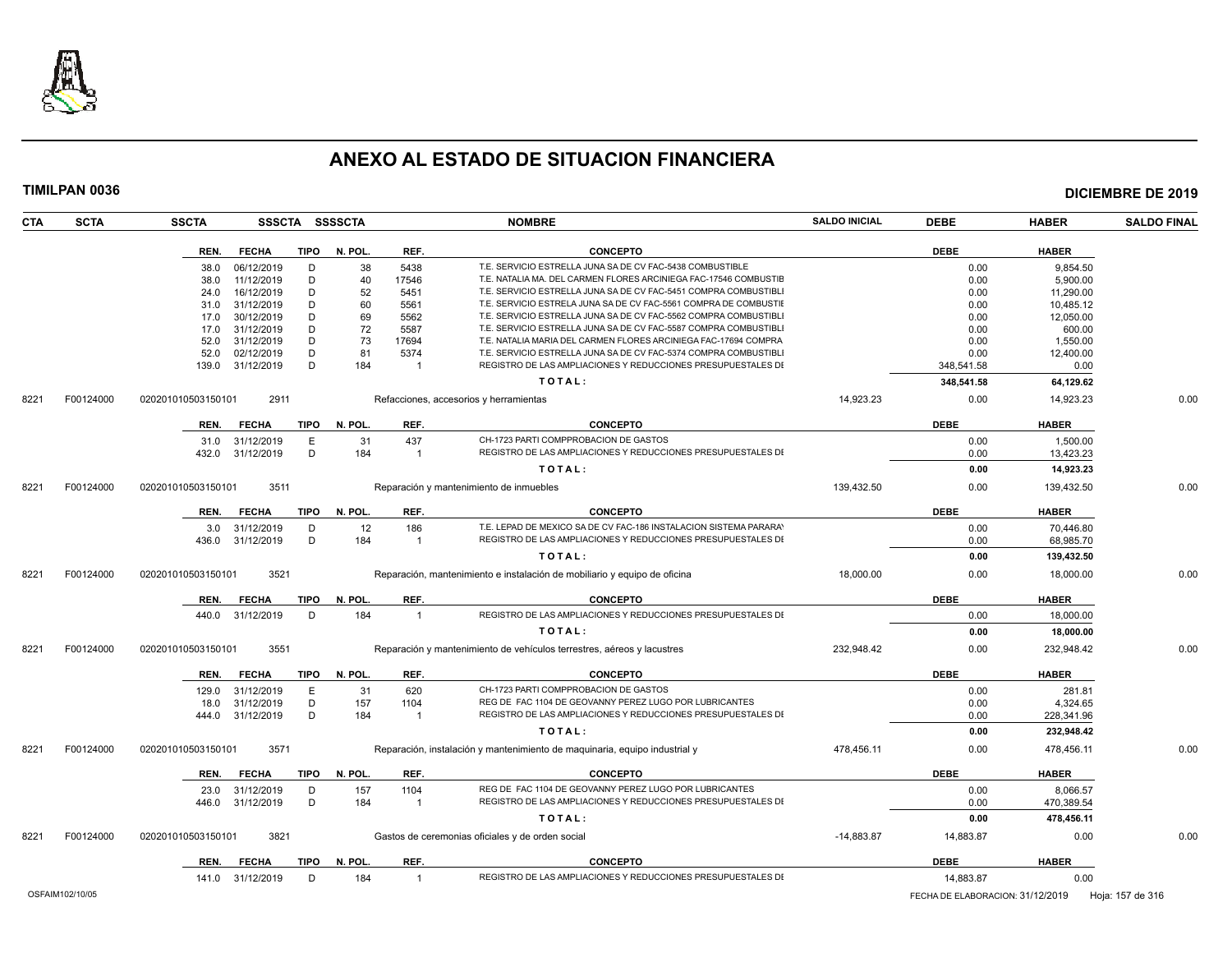

| <b>CTA</b>      | <b>SCTA</b> | SSSCTA SSSSCTA<br><b>SSCTA</b>      |         |                                | <b>NOMBRE</b>                                                                                                                | <b>SALDO INICIAL</b> | <b>DEBE</b>                      | <b>HABER</b> | <b>SALDO FINAL</b> |
|-----------------|-------------|-------------------------------------|---------|--------------------------------|------------------------------------------------------------------------------------------------------------------------------|----------------------|----------------------------------|--------------|--------------------|
|                 |             |                                     |         |                                | TOTAL:                                                                                                                       |                      | 14,883.87                        | 0.00         |                    |
| 8221            | F00124000   | 3992<br>020201010503150101          |         | Gastos de servicios menores    |                                                                                                                              | 58,971.85            | 0.00                             | 58,971.85    | 0.00               |
|                 |             | <b>FECHA</b><br><b>TIPO</b><br>REN. | N. POL. | REF.                           | <b>CONCEPTO</b>                                                                                                              |                      | <b>DEBE</b>                      | <b>HABER</b> |                    |
|                 |             | 448.0 31/12/2019<br>D               | 184     | $\overline{1}$                 | REGISTRO DE LAS AMPLIACIONES Y REDUCCIONES PRESUPUESTALES DI                                                                 |                      | 0.00                             | 58,971.85    |                    |
|                 |             |                                     |         |                                | TOTAL:                                                                                                                       |                      | 0.00                             | 58,971.85    |                    |
| 8221            | F00124000   | 2111<br>020201010503160101          |         | Materiales y útiles de oficina |                                                                                                                              | $-4,033.51$          | 5,549.51                         | 1,516.00     | 0.00               |
|                 |             | REN.<br><b>FECHA</b><br>TIPO        | N. POL. | REF.                           | <b>CONCEPTO</b>                                                                                                              |                      | <b>DEBE</b>                      | <b>HABER</b> |                    |
|                 |             | 31/12/2019<br>E<br>101.0            | 31      | 36786                          | CH-1723 PARTI COMPPROBACION DE GASTOS                                                                                        |                      | 0.00                             | 1,516.00     |                    |
|                 |             | D<br>137.0<br>31/12/2019            | 184     | $\overline{1}$                 | REGISTRO DE LAS AMPLIACIONES Y REDUCCIONES PRESUPUESTALES DI                                                                 |                      | 5,549.51                         | 0.00         |                    |
|                 |             |                                     |         |                                | TOTAL:                                                                                                                       |                      | 5,549.51                         | 1,516.00     |                    |
| 8221            | F00124000   | 020201010503160101<br>3511          |         |                                | Reparación y mantenimiento de inmuebles                                                                                      | 103,200.00           | 0.00                             | 103,200.00   | 0.00               |
|                 |             | <b>FECHA</b><br>TIPO<br>REN.        | N. POL. | REF.                           | <b>CONCEPTO</b>                                                                                                              |                      | <b>DEBE</b>                      | <b>HABER</b> |                    |
|                 |             | D<br>438.0 31/12/2019               | 184     | $\overline{1}$                 | REGISTRO DE LAS AMPLIACIONES Y REDUCCIONES PRESUPUESTALES DI                                                                 |                      | 0.00                             | 103,200.00   |                    |
|                 |             |                                     |         |                                | TOTAL:                                                                                                                       |                      | 0.00                             | 103,200.00   |                    |
| 8221            | F00124000   | 020201010503250101<br>2611          |         |                                | Combustibles, lubricantes y aditivos                                                                                         | 386,847.35           | 0.00                             | 386,847.35   | 0.00               |
|                 |             | TIPO<br>REN.<br><b>FECHA</b>        | N. POL. | REF.                           | <b>CONCEPTO</b>                                                                                                              |                      | <b>DEBE</b>                      | <b>HABER</b> |                    |
|                 |             | 430.0 31/12/2019<br>D               | 184     | $\overline{1}$                 | REGISTRO DE LAS AMPLIACIONES Y REDUCCIONES PRESUPUESTALES DI                                                                 |                      | 0.00                             | 386,847.35   |                    |
|                 |             |                                     |         |                                | TOTAL:                                                                                                                       |                      | 0.00                             | 386,847.35   |                    |
| 8221            | F00124000   | 3511<br>020201010503250101          |         |                                | Reparación y mantenimiento de inmuebles                                                                                      | 18,877.60            | 0.00                             | 18,877.60    | 0.00               |
|                 |             | <b>TIPO</b><br>REN.<br><b>FECHA</b> | N. POL  | REF.                           | <b>CONCEPTO</b>                                                                                                              |                      | <b>DEBE</b>                      | <b>HABER</b> |                    |
|                 |             | 434.0 31/12/2019<br>D               | 184     | $\overline{1}$                 | REGISTRO DE LAS AMPLIACIONES Y REDUCCIONES PRESUPUESTALES DI                                                                 |                      | 0.00                             | 18,877.60    |                    |
|                 |             |                                     |         |                                | TOTAL:                                                                                                                       |                      | 0.00                             | 18,877.60    |                    |
| 8221            | H00125000   | 020203010205150101<br>1131          |         | Sueldo base                    |                                                                                                                              | 39,034.76            | 543,388.42                       | 582,423.18   | 0.00               |
|                 |             | REN.<br><b>FECHA</b><br>TIPO        | N. POL. | REF.                           | <b>CONCEPTO</b>                                                                                                              |                      | <b>DEBE</b>                      | <b>HABER</b> |                    |
|                 |             | 79.0<br>31/12/2019<br>D             | 182     | $\overline{1}$                 | REGISTRO DE LAS AMPLIACIONES Y REDUCCIONES PRESUPUESTALES DI                                                                 |                      | 0.00                             | 582,423.18   |                    |
|                 |             | 175.0 31/12/2019<br>D               | 184     | $\overline{1}$                 | REGISTRO DE LAS AMPLIACIONES Y REDUCCIONES PRESUPUESTALES DI                                                                 |                      | 543,388.42                       | 0.00         |                    |
|                 |             |                                     |         |                                | TOTAL:                                                                                                                       |                      | 543,388.42                       | 582,423.18   |                    |
| 8221            | H00125000   | 1222<br>020203010205150101          |         |                                | Sueldos y salarios compactados al personal eventual                                                                          | $-2,000.83$          | 2,035,772.20                     | 2,033,771.37 | 0.00               |
|                 |             | <b>FECHA</b><br>TIPO<br>REN.        | N. POL. | REF.                           | <b>CONCEPTO</b>                                                                                                              |                      | <b>DEBE</b>                      | <b>HABER</b> |                    |
|                 |             | 31/12/2019<br>D<br>77.0             | 182     | $\overline{1}$                 | REGISTRO DE LAS AMPLIACIONES Y REDUCCIONES PRESUPUESTALES DI                                                                 |                      | 0.00                             | 2.033.771.37 |                    |
|                 |             | D<br>177.0 31/12/2019               | 184     | $\overline{1}$                 | REGISTRO DE LAS AMPLIACIONES Y REDUCCIONES PRESUPUESTALES DI                                                                 |                      | 2,035,772.20                     | 0.00         |                    |
|                 |             |                                     |         |                                | TOTAL:                                                                                                                       |                      | 2,035,772.20                     | 2,033,771.37 |                    |
| 8221            | H00125000   | 1311<br>020203010205150101          |         | Prima por año de servicio      |                                                                                                                              | 0.00                 | 20,344.00                        | 20,344.00    | 0.00               |
|                 |             | <b>FECHA</b><br><b>TIPO</b><br>REN. | N. POL. | REF.                           | <b>CONCEPTO</b>                                                                                                              |                      | <b>DEBE</b>                      | <b>HABER</b> |                    |
|                 |             | 31/12/2019<br>D<br>102.0            | 182     | $\overline{1}$                 | REGISTRO DE LAS AMPLIACIONES Y REDUCCIONES PRESUPUESTALES DI<br>REGISTRO DE LAS AMPLIACIONES Y REDUCCIONES PRESUPUESTALES DI |                      | 0.00                             | 20,344.00    |                    |
|                 |             | D<br>179.0 31/12/2019               | 184     | $\overline{1}$                 |                                                                                                                              |                      | 20,344.00                        | 0.00         |                    |
| OSFAIM102/10/05 |             |                                     |         |                                |                                                                                                                              |                      | FECHA DE ELABORACION: 31/12/2019 |              | Hoja: 158 de 316   |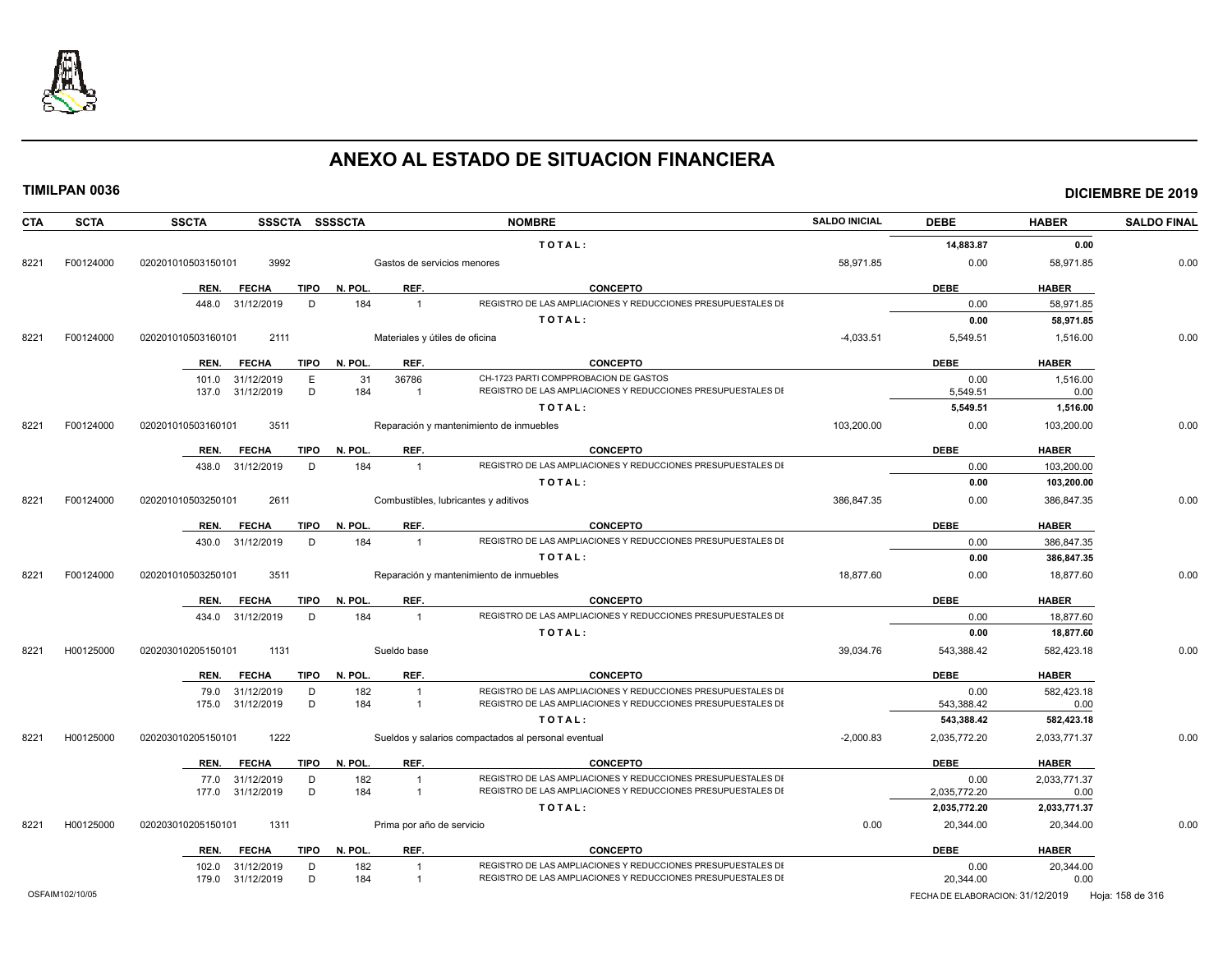

**TIMILPAN 0036 DICIEMBRE DE 2019**

**CTA SCTA SSCTA SSSCTA SSSSCTA NOMBRE SALDO INICIAL DEBE HABER SALDO FINAL T O T A L : 20,344.00 20,344.00** 8221 H00125000 020203010205150101 1321 Prima vacacional 0.00 89,743.35 89,743.35 0.00 **REN. FECHA TIPO N. POL. REF. CONCEPTO DEBE HABER** 89.0 31/12/2019 D 182 1 REGISTRO DE LAS AMPLIACIONES Y REDUCCIONES PRESUPUESTALES DE LAS CUENTAS DE EGRESOS 0.00 89,743.35 181.0 31/12/2019 D 184 1 REGISTRO DE LAS AMPLIACIONES Y REDUCCIONES PRESUPUESTALES DE LAS CUENTAS DE EGRESOS 89,743.35 0.00 **T O T A L : 89,743.35 89,743.35** 8221 H00125000 020203010205150101 1345 Gratificación 17,486.40 999,244.79 1,016,731.19 0.00 **REN. FECHA TIPO N. POL. REF. CONCEPTO DEBE HABER** 78.0 31/12/2019 D 182 1 REGISTRO DE LAS AMPLIACIONES Y REDUCCIONES PRESUPUESTALES DE LAS CUENTAS DE EGRESOS 0.00 1,016,731.19 183.0 31/12/2019 D 184 1 REGISTRO DE LAS AMPLIACIONES Y REDUCCIONES PRESUPUESTALES DI 200 **T O T A L : 999,244.79 1,016,731.19** 8221 H00125000 020203010205150101 1546 Otros gastos derivados de convenio 2,800.00 29,600.00 10,368.00 22,032.00 **REN. FECHA TIPO N. POL. REF. CONCEPTO DEBE HABER** 186.0 31/12/2019 D 182 1 REGISTRO DE LAS AMPLIACIONES Y REDUCCIONES PRESUPUESTALES DE LAS CONTROLLES DE LAS ANNE 490.0 31/12/2019 D 184 1 REGISTRO DE LAS AMPLIACIONES Y REDUCCIONES PRESUPUESTALES DI 200 10,368.00 **T O T A L : 29,600.00 10,368.00** 8221 H00125000 020203010205150101 2161 Material y enseres de limpieza 142,168.28 142,168.28 0.00 142,168.28 0.00 142,168.28 0.00 142,168.28 0.00 142,168.28 0.00 142,168.28 0.00 142,168.28 0.00 142,168.28 0.00 142,168.28 0. **REN. FECHA TIPO N. POL. REF. CONCEPTO DEBE HABER** 59.0 31/12/2019 E 31 109396 CH-1723 PARTI COMPPROBACION DE GASTOS<br>136.0 31/12/2019 E 31 1 CH-1723 PARTI COMPPROBACION DE GASTOS CHE SOLO 1999 0.00 744.00 1 CH-1723 PARTI COMPPROBACION DE GASTOS 52.0 31/12/2019 E 31 8658 CH-1723 PARTI COMPPROBACION DE GASTOS<br>1,330.50 94.0 31/12/2019 D 179 1 CANCELACION DEL FONDO FIJO DEL TESORERO MUNICIPAL 94.0 31/12/2019 D 179 1 CANCELACION DEL FONDO FIJO DEL TESORERO MUNICIPAL 494.0 31/12/2019 D 184 1 REGISTRO DE LAS AMPLIACIONES Y REDUCCIONES PRESUPUESTALES DE LAS AMPLIACIONES Y REDUCCIONES PRESUPUESTALES DE LAS AMPLIACIONES PRESUPUESTALES DE LAS AMPLIACIONES PRESUPUESTALES DE LA SANTO DE LAS A **T O T A L : 0.00 142,168.28** 8221 H00125000 020203010205150101 2611 Combustibles, lubricantes y aditivos 70,738.52 21,159.92 91,898.44 0.00 **REN. FECHA TIPO N. POL. REF. CONCEPTO DEBE HABER** 45.0 06/12/2019 D 38 5438 T.E. SERVICIO ESTRELLA JUNA SA DE CV FAC-5438 COMBUSTIBLE 0.00 14,850.49 45.0 11/12/2019 D 40 17546 T.E. NATALIA MA. DEL CARMEN FLORES ARCINIEGA FAC-17546 COMBUSTIE<br>31.0 16/12/2019 D 52 5451 T.E. SERVICIO ESTRELLA JUNA SA DE CV FAC-5451 COMPRA COMBUSTIBLI COMPONENTIBLI (0.00 16.373.91 31.0 16/12/2019 D 52 5451 T.E. SERVICIO ESTRELLA JUNA SA DE CV FAC-5451 COMPRA COMBUSTIBLI COMBUSTIBLE 0.00 16.373.91 38.0 31/12/2019 D 60 5561 T.E. SERVICIO ESTRELA JUNA SA DE CV FAC-5561 COMPRA DE COMBUSTIE 6.00 14,655.72 24.0 30/12/2019 D 69 5562 T.E. SERVICIO ESTRELLA JUNA SA DE CV FAC-5562 COMPRA COMBUSTIBLI COMBUSTIBLE 0.00 12,696.59 24.0 31/12/2019 D 72 5587 T.E. SERVICIO ESTRELLA JUNA SA DE CV FAC-5587 COMPRA COMBUSTIBLI 200 0 11,300.78 59.0 31/12/2019 D 73 17694 T.E. NATALIA MARIA DEL CARMEN FLORES ARCINIEGA FAC-17694 COMPRA COMBUSTIBLE 0.00 3,700.00 59.0 02/12/2019 D 81 5374 T.E. SERVICIO ESTRELLA JUNA SA DE CV FAC-5374 COMPRA COMBUSTIBLI 6.00 00 12,620.95<br>185.0 31/12/2019 D 184 1 REGISTRO DE LAS AMPLIACIONES Y REDUCCIONES PRESUPUESTALES DI 21.159.92 0.00 00 00 185.0 31/12/2019 D 184 1 REGISTRO DE LAS AMPLIACIONES Y REDUCCIONES PRESUPUESTALES DI 21,159.92 21,159.92 0.00 **T O T A L : 21,159.92 91,898.44** 8221 H00125000 020203010205150101 2721 Prendas de seguridad y protección personal - - - - - - - - - - - 1,948.67 1,948.67 0.00 0.00 0.00 0.00 0.00

**REN. FECHA TIPO N. POL. REF. CONCEPTO DEBE HABER**

187.0 31/12/2019 D 184 1 REGISTRO DE LAS AMPLIACIONES Y REDUCCIONES PRESUPUESTALES DI 1948.67 1,948.67 0.00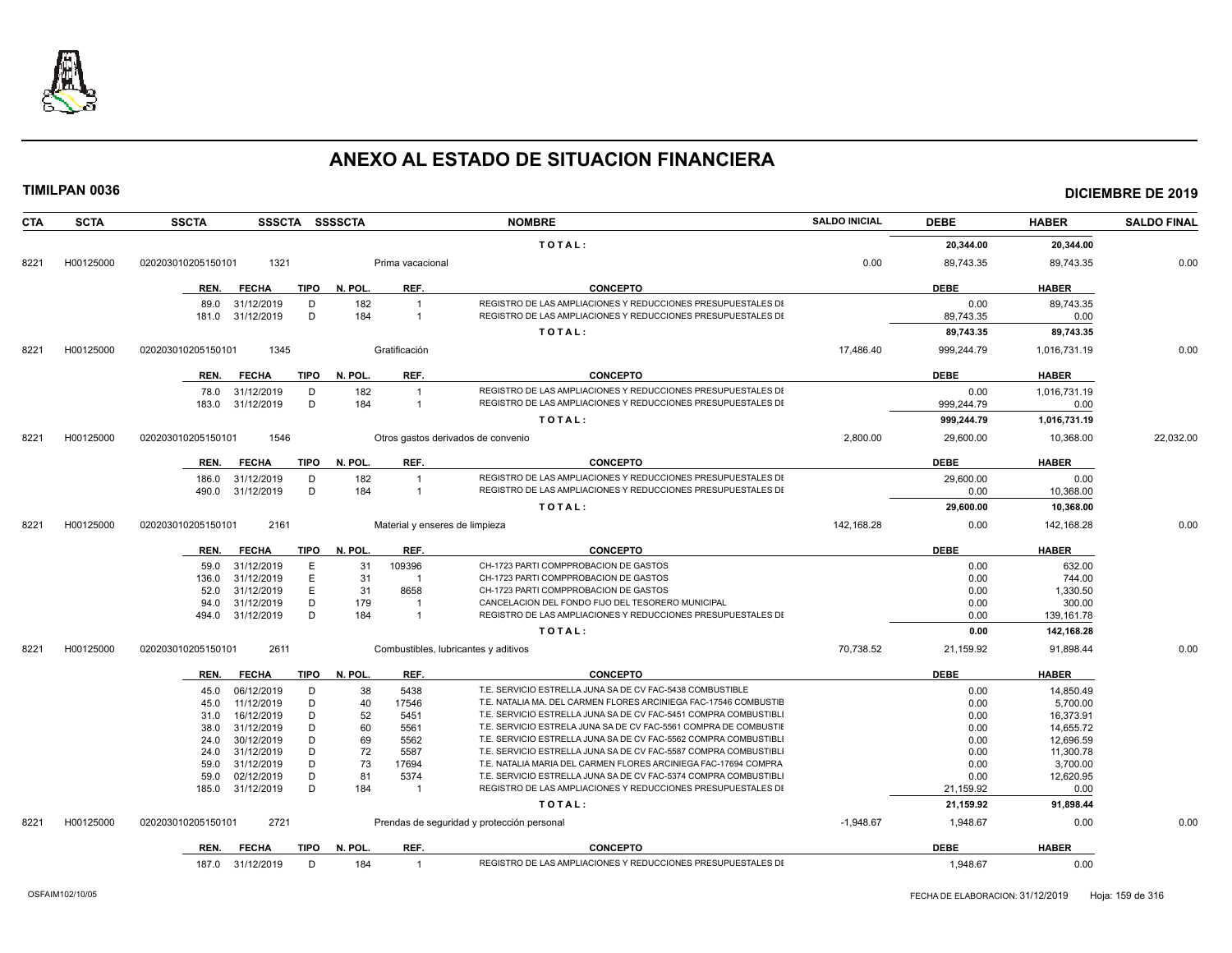

| CTA  | <b>SCTA</b> | <b>SSCTA</b>       | <b>SSSCTA</b> |             | <b>SSSSCTA</b> |                | <b>NOMBRE</b>                                                              | <b>SALDO INICIAL</b> | <b>DEBE</b> | <b>HABER</b> | <b>SALDO FINAL</b> |
|------|-------------|--------------------|---------------|-------------|----------------|----------------|----------------------------------------------------------------------------|----------------------|-------------|--------------|--------------------|
|      |             |                    |               |             |                |                | TOTAL:                                                                     |                      | 1.948.67    | 0.00         |                    |
| 8221 | H00125000   | 020203010205150101 | 2911          |             |                |                | Refacciones, accesorios y herramientas                                     | $-4,419.25$          | 6,600.25    | 2,181.00     | 0.00               |
|      |             | REN.               | <b>FECHA</b>  | TIPO        | N. POL.        | REF.           | <b>CONCEPTO</b>                                                            |                      | <b>DEBE</b> | <b>HABER</b> |                    |
|      |             | 73.0               | 31/12/2019    | Е           | 31             | 747            | CH-1723 PARTI COMPPROBACION DE GASTOS                                      |                      | 0.00        | 144.99       |                    |
|      |             | 87.0               | 31/12/2019    | Е           | 31             | 8846           | CH-1723 PARTI COMPPROBACION DE GASTOS                                      |                      | 0.00        | 950.01       |                    |
|      |             | 80.0               | 31/12/2019    | E           | 31             | 748            | CH-1723 PARTI COMPPROBACION DE GASTOS                                      |                      | 0.00        | 340.00       |                    |
|      |             | 45.0               | 31/12/2019    | E           | 31             | $\overline{1}$ | CH-1723 PARTI COMPPROBACION DE GASTOS                                      |                      | 0.00        | 580.00       |                    |
|      |             | 38.0               | 31/12/2019    | E           | 31             | 5532           | CH-1723 PARTI COMPPROBACION DE GASTOS                                      |                      | 0.00        | 166.00       |                    |
|      |             | 189.0              | 31/12/2019    | D           | 184            | $\overline{1}$ | REGISTRO DE LAS AMPLIACIONES Y REDUCCIONES PRESUPUESTALES DI               |                      | 6.600.25    | 0.00         |                    |
|      |             |                    |               |             |                |                | TOTAL:                                                                     |                      | 6,600.25    | 2,181.00     |                    |
| 8221 | H00125000   | 020203010205150101 | 3511          |             |                |                | Reparación y mantenimiento de inmuebles                                    | 256,225.58           | 0.00        | 256,225.58   | 0.00               |
|      |             | REN.               | <b>FECHA</b>  | TIPO        | N. POL.        | REF.           | <b>CONCEPTO</b>                                                            |                      | <b>DEBE</b> | <b>HABER</b> |                    |
|      |             | 31.0               | 31/12/2019    | D           | 179            | 746            | CANCELACION DEL FONDO FIJO DEL TESORERO MUNICIPAL                          |                      | 0.00        | 389.97       |                    |
|      |             | 17.0               | 31/12/2019    | D           | 179            | 5770           | CANCELACION DEL FONDO FIJO DEL TESORERO MUNICIPAL                          |                      | 0.00        | 155.00       |                    |
|      |             | 24.0               | 31/12/2019    | D           | 179            | 47193          | CANCELACION DEL FONDO FIJO DEL TESORERO MUNICIPAL                          |                      | 0.00        | 380.00       |                    |
|      |             | 10.0               | 31/12/2019    | D           | 179            | 5982           | CANCELACION DEL FONDO FIJO DEL TESORERO MUNICIPAL                          |                      | 0.00        | 1,285.00     |                    |
|      |             | 3.0                | 31/12/2019    | D           | 179            | 5769           | CANCELACION DEL FONDO FIJO DEL TESORERO MUNICIPAL                          |                      | 0.00        | 1,920.00     |                    |
|      |             | 496.0              | 31/12/2019    | D           | 184            | -1             | REGISTRO DE LAS AMPLIACIONES Y REDUCCIONES PRESUPUESTALES DI               |                      | 0.00        | 252,095.61   |                    |
|      |             |                    |               |             |                |                | TOTAL:                                                                     |                      | 0.00        | 256,225.58   |                    |
| 8221 | H00125000   | 020203010205150101 | 3551          |             |                |                | Reparación y mantenimiento de vehículos terrestres, aéreos y lacustres     | 284,265.31           | 0.00        | 284,265.31   | 0.00               |
|      |             | REN.               | <b>FECHA</b>  | TIPO        | N. POL.        | REF.           | <b>CONCEPTO</b>                                                            |                      | <b>DEBE</b> | <b>HABER</b> |                    |
|      |             | 8.0                | 31/12/2019    | D           | 157            | 1104           | REG DE FAC 1104 DE GEOVANNY PEREZ LUGO POR LUBRICANTES                     |                      | 0.00        | 8.126.82     |                    |
|      |             | 3.0                | 31/12/2019    | D           | 159            | $\overline{1}$ | REG DE FAC 1 SIMON MUNGUIA CAMACHO REFACCIONES                             |                      | 0.00        | 5,579.60     |                    |
|      |             | 87.0               | 31/12/2019    | D           | 179            | 9775           | CANCELACION DEL FONDO FIJO DEL TESORERO MUNICIPAL                          |                      | 0.00        | 450.00       |                    |
|      |             | 500.0              | 31/12/2019    | D           | 184            | $\overline{1}$ | REGISTRO DE LAS AMPLIACIONES Y REDUCCIONES PRESUPUESTALES DI               |                      | 0.00        | 270,108.89   |                    |
|      |             |                    |               |             |                |                | TOTAL:                                                                     |                      | 0.00        | 284,265.31   |                    |
| 8221 | H00125000   | 020203010205150101 | 3571          |             |                |                | Reparación, instalación y mantenimiento de maquinaria, equipo industrial y | 11.937.80            | 8,537.07    | 20.474.87    | 0.00               |
|      |             | REN.               | <b>FECHA</b>  | TIPO        | N. POL.        | REF.           | <b>CONCEPTO</b>                                                            |                      | <b>DEBE</b> | <b>HABER</b> |                    |
|      |             | 66.0               | 31/12/2019    | Е           | 31             | 5539           | CH-1723 PARTI COMPPROBACION DE GASTOS                                      |                      | 0.00        | 436.99       |                    |
|      |             | 13.0               | 31/12/2019    | D           | 157            | 1104           | REG DE FAC 1104 DE GEOVANNY PEREZ LUGO POR LUBRICANTES                     |                      | 0.00        | 20,037.88    |                    |
|      |             | 191.0              | 31/12/2019    | D           | 184            | $\overline{1}$ | REGISTRO DE LAS AMPLIACIONES Y REDUCCIONES PRESUPUESTALES DI               |                      | 8.537.07    | 0.00         |                    |
|      |             |                    |               |             |                |                | TOTAL:                                                                     |                      | 8,537.07    | 20,474.87    |                    |
| 8221 | H00125000   | 020203010205150101 | 3922          |             |                |                | Otros impuestos y derechos                                                 | 14,400.00            | 0.00        | 14,400.00    | 0.00               |
|      |             | REN.               | <b>FECHA</b>  | <b>TIPO</b> | N. POL.        | REF.           | <b>CONCEPTO</b>                                                            |                      | <b>DEBE</b> | <b>HABER</b> |                    |
|      |             | 502.0              | 31/12/2019    | D           | 184            | $\mathbf{1}$   | REGISTRO DE LAS AMPLIACIONES Y REDUCCIONES PRESUPUESTALES DI               |                      | 0.00        | 14.400.00    |                    |
|      |             |                    |               |             |                |                | TOTAL:                                                                     |                      | 0.00        | 14,400.00    |                    |
| 8221 | H00125000   | 020203010205160101 | 2111          |             |                |                | Materiales y útiles de oficina                                             | 5,800.20             | 0.00        | 5,800.20     | 0.00               |
|      |             |                    |               |             |                |                |                                                                            |                      |             |              |                    |
|      |             | REN.               | <b>FECHA</b>  | TIPO        | N. POL.        | REF.           | <b>CONCEPTO</b>                                                            |                      | <b>DEBE</b> | <b>HABER</b> |                    |
|      |             | 492.0              | 31/12/2019    | D           | 184            | $\overline{1}$ | REGISTRO DE LAS AMPLIACIONES Y REDUCCIONES PRESUPUESTALES DI               |                      | 0.00        | 5,800.20     |                    |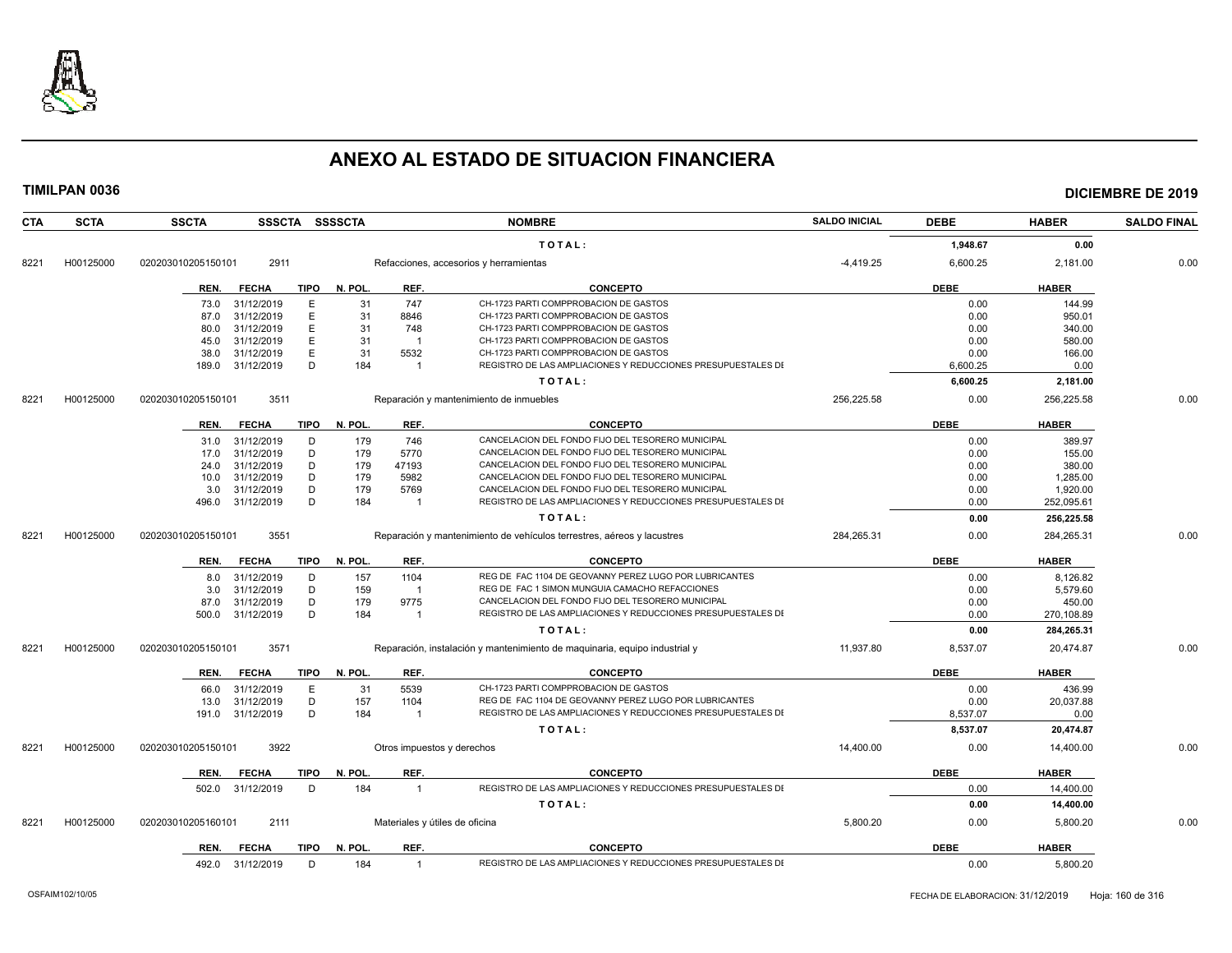

| <b>CTA</b> | <b>SCTA</b> | <b>SSCTA</b><br>SSSCTA SSSSCTA                    |                                | <b>NOMBRE</b>                                                          | <b>SALDO INICIAL</b> | <b>DEBE</b>        | <b>HABER</b> | <b>SALDO FINAL</b> |
|------------|-------------|---------------------------------------------------|--------------------------------|------------------------------------------------------------------------|----------------------|--------------------|--------------|--------------------|
|            |             |                                                   |                                | TOTAL:                                                                 |                      | 0.00               | 5,800.20     |                    |
| 8221       | H00125000   | 3551<br>020203010205250102                        |                                | Reparación y mantenimiento de vehículos terrestres, aéreos y lacustres | 60,000.00            | 0.00               | 60,000.00    | 0.00               |
|            |             | <b>TIPO</b><br>REN.<br><b>FECHA</b>               | N. POL.<br>REF.                | <b>CONCEPTO</b>                                                        |                      | <b>DEBE</b>        | <b>HABER</b> |                    |
|            |             | 498.0<br>31/12/2019<br>D                          | 184<br>$\overline{1}$          | REGISTRO DE LAS AMPLIACIONES Y REDUCCIONES PRESUPUESTALES DI           |                      | 0.00               | 60,000.00    |                    |
|            |             |                                                   |                                | TOTAL:                                                                 |                      | 0.00               | 60,000.00    |                    |
| 8221       | 101101000   | 1131<br>020205010101150101                        | Sueldo base                    |                                                                        | 5,000.00             | 121,000.00         | 40,320.00    | 85,680.00          |
|            |             | <b>FECHA</b><br>TIPO<br>REN.                      | REF.<br>N. POL.                | <b>CONCEPTO</b>                                                        |                      | <b>DEBE</b>        | <b>HABER</b> |                    |
|            |             |                                                   | 182<br>$\overline{1}$          | REGISTRO DE LAS AMPLIACIONES Y REDUCCIONES PRESUPUESTALES DI           |                      |                    | 0.00         |                    |
|            |             | 31/12/2019<br>D<br>202.0<br>D<br>504.0 31/12/2019 | 184<br>$\overline{1}$          | REGISTRO DE LAS AMPLIACIONES Y REDUCCIONES PRESUPUESTALES DI           |                      | 121,000.00<br>0.00 | 40,320.00    |                    |
|            |             |                                                   |                                | TOTAL:                                                                 |                      | 121,000.00         | 40,320.00    |                    |
| 8221       | 101101000   | 1222<br>020205010101150101                        |                                | Sueldos y salarios compactados al personal eventual                    | 0.00                 | 65,237.00          | 65,237.00    | 0.00               |
|            |             | <b>TIPO</b><br><b>FECHA</b><br>REN.               | N. POL.<br>REF.                | <b>CONCEPTO</b>                                                        |                      | <b>DEBE</b>        | <b>HABER</b> |                    |
|            |             | 31/12/2019<br>D<br>94.0                           | 182<br>$\overline{1}$          | REGISTRO DE LAS AMPLIACIONES Y REDUCCIONES PRESUPUESTALES DI           |                      | 0.00               | 65,237.00    |                    |
|            |             | D<br>31/12/2019<br>193.0                          | 184<br>$\overline{1}$          | REGISTRO DE LAS AMPLIACIONES Y REDUCCIONES PRESUPUESTALES DI           |                      | 65,237.00          | 0.00         |                    |
|            |             |                                                   |                                | TOTAL:                                                                 |                      | 65,237.00          | 65,237.00    |                    |
| 8221       | 101101000   | 020205010101150101<br>1321                        | Prima vacacional               |                                                                        | 0.00                 | 6,303.09           | 6,303.09     | 0.00               |
|            |             | <b>FECHA</b><br>TIPO<br>REN.                      | REF.<br>N. POL.                | <b>CONCEPTO</b>                                                        |                      | <b>DEBE</b>        | <b>HABER</b> |                    |
|            |             | 31/12/2019<br>D<br>125.0                          | 182<br>$\overline{1}$          | REGISTRO DE LAS AMPLIACIONES Y REDUCCIONES PRESUPUESTALES DI           |                      | 0.00               | 6,303.09     |                    |
|            |             | 31/12/2019<br>D<br>195.0                          | 184<br>$\overline{1}$          | REGISTRO DE LAS AMPLIACIONES Y REDUCCIONES PRESUPUESTALES DI           |                      | 6,303.09           | 0.00         |                    |
|            |             |                                                   |                                | TOTAL:                                                                 |                      | 6,303.09           | 6,303.09     |                    |
| 8221       | 101101000   | 1322<br>020205010101150101                        | Aquinaldo                      |                                                                        | 0.00                 | 8,968.26           | 2,869.85     | 6,098.41           |
|            |             | REN.<br><b>FECHA</b><br><b>TIPO</b>               | N. POL.<br>REF.                | <b>CONCEPTO</b>                                                        |                      | <b>DEBE</b>        | <b>HABER</b> |                    |
|            |             | 31/12/2019<br>D<br>178.0                          | 182<br>$\overline{1}$          | REGISTRO DE LAS AMPLIACIONES Y REDUCCIONES PRESUPUESTALES DI           |                      | 8,968.26           | 0.00         |                    |
|            |             | 31/12/2019<br>D<br>506.0                          | 184<br>$\overline{1}$          | REGISTRO DE LAS AMPLIACIONES Y REDUCCIONES PRESUPUESTALES DI           |                      | 0.00               | 2,869.85     |                    |
|            |             |                                                   |                                | TOTAL:                                                                 |                      | 8,968.26           | 2,869.85     |                    |
| 8221       | 101101000   | 1345<br>020205010101150101                        | Gratificación                  |                                                                        | 1,620.50             | 79,446.26          | 25,941.37    | 55,125.39          |
|            |             | <b>FECHA</b><br><b>TIPO</b><br>REN.               | N. POL.<br>REF.                | <b>CONCEPTO</b>                                                        |                      | <b>DEBE</b>        | <b>HABER</b> |                    |
|            |             | 31/12/2019<br>D<br>197.0                          | 182<br>$\overline{1}$          | REGISTRO DE LAS AMPLIACIONES Y REDUCCIONES PRESUPUESTALES DI           |                      | 79,446.26          | 0.00         |                    |
|            |             | D<br>31/12/2019<br>508.0                          | 184<br>$\overline{1}$          | REGISTRO DE LAS AMPLIACIONES Y REDUCCIONES PRESUPUESTALES DI           |                      | 0.00               | 25,941.37    |                    |
|            |             |                                                   |                                | TOTAL:                                                                 |                      | 79,446.26          | 25,941.37    |                    |
| 8221       | 101101000   | 2611<br>020205010101150101                        |                                | Combustibles, lubricantes y aditivos                                   | 12,515.00            | 0.00               | 12,515.00    | 0.00               |
|            |             | <b>TIPO</b><br>REN.<br><b>FECHA</b>               | N. POL.<br>REF.                | <b>CONCEPTO</b>                                                        |                      | <b>DEBE</b>        | <b>HABER</b> |                    |
|            |             | 31/12/2019<br>D<br>66.0                           | 73<br>17694                    | T.E. NATALIA MARIA DEL CARMEN FLORES ARCINIEGA FAC-17694 COMPRA        |                      | 0.00               | 1,000.00     |                    |
|            |             | D<br>31/12/2019<br>512.0                          | 184<br>$\overline{1}$          | REGISTRO DE LAS AMPLIACIONES Y REDUCCIONES PRESUPUESTALES DI           |                      | 0.00               | 11,515.00    |                    |
|            |             |                                                   |                                | TOTAL:                                                                 |                      | 0.00               | 12,515.00    |                    |
| 8221       | 101101000   | 020205010101160101<br>2111                        | Materiales y útiles de oficina |                                                                        | 7,789.96             | 0.00               | 7,789.96     | 0.00               |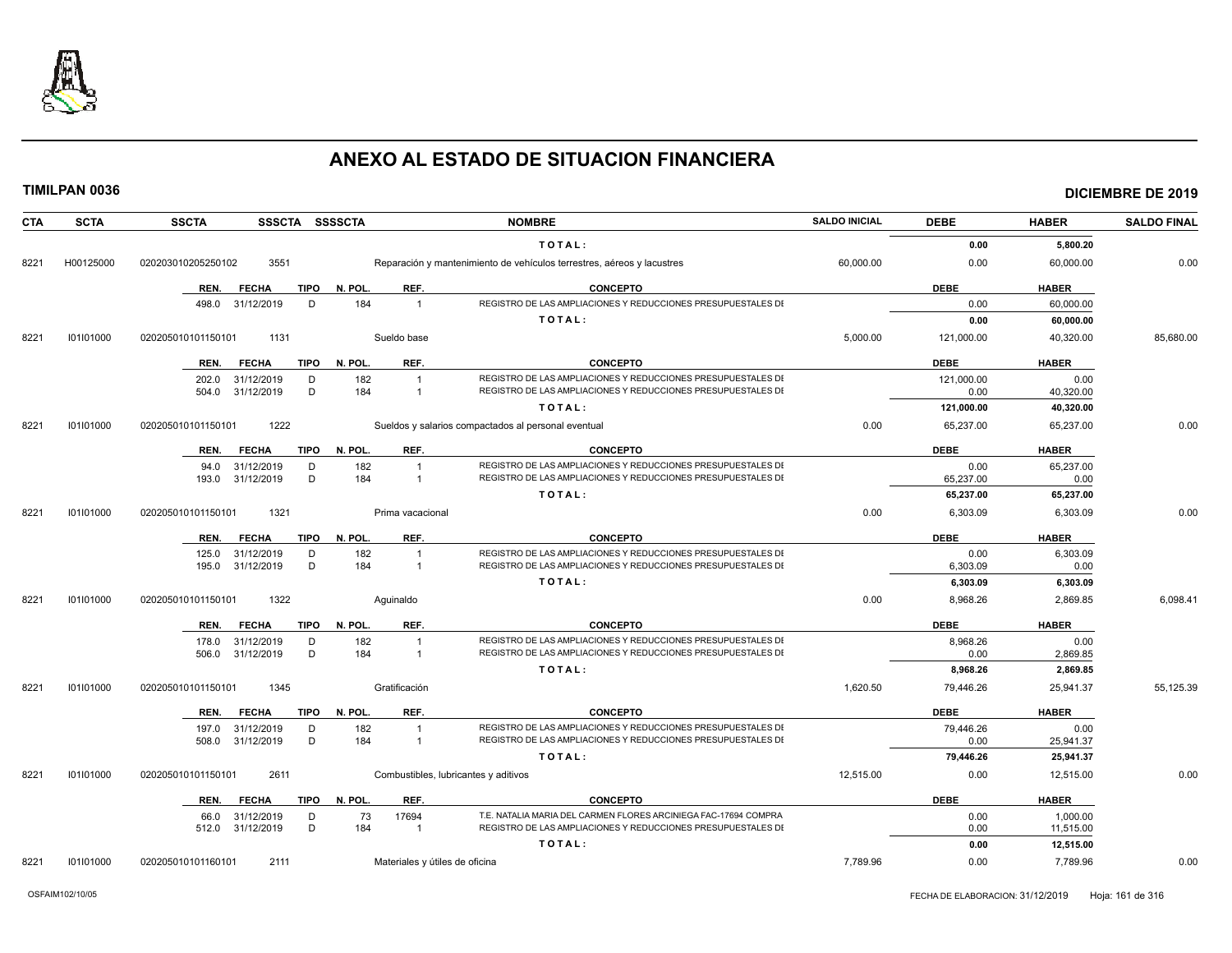

| CTA  | <b>SCTA</b> | <b>SSCTA</b>                              | SSSCTA SSSSCTA |           |                         | <b>NOMBRE</b>                                                                                                                   | <b>SALDO INICIAL</b> | <b>DEBE</b>  | <b>HABER</b>        | <b>SALDO FINAL</b> |
|------|-------------|-------------------------------------------|----------------|-----------|-------------------------|---------------------------------------------------------------------------------------------------------------------------------|----------------------|--------------|---------------------|--------------------|
|      |             | REN.<br><b>FECHA</b>                      | <b>TIPO</b>    | N. POL.   | REF.                    | <b>CONCEPTO</b>                                                                                                                 |                      | <b>DEBE</b>  | <b>HABER</b>        |                    |
|      |             | 31/12/2019<br>510.0                       | D              | 184       | $\mathbf{1}$            | REGISTRO DE LAS AMPLIACIONES Y REDUCCIONES PRESUPUESTALES DI                                                                    |                      | 0.00         | 7,789.96            |                    |
|      |             |                                           |                |           |                         | TOTAL:                                                                                                                          |                      | 0.00         | 7,789.96            |                    |
| 8221 | K00K00000   | 010304010101150101                        | 1131           |           | Sueldo base             |                                                                                                                                 | $-10,000.00$         | 68,000.00    | 58,000.00           | 0.00               |
|      |             | REN.<br><b>FECHA</b>                      | <b>TIPO</b>    | N. POL    | REF.                    | <b>CONCEPTO</b>                                                                                                                 |                      | <b>DEBE</b>  | <b>HABER</b>        |                    |
|      |             | 95.0<br>31/12/2019                        | D              | 182       | $\mathbf{1}$            | REGISTRO DE LAS AMPLIACIONES Y REDUCCIONES PRESUPUESTALES DI                                                                    |                      | 0.00         | 58,000.00           |                    |
|      |             | 197.0<br>31/12/2019                       | D              | 184       | $\overline{1}$          | REGISTRO DE LAS AMPLIACIONES Y REDUCCIONES PRESUPUESTALES DI                                                                    |                      | 68,000.00    | 0.00                |                    |
|      |             |                                           |                |           |                         | TOTAL:                                                                                                                          |                      | 68,000.00    | 58,000.00           |                    |
| 8221 | K00K00000   | 010304010101150101                        | 1222           |           |                         | Sueldos y salarios compactados al personal eventual                                                                             | 0.00                 | 182,173.00   | 182,173.00          | 0.00               |
|      |             | REN.<br><b>FECHA</b>                      | <b>TIPO</b>    | N. POL.   | REF.                    | <b>CONCEPTO</b>                                                                                                                 |                      | <b>DEBE</b>  | <b>HABER</b>        |                    |
|      |             | 31/12/2019<br>85.0                        | D              | 182       | $\overline{1}$          | REGISTRO DE LAS AMPLIACIONES Y REDUCCIONES PRESUPUESTALES DI                                                                    |                      | 0.00         | 182.173.00          |                    |
|      |             | 31/12/2019<br>199.0                       | D              | 184       | $\mathbf{1}$            | REGISTRO DE LAS AMPLIACIONES Y REDUCCIONES PRESUPUESTALES DI                                                                    |                      | 182,173.00   | 0.00                |                    |
|      |             |                                           |                |           |                         | TOTAL:                                                                                                                          |                      | 182,173.00   | 182,173.00          |                    |
| 8221 | K00K00000   | 010304010101150101                        | 1321           |           | Prima vacacional        |                                                                                                                                 | 0.00                 | 14,173.26    | 14,173.26           | 0.00               |
|      |             | REN.<br><b>FECHA</b>                      | <b>TIPO</b>    | N. POL.   | REF.                    | <b>CONCEPTO</b>                                                                                                                 |                      | <b>DEBE</b>  | <b>HABER</b>        |                    |
|      |             | 31/12/2019<br>106.0                       | D              | 182       | $\overline{1}$          | REGISTRO DE LAS AMPLIACIONES Y REDUCCIONES PRESUPUESTALES DI                                                                    |                      | 0.00         | 14.173.26           |                    |
|      |             | 31/12/2019<br>201.0                       | D              | 184       | $\mathbf{1}$            | REGISTRO DE LAS AMPLIACIONES Y REDUCCIONES PRESUPUESTALES DI                                                                    |                      | 14,173.26    | 0.00                |                    |
|      |             |                                           |                |           |                         | TOTAL:                                                                                                                          |                      | 14,173.26    | 14,173.26           |                    |
| 8221 | K00K00000   | 010304010101150101                        | 1322           |           | Aquinaldo               |                                                                                                                                 | 0.00                 | 25,583.11    | 25,583.11           | 0.00               |
|      |             | <b>FECHA</b><br>REN.                      | <b>TIPO</b>    | N. POL.   | REF.                    | <b>CONCEPTO</b>                                                                                                                 |                      | <b>DEBE</b>  | <b>HABER</b>        |                    |
|      |             | 31/12/2019<br>101.0                       | D              | 182       | $\overline{1}$          | REGISTRO DE LAS AMPLIACIONES Y REDUCCIONES PRESUPUESTALES DI                                                                    |                      | 0.00         | 25,583.11           |                    |
|      |             | 31/12/2019<br>203.0                       | D              | 184       | $\mathbf{1}$            | REGISTRO DE LAS AMPLIACIONES Y REDUCCIONES PRESUPUESTALES DI                                                                    |                      | 25,583.11    | 0.00                |                    |
|      |             |                                           |                |           |                         | TOTAL:                                                                                                                          |                      | 25,583.11    | 25,583.11           |                    |
| 8221 | K00K00000   | 010304010101150101                        | 1345           |           | Gratificación           |                                                                                                                                 | $-6,213.66$          | 167,629.33   | 161,415.67          | 0.00               |
|      |             | REN.<br><b>FECHA</b>                      | <b>TIPO</b>    | N. POL.   | REF.                    | <b>CONCEPTO</b>                                                                                                                 |                      | <b>DEBE</b>  | <b>HABER</b>        |                    |
|      |             | 31/12/2019<br>86.0                        | D              | 182       | $\mathbf{1}$            | REGISTRO DE LAS AMPLIACIONES Y REDUCCIONES PRESUPUESTALES DI                                                                    |                      | 0.00         | 161,415.67          |                    |
|      |             | 31/12/2019<br>205.0                       | D              | 184       | $\mathbf{1}$            | REGISTRO DE LAS AMPLIACIONES Y REDUCCIONES PRESUPUESTALES DI                                                                    |                      | 167,629.33   | 0.00                |                    |
|      |             |                                           |                |           |                         | TOTAL:                                                                                                                          |                      | 167,629.33   | 161,415.67          |                    |
| 8221 | K00K00000   | 010304010101150101                        | 2611           |           |                         | Combustibles, lubricantes y aditivos                                                                                            | 15.112.00            | 0.00         | 15.112.00           | 0.00               |
|      |             | <b>FECHA</b><br>REN.                      | <b>TIPO</b>    | N. POL.   | REF.                    | <b>CONCEPTO</b>                                                                                                                 |                      | <b>DEBE</b>  | <b>HABER</b>        |                    |
|      |             | 11/12/2019<br>52.0                        | D              | 40        | 17546                   | T.E. NATALIA MA. DEL CARMEN FLORES ARCINIEGA FAC-17546 COMBUSTIE                                                                |                      | 0.00         | 300.00              |                    |
|      |             | 38.0<br>16/12/2019                        | D              | 52        | 5451                    | T.E. SERVICIO ESTRELLA JUNA SA DE CV FAC-5451 COMPRA COMBUSTIBLI                                                                |                      | 0.00         | 1,000.00            |                    |
|      |             | 31/12/2019<br>73.0<br>31/12/2019<br>516.0 | D<br>D         | 73<br>184 | 17694<br>$\overline{1}$ | T.E. NATALIA MARIA DEL CARMEN FLORES ARCINIEGA FAC-17694 COMPRA<br>REGISTRO DE LAS AMPLIACIONES Y REDUCCIONES PRESUPUESTALES DI |                      | 0.00<br>0.00 | 600.00<br>13,212.00 |                    |
|      |             |                                           |                |           |                         | TOTAL:                                                                                                                          |                      | 0.00         | 15,112.00           |                    |
| 8221 | K00K00000   | 010304010101150101                        | 3821           |           |                         | Gastos de ceremonias oficiales y de orden social                                                                                | $-10,440.00$         | 10,440.00    | 0.00                | 0.00               |
|      |             | <b>FECHA</b><br>REN.                      | <b>TIPO</b>    | N. POL.   | REF.                    | <b>CONCEPTO</b>                                                                                                                 |                      | <b>DEBE</b>  | <b>HABER</b>        |                    |
|      |             |                                           |                |           |                         |                                                                                                                                 |                      |              |                     |                    |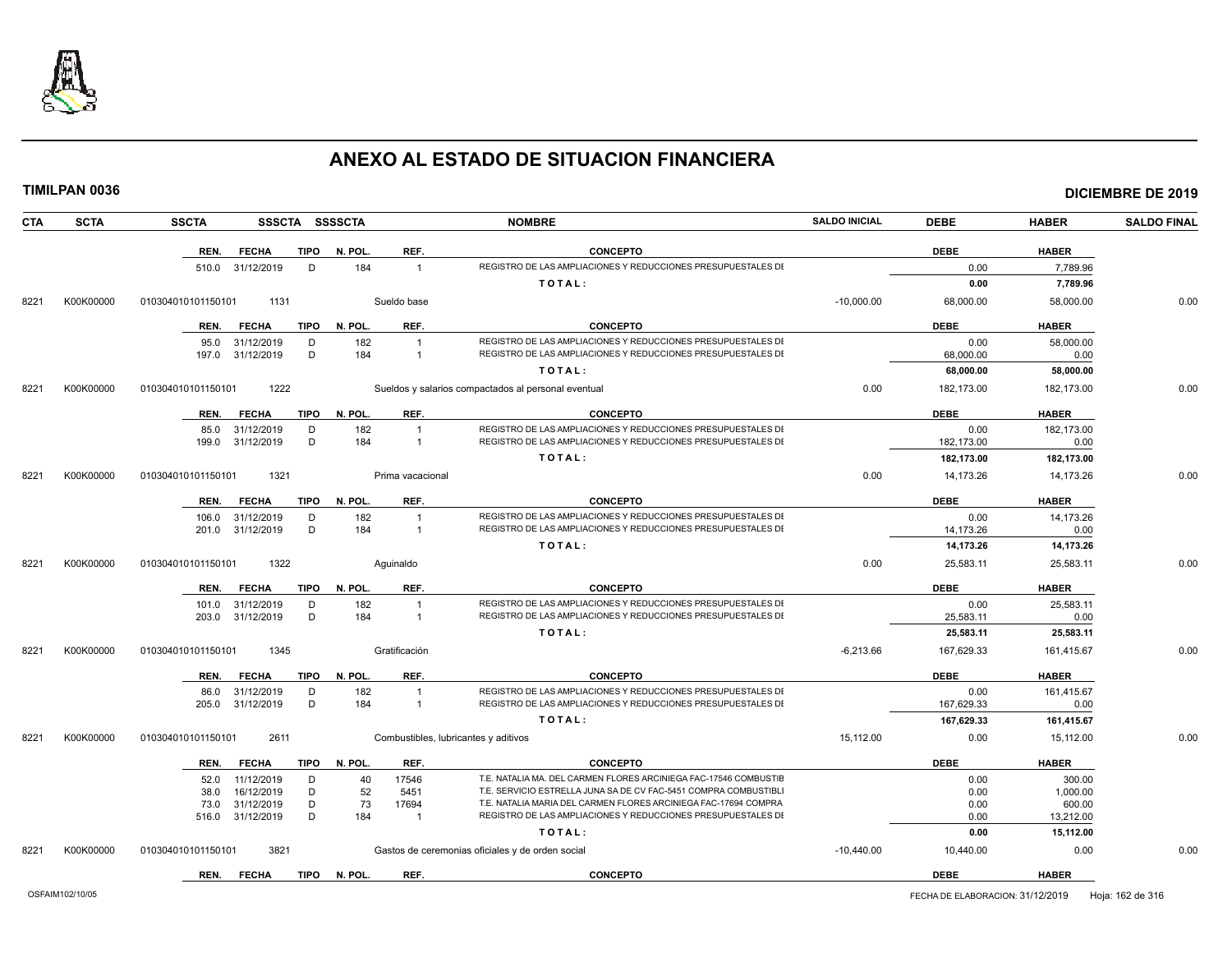

| <b>CTA</b> | <b>SCTA</b> | <b>SSCTA</b>       |                          |        | SSSCTA SSSSCTA |                                | <b>NOMBRE</b>                                                                                                                | <b>SALDO INICIAL</b> | <b>DEBE</b>       | <b>HABER</b>      | <b>SALDO FINAL</b> |
|------------|-------------|--------------------|--------------------------|--------|----------------|--------------------------------|------------------------------------------------------------------------------------------------------------------------------|----------------------|-------------------|-------------------|--------------------|
|            |             |                    | 209.0 31/12/2019         | D      | 184            | $\mathbf{1}$                   | REGISTRO DE LAS AMPLIACIONES Y REDUCCIONES PRESUPUESTALES DI                                                                 |                      | 10,440.00         | 0.00              |                    |
|            |             |                    |                          |        |                |                                | TOTAL:                                                                                                                       |                      | 10,440.00         | 0.00              |                    |
| 8221       | K00K00000   | 010304010101160101 | 2111                     |        |                | Materiales y útiles de oficina |                                                                                                                              | 13,562.80            | 0.00              | 13,562.80         | 0.00               |
|            |             | REN.               | <b>FECHA</b>             | TIPO   | N. POL.        | REF.                           | <b>CONCEPTO</b>                                                                                                              |                      | <b>DEBE</b>       | <b>HABER</b>      |                    |
|            |             |                    | 514.0 31/12/2019         | D      | 184            | $\mathbf{1}$                   | REGISTRO DE LAS AMPLIACIONES Y REDUCCIONES PRESUPUESTALES DI                                                                 |                      | 0.00              | 13,562.80         |                    |
|            |             |                    |                          |        |                |                                | TOTAL:                                                                                                                       |                      | 0.00              | 13,562.80         |                    |
| 8221       | K00K00000   | 010304010101160101 | 2141                     |        |                |                                | Materiales y útiles para el procesamiento en equipos y bienes informáticos                                                   | $-4,455.00$          | 4,455.00          | 0.00              | 0.00               |
|            |             | REN.               | <b>FECHA</b>             | TIPO   | N. POL.        | REF.                           | <b>CONCEPTO</b>                                                                                                              |                      | <b>DEBE</b>       | <b>HABER</b>      |                    |
|            |             | 207.0              | 31/12/2019               | D      | 184            | $\overline{1}$                 | REGISTRO DE LAS AMPLIACIONES Y REDUCCIONES PRESUPUESTALES DI                                                                 |                      | 4.455.00          | 0.00              |                    |
|            |             |                    |                          |        |                |                                | TOTAL:                                                                                                                       |                      | 4,455.00          | 0.00              |                    |
| 8221       | L00118000   | 010502020101150101 | 1131                     |        |                | Sueldo base                    |                                                                                                                              | $-461.66$            | 13,039.92         | 12,578.26         | 0.00               |
|            |             | REN.               | <b>FECHA</b>             | TIPO   | N. POL.        | REF.                           | <b>CONCEPTO</b>                                                                                                              |                      | <b>DEBE</b>       | <b>HABER</b>      |                    |
|            |             | 111.0              | 31/12/2019               | D      | 182            | $\mathbf{1}$                   | REGISTRO DE LAS AMPLIACIONES Y REDUCCIONES PRESUPUESTALES DI                                                                 |                      | 0.00              | 12,578.26         |                    |
|            |             | 211.0              | 31/12/2019               | D      | 184            | $\overline{1}$                 | REGISTRO DE LAS AMPLIACIONES Y REDUCCIONES PRESUPUESTALES DI                                                                 |                      | 13.039.92         | 0.00              |                    |
|            |             |                    |                          |        |                |                                | TOTAL:                                                                                                                       |                      | 13,039.92         | 12,578.26         |                    |
| 8221       | L00118000   | 010502020101150101 | 1222                     |        |                |                                | Sueldos y salarios compactados al personal eventual                                                                          | 0.00                 | 94,500.00         | 30,240.00         | 64,260.00          |
|            |             | REN.               | <b>FECHA</b>             | TIPO   | N. POL.        | REF.                           | <b>CONCEPTO</b>                                                                                                              |                      | <b>DEBE</b>       | <b>HABER</b>      |                    |
|            |             | 198.0              | 31/12/2019               | D      | 182            | $\mathbf{1}$                   | REGISTRO DE LAS AMPLIACIONES Y REDUCCIONES PRESUPUESTALES DI                                                                 |                      | 94,500.00         | 0.00              |                    |
|            |             | 518.0              | 31/12/2019               | D      | 184            | $\overline{1}$                 | REGISTRO DE LAS AMPLIACIONES Y REDUCCIONES PRESUPUESTALES DI                                                                 |                      | 0.00              | 30,240.00         |                    |
|            |             |                    |                          |        |                |                                | TOTAL:                                                                                                                       |                      | 94,500.00         | 30,240.00         |                    |
| 8221       | L00118000   | 010502020101150101 | 1321                     |        |                | Prima vacacional               |                                                                                                                              | 0.00                 | 3,698.16          | 3,698.16          | 0.00               |
|            |             | REN.               | <b>FECHA</b>             | TIPO   | N. POL.        | REF.                           | <b>CONCEPTO</b>                                                                                                              |                      | <b>DEBE</b>       | <b>HABER</b>      |                    |
|            |             | 143.0              | 31/12/2019               | D      | 182            | $\mathbf{1}$                   | REGISTRO DE LAS AMPLIACIONES Y REDUCCIONES PRESUPUESTALES DI                                                                 |                      | 0.00              | 3,698.16          |                    |
|            |             | 213.0              | 31/12/2019               | D      | 184            | $\overline{1}$                 | REGISTRO DE LAS AMPLIACIONES Y REDUCCIONES PRESUPUESTALES DI                                                                 |                      | 3.698.16          | 0.00              |                    |
|            |             |                    |                          |        |                |                                | TOTAL:                                                                                                                       |                      | 3,698.16          | 3,698.16          |                    |
| 8221       | L00118000   | 010502020101150101 | 1322                     |        |                | Aguinaldo                      |                                                                                                                              | 0.00                 | 73.31             | 73.31             | 0.00               |
|            |             | REN.               | <b>FECHA</b>             | TIPO   | N. POL.        | REF.                           | <b>CONCEPTO</b>                                                                                                              |                      | <b>DEBE</b>       | <b>HABER</b>      |                    |
|            |             | 152.0              | 31/12/2019               | D      | 182            | $\overline{1}$                 | REGISTRO DE LAS AMPLIACIONES Y REDUCCIONES PRESUPUESTALES DI<br>REGISTRO DE LAS AMPLIACIONES Y REDUCCIONES PRESUPUESTALES DI |                      | 0.00              | 73.31             |                    |
|            |             | 215.0              | 31/12/2019               | D      | 184            | $\overline{1}$                 |                                                                                                                              |                      | 73.31             | 0.00              |                    |
|            |             |                    |                          |        |                |                                | TOTAL:                                                                                                                       |                      | 73.31             | 73.31             |                    |
| 8221       | L00118000   | 010502020101150101 | 1345                     |        |                | Gratificación                  |                                                                                                                              | $-5,466.50$          | 73,733.77         | 21,845.53         | 46,421.74          |
|            |             | REN.               | <b>FECHA</b>             | TIPO   | N. POL.        | REF.                           | <b>CONCEPTO</b>                                                                                                              |                      | <b>DEBE</b>       | <b>HABER</b>      |                    |
|            |             | 194.0<br>520.0     | 31/12/2019<br>31/12/2019 | D<br>D | 182<br>184     | $\mathbf{1}$<br>$\mathbf{1}$   | REGISTRO DE LAS AMPLIACIONES Y REDUCCIONES PRESUPUESTALES DI<br>REGISTRO DE LAS AMPLIACIONES Y REDUCCIONES PRESUPUESTALES DI |                      | 73,733.77<br>0.00 | 0.00<br>21,845.53 |                    |
|            |             |                    |                          |        |                |                                | TOTAL:                                                                                                                       |                      | 73,733.77         | 21,845.53         |                    |
| 8221       | L00118000   | 010502020101150101 | 2611                     |        |                |                                | Combustibles, lubricantes y aditivos                                                                                         | 7,650.00             | 0.00              | 7,650.00          | 0.00               |
|            |             |                    |                          |        |                |                                |                                                                                                                              |                      |                   |                   |                    |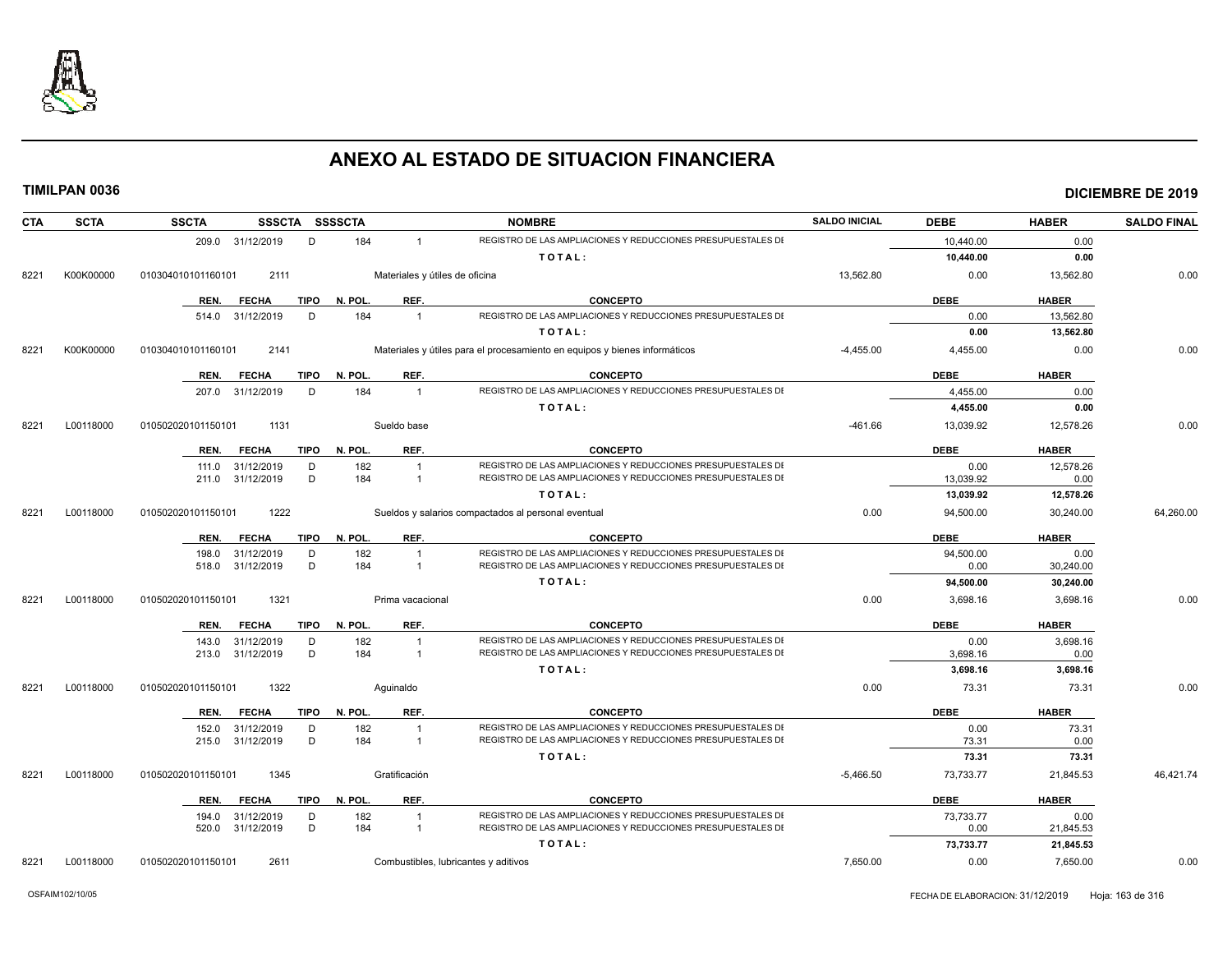

| TIMILPAN 0036      |                    |                          |             |                |                                  |                                                                                                                                  |                      |                   |                    | <b>DICIEMBRE DE 2019</b> |
|--------------------|--------------------|--------------------------|-------------|----------------|----------------------------------|----------------------------------------------------------------------------------------------------------------------------------|----------------------|-------------------|--------------------|--------------------------|
| CTA<br><b>SCTA</b> | <b>SSCTA</b>       |                          |             | SSSCTA SSSSCTA |                                  | <b>NOMBRE</b>                                                                                                                    | <b>SALDO INICIAL</b> | <b>DEBE</b>       | <b>HABER</b>       | <b>SALDO FINAL</b>       |
|                    |                    | REN. FECHA               |             | TIPO N. POL.   | REF.                             | <b>CONCEPTO</b>                                                                                                                  |                      | <b>DEBE</b>       | <b>HABER</b>       |                          |
|                    | 66.0<br>522.0      | 11/12/2019<br>31/12/2019 | D<br>D      | 40<br>184      | 17546<br>$\overline{1}$          | T.E. NATALIA MA. DEL CARMEN FLORES ARCINIEGA FAC-17546 COMBUSTIE<br>REGISTRO DE LAS AMPLIACIONES Y REDUCCIONES PRESUPUESTALES DI |                      | 0.00<br>0.00      | 300.00<br>7,350.00 |                          |
|                    |                    |                          |             |                |                                  | TOTAL:                                                                                                                           |                      | 0.00              | 7,650.00           |                          |
|                    |                    |                          |             |                |                                  |                                                                                                                                  |                      |                   |                    |                          |
| 8221<br>L00118000  | 010502020101160101 | 2111                     |             |                | Materiales y útiles de oficina   |                                                                                                                                  | $-424.00$            | 424.00            | 0.00               | 0.00                     |
|                    |                    | REN. FECHA               | TIPO        | N. POL.        | REF.                             | <b>CONCEPTO</b>                                                                                                                  |                      | <b>DEBE</b>       | <b>HABER</b>       |                          |
|                    |                    | 217.0 31/12/2019         | D           | 184            | $\overline{1}$                   | REGISTRO DE LAS AMPLIACIONES Y REDUCCIONES PRESUPUESTALES DI                                                                     |                      | 424.00            | 0.00               |                          |
|                    |                    |                          |             |                |                                  | TOTAL:                                                                                                                           |                      | 424.00            | 0.00               |                          |
| 8221<br>L00119000  | 010502050203150101 | 1131                     |             |                | Sueldo base                      |                                                                                                                                  | 0.00                 | 99,545.00         | 31,854.40          | 67,690.60                |
|                    | REN.               | <b>FECHA</b>             | TIPO        | N. POL.        | REF.                             | <b>CONCEPTO</b>                                                                                                                  |                      | <b>DEBE</b>       | <b>HABER</b>       |                          |
|                    | 173.0              | 31/12/2019               | D           | 182            | $\overline{1}$                   | REGISTRO DE LAS AMPLIACIONES Y REDUCCIONES PRESUPUESTALES DI                                                                     |                      | 3,450.00          | 0.00               |                          |
|                    | 199.0              | 31/12/2019               | D<br>D      | 182<br>184     | $\overline{1}$<br>$\overline{1}$ | REGISTRO DE LAS AMPLIACIONES Y REDUCCIONES PRESUPUESTALES DI<br>REGISTRO DE LAS AMPLIACIONES Y REDUCCIONES PRESUPUESTALES DI     |                      | 96,095.00         | 0.00               |                          |
|                    | 524.0              | 31/12/2019               |             |                |                                  |                                                                                                                                  |                      | 0.00              | 31,854.40          |                          |
|                    |                    |                          |             |                |                                  | TOTAL:                                                                                                                           |                      | 99,545.00         | 31,854.40          |                          |
| L00119000<br>8221  | 010502050203150101 | 1222                     |             |                |                                  | Sueldos y salarios compactados al personal eventual                                                                              | 10,000.00            | 74,105.18         | 26,913.66          | 57,191.52                |
|                    |                    | REN. FECHA               | TIPO        | N. POL.        | REF.                             | <b>CONCEPTO</b>                                                                                                                  |                      | <b>DEBE</b>       | <b>HABER</b>       |                          |
|                    | 195.0              | 31/12/2019               | D           | 182            | $\overline{1}$                   | REGISTRO DE LAS AMPLIACIONES Y REDUCCIONES PRESUPUESTALES DI                                                                     |                      | 74,105.18         | 0.00               |                          |
|                    | 526.0              | 31/12/2019               | D           | 184            | $\overline{1}$                   | REGISTRO DE LAS AMPLIACIONES Y REDUCCIONES PRESUPUESTALES DI                                                                     |                      | 0.00              | 26,913.66          |                          |
|                    |                    |                          |             |                |                                  | TOTAL:                                                                                                                           |                      | 74,105.18         | 26,913.66          |                          |
| L00119000<br>8221  | 010502050203150101 | 1311                     |             |                | Prima por año de servicio        |                                                                                                                                  | 300.00               | 0.00              | 96.00              | 204.00                   |
|                    | REN.               | <b>FECHA</b>             | <b>TIPO</b> | N. POL.        | REF.                             | <b>CONCEPTO</b>                                                                                                                  |                      | <b>DEBE</b>       | <b>HABER</b>       |                          |
|                    |                    | 528.0 31/12/2019         | D           | 184            | $\overline{1}$                   | REGISTRO DE LAS AMPLIACIONES Y REDUCCIONES PRESUPUESTALES DI                                                                     |                      | 0.00              | 96.00              |                          |
|                    |                    |                          |             |                |                                  | TOTAL:                                                                                                                           |                      | 0.00              | 96.00              |                          |
| L00119000<br>8221  | 010502050203150101 | 1321                     |             |                | Prima vacacional                 |                                                                                                                                  | 0.00                 | 12,827.10         | 12,827.10          | 0.00                     |
|                    | REN.               | <b>FECHA</b>             | <b>TIPO</b> | N. POL.        | REF.                             | <b>CONCEPTO</b>                                                                                                                  |                      | <b>DEBE</b>       | <b>HABER</b>       |                          |
|                    |                    | 110.0 31/12/2019         | D           | 182            |                                  | REGISTRO DE LAS AMPLIACIONES Y REDUCCIONES PRESUPUESTALES DI<br>REGISTRO DE LAS AMPLIACIONES Y REDUCCIONES PRESUPUESTALES DI     |                      | 0.00              | 12,827.10          |                          |
|                    | 219.0              | 31/12/2019               | D           | 184            | $\overline{1}$                   |                                                                                                                                  |                      | 12,827.10         | 0.00               |                          |
|                    |                    |                          |             |                |                                  | TOTAL:                                                                                                                           |                      | 12,827.10         | 12,827.10          |                          |
| 8221<br>L00119000  | 010502050203150101 | 1322                     |             |                | Aquinaldo                        |                                                                                                                                  | 0.00                 | 28,590.12         | 9,148.84           | 19,441.28                |
|                    |                    | REN. FECHA               | TIPO        | N. POL.        | REF.                             | <b>CONCEPTO</b>                                                                                                                  |                      | <b>DEBE</b>       | <b>HABER</b>       |                          |
|                    | 185.0<br>530.0     | 31/12/2019<br>31/12/2019 | D<br>D      | 182<br>184     | $\overline{1}$<br>$\overline{1}$ | REGISTRO DE LAS AMPLIACIONES Y REDUCCIONES PRESUPUESTALES DI<br>REGISTRO DE LAS AMPLIACIONES Y REDUCCIONES PRESUPUESTALES DI     |                      | 28,590.12<br>0.00 | 0.00<br>9,148.84   |                          |
|                    |                    |                          |             |                |                                  | TOTAL:                                                                                                                           |                      | 28,590.12         | 9,148.84           |                          |
| L00119000<br>8221  | 010502050203150101 | 1345                     |             |                | Gratificación                    |                                                                                                                                  | 5.257.46             | 94,603.90         | 99.861.36          | 0.00                     |
|                    | REN.               | <b>FECHA</b>             | <b>TIPO</b> | N. POL.        | REF.                             | <b>CONCEPTO</b>                                                                                                                  |                      | <b>DEBE</b>       | <b>HABER</b>       |                          |
|                    |                    | 87.0 31/12/2019          | D           | 182            | $\overline{1}$                   | REGISTRO DE LAS AMPLIACIONES Y REDUCCIONES PRESUPUESTALES DI                                                                     |                      | 0.00              | 99,861.36          |                          |
|                    |                    | 221.0 31/12/2019         | D           | 184            | $\overline{1}$                   | REGISTRO DE LAS AMPLIACIONES Y REDUCCIONES PRESUPUESTALES DI                                                                     |                      | 94,603.90         | 0.00               |                          |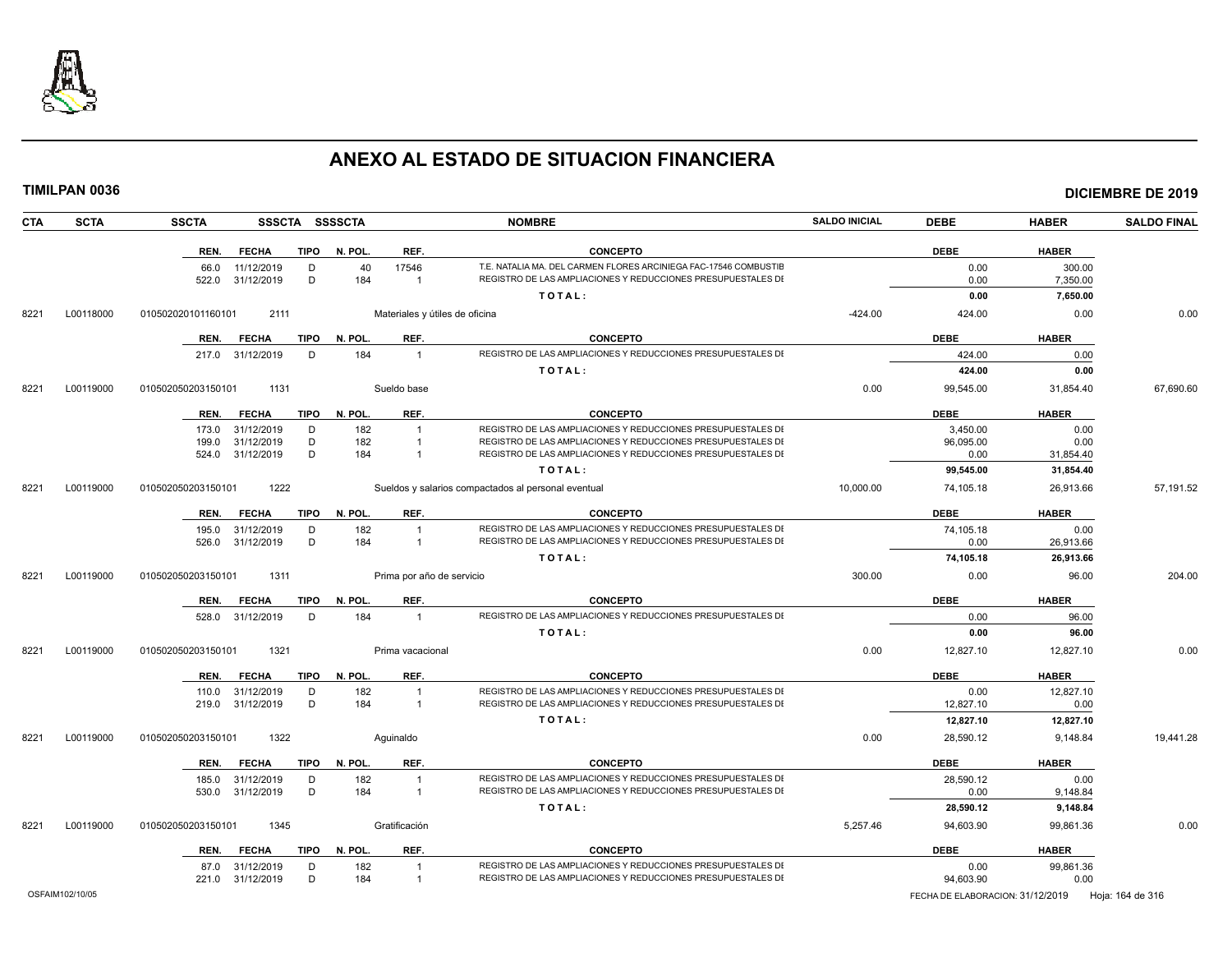

| <b>CTA</b> | <b>SCTA</b> | <b>SSCTA</b><br>SSSCTA SSSSCTA      |                         | <b>NOMBRE</b>                                                               | <b>SALDO INICIAL</b> | <b>DEBE</b> | <b>HABER</b> | <b>SALDO FINAL</b> |
|------------|-------------|-------------------------------------|-------------------------|-----------------------------------------------------------------------------|----------------------|-------------|--------------|--------------------|
|            |             |                                     |                         | TOTAL:                                                                      |                      | 94,603.90   | 99,861.36    |                    |
| 8221       | L00119000   | 010502050203150101<br>1412          |                         | Aportaciones de servicio de salud                                           | 344,842.06           | 0.00        | 330,101.81   | 14,740.25          |
|            |             | REN.<br><b>FECHA</b><br>TIPO        | N. POL.<br>REF.         | <b>CONCEPTO</b>                                                             |                      | <b>DEBE</b> | <b>HABER</b> |                    |
|            |             | 31/12/2019<br>D<br>8.0              | 80675<br>$\overline{7}$ | PAGO DE ISSEMYM DE DICIEMBRE 2019                                           |                      | 0.00        | 323.165.21   |                    |
|            |             | D<br>31/12/2019<br>532.0            | 184<br>$\overline{1}$   | REGISTRO DE LAS AMPLIACIONES Y REDUCCIONES PRESUPUESTALES DI                |                      | 0.00        | 6,936.60     |                    |
|            |             |                                     |                         | TOTAL:                                                                      |                      | 0.00        | 330,101.81   |                    |
| 8221       | L00119000   | 010502050203150101<br>1413          |                         | Aportaciones al sistema solidario de reparto                                | 155,042.63           | 101,812.11  | 256,854.74   | 0.00               |
|            |             | <b>FECHA</b><br><b>TIPO</b><br>REN. | REF.<br>N. POL.         | <b>CONCEPTO</b>                                                             |                      | <b>DEBE</b> | <b>HABER</b> |                    |
|            |             | 15.0<br>31/12/2019<br>D             | 80675<br>$\overline{7}$ | PAGO DE ISSEMYM DE DICIEMBRE 2019                                           |                      | 0.00        | 256,854.74   |                    |
|            |             | 31/12/2019<br>D<br>223.0            | 184<br>$\mathbf{1}$     | REGISTRO DE LAS AMPLIACIONES Y REDUCCIONES PRESUPUESTALES DI                |                      | 101.812.11  | 0.00         |                    |
|            |             |                                     |                         | TOTAL:                                                                      |                      | 101,812.11  | 256,854.74   |                    |
| 8221       | L00119000   | 1414<br>010502050203150101          |                         | Aportaciones del sistema de capitalización individual                       | $-114,665.95$        | 150,223.23  | 35,557.28    | 0.00               |
|            |             | <b>FECHA</b><br><b>TIPO</b><br>REN. | N. POL.<br>REF.         | <b>CONCEPTO</b>                                                             |                      | <b>DEBE</b> | <b>HABER</b> |                    |
|            |             | 31/12/2019<br>D<br>22.0             | 80675<br>$\overline{7}$ | PAGO DE ISSEMYM DE DICIEMBRE 2019                                           |                      | 0.00        | 35,557.28    |                    |
|            |             | 31/12/2019<br>D<br>225.0            | 184<br>$\mathbf{1}$     | REGISTRO DE LAS AMPLIACIONES Y REDUCCIONES PRESUPUESTALES DI                |                      | 150,223.23  | 0.00         |                    |
|            |             |                                     |                         | TOTAL:                                                                      |                      | 150,223.23  | 35,557.28    |                    |
| 8221       | L00119000   | 1415<br>010502050203150101          |                         | Aportaciones para financiar los gastos generales de administración del ISSE | 34,611.88            | 0.00        | 31,672.56    | 2,939.32           |
|            |             | REN.<br><b>FECHA</b><br>TIPO        | N. POL.<br>REF.         | <b>CONCEPTO</b>                                                             |                      | <b>DEBE</b> | <b>HABER</b> |                    |
|            |             | 29.0<br>31/12/2019<br>D             | $\overline{7}$<br>80675 | PAGO DE ISSEMYM DE DICIEMBRE 2019                                           |                      | 0.00        | 30,289.35    |                    |
|            |             | D<br>31/12/2019<br>534.0            | 184<br>-1               | REGISTRO DE LAS AMPLIACIONES Y REDUCCIONES PRESUPUESTALES DI                |                      | 0.00        | 1,383.21     |                    |
|            |             |                                     |                         | TOTAL:                                                                      |                      | 0.00        | 31,672.56    |                    |
| 8221       | L00119000   | 1416<br>010502050203150101          |                         | Aportaciones para riesgo de trabajo                                         | 67,430.04            | 0.00        | 52,832.40    | 14,597.64          |
|            |             | REN.<br><b>FECHA</b><br><b>TIPO</b> | N. POL.<br>REF.         | <b>CONCEPTO</b>                                                             |                      | <b>DEBE</b> | <b>HABER</b> |                    |
|            |             | 36.0<br>31/12/2019<br>D             | 80675<br>$\overline{7}$ | PAGO DE ISSEMYM DE DICIEMBRE 2019                                           |                      | 0.00        | 45.962.92    |                    |
|            |             | 31/12/2019<br>D<br>536.0            | 184<br>$\mathbf{1}$     | REGISTRO DE LAS AMPLIACIONES Y REDUCCIONES PRESUPUESTALES DI                |                      | 0.00        | 6,869.48     |                    |
|            |             |                                     |                         | TOTAL:                                                                      |                      | 0.00        | 52,832.40    |                    |
| 8221       | L00119000   | 1522<br>010502050203150101          |                         | Liquidaciones por indemnizaciones, por sueldos y salarios caídos            | -882,906.78          | 882,906.78  | 0.00         | 0.00               |
|            |             | <b>FECHA</b><br><b>TIPO</b><br>REN. | REF.<br>N. POL.         | <b>CONCEPTO</b>                                                             |                      | <b>DEBE</b> | <b>HABER</b> |                    |
|            |             | 227.0 31/12/2019<br>D               | 184<br>$\mathbf{1}$     | REGISTRO DE LAS AMPLIACIONES Y REDUCCIONES PRESUPUESTALES DI                |                      | 882,906.78  | 0.00         |                    |
|            |             |                                     |                         | TOTAL:                                                                      |                      | 882,906.78  | 0.00         |                    |
| 8221       | L00119000   | 010502050203150101<br>1541          |                         | Becas para hijos de trabajadores sindicalizados                             | 400.00               | 200.00      | 192.00       | 408.00             |
|            |             | <b>FECHA</b><br>TIPO<br>REN.        | N. POL.<br>REF.         | <b>CONCEPTO</b>                                                             |                      | <b>DEBE</b> | <b>HABER</b> |                    |
|            |             | 31/12/2019<br>D<br>163.0            | 182<br>$\mathbf{1}$     | REGISTRO DE LAS AMPLIACIONES Y REDUCCIONES PRESUPUESTALES DI                |                      | 200.00      | 0.00         |                    |
|            |             | D<br>538.0<br>31/12/2019            | 184<br>$\mathbf{1}$     | REGISTRO DE LAS AMPLIACIONES Y REDUCCIONES PRESUPUESTALES DI                |                      | 0.00        | 192.00       |                    |
|            |             |                                     |                         | TOTAL:                                                                      |                      | 200.00      | 192.00       |                    |
| 8221       | L00119000   | 010502050203150101<br>1546          |                         | Otros gastos derivados de convenio                                          | 900.00               | 13,950.00   | 4,752.00     | 10,098.00          |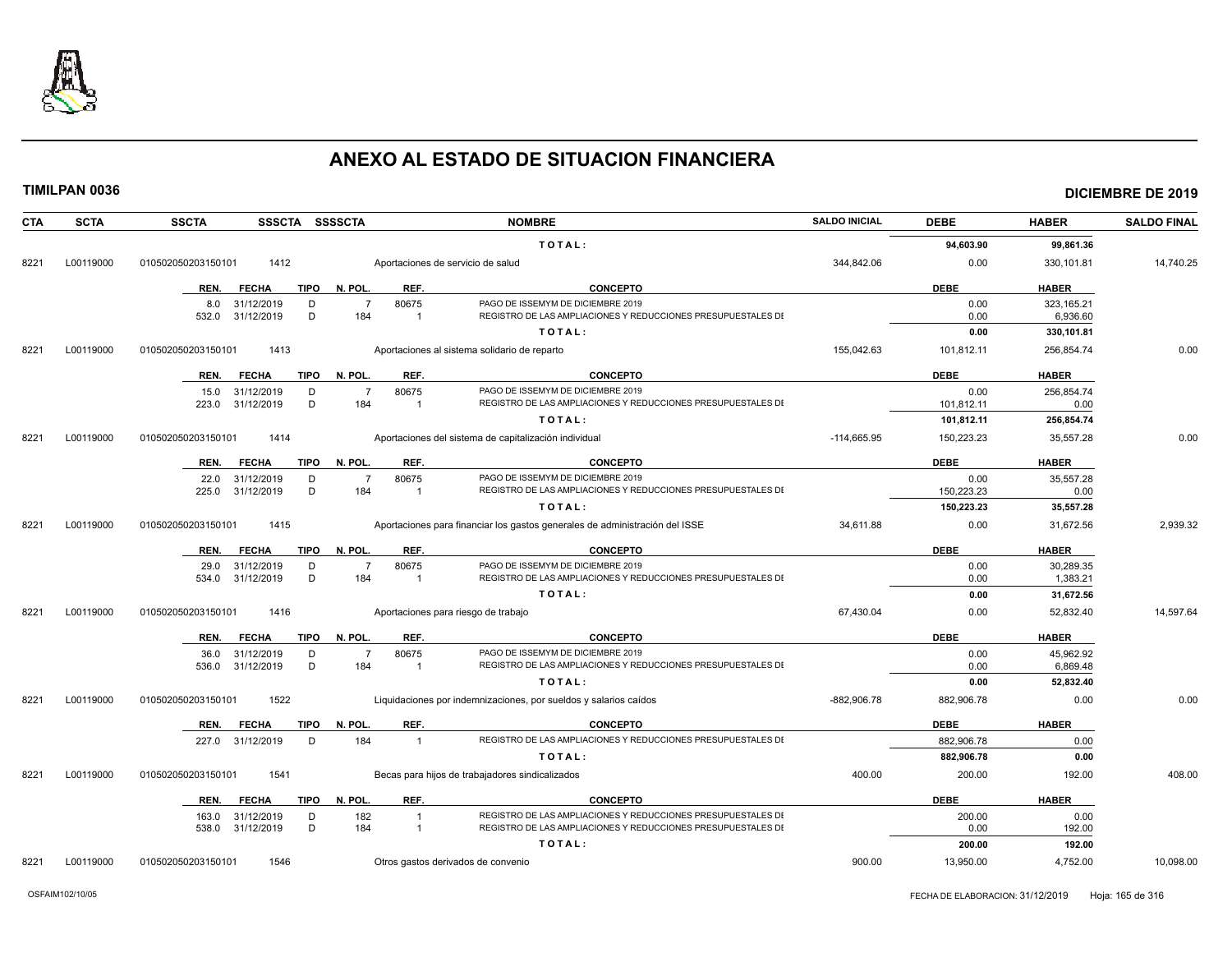

| <b>CTA</b> | <b>SCTA</b> | <b>SSCTA</b><br>SSSCTA SSSSCTA      |                                | <b>NOMBRE</b>                                                              | <b>SALDO INICIAL</b> | <b>DEBE</b> | <b>HABER</b> | <b>SALDO FINAL</b> |
|------------|-------------|-------------------------------------|--------------------------------|----------------------------------------------------------------------------|----------------------|-------------|--------------|--------------------|
|            |             | REN.<br><b>FECHA</b><br>TIPO        | N. POL.<br>REF.                | <b>CONCEPTO</b>                                                            |                      | <b>DEBE</b> | <b>HABER</b> |                    |
|            |             | 31/12/2019<br>D<br>181.0            | 182<br>$\overline{1}$          | REGISTRO DE LAS AMPLIACIONES Y REDUCCIONES PRESUPUESTALES DI               |                      | 13,950.00   | 0.00         |                    |
|            |             | D<br>31/12/2019<br>540.0            | 184<br>$\overline{\mathbf{1}}$ | REGISTRO DE LAS AMPLIACIONES Y REDUCCIONES PRESUPUESTALES DI               |                      | 0.00        | 4,752.00     |                    |
|            |             |                                     |                                | TOTAL:                                                                     |                      | 13,950.00   | 4,752.00     |                    |
| 8221       | L00119000   | 010502050203150101<br>2141          |                                | Materiales y útiles para el procesamiento en equipos y bienes informáticos | 20,599.00            | 0.00        | 20,599.00    | 0.00               |
|            |             | <b>TIPO</b><br>REN.<br><b>FECHA</b> | REF.<br>N. POL.                | <b>CONCEPTO</b>                                                            |                      | <b>DEBE</b> | <b>HABER</b> |                    |
|            |             | 542.0 31/12/2019<br>D               | 184<br>$\overline{1}$          | REGISTRO DE LAS AMPLIACIONES Y REDUCCIONES PRESUPUESTALES DI               |                      | 0.00        | 20,599.00    |                    |
|            |             |                                     |                                | TOTAL:                                                                     |                      | 0.00        | 20,599.00    |                    |
| 8221       | L00119000   | 2611<br>010502050203150101          |                                | Combustibles, lubricantes y aditivos                                       | 18,395.02            | 0.00        | 18,395.02    | 0.00               |
|            |             |                                     |                                |                                                                            |                      |             |              |                    |
|            |             | <b>FECHA</b><br><b>TIPO</b><br>REN. | REF.<br>N. POL.                | <b>CONCEPTO</b>                                                            |                      | <b>DEBE</b> | <b>HABER</b> |                    |
|            |             | D<br>52.0<br>06/12/2019             | 38<br>5438                     | T.E. SERVICIO ESTRELLA JUNA SA DE CV FAC-5438 COMBUSTIBLE                  |                      | 0.00        | 2,300.13     |                    |
|            |             | 11/12/2019<br>D<br>59.0             | 17546<br>40                    | T.E. NATALIA MA. DEL CARMEN FLORES ARCINIEGA FAC-17546 COMBUSTIE           |                      | 0.00        | 1.800.00     |                    |
|            |             | 16/12/2019<br>D<br>45.0             | 52<br>5451                     | T.E. SERVICIO ESTRELLA JUNA SA DE CV FAC-5451 COMPRA COMBUSTIBL            |                      | 0.00        | 3,500.00     |                    |
|            |             | D<br>31/12/2019<br>45.0             | 60<br>5561                     | T.E. SERVICIO ESTRELA JUNA SA DE CV FAC-5561 COMPRA DE COMBUSTIE           |                      | 0.00        | 1,900.00     |                    |
|            |             | D<br>30/12/2019<br>31.0             | 69<br>5562                     | T.E. SERVICIO ESTRELLA JUNA SA DE CV FAC-5562 COMPRA COMBUSTIBLI           |                      | 0.00        | 1,650.22     |                    |
|            |             | 31/12/2019<br>D<br>31.0             | 72<br>5587                     | T.E. SERVICIO ESTRELLA JUNA SA DE CV FAC-5587 COMPRA COMBUSTIBL            |                      | 0.00        | 400.00       |                    |
|            |             | 31/12/2019<br>D<br>80.0             | 73<br>17694                    | T.E. NATALIA MARIA DEL CARMEN FLORES ARCINIEGA FAC-17694 COMPRA            |                      | 0.00        | 1,850.00     |                    |
|            |             | 02/12/2019<br>D<br>66.0             | 81<br>5374                     | T.E. SERVICIO ESTRELLA JUNA SA DE CV FAC-5374 COMPRA COMBUSTIBLI           |                      | 0.00        | 1,800.16     |                    |
|            |             | D<br>31/12/2019<br>544.0            | 184<br>$\overline{1}$          | REGISTRO DE LAS AMPLIACIONES Y REDUCCIONES PRESUPUESTALES DI               |                      | 0.00        | 3,194.51     |                    |
|            |             |                                     |                                | TOTAL:                                                                     |                      | 0.00        | 18,395.02    |                    |
| 8221       | L00119000   | 010502050203150101<br>2992          | Otros enseres                  |                                                                            | 27,099.24            | 0.00        | 27,099.24    | 0.00               |
|            |             | <b>FECHA</b><br>TIPO<br>REN.        | REF.<br>N. POL.                | <b>CONCEPTO</b>                                                            |                      | <b>DEBE</b> | <b>HABER</b> |                    |
|            |             | 31/12/2019<br>E<br>3.0              | 31<br>$\overline{1}$           | CH-1723 PARTI COMPPROBACION DE GASTOS                                      |                      | 0.00        | 1.443.00     |                    |
|            |             | D<br>31/12/2019<br>157.0            | 179<br>61063                   | CANCELACION DEL FONDO FIJO DEL TESORERO MUNICIPAL                          |                      | 0.00        | 969.01       |                    |
|            |             | 31/12/2019<br>D<br>164.0            | 179<br>61062                   | CANCELACION DEL FONDO FIJO DEL TESORERO MUNICIPAL                          |                      | 0.00        | 1.980.03     |                    |
|            |             | D<br>31/12/2019<br>546.0            | 184<br>$\overline{1}$          | REGISTRO DE LAS AMPLIACIONES Y REDUCCIONES PRESUPUESTALES DI               |                      | 0.00        | 22,707.20    |                    |
|            |             |                                     |                                | TOTAL:                                                                     |                      | 0.00        | 27,099.24    |                    |
| 8221       | L00119000   | 3131<br>010502050203150101          | Servicio de agua               |                                                                            | 363,593.43           | 0.00        | 363,593.43   | 0.00               |
|            |             | <b>TIPO</b><br>REN.<br><b>FECHA</b> | N. POL.<br>REF.                | <b>CONCEPTO</b>                                                            |                      | <b>DEBE</b> | <b>HABER</b> |                    |
|            |             | 550.0 31/12/2019<br>D               | 184<br>$\overline{1}$          | REGISTRO DE LAS AMPLIACIONES Y REDUCCIONES PRESUPUESTALES DI               |                      | 0.00        | 363,593.43   |                    |
|            |             |                                     |                                | TOTAL:                                                                     |                      | 0.00        | 363,593.43   |                    |
| 8221       | L00119000   | 3132<br>010502050203150101          |                                | Servicio de cloración de agua                                              | 168,405.76           | 0.00        | 168,405.76   | 0.00               |
|            |             | <b>FECHA</b><br><b>TIPO</b><br>REN. | REF.<br>N. POL.                | <b>CONCEPTO</b>                                                            |                      | <b>DEBE</b> | <b>HABER</b> |                    |
|            |             | 31/12/2019<br>D<br>552.0            | 184<br>$\overline{1}$          | REGISTRO DE LAS AMPLIACIONES Y REDUCCIONES PRESUPUESTALES DI               |                      | 0.00        | 168,405.76   |                    |
|            |             |                                     |                                | TOTAL:                                                                     |                      | 0.00        | 168,405.76   |                    |
| 8221       | L00119000   | 3141<br>010502050203150101          |                                | Servicio de telefonía convencional                                         | $-2,622.00$          | 8,021.00    | 5,399.00     | 0.00               |
|            |             | REN.<br><b>FECHA</b>                | TIPO N. POL.<br>REF.           | <b>CONCEPTO</b>                                                            |                      | <b>DEBE</b> | <b>HABER</b> |                    |
|            |             | 02/12/2019<br>D<br>3.0              | 13<br>$\overline{1}$           | T.E. TELEMEX SAB DE CV SERVICIO DE 7121255027 DE NOVIEMBRE 2019            |                      | 0.00        | 828.00       |                    |
|            |             | D<br>02/12/2019<br>3.0              | 14<br>$\overline{1}$           | T.E. TELEMEX SAB DE CV SERVICIO DE 7121255300 DE NOVIEMBRE 2019            |                      | 0.00        | 399.00       |                    |
|            |             |                                     |                                |                                                                            |                      |             |              |                    |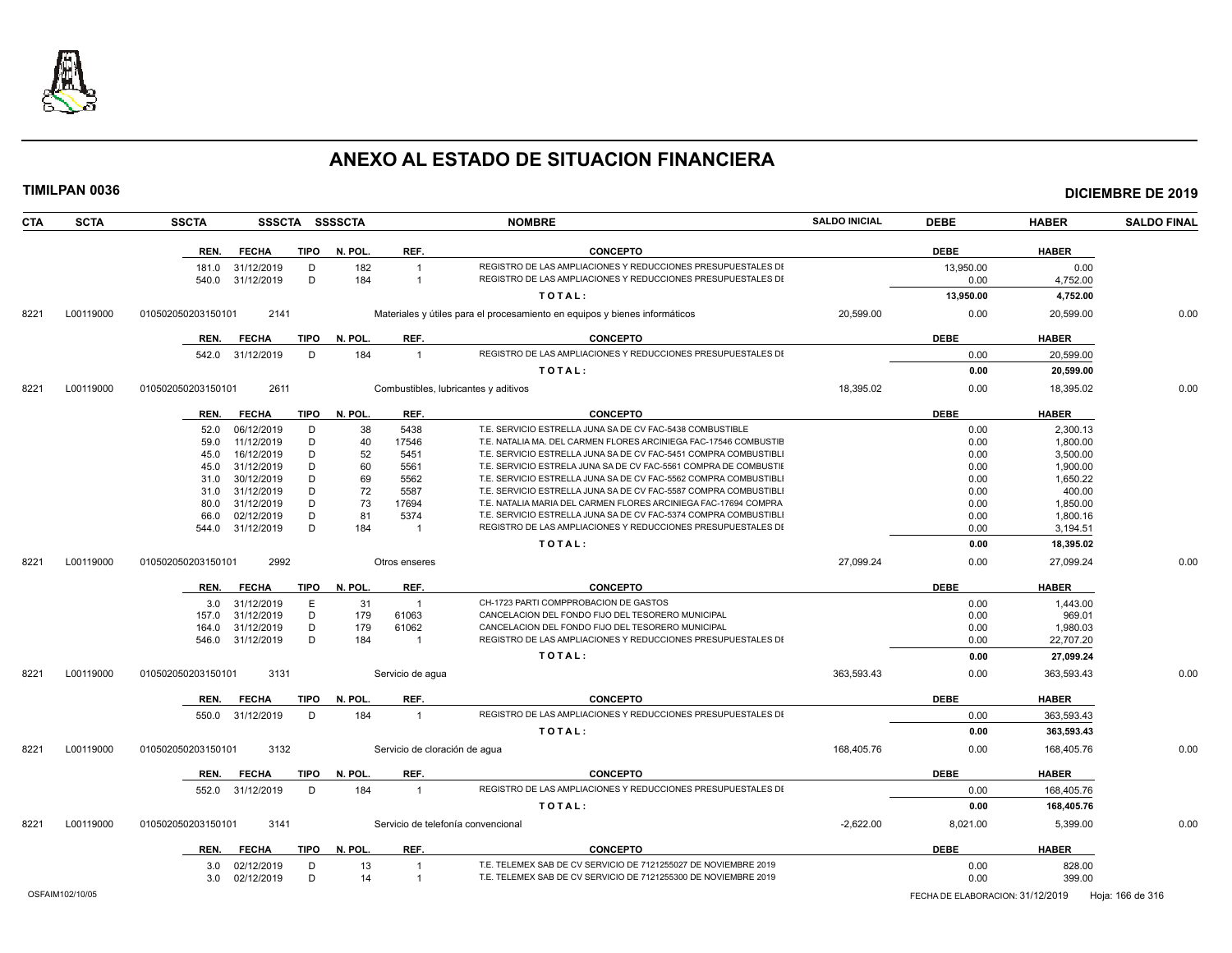

| <b>CTA</b> | <b>SCTA</b> | <b>SSCTA</b>       |                | SSSCTA SSSSCTA         |                         | <b>NOMBRE</b>                                                   | <b>SALDO INICIAL</b> | <b>DEBE</b> | <b>HABER</b> | <b>SALDO FINAL</b> |
|------------|-------------|--------------------|----------------|------------------------|-------------------------|-----------------------------------------------------------------|----------------------|-------------|--------------|--------------------|
|            |             |                    | 3.0 02/12/2019 | D<br>15                |                         | T.E. TELEMEX SAB DE CV SERVICIO DE 7121255031 DE NOVIEMBRE 2019 |                      | 0.00        | 701.00       |                    |
|            |             | 3.0                | 02/12/2019     | D<br>16                |                         | T.E. TELMEX SAB DE CV SERVICIO DE 7121255039 DE NOVIEMBRE 2019  |                      | 0.00        | 678.00       |                    |
|            |             | 3.0                | 02/12/2019     | D<br>17                |                         | T.E. TELMEX SAB DE CV SERVICIO DE 7126881428 DE NOVIEMBRE 2019  |                      | 0.00        | 618.00       |                    |
|            |             | 3.0                | 02/12/2019     | D<br>18                |                         | T.E. TELMEX SAB DE CV SERVICIO DE 7121255029 DE NOVIEMBRE 2019  |                      | 0.00        | 399.00       |                    |
|            |             | 3.0                | 02/12/2019     | D<br>19                |                         | T.E. TELMEX SAB DE CV SERVICIO DE 7121255012 DE NOVIEMBRE 2019  |                      | 0.00        | 549.00       |                    |
|            |             | 3.0                | 05/12/2019     | D<br>34                |                         | T.E. TELEMEX SAB DE CV SERVICIO DE 7121255632 DE NOVIEMBRE 2019 |                      | 0.00        | 836.00       |                    |
|            |             | 3.0                | 05/12/2019     | D<br>35                |                         | T.E. TELEMEX SAB DE CV SERVICIO DE 7121255925 DE NOVIEMBRE 2019 |                      | 0.00        | 391.00       |                    |
|            |             | 241.0 31/12/2019   |                | D<br>184               | -1                      | REGISTRO DE LAS AMPLIACIONES Y REDUCCIONES PRESUPUESTALES DI    |                      | 8,021.00    | 0.00         |                    |
|            |             |                    |                |                        |                         | TOTAL:                                                          |                      | 8,021.00    | 5,399.00     |                    |
| 8221       | L00119000   | 010502050203150101 | 3231           |                        |                         | Arrendamiento de equipo y bienes informáticos                   | 127,138.30           | 0.00        | 127,138.30   | 0.00               |
|            |             | REN.               | <b>FECHA</b>   | TIPO<br>N. POL.        | REF.                    | <b>CONCEPTO</b>                                                 |                      | <b>DEBE</b> | <b>HABER</b> |                    |
|            |             | 17.0               | 05/12/2019     | D<br>30                | 643                     | T.E. COPY CDMX SA DE CV FAC-624 SERVICIO COPIADO DE NOVIEMBRE   |                      | 0.00        | 4,640.00     |                    |
|            |             | 8.0                | 31/12/2019     | D<br>160               | 646                     | REG DE LA FAC 646 A NOMBRE DE COPY CDMX SA DE CV                |                      | 0.00        | 6,960.00     |                    |
|            |             | 554.0              | 31/12/2019     | D<br>184               | $\overline{1}$          | REGISTRO DE LAS AMPLIACIONES Y REDUCCIONES PRESUPUESTALES DI    |                      | 0.00        | 115,538.30   |                    |
|            |             |                    |                |                        |                         | TOTAL:                                                          |                      | 0.00        | 127,138.30   |                    |
| 8221       | L00119000   | 010502050203150101 | 3311           |                        |                         | Asesorías asociadas a convenios o acuerdos                      | 70.222.00            | 0.00        | 70.222.00    | 0.00               |
|            |             | REN.               | <b>FECHA</b>   | N. POL.<br><b>TIPO</b> | REF.                    | <b>CONCEPTO</b>                                                 |                      | <b>DEBE</b> | <b>HABER</b> |                    |
|            |             | 3.0                | 31/12/2019     | D<br>$\overline{1}$    | $\overline{1}$          | IHAEM APORTACION DE DICIEMBRE DE 2019                           |                      | 0.00        | 4.100.00     |                    |
|            |             | 556.0              | 31/12/2019     | D<br>184               | -1                      | REGISTRO DE LAS AMPLIACIONES Y REDUCCIONES PRESUPUESTALES DI    |                      | 0.00        | 66,122.00    |                    |
|            |             |                    |                |                        |                         | TOTAL:                                                          |                      | 0.00        | 70,222.00    |                    |
|            |             |                    |                |                        |                         |                                                                 |                      |             |              |                    |
| 8221       | L00119000   | 010502050203150101 | 3331           |                        | Servicios informáticos  |                                                                 | 21,623.40            | 0.00        | 21,623.40    | 0.00               |
|            |             | REN.               | <b>FECHA</b>   | TIPO<br>N. POL.        | REF.                    | <b>CONCEPTO</b>                                                 |                      | <b>DEBE</b> | <b>HABER</b> |                    |
|            |             | 94.0               | 31/12/2019     | E<br>31                | 55812                   | CH-1723 PARTI COMPPROBACION DE GASTOS                           |                      | 0.00        | 1.577.60     |                    |
|            |             | 558.0              | 31/12/2019     | D<br>184               | $\overline{1}$          | REGISTRO DE LAS AMPLIACIONES Y REDUCCIONES PRESUPUESTALES DI    |                      | 0.00        | 20,045.80    |                    |
|            |             |                    |                |                        |                         | TOTAL:                                                          |                      | 0.00        | 21,623.40    |                    |
| 8221       | L00119000   | 010502050203150101 | 3391           |                        | Servicios profesionales |                                                                 | $-501,552.76$        | 509,133.98  | 7,581.22     | 0.00               |
|            |             | REN.               | <b>FECHA</b>   | N. POL.<br>TIPO        | REF.                    | <b>CONCEPTO</b>                                                 |                      | <b>DEBE</b> | <b>HABER</b> |                    |
|            |             | 3.0                | 30/12/2019     | E<br>$\overline{7}$    | 111                     | CH-111 RP MARIA GUADALUPE GOMEZ RUIZ HONORARIOS DEL 16-31 DE D  |                      | 0.00        | 3,790.61     |                    |
|            |             | 3.0                | 12/12/2019     | E<br>16                | 1708                    | CH-1708 PARTICI. MARIA GUADALUPE GOMEZ RUIZ PAGO HONORARIOS DI  |                      | 0.00        | 3,790.61     |                    |
|            |             | 243.0              | 31/12/2019     | D<br>184               | $\overline{1}$          | REGISTRO DE LAS AMPLIACIONES Y REDUCCIONES PRESUPUESTALES DI    |                      | 509,133.98  | 0.00         |                    |
|            |             |                    |                |                        |                         | TOTAL:                                                          |                      | 509,133.98  | 7,581.22     |                    |
|            |             |                    |                |                        |                         |                                                                 |                      |             |              | 0.00               |
| 8221       | L00119000   | 010502050203150101 | 3411           |                        |                         | Servicios bancarios y financieros                               | $-126,235.94$        | 655,227.94  | 528,992.00   |                    |
|            |             | REN.               | <b>FECHA</b>   | TIPO N. POL.           | REF.                    | <b>CONCEPTO</b>                                                 |                      | <b>DEBE</b> | <b>HABER</b> |                    |
|            |             | 3.0                | 31/12/2019     | D<br>5                 | -1                      | COMISIONES BANCARIAS CUENTA DE RECURSOS PROPIOS                 |                      | 0.00        | 1,873.40     |                    |
|            |             | 17.0               | 31/12/2019     | 6                      |                         | REGISTRO DEL IMPUESTO PREDIAL DEL MES DE DICIEMBRE DE 2019      |                      | 0.00        | 482.13       |                    |
|            |             | 4.0                | 31/12/2019     | 8                      |                         | REGISTRO DE PRESTAMO AL MUNICIPIO DE DICIEMBRE 2019             |                      | 0.00        | 512,400.00   |                    |
|            |             | 3.0                | 31/12/2019     | D<br>9                 |                         | REGISTRO CARGA FINANCIERA PRESTAMO MARZO 2019                   |                      | 0.00        | 14,236.47    |                    |
|            |             | 245.0              | 31/12/2019     | D<br>184               |                         | REGISTRO DE LAS AMPLIACIONES Y REDUCCIONES PRESUPUESTALES DI    |                      | 655,227.94  | 0.00         |                    |
|            |             |                    |                |                        |                         | TOTAL:                                                          |                      | 655,227.94  | 528,992.00   |                    |
| 8221       | L00119000   | 010502050203150101 | 3441           |                        |                         | Seguros de responsabilidad patrimonial y fianzas                | $-17,292.57$         | 17,292.57   | 0.00         | 0.00               |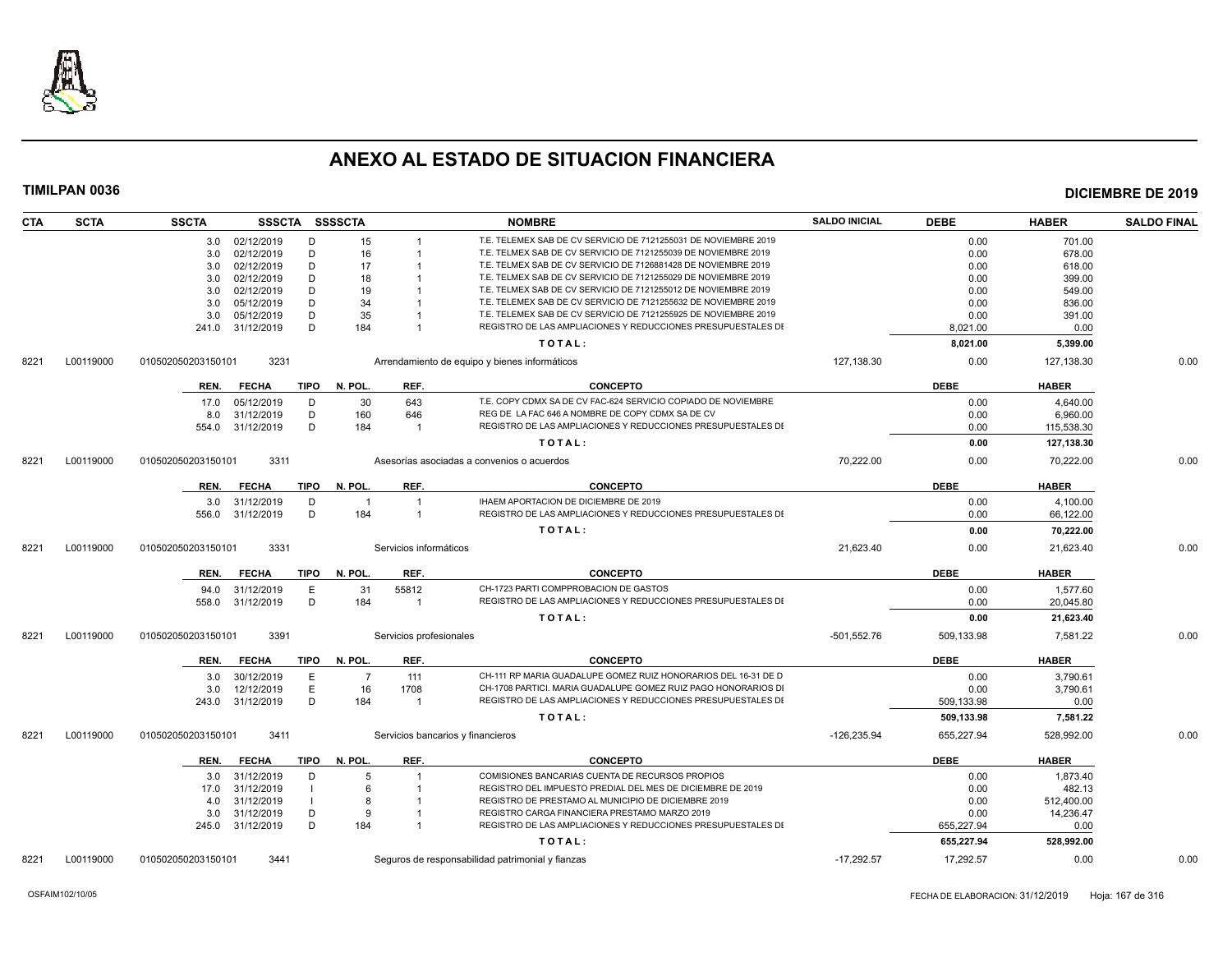

|  | TIMILPAN 0036 |  |  |
|--|---------------|--|--|
|  |               |  |  |

| <b>CTA</b> | <b>SCTA</b> | <b>SSCTA</b>       | SSSCTA SSSSCTA           |              |                                       | <b>NOMBRE</b>                                                                                                     | <b>SALDO INICIAL</b> | <b>DEBE</b>  | <b>HABER</b>         | <b>SALDO FINAL</b> |
|------------|-------------|--------------------|--------------------------|--------------|---------------------------------------|-------------------------------------------------------------------------------------------------------------------|----------------------|--------------|----------------------|--------------------|
|            |             | REN.               | <b>FECHA</b>             | <b>TIPO</b>  | N. POL.<br>REF.                       | <b>CONCEPTO</b>                                                                                                   |                      | <b>DEBE</b>  | <b>HABER</b>         |                    |
|            |             | 251.0 31/12/2019   |                          | D            | 184<br>$\overline{1}$                 | REGISTRO DE LAS AMPLIACIONES Y REDUCCIONES PRESUPUESTALES DI                                                      |                      | 17.292.57    | 0.00                 |                    |
|            |             |                    |                          |              |                                       | TOTAL:                                                                                                            |                      | 17,292.57    | 0.00                 |                    |
| 8221       | L00119000   | 010502050203150101 | 3451                     |              | Seguros y fianzas                     |                                                                                                                   | 185.49               | 0.00         | 185.49               | 0.00               |
|            |             | REN.               | <b>FECHA</b>             | <b>TIPO</b>  | N. POL.<br>REF.                       | <b>CONCEPTO</b>                                                                                                   |                      | <b>DEBE</b>  | <b>HABER</b>         |                    |
|            |             | 562.0              | 31/12/2019               | D            | 184<br>$\overline{1}$                 | REGISTRO DE LAS AMPLIACIONES Y REDUCCIONES PRESUPUESTALES DI                                                      |                      | 0.00         | 185.49               |                    |
|            |             |                    |                          |              |                                       | TOTAL:                                                                                                            |                      | 0.00         | 185.49               |                    |
| 8221       | L00119000   | 010502050203150101 | 3511                     |              |                                       | Reparación y mantenimiento de inmuebles                                                                           | 38.520.00            | 0.00         | 38,520.00            | 0.00               |
|            |             | REN.               | <b>FECHA</b>             | <b>TIPO</b>  | N. POL.<br>REF.                       | <b>CONCEPTO</b>                                                                                                   |                      | <b>DEBE</b>  | <b>HABER</b>         |                    |
|            |             | 564.0              | 31/12/2019               | D            | 184<br>$\mathbf{1}$                   | REGISTRO DE LAS AMPLIACIONES Y REDUCCIONES PRESUPUESTALES DI                                                      |                      | 0.00         | 38,520.00            |                    |
|            |             |                    |                          |              |                                       | TOTAL:                                                                                                            |                      | 0.00         | 38,520.00            |                    |
| 8221       | L00119000   | 010502050203150101 | 3532                     |              |                                       | Reparación y mantenimiento para equipo y redes de tele y radio transmisión                                        | $-43,598.60$         | 43,598.60    | 0.00                 | 0.00               |
|            |             | REN.               | <b>FECHA</b>             | <b>TIPO</b>  | REF.<br>N. POL.                       | <b>CONCEPTO</b>                                                                                                   |                      | <b>DEBE</b>  | <b>HABER</b>         |                    |
|            |             | 253.0 31/12/2019   |                          | D            | 184<br>$\overline{1}$                 | REGISTRO DE LAS AMPLIACIONES Y REDUCCIONES PRESUPUESTALES DI                                                      |                      | 43,598.60    | 0.00                 |                    |
|            |             |                    |                          |              |                                       | TOTAL:                                                                                                            |                      | 43,598.60    | 0.00                 |                    |
| 8221       | L00119000   | 010502050203150101 | 3551                     |              |                                       | Reparación y mantenimiento de vehículos terrestres, aéreos y lacustres                                            | $-5,493.80$          | 5,493.80     | 0.00                 | 0.00               |
|            |             | REN.               | <b>FECHA</b>             | TIPO N. POL. | REF.                                  | <b>CONCEPTO</b>                                                                                                   |                      | <b>DEBE</b>  | <b>HABER</b>         |                    |
|            |             | 255.0              | 31/12/2019               | D            | 184<br>$\mathbf{1}$                   | REGISTRO DE LAS AMPLIACIONES Y REDUCCIONES PRESUPUESTALES DI                                                      |                      | 5,493.80     | 0.00                 |                    |
|            |             |                    |                          |              |                                       | TOTAL:                                                                                                            |                      | 5,493.80     | 0.00                 |                    |
| 8221       | L00119000   | 010502050203150101 | 3611                     |              |                                       | Gastos de publicidad y propaganda                                                                                 | 402,000.00           | 0.00         | 402,000.00           | 0.00               |
|            |             | REN.               | <b>FECHA</b>             | <b>TIPO</b>  | REF.<br>N. POL.                       | <b>CONCEPTO</b>                                                                                                   |                      | <b>DEBE</b>  | <b>HABER</b>         |                    |
|            |             | 566.0              | 31/12/2019               | D            | 184<br>$\overline{1}$                 | REGISTRO DE LAS AMPLIACIONES Y REDUCCIONES PRESUPUESTALES DI                                                      |                      | 0.00         | 402,000.00           |                    |
|            |             |                    |                          |              |                                       | TOTAL:                                                                                                            |                      | 0.00         | 402,000.00           |                    |
| 8221       | L00119000   | 010502050203150101 | 3721                     |              |                                       | Gastos de traslado por vía terrestre                                                                              | 1,264.00             | 0.00         | 1,264.00             | 0.00               |
|            |             | REN.               | <b>FECHA</b>             | <b>TIPO</b>  | N. POL.<br>REF.                       | <b>CONCEPTO</b>                                                                                                   |                      | <b>DEBE</b>  | <b>HABER</b>         |                    |
|            |             | 150.0              | 31/12/2019               | D            | 179<br>173701                         | CANCELACION DEL FONDO FIJO DEL TESORERO MUNICIPAL                                                                 |                      | 0.00         | 86.00                |                    |
|            |             | 568.0              | 31/12/2019               | D            | 184<br>$\overline{1}$                 | REGISTRO DE LAS AMPLIACIONES Y REDUCCIONES PRESUPUESTALES DI                                                      |                      | 0.00         | 1,178.00             |                    |
|            |             |                    |                          |              |                                       | TOTAL:                                                                                                            |                      | 0.00         | 1,264.00             |                    |
| 8221       | L00119000   | 010502050203150101 | 3851                     |              | Gastos de representación              |                                                                                                                   | 152,755.77           | 0.00         | 152,755.77           | 0.00               |
|            |             | REN.               | <b>FECHA</b>             | <b>TIPO</b>  | N. POL.<br>REF.                       | <b>CONCEPTO</b>                                                                                                   |                      | <b>DEBE</b>  | <b>HABER</b>         |                    |
|            |             | 24.0               | 31/12/2019               | E            | 31<br>18419                           | CH-1723 PARTI COMPPROBACION DE GASTOS                                                                             |                      | 0.00         | 246.50               |                    |
|            |             | 143.0<br>570.0     | 31/12/2019<br>31/12/2019 | D<br>D       | 179<br>12823<br>184<br>$\overline{1}$ | CANCELACION DEL FONDO FIJO DEL TESORERO MUNICIPAL<br>REGISTRO DE LAS AMPLIACIONES Y REDUCCIONES PRESUPUESTALES DI |                      | 0.00<br>0.00 | 599.00<br>151,910.27 |                    |
|            |             |                    |                          |              |                                       | TOTAL:                                                                                                            |                      | 0.00         | 152,755.77           |                    |
| 8221       | L00119000   | 010502050203150101 | 3922                     |              | Otros impuestos y derechos            |                                                                                                                   | 11.511.00            | 0.00         | 11.511.00            | 0.00               |
|            |             |                    |                          |              |                                       |                                                                                                                   |                      |              |                      |                    |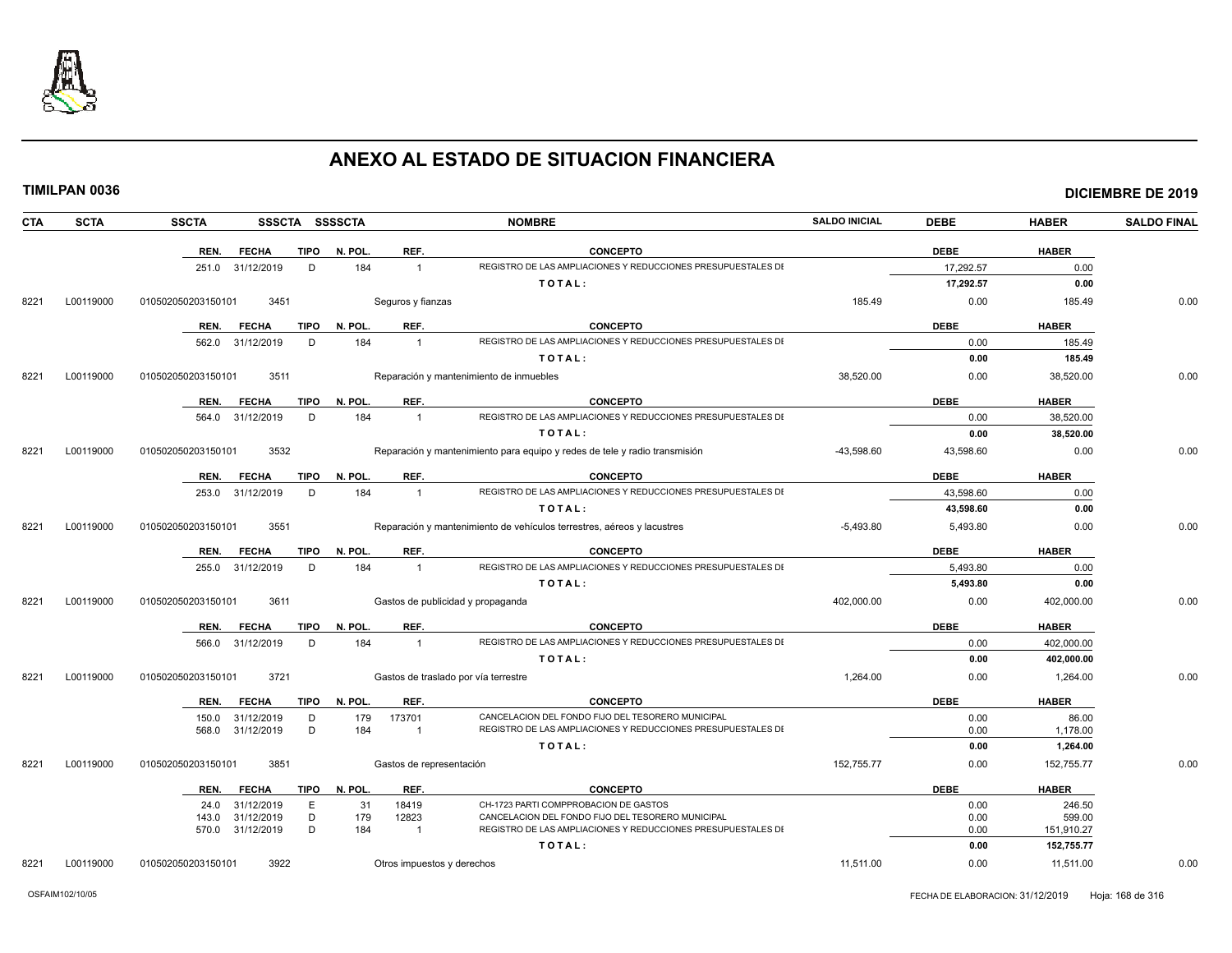

|            | <b>TIMILPAN 0036</b> |                    |                                |             |                |                                  |                                                                                                                                 |                      |                    |                    | <b>DICIEMBRE DE 2019</b> |
|------------|----------------------|--------------------|--------------------------------|-------------|----------------|----------------------------------|---------------------------------------------------------------------------------------------------------------------------------|----------------------|--------------------|--------------------|--------------------------|
| <b>CTA</b> | <b>SCTA</b>          | <b>SSCTA</b>       |                                |             | SSSCTA SSSSCTA |                                  | <b>NOMBRE</b>                                                                                                                   | <b>SALDO INICIAL</b> | <b>DEBE</b>        | <b>HABER</b>       | <b>SALDO FINAL</b>       |
|            |                      | REN.               | <b>FECHA</b>                   | TIPO        | N. POL.        | REF.                             | <b>CONCEPTO</b>                                                                                                                 |                      | <b>DEBE</b>        | <b>HABER</b>       |                          |
|            |                      |                    | 572.0 31/12/2019               | D           | 184            | $\overline{1}$                   | REGISTRO DE LAS AMPLIACIONES Y REDUCCIONES PRESUPUESTALES DI                                                                    |                      | 0.00               | 11,511.00          |                          |
|            |                      |                    |                                |             |                |                                  | TOTAL:                                                                                                                          |                      | 0.00               | 11,511.00          |                          |
| 8221       | L00119000            | 010502050203150101 | 3982                           |             |                |                                  | Impuesto sobre erogaciones por remuneraciones al trabajo personal.                                                              | 101,926.65           | 6,880.35           | 108,807.00         | 0.00                     |
|            |                      | REN.               | <b>FECHA</b>                   | TIPO        | N. POL.        | REF.                             | <b>CONCEPTO</b>                                                                                                                 |                      | <b>DEBE</b>        | <b>HABER</b>       |                          |
|            |                      | 3.0                | 09/12/2019<br>257.0 31/12/2019 | D<br>D      | 39<br>184      | $\overline{1}$                   | T.E. GOBIERNO DEL ESTADO DE MEXICO IMP. SOBRE REMUNERACIONES<br>REGISTRO DE LAS AMPLIACIONES Y REDUCCIONES PRESUPUESTALES DI    |                      | 0.00<br>6,880.35   | 108,807.00<br>0.00 |                          |
|            |                      |                    |                                |             |                |                                  | TOTAL:                                                                                                                          |                      | 6,880.35           | 108,807.00         |                          |
| 8221       | L00119000            | 010502050203150101 | 3992                           |             |                | Gastos de servicios menores      |                                                                                                                                 | 57,501.65            | 0.00               | 57,501.65          | 0.00                     |
|            |                      | REN.               | <b>FECHA</b>                   | <b>TIPO</b> | N. POL.        | REF.                             | <b>CONCEPTO</b>                                                                                                                 |                      | <b>DEBE</b>        | <b>HABER</b>       |                          |
|            |                      |                    | 574.0 31/12/2019               | D           | 184            | $\overline{1}$                   | REGISTRO DE LAS AMPLIACIONES Y REDUCCIONES PRESUPUESTALES DI                                                                    |                      | 0.00               | 57,501.65          |                          |
|            |                      |                    |                                |             |                |                                  | TOTAL:                                                                                                                          |                      | 0.00               | 57,501.65          |                          |
| 8221       | L00119000            | 010502050203160101 | 2111                           |             |                | Materiales y útiles de oficina   |                                                                                                                                 | $-16.332.36$         | 16,332.36          | 0.00               | 0.00                     |
|            |                      |                    |                                |             |                |                                  |                                                                                                                                 |                      |                    |                    |                          |
|            |                      | REN.               | <b>FECHA</b>                   | <b>TIPO</b> | N. POL.        | REF.                             | <b>CONCEPTO</b>                                                                                                                 |                      | <b>DEBE</b>        | <b>HABER</b>       |                          |
|            |                      |                    | 229.0 31/12/2019               | D           | 184            | $\overline{1}$                   | REGISTRO DE LAS AMPLIACIONES Y REDUCCIONES PRESUPUESTALES DI                                                                    |                      | 16,332.36          | 0.00               |                          |
|            |                      |                    |                                |             |                |                                  | TOTAL:                                                                                                                          |                      | 16,332.36          | 0.00               |                          |
| 8221       | L00119000            | 010502050203160101 | 3111                           |             |                | Servicio de energía eléctrica    |                                                                                                                                 | $-549,932.00$        | 702,433.00         | 152,501.00         | 0.00                     |
|            |                      | REN.               | <b>FECHA</b>                   | <b>TIPO</b> | N. POL.        | REF.                             | <b>CONCEPTO</b>                                                                                                                 |                      | <b>DEBE</b>        | <b>HABER</b>       |                          |
|            |                      |                    | 3.0 02/12/2019                 | D           | 10             |                                  | CFE SSB PAGO ENERGIA ELECTRICA POZO DE AGUA DE ZARAGOZA                                                                         |                      | 0.00               | 69.698.00          |                          |
|            |                      | 3.0<br>231.0       | 18/12/2019<br>31/12/2019       | D<br>D      | 53<br>184      | $\mathbf{1}$<br>$\mathbf{1}$     | T.E. CFE SSB SERVICIO DE ENERGIA ELECTRICA POZO CABECERA MUNICI<br>REGISTRO DE LAS AMPLIACIONES Y REDUCCIONES PRESUPUESTALES DI |                      | 0.00<br>702,433.00 | 82.803.00<br>0.00  |                          |
|            |                      |                    |                                |             |                |                                  | TOTAL:                                                                                                                          |                      | 702,433.00         | 152,501.00         |                          |
| 8221       |                      |                    |                                |             |                |                                  |                                                                                                                                 | $-126.848.00$        |                    | 0.00               |                          |
|            | L00119000            | 010502050203160101 | 3112                           |             |                |                                  | Servicio de energía eléctrica para alumbrado publico                                                                            |                      | 126,848.00         |                    | 0.00                     |
|            |                      | REN.               | <b>FECHA</b>                   | <b>TIPO</b> | N. POL.        | REF.                             | <b>CONCEPTO</b>                                                                                                                 |                      | <b>DEBE</b>        | <b>HABER</b>       |                          |
|            |                      |                    | 237.0 31/12/2019               | D           | 184            | $\overline{1}$                   | REGISTRO DE LAS AMPLIACIONES Y REDUCCIONES PRESUPUESTALES DI                                                                    |                      | 126,848.00         | 0.00               |                          |
|            |                      |                    |                                |             |                |                                  | TOTAL:                                                                                                                          |                      | 126,848.00         | 0.00               |                          |
| 8221       | L00119000            | 010502050203160101 | 3411                           |             |                |                                  | Servicios bancarios y financieros                                                                                               | 77,315.38            | 0.00               | 77,315.38          | 0.00                     |
|            |                      | REN.               | <b>FECHA</b>                   | <b>TIPO</b> | N. POL.        | REF.                             | <b>CONCEPTO</b>                                                                                                                 |                      | <b>DEBE</b>        | <b>HABER</b>       |                          |
|            |                      |                    | 19.0 31/12/2019                | D           | 5              | $\overline{1}$                   | COMISIONES BANCARIAS CUENTA DE FEIEF                                                                                            |                      | 0.00               | 17.40              |                          |
|            |                      | 11.0               | 31/12/2019                     | D           | 5              | $\overline{1}$                   | COMISIONES BANCARIAS CUENTA DE PARTICIPACIONES                                                                                  |                      | 0.00               | 2.657.56           |                          |
|            |                      | 35.0               | 31/12/2019                     | D<br>D      | 5<br>5         | $\overline{1}$<br>$\overline{1}$ | COMISIONES BANCARIAS CUENTA DE PFTPG<br>COMISIONES BANCARIAS CUENTA DE FEFOM                                                    |                      | 0.00               | 11.60              |                          |
|            |                      | 43.0               | 31/12/2019<br>560.0 31/12/2019 | D           | 184            | $\overline{1}$                   | REGISTRO DE LAS AMPLIACIONES Y REDUCCIONES PRESUPUESTALES DI                                                                    |                      | 0.00<br>0.00       | 69.60<br>74,559.22 |                          |
|            |                      |                    |                                |             |                |                                  | TOTAL:                                                                                                                          |                      | 0.00               | 77,315.38          |                          |
| 8221       | L00119000            | 010502050203250101 | 3411                           |             |                |                                  | Servicios bancarios y financieros                                                                                               | $-2.865.92$          | 3,118.80           | 252.88             | 0.00                     |
|            |                      | REN.               | <b>FECHA</b>                   | <b>TIPO</b> | N. POL.        | REF.                             | <b>CONCEPTO</b>                                                                                                                 |                      | <b>DEBE</b>        | <b>HABER</b>       |                          |
|            |                      |                    | 27.0 31/12/2019                | D           | 5              |                                  | COMISIONES BANCARIAS CUENTA DE FISE                                                                                             |                      | 0.00               | 23.20              |                          |
|            |                      |                    |                                |             |                |                                  |                                                                                                                                 |                      |                    |                    |                          |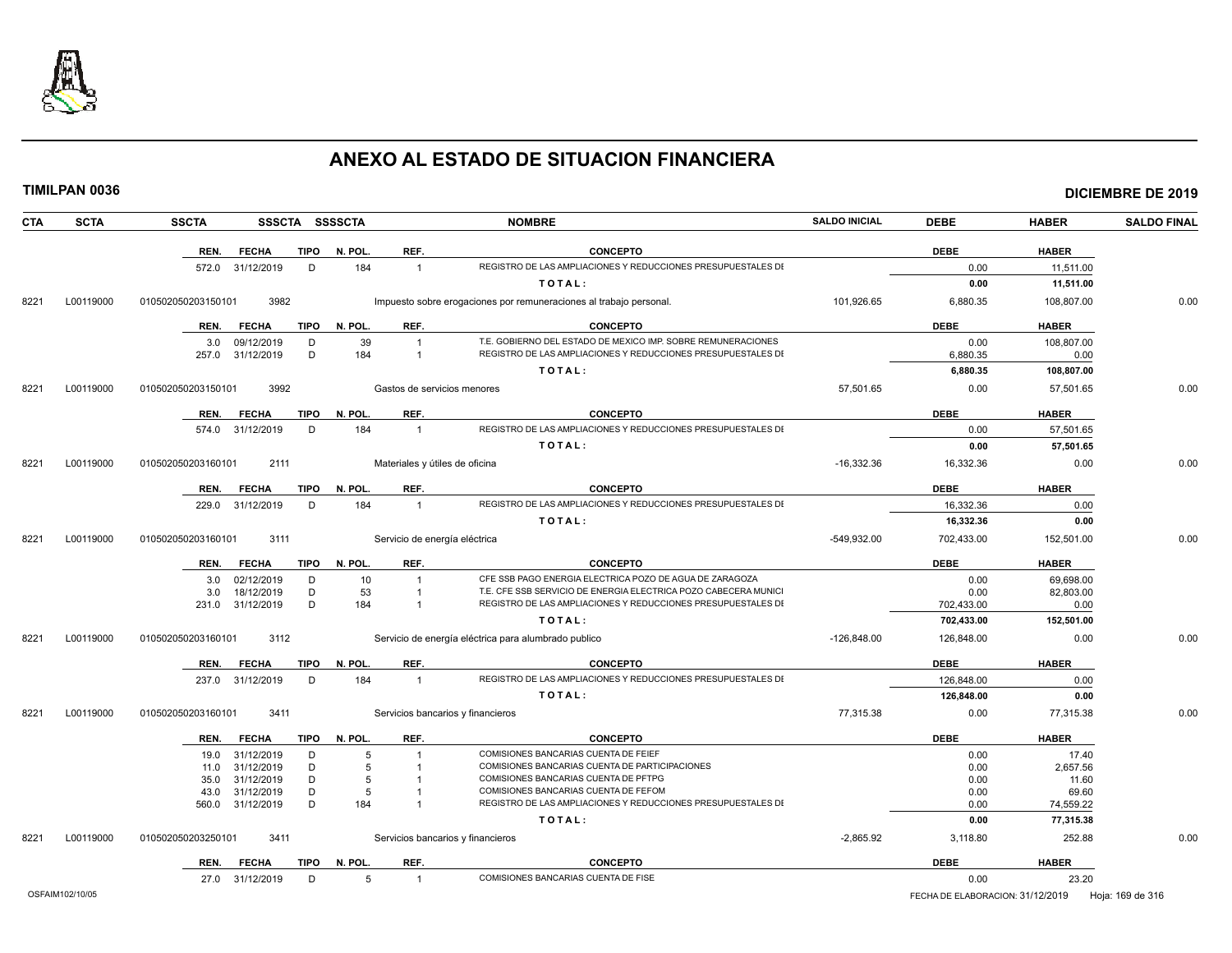

| <b>CTA</b> | <b>SCTA</b> | <b>SSCTA</b>                              | SSSCTA SSSSCTA         |                               | <b>NOMBRE</b>                                                                                                | <b>SALDO INICIAL</b> | <b>DEBE</b>      | <b>HABER</b>           | <b>SALDO FINAL</b> |
|------------|-------------|-------------------------------------------|------------------------|-------------------------------|--------------------------------------------------------------------------------------------------------------|----------------------|------------------|------------------------|--------------------|
|            |             | 3.0 31/12/2019                            | D                      | 6                             | COMISIONES BANCARIAS CUENTA DE FISM 2019                                                                     |                      | 0.00             | 229.68                 |                    |
|            |             | 249.0<br>31/12/2019                       | D<br>184               |                               | REGISTRO DE LAS AMPLIACIONES Y REDUCCIONES PRESUPUESTALES DI                                                 |                      | 3,118.80         | 0.00                   |                    |
|            |             |                                           |                        |                               | TOTAL:                                                                                                       |                      | 3,118.80         | 252.88                 |                    |
| 8221       | L00119000   | 010502050203250102<br>3111                |                        | Servicio de energía eléctrica |                                                                                                              | $-64,424.65$         | 203,886.65       | 139,462.00             | 0.00               |
|            |             | <b>FECHA</b><br>REN.                      | <b>TIPO</b><br>N. POL. | REF.                          | <b>CONCEPTO</b>                                                                                              |                      | <b>DEBE</b>      | <b>HABER</b>           |                    |
|            |             | 26/12/2019<br>3.0                         | D<br>113               |                               | T.E. CFE SSB PAGO DE ENERGIA ELECTRICA DE NOVIEMBRE 2019                                                     |                      | 0.00             | 139,462.00             |                    |
|            |             | 31/12/2019<br>233.0                       | D<br>184               |                               | REGISTRO DE LAS AMPLIACIONES Y REDUCCIONES PRESUPUESTALES DI                                                 |                      | 203,886.65       | 0.00                   |                    |
|            |             |                                           |                        |                               | TOTAL:                                                                                                       |                      | 203,886.65       | 139,462.00             |                    |
| 8221       | L00119000   | 3112<br>010502050203250102                |                        |                               | Servicio de energía eléctrica para alumbrado publico                                                         | $-1,601,970.86$      | 1,906,921.78     | 304,950.92             | 0.00               |
|            |             | REN.<br><b>FECHA</b>                      | <b>TIPO</b><br>N. POL. | REF.                          | <b>CONCEPTO</b>                                                                                              |                      | <b>DEBE</b>      | <b>HABER</b>           |                    |
|            |             | 09/12/2019<br>3.0                         | D<br>102               |                               | T.E. CFE SSB PAGO SERVICIOS ADMINISTRATIVOS ALUMBRADO NOVIEMB                                                |                      | 0.00             | 5,496.89               |                    |
|            |             | 20/12/2019<br>3.0                         | D<br>112               | $\overline{1}$                | T.E. CFE SSB PAGO DE ALUMBRADO PUBLICO DE NOVIEMBRE 2019                                                     |                      | 0.00             | 299,454.03             |                    |
|            |             | 235.0<br>31/12/2019                       | D<br>184               | $\overline{1}$                | REGISTRO DE LAS AMPLIACIONES Y REDUCCIONES PRESUPUESTALES DI                                                 |                      | 1,906,921.78     | 0.00                   |                    |
|            |             |                                           |                        |                               | TOTAL:                                                                                                       |                      | 1,906,921.78     | 304,950.92             |                    |
| 8221       | L00119000   | 3131<br>010502050203250102                |                        | Servicio de aqua              |                                                                                                              | $-67,129.26$         | 319,267.63       | 252,138.37             | 0.00               |
|            |             | <b>FECHA</b><br>REN.                      | TIPO N. POL.           | REF.                          | <b>CONCEPTO</b>                                                                                              |                      | <b>DEBE</b>      | <b>HABER</b>           |                    |
|            |             | 31/12/2019<br>4.0                         |                        | $\overline{4}$                | PARTICIPACIONES DE FORTAMUN DICIEMBRE 2019                                                                   |                      | 0.00             | 84,130.77              |                    |
|            |             | 31/12/2019<br>239.0                       | D<br>184               |                               | REGISTRO DE LAS AMPLIACIONES Y REDUCCIONES PRESUPUESTALES DI                                                 |                      | 67,129.26        | 0.00                   |                    |
|            |             | 31/12/2019<br>639.0                       | D<br>184               |                               | REGISTRO DE LAS AMPLIACIONES Y REDUCCIONES PRESUPUESTALES DI                                                 |                      | 252,138.37       | 0.00                   |                    |
|            |             | 31/12/2019<br>13.0<br>31/12/2019<br>3.0   | D<br>186<br>D<br>186   | 3<br>-3                       | RECLASIFICACION PI-3 DE OCTUBRE, PI-4 NOVIEMBRE 2019<br>RECLASIFICACION PI-3 DE OCTUBRE, PI-4 NOVIEMBRE 2019 |                      | 0.00             | 53,184.84              |                    |
|            |             | 31/12/2019<br>23.0                        | D<br>186               | 3                             | RECLASIFICACION PI-3 DE OCTUBRE, PI-4 NOVIEMBRE 2019                                                         |                      | 0.00<br>0.00     | 53,184.84<br>61,637.92 |                    |
|            |             |                                           |                        |                               | TOTAL:                                                                                                       |                      | 319,267.63       | 252,138.37             |                    |
| 8221       | L00119000   | 010502050203250102<br>3411                |                        |                               | Servicios bancarios y financieros                                                                            | $-3,889.48$          | 4,433.52         | 544.04                 | 0.00               |
|            |             | REN.<br><b>FECHA</b>                      | N. POL.<br><b>TIPO</b> | REF.                          | <b>CONCEPTO</b>                                                                                              |                      | <b>DEBE</b>      | <b>HABER</b>           |                    |
|            |             |                                           |                        | 6                             | COMISIONES BANCARIAS CUENTA DE FORTAMUN 2019                                                                 |                      |                  |                        |                    |
|            |             | 31/12/2019<br>11.0<br>31/12/2019<br>247.0 | D<br>184<br>D          | $\overline{1}$                | REGISTRO DE LAS AMPLIACIONES Y REDUCCIONES PRESUPUESTALES DI                                                 |                      | 0.00<br>4,433.52 | 544.04<br>0.00         |                    |
|            |             |                                           |                        |                               | TOTAL:                                                                                                       |                      | 4,433.52         | 544.04                 |                    |
| 8221       | L00119000   | 010502050203260103<br>3111                |                        | Servicio de energía eléctrica |                                                                                                              | 247.959.00           | 0.00             | 247.959.00             | 0.00               |
|            |             |                                           |                        |                               |                                                                                                              |                      |                  |                        |                    |
|            |             | REN.<br><b>FECHA</b>                      | TIPO<br>N. POL.        | REF.                          | <b>CONCEPTO</b>                                                                                              |                      | <b>DEBE</b>      | <b>HABER</b>           |                    |
|            |             | 548.0<br>31/12/2019                       | 184<br>D               | $\mathbf{1}$                  | REGISTRO DE LAS AMPLIACIONES Y REDUCCIONES PRESUPUESTALES DI                                                 |                      | 0.00             | 247,959.00             |                    |
|            |             |                                           |                        |                               | TOTAL:                                                                                                       |                      | 0.00             | 247,959.00             |                    |
| 8221       | N00130000   | 1131<br>030201010201150101                |                        | Sueldo base                   |                                                                                                              | 17,000.00            | 295.00           | 5,534.40               | 11,760.60          |
|            |             | <b>FECHA</b><br>REN.                      | <b>TIPO</b><br>N. POL. | REF.                          | <b>CONCEPTO</b>                                                                                              |                      | <b>DEBE</b>      | <b>HABER</b>           |                    |
|            |             | 31/12/2019<br>165.0                       | D<br>182               | $\overline{1}$                | REGISTRO DE LAS AMPLIACIONES Y REDUCCIONES PRESUPUESTALES DI                                                 |                      | 295.00           | 0.00                   |                    |
|            |             | 31/12/2019<br>590.0                       | D<br>184               | $\mathbf{1}$                  | REGISTRO DE LAS AMPLIACIONES Y REDUCCIONES PRESUPUESTALES DI                                                 |                      | 0.00             | 5,534.40               |                    |
|            |             |                                           |                        |                               | TOTAL:                                                                                                       |                      | 295.00           | 5,534.40               |                    |
| 8221       | N00130000   | 1222<br>030201010201150101                |                        |                               | Sueldos y salarios compactados al personal eventual                                                          | 0.00                 | 135.893.59       | 43.485.95              | 92.407.64          |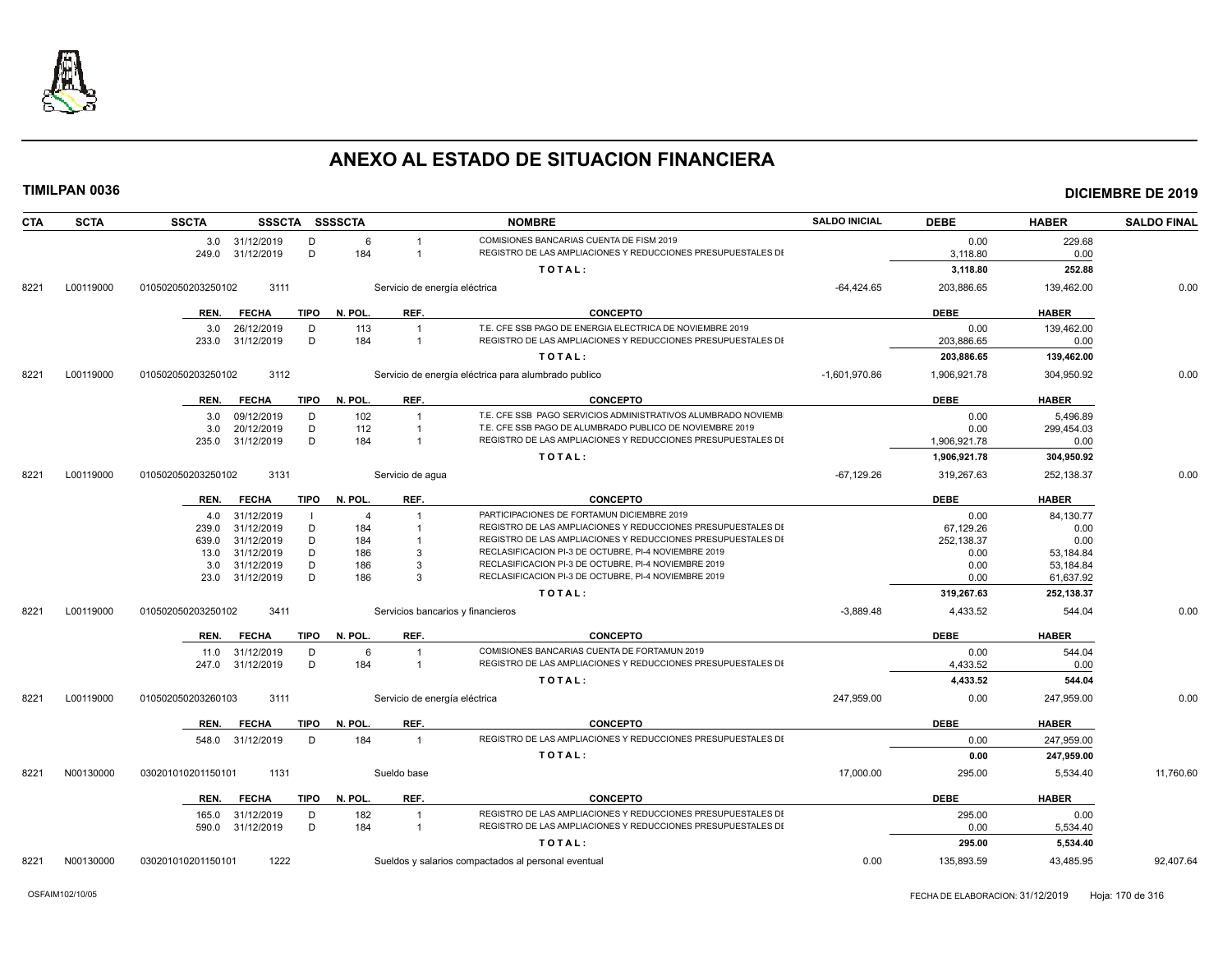

|      | TIMILPAN 0036 |                    |                                |             |                |                                      |                                                                                                                                     |                      |                    |                      | <b>DICIEMBRE DE 2019</b> |
|------|---------------|--------------------|--------------------------------|-------------|----------------|--------------------------------------|-------------------------------------------------------------------------------------------------------------------------------------|----------------------|--------------------|----------------------|--------------------------|
| CTA  | <b>SCTA</b>   | <b>SSCTA</b>       |                                |             | SSSCTA SSSSCTA |                                      | <b>NOMBRE</b>                                                                                                                       | <b>SALDO INICIAL</b> | <b>DEBE</b>        | <b>HABER</b>         | <b>SALDO FINAL</b>       |
|      |               | REN.               | <b>FECHA</b>                   | <b>TIPO</b> | N. POL.        | REF.                                 | <b>CONCEPTO</b>                                                                                                                     |                      | <b>DEBE</b>        | <b>HABER</b>         |                          |
|      |               | 592.0              | 203.0 31/12/2019<br>31/12/2019 | D<br>D      | 182<br>184     | $\overline{1}$<br>$\mathbf{1}$       | REGISTRO DE LAS AMPLIACIONES Y REDUCCIONES PRESUPUESTALES DI<br>REGISTRO DE LAS AMPLIACIONES Y REDUCCIONES PRESUPUESTALES DI        |                      | 135,893.59<br>0.00 | 0.00<br>43,485.95    |                          |
|      |               |                    |                                |             |                |                                      | TOTAL:                                                                                                                              |                      | 135,893.59         | 43,485.95            |                          |
| 8221 | N00130000     | 030201010201150101 | 1321                           |             |                | Prima vacacional                     |                                                                                                                                     | 0.00                 | 898.70             | 898.70               | 0.00                     |
|      |               | REN.               | <b>FECHA</b>                   | TIPO        | N. POL.        | REF.                                 | <b>CONCEPTO</b>                                                                                                                     |                      | <b>DEBE</b>        | <b>HABER</b>         |                          |
|      |               |                    | 150.0 31/12/2019               | D           | 182            | $\overline{1}$                       | REGISTRO DE LAS AMPLIACIONES Y REDUCCIONES PRESUPUESTALES DI                                                                        |                      | 0.00               | 898.70               |                          |
|      |               | 265.0              | 31/12/2019                     | D           | 184            | $\overline{1}$                       | REGISTRO DE LAS AMPLIACIONES Y REDUCCIONES PRESUPUESTALES DI                                                                        |                      | 898.70             | 0.00                 |                          |
|      |               |                    |                                |             |                |                                      | TOTAL:                                                                                                                              |                      | 898.70             | 898.70               |                          |
| 8221 | N00130000     | 030201010201150101 | 1322                           |             |                | Aquinaldo                            |                                                                                                                                     | 0.00                 | 9,702.37           | 3,104.76             | 6,597.61                 |
|      |               | REN.               | <b>FECHA</b>                   | TIPO        | N. POL.        | REF.                                 | <b>CONCEPTO</b>                                                                                                                     |                      | <b>DEBE</b>        | <b>HABER</b>         |                          |
|      |               | 180.0              | 31/12/2019                     | D           | 182            | $\overline{1}$                       | REGISTRO DE LAS AMPLIACIONES Y REDUCCIONES PRESUPUESTALES DI                                                                        |                      | 9,702.37           | 0.00                 |                          |
|      |               | 594.0              | 31/12/2019                     | D           | 184            | $\overline{1}$                       | REGISTRO DE LAS AMPLIACIONES Y REDUCCIONES PRESUPUESTALES DI                                                                        |                      | 0.00               | 3,104.76             |                          |
|      |               |                    |                                |             |                |                                      | TOTAL:                                                                                                                              |                      | 9,702.37           | 3,104.76             |                          |
| 8221 | N00130000     | 030201010201150101 | 1345                           |             |                | Gratificación                        |                                                                                                                                     | 5,084.28             | 0.00               | 2,922.67             | 2,161.61                 |
|      |               | REN.               | <b>FECHA</b>                   | TIPO        | N. POL.        | REF.                                 | <b>CONCEPTO</b>                                                                                                                     |                      | <b>DEBE</b>        | <b>HABER</b>         |                          |
|      |               | 148.0              | 31/12/2019                     | D           | 182            | $\overline{1}$                       | REGISTRO DE LAS AMPLIACIONES Y REDUCCIONES PRESUPUESTALES DI                                                                        |                      | 0.00               | 1,905.44             |                          |
|      |               | 596.0              | 31/12/2019                     | D           | 184            | $\overline{1}$                       | REGISTRO DE LAS AMPLIACIONES Y REDUCCIONES PRESUPUESTALES DI                                                                        |                      | 0.00               | 1,017.23             |                          |
|      |               |                    |                                |             |                |                                      | TOTAL:                                                                                                                              |                      | 0.00               | 2,922.67             |                          |
| 8221 | N00130000     | 030201010201150101 | 2611                           |             |                | Combustibles, lubricantes y aditivos |                                                                                                                                     | 150,668.81           | 0.00               | 150,668.81           | 0.00                     |
|      |               | REN.               | <b>FECHA</b>                   | TIPO        | N. POL.        | REF.                                 | <b>CONCEPTO</b>                                                                                                                     |                      | <b>DEBE</b>        | <b>HABER</b>         |                          |
|      |               | 59.0               | 06/12/2019                     | D           | 38             | 5438                                 | T.E. SERVICIO ESTRELLA JUNA SA DE CV FAC-5438 COMBUSTIBLE                                                                           |                      | 0.00               | 500.00               |                          |
|      |               | 59.0               | 16/12/2019                     | D           | 52             | 5451                                 | T.E. SERVICIO ESTRELLA JUNA SA DE CV FAC-5451 COMPRA COMBUSTIBL                                                                     |                      | 0.00               | 1.000.00             |                          |
|      |               | 52.0               | 31/12/2019                     | D           | 60             | 5561                                 | T.E. SERVICIO ESTRELA JUNA SA DE CV FAC-5561 COMPRA DE COMBUSTIE                                                                    |                      | 0.00               | 500.00               |                          |
|      |               | 94.0               | 31/12/2019                     | D           | 73             | 17694                                | T.E. NATALIA MARIA DEL CARMEN FLORES ARCINIEGA FAC-17694 COMPRA<br>T.E. SERVICIO ESTRELLA JUNA SA DE CV FAC-5374 COMPRA COMBUSTIBLI |                      | 0.00               | 400.00               |                          |
|      |               | 73.0<br>598.0      | 02/12/2019<br>31/12/2019       | D<br>D      | 81<br>184      | 5374<br>$\overline{1}$               | REGISTRO DE LAS AMPLIACIONES Y REDUCCIONES PRESUPUESTALES DI                                                                        |                      | 0.00<br>0.00       | 800.00<br>147,468.81 |                          |
|      |               |                    |                                |             |                |                                      | TOTAL:                                                                                                                              |                      | 0.00               | 150,668.81           |                          |
| 8221 | N00130000     | 030201010201150101 | 2721                           |             |                |                                      | Prendas de seguridad y protección personal                                                                                          | $-122.96$            | 122.96             | 0.00                 | 0.00                     |
|      |               | REN.               | <b>FECHA</b>                   | <b>TIPO</b> | N. POL.        | REF.                                 | <b>CONCEPTO</b>                                                                                                                     |                      | <b>DEBE</b>        | <b>HABER</b>         |                          |
|      |               |                    | 267.0 31/12/2019               | D           | 184            | $\overline{1}$                       | REGISTRO DE LAS AMPLIACIONES Y REDUCCIONES PRESUPUESTALES DI                                                                        |                      | 122.96             | 0.00                 |                          |
|      |               |                    |                                |             |                |                                      | TOTAL:                                                                                                                              |                      | 122.96             | 0.00                 |                          |
| 8221 | N00130000     | 030201010201150101 | 2911                           |             |                |                                      | Refacciones, accesorios y herramientas                                                                                              | 9,000.00             | 0.00               | 9,000.00             | 0.00                     |
|      |               | REN.               | <b>FECHA</b>                   | TIPO        | N. POL.        | REF.                                 | <b>CONCEPTO</b>                                                                                                                     |                      | <b>DEBE</b>        | <b>HABER</b>         |                          |
|      |               |                    | 600.0 31/12/2019               | D           | 184            | $\overline{1}$                       | REGISTRO DE LAS AMPLIACIONES Y REDUCCIONES PRESUPUESTALES DI                                                                        |                      | 0.00               | 9,000.00             |                          |
|      |               |                    |                                |             |                |                                      | TOTAL:                                                                                                                              |                      | 0.00               | 9,000.00             |                          |
|      |               |                    |                                |             |                |                                      |                                                                                                                                     |                      |                    |                      |                          |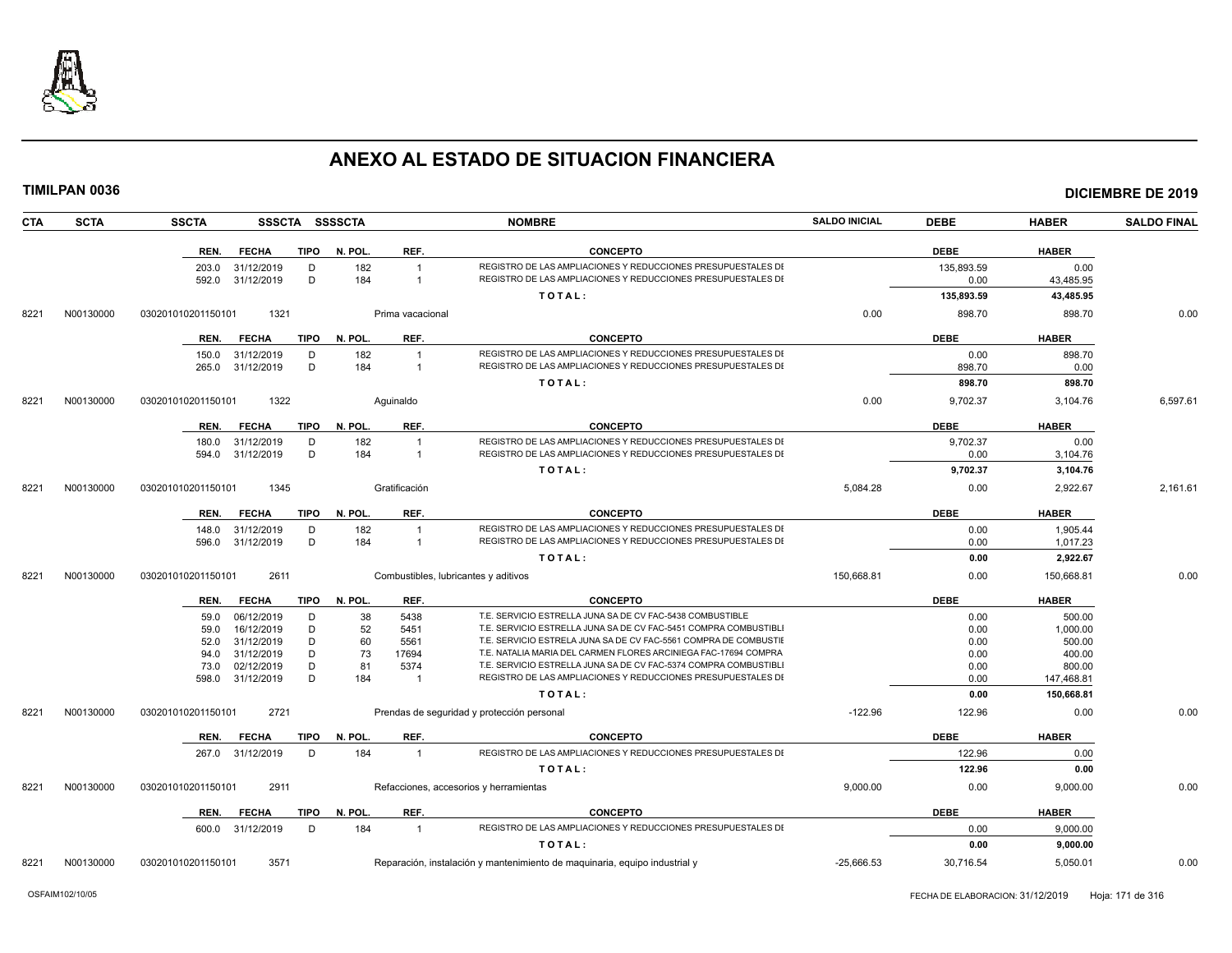

| <b>CTA</b> | <b>SCTA</b> | <b>SSCTA</b><br>SSSCTA SSSSCTA      |         |                          | <b>NOMBRE</b>                                                        | <b>SALDO INICIAL</b> | <b>DEBE</b> | <b>HABER</b> | <b>SALDO FINAL</b> |
|------------|-------------|-------------------------------------|---------|--------------------------|----------------------------------------------------------------------|----------------------|-------------|--------------|--------------------|
|            |             | <b>FECHA</b><br><b>TIPO</b><br>REN. | N. POL. | REF.                     | <b>CONCEPTO</b>                                                      |                      | <b>DEBE</b> | <b>HABER</b> |                    |
|            |             | 31/12/2019<br>D<br>52.0             | 179     | 8818                     | CANCELACION DEL FONDO FIJO DEL TESORERO MUNICIPAL                    |                      | 0.00        | 1,450.00     |                    |
|            |             | D<br>31/12/2019<br>45.0             | 179     | 8816                     | CANCELACION DEL FONDO FIJO DEL TESORERO MUNICIPAL                    |                      | 0.00        | 1,800.00     |                    |
|            |             | D<br>31/12/2019<br>38.0             | 179     | 8817                     | CANCELACION DEL FONDO FIJO DEL TESORERO MUNICIPAL                    |                      | 0.00        | 1,800.01     |                    |
|            |             | D<br>31/12/2019<br>269.0            | 184     |                          | REGISTRO DE LAS AMPLIACIONES Y REDUCCIONES PRESUPUESTALES DI         |                      | 30,716.54   | 0.00         |                    |
|            |             |                                     |         |                          | TOTAL:                                                               |                      | 30,716.54   | 5,050.01     |                    |
| 8221       | N00130000   | 030201010201150101<br>3851          |         | Gastos de representación |                                                                      | $-37,068.50$         | 43,494.50   | 6,426.00     | 0.00               |
|            |             | <b>TIPO</b><br>REN.<br><b>FECHA</b> | N. POL. | REF.                     | <b>CONCEPTO</b>                                                      |                      | <b>DEBE</b> | <b>HABER</b> |                    |
|            |             | 31/12/2019<br>D<br>3.0              | 161     | 192                      | REG DE LA FAC 192 A NOMBRE DE MONTIEL COLIN LIBIA                    |                      | 0.00        | 4.462.50     |                    |
|            |             | D<br>31/12/2019<br>8.0              | 161     | 191                      | REG DE LA FAC 191 A NOMBRE DE MONTIEL COLIN LIBIA                    |                      | 0.00        | 1,963.50     |                    |
|            |             | D<br>31/12/2019<br>271.0            | 184     | $\overline{1}$           | REGISTRO DE LAS AMPLIACIONES Y REDUCCIONES PRESUPUESTALES DI         |                      | 43.494.50   | 0.00         |                    |
|            |             |                                     |         |                          | TOTAL:                                                               |                      | 43,494.50   | 6,426.00     |                    |
| 8221       | N00132000   | 020206010101150101<br>1131          |         | Sueldo base              |                                                                      | $-5,950.00$          | 6,142.50    | 192.50       | 0.00               |
|            |             | TIPO<br>REN.<br><b>FECHA</b>        | N. POL. | REF.                     | <b>CONCEPTO</b>                                                      |                      | <b>DEBE</b> | <b>HABER</b> |                    |
|            |             | 26/12/2019<br>D<br>3.0              | 68      | 162                      | T.E. LIBIA MONTIEL COLIN FAC-162,169,178 Y 179 SERVICIO DE HOSPÉDAJE |                      | 0.00        | $-5,950.00$  |                    |
|            |             | 31/12/2019<br>D<br>126.0            | 182     |                          | REGISTRO DE LAS AMPLIACIONES Y REDUCCIONES PRESUPUESTALES DI         |                      | 0.00        | 6,142.50     |                    |
|            |             | D<br>273.0 31/12/2019               | 184     | $\overline{1}$           | REGISTRO DE LAS AMPLIACIONES Y REDUCCIONES PRESUPUESTALES DI         |                      | 6,142.50    | 0.00         |                    |
|            |             |                                     |         |                          | TOTAL:                                                               |                      | 6,142.50    | 192.50       |                    |
| 8221       | N00132000   | 1222<br>020206010101150101          |         |                          | Sueldos y salarios compactados al personal eventual                  | 0.00                 | 3,943.00    | 1,261.76     | 2,681.24           |
|            |             | <b>FECHA</b><br><b>TIPO</b><br>REN. | N. POL. | REF.                     | <b>CONCEPTO</b>                                                      |                      | <b>DEBE</b> | <b>HABER</b> |                    |
|            |             | 31/12/2019<br>D<br>175.0            | 182     | -1                       | REGISTRO DE LAS AMPLIACIONES Y REDUCCIONES PRESUPUESTALES DI         |                      | 3.943.00    | 0.00         |                    |
|            |             | D<br>31/12/2019<br>602.0            | 184     | -1                       | REGISTRO DE LAS AMPLIACIONES Y REDUCCIONES PRESUPUESTALES DI         |                      | 0.00        | 1,261.76     |                    |
|            |             |                                     |         |                          | TOTAL:                                                               |                      | 3,943.00    | 1,261.76     |                    |
| 8221       | N00132000   | 020206010101150101<br>1321          |         | Prima vacacional         |                                                                      | 0.00                 | 4,183.82    | 4,183.82     | 0.00               |
|            |             | <b>TIPO</b><br><b>FECHA</b><br>REN. | N. POL. | REF.                     | <b>CONCEPTO</b>                                                      |                      | <b>DEBE</b> | <b>HABER</b> |                    |
|            |             | 31/12/2019<br>D<br>141.0            | 182     |                          | REGISTRO DE LAS AMPLIACIONES Y REDUCCIONES PRESUPUESTALES DI         |                      | 0.00        | 4,183.82     |                    |
|            |             | D<br>31/12/2019<br>275.0            | 184     | $\overline{1}$           | REGISTRO DE LAS AMPLIACIONES Y REDUCCIONES PRESUPUESTALES DI         |                      | 4,183.82    | 0.00         |                    |
|            |             |                                     |         |                          | TOTAL:                                                               |                      | 4,183.82    | 4,183.82     |                    |
| 8221       | N00132000   | 1322<br>020206010101150101          |         | Aquinaldo                |                                                                      | 0.00                 | 4,756.08    | 4.756.08     | 0.00               |
|            |             | <b>FECHA</b><br><b>TIPO</b><br>REN. | N. POL. | REF.                     | <b>CONCEPTO</b>                                                      |                      | <b>DEBE</b> | <b>HABER</b> |                    |
|            |             | 139.0<br>31/12/2019<br>D            | 182     | -1                       | REGISTRO DE LAS AMPLIACIONES Y REDUCCIONES PRESUPUESTALES DI         |                      | 0.00        | 4.756.08     |                    |
|            |             | D<br>31/12/2019<br>277.0            | 184     | $\overline{1}$           | REGISTRO DE LAS AMPLIACIONES Y REDUCCIONES PRESUPUESTALES DI         |                      | 4,756.08    | 0.00         |                    |
|            |             |                                     |         |                          | TOTAL:                                                               |                      | 4,756.08    | 4,756.08     |                    |
| 8221       | N00132000   | 020206010101150101<br>1345          |         | Gratificación            |                                                                      | 0.00                 | 78,476.90   | 25,112.70    | 53,364.20          |
|            |             | <b>TIPO</b><br>REN.<br><b>FECHA</b> | N. POL. | REF.                     | <b>CONCEPTO</b>                                                      |                      | <b>DEBE</b> | <b>HABER</b> |                    |
|            |             | 31/12/2019<br>D<br>196.0            | 182     |                          | REGISTRO DE LAS AMPLIACIONES Y REDUCCIONES PRESUPUESTALES DI         |                      | 78,476.90   | 0.00         |                    |
|            |             | D<br>31/12/2019<br>604.0            | 184     | $\overline{1}$           | REGISTRO DE LAS AMPLIACIONES Y REDUCCIONES PRESUPUESTALES DI         |                      | 0.00        | 25,112.70    |                    |
|            |             |                                     |         |                          | TOTAL:                                                               |                      | 78,476.90   | 25,112.70    |                    |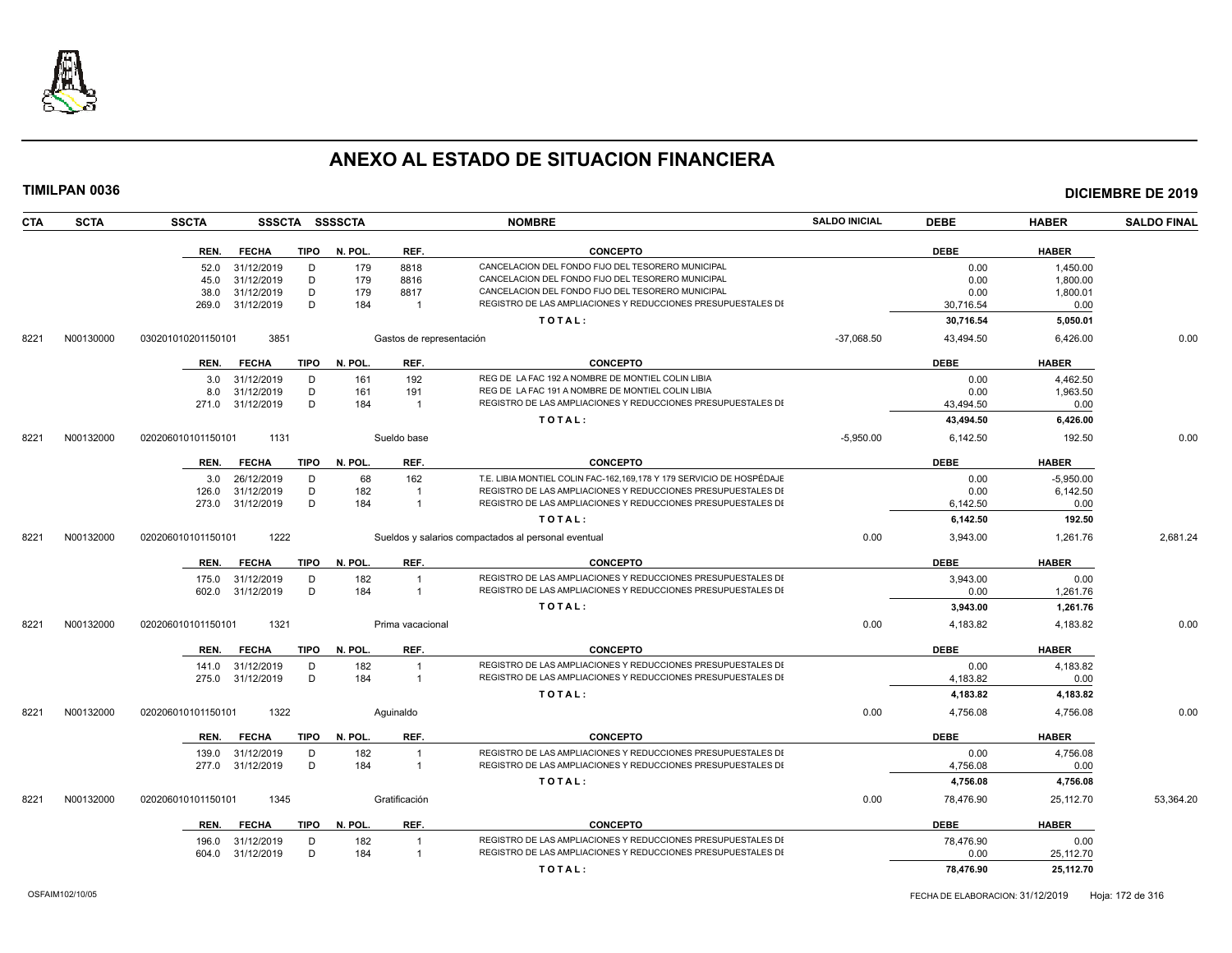

| <b>CTA</b> | <b>SCTA</b> | <b>SSCTA</b>                               |             | SSSCTA SSSSCTA |                                  | <b>NOMBRE</b>                                                                                                                | <b>SALDO INICIAL</b> | <b>DEBE</b>      | <b>HABER</b>   | <b>SALDO FINAL</b> |
|------------|-------------|--------------------------------------------|-------------|----------------|----------------------------------|------------------------------------------------------------------------------------------------------------------------------|----------------------|------------------|----------------|--------------------|
| 8221       | N00132000   | 1541<br>020206010101150101                 |             |                |                                  | Becas para hijos de trabajadores sindicalizados                                                                              | 400.00               | 2,000.00         | 768.00         | 1,632.00           |
|            |             | <b>FECHA</b><br>REN.                       | <b>TIPO</b> | N. POL.        | REF.                             | <b>CONCEPTO</b>                                                                                                              |                      | <b>DEBE</b>      | <b>HABER</b>   |                    |
|            |             | 31/12/2019<br>170.0<br>31/12/2019<br>606.0 | D<br>D      | 182<br>184     | $\overline{1}$<br>$\overline{1}$ | REGISTRO DE LAS AMPLIACIONES Y REDUCCIONES PRESUPUESTALES DI<br>REGISTRO DE LAS AMPLIACIONES Y REDUCCIONES PRESUPUESTALES DI |                      | 2,000.00<br>0.00 | 0.00<br>768.00 |                    |
|            |             |                                            |             |                |                                  | TOTAL:                                                                                                                       |                      | 2,000.00         | 768.00         |                    |
| 8221       | N00132000   | 1546<br>020206010101150101                 |             |                |                                  | Otros gastos derivados de convenio                                                                                           | 50.00                | 2,950.00         | 960.00         | 2,040.00           |
|            |             | REN.<br><b>FECHA</b>                       | <b>TIPO</b> | N. POL.        | REF.                             | <b>CONCEPTO</b>                                                                                                              |                      | <b>DEBE</b>      | <b>HABER</b>   |                    |
|            |             | 31/12/2019<br>171.0                        | D           | 182            | $\overline{1}$                   | REGISTRO DE LAS AMPLIACIONES Y REDUCCIONES PRESUPUESTALES DI                                                                 |                      | 2,950.00         | 0.00           |                    |
|            |             | 31/12/2019<br>608.0                        | D           | 184            | $\overline{1}$                   | REGISTRO DE LAS AMPLIACIONES Y REDUCCIONES PRESUPUESTALES DI                                                                 |                      | 0.00             | 960.00         |                    |
|            |             |                                            |             |                |                                  | TOTAL:                                                                                                                       |                      | 2,950.00         | 960.00         |                    |
| 8221       | N00132000   | 020206010101150101<br>2611                 |             |                |                                  | Combustibles, lubricantes y aditivos                                                                                         | 9,150.00             | 0.00             | 9,150.00       | 0.00               |
|            |             | <b>FECHA</b><br>REN.                       | TIPO        | N. POL.        | REF.                             | <b>CONCEPTO</b>                                                                                                              |                      | <b>DEBE</b>      | <b>HABER</b>   |                    |
|            |             | 16/12/2019<br>52.0                         | D           | 52             | 5451                             | T.E. SERVICIO ESTRELLA JUNA SA DE CV FAC-5451 COMPRA COMBUSTIBLI                                                             |                      | 0.00             | 1,000.00       |                    |
|            |             | 31/12/2019<br>87.0                         | D           | 73             | 17694                            | T.E. NATALIA MARIA DEL CARMEN FLORES ARCINIEGA FAC-17694 COMPRA                                                              |                      | 0.00             | 400.00         |                    |
|            |             | 31/12/2019<br>610.0                        | D           | 184            | $\overline{1}$                   | REGISTRO DE LAS AMPLIACIONES Y REDUCCIONES PRESUPUESTALES DI                                                                 |                      | 0.00             | 7,750.00       |                    |
|            |             |                                            |             |                |                                  | TOTAL:                                                                                                                       |                      | 0.00             | 9,150.00       |                    |
| 8221       | N00132000   | 3821<br>020206010101150101                 |             |                |                                  | Gastos de ceremonias oficiales y de orden social                                                                             | $-19.627.20$         | 25,577.20        | 5,950.00       | 0.00               |
|            |             | <b>FECHA</b><br>REN.                       | TIPO        | N. POL.        | REF.                             | <b>CONCEPTO</b>                                                                                                              |                      | <b>DEBE</b>      | <b>HABER</b>   |                    |
|            |             | 26/12/2019<br>8.0                          | D           | 68             | 162                              | T.E. LIBIA MONTIEL COLIN FAC-162,169,178 Y 179 SERVICIO DE HOSPÉDAJE                                                         |                      | 0.00             | 5,950.00       |                    |
|            |             | 31/12/2019<br>281.0                        | D           | 184            | $\overline{1}$                   | REGISTRO DE LAS AMPLIACIONES Y REDUCCIONES PRESUPUESTALES DI                                                                 |                      | 25,577.20        | 0.00           |                    |
|            |             |                                            |             |                |                                  | TOTAL:                                                                                                                       |                      | 25,577.20        | 5,950.00       |                    |
| 8221       | N00132000   | 2111<br>020206010101160101                 |             |                |                                  | Materiales y útiles de oficina                                                                                               | $-10,121.68$         | 10,121.68        | 0.00           | 0.00               |
|            |             | <b>FECHA</b><br>REN.                       | <b>TIPO</b> | N. POL.        | REF.                             | <b>CONCEPTO</b>                                                                                                              |                      | <b>DEBE</b>      | <b>HABER</b>   |                    |
|            |             | 31/12/2019<br>279.0                        | D           | 184            | $\overline{1}$                   | REGISTRO DE LAS AMPLIACIONES Y REDUCCIONES PRESUPUESTALES DI                                                                 |                      | 10,121.68        | 0.00           |                    |
|            |             |                                            |             |                |                                  | TOTAL:                                                                                                                       |                      | 10,121.68        | 0.00           |                    |
| 8221       | Q00104000   | 2141<br>010701010101150101                 |             |                |                                  | Materiales y útiles para el procesamiento en equipos y bienes informáticos                                                   | $-6.277.00$          | 6.277.00         | 0.00           | 0.00               |
|            |             | <b>FECHA</b><br>REN.                       | <b>TIPO</b> | N. POL.        | REF.                             | <b>CONCEPTO</b>                                                                                                              |                      | <b>DEBE</b>      | <b>HABER</b>   |                    |
|            |             | 31/12/2019<br>285.0                        | D           | 184            | $\overline{1}$                   | REGISTRO DE LAS AMPLIACIONES Y REDUCCIONES PRESUPUESTALES DI                                                                 |                      | 6,277.00         | 0.00           |                    |
|            |             |                                            |             |                |                                  | TOTAL:                                                                                                                       |                      | 6,277.00         | 0.00           |                    |
| 8221       | Q00104000   | 010701010101150101<br>2611                 |             |                |                                  | Combustibles, lubricantes y aditivos                                                                                         | 36,650.53            | 47,361.11        | 84,011.64      | 0.00               |
|            |             | <b>FECHA</b><br>REN.                       | TIPO        | N. POL.        | REF.                             | <b>CONCEPTO</b>                                                                                                              |                      | <b>DEBE</b>      | <b>HABER</b>   |                    |
|            |             | 06/12/2019<br>66.0                         | D           | 38             | 5438                             | T.E. SERVICIO ESTRELLA JUNA SA DE CV FAC-5438 COMBUSTIBLE                                                                    |                      | 0.00             | 16,131.27      |                    |
|            |             | 11/12/2019<br>80.0                         | D           | 40             | 17546                            | T.E. NATALIA MA. DEL CARMEN FLORES ARCINIEGA FAC-17546 COMBUSTIE                                                             |                      | 0.00             | 600.00         |                    |
|            |             | 73.0<br>16/12/2019                         | D           | 52             | 5451                             | T.E. SERVICIO ESTRELLA JUNA SA DE CV FAC-5451 COMPRA COMBUSTIBLI                                                             |                      | 0.00             | 14,350.89      |                    |
|            |             | 31/12/2019<br>59.0                         | D           | 60             | 5561                             | T.E. SERVICIO ESTRELA JUNA SA DE CV FAC-5561 COMPRA DE COMBUSTIE                                                             |                      | 0.00             | 15,450.27      |                    |
|            |             | 30/12/2019<br>38.0                         | D           | 69             | 5562                             | T.E. SERVICIO ESTRELLA JUNA SA DE CV FAC-5562 COMPRA COMBUSTIBLI                                                             |                      | 0.00             | 14,100.39      |                    |
|            |             | 31/12/2019<br>38.0                         | D           | 72             | 5587                             | T.E. SERVICIO ESTRELLA JUNA SA DE CV FAC-5587 COMPRA COMBUSTIBLI                                                             |                      | 0.00             | 8,200.19       |                    |
|            |             | 31/12/2019<br>101.0                        | D           | 73             | 17694                            | T.E. NATALIA MARIA DEL CARMEN FLORES ARCINIEGA FAC-17694 COMPRA                                                              |                      | 0.00             | 300.00         |                    |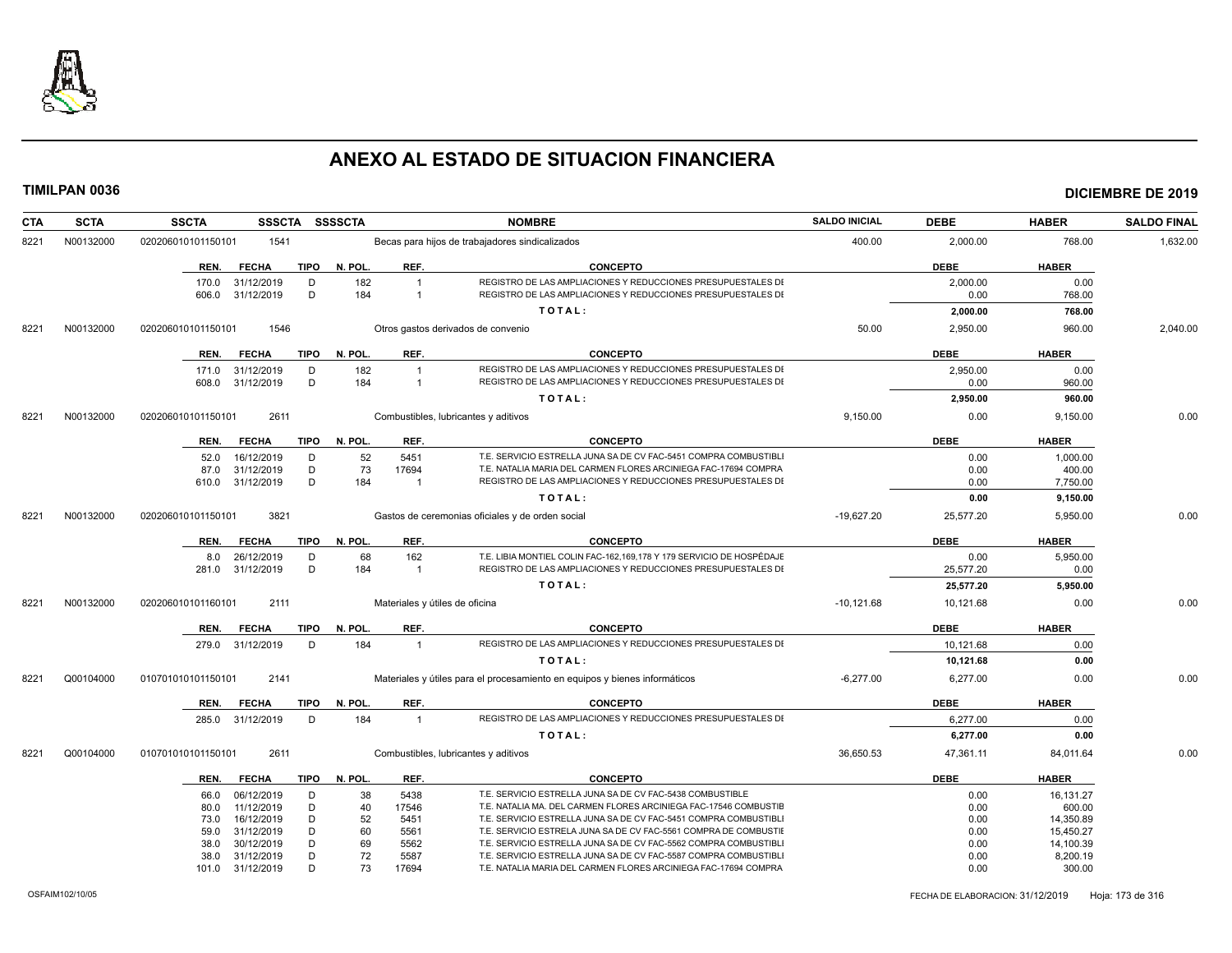

| <b>CTA</b> | <b>SCTA</b> | <b>SSCTA</b>                             |             | SSSCTA SSSSCTA |                                | <b>NOMBRE</b>                                                                                                                | <b>SALDO INICIAL</b> | <b>DEBE</b>  | <b>HABER</b>       | <b>SALDO FINAL</b> |
|------------|-------------|------------------------------------------|-------------|----------------|--------------------------------|------------------------------------------------------------------------------------------------------------------------------|----------------------|--------------|--------------------|--------------------|
|            |             | 80.0 02/12/2019                          | D           | 81             | 5374                           | T.E. SERVICIO ESTRELLA JUNA SA DE CV FAC-5374 COMPRA COMBUSTIBLI                                                             |                      | 0.00         | 14,878.63          |                    |
|            |             | 287.0 31/12/2019                         | D           | 184            | $\overline{1}$                 | REGISTRO DE LAS AMPLIACIONES Y REDUCCIONES PRESUPUESTALES DI                                                                 |                      | 47,361.11    | 0.00               |                    |
|            |             |                                          |             |                |                                | TOTAL:                                                                                                                       |                      | 47,361.11    | 84,011.64          |                    |
| 8221       | Q00104000   | 2711<br>010701010101150101               |             |                | Vestuario y uniformes          |                                                                                                                              | 72,000.00            | 0.00         | 72,000.00          | 0.00               |
|            |             | <b>FECHA</b><br>REN.                     | <b>TIPO</b> | N. POL.        | REF.                           | <b>CONCEPTO</b>                                                                                                              |                      | <b>DEBE</b>  | <b>HABER</b>       |                    |
|            |             | 620.0 31/12/2019                         | D           | 184            | $\overline{1}$                 | REGISTRO DE LAS AMPLIACIONES Y REDUCCIONES PRESUPUESTALES DI                                                                 |                      | 0.00         | 72,000.00          |                    |
|            |             |                                          |             |                |                                | TOTAL:                                                                                                                       |                      | 0.00         | 72,000.00          |                    |
| 8221       | Q00104000   | 010701010101150101<br>2992               |             |                | Otros enseres                  |                                                                                                                              | $-7,918.16$          | 7,918.16     | 0.00               | 0.00               |
|            |             | <b>FECHA</b><br>REN.                     | <b>TIPO</b> | N. POL.        | REF.                           | <b>CONCEPTO</b>                                                                                                              |                      | <b>DEBE</b>  | <b>HABER</b>       |                    |
|            |             | 291.0 31/12/2019                         | D           | 184            | $\overline{1}$                 | REGISTRO DE LAS AMPLIACIONES Y REDUCCIONES PRESUPUESTALES DI                                                                 |                      | 7,918.16     | 0.00               |                    |
|            |             |                                          |             |                |                                | TOTAL:                                                                                                                       |                      | 7,918.16     | 0.00               |                    |
| 8221       | Q00104000   | 3531<br>010701010101150101               |             |                |                                | Reparación, instalación y mantenimiento de bienes informáticos, microfilma                                                   | $-26,680.00$         | 26,680.00    | 0.00               | 0.00               |
|            |             | REN.<br><b>FECHA</b>                     | TIPO        | N. POL.        | REF.                           | <b>CONCEPTO</b>                                                                                                              |                      | <b>DEBE</b>  | <b>HABER</b>       |                    |
|            |             | 295.0 31/12/2019                         | D           | 184            | $\overline{1}$                 | REGISTRO DE LAS AMPLIACIONES Y REDUCCIONES PRESUPUESTALES DI                                                                 |                      | 26,680.00    | 0.00               |                    |
|            |             |                                          |             |                |                                | TOTAL:                                                                                                                       |                      | 26,680.00    | 0.00               |                    |
| 8221       | Q00104000   | 010701010101150101<br>3551               |             |                |                                | Reparación y mantenimiento de vehículos terrestres, aéreos y lacustres                                                       | $-7,644.99$          | 17,957.20    | 10,312.21          | 0.00               |
|            |             | <b>FECHA</b><br>REN.                     | TIPO        | N. POL.        | REF.                           | <b>CONCEPTO</b>                                                                                                              |                      | <b>DEBE</b>  | <b>HABER</b>       |                    |
|            |             | 19/12/2019<br>3.0                        | D           | 82             | 3234                           | T.E. GRUPO COMERCIAL AUTOTOL SA DE CV FAC-3234 ROTULO PATRULLA                                                               |                      | 0.00         | 1,718.01           |                    |
|            |             | 19/12/2019<br>3.0                        | D           | 83             | 3235                           | T.E. GRUPO COMERCIAL AUTOTOL SA DE CV FAC-3235 ROTULO PATRULLA                                                               |                      | 0.00         | 4,482.00           |                    |
|            |             | 26/12/2019<br>3.0                        | D           | 85             | $\overline{1}$                 | T.E. SIMON MUNGUIA CAMACHO SERVICIO DE REPARACION Y MANTENIME                                                                |                      | 0.00         | 1,235.40           |                    |
|            |             | 26/12/2019<br>10.0<br>31/12/2019<br>73.0 | D<br>D      | 85<br>179      | $\overline{1}$<br>3189         | T.E. SIMON MUNGUIA CAMACHO SERVICIO DE REPARACION Y MANTENIME<br>CANCELACION DEL FONDO FIJO DEL TESORERO MUNICIPAL           |                      | 0.00<br>0.00 | 2,204.00<br>672.80 |                    |
|            |             | 31/12/2019<br>297.0                      | D           | 184            | -1                             | REGISTRO DE LAS AMPLIACIONES Y REDUCCIONES PRESUPUESTALES DI                                                                 |                      | 17,957.20    | 0.00               |                    |
|            |             |                                          |             |                |                                | TOTAL:                                                                                                                       |                      | 17,957.20    | 10,312.21          |                    |
| 8221       | Q00104000   | 010701010101160101<br>2111               |             |                | Materiales y útiles de oficina |                                                                                                                              | 4,112.95             | 0.00         | 4,112.95           | 0.00               |
|            |             | REN.<br><b>FECHA</b>                     | <b>TIPO</b> | N. POL.        | REF.                           | <b>CONCEPTO</b>                                                                                                              |                      | <b>DEBE</b>  | <b>HABER</b>       |                    |
|            |             | 618.0 31/12/2019                         | D           | 184            | $\overline{1}$                 | REGISTRO DE LAS AMPLIACIONES Y REDUCCIONES PRESUPUESTALES DI                                                                 |                      | 0.00         | 4,112.95           |                    |
|            |             |                                          |             |                |                                | TOTAL:                                                                                                                       |                      | 0.00         | 4,112.95           |                    |
| 8221       | Q00104000   | 1131<br>010701010101250102               |             |                | Sueldo base                    |                                                                                                                              | 92.873.27            | 45,274.73    | 44,204.49          | 93.943.51          |
|            |             |                                          |             |                |                                |                                                                                                                              |                      |              |                    |                    |
|            |             | REN.<br><b>FECHA</b>                     | TIPO        | N. POL.        | REF.                           | <b>CONCEPTO</b>                                                                                                              |                      | <b>DEBE</b>  | <b>HABER</b>       |                    |
|            |             | 31/12/2019<br>188.0                      | D           | 182            | $\overline{1}$                 | REGISTRO DE LAS AMPLIACIONES Y REDUCCIONES PRESUPUESTALES DI<br>REGISTRO DE LAS AMPLIACIONES Y REDUCCIONES PRESUPUESTALES DI |                      | 45,274.73    | 0.00               |                    |
|            |             | 612.0 31/12/2019                         | D           | 184            | $\overline{1}$                 | TOTAL:                                                                                                                       |                      | 0.00         | 44,204.49          |                    |
|            |             |                                          |             |                |                                |                                                                                                                              |                      | 45,274.73    | 44,204.49          |                    |
| 8221       | Q00104000   | 1321<br>010701010101250102               |             |                | Prima vacacional               |                                                                                                                              | 0.00                 | 1,901.54     | 608.50             | 1,293.04           |
|            |             | REN.<br><b>FECHA</b>                     | <b>TIPO</b> | N. POL.        | REF.                           | <b>CONCEPTO</b>                                                                                                              |                      | <b>DEBE</b>  | <b>HABER</b>       |                    |
|            |             | 31/12/2019<br>169.0                      | D           | 182            | $\mathbf{1}$                   | REGISTRO DE LAS AMPLIACIONES Y REDUCCIONES PRESUPUESTALES DI                                                                 |                      | 1,901.54     | 0.00               |                    |
|            |             | 614.0 31/12/2019                         | D           | 184            | $\overline{1}$                 | REGISTRO DE LAS AMPLIACIONES Y REDUCCIONES PRESUPUESTALES DI                                                                 |                      | 0.00         | 608.50             |                    |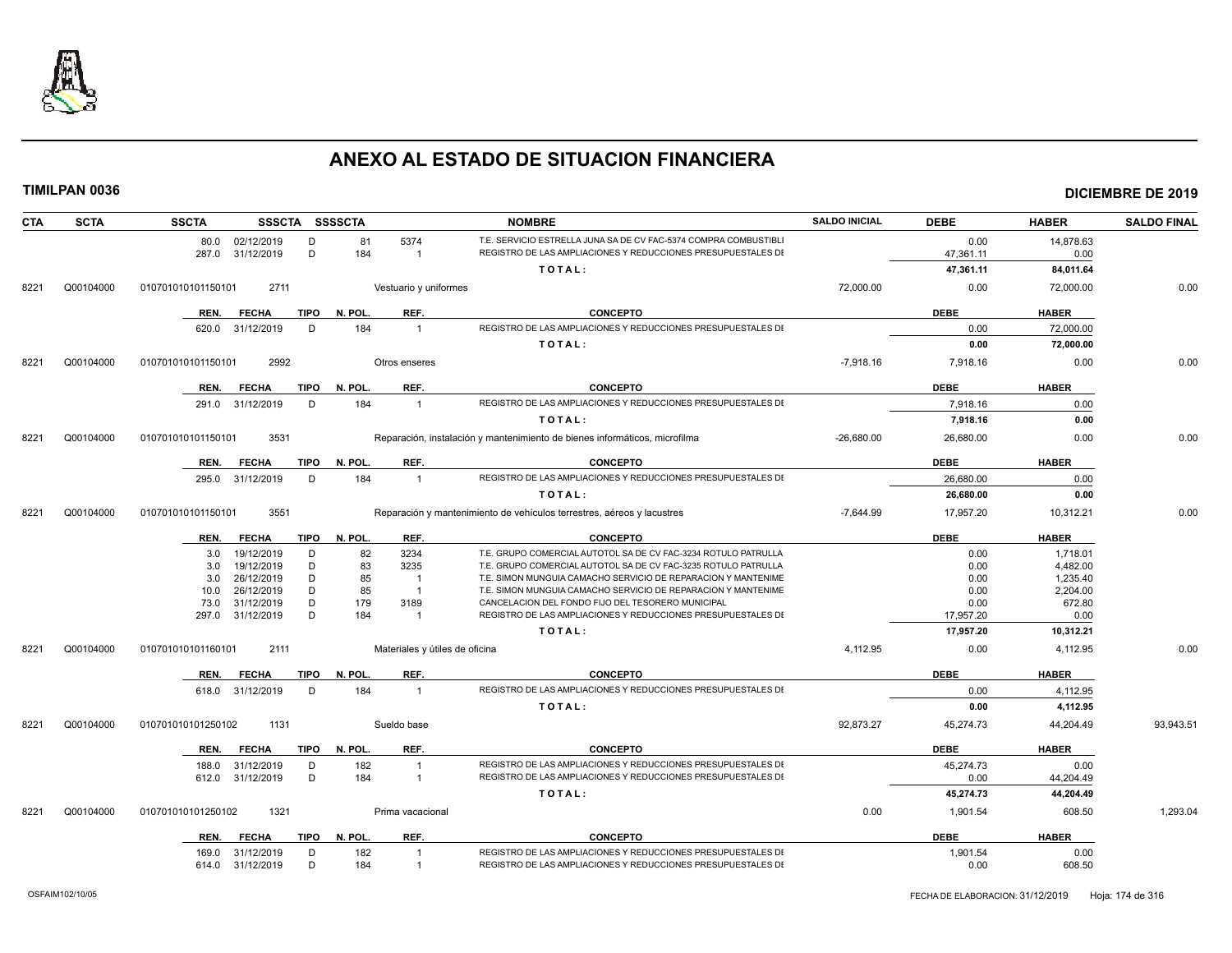

| CTA  | <b>SCTA</b> | <b>SSCTA</b><br>SSSCTA SSSSCTA      |                              | <b>NOMBRE</b>                                                          | <b>SALDO INICIAL</b> | <b>DEBE</b> | <b>HABER</b> | <b>SALDO FINAL</b> |
|------|-------------|-------------------------------------|------------------------------|------------------------------------------------------------------------|----------------------|-------------|--------------|--------------------|
|      |             |                                     |                              | TOTAL:                                                                 |                      | 1,901.54    | 608.50       |                    |
| 8221 | Q00104000   | 1322<br>010701010101250102          | Aguinaldo                    |                                                                        | 0.00                 | 28,650.65   | 28,650.65    | 0.00               |
|      |             | <b>FECHA</b><br><b>TIPO</b><br>REN. | REF.<br>N. POL.              | <b>CONCEPTO</b>                                                        |                      | <b>DEBE</b> | <b>HABER</b> |                    |
|      |             | 31/12/2019<br>D<br>99.0             | 182<br>$\overline{1}$        | REGISTRO DE LAS AMPLIACIONES Y REDUCCIONES PRESUPUESTALES DI           |                      | 0.00        | 28,650.65    |                    |
|      |             | D<br>283.0<br>31/12/2019            | 184<br>$\mathbf{1}$          | REGISTRO DE LAS AMPLIACIONES Y REDUCCIONES PRESUPUESTALES DI           |                      | 28,650.65   | 0.00         |                    |
|      |             |                                     |                              | TOTAL:                                                                 |                      | 28,650.65   | 28,650.65    |                    |
| 8221 | Q00104000   | 1345<br>010701010101250102          | Gratificación                |                                                                        | 62,004.99            | 0.00        | 28,946.60    | 33,058.39          |
|      |             | <b>FECHA</b><br>TIPO<br>REN.        | N. POL.<br>REF.              | <b>CONCEPTO</b>                                                        |                      | <b>DEBE</b> | <b>HABER</b> |                    |
|      |             | 31/12/2019<br>D<br>109.0            | 182                          | REGISTRO DE LAS AMPLIACIONES Y REDUCCIONES PRESUPUESTALES DI           |                      | 0.00        | 13.389.71    |                    |
|      |             | 31/12/2019<br>D<br>616.0            | 184<br>$\mathbf{1}$          | REGISTRO DE LAS AMPLIACIONES Y REDUCCIONES PRESUPUESTALES DI           |                      | 0.00        | 15,556.89    |                    |
|      |             |                                     |                              | TOTAL:                                                                 |                      | 0.00        | 28,946.60    |                    |
| 8221 | Q00104000   | 010701010101250102<br>3551          |                              | Reparación y mantenimiento de vehículos terrestres, aéreos y lacustres | 59,443.20            | 0.00        | 59,443.20    | 0.00               |
|      |             | <b>FECHA</b><br><b>TIPO</b><br>REN. | REF.<br>N. POL.              | <b>CONCEPTO</b>                                                        |                      | <b>DEBE</b> | <b>HABER</b> |                    |
|      |             | D<br>626.0<br>31/12/2019            | 184<br>$\overline{1}$        | REGISTRO DE LAS AMPLIACIONES Y REDUCCIONES PRESUPUESTALES DI           |                      | 0.00        | 59.443.20    |                    |
|      |             |                                     |                              | TOTAL:                                                                 |                      | 0.00        | 59,443.20    |                    |
| 8221 | Q00104000   | 3993<br>010701010101250102          | Estudios y análisis clínicos |                                                                        | $-12,064.00$         | 12,064.00   | 0.00         | 0.00               |
|      |             | <b>TIPO</b><br>REN.<br><b>FECHA</b> | REF.<br>N. POL.              | <b>CONCEPTO</b>                                                        |                      | <b>DEBE</b> | <b>HABER</b> |                    |
|      |             | 31/12/2019<br>D<br>299.0            | 184<br>$\overline{1}$        | REGISTRO DE LAS AMPLIACIONES Y REDUCCIONES PRESUPUESTALES DI           |                      | 12.064.00   | 0.00         |                    |
|      |             |                                     |                              | TOTAL:                                                                 |                      | 12,064.00   | 0.00         |                    |
| 8221 | Q00104000   | 2711<br>010701010101250105          | Vestuario y uniformes        |                                                                        | $-57.120.00$         | 57,120.00   | 0.00         | 0.00               |
|      |             | <b>TIPO</b><br>REN.<br><b>FECHA</b> | REF.<br>N. POL.              | <b>CONCEPTO</b>                                                        |                      | <b>DEBE</b> | <b>HABER</b> |                    |
|      |             | 31/12/2019<br>D<br>289.0            | 184<br>$\overline{1}$        | REGISTRO DE LAS AMPLIACIONES Y REDUCCIONES PRESUPUESTALES DI           |                      | 57,120.00   | 0.00         |                    |
|      |             |                                     |                              | TOTAL:                                                                 |                      | 57,120.00   | 0.00         |                    |
| 8221 | Q00104000   | 3341<br>010701010101250105          | Capacitación                 |                                                                        | 1,100.00             | 0.00        | 1,100.00     | 0.00               |
|      |             | <b>TIPO</b><br><b>FECHA</b><br>REN. | REF.<br>N. POL.              | <b>CONCEPTO</b>                                                        |                      | <b>DEBE</b> | <b>HABER</b> |                    |
|      |             | D<br>31/12/2019<br>622.0            | 184<br>$\mathbf{1}$          | REGISTRO DE LAS AMPLIACIONES Y REDUCCIONES PRESUPUESTALES DI           |                      | 0.00        | 1,100.00     |                    |
|      |             |                                     |                              | TOTAL:                                                                 |                      | 0.00        | 1,100.00     |                    |
| 8221 | Q00104000   | 3391<br>010701010101250105          | Servicios profesionales      |                                                                        | 145,000.00           | 0.00        | 145,000.00   | 0.00               |
|      |             | REN.<br><b>FECHA</b><br><b>TIPO</b> | N. POL<br>REF.               | <b>CONCEPTO</b>                                                        |                      | <b>DEBE</b> | <b>HABER</b> |                    |
|      |             | D<br>31/12/2019<br>624.0            | 184<br>$\mathbf{1}$          | REGISTRO DE LAS AMPLIACIONES Y REDUCCIONES PRESUPUESTALES DI           |                      | 0.00        | 145,000.00   |                    |
|      |             |                                     |                              | TOTAL:                                                                 |                      | 0.00        | 145,000.00   |                    |
| 8221 | Q00104000   | 3411<br>010701010101250105          |                              | Servicios bancarios y financieros                                      | $-1.00$              | 1.00        | 0.00         | 0.00               |
|      |             | <b>FECHA</b><br><b>TIPO</b><br>REN. | REF.<br>N. POL.              | <b>CONCEPTO</b>                                                        |                      | <b>DEBE</b> | <b>HABER</b> |                    |
|      |             | 293.0<br>31/12/2019<br>D            | 184<br>$\overline{1}$        | REGISTRO DE LAS AMPLIACIONES Y REDUCCIONES PRESUPUESTALES DI           |                      | 1.00        | 0.00         |                    |
|      |             |                                     |                              | TOTAL:                                                                 |                      | 1.00        | 0.00         |                    |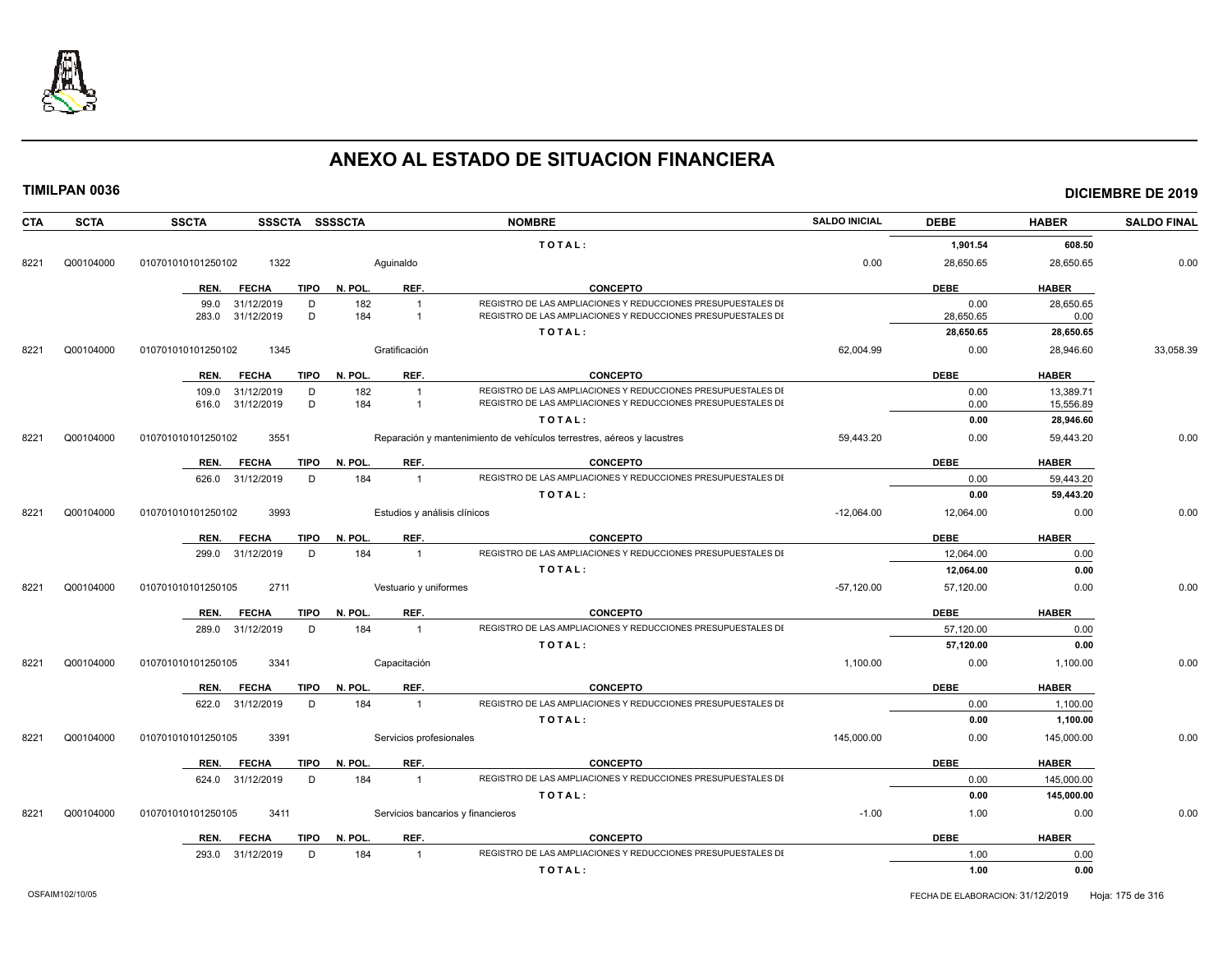

| <b>CTA</b> | <b>SCTA</b> | <b>SSCTA</b><br><b>SSSCTA</b>       | <b>SSSSCTA</b>                 | <b>NOMBRE</b>                                                    | <b>SALDO INICIAL</b> | <b>DEBE</b> | <b>HABER</b> | <b>SALDO FINAL</b> |
|------------|-------------|-------------------------------------|--------------------------------|------------------------------------------------------------------|----------------------|-------------|--------------|--------------------|
| 8221       | Q00105000   | 2541<br>010702010303150101          |                                | Materiales, accesorios y suministros médicos                     | 3,741.12             | 0.00        | 3,741.12     | 0.00               |
|            |             | <b>FECHA</b><br><b>TIPO</b><br>REN. | N. POL.<br>REF.                | <b>CONCEPTO</b>                                                  |                      | <b>DEBE</b> | <b>HABER</b> |                    |
|            |             | 632.0 31/12/2019<br>D               | 184<br>$\overline{1}$          | REGISTRO DE LAS AMPLIACIONES Y REDUCCIONES PRESUPUESTALES DI     |                      | 0.00        | 3,741.12     |                    |
|            |             |                                     |                                | TOTAL:                                                           |                      | 0.00        | 3,741.12     |                    |
| 8221       | Q00105000   | 2611<br>010702010303150101          |                                | Combustibles, lubricantes y aditivos                             | 94,184.36            | 0.00        | 94,184.36    | 0.00               |
|            |             | <b>FECHA</b><br>TIPO<br>REN.        | N. POL.<br>REF.                | <b>CONCEPTO</b>                                                  |                      | <b>DEBE</b> | <b>HABER</b> |                    |
|            |             | D<br>06/12/2019<br>73.0             | 38<br>5438                     | T.E. SERVICIO ESTRELLA JUNA SA DE CV FAC-5438 COMBUSTIBLE        |                      | 0.00        | 4,170.17     |                    |
|            |             | 11/12/2019<br>D<br>87.0             | 40<br>17546                    | T.E. NATALIA MA. DEL CARMEN FLORES ARCINIEGA FAC-17546 COMBUSTIE |                      | 0.00        | 500.00       |                    |
|            |             | D<br>16/12/2019<br>80.0             | 52<br>5451                     | T.E. SERVICIO ESTRELLA JUNA SA DE CV FAC-5451 COMPRA COMBUSTIBLI |                      | 0.00        | 2,085.42     |                    |
|            |             | 31/12/2019<br>D<br>66.0             | 5561<br>60                     | T.E. SERVICIO ESTRELA JUNA SA DE CV FAC-5561 COMPRA DE COMBUSTIE |                      | 0.00        | 2,200.09     |                    |
|            |             | D<br>30/12/2019<br>45.0             | 69<br>5562                     | T.E. SERVICIO ESTRELLA JUNA SA DE CV FAC-5562 COMPRA COMBUSTIBL  |                      | 0.00        | 3,750.39     |                    |
|            |             | D<br>31/12/2019<br>45.0             | 72<br>5587                     | T.E. SERVICIO ESTRELLA JUNA SA DE CV FAC-5587 COMPRA COMBUSTIBL  |                      | 0.00        | 1,310.19     |                    |
|            |             | 02/12/2019<br>D<br>87.0             | 81<br>5374                     | T.E. SERVICIO ESTRELLA JUNA SA DE CV FAC-5374 COMPRA COMBUSTIBLI |                      | 0.00        | 3,200.23     |                    |
|            |             | D<br>634.0 31/12/2019               | 184<br>$\overline{1}$          | REGISTRO DE LAS AMPLIACIONES Y REDUCCIONES PRESUPUESTALES DI     |                      | 0.00        | 76,967.87    |                    |
|            |             |                                     |                                | TOTAL:                                                           |                      | 0.00        | 94,184.36    |                    |
| 8221       | Q00105000   | 010702010303250102<br>1131          | Sueldo base                    |                                                                  | 9,000.00             | 0.00        | 8,196.24     | 803.76             |
|            |             | <b>FECHA</b><br>TIPO<br>REN.        | N. POL.<br>REF.                | <b>CONCEPTO</b>                                                  |                      | <b>DEBE</b> | <b>HABER</b> |                    |
|            |             | 121.0 31/12/2019<br>D               | 182<br>$\overline{1}$          | REGISTRO DE LAS AMPLIACIONES Y REDUCCIONES PRESUPUESTALES DI     |                      | 0.00        | 7,818.00     |                    |
|            |             | D<br>628.0 31/12/2019               | 184<br>$\overline{1}$          | REGISTRO DE LAS AMPLIACIONES Y REDUCCIONES PRESUPUESTALES DI     |                      | 0.00        | 378.24       |                    |
|            |             |                                     |                                | TOTAL:                                                           |                      | 0.00        | 8,196.24     |                    |
| 8221       | Q00105000   | 1321<br>010702010303250102          | Prima vacacional               |                                                                  | 0.00                 | 3.89        | 3.89         | 0.00               |
|            |             | <b>FECHA</b><br>TIPO<br>REN.        | N. POL.<br>REF.                | <b>CONCEPTO</b>                                                  |                      | <b>DEBE</b> | <b>HABER</b> |                    |
|            |             | 31/12/2019<br>D<br>162.0            | 182<br>$\overline{1}$          | REGISTRO DE LAS AMPLIACIONES Y REDUCCIONES PRESUPUESTALES DI     |                      | 3.89        | 0.00         |                    |
|            |             | D<br>630.0 31/12/2019               | 184<br>$\overline{1}$          | REGISTRO DE LAS AMPLIACIONES Y REDUCCIONES PRESUPUESTALES DI     |                      | 0.00        | 3.89         |                    |
|            |             |                                     |                                | TOTAL:                                                           |                      | 3.89        | 3.89         |                    |
| 8221       | Q00105000   | 1322<br>010702010303250102          | Aquinaldo                      |                                                                  | 0.00                 | 5,878.87    | 5,878.87     | 0.00               |
|            |             | <b>FECHA</b><br>TIPO<br>REN.        | N. POL.<br>REF.                | <b>CONCEPTO</b>                                                  |                      | <b>DEBE</b> | <b>HABER</b> |                    |
|            |             | 31/12/2019<br>D<br>127.0            | 182<br>$\overline{\mathbf{1}}$ | REGISTRO DE LAS AMPLIACIONES Y REDUCCIONES PRESUPUESTALES DI     |                      | 0.00        | 5,878.87     |                    |
|            |             | D<br>31/12/2019<br>307.0            | 184<br>$\overline{1}$          | REGISTRO DE LAS AMPLIACIONES Y REDUCCIONES PRESUPUESTALES DI     |                      | 5,878.87    | 0.00         |                    |
|            |             |                                     |                                | TOTAL:                                                           |                      | 5,878.87    | 5,878.87     |                    |
| 8221       | Q00105000   | 010702010303250102<br>1345          | Gratificación                  |                                                                  | 7,211.23             | 3,183.00    | 10,394.23    | 0.00               |
|            |             | <b>FECHA</b><br>TIPO<br>REN.        | N. POL.<br>REF.                | <b>CONCEPTO</b>                                                  |                      | <b>DEBE</b> | <b>HABER</b> |                    |
|            |             | 31/12/2019<br>D<br>118.0            | 182                            | REGISTRO DE LAS AMPLIACIONES Y REDUCCIONES PRESUPUESTALES DI     |                      | 0.00        | 10,394.23    |                    |
|            |             | 31/12/2019<br>D<br>309.0            | 184<br>$\overline{1}$          | REGISTRO DE LAS AMPLIACIONES Y REDUCCIONES PRESUPUESTALES DI     |                      | 3,183.00    | 0.00         |                    |
|            |             |                                     |                                | TOTAL:                                                           |                      | 3,183.00    | 10,394.23    |                    |
| 8221       | R00150000   | 020402010102150101<br>1131          | Sueldo base                    |                                                                  | 3,000.00             | 96,600.00   | 31,872.00    | 67,728.00          |
|            |             | <b>FECHA</b><br>TIPO<br>REN.        | N. POL.<br>REF.                | <b>CONCEPTO</b>                                                  |                      | <b>DEBE</b> | <b>HABER</b> |                    |
|            |             | 200.0 31/12/2019<br>D               | 182<br>$\overline{1}$          | REGISTRO DE LAS AMPLIACIONES Y REDUCCIONES PRESUPUESTALES DI     |                      | 96,600.00   | 0.00         |                    |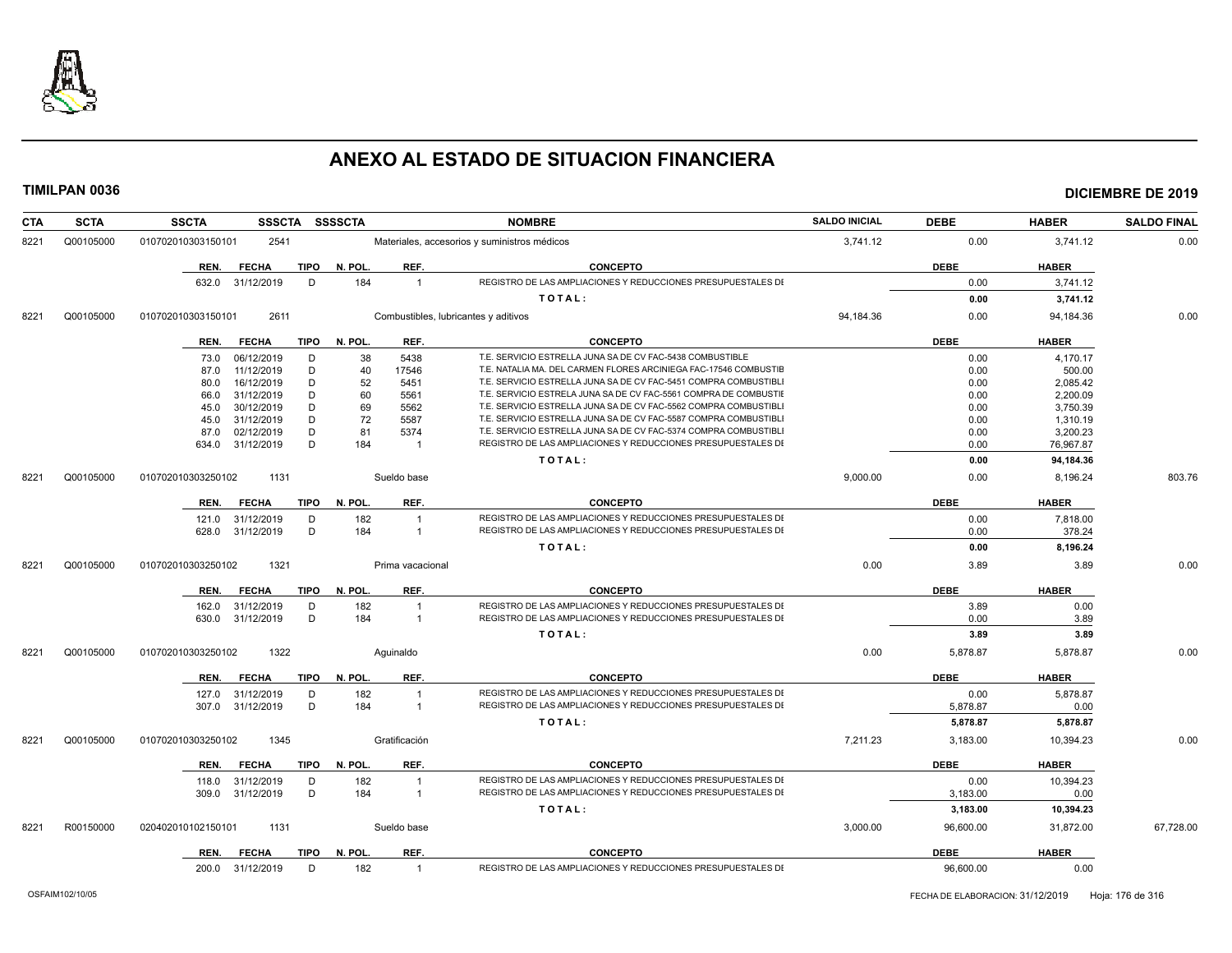

| <b>CTA</b> | <b>SCTA</b> | <b>SSCTA</b>                              |             | SSSCTA SSSSCTA |                        | <b>NOMBRE</b>                                                                                                                           | <b>SALDO INICIAL</b> | <b>DEBE</b>  | <b>HABER</b>             | <b>SALDO FINAL</b> |
|------------|-------------|-------------------------------------------|-------------|----------------|------------------------|-----------------------------------------------------------------------------------------------------------------------------------------|----------------------|--------------|--------------------------|--------------------|
|            |             | 636.0 31/12/2019                          | D           | 184            | $\mathbf{1}$           | REGISTRO DE LAS AMPLIACIONES Y REDUCCIONES PRESUPUESTALES DI                                                                            |                      | 0.00         | 31,872.00                |                    |
|            |             |                                           |             |                |                        | TOTAL:                                                                                                                                  |                      | 96,600.00    | 31,872.00                |                    |
| 8221       | R00150000   | 020402010102150101                        | 1222        |                |                        | Sueldos y salarios compactados al personal eventual                                                                                     | 8,640.61             | 174,349.27   | 182,989.88               | 0.00               |
|            |             | REN.<br><b>FECHA</b>                      | <b>TIPO</b> | N. POL.        | REF.                   | <b>CONCEPTO</b>                                                                                                                         |                      | <b>DEBE</b>  | <b>HABER</b>             |                    |
|            |             | 31/12/2019<br>84.0                        | D           | 182            | $\overline{1}$         | REGISTRO DE LAS AMPLIACIONES Y REDUCCIONES PRESUPUESTALES DI                                                                            |                      | 0.00         | 182,989.88               |                    |
|            |             | 31/12/2019<br>311.0                       | D           | 184            | $\overline{1}$         | REGISTRO DE LAS AMPLIACIONES Y REDUCCIONES PRESUPUESTALES DI                                                                            |                      | 174,349.27   | 0.00                     |                    |
|            |             |                                           |             |                |                        | TOTAL:                                                                                                                                  |                      | 174,349.27   | 182,989.88               |                    |
| 8221       | R00150000   | 020402010102150101                        | 1321        |                | Prima vacacional       |                                                                                                                                         | 0.00                 | 10,816.24    | 10,816.24                | 0.00               |
|            |             | <b>FECHA</b><br>REN.                      | <b>TIPO</b> | N. POL.        | REF.                   | <b>CONCEPTO</b>                                                                                                                         |                      | <b>DEBE</b>  | <b>HABER</b>             |                    |
|            |             | 31/12/2019<br>117.0                       | D           | 182            | $\overline{1}$         | REGISTRO DE LAS AMPLIACIONES Y REDUCCIONES PRESUPUESTALES DI                                                                            |                      | 0.00         | 10,816.24                |                    |
|            |             | 31/12/2019<br>313.0                       | D           | 184            | $\overline{1}$         | REGISTRO DE LAS AMPLIACIONES Y REDUCCIONES PRESUPUESTALES DI                                                                            |                      | 10,816.24    | 0.00                     |                    |
|            |             |                                           |             |                |                        | TOTAL:                                                                                                                                  |                      | 10,816.24    | 10,816.24                |                    |
| 8221       | R00150000   | 020402010102150101                        | 1322        |                | Aquinaldo              |                                                                                                                                         | 0.00                 | 28,664.91    | 28,664.91                | 0.00               |
|            |             | REN.<br><b>FECHA</b>                      | <b>TIPO</b> | N. POL.        | REF.                   | <b>CONCEPTO</b>                                                                                                                         |                      | <b>DEBE</b>  | <b>HABER</b>             |                    |
|            |             | 98.0<br>31/12/2019                        | D           | 182            | $\overline{1}$         | REGISTRO DE LAS AMPLIACIONES Y REDUCCIONES PRESUPUESTALES DI                                                                            |                      | 0.00         | 28,664.91                |                    |
|            |             | 31/12/2019<br>315.0                       | D           | 184            | $\overline{1}$         | REGISTRO DE LAS AMPLIACIONES Y REDUCCIONES PRESUPUESTALES DI                                                                            |                      | 28,664.91    | 0.00                     |                    |
|            |             |                                           |             |                |                        | TOTAL:                                                                                                                                  |                      | 28,664.91    | 28,664.91                |                    |
| 8221       | R00150000   | 020402010102150101                        | 1345        |                | Gratificación          |                                                                                                                                         | 3,005.82             | 3,873.37     | 6,879.19                 | 0.00               |
|            |             | REN.<br><b>FECHA</b>                      | <b>TIPO</b> | N. POL.        | REF.                   | <b>CONCEPTO</b>                                                                                                                         |                      | <b>DEBE</b>  | <b>HABER</b>             |                    |
|            |             | 31/12/2019<br>124.0                       | D           | 182            |                        | REGISTRO DE LAS AMPLIACIONES Y REDUCCIONES PRESUPUESTALES DI                                                                            |                      | 0.00         | 6,879.19                 |                    |
|            |             | 317.0 31/12/2019                          | D           | 184            | $\overline{1}$         | REGISTRO DE LAS AMPLIACIONES Y REDUCCIONES PRESUPUESTALES DI                                                                            |                      | 3,873.37     | 0.00                     |                    |
|            |             |                                           |             |                |                        | TOTAL:                                                                                                                                  |                      | 3,873.37     | 6,879.19                 |                    |
| 8221       | R00150000   | 020402010102150101                        | 2611        |                |                        | Combustibles, lubricantes y aditivos                                                                                                    | 15,363.60            | 0.00         | 15,363.60                | 0.00               |
|            |             | <b>FECHA</b><br>REN.                      | <b>TIPO</b> | N. POL.        | REF.                   | <b>CONCEPTO</b>                                                                                                                         |                      | <b>DEBE</b>  | <b>HABER</b>             |                    |
|            |             | 11/12/2019<br>73.0                        | D           | 40             | 17546                  | T.E. NATALIA MA. DEL CARMEN FLORES ARCINIEGA FAC-17546 COMBUSTIE                                                                        |                      | 0.00         | 200.00                   |                    |
|            |             | 16/12/2019<br>66.0                        | D           | 52             | 5451                   | T.E. SERVICIO ESTRELLA JUNA SA DE CV FAC-5451 COMPRA COMBUSTIBL                                                                         |                      | 0.00         | 980.00                   |                    |
|            |             | 31/12/2019<br>66.0<br>31/12/2019<br>638.0 | D<br>D      | 179<br>184     | 3373<br>$\overline{1}$ | CANCELACION DEL FONDO FIJO DEL TESORERO MUNICIPAL<br>REGISTRO DE LAS AMPLIACIONES Y REDUCCIONES PRESUPUESTALES DI                       |                      | 0.00<br>0.00 | 100.00<br>14.083.60      |                    |
|            |             |                                           |             |                |                        |                                                                                                                                         |                      | 0.00         | 15,363.60                |                    |
|            |             |                                           |             |                |                        | TOTAL:                                                                                                                                  |                      |              |                          |                    |
| 8222       |             |                                           |             |                | Otrae Avridae          | Presupuesto de Egresos por Ejercer de Transferencias, Asignaciones, Subsidios y                                                         | 1,784,027.86         | 244,659.57   | 2,028,687.43             | 0.00               |
| 8222       | A00A00000   | 010301010101110101                        | 4383        |                | Subsidios y apoyos     |                                                                                                                                         | 547,785.92           | 0.00         | 547,785.92               | 0.00               |
|            |             | <b>FECHA</b><br>REN.                      | TIPO        | N. POL.        | REF.                   | <b>CONCEPTO</b>                                                                                                                         |                      | <b>DEBE</b>  | <b>HABER</b>             |                    |
|            |             | 31/12/2019<br>3.0                         | D           | $\mathsf{R}$   |                        | PAGO ISSEMYM DE DICIEMBRE 2019 DEL DIF TIMILPAN                                                                                         |                      | 0.00         | 70.186.02                |                    |
|            |             | 11/12/2019<br>3.0                         | D           | 43             | $\overline{1}$         | T.E. SISTEMA MUNICIPAL DIF DE TIMILPAN COMPLEMENTO PARTICIPACION                                                                        |                      | 0.00         | 100,000.00               |                    |
|            |             | 13/12/2019<br>3.0<br>31/12/2019<br>3.0    | D<br>D      | 49<br>155      |                        | T.E. SISTEMA MUNICIPAL DIF DE TIMILPAN PARTICIPACIONES PARA AGUIN/<br>REGISTRO DE LA PÁRTICIPACION AL SISTEMA MUNICIPAL DIF DE TIMILPAN |                      | 0.00<br>0.00 | 265,000.00<br>100,000.00 |                    |
|            |             | 31/12/2019<br>360.0                       | D           | 184            |                        | REGISTRO DE LAS AMPLIACIONES Y REDUCCIONES PRESUPUESTALES DI                                                                            |                      | 0.00         | 12,599.90                |                    |
|            |             |                                           |             |                |                        | TOTAL:                                                                                                                                  |                      | 0.00         | 547,785.92               |                    |
|            |             |                                           |             |                |                        |                                                                                                                                         |                      |              |                          |                    |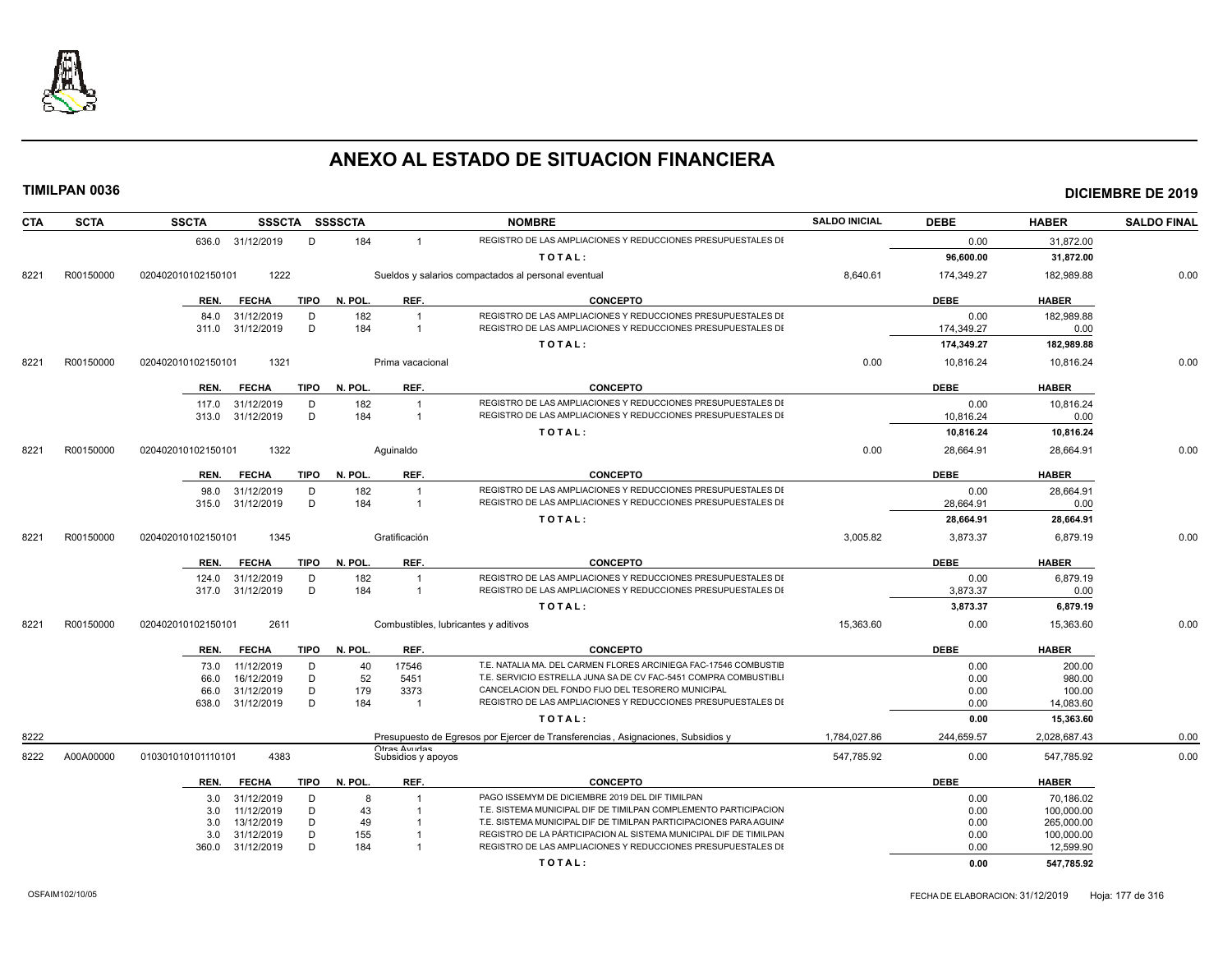

| <b>CTA</b> | <b>SCTA</b> | <b>SSSCTA</b><br><b>SSCTA</b>       | <b>SSSSCTA</b>         | <b>NOMBRE</b>                                                                   | <b>SALDO INICIAL</b> | <b>DEBE</b> | <b>HABER</b> | <b>SALDO FINAL</b> |
|------------|-------------|-------------------------------------|------------------------|---------------------------------------------------------------------------------|----------------------|-------------|--------------|--------------------|
| 8222       | A00A00000   | 4411<br>010301010101110101          |                        | Cooperaciones y ayudas                                                          | 1,440,702.51         | 0.00        | 1,440,702.51 | 0.00               |
|            |             | <b>FECHA</b><br>REN.                | <b>TIPO</b><br>N. POL. | REF.<br><b>CONCEPTO</b>                                                         |                      | <b>DEBE</b> | <b>HABER</b> |                    |
|            |             | 06/12/2019<br>3.0                   | E<br>$\overline{1}$    | CH-105 RP APOYO ECONOMICO A LA COMUNIDAD DE BO ITURBIDE<br>105                  |                      | 0.00        | 10.000.00    |                    |
|            |             | 06/12/2019<br>3.0                   | E<br>$\overline{2}$    | CH-106 RP APOYO ECONOMICO A LA COMUNIDAD DE SN NICOLAS 2DA MZ.<br>106           |                      | 0.00        | 7,500.00     |                    |
|            |             | 10/12/2019<br>3.0                   | E<br>-9                | 1701<br>CH-1701 PARTICIPACIONES APOYO ECONOMICO DE LA FIESTA PATRONAL           |                      | 0.00        | 8,000.00     |                    |
|            |             | 26/12/2019<br>3.0                   | E<br>28                | CH-1720 LEOBALDO LOBERA MIRANDA APOYO ECONOMICO PARA HUAPAN<br>1720             |                      | 0.00        | 10,000.00    |                    |
|            |             | 362.0<br>31/12/2019                 | D<br>184               | REGISTRO DE LAS AMPLIACIONES Y REDUCCIONES PRESUPUESTALES DI<br>- 1             |                      | 0.00        | 1,405,202.51 |                    |
|            |             |                                     |                        | TOTAL:                                                                          |                      | 0.00        | 1,440,702.51 |                    |
| 8222       | A00A00000   | 4411<br>010301010101260103          |                        | Cooperaciones y ayudas                                                          | $-1,729.17$          | 1,729.17    | 0.00         | 0.00               |
|            |             | <b>FECHA</b><br><b>TIPO</b><br>REN. | N. POL.                | REF.<br><b>CONCEPTO</b>                                                         |                      | <b>DEBE</b> | <b>HABER</b> |                    |
|            |             | 47.0 31/12/2019                     | 184<br>D               | REGISTRO DE LAS AMPLIACIONES Y REDUCCIONES PRESUPUESTALES DI<br>$\overline{1}$  |                      | 1,729.17    | 0.00         |                    |
|            |             |                                     |                        | TOTAL:                                                                          |                      | 1,729.17    | 0.00         |                    |
| 8222       | L00119000   | 4391<br>010502050203110101          |                        | Subsidios por carga fiscal                                                      | $-202,731.40$        | 242,930.40  | 40,199.00    | 0.00               |
|            |             | <b>FECHA</b><br>REN.                | <b>TIPO</b><br>N. POL. | REF.<br><b>CONCEPTO</b>                                                         |                      | <b>DEBE</b> | <b>HABER</b> |                    |
|            |             | 01/12/2019<br>80.0                  |                        | REGISTRO DE INGRESOS RECAUDADOS DE LA CAJA DE LA TESORERIA DE<br>$\overline{1}$ |                      | 0.00        | 31,215.00    |                    |
|            |             | 31/12/2019<br>4.0                   | 6                      | REGISTRO DEL IMPUESTO PREDIAL DEL MES DE DICIEMBRE DE 2019<br>-1                |                      | 0.00        | 8,984.00     |                    |
|            |             | 259.0<br>31/12/2019                 | D<br>184               | REGISTRO DE LAS AMPLIACIONES Y REDUCCIONES PRESUPUESTALES DI<br>-1              |                      | 242,930.40  | 0.00         |                    |
|            |             |                                     |                        | TOTAL:                                                                          |                      | 242,930.40  | 40,199.00    |                    |
| 8224       |             |                                     |                        | Presupuesto de Egresos por Ejercer de Intereses, Comisiones y Otros Gastos      | 6,365,800.21         | 0.00        | 6,365,800.21 | 0.00               |
| 8224       | L00119000   | 010502050203150101<br>9911          |                        | Por el ejercicio inmediato anterior                                             | 768.921.98           | 0.00        | 768.921.98   | 0.00               |
|            |             | <b>FECHA</b><br>REN.                | <b>TIPO</b><br>N. POL. | REF.<br><b>CONCEPTO</b>                                                         |                      | <b>DEBE</b> | <b>HABER</b> |                    |
|            |             | 26/12/2019<br>3.0                   | D<br>67                | T.E. JOSE MATUSALEN LEGORRETA SEGUNDO FAC-492 IMPRENTA PASIVO<br>492            |                      | 0.00        | 35,032.00    |                    |
|            |             | 31/12/2019<br>580.0                 | D<br>184               | REGISTRO DE LAS AMPLIACIONES Y REDUCCIONES PRESUPUESTALES DI<br>$\overline{1}$  |                      | 0.00        | 733,889.98   |                    |
|            |             |                                     |                        | TOTAL:                                                                          |                      | 0.00        | 768,921.98   |                    |
| 8224       | L00119000   | 010502050203150101<br>9912          |                        | Por ejercicios anteriores                                                       | 934.906.83           | 0.00        | 934,906.83   | 0.00               |
|            |             | REN.<br><b>FECHA</b>                | <b>TIPO</b><br>N. POL. | <b>CONCEPTO</b><br>REF.                                                         |                      | <b>DEBE</b> | <b>HABER</b> |                    |
|            |             | 31/12/2019<br>586.0                 | D<br>184               | REGISTRO DE LAS AMPLIACIONES Y REDUCCIONES PRESUPUESTALES DI<br>$\overline{1}$  |                      | 0.00        | 934,906.83   |                    |
|            |             |                                     |                        | TOTAL:                                                                          |                      | 0.00        | 934,906.83   |                    |
| 8224       | L00119000   | 9911<br>010502050203260102          |                        | Por el ejercicio inmediato anterior                                             | 2,146,878.23         | 0.00        | 2,146,878.23 | 0.00               |
|            |             | <b>FECHA</b><br>REN.                | N. POL.<br><b>TIPO</b> | REF.<br><b>CONCEPTO</b>                                                         |                      | <b>DEBE</b> | <b>HABER</b> |                    |
|            |             | 31/12/2019<br>582.0                 | D<br>184               | REGISTRO DE LAS AMPLIACIONES Y REDUCCIONES PRESUPUESTALES DI<br>$\overline{1}$  |                      | 0.00        | 2,146,878.23 |                    |
|            |             |                                     |                        | TOTAL:                                                                          |                      | 0.00        | 2,146,878.23 |                    |
| 8224       | L00119000   | 9912<br>010502050203260102          |                        | Por ejercicios anteriores                                                       | 2,250,000.00         | 0.00        | 2,250,000.00 | 0.00               |
|            |             | REN.<br><b>FECHA</b><br><b>TIPO</b> | N. POL.                | REF.<br><b>CONCEPTO</b>                                                         |                      | <b>DEBE</b> | <b>HABER</b> |                    |
|            |             | 588.0<br>31/12/2019                 | D<br>184               | REGISTRO DE LAS AMPLIACIONES Y REDUCCIONES PRESUPUESTALES DI<br>$\overline{1}$  |                      | 0.00        | 2,250,000.00 |                    |
|            |             |                                     |                        | TOTAL:                                                                          |                      | 0.00        | 2,250,000.00 |                    |
| 8224       | L00119000   | 010502050203260103<br>9912          |                        | Por ejercicios anteriores                                                       | 265.093.17           | 0.00        | 265,093.17   | 0.00               |
|            |             |                                     |                        |                                                                                 |                      |             |              |                    |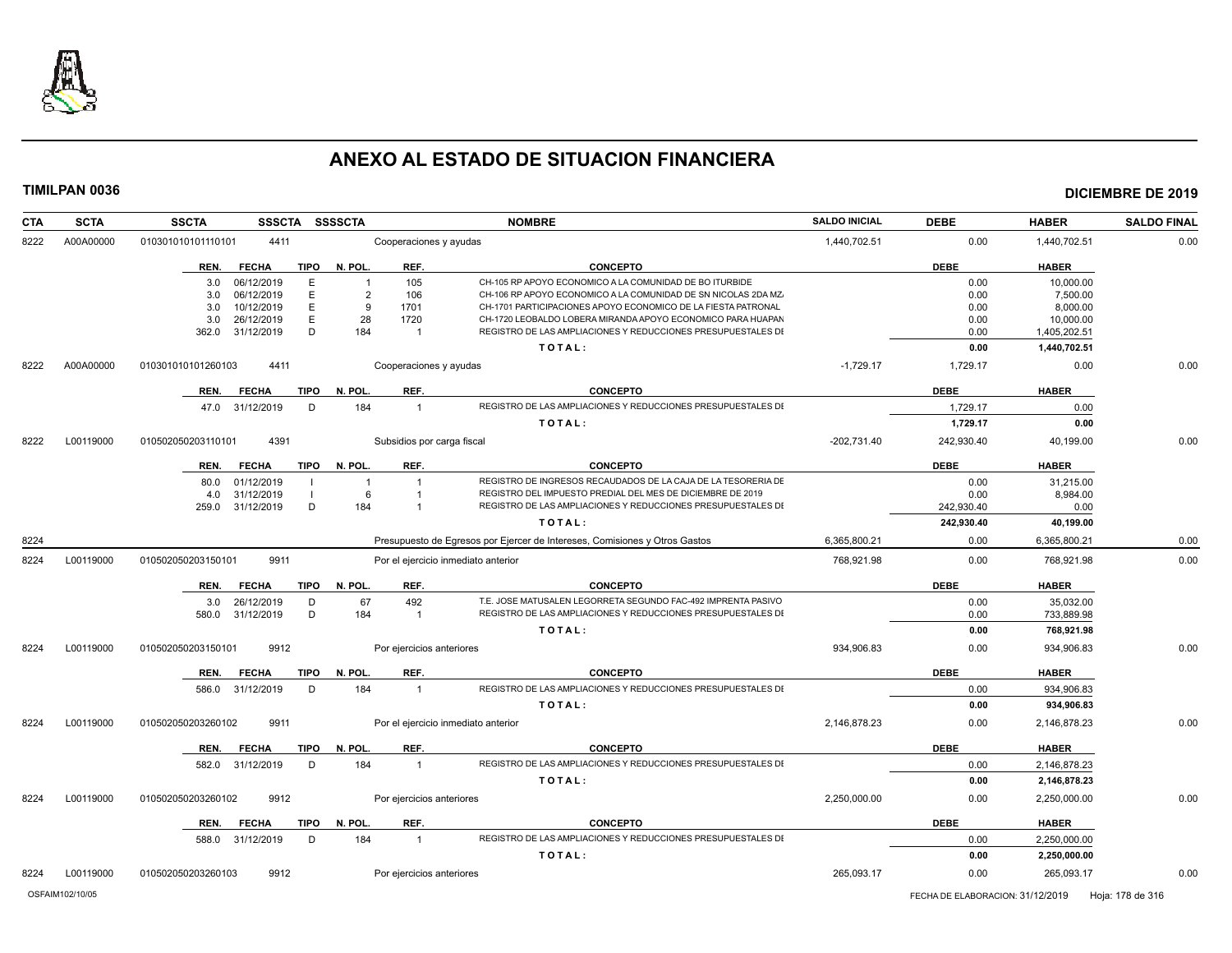

| <b>CTA</b>        | <b>SCTA</b> | <b>SSCTA</b>               |                  |             | SSSCTA SSSSCTA           |                          | <b>NOMBRE</b>                                                   | <b>SALDO INICIAL</b> | <b>DEBE</b>   | <b>HABER</b>  | <b>SALDO FINAL</b> |
|-------------------|-------------|----------------------------|------------------|-------------|--------------------------|--------------------------|-----------------------------------------------------------------|----------------------|---------------|---------------|--------------------|
|                   |             | REN.                       | <b>FECHA</b>     | <b>TIPO</b> | N. POL.                  | REF.                     | <b>CONCEPTO</b>                                                 |                      | <b>DEBE</b>   | <b>HABER</b>  |                    |
|                   |             | 584.0                      | 31/12/2019       | D           | 184                      | $\overline{1}$           | REGISTRO DE LAS AMPLIACIONES Y REDUCCIONES PRESUPUESTALES DI    |                      | 0.00          | 265,093.17    |                    |
|                   |             |                            |                  |             |                          |                          | TOTAL:                                                          |                      | 0.00          | 265.093.17    |                    |
| 8225              |             |                            |                  |             |                          |                          | Presupuesto de Egresos por Ejercer de Inversión Pública         | 35,747,910.96        | 30,758,555.36 | 60,884,141.73 | 5,622,324.59       |
| 8225              | F00124000   | 010701010102260101         | 6122             |             |                          | Obra estatal o municipal |                                                                 | 2.744.607.88         | 0.00          | 2.744.607.88  | 0.00               |
|                   |             | REN.                       | <b>FECHA</b>     | <b>TIPO</b> | N. POL                   | REF.                     | <b>CONCEPTO</b>                                                 |                      | <b>DEBE</b>   | <b>HABER</b>  |                    |
|                   |             | 3.0                        | 24/12/2019       | D           | 131                      | 24                       | T.E. GRUPO JUMERAIN SA DE CV FAC-24 EST. 1 OBRA 19 FEFOM/2019   |                      | 0.00          | 346.848.68    |                    |
|                   |             | 3.0                        | 24/12/2019       | D           | 132                      | 32                       | T.E. GRUPO JUMERAIN SA DE CV FAC-32 EST. 2 OBRA 19 FEFOM/2019   |                      | 0.00          | 353,982.35    |                    |
|                   |             | 462.0                      | 31/12/2019       | D           | 184                      | $\overline{1}$           | REGISTRO DE LAS AMPLIACIONES Y REDUCCIONES PRESUPUESTALES DI    |                      | 0.00          | 1,502,054.75  |                    |
|                   |             | 646.0                      | 31/12/2019       | D           | 184                      | $\overline{1}$           | REGISTRO DE LAS AMPLIACIONES Y REDUCCIONES PRESUPUESTALES DI    |                      | 0.00          | 541,722.10    |                    |
|                   |             |                            |                  |             |                          |                          | TOTAL:                                                          |                      | 0.00          | 2,744,607.88  |                    |
| 8225              | F00124000   | 010701010102260101         | 6125             |             |                          |                          | Ejecución de obras por administración                           | 1,104,188.14         | 0.00          | 1,104,188.14  | 0.00               |
|                   |             | REN.                       | <b>FECHA</b>     | <b>TIPO</b> | N. POL.                  | REF.                     | <b>CONCEPTO</b>                                                 |                      | <b>DEBE</b>   | <b>HABER</b>  |                    |
|                   |             | 648.0                      | 31/12/2019       | D           | 184                      | $\overline{1}$           | REGISTRO DE LAS AMPLIACIONES Y REDUCCIONES PRESUPUESTALES DI    |                      | 0.00          | 320,214.57    |                    |
|                   |             | 486.0                      | 31/12/2019       | D           | 184                      | $\overline{1}$           | REGISTRO DE LAS AMPLIACIONES Y REDUCCIONES PRESUPUESTALES DI    |                      | 0.00          | 783,973.57    |                    |
|                   |             |                            |                  |             |                          |                          | TOTAL:                                                          |                      | 0.00          | 1,104,188.14  |                    |
| F00124000<br>8225 |             | 6122<br>020103010101250101 |                  |             |                          | Obra estatal o municipal |                                                                 | 1,682,976.39         | 0.00          | 1,682,976.39  | 0.00               |
|                   |             | REN.                       | <b>FECHA</b>     | <b>TIPO</b> | N. POL.                  | REF.                     | <b>CONCEPTO</b>                                                 |                      | <b>DEBE</b>   | <b>HABER</b>  |                    |
|                   |             | 3.0                        | 28/12/2019       | D           | 91                       | 96                       | T.E. SRA CONSTRUCCIONES SA DE CV FAC-11 EST 2 OBRA 13/2019      |                      | 0.00          | 799,896.61    |                    |
|                   |             | 3.0                        | 28/12/2019       | D           | 92                       | 97                       | T.E. EC GRUPO CONSTRUCTOR MIRANDA SA DE CV FAC-97 EST 1 OBRA 54 |                      | 0.00          | 239,858.32    |                    |
|                   |             | 650.0                      | 31/12/2019       | D           | 184                      | $\overline{\mathbf{1}}$  | REGISTRO DE LAS AMPLIACIONES Y REDUCCIONES PRESUPUESTALES DI    |                      | 0.00          | 186,534.23    |                    |
|                   |             | 458.0                      | 31/12/2019       | D           | 184                      |                          | REGISTRO DE LAS AMPLIACIONES Y REDUCCIONES PRESUPUESTALES DI    |                      | 0.00          | 456,687.23    |                    |
|                   |             |                            |                  |             |                          |                          | TOTAL:                                                          |                      | 0.00          | 1,682,976.39  |                    |
| 8225              | F00124000   | 020103010101250101<br>6125 |                  |             |                          |                          | Ejecución de obras por administración                           | 620,000.00           | 0.00          | 620,000.00    | 0.00               |
|                   |             |                            |                  |             |                          |                          |                                                                 |                      |               |               |                    |
|                   |             | REN.                       | <b>FECHA</b>     | <b>TIPO</b> | N. POL.                  | REF.                     | <b>CONCEPTO</b>                                                 |                      | <b>DEBE</b>   | <b>HABER</b>  |                    |
|                   |             | 480.0                      | 31/12/2019       | D           | 184                      |                          | REGISTRO DE LAS AMPLIACIONES Y REDUCCIONES PRESUPUESTALES DI    |                      | 0.00          | 470,200.00    |                    |
|                   |             | 652.0                      | 31/12/2019       | D           | 184                      | $\overline{1}$           | REGISTRO DE LAS AMPLIACIONES Y REDUCCIONES PRESUPUESTALES DI    |                      | 0.00          | 149,800.00    |                    |
|                   |             |                            |                  |             | TOTAL:                   |                          |                                                                 |                      | 0.00          | 620,000.00    |                    |
| 8225              | F00124000   | 020103010101250206         | 6122             |             | Obra estatal o municipal |                          | 3,500,000.00                                                    | 0.00                 | 2,515,000.00  | 985,000.00    |                    |
|                   |             | REN.                       | <b>FECHA</b>     | <b>TIPO</b> | N. POL                   | REF.                     | <b>CONCEPTO</b>                                                 |                      | <b>DEBE</b>   | <b>HABER</b>  |                    |
|                   |             |                            | 464.0 31/12/2019 | D           | 184                      | $\overline{1}$           | REGISTRO DE LAS AMPLIACIONES Y REDUCCIONES PRESUPUESTALES DI    |                      | 0.00          | 2,515,000.00  |                    |
|                   |             |                            |                  |             |                          |                          | TOTAL:                                                          |                      | 0.00          | 2,515,000.00  |                    |
| 8225              | F00124000   | 020103010101250210         | 6122             |             |                          | Obra estatal o municipal |                                                                 | 5.066.543.11         | 0.00          | 3.597.245.60  | 1,469,297.51       |
|                   |             | REN.                       | <b>FECHA</b>     | <b>TIPO</b> | N. POL.                  | REF.                     | <b>CONCEPTO</b>                                                 |                      | <b>DEBE</b>   | <b>HABER</b>  |                    |
|                   |             | 468.0                      | 31/12/2019       | D           | 184                      | $\overline{1}$           | REGISTRO DE LAS AMPLIACIONES Y REDUCCIONES PRESUPUESTALES DI    |                      | 0.00          | 3,597,245.60  |                    |
|                   |             |                            |                  |             |                          |                          | TOTAL:                                                          |                      | 0.00          | 3,597,245.60  |                    |
| 8225              | F00124000   | 020103010101260101         | 6122             |             |                          | Obra estatal o municipal |                                                                 | 1,350,027.00         | 0.00          | 1,350,027.00  | 0.00               |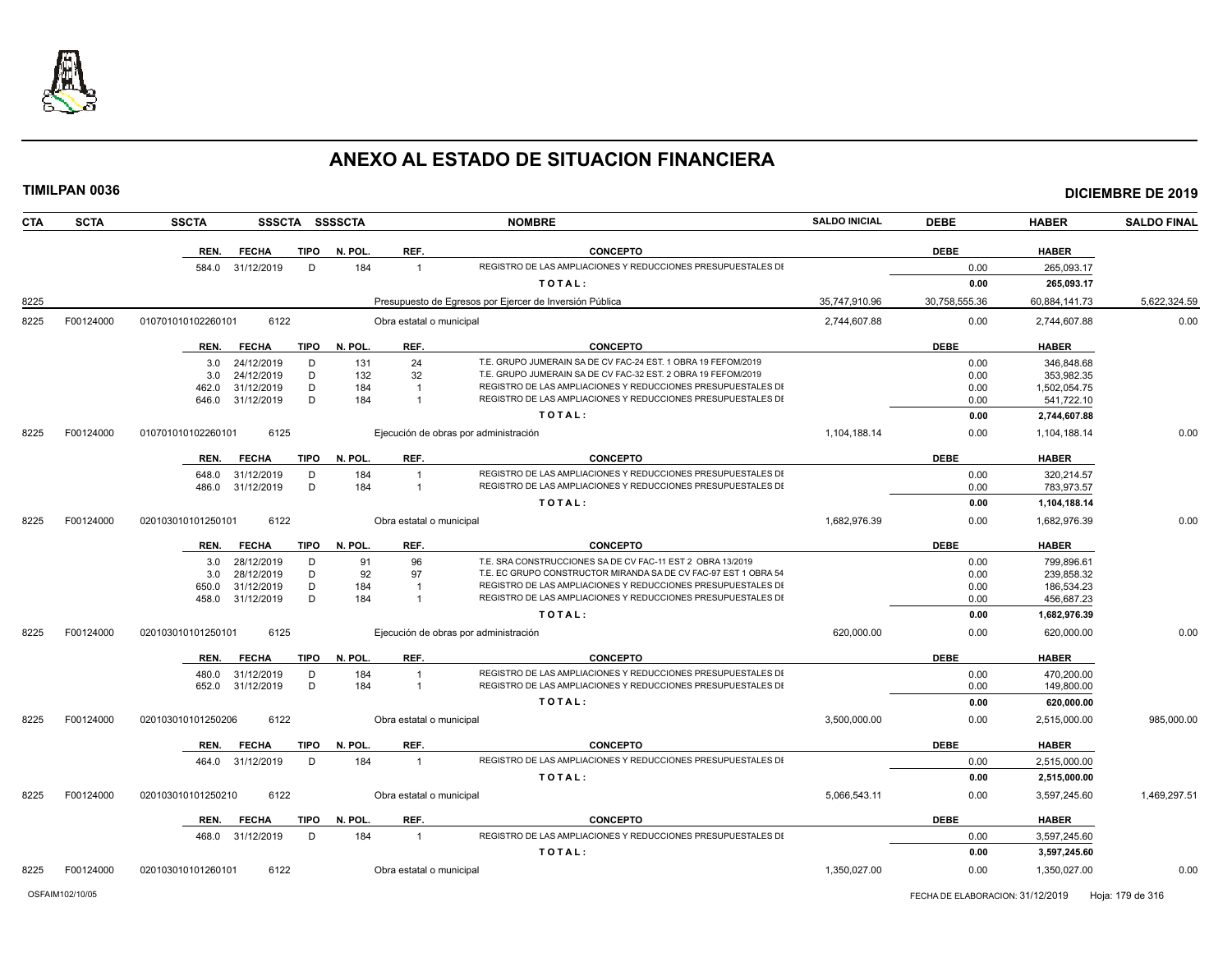

| <b>TIMILPAN 0036</b>      |                            |                  |                |              |                          |                                                                                                             |                      |               |               | <b>DICIEMBRE DE 2019</b> |
|---------------------------|----------------------------|------------------|----------------|--------------|--------------------------|-------------------------------------------------------------------------------------------------------------|----------------------|---------------|---------------|--------------------------|
| <b>SCTA</b><br><b>CTA</b> | <b>SSCTA</b>               |                  | SSSCTA SSSSCTA |              | <b>NOMBRE</b>            |                                                                                                             | <b>SALDO INICIAL</b> | <b>DEBE</b>   | <b>HABER</b>  | <b>SALDO FINAL</b>       |
|                           | REN.                       | <b>FECHA</b>     | <b>TIPO</b>    | N. POL.      | REF.                     | <b>CONCEPTO</b>                                                                                             |                      | <b>DEBE</b>   | <b>HABER</b>  |                          |
|                           |                            | 3.0 26/12/2019   | D              | 134          | 69                       | T.E. ANGEL ALFREDO ROMERO GONZALEZ FAC-69 EST. 2 OBRA 43 FEFOM/                                             |                      | 0.00          | 999,978.42    |                          |
|                           | 454.0                      | 31/12/2019       | D              | 184          | $\overline{\mathbf{1}}$  | REGISTRO DE LAS AMPLIACIONES Y REDUCCIONES PRESUPUESTALES DI                                                |                      | 0.00          | 248,534.49    |                          |
|                           | 654.0                      | 31/12/2019       | D              | 184          | $\mathbf{1}$             | REGISTRO DE LAS AMPLIACIONES Y REDUCCIONES PRESUPUESTALES DI                                                |                      | 0.00          | 101,514.09    |                          |
|                           |                            |                  |                |              |                          | TOTAL:                                                                                                      |                      | 0.00          | 1,350,027.00  |                          |
| F00124000<br>8225         | 020201010201250101         |                  | 6122           |              |                          | Obra estatal o municipal                                                                                    |                      | 3,609,540.06  | 3,609,540.06  | 0.00                     |
|                           | REN.                       | <b>FECHA</b>     | TIPO           | N. POL.      | REF.                     | <b>CONCEPTO</b>                                                                                             |                      | <b>DEBE</b>   | <b>HABER</b>  |                          |
|                           | 3.0                        | 30/12/2019       | D              | 94           | 149                      | T.E. GRUPO VIALMED SA DE CV FAC-149 ESTI 1 OBRA 05 FISM/2019                                                |                      | 0.00          | 499.991.09    |                          |
|                           | 3.0                        | 27/12/2019       | D              | 143          | 143                      | T.E. GRUPO VIALMED SA DE CV FAC-143 ESTI. 1 OBRA FISE 03/2019                                               |                      | 0.00          | 2,966,143.90  |                          |
|                           | 3.0                        | 31/12/2019       | D              | 148          | 147                      | T.E. GRUPO VIALMED SA DE CV FAC-147 ESTI. 1 OBRA FISE 03/2019                                               |                      | 0.00          | 143,405.07    |                          |
|                           | 145.0                      | 31/12/2019       | D              | 184          | $\overline{1}$           | REGISTRO DE LAS AMPLIACIONES Y REDUCCIONES PRESUPUESTALES DI                                                |                      | 3,609,540.06  | 0.00          |                          |
|                           |                            |                  |                |              |                          | TOTAL:                                                                                                      |                      | 3,609,540.06  | 3,609,540.06  |                          |
| F00124000<br>8225         | 020201010201260101         |                  | 6122           |              | Obra estatal o municipal |                                                                                                             | -13.079.447.03       | 14,490,364.00 | 1,410,916.97  | 0.00                     |
|                           | REN.                       | <b>FECHA</b>     | <b>TIPO</b>    | N. POL.      | REF.                     | <b>CONCEPTO</b>                                                                                             |                      | <b>DEBE</b>   | <b>HABER</b>  |                          |
|                           | 3.0                        | 19/12/2019       | D              | 126          | 234                      | T.E. GUCOC SA DE CV FAC-234 ESTI 1 DE LA OBRA 41 FEFOM/2019                                                 |                      | 0.00          | 499,484.55    |                          |
|                           | 3.0                        | 19/12/2019       | D              | 127          | 234                      | T.E. ELENA ARQUITECTOS + ARQUITECTOS SA DE CV FAC-234 ESTIMACION                                            |                      | 0.00          | 461,806.30    |                          |
|                           | 143.0                      | 31/12/2019       | D              | 184          | $\overline{1}$           | REGISTRO DE LAS AMPLIACIONES Y REDUCCIONES PRESUPUESTALES DI                                                |                      | 14,040,737.88 | 0.00          |                          |
|                           | 643.0                      | 31/12/2019       | D              | 184          | $\overline{1}$           | REGISTRO DE LAS AMPLIACIONES Y REDUCCIONES PRESUPUESTALES DI                                                |                      | 449,626.12    | 0.00          |                          |
|                           | 21.0                       | 31/12/2019       | D<br>D         | 187          | $\mathbf{1}$             | REVESTIMIENTO DE CALLE LOS MOROY EN BUCIO 2DA MZA<br>REVESTIMIENTO DE CAMINO HACIA LOMAS DE EMILIANO ZAPATA |                      | 0.00          | 149,800.64    |                          |
|                           | 3.0                        | 31/12/2019       |                | 187          | $\overline{2}$           |                                                                                                             |                      | 0.00          | 299,825.48    |                          |
|                           |                            |                  |                |              |                          | TOTAL:                                                                                                      |                      | 14,490,364.00 | 1,410,916.97  |                          |
| 8225<br>F00124000         | 6125<br>020201010201260101 |                  |                |              |                          | Ejecución de obras por administración                                                                       | 910,533.85           | 0.00          | 910,533.85    | 0.00                     |
|                           | REN.                       | <b>FECHA</b>     | <b>TIPO</b>    | N. POL.      | REF.                     | <b>CONCEPTO</b>                                                                                             |                      | <b>DEBE</b>   | <b>HABER</b>  |                          |
|                           |                            | 484.0 31/12/2019 | D              | 184          | $\overline{1}$           | REGISTRO DE LAS AMPLIACIONES Y REDUCCIONES PRESUPUESTALES DI                                                |                      | 0.00          | 646,479.03    |                          |
|                           | 656.0                      | 31/12/2019       | D              | 184          | $\overline{1}$           | REGISTRO DE LAS AMPLIACIONES Y REDUCCIONES PRESUPUESTALES DI                                                |                      | 0.00          | 264,054.82    |                          |
|                           |                            |                  |                |              |                          | TOTAL:                                                                                                      |                      | 0.00          | 910,533.85    |                          |
| 8225<br>F00124000         | 020201010203250101         |                  | 6122           |              | Obra estatal o municipal |                                                                                                             | 14,337.39            | 113,963.93    | 128,301.32    | 0.00                     |
|                           | REN.                       | FECHA            | TIPO           | N. POL.      | REF.                     | <b>CONCEPTO</b>                                                                                             |                      | <b>DEBE</b>   | <b>HABER</b>  |                          |
|                           |                            | 3.0 31/12/2019   | D              | 173          | 8                        | REGISTRO DE FAC-8 A NOMBRE DE ABRAHAM RABADAN LOPEZ                                                         |                      | 0.00          | 128,301.32    |                          |
|                           | 161.0                      | 31/12/2019       | D              | 184          | $\mathbf{1}$             | REGISTRO DE LAS AMPLIACIONES Y REDUCCIONES PRESUPUESTALES DI                                                |                      | 113,963.93    | 0.00          |                          |
|                           |                            |                  |                |              |                          | TOTAL:                                                                                                      |                      | 113,963.93    | 128,301.32    |                          |
| 8225<br>F00124000         | 020201010204260101         |                  | 6125           |              |                          | Ejecución de obras por administración                                                                       | $-118.537.77$        | 118,537.77    | 0.00          | 0.00                     |
|                           | REN.                       | <b>FECHA</b>     | <b>TIPO</b>    | N. POL.      | REF.                     | <b>CONCEPTO</b>                                                                                             |                      | <b>DEBE</b>   | <b>HABER</b>  |                          |
|                           |                            | 167.0 31/12/2019 | D              | 184          | $\overline{1}$           | REGISTRO DE LAS AMPLIACIONES Y REDUCCIONES PRESUPUESTALES DI                                                |                      | 118,537.77    | 0.00          |                          |
|                           |                            |                  |                |              |                          | TOTAL:                                                                                                      |                      | 118,537.77    | 0.00          |                          |
| F00124000<br>8225         | 020201010401260101         |                  | 6122           |              | Obra estatal o municipal |                                                                                                             | 16,038,947.27        | 1,712,798.09  | 17,751,745.36 | 0.00                     |
|                           | REN.                       | <b>FECHA</b>     |                | TIPO N. POL. | REF.                     | <b>CONCEPTO</b>                                                                                             |                      | <b>DEBE</b>   | <b>HABER</b>  |                          |
|                           |                            | 3.0 27/12/2019   | D              | 137          | 16                       | T.E. COORPORATIVO INDUSTRIAL YAFINSA SA DE CV FAC-16 EST 1 OBRA 2                                           |                      | 0.00          | 1,679,440.00  |                          |

3.0 31/12/2019 D 171 73 REG DE LA FAC 73 OBRA FEFOM 03 A NOMBRE DE ANGEL ALFREDO ROM 0.00 1,551,134.01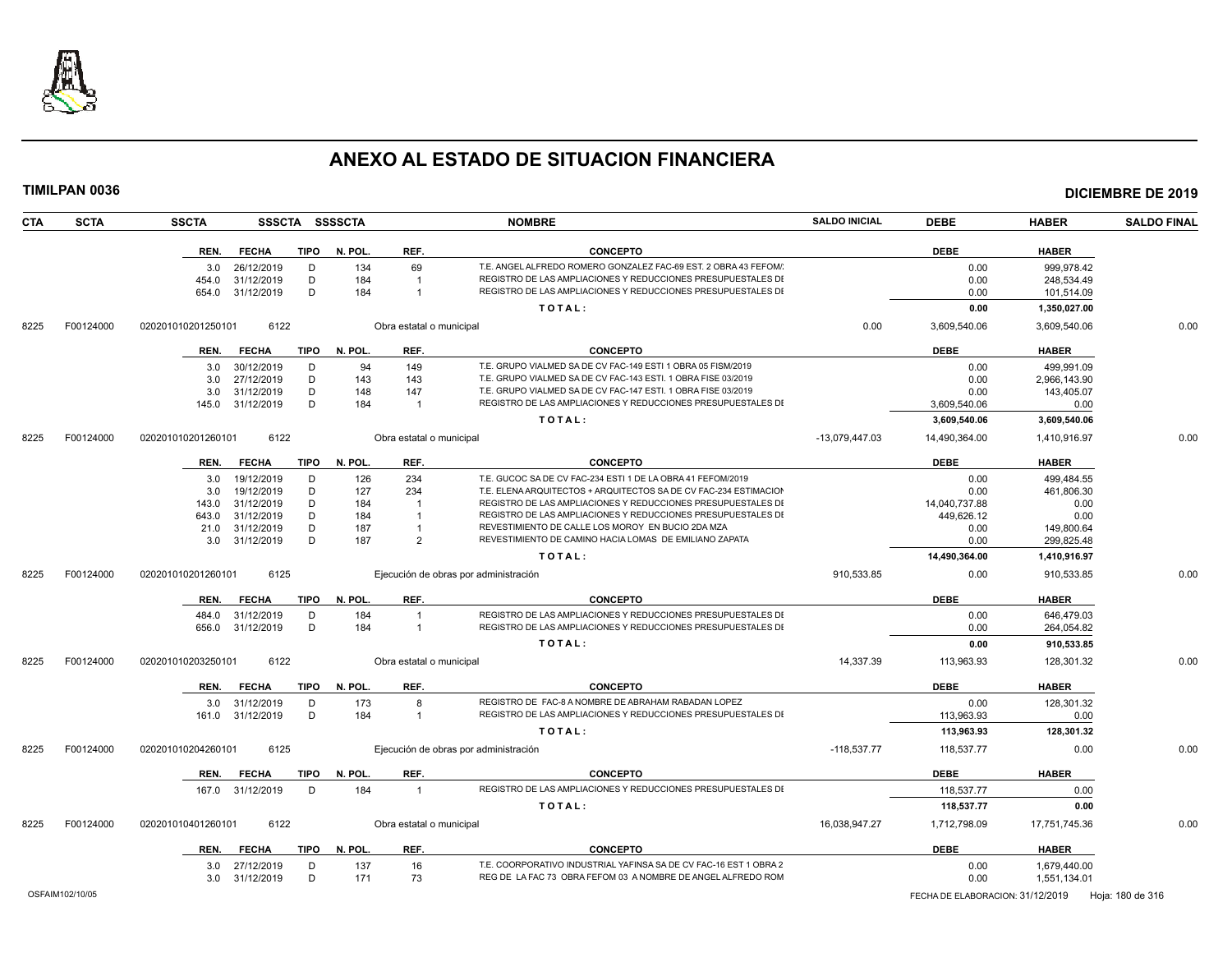

| <b>CTA</b> | <b>SCTA</b> | <b>SSCTA</b>       |                            |                  | SSSCTA SSSSCTA |                          | <b>NOMBRE</b>                                                                   | <b>SALDO INICIAL</b> | <b>DEBE</b>               | <b>HABER</b>         | <b>SALDO FINAL</b> |
|------------|-------------|--------------------|----------------------------|------------------|----------------|--------------------------|---------------------------------------------------------------------------------|----------------------|---------------------------|----------------------|--------------------|
|            |             |                    | 641.0 31/12/2019           | D                | 184            |                          | REGISTRO DE LAS AMPLIACIONES Y REDUCCIONES PRESUPUESTALES DI                    |                      | 1,712,798.09              | 0.00                 |                    |
|            |             | 472.0              | 31/12/2019                 | D                | 184            |                          | REGISTRO DE LAS AMPLIACIONES Y REDUCCIONES PRESUPUESTALES DI                    |                      | 0.00                      | 9,093,945.01         |                    |
|            |             | 12.0               | 31/12/2019                 | D                | 187            |                          | 2019.CONSTRUCCION DE EDIFICIO P/ DIRECCION DE SEGURIDAD PUBLIC                  |                      | 0.00                      | 2,796,347.88         |                    |
|            |             | 3.0                | 31/12/2019                 | D                | 188            |                          | REGISTRO DE PASIVO A NOMBRE DE ABRAHAM RABADAN LOPEZ CON EL                     |                      | 0.00                      | 99,354.00            |                    |
|            |             | 3.0                | 31/12/2019                 | D                | 189            |                          | REGISTRO DE PASIVO A NOMBRE DE MARIBEL SEGUNDO BAUTISTA CON                     |                      | 0.00                      | 45,240.00            |                    |
|            |             | 12.0               | 31/12/2019                 | D                | 190            |                          | APOYO ECONOMICO PARA ACCIONES PARA EL DESARROLLO                                |                      | 0.00                      | 486,531.76           |                    |
|            |             | 3.0                | 31/12/2019                 | D                | 190            | $\overline{1}$           | REGISTRO DE PASIVO A NOMBRE DE CORPORATIVO INDUSTRIAL YAFINSA                   |                      | 0.00                      | 1,999,752.70         |                    |
|            |             |                    |                            |                  |                |                          | TOTAL:                                                                          |                      | 1,712,798.09              | 17,751,745.36        |                    |
| 8225       | F00124000   | 020201010401260101 | 6125                       |                  |                |                          | Ejecución de obras por administración                                           | 200,005.41           | 0.00                      | 174.909.63           | 25,095.78          |
|            |             |                    |                            |                  |                |                          |                                                                                 |                      |                           |                      |                    |
|            |             | REN.               | <b>FECHA</b>               | TIPO             | N. POL.        | REF.                     | <b>CONCEPTO</b>                                                                 |                      | <b>DEBE</b>               | <b>HABER</b>         |                    |
|            |             | 3.0                | 12/12/2019                 | D                | 123            | 765                      | T.E. ERASTO JIMENEZ MENDOZA FAC-765 MATERIALES OBRA FEFOM 44/20                 |                      | 0.00                      | 22.926.24            |                    |
|            |             | 3.0                | 26/12/2019                 | D                | 136            | 95                       | T.E. EC GRUPO CONSTRUCTOR MIRANDA SA DE CV FAC-95 OBRA 44 FEFO                  |                      | 0.00                      | 30,380.40            |                    |
|            |             | 3.0                | 30/12/2019                 | D                | 138            | 416                      | T.E. SINTHIA MIRANDA GARCIA ESTRADA FAC-416 MATERIALES OBRA 44 DI               |                      | 0.00                      | 39,161.60            |                    |
|            |             | 3.0                | 30/12/2019                 | D                | 139            | 415                      | T.E. SINTHIA MIRANDA GARCIA ESTRADA FAC-415 MATERIALES OBRA 44 DI               |                      | 0.00                      | 21,000.00            |                    |
|            |             | 474.0              | 31/12/2019                 | D                | 184            | -1                       | REGISTRO DE LAS AMPLIACIONES Y REDUCCIONES PRESUPUESTALES DI                    |                      | 0.00                      | 61,441.39            |                    |
|            |             |                    |                            |                  |                |                          | TOTAL:                                                                          |                      | 0.00                      | 174,909.63           |                    |
| 8225       | F00124000   | 020201010503150101 | 6139                       |                  |                |                          | Reparación y mantenimiento de infraestructura hidráulica                        | $-291,520.13$        | 291,719.13                | 199.00               | 0.00               |
|            |             | REN.               | <b>FECHA</b>               | <b>TIPO</b>      | N. POL.        | REF.                     | <b>CONCEPTO</b>                                                                 |                      | <b>DEBE</b>               | <b>HABER</b>         |                    |
|            |             | 108.0              | 31/12/2019                 | D                | 179            | 13015                    | CANCELACION DEL FONDO FIJO DEL TESORERO MUNICIPAL                               |                      | 0.00                      | 104.01               |                    |
|            |             | 80.0               | 31/12/2019                 | D                | 179            | 745                      | CANCELACION DEL FONDO FIJO DEL TESORERO MUNICIPAL                               |                      | 0.00                      | 94.99                |                    |
|            |             | 171.0              | 31/12/2019                 | D                | 184            | $\overline{1}$           | REGISTRO DE LAS AMPLIACIONES Y REDUCCIONES PRESUPUESTALES DI                    |                      | 291,719.13                | 0.00                 |                    |
|            |             |                    |                            |                  |                |                          | TOTAL:                                                                          |                      | 291.719.13                | 199.00               |                    |
| 8225       | F00124000   | 020201010503150101 | 6159                       |                  |                |                          | Reparacion y mantenimiento de vialidades y alumbrado                            | -489.647.71          | 489.647.71                | 0.00                 | 0.00               |
|            |             |                    |                            |                  |                |                          |                                                                                 |                      |                           |                      |                    |
|            |             | REN.<br>173.0      | <b>FECHA</b><br>31/12/2019 | <b>TIPO</b><br>D | N. POL.<br>184 | REF.<br>$\overline{1}$   | <b>CONCEPTO</b><br>REGISTRO DE LAS AMPLIACIONES Y REDUCCIONES PRESUPUESTALES DI |                      | <b>DEBE</b><br>489.647.71 | <b>HABER</b><br>0.00 |                    |
|            |             |                    |                            |                  |                |                          | TOTAL:                                                                          |                      |                           |                      |                    |
|            |             |                    |                            |                  |                |                          |                                                                                 |                      | 489,647.71                | 0.00                 |                    |
| 8225       | F00124000   | 020201010503260101 | 6159                       |                  |                |                          | Reparacion y mantenimiento de vialidades y alumbrado                            | 269,623.23           | 0.00                      | 269,623.23           | 0.00               |
|            |             | REN.               | <b>FECHA</b>               | <b>TIPO</b>      | N. POL.        | REF.                     | <b>CONCEPTO</b>                                                                 |                      | <b>DEBE</b>               | <b>HABER</b>         |                    |
|            |             | 658.0              | 31/12/2019                 | D                | 184            | $\overline{1}$           | REGISTRO DE LAS AMPLIACIONES Y REDUCCIONES PRESUPUESTALES DI                    |                      | 0.00                      | 78,190.74            |                    |
|            |             | 488.0              | 31/12/2019                 | D                | 184            | $\overline{1}$           | REGISTRO DE LAS AMPLIACIONES Y REDUCCIONES PRESUPUESTALES DI                    |                      | 0.00                      | 191,432.49           |                    |
|            |             |                    |                            |                  |                |                          | TOTAL:                                                                          |                      | 0.00                      | 269,623.23           |                    |
| 8225       | F00124000   | 020203010201250101 | 6122                       |                  |                | Obra estatal o municipal |                                                                                 | 972,413.71           | 445,881.74                | 1,418,295.45         | 0.00               |
|            |             | REN.               | <b>FECHA</b>               | <b>TIPO</b>      | N. POL.        | REF.                     | <b>CONCEPTO</b>                                                                 |                      | <b>DEBE</b>               | <b>HABER</b>         |                    |
|            |             |                    |                            |                  |                |                          |                                                                                 |                      |                           |                      |                    |
|            |             | 3.0                | 26/12/2019                 | D                | 90             | 11                       | T.E. SRA CONSTRUCCIONES SA DE CV FAC-11 EST 2 OBRA 13/2019                      |                      | 0.00                      | 38.515.02            |                    |
|            |             | 3.0                | 30/12/2019                 | D                | 95             | 167                      | T.E. MARIBEL SEGUNDO BAUTISTA FAC-167 EST 2 FINIQUITO OBRA 24 FISM              |                      | 0.00                      | 266,337.33           |                    |
|            |             | 3.0                | 31/12/2019                 | D                | 97             | 412                      | T.E. JOSE FRANCISCO SANCHEZ LOPEZ FAC-412 EST 3 OBRA 18 FISM/2019               |                      | 0.00                      | 66,728.35            |                    |
|            |             | 3.0                | 31/12/2019                 | D                | 98             | 63                       | T.E. OSCAL SALVADOR DIAZ GONZALEZ FAC-63 ESTI 2 OBRA 15 FISM/2019               |                      | 0.00                      | 57,186.32            |                    |
|            |             | 3.0                | 27/12/2019                 | D                | 144            |                          | T.E. JOSE FRANCISCO SANCHEZ LOPEZ FAC-1 ESTIM 1 OBRA 04 FISE/2019               |                      | 0.00                      | 951,549.69           |                    |
|            |             | 3.0                | 31/12/2019                 | D                | 172            |                          | REG DE FAC 1 JOSE FRANCISCO SANCHEZ LOPEZ                                       |                      | 0.00                      | 37,978.74            |                    |
|            |             | 157.0              | 31/12/2019                 | D                | 184            | -1                       | REGISTRO DE LAS AMPLIACIONES Y REDUCCIONES PRESUPUESTALES DI                    |                      | 445.881.74                | 0.00                 |                    |
|            |             |                    |                            |                  |                |                          | TOTAL:                                                                          |                      | 445,881.74                | 1,418,295.45         |                    |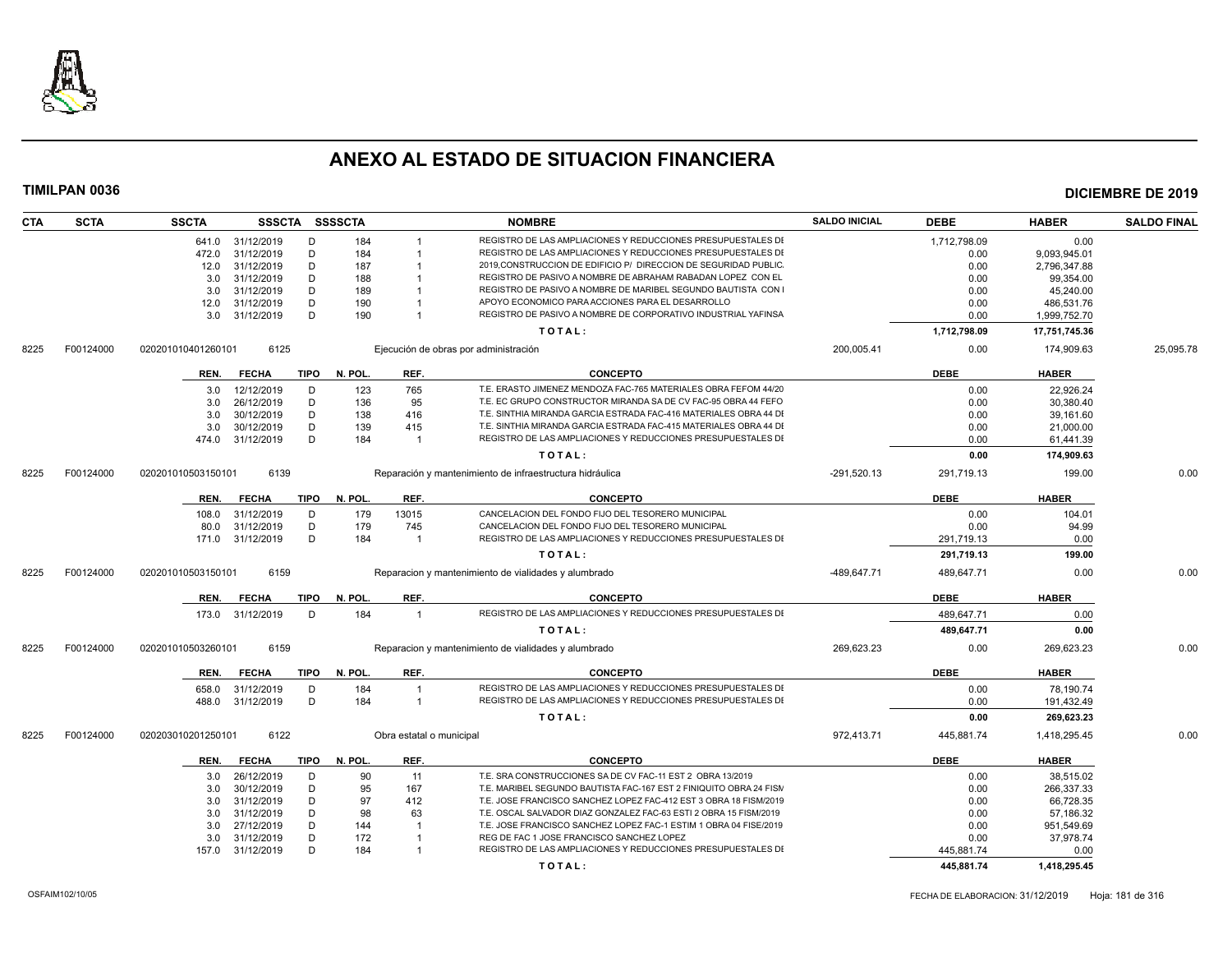

| CTA  | <b>SCTA</b> | <b>SSCTA</b>                        |             | SSSCTA SSSSCTA |                          | <b>NOMBRE</b>                                                                                                                      | <b>SALDO INICIAL</b> | <b>DEBE</b>  | <b>HABER</b>            | <b>SALDO FINAL</b> |
|------|-------------|-------------------------------------|-------------|----------------|--------------------------|------------------------------------------------------------------------------------------------------------------------------------|----------------------|--------------|-------------------------|--------------------|
| 8225 | F00124000   | 6125<br>020203010201250101          |             |                |                          | Ejecución de obras por administración                                                                                              | -49.995.72           | 49,995.72    | 0.00                    | 0.00               |
|      |             | REN.<br><b>FECHA</b>                | <b>TIPO</b> | N. POL.        | REF.                     | <b>CONCEPTO</b>                                                                                                                    |                      | <b>DEBE</b>  | <b>HABER</b>            |                    |
|      |             | 169.0 31/12/2019                    | D           | 184            | $\overline{1}$           | REGISTRO DE LAS AMPLIACIONES Y REDUCCIONES PRESUPUESTALES DI                                                                       |                      | 49,995.72    | 0.00                    |                    |
|      |             |                                     |             |                |                          | TOTAL:                                                                                                                             |                      | 49,995.72    | 0.00                    |                    |
| 8225 | F00124000   | 6122<br>020203010201250206          |             |                | Obra estatal o municipal |                                                                                                                                    | 6,206,247.35         | 0.00         | 4,406,435.61            | 1,799,811.74       |
|      |             | REN.<br><b>FECHA</b>                | <b>TIPO</b> | N. POL.        | REF.                     | <b>CONCEPTO</b>                                                                                                                    |                      | <b>DEBE</b>  | <b>HABER</b>            |                    |
|      |             | 31/12/2019<br>470.0                 | D           | 184            | $\overline{1}$           | REGISTRO DE LAS AMPLIACIONES Y REDUCCIONES PRESUPUESTALES DI                                                                       |                      | 0.00         | 4,406,435.61            |                    |
|      |             |                                     |             |                |                          | TOTAL:                                                                                                                             |                      | 0.00         | 4,406,435.61            |                    |
| 8225 | F00124000   | 6122<br>020203010201250210          |             |                | Obra estatal o municipal |                                                                                                                                    | 3,500,000.00         | 0.00         | 2,515,000.00            | 985,000.00         |
|      |             | REN.<br><b>FECHA</b>                | <b>TIPO</b> | N. POL.        | REF.                     | <b>CONCEPTO</b>                                                                                                                    |                      | <b>DEBE</b>  | <b>HABER</b>            |                    |
|      |             | 31/12/2019<br>466.0                 | D           | 184            | $\overline{1}$           | REGISTRO DE LAS AMPLIACIONES Y REDUCCIONES PRESUPUESTALES DI                                                                       |                      | 0.00         | 2,515,000.00            |                    |
|      |             |                                     |             |                |                          | TOTAL:                                                                                                                             |                      | 0.00         | 2,515,000.00            |                    |
| 8225 | F00124000   | 020203010201260101<br>6122          |             |                | Obra estatal o municipal |                                                                                                                                    | 735.637.62           | 128,213.77   | 863.851.39              | 0.00               |
|      |             | <b>FECHA</b><br>REN.                | <b>TIPO</b> | N. POL.        | REF.                     | <b>CONCEPTO</b>                                                                                                                    |                      | <b>DEBE</b>  | <b>HABER</b>            |                    |
|      |             | 31/12/2019<br>3.0                   | D           | 180            | $\overline{1}$           | REG. FAC 1 NOMBRE DE JUAN LOPEZ LAURENCIA                                                                                          |                      | 0.00         | 863,851.39              |                    |
|      |             | 31/12/2019<br>159.0                 | D           | 184            | -1                       | REGISTRO DE LAS AMPLIACIONES Y REDUCCIONES PRESUPUESTALES DI                                                                       |                      | 128,213.77   | 0.00                    |                    |
|      |             |                                     |             |                |                          | TOTAL:                                                                                                                             |                      | 128,213.77   | 863,851.39              |                    |
| 8225 | F00124000   | 020203010201260101<br>6125          |             |                |                          | Ejecución de obras por administración                                                                                              | $-230,926.39$        | 230,926.39   | 0.00                    | 0.00               |
|      |             | REN.<br><b>FECHA</b>                | <b>TIPO</b> | N. POL.        | REF.                     | <b>CONCEPTO</b>                                                                                                                    |                      | <b>DEBE</b>  | <b>HABER</b>            |                    |
|      |             | 31/12/2019<br>165.0                 | D           | 184            | $\overline{1}$           | REGISTRO DE LAS AMPLIACIONES Y REDUCCIONES PRESUPUESTALES DI                                                                       |                      | 230,926.39   | 0.00                    |                    |
|      |             |                                     |             |                |                          | TOTAL:                                                                                                                             |                      | 230,926.39   | 0.00                    |                    |
| 8225 | F00124000   | 6122<br>020204010201250101          |             |                | Obra estatal o municipal |                                                                                                                                    | $-849,942.70$        | 1,165,577.91 | 315,635.21              | 0.00               |
|      |             | <b>FECHA</b><br>REN.                | <b>TIPO</b> | N. POL.        | REF.                     | <b>CONCEPTO</b>                                                                                                                    |                      | <b>DEBE</b>  | <b>HABER</b>            |                    |
|      |             | 30/12/2019<br>3.0                   | D           | 93             | 74                       | T.E. ANGEL ALFREDO ROMERO GONZALEZ FAC-74 EST. 1 OBRA 53/2019 FIS                                                                  |                      | 0.00         | 315,635.21              |                    |
|      |             | 151.0 31/12/2019                    | D           | 184            | $\overline{1}$           | REGISTRO DE LAS AMPLIACIONES Y REDUCCIONES PRESUPUESTALES DI                                                                       |                      | 1,165,577.91 | 0.00                    |                    |
|      |             |                                     |             |                |                          | TOTAL:                                                                                                                             |                      | 1,165,577.91 | 315,635.21              |                    |
| 8225 | F00124000   | 6125<br>020204010201250101          |             |                |                          | Ejecución de obras por administración                                                                                              | 450,000.00           | 0.00         | 450,000.00              | 0.00               |
|      |             | REN.<br><b>FECHA</b>                | <b>TIPO</b> | N. POL.        | REF.                     | <b>CONCEPTO</b>                                                                                                                    |                      | <b>DEBE</b>  | <b>HABER</b>            |                    |
|      |             | 31/12/2019<br>660.0                 | D           | 184            | $\overline{1}$           | REGISTRO DE LAS AMPLIACIONES Y REDUCCIONES PRESUPUESTALES DI                                                                       |                      | 0.00         | 130,500.00              |                    |
|      |             | 31/12/2019<br>478.0                 | D           | 184            | $\overline{1}$           | REGISTRO DE LAS AMPLIACIONES Y REDUCCIONES PRESUPUESTALES DI                                                                       |                      | 0.00         | 319,500.00              |                    |
|      |             |                                     |             |                |                          | TOTAL:                                                                                                                             |                      | 0.00         | 450,000.00              |                    |
| 8225 | F00124000   | 020204010201260101<br>6122          |             |                | Obra estatal o municipal |                                                                                                                                    | $-103,271.98$        | 718,384.63   | 615,112.65              | 0.00               |
|      |             | REN.<br><b>FECHA</b>                | <b>TIPO</b> | N. POL.        | REF.                     | <b>CONCEPTO</b>                                                                                                                    |                      | <b>DEBE</b>  | <b>HABER</b>            |                    |
|      |             | 19/12/2019<br>3.0                   | D           | 125            | 67                       | T.E. ANGEL ALFREDO ROMERO GONZALEZ FAC-67 EST. 2 OBRA FEFOM 38/<br>T.E. ANGEL ALFREDO ROMERO GONZALEZ FAC-68 ESTI 2 OBRA 14 FEFOM/ |                      | 0.00         | 93,286.94               |                    |
|      |             | 21/12/2019<br>3.0<br>3.0 21/12/2019 | D<br>D      | 128<br>129     | 68<br>97                 | T.E. ELENA ARQUITECTOS + ARQUITECTOS SA DE CV FAC-97 ESTIMACION                                                                    |                      | 0.00<br>0.00 | 82,001.80<br>119,896.14 |                    |
|      |             |                                     |             |                |                          |                                                                                                                                    |                      |              |                         |                    |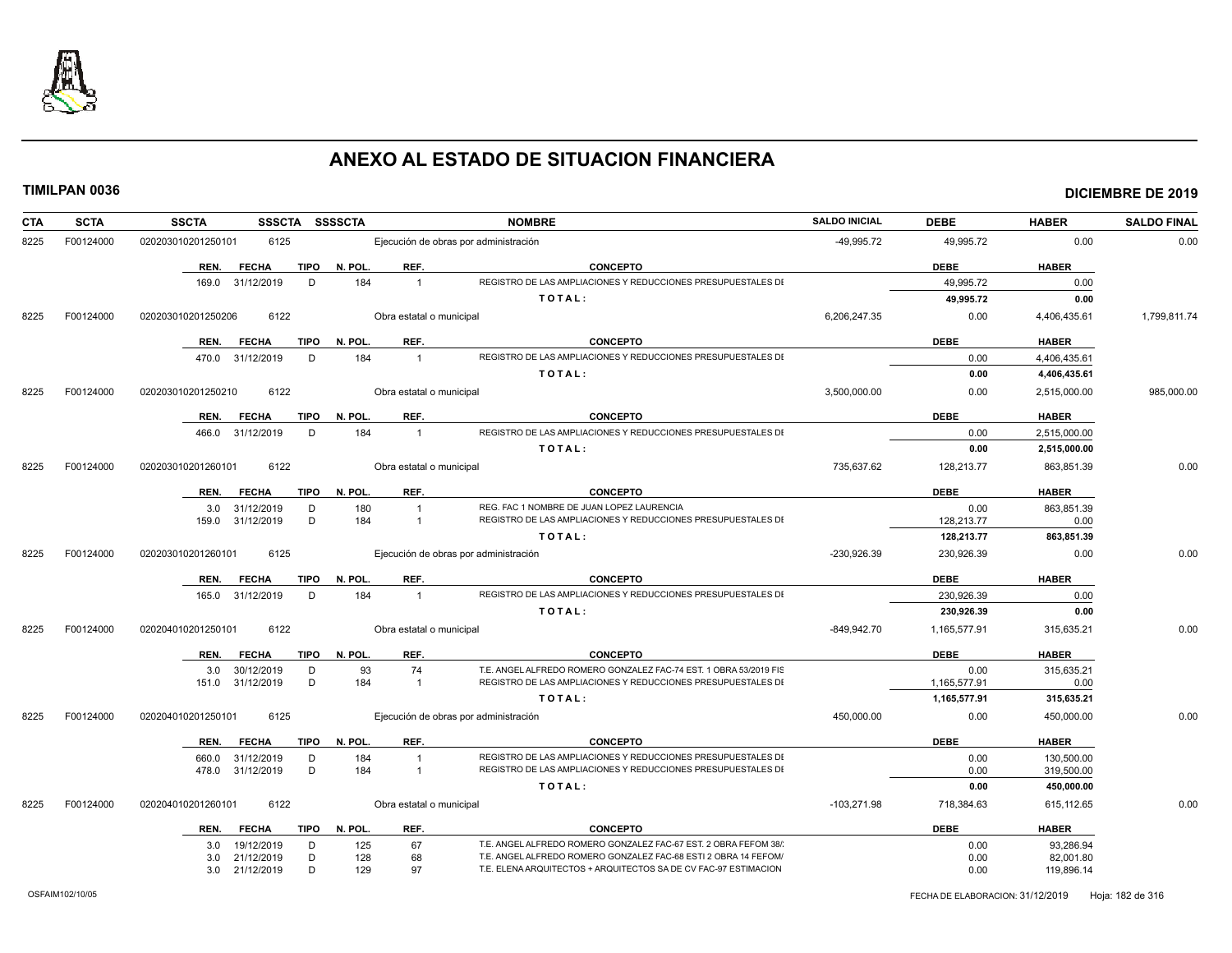

| <b>CTA</b> | <b>SCTA</b> | <b>SSCTA</b>       | <b>SSSCTA</b> |             | SSSSCTA |                          | <b>NOMBRE</b>                                                       | <b>SALDO INICIAL</b> | <b>DEBE</b>  | <b>HABER</b> | <b>SALDO FINAL</b> |
|------------|-------------|--------------------|---------------|-------------|---------|--------------------------|---------------------------------------------------------------------|----------------------|--------------|--------------|--------------------|
|            |             | 3.0                | 24/12/2019    | D           | 130     | 70                       | T.E. ANGEL ALFREDO ROMERO GONZALEZ FAC-70 EST 2 OBRA 33 FEFOM/      |                      | 0.00         | 50,066.18    |                    |
|            |             | 3.0                | 31/12/2019    | D           | 140     | 195                      | T.E. ELECTROINGENIERIA CEFYD SA DE CV FAC-195 ESTI 1 OBRA 7 FEFOM   |                      | 0.00         | 269,861.59   |                    |
|            |             | 153.0              | 31/12/2019    | D           | 184     | $\overline{1}$           | REGISTRO DE LAS AMPLIACIONES Y REDUCCIONES PRESUPUESTALES DI        |                      | 718,384.63   | 0.00         |                    |
|            |             |                    |               |             |         |                          | TOTAL:                                                              |                      | 718,384.63   | 615,112.65   |                    |
| 8225       | F00124000   | 020204010201260101 | 6125          |             |         |                          | Ejecución de obras por administración                               | 620,000.00           | 0.00         | 620,000.00   | 0.00               |
|            |             |                    |               |             |         |                          |                                                                     |                      | <b>DEBE</b>  |              |                    |
|            |             | REN.               | <b>FECHA</b>  | TIPO        | N. POL. | REF.                     | <b>CONCEPTO</b>                                                     |                      |              | <b>HABER</b> |                    |
|            |             | 662.0              | 31/12/2019    | D           | 184     | $\overline{1}$           | REGISTRO DE LAS AMPLIACIONES Y REDUCCIONES PRESUPUESTALES DI        |                      | 0.00         | 149,800.00   |                    |
|            |             | 482.0              | 31/12/2019    | D           | 184     | $\overline{1}$           | REGISTRO DE LAS AMPLIACIONES Y REDUCCIONES PRESUPUESTALES DI        |                      | 0.00         | 470,200.00   |                    |
|            |             |                    |               |             |         |                          | TOTAL:                                                              |                      | 0.00         | 620,000.00   |                    |
| 8225       | F00124000   | 020205010101250101 | 6122          |             |         | Obra estatal o municipal |                                                                     | 3,760,000.00         | 3,286,094.03 | 7,046,094.03 | 0.00               |
|            |             | REN.               | <b>FECHA</b>  | TIPO        | N. POL. | REF.                     | <b>CONCEPTO</b>                                                     |                      | <b>DEBE</b>  | <b>HABER</b> |                    |
|            |             | 3.0                | 11/12/2019    | D           | 88      | $\overline{4}$           | T.E. ABRAHAM RADADAN LOPEZ FAC-4 ESTIMACION 1 DE LA OBRA CALENT     |                      | 0.00         | 239,576.79   |                    |
|            |             | 3.0                | 27/12/2019    | D           | 141     | 154                      | T.E. MARIBEL SEGUNDO BAUTISTA FAC-154 ESTIMA 1 OBRA FISE 01/2019    |                      | 0.00         | 1,136,173.02 |                    |
|            |             | 3.0                | 27/12/2019    | D           | 142     | 155                      | T.E. MARIBEL SEGUNDO BAUTISTA FAC-155 ESTIMA 1 OBRA FISE 02/2019    |                      | 0.00         | 1,136,558.72 |                    |
|            |             | 3.0                | 31/12/2019    | D           | 145     | $\overline{2}$           | T.E. ABRAHAM RABADAN LOPEZ FAC-2 ESTIMACION I OBRA 05 FISE/2019     |                      | 0.00         | 152,749.43   |                    |
|            |             | 3.0                | 27/12/2019    | D           | 146     | 11                       | T.E. INGENIERIA CIVIL E INDUSTRIAL DEL ESTADO DE MEXICO SA DE CV ES |                      | 0.00         | 1,651,728.09 |                    |
|            |             | 3.0                | 28/12/2019    | D           | 147     | 95                       | T.E. EN RIQUE HERNANDEZ HERNANDEZ FAC-95 ESTIM 1 OBRA 07 FISE/20    |                      | 0.00         | 616,670.92   |                    |
|            |             | 10.0               | 31/12/2019    | D           | 173     | $\overline{7}$           | REGISTRO DE FAC-7 A NOMBRE DE ABRAHAM RABADAN LOPEZ                 |                      | 0.00         | 8.116.40     |                    |
|            |             | 3.0                | 31/12/2019    | D           | 175     | 13                       | REG. FAC 13 INGENIERIA CIVIL E INDUSTRIAL DEL ESTADO DE MEXICO SA   |                      | 0.00         | 85,749.05    |                    |
|            |             | 3.0                | 31/12/2019    | D           | 176     | 117                      | REG. FAC 117 E A NOMBRE DE EC GRUPO CONSTRUCTOR MIRANDA SA DE       |                      | 0.00         | 379,730.43   |                    |
|            |             | 10.0               | 31/12/2019    | D           | 176     | 116                      | REG. FAC 116 E A NOMBRE DE EC GRUPO CONSTRUCTOR MIRANDA SA DE       |                      | 0.00         | 1,478,942.56 |                    |
|            |             | 3.0                | 31/12/2019    | D           | 177     | 168                      | MARIBEL SEGUNDO BAUTISTA FAC 168 Y 169 ESTIMACIONES DE OBRAS        |                      | 0.00         | 59,798.58    |                    |
|            |             | 3.0                | 31/12/2019    | D           | 178     | 96                       | ENRIQUE HERDANDEZ HERNANDEZ FAC-96 ESTIMACION 2 OBRA                |                      | 0.00         | 40,481.16    |                    |
|            |             | 147.0              | 31/12/2019    | D           | 184     | $\overline{1}$           | REGISTRO DE LAS AMPLIACIONES Y REDUCCIONES PRESUPUESTALES DI        |                      | 3,286,094.03 | 0.00         |                    |
|            |             | 664.0              | 31/12/2019    | D           | 184     | $\overline{1}$           | REGISTRO DE LAS AMPLIACIONES Y REDUCCIONES PRESUPUESTALES DI        |                      | 0.00         | 59,818.88    |                    |
|            |             |                    |               |             |         |                          | TOTAL:                                                              |                      | 3,286,094.03 | 7,046,094.03 |                    |
| 8225       | F00124000   | 020501010106250101 | 6122          |             |         | Obra estatal o municipal |                                                                     | $-14, 152.72$        | 99,596.43    | 85,443.71    | 0.00               |
|            |             | REN.               | <b>FECHA</b>  | <b>TIPO</b> | N. POL. | REF.                     | <b>CONCEPTO</b>                                                     |                      | <b>DEBE</b>  | <b>HABER</b> |                    |
|            |             | 3.0                | 19/12/2019    | D           | 89      | 122                      | T.E. FELIX HERNANDEZ FLORES FAC-122 EST. 2 FINIQUITO OBRA FISM 14/2 |                      | 0.00         | 85,443.71    |                    |
|            |             | 163.0              | 31/12/2019    | D           | 184     | $\overline{1}$           | REGISTRO DE LAS AMPLIACIONES Y REDUCCIONES PRESUPUESTALES DI        |                      | 99,596.43    | 0.00         |                    |
|            |             |                    |               |             |         |                          | TOTAL:                                                              |                      | 99,596.43    | 85,443.71    |                    |
| 8225       | F00124000   | 020501010106260101 | 6125          |             |         |                          | Ejecución de obras por administración                               | 55.49                | 0.00         | 0.00         | 55.49              |
| 8225       | F00124000   | 020501010106260103 | 6122          |             |         | Obra estatal o municipal |                                                                     | 1,206,250.33         | 0.00         | 856,437.73   | 349,812.60         |
|            |             |                    |               |             |         |                          |                                                                     |                      |              |              |                    |
|            |             | REN.               | <b>FECHA</b>  | TIPO        | N. POL. | REF.                     | <b>CONCEPTO</b>                                                     |                      | <b>DEBE</b>  | <b>HABER</b> |                    |
|            |             | 460.0              | 31/12/2019    | D           | 184     | $\overline{1}$           | REGISTRO DE LAS AMPLIACIONES Y REDUCCIONES PRESUPUESTALES DI        |                      | 0.00         | 856,437.73   |                    |
|            |             |                    |               |             |         |                          | TOTAL:                                                              |                      | 0.00         | 856,437.73   |                    |
| 8225       | F00124000   | 030201010201250101 | 6122          |             |         | Obra estatal o municipal |                                                                     | 363.856.79           | 0.00         | 363,856.79   | 0.00               |
|            |             | REN.               | <b>FECHA</b>  | <b>TIPO</b> | N. POL. | REF.                     | <b>CONCEPTO</b>                                                     |                      | <b>DEBE</b>  | <b>HABER</b> |                    |
|            |             | 456.0              | 31/12/2019    | D           | 184     | $\overline{1}$           | REGISTRO DE LAS AMPLIACIONES Y REDUCCIONES PRESUPUESTALES DI        |                      | 0.00         | 258,338.32   |                    |
|            |             | 666.0              | 31/12/2019    | D           | 184     | $\overline{1}$           | REGISTRO DE LAS AMPLIACIONES Y REDUCCIONES PRESUPUESTALES DI        |                      | 0.00         | 105,518.47   |                    |
|            |             |                    |               |             |         |                          | TOTAL:                                                              |                      | 0.00         | 363,856.79   |                    |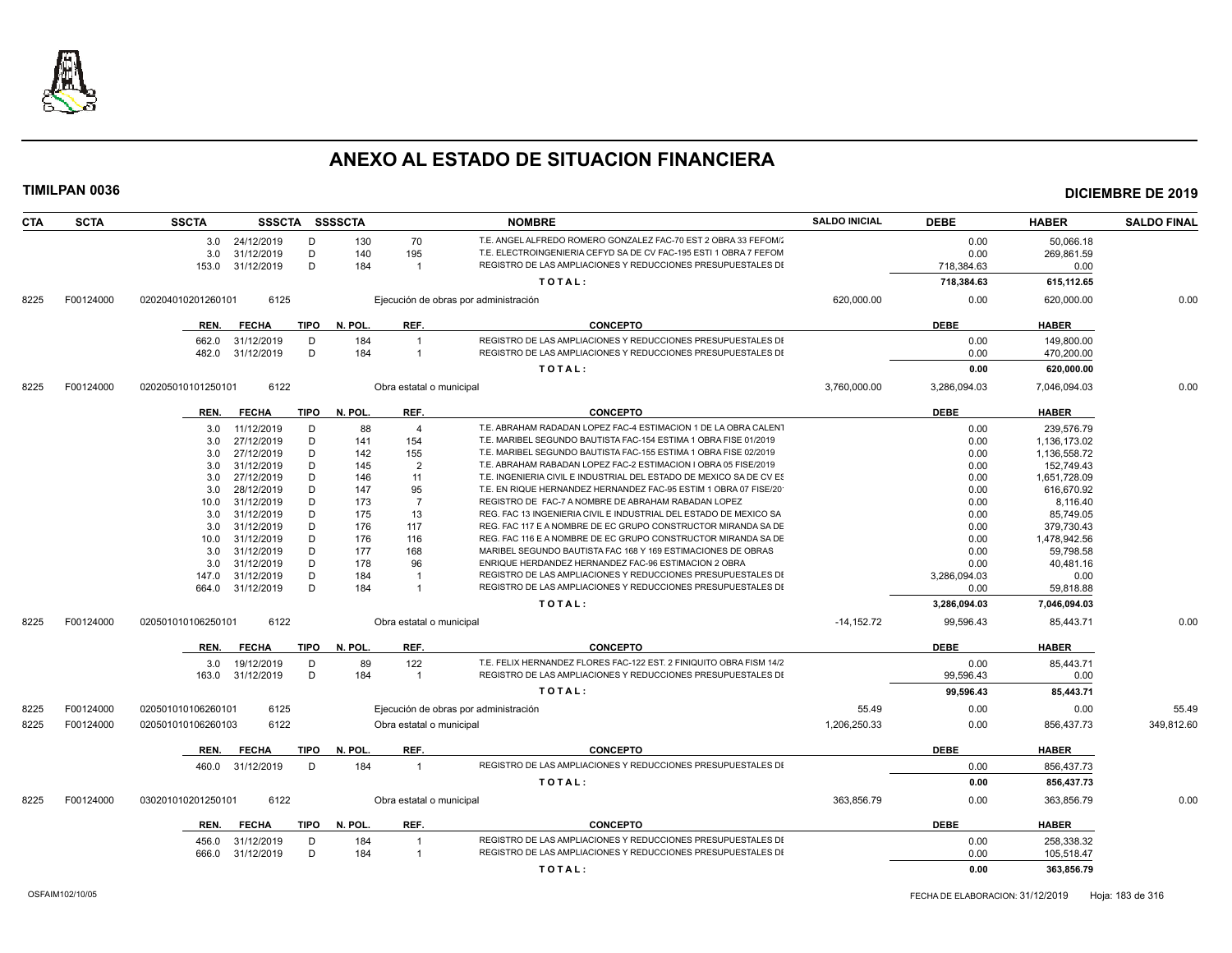

| <b>CTA</b> | <b>SCTA</b> | <b>SSCTA</b><br>SSSCTA     | <b>SSSSCTA</b>         |                                       | <b>NOMBRE</b>                                                                 | <b>SALDO INICIAL</b> | <b>DEBE</b>  | <b>HABER</b> | <b>SALDO FINAL</b> |
|------------|-------------|----------------------------|------------------------|---------------------------------------|-------------------------------------------------------------------------------|----------------------|--------------|--------------|--------------------|
| 8225       | F00124000   | 030201010201250101<br>6125 |                        | Ejecución de obras por administración |                                                                               | 286,233.71           | 0.00         | 277,982.24   | 8,251.47           |
|            |             | <b>FECHA</b><br>REN.       | <b>TIPO</b><br>N. POL  | REF.                                  | <b>CONCEPTO</b>                                                               |                      | <b>DEBE</b>  | <b>HABER</b> |                    |
|            |             | 31/12/2019<br>668.0        | D<br>184               | $\overline{1}$                        | REGISTRO DE LAS AMPLIACIONES Y REDUCCIONES PRESUPUESTALES DI                  |                      | 0.00         | 74,756.31    |                    |
|            |             | 31/12/2019<br>476.0        | D<br>184               | $\overline{1}$                        | REGISTRO DE LAS AMPLIACIONES Y REDUCCIONES PRESUPUESTALES DI                  |                      | 0.00         | 203,225.93   |                    |
|            |             |                            |                        |                                       | TOTAL:                                                                        |                      | 0.00         | 277,982.24   |                    |
| 8225       | F00124000   | 6122<br>030305010104250101 |                        | Obra estatal o municipal              |                                                                               | 0.00                 | 3,107,409.26 | 3,107,409.26 | 0.00               |
|            |             | <b>FECHA</b><br>REN.       | <b>TIPO</b><br>N. POL. | REF.                                  | <b>CONCEPTO</b>                                                               |                      | <b>DEBE</b>  | <b>HABER</b> |                    |
|            |             | 05/12/2019<br>52.0         | E<br>42                | $\overline{1}$                        | CFE SBS APORTACION DEL MUNICIPIO PARA OBRAS DE ELECTRIFICACION                |                      | 0.00         | 130.952.38   |                    |
|            |             | 05/12/2019<br>45.0         | E<br>42                |                                       | CFE SBS APORTACION DEL MUNICIPIO PARA OBRAS DE ELECTRIFICACION                |                      | 0.00         | 202,380.95   |                    |
|            |             | 05/12/2019<br>38.0         | 42<br>E                |                                       | CFE SBS APORTACION DEL MUNICIPIO PARA OBRAS DE ELECTRIFICACION                |                      | 0.00         | 71,428.57    |                    |
|            |             | 05/12/2019<br>73.0         | Е<br>42                |                                       | CFE SBS APORTACION DEL MUNICIPIO PARA OBRAS DE ELECTRIFICACION                |                      | 0.00         | 71,428.57    |                    |
|            |             | 05/12/2019<br>24.0         | 42                     |                                       | CFE SBS APORTACION DEL MUNICIPIO PARA OBRAS DE ELECTRIFICACION                |                      | 0.00         | 83,333.33    |                    |
|            |             | 05/12/2019<br>17.0         | 42<br>Е                |                                       | CFE SBS APORTACION DEL MUNICIPIO PARA OBRAS DE ELECTRIFICACION                |                      | 0.00         | 119,047.62   |                    |
|            |             | 05/12/2019<br>59.0         | 42                     |                                       | CFE SBS APORTACION DEL MUNICIPIO PARA OBRAS DE ELECTRIFICACION                |                      | 0.00         | 130,952.38   |                    |
|            |             | 05/12/2019<br>3.0          | 42                     |                                       | CFE SBS APORTACION DEL MUNICIPIO PARA OBRAS DE ELECTRIFICACION                |                      | 0.00         | 59,523.81    |                    |
|            |             | 05/12/2019<br>80.0         | 42                     |                                       | CFE SBS APORTACION DEL MUNICIPIO PARA OBRAS DE ELECTRIFICACION                |                      | 0.00         | 178,571.43   |                    |
|            |             | 05/12/2019<br>87.0         | 42                     |                                       | CFE SBS APORTACION DEL MUNICIPIO PARA OBRAS DE ELECTRIFICACION                |                      | 0.00         | 71,428.57    |                    |
|            |             | 05/12/2019<br>94.0         | 42                     |                                       | CFE SBS APORTACION DEL MUNICIPIO PARA OBRAS DE ELECTRIFICACION                |                      | 0.00         | 83.333.33    |                    |
|            |             | 05/12/2019<br>101.0        | 42                     |                                       | CFE SBS APORTACION DEL MUNICIPIO PARA OBRAS DE ELECTRIFICACION                |                      | 0.00         | 59,523.81    |                    |
|            |             | 05/12/2019<br>115.0        | 42                     |                                       | CFE SBS APORTACION DEL MUNICIPIO PARA OBRAS DE ELECTRIFICACION                |                      | 0.00         | 95,238.10    |                    |
|            |             | 05/12/2019<br>10.0         | Е<br>42                |                                       | CFE SBS APORTACION DEL MUNICIPIO PARA OBRAS DE ELECTRIFICACION                |                      | 0.00         | 166,666.67   |                    |
|            |             | 05/12/2019<br>66.0         | 42                     |                                       | CFE SBS APORTACION DEL MUNICIPIO PARA OBRAS DE ELECTRIFICACION                |                      | 0.00         | 119,047.62   |                    |
|            |             | 05/12/2019<br>31.0         | 42<br>Е                |                                       | CFE SBS APORTACION DEL MUNICIPIO PARA OBRAS DE ELECTRIFICACION                |                      | 0.00         | 238,095.24   |                    |
|            |             | 05/12/2019<br>122.0        | E<br>42                |                                       | CFE SBS APORTACION DEL MUNICIPIO PARA OBRAS DE ELECTRIFICACION                |                      | 0.00         | 59,523.81    |                    |
|            |             | 05/12/2019<br>108.0        | 42<br>F                | $\overline{1}$                        | CFE SBS APORTACION DEL MUNICIPIO PARA OBRAS DE ELECTRIFICACION                |                      | 0.00         | 59,523.81    |                    |
|            |             | 30/12/2019<br>3.0          | D<br>96                | 71                                    | T.E. ANGEL ALFREDO ROMERO GONZALEZ FAC-71 EST 1 OBRA 17 FISM/20               |                      | 0.00         | 649.995.71   |                    |
|            |             | 31/12/2019<br>3.0          | D<br>99                | 72                                    | T.E. ANGEL ALFREDO ROMERO GONZALEZ FAC-72 ESTI 1 OBRA 51 DEL FIS              |                      | 0.00         | 457,413.55   |                    |
|            |             | 31/12/2019<br>149.0        | D<br>184               | $\overline{1}$                        | REGISTRO DE LAS AMPLIACIONES Y REDUCCIONES PRESUPUESTALES DI                  |                      | 3,107,409.26 | 0.00         |                    |
|            |             |                            |                        |                                       | TOTAL:                                                                        |                      | 3,107,409.26 | 3,107,409.26 |                    |
| 8225       | F00124000   | 6122<br>030305010104260101 |                        | Obra estatal o municipal              |                                                                               | $-627, 131.56$       | 699.904.79   | 72.773.23    | 0.00               |
|            |             | REN.<br><b>FECHA</b>       | <b>TIPO</b><br>N. POL. | REF.                                  | <b>CONCEPTO</b>                                                               |                      | <b>DEBE</b>  | <b>HABER</b> |                    |
|            |             | 24/12/2019<br>3.0          | 133<br>D               | 69                                    | T.E. ANGEL ALFREDO ROMERO GONZALEZ FAC-69 EST. 2 OBRA 43 FEFOM/               |                      | 0.00         | 72,773.23    |                    |
|            |             | 155.0 31/12/2019           | D<br>184               | $\overline{1}$                        | REGISTRO DE LAS AMPLIACIONES Y REDUCCIONES PRESUPUESTALES DI                  |                      | 699,904.79   | 0.00         |                    |
|            |             |                            |                        |                                       | TOTAL:                                                                        |                      | 699,904.79   | 72,773.23    |                    |
| 8226       |             |                            |                        |                                       | Presupuesto de Egresos por Ejercer de Bienes Muebles, Inmuebles e Intangibles | 1,823,046.84         | 132,644.24   | 1,955,691.08 | 0.00               |
| 8226       | B00B00000   | 5411<br>010305010105150101 |                        |                                       | Vehículos y equipo de transporte terrestre                                    | 1.000.000.00         | 0.00         | 1,000,000.00 | 0.00               |
|            |             | REN.<br><b>FECHA</b>       | <b>TIPO</b><br>N. POL  | REF.                                  | <b>CONCEPTO</b>                                                               |                      | <b>DEBE</b>  | <b>HABER</b> |                    |
|            |             | 31/12/2019<br>370.0        | 184<br>D               | $\overline{1}$                        | REGISTRO DE LAS AMPLIACIONES Y REDUCCIONES PRESUPUESTALES DI                  |                      | 0.00         | 1,000,000.00 |                    |
|            |             |                            |                        |                                       | TOTAL:                                                                        |                      | 0.00         | 1,000,000.00 |                    |
| 8226       | F00124000   | 5111<br>020201010503250101 |                        | Muebles y enseres                     |                                                                               | 90,000.00            | 0.00         | 90,000.00    | 0.00               |
|            |             | REN.                       | <b>TIPO</b>            | REF.                                  |                                                                               |                      | <b>DEBE</b>  |              |                    |
|            |             | <b>FECHA</b>               | N. POL                 |                                       | <b>CONCEPTO</b>                                                               |                      |              | <b>HABER</b> |                    |
|            |             | 450.0 31/12/2019           | D<br>184               | $\overline{1}$                        | REGISTRO DE LAS AMPLIACIONES Y REDUCCIONES PRESUPUESTALES DI                  |                      | 0.00         | 90.000.00    |                    |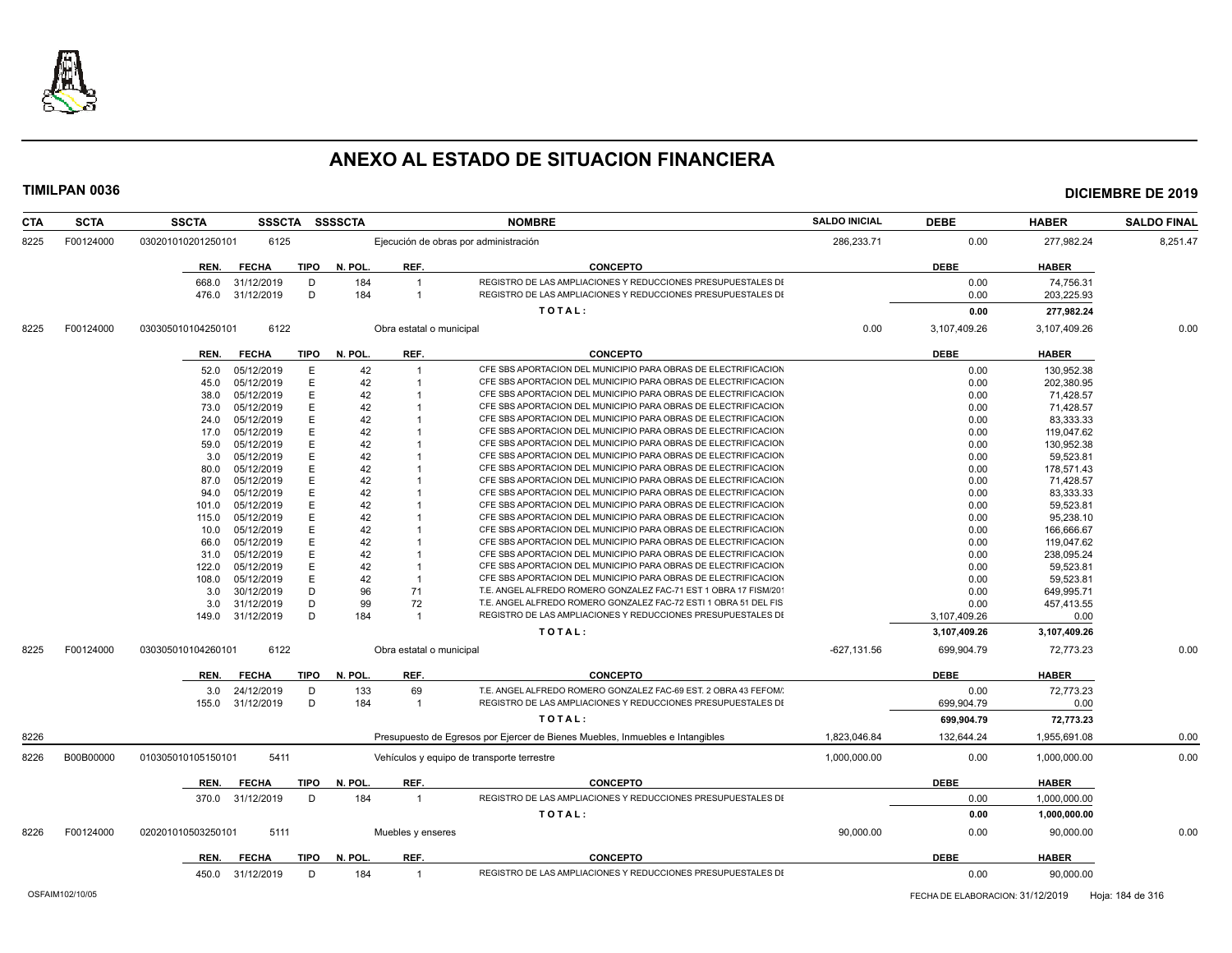

| <b>CTA</b> | <b>SCTA</b> | <b>SSCTA</b><br>SSSCTA SSSSCTA           |                                  | <b>NOMBRE</b>                                                                   | <b>SALDO INICIAL</b> | <b>DEBE</b>            | <b>HABER</b> | <b>SALDO FINAL</b> |
|------------|-------------|------------------------------------------|----------------------------------|---------------------------------------------------------------------------------|----------------------|------------------------|--------------|--------------------|
|            |             |                                          |                                  | TOTAL:                                                                          |                      | 0.00                   | 90,000.00    |                    |
| 8226       | F00124000   | 020201010503250101<br>5151               | Bienes informáticos              |                                                                                 | 63,048.98            | 0.00                   | 63,048.98    | 0.00               |
|            |             | REN.<br><b>FECHA</b><br>TIPO             | REF.<br>N. POL.                  | <b>CONCEPTO</b>                                                                 |                      | <b>DEBE</b>            | <b>HABER</b> |                    |
|            |             | 452.0 31/12/2019<br>D                    | 184<br>$\overline{1}$            | REGISTRO DE LAS AMPLIACIONES Y REDUCCIONES PRESUPUESTALES DI                    |                      | 0.00                   | 63,048.98    |                    |
|            |             |                                          |                                  | TOTAL:                                                                          |                      | 0.00                   | 63,048.98    |                    |
| 8226       | L00119000   | 010502050203150101<br>5111               | Muebles y enseres                |                                                                                 | 257,462.10           | 0.00                   | 257,462.10   | 0.00               |
|            |             |                                          |                                  |                                                                                 |                      |                        |              |                    |
|            |             | <b>FECHA</b><br><b>TIPO</b><br>REN.      | REF.<br>N. POL.                  | <b>CONCEPTO</b>                                                                 |                      | <b>DEBE</b>            | <b>HABER</b> |                    |
|            |             | 576.0 31/12/2019<br>D                    | 184<br>$\overline{1}$            | REGISTRO DE LAS AMPLIACIONES Y REDUCCIONES PRESUPUESTALES DI                    |                      | 0.00                   | 257,462.10   |                    |
|            |             |                                          |                                  | TOTAL:                                                                          |                      | 0.00                   | 257,462.10   |                    |
| 8226       | L00119000   | 010502050203150101<br>5231               | Equipo de foto, cine y grabación |                                                                                 | $-27,142.96$         | 27,142.96              | 0.00         | 0.00               |
|            |             | <b>TIPO</b><br>REN.<br><b>FECHA</b>      | N. POL.<br>REF.                  | <b>CONCEPTO</b>                                                                 |                      | <b>DEBE</b>            | <b>HABER</b> |                    |
|            |             | 261.0 31/12/2019<br>D                    | 184<br>$\overline{1}$            | REGISTRO DE LAS AMPLIACIONES Y REDUCCIONES PRESUPUESTALES DI                    |                      | 27,142.96              | 0.00         |                    |
|            |             |                                          |                                  | TOTAL:                                                                          |                      | 27,142.96              | 0.00         |                    |
| 8226       | L00119000   | 5411<br>010502050203150101               |                                  | Vehículos y equipo de transporte terrestre                                      | 360,000.00           | 0.00                   | 360,000.00   | 0.00               |
|            |             | REN. FECHA<br><b>TIPO</b>                | REF.<br>N. POL.                  | <b>CONCEPTO</b>                                                                 |                      | <b>DEBE</b>            | <b>HABER</b> |                    |
|            |             | 578.0 31/12/2019<br>D                    | 184<br>$\overline{1}$            | REGISTRO DE LAS AMPLIACIONES Y REDUCCIONES PRESUPUESTALES DI                    |                      | 0.00                   | 360,000.00   |                    |
|            |             |                                          |                                  | TOTAL:                                                                          |                      | 0.00                   | 360,000.00   |                    |
| 8226       | L00119000   | 5692<br>010502050203150101               | Maquinaria y equipo diverso      |                                                                                 | $-14,984.98$         | 14,984.98              | 0.00         | 0.00               |
|            |             |                                          |                                  |                                                                                 |                      |                        |              |                    |
|            |             | <b>TIPO</b><br>REN.<br><b>FECHA</b><br>D | N. POL.<br>REF.                  | <b>CONCEPTO</b><br>REGISTRO DE LAS AMPLIACIONES Y REDUCCIONES PRESUPUESTALES DI |                      | <b>DEBE</b>            | <b>HABER</b> |                    |
|            |             | 263.0 31/12/2019                         | 184<br>$\overline{1}$            | TOTAL:                                                                          |                      | 14.984.98<br>14,984.98 | 0.00<br>0.00 |                    |
|            |             |                                          |                                  |                                                                                 |                      |                        |              |                    |
| 8226       | Q00104000   | 010701010101150101<br>5511               |                                  | Maquinaria y equipo de seguridad publica                                        | $-45.814.20$         | 45,814.20              | 0.00         | 0.00               |
|            |             | <b>FECHA</b><br>TIPO<br>REN.             | REF.<br>N. POL.                  | <b>CONCEPTO</b>                                                                 |                      | <b>DEBE</b>            | <b>HABER</b> |                    |
|            |             | 303.0 31/12/2019<br>D                    | 184<br>$\overline{1}$            | REGISTRO DE LAS AMPLIACIONES Y REDUCCIONES PRESUPUESTALES DI                    |                      | 45,814.20              | 0.00         |                    |
|            |             |                                          |                                  | TOTAL:                                                                          |                      | 45,814.20              | 0.00         |                    |
| 8226       | Q00104000   | 5511<br>010701010101150102               |                                  | Maquinaria y equipo de seguridad publica                                        | $-12,060.00$         | 12,060.00              | 0.00         | 0.00               |
|            |             | <b>TIPO</b><br>REN.<br><b>FECHA</b>      | REF.<br>N. POL.                  | <b>CONCEPTO</b>                                                                 |                      | <b>DEBE</b>            | <b>HABER</b> |                    |
|            |             | 305.0 31/12/2019<br>D                    | 184<br>$\overline{1}$            | REGISTRO DE LAS AMPLIACIONES Y REDUCCIONES PRESUPUESTALES DI                    |                      | 12,060.00              | 0.00         |                    |
|            |             |                                          |                                  | TOTAL:                                                                          |                      | 12,060.00              | 0.00         |                    |
| 8226       | Q00104000   | 010701010101250105<br>5411               |                                  | Vehículos y equipo de transporte terrestre                                      | 152,537.90           | 32,642.10              | 185,180.00   | 0.00               |
|            |             | TIPO<br>REN.<br><b>FECHA</b>             | N. POL.<br>REF.                  | <b>CONCEPTO</b>                                                                 |                      | <b>DEBE</b>            | <b>HABER</b> |                    |
|            |             | 05/12/2019<br>D<br>3.0                   | 44967<br>149                     | T.E. CHEVY SAN CARLOS SA DE CV FAC-44967 COMPRA DE AVEO 2020                    |                      | 0.00                   | 185,180.00   |                    |
|            |             | D<br>301.0 31/12/2019                    | 184<br>$\overline{1}$            | REGISTRO DE LAS AMPLIACIONES Y REDUCCIONES PRESUPUESTALES DI                    |                      | 32.642.10              | 0.00         |                    |
|            |             |                                          |                                  | TOTAL:                                                                          |                      | 32.642.10              | 185,180.00   |                    |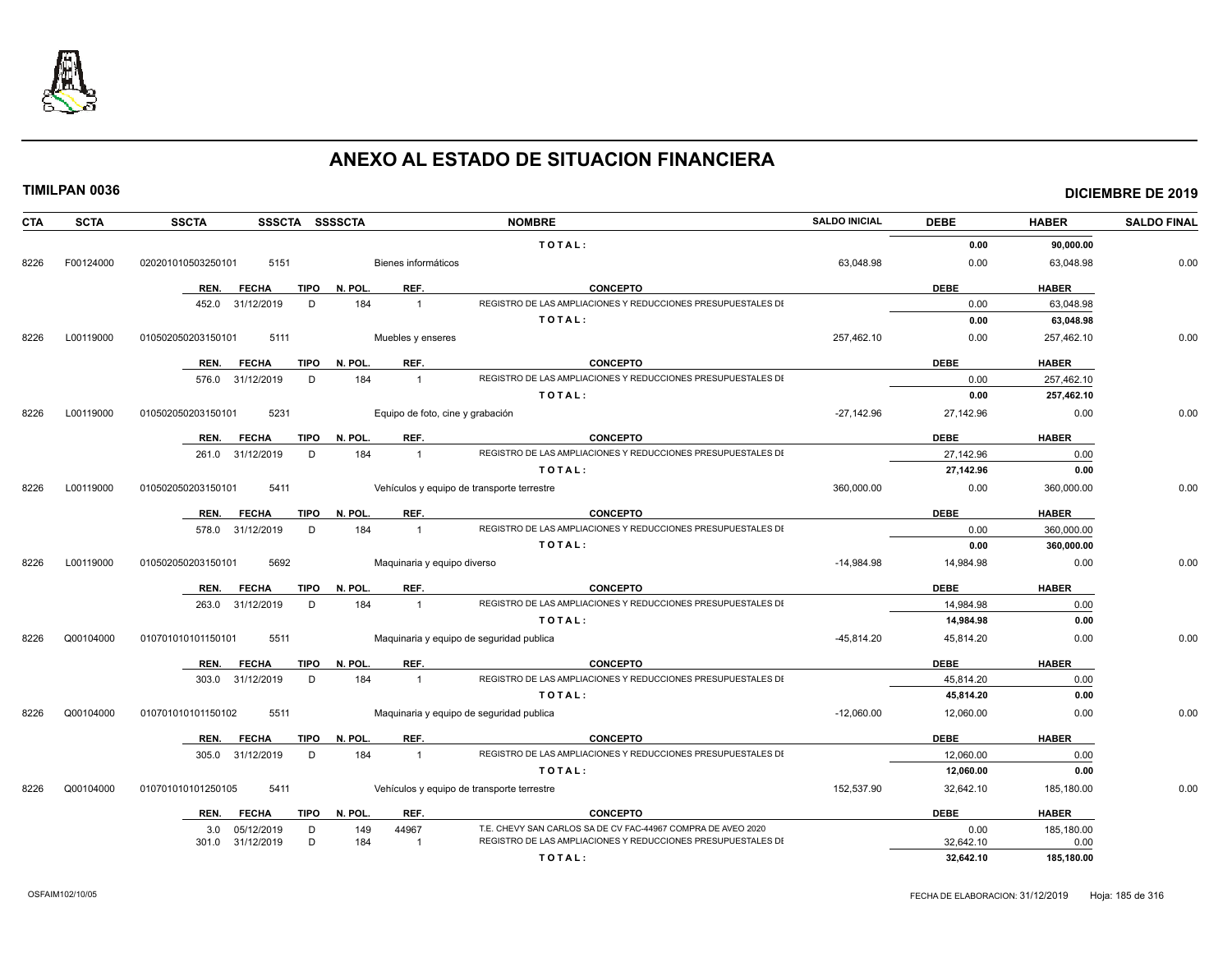

| <b>CTA</b> | <b>SCTA</b> | <b>SSCTA</b>               | SSSCTA SSSSCTA         |                                      | <b>NOMBRE</b>                                                                                                                      | <b>SALDO INICIAL</b> | <b>DEBE</b>   | <b>HABER</b>  | <b>SALDO FINAL</b> |
|------------|-------------|----------------------------|------------------------|--------------------------------------|------------------------------------------------------------------------------------------------------------------------------------|----------------------|---------------|---------------|--------------------|
| 8241       |             |                            |                        |                                      | Presupuesto de Egresos Comprometido de Gastos de Funcionamiento                                                                    | 3,378,312.57         | 10,236,163.30 | 13,614,475.87 | 0.00               |
| 8241       | A00101000   | 1131<br>010302010103150101 |                        | Sueldo base                          |                                                                                                                                    | $-13,089.65$         | 26,089.65     | 13,000.00     | 0.00               |
|            |             | REN.<br><b>FECHA</b>       | <b>TIPO</b><br>N. POL. | REF.                                 | <b>CONCEPTO</b>                                                                                                                    |                      | <b>DEBE</b>   | <b>HABER</b>  |                    |
|            |             | 11/12/2019<br>18.0         | D<br>41                |                                      | T.E. PAGO DE NOMINA DE LA 1RA QUINCENA DE DICIEMBRE DE 2019                                                                        |                      | 0.00          | 2,500.00      |                    |
|            |             | 31/12/2019<br>18.0         | D<br>70                | $\overline{2}$                       | T.E. PAGO DE NOMINA DE LA 2RA QUINCENA DE DICIEMBRE DE 2019                                                                        |                      | 0.00          | 2,500.00      |                    |
|            |             | 31/12/2019<br>13.0         | D<br>71                | $\overline{2}$                       | T.E. PAGO DE LISTA DE RAYA DE LA 2DA QUINCENA DE DICIEMBRE DE 2019                                                                 |                      | 0.00          | 8,000.00      |                    |
|            |             | 31/12/2019<br>25.0         | D<br>182               |                                      | REGISTRO DE LAS AMPLIACIONES Y REDUCCIONES PRESUPUESTALES DI                                                                       |                      | 26,089.65     | 0.00          |                    |
|            |             |                            |                        |                                      | TOTAL:                                                                                                                             |                      | 26,089.65     | 13,000.00     |                    |
| 8241       | A00101000   | 1222<br>010302010103150101 |                        |                                      | Sueldos y salarios compactados al personal eventual                                                                                | 56,268.95            | 0.00          | 56.268.95     | 0.00               |
|            |             | <b>FECHA</b><br>REN.       | <b>TIPO</b><br>N. POL. | REF.                                 | <b>CONCEPTO</b>                                                                                                                    |                      | <b>DEBE</b>   | <b>HABER</b>  |                    |
|            |             | 11/12/2019<br>13.0         | 42<br>D                |                                      | T.E. PAGO DE LISTA DE RAYA DE LA 1RA QUINCENA DE DICIEMBRE DE 2019                                                                 |                      | 0.00          | 8,000.00      |                    |
|            |             | 243.0<br>31/12/2019        | D<br>182               | $\mathbf{1}$                         | REGISTRO DE LAS AMPLIACIONES Y REDUCCIONES PRESUPUESTALES DI                                                                       |                      | 0.00          | 48,268.95     |                    |
|            |             |                            |                        |                                      | TOTAL:                                                                                                                             |                      | 0.00          | 56,268.95     |                    |
|            |             |                            |                        |                                      |                                                                                                                                    |                      |               |               |                    |
| 8241       | A00101000   | 010302010103150101<br>1321 |                        | Prima vacacional                     |                                                                                                                                    | 5,782.87             | 47,997.13     | 53,780.00     | 0.00               |
|            |             | REN.<br><b>FECHA</b>       | TIPO N. POL.           | REF.                                 | <b>CONCEPTO</b>                                                                                                                    |                      | <b>DEBE</b>   | <b>HABER</b>  |                    |
|            |             | 13/12/2019<br>18.0         | 45<br>D                | $\overline{1}$                       | T.E. PAGO DE AGUINALDOS DE NOMINA DEL AÑO 2019                                                                                     |                      | 0.00          | 822.00        |                    |
|            |             | 13/12/2019<br>3.0          | D<br>45                | $\overline{1}$                       | T.E. PAGO DE AGUINALDOS DE NOMINA DEL AÑO 2019                                                                                     |                      | 0.00          | 47.638.00     |                    |
|            |             | 13/12/2019<br>18.0         | D<br>46                | -1                                   | T.E. PAGO DE AGUINALDOS LISTA DE RAYA DEL AÑO 2019                                                                                 |                      | 0.00          | 5,320.00      |                    |
|            |             | 31/12/2019<br>21.0         | D<br>182               |                                      | REGISTRO DE LAS AMPLIACIONES Y REDUCCIONES PRESUPUESTALES DI                                                                       |                      | 47,997.13     | 0.00          |                    |
|            |             |                            |                        |                                      | TOTAL:                                                                                                                             |                      | 47,997.13     | 53,780.00     |                    |
| 8241       | A00101000   | 1322<br>010302010103150101 |                        | Aquinaldo                            |                                                                                                                                    | 46.262.99            | 191,605.01    | 237,868.00    | 0.00               |
|            |             | REN.<br><b>FECHA</b>       | N. POL.<br>TIPO        | REF.                                 | <b>CONCEPTO</b>                                                                                                                    |                      | <b>DEBE</b>   | <b>HABER</b>  |                    |
|            |             | 13/12/2019<br>8.0          | 45<br>D                | $\overline{1}$                       | T.E. PAGO DE AGUINALDOS DE NOMINA DEL AÑO 2019                                                                                     |                      | 0.00          | 208,372.00    |                    |
|            |             | 13/12/2019<br>23.0         | D<br>45                | $\mathbf{1}$                         | T.E. PAGO DE AGUINALDOS DE NOMINA DEL AÑO 2019                                                                                     |                      | 0.00          | 8.219.00      |                    |
|            |             | 23.0<br>13/12/2019         | D<br>46                | -1                                   | T.E. PAGO DE AGUINALDOS LISTA DE RAYA DEL AÑO 2019                                                                                 |                      | 0.00          | 21,277.00     |                    |
|            |             | 31/12/2019<br>8.0          | D<br>182               | $\overline{1}$                       | REGISTRO DE LAS AMPLIACIONES Y REDUCCIONES PRESUPUESTALES DI                                                                       |                      | 191,605.01    | 0.00          |                    |
|            |             |                            |                        |                                      | TOTAL:                                                                                                                             |                      | 191,605.01    | 237,868.00    |                    |
| 8241       | A00101000   | 010302010103150101<br>1345 |                        | Gratificación                        |                                                                                                                                    | 7,427.61             | 66,413.87     | 73,841.48     | 0.00               |
|            |             | <b>FECHA</b><br>REN.       | N. POL.<br><b>TIPO</b> | REF.                                 | <b>CONCEPTO</b>                                                                                                                    |                      | <b>DEBE</b>   | <b>HABER</b>  |                    |
|            |             | 11/12/2019<br>23.0         | D<br>41                |                                      | T.E. PAGO DE NOMINA DE LA 1RA QUINCENA DE DICIEMBRE DE 2019                                                                        |                      | 0.00          | 5,311.71      |                    |
|            |             | 11/12/2019<br>18.0         | D<br>42                |                                      | T.E. PAGO DE LISTA DE RAYA DE LA 1RA QUINCENA DE DICIEMBRE DE 2019                                                                 |                      | 0.00          | 3,176.03      |                    |
|            |             | 13/12/2019<br>13.0         | 45<br>D                |                                      | T.E. PAGO DE AGUINALDOS DE NOMINA DEL AÑO 2019                                                                                     |                      | 0.00          | 54,949.00     |                    |
|            |             | 13/12/2019<br>28.0         | D<br>45                |                                      | T.E. PAGO DE AGUINALDOS DE NOMINA DEL AÑO 2019                                                                                     |                      | 0.00          | 759.00        |                    |
|            |             | 13/12/2019<br>28.0         | 46<br>D                |                                      | T.E. PAGO DE AGUINALDOS LISTA DE RAYA DEL AÑO 2019                                                                                 |                      | 0.00          | 3,158.00      |                    |
|            |             | 31/12/2019<br>23.0         | 70<br>D                | $\overline{2}$                       | T.E. PAGO DE NOMINA DE LA 2RA QUINCENA DE DICIEMBRE DE 2019                                                                        |                      | 0.00          | 3,311.71      |                    |
|            |             | 31/12/2019<br>18.0         | D<br>71                | $\overline{2}$<br>$\overline{1}$     | T.E. PAGO DE LISTA DE RAYA DE LA 2DA QUINCENA DE DICIEMBRE DE 2019<br>REGISTRO DE LAS AMPLIACIONES Y REDUCCIONES PRESUPUESTALES DI |                      | 0.00          | 3,176.03      |                    |
|            |             | 31/12/2019<br>18.0         | D<br>182               |                                      |                                                                                                                                    |                      | 66,413.87     | 0.00          |                    |
|            |             |                            |                        |                                      | TOTAL:                                                                                                                             |                      | 66,413.87     | 73,841.48     |                    |
| 8241       | A00101000   | 010302010103150101<br>2611 |                        | Combustibles, lubricantes y aditivos |                                                                                                                                    | 0.00                 | 4,283.78      | 4,283.78      | 0.00               |
|            |             | REN. FECHA                 | TIPO N. POL.           | REF.                                 | <b>CONCEPTO</b>                                                                                                                    |                      | <b>DEBE</b>   | <b>HABER</b>  |                    |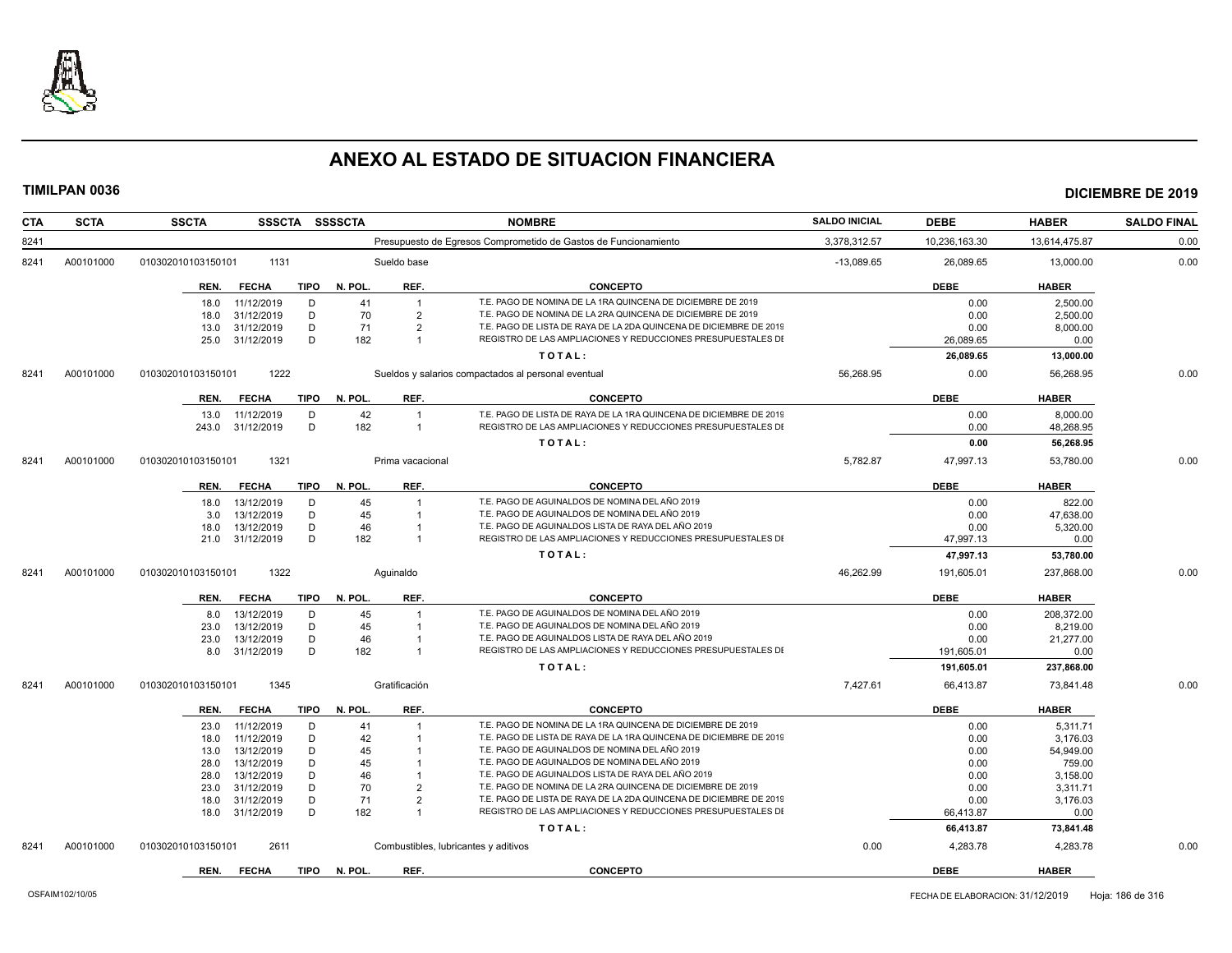

| <b>CTA</b> | <b>SCTA</b> | <b>SSCTA</b>       | SSSCTA SSSSCTA  |             |              |                  | <b>NOMBRE</b>                                                    | <b>SALDO INICIAL</b> | <b>DEBE</b> | <b>HABER</b> | <b>SALDO FINAL</b> |
|------------|-------------|--------------------|-----------------|-------------|--------------|------------------|------------------------------------------------------------------|----------------------|-------------|--------------|--------------------|
|            |             |                    | 9.0 06/12/2019  | D           | 38           | 5438             | T.E. SERVICIO ESTRELLA JUNA SA DE CV FAC-5438 COMBUSTIBLE        |                      | 892.65      | 0.00         |                    |
|            |             | 12.0               | 06/12/2019      | D           | 38           | 5438             | T.E. SERVICIO ESTRELLA JUNA SA DE CV FAC-5438 COMBUSTIBLE        |                      | 0.00        | 892.65       |                    |
|            |             | 9.0                | 11/12/2019      | D           | 40           | 17546            | T.E. NATALIA MA. DEL CARMEN FLORES ARCINIEGA FAC-17546 COMBUSTIE |                      | 200.00      | 0.00         |                    |
|            |             | 12.0               | 11/12/2019      | D           | 40           | 17546            | T.E. NATALIA MA. DEL CARMEN FLORES ARCINIEGA FAC-17546 COMBUSTIE |                      | 0.00        | 200.00       |                    |
|            |             | 12.0               | 16/12/2019      | D           | 52           | 5451             | T.E. SERVICIO ESTRELLA JUNA SA DE CV FAC-5451 COMPRA COMBUSTIBLI |                      | 0.00        | 1,391.13     |                    |
|            |             | 9.0                | 16/12/2019      | D           | 52           | 5451             | T.E. SERVICIO ESTRELLA JUNA SA DE CV FAC-5451 COMPRA COMBUSTIBLI |                      | 1,391.13    | 0.00         |                    |
|            |             | 9.0                | 31/12/2019      | D           | 60           | 5561             | T.E. SERVICIO ESTRELA JUNA SA DE CV FAC-5561 COMPRA DE COMBUSTIE |                      | 400.00      | 0.00         |                    |
|            |             | 12.0               | 31/12/2019      | D           | 60           | 5561             | T.E. SERVICIO ESTRELA JUNA SA DE CV FAC-5561 COMPRA DE COMBUSTIE |                      | 0.00        | 400.00       |                    |
|            |             | 9.0                | 31/12/2019      | D           | 73           | 17694            | T.E. NATALIA MARIA DEL CARMEN FLORES ARCINIEGA FAC-17694 COMPRA  |                      | 600.00      | 0.00         |                    |
|            |             | 12.0               | 31/12/2019      | D           | 73           | 17694            | T.E. NATALIA MARIA DEL CARMEN FLORES ARCINIEGA FAC-17694 COMPRA  |                      | 0.00        | 600.00       |                    |
|            |             | 12.0               | 02/12/2019      | D           | 81           | 5374             | T.E. SERVICIO ESTRELLA JUNA SA DE CV FAC-5374 COMPRA COMBUSTIBLI |                      | 0.00        | 800.00       |                    |
|            |             | 9.0                | 02/12/2019      | D           | 81           | 5374             | T.E. SERVICIO ESTRELLA JUNA SA DE CV FAC-5374 COMPRA COMBUSTIBLI |                      | 800.00      | 0.00         |                    |
|            |             |                    |                 |             |              |                  | TOTAL:                                                           |                      | 4,283.78    | 4,283.78     |                    |
| 8241       | A00101000   | 010302010103150101 | 3821            |             |              |                  | Gastos de ceremonias oficiales y de orden social                 | 0.00                 | 1,938.01    | 1,938.01     | 0.00               |
|            |             | REN.               | <b>FECHA</b>    | TIPO        | N. POL.      | REF.             | <b>CONCEPTO</b>                                                  |                      | <b>DEBE</b> | <b>HABER</b> |                    |
|            |             | 19.0               | 31/12/2019      | E           | 31           | 61064            | CH-1723 PARTI COMPPROBACION DE GASTOS                            |                      | 0.00        | 1,938.01     |                    |
|            |             | 16.0               | 31/12/2019      | E           | 31           | 61064            | CH-1723 PARTI COMPPROBACION DE GASTOS                            |                      | 1.938.01    | 0.00         |                    |
|            |             |                    |                 |             |              |                  | TOTAL:                                                           |                      | 1,938.01    | 1,938.01     |                    |
| 8241       | A00102000   | 010204010102150101 | 1131            |             |              | Sueldo base      |                                                                  | 9,000.00             | 0.00        | 9,000.00     | 0.00               |
|            |             | REN.               | <b>FECHA</b>    |             | TIPO N. POL. | REF.             | <b>CONCEPTO</b>                                                  |                      | <b>DEBE</b> | <b>HABER</b> |                    |
|            |             |                    |                 |             |              |                  |                                                                  |                      |             |              |                    |
|            |             | 3.0                | 31/12/2019      | E.          | 30           | 1722             | CH-1722 MUNICIPIO DE TIMILPAN COMPLEMENTO DE PAGO DENOMINA DE    |                      | 0.00        | 3,000.00     |                    |
|            |             | 28.0               | 11/12/2019      | D           | 41           | $\overline{1}$   | T.E. PAGO DE NOMINA DE LA 1RA QUINCENA DE DICIEMBRE DE 2019      |                      | 0.00        | 3,000.00     |                    |
|            |             | 226.0              | 31/12/2019      | D           | 182          | $\overline{1}$   | REGISTRO DE LAS AMPLIACIONES Y REDUCCIONES PRESUPUESTALES DI     |                      | 0.00        | 3,000.00     |                    |
|            |             |                    |                 |             |              |                  | TOTAL:                                                           |                      | 0.00        | 9,000.00     |                    |
| 8241       | A00102000   | 010204010102150101 | 1321            |             |              | Prima vacacional |                                                                  | 986.30               | 16,767.70   | 17,754.00    | 0.00               |
|            |             | REN.               | <b>FECHA</b>    | <b>TIPO</b> | N. POL.      | REF.             | <b>CONCEPTO</b>                                                  |                      | <b>DEBE</b> | <b>HABER</b> |                    |
|            |             | 8.0                | 12/12/2019      | E.          | 17           | 1709             | CH-1709 COMPLEMENTO DE AGUINALDO DE 2019                         |                      | 0.00        | 16,768.00    |                    |
|            |             | 8.0                | 13/12/2019      | E           | 19           | 1711             | CH-1711 PARTICI. MUNICIPIO DE TIMILPAN COMPLEMENTO DE AGUINALDO  |                      | 0.00        | 986.00       |                    |
|            |             | 28.0               | 31/12/2019      | D           | 182          | $\overline{1}$   | REGISTRO DE LAS AMPLIACIONES Y REDUCCIONES PRESUPUESTALES DI     |                      | 16,767.70   | 0.00         |                    |
|            |             |                    |                 |             |              |                  | TOTAL:                                                           |                      | 16,767.70   | 17,754.00    |                    |
| 8241       | A00102000   | 010204010102150101 | 1322            |             |              | Aquinaldo        |                                                                  | 7,890.38             | 70,072.62   | 77,963.00    | 0.00               |
|            |             | REN.               | <b>FECHA</b>    | <b>TIPO</b> | N. POL.      | REF.             | <b>CONCEPTO</b>                                                  |                      | <b>DEBE</b> | <b>HABER</b> |                    |
|            |             | 3.0                | 12/12/2019      | E           | 17           | 1709             | CH-1709 COMPLEMENTO DE AGUINALDO DE 2019                         |                      | 0.00        | 68.100.00    |                    |
|            |             | 3.0                | 13/12/2019      | E.          | 19           | 1711             | CH-1711 PARTICI, MUNICIPIO DE TIMILPAN COMPLEMENTO DE AGUINALDO  |                      | 0.00        | 9,863.00     |                    |
|            |             |                    | 17.0 31/12/2019 | D           | 182          | $\overline{1}$   | REGISTRO DE LAS AMPLIACIONES Y REDUCCIONES PRESUPUESTALES DI     |                      | 70.072.62   | 0.00         |                    |
|            |             |                    |                 |             |              |                  | TOTAL:                                                           |                      | 70.072.62   | 77,963.00    |                    |
| 8241       | A00102000   | 010204010102150101 | 1345            |             |              | Gratificación    |                                                                  | 10,272.98            | 11,067.34   | 21,340.32    | 0.00               |
|            |             | REN.               | <b>FECHA</b>    | TIPO        | N. POL.      | REF.             | <b>CONCEPTO</b>                                                  |                      | <b>DEBE</b> | <b>HABER</b> |                    |
|            |             |                    |                 |             |              |                  |                                                                  |                      |             |              |                    |
|            |             | 13.0               | 12/12/2019      | E           | 17           | 1709             | CH-1709 COMPLEMENTO DE AGUINALDO DE 2019                         |                      | 0.00        | 13.161.00    |                    |
|            |             | 13.0               | 13/12/2019      | E           | 19           | 1711             | CH-1711 PARTICI. MUNICIPIO DE TIMILPAN COMPLEMENTO DE AGUINALDO  |                      | 0.00        | 1,064.00     |                    |
|            |             | 8.0                | 31/12/2019      | E.          | 30           | 1722             | CH-1722 MUNICIPIO DE TIMILPAN COMPLEMENTO DE PAGO DENOMINA DE    |                      | 0.00        | 3,557.66     |                    |
|            |             | 33.0               | 11/12/2019      | D           | 41           | $\overline{1}$   | T.E. PAGO DE NOMINA DE LA 1RA QUINCENA DE DICIEMBRE DE 2019      |                      | 0.00        | 3,557.66     |                    |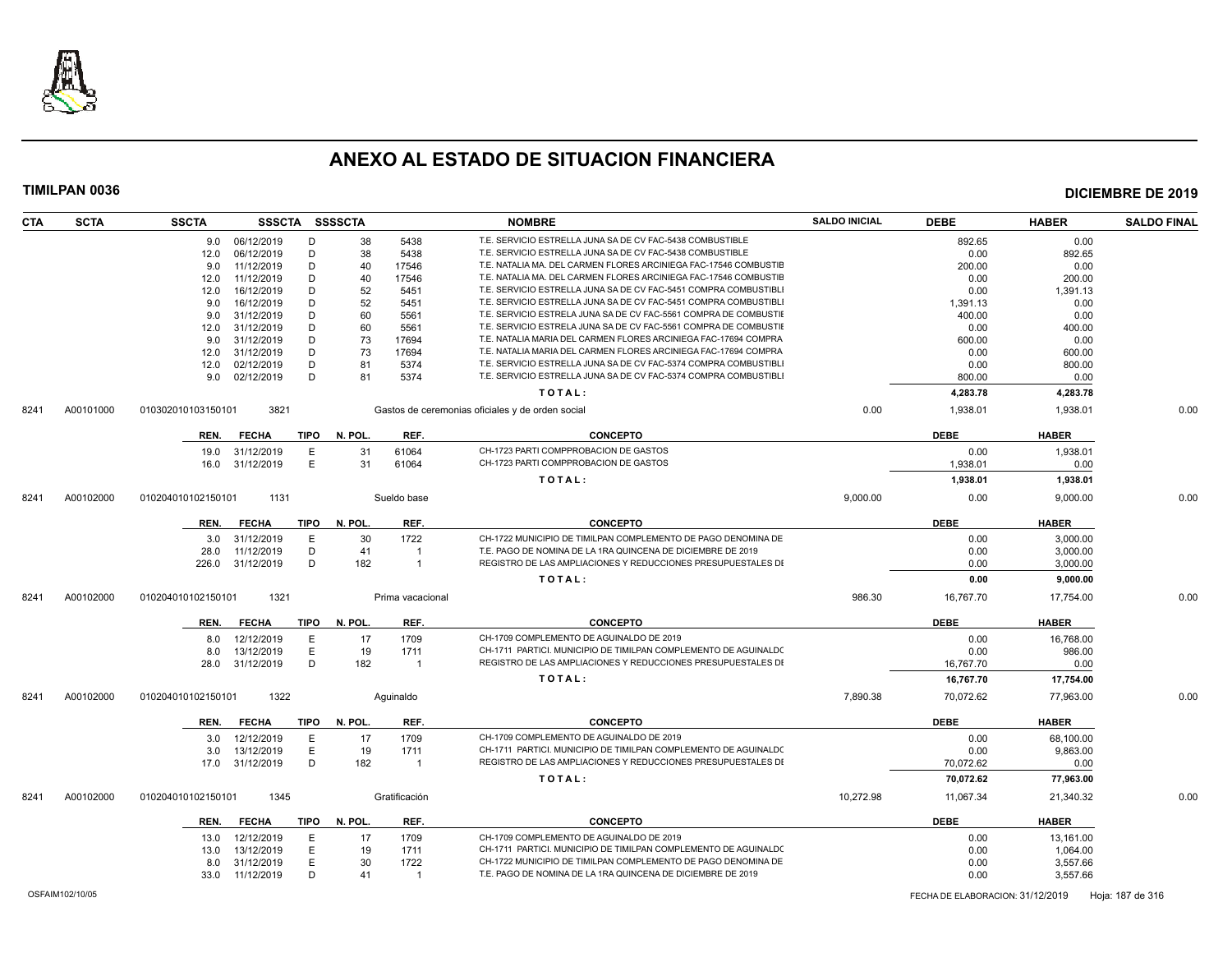

| <b>SCTA</b><br><b>CTA</b> | <b>SSCTA</b>       |                   |             | SSSCTA SSSSCTA |                  | <b>NOMBRE</b>                                                         | <b>SALDO INICIAL</b> | <b>DEBE</b>  | <b>HABER</b>           | <b>SALDO FINAL</b> |
|---------------------------|--------------------|-------------------|-------------|----------------|------------------|-----------------------------------------------------------------------|----------------------|--------------|------------------------|--------------------|
|                           |                    | 40.0 31/12/2019   | D           | 182            | $\overline{1}$   | REGISTRO DE LAS AMPLIACIONES Y REDUCCIONES PRESUPUESTALES DI          |                      | 11,067.34    | 0.00                   |                    |
|                           |                    |                   |             |                |                  | TOTAL:                                                                |                      | 11,067.34    | 21,340.32              |                    |
| A00103000<br>8241         | 010301010101150101 | 1131              |             |                | Sueldo base      |                                                                       | 55,000.00            | 0.00         | 55,000.00              | 0.00               |
|                           | REN.               | <b>FECHA</b>      | <b>TIPO</b> | N. POL.        | REF.             | <b>CONCEPTO</b>                                                       |                      | <b>DEBE</b>  | <b>HABER</b>           |                    |
|                           | 245.0              | 31/12/2019        | D           | 182            | $\overline{1}$   | REGISTRO DE LAS AMPLIACIONES Y REDUCCIONES PRESUPUESTALES DI          |                      | 0.00         | 55,000.00              |                    |
|                           |                    |                   |             |                |                  | TOTAL:                                                                |                      | 0.00         | 55,000.00              |                    |
| A00103000<br>8241         | 010301010101150101 | 1222              |             |                |                  | Sueldos y salarios compactados al personal eventual                   | $-3.000.00$          | 3,000.00     | 0.00                   | 0.00               |
|                           | REN.               | <b>FECHA</b>      | <b>TIPO</b> | N. POL.        | REF.             | <b>CONCEPTO</b>                                                       |                      | <b>DEBE</b>  | <b>HABER</b>           |                    |
|                           |                    | 70.0 31/12/2019   | D           | 182            | $\overline{1}$   | REGISTRO DE LAS AMPLIACIONES Y REDUCCIONES PRESUPUESTALES DI          |                      | 3,000.00     | 0.00                   |                    |
|                           |                    |                   |             |                |                  | TOTAL:                                                                |                      | 3,000.00     | 0.00                   |                    |
| A00103000<br>8241         | 010301010101150101 | 1321              |             |                | Prima vacacional |                                                                       | 821.91               | 0.00         | 821.91                 | 0.00               |
|                           | REN.               | <b>FECHA</b>      | TIPO        | N. POL.        | REF.             | CONCEPTO                                                              |                      | <b>DEBE</b>  | <b>HABER</b>           |                    |
|                           |                    | 220.0 31/12/2019  | D           | 182            | $\overline{1}$   | REGISTRO DE LAS AMPLIACIONES Y REDUCCIONES PRESUPUESTALES DI          |                      | 0.00         | 821.91                 |                    |
|                           |                    |                   |             |                |                  | TOTAL:                                                                |                      | 0.00         | 821.91                 |                    |
| A00103000<br>8241         | 010301010101150101 | 1322              |             |                | Aguinaldo        |                                                                       | 6,575.31             | 0.00         | 6,575.31               | 0.00               |
|                           | REN.               | <b>FECHA</b>      | TIPO        | N. POL.        | REF.             | <b>CONCEPTO</b>                                                       |                      | <b>DEBE</b>  | <b>HABER</b>           |                    |
|                           |                    | 230.0 31/12/2019  | D           | 182            | $\overline{1}$   | REGISTRO DE LAS AMPLIACIONES Y REDUCCIONES PRESUPUESTALES DI          |                      | 0.00         | 6,575.31               |                    |
|                           |                    |                   |             |                |                  | TOTAL:                                                                |                      | 0.00         | 6,575.31               |                    |
| A00103000<br>8241         | 010301010101150101 | 1345              |             |                | Gratificación    |                                                                       | 55,180.58            | 0.00         | 55,180.58              | 0.00               |
|                           | REN.               | <b>FECHA</b>      | <b>TIPO</b> | N. POL.        | REF.             | <b>CONCEPTO</b>                                                       |                      | <b>DEBE</b>  | <b>HABER</b>           |                    |
|                           |                    | 246.0 31/12/2019  | D           | 182            | $\overline{1}$   | REGISTRO DE LAS AMPLIACIONES Y REDUCCIONES PRESUPUESTALES DI          |                      | 0.00         | 55,180.58              |                    |
|                           |                    |                   |             |                |                  | TOTAL:                                                                |                      | 0.00         | 55,180.58              |                    |
| A00A00000<br>8241         | 010301010101150101 | 1111              |             |                | Dietas           |                                                                       | 80,000.00            | 0.00         | 80,000.00              | 0.00               |
|                           | REN.               | <b>FECHA</b>      | TIPO        | N. POL.        | REF.             | <b>CONCEPTO</b>                                                       |                      | <b>DEBE</b>  | <b>HABER</b>           |                    |
|                           |                    | 11/12/2019<br>3.0 | D           | 41             | $\overline{1}$   | T.E. PAGO DE NOMINA DE LA 1RA QUINCENA DE DICIEMBRE DE 2019           |                      | 0.00         | 40,000.00              |                    |
|                           |                    | 31/12/2019<br>3.0 | D           | 70             | $\overline{2}$   | T.E. PAGO DE NOMINA DE LA 2RA QUINCENA DE DICIEMBRE DE 2019<br>TOTAL: |                      | 0.00<br>0.00 | 40,000.00<br>80,000.00 |                    |
| A00A00000<br>8241         | 010301010101150101 | 1131              |             |                | Sueldo base      |                                                                       | $-74,089.54$         | 217,123.12   | 143,033.58             | 0.00               |
|                           | REN.               | <b>FECHA</b>      | <b>TIPO</b> | N. POL.        | REF.             | <b>CONCEPTO</b>                                                       |                      | <b>DEBE</b>  | <b>HABER</b>           |                    |
|                           |                    | 11/12/2019<br>3.0 | Ε           | 10             | 1702             | CH-1702 PARTICI. MUNICIPIO DE TIMILPAN COMPLEMENTO NOMINA 1RA QI      |                      | 0.00         | 2,500.00               |                    |
|                           |                    | 31/12/2019<br>3.0 | Ε           | 29             | 1721             | CH-1721 MUNICIPIO DE TIMILPAN COMPLEMENTO DE NOMINA 2DA QNA DE        |                      | 0.00         | 2.500.00               |                    |
|                           | 8.0                | 11/12/2019        | D           | 41             | -1               | T.E. PAGO DE NOMINA DE LA 1RA QUINCENA DE DICIEMBRE DE 2019           |                      | 0.00         | 64,345.23              |                    |
|                           |                    | 31/12/2019<br>8.0 | D           | 70             | $\overline{2}$   | T.E. PAGO DE NOMINA DE LA 2RA QUINCENA DE DICIEMBRE DE 2019           |                      | 0.00         | 64,345.23              |                    |
|                           |                    | 31/12/2019<br>3.0 | D           | 71             | $\overline{2}$   | T.E. PAGO DE LISTA DE RAYA DE LA 2DA QUINCENA DE DICIEMBRE DE 2019    |                      | 0.00         | 9,343.12               |                    |
|                           |                    | 31/12/2019<br>7.0 | D           | 182            | $\overline{1}$   | REGISTRO DE LAS AMPLIACIONES Y REDUCCIONES PRESUPUESTALES DI          |                      | 217, 123.12  | 0.00                   |                    |
|                           |                    |                   |             |                |                  | TOTAL:                                                                |                      | 217,123.12   | 143,033.58             |                    |
| A00A00000<br>8241         | 010301010101150101 | 1222              |             |                |                  | Sueldos y salarios compactados al personal eventual                   | $-233,542.07$        | 242,885.19   | 9,343.12               | 0.00               |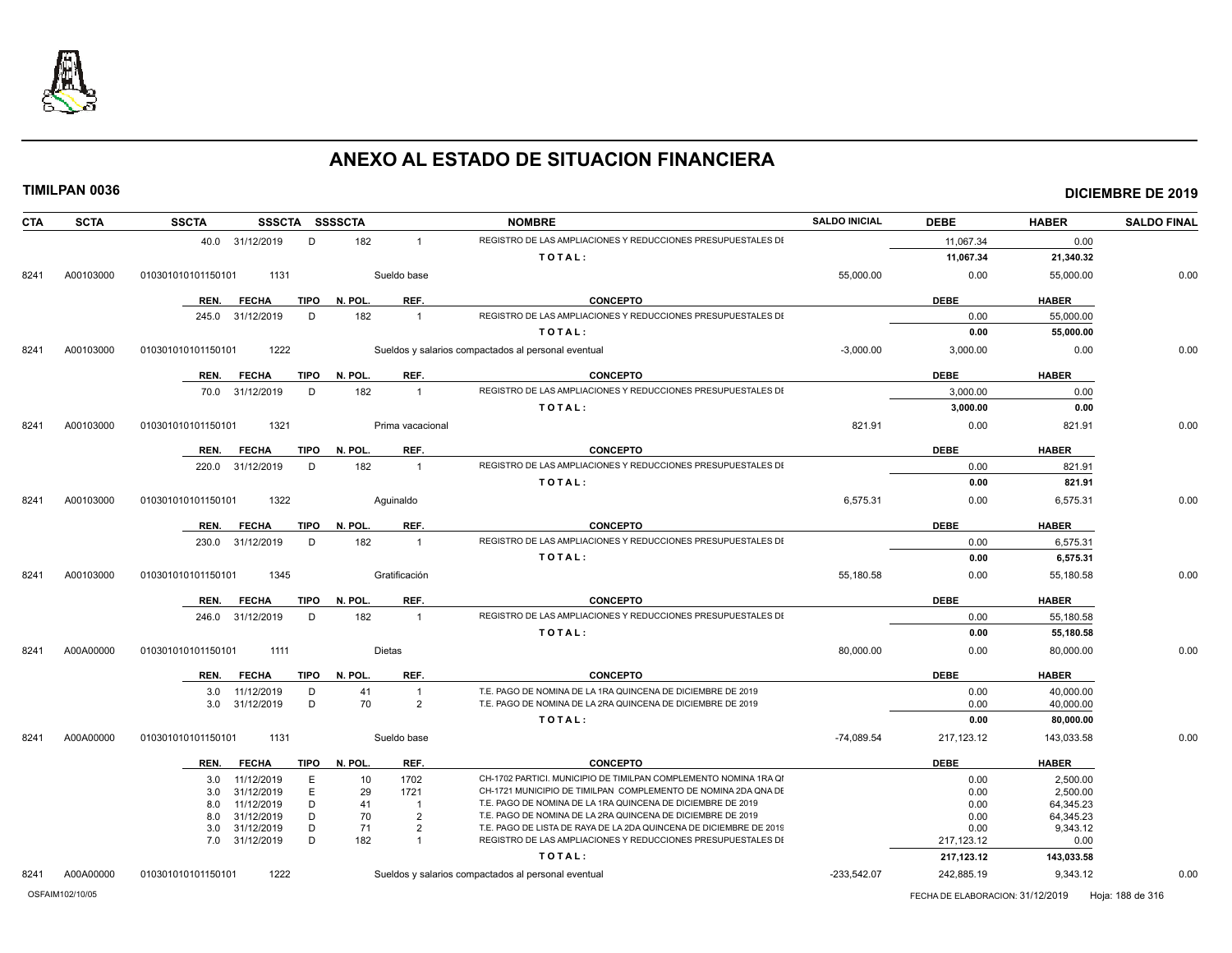

|      | TIMILPAN 0036 |                    |                          |             |                |                                              |                                                                                                                                     |                      |                    |                       | <b>DICIEMBRE DE 2019</b> |
|------|---------------|--------------------|--------------------------|-------------|----------------|----------------------------------------------|-------------------------------------------------------------------------------------------------------------------------------------|----------------------|--------------------|-----------------------|--------------------------|
| CTA  | <b>SCTA</b>   | <b>SSCTA</b>       |                          |             | SSSCTA SSSSCTA |                                              | <b>NOMBRE</b>                                                                                                                       | <b>SALDO INICIAL</b> | <b>DEBE</b>        | <b>HABER</b>          | <b>SALDO FINAL</b>       |
|      |               |                    | REN. FECHA               |             | TIPO N. POL.   | REF.                                         | <b>CONCEPTO</b>                                                                                                                     |                      | <b>DEBE</b>        | <b>HABER</b>          |                          |
|      |               | 3.0<br>6.0         | 11/12/2019<br>31/12/2019 | D<br>D      | 182            | 42<br>$\overline{1}$<br>$\overline{1}$       | T.E. PAGO DE LISTA DE RAYA DE LA 1RA QUINCENA DE DICIEMBRE DE 2019<br>REGISTRO DE LAS AMPLIACIONES Y REDUCCIONES PRESUPUESTALES DI  |                      | 0.00<br>242,885.19 | 9,343.12<br>0.00      |                          |
|      |               |                    |                          |             |                |                                              | TOTAL:                                                                                                                              |                      | 242,885.19         | 9,343.12              |                          |
| 8241 | A00A00000     | 010301010101150101 |                          | 1321        |                | Prima vacacional                             |                                                                                                                                     | 43,553.31            | 0.00               | 43,553.31             | 0.00                     |
|      |               | REN.               | <b>FECHA</b>             | <b>TIPO</b> | N. POL.        | REF.                                         | <b>CONCEPTO</b>                                                                                                                     |                      | <b>DEBE</b>        | <b>HABER</b>          |                          |
|      |               |                    | 3.0 13/12/2019           | D           |                | 46<br>$\overline{1}$                         | T.E. PAGO DE AGUINALDOS LISTA DE RAYA DEL AÑO 2019T.E. PAGO DE AGI                                                                  |                      | 0.00               | 11.718.00             |                          |
|      |               | 241.0              | 31/12/2019               | D           | 182            | $\overline{1}$                               | REGISTRO DE LAS AMPLIACIONES Y REDUCCIONES PRESUPUESTALES DI                                                                        |                      | 0.00               | 31,835.31             |                          |
|      |               |                    |                          |             |                |                                              | TOTAL:                                                                                                                              |                      | 0.00               | 43,553.31             |                          |
| 8241 | A00A00000     | 010301010101150101 |                          | 1322        |                | Aguinaldo                                    |                                                                                                                                     | 348,426.47           | 0.00               | 348,426.47            | 0.00                     |
|      |               | REN.               | <b>FECHA</b>             | TIPO        | N. POL.        | REF.                                         | <b>CONCEPTO</b>                                                                                                                     |                      | <b>DEBE</b>        | <b>HABER</b>          |                          |
|      |               |                    | 13/12/2019               | D           |                | 46<br>$\overline{1}$                         | T.E. PAGO DE AGUINALDOS LISTA DE RAYA DEL AÑO 2019                                                                                  |                      | 0.00               | 46,872.00             |                          |
|      |               | 8.0<br>260.0       | 31/12/2019               | D           | 182            | $\overline{1}$                               | REGISTRO DE LAS AMPLIACIONES Y REDUCCIONES PRESUPUESTALES DI                                                                        |                      | 0.00               | 301,554.47            |                          |
|      |               |                    |                          |             |                |                                              | TOTAL:                                                                                                                              |                      | 0.00               | 348,426.47            |                          |
| 8241 | A00A00000     | 010301010101150101 |                          | 1345        |                | Gratificación                                |                                                                                                                                     | $-315, 141.83$       | 441,931.71         | 126,789.88            | 0.00                     |
|      |               |                    |                          |             |                |                                              |                                                                                                                                     |                      |                    |                       |                          |
|      |               | REN.               | <b>FECHA</b>             | TIPO        | N. POL.        | REF.                                         | <b>CONCEPTO</b>                                                                                                                     |                      | <b>DEBE</b>        | <b>HABER</b>          |                          |
|      |               | 8.0                | 11/12/2019               |             | E              | 1702<br>10                                   | CH-1702 PARTICI. MUNICIPIO DE TIMILPAN COMPLEMENTO NOMINA 1RA QI                                                                    |                      | 0.00               | 1.115.37              |                          |
|      |               | 8.0                | 31/12/2019               |             | E              | 29<br>1721                                   | CH-1721 MUNICIPIO DE TIMILPAN COMPLEMENTO DE NOMINA 2DA QNA DE                                                                      |                      | 0.00               | 1,115.37              |                          |
|      |               | 13.0               | 11/12/2019               |             | D<br>D         | 41<br>$\overline{1}$<br>42<br>$\overline{1}$ | T.E. PAGO DE NOMINA DE LA 1RA QUINCENA DE DICIEMBRE DE 2019<br>T.E. PAGO DE LISTA DE RAYA DE LA 1RA QUINCENA DE DICIEMBRE DE 2019   |                      | 0.00               | 56,160.88             |                          |
|      |               | 8.0                | 11/12/2019<br>13/12/2019 |             | D              | 46<br>$\overline{1}$                         | T.E. PAGO DE AGUINALDOS LISTA DE RAYA DEL AÑO 2019                                                                                  |                      | 0.00               | 2,416.19              |                          |
|      |               | 13.0               | 31/12/2019               |             | D              | 70<br>2                                      | T.E. PAGO DE NOMINA DE LA 2RA QUINCENA DE DICIEMBRE DE 2019                                                                         |                      | 0.00               | 7,405.00<br>56,160.88 |                          |
|      |               | 13.0<br>8.0        | 31/12/2019               |             | D              | 71<br>$\overline{2}$                         | T.E. PAGO DE LISTA DE RAYA DE LA 2DA QUINCENA DE DICIEMBRE DE 2019                                                                  |                      | 0.00<br>0.00       | 2,416.19              |                          |
|      |               | 4.0                | 31/12/2019               | D           |                | 182<br>$\mathbf{1}$                          | REGISTRO DE LAS AMPLIACIONES Y REDUCCIONES PRESUPUESTALES DI                                                                        |                      | 441,931.71         | 0.00                  |                          |
|      |               |                    |                          |             |                |                                              | TOTAL:                                                                                                                              |                      | 441,931.71         | 126,789.88            |                          |
| 8241 | A00A00000     | 010301010101150101 |                          | 2171        |                | Material didáctico                           |                                                                                                                                     | 0.00                 | 11,200.00          | 11,200.00             | 0.00                     |
|      |               | REN.               | <b>FECHA</b>             | TIPO        | N. POL.        | REF.                                         | <b>CONCEPTO</b>                                                                                                                     |                      | <b>DEBE</b>        | <b>HABER</b>          |                          |
|      |               | 5.0                | 19/12/2019               | D           | 152            | 26                                           | T.E. JOSE DAMIAN HERNANDEZ YANES FAC-26 MATERIAL DIDACTICO                                                                          |                      | 0.00               | 11,200.00             |                          |
|      |               | 2.0                | 19/12/2019               | D           | 152            | 26                                           | T.E. JOSE DAMIAN HERNANDEZ YANES FAC-26 MATERIAL DIDACTICO                                                                          |                      | 11,200.00          | 0.00                  |                          |
|      |               |                    |                          |             |                |                                              | TOTAL:                                                                                                                              |                      | 11,200.00          | 11,200.00             |                          |
| 8241 | A00A00000     | 010301010101150101 |                          | 2611        |                | Combustibles, lubricantes y aditivos         |                                                                                                                                     | 0.00                 | 21,035.66          | 21,035.66             | 0.00                     |
|      |               | REN.               | <b>FECHA</b>             | <b>TIPO</b> | N. POL.        | REF.                                         | <b>CONCEPTO</b>                                                                                                                     |                      | <b>DEBE</b>        | <b>HABER</b>          |                          |
|      |               | 2.0                | 06/12/2019               | D           |                | 38<br>5438                                   | T.E. SERVICIO ESTRELLA JUNA SA DE CV FAC-5438 COMBUSTIBLE                                                                           |                      | 1.250.05           | 0.00                  |                          |
|      |               | 5.0                | 06/12/2019               |             | D              | 38<br>5438                                   | T.E. SERVICIO ESTRELLA JUNA SA DE CV FAC-5438 COMBUSTIBLE                                                                           |                      | 0.00               | 1,250.05              |                          |
|      |               | 5.0                | 11/12/2019               |             | D              | 17546<br>40                                  | T.E. NATALIA MA. DEL CARMEN FLORES ARCINIEGA FAC-17546 COMBUSTIE                                                                    |                      | 0.00               | 6,100.00              |                          |
|      |               | 2.0                | 11/12/2019               |             | D              | 17546<br>40                                  | T.E. NATALIA MA. DEL CARMEN FLORES ARCINIEGA FAC-17546 COMBUSTIE                                                                    |                      | 6,100.00           | 0.00                  |                          |
|      |               | 5.0                | 16/12/2019               |             | D              | 52<br>5451                                   | T.E. SERVICIO ESTRELLA JUNA SA DE CV FAC-5451 COMPRA COMBUSTIBL                                                                     |                      | 0.00               | 4,262.86              |                          |
|      |               | 2.0                | 16/12/2019               |             | D              | 52<br>5451                                   | T.E. SERVICIO ESTRELLA JUNA SA DE CV FAC-5451 COMPRA COMBUSTIBLI                                                                    |                      | 4,262.86           | 0.00                  |                          |
|      |               | 5.0                | 31/12/2019               |             | D              | 60<br>5561                                   | T.E. SERVICIO ESTRELA JUNA SA DE CV FAC-5561 COMPRA DE COMBUSTIE                                                                    |                      | 0.00               | 2,500.11              |                          |
|      |               | 2.0                | 31/12/2019               |             | D              | 60<br>5561                                   | T.E. SERVICIO ESTRELA JUNA SA DE CV FAC-5561 COMPRA DE COMBUSTIE<br>T.E. SERVICIO ESTRELLA JUNA SA DE CV FAC-5562 COMPRA COMBUSTIBL |                      | 2,500.11           | 0.00                  |                          |
|      |               | 2.0                | 30/12/2019               |             | D              | 69<br>5562                                   |                                                                                                                                     |                      | 3.521.99           | 0.00                  |                          |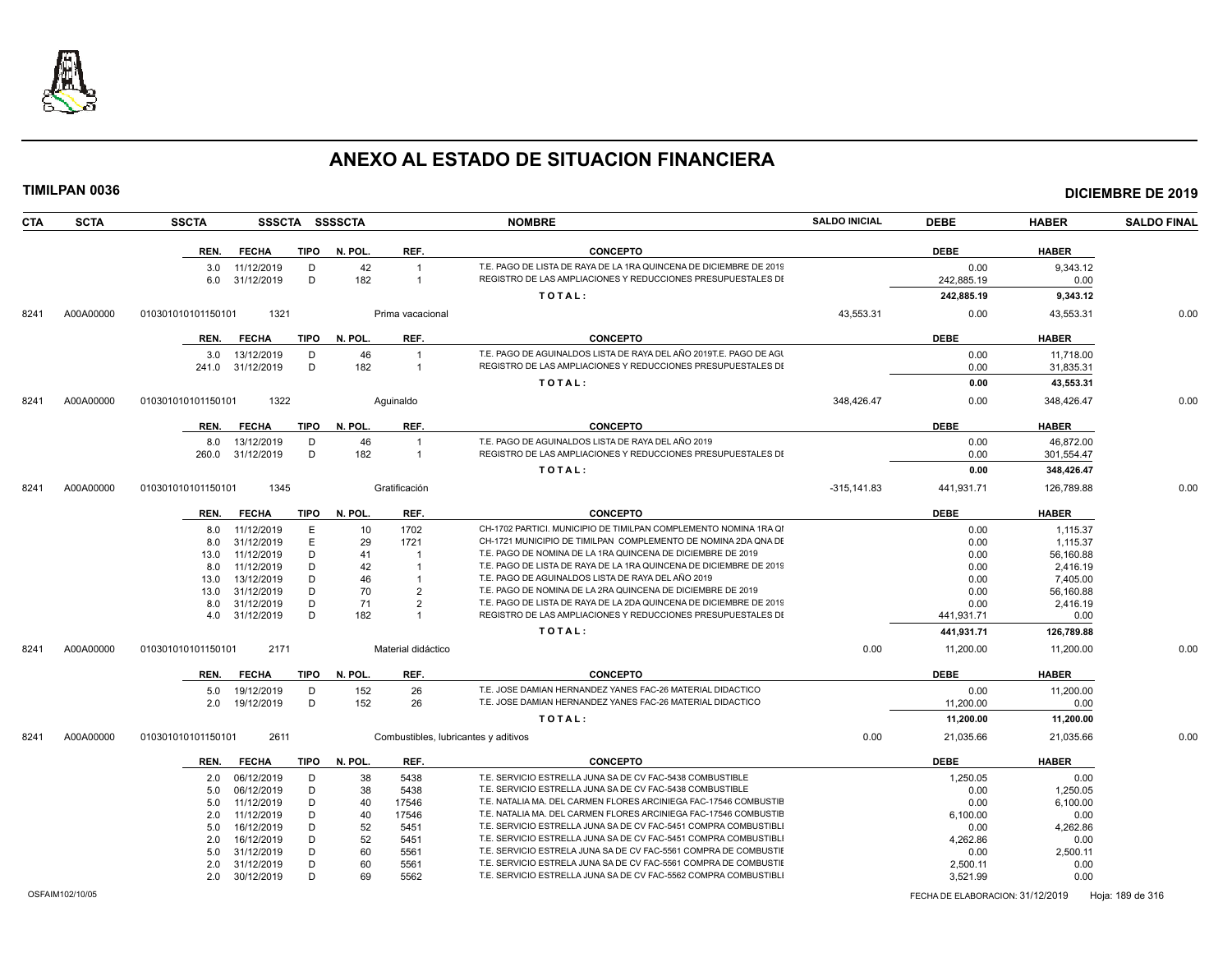

| <b>CTA</b> | <b>SCTA</b> | <b>SSCTA</b>       |                |             | SSSCTA SSSSCTA |                         | <b>NOMBRE</b>                                                          | <b>SALDO INICIAL</b> | <b>DEBE</b> | <b>HABER</b> | <b>SALDO FINAL</b> |
|------------|-------------|--------------------|----------------|-------------|----------------|-------------------------|------------------------------------------------------------------------|----------------------|-------------|--------------|--------------------|
|            |             |                    | 5.0 30/12/2019 | D           | 69             | 5562                    | T.E. SERVICIO ESTRELLA JUNA SA DE CV FAC-5562 COMPRA COMBUSTIBLI       |                      | 0.00        | 3.521.99     |                    |
|            |             | 2.0                | 31/12/2019     | D           | 72             | 5587                    | T.E. SERVICIO ESTRELLA JUNA SA DE CV FAC-5587 COMPRA COMBUSTIBL        |                      | 850.62      | 0.00         |                    |
|            |             | 5.0                | 31/12/2019     | D           | 72             | 5587                    | T.E. SERVICIO ESTRELLA JUNA SA DE CV FAC-5587 COMPRA COMBUSTIBLI       |                      | 0.00        | 850.62       |                    |
|            |             | 2.0                | 31/12/2019     | D           | 73             | 17694                   | T.E. NATALIA MARIA DEL CARMEN FLORES ARCINIEGA FAC-17694 COMPRA        |                      | 1,650.00    | 0.00         |                    |
|            |             | 5.0                | 31/12/2019     | D           | 73             | 17694                   | T.E. NATALIA MARIA DEL CARMEN FLORES ARCINIEGA FAC-17694 COMPRA        |                      | 0.00        | 1,650.00     |                    |
|            |             | 5.0                | 02/12/2019     | D           | 81             | 5374                    | T.E. SERVICIO ESTRELLA JUNA SA DE CV FAC-5374 COMPRA COMBUSTIBLI       |                      | 0.00        | 900.03       |                    |
|            |             | 2.0                | 02/12/2019     | D           | 81             | 5374                    | T.E. SERVICIO ESTRELLA JUNA SA DE CV FAC-5374 COMPRA COMBUSTIBLI       |                      | 900.03      | 0.00         |                    |
|            |             |                    |                |             |                |                         | TOTAL:                                                                 |                      | 21,035.66   | 21,035.66    |                    |
| 8241       | A00A00000   | 010301010101150101 | 3231           |             |                |                         | Arrendamiento de equipo y bienes informáticos                          | 0.00                 | 2,523.58    | 2,523.58     | 0.00               |
|            |             | REN.               | <b>FECHA</b>   | TIPO        | N. POL.        | REF.                    | <b>CONCEPTO</b>                                                        |                      | <b>DEBE</b> | <b>HABER</b> |                    |
|            |             | 5.0                | 05/12/2019     | D           | 30             | 643                     | T.E. COPY CDMX SA DE CV FAC-624 SERVICIO COPIADO DE NOVIEMBRE          |                      | 0.00        | 2.523.58     |                    |
|            |             | 2.0                | 05/12/2019     | D           | 30             | 643                     | T.E. COPY CDMX SA DE CV FAC-624 SERVICIO COPIADO DE NOVIEMBRE          |                      | 2,523.58    | 0.00         |                    |
|            |             |                    |                |             |                |                         | TOTAL:                                                                 |                      | 2,523.58    | 2,523.58     |                    |
| 8241       | A00A00000   | 010301010101150101 | 3391           |             |                | Servicios profesionales |                                                                        | 0.00                 | 95,000.00   | 95,000.00    | 0.00               |
|            |             | REN.               | <b>FECHA</b>   | TIPO        | N. POL.        | REF.                    | <b>CONCEPTO</b>                                                        |                      | <b>DEBE</b> | <b>HABER</b> |                    |
|            |             | 5.0                | 19/12/2019     | D           | 153            | 27                      | T.E. JOSE DAMIAN HERNANDEZ YANES FAC-27 ELABORAR PROGRAMA DE           |                      | 0.00        | 57,000.00    |                    |
|            |             | 2.0                | 19/12/2019     | D           | 153            | 27                      | T.E. JOSE DAMIAN HERNANDEZ YANES FAC-27 ELABORAR PROGRAMA DE           |                      | 57,000.00   | 0.00         |                    |
|            |             | 2.0                | 19/12/2019     | D           | 154            | 28                      | T.E. JOSE DAMIAN HERNANDEZ YANES FAC-28 ELABORAR PROGRAMA DE           |                      | 38,000.00   | 0.00         |                    |
|            |             | 5.0                | 19/12/2019     | D           | 154            | 28                      | T.E. JOSE DAMIAN HERNANDEZ YANES FAC-28 ELABORAR PROGRAMA DE           |                      | 0.00        | 38,000.00    |                    |
|            |             |                    |                |             |                |                         | TOTAL:                                                                 |                      | 95,000.00   | 95,000.00    |                    |
| 8241       | A00A00000   | 010301010101150101 | 3551           |             |                |                         | Reparación y mantenimiento de vehículos terrestres, aéreos y lacustres | 0.00                 | 2,121.57    | 2,121.57     | 0.00               |
|            |             |                    |                |             |                | REF.                    | <b>CONCEPTO</b>                                                        |                      | <b>DEBE</b> |              |                    |
|            |             | REN.               | <b>FECHA</b>   | TIPO        | N. POL.        |                         |                                                                        |                      |             | <b>HABER</b> |                    |
|            |             | 5.0                | 31/12/2019     | D           | 157            | 1104                    | REG DE FAC 1104 DE GEOVANNY PEREZ LUGO POR LUBRICANTES                 |                      | 0.00        | 2,121.57     |                    |
|            |             | 2.0                | 31/12/2019     | D           | 157            | 1104                    | REG DE FAC 1104 DE GEOVANNY PEREZ LUGO POR LUBRICANTES                 |                      | 2,121.57    | 0.00         |                    |
|            |             |                    |                |             |                |                         | TOTAL:                                                                 |                      | 2,121.57    | 2,121.57     |                    |
| 8241       | A00A00000   | 010301010101150101 | 3611           |             |                |                         | Gastos de publicidad y propaganda                                      | 0.00                 | 61,596.00   | 61,596.00    | 0.00               |
|            |             | REN.               | <b>FECHA</b>   | <b>TIPO</b> | N. POL.        | REF.                    | <b>CONCEPTO</b>                                                        |                      | <b>DEBE</b> | <b>HABER</b> |                    |
|            |             | 5.0                | 20/12/2019     | D           | 57             | 104                     | T.E. ALEXIS FERNANDEZ VALENZUELA FAC-104 PINTA DE BARDAS               |                      | 0.00        | 33,756.00    |                    |
|            |             | 2.0                | 20/12/2019     | D           | 57             | 104                     | T.E. ALEXIS FERNANDEZ VALENZUELA FAC-104 PINTA DE BARDAS               |                      | 33,756.00   | 0.00         |                    |
|            |             | 2.0                | 31/12/2019     | D           | 158            | 1247                    | REG DE FAC 1247 RED CONTABLE Y ADMINISTRATIVA S.C                      |                      | 6,960.00    | 0.00         |                    |
|            |             | 5.0                | 31/12/2019     | D           | 158            | 1247                    | REG DE FAC 1247 RED CONTABLE Y ADMINISTRATIVA S.C                      |                      | 0.00        | 6,960.00     |                    |
|            |             | 5.0                | 31/12/2019     | D           | 163            | 117                     | REG DE LA FAC 117 A NOMBRE DE HOMERO MARTINEZ MALDONADO                |                      | 0.00        | 5,800.00     |                    |
|            |             | 2.0                | 31/12/2019     | D           | 163            | 117                     | REG DE LA FAC 117 A NOMBRE DE HOMERO MARTINEZ MALDONADO                |                      | 5.800.00    | 0.00         |                    |
|            |             | 5.0                | 31/12/2019     | D           | 164            | 238                     | REG DE LA FAC 238 A NOMBRE DE ALEJANDRO VILCHIS ZARAGOZA               |                      | 0.00        | 5,800.00     |                    |
|            |             | 2.0                | 31/12/2019     | D           | 164            | 238                     | REG DE LA FAC 238 A NOMBRE DE ALEJANDRO VILCHIS ZARAGOZA               |                      | 5.800.00    | 0.00         |                    |
|            |             | 5.0                | 31/12/2019     | D           | 165            | $\overline{1}$          | REG DE LA FAC 1 A NOMBRE DE VICTOR MANUEL YAÑEZ GARCIA                 |                      | 0.00        | 4,640.00     |                    |
|            |             | 2.0                | 31/12/2019     | D           | 165            | $\overline{1}$          | REG DE LA FAC 1 A NOMBRE DE VICTOR MANUEL YAÑEZ GARCIA                 |                      | 4,640.00    | 0.00         |                    |
|            |             | 2.0                | 31/12/2019     | D           | 167            | 1291                    | REG DE LA FAC 291 A NOMBRE DE ARTURO RAUL CHAVEZ VARGAS                |                      | 4,640.00    | 0.00         |                    |
|            |             | 5.0                | 31/12/2019     | D           | 167            | 1291                    | REG DE LA FAC 291 A NOMBRE DE ARTURO RAUL CHAVEZ VARGAS                |                      | 0.00        | 4,640.00     |                    |
|            |             |                    |                |             |                |                         | TOTAL:                                                                 |                      | 61,596.00   | 61,596.00    |                    |
| 8241       | A00A00000   | 010301010101150101 | 3612           |             |                |                         | Publicaciones oficiales y de información en general para difusión      | 0.00                 | 92,800.00   | 92,800.00    | 0.00               |
|            |             | REN.               | <b>FECHA</b>   | <b>TIPO</b> | N. POL         | REF.                    | <b>CONCEPTO</b>                                                        |                      | <b>DEBE</b> | <b>HABER</b> |                    |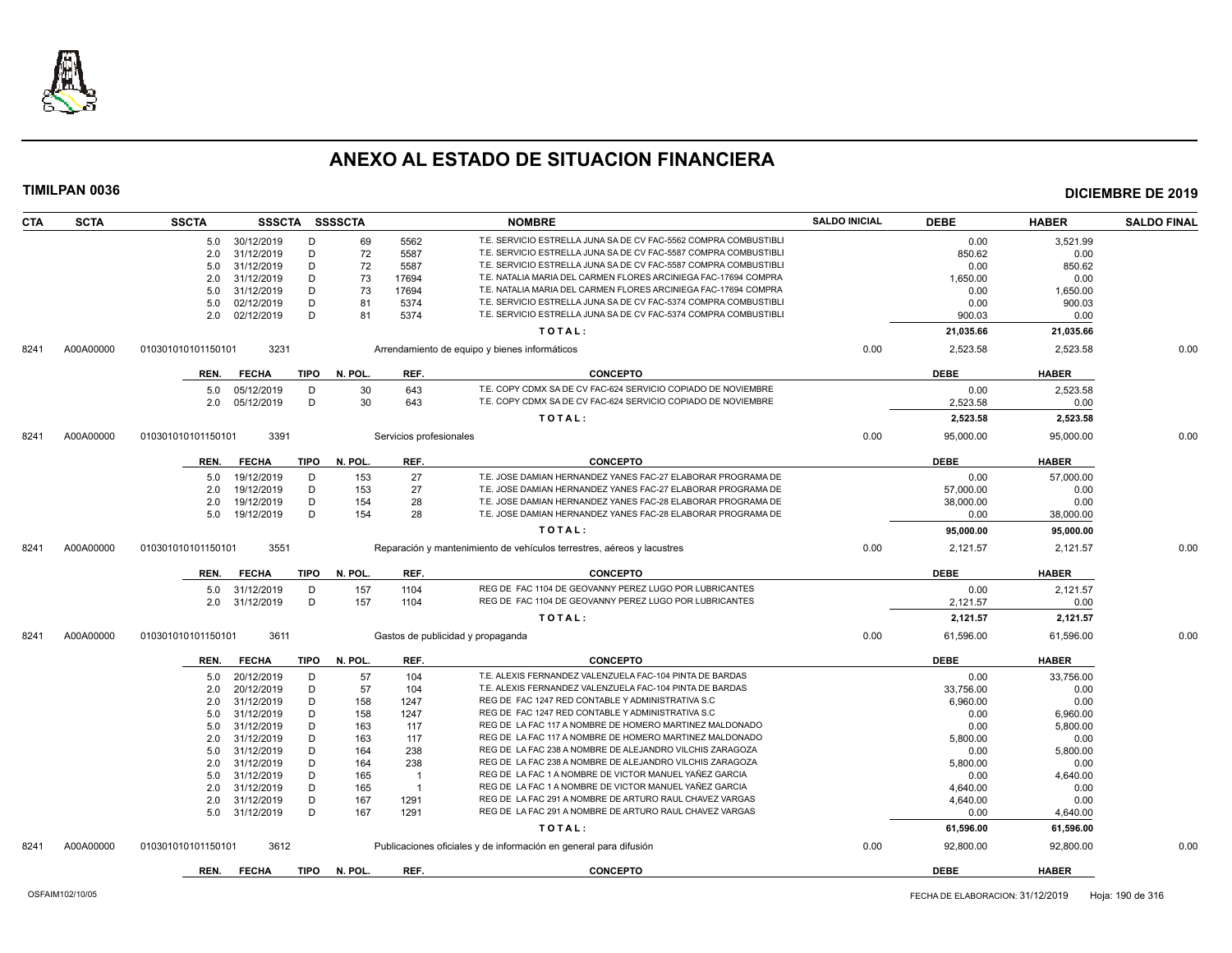

| <b>CTA</b> | <b>SCTA</b> | <b>SSCTA</b>       |                 |             | SSSCTA SSSSCTA |                       | <b>NOMBRE</b>                                                      | <b>SALDO INICIAL</b> | <b>DEBE</b>  | <b>HABER</b> | <b>SALDO FINAL</b> |
|------------|-------------|--------------------|-----------------|-------------|----------------|-----------------------|--------------------------------------------------------------------|----------------------|--------------|--------------|--------------------|
|            |             |                    | 5.0 03/12/2019  | D           | 28             | 273                   | T.E. LIDIA APOLINAR MARIANO FAC-273 P/ACUENTA REVISTA PRIMER INFOI |                      | 0.00         | 92,800.00    |                    |
|            |             |                    | 2.0 03/12/2019  | D           | 28             | 273                   | T.E. LIDIA APOLINAR MARIANO FAC-273 P/ACUENTA REVISTA PRIMER INFOI |                      | 92,800.00    | 0.00         |                    |
|            |             |                    |                 |             |                |                       | TOTAL:                                                             |                      | 92,800.00    | 92,800.00    |                    |
|            |             |                    |                 |             |                |                       |                                                                    |                      |              |              |                    |
| 8241       | A00A00000   | 010301010101150101 | 3821            |             |                |                       | Gastos de ceremonias oficiales y de orden social                   | 0.00                 | 185, 193. 35 | 185, 193. 35 | 0.00               |
|            |             | REN.               | <b>FECHA</b>    | <b>TIPO</b> | N. POL.        | REF.                  | <b>CONCEPTO</b>                                                    |                      | <b>DEBE</b>  | <b>HABER</b> |                    |
|            |             | 2.0                | 17/12/2019      | D           | 11             | 484                   | T.E. FRANCISCO MONTIEL DIONICIO FAC-484 SERVICIO DE TRANSPORTE     |                      | 16,240.00    | 0.00         |                    |
|            |             | 5.0                | 17/12/2019      | D           | 11             | 484                   | T.E. FRANCISCO MONTIEL DIONICIO FAC-484 SERVICIO DE TRANSPORTE     |                      | 0.00         | 16,240.00    |                    |
|            |             | 2.0                | 02/12/2019      | D           | 21             | 1375                  | T.E. PUBLICIDAD MAP SA DE CV FAC-1375 RENTA DE PANTALLA INFORME    |                      | 4,640.00     | 0.00         |                    |
|            |             | 5.0                | 02/12/2019      | D           | 21             | 1375                  | T.E. PUBLICIDAD MAP SA DE CV FAC-1375 RENTA DE PANTALLA INFORME    |                      | 0.00         | 4,640.00     |                    |
|            |             | 5.0                | 03/12/2019      | D           | 27             | 24595                 | T.E. PERFIACEROS AMEALCO SA DE CV MATERIAL PARA MAMPARA 1ER INI    |                      | 0.00         | 3,724.00     |                    |
|            |             | 2.0                | 03/12/2019      | D           | 27             | 24595                 | T.E. PERFIACEROS AMEALCO SA DE CV MATERIAL PARA MAMPARA 1ER INI    |                      | 3,724.00     | 0.00         |                    |
|            |             | 121.0              | 31/12/2019      | E           | 31             | $\mathbf{1}$          | CH-1723 PARTI COMPPROBACION DE GASTOS                              |                      | 841.00       | 0.00         |                    |
|            |             | 110.0              | 31/12/2019      | E.          | 31             | 734                   | CH-1723 PARTI COMPPROBACION DE GASTOS                              |                      | 0.00         | 600.00       |                    |
|            |             | 142.0              | 31/12/2019      | E           | 31             | $\mathbf{1}$          | CH-1723 PARTI COMPPROBACION DE GASTOS                              |                      | 1,392.00     | 0.00         |                    |
|            |             | 145.0              | 31/12/2019      | E           | 31             | $\overline{1}$        | CH-1723 PARTI COMPPROBACION DE GASTOS                              |                      | 0.00         | 1,392.00     |                    |
|            |             | 117.0              | 31/12/2019      | E           | 31             | -1                    | CH-1723 PARTI COMPPROBACION DE GASTOS                              |                      | 0.00         | 1,291.08     |                    |
|            |             | 12.0               | 31/12/2019      | E           | 31             | 1092                  | CH-1723 PARTI COMPPROBACION DE GASTOS                              |                      | 0.00         | 2,000.00     |                    |
|            |             | 9.0                | 31/12/2019      | E           | 31             | 1092                  | CH-1723 PARTI COMPPROBACION DE GASTOS                              |                      | 2,000.00     | 0.00         |                    |
|            |             | 107.0              | 31/12/2019      | E           | 31             | 734                   | CH-1723 PARTI COMPPROBACION DE GASTOS                              |                      | 600.00       | 0.00         |                    |
|            |             | 124.0              | 31/12/2019      | E           | 31             | $\overline{1}$        | CH-1723 PARTI COMPPROBACION DE GASTOS                              |                      | 0.00         | 841.00       |                    |
|            |             | 114.0              | 31/12/2019      | E.          | 31             | $\overline{1}$        | CH-1723 PARTI COMPPROBACION DE GASTOS                              |                      | 1,291.08     | 0.00         |                    |
|            |             | 2.0                | 05/12/2019      | D           | 36             | 1592                  | T.E. PRODUCTORA Y DISTRIBUIDORA AZTECA FLORAL A DE RL DE CV FAC-   |                      | 17,500.00    | 0.00         |                    |
|            |             | 5.0                | 05/12/2019      | D           | 36             | 1592                  | T.E. PRODUCTORA Y DISTRIBUIDORA AZTECA FLORAL A DE RL DE CV FAC-   |                      | 0.00         | 17,500.00    |                    |
|            |             | 5.0                | 20/12/2019      | D           | 56             | 103                   | T.E. ALEXIS FERNANDEZ VALENZUELA FAC-103 SERV. TRANSPORTE          |                      | 0.00         | 10,440.00    |                    |
|            |             | 2.0                | 20/12/2019      | D           | 56             | 103                   | T.E. ALEXIS FERNANDEZ VALENZUELA FAC-103 SERV. TRANSPORTE          |                      | 10,440.00    | 0.00         |                    |
|            |             | 2.0                | 20/12/2019      | D           | 59             | 146                   | T.E. ERNESTRO GONZALEZ TRIANA FAC-146 ALFOMBRA PARA TEMPLETE       |                      | 17,400.56    | 0.00         |                    |
|            |             | 5.0                | 20/12/2019      | D           | 59             | 146                   | T.E. ERNESTRO GONZALEZ TRIANA FAC-146 ALFOMBRA PARA TEMPLETE       |                      | 0.00         | 17,400.56    |                    |
|            |             | 5.0                | 23/12/2019      | D           | 62             | 23                    | T.E. OMAR SUAREZ ORTA FAC-23 RENTA DE TEMPLETE 1ER INFORME         |                      | 0.00         | 5,800.00     |                    |
|            |             | 2.0                | 23/12/2019      | D           | 62             | 23                    | T.E. OMAR SUAREZ ORTA FAC-23 RENTA DE TEMPLETE 1ER INFORME         |                      | 5,800.00     | 0.00         |                    |
|            |             | 5.0                | 19/12/2019      | D           | 151            | $\overline{2}$        | T.E. YESICA ABIGAIL GARCIA REYES FAC-2 PLATICAS DE SENSIBILIZACION |                      | 0.00         | 9,000.00     |                    |
|            |             | 2.0                | 19/12/2019      | D           | 151            | 2                     | T.E. YESICA ABIGAIL GARCIA REYES FAC-2 PLATICAS DE SENSIBILIZACION |                      | 9,000.00     | 0.00         |                    |
|            |             | 2.0                | 31/12/2019      | D           | 166            | 803                   | REG DE LA FAC 803 A NOMBRE DE JOSE MATUSALEN LEGORRESTA SEGU       |                      | 21,392.49    | 0.00         |                    |
|            |             | 5.0                | 31/12/2019      | D           | 166            | 803                   | REG DE LA FAC 803 A NOMBRE DE JOSE MATUSALEN LEGORRESTA SEGU       |                      | 0.00         | 21,392.49    |                    |
|            |             | 7.0                | 31/12/2019      | D           | 166            | 804                   | REG DE LA FAC 804 A NOMBRE DE JOSE MATUSALEN LEGORRESTA SEGU       |                      | 69.072.20    | 0.00         |                    |
|            |             | 10.0               | 31/12/2019      | D           | 166            | 804                   | REG DE LA FAC 804 A NOMBRE DE JOSE MATUSALEN LEGORRESTA SEGU       |                      | 0.00         | 69,072.20    |                    |
|            |             | 12.0               | 31/12/2019      | D           | 166            | 805                   | REG DE LA FAC 805 A NOMBRE DE JOSE MATUSALEN LEGORRESTA SEGU       |                      | 2,526.02     | 0.00         |                    |
|            |             | 15.0               | 31/12/2019      | D           | 166            | 805                   | REG DE LA FAC 805 A NOMBRE DE JOSE MATUSALEN LEGORRESTA SEGU       |                      | 0.00         | 2,526.02     |                    |
|            |             | 61.0               | 31/12/2019      | D           | 179            | 377                   | CANCELACION DEL FONDO FIJO DEL TESORERO MUNICIPAL                  |                      | 0.00         | 1,334.00     |                    |
|            |             |                    | 58.0 31/12/2019 | D           | 179            | 377                   | CANCELACION DEL FONDO FIJO DEL TESORERO MUNICIPAL                  |                      | 1,334.00     | 0.00         |                    |
|            |             |                    |                 |             |                |                       | TOTAL:                                                             |                      | 185, 193.35  | 185,193.35   |                    |
| 8241       | A00A00000   | 010301010101150101 | 3841            |             |                | Exposiciones y ferias |                                                                    | 0.00                 | 49,760.20    | 49,760.20    | 0.00               |
|            |             |                    |                 |             |                |                       |                                                                    |                      |              |              |                    |
|            |             | REN.               | <b>FECHA</b>    | <b>TIPO</b> | N. POL.        | REF.                  | <b>CONCEPTO</b>                                                    |                      | <b>DEBE</b>  | <b>HABER</b> |                    |
|            |             | 5.0                | 20/12/2019      | D           | 58             | 136                   | T.E. ERNESTRO GONZALEZ TRIANA FAC-136 ALIMENTOS PARA LA FERIA      |                      | 0.00         | 46,400.00    |                    |
|            |             | 2.0                | 20/12/2019      | D           | 58             | 136                   | T.E. ERNESTRO GONZALEZ TRIANA FAC-136 ALIMENTOS PARA LA FERIA      |                      | 46,400.00    | 0.00         |                    |
|            |             | 117.0              | 31/12/2019      | D           | 179            | 188                   | CANCELACION DEL FONDO FIJO DEL TESORERO MUNICIPAL                  |                      | 0.00         | 160.00       |                    |
|            |             | 121.0              | 31/12/2019      | D           | 179            | 56508                 | CANCELACION DEL FONDO FIJO DEL TESORERO MUNICIPAL                  |                      | 1,269.20     | 0.00         |                    |
|            |             | 124.0              | 31/12/2019      | D           | 179            | 56508                 | CANCELACION DEL FONDO FIJO DEL TESORERO MUNICIPAL                  |                      | 0.00         | 1,269.20     |                    |
|            |             | 128.0              | 31/12/2019      | D           | 179            | 19                    | CANCELACION DEL FONDO FIJO DEL TESORERO MUNICIPAL                  |                      | 1,931.00     | 0.00         |                    |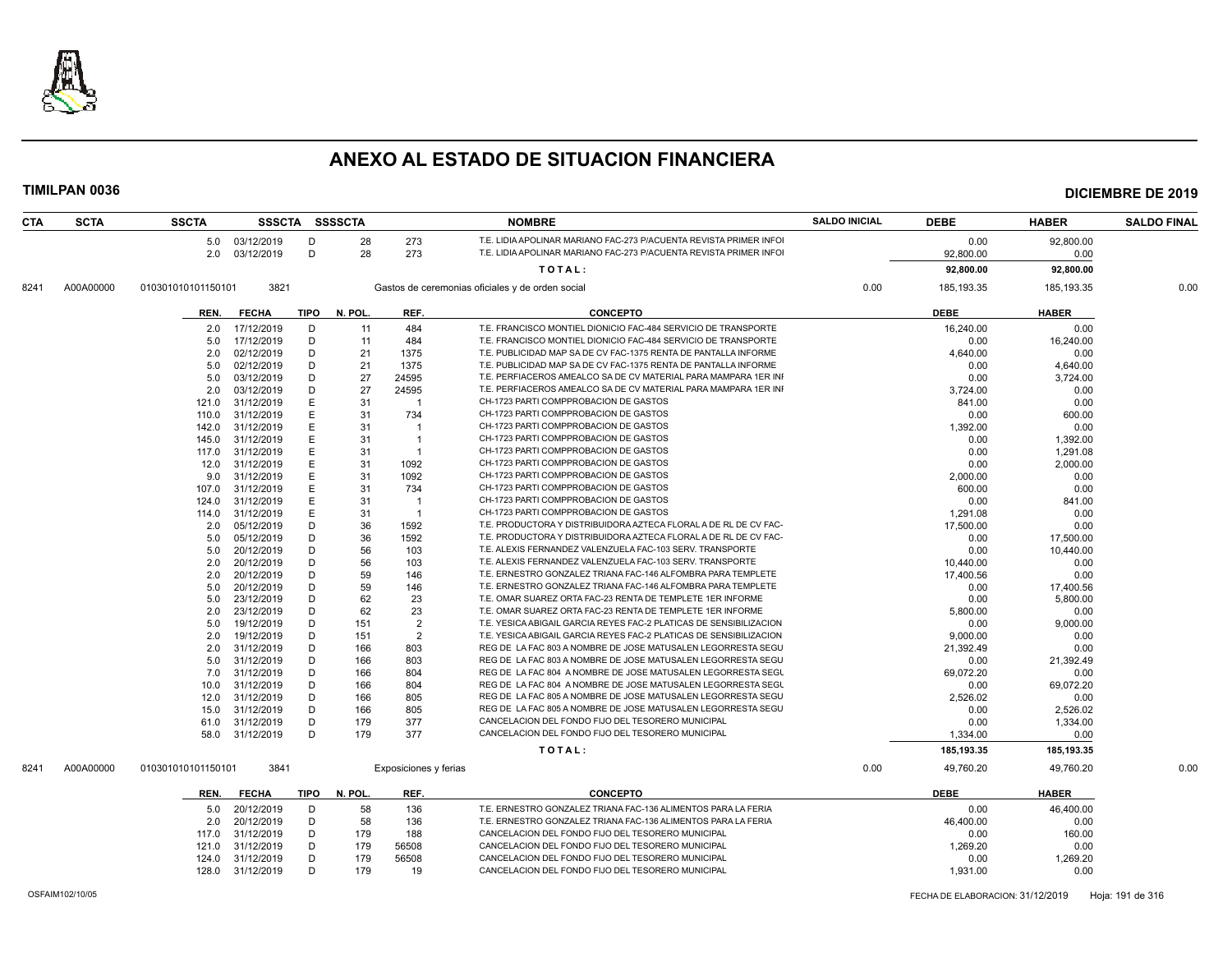

| CTA  | <b>SCTA</b> | <b>SSCTA</b>       |                          |             | SSSCTA SSSSCTA |                          | <b>NOMBRE</b>                                                                                                      | <b>SALDO INICIAL</b> | <b>DEBE</b>      | <b>HABER</b>     | <b>SALDO FINAL</b> |
|------|-------------|--------------------|--------------------------|-------------|----------------|--------------------------|--------------------------------------------------------------------------------------------------------------------|----------------------|------------------|------------------|--------------------|
|      |             |                    | 131.0 31/12/2019         | D           | 179            | 19                       | CANCELACION DEL FONDO FIJO DEL TESORERO MUNICIPAL                                                                  |                      | 0.00             | 1,931.00         |                    |
|      |             | 114.0              | 31/12/2019               | D           | 179            | 188                      | CANCELACION DEL FONDO FIJO DEL TESORERO MUNICIPAL                                                                  |                      | 160.00           | 0.00             |                    |
|      |             |                    |                          |             |                |                          | TOTAL:                                                                                                             |                      | 49,760.20        | 49,760.20        |                    |
| 8241 | A00A00000   | 010301010101150101 | 3851                     |             |                | Gastos de representación |                                                                                                                    | 0.00                 | 123,541.11       | 123,541.11       | 0.00               |
|      |             | REN.               | <b>FECHA</b>             | <b>TIPO</b> | N. POL.        | REF.                     | <b>CONCEPTO</b>                                                                                                    |                      | <b>DEBE</b>      | <b>HABER</b>     |                    |
|      |             |                    |                          |             |                |                          |                                                                                                                    |                      |                  |                  |                    |
|      |             | 2.0                | 31/12/2019               | D           | 162            | 186                      | REG DE LA FAC 186 A NOMBRE DE GRIZEL TORRES COLIN                                                                  |                      | 5,800.00         | 0.00             |                    |
|      |             | 5.0                | 31/12/2019               | D           | 162            | 186                      | REG DE LA FAC 186 A NOMBRE DE GRIZEL TORRES COLIN                                                                  |                      | 0.00             | 5,800.00         |                    |
|      |             | 107.0              | 31/12/2019               | D           | 168            | 196                      | REG DE LA FAC. 196 GUEBO BOHORQUEZ DELICATESSE SA DE CV                                                            |                      | 2,000.00         | 0.00             |                    |
|      |             | 110.0              | 31/12/2019               | D           | 168            | 196                      | REG DE LA FAC. 196 GUEBO BOHORQUEZ DELICATESSE SA DE CV                                                            |                      | 0.00             | 2,000.00         |                    |
|      |             | 57.0               | 31/12/2019               | D           | 168            | 186                      | REG DE LA FAC. 186 GUEBO BOHORQUEZ DELICATESSE SA DE CV                                                            |                      | 2,000.00         | 0.00             |                    |
|      |             | 55.0               | 31/12/2019               | D           | 168            | 185                      | REG DE LA FAC. 185 GUEBO BOHORQUEZ DELICATESSE SA DE CV                                                            |                      | 0.00             | 2,000.00         |                    |
|      |             | 52.0               | 31/12/2019               | D           | 168            | 185                      | REG DE LA FAC. 185 GUEBO BOHORQUEZ DELICATESSE SA DE CV                                                            |                      | 2,000.00         | 0.00             |                    |
|      |             | 50.0               | 31/12/2019               | D           | 168            | 184                      | REG DE LA FAC. 184 GUEBO BOHORQUEZ DELICATESSE SA DE CV                                                            |                      | 0.00             | 2,000.00         |                    |
|      |             | 47.0               | 31/12/2019               | D           | 168            | 184                      | REG DE LA FAC. 184 GUEBO BOHORQUEZ DELICATESSE SA DE CV                                                            |                      | 2,000.00         | 0.00             |                    |
|      |             | 45.0               | 31/12/2019               | D           | 168            | 183                      | REG DE LA FAC. 183 GUEBO BOHORQUEZ DELICATESSE SA DE CV                                                            |                      | 0.00             | 2,000.00         |                    |
|      |             | 42.0               | 31/12/2019               | D           | 168            | 183                      | REG DE LA FAC. 183 GUEBO BOHORQUEZ DELICATESSE SA DE CV                                                            |                      | 2,000.00         | 0.00             |                    |
|      |             | 40.0               | 31/12/2019               | D           | 168            | 182                      | REG DE LA FAC. 182 GUEBO BOHORQUEZ DELICATESSE SA DE CV                                                            |                      | 0.00             | 2,000.00         |                    |
|      |             | 37.0               | 31/12/2019               | D           | 168            | 182                      | REG DE LA FAC. 182 GUEBO BOHORQUEZ DELICATESSE SA DE CV                                                            |                      | 2,000.00         | 0.00             |                    |
|      |             | 35.0               | 31/12/2019               | D           | 168            | 181                      | REG DE LA FAC. 181 GUEBO BOHORQUEZ DELICATESSE SA DE CV                                                            |                      | 0.00             | 2,000.00         |                    |
|      |             | 105.0              | 31/12/2019               | D           | 168            | 195                      | REG DE LA FAC. 195 GUEBO BOHORQUEZ DELICATESSE SA DE CV                                                            |                      | 0.00             | 2,000.00         |                    |
|      |             | 30.0               | 31/12/2019               | D           | 168            | 180                      | REG DE LA FAC. 180 GUEBO BOHORQUEZ DELICATESSE SA DE CV                                                            |                      | 0.00             | 2,000.00         |                    |
|      |             | 100.0              | 31/12/2019               | D           | 168            | 194                      | REG DE LA FAC. 184 GUEBO BOHORQUEZ DELICATESSE SA DE CV                                                            |                      | 0.00             | 2,000.00         |                    |
|      |             | 25.0               | 31/12/2019               | D           | 168            | 179                      | REG DE LA FAC. 179 GUEBO BOHORQUEZ DELICATESSE SA DE CV<br>REG DE LA FAC. 179 GUEBO BOHORQUEZ DELICATESSE SA DE CV |                      | 0.00             | 2,000.00         |                    |
|      |             | 22.0               | 31/12/2019               | D           | 168            | 179                      | REG DE LA FAC. 178 GUEBO BOHORQUEZ DELICATESSE SA DE CV                                                            |                      | 2,000.00         | 0.00             |                    |
|      |             | 20.0               | 31/12/2019               | D<br>D      | 168            | 178                      | REG DE LA FAC. 178 GUEBO BOHORQUEZ DELICATESSE SA DE CV                                                            |                      | 0.00             | 2,000.00         |                    |
|      |             | 17.0<br>15.0       | 31/12/2019<br>31/12/2019 | D           | 168<br>168     | 178<br>177               | REG DE LA FAC. 177 GUEBO BOHORQUEZ DELICATESSE SA DE CV                                                            |                      | 2.000.00<br>0.00 | 0.00<br>2,000.00 |                    |
|      |             | 12.0               | 31/12/2019               | D           | 168            | 177                      | REG DE LA FAC. 177 GUEBO BOHORQUEZ DELICATESSE SA DE CV                                                            |                      | 2,000.00         | 0.00             |                    |
|      |             |                    |                          | D           |                | 176                      | REG DE LA FAC. 176 GUEBO BOHORQUEZ DELICATESSE SA DE CV                                                            |                      |                  |                  |                    |
|      |             | 10.0<br>7.0        | 31/12/2019<br>31/12/2019 | D           | 168<br>168     | 176                      | REG DE LA FAC. 176 GUEBO BOHORQUEZ DELICATESSE SA DE CV                                                            |                      | 0.00<br>2,000.00 | 2,000.00<br>0.00 |                    |
|      |             | 112.0              | 31/12/2019               | D           | 168            | 197                      | REG DE LA FAC. 197 GUEBO BOHORQUEZ DELICATESSE SA DE CV                                                            |                      | 2,000.00         | 0.00             |                    |
|      |             | 2.0                | 31/12/2019               | D           | 168            | 175                      | REG DE LA FAC. 175 GUEBO BOHORQUEZ DELICATESSE SA DE CV                                                            |                      | 2,000.00         | 0.00             |                    |
|      |             | 32.0               | 31/12/2019               | D           | 168            | 181                      | REG DE LA FAC. 181 GUEBO BOHORQUEZ DELICATESSE SA DE CV                                                            |                      | 2,000.00         | 0.00             |                    |
|      |             | 102.0              | 31/12/2019               | D           | 168            | 195                      | REG DE LA FAC. 195 GUEBO BOHORQUEZ DELICATESSE SA DE CV                                                            |                      | 2,000.00         | 0.00             |                    |
|      |             | 97.0               | 31/12/2019               | D           | 168            | 194                      | REG DE LA FAC. 184 GUEBO BOHORQUEZ DELICATESSE SA DE CV                                                            |                      | 2,000.00         | 0.00             |                    |
|      |             | 95.0               | 31/12/2019               | D           | 168            | 193                      | REG DE LA FAC. 193 GUEBO BOHORQUEZ DELICATESSE SA DE CV                                                            |                      | 0.00             | 2,000.00         |                    |
|      |             | 92.0               | 31/12/2019               | D           | 168            | 193                      | REG DE LA FAC. 193 GUEBO BOHORQUEZ DELICATESSE SA DE CV                                                            |                      | 2,000.00         | 0.00             |                    |
|      |             | 90.0               | 31/12/2019               | D           | 168            | 192                      | REG DE LA FAC. 192 GUEBO BOHORQUEZ DELICATESSE SA DE CV                                                            |                      | 0.00             | 2,000.00         |                    |
|      |             | 87.0               | 31/12/2019               | D           | 168            | 192                      | REG DE LA FAC. 192 GUEBO BOHORQUEZ DELICATESSE SA DE CV                                                            |                      | 2,000.00         | 0.00             |                    |
|      |             | 60.0               | 31/12/2019               | D           | 168            | 186                      | REG DE LA FAC. 186 GUEBO BOHORQUEZ DELICATESSE SA DE CV                                                            |                      | 0.00             | 2,000.00         |                    |
|      |             | 85.0               | 31/12/2019               | D           | 168            | 191                      | REG DE LA FAC. 191 GUEBO BOHORQUEZ DELICATESSE SA DE CV                                                            |                      | 0.00             | 2,000.00         |                    |
|      |             | 82.0               | 31/12/2019               | D           | 168            | 191                      | REG DE LA FAC. 191 GUEBO BOHORQUEZ DELICATESSE SA DE CV                                                            |                      | 2,000.00         | 0.00             |                    |
|      |             | 115.0              | 31/12/2019               | D           | 168            | 197                      | REG DE LA FAC. 197 GUEBO BOHORQUEZ DELICATESSE SA DE CV                                                            |                      | 0.00             | 2,000.00         |                    |
|      |             | 117.0              | 31/12/2019               | D           | 168            | 198                      | REG DE LA FAC. 198 GUEBO BOHORQUEZ DELICATESSE SA DE CV                                                            |                      | 2,000.00         | 0.00             |                    |
|      |             | 120.0              | 31/12/2019               | D           | 168            | 198                      | REG DE LA FAC. 198 GUEBO BOHORQUEZ DELICATESSE SA DE CV                                                            |                      | 0.00             | 2,000.00         |                    |
|      |             | 77.0               | 31/12/2019               | D           | 168            | 190                      | REG DE LA FAC. 190 GUEBO BOHORQUEZ DELICATESSE SA DE CV                                                            |                      | 2,000.00         | 0.00             |                    |
|      |             | 75.0               | 31/12/2019               | D           | 168            | 189                      | REG DE LA FAC. 189 GUEBO BOHORQUEZ DELICATESSE SA DE CV                                                            |                      | 0.00             | 2,000.00         |                    |
|      |             | 72.0               | 31/12/2019               | D           | 168            | 189                      | REG DE LA FAC. 189 GUEBO BOHORQUEZ DELICATESSE SA DE CV                                                            |                      | 2,000.00         | 0.00             |                    |
|      |             | 70.0               | 31/12/2019               | D           | 168            | 188                      | REG DE LA FAC. 188 GUEBO BOHORQUEZ DELICATESSE SA DE CV                                                            |                      | 0.00             | 2,000.00         |                    |
|      |             |                    | 67.0 31/12/2019          | D           | 168            | 188                      | REG DE LA FAC. 188 GUEBO BOHORQUEZ DELICATESSE SA DE CV                                                            |                      | 2,000.00         | 0.00             |                    |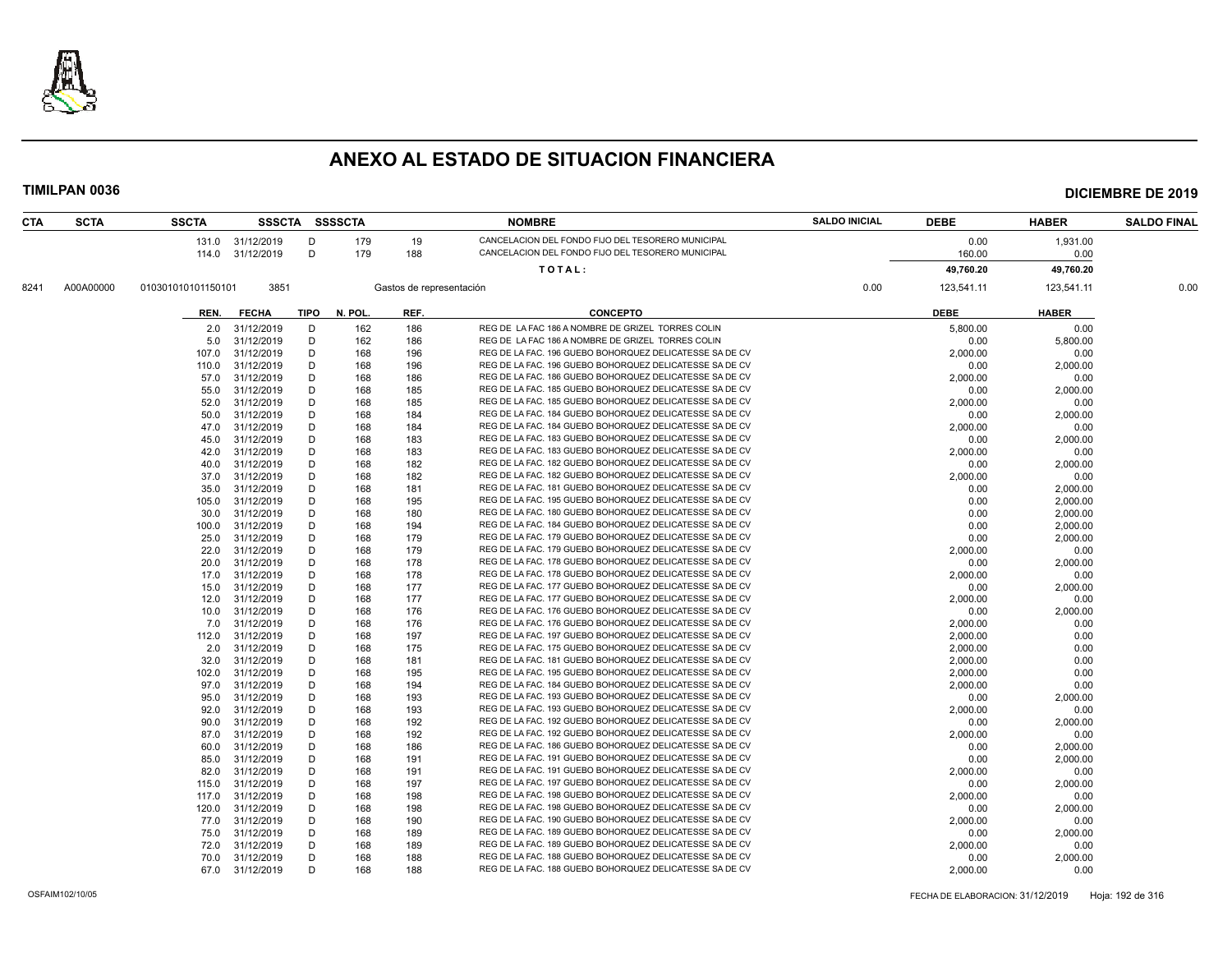

| CTA | <b>SCTA</b> | <b>SSCTA</b> | SSSCTA SSSSCTA  |   |     |     | <b>NOMBRE</b>                                           | <b>SALDO INICIAL</b> | <b>DEBE</b> | <b>HABER</b>     | <b>SALDO FINAL</b> |
|-----|-------------|--------------|-----------------|---|-----|-----|---------------------------------------------------------|----------------------|-------------|------------------|--------------------|
|     |             |              | 65.0 31/12/2019 | D | 168 | 187 | REG DE LA FAC. 187 GUEBO BOHORQUEZ DELICATESSE SA DE CV |                      | 0.00        | 2,000.00         |                    |
|     |             | 62.0         | 31/12/2019      | D | 168 | 187 | REG DE LA FAC. 187 GUEBO BOHORQUEZ DELICATESSE SA DE CV |                      | 2,000.00    | 0.00             |                    |
|     |             | 27.0         | 31/12/2019      | D | 168 | 180 | REG DE LA FAC. 180 GUEBO BOHORQUEZ DELICATESSE SA DE CV |                      | 2,000.00    | 0.00             |                    |
|     |             | 5.0          | 31/12/2019      | D | 168 | 175 | REG DE LA FAC. 175 GUEBO BOHORQUEZ DELICATESSE SA DE CV |                      | 0.00        | 2,000.00         |                    |
|     |             | 122.0        | 31/12/2019      | D | 168 | 199 | REG DE LA FAC. 199 GUEBO BOHORQUEZ DELICATESSE SA DE CV |                      | 2,000.00    | 0.00             |                    |
|     |             | 125.0        | 31/12/2019      | D | 168 | 199 | REG DE LA FAC. 199 GUEBO BOHORQUEZ DELICATESSE SA DE CV |                      | 0.00        | 2,000.00         |                    |
|     |             | 127.0        | 31/12/2019      | D | 168 | 200 | REG DE LA FAC. 200 GUEBO BOHORQUEZ DELICATESSE SA DE CV |                      | 2,000.00    | 0.00             |                    |
|     |             | 130.0        | 31/12/2019      | D | 168 | 200 | REG DE LA FAC. 200 GUEBO BOHORQUEZ DELICATESSE SA DE CV |                      | 0.00        | 2,000.00         |                    |
|     |             | 132.0        | 31/12/2019      | D | 168 | 201 | REG DE LA FAC. 201 GUEBO BOHORQUEZ DELICATESSE SA DE CV |                      | 2,000.00    | 0.00             |                    |
|     |             | 135.0        | 31/12/2019      | D | 168 | 201 | REG DE LA FAC. 201 GUEBO BOHORQUEZ DELICATESSE SA DE CV |                      | 0.00        | 2,000.00         |                    |
|     |             | 137.0        | 31/12/2019      | D | 168 | 202 | REG DE LA FAC. 202 GUEBO BOHORQUEZ DELICATESSE SA DE CV |                      | 2,000.00    | 0.00             |                    |
|     |             | 140.0        | 31/12/2019      | D | 168 | 202 | REG DE LA FAC. 202 GUEBO BOHORQUEZ DELICATESSE SA DE CV |                      |             |                  |                    |
|     |             |              |                 | D |     | 203 | REG DE LA FAC. 203 GUEBO BOHORQUEZ DELICATESSE SA DE CV |                      | 0.00        | 2,000.00<br>0.00 |                    |
|     |             | 142.0        | 31/12/2019      |   | 168 |     |                                                         |                      | 2,000.00    |                  |                    |
|     |             | 145.0        | 31/12/2019      | D | 168 | 203 | REG DE LA FAC. 203 GUEBO BOHORQUEZ DELICATESSE SA DE CV |                      | 0.00        | 2,000.00         |                    |
|     |             | 147.0        | 31/12/2019      | D | 168 | 205 | REG DE LA FAC. 205 GUEBO BOHORQUEZ DELICATESSE SA DE CV |                      | 2,000.00    | 0.00             |                    |
|     |             | 150.0        | 31/12/2019      | D | 168 | 205 | REG DE LA FAC. 205 GUEBO BOHORQUEZ DELICATESSE SA DE CV |                      | 0.00        | 2,000.00         |                    |
|     |             | 152.0        | 31/12/2019      | D | 168 | 206 | REG DE LA FAC. 206 GUEBO BOHORQUEZ DELICATESSE SA DE CV |                      | 2.000.00    | 0.00             |                    |
|     |             | 155.0        | 31/12/2019      | D | 168 | 206 | REG DE LA FAC. 206 GUEBO BOHORQUEZ DELICATESSE SA DE CV |                      | 0.00        | 2,000.00         |                    |
|     |             | 157.0        | 31/12/2019      | D | 168 | 207 | REG DE LA FAC. 207 GUEBO BOHORQUEZ DELICATESSE SA DE CV |                      | 2,000.00    | 0.00             |                    |
|     |             | 160.0        | 31/12/2019      | D | 168 | 207 | REG DE LA FAC. 207 GUEBO BOHORQUEZ DELICATESSE SA DE CV |                      | 0.00        | 2,000.00         |                    |
|     |             | 162.0        | 31/12/2019      | D | 168 | 208 | REG DE LA FAC. 208 GUEBO BOHORQUEZ DELICATESSE SA DE CV |                      | 2,000.00    | 0.00             |                    |
|     |             | 165.0        | 31/12/2019      | D | 168 | 208 | REG DE LA FAC. 208 GUEBO BOHORQUEZ DELICATESSE SA DE CV |                      | 0.00        | 2,000.00         |                    |
|     |             | 167.0        | 31/12/2019      | D | 168 | 209 | REG DE LA FAC. 209 GUEBO BOHORQUEZ DELICATESSE SA DE CV |                      | 2,000.00    | 0.00             |                    |
|     |             | 170.0        | 31/12/2019      | D | 168 | 209 | REG DE LA FAC. 209 GUEBO BOHORQUEZ DELICATESSE SA DE CV |                      | 0.00        | 2,000.00         |                    |
|     |             | 172.0        | 31/12/2019      | D | 168 | 210 | REG DE LA FAC. 210 GUEBO BOHORQUEZ DELICATESSE SA DE CV |                      | 2,000.00    | 0.00             |                    |
|     |             | 175.0        | 31/12/2019      | D | 168 | 210 | REG DE LA FAC. 210 GUEBO BOHORQUEZ DELICATESSE SA DE CV |                      | 0.00        | 2,000.00         |                    |
|     |             | 177.0        | 31/12/2019      | D | 168 | 211 | REG DE LA FAC. 211 GUEBO BOHORQUEZ DELICATESSE SA DE CV |                      | 2,000.00    | 0.00             |                    |
|     |             | 180.0        | 31/12/2019      | D | 168 | 211 | REG DE LA FAC. 211 GUEBO BOHORQUEZ DELICATESSE SA DE CV |                      | 0.00        | 2,000.00         |                    |
|     |             | 182.0        | 31/12/2019      | D | 168 | 212 | REG DE LA FAC. 212 GUEBO BOHORQUEZ DELICATESSE SA DE CV |                      | 2,000.00    | 0.00             |                    |
|     |             | 185.0        | 31/12/2019      | D | 168 | 212 | REG DE LA FAC. 212 GUEBO BOHORQUEZ DELICATESSE SA DE CV |                      | 0.00        | 2,000.00         |                    |
|     |             | 187.0        | 31/12/2019      | D | 168 | 213 | REG DE LA FAC. 213 GUEBO BOHORQUEZ DELICATESSE SA DE CV |                      | 2,000.00    | 0.00             |                    |
|     |             | 190.0        | 31/12/2019      | D | 168 | 213 | REG DE LA FAC. 213 GUEBO BOHORQUEZ DELICATESSE SA DE CV |                      | 0.00        | 2,000.00         |                    |
|     |             | 192.0        | 31/12/2019      | D | 168 | 214 | REG DE LA FAC. 214 GUEBO BOHORQUEZ DELICATESSE SA DE CV |                      | 2,000.00    | 0.00             |                    |
|     |             | 195.0        | 31/12/2019      | D | 168 | 214 | REG DE LA FAC. 214 GUEBO BOHORQUEZ DELICATESSE SA DE CV |                      | 0.00        | 2,000.00         |                    |
|     |             |              |                 | D |     |     | REG DE LA FAC. 215 GUEBO BOHORQUEZ DELICATESSE SA DE CV |                      |             |                  |                    |
|     |             | 197.0        | 31/12/2019      |   | 168 | 215 | REG DE LA FAC. 215 GUEBO BOHORQUEZ DELICATESSE SA DE CV |                      | 2,000.00    | 0.00             |                    |
|     |             | 200.0        | 31/12/2019      | D | 168 | 215 |                                                         |                      | 0.00        | 2,000.00         |                    |
|     |             | 202.0        | 31/12/2019      | D | 168 | 216 | REG DE LA FAC. 216 GUEBO BOHORQUEZ DELICATESSE SA DE CV |                      | 560.00      | 0.00             |                    |
|     |             | 205.0        | 31/12/2019      | D | 168 | 216 | REG DE LA FAC. 216 GUEBO BOHORQUEZ DELICATESSE SA DE CV |                      | 0.00        | 560.00           |                    |
|     |             | 80.0         | 31/12/2019      | D | 168 | 190 | REG DE LA FAC. 190 GUEBO BOHORQUEZ DELICATESSE SA DE CV |                      | 0.00        | 2,000.00         |                    |
|     |             | 22.0         | 31/12/2019      | D | 169 | 739 | REG DE LA FAC 739 A NOMBRE DE OMAR ESQUIVEL JARAMILLO   |                      | 1,864.32    | 0.00             |                    |
|     |             | 20.0         | 31/12/2019      | D | 169 | 737 | REG DE LA FAC 737 A NOMBRE DE OMAR ESQUIVEL JARAMILLO   |                      | 0.00        | 1,864.32         |                    |
|     |             | 17.0         | 31/12/2019      | D | 169 | 737 | REG DE LA FAC 737 A NOMBRE DE OMAR ESQUIVEL JARAMILLO   |                      | 1,864.32    | 0.00             |                    |
|     |             | 25.0         | 31/12/2019      | D | 169 | 739 | REG DE LA FAC 739 A NOMBRE DE OMAR ESQUIVEL JARAMILLO   |                      | 0.00        | 1,864.32         |                    |
|     |             | 27.0         | 31/12/2019      | D | 169 | 740 | REG DE LA FAC 740 A NOMBRE DE OMAR ESQUIVEL JARAMILLO   |                      | 1,864.32    | 0.00             |                    |
|     |             | 42.0         | 31/12/2019      | D | 169 | 743 | REG DE LA FAC 743 A NOMBRE DE OMAR ESQUIVEL JARAMILLO   |                      | 1,864.32    | 0.00             |                    |
|     |             | 40.0         | 31/12/2019      | D | 169 | 742 | REG DE LA FAC 742 A NOMBRE DE OMAR ESQUIVEL JARAMILLO   |                      | 0.00        | 1,864.32         |                    |
|     |             | 37.0         | 31/12/2019      | D | 169 | 742 | REG DE LA FAC 742 A NOMBRE DE OMAR ESQUIVEL JARAMILLO   |                      | 1,864.32    | 0.00             |                    |
|     |             | 47.0         | 31/12/2019      | D | 169 | 744 | REG DE LA FAC 744 A NOMBRE DE OMAR ESQUIVEL JARAMILLO   |                      | 1,952.82    | 0.00             |                    |
|     |             | 15.0         | 31/12/2019      | D | 169 | 736 | REG DE LA FAC 736 A NOMBRE DE OMAR ESQUIVEL JARAMILLO   |                      | 0.00        | 1,864.32         |                    |
|     |             | 12.0         | 31/12/2019      | D | 169 | 736 | REG DE LA FAC 736 A NOMBRE DE OMAR ESQUIVEL JARAMILLO   |                      | 1.864.32    | 0.00             |                    |
|     |             | 10.0         | 31/12/2019      | D | 169 | 735 | REG DE LA FAC 735 A NOMBRE DE OMAR ESQUIVEL JARAMILLO   |                      | 0.00        | 1,864.32         |                    |
|     |             |              | 7.0 31/12/2019  | D | 169 | 735 | REG DE LA FAC 735 A NOMBRE DE OMAR ESQUIVEL JARAMILLO   |                      | 1,864.32    | 0.00             |                    |
|     |             |              |                 |   |     |     |                                                         |                      |             |                  |                    |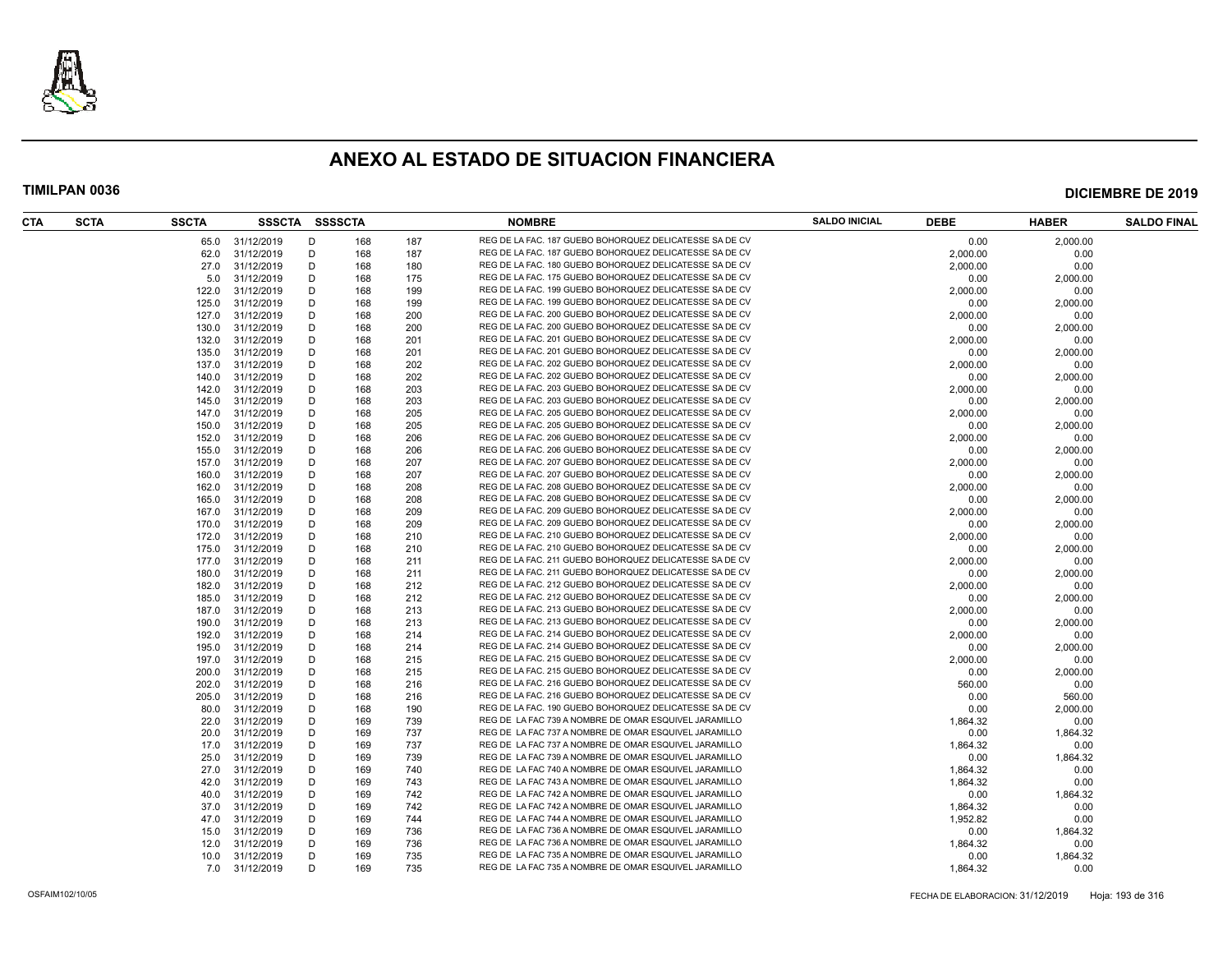

| CTA  | <b>SCTA</b> | <b>SSCTA</b>       |                |             | SSSCTA SSSSCTA |                  | <b>NOMBRE</b>                                                                                                                      | <b>SALDO INICIAL</b> | <b>DEBE</b> | <b>HABER</b> | <b>SALDO FINAL</b> |
|------|-------------|--------------------|----------------|-------------|----------------|------------------|------------------------------------------------------------------------------------------------------------------------------------|----------------------|-------------|--------------|--------------------|
|      |             |                    | 5.0 31/12/2019 | D           | 169            | 734              | REG DE LA FAC 734 A NOMBRE DE OMAR ESQUIVEL JARAMILLO                                                                              |                      | 0.00        | 1,864.32     |                    |
|      |             | 2.0                | 31/12/2019     | D           | 169            | 734              | REG DE LA FAC 734 A NOMBRE DE OMAR ESQUIVEL JARAMILLO                                                                              |                      | 1,864.32    | 0.00         |                    |
|      |             | 32.0               | 31/12/2019     | D           | 169            | 741              | REG DE LA FAC 741 A NOMBRE DE OMAR ESQUIVEL JARAMILLO                                                                              |                      | 1.864.32    | 0.00         |                    |
|      |             | 50.0               | 31/12/2019     | D           | 169            | 744              | REG DE LA FAC 744 A NOMBRE DE OMAR ESQUIVEL JARAMILLO                                                                              |                      | 0.00        | 1,952.82     |                    |
|      |             | 30.0               | 31/12/2019     | D           | 169            | 740              | REG DE LA FAC 740 A NOMBRE DE OMAR ESQUIVEL JARAMILLO                                                                              |                      | 0.00        | 1,864.32     |                    |
|      |             | 52.0               | 31/12/2019     | D           | 169            | 745              | REG DE LA FAC 745 A NOMBRE DE OMAR ESQUIVEL JARAMILLO                                                                              |                      | 1,952.82    | 0.00         |                    |
|      |             | 55.0               | 31/12/2019     | D           | 169            | 745              | REG DE LA FAC 745 A NOMBRE DE OMAR ESQUIVEL JARAMILLO                                                                              |                      | 0.00        | 1,952.82     |                    |
|      |             | 35.0               | 31/12/2019     | D           | 169            | 741              | REG DE LA FAC 741 A NOMBRE DE OMAR ESQUIVEL JARAMILLO                                                                              |                      | 0.00        | 1,864.32     |                    |
|      |             | 57.0               | 31/12/2019     | D           | 169            | 750              | REG DE LA FAC 740 A NOMBRE DE OMAR ESQUIVEL JARAMILLO                                                                              |                      | 1,694.64    | 0.00         |                    |
|      |             | 45.0               | 31/12/2019     | D           | 169            | 743              | REG DE LA FAC 743 A NOMBRE DE OMAR ESQUIVEL JARAMILLO                                                                              |                      | 0.00        | 1,864.32     |                    |
|      |             | 60.0               | 31/12/2019     | D           | 169            | 750              | REG DE LA FAC 740 A NOMBRE DE OMAR ESQUIVEL JARAMILLO                                                                              |                      | 0.00        | 1,694.64     |                    |
|      |             | 10.0               | 31/12/2019     | D           | 170            | 314              | REG DE LA FAC 314 A NOMBRE DE SERVICIO COMERCIAL GARIS SA DE CV                                                                    |                      | 0.00        | 720.20       |                    |
|      |             | 7.0                | 31/12/2019     | D           | 170            | 314              | REG DE LA FAC 314 A NOMBRE DE SERVICIO COMERCIAL GARIS SA DE CV                                                                    |                      | 720.20      | 0.00         |                    |
|      |             | 5.0                | 31/12/2019     | D           | 170            | 313              | REG DE LA FAC 313 A NOMBRE DE SERVICIO COMERCIAL GARIS SA DE CV                                                                    |                      | 0.00        | 288.80       |                    |
|      |             | 2.0                | 31/12/2019     | D           | 170            | 313              | REG DE LA FAC 313 A NOMBRE DE SERVICIO COMERCIAL GARIS SA DE CV                                                                    |                      | 288.80      | 0.00         |                    |
|      |             | 12.0               | 31/12/2019     | D           | 170            | 315              | REG DE LA FAC 315 A NOMBRE DE SERVICIO COMERCIAL GARIS SA DE CV                                                                    |                      | 1,838.25    | 0.00         |                    |
|      |             | 17.0               | 31/12/2019     | D           | 170            | 316              | REG DE LA FAC 316 A NOMBRE DE SERVICIO COMERCIAL GARIS SA DE CV                                                                    |                      | 742.00      | 0.00         |                    |
|      |             | 20.0               | 31/12/2019     | D           | 170            | 316              | REG DE LA FAC 316 A NOMBRE DE SERVICIO COMERCIAL GARIS SA DE CV                                                                    |                      | 0.00        | 742.00       |                    |
|      |             | 22.0               | 31/12/2019     | D           | 170            | 317              | REG DE LA FAC 317 A NOMBRE DE SERVICIO COMERCIAL GARIS SA DE CV                                                                    |                      | 1,701.50    | 0.00         |                    |
|      |             | 25.0               | 31/12/2019     | D           | 170            | 317              | REG DE LA FAC 317 A NOMBRE DE SERVICIO COMERCIAL GARIS SA DE CV                                                                    |                      | 0.00        | 1,701.50     |                    |
|      |             | 42.0               | 31/12/2019     | D           | 170            | 324              | REG DE LA FAC 324 A NOMBRE DE SERVICIO COMERCIAL GARIS SA DE CV                                                                    |                      | 1,724.82    | 0.00         |                    |
|      |             | 32.0               | 31/12/2019     | D           | 170            | 321              | REG DE LA FAC 321 A NOMBRE DE SERVICIO COMERCIAL GARIS SA DE CV                                                                    |                      | 1,960.11    | 0.00         |                    |
|      |             | 40.0               | 31/12/2019     | D           | 170            | 323              | REG DE LA FAC 323 A NOMBRE DE SERVICIO COMERCIAL GARIS SA DE CV                                                                    |                      | 0.00        | 1,972.40     |                    |
|      |             | 37.0               | 31/12/2019     | D           | 170            | 323              | REG DE LA FAC 323 A NOMBRE DE SERVICIO COMERCIAL GARIS SA DE CV                                                                    |                      | 1.972.40    | 0.00         |                    |
|      |             | 35.0               | 31/12/2019     | D           | 170            | 321              | REG DE LA FAC 321 A NOMBRE DE SERVICIO COMERCIAL GARIS SA DE CV                                                                    |                      | 0.00        | 1,960.11     |                    |
|      |             |                    | 31/12/2019     | D           | 170            | 319              | REG DE LA FAC 319 A NOMBRE DE SERVICIO COMERCIAL GARIS SA DE CV                                                                    |                      |             | 0.00         |                    |
|      |             | 27.0               |                |             |                |                  | REG DE LA FAC 319 A NOMBRE DE SERVICIO COMERCIAL GARIS SA DE CV                                                                    |                      | 1,919.09    |              |                    |
|      |             | 30.0               | 31/12/2019     | D           | 170            | 319              |                                                                                                                                    |                      | 0.00        | 1,919.09     |                    |
|      |             | 45.0               | 31/12/2019     | D           | 170            | 324              | REG DE LA FAC 324 A NOMBRE DE SERVICIO COMERCIAL GARIS SA DE CV<br>REG DE LA FAC 325 A NOMBRE DE SERVICIO COMERCIAL GARIS SA DE CV |                      | 0.00        | 1,724.82     |                    |
|      |             | 50.0               | 31/12/2019     | D           | 170            | 325              | REG DE LA FAC 325 A NOMBRE DE SERVICIO COMERCIAL GARIS SA DE CV                                                                    |                      | 0.00        | 1,934.78     |                    |
|      |             | 47.0               | 31/12/2019     | D           | 170            | 325              |                                                                                                                                    |                      | 1,934.78    | 0.00         |                    |
|      |             | 15.0               | 31/12/2019     | D           | 170            | 315              | REG DE LA FAC 315 A NOMBRE DE SERVICIO COMERCIAL GARIS SA DE CV                                                                    |                      | 0.00        | 1,838.25     |                    |
|      |             |                    |                |             |                |                  | TOTAL:                                                                                                                             |                      | 123,541.11  | 123,541.11   |                    |
| 8241 | B00108000   | 010309030101150101 | 1222           |             |                |                  | Sueldos y salarios compactados al personal eventual                                                                                | 25,179.30            | 0.00        | 25,179.30    | 0.00               |
|      |             | REN.               | <b>FECHA</b>   | TIPO        | N. POL         | REF.             | <b>CONCEPTO</b>                                                                                                                    |                      | <b>DEBE</b> | <b>HABER</b> |                    |
|      |             | 23.0               | 11/12/2019     | D           | 42             | $\mathbf{1}$     | T.E. PAGO DE LISTA DE RAYA DE LA 1RA QUINCENA DE DICIEMBRE DE 2019                                                                 |                      | 0.00        | 12,589.65    |                    |
|      |             | 23.0               | 31/12/2019     | D           | 71             | $\overline{2}$   | T.E. PAGO DE LISTA DE RAYA DE LA 2DA QUINCENA DE DICIEMBRE DE 2019                                                                 |                      | 0.00        | 12,589.65    |                    |
|      |             |                    |                |             |                |                  | TOTAL:                                                                                                                             |                      | 0.00        | 25,179.30    |                    |
| 8241 | B00108000   | 010309030101150101 | 1321           |             |                | Prima vacacional |                                                                                                                                    | 4,139.04             | 2,351.96    | 6,491.00     | 0.00               |
|      |             | REN.               | <b>FECHA</b>   | TIPO        | N. POL         | REF.             | <b>CONCEPTO</b>                                                                                                                    |                      | <b>DEBE</b> | <b>HABER</b> |                    |
|      |             | 33.0               | 13/12/2019     | D           | 46             | $\overline{1}$   | T.E. PAGO DE AGUINALDOS LISTA DE RAYA DEL AÑO 2019                                                                                 |                      | 0.00        | 6.491.00     |                    |
|      |             | 71.0               | 31/12/2019     | D           | 182            | $\mathbf{1}$     | REGISTRO DE LAS AMPLIACIONES Y REDUCCIONES PRESUPUESTALES DI                                                                       |                      | 2,351.96    | 0.00         |                    |
|      |             |                    |                |             |                |                  |                                                                                                                                    |                      |             |              |                    |
|      |             |                    |                |             |                |                  | TOTAL:                                                                                                                             |                      | 2,351.96    | 6,491.00     |                    |
| 8241 | B00108000   | 010309030101150101 | 1322           |             |                | Aquinaldo        |                                                                                                                                    | 33,112.36            | 3,821.64    | 36,934.00    | 0.00               |
|      |             | REN.               | <b>FECHA</b>   | <b>TIPO</b> | N. POL         | REF.             | <b>CONCEPTO</b>                                                                                                                    |                      | <b>DEBE</b> | <b>HABER</b> |                    |
|      |             | 38.0               | 13/12/2019     | D           | 46             | $\overline{1}$   | T.E. PAGO DE AGUINALDOS LISTA DE RAYA DEL AÑO 2019                                                                                 |                      | 0.00        | 36,934.00    |                    |
|      |             | 66.0               | 31/12/2019     | D           | 182            | $\overline{1}$   | REGISTRO DE LAS AMPLIACIONES Y REDUCCIONES PRESUPUESTALES DI                                                                       |                      | 3,821.64    | 0.00         |                    |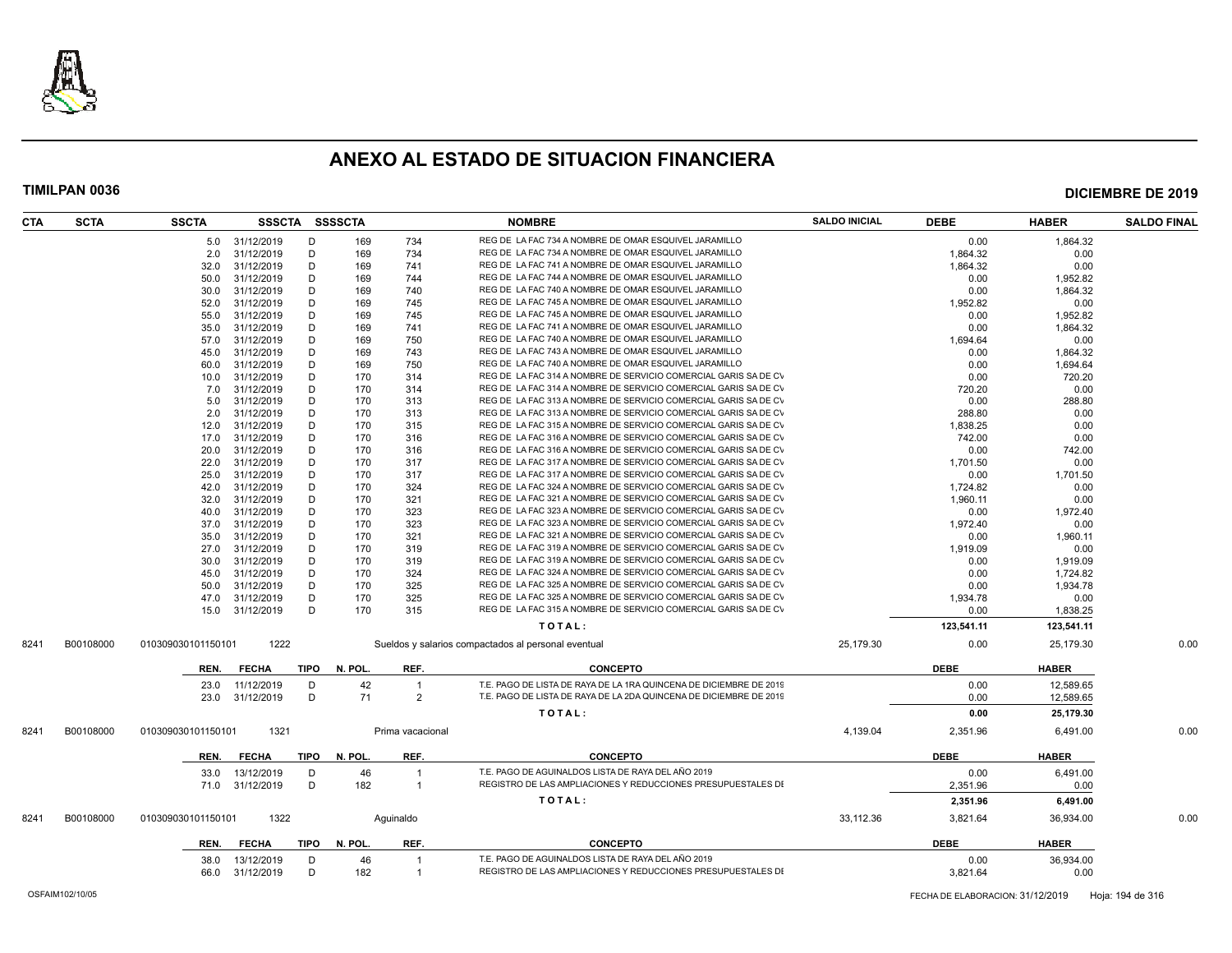

| <b>CTA</b> | <b>SCTA</b> | SSSCTA SSSSCTA<br><b>SSCTA</b>      |                                      | <b>NOMBRE</b>                                                      | <b>SALDO INICIAL</b> | <b>DEBE</b> | <b>HABER</b> | <b>SALDO FINAL</b> |
|------------|-------------|-------------------------------------|--------------------------------------|--------------------------------------------------------------------|----------------------|-------------|--------------|--------------------|
|            |             |                                     |                                      | TOTAL:                                                             |                      | 3,821.64    | 36.934.00    |                    |
| 8241       | B00108000   | 1345<br>010309030101150101          | Gratificación                        |                                                                    | 6,587.62             | 12,558.00   | 19,145.62    | 0.00               |
|            |             | <b>FECHA</b><br>TIPO<br>REN.        | N. POL.<br>REF.                      | <b>CONCEPTO</b>                                                    |                      | <b>DEBE</b> | <b>HABER</b> |                    |
|            |             | 11/12/2019<br>D<br>28.0             | 42                                   | T.E. PAGO DE LISTA DE RAYA DE LA 1RA QUINCENA DE DICIEMBRE DE 2019 |                      | 0.00        | 7,643.81     |                    |
|            |             | 13/12/2019<br>D<br>43.0             | 46                                   | T.E. PAGO DE AGUINALDOS LISTA DE RAYA DEL AÑO 2019                 |                      | 0.00        | 5,458.00     |                    |
|            |             | 31/12/2019<br>D<br>28.0             | 71<br>$\overline{2}$                 | T.E. PAGO DE LISTA DE RAYA DE LA 2DA QUINCENA DE DICIEMBRE DE 2019 |                      | 0.00        | 6,043.81     |                    |
|            |             | D<br>31/12/2019<br>37.0             | 182<br>$\overline{1}$                | REGISTRO DE LAS AMPLIACIONES Y REDUCCIONES PRESUPUESTALES DI       |                      | 12,558.00   | 0.00         |                    |
|            |             |                                     |                                      | TOTAL:                                                             |                      | 12,558.00   | 19,145.62    |                    |
| 8241       | B00B00000   | 010305010105150101<br>1111          | <b>Dietas</b>                        |                                                                    | 40,000.00            | 0.00        | 40,000.00    | 0.00               |
|            |             | REN.<br><b>FECHA</b><br>TIPO        | N. POL.<br>REF.                      | <b>CONCEPTO</b>                                                    |                      | <b>DEBE</b> | <b>HABER</b> |                    |
|            |             | 11/12/2019<br>D<br>38.0             | 41<br>$\overline{1}$                 | T.E. PAGO DE NOMINA DE LA 1RA QUINCENA DE DICIEMBRE DE 2019        |                      | 0.00        | 20,000.00    |                    |
|            |             | 31/12/2019<br>D<br>28.0             | 70<br>$\overline{2}$                 | T.E. PAGO DE NOMINA DE LA 2RA QUINCENA DE DICIEMBRE DE 2019        |                      | 0.00        | 20,000.00    |                    |
|            |             |                                     |                                      | TOTAL:                                                             |                      | 0.00        | 40,000.00    |                    |
| 8241       | B00B00000   | 010305010105150101<br>1131          | Sueldo base                          |                                                                    | 13,600.00            | 200.00      | 13,800.00    | 0.00               |
|            |             | <b>FECHA</b><br><b>TIPO</b><br>REN. | N. POL.<br>REF.                      | <b>CONCEPTO</b>                                                    |                      | <b>DEBE</b> | <b>HABER</b> |                    |
|            |             | 11/12/2019<br>D<br>43.0             | 41<br>$\overline{1}$                 | T.E. PAGO DE NOMINA DE LA 1RA QUINCENA DE DICIEMBRE DE 2019        |                      | 0.00        | 6.900.00     |                    |
|            |             | 31/12/2019<br>D<br>33.0             | 70<br>$\overline{2}$                 | T.E. PAGO DE NOMINA DE LA 2RA QUINCENA DE DICIEMBRE DE 2019        |                      | 0.00        | 6,900.00     |                    |
|            |             | D<br>31/12/2019<br>75.0             | 182<br>$\mathbf{1}$                  | REGISTRO DE LAS AMPLIACIONES Y REDUCCIONES PRESUPUESTALES DI       |                      | 200.00      | 0.00         |                    |
|            |             |                                     |                                      | TOTAL:                                                             |                      | 200.00      | 13,800.00    |                    |
| 8241       | B00B00000   | 1321<br>010305010105150101          | Prima vacacional                     |                                                                    | 8,219.14             | 7,199.86    | 15,419.00    | 0.00               |
|            |             | REN.<br><b>FECHA</b><br>TIPO        | REF.<br>N. POL.                      | <b>CONCEPTO</b>                                                    |                      | <b>DEBE</b> | <b>HABER</b> |                    |
|            |             | 13/12/2019<br>D<br>33.0             | 45                                   | T.E. PAGO DE AGUINALDOS DE NOMINA DEL AÑO 2019                     |                      | 0.00        | 15,419.00    |                    |
|            |             | 47.0 31/12/2019<br>D                | 182<br>$\overline{1}$                | REGISTRO DE LAS AMPLIACIONES Y REDUCCIONES PRESUPUESTALES DI       |                      | 7,199.86    | 0.00         |                    |
|            |             |                                     |                                      | TOTAL:                                                             |                      | 7,199.86    | 15,419.00    |                    |
| 8241       | B00B00000   | 1322<br>010305010105150101          | Aquinaldo                            |                                                                    | 65,753.14            | 9,534.86    | 75,288.00    | 0.00               |
|            |             | <b>FECHA</b><br>TIPO<br>REN.        | REF.<br>N. POL.                      | <b>CONCEPTO</b>                                                    |                      | <b>DEBE</b> | <b>HABER</b> |                    |
|            |             | 13/12/2019<br>D<br>38.0             | 45<br>$\overline{1}$                 | T.E. PAGO DE AGUINALDOS DE NOMINA DEL AÑO 2019                     |                      | 0.00        | 75,288.00    |                    |
|            |             | D<br>31/12/2019<br>44.0             | 182<br>$\overline{1}$                | REGISTRO DE LAS AMPLIACIONES Y REDUCCIONES PRESUPUESTALES DI       |                      | 9,534.86    | 0.00         |                    |
|            |             |                                     |                                      | TOTAL:                                                             |                      | 9,534.86    | 75,288.00    |                    |
| 8241       | B00B00000   | 1345<br>010305010105150101          | Gratificación                        |                                                                    | $-44,220.97$         | 91,712.15   | 47,491.18    | 0.00               |
|            |             | <b>FECHA</b><br><b>TIPO</b><br>REN. | N. POL.<br>REF.                      | <b>CONCEPTO</b>                                                    |                      | <b>DEBE</b> | <b>HABER</b> |                    |
|            |             | 11/12/2019<br>D<br>48.0             | 41                                   | T.E. PAGO DE NOMINA DE LA 1RA QUINCENA DE DICIEMBRE DE 2019        |                      | 0.00        | 14.629.59    |                    |
|            |             | 13/12/2019<br>D<br>43.0             | 45                                   | T.E. PAGO DE AGUINALDOS DE NOMINA DEL AÑO 2019                     |                      | 0.00        | 18,232.00    |                    |
|            |             | 31/12/2019<br>D<br>38.0             | 70<br>$\mathcal{P}$                  | T.E. PAGO DE NOMINA DE LA 2RA QUINCENA DE DICIEMBRE DE 2019        |                      | 0.00        | 14,629.59    |                    |
|            |             | D<br>31/12/2019<br>13.0             | 182<br>$\overline{1}$                | REGISTRO DE LAS AMPLIACIONES Y REDUCCIONES PRESUPUESTALES DI       |                      | 91,712.15   | 0.00         |                    |
|            |             |                                     |                                      | TOTAL:                                                             |                      | 91,712.15   | 47,491.18    |                    |
| 8241       | B00B00000   | 010305010105150101<br>2611          | Combustibles, lubricantes y aditivos |                                                                    | 0.00                 | 3,850.00    | 3,850.00     | 0.00               |
|            |             | <b>FECHA</b><br>REN.                | TIPO N. POL.<br>REF.                 | <b>CONCEPTO</b>                                                    |                      | <b>DEBE</b> | <b>HABER</b> |                    |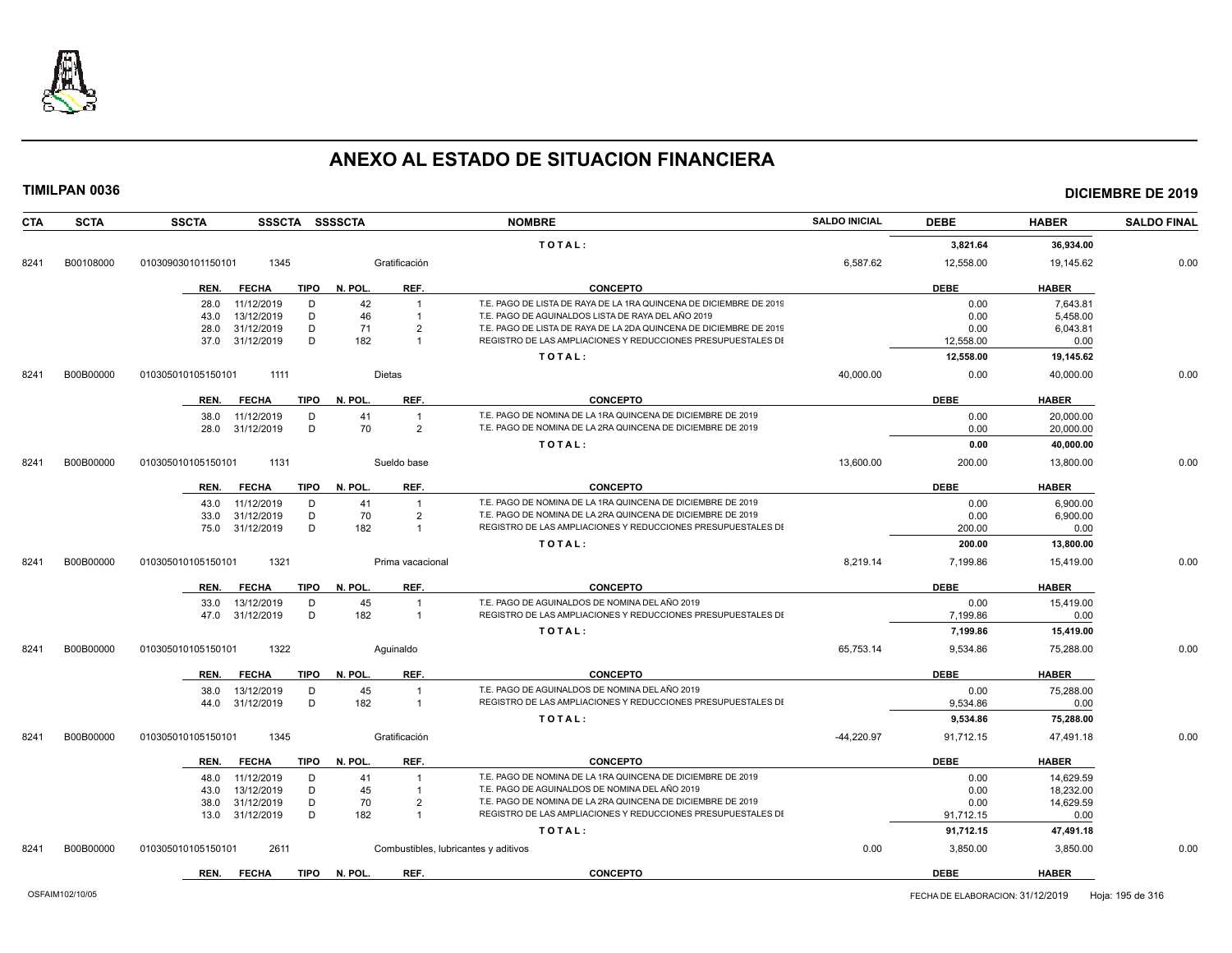

| <b>CTA</b> | <b>SCTA</b> | <b>SSCTA</b>       | <b>SSSCTA</b> |             | <b>SSSSCTA</b> |                  | <b>NOMBRE</b>                                                      | <b>SALDO INICIAL</b> | <b>DEBE</b> | <b>HABER</b> | <b>SALDO FINAL</b> |
|------------|-------------|--------------------|---------------|-------------|----------------|------------------|--------------------------------------------------------------------|----------------------|-------------|--------------|--------------------|
|            |             | 19.0               | 06/12/2019    | D           | 38             | 5438             | T.E. SERVICIO ESTRELLA JUNA SA DE CV FAC-5438 COMBUSTIBLE          |                      | 0.00        | 500.00       |                    |
|            |             | 16.0               | 06/12/2019    | D           | 38             | 5438             | T.E. SERVICIO ESTRELLA JUNA SA DE CV FAC-5438 COMBUSTIBLE          |                      | 500.00      | 0.00         |                    |
|            |             | 16.0               | 11/12/2019    | D           | 40             | 17546            | T.E. NATALIA MA. DEL CARMEN FLORES ARCINIEGA FAC-17546 COMBUSTIE   |                      | 400.00      | 0.00         |                    |
|            |             | 19.0               | 11/12/2019    | D           | 40             | 17546            | T.E. NATALIA MA. DEL CARMEN FLORES ARCINIEGA FAC-17546 COMBUSTIE   |                      | 0.00        | 400.00       |                    |
|            |             | 16.0               | 31/12/2019    | D           | 60             | 5561             | T.E. SERVICIO ESTRELA JUNA SA DE CV FAC-5561 COMPRA DE COMBUSTII   |                      | 500.00      | 0.00         |                    |
|            |             | 19.0               | 31/12/2019    | D           | 60             | 5561             | T.E. SERVICIO ESTRELA JUNA SA DE CV FAC-5561 COMPRA DE COMBUSTIE   |                      | 0.00        | 500.00       |                    |
|            |             | 12.0               | 30/12/2019    | D           | 69             | 5562             | T.E. SERVICIO ESTRELLA JUNA SA DE CV FAC-5562 COMPRA COMBUSTIBL    |                      | 0.00        | 500.00       |                    |
|            |             | 9.0                | 30/12/2019    | D           | 69             | 5562             | T.E. SERVICIO ESTRELLA JUNA SA DE CV FAC-5562 COMPRA COMBUSTIBLI   |                      | 500.00      | 0.00         |                    |
|            |             | 12.0               | 31/12/2019    | D           | 72             | 5587             | T.E. SERVICIO ESTRELLA JUNA SA DE CV FAC-5587 COMPRA COMBUSTIBL    |                      | 0.00        | 500.00       |                    |
|            |             | 9.0                | 31/12/2019    | D           | 72             | 5587             | T.E. SERVICIO ESTRELLA JUNA SA DE CV FAC-5587 COMPRA COMBUSTIBLI   |                      | 500.00      | 0.00         |                    |
|            |             | 19.0               | 31/12/2019    | D           | 73             | 17694            | T.E. NATALIA MARIA DEL CARMEN FLORES ARCINIEGA FAC-17694 COMPRA    |                      | 0.00        | 500.00       |                    |
|            |             | 16.0               | 31/12/2019    | D           | 73             | 17694            | T.E. NATALIA MARIA DEL CARMEN FLORES ARCINIEGA FAC-17694 COMPRA    |                      | 500.00      | 0.00         |                    |
|            |             | 26.0               | 31/12/2019    | D           | 73             | 17694            | T.E. NATALIA MARIA DEL CARMEN FLORES ARCINIEGA FAC-17694 COMPRA    |                      | 0.00        | 350.00       |                    |
|            |             | 23.0               | 31/12/2019    | D           | 73             | 17694            | T.E. NATALIA MARIA DEL CARMEN FLORES ARCINIEGA FAC-17694 COMPRA    |                      | 350.00      | 0.00         |                    |
|            |             | 19.0               | 02/12/2019    | D           | 81             | 5374             | T.E. SERVICIO ESTRELLA JUNA SA DE CV FAC-5374 COMPRA COMBUSTIBLI   |                      | 0.00        | 600.00       |                    |
|            |             | 16.0               | 02/12/2019    | D           | 81             | 5374             | T.E. SERVICIO ESTRELLA JUNA SA DE CV FAC-5374 COMPRA COMBUSTIBL    |                      | 600.00      | 0.00         |                    |
|            |             |                    |               |             |                |                  | TOTAL:                                                             |                      | 3,850.00    | 3,850.00     |                    |
| 8241       | C01141000   | 020501010106150101 | 1111          |             |                | <b>Dietas</b>    |                                                                    | 31,651.86            | 0.00        | 31,651.86    | 0.00               |
|            |             | REN.               | <b>FECHA</b>  | <b>TIPO</b> | N. POL.        | REF.             | <b>CONCEPTO</b>                                                    |                      | <b>DEBE</b> | <b>HABER</b> |                    |
|            |             | 53.0               | 11/12/2019    | D           | 41             | $\overline{1}$   | T.E. PAGO DE NOMINA DE LA 1RA QUINCENA DE DICIEMBRE DE 2019        |                      | 0.00        | 15,825.93    |                    |
|            |             | 43.0               | 31/12/2019    | D           | 70             | $\overline{2}$   | T.E. PAGO DE NOMINA DE LA 2RA QUINCENA DE DICIEMBRE DE 2019        |                      | 0.00        | 15,825.93    |                    |
|            |             |                    |               |             |                |                  | TOTAL:                                                             |                      | 0.00        | 31,651.86    |                    |
| 8241       | C01141000   | 020501010106150101 | 1222          |             |                |                  | Sueldos y salarios compactados al personal eventual                | 14,834.29            | 0.00        | 14,834.29    | 0.00               |
|            |             | REN.               | <b>FECHA</b>  | <b>TIPO</b> | N. POL.        | REF.             | <b>CONCEPTO</b>                                                    |                      | <b>DEBE</b> | <b>HABER</b> |                    |
|            |             | 33.0               | 11/12/2019    | D           | 42             |                  | T.E. PAGO DE LISTA DE RAYA DE LA 1RA QUINCENA DE DICIEMBRE DE 2019 |                      | 0.00        | 3.089.67     |                    |
|            |             | 33.0               | 31/12/2019    | D           | 71             | $\overline{2}$   | T.E. PAGO DE LISTA DE RAYA DE LA 2DA QUINCENA DE DICIEMBRE DE 2019 |                      | 0.00        | 3,089.67     |                    |
|            |             | 231.0              | 31/12/2019    | D           | 182            | $\mathbf{1}$     | REGISTRO DE LAS AMPLIACIONES Y REDUCCIONES PRESUPUESTALES DI       |                      | 0.00        | 8,654.95     |                    |
|            |             |                    |               |             |                |                  | TOTAL:                                                             |                      | 0.00        | 14,834.29    |                    |
| 8241       | C01141000   | 020501010106150101 | 1321          |             |                | Prima vacacional |                                                                    | 6,224.91             | 5,860.09    | 12.085.00    | 0.00               |
|            |             |                    | <b>FECHA</b>  | <b>TIPO</b> |                | REF.             | <b>CONCEPTO</b>                                                    |                      | <b>DEBE</b> |              |                    |
|            |             | REN.               |               |             | N. POL.        |                  |                                                                    |                      |             | <b>HABER</b> |                    |
|            |             | 48.0               | 13/12/2019    | D           | 45             | $\overline{1}$   | T.E. PAGO DE AGUINALDOS DE NOMINA DEL AÑO 2019                     |                      | 0.00        | 10,807.00    |                    |
|            |             | 48.0               | 13/12/2019    | D           | 46             | $\overline{1}$   | T.E. PAGO DE AGUINALDOS LISTA DE RAYA DEL AÑO 2019                 |                      | 0.00        | 1,278.00     |                    |
|            |             | 53.0               | 31/12/2019    | D           | 182            | $\overline{1}$   | REGISTRO DE LAS AMPLIACIONES Y REDUCCIONES PRESUPUESTALES DI       |                      | 5,860.09    | 0.00         |                    |
|            |             |                    |               |             |                |                  | TOTAL:                                                             |                      | 5,860.09    | 12,085.00    |                    |
| 8241       | C01141000   | 020501010106150101 | 1322          |             |                | Aquinaldo        |                                                                    | 49,802.31            | 0.00        | 49,802.31    | 0.00               |
|            |             | REN.               | <b>FECHA</b>  | <b>TIPO</b> | N. POL.        | REF.             | <b>CONCEPTO</b>                                                    |                      | <b>DEBE</b> | <b>HABER</b> |                    |
|            |             | 53.0               | 13/12/2019    | D           | 45             |                  | T.E. PAGO DE AGUINALDOS DE NOMINA DEL AÑO 2019                     |                      | 0.00        | 43,227.00    |                    |
|            |             | 53.0               | 13/12/2019    | D           | 46             | $\overline{1}$   | T.E. PAGO DE AGUINALDOS LISTA DE RAYA DEL AÑO 2019                 |                      | 0.00        | 5,112.00     |                    |
|            |             | 222.0              | 31/12/2019    | D           | 182            | $\overline{1}$   | REGISTRO DE LAS AMPLIACIONES Y REDUCCIONES PRESUPUESTALES DI       |                      | 0.00        | 1,463.31     |                    |
|            |             |                    |               |             |                |                  | TOTAL:                                                             |                      | 0.00        | 49,802.31    |                    |
| 8241       | C01141000   | 020501010106150101 | 1345          |             |                | Gratificación    |                                                                    | 9,072.30             | 3,043.70    | 12,116.00    | 0.00               |
|            |             |                    |               |             |                |                  |                                                                    |                      |             |              |                    |
|            |             | REN.               | <b>FECHA</b>  | <b>TIPO</b> | N. POL         | REF.             | <b>CONCEPTO</b>                                                    |                      | <b>DEBE</b> | <b>HABER</b> |                    |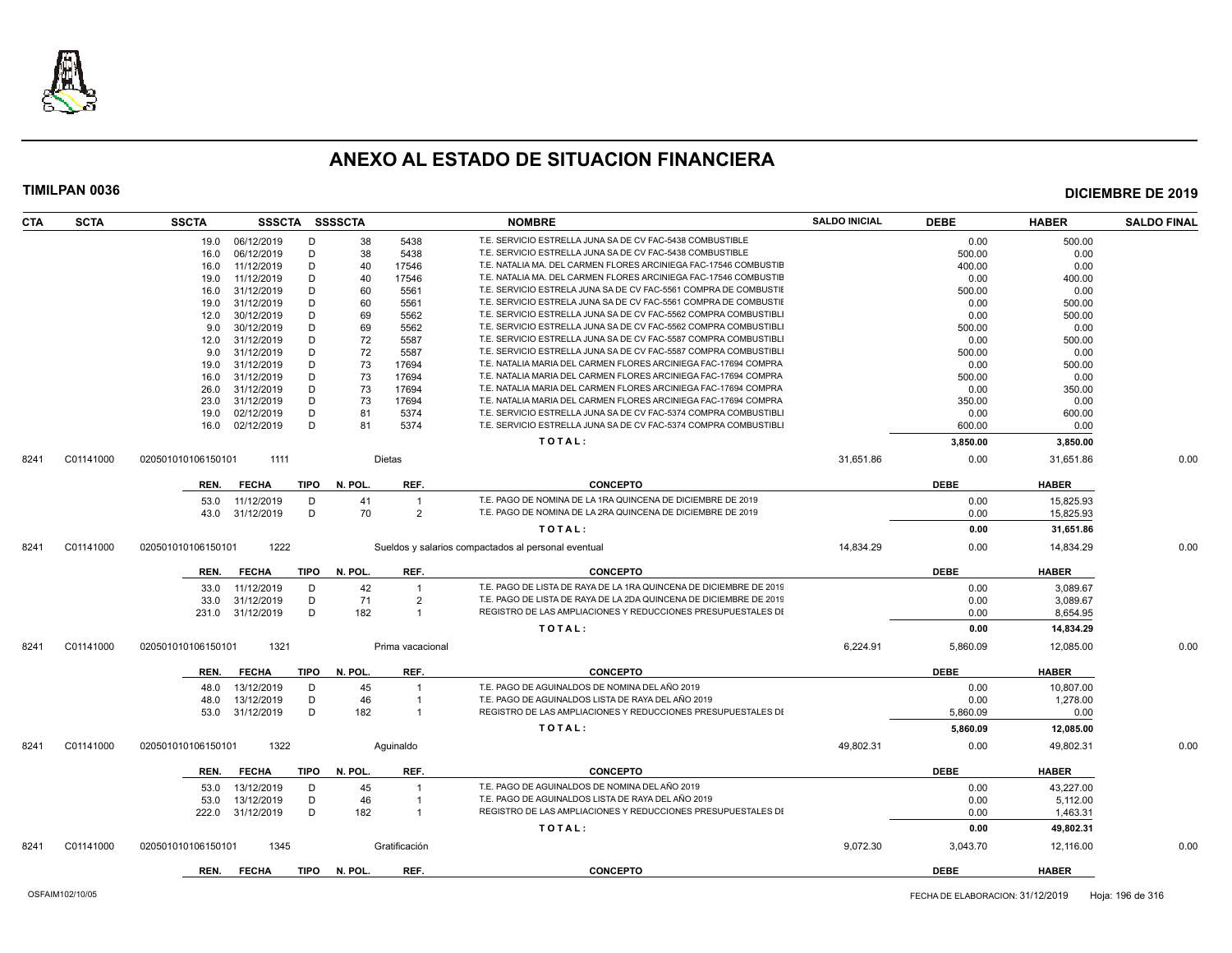

| CTA  | <b>SCTA</b> | <b>SSCTA</b>       | SSSCTA SSSSCTA       |              |                  | <b>NOMBRE</b>                                                | <b>SALDO INICIAL</b> | <b>DEBE</b> | <b>HABER</b> | <b>SALDO FINAL</b> |
|------|-------------|--------------------|----------------------|--------------|------------------|--------------------------------------------------------------|----------------------|-------------|--------------|--------------------|
|      |             | 58.0               | 13/12/2019<br>D      | 45           |                  | T.E. PAGO DE AGUINALDOS DE NOMINA DEL AÑO 2019               |                      | 0.00        | 11.920.00    |                    |
|      |             | 58.0               | D<br>13/12/2019      | 46           |                  | T.E. PAGO DE AGUINALDOS LISTA DE RAYA DEL AÑO 2019           |                      | 0.00        | 196.00       |                    |
|      |             | 69.0               | D<br>31/12/2019      | 182          |                  | REGISTRO DE LAS AMPLIACIONES Y REDUCCIONES PRESUPUESTALES DI |                      | 3,043.70    | 0.00         |                    |
|      |             |                    |                      |              |                  | TOTAL:                                                       |                      | 3,043.70    | 12,116.00    |                    |
| 8241 | C02124000   | 020201010503150101 | 1111                 |              | Dietas           |                                                              | 32,870.70            | 0.00        | 32,870.70    | 0.00               |
|      |             | REN.               | <b>FECHA</b><br>TIPO | N. POL.      | REF.             | <b>CONCEPTO</b>                                              |                      | <b>DEBE</b> | <b>HABER</b> |                    |
|      |             | 58.0               | 11/12/2019<br>D      | 41           | $\overline{1}$   | T.E. PAGO DE NOMINA DE LA 1RA QUINCENA DE DICIEMBRE DE 2019  |                      | 0.00        | 16,435.35    |                    |
|      |             | 48.0               | D<br>31/12/2019      | 70           | $\overline{2}$   | T.E. PAGO DE NOMINA DE LA 2RA QUINCENA DE DICIEMBRE DE 2019  |                      | 0.00        | 16,435.35    |                    |
|      |             |                    |                      |              |                  | TOTAL:                                                       |                      | 0.00        | 32,870.70    |                    |
| 8241 | C02124000   | 020201010503150101 | 1321                 |              | Prima vacacional |                                                              | 5,403.28             | 5,403.72    | 10,807.00    | 0.00               |
|      |             | REN.               | <b>FECHA</b><br>TIPO | N. POL.      | REF.             | <b>CONCEPTO</b>                                              |                      | <b>DEBE</b> | <b>HABER</b> |                    |
|      |             | 63.0               | 13/12/2019<br>D      | 45           | $\overline{1}$   | T.E. PAGO DE AGUINALDOS DE NOMINA DEL AÑO 2019               |                      | 0.00        | 10,807.00    |                    |
|      |             |                    | D<br>54.0 31/12/2019 | 182          | $\overline{1}$   | REGISTRO DE LAS AMPLIACIONES Y REDUCCIONES PRESUPUESTALES DI |                      | 5,403.72    | 0.00         |                    |
|      |             |                    |                      |              |                  | TOTAL:                                                       |                      | 5,403.72    | 10,807.00    |                    |
| 8241 | C02124000   | 020201010503150101 | 1322                 |              | Aquinaldo        |                                                              | 43,227.03            | 0.00        | 43,227.03    | 0.00               |
|      |             | REN.               | <b>FECHA</b><br>TIPO | N. POL.      | REF.             | <b>CONCEPTO</b>                                              |                      | <b>DEBE</b> | <b>HABER</b> |                    |
|      |             | 68.0               | 13/12/2019<br>D      | 45           | $\overline{1}$   | T.E. PAGO DE AGUINALDOS DE NOMINA DEL AÑO 2019               |                      | 0.00        | 43,227.00    |                    |
|      |             | 207.0              | D<br>31/12/2019      | 182          | $\overline{1}$   | REGISTRO DE LAS AMPLIACIONES Y REDUCCIONES PRESUPUESTALES DI |                      | 0.00        | 0.03         |                    |
|      |             |                    |                      |              |                  | TOTAL:                                                       |                      | 0.00        | 43,227.03    |                    |
| 8241 | C02124000   | 020201010503150101 | 1345                 |              | Gratificación    |                                                              | $-58,897.30$         | 82,466.60   | 23,569.30    | 0.00               |
|      |             | REN.               | FECHA                | TIPO N. POL. | REF.             | <b>CONCEPTO</b>                                              |                      | <b>DEBE</b> | <b>HABER</b> |                    |
|      |             | 63.0               | 11/12/2019<br>D      | 41           | $\overline{1}$   | T.E. PAGO DE NOMINA DE LA 1RA QUINCENA DE DICIEMBRE DE 2019  |                      | 0.00        | 5.824.65     |                    |
|      |             | 73.0               | 13/12/2019<br>D      | 45           |                  | T.E. PAGO DE AGUINALDOS DE NOMINA DEL AÑO 2019               |                      | 0.00        | 11,920.00    |                    |
|      |             | 53.0               | D<br>31/12/2019      | 70           | $\overline{2}$   | T.E. PAGO DE NOMINA DE LA 2RA QUINCENA DE DICIEMBRE DE 2019  |                      | 0.00        | 5.824.65     |                    |
|      |             |                    | D<br>15.0 31/12/2019 | 182          | $\overline{1}$   | REGISTRO DE LAS AMPLIACIONES Y REDUCCIONES PRESUPUESTALES DI |                      | 82,466.60   | 0.00         |                    |
|      |             |                    |                      |              |                  | TOTAL:                                                       |                      | 82,466.60   | 23,569.30    |                    |
| 8241 | C03127000   | 020204010201150101 | 1111                 |              | <b>Dietas</b>    |                                                              | 16,435.35            | 16,435.35   | 32,870.70    | 0.00               |
|      |             | REN.               | <b>FECHA</b><br>TIPO | N. POL.      | REF.             | <b>CONCEPTO</b>                                              |                      | <b>DEBE</b> | <b>HABER</b> |                    |
|      |             | 68.0               | 11/12/2019<br>D      | 41           | $\overline{1}$   | T.E. PAGO DE NOMINA DE LA 1RA QUINCENA DE DICIEMBRE DE 2019  |                      | 0.00        | 16.435.35    |                    |
|      |             | 58.0               | 31/12/2019<br>D      | 70           | $\overline{2}$   | T.E. PAGO DE NOMINA DE LA 2RA QUINCENA DE DICIEMBRE DE 2019  |                      | 0.00        | 16,435.35    |                    |
|      |             |                    | D<br>29.0 31/12/2019 | 182          | $\overline{1}$   | REGISTRO DE LAS AMPLIACIONES Y REDUCCIONES PRESUPUESTALES DI |                      | 16,435.35   | 0.00         |                    |
|      |             |                    |                      |              |                  | TOTAL:                                                       |                      | 16,435.35   | 32,870.70    |                    |
| 8241 | C03127000   | 020204010201150101 | 1321                 |              | Prima vacacional |                                                              | 5,403.28             | 5,403.72    | 10,807.00    | 0.00               |
|      |             | REN.               | <b>FECHA</b><br>TIPO | N. POL.      | REF.             | <b>CONCEPTO</b>                                              |                      | <b>DEBE</b> | <b>HABER</b> |                    |
|      |             | 78.0               | 13/12/2019<br>D      | 45           | $\overline{1}$   | T.E. PAGO DE AGUINALDOS DE NOMINA DEL AÑO 2019               |                      | 0.00        | 10,807.00    |                    |
|      |             |                    | D<br>55.0 31/12/2019 | 182          | $\overline{1}$   | REGISTRO DE LAS AMPLIACIONES Y REDUCCIONES PRESUPUESTALES DI |                      | 5,403.72    | 0.00         |                    |
|      |             |                    |                      |              |                  | TOTAL:                                                       |                      | 5,403.72    | 10,807.00    |                    |
| 8241 | C03127000   | 020204010201150101 | 1322                 |              | Aquinaldo        |                                                              | 43,227.03            | 0.00        | 43,227.03    | 0.00               |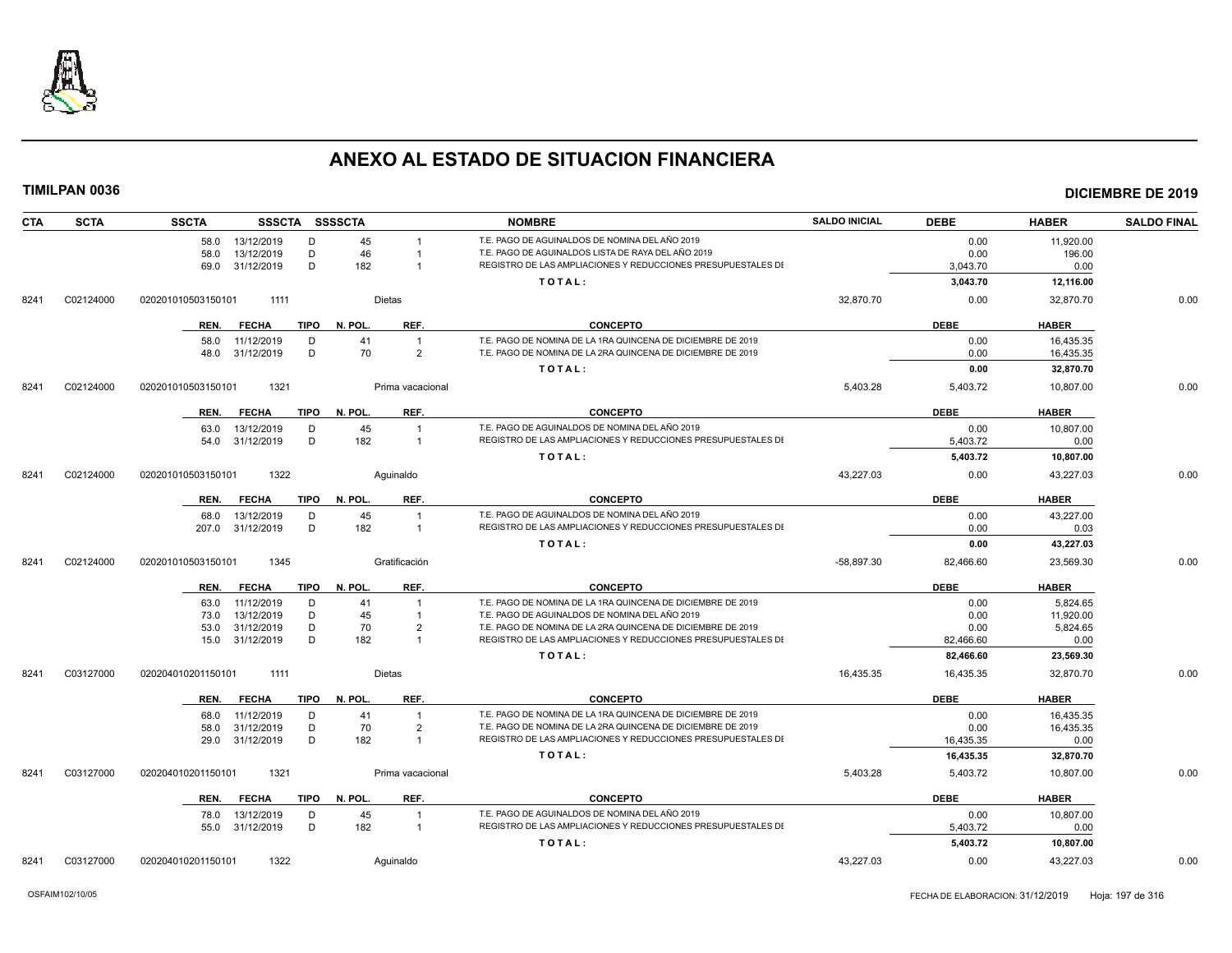

| TIMILPAN 0036      |                    |                 |             |                |                                      |                                                                 |                      |             |              | <b>DICIEMBRE DE 2019</b> |
|--------------------|--------------------|-----------------|-------------|----------------|--------------------------------------|-----------------------------------------------------------------|----------------------|-------------|--------------|--------------------------|
| CTA<br><b>SCTA</b> | <b>SSCTA</b>       |                 |             | SSSCTA SSSSCTA |                                      | <b>NOMBRE</b>                                                   | <b>SALDO INICIAL</b> | <b>DEBE</b> | <b>HABER</b> | <b>SALDO FINAL</b>       |
|                    | REN.               | <b>FECHA</b>    | <b>TIPO</b> | N. POL.        | REF.                                 | <b>CONCEPTO</b>                                                 |                      | <b>DEBE</b> | <b>HABER</b> |                          |
|                    |                    | 83.0 13/12/2019 | D           | 45             | $\overline{1}$                       | T.E. PAGO DE AGUINALDOS DE NOMINA DEL AÑO 2019                  |                      | 0.00        | 43,227.00    |                          |
|                    | 208.0              | 31/12/2019      | D           | 182            | $\overline{1}$                       | REGISTRO DE LAS AMPLIACIONES Y REDUCCIONES PRESUPUESTALES DI    |                      | 0.00        | 0.03         |                          |
|                    |                    |                 |             |                |                                      | TOTAL:                                                          |                      | 0.00        | 43,227.03    |                          |
| C03127000<br>8241  | 020204010201150101 | 1345            |             |                | Gratificación                        |                                                                 | 872.32               | 15,792.32   | 16,664.64    | 0.00                     |
|                    |                    | REN. FECHA      | TIPO        | N. POL.        | REF.                                 | <b>CONCEPTO</b>                                                 |                      | <b>DEBE</b> | <b>HABER</b> |                          |
|                    | 73.0               | 11/12/2019      | D           | 41             | $\overline{1}$                       | T.E. PAGO DE NOMINA DE LA 1RA QUINCENA DE DICIEMBRE DE 2019     |                      | 0.00        | 2,372.32     |                          |
|                    | 88.0               | 13/12/2019      | D           | 45             | $\overline{1}$                       | T.E. PAGO DE AGUINALDOS DE NOMINA DEL AÑO 2019                  |                      | 0.00        | 11,920.00    |                          |
|                    | 63.0               | 31/12/2019      | D           | 70             | $\overline{2}$                       | T.E. PAGO DE NOMINA DE LA 2RA QUINCENA DE DICIEMBRE DE 2019     |                      | 0.00        | 2,372.32     |                          |
|                    | 30.0               | 31/12/2019      | D           | 182            | $\overline{1}$                       | REGISTRO DE LAS AMPLIACIONES Y REDUCCIONES PRESUPUESTALES DI    |                      | 15,792.32   | 0.00         |                          |
|                    |                    |                 |             |                |                                      | TOTAL:                                                          |                      | 15,792.32   | 16,664.64    |                          |
| C03127000<br>8241  | 020204010201150101 | 2611            |             |                | Combustibles, lubricantes y aditivos |                                                                 | 0.00                 | 300.00      | 300.00       | 0.00                     |
|                    | REN.               | <b>FECHA</b>    | <b>TIPO</b> | N. POL.        | REF.                                 | <b>CONCEPTO</b>                                                 |                      | <b>DEBE</b> | <b>HABER</b> |                          |
|                    |                    | 30.0 31/12/2019 | D           | 73             | 17694                                | T.E. NATALIA MARIA DEL CARMEN FLORES ARCINIEGA FAC-17694 COMPRA |                      | 300.00      | 0.00         |                          |
|                    | 33.0               | 31/12/2019      | D           | 73             | 17694                                | T.E. NATALIA MARIA DEL CARMEN FLORES ARCINIEGA FAC-17694 COMPRA |                      | 0.00        | 300.00       |                          |
|                    |                    |                 |             |                |                                      | TOTAL:                                                          |                      | 300.00      | 300.00       |                          |
| C04156000<br>8241  | 020203010205150101 | 1111            |             |                | Dietas                               |                                                                 | 32,870.70            | 0.00        | 32,870.70    | 0.00                     |
|                    | REN.               | <b>FECHA</b>    | TIPO        | N. POL.        | REF.                                 | <b>CONCEPTO</b>                                                 |                      | <b>DEBE</b> | <b>HABER</b> |                          |
|                    | 78.0               | 11/12/2019      | D           | 41             | $\overline{1}$                       | T.E. PAGO DE NOMINA DE LA 1RA QUINCENA DE DICIEMBRE DE 2019     |                      | 0.00        | 16,435.35    |                          |
|                    | 68.0               | 31/12/2019      | D           | 70             | $\overline{2}$                       | T.E. PAGO DE NOMINA DE LA 2RA QUINCENA DE DICIEMBRE DE 2019     |                      | 0.00        | 16,435.35    |                          |
|                    |                    |                 |             |                |                                      | TOTAL:                                                          |                      | 0.00        | 32,870.70    |                          |
| C04156000<br>8241  | 020203010205150101 | 1321            |             |                | Prima vacacional                     |                                                                 | 5,403.28             | 5,403.72    | 10,807.00    | 0.00                     |
|                    |                    | REN. FECHA      |             | TIPO N. POL.   | REF.                                 | <b>CONCEPTO</b>                                                 |                      | <b>DEBE</b> | <b>HABER</b> |                          |
|                    | 93.0               | 13/12/2019      | D           | 45             | $\overline{1}$                       | T.E. PAGO DE AGUINALDOS DE NOMINA DEL AÑO 2019                  |                      | 0.00        | 10,807.00    |                          |
|                    | 56.0               | 31/12/2019      | D           | 182            | $\overline{1}$                       | REGISTRO DE LAS AMPLIACIONES Y REDUCCIONES PRESUPUESTALES DI    |                      | 5,403.72    | 0.00         |                          |
|                    |                    |                 |             |                |                                      | TOTAL:                                                          |                      | 5,403.72    | 10,807.00    |                          |
| C04156000<br>8241  | 020203010205150101 | 1322            |             |                | Aguinaldo                            |                                                                 | 43,227.03            | 0.00        | 43,227.03    | 0.00                     |
|                    | REN.               | <b>FECHA</b>    | TIPO        | N. POL.        | REF.                                 | <b>CONCEPTO</b>                                                 |                      | <b>DEBE</b> | <b>HABER</b> |                          |
|                    | 98.0               | 13/12/2019      | D           | 45             |                                      | T.E. PAGO DE AGUINALDOS DE NOMINA DEL AÑO 2019                  |                      | 0.00        | 43,227.00    |                          |
|                    | 209.0              | 31/12/2019      | D           | 182            | $\overline{1}$                       | REGISTRO DE LAS AMPLIACIONES Y REDUCCIONES PRESUPUESTALES DI    |                      | 0.00        | 0.03         |                          |
|                    |                    |                 |             |                |                                      | TOTAL:                                                          |                      | 0.00        | 43,227.03    |                          |
| C04156000<br>8241  | 020203010205150101 | 1345            |             |                | Gratificación                        |                                                                 | $-58,897.30$         | 82,466.60   | 23,569.30    | 0.00                     |
|                    |                    | REN. FECHA      | TIPO        | N. POL.        | REF.                                 | <b>CONCEPTO</b>                                                 |                      | <b>DEBE</b> | <b>HABER</b> |                          |
|                    |                    | 83.0 11/12/2019 | D           | 41             |                                      | T.E. PAGO DE NOMINA DE LA 1RA QUINCENA DE DICIEMBRE DE 2019     |                      | 0.00        | 5,824.65     |                          |
|                    | 103.0              | 13/12/2019      | D           | 45             | $\overline{1}$                       | T.E. PAGO DE AGUINALDOS DE NOMINA DEL AÑO 2019                  |                      | 0.00        | 11,920.00    |                          |
|                    | 73.0               | 31/12/2019      | D           | 70             | $\overline{2}$                       | T.E. PAGO DE NOMINA DE LA 2RA QUINCENA DE DICIEMBRE DE 2019     |                      | 0.00        | 5,824.65     |                          |
|                    |                    | 16.0 31/12/2019 | D           | 182            |                                      | REGISTRO DE LAS AMPLIACIONES Y REDUCCIONES PRESUPUESTALES DI    |                      | 82,466.60   | 0.00         |                          |

**T O T A L : 82,466.60 23,569.30**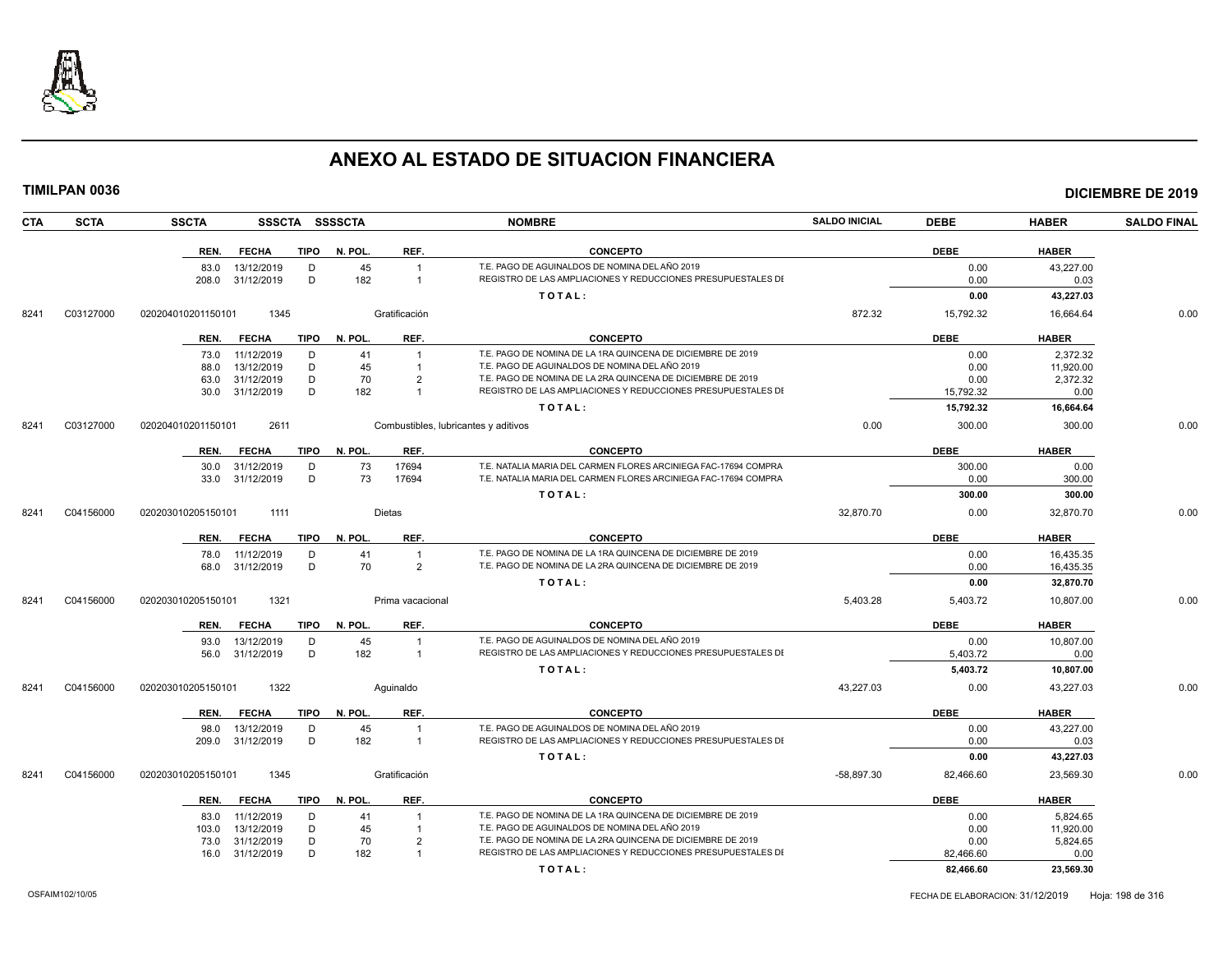

| <b>SCTA</b> | <b>SSCTA</b><br><b>SSSCTA</b> |                                                                                                                                                                                                                                                                                      |                                                                                                                                                                             | <b>NOMBRE</b>                                                                                                                                                                                                 | <b>SALDO INICIAL</b>                                                                                                                                                                                                                                                                                                                                                                                                                                                                                                                                                                                                                                                  | <b>DEBE</b>           | <b>HABER</b>                                                                                                                                                             | <b>SALDO FINAL</b>                                                                                                                                               |
|-------------|-------------------------------|--------------------------------------------------------------------------------------------------------------------------------------------------------------------------------------------------------------------------------------------------------------------------------------|-----------------------------------------------------------------------------------------------------------------------------------------------------------------------------|---------------------------------------------------------------------------------------------------------------------------------------------------------------------------------------------------------------|-----------------------------------------------------------------------------------------------------------------------------------------------------------------------------------------------------------------------------------------------------------------------------------------------------------------------------------------------------------------------------------------------------------------------------------------------------------------------------------------------------------------------------------------------------------------------------------------------------------------------------------------------------------------------|-----------------------|--------------------------------------------------------------------------------------------------------------------------------------------------------------------------|------------------------------------------------------------------------------------------------------------------------------------------------------------------|
| C04156000   | 020203010205150101<br>2611    |                                                                                                                                                                                                                                                                                      |                                                                                                                                                                             |                                                                                                                                                                                                               | 0.00                                                                                                                                                                                                                                                                                                                                                                                                                                                                                                                                                                                                                                                                  | 500.00                | 500.00                                                                                                                                                                   | 0.00                                                                                                                                                             |
|             | REN.<br><b>FECHA</b>          | N. POL.                                                                                                                                                                                                                                                                              | REF.                                                                                                                                                                        | <b>CONCEPTO</b>                                                                                                                                                                                               |                                                                                                                                                                                                                                                                                                                                                                                                                                                                                                                                                                                                                                                                       | <b>DEBE</b>           | <b>HABER</b>                                                                                                                                                             |                                                                                                                                                                  |
|             | 11/12/2019<br>D<br>26.0<br>D  |                                                                                                                                                                                                                                                                                      | 17546                                                                                                                                                                       | T.E. NATALIA MA. DEL CARMEN FLORES ARCINIEGA FAC-17546 COMBUSTIE<br>T.E. NATALIA MA. DEL CARMEN FLORES ARCINIEGA FAC-17546 COMBUSTIE                                                                          |                                                                                                                                                                                                                                                                                                                                                                                                                                                                                                                                                                                                                                                                       | 0.00                  | 500.00                                                                                                                                                                   |                                                                                                                                                                  |
|             |                               |                                                                                                                                                                                                                                                                                      |                                                                                                                                                                             | TOTAL:                                                                                                                                                                                                        |                                                                                                                                                                                                                                                                                                                                                                                                                                                                                                                                                                                                                                                                       | 500.00                | 500.00                                                                                                                                                                   |                                                                                                                                                                  |
| C05153000   | 020301010201150101<br>1111    |                                                                                                                                                                                                                                                                                      |                                                                                                                                                                             |                                                                                                                                                                                                               | 32,870.70                                                                                                                                                                                                                                                                                                                                                                                                                                                                                                                                                                                                                                                             | 0.00                  | 32,870.70                                                                                                                                                                | 0.00                                                                                                                                                             |
|             | <b>FECHA</b><br>REN.          | N. POL.                                                                                                                                                                                                                                                                              | REF.                                                                                                                                                                        | <b>CONCEPTO</b>                                                                                                                                                                                               |                                                                                                                                                                                                                                                                                                                                                                                                                                                                                                                                                                                                                                                                       | <b>DEBE</b>           | <b>HABER</b>                                                                                                                                                             |                                                                                                                                                                  |
|             | 11/12/2019<br>D<br>88.0       | 41                                                                                                                                                                                                                                                                                   | $\overline{1}$                                                                                                                                                              | T.E. PAGO DE NOMINA DE LA 1RA QUINCENA DE DICIEMBRE DE 2019                                                                                                                                                   |                                                                                                                                                                                                                                                                                                                                                                                                                                                                                                                                                                                                                                                                       | 0.00                  | 16.435.35                                                                                                                                                                |                                                                                                                                                                  |
|             |                               |                                                                                                                                                                                                                                                                                      |                                                                                                                                                                             |                                                                                                                                                                                                               |                                                                                                                                                                                                                                                                                                                                                                                                                                                                                                                                                                                                                                                                       |                       | 16,435.35                                                                                                                                                                |                                                                                                                                                                  |
|             |                               |                                                                                                                                                                                                                                                                                      |                                                                                                                                                                             |                                                                                                                                                                                                               |                                                                                                                                                                                                                                                                                                                                                                                                                                                                                                                                                                                                                                                                       |                       |                                                                                                                                                                          |                                                                                                                                                                  |
| C05153000   | 1321<br>020301010201150101    |                                                                                                                                                                                                                                                                                      |                                                                                                                                                                             |                                                                                                                                                                                                               | 5.403.28                                                                                                                                                                                                                                                                                                                                                                                                                                                                                                                                                                                                                                                              | 5.403.72              | 10.807.00                                                                                                                                                                | 0.00                                                                                                                                                             |
|             | <b>FECHA</b><br>REN.          | N. POL.                                                                                                                                                                                                                                                                              | REF.                                                                                                                                                                        | <b>CONCEPTO</b>                                                                                                                                                                                               |                                                                                                                                                                                                                                                                                                                                                                                                                                                                                                                                                                                                                                                                       | <b>DEBE</b>           | <b>HABER</b>                                                                                                                                                             |                                                                                                                                                                  |
|             | 108.0<br>13/12/2019<br>D      |                                                                                                                                                                                                                                                                                      | $\overline{1}$                                                                                                                                                              | T.E. PAGO DE AGUINALDOS DE NOMINA DEL AÑO 2019                                                                                                                                                                |                                                                                                                                                                                                                                                                                                                                                                                                                                                                                                                                                                                                                                                                       | 0.00                  | 10,807.00                                                                                                                                                                |                                                                                                                                                                  |
|             |                               |                                                                                                                                                                                                                                                                                      |                                                                                                                                                                             |                                                                                                                                                                                                               |                                                                                                                                                                                                                                                                                                                                                                                                                                                                                                                                                                                                                                                                       |                       |                                                                                                                                                                          |                                                                                                                                                                  |
|             |                               |                                                                                                                                                                                                                                                                                      |                                                                                                                                                                             |                                                                                                                                                                                                               |                                                                                                                                                                                                                                                                                                                                                                                                                                                                                                                                                                                                                                                                       |                       |                                                                                                                                                                          |                                                                                                                                                                  |
|             | 020301010201150101            |                                                                                                                                                                                                                                                                                      |                                                                                                                                                                             |                                                                                                                                                                                                               |                                                                                                                                                                                                                                                                                                                                                                                                                                                                                                                                                                                                                                                                       |                       | 43.227.03                                                                                                                                                                | 0.00                                                                                                                                                             |
|             | <b>FECHA</b><br>REN.          | N. POL.                                                                                                                                                                                                                                                                              | REF.                                                                                                                                                                        | <b>CONCEPTO</b>                                                                                                                                                                                               |                                                                                                                                                                                                                                                                                                                                                                                                                                                                                                                                                                                                                                                                       | <b>DEBE</b>           | <b>HABER</b>                                                                                                                                                             |                                                                                                                                                                  |
|             | 13/12/2019<br>D<br>113.0      |                                                                                                                                                                                                                                                                                      | $\overline{1}$                                                                                                                                                              | T.E. PAGO DE AGUINALDOS DE NOMINA DEL AÑO 2019                                                                                                                                                                |                                                                                                                                                                                                                                                                                                                                                                                                                                                                                                                                                                                                                                                                       | 0.00                  | 43,227.00                                                                                                                                                                |                                                                                                                                                                  |
|             | 210.0                         |                                                                                                                                                                                                                                                                                      | $\overline{1}$                                                                                                                                                              |                                                                                                                                                                                                               |                                                                                                                                                                                                                                                                                                                                                                                                                                                                                                                                                                                                                                                                       |                       |                                                                                                                                                                          |                                                                                                                                                                  |
|             |                               |                                                                                                                                                                                                                                                                                      |                                                                                                                                                                             |                                                                                                                                                                                                               |                                                                                                                                                                                                                                                                                                                                                                                                                                                                                                                                                                                                                                                                       |                       |                                                                                                                                                                          |                                                                                                                                                                  |
|             | 020301010201150101            |                                                                                                                                                                                                                                                                                      |                                                                                                                                                                             |                                                                                                                                                                                                               |                                                                                                                                                                                                                                                                                                                                                                                                                                                                                                                                                                                                                                                                       |                       |                                                                                                                                                                          | 0.00                                                                                                                                                             |
|             | <b>FECHA</b><br>REN.          | N. POL.                                                                                                                                                                                                                                                                              | REF.                                                                                                                                                                        | <b>CONCEPTO</b>                                                                                                                                                                                               |                                                                                                                                                                                                                                                                                                                                                                                                                                                                                                                                                                                                                                                                       | <b>DEBE</b>           | <b>HABER</b>                                                                                                                                                             |                                                                                                                                                                  |
|             | 11/12/2019<br>D<br>93.0       | 41                                                                                                                                                                                                                                                                                   | $\overline{1}$                                                                                                                                                              | T.E. PAGO DE NOMINA DE LA 1RA QUINCENA DE DICIEMBRE DE 2019                                                                                                                                                   |                                                                                                                                                                                                                                                                                                                                                                                                                                                                                                                                                                                                                                                                       | 0.00                  | 2,372.32                                                                                                                                                                 |                                                                                                                                                                  |
|             | 118.0                         |                                                                                                                                                                                                                                                                                      | $\overline{1}$                                                                                                                                                              |                                                                                                                                                                                                               |                                                                                                                                                                                                                                                                                                                                                                                                                                                                                                                                                                                                                                                                       |                       |                                                                                                                                                                          |                                                                                                                                                                  |
|             |                               |                                                                                                                                                                                                                                                                                      |                                                                                                                                                                             |                                                                                                                                                                                                               |                                                                                                                                                                                                                                                                                                                                                                                                                                                                                                                                                                                                                                                                       |                       |                                                                                                                                                                          |                                                                                                                                                                  |
|             |                               |                                                                                                                                                                                                                                                                                      |                                                                                                                                                                             |                                                                                                                                                                                                               |                                                                                                                                                                                                                                                                                                                                                                                                                                                                                                                                                                                                                                                                       |                       |                                                                                                                                                                          |                                                                                                                                                                  |
| C05153000   | 2611<br>020301010201150101    |                                                                                                                                                                                                                                                                                      |                                                                                                                                                                             |                                                                                                                                                                                                               | 0.00                                                                                                                                                                                                                                                                                                                                                                                                                                                                                                                                                                                                                                                                  | 700.00                | 700.00                                                                                                                                                                   | 0.00                                                                                                                                                             |
|             |                               |                                                                                                                                                                                                                                                                                      |                                                                                                                                                                             |                                                                                                                                                                                                               |                                                                                                                                                                                                                                                                                                                                                                                                                                                                                                                                                                                                                                                                       |                       |                                                                                                                                                                          |                                                                                                                                                                  |
|             |                               |                                                                                                                                                                                                                                                                                      |                                                                                                                                                                             |                                                                                                                                                                                                               |                                                                                                                                                                                                                                                                                                                                                                                                                                                                                                                                                                                                                                                                       |                       |                                                                                                                                                                          |                                                                                                                                                                  |
|             |                               |                                                                                                                                                                                                                                                                                      |                                                                                                                                                                             |                                                                                                                                                                                                               |                                                                                                                                                                                                                                                                                                                                                                                                                                                                                                                                                                                                                                                                       |                       |                                                                                                                                                                          |                                                                                                                                                                  |
|             |                               |                                                                                                                                                                                                                                                                                      |                                                                                                                                                                             | T.E. SERVICIO ESTRELLA JUNA SA DE CV FAC-5374 COMPRA COMBUSTIBLI                                                                                                                                              |                                                                                                                                                                                                                                                                                                                                                                                                                                                                                                                                                                                                                                                                       |                       |                                                                                                                                                                          |                                                                                                                                                                  |
|             | D<br>02/12/2019<br>26.0       | 81                                                                                                                                                                                                                                                                                   | 5374                                                                                                                                                                        | T.E. SERVICIO ESTRELLA JUNA SA DE CV FAC-5374 COMPRA COMBUSTIBL                                                                                                                                               |                                                                                                                                                                                                                                                                                                                                                                                                                                                                                                                                                                                                                                                                       | 0.00                  | 400.00                                                                                                                                                                   |                                                                                                                                                                  |
|             |                               |                                                                                                                                                                                                                                                                                      |                                                                                                                                                                             | TOTAL:                                                                                                                                                                                                        |                                                                                                                                                                                                                                                                                                                                                                                                                                                                                                                                                                                                                                                                       | 700.00                | 700.00                                                                                                                                                                   |                                                                                                                                                                  |
| C06130000   | 030201030105150101<br>1111    |                                                                                                                                                                                                                                                                                      |                                                                                                                                                                             |                                                                                                                                                                                                               | 49,306.05                                                                                                                                                                                                                                                                                                                                                                                                                                                                                                                                                                                                                                                             | 0.00                  | 49,306.05                                                                                                                                                                | 0.00                                                                                                                                                             |
|             | <b>FECHA</b><br>REN.          | N. POL.                                                                                                                                                                                                                                                                              | REF.                                                                                                                                                                        | <b>CONCEPTO</b>                                                                                                                                                                                               |                                                                                                                                                                                                                                                                                                                                                                                                                                                                                                                                                                                                                                                                       | <b>DEBE</b>           | <b>HABER</b>                                                                                                                                                             |                                                                                                                                                                  |
|             | 11/12/2019<br>D<br>98.0       | 41                                                                                                                                                                                                                                                                                   | $\overline{1}$                                                                                                                                                              | T.E. PAGO DE NOMINA DE LA 1RA QUINCENA DE DICIEMBRE DE 2019                                                                                                                                                   |                                                                                                                                                                                                                                                                                                                                                                                                                                                                                                                                                                                                                                                                       | 0.00                  | 16,435.35                                                                                                                                                                |                                                                                                                                                                  |
|             | D<br>31/12/2019<br>88.0       |                                                                                                                                                                                                                                                                                      | $\overline{2}$                                                                                                                                                              | T.E. PAGO DE NOMINA DE LA 2RA QUINCENA DE DICIEMBRE DE 2019                                                                                                                                                   |                                                                                                                                                                                                                                                                                                                                                                                                                                                                                                                                                                                                                                                                       | 0.00                  | 16,435.35                                                                                                                                                                |                                                                                                                                                                  |
|             | C05153000<br>C05153000        | 11/12/2019<br>23.0<br>D<br>78.0 31/12/2019<br>D<br>57.0 31/12/2019<br>1322<br>D<br>31/12/2019<br>1345<br>13/12/2019<br>D<br>31/12/2019<br>D<br>83.0<br>D<br>33.0 31/12/2019<br>REN.<br><b>FECHA</b><br>06/12/2019<br>D<br>26.0<br>D<br>23.0<br>06/12/2019<br>02/12/2019<br>D<br>23.0 | <b>SSSSCTA</b><br><b>TIPO</b><br>40<br>40<br><b>TIPO</b><br><b>TIPO</b><br>45<br><b>TIPO</b><br>45<br><b>TIPO</b><br>45<br><b>TIPO</b><br>N. POL.<br>38<br>38<br>81<br>TIPO | 17546<br><b>Dietas</b><br>70<br>$\overline{2}$<br>182<br>$\overline{1}$<br>Aquinaldo<br>182<br>Gratificación<br>70<br>$\overline{2}$<br>182<br>$\overline{1}$<br>REF.<br>5438<br>5438<br>5374<br>Dietas<br>70 | Combustibles, lubricantes y aditivos<br>T.E. PAGO DE NOMINA DE LA 2RA QUINCENA DE DICIEMBRE DE 2019<br>TOTAL:<br>Prima vacacional<br>REGISTRO DE LAS AMPLIACIONES Y REDUCCIONES PRESUPUESTALES DI<br>TOTAL:<br>REGISTRO DE LAS AMPLIACIONES Y REDUCCIONES PRESUPUESTALES DI<br>TOTAL:<br>T.E. PAGO DE AGUINALDOS DE NOMINA DEL AÑO 2019<br>T.E. PAGO DE NOMINA DE LA 2RA QUINCENA DE DICIEMBRE DE 2019<br>REGISTRO DE LAS AMPLIACIONES Y REDUCCIONES PRESUPUESTALES DI<br>TOTAL:<br>Combustibles, lubricantes y aditivos<br><b>CONCEPTO</b><br>T.E. SERVICIO ESTRELLA JUNA SA DE CV FAC-5438 COMBUSTIBLE<br>T.E. SERVICIO ESTRELLA JUNA SA DE CV FAC-5438 COMBUSTIBLE | 43,227.03<br>3.244.64 | 500.00<br>0.00<br>0.00<br>5,403.72<br>5,403.72<br>0.00<br>0.00<br>0.00<br>13,420.00<br>0.00<br>0.00<br>13,420.00<br>13,420.00<br><b>DEBE</b><br>0.00<br>300.00<br>400.00 | 0.00<br>32,870.70<br>0.00<br>10,807.00<br>0.03<br>43,227.03<br>16,664.64<br>11,920.00<br>2,372.32<br>0.00<br>16,664.64<br><b>HABER</b><br>300.00<br>0.00<br>0.00 |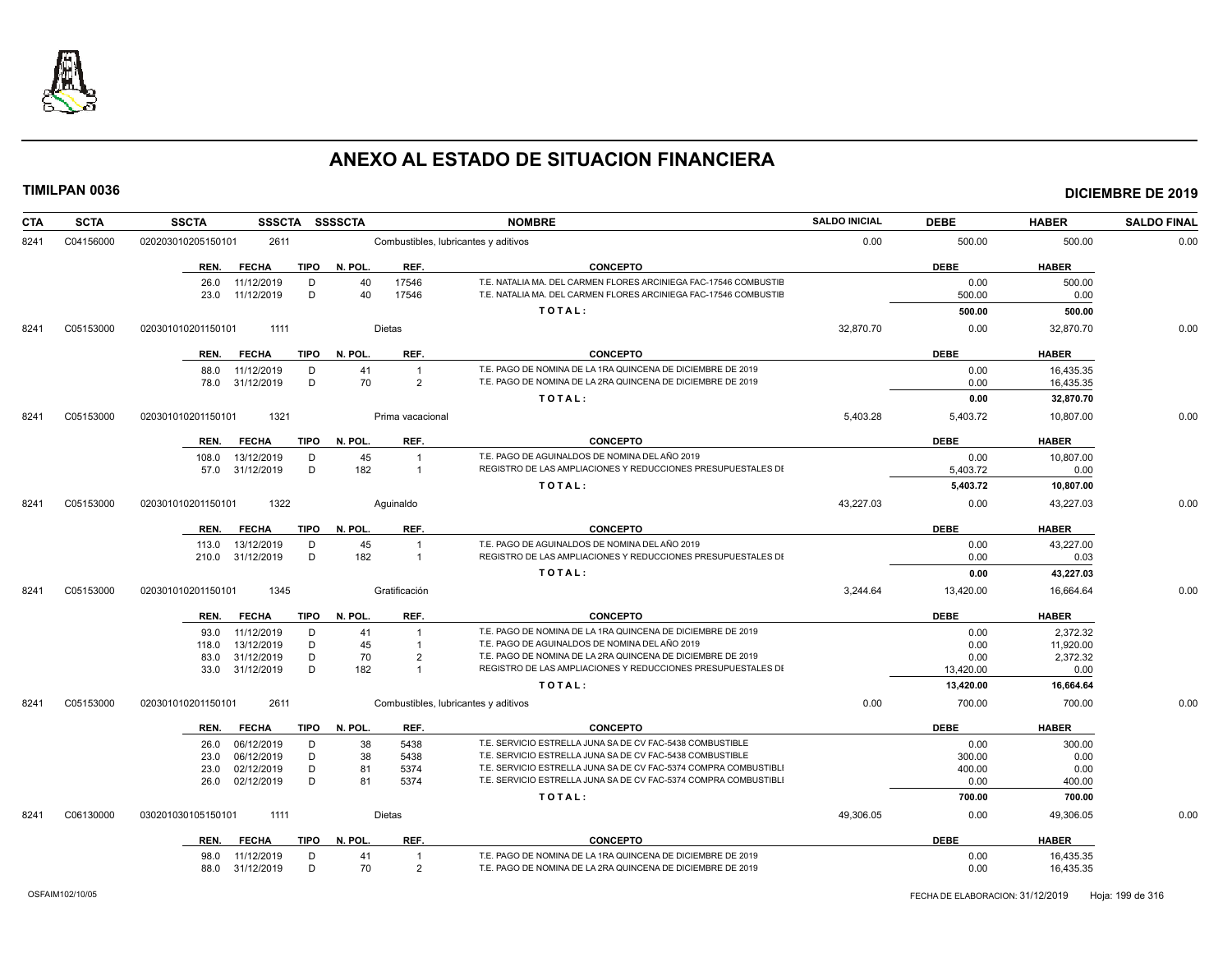

| <b>SCTA</b><br><b>CTA</b> | <b>SSCTA</b>       |                   |             | SSSCTA SSSSCTA |                         | <b>NOMBRE</b>                                                | <b>SALDO INICIAL</b> | <b>DEBE</b> | <b>HABER</b> | <b>SALDO FINAL</b> |
|---------------------------|--------------------|-------------------|-------------|----------------|-------------------------|--------------------------------------------------------------|----------------------|-------------|--------------|--------------------|
|                           |                    | 236.0 31/12/2019  | D           | 182            | $\overline{1}$          | REGISTRO DE LAS AMPLIACIONES Y REDUCCIONES PRESUPUESTALES DI |                      | 0.00        | 16,435.35    |                    |
|                           |                    |                   |             |                |                         | TOTAL:                                                       |                      | 0.00        | 49,306.05    |                    |
| C06130000<br>8241         | 030201030105150101 | 1321              |             |                | Prima vacacional        |                                                              | 5,403.28             | 5,403.72    | 10,807.00    | 0.00               |
|                           | REN.               | <b>FECHA</b>      | <b>TIPO</b> | N. POL         | REF.                    | <b>CONCEPTO</b>                                              |                      | <b>DEBE</b> | <b>HABER</b> |                    |
|                           | 123.0              | 13/12/2019        | D           | 45             | $\overline{1}$          | T.E. PAGO DE AGUINALDOS DE NOMINA DEL AÑO 2019               |                      | 0.00        | 10,807.00    |                    |
|                           | 58.0               | 31/12/2019        | D           | 182            | $\overline{1}$          | REGISTRO DE LAS AMPLIACIONES Y REDUCCIONES PRESUPUESTALES DI |                      | 5,403.72    | 0.00         |                    |
|                           |                    |                   |             |                |                         | TOTAL:                                                       |                      | 5,403.72    | 10,807.00    |                    |
| C06130000<br>8241         | 030201030105150101 | 1322              |             |                | Aquinaldo               |                                                              | 43,227.03            | 0.00        | 43,227.03    | 0.00               |
|                           | REN.               | <b>FECHA</b>      | <b>TIPO</b> | N. POL.        | REF.                    | <b>CONCEPTO</b>                                              |                      | <b>DEBE</b> | <b>HABER</b> |                    |
|                           | 128.0              | 13/12/2019        | D           | 45             | $\overline{\mathbf{1}}$ | T.E. PAGO DE AGUINALDOS DE NOMINA DEL AÑO 2019               |                      | 0.00        | 43,227.00    |                    |
|                           | 211.0              | 31/12/2019        | D           | 182            | $\overline{1}$          | REGISTRO DE LAS AMPLIACIONES Y REDUCCIONES PRESUPUESTALES DI |                      | 0.00        | 0.03         |                    |
|                           |                    |                   |             |                |                         | TOTAL:                                                       |                      | 0.00        | 43,227.03    |                    |
| C06130000<br>8241         | 030201030105150101 | 1345              |             |                | Gratificación           |                                                              | 5,616.96             | 11,047.68   | 16,664.64    | 0.00               |
|                           | REN.               | <b>FECHA</b>      | <b>TIPO</b> | N. POL.        | REF.                    | <b>CONCEPTO</b>                                              |                      | <b>DEBE</b> | <b>HABER</b> |                    |
|                           | 103.0              | 11/12/2019        | D           | 41             | $\overline{1}$          | T.E. PAGO DE NOMINA DE LA 1RA QUINCENA DE DICIEMBRE DE 2019  |                      | 0.00        | 2,372.32     |                    |
|                           | 133.0              | 13/12/2019        | D           | 45             | $\overline{1}$          | T.E. PAGO DE AGUINALDOS DE NOMINA DEL AÑO 2019               |                      | 0.00        | 11,920.00    |                    |
|                           | 93.0               | 31/12/2019        | D           | 70             | $\overline{2}$          | T.E. PAGO DE NOMINA DE LA 2RA QUINCENA DE DICIEMBRE DE 2019  |                      | 0.00        | 2,372.32     |                    |
|                           |                    | 41.0 31/12/2019   | D           | 182            | $\overline{1}$          | REGISTRO DE LAS AMPLIACIONES Y REDUCCIONES PRESUPUESTALES DI |                      | 11,047.68   | 0.00         |                    |
|                           |                    |                   |             |                |                         | TOTAL:                                                       |                      | 11,047.68   | 16,664.64    |                    |
| 8241<br>C07147000         | 020206010304150101 | 1111              |             |                | <b>Dietas</b>           |                                                              | 32,870.70            | 0.00        | 32,870.70    | 0.00               |
|                           | REN.               | <b>FECHA</b>      | <b>TIPO</b> | N. POL.        | REF.                    | <b>CONCEPTO</b>                                              |                      | <b>DEBE</b> | <b>HABER</b> |                    |
|                           | 108.0              | 11/12/2019        | D           | 41             | $\overline{1}$          | T.E. PAGO DE NOMINA DE LA 1RA QUINCENA DE DICIEMBRE DE 2019  |                      | 0.00        | 16.435.35    |                    |
|                           | 98.0               | 31/12/2019        | D           | 70             | 2                       | T.E. PAGO DE NOMINA DE LA 2RA QUINCENA DE DICIEMBRE DE 2019  |                      | 0.00        | 16,435.35    |                    |
|                           |                    |                   |             |                |                         | TOTAL:                                                       |                      | 0.00        | 32,870.70    |                    |
| C07147000<br>8241         | 020206010304150101 | 1321              |             |                | Prima vacacional        |                                                              | 5,403.28             | 5,403.72    | 10,807.00    | 0.00               |
|                           | REN.               | <b>FECHA</b>      | <b>TIPO</b> | N. POL.        | REF.                    | <b>CONCEPTO</b>                                              |                      | <b>DEBE</b> | <b>HABER</b> |                    |
|                           | 138.0              | 13/12/2019        | D           | 45             | $\overline{1}$          | T.E. PAGO DE AGUINALDOS DE NOMINA DEL AÑO 2019               |                      | 0.00        | 10,807.00    |                    |
|                           |                    | 59.0 31/12/2019   | D           | 182            | $\overline{1}$          | REGISTRO DE LAS AMPLIACIONES Y REDUCCIONES PRESUPUESTALES DI |                      | 5,403.72    | 0.00         |                    |
|                           |                    |                   |             |                |                         | TOTAL:                                                       |                      | 5,403.72    | 10,807.00    |                    |
| C07147000<br>8241         | 020206010304150101 | 1322              |             |                | Aquinaldo               |                                                              | 43,227.03            | 0.00        | 43,227.03    | 0.00               |
|                           | REN.               | <b>FECHA</b>      | TIPO        | N. POL         | REF.                    | <b>CONCEPTO</b>                                              |                      | <b>DEBE</b> | <b>HABER</b> |                    |
|                           | 143.0              | 13/12/2019        | D           | 45             |                         | T.E. PAGO DE AGUINALDOS DE NOMINA DEL AÑO 2019               |                      | 0.00        | 43,227.00    |                    |
|                           |                    | 212.0 31/12/2019  | D           | 182            | $\overline{1}$          | REGISTRO DE LAS AMPLIACIONES Y REDUCCIONES PRESUPUESTALES DI |                      | 0.00        | 0.03         |                    |
|                           |                    |                   |             |                |                         | TOTAL:                                                       |                      | 0.00        | 43,227.03    |                    |
| 8241<br>C07147000         | 020206010304150101 | 1345              |             |                | Gratificación           |                                                              | 2,844.64             | 13,820.00   | 16,664.64    | 0.00               |
|                           | REN.               | <b>FECHA</b>      | TIPO        | N. POL.        | REF.                    | <b>CONCEPTO</b>                                              |                      | <b>DEBE</b> | <b>HABER</b> |                    |
|                           | 113.0              | 11/12/2019        | D           | 41             | $\overline{\mathbf{1}}$ | T.E. PAGO DE NOMINA DE LA 1RA QUINCENA DE DICIEMBRE DE 2019  |                      | 0.00        | 2,372.32     |                    |
|                           |                    | 148.0  13/12/2019 | D           | 45             | $\overline{1}$          | T.E. PAGO DE AGUINALDOS DE NOMINA DEL AÑO 2019               |                      | 0.00        | 11,920.00    |                    |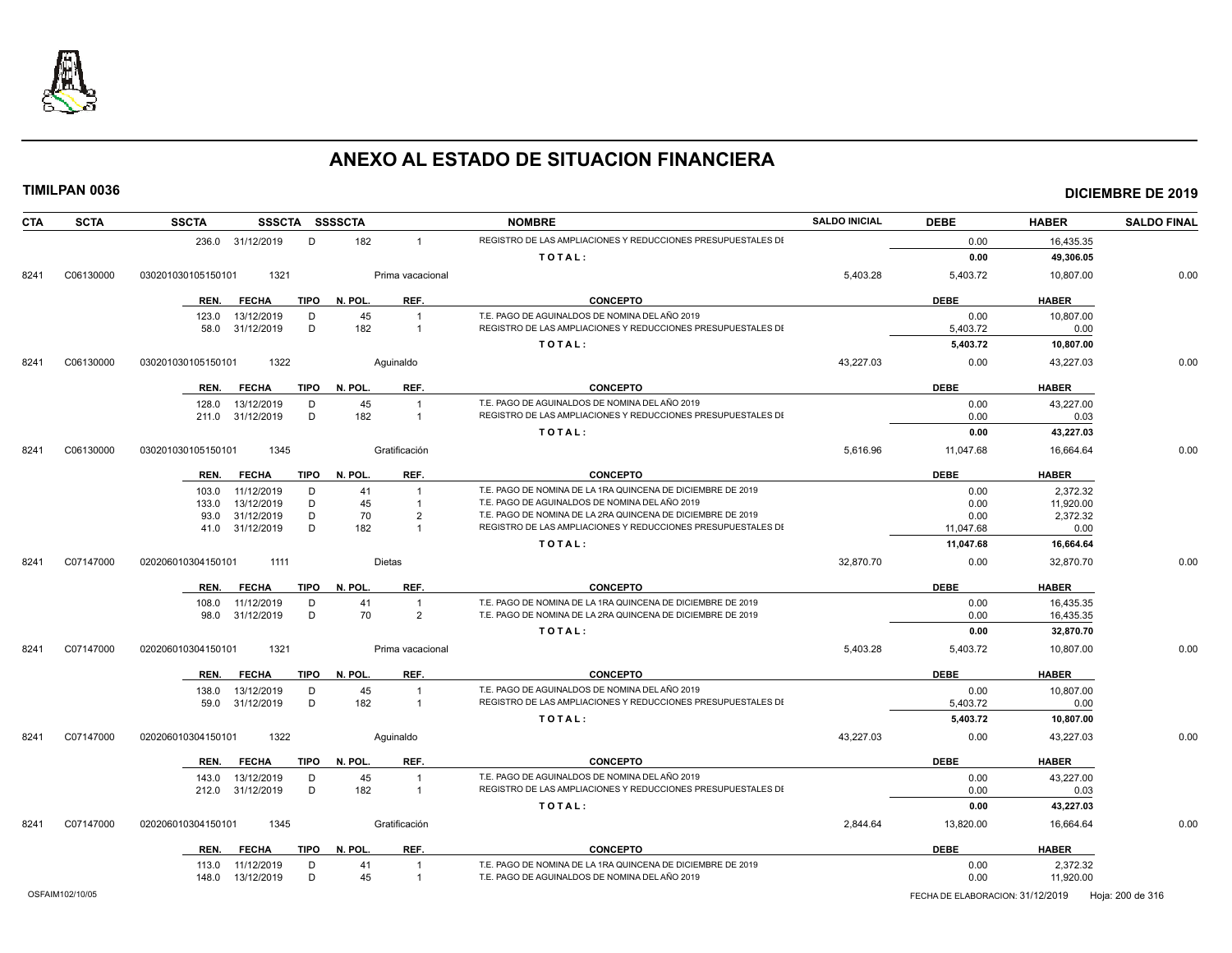

| <b>CTA</b> | <b>SCTA</b> | <b>SSCTA</b>               | SSSCTA SSSSCTA         |                  | <b>NOMBRE</b>                                                    | <b>SALDO INICIAL</b> | <b>DEBE</b>      | <b>HABER</b>          | <b>SALDO FINAL</b> |
|------------|-------------|----------------------------|------------------------|------------------|------------------------------------------------------------------|----------------------|------------------|-----------------------|--------------------|
|            |             | 103.0 31/12/2019           | 70<br>D                | $\overline{2}$   | T.E. PAGO DE NOMINA DE LA 2RA QUINCENA DE DICIEMBRE DE 2019      |                      | 0.00             | 2,372.32              |                    |
|            |             | 32.0 31/12/2019            | D<br>182               | $\overline{1}$   | REGISTRO DE LAS AMPLIACIONES Y REDUCCIONES PRESUPUESTALES DI     |                      | 13,820.00        | 0.00                  |                    |
|            |             |                            |                        |                  | TOTAL:                                                           |                      | 13,820.00        | 16,664.64             |                    |
| 8241       | C07147000   | 2611<br>020206010304150101 |                        |                  | Combustibles, lubricantes y aditivos                             | 0.00                 | 1,050.00         | 1,050.00              | 0.00               |
|            |             | <b>FECHA</b><br>REN.       | TIPO<br>N. POL.        | REF.             | <b>CONCEPTO</b>                                                  |                      | <b>DEBE</b>      | <b>HABER</b>          |                    |
|            |             | 16/12/2019<br>16.0         | 52<br>D                | 5451             | T.E. SERVICIO ESTRELLA JUNA SA DE CV FAC-5451 COMPRA COMBUSTIBLI |                      | 350.00           | 0.00                  |                    |
|            |             | 16/12/2019<br>19.0         | D<br>52                | 5451             | T.E. SERVICIO ESTRELLA JUNA SA DE CV FAC-5451 COMPRA COMBUSTIBL  |                      | 0.00             | 350.00                |                    |
|            |             | 31/12/2019<br>23.0         | 60<br>D                | 5561             | T.E. SERVICIO ESTRELA JUNA SA DE CV FAC-5561 COMPRA DE COMBUSTIE |                      | 400.00           | 0.00                  |                    |
|            |             | 31/12/2019<br>26.0         | D<br>60                | 5561             | T.E. SERVICIO ESTRELA JUNA SA DE CV FAC-5561 COMPRA DE COMBUSTIE |                      | 0.00             | 400.00                |                    |
|            |             | 02/12/2019<br>33.0         | D<br>81                | 5374             | T.E. SERVICIO ESTRELLA JUNA SA DE CV FAC-5374 COMPRA COMBUSTIBLI |                      | 0.00             | 300.00                |                    |
|            |             | 30.0 02/12/2019            | D<br>81                | 5374             | T.E. SERVICIO ESTRELLA JUNA SA DE CV FAC-5374 COMPRA COMBUSTIBL  |                      | 300.00           | 0.00                  |                    |
| 8241       | C08155000   | 1111                       |                        | <b>Dietas</b>    | TOTAL:                                                           | 32,870.70            | 1,050.00<br>0.00 | 1,050.00<br>32,870.70 | 0.00               |
|            |             | 010309020101150101         |                        |                  |                                                                  |                      |                  |                       |                    |
|            |             | <b>FECHA</b><br>REN.       | <b>TIPO</b><br>N. POL. | REF.             | <b>CONCEPTO</b>                                                  |                      | <b>DEBE</b>      | <b>HABER</b>          |                    |
|            |             | 11/12/2019<br>118.0        | D<br>41                |                  | T.E. PAGO DE NOMINA DE LA 1RA QUINCENA DE DICIEMBRE DE 2019      |                      | 0.00             | 16,435.35             |                    |
|            |             | 108.0 31/12/2019           | 70<br>D                | $\overline{2}$   | T.E. PAGO DE NOMINA DE LA 2RA QUINCENA DE DICIEMBRE DE 2019      |                      | 0.00             | 16,435.35             |                    |
|            |             |                            |                        |                  | TOTAL:                                                           |                      | 0.00             | 32,870.70             |                    |
| 8241       | C08155000   | 1321<br>010309020101150101 |                        | Prima vacacional |                                                                  | 5,403.28             | 5,403.72         | 10,807.00             | 0.00               |
|            |             | REN.<br><b>FECHA</b>       | TIPO N. POL.           | REF.             | <b>CONCEPTO</b>                                                  |                      | <b>DEBE</b>      | <b>HABER</b>          |                    |
|            |             | 13/12/2019<br>153.0        | 45<br>D                | $\overline{1}$   | T.E. PAGO DE AGUINALDOS DE NOMINA DEL AÑO 2019                   |                      | 0.00             | 10.807.00             |                    |
|            |             | 60.0 31/12/2019            | 182<br>D               | $\overline{1}$   | REGISTRO DE LAS AMPLIACIONES Y REDUCCIONES PRESUPUESTALES DI     |                      | 5,403.72         | 0.00                  |                    |
|            |             |                            |                        |                  | TOTAL:                                                           |                      | 5,403.72         | 10,807.00             |                    |
| 8241       | C08155000   | 1322<br>010309020101150101 |                        | Aquinaldo        |                                                                  | 43,227.03            | 0.00             | 43,227.03             | 0.00               |
|            |             | <b>FECHA</b><br>REN.       | <b>TIPO</b><br>N. POL. | REF.             | <b>CONCEPTO</b>                                                  |                      | <b>DEBE</b>      | <b>HABER</b>          |                    |
|            |             | 13/12/2019<br>158.0        | 45<br>D                | $\overline{1}$   | T.E. PAGO DE AGUINALDOS DE NOMINA DEL AÑO 2019                   |                      | 0.00             | 43.227.00             |                    |
|            |             | 31/12/2019<br>213.0        | 182<br>D               | $\overline{1}$   | REGISTRO DE LAS AMPLIACIONES Y REDUCCIONES PRESUPUESTALES DI     |                      | 0.00             | 0.03                  |                    |
|            |             |                            |                        |                  | TOTAL:                                                           |                      | 0.00             | 43,227.03             |                    |
| 8241       | C08155000   | 1345<br>010309020101150101 |                        | Gratificación    |                                                                  | 4,744.64             | 11,920.00        | 16,664.64             | 0.00               |
|            |             | <b>FECHA</b><br>REN.       | TIPO<br>N. POL.        | REF.             | <b>CONCEPTO</b>                                                  |                      | <b>DEBE</b>      | <b>HABER</b>          |                    |
|            |             | 11/12/2019<br>123.0        | D<br>41                |                  | T.E. PAGO DE NOMINA DE LA 1RA QUINCENA DE DICIEMBRE DE 2019      |                      | 0.00             | 2.372.32              |                    |
|            |             | 13/12/2019<br>163.0        | D<br>45                |                  | T.E. PAGO DE AGUINALDOS DE NOMINA DEL AÑO 2019                   |                      | 0.00             | 11,920.00             |                    |
|            |             | 31/12/2019<br>113.0        | D<br>70                | $\overline{2}$   | T.E. PAGO DE NOMINA DE LA 2RA QUINCENA DE DICIEMBRE DE 2019      |                      | 0.00             | 2,372.32              |                    |
|            |             | 38.0 31/12/2019            | D<br>182               | $\overline{1}$   | REGISTRO DE LAS AMPLIACIONES Y REDUCCIONES PRESUPUESTALES DI     |                      | 11,920.00        | 0.00                  |                    |
|            |             |                            |                        |                  | TOTAL:                                                           |                      | 11,920.00        | 16,664.64             |                    |
| 8241       | C08155000   | 010309020101150101<br>2611 |                        |                  | Combustibles, lubricantes y aditivos                             | 0.00                 | 300.00           | 300.00                | 0.00               |
|            |             | <b>FECHA</b><br>REN.       | TIPO N. POL.           | REF.             | <b>CONCEPTO</b>                                                  |                      | <b>DEBE</b>      | <b>HABER</b>          |                    |
|            |             | 31/12/2019<br>40.0         | 73<br>D                | 17694            | T.E. NATALIA MARIA DEL CARMEN FLORES ARCINIEGA FAC-17694 COMPRA  |                      | 0.00             | 300.00                |                    |
|            |             | 37.0 31/12/2019            | D<br>73                | 17694            | T.E. NATALIA MARIA DEL CARMEN FLORES ARCINIEGA FAC-17694 COMPRA  |                      | 300.00           | 0.00                  |                    |
|            |             |                            |                        |                  | TOTAL:                                                           |                      | 300.00           | 300.00                |                    |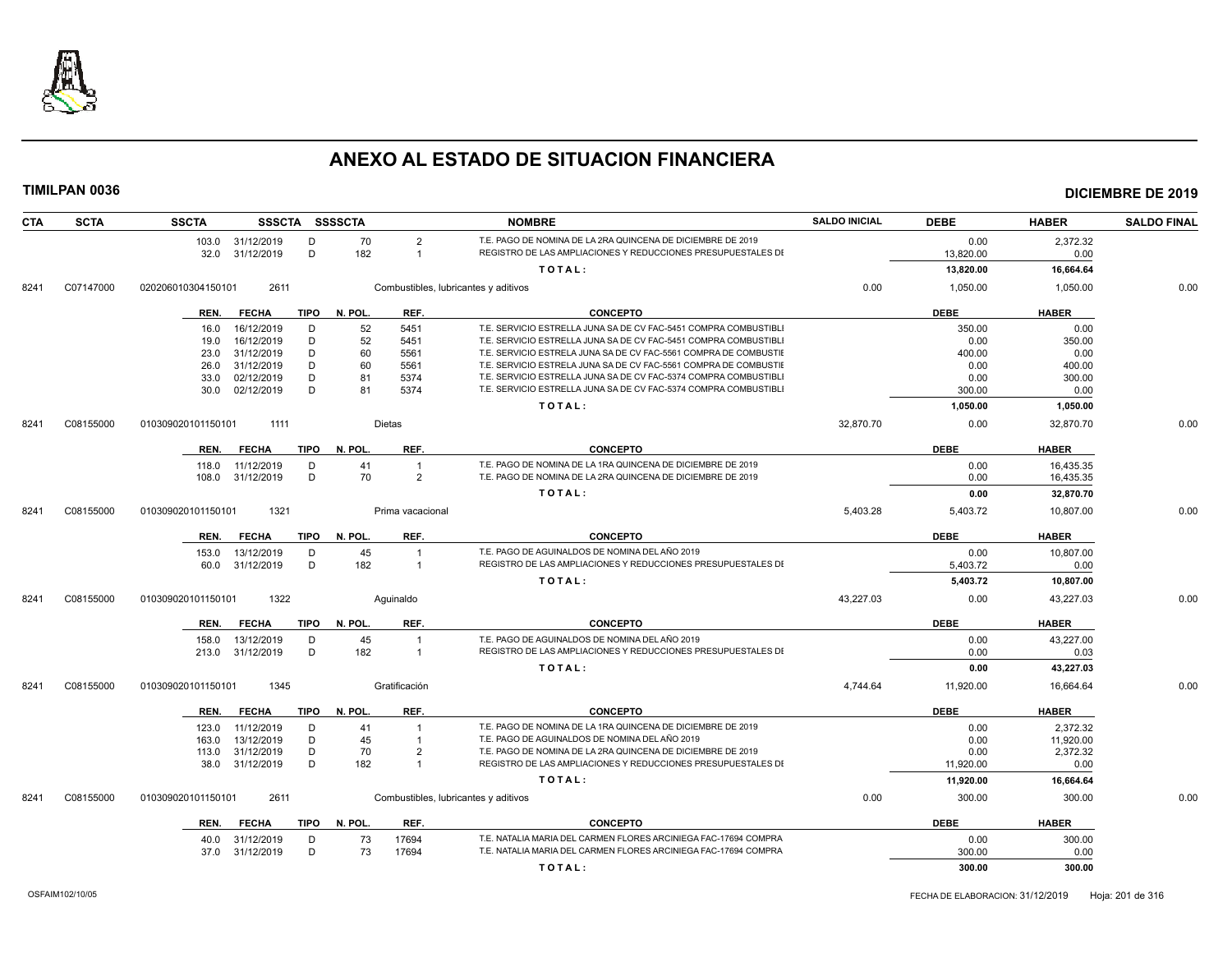

| <b>CTA</b> | <b>SCTA</b> | <b>SSCTA</b><br><b>SSSCTA</b>       | <b>SSSSCTA</b>        | <b>NOMBRE</b>                                                | <b>SALDO INICIAL</b> | <b>DEBE</b> | <b>HABER</b> | <b>SALDO FINAL</b> |
|------------|-------------|-------------------------------------|-----------------------|--------------------------------------------------------------|----------------------|-------------|--------------|--------------------|
| 8241       | C09145000   | 020206010302150101<br>1111          | <b>Dietas</b>         |                                                              | 32,870.70            | 0.00        | 32,870.70    | 0.00               |
|            |             | <b>FECHA</b><br><b>TIPO</b><br>REN. | REF.<br>N. POL.       | <b>CONCEPTO</b>                                              |                      | <b>DEBE</b> | <b>HABER</b> |                    |
|            |             | 11/12/2019<br>D<br>128.0            | 41                    | T.E. PAGO DE NOMINA DE LA 1RA QUINCENA DE DICIEMBRE DE 2019  |                      | 0.00        | 16,435.35    |                    |
|            |             | 31/12/2019<br>D<br>118.0            | 70<br>$\overline{2}$  | T.E. PAGO DE NOMINA DE LA 2RA QUINCENA DE DICIEMBRE DE 2019  |                      | 0.00        | 16,435.35    |                    |
|            |             |                                     |                       | TOTAL:                                                       |                      | 0.00        | 32.870.70    |                    |
| 8241       | C09145000   | 1321<br>020206010302150101          | Prima vacacional      |                                                              | 5,403.28             | 5,403.72    | 10,807.00    | 0.00               |
|            |             | REN.<br><b>FECHA</b><br>TIPO        | REF.<br>N. POL.       | <b>CONCEPTO</b>                                              |                      | <b>DEBE</b> | <b>HABER</b> |                    |
|            |             | 13/12/2019<br>D<br>168.0            | 45                    | T.E. PAGO DE AGUINALDOS DE NOMINA DEL AÑO 2019               |                      | 0.00        | 10,807.00    |                    |
|            |             | 31/12/2019<br>D<br>61.0             | 182<br>$\overline{1}$ | REGISTRO DE LAS AMPLIACIONES Y REDUCCIONES PRESUPUESTALES DI |                      | 5,403.72    | 0.00         |                    |
|            |             |                                     |                       | TOTAL:                                                       |                      | 5,403.72    | 10,807.00    |                    |
| 8241       | C09145000   | 1322<br>020206010302150101          | Aguinaldo             |                                                              | 43,227.03            | 0.00        | 43,227.03    | 0.00               |
|            |             | REN.<br><b>FECHA</b><br>TIPO        | N. POL.<br>REF.       | <b>CONCEPTO</b>                                              |                      | <b>DEBE</b> | <b>HABER</b> |                    |
|            |             | 13/12/2019<br>173.0<br>D            | 45                    | T.E. PAGO DE AGUINALDOS DE NOMINA DEL AÑO 2019               |                      | 0.00        | 43,227.00    |                    |
|            |             | 31/12/2019<br>D<br>214.0            | 182<br>$\overline{1}$ | REGISTRO DE LAS AMPLIACIONES Y REDUCCIONES PRESUPUESTALES DI |                      | 0.00        | 0.03         |                    |
|            |             |                                     |                       | TOTAL:                                                       |                      | 0.00        | 43,227.03    |                    |
| 8241       | C09145000   | 020206010302150101<br>1345          | Gratificación         |                                                              | 4,744.64             | 11,920.00   | 16,664.64    | 0.00               |
|            |             | REN.<br><b>FECHA</b><br>TIPO        | N. POL.<br>REF.       | <b>CONCEPTO</b>                                              |                      | <b>DEBE</b> | <b>HABER</b> |                    |
|            |             | 11/12/2019<br>D<br>133.0            | 41                    | T.E. PAGO DE NOMINA DE LA 1RA QUINCENA DE DICIEMBRE DE 2019  |                      | 0.00        | 2,372.32     |                    |
|            |             | 13/12/2019<br>D<br>178.0            | 45                    | T.E. PAGO DE AGUINALDOS DE NOMINA DEL AÑO 2019               |                      | 0.00        | 11,920.00    |                    |
|            |             | D<br>123.0<br>31/12/2019            | 70<br>$\overline{2}$  | T.E. PAGO DE NOMINA DE LA 2RA QUINCENA DE DICIEMBRE DE 2019  |                      | 0.00        | 2,372.32     |                    |
|            |             | 39.0 31/12/2019<br>D                | 182<br>$\overline{1}$ | REGISTRO DE LAS AMPLIACIONES Y REDUCCIONES PRESUPUESTALES DI |                      | 11,920.00   | 0.00         |                    |
|            |             |                                     |                       | TOTAL:                                                       |                      | 11,920.00   | 16,664.64    |                    |
| 8241       | C10140000   | 030102010301150101<br>1111          | Dietas                |                                                              | 32,870.70            | 0.00        | 32,870.70    | 0.00               |
|            |             | <b>FECHA</b><br><b>TIPO</b><br>REN. | N. POL.<br>REF.       | <b>CONCEPTO</b>                                              |                      | <b>DEBE</b> | <b>HABER</b> |                    |
|            |             | 138.0<br>11/12/2019<br>D            | 41<br>$\overline{1}$  | T.E. PAGO DE NOMINA DE LA 1RA QUINCENA DE DICIEMBRE DE 2019  |                      | 0.00        | 16,435.35    |                    |
|            |             | 31/12/2019<br>D<br>128.0            | 70<br>$\overline{2}$  | T.E. PAGO DE NOMINA DE LA 2RA QUINCENA DE DICIEMBRE DE 2019  |                      | 0.00        | 16,435.35    |                    |
|            |             |                                     |                       | TOTAL:                                                       |                      | 0.00        | 32,870.70    |                    |
| 8241       | C10140000   | 1321<br>030102010301150101          | Prima vacacional      |                                                              | 5.403.28             | 5,403.72    | 10.807.00    | 0.00               |
|            |             | <b>TIPO</b><br>REN.<br><b>FECHA</b> | N. POL.<br>REF.       | <b>CONCEPTO</b>                                              |                      | <b>DEBE</b> | <b>HABER</b> |                    |
|            |             | 13/12/2019<br>183.0<br>D            | 45<br>$\overline{1}$  | T.E. PAGO DE AGUINALDOS DE NOMINA DEL AÑO 2019               |                      | 0.00        | 10,807.00    |                    |
|            |             | D<br>62.0 31/12/2019                | 182<br>$\overline{1}$ | REGISTRO DE LAS AMPLIACIONES Y REDUCCIONES PRESUPUESTALES DI |                      | 5,403.72    | 0.00         |                    |
|            |             |                                     |                       | TOTAL:                                                       |                      | 5,403.72    | 10,807.00    |                    |
| 8241       | C10140000   | 030102010301150101<br>1322          | Aquinaldo             |                                                              | 43.227.03            | 0.00        | 43.227.03    | 0.00               |
|            |             | <b>TIPO</b><br>REN.<br><b>FECHA</b> | N. POL.<br>REF.       | <b>CONCEPTO</b>                                              |                      | DEBE        | <b>HABER</b> |                    |
|            |             | 188.0<br>13/12/2019<br>D            | 45<br>-1              | T.E. PAGO DE AGUINALDOS DE NOMINA DEL AÑO 2019               |                      | 0.00        | 43,227.00    |                    |
|            |             | 31/12/2019<br>D<br>215.0            | 182<br>$\overline{1}$ | REGISTRO DE LAS AMPLIACIONES Y REDUCCIONES PRESUPUESTALES DI |                      | 0.00        | 0.03         |                    |
|            |             |                                     |                       | TOTAL:                                                       |                      | 0.00        | 43,227.03    |                    |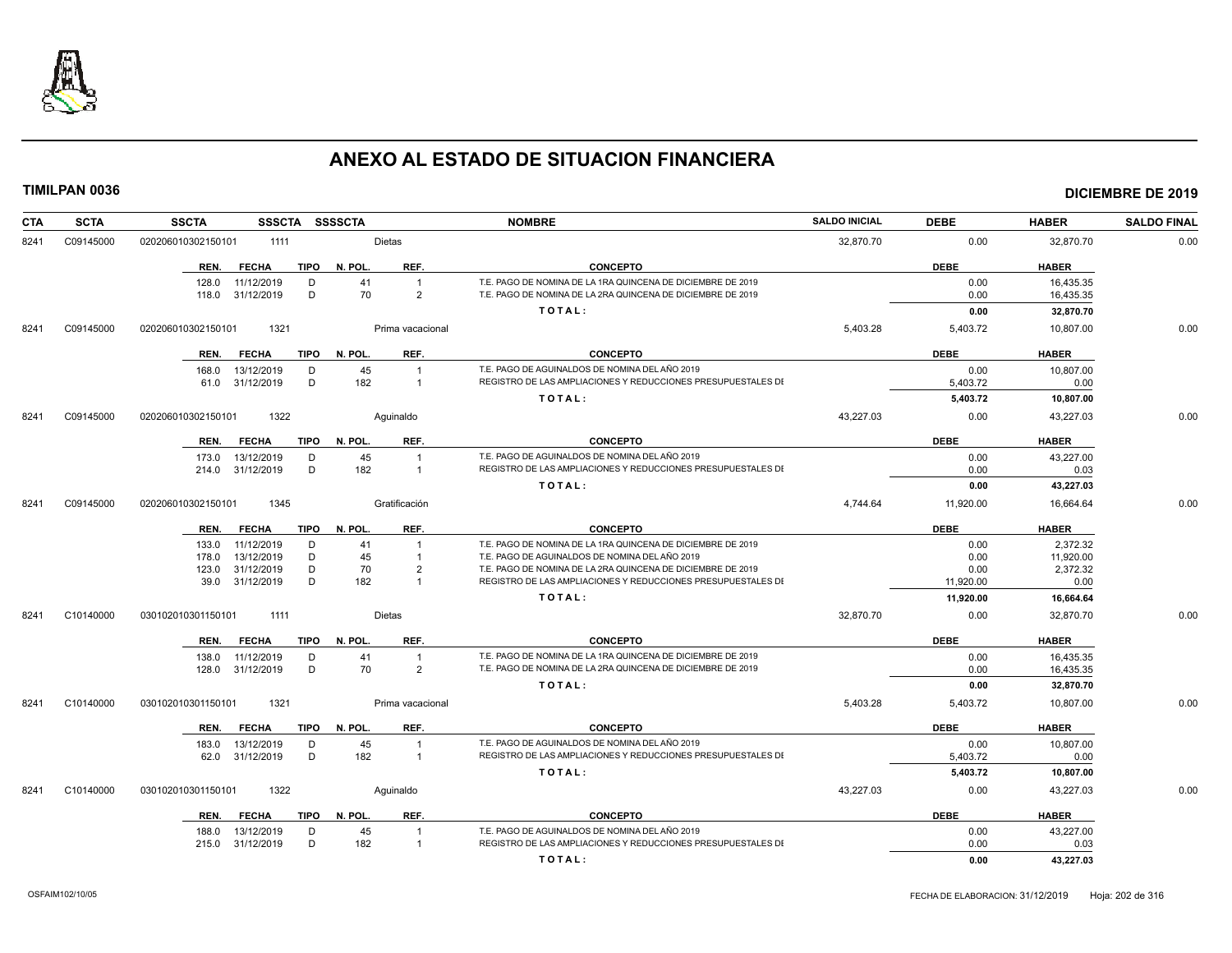

| CTA  | <b>SCTA</b> | <b>SSCTA</b><br><b>SSSCTA</b>                        | SSSSCTA                       | <b>NOMBRE</b>                                                    | <b>SALDO INICIAL</b> | <b>DEBE</b>  | <b>HABER</b>         | <b>SALDO FINAL</b> |
|------|-------------|------------------------------------------------------|-------------------------------|------------------------------------------------------------------|----------------------|--------------|----------------------|--------------------|
| 8241 | C10140000   | 1345<br>030102010301150101                           | Gratificación                 |                                                                  | 9,235.64             | 6,979.90     | 16,215.54            | 0.00               |
|      |             | TIPO<br>REN.<br>FECHA                                | REF.<br>N. POL.               | <b>CONCEPTO</b>                                                  |                      | <b>DEBE</b>  | <b>HABER</b>         |                    |
|      |             | 11/12/2019<br>D<br>143.0                             | 41<br>$\overline{1}$          | T.E. PAGO DE NOMINA DE LA 1RA QUINCENA DE DICIEMBRE DE 2019      |                      | 0.00         | 2.147.77             |                    |
|      |             | D<br>13/12/2019<br>193.0                             | 45<br>$\overline{1}$          | T.E. PAGO DE AGUINALDOS DE NOMINA DEL AÑO 2019                   |                      | 0.00         | 11.920.00            |                    |
|      |             | 31/12/2019<br>D<br>133.0                             | 70<br>$\overline{2}$          | T.E. PAGO DE NOMINA DE LA 2RA QUINCENA DE DICIEMBRE DE 2019      |                      | 0.00         | 2,147.77             |                    |
|      |             | D<br>48.0 31/12/2019                                 | 182<br>$\overline{1}$         | REGISTRO DE LAS AMPLIACIONES Y REDUCCIONES PRESUPUESTALES DI     |                      | 6,979.90     | 0.00                 |                    |
|      |             |                                                      |                               | TOTAL:                                                           |                      | 6,979.90     | 16,215.54            |                    |
| 8241 | C10140000   | 2611<br>030102010301150101                           |                               | Combustibles, lubricantes y aditivos                             | 0.00                 | 800.00       | 800.00               | 0.00               |
|      |             | <b>FECHA</b><br>REN.                                 | TIPO N. POL.<br>REF.          | <b>CONCEPTO</b>                                                  |                      | <b>DEBE</b>  | <b>HABER</b>         |                    |
|      |             | 02/12/2019<br>D<br>40.0                              | 5374<br>81                    | T.E. SERVICIO ESTRELLA JUNA SA DE CV FAC-5374 COMPRA COMBUSTIBLI |                      | 0.00         | 800.00               |                    |
|      |             | 02/12/2019<br>D<br>37.0                              | 81<br>5374                    | T.E. SERVICIO ESTRELLA JUNA SA DE CV FAC-5374 COMPRA COMBUSTIBL  |                      | 800.00       | 0.00                 |                    |
|      |             |                                                      |                               | TOTAL:                                                           |                      | 800.00       | 800.00               |                    |
| 8241 | D00109000   | 1131<br>010801010302150101                           | Sueldo base                   |                                                                  | 64,594.00            | 0.00         | 64.594.00            | 0.00               |
|      |             | <b>FECHA</b><br>REN.<br>TIPO                         | REF.<br>N. POL.               | <b>CONCEPTO</b>                                                  |                      | <b>DEBE</b>  | <b>HABER</b>         |                    |
|      |             | 11/12/2019<br>D<br>158.0                             | 41<br>$\overline{1}$          | T.E. PAGO DE NOMINA DE LA 1RA QUINCENA DE DICIEMBRE DE 2019      |                      | 0.00         | 6,000.00             |                    |
|      |             | 31/12/2019<br>D<br>148.0                             | 70<br>$\overline{2}$          | T.E. PAGO DE NOMINA DE LA 2RA QUINCENA DE DICIEMBRE DE 2019      |                      | 0.00         | 6.000.00             |                    |
|      |             | D<br>31/12/2019<br>244.0                             | 182<br>$\overline{1}$         | REGISTRO DE LAS AMPLIACIONES Y REDUCCIONES PRESUPUESTALES DI     |                      | 0.00         | 52,594.00            |                    |
|      |             |                                                      |                               | TOTAL:                                                           |                      | 0.00         | 64,594.00            |                    |
| 8241 | D00109000   | 010801010302150101<br>1321                           | Prima vacacional              |                                                                  | 2,926.01             | 0.00         | 2,926.01             | 0.00               |
|      |             | <b>FECHA</b><br>TIPO<br>REN.                         | REF.<br>N. POL.               | <b>CONCEPTO</b>                                                  |                      | <b>DEBE</b>  | <b>HABER</b>         |                    |
|      |             | 13/12/2019<br>D<br>213.0                             | 45<br>$\overline{1}$          | T.E. PAGO DE AGUINALDOS DE NOMINA DEL AÑO 2019                   |                      | 0.00         | 1,973.00             |                    |
|      |             | 221.0 31/12/2019<br>D                                | 182<br>$\overline{1}$         | REGISTRO DE LAS AMPLIACIONES Y REDUCCIONES PRESUPUESTALES DI     |                      | 0.00         | 953.01               |                    |
|      |             |                                                      |                               | TOTAL:                                                           |                      | 0.00         | 2,926.01             |                    |
| 8241 | D00109000   | 1322<br>010801010302150101                           | Aguinaldo                     |                                                                  | 23,408.12            | 0.00         | 23,408.12            | 0.00               |
|      |             | REN.<br><b>FECHA</b><br>TIPO                         | N. POL.<br>REF.               | <b>CONCEPTO</b>                                                  |                      | <b>DEBE</b>  | <b>HABER</b>         |                    |
|      |             | D<br>13/12/2019<br>218.0                             | 45<br>$\overline{1}$          | T.E. PAGO DE AGUINALDOS DE NOMINA DEL AÑO 2019                   |                      | 0.00         | 19,726.00            |                    |
|      |             | D<br>228.0 31/12/2019                                | 182<br>$\overline{1}$         | REGISTRO DE LAS AMPLIACIONES Y REDUCCIONES PRESUPUESTALES DI     |                      | 0.00         | 3,682.12             |                    |
|      |             |                                                      |                               | TOTAL:                                                           |                      | 0.00         | 23,408.12            |                    |
| 8241 | D00109000   | 1345<br>010801010302150101                           | Gratificación                 |                                                                  | 69,760.72            | 0.00         | 69,760.72            | 0.00               |
|      |             | <b>FECHA</b><br><b>TIPO</b><br>REN.                  | N. POL.<br>REF.               | <b>CONCEPTO</b>                                                  |                      | <b>DEBE</b>  | <b>HABER</b>         |                    |
|      |             |                                                      | 41<br>$\overline{1}$          | T.E. PAGO DE NOMINA DE LA 1RA QUINCENA DE DICIEMBRE DE 2019      |                      |              |                      |                    |
|      |             | 11/12/2019<br>D<br>163.0<br>13/12/2019<br>D<br>223.0 | 45<br>$\overline{\mathbf{1}}$ | T.E. PAGO DE AGUINALDOS DE NOMINA DEL AÑO 2019                   |                      | 0.00<br>0.00 | 2,211.42<br>3,341.00 |                    |
|      |             | D<br>31/12/2019<br>153.0                             | 70<br>$\overline{2}$          | T.E. PAGO DE NOMINA DE LA 2RA QUINCENA DE DICIEMBRE DE 2019      |                      | 0.00         | 2,211.42             |                    |
|      |             | D<br>31/12/2019<br>247.0                             | 182<br>$\overline{1}$         | REGISTRO DE LAS AMPLIACIONES Y REDUCCIONES PRESUPUESTALES DI     |                      | 0.00         | 61,996.88            |                    |
|      |             |                                                      |                               | TOTAL:                                                           |                      | 0.00         | 69,760.72            |                    |
| 8241 | D00109000   | 3231<br>010801010302150101                           |                               | Arrendamiento de equipo y bienes informáticos                    | 0.00                 | 19,024.00    | 19,024.00            | 0.00               |
|      |             | <b>FECHA</b><br>TIPO<br>REN.                         | N. POL.<br>REF.               | <b>CONCEPTO</b>                                                  |                      | <b>DEBE</b>  | <b>HABER</b>         |                    |
|      |             | 12.0 05/12/2019<br>D                                 | 30<br>643                     | T.E. COPY CDMX SA DE CV FAC-624 SERVICIO COPIADO DE NOVIEMBRE    |                      | 0.00         | 9,512.00             |                    |
|      |             |                                                      |                               |                                                                  |                      |              |                      |                    |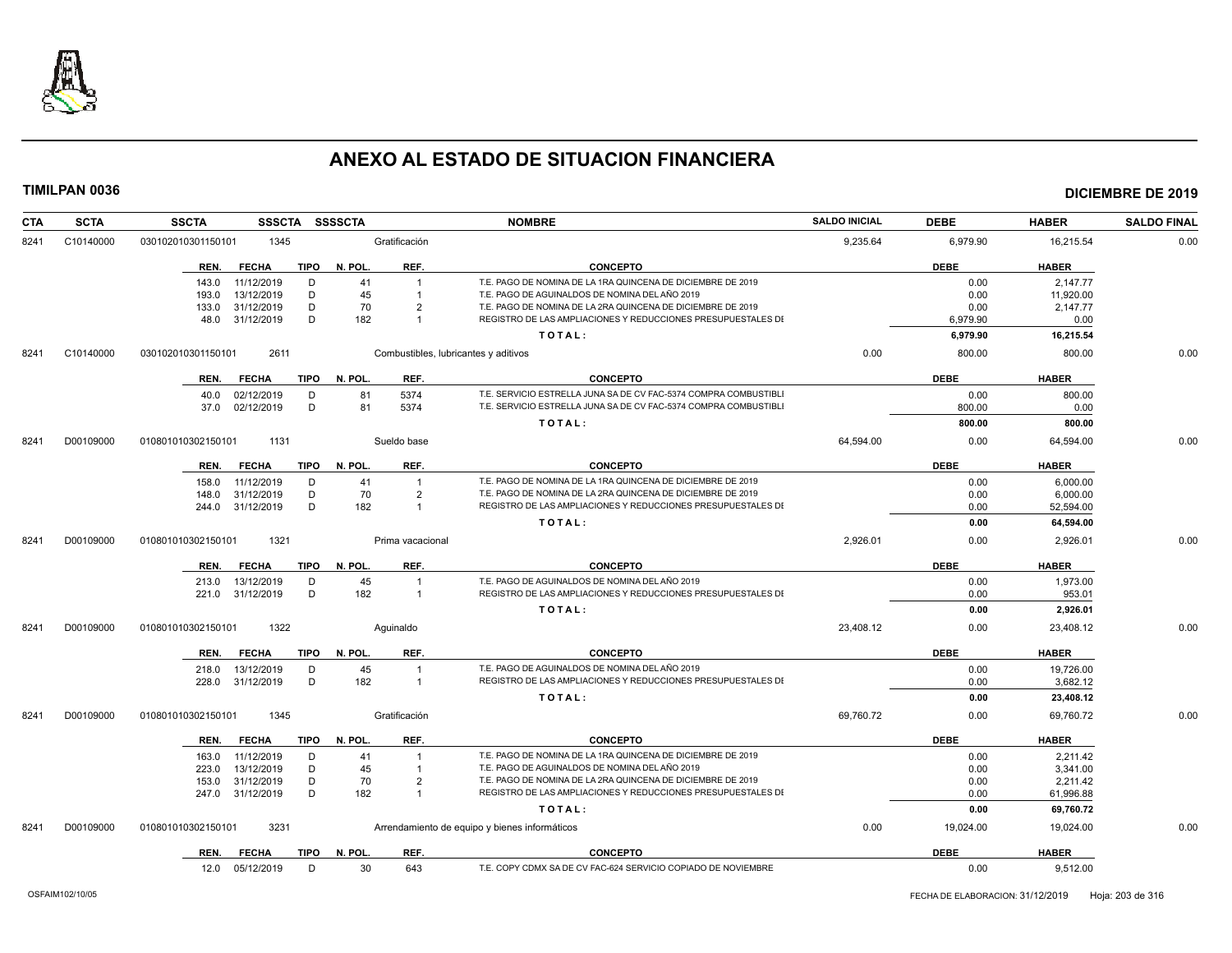

| <b>CTA</b> | <b>SCTA</b> | <b>SSCTA</b>       |                 |             | SSSCTA SSSSCTA |                                  | <b>NOMBRE</b>                                                                                                      | <b>SALDO INICIAL</b> | <b>DEBE</b> | <b>HABER</b> | <b>SALDO FINAL</b> |
|------------|-------------|--------------------|-----------------|-------------|----------------|----------------------------------|--------------------------------------------------------------------------------------------------------------------|----------------------|-------------|--------------|--------------------|
|            |             |                    | 9.0 05/12/2019  | D           | 30             | 643                              | T.E. COPY CDMX SA DE CV FAC-624 SERVICIO COPIADO DE NOVIEMBRE                                                      |                      | 9.512.00    | 0.00         |                    |
|            |             | 2.0                | 31/12/2019      | D           | 160            | 646                              | REG DE LA FAC 646 A NOMBRE DE COPY CDMX SA DE CV                                                                   |                      | 9,512.00    | 0.00         |                    |
|            |             |                    | 5.0 31/12/2019  | D           | 160            | 646                              | REG DE LA FAC 646 A NOMBRE DE COPY CDMX SA DE CV                                                                   |                      | 0.00        | 9,512.00     |                    |
|            |             |                    |                 |             |                |                                  | TOTAL:                                                                                                             |                      | 19,024.00   | 19,024.00    |                    |
| 8241       | D00D00000   | 010502060301150101 | 1131            |             |                | Sueldo base                      |                                                                                                                    | 6,095.60             | 43,153.70   | 49,249.30    | 0.00               |
|            |             | REN.               | <b>FECHA</b>    | <b>TIPO</b> | N. POL.        | REF.                             | <b>CONCEPTO</b>                                                                                                    |                      | <b>DEBE</b> | <b>HABER</b> |                    |
|            |             | 3.0                | 12/12/2019      | E           | 32             | 1724                             | CH-1724 MUNICIPIO DE TIMILPAN COMPLEMENTO DE PAGO DE LISTA DE R                                                    |                      | 0.00        | 3,000.00     |                    |
|            |             | 148.0              | 11/12/2019      | D           | 41             | - 1                              | T.E. PAGO DE NOMINA DE LA 1RA QUINCENA DE DICIEMBRE DE 2019                                                        |                      | 0.00        | 23.724.65    |                    |
|            |             | 138.0              | 31/12/2019      | D           | 70             | $\overline{2}$                   | T.E. PAGO DE NOMINA DE LA 2RA QUINCENA DE DICIEMBRE DE 2019                                                        |                      | 0.00        | 22,524.65    |                    |
|            |             |                    | 22.0 31/12/2019 | D           | 182            | $\mathbf{1}$                     | REGISTRO DE LAS AMPLIACIONES Y REDUCCIONES PRESUPUESTALES DI                                                       |                      | 43,153.70   | 0.00         |                    |
|            |             |                    |                 |             |                |                                  | TOTAL:                                                                                                             |                      | 43,153.70   | 49,249.30    |                    |
| 8241       | D00D00000   | 010502060301150101 | 1222            |             |                |                                  | Sueldos y salarios compactados al personal eventual                                                                | 31,002.33            | 0.00        | 31.002.33    | 0.00               |
|            |             | REN.               | <b>FECHA</b>    | TIPO        | N. POL.        | REF.                             | <b>CONCEPTO</b>                                                                                                    |                      | <b>DEBE</b> | <b>HABER</b> |                    |
|            |             | 38.0               | 11/12/2019      | D           | 42             |                                  | T.E. PAGO DE LISTA DE RAYA DE LA 1RA QUINCENA DE DICIEMBRE DE 2019                                                 |                      | 0.00        | 3,000.00     |                    |
|            |             | 238.0              | 31/12/2019      | D           | 182            | $\overline{1}$                   | REGISTRO DE LAS AMPLIACIONES Y REDUCCIONES PRESUPUESTALES DI                                                       |                      | 0.00        | 28,002.33    |                    |
|            |             |                    |                 |             |                |                                  | TOTAL:                                                                                                             |                      | 0.00        | 31,002.33    |                    |
| 8241       | D00D00000   | 010502060301150101 | 1321            |             |                | Prima vacacional                 |                                                                                                                    | 8.712.29             | 8.194.71    | 16.907.00    | 0.00               |
|            |             |                    |                 |             |                |                                  |                                                                                                                    |                      |             |              |                    |
|            |             | REN.               | <b>FECHA</b>    | TIPO        | N. POL.        | REF.                             | <b>CONCEPTO</b>                                                                                                    |                      | <b>DEBE</b> | <b>HABER</b> |                    |
|            |             | 23.0               | 12/12/2019      | E           | 17             | 1709                             | CH-1709 COMPLEMENTO DE AGUINALDO DE 2019                                                                           |                      | 0.00        | 1.463.00     |                    |
|            |             | 198.0              | 13/12/2019      | D           | 45             | $\overline{1}$                   | T.E. PAGO DE AGUINALDOS DE NOMINA DEL AÑO 2019                                                                     |                      | 0.00        | 13,471.00    |                    |
|            |             | 63.0               | 13/12/2019      | D<br>D      | 46<br>182      | $\overline{1}$<br>$\overline{1}$ | T.E. PAGO DE AGUINALDOS LISTA DE RAYA DEL AÑO 2019<br>REGISTRO DE LAS AMPLIACIONES Y REDUCCIONES PRESUPUESTALES DI |                      | 0.00        | 1,973.00     |                    |
|            |             |                    | 45.0 31/12/2019 |             |                |                                  |                                                                                                                    |                      | 8,194.71    | 0.00         |                    |
|            |             |                    |                 |             |                |                                  | TOTAL:                                                                                                             |                      | 8,194.71    | 16,907.00    |                    |
| 8241       | D00D00000   | 010502060301150101 | 1322            |             |                | Aquinaldo                        |                                                                                                                    | 69,698.32            | 1,869.68    | 71,568.00    | 0.00               |
|            |             | REN.               | <b>FECHA</b>    | TIPO        | N. POL.        | REF.                             | <b>CONCEPTO</b>                                                                                                    |                      | <b>DEBE</b> | <b>HABER</b> |                    |
|            |             | 18.0               | 12/12/2019      | E           | 17             | 1709                             | CH-1709 COMPLEMENTO DE AGUINALDO DE 2019                                                                           |                      | 0.00        | 5,851.00     |                    |
|            |             | 203.0              | 13/12/2019      | D           | 45             |                                  | T.E. PAGO DE AGUINALDOS DE NOMINA DEL AÑO 2019                                                                     |                      | 0.00        | 57,827.00    |                    |
|            |             | 68.0               | 13/12/2019      | D           | 46             |                                  | T.E. PAGO DE AGUINALDOS LISTA DE RAYA DEL AÑO 2019                                                                 |                      | 0.00        | 7,890.00     |                    |
|            |             |                    | 73.0 31/12/2019 | D           | 182            | $\overline{1}$                   | REGISTRO DE LAS AMPLIACIONES Y REDUCCIONES PRESUPUESTALES DI                                                       |                      | 1,869.68    | 0.00         |                    |
|            |             |                    |                 |             |                |                                  | TOTAL:                                                                                                             |                      | 1,869.68    | 71,568.00    |                    |
| 8241       | D00D00000   | 010502060301150101 | 1345            |             |                | Gratificación                    |                                                                                                                    | 149,341.17           | 0.00        | 149.341.17   | 0.00               |
|            |             | REN.               | FECHA           | TIPO        | N. POL.        | REF.                             | <b>CONCEPTO</b>                                                                                                    |                      | <b>DEBE</b> | <b>HABER</b> |                    |
|            |             | 28.0               | 12/12/2019      | E           | 17             | 1709                             | CH-1709 COMPLEMENTO DE AGUINALDO DE 2019                                                                           |                      | 0.00        | 332.00       |                    |
|            |             | 8.0                | 12/12/2019      | E.          | 32             | 1724                             | CH-1724 MUNICIPIO DE TIMILPAN COMPLEMENTO DE PAGO DE LISTA DE R                                                    |                      | 0.00        | 2,562.36     |                    |
|            |             | 153.0              | 11/12/2019      | D           | 41             | - 1                              | T.E. PAGO DE NOMINA DE LA 1RA QUINCENA DE DICIEMBRE DE 2019                                                        |                      | 0.00        | 10,605.21    |                    |
|            |             | 43.0               | 11/12/2019      | D           | 42             | - 1                              | T.E. PAGO DE LISTA DE RAYA DE LA 1RA QUINCENA DE DICIEMBRE DE 2019                                                 |                      | 0.00        | 2,562.36     |                    |
|            |             | 208.0              | 13/12/2019      | D           | 45             |                                  | T.E. PAGO DE AGUINALDOS DE NOMINA DEL AÑO 2019                                                                     |                      | 0.00        | 12,684.00    |                    |
|            |             | 73.0               | 13/12/2019      | D           | 46             |                                  | T.E. PAGO DE AGUINALDOS LISTA DE RAYA DEL AÑO 2019                                                                 |                      | 0.00        | 890.00       |                    |
|            |             | 143.0              | 31/12/2019      | D           | 70             | $\overline{2}$                   | T.E. PAGO DE NOMINA DE LA 2RA QUINCENA DE DICIEMBRE DE 2019                                                        |                      | 0.00        | 12,605.21    |                    |
|            |             | 255.0              | 31/12/2019      | D           | 182            | $\overline{1}$                   | REGISTRO DE LAS AMPLIACIONES Y REDUCCIONES PRESUPUESTALES DI                                                       |                      | 0.00        | 107,100.03   |                    |
|            |             |                    |                 |             |                |                                  | TOTAL:                                                                                                             |                      | 0.00        | 149,341.17   |                    |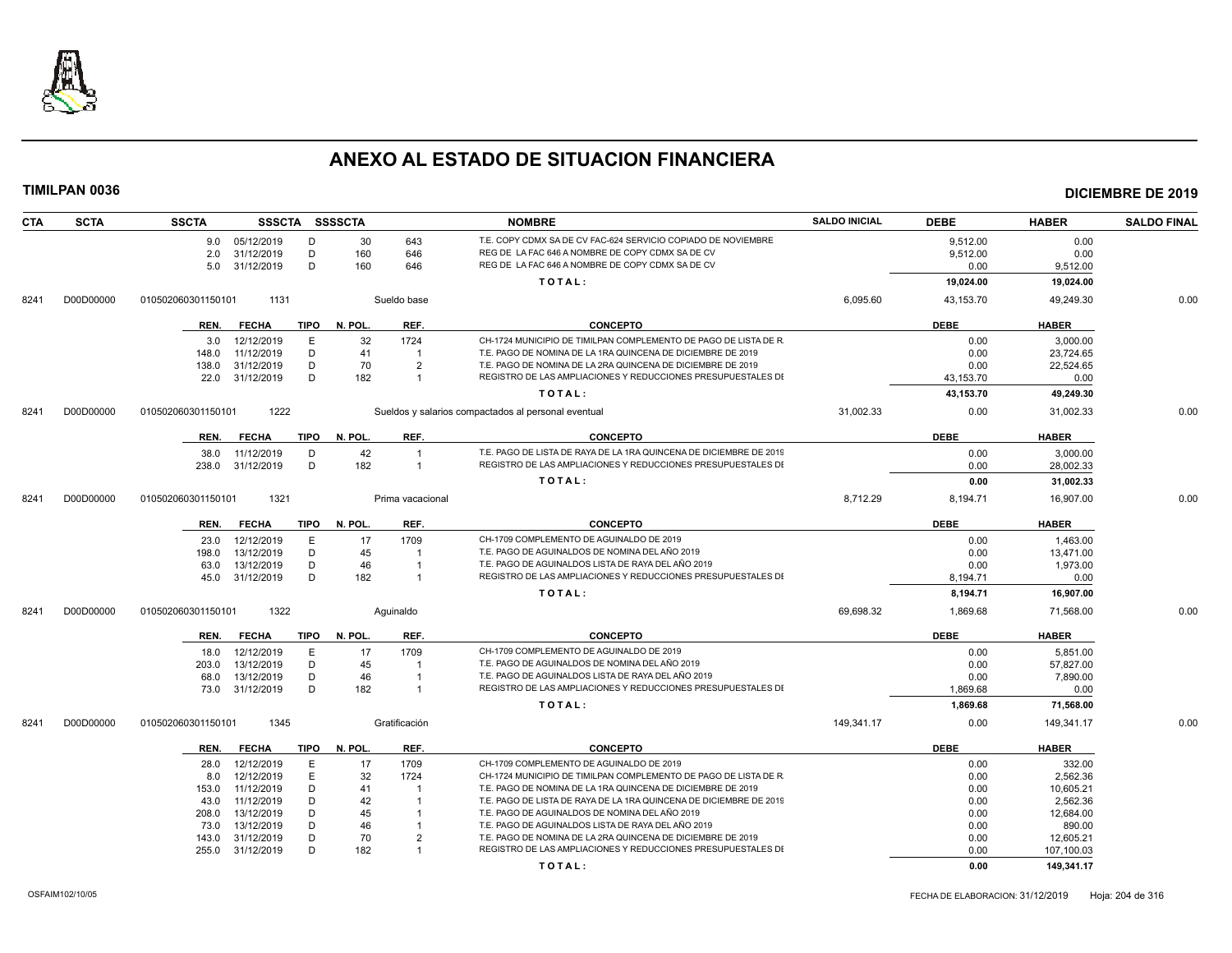

| <b>CTA</b> | <b>SCTA</b> | <b>SSCTA</b>               |             | SSSCTA SSSSCTA |                                      | <b>NOMBRE</b>                                                      | <b>SALDO INICIAL</b> | <b>DEBE</b> | <b>HABER</b> | <b>SALDO FINAL</b> |
|------------|-------------|----------------------------|-------------|----------------|--------------------------------------|--------------------------------------------------------------------|----------------------|-------------|--------------|--------------------|
| 8241       | D00D00000   | 010502060301150101<br>2611 |             |                | Combustibles, lubricantes y aditivos |                                                                    | 0.00                 | 2,000.00    | 2,000.00     | 0.00               |
|            |             | <b>FECHA</b><br>REN.       | <b>TIPO</b> | N. POL.        | REF.                                 | <b>CONCEPTO</b>                                                    |                      | <b>DEBE</b> | <b>HABER</b> |                    |
|            |             | 06/12/2019<br>33.0         | D           | 38             | 5438                                 | T.E. SERVICIO ESTRELLA JUNA SA DE CV FAC-5438 COMBUSTIBLE          |                      | 0.00        | 300.00       |                    |
|            |             | 06/12/2019<br>30.0         | D           | 38             | 5438                                 | T.E. SERVICIO ESTRELLA JUNA SA DE CV FAC-5438 COMBUSTIBLE          |                      | 300.00      | 0.00         |                    |
|            |             | 11/12/2019<br>33.0         | D           | 40             | 17546                                | T.E. NATALIA MA. DEL CARMEN FLORES ARCINIEGA FAC-17546 COMBUSTIE   |                      | 0.00        | 600.00       |                    |
|            |             | 11/12/2019<br>30.0         | D           | 40             | 17546                                | T.E. NATALIA MA. DEL CARMEN FLORES ARCINIEGA FAC-17546 COMBUSTIE   |                      | 600.00      | 0.00         |                    |
|            |             | 31/12/2019<br>44.0         | D           | 73             | 17694                                | T.E. NATALIA MARIA DEL CARMEN FLORES ARCINIEGA FAC-17694 COMPRA    |                      | 600.00      | 0.00         |                    |
|            |             | 31/12/2019<br>47.0         | D           | 73             | 17694                                | T.E. NATALIA MARIA DEL CARMEN FLORES ARCINIEGA FAC-17694 COMPRA    |                      | 0.00        | 600.00       |                    |
|            |             | 02/12/2019<br>44.0         | D           | 81             | 5374                                 | T.E. SERVICIO ESTRELLA JUNA SA DE CV FAC-5374 COMPRA COMBUSTIBLI   |                      | 500.00      | 0.00         |                    |
|            |             | 02/12/2019<br>47.0         | D           | 81             | 5374                                 | T.E. SERVICIO ESTRELLA JUNA SA DE CV FAC-5374 COMPRA COMBUSTIBLI   |                      | 0.00        | 500.00       |                    |
|            |             |                            |             |                |                                      | TOTAL:                                                             |                      | 2,000.00    | 2,000.00     |                    |
| 8241       | D00D00000   | 2111<br>010502060301160101 |             |                | Materiales y útiles de oficina       |                                                                    | 0.00                 | 422.80      | 422.80       | 0.00               |
|            |             | <b>FECHA</b><br>REN.       | <b>TIPO</b> | N. POL.        | REF.                                 | <b>CONCEPTO</b>                                                    |                      | <b>DEBE</b> | <b>HABER</b> |                    |
|            |             | 31/12/2019<br>103.0        | D           | 179            | 5531                                 | CANCELACION DEL FONDO FIJO DEL TESORERO MUNICIPAL                  |                      | 0.00        | 134.00       |                    |
|            |             | 31/12/2019<br>100.0        | D           | 179            | 5531                                 | CANCELACION DEL FONDO FIJO DEL TESORERO MUNICIPAL                  |                      | 134.00      | 0.00         |                    |
|            |             | 31/12/2019<br>135.0        | D           | 179            | 74446                                | CANCELACION DEL FONDO FIJO DEL TESORERO MUNICIPAL                  |                      | 288.80      | 0.00         |                    |
|            |             | 31/12/2019<br>138.0        | D           | 179            | 74446                                | CANCELACION DEL FONDO FIJO DEL TESORERO MUNICIPAL                  |                      | 0.00        | 288.80       |                    |
|            |             |                            |             |                |                                      | TOTAL:                                                             |                      | 422.80      | 422.80       |                    |
| 8241       | F00124000   | 1131<br>020201010503150101 |             |                | Sueldo base                          |                                                                    | 327,994.64           | 0.00        | 327,994.64   | 0.00               |
|            |             | <b>FECHA</b><br>REN.       | TIPO        | N. POL.        | REF.                                 | <b>CONCEPTO</b>                                                    |                      | <b>DEBE</b> | <b>HABER</b> |                    |
|            |             | 12/12/2019<br>13.0         | Ε           | 32             | 1724                                 | CH-1724 MUNICIPIO DE TIMILPAN COMPLEMENTO DE PAGO DE LISTA DE R    |                      | 0.00        | 4.900.00     |                    |
|            |             | 11/12/2019<br>168.0        | D           | 41             | $\overline{1}$                       | T.E. PAGO DE NOMINA DE LA 1RA QUINCENA DE DICIEMBRE DE 2019        |                      | 0.00        | 50,484.82    |                    |
|            |             | 31/12/2019<br>158.0        | D           | 70             | $\overline{2}$                       | T.E. PAGO DE NOMINA DE LA 2RA QUINCENA DE DICIEMBRE DE 2019        |                      | 0.00        | 50,484.82    |                    |
|            |             | 38.0<br>31/12/2019         | D           | 71             | $\overline{2}$                       | T.E. PAGO DE LISTA DE RAYA DE LA 2DA QUINCENA DE DICIEMBRE DE 2019 |                      | 0.00        | 11,989.65    |                    |
|            |             | 31/12/2019<br>259.0        | D           | 182            | $\overline{1}$                       | REGISTRO DE LAS AMPLIACIONES Y REDUCCIONES PRESUPUESTALES DI       |                      | 0.00        | 210,135.35   |                    |
|            |             |                            |             |                |                                      | TOTAL:                                                             |                      | 0.00        | 327,994.64   |                    |
| 8241       | F00124000   | 1222<br>020201010503150101 |             |                |                                      | Sueldos y salarios compactados al personal eventual                | 12,371.00            | 4,518.65    | 16,889.65    | 0.00               |
|            |             | REN.<br><b>FECHA</b>       | TIPO        | N. POL.        | REF.                                 | <b>CONCEPTO</b>                                                    |                      | <b>DEBE</b> | <b>HABER</b> |                    |
|            |             | 11/12/2019<br>48.0         | D           | 42             |                                      | T.E. PAGO DE LISTA DE RAYA DE LA 1RA QUINCENA DE DICIEMBRE DE 2019 |                      | 0.00        | 16,889.65    |                    |
|            |             | 64.0 31/12/2019            | D           | 182            | $\overline{1}$                       | REGISTRO DE LAS AMPLIACIONES Y REDUCCIONES PRESUPUESTALES DI       |                      | 4.518.65    | 0.00         |                    |
|            |             |                            |             |                |                                      |                                                                    |                      |             |              |                    |
|            |             |                            |             |                |                                      | TOTAL:                                                             |                      | 4,518.65    | 16,889.65    |                    |
| 8241       | F00124000   | 1311<br>020201010503150101 |             |                | Prima por año de servicio            |                                                                    | 675.00               | 0.00        | 675.00       | 0.00               |
|            |             | REN.<br><b>FECHA</b>       | TIPO        | N. POL.        | REF.                                 | <b>CONCEPTO</b>                                                    |                      | <b>DEBE</b> | <b>HABER</b> |                    |
|            |             | 11/12/2019<br>178.0        | D           | 41             | $\overline{1}$                       | T.E. PAGO DE NOMINA DE LA 1RA QUINCENA DE DICIEMBRE DE 2019        |                      | 0.00        | 225.00       |                    |
|            |             | 31/12/2019<br>168.0        | D           | 70             | $\overline{2}$                       | T.E. PAGO DE NOMINA DE LA 2RA QUINCENA DE DICIEMBRE DE 2019        |                      | 0.00        | 225.00       |                    |
|            |             | 218.0 31/12/2019           | D           | 182            | $\overline{1}$                       | REGISTRO DE LAS AMPLIACIONES Y REDUCCIONES PRESUPUESTALES DI       |                      | 0.00        | 225.00       |                    |
|            |             |                            |             |                |                                      | TOTAL:                                                             |                      | 0.00        | 675.00       |                    |
| 8241       | F00124000   | 1321<br>020201010503150101 |             |                | Prima vacacional                     |                                                                    | 31,823.41            | 3,258.59    | 35,082.00    | 0.00               |
|            |             |                            |             |                | REF.                                 | <b>CONCEPTO</b>                                                    |                      | <b>DEBE</b> |              |                    |
|            |             | <b>FECHA</b><br>REN.       | <b>TIPO</b> | N. POL.        |                                      |                                                                    |                      |             | <b>HABER</b> |                    |
|            |             | 12/12/2019<br>38.0         | E           | 17             | 1709                                 | CH-1709 COMPLEMENTO DE AGUINALDO DE 2019                           |                      | 0.00        | 4,471.00     |                    |
|            |             | 228.0 13/12/2019           | D           | 45             | $\overline{1}$                       | T.E. PAGO DE AGUINALDOS DE NOMINA DEL AÑO 2019                     |                      | 0.00        | 24,830.00    |                    |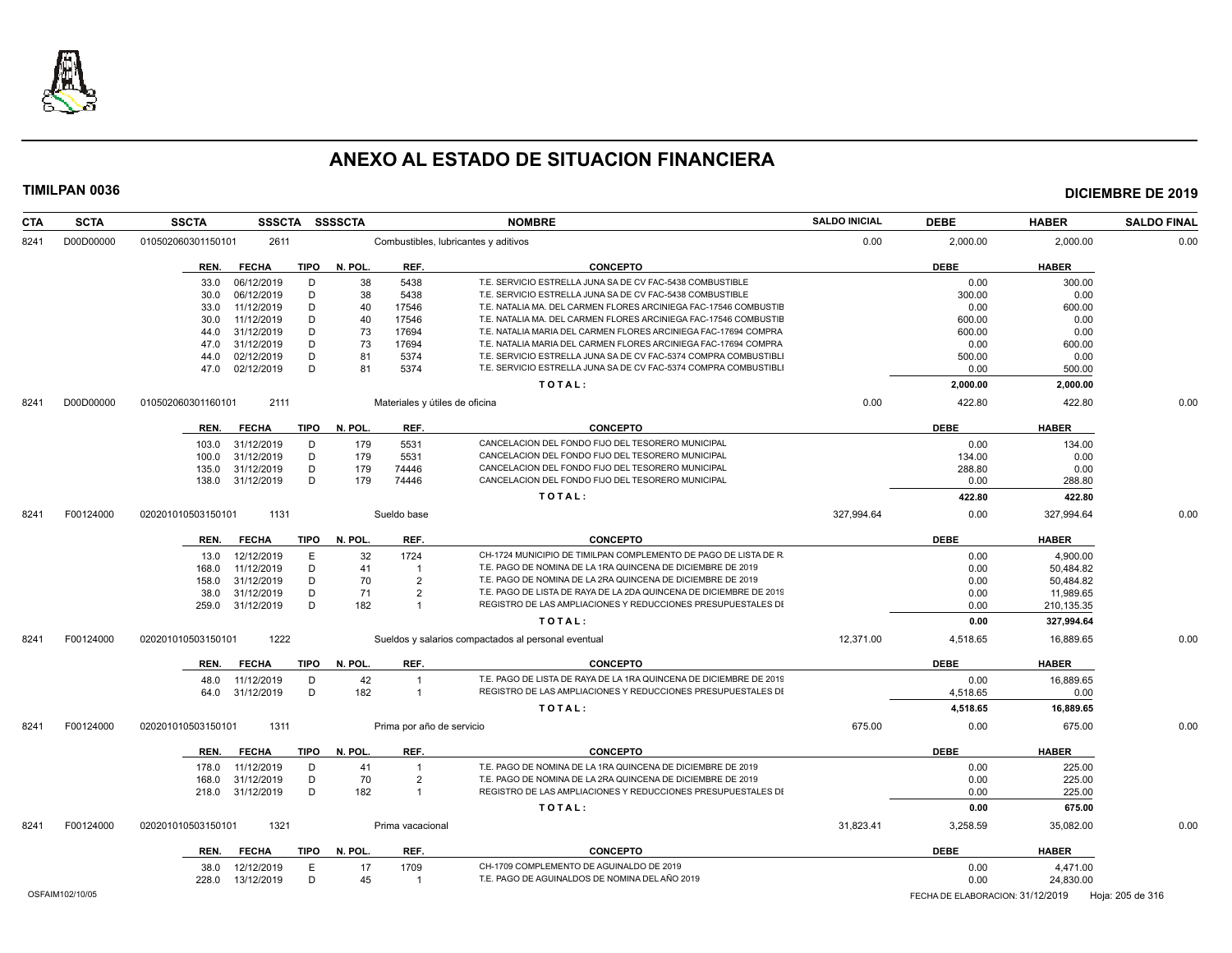

| <b>CTA</b> | <b>SCTA</b> | <b>SSCTA</b>       |                          |             | SSSCTA SSSSCTA |                | <b>NOMBRE</b>                                                      | <b>SALDO INICIAL</b> | <b>DEBE</b>      | <b>HABER</b>     | <b>SALDO FINAL</b> |
|------------|-------------|--------------------|--------------------------|-------------|----------------|----------------|--------------------------------------------------------------------|----------------------|------------------|------------------|--------------------|
|            |             |                    | 78.0 13/12/2019          | D           | 46             |                | T.E. PAGO DE AGUINALDOS LISTA DE RAYA DEL AÑO 2019                 |                      | 0.00             | 5.781.00         |                    |
|            |             | 68.0               | 31/12/2019               | D           | 182            | $\overline{1}$ | REGISTRO DE LAS AMPLIACIONES Y REDUCCIONES PRESUPUESTALES DI       |                      | 3,258.59         | 0.00             |                    |
|            |             |                    |                          |             |                |                | TOTAL:                                                             |                      | 3,258.59         | 35,082.00        |                    |
| 8241       | F00124000   | 020201010503150101 | 1322                     |             |                | Aquinaldo      |                                                                    | 219,941.65           | 0.00             | 219,941.65       | 0.00               |
|            |             | REN.               | <b>FECHA</b>             | TIPO        | N. POL.        | REF.           | <b>CONCEPTO</b>                                                    |                      | <b>DEBE</b>      | <b>HABER</b>     |                    |
|            |             | 33.0               | 12/12/2019               | Е           | 17             | 1709           | CH-1709 COMPLEMENTO DE AGUINALDO DE 2019                           |                      | 0.00             | 17,885.00        |                    |
|            |             | 233.0              | 13/12/2019               | D           | 45             |                | T.E. PAGO DE AGUINALDOS DE NOMINA DEL AÑO 2019                     |                      | 0.00             | 138,095.00       |                    |
|            |             | 83.0               | 13/12/2019               | D           | 46             | $\overline{1}$ | T.E. PAGO DE AGUINALDOS LISTA DE RAYA DEL AÑO 2019                 |                      | 0.00             | 47,294.00        |                    |
|            |             |                    | 237.0 31/12/2019         | D           | 182            | $\overline{1}$ | REGISTRO DE LAS AMPLIACIONES Y REDUCCIONES PRESUPUESTALES DI       |                      | 0.00             | 16,667.65        |                    |
|            |             |                    |                          |             |                |                | TOTAL:                                                             |                      | 0.00             | 219,941.65       |                    |
| 8241       | F00124000   | 020201010503150101 | 1345                     |             |                | Gratificación  |                                                                    | 259,125.95           | 0.00             | 259,125.95       | 0.00               |
|            |             | REN.               | <b>FECHA</b>             | <b>TIPO</b> | N. POL.        | REF.           | <b>CONCEPTO</b>                                                    |                      | <b>DEBE</b>      | <b>HABER</b>     |                    |
|            |             | 43.0               | 12/12/2019               | E           | 17             | 1709           | CH-1709 COMPLEMENTO DE AGUINALDO DE 2019                           |                      | 0.00             | 3,482.00         |                    |
|            |             | 18.0               | 12/12/2019               | E           | 32             | 1724           | CH-1724 MUNICIPIO DE TIMILPAN COMPLEMENTO DE PAGO DE LISTA DE R    |                      | 0.00             | 1,282.38         |                    |
|            |             | 173.0              | 11/12/2019               | D           | 41             |                | T.E. PAGO DE NOMINA DE LA 1RA QUINCENA DE DICIEMBRE DE 2019        |                      | 0.00             | 31,077.82        |                    |
|            |             | 53.0               | 11/12/2019               | D           | 42             |                | T.E. PAGO DE LISTA DE RAYA DE LA 1RA QUINCENA DE DICIEMBRE DE 2019 |                      | 0.00             | 4,747.14         |                    |
|            |             | 238.0              | 13/12/2019               | D           | 45             |                | T.E. PAGO DE AGUINALDOS DE NOMINA DEL AÑO 2019                     |                      | 0.00             | 24,049.00        |                    |
|            |             | 88.0               | 13/12/2019               | D           | 46             |                | T.E. PAGO DE AGUINALDOS LISTA DE RAYA DEL AÑO 2019                 |                      | 0.00             | 6,301.00         |                    |
|            |             | 163.0              | 31/12/2019               | D           | 70             | $\overline{2}$ | T.E. PAGO DE NOMINA DE LA 2RA QUINCENA DE DICIEMBRE DE 2019        |                      | 0.00             | 34,077.82        |                    |
|            |             | 43.0               | 31/12/2019               | D           | 71             | $\overline{2}$ | T.E. PAGO DE LISTA DE RAYA DE LA 2DA QUINCENA DE DICIEMBRE DE 2019 |                      | 0.00             | 3,464.76         |                    |
|            |             | 258.0              | 31/12/2019               | D           | 182            |                | REGISTRO DE LAS AMPLIACIONES Y REDUCCIONES PRESUPUESTALES DI       |                      | 0.00             | 150,644.03       |                    |
|            |             |                    |                          |             |                |                | TOTAL:                                                             |                      | 0.00             | 259,125.95       |                    |
| 8241       | F00124000   | 020201010503150101 | 1546                     |             |                |                | Otros gastos derivados de convenio                                 | 9,125.00             | 0.00             | 9,125.00         | 0.00               |
|            |             | REN.               | <b>FECHA</b>             | TIPO        | N. POL.        | REF.           | <b>CONCEPTO</b>                                                    |                      | <b>DEBE</b>      | <b>HABER</b>     |                    |
|            |             | 233.0              | 31/12/2019               | D           | 182            | $\overline{1}$ | REGISTRO DE LAS AMPLIACIONES Y REDUCCIONES PRESUPUESTALES DI       |                      | 0.00             | 9,125.00         |                    |
|            |             |                    |                          |             |                |                | TOTAL:                                                             |                      | 0.00             | 9,125.00         |                    |
| 8241       | F00124000   | 020201010503150101 | 2611                     |             |                |                | Combustibles, lubricantes y aditivos                               | 0.00                 | 64,129.62        | 64,129.62        | 0.00               |
|            |             | REN.               | <b>FECHA</b>             | TIPO        | N. POL.        | REF.           | <b>CONCEPTO</b>                                                    |                      | <b>DEBE</b>      | <b>HABER</b>     |                    |
|            |             |                    |                          |             |                |                | T.E. SERVICIO ESTRELLA JUNA SA DE CV FAC-5438 COMBUSTIBLE          |                      |                  |                  |                    |
|            |             | 40.0               | 06/12/2019               | D           | 38             | 5438           | T.E. SERVICIO ESTRELLA JUNA SA DE CV FAC-5438 COMBUSTIBLE          |                      | 0.00             | 9,854.50         |                    |
|            |             | 37.0               | 06/12/2019               | D<br>D      | 38             | 5438           | T.E. NATALIA MA. DEL CARMEN FLORES ARCINIEGA FAC-17546 COMBUSTIE   |                      | 9.854.50         | 0.00             |                    |
|            |             | 37.0<br>40.0       | 11/12/2019<br>11/12/2019 | D           | 40<br>40       | 17546<br>17546 | T.E. NATALIA MA. DEL CARMEN FLORES ARCINIEGA FAC-17546 COMBUSTIE   |                      | 5,900.00<br>0.00 | 0.00<br>5,900.00 |                    |
|            |             | 26.0               | 16/12/2019               | D           | 52             | 5451           | T.E. SERVICIO ESTRELLA JUNA SA DE CV FAC-5451 COMPRA COMBUSTIBL    |                      | 0.00             | 11,290.00        |                    |
|            |             | 23.0               | 16/12/2019               | D           | 52             | 5451           | T.E. SERVICIO ESTRELLA JUNA SA DE CV FAC-5451 COMPRA COMBUSTIBLI   |                      | 11,290.00        | 0.00             |                    |
|            |             | 33.0               | 31/12/2019               | D           | 60             | 5561           | T.E. SERVICIO ESTRELA JUNA SA DE CV FAC-5561 COMPRA DE COMBUSTIE   |                      | 0.00             | 10,485.12        |                    |
|            |             | 30.0               | 31/12/2019               | D           | 60             | 5561           | T.E. SERVICIO ESTRELA JUNA SA DE CV FAC-5561 COMPRA DE COMBUSTIE   |                      | 10,485.12        | 0.00             |                    |
|            |             | 16.0               | 30/12/2019               | D           | 69             | 5562           | T.E. SERVICIO ESTRELLA JUNA SA DE CV FAC-5562 COMPRA COMBUSTIBL    |                      | 12,050.00        | 0.00             |                    |
|            |             | 19.0               | 30/12/2019               | D           | 69             | 5562           | T.E. SERVICIO ESTRELLA JUNA SA DE CV FAC-5562 COMPRA COMBUSTIBLI   |                      | 0.00             | 12,050.00        |                    |
|            |             | 19.0               | 31/12/2019               | D           | 72             | 5587           | T.E. SERVICIO ESTRELLA JUNA SA DE CV FAC-5587 COMPRA COMBUSTIBL    |                      | 0.00             | 600.00           |                    |
|            |             | 16.0               | 31/12/2019               | D           | 72             | 5587           | T.E. SERVICIO ESTRELLA JUNA SA DE CV FAC-5587 COMPRA COMBUSTIBL    |                      | 600.00           | 0.00             |                    |
|            |             | 54.0               | 31/12/2019               | D           | 73             | 17694          | T.E. NATALIA MARIA DEL CARMEN FLORES ARCINIEGA FAC-17694 COMPRA    |                      | 0.00             | 1,550.00         |                    |
|            |             | 51.0               | 31/12/2019               | D           | 73             | 17694          | T.E. NATALIA MARIA DEL CARMEN FLORES ARCINIEGA FAC-17694 COMPRA    |                      | 1,550.00         | 0.00             |                    |
|            |             | 54.0               | 02/12/2019               | D           | 81             | 5374           | T.E. SERVICIO ESTRELLA JUNA SA DE CV FAC-5374 COMPRA COMBUSTIBL    |                      | 0.00             | 12,400.00        |                    |
|            |             | 51.0               | 02/12/2019               | D           | 81             | 5374           | T.E. SERVICIO ESTRELLA JUNA SA DE CV FAC-5374 COMPRA COMBUSTIBL    |                      | 12,400.00        | 0.00             |                    |
|            |             |                    |                          |             |                |                |                                                                    |                      |                  |                  |                    |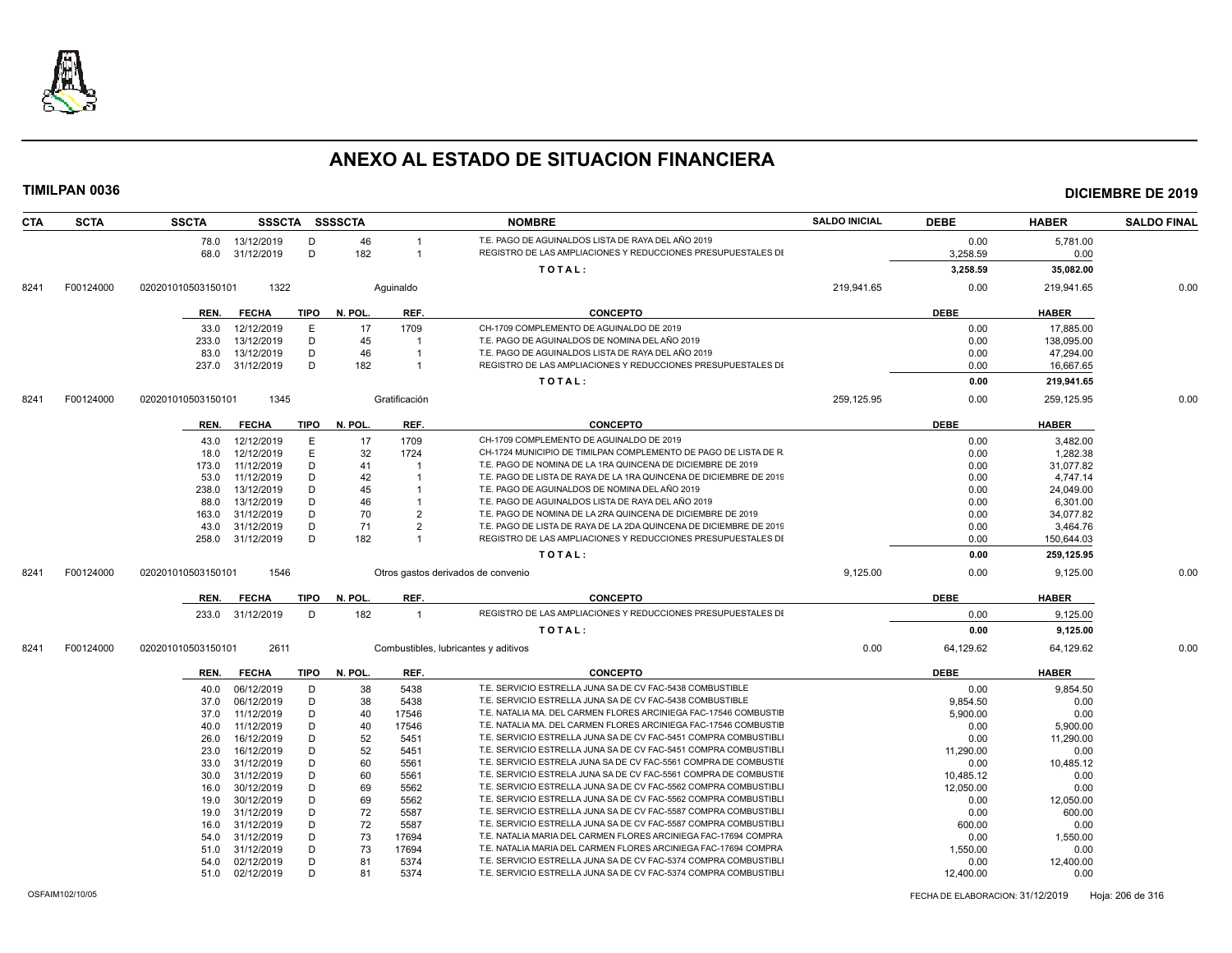

| <b>CTA</b> | <b>SCTA</b> | <b>SSCTA</b>       |                          |             | SSSCTA SSSSCTA |                                | <b>NOMBRE</b>                                                                                                                      | <b>SALDO INICIAL</b> | <b>DEBE</b>      | <b>HABER</b>           | <b>SALDO FINAL</b> |
|------------|-------------|--------------------|--------------------------|-------------|----------------|--------------------------------|------------------------------------------------------------------------------------------------------------------------------------|----------------------|------------------|------------------------|--------------------|
|            |             |                    |                          |             |                |                                |                                                                                                                                    |                      |                  |                        |                    |
|            |             |                    |                          |             |                |                                | TOTAL:                                                                                                                             |                      | 64,129.62        | 64,129.62              |                    |
| 8241       | F00124000   | 020201010503150101 | 2911                     |             |                |                                | Refacciones, accesorios y herramientas                                                                                             | 0.00                 | 1,500.00         | 1,500.00               | 0.00               |
|            |             | REN.               | <b>FECHA</b>             | <b>TIPO</b> | N. POL.        | REF.                           | <b>CONCEPTO</b>                                                                                                                    |                      | <b>DEBE</b>      | <b>HABER</b>           |                    |
|            |             | 30.0               | 31/12/2019               | Е           | 31             | 437                            | CH-1723 PARTI COMPPROBACION DE GASTOS                                                                                              |                      | 1,500.00         | 0.00                   |                    |
|            |             | 33.0               | 31/12/2019               | E           | 31             | 437                            | CH-1723 PARTI COMPPROBACION DE GASTOS                                                                                              |                      | 0.00             | 1,500.00               |                    |
|            |             |                    |                          |             |                |                                | TOTAL:                                                                                                                             |                      | 1,500.00         | 1,500.00               |                    |
| 8241       | F00124000   | 020201010503150101 | 3511                     |             |                |                                | Reparación y mantenimiento de inmuebles                                                                                            | 0.00                 | 70,446.80        | 70,446.80              | 0.00               |
|            |             | REN.               | <b>FECHA</b>             | TIPO        | N. POL.        | REF.                           | <b>CONCEPTO</b>                                                                                                                    |                      | <b>DEBE</b>      | <b>HABER</b>           |                    |
|            |             | 2.0                | 31/12/2019               | D           | 12             | 186                            | T.E. LEPAD DE MEXICO SA DE CV FAC-186 INSTALACION SISTEMA PARARA'                                                                  |                      | 70,446.80        | 0.00                   |                    |
|            |             | 5.0                | 31/12/2019               | D           | 12             | 186                            | T.E. LEPAD DE MEXICO SA DE CV FAC-186 INSTALACION SISTEMA PARARA'                                                                  |                      | 0.00             | 70,446.80              |                    |
|            |             |                    |                          |             |                |                                | TOTAL:                                                                                                                             |                      | 70,446.80        | 70,446.80              |                    |
| 8241       | F00124000   | 020201010503150101 | 3551                     |             |                |                                | Reparación y mantenimiento de vehículos terrestres, aéreos y lacustres                                                             | 0.00                 | 4,606.46         | 4,606.46               | 0.00               |
|            |             | REN.               | <b>FECHA</b>             | <b>TIPO</b> | N. POL.        | REF.                           | <b>CONCEPTO</b>                                                                                                                    |                      | <b>DEBE</b>      | <b>HABER</b>           |                    |
|            |             |                    | 128.0 31/12/2019         | E           | 31             | 620                            | CH-1723 PARTI COMPPROBACION DE GASTOS                                                                                              |                      | 281.81           | 0.00                   |                    |
|            |             | 131.0              | 31/12/2019               | E           | 31             | 620                            | CH-1723 PARTI COMPPROBACION DE GASTOS                                                                                              |                      | 0.00             | 281.81                 |                    |
|            |             | 17.0<br>20.0       | 31/12/2019<br>31/12/2019 | D<br>D      | 157<br>157     | 1104<br>1104                   | REG DE FAC 1104 DE GEOVANNY PEREZ LUGO POR LUBRICANTES<br>REG DE FAC 1104 DE GEOVANNY PEREZ LUGO POR LUBRICANTES                   |                      | 4,324.65<br>0.00 | 0.00<br>4,324.65       |                    |
|            |             |                    |                          |             |                |                                | TOTAL:                                                                                                                             |                      | 4,606.46         | 4,606.46               |                    |
| 8241       | F00124000   | 020201010503150101 | 3571                     |             |                |                                | Reparación, instalación y mantenimiento de maquinaria, equipo industrial y                                                         | 0.00                 | 8,066.57         | 8,066.57               | 0.00               |
|            |             |                    |                          |             |                |                                |                                                                                                                                    |                      |                  |                        |                    |
|            |             | REN.               | <b>FECHA</b>             | <b>TIPO</b> | N. POL.        | REF.                           | <b>CONCEPTO</b>                                                                                                                    |                      | <b>DEBE</b>      | <b>HABER</b>           |                    |
|            |             | 25.0<br>22.0       | 31/12/2019<br>31/12/2019 | D<br>D      | 157<br>157     | 1104<br>1104                   | REG DE FAC 1104 DE GEOVANNY PEREZ LUGO POR LUBRICANTES<br>REG DE FAC 1104 DE GEOVANNY PEREZ LUGO POR LUBRICANTES                   |                      | 0.00<br>8,066.57 | 8,066.57<br>0.00       |                    |
|            |             |                    |                          |             |                |                                | TOTAL:                                                                                                                             |                      | 8,066.57         | 8,066.57               |                    |
| 8241       | F00124000   | 020201010503160101 | 2111                     |             |                | Materiales y útiles de oficina |                                                                                                                                    | 0.00                 | 1,516.00         | 1,516.00               | 0.00               |
|            |             |                    |                          |             |                |                                |                                                                                                                                    |                      |                  |                        |                    |
|            |             |                    | REN. FECHA               | TIPO        | N. POL.        | REF.                           | <b>CONCEPTO</b>                                                                                                                    |                      | <b>DEBE</b>      | <b>HABER</b>           |                    |
|            |             | 100.0<br>103.0     | 31/12/2019<br>31/12/2019 | Е<br>E      | 31<br>31       | 36786<br>36786                 | CH-1723 PARTI COMPPROBACION DE GASTOS<br>CH-1723 PARTI COMPPROBACION DE GASTOS                                                     |                      | 1,516.00<br>0.00 | 0.00<br>1,516.00       |                    |
|            |             |                    |                          |             |                |                                | TOTAL:                                                                                                                             |                      | 1,516.00         | 1,516.00               |                    |
| 8241       | H00125000   | 020203010205150101 | 1131                     |             |                | Sueldo base                    |                                                                                                                                    | $-124,041.49$        | 582,423.18       | 458,381.69             | 0.00               |
|            |             |                    |                          |             |                |                                |                                                                                                                                    |                      |                  |                        |                    |
|            |             | REN.               | <b>FECHA</b>             | TIPO        | N. POL.        | REF.                           | <b>CONCEPTO</b>                                                                                                                    |                      | <b>DEBE</b>      | <b>HABER</b>           |                    |
|            |             | 23.0<br>23.0       | 11/12/2019<br>31/12/2019 | E<br>E      | 10<br>29       | 1702<br>1721                   | CH-1702 PARTICI. MUNICIPIO DE TIMILPAN COMPLEMENTO NOMINA 1RA QI<br>CH-1721 MUNICIPIO DE TIMILPAN COMPLEMENTO DE NOMINA 2DA QNA DE |                      | 0.00<br>0.00     | 27,696.03<br>27,696.03 |                    |
|            |             | 23.0               | 12/12/2019               | Ε           | 32             | 1724                           | CH-1724 MUNICIPIO DE TIMILPAN COMPLEMENTO DE PAGO DE LISTA DE R                                                                    |                      | 0.00             | 9,879.30               |                    |
|            |             | 183.0              | 11/12/2019               | D           | 41             | $\overline{1}$                 | T.E. PAGO DE NOMINA DE LA 1RA QUINCENA DE DICIEMBRE DE 2019                                                                        |                      | 0.00             | 197,667.49             |                    |
|            |             | 173.0              | 31/12/2019               | D           | 70             | $\overline{2}$                 | T.E. PAGO DE NOMINA DE LA 2RA QUINCENA DE DICIEMBRE DE 2019                                                                        |                      | 0.00             | 195,442.84             |                    |
|            |             | 3.0                | 31/12/2019               | D           | 182            | $\overline{1}$                 | REGISTRO DE LAS AMPLIACIONES Y REDUCCIONES PRESUPUESTALES DI                                                                       |                      | 582,423.18       | 0.00                   |                    |
|            |             |                    |                          |             |                |                                | TOTAL:                                                                                                                             |                      | 582,423.18       | 458,381.69             |                    |
| 8241       | H00125000   | 020203010205150101 | 1222                     |             |                |                                | Sueldos y salarios compactados al personal eventual                                                                                | $-1,560,349.01$      | 2,033,771.37     | 473,422.36             | 0.00               |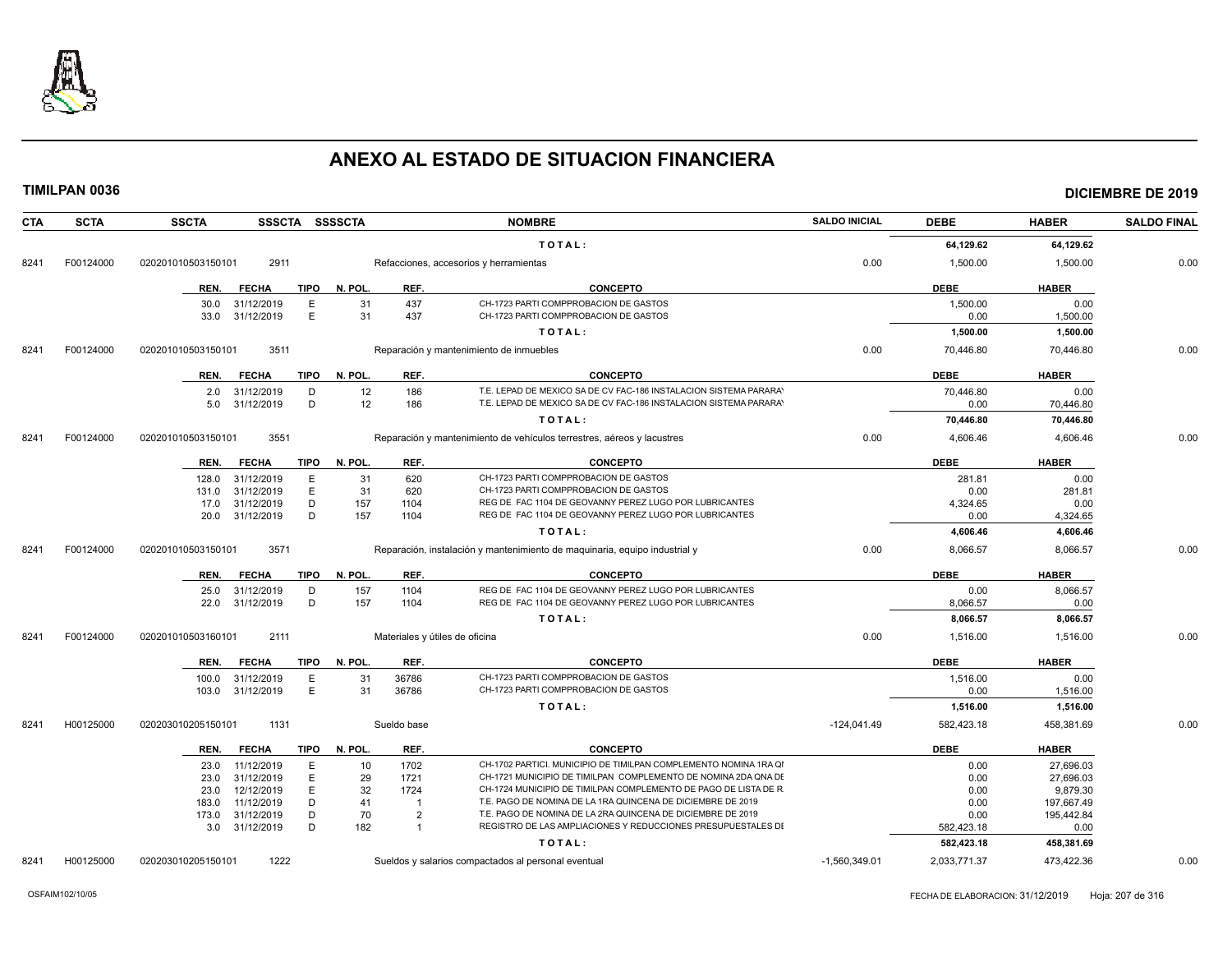

|      | TIMILPAN 0036 |                    |                          |             |                |                           |                                                                                                                                   |                      |              |                         | <b>DICIEMBRE DE 2019</b> |
|------|---------------|--------------------|--------------------------|-------------|----------------|---------------------------|-----------------------------------------------------------------------------------------------------------------------------------|----------------------|--------------|-------------------------|--------------------------|
| CTA  | <b>SCTA</b>   | <b>SSCTA</b>       |                          |             | SSSCTA SSSSCTA |                           | <b>NOMBRE</b>                                                                                                                     | <b>SALDO INICIAL</b> | <b>DEBE</b>  | <b>HABER</b>            | <b>SALDO FINAL</b>       |
|      |               |                    | REN. FECHA               | TIPO        | N. POL.        | REF.                      | <b>CONCEPTO</b>                                                                                                                   |                      | <b>DEBE</b>  | <b>HABER</b>            |                          |
|      |               | 58.0               | 11/12/2019               | D           | 42             | $\overline{1}$            | T.E. PAGO DE LISTA DE RAYA DE LA 1RA QUINCENA DE DICIEMBRE DE 2019                                                                |                      | 0.00         | 241,256.83              |                          |
|      |               | 48.0               | 31/12/2019               | D           | 71             | $\overline{2}$            | T.E. PAGO DE LISTA DE RAYA DE LA 2DA QUINCENA DE DICIEMBRE DE 2019                                                                |                      | 0.00         | 232,165.53              |                          |
|      |               | 1.0                | 31/12/2019               | D           | 182            | $\overline{1}$            | REGISTRO DE LAS AMPLIACIONES Y REDUCCIONES PRESUPUESTALES DI                                                                      |                      | 2.033.771.37 | 0.00                    |                          |
|      |               |                    |                          |             |                |                           | TOTAL:                                                                                                                            |                      | 2,033,771.37 | 473,422.36              |                          |
| 8241 | H00125000     | 020203010205150101 | 1311                     |             |                | Prima por año de servicio |                                                                                                                                   | 3,600.00             | 20,344.00    | 23,944.00               | 0.00                     |
|      |               |                    | REN. FECHA               | TIPO        | N. POL.        | REF.                      | <b>CONCEPTO</b>                                                                                                                   |                      | <b>DEBE</b>  | <b>HABER</b>            |                          |
|      |               | 8.0                | 12/12/2019               | E           | 18             | 1710                      | CH-1710 COMPLEMENTO DE AGUINALDO DE LISTA DE RAYA DEL AÑO 2019                                                                    |                      | 0.00         | 21,544.00               |                          |
|      |               | 193.0              | 11/12/2019               | D           | 41             |                           | T.E. PAGO DE NOMINA DE LA 1RA QUINCENA DE DICIEMBRE DE T.E. PAGO I                                                                |                      | 0.00         | 1,200.00                |                          |
|      |               | 183.0              | 31/12/2019               | D           | 70             | $\overline{2}$            | T.E. PAGO DE NOMINA DE LA 2RA QUINCENA DE DICIEMBRE DE 2019                                                                       |                      | 0.00         | 1.200.00                |                          |
|      |               | 27.0               | 31/12/2019               | D           | 182            | $\overline{1}$            | REGISTRO DE LAS AMPLIACIONES Y REDUCCIONES PRESUPUESTALES DI                                                                      |                      | 20,344.00    | 0.00                    |                          |
|      |               |                    |                          |             |                |                           | TOTAL:                                                                                                                            |                      | 20,344.00    | 23,944.00               |                          |
| 8241 | H00125000     | 020203010205150101 | 1321                     |             |                | Prima vacacional          |                                                                                                                                   | 119,184.65           | 89,743.35    | 208,928.00              | 0.00                     |
|      |               | REN.               | <b>FECHA</b>             | TIPO        | N. POL.        | REF.                      | <b>CONCEPTO</b>                                                                                                                   |                      | <b>DEBE</b>  | <b>HABER</b>            |                          |
|      |               | 53.0               | 12/12/2019               | E           | 17             | 1709                      | CH-1709 COMPLEMENTO DE AGUINALDO DE 2019                                                                                          |                      | 0.00         | 41,583.00               |                          |
|      |               | 8.0                | 13/12/2019               | E.          | 20             | 1712                      | CH-1712 PARTICI. MUNICIPIO DE TIMILPAN COMPLEMENTO DE AGUINALDO                                                                   |                      | 0.00         | 3.222.00                |                          |
|      |               | 243.0              | 13/12/2019               | D           | 45             |                           | T.E. PAGO DE AGUINALDOS DE NOMINA DEL AÑO 2019                                                                                    |                      | 0.00         | 78,880.00               |                          |
|      |               | 93.0               | 13/12/2019               | D           | 46             |                           | T.E. PAGO DE AGUINALDOS LISTA DE RAYA DEL AÑO 2019                                                                                |                      | 0.00         | 85,243.00               |                          |
|      |               | 14.0               | 31/12/2019               | D           | 182            | $\overline{1}$            | REGISTRO DE LAS AMPLIACIONES Y REDUCCIONES PRESUPUESTALES DI                                                                      |                      | 89,743.35    | 0.00                    |                          |
|      |               |                    |                          |             |                |                           | TOTAL:                                                                                                                            |                      | 89,743.35    | 208,928.00              |                          |
| 8241 | H00125000     | 020203010205150101 | 1322                     |             |                | Aquinaldo                 |                                                                                                                                   | 819,413.99           | 359,561.01   | 1,178,975.00            | 0.00                     |
|      |               | REN.               | <b>FECHA</b>             | <b>TIPO</b> | N. POL.        | REF.                      | <b>CONCEPTO</b>                                                                                                                   |                      | <b>DEBE</b>  | <b>HABER</b>            |                          |
|      |               | 48.0               | 12/12/2019               | E           | 17             | 1709                      | CH-1709 COMPLEMENTO DE AGUINALDO DE 2019                                                                                          |                      | 0.00         | 167,619.00              |                          |
|      |               | 3.0                | 12/12/2019               | Е           | 18             | 1710                      | CH-1710 COMPLEMENTO DE AGUINALDO DE LISTA DE RAYA DEL AÑO 2019                                                                    |                      | 0.00         | 86,175.00               |                          |
|      |               | 3.0                | 13/12/2019               | E.          | 20             | 1712                      | CH-1712 PARTICI, MUNICIPIO DE TIMILPAN COMPLEMENTO DE AGUINALDO                                                                   |                      | 0.00         | 12,888.00               |                          |
|      |               | 248.0              | 13/12/2019               | D           | 45             |                           | T.E. PAGO DE AGUINALDOS DE NOMINA DEL AÑO 2019                                                                                    |                      | 0.00         | 446,525.00              |                          |
|      |               | 98.0               | 13/12/2019               | D           | 46             |                           | T.E. PAGO DE AGUINALDOS LISTA DE RAYA DEL AÑO 2019                                                                                |                      | 0.00         | 465,768.00              |                          |
|      |               | 5.0                | 31/12/2019               | D           | 182            | $\overline{1}$            | REGISTRO DE LAS AMPLIACIONES Y REDUCCIONES PRESUPUESTALES DI                                                                      |                      | 359,561.01   | 0.00                    |                          |
|      |               |                    |                          |             |                |                           | TOTAL:                                                                                                                            |                      | 359,561.01   | 1,178,975.00            |                          |
| 8241 | H00125000     | 020203010205150101 | 1345                     |             |                | Gratificación             |                                                                                                                                   | -428,057.59          | 1,016,731.19 | 588,673.60              | 0.00                     |
|      |               | REN.               | <b>FECHA</b>             | <b>TIPO</b> | N. POL.        | REF.                      | <b>CONCEPTO</b>                                                                                                                   |                      | <b>DEBE</b>  | <b>HABER</b>            |                          |
|      |               | 28.0               | 11/12/2019               | E           | 10             | 1702                      | CH-1702 PARTICI. MUNICIPIO DE TIMILPAN COMPLEMENTO NOMINA 1RA QI                                                                  |                      | 0.00         | 2,332.49                |                          |
|      |               | 58.0               | 12/12/2019               | Е           | 17             | 1709                      | CH-1709 COMPLEMENTO DE AGUINALDO DE 2019                                                                                          |                      | 0.00         | 11,275.00               |                          |
|      |               | 13.0               | 12/12/2019               | Е           | 18             | 1710                      | CH-1710 COMPLEMENTO DE AGUINALDO DE LISTA DE RAYA DEL AÑO 2019                                                                    |                      | 0.00         | 10,778.00               |                          |
|      |               | 13.0               | 13/12/2019               | Е           | 20             | 1712                      | CH-1712 PARTICI. MUNICIPIO DE TIMILPAN COMPLEMENTO DE AGUINALDO                                                                   |                      | 0.00         | 2.148.00                |                          |
|      |               | 28.0               | 31/12/2019               | Е           | 29             | 1721                      | CH-1721 MUNICIPIO DE TIMILPAN COMPLEMENTO DE NOMINA 2DA QNA DE                                                                    |                      | 0.00         | 2,332.49                |                          |
|      |               | 28.0               | 12/12/2019               | E           | 32             | 1724                      | CH-1724 MUNICIPIO DE TIMILPAN COMPLEMENTO DE PAGO DE LISTA DE R                                                                   |                      | 0.00         | 5,913.20                |                          |
|      |               | 188.0              | 11/12/2019               | D           | 41             |                           | T.E. PAGO DE NOMINA DE LA 1RA QUINCENA DE DICIEMBRE DE 2019<br>T.E. PAGO DE LISTA DE RAYA DE LA 1RA QUINCENA DE DICIEMBRE DE 2019 |                      | 0.00         | 127,308.94              |                          |
|      |               | 63.0               | 11/12/2019               | D<br>D      | 42<br>45       |                           | T.E. PAGO DE AGUINALDOS DE NOMINA DEL AÑO 2019                                                                                    |                      | 0.00         | 100,738.37              |                          |
|      |               | 253.0<br>103.0     | 13/12/2019<br>13/12/2019 | D           | 46             |                           | T.E. PAGO DE AGUINALDOS LISTA DE RAYA DEL AÑO 2019                                                                                |                      | 0.00<br>0.00 | 52,175.00               |                          |
|      |               | 178.0              | 31/12/2019               | D           | 70             | 2                         | T.E. PAGO DE NOMINA DE LA 2RA QUINCENA DE DICIEMBRE DE 2019                                                                       |                      | 0.00         | 48,078.00<br>135,308.94 |                          |
|      |               |                    | 53.0 31/12/2019          | D           | 71             |                           | T.E. PAGO DE LISTA DE RAYA DE LA 2DA QUINCENA DE DICIEMBRE DE 2019                                                                |                      | 0.00         | 90,285.17               |                          |
|      |               |                    |                          |             |                |                           |                                                                                                                                   |                      |              |                         |                          |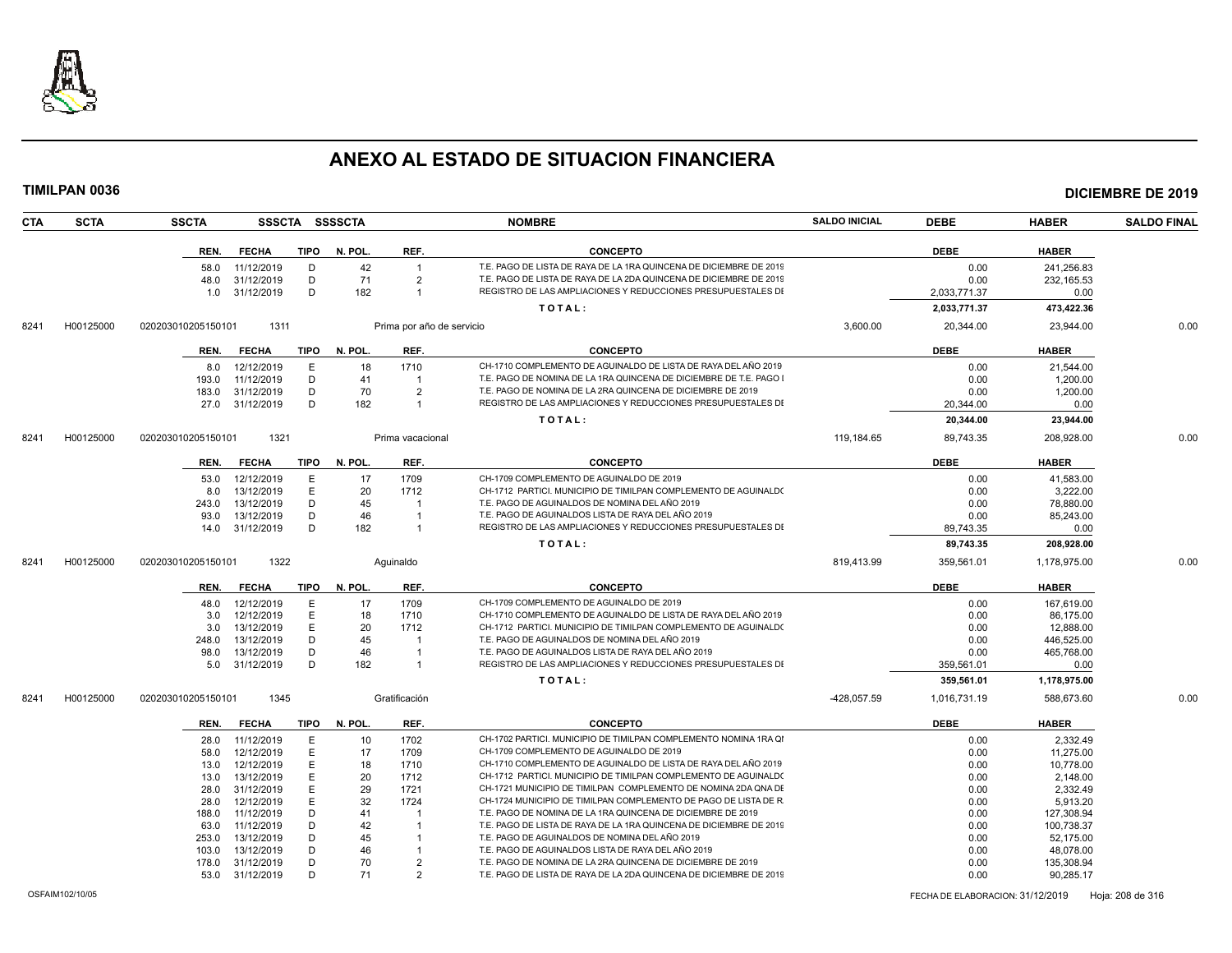

| <b>CTA</b> | <b>SCTA</b> | <b>SSCTA</b>       |                |             | SSSCTA SSSSCTA |                | <b>NOMBRE</b>                                                    | <b>SALDO INICIAL</b> | <b>DEBE</b>  | <b>HABER</b> | <b>SALDO FINAL</b> |
|------------|-------------|--------------------|----------------|-------------|----------------|----------------|------------------------------------------------------------------|----------------------|--------------|--------------|--------------------|
|            |             |                    | 2.0 31/12/2019 | D           | 182            | $\overline{1}$ | REGISTRO DE LAS AMPLIACIONES Y REDUCCIONES PRESUPUESTALES DI     |                      | 1,016,731.19 | 0.00         |                    |
|            |             |                    |                |             |                |                | TOTAL:                                                           |                      | 1,016,731.19 | 588,673.60   |                    |
| 8241       | H00125000   | 020203010205150101 | 1546           |             |                |                | Otros gastos derivados de convenio                               | 29,600.00            | 0.00         | 29,600.00    | 0.00               |
|            |             | REN.               | <b>FECHA</b>   | <b>TIPO</b> | N. POL.        | REF.           | <b>CONCEPTO</b>                                                  |                      | <b>DEBE</b>  | <b>HABER</b> |                    |
|            |             |                    |                |             |                |                | REGISTRO DE LAS AMPLIACIONES Y REDUCCIONES PRESUPUESTALES DI     |                      |              |              |                    |
|            |             | 240.0              | 31/12/2019     | D           | 182            | $\overline{1}$ |                                                                  |                      | 0.00         | 29,600.00    |                    |
|            |             |                    |                |             |                |                | TOTAL:                                                           |                      | 0.00         | 29,600.00    |                    |
| 8241       | H00125000   | 020203010205150101 | 2161           |             |                |                | Material y enseres de limpieza                                   | 0.00                 | 3,006.50     | 3,006.50     | 0.00               |
|            |             | REN.               | <b>FECHA</b>   | <b>TIPO</b> | N. POL.        | REF.           | <b>CONCEPTO</b>                                                  |                      | <b>DEBE</b>  | <b>HABER</b> |                    |
|            |             | 135.0              | 31/12/2019     | Ε           | 31             | $\overline{1}$ | CH-1723 PARTI COMPPROBACION DE GASTOS                            |                      | 744.00       | 0.00         |                    |
|            |             | 138.0              | 31/12/2019     | E           | 31             | $\overline{1}$ | CH-1723 PARTI COMPPROBACION DE GASTOS                            |                      | 0.00         | 744.00       |                    |
|            |             | 61.0               | 31/12/2019     | Е           | 31             | 109396         | CH-1723 PARTI COMPPROBACION DE GASTOS                            |                      | 0.00         | 632.00       |                    |
|            |             | 58.0               | 31/12/2019     | E           | 31             | 109396         | CH-1723 PARTI COMPPROBACION DE GASTOS                            |                      | 632.00       | 0.00         |                    |
|            |             | 54.0               | 31/12/2019     | Ε           | 31             | 8658           | CH-1723 PARTI COMPPROBACION DE GASTOS                            |                      | 0.00         | 1,330.50     |                    |
|            |             | 51.0               | 31/12/2019     | E           | 31             | 8658           | CH-1723 PARTI COMPPROBACION DE GASTOS                            |                      | 1,330.50     | 0.00         |                    |
|            |             | 93.0               | 31/12/2019     | D           | 179            | - 1            | CANCELACION DEL FONDO FIJO DEL TESORERO MUNICIPAL                |                      | 300.00       | 0.00         |                    |
|            |             | 96.0               | 31/12/2019     | D           | 179            | $\overline{1}$ | CANCELACION DEL FONDO FIJO DEL TESORERO MUNICIPAL                |                      | 0.00         | 300.00       |                    |
|            |             |                    |                |             |                |                | TOTAL:                                                           |                      | 3,006.50     | 3,006.50     |                    |
| 8241       | H00125000   | 020203010205150101 | 2611           |             |                |                | Combustibles, lubricantes y aditivos                             | 0.00                 | 91,898.44    | 91,898.44    | 0.00               |
|            |             | REN.               | <b>FECHA</b>   | TIPO        | N. POL.        | REF.           | <b>CONCEPTO</b>                                                  |                      | <b>DEBE</b>  | <b>HABER</b> |                    |
|            |             | 47.0               | 06/12/2019     | D           | 38             | 5438           | T.E. SERVICIO ESTRELLA JUNA SA DE CV FAC-5438 COMBUSTIBLE        |                      | 0.00         | 14,850.49    |                    |
|            |             | 44.0               | 06/12/2019     | D           | 38             | 5438           | T.E. SERVICIO ESTRELLA JUNA SA DE CV FAC-5438 COMBUSTIBLE        |                      | 14,850.49    | 0.00         |                    |
|            |             | 47.0               | 11/12/2019     | D           | 40             | 17546          | T.E. NATALIA MA. DEL CARMEN FLORES ARCINIEGA FAC-17546 COMBUSTIE |                      | 0.00         | 5,700.00     |                    |
|            |             | 44.0               | 11/12/2019     | D           | 40             | 17546          | T.E. NATALIA MA. DEL CARMEN FLORES ARCINIEGA FAC-17546 COMBUSTIE |                      | 5,700.00     | 0.00         |                    |
|            |             | 30.0               | 16/12/2019     | D           | 52             | 5451           | T.E. SERVICIO ESTRELLA JUNA SA DE CV FAC-5451 COMPRA COMBUSTIBLI |                      | 16,373.91    | 0.00         |                    |
|            |             | 33.0               | 16/12/2019     | D           | 52             | 5451           | T.E. SERVICIO ESTRELLA JUNA SA DE CV FAC-5451 COMPRA COMBUSTIBLI |                      | 0.00         |              |                    |
|            |             |                    |                |             |                |                | T.E. SERVICIO ESTRELA JUNA SA DE CV FAC-5561 COMPRA DE COMBUSTIE |                      |              | 16,373.91    |                    |
|            |             | 40.0               | 31/12/2019     | D           | 60             | 5561           |                                                                  |                      | 0.00         | 14,655.72    |                    |
|            |             | 37.0               | 31/12/2019     | D           | 60             | 5561           | T.E. SERVICIO ESTRELA JUNA SA DE CV FAC-5561 COMPRA DE COMBUSTIE |                      | 14,655.72    | 0.00         |                    |
|            |             | 23.0               | 30/12/2019     | D           | 69             | 5562           | T.E. SERVICIO ESTRELLA JUNA SA DE CV FAC-5562 COMPRA COMBUSTIBLI |                      | 12,696.59    | 0.00         |                    |
|            |             | 26.0               | 30/12/2019     | D           | 69             | 5562           | T.E. SERVICIO ESTRELLA JUNA SA DE CV FAC-5562 COMPRA COMBUSTIBLI |                      | 0.00         | 12,696.59    |                    |
|            |             | 23.0               | 31/12/2019     | D           | 72             | 5587           | T.E. SERVICIO ESTRELLA JUNA SA DE CV FAC-5587 COMPRA COMBUSTIBLI |                      | 11,300.78    | 0.00         |                    |
|            |             | 26.0               | 31/12/2019     | D           | 72             | 5587           | T.E. SERVICIO ESTRELLA JUNA SA DE CV FAC-5587 COMPRA COMBUSTIBLI |                      | 0.00         | 11,300.78    |                    |
|            |             | 61.0               | 31/12/2019     | D           | 73             | 17694          | T.E. NATALIA MARIA DEL CARMEN FLORES ARCINIEGA FAC-17694 COMPRA  |                      | 0.00         | 3,700.00     |                    |
|            |             | 58.0               | 31/12/2019     | D           | 73             | 17694          | T.E. NATALIA MARIA DEL CARMEN FLORES ARCINIEGA FAC-17694 COMPRA  |                      | 3,700.00     | 0.00         |                    |
|            |             | 58.0               | 02/12/2019     | D           | 81             | 5374           | T.E. SERVICIO ESTRELLA JUNA SA DE CV FAC-5374 COMPRA COMBUSTIBLI |                      | 12,620.95    | 0.00         |                    |
|            |             | 61.0               | 02/12/2019     | D           | 81             | 5374           | T.E. SERVICIO ESTRELLA JUNA SA DE CV FAC-5374 COMPRA COMBUSTIBLI |                      | 0.00         | 12,620.95    |                    |
|            |             |                    |                |             |                |                | TOTAL:                                                           |                      | 91,898.44    | 91,898.44    |                    |
| 8241       | H00125000   | 020203010205150101 | 2911           |             |                |                | Refacciones, accesorios y herramientas                           | 0.00                 | 2,181.00     | 2,181.00     | 0.00               |
|            |             | REN.               | <b>FECHA</b>   | TIPO        | N. POL.        | REF.           | <b>CONCEPTO</b>                                                  |                      | <b>DEBE</b>  | <b>HABER</b> |                    |
|            |             | 44.0               | 31/12/2019     | E           | 31             | $\overline{1}$ | CH-1723 PARTI COMPPROBACION DE GASTOS                            |                      | 580.00       | 0.00         |                    |
|            |             | 47.0               | 31/12/2019     | E           | 31             | $\overline{1}$ | CH-1723 PARTI COMPPROBACION DE GASTOS                            |                      | 0.00         | 580.00       |                    |
|            |             | 72.0               | 31/12/2019     | E           | 31             | 747            | CH-1723 PARTI COMPPROBACION DE GASTOS                            |                      | 144.99       | 0.00         |                    |
|            |             | 40.0               | 31/12/2019     | E           | 31             | 5532           | CH-1723 PARTI COMPPROBACION DE GASTOS                            |                      | 0.00         | 166.00       |                    |
|            |             | 79.0               | 31/12/2019     | Ε           | 31             | 748            | CH-1723 PARTI COMPPROBACION DE GASTOS                            |                      | 340.00       | 0.00         |                    |
|            |             | 86.0               | 31/12/2019     | E           | 31             | 8846           | CH-1723 PARTI COMPPROBACION DE GASTOS                            |                      | 950.01       | 0.00         |                    |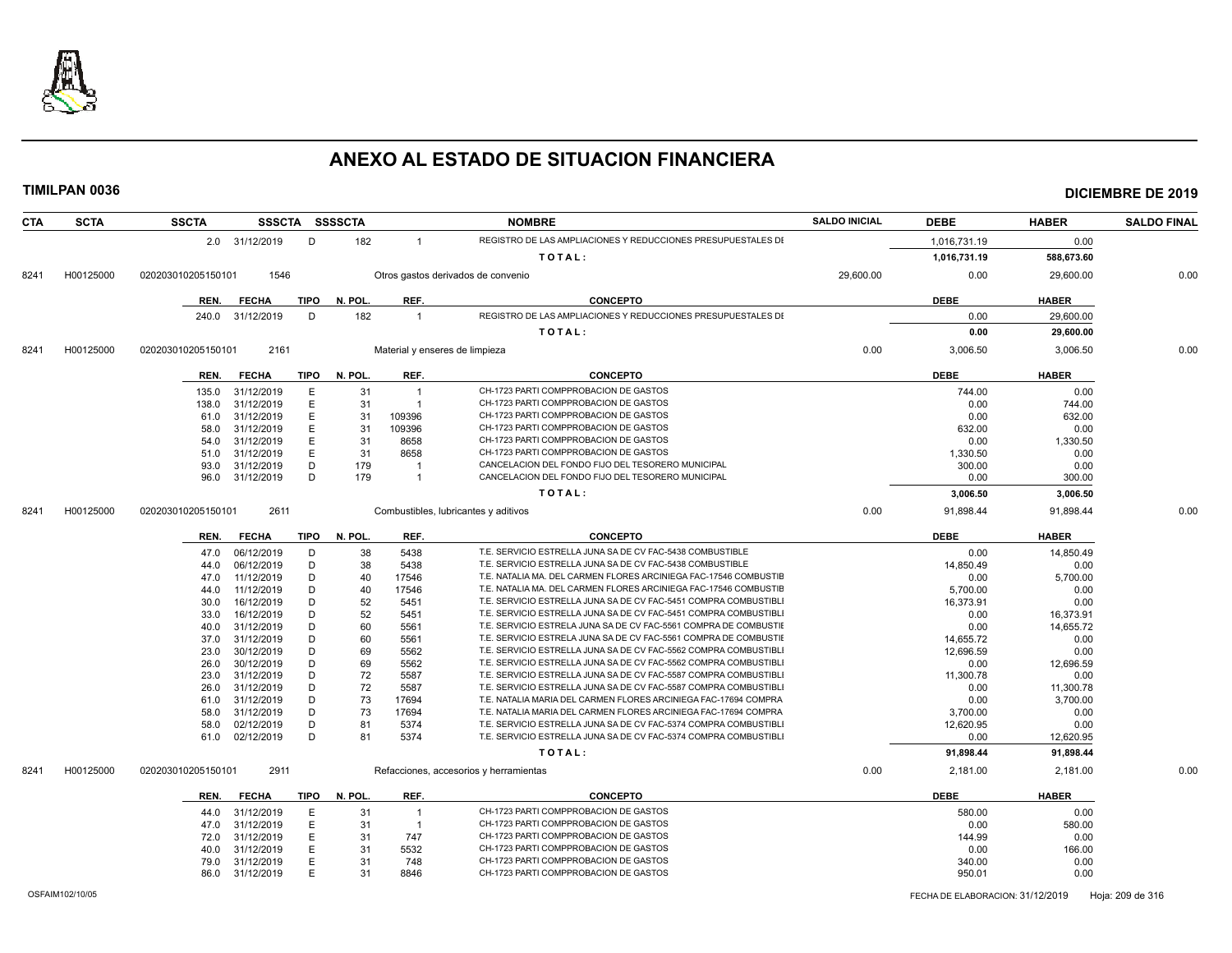

| <b>CTA</b> | <b>SCTA</b> | <b>SSCTA</b>       |                          |             | SSSCTA SSSSCTA |                                  | <b>NOMBRE</b>                                                              | <b>SALDO INICIAL</b> | <b>DEBE</b>  | <b>HABER</b>             | <b>SALDO FINAL</b> |
|------------|-------------|--------------------|--------------------------|-------------|----------------|----------------------------------|----------------------------------------------------------------------------|----------------------|--------------|--------------------------|--------------------|
|            |             |                    | 89.0 31/12/2019          | Ε           | 31             | 8846                             | CH-1723 PARTI COMPPROBACION DE GASTOS                                      |                      | 0.00         | 950.01                   |                    |
|            |             | 37.0               | 31/12/2019               | E           | 31             | 5532                             | CH-1723 PARTI COMPPROBACION DE GASTOS                                      |                      | 166.00       | 0.00                     |                    |
|            |             | 75.0               | 31/12/2019               | E           | 31             | 747                              | CH-1723 PARTI COMPPROBACION DE GASTOS                                      |                      | 0.00         | 144.99                   |                    |
|            |             | 82.0               | 31/12/2019               | E           | 31             | 748                              | CH-1723 PARTI COMPPROBACION DE GASTOS                                      |                      | 0.00         | 340.00                   |                    |
|            |             |                    |                          |             |                |                                  | TOTAL:                                                                     |                      | 2,181.00     | 2,181.00                 |                    |
| 8241       | H00125000   | 020203010205150101 | 3511                     |             |                |                                  | Reparación y mantenimiento de inmuebles                                    | 0.00                 | 4,129.97     | 4,129.97                 | 0.00               |
|            |             | REN.               | <b>FECHA</b>             | <b>TIPO</b> | N. POL.        | REF.                             | <b>CONCEPTO</b>                                                            |                      | <b>DEBE</b>  | <b>HABER</b>             |                    |
|            |             | 19.0               | 31/12/2019               | D           | 179            | 5770                             | CANCELACION DEL FONDO FIJO DEL TESORERO MUNICIPAL                          |                      | 0.00         | 155.00                   |                    |
|            |             | 16.0               | 31/12/2019               | D           | 179            | 5770                             | CANCELACION DEL FONDO FIJO DEL TESORERO MUNICIPAL                          |                      | 155.00       | 0.00                     |                    |
|            |             | 12.0               | 31/12/2019               | D           | 179            | 5982                             | CANCELACION DEL FONDO FIJO DEL TESORERO MUNICIPAL                          |                      | 0.00         | 1,285.00                 |                    |
|            |             | 9.0                | 31/12/2019               | D           | 179            | 5982                             | CANCELACION DEL FONDO FIJO DEL TESORERO MUNICIPAL                          |                      | 1,285.00     | 0.00                     |                    |
|            |             | 5.0                | 31/12/2019               | D           | 179            | 5769                             | CANCELACION DEL FONDO FIJO DEL TESORERO MUNICIPAL                          |                      | 0.00         | 1,920.00                 |                    |
|            |             | 2.0                | 31/12/2019               | D           | 179            | 5769                             | CANCELACION DEL FONDO FIJO DEL TESORERO MUNICIPAL                          |                      | 1,920.00     | 0.00                     |                    |
|            |             | 23.0               | 31/12/2019               | D           | 179            | 47193                            | CANCELACION DEL FONDO FIJO DEL TESORERO MUNICIPAL                          |                      | 380.00       | 0.00                     |                    |
|            |             | 30.0               | 31/12/2019               | D           | 179            | 746                              | CANCELACION DEL FONDO FIJO DEL TESORERO MUNICIPAL                          |                      | 389.97       | 0.00                     |                    |
|            |             | 26.0               | 31/12/2019               | D           | 179            | 47193                            | CANCELACION DEL FONDO FIJO DEL TESORERO MUNICIPAL                          |                      | 0.00         | 380.00                   |                    |
|            |             | 33.0               | 31/12/2019               | D           | 179            | 746                              | CANCELACION DEL FONDO FIJO DEL TESORERO MUNICIPAL                          |                      | 0.00         | 389.97                   |                    |
|            |             |                    |                          |             |                |                                  | TOTAL:                                                                     |                      | 4,129.97     | 4,129.97                 |                    |
| 8241       | H00125000   | 020203010205150101 | 3551                     |             |                |                                  | Reparación y mantenimiento de vehículos terrestres, aéreos y lacustres     | 0.00                 | 14,156.42    | 14,156.42                | 0.00               |
|            |             |                    |                          |             |                |                                  |                                                                            |                      |              |                          |                    |
|            |             | REN.               | <b>FECHA</b>             | TIPO        | N. POL.        | REF.                             | <b>CONCEPTO</b>                                                            |                      | <b>DEBE</b>  | <b>HABER</b>             |                    |
|            |             | 7.0                | 31/12/2019               | D           | 157            | 1104                             | REG DE FAC 1104 DE GEOVANNY PEREZ LUGO POR LUBRICANTES                     |                      | 8,126.82     | 0.00                     |                    |
|            |             | 10.0               | 31/12/2019               | D           | 157            | 1104                             | REG DE FAC 1104 DE GEOVANNY PEREZ LUGO POR LUBRICANTES                     |                      | 0.00         | 8,126.82                 |                    |
|            |             | 5.0                | 31/12/2019               | D           | 159            | $\overline{1}$                   | REG DE FAC 1 SIMON MUNGUIA CAMACHO REFACCIONES                             |                      | 0.00         | 5,579.60                 |                    |
|            |             | 2.0                | 31/12/2019               | D           | 159            | $\overline{1}$                   | REG DE FAC 1 SIMON MUNGUIA CAMACHO REFACCIONES                             |                      | 5,579.60     | 0.00                     |                    |
|            |             | 86.0               | 31/12/2019               | D           | 179            | 9775                             | CANCELACION DEL FONDO FIJO DEL TESORERO MUNICIPAL                          |                      | 450.00       | 0.00                     |                    |
|            |             | 89.0               | 31/12/2019               | D           | 179            | 9775                             | CANCELACION DEL FONDO FIJO DEL TESORERO MUNICIPAL                          |                      | 0.00         | 450.00                   |                    |
|            |             |                    |                          |             |                |                                  | TOTAL:                                                                     |                      | 14,156.42    | 14,156.42                |                    |
| 8241       | H00125000   | 020203010205150101 | 3571                     |             |                |                                  | Reparación, instalación y mantenimiento de maquinaria, equipo industrial y | 0.00                 | 20,474.87    | 20,474.87                | 0.00               |
|            |             | REN.               | <b>FECHA</b>             | TIPO        | N. POL.        | REF.                             | <b>CONCEPTO</b>                                                            |                      | <b>DEBE</b>  | <b>HABER</b>             |                    |
|            |             | 68.0               | 31/12/2019               | E           | 31             | 5539                             | CH-1723 PARTI COMPPROBACION DE GASTOS                                      |                      | 0.00         | 436.99                   |                    |
|            |             | 65.0               | 31/12/2019               | E           | 31             | 5539                             | CH-1723 PARTI COMPPROBACION DE GASTOS                                      |                      | 436.99       | 0.00                     |                    |
|            |             | 12.0               | 31/12/2019               | D           | 157            | 1104                             | REG DE FAC 1104 DE GEOVANNY PEREZ LUGO POR LUBRICANTES                     |                      | 20,037.88    | 0.00                     |                    |
|            |             | 15.0               | 31/12/2019               | D           | 157            | 1104                             | REG DE FAC 1104 DE GEOVANNY PEREZ LUGO POR LUBRICANTES                     |                      | 0.00         | 20,037.88                |                    |
|            |             |                    |                          |             |                |                                  | TOTAL:                                                                     |                      | 20,474.87    | 20,474.87                |                    |
| 8241       | 101101000   | 020205010101150101 | 1131                     |             |                | Sueldo base                      |                                                                            | 147,000.00           | 0.00         | 147,000.00               | 0.00               |
|            |             | REN.               | <b>FECHA</b>             | TIPO        | N. POL.        | REF.                             | <b>CONCEPTO</b>                                                            |                      | <b>DEBE</b>  | <b>HABER</b>             |                    |
|            |             |                    |                          |             |                | 1724                             | CH-1724 MUNICIPIO DE TIMILPAN COMPLEMENTO DE PAGO DE LISTA DE R            |                      |              |                          |                    |
|            |             | 33.0               | 12/12/2019<br>11/12/2019 | E<br>D      | 32<br>41       | $\overline{1}$                   | T.E. PAGO DE NOMINA DE LA 1RA QUINCENA DE DICIEMBRE DE 2019                |                      | 0.00<br>0.00 | 4,000.00                 |                    |
|            |             | 198.0              |                          |             |                |                                  | T.E. PAGO DE NOMINA DE LA 2RA QUINCENA DE DICIEMBRE DE 2019                |                      |              | 11,000.00                |                    |
|            |             | 188.0              | 31/12/2019               | D<br>D      | 70<br>182      | $\overline{2}$<br>$\overline{1}$ | REGISTRO DE LAS AMPLIACIONES Y REDUCCIONES PRESUPUESTALES DI               |                      | 0.00<br>0.00 | 11,000.00                |                    |
|            |             |                    | 256.0 31/12/2019         |             |                |                                  | TOTAL:                                                                     |                      | 0.00         | 121,000.00<br>147,000.00 |                    |
|            |             |                    |                          |             |                |                                  |                                                                            |                      |              |                          |                    |
| 8241       | 101101000   | 020205010101150101 | 1222                     |             |                |                                  | Sueldos y salarios compactados al personal eventual                        | $-45,237.00$         | 65,237.00    | 20,000.00                | 0.00               |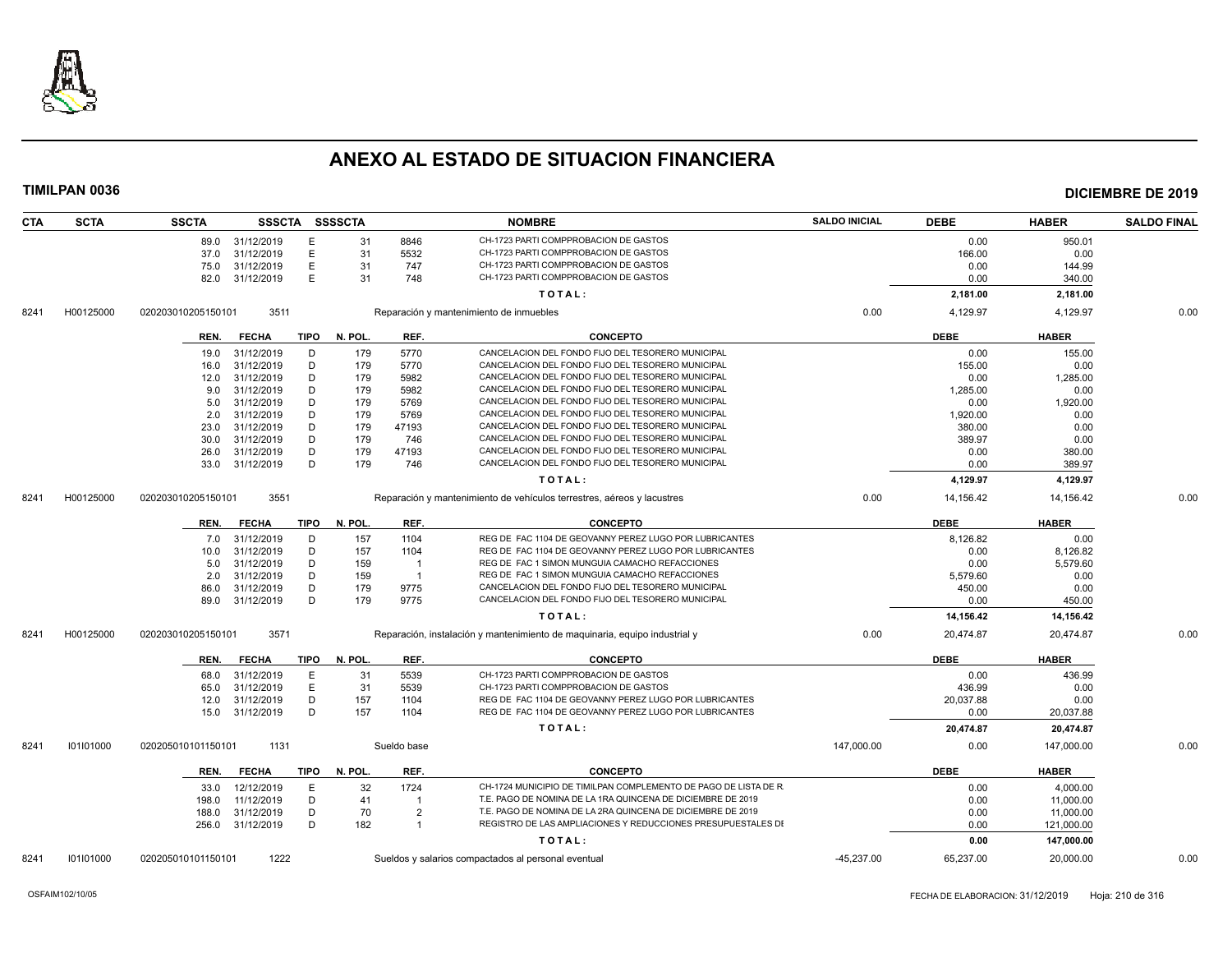

| <b>SCTA</b><br><b>CTA</b> | <b>SSCTA</b>       |                    |             | SSSCTA SSSSCTA |                  | <b>NOMBRE</b>                                                      | <b>SALDO INICIAL</b> | <b>DEBE</b> | <b>HABER</b> | <b>SALDO FINAL</b> |
|---------------------------|--------------------|--------------------|-------------|----------------|------------------|--------------------------------------------------------------------|----------------------|-------------|--------------|--------------------|
|                           | REN.               | <b>FECHA</b>       | <b>TIPO</b> | N. POL.        | REF.             | <b>CONCEPTO</b>                                                    |                      | <b>DEBE</b> | <b>HABER</b> |                    |
|                           |                    | 11/12/2019<br>68.0 | D           | 42             | $\overline{1}$   | T.E. PAGO DE LISTA DE RAYA DE LA 1RA QUINCENA DE DICIEMBRE DE 2019 |                      | 0.00        | 12,000.00    |                    |
|                           |                    | 58.0<br>31/12/2019 | D           | 71             | $\overline{2}$   | T.E. PAGO DE LISTA DE RAYA DE LA 2DA QUINCENA DE DICIEMBRE DE 2019 |                      | 0.00        | 8,000.00     |                    |
|                           |                    | 31/12/2019<br>19.0 | D           | 182            | $\overline{1}$   | REGISTRO DE LAS AMPLIACIONES Y REDUCCIONES PRESUPUESTALES DI       |                      | 65,237.00   | 0.00         |                    |
|                           |                    |                    |             |                |                  | TOTAL:                                                             |                      | 65,237.00   | 20,000.00    |                    |
| 101101000<br>8241         | 020205010101150101 | 1321               |             |                | Prima vacacional |                                                                    | 8,547.91             | 6,303.09    | 14,851.00    | 0.00               |
|                           | REN.               | <b>FECHA</b>       | <b>TIPO</b> | N. POL.        | REF.             | <b>CONCEPTO</b>                                                    |                      | <b>DEBE</b> | <b>HABER</b> |                    |
|                           | 258.0              | 13/12/2019         | D           | 45             | $\overline{1}$   | T.E. PAGO DE AGUINALDOS DE NOMINA DEL AÑO 2019                     |                      | 0.00        | 7.233.00     |                    |
|                           | 108.0              | 13/12/2019         | D           | 46             | -1               | T.E. PAGO DE AGUINALDOS LISTA DE RAYA DEL AÑO 2019                 |                      | 0.00        | 7,618.00     |                    |
|                           |                    | 31/12/2019<br>50.0 | D           | 182            | $\overline{1}$   | REGISTRO DE LAS AMPLIACIONES Y REDUCCIONES PRESUPUESTALES DI       |                      | 6,303.09    | 0.00         |                    |
|                           |                    |                    |             |                |                  | TOTAL:                                                             |                      | 6,303.09    | 14,851.00    |                    |
| 101101000<br>8241         | 020205010101150101 | 1322               |             |                | Aquinaldo        |                                                                    | 68.383.26            | 0.00        | 68.383.26    | 0.00               |
|                           |                    |                    |             |                |                  |                                                                    |                      |             |              |                    |
|                           | REN.               | <b>FECHA</b>       | <b>TIPO</b> | N. POL.        | REF.             | <b>CONCEPTO</b>                                                    |                      | <b>DEBE</b> | <b>HABER</b> |                    |
|                           | 263.0              | 13/12/2019         | D           | 45             | $\overline{1}$   | T.E. PAGO DE AGUINALDOS DE NOMINA DEL AÑO 2019                     |                      | 0.00        | 28,932.00    |                    |
|                           | 113.0              | 13/12/2019         | D           | 46             | $\overline{1}$   | T.E. PAGO DE AGUINALDOS LISTA DE RAYA DEL AÑO 2019                 |                      | 0.00        | 30,483.00    |                    |
|                           | 232.0              | 31/12/2019         | D           | 182            | $\overline{1}$   | REGISTRO DE LAS AMPLIACIONES Y REDUCCIONES PRESUPUESTALES DI       |                      | 0.00        | 8,968.26     |                    |
|                           |                    |                    |             |                |                  | TOTAL:                                                             |                      | 0.00        | 68,383.26    |                    |
| 101101000<br>8241         | 020205010101150101 | 1345               |             |                | Gratificación    |                                                                    | 119,015.44           | 0.00        | 119,015.44   | 0.00               |
|                           | REN.               | <b>FECHA</b>       | <b>TIPO</b> | N. POL.        | REF.             | <b>CONCEPTO</b>                                                    |                      | <b>DEBE</b> | <b>HABER</b> |                    |
|                           |                    | 12/12/2019<br>38.0 | Ε           | 32             | 1724             | CH-1724 MUNICIPIO DE TIMILPAN COMPLEMENTO DE PAGO DE LISTA DE R    |                      | 0.00        | 2,182.38     |                    |
|                           | 203.0              | 11/12/2019         | D           | 41             |                  | T.E. PAGO DE NOMINA DE LA 1RA QUINCENA DE DICIEMBRE DE 2019        |                      | 0.00        | 9.865.18     |                    |
|                           |                    | 11/12/2019<br>73.0 | D           | 42             |                  | T.E. PAGO DE LISTA DE RAYA DE LA 1RA QUINCENA DE DICIEMBRE DE 2019 |                      | 0.00        | 5,358.41     |                    |
|                           | 268.0              | 13/12/2019         | D           | 45             |                  | T.E. PAGO DE AGUINALDOS DE NOMINA DEL AÑO 2019                     |                      | 0.00        | 5,138.00     |                    |
|                           | 118.0              | 13/12/2019         | D.          | 46             |                  | T.E. PAGO DE AGUINALDOS LISTA DE RAYA DEL AÑO 2019                 |                      | 0.00        | 3,984.00     |                    |
|                           | 193.0              | 31/12/2019         | D           | 70             | $\overline{2}$   | T.E. PAGO DE NOMINA DE LA 2RA QUINCENA DE DICIEMBRE DE 2019        |                      | 0.00        | 9,865.18     |                    |
|                           |                    | 63.0<br>31/12/2019 | D           | 71             | $\overline{2}$   | T.E. PAGO DE LISTA DE RAYA DE LA 2DA QUINCENA DE DICIEMBRE DE 2019 |                      | 0.00        | 3,176.03     |                    |
|                           |                    | 251.0 31/12/2019   | D           | 182            | $\overline{1}$   | REGISTRO DE LAS AMPLIACIONES Y REDUCCIONES PRESUPUESTALES DI       |                      | 0.00        | 79,446.26    |                    |
|                           |                    |                    |             |                |                  | TOTAL:                                                             |                      | 0.00        | 119,015.44   |                    |
| 101101000<br>8241         | 020205010101150101 | 2611               |             |                |                  | Combustibles, lubricantes y aditivos                               | 0.00                 | 1,000.00    | 1,000.00     | 0.00               |
|                           | REN.               | <b>FECHA</b>       | TIPO        | N. POL.        | REF.             | <b>CONCEPTO</b>                                                    |                      | <b>DEBE</b> | <b>HABER</b> |                    |
|                           |                    | 31/12/2019<br>65.0 | D           | 73             | 17694            | T.E. NATALIA MARIA DEL CARMEN FLORES ARCINIEGA FAC-17694 COMPRA    |                      | 1,000.00    | 0.00         |                    |
|                           |                    | 31/12/2019<br>68.0 | D           | 73             | 17694            | T.E. NATALIA MARIA DEL CARMEN FLORES ARCINIEGA FAC-17694 COMPRA    |                      | 0.00        | 1.000.00     |                    |
|                           |                    |                    |             |                |                  | TOTAL:                                                             |                      | 1,000.00    | 1,000.00     |                    |
|                           | 010304010101150101 | 1131               |             |                | Sueldo base      |                                                                    | 1,000.00             | 58,000.00   | 59,000.00    | 0.00               |
| 8241<br>K00K00000         |                    |                    |             |                |                  |                                                                    |                      | <b>DEBE</b> | <b>HABER</b> |                    |
|                           | REN.               | <b>FECHA</b>       | <b>TIPO</b> | N. POL.        | REF.             | <b>CONCEPTO</b>                                                    |                      |             |              |                    |
|                           |                    | 12/12/2019<br>43.0 | E           | 32             | 1724             | CH-1724 MUNICIPIO DE TIMILPAN COMPLEMENTO DE PAGO DE LISTA DE R    |                      | 0.00        | 3,000.00     |                    |
|                           | 208.0              | 11/12/2019         | D           | 41             | $\overline{1}$   | T.E. PAGO DE NOMINA DE LA 1RA QUINCENA DE DICIEMBRE DE 2019        |                      | 0.00        | 28,000.00    |                    |
|                           | 198.0              | 31/12/2019         | D           | 70             | $\overline{2}$   | T.E. PAGO DE NOMINA DE LA 2RA QUINCENA DE DICIEMBRE DE 2019        |                      | 0.00        | 28,000.00    |                    |
|                           |                    | 20.0 31/12/2019    | D           | 182            | $\overline{1}$   | REGISTRO DE LAS AMPLIACIONES Y REDUCCIONES PRESUPUESTALES DI       |                      | 58,000.00   | 0.00         |                    |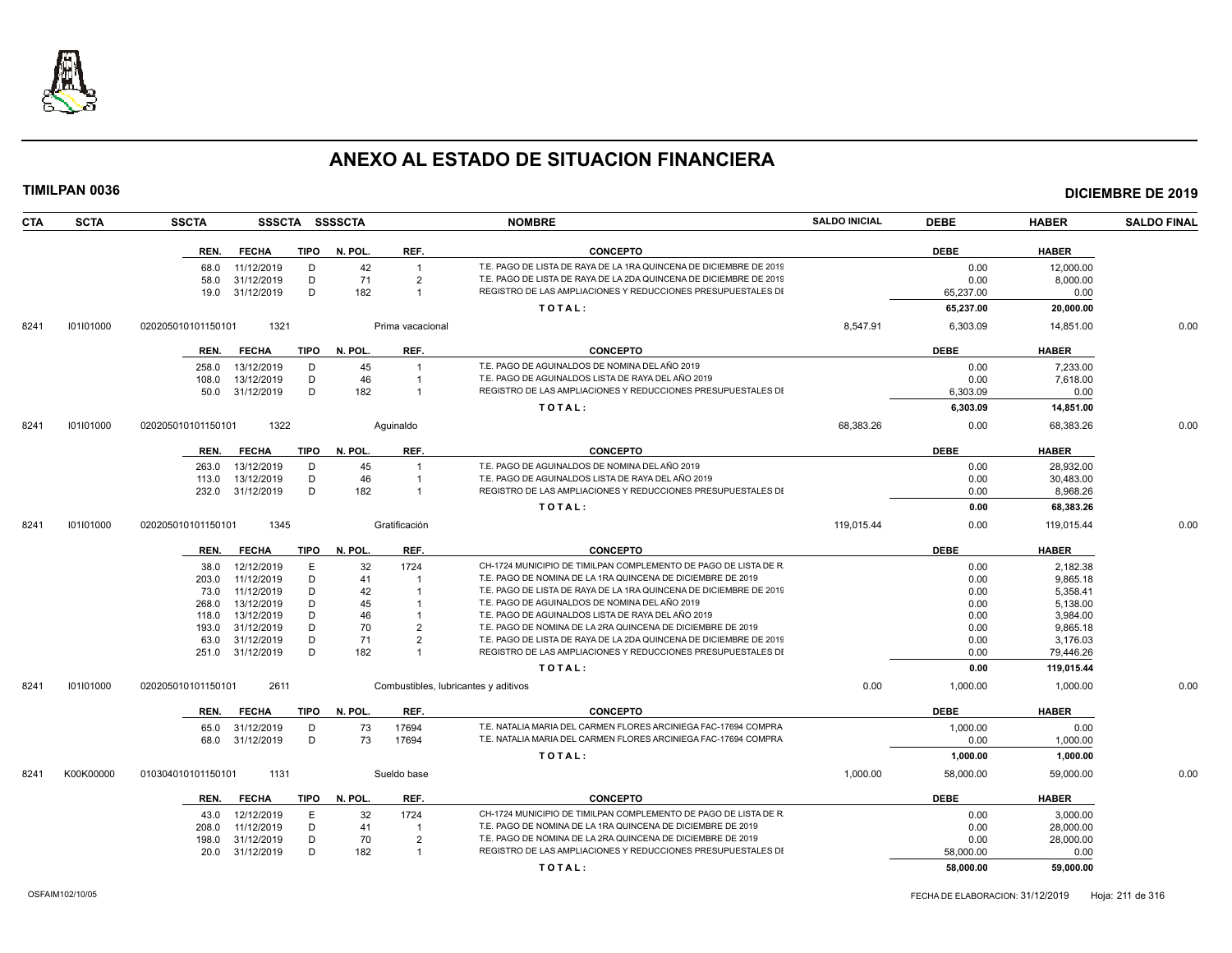

| <b>CTA</b> | <b>SCTA</b>     | <b>SSCTA</b><br><b>SSSCTA</b>       | <b>SSSSCTA</b>        | <b>NOMBRE</b>                                                      | <b>SALDO INICIAL</b> | <b>DEBE</b>                      | <b>HABER</b> | <b>SALDO FINAL</b> |
|------------|-----------------|-------------------------------------|-----------------------|--------------------------------------------------------------------|----------------------|----------------------------------|--------------|--------------------|
| 8241       | K00K00000       | 010304010101150101<br>1222          |                       | Sueldos y salarios compactados al personal eventual                | $-153,537.00$        | 182,173.00                       | 28,636.00    | 0.00               |
|            |                 | <b>FECHA</b><br>TIPO<br>REN.        | N. POL.<br>REF.       | <b>CONCEPTO</b>                                                    |                      | <b>DEBE</b>                      | <b>HABER</b> |                    |
|            |                 | D<br>78.0<br>11/12/2019             | 42<br>$\overline{1}$  | T.E. PAGO DE LISTA DE RAYA DE LA 1RA QUINCENA DE DICIEMBRE DE 2019 |                      | 0.00                             | 15.900.00    |                    |
|            |                 | 31/12/2019<br>D<br>68.0             | 71<br>$\overline{2}$  | T.E. PAGO DE LISTA DE RAYA DE LA 2DA QUINCENA DE DICIEMBRE DE 2019 |                      | 0.00                             | 12,736.00    |                    |
|            |                 | D<br>10.0<br>31/12/2019             | 182<br>$\overline{1}$ | REGISTRO DE LAS AMPLIACIONES Y REDUCCIONES PRESUPUESTALES DI       |                      | 182,173.00                       | 0.00         |                    |
|            |                 |                                     |                       | TOTAL:                                                             |                      | 182,173.00                       | 28,636.00    |                    |
| 8241       | K00K00000       | 1321<br>010304010101150101          | Prima vacacional      |                                                                    | 10,191.74            | 14,173.26                        | 24,365.00    | 0.00               |
|            |                 | <b>FECHA</b><br><b>TIPO</b><br>REN. | N. POL.<br>REF.       | <b>CONCEPTO</b>                                                    |                      | <b>DEBE</b>                      | <b>HABER</b> |                    |
|            |                 | 13/12/2019<br>D<br>273.0            | 45<br>$\overline{1}$  | T.E. PAGO DE AGUINALDOS DE NOMINA DEL AÑO 2019                     |                      | 0.00                             | 15,979.00    |                    |
|            |                 | D<br>13/12/2019<br>123.0            | 46<br>$\overline{1}$  | T.E. PAGO DE AGUINALDOS LISTA DE RAYA DEL AÑO 2019                 |                      | 0.00                             | 8,386.00     |                    |
|            |                 | D<br>31.0 31/12/2019                | 182<br>$\overline{1}$ | REGISTRO DE LAS AMPLIACIONES Y REDUCCIONES PRESUPUESTALES DI       |                      | 14,173.26                        | 0.00         |                    |
|            |                 |                                     |                       | TOTAL:                                                             |                      | 14,173.26                        | 24,365.00    |                    |
| 8241       | K00K00000       | 1322<br>010304010101150101          | Aquinaldo             |                                                                    | 81,533.89            | 25,583.11                        | 107,117.00   | 0.00               |
|            |                 | <b>FECHA</b><br>TIPO<br>REN.        | REF.<br>N. POL.       | <b>CONCEPTO</b>                                                    |                      | <b>DEBE</b>                      | <b>HABER</b> |                    |
|            |                 | 13/12/2019<br>D<br>278.0            | 45<br>$\overline{1}$  | T.E. PAGO DE AGUINALDOS DE NOMINA DEL AÑO 2019                     |                      | 0.00                             | 73.578.00    |                    |
|            |                 | 13/12/2019<br>D<br>128.0            | 46                    | T.E. PAGO DE AGUINALDOS LISTA DE RAYA DEL AÑO 2019                 |                      | 0.00                             | 33,539.00    |                    |
|            |                 | 31/12/2019<br>D<br>26.0             | 182<br>$\overline{1}$ | REGISTRO DE LAS AMPLIACIONES Y REDUCCIONES PRESUPUESTALES DI       |                      | 25,583.11                        | 0.00         |                    |
|            |                 |                                     |                       | TOTAL:                                                             |                      | 25,583.11                        | 107,117.00   |                    |
| 8241       | K00K00000       | 1345<br>010304010101150101          | Gratificación         |                                                                    | $-94,265.99$         | 161,415.67                       | 67,149.68    | 0.00               |
|            |                 | <b>TIPO</b><br>REN.<br><b>FECHA</b> | N. POL.<br>REF.       | <b>CONCEPTO</b>                                                    |                      | <b>DEBE</b>                      | <b>HABER</b> |                    |
|            |                 | 12/12/2019<br>E<br>48.0             | 32<br>1724            | CH-1724 MUNICIPIO DE TIMILPAN COMPLEMENTO DE PAGO DE LISTA DE R    |                      | 0.00                             | 2.357.84     |                    |
|            |                 | D<br>11/12/2019<br>213.0            | 41                    | T.E. PAGO DE NOMINA DE LA 1RA QUINCENA DE DICIEMBRE DE 2019        |                      | 0.00                             | 14,963.78    |                    |
|            |                 | 11/12/2019<br>D<br>83.0             | 42                    | T.E. PAGO DE LISTA DE RAYA DE LA 1RA QUINCENA DE DICIEMBRE DE 2019 |                      | 0.00                             | 7,538.56     |                    |
|            |                 | 13/12/2019<br>D<br>283.0            | 45                    | T.E. PAGO DE AGUINALDOS DE NOMINA DEL AÑO 2019                     |                      | 0.00                             | 18,068.00    |                    |
|            |                 | D<br>13/12/2019<br>133.0            | 46                    | T.E. PAGO DE AGUINALDOS LISTA DE RAYA DEL AÑO 2019                 |                      | 0.00                             | 4.077.00     |                    |
|            |                 | 31/12/2019<br>D<br>203.0            | 70<br>$\overline{2}$  | T.E. PAGO DE NOMINA DE LA 2RA QUINCENA DE DICIEMBRE DE 2019        |                      | 0.00                             | 14,963.78    |                    |
|            |                 | 31/12/2019<br>D<br>73.0             | 71<br>$\overline{2}$  | T.E. PAGO DE LISTA DE RAYA DE LA 2DA QUINCENA DE DICIEMBRE DE 2019 |                      | 0.00                             | 5,180.72     |                    |
|            |                 | D<br>31/12/2019<br>11.0             | 182<br>$\overline{1}$ | REGISTRO DE LAS AMPLIACIONES Y REDUCCIONES PRESUPUESTALES DI       |                      | 161,415.67                       | 0.00         |                    |
|            |                 |                                     |                       | TOTAL:                                                             |                      | 161,415.67                       | 67,149.68    |                    |
| 8241       | K00K00000       | 010304010101150101<br>2611          |                       | Combustibles, lubricantes y aditivos                               | 0.00                 | 1,900.00                         | 1,900.00     | 0.00               |
|            |                 | REN.<br><b>FECHA</b><br>TIPO        | N. POL.<br>REF.       | <b>CONCEPTO</b>                                                    |                      | <b>DEBE</b>                      | <b>HABER</b> |                    |
|            |                 | 11/12/2019<br>D<br>51.0             | 40<br>17546           | T.E. NATALIA MA. DEL CARMEN FLORES ARCINIEGA FAC-17546 COMBUSTIE   |                      | 300.00                           | 0.00         |                    |
|            |                 | 11/12/2019<br>D<br>54.0             | 40<br>17546           | T.E. NATALIA MA. DEL CARMEN FLORES ARCINIEGA FAC-17546 COMBUSTIE   |                      | 0.00                             | 300.00       |                    |
|            |                 | D<br>16/12/2019<br>40.0             | 52<br>5451            | T.E. SERVICIO ESTRELLA JUNA SA DE CV FAC-5451 COMPRA COMBUSTIBLI   |                      | 0.00                             | 1,000.00     |                    |
|            |                 | 16/12/2019<br>D<br>37.0             | 52<br>5451            | T.E. SERVICIO ESTRELLA JUNA SA DE CV FAC-5451 COMPRA COMBUSTIBL    |                      | 1,000.00                         | 0.00         |                    |
|            |                 | 31/12/2019<br>D<br>75.0             | 73<br>17694           | T.E. NATALIA MARIA DEL CARMEN FLORES ARCINIEGA FAC-17694 COMPRA    |                      | 0.00                             | 600.00       |                    |
|            |                 | D<br>72.0 31/12/2019                | 73<br>17694           | T.E. NATALIA MARIA DEL CARMEN FLORES ARCINIEGA FAC-17694 COMPRA    |                      | 600.00                           | 0.00         |                    |
|            |                 |                                     |                       | TOTAL:                                                             |                      | 1,900.00                         | 1,900.00     |                    |
| 8241       | L00118000       | 1131<br>010502020101150101          | Sueldo base           |                                                                    | 11,421.74            | 12,578.26                        | 24,000.00    | 0.00               |
|            |                 | <b>FECHA</b><br>TIPO<br>REN.        | REF.<br>N. POL.       | <b>CONCEPTO</b>                                                    |                      | <b>DEBE</b>                      | <b>HABER</b> |                    |
|            |                 | D<br>218.0<br>11/12/2019            | 41<br>$\overline{1}$  | T.E. PAGO DE NOMINA DE LA 1RA QUINCENA DE DICIEMBRE DE 2019        |                      | 0.00                             | 12,000.00    |                    |
|            | OSFAIM102/10/05 |                                     |                       |                                                                    |                      | FECHA DE ELABORACION: 31/12/2019 |              | Hoja: 212 de 316   |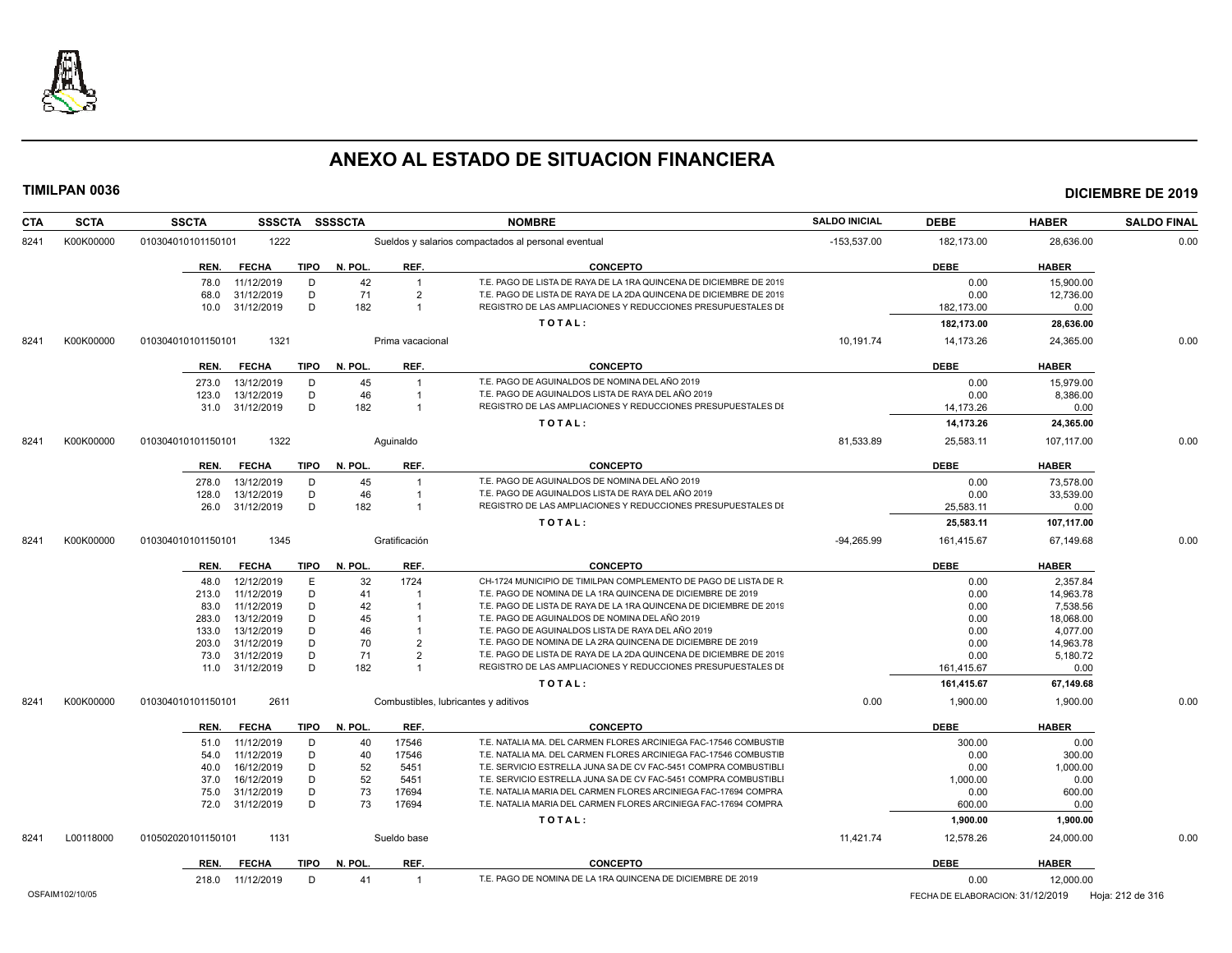

| <b>CTA</b> | <b>SCTA</b> | <b>SSCTA</b>       | <b>SSSCTA</b>    |             | <b>SSSSCTA</b> |                  | <b>NOMBRE</b>                                                      | <b>SALDO INICIAL</b> | <b>DEBE</b> | <b>HABER</b> | <b>SALDO FINAL</b> |
|------------|-------------|--------------------|------------------|-------------|----------------|------------------|--------------------------------------------------------------------|----------------------|-------------|--------------|--------------------|
|            |             |                    | 228.0 31/12/2019 | D           | 70             | $\overline{2}$   | T.E. PAGO DE NOMINA DE LA 2RA QUINCENA DE DICIEMBRE DE 2019        |                      | 0.00        | 12,000.00    |                    |
|            |             |                    | 36.0 31/12/2019  | D           | 182            | $\overline{1}$   | REGISTRO DE LAS AMPLIACIONES Y REDUCCIONES PRESUPUESTALES DI       |                      | 12,578.26   | 0.00         |                    |
|            |             |                    |                  |             |                |                  | TOTAL:                                                             |                      | 12,578.26   | 24,000.00    |                    |
| 8241       | L00118000   | 010502020101150101 | 1222             |             |                |                  | Sueldos y salarios compactados al personal eventual                | 100,679.30           | 0.00        | 100,679.30   | 0.00               |
|            |             | REN.               | <b>FECHA</b>     | TIPO        | N. POL.        | REF.             | <b>CONCEPTO</b>                                                    |                      | <b>DEBE</b> | <b>HABER</b> |                    |
|            |             | 98.0               | 11/12/2019       | D           | 42             | $\overline{1}$   | T.E. PAGO DE LISTA DE RAYA DE LA 1RA QUINCENA DE DICIEMBRE DE 2019 |                      | 0.00        | 3.089.65     |                    |
|            |             | 88.0               | 31/12/2019       | D           | 71             | $\overline{2}$   | T.E. PAGO DE LISTA DE RAYA DE LA 2DA QUINCENA DE DICIEMBRE DE 2019 |                      | 0.00        | 3,089.65     |                    |
|            |             | 252.0              | 31/12/2019       | D           | 182            | $\overline{1}$   | REGISTRO DE LAS AMPLIACIONES Y REDUCCIONES PRESUPUESTALES DI       |                      | 0.00        | 94,500.00    |                    |
|            |             |                    |                  |             |                |                  | TOTAL:                                                             |                      | 0.00        | 100,679.30   |                    |
| 8241       | L00118000   | 010502020101150101 | 1321             |             |                | Prima vacacional |                                                                    | 5,213.84             | 3,698.16    | 8,912.00     | 0.00               |
|            |             | REN.               | <b>FECHA</b>     | TIPO        | N. POL.        | REF.             | <b>CONCEPTO</b>                                                    |                      | <b>DEBE</b> | <b>HABER</b> |                    |
|            |             | 303.0              | 13/12/2019       | D           | 45             |                  | T.E. PAGO DE AGUINALDOS DE NOMINA DEL AÑO 2019                     |                      | 0.00        | 7.890.00     |                    |
|            |             | 138.0              | 13/12/2019       | D           | 46             | $\overline{1}$   | T.E. PAGO DE AGUINALDOS LISTA DE RAYA DEL AÑO 2019                 |                      | 0.00        | 1,022.00     |                    |
|            |             | 67.0               | 31/12/2019       | D           | 182            | $\overline{1}$   | REGISTRO DE LAS AMPLIACIONES Y REDUCCIONES PRESUPUESTALES DI       |                      | 3,698.16    | 0.00         |                    |
|            |             |                    |                  |             |                |                  | TOTAL:                                                             |                      | 3,698.16    | 8,912.00     |                    |
| 8241       | L00118000   | 010502020101150101 | 1322             |             |                | Aquinaldo        |                                                                    | 41,710.69            | 73.31       | 41,784.00    | 0.00               |
|            |             | REN.               | <b>FECHA</b>     | TIPO        | N. POL.        | REF.             | <b>CONCEPTO</b>                                                    |                      | <b>DEBE</b> | <b>HABER</b> |                    |
|            |             | 308.0              | 13/12/2019       | D           | 45             |                  | T.E. PAGO DE AGUINALDOS DE NOMINA DEL AÑO 2019                     |                      | 0.00        | 31,562.00    |                    |
|            |             | 143.0              | 13/12/2019       | D           | 46             | $\overline{1}$   | T.E. PAGO DE AGUINALDOS LISTA DE RAYA DEL AÑO 2019                 |                      | 0.00        | 10,222.00    |                    |
|            |             | 76.0               | 31/12/2019       | D           | 182            | $\overline{1}$   | REGISTRO DE LAS AMPLIACIONES Y REDUCCIONES PRESUPUESTALES DI       |                      | 73.31       | 0.00         |                    |
|            |             |                    |                  |             |                |                  | TOTAL:                                                             |                      | 73.31       | 41,784.00    |                    |
| 8241       | L00118000   | 010502020101150101 | 1345             |             |                | Gratificación    |                                                                    | 92,966.77            | 0.00        | 92.966.77    | 0.00               |
|            |             | REN.               | <b>FECHA</b>     | TIPO        | N. POL.        | REF.             | <b>CONCEPTO</b>                                                    |                      | <b>DEBE</b> | <b>HABER</b> |                    |
|            |             | 223.0              | 11/12/2019       | D           | 41             |                  | T.E. PAGO DE NOMINA DE LA 1RA QUINCENA DE DICIEMBRE DE 2019        |                      | 0.00        | 6.129.00     |                    |
|            |             | 313.0              | 13/12/2019       | D           | 45             |                  | T.E. PAGO DE AGUINALDOS DE NOMINA DEL AÑO 2019                     |                      | 0.00        | 5,840.00     |                    |
|            |             | 148.0              | 13/12/2019       | D           | 46             |                  | T.E. PAGO DE AGUINALDOS LISTA DE RAYA DEL AÑO 2019                 |                      | 0.00        | 1,135.00     |                    |
|            |             | 233.0              | 31/12/2019       | D           | 70             | $\overline{2}$   | T.E. PAGO DE NOMINA DE LA 2RA QUINCENA DE DICIEMBRE DE 2019        |                      | 0.00        | 6.129.00     |                    |
|            |             | 248.0              | 31/12/2019       | D           | 182            |                  | REGISTRO DE LAS AMPLIACIONES Y REDUCCIONES PRESUPUESTALES DI       |                      | 0.00        | 73,733.77    |                    |
|            |             |                    |                  |             |                |                  | TOTAL:                                                             |                      | 0.00        | 92,966.77    |                    |
| 8241       | L00118000   | 010502020101150101 | 2611             |             |                |                  | Combustibles, lubricantes y aditivos                               | 0.00                 | 300.00      | 300.00       | 0.00               |
|            |             | REN.               | <b>FECHA</b>     | TIPO        | N. POL.        | REF.             | <b>CONCEPTO</b>                                                    |                      | <b>DEBE</b> | <b>HABER</b> |                    |
|            |             | 65.0               | 11/12/2019       | D           | 40             | 17546            | T.E. NATALIA MA. DEL CARMEN FLORES ARCINIEGA FAC-17546 COMBUSTIE   |                      | 300.00      | 0.00         |                    |
|            |             | 68.0               | 11/12/2019       | D           | 40             | 17546            | T.E. NATALIA MA. DEL CARMEN FLORES ARCINIEGA FAC-17546 COMBUSTIE   |                      | 0.00        | 300.00       |                    |
|            |             |                    |                  |             |                |                  | TOTAL:                                                             |                      | 300.00      | 300.00       |                    |
| 8241       | L00119000   | 010502050203150101 | 1131             |             |                | Sueldo base      |                                                                    | 187.779.50           | 0.00        | 187.779.50   | 0.00               |
|            |             | REN.               | <b>FECHA</b>     | <b>TIPO</b> | N. POL.        | REF.             | <b>CONCEPTO</b>                                                    |                      | <b>DEBE</b> | <b>HABER</b> |                    |
|            |             | 13.0               | 11/12/2019       | E           | 10             | 1702             | CH-1702 PARTICI. MUNICIPIO DE TIMILPAN COMPLEMENTO NOMINA 1RA QI   |                      | 0.00        | 10,000.00    |                    |
|            |             | 13.0               | 31/12/2019       | Е           | 29             | 1721             | CH-1721 MUNICIPIO DE TIMILPAN COMPLEMENTO DE NOMINA 2DA QNA DE     |                      | 0.00        | 10,000.00    |                    |
|            |             | 228.0              | 11/12/2019       | D           | 41             | $\overline{1}$   | T.E. PAGO DE NOMINA DE LA 1RA QUINCENA DE DICIEMBRE DE 2019        |                      | 0.00        | 35,842.25    |                    |
|            |             |                    | 208.0 31/12/2019 | D           | 70             | $\overline{2}$   | T.E. PAGO DE NOMINA DE LA 2RA QUINCENA DE DICIEMBRE DE 2019        |                      | 0.00        | 35,842.25    |                    |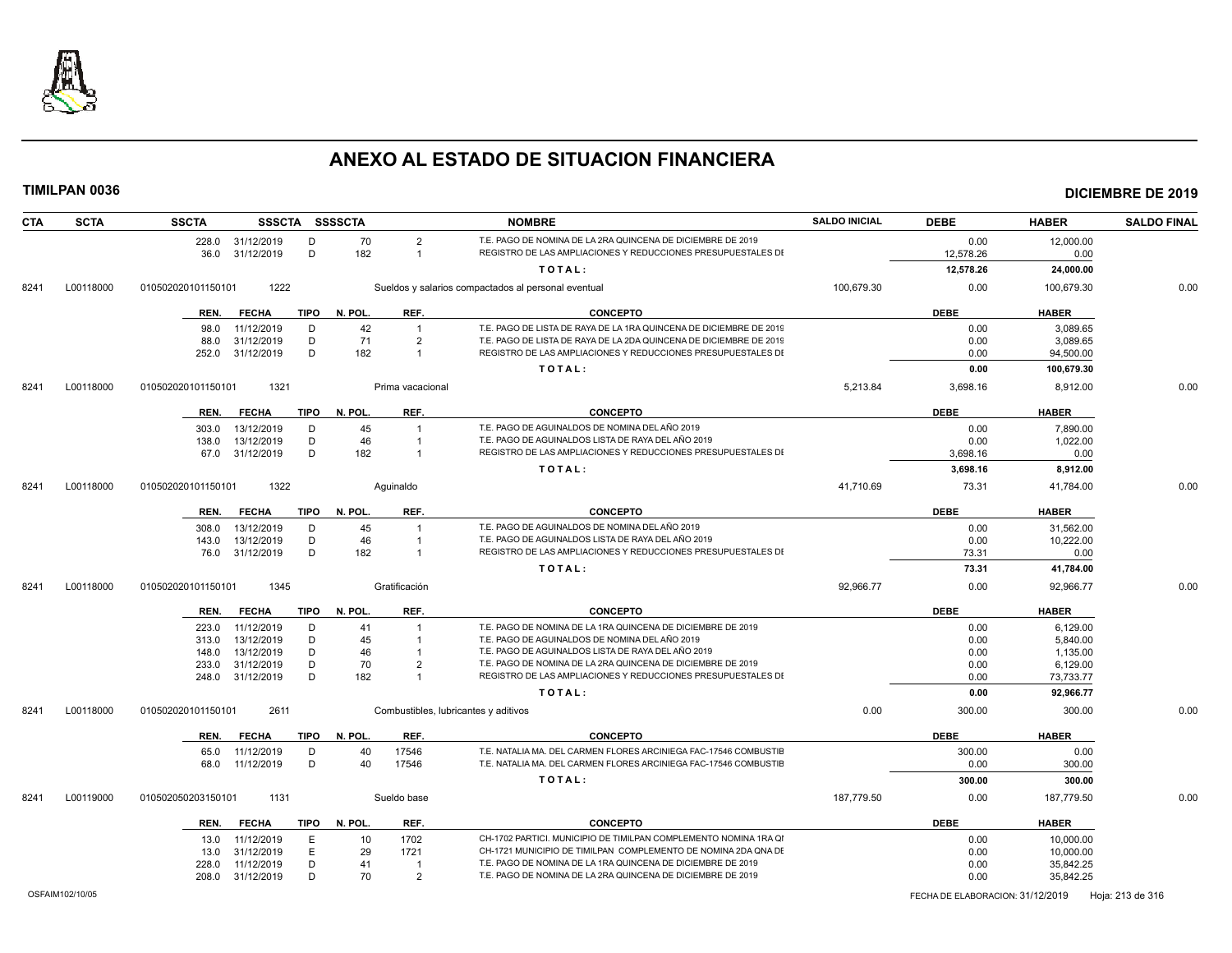

| <b>CTA</b> | <b>SCTA</b> | <b>SSCTA</b>       |                  |             | SSSCTA SSSSCTA |                           | <b>NOMBRE</b>                                                      | <b>SALDO INICIAL</b> | <b>DEBE</b> | <b>HABER</b> | <b>SALDO FINAL</b> |
|------------|-------------|--------------------|------------------|-------------|----------------|---------------------------|--------------------------------------------------------------------|----------------------|-------------|--------------|--------------------|
|            |             |                    | 253.0 31/12/2019 | D           | 182            | $\overline{1}$            | REGISTRO DE LAS AMPLIACIONES Y REDUCCIONES PRESUPUESTALES DI       |                      | 0.00        | 96.095.00    |                    |
|            |             |                    |                  |             |                |                           | TOTAL:                                                             |                      | 0.00        | 187,779.50   |                    |
| 8241       | L00119000   | 010502050203150101 | 1222             |             |                |                           | Sueldos y salarios compactados al personal eventual                | 105,083.30           | 0.00        | 105,083.30   | 0.00               |
|            |             | REN.               | <b>FECHA</b>     | <b>TIPO</b> | N. POL.        | REF.                      | <b>CONCEPTO</b>                                                    |                      | <b>DEBE</b> | <b>HABER</b> |                    |
|            |             | 88.0               | 11/12/2019       | D           | 42             | $\overline{1}$            | T.E. PAGO DE LISTA DE RAYA DE LA 1RA QUINCENA DE DICIEMBRE DE 2019 |                      | 0.00        | 15.489.06    |                    |
|            |             | 78.0               | 31/12/2019       | D           | 71             | $\overline{2}$            | T.E. PAGO DE LISTA DE RAYA DE LA 2DA QUINCENA DE DICIEMBRE DE 2019 |                      | 0.00        | 15,489.06    |                    |
|            |             | 249.0              | 31/12/2019       | D           | 182            | $\overline{1}$            | REGISTRO DE LAS AMPLIACIONES Y REDUCCIONES PRESUPUESTALES DI       |                      | 0.00        | 74,105.18    |                    |
|            |             |                    |                  |             |                |                           | TOTAL:                                                             |                      | 0.00        | 105,083.30   |                    |
|            |             |                    |                  |             |                |                           |                                                                    |                      |             |              |                    |
| 8241       | L00119000   | 010502050203150101 | 1311             |             |                | Prima por año de servicio |                                                                    | 3,750.00             | 0.00        | 3,750.00     | 0.00               |
|            |             | REN.               | <b>FECHA</b>     | <b>TIPO</b> | N. POL.        | REF.                      | <b>CONCEPTO</b>                                                    |                      | <b>DEBE</b> | <b>HABER</b> |                    |
|            |             | 238.0              | 11/12/2019       | D           | 41             | $\overline{1}$            | T.E. PAGO DE NOMINA DE LA 1RA QUINCENA DE DICIEMBRE DE 2019        |                      | 0.00        | 150.00       |                    |
|            |             | 218.0              | 31/12/2019       | D           | 70             | $\overline{2}$            | T.E. PAGO DE NOMINA DE LA 2RA QUINCENA DE DICIEMBRE DE 2019        |                      | 0.00        | 150.00       |                    |
|            |             |                    | 227.0 31/12/2019 | D           | 182            | $\overline{1}$            | REGISTRO DE LAS AMPLIACIONES Y REDUCCIONES PRESUPUESTALES DI       |                      | 0.00        | 3,450.00     |                    |
|            |             |                    |                  |             |                |                           | TOTAL:                                                             |                      | 0.00        | 3,750.00     |                    |
| 8241       | L00119000   | 010502050203150101 | 1321             |             |                | Prima vacacional          |                                                                    | 33,254.90            | 12,827.10   | 46.082.00    | 0.00               |
|            |             | REN.               | <b>FECHA</b>     | TIPO        | N. POL.        | REF.                      | <b>CONCEPTO</b>                                                    |                      | <b>DEBE</b> | <b>HABER</b> |                    |
|            |             | 68.0               | 12/12/2019       | E           | 17             | 1709                      | CH-1709 COMPLEMENTO DE AGUINALDO DE 2019                           |                      | 0.00        | 6.575.00     |                    |
|            |             | 288.0              | 13/12/2019       | D           | 45             |                           | T.E. PAGO DE AGUINALDOS DE NOMINA DEL AÑO 2019                     |                      | 0.00        | 30.953.00    |                    |
|            |             | 153.0              | 13/12/2019       | D           | 46             |                           | T.E. PAGO DE AGUINALDOS LISTA DE RAYA DEL AÑO 2019                 |                      | 0.00        | 8,554.00     |                    |
|            |             | 35.0               | 31/12/2019       | D           | 182            | -1                        | REGISTRO DE LAS AMPLIACIONES Y REDUCCIONES PRESUPUESTALES DI       |                      | 12,827.10   | 0.00         |                    |
|            |             |                    |                  |             |                |                           | TOTAL:                                                             |                      | 12,827.10   | 46,082.00    |                    |
| 8241       | L00119000   | 010502050203150101 | 1322             |             |                | Aquinaldo                 |                                                                    | 204,016.12           | 0.00        | 204,016.12   | 0.00               |
|            |             | REN.               | <b>FECHA</b>     | <b>TIPO</b> | N. POL.        | REF.                      | <b>CONCEPTO</b>                                                    |                      | <b>DEBE</b> | <b>HABER</b> |                    |
|            |             | 63.0               | 12/12/2019       | E           | 17             | 1709                      | CH-1709 COMPLEMENTO DE AGUINALDO DE 2019                           |                      | 0.00        | 26,301.00    |                    |
|            |             | 293.0              | 13/12/2019       | D           | 45             | $\overline{1}$            | T.E. PAGO DE AGUINALDOS DE NOMINA DEL AÑO 2019                     |                      | 0.00        | 107,018.00   |                    |
|            |             | 158.0              | 13/12/2019       | D           | 46             |                           | T.E. PAGO DE AGUINALDOS LISTA DE RAYA DEL AÑO 2019                 |                      | 0.00        | 42.107.00    |                    |
|            |             | 239.0              | 31/12/2019       | D           | 182            | $\overline{1}$            | REGISTRO DE LAS AMPLIACIONES Y REDUCCIONES PRESUPUESTALES DI       |                      | 0.00        | 28,590.12    |                    |
|            |             |                    |                  |             |                |                           | TOTAL:                                                             |                      | 0.00        | 204,016.12   |                    |
| 8241       | L00119000   | 010502050203150101 | 1345             |             |                | Gratificación             |                                                                    | 16,826.34            | 99,861.36   | 116,687.70   | 0.00               |
|            |             | REN.               | <b>FECHA</b>     | <b>TIPO</b> | N. POL.        | REF.                      | <b>CONCEPTO</b>                                                    |                      | <b>DEBE</b> | <b>HABER</b> |                    |
|            |             | 18.0               | 11/12/2019       | E           | 10             | 1702                      | CH-1702 PARTICI. MUNICIPIO DE TIMILPAN COMPLEMENTO NOMINA 1RA QI   |                      | 0.00        | 6,499.90     |                    |
|            |             | 73.0               | 12/12/2019       | E           | 17             | 1709                      | CH-1709 COMPLEMENTO DE AGUINALDO DE 2019                           |                      | 0.00        | 5,916.00     |                    |
|            |             | 18.0               | 31/12/2019       | E           | 29             | 1721                      | CH-1721 MUNICIPIO DE TIMILPAN COMPLEMENTO DE NOMINA 2DA QNA DE     |                      | 0.00        | 6.499.90     |                    |
|            |             | 233.0              | 11/12/2019       | D           | 41             |                           | T.E. PAGO DE NOMINA DE LA 1RA QUINCENA DE DICIEMBRE DE 2019        |                      | 0.00        | 21,261.60    |                    |
|            |             | 93.0               | 11/12/2019       | D           | 42             | -1                        | T.E. PAGO DE LISTA DE RAYA DE LA 1RA QUINCENA DE DICIEMBRE DE 2019 |                      | 0.00        | 10.514.85    |                    |
|            |             | 298.0              | 13/12/2019       | D           | 45             |                           | T.E. PAGO DE AGUINALDOS DE NOMINA DEL AÑO 2019                     |                      | 0.00        | 25,848.00    |                    |
|            |             | 163.0              | 13/12/2019       | D           | 46             |                           | T.E. PAGO DE AGUINALDOS LISTA DE RAYA DEL AÑO 2019                 |                      | 0.00        | 5,871.00     |                    |
|            |             | 213.0              | 31/12/2019       | D           | 70             | $\overline{2}$            | T.E. PAGO DE NOMINA DE LA 2RA QUINCENA DE DICIEMBRE DE 2019        |                      | 0.00        | 23,261.60    |                    |
|            |             | 83.0               | 31/12/2019       | D           | 71             | $\mathcal{P}$             | T.E. PAGO DE LISTA DE RAYA DE LA 2DA QUINCENA DE DICIEMBRE DE 2019 |                      | 0.00        | 11,014.85    |                    |
|            |             | 12.0               | 31/12/2019       | D           | 182            | $\overline{1}$            | REGISTRO DE LAS AMPLIACIONES Y REDUCCIONES PRESUPUESTALES DI       |                      | 99.861.36   | 0.00         |                    |
|            |             |                    |                  |             |                |                           | TOTAL:                                                             |                      | 99.861.36   | 116,687.70   |                    |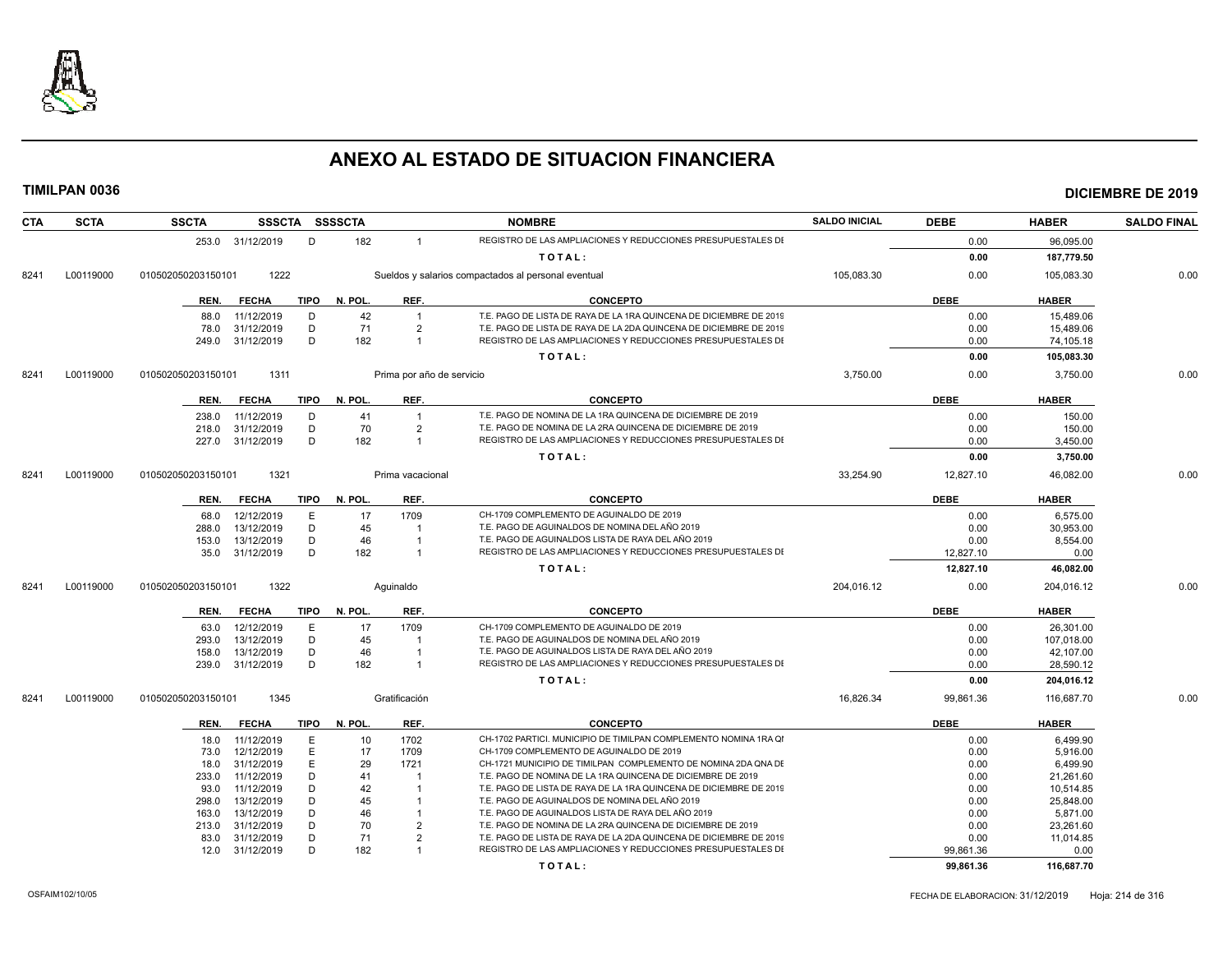

| <b>CTA</b> | <b>SCTA</b> | <b>SSCTA</b><br>SSSCTA SSSSCTA                    |                                                    | <b>NOMBRE</b>                                                                                                               | <b>SALDO INICIAL</b> | <b>DEBE</b>               | <b>HABER</b>           | <b>SALDO FINAL</b> |
|------------|-------------|---------------------------------------------------|----------------------------------------------------|-----------------------------------------------------------------------------------------------------------------------------|----------------------|---------------------------|------------------------|--------------------|
| 8241       | L00119000   | 010502050203150101<br>1412                        |                                                    | Aportaciones de servicio de salud                                                                                           | 0.00                 | 323, 165.21               | 323,165.21             | 0.00               |
|            |             | <b>FECHA</b><br>REN.                              | TIPO N. POL.<br>REF.                               | <b>CONCEPTO</b>                                                                                                             |                      | <b>DEBE</b>               | <b>HABER</b>           |                    |
|            |             | 10.0 31/12/2019<br>D<br>D                         | 80675<br>$\overline{7}$<br>$\overline{7}$          | PAGO DE ISSEMYM DE DICIEMBRE 2019<br>PAGO DE ISSEMYM DE DICIEMBRE 2019                                                      |                      | 0.00                      | 323,165.21             |                    |
|            |             | 7.0 31/12/2019                                    | 80675                                              | TOTAL:                                                                                                                      |                      | 323, 165.21<br>323,165.21 | 0.00<br>323,165.21     |                    |
| 8241       | L00119000   | 1413<br>010502050203150101                        |                                                    | Aportaciones al sistema solidario de reparto                                                                                | 0.00                 | 256,854.74                | 256,854.74             | 0.00               |
|            |             |                                                   |                                                    |                                                                                                                             |                      |                           |                        |                    |
|            |             | <b>FECHA</b><br>REN.                              | REF.<br>TIPO N. POL.                               | <b>CONCEPTO</b>                                                                                                             |                      | <b>DEBE</b>               | <b>HABER</b>           |                    |
|            |             | 17.0 31/12/2019<br>D<br>D                         | 80675<br>$\overline{7}$<br>80675<br>$\overline{7}$ | PAGO DE ISSEMYM DE DICIEMBRE 2019<br>PAGO DE ISSEMYM DE DICIEMBRE 2019                                                      |                      | 0.00                      | 256,854.74             |                    |
|            |             | 14.0 31/12/2019                                   |                                                    | TOTAL:                                                                                                                      |                      | 256,854.74<br>256,854.74  | 0.00<br>256,854.74     |                    |
| 8241       | L00119000   | 1414<br>010502050203150101                        |                                                    | Aportaciones del sistema de capitalización individual                                                                       | 0.00                 | 35,557.28                 | 35,557.28              | 0.00               |
|            |             |                                                   |                                                    |                                                                                                                             |                      |                           |                        |                    |
|            |             | <b>FECHA</b><br><b>TIPO</b><br>REN.               | N. POL.<br>REF.                                    | <b>CONCEPTO</b>                                                                                                             |                      | <b>DEBE</b>               | <b>HABER</b>           |                    |
|            |             | 21.0 31/12/2019<br>D<br>D                         | 80675<br>$\overline{7}$<br>$\overline{7}$          | PAGO DE ISSEMYM DE DICIEMBRE 2019<br>PAGO DE ISSEMYM DE DICIEMBRE 2019                                                      |                      | 35,557.28<br>0.00         | 0.00                   |                    |
|            |             | 24.0 31/12/2019                                   | 80675                                              | TOTAL:                                                                                                                      |                      | 35,557.28                 | 35,557.28<br>35,557.28 |                    |
| 8241       | L00119000   | 010502050203150101<br>1415                        |                                                    | Aportaciones para financiar los gastos generales de administración del ISSE                                                 | 0.00                 | 30,289.35                 | 30,289.35              | 0.00               |
|            |             |                                                   |                                                    |                                                                                                                             |                      |                           |                        |                    |
|            |             | <b>FECHA</b><br>TIPO<br>REN.                      | REF.<br>N. POL.                                    | <b>CONCEPTO</b>                                                                                                             |                      | <b>DEBE</b>               | <b>HABER</b>           |                    |
|            |             | 31.0 31/12/2019<br>D                              | 80675<br>$\overline{7}$                            | PAGO DE ISSEMYM DE DICIEMBRE 2019<br>PAGO DE ISSEMYM DE DICIEMBRE 2019                                                      |                      | 0.00                      | 30,289.35              |                    |
|            |             | D<br>31/12/2019<br>28.0                           | 80675<br>7                                         | TOTAL:                                                                                                                      |                      | 30,289.35<br>30,289.35    | 0.00<br>30,289.35      |                    |
| 8241       | L00119000   | 1416                                              |                                                    |                                                                                                                             | 0.00                 | 45,962.92                 | 45,962.92              | 0.00               |
|            |             | 010502050203150101                                |                                                    | Aportaciones para riesgo de trabajo                                                                                         |                      |                           |                        |                    |
|            |             | <b>FECHA</b><br>TIPO<br>REN.                      | N. POL.<br>REF.                                    | <b>CONCEPTO</b>                                                                                                             |                      | <b>DEBE</b>               | <b>HABER</b>           |                    |
|            |             | 38.0 31/12/2019<br>D<br>D                         | 80675<br>7                                         | PAGO DE ISSEMYM DE DICIEMBRE 2019<br>PAGO DE ISSEMYM DE DICIEMBRE 2019                                                      |                      | 0.00                      | 45.962.92              |                    |
|            |             | 31/12/2019<br>35.0                                | 80675                                              | TOTAL:                                                                                                                      |                      | 45,962.92<br>45,962.92    | 0.00<br>45,962.92      |                    |
| 8241       | L00119000   | 010502050203150101<br>1541                        |                                                    | Becas para hijos de trabajadores sindicalizados                                                                             | 900.00               | 0.00                      | 900.00                 | 0.00               |
|            |             |                                                   |                                                    |                                                                                                                             |                      |                           |                        |                    |
|            |             | <b>FECHA</b><br><b>TIPO</b><br>REN.               | REF.<br>N. POL.                                    | <b>CONCEPTO</b>                                                                                                             |                      | <b>DEBE</b>               | <b>HABER</b>           |                    |
|            |             | 11/12/2019<br>243.0<br>D                          | 41<br>$\overline{1}$                               | T.E. PAGO DE NOMINA DE LA 1RA QUINCENA DE DICIEMBRE DE 2019                                                                 |                      | 0.00                      | 350.00                 |                    |
|            |             | D<br>31/12/2019<br>223.0<br>D<br>217.0 31/12/2019 | 70<br>$\overline{2}$<br>182<br>$\overline{1}$      | T.E. PAGO DE NOMINA DE LA 2RA QUINCENA DE DICIEMBRE DE 2019<br>REGISTRO DE LAS AMPLIACIONES Y REDUCCIONES PRESUPUESTALES DI |                      | 0.00<br>0.00              | 350.00<br>200.00       |                    |
|            |             |                                                   |                                                    | TOTAL:                                                                                                                      |                      | 0.00                      | 900.00                 |                    |
| 8241       | L00119000   | 010502050203150101<br>1546                        |                                                    | Otros gastos derivados de convenio                                                                                          | 13,950.00            | 0.00                      | 13,950.00              | 0.00               |
|            |             |                                                   |                                                    |                                                                                                                             |                      |                           |                        |                    |
|            |             | <b>TIPO</b><br>REN.<br><b>FECHA</b>               | N. POL.<br>REF.<br>182<br>$\overline{1}$           | <b>CONCEPTO</b><br>REGISTRO DE LAS AMPLIACIONES Y REDUCCIONES PRESUPUESTALES DI                                             |                      | <b>DEBE</b><br>0.00       | <b>HABER</b>           |                    |
|            |             | 235.0 31/12/2019<br>D                             |                                                    | TOTAL:                                                                                                                      |                      | 0.00                      | 13,950.00<br>13,950.00 |                    |
| 8241       | L00119000   | 010502050203150101<br>2611                        |                                                    | Combustibles, lubricantes y aditivos                                                                                        | 0.00                 | 15,200.51                 | 15,200.51              | 0.00               |
|            |             |                                                   |                                                    |                                                                                                                             |                      |                           |                        |                    |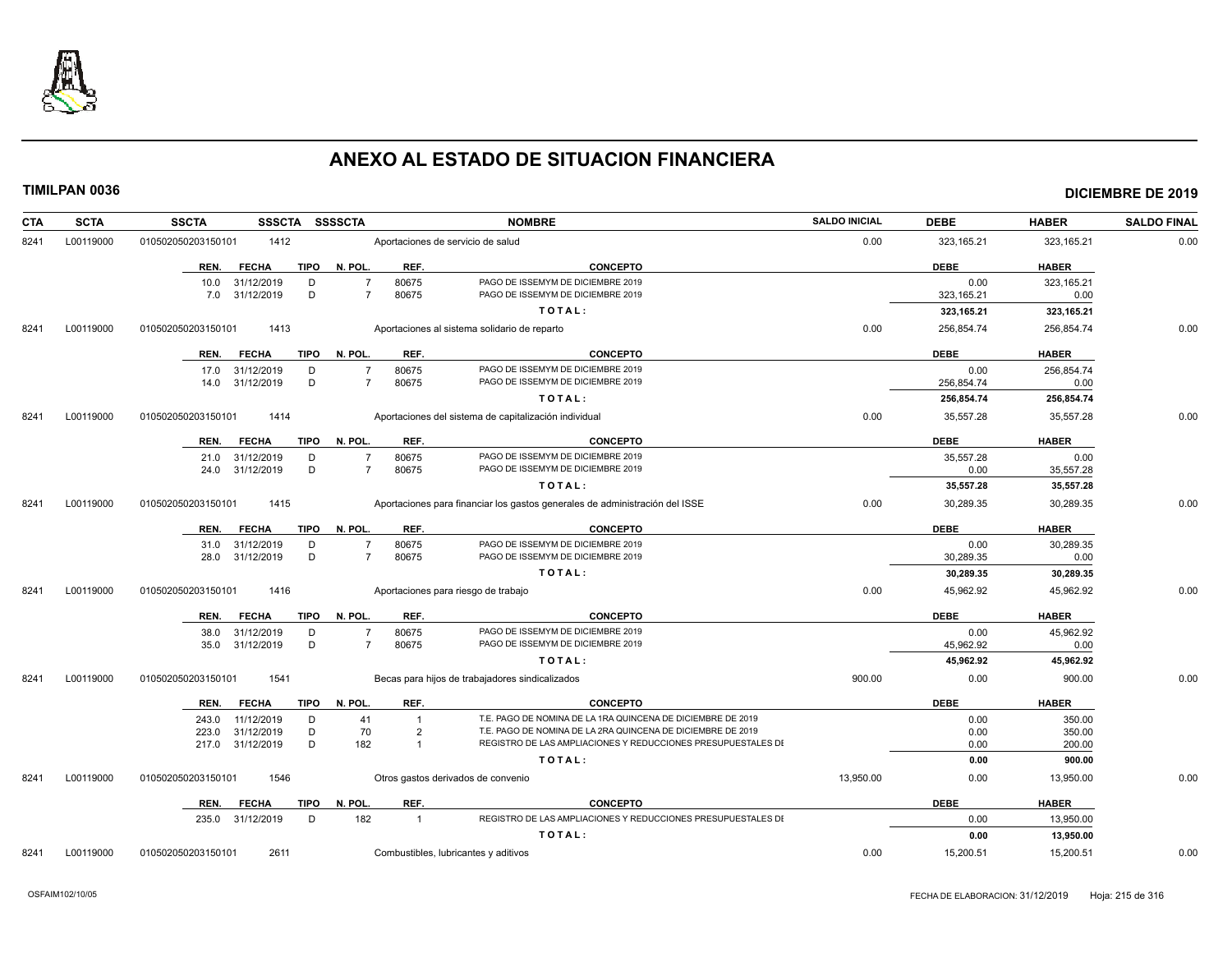

| <b>CTA</b> | <b>SCTA</b> | <b>SSCTA</b>       |                  |      | SSSCTA SSSSCTA |                | <b>NOMBRE</b>                                                    | <b>SALDO INICIAL</b> | <b>DEBE</b>      | <b>HABER</b> | <b>SALDO FINAL</b> |
|------------|-------------|--------------------|------------------|------|----------------|----------------|------------------------------------------------------------------|----------------------|------------------|--------------|--------------------|
|            |             | REN.               | <b>FECHA</b>     | TIPO | N. POL.        | REF.           | <b>CONCEPTO</b>                                                  |                      | <b>DEBE</b>      | <b>HABER</b> |                    |
|            |             | 51.0               | 06/12/2019       | D    | 38             | 5438           | T.E. SERVICIO ESTRELLA JUNA SA DE CV FAC-5438 COMBUSTIBLE        |                      | 2,300.13         | 0.00         |                    |
|            |             | 54.0               | 06/12/2019       | D    | 38             | 5438           | T.E. SERVICIO ESTRELLA JUNA SA DE CV FAC-5438 COMBUSTIBLE        |                      | 0.00             | 2,300.13     |                    |
|            |             | 61.0               | 11/12/2019       | D    | 40             | 17546          | T.E. NATALIA MA. DEL CARMEN FLORES ARCINIEGA FAC-17546 COMBUSTIE |                      | 0.00             | 1,800.00     |                    |
|            |             | 58.0               | 11/12/2019       | D    | 40             | 17546          | T.E. NATALIA MA. DEL CARMEN FLORES ARCINIEGA FAC-17546 COMBUSTIE |                      | 1,800.00         | 0.00         |                    |
|            |             | 47.0               | 16/12/2019       | D    | 52             | 5451           | T.E. SERVICIO ESTRELLA JUNA SA DE CV FAC-5451 COMPRA COMBUSTIBL  |                      | 0.00             | 3,500.00     |                    |
|            |             | 44.0               | 16/12/2019       | D    | 52             | 5451           | T.E. SERVICIO ESTRELLA JUNA SA DE CV FAC-5451 COMPRA COMBUSTIBLI |                      | 3,500.00         | 0.00         |                    |
|            |             | 44.0               | 31/12/2019       | D    | 60             | 5561           | T.E. SERVICIO ESTRELA JUNA SA DE CV FAC-5561 COMPRA DE COMBUSTIE |                      | 1,900.00         | 0.00         |                    |
|            |             | 47.0               | 31/12/2019       | D    | 60             | 5561           | T.E. SERVICIO ESTRELA JUNA SA DE CV FAC-5561 COMPRA DE COMBUSTIE |                      | 0.00             | 1,900.00     |                    |
|            |             | 33.0               | 30/12/2019       | D    | 69             | 5562           | T.E. SERVICIO ESTRELLA JUNA SA DE CV FAC-5562 COMPRA COMBUSTIBLI |                      | 0.00             | 1,650.22     |                    |
|            |             | 30.0               | 30/12/2019       | D    | 69             | 5562           | T.E. SERVICIO ESTRELLA JUNA SA DE CV FAC-5562 COMPRA COMBUSTIBLI |                      | 1.650.22         | 0.00         |                    |
|            |             | 33.0               | 31/12/2019       | D    | 72             | 5587           | T.E. SERVICIO ESTRELLA JUNA SA DE CV FAC-5587 COMPRA COMBUSTIBL  |                      | 0.00             | 400.00       |                    |
|            |             | 30.0               | 31/12/2019       | D    | 72             | 5587           | T.E. SERVICIO ESTRELLA JUNA SA DE CV FAC-5587 COMPRA COMBUSTIBLI |                      | 400.00           | 0.00         |                    |
|            |             | 82.0               | 31/12/2019       | D    | 73             | 17694          | T.E. NATALIA MARIA DEL CARMEN FLORES ARCINIEGA FAC-17694 COMPRA  |                      | 0.00             | 1,850.00     |                    |
|            |             | 79.0               | 31/12/2019       | D    | 73             | 17694          | T.E. NATALIA MARIA DEL CARMEN FLORES ARCINIEGA FAC-17694 COMPRA  |                      | 1,850.00         | 0.00         |                    |
|            |             | 65.0               | 02/12/2019       | D    | 81             | 5374           | T.E. SERVICIO ESTRELLA JUNA SA DE CV FAC-5374 COMPRA COMBUSTIBLI |                      |                  | 0.00         |                    |
|            |             | 68.0               | 02/12/2019       | D    | 81             | 5374           | T.E. SERVICIO ESTRELLA JUNA SA DE CV FAC-5374 COMPRA COMBUSTIBLI |                      | 1,800.16<br>0.00 | 1,800.16     |                    |
|            |             |                    |                  |      |                |                | TOTAL:                                                           |                      | 15,200.51        | 15,200.51    |                    |
|            |             |                    | 2992             |      |                |                |                                                                  |                      |                  |              |                    |
| 8241       | L00119000   | 010502050203150101 |                  |      |                | Otros enseres  |                                                                  | 0.00                 | 4,392.04         | 4.392.04     | 0.00               |
|            |             | REN.               | <b>FECHA</b>     | TIPO | N. POL.        | REF.           | <b>CONCEPTO</b>                                                  |                      | <b>DEBE</b>      | <b>HABER</b> |                    |
|            |             | 5.0                | 31/12/2019       | E    | 31             | $\overline{1}$ | CH-1723 PARTI COMPPROBACION DE GASTOS                            |                      | 0.00             | 1,443.00     |                    |
|            |             | 2.0                | 31/12/2019       | E.   | 31             | $\overline{1}$ | CH-1723 PARTI COMPPROBACION DE GASTOS                            |                      | 1,443.00         | 0.00         |                    |
|            |             | 166.0              | 31/12/2019       | D    | 179            | 61062          | CANCELACION DEL FONDO FIJO DEL TESORERO MUNICIPAL                |                      | 0.00             | 1,980.03     |                    |
|            |             | 163.0              | 31/12/2019       | D    | 179            | 61062          | CANCELACION DEL FONDO FIJO DEL TESORERO MUNICIPAL                |                      | 1.980.03         | 0.00         |                    |
|            |             | 156.0              | 31/12/2019       | D    | 179            | 61063          | CANCELACION DEL FONDO FIJO DEL TESORERO MUNICIPAL                |                      | 969.01           | 0.00         |                    |
|            |             |                    | 159.0 31/12/2019 | D    | 179            | 61063          | CANCELACION DEL FONDO FIJO DEL TESORERO MUNICIPAL                |                      | 0.00             | 969.01       |                    |
|            |             |                    |                  |      |                |                | TOTAL:                                                           |                      | 4,392.04         | 4,392.04     |                    |
| 8241       | L00119000   | 010502050203150101 | 3141             |      |                |                | Servicio de telefonía convencional                               | 0.00                 | 5,399.00         | 5,399.00     | 0.00               |
|            |             | REN.               | <b>FECHA</b>     |      | TIPO N. POL.   | REF.           | <b>CONCEPTO</b>                                                  |                      | <b>DEBE</b>      | <b>HABER</b> |                    |
|            |             | 2.0                | 02/12/2019       | D    | 13             | $\overline{1}$ | T.E. TELEMEX SAB DE CV SERVICIO DE 7121255027 DE NOVIEMBRE 2019  |                      | 828.00           | 0.00         |                    |
|            |             | 5.0                | 02/12/2019       | D    | 13             |                | T.E. TELEMEX SAB DE CV SERVICIO DE 7121255027 DE NOVIEMBRE 2019  |                      | 0.00             | 828.00       |                    |
|            |             | 2.0                | 02/12/2019       | D    | 14             |                | T.E. TELEMEX SAB DE CV SERVICIO DE 7121255300 DE NOVIEMBRE 2019  |                      | 399.00           | 0.00         |                    |
|            |             | 5.0                | 02/12/2019       | D    | 14             |                | T.E. TELEMEX SAB DE CV SERVICIO DE 7121255300 DE NOVIEMBRE 2019  |                      | 0.00             | 399.00       |                    |
|            |             | 5.0                | 02/12/2019       | D    | 15             |                | T.E. TELEMEX SAB DE CV SERVICIO DE 7121255031 DE NOVIEMBRE 2019  |                      | 0.00             | 701.00       |                    |
|            |             | 2.0                | 02/12/2019       | D    | 15             |                | T.E. TELEMEX SAB DE CV SERVICIO DE 7121255031 DE NOVIEMBRE 2019  |                      | 701.00           | 0.00         |                    |
|            |             | 5.0                | 02/12/2019       | D    | 16             |                | T.E. TELMEX SAB DE CV SERVICIO DE 7121255039 DE NOVIEMBRE 2019   |                      | 0.00             | 678.00       |                    |
|            |             | 2.0                | 02/12/2019       | D    | 16             |                | T.E. TELMEX SAB DE CV SERVICIO DE 7121255039 DE NOVIEMBRE 2019   |                      | 678.00           | 0.00         |                    |
|            |             | 5.0                | 02/12/2019       | D    | 17             |                | T.E. TELMEX SAB DE CV SERVICIO DE 7126881428 DE NOVIEMBRE 2019   |                      | 0.00             | 618.00       |                    |
|            |             | 2.0                | 02/12/2019       | D    | 17             |                | T.E. TELMEX SAB DE CV SERVICIO DE 7126881428 DE NOVIEMBRE 2019   |                      | 618.00           | 0.00         |                    |
|            |             | 5.0                | 02/12/2019       | D    | 18             |                | T.E. TELMEX SAB DE CV SERVICIO DE 7121255029 DE NOVIEMBRE 2019   |                      | 0.00             | 399.00       |                    |
|            |             | 2.0                | 02/12/2019       | D    | 18             |                | T.E. TELMEX SAB DE CV SERVICIO DE 7121255029 DE NOVIEMBRE 2019   |                      | 399.00           | 0.00         |                    |
|            |             | 5.0                | 02/12/2019       | D    | 19             |                | T.E. TELMEX SAB DE CV SERVICIO DE 7121255012 DE NOVIEMBRE 2019   |                      | 0.00             | 549.00       |                    |
|            |             | 2.0                | 02/12/2019       | D    | 19             |                | T.E. TELMEX SAB DE CV SERVICIO DE 7121255012 DE NOVIEMBRE 2019   |                      | 549.00           | 0.00         |                    |
|            |             | 5.0                | 05/12/2019       | D    | 34             |                | T.E. TELEMEX SAB DE CV SERVICIO DE 7121255632 DE NOVIEMBRE 2019  |                      | 0.00             | 836.00       |                    |
|            |             | 2.0                | 05/12/2019       | D    | 34             |                | T.E. TELEMEX SAB DE CV SERVICIO DE 7121255632 DE NOVIEMBRE 2019  |                      | 836.00           | 0.00         |                    |
|            |             | 2.0                | 05/12/2019       | D    | 35             |                | T.E. TELEMEX SAB DE CV SERVICIO DE 7121255925 DE NOVIEMBRE 2019  |                      | 391.00           | 0.00         |                    |
|            |             |                    | 5.0 05/12/2019   | D    | 35             |                | T.E. TELEMEX SAB DE CV SERVICIO DE 7121255925 DE NOVIEMBRE 2019  |                      | 0.00             | 391.00       |                    |
|            |             |                    |                  |      |                |                |                                                                  |                      |                  |              |                    |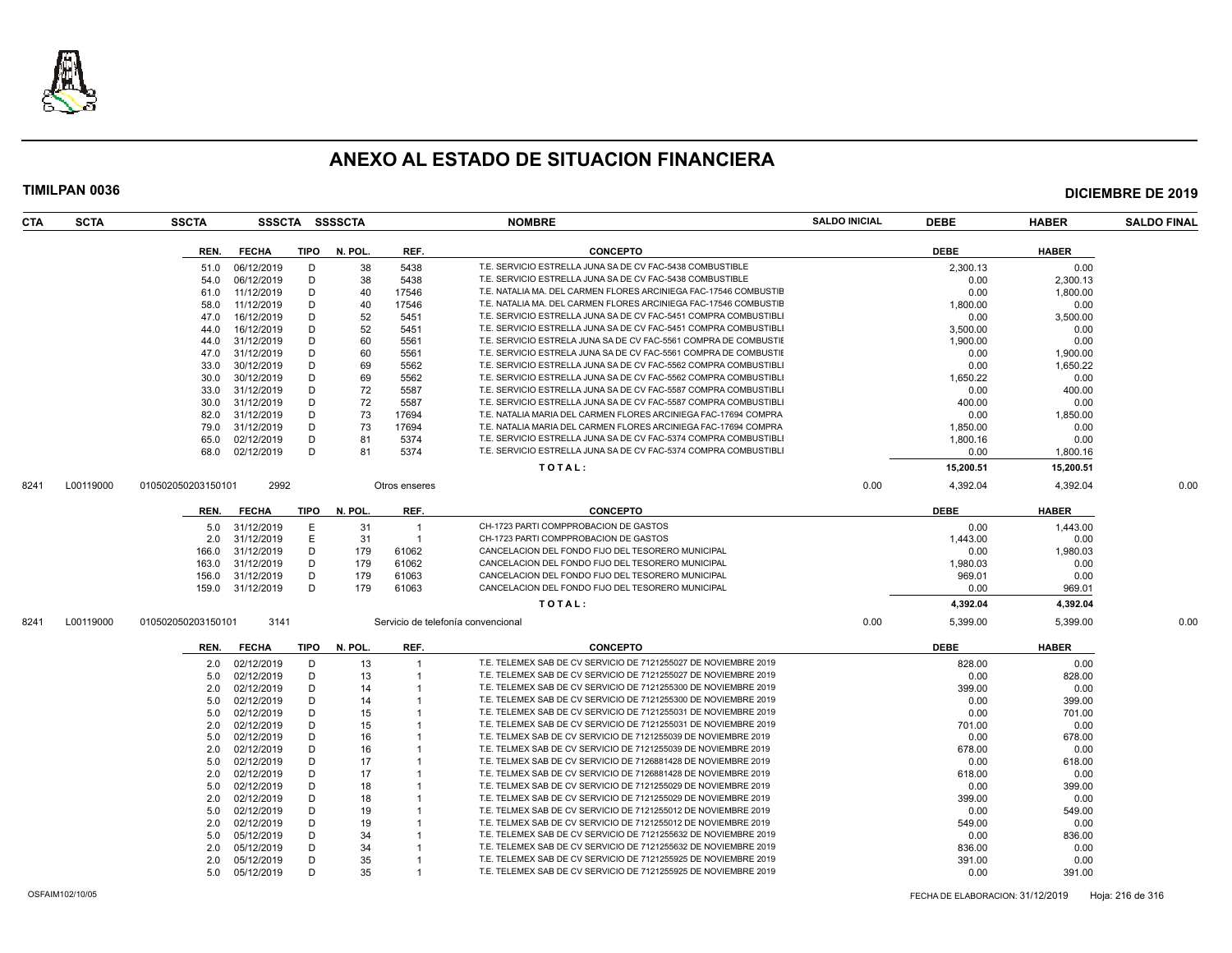

**TIMILPAN 0036 DICIEMBRE DE 2019**

### **CTA SCTA SSCTA SSSCTA SSSSCTA NOMBRE SALDO INICIAL DEBE HABER SALDO FINAL T O T A L : 5,399.00 5,399.00** 8241 L00119000 010502050203150101 3231 Arrendamiento de equipo y bienes informáticos 0.00 11,600.00 11,600.00 0.00 **REN. FECHA TIPO N. POL. REF. CONCEPTO DEBE HABER** 19.0 05/12/2019 D 30 643 T.E. COPY CDMX SA DE CV FAC-624 SERVICIO COPIADO DE NOVIEMBRE 19.00 0.00 4,640.00 1,640<br>16.0 05/12/2019 D 30 643 T.E. COPY CDMX SA DE CV FAC-624 SERVICIO COPIADO DE NOVIEMBRE 19.00 4.640.00 0.00 0. 16.0 05/12/2019 D 30 643 T.E. COPY CDMX SA DE CV FAC-624 SERVICIO COPIADO DE NOVIEMBRE 4,640.00 4,640.00 0.00 7.0 31/12/2019 D 160 646 REG DE LA FAC 646 A NOMBRE DE COPY CDMX SA DE CV 6 6,960.00 6,960.00 0.00 10.0 31/12/2019 D 160 646 REG DE LA FAC 646 A NOMBRE DE COPY CDMX SA DE CV 0.00 6,960.00 6,960.00 **T O T A L : 11,600.00 11,600.00** 8241 L00119000 010502050203150101 3311 Asesorías asociadas a convenios o acuerdos 0.00 4,100.00 4,100.00 0.00 **REN. FECHA TIPO N. POL. REF. CONCEPTO DEBE HABER** 2.0 31/12/2019 D 1 1 IHAEM APORTACION DE DICIEMBRE DE 2019<br>5.0 31/12/2019 D 1 1 IHAEM APORTACION DE DICIEMBRE DE 2019 10.00 0.00 1 100.00 4.100.00 5.0 31/12/2019 D 1 1 IHAEM APORTACION DE DICIEMBRE DE 2019 0.00 4,100.00 **T O T A L : 4,100.00 4,100.00** 8241 L00119000 010502050203150101 3331 Servicios informáticos 0.00 1,577.60 1,577.60 0.00 **REN. FECHA TIPO N. POL. REF. CONCEPTO DEBE HABER** 93.0 31/12/2019 E 31 55812 CH-1723 PARTI COMPPROBACION DE GASTOS 1,577.60 0.00 ertical external of the 31 state of the 31 state of the 31 state of the 31 state of the 31 state of the 31 state of the 31 state of the 31 state of the 31 state of the 31 state of the 31 state of the 31 state of the 31 sta **T O T A L : 1,577.60 1,577.60** 8241 L00119000 010502050203150101 3391 Servicios profesionales 0.00 7,581.22 7,581.22 0.00 **REN. FECHA TIPO N. POL. REF. CONCEPTO DEBE HABER** 2.0 30/12/2019 E 7 111 CH-111 RP MARIA GUADALUPE GOMEZ RUIZ HONORARIOS DEL 16-31 DE D<br>2.0 30/12/2019 E 7 111 CH-111 RP MARIA GUADALUPE GOMEZ RUIZ HONORARIOS DEL 16-31 DE D 5.0 30/12/2019 E 7 111 CH-111 RP MARIA GUADALUPE GOMEZ RUIZ HONORARIOS DEL 16-31 DE D<br>D.00 2.0 12/12/2019 E 16 1708 CH-1708 PARTICI. MARIA GUADALUPE GOMEZ RUIZ PAGO HONORARIOS DI 3,790.61 3,790.61 0.00 5.0 12/12/2019 E 16 1708 CH-1708 PARTICI. MARIA GUADALUPE GOMEZ RUIZ PAGO HONORARIOS DI CHEMBRE 2000 3.790.61 **T O T A L : 7,581.22 7,581.22** 8241 L00119000 010502050203150101 3411 Servicios bancarios y financieros 0.00 528,992.00 528,992.00 0.00 **REN. FECHA TIPO N. POL. REF. CONCEPTO DEBE HABER** 5.0 31/12/2019 D 5 1 COMISIONES BANCARIAS CUENTA DE RECURSOS PROPIOS 6 1.873.40 0.00 1,873.40<br>2.0 31/12/2019 D 5 1 COMISIONES BANCARIAS CUENTA DE RECURSOS PROPIOS 1.873.40 0.00 1.873.40 0.00 2.0 31/12/2019 D 5 1 COMISIONES BANCARIAS CUENTA DE RECURSOS PROPIOS 1,873.40 0.00 19.0 31/12/2019 I 6 1 REGISTRO DEL IMPUESTO PREDIAL DEL MES DE DICIEMBRE DE 2019 0.00 482.13 16.0 31/12/2019 I 6 1 REGISTRO DEL IMPUESTO PREDIAL DEL MES DE DICIEMBRE DE 2019 482.13 0.00 3.0 31/12/2019 I 8 1 REGISTRO DE PRESTAMO AL MUNICIPIO DE DICIEMBRE 2019 512,400.00 512,400.00 0.00 6.0 31/12/2019 I 8 1 REGISTRO DE PRESTAMO AL MUNICIPIO DE DICIEMBRE 2019 0.00 512.400.00 512.400.00 5.0 31/12/2019 D 9 1 REGISTRO CARGA FINANCIERA PRESTAMO MARZO 2019<br>2.0 31/12/2019 D 9 1 REGISTRO CARGA FINANCIERA PRESTAMO MARZO 2019 14.236.47 0.00 2.0 31/12/2019 D 9 1 REGISTRO CARGA FINANCIERA PRESTAMO MARZO 2019 14,236.47 0.00 **T O T A L : 528,992.00 528,992.00** 8241 L00119000 010502050203150101 3721 Gastos de traslado por vía terrestre componente componente de 0.00 86.00 86.00 86.00 86.00 86.00 **REN. FECHA TIPO N. POL. REF. CONCEPTO DEBE HABER** 149.0 31/12/2019 D 179 173701 CANCELACION DEL FONDO FIJO DEL TESORERO MUNICIPAL<br>152.0 31/12/2019 D 179 173701 CANCELACION DEL FONDO FIJO DEL TESORERO MUNICIPAL 152.0 31/12/2019 D 179 173701 CANCELACION DEL FONDO FIJO DEL TESORERO MUNICIPAL **CANCELACION DEL TESORERO MUNICIPAL**

OSFAIM102/10/05 FECHA DE ELABORACION: 31/12/2019 Hoja: 217 de 316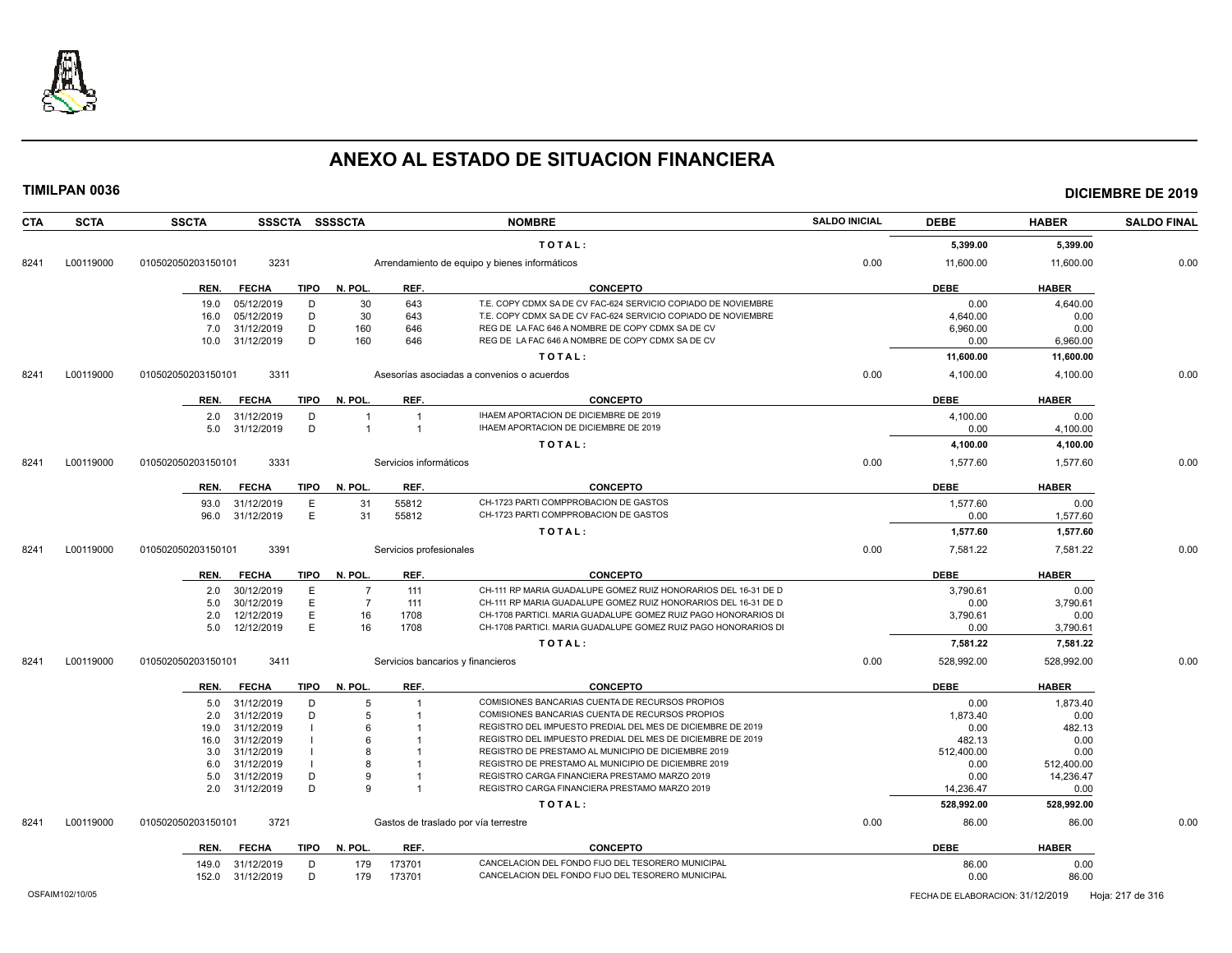

**TIMILPAN 0036 DICIEMBRE DE 2019**

| <b>CTA</b> | <b>SCTA</b> | <b>SSCTA</b>       |              |             | SSSCTA SSSSCTA |                               | <b>NOMBRE</b>                                                      | <b>SALDO INICIAL</b> | <b>DEBE</b> | <b>HABER</b> | <b>SALDO FINAL</b> |
|------------|-------------|--------------------|--------------|-------------|----------------|-------------------------------|--------------------------------------------------------------------|----------------------|-------------|--------------|--------------------|
|            |             |                    |              |             |                |                               | TOTAL:                                                             |                      | 86.00       | 86.00        |                    |
| 8241       | L00119000   | 010502050203150101 | 3851         |             |                | Gastos de representación      |                                                                    | 0.00                 | 845.50      | 845.50       | 0.00               |
|            |             | REN.               | <b>FECHA</b> | <b>TIPO</b> | N. POL.        | REF.                          | <b>CONCEPTO</b>                                                    |                      | <b>DEBE</b> | <b>HABER</b> |                    |
|            |             | 23.0               | 31/12/2019   | E           | 31             | 18419                         | CH-1723 PARTI COMPPROBACION DE GASTOS                              |                      | 246.50      | 0.00         |                    |
|            |             | 26.0               | 31/12/2019   | E           | 31             | 18419                         | CH-1723 PARTI COMPPROBACION DE GASTOS                              |                      | 0.00        | 246.50       |                    |
|            |             | 145.0              | 31/12/2019   | D           | 179            | 12823                         | CANCELACION DEL FONDO FIJO DEL TESORERO MUNICIPAL                  |                      | 0.00        | 599.00       |                    |
|            |             | 142.0              | 31/12/2019   | D           | 179            | 12823                         | CANCELACION DEL FONDO FIJO DEL TESORERO MUNICIPAL                  |                      | 599.00      | 0.00         |                    |
|            |             |                    |              |             |                |                               | TOTAL:                                                             |                      | 845.50      | 845.50       |                    |
| 8241       | L00119000   | 010502050203150101 | 3982         |             |                |                               | Impuesto sobre erogaciones por remuneraciones al trabajo personal. | 0.00                 | 108,807.00  | 108,807.00   | 0.00               |
|            |             | REN.               | <b>FECHA</b> | <b>TIPO</b> | N. POL.        | REF.                          | <b>CONCEPTO</b>                                                    |                      | <b>DEBE</b> | <b>HABER</b> |                    |
|            |             | 5.0                | 09/12/2019   | D           | 39             |                               | T.E. GOBIERNO DEL ESTADO DE MEXICO IMP. SOBRE REMUNERACIONES       |                      | 0.00        | 108.807.00   |                    |
|            |             | 2.0                | 09/12/2019   | D           | 39             | $\overline{1}$                | T.E. GOBIERNO DEL ESTADO DE MEXICO IMP. SOBRE REMUNERACIONES       |                      | 108,807.00  | 0.00         |                    |
|            |             |                    |              |             |                |                               | TOTAL:                                                             |                      | 108,807.00  | 108,807.00   |                    |
|            |             |                    |              |             |                |                               |                                                                    | 0.00                 |             |              | 0.00               |
| 8241       | L00119000   | 010502050203160101 | 3111         |             |                | Servicio de energía eléctrica |                                                                    |                      | 152,501.00  | 152,501.00   |                    |
|            |             | REN.               | <b>FECHA</b> | <b>TIPO</b> | N. POL.        | REF.                          | <b>CONCEPTO</b>                                                    |                      | <b>DEBE</b> | <b>HABER</b> |                    |
|            |             | 2.0                | 02/12/2019   | D           | 10             |                               | CFE SSB PAGO ENERGIA ELECTRICA POZO DE AGUA DE ZARAGOZA            |                      | 69,698.00   | 0.00         |                    |
|            |             | 5.0                | 02/12/2019   | D           | 10             |                               | CFE SSB PAGO ENERGIA ELECTRICA POZO DE AGUA DE ZARAGOZA            |                      | 0.00        | 69,698.00    |                    |
|            |             | 5.0                | 18/12/2019   | D           | 53             |                               | T.E. CFE SSB SERVICIO DE ENERGIA ELECTRICA POZO CABECERA MUNICI    |                      | 0.00        | 82,803.00    |                    |
|            |             | 2.0                | 18/12/2019   | D           | 53             |                               | T.E. CFE SSB SERVICIO DE ENERGIA ELECTRICA POZO CABECERA MUNICI    |                      | 82,803.00   | 0.00         |                    |
|            |             |                    |              |             |                |                               | TOTAL:                                                             |                      | 152,501.00  | 152,501.00   |                    |
| 8241       | L00119000   | 010502050203160101 | 3411         |             |                |                               | Servicios bancarios y financieros                                  | 0.00                 | 2,756.16    | 2,756.16     | 0.00               |
|            |             | REN.               | <b>FECHA</b> | TIPO        | N. POL.        | REF.                          | <b>CONCEPTO</b>                                                    |                      | <b>DEBE</b> | <b>HABER</b> |                    |
|            |             | 34.0               | 31/12/2019   | D           | 5              |                               | COMISIONES BANCARIAS CUENTA DE PFTPG                               |                      | 11.60       | 0.00         |                    |
|            |             | 37.0               | 31/12/2019   | D           | 5              |                               | COMISIONES BANCARIAS CUENTA DE PFTPG                               |                      | 0.00        | 11.60        |                    |
|            |             | 42.0               | 31/12/2019   | D           | 5              |                               | COMISIONES BANCARIAS CUENTA DE FEFOM                               |                      | 69.60       | 0.00         |                    |
|            |             | 18.0               | 31/12/2019   | D           | 5              |                               | COMISIONES BANCARIAS CUENTA DE FEIEF                               |                      | 17.40       | 0.00         |                    |
|            |             | 10.0               | 31/12/2019   | D           | 5              |                               | COMISIONES BANCARIAS CUENTA DE PARTICIPACIONES                     |                      | 2,657.56    | 0.00         |                    |
|            |             | 13.0               | 31/12/2019   | D           | 5              |                               | COMISIONES BANCARIAS CUENTA DE PARTICIPACIONES                     |                      | 0.00        | 2,657.56     |                    |
|            |             | 45.0               | 31/12/2019   | D           | 5              |                               | COMISIONES BANCARIAS CUENTA DE FEFOM                               |                      | 0.00        | 69.60        |                    |
|            |             | 21.0               | 31/12/2019   | D           | 5              |                               | COMISIONES BANCARIAS CUENTA DE FEIEF                               |                      | 0.00        | 17.40        |                    |
|            |             |                    |              |             |                |                               | TOTAL:                                                             |                      | 2,756.16    | 2,756.16     |                    |
| 8241       | L00119000   | 010502050203250101 | 3411         |             |                |                               | Servicios bancarios y financieros                                  | 0.00                 | 252.88      | 252.88       | 0.00               |
|            |             | REN.               | <b>FECHA</b> | <b>TIPO</b> | N. POL.        | REF.                          | <b>CONCEPTO</b>                                                    |                      | <b>DEBE</b> | <b>HABER</b> |                    |
|            |             | 29.0               | 31/12/2019   | D           | 5              |                               | COMISIONES BANCARIAS CUENTA DE FISE                                |                      | 0.00        | 23.20        |                    |
|            |             | 26.0               | 31/12/2019   | D           | 5              |                               | COMISIONES BANCARIAS CUENTA DE FISE                                |                      | 23.20       | 0.00         |                    |
|            |             | 2.0                | 31/12/2019   | D           | 6              |                               | COMISIONES BANCARIAS CUENTA DE FISM 2019                           |                      | 229.68      | 0.00         |                    |
|            |             | 5.0                | 31/12/2019   | D           | 6              |                               | COMISIONES BANCARIAS CUENTA DE FISM 2019                           |                      | 0.00        | 229.68       |                    |
|            |             |                    |              |             |                |                               | TOTAL:                                                             |                      | 252.88      | 252.88       |                    |
| 8241       | L00119000   | 010502050203250102 | 3111         |             |                | Servicio de energía eléctrica |                                                                    | 0.00                 | 139,462.00  | 139,462.00   | 0.00               |
|            |             |                    |              |             |                |                               |                                                                    |                      |             |              |                    |

**REN. FECHA TIPO N. POL. REF. CONCEPTO DEBE HABER**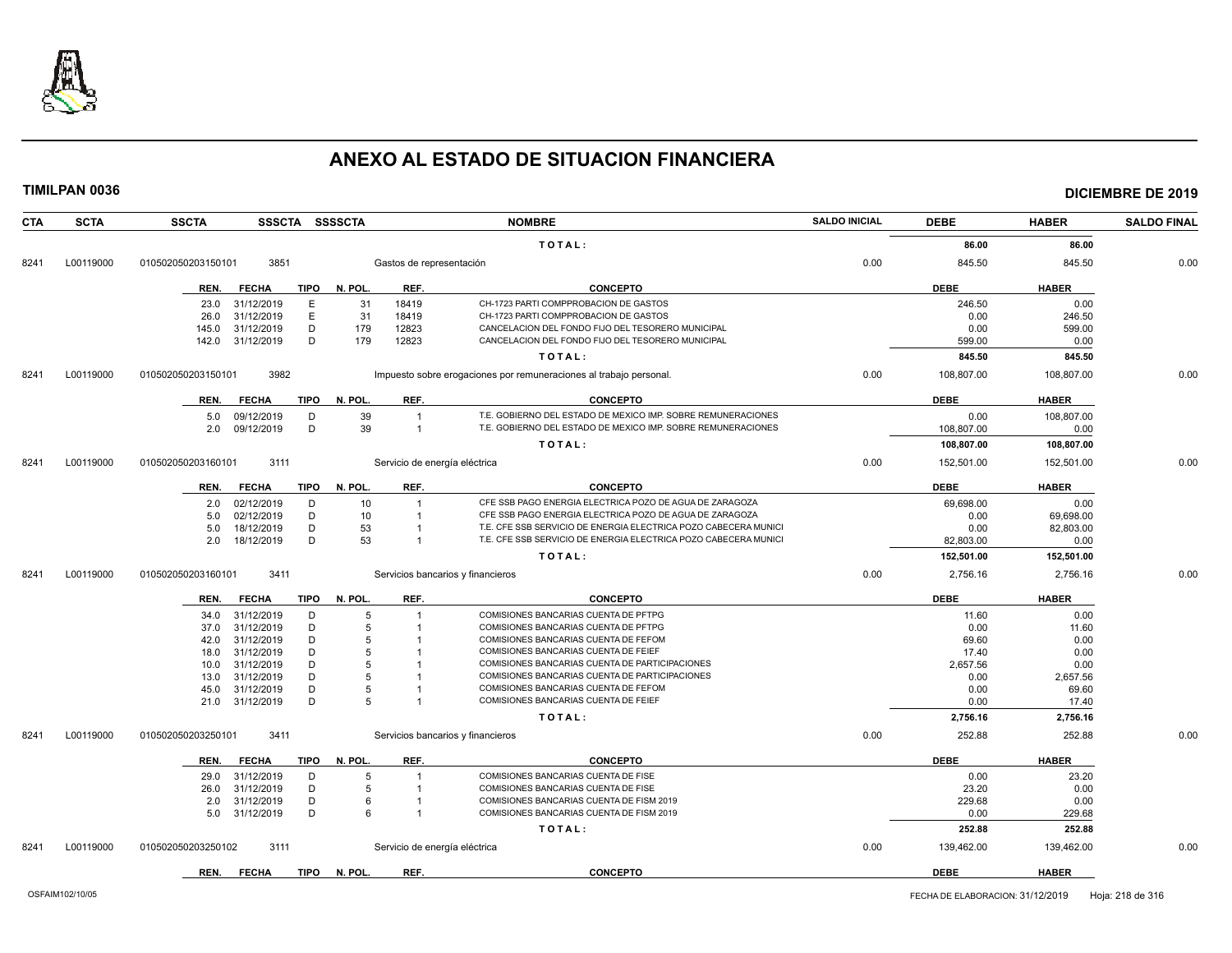

| <b>CTA</b> | <b>SCTA</b> | <b>SSCTA</b>       |                               |             | SSSCTA SSSSCTA |                                  | <b>NOMBRE</b>                                                                                                | <b>SALDO INICIAL</b> | <b>DEBE</b>       | <b>HABER</b>        | <b>SALDO FINAL</b> |
|------------|-------------|--------------------|-------------------------------|-------------|----------------|----------------------------------|--------------------------------------------------------------------------------------------------------------|----------------------|-------------------|---------------------|--------------------|
|            |             |                    | 5.0 26/12/2019                | D           | 113            |                                  | T.E. CFE SSB PAGO DE ENERGIA ELECTRICA DE NOVIEMBRE 2019                                                     |                      | 0.00              | 139,462.00          |                    |
|            |             |                    | 2.0 26/12/2019                | D           | 113            | $\overline{1}$                   | T.E. CFE SSB PAGO DE ENERGIA ELECTRICA DE NOVIEMBRE 2019                                                     |                      | 139,462.00        | 0.00                |                    |
|            |             |                    |                               |             |                |                                  | TOTAL:                                                                                                       |                      | 139,462.00        | 139,462.00          |                    |
| 8241       | L00119000   | 010502050203250102 | 3112                          |             |                |                                  | Servicio de energía eléctrica para alumbrado publico                                                         | 0.00                 | 304,950.92        | 304,950.92          | 0.00               |
|            |             | REN.               | <b>FECHA</b>                  | <b>TIPO</b> | N. POL.        | REF.                             | <b>CONCEPTO</b>                                                                                              |                      | <b>DEBE</b>       | <b>HABER</b>        |                    |
|            |             | 5.0                | 09/12/2019                    | D           | 102            | $\overline{1}$                   | T.E. CFE SSB PAGO SERVICIOS ADMINISTRATIVOS ALUMBRADO NOVIEMB                                                |                      | 0.00              | 5,496.89            |                    |
|            |             | 2.0                | 09/12/2019                    | D           | 102            | $\overline{1}$                   | T.E. CFE SSB PAGO SERVICIOS ADMINISTRATIVOS ALUMBRADO NOVIEMB                                                |                      | 5.496.89          | 0.00                |                    |
|            |             | 5.0                | 20/12/2019                    | D           | 112            |                                  | T.E. CFE SSB PAGO DE ALUMBRADO PUBLICO DE NOVIEMBRE 2019                                                     |                      | 0.00              | 299,454.03          |                    |
|            |             | 2.0                | 20/12/2019                    | D           | 112            | $\overline{1}$                   | T.E. CFE SSB PAGO DE ALUMBRADO PUBLICO DE NOVIEMBRE 2019                                                     |                      | 299,454.03        | 0.00                |                    |
|            |             |                    |                               |             |                |                                  | TOTAL:                                                                                                       |                      | 304,950.92        | 304,950.92          |                    |
| 8241       | L00119000   | 010502050203250102 | 3131                          |             |                | Servicio de aqua                 |                                                                                                              | 0.00                 | 252,138.37        | 252,138.37          | 0.00               |
|            |             | REN.               | <b>FECHA</b>                  | TIPO        | N. POL.        | REF.                             | <b>CONCEPTO</b>                                                                                              |                      | <b>DEBE</b>       | <b>HABER</b>        |                    |
|            |             | 3.0                | 31/12/2019                    |             | $\overline{4}$ | $\overline{1}$                   | PARTICIPACIONES DE FORTAMUN DICIEMBRE 2019                                                                   |                      | 84,130.77         | 0.00                |                    |
|            |             | 6.0                | 31/12/2019                    |             | $\overline{4}$ |                                  | PARTICIPACIONES DE FORTAMUN DICIEMBRE 2019                                                                   |                      | 0.00              | 84,130.77           |                    |
|            |             | 15.0               | 31/12/2019                    | D           | 186            | 3                                | RECLASIFICACION PI-3 DE OCTUBRE, PI-4 NOVIEMBRE 2019                                                         |                      | 0.00              | 53,184.84           |                    |
|            |             | 25.0               | 31/12/2019<br>31/12/2019      | D<br>D      | 186<br>186     | 3<br>3                           | RECLASIFICACION PI-3 DE OCTUBRE, PI-4 NOVIEMBRE 2019<br>RECLASIFICACION PI-3 DE OCTUBRE, PI-4 NOVIEMBRE 2019 |                      | 0.00<br>53,184.84 | 61,637.92<br>0.00   |                    |
|            |             | 2.0<br>22.0        | 31/12/2019                    | D           | 186            | 3                                | RECLASIFICACION PI-3 DE OCTUBRE, PI-4 NOVIEMBRE 2019                                                         |                      | 61,637.92         | 0.00                |                    |
|            |             | 12.0               | 31/12/2019                    | D           | 186            | 3                                | RECLASIFICACION PI-3 DE OCTUBRE, PI-4 NOVIEMBRE 2019                                                         |                      | 53,184.84         | 0.00                |                    |
|            |             |                    | 5.0 31/12/2019                | D           | 186            | $\mathcal{R}$                    | RECLASIFICACION PI-3 DE OCTUBRE, PI-4 NOVIEMBRE 2019                                                         |                      | 0.00              | 53,184.84           |                    |
|            |             |                    |                               |             |                |                                  | TOTAL:                                                                                                       |                      | 252,138.37        | 252,138.37          |                    |
| 8241       | L00119000   | 010502050203250102 | 3411                          |             |                |                                  | Servicios bancarios y financieros                                                                            | 0.00                 | 544.04            | 544.04              | 0.00               |
|            |             | REN.               | <b>FECHA</b>                  | TIPO        | N. POL.        | REF.                             | <b>CONCEPTO</b>                                                                                              |                      | <b>DEBE</b>       | <b>HABER</b>        |                    |
|            |             |                    |                               |             |                |                                  |                                                                                                              |                      |                   |                     |                    |
|            |             | 10.0               | 31/12/2019<br>13.0 31/12/2019 | D<br>D      | 6<br>6         | $\overline{1}$<br>$\overline{1}$ | COMISIONES BANCARIAS CUENTA DE FORTAMUN 2019<br>COMISIONES BANCARIAS CUENTA DE FORTAMUN 2019                 |                      | 544.04<br>0.00    | 0.00<br>544.04      |                    |
|            |             |                    |                               |             |                |                                  |                                                                                                              |                      |                   |                     |                    |
| 8241       | N00130000   | 030201010201150101 | 1131                          |             |                | Sueldo base                      | TOTAL:                                                                                                       | 36.000.00            | 544.04<br>0.00    | 544.04<br>36.000.00 | 0.00               |
|            |             |                    |                               |             |                |                                  |                                                                                                              |                      |                   |                     |                    |
|            |             | REN.               | <b>FECHA</b>                  | TIPO        | N. POL.        | REF.                             | <b>CONCEPTO</b>                                                                                              |                      | <b>DEBE</b>       | <b>HABER</b>        |                    |
|            |             | 248.0              | 11/12/2019                    | D           | 41             | $\overline{1}$                   | T.E. PAGO DE NOMINA DE LA 1RA QUINCENA DE DICIEMBRE DE 2019                                                  |                      | 0.00              | 18,000.00           |                    |
|            |             | 238.0              | 31/12/2019                    | D           | 70             | $\overline{2}$                   | T.E. PAGO DE NOMINA DE LA 2RA QUINCENA DE DICIEMBRE DE 2019                                                  |                      | 0.00              | 17,705.00           |                    |
|            |             |                    | 219.0 31/12/2019              | D           | 182            | $\overline{1}$                   | REGISTRO DE LAS AMPLIACIONES Y REDUCCIONES PRESUPUESTALES DI                                                 |                      | 0.00              | 295.00              |                    |
|            |             |                    |                               |             |                |                                  | TOTAL:                                                                                                       |                      | 0.00              | 36,000.00           |                    |
| 8241       | N00130000   | 030201010201150101 | 1222                          |             |                |                                  | Sueldos y salarios compactados al personal eventual                                                          | 143.893.59           | 0.00              | 143,893.59          | 0.00               |
|            |             | REN.               | <b>FECHA</b>                  | TIPO        | N. POL.        | REF.                             | <b>CONCEPTO</b>                                                                                              |                      | <b>DEBE</b>       | <b>HABER</b>        |                    |
|            |             | 103.0              | 11/12/2019                    | D           | 42             | $\overline{1}$                   | T.E. PAGO DE LISTA DE RAYA DE LA 1RA QUINCENA DE DICIEMBRE DE 2019                                           |                      | 0.00              | 4,000.00            |                    |
|            |             | 93.0               | 31/12/2019                    | D           | 71             | $\overline{2}$                   | T.E. PAGO DE LISTA DE RAYA DE LA 2DA QUINCENA DE DICIEMBRE DE 2019                                           |                      | 0.00              | 4,000.00            |                    |
|            |             | 257.0              | 31/12/2019                    | D           | 182            | $\overline{1}$                   | REGISTRO DE LAS AMPLIACIONES Y REDUCCIONES PRESUPUESTALES DI                                                 |                      | 0.00              | 135,893.59          |                    |
|            |             |                    |                               |             |                |                                  | TOTAL:                                                                                                       |                      | 0.00              | 143,893.59          |                    |
| 8241       | N00130000   | 030201010201150101 | 1321                          |             |                | Prima vacacional                 |                                                                                                              | 9,399.30             | 898.70            | 10,298.00           | 0.00               |
|            |             | REN.               | <b>FECHA</b>                  | TIPO        | N. POL.        | REF.                             | <b>CONCEPTO</b>                                                                                              |                      | <b>DEBE</b>       | <b>HABER</b>        |                    |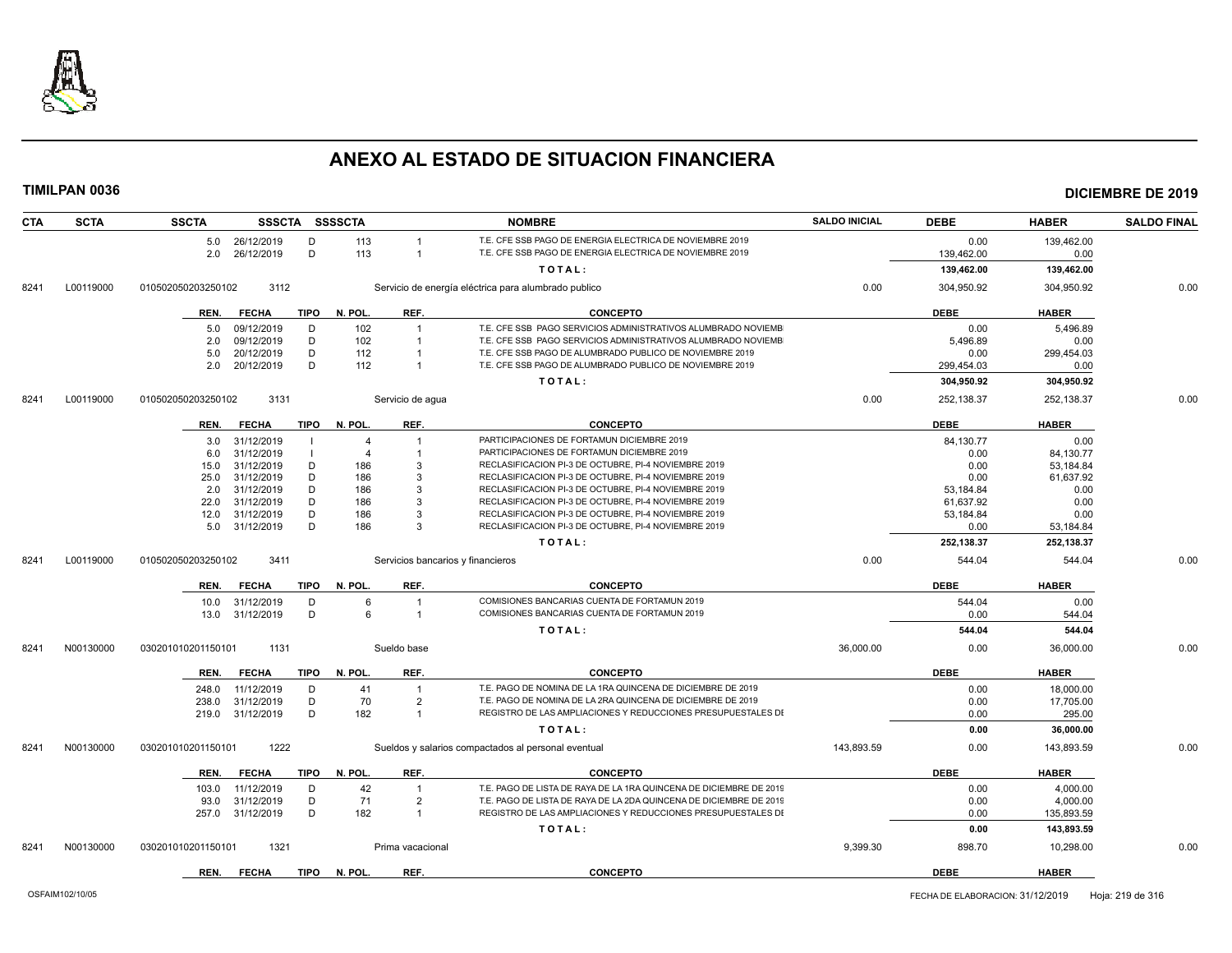

| <b>CTA</b> | <b>SCTA</b> | <b>SSCTA</b>       |              |             | SSSCTA SSSSCTA |                | <b>NOMBRE</b>                                                              | <b>SALDO INICIAL</b> | <b>DEBE</b> | <b>HABER</b> | <b>SALDO FINAL</b> |
|------------|-------------|--------------------|--------------|-------------|----------------|----------------|----------------------------------------------------------------------------|----------------------|-------------|--------------|--------------------|
|            |             | 318.0              | 13/12/2019   | D           | 45             |                | T.E. PAGO DE AGUINALDOS DE NOMINA DEL AÑO 2019                             |                      | 0.00        | 9,042.00     |                    |
|            |             | 168.0              | 13/12/2019   | D           | 46             |                | T.E. PAGO DE AGUINALDOS LISTA DE RAYA DEL AÑO 2019                         |                      | 0.00        | 1,256.00     |                    |
|            |             | 74.0               | 31/12/2019   | D           | 182            |                | REGISTRO DE LAS AMPLIACIONES Y REDUCCIONES PRESUPUESTALES DI               |                      | 898.70      | 0.00         |                    |
|            |             |                    |              |             |                |                | TOTAL:                                                                     |                      | 898.70      | 10,298.00    |                    |
| 8241       | N00130000   | 030201010201150101 | 1322         |             |                | Aquinaldo      |                                                                            | 75,194.37            | 0.00        | 75,194.37    | 0.00               |
|            |             | REN.               | <b>FECHA</b> | <b>TIPO</b> | N. POL.        | REF.           | <b>CONCEPTO</b>                                                            |                      | <b>DEBE</b> | <b>HABER</b> |                    |
|            |             | 323.0              | 13/12/2019   | D           | 45             |                | T.E. PAGO DE AGUINALDOS DE NOMINA DEL AÑO 2019                             |                      | 0.00        | 52,932.00    |                    |
|            |             | 173.0              | 13/12/2019   | D           | 46             |                | T.E. PAGO DE AGUINALDOS LISTA DE RAYA DEL AÑO 2019                         |                      | 0.00        | 12,560.00    |                    |
|            |             | 234.0              | 31/12/2019   | D           | 182            | $\overline{1}$ | REGISTRO DE LAS AMPLIACIONES Y REDUCCIONES PRESUPUESTALES DI               |                      | 0.00        | 9,702.37     |                    |
|            |             |                    |              |             |                |                | TOTAL:                                                                     |                      | 0.00        | 75,194.37    |                    |
| 8241       | N00130000   | 030201010201150101 | 1345         |             |                | Gratificación  |                                                                            | 38.817.94            | 1,905.44    | 40,723.38    | 0.00               |
|            |             |                    |              |             |                |                |                                                                            |                      |             |              |                    |
|            |             | REN.               | <b>FECHA</b> | <b>TIPO</b> | N. POL.        | REF.           | <b>CONCEPTO</b>                                                            |                      | <b>DEBE</b> | <b>HABER</b> |                    |
|            |             | 253.0              | 11/12/2019   | D           | 41             |                | T.E. PAGO DE NOMINA DE LA 1RA QUINCENA DE DICIEMBRE DE 2019                |                      | 0.00        | 11,466.00    |                    |
|            |             | 108.0              | 11/12/2019   | D           | 42             |                | T.E. PAGO DE LISTA DE RAYA DE LA 1RA QUINCENA DE DICIEMBRE DE 2019         |                      | 0.00        | 3,318.19     |                    |
|            |             | 328.0              | 13/12/2019   | D           | 45             |                | T.E. PAGO DE AGUINALDOS DE NOMINA DEL AÑO 2019                             |                      | 0.00        | 9,498.00     |                    |
|            |             | 178.0              | 13/12/2019   | D           | 46             |                | T.E. PAGO DE AGUINALDOS LISTA DE RAYA DEL AÑO 2019                         |                      | 0.00        | 1,657.00     |                    |
|            |             | 243.0              | 31/12/2019   | D           | 70             | $\overline{2}$ | T.E. PAGO DE NOMINA DE LA 2RA QUINCENA DE DICIEMBRE DE 2019                |                      | 0.00        | 11,466.00    |                    |
|            |             | 98.0               | 31/12/2019   | D           | 71             | $\overline{2}$ | T.E. PAGO DE LISTA DE RAYA DE LA 2DA QUINCENA DE DICIEMBRE DE 2019         |                      | 0.00        | 3,318.19     |                    |
|            |             | 72.0               | 31/12/2019   | D           | 182            | $\overline{1}$ | REGISTRO DE LAS AMPLIACIONES Y REDUCCIONES PRESUPUESTALES DI               |                      | 1,905.44    | 0.00         |                    |
|            |             |                    |              |             |                |                | TOTAL:                                                                     |                      | 1,905.44    | 40,723.38    |                    |
| 8241       | N00130000   | 030201010201150101 | 2611         |             |                |                | Combustibles, lubricantes y aditivos                                       | 0.00                 | 3,200.00    | 3,200.00     | 0.00               |
|            |             | REN.               | <b>FECHA</b> | <b>TIPO</b> | N. POL.        | REF.           | <b>CONCEPTO</b>                                                            |                      | <b>DEBE</b> | <b>HABER</b> |                    |
|            |             | 58.0               | 06/12/2019   | D           | 38             | 5438           | T.E. SERVICIO ESTRELLA JUNA SA DE CV FAC-5438 COMBUSTIBLE                  |                      | 500.00      | 0.00         |                    |
|            |             | 61.0               | 06/12/2019   | D           | 38             | 5438           | T.E. SERVICIO ESTRELLA JUNA SA DE CV FAC-5438 COMBUSTIBLE                  |                      | 0.00        | 500.00       |                    |
|            |             | 61.0               | 16/12/2019   | D           | 52             | 5451           | T.E. SERVICIO ESTRELLA JUNA SA DE CV FAC-5451 COMPRA COMBUSTIBLI           |                      | 0.00        | 1,000.00     |                    |
|            |             | 58.0               | 16/12/2019   | D           | 52             | 5451           | T.E. SERVICIO ESTRELLA JUNA SA DE CV FAC-5451 COMPRA COMBUSTIBLI           |                      | 1,000.00    | 0.00         |                    |
|            |             | 54.0               | 31/12/2019   | D           | 60             | 5561           | T.E. SERVICIO ESTRELA JUNA SA DE CV FAC-5561 COMPRA DE COMBUSTII           |                      | 0.00        | 500.00       |                    |
|            |             | 51.0               | 31/12/2019   | D           | 60             | 5561           | T.E. SERVICIO ESTRELA JUNA SA DE CV FAC-5561 COMPRA DE COMBUSTIE           |                      | 500.00      | 0.00         |                    |
|            |             | 96.0               | 31/12/2019   | D           | 73             | 17694          | T.E. NATALIA MARIA DEL CARMEN FLORES ARCINIEGA FAC-17694 COMPRA            |                      | 0.00        | 400.00       |                    |
|            |             | 93.0               | 31/12/2019   | D           | 73             | 17694          | T.E. NATALIA MARIA DEL CARMEN FLORES ARCINIEGA FAC-17694 COMPRA            |                      | 400.00      | 0.00         |                    |
|            |             | 72.0               | 02/12/2019   | D           | 81             | 5374           | T.E. SERVICIO ESTRELLA JUNA SA DE CV FAC-5374 COMPRA COMBUSTIBLI           |                      | 800.00      | 0.00         |                    |
|            |             | 75.0               | 02/12/2019   | D           | 81             | 5374           | T.E. SERVICIO ESTRELLA JUNA SA DE CV FAC-5374 COMPRA COMBUSTIBLI           |                      | 0.00        | 800.00       |                    |
|            |             |                    |              |             |                |                | TOTAL:                                                                     |                      | 3,200.00    | 3,200.00     |                    |
| 8241       | N00130000   | 030201010201150101 | 3571         |             |                |                | Reparación, instalación y mantenimiento de maquinaria, equipo industrial y | 0.00                 | 5,050.01    | 5,050.01     | 0.00               |
|            |             | REN.               | <b>FECHA</b> | <b>TIPO</b> | N. POL.        | REF.           | <b>CONCEPTO</b>                                                            |                      | <b>DEBE</b> | <b>HABER</b> |                    |
|            |             | 47.0               | 31/12/2019   | D           | 179            | 8816           | CANCELACION DEL FONDO FIJO DEL TESORERO MUNICIPAL                          |                      | 0.00        | 1.800.00     |                    |
|            |             | 44.0               | 31/12/2019   | D           | 179            | 8816           | CANCELACION DEL FONDO FIJO DEL TESORERO MUNICIPAL                          |                      | 1,800.00    | 0.00         |                    |
|            |             | 54.0               | 31/12/2019   | D           | 179            | 8818           | CANCELACION DEL FONDO FIJO DEL TESORERO MUNICIPAL                          |                      | 0.00        | 1,450.00     |                    |
|            |             | 37.0               | 31/12/2019   | D           | 179            | 8817           | CANCELACION DEL FONDO FIJO DEL TESORERO MUNICIPAL                          |                      | 1,800.01    | 0.00         |                    |
|            |             | 40.0               | 31/12/2019   | D           | 179            | 8817           | CANCELACION DEL FONDO FIJO DEL TESORERO MUNICIPAL                          |                      | 0.00        | 1,800.01     |                    |
|            |             | 51.0               | 31/12/2019   | D           | 179            | 8818           | CANCELACION DEL FONDO FIJO DEL TESORERO MUNICIPAL                          |                      | 1,450.00    | 0.00         |                    |
|            |             |                    |              |             |                |                | TOTAL:                                                                     |                      | 5,050.01    | 5,050.01     |                    |
| 8241       | N00130000   | 030201010201150101 | 3851         |             |                |                | Gastos de representación                                                   | 0.00                 | 6,426.00    | 6,426.00     | 0.00               |
|            |             |                    |              |             |                |                |                                                                            |                      |             |              |                    |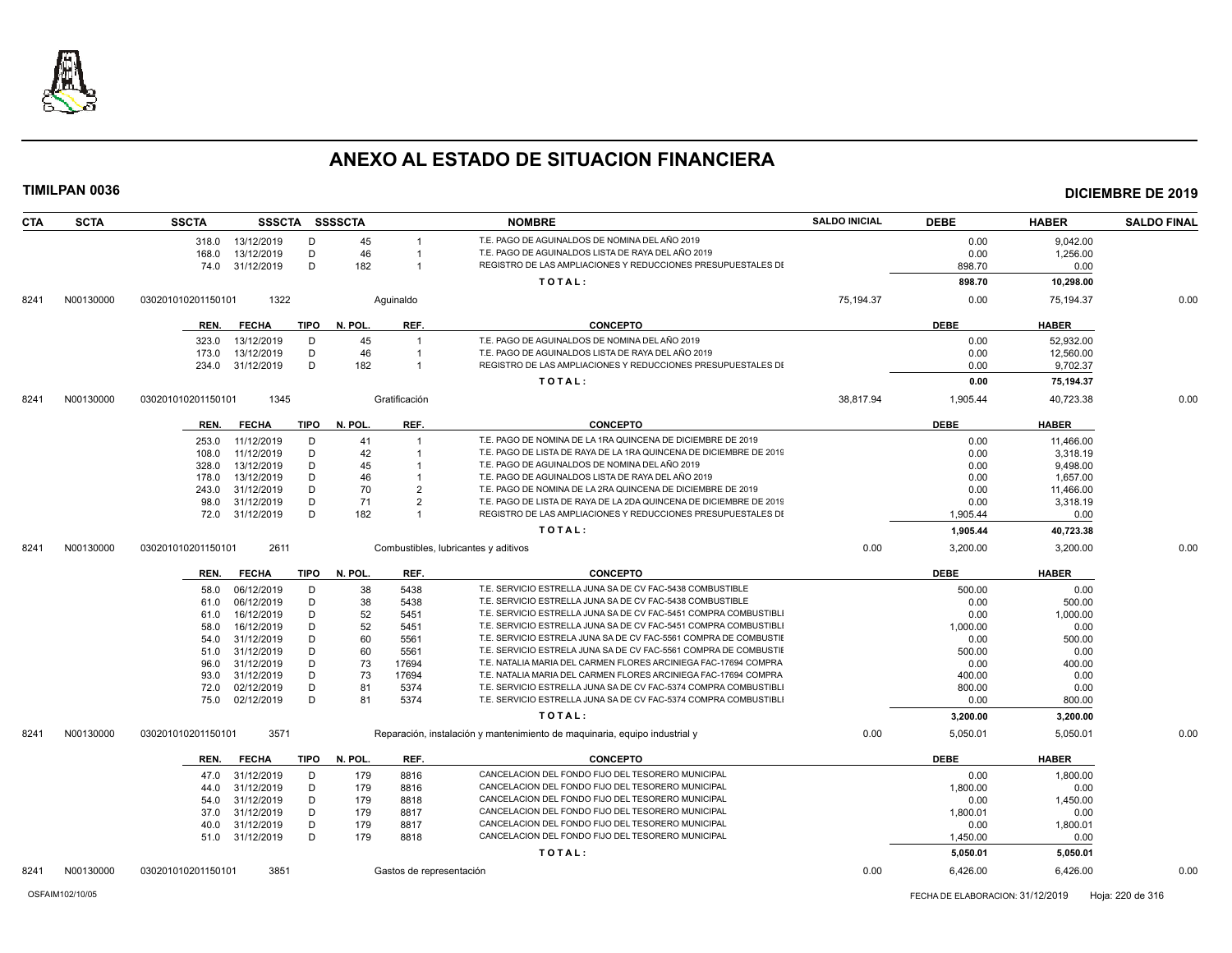

| <b>SCTA</b><br><b>CTA</b> | <b>SSCTA</b><br>SSSCTA SSSSCTA      |                       | <b>NOMBRE</b>                                                        | <b>SALDO INICIAL</b> | <b>DEBE</b> | <b>HABER</b> | <b>SALDO FINAL</b> |
|---------------------------|-------------------------------------|-----------------------|----------------------------------------------------------------------|----------------------|-------------|--------------|--------------------|
|                           | REN.<br><b>FECHA</b><br>TIPO        | N. POL.<br>REF.       | <b>CONCEPTO</b>                                                      |                      | <b>DEBE</b> | <b>HABER</b> |                    |
|                           | D<br>7.0 31/12/2019                 | 161<br>191            | REG DE LA FAC 191 A NOMBRE DE MONTIEL COLIN LIBIA                    |                      | 1,963.50    | 0.00         |                    |
|                           | 31/12/2019<br>D<br>10.0             | 161<br>191            | REG DE LA FAC 191 A NOMBRE DE MONTIEL COLIN LIBIA                    |                      | 0.00        | 1,963.50     |                    |
|                           | D<br>31/12/2019<br>5.0              | 161<br>192            | REG DE LA FAC 192 A NOMBRE DE MONTIEL COLIN LIBIA                    |                      | 0.00        | 4,462.50     |                    |
|                           | 31/12/2019<br>D<br>2.0              | 161<br>192            | REG DE LA FAC 192 A NOMBRE DE MONTIEL COLIN LIBIA                    |                      | 4,462.50    | 0.00         |                    |
|                           |                                     |                       | TOTAL:                                                               |                      | 6,426.00    | 6,426.00     |                    |
| N00132000<br>8241         | 1131<br>020206010101150101          | Sueldo base           |                                                                      | 21,857.50            | 192.50      | 22,050.00    | 0.00               |
|                           | REN.<br><b>FECHA</b><br>TIPO        | REF.<br>N. POL.       | <b>CONCEPTO</b>                                                      |                      | <b>DEBE</b> | <b>HABER</b> |                    |
|                           | D<br>258.0<br>11/12/2019            | 41<br>$\overline{1}$  | T.E. PAGO DE NOMINA DE LA 1RA QUINCENA DE DICIEMBRE DE 2019          |                      | 0.00        | 14,000.00    |                    |
|                           | 26/12/2019<br>D<br>2.0              | 68<br>162             | T.E. LIBIA MONTIEL COLIN FAC-162,169,178 Y 179 SERVICIO DE HOSPÉDAJE |                      | $-5.950.00$ | 0.00         |                    |
|                           | 26/12/2019<br>D<br>5.0              | 68<br>162             | T.E. LIBIA MONTIEL COLIN FAC-162.169.178 Y 179 SERVICIO DE HOSPÉDAJE |                      | 0.00        | $-5.950.00$  |                    |
|                           | 31/12/2019<br>D<br>248.0            | 70<br>$\overline{2}$  | T.E. PAGO DE NOMINA DE LA 2RA QUINCENA DE DICIEMBRE DE 2019          |                      | 0.00        | 14.000.00    |                    |
|                           | D<br>51.0 31/12/2019                | 182<br>$\overline{1}$ | REGISTRO DE LAS AMPLIACIONES Y REDUCCIONES PRESUPUESTALES DI         |                      | 6,142.50    | 0.00         |                    |
|                           |                                     |                       | TOTAL:                                                               |                      | 192.50      | 22,050.00    |                    |
| N00132000<br>8241         | 1222<br>020206010101150101          |                       | Sueldos y salarios compactados al personal eventual                  | 11,343.00            | 0.00        | 11,343.00    | 0.00               |
|                           | <b>FECHA</b><br>TIPO<br>REN.        | N. POL.<br>REF.       | <b>CONCEPTO</b>                                                      |                      | <b>DEBE</b> | <b>HABER</b> |                    |
|                           | 11/12/2019<br>D<br>113.0            | 42<br>$\overline{1}$  | T.E. PAGO DE LISTA DE RAYA DE LA 1RA QUINCENA DE DICIEMBRE DE 2019   |                      | 0.00        | 3,700.00     |                    |
|                           | D<br>31/12/2019<br>103.0            | 71<br>$\overline{2}$  | T.E. PAGO DE LISTA DE RAYA DE LA 2DA QUINCENA DE DICIEMBRE DE 2019   |                      | 0.00        | 3,700.00     |                    |
|                           | D<br>31/12/2019<br>229.0            | 182<br>$\overline{1}$ | REGISTRO DE LAS AMPLIACIONES Y REDUCCIONES PRESUPUESTALES DI         |                      | 0.00        | 3,943.00     |                    |
|                           |                                     |                       | TOTAL:                                                               |                      | 0.00        | 11,343.00    |                    |
| N00132000<br>8241         | 1311<br>020206010101150101          |                       | Prima por año de servicio                                            | 450.00               | 0.00        | 450.00       | 0.00               |
|                           | REN.<br><b>FECHA</b><br>TIPO        | N. POL.<br>REF.       | <b>CONCEPTO</b>                                                      |                      | <b>DEBE</b> | <b>HABER</b> |                    |
|                           | 11/12/2019<br>D<br>268.0            | 41<br>$\overline{1}$  | T.E. PAGO DE NOMINA DE LA 1RA QUINCENA DE DICIEMBRE DE 2019          |                      | 0.00        | 225.00       |                    |
|                           | D<br>31/12/2019<br>258.0            | 70<br>$\overline{2}$  | T.E. PAGO DE NOMINA DE LA 2RA QUINCENA DE DICIEMBRE DE 2019          |                      | 0.00        | 225.00       |                    |
|                           |                                     |                       | TOTAL:                                                               |                      | 0.00        | 450.00       |                    |
| N00132000<br>8241         | 1321<br>020206010101150101          | Prima vacacional      |                                                                      | 10,738.18            | 4,183.82    | 14,922.00    | 0.00               |
|                           | <b>FECHA</b><br><b>TIPO</b><br>REN. | N. POL.<br>REF.       | <b>CONCEPTO</b>                                                      |                      | <b>DEBE</b> | <b>HABER</b> |                    |
|                           | 13/12/2019<br>D<br>333.0            | 45<br>$\overline{1}$  | T.E. PAGO DE AGUINALDOS DE NOMINA DEL AÑO 2019                       |                      | 0.00        | 13,676.00    |                    |
|                           | D<br>183.0<br>13/12/2019            | 46<br>$\overline{1}$  | T.E. PAGO DE AGUINALDOS LISTA DE RAYA DEL AÑO 2019                   |                      | 0.00        | 1,246.00     |                    |
|                           | D<br>65.0 31/12/2019                | 182<br>$\overline{1}$ | REGISTRO DE LAS AMPLIACIONES Y REDUCCIONES PRESUPUESTALES DI         |                      | 4,183.82    | 0.00         |                    |
|                           |                                     |                       | TOTAL:                                                               |                      | 4,183.82    | 14,922.00    |                    |
| N00132000<br>8241         | 1322<br>020206010101150101          | Aquinaldo             |                                                                      | 50,578.92            | 4,756.08    | 55,335.00    | 0.00               |
|                           | <b>FECHA</b><br>TIPO<br>REN.        | N. POL.<br>REF.       | <b>CONCEPTO</b>                                                      |                      | <b>DEBE</b> | <b>HABER</b> |                    |
|                           | 13/12/2019<br>D<br>338.0            | 45<br>$\overline{1}$  | T.E. PAGO DE AGUINALDOS DE NOMINA DEL AÑO 2019                       |                      | 0.00        | 42,871.00    |                    |
|                           | 13/12/2019<br>D<br>188.0            | 46<br>$\overline{1}$  | T.E. PAGO DE AGUINALDOS LISTA DE RAYA DEL AÑO 2019                   |                      | 0.00        | 12,464.00    |                    |
|                           | D<br>31/12/2019<br>63.0             | 182<br>$\overline{1}$ | REGISTRO DE LAS AMPLIACIONES Y REDUCCIONES PRESUPUESTALES DI         |                      | 4,756.08    | 0.00         |                    |
|                           |                                     |                       | TOTAL:                                                               |                      | 4,756.08    | 55,335.00    |                    |
| N00132000<br>8241         | 020206010101150101<br>1345          | Gratificación         |                                                                      | 95,901.18            | 0.00        | 95,901.18    | 0.00               |
|                           | <b>FECHA</b><br><b>TIPO</b><br>REN. | N. POL.<br>REF.       | <b>CONCEPTO</b>                                                      |                      | <b>DEBE</b> | <b>HABER</b> |                    |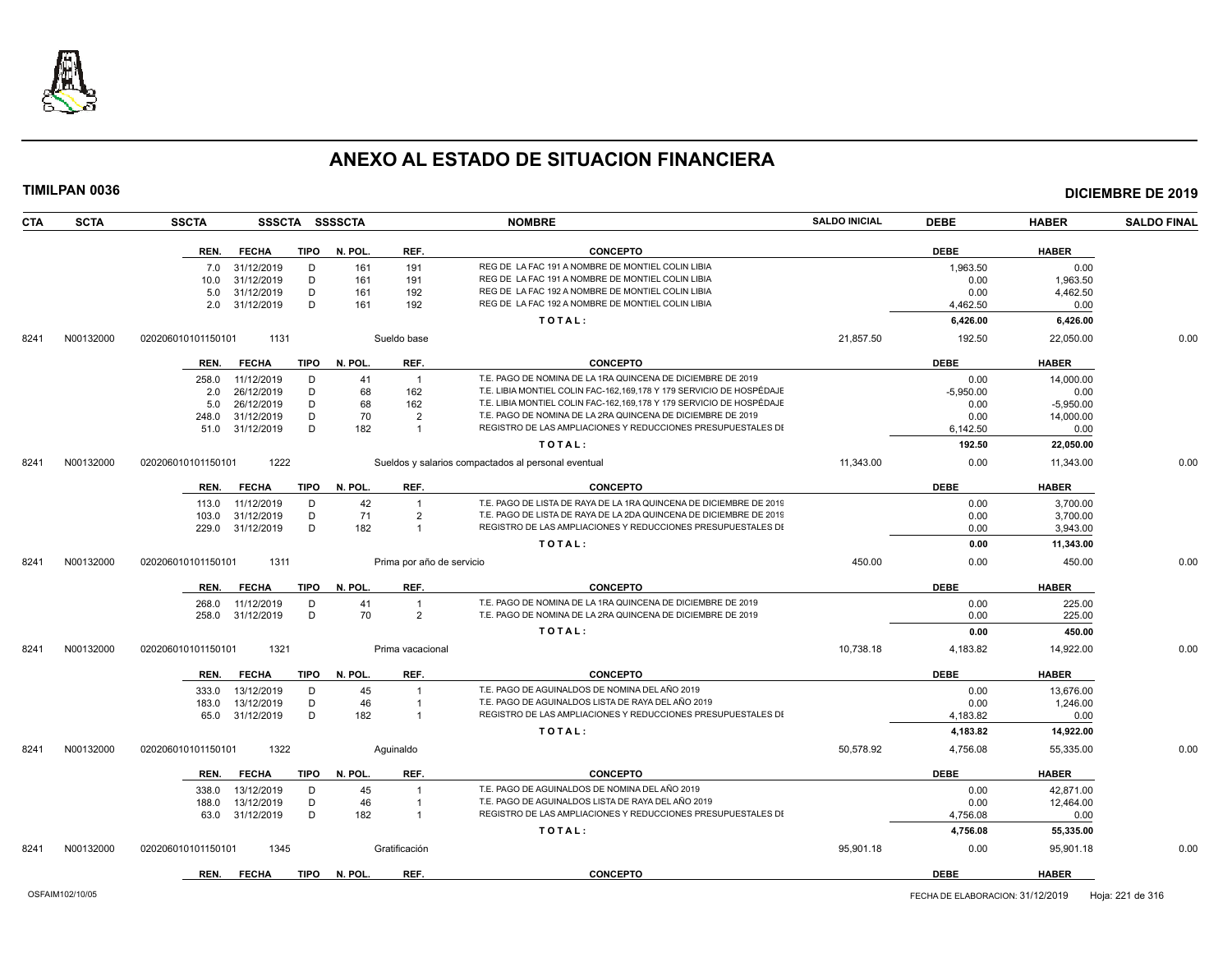

| <b>CTA</b> | <b>SCTA</b>     | <b>SSCTA</b>       |              |             | SSSCTA SSSSCTA |                | <b>NOMBRE</b>                                                        | <b>SALDO INICIAL</b> | <b>DEBE</b>                      | <b>HABER</b> | <b>SALDO FINAL</b> |
|------------|-----------------|--------------------|--------------|-------------|----------------|----------------|----------------------------------------------------------------------|----------------------|----------------------------------|--------------|--------------------|
|            |                 | 263.0              | 11/12/2019   | D           | 41             |                | T.E. PAGO DE NOMINA DE LA 1RA QUINCENA DE DICIEMBRE DE 2019          |                      | 0.00                             | 1,801.94     |                    |
|            |                 | 118.0              | 11/12/2019   | D           | 42             |                | T.E. PAGO DE LISTA DE RAYA DE LA 1RA QUINCENA DE DICIEMBRE DE 2019   |                      | 0.00                             | 1,253.20     |                    |
|            |                 | 343.0              | 13/12/2019   | D           | 45             |                | T.E. PAGO DE AGUINALDOS DE NOMINA DEL AÑO 2019                       |                      | 0.00                             | 9,679.00     |                    |
|            |                 | 193.0              | 13/12/2019   | D           | 46             |                | T.E. PAGO DE AGUINALDOS LISTA DE RAYA DEL AÑO 2019                   |                      | 0.00                             | 1,635.00     |                    |
|            |                 | 253.0              | 31/12/2019   | D           | 70             | $\overline{2}$ | T.E. PAGO DE NOMINA DE LA 2RA QUINCENA DE DICIEMBRE DE 2019          |                      | 0.00                             | 1,801.94     |                    |
|            |                 | 108.0              | 31/12/2019   | D           | 71             | $\overline{2}$ | T.E. PAGO DE LISTA DE RAYA DE LA 2DA QUINCENA DE DICIEMBRE DE 2019   |                      | 0.00                             | 1,253.20     |                    |
|            |                 | 250.0              | 31/12/2019   | D           | 182            | $\overline{1}$ | REGISTRO DE LAS AMPLIACIONES Y REDUCCIONES PRESUPUESTALES DI         |                      | 0.00                             | 78,476.90    |                    |
|            |                 |                    |              |             |                |                | TOTAL:                                                               |                      | 0.00                             | 95,901.18    |                    |
| 8241       | N00132000       | 020206010101150101 | 1541         |             |                |                | Becas para hijos de trabajadores sindicalizados                      | 2,400.00             | 0.00                             | 2,400.00     | 0.00               |
|            |                 |                    |              |             |                |                |                                                                      |                      |                                  |              |                    |
|            |                 | REN.               | <b>FECHA</b> | <b>TIPO</b> | N. POL         | REF.           | <b>CONCEPTO</b>                                                      |                      | <b>DEBE</b>                      | <b>HABER</b> |                    |
|            |                 | 273.0              | 11/12/2019   | D           | 41             | $\overline{1}$ | T.E. PAGO DE NOMINA DE LA 1RA QUINCENA DE DICIEMBRE DE 2019          |                      | 0.00                             | 200.00       |                    |
|            |                 | 263.0              | 31/12/2019   | D           | 70             | $\overline{2}$ | T.E. PAGO DE NOMINA DE LA 2RA QUINCENA DE DICIEMBRE DE 2019          |                      | 0.00                             | 200.00       |                    |
|            |                 | 224.0              | 31/12/2019   | D           | 182            | $\overline{1}$ | REGISTRO DE LAS AMPLIACIONES Y REDUCCIONES PRESUPUESTALES DI         |                      | 0.00                             | 2,000.00     |                    |
|            |                 |                    |              |             |                |                | TOTAL:                                                               |                      | 0.00                             | 2,400.00     |                    |
| 8241       | N00132000       | 020206010101150101 | 1546         |             |                |                | Otros gastos derivados de convenio                                   | 2,950.00             | 0.00                             | 2,950.00     | 0.00               |
|            |                 | REN.               | <b>FECHA</b> | <b>TIPO</b> | N. POL.        | REF.           | <b>CONCEPTO</b>                                                      |                      | <b>DEBE</b>                      | <b>HABER</b> |                    |
|            |                 | 225.0              | 31/12/2019   | D           | 182            | $\overline{1}$ | REGISTRO DE LAS AMPLIACIONES Y REDUCCIONES PRESUPUESTALES DI         |                      | 0.00                             | 2,950.00     |                    |
|            |                 |                    |              |             |                |                | TOTAL:                                                               |                      | 0.00                             | 2,950.00     |                    |
| 8241       | N00132000       | 020206010101150101 | 2611         |             |                |                | Combustibles, lubricantes y aditivos                                 | 0.00                 | 1,400.00                         | 1.400.00     | 0.00               |
|            |                 |                    |              |             |                |                |                                                                      |                      |                                  |              |                    |
|            |                 | REN.               | <b>FECHA</b> | TIPO        | N. POL.        | REF.           | <b>CONCEPTO</b>                                                      |                      | <b>DEBE</b>                      | <b>HABER</b> |                    |
|            |                 | 54.0               | 16/12/2019   | D           | 52             | 5451           | T.E. SERVICIO ESTRELLA JUNA SA DE CV FAC-5451 COMPRA COMBUSTIBLI     |                      | 0.00                             | 1.000.00     |                    |
|            |                 | 51.0               | 16/12/2019   | D           | 52             | 5451           | T.E. SERVICIO ESTRELLA JUNA SA DE CV FAC-5451 COMPRA COMBUSTIBLI     |                      | 1,000.00                         | 0.00         |                    |
|            |                 | 89.0               | 31/12/2019   | D           | 73             | 17694          | T.E. NATALIA MARIA DEL CARMEN FLORES ARCINIEGA FAC-17694 COMPRA      |                      | 0.00                             | 400.00       |                    |
|            |                 | 86.0               | 31/12/2019   | D           | 73             | 17694          | T.E. NATALIA MARIA DEL CARMEN FLORES ARCINIEGA FAC-17694 COMPRA      |                      | 400.00                           | 0.00         |                    |
|            |                 |                    |              |             |                |                | TOTAL:                                                               |                      | 1,400.00                         | 1,400.00     |                    |
| 8241       | N00132000       | 020206010101150101 | 3821         |             |                |                | Gastos de ceremonias oficiales y de orden social                     | 0.00                 | 5,950.00                         | 5,950.00     | 0.00               |
|            |                 | REN.               | <b>FECHA</b> | <b>TIPO</b> | N. POL.        | REF.           | <b>CONCEPTO</b>                                                      |                      | <b>DEBE</b>                      | <b>HABER</b> |                    |
|            |                 |                    |              |             |                |                |                                                                      |                      |                                  |              |                    |
|            |                 | 7.0                | 26/12/2019   | D           | 68             | 162            | T.E. LIBIA MONTIEL COLIN FAC-162,169,178 Y 179 SERVICIO DE HOSPÉDAJE |                      | 5,950.00                         | 0.00         |                    |
|            |                 | 10.0               | 26/12/2019   | D           | 68             | 162            | T.E. LIBIA MONTIEL COLIN FAC-162,169,178 Y 179 SERVICIO DE HOSPÉDAJE |                      | 0.00                             | 5,950.00     |                    |
|            |                 |                    |              |             |                |                | TOTAL:                                                               |                      | 5.950.00                         | 5,950.00     |                    |
| 8241       | Q00104000       | 010701010101150101 | 2611         |             |                |                | Combustibles, lubricantes y aditivos                                 | 0.00                 | 84,011.64                        | 84,011.64    | 0.00               |
|            |                 | REN.               | <b>FECHA</b> | <b>TIPO</b> | N. POL.        | REF.           | <b>CONCEPTO</b>                                                      |                      | <b>DEBE</b>                      | <b>HABER</b> |                    |
|            |                 | 65.0               | 06/12/2019   | D           | 38             | 5438           | T.E. SERVICIO ESTRELLA JUNA SA DE CV FAC-5438 COMBUSTIBLE            |                      | 16,131.27                        | 0.00         |                    |
|            |                 | 68.0               | 06/12/2019   | D           | 38             | 5438           | T.E. SERVICIO ESTRELLA JUNA SA DE CV FAC-5438 COMBUSTIBLE            |                      | 0.00                             | 16,131.27    |                    |
|            |                 | 82.0               | 11/12/2019   | D           | 40             | 17546          | T.E. NATALIA MA. DEL CARMEN FLORES ARCINIEGA FAC-17546 COMBUSTIE     |                      | 0.00                             | 600.00       |                    |
|            |                 | 79.0               | 11/12/2019   | D           | 40             | 17546          | T.E. NATALIA MA. DEL CARMEN FLORES ARCINIEGA FAC-17546 COMBUSTIE     |                      | 600.00                           | 0.00         |                    |
|            |                 | 72.0               | 16/12/2019   | D           | 52             | 5451           | T.E. SERVICIO ESTRELLA JUNA SA DE CV FAC-5451 COMPRA COMBUSTIBLI     |                      | 14.350.89                        | 0.00         |                    |
|            |                 | 75.0               | 16/12/2019   | D           | 52             | 5451           | T.E. SERVICIO ESTRELLA JUNA SA DE CV FAC-5451 COMPRA COMBUSTIBLI     |                      | 0.00                             | 14,350.89    |                    |
|            |                 | 58.0               | 31/12/2019   | D           | 60             | 5561           | T.E. SERVICIO ESTRELA JUNA SA DE CV FAC-5561 COMPRA DE COMBUSTIE     |                      | 15,450.27                        | 0.00         |                    |
|            |                 | 61.0               | 31/12/2019   | D           | 60             | 5561           | T.E. SERVICIO ESTRELA JUNA SA DE CV FAC-5561 COMPRA DE COMBUSTII     |                      | 0.00                             | 15,450.27    |                    |
|            |                 | 40.0               | 30/12/2019   | D           | 69             | 5562           | T.E. SERVICIO ESTRELLA JUNA SA DE CV FAC-5562 COMPRA COMBUSTIBLI     |                      | 0.00                             | 14,100.39    |                    |
|            |                 | 37.0               | 30/12/2019   | D           | 69             | 5562           | T.E. SERVICIO ESTRELLA JUNA SA DE CV FAC-5562 COMPRA COMBUSTIBLI     |                      | 14,100.39                        | 0.00         |                    |
|            | OSFAIM102/10/05 |                    |              |             |                |                |                                                                      |                      | FECHA DE ELABORACION: 31/12/2019 |              | Hoja: 222 de 316   |
|            |                 |                    |              |             |                |                |                                                                      |                      |                                  |              |                    |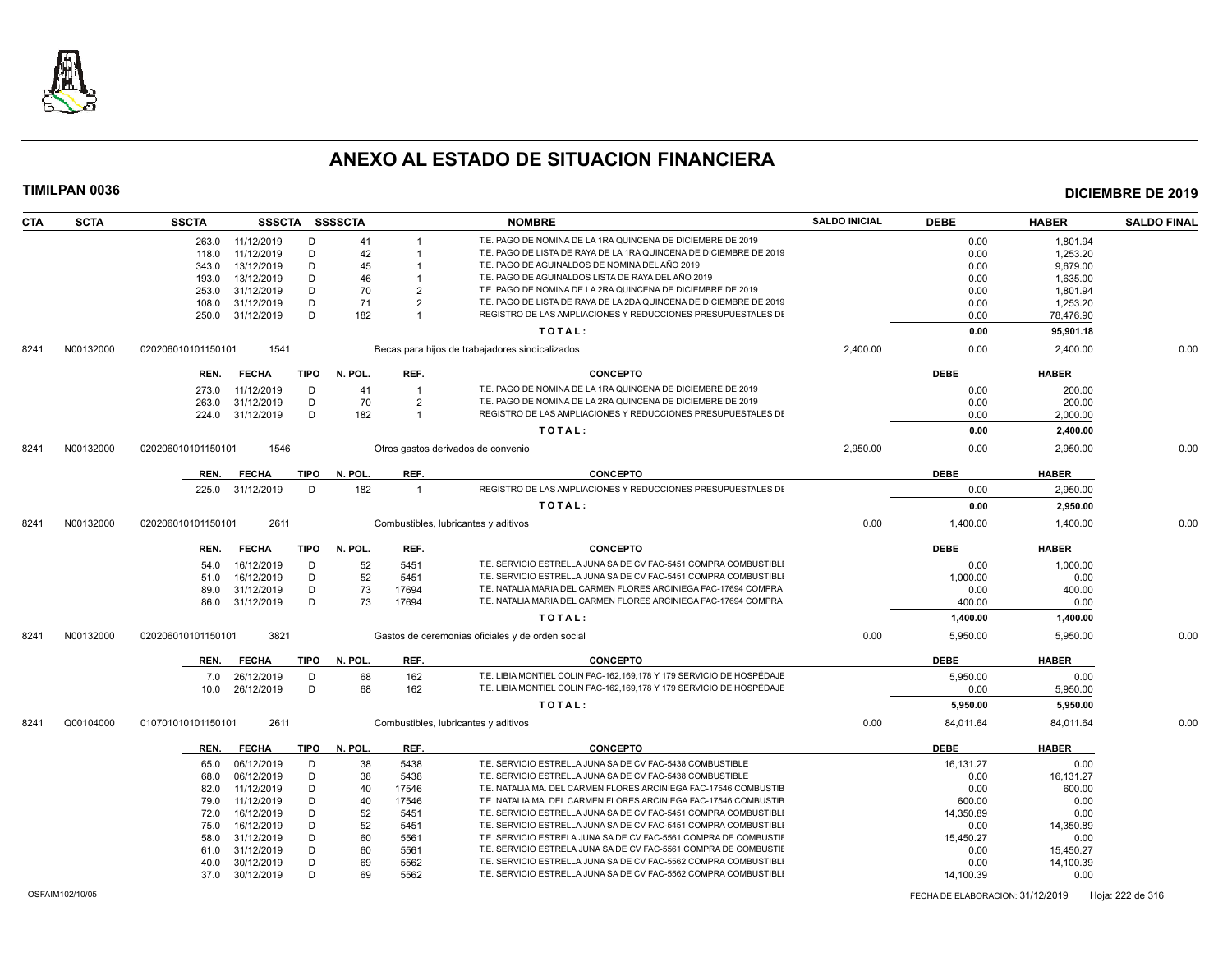

| <b>SCTA</b><br><b>CTA</b> | <b>SSCTA</b>       |                 |             | SSSCTA SSSSCTA |                  | <b>NOMBRE</b>                                                          | <b>SALDO INICIAL</b> | <b>DEBE</b> | <b>HABER</b> | <b>SALDO FINAL</b> |
|---------------------------|--------------------|-----------------|-------------|----------------|------------------|------------------------------------------------------------------------|----------------------|-------------|--------------|--------------------|
|                           |                    | 40.0 31/12/2019 | D           | 72             | 5587             | T.E. SERVICIO ESTRELLA JUNA SA DE CV FAC-5587 COMPRA COMBUSTIBLI       |                      | 0.00        | 8,200.19     |                    |
|                           | 37.0               | 31/12/2019      | D           | 72             | 5587             | T.E. SERVICIO ESTRELLA JUNA SA DE CV FAC-5587 COMPRA COMBUSTIBLI       |                      | 8,200.19    | 0.00         |                    |
|                           | 100.0              | 31/12/2019      | D           | 73             | 17694            | T.E. NATALIA MARIA DEL CARMEN FLORES ARCINIEGA FAC-17694 COMPRA        |                      | 300.00      | 0.00         |                    |
|                           | 103.0              | 31/12/2019      | D           | 73             | 17694            | T.E. NATALIA MARIA DEL CARMEN FLORES ARCINIEGA FAC-17694 COMPRA        |                      | 0.00        | 300.00       |                    |
|                           | 79.0               | 02/12/2019      | D           | 81             | 5374             | T.E. SERVICIO ESTRELLA JUNA SA DE CV FAC-5374 COMPRA COMBUSTIBLI       |                      | 14,878.63   | 0.00         |                    |
|                           | 82.0               | 02/12/2019      | D           | 81             | 5374             | T.E. SERVICIO ESTRELLA JUNA SA DE CV FAC-5374 COMPRA COMBUSTIBLI       |                      | 0.00        | 14,878.63    |                    |
|                           |                    |                 |             |                |                  | TOTAL:                                                                 |                      | 84,011.64   | 84,011.64    |                    |
| Q00104000<br>8241         | 010701010101150101 | 3551            |             |                |                  | Reparación y mantenimiento de vehículos terrestres, aéreos y lacustres | 0.00                 | 10,312.21   | 10,312.21    | 0.00               |
|                           | REN.               | <b>FECHA</b>    |             | TIPO N. POL.   | REF.             | <b>CONCEPTO</b>                                                        |                      | <b>DEBE</b> | <b>HABER</b> |                    |
|                           | 5.0                | 19/12/2019      | D           | 82             | 3234             | T.E. GRUPO COMERCIAL AUTOTOL SA DE CV FAC-3234 ROTULO PATRULLA         |                      | 0.00        | 1,718.01     |                    |
|                           | 2.0                | 19/12/2019      | D           | 82             | 3234             | T.E. GRUPO COMERCIAL AUTOTOL SA DE CV FAC-3234 ROTULO PATRULLA         |                      | 1.718.01    | 0.00         |                    |
|                           | 2.0                | 19/12/2019      | D           | 83             | 3235             | T.E. GRUPO COMERCIAL AUTOTOL SA DE CV FAC-3235 ROTULO PATRULLA         |                      | 4,482.00    | 0.00         |                    |
|                           | 5.0                | 19/12/2019      | D           | 83             | 3235             | T.E. GRUPO COMERCIAL AUTOTOL SA DE CV FAC-3235 ROTULO PATRULLA         |                      | 0.00        | 4,482.00     |                    |
|                           | 9.0                | 26/12/2019      | D           | 85             | -1               | T.E. SIMON MUNGUIA CAMACHO SERVICIO DE REPARACION Y MANTENIME          |                      | 2,204.00    | 0.00         |                    |
|                           | 12.0               | 26/12/2019      | D           | 85             | $\mathbf{1}$     | T.E. SIMON MUNGUIA CAMACHO SERVICIO DE REPARACION Y MANTENIME          |                      | 0.00        | 2,204.00     |                    |
|                           | 5.0                | 26/12/2019      | D           | 85             | $\mathbf{1}$     | T.E. SIMON MUNGUIA CAMACHO SERVICIO DE REPARACION Y MANTENIME          |                      | 0.00        | 1,235.40     |                    |
|                           | 2.0                | 26/12/2019      | D           | 85             | $\overline{1}$   | T.E. SIMON MUNGUIA CAMACHO SERVICIO DE REPARACION Y MANTENIME          |                      | 1,235.40    | 0.00         |                    |
|                           | 75.0               | 31/12/2019      | D           | 179            | 3189             | CANCELACION DEL FONDO FIJO DEL TESORERO MUNICIPAL                      |                      | 0.00        | 672.80       |                    |
|                           |                    | 72.0 31/12/2019 | D           | 179            | 3189             | CANCELACION DEL FONDO FIJO DEL TESORERO MUNICIPAL                      |                      | 672.80      | 0.00         |                    |
|                           |                    |                 |             |                |                  | TOTAL:                                                                 |                      | 10,312.21   | 10,312.21    |                    |
| Q00104000<br>8241         | 010701010101250102 | 1131            |             |                | Sueldo base      |                                                                        | 211,645.27           | 0.00        | 211,645.27   | 0.00               |
|                           | REN.               | <b>FECHA</b>    | TIPO        | N. POL.        | REF.             | <b>CONCEPTO</b>                                                        |                      | DEBE        | <b>HABER</b> |                    |
|                           | 3.0                | 04/12/2019      | E           | 39             | 54               | CH-54 FORTA MUNICIPIO DE TIMILPAN COMPLEMENTO DE NOMINA DE SEC         |                      | 0.00        | 3,000.00     |                    |
|                           | 3.0                | 11/12/2019      | D           | 103            | $\overline{1}$   | T.E. MUNICIPIO TIMILPAN NOMINA 1RA QNA DIC SEGURIDAD PUBLICA           |                      | 0.00        | 83,873.27    |                    |
|                           | 3.0                | 31/12/2019      | D           | 114            | $\overline{2}$   | T.E. MUNICIPIO DE TIMILPAN NOMINA 2DA QNA DIC. SEG. PUBLICA            |                      | 0.00        | 79,497.27    |                    |
|                           | 242.0              | 31/12/2019      | D           | 182            | $\overline{1}$   | REGISTRO DE LAS AMPLIACIONES Y REDUCCIONES PRESUPUESTALES DI           |                      | 0.00        | 45,274.73    |                    |
|                           |                    |                 |             |                |                  | TOTAL:                                                                 |                      | 0.00        | 211,645.27   |                    |
| Q00104000<br>8241         | 010701010101250102 | 1321            |             |                | Prima vacacional |                                                                        | 30,533.54            | 0.00        | 30,533.54    | 0.00               |
|                           | REN.               | <b>FECHA</b>    | TIPO        | N. POL.        | REF.             | <b>CONCEPTO</b>                                                        |                      | <b>DEBE</b> | <b>HABER</b> |                    |
|                           | 3.0                | 13/12/2019      | D           | 105            | $\overline{1}$   | T.E. MUNICIPIO TIMILPAN AGUINALDO Y PRIMA VACACIONAL SEGURIDAD P       |                      | 0.00        | 26.662.00    |                    |
|                           | 3.0                | 14/12/2019      | D           | 107            | $\overline{1}$   | T.E. MUNICIPIO TIMILPAN AGUINALDO Y PRIMA VACACIONAL SEGURIDAD P       |                      | 0.00        | 1,970.00     |                    |
|                           | 223.0              | 31/12/2019      | D           | 182            | $\overline{1}$   | REGISTRO DE LAS AMPLIACIONES Y REDUCCIONES PRESUPUESTALES DI           |                      | 0.00        | 1,901.54     |                    |
|                           |                    |                 |             |                |                  | TOTAL:                                                                 |                      | 0.00        | 30,533.54    |                    |
| Q00104000<br>8241         | 010701010101250102 | 1322            |             |                | Aquinaldo        |                                                                        | 244,268.35           | 28,650.65   | 272,919.00   | 0.00               |
|                           | REN.               | <b>FECHA</b>    | TIPO        | N. POL.        | REF.             | <b>CONCEPTO</b>                                                        |                      | <b>DEBE</b> | <b>HABER</b> |                    |
|                           | 8.0                | 13/12/2019      | D           | 105            | $\mathbf{1}$     | T.E. MUNICIPIO TIMILPAN AGUINALDO Y PRIMA VACACIONAL SEGURIDAD F       |                      | 0.00        | 253,219.00   |                    |
|                           | 8.0                | 14/12/2019      | D           | 107            | $\mathbf{1}$     | T.E. MUNICIPIO TIMILPAN AGUINALDO Y PRIMA VACACIONAL SEGURIDAD P       |                      | 0.00        | 19,700.00    |                    |
|                           |                    |                 | D           | 182            |                  | REGISTRO DE LAS AMPLIACIONES Y REDUCCIONES PRESUPUESTALES DI           |                      |             |              |                    |
|                           | 24.0               | 31/12/2019      |             |                |                  |                                                                        |                      | 28,650.65   | 0.00         |                    |
|                           |                    |                 |             |                |                  | TOTAL:                                                                 |                      | 28,650.65   | 272,919.00   |                    |
| Q00104000<br>8241         | 010701010101250102 | 1345            |             |                | Gratificación    |                                                                        | 123,935.35           | 13,389.71   | 137,325.06   | 0.00               |
|                           | REN.               | <b>FECHA</b>    | <b>TIPO</b> | N. POL.        | REF.             | <b>CONCEPTO</b>                                                        |                      | <b>DEBE</b> | <b>HABER</b> |                    |
|                           |                    | 8.0 04/12/2019  | Ε           | 39             | 54               | CH-54 FORTA MUNICIPIO DE TIMILPAN COMPLEMENTO DE NOMINA DE SEC         |                      | 0.00        | 1,928.32     |                    |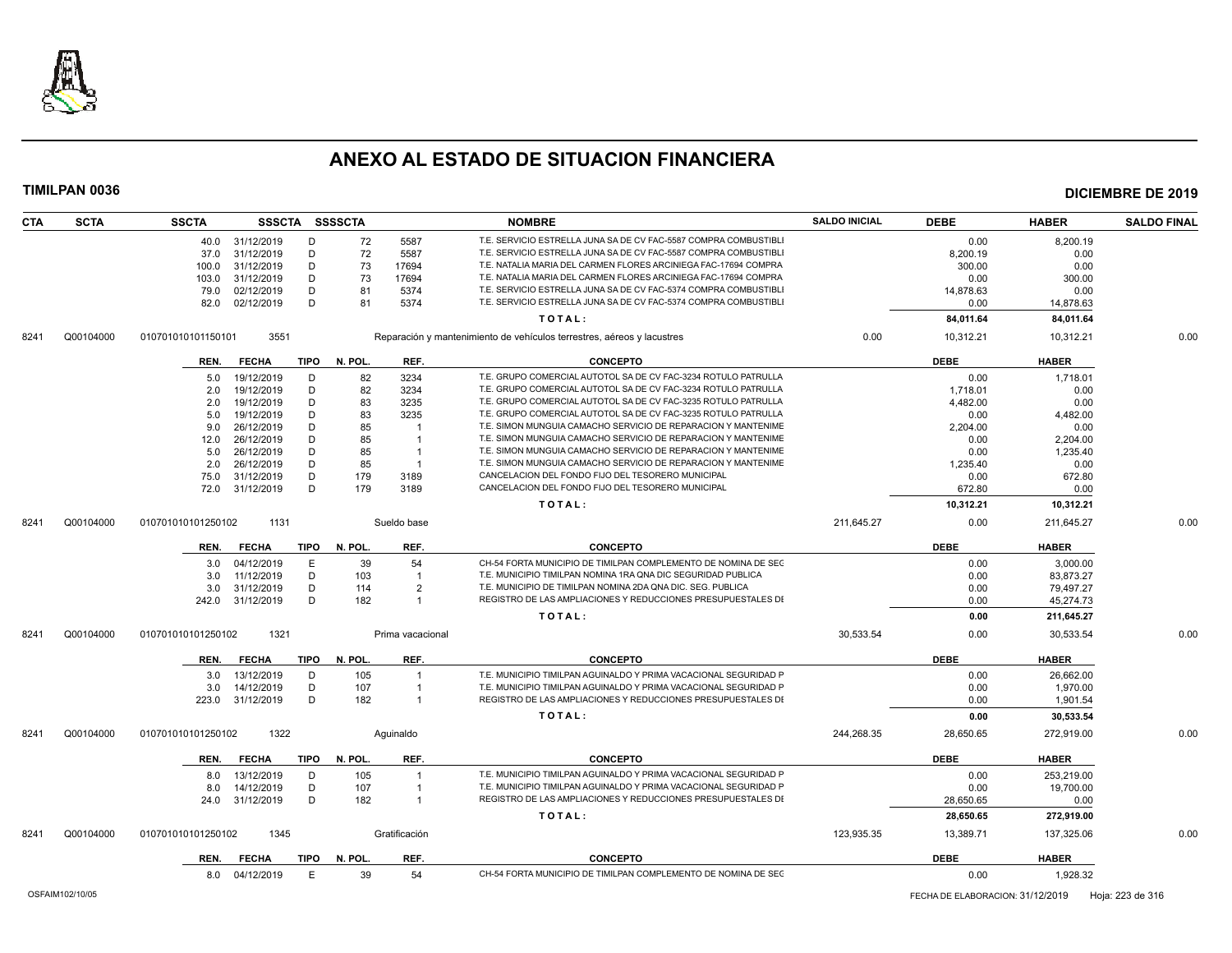

| <b>CTA</b> | <b>SCTA</b> | <b>SSCTA</b>       |                |             | SSSCTA SSSSCTA |                                      | <b>NOMBRE</b>                                                    | <b>SALDO INICIAL</b> | <b>DEBE</b> | <b>HABER</b> | <b>SALDO FINAL</b> |
|------------|-------------|--------------------|----------------|-------------|----------------|--------------------------------------|------------------------------------------------------------------|----------------------|-------------|--------------|--------------------|
|            |             |                    | 8.0 11/12/2019 | D           | 103            |                                      | T.E. MUNICIPIO TIMILPAN NOMINA 1RA QNA DIC SEGURIDAD PUBLICA     |                      | 0.00        | 54.535.03    |                    |
|            |             | 13.0               | 13/12/2019     | D           | 105            |                                      | T.E. MUNICIPIO TIMILPAN AGUINALDO Y PRIMA VACACIONAL SEGURIDAD P |                      | 0.00        | 26,133.00    |                    |
|            |             | 13.0               | 14/12/2019     | D           | 107            |                                      | T.E. MUNICIPIO TIMILPAN AGUINALDO Y PRIMA VACACIONAL SEGURIDAD P |                      | 0.00        | 2.122.00     |                    |
|            |             | 8.0                | 31/12/2019     | D           | 114            | 2                                    | T.E. MUNICIPIO DE TIMILPAN NOMINA 2DA QNA DIC. SEG. PUBLICA      |                      | 0.00        | 52,606.71    |                    |
|            |             | 34.0               | 31/12/2019     | D           | 182            | $\overline{1}$                       | REGISTRO DE LAS AMPLIACIONES Y REDUCCIONES PRESUPUESTALES DI     |                      | 13,389.71   | 0.00         |                    |
|            |             |                    |                |             |                |                                      | TOTAL:                                                           |                      | 13,389.71   | 137,325.06   |                    |
| 8241       | Q00105000   | 010702010303150101 | 2611           |             |                | Combustibles, lubricantes y aditivos |                                                                  | 0.00                 | 17.216.49   | 17.216.49    | 0.00               |
|            |             | REN.               | <b>FECHA</b>   | <b>TIPO</b> | N. POL         | REF.                                 | <b>CONCEPTO</b>                                                  |                      | <b>DEBE</b> | <b>HABER</b> |                    |
|            |             | 72.0               | 06/12/2019     | D           | 38             | 5438                                 | T.E. SERVICIO ESTRELLA JUNA SA DE CV FAC-5438 COMBUSTIBLE        |                      | 4.170.17    | 0.00         |                    |
|            |             | 75.0               | 06/12/2019     | D           | 38             | 5438                                 | T.E. SERVICIO ESTRELLA JUNA SA DE CV FAC-5438 COMBUSTIBLE        |                      | 0.00        | 4,170.17     |                    |
|            |             | 89.0               | 11/12/2019     | D           | 40             | 17546                                | T.E. NATALIA MA. DEL CARMEN FLORES ARCINIEGA FAC-17546 COMBUSTIE |                      | 0.00        | 500.00       |                    |
|            |             | 86.0               | 11/12/2019     | D           | 40             | 17546                                | T.E. NATALIA MA. DEL CARMEN FLORES ARCINIEGA FAC-17546 COMBUSTIE |                      | 500.00      | 0.00         |                    |
|            |             | 82.0               | 16/12/2019     | D           | 52             | 5451                                 | T.E. SERVICIO ESTRELLA JUNA SA DE CV FAC-5451 COMPRA COMBUSTIBLI |                      | 0.00        | 2,085.42     |                    |
|            |             | 79.0               | 16/12/2019     | D           | 52             | 5451                                 | T.E. SERVICIO ESTRELLA JUNA SA DE CV FAC-5451 COMPRA COMBUSTIBLI |                      | 2.085.42    | 0.00         |                    |
|            |             | 65.0               | 31/12/2019     | D           | 60             | 5561                                 | T.E. SERVICIO ESTRELA JUNA SA DE CV FAC-5561 COMPRA DE COMBUSTIE |                      | 2.200.09    | 0.00         |                    |
|            |             | 68.0               | 31/12/2019     | D           | 60             | 5561                                 | T.E. SERVICIO ESTRELA JUNA SA DE CV FAC-5561 COMPRA DE COMBUSTIE |                      | 0.00        | 2,200.09     |                    |
|            |             | 47.0               | 30/12/2019     | D           | 69             | 5562                                 | T.E. SERVICIO ESTRELLA JUNA SA DE CV FAC-5562 COMPRA COMBUSTIBLI |                      | 0.00        | 3,750.39     |                    |
|            |             | 44.0               | 30/12/2019     | D           | 69             | 5562                                 | T.E. SERVICIO ESTRELLA JUNA SA DE CV FAC-5562 COMPRA COMBUSTIBLI |                      | 3,750.39    | 0.00         |                    |
|            |             | 44.0               | 31/12/2019     | D           | 72             | 5587                                 | T.E. SERVICIO ESTRELLA JUNA SA DE CV FAC-5587 COMPRA COMBUSTIBLI |                      | 1,310.19    | 0.00         |                    |
|            |             | 47.0               | 31/12/2019     | D           | 72             | 5587                                 | T.E. SERVICIO ESTRELLA JUNA SA DE CV FAC-5587 COMPRA COMBUSTIBLI |                      | 0.00        | 1,310.19     |                    |
|            |             | 86.0               | 02/12/2019     | D           | 81             | 5374                                 | T.E. SERVICIO ESTRELLA JUNA SA DE CV FAC-5374 COMPRA COMBUSTIBLI |                      | 3,200.23    | 0.00         |                    |
|            |             | 89.0               | 02/12/2019     | D           | 81             | 5374                                 | T.E. SERVICIO ESTRELLA JUNA SA DE CV FAC-5374 COMPRA COMBUSTIBLI |                      | 0.00        | 3,200.23     |                    |
|            |             |                    |                |             |                |                                      | TOTAL:                                                           |                      | 17,216.49   | 17,216.49    |                    |
|            | Q00105000   | 010702010303250102 | 1131           |             |                | Sueldo base                          |                                                                  | 9,788.00             | 7,818.00    | 17,606.00    | 0.00               |
| 8241       |             |                    |                |             |                |                                      |                                                                  |                      |             |              |                    |
|            |             | REN.               | <b>FECHA</b>   | <b>TIPO</b> | N. POL         | REF.                                 | <b>CONCEPTO</b>                                                  |                      | <b>DEBE</b> | <b>HABER</b> |                    |
|            |             | 3.0                | 11/12/2019     | D           | 104            | $\overline{1}$                       | T.E. MUNICIPIO TIMILPAN NOMINA 1RA QNA DIC PROTECCION CIVIL      |                      | 0.00        | 8.606.00     |                    |
|            |             | 3.0                | 31/12/2019     | D           | 115            | 2                                    | T.E. MUNICIPIO DE TIMILPAN NOMINA 2DA QNA DIC. PROT. CIVIL       |                      | 0.00        | 9,000.00     |                    |
|            |             | 46.0               | 31/12/2019     | D           | 182            | $\mathbf{1}$                         | REGISTRO DE LAS AMPLIACIONES Y REDUCCIONES PRESUPUESTALES DI     |                      | 7,818.00    | 0.00         |                    |
|            |             |                    |                |             |                |                                      | TOTAL:                                                           |                      | 7,818.00    | 17,606.00    |                    |
| 8241       | Q00105000   | 010702010303250102 | 1321           |             |                | Prima vacacional                     |                                                                  | 2.958.89             | 0.00        | 2.958.89     | 0.00               |
|            |             | REN.               | <b>FECHA</b>   |             | TIPO N. POL.   | REF.                                 | <b>CONCEPTO</b>                                                  |                      | <b>DEBE</b> | <b>HABER</b> |                    |
|            |             | 3.0                | 13/12/2019     | D           | 106            | $\overline{1}$                       | T.E. MUNICIPIO TIMILPAN AGUINALDO Y PRIMA VACACIONAL PROT. CIVIL |                      | 0.00        | 2,955.00     |                    |
|            |             | 216.0              | 31/12/2019     | D           | 182            | $\overline{1}$                       | REGISTRO DE LAS AMPLIACIONES Y REDUCCIONES PRESUPUESTALES DI     |                      | 0.00        | 3.89         |                    |
|            |             |                    |                |             |                |                                      | TOTAL:                                                           |                      | 0.00        | 2,958.89     |                    |
| 8241       | Q00105000   | 010702010303250102 | 1322           |             |                | Aquinaldo                            |                                                                  | 23.671.13            | 5.878.87    | 29.550.00    | 0.00               |
|            |             | REN.               | <b>FECHA</b>   | <b>TIPO</b> | N. POL.        | REF.                                 | <b>CONCEPTO</b>                                                  |                      | <b>DEBE</b> | <b>HABER</b> |                    |
|            |             | 8.0                | 13/12/2019     | D           | 106            |                                      | T.E. MUNICIPIO TIMILPAN AGUINALDO Y PRIMA VACACIONAL PROT. CIVIL |                      | 0.00        | 29,550.00    |                    |
|            |             | 52.0               | 31/12/2019     | D           | 182            | $\overline{1}$                       | REGISTRO DE LAS AMPLIACIONES Y REDUCCIONES PRESUPUESTALES DI     |                      | 5,878.87    | 0.00         |                    |
|            |             |                    |                |             |                |                                      | TOTAL:                                                           |                      | 5,878.87    | 29,550.00    |                    |
| 8241       | Q00105000   | 010702010303250102 | 1345           |             |                | Gratificación                        |                                                                  | 7.211.23             | 10,394.23   | 17.605.46    | 0.00               |
|            |             | REN.               | <b>FECHA</b>   | <b>TIPO</b> | N. POL.        | REF.                                 | <b>CONCEPTO</b>                                                  |                      | <b>DEBE</b> | <b>HABER</b> |                    |
|            |             |                    | 8.0 11/12/2019 | D           | 104            | $\overline{1}$                       | T.E. MUNICIPIO TIMILPAN NOMINA 1RA QNA DIC PROTECCION CIVIL      |                      | 0.00        | 7,211.23     |                    |
|            |             |                    |                |             |                |                                      |                                                                  |                      |             |              |                    |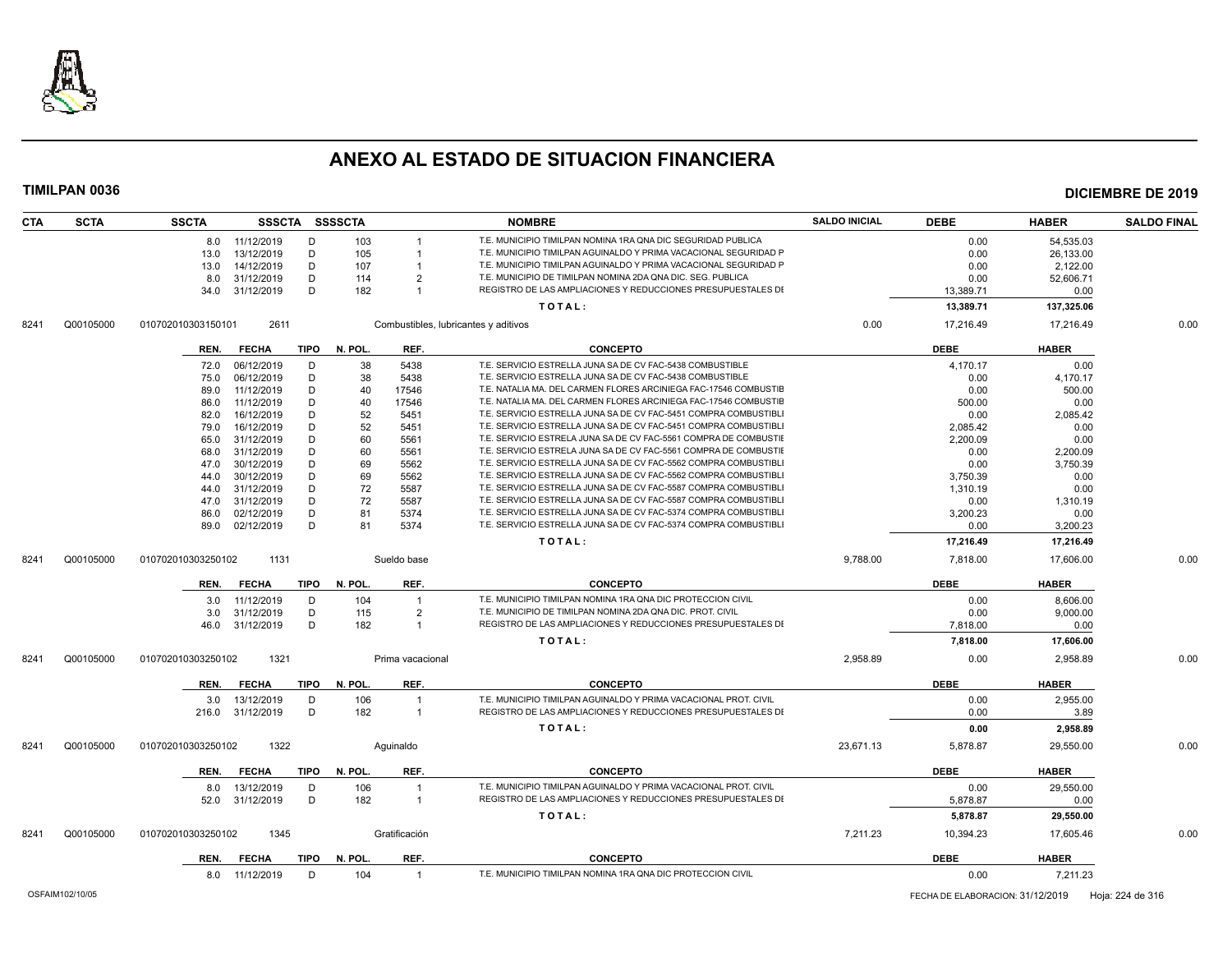

| <b>CTA</b> | <b>SCTA</b> | <b>SSCTA</b>       |              |             | SSSCTA SSSSCTA |                  | <b>NOMBRE</b>                                                      | <b>SALDO INICIAL</b> | <b>DEBE</b> | <b>HABER</b> | <b>SALDO FINAL</b> |
|------------|-------------|--------------------|--------------|-------------|----------------|------------------|--------------------------------------------------------------------|----------------------|-------------|--------------|--------------------|
|            |             | 13.0               | 13/12/2019   | D           | 106            |                  | T.E. MUNICIPIO TIMILPAN AGUINALDO Y PRIMA VACACIONAL PROT. CIVIL   |                      | 0.00        | 3,183.00     |                    |
|            |             | 8.0                | 31/12/2019   | D           | 115            | $\overline{2}$   | T.E. MUNICIPIO DE TIMILPAN NOMINA 2DA QNA DIC. PROT. CIVIL         |                      | 0.00        | 7,211.23     |                    |
|            |             | 43.0               | 31/12/2019   | D           | 182            | $\overline{1}$   | REGISTRO DE LAS AMPLIACIONES Y REDUCCIONES PRESUPUESTALES DI       |                      | 10,394.23   | 0.00         |                    |
|            |             |                    |              |             |                |                  | TOTAL:                                                             |                      | 10,394.23   | 17,605.46    |                    |
| 8241       | R00150000   | 020402010102150101 | 1131         |             |                | Sueldo base      |                                                                    | 117,498.60           | 0.00        | 117,498.60   | 0.00               |
|            |             | REN.               | <b>FECHA</b> | TIPO        | N. POL.        | REF.             | <b>CONCEPTO</b>                                                    |                      | <b>DEBE</b> | <b>HABER</b> |                    |
|            |             | 3.0                | 11/12/2019   | E           | 11             | 1703             | CH-1703 PARTICI. MUNICIPIO DE TIMILPAN COMPLEMENTO LISTA DE RAYA   |                      | 0.00        | 7,000.00     |                    |
|            |             | 278.0              | 11/12/2019   | D           | 41             |                  | T.E. PAGO DE NOMINA DE LA 1RA QUINCENA DE DICIEMBRE DE 2019        |                      | 0.00        | 6.949.30     |                    |
|            |             | 268.0              | 31/12/2019   | D           | 70             | $\overline{2}$   | T.E. PAGO DE NOMINA DE LA 2RA QUINCENA DE DICIEMBRE DE 2019        |                      | 0.00        | 6,949.30     |                    |
|            |             | 254.0              | 31/12/2019   | D           | 182            | $\overline{1}$   | REGISTRO DE LAS AMPLIACIONES Y REDUCCIONES PRESUPUESTALES DI       |                      | 0.00        | 96,600.00    |                    |
|            |             |                    |              |             |                |                  | TOTAL:                                                             |                      | 0.00        | 117,498.60   |                    |
| 8241       | R00150000   | 020402010102150101 | 1222         |             |                |                  | Sueldos y salarios compactados al personal eventual                | $-124,265.74$        | 182,989.88  | 58,724.14    | 0.00               |
|            |             | REN.               | FECHA        | TIPO        | N. POL.        | REF.             | <b>CONCEPTO</b>                                                    |                      | <b>DEBE</b> | <b>HABER</b> |                    |
|            |             | 123.0              | 11/12/2019   | D           | 42             | $\overline{1}$   | T.E. PAGO DE LISTA DE RAYA DE LA 1RA QUINCENA DE DICIEMBRE DE 2019 |                      | 0.00        | 29,512.07    |                    |
|            |             | 113.0              | 31/12/2019   | D           | 71             | $\overline{2}$   | T.E. PAGO DE LISTA DE RAYA DE LA 2DA QUINCENA DE DICIEMBRE DE 2019 |                      | 0.00        | 29,212.07    |                    |
|            |             | 9.0                | 31/12/2019   | D           | 182            | $\overline{1}$   | REGISTRO DE LAS AMPLIACIONES Y REDUCCIONES PRESUPUESTALES DI       |                      | 182,989.88  | 0.00         |                    |
|            |             |                    |              |             |                |                  | TOTAL:                                                             |                      | 182,989.88  | 58,724.14    |                    |
| 8241       | R00150000   | 020402010102150101 | 1321         |             |                | Prima vacacional |                                                                    | 9,967.76             | 10,816.24   | 20,784.00    | 0.00               |
|            |             |                    |              |             |                |                  |                                                                    |                      |             |              |                    |
|            |             | REN.               | <b>FECHA</b> | <b>TIPO</b> | N. POL.        | REF.             | <b>CONCEPTO</b>                                                    |                      | <b>DEBE</b> | <b>HABER</b> |                    |
|            |             | 23.0               | 12/12/2019   | E           | 18             | 1710             | CH-1710 COMPLEMENTO DE AGUINALDO DE LISTA DE RAYA DEL AÑO 2019     |                      | 0.00        | 4,603.00     |                    |
|            |             | 348.0              | 13/12/2019   | D           | 45             |                  | T.E. PAGO DE AGUINALDOS DE NOMINA DEL AÑO 2019                     |                      | 0.00        | 2,317.00     |                    |
|            |             | 198.0              | 13/12/2019   | D           | 46             | $\overline{1}$   | T.E. PAGO DE AGUINALDOS LISTA DE RAYA DEL AÑO 2019                 |                      | 0.00        | 13,864.00    |                    |
|            |             | 42.0               | 31/12/2019   | D           | 182            | $\overline{1}$   | REGISTRO DE LAS AMPLIACIONES Y REDUCCIONES PRESUPUESTALES DI       |                      | 10,816.24   | 0.00         |                    |
|            |             |                    |              |             |                |                  | TOTAL:                                                             |                      | 10,816.24   | 20,784.00    |                    |
| 8241       | R00150000   | 020402010102150101 | 1322         |             |                | Aquinaldo        |                                                                    | 79.742.09            | 28,664.91   | 108.407.00   | 0.00               |
|            |             | REN.               | <b>FECHA</b> | TIPO        | N. POL.        | REF.             | <b>CONCEPTO</b>                                                    |                      | <b>DEBE</b> | <b>HABER</b> |                    |
|            |             | 18.0               | 12/12/2019   | E           | 18             | 1710             | CH-1710 COMPLEMENTO DE AGUINALDO DE LISTA DE RAYA DEL AÑO 2019     |                      | 0.00        | 18,411.00    |                    |
|            |             | 353.0              | 13/12/2019   | D           | 45             |                  | T.E. PAGO DE AGUINALDOS DE NOMINA DEL AÑO 2019                     |                      | 0.00        | 23,176.00    |                    |
|            |             | 203.0              | 13/12/2019   | D           | 46             |                  | T.E. PAGO DE AGUINALDOS LISTA DE RAYA DEL AÑO 2019                 |                      | 0.00        | 66,820.00    |                    |
|            |             | 23.0               | 31/12/2019   | D           | 182            | $\overline{1}$   | REGISTRO DE LAS AMPLIACIONES Y REDUCCIONES PRESUPUESTALES DI       |                      | 28,664.91   | 0.00         |                    |
|            |             |                    |              |             |                |                  | TOTAL:                                                             |                      | 28,664.91   | 108,407.00   |                    |
| 8241       | R00150000   | 020402010102150101 | 1345         |             |                | Gratificación    |                                                                    | 30,143.77            | 6,879.19    | 37,022.96    | 0.00               |
|            |             | REN.               | <b>FECHA</b> | <b>TIPO</b> | N. POL.        | REF.             | <b>CONCEPTO</b>                                                    |                      | <b>DEBE</b> | <b>HABER</b> |                    |
|            |             | 8.0                | 11/12/2019   | E           | 11             | 1703             | CH-1703 PARTICI. MUNICIPIO DE TIMILPAN COMPLEMENTO LISTA DE RAYA   |                      | 0.00        | 3.633.04     |                    |
|            |             | 28.0               | 12/12/2019   | E           | 18             | 1710             | CH-1710 COMPLEMENTO DE AGUINALDO DE LISTA DE RAYA DEL AÑO 2019     |                      | 0.00        | 3,622.00     |                    |
|            |             | 283.0              | 11/12/2019   | D           | 41             |                  | T.E. PAGO DE NOMINA DE LA 1RA QUINCENA DE DICIEMBRE DE 2019        |                      | 0.00        | 2.450.91     |                    |
|            |             | 128.0              | 11/12/2019   | D           | 42             |                  | T.E. PAGO DE LISTA DE RAYA DE LA 1RA QUINCENA DE DICIEMBRE DE 2019 |                      | 0.00        | 8,496.05     |                    |
|            |             | 358.0              | 13/12/2019   | D           | 45             |                  | T.E. PAGO DE AGUINALDOS DE NOMINA DEL AÑO 2019                     |                      | 0.00        | 2,076.00     |                    |
|            |             | 208.0              | 13/12/2019   | D           | 46             |                  | T.E. PAGO DE AGUINALDOS LISTA DE RAYA DEL AÑO 2019                 |                      | 0.00        | 5,798.00     |                    |
|            |             | 273.0              | 31/12/2019   | D           | 70             | $\mathcal{P}$    | T.E. PAGO DE NOMINA DE LA 2RA QUINCENA DE DICIEMBRE DE 2019        |                      | 0.00        | 2,450.91     |                    |
|            |             | 118.0              | 31/12/2019   | D           | 71             | $\overline{2}$   | T.E. PAGO DE LISTA DE RAYA DE LA 2DA QUINCENA DE DICIEMBRE DE 2019 |                      | 0.00        | 8,496.05     |                    |
|            |             | 49.0               | 31/12/2019   | D           | 182            | $\overline{1}$   | REGISTRO DE LAS AMPLIACIONES Y REDUCCIONES PRESUPUESTALES DI       |                      | 6,879.19    | 0.00         |                    |
|            |             |                    |              |             |                |                  |                                                                    |                      |             |              |                    |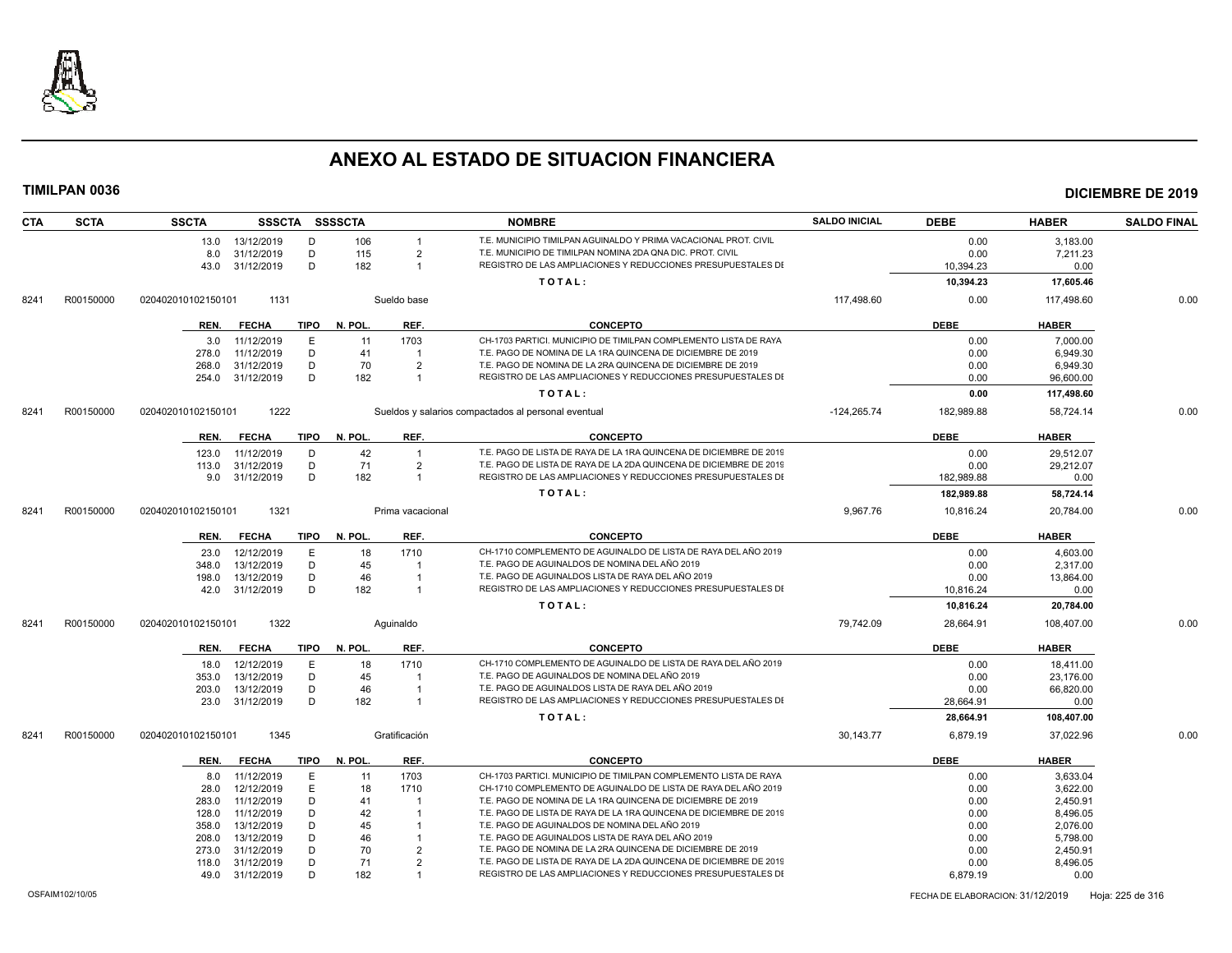

| <b>CTA</b><br><b>SCTA</b> | <b>SSCTA</b><br>SSSCTA SSSSCTA      |                                | <b>NOMBRE</b>                                                        | <b>SALDO INICIAL</b> | <b>DEBE</b>   | <b>HABER</b>  | <b>SALDO FINAL</b> |
|---------------------------|-------------------------------------|--------------------------------|----------------------------------------------------------------------|----------------------|---------------|---------------|--------------------|
|                           |                                     |                                | TOTAL:                                                               |                      | 6,879.19      | 37,022.96     |                    |
| R00150000<br>8241         | 020402010102150101<br>2611          |                                | Combustibles, lubricantes y aditivos                                 | 0.00                 | 1,280.00      | 1,280.00      | 0.00               |
|                           | <b>FECHA</b><br><b>TIPO</b><br>REN. | N. POL.<br>REF.                | <b>CONCEPTO</b>                                                      |                      | <b>DEBE</b>   | <b>HABER</b>  |                    |
|                           | 72.0<br>11/12/2019<br>D             | 17546<br>40                    | T.E. NATALIA MA. DEL CARMEN FLORES ARCINIEGA FAC-17546 COMBUSTIE     |                      | 200.00        | 0.00          |                    |
|                           | D<br>11/12/2019<br>75.0             | 40<br>17546                    | T.E. NATALIA MA. DEL CARMEN FLORES ARCINIEGA FAC-17546 COMBUSTIE     |                      | 0.00          | 200.00        |                    |
|                           | 16/12/2019<br>D<br>65.0             | 52<br>5451                     | T.E. SERVICIO ESTRELLA JUNA SA DE CV FAC-5451 COMPRA COMBUSTIBLI     |                      | 980.00        | 0.00          |                    |
|                           | D<br>68.0<br>16/12/2019             | 52<br>5451                     | T.E. SERVICIO ESTRELLA JUNA SA DE CV FAC-5451 COMPRA COMBUSTIBLI     |                      | 0.00          | 980.00        |                    |
|                           | 31/12/2019<br>D<br>68.0             | 179<br>3373                    | CANCELACION DEL FONDO FIJO DEL TESORERO MUNICIPAL                    |                      | 0.00          | 100.00        |                    |
|                           | 31/12/2019<br>D<br>65.0             | 179<br>3373                    | CANCELACION DEL FONDO FIJO DEL TESORERO MUNICIPAL                    |                      | 100.00        | 0.00          |                    |
|                           |                                     |                                | TOTAL:                                                               |                      | 1,280.00      | 1,280.00      |                    |
| 8242                      |                                     |                                | Presupuesto de Egresos Comprometido de Transferencias, Asignaciones, | 0.00                 | 610,885.02    | 610,885.02    | 0.00               |
| A00A00000<br>8242         | 4383<br>010301010101110101          | Subsidios y apoyos             | Subeidine y Otrae Avudae                                             | 0.00                 | 535.186.02    | 535.186.02    | 0.00               |
|                           | <b>TIPO</b><br>REN.<br><b>FECHA</b> | N. POL.<br>REF.                | <b>CONCEPTO</b>                                                      |                      | <b>DEBE</b>   | <b>HABER</b>  |                    |
|                           | 31/12/2019<br>D<br>5.0              | 8                              | PAGO ISSEMYM DE DICIEMBRE 2019 DEL DIF TIMILPAN<br>$\mathbf 1$       |                      | 0.00          | 70.186.02     |                    |
|                           | D<br>31/12/2019<br>2.0              | 8                              | PAGO ISSEMYM DE DICIEMBRE 2019 DEL DIF TIMILPAN                      |                      | 70.186.02     | 0.00          |                    |
|                           | 11/12/2019<br>D<br>5.0              | 43                             | T.E. SISTEMA MUNICIPAL DIF DE TIMILPAN COMPLEMENTO PARTICIPACION     |                      | 0.00          | 100.000.00    |                    |
|                           | D<br>2.0<br>11/12/2019              | 43                             | T.E. SISTEMA MUNICIPAL DIF DE TIMILPAN COMPLEMENTO PARTICIPACION     |                      | 100,000.00    | 0.00          |                    |
|                           | 13/12/2019<br>D<br>5.0              | 49                             | T.E. SISTEMA MUNICIPAL DIF DE TIMILPAN PARTICIPACIONES PARA AGUIN/   |                      | 0.00          | 265,000.00    |                    |
|                           | 13/12/2019<br>D<br>2.0              | 49                             | T.E. SISTEMA MUNICIPAL DIF DE TIMILPAN PARTICIPACIONES PARA AGUIN/   |                      | 265,000.00    | 0.00          |                    |
|                           | D<br>2.0<br>31/12/2019              | 155                            | REGISTRO DE LA PÁRTICIPACION AL SISTEMA MUNICIPAL DIF DE TIMILPAN    |                      | 100.000.00    | 0.00          |                    |
|                           | D<br>31/12/2019<br>5.0              | 155                            | REGISTRO DE LA PÁRTICIPACION AL SISTEMA MUNICIPAL DIF DE TIMILPAN    |                      | 0.00          | 100,000.00    |                    |
|                           |                                     |                                | TOTAL:                                                               |                      | 535,186.02    | 535,186.02    |                    |
| A00A00000<br>8242         | 4411<br>010301010101110101          |                                | Cooperaciones y ayudas                                               | 0.00                 | 35.500.00     | 35.500.00     | 0.00               |
|                           | <b>TIPO</b><br>REN.<br><b>FECHA</b> | REF.<br>N. POL.                | <b>CONCEPTO</b>                                                      |                      | <b>DEBE</b>   | <b>HABER</b>  |                    |
|                           | 06/12/2019<br>Е<br>5.0              | 105<br>$\overline{\mathbf{1}}$ | CH-105 RP APOYO ECONOMICO A LA COMUNIDAD DE BO ITURBIDE              |                      | 0.00          | 10.000.00     |                    |
|                           | E<br>06/12/2019<br>2.0              | 105<br>$\overline{1}$          | CH-105 RP APOYO ECONOMICO A LA COMUNIDAD DE BO ITURBIDE              |                      | 10.000.00     | 0.00          |                    |
|                           | 06/12/2019<br>E<br>5.0              | $\overline{2}$<br>106          | CH-106 RP APOYO ECONOMICO A LA COMUNIDAD DE SN NICOLAS 2DA MZ.       |                      | 0.00          | 7,500.00      |                    |
|                           | 06/12/2019<br>E<br>2.0              | $\mathcal{P}$<br>106           | CH-106 RP APOYO ECONOMICO A LA COMUNIDAD DE SN NICOLAS 2DA MZ.       |                      | 7.500.00      | 0.00          |                    |
|                           | E<br>10/12/2019<br>5.0              | 9<br>1701                      | CH-1701 PARTICIPACIONES APOYO ECONOMICO DE LA FIESTA PATRONAL        |                      | 0.00          | 8,000.00      |                    |
|                           | 2.0<br>10/12/2019<br>Е              | 9<br>1701                      | CH-1701 PARTICIPACIONES APOYO ECONOMICO DE LA FIESTA PATRONAL        |                      | 8,000.00      | 0.00          |                    |
|                           | 26/12/2019<br>E<br>2.0              | 28<br>1720                     | CH-1720 LEOBALDO LOBERA MIRANDA APOYO ECONOMICO PARA HUAPAN          |                      | 10.000.00     | 0.00          |                    |
|                           | E<br>26/12/2019<br>5.0              | 28<br>1720                     | CH-1720 LEOBALDO LOBERA MIRANDA APOYO ECONOMICO PARA HUAPAN          |                      | 0.00          | 10,000.00     |                    |
|                           |                                     |                                | TOTAL:                                                               |                      | 35,500.00     | 35,500.00     |                    |
| L00119000<br>8242         | 4391<br>010502050203110101          |                                | Subsidios por carga fiscal                                           | 0.00                 | 40.199.00     | 40.199.00     | 0.00               |
|                           | <b>FECHA</b><br><b>TIPO</b><br>REN. | N. POL.<br>REF.                | <b>CONCEPTO</b>                                                      |                      | <b>DEBE</b>   | <b>HABER</b>  |                    |
|                           | 01/12/2019<br>79.0                  | -1                             | REGISTRO DE INGRESOS RECAUDADOS DE LA CAJA DE LA TESORERIA DE        |                      | 31,215.00     | 0.00          |                    |
|                           | 01/12/2019<br>82.0                  | $\mathbf{1}$                   | REGISTRO DE INGRESOS RECAUDADOS DE LA CAJA DE LA TESORERIA DE<br>-1  |                      | 0.00          | 31,215.00     |                    |
|                           | 31/12/2019<br>3.0                   | 6                              | REGISTRO DEL IMPUESTO PREDIAL DEL MES DE DICIEMBRE DE 2019           |                      | 8,984.00      | 0.00          |                    |
|                           | 31/12/2019<br>6.0                   | 6                              | REGISTRO DEL IMPUESTO PREDIAL DEL MES DE DICIEMBRE DE 2019           |                      | 0.00          | 8,984.00      |                    |
|                           |                                     |                                | TOTAL:                                                               |                      | 40,199.00     | 40,199.00     |                    |
|                           |                                     |                                | Presupuesto de Egresos Comprometido de Inversión Pública             | 0.00                 | 30,125,586.37 | 24,248,733.91 | 5,876,852.46       |
| 8245                      |                                     |                                |                                                                      |                      |               |               |                    |
| F00124000<br>8245         | 010701010102260101<br>6122          |                                | Obra estatal o municipal                                             | 0.00                 | 700,831.03    | 700,831.03    | 0.00               |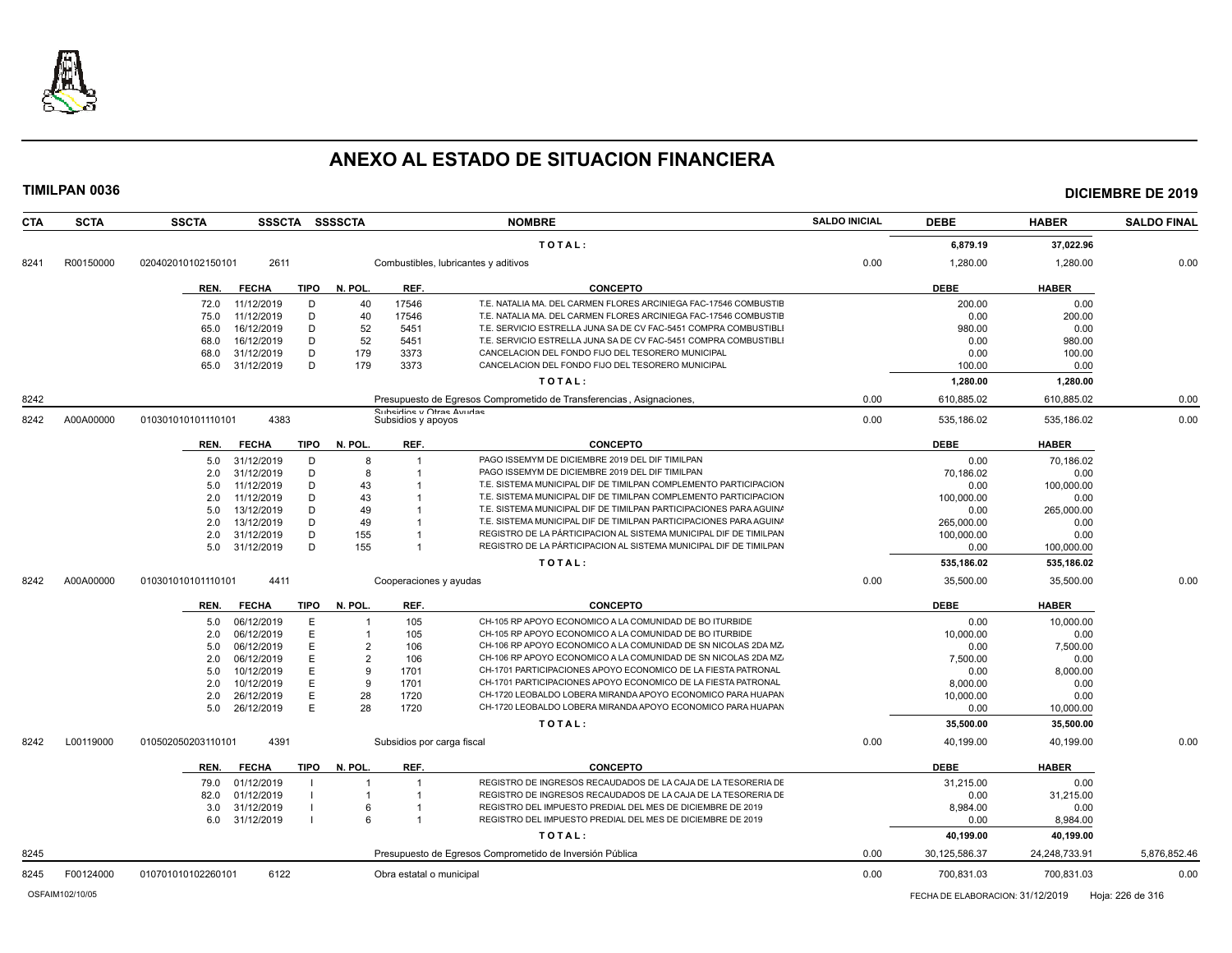

|            | <b>TIMILPAN 0036</b> |                    |                |             |                |                          |                                                                  |                      |              |              | <b>DICIEMBRE DE 2019</b> |
|------------|----------------------|--------------------|----------------|-------------|----------------|--------------------------|------------------------------------------------------------------|----------------------|--------------|--------------|--------------------------|
| <b>CTA</b> | <b>SCTA</b>          | <b>SSCTA</b>       |                |             | SSSCTA SSSSCTA |                          | <b>NOMBRE</b>                                                    | <b>SALDO INICIAL</b> | <b>DEBE</b>  | <b>HABER</b> | <b>SALDO FINAL</b>       |
|            |                      | REN.               | <b>FECHA</b>   | <b>TIPO</b> | N. POL.        | REF.                     | <b>CONCEPTO</b>                                                  |                      | <b>DEBE</b>  | <b>HABER</b> |                          |
|            |                      | 5.0                | 24/12/2019     | D           | 131            | 24                       | T.E. GRUPO JUMERAIN SA DE CV FAC-24 EST. 1 OBRA 19 FEFOM/2019    |                      | 0.00         | 346.848.68   |                          |
|            |                      | 2.0                | 24/12/2019     | D           | 131            | 24                       | T.E. GRUPO JUMERAIN SA DE CV FAC-24 EST. 1 OBRA 19 FEFOM/2019    |                      | 346,848.68   | 0.00         |                          |
|            |                      | 5.0                | 24/12/2019     | D           | 132            | 32                       | T.E. GRUPO JUMERAIN SA DE CV FAC-32 EST. 2 OBRA 19 FEFOM/2019    |                      | 0.00         | 353,982.35   |                          |
|            |                      | 2.0                | 24/12/2019     | D           | 132            | 32                       | T.E. GRUPO JUMERAIN SA DE CV FAC-32 EST. 2 OBRA 19 FEFOM/2019    |                      | 353,982.35   | 0.00         |                          |
|            |                      |                    |                |             |                |                          | TOTAL:                                                           |                      | 700.831.03   | 700,831.03   |                          |
| 8245       | F00124000            | 020103010101250101 | 6122           |             |                | Obra estatal o municipal |                                                                  | 0.00                 | 1,039,754.93 | 1,039,754.93 | 0.00                     |
|            |                      | REN.               | <b>FECHA</b>   | <b>TIPO</b> | N. POL.        | REF.                     | <b>CONCEPTO</b>                                                  |                      | <b>DEBE</b>  | <b>HABER</b> |                          |
|            |                      | 5.0                | 28/12/2019     | D           | 91             | 96                       | T.E. SRA CONSTRUCCIONES SA DE CV FAC-11 EST 2 OBRA 13/2019       |                      | 0.00         | 799.896.61   |                          |
|            |                      | 2.0                | 28/12/2019     | D           | 91             | 96                       | T.E. SRA CONSTRUCCIONES SA DE CV FAC-11 EST 2 OBRA 13/2019       |                      | 799,896.61   | 0.00         |                          |
|            |                      | 2.0                | 28/12/2019     | D           | 92             | 97                       | T.E. EC GRUPO CONSTRUCTOR MIRANDA SA DE CV FAC-97 EST 1 OBRA 54  |                      | 239.858.32   | 0.00         |                          |
|            |                      | 5.0                | 28/12/2019     | D           | 92             | 97                       | T.E. EC GRUPO CONSTRUCTOR MIRANDA SA DE CV FAC-97 EST 1 OBRA 54  |                      | 0.00         | 239,858.32   |                          |
|            |                      |                    |                |             |                |                          | TOTAL:                                                           |                      | 1,039,754.93 | 1,039,754.93 |                          |
| 8245       | F00124000            | 020103010101260101 | 6122           |             |                | Obra estatal o municipal |                                                                  | 0.00                 | 999,978.42   | 999,978.42   | 0.00                     |
|            |                      | REN.               | <b>FECHA</b>   | <b>TIPO</b> | N. POL.        | REF.                     | <b>CONCEPTO</b>                                                  |                      | <b>DEBE</b>  | <b>HABER</b> |                          |
|            |                      | 2.0                | 26/12/2019     | D           | 134            | 69                       | T.E. ANGEL ALFREDO ROMERO GONZALEZ FAC-69 EST. 2 OBRA 43 FEFOM/  |                      | 999.978.42   | 0.00         |                          |
|            |                      | 5.0                | 26/12/2019     | D           | 134            | 69                       | T.E. ANGEL ALFREDO ROMERO GONZALEZ FAC-69 EST. 2 OBRA 43 FEFOM/  |                      | 0.00         | 999,978.42   |                          |
|            |                      |                    |                |             |                |                          | TOTAL:                                                           |                      | 999,978.42   | 999,978.42   |                          |
| 8245       | F00124000            | 020201010201250101 | 6122           |             |                | Obra estatal o municipal |                                                                  | 0.00                 | 3.609.540.06 | 3.609.540.06 | 0.00                     |
|            |                      |                    |                |             |                |                          |                                                                  |                      |              |              |                          |
|            |                      | REN.               | <b>FECHA</b>   | <b>TIPO</b> | N. POL.        | REF.                     | <b>CONCEPTO</b>                                                  |                      | <b>DEBE</b>  | <b>HABER</b> |                          |
|            |                      | 2.0                | 30/12/2019     | D           | 94             | 149                      | T.E. GRUPO VIALMED SA DE CV FAC-149 ESTI 1 OBRA 05 FISM/2019     |                      | 499.991.09   | 0.00         |                          |
|            |                      | 5.0                | 30/12/2019     | D           | 94             | 149                      | T.E. GRUPO VIALMED SA DE CV FAC-149 ESTI 1 OBRA 05 FISM/2019     |                      | 0.00         | 499,991.09   |                          |
|            |                      | 5.0                | 27/12/2019     | D           | 143            | 143                      | T.E. GRUPO VIALMED SA DE CV FAC-143 ESTI. 1 OBRA FISE 03/2019    |                      | 0.00         | 2,966,143.90 |                          |
|            |                      | 2.0                | 27/12/2019     | D           | 143            | 143                      | T.E. GRUPO VIALMED SA DE CV FAC-143 ESTI. 1 OBRA FISE 03/2019    |                      | 2,966,143.90 | 0.00         |                          |
|            |                      | 2.0                | 31/12/2019     | D           | 148            | 147                      | T.E. GRUPO VIALMED SA DE CV FAC-147 ESTI. 1 OBRA FISE 03/2019    |                      | 143,405.07   | 0.00         |                          |
|            |                      | 5.0                | 31/12/2019     | D           | 148            | 147                      | T.E. GRUPO VIALMED SA DE CV FAC-147 ESTI. 1 OBRA FISE 03/2019    |                      | 0.00         | 143,405.07   |                          |
|            |                      |                    |                |             |                |                          | TOTAL:                                                           |                      | 3,609,540.06 | 3,609,540.06 |                          |
| 8245       | F00124000            | 020201010201260101 | 6122           |             |                | Obra estatal o municipal |                                                                  | 0.00                 | 1,410,916.97 | 961.290.85   | 449.626.12               |
|            |                      | REN.               | <b>FECHA</b>   | <b>TIPO</b> | N. POL.        | REF.                     | <b>CONCEPTO</b>                                                  |                      | <b>DEBE</b>  | <b>HABER</b> |                          |
|            |                      | 5.0                | 19/12/2019     | D           | 126            | 234                      | T.E. GUCOC SA DE CV FAC-234 ESTI 1 DE LA OBRA 41 FEFOM/2019      |                      | 0.00         | 499,484.55   |                          |
|            |                      | 2.0                | 19/12/2019     | D           | 126            | 234                      | T.E. GUCOC SA DE CV FAC-234 ESTI 1 DE LA OBRA 41 FEFOM/2019      |                      | 499,484.55   | 0.00         |                          |
|            |                      | 5.0                | 19/12/2019     | D           | 127            | 234                      | T.E. ELENA ARQUITECTOS + ARQUITECTOS SA DE CV FAC-234 ESTIMACION |                      | 0.00         | 461,806.30   |                          |
|            |                      | 2.0                | 19/12/2019     | D           | 127            | 234                      | T.E. ELENA ARQUITECTOS + ARQUITECTOS SA DE CV FAC-234 ESTIMACION |                      | 461,806.30   | 0.00         |                          |
|            |                      | 20.0               | 31/12/2019     | D           | 187            | $\overline{1}$           | REVESTIMIENTO DE CALLE LOS MOROY EN BUCIO 2DA MZA                |                      | 149,800.64   | 0.00         |                          |
|            |                      | 2.0                | 31/12/2019     | D           | 187            | $\overline{2}$           | REVESTIMIENTO DE CAMINO HACIA LOMAS DE EMILIANO ZAPATA           |                      | 299,825.48   | 0.00         |                          |
|            |                      |                    |                |             |                |                          | TOTAL:                                                           |                      | 1,410,916.97 | 961,290.85   |                          |
| 8245       | F00124000            | 020201010203250101 | 6122           |             |                | Obra estatal o municipal |                                                                  | 0.00                 | 128,301.32   | 128,301.32   | 0.00                     |
|            |                      | REN.               | <b>FECHA</b>   | TIPO        | N. POL.        | REF.                     | <b>CONCEPTO</b>                                                  |                      | <b>DEBE</b>  | <b>HABER</b> |                          |
|            |                      |                    | 5.0 31/12/2019 | D           | 173            | 8                        | REGISTRO DE FAC-8 A NOMBRE DE ABRAHAM RABADAN LOPEZ              |                      | 0.00         | 128,301.32   |                          |
|            |                      | 2.0                | 31/12/2019     | D           | 173            | -8                       | REGISTRO DE FAC-8 A NOMBRE DE ABRAHAM RABADAN LOPEZ              |                      | 128,301.32   | 0.00         |                          |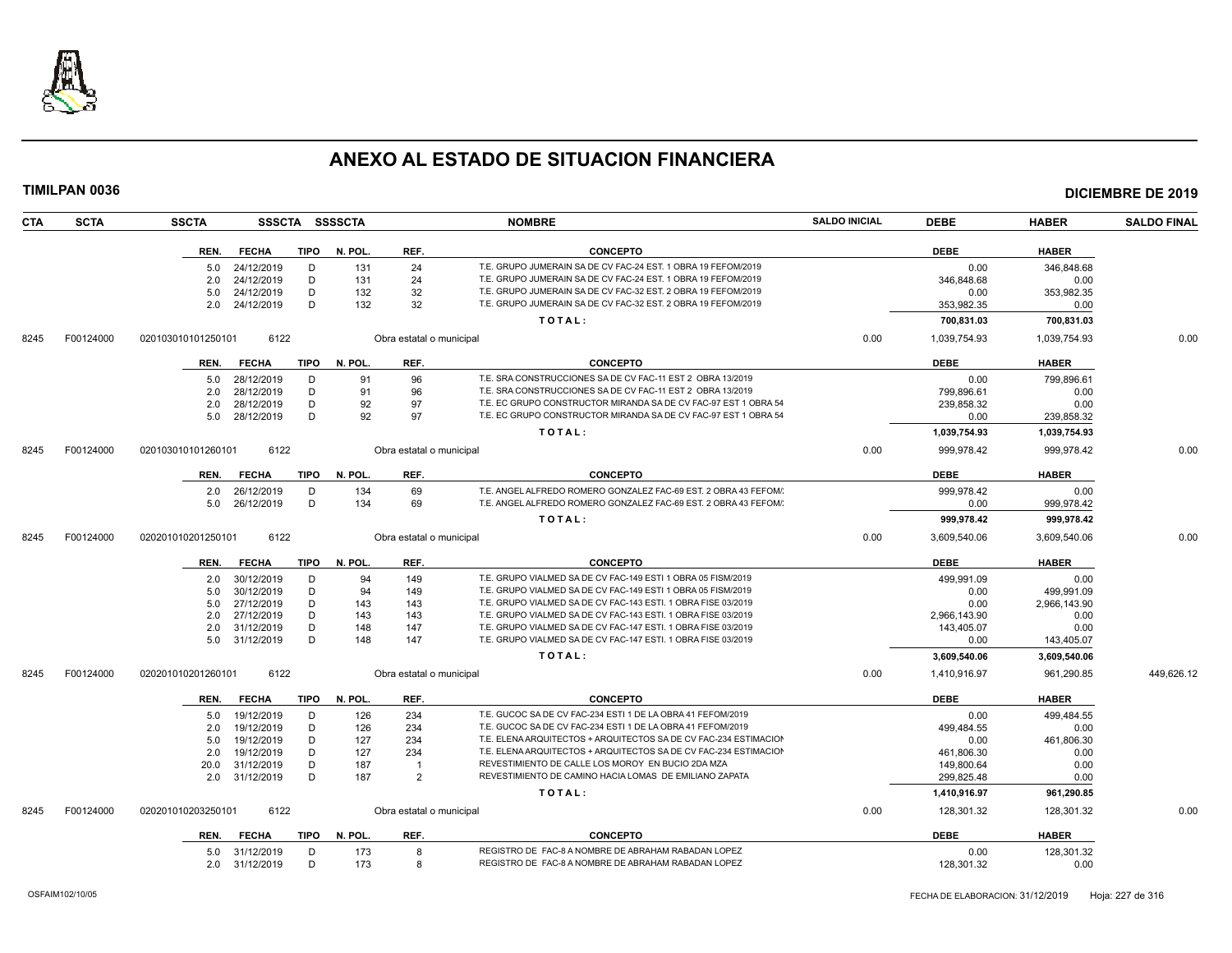

| <b>SCTA</b> | <b>SSCTA</b>       |      |                                                                                                                                                                                                                                                                                                                                                                                                                                                                                                                                   |                                                                          |                                    | <b>NOMBRE</b>                                                      | <b>SALDO INICIAL</b>                                                                                                                                                                                                                                                                                                                                                                                                                                                                       | <b>DEBE</b>  | <b>HABER</b>              | <b>SALDO FINAL</b>                      |
|-------------|--------------------|------|-----------------------------------------------------------------------------------------------------------------------------------------------------------------------------------------------------------------------------------------------------------------------------------------------------------------------------------------------------------------------------------------------------------------------------------------------------------------------------------------------------------------------------------|--------------------------------------------------------------------------|------------------------------------|--------------------------------------------------------------------|--------------------------------------------------------------------------------------------------------------------------------------------------------------------------------------------------------------------------------------------------------------------------------------------------------------------------------------------------------------------------------------------------------------------------------------------------------------------------------------------|--------------|---------------------------|-----------------------------------------|
|             |                    |      |                                                                                                                                                                                                                                                                                                                                                                                                                                                                                                                                   |                                                                          |                                    | TOTAL:                                                             |                                                                                                                                                                                                                                                                                                                                                                                                                                                                                            | 128,301.32   | 128,301.32                |                                         |
| F00124000   | 020201010401260101 | 6122 |                                                                                                                                                                                                                                                                                                                                                                                                                                                                                                                                   |                                                                          |                                    |                                                                    | 0.00                                                                                                                                                                                                                                                                                                                                                                                                                                                                                       | 8,657,800.35 | 3,230,574.01              | 5,427,226.34                            |
|             | REN.               |      |                                                                                                                                                                                                                                                                                                                                                                                                                                                                                                                                   | N. POL.                                                                  | REF.                               | <b>CONCEPTO</b>                                                    |                                                                                                                                                                                                                                                                                                                                                                                                                                                                                            | <b>DEBE</b>  | <b>HABER</b>              |                                         |
|             | 5.0                |      | D                                                                                                                                                                                                                                                                                                                                                                                                                                                                                                                                 | 137                                                                      | 16                                 | T.E. COORPORATIVO INDUSTRIAL YAFINSA SA DE CV FAC-16 EST 1 OBRA 2  |                                                                                                                                                                                                                                                                                                                                                                                                                                                                                            | 0.00         | 1.679.440.00              |                                         |
|             | 2.0                |      | D                                                                                                                                                                                                                                                                                                                                                                                                                                                                                                                                 | 137                                                                      | 16                                 | T.E. COORPORATIVO INDUSTRIAL YAFINSA SA DE CV FAC-16 EST 1 OBRA 2  |                                                                                                                                                                                                                                                                                                                                                                                                                                                                                            | 1,679,440.00 | 0.00                      |                                         |
|             | 2.0                |      | D                                                                                                                                                                                                                                                                                                                                                                                                                                                                                                                                 | 171                                                                      | 73                                 | REG DE LA FAC 73 OBRA FEFOM 03 A NOMBRE DE ANGEL ALFREDO ROM       |                                                                                                                                                                                                                                                                                                                                                                                                                                                                                            | 1,551,134.01 | 0.00                      |                                         |
|             | 5.0                |      | D                                                                                                                                                                                                                                                                                                                                                                                                                                                                                                                                 | 171                                                                      | 73                                 | REG DE LA FAC 73 OBRA FEFOM 03 A NOMBRE DE ANGEL ALFREDO ROM       |                                                                                                                                                                                                                                                                                                                                                                                                                                                                                            | 0.00         | 1,551,134.01              |                                         |
|             | 11.0               |      | D                                                                                                                                                                                                                                                                                                                                                                                                                                                                                                                                 | 187                                                                      |                                    | Obra estatal o municipal                                           |                                                                                                                                                                                                                                                                                                                                                                                                                                                                                            | 2.796.347.88 | 0.00                      |                                         |
|             | 2.0                |      | D                                                                                                                                                                                                                                                                                                                                                                                                                                                                                                                                 | 188                                                                      |                                    | REGISTRO DE PASIVO A NOMBRE DE ABRAHAM RABADAN LOPEZ CON EL        |                                                                                                                                                                                                                                                                                                                                                                                                                                                                                            | 99,354.00    | 0.00                      |                                         |
|             | 2.0                |      | D                                                                                                                                                                                                                                                                                                                                                                                                                                                                                                                                 | 189                                                                      |                                    | REGISTRO DE PASIVO A NOMBRE DE MARIBEL SEGUNDO BAUTISTA CON        |                                                                                                                                                                                                                                                                                                                                                                                                                                                                                            | 45,240.00    | 0.00                      |                                         |
|             | 2.0                |      | D                                                                                                                                                                                                                                                                                                                                                                                                                                                                                                                                 | 190                                                                      |                                    | REGISTRO DE PASIVO A NOMBRE DE CORPORATIVO INDUSTRIAL YAFINSA      |                                                                                                                                                                                                                                                                                                                                                                                                                                                                                            | 1,999,752.70 | 0.00                      |                                         |
|             |                    |      | D                                                                                                                                                                                                                                                                                                                                                                                                                                                                                                                                 | 190                                                                      | $\overline{1}$                     | APOYO ECONOMICO PARA ACCIONES PARA EL DESARROLLO                   |                                                                                                                                                                                                                                                                                                                                                                                                                                                                                            | 486,531.76   | 0.00                      |                                         |
|             |                    |      |                                                                                                                                                                                                                                                                                                                                                                                                                                                                                                                                   |                                                                          |                                    | TOTAL:                                                             |                                                                                                                                                                                                                                                                                                                                                                                                                                                                                            | 8,657,800.35 | 3,230,574.01              |                                         |
| F00124000   | 020201010401260101 | 6125 |                                                                                                                                                                                                                                                                                                                                                                                                                                                                                                                                   |                                                                          |                                    |                                                                    | 0.00                                                                                                                                                                                                                                                                                                                                                                                                                                                                                       | 113,468.24   | 113,468.24                | 0.00                                    |
|             | REN.               |      |                                                                                                                                                                                                                                                                                                                                                                                                                                                                                                                                   | N. POL.                                                                  | REF.                               | <b>CONCEPTO</b>                                                    |                                                                                                                                                                                                                                                                                                                                                                                                                                                                                            | <b>DEBE</b>  | <b>HABER</b>              |                                         |
|             | 2.0                |      | D                                                                                                                                                                                                                                                                                                                                                                                                                                                                                                                                 | 123                                                                      | 765                                | T.E. ERASTO JIMENEZ MENDOZA FAC-765 MATERIALES OBRA FEFOM 44/20    |                                                                                                                                                                                                                                                                                                                                                                                                                                                                                            | 22.926.24    | 0.00                      |                                         |
|             | 5.0                |      | D                                                                                                                                                                                                                                                                                                                                                                                                                                                                                                                                 | 123                                                                      | 765                                | T.E. ERASTO JIMENEZ MENDOZA FAC-765 MATERIALES OBRA FEFOM 44/20    |                                                                                                                                                                                                                                                                                                                                                                                                                                                                                            | 0.00         | 22,926.24                 |                                         |
|             | 2.0                |      | D                                                                                                                                                                                                                                                                                                                                                                                                                                                                                                                                 | 136                                                                      | 95                                 | T.E. EC GRUPO CONSTRUCTOR MIRANDA SA DE CV FAC-95 OBRA 44 FEFO     |                                                                                                                                                                                                                                                                                                                                                                                                                                                                                            | 30.380.40    | 0.00                      |                                         |
|             | 5.0                |      | D                                                                                                                                                                                                                                                                                                                                                                                                                                                                                                                                 | 136                                                                      | 95                                 | T.E. EC GRUPO CONSTRUCTOR MIRANDA SA DE CV FAC-95 OBRA 44 FEFO     |                                                                                                                                                                                                                                                                                                                                                                                                                                                                                            | 0.00         | 30,380.40                 |                                         |
|             | 5.0                |      | D                                                                                                                                                                                                                                                                                                                                                                                                                                                                                                                                 | 138                                                                      | 416                                | T.E. SINTHIA MIRANDA GARCIA ESTRADA FAC-416 MATERIALES OBRA 44 DI  |                                                                                                                                                                                                                                                                                                                                                                                                                                                                                            | 0.00         | 39,161.60                 |                                         |
|             | 2.0                |      | D                                                                                                                                                                                                                                                                                                                                                                                                                                                                                                                                 | 138                                                                      | 416                                | T.E. SINTHIA MIRANDA GARCIA ESTRADA FAC-416 MATERIALES OBRA 44 DI  |                                                                                                                                                                                                                                                                                                                                                                                                                                                                                            | 39,161.60    | 0.00                      |                                         |
|             | 5.0                |      | D                                                                                                                                                                                                                                                                                                                                                                                                                                                                                                                                 | 139                                                                      | 415                                | T.E. SINTHIA MIRANDA GARCIA ESTRADA FAC-415 MATERIALES OBRA 44 DI  |                                                                                                                                                                                                                                                                                                                                                                                                                                                                                            | 0.00         | 21,000.00                 |                                         |
|             | 2.0                |      | D                                                                                                                                                                                                                                                                                                                                                                                                                                                                                                                                 | 139                                                                      | 415                                | T.E. SINTHIA MIRANDA GARCIA ESTRADA FAC-415 MATERIALES OBRA 44 DI  |                                                                                                                                                                                                                                                                                                                                                                                                                                                                                            | 21,000.00    | 0.00                      |                                         |
|             |                    |      |                                                                                                                                                                                                                                                                                                                                                                                                                                                                                                                                   |                                                                          |                                    | TOTAL:                                                             |                                                                                                                                                                                                                                                                                                                                                                                                                                                                                            | 113,468.24   | 113,468.24                |                                         |
| F00124000   | 020201010503150101 | 6139 |                                                                                                                                                                                                                                                                                                                                                                                                                                                                                                                                   |                                                                          |                                    |                                                                    | 0.00                                                                                                                                                                                                                                                                                                                                                                                                                                                                                       | 199.00       | 199.00                    | 0.00                                    |
|             | REN.               |      |                                                                                                                                                                                                                                                                                                                                                                                                                                                                                                                                   | N. POL.                                                                  | REF.                               | <b>CONCEPTO</b>                                                    |                                                                                                                                                                                                                                                                                                                                                                                                                                                                                            | <b>DEBE</b>  | <b>HABER</b>              |                                         |
|             | 82.0               |      | D                                                                                                                                                                                                                                                                                                                                                                                                                                                                                                                                 | 179                                                                      | 745                                | CANCELACION DEL FONDO FIJO DEL TESORERO MUNICIPAL                  |                                                                                                                                                                                                                                                                                                                                                                                                                                                                                            | 0.00         | 94.99                     |                                         |
|             | 110.0              |      | D                                                                                                                                                                                                                                                                                                                                                                                                                                                                                                                                 | 179                                                                      | 13015                              | CANCELACION DEL FONDO FIJO DEL TESORERO MUNICIPAL                  |                                                                                                                                                                                                                                                                                                                                                                                                                                                                                            | 0.00         | 104.01                    |                                         |
|             | 79.0               |      | D                                                                                                                                                                                                                                                                                                                                                                                                                                                                                                                                 | 179                                                                      | 745                                | CANCELACION DEL FONDO FIJO DEL TESORERO MUNICIPAL                  |                                                                                                                                                                                                                                                                                                                                                                                                                                                                                            | 94.99        | 0.00                      |                                         |
|             | 107.0              |      | D                                                                                                                                                                                                                                                                                                                                                                                                                                                                                                                                 | 179                                                                      | 13015                              | CANCELACION DEL FONDO FIJO DEL TESORERO MUNICIPAL                  |                                                                                                                                                                                                                                                                                                                                                                                                                                                                                            | 104.01       | 0.00                      |                                         |
|             |                    |      |                                                                                                                                                                                                                                                                                                                                                                                                                                                                                                                                   |                                                                          |                                    | TOTAL:                                                             |                                                                                                                                                                                                                                                                                                                                                                                                                                                                                            | 199.00       | 199.00                    |                                         |
| F00124000   | 020203010201250101 | 6122 |                                                                                                                                                                                                                                                                                                                                                                                                                                                                                                                                   |                                                                          |                                    |                                                                    | 0.00                                                                                                                                                                                                                                                                                                                                                                                                                                                                                       | 1,418,295.45 | 1,418,295.45              | 0.00                                    |
|             | REN.               |      |                                                                                                                                                                                                                                                                                                                                                                                                                                                                                                                                   | N. POL.                                                                  | REF.                               | <b>CONCEPTO</b>                                                    |                                                                                                                                                                                                                                                                                                                                                                                                                                                                                            | <b>DEBE</b>  | <b>HABER</b>              |                                         |
|             | 2.0                |      | D                                                                                                                                                                                                                                                                                                                                                                                                                                                                                                                                 | 90                                                                       | 11                                 | T.E. SRA CONSTRUCCIONES SA DE CV FAC-11 EST 2 OBRA 13/2019         |                                                                                                                                                                                                                                                                                                                                                                                                                                                                                            | 38.515.02    | 0.00                      |                                         |
|             | 5.0                |      | D                                                                                                                                                                                                                                                                                                                                                                                                                                                                                                                                 | 90                                                                       | 11                                 | T.E. SRA CONSTRUCCIONES SA DE CV FAC-11 EST 2 OBRA 13/2019         |                                                                                                                                                                                                                                                                                                                                                                                                                                                                                            | 0.00         | 38,515.02                 |                                         |
|             | 2.0                |      | D                                                                                                                                                                                                                                                                                                                                                                                                                                                                                                                                 | 95                                                                       | 167                                | T.E. MARIBEL SEGUNDO BAUTISTA FAC-167 EST 2 FINIQUITO OBRA 24 FISM |                                                                                                                                                                                                                                                                                                                                                                                                                                                                                            | 266,337.33   | 0.00                      |                                         |
|             | 5.0                |      | D                                                                                                                                                                                                                                                                                                                                                                                                                                                                                                                                 | 95                                                                       | 167                                | T.E. MARIBEL SEGUNDO BAUTISTA FAC-167 EST 2 FINIQUITO OBRA 24 FISM |                                                                                                                                                                                                                                                                                                                                                                                                                                                                                            | 0.00         | 266,337.33                |                                         |
|             | 2.0                |      | D                                                                                                                                                                                                                                                                                                                                                                                                                                                                                                                                 | 97                                                                       | 412                                | T.E. JOSE FRANCISCO SANCHEZ LOPEZ FAC-412 EST 3 OBRA 18 FISM/2019  |                                                                                                                                                                                                                                                                                                                                                                                                                                                                                            | 66.728.35    | 0.00                      |                                         |
|             | 5.0                |      | D                                                                                                                                                                                                                                                                                                                                                                                                                                                                                                                                 | 97                                                                       | 412                                | T.E. JOSE FRANCISCO SANCHEZ LOPEZ FAC-412 EST 3 OBRA 18 FISM/2019  |                                                                                                                                                                                                                                                                                                                                                                                                                                                                                            | 0.00         | 66,728.35                 |                                         |
|             | 5.0                |      |                                                                                                                                                                                                                                                                                                                                                                                                                                                                                                                                   |                                                                          |                                    |                                                                    |                                                                                                                                                                                                                                                                                                                                                                                                                                                                                            |              |                           |                                         |
|             | 2.0                |      | D                                                                                                                                                                                                                                                                                                                                                                                                                                                                                                                                 | 98                                                                       | 63                                 |                                                                    |                                                                                                                                                                                                                                                                                                                                                                                                                                                                                            | 57,186.32    | 0.00                      |                                         |
|             | 2.0                |      |                                                                                                                                                                                                                                                                                                                                                                                                                                                                                                                                   | 144                                                                      |                                    |                                                                    |                                                                                                                                                                                                                                                                                                                                                                                                                                                                                            | 951.549.69   |                           |                                         |
|             | 5.0                |      |                                                                                                                                                                                                                                                                                                                                                                                                                                                                                                                                   |                                                                          |                                    |                                                                    |                                                                                                                                                                                                                                                                                                                                                                                                                                                                                            |              |                           |                                         |
|             |                    |      |                                                                                                                                                                                                                                                                                                                                                                                                                                                                                                                                   |                                                                          |                                    |                                                                    |                                                                                                                                                                                                                                                                                                                                                                                                                                                                                            |              |                           |                                         |
|             |                    | 2.0  | <b>FECHA</b><br>27/12/2019<br>27/12/2019<br>31/12/2019<br>31/12/2019<br>31/12/2019<br>31/12/2019<br>31/12/2019<br>31/12/2019<br>11.0 31/12/2019<br><b>FECHA</b><br>12/12/2019<br>12/12/2019<br>26/12/2019<br>26/12/2019<br>30/12/2019<br>30/12/2019<br>30/12/2019<br>30/12/2019<br><b>FECHA</b><br>31/12/2019<br>31/12/2019<br>31/12/2019<br>31/12/2019<br><b>FECHA</b><br>26/12/2019<br>26/12/2019<br>30/12/2019<br>30/12/2019<br>31/12/2019<br>31/12/2019<br>31/12/2019<br>31/12/2019<br>27/12/2019<br>27/12/2019<br>31/12/2019 | <b>SSSCTA</b><br>TIPO<br><b>TIPO</b><br>TIPO<br>TIPO<br>D<br>D<br>D<br>D | <b>SSSSCTA</b><br>98<br>144<br>172 | 63<br>$\overline{1}$                                               | Obra estatal o municipal<br>Ejecución de obras por administración<br>Reparación y mantenimiento de infraestructura hidráulica<br>Obra estatal o municipal<br>T.E. OSCAL SALVADOR DIAZ GONZALEZ FAC-63 ESTI 2 OBRA 15 FISM/2019<br>T.E. OSCAL SALVADOR DIAZ GONZALEZ FAC-63 ESTI 2 OBRA 15 FISM/2019<br>T.E. JOSE FRANCISCO SANCHEZ LOPEZ FAC-1 ESTIM 1 OBRA 04 FISE/2019<br>T.E. JOSE FRANCISCO SANCHEZ LOPEZ FAC-1 ESTIM 1 OBRA 04 FISE/2019<br>REG DE FAC 1 JOSE FRANCISCO SANCHEZ LOPEZ |              | 0.00<br>0.00<br>37,978.74 | 57,186.32<br>0.00<br>951,549.69<br>0.00 |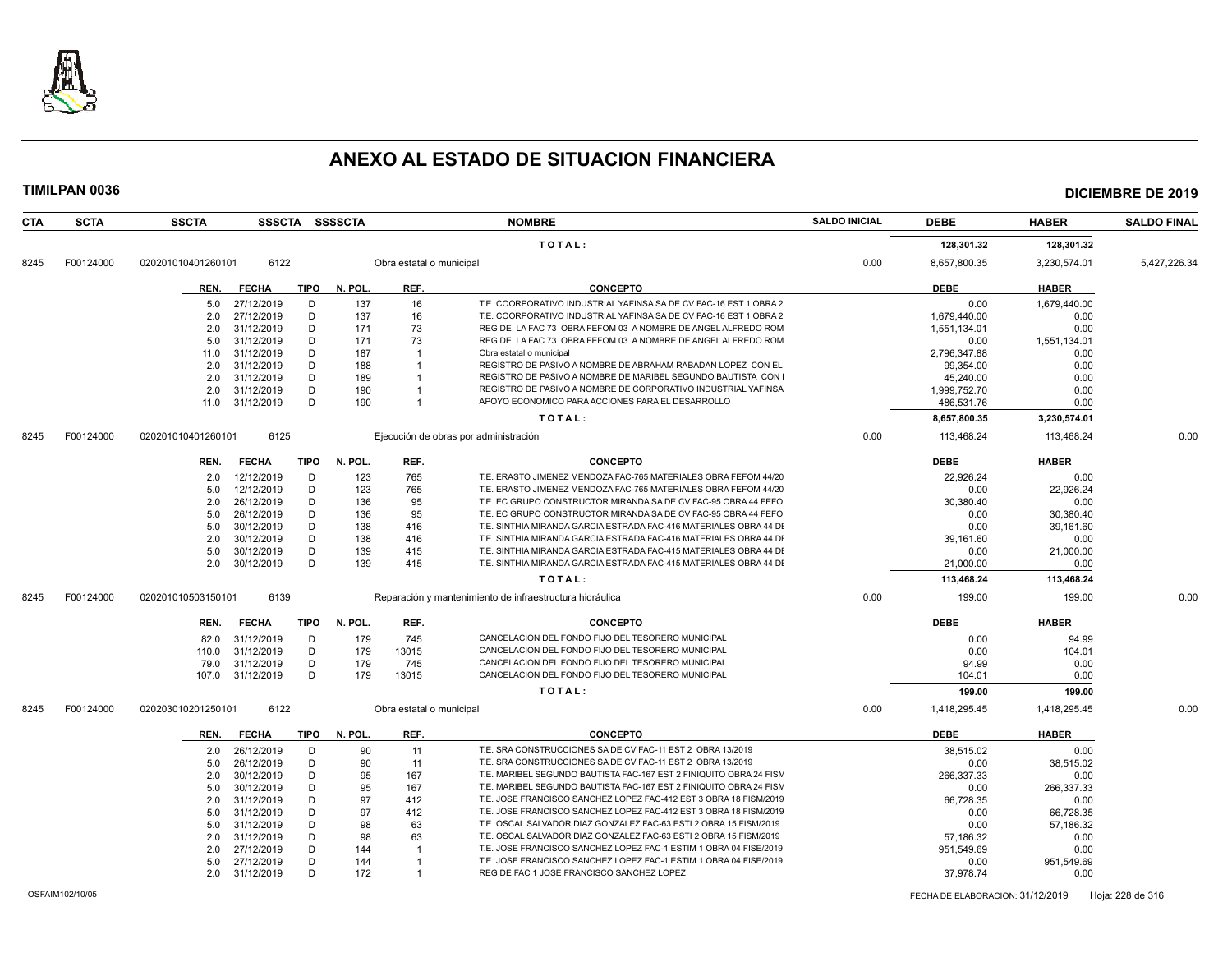

**TIMILPAN 0036 DICIEMBRE DE 2019**

| CTA  | <b>SCTA</b> | <b>SSCTA</b>       |                          |             | SSSCTA SSSSCTA |                          | <b>NOMBRE</b>                                                                          | <b>SALDO INICIAL</b> | <b>DEBE</b>        | <b>HABER</b>       | <b>SALDO FINAL</b> |
|------|-------------|--------------------|--------------------------|-------------|----------------|--------------------------|----------------------------------------------------------------------------------------|----------------------|--------------------|--------------------|--------------------|
|      |             |                    | 5.0 31/12/2019           | D           | 172            | $\overline{1}$           | REG DE FAC 1 JOSE FRANCISCO SANCHEZ LOPEZ                                              |                      | 0.00               | 37,978.74          |                    |
|      |             |                    |                          |             |                |                          | TOTAL:                                                                                 |                      | 1,418,295.45       | 1,418,295.45       |                    |
| 8245 | F00124000   | 020203010201260101 | 6122                     |             |                | Obra estatal o municipal |                                                                                        | 0.00                 | 863,851.39         | 863,851.39         | 0.00               |
|      |             | REN.               | <b>FECHA</b>             | <b>TIPO</b> | N. POL.        | REF.                     | <b>CONCEPTO</b>                                                                        |                      | <b>DEBE</b>        | <b>HABER</b>       |                    |
|      |             |                    |                          |             |                | $\overline{1}$           |                                                                                        |                      |                    |                    |                    |
|      |             | 5.0<br>2.0         | 31/12/2019<br>31/12/2019 | D<br>D      | 180<br>180     | $\overline{1}$           | REG. FAC 1 NOMBRE DE JUAN LOPEZ LAURENCIA<br>REG. FAC 1 NOMBRE DE JUAN LOPEZ LAURENCIA |                      | 0.00<br>863,851.39 | 863,851.39<br>0.00 |                    |
|      |             |                    |                          |             |                |                          | TOTAL:                                                                                 |                      | 863.851.39         | 863.851.39         |                    |
|      |             |                    |                          |             |                |                          |                                                                                        |                      |                    |                    |                    |
| 8245 | F00124000   | 020204010201250101 | 6122                     |             |                | Obra estatal o municipal |                                                                                        | 0.00                 | 315,635.21         | 315,635.21         | 0.00               |
|      |             | REN.               | FECHA                    | TIPO        | N. POL.        | REF.                     | <b>CONCEPTO</b>                                                                        |                      | <b>DEBE</b>        | <b>HABER</b>       |                    |
|      |             | 5.0                | 30/12/2019               | D           | 93             | 74                       | T.E. ANGEL ALFREDO ROMERO GONZALEZ FAC-74 EST. 1 OBRA 53/2019 FIS                      |                      | 0.00               | 315,635.21         |                    |
|      |             | 2.0                | 30/12/2019               | D           | 93             | 74                       | T.E. ANGEL ALFREDO ROMERO GONZALEZ FAC-74 EST. 1 OBRA 53/2019 FIS                      |                      | 315,635.21         | 0.00               |                    |
|      |             |                    |                          |             |                |                          | TOTAL:                                                                                 |                      | 315,635.21         | 315,635.21         |                    |
| 8245 | F00124000   | 020204010201260101 | 6122                     |             |                | Obra estatal o municipal |                                                                                        | 0.00                 | 615, 112.65        | 615, 112.65        | 0.00               |
|      |             | REN.               | FECHA                    | <b>TIPO</b> | N. POL.        | REF.                     | <b>CONCEPTO</b>                                                                        |                      | <b>DEBE</b>        | <b>HABER</b>       |                    |
|      |             |                    | 2.0 19/12/2019           | D           | 125            | 67                       | T.E. ANGEL ALFREDO ROMERO GONZALEZ FAC-67 EST. 2 OBRA FEFOM 38/                        |                      | 93.286.94          | 0.00               |                    |
|      |             | 5.0                | 19/12/2019               | D           | 125            | 67                       | T.E. ANGEL ALFREDO ROMERO GONZALEZ FAC-67 EST, 2 OBRA FEFOM 38/                        |                      | 0.00               | 93.286.94          |                    |
|      |             | 2.0                | 21/12/2019               | D           | 128            | 68                       | T.E. ANGEL ALFREDO ROMERO GONZALEZ FAC-68 ESTI 2 OBRA 14 FEFOM/                        |                      | 82,001.80          | 0.00               |                    |
|      |             | 5.0                | 21/12/2019               | D           | 128            | 68                       | T.E. ANGEL ALFREDO ROMERO GONZALEZ FAC-68 ESTI 2 OBRA 14 FEFOM/                        |                      | 0.00               | 82,001.80          |                    |
|      |             | 2.0                | 21/12/2019               | D           | 129            | 97                       | T.E. ELENA ARQUITECTOS + ARQUITECTOS SA DE CV FAC-97 ESTIMACION                        |                      | 119,896.14         | 0.00               |                    |
|      |             | 5.0                | 21/12/2019               | D           | 129            | 97                       | T.E. ELENA ARQUITECTOS + ARQUITECTOS SA DE CV FAC-97 ESTIMACION                        |                      | 0.00               | 119,896.14         |                    |
|      |             | 5.0                | 24/12/2019               | D           | 130            | 70                       | T.E. ANGEL ALFREDO ROMERO GONZALEZ FAC-70 EST 2 OBRA 33 FEFOM/                         |                      | 0.00               | 50,066.18          |                    |
|      |             | 2.0                | 24/12/2019               | D           | 130            | 70                       | T.E. ANGEL ALFREDO ROMERO GONZALEZ FAC-70 EST 2 OBRA 33 FEFOM/                         |                      | 50,066.18          | 0.00               |                    |
|      |             | 5.0                | 31/12/2019               | D           | 140            | 195                      | T.E. ELECTROINGENIERIA CEFYD SA DE CV FAC-195 ESTI 1 OBRA 7 FEFOM                      |                      | 0.00               | 269,861.59         |                    |
|      |             | 2.0                | 31/12/2019               | D           | 140            | 195                      | T.E. ELECTROINGENIERIA CEFYD SA DE CV FAC-195 ESTI 1 OBRA 7 FEFOM                      |                      | 269,861.59         | 0.00               |                    |
|      |             |                    |                          |             |                |                          | TOTAL:                                                                                 |                      | 615,112.65         | 615,112.65         |                    |
| 8245 | F00124000   | 020205010101250101 | 6122                     |             |                | Obra estatal o municipal |                                                                                        | 0.00                 | 6,986,275.15       | 6,986,275.15       | 0.00               |
|      |             | REN.               | <b>FECHA</b>             | <b>TIPO</b> | N. POL.        | REF.                     | <b>CONCEPTO</b>                                                                        |                      | <b>DEBE</b>        | <b>HABER</b>       |                    |
|      |             | 5.0                | 11/12/2019               | D           | 88             | $\overline{\mathbf{4}}$  | T.E. ABRAHAM RADADAN LOPEZ FAC-4 ESTIMACION 1 DE LA OBRA CALENT                        |                      | 0.00               | 239,576.79         |                    |
|      |             | 2.0                | 11/12/2019               | D           | 88             | $\overline{\mathbf{4}}$  | T.E. ABRAHAM RADADAN LOPEZ FAC-4 ESTIMACION 1 DE LA OBRA CALENT                        |                      | 239,576.79         | 0.00               |                    |
|      |             | 5.0                | 27/12/2019               | D           | 141            | 154                      | T.E. MARIBEL SEGUNDO BAUTISTA FAC-154 ESTIMA 1 OBRA FISE 01/2019                       |                      | 0.00               | 1,136,173.02       |                    |
|      |             | 2.0                | 27/12/2019               | D           | 141            | 154                      | T.E. MARIBEL SEGUNDO BAUTISTA FAC-154 ESTIMA 1 OBRA FISE 01/2019                       |                      | 1,136,173.02       | 0.00               |                    |
|      |             | 2.0                | 27/12/2019               | D           | 142            | 155                      | T.E. MARIBEL SEGUNDO BAUTISTA FAC-155 ESTIMA 1 OBRA FISE 02/2019                       |                      | 1,136,558.72       | 0.00               |                    |
|      |             | 5.0                | 27/12/2019               | D           | 142            | 155                      | T.E. MARIBEL SEGUNDO BAUTISTA FAC-155 ESTIMA 1 OBRA FISE 02/2019                       |                      | 0.00               | 1,136,558.72       |                    |
|      |             | 5.0                | 31/12/2019               | D           | 145            | $\overline{2}$           | T.E. ABRAHAM RABADAN LOPEZ FAC-2 ESTIMACION I OBRA 05 FISE/2019                        |                      | 0.00               | 152,749.43         |                    |
|      |             | 2.0                | 31/12/2019               | D           | 145            | $\overline{2}$           | T.E. ABRAHAM RABADAN LOPEZ FAC-2 ESTIMACION I OBRA 05 FISE/2019                        |                      | 152,749.43         | 0.00               |                    |
|      |             | 2.0                | 27/12/2019               | D           | 146            | 11                       | T.E. INGENIERIA CIVIL E INDUSTRIAL DEL ESTADO DE MEXICO SA DE CV ES                    |                      | 1.651.728.09       | 0.00               |                    |
|      |             | 5.0                | 27/12/2019               | D           | 146            | 11                       | T.E. INGENIERIA CIVIL E INDUSTRIAL DEL ESTADO DE MEXICO SA DE CV ES                    |                      | 0.00               | 1,651,728.09       |                    |
|      |             | 2.0                | 28/12/2019               | D           | 147            | 95                       | T.E. EN RIQUE HERNANDEZ HERNANDEZ FAC-95 ESTIM 1 OBRA 07 FISE/20                       |                      | 616,670.92         | 0.00               |                    |
|      |             | 5.0                | 28/12/2019               | D           | 147            | 95                       | T.E. EN RIQUE HERNANDEZ HERNANDEZ FAC-95 ESTIM 1 OBRA 07 FISE/20                       |                      | 0.00               | 616,670.92         |                    |
|      |             | 9.0                | 31/12/2019               | D           | 173            | $\overline{7}$           | REGISTRO DE FAC-7 A NOMBRE DE ABRAHAM RABADAN LOPEZ                                    |                      | 8,116.40           | 0.00               |                    |
|      |             | 12.0               | 31/12/2019               | D           | 173            | $\overline{7}$           | REGISTRO DE FAC-7 A NOMBRE DE ABRAHAM RABADAN LOPEZ                                    |                      | 0.00               | 8,116.40           |                    |
|      |             | 5.0                | 31/12/2019               | D           | 175            | 13                       | REG. FAC 13 INGENIERIA CIVIL E INDUSTRIAL DEL ESTADO DE MEXICO SA                      |                      | 0.00               | 85,749.05          |                    |
|      |             | 2.0                | 31/12/2019               | D           | 175            | 13                       | REG. FAC 13 INGENIERIA CIVIL E INDUSTRIAL DEL ESTADO DE MEXICO SA                      |                      | 85,749.05          | 0.00               |                    |

 2.0 31/12/2019 D 175 13 REG. FAC 13 INGENIERIA CIVIL E INDUSTRIAL DEL ESTADO DE MEXICO SA DE CV 85,749.05 0.00 REG. FAC 116 E A NOMBRE DE EC GRUPO CONSTRUCTOR MIRANDA SA DE

OSFAIM102/10/05 FECHA DE ELABORACION: 31/12/2019 Hoja: 229 de 316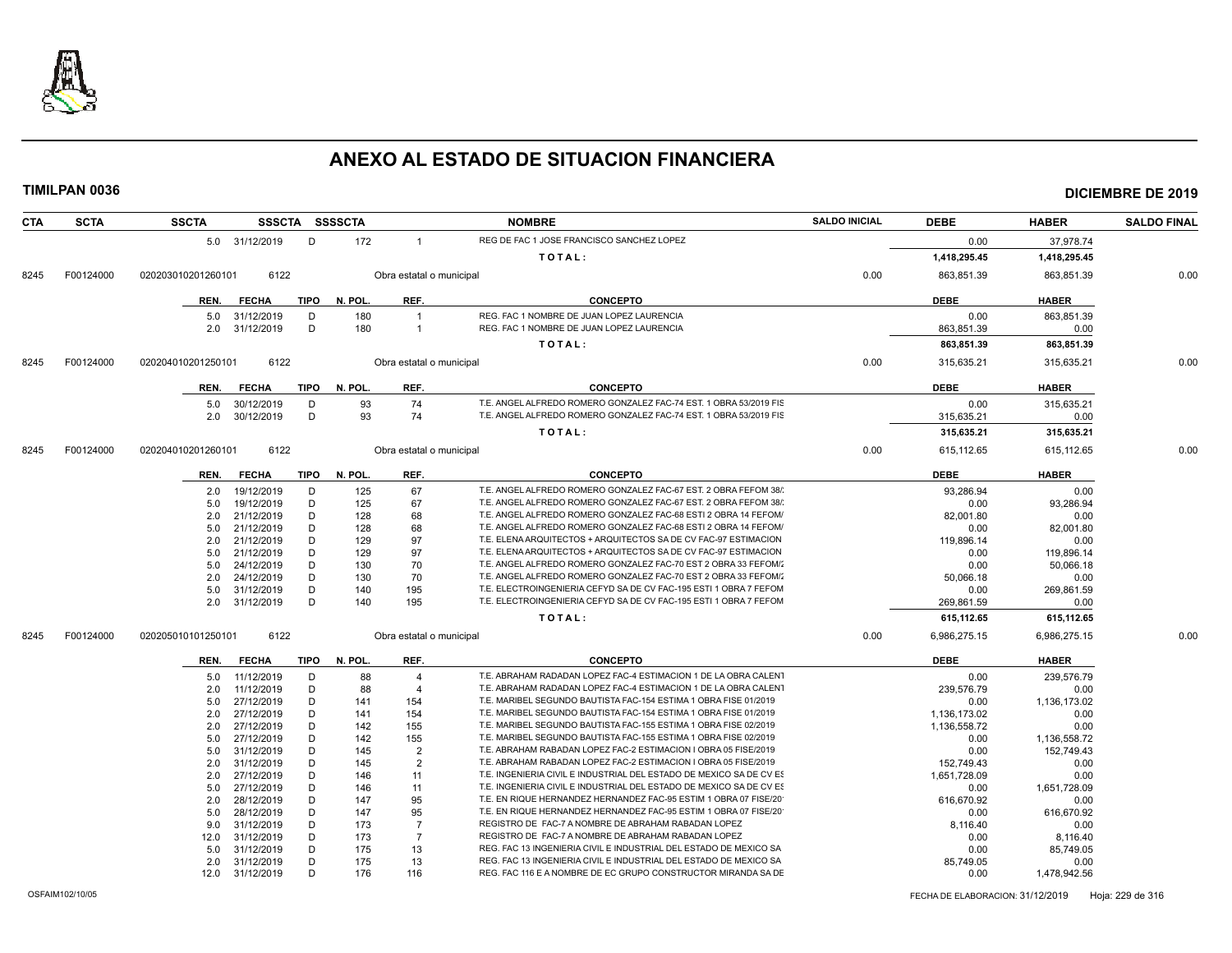

| <b>CTA</b> | <b>SCTA</b> | <b>SSCTA</b>       |                          |             | SSSCTA SSSSCTA |                          | <b>NOMBRE</b>                                                       | <b>SALDO INICIAL</b> | <b>DEBE</b>        | <b>HABER</b>       | <b>SALDO FINAL</b> |
|------------|-------------|--------------------|--------------------------|-------------|----------------|--------------------------|---------------------------------------------------------------------|----------------------|--------------------|--------------------|--------------------|
|            |             |                    | 9.0 31/12/2019           | D           | 176            | 116                      | REG. FAC 116 E A NOMBRE DE EC GRUPO CONSTRUCTOR MIRANDA SA DE       |                      | 1.478.942.56       | 0.00               |                    |
|            |             | 5.0                | 31/12/2019               | D           | 176            | 117                      | REG. FAC 117 E A NOMBRE DE EC GRUPO CONSTRUCTOR MIRANDA SA DE       |                      | 0.00               | 379,730.43         |                    |
|            |             | 2.0                | 31/12/2019               | D           | 176            | 117                      | REG. FAC 117 E A NOMBRE DE EC GRUPO CONSTRUCTOR MIRANDA SA DE       |                      | 379,730.43         | 0.00               |                    |
|            |             | 5.0                | 31/12/2019               | D           | 177            | 168                      | MARIBEL SEGUNDO BAUTISTA FAC 168 Y 169 ESTIMACIONES DE OBRAS        |                      | 0.00               | 59,798.58          |                    |
|            |             | 2.0                | 31/12/2019               | D           | 177            | 168                      | MARIBEL SEGUNDO BAUTISTA FAC 168 Y 169 ESTIMACIONES DE OBRAS        |                      | 59.798.58          | 0.00               |                    |
|            |             | 2.0                | 31/12/2019               | D           | 178            | 96                       | ENRIQUE HERDANDEZ HERNANDEZ FAC-96 ESTIMACION 2 OBRA                |                      | 40,481.16          | 0.00               |                    |
|            |             |                    | 5.0 31/12/2019           | D           | 178            | 96                       | ENRIQUE HERDANDEZ HERNANDEZ FAC-96 ESTIMACION 2 OBRA                |                      | 0.00               | 40,481.16          |                    |
|            |             |                    |                          |             |                |                          | TOTAL:                                                              |                      | 6,986,275.15       | 6,986,275.15       |                    |
| 8245       | F00124000   | 020501010106250101 | 6122                     |             |                | Obra estatal o municipal |                                                                     | 0.00                 | 85,443.71          | 85,443.71          | 0.00               |
|            |             |                    |                          |             |                |                          |                                                                     |                      |                    |                    |                    |
|            |             | REN.               | <b>FECHA</b>             | TIPO        | N. POL.        | REF.                     | <b>CONCEPTO</b>                                                     |                      | <b>DEBE</b>        | <b>HABER</b>       |                    |
|            |             | 2.0                | 19/12/2019               | D           | 89             | 122                      | T.E. FELIX HERNANDEZ FLORES FAC-122 EST, 2 FINIQUITO OBRA FISM 14/2 |                      | 85.443.71          | 0.00               |                    |
|            |             | 5.0                | 19/12/2019               | D           | 89             | 122                      | T.E. FELIX HERNANDEZ FLORES FAC-122 EST. 2 FINIQUITO OBRA FISM 14/2 |                      | 0.00               | 85,443.71          |                    |
|            |             |                    |                          |             |                |                          | TOTAL:                                                              |                      | 85,443.71          | 85,443.71          |                    |
| 8245       | F00124000   | 030305010104250101 | 6122                     |             |                | Obra estatal o municipal |                                                                     | 0.00                 | 3,107,409.26       | 3,107,409.26       | 0.00               |
|            |             | REN.               | <b>FECHA</b>             | <b>TIPO</b> | N. POL.        | REF.                     | <b>CONCEPTO</b>                                                     |                      | <b>DEBE</b>        | <b>HABER</b>       |                    |
|            |             | 86.0               | 05/12/2019               | Е           | 42             | $\overline{1}$           | CFE SBS APORTACION DEL MUNICIPIO PARA OBRAS DE ELECTRIFICACION      |                      | 71,428.57          | 0.00               |                    |
|            |             | 89.0               | 05/12/2019               | E           | 42             |                          | CFE SBS APORTACION DEL MUNICIPIO PARA OBRAS DE ELECTRIFICACION      |                      | 0.00               | 71.428.57          |                    |
|            |             | 93.0               | 05/12/2019               | Е           | 42             |                          | CFE SBS APORTACION DEL MUNICIPIO PARA OBRAS DE ELECTRIFICACION      |                      | 83,333.33          | 0.00               |                    |
|            |             | 96.0               | 05/12/2019               | E           | 42             |                          | CFE SBS APORTACION DEL MUNICIPIO PARA OBRAS DE ELECTRIFICACION      |                      | 0.00               | 83,333.33          |                    |
|            |             | 100.0              | 05/12/2019               | Е           | 42             |                          | CFE SBS APORTACION DEL MUNICIPIO PARA OBRAS DE ELECTRIFICACION      |                      | 59,523.81          | 0.00               |                    |
|            |             | 103.0              | 05/12/2019               | E           | 42             |                          | CFE SBS APORTACION DEL MUNICIPIO PARA OBRAS DE ELECTRIFICACION      |                      | 0.00               | 59,523.81          |                    |
|            |             | 107.0              | 05/12/2019               | E           | 42             |                          | CFE SBS APORTACION DEL MUNICIPIO PARA OBRAS DE ELECTRIFICACION      |                      | 59,523.81          | 0.00               |                    |
|            |             | 110.0              | 05/12/2019               | E           | 42             |                          | CFE SBS APORTACION DEL MUNICIPIO PARA OBRAS DE ELECTRIFICACION      |                      | 0.00               | 59,523.81          |                    |
|            |             | 114.0              | 05/12/2019               | E           | 42             |                          | CFE SBS APORTACION DEL MUNICIPIO PARA OBRAS DE ELECTRIFICACION      |                      | 95,238.10          | 0.00               |                    |
|            |             | 117.0              | 05/12/2019               | E           | 42             |                          | CFE SBS APORTACION DEL MUNICIPIO PARA OBRAS DE ELECTRIFICACION      |                      | 0.00               | 95,238.10          |                    |
|            |             | 121.0              | 05/12/2019               | E           | 42             |                          | CFE SBS APORTACION DEL MUNICIPIO PARA OBRAS DE ELECTRIFICACION      |                      | 59,523.81          | 0.00               |                    |
|            |             | 124.0              | 05/12/2019               | E           | 42             |                          | CFE SBS APORTACION DEL MUNICIPIO PARA OBRAS DE ELECTRIFICACION      |                      | 0.00               | 59,523.81          |                    |
|            |             | 82.0               | 05/12/2019               | E           | 42             |                          | CFE SBS APORTACION DEL MUNICIPIO PARA OBRAS DE ELECTRIFICACION      |                      | 0.00               | 178,571.43         |                    |
|            |             |                    | 05/12/2019               | E           | 42             |                          | CFE SBS APORTACION DEL MUNICIPIO PARA OBRAS DE ELECTRIFICACION      |                      | 178.571.43         | 0.00               |                    |
|            |             | 79.0               |                          | E           |                |                          | CFE SBS APORTACION DEL MUNICIPIO PARA OBRAS DE ELECTRIFICACION      |                      |                    |                    |                    |
|            |             | 75.0               | 05/12/2019               | E           | 42<br>42       |                          | CFE SBS APORTACION DEL MUNICIPIO PARA OBRAS DE ELECTRIFICACION      |                      | 0.00               | 71,428.57          |                    |
|            |             | 72.0               | 05/12/2019               | E           |                |                          | CFE SBS APORTACION DEL MUNICIPIO PARA OBRAS DE ELECTRIFICACION      |                      | 71,428.57          | 0.00               |                    |
|            |             | 68.0<br>65.0       | 05/12/2019<br>05/12/2019 | F           | 42<br>42       |                          | CFE SBS APORTACION DEL MUNICIPIO PARA OBRAS DE ELECTRIFICACION      |                      | 0.00               | 119,047.62         |                    |
|            |             |                    |                          | E           | 42             |                          | CFE SBS APORTACION DEL MUNICIPIO PARA OBRAS DE ELECTRIFICACION      |                      | 119,047.62         | 0.00               |                    |
|            |             | 61.0               | 05/12/2019               | E           |                |                          | CFE SBS APORTACION DEL MUNICIPIO PARA OBRAS DE ELECTRIFICACION      |                      | 0.00               | 130,952.38         |                    |
|            |             | 58.0<br>54.0       | 05/12/2019<br>05/12/2019 | E           | 42<br>42       |                          | CFE SBS APORTACION DEL MUNICIPIO PARA OBRAS DE ELECTRIFICACION      |                      | 130,952.38         | 0.00               |                    |
|            |             |                    |                          | E           | 42             |                          | CFE SBS APORTACION DEL MUNICIPIO PARA OBRAS DE ELECTRIFICACION      |                      | 0.00<br>130.952.38 | 130,952.38<br>0.00 |                    |
|            |             | 51.0               | 05/12/2019               |             |                |                          | CFE SBS APORTACION DEL MUNICIPIO PARA OBRAS DE ELECTRIFICACION      |                      |                    |                    |                    |
|            |             | 47.0               | 05/12/2019               | E           | 42             |                          | CFE SBS APORTACION DEL MUNICIPIO PARA OBRAS DE ELECTRIFICACION      |                      | 0.00               | 202,380.95         |                    |
|            |             | 44.0               | 05/12/2019               | E           | 42             |                          | CFE SBS APORTACION DEL MUNICIPIO PARA OBRAS DE ELECTRIFICACION      |                      | 202,380.95         | 0.00               |                    |
|            |             | 40.0               | 05/12/2019               | Е           | 42             |                          | CFE SBS APORTACION DEL MUNICIPIO PARA OBRAS DE ELECTRIFICACION      |                      | 0.00               | 71,428.57          |                    |
|            |             | 37.0               | 05/12/2019               | E           | 42             |                          |                                                                     |                      | 71.428.57          | 0.00               |                    |
|            |             | 33.0               | 05/12/2019               | E           | 42             |                          | CFE SBS APORTACION DEL MUNICIPIO PARA OBRAS DE ELECTRIFICACION      |                      | 0.00               | 238,095.24         |                    |
|            |             | 30.0               | 05/12/2019               | E           | 42             |                          | CFE SBS APORTACION DEL MUNICIPIO PARA OBRAS DE ELECTRIFICACION      |                      | 238,095.24         | 0.00               |                    |
|            |             | 26.0               | 05/12/2019               | E           | 42             |                          | CFE SBS APORTACION DEL MUNICIPIO PARA OBRAS DE ELECTRIFICACION      |                      | 0.00               | 83,333.33          |                    |
|            |             | 23.0               | 05/12/2019               |             | 42             |                          | CFE SBS APORTACION DEL MUNICIPIO PARA OBRAS DE ELECTRIFICACION      |                      | 83.333.33          | 0.00               |                    |
|            |             | 19.0               | 05/12/2019               | F           | 42             |                          | CFE SBS APORTACION DEL MUNICIPIO PARA OBRAS DE ELECTRIFICACION      |                      | 0.00               | 119,047.62         |                    |
|            |             | 16.0               | 05/12/2019               | E           | 42             |                          | CFE SBS APORTACION DEL MUNICIPIO PARA OBRAS DE ELECTRIFICACION      |                      | 119,047.62         | 0.00               |                    |
|            |             |                    | 12.0 05/12/2019          | F           | 42             |                          | CFE SBS APORTACION DEL MUNICIPIO PARA OBRAS DE ELECTRIFICACION      |                      | 0.00               | 166,666.67         |                    |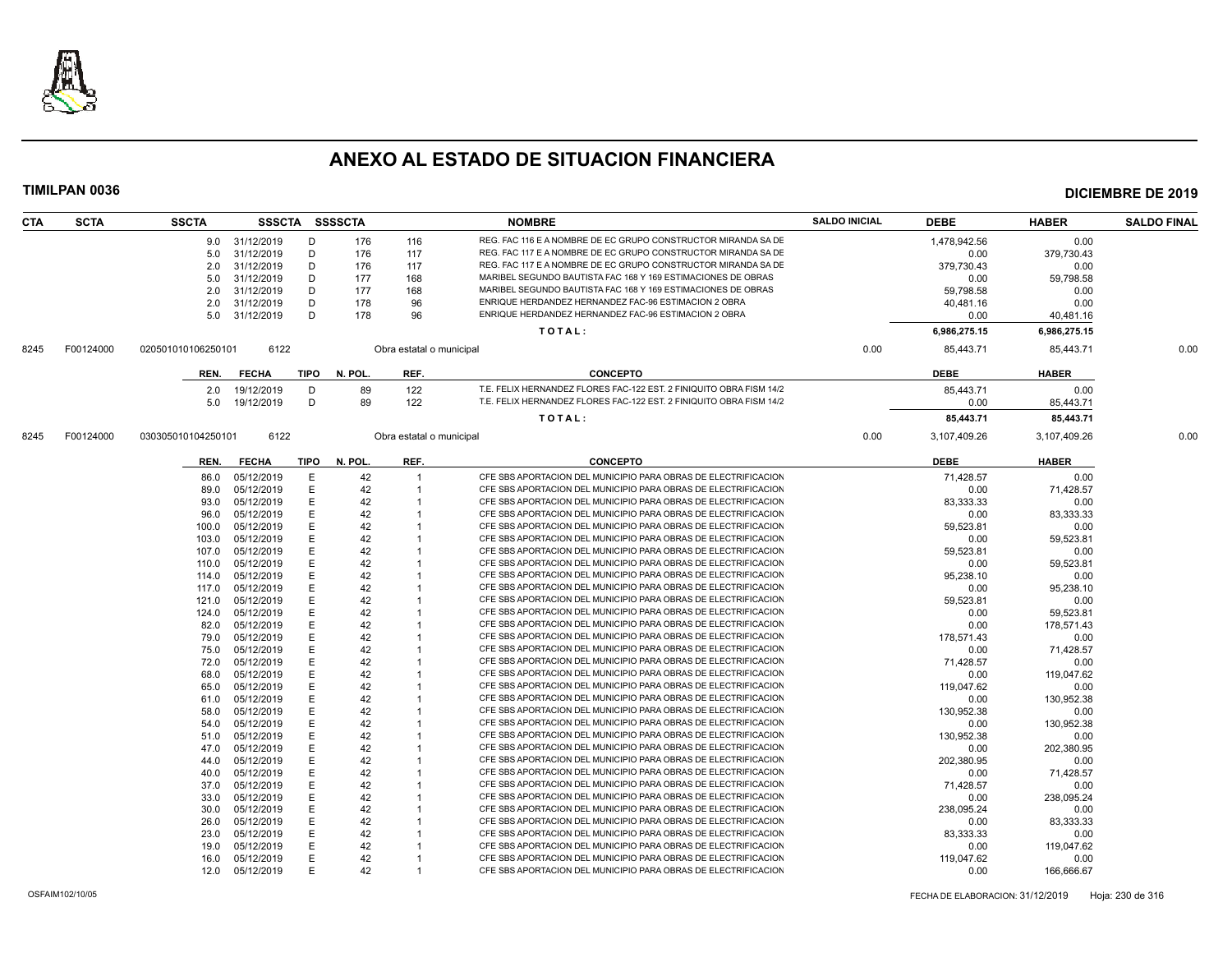

| CTA  | <b>SCTA</b>     | <b>SSCTA</b>       |              |             | SSSCTA SSSSCTA |                          | <b>NOMBRE</b>                                                                                        | <b>SALDO INICIAL</b> | <b>DEBE</b>                      | <b>HABER</b>  | <b>SALDO FINAL</b> |
|------|-----------------|--------------------|--------------|-------------|----------------|--------------------------|------------------------------------------------------------------------------------------------------|----------------------|----------------------------------|---------------|--------------------|
|      |                 | 9.0                | 05/12/2019   | E           | 42             |                          | CFE SBS APORTACION DEL MUNICIPIO PARA OBRAS DE ELECTRIFICACION                                       |                      | 166,666.67                       | 0.00          |                    |
|      |                 | 5.0                | 05/12/2019   | E           | 42             |                          | CFE SBS APORTACION DEL MUNICIPIO PARA OBRAS DE ELECTRIFICACION                                       |                      | 0.00                             | 59,523.81     |                    |
|      |                 | 2.0                | 05/12/2019   | E           | 42             | $\overline{1}$           | CFE SBS APORTACION DEL MUNICIPIO PARA OBRAS DE ELECTRIFICACION                                       |                      | 59,523.81                        | 0.00          |                    |
|      |                 | 5.0                | 30/12/2019   | D           | 96             | 71                       | T.E. ANGEL ALFREDO ROMERO GONZALEZ FAC-71 EST 1 OBRA 17 FISM/201                                     |                      | 0.00                             | 649,995.71    |                    |
|      |                 | 2.0                | 30/12/2019   | D           | 96             | 71                       | T.E. ANGEL ALFREDO ROMERO GONZALEZ FAC-71 EST 1 OBRA 17 FISM/201                                     |                      | 649.995.71                       | 0.00          |                    |
|      |                 | 2.0                | 31/12/2019   | D           | 99             | 72                       | T.E. ANGEL ALFREDO ROMERO GONZALEZ FAC-72 ESTI 1 OBRA 51 DEL FIS                                     |                      | 457,413.55                       | 0.00          |                    |
|      |                 | 5.0                | 31/12/2019   | D           | 99             | 72                       | T.E. ANGEL ALFREDO ROMERO GONZALEZ FAC-72 ESTI 1 OBRA 51 DEL FIS                                     |                      | 0.00                             | 457,413.55    |                    |
|      |                 |                    |              |             |                |                          | TOTAL:                                                                                               |                      | 3,107,409.26                     | 3,107,409.26  |                    |
| 8245 | F00124000       | 030305010104260101 | 6122         |             |                | Obra estatal o municipal |                                                                                                      | 0.00                 | 72,773.23                        | 72,773.23     | 0.00               |
|      |                 | REN.               | <b>FECHA</b> | <b>TIPO</b> | N. POL.        | REF.                     | <b>CONCEPTO</b>                                                                                      |                      | <b>DEBE</b>                      | <b>HABER</b>  |                    |
|      |                 | 5.0                | 24/12/2019   | D           | 133            | 69                       | T.E. ANGEL ALFREDO ROMERO GONZALEZ FAC-69 EST. 2 OBRA 43 FEFOM/                                      |                      | 0.00                             | 72,773.23     |                    |
|      |                 | 2.0                | 24/12/2019   | D           | 133            | 69                       | T.E. ANGEL ALFREDO ROMERO GONZALEZ FAC-69 EST. 2 OBRA 43 FEFOM/                                      |                      | 72,773.23                        | 0.00          |                    |
|      |                 |                    |              |             |                |                          |                                                                                                      |                      |                                  |               |                    |
|      |                 |                    |              |             |                |                          | TOTAL:                                                                                               |                      | 72,773.23                        | 72,773.23     |                    |
| 8246 |                 |                    |              |             |                | Intangibles              | Presupuesto de Egresos Comprometido de Bienes Muebles, Inmuebles e                                   | 0.00                 | 185,180.00                       | 185,180.00    | 0.00               |
| 8246 | Q00104000       | 010701010101250105 | 5411         |             |                |                          | Vehículos y equipo de transporte terrestre                                                           | 0.00                 | 185,180.00                       | 185,180.00    | 0.00               |
|      |                 | REN.               | <b>FECHA</b> | <b>TIPO</b> | N. POL.        | REF.                     | <b>CONCEPTO</b>                                                                                      |                      | <b>DEBE</b>                      | <b>HABER</b>  |                    |
|      |                 | 5.0                | 05/12/2019   | D           | 149            | 44967                    | T.E. CHEVY SAN CARLOS SA DE CV FAC-44967 COMPRA DE AVEO 2020                                         |                      | 0.00                             | 185,180.00    |                    |
|      |                 | 2.0                | 05/12/2019   | D           | 149            | 44967                    | T.E. CHEVY SAN CARLOS SA DE CV FAC-44967 COMPRA DE AVEO 2020                                         |                      | 185,180.00                       | 0.00          |                    |
|      |                 |                    |              |             |                |                          | TOTAL:                                                                                               |                      | 185,180.00                       | 185,180.00    |                    |
| 8251 |                 |                    |              |             |                |                          | Presupuesto de Egresos Devengado de Gastos de Funcionamiento                                         | 2,135,481.12         | 11,443,880.45                    | 11,642,571.55 | 1,936,790.02       |
|      |                 |                    |              |             |                |                          |                                                                                                      |                      |                                  |               |                    |
| 8251 | A00101000       | 010302010103150101 | 1131         |             |                | Sueldo base              |                                                                                                      | 0.00                 | 13,000.00                        | 13,000.00     | 0.00               |
|      |                 | REN.               | <b>FECHA</b> | <b>TIPO</b> | N. POL.        | REF.                     | <b>CONCEPTO</b>                                                                                      |                      | <b>DEBE</b>                      | <b>HABER</b>  |                    |
|      |                 | 20.0               | 11/12/2019   | D           | 41             |                          | T.E. PAGO DE NOMINA DE LA 1RA QUINCENA DE DICIEMBRE DE 2019                                          |                      | 0.00                             | 2,500.00      |                    |
|      |                 | 17.0               | 11/12/2019   | D           | 41             |                          | T.E. PAGO DE NOMINA DE LA 1RA QUINCENA DE DICIEMBRE DE 2019                                          |                      | 2,500.00                         | 0.00          |                    |
|      |                 | 20.0               | 31/12/2019   | D           | 70             | $\overline{2}$           | T.E. PAGO DE NOMINA DE LA 2RA QUINCENA DE DICIEMBRE DE 2019                                          |                      | 0.00                             | 2,500.00      |                    |
|      |                 | 17.0               | 31/12/2019   | D           | 70             | $\overline{2}$           | T.E. PAGO DE NOMINA DE LA 2RA QUINCENA DE DICIEMBRE DE 2019                                          |                      | 2,500.00                         | 0.00          |                    |
|      |                 | 12.0               | 31/12/2019   | D           | 71             | $\overline{2}$           | T.E. PAGO DE LISTA DE RAYA DE LA 2DA QUINCENA DE DICIEMBRE DE 2019                                   |                      | 8,000.00                         | 0.00          |                    |
|      |                 | 15.0               | 31/12/2019   | D           | 71             | $\overline{2}$           | T.E. PAGO DE LISTA DE RAYA DE LA 2DA QUINCENA DE DICIEMBRE DE 2019                                   |                      | 0.00                             | 8,000.00      |                    |
|      |                 |                    |              |             |                |                          | TOTAL:                                                                                               |                      | 13,000.00                        | 13,000.00     |                    |
| 8251 | A00101000       | 010302010103150101 | 1222         |             |                |                          | Sueldos y salarios compactados al personal eventual                                                  | 5,000.00             | 8,000.00                         | 8,000.00      | 5,000.00           |
|      |                 | REN.               | <b>FECHA</b> | <b>TIPO</b> | N. POL.        | REF.                     | <b>CONCEPTO</b>                                                                                      |                      | <b>DEBE</b>                      | <b>HABER</b>  |                    |
|      |                 | 15.0               | 11/12/2019   | D           | 42             |                          | T.E. PAGO DE LISTA DE RAYA DE LA 1RA QUINCENA DE DICIEMBRE DE 2019                                   |                      | 0.00                             | 8,000.00      |                    |
|      |                 | 12.0               | 11/12/2019   | D           | 42             |                          | T.E. PAGO DE LISTA DE RAYA DE LA 1RA QUINCENA DE DICIEMBRE DE 2019                                   |                      | 8,000.00                         | 0.00          |                    |
|      |                 |                    |              |             |                |                          | TOTAL:                                                                                               |                      | 8,000.00                         | 8,000.00      |                    |
| 8251 | A00101000       | 010302010103150101 | 1321         |             |                | Prima vacacional         |                                                                                                      | 0.00                 | 53,780.00                        | 53,780.00     | 0.00               |
|      |                 |                    |              |             |                |                          |                                                                                                      |                      |                                  |               |                    |
|      |                 | REN.               | <b>FECHA</b> | TIPO        | N. POL.        | REF.                     | <b>CONCEPTO</b>                                                                                      |                      | <b>DEBE</b>                      | <b>HABER</b>  |                    |
|      |                 | 20.0               | 13/12/2019   | D           | 45             | -1                       | T.E. PAGO DE AGUINALDOS DE NOMINA DEL AÑO 2019                                                       |                      | 0.00                             | 822.00        |                    |
|      |                 | 5.0                | 13/12/2019   | D           | 45             |                          | T.E. PAGO DE AGUINALDOS DE NOMINA DEL AÑO 2019                                                       |                      | 0.00                             | 47,638.00     |                    |
|      |                 | 2.0                | 13/12/2019   | D           | 45             |                          | T.E. PAGO DE AGUINALDOS DE NOMINA DEL AÑO 2019                                                       |                      | 47,638.00                        | 0.00          |                    |
|      |                 | 17.0               | 13/12/2019   | D           | 45             |                          | T.E. PAGO DE AGUINALDOS DE NOMINA DEL AÑO 2019<br>T.E. PAGO DE AGUINALDOS LISTA DE RAYA DEL AÑO 2019 |                      | 822.00                           | 0.00          |                    |
|      |                 | 17.0               | 13/12/2019   | D           | 46             |                          |                                                                                                      |                      | 5,320.00                         | 0.00          |                    |
|      | OSFAIM102/10/05 |                    |              |             |                |                          |                                                                                                      |                      | FECHA DE ELABORACION: 31/12/2019 |               | Hoja: 231 de 316   |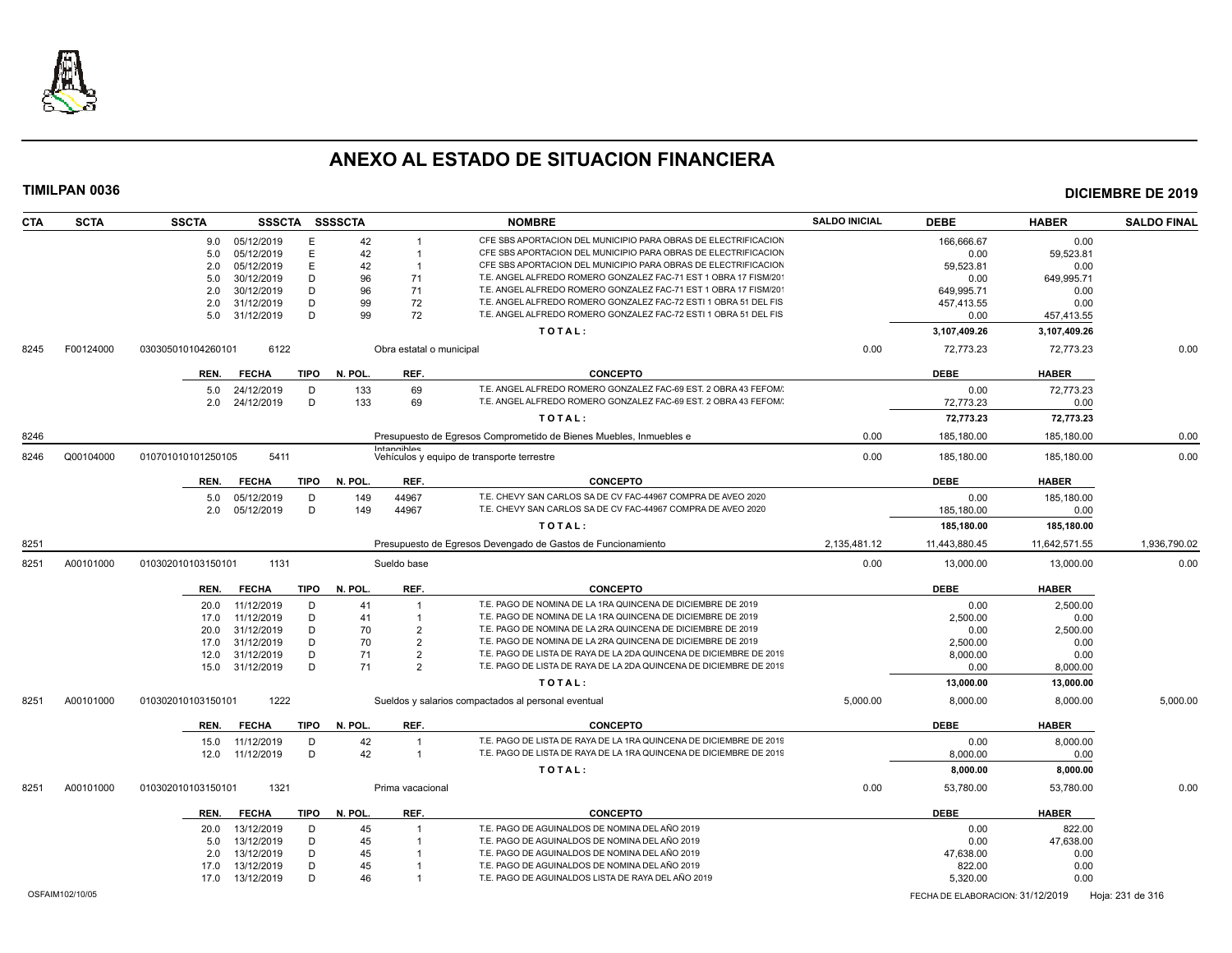

| <b>CTA</b> | <b>SCTA</b> | <b>SSCTA</b>       |              |             | SSSCTA SSSSCTA |                | <b>NOMBRE</b>                                                      | <b>SALDO INICIAL</b> | <b>DEBE</b> | <b>HABER</b> | <b>SALDO FINAL</b> |
|------------|-------------|--------------------|--------------|-------------|----------------|----------------|--------------------------------------------------------------------|----------------------|-------------|--------------|--------------------|
|            |             | 20.0 13/12/2019    |              | D           | 46             | $\overline{1}$ | T.E. PAGO DE AGUINALDOS LISTA DE RAYA DEL AÑO 2019                 |                      | 0.00        | 5,320.00     |                    |
|            |             |                    |              |             |                |                | TOTAL:                                                             |                      | 53,780.00   | 53,780.00    |                    |
| 8251       | A00101000   | 010302010103150101 | 1322         |             |                | Aquinaldo      |                                                                    | 0.00                 | 237,868.00  | 237,868.00   | 0.00               |
|            |             | REN.               | <b>FECHA</b> | <b>TIPO</b> | N. POL.        | REF.           | <b>CONCEPTO</b>                                                    |                      | <b>DEBE</b> | <b>HABER</b> |                    |
|            |             | 10.0               | 13/12/2019   | D           | 45             |                | T.E. PAGO DE AGUINALDOS DE NOMINA DEL AÑO 2019                     |                      | 0.00        | 208,372.00   |                    |
|            |             | 7.0                | 13/12/2019   | D           | 45             |                | T.E. PAGO DE AGUINALDOS DE NOMINA DEL AÑO 2019                     |                      | 208.372.00  | 0.00         |                    |
|            |             | 22.0               | 13/12/2019   | D           | 45             |                | T.E. PAGO DE AGUINALDOS DE NOMINA DEL AÑO 2019                     |                      | 8,219.00    | 0.00         |                    |
|            |             | 25.0               | 13/12/2019   | D           | 45             |                | T.E. PAGO DE AGUINALDOS DE NOMINA DEL AÑO 2019                     |                      | 0.00        | 8,219.00     |                    |
|            |             | 22.0               | 13/12/2019   | D           | 46             |                | T.E. PAGO DE AGUINALDOS LISTA DE RAYA DEL AÑO 2019                 |                      | 21,277.00   | 0.00         |                    |
|            |             | 25.0 13/12/2019    |              | D           | 46             |                | T.E. PAGO DE AGUINALDOS LISTA DE RAYA DEL AÑO 2019                 |                      | 0.00        | 21,277.00    |                    |
|            |             |                    |              |             |                |                |                                                                    |                      |             |              |                    |
|            |             |                    |              |             |                |                | TOTAL:                                                             |                      | 237,868.00  | 237,868.00   |                    |
| 8251       | A00101000   | 010302010103150101 | 1345         |             |                | Gratificación  |                                                                    | 2,835.49             | 73,841.48   | 73.841.48    | 2.835.49           |
|            |             | REN.               | <b>FECHA</b> | <b>TIPO</b> | N. POL.        | REF.           | <b>CONCEPTO</b>                                                    |                      | <b>DEBE</b> | <b>HABER</b> |                    |
|            |             | 25.0               | 11/12/2019   | D           | 41             | $\overline{1}$ | T.E. PAGO DE NOMINA DE LA 1RA QUINCENA DE DICIEMBRE DE 2019        |                      | 0.00        | 5.311.71     |                    |
|            |             | 22.0               | 11/12/2019   | D           | 41             |                | T.E. PAGO DE NOMINA DE LA 1RA QUINCENA DE DICIEMBRE DE 2019        |                      | 5,311.71    | 0.00         |                    |
|            |             | 17.0               | 11/12/2019   | D           | 42             |                | T.E. PAGO DE LISTA DE RAYA DE LA 1RA QUINCENA DE DICIEMBRE DE 2019 |                      | 3.176.03    | 0.00         |                    |
|            |             | 20.0               | 11/12/2019   | D           | 42             |                | T.E. PAGO DE LISTA DE RAYA DE LA 1RA QUINCENA DE DICIEMBRE DE 2019 |                      | 0.00        | 3,176.03     |                    |
|            |             | 27.0               | 13/12/2019   | D           | 45             |                | T.E. PAGO DE AGUINALDOS DE NOMINA DEL AÑO 2019                     |                      | 759.00      | 0.00         |                    |
|            |             | 15.0               | 13/12/2019   | D           | 45             |                | T.E. PAGO DE AGUINALDOS DE NOMINA DEL AÑO 2019                     |                      | 0.00        | 54.949.00    |                    |
|            |             | 12.0               | 13/12/2019   | D           | 45             |                | T.E. PAGO DE AGUINALDOS DE NOMINA DEL AÑO 2019                     |                      | 54,949.00   | 0.00         |                    |
|            |             | 30.0               | 13/12/2019   | D           | 45             |                | T.E. PAGO DE AGUINALDOS DE NOMINA DEL AÑO 2019                     |                      | 0.00        | 759.00       |                    |
|            |             | 30.0               | 13/12/2019   | D           | 46             |                | T.E. PAGO DE AGUINALDOS LISTA DE RAYA DEL AÑO 2019                 |                      | 0.00        | 3,158.00     |                    |
|            |             | 27.0               | 13/12/2019   | D           | 46             |                | T.E. PAGO DE AGUINALDOS LISTA DE RAYA DEL AÑO 2019                 |                      | 3,158.00    | 0.00         |                    |
|            |             | 25.0               | 31/12/2019   | D           | 70             | $\overline{2}$ | T.E. PAGO DE NOMINA DE LA 2RA QUINCENA DE DICIEMBRE DE 2019        |                      | 0.00        | 3,311.71     |                    |
|            |             | 22.0               | 31/12/2019   | D           | 70             | $\overline{2}$ | T.E. PAGO DE NOMINA DE LA 2RA QUINCENA DE DICIEMBRE DE 2019        |                      | 3.311.71    | 0.00         |                    |
|            |             | 20.0               | 31/12/2019   | D           | 71             | $\overline{2}$ | T.E. PAGO DE LISTA DE RAYA DE LA 2DA QUINCENA DE DICIEMBRE DE 2019 |                      | 0.00        | 3,176.03     |                    |
|            |             | 17.0               | 31/12/2019   | D           | 71             | $\overline{2}$ | T.E. PAGO DE LISTA DE RAYA DE LA 2DA QUINCENA DE DICIEMBRE DE 2019 |                      | 3,176.03    | 0.00         |                    |
|            |             |                    |              |             |                |                | TOTAL:                                                             |                      | 73,841.48   | 73,841.48    |                    |
| 8251       | A00101000   | 010302010103150101 | 2611         |             |                |                | Combustibles, lubricantes y aditivos                               | 0.00                 | 4,283.78    | 4,283.78     | 0.00               |
|            |             | REN.               | <b>FECHA</b> | TIPO        | N. POL.        | REF.           | <b>CONCEPTO</b>                                                    |                      | <b>DEBE</b> | <b>HABER</b> |                    |
|            |             | 14.0               | 06/12/2019   | D           | 38             | 5438           | T.E. SERVICIO ESTRELLA JUNA SA DE CV FAC-5438 COMBUSTIBLE          |                      | 0.00        | 892.65       |                    |
|            |             | 11.0               | 06/12/2019   | D           | 38             | 5438           | T.E. SERVICIO ESTRELLA JUNA SA DE CV FAC-5438 COMBUSTIBLE          |                      | 892.65      | 0.00         |                    |
|            |             | 14.0               | 11/12/2019   | D           | 40             | 17546          | T.E. NATALIA MA. DEL CARMEN FLORES ARCINIEGA FAC-17546 COMBUSTIE   |                      | 0.00        | 200.00       |                    |
|            |             | 11.0               | 11/12/2019   | D           | 40             | 17546          | T.E. NATALIA MA. DEL CARMEN FLORES ARCINIEGA FAC-17546 COMBUSTIE   |                      | 200.00      | 0.00         |                    |
|            |             | 11.0               | 16/12/2019   | D           | 52             | 5451           | T.E. SERVICIO ESTRELLA JUNA SA DE CV FAC-5451 COMPRA COMBUSTIBL    |                      | 1,391.13    | 0.00         |                    |
|            |             | 14.0               | 16/12/2019   | D           | 52             | 5451           | T.E. SERVICIO ESTRELLA JUNA SA DE CV FAC-5451 COMPRA COMBUSTIBL    |                      | 0.00        | 1,391.13     |                    |
|            |             | 11.0               | 31/12/2019   | D           | 60             | 5561           | T.E. SERVICIO ESTRELA JUNA SA DE CV FAC-5561 COMPRA DE COMBUSTIE   |                      | 400.00      | 0.00         |                    |
|            |             | 14.0               | 31/12/2019   | D           | 60             | 5561           | T.E. SERVICIO ESTRELA JUNA SA DE CV FAC-5561 COMPRA DE COMBUSTIE   |                      | 0.00        | 400.00       |                    |
|            |             | 11.0               | 31/12/2019   | D           | 73             | 17694          | T.E. NATALIA MARIA DEL CARMEN FLORES ARCINIEGA FAC-17694 COMPRA    |                      | 600.00      | 0.00         |                    |
|            |             | 14.0               | 31/12/2019   | D           | 73             | 17694          | T.E. NATALIA MARIA DEL CARMEN FLORES ARCINIEGA FAC-17694 COMPRA    |                      | 0.00        | 600.00       |                    |
|            |             | 11.0               | 02/12/2019   | D           | 81             | 5374           | T.E. SERVICIO ESTRELLA JUNA SA DE CV FAC-5374 COMPRA COMBUSTIBL    |                      | 800.00      | 0.00         |                    |
|            |             | 14.0 02/12/2019    |              | D           | 81             | 5374           | T.E. SERVICIO ESTRELLA JUNA SA DE CV FAC-5374 COMPRA COMBUSTIBL    |                      | 0.00        | 800.00       |                    |
|            |             |                    |              |             |                |                | TOTAL:                                                             |                      | 4,283.78    | 4,283.78     |                    |
| 8251       | A00101000   | 010302010103150101 | 3821         |             |                |                | Gastos de ceremonias oficiales y de orden social                   | 0.00                 | 1,938.01    | 1,938.01     | 0.00               |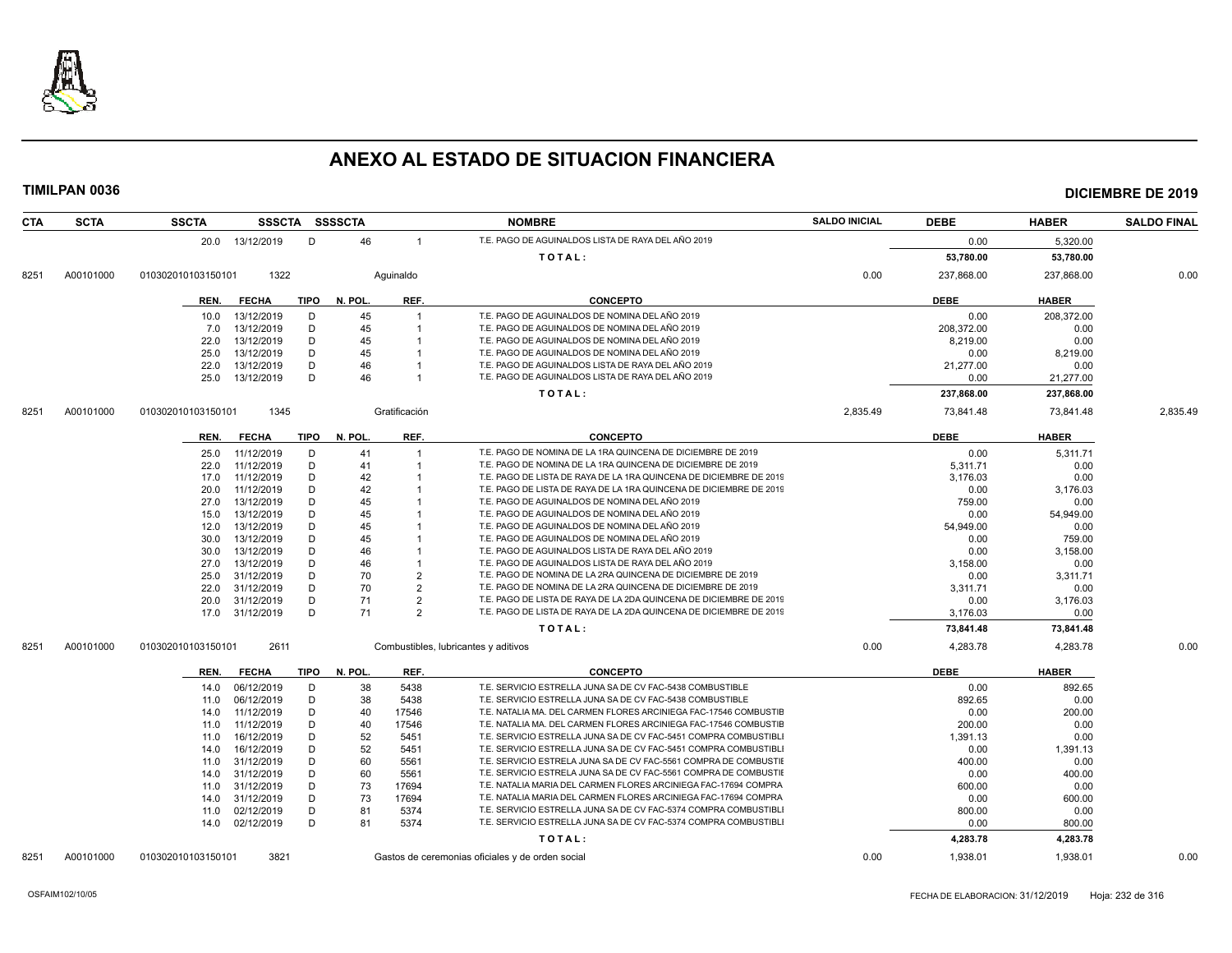

|      | <b>TIMILPAN 0036</b> |                    |                                    |             |                |                  |                                                                                                                                  |                      |                  |                  | <b>DICIEMBRE DE 2019</b> |
|------|----------------------|--------------------|------------------------------------|-------------|----------------|------------------|----------------------------------------------------------------------------------------------------------------------------------|----------------------|------------------|------------------|--------------------------|
| CTA  | <b>SCTA</b>          | <b>SSCTA</b>       |                                    |             | SSSCTA SSSSCTA |                  | <b>NOMBRE</b>                                                                                                                    | <b>SALDO INICIAL</b> | <b>DEBE</b>      | <b>HABER</b>     | <b>SALDO FINAL</b>       |
|      |                      | REN.               | FECHA                              | TIPO        | N. POL.        | REF.             | <b>CONCEPTO</b>                                                                                                                  |                      | <b>DEBE</b>      | <b>HABER</b>     |                          |
|      |                      |                    | 21.0 31/12/2019<br>18.0 31/12/2019 | Е<br>E      | 31<br>31       | 61064<br>61064   | CH-1723 PARTI COMPPROBACION DE GASTOS<br>CH-1723 PARTI COMPPROBACION DE GASTOS                                                   |                      | 0.00<br>1,938.01 | 1,938.01<br>0.00 |                          |
|      |                      |                    |                                    |             |                |                  |                                                                                                                                  |                      |                  |                  |                          |
|      |                      |                    |                                    |             |                |                  | TOTAL:                                                                                                                           |                      | 1,938.01         | 1,938.01         |                          |
| 8251 | A00102000            | 010204010102150101 | 1131                               |             |                | Sueldo base      |                                                                                                                                  | 0.00                 | 6,000.00         | 6,000.00         | 0.00                     |
|      |                      | REN.               | <b>FECHA</b>                       | <b>TIPO</b> | N. POL.        | REF.             | <b>CONCEPTO</b>                                                                                                                  |                      | <b>DEBE</b>      | <b>HABER</b>     |                          |
|      |                      |                    | 2.0 31/12/2019                     | E           | 30             | 1722             | CH-1722 MUNICIPIO DE TIMILPAN COMPLEMENTO DE PAGO DENOMINA DE                                                                    |                      | 3.000.00         | 0.00             |                          |
|      |                      | 5.0                | 31/12/2019                         | E           | 30             | 1722             | CH-1722 MUNICIPIO DE TIMILPAN COMPLEMENTO DE PAGO DENOMINA DE                                                                    |                      | 0.00             | 3.000.00         |                          |
|      |                      | 30.0               | 11/12/2019                         | D           | 41             | $\overline{1}$   | T.E. PAGO DE NOMINA DE LA 1RA QUINCENA DE DICIEMBRE DE 2019                                                                      |                      | 0.00             | 3,000.00         |                          |
|      |                      |                    | 27.0 11/12/2019                    | D           | 41             | $\overline{1}$   | T.E. PAGO DE NOMINA DE LA 1RA QUINCENA DE DICIEMBRE DE 2019                                                                      |                      | 3,000.00         | 0.00             |                          |
|      |                      |                    |                                    |             |                |                  | TOTAL:                                                                                                                           |                      | 6,000.00         | 6,000.00         |                          |
| 8251 | A00102000            | 010204010102150101 | 1321                               |             |                | Prima vacacional |                                                                                                                                  | 0.00                 | 17,754.00        | 17,754.00        | 0.00                     |
|      |                      | REN.               | <b>FECHA</b>                       | TIPO        | N. POL.        | REF.             | <b>CONCEPTO</b>                                                                                                                  |                      | <b>DEBE</b>      | <b>HABER</b>     |                          |
|      |                      |                    | 7.0 12/12/2019                     | E           | 17             | 1709             | CH-1709 COMPLEMENTO DE AGUINALDO DE 2019                                                                                         |                      | 16,768.00        | 0.00             |                          |
|      |                      | 10.0               | 12/12/2019                         | E           | 17             | 1709             | CH-1709 COMPLEMENTO DE AGUINALDO DE 2019                                                                                         |                      | 0.00             | 16,768.00        |                          |
|      |                      | 10.0               | 13/12/2019                         | E           | 19             | 1711             | CH-1711 PARTICI. MUNICIPIO DE TIMILPAN COMPLEMENTO DE AGUINALDO                                                                  |                      | 0.00             | 986.00           |                          |
|      |                      |                    | 7.0 13/12/2019                     | E           | 19             | 1711             | CH-1711 PARTICI, MUNICIPIO DE TIMILPAN COMPLEMENTO DE AGUINALDO                                                                  |                      | 986.00           | 0.00             |                          |
|      |                      |                    |                                    |             |                |                  | TOTAL:                                                                                                                           |                      | 17,754.00        | 17,754.00        |                          |
| 8251 | A00102000            | 010204010102150101 | 1322                               |             |                | Aguinaldo        |                                                                                                                                  | 0.00                 | 77,963.00        | 77,963.00        | 0.00                     |
|      |                      | REN.               | <b>FECHA</b>                       | TIPO        | N. POL.        | REF.             | <b>CONCEPTO</b>                                                                                                                  |                      | <b>DEBE</b>      | <b>HABER</b>     |                          |
|      |                      | 2.0                | 12/12/2019                         | Ε           | 17             | 1709             | CH-1709 COMPLEMENTO DE AGUINALDO DE 2019                                                                                         |                      | 68,100.00        | 0.00             |                          |
|      |                      | 5.0                | 12/12/2019                         | E           | 17             | 1709             | CH-1709 COMPLEMENTO DE AGUINALDO DE 2019                                                                                         |                      | 0.00             | 68,100.00        |                          |
|      |                      | 2.0                | 13/12/2019                         | E.          | 19             | 1711             | CH-1711 PARTICI. MUNICIPIO DE TIMILPAN COMPLEMENTO DE AGUINALDO                                                                  |                      | 9.863.00         | 0.00             |                          |
|      |                      | 5.0                | 13/12/2019                         | E.          | 19             | 1711             | CH-1711 PARTICI. MUNICIPIO DE TIMILPAN COMPLEMENTO DE AGUINALDO                                                                  |                      | 0.00             | 9,863.00         |                          |
|      |                      |                    |                                    |             |                |                  | TOTAL:                                                                                                                           |                      | 77,963.00        | 77,963.00        |                          |
| 8251 | A00102000            | 010204010102150101 | 1345                               |             |                | Gratificación    |                                                                                                                                  | 0.00                 | 21,340.32        | 21,340.32        | 0.00                     |
|      |                      | REN.               | FECHA                              | TIPO        | N. POL.        | REF.             | <b>CONCEPTO</b>                                                                                                                  |                      | <b>DEBE</b>      | <b>HABER</b>     |                          |
|      |                      | 15.0               | 12/12/2019                         | Ε           | 17             | 1709             | CH-1709 COMPLEMENTO DE AGUINALDO DE 2019                                                                                         |                      | 0.00             | 13,161.00        |                          |
|      |                      | 12.0               | 12/12/2019                         | E.          | 17             | 1709             | CH-1709 COMPLEMENTO DE AGUINALDO DE 2019                                                                                         |                      | 13,161.00        | 0.00             |                          |
|      |                      | 15.0               | 13/12/2019                         | E.          | 19             | 1711             | CH-1711 PARTICI. MUNICIPIO DE TIMILPAN COMPLEMENTO DE AGUINALDO                                                                  |                      | 0.00             | 1,064.00         |                          |
|      |                      | 12.0               | 13/12/2019                         | Ε<br>E      | 19<br>30       | 1711             | CH-1711 PARTICI. MUNICIPIO DE TIMILPAN COMPLEMENTO DE AGUINALDO<br>CH-1722 MUNICIPIO DE TIMILPAN COMPLEMENTO DE PAGO DENOMINA DE |                      | 1,064.00         | 0.00             |                          |
|      |                      | 10.0<br>7.0        | 31/12/2019<br>31/12/2019           | E           | 30             | 1722<br>1722     | CH-1722 MUNICIPIO DE TIMILPAN COMPLEMENTO DE PAGO DENOMINA DE                                                                    |                      | 0.00<br>3.557.66 | 3,557.66<br>0.00 |                          |
|      |                      | 35.0               | 11/12/2019                         | D           | 41             | $\overline{1}$   | T.E. PAGO DE NOMINA DE LA 1RA QUINCENA DE DICIEMBRE DE 2019                                                                      |                      | 0.00             | 3,557.66         |                          |
|      |                      | 32.0               | 11/12/2019                         | D           | 41             | $\overline{1}$   | T.E. PAGO DE NOMINA DE LA 1RA QUINCENA DE DICIEMBRE DE 2019                                                                      |                      | 3,557.66         | 0.00             |                          |
|      |                      |                    |                                    |             |                |                  | TOTAL:                                                                                                                           |                      | 21,340.32        | 21,340.32        |                          |
| 8251 | A00A00000            | 010301010101150101 | 1111                               |             |                | Dietas           |                                                                                                                                  | 0.00                 | 80,000.00        | 80,000.00        | 0.00                     |
|      |                      | REN.               | <b>FECHA</b>                       | TIPO        | N. POL.        | REF.             | <b>CONCEPTO</b>                                                                                                                  |                      | <b>DEBE</b>      | <b>HABER</b>     |                          |
|      |                      | 2.0                | 11/12/2019                         | D           | 41             | $\overline{1}$   | T.E. PAGO DE NOMINA DE LA 1RA QUINCENA DE DICIEMBRE DE 2019                                                                      |                      | 40,000.00        | 0.00             |                          |
|      |                      | 5.0                | 11/12/2019                         | D           | 41             | $\overline{1}$   | T.E. PAGO DE NOMINA DE LA 1RA QUINCENA DE DICIEMBRE DE 2019                                                                      |                      | 0.00             | 40,000.00        |                          |
|      |                      |                    | 2.0 31/12/2019                     | D           | 70             | $\overline{2}$   | T.E. PAGO DE NOMINA DE LA 2RA QUINCENA DE DICIEMBRE DE 2019                                                                      |                      | 40.000.00        | 0.00             |                          |
|      |                      |                    |                                    |             |                |                  |                                                                                                                                  |                      |                  |                  |                          |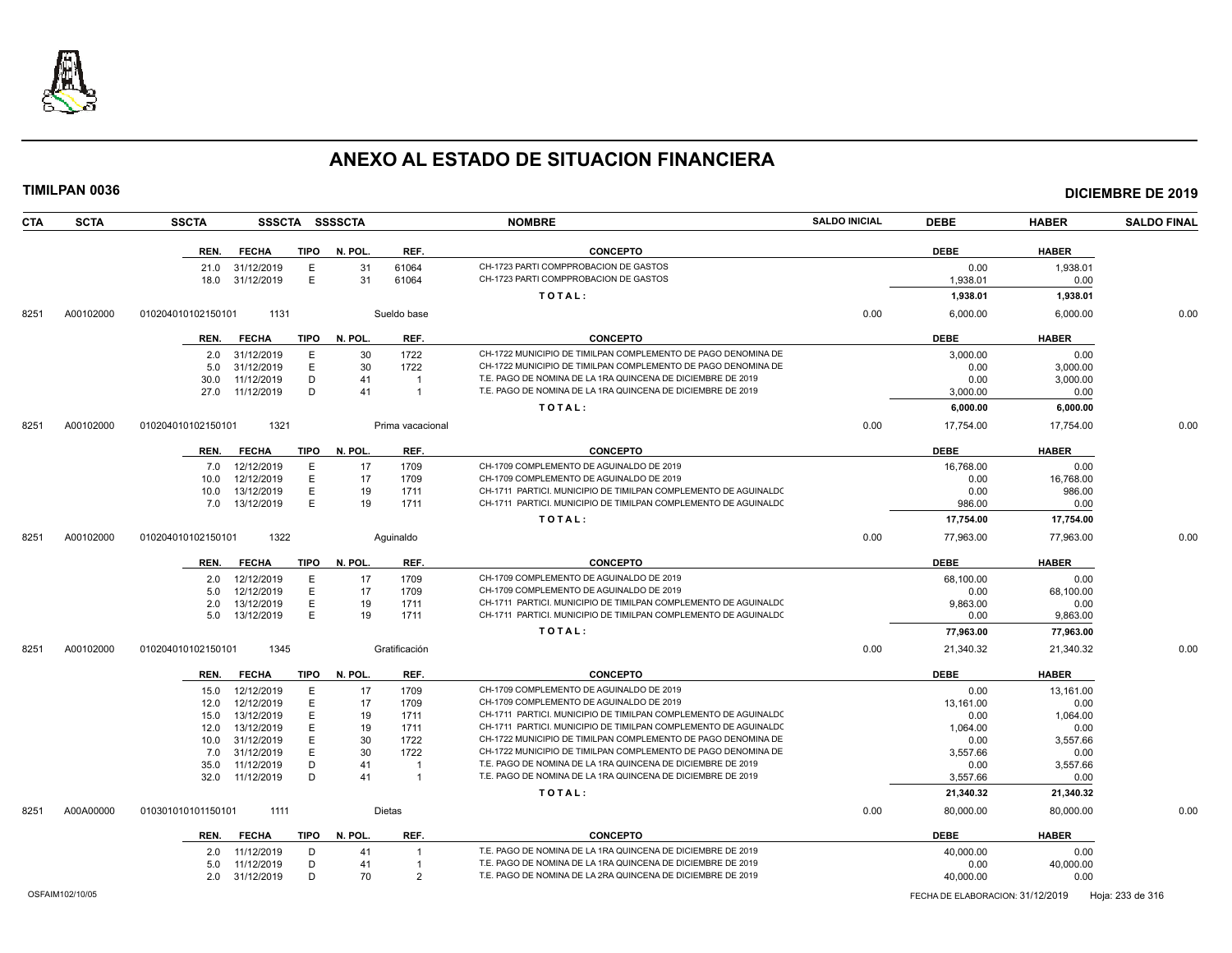

|            | TIMILPAN 0036 |                    |                |             |                |                         |                                                                    |                      |             |              | <b>DICIEMBRE DE 2019</b> |
|------------|---------------|--------------------|----------------|-------------|----------------|-------------------------|--------------------------------------------------------------------|----------------------|-------------|--------------|--------------------------|
| <b>CTA</b> | <b>SCTA</b>   | <b>SSCTA</b>       |                |             | SSSCTA SSSSCTA |                         | <b>NOMBRE</b>                                                      | <b>SALDO INICIAL</b> | <b>DEBE</b> | <b>HABER</b> | <b>SALDO FINAL</b>       |
|            |               |                    | 5.0 31/12/2019 | D           | 70             | $\overline{2}$          | T.E. PAGO DE NOMINA DE LA 2RA QUINCENA DE DICIEMBRE DE 2019        |                      | 0.00        | 40,000.00    |                          |
|            |               |                    |                |             |                |                         | TOTAL:                                                             |                      | 80,000.00   | 80,000.00    |                          |
| 8251       | A00A00000     | 010301010101150101 | 1131           |             |                | Sueldo base             |                                                                    | 0.00                 | 143,033.58  | 143,033.58   | 0.00                     |
|            |               | REN.               | FECHA          | TIPO        | N. POL.        | REF.                    | <b>CONCEPTO</b>                                                    |                      | <b>DEBE</b> | <b>HABER</b> |                          |
|            |               | 5.0                | 11/12/2019     | E           | 10             | 1702                    | CH-1702 PARTICI. MUNICIPIO DE TIMILPAN COMPLEMENTO NOMINA 1RA QI   |                      | 0.00        | 2,500.00     |                          |
|            |               | 2.0                | 11/12/2019     | E           | 10             | 1702                    | CH-1702 PARTICI, MUNICIPIO DE TIMILPAN COMPLEMENTO NOMINA 1RA QI   |                      | 2.500.00    | 0.00         |                          |
|            |               | 5.0                | 31/12/2019     | E           | 29             | 1721                    | CH-1721 MUNICIPIO DE TIMILPAN COMPLEMENTO DE NOMINA 2DA QNA DE     |                      | 0.00        | 2,500.00     |                          |
|            |               | 2.0                | 31/12/2019     | E           | 29             | 1721                    | CH-1721 MUNICIPIO DE TIMILPAN COMPLEMENTO DE NOMINA 2DA QNA DE     |                      | 2,500.00    | 0.00         |                          |
|            |               | 10.0               | 11/12/2019     | D           | 41             | $\overline{1}$          | T.E. PAGO DE NOMINA DE LA 1RA QUINCENA DE DICIEMBRE DE 2019        |                      | 0.00        | 64,345.23    |                          |
|            |               | 7.0                | 11/12/2019     | D           | 41             | $\mathbf{1}$            | T.E. PAGO DE NOMINA DE LA 1RA QUINCENA DE DICIEMBRE DE 2019        |                      | 64,345.23   | 0.00         |                          |
|            |               | 10.0               | 31/12/2019     | D           | 70             | $\overline{2}$          | T.E. PAGO DE NOMINA DE LA 2RA QUINCENA DE DICIEMBRE DE 2019        |                      | 0.00        | 64.345.23    |                          |
|            |               | 7.0                | 31/12/2019     | D           | 70             | $\overline{2}$          | T.E. PAGO DE NOMINA DE LA 2RA QUINCENA DE DICIEMBRE DE 2019        |                      | 64,345.23   | 0.00         |                          |
|            |               | 5.0                | 31/12/2019     | D           | 71             | $\overline{2}$          | T.E. PAGO DE LISTA DE RAYA DE LA 2DA QUINCENA DE DICIEMBRE DE 2019 |                      | 0.00        | 9,343.12     |                          |
|            |               | 2.0                | 31/12/2019     | D           | 71             | $\overline{2}$          | T.E. PAGO DE LISTA DE RAYA DE LA 2DA QUINCENA DE DICIEMBRE DE 2019 |                      | 9,343.12    | 0.00         |                          |
|            |               |                    |                |             |                |                         | TOTAL:                                                             |                      | 143,033.58  | 143,033.58   |                          |
| 8251       | A00A00000     | 010301010101150101 | 1222           |             |                |                         | Sueldos y salarios compactados al personal eventual                | 0.00                 | 9,343.12    | 9,343.12     | 0.00                     |
|            |               | REN.               | <b>FECHA</b>   | <b>TIPO</b> | N. POL.        | REF.                    | <b>CONCEPTO</b>                                                    |                      | <b>DEBE</b> | <b>HABER</b> |                          |
|            |               | 5.0                | 11/12/2019     | D           | 42             | $\overline{1}$          | T.E. PAGO DE LISTA DE RAYA DE LA 1RA QUINCENA DE DICIEMBRE DE 2019 |                      | 0.00        | 9,343.12     |                          |
|            |               | 2.0                | 11/12/2019     | D           | 42             | $\overline{1}$          | T.E. PAGO DE LISTA DE RAYA DE LA 1RA QUINCENA DE DICIEMBRE DE 2019 |                      | 9,343.12    | 0.00         |                          |
|            |               |                    |                |             |                |                         | TOTAL:                                                             |                      | 9,343.12    | 9,343.12     |                          |
| 8251       | A00A00000     | 010301010101150101 | 1321           |             |                | Prima vacacional        |                                                                    | 0.00                 | 11,718.00   | 11,718.00    | 0.00                     |
|            |               | REN.               | <b>FECHA</b>   | TIPO        | N. POL         | REF.                    | <b>CONCEPTO</b>                                                    |                      | <b>DEBE</b> | <b>HABER</b> |                          |
|            |               | 5.0                | 13/12/2019     | D           | 46             | $\overline{1}$          | T.E. PAGO DE AGUINALDOS LISTA DE RAYA DEL AÑO 2019                 |                      | 0.00        | 11,718.00    |                          |
|            |               | 2.0                | 13/12/2019     | D           | 46             | $\mathbf{1}$            | T.E. PAGO DE AGUINALDOS LISTA DE RAYA DEL AÑO 2019                 |                      | 11.718.00   | 0.00         |                          |
|            |               |                    |                |             |                |                         | TOTAL:                                                             |                      | 11,718.00   | 11,718.00    |                          |
| 8251       | A00A00000     | 010301010101150101 | 1322           |             |                | Aquinaldo               |                                                                    | 0.00                 | 46,872.00   | 46,872.00    | 0.00                     |
|            |               | REN.               | <b>FECHA</b>   | TIPO        | N. POL.        | REF.                    | <b>CONCEPTO</b>                                                    |                      | <b>DEBE</b> | <b>HABER</b> |                          |
|            |               | 10.0               | 13/12/2019     | D           | 46             | $\mathbf{1}$            | T.E. PAGO DE AGUINALDOS LISTA DE RAYA DEL AÑO 2019                 |                      | 0.00        | 46,872.00    |                          |
|            |               | 7.0                | 13/12/2019     | D           | 46             | $\overline{1}$          | T.E. PAGO DE AGUINALDOS LISTA DE RAYA DEL AÑO 2019                 |                      | 46,872.00   | 0.00         |                          |
|            |               |                    |                |             |                |                         | TOTAL:                                                             |                      | 46,872.00   | 46,872.00    |                          |
| 8251       | A00A00000     | 010301010101150101 | 1345           |             |                | Gratificación           |                                                                    | 0.00                 | 126,789.88  | 126,789.88   | 0.00                     |
|            |               | REN.               | <b>FECHA</b>   | <b>TIPO</b> | N. POL.        | REF.                    | <b>CONCEPTO</b>                                                    |                      | <b>DEBE</b> | <b>HABER</b> |                          |
|            |               |                    | 7.0 11/12/2019 | E           | 10             | 1702                    | CH-1702 PARTICI. MUNICIPIO DE TIMILPAN COMPLEMENTO NOMINA 1RA QI   |                      | 1,115.37    | 0.00         |                          |
|            |               | 10.0               | 11/12/2019     | E           | 10             | 1702                    | CH-1702 PARTICI. MUNICIPIO DE TIMILPAN COMPLEMENTO NOMINA 1RA QI   |                      | 0.00        | 1,115.37     |                          |
|            |               | 7.0                | 31/12/2019     | E           | 29             | 1721                    | CH-1721 MUNICIPIO DE TIMILPAN COMPLEMENTO DE NOMINA 2DA QNA DE     |                      | 1,115.37    | 0.00         |                          |
|            |               | 10.0               | 31/12/2019     | E           | 29             | 1721                    | CH-1721 MUNICIPIO DE TIMILPAN COMPLEMENTO DE NOMINA 2DA QNA DE     |                      | 0.00        | 1,115.37     |                          |
|            |               | 15.0               | 11/12/2019     | D           | 41             | $\overline{\mathbf{1}}$ | T.E. PAGO DE NOMINA DE LA 1RA QUINCENA DE DICIEMBRE DE 2019        |                      | 0.00        | 56,160.88    |                          |
|            |               | 12.0               | 11/12/2019     | D           | 41             | $\mathbf{1}$            | T.E. PAGO DE NOMINA DE LA 1RA QUINCENA DE DICIEMBRE DE 2019        |                      | 56,160.88   | 0.00         |                          |
|            |               | 7.0                | 11/12/2019     | D           | 42             |                         | T.E. PAGO DE LISTA DE RAYA DE LA 1RA QUINCENA DE DICIEMBRE DE 2019 |                      | 2,416.19    | 0.00         |                          |
|            |               | 10.0               | 11/12/2019     | D           | 42             |                         | T.E. PAGO DE LISTA DE RAYA DE LA 1RA QUINCENA DE DICIEMBRE DE 2019 |                      | 0.00        | 2,416.19     |                          |
|            |               | 15.0               | 13/12/2019     | D           | 46             |                         | T.E. PAGO DE AGUINALDOS LISTA DE RAYA DEL AÑO 2019                 |                      | 0.00        | 7,405.00     |                          |
|            |               | 12.0               | 13/12/2019     | D           | 46             |                         | T.E. PAGO DE AGUINALDOS LISTA DE RAYA DEL AÑO 2019                 |                      | 7,405.00    | 0.00         |                          |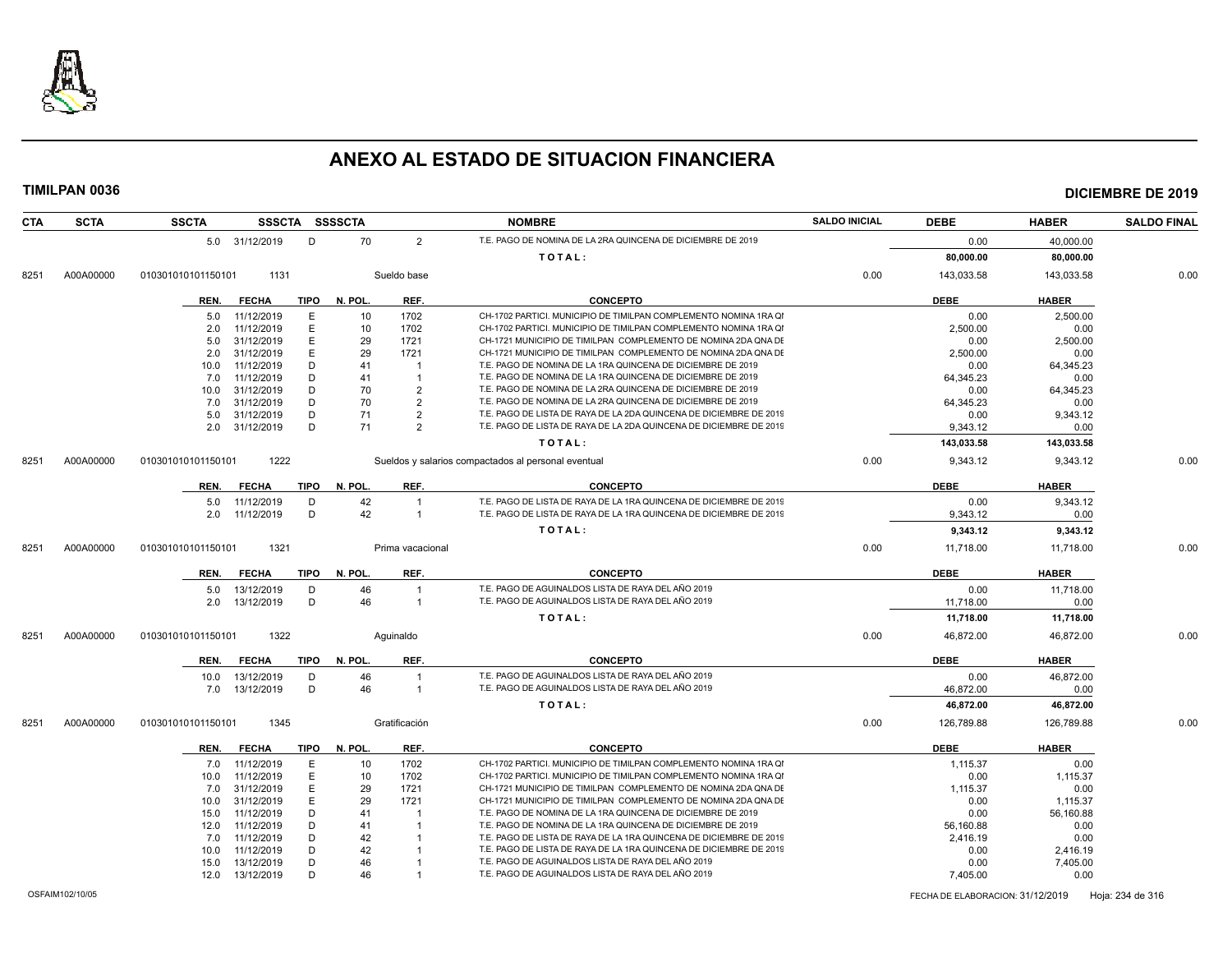

| <b>CTA</b> | <b>SCTA</b> | <b>SSCTA</b><br><b>SSSCTA</b> | <b>SSSSCTA</b>          | <b>NOMBRE</b>                                                          | <b>SALDO INICIAL</b> | <b>DEBE</b> | <b>HABER</b> | <b>SALDO FINAL</b> |
|------------|-------------|-------------------------------|-------------------------|------------------------------------------------------------------------|----------------------|-------------|--------------|--------------------|
|            |             | 15.0 31/12/2019<br>D          | 70<br>$\overline{2}$    | T.E. PAGO DE NOMINA DE LA 2RA QUINCENA DE DICIEMBRE DE 2019            |                      | 0.00        | 56,160.88    |                    |
|            |             | D<br>12.0 31/12/2019          | 70<br>$\overline{2}$    | T.E. PAGO DE NOMINA DE LA 2RA QUINCENA DE DICIEMBRE DE 2019            |                      | 56,160.88   | 0.00         |                    |
|            |             | 31/12/2019<br>D<br>7.0        | 71<br>$\overline{2}$    | T.E. PAGO DE LISTA DE RAYA DE LA 2DA QUINCENA DE DICIEMBRE DE 2019     |                      | 2,416.19    | 0.00         |                    |
|            |             | D<br>31/12/2019<br>10.0       | 71<br>$\overline{2}$    | T.E. PAGO DE LISTA DE RAYA DE LA 2DA QUINCENA DE DICIEMBRE DE 2019     |                      | 0.00        | 2,416.19     |                    |
|            |             |                               |                         | TOTAL:                                                                 |                      | 126,789.88  | 126,789.88   |                    |
| 8251       | A00A00000   | 2171<br>010301010101150101    | Material didáctico      |                                                                        | 0.00                 | 11,200.00   | 11,200.00    | 0.00               |
|            |             | <b>FECHA</b><br>TIPO<br>REN.  | REF.<br>N. POL.         | <b>CONCEPTO</b>                                                        |                      | <b>DEBE</b> | <b>HABER</b> |                    |
|            |             | 19/12/2019<br>D<br>7.0        | 152<br>26               | T.E. JOSE DAMIAN HERNANDEZ YANES FAC-26 MATERIAL DIDACTICO             |                      | 0.00        | 11,200.00    |                    |
|            |             | D<br>19/12/2019<br>4.0        | 152<br>26               | T.E. JOSE DAMIAN HERNANDEZ YANES FAC-26 MATERIAL DIDACTICO             |                      | 11,200.00   | 0.00         |                    |
|            |             |                               |                         |                                                                        |                      |             |              |                    |
|            |             |                               |                         | TOTAL:                                                                 |                      | 11,200.00   | 11,200.00    |                    |
| 8251       | A00A00000   | 2611<br>010301010101150101    |                         | Combustibles, lubricantes y aditivos                                   | 0.00                 | 21,035.66   | 21,035.66    | 0.00               |
|            |             | <b>FECHA</b><br>TIPO<br>REN.  | N. POL.<br>REF.         | <b>CONCEPTO</b>                                                        |                      | <b>DEBE</b> | <b>HABER</b> |                    |
|            |             | 06/12/2019<br>D<br>7.0        | 38<br>5438              | T.E. SERVICIO ESTRELLA JUNA SA DE CV FAC-5438 COMBUSTIBLE              |                      | 0.00        | 1,250.05     |                    |
|            |             | 06/12/2019<br>D<br>4.0        | 38<br>5438              | T.E. SERVICIO ESTRELLA JUNA SA DE CV FAC-5438 COMBUSTIBLE              |                      | 1,250.05    | 0.00         |                    |
|            |             | D<br>11/12/2019<br>4.0        | 40<br>17546             | T.E. NATALIA MA. DEL CARMEN FLORES ARCINIEGA FAC-17546 COMBUSTIE       |                      | 6,100.00    | 0.00         |                    |
|            |             | D<br>11/12/2019<br>7.0        | 40<br>17546             | T.E. NATALIA MA. DEL CARMEN FLORES ARCINIEGA FAC-17546 COMBUSTIE       |                      | 0.00        | 6,100.00     |                    |
|            |             | D<br>16/12/2019<br>7.0        | 52<br>5451              | T.E. SERVICIO ESTRELLA JUNA SA DE CV FAC-5451 COMPRA COMBUSTIBL        |                      | 0.00        | 4,262.86     |                    |
|            |             | 16/12/2019<br>D<br>4.0        | 52<br>5451              | T.E. SERVICIO ESTRELLA JUNA SA DE CV FAC-5451 COMPRA COMBUSTIBLI       |                      | 4,262.86    | 0.00         |                    |
|            |             | 31/12/2019<br>D<br>7.0        | 60<br>5561              | T.E. SERVICIO ESTRELA JUNA SA DE CV FAC-5561 COMPRA DE COMBUSTIE       |                      | 0.00        | 2,500.11     |                    |
|            |             | 31/12/2019<br>D<br>4.0        | 60<br>5561              | T.E. SERVICIO ESTRELA JUNA SA DE CV FAC-5561 COMPRA DE COMBUSTII       |                      | 2,500.11    | 0.00         |                    |
|            |             | D<br>30/12/2019<br>7.0        | 69<br>5562              | T.E. SERVICIO ESTRELLA JUNA SA DE CV FAC-5562 COMPRA COMBUSTIBL        |                      | 0.00        | 3,521.99     |                    |
|            |             | D<br>30/12/2019<br>4.0        | 69<br>5562              | T.E. SERVICIO ESTRELLA JUNA SA DE CV FAC-5562 COMPRA COMBUSTIBL        |                      | 3,521.99    | 0.00         |                    |
|            |             | D<br>31/12/2019<br>7.0        | 72<br>5587              | T.E. SERVICIO ESTRELLA JUNA SA DE CV FAC-5587 COMPRA COMBUSTIBLI       |                      | 0.00        | 850.62       |                    |
|            |             | 31/12/2019<br>D<br>4.0        | 72<br>5587              | T.E. SERVICIO ESTRELLA JUNA SA DE CV FAC-5587 COMPRA COMBUSTIBLI       |                      | 850.62      | 0.00         |                    |
|            |             | D<br>31/12/2019<br>7.0        | 73<br>17694             | T.E. NATALIA MARIA DEL CARMEN FLORES ARCINIEGA FAC-17694 COMPRA        |                      | 0.00        | 1,650.00     |                    |
|            |             | 31/12/2019<br>D<br>4.0        | 73<br>17694             | T.E. NATALIA MARIA DEL CARMEN FLORES ARCINIEGA FAC-17694 COMPRA        |                      | 1,650.00    | 0.00         |                    |
|            |             | D<br>02/12/2019<br>4.0        | 81<br>5374              | T.E. SERVICIO ESTRELLA JUNA SA DE CV FAC-5374 COMPRA COMBUSTIBLI       |                      | 900.03      | 0.00         |                    |
|            |             | D<br>7.0<br>02/12/2019        | 81<br>5374              | T.E. SERVICIO ESTRELLA JUNA SA DE CV FAC-5374 COMPRA COMBUSTIBLI       |                      | 0.00        | 900.03       |                    |
|            |             |                               |                         | TOTAL:                                                                 |                      | 21,035.66   | 21,035.66    |                    |
| 8251       | A00A00000   | 3231<br>010301010101150101    |                         | Arrendamiento de equipo y bienes informáticos                          | 0.00                 | 2,523.58    | 2,523.58     | 0.00               |
|            |             | TIPO<br>REN.<br><b>FECHA</b>  | N. POL.<br>REF.         | <b>CONCEPTO</b>                                                        |                      | <b>DEBE</b> | <b>HABER</b> |                    |
|            |             | 05/12/2019<br>D<br>7.0        | 30<br>643               | T.E. COPY CDMX SA DE CV FAC-624 SERVICIO COPIADO DE NOVIEMBRE          |                      | 0.00        | 2,523.58     |                    |
|            |             | D<br>05/12/2019<br>4.0        | 30<br>643               | T.E. COPY CDMX SA DE CV FAC-624 SERVICIO COPIADO DE NOVIEMBRE          |                      | 2,523.58    | 0.00         |                    |
|            |             |                               |                         | TOTAL:                                                                 |                      | 2,523.58    | 2,523.58     |                    |
| 8251       | A00A00000   | 3391<br>010301010101150101    | Servicios profesionales |                                                                        | 0.00                 | 95,000.00   | 95,000.00    | 0.00               |
|            |             |                               |                         |                                                                        |                      |             |              |                    |
|            |             | TIPO<br><b>FECHA</b><br>REN.  | REF.<br>N. POL.         | <b>CONCEPTO</b>                                                        |                      | <b>DEBE</b> | <b>HABER</b> |                    |
|            |             | 19/12/2019<br>D<br>7.0        | 27<br>153               | T.E. JOSE DAMIAN HERNANDEZ YANES FAC-27 ELABORAR PROGRAMA DE           |                      | 0.00        | 57,000.00    |                    |
|            |             | D<br>19/12/2019<br>4.0        | 27<br>153               | T.E. JOSE DAMIAN HERNANDEZ YANES FAC-27 ELABORAR PROGRAMA DE           |                      | 57,000.00   | 0.00         |                    |
|            |             | D<br>19/12/2019<br>7.0        | 154<br>28               | T.E. JOSE DAMIAN HERNANDEZ YANES FAC-28 ELABORAR PROGRAMA DE           |                      | 0.00        | 38,000.00    |                    |
|            |             | D<br>19/12/2019<br>4.0        | 154<br>28               | T.E. JOSE DAMIAN HERNANDEZ YANES FAC-28 ELABORAR PROGRAMA DE           |                      | 38,000.00   | 0.00         |                    |
|            |             |                               |                         | TOTAL:                                                                 |                      | 95,000.00   | 95,000.00    |                    |
| 8251       | A00A00000   | 3551<br>010301010101150101    |                         | Reparación y mantenimiento de vehículos terrestres, aéreos y lacustres | 6,048.24             | 2,121.57    | 0.00         | 8,169.81           |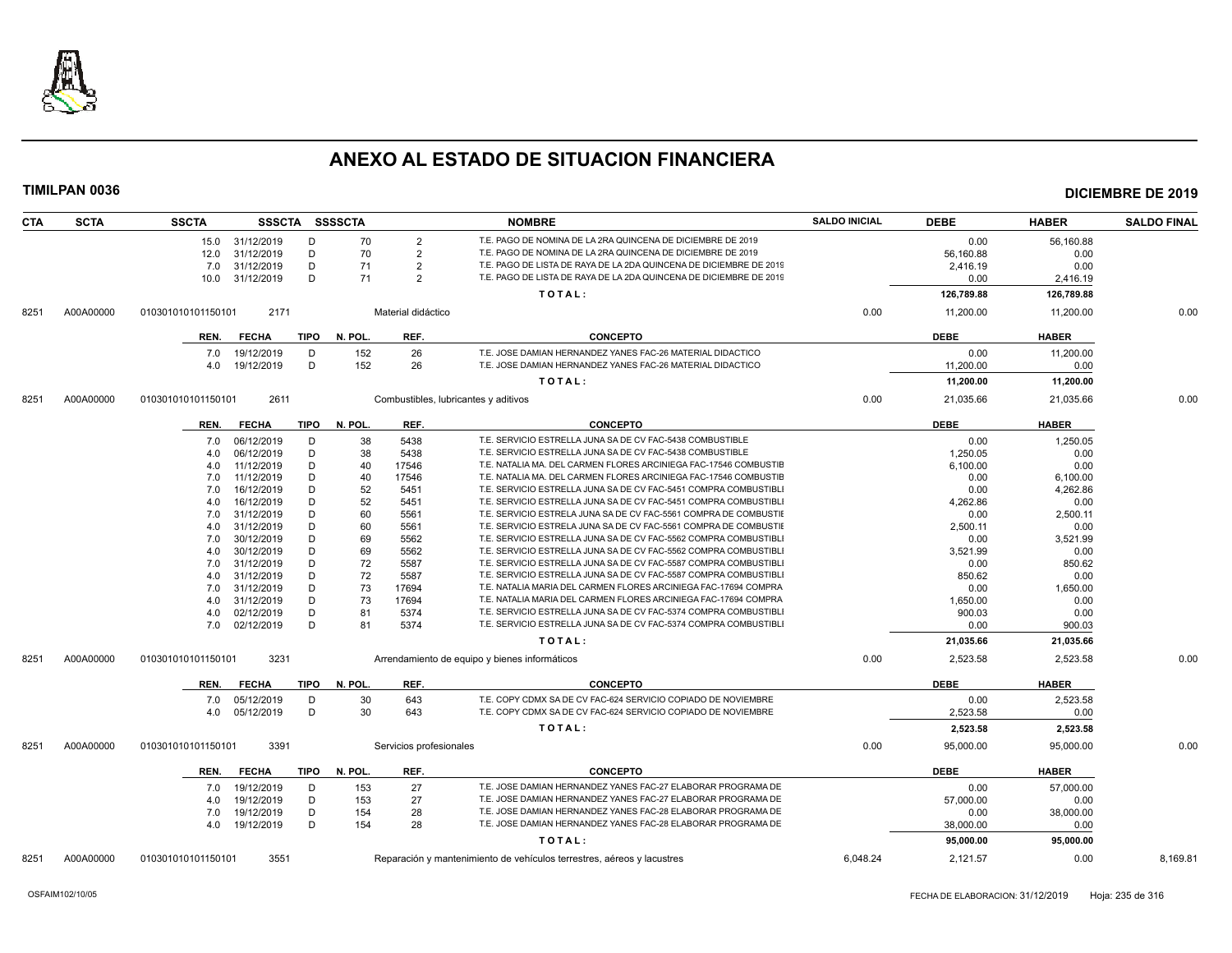

| <b>SSCTA</b> |              |                                                                                                                                                                                                                                                                                                                             |                                                                      |                                                                                                                   | <b>NOMBRE</b>                                                    | <b>SALDO INICIAL</b>                                                                                                                                                                                                                                                                                                                                                                                                                                                                                                                                                                                                                                                                                                                                                                                                            | <b>DEBE</b>             | <b>HABER</b>                                                                                              | <b>SALDO FINAL</b>                                                                                                |
|--------------|--------------|-----------------------------------------------------------------------------------------------------------------------------------------------------------------------------------------------------------------------------------------------------------------------------------------------------------------------------|----------------------------------------------------------------------|-------------------------------------------------------------------------------------------------------------------|------------------------------------------------------------------|---------------------------------------------------------------------------------------------------------------------------------------------------------------------------------------------------------------------------------------------------------------------------------------------------------------------------------------------------------------------------------------------------------------------------------------------------------------------------------------------------------------------------------------------------------------------------------------------------------------------------------------------------------------------------------------------------------------------------------------------------------------------------------------------------------------------------------|-------------------------|-----------------------------------------------------------------------------------------------------------|-------------------------------------------------------------------------------------------------------------------|
|              | <b>FECHA</b> |                                                                                                                                                                                                                                                                                                                             | N. POL.                                                              | REF.                                                                                                              | <b>CONCEPTO</b>                                                  |                                                                                                                                                                                                                                                                                                                                                                                                                                                                                                                                                                                                                                                                                                                                                                                                                                 | <b>DEBE</b>             | <b>HABER</b>                                                                                              |                                                                                                                   |
|              |              | D                                                                                                                                                                                                                                                                                                                           | 157                                                                  | 1104                                                                                                              | REG DE FAC 1104 DE GEOVANNY PEREZ LUGO POR LUBRICANTES           |                                                                                                                                                                                                                                                                                                                                                                                                                                                                                                                                                                                                                                                                                                                                                                                                                                 |                         |                                                                                                           |                                                                                                                   |
|              |              |                                                                                                                                                                                                                                                                                                                             |                                                                      |                                                                                                                   |                                                                  |                                                                                                                                                                                                                                                                                                                                                                                                                                                                                                                                                                                                                                                                                                                                                                                                                                 |                         |                                                                                                           |                                                                                                                   |
|              |              |                                                                                                                                                                                                                                                                                                                             |                                                                      |                                                                                                                   |                                                                  |                                                                                                                                                                                                                                                                                                                                                                                                                                                                                                                                                                                                                                                                                                                                                                                                                                 |                         |                                                                                                           |                                                                                                                   |
|              |              |                                                                                                                                                                                                                                                                                                                             |                                                                      |                                                                                                                   |                                                                  |                                                                                                                                                                                                                                                                                                                                                                                                                                                                                                                                                                                                                                                                                                                                                                                                                                 |                         |                                                                                                           | 27.956.00                                                                                                         |
| REN.         | <b>FECHA</b> |                                                                                                                                                                                                                                                                                                                             | N. POL.                                                              | REF.                                                                                                              | <b>CONCEPTO</b>                                                  |                                                                                                                                                                                                                                                                                                                                                                                                                                                                                                                                                                                                                                                                                                                                                                                                                                 | <b>DEBE</b>             | <b>HABER</b>                                                                                              |                                                                                                                   |
|              | 12/12/2019   | D                                                                                                                                                                                                                                                                                                                           | 44                                                                   | 203                                                                                                               | T.E. ALEJANDRO VILCHIS ZARAGOZA FAC-203 PUBLICIDAD PERIODICO     |                                                                                                                                                                                                                                                                                                                                                                                                                                                                                                                                                                                                                                                                                                                                                                                                                                 | 0.00                    | 8,120.00                                                                                                  |                                                                                                                   |
| 4.0          | 20/12/2019   | D                                                                                                                                                                                                                                                                                                                           | 57                                                                   | 104                                                                                                               |                                                                  |                                                                                                                                                                                                                                                                                                                                                                                                                                                                                                                                                                                                                                                                                                                                                                                                                                 | 33,756.00               | 0.00                                                                                                      |                                                                                                                   |
| 7.0          | 20/12/2019   | D                                                                                                                                                                                                                                                                                                                           | 57                                                                   | 104                                                                                                               | T.E. ALEXIS FERNANDEZ VALENZUELA FAC-104 PINTA DE BARDAS         |                                                                                                                                                                                                                                                                                                                                                                                                                                                                                                                                                                                                                                                                                                                                                                                                                                 | 0.00                    | 33,756.00                                                                                                 |                                                                                                                   |
| 6.0          | 31/12/2019   | D                                                                                                                                                                                                                                                                                                                           | 78                                                                   | 1123                                                                                                              | T.E. ARTURO RAUL CHAVEZ VARGAS FAC-1123 Y 1140 INSERCION PERIODI |                                                                                                                                                                                                                                                                                                                                                                                                                                                                                                                                                                                                                                                                                                                                                                                                                                 | 0.00                    | 4,060.00                                                                                                  |                                                                                                                   |
| 3.0          | 31/12/2019   | D                                                                                                                                                                                                                                                                                                                           | 78                                                                   | 1140                                                                                                              | T.E. ARTURO RAUL CHAVEZ VARGAS FAC-1123 Y 1140 INSERCION PERIODI |                                                                                                                                                                                                                                                                                                                                                                                                                                                                                                                                                                                                                                                                                                                                                                                                                                 | 0.00                    | 6,960.00                                                                                                  |                                                                                                                   |
|              | 31/12/2019   | D                                                                                                                                                                                                                                                                                                                           | 158                                                                  | 1247                                                                                                              | REG DE FAC 1247 RED CONTABLE Y ADMINISTRATIVA S.C.               |                                                                                                                                                                                                                                                                                                                                                                                                                                                                                                                                                                                                                                                                                                                                                                                                                                 | 6.960.00                | 0.00                                                                                                      |                                                                                                                   |
| 4.0          | 31/12/2019   | D                                                                                                                                                                                                                                                                                                                           | 163                                                                  | 117                                                                                                               | REG DE LA FAC 117 A NOMBRE DE HOMERO MARTINEZ MALDONADO          |                                                                                                                                                                                                                                                                                                                                                                                                                                                                                                                                                                                                                                                                                                                                                                                                                                 | 5,800.00                | 0.00                                                                                                      |                                                                                                                   |
|              | 31/12/2019   | D                                                                                                                                                                                                                                                                                                                           | 164                                                                  | 238                                                                                                               | REG DE LA FAC 238 A NOMBRE DE ALEJANDRO VILCHIS ZARAGOZA         |                                                                                                                                                                                                                                                                                                                                                                                                                                                                                                                                                                                                                                                                                                                                                                                                                                 | 5,800.00                | 0.00                                                                                                      |                                                                                                                   |
| 4.0          |              | D                                                                                                                                                                                                                                                                                                                           | 165                                                                  | - 1                                                                                                               | REG DE LA FAC 1 A NOMBRE DE VICTOR MANUEL YAÑEZ GARCIA           |                                                                                                                                                                                                                                                                                                                                                                                                                                                                                                                                                                                                                                                                                                                                                                                                                                 | 4,640.00                | 0.00                                                                                                      |                                                                                                                   |
|              | 31/12/2019   | D                                                                                                                                                                                                                                                                                                                           | 167                                                                  | 1291                                                                                                              | REG DE LA FAC 291 A NOMBRE DE ARTURO RAUL CHAVEZ VARGAS          |                                                                                                                                                                                                                                                                                                                                                                                                                                                                                                                                                                                                                                                                                                                                                                                                                                 | 4,640.00                | 0.00                                                                                                      |                                                                                                                   |
|              |              |                                                                                                                                                                                                                                                                                                                             |                                                                      |                                                                                                                   | TOTAL:                                                           |                                                                                                                                                                                                                                                                                                                                                                                                                                                                                                                                                                                                                                                                                                                                                                                                                                 | 61,596.00               | 52,896.00                                                                                                 |                                                                                                                   |
|              |              |                                                                                                                                                                                                                                                                                                                             |                                                                      |                                                                                                                   |                                                                  | 0.00                                                                                                                                                                                                                                                                                                                                                                                                                                                                                                                                                                                                                                                                                                                                                                                                                            | 92,800.00               | 53,600.00                                                                                                 | 39,200.00                                                                                                         |
|              |              |                                                                                                                                                                                                                                                                                                                             |                                                                      |                                                                                                                   |                                                                  |                                                                                                                                                                                                                                                                                                                                                                                                                                                                                                                                                                                                                                                                                                                                                                                                                                 |                         |                                                                                                           |                                                                                                                   |
|              |              |                                                                                                                                                                                                                                                                                                                             |                                                                      |                                                                                                                   |                                                                  |                                                                                                                                                                                                                                                                                                                                                                                                                                                                                                                                                                                                                                                                                                                                                                                                                                 |                         |                                                                                                           |                                                                                                                   |
|              |              |                                                                                                                                                                                                                                                                                                                             |                                                                      |                                                                                                                   |                                                                  |                                                                                                                                                                                                                                                                                                                                                                                                                                                                                                                                                                                                                                                                                                                                                                                                                                 |                         |                                                                                                           |                                                                                                                   |
|              |              |                                                                                                                                                                                                                                                                                                                             |                                                                      |                                                                                                                   |                                                                  |                                                                                                                                                                                                                                                                                                                                                                                                                                                                                                                                                                                                                                                                                                                                                                                                                                 |                         |                                                                                                           |                                                                                                                   |
|              |              |                                                                                                                                                                                                                                                                                                                             |                                                                      |                                                                                                                   |                                                                  |                                                                                                                                                                                                                                                                                                                                                                                                                                                                                                                                                                                                                                                                                                                                                                                                                                 |                         |                                                                                                           |                                                                                                                   |
|              |              |                                                                                                                                                                                                                                                                                                                             |                                                                      |                                                                                                                   |                                                                  |                                                                                                                                                                                                                                                                                                                                                                                                                                                                                                                                                                                                                                                                                                                                                                                                                                 |                         |                                                                                                           |                                                                                                                   |
|              |              |                                                                                                                                                                                                                                                                                                                             |                                                                      |                                                                                                                   |                                                                  |                                                                                                                                                                                                                                                                                                                                                                                                                                                                                                                                                                                                                                                                                                                                                                                                                                 |                         |                                                                                                           | 173,267.91                                                                                                        |
| REN.         | <b>FECHA</b> |                                                                                                                                                                                                                                                                                                                             | N. POL.                                                              | REF.                                                                                                              | <b>CONCEPTO</b>                                                  |                                                                                                                                                                                                                                                                                                                                                                                                                                                                                                                                                                                                                                                                                                                                                                                                                                 | <b>DEBE</b>             | <b>HABER</b>                                                                                              |                                                                                                                   |
|              | 17/12/2019   | D                                                                                                                                                                                                                                                                                                                           | 11                                                                   | 484                                                                                                               |                                                                  |                                                                                                                                                                                                                                                                                                                                                                                                                                                                                                                                                                                                                                                                                                                                                                                                                                 | 0.00                    | 16,240.00                                                                                                 |                                                                                                                   |
|              | 17/12/2019   | D                                                                                                                                                                                                                                                                                                                           | 11                                                                   | 484                                                                                                               | T.E. FRANCISCO MONTIEL DIONICIO FAC-484 SERVICIO DE TRANSPORTE   |                                                                                                                                                                                                                                                                                                                                                                                                                                                                                                                                                                                                                                                                                                                                                                                                                                 | 16,240.00               | 0.00                                                                                                      |                                                                                                                   |
| 7.0          | 02/12/2019   | D                                                                                                                                                                                                                                                                                                                           | 21                                                                   | 1375                                                                                                              |                                                                  |                                                                                                                                                                                                                                                                                                                                                                                                                                                                                                                                                                                                                                                                                                                                                                                                                                 | 0.00                    | 4,640.00                                                                                                  |                                                                                                                   |
| 4.0          | 02/12/2019   | D                                                                                                                                                                                                                                                                                                                           | 21                                                                   | 1375                                                                                                              |                                                                  |                                                                                                                                                                                                                                                                                                                                                                                                                                                                                                                                                                                                                                                                                                                                                                                                                                 | 4,640.00                | 0.00                                                                                                      |                                                                                                                   |
| 3.0          |              | D                                                                                                                                                                                                                                                                                                                           |                                                                      | 172                                                                                                               |                                                                  |                                                                                                                                                                                                                                                                                                                                                                                                                                                                                                                                                                                                                                                                                                                                                                                                                                 | 0.00                    | 9,000.00                                                                                                  |                                                                                                                   |
| 3.0          |              |                                                                                                                                                                                                                                                                                                                             |                                                                      |                                                                                                                   | T.E. CARLOS HERNANDEZ AGUILA FAC-632 RENTA PANTALLA Y AUDIO      |                                                                                                                                                                                                                                                                                                                                                                                                                                                                                                                                                                                                                                                                                                                                                                                                                                 | 0.00                    | 26,400.00                                                                                                 |                                                                                                                   |
|              |              |                                                                                                                                                                                                                                                                                                                             |                                                                      |                                                                                                                   |                                                                  |                                                                                                                                                                                                                                                                                                                                                                                                                                                                                                                                                                                                                                                                                                                                                                                                                                 | 0.00                    |                                                                                                           |                                                                                                                   |
| 4.0          | 03/12/2019   | D                                                                                                                                                                                                                                                                                                                           |                                                                      | 24595                                                                                                             | T.E. PERFIACEROS AMEALCO SA DE CV MATERIAL PARA MAMPARA 1ER INI  |                                                                                                                                                                                                                                                                                                                                                                                                                                                                                                                                                                                                                                                                                                                                                                                                                                 | 3,724.00                | 0.00                                                                                                      |                                                                                                                   |
| 3.0          | 03/12/2019   | D                                                                                                                                                                                                                                                                                                                           | 29                                                                   | 453                                                                                                               | T.E. ROBERTO GONZALEZ FLORES FAC-453 BANDA PARA LA FERIA 2019    |                                                                                                                                                                                                                                                                                                                                                                                                                                                                                                                                                                                                                                                                                                                                                                                                                                 | 0.00                    | 16,008.00                                                                                                 |                                                                                                                   |
|              | 31/12/2019   | E                                                                                                                                                                                                                                                                                                                           | 31                                                                   | - 1                                                                                                               | CH-1723 PARTI COMPPROBACION DE GASTOS                            |                                                                                                                                                                                                                                                                                                                                                                                                                                                                                                                                                                                                                                                                                                                                                                                                                                 | 1,392.00                | 0.00                                                                                                      |                                                                                                                   |
| 147.0        | 31/12/2019   |                                                                                                                                                                                                                                                                                                                             | 31                                                                   | $\overline{1}$                                                                                                    | CH-1723 PARTI COMPPROBACION DE GASTOS                            |                                                                                                                                                                                                                                                                                                                                                                                                                                                                                                                                                                                                                                                                                                                                                                                                                                 | 0.00                    | 1,392.00                                                                                                  |                                                                                                                   |
|              | 31/12/2019   | E                                                                                                                                                                                                                                                                                                                           | 31                                                                   | 1092                                                                                                              | CH-1723 PARTI COMPPROBACION DE GASTOS                            |                                                                                                                                                                                                                                                                                                                                                                                                                                                                                                                                                                                                                                                                                                                                                                                                                                 | 2,000.00                | 0.00                                                                                                      |                                                                                                                   |
|              | 31/12/2019   | E                                                                                                                                                                                                                                                                                                                           | 31                                                                   | 1092                                                                                                              | CH-1723 PARTI COMPPROBACION DE GASTOS                            |                                                                                                                                                                                                                                                                                                                                                                                                                                                                                                                                                                                                                                                                                                                                                                                                                                 | 0.00                    | 2,000.00                                                                                                  |                                                                                                                   |
|              | 31/12/2019   | E                                                                                                                                                                                                                                                                                                                           | 31                                                                   | 734                                                                                                               | CH-1723 PARTI COMPPROBACION DE GASTOS                            |                                                                                                                                                                                                                                                                                                                                                                                                                                                                                                                                                                                                                                                                                                                                                                                                                                 | 600.00                  | 0.00                                                                                                      |                                                                                                                   |
|              | 31/12/2019   | E                                                                                                                                                                                                                                                                                                                           | 31                                                                   | 734                                                                                                               | CH-1723 PARTI COMPPROBACION DE GASTOS                            |                                                                                                                                                                                                                                                                                                                                                                                                                                                                                                                                                                                                                                                                                                                                                                                                                                 | 0.00                    | 600.00                                                                                                    |                                                                                                                   |
|              | 31/12/2019   | E                                                                                                                                                                                                                                                                                                                           | 31                                                                   | -1                                                                                                                | CH-1723 PARTI COMPPROBACION DE GASTOS                            |                                                                                                                                                                                                                                                                                                                                                                                                                                                                                                                                                                                                                                                                                                                                                                                                                                 | 1,291.08                | 0.00                                                                                                      |                                                                                                                   |
| 119.0        | 31/12/2019   | E                                                                                                                                                                                                                                                                                                                           | 31                                                                   |                                                                                                                   | CH-1723 PARTI COMPPROBACION DE GASTOS                            |                                                                                                                                                                                                                                                                                                                                                                                                                                                                                                                                                                                                                                                                                                                                                                                                                                 | 0.00                    | 1,291.08                                                                                                  |                                                                                                                   |
|              | 31/12/2019   | E                                                                                                                                                                                                                                                                                                                           | 31                                                                   | $\overline{1}$                                                                                                    | CH-1723 PARTI COMPPROBACION DE GASTOS                            |                                                                                                                                                                                                                                                                                                                                                                                                                                                                                                                                                                                                                                                                                                                                                                                                                                 | 841.00                  | 0.00                                                                                                      |                                                                                                                   |
| 126.0        | 31/12/2019   | E                                                                                                                                                                                                                                                                                                                           | 31                                                                   | $\overline{1}$                                                                                                    | CH-1723 PARTI COMPPROBACION DE GASTOS                            |                                                                                                                                                                                                                                                                                                                                                                                                                                                                                                                                                                                                                                                                                                                                                                                                                                 | 0.00                    | 841.00                                                                                                    |                                                                                                                   |
| 4.0          | 05/12/2019   | D                                                                                                                                                                                                                                                                                                                           | 36                                                                   | 1592                                                                                                              | T.E. PRODUCTORA Y DISTRIBUIDORA AZTECA FLORAL A DE RL DE CV FAC- |                                                                                                                                                                                                                                                                                                                                                                                                                                                                                                                                                                                                                                                                                                                                                                                                                                 | 17,500.00               | 0.00                                                                                                      |                                                                                                                   |
|              |              | D                                                                                                                                                                                                                                                                                                                           | 36                                                                   | 1592                                                                                                              | T.E. PRODUCTORA Y DISTRIBUIDORA AZTECA FLORAL A DE RL DE CV FAC- |                                                                                                                                                                                                                                                                                                                                                                                                                                                                                                                                                                                                                                                                                                                                                                                                                                 | 0.00                    | 17,500.00                                                                                                 |                                                                                                                   |
|              | REN.<br>4.0  | REN.<br>010301010101150101<br>3.0<br>4.0<br>4.0<br>31/12/2019<br>4.0<br>010301010101150101<br><b>FECHA</b><br>03/12/2019<br>7.0<br>03/12/2019<br>26/12/2019<br>3.0<br>010301010101150101<br>7.0<br>4.0<br>02/12/2019<br>03/12/2019<br>03/12/2019<br>7.0<br>144.0<br>11.0<br>14.0<br>109.0<br>112.0<br>116.0<br>123.0<br>7.0 | 4.0 31/12/2019<br>3611<br>3612<br>D<br>D<br>D<br>3821<br>D<br>D<br>E | SSSCTA SSSSCTA<br>TIPO<br><b>TIPO</b><br><b>TIPO</b><br>N. POL.<br>28<br>28<br>86<br>TIPO<br>23<br>26<br>27<br>27 | REF.<br>273<br>273<br>113<br>632<br>24595                        | TOTAL:<br>Gastos de publicidad y propaganda<br>T.E. ALEXIS FERNANDEZ VALENZUELA FAC-104 PINTA DE BARDAS<br>Publicaciones oficiales y de información en general para difusión<br><b>CONCEPTO</b><br>T.E. LIDIA APOLINAR MARIANO FAC-273 P/ACUENTA REVISTA PRIMER INFOI<br>T.E. LIDIA APOLINAR MARIANO FAC-273 P/ACUENTA REVISTA PRIMER INFOI<br>T.E. HOMERO MARTINEZ MALDONADO FAC-113 PERIODICO LA INDEPENDE<br>TOTAL:<br>Gastos de ceremonias oficiales y de orden social<br>T.E. FRANCISCO MONTIEL DIONICIO FAC-484 SERVICIO DE TRANSPORTE<br>T.E. PUBLICIDAD MAP SA DE CV FAC-1375 RENTA DE PANTALLA INFORME<br>T.E. PUBLICIDAD MAP SA DE CV FAC-1375 RENTA DE PANTALLA INFORME<br>T.E. GRIZEL TORRES COLIN FAC-172 SUMINISTRO DE ALIMENTOS<br>T.E. PERFIACEROS AMEALCO SA DE CV MATERIAL PARA MAMPARA 1ER INI<br>05/12/2019 | 19,256.00<br>196,685.20 | 2,121.57<br>2,121.57<br>61,596.00<br><b>DEBE</b><br>0.00<br>92,800.00<br>0.00<br>92,800.00<br>185, 193.35 | 0.00<br>0.00<br>52.896.00<br><b>HABER</b><br>47,800.00<br>0.00<br>5,800.00<br>53,600.00<br>208,610.64<br>3,724.00 |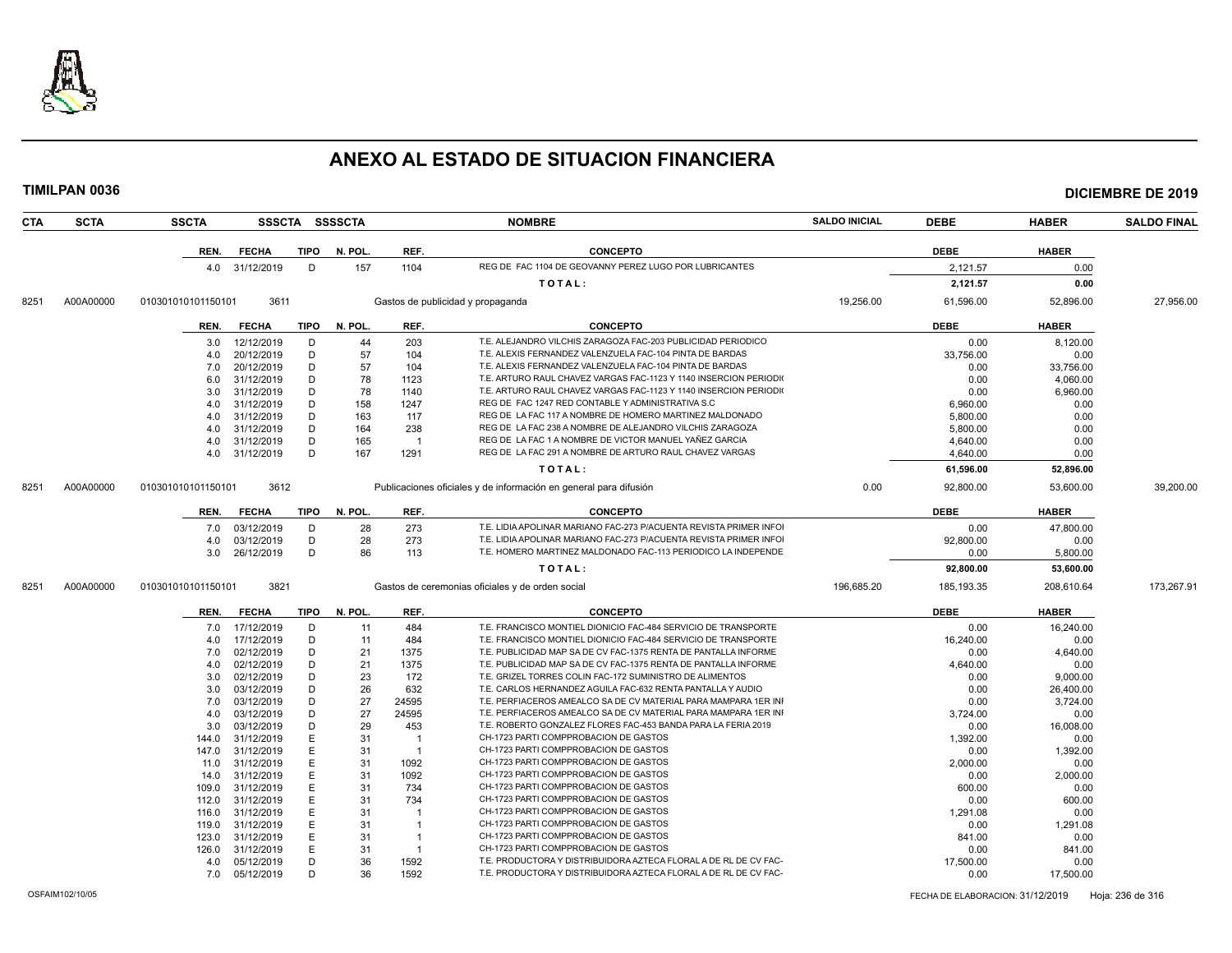

| <b>CTA</b> | <b>SCTA</b> | <b>SSCTA</b>       |                 |      | SSSCTA SSSSCTA |                          | <b>NOMBRE</b>                                                      | <b>SALDO INICIAL</b> | <b>DEBE</b> | <b>HABER</b> | <b>SALDO FINAL</b> |
|------------|-------------|--------------------|-----------------|------|----------------|--------------------------|--------------------------------------------------------------------|----------------------|-------------|--------------|--------------------|
|            |             |                    | 3.0 06/12/2019  | D    | 37             | 632                      | T.E. CARLOS HERNANDEZ AGUILA FAC-632 RENTA PANTALLA Y AUDIO        |                      | 0.00        | 26.000.00    |                    |
|            |             | 7.0                | 20/12/2019      | D    | 56             | 103                      | T.E. ALEXIS FERNANDEZ VALENZUELA FAC-103 SERV. TRANSPORTE          |                      | 0.00        | 10,440.00    |                    |
|            |             | 4.0                | 20/12/2019      | D    | 56             | 103                      | T.E. ALEXIS FERNANDEZ VALENZUELA FAC-103 SERV. TRANSPORTE          |                      | 10,440.00   | 0.00         |                    |
|            |             | 7.0                | 20/12/2019      | D    | 59             | 146                      | T.E. ERNESTRO GONZALEZ TRIANA FAC-146 ALFOMBRA PARA TEMPLETE       |                      | 0.00        | 17,400.56    |                    |
|            |             | 4.0                | 20/12/2019      | D    | 59             | 146                      | T.E. ERNESTRO GONZALEZ TRIANA FAC-146 ALFOMBRA PARA TEMPLETE       |                      | 17.400.56   | 0.00         |                    |
|            |             | 3.0                | 23/12/2019      | D    | 61             | 15                       | T.E. OMAR SUAREZ ORTA FAC-15 PRODUCCION VIDEO 1ER INFORME          |                      | 0.00        | 30,000.00    |                    |
|            |             | 7.0                | 23/12/2019      | D    | 62             | 23                       | T.E. OMAR SUAREZ ORTA FAC-23 RENTA DE TEMPLETE 1ER INFORME         |                      | 0.00        | 5,800.00     |                    |
|            |             | 4.0                | 23/12/2019      | D    | 62             | 23                       | T.E. OMAR SUAREZ ORTA FAC-23 RENTA DE TEMPLETE 1ER INFORME         |                      | 5,800.00    | 0.00         |                    |
|            |             | 3.0                | 12/12/2019      | D    | 150            | $\overline{2}$           | T.E. YESICA ABIGAIL GARCIA REYES FAC-2 PLATICAS DE SENSIBILIZACION |                      | 0.00        | 9,000.00     |                    |
|            |             | 4.0                | 19/12/2019      | D    | 151            | $\overline{2}$           | T.E. YESICA ABIGAIL GARCIA REYES FAC-2 PLATICAS DE SENSIBILIZACION |                      | 9,000.00    | 0.00         |                    |
|            |             | 7.0                | 19/12/2019      | D    | 151            | $\overline{2}$           | T.E. YESICA ABIGAIL GARCIA REYES FAC-2 PLATICAS DE SENSIBILIZACION |                      | 0.00        | 9,000.00     |                    |
|            |             | 14.0               | 31/12/2019      | D    | 166            | 805                      | REG DE LA FAC 805 A NOMBRE DE JOSE MATUSALEN LEGORRESTA SEGU       |                      | 2,526.02    | 0.00         |                    |
|            |             | 9.0                | 31/12/2019      | D    | 166            | 804                      | REG DE LA FAC 804 A NOMBRE DE JOSE MATUSALEN LEGORRESTA SEGU       |                      | 69,072.20   | 0.00         |                    |
|            |             | 4.0                | 31/12/2019      | D    | 166            | 803                      | REG DE LA FAC 803 A NOMBRE DE JOSE MATUSALEN LEGORRESTA SEGU       |                      | 21,392.49   | 0.00         |                    |
|            |             | 63.0               | 31/12/2019      | D    | 179            | 377                      | CANCELACION DEL FONDO FIJO DEL TESORERO MUNICIPAL                  |                      | 0.00        | 1,334.00     |                    |
|            |             | 60.0               | 31/12/2019      | D    | 179            | 377                      | CANCELACION DEL FONDO FIJO DEL TESORERO MUNICIPAL                  |                      | 1,334.00    | 0.00         |                    |
|            |             |                    |                 |      |                |                          | TOTAL:                                                             |                      | 185, 193.35 | 208,610.64   |                    |
| 8251       | A00A00000   | 010301010101150101 | 3841            |      |                | Exposiciones y ferias    |                                                                    | 50,400.00            | 49,760.20   | 49,760.20    | 50,400.00          |
|            |             |                    |                 |      |                |                          |                                                                    |                      |             |              |                    |
|            |             | REN.               | <b>FECHA</b>    |      | TIPO N. POL.   | REF.                     | <b>CONCEPTO</b>                                                    |                      | <b>DEBE</b> | <b>HABER</b> |                    |
|            |             | 4.0                | 20/12/2019      | D    | 58             | 136                      | T.E. ERNESTRO GONZALEZ TRIANA FAC-136 ALIMENTOS PARA LA FERIA      |                      | 46,400.00   | 0.00         |                    |
|            |             | 7.0                | 20/12/2019      | D    | 58             | 136                      | T.E. ERNESTRO GONZALEZ TRIANA FAC-136 ALIMENTOS PARA LA FERIA      |                      | 0.00        | 46,400.00    |                    |
|            |             | 116.0              | 31/12/2019      | D    | 179            | 188                      | CANCELACION DEL FONDO FIJO DEL TESORERO MUNICIPAL                  |                      | 160.00      | 0.00         |                    |
|            |             | 123.0              | 31/12/2019      | D    | 179            | 56508                    | CANCELACION DEL FONDO FIJO DEL TESORERO MUNICIPAL                  |                      | 1,269.20    | 0.00         |                    |
|            |             | 126.0              | 31/12/2019      | D    | 179            | 56508                    | CANCELACION DEL FONDO FIJO DEL TESORERO MUNICIPAL                  |                      | 0.00        | 1,269.20     |                    |
|            |             | 130.0              | 31/12/2019      | D    | 179            | 19                       | CANCELACION DEL FONDO FIJO DEL TESORERO MUNICIPAL                  |                      | 1,931.00    | 0.00         |                    |
|            |             | 133.0              | 31/12/2019      | D    | 179            | 19                       | CANCELACION DEL FONDO FIJO DEL TESORERO MUNICIPAL                  |                      | 0.00        | 1,931.00     |                    |
|            |             | 119.0              | 31/12/2019      | D    | 179            | 188                      | CANCELACION DEL FONDO FIJO DEL TESORERO MUNICIPAL                  |                      | 0.00        | 160.00       |                    |
|            |             |                    |                 |      |                |                          | TOTAL:                                                             |                      | 49,760.20   | 49,760.20    |                    |
| 8251       | A00A00000   | 010301010101150101 | 3851            |      |                | Gastos de representación |                                                                    | 27,496.00            | 123,541.11  | 0.00         | 151,037.11         |
|            |             | REN.               | <b>FECHA</b>    | TIPO | N. POL.        | REF.                     | <b>CONCEPTO</b>                                                    |                      | <b>DEBE</b> | <b>HABER</b> |                    |
|            |             | 4.0                | 31/12/2019      | D    | 162            | 186                      | REG DE LA FAC 186 A NOMBRE DE GRIZEL TORRES COLIN                  |                      | 5,800.00    | 0.00         |                    |
|            |             | 9.0                | 31/12/2019      | D    | 168            | 176                      | REG DE LA FAC. 176 GUEBO BOHORQUEZ DELICATESSE SA DE CV            |                      | 2,000.00    | 0.00         |                    |
|            |             | 19.0               | 31/12/2019      | D    | 168            | 178                      | REG DE LA FAC. 178 GUEBO BOHORQUEZ DELICATESSE SA DE CV            |                      | 2,000.00    | 0.00         |                    |
|            |             | 14.0               | 31/12/2019      | D    | 168            | 177                      | REG DE LA FAC. 177 GUEBO BOHORQUEZ DELICATESSE SA DE CV            |                      | 2,000.00    | 0.00         |                    |
|            |             | 104.0              | 31/12/2019      | D    | 168            | 195                      | REG DE LA FAC. 195 GUEBO BOHORQUEZ DELICATESSE SA DE CV            |                      | 2,000.00    | 0.00         |                    |
|            |             | 24.0               | 31/12/2019      | D    | 168            | 179                      | REG DE LA FAC. 179 GUEBO BOHORQUEZ DELICATESSE SA DE CV            |                      | 2,000.00    | 0.00         |                    |
|            |             | 29.0               | 31/12/2019      | D    | 168            | 180                      | REG DE LA FAC. 180 GUEBO BOHORQUEZ DELICATESSE SA DE CV            |                      | 2,000.00    | 0.00         |                    |
|            |             | 34.0               | 31/12/2019      | D    | 168            | 181                      | REG DE LA FAC. 181 GUEBO BOHORQUEZ DELICATESSE SA DE CV            |                      | 2,000.00    | 0.00         |                    |
|            |             | 109.0              | 31/12/2019      | D    | 168            | 196                      | REG DE LA FAC. 196 GUEBO BOHORQUEZ DELICATESSE SA DE CV            |                      | 2,000.00    | 0.00         |                    |
|            |             | 39.0               | 31/12/2019      | D    | 168            | 182                      | REG DE LA FAC. 182 GUEBO BOHORQUEZ DELICATESSE SA DE CV            |                      | 2,000.00    | 0.00         |                    |
|            |             | 44.0               | 31/12/2019      | D    | 168            | 183                      | REG DE LA FAC. 183 GUEBO BOHORQUEZ DELICATESSE SA DE CV            |                      | 2,000.00    | 0.00         |                    |
|            |             | 49.0               | 31/12/2019      | D    | 168            | 184                      | REG DE LA FAC. 184 GUEBO BOHORQUEZ DELICATESSE SA DE CV            |                      | 2,000.00    | 0.00         |                    |
|            |             | 54.0               | 31/12/2019      | D    | 168            | 185                      | REG DE LA FAC. 185 GUEBO BOHORQUEZ DELICATESSE SA DE CV            |                      | 2.000.00    | 0.00         |                    |
|            |             | 114.0              | 31/12/2019      | D    | 168            | 197                      | REG DE LA FAC. 197 GUEBO BOHORQUEZ DELICATESSE SA DE CV            |                      | 2,000.00    | 0.00         |                    |
|            |             | 119.0              | 31/12/2019      | D    | 168            | 198                      | REG DE LA FAC. 198 GUEBO BOHORQUEZ DELICATESSE SA DE CV            |                      | 2,000.00    | 0.00         |                    |
|            |             | 59.0               | 31/12/2019      | D    | 168            | 186                      | REG DE LA FAC. 186 GUEBO BOHORQUEZ DELICATESSE SA DE CV            |                      | 2,000.00    | 0.00         |                    |
|            |             | 64.0               | 31/12/2019      | D    | 168            | 187                      | REG DE LA FAC. 187 GUEBO BOHORQUEZ DELICATESSE SA DE CV            |                      | 2,000.00    | 0.00         |                    |
|            |             |                    | 69.0 31/12/2019 | D    | 168            | 188                      | REG DE LA FAC. 188 GUEBO BOHORQUEZ DELICATESSE SA DE CV            |                      | 2,000.00    | 0.00         |                    |
|            |             |                    |                 |      |                |                          |                                                                    |                      |             |              |                    |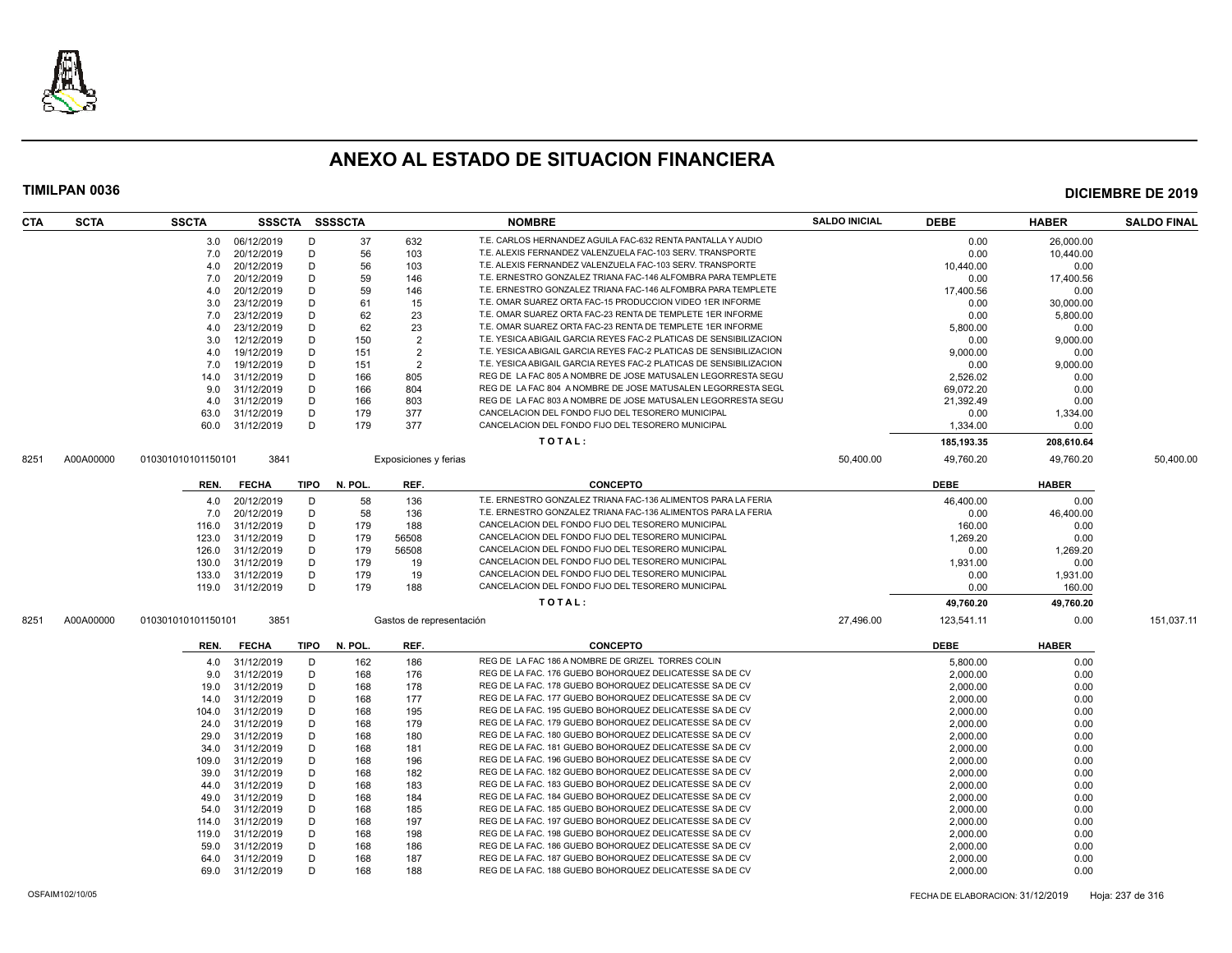

| CTA  | <b>SCTA</b> | <b>SSCTA</b>       | SSSCTA SSSSCTA |      |         |                             | <b>NOMBRE</b>                                                        | <b>SALDO INICIAL</b> | <b>DEBE</b> | <b>HABER</b> | <b>SALDO FINAL</b> |
|------|-------------|--------------------|----------------|------|---------|-----------------------------|----------------------------------------------------------------------|----------------------|-------------|--------------|--------------------|
|      |             | 129.0              | 31/12/2019     | D    | 168     | 200                         | REG DE LA FAC. 200 GUEBO BOHORQUEZ DELICATESSE SA DE CV              |                      | 2,000.00    | 0.00         |                    |
|      |             | 74.0               | 31/12/2019     | D    | 168     | 189                         | REG DE LA FAC. 189 GUEBO BOHORQUEZ DELICATESSE SA DE CV              |                      | 2,000.00    | 0.00         |                    |
|      |             | 79.0               | 31/12/2019     | D    | 168     | 190                         | REG DE LA FAC. 190 GUEBO BOHORQUEZ DELICATESSE SA DE CV              |                      | 2,000.00    | 0.00         |                    |
|      |             | 84.0               | 31/12/2019     | D    | 168     | 191                         | REG DE LA FAC. 191 GUEBO BOHORQUEZ DELICATESSE SA DE CV              |                      | 2,000.00    | 0.00         |                    |
|      |             | 134.0              | 31/12/2019     | D    | 168     | 201                         | REG DE LA FAC. 201 GUEBO BOHORQUEZ DELICATESSE SA DE CV              |                      | 2,000.00    | 0.00         |                    |
|      |             | 139.0              | 31/12/2019     | D    | 168     | 202                         | REG DE LA FAC. 202 GUEBO BOHORQUEZ DELICATESSE SA DE CV              |                      | 2,000.00    | 0.00         |                    |
|      |             | 144.0              | 31/12/2019     | D    | 168     | 203                         | REG DE LA FAC. 203 GUEBO BOHORQUEZ DELICATESSE SA DE CV              |                      | 2,000.00    | 0.00         |                    |
|      |             | 149.0              | 31/12/2019     | D    | 168     | 205                         | REG DE LA FAC. 205 GUEBO BOHORQUEZ DELICATESSE SA DE CV              |                      | 2,000.00    | 0.00         |                    |
|      |             | 154.0              | 31/12/2019     | D    | 168     | 206                         | REG DE LA FAC. 206 GUEBO BOHORQUEZ DELICATESSE SA DE CV              |                      | 2,000.00    | 0.00         |                    |
|      |             | 159.0              | 31/12/2019     | D    | 168     | 207                         | REG DE LA FAC. 207 GUEBO BOHORQUEZ DELICATESSE SA DE CV              |                      | 2,000.00    | 0.00         |                    |
|      |             | 164.0              | 31/12/2019     | D    | 168     | 208                         | REG DE LA FAC. 208 GUEBO BOHORQUEZ DELICATESSE SA DE CV              |                      | 2,000.00    | 0.00         |                    |
|      |             | 169.0              | 31/12/2019     | D    | 168     | 209                         | REG DE LA FAC. 209 GUEBO BOHORQUEZ DELICATESSE SA DE CV              |                      | 2,000.00    | 0.00         |                    |
|      |             | 174.0              | 31/12/2019     | D    | 168     | 210                         | REG DE LA FAC. 210 GUEBO BOHORQUEZ DELICATESSE SA DE CV              |                      | 2,000.00    | 0.00         |                    |
|      |             | 179.0              | 31/12/2019     | D    | 168     | 211                         | REG DE LA FAC. 211 GUEBO BOHORQUEZ DELICATESSE SA DE CV              |                      | 2,000.00    | 0.00         |                    |
|      |             | 184.0              | 31/12/2019     | D    | 168     | 212                         | REG DE LA FAC. 212 GUEBO BOHORQUEZ DELICATESSE SA DE CV              |                      | 2,000.00    | 0.00         |                    |
|      |             | 189.0              | 31/12/2019     | D    | 168     | 213                         | REG DE LA FAC. 213 GUEBO BOHORQUEZ DELICATESSE SA DE CV              |                      | 2,000.00    | 0.00         |                    |
|      |             | 194.0              | 31/12/2019     | D    | 168     | 214                         | REG DE LA FAC. 214 GUEBO BOHORQUEZ DELICATESSE SA DE CV              |                      | 2,000.00    | 0.00         |                    |
|      |             | 199.0              | 31/12/2019     | D    | 168     | 215                         | REG DE LA FAC. 215 GUEBO BOHORQUEZ DELICATESSE SA DE CV              |                      | 2,000.00    | 0.00         |                    |
|      |             | 204.0              | 31/12/2019     | D    | 168     | 216                         | REG DE LA FAC. 216 GUEBO BOHORQUEZ DELICATESSE SA DE CV              |                      | 560.00      | 0.00         |                    |
|      |             | 89.0               | 31/12/2019     | D    | 168     | 192                         | REG DE LA FAC. 192 GUEBO BOHORQUEZ DELICATESSE SA DE CV              |                      | 2,000.00    | 0.00         |                    |
|      |             | 94.0               | 31/12/2019     | D    | 168     | 193                         | REG DE LA FAC. 193 GUEBO BOHORQUEZ DELICATESSE SA DE CV              |                      | 2,000.00    | 0.00         |                    |
|      |             | 99.0               | 31/12/2019     | D    | 168     | 194                         | REG DE LA FAC. 184 GUEBO BOHORQUEZ DELICATESSE SA DE CV              |                      | 2,000.00    | 0.00         |                    |
|      |             | 124.0              | 31/12/2019     | D    | 168     | 199                         | REG DE LA FAC. 199 GUEBO BOHORQUEZ DELICATESSE SA DE CV              |                      | 2,000.00    | 0.00         |                    |
|      |             | 4.0                | 31/12/2019     | D    | 168     | 175                         | REG DE LA FAC. 175 GUEBO BOHORQUEZ DELICATESSE SA DE CV              |                      | 2,000.00    | 0.00         |                    |
|      |             | 19.0               | 31/12/2019     | D    | 169     | 737                         | REG DE LA FAC 737 A NOMBRE DE OMAR ESQUIVEL JARAMILLO                |                      | 1,864.32    | 0.00         |                    |
|      |             | 9.0                | 31/12/2019     | D    | 169     | 735                         | REG DE LA FAC 735 A NOMBRE DE OMAR ESQUIVEL JARAMILLO                |                      | 1,864.32    | 0.00         |                    |
|      |             | 34.0               | 31/12/2019     | D    | 169     | 741                         | REG DE LA FAC 741 A NOMBRE DE OMAR ESQUIVEL JARAMILLO                |                      | 1,864.32    | 0.00         |                    |
|      |             | 39.0               | 31/12/2019     | D    | 169     | 742                         | REG DE LA FAC 742 A NOMBRE DE OMAR ESQUIVEL JARAMILLO                |                      | 1,864.32    | 0.00         |                    |
|      |             | 44.0               | 31/12/2019     | D    | 169     | 743                         | REG DE LA FAC 743 A NOMBRE DE OMAR ESQUIVEL JARAMILLO                |                      | 1,864.32    | 0.00         |                    |
|      |             | 24.0               | 31/12/2019     | D    | 169     | 739                         | REG DE LA FAC 739 A NOMBRE DE OMAR ESQUIVEL JARAMILLO                |                      | 1,864.32    | 0.00         |                    |
|      |             | 49.0               | 31/12/2019     | D    | 169     | 744                         | REG DE LA FAC 744 A NOMBRE DE OMAR ESQUIVEL JARAMILLO                |                      | 1,952.82    | 0.00         |                    |
|      |             | 4.0                | 31/12/2019     | D    | 169     | 734                         | REG DE LA FAC 734 A NOMBRE DE OMAR ESQUIVEL JARAMILLO                |                      | 1,864.32    | 0.00         |                    |
|      |             | 29.0               | 31/12/2019     | D    | 169     | 740                         | REG DE LA FAC 740 A NOMBRE DE OMAR ESQUIVEL JARAMILLO                |                      | 1,864.32    | 0.00         |                    |
|      |             | 54.0               | 31/12/2019     | D    | 169     | 745                         | REG DE LA FAC 745 A NOMBRE DE OMAR ESQUIVEL JARAMILLO                |                      | 1,952.82    | 0.00         |                    |
|      |             | 59.0               | 31/12/2019     | D    | 169     | 750                         | REG DE LA FAC 740 A NOMBRE DE OMAR ESQUIVEL JARAMILLO                |                      | 1.694.64    | 0.00         |                    |
|      |             | 14.0               | 31/12/2019     | D    | 169     | 736                         | REG DE LA FAC 736 A NOMBRE DE OMAR ESQUIVEL JARAMILLO                |                      | 1,864.32    | 0.00         |                    |
|      |             | 9.0                | 31/12/2019     | D    | 170     | 314                         | REG DE LA FAC 314 A NOMBRE DE SERVICIO COMERCIAL GARIS SA DE CV      |                      | 720.20      | 0.00         |                    |
|      |             | 14.0               | 31/12/2019     | D    | 170     | 315                         | REG DE LA FAC 315 A NOMBRE DE SERVICIO COMERCIAL GARIS SA DE CV      |                      | 1,838.25    | 0.00         |                    |
|      |             | 4.0                | 31/12/2019     | D    | 170     | 313                         | REG DE LA FAC 313 A NOMBRE DE SERVICIO COMERCIAL GARIS SA DE CV      |                      | 288.80      | 0.00         |                    |
|      |             | 24.0               | 31/12/2019     | D    | 170     | 317                         | REG DE LA FAC 317 A NOMBRE DE SERVICIO COMERCIAL GARIS SA DE CV      |                      | 1.701.50    | 0.00         |                    |
|      |             | 29.0               | 31/12/2019     | D    | 170     | 319                         | REG DE LA FAC 319 A NOMBRE DE SERVICIO COMERCIAL GARIS SA DE CV      |                      | 1,919.09    | 0.00         |                    |
|      |             | 34.0               | 31/12/2019     | D    | 170     | 321                         | REG DE LA FAC 321 A NOMBRE DE SERVICIO COMERCIAL GARIS SA DE CV      |                      | 1,960.11    | 0.00         |                    |
|      |             | 39.0               | 31/12/2019     | D    | 170     | 323                         | REG DE LA FAC 323 A NOMBRE DE SERVICIO COMERCIAL GARIS SA DE CV      |                      | 1,972.40    | 0.00         |                    |
|      |             | 44.0               | 31/12/2019     | D    | 170     | 324                         | REG DE LA FAC 324 A NOMBRE DE SERVICIO COMERCIAL GARIS SA DE CV      |                      | 1.724.82    | 0.00         |                    |
|      |             | 49.0               | 31/12/2019     | D    | 170     | 325                         | REG DE LA FAC 325 A NOMBRE DE SERVICIO COMERCIAL GARIS SA DE CV      |                      | 1,934.78    | 0.00         |                    |
|      |             | 19.0               | 31/12/2019     | D    | 170     | 316                         | REG DE LA FAC 316 A NOMBRE DE SERVICIO COMERCIAL GARIS SA DE CV      |                      | 742.00      | 0.00         |                    |
|      |             |                    |                |      |         |                             | TOTAL:                                                               |                      | 123,541.11  | 0.00         |                    |
| 8251 | A00A00000   | 010301010101150101 | 3992           |      |         | Gastos de servicios menores |                                                                      | 13,030.50            | 0.00        | 12,792.50    | 238.00             |
|      |             |                    |                |      |         |                             |                                                                      |                      |             |              |                    |
|      |             | REN.               | <b>FECHA</b>   | TIPO | N. POL. | REF.                        | <b>CONCEPTO</b>                                                      |                      | <b>DEBE</b> | <b>HABER</b> |                    |
|      |             | 22.0               | 26/12/2019     | D    | 68      | 179                         | T.E. LIBIA MONTIEL COLIN FAC-162,169,178 Y 179 SERVICIO DE HOSPÉDAJE |                      | 0.00        | 8.032.50     |                    |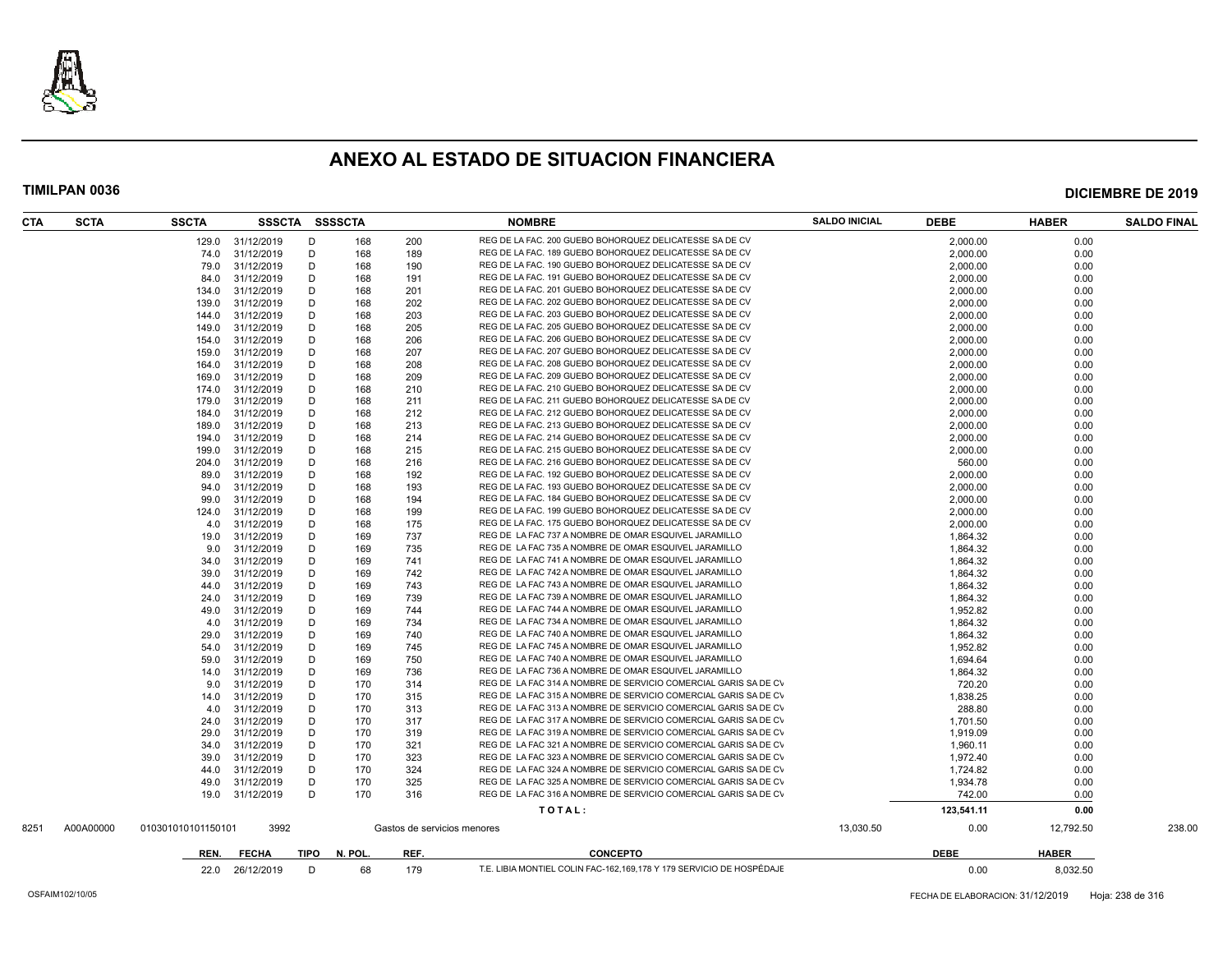

| <b>SCTA</b><br><b>CTA</b> | <b>SSCTA</b><br>SSSCTA SSSSCTA       |                                | <b>NOMBRE</b>                                                        | <b>SALDO INICIAL</b> | <b>DEBE</b> | <b>HABER</b> | <b>SALDO FINAL</b> |
|---------------------------|--------------------------------------|--------------------------------|----------------------------------------------------------------------|----------------------|-------------|--------------|--------------------|
|                           | 19.0 26/12/2019<br>D                 | 68<br>178                      | T.E. LIBIA MONTIEL COLIN FAC-162,169,178 Y 179 SERVICIO DE HOSPÉDAJE |                      | 0.00        | 4,760.00     |                    |
|                           |                                      |                                | TOTAL:                                                               |                      | 0.00        | 12,792.50    |                    |
| A00A00000<br>8251         | 2111<br>010301010101160101           | Materiales y útiles de oficina |                                                                      | 36,724.28            | 0.00        | 0.00         | 36,724.28          |
| A00A00000<br>8251         | 3612<br>010301010101160101           |                                | Publicaciones oficiales y de información en general para difusión    | 5.800.00             | 0.00        | 0.00         | 5,800.00           |
| B00108000<br>8251         | 1222<br>010309030101150101           |                                | Sueldos y salarios compactados al personal eventual                  | 0.00                 | 25,179.30   | 25,179.30    | 0.00               |
|                           |                                      |                                |                                                                      |                      |             |              |                    |
|                           | <b>FECHA</b><br><b>TIPO</b><br>REN.  | N. POL.<br>REF.                | <b>CONCEPTO</b>                                                      |                      | <b>DEBE</b> | <b>HABER</b> |                    |
|                           | 11/12/2019<br>D<br>25.0              | 42                             | T.E. PAGO DE LISTA DE RAYA DE LA 1RA QUINCENA DE DICIEMBRE DE 2019   |                      | 0.00        | 12.589.65    |                    |
|                           | 11/12/2019<br>D<br>22.0              | 42<br>$\overline{1}$           | T.E. PAGO DE LISTA DE RAYA DE LA 1RA QUINCENA DE DICIEMBRE DE 2019   |                      | 12,589.65   | 0.00         |                    |
|                           | D<br>31/12/2019<br>22.0              | 71<br>$\overline{2}$           | T.E. PAGO DE LISTA DE RAYA DE LA 2DA QUINCENA DE DICIEMBRE DE 2019   |                      | 12,589.65   | 0.00         |                    |
|                           | D<br>31/12/2019<br>25.0              | 71<br>$\mathcal{P}$            | T.E. PAGO DE LISTA DE RAYA DE LA 2DA QUINCENA DE DICIEMBRE DE 2019   |                      | 0.00        | 12,589.65    |                    |
|                           |                                      |                                | TOTAL:                                                               |                      | 25,179.30   | 25,179.30    |                    |
| B00108000<br>8251         | 1321<br>010309030101150101           | Prima vacacional               |                                                                      | 0.00                 | 6,491.00    | 6,491.00     | 0.00               |
|                           | <b>TIPO</b><br>REN.<br><b>FECHA</b>  | N. POL.<br>REF.                | <b>CONCEPTO</b>                                                      |                      | <b>DEBE</b> | <b>HABER</b> |                    |
|                           | 13/12/2019<br>D<br>32.0              | 46<br>$\overline{1}$           | T.E. PAGO DE AGUINALDOS LISTA DE RAYA DEL AÑO 2019                   |                      | 6,491.00    | 0.00         |                    |
|                           | D<br>13/12/2019<br>35.0              | 46<br>$\overline{1}$           | T.E. PAGO DE AGUINALDOS LISTA DE RAYA DEL AÑO 2019                   |                      | 0.00        | 6,491.00     |                    |
|                           |                                      |                                | TOTAL:                                                               |                      | 6,491.00    | 6,491.00     |                    |
| B00108000<br>8251         | 1322<br>010309030101150101           | Aquinaldo                      |                                                                      | 0.00                 | 36,934.00   | 36,934.00    | 0.00               |
|                           | <b>FECHA</b><br><b>TIPO</b><br>REN.  | N. POL.<br>REF.                | <b>CONCEPTO</b>                                                      |                      | <b>DEBE</b> | <b>HABER</b> |                    |
|                           | 13/12/2019<br>D<br>37.0              | 46<br>$\overline{1}$           | T.E. PAGO DE AGUINALDOS LISTA DE RAYA DEL AÑO 2019                   |                      | 36,934.00   | 0.00         |                    |
|                           | D<br>13/12/2019<br>40.0              | 46<br>$\overline{1}$           | T.E. PAGO DE AGUINALDOS LISTA DE RAYA DEL AÑO 2019                   |                      | 0.00        | 36,934.00    |                    |
|                           |                                      |                                | TOTAL:                                                               |                      | 36,934.00   | 36,934.00    |                    |
| B00108000<br>8251         | 1345<br>010309030101150101           | Gratificación                  |                                                                      | 0.00                 | 19,145.62   | 19,145.62    | 0.00               |
|                           | <b>FECHA</b><br>TIPO<br>REN.         | REF.<br>N. POL.                | <b>CONCEPTO</b>                                                      |                      | <b>DEBE</b> | <b>HABER</b> |                    |
|                           | 11/12/2019<br>D<br>27.0              | 42<br>$\overline{1}$           | T.E. PAGO DE LISTA DE RAYA DE LA 1RA QUINCENA DE DICIEMBRE DE 2019   |                      | 7,643.81    | 0.00         |                    |
|                           | 11/12/2019<br>D<br>30.0              | 42                             | T.E. PAGO DE LISTA DE RAYA DE LA 1RA QUINCENA DE DICIEMBRE DE 2019   |                      | 0.00        | 7,643.81     |                    |
|                           | 13/12/2019<br>D<br>42.0              | 46                             | T.E. PAGO DE AGUINALDOS LISTA DE RAYA DEL AÑO 2019                   |                      | 5,458.00    | 0.00         |                    |
|                           | 13/12/2019<br>D<br>45.0              | 46                             | T.E. PAGO DE AGUINALDOS LISTA DE RAYA DEL AÑO 2019                   |                      | 0.00        | 5,458.00     |                    |
|                           | D<br>31/12/2019<br>30.0              | 71<br>$\overline{2}$           | T.E. PAGO DE LISTA DE RAYA DE LA 2DA QUINCENA DE DICIEMBRE DE 2019   |                      | 0.00        | 6,043.81     |                    |
|                           | D<br>27.0<br>31/12/2019              | 71<br>$\mathcal{P}$            | T.E. PAGO DE LISTA DE RAYA DE LA 2DA QUINCENA DE DICIEMBRE DE 2019   |                      | 6,043.81    | 0.00         |                    |
|                           |                                      |                                | TOTAL:                                                               |                      | 19,145.62   | 19,145.62    |                    |
| 8251<br>B00B00000         | 010305010105150101<br>1111           | <b>Dietas</b>                  |                                                                      | 0.00                 | 40,000.00   | 40,000.00    | 0.00               |
|                           | <b>FECHA</b><br><b>TIPO</b><br>REN.  | N. POL.<br>REF.                | <b>CONCEPTO</b>                                                      |                      | <b>DEBE</b> | <b>HABER</b> |                    |
|                           | 37.0<br>11/12/2019<br>D              | 41<br>$\overline{1}$           | T.E. PAGO DE NOMINA DE LA 1RA QUINCENA DE DICIEMBRE DE 2019          |                      | 20,000.00   | 0.00         |                    |
|                           | 11/12/2019<br>D<br>40.0              | 41<br>$\overline{1}$           | T.E. PAGO DE NOMINA DE LA 1RA QUINCENA DE DICIEMBRE DE 2019          |                      | 0.00        | 20,000.00    |                    |
|                           | D<br>31/12/2019<br>27.0              | 70<br>$\overline{2}$           | T.E. PAGO DE NOMINA DE LA 2RA QUINCENA DE DICIEMBRE DE 2019          |                      | 20,000.00   | 0.00         |                    |
|                           | D<br>31/12/2019<br>30.0              | 70<br>$\overline{2}$           | T.E. PAGO DE NOMINA DE LA 2RA QUINCENA DE DICIEMBRE DE 2019          |                      | 0.00        | 20,000.00    |                    |
|                           |                                      |                                | TOTAL:                                                               |                      | 40,000.00   | 40,000.00    |                    |
| B00B00000<br>8251         | 010305010105150101<br>1131           | Sueldo base                    |                                                                      | 0.00                 | 13,800.00   | 13,800.00    | 0.00               |
|                           | <b>FECHA</b><br>TIPO N. POL.<br>REN. | REF.                           | <b>CONCEPTO</b>                                                      |                      | <b>DEBE</b> | <b>HABER</b> |                    |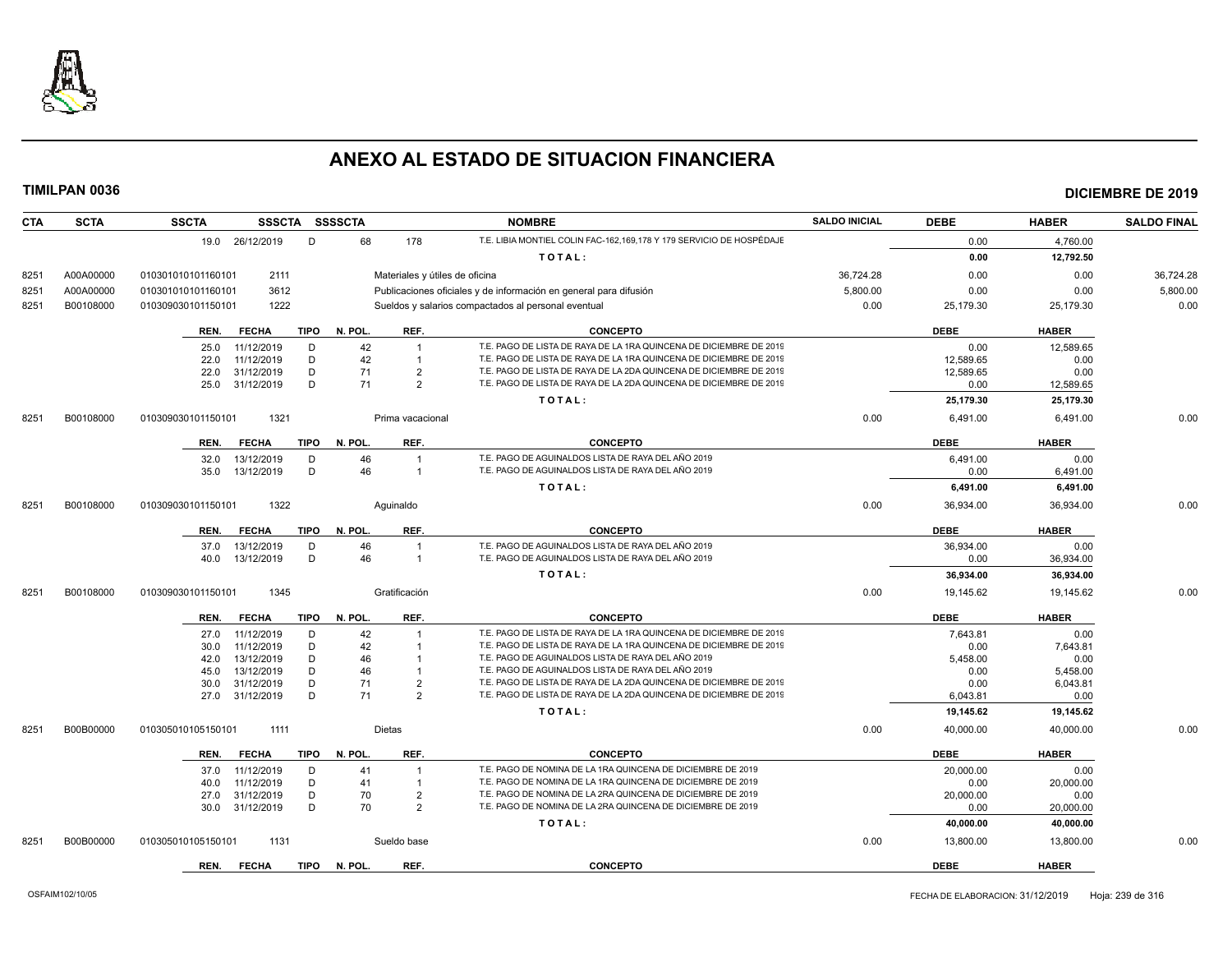

| <b>CTA</b> | <b>SCTA</b> | <b>SSCTA</b>       |                          |        | SSSCTA SSSSCTA |                         | <b>NOMBRE</b>                                                                                                                      | <b>SALDO INICIAL</b> | <b>DEBE</b>    | <b>HABER</b>     | <b>SALDO FINAL</b> |
|------------|-------------|--------------------|--------------------------|--------|----------------|-------------------------|------------------------------------------------------------------------------------------------------------------------------------|----------------------|----------------|------------------|--------------------|
|            |             |                    | 45.0 11/12/2019          | D      | 41             |                         | T.E. PAGO DE NOMINA DE LA 1RA QUINCENA DE DICIEMBRE DE 2019                                                                        |                      | 0.00           | 6,900.00         |                    |
|            |             | 42.0               | 11/12/2019               | D      | 41             | $\mathbf{1}$            | T.E. PAGO DE NOMINA DE LA 1RA QUINCENA DE DICIEMBRE DE 2019                                                                        |                      | 6,900.00       | 0.00             |                    |
|            |             | 35.0               | 31/12/2019               | D      | 70             | $\overline{2}$          | T.E. PAGO DE NOMINA DE LA 2RA QUINCENA DE DICIEMBRE DE 2019                                                                        |                      | 0.00           | 6,900.00         |                    |
|            |             | 32.0               | 31/12/2019               | D      | 70             | $\overline{2}$          | T.E. PAGO DE NOMINA DE LA 2RA QUINCENA DE DICIEMBRE DE 2019                                                                        |                      | 6,900.00       | 0.00             |                    |
|            |             |                    |                          |        |                |                         | TOTAL:                                                                                                                             |                      | 13,800.00      | 13,800.00        |                    |
| 8251       | B00B00000   | 010305010105150101 | 1321                     |        |                | Prima vacacional        |                                                                                                                                    | 0.00                 | 15.419.00      | 15.419.00        | 0.00               |
|            |             | REN.               | <b>FECHA</b>             | TIPO   | N. POL.        | REF.                    | <b>CONCEPTO</b>                                                                                                                    |                      | <b>DEBE</b>    | <b>HABER</b>     |                    |
|            |             | 35.0               | 13/12/2019               | D      | 45             | $\overline{\mathbf{1}}$ | T.E. PAGO DE AGUINALDOS DE NOMINA DEL AÑO 2019                                                                                     |                      | 0.00           | 15,419.00        |                    |
|            |             | 32.0               | 13/12/2019               | D      | 45             | $\overline{1}$          | T.E. PAGO DE AGUINALDOS DE NOMINA DEL AÑO 2019                                                                                     |                      | 15,419.00      | 0.00             |                    |
|            |             |                    |                          |        |                |                         | TOTAL:                                                                                                                             |                      | 15,419.00      | 15,419.00        |                    |
| 8251       | B00B00000   | 010305010105150101 | 1322                     |        |                | Aquinaldo               |                                                                                                                                    | 0.00                 | 75,288.00      | 75,288.00        | 0.00               |
|            |             | REN.               | <b>FECHA</b>             | TIPO   | N. POL.        | REF.                    | <b>CONCEPTO</b>                                                                                                                    |                      | <b>DEBE</b>    | <b>HABER</b>     |                    |
|            |             | 37.0               | 13/12/2019               | D      | 45             | $\overline{1}$          | T.E. PAGO DE AGUINALDOS DE NOMINA DEL AÑO 2019                                                                                     |                      | 75,288.00      | 0.00             |                    |
|            |             |                    | 40.0 13/12/2019          | D      | 45             | $\overline{1}$          | T.E. PAGO DE AGUINALDOS DE NOMINA DEL AÑO 2019                                                                                     |                      | 0.00           | 75,288.00        |                    |
|            |             |                    |                          |        |                |                         | TOTAL:                                                                                                                             |                      | 75,288.00      | 75,288.00        |                    |
| 8251       | B00B00000   | 010305010105150101 | 1345                     |        |                | Gratificación           |                                                                                                                                    | 0.00                 | 47,491.18      | 47,491.18        | 0.00               |
|            |             |                    |                          |        |                |                         |                                                                                                                                    |                      |                |                  |                    |
|            |             | REN.               | <b>FECHA</b>             | TIPO   | N. POL.        | REF.                    | <b>CONCEPTO</b>                                                                                                                    |                      | <b>DEBE</b>    | <b>HABER</b>     |                    |
|            |             | 47.0               | 11/12/2019               | D      | 41             |                         | T.E. PAGO DE NOMINA DE LA 1RA QUINCENA DE DICIEMBRE DE 2019                                                                        |                      | 14,629.59      | 0.00             |                    |
|            |             | 50.0               | 11/12/2019               | D      | 41             |                         | T.E. PAGO DE NOMINA DE LA 1RA QUINCENA DE DICIEMBRE DE 2019                                                                        |                      | 0.00           | 14,629.59        |                    |
|            |             | 42.0               | 13/12/2019               | D      | 45             |                         | T.E. PAGO DE AGUINALDOS DE NOMINA DEL AÑO 2019                                                                                     |                      | 18,232.00      | 0.00             |                    |
|            |             | 45.0               | 13/12/2019               | D      | 45             |                         | T.E. PAGO DE AGUINALDOS DE NOMINA DEL AÑO 2019                                                                                     |                      | 0.00           | 18,232.00        |                    |
|            |             | 37.0               | 31/12/2019               | D      | 70             | $\overline{2}$          | T.E. PAGO DE NOMINA DE LA 2RA QUINCENA DE DICIEMBRE DE 2019                                                                        |                      | 14,629.59      | 0.00             |                    |
|            |             | 40.0               | 31/12/2019               | D      | 70             | $\overline{2}$          | T.E. PAGO DE NOMINA DE LA 2RA QUINCENA DE DICIEMBRE DE 2019                                                                        |                      | 0.00           | 14,629.59        |                    |
|            |             |                    |                          |        |                |                         | TOTAL:                                                                                                                             |                      | 47,491.18      | 47,491.18        |                    |
| 8251       | B00B00000   | 010305010105150101 | 2611                     |        |                |                         | Combustibles, lubricantes y aditivos                                                                                               | 0.00                 | 3,850.00       | 3,850.00         | 0.00               |
|            |             | REN.               | <b>FECHA</b>             | TIPO   | N. POL.        | REF.                    | <b>CONCEPTO</b>                                                                                                                    |                      | <b>DEBE</b>    | <b>HABER</b>     |                    |
|            |             | 18.0               | 06/12/2019               | D      | 38             | 5438                    | T.E. SERVICIO ESTRELLA JUNA SA DE CV FAC-5438 COMBUSTIBLE                                                                          |                      | 500.00         | 0.00             |                    |
|            |             | 21.0               | 06/12/2019               | D      | 38             | 5438                    | T.E. SERVICIO ESTRELLA JUNA SA DE CV FAC-5438 COMBUSTIBLE                                                                          |                      | 0.00           | 500.00           |                    |
|            |             | 18.0               | 11/12/2019               | D      | 40             | 17546                   | T.E. NATALIA MA. DEL CARMEN FLORES ARCINIEGA FAC-17546 COMBUSTIE                                                                   |                      | 400.00         | 0.00             |                    |
|            |             | 21.0               | 11/12/2019               | D      | 40             | 17546                   | T.E. NATALIA MA. DEL CARMEN FLORES ARCINIEGA FAC-17546 COMBUSTIE                                                                   |                      | 0.00           | 400.00           |                    |
|            |             | 21.0               | 31/12/2019               | D      | 60             | 5561                    | T.E. SERVICIO ESTRELA JUNA SA DE CV FAC-5561 COMPRA DE COMBUSTII                                                                   |                      | 0.00           | 500.00           |                    |
|            |             | 18.0               | 31/12/2019               | D      | 60             | 5561                    | T.E. SERVICIO ESTRELA JUNA SA DE CV FAC-5561 COMPRA DE COMBUSTIE                                                                   |                      | 500.00         | 0.00             |                    |
|            |             | 14.0               | 30/12/2019               | D      | 69             | 5562                    | T.E. SERVICIO ESTRELLA JUNA SA DE CV FAC-5562 COMPRA COMBUSTIBL                                                                    |                      | 0.00           | 500.00           |                    |
|            |             | 11.0               | 30/12/2019               | D      | 69             | 5562                    | T.E. SERVICIO ESTRELLA JUNA SA DE CV FAC-5562 COMPRA COMBUSTIBL                                                                    |                      | 500.00         | 0.00             |                    |
|            |             | 11.0               | 31/12/2019               | D      | 72             | 5587                    | T.E. SERVICIO ESTRELLA JUNA SA DE CV FAC-5587 COMPRA COMBUSTIBLI                                                                   |                      | 500.00         | 0.00             |                    |
|            |             | 14.0               | 31/12/2019               | D      | 72             | 5587                    | T.E. SERVICIO ESTRELLA JUNA SA DE CV FAC-5587 COMPRA COMBUSTIBLI                                                                   |                      | 0.00           | 500.00           |                    |
|            |             | 25.0               | 31/12/2019               | D      | 73             | 17694                   | T.E. NATALIA MARIA DEL CARMEN FLORES ARCINIEGA FAC-17694 COMPRA                                                                    |                      | 350.00         | 0.00             |                    |
|            |             | 28.0               | 31/12/2019<br>31/12/2019 | D<br>D | 73<br>73       | 17694<br>17694          | T.E. NATALIA MARIA DEL CARMEN FLORES ARCINIEGA FAC-17694 COMPRA<br>T.E. NATALIA MARIA DEL CARMEN FLORES ARCINIEGA FAC-17694 COMPRA |                      | 0.00<br>0.00   | 350.00<br>500.00 |                    |
|            |             | 21.0<br>18.0       | 31/12/2019               | D      | 73             | 17694                   | T.E. NATALIA MARIA DEL CARMEN FLORES ARCINIEGA FAC-17694 COMPRA                                                                    |                      |                |                  |                    |
|            |             | 21.0               | 02/12/2019               | D      | 81             | 5374                    | T.E. SERVICIO ESTRELLA JUNA SA DE CV FAC-5374 COMPRA COMBUSTIBLI                                                                   |                      | 500.00<br>0.00 | 0.00<br>600.00   |                    |
|            |             | 18.0               | 02/12/2019               | D      | 81             | 5374                    | T.E. SERVICIO ESTRELLA JUNA SA DE CV FAC-5374 COMPRA COMBUSTIBL                                                                    |                      | 600.00         | 0.00             |                    |
|            |             |                    |                          |        |                |                         | TOTAL:                                                                                                                             |                      | 3,850.00       | 3.850.00         |                    |
|            |             |                    |                          |        |                |                         |                                                                                                                                    |                      |                |                  |                    |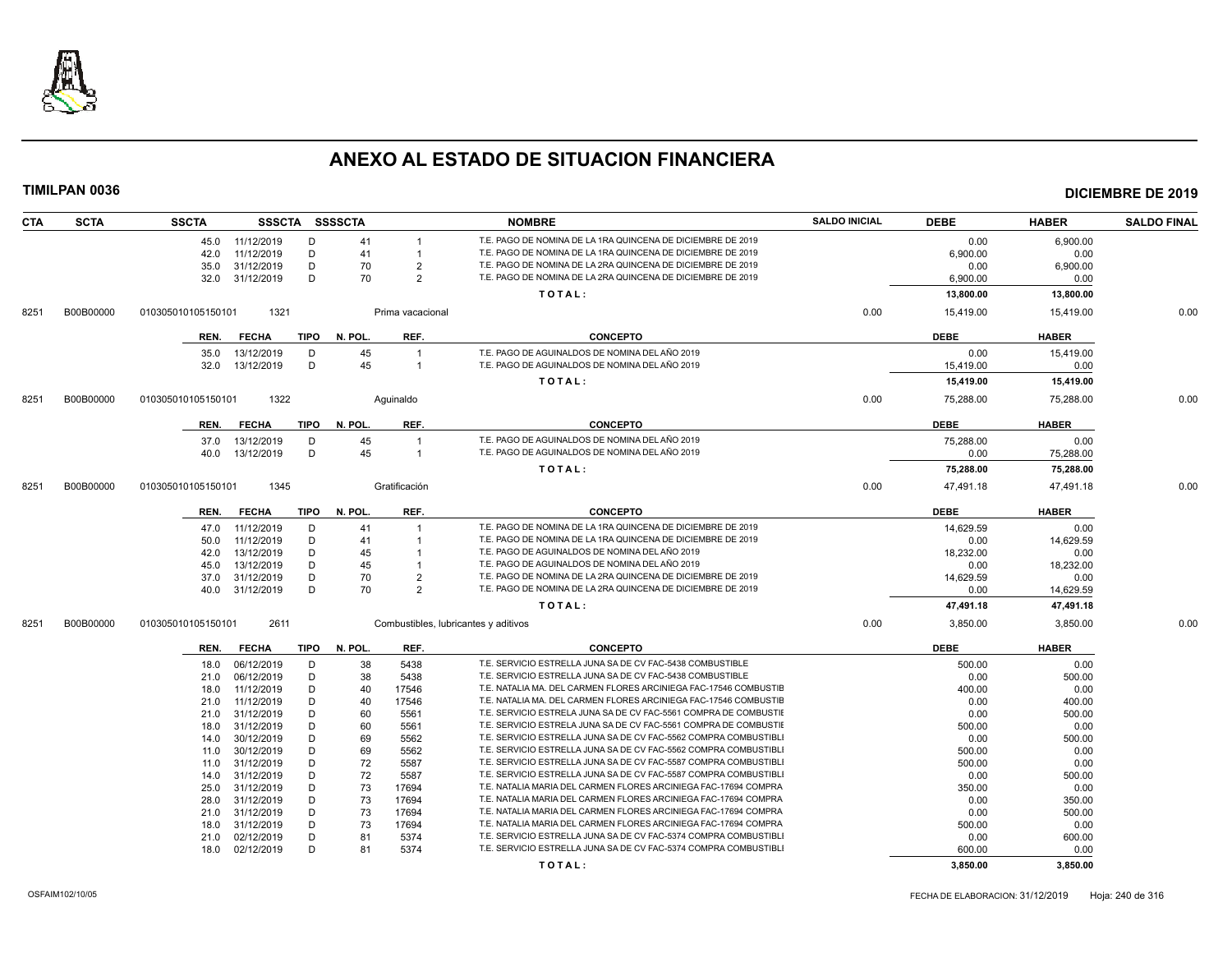

| <b>CTA</b> | <b>SCTA</b>     | <b>SSCTA</b><br><b>SSSCTA</b>       | <b>SSSSCTA</b>       | <b>NOMBRE</b>                                                      | <b>SALDO INICIAL</b> | <b>DEBE</b>                      | <b>HABER</b> | <b>SALDO FINAL</b> |
|------------|-----------------|-------------------------------------|----------------------|--------------------------------------------------------------------|----------------------|----------------------------------|--------------|--------------------|
| 8251       | C01141000       | 020501010106150101<br>1111          | Dietas               |                                                                    | 0.00                 | 31,651.86                        | 31,651.86    | 0.00               |
|            |                 | <b>FECHA</b><br><b>TIPO</b><br>REN. | REF.<br>N. POL.      | <b>CONCEPTO</b>                                                    |                      | <b>DEBE</b>                      | <b>HABER</b> |                    |
|            |                 | 11/12/2019<br>D<br>52.0             | 41<br>$\overline{1}$ | T.E. PAGO DE NOMINA DE LA 1RA QUINCENA DE DICIEMBRE DE 2019        |                      | 15,825.93                        | 0.00         |                    |
|            |                 | 11/12/2019<br>D<br>55.0             | 41                   | T.E. PAGO DE NOMINA DE LA 1RA QUINCENA DE DICIEMBRE DE 2019        |                      | 0.00                             | 15,825.93    |                    |
|            |                 | D<br>31/12/2019<br>45.0             | 70<br>$\overline{2}$ | T.E. PAGO DE NOMINA DE LA 2RA QUINCENA DE DICIEMBRE DE 2019        |                      | 0.00                             | 15,825.93    |                    |
|            |                 | D<br>31/12/2019<br>42.0             | 70<br>$\overline{2}$ | T.E. PAGO DE NOMINA DE LA 2RA QUINCENA DE DICIEMBRE DE 2019        |                      | 15,825.93                        | 0.00         |                    |
|            |                 |                                     |                      | TOTAL:                                                             |                      | 31,651.86                        | 31,651.86    |                    |
| 8251       | C01141000       | 1222<br>020501010106150101          |                      | Sueldos y salarios compactados al personal eventual                | 0.00                 | 6,179.34                         | 6,179.34     | 0.00               |
|            |                 | <b>TIPO</b><br><b>FECHA</b><br>REN. | REF.<br>N. POL       | <b>CONCEPTO</b>                                                    |                      | <b>DEBE</b>                      | <b>HABER</b> |                    |
|            |                 | 11/12/2019<br>D<br>35.0             | 42<br>$\overline{1}$ | T.E. PAGO DE LISTA DE RAYA DE LA 1RA QUINCENA DE DICIEMBRE DE 2019 |                      | 0.00                             | 3,089.67     |                    |
|            |                 | 11/12/2019<br>D<br>32.0             | 42<br>$\overline{1}$ | T.E. PAGO DE LISTA DE RAYA DE LA 1RA QUINCENA DE DICIEMBRE DE 2019 |                      | 3,089.67                         | 0.00         |                    |
|            |                 | 31/12/2019<br>D<br>32.0             | 71<br>$\overline{2}$ | T.E. PAGO DE LISTA DE RAYA DE LA 2DA QUINCENA DE DICIEMBRE DE 2019 |                      | 3,089.67                         | 0.00         |                    |
|            |                 | D<br>31/12/2019<br>35.0             | 71<br>$\overline{2}$ | T.E. PAGO DE LISTA DE RAYA DE LA 2DA QUINCENA DE DICIEMBRE DE 2019 |                      | 0.00                             | 3,089.67     |                    |
|            |                 |                                     |                      | TOTAL:                                                             |                      | 6,179.34                         | 6,179.34     |                    |
| 8251       | C01141000       | 1321<br>020501010106150101          | Prima vacacional     |                                                                    | 0.00                 | 12,085.00                        | 12,085.00    | 0.00               |
|            |                 | <b>FECHA</b><br><b>TIPO</b><br>REN. | REF.<br>N. POL       | <b>CONCEPTO</b>                                                    |                      | <b>DEBE</b>                      | <b>HABER</b> |                    |
|            |                 | 13/12/2019<br>D<br>47.0             | 45                   | T.E. PAGO DE AGUINALDOS DE NOMINA DEL AÑO 2019                     |                      | 10,807.00                        | 0.00         |                    |
|            |                 | 13/12/2019<br>D<br>50.0             | 45                   | T.E. PAGO DE AGUINALDOS DE NOMINA DEL AÑO 2019                     |                      | 0.00                             | 10,807.00    |                    |
|            |                 | D<br>13/12/2019<br>50.0             | 46<br>$\mathbf{1}$   | T.E. PAGO DE AGUINALDOS LISTA DE RAYA DEL AÑO 2019                 |                      | 0.00                             | 1,278.00     |                    |
|            |                 | D<br>13/12/2019<br>47.0             | 46<br>$\overline{1}$ | T.E. PAGO DE AGUINALDOS LISTA DE RAYA DEL AÑO 2019                 |                      | 1,278.00                         | 0.00         |                    |
|            |                 |                                     |                      | TOTAL:                                                             |                      | 12,085.00                        | 12,085.00    |                    |
| 8251       | C01141000       | 1322<br>020501010106150101          | Aquinaldo            |                                                                    | 0.00                 | 48,339.00                        | 48,339.00    | 0.00               |
|            |                 | <b>TIPO</b><br>REN.<br><b>FECHA</b> | REF.<br>N. POL.      | <b>CONCEPTO</b>                                                    |                      | <b>DEBE</b>                      | <b>HABER</b> |                    |
|            |                 | 55.0<br>13/12/2019<br>D             | 45<br>$\overline{1}$ | T.E. PAGO DE AGUINALDOS DE NOMINA DEL AÑO 2019                     |                      | 0.00                             | 43,227.00    |                    |
|            |                 | 13/12/2019<br>D<br>52.0             | 45<br>$\overline{1}$ | T.E. PAGO DE AGUINALDOS DE NOMINA DEL AÑO 2019                     |                      | 43,227.00                        | 0.00         |                    |
|            |                 | D<br>13/12/2019<br>55.0             | 46                   | T.E. PAGO DE AGUINALDOS LISTA DE RAYA DEL AÑO 2019                 |                      | 0.00                             | 5,112.00     |                    |
|            |                 | D<br>52.0<br>13/12/2019             | 46<br>$\overline{1}$ | T.E. PAGO DE AGUINALDOS LISTA DE RAYA DEL AÑO 2019                 |                      | 5,112.00                         | 0.00         |                    |
|            |                 |                                     |                      | TOTAL:                                                             |                      | 48,339.00                        | 48,339.00    |                    |
| 8251       | C01141000       | 020501010106150101<br>1345          | Gratificación        |                                                                    | 0.00                 | 12,116.00                        | 12,116.00    | 0.00               |
|            |                 | <b>TIPO</b><br><b>FECHA</b><br>REN. | N. POL.<br>REF.      | <b>CONCEPTO</b>                                                    |                      | <b>DEBE</b>                      | <b>HABER</b> |                    |
|            |                 | 13/12/2019<br>D<br>57.0             | 45                   | T.E. PAGO DE AGUINALDOS DE NOMINA DEL AÑO 2019                     |                      | 11,920.00                        | 0.00         |                    |
|            |                 | D<br>13/12/2019<br>60.0             | 45<br>$\overline{1}$ | T.E. PAGO DE AGUINALDOS DE NOMINA DEL AÑO 2019                     |                      | 0.00                             | 11,920.00    |                    |
|            |                 | D<br>13/12/2019<br>60.0             | 46<br>-1             | T.E. PAGO DE AGUINALDOS LISTA DE RAYA DEL AÑO 2019                 |                      | 0.00                             | 196.00       |                    |
|            |                 | 13/12/2019<br>D<br>57.0             | 46<br>$\overline{1}$ | T.E. PAGO DE AGUINALDOS LISTA DE RAYA DEL AÑO 2019                 |                      | 196.00                           | 0.00         |                    |
|            |                 |                                     |                      | TOTAL:                                                             |                      | 12,116.00                        | 12,116.00    |                    |
| 8251       | C02124000       | 1111<br>020201010503150101          | Dietas               |                                                                    | 16,435.35            | 32,870.70                        | 32,870.70    | 16,435.35          |
|            |                 | <b>TIPO</b><br>REN.<br><b>FECHA</b> | N. POL.<br>REF.      | <b>CONCEPTO</b>                                                    |                      | <b>DEBE</b>                      | <b>HABER</b> |                    |
|            |                 | D<br>11/12/2019<br>60.0             | 41<br>-1             | T.E. PAGO DE NOMINA DE LA 1RA QUINCENA DE DICIEMBRE DE 2019        |                      | 0.00                             | 16,435.35    |                    |
|            |                 | 11/12/2019<br>D<br>57.0             | 41<br>-1             | T.E. PAGO DE NOMINA DE LA 1RA QUINCENA DE DICIEMBRE DE 2019        |                      | 16,435.35                        | 0.00         |                    |
|            |                 | D<br>31/12/2019<br>50.0             | 70<br>$\overline{2}$ | T.E. PAGO DE NOMINA DE LA 2RA QUINCENA DE DICIEMBRE DE 2019        |                      | 0.00                             | 16,435.35    |                    |
|            |                 | 31/12/2019<br>D<br>47.0             | 70<br>$\overline{2}$ | T.E. PAGO DE NOMINA DE LA 2RA QUINCENA DE DICIEMBRE DE 2019        |                      | 16,435.35                        | 0.00         |                    |
|            | OSFAIM102/10/05 |                                     |                      |                                                                    |                      | FECHA DE ELABORACION: 31/12/2019 |              | Hoja: 241 de 316   |
|            |                 |                                     |                      |                                                                    |                      |                                  |              |                    |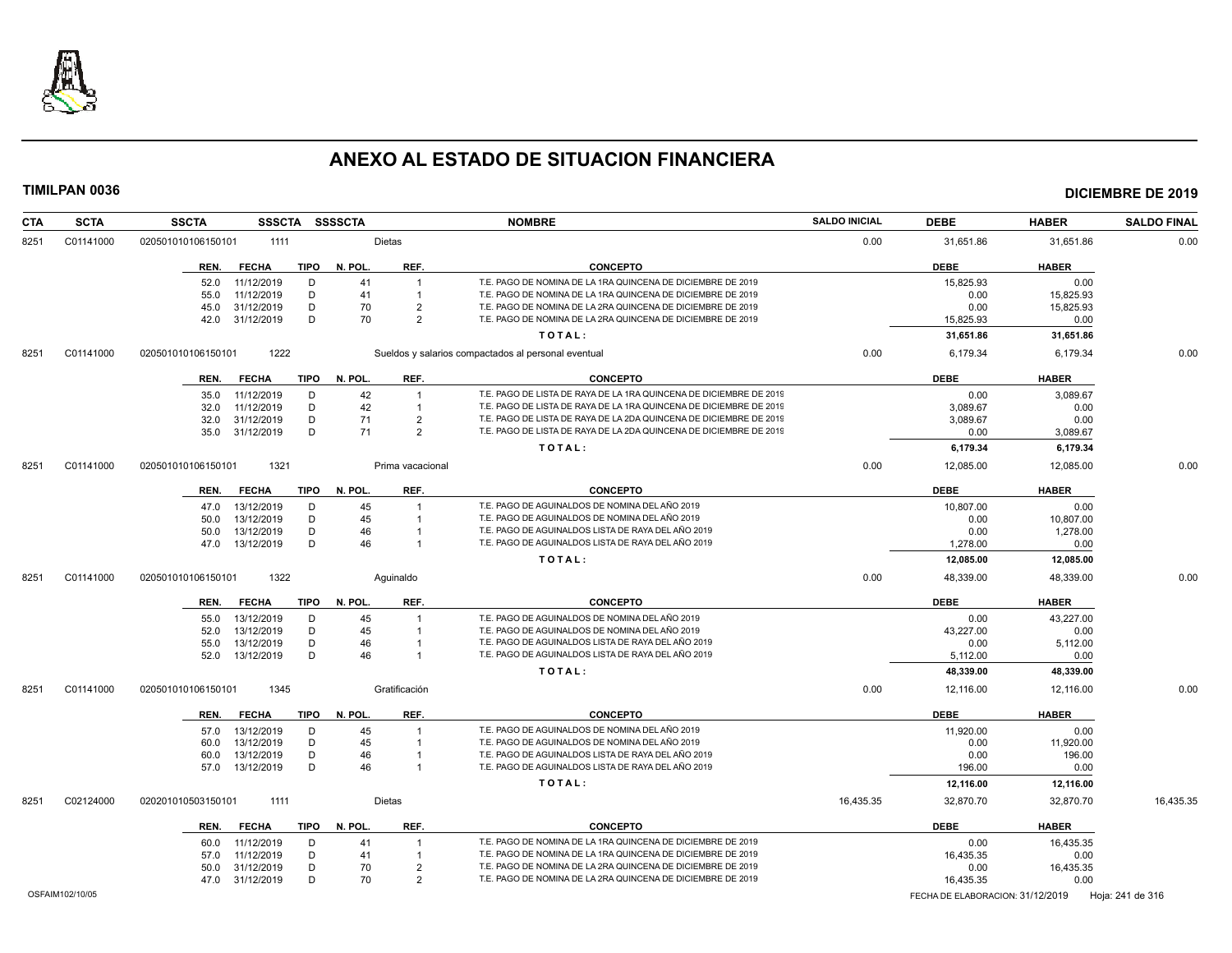

| <b>CTA</b> | <b>SCTA</b> | <b>SSCTA</b><br><b>SSSCTA</b> | <b>SSSSCTA</b>       | <b>NOMBRE</b>                                                                                                              | <b>SALDO INICIAL</b> | <b>DEBE</b> | <b>HABER</b> | <b>SALDO FINAL</b> |
|------------|-------------|-------------------------------|----------------------|----------------------------------------------------------------------------------------------------------------------------|----------------------|-------------|--------------|--------------------|
|            |             |                               |                      | TOTAL:                                                                                                                     |                      | 32,870.70   | 32,870.70    |                    |
| 8251       | C02124000   | 1321<br>020201010503150101    | Prima vacacional     |                                                                                                                            | 0.00                 | 10,807.00   | 10,807.00    | 0.00               |
|            |             | REN.<br><b>FECHA</b>          | REF.<br>TIPO N. POL. | <b>CONCEPTO</b>                                                                                                            |                      | <b>DEBE</b> | <b>HABER</b> |                    |
|            |             | 13/12/2019<br>D<br>62.0       | 45<br>$\overline{1}$ | T.E. PAGO DE AGUINALDOS DE NOMINA DEL AÑO 2019                                                                             |                      | 10.807.00   | 0.00         |                    |
|            |             | D<br>65.0<br>13/12/2019       | 45<br>$\overline{1}$ | T.E. PAGO DE AGUINALDOS DE NOMINA DEL AÑO 2019                                                                             |                      | 0.00        | 10,807.00    |                    |
|            |             |                               |                      | TOTAL:                                                                                                                     |                      | 10,807.00   | 10,807.00    |                    |
| 8251       | C02124000   | 1322<br>020201010503150101    | Aquinaldo            |                                                                                                                            | 0.00                 | 43,227.00   | 43.227.00    | 0.00               |
|            |             | REN.<br><b>FECHA</b>          | REF.<br>TIPO N. POL. | <b>CONCEPTO</b>                                                                                                            |                      | <b>DEBE</b> | <b>HABER</b> |                    |
|            |             | 70.0<br>13/12/2019<br>D       | 45<br>$\mathbf{1}$   | T.E. PAGO DE AGUINALDOS DE NOMINA DEL AÑO 2019                                                                             |                      | 0.00        | 43,227.00    |                    |
|            |             | D<br>67.0<br>13/12/2019       | 45<br>$\overline{1}$ | T.E. PAGO DE AGUINALDOS DE NOMINA DEL AÑO 2019                                                                             |                      | 43,227.00   | 0.00         |                    |
|            |             |                               |                      | TOTAL:                                                                                                                     |                      | 43,227.00   | 43,227.00    |                    |
| 8251       | C02124000   | 020201010503150101<br>1345    | Gratificación        |                                                                                                                            | 2,332.32             | 23,569.30   | 23,569.30    | 2,332.32           |
|            |             | <b>FECHA</b><br>REN.<br>TIPO  | N. POL.<br>REF.      | <b>CONCEPTO</b>                                                                                                            |                      | <b>DEBE</b> | <b>HABER</b> |                    |
|            |             | 65.0<br>11/12/2019<br>D       | 41                   | T.E. PAGO DE NOMINA DE LA 1RA QUINCENA DE DICIEMBRE DE 2019                                                                |                      | 0.00        | 5,824.65     |                    |
|            |             | 11/12/2019<br>D<br>62.0       | 41                   | T.E. PAGO DE NOMINA DE LA 1RA QUINCENA DE DICIEMBRE DE 2019                                                                |                      | 5.824.65    | 0.00         |                    |
|            |             | D<br>13/12/2019<br>72.0       | 45                   | T.E. PAGO DE AGUINALDOS DE NOMINA DEL AÑO 2019                                                                             |                      | 11,920.00   | 0.00         |                    |
|            |             | D<br>13/12/2019<br>75.0       | 45                   | T.E. PAGO DE AGUINALDOS DE NOMINA DEL AÑO 2019                                                                             |                      | 0.00        | 11,920.00    |                    |
|            |             | 31/12/2019<br>D<br>52.0       | 70<br>$\overline{2}$ | T.E. PAGO DE NOMINA DE LA 2RA QUINCENA DE DICIEMBRE DE 2019                                                                |                      | 5,824.65    | 0.00         |                    |
|            |             | 31/12/2019<br>D<br>55.0       | 70<br>$\mathcal{P}$  | T.E. PAGO DE NOMINA DE LA 2RA QUINCENA DE DICIEMBRE DE 2019                                                                |                      | 0.00        | 5,824.65     |                    |
|            |             |                               |                      | TOTAL:                                                                                                                     |                      | 23,569.30   | 23,569.30    |                    |
| 8251       | C03127000   | 020204010201150101<br>1111    | Dietas               |                                                                                                                            | 0.00                 | 32,870.70   | 32.870.70    | 0.00               |
|            |             | <b>FECHA</b><br>TIPO<br>REN.  | REF.<br>N. POL.      | <b>CONCEPTO</b>                                                                                                            |                      | <b>DEBE</b> | <b>HABER</b> |                    |
|            |             | 70.0<br>11/12/2019<br>D       | 41                   | T.E. PAGO DE NOMINA DE LA 1RA QUINCENA DE DICIEMBRE DE 2019                                                                |                      | 0.00        | 16,435.35    |                    |
|            |             | D<br>11/12/2019<br>67.0       | 41<br>$\mathbf{1}$   | T.E. PAGO DE NOMINA DE LA 1RA QUINCENA DE DICIEMBRE DE 2019                                                                |                      | 16,435.35   | 0.00         |                    |
|            |             | D<br>31/12/2019<br>57.0       | 70<br>$\overline{2}$ | T.E. PAGO DE NOMINA DE LA 2RA QUINCENA DE DICIEMBRE DE 2019<br>T.E. PAGO DE NOMINA DE LA 2RA QUINCENA DE DICIEMBRE DE 2019 |                      | 16,435.35   | 0.00         |                    |
|            |             | D<br>60.0 31/12/2019          | 70<br>$\overline{2}$ |                                                                                                                            |                      | 0.00        | 16,435.35    |                    |
|            |             |                               |                      | TOTAL:                                                                                                                     |                      | 32,870.70   | 32,870.70    |                    |
| 8251       | C03127000   | 1321<br>020204010201150101    | Prima vacacional     |                                                                                                                            | 0.00                 | 10,807.00   | 10,807.00    | 0.00               |
|            |             | <b>FECHA</b><br>TIPO<br>REN.  | REF.<br>N. POL.      | <b>CONCEPTO</b>                                                                                                            |                      | <b>DEBE</b> | <b>HABER</b> |                    |
|            |             | 77.0<br>13/12/2019<br>D       | 45<br>$\overline{1}$ | T.E. PAGO DE AGUINALDOS DE NOMINA DEL AÑO 2019                                                                             |                      | 10.807.00   | 0.00         |                    |
|            |             | D<br>13/12/2019<br>80.0       | 45<br>$\overline{1}$ | T.E. PAGO DE AGUINALDOS DE NOMINA DEL AÑO 2019                                                                             |                      | 0.00        | 10,807.00    |                    |
|            |             |                               |                      | TOTAL:                                                                                                                     |                      | 10,807.00   | 10,807.00    |                    |
| 8251       | C03127000   | 1322<br>020204010201150101    | Aquinaldo            |                                                                                                                            | 0.00                 | 43,227.00   | 43,227.00    | 0.00               |
|            |             | <b>FECHA</b><br>TIPO<br>REN.  | N. POL.<br>REF.      | <b>CONCEPTO</b>                                                                                                            |                      | <b>DEBE</b> | <b>HABER</b> |                    |
|            |             | 13/12/2019<br>D<br>85.0       | 45<br>-1             | T.E. PAGO DE AGUINALDOS DE NOMINA DEL AÑO 2019                                                                             |                      | 0.00        | 43,227.00    |                    |
|            |             | D<br>13/12/2019<br>82.0       | 45<br>$\mathbf{1}$   | T.E. PAGO DE AGUINALDOS DE NOMINA DEL AÑO 2019                                                                             |                      | 43,227.00   | 0.00         |                    |
|            |             |                               |                      | TOTAL:                                                                                                                     |                      | 43,227.00   | 43,227.00    |                    |
| 8251       | C03127000   | 020204010201150101<br>1345    | Gratificación        |                                                                                                                            | 0.00                 | 16,664.64   | 16,664.64    | 0.00               |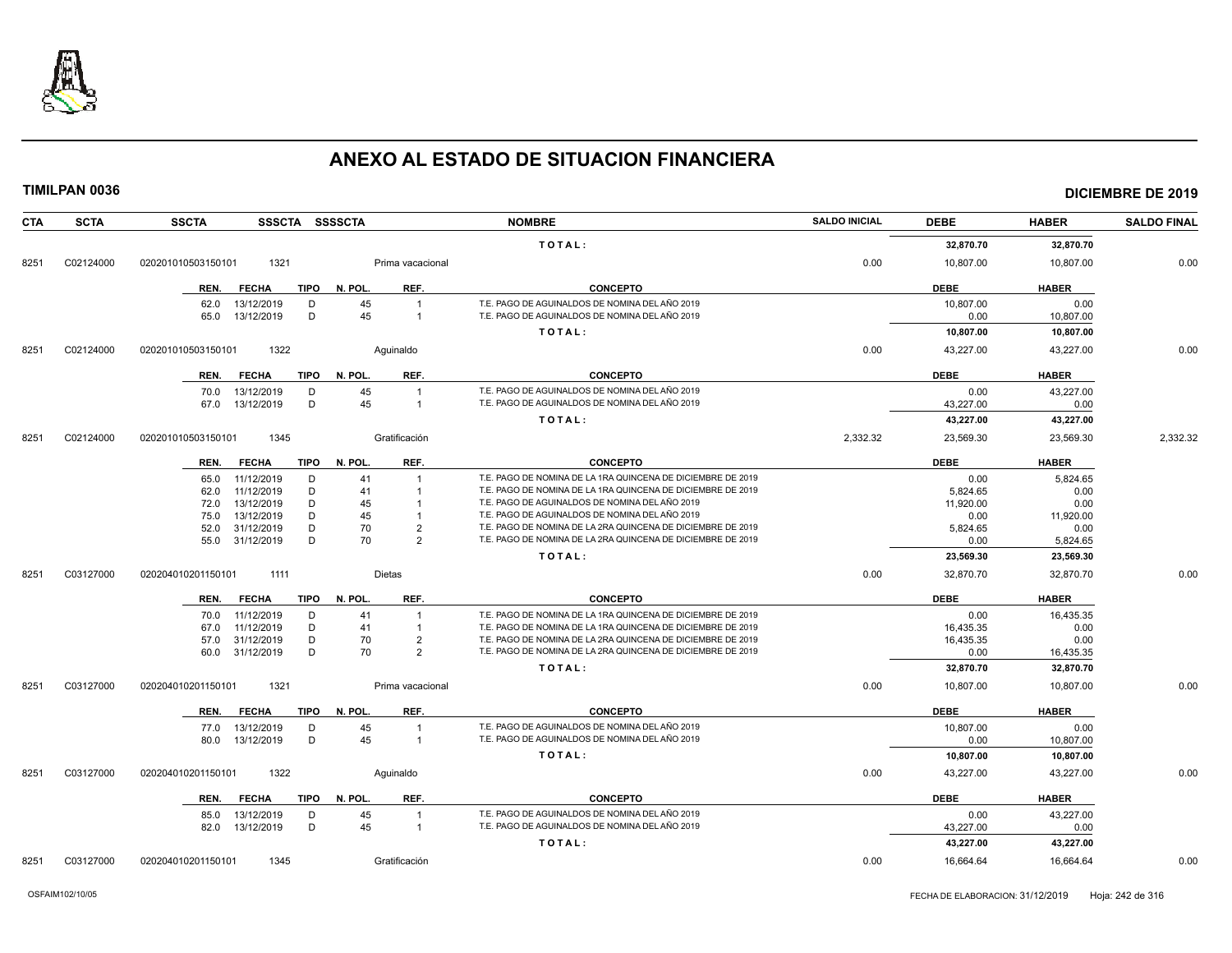

| <b>CTA</b> | <b>SCTA</b> | <b>SSCTA</b>       |              |             | SSSCTA SSSSCTA |                                 | <b>NOMBRE</b>                                                                                                              | <b>SALDO INICIAL</b> | <b>DEBE</b> | <b>HABER</b> | <b>SALDO FINAL</b> |
|------------|-------------|--------------------|--------------|-------------|----------------|---------------------------------|----------------------------------------------------------------------------------------------------------------------------|----------------------|-------------|--------------|--------------------|
|            |             | REN.               | <b>FECHA</b> | TIPO        | N. POL.        | REF.                            | <b>CONCEPTO</b>                                                                                                            |                      | <b>DEBE</b> | <b>HABER</b> |                    |
|            |             | 75.0               | 11/12/2019   | D           | 41             | $\overline{1}$                  | T.E. PAGO DE NOMINA DE LA 1RA QUINCENA DE DICIEMBRE DE 2019                                                                |                      | 0.00        | 2,372.32     |                    |
|            |             | 72.0               | 11/12/2019   | D           | 41             |                                 | T.E. PAGO DE NOMINA DE LA 1RA QUINCENA DE DICIEMBRE DE 2019                                                                |                      | 2.372.32    | 0.00         |                    |
|            |             | 90.0               | 13/12/2019   | D           | 45             |                                 | T.E. PAGO DE AGUINALDOS DE NOMINA DEL AÑO 2019                                                                             |                      | 0.00        | 11,920.00    |                    |
|            |             | 87.0               | 13/12/2019   | D           | 45             |                                 | T.E. PAGO DE AGUINALDOS DE NOMINA DEL AÑO 2019                                                                             |                      | 11,920.00   | 0.00         |                    |
|            |             | 62.0               | 31/12/2019   | D<br>D      | 70<br>70       | $\overline{2}$<br>$\mathcal{P}$ | T.E. PAGO DE NOMINA DE LA 2RA QUINCENA DE DICIEMBRE DE 2019<br>T.E. PAGO DE NOMINA DE LA 2RA QUINCENA DE DICIEMBRE DE 2019 |                      | 2,372.32    | 0.00         |                    |
|            |             | 65.0               | 31/12/2019   |             |                |                                 |                                                                                                                            |                      | 0.00        | 2,372.32     |                    |
|            |             |                    |              |             |                |                                 | TOTAL:                                                                                                                     |                      | 16,664.64   | 16,664.64    |                    |
| 8251       | C03127000   | 020204010201150101 | 2611         |             |                |                                 | Combustibles, lubricantes y aditivos                                                                                       | 0.00                 | 300.00      | 300.00       | 0.00               |
|            |             | REN.               | <b>FECHA</b> | <b>TIPO</b> | N. POL.        | REF.                            | <b>CONCEPTO</b>                                                                                                            |                      | <b>DEBE</b> | <b>HABER</b> |                    |
|            |             | 35.0               | 31/12/2019   | D           | 73             | 17694                           | T.E. NATALIA MARIA DEL CARMEN FLORES ARCINIEGA FAC-17694 COMPRA                                                            |                      | 0.00        | 300.00       |                    |
|            |             | 32.0               | 31/12/2019   | D           | 73             | 17694                           | T.E. NATALIA MARIA DEL CARMEN FLORES ARCINIEGA FAC-17694 COMPRA                                                            |                      | 300.00      | 0.00         |                    |
|            |             |                    |              |             |                |                                 | TOTAL:                                                                                                                     |                      | 300.00      | 300.00       |                    |
| 8251       | C04156000   | 020203010205150101 | 1111         |             |                | <b>Dietas</b>                   |                                                                                                                            | 0.00                 | 32,870.70   | 32,870.70    | 0.00               |
|            |             | REN.               | <b>FECHA</b> | <b>TIPO</b> | N. POL.        | REF.                            | <b>CONCEPTO</b>                                                                                                            |                      | <b>DEBE</b> | <b>HABER</b> |                    |
|            |             | 77.0               | 11/12/2019   | D           | 41             |                                 | T.E. PAGO DE NOMINA DE LA 1RA QUINCENA DE DICIEMBRE DE 2019                                                                |                      | 16,435.35   | 0.00         |                    |
|            |             | 80.0               | 11/12/2019   | D           | 41             |                                 | T.E. PAGO DE NOMINA DE LA 1RA QUINCENA DE DICIEMBRE DE 2019                                                                |                      | 0.00        | 16,435.35    |                    |
|            |             | 70.0               | 31/12/2019   | D           | 70             | $\mathcal{P}$                   | T.E. PAGO DE NOMINA DE LA 2RA QUINCENA DE DICIEMBRE DE 2019                                                                |                      | 0.00        | 16,435.35    |                    |
|            |             | 67.0               | 31/12/2019   | D           | 70             | $\mathcal{P}$                   | T.E. PAGO DE NOMINA DE LA 2RA QUINCENA DE DICIEMBRE DE 2019                                                                |                      | 16,435.35   | 0.00         |                    |
|            |             |                    |              |             |                |                                 | TOTAL:                                                                                                                     |                      | 32,870.70   | 32,870.70    |                    |
| 8251       | C04156000   | 020203010205150101 | 1321         |             |                | Prima vacacional                |                                                                                                                            | 0.00                 | 10,807.00   | 10,807.00    | 0.00               |
|            |             | REN.               | <b>FECHA</b> | <b>TIPO</b> | N. POL.        | REF.                            | <b>CONCEPTO</b>                                                                                                            |                      | <b>DEBE</b> | <b>HABER</b> |                    |
|            |             | 92.0               | 13/12/2019   | D           | 45             |                                 | T.E. PAGO DE AGUINALDOS DE NOMINA DEL AÑO 2019                                                                             |                      | 10,807.00   | 0.00         |                    |
|            |             | 95.0               | 13/12/2019   | D           | 45             | $\overline{1}$                  | T.E. PAGO DE AGUINALDOS DE NOMINA DEL AÑO 2019                                                                             |                      | 0.00        | 10,807.00    |                    |
|            |             |                    |              |             |                |                                 | TOTAL:                                                                                                                     |                      | 10,807.00   | 10,807.00    |                    |
| 8251       | C04156000   | 020203010205150101 | 1322         |             |                | Aquinaldo                       |                                                                                                                            | 0.00                 | 43,227.00   | 43,227.00    | 0.00               |
|            |             | REN.               | <b>FECHA</b> | <b>TIPO</b> | N. POL.        | REF.                            | <b>CONCEPTO</b>                                                                                                            |                      | <b>DEBE</b> | <b>HABER</b> |                    |
|            |             | 100.0              | 13/12/2019   | D           | 45             | -1                              | T.E. PAGO DE AGUINALDOS DE NOMINA DEL AÑO 2019                                                                             |                      | 0.00        | 43.227.00    |                    |
|            |             | 97.0               | 13/12/2019   | D           | 45             | -1                              | T.E. PAGO DE AGUINALDOS DE NOMINA DEL AÑO 2019                                                                             |                      | 43,227.00   | 0.00         |                    |
|            |             |                    |              |             |                |                                 | TOTAL:                                                                                                                     |                      | 43,227.00   | 43,227.00    |                    |
| 8251       | C04156000   | 020203010205150101 | 1345         |             |                | Gratificación                   |                                                                                                                            | 0.00                 | 23,569.30   | 23,569.30    | 0.00               |
|            |             | REN.               | <b>FECHA</b> | <b>TIPO</b> | N. POL.        | REF.                            | <b>CONCEPTO</b>                                                                                                            |                      | <b>DEBE</b> | <b>HABER</b> |                    |
|            |             | 82.0               | 11/12/2019   | D           | 41             |                                 | T.E. PAGO DE NOMINA DE LA 1RA QUINCENA DE DICIEMBRE DE 2019                                                                |                      | 5,824.65    | 0.00         |                    |
|            |             | 85.0               | 11/12/2019   | D           | 41             |                                 | T.E. PAGO DE NOMINA DE LA 1RA QUINCENA DE DICIEMBRE DE 2019                                                                |                      | 0.00        | 5,824.65     |                    |
|            |             | 102.0              | 13/12/2019   | D           | 45             |                                 | T.E. PAGO DE AGUINALDOS DE NOMINA DEL AÑO 2019                                                                             |                      | 11,920.00   | 0.00         |                    |
|            |             | 105.0              | 13/12/2019   | D           | 45             |                                 | T.E. PAGO DE AGUINALDOS DE NOMINA DEL AÑO 2019                                                                             |                      | 0.00        | 11,920.00    |                    |
|            |             | 72.0               | 31/12/2019   | D           | 70             | $\overline{2}$                  | T.E. PAGO DE NOMINA DE LA 2RA QUINCENA DE DICIEMBRE DE 2019                                                                |                      | 5,824.65    | 0.00         |                    |
|            |             | 75.0               | 31/12/2019   | D           | 70             | $\overline{2}$                  | T.E. PAGO DE NOMINA DE LA 2RA QUINCENA DE DICIEMBRE DE 2019                                                                |                      | 0.00        | 5,824.65     |                    |
|            |             |                    |              |             |                |                                 | TOTAL:                                                                                                                     |                      | 23,569.30   | 23,569.30    |                    |
| 8251       | C04156000   | 020203010205150101 | 2611         |             |                |                                 | Combustibles, lubricantes y aditivos                                                                                       | 0.00                 | 500.00      | 500.00       | 0.00               |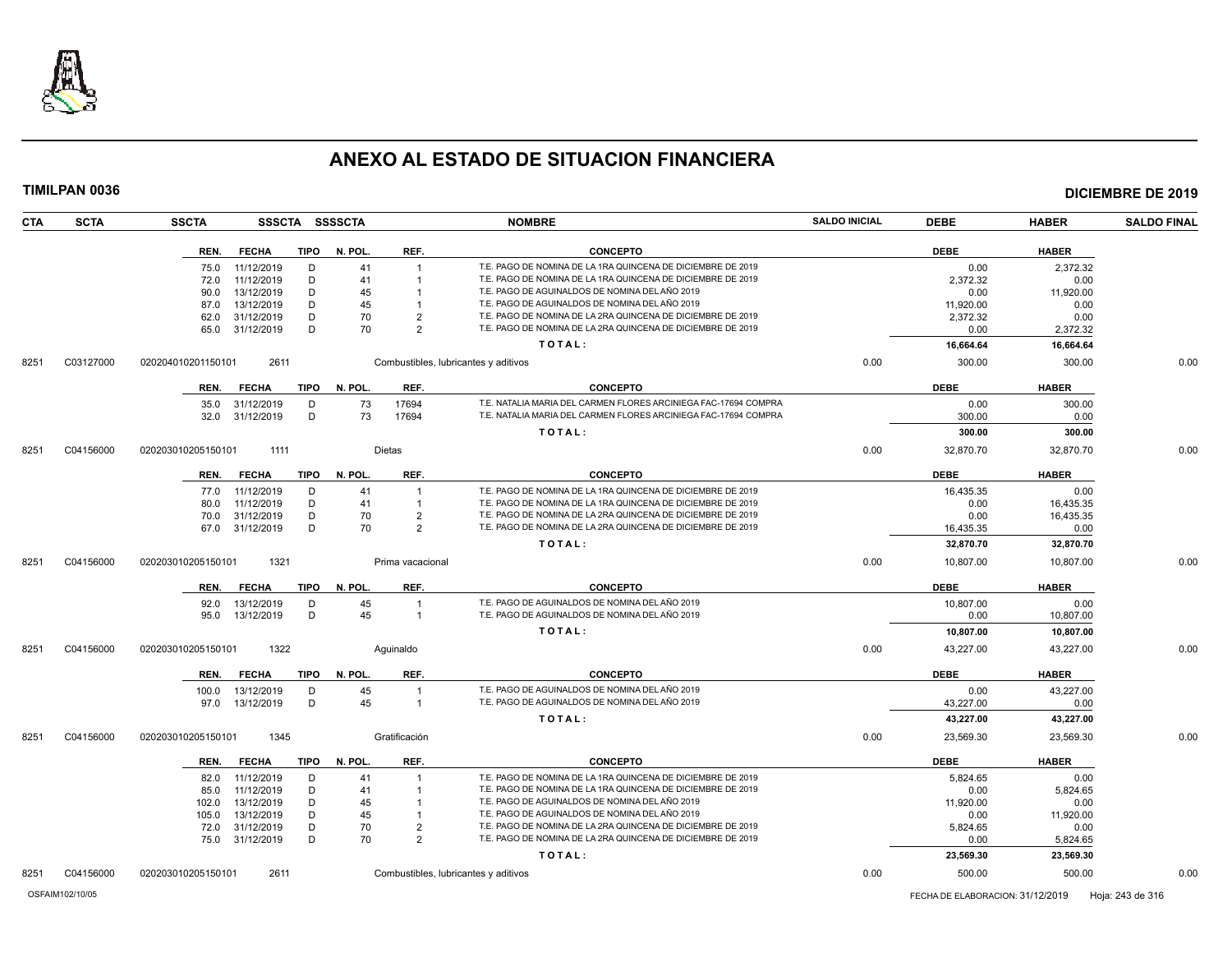

|            |             |                    |                          |             |                |                                      |                                                                                                                                      |                      |                  |                  | <b>DICIEMBRE DE 2019</b> |
|------------|-------------|--------------------|--------------------------|-------------|----------------|--------------------------------------|--------------------------------------------------------------------------------------------------------------------------------------|----------------------|------------------|------------------|--------------------------|
| <b>CTA</b> | <b>SCTA</b> | <b>SSCTA</b>       |                          |             | SSSCTA SSSSCTA |                                      | <b>NOMBRE</b>                                                                                                                        | <b>SALDO INICIAL</b> | <b>DEBE</b>      | <b>HABER</b>     | <b>SALDO FINAL</b>       |
|            |             | REN.               | <b>FECHA</b>             | <b>TIPO</b> | N. POL.        | REF.                                 | <b>CONCEPTO</b>                                                                                                                      |                      | <b>DEBE</b>      | <b>HABER</b>     |                          |
|            |             | 25.0               | 11/12/2019               | D           | 40             | 17546                                | T.E. NATALIA MA. DEL CARMEN FLORES ARCINIEGA FAC-17546 COMBUSTIE                                                                     |                      | 500.00           | 0.00             |                          |
|            |             | 28.0               | 11/12/2019               | D           | 40             | 17546                                | T.E. NATALIA MA. DEL CARMEN FLORES ARCINIEGA FAC-17546 COMBUSTIE<br>TOTAL:                                                           |                      | 0.00<br>500.00   | 500.00<br>500.00 |                          |
|            |             |                    |                          |             |                |                                      |                                                                                                                                      |                      |                  |                  |                          |
| 8251       | C05153000   | 020301010201150101 | 1111                     |             |                | <b>Dietas</b>                        |                                                                                                                                      | 0.00                 | 32,870.70        | 32,870.70        | 0.00                     |
|            |             | REN.               | <b>FECHA</b>             | TIPO        | N. POL.        | REF.                                 | <b>CONCEPTO</b>                                                                                                                      |                      | <b>DEBE</b>      | <b>HABER</b>     |                          |
|            |             | 90.0               | 11/12/2019               | D           | 41             | $\overline{1}$                       | T.E. PAGO DE NOMINA DE LA 1RA QUINCENA DE DICIEMBRE DE 2019                                                                          |                      | 0.00             | 16,435.35        |                          |
|            |             | 87.0               | 11/12/2019               | D           | 41             | $\overline{1}$                       | T.E. PAGO DE NOMINA DE LA 1RA QUINCENA DE DICIEMBRE DE 2019                                                                          |                      | 16.435.35        | 0.00             |                          |
|            |             | 77.0               | 31/12/2019               | D           | 70             | $\overline{2}$                       | T.E. PAGO DE NOMINA DE LA 2RA QUINCENA DE DICIEMBRE DE 2019                                                                          |                      | 16,435.35        | 0.00             |                          |
|            |             | 80.0               | 31/12/2019               | D           | 70             | $\overline{2}$                       | T.E. PAGO DE NOMINA DE LA 2RA QUINCENA DE DICIEMBRE DE 2019                                                                          |                      | 0.00             | 16,435.35        |                          |
|            |             |                    |                          |             |                |                                      | TOTAL:                                                                                                                               |                      | 32,870.70        | 32,870.70        |                          |
| 8251       | C05153000   | 020301010201150101 | 1321                     |             |                | Prima vacacional                     |                                                                                                                                      | 0.00                 | 10,807.00        | 10,807.00        | 0.00                     |
|            |             | REN.               | <b>FECHA</b>             | TIPO        | N. POL.        | REF.                                 | <b>CONCEPTO</b>                                                                                                                      |                      | <b>DEBE</b>      | <b>HABER</b>     |                          |
|            |             | 107.0              | 13/12/2019               | D           | 45             | $\overline{1}$                       | T.E. PAGO DE AGUINALDOS DE NOMINA DEL AÑO 2019                                                                                       |                      | 10,807.00        | 0.00             |                          |
|            |             | 110.0              | 13/12/2019               | D           | 45             | $\overline{1}$                       | T.E. PAGO DE AGUINALDOS DE NOMINA DEL AÑO 2019                                                                                       |                      | 0.00             | 10,807.00        |                          |
|            |             |                    |                          |             |                |                                      | TOTAL:                                                                                                                               |                      | 10,807.00        | 10,807.00        |                          |
| 8251       | C05153000   | 020301010201150101 | 1322                     |             |                | Aquinaldo                            |                                                                                                                                      | 0.00                 | 43,227.00        | 43,227.00        | 0.00                     |
|            |             | REN.               | FECHA                    | TIPO        | N. POL.        | REF.                                 | <b>CONCEPTO</b>                                                                                                                      |                      | <b>DEBE</b>      | <b>HABER</b>     |                          |
|            |             | 112.0              | 13/12/2019               | D           | 45             | $\overline{1}$                       | T.E. PAGO DE AGUINALDOS DE NOMINA DEL AÑO 2019                                                                                       |                      | 43.227.00        | 0.00             |                          |
|            |             | 115.0              | 13/12/2019               | D           | 45             | $\overline{1}$                       | T.E. PAGO DE AGUINALDOS DE NOMINA DEL AÑO 2019                                                                                       |                      | 0.00             | 43,227.00        |                          |
|            |             |                    |                          |             |                |                                      | TOTAL:                                                                                                                               |                      | 43,227.00        | 43,227.00        |                          |
| 8251       | C05153000   | 020301010201150101 | 1345                     |             |                | Gratificación                        |                                                                                                                                      | 0.00                 | 16,664.64        | 16,664.64        | 0.00                     |
|            |             | REN.               | <b>FECHA</b>             | <b>TIPO</b> | N. POL.        | REF.                                 | <b>CONCEPTO</b>                                                                                                                      |                      | <b>DEBE</b>      | <b>HABER</b>     |                          |
|            |             | 92.0               | 11/12/2019               | D           | 41             |                                      | T.E. PAGO DE NOMINA DE LA 1RA QUINCENA DE DICIEMBRE DE 2019                                                                          |                      | 2.372.32         | 0.00             |                          |
|            |             | 95.0               | 11/12/2019               | D           | 41             | $\overline{1}$                       | T.E. PAGO DE NOMINA DE LA 1RA QUINCENA DE DICIEMBRE DE 2019                                                                          |                      | 0.00             | 2,372.32         |                          |
|            |             | 117.0              | 13/12/2019               | D           | 45             | $\overline{1}$                       | T.E. PAGO DE AGUINALDOS DE NOMINA DEL AÑO 2019                                                                                       |                      | 11,920.00        | 0.00             |                          |
|            |             | 120.0              | 13/12/2019               | D           | 45             | $\overline{1}$                       | T.E. PAGO DE AGUINALDOS DE NOMINA DEL AÑO 2019                                                                                       |                      | 0.00             | 11,920.00        |                          |
|            |             | 85.0<br>82.0       | 31/12/2019<br>31/12/2019 | D<br>D      | 70<br>70       | $\overline{2}$<br>$\overline{2}$     | T.E. PAGO DE NOMINA DE LA 2RA QUINCENA DE DICIEMBRE DE 2019<br>T.E. PAGO DE NOMINA DE LA 2RA QUINCENA DE DICIEMBRE DE 2019           |                      | 0.00<br>2,372.32 | 2,372.32<br>0.00 |                          |
|            |             |                    |                          |             |                |                                      | TOTAL:                                                                                                                               |                      | 16.664.64        | 16.664.64        |                          |
|            |             |                    |                          |             |                |                                      |                                                                                                                                      |                      |                  |                  |                          |
| 8251       | C05153000   | 020301010201150101 | 2611                     |             |                | Combustibles, lubricantes y aditivos |                                                                                                                                      | 0.00                 | 700.00           | 700.00           | 0.00                     |
|            |             | REN.               | <b>FECHA</b>             | TIPO        | N. POL.        | REF.                                 | <b>CONCEPTO</b>                                                                                                                      |                      | <b>DEBE</b>      | <b>HABER</b>     |                          |
|            |             | 25.0               | 06/12/2019               | D           | 38             | 5438                                 | T.E. SERVICIO ESTRELLA JUNA SA DE CV FAC-5438 COMBUSTIBLE                                                                            |                      | 300.00           | 0.00             |                          |
|            |             | 28.0               | 06/12/2019               | D           | 38             | 5438                                 | T.E. SERVICIO ESTRELLA JUNA SA DE CV FAC-5438 COMBUSTIBLE                                                                            |                      | 0.00             | 300.00           |                          |
|            |             | 25.0               | 02/12/2019               | D<br>D      | 81<br>81       | 5374                                 | T.E. SERVICIO ESTRELLA JUNA SA DE CV FAC-5374 COMPRA COMBUSTIBLI<br>T.E. SERVICIO ESTRELLA JUNA SA DE CV FAC-5374 COMPRA COMBUSTIBLI |                      | 400.00           | 0.00             |                          |
|            |             | 28.0               | 02/12/2019               |             |                | 5374                                 |                                                                                                                                      |                      | 0.00             | 400.00           |                          |
|            |             |                    |                          |             |                |                                      | TOTAL:                                                                                                                               |                      | 700.00           | 700.00           |                          |
| 8251       | C06130000   | 030201030105150101 | 1111                     |             |                | <b>Dietas</b>                        |                                                                                                                                      | 0.00                 | 32,870.70        | 32,870.70        | 0.00                     |
|            |             |                    |                          |             |                |                                      |                                                                                                                                      |                      |                  |                  |                          |

**REN. FECHA TIPO N. POL. REF. CONCEPTO DEBE HABER**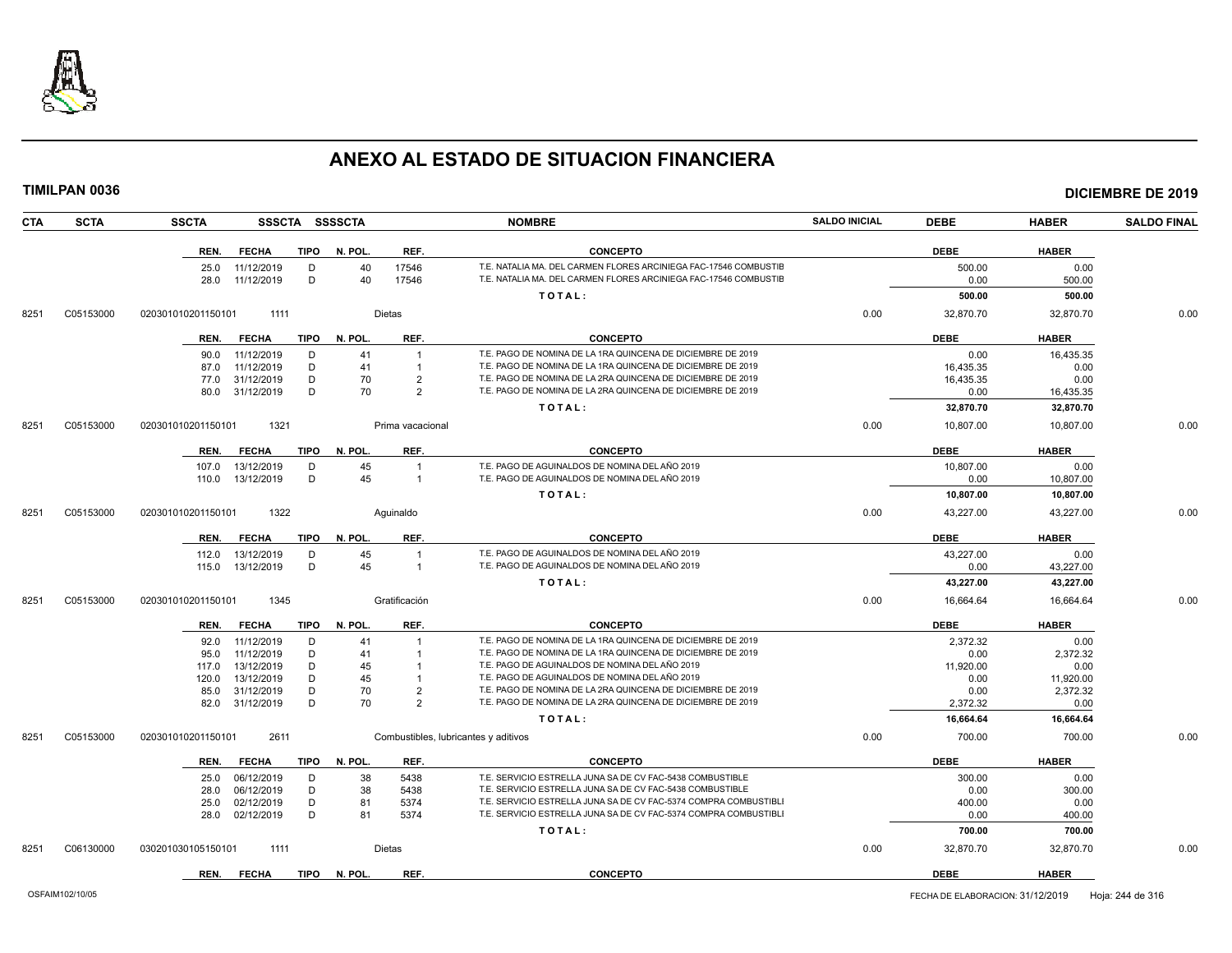

| <b>CTA</b> | <b>SCTA</b> | <b>SSCTA</b>                           | SSSCTA SSSSCTA     |                                  | <b>NOMBRE</b>                                                                                                              | <b>SALDO INICIAL</b> | <b>DEBE</b>            | <b>HABER</b>      | <b>SALDO FINAL</b> |
|------------|-------------|----------------------------------------|--------------------|----------------------------------|----------------------------------------------------------------------------------------------------------------------------|----------------------|------------------------|-------------------|--------------------|
|            |             | 11/12/2019<br>100.0                    | D<br>41            | $\overline{1}$                   | T.E. PAGO DE NOMINA DE LA 1RA QUINCENA DE DICIEMBRE DE 2019                                                                |                      | 0.00                   | 16,435.35         |                    |
|            |             | 11/12/2019<br>97.0                     | D<br>41            | $\overline{1}$                   | T.E. PAGO DE NOMINA DE LA 1RA QUINCENA DE DICIEMBRE DE 2019                                                                |                      | 16,435.35              | 0.00              |                    |
|            |             | 90.0 31/12/2019                        | D<br>70            | $\overline{2}$                   | T.E. PAGO DE NOMINA DE LA 2RA QUINCENA DE DICIEMBRE DE 2019                                                                |                      | 0.00                   | 16,435.35         |                    |
|            |             | 87.0 31/12/2019                        | D<br>70            | $\overline{2}$                   | T.E. PAGO DE NOMINA DE LA 2RA QUINCENA DE DICIEMBRE DE 2019                                                                |                      | 16,435.35              | 0.00              |                    |
|            |             |                                        |                    |                                  | TOTAL:                                                                                                                     |                      | 32,870.70              | 32,870.70         |                    |
| 8251       | C06130000   | 1321<br>030201030105150101             |                    | Prima vacacional                 |                                                                                                                            | 0.00                 | 10,807.00              | 10,807.00         | 0.00               |
|            |             | <b>FECHA</b><br>TIPO<br>REN.           | N. POL.            | REF.                             | <b>CONCEPTO</b>                                                                                                            |                      | <b>DEBE</b>            | <b>HABER</b>      |                    |
|            |             | 13/12/2019<br>122.0                    | 45<br>D            | $\overline{1}$                   | T.E. PAGO DE AGUINALDOS DE NOMINA DEL AÑO 2019                                                                             |                      | 10,807.00              | 0.00              |                    |
|            |             | 125.0  13/12/2019                      | 45<br>D            | $\overline{1}$                   | T.E. PAGO DE AGUINALDOS DE NOMINA DEL AÑO 2019                                                                             |                      | 0.00                   | 10,807.00         |                    |
|            |             |                                        |                    |                                  | TOTAL:                                                                                                                     |                      | 10,807.00              | 10,807.00         |                    |
| 8251       | C06130000   | 1322<br>030201030105150101             | Aquinaldo          |                                  |                                                                                                                            | 0.00                 | 43,227.00              | 43,227.00         | 0.00               |
|            |             | <b>FECHA</b><br>TIPO<br>REN.           | N. POL.            | REF.                             | <b>CONCEPTO</b>                                                                                                            |                      | <b>DEBE</b>            | <b>HABER</b>      |                    |
|            |             | 13/12/2019<br>130.0                    | 45<br>D            | $\mathbf{1}$                     | T.E. PAGO DE AGUINALDOS DE NOMINA DEL AÑO 2019                                                                             |                      | 0.00                   | 43,227.00         |                    |
|            |             | 127.0<br>13/12/2019                    | D<br>45            | $\overline{1}$                   | T.E. PAGO DE AGUINALDOS DE NOMINA DEL AÑO 2019                                                                             |                      | 43,227.00              | 0.00              |                    |
|            |             |                                        |                    |                                  | TOTAL:                                                                                                                     |                      | 43,227.00              | 43,227.00         |                    |
| 8251       | C06130000   | 1345<br>030201030105150101             | Gratificación      |                                  |                                                                                                                            | 0.00                 | 16,664.64              | 16,664.64         | 0.00               |
|            |             | <b>FECHA</b><br><b>TIPO</b><br>REN.    | N. POL.            | REF.                             | <b>CONCEPTO</b>                                                                                                            |                      | <b>DEBE</b>            | <b>HABER</b>      |                    |
|            |             | 11/12/2019<br>102.0                    | D<br>41            |                                  | T.E. PAGO DE NOMINA DE LA 1RA QUINCENA DE DICIEMBRE DE 2019                                                                |                      | 2,372.32               | 0.00              |                    |
|            |             | 11/12/2019<br>105.0                    | D<br>41            | $\overline{1}$                   | T.E. PAGO DE NOMINA DE LA 1RA QUINCENA DE DICIEMBRE DE 2019                                                                |                      | 0.00                   | 2,372.32          |                    |
|            |             | 13/12/2019<br>135.0                    | D<br>45            |                                  | T.E. PAGO DE AGUINALDOS DE NOMINA DEL AÑO 2019                                                                             |                      | 0.00                   | 11,920.00         |                    |
|            |             | 13/12/2019<br>132.0                    | D<br>45            | $\overline{1}$                   | T.E. PAGO DE AGUINALDOS DE NOMINA DEL AÑO 2019                                                                             |                      | 11,920.00              | 0.00              |                    |
|            |             | 31/12/2019<br>95.0                     | D<br>70            | $\overline{2}$                   | T.E. PAGO DE NOMINA DE LA 2RA QUINCENA DE DICIEMBRE DE 2019                                                                |                      | 0.00                   | 2,372.32          |                    |
|            |             | 92.0 31/12/2019                        | 70<br>D            | $\overline{2}$                   | T.E. PAGO DE NOMINA DE LA 2RA QUINCENA DE DICIEMBRE DE 2019                                                                |                      | 2,372.32               | 0.00              |                    |
|            |             |                                        |                    |                                  | TOTAL:                                                                                                                     |                      | 16,664.64              | 16,664.64         |                    |
| 8251       | C07147000   | 020206010304150101<br>1111             | Dietas             |                                  |                                                                                                                            | 0.00                 | 32,870.70              | 32,870.70         | 0.00               |
|            |             | <b>FECHA</b><br>TIPO<br>REN.           | N. POL.            | REF.                             | <b>CONCEPTO</b>                                                                                                            |                      | <b>DEBE</b>            | <b>HABER</b>      |                    |
|            |             | 11/12/2019<br>110.0                    | D<br>41            |                                  | T.E. PAGO DE NOMINA DE LA 1RA QUINCENA DE DICIEMBRE DE 2019                                                                |                      | 0.00                   | 16,435.35         |                    |
|            |             | 11/12/2019<br>107.0                    | D<br>41            | $\overline{1}$                   | T.E. PAGO DE NOMINA DE LA 1RA QUINCENA DE DICIEMBRE DE 2019                                                                |                      | 16,435.35              | 0.00              |                    |
|            |             | 31/12/2019<br>100.0<br>97.0 31/12/2019 | D<br>70<br>D<br>70 | $\overline{2}$<br>$\overline{2}$ | T.E. PAGO DE NOMINA DE LA 2RA QUINCENA DE DICIEMBRE DE 2019<br>T.E. PAGO DE NOMINA DE LA 2RA QUINCENA DE DICIEMBRE DE 2019 |                      | 0.00                   | 16,435.35         |                    |
|            |             |                                        |                    |                                  | TOTAL:                                                                                                                     |                      | 16,435.35<br>32,870.70 | 0.00<br>32,870.70 |                    |
| 8251       | C07147000   | 1321<br>020206010304150101             |                    | Prima vacacional                 |                                                                                                                            | 0.00                 | 10,807.00              | 10,807.00         | 0.00               |
|            |             |                                        |                    |                                  |                                                                                                                            |                      |                        |                   |                    |
|            |             | <b>FECHA</b><br>REN.                   | TIPO N. POL.       | REF.                             | <b>CONCEPTO</b>                                                                                                            |                      | <b>DEBE</b>            | <b>HABER</b>      |                    |
|            |             | 13/12/2019<br>137.0                    | 45<br>D            | $\overline{1}$                   | T.E. PAGO DE AGUINALDOS DE NOMINA DEL AÑO 2019                                                                             |                      | 10,807.00              | 0.00              |                    |
|            |             | 140.0  13/12/2019                      | D<br>45            | $\overline{1}$                   | T.E. PAGO DE AGUINALDOS DE NOMINA DEL AÑO 2019                                                                             |                      | 0.00                   | 10,807.00         |                    |
|            |             |                                        |                    |                                  | TOTAL:                                                                                                                     |                      | 10,807.00              | 10,807.00         |                    |
| 8251       | C07147000   | 020206010304150101<br>1322             | Aguinaldo          |                                  |                                                                                                                            | 0.00                 | 43,227.00              | 43,227.00         | 0.00               |
|            |             | <b>FECHA</b><br>REN.                   | TIPO N. POL.       | REF.                             | <b>CONCEPTO</b>                                                                                                            |                      | <b>DEBE</b>            | <b>HABER</b>      |                    |
|            |             | 13/12/2019<br>142.0                    | 45<br>D            | $\overline{1}$                   | T.E. PAGO DE AGUINALDOS DE NOMINA DEL AÑO 2019                                                                             |                      | 43,227.00              | 0.00              |                    |
|            |             | 145.0  13/12/2019                      | D<br>45            | $\overline{1}$                   | T.E. PAGO DE AGUINALDOS DE NOMINA DEL AÑO 2019                                                                             |                      | 0.00                   | 43,227.00         |                    |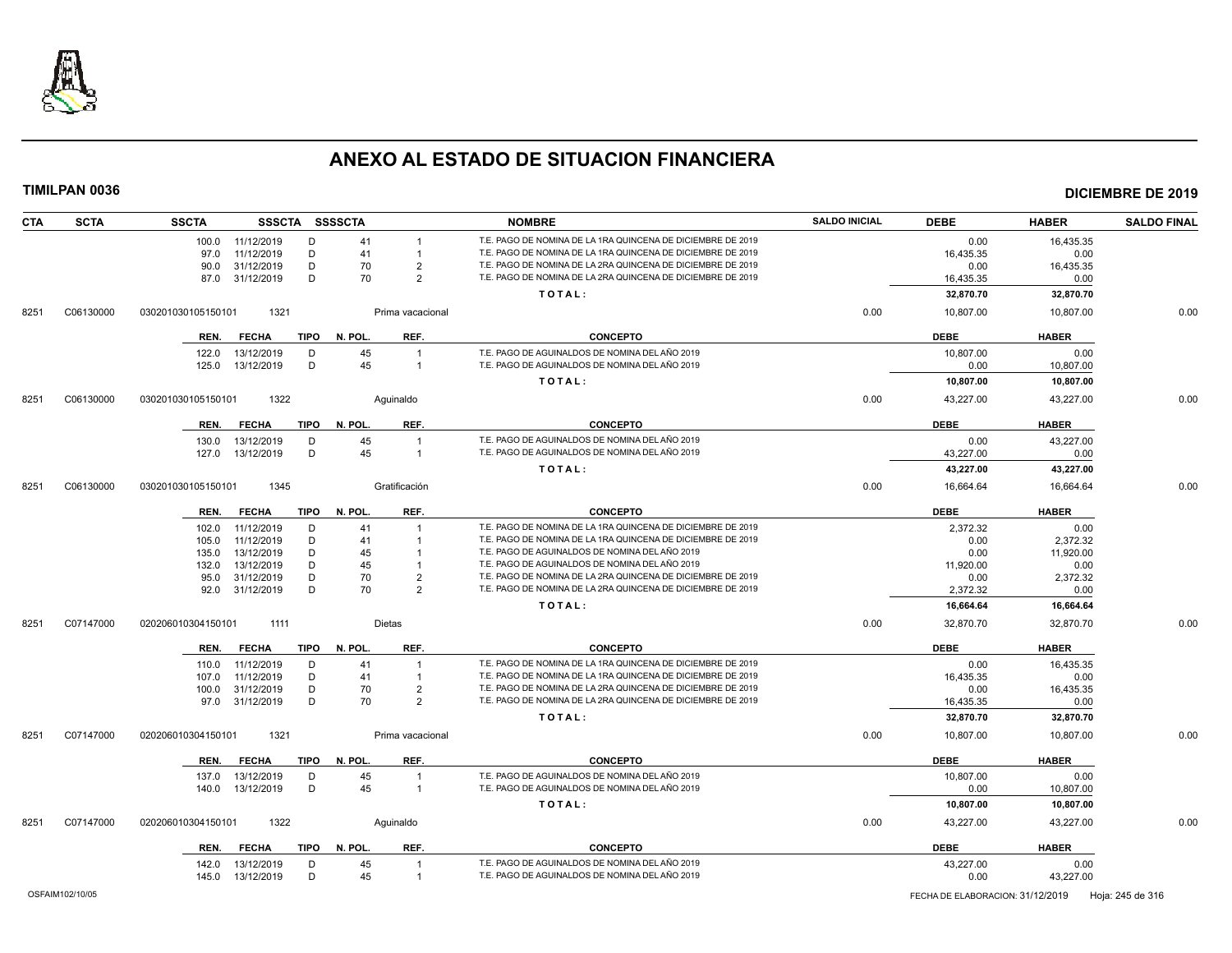

| <b>CTA</b> | <b>SCTA</b> | <b>SSCTA</b>               |             | SSSCTA SSSSCTA |                  | <b>NOMBRE</b>                                                    | <b>SALDO INICIAL</b> | <b>DEBE</b> | <b>HABER</b> | <b>SALDO FINAL</b> |
|------------|-------------|----------------------------|-------------|----------------|------------------|------------------------------------------------------------------|----------------------|-------------|--------------|--------------------|
|            |             |                            |             |                |                  | TOTAL:                                                           |                      | 43,227.00   | 43,227.00    |                    |
| 8251       | C07147000   | 1345<br>020206010304150101 |             |                | Gratificación    |                                                                  | 0.00                 | 16,664.64   | 16,664.64    | 0.00               |
|            |             | REN.<br><b>FECHA</b>       | TIPO        | N. POL.        | REF.             | <b>CONCEPTO</b>                                                  |                      | <b>DEBE</b> | <b>HABER</b> |                    |
|            |             | 11/12/2019<br>112.0        | D           | 41             |                  | T.E. PAGO DE NOMINA DE LA 1RA QUINCENA DE DICIEMBRE DE 2019      |                      | 2,372.32    | 0.00         |                    |
|            |             | 11/12/2019<br>115.0        | D           | 41             |                  | T.E. PAGO DE NOMINA DE LA 1RA QUINCENA DE DICIEMBRE DE 2019      |                      | 0.00        | 2,372.32     |                    |
|            |             | 13/12/2019<br>147.0        | D           | 45             |                  | T.E. PAGO DE AGUINALDOS DE NOMINA DEL AÑO 2019                   |                      | 11,920.00   | 0.00         |                    |
|            |             | 13/12/2019<br>150.0        | D           | 45             |                  | T.E. PAGO DE AGUINALDOS DE NOMINA DEL AÑO 2019                   |                      | 0.00        | 11,920.00    |                    |
|            |             | 31/12/2019<br>105.0        | D           | 70             | $\overline{2}$   | T.E. PAGO DE NOMINA DE LA 2RA QUINCENA DE DICIEMBRE DE 2019      |                      | 0.00        | 2,372.32     |                    |
|            |             | 31/12/2019<br>102.0        | D           | 70             | $\overline{2}$   | T.E. PAGO DE NOMINA DE LA 2RA QUINCENA DE DICIEMBRE DE 2019      |                      | 2,372.32    | 0.00         |                    |
|            |             |                            |             |                |                  | TOTAL:                                                           |                      | 16,664.64   | 16,664.64    |                    |
| 8251       | C07147000   | 2611<br>020206010304150101 |             |                |                  | Combustibles, lubricantes y aditivos                             | 0.00                 | 1,050.00    | 1,050.00     | 0.00               |
|            |             | <b>FECHA</b><br>REN.       | <b>TIPO</b> | N. POL.        | REF.             | <b>CONCEPTO</b>                                                  |                      | <b>DEBE</b> | <b>HABER</b> |                    |
|            |             | 16/12/2019<br>21.0         | D           | 52             | 5451             | T.E. SERVICIO ESTRELLA JUNA SA DE CV FAC-5451 COMPRA COMBUSTIBLI |                      | 0.00        | 350.00       |                    |
|            |             | 16/12/2019<br>18.0         | D           | 52             | 5451             | T.E. SERVICIO ESTRELLA JUNA SA DE CV FAC-5451 COMPRA COMBUSTIBLI |                      | 350.00      | 0.00         |                    |
|            |             | 31/12/2019<br>28.0         | D           | 60             | 5561             | T.E. SERVICIO ESTRELA JUNA SA DE CV FAC-5561 COMPRA DE COMBUSTIE |                      | 0.00        | 400.00       |                    |
|            |             | 31/12/2019<br>25.0         | D           | 60             | 5561             | T.E. SERVICIO ESTRELA JUNA SA DE CV FAC-5561 COMPRA DE COMBUSTIE |                      | 400.00      | 0.00         |                    |
|            |             | 02/12/2019<br>32.0         | D           | 81             | 5374             | T.E. SERVICIO ESTRELLA JUNA SA DE CV FAC-5374 COMPRA COMBUSTIBLI |                      | 300.00      | 0.00         |                    |
|            |             | 02/12/2019<br>35.0         | D           | 81             | 5374             | T.E. SERVICIO ESTRELLA JUNA SA DE CV FAC-5374 COMPRA COMBUSTIBLI |                      | 0.00        | 300.00       |                    |
|            |             |                            |             |                |                  | TOTAL:                                                           |                      | 1,050.00    | 1,050.00     |                    |
| 8251       | C08155000   | 1111<br>010309020101150101 |             |                | Dietas           |                                                                  | 0.00                 | 32,870.70   | 32,870.70    | 0.00               |
|            |             | <b>FECHA</b><br>REN.       | TIPO        | N. POL.        | REF.             | <b>CONCEPTO</b>                                                  |                      | <b>DEBE</b> | <b>HABER</b> |                    |
|            |             | 11/12/2019<br>117.0        | D           | 41             |                  | T.E. PAGO DE NOMINA DE LA 1RA QUINCENA DE DICIEMBRE DE 2019      |                      | 16,435.35   | 0.00         |                    |
|            |             | 120.0<br>11/12/2019        | D           | 41             |                  | T.E. PAGO DE NOMINA DE LA 1RA QUINCENA DE DICIEMBRE DE 2019      |                      | 0.00        | 16,435.35    |                    |
|            |             | 31/12/2019<br>110.0        | D           | 70             | $\overline{2}$   | T.E. PAGO DE NOMINA DE LA 2RA QUINCENA DE DICIEMBRE DE 2019      |                      | 0.00        | 16,435.35    |                    |
|            |             | 31/12/2019<br>107.0        | D           | 70             | $\overline{2}$   | T.E. PAGO DE NOMINA DE LA 2RA QUINCENA DE DICIEMBRE DE 2019      |                      | 16,435.35   | 0.00         |                    |
|            |             |                            |             |                |                  | TOTAL:                                                           |                      | 32.870.70   | 32,870.70    |                    |
| 8251       | C08155000   | 1321<br>010309020101150101 |             |                | Prima vacacional |                                                                  | 0.00                 | 10,807.00   | 10,807.00    | 0.00               |
|            |             | REN.<br><b>FECHA</b>       | <b>TIPO</b> | N. POL.        | REF.             | <b>CONCEPTO</b>                                                  |                      | <b>DEBE</b> | <b>HABER</b> |                    |
|            |             | 155.0<br>13/12/2019        | D           | 45             | $\overline{1}$   | T.E. PAGO DE AGUINALDOS DE NOMINA DEL AÑO 2019                   |                      | 0.00        | 10,807.00    |                    |
|            |             | 152.0<br>13/12/2019        | D           | 45             | $\overline{1}$   | T.E. PAGO DE AGUINALDOS DE NOMINA DEL AÑO 2019                   |                      | 10,807.00   | 0.00         |                    |
|            |             |                            |             |                |                  | TOTAL:                                                           |                      | 10,807.00   | 10,807.00    |                    |
| 8251       | C08155000   | 1322<br>010309020101150101 |             |                | Aquinaldo        |                                                                  | 0.00                 | 43,227.00   | 43,227.00    | 0.00               |
|            |             | <b>FECHA</b><br>REN.       | <b>TIPO</b> | N. POL.        | REF.             | <b>CONCEPTO</b>                                                  |                      | <b>DEBE</b> | <b>HABER</b> |                    |
|            |             | 13/12/2019<br>157.0        | D           | 45             | -1               | T.E. PAGO DE AGUINALDOS DE NOMINA DEL AÑO 2019                   |                      | 43,227.00   | 0.00         |                    |
|            |             | 13/12/2019<br>160.0        | D           | 45             | $\mathbf{1}$     | T.E. PAGO DE AGUINALDOS DE NOMINA DEL AÑO 2019                   |                      | 0.00        | 43,227.00    |                    |
|            |             |                            |             |                |                  | TOTAL:                                                           |                      | 43,227.00   | 43,227.00    |                    |
| 8251       | C08155000   | 010309020101150101<br>1345 |             |                | Gratificación    |                                                                  | 0.00                 | 16,664.64   | 16,664.64    | 0.00               |
|            |             | <b>FECHA</b><br>REN.       | TIPO        | N. POL.        | REF.             | <b>CONCEPTO</b>                                                  |                      | <b>DEBE</b> | <b>HABER</b> |                    |
|            |             | 11/12/2019<br>122.0        | D           | 41             |                  | T.E. PAGO DE NOMINA DE LA 1RA QUINCENA DE DICIEMBRE DE 2019      |                      | 2,372.32    | 0.00         |                    |
|            |             | 125.0 11/12/2019           | D           | 41             | $\overline{1}$   | T.E. PAGO DE NOMINA DE LA 1RA QUINCENA DE DICIEMBRE DE 2019      |                      | 0.00        | 2,372.32     |                    |
|            |             |                            |             |                |                  |                                                                  |                      |             |              |                    |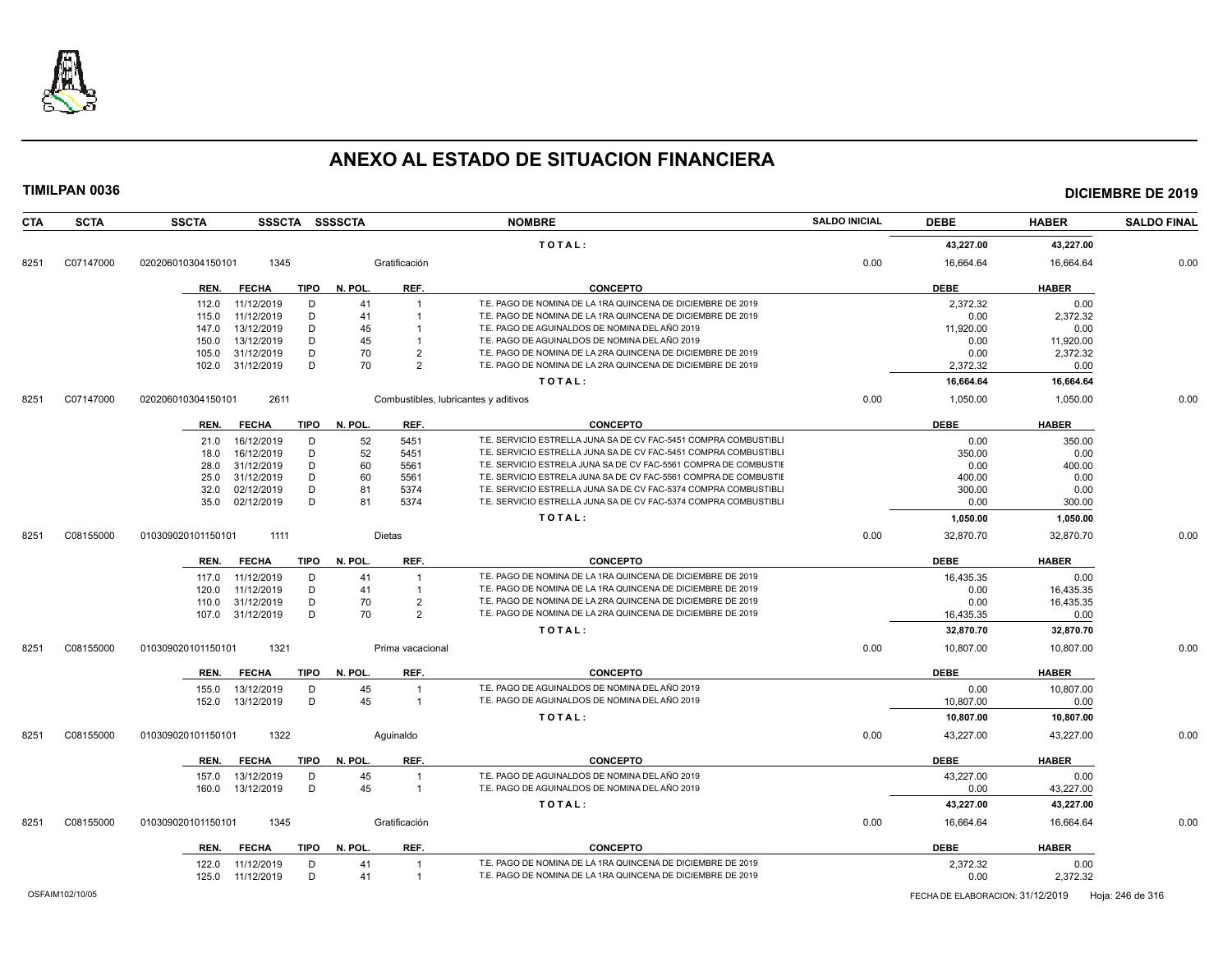

| <b>CTA</b> | <b>SCTA</b> | <b>SSCTA</b>       |                          |             | SSSCTA SSSSCTA |                                  | <b>NOMBRE</b>                                                                                                              | <b>SALDO INICIAL</b> | <b>DEBE</b>       | <b>HABER</b>      | <b>SALDO FINAL</b> |
|------------|-------------|--------------------|--------------------------|-------------|----------------|----------------------------------|----------------------------------------------------------------------------------------------------------------------------|----------------------|-------------------|-------------------|--------------------|
|            |             |                    | 162.0 13/12/2019         | D           | 45             |                                  | T.E. PAGO DE AGUINALDOS DE NOMINA DEL AÑO 2019                                                                             |                      | 11.920.00         | 0.00              |                    |
|            |             | 165.0              | 13/12/2019               | D           | 45             | $\mathbf{1}$                     | T.E. PAGO DE AGUINALDOS DE NOMINA DEL AÑO 2019                                                                             |                      | 0.00              | 11,920.00         |                    |
|            |             | 115.0              | 31/12/2019               | D           | 70             | $\overline{2}$                   | T.E. PAGO DE NOMINA DE LA 2RA QUINCENA DE DICIEMBRE DE 2019                                                                |                      | 0.00              | 2,372.32          |                    |
|            |             |                    | 112.0 31/12/2019         | D           | 70             | $\mathcal{P}$                    | T.E. PAGO DE NOMINA DE LA 2RA QUINCENA DE DICIEMBRE DE 2019                                                                |                      | 2,372.32          | 0.00              |                    |
|            |             |                    |                          |             |                |                                  | TOTAL:                                                                                                                     |                      | 16,664.64         | 16,664.64         |                    |
| 8251       | C08155000   | 010309020101150101 | 2611                     |             |                |                                  | Combustibles, lubricantes y aditivos                                                                                       | 0.00                 | 300.00            | 300.00            | 0.00               |
|            |             | REN.               | <b>FECHA</b>             | TIPO        | N. POL.        | REF.                             | <b>CONCEPTO</b>                                                                                                            |                      | <b>DEBE</b>       | <b>HABER</b>      |                    |
|            |             | 39.0               | 31/12/2019               | D           | 73             | 17694                            | T.E. NATALIA MARIA DEL CARMEN FLORES ARCINIEGA FAC-17694 COMPRA                                                            |                      | 300.00            | 0.00              |                    |
|            |             |                    | 42.0 31/12/2019          | D           | 73             | 17694                            | T.E. NATALIA MARIA DEL CARMEN FLORES ARCINIEGA FAC-17694 COMPRA                                                            |                      | 0.00              | 300.00            |                    |
|            |             |                    |                          |             |                |                                  | TOTAL:                                                                                                                     |                      | 300.00            | 300.00            |                    |
| 8251       | C09145000   | 020206010302150101 | 1111                     |             |                | <b>Dietas</b>                    |                                                                                                                            | 0.00                 | 32,870.70         | 32,870.70         | 0.00               |
|            |             |                    | <b>FECHA</b>             | TIPO        | N. POL.        | REF.                             | <b>CONCEPTO</b>                                                                                                            |                      | <b>DEBE</b>       | <b>HABER</b>      |                    |
|            |             | REN.               |                          |             |                |                                  |                                                                                                                            |                      |                   |                   |                    |
|            |             | 127.0              | 11/12/2019               | D           | 41             |                                  | T.E. PAGO DE NOMINA DE LA 1RA QUINCENA DE DICIEMBRE DE 2019                                                                |                      | 16,435.35         | 0.00              |                    |
|            |             | 130.0              | 11/12/2019               | D           | 41             | $\overline{1}$                   | T.E. PAGO DE NOMINA DE LA 1RA QUINCENA DE DICIEMBRE DE 2019<br>T.E. PAGO DE NOMINA DE LA 2RA QUINCENA DE DICIEMBRE DE 2019 |                      | 0.00              | 16,435.35         |                    |
|            |             | 120.0<br>117.0     | 31/12/2019<br>31/12/2019 | D<br>D      | 70<br>70       | $\overline{2}$<br>$\overline{2}$ | T.E. PAGO DE NOMINA DE LA 2RA QUINCENA DE DICIEMBRE DE 2019                                                                |                      | 0.00<br>16,435.35 | 16,435.35<br>0.00 |                    |
|            |             |                    |                          |             |                |                                  |                                                                                                                            |                      |                   |                   |                    |
|            |             |                    |                          |             |                |                                  | TOTAL:                                                                                                                     |                      | 32,870.70         | 32,870.70         |                    |
| 8251       | C09145000   | 020206010302150101 | 1321                     |             |                | Prima vacacional                 |                                                                                                                            | 0.00                 | 10,807.00         | 10,807.00         | 0.00               |
|            |             | REN.               | <b>FECHA</b>             | <b>TIPO</b> | N. POL.        | REF.                             | <b>CONCEPTO</b>                                                                                                            |                      | <b>DEBE</b>       | <b>HABER</b>      |                    |
|            |             | 170.0              | 13/12/2019               | D           | 45             | $\overline{1}$                   | T.E. PAGO DE AGUINALDOS DE NOMINA DEL AÑO 2019                                                                             |                      | 0.00              | 10,807.00         |                    |
|            |             |                    | 167.0 13/12/2019         | D           | 45             | $\overline{1}$                   | T.E. PAGO DE AGUINALDOS DE NOMINA DEL AÑO 2019                                                                             |                      | 10,807.00         | 0.00              |                    |
|            |             |                    |                          |             |                |                                  | TOTAL:                                                                                                                     |                      | 10,807.00         | 10,807.00         |                    |
| 8251       | C09145000   | 020206010302150101 | 1322                     |             |                | Aquinaldo                        |                                                                                                                            | 0.00                 | 43,227.00         | 43,227.00         | 0.00               |
|            |             | REN.               | <b>FECHA</b>             | <b>TIPO</b> | N. POL.        | REF.                             | <b>CONCEPTO</b>                                                                                                            |                      | <b>DEBE</b>       | <b>HABER</b>      |                    |
|            |             | 172.0              | 13/12/2019               | D           | 45             | $\overline{1}$                   | T.E. PAGO DE AGUINALDOS DE NOMINA DEL AÑO 2019                                                                             |                      | 43,227.00         | 0.00              |                    |
|            |             | 175.0              | 13/12/2019               | D           | 45             | $\overline{\mathbf{1}}$          | T.E. PAGO DE AGUINALDOS DE NOMINA DEL AÑO 2019                                                                             |                      | 0.00              | 43,227.00         |                    |
|            |             |                    |                          |             |                |                                  | TOTAL:                                                                                                                     |                      | 43,227.00         | 43,227.00         |                    |
|            |             |                    |                          |             |                |                                  |                                                                                                                            |                      |                   |                   |                    |
| 8251       | C09145000   | 020206010302150101 | 1345                     |             |                | Gratificación                    |                                                                                                                            | 0.00                 | 16.664.64         | 16.664.64         | 0.00               |
|            |             | REN.               | <b>FECHA</b>             | <b>TIPO</b> | N. POL.        | REF.                             | <b>CONCEPTO</b>                                                                                                            |                      | <b>DEBE</b>       | <b>HABER</b>      |                    |
|            |             | 135.0              | 11/12/2019               | D           | 41             | $\overline{1}$                   | T.E. PAGO DE NOMINA DE LA 1RA QUINCENA DE DICIEMBRE DE 2019                                                                |                      | 0.00              | 2,372.32          |                    |
|            |             | 132.0              | 11/12/2019               | D           | 41             |                                  | T.E. PAGO DE NOMINA DE LA 1RA QUINCENA DE DICIEMBRE DE 2019                                                                |                      | 2.372.32          | 0.00              |                    |
|            |             | 177.0              | 13/12/2019               | D           | 45             |                                  | T.E. PAGO DE AGUINALDOS DE NOMINA DEL AÑO 2019                                                                             |                      | 11,920.00         | 0.00              |                    |
|            |             | 180.0              | 13/12/2019               | D           | 45             |                                  | T.E. PAGO DE AGUINALDOS DE NOMINA DEL AÑO 2019                                                                             |                      | 0.00              | 11,920.00         |                    |
|            |             | 125.0              | 31/12/2019               | D           | 70             | $\overline{2}$                   | T.E. PAGO DE NOMINA DE LA 2RA QUINCENA DE DICIEMBRE DE 2019                                                                |                      | 0.00              | 2,372.32          |                    |
|            |             | 122.0              | 31/12/2019               | D           | 70             | $\mathcal{P}$                    | T.E. PAGO DE NOMINA DE LA 2RA QUINCENA DE DICIEMBRE DE 2019                                                                |                      | 2.372.32          | 0.00              |                    |
|            |             |                    |                          |             |                |                                  | TOTAL:                                                                                                                     |                      | 16,664.64         | 16,664.64         |                    |
| 8251       | C10140000   | 030102010301150101 | 1111                     |             |                | Dietas                           |                                                                                                                            | 0.00                 | 32,870.70         | 32,870.70         | 0.00               |
|            |             | REN.               | <b>FECHA</b>             | TIPO        | N. POL.        | REF.                             | <b>CONCEPTO</b>                                                                                                            |                      | <b>DEBE</b>       | <b>HABER</b>      |                    |
|            |             | 137.0              | 11/12/2019               | D           | 41             |                                  | T.E. PAGO DE NOMINA DE LA 1RA QUINCENA DE DICIEMBRE DE 2019                                                                |                      | 16,435.35         | 0.00              |                    |
|            |             | 140.0              | 11/12/2019               | D           | 41             | $\overline{1}$                   | T.E. PAGO DE NOMINA DE LA 1RA QUINCENA DE DICIEMBRE DE 2019                                                                |                      | 0.00              | 16,435.35         |                    |
|            |             |                    |                          |             |                |                                  |                                                                                                                            |                      |                   |                   |                    |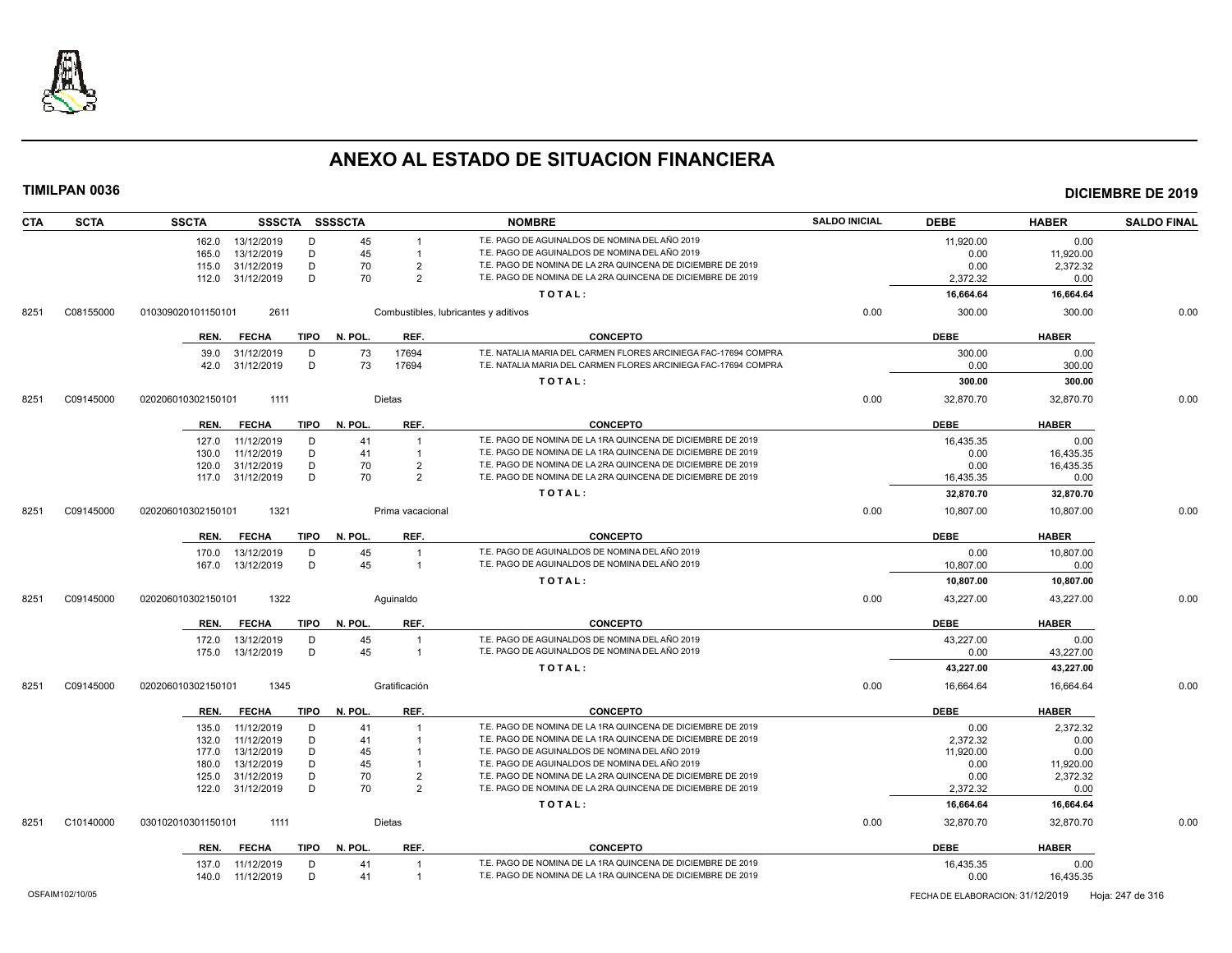

| <b>CTA</b> | <b>SCTA</b> | <b>SSCTA</b>                        | SSSCTA SSSSCTA                            | <b>NOMBRE</b>                                                                                                              | <b>SALDO INICIAL</b> | <b>DEBE</b> | <b>HABER</b> | <b>SALDO FINAL</b> |
|------------|-------------|-------------------------------------|-------------------------------------------|----------------------------------------------------------------------------------------------------------------------------|----------------------|-------------|--------------|--------------------|
|            |             | 130.0 31/12/2019                    | 70<br>$\overline{2}$<br>D                 | T.E. PAGO DE NOMINA DE LA 2RA QUINCENA DE DICIEMBRE DE 2019                                                                |                      | 0.00        | 16,435.35    |                    |
|            |             | 127.0 31/12/2019                    | D<br>70<br>$\overline{2}$                 | T.E. PAGO DE NOMINA DE LA 2RA QUINCENA DE DICIEMBRE DE 2019                                                                |                      | 16,435.35   | 0.00         |                    |
|            |             |                                     |                                           | TOTAL:                                                                                                                     |                      | 32,870.70   | 32,870.70    |                    |
| 8251       | C10140000   | 1321<br>030102010301150101          | Prima vacacional                          |                                                                                                                            | 0.00                 | 10,807.00   | 10,807.00    | 0.00               |
|            |             | <b>FECHA</b><br>TIPO<br>REN.        | REF.<br>N. POL.                           | CONCEPTO                                                                                                                   |                      | <b>DEBE</b> | <b>HABER</b> |                    |
|            |             | 13/12/2019<br>185.0                 | 45<br>D<br>$\overline{1}$                 | T.E. PAGO DE AGUINALDOS DE NOMINA DEL AÑO 2019                                                                             |                      | 0.00        | 10,807.00    |                    |
|            |             | 13/12/2019<br>182.0                 | D<br>45<br>$\mathbf{1}$                   | T.E. PAGO DE AGUINALDOS DE NOMINA DEL AÑO 2019                                                                             |                      | 10,807.00   | 0.00         |                    |
|            |             |                                     |                                           | TOTAL:                                                                                                                     |                      | 10,807.00   | 10,807.00    |                    |
| 8251       | C10140000   | 030102010301150101<br>1322          | Aquinaldo                                 |                                                                                                                            | 0.00                 | 43,227.00   | 43,227.00    | 0.00               |
|            |             | <b>FECHA</b><br><b>TIPO</b><br>REN. | REF.<br>N. POL.                           | CONCEPTO                                                                                                                   |                      | <b>DEBE</b> | <b>HABER</b> |                    |
|            |             | 13/12/2019<br>190.0                 | 45<br>D                                   | T.E. PAGO DE AGUINALDOS DE NOMINA DEL AÑO 2019                                                                             |                      | 0.00        | 43,227.00    |                    |
|            |             | 13/12/2019<br>187.0                 | D<br>45<br>$\overline{1}$                 | T.E. PAGO DE AGUINALDOS DE NOMINA DEL AÑO 2019                                                                             |                      | 43,227.00   | 0.00         |                    |
|            |             |                                     |                                           | TOTAL:                                                                                                                     |                      | 43,227.00   | 43,227.00    |                    |
| 8251       | C10140000   | 1345<br>030102010301150101          | Gratificación                             |                                                                                                                            | 0.00                 | 16,215.54   | 16,215.54    | 0.00               |
|            |             | <b>TIPO</b><br>REN.<br><b>FECHA</b> | N. POL.<br>REF.                           | <b>CONCEPTO</b>                                                                                                            |                      | <b>DEBE</b> | <b>HABER</b> |                    |
|            |             | 142.0<br>11/12/2019                 | D<br>41<br>$\overline{1}$                 | T.E. PAGO DE NOMINA DE LA 1RA QUINCENA DE DICIEMBRE DE 2019                                                                |                      | 2,147.77    | 0.00         |                    |
|            |             | 11/12/2019<br>145.0                 | D<br>41<br>$\overline{1}$                 | T.E. PAGO DE NOMINA DE LA 1RA QUINCENA DE DICIEMBRE DE 2019                                                                |                      | 0.00        | 2,147.77     |                    |
|            |             | 13/12/2019<br>195.0                 | D<br>45                                   | T.E. PAGO DE AGUINALDOS DE NOMINA DEL AÑO 2019                                                                             |                      | 0.00        | 11,920.00    |                    |
|            |             | 13/12/2019<br>192.0                 | D<br>45                                   | T.E. PAGO DE AGUINALDOS DE NOMINA DEL AÑO 2019                                                                             |                      | 11,920.00   | 0.00         |                    |
|            |             | 31/12/2019<br>135.0                 | D<br>70<br>$\overline{2}$                 | T.E. PAGO DE NOMINA DE LA 2RA QUINCENA DE DICIEMBRE DE 2019                                                                |                      | 0.00        | 2,147.77     |                    |
|            |             | 132.0 31/12/2019                    | 70<br>D<br>$\overline{2}$                 | T.E. PAGO DE NOMINA DE LA 2RA QUINCENA DE DICIEMBRE DE 2019                                                                |                      | 2,147.77    | 0.00         |                    |
|            |             |                                     |                                           | TOTAL:                                                                                                                     |                      | 16,215.54   | 16,215.54    |                    |
| 8251       | C10140000   | 2611<br>030102010301150101          | Combustibles, lubricantes y aditivos      |                                                                                                                            | 0.00                 | 800.00      | 800.00       | 0.00               |
|            |             | <b>FECHA</b><br><b>TIPO</b><br>REN. | REF.<br>N. POL.                           | <b>CONCEPTO</b>                                                                                                            |                      | <b>DEBE</b> | <b>HABER</b> |                    |
|            |             | 02/12/2019<br>42.0                  | 5374<br>81<br>D                           | T.E. SERVICIO ESTRELLA JUNA SA DE CV FAC-5374 COMPRA COMBUSTIBLI                                                           |                      | 0.00        | 800.00       |                    |
|            |             | 02/12/2019<br>39.0                  | D<br>81<br>5374                           | T.E. SERVICIO ESTRELLA JUNA SA DE CV FAC-5374 COMPRA COMBUSTIBLI                                                           |                      | 800.00      | 0.00         |                    |
|            |             |                                     |                                           | TOTAL:                                                                                                                     |                      | 800.00      | 800.00       |                    |
| 8251       | D00109000   | 1131<br>010801010302150101          | Sueldo base                               |                                                                                                                            | 0.00                 | 12,000.00   | 12,000.00    | 0.00               |
|            |             | <b>FECHA</b><br>TIPO<br>REN.        | REF.<br>N. POL.                           | <b>CONCEPTO</b>                                                                                                            |                      | <b>DEBE</b> | <b>HABER</b> |                    |
|            |             | 11/12/2019<br>160.0                 | D<br>41                                   | T.E. PAGO DE NOMINA DE LA 1RA QUINCENA DE DICIEMBRE DE 2019                                                                |                      | 0.00        | 6,000.00     |                    |
|            |             | 11/12/2019<br>157.0                 | D<br>41                                   | T.E. PAGO DE NOMINA DE LA 1RA QUINCENA DE DICIEMBRE DE 2019                                                                |                      | 6,000.00    | 0.00         |                    |
|            |             | 31/12/2019<br>150.0                 | D<br>70<br>$\overline{2}$<br>D<br>70<br>2 | T.E. PAGO DE NOMINA DE LA 2RA QUINCENA DE DICIEMBRE DE 2019<br>T.E. PAGO DE NOMINA DE LA 2RA QUINCENA DE DICIEMBRE DE 2019 |                      | 0.00        | 6,000.00     |                    |
|            |             | 147.0 31/12/2019                    |                                           |                                                                                                                            |                      | 6,000.00    | 0.00         |                    |
|            |             |                                     |                                           | TOTAL:                                                                                                                     |                      | 12,000.00   | 12,000.00    |                    |
| 8251       | D00109000   | 1321<br>010801010302150101          | Prima vacacional                          |                                                                                                                            | 0.00                 | 1,973.00    | 1,973.00     | 0.00               |
|            |             | <b>FECHA</b><br><b>TIPO</b><br>REN. | REF.<br>N. POL.                           | <b>CONCEPTO</b>                                                                                                            |                      | <b>DEBE</b> | <b>HABER</b> |                    |
|            |             | 13/12/2019<br>215.0                 | 45<br>D                                   | T.E. PAGO DE AGUINALDOS DE NOMINA DEL AÑO 2019                                                                             |                      | 0.00        | 1,973.00     |                    |
|            |             | 212.0 13/12/2019                    | D<br>45<br>$\overline{1}$                 | T.E. PAGO DE AGUINALDOS DE NOMINA DEL AÑO 2019                                                                             |                      | 1,973.00    | 0.00         |                    |
|            |             |                                     |                                           | TOTAL:                                                                                                                     |                      | 1,973.00    | 1,973.00     |                    |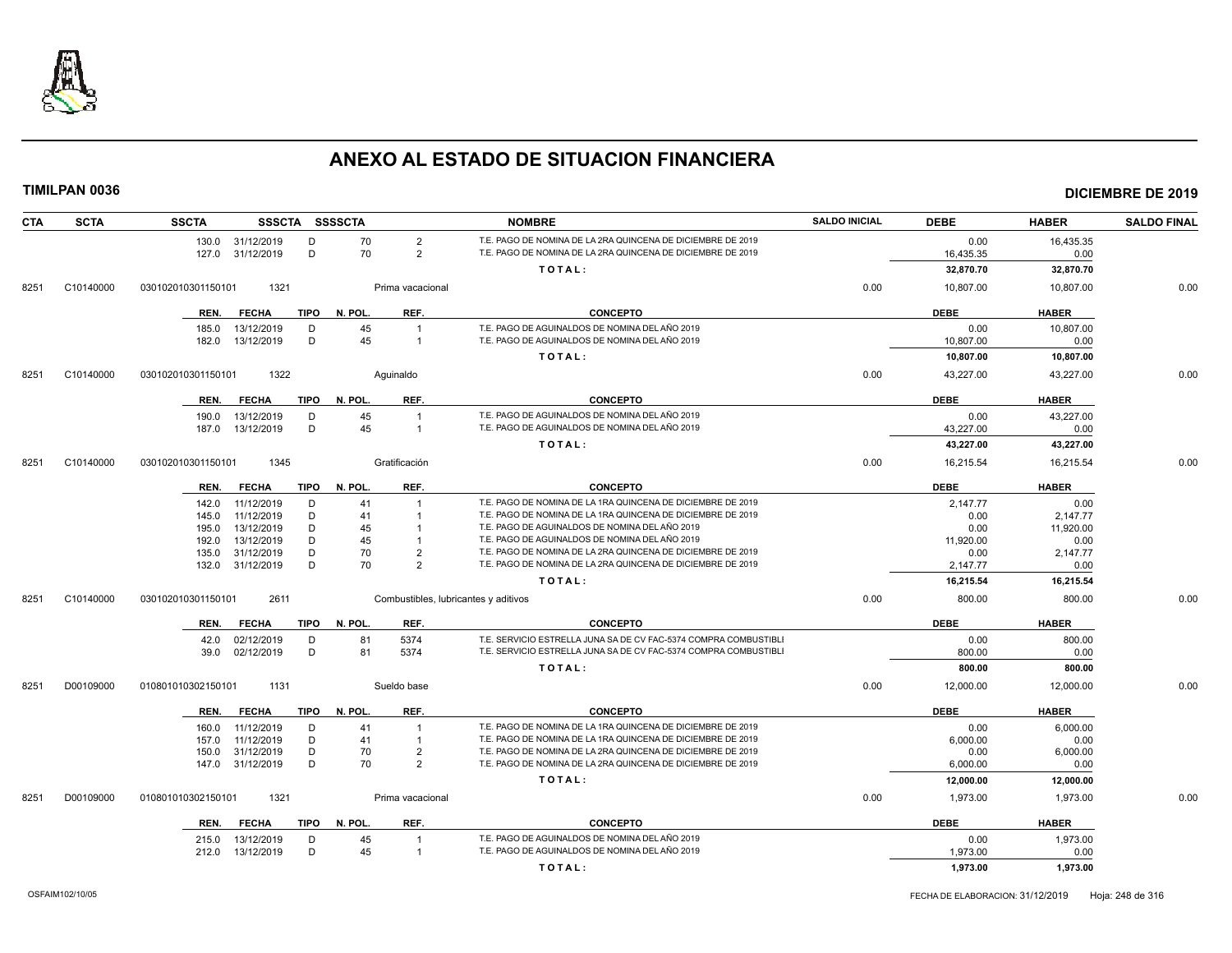

| CTA  | <b>SCTA</b>     | SSSCTA SSSSCTA<br><b>SSCTA</b>      |                      | <b>NOMBRE</b>                                                      | <b>SALDO INICIAL</b> | <b>DEBE</b>                      | <b>HABER</b> | <b>SALDO FINAL</b> |
|------|-----------------|-------------------------------------|----------------------|--------------------------------------------------------------------|----------------------|----------------------------------|--------------|--------------------|
| 8251 | D00109000       | 010801010302150101<br>1322          | Aquinaldo            |                                                                    | 0.00                 | 19,726.00                        | 19,726.00    | 0.00               |
|      |                 | <b>TIPO</b><br>REN.<br><b>FECHA</b> | REF.<br>N. POL.      | <b>CONCEPTO</b>                                                    |                      | <b>DEBE</b>                      | <b>HABER</b> |                    |
|      |                 | 217.0<br>13/12/2019<br>D            | 45<br>$\overline{1}$ | T.E. PAGO DE AGUINALDOS DE NOMINA DEL AÑO 2019                     |                      | 19,726.00                        | 0.00         |                    |
|      |                 | D<br>220.0<br>13/12/2019            | 45<br>$\overline{1}$ | T.E. PAGO DE AGUINALDOS DE NOMINA DEL AÑO 2019                     |                      | 0.00                             | 19,726.00    |                    |
|      |                 |                                     |                      | TOTAL:                                                             |                      | 19,726.00                        | 19,726.00    |                    |
|      |                 |                                     |                      |                                                                    |                      |                                  |              |                    |
| 8251 | D00109000       | 010801010302150101<br>1345          | Gratificación        |                                                                    | 0.00                 | 7,763.84                         | 7,763.84     | 0.00               |
|      |                 | <b>TIPO</b><br>REN.<br><b>FECHA</b> | N. POL.<br>REF.      | <b>CONCEPTO</b>                                                    |                      | <b>DEBE</b>                      | <b>HABER</b> |                    |
|      |                 | 162.0<br>11/12/2019<br>D            | 41<br>$\overline{1}$ | T.E. PAGO DE NOMINA DE LA 1RA QUINCENA DE DICIEMBRE DE 2019        |                      | 2,211.42                         | 0.00         |                    |
|      |                 | 11/12/2019<br>D<br>165.0            | 41<br>$\mathbf{1}$   | T.E. PAGO DE NOMINA DE LA 1RA QUINCENA DE DICIEMBRE DE 2019        |                      | 0.00                             | 2.211.42     |                    |
|      |                 | 13/12/2019<br>D<br>222.0            | 45                   | T.E. PAGO DE AGUINALDOS DE NOMINA DEL AÑO 2019                     |                      | 3,341.00                         | 0.00         |                    |
|      |                 | 13/12/2019<br>D<br>225.0            | 45                   | T.E. PAGO DE AGUINALDOS DE NOMINA DEL AÑO 2019                     |                      | 0.00                             | 3,341.00     |                    |
|      |                 | D<br>152.0<br>31/12/2019            | 70<br>$\overline{2}$ | T.E. PAGO DE NOMINA DE LA 2RA QUINCENA DE DICIEMBRE DE 2019        |                      | 2,211.42                         | 0.00         |                    |
|      |                 | 31/12/2019<br>D<br>155.0            | 70<br>$\mathcal{P}$  | T.E. PAGO DE NOMINA DE LA 2RA QUINCENA DE DICIEMBRE DE 2019        |                      | 0.00                             | 2,211.42     |                    |
|      |                 |                                     |                      | TOTAL:                                                             |                      | 7,763.84                         | 7,763.84     |                    |
| 8251 | D00109000       | 3231<br>010801010302150101          |                      | Arrendamiento de equipo y bienes informáticos                      | 0.00                 | 19,024.00                        | 9,512.00     | 9,512.00           |
|      |                 | <b>TIPO</b><br>REN.<br><b>FECHA</b> | N. POL.<br>REF.      | <b>CONCEPTO</b>                                                    |                      | <b>DEBE</b>                      | <b>HABER</b> |                    |
|      |                 | 05/12/2019<br>D<br>11.0             | 30<br>643            | T.E. COPY CDMX SA DE CV FAC-624 SERVICIO COPIADO DE NOVIEMBRE      |                      | 9,512.00                         | 0.00         |                    |
|      |                 | 05/12/2019<br>D<br>14.0             | 30<br>643            | T.E. COPY CDMX SA DE CV FAC-624 SERVICIO COPIADO DE NOVIEMBRE      |                      | 0.00                             | 9,512.00     |                    |
|      |                 | D<br>31/12/2019<br>4.0              | 160<br>646           | REG DE LA FAC 646 A NOMBRE DE COPY CDMX SA DE CV                   |                      | 9,512.00                         | 0.00         |                    |
|      |                 |                                     |                      | TOTAL:                                                             |                      | 19,024.00                        | 9,512.00     |                    |
| 8251 | D00D00000       | 1131<br>010502060301150101          | Sueldo base          |                                                                    | 0.00                 | 49,249.30                        | 49,249.30    | 0.00               |
|      |                 |                                     |                      |                                                                    |                      |                                  |              |                    |
|      |                 | TIPO<br><b>FECHA</b><br>REN.        | N. POL<br>REF.       | <b>CONCEPTO</b>                                                    |                      | <b>DEBE</b>                      | <b>HABER</b> |                    |
|      |                 | 12/12/2019<br>Ε<br>2.0              | 32<br>1724           | CH-1724 MUNICIPIO DE TIMILPAN COMPLEMENTO DE PAGO DE LISTA DE R    |                      | 3,000.00                         | 0.00         |                    |
|      |                 | E<br>12/12/2019<br>5.0              | 32<br>1724           | CH-1724 MUNICIPIO DE TIMILPAN COMPLEMENTO DE PAGO DE LISTA DE R    |                      | 0.00                             | 3,000.00     |                    |
|      |                 | 11/12/2019<br>D<br>150.0            | 41<br>-1             | T.E. PAGO DE NOMINA DE LA 1RA QUINCENA DE DICIEMBRE DE 2019        |                      | 0.00                             | 23,724.65    |                    |
|      |                 | 11/12/2019<br>D<br>147.0            | 41<br>-1             | T.E. PAGO DE NOMINA DE LA 1RA QUINCENA DE DICIEMBRE DE 2019        |                      | 23.724.65                        | 0.00         |                    |
|      |                 | D<br>137.0<br>31/12/2019            | 70<br>$\overline{2}$ | T.E. PAGO DE NOMINA DE LA 2RA QUINCENA DE DICIEMBRE DE 2019        |                      | 22,524.65                        | 0.00         |                    |
|      |                 | 31/12/2019<br>D<br>140.0            | 70<br>$\overline{2}$ | T.E. PAGO DE NOMINA DE LA 2RA QUINCENA DE DICIEMBRE DE 2019        |                      | 0.00                             | 22,524.65    |                    |
|      |                 |                                     |                      | TOTAL:                                                             |                      | 49,249.30                        | 49,249.30    |                    |
| 8251 | D00D00000       | 1222<br>010502060301150101          |                      | Sueldos y salarios compactados al personal eventual                | 0.00                 | 3,000.00                         | 3,000.00     | 0.00               |
|      |                 | <b>TIPO</b><br>REN.<br><b>FECHA</b> | REF.<br>N. POL       | <b>CONCEPTO</b>                                                    |                      | <b>DEBE</b>                      | <b>HABER</b> |                    |
|      |                 | D<br>37.0<br>11/12/2019             | 42<br>$\overline{1}$ | T.E. PAGO DE LISTA DE RAYA DE LA 1RA QUINCENA DE DICIEMBRE DE 2019 |                      | 3,000.00                         | 0.00         |                    |
|      |                 | 11/12/2019<br>D<br>40.0             | 42<br>$\overline{1}$ | T.E. PAGO DE LISTA DE RAYA DE LA 1RA QUINCENA DE DICIEMBRE DE 2019 |                      | 0.00                             | 3,000.00     |                    |
|      |                 |                                     |                      | TOTAL:                                                             |                      | 3,000.00                         | 3,000.00     |                    |
| 8251 | D00D00000       | 010502060301150101<br>1321          | Prima vacacional     |                                                                    | 0.00                 | 16,907.00                        | 16,907.00    | 0.00               |
|      |                 | <b>TIPO</b><br>REN.<br><b>FECHA</b> | REF.<br>N. POL       | <b>CONCEPTO</b>                                                    |                      | <b>DEBE</b>                      | <b>HABER</b> |                    |
|      |                 | E<br>22.0<br>12/12/2019             | 1709<br>17           | CH-1709 COMPLEMENTO DE AGUINALDO DE 2019                           |                      | 1,463.00                         | 0.00         |                    |
|      |                 | 12/12/2019<br>E<br>25.0             | 17<br>1709           | CH-1709 COMPLEMENTO DE AGUINALDO DE 2019                           |                      | 0.00                             | 1,463.00     |                    |
|      |                 | 13/12/2019<br>D<br>200.0            | 45                   | T.E. PAGO DE AGUINALDOS DE NOMINA DEL AÑO 2019                     |                      | 0.00                             | 13,471.00    |                    |
|      |                 | D<br>197.0<br>13/12/2019            | 45                   | T.E. PAGO DE AGUINALDOS DE NOMINA DEL AÑO 2019                     |                      | 13,471.00                        | 0.00         |                    |
|      |                 | D<br>13/12/2019<br>62.0             | 46<br>$\overline{1}$ | T.E. PAGO DE AGUINALDOS LISTA DE RAYA DEL AÑO 2019                 |                      | 1,973.00                         | 0.00         |                    |
|      | OSFAIM102/10/05 |                                     |                      |                                                                    |                      | FECHA DE ELABORACION: 31/12/2019 |              |                    |
|      |                 |                                     |                      |                                                                    |                      |                                  |              | Hoja: 249 de 316   |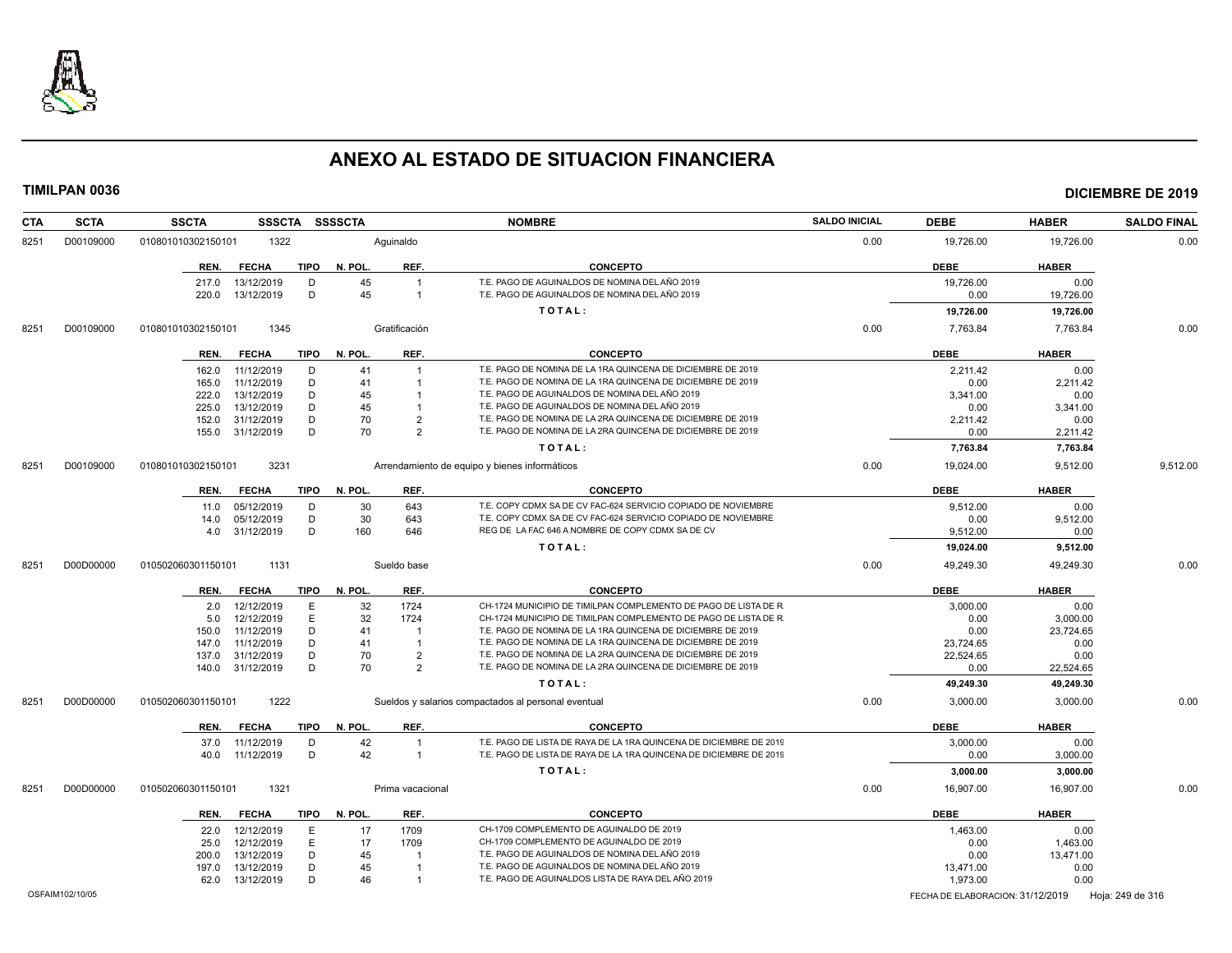

### **TIMILPAN 0036 DICIEMBRE DE 2019**

| <b>CTA</b> | <b>SCTA</b> | <b>SSCTA</b>       |                  |             | SSSCTA SSSSCTA |                         | <b>NOMBRE</b>                                                      | <b>SALDO INICIAL</b> | <b>DEBE</b> | <b>HABER</b> | <b>SALDO FINAL</b> |
|------------|-------------|--------------------|------------------|-------------|----------------|-------------------------|--------------------------------------------------------------------|----------------------|-------------|--------------|--------------------|
|            |             |                    | 65.0 13/12/2019  | D           | 46             | $\overline{1}$          | T.E. PAGO DE AGUINALDOS LISTA DE RAYA DEL AÑO 2019                 |                      | 0.00        | 1,973.00     |                    |
|            |             |                    |                  |             |                |                         | TOTAL:                                                             |                      | 16,907.00   | 16,907.00    |                    |
|            |             |                    | 1322             |             |                |                         |                                                                    | 0.00                 | 71,568.00   | 71,568.00    | 0.00               |
| 8251       | D00D00000   | 010502060301150101 |                  |             |                | Aquinaldo               |                                                                    |                      |             |              |                    |
|            |             | REN.               | <b>FECHA</b>     | TIPO        | N. POL.        | REF.                    | <b>CONCEPTO</b>                                                    |                      | <b>DEBE</b> | <b>HABER</b> |                    |
|            |             | 20.0               | 12/12/2019       | Ε           | 17             | 1709                    | CH-1709 COMPLEMENTO DE AGUINALDO DE 2019                           |                      | 0.00        | 5,851.00     |                    |
|            |             | 17.0               | 12/12/2019       | E           | 17             | 1709                    | CH-1709 COMPLEMENTO DE AGUINALDO DE 2019                           |                      | 5,851.00    | 0.00         |                    |
|            |             | 205.0              | 13/12/2019       | D           | 45             |                         | T.E. PAGO DE AGUINALDOS DE NOMINA DEL AÑO 2019                     |                      | 0.00        | 57,827.00    |                    |
|            |             | 202.0              | 13/12/2019       | D           | 45             | $\overline{\mathbf{1}}$ | T.E. PAGO DE AGUINALDOS DE NOMINA DEL AÑO 2019                     |                      | 57,827.00   | 0.00         |                    |
|            |             | 67.0               | 13/12/2019       | D           | 46             |                         | T.E. PAGO DE AGUINALDOS LISTA DE RAYA DEL AÑO 2019                 |                      | 7,890.00    | 0.00         |                    |
|            |             | 70.0               | 13/12/2019       | D           | 46             |                         | T.E. PAGO DE AGUINALDOS LISTA DE RAYA DEL AÑO 2019                 |                      | 0.00        | 7,890.00     |                    |
|            |             |                    |                  |             |                |                         | TOTAL:                                                             |                      | 71,568.00   | 71,568.00    |                    |
| 8251       | D00D00000   | 010502060301150101 | 1345             |             |                | Gratificación           |                                                                    | 0.00                 | 42,241.14   | 42,241.14    | 0.00               |
|            |             |                    |                  |             |                |                         |                                                                    |                      |             |              |                    |
|            |             | REN.               | <b>FECHA</b>     | TIPO        | N. POL.        | REF.                    | <b>CONCEPTO</b>                                                    |                      | <b>DEBE</b> | <b>HABER</b> |                    |
|            |             | 30.0               | 12/12/2019       | E           | 17             | 1709                    | CH-1709 COMPLEMENTO DE AGUINALDO DE 2019                           |                      | 0.00        | 332.00       |                    |
|            |             | 27.0               | 12/12/2019       | E           | 17             | 1709                    | CH-1709 COMPLEMENTO DE AGUINALDO DE 2019                           |                      | 332.00      | 0.00         |                    |
|            |             | 10.0               | 12/12/2019       | E           | 32             | 1724                    | CH-1724 MUNICIPIO DE TIMILPAN COMPLEMENTO DE PAGO DE LISTA DE R    |                      | 0.00        | 2,562.36     |                    |
|            |             | 7.0                | 12/12/2019       | E           | 32             | 1724                    | CH-1724 MUNICIPIO DE TIMILPAN COMPLEMENTO DE PAGO DE LISTA DE R    |                      | 2.562.36    | 0.00         |                    |
|            |             | 152.0              | 11/12/2019       | D           | 41             |                         | T.E. PAGO DE NOMINA DE LA 1RA QUINCENA DE DICIEMBRE DE 2019        |                      | 10,605.21   | 0.00         |                    |
|            |             | 155.0              | 11/12/2019       | D           | 41             |                         | T.E. PAGO DE NOMINA DE LA 1RA QUINCENA DE DICIEMBRE DE 2019        |                      | 0.00        | 10,605.21    |                    |
|            |             | 42.0               | 11/12/2019       | D           | 42             |                         | T.E. PAGO DE LISTA DE RAYA DE LA 1RA QUINCENA DE DICIEMBRE DE 2019 |                      | 2,562.36    | 0.00         |                    |
|            |             | 45.0               | 11/12/2019       | D           | 42             |                         | T.E. PAGO DE LISTA DE RAYA DE LA 1RA QUINCENA DE DICIEMBRE DE 2019 |                      | 0.00        | 2.562.36     |                    |
|            |             | 210.0              | 13/12/2019       | D           | 45             |                         | T.E. PAGO DE AGUINALDOS DE NOMINA DEL AÑO 2019                     |                      | 0.00        | 12,684.00    |                    |
|            |             | 207.0              | 13/12/2019       | D           | 45             |                         | T.E. PAGO DE AGUINALDOS DE NOMINA DEL AÑO 2019                     |                      | 12,684.00   | 0.00         |                    |
|            |             | 75.0               | 13/12/2019       | D           | 46             |                         | T.E. PAGO DE AGUINALDOS LISTA DE RAYA DEL AÑO 2019                 |                      | 0.00        | 890.00       |                    |
|            |             | 72.0               | 13/12/2019       | D           | 46             |                         | T.E. PAGO DE AGUINALDOS LISTA DE RAYA DEL AÑO 2019                 |                      | 890.00      | 0.00         |                    |
|            |             | 145.0              | 31/12/2019       | D           | 70             | $\overline{2}$          | T.E. PAGO DE NOMINA DE LA 2RA QUINCENA DE DICIEMBRE DE 2019        |                      | 0.00        | 12,605.21    |                    |
|            |             | 142.0              | 31/12/2019       | D           | 70             | $\mathcal{P}$           | T.E. PAGO DE NOMINA DE LA 2RA QUINCENA DE DICIEMBRE DE 2019        |                      | 12,605.21   | 0.00         |                    |
|            |             |                    |                  |             |                |                         | TOTAL:                                                             |                      | 42,241.14   | 42,241.14    |                    |
| 8251       | D00D00000   | 010502060301150101 | 2611             |             |                |                         | Combustibles, lubricantes y aditivos                               | 0.00                 | 2,000.00    | 2.000.00     | 0.00               |
|            |             | REN.               | <b>FECHA</b>     | <b>TIPO</b> | N. POL.        | REF.                    | <b>CONCEPTO</b>                                                    |                      | <b>DEBE</b> | <b>HABER</b> |                    |
|            |             | 35.0               | 06/12/2019       | D           | 38             | 5438                    | T.E. SERVICIO ESTRELLA JUNA SA DE CV FAC-5438 COMBUSTIBLE          |                      | 0.00        | 300.00       |                    |
|            |             | 32.0               | 06/12/2019       | D           | 38             | 5438                    | T.E. SERVICIO ESTRELLA JUNA SA DE CV FAC-5438 COMBUSTIBLE          |                      | 300.00      | 0.00         |                    |
|            |             | 35.0               | 11/12/2019       | D           | 40             | 17546                   | T.E. NATALIA MA. DEL CARMEN FLORES ARCINIEGA FAC-17546 COMBUSTIE   |                      | 0.00        | 600.00       |                    |
|            |             | 32.0               | 11/12/2019       | D           | 40             | 17546                   | T.E. NATALIA MA. DEL CARMEN FLORES ARCINIEGA FAC-17546 COMBUSTIE   |                      | 600.00      | 0.00         |                    |
|            |             | 49.0               | 31/12/2019       | D           | 73             | 17694                   | T.E. NATALIA MARIA DEL CARMEN FLORES ARCINIEGA FAC-17694 COMPRA    |                      | 0.00        | 600.00       |                    |
|            |             | 46.0               | 31/12/2019       | D           | 73             | 17694                   | T.E. NATALIA MARIA DEL CARMEN FLORES ARCINIEGA FAC-17694 COMPRA    |                      | 600.00      | 0.00         |                    |
|            |             | 49.0               | 02/12/2019       | D           | 81             | 5374                    | T.E. SERVICIO ESTRELLA JUNA SA DE CV FAC-5374 COMPRA COMBUSTIBLI   |                      | 0.00        | 500.00       |                    |
|            |             | 46.0               | 02/12/2019       | D           | 81             | 5374                    | T.E. SERVICIO ESTRELLA JUNA SA DE CV FAC-5374 COMPRA COMBUSTIBL    |                      | 500.00      | 0.00         |                    |
|            |             |                    |                  |             |                |                         | TOTAL:                                                             |                      | 2,000.00    | 2,000.00     |                    |
| 8251       | D00D00000   | 010502060301160101 | 2111             |             |                |                         | Materiales y útiles de oficina                                     | 17,138.00            | 422.80      | 422.80       | 17,138.00          |
|            |             |                    |                  |             |                |                         |                                                                    |                      |             |              |                    |
|            |             | REN.               | <b>FECHA</b>     | TIPO        | N. POL.        | REF.                    | <b>CONCEPTO</b>                                                    |                      | <b>DEBE</b> | <b>HABER</b> |                    |
|            |             | 102.0              | 31/12/2019       | D           | 179            | 5531                    | CANCELACION DEL FONDO FIJO DEL TESORERO MUNICIPAL                  |                      | 134.00      | 0.00         |                    |
|            |             | 137.0              | 31/12/2019       | D           | 179            | 74446                   | CANCELACION DEL FONDO FIJO DEL TESORERO MUNICIPAL                  |                      | 288.80      | 0.00         |                    |
|            |             |                    | 140.0 31/12/2019 | D           | 179            | 74446                   | CANCELACION DEL FONDO FIJO DEL TESORERO MUNICIPAL                  |                      | 0.00        | 288.80       |                    |

OSFAIM102/10/05 FECHA DE ELABORACION: 31/12/2019 Hoja: 250 de 316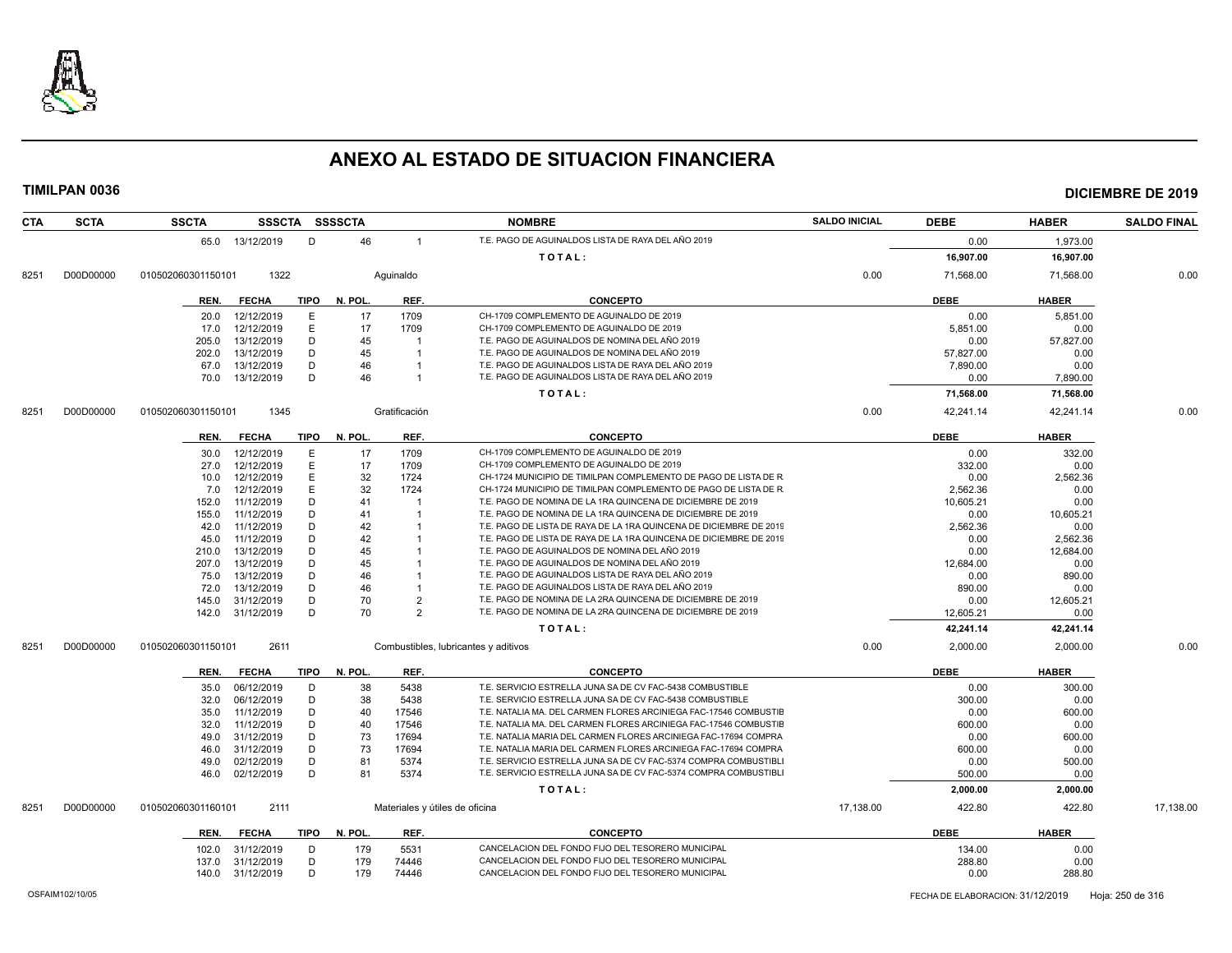

**TIMILPAN 0036 DICIEMBRE DE 2019**

### **CTA SCTA SSCTA SSSCTA SSSSCTA NOMBRE SALDO INICIAL DEBE HABER SALDO FINAL** 105.0 31/12/2019 D 179 5531 CANCELACION DEL FONDO FIJO DEL TESORERO MUNICIPAL **CANCELACION DEL TESORERO MUNICIPAL T O T A L : 422.80 422.80** 8251 F00124000 020201010503150101 1131 Sueldo base 2,000.00 117,859.29 117,859.29 2,000.00 **REN. FECHA TIPO N. POL. REF. CONCEPTO DEBE HABER** 15.0 12/12/2019 E 32 1724 CH-1724 MUNICIPIO DE TIMILPAN COMPLEMENTO DE PAGO DE LISTA DE R<br>D.00 4.900.00 12.0 12/12/2019 E 32 1724 CH-1724 MUNICIPIO DE TIMILPAN COMPLEMENTO DE PAGO DE LISTA DE R<br>D.00 0.00 0.00 0.00 170.0 11/12/2019 D 41 1 T.E. PAGO DE NOMINA DE LA 1RA QUINCENA DE DICIEMBRE DE 2019 0.00 50,484.82<br>167.0 11/12/2019 D 41 1 T.E. PAGO DE NOMINA DE LA 1RA QUINCENA DE DICIEMBRE DE 2019 50.484.82 50.484.82 0.00 167.0 11/12/2019 D 41 1 T.E. PAGO DE NOMINA DE LA 1RA QUINCENA DE DICIEMBRE DE 2019 50,484.82 0.00 157.0 31/12/2019 D 70 2 T.E. PAGO DE NOMINA DE LA 2RA QUINCENA DE DICIEMBRE DE 2019 50,484.82 0.00 160.0 31/12/2019 D 70 2 T.E. PAGO DE NOMINA DE LA 2RA QUINCENA DE DICIEMBRE DE 2019 0.00 50,484.82 37.0 31/12/2019 D 71 2 T.E. PAGO DE LISTA DE RAYA DE LA 2DA QUINCENA DE DICIEMBRE DE 2019 11,989.65 11,989.65 0.00 40.0 31/12/2019 D 71 2 T.E. PAGO DE LISTA DE RAYA DE LA 2DA QUINCENA DE DICIEMBRE DE 2019 0.00 10.00 11,989.65 **T O T A L : 117,859.29 117,859.29** 8251 F00124000 020201010503150101 1222 Sueldos y salarios compactados al personal eventual 0.00 16,889.65 16,889.65 0.00 **REN. FECHA TIPO N. POL. REF. CONCEPTO DEBE HABER** 50.0 11/12/2019 D 42 1 T.E. PAGO DE LISTA DE RAYA DE LA 1RA QUINCENA DE DICIEMBRE DE 2019 0.00 16,889.65 0.00<br>47.0 11/12/2019 D 42 1 T.E. PAGO DE LISTA DE RAYA DE LA 1RA QUINCENA DE DICIEMBRE DE 2019 10.00 16.889.65 0.00 47.0 11/12/2019 D 42 1 T.E. PAGO DE LISTA DE RAYA DE LA 1RA QUINCENA DE DICIEMBRE DE 2019 16,889.65 16,889.65 0.00 **T O T A L : 16,889.65 16,889.65** 8251 F00124000 020201010503150101 1311 Prima por año de servicio de controllado e a controllado de servicio de mando de servicio de controllado de servicio de controllado de servicio de controllado de servicio de controlla **REN. FECHA TIPO N. POL. REF. CONCEPTO DEBE HABER** 177.0 11/12/2019 D 41 1 T.E. PAGO DE NOMINA DE LA 1RA QUINCENA DE DICIEMBRE DE 2019 225.00 225.00 0.00 180.0 11/12/2019 D 41 1 T.E. PAGO DE NOMINA DE LA 1RA QUINCENA DE DICIEMBRE DE 2019 0.00 225.00 170.0 31/12/2019 D 70 2 T.E. PAGO DE NOMINA DE LA 2RA QUINCENA DE DICIEMBRE DE 2019 0.00 225.00 167.0 31/12/2019 D 70 2 T.E. PAGO DE NOMINA DE LA 2RA QUINCENA DE DICIEMBRE DE 2019 225.00 0.00 **T O T A L : 450.00 450.00** 8251 F00124000 020201010503150101 1321 Prima vacacional Prima vacacional Development of the state of the state of the state of the state of the state of the state of the state of the state of the state of the state of the **REN. FECHA TIPO N. POL. REF. CONCEPTO DEBE HABER** 37.0 12/12/2019 E 17 1709 CH-1709 COMPLEMENTO DE AGUINALDO DE 2019 4471.00 44471.00 0.00 40.0 12/12/2019 E 17 1709 CH-1709 COMPLEMENTO DE AGUINALDO DE 2019 0.00 4.471.00 227.0 13/12/2019 D 45 1 T.E. PAGO DE AGUINALDOS DE NOMINA DEL AÑO 2019 24,830.00 0.00 230.0 13/12/2019 D 45 1 T.E. PAGO DE AGUINALDOS DE NOMINA DEL AÑO 2019 0.00 24,830.00 80.0 13/12/2019 D 46 1 T.E. PAGO DE AGUINALDOS LISTA DE RAYA DEL AÑO 2019 0.00 5,781.00 5,781.00 77.0 13/12/2019 D 46 1 T.E. PAGO DE AGUINALDOS LISTA DE RAYA DEL AÑO 2019 5,781.00 0.00 **T O T A L : 35,082.00 35,082.00** 8251 F00124000 020201010503150101 1322 Aguinaldo 0.00 203,274.00 203,274.00 0.00 **REN. FECHA TIPO N. POL. REF. CONCEPTO DEBE HABER** 35.0 12/12/2019 E 17 1709 CH-1709 COMPLEMENTO DE AGUINALDO DE 2019 0.00 17,885.00 32.0 12/12/2019 E 17 1709 CH-1709 COMPLEMENTO DE AGUINALDO DE 2019 17,885.00 17,885.00 0.00 235.0 13/12/2019 D 45 1 T.E. PAGO DE AGUINALDOS DE NOMINA DEL AÑO 2019 0.00 138,095.00 138,095.00 232.0 13/12/2019 D 45 1 T.E. PAGO DE AGUINALDOS DE NOMINA DEL AÑO 2019 138,095.00 138,095.00 0.00 82.0 13/12/2019 D 46 1 T.E. PAGO DE AGUINALDOS LISTA DE RAYA DEL AÑO 2019 47,294.00 0.00 0.00 0.00<br>85.0 13/12/2019 D 46 1 T.E. PAGO DE AGUINALDOS LISTA DE RAYA DEL AÑO 2019

85.0 13/12/2019 D 46 1 T.E. PAGO DE AGUINALDOS LISTA DE RAYA DEL AÑO 2019 0.00 47,294.00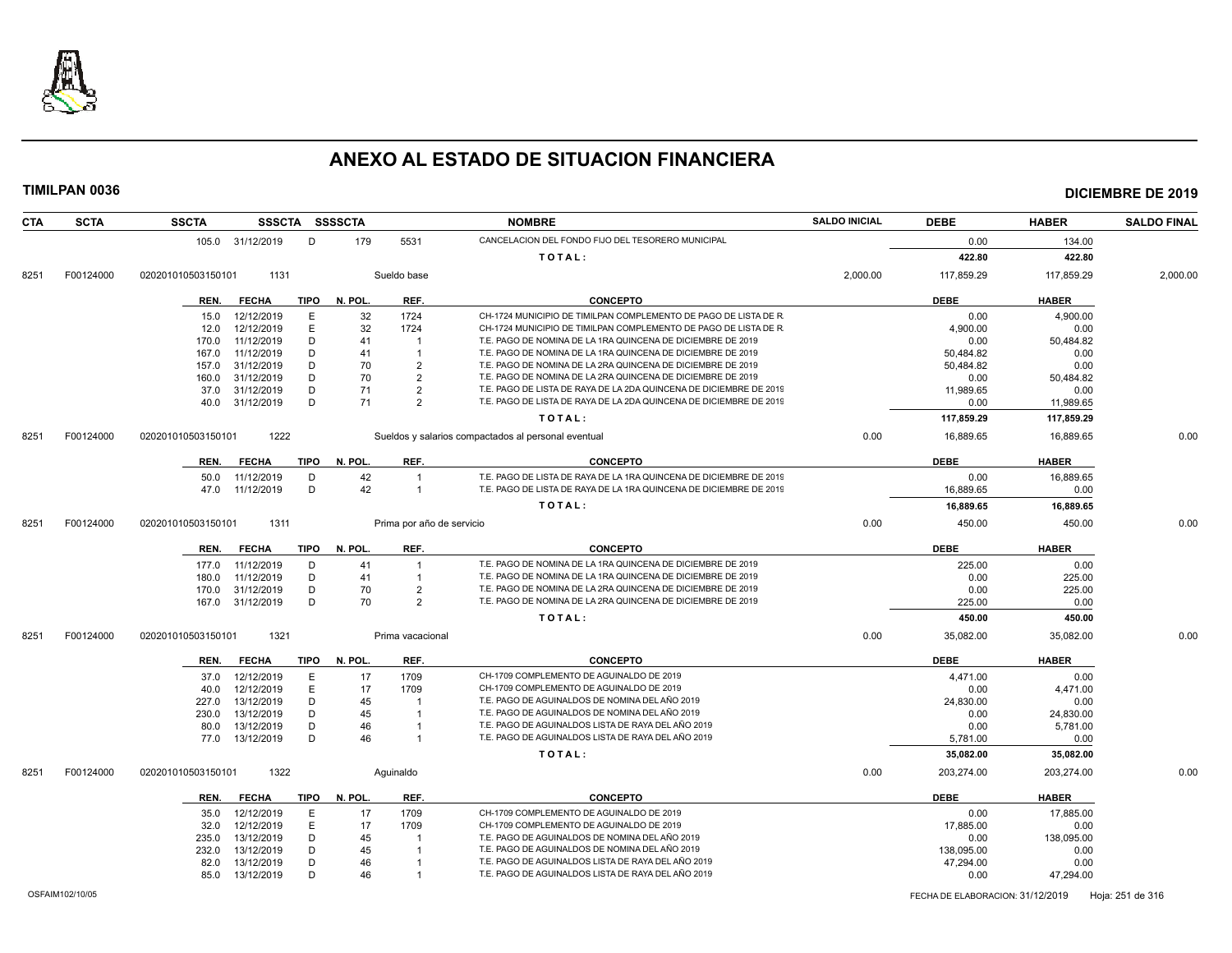

|      | <b>SCTA</b> | <b>SSCTA</b>       |              |             | SSSCTA SSSSCTA |                | <b>NOMBRE</b>                                                      | <b>SALDO INICIAL</b> | <b>DEBE</b> | <b>HABER</b> | <b>SALDO FINAL</b> |
|------|-------------|--------------------|--------------|-------------|----------------|----------------|--------------------------------------------------------------------|----------------------|-------------|--------------|--------------------|
|      |             |                    |              |             |                |                | TOTAL:                                                             |                      | 203,274.00  | 203,274.00   |                    |
| 8251 | F00124000   | 020201010503150101 | 1345         |             |                | Gratificación  |                                                                    | 3,811.71             | 108,481.92  | 108,481.92   | 3,811.71           |
|      |             | REN.               | <b>FECHA</b> | TIPO        | N. POL.        | REF.           | <b>CONCEPTO</b>                                                    |                      | <b>DEBE</b> | <b>HABER</b> |                    |
|      |             | 45.0               | 12/12/2019   | E           | 17             | 1709           | CH-1709 COMPLEMENTO DE AGUINALDO DE 2019                           |                      | 0.00        | 3.482.00     |                    |
|      |             | 42.0               | 12/12/2019   | E           | 17             | 1709           | CH-1709 COMPLEMENTO DE AGUINALDO DE 2019                           |                      | 3,482.00    | 0.00         |                    |
|      |             | 20.0               | 12/12/2019   | E           | 32             | 1724           | CH-1724 MUNICIPIO DE TIMILPAN COMPLEMENTO DE PAGO DE LISTA DE R    |                      | 0.00        | 1,282.38     |                    |
|      |             | 17.0               | 12/12/2019   | Е           | 32             | 1724           | CH-1724 MUNICIPIO DE TIMILPAN COMPLEMENTO DE PAGO DE LISTA DE R    |                      | 1,282.38    | 0.00         |                    |
|      |             | 172.0              | 11/12/2019   | D           | 41             | -1             | T.E. PAGO DE NOMINA DE LA 1RA QUINCENA DE DICIEMBRE DE 2019        |                      | 31,077.82   | 0.00         |                    |
|      |             | 175.0              | 11/12/2019   | D           | 41             | 1              | T.E. PAGO DE NOMINA DE LA 1RA QUINCENA DE DICIEMBRE DE 2019        |                      | 0.00        | 31,077.82    |                    |
|      |             | 52.0               | 11/12/2019   | D           | 42             |                | T.E. PAGO DE LISTA DE RAYA DE LA 1RA QUINCENA DE DICIEMBRE DE 2019 |                      | 4.747.14    | 0.00         |                    |
|      |             | 55.0               | 11/12/2019   | D           | 42             |                | T.E. PAGO DE LISTA DE RAYA DE LA 1RA QUINCENA DE DICIEMBRE DE 2019 |                      | 0.00        | 4,747.14     |                    |
|      |             | 240.0              | 13/12/2019   | D           | 45             |                | T.E. PAGO DE AGUINALDOS DE NOMINA DEL AÑO 2019                     |                      | 0.00        | 24,049.00    |                    |
|      |             | 237.0              | 13/12/2019   | D           | 45             |                | T.E. PAGO DE AGUINALDOS DE NOMINA DEL AÑO 2019                     |                      | 24,049.00   | 0.00         |                    |
|      |             | 90.0               | 13/12/2019   | D           | 46             |                | T.E. PAGO DE AGUINALDOS LISTA DE RAYA DEL AÑO 2019                 |                      | 0.00        | 6,301.00     |                    |
|      |             | 87.0               | 13/12/2019   | D           | 46             | $\mathbf{1}$   | T.E. PAGO DE AGUINALDOS LISTA DE RAYA DEL AÑO 2019                 |                      | 6.301.00    | 0.00         |                    |
|      |             | 162.0              | 31/12/2019   | D           | 70             | $\overline{2}$ | T.E. PAGO DE NOMINA DE LA 2RA QUINCENA DE DICIEMBRE DE 2019        |                      | 34,077.82   | 0.00         |                    |
|      |             | 165.0              | 31/12/2019   | D           | 70             | $\overline{2}$ | T.E. PAGO DE NOMINA DE LA 2RA QUINCENA DE DICIEMBRE DE 2019        |                      | 0.00        | 34,077.82    |                    |
|      |             | 45.0               | 31/12/2019   | D           | 71             | $\overline{2}$ | T.E. PAGO DE LISTA DE RAYA DE LA 2DA QUINCENA DE DICIEMBRE DE 2019 |                      | 0.00        | 3,464.76     |                    |
|      |             | 42.0               | 31/12/2019   | D           | 71             | $\overline{2}$ | T.E. PAGO DE LISTA DE RAYA DE LA 2DA QUINCENA DE DICIEMBRE DE 2019 |                      | 3.464.76    | 0.00         |                    |
|      |             |                    |              |             |                |                | TOTAL:                                                             |                      | 108,481.92  | 108,481.92   |                    |
| 8251 | F00124000   | 020201010503150101 | 2611         |             |                |                | Combustibles, lubricantes y aditivos                               | 0.00                 | 64,129.62   | 64,129.62    | 0.00               |
|      |             | REN.               | <b>FECHA</b> | <b>TIPO</b> | N. POL.        | REF.           | <b>CONCEPTO</b>                                                    |                      | <b>DEBE</b> | <b>HABER</b> |                    |
|      |             | 39.0               | 06/12/2019   | D           | 38             | 5438           | T.E. SERVICIO ESTRELLA JUNA SA DE CV FAC-5438 COMBUSTIBLE          |                      | 9,854.50    | 0.00         |                    |
|      |             | 42.0               | 06/12/2019   | D           | 38             | 5438           | T.E. SERVICIO ESTRELLA JUNA SA DE CV FAC-5438 COMBUSTIBLE          |                      | 0.00        | 9,854.50     |                    |
|      |             | 39.0               | 11/12/2019   | D           | 40             | 17546          | T.E. NATALIA MA. DEL CARMEN FLORES ARCINIEGA FAC-17546 COMBUSTIE   |                      | 5,900.00    | 0.00         |                    |
|      |             |                    |              |             |                |                |                                                                    |                      |             |              |                    |
|      |             | 42.0               | 11/12/2019   | D           | 40             | 17546          | T.E. NATALIA MA. DEL CARMEN FLORES ARCINIEGA FAC-17546 COMBUSTIE   |                      | 0.00        | 5.900.00     |                    |
|      |             | 25.0               | 16/12/2019   | D           | 52             | 5451           | T.E. SERVICIO ESTRELLA JUNA SA DE CV FAC-5451 COMPRA COMBUSTIBL    |                      | 11,290.00   | 0.00         |                    |
|      |             | 28.0               | 16/12/2019   | D           | 52             | 5451           | T.E. SERVICIO ESTRELLA JUNA SA DE CV FAC-5451 COMPRA COMBUSTIBL    |                      | 0.00        | 11,290.00    |                    |
|      |             | 32.0               | 31/12/2019   | D           | 60             | 5561           | T.E. SERVICIO ESTRELA JUNA SA DE CV FAC-5561 COMPRA DE COMBUSTIE   |                      | 10,485.12   | 0.00         |                    |
|      |             | 35.0               | 31/12/2019   | D           | 60             | 5561           | T.E. SERVICIO ESTRELA JUNA SA DE CV FAC-5561 COMPRA DE COMBUSTIE   |                      | 0.00        | 10,485.12    |                    |
|      |             | 21.0               | 30/12/2019   | D           | 69             | 5562           | T.E. SERVICIO ESTRELLA JUNA SA DE CV FAC-5562 COMPRA COMBUSTIBLI   |                      | 0.00        | 12,050.00    |                    |
|      |             | 18.0               | 30/12/2019   | D           | 69             | 5562           | T.E. SERVICIO ESTRELLA JUNA SA DE CV FAC-5562 COMPRA COMBUSTIBL    |                      | 12,050.00   | 0.00         |                    |
|      |             | 18.0               | 31/12/2019   | D           | 72             | 5587           | T.E. SERVICIO ESTRELLA JUNA SA DE CV FAC-5587 COMPRA COMBUSTIBL    |                      | 600.00      | 0.00         |                    |
|      |             | 21.0               | 31/12/2019   | D           | 72             | 5587           | T.E. SERVICIO ESTRELLA JUNA SA DE CV FAC-5587 COMPRA COMBUSTIBL    |                      | 0.00        | 600.00       |                    |
|      |             | 53.0               | 31/12/2019   | D           | 73             | 17694          | T.E. NATALIA MARIA DEL CARMEN FLORES ARCINIEGA FAC-17694 COMPRA    |                      | 1,550.00    | 0.00         |                    |
|      |             | 56.0               | 31/12/2019   | D           | 73             | 17694          | T.E. NATALIA MARIA DEL CARMEN FLORES ARCINIEGA FAC-17694 COMPRA    |                      | 0.00        | 1,550.00     |                    |
|      |             | 56.0               | 02/12/2019   | D           | 81             | 5374           | T.E. SERVICIO ESTRELLA JUNA SA DE CV FAC-5374 COMPRA COMBUSTIBLI   |                      | 0.00        | 12,400.00    |                    |
|      |             | 53.0               | 02/12/2019   | D           | 81             | 5374           | T.E. SERVICIO ESTRELLA JUNA SA DE CV FAC-5374 COMPRA COMBUSTIBL    |                      | 12,400.00   | 0.00         |                    |
|      |             |                    |              |             |                |                | TOTAL:                                                             |                      | 64,129.62   | 64,129.62    |                    |
| 8251 | F00124000   | 020201010503150101 | 2911         |             |                |                | Refacciones, accesorios y herramientas                             | 3,654.00             | 1,500.00    | 5,154.00     | 0.00               |
|      |             | REN.               | <b>FECHA</b> | TIPO        | N. POL.        | REF.           | <b>CONCEPTO</b>                                                    |                      | <b>DEBE</b> | <b>HABER</b> |                    |
|      |             | 3.0                | 17/12/2019   | Ε           | 25             | 1717           | CH-1717 PARTICI.VICTOR ESQUIVEL GUADARRAMA PAGO PASIVO D116 DE     |                      | 0.00        | 3,654.00     |                    |
|      |             | 32.0               | 31/12/2019   | E           | 31             | 437            | CH-1723 PARTI COMPPROBACION DE GASTOS                              |                      | 1,500.00    | 0.00         |                    |
|      |             | 35.0               | 31/12/2019   | E           | 31             | 437            | CH-1723 PARTI COMPPROBACION DE GASTOS                              |                      | 0.00        | 1,500.00     |                    |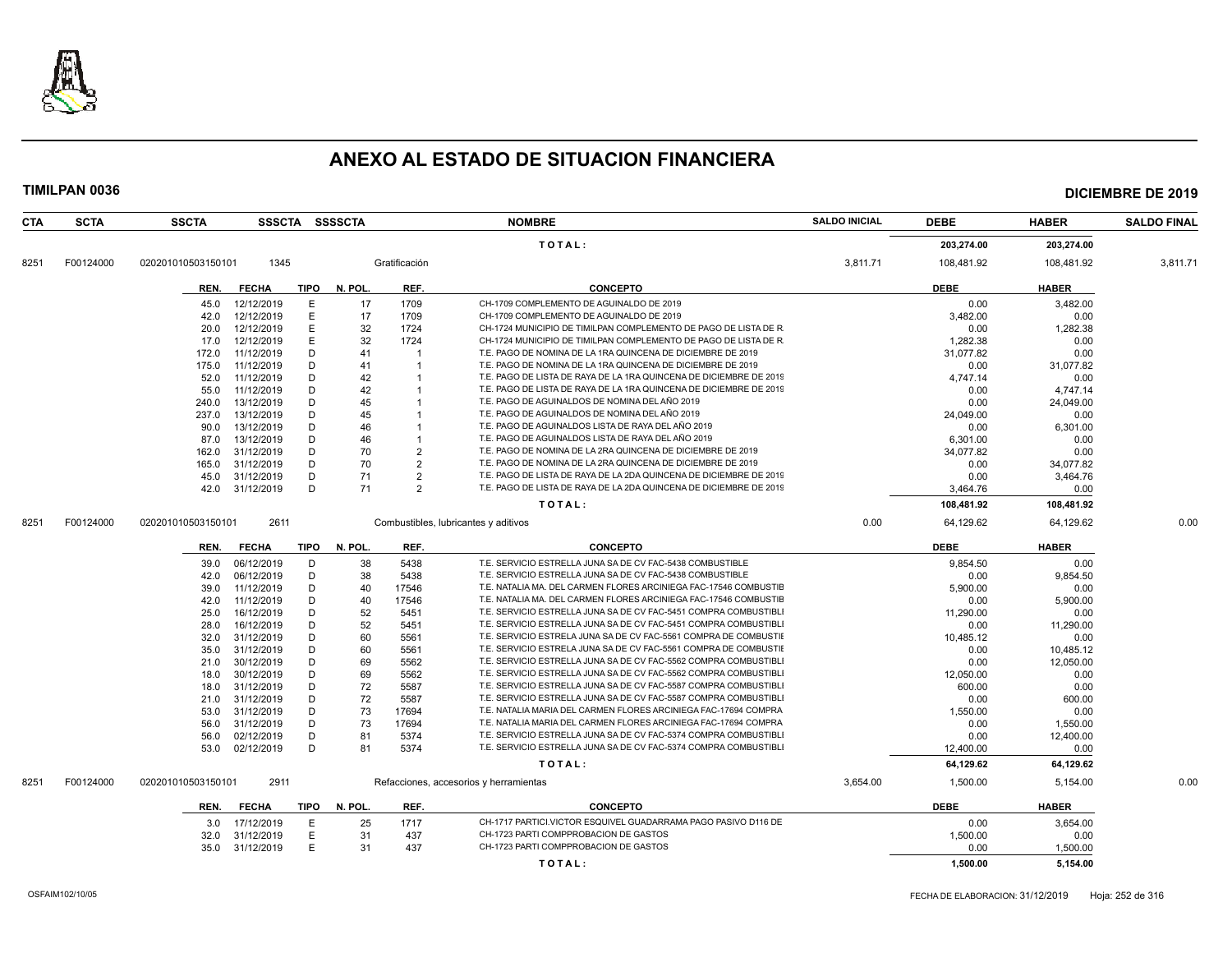

| <b>CTA</b> | <b>SCTA</b> | <b>SSCTA</b>       | <b>SSSCTA</b>            |             | SSSSCTA  |                         | <b>NOMBRE</b>                                                                                                                          | <b>SALDO INICIAL</b> | <b>DEBE</b>       | <b>HABER</b>      | <b>SALDO FINAL</b> |
|------------|-------------|--------------------|--------------------------|-------------|----------|-------------------------|----------------------------------------------------------------------------------------------------------------------------------------|----------------------|-------------------|-------------------|--------------------|
| 8251       | F00124000   | 020201010503150101 | 3511                     |             |          |                         | Reparación y mantenimiento de inmuebles                                                                                                | 28,657.50            | 70,446.80         | 70,446.80         | 28,657.50          |
|            |             | REN.               | <b>FECHA</b>             | <b>TIPO</b> | N. POL.  | REF.                    | <b>CONCEPTO</b>                                                                                                                        |                      | <b>DEBE</b>       | <b>HABER</b>      |                    |
|            |             | 4.0<br>7.0         | 31/12/2019<br>31/12/2019 | D<br>D      | 12<br>12 | 186<br>186              | T.E. LEPAD DE MEXICO SA DE CV FAC-186 INSTALACION SISTEMA PARARA'<br>T.E. LEPAD DE MEXICO SA DE CV FAC-186 INSTALACION SISTEMA PARARA' |                      | 70,446.80<br>0.00 | 0.00<br>70,446.80 |                    |
|            |             |                    |                          |             |          |                         | TOTAL:                                                                                                                                 |                      | 70,446.80         | 70,446.80         |                    |
| 8251       | F00124000   | 020201010503150101 | 3551                     |             |          |                         | Reparación y mantenimiento de vehículos terrestres, aéreos y lacustres                                                                 | 22,179.20            | 4,606.46          | 281.81            | 26,503.85          |
|            |             | REN.               | <b>FECHA</b>             | TIPO        | N. POL.  | REF.                    | <b>CONCEPTO</b>                                                                                                                        |                      | <b>DEBE</b>       | <b>HABER</b>      |                    |
|            |             | 133.0              | 31/12/2019               | E           | 31       | 620                     | CH-1723 PARTI COMPPROBACION DE GASTOS                                                                                                  |                      | 0.00              | 281.81            |                    |
|            |             | 130.0              | 31/12/2019               | E           | 31       | 620                     | CH-1723 PARTI COMPPROBACION DE GASTOS                                                                                                  |                      | 281.81            | 0.00              |                    |
|            |             |                    | 19.0 31/12/2019          | D           | 157      | 1104                    | REG DE FAC 1104 DE GEOVANNY PEREZ LUGO POR LUBRICANTES                                                                                 |                      | 4,324.65          | 0.00              |                    |
|            |             |                    |                          |             |          |                         | TOTAL:                                                                                                                                 |                      | 4,606.46          | 281.81            |                    |
| 8251       | F00124000   | 020201010503150101 | 3571                     |             |          |                         | Reparación, instalación y mantenimiento de maquinaria, equipo industrial y                                                             | 0.00                 | 8,066.57          | 0.00              | 8,066.57           |
|            |             | REN.               | <b>FECHA</b>             | <b>TIPO</b> | N. POL.  | REF.                    | <b>CONCEPTO</b>                                                                                                                        |                      | <b>DEBE</b>       | <b>HABER</b>      |                    |
|            |             |                    | 24.0 31/12/2019          | D           | 157      | 1104                    | REG DE FAC 1104 DE GEOVANNY PEREZ LUGO POR LUBRICANTES                                                                                 |                      | 8,066.57          | 0.00              |                    |
|            |             |                    |                          |             |          |                         | TOTAL:                                                                                                                                 |                      | 8,066.57          | 0.00              |                    |
| 8251       | F00124000   | 020201010503150101 | 3992                     |             |          |                         | Gastos de servicios menores                                                                                                            | 177.00               | 0.00              | 0.00              | 177.00             |
| 8251       | F00124000   | 020201010503160101 | 2111                     |             |          |                         | Materiales y útiles de oficina                                                                                                         | 2,563.60             | 1,516.00          | 1,516.00          | 2,563.60           |
|            |             |                    | <b>FECHA</b>             | TIPO        | N. POL.  | REF.                    | <b>CONCEPTO</b>                                                                                                                        |                      | <b>DEBE</b>       | <b>HABER</b>      |                    |
|            |             | REN.<br>102.0      | 31/12/2019               | Е           | 31       | 36786                   | CH-1723 PARTI COMPPROBACION DE GASTOS                                                                                                  |                      |                   | 0.00              |                    |
|            |             | 105.0              | 31/12/2019               | Ε           | 31       | 36786                   | CH-1723 PARTI COMPPROBACION DE GASTOS                                                                                                  |                      | 1,516.00<br>0.00  | 1,516.00          |                    |
|            |             |                    |                          |             |          |                         | TOTAL:                                                                                                                                 |                      | 1,516.00          | 1,516.00          |                    |
| 8251       | H00125000   | 020203010205150101 | 1131                     |             |          | Sueldo base             |                                                                                                                                        | 6,000.00             | 458,381.69        | 458,381.69        | 6,000.00           |
|            |             | REN.               | <b>FECHA</b>             | TIPO        | N. POL.  | REF.                    | <b>CONCEPTO</b>                                                                                                                        |                      | <b>DEBE</b>       | <b>HABER</b>      |                    |
|            |             | 25.0               | 11/12/2019               | E           | 10       | 1702                    | CH-1702 PARTICI. MUNICIPIO DE TIMILPAN COMPLEMENTO NOMINA 1RA QI                                                                       |                      | 0.00              | 27,696.03         |                    |
|            |             | 22.0               | 11/12/2019               | E           | 10       | 1702                    | CH-1702 PARTICI. MUNICIPIO DE TIMILPAN COMPLEMENTO NOMINA 1RA QI                                                                       |                      | 27,696.03         | 0.00              |                    |
|            |             | 22.0               | 31/12/2019               | E           | 29       | 1721                    | CH-1721 MUNICIPIO DE TIMILPAN COMPLEMENTO DE NOMINA 2DA QNA DE                                                                         |                      | 27,696.03         | 0.00              |                    |
|            |             | 25.0               | 31/12/2019               | E           | 29       | 1721                    | CH-1721 MUNICIPIO DE TIMILPAN COMPLEMENTO DE NOMINA 2DA QNA DI                                                                         |                      | 0.00              | 27,696.03         |                    |
|            |             | 25.0               | 12/12/2019               | E           | 32       | 1724                    | CH-1724 MUNICIPIO DE TIMILPAN COMPLEMENTO DE PAGO DE LISTA DE R                                                                        |                      | 0.00              | 9,879.30          |                    |
|            |             | 22.0               | 12/12/2019               | E           | 32       | 1724                    | CH-1724 MUNICIPIO DE TIMILPAN COMPLEMENTO DE PAGO DE LISTA DE R                                                                        |                      | 9,879.30          | 0.00              |                    |
|            |             | 185.0              | 11/12/2019               | D           | 41       | -1                      | T.E. PAGO DE NOMINA DE LA 1RA QUINCENA DE DICIEMBRE DE 2019                                                                            |                      | 0.00              | 197.667.49        |                    |
|            |             | 182.0              | 11/12/2019               | D           | 41       | $\overline{\mathbf{1}}$ | T.E. PAGO DE NOMINA DE LA 1RA QUINCENA DE DICIEMBRE DE 2019                                                                            |                      | 197,667.49        | 0.00              |                    |
|            |             | 175.0              | 31/12/2019               | D           | 70       | $\overline{2}$          | T.E. PAGO DE NOMINA DE LA 2RA QUINCENA DE DICIEMBRE DE 2019                                                                            |                      | 0.00              | 195,442.84        |                    |
|            |             | 172.0              | 31/12/2019               | D           | 70       | $\overline{2}$          | T.E. PAGO DE NOMINA DE LA 2RA QUINCENA DE DICIEMBRE DE 2019                                                                            |                      | 195,442.84        | 0.00              |                    |
|            |             |                    |                          |             |          |                         | TOTAL:                                                                                                                                 |                      | 458,381.69        | 458,381.69        |                    |
| 8251       | H00125000   | 020203010205150101 | 1222                     |             |          |                         | Sueldos y salarios compactados al personal eventual                                                                                    | 0.00                 | 473,422.36        | 473,422.36        | 0.00               |
|            |             | REN.               | <b>FECHA</b>             | <b>TIPO</b> | N. POL.  | REF.                    | <b>CONCEPTO</b>                                                                                                                        |                      | <b>DEBE</b>       | <b>HABER</b>      |                    |
|            |             | 60.0               | 11/12/2019               | D           | 42       |                         | T.E. PAGO DE LISTA DE RAYA DE LA 1RA QUINCENA DE DICIEMBRE DE 2019                                                                     |                      | 0.00              | 241,256.83        |                    |
|            |             | 57.0               | 11/12/2019               | D           | 42       |                         | T.E. PAGO DE LISTA DE RAYA DE LA 1RA QUINCENA DE DICIEMBRE DE 2019                                                                     |                      | 241,256.83        | 0.00              |                    |
|            |             | 50.0               | 31/12/2019               | D           | 71       | $\overline{2}$          | T.E. PAGO DE LISTA DE RAYA DE LA 2DA QUINCENA DE DICIEMBRE DE 2019                                                                     |                      | 0.00              | 232, 165.53       |                    |
|            |             |                    | 47.0 31/12/2019          | D           | 71       | $\overline{2}$          | T.E. PAGO DE LISTA DE RAYA DE LA 2DA QUINCENA DE DICIEMBRE DE 2019                                                                     |                      | 232, 165.53       | 0.00              |                    |
|            |             |                    |                          |             |          |                         |                                                                                                                                        |                      |                   |                   |                    |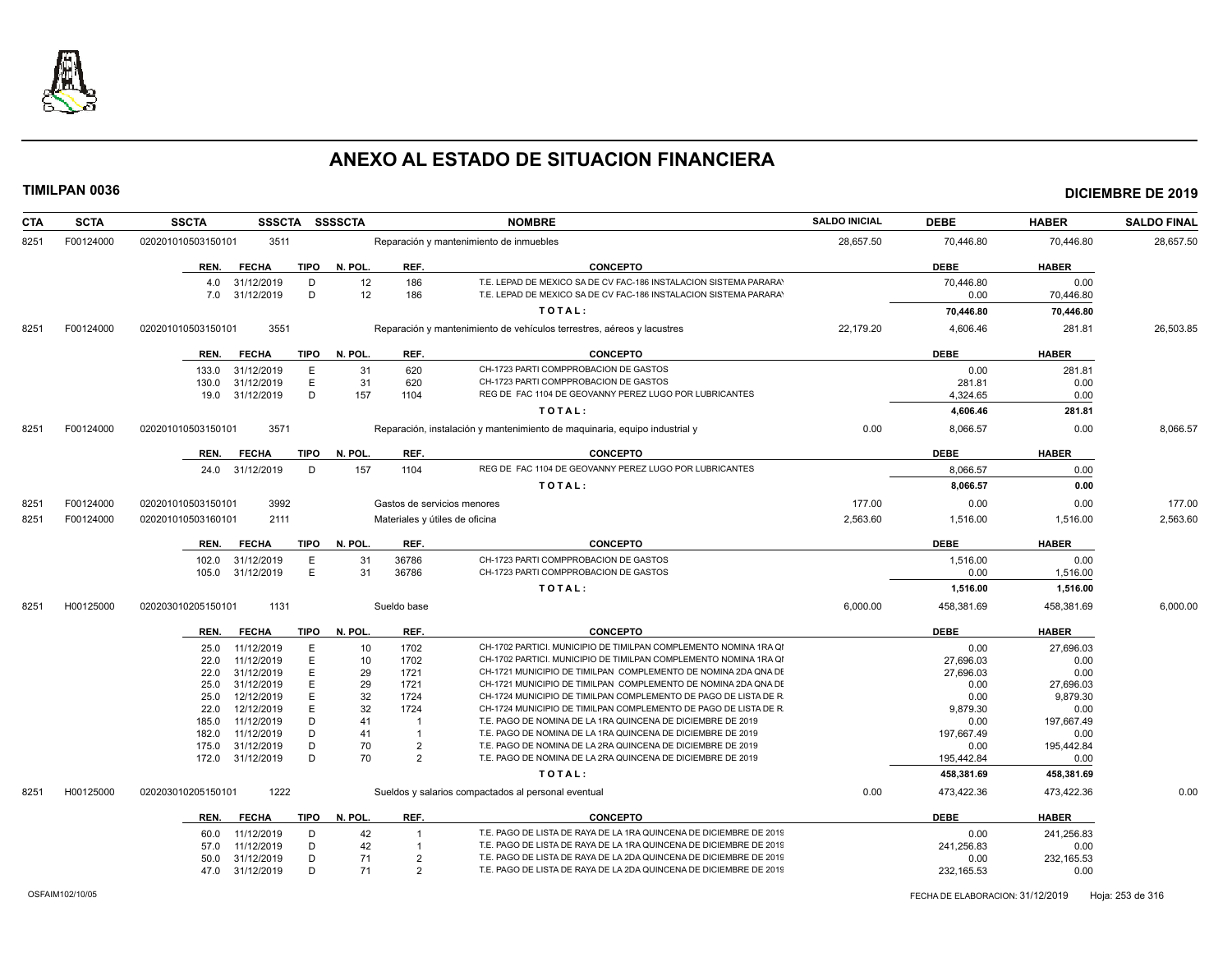

|                   | <b>SSCTA</b>       |                          |             | SSSCTA SSSSCTA |                           | <b>NOMBRE</b>                                                                                                                      | <b>SALDO INICIAL</b> | <b>DEBE</b>      | <b>HABER</b>     | <b>SALDO FINAL</b> |
|-------------------|--------------------|--------------------------|-------------|----------------|---------------------------|------------------------------------------------------------------------------------------------------------------------------------|----------------------|------------------|------------------|--------------------|
|                   |                    |                          |             |                |                           | TOTAL:                                                                                                                             |                      | 473.422.36       | 473,422.36       |                    |
| H00125000<br>8251 | 020203010205150101 | 1311                     |             |                | Prima por año de servicio |                                                                                                                                    | 0.00                 | 23,944.00        | 23,944.00        | 0.00               |
|                   | REN.               | <b>FECHA</b>             | <b>TIPO</b> | N. POL.        | REF.                      | <b>CONCEPTO</b>                                                                                                                    |                      | <b>DEBE</b>      | <b>HABER</b>     |                    |
|                   | 10.0               | 12/12/2019               | E           | 18             | 1710                      | CH-1710 COMPLEMENTO DE AGUINALDO DE LISTA DE RAYA DEL AÑO 2019                                                                     |                      | 0.00             | 21,544.00        |                    |
|                   | 7.0                | 12/12/2019               | E           | 18             | 1710                      | CH-1710 COMPLEMENTO DE AGUINALDO DE LISTA DE RAYA DEL AÑO 2019                                                                     |                      | 21.544.00        | 0.00             |                    |
|                   | 192.0              | 11/12/2019               | D           | 41             |                           | T.E. PAGO DE NOMINA DE LA 1RA QUINCENA DE DICIEMBRE DE 2019                                                                        |                      | 1,200.00         | 0.00             |                    |
|                   | 195.0              | 11/12/2019               | D           | 41             | $\overline{\mathbf{1}}$   | T.E. PAGO DE NOMINA DE LA 1RA QUINCENA DE DICIEMBRE DE T.E. PAGO I                                                                 |                      | 0.00             | 1,200.00         |                    |
|                   | 185.0              | 31/12/2019               | D           | 70             | $\overline{2}$            | T.E. PAGO DE NOMINA DE LA 2RA QUINCENA DE DICIEMBRE DE 2019                                                                        |                      | 0.00             | 1,200.00         |                    |
|                   | 182.0              | 31/12/2019               | D           | 70             | $\overline{2}$            | T.E. PAGO DE NOMINA DE LA 2RA QUINCENA DE DICIEMBRE DE 2019                                                                        |                      | 1,200.00         | 0.00             |                    |
|                   |                    |                          |             |                |                           | TOTAL:                                                                                                                             |                      | 23,944.00        | 23,944.00        |                    |
| H00125000<br>8251 | 020203010205150101 | 1321                     |             |                | Prima vacacional          |                                                                                                                                    | 0.00                 | 208,928.00       | 208,928.00       | 0.00               |
|                   |                    |                          |             |                |                           |                                                                                                                                    |                      |                  |                  |                    |
|                   | REN.               | <b>FECHA</b>             | <b>TIPO</b> | N. POL.        | REF.                      | <b>CONCEPTO</b>                                                                                                                    |                      | <b>DEBE</b>      | <b>HABER</b>     |                    |
|                   | 52.0               | 12/12/2019               | Е           | 17             | 1709                      | CH-1709 COMPLEMENTO DE AGUINALDO DE 2019                                                                                           |                      | 41,583.00        | 0.00             |                    |
|                   | 55.0               | 12/12/2019               | E           | 17             | 1709                      | CH-1709 COMPLEMENTO DE AGUINALDO DE 2019                                                                                           |                      | 0.00             | 41.583.00        |                    |
|                   | 7.0                | 13/12/2019               | E           | 20             | 1712                      | CH-1712 PARTICI. MUNICIPIO DE TIMILPAN COMPLEMENTO DE AGUINALD(                                                                    |                      | 3,222.00         | 0.00             |                    |
|                   | 10.0               | 13/12/2019               | E           | 20             | 1712                      | CH-1712 PARTICI. MUNICIPIO DE TIMILPAN COMPLEMENTO DE AGUINALD(                                                                    |                      | 0.00             | 3,222.00         |                    |
|                   | 242.0              | 13/12/2019               | D           | 45             |                           | T.E. PAGO DE AGUINALDOS DE NOMINA DEL AÑO 2019                                                                                     |                      | 78.880.00        | 0.00             |                    |
|                   | 245.0              | 13/12/2019               | D           | 45             | $\overline{1}$            | T.E. PAGO DE AGUINALDOS DE NOMINA DEL AÑO 2019                                                                                     |                      | 0.00             | 78,880.00        |                    |
|                   | 92.0               | 13/12/2019               | D           | 46             |                           | T.E. PAGO DE AGUINALDOS LISTA DE RAYA DEL AÑO 2019                                                                                 |                      | 85,243.00        | 0.00             |                    |
|                   | 95.0               | 13/12/2019               | D           | 46             |                           | T.E. PAGO DE AGUINALDOS LISTA DE RAYA DEL AÑO 2019                                                                                 |                      | 0.00             | 85,243.00        |                    |
|                   |                    |                          |             |                |                           | TOTAL:                                                                                                                             |                      | 208,928.00       | 208,928.00       |                    |
| H00125000<br>8251 | 020203010205150101 | 1322                     |             |                | Aquinaldo                 |                                                                                                                                    | 0.00                 | 1,178,975.00     | 1,178,975.00     | 0.00               |
|                   | REN.               | <b>FECHA</b>             | TIPO        | N. POL.        | REF.                      | <b>CONCEPTO</b>                                                                                                                    |                      | <b>DEBE</b>      | <b>HABER</b>     |                    |
|                   | 50.0               | 12/12/2019               | Е           | 17             | 1709                      | CH-1709 COMPLEMENTO DE AGUINALDO DE 2019                                                                                           |                      | 0.00             | 167,619.00       |                    |
|                   | 47.0               | 12/12/2019               | E           | 17             | 1709                      | CH-1709 COMPLEMENTO DE AGUINALDO DE 2019                                                                                           |                      | 167,619.00       | 0.00             |                    |
|                   | 5.0                | 12/12/2019               | E           | 18             | 1710                      | CH-1710 COMPLEMENTO DE AGUINALDO DE LISTA DE RAYA DEL AÑO 2019                                                                     |                      | 0.00             | 86,175.00        |                    |
|                   | 2.0                | 12/12/2019               | E           | 18             | 1710                      | CH-1710 COMPLEMENTO DE AGUINALDO DE LISTA DE RAYA DEL AÑO 2019                                                                     |                      | 86,175.00        | 0.00             |                    |
|                   | 2.0                | 13/12/2019               | E           | 20             | 1712                      | CH-1712 PARTICI. MUNICIPIO DE TIMILPAN COMPLEMENTO DE AGUINALD(                                                                    |                      | 12,888.00        | 0.00             |                    |
|                   | 5.0                | 13/12/2019               | E           | 20             | 1712                      | CH-1712 PARTICI. MUNICIPIO DE TIMILPAN COMPLEMENTO DE AGUINALD(                                                                    |                      | 0.00             | 12,888.00        |                    |
|                   | 247.0              | 13/12/2019               | D           | 45             |                           | T.E. PAGO DE AGUINALDOS DE NOMINA DEL AÑO 2019                                                                                     |                      | 446,525.00       | 0.00             |                    |
|                   | 250.0              | 13/12/2019               | D           | 45             | -1                        | T.E. PAGO DE AGUINALDOS DE NOMINA DEL AÑO 2019                                                                                     |                      | 0.00             | 446,525.00       |                    |
|                   | 100.0              | 13/12/2019               | D           | 46             |                           | T.E. PAGO DE AGUINALDOS LISTA DE RAYA DEL AÑO 2019                                                                                 |                      | 0.00             | 465,768.00       |                    |
|                   | 97.0               | 13/12/2019               | D           | 46             | $\overline{1}$            | T.E. PAGO DE AGUINALDOS LISTA DE RAYA DEL AÑO 2019                                                                                 |                      | 465,768.00       | 0.00             |                    |
|                   |                    |                          |             |                |                           | TOTAL:                                                                                                                             |                      | 1,178,975.00     | 1,178,975.00     |                    |
|                   |                    |                          |             |                |                           |                                                                                                                                    |                      |                  |                  |                    |
| H00125000<br>8251 | 020203010205150101 | 1345                     |             |                | Gratificación             |                                                                                                                                    | 1,303.61             | 588,673.60       | 588.673.60       | 1,303.61           |
|                   | REN.               | <b>FECHA</b>             | <b>TIPO</b> | N. POL.        | REF.                      | <b>CONCEPTO</b>                                                                                                                    |                      | <b>DEBE</b>      | <b>HABER</b>     |                    |
|                   | 30.0               | 11/12/2019               | E           | 10             | 1702                      | CH-1702 PARTICI. MUNICIPIO DE TIMILPAN COMPLEMENTO NOMINA 1RA QI                                                                   |                      | 0.00             | 2,332.49         |                    |
|                   | 27.0               | 11/12/2019               | E           | 10             | 1702                      | CH-1702 PARTICI, MUNICIPIO DE TIMILPAN COMPLEMENTO NOMINA 1RA QI                                                                   |                      | 2.332.49         | 0.00             |                    |
|                   | 57.0               | 12/12/2019               | E           | 17             | 1709                      | CH-1709 COMPLEMENTO DE AGUINALDO DE 2019                                                                                           |                      | 11.275.00        | 0.00             |                    |
|                   | 60.0               | 12/12/2019               | E           | 17             | 1709                      | CH-1709 COMPLEMENTO DE AGUINALDO DE 2019                                                                                           |                      | 0.00             | 11,275.00        |                    |
|                   | 12.0               | 12/12/2019               | E           | 18             | 1710                      | CH-1710 COMPLEMENTO DE AGUINALDO DE LISTA DE RAYA DEL AÑO 2019                                                                     |                      | 10.778.00        | 0.00             |                    |
|                   | 15.0               | 12/12/2019               | E           | 18             | 1710                      | CH-1710 COMPLEMENTO DE AGUINALDO DE LISTA DE RAYA DEL AÑO 2019                                                                     |                      | 0.00             | 10,778.00        |                    |
|                   | 15.0<br>12.0       | 13/12/2019<br>13/12/2019 | Е<br>E      | 20<br>20       | 1712<br>1712              | CH-1712 PARTICI. MUNICIPIO DE TIMILPAN COMPLEMENTO DE AGUINALD(<br>CH-1712 PARTICI, MUNICIPIO DE TIMILPAN COMPLEMENTO DE AGUINALDO |                      | 0.00<br>2,148.00 | 2,148.00<br>0.00 |                    |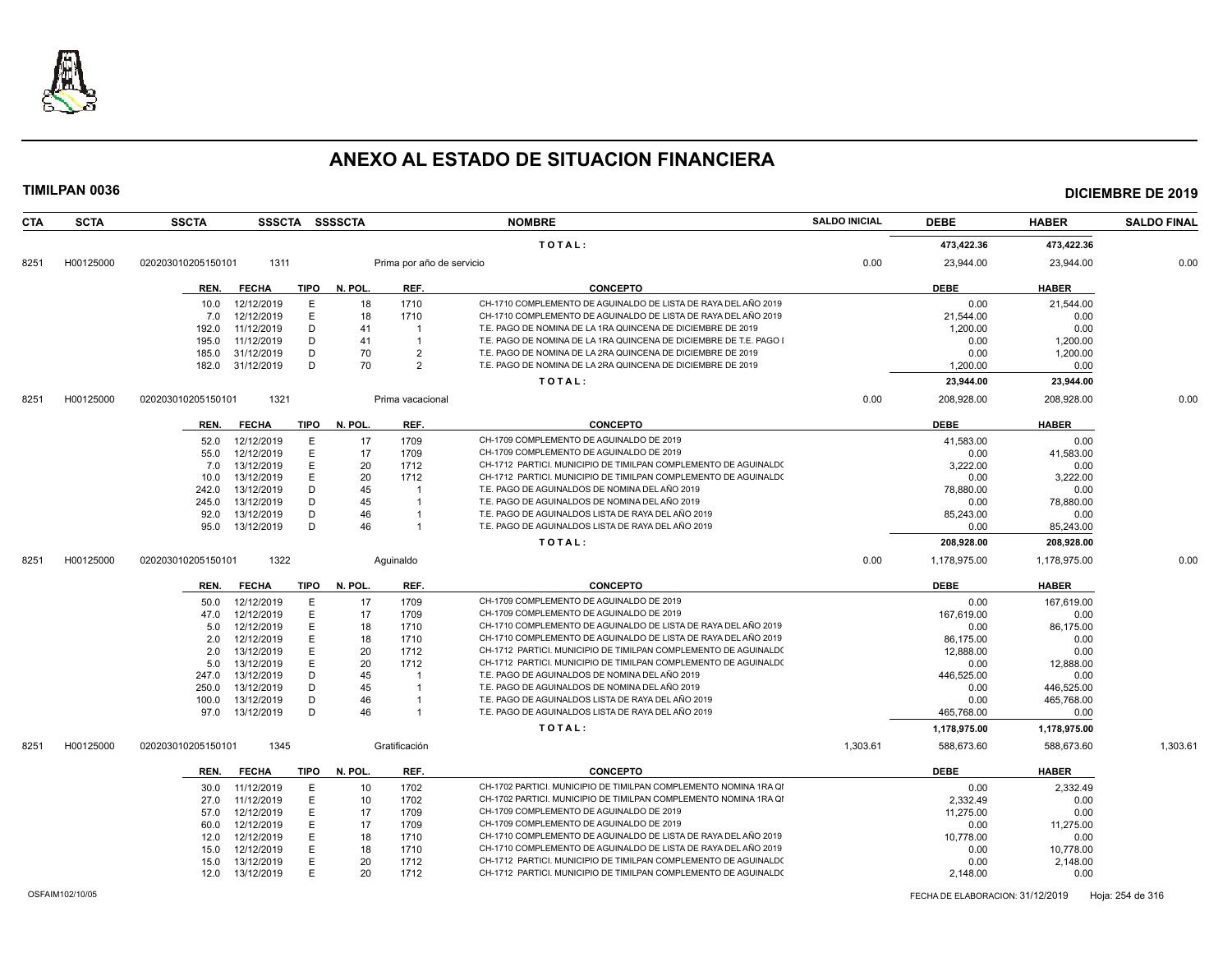

| CTA  | <b>SCTA</b> | <b>SSCTA</b>       | SSSCTA          |        | <b>SSSSCTA</b> |                | <b>NOMBRE</b>                                                                                                                 | <b>SALDO INICIAL</b> | <b>DEBE</b> | <b>HABER</b> | <b>SALDO FINAL</b> |
|------|-------------|--------------------|-----------------|--------|----------------|----------------|-------------------------------------------------------------------------------------------------------------------------------|----------------------|-------------|--------------|--------------------|
|      |             |                    | 27.0 31/12/2019 | E      | 29             | 1721           | CH-1721 MUNICIPIO DE TIMILPAN COMPLEMENTO DE NOMINA 2DA QNA DE                                                                |                      | 2,332.49    | 0.00         |                    |
|      |             | 30.0               | 31/12/2019      | E      | 29             | 1721           | CH-1721 MUNICIPIO DE TIMILPAN COMPLEMENTO DE NOMINA 2DA QNA DE                                                                |                      | 0.00        | 2.332.49     |                    |
|      |             | 30.0               | 12/12/2019      | E      | 32             | 1724           | CH-1724 MUNICIPIO DE TIMILPAN COMPLEMENTO DE PAGO DE LISTA DE R                                                               |                      | 0.00        | 5,913.20     |                    |
|      |             | 27.0               | 12/12/2019      | E      | 32             | 1724           | CH-1724 MUNICIPIO DE TIMILPAN COMPLEMENTO DE PAGO DE LISTA DE R                                                               |                      | 5.913.20    | 0.00         |                    |
|      |             | 187.0              | 11/12/2019      | D      | 41             |                | T.E. PAGO DE NOMINA DE LA 1RA QUINCENA DE DICIEMBRE DE 2019                                                                   |                      | 127.308.94  | 0.00         |                    |
|      |             | 190.0              | 11/12/2019      | D      | 41             |                | T.E. PAGO DE NOMINA DE LA 1RA QUINCENA DE DICIEMBRE DE 2019                                                                   |                      | 0.00        | 127,308.94   |                    |
|      |             | 62.0               | 11/12/2019      | D      | 42             |                | T.E. PAGO DE LISTA DE RAYA DE LA 1RA QUINCENA DE DICIEMBRE DE 2019                                                            |                      | 100,738.37  | 0.00         |                    |
|      |             | 65.0               | 11/12/2019      | D      | 42             |                | T.E. PAGO DE LISTA DE RAYA DE LA 1RA QUINCENA DE DICIEMBRE DE 2019                                                            |                      | 0.00        | 100,738.37   |                    |
|      |             | 255.0              | 13/12/2019      | D      | 45             |                | T.E. PAGO DE AGUINALDOS DE NOMINA DEL AÑO 2019                                                                                |                      | 0.00        | 52,175.00    |                    |
|      |             | 252.0              | 13/12/2019      | D      | 45             |                | T.E. PAGO DE AGUINALDOS DE NOMINA DEL AÑO 2019                                                                                |                      | 52.175.00   | 0.00         |                    |
|      |             | 102.0              | 13/12/2019      | D      | 46             |                | T.E. PAGO DE AGUINALDOS LISTA DE RAYA DEL AÑO 2019                                                                            |                      | 48,078.00   | 0.00         |                    |
|      |             | 105.0              | 13/12/2019      | D      | 46             |                | T.E. PAGO DE AGUINALDOS LISTA DE RAYA DEL AÑO 2019                                                                            |                      | 0.00        | 48,078.00    |                    |
|      |             | 177.0              | 31/12/2019      | D      | 70             | $\overline{2}$ | T.E. PAGO DE NOMINA DE LA 2RA QUINCENA DE DICIEMBRE DE 2019                                                                   |                      | 135,308.94  | 0.00         |                    |
|      |             | 180.0              | 31/12/2019      | D      | 70             | $\overline{2}$ | T.E. PAGO DE NOMINA DE LA 2RA QUINCENA DE DICIEMBRE DE 2019                                                                   |                      | 0.00        | 135,308.94   |                    |
|      |             | 52.0               | 31/12/2019      | D      | 71             | $\overline{2}$ | T.E. PAGO DE LISTA DE RAYA DE LA 2DA QUINCENA DE DICIEMBRE DE 2019                                                            |                      | 90.285.17   | 0.00         |                    |
|      |             | 55.0               | 31/12/2019      | D      | 71             | $\overline{2}$ | T.E. PAGO DE LISTA DE RAYA DE LA 2DA QUINCENA DE DICIEMBRE DE 2019                                                            |                      | 0.00        | 90,285.17    |                    |
|      |             |                    |                 |        |                |                | TOTAL:                                                                                                                        |                      | 588,673.60  | 588,673.60   |                    |
| 8251 | H00125000   | 020203010205150101 | 2161            |        |                |                | Material y enseres de limpieza                                                                                                | 0.00                 | 3,006.50    | 3,006.50     | 0.00               |
|      |             | REN.               | <b>FECHA</b>    | TIPO   | N. POL.        | REF.           | <b>CONCEPTO</b>                                                                                                               |                      | <b>DEBE</b> | <b>HABER</b> |                    |
|      |             | 60.0               | 31/12/2019      | E      | 31             | 109396         | CH-1723 PARTI COMPPROBACION DE GASTOS                                                                                         |                      | 632.00      | 0.00         |                    |
|      |             | 63.0               | 31/12/2019      | E      | 31             | 109396         | CH-1723 PARTI COMPPROBACION DE GASTOS                                                                                         |                      | 0.00        | 632.00       |                    |
|      |             | 140.0              | 31/12/2019      | E      | 31             |                | CH-1723 PARTI COMPPROBACION DE GASTOS                                                                                         |                      | 0.00        | 744.00       |                    |
|      |             | 137.0              | 31/12/2019      | E      | 31             | $\overline{1}$ | CH-1723 PARTI COMPPROBACION DE GASTOS                                                                                         |                      | 744.00      | 0.00         |                    |
|      |             | 56.0               | 31/12/2019      | E      | 31             | 8658           | CH-1723 PARTI COMPPROBACION DE GASTOS                                                                                         |                      | 0.00        | 1,330.50     |                    |
|      |             | 53.0               | 31/12/2019      | Е      | 31             | 8658           | CH-1723 PARTI COMPPROBACION DE GASTOS                                                                                         |                      | 1.330.50    | 0.00         |                    |
|      |             | 98.0               | 31/12/2019      | D      | 179            | $\overline{1}$ | CANCELACION DEL FONDO FIJO DEL TESORERO MUNICIPAL                                                                             |                      | 0.00        | 300.00       |                    |
|      |             | 95.0               | 31/12/2019      | D      | 179            |                | CANCELACION DEL FONDO FIJO DEL TESORERO MUNICIPAL                                                                             |                      | 300.00      | 0.00         |                    |
|      |             |                    |                 |        |                |                | TOTAL:                                                                                                                        |                      | 3,006.50    | 3,006.50     |                    |
| 8251 | H00125000   | 020203010205150101 | 2611            |        |                |                | Combustibles, lubricantes y aditivos                                                                                          | 0.00                 | 91,898.44   | 91,898.44    | 0.00               |
|      |             | REN.               | <b>FECHA</b>    | TIPO   | N. POL.        | REF.           | <b>CONCEPTO</b>                                                                                                               |                      | <b>DEBE</b> | <b>HABER</b> |                    |
|      |             |                    |                 |        |                |                | T.E. SERVICIO ESTRELLA JUNA SA DE CV FAC-5438 COMBUSTIBLE                                                                     |                      |             |              |                    |
|      |             | 49.0               | 06/12/2019      | D      | 38             | 5438           |                                                                                                                               |                      | 0.00        | 14,850.49    |                    |
|      |             | 46.0               | 06/12/2019      | D      | 38             | 5438           | T.E. SERVICIO ESTRELLA JUNA SA DE CV FAC-5438 COMBUSTIBLE<br>T.E. NATALIA MA. DEL CARMEN FLORES ARCINIEGA FAC-17546 COMBUSTIE |                      | 14,850.49   | 0.00         |                    |
|      |             | 46.0               | 11/12/2019      | D<br>D | 40             | 17546<br>17546 | T.E. NATALIA MA. DEL CARMEN FLORES ARCINIEGA FAC-17546 COMBUSTIE                                                              |                      | 5,700.00    | 0.00         |                    |
|      |             | 49.0               | 11/12/2019      |        | 40             |                | T.E. SERVICIO ESTRELLA JUNA SA DE CV FAC-5451 COMPRA COMBUSTIBLI                                                              |                      | 0.00        | 5,700.00     |                    |
|      |             | 32.0               | 16/12/2019      | D      | 52             | 5451           |                                                                                                                               |                      | 16,373.91   | 0.00         |                    |
|      |             | 35.0               | 16/12/2019      | D      | 52             | 5451           | T.E. SERVICIO ESTRELLA JUNA SA DE CV FAC-5451 COMPRA COMBUSTIBLI                                                              |                      | 0.00        | 16,373.91    |                    |
|      |             | 42.0               | 31/12/2019      | D      | 60             | 5561           | T.E. SERVICIO ESTRELA JUNA SA DE CV FAC-5561 COMPRA DE COMBUSTIE                                                              |                      | 0.00        | 14,655.72    |                    |
|      |             | 39.0               | 31/12/2019      | D      | 60             | 5561           | T.E. SERVICIO ESTRELA JUNA SA DE CV FAC-5561 COMPRA DE COMBUSTIE                                                              |                      | 14.655.72   | 0.00         |                    |
|      |             | 28.0               | 30/12/2019      | D      | 69             | 5562           | T.E. SERVICIO ESTRELLA JUNA SA DE CV FAC-5562 COMPRA COMBUSTIBLI                                                              |                      | 0.00        | 12,696.59    |                    |
|      |             | 25.0               | 30/12/2019      | D      | 69             | 5562           | T.E. SERVICIO ESTRELLA JUNA SA DE CV FAC-5562 COMPRA COMBUSTIBLI                                                              |                      | 12.696.59   | 0.00         |                    |
|      |             | 28.0               | 31/12/2019      | D      | 72             | 5587           | T.E. SERVICIO ESTRELLA JUNA SA DE CV FAC-5587 COMPRA COMBUSTIBLI                                                              |                      | 0.00        | 11,300.78    |                    |
|      |             | 25.0               | 31/12/2019      | D      | 72             | 5587           | T.E. SERVICIO ESTRELLA JUNA SA DE CV FAC-5587 COMPRA COMBUSTIBLI                                                              |                      | 11,300.78   | 0.00         |                    |
|      |             | 63.0               | 31/12/2019      | D      | 73             | 17694          | T.E. NATALIA MARIA DEL CARMEN FLORES ARCINIEGA FAC-17694 COMPRA                                                               |                      | 0.00        | 3,700.00     |                    |
|      |             | 60.0               | 31/12/2019      | D      | 73             | 17694          | T.E. NATALIA MARIA DEL CARMEN FLORES ARCINIEGA FAC-17694 COMPRA                                                               |                      | 3,700.00    | 0.00         |                    |
|      |             | 63.0               | 02/12/2019      | D      | 81             | 5374           | T.E. SERVICIO ESTRELLA JUNA SA DE CV FAC-5374 COMPRA COMBUSTIBLI                                                              |                      | 0.00        | 12,620.95    |                    |
|      |             | 60.0               | 02/12/2019      | D      | 81             | 5374           | T.E. SERVICIO ESTRELLA JUNA SA DE CV FAC-5374 COMPRA COMBUSTIBLI                                                              |                      | 12.620.95   | 0.00         |                    |
|      |             |                    |                 |        |                |                | TOTAL:                                                                                                                        |                      | 91,898.44   | 91,898.44    |                    |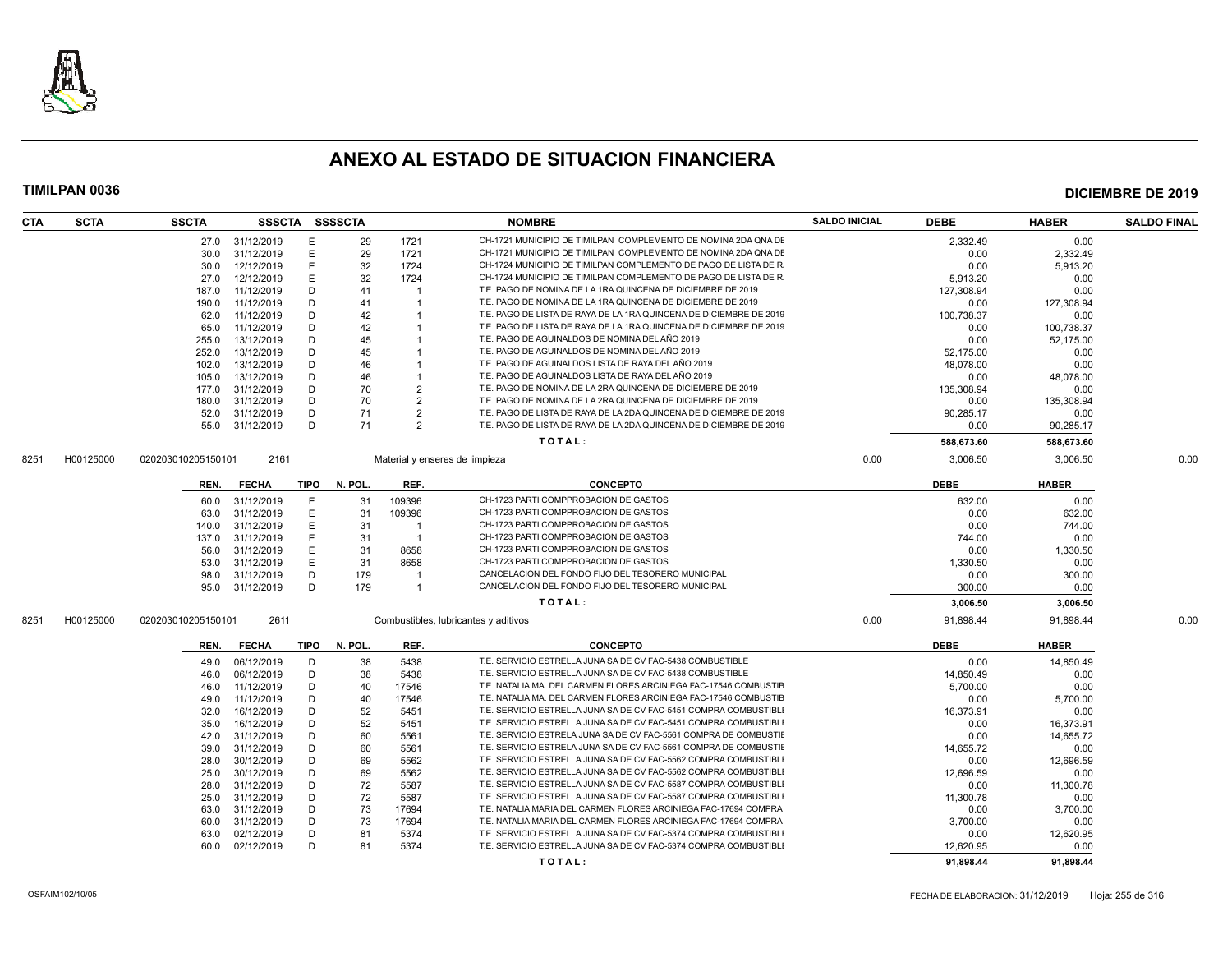

| CTA<br><b>SCTA</b> | <b>SSCTA</b>       | <b>SSSCTA</b>   |             | <b>SSSSCTA</b> |                | <b>NOMBRE</b>                                                              | <b>SALDO INICIAL</b> | <b>DEBE</b> | <b>HABER</b> | <b>SALDO FINAL</b> |
|--------------------|--------------------|-----------------|-------------|----------------|----------------|----------------------------------------------------------------------------|----------------------|-------------|--------------|--------------------|
| H00125000<br>8251  | 020203010205150101 | 2911            |             |                |                | Refacciones, accesorios y herramientas                                     | 0.00                 | 2,181.00    | 2,181.00     | 0.00               |
|                    | REN.               | <b>FECHA</b>    | <b>TIPO</b> | N. POL.        | REF.           | <b>CONCEPTO</b>                                                            |                      | <b>DEBE</b> | <b>HABER</b> |                    |
|                    | 91.0               | 31/12/2019      | E           | 31             | 8846           | CH-1723 PARTI COMPPROBACION DE GASTOS                                      |                      | 0.00        | 950.01       |                    |
|                    | 81.0               | 31/12/2019      | E           | 31             | 748            | CH-1723 PARTI COMPPROBACION DE GASTOS                                      |                      | 340.00      | 0.00         |                    |
|                    | 39.0               | 31/12/2019      | E           | 31             | 5532           | CH-1723 PARTI COMPPROBACION DE GASTOS                                      |                      | 166.00      | 0.00         |                    |
|                    | 88.0               | 31/12/2019      | E           | 31             | 8846           | CH-1723 PARTI COMPPROBACION DE GASTOS                                      |                      | 950.01      | 0.00         |                    |
|                    | 42.0               | 31/12/2019      | E           | 31             | 5532           | CH-1723 PARTI COMPPROBACION DE GASTOS                                      |                      | 0.00        | 166.00       |                    |
|                    | 46.0               | 31/12/2019      | E           | 31             | -1             | CH-1723 PARTI COMPPROBACION DE GASTOS                                      |                      | 580.00      | 0.00         |                    |
|                    | 49.0               | 31/12/2019      | E           | 31             | $\overline{1}$ | CH-1723 PARTI COMPPROBACION DE GASTOS                                      |                      | 0.00        | 580.00       |                    |
|                    | 74.0               | 31/12/2019      | E           | 31             | 747            | CH-1723 PARTI COMPPROBACION DE GASTOS                                      |                      | 144.99      | 0.00         |                    |
|                    | 77.0               | 31/12/2019      | E           | 31             | 747            | CH-1723 PARTI COMPPROBACION DE GASTOS                                      |                      | 0.00        | 144.99       |                    |
|                    | 84.0               | 31/12/2019      | E           | 31             | 748            | CH-1723 PARTI COMPPROBACION DE GASTOS                                      |                      | 0.00        | 340.00       |                    |
|                    |                    |                 |             |                |                | TOTAL:                                                                     |                      | 2,181.00    | 2,181.00     |                    |
| H00125000<br>8251  | 020203010205150101 | 3511            |             |                |                | Reparación y mantenimiento de inmuebles                                    | 32.017.50            | 4,129.97    | 4,129.97     | 32.017.50          |
|                    | REN.               | FECHA           | TIPO        | N. POL.        | REF.           | <b>CONCEPTO</b>                                                            |                      | DEBE        | <b>HABER</b> |                    |
|                    | 7.0                | 31/12/2019      | D           | 179            | 5769           | CANCELACION DEL FONDO FIJO DEL TESORERO MUNICIPAL                          |                      | 0.00        | 1,920.00     |                    |
|                    | 35.0               | 31/12/2019      | D           | 179            | 746            | CANCELACION DEL FONDO FIJO DEL TESORERO MUNICIPAL                          |                      | 0.00        | 389.97       |                    |
|                    | 32.0               | 31/12/2019      | D           | 179            | 746            | CANCELACION DEL FONDO FIJO DEL TESORERO MUNICIPAL                          |                      | 389.97      | 0.00         |                    |
|                    | 18.0               | 31/12/2019      | D           | 179            | 5770           | CANCELACION DEL FONDO FIJO DEL TESORERO MUNICIPAL                          |                      | 155.00      | 0.00         |                    |
|                    | 21.0               | 31/12/2019      | D           | 179            | 5770           | CANCELACION DEL FONDO FIJO DEL TESORERO MUNICIPAL                          |                      | 0.00        | 155.00       |                    |
|                    | 4.0                | 31/12/2019      | D           | 179            | 5769           | CANCELACION DEL FONDO FIJO DEL TESORERO MUNICIPAL                          |                      | 1,920.00    | 0.00         |                    |
|                    | 14.0               | 31/12/2019      | D           | 179            | 5982           | CANCELACION DEL FONDO FIJO DEL TESORERO MUNICIPAL                          |                      | 0.00        | 1,285.00     |                    |
|                    | 11.0               | 31/12/2019      | D           | 179            | 5982           | CANCELACION DEL FONDO FIJO DEL TESORERO MUNICIPAL                          |                      | 1,285.00    | 0.00         |                    |
|                    | 25.0               | 31/12/2019      | D           | 179            | 47193          | CANCELACION DEL FONDO FIJO DEL TESORERO MUNICIPAL                          |                      | 380.00      | 0.00         |                    |
|                    | 28.0               | 31/12/2019      | D           | 179            | 47193          | CANCELACION DEL FONDO FIJO DEL TESORERO MUNICIPAL                          |                      | 0.00        | 380.00       |                    |
|                    |                    |                 |             |                |                | TOTAL:                                                                     |                      | 4,129.97    | 4,129.97     |                    |
| H00125000<br>8251  | 020203010205150101 | 3551            |             |                |                | Reparación y mantenimiento de vehículos terrestres, aéreos y lacustres     | 28,811.40            | 14,156.42   | 450.00       | 42,517.82          |
|                    | REN.               | <b>FECHA</b>    | <b>TIPO</b> | N. POL.        | REF.           | <b>CONCEPTO</b>                                                            |                      | <b>DEBE</b> | <b>HABER</b> |                    |
|                    | 9.0                | 31/12/2019      | D           | 157            | 1104           | REG DE FAC 1104 DE GEOVANNY PEREZ LUGO POR LUBRICANTES                     |                      | 8,126.82    | 0.00         |                    |
|                    | 4.0                | 31/12/2019      | D           | 159            | $\overline{1}$ | REG DE FAC 1 SIMON MUNGUIA CAMACHO REFACCIONES                             |                      | 5,579.60    | 0.00         |                    |
|                    | 91.0               | 31/12/2019      | D           | 179            | 9775           | CANCELACION DEL FONDO FIJO DEL TESORERO MUNICIPAL                          |                      | 0.00        | 450.00       |                    |
|                    |                    | 88.0 31/12/2019 | D           | 179            | 9775           | CANCELACION DEL FONDO FIJO DEL TESORERO MUNICIPAL                          |                      | 450.00      | 0.00         |                    |
|                    |                    |                 |             |                |                | TOTAL:                                                                     |                      | 14,156.42   | 450.00       |                    |
| H00125000<br>8251  | 020203010205150101 | 3571            |             |                |                | Reparación, instalación y mantenimiento de maquinaria, equipo industrial y | 1,809.60             | 20,474.87   | 436.99       | 21,847.48          |
|                    | REN.               | <b>FECHA</b>    | <b>TIPO</b> | N. POL.        | REF.           | <b>CONCEPTO</b>                                                            |                      | <b>DEBE</b> | <b>HABER</b> |                    |
|                    | 70.0               | 31/12/2019      | E           | 31             | 5539           | CH-1723 PARTI COMPPROBACION DE GASTOS                                      |                      | 0.00        | 436.99       |                    |
|                    | 67.0               | 31/12/2019      | Е           | 31             | 5539           | CH-1723 PARTI COMPPROBACION DE GASTOS                                      |                      | 436.99      | 0.00         |                    |
|                    | 14.0               | 31/12/2019      | D           | 157            | 1104           | REG DE FAC 1104 DE GEOVANNY PEREZ LUGO POR LUBRICANTES                     |                      | 20,037.88   | 0.00         |                    |
|                    |                    |                 |             |                |                | TOTAL:                                                                     |                      | 20,474.87   | 436.99       |                    |
| H00125000<br>8251  | 020203010205160101 | 2111            |             |                |                | Materiales y útiles de oficina                                             | 23.20                | 0.00        | 0.00         | 23.20              |
| 8251<br>101101000  | 020205010101150101 | 1131            |             |                | Sueldo base    |                                                                            | 0.00                 | 26,000.00   | 26,000.00    | 0.00               |
|                    | REN.               | <b>FECHA</b>    | <b>TIPO</b> | N. POL.        | REF.           | <b>CONCEPTO</b>                                                            |                      | <b>DEBE</b> | <b>HABER</b> |                    |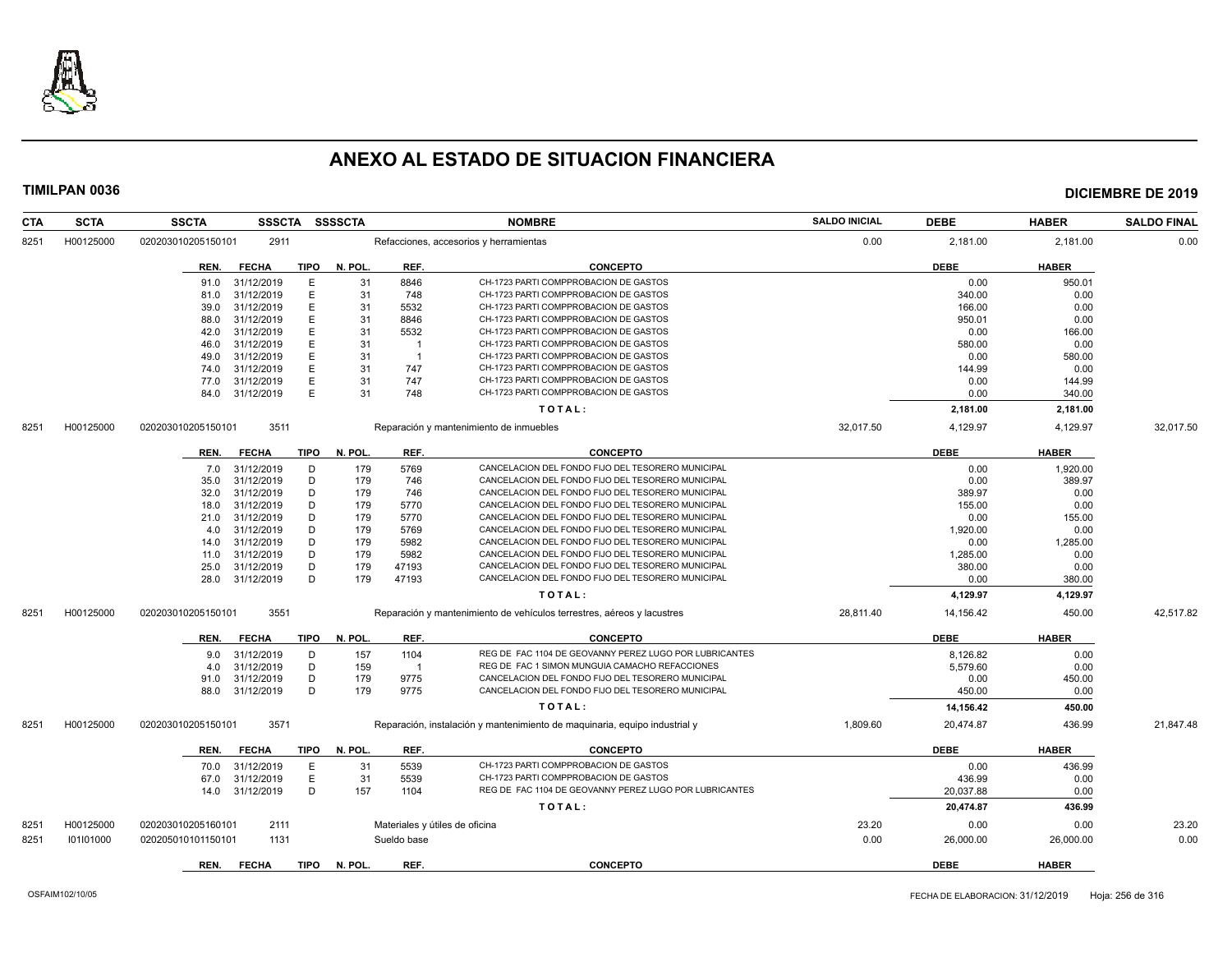

|                   | <b>SSCTA</b>       |                          |             | SSSCTA SSSSCTA |                     | <b>NOMBRE</b>                                                                                                                            | <b>SALDO INICIAL</b> | <b>DEBE</b>            | <b>HABER</b>           | <b>SALDO FINAL</b> |
|-------------------|--------------------|--------------------------|-------------|----------------|---------------------|------------------------------------------------------------------------------------------------------------------------------------------|----------------------|------------------------|------------------------|--------------------|
|                   | 35.0               | 12/12/2019               | E           | 32             | 1724                | CH-1724 MUNICIPIO DE TIMILPAN COMPLEMENTO DE PAGO DE LISTA DE R                                                                          |                      | 0.00                   | 4,000.00               |                    |
|                   | 32.0               | 12/12/2019               | E           | 32             | 1724                | CH-1724 MUNICIPIO DE TIMILPAN COMPLEMENTO DE PAGO DE LISTA DE R                                                                          |                      | 4.000.00               | 0.00                   |                    |
|                   | 197.0              | 11/12/2019               | D           | 41             | $\overline{1}$      | T.E. PAGO DE NOMINA DE LA 1RA QUINCENA DE DICIEMBRE DE T.E. PAGO                                                                         |                      | 11,000.00              | 0.00                   |                    |
|                   | 200.0              | 11/12/2019               | D           | 41             | -1                  | T.E. PAGO DE NOMINA DE LA 1RA QUINCENA DE DICIEMBRE DE 2019                                                                              |                      | 0.00                   | 11,000.00              |                    |
|                   | 187.0              | 31/12/2019               | D           | 70             | $\overline{2}$      | T.E. PAGO DE NOMINA DE LA 2RA QUINCENA DE DICIEMBRE DE 2019                                                                              |                      | 11,000.00              | 0.00                   |                    |
|                   | 190.0              | 31/12/2019               | D           | 70             | $\mathcal{P}$       | T.E. PAGO DE NOMINA DE LA 2RA QUINCENA DE DICIEMBRE DE 2019                                                                              |                      | 0.00                   | 11,000.00              |                    |
|                   |                    |                          |             |                |                     | TOTAL:                                                                                                                                   |                      | 26,000.00              | 26,000.00              |                    |
| 101101000<br>8251 | 020205010101150101 | 1222                     |             |                |                     | Sueldos y salarios compactados al personal eventual                                                                                      | 0.00                 | 20,000.00              | 20,000.00              | 0.00               |
|                   | REN.               | <b>FECHA</b>             | <b>TIPO</b> | N. POL.        | REF.                | <b>CONCEPTO</b>                                                                                                                          |                      | <b>DEBE</b>            | <b>HABER</b>           |                    |
|                   |                    |                          |             |                |                     |                                                                                                                                          |                      |                        |                        |                    |
|                   | 67.0               | 11/12/2019               | D           | 42             | $\overline{1}$      | T.E. PAGO DE LISTA DE RAYA DE LA 1RA QUINCENA DE DICIEMBRE DE 2019                                                                       |                      | 12,000.00              | 0.00                   |                    |
|                   | 70.0               | 11/12/2019               | D           | 42             | $\overline{1}$      | T.E. PAGO DE LISTA DE RAYA DE LA 1RA QUINCENA DE DICIEMBRE DE 2019                                                                       |                      | 0.00                   | 12,000.00              |                    |
|                   | 57.0               | 31/12/2019               | D           | 71             | 2                   | T.E. PAGO DE LISTA DE RAYA DE LA 2DA QUINCENA DE DICIEMBRE DE 2019                                                                       |                      | 8.000.00               | 0.00                   |                    |
|                   | 60.0               | 31/12/2019               | D           | 71             | $\overline{2}$      | T.E. PAGO DE LISTA DE RAYA DE LA 2DA QUINCENA DE DICIEMBRE DE 2019                                                                       |                      | 0.00                   | 8,000.00               |                    |
|                   |                    |                          |             |                |                     | TOTAL:                                                                                                                                   |                      | 20,000.00              | 20,000.00              |                    |
| 101101000<br>8251 | 020205010101150101 | 1321                     |             |                | Prima vacacional    |                                                                                                                                          | 0.00                 | 14.851.00              | 14.851.00              | 0.00               |
|                   | REN.               | <b>FECHA</b>             | <b>TIPO</b> | N. POL.        | REF.                | <b>CONCEPTO</b>                                                                                                                          |                      | <b>DEBE</b>            | <b>HABER</b>           |                    |
|                   | 260.0              | 13/12/2019               | D           | 45             | -1                  | T.E. PAGO DE AGUINALDOS DE NOMINA DEL AÑO 2019                                                                                           |                      | 0.00                   | 7.233.00               |                    |
|                   | 257.0              | 13/12/2019               | D           | 45             | -1                  | T.E. PAGO DE AGUINALDOS DE NOMINA DEL AÑO 2019                                                                                           |                      | 7,233.00               | 0.00                   |                    |
|                   | 110.0              | 13/12/2019               | D           | 46             | -1                  | T.E. PAGO DE AGUINALDOS LISTA DE RAYA DEL AÑO 2019                                                                                       |                      | 0.00                   | 7,618.00               |                    |
|                   | 107.0              | 13/12/2019               | D           | 46             | $\overline{1}$      | T.E. PAGO DE AGUINALDOS LISTA DE RAYA DEL AÑO 2019                                                                                       |                      | 7.618.00               | 0.00                   |                    |
|                   |                    |                          |             |                |                     | TOTAL:                                                                                                                                   |                      | 14,851.00              | 14,851.00              |                    |
| 101101000<br>8251 | 020205010101150101 | 1322                     |             |                | Aquinaldo           |                                                                                                                                          | 0.00                 | 59,415.00              | 59,415.00              | 0.00               |
|                   | REN.               | <b>FECHA</b>             | TIPO        | N. POL.        | REF.                | <b>CONCEPTO</b>                                                                                                                          |                      | <b>DEBE</b>            | <b>HABER</b>           |                    |
|                   | 265.0              | 13/12/2019               | D           | 45             | $\overline{1}$      | T.E. PAGO DE AGUINALDOS DE NOMINA DEL AÑO 2019                                                                                           |                      | 0.00                   | 28,932.00              |                    |
|                   |                    |                          |             | 45             | -1                  | T.E. PAGO DE AGUINALDOS DE NOMINA DEL AÑO 2019                                                                                           |                      | 28.932.00              | 0.00                   |                    |
|                   |                    |                          |             |                |                     |                                                                                                                                          |                      |                        |                        |                    |
|                   | 262.0              | 13/12/2019               | D           |                |                     |                                                                                                                                          |                      |                        |                        |                    |
|                   | 112.0              | 13/12/2019               | D           | 46             | -1                  | T.E. PAGO DE AGUINALDOS LISTA DE RAYA DEL AÑO 2019                                                                                       |                      | 30,483.00              | 0.00                   |                    |
|                   | 115.0              | 13/12/2019               | D           | 46             | $\overline{1}$      | T.E. PAGO DE AGUINALDOS LISTA DE RAYA DEL AÑO 2019                                                                                       |                      | 0.00                   | 30,483.00              |                    |
| 8251<br>101101000 | 020205010101150101 | 1345                     |             |                | Gratificación       | TOTAL:                                                                                                                                   | 0.00                 | 59,415.00<br>39,569.18 | 59,415.00<br>39,569.18 | 0.00               |
|                   |                    |                          |             |                |                     |                                                                                                                                          |                      |                        |                        |                    |
|                   | REN.               | <b>FECHA</b>             | TIPO        | N. POL.        | REF.                | <b>CONCEPTO</b>                                                                                                                          |                      | <b>DEBE</b>            | <b>HABER</b>           |                    |
|                   | 40.0               | 12/12/2019               | E           | 32             | 1724                | CH-1724 MUNICIPIO DE TIMILPAN COMPLEMENTO DE PAGO DE LISTA DE R                                                                          |                      | 0.00                   | 2,182.38               |                    |
|                   | 37.0               | 12/12/2019               | E           | 32             | 1724<br>-1          | CH-1724 MUNICIPIO DE TIMILPAN COMPLEMENTO DE PAGO DE LISTA DE R<br>T.E. PAGO DE NOMINA DE LA 1RA QUINCENA DE DICIEMBRE DE 2019           |                      | 2,182.38               | 0.00                   |                    |
|                   | 202.0              | 11/12/2019               | D<br>D      | 41<br>41       | -1                  | T.E. PAGO DE NOMINA DE LA 1RA QUINCENA DE DICIEMBRE DE 2019                                                                              |                      | 9,865.18               | 0.00                   |                    |
|                   | 205.0              | 11/12/2019               |             |                |                     |                                                                                                                                          |                      | 0.00                   | 9,865.18               |                    |
|                   | 75.0               | 11/12/2019               | D           | 42             |                     | T.E. PAGO DE LISTA DE RAYA DE LA 1RA QUINCENA DE DICIEMBRE DE 2019<br>T.E. PAGO DE LISTA DE RAYA DE LA 1RA QUINCENA DE DICIEMBRE DE 2019 |                      | 0.00                   | 5,358.41               |                    |
|                   | 72.0               | 11/12/2019               | D           | 42             |                     | T.E. PAGO DE AGUINALDOS DE NOMINA DEL AÑO 2019                                                                                           |                      | 5,358.41               | 0.00                   |                    |
|                   | 270.0              | 13/12/2019               | D           | 45             |                     |                                                                                                                                          |                      | 0.00                   | 5,138.00               |                    |
|                   | 267.0              | 13/12/2019               | D           | 45             |                     | T.E. PAGO DE AGUINALDOS DE NOMINA DEL AÑO 2019                                                                                           |                      | 5,138.00               | 0.00                   |                    |
|                   | 120.0              | 13/12/2019               | D           | 46             | -1                  | T.E. PAGO DE AGUINALDOS LISTA DE RAYA DEL AÑO 2019                                                                                       |                      | 0.00                   | 3,984.00               |                    |
|                   | 117.0              | 13/12/2019               | D           | 46             |                     | T.E. PAGO DE AGUINALDOS LISTA DE RAYA DEL AÑO 2019                                                                                       |                      | 3,984.00               | 0.00                   |                    |
|                   | 192.0              | 31/12/2019               | D           | 70             | $\overline{2}$      | T.E. PAGO DE NOMINA DE LA 2RA QUINCENA DE DICIEMBRE DE 2019                                                                              |                      | 9,865.18               | 0.00                   |                    |
|                   | 195.0              | 31/12/2019               | D           | 70             | 2                   | T.E. PAGO DE NOMINA DE LA 2RA QUINCENA DE DICIEMBRE DE 2019                                                                              |                      | 0.00                   | 9,865.18               |                    |
|                   | 62.0<br>65.0       | 31/12/2019<br>31/12/2019 | D<br>D      | 71<br>71       | $\overline{2}$<br>2 | T.E. PAGO DE LISTA DE RAYA DE LA 2DA QUINCENA DE DICIEMBRE DE 2019<br>T.E. PAGO DE LISTA DE RAYA DE LA 2DA QUINCENA DE DICIEMBRE DE 2019 |                      | 3,176.03<br>0.00       | 0.00<br>3,176.03       |                    |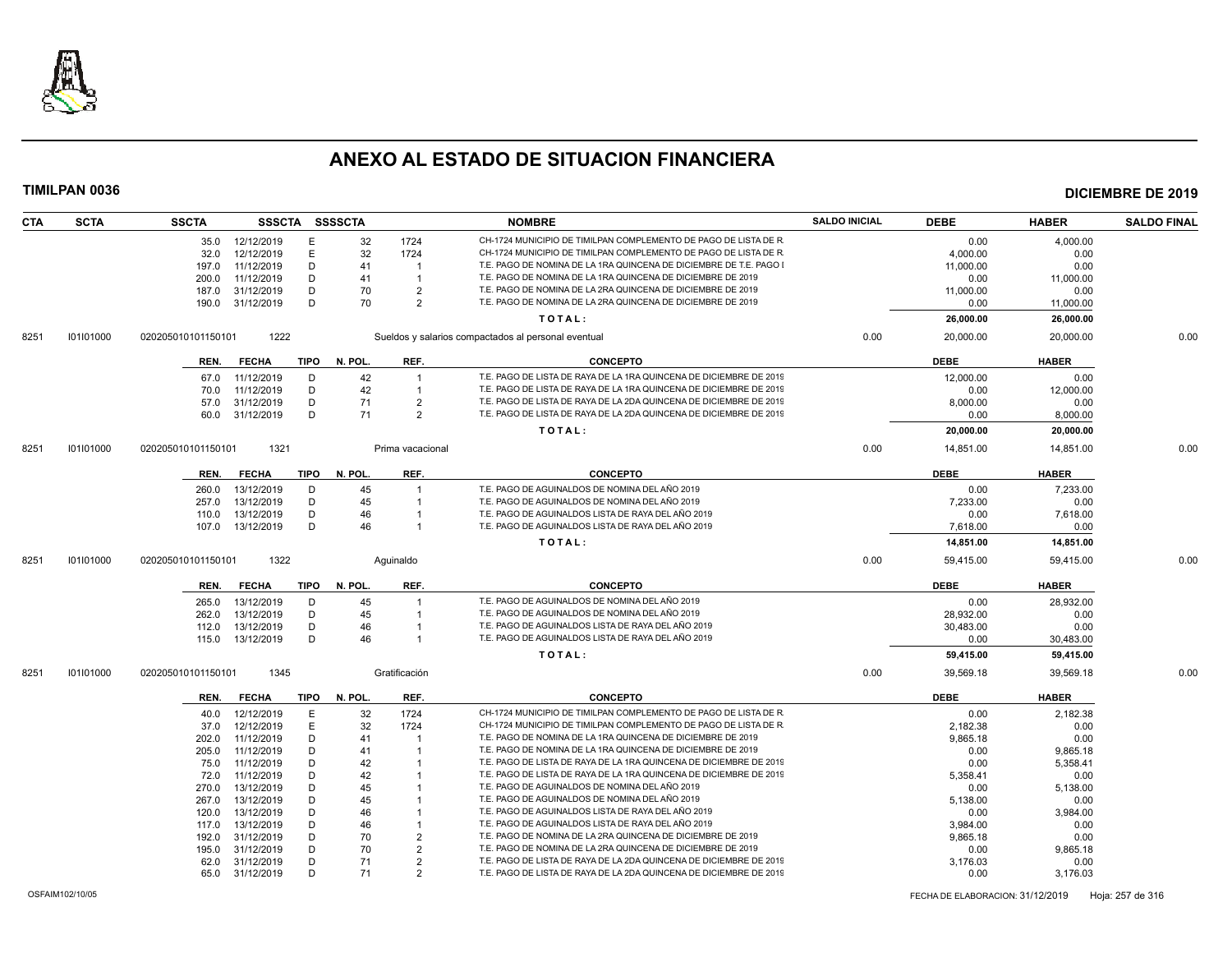

| CTA  | <b>SCTA</b> | <b>SSCTA</b>       |              |             | SSSCTA SSSSCTA |                  | <b>NOMBRE</b>                                                      | <b>SALDO INICIAL</b> | <b>DEBE</b> | <b>HABER</b> | <b>SALDO FINAL</b> |
|------|-------------|--------------------|--------------|-------------|----------------|------------------|--------------------------------------------------------------------|----------------------|-------------|--------------|--------------------|
|      |             |                    |              |             |                |                  | TOTAL:                                                             |                      | 39,569.18   | 39,569.18    |                    |
| 8251 | 101101000   | 020205010101150101 | 2611         |             |                |                  | Combustibles, lubricantes y aditivos                               | 0.00                 | 1,000.00    | 1,000.00     | 0.00               |
|      |             | REN.               | <b>FECHA</b> | <b>TIPO</b> | N. POL.        | REF.             | <b>CONCEPTO</b>                                                    |                      | <b>DEBE</b> | <b>HABER</b> |                    |
|      |             | 67.0               | 31/12/2019   | D           | 73             | 17694            | T.E. NATALIA MARIA DEL CARMEN FLORES ARCINIEGA FAC-17694 COMPRA    |                      | 1,000.00    | 0.00         |                    |
|      |             | 70.0               | 31/12/2019   | D           | 73             | 17694            | T.E. NATALIA MARIA DEL CARMEN FLORES ARCINIEGA FAC-17694 COMPRA    |                      | 0.00        | 1,000.00     |                    |
|      |             |                    |              |             |                |                  | TOTAL:                                                             |                      | 1,000.00    | 1,000.00     |                    |
| 8251 | K00K00000   | 010304010101150101 | 1131         |             |                | Sueldo base      |                                                                    | 0.00                 | 59,000.00   | 59,000.00    | 0.00               |
|      |             | REN.               | <b>FECHA</b> | TIPO        | N. POL.        | REF.             | <b>CONCEPTO</b>                                                    |                      | <b>DEBE</b> | <b>HABER</b> |                    |
|      |             | 42.0               | 12/12/2019   | E           | 32             | 1724             | CH-1724 MUNICIPIO DE TIMILPAN COMPLEMENTO DE PAGO DE LISTA DE R    |                      | 3,000.00    | 0.00         |                    |
|      |             | 45.0               | 12/12/2019   | $\mathsf E$ | 32             | 1724             | CH-1724 MUNICIPIO DE TIMILPAN COMPLEMENTO DE PAGO DE LISTA DE R    |                      | 0.00        | 3,000.00     |                    |
|      |             | 207.0              | 11/12/2019   | D           | 41             | $\overline{1}$   | T.E. PAGO DE NOMINA DE LA 1RA QUINCENA DE DICIEMBRE DE 2019        |                      | 28,000.00   | 0.00         |                    |
|      |             | 210.0              | 11/12/2019   | D           | 41             | $\overline{1}$   | T.E. PAGO DE NOMINA DE LA 1RA QUINCENA DE DICIEMBRE DE 2019        |                      | 0.00        | 28,000.00    |                    |
|      |             | 197.0              | 31/12/2019   | D           | 70             | $\overline{2}$   | T.E. PAGO DE NOMINA DE LA 2RA QUINCENA DE DICIEMBRE DE 2019        |                      | 28,000.00   | 0.00         |                    |
|      |             | 200.0              | 31/12/2019   | D           | 70             | $\overline{2}$   | T.E. PAGO DE NOMINA DE LA 2RA QUINCENA DE DICIEMBRE DE 2019        |                      | 0.00        | 28,000.00    |                    |
|      |             |                    |              |             |                |                  | TOTAL:                                                             |                      | 59,000.00   | 59,000.00    |                    |
| 8251 | K00K00000   | 010304010101150101 | 1222         |             |                |                  | Sueldos y salarios compactados al personal eventual                | 0.00                 | 28,636.00   | 28,636.00    | 0.00               |
|      |             | REN.               | <b>FECHA</b> | <b>TIPO</b> | N. POL.        | REF.             | <b>CONCEPTO</b>                                                    |                      | <b>DEBE</b> | <b>HABER</b> |                    |
|      |             | 80.0               | 11/12/2019   | D           | 42             |                  | T.E. PAGO DE LISTA DE RAYA DE LA 1RA QUINCENA DE DICIEMBRE DE 2019 |                      | 0.00        | 15,900.00    |                    |
|      |             | 77.0               | 11/12/2019   | D           | 42             |                  | T.E. PAGO DE LISTA DE RAYA DE LA 1RA QUINCENA DE DICIEMBRE DE 2019 |                      | 15,900.00   | 0.00         |                    |
|      |             | 67.0               | 31/12/2019   | D           | 71             | $\overline{2}$   | T.E. PAGO DE LISTA DE RAYA DE LA 2DA QUINCENA DE DICIEMBRE DE 2019 |                      | 12,736.00   | 0.00         |                    |
|      |             | 70.0               | 31/12/2019   | D           | 71             | 2                | T.E. PAGO DE LISTA DE RAYA DE LA 2DA QUINCENA DE DICIEMBRE DE 2019 |                      | 0.00        | 12,736.00    |                    |
|      |             |                    |              |             |                |                  | TOTAL:                                                             |                      | 28,636.00   | 28,636.00    |                    |
| 8251 | K00K00000   | 010304010101150101 | 1321         |             |                | Prima vacacional |                                                                    | 0.00                 | 24,365.00   | 24,365.00    | 0.00               |
|      |             | REN.               | <b>FECHA</b> | <b>TIPO</b> | N. POL.        | REF.             | <b>CONCEPTO</b>                                                    |                      | <b>DEBE</b> | <b>HABER</b> |                    |
|      |             | 272.0              | 13/12/2019   | D           | 45             |                  | T.E. PAGO DE AGUINALDOS DE NOMINA DEL AÑO 2019                     |                      | 15,979.00   | 0.00         |                    |
|      |             | 275.0              | 13/12/2019   | D           | 45             | $\overline{1}$   | T.E. PAGO DE AGUINALDOS DE NOMINA DEL AÑO 2019                     |                      | 0.00        | 15,979.00    |                    |
|      |             | 125.0              | 13/12/2019   | D           | 46             |                  | T.E. PAGO DE AGUINALDOS LISTA DE RAYA DEL AÑO 2019                 |                      | 0.00        | 8,386.00     |                    |
|      |             | 122.0              | 13/12/2019   | D           | 46             | $\overline{1}$   | T.E. PAGO DE AGUINALDOS LISTA DE RAYA DEL AÑO 2019                 |                      | 8,386.00    | 0.00         |                    |
|      |             |                    |              |             |                |                  | TOTAL:                                                             |                      | 24,365.00   | 24,365.00    |                    |
| 8251 | K00K00000   | 010304010101150101 | 1322         |             |                | Aquinaldo        |                                                                    | 0.00                 | 107,117.00  | 107,117.00   | 0.00               |
|      |             | REN.               | <b>FECHA</b> | TIPO        | N. POL.        | REF.             | <b>CONCEPTO</b>                                                    |                      | <b>DEBE</b> | <b>HABER</b> |                    |
|      |             | 277.0              | 13/12/2019   | D           | 45             |                  | T.E. PAGO DE AGUINALDOS DE NOMINA DEL AÑO 2019                     |                      | 73.578.00   | 0.00         |                    |
|      |             | 280.0              | 13/12/2019   | D           | 45             |                  | T.E. PAGO DE AGUINALDOS DE NOMINA DEL AÑO 2019                     |                      | 0.00        | 73,578.00    |                    |
|      |             | 127.0              | 13/12/2019   | D           | 46             |                  | T.E. PAGO DE AGUINALDOS LISTA DE RAYA DEL AÑO 2019                 |                      | 33,539.00   | 0.00         |                    |
|      |             | 130.0              | 13/12/2019   | D           | 46             | $\overline{1}$   | T.E. PAGO DE AGUINALDOS LISTA DE RAYA DEL AÑO 2019                 |                      | 0.00        | 33,539.00    |                    |
|      |             |                    |              |             |                |                  | TOTAL:                                                             |                      | 107,117.00  | 107,117.00   |                    |
| 8251 | K00K00000   | 010304010101150101 | 1345         |             |                | Gratificación    |                                                                    | 0.00                 | 67,149.68   | 67,149.68    | 0.00               |
|      |             | REN.               | <b>FECHA</b> | <b>TIPO</b> | N. POL.        | REF.             | <b>CONCEPTO</b>                                                    |                      | <b>DEBE</b> | <b>HABER</b> |                    |
|      |             | 50.0               | 12/12/2019   | E           | 32             | 1724             | CH-1724 MUNICIPIO DE TIMILPAN COMPLEMENTO DE PAGO DE LISTA DE R    |                      | 0.00        | 2,357.84     |                    |
|      |             | 47.0               | 12/12/2019   | E           | 32             | 1724             | CH-1724 MUNICIPIO DE TIMILPAN COMPLEMENTO DE PAGO DE LISTA DE R    |                      | 2,357.84    | 0.00         |                    |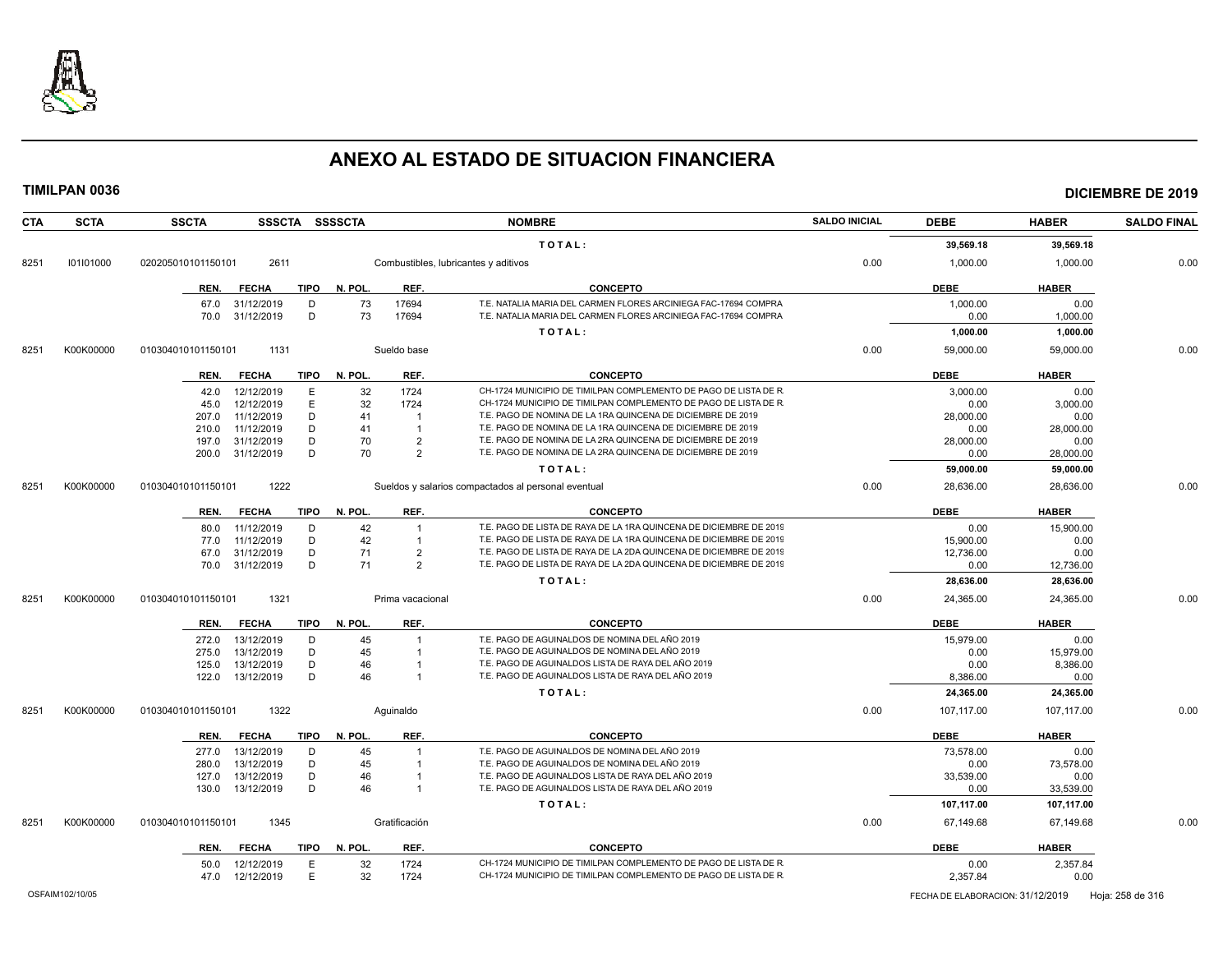

| <b>CTA</b> | <b>SCTA</b> | <b>SSCTA</b>       |                  |             | SSSCTA SSSSCTA |                                | <b>NOMBRE</b>                                                      | <b>SALDO INICIAL</b> | <b>DEBE</b> | <b>HABER</b> | <b>SALDO FINAL</b> |
|------------|-------------|--------------------|------------------|-------------|----------------|--------------------------------|--------------------------------------------------------------------|----------------------|-------------|--------------|--------------------|
|            |             |                    | 212.0 11/12/2019 | D           | 41             |                                | T.E. PAGO DE NOMINA DE LA 1RA QUINCENA DE DICIEMBRE DE 2019        |                      | 14,963.78   | 0.00         |                    |
|            |             | 215.0              | 11/12/2019       | D           | 41             |                                | T.E. PAGO DE NOMINA DE LA 1RA QUINCENA DE DICIEMBRE DE 2019        |                      | 0.00        | 14,963.78    |                    |
|            |             | 82.0               | 11/12/2019       | D           | 42             |                                | T.E. PAGO DE LISTA DE RAYA DE LA 1RA QUINCENA DE DICIEMBRE DE 2019 |                      | 7,538.56    | 0.00         |                    |
|            |             | 85.0               | 11/12/2019       | D           | 42             |                                | T.E. PAGO DE LISTA DE RAYA DE LA 1RA QUINCENA DE DICIEMBRE DE 2019 |                      | 0.00        | 7,538.56     |                    |
|            |             | 282.0              | 13/12/2019       | D           | 45             |                                | T.E. PAGO DE AGUINALDOS DE NOMINA DEL AÑO 2019                     |                      | 18,068.00   | 0.00         |                    |
|            |             | 285.0              | 13/12/2019       | D           | 45             |                                | T.E. PAGO DE AGUINALDOS DE NOMINA DEL AÑO 2019                     |                      | 0.00        | 18,068.00    |                    |
|            |             | 135.0              | 13/12/2019       | D           | 46             |                                | T.E. PAGO DE AGUINALDOS LISTA DE RAYA DEL AÑO 2019                 |                      | 0.00        | 4,077.00     |                    |
|            |             | 132.0              | 13/12/2019       | D           | 46             |                                | T.E. PAGO DE AGUINALDOS LISTA DE RAYA DEL AÑO 2019                 |                      | 4,077.00    | 0.00         |                    |
|            |             | 202.0              | 31/12/2019       | D           | 70             | $\overline{2}$                 | T.E. PAGO DE NOMINA DE LA 2RA QUINCENA DE DICIEMBRE DE 2019        |                      | 14,963.78   | 0.00         |                    |
|            |             | 205.0              | 31/12/2019       | D           | 70             | $\overline{2}$                 | T.E. PAGO DE NOMINA DE LA 2RA QUINCENA DE DICIEMBRE DE 2019        |                      | 0.00        | 14,963.78    |                    |
|            |             | 75.0               | 31/12/2019       | D           | 71             | $\overline{2}$                 | T.E. PAGO DE LISTA DE RAYA DE LA 2DA QUINCENA DE DICIEMBRE DE 2019 |                      | 0.00        | 5,180.72     |                    |
|            |             | 72.0               | 31/12/2019       | D           | 71             | $\overline{2}$                 | T.E. PAGO DE LISTA DE RAYA DE LA 2DA QUINCENA DE DICIEMBRE DE 2019 |                      | 5,180.72    | 0.00         |                    |
|            |             |                    |                  |             |                |                                | TOTAL:                                                             |                      | 67,149.68   | 67,149.68    |                    |
| 8251       | K00K00000   | 010304010101150101 | 2611             |             |                |                                | Combustibles, lubricantes y aditivos                               | 0.00                 | 1,900.00    | 1,900.00     | 0.00               |
|            |             |                    |                  |             |                |                                |                                                                    |                      |             |              |                    |
|            |             | REN.               | <b>FECHA</b>     | TIPO        | N. POL.        | REF.                           | <b>CONCEPTO</b>                                                    |                      | <b>DEBE</b> | <b>HABER</b> |                    |
|            |             | 56.0               | 11/12/2019       | D           | 40             | 17546                          | T.E. NATALIA MA. DEL CARMEN FLORES ARCINIEGA FAC-17546 COMBUSTIE   |                      | 0.00        | 300.00       |                    |
|            |             | 53.0               | 11/12/2019       | D           | 40             | 17546                          | T.E. NATALIA MA. DEL CARMEN FLORES ARCINIEGA FAC-17546 COMBUSTIE   |                      | 300.00      | 0.00         |                    |
|            |             | 39.0               | 16/12/2019       | D           | 52             | 5451                           | T.E. SERVICIO ESTRELLA JUNA SA DE CV FAC-5451 COMPRA COMBUSTIBL    |                      | 1,000.00    | 0.00         |                    |
|            |             | 42.0               | 16/12/2019       | D           | 52             | 5451                           | T.E. SERVICIO ESTRELLA JUNA SA DE CV FAC-5451 COMPRA COMBUSTIBLI   |                      | 0.00        | 1,000.00     |                    |
|            |             | 74.0               | 31/12/2019       | D           | 73             | 17694                          | T.E. NATALIA MARIA DEL CARMEN FLORES ARCINIEGA FAC-17694 COMPRA    |                      | 600.00      | 0.00         |                    |
|            |             |                    | 77.0 31/12/2019  | D           | 73             | 17694                          | T.E. NATALIA MARIA DEL CARMEN FLORES ARCINIEGA FAC-17694 COMPRA    |                      | 0.00        | 600.00       |                    |
|            |             |                    |                  |             |                |                                | TOTAL:                                                             |                      | 1,900.00    | 1,900.00     |                    |
| 8251       | K00K00000   | 010304010101150101 | 3821             |             |                |                                | Gastos de ceremonias oficiales y de orden social                   | 5,000.00             | 0.00        | 5,000.00     | 0.00               |
|            |             | REN.               | <b>FECHA</b>     | TIPO        | N. POL.        | REF.                           | <b>CONCEPTO</b>                                                    |                      | <b>DEBE</b> | <b>HABER</b> |                    |
|            |             |                    | 3.0 02/12/2019   | D           | 24             | 173                            | T.E. GRIZEL TORRES COLIN FAC-173 SUMINISTRO DE ALIMENTOS           |                      | 0.00        | 5.000.00     |                    |
|            |             |                    |                  |             |                |                                | TOTAL:                                                             |                      | 0.00        | 5,000.00     |                    |
| 8251       | K00K00000   | 010304010101160101 | 2111             |             |                | Materiales y útiles de oficina |                                                                    | 1,786.40             | 0.00        | 0.00         | 1,786.40           |
| 8251       | L00118000   | 010502020101150101 | 1131             |             |                | Sueldo base                    |                                                                    | 0.00                 | 24,000.00   | 24,000.00    | 0.00               |
|            |             | REN.               | <b>FECHA</b>     | TIPO        | N. POL.        | REF.                           | <b>CONCEPTO</b>                                                    |                      | DEBE        | <b>HABER</b> |                    |
|            |             | 217.0              | 11/12/2019       | D           | 41             |                                | T.E. PAGO DE NOMINA DE LA 1RA QUINCENA DE DICIEMBRE DE 2019        |                      | 12,000.00   | 0.00         |                    |
|            |             | 220.0              | 11/12/2019       | D           | 41             | $\overline{1}$                 | T.E. PAGO DE NOMINA DE LA 1RA QUINCENA DE DICIEMBRE DE 2019        |                      | 0.00        | 12.000.00    |                    |
|            |             | 227.0              | 31/12/2019       | D           | 70             | $\overline{2}$                 | T.E. PAGO DE NOMINA DE LA 2RA QUINCENA DE DICIEMBRE DE 2019        |                      | 12,000.00   | 0.00         |                    |
|            |             | 230.0              | 31/12/2019       | D           | 70             | $\overline{2}$                 | T.E. PAGO DE NOMINA DE LA 2RA QUINCENA DE DICIEMBRE DE 2019        |                      | 0.00        | 12,000.00    |                    |
|            |             |                    |                  |             |                |                                | TOTAL:                                                             |                      | 24,000.00   | 24,000.00    |                    |
| 8251       | L00118000   | 010502020101150101 | 1222             |             |                |                                | Sueldos y salarios compactados al personal eventual                | 0.00                 | 6,179.30    | 6,179.30     | 0.00               |
|            |             |                    |                  |             |                |                                |                                                                    |                      |             |              |                    |
|            |             | REN.               | <b>FECHA</b>     | <b>TIPO</b> | N. POL.        | REF.                           | <b>CONCEPTO</b>                                                    |                      | <b>DEBE</b> | <b>HABER</b> |                    |
|            |             | 100.0              | 11/12/2019       | D           | 42             | $\mathbf{1}$                   | T.E. PAGO DE LISTA DE RAYA DE LA 1RA QUINCENA DE DICIEMBRE DE 2019 |                      | 0.00        | 3,089.65     |                    |
|            |             | 97.0               | 11/12/2019       | D           | 42             | $\overline{1}$                 | T.E. PAGO DE LISTA DE RAYA DE LA 1RA QUINCENA DE DICIEMBRE DE 2019 |                      | 3.089.65    | 0.00         |                    |
|            |             | 87.0               | 31/12/2019       | D           | 71             | $\overline{2}$                 | T.E. PAGO DE LISTA DE RAYA DE LA 2DA QUINCENA DE DICIEMBRE DE 2019 |                      | 3,089.65    | 0.00         |                    |
|            |             |                    | 90.0 31/12/2019  | D           | 71             | $\overline{2}$                 | T.E. PAGO DE LISTA DE RAYA DE LA 2DA QUINCENA DE DICIEMBRE DE 2019 |                      | 0.00        | 3,089.65     |                    |
|            |             |                    |                  |             |                |                                | TOTAL:                                                             |                      | 6,179.30    | 6,179.30     |                    |
| 8251       | L00118000   | 010502020101150101 | 1321             |             |                | Prima vacacional               |                                                                    | 0.00                 | 8,912.00    | 8.912.00     | 0.00               |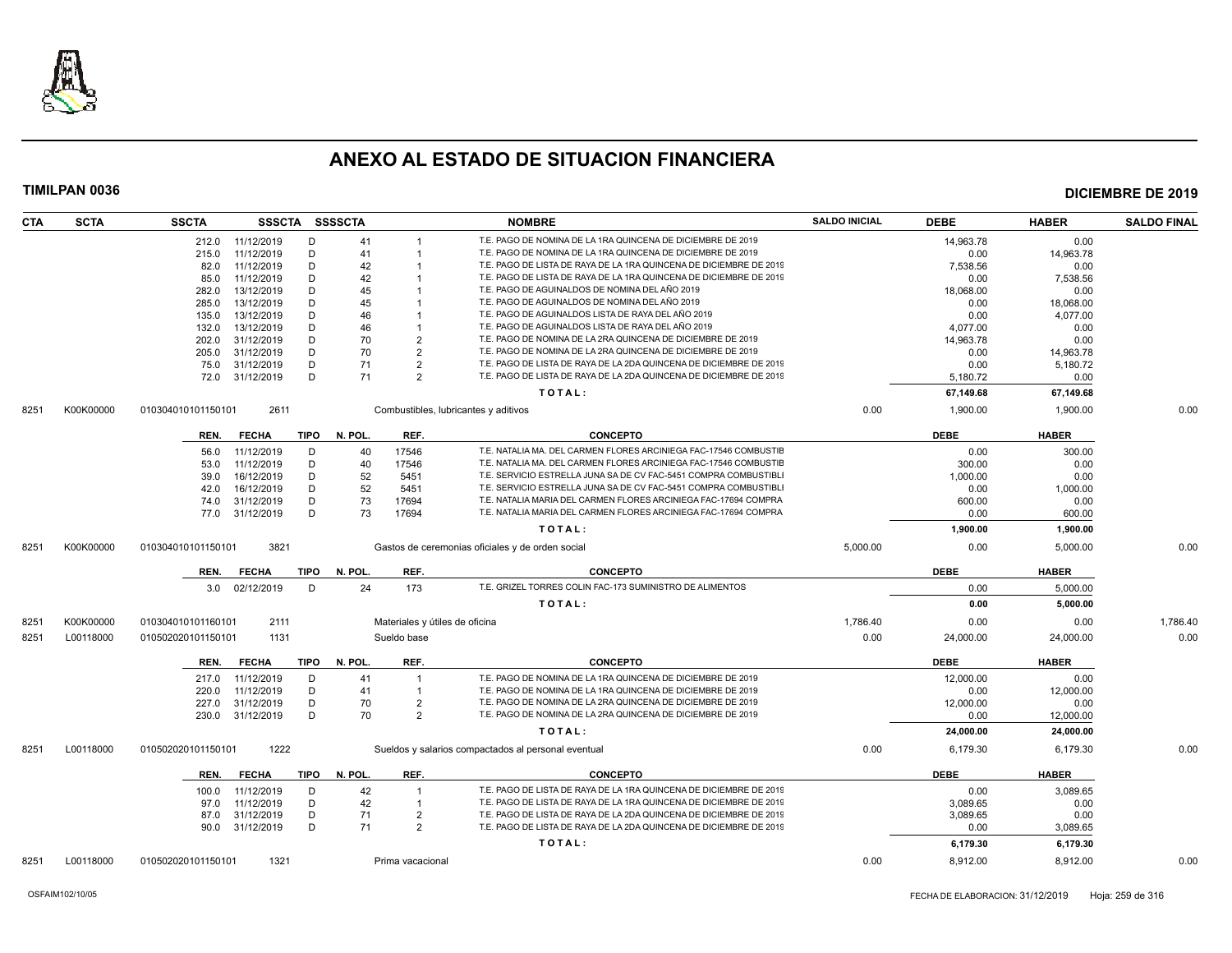

| <b>CTA</b> | <b>SCTA</b> | <b>SSCTA</b>                               | SSSCTA SSSSCTA         |                      | <b>NOMBRE</b>                                                    | <b>SALDO INICIAL</b> | <b>DEBE</b>      | <b>HABER</b>     | <b>SALDO FINAL</b> |
|------------|-------------|--------------------------------------------|------------------------|----------------------|------------------------------------------------------------------|----------------------|------------------|------------------|--------------------|
|            |             | <b>FECHA</b><br>REN.                       | <b>TIPO</b><br>N. POL. | REF.                 | <b>CONCEPTO</b>                                                  |                      | <b>DEBE</b>      | <b>HABER</b>     |                    |
|            |             | 13/12/2019<br>302.0                        | D                      | 45                   | T.E. PAGO DE AGUINALDOS DE NOMINA DEL AÑO 2019                   |                      | 7,890.00         | 0.00             |                    |
|            |             | 305.0<br>13/12/2019                        | D                      | 45                   | T.E. PAGO DE AGUINALDOS DE NOMINA DEL AÑO 2019                   |                      | 0.00             | 7.890.00         |                    |
|            |             | 13/12/2019<br>137.0                        | D                      | 46                   | T.E. PAGO DE AGUINALDOS LISTA DE RAYA DEL AÑO 2019               |                      | 1,022.00         | 0.00             |                    |
|            |             | 13/12/2019<br>140.0                        | D                      | 46                   | T.E. PAGO DE AGUINALDOS LISTA DE RAYA DEL AÑO 2019               |                      | 0.00             | 1,022.00         |                    |
|            |             |                                            |                        |                      | TOTAL:                                                           |                      | 8,912.00         | 8,912.00         |                    |
| 8251       | L00118000   | 010502020101150101<br>1322                 |                        | Aquinaldo            |                                                                  | 0.00                 | 41,784.00        | 41,784.00        | 0.00               |
|            |             | <b>FECHA</b><br>REN.                       | <b>TIPO</b><br>N. POL  | REF.                 | <b>CONCEPTO</b>                                                  |                      | <b>DEBE</b>      | <b>HABER</b>     |                    |
|            |             | 13/12/2019<br>307.0                        | D                      | 45                   | T.E. PAGO DE AGUINALDOS DE NOMINA DEL AÑO 2019                   |                      | 31,562.00        | 0.00             |                    |
|            |             | 13/12/2019<br>310.0                        | D                      | 45                   | T.E. PAGO DE AGUINALDOS DE NOMINA DEL AÑO 2019                   |                      | 0.00             | 31,562.00        |                    |
|            |             | 145.0<br>13/12/2019                        | D                      | 46                   | T.E. PAGO DE AGUINALDOS LISTA DE RAYA DEL AÑO 2019               |                      | 0.00             | 10,222.00        |                    |
|            |             | 13/12/2019<br>142.0                        | D                      | 46                   | T.E. PAGO DE AGUINALDOS LISTA DE RAYA DEL AÑO 2019               |                      | 10,222.00        | 0.00             |                    |
|            |             |                                            |                        |                      | TOTAL:                                                           |                      | 41,784.00        | 41,784.00        |                    |
| 8251       | L00118000   | 1345<br>010502020101150101                 |                        | Gratificación        |                                                                  | 0.00                 | 19,233.00        | 19,233.00        | 0.00               |
|            |             | <b>FECHA</b><br>REN.                       | TIPO<br>N. POL.        | REF.                 | <b>CONCEPTO</b>                                                  |                      | <b>DEBE</b>      | <b>HABER</b>     |                    |
|            |             |                                            |                        |                      | T.E. PAGO DE NOMINA DE LA 1RA QUINCENA DE DICIEMBRE DE 2019      |                      |                  |                  |                    |
|            |             | 11/12/2019<br>222.0                        | D                      | 41                   | T.E. PAGO DE NOMINA DE LA 1RA QUINCENA DE DICIEMBRE DE 2019      |                      | 6,129.00         | 0.00             |                    |
|            |             | 225.0<br>11/12/2019<br>13/12/2019          | D<br>D                 | 41<br>45             | T.E. PAGO DE AGUINALDOS DE NOMINA DEL AÑO 2019                   |                      | 0.00             | 6,129.00         |                    |
|            |             | 312.0<br>13/12/2019<br>315.0               | D                      | 45                   | T.E. PAGO DE AGUINALDOS DE NOMINA DEL AÑO 2019                   |                      | 5,840.00<br>0.00 | 0.00<br>5,840.00 |                    |
|            |             |                                            | D                      | 46                   | T.E. PAGO DE AGUINALDOS LISTA DE RAYA DEL AÑO 2019               |                      |                  |                  |                    |
|            |             | 13/12/2019<br>147.0<br>13/12/2019<br>150.0 | D                      | 46                   | T.E. PAGO DE AGUINALDOS LISTA DE RAYA DEL AÑO 2019               |                      | 1,135.00<br>0.00 | 0.00<br>1.135.00 |                    |
|            |             | 31/12/2019<br>232.0                        | D                      | 70<br>$\overline{2}$ | T.E. PAGO DE NOMINA DE LA 2RA QUINCENA DE DICIEMBRE DE 2019      |                      | 6,129.00         | 0.00             |                    |
|            |             | 31/12/2019<br>235.0                        | D                      | 70<br>$\overline{2}$ | T.E. PAGO DE NOMINA DE LA 2RA QUINCENA DE DICIEMBRE DE 2019      |                      | 0.00             |                  |                    |
|            |             |                                            |                        |                      |                                                                  |                      |                  | 6,129.00         |                    |
|            |             |                                            |                        |                      | TOTAL:                                                           |                      | 19,233.00        | 19,233.00        |                    |
| 8251       | L00118000   | 2611<br>010502020101150101                 |                        |                      | Combustibles, lubricantes y aditivos                             | 0.00                 | 300.00           | 300.00           | 0.00               |
|            |             | <b>FECHA</b><br>REN.                       | <b>TIPO</b><br>N. POL. | REF.                 | <b>CONCEPTO</b>                                                  |                      | <b>DEBE</b>      | <b>HABER</b>     |                    |
|            |             | 70.0<br>11/12/2019                         | D                      | 17546<br>40          | T.E. NATALIA MA. DEL CARMEN FLORES ARCINIEGA FAC-17546 COMBUSTIE |                      | 0.00             | 300.00           |                    |
|            |             | 11/12/2019<br>67.0                         | D                      | 17546<br>40          | T.E. NATALIA MA. DEL CARMEN FLORES ARCINIEGA FAC-17546 COMBUSTIE |                      | 300.00           | 0.00             |                    |
|            |             |                                            |                        |                      | TOTAL:                                                           |                      | 300.00           | 300.00           |                    |
| 8251       | L00119000   | 1131<br>010502050203150101                 |                        | Sueldo base          |                                                                  | 0.00                 | 91,684.50        | 91,684.50        | 0.00               |
|            |             | <b>FECHA</b><br>REN.                       | <b>TIPO</b><br>N. POL. | REF.                 | <b>CONCEPTO</b>                                                  |                      | <b>DEBE</b>      | <b>HABER</b>     |                    |
|            |             | 11/12/2019<br>15.0                         | Ε                      | 1702<br>10           | CH-1702 PARTICI. MUNICIPIO DE TIMILPAN COMPLEMENTO NOMINA 1RA QI |                      | 0.00             | 10,000.00        |                    |
|            |             | 11/12/2019<br>12.0                         | E                      | 10<br>1702           | CH-1702 PARTICI. MUNICIPIO DE TIMILPAN COMPLEMENTO NOMINA 1RA QI |                      | 10,000.00        | 0.00             |                    |
|            |             | 31/12/2019<br>15.0                         | E                      | 29<br>1721           | CH-1721 MUNICIPIO DE TIMILPAN COMPLEMENTO DE NOMINA 2DA QNA DE   |                      | 0.00             | 10,000.00        |                    |
|            |             | 31/12/2019<br>12.0                         | Ε                      | 29<br>1721           | CH-1721 MUNICIPIO DE TIMILPAN COMPLEMENTO DE NOMINA 2DA QNA DE   |                      | 10,000.00        | 0.00             |                    |
|            |             | 11/12/2019<br>227.0                        | D                      | 41<br>-1             | T.E. PAGO DE NOMINA DE LA 1RA QUINCENA DE DICIEMBRE DE 2019      |                      | 35,842.25        | 0.00             |                    |
|            |             | 11/12/2019<br>230.0                        | D                      | 41<br>$\overline{1}$ | T.E. PAGO DE NOMINA DE LA 1RA QUINCENA DE DICIEMBRE DE 2019      |                      | 0.00             | 35,842.25        |                    |
|            |             | 31/12/2019<br>210.0                        | D                      | 70<br>$\overline{2}$ | T.E. PAGO DE NOMINA DE LA 2RA QUINCENA DE DICIEMBRE DE 2019      |                      | 0.00             | 35,842.25        |                    |
|            |             | 207.0<br>31/12/2019                        | D                      | 70<br>2              | T.E. PAGO DE NOMINA DE LA 2RA QUINCENA DE DICIEMBRE DE 2019      |                      | 35,842.25        | 0.00             |                    |
|            |             |                                            |                        |                      | TOTAL:                                                           |                      | 91,684.50        | 91,684.50        |                    |
| 8251       | L00119000   | 1222<br>010502050203150101                 |                        |                      | Sueldos y salarios compactados al personal eventual              | 0.00                 | 30,978.12        | 30,978.12        | 0.00               |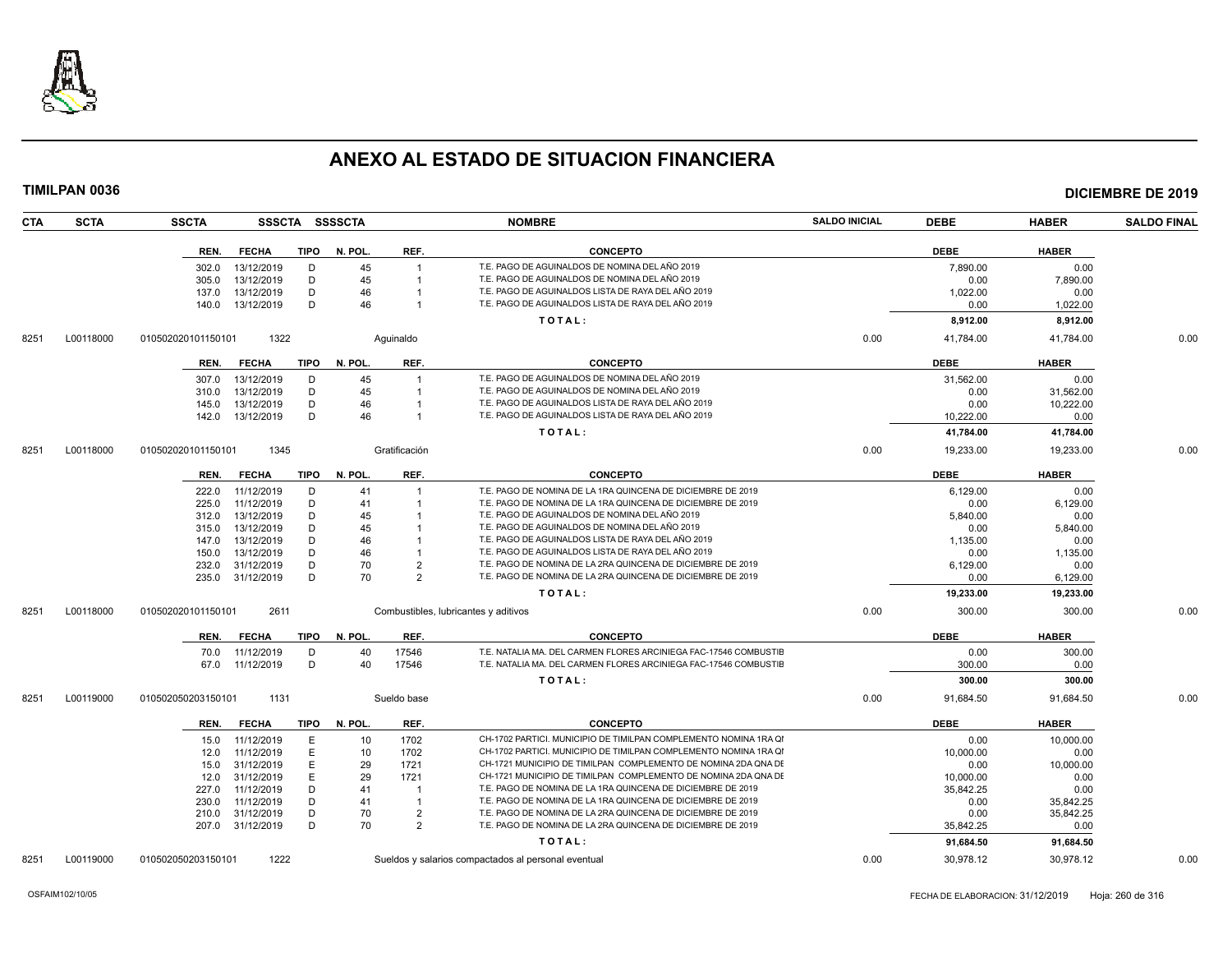

| <b>SCTA</b><br><b>CTA</b> | <b>SSCTA</b>       | <b>SSSCTA</b> |             | <b>SSSSCTA</b> |                           | <b>NOMBRE</b>                                                      | <b>SALDO INICIAL</b> | <b>DEBE</b>                      | <b>HABER</b> | <b>SALDO FINAL</b> |
|---------------------------|--------------------|---------------|-------------|----------------|---------------------------|--------------------------------------------------------------------|----------------------|----------------------------------|--------------|--------------------|
|                           | REN.               | <b>FECHA</b>  | <b>TIPO</b> | N. POL.        | REF.                      | <b>CONCEPTO</b>                                                    |                      | <b>DEBE</b>                      | <b>HABER</b> |                    |
|                           | 87.0               | 11/12/2019    | D           | 42             | $\overline{1}$            | T.E. PAGO DE LISTA DE RAYA DE LA 1RA QUINCENA DE DICIEMBRE DE 2019 |                      | 15,489.06                        | 0.00         |                    |
|                           | 90.0               | 11/12/2019    | D           | 42             |                           | T.E. PAGO DE LISTA DE RAYA DE LA 1RA QUINCENA DE DICIEMBRE DE 2019 |                      | 0.00                             | 15.489.06    |                    |
|                           | 77.0               | 31/12/2019    | D           | 71             | $\overline{2}$            | T.E. PAGO DE LISTA DE RAYA DE LA 2DA QUINCENA DE DICIEMBRE DE 2019 |                      | 15,489.06                        | 0.00         |                    |
|                           | 80.0               | 31/12/2019    | D           | 71             | $\overline{2}$            | T.E. PAGO DE LISTA DE RAYA DE LA 2DA QUINCENA DE DICIEMBRE DE 2019 |                      | 0.00                             | 15,489.06    |                    |
|                           |                    |               |             |                |                           | TOTAL:                                                             |                      | 30,978.12                        | 30,978.12    |                    |
|                           |                    |               |             |                |                           |                                                                    |                      |                                  |              |                    |
| L00119000<br>8251         | 010502050203150101 | 1311          |             |                | Prima por año de servicio |                                                                    | 0.00                 | 300.00                           | 300.00       | 0.00               |
|                           | REN.               | <b>FECHA</b>  | TIPO        | N. POL.        | REF.                      | <b>CONCEPTO</b>                                                    |                      | <b>DEBE</b>                      | <b>HABER</b> |                    |
|                           | 240.0              | 11/12/2019    | D           | 41             |                           | T.E. PAGO DE NOMINA DE LA 1RA QUINCENA DE DICIEMBRE DE 2019        |                      | 0.00                             | 150.00       |                    |
|                           | 237.0              | 11/12/2019    | D           | 41             | $\overline{1}$            | T.E. PAGO DE NOMINA DE LA 1RA QUINCENA DE DICIEMBRE DE 2019        |                      | 150.00                           | 0.00         |                    |
|                           | 217.0              | 31/12/2019    | D           | 70             | $\overline{2}$            | T.E. PAGO DE NOMINA DE LA 2RA QUINCENA DE DICIEMBRE DE 2019        |                      | 150.00                           | 0.00         |                    |
|                           | 220.0              | 31/12/2019    | D           | 70             | $\overline{2}$            | T.E. PAGO DE NOMINA DE LA 2RA QUINCENA DE DICIEMBRE DE 2019        |                      | 0.00                             | 150.00       |                    |
|                           |                    |               |             |                |                           | TOTAL:                                                             |                      | 300.00                           | 300.00       |                    |
| L00119000<br>8251         | 010502050203150101 | 1321          |             |                | Prima vacacional          |                                                                    | 0.00                 | 46,082.00                        | 46,082.00    | 0.00               |
|                           | REN.               | <b>FECHA</b>  | TIPO        | N. POL.        | REF.                      | <b>CONCEPTO</b>                                                    |                      | <b>DEBE</b>                      | <b>HABER</b> |                    |
|                           | 67.0               | 12/12/2019    | E           | 17             | 1709                      | CH-1709 COMPLEMENTO DE AGUINALDO DE 2019                           |                      | 6,575.00                         | 0.00         |                    |
|                           | 70.0               | 12/12/2019    | E           | 17             | 1709                      | CH-1709 COMPLEMENTO DE AGUINALDO DE 2019                           |                      | 0.00                             | 6,575.00     |                    |
|                           | 287.0              | 13/12/2019    | D           | 45             |                           | T.E. PAGO DE AGUINALDOS DE NOMINA DEL AÑO 2019                     |                      | 30.953.00                        | 0.00         |                    |
|                           | 290.0              | 13/12/2019    | D           | 45             |                           | T.E. PAGO DE AGUINALDOS DE NOMINA DEL AÑO 2019                     |                      | 0.00                             | 30,953.00    |                    |
|                           | 152.0              | 13/12/2019    | D           | 46             |                           | T.E. PAGO DE AGUINALDOS LISTA DE RAYA DEL AÑO 2019                 |                      | 8,554.00                         | 0.00         |                    |
|                           | 155.0              | 13/12/2019    | D           | 46             |                           | T.E. PAGO DE AGUINALDOS LISTA DE RAYA DEL AÑO 2019                 |                      | 0.00                             | 8,554.00     |                    |
|                           |                    |               |             |                |                           | TOTAL:                                                             |                      | 46,082.00                        | 46,082.00    |                    |
| L00119000<br>8251         | 010502050203150101 | 1322          |             |                | Aquinaldo                 |                                                                    | 0.00                 | 175,426.00                       | 175,426.00   | 0.00               |
|                           | REN.               | <b>FECHA</b>  | <b>TIPO</b> | N. POL.        | REF.                      | <b>CONCEPTO</b>                                                    |                      | <b>DEBE</b>                      | <b>HABER</b> |                    |
|                           | 65.0               | 12/12/2019    | E           | 17             | 1709                      | CH-1709 COMPLEMENTO DE AGUINALDO DE 2019                           |                      | 0.00                             | 26,301.00    |                    |
|                           | 62.0               | 12/12/2019    | E           | 17             | 1709                      | CH-1709 COMPLEMENTO DE AGUINALDO DE 2019                           |                      | 26,301.00                        | 0.00         |                    |
|                           | 295.0              | 13/12/2019    | D           | 45             |                           | T.E. PAGO DE AGUINALDOS DE NOMINA DEL AÑO 2019                     |                      | 0.00                             | 107,018.00   |                    |
|                           | 292.0              | 13/12/2019    | D           | 45             |                           | T.E. PAGO DE AGUINALDOS DE NOMINA DEL AÑO 2019                     |                      | 107,018.00                       | 0.00         |                    |
|                           | 157.0              | 13/12/2019    | D           | 46             |                           | T.E. PAGO DE AGUINALDOS LISTA DE RAYA DEL AÑO 2019                 |                      | 42,107.00                        | 0.00         |                    |
|                           | 160.0              | 13/12/2019    | D           | 46             | $\overline{1}$            | T.E. PAGO DE AGUINALDOS LISTA DE RAYA DEL AÑO 2019                 |                      | 0.00                             | 42,107.00    |                    |
|                           |                    |               |             |                |                           | TOTAL:                                                             |                      | 175,426.00                       | 175,426.00   |                    |
| L00119000<br>8251         | 010502050203150101 | 1345          |             |                | Gratificación             |                                                                    | 0.00                 | 116,687.70                       | 116,687.70   | 0.00               |
|                           | REN.               | <b>FECHA</b>  | TIPO        | N. POL.        | REF.                      | <b>CONCEPTO</b>                                                    |                      | <b>DEBE</b>                      | <b>HABER</b> |                    |
|                           | 20.0               | 11/12/2019    | Ε           | 10             | 1702                      | CH-1702 PARTICI. MUNICIPIO DE TIMILPAN COMPLEMENTO NOMINA 1RA QI   |                      | 0.00                             | 6,499.90     |                    |
|                           | 17.0               | 11/12/2019    | E           | 10             | 1702                      | CH-1702 PARTICI, MUNICIPIO DE TIMILPAN COMPLEMENTO NOMINA 1RA QI   |                      | 6.499.90                         | 0.00         |                    |
|                           | 72.0               | 12/12/2019    | E           | 17             | 1709                      | CH-1709 COMPLEMENTO DE AGUINALDO DE 2019                           |                      | 5,916.00                         | 0.00         |                    |
|                           | 75.0               | 12/12/2019    | E           | 17             | 1709                      | CH-1709 COMPLEMENTO DE AGUINALDO DE 2019                           |                      | 0.00                             | 5,916.00     |                    |
|                           | 20.0               | 31/12/2019    | E           | 29             | 1721                      | CH-1721 MUNICIPIO DE TIMILPAN COMPLEMENTO DE NOMINA 2DA QNA DE     |                      | 0.00                             | 6,499.90     |                    |
|                           | 17.0               | 31/12/2019    | E           | 29             | 1721                      | CH-1721 MUNICIPIO DE TIMILPAN COMPLEMENTO DE NOMINA 2DA QNA DI     |                      | 6.499.90                         | 0.00         |                    |
|                           | 232.0              | 11/12/2019    | D           | 41             |                           | T.E. PAGO DE NOMINA DE LA 1RA QUINCENA DE DICIEMBRE DE 2019        |                      | 21,261.60                        | 0.00         |                    |
|                           | 235.0              | 11/12/2019    | D           | 41             | $\overline{1}$            | T.E. PAGO DE NOMINA DE LA 1RA QUINCENA DE DICIEMBRE DE 2019        |                      | 0.00                             | 21,261.60    |                    |
|                           | 92.0               | 11/12/2019    | D           | 42             |                           | T.E. PAGO DE LISTA DE RAYA DE LA 1RA QUINCENA DE DICIEMBRE DE 2019 |                      | 10,514.85                        | 0.00         |                    |
|                           | 95.0               | 11/12/2019    | D           | 42             |                           | T.E. PAGO DE LISTA DE RAYA DE LA 1RA QUINCENA DE DICIEMBRE DE 2019 |                      | 0.00                             | 10,514.85    |                    |
| OSFAIM102/10/05           |                    |               |             |                |                           |                                                                    |                      | FECHA DE ELABORACION: 31/12/2019 |              | Hoja: 261 de 316   |
|                           |                    |               |             |                |                           |                                                                    |                      |                                  |              |                    |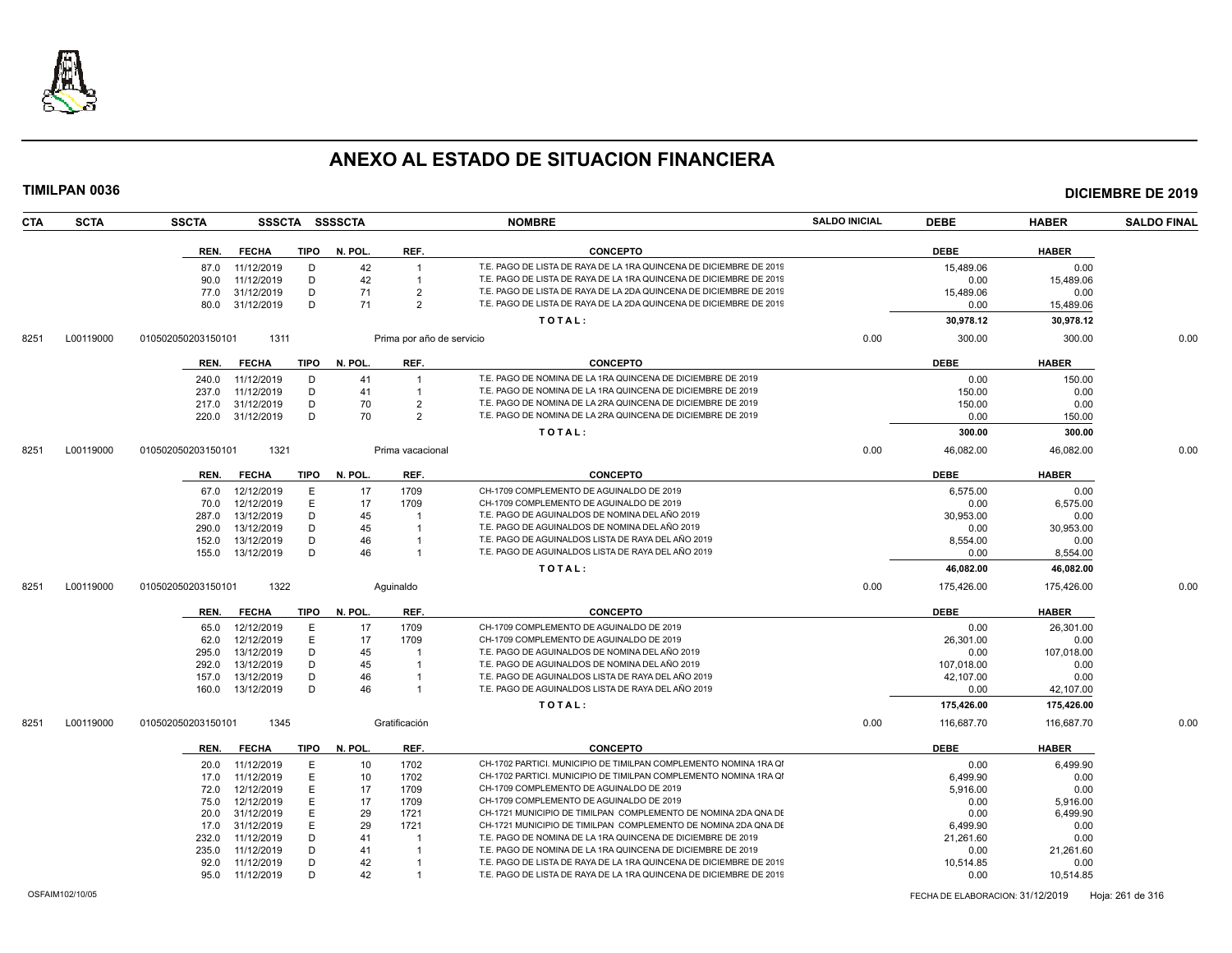

| T.E. PAGO DE AGUINALDOS DE NOMINA DEL AÑO 2019<br>13/12/2019<br>D<br>45<br>0.00<br>25,848.00<br>300.0<br>$\mathbf{1}$<br>45<br>T.E. PAGO DE AGUINALDOS DE NOMINA DEL AÑO 2019<br>13/12/2019<br>D<br>25,848.00<br>0.00<br>297.0<br>$\mathbf{1}$<br>T.E. PAGO DE AGUINALDOS LISTA DE RAYA DEL AÑO 2019<br>13/12/2019<br>D<br>46<br>5,871.00<br>0.00<br>162.0<br>13/12/2019<br>D<br>T.E. PAGO DE AGUINALDOS LISTA DE RAYA DEL AÑO 2019<br>46<br>0.00<br>5,871.00<br>165.0<br>T.E. PAGO DE NOMINA DE LA 2RA QUINCENA DE DICIEMBRE DE 2019<br>31/12/2019<br>D<br>70<br>$\overline{2}$<br>0.00<br>23,261.60<br>215.0<br>70<br>$\overline{2}$<br>T.E. PAGO DE NOMINA DE LA 2RA QUINCENA DE DICIEMBRE DE 2019<br>31/12/2019<br>D<br>23,261.60<br>0.00<br>212.0<br>T.E. PAGO DE LISTA DE RAYA DE LA 2DA QUINCENA DE DICIEMBRE DE 2019<br>85.0<br>31/12/2019<br>D<br>71<br>$\overline{2}$<br>11,014.85<br>0.00<br>D<br>T.E. PAGO DE LISTA DE RAYA DE LA 2DA QUINCENA DE DICIEMBRE DE 2019<br>31/12/2019<br>71<br>2<br>0.00<br>82.0<br>11,014.85<br>TOTAL:<br>116,687.70<br>116,687.70<br>L00119000<br>010502050203150101<br>1412<br>Aportaciones de servicio de salud<br>0.00<br>323,165.21<br>323,165.21<br><b>DEBE</b><br><b>FECHA</b><br><b>TIPO</b><br>N. POL.<br>REF.<br><b>CONCEPTO</b><br><b>HABER</b><br>REN.<br>80675<br>31/12/2019<br>D<br>PAGO DE ISSEMYM DE DICIEMBRE 2019<br>0.00<br>323,165.21<br>12.0<br>D<br>PAGO DE ISSEMYM DE DICIEMBRE 2019<br>31/12/2019<br>80675<br>323,165.21<br>0.00<br>9.0<br>$\overline{7}$<br>TOTAL:<br>323,165.21<br>323,165.21<br>L00119000<br>010502050203150101<br>1413<br>Aportaciones al sistema solidario de reparto<br>0.00<br>256,854.74<br>256,854.74<br><b>CONCEPTO</b><br><b>DEBE</b><br><b>FECHA</b><br><b>TIPO</b><br>N. POL.<br>REF.<br><b>HABER</b><br>REN.<br>80675<br>PAGO DE ISSEMYM DE DICIEMBRE 2019<br>0.00<br>31/12/2019<br>D<br>256,854.74<br>19.0<br>D<br>PAGO DE ISSEMYM DE DICIEMBRE 2019<br>31/12/2019<br>$\overline{7}$<br>80675<br>256,854.74<br>16.0<br>0.00<br>TOTAL:<br>256,854.74<br>256,854.74<br>1414<br>0.00<br>35,557.28<br>35,557.28<br>L00119000<br>010502050203150101<br>Aportaciones del sistema de capitalización individual<br>N. POL.<br>REF.<br><b>CONCEPTO</b><br><b>DEBE</b><br><b>HABER</b><br>REN.<br><b>FECHA</b><br><b>TIPO</b><br>PAGO DE ISSEMYM DE DICIEMBRE 2019<br>80675<br>35,557.28<br>0.00<br>23.0<br>31/12/2019<br>D<br>$\overline{7}$<br>31/12/2019<br>D<br>PAGO DE ISSEMYM DE DICIEMBRE 2019<br>80675<br>35,557.28<br>26.0<br>0.00<br>TOTAL:<br>35,557.28<br>35,557.28<br>L00119000<br>1415<br>Aportaciones para financiar los gastos generales de administración del ISSE<br>0.00<br>30,289.35<br>30,289.35<br>010502050203150101<br>N. POL.<br><b>DEBE</b><br><b>HABER</b><br><b>FECHA</b><br><b>TIPO</b><br>REF.<br><b>CONCEPTO</b><br>REN.<br>PAGO DE ISSEMYM DE DICIEMBRE 2019<br>31/12/2019<br>D<br>80675<br>30,289.35<br>0.00<br>30.0<br>PAGO DE ISSEMYM DE DICIEMBRE 2019<br>31/12/2019<br>D<br>80675<br>30,289.35<br>33.0<br>$\overline{7}$<br>0.00<br>TOTAL:<br>30,289.35<br>30,289.35<br>0.00<br>45,962.92<br>45,962.92<br>L00119000<br>1416<br>Aportaciones para riesgo de trabajo<br>010502050203150101<br>N. POL.<br>REF.<br><b>CONCEPTO</b><br><b>DEBE</b><br><b>HABER</b><br><b>FECHA</b><br>TIPO<br>REN.<br>PAGO DE ISSEMYM DE DICIEMBRE 2019<br>31/12/2019<br>D<br>$\overline{7}$<br>80675<br>0.00<br>45,962.92<br>40.0<br>PAGO DE ISSEMYM DE DICIEMBRE 2019<br>31/12/2019<br>D<br>80675<br>45,962.92<br>0.00<br>37.0<br>TOTAL:<br>45,962.92<br>45,962.92<br>1522<br>72,411.87<br>L00119000<br>010502050203150101<br>Liquidaciones por indemnizaciones, por sueldos y salarios caídos<br>0.00<br>12,000.00<br><b>FECHA</b><br><b>TIPO</b><br>N. POL.<br>REF.<br><b>CONCEPTO</b><br><b>DEBE</b><br><b>HABER</b><br>REN.<br>CH-1700 PARTICIPACIONES VICTOR ALFONSO ENSASTEGUI ALCANTARA LI<br>E<br>1700<br>0.00<br>02/12/2019<br>8<br>12,000.00<br>3.0<br>TOTAL:<br>0.00<br>12,000.00<br>1541<br>Becas para hijos de trabajadores sindicalizados<br>0.00<br>700.00<br>L00119000<br>010502050203150101<br>700.00 | <b>CTA</b> | <b>SCTA</b>     | <b>SSCTA</b> | SSSCTA SSSSCTA |  | <b>NOMBRE</b> | <b>SALDO INICIAL</b> | <b>DEBE</b>                      | <b>HABER</b> | <b>SALDO FINAL</b> |
|--------------------------------------------------------------------------------------------------------------------------------------------------------------------------------------------------------------------------------------------------------------------------------------------------------------------------------------------------------------------------------------------------------------------------------------------------------------------------------------------------------------------------------------------------------------------------------------------------------------------------------------------------------------------------------------------------------------------------------------------------------------------------------------------------------------------------------------------------------------------------------------------------------------------------------------------------------------------------------------------------------------------------------------------------------------------------------------------------------------------------------------------------------------------------------------------------------------------------------------------------------------------------------------------------------------------------------------------------------------------------------------------------------------------------------------------------------------------------------------------------------------------------------------------------------------------------------------------------------------------------------------------------------------------------------------------------------------------------------------------------------------------------------------------------------------------------------------------------------------------------------------------------------------------------------------------------------------------------------------------------------------------------------------------------------------------------------------------------------------------------------------------------------------------------------------------------------------------------------------------------------------------------------------------------------------------------------------------------------------------------------------------------------------------------------------------------------------------------------------------------------------------------------------------------------------------------------------------------------------------------------------------------------------------------------------------------------------------------------------------------------------------------------------------------------------------------------------------------------------------------------------------------------------------------------------------------------------------------------------------------------------------------------------------------------------------------------------------------------------------------------------------------------------------------------------------------------------------------------------------------------------------------------------------------------------------------------------------------------------------------------------------------------------------------------------------------------------------------------------------------------------------------------------------------------------------------------------------------------------------------------------------------------------------------------------------------------------------------------------------------------------------------------------------------------------------------------------------------------------------------------------------------------------------------------------------------------------------------------------------------------------------------------------------------------------------------------------------------------------------------------|------------|-----------------|--------------|----------------|--|---------------|----------------------|----------------------------------|--------------|--------------------|
|                                                                                                                                                                                                                                                                                                                                                                                                                                                                                                                                                                                                                                                                                                                                                                                                                                                                                                                                                                                                                                                                                                                                                                                                                                                                                                                                                                                                                                                                                                                                                                                                                                                                                                                                                                                                                                                                                                                                                                                                                                                                                                                                                                                                                                                                                                                                                                                                                                                                                                                                                                                                                                                                                                                                                                                                                                                                                                                                                                                                                                                                                                                                                                                                                                                                                                                                                                                                                                                                                                                                                                                                                                                                                                                                                                                                                                                                                                                                                                                                                                                                                                                                |            |                 |              |                |  |               |                      |                                  |              |                    |
|                                                                                                                                                                                                                                                                                                                                                                                                                                                                                                                                                                                                                                                                                                                                                                                                                                                                                                                                                                                                                                                                                                                                                                                                                                                                                                                                                                                                                                                                                                                                                                                                                                                                                                                                                                                                                                                                                                                                                                                                                                                                                                                                                                                                                                                                                                                                                                                                                                                                                                                                                                                                                                                                                                                                                                                                                                                                                                                                                                                                                                                                                                                                                                                                                                                                                                                                                                                                                                                                                                                                                                                                                                                                                                                                                                                                                                                                                                                                                                                                                                                                                                                                |            |                 |              |                |  |               |                      |                                  |              |                    |
|                                                                                                                                                                                                                                                                                                                                                                                                                                                                                                                                                                                                                                                                                                                                                                                                                                                                                                                                                                                                                                                                                                                                                                                                                                                                                                                                                                                                                                                                                                                                                                                                                                                                                                                                                                                                                                                                                                                                                                                                                                                                                                                                                                                                                                                                                                                                                                                                                                                                                                                                                                                                                                                                                                                                                                                                                                                                                                                                                                                                                                                                                                                                                                                                                                                                                                                                                                                                                                                                                                                                                                                                                                                                                                                                                                                                                                                                                                                                                                                                                                                                                                                                |            |                 |              |                |  |               |                      |                                  |              |                    |
|                                                                                                                                                                                                                                                                                                                                                                                                                                                                                                                                                                                                                                                                                                                                                                                                                                                                                                                                                                                                                                                                                                                                                                                                                                                                                                                                                                                                                                                                                                                                                                                                                                                                                                                                                                                                                                                                                                                                                                                                                                                                                                                                                                                                                                                                                                                                                                                                                                                                                                                                                                                                                                                                                                                                                                                                                                                                                                                                                                                                                                                                                                                                                                                                                                                                                                                                                                                                                                                                                                                                                                                                                                                                                                                                                                                                                                                                                                                                                                                                                                                                                                                                |            |                 |              |                |  |               |                      |                                  |              |                    |
|                                                                                                                                                                                                                                                                                                                                                                                                                                                                                                                                                                                                                                                                                                                                                                                                                                                                                                                                                                                                                                                                                                                                                                                                                                                                                                                                                                                                                                                                                                                                                                                                                                                                                                                                                                                                                                                                                                                                                                                                                                                                                                                                                                                                                                                                                                                                                                                                                                                                                                                                                                                                                                                                                                                                                                                                                                                                                                                                                                                                                                                                                                                                                                                                                                                                                                                                                                                                                                                                                                                                                                                                                                                                                                                                                                                                                                                                                                                                                                                                                                                                                                                                |            |                 |              |                |  |               |                      |                                  |              |                    |
|                                                                                                                                                                                                                                                                                                                                                                                                                                                                                                                                                                                                                                                                                                                                                                                                                                                                                                                                                                                                                                                                                                                                                                                                                                                                                                                                                                                                                                                                                                                                                                                                                                                                                                                                                                                                                                                                                                                                                                                                                                                                                                                                                                                                                                                                                                                                                                                                                                                                                                                                                                                                                                                                                                                                                                                                                                                                                                                                                                                                                                                                                                                                                                                                                                                                                                                                                                                                                                                                                                                                                                                                                                                                                                                                                                                                                                                                                                                                                                                                                                                                                                                                |            |                 |              |                |  |               |                      |                                  |              |                    |
|                                                                                                                                                                                                                                                                                                                                                                                                                                                                                                                                                                                                                                                                                                                                                                                                                                                                                                                                                                                                                                                                                                                                                                                                                                                                                                                                                                                                                                                                                                                                                                                                                                                                                                                                                                                                                                                                                                                                                                                                                                                                                                                                                                                                                                                                                                                                                                                                                                                                                                                                                                                                                                                                                                                                                                                                                                                                                                                                                                                                                                                                                                                                                                                                                                                                                                                                                                                                                                                                                                                                                                                                                                                                                                                                                                                                                                                                                                                                                                                                                                                                                                                                |            |                 |              |                |  |               |                      |                                  |              |                    |
|                                                                                                                                                                                                                                                                                                                                                                                                                                                                                                                                                                                                                                                                                                                                                                                                                                                                                                                                                                                                                                                                                                                                                                                                                                                                                                                                                                                                                                                                                                                                                                                                                                                                                                                                                                                                                                                                                                                                                                                                                                                                                                                                                                                                                                                                                                                                                                                                                                                                                                                                                                                                                                                                                                                                                                                                                                                                                                                                                                                                                                                                                                                                                                                                                                                                                                                                                                                                                                                                                                                                                                                                                                                                                                                                                                                                                                                                                                                                                                                                                                                                                                                                |            |                 |              |                |  |               |                      |                                  |              |                    |
|                                                                                                                                                                                                                                                                                                                                                                                                                                                                                                                                                                                                                                                                                                                                                                                                                                                                                                                                                                                                                                                                                                                                                                                                                                                                                                                                                                                                                                                                                                                                                                                                                                                                                                                                                                                                                                                                                                                                                                                                                                                                                                                                                                                                                                                                                                                                                                                                                                                                                                                                                                                                                                                                                                                                                                                                                                                                                                                                                                                                                                                                                                                                                                                                                                                                                                                                                                                                                                                                                                                                                                                                                                                                                                                                                                                                                                                                                                                                                                                                                                                                                                                                |            |                 |              |                |  |               |                      |                                  |              |                    |
|                                                                                                                                                                                                                                                                                                                                                                                                                                                                                                                                                                                                                                                                                                                                                                                                                                                                                                                                                                                                                                                                                                                                                                                                                                                                                                                                                                                                                                                                                                                                                                                                                                                                                                                                                                                                                                                                                                                                                                                                                                                                                                                                                                                                                                                                                                                                                                                                                                                                                                                                                                                                                                                                                                                                                                                                                                                                                                                                                                                                                                                                                                                                                                                                                                                                                                                                                                                                                                                                                                                                                                                                                                                                                                                                                                                                                                                                                                                                                                                                                                                                                                                                | 8251       |                 |              |                |  |               |                      |                                  |              | 0.00               |
|                                                                                                                                                                                                                                                                                                                                                                                                                                                                                                                                                                                                                                                                                                                                                                                                                                                                                                                                                                                                                                                                                                                                                                                                                                                                                                                                                                                                                                                                                                                                                                                                                                                                                                                                                                                                                                                                                                                                                                                                                                                                                                                                                                                                                                                                                                                                                                                                                                                                                                                                                                                                                                                                                                                                                                                                                                                                                                                                                                                                                                                                                                                                                                                                                                                                                                                                                                                                                                                                                                                                                                                                                                                                                                                                                                                                                                                                                                                                                                                                                                                                                                                                |            |                 |              |                |  |               |                      |                                  |              |                    |
|                                                                                                                                                                                                                                                                                                                                                                                                                                                                                                                                                                                                                                                                                                                                                                                                                                                                                                                                                                                                                                                                                                                                                                                                                                                                                                                                                                                                                                                                                                                                                                                                                                                                                                                                                                                                                                                                                                                                                                                                                                                                                                                                                                                                                                                                                                                                                                                                                                                                                                                                                                                                                                                                                                                                                                                                                                                                                                                                                                                                                                                                                                                                                                                                                                                                                                                                                                                                                                                                                                                                                                                                                                                                                                                                                                                                                                                                                                                                                                                                                                                                                                                                |            |                 |              |                |  |               |                      |                                  |              |                    |
|                                                                                                                                                                                                                                                                                                                                                                                                                                                                                                                                                                                                                                                                                                                                                                                                                                                                                                                                                                                                                                                                                                                                                                                                                                                                                                                                                                                                                                                                                                                                                                                                                                                                                                                                                                                                                                                                                                                                                                                                                                                                                                                                                                                                                                                                                                                                                                                                                                                                                                                                                                                                                                                                                                                                                                                                                                                                                                                                                                                                                                                                                                                                                                                                                                                                                                                                                                                                                                                                                                                                                                                                                                                                                                                                                                                                                                                                                                                                                                                                                                                                                                                                |            |                 |              |                |  |               |                      |                                  |              |                    |
|                                                                                                                                                                                                                                                                                                                                                                                                                                                                                                                                                                                                                                                                                                                                                                                                                                                                                                                                                                                                                                                                                                                                                                                                                                                                                                                                                                                                                                                                                                                                                                                                                                                                                                                                                                                                                                                                                                                                                                                                                                                                                                                                                                                                                                                                                                                                                                                                                                                                                                                                                                                                                                                                                                                                                                                                                                                                                                                                                                                                                                                                                                                                                                                                                                                                                                                                                                                                                                                                                                                                                                                                                                                                                                                                                                                                                                                                                                                                                                                                                                                                                                                                |            |                 |              |                |  |               |                      |                                  |              |                    |
|                                                                                                                                                                                                                                                                                                                                                                                                                                                                                                                                                                                                                                                                                                                                                                                                                                                                                                                                                                                                                                                                                                                                                                                                                                                                                                                                                                                                                                                                                                                                                                                                                                                                                                                                                                                                                                                                                                                                                                                                                                                                                                                                                                                                                                                                                                                                                                                                                                                                                                                                                                                                                                                                                                                                                                                                                                                                                                                                                                                                                                                                                                                                                                                                                                                                                                                                                                                                                                                                                                                                                                                                                                                                                                                                                                                                                                                                                                                                                                                                                                                                                                                                | 8251       |                 |              |                |  |               |                      |                                  |              | 0.00               |
|                                                                                                                                                                                                                                                                                                                                                                                                                                                                                                                                                                                                                                                                                                                                                                                                                                                                                                                                                                                                                                                                                                                                                                                                                                                                                                                                                                                                                                                                                                                                                                                                                                                                                                                                                                                                                                                                                                                                                                                                                                                                                                                                                                                                                                                                                                                                                                                                                                                                                                                                                                                                                                                                                                                                                                                                                                                                                                                                                                                                                                                                                                                                                                                                                                                                                                                                                                                                                                                                                                                                                                                                                                                                                                                                                                                                                                                                                                                                                                                                                                                                                                                                |            |                 |              |                |  |               |                      |                                  |              |                    |
|                                                                                                                                                                                                                                                                                                                                                                                                                                                                                                                                                                                                                                                                                                                                                                                                                                                                                                                                                                                                                                                                                                                                                                                                                                                                                                                                                                                                                                                                                                                                                                                                                                                                                                                                                                                                                                                                                                                                                                                                                                                                                                                                                                                                                                                                                                                                                                                                                                                                                                                                                                                                                                                                                                                                                                                                                                                                                                                                                                                                                                                                                                                                                                                                                                                                                                                                                                                                                                                                                                                                                                                                                                                                                                                                                                                                                                                                                                                                                                                                                                                                                                                                |            |                 |              |                |  |               |                      |                                  |              |                    |
|                                                                                                                                                                                                                                                                                                                                                                                                                                                                                                                                                                                                                                                                                                                                                                                                                                                                                                                                                                                                                                                                                                                                                                                                                                                                                                                                                                                                                                                                                                                                                                                                                                                                                                                                                                                                                                                                                                                                                                                                                                                                                                                                                                                                                                                                                                                                                                                                                                                                                                                                                                                                                                                                                                                                                                                                                                                                                                                                                                                                                                                                                                                                                                                                                                                                                                                                                                                                                                                                                                                                                                                                                                                                                                                                                                                                                                                                                                                                                                                                                                                                                                                                |            |                 |              |                |  |               |                      |                                  |              |                    |
|                                                                                                                                                                                                                                                                                                                                                                                                                                                                                                                                                                                                                                                                                                                                                                                                                                                                                                                                                                                                                                                                                                                                                                                                                                                                                                                                                                                                                                                                                                                                                                                                                                                                                                                                                                                                                                                                                                                                                                                                                                                                                                                                                                                                                                                                                                                                                                                                                                                                                                                                                                                                                                                                                                                                                                                                                                                                                                                                                                                                                                                                                                                                                                                                                                                                                                                                                                                                                                                                                                                                                                                                                                                                                                                                                                                                                                                                                                                                                                                                                                                                                                                                |            |                 |              |                |  |               |                      |                                  |              |                    |
|                                                                                                                                                                                                                                                                                                                                                                                                                                                                                                                                                                                                                                                                                                                                                                                                                                                                                                                                                                                                                                                                                                                                                                                                                                                                                                                                                                                                                                                                                                                                                                                                                                                                                                                                                                                                                                                                                                                                                                                                                                                                                                                                                                                                                                                                                                                                                                                                                                                                                                                                                                                                                                                                                                                                                                                                                                                                                                                                                                                                                                                                                                                                                                                                                                                                                                                                                                                                                                                                                                                                                                                                                                                                                                                                                                                                                                                                                                                                                                                                                                                                                                                                | 8251       |                 |              |                |  |               |                      |                                  |              | 0.00               |
|                                                                                                                                                                                                                                                                                                                                                                                                                                                                                                                                                                                                                                                                                                                                                                                                                                                                                                                                                                                                                                                                                                                                                                                                                                                                                                                                                                                                                                                                                                                                                                                                                                                                                                                                                                                                                                                                                                                                                                                                                                                                                                                                                                                                                                                                                                                                                                                                                                                                                                                                                                                                                                                                                                                                                                                                                                                                                                                                                                                                                                                                                                                                                                                                                                                                                                                                                                                                                                                                                                                                                                                                                                                                                                                                                                                                                                                                                                                                                                                                                                                                                                                                |            |                 |              |                |  |               |                      |                                  |              |                    |
|                                                                                                                                                                                                                                                                                                                                                                                                                                                                                                                                                                                                                                                                                                                                                                                                                                                                                                                                                                                                                                                                                                                                                                                                                                                                                                                                                                                                                                                                                                                                                                                                                                                                                                                                                                                                                                                                                                                                                                                                                                                                                                                                                                                                                                                                                                                                                                                                                                                                                                                                                                                                                                                                                                                                                                                                                                                                                                                                                                                                                                                                                                                                                                                                                                                                                                                                                                                                                                                                                                                                                                                                                                                                                                                                                                                                                                                                                                                                                                                                                                                                                                                                |            |                 |              |                |  |               |                      |                                  |              |                    |
|                                                                                                                                                                                                                                                                                                                                                                                                                                                                                                                                                                                                                                                                                                                                                                                                                                                                                                                                                                                                                                                                                                                                                                                                                                                                                                                                                                                                                                                                                                                                                                                                                                                                                                                                                                                                                                                                                                                                                                                                                                                                                                                                                                                                                                                                                                                                                                                                                                                                                                                                                                                                                                                                                                                                                                                                                                                                                                                                                                                                                                                                                                                                                                                                                                                                                                                                                                                                                                                                                                                                                                                                                                                                                                                                                                                                                                                                                                                                                                                                                                                                                                                                |            |                 |              |                |  |               |                      |                                  |              |                    |
|                                                                                                                                                                                                                                                                                                                                                                                                                                                                                                                                                                                                                                                                                                                                                                                                                                                                                                                                                                                                                                                                                                                                                                                                                                                                                                                                                                                                                                                                                                                                                                                                                                                                                                                                                                                                                                                                                                                                                                                                                                                                                                                                                                                                                                                                                                                                                                                                                                                                                                                                                                                                                                                                                                                                                                                                                                                                                                                                                                                                                                                                                                                                                                                                                                                                                                                                                                                                                                                                                                                                                                                                                                                                                                                                                                                                                                                                                                                                                                                                                                                                                                                                |            |                 |              |                |  |               |                      |                                  |              |                    |
|                                                                                                                                                                                                                                                                                                                                                                                                                                                                                                                                                                                                                                                                                                                                                                                                                                                                                                                                                                                                                                                                                                                                                                                                                                                                                                                                                                                                                                                                                                                                                                                                                                                                                                                                                                                                                                                                                                                                                                                                                                                                                                                                                                                                                                                                                                                                                                                                                                                                                                                                                                                                                                                                                                                                                                                                                                                                                                                                                                                                                                                                                                                                                                                                                                                                                                                                                                                                                                                                                                                                                                                                                                                                                                                                                                                                                                                                                                                                                                                                                                                                                                                                |            |                 |              |                |  |               |                      |                                  |              |                    |
|                                                                                                                                                                                                                                                                                                                                                                                                                                                                                                                                                                                                                                                                                                                                                                                                                                                                                                                                                                                                                                                                                                                                                                                                                                                                                                                                                                                                                                                                                                                                                                                                                                                                                                                                                                                                                                                                                                                                                                                                                                                                                                                                                                                                                                                                                                                                                                                                                                                                                                                                                                                                                                                                                                                                                                                                                                                                                                                                                                                                                                                                                                                                                                                                                                                                                                                                                                                                                                                                                                                                                                                                                                                                                                                                                                                                                                                                                                                                                                                                                                                                                                                                | 8251       |                 |              |                |  |               |                      |                                  |              | 0.00               |
|                                                                                                                                                                                                                                                                                                                                                                                                                                                                                                                                                                                                                                                                                                                                                                                                                                                                                                                                                                                                                                                                                                                                                                                                                                                                                                                                                                                                                                                                                                                                                                                                                                                                                                                                                                                                                                                                                                                                                                                                                                                                                                                                                                                                                                                                                                                                                                                                                                                                                                                                                                                                                                                                                                                                                                                                                                                                                                                                                                                                                                                                                                                                                                                                                                                                                                                                                                                                                                                                                                                                                                                                                                                                                                                                                                                                                                                                                                                                                                                                                                                                                                                                |            |                 |              |                |  |               |                      |                                  |              |                    |
|                                                                                                                                                                                                                                                                                                                                                                                                                                                                                                                                                                                                                                                                                                                                                                                                                                                                                                                                                                                                                                                                                                                                                                                                                                                                                                                                                                                                                                                                                                                                                                                                                                                                                                                                                                                                                                                                                                                                                                                                                                                                                                                                                                                                                                                                                                                                                                                                                                                                                                                                                                                                                                                                                                                                                                                                                                                                                                                                                                                                                                                                                                                                                                                                                                                                                                                                                                                                                                                                                                                                                                                                                                                                                                                                                                                                                                                                                                                                                                                                                                                                                                                                |            |                 |              |                |  |               |                      |                                  |              |                    |
|                                                                                                                                                                                                                                                                                                                                                                                                                                                                                                                                                                                                                                                                                                                                                                                                                                                                                                                                                                                                                                                                                                                                                                                                                                                                                                                                                                                                                                                                                                                                                                                                                                                                                                                                                                                                                                                                                                                                                                                                                                                                                                                                                                                                                                                                                                                                                                                                                                                                                                                                                                                                                                                                                                                                                                                                                                                                                                                                                                                                                                                                                                                                                                                                                                                                                                                                                                                                                                                                                                                                                                                                                                                                                                                                                                                                                                                                                                                                                                                                                                                                                                                                |            |                 |              |                |  |               |                      |                                  |              |                    |
|                                                                                                                                                                                                                                                                                                                                                                                                                                                                                                                                                                                                                                                                                                                                                                                                                                                                                                                                                                                                                                                                                                                                                                                                                                                                                                                                                                                                                                                                                                                                                                                                                                                                                                                                                                                                                                                                                                                                                                                                                                                                                                                                                                                                                                                                                                                                                                                                                                                                                                                                                                                                                                                                                                                                                                                                                                                                                                                                                                                                                                                                                                                                                                                                                                                                                                                                                                                                                                                                                                                                                                                                                                                                                                                                                                                                                                                                                                                                                                                                                                                                                                                                |            |                 |              |                |  |               |                      |                                  |              |                    |
|                                                                                                                                                                                                                                                                                                                                                                                                                                                                                                                                                                                                                                                                                                                                                                                                                                                                                                                                                                                                                                                                                                                                                                                                                                                                                                                                                                                                                                                                                                                                                                                                                                                                                                                                                                                                                                                                                                                                                                                                                                                                                                                                                                                                                                                                                                                                                                                                                                                                                                                                                                                                                                                                                                                                                                                                                                                                                                                                                                                                                                                                                                                                                                                                                                                                                                                                                                                                                                                                                                                                                                                                                                                                                                                                                                                                                                                                                                                                                                                                                                                                                                                                | 8251       |                 |              |                |  |               |                      |                                  |              | 0.00               |
|                                                                                                                                                                                                                                                                                                                                                                                                                                                                                                                                                                                                                                                                                                                                                                                                                                                                                                                                                                                                                                                                                                                                                                                                                                                                                                                                                                                                                                                                                                                                                                                                                                                                                                                                                                                                                                                                                                                                                                                                                                                                                                                                                                                                                                                                                                                                                                                                                                                                                                                                                                                                                                                                                                                                                                                                                                                                                                                                                                                                                                                                                                                                                                                                                                                                                                                                                                                                                                                                                                                                                                                                                                                                                                                                                                                                                                                                                                                                                                                                                                                                                                                                |            |                 |              |                |  |               |                      |                                  |              |                    |
|                                                                                                                                                                                                                                                                                                                                                                                                                                                                                                                                                                                                                                                                                                                                                                                                                                                                                                                                                                                                                                                                                                                                                                                                                                                                                                                                                                                                                                                                                                                                                                                                                                                                                                                                                                                                                                                                                                                                                                                                                                                                                                                                                                                                                                                                                                                                                                                                                                                                                                                                                                                                                                                                                                                                                                                                                                                                                                                                                                                                                                                                                                                                                                                                                                                                                                                                                                                                                                                                                                                                                                                                                                                                                                                                                                                                                                                                                                                                                                                                                                                                                                                                |            |                 |              |                |  |               |                      |                                  |              |                    |
|                                                                                                                                                                                                                                                                                                                                                                                                                                                                                                                                                                                                                                                                                                                                                                                                                                                                                                                                                                                                                                                                                                                                                                                                                                                                                                                                                                                                                                                                                                                                                                                                                                                                                                                                                                                                                                                                                                                                                                                                                                                                                                                                                                                                                                                                                                                                                                                                                                                                                                                                                                                                                                                                                                                                                                                                                                                                                                                                                                                                                                                                                                                                                                                                                                                                                                                                                                                                                                                                                                                                                                                                                                                                                                                                                                                                                                                                                                                                                                                                                                                                                                                                |            |                 |              |                |  |               |                      |                                  |              |                    |
|                                                                                                                                                                                                                                                                                                                                                                                                                                                                                                                                                                                                                                                                                                                                                                                                                                                                                                                                                                                                                                                                                                                                                                                                                                                                                                                                                                                                                                                                                                                                                                                                                                                                                                                                                                                                                                                                                                                                                                                                                                                                                                                                                                                                                                                                                                                                                                                                                                                                                                                                                                                                                                                                                                                                                                                                                                                                                                                                                                                                                                                                                                                                                                                                                                                                                                                                                                                                                                                                                                                                                                                                                                                                                                                                                                                                                                                                                                                                                                                                                                                                                                                                |            |                 |              |                |  |               |                      |                                  |              |                    |
|                                                                                                                                                                                                                                                                                                                                                                                                                                                                                                                                                                                                                                                                                                                                                                                                                                                                                                                                                                                                                                                                                                                                                                                                                                                                                                                                                                                                                                                                                                                                                                                                                                                                                                                                                                                                                                                                                                                                                                                                                                                                                                                                                                                                                                                                                                                                                                                                                                                                                                                                                                                                                                                                                                                                                                                                                                                                                                                                                                                                                                                                                                                                                                                                                                                                                                                                                                                                                                                                                                                                                                                                                                                                                                                                                                                                                                                                                                                                                                                                                                                                                                                                |            |                 |              |                |  |               |                      |                                  |              |                    |
|                                                                                                                                                                                                                                                                                                                                                                                                                                                                                                                                                                                                                                                                                                                                                                                                                                                                                                                                                                                                                                                                                                                                                                                                                                                                                                                                                                                                                                                                                                                                                                                                                                                                                                                                                                                                                                                                                                                                                                                                                                                                                                                                                                                                                                                                                                                                                                                                                                                                                                                                                                                                                                                                                                                                                                                                                                                                                                                                                                                                                                                                                                                                                                                                                                                                                                                                                                                                                                                                                                                                                                                                                                                                                                                                                                                                                                                                                                                                                                                                                                                                                                                                | 8251       |                 |              |                |  |               |                      |                                  |              | 60,411.87          |
|                                                                                                                                                                                                                                                                                                                                                                                                                                                                                                                                                                                                                                                                                                                                                                                                                                                                                                                                                                                                                                                                                                                                                                                                                                                                                                                                                                                                                                                                                                                                                                                                                                                                                                                                                                                                                                                                                                                                                                                                                                                                                                                                                                                                                                                                                                                                                                                                                                                                                                                                                                                                                                                                                                                                                                                                                                                                                                                                                                                                                                                                                                                                                                                                                                                                                                                                                                                                                                                                                                                                                                                                                                                                                                                                                                                                                                                                                                                                                                                                                                                                                                                                |            |                 |              |                |  |               |                      |                                  |              |                    |
|                                                                                                                                                                                                                                                                                                                                                                                                                                                                                                                                                                                                                                                                                                                                                                                                                                                                                                                                                                                                                                                                                                                                                                                                                                                                                                                                                                                                                                                                                                                                                                                                                                                                                                                                                                                                                                                                                                                                                                                                                                                                                                                                                                                                                                                                                                                                                                                                                                                                                                                                                                                                                                                                                                                                                                                                                                                                                                                                                                                                                                                                                                                                                                                                                                                                                                                                                                                                                                                                                                                                                                                                                                                                                                                                                                                                                                                                                                                                                                                                                                                                                                                                |            |                 |              |                |  |               |                      |                                  |              |                    |
|                                                                                                                                                                                                                                                                                                                                                                                                                                                                                                                                                                                                                                                                                                                                                                                                                                                                                                                                                                                                                                                                                                                                                                                                                                                                                                                                                                                                                                                                                                                                                                                                                                                                                                                                                                                                                                                                                                                                                                                                                                                                                                                                                                                                                                                                                                                                                                                                                                                                                                                                                                                                                                                                                                                                                                                                                                                                                                                                                                                                                                                                                                                                                                                                                                                                                                                                                                                                                                                                                                                                                                                                                                                                                                                                                                                                                                                                                                                                                                                                                                                                                                                                |            |                 |              |                |  |               |                      |                                  |              |                    |
|                                                                                                                                                                                                                                                                                                                                                                                                                                                                                                                                                                                                                                                                                                                                                                                                                                                                                                                                                                                                                                                                                                                                                                                                                                                                                                                                                                                                                                                                                                                                                                                                                                                                                                                                                                                                                                                                                                                                                                                                                                                                                                                                                                                                                                                                                                                                                                                                                                                                                                                                                                                                                                                                                                                                                                                                                                                                                                                                                                                                                                                                                                                                                                                                                                                                                                                                                                                                                                                                                                                                                                                                                                                                                                                                                                                                                                                                                                                                                                                                                                                                                                                                | 8251       |                 |              |                |  |               |                      |                                  |              | 0.00               |
|                                                                                                                                                                                                                                                                                                                                                                                                                                                                                                                                                                                                                                                                                                                                                                                                                                                                                                                                                                                                                                                                                                                                                                                                                                                                                                                                                                                                                                                                                                                                                                                                                                                                                                                                                                                                                                                                                                                                                                                                                                                                                                                                                                                                                                                                                                                                                                                                                                                                                                                                                                                                                                                                                                                                                                                                                                                                                                                                                                                                                                                                                                                                                                                                                                                                                                                                                                                                                                                                                                                                                                                                                                                                                                                                                                                                                                                                                                                                                                                                                                                                                                                                |            | OSFAIM102/10/05 |              |                |  |               |                      | FECHA DE ELABORACION: 31/12/2019 |              | Hoja: 262 de 316   |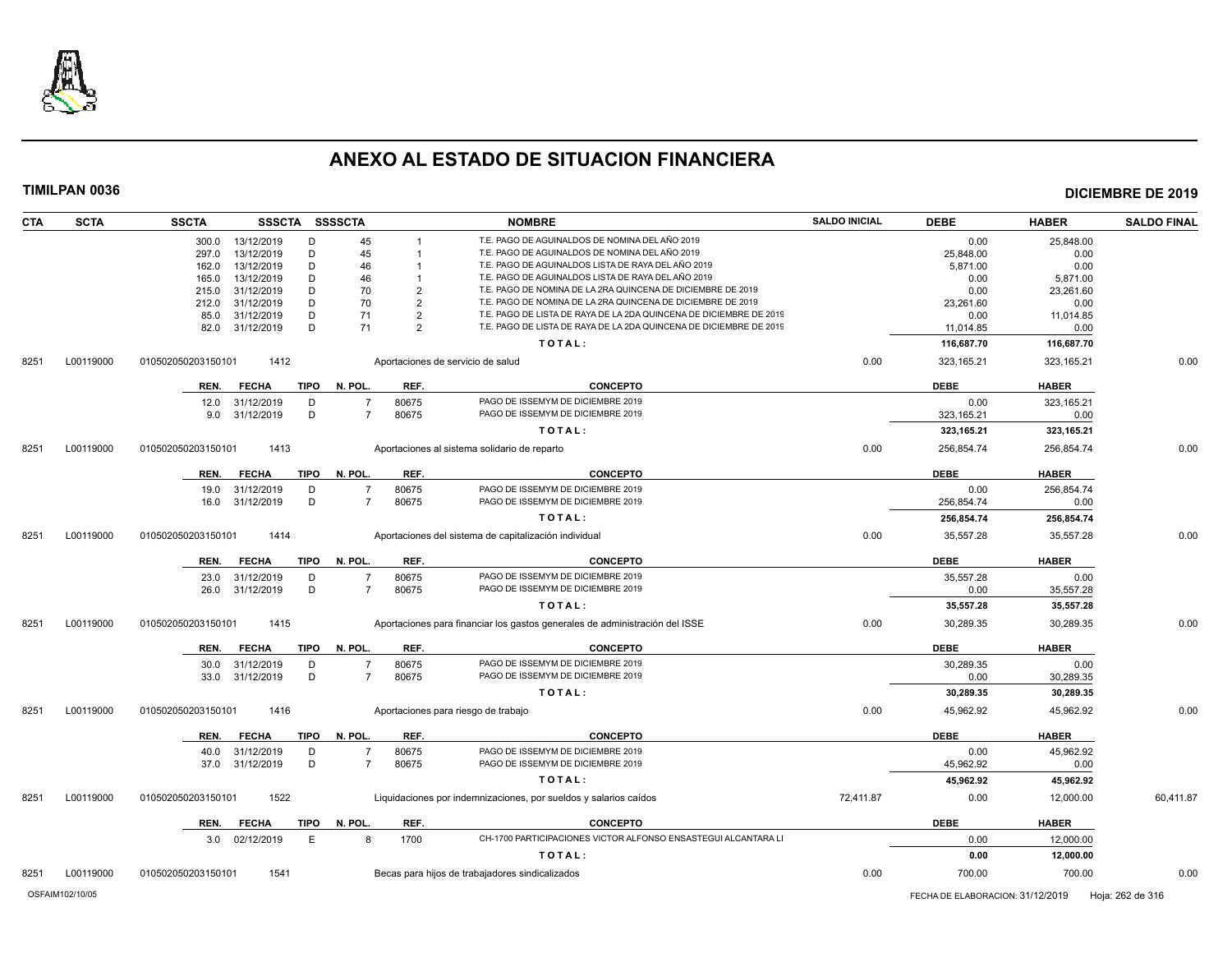

| CTA  | <b>SCTA</b> | <b>SSCTA</b>       |                          |             | SSSCTA SSSSCTA |                | <b>NOMBRE</b>                                                    | <b>SALDO INICIAL</b> | <b>DEBE</b>    | <b>HABER</b>   | <b>SALDO FINAL</b> |
|------|-------------|--------------------|--------------------------|-------------|----------------|----------------|------------------------------------------------------------------|----------------------|----------------|----------------|--------------------|
|      |             | REN.               | <b>FECHA</b>             | <b>TIPO</b> | N. POL.        | REF.           | <b>CONCEPTO</b>                                                  |                      | <b>DEBE</b>    | <b>HABER</b>   |                    |
|      |             | 245.0              | 11/12/2019               | D           | 41             | $\overline{1}$ | T.E. PAGO DE NOMINA DE LA 1RA QUINCENA DE DICIEMBRE DE 2019      |                      | 0.00           | 350.00         |                    |
|      |             | 242.0              | 11/12/2019               | D           | 41             | $\overline{1}$ | T.E. PAGO DE NOMINA DE LA 1RA QUINCENA DE DICIEMBRE DE 2019      |                      | 350.00         | 0.00           |                    |
|      |             | 225.0              | 31/12/2019               | D           | 70             | $\overline{2}$ | T.E. PAGO DE NOMINA DE LA 2RA QUINCENA DE DICIEMBRE DE 2019      |                      | 0.00           | 350.00         |                    |
|      |             | 222.0              | 31/12/2019               | D           | 70             | $\overline{2}$ | T.E. PAGO DE NOMINA DE LA 2RA QUINCENA DE DICIEMBRE DE 2019      |                      | 350.00         | 0.00           |                    |
|      |             |                    |                          |             |                |                | TOTAL:                                                           |                      | 700.00         | 700.00         |                    |
| 8251 | L00119000   | 010502050203150101 | 2611                     |             |                |                | Combustibles, lubricantes y aditivos                             | 0.00                 | 15,200.51      | 15,200.51      | 0.00               |
|      |             | REN.               | <b>FECHA</b>             | <b>TIPO</b> | N. POL.        | REF.           | <b>CONCEPTO</b>                                                  |                      | <b>DEBE</b>    | <b>HABER</b>   |                    |
|      |             | 53.0               | 06/12/2019               | D           | 38             | 5438           | T.E. SERVICIO ESTRELLA JUNA SA DE CV FAC-5438 COMBUSTIBLE        |                      | 2,300.13       | 0.00           |                    |
|      |             | 56.0               | 06/12/2019               | D           | 38             | 5438           | T.E. SERVICIO ESTRELLA JUNA SA DE CV FAC-5438 COMBUSTIBLE        |                      | 0.00           | 2,300.13       |                    |
|      |             | 60.0               | 11/12/2019               | D           | 40             | 17546          | T.E. NATALIA MA. DEL CARMEN FLORES ARCINIEGA FAC-17546 COMBUSTIE |                      | 1,800.00       | 0.00           |                    |
|      |             | 63.0               | 11/12/2019               | D           | 40             | 17546          | T.E. NATALIA MA. DEL CARMEN FLORES ARCINIEGA FAC-17546 COMBUSTIE |                      | 0.00           | 1,800.00       |                    |
|      |             | 49.0               | 16/12/2019               | D           | 52             | 5451           | T.E. SERVICIO ESTRELLA JUNA SA DE CV FAC-5451 COMPRA COMBUSTIBLI |                      | 0.00           | 3,500.00       |                    |
|      |             | 46.0               | 16/12/2019               | D           | 52             | 5451           | T.E. SERVICIO ESTRELLA JUNA SA DE CV FAC-5451 COMPRA COMBUSTIBL  |                      | 3,500.00       | 0.00           |                    |
|      |             | 49.0               | 31/12/2019               | D           | 60             | 5561           | T.E. SERVICIO ESTRELA JUNA SA DE CV FAC-5561 COMPRA DE COMBUSTII |                      | 0.00           | 1,900.00       |                    |
|      |             | 46.0               | 31/12/2019               | D           | 60             | 5561           | T.E. SERVICIO ESTRELA JUNA SA DE CV FAC-5561 COMPRA DE COMBUSTII |                      | 1,900.00       | 0.00           |                    |
|      |             | 35.0               | 30/12/2019               | D           | 69             | 5562           | T.E. SERVICIO ESTRELLA JUNA SA DE CV FAC-5562 COMPRA COMBUSTIBLI |                      | 0.00           | 1,650.22       |                    |
|      |             | 32.0               | 30/12/2019               | D           | 69             | 5562           | T.E. SERVICIO ESTRELLA JUNA SA DE CV FAC-5562 COMPRA COMBUSTIBL  |                      | 1,650.22       | 0.00           |                    |
|      |             | 32.0               | 31/12/2019               | D           | 72             | 5587           | T.E. SERVICIO ESTRELLA JUNA SA DE CV FAC-5587 COMPRA COMBUSTIBL  |                      | 400.00         | 0.00           |                    |
|      |             | 35.0               | 31/12/2019               | D           | 72             | 5587           | T.E. SERVICIO ESTRELLA JUNA SA DE CV FAC-5587 COMPRA COMBUSTIBLI |                      | 0.00           | 400.00         |                    |
|      |             | 81.0               | 31/12/2019               | D           | 73             | 17694          | T.E. NATALIA MARIA DEL CARMEN FLORES ARCINIEGA FAC-17694 COMPRA  |                      | 1,850.00       | 0.00           |                    |
|      |             | 84.0               | 31/12/2019               | D           | 73             | 17694          | T.E. NATALIA MARIA DEL CARMEN FLORES ARCINIEGA FAC-17694 COMPRA  |                      | 0.00           | 1,850.00       |                    |
|      |             | 67.0               | 02/12/2019               | D           | 81             | 5374           | T.E. SERVICIO ESTRELLA JUNA SA DE CV FAC-5374 COMPRA COMBUSTIBLI |                      | 1,800.16       | 0.00           |                    |
|      |             | 70.0               | 02/12/2019               | D           | 81             | 5374           | T.E. SERVICIO ESTRELLA JUNA SA DE CV FAC-5374 COMPRA COMBUSTIBLI |                      | 0.00           | 1,800.16       |                    |
|      |             |                    |                          |             |                |                | TOTAL:                                                           |                      | 15,200.51      | 15,200.51      |                    |
| 8251 | L00119000   | 010502050203150101 | 2992                     |             |                | Otros enseres  |                                                                  | 0.00                 | 4,392.04       | 4,392.04       | 0.00               |
|      |             | REN.               | <b>FECHA</b>             | <b>TIPO</b> | N. POL         | REF.           | <b>CONCEPTO</b>                                                  |                      | <b>DEBE</b>    | <b>HABER</b>   |                    |
|      |             | 4.0                | 31/12/2019               | E           | 31             | $\overline{1}$ | CH-1723 PARTI COMPPROBACION DE GASTOS                            |                      | 1,443.00       | 0.00           |                    |
|      |             | 7.0                | 31/12/2019               | E           | 31             | $\overline{1}$ | CH-1723 PARTI COMPPROBACION DE GASTOS                            |                      | 0.00           | 1,443.00       |                    |
|      |             | 168.0              | 31/12/2019               | D           | 179            | 61062          | CANCELACION DEL FONDO FIJO DEL TESORERO MUNICIPAL                |                      | 0.00           | 1,980.03       |                    |
|      |             | 165.0              | 31/12/2019               | D           | 179            | 61062          | CANCELACION DEL FONDO FIJO DEL TESORERO MUNICIPAL                |                      | 1,980.03       | 0.00           |                    |
|      |             | 161.0              | 31/12/2019               | D           | 179            | 61063          | CANCELACION DEL FONDO FIJO DEL TESORERO MUNICIPAL                |                      | 0.00           | 969.01         |                    |
|      |             | 158.0              | 31/12/2019               | D           | 179            | 61063          | CANCELACION DEL FONDO FIJO DEL TESORERO MUNICIPAL                |                      | 969.01         | 0.00           |                    |
|      |             |                    |                          |             |                |                | TOTAL:                                                           |                      | 4,392.04       | 4,392.04       |                    |
|      |             |                    |                          |             |                |                |                                                                  |                      |                |                |                    |
| 8251 | L00119000   | 010502050203150101 | 3141                     |             |                |                | Servicio de telefonía convencional                               | 0.00                 | 5,399.00       | 5,399.00       | 0.00               |
|      |             | REN.               | <b>FECHA</b>             | <b>TIPO</b> | N. POL         | REF.           | <b>CONCEPTO</b>                                                  |                      | <b>DEBE</b>    | <b>HABER</b>   |                    |
|      |             | 4.0                | 02/12/2019               | D           | 13             | $\overline{1}$ | T.E. TELEMEX SAB DE CV SERVICIO DE 7121255027 DE NOVIEMBRE 2019  |                      | 828.00         | 0.00           |                    |
|      |             | 7.0                |                          | D           |                |                | T.E. TELEMEX SAB DE CV SERVICIO DE 7121255027 DE NOVIEMBRE 2019  |                      | 0.00           |                |                    |
|      |             | 4.0                | 02/12/2019               |             | 13<br>14       |                | T.E. TELEMEX SAB DE CV SERVICIO DE 7121255300 DE NOVIEMBRE 2019  |                      |                | 828.00         |                    |
|      |             | 7.0                | 02/12/2019<br>02/12/2019 | D<br>D      | 14             |                | T.E. TELEMEX SAB DE CV SERVICIO DE 7121255300 DE NOVIEMBRE 2019  |                      | 399.00<br>0.00 | 0.00<br>399.00 |                    |
|      |             | 7.0                | 02/12/2019               | D           | 15             |                | T.E. TELEMEX SAB DE CV SERVICIO DE 7121255031 DE NOVIEMBRE 2019  |                      | 0.00           | 701.00         |                    |
|      |             | 4.0                | 02/12/2019               | D           | 15             |                | T.E. TELEMEX SAB DE CV SERVICIO DE 7121255031 DE NOVIEMBRE 2019  |                      | 701.00         | 0.00           |                    |
|      |             | 7.0                | 02/12/2019               | D           | 16             |                | T.E. TELMEX SAB DE CV SERVICIO DE 7121255039 DE NOVIEMBRE 2019   |                      | 0.00           | 678.00         |                    |
|      |             | 4.0                | 02/12/2019               | D           | 16             |                | T.E. TELMEX SAB DE CV SERVICIO DE 7121255039 DE NOVIEMBRE 2019   |                      | 678.00         | 0.00           |                    |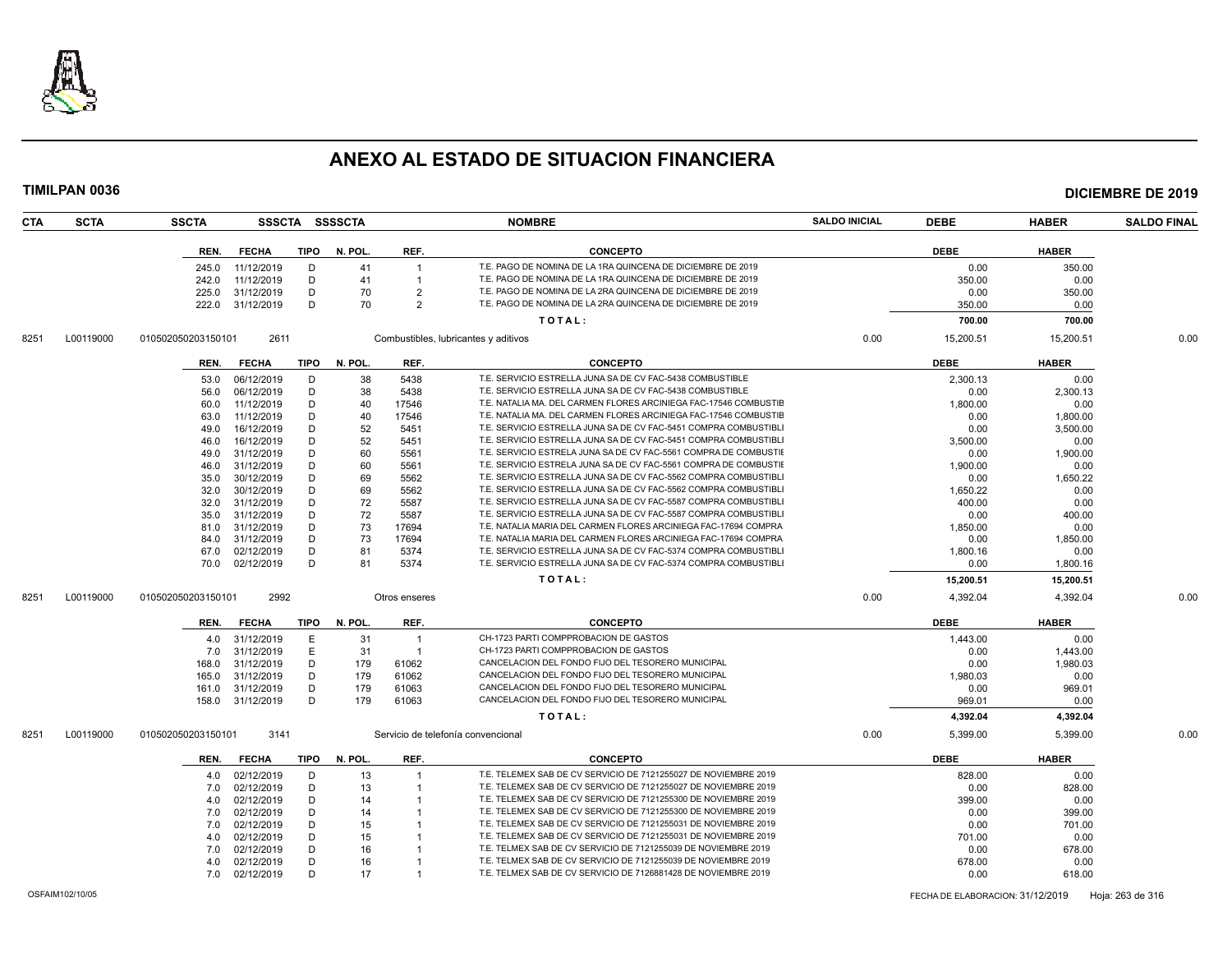

| <b>CTA</b> | <b>SCTA</b> | <b>SSCTA</b>       | SSSCTA SSSSCTA |             |                |                                   | <b>NOMBRE</b>                                                   | <b>SALDO INICIAL</b> | <b>DEBE</b> | <b>HABER</b> | <b>SALDO FINAL</b> |
|------------|-------------|--------------------|----------------|-------------|----------------|-----------------------------------|-----------------------------------------------------------------|----------------------|-------------|--------------|--------------------|
|            |             |                    | 4.0 02/12/2019 | D           | 17             | $\overline{1}$                    | T.E. TELMEX SAB DE CV SERVICIO DE 7126881428 DE NOVIEMBRE 2019  |                      | 618.00      | 0.00         |                    |
|            |             | 7.0                | 02/12/2019     | D           | 18             |                                   | T.E. TELMEX SAB DE CV SERVICIO DE 7121255029 DE NOVIEMBRE 2019  |                      | 0.00        | 399.00       |                    |
|            |             | 4.0                | 02/12/2019     | D           | 18             |                                   | T.E. TELMEX SAB DE CV SERVICIO DE 7121255029 DE NOVIEMBRE 2019  |                      | 399.00      | 0.00         |                    |
|            |             | 4.0                | 02/12/2019     | D           | 19             |                                   | T.E. TELMEX SAB DE CV SERVICIO DE 7121255012 DE NOVIEMBRE 2019  |                      | 549.00      | 0.00         |                    |
|            |             | 7.0                | 02/12/2019     | D           | 19             |                                   | T.E. TELMEX SAB DE CV SERVICIO DE 7121255012 DE NOVIEMBRE 2019  |                      | 0.00        | 549.00       |                    |
|            |             | 4.0                | 05/12/2019     | D           | 34             |                                   | T.E. TELEMEX SAB DE CV SERVICIO DE 7121255632 DE NOVIEMBRE 2019 |                      | 836.00      | 0.00         |                    |
|            |             | 7.0                | 05/12/2019     | D           | 34             |                                   | T.E. TELEMEX SAB DE CV SERVICIO DE 7121255632 DE NOVIEMBRE 2019 |                      | 0.00        | 836.00       |                    |
|            |             | 7.0                | 05/12/2019     | D           | 35             |                                   | T.E. TELEMEX SAB DE CV SERVICIO DE 7121255925 DE NOVIEMBRE 2019 |                      | 0.00        | 391.00       |                    |
|            |             | 4.0                | 05/12/2019     | D           | 35             | $\overline{1}$                    | T.E. TELEMEX SAB DE CV SERVICIO DE 7121255925 DE NOVIEMBRE 2019 |                      | 391.00      | 0.00         |                    |
|            |             |                    |                |             |                |                                   | TOTAL:                                                          |                      | 5,399.00    | 5,399.00     |                    |
| 8251       | L00119000   | 010502050203150101 | 3231           |             |                |                                   | Arrendamiento de equipo y bienes informáticos                   | 0.00                 | 11,600.00   | 4,640.00     | 6,960.00           |
|            |             | REN.               | <b>FECHA</b>   | TIPO        | N. POL.        | REF.                              | <b>CONCEPTO</b>                                                 |                      | <b>DEBE</b> | <b>HABER</b> |                    |
|            |             | 21.0               | 05/12/2019     | D           | 30             | 643                               | T.E. COPY CDMX SA DE CV FAC-624 SERVICIO COPIADO DE NOVIEMBRE   |                      | 0.00        | 4,640.00     |                    |
|            |             | 18.0               | 05/12/2019     | D           | 30             | 643                               | T.E. COPY CDMX SA DE CV FAC-624 SERVICIO COPIADO DE NOVIEMBRE   |                      | 4,640.00    | 0.00         |                    |
|            |             | 9.0                | 31/12/2019     | D           | 160            | 646                               | REG DE LA FAC 646 A NOMBRE DE COPY CDMX SA DE CV                |                      | 6,960.00    | 0.00         |                    |
|            |             |                    |                |             |                |                                   | TOTAL:                                                          |                      | 11,600.00   | 4,640.00     |                    |
| 8251       | L00119000   | 010502050203150101 | 3311           |             |                |                                   | Asesorías asociadas a convenios o acuerdos                      | 4,103.00             | 4,100.00    | 4,100.00     | 4,103.00           |
|            |             |                    |                |             |                |                                   |                                                                 |                      |             |              |                    |
|            |             | REN.               | <b>FECHA</b>   | <b>TIPO</b> | N. POL.        | REF.                              | <b>CONCEPTO</b>                                                 |                      | <b>DEBE</b> | <b>HABER</b> |                    |
|            |             | 7.0                | 31/12/2019     | D           | $\overline{1}$ | $\overline{1}$                    | IHAEM APORTACION DE DICIEMBRE DE 2019                           |                      | 0.00        | 4,100.00     |                    |
|            |             |                    | 4.0 31/12/2019 | D           | $\overline{1}$ | $\overline{1}$                    | IHAEM APORTACION DE DICIEMBRE DE 2019                           |                      | 4,100.00    | 0.00         |                    |
|            |             |                    |                |             |                |                                   | TOTAL:                                                          |                      | 4,100.00    | 4,100.00     |                    |
| 8251       | L00119000   | 010502050203150101 | 3331           |             |                | Servicios informáticos            |                                                                 | 0.00                 | 1,577.60    | 1,577.60     | 0.00               |
|            |             |                    |                |             |                |                                   |                                                                 |                      |             |              |                    |
|            |             | REN.               | <b>FECHA</b>   | <b>TIPO</b> | N. POL.        | REF.                              | <b>CONCEPTO</b>                                                 |                      | <b>DEBE</b> | <b>HABER</b> |                    |
|            |             | 98.0               | 31/12/2019     | E           | 31             | 55812                             | CH-1723 PARTI COMPPROBACION DE GASTOS                           |                      | 0.00        | 1,577.60     |                    |
|            |             | 95.0               | 31/12/2019     | E           | 31             | 55812                             | CH-1723 PARTI COMPPROBACION DE GASTOS                           |                      | 1,577.60    | 0.00         |                    |
|            |             |                    |                |             |                |                                   | TOTAL:                                                          |                      | 1,577.60    | 1,577.60     |                    |
| 8251       | L00119000   | 010502050203150101 | 3391           |             |                | Servicios profesionales           |                                                                 | 32,800.00            | 7,581.22    | 38,581.22    | 1,800.00           |
|            |             | REN.               | <b>FECHA</b>   | TIPO        | N. POL.        | REF.                              | <b>CONCEPTO</b>                                                 |                      | <b>DEBE</b> | <b>HABER</b> |                    |
|            |             | 7.0                | 30/12/2019     | E.          | $\overline{7}$ | 111                               | CH-111 RP MARIA GUADALUPE GOMEZ RUIZ HONORARIOS DEL 16-31 DE D  |                      | 0.00        | 3,790.61     |                    |
|            |             | 4.0                | 30/12/2019     | E           | $\overline{7}$ | 111                               | CH-111 RP MARIA GUADALUPE GOMEZ RUIZ HONORARIOS DEL 16-31 DE D  |                      | 3.790.61    | 0.00         |                    |
|            |             | 4.0                | 12/12/2019     | E           | 16             | 1708                              | CH-1708 PARTICI. MARIA GUADALUPE GOMEZ RUIZ PAGO HONORARIOS DI  |                      | 3,790.61    | 0.00         |                    |
|            |             | 7.0                | 12/12/2019     | E           | 16             | 1708                              | CH-1708 PARTICI. MARIA GUADALUPE GOMEZ RUIZ PAGO HONORARIOS DI  |                      | 0.00        | 3,790.61     |                    |
|            |             | 3.0                | 31/12/2019     | D           | 79             | $\mathbf{1}$                      | T.E. GALDINO RUBIO CHAVEZ PAGO TOTAL ASESORIA MANEJO PAGINA WE  |                      | 0.00        | 31,000.00    |                    |
|            |             |                    |                |             |                |                                   | TOTAL:                                                          |                      | 7,581.22    | 38,581.22    |                    |
| 8251       | L00119000   | 010502050203150101 | 3411           |             |                | Servicios bancarios y financieros |                                                                 | 0.00                 | 528,992.00  | 528,992.00   | 0.00               |
|            |             |                    |                |             |                |                                   |                                                                 |                      |             |              |                    |
|            |             | REN.               | <b>FECHA</b>   | <b>TIPO</b> | N. POL.        | REF.                              | <b>CONCEPTO</b>                                                 |                      | <b>DEBE</b> | <b>HABER</b> |                    |
|            |             | 4.0                | 31/12/2019     | D           | 5              |                                   | COMISIONES BANCARIAS CUENTA DE RECURSOS PROPIOS                 |                      | 1,873.40    | 0.00         |                    |
|            |             | 7.0                | 31/12/2019     | D           | 5              |                                   | COMISIONES BANCARIAS CUENTA DE RECURSOS PROPIOS                 |                      | 0.00        | 1,873.40     |                    |
|            |             | 21.0               | 31/12/2019     |             | 6              |                                   | REGISTRO DEL IMPUESTO PREDIAL DEL MES DE DICIEMBRE DE 2019      |                      | 0.00        | 482.13       |                    |
|            |             | 18.0               | 31/12/2019     |             |                |                                   | REGISTRO DEL IMPUESTO PREDIAL DEL MES DE DICIEMBRE DE 2019      |                      | 482.13      | 0.00         |                    |
|            |             | 8.0                | 31/12/2019     |             |                |                                   | REGISTRO DE PRESTAMO AL MUNICIPIO DE DICIEMBRE 2019             |                      | 0.00        | 512,400.00   |                    |
|            |             |                    | 5.0 31/12/2019 |             | 8              |                                   | REGISTRO DE PRESTAMO AL MUNICIPIO DE DICIEMBRE 2019             |                      | 512,400.00  | 0.00         |                    |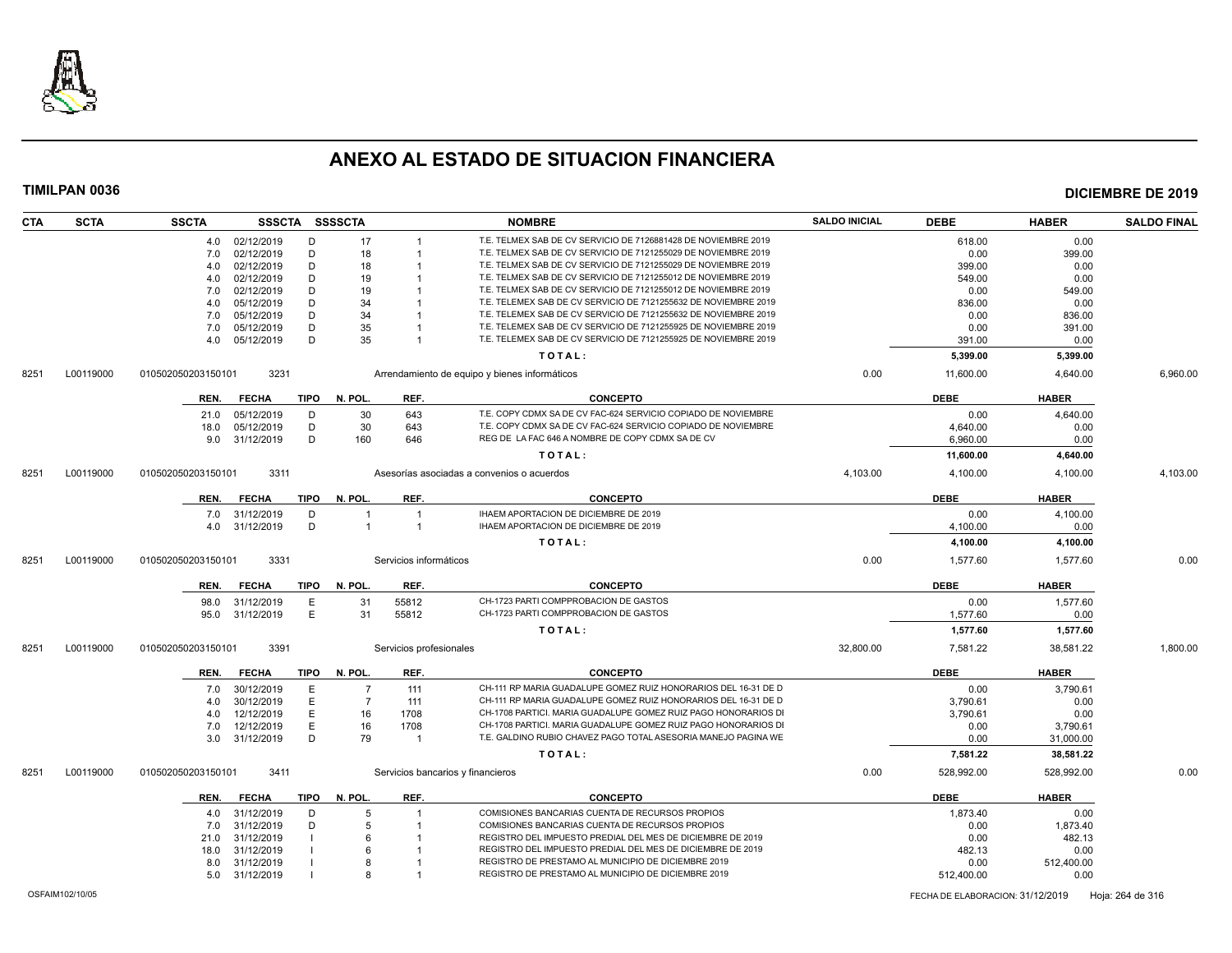

| <b>CTA</b> | <b>SCTA</b> | <b>SSCTA</b>              | SSSCTA SSSSCTA                |            |                          | <b>NOMBRE</b>                                                                                                      | <b>SALDO INICIAL</b> | <b>DEBE</b>    | <b>HABER</b>           | <b>SALDO FINAL</b> |
|------------|-------------|---------------------------|-------------------------------|------------|--------------------------|--------------------------------------------------------------------------------------------------------------------|----------------------|----------------|------------------------|--------------------|
|            |             | 7.0 31/12/2019            | D                             | 9          |                          | REGISTRO CARGA FINANCIERA PRESTAMO MARZO 2019                                                                      |                      | 0.00           | 14,236.47              |                    |
|            |             | 4.0                       | D<br>31/12/2019               | q          | $\overline{1}$           | REGISTRO CARGA FINANCIERA PRESTAMO MARZO 2019                                                                      |                      | 14,236.47      | 0.00                   |                    |
|            |             |                           |                               |            |                          | TOTAL:                                                                                                             |                      | 528,992.00     | 528,992.00             |                    |
| 8251       | L00119000   | 010502050203150101        | 3551                          |            |                          | Reparación y mantenimiento de vehículos terrestres, aéreos y lacustres                                             | 2,267.80             | 0.00           | 0.00                   | 2,267.80           |
| 8251       | L00119000   | 010502050203150101        | 3721                          |            |                          | Gastos de traslado por vía terrestre                                                                               | 0.00                 | 86.00          | 86.00                  | 0.00               |
|            |             |                           |                               |            |                          |                                                                                                                    |                      |                |                        |                    |
|            |             | REN.                      | <b>TIPO</b><br><b>FECHA</b>   | N. POL.    | REF.                     | <b>CONCEPTO</b>                                                                                                    |                      | <b>DEBE</b>    | <b>HABER</b>           |                    |
|            |             | 154.0                     | 31/12/2019<br>D               | 179        | 173701                   | CANCELACION DEL FONDO FIJO DEL TESORERO MUNICIPAL                                                                  |                      | 0.00           | 86.00                  |                    |
|            |             | 151.0                     | D<br>31/12/2019               | 179        | 173701                   | CANCELACION DEL FONDO FIJO DEL TESORERO MUNICIPAL                                                                  |                      | 86.00          | 0.00                   |                    |
|            |             |                           |                               |            |                          | TOTAL:                                                                                                             |                      | 86.00          | 86.00                  |                    |
| 8251       | L00119000   | 010502050203150101        | 3851                          |            | Gastos de representación |                                                                                                                    | 0.00                 | 845.50         | 845.50                 | 0.00               |
|            |             |                           |                               |            |                          |                                                                                                                    |                      |                |                        |                    |
|            |             | REN.                      | <b>FECHA</b><br>TIPO          | N. POL.    | REF.                     | <b>CONCEPTO</b>                                                                                                    |                      | <b>DEBE</b>    | <b>HABER</b>           |                    |
|            |             | 28.0                      | 31/12/2019<br>E               | 31         | 18419                    | CH-1723 PARTI COMPPROBACION DE GASTOS                                                                              |                      | 0.00           | 246.50                 |                    |
|            |             | 25.0                      | E<br>31/12/2019               | 31         | 18419                    | CH-1723 PARTI COMPPROBACION DE GASTOS                                                                              |                      | 246.50         | 0.00                   |                    |
|            |             | 147.0<br>144.0 31/12/2019 | 31/12/2019<br>D<br>D          | 179<br>179 | 12823<br>12823           | CANCELACION DEL FONDO FIJO DEL TESORERO MUNICIPAL<br>CANCELACION DEL FONDO FIJO DEL TESORERO MUNICIPAL             |                      | 0.00<br>599.00 | 599.00<br>0.00         |                    |
|            |             |                           |                               |            |                          |                                                                                                                    |                      |                |                        |                    |
|            |             |                           |                               |            |                          | TOTAL:                                                                                                             |                      | 845.50         | 845.50                 |                    |
| 8251       | L00119000   | 010502050203150101        | 3982                          |            |                          | Impuesto sobre erogaciones por remuneraciones al trabajo personal.                                                 | 0.00                 | 108,807.00     | 108,807.00             | 0.00               |
|            |             | REN.                      | <b>FECHA</b><br><b>TIPO</b>   | N. POL.    | REF.                     | <b>CONCEPTO</b>                                                                                                    |                      | <b>DEBE</b>    | <b>HABER</b>           |                    |
|            |             | 4.0                       | 09/12/2019<br>D               | 39         |                          | T.E. GOBIERNO DEL ESTADO DE MEXICO IMP. SOBRE REMUNERACIONES                                                       |                      | 108,807.00     | 0.00                   |                    |
|            |             | 7.0 09/12/2019            | D                             | 39         | $\overline{1}$           | T.E. GOBIERNO DEL ESTADO DE MEXICO IMP. SOBRE REMUNERACIONES                                                       |                      | 0.00           | 108,807.00             |                    |
|            |             |                           |                               |            |                          | TOTAL:                                                                                                             |                      | 108,807.00     | 108,807.00             |                    |
| 8251       | L00119000   | 010502050203160101        | 2111                          |            |                          | Materiales y útiles de oficina                                                                                     | 14,877.00            | 0.00           | 0.00                   | 14,877.00          |
| 8251       | L00119000   | 010502050203160101        | 3111                          |            |                          | Servicio de energía eléctrica                                                                                      | 0.00                 | 152,501.00     | 152,501.00             | 0.00               |
|            |             |                           |                               |            |                          |                                                                                                                    |                      |                |                        |                    |
|            |             | REN.                      | <b>TIPO</b><br><b>FECHA</b>   | N. POL.    | REF.                     | <b>CONCEPTO</b>                                                                                                    |                      | <b>DEBE</b>    | <b>HABER</b>           |                    |
|            |             | 4.0                       | 02/12/2019<br>D<br>D          | 10<br>10   | -1                       | CFE SSB PAGO ENERGIA ELECTRICA POZO DE AGUA DE ZARAGOZA<br>CFE SSB PAGO ENERGIA ELECTRICA POZO DE AGUA DE ZARAGOZA |                      | 69,698.00      | 0.00                   |                    |
|            |             | 7.0<br>7.0                | 02/12/2019<br>18/12/2019<br>D | 53         |                          | T.E. CFE SSB SERVICIO DE ENERGIA ELECTRICA POZO CABECERA MUNICI                                                    |                      | 0.00<br>0.00   | 69,698.00<br>82,803.00 |                    |
|            |             | 4.0                       | D<br>18/12/2019               | 53         |                          | T.E. CFE SSB SERVICIO DE ENERGIA ELECTRICA POZO CABECERA MUNICI                                                    |                      | 82,803.00      | 0.00                   |                    |
|            |             |                           |                               |            |                          | TOTAL:                                                                                                             |                      | 152,501.00     | 152,501.00             |                    |
|            |             |                           |                               |            |                          |                                                                                                                    |                      |                |                        |                    |
| 8251       | L00119000   | 010502050203160101        | 3411                          |            |                          | Servicios bancarios y financieros                                                                                  | 0.00                 | 2,756.16       | 2,756.16               | 0.00               |
|            |             | REN.                      | <b>FECHA</b><br>TIPO          | N. POL.    | REF.                     | <b>CONCEPTO</b>                                                                                                    |                      | <b>DEBE</b>    | <b>HABER</b>           |                    |
|            |             | 23.0                      | 31/12/2019<br>D               | 5          |                          | COMISIONES BANCARIAS CUENTA DE FEIEF                                                                               |                      | 0.00           | 17.40                  |                    |
|            |             | 12.0                      | D<br>31/12/2019               | 5          |                          | COMISIONES BANCARIAS CUENTA DE PARTICIPACIONES                                                                     |                      | 2,657.56       | 0.00                   |                    |
|            |             | 36.0                      | 31/12/2019<br>D               | 5          |                          | COMISIONES BANCARIAS CUENTA DE PFTPG                                                                               |                      | 11.60          | 0.00                   |                    |
|            |             | 39.0                      | D<br>31/12/2019               | 5          |                          | COMISIONES BANCARIAS CUENTA DE PFTPG                                                                               |                      | 0.00           | 11.60                  |                    |
|            |             | 15.0                      | D<br>31/12/2019               | 5          |                          | COMISIONES BANCARIAS CUENTA DE PARTICIPACIONES                                                                     |                      | 0.00           | 2,657.56               |                    |
|            |             | 47.0                      | 31/12/2019<br>D               |            |                          | COMISIONES BANCARIAS CUENTA DE FEFOM                                                                               |                      | 0.00           | 69.60                  |                    |
|            |             | 44.0                      | D<br>31/12/2019               | 5          |                          | COMISIONES BANCARIAS CUENTA DE FEFOM                                                                               |                      | 69.60          | 0.00                   |                    |
|            |             | 20.0                      | 31/12/2019<br>D               | 5          |                          | COMISIONES BANCARIAS CUENTA DE FEIEF                                                                               |                      | 17.40          | 0.00                   |                    |
|            |             |                           |                               |            |                          | TOTAL:                                                                                                             |                      | 2,756.16       | 2,756.16               |                    |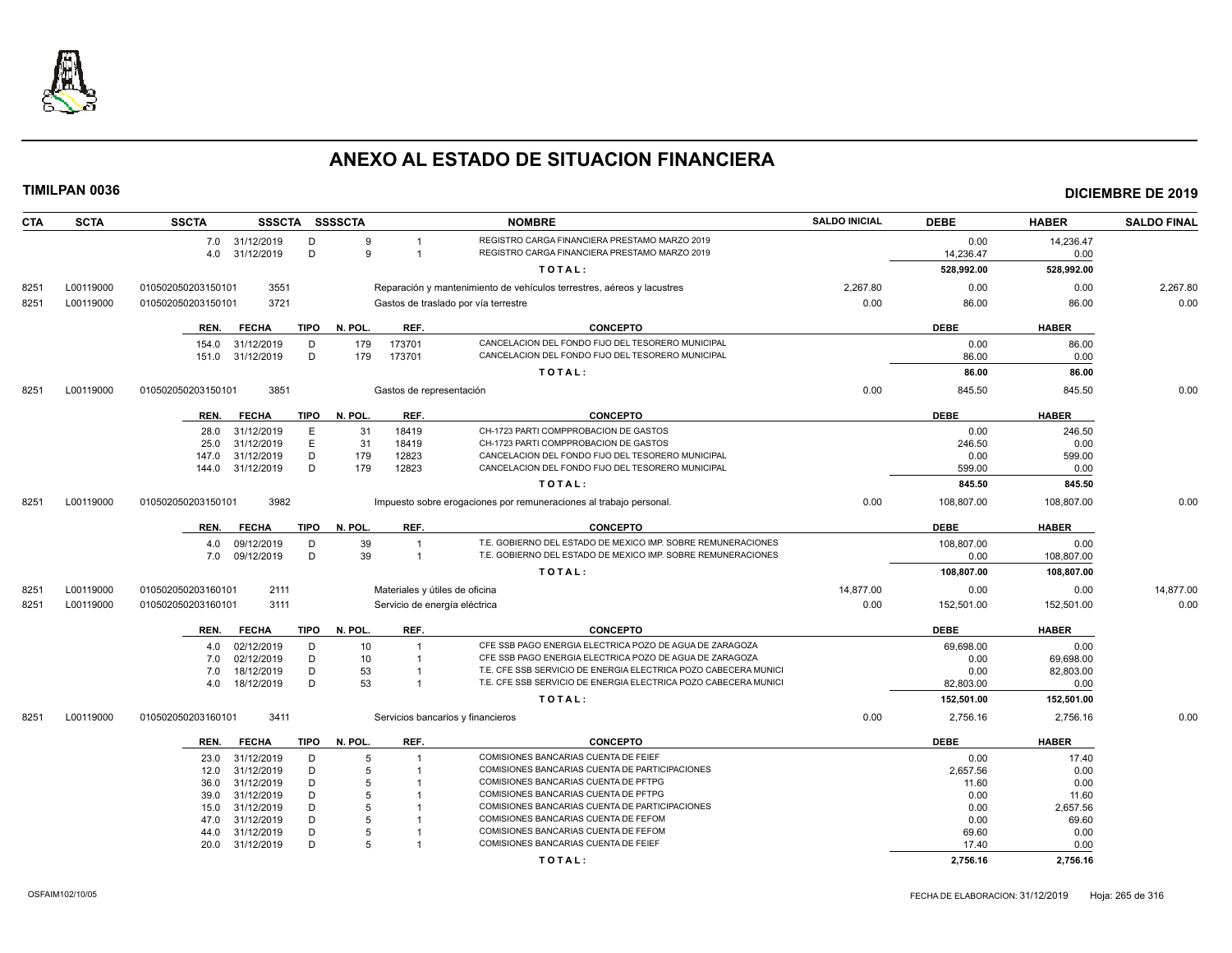

| <b>CTA</b> | <b>SCTA</b>     | <b>SSCTA</b><br><b>SSSCTA</b> | <b>SSSSCTA</b> |                               | <b>NOMBRE</b>                                                  | <b>SALDO INICIAL</b> | <b>DEBE</b>                      | <b>HABER</b> | <b>SALDO FINAL</b> |
|------------|-----------------|-------------------------------|----------------|-------------------------------|----------------------------------------------------------------|----------------------|----------------------------------|--------------|--------------------|
| 8251       | L00119000       | 010502050203250101<br>3411    |                |                               | Servicios bancarios y financieros                              | 0.00                 | 252.88                           | 252.88       | 0.00               |
|            |                 | <b>TIPO</b><br>REN.<br>FECHA  | N. POL.        | REF.                          | <b>CONCEPTO</b>                                                |                      | <b>DEBE</b>                      | <b>HABER</b> |                    |
|            |                 | 31.0<br>31/12/2019<br>D       | 5              | -1                            | COMISIONES BANCARIAS CUENTA DE FISE                            |                      | 0.00                             | 23.20        |                    |
|            |                 | 31/12/2019<br>D<br>28.0       | 5              | -1                            | COMISIONES BANCARIAS CUENTA DE FISE                            |                      | 23.20                            | 0.00         |                    |
|            |                 | 31/12/2019<br>D<br>4.0        | 6              |                               | COMISIONES BANCARIAS CUENTA DE FISM 2019                       |                      | 229.68                           | 0.00         |                    |
|            |                 | D<br>31/12/2019<br>7.0        | 6              |                               | COMISIONES BANCARIAS CUENTA DE FISM 2019                       |                      | 0.00                             | 229.68       |                    |
|            |                 |                               |                |                               | TOTAL:                                                         |                      | 252.88                           | 252.88       |                    |
| 8251       | L00119000       | 010502050203250102<br>3111    |                | Servicio de energía eléctrica |                                                                | 204,471.81           | 139,462.00                       | 208,664.36   | 135,269.45         |
|            |                 | <b>FECHA</b><br>TIPO<br>REN.  | N. POL.        | REF.                          | <b>CONCEPTO</b>                                                |                      | <b>DEBE</b>                      | <b>HABER</b> |                    |
|            |                 | 03/12/2019<br>D<br>3.0        | 25             | $\overline{1}$                | T.E. CFE SSB PAGO DE ENERGIA ELECTRICA POZO CABECERA MUNICIPAL |                      | 0.00                             | 69.202.36    |                    |
|            |                 | D<br>7.0<br>26/12/2019        | 113            | $\overline{1}$                | T.E. CFE SSB PAGO DE ENERGIA ELECTRICA DE NOVIEMBRE 2019       |                      | 0.00                             | 139,462.00   |                    |
|            |                 | 26/12/2019<br>D<br>4.0        | 113            | $\overline{1}$                | T.E. CFE SSB PAGO DE ENERGIA ELECTRICA DE NOVIEMBRE 2019       |                      | 139,462.00                       | 0.00         |                    |
|            |                 |                               |                |                               | TOTAL:                                                         |                      | 139,462.00                       | 208,664.36   |                    |
| 8251       | L00119000       | 010502050203250102<br>3112    |                |                               | Servicio de energía eléctrica para alumbrado publico           | 1,021,827.59         | 304,950.92                       | 361,950.92   | 964,827.59         |
|            |                 | REN.<br><b>FECHA</b><br>TIPO  | N. POL.        | REF.                          | <b>CONCEPTO</b>                                                |                      | <b>DEBE</b>                      | <b>HABER</b> |                    |
|            |                 | 3.0<br>05/12/2019<br>D        | 31             | $\overline{1}$                | CFE SSB PAGO DE ALUMBRADO PUBLICO CONVENIO DE AGOSTO 2019      |                      | 0.00                             | 57,000.00    |                    |
|            |                 | 09/12/2019<br>D<br>7.0        | 102            | -1                            | T.E. CFE SSB PAGO SERVICIOS ADMINISTRATIVOS ALUMBRADO NOVIEMB  |                      | 0.00                             | 5,496.89     |                    |
|            |                 | 09/12/2019<br>D<br>4.0        | 102            | -1                            | T.E. CFE SSB PAGO SERVICIOS ADMINISTRATIVOS ALUMBRADO NOVIEMB  |                      | 5,496.89                         | 0.00         |                    |
|            |                 | D<br>7.0<br>20/12/2019        | 112            |                               | T.E. CFE SSB PAGO DE ALUMBRADO PUBLICO DE NOVIEMBRE 2019       |                      | 0.00                             | 299,454.03   |                    |
|            |                 | 20/12/2019<br>D<br>4.0        | 112            | -1                            | T.E. CFE SSB PAGO DE ALUMBRADO PUBLICO DE NOVIEMBRE 2019       |                      | 299,454.03                       | 0.00         |                    |
|            |                 |                               |                |                               | TOTAL:                                                         |                      | 304,950.92                       | 361,950.92   |                    |
| 8251       | L00119000       | 3131<br>010502050203250102    |                | Servicio de agua              |                                                                | 0.00                 | 252,138.37                       | 252,138.37   | 0.00               |
|            |                 |                               |                |                               |                                                                |                      |                                  |              |                    |
|            |                 | TIPO<br>REN.<br><b>FECHA</b>  | N. POL.        | REF.                          | <b>CONCEPTO</b>                                                |                      | <b>DEBE</b>                      | <b>HABER</b> |                    |
|            |                 | 31/12/2019<br>5.0             | $\overline{4}$ |                               | PARTICIPACIONES DE FORTAMUN DICIEMBRE 2019                     |                      | 84,130.77                        | 0.00         |                    |
|            |                 | 31/12/2019<br>8.0             | $\overline{4}$ | -1                            | PARTICIPACIONES DE FORTAMUN DICIEMBRE 2019                     |                      | 0.00                             | 84,130.77    |                    |
|            |                 | 31/12/2019<br>D<br>27.0       | 186            | 3                             | RECLASIFICACION PI-3 DE OCTUBRE, PI-4 NOVIEMBRE 2019           |                      | 0.00                             | 61,637.92    |                    |
|            |                 | D<br>14.0<br>31/12/2019       | 186            | 3                             | RECLASIFICACION PI-3 DE OCTUBRE, PI-4 NOVIEMBRE 2019           |                      | 53,184.84                        | 0.00         |                    |
|            |                 | 31/12/2019<br>D<br>4.0        | 186            | 3                             | RECLASIFICACION PI-3 DE OCTUBRE, PI-4 NOVIEMBRE 2019           |                      | 53,184.84                        | 0.00         |                    |
|            |                 | 31/12/2019<br>D<br>7.0        | 186            | 3                             | RECLASIFICACION PI-3 DE OCTUBRE, PI-4 NOVIEMBRE 2019           |                      | 0.00                             | 53,184.84    |                    |
|            |                 | D<br>24.0<br>31/12/2019<br>D  | 186            | 3<br>3                        | RECLASIFICACION PI-3 DE OCTUBRE, PI-4 NOVIEMBRE 2019           |                      | 61,637.92                        | 0.00         |                    |
|            |                 | 31/12/2019<br>17.0            | 186            |                               | RECLASIFICACION PI-3 DE OCTUBRE, PI-4 NOVIEMBRE 2019           |                      | 0.00                             | 53,184.84    |                    |
|            |                 |                               |                |                               | TOTAL:                                                         |                      | 252,138.37                       | 252,138.37   |                    |
| 8251       | L00119000       | 3411<br>010502050203250102    |                |                               | Servicios bancarios y financieros                              | 0.00                 | 544.04                           | 544.04       | 0.00               |
|            |                 | TIPO<br>REN.<br><b>FECHA</b>  | N. POL.        | REF.                          | <b>CONCEPTO</b>                                                |                      | <b>DEBE</b>                      | <b>HABER</b> |                    |
|            |                 | 15.0<br>31/12/2019<br>D       | 6              | $\overline{1}$                | COMISIONES BANCARIAS CUENTA DE FORTAMUN 2019                   |                      | 0.00                             | 544.04       |                    |
|            |                 | D<br>31/12/2019<br>12.0       | 6              | $\overline{\mathbf{1}}$       | COMISIONES BANCARIAS CUENTA DE FORTAMUN 2019                   |                      | 544.04                           | 0.00         |                    |
|            |                 |                               |                |                               | TOTAL:                                                         |                      | 544.04                           | 544.04       |                    |
| 8251       | N00130000       | 030201010201150101<br>1131    |                | Sueldo base                   |                                                                | 0.00                 | 35.705.00                        | 35,705.00    | 0.00               |
|            |                 | TIPO<br>REN.<br><b>FECHA</b>  | N. POL.        | REF.                          | <b>CONCEPTO</b>                                                |                      | <b>DEBE</b>                      | <b>HABER</b> |                    |
|            |                 | 247.0<br>11/12/2019<br>D      | 41             | $\overline{1}$                | T.E. PAGO DE NOMINA DE LA 1RA QUINCENA DE DICIEMBRE DE 2019    |                      | 18,000.00                        | 0.00         |                    |
|            |                 | 11/12/2019<br>D<br>250.0      | 41             | $\overline{1}$                | T.E. PAGO DE NOMINA DE LA 1RA QUINCENA DE DICIEMBRE DE 2019    |                      | 0.00                             | 18,000.00    |                    |
|            | OSFAIM102/10/05 |                               |                |                               |                                                                |                      | FECHA DE ELABORACION: 31/12/2019 |              | Hoja: 266 de 316   |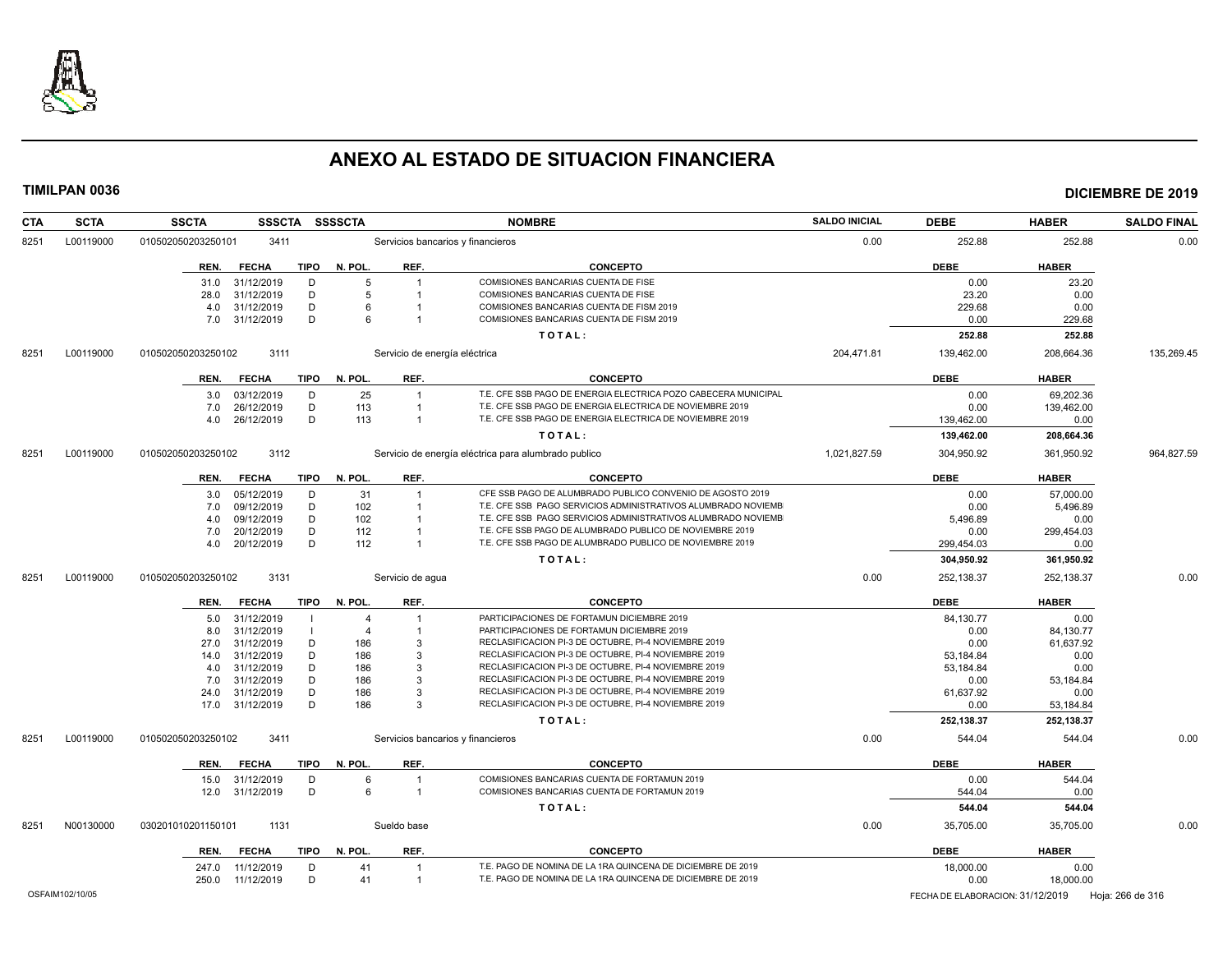

### **TIMILPAN 0036 DICIEMBRE DE 2019**

| <b>CTA</b> | <b>SCTA</b> | <b>SSCTA</b>       |                          |             | SSSCTA SSSSCTA |                  | <b>NOMBRE</b>                                                                                                                            | <b>SALDO INICIAL</b> | <b>DEBE</b>      | <b>HABER</b>     | <b>SALDO FINAL</b> |
|------------|-------------|--------------------|--------------------------|-------------|----------------|------------------|------------------------------------------------------------------------------------------------------------------------------------------|----------------------|------------------|------------------|--------------------|
|            |             |                    | 240.0 31/12/2019         | D           | 70             | $\overline{2}$   | T.E. PAGO DE NOMINA DE LA 2RA QUINCENA DE DICIEMBRE DE 2019                                                                              |                      | 0.00             | 17,705.00        |                    |
|            |             |                    | 237.0 31/12/2019         | D           | 70             | 2                | T.E. PAGO DE NOMINA DE LA 2RA QUINCENA DE DICIEMBRE DE 2019                                                                              |                      | 17,705.00        | 0.00             |                    |
|            |             |                    |                          |             |                |                  | TOTAL:                                                                                                                                   |                      | 35,705.00        | 35,705.00        |                    |
| 8251       | N00130000   | 030201010201150101 | 1222                     |             |                |                  | Sueldos y salarios compactados al personal eventual                                                                                      | 0.00                 | 8,000.00         | 8,000.00         | 0.00               |
|            |             | REN.               | <b>FECHA</b>             | <b>TIPO</b> | N. POL.        | REF.             | <b>CONCEPTO</b>                                                                                                                          |                      | <b>DEBE</b>      | <b>HABER</b>     |                    |
|            |             |                    |                          | D           |                |                  |                                                                                                                                          |                      |                  |                  |                    |
|            |             | 105.0<br>102.0     | 11/12/2019<br>11/12/2019 | D           | 42<br>42       | $\overline{1}$   | T.E. PAGO DE LISTA DE RAYA DE LA 1RA QUINCENA DE DICIEMBRE DE 2019<br>T.E. PAGO DE LISTA DE RAYA DE LA 1RA QUINCENA DE DICIEMBRE DE 2019 |                      | 0.00<br>4,000.00 | 4,000.00<br>0.00 |                    |
|            |             | 92.0               | 31/12/2019               | D           | 71             | $\overline{2}$   | T.E. PAGO DE LISTA DE RAYA DE LA 2DA QUINCENA DE DICIEMBRE DE 2019                                                                       |                      | 4,000.00         | 0.00             |                    |
|            |             | 95.0               | 31/12/2019               | D           | 71             | $\overline{2}$   | T.E. PAGO DE LISTA DE RAYA DE LA 2DA QUINCENA DE DICIEMBRE DE 2019                                                                       |                      | 0.00             | 4,000.00         |                    |
|            |             |                    |                          |             |                |                  | TOTAL:                                                                                                                                   |                      | 8,000.00         | 8,000.00         |                    |
| 8251       | N00130000   | 030201010201150101 | 1321                     |             |                | Prima vacacional |                                                                                                                                          | 0.00                 | 10,298.00        | 10,298.00        | 0.00               |
|            |             |                    |                          |             |                |                  |                                                                                                                                          |                      |                  |                  |                    |
|            |             | REN.               | <b>FECHA</b>             | <b>TIPO</b> | N. POL.        | REF.             | <b>CONCEPTO</b>                                                                                                                          |                      | <b>DEBE</b>      | <b>HABER</b>     |                    |
|            |             | 320.0              | 13/12/2019               | D           | 45             |                  | T.E. PAGO DE AGUINALDOS DE NOMINA DEL AÑO 2019                                                                                           |                      | 0.00             | 9,042.00         |                    |
|            |             | 317.0              | 13/12/2019               | D           | 45             | $\overline{1}$   | T.E. PAGO DE AGUINALDOS DE NOMINA DEL AÑO 2019                                                                                           |                      | 9,042.00         | 0.00             |                    |
|            |             | 170.0              | 13/12/2019               | D           | 46             |                  | T.E. PAGO DE AGUINALDOS LISTA DE RAYA DEL AÑO 2019                                                                                       |                      | 0.00             | 1,256.00         |                    |
|            |             | 167.0              | 13/12/2019               | D           | 46             |                  | T.E. PAGO DE AGUINALDOS LISTA DE RAYA DEL AÑO 2019                                                                                       |                      | 1,256.00         | 0.00             |                    |
|            |             |                    |                          |             |                |                  | TOTAL:                                                                                                                                   |                      | 10,298.00        | 10,298.00        |                    |
| 8251       | N00130000   | 030201010201150101 | 1322                     |             |                | Aguinaldo        |                                                                                                                                          | 0.00                 | 65,492.00        | 65,492.00        | 0.00               |
|            |             | REN.               | <b>FECHA</b>             | <b>TIPO</b> | N. POL.        | REF.             | <b>CONCEPTO</b>                                                                                                                          |                      | <b>DEBE</b>      | <b>HABER</b>     |                    |
|            |             | 325.0              | 13/12/2019               | D           | 45             |                  | T.E. PAGO DE AGUINALDOS DE NOMINA DEL AÑO 2019                                                                                           |                      | 0.00             | 52,932.00        |                    |
|            |             | 322.0              | 13/12/2019               | D           | 45             | $\overline{1}$   | T.E. PAGO DE AGUINALDOS DE NOMINA DEL AÑO 2019                                                                                           |                      | 52,932.00        | 0.00             |                    |
|            |             | 172.0              | 13/12/2019               | D           | 46             |                  | T.E. PAGO DE AGUINALDOS LISTA DE RAYA DEL AÑO 2019                                                                                       |                      | 12,560.00        | 0.00             |                    |
|            |             | 175.0              | 13/12/2019               | D           | 46             | $\overline{1}$   | T.E. PAGO DE AGUINALDOS LISTA DE RAYA DEL AÑO 2019                                                                                       |                      | 0.00             | 12,560.00        |                    |
|            |             |                    |                          |             |                |                  | TOTAL:                                                                                                                                   |                      | 65,492.00        | 65,492.00        |                    |
| 8251       | N00130000   | 030201010201150101 | 1345                     |             |                | Gratificación    |                                                                                                                                          | 0.00                 | 40,723.38        | 40,723.38        | 0.00               |
|            |             | REN.               | <b>FECHA</b>             |             | TIPO N. POL.   | REF.             | <b>CONCEPTO</b>                                                                                                                          |                      | <b>DEBE</b>      | <b>HABER</b>     |                    |
|            |             | 255.0              | 11/12/2019               | D           | 41             |                  | T.E. PAGO DE NOMINA DE LA 1RA QUINCENA DE DICIEMBRE DE 2019                                                                              |                      | 0.00             | 11,466.00        |                    |
|            |             | 252.0              | 11/12/2019               | D           | 41             |                  | T.E. PAGO DE NOMINA DE LA 1RA QUINCENA DE DICIEMBRE DE 2019                                                                              |                      | 11,466.00        | 0.00             |                    |
|            |             | 107.0              | 11/12/2019               | D           | 42             |                  | T.E. PAGO DE LISTA DE RAYA DE LA 1RA QUINCENA DE DICIEMBRE DE 2019                                                                       |                      | 3,318.19         | 0.00             |                    |
|            |             | 110.0              | 11/12/2019               | D           | 42             |                  | T.E. PAGO DE LISTA DE RAYA DE LA 1RA QUINCENA DE DICIEMBRE DE 2019                                                                       |                      | 0.00             | 3,318.19         |                    |
|            |             | 330.0              | 13/12/2019               | D           | 45             |                  | T.E. PAGO DE AGUINALDOS DE NOMINA DEL AÑO 2019                                                                                           |                      | 0.00             | 9,498.00         |                    |
|            |             | 327.0              | 13/12/2019               | D           | 45             |                  | T.E. PAGO DE AGUINALDOS DE NOMINA DEL AÑO 2019                                                                                           |                      | 9,498.00         | 0.00             |                    |
|            |             | 177.0              | 13/12/2019               | D           | 46             |                  | T.E. PAGO DE AGUINALDOS LISTA DE RAYA DEL AÑO 2019                                                                                       |                      | 1.657.00         | 0.00             |                    |
|            |             | 180.0              | 13/12/2019               | D           | 46             |                  | T.E. PAGO DE AGUINALDOS LISTA DE RAYA DEL AÑO 2019                                                                                       |                      | 0.00             | 1,657.00         |                    |
|            |             | 245.0              | 31/12/2019               | D           | 70             | $\overline{2}$   | T.E. PAGO DE NOMINA DE LA 2RA QUINCENA DE DICIEMBRE DE 2019                                                                              |                      | 0.00             | 11,466.00        |                    |
|            |             | 242.0              | 31/12/2019               | D           | 70             | $\overline{2}$   | T.E. PAGO DE NOMINA DE LA 2RA QUINCENA DE DICIEMBRE DE 2019                                                                              |                      | 11,466.00        | 0.00             |                    |
|            |             | 97.0               | 31/12/2019               | D           | 71             | $\overline{2}$   | T.E. PAGO DE LISTA DE RAYA DE LA 2DA QUINCENA DE DICIEMBRE DE 2019                                                                       |                      | 3,318.19         | 0.00             |                    |
|            |             | 100.0              | 31/12/2019               | D           | 71             | $\overline{2}$   | T.E. PAGO DE LISTA DE RAYA DE LA 2DA QUINCENA DE DICIEMBRE DE 2019                                                                       |                      | 0.00             | 3,318.19         |                    |
|            |             |                    |                          |             |                |                  | TOTAL:                                                                                                                                   |                      | 40,723.38        | 40,723.38        |                    |
| 8251       | N00130000   | 030201010201150101 | 2611                     |             |                |                  | Combustibles, lubricantes y aditivos                                                                                                     | 0.00                 | 3,200.00         | 3,200.00         | 0.00               |
|            |             | REN.               | <b>FECHA</b>             | <b>TIPO</b> | N. POL.        | REF.             | <b>CONCEPTO</b>                                                                                                                          |                      | <b>DEBE</b>      | <b>HABER</b>     |                    |
|            |             |                    | 63.0 06/12/2019          | D           | 38             | 5438             | T.E. SERVICIO ESTRELLA JUNA SA DE CV FAC-5438 COMBUSTIBLE                                                                                |                      | 0.00             | 500.00           |                    |
|            |             |                    |                          |             |                |                  |                                                                                                                                          |                      |                  |                  |                    |

OSFAIM102/10/05 FECHA DE ELABORACION: 31/12/2019 Hoja: 267 de 316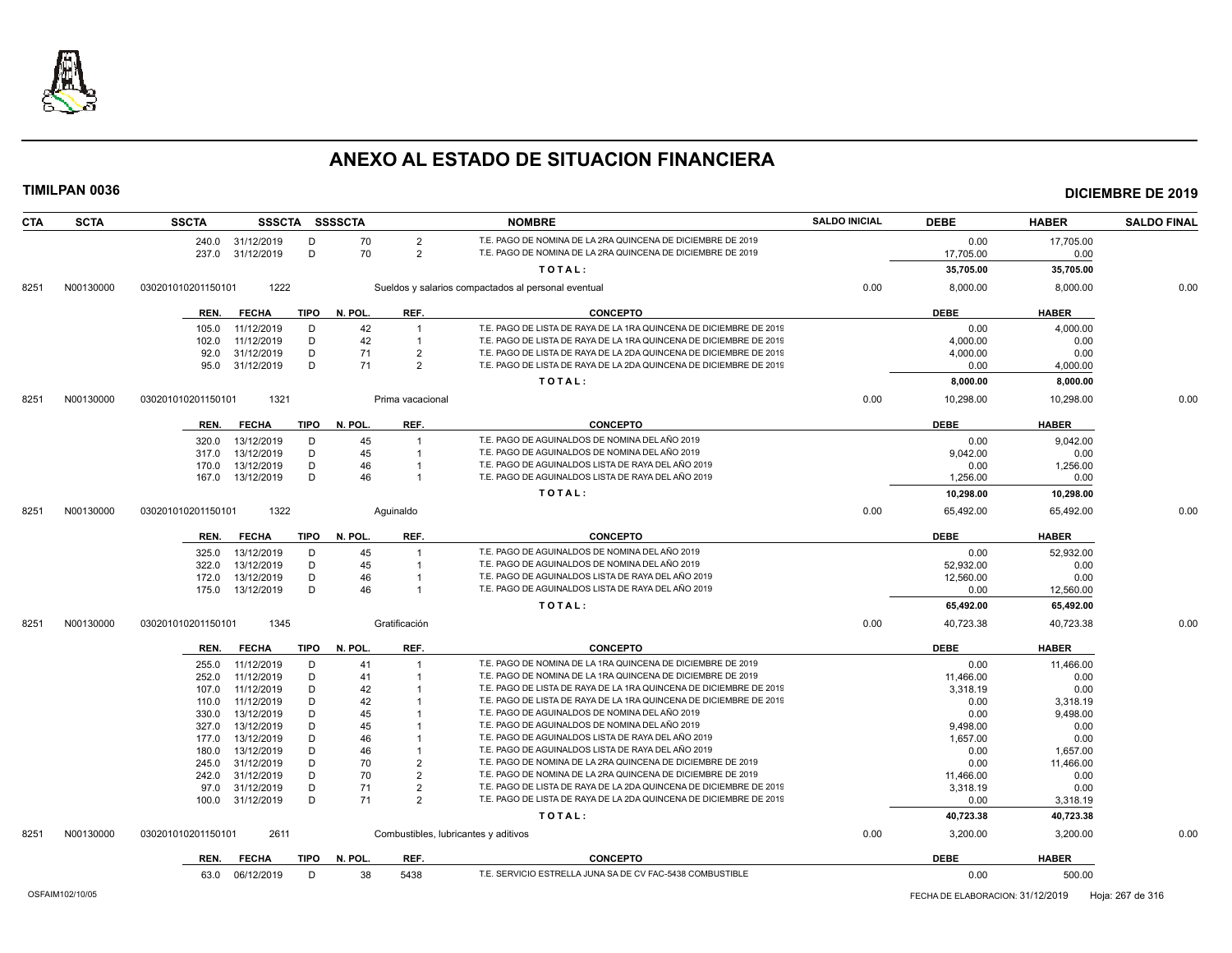

| CTA  | <b>SCTA</b> | <b>SSCTA</b>       |              |             | SSSCTA SSSSCTA |                           | <b>NOMBRE</b>                                                              | <b>SALDO INICIAL</b> | <b>DEBE</b> | <b>HABER</b> | <b>SALDO FINAL</b> |
|------|-------------|--------------------|--------------|-------------|----------------|---------------------------|----------------------------------------------------------------------------|----------------------|-------------|--------------|--------------------|
|      |             | 60.0               | 06/12/2019   | D           | 38             | 5438                      | T.E. SERVICIO ESTRELLA JUNA SA DE CV FAC-5438 COMBUSTIBLE                  |                      | 500.00      | 0.00         |                    |
|      |             | 63.0               | 16/12/2019   | D           | 52             | 5451                      | T.E. SERVICIO ESTRELLA JUNA SA DE CV FAC-5451 COMPRA COMBUSTIBLI           |                      | 0.00        | 1,000.00     |                    |
|      |             | 60.0               | 16/12/2019   | D           | 52             | 5451                      | T.E. SERVICIO ESTRELLA JUNA SA DE CV FAC-5451 COMPRA COMBUSTIBLI           |                      | 1,000.00    | 0.00         |                    |
|      |             | 53.0               | 31/12/2019   | D           | 60             | 5561                      | T.E. SERVICIO ESTRELA JUNA SA DE CV FAC-5561 COMPRA DE COMBUSTIE           |                      | 500.00      | 0.00         |                    |
|      |             | 56.0               | 31/12/2019   | D           | 60             | 5561                      | T.E. SERVICIO ESTRELA JUNA SA DE CV FAC-5561 COMPRA DE COMBUSTIE           |                      | 0.00        | 500.00       |                    |
|      |             | 95.0               | 31/12/2019   | D           | 73             | 17694                     | T.E. NATALIA MARIA DEL CARMEN FLORES ARCINIEGA FAC-17694 COMPRA            |                      | 400.00      | 0.00         |                    |
|      |             | 98.0               | 31/12/2019   | D           | 73             | 17694                     | T.E. NATALIA MARIA DEL CARMEN FLORES ARCINIEGA FAC-17694 COMPRA            |                      | 0.00        | 400.00       |                    |
|      |             | 77.0               | 02/12/2019   | D           | 81             | 5374                      | T.E. SERVICIO ESTRELLA JUNA SA DE CV FAC-5374 COMPRA COMBUSTIBLI           |                      | 0.00        | 800.00       |                    |
|      |             | 74.0               | 02/12/2019   | D           | 81             | 5374                      | T.E. SERVICIO ESTRELLA JUNA SA DE CV FAC-5374 COMPRA COMBUSTIBLI           |                      | 800.00      | 0.00         |                    |
|      |             |                    |              |             |                |                           | TOTAL:                                                                     |                      | 3,200.00    | 3,200.00     |                    |
| 8251 | N00130000   | 030201010201150101 | 3571         |             |                |                           | Reparación, instalación y mantenimiento de maquinaria, equipo industrial y | 177,747.99           | 5,050.01    | 182,798.00   | 0.00               |
|      |             | REN.               | <b>FECHA</b> | TIPO        | N. POL.        | REF.                      | <b>CONCEPTO</b>                                                            |                      | <b>DEBE</b> | <b>HABER</b> |                    |
|      |             |                    | 19/12/2019   | E           | 26             | 1718                      | CH-1718 PARTICI.ISRAEL TORRES LOPEZ PAGO DE PASIVO DE OCTU. 2019           |                      | 0.00        | 177.747.99   |                    |
|      |             | 3.0                |              |             |                |                           | CANCELACION DEL FONDO FIJO DEL TESORERO MUNICIPAL                          |                      |             |              |                    |
|      |             | 56.0               | 31/12/2019   | D           | 179            | 8818                      | CANCELACION DEL FONDO FIJO DEL TESORERO MUNICIPAL                          |                      | 0.00        | 1.450.00     |                    |
|      |             | 49.0               | 31/12/2019   | D           | 179            | 8816                      |                                                                            |                      | 0.00        | 1,800.00     |                    |
|      |             | 46.0               | 31/12/2019   | D           | 179            | 8816                      | CANCELACION DEL FONDO FIJO DEL TESORERO MUNICIPAL                          |                      | 1,800.00    | 0.00         |                    |
|      |             | 42.0               | 31/12/2019   | D           | 179            | 8817                      | CANCELACION DEL FONDO FIJO DEL TESORERO MUNICIPAL                          |                      | 0.00        | 1,800.01     |                    |
|      |             | 39.0               | 31/12/2019   | D           | 179            | 8817                      | CANCELACION DEL FONDO FIJO DEL TESORERO MUNICIPAL                          |                      | 1,800.01    | 0.00         |                    |
|      |             | 53.0               | 31/12/2019   | D           | 179            | 8818                      | CANCELACION DEL FONDO FIJO DEL TESORERO MUNICIPAL                          |                      | 1,450.00    | 0.00         |                    |
|      |             |                    |              |             |                |                           | TOTAL:                                                                     |                      | 5,050.01    | 182,798.00   |                    |
| 8251 | N00130000   | 030201010201150101 | 3851         |             |                | Gastos de representación  |                                                                            | 8,885.00             | 6,426.00    | 8,925.00     | 6,386.00           |
|      |             | REN.               | <b>FECHA</b> | <b>TIPO</b> | N. POL.        | REF.                      | <b>CONCEPTO</b>                                                            |                      | <b>DEBE</b> | <b>HABER</b> |                    |
|      |             | 16.0               | 26/12/2019   | D           | 68             | 169                       | T.E. LIBIA MONTIEL COLIN FAC-162.169.178 Y 179 SERVICIO DE HOSPÉDAJE       |                      | 0.00        | 8,925.00     |                    |
|      |             | 4.0                | 31/12/2019   | D           | 161            | 192                       | REG DE LA FAC 192 A NOMBRE DE MONTIEL COLIN LIBIA                          |                      | 4,462.50    | 0.00         |                    |
|      |             | 9.0                | 31/12/2019   | D           | 161            | 191                       | REG DE LA FAC 191 A NOMBRE DE MONTIEL COLIN LIBIA                          |                      | 1,963.50    | 0.00         |                    |
|      |             |                    |              |             |                |                           | TOTAL:                                                                     |                      | 6,426.00    | 8,925.00     |                    |
| 8251 | N00132000   | 020206010101150101 | 1131         |             |                | Sueldo base               |                                                                            | 5,950.00             | 22,050.00   | 28,000.00    | 0.00               |
|      |             | REN.               | <b>FECHA</b> | <b>TIPO</b> | N. POL.        | REF.                      | <b>CONCEPTO</b>                                                            |                      | <b>DEBE</b> | <b>HABER</b> |                    |
|      |             | 257.0              | 11/12/2019   | D           | 41             | $\overline{1}$            | T.E. PAGO DE NOMINA DE LA 1RA QUINCENA DE DICIEMBRE DE 2019                |                      | 14,000.00   | 0.00         |                    |
|      |             | 260.0              | 11/12/2019   | D           | 41             | $\overline{1}$            | T.E. PAGO DE NOMINA DE LA 1RA QUINCENA DE DICIEMBRE DE 2019                |                      | 0.00        | 14,000.00    |                    |
|      |             | 4.0                | 26/12/2019   | D           | 68             | 162                       | T.E. LIBIA MONTIEL COLIN FAC-162,169,178 Y 179 SERVICIO DE HOSPÉDAJE       |                      | $-5.950.00$ | 0.00         |                    |
|      |             | 250.0              | 31/12/2019   | D           | 70             | $\overline{2}$            | T.E. PAGO DE NOMINA DE LA 2RA QUINCENA DE DICIEMBRE DE 2019                |                      | 0.00        | 14,000.00    |                    |
|      |             | 247.0              | 31/12/2019   | D           | 70             | $\overline{2}$            | T.E. PAGO DE NOMINA DE LA 2RA QUINCENA DE DICIEMBRE DE 2019                |                      | 14,000.00   | 0.00         |                    |
|      |             |                    |              |             |                |                           |                                                                            |                      |             |              |                    |
|      |             |                    |              |             |                |                           | TOTAL:                                                                     |                      | 22,050.00   | 28,000.00    |                    |
| 8251 | N00132000   | 020206010101150101 | 1222         |             |                |                           | Sueldos y salarios compactados al personal eventual                        | 0.00                 | 7,400.00    | 7,400.00     | 0.00               |
|      |             | REN.               | <b>FECHA</b> | <b>TIPO</b> | N. POL.        | REF.                      | <b>CONCEPTO</b>                                                            |                      | <b>DEBE</b> | <b>HABER</b> |                    |
|      |             | 115.0              | 11/12/2019   | D           | 42             |                           | T.E. PAGO DE LISTA DE RAYA DE LA 1RA QUINCENA DE DICIEMBRE DE 2019         |                      | 0.00        | 3.700.00     |                    |
|      |             | 112.0              | 11/12/2019   | D           | 42             | $\overline{1}$            | T.E. PAGO DE LISTA DE RAYA DE LA 1RA QUINCENA DE DICIEMBRE DE 2019         |                      | 3,700.00    | 0.00         |                    |
|      |             | 105.0              | 31/12/2019   | D           | 71             | $\overline{2}$            | T.E. PAGO DE LISTA DE RAYA DE LA 2DA QUINCENA DE DICIEMBRE DE 2019         |                      | 0.00        | 3,700.00     |                    |
|      |             | 102.0              | 31/12/2019   | D           | 71             | $\mathcal{P}$             | T.E. PAGO DE LISTA DE RAYA DE LA 2DA QUINCENA DE DICIEMBRE DE 2019         |                      | 3,700.00    | 0.00         |                    |
|      |             |                    |              |             |                |                           | TOTAL:                                                                     |                      | 7,400.00    | 7,400.00     |                    |
| 8251 | N00132000   | 020206010101150101 | 1311         |             |                | Prima por año de servicio |                                                                            | 0.00                 | 450.00      | 450.00       | 0.00               |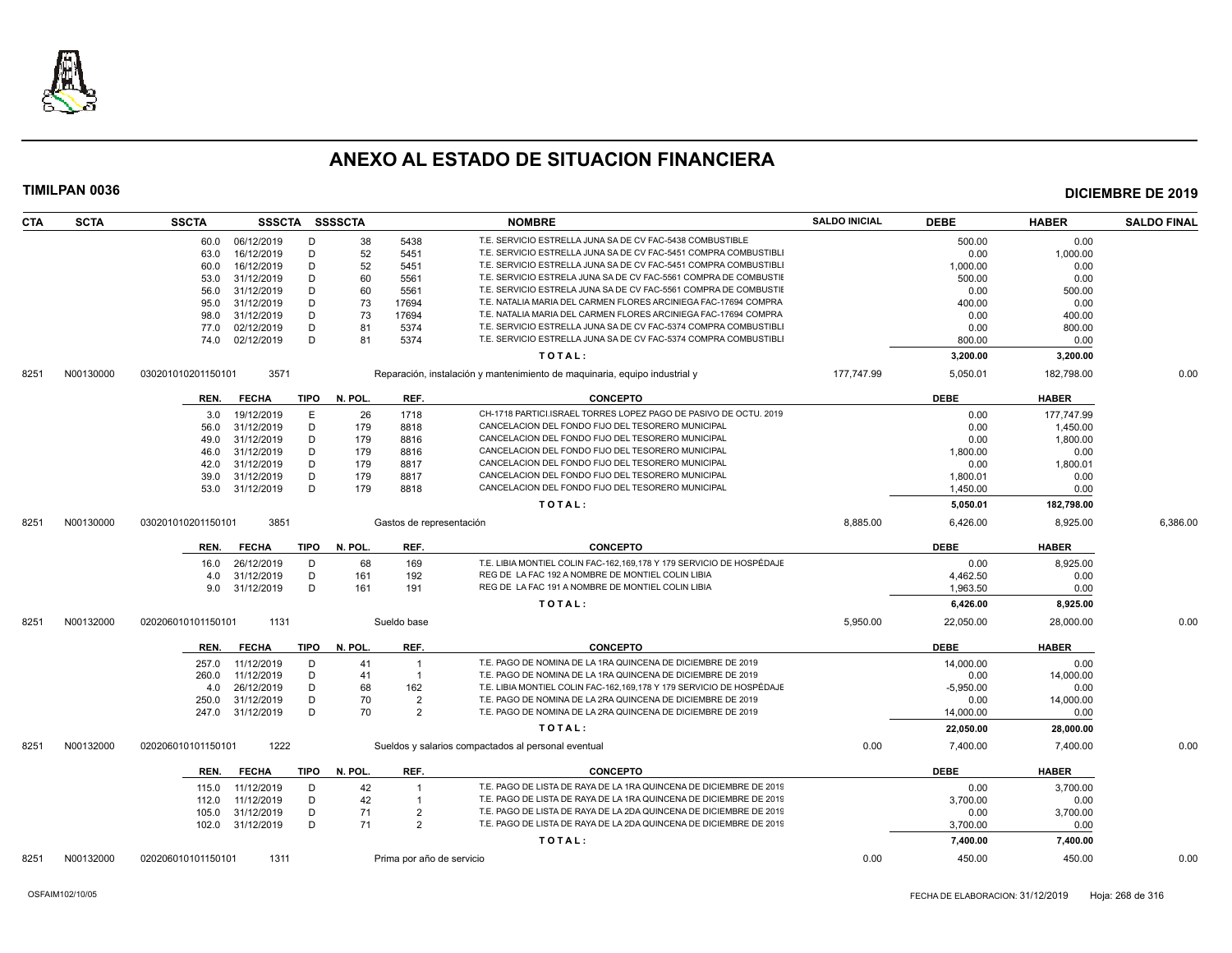

| <b>CTA</b> | <b>SCTA</b> | <b>SSCTA</b>               |             | SSSCTA SSSSCTA |                  | <b>NOMBRE</b>                                                      | <b>SALDO INICIAL</b> | <b>DEBE</b> | <b>HABER</b> | <b>SALDO FINAL</b> |
|------------|-------------|----------------------------|-------------|----------------|------------------|--------------------------------------------------------------------|----------------------|-------------|--------------|--------------------|
|            |             | <b>FECHA</b><br>REN.       | <b>TIPO</b> | N. POL.        | REF.             | <b>CONCEPTO</b>                                                    |                      | <b>DEBE</b> | <b>HABER</b> |                    |
|            |             | 11/12/2019<br>270.0        | D           | 41             | $\overline{1}$   | T.E. PAGO DE NOMINA DE LA 1RA QUINCENA DE DICIEMBRE DE 2019        |                      | 0.00        | 225.00       |                    |
|            |             | 11/12/2019<br>267.0        | D           | 41             |                  | T.E. PAGO DE NOMINA DE LA 1RA QUINCENA DE DICIEMBRE DE 2019        |                      | 225.00      | 0.00         |                    |
|            |             | 31/12/2019<br>257.0        | D           | 70             | $\overline{2}$   | T.E. PAGO DE NOMINA DE LA 2RA QUINCENA DE DICIEMBRE DE 2019        |                      | 225.00      | 0.00         |                    |
|            |             | 260.0<br>31/12/2019        | D           | 70             | $\overline{2}$   | T.E. PAGO DE NOMINA DE LA 2RA QUINCENA DE DICIEMBRE DE 2019        |                      | 0.00        | 225.00       |                    |
|            |             |                            |             |                |                  | TOTAL:                                                             |                      | 450.00      | 450.00       |                    |
| 8251       | N00132000   | 1321<br>020206010101150101 |             |                | Prima vacacional |                                                                    | 0.00                 | 14,922.00   | 14,922.00    | 0.00               |
|            |             | <b>FECHA</b><br>REN.       | TIPO        | N. POL.        | REF.             | <b>CONCEPTO</b>                                                    |                      | <b>DEBE</b> | <b>HABER</b> |                    |
|            |             |                            |             |                |                  |                                                                    |                      |             |              |                    |
|            |             | 13/12/2019<br>335.0        | D           | 45             |                  | T.E. PAGO DE AGUINALDOS DE NOMINA DEL AÑO 2019                     |                      | 0.00        | 13.676.00    |                    |
|            |             | 13/12/2019<br>332.0        | D           | 45             |                  | T.E. PAGO DE AGUINALDOS DE NOMINA DEL AÑO 2019                     |                      | 13,676.00   | 0.00         |                    |
|            |             | 13/12/2019<br>185.0        | D           | 46             |                  | T.E. PAGO DE AGUINALDOS LISTA DE RAYA DEL AÑO 2019                 |                      | 0.00        | 1,246.00     |                    |
|            |             | 182.0<br>13/12/2019        | D           | 46             |                  | T.E. PAGO DE AGUINALDOS LISTA DE RAYA DEL AÑO 2019                 |                      | 1,246.00    | 0.00         |                    |
|            |             |                            |             |                |                  | TOTAL:                                                             |                      | 14,922.00   | 14,922.00    |                    |
| 8251       | N00132000   | 1322<br>020206010101150101 |             |                | Aquinaldo        |                                                                    | 0.00                 | 55,335.00   | 55,335.00    | 0.00               |
|            |             | <b>FECHA</b><br>REN.       | <b>TIPO</b> | N. POL.        | REF.             | <b>CONCEPTO</b>                                                    |                      | <b>DEBE</b> | <b>HABER</b> |                    |
|            |             | 13/12/2019<br>337.0        | D           | 45             |                  | T.E. PAGO DE AGUINALDOS DE NOMINA DEL AÑO 2019                     |                      | 42,871.00   | 0.00         |                    |
|            |             | 13/12/2019<br>340.0        | D           | 45             |                  | T.E. PAGO DE AGUINALDOS DE NOMINA DEL AÑO 2019                     |                      | 0.00        | 42,871.00    |                    |
|            |             | 13/12/2019<br>187.0        | D           | 46             |                  | T.E. PAGO DE AGUINALDOS LISTA DE RAYA DEL AÑO 2019                 |                      | 12,464.00   | 0.00         |                    |
|            |             | 13/12/2019<br>190.0        | D           | 46             |                  | T.E. PAGO DE AGUINALDOS LISTA DE RAYA DEL AÑO 2019                 |                      | 0.00        | 12,464.00    |                    |
|            |             |                            |             |                |                  | TOTAL:                                                             |                      | 55,335.00   | 55,335.00    |                    |
| 8251       | N00132000   | 1345<br>020206010101150101 |             |                | Gratificación    |                                                                    | 0.00                 | 17,424.28   | 17,424.28    | 0.00               |
|            |             | REN.<br><b>FECHA</b>       |             | TIPO N. POL.   | REF.             | <b>CONCEPTO</b>                                                    |                      | <b>DEBE</b> | <b>HABER</b> |                    |
|            |             | 11/12/2019<br>262.0        | D           | 41             |                  | T.E. PAGO DE NOMINA DE LA 1RA QUINCENA DE DICIEMBRE DE 2019        |                      | 1,801.94    | 0.00         |                    |
|            |             | 11/12/2019<br>265.0        | D           | 41             |                  | T.E. PAGO DE NOMINA DE LA 1RA QUINCENA DE DICIEMBRE DE 2019        |                      | 0.00        | 1,801.94     |                    |
|            |             | 11/12/2019<br>117.0        | D           | 42             |                  | T.E. PAGO DE LISTA DE RAYA DE LA 1RA QUINCENA DE DICIEMBRE DE 2019 |                      | 1,253.20    | 0.00         |                    |
|            |             | 11/12/2019<br>120.0        | D           | 42             |                  | T.E. PAGO DE LISTA DE RAYA DE LA 1RA QUINCENA DE DICIEMBRE DE 2019 |                      | 0.00        | 1,253.20     |                    |
|            |             | 13/12/2019<br>342.0        | D           | 45             |                  | T.E. PAGO DE AGUINALDOS DE NOMINA DEL AÑO 2019                     |                      | 9,679.00    | 0.00         |                    |
|            |             | 13/12/2019<br>345.0        | D           | 45             |                  | T.E. PAGO DE AGUINALDOS DE NOMINA DEL AÑO 2019                     |                      | 0.00        | 9,679.00     |                    |
|            |             | 13/12/2019<br>195.0        | D           | 46             |                  | T.E. PAGO DE AGUINALDOS LISTA DE RAYA DEL AÑO 2019                 |                      | 0.00        | 1,635.00     |                    |
|            |             | 13/12/2019<br>192.0        | D           | 46             |                  | T.E. PAGO DE AGUINALDOS LISTA DE RAYA DEL AÑO 2019                 |                      | 1,635.00    | 0.00         |                    |
|            |             | 255.0<br>31/12/2019        | D           | 70             | $\overline{2}$   | T.E. PAGO DE NOMINA DE LA 2RA QUINCENA DE DICIEMBRE DE 2019        |                      | 0.00        | 1,801.94     |                    |
|            |             | 31/12/2019<br>252.0        | D           | 70             | $\overline{2}$   | T.E. PAGO DE NOMINA DE LA 2RA QUINCENA DE DICIEMBRE DE 2019        |                      | 1,801.94    | 0.00         |                    |
|            |             | 31/12/2019<br>107.0        | D           | 71             | $\overline{2}$   | T.E. PAGO DE LISTA DE RAYA DE LA 2DA QUINCENA DE DICIEMBRE DE 2019 |                      | 1,253.20    | 0.00         |                    |
|            |             | 110.0<br>31/12/2019        | D           | 71             | $\overline{2}$   | T.E. PAGO DE LISTA DE RAYA DE LA 2DA QUINCENA DE DICIEMBRE DE 2019 |                      | 0.00        | 1,253.20     |                    |
|            |             |                            |             |                |                  | TOTAL:                                                             |                      | 17,424.28   | 17,424.28    |                    |
| 8251       | N00132000   | 020206010101150101<br>1541 |             |                |                  | Becas para hijos de trabajadores sindicalizados                    | 0.00                 | 400.00      | 400.00       | 0.00               |
|            |             | REN.<br><b>FECHA</b>       | <b>TIPO</b> | N. POL.        | REF.             | <b>CONCEPTO</b>                                                    |                      | <b>DEBE</b> | <b>HABER</b> |                    |
|            |             |                            |             |                |                  |                                                                    |                      |             |              |                    |
|            |             | 11/12/2019<br>272.0        | D           | 41             |                  | T.E. PAGO DE NOMINA DE LA 1RA QUINCENA DE DICIEMBRE DE 2019        |                      | 200.00      | 0.00         |                    |
|            |             | 11/12/2019<br>275.0        | D           | 41             |                  | T.E. PAGO DE NOMINA DE LA 1RA QUINCENA DE DICIEMBRE DE 2019        |                      | 0.00        | 200.00       |                    |
|            |             | 31/12/2019<br>262.0        | D           | 70             | $\overline{2}$   | T.E. PAGO DE NOMINA DE LA 2RA QUINCENA DE DICIEMBRE DE 2019        |                      | 200.00      | 0.00         |                    |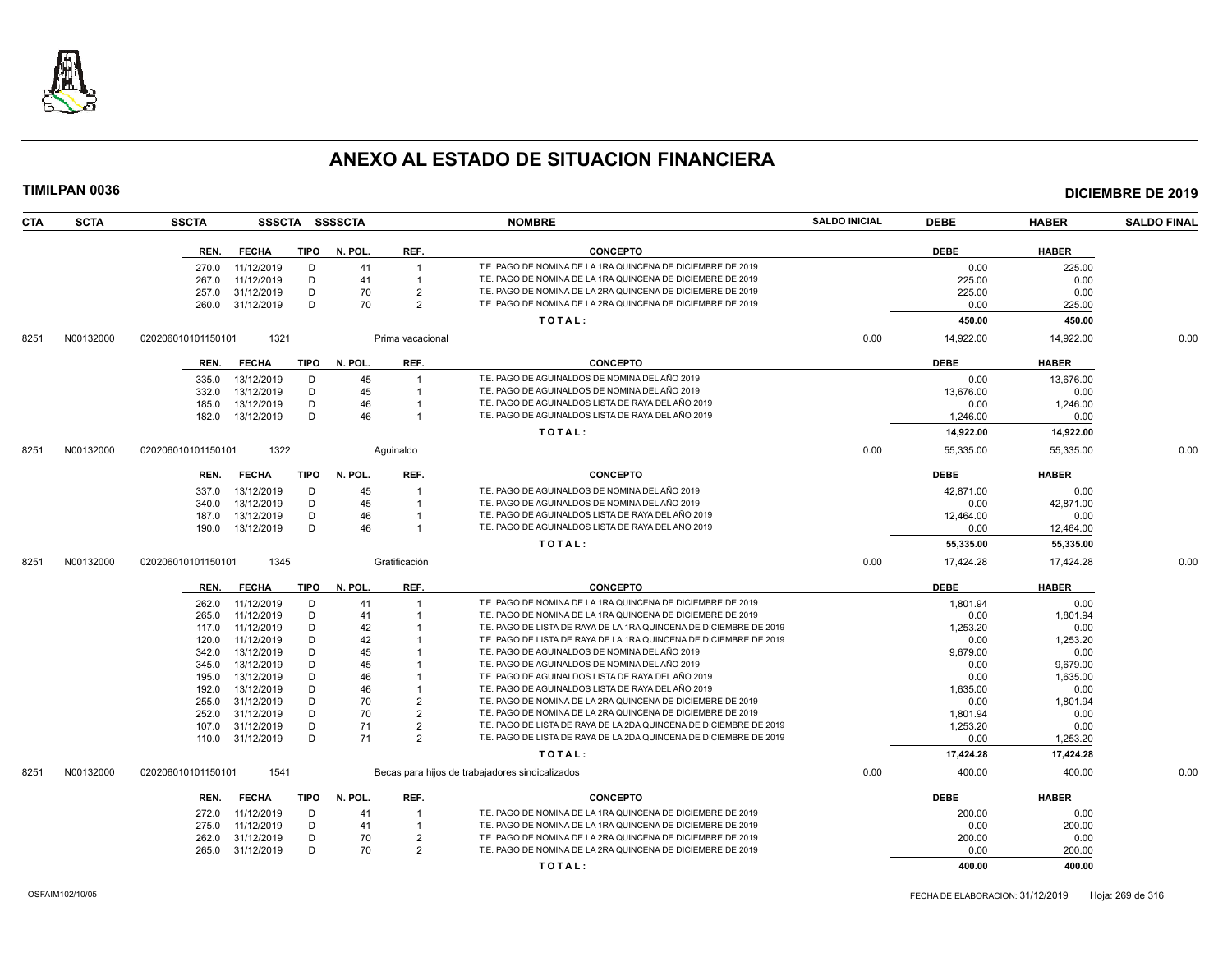

| <b>CTA</b> | <b>SCTA</b> | <b>SSCTA</b>       | <b>SSSCTA</b>  |             | SSSSCTA |               | <b>NOMBRE</b>                                                              | <b>SALDO INICIAL</b> | <b>DEBE</b> | <b>HABER</b> | <b>SALDO FINAL</b> |
|------------|-------------|--------------------|----------------|-------------|---------|---------------|----------------------------------------------------------------------------|----------------------|-------------|--------------|--------------------|
| 8251       | N00132000   | 020206010101150101 | 2611           |             |         |               | Combustibles, lubricantes y aditivos                                       | 0.00                 | 1,400.00    | 1,400.00     | 0.00               |
|            |             | REN.               | <b>FECHA</b>   | <b>TIPO</b> | N. POL. | REF.          | <b>CONCEPTO</b>                                                            |                      | <b>DEBE</b> | <b>HABER</b> |                    |
|            |             | 56.0               | 16/12/2019     | D           | 52      | 5451          | T.E. SERVICIO ESTRELLA JUNA SA DE CV FAC-5451 COMPRA COMBUSTIBLI           |                      | 0.00        | 1,000.00     |                    |
|            |             | 53.0               | 16/12/2019     | D           | 52      | 5451          | T.E. SERVICIO ESTRELLA JUNA SA DE CV FAC-5451 COMPRA COMBUSTIBLI           |                      | 1,000.00    | 0.00         |                    |
|            |             | 88.0               | 31/12/2019     | D           | 73      | 17694         | T.E. NATALIA MARIA DEL CARMEN FLORES ARCINIEGA FAC-17694 COMPRA            |                      | 400.00      | 0.00         |                    |
|            |             | 91.0 31/12/2019    |                | D           | 73      | 17694         | T.E. NATALIA MARIA DEL CARMEN FLORES ARCINIEGA FAC-17694 COMPRA            |                      | 0.00        | 400.00       |                    |
|            |             |                    |                |             |         |               | TOTAL:                                                                     |                      | 1,400.00    | 1,400.00     |                    |
| 8251       | N00132000   | 020206010101150101 | 3821           |             |         |               | Gastos de ceremonias oficiales y de orden social                           | 0.00                 | 5,950.00    | 5,950.00     | 0.00               |
|            |             | REN.               | <b>FECHA</b>   | TIPO        | N. POL. | REF.          | <b>CONCEPTO</b>                                                            |                      | <b>DEBE</b> | <b>HABER</b> |                    |
|            |             | 12.0               | 26/12/2019     | D           | 68      | 162           | T.E. LIBIA MONTIEL COLIN FAC-162,169,178 Y 179 SERVICIO DE HOSPÉDAJE       |                      | 0.00        | 5,950.00     |                    |
|            |             | 9.0                | 26/12/2019     | D           | 68      | 162           | T.E. LIBIA MONTIEL COLIN FAC-162,169,178 Y 179 SERVICIO DE HOSPÉDAJE       |                      | 5,950.00    | 0.00         |                    |
|            |             |                    |                |             |         |               | TOTAL:                                                                     |                      | 5,950.00    | 5,950.00     |                    |
|            |             |                    |                |             |         |               |                                                                            |                      |             |              |                    |
| 8251       | N00132000   | 020206010101160101 | 2111           |             |         |               | Materiales y útiles de oficina                                             | 3,874.40             | 0.00        | 0.00         | 3,874.40           |
| 8251       | Q00104000   | 010701010101150101 | 2611           |             |         |               | Combustibles, lubricantes y aditivos                                       | 0.00                 | 84,011.64   | 84,011.64    | 0.00               |
|            |             | REN.               | <b>FECHA</b>   | TIPO        | N. POL. | REF.          | <b>CONCEPTO</b>                                                            |                      | <b>DEBE</b> | <b>HABER</b> |                    |
|            |             | 67.0               | 06/12/2019     | D           | 38      | 5438          | T.E. SERVICIO ESTRELLA JUNA SA DE CV FAC-5438 COMBUSTIBLE                  |                      | 16,131.27   | 0.00         |                    |
|            |             | 70.0               | 06/12/2019     | D           | 38      | 5438          | T.E. SERVICIO ESTRELLA JUNA SA DE CV FAC-5438 COMBUSTIBLE                  |                      | 0.00        | 16,131.27    |                    |
|            |             | 84.0               | 11/12/2019     | D           | 40      | 17546         | T.E. NATALIA MA. DEL CARMEN FLORES ARCINIEGA FAC-17546 COMBUSTIE           |                      | 0.00        | 600.00       |                    |
|            |             | 81.0               | 11/12/2019     | D           | 40      | 17546         | T.E. NATALIA MA. DEL CARMEN FLORES ARCINIEGA FAC-17546 COMBUSTIE           |                      | 600.00      | 0.00         |                    |
|            |             | 74.0               | 16/12/2019     | D           | 52      | 5451          | T.E. SERVICIO ESTRELLA JUNA SA DE CV FAC-5451 COMPRA COMBUSTIBLI           |                      | 14,350.89   | 0.00         |                    |
|            |             | 77.0               | 16/12/2019     | D           | 52      | 5451          | T.E. SERVICIO ESTRELLA JUNA SA DE CV FAC-5451 COMPRA COMBUSTIBL            |                      | 0.00        | 14,350.89    |                    |
|            |             | 63.0               | 31/12/2019     | D           | 60      | 5561          | T.E. SERVICIO ESTRELA JUNA SA DE CV FAC-5561 COMPRA DE COMBUSTIE           |                      | 0.00        | 15,450.27    |                    |
|            |             | 60.0               | 31/12/2019     | D           | 60      | 5561          | T.E. SERVICIO ESTRELA JUNA SA DE CV FAC-5561 COMPRA DE COMBUSTIE           |                      | 15,450.27   | 0.00         |                    |
|            |             | 39.0               | 30/12/2019     | D           | 69      | 5562          | T.E. SERVICIO ESTRELLA JUNA SA DE CV FAC-5562 COMPRA COMBUSTIBLI           |                      | 14,100.39   | 0.00         |                    |
|            |             | 42.0               | 30/12/2019     | D           | 69      | 5562          | T.E. SERVICIO ESTRELLA JUNA SA DE CV FAC-5562 COMPRA COMBUSTIBL            |                      | 0.00        | 14,100.39    |                    |
|            |             | 42.0               | 31/12/2019     | D           | 72      | 5587          | T.E. SERVICIO ESTRELLA JUNA SA DE CV FAC-5587 COMPRA COMBUSTIBL            |                      | 0.00        | 8,200.19     |                    |
|            |             | 39.0               | 31/12/2019     | D           | 72      | 5587          | T.E. SERVICIO ESTRELLA JUNA SA DE CV FAC-5587 COMPRA COMBUSTIBL            |                      | 8,200.19    | 0.00         |                    |
|            |             | 105.0              | 31/12/2019     | D           | 73      | 17694         | T.E. NATALIA MARIA DEL CARMEN FLORES ARCINIEGA FAC-17694 COMPRA            |                      | 0.00        | 300.00       |                    |
|            |             | 102.0              | 31/12/2019     | D           | 73      | 17694         | T.E. NATALIA MARIA DEL CARMEN FLORES ARCINIEGA FAC-17694 COMPRA            |                      | 300.00      | 0.00         |                    |
|            |             | 81.0               | 02/12/2019     | D           | 81      | 5374          | T.E. SERVICIO ESTRELLA JUNA SA DE CV FAC-5374 COMPRA COMBUSTIBL            |                      | 14,878.63   | 0.00         |                    |
|            |             | 84.0 02/12/2019    |                | D           | 81      | 5374          | T.E. SERVICIO ESTRELLA JUNA SA DE CV FAC-5374 COMPRA COMBUSTIBL            |                      | 0.00        | 14,878.63    |                    |
|            |             |                    |                |             |         |               | TOTAL:                                                                     |                      | 84,011.64   | 84,011.64    |                    |
| 8251       | Q00104000   | 010701010101150101 | 2992           |             |         | Otros enseres |                                                                            | 7,918.16             | 0.00        | 7,918.16     | 0.00               |
|            |             | REN.               | <b>FECHA</b>   | TIPO        | N. POL. | REF.          | <b>CONCEPTO</b>                                                            |                      | <b>DEBE</b> | <b>HABER</b> |                    |
|            |             |                    | 5.0 23/12/2019 | D           | 63      | 168           | T.E. LEPED DE MEXICO SA DE CV FAC-168 SISTEMA DE VIDEOVIGILANCIA           |                      | 0.00        | 7,918.16     |                    |
|            |             |                    |                |             |         |               | TOTAL:                                                                     |                      | 0.00        | 7,918.16     |                    |
| 8251       | Q00104000   | 010701010101150101 | 3531           |             |         |               | Reparación, instalación y mantenimiento de bienes informáticos, microfilma | 26,680.00            | 0.00        | 26,680.00    | 0.00               |
|            |             | REN.               | <b>FECHA</b>   | <b>TIPO</b> | N. POL. | REF.          | <b>CONCEPTO</b>                                                            |                      | <b>DEBE</b> | <b>HABER</b> |                    |
|            |             | 7.0 23/12/2019     |                | D           | 63      | 168           | T.E. LEPED DE MEXICO SA DE CV FAC-168 SISTEMA DE VIDEOVIGILANCIA           |                      | 0.00        | 26,680.00    |                    |
|            |             |                    |                |             |         |               | TOTAL:                                                                     |                      | 0.00        | 26,680.00    |                    |
| 8251       | Q00104000   | 010701010101150101 | 3551           |             |         |               | Reparación y mantenimiento de vehículos terrestres, aéreos y lacustres     | 12.690.40            | 10,312.21   | 10.312.21    | 12.690.40          |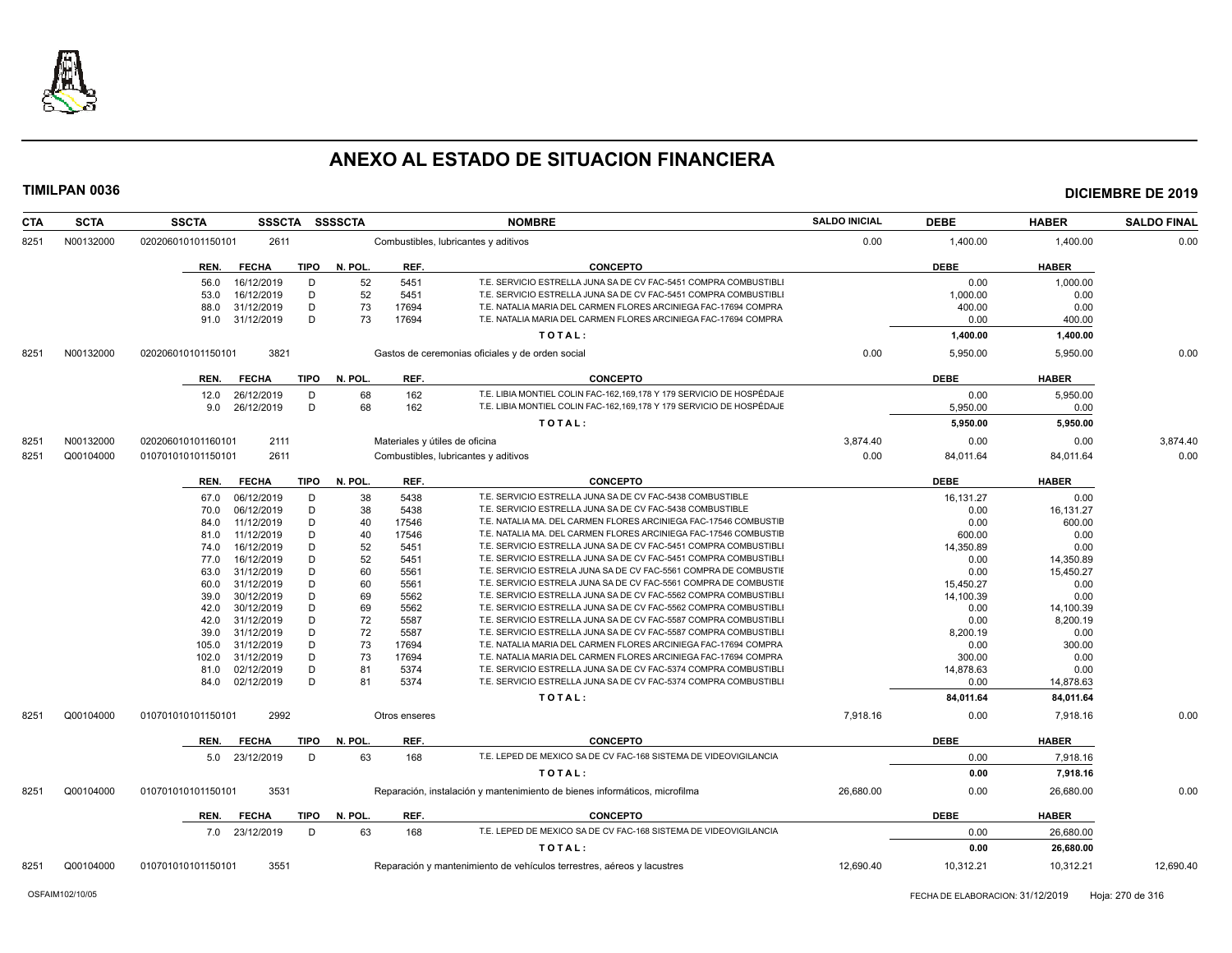

| CTA  | <b>SCTA</b> | <b>SSCTA</b>       |                |             | SSSCTA SSSSCTA |                  | <b>NOMBRE</b>                                                    | <b>SALDO INICIAL</b> | <b>DEBE</b> | <b>HABER</b> | <b>SALDO FINAL</b> |
|------|-------------|--------------------|----------------|-------------|----------------|------------------|------------------------------------------------------------------|----------------------|-------------|--------------|--------------------|
|      |             | REN.               | <b>FECHA</b>   | TIPO        | N. POL.        | REF.             | <b>CONCEPTO</b>                                                  |                      | <b>DEBE</b> | <b>HABER</b> |                    |
|      |             | 7.0                | 19/12/2019     | D           | 82             | 3234             | T.E. GRUPO COMERCIAL AUTOTOL SA DE CV FAC-3234 ROTULO PATRULLA   |                      | 0.00        | 1,718.01     |                    |
|      |             | 4.0                | 19/12/2019     | D           | 82             | 3234             | T.E. GRUPO COMERCIAL AUTOTOL SA DE CV FAC-3234 ROTULO PATRULLA   |                      | 1.718.01    | 0.00         |                    |
|      |             | 7.0                | 19/12/2019     | D           | 83             | 3235             | T.E. GRUPO COMERCIAL AUTOTOL SA DE CV FAC-3235 ROTULO PATRULLA   |                      | 0.00        | 4,482.00     |                    |
|      |             | 4.0                | 19/12/2019     | D           | 83             | 3235             | T.E. GRUPO COMERCIAL AUTOTOL SA DE CV FAC-3235 ROTULO PATRULLA   |                      | 4,482.00    | 0.00         |                    |
|      |             | 14.0               | 26/12/2019     | D           | 85             |                  | T.E. SIMON MUNGUIA CAMACHO SERVICIO DE REPARACION Y MANTENIME    |                      | 0.00        | 2,204.00     |                    |
|      |             | 4.0                | 26/12/2019     | D           | 85             |                  | T.E. SIMON MUNGUIA CAMACHO SERVICIO DE REPARACION Y MANTENIME    |                      | 1,235.40    | 0.00         |                    |
|      |             | 7.0                | 26/12/2019     | D           | 85             |                  | T.E. SIMON MUNGUIA CAMACHO SERVICIO DE REPARACION Y MANTENIME    |                      | 0.00        | 1.235.40     |                    |
|      |             | 11.0               | 26/12/2019     | D           | 85             | $\overline{1}$   | T.E. SIMON MUNGUIA CAMACHO SERVICIO DE REPARACION Y MANTENIME    |                      | 2,204.00    | 0.00         |                    |
|      |             | 77.0               | 31/12/2019     | D           | 179            | 3189             | CANCELACION DEL FONDO FIJO DEL TESORERO MUNICIPAL                |                      | 0.00        | 672.80       |                    |
|      |             | 74.0               | 31/12/2019     | D           | 179            | 3189             | CANCELACION DEL FONDO FIJO DEL TESORERO MUNICIPAL                |                      | 672.80      | 0.00         |                    |
|      |             |                    |                |             |                |                  | TOTAL:                                                           |                      | 10,312.21   | 10,312.21    |                    |
| 8251 | Q00104000   | 010701010101250102 | 1131           |             |                | Sueldo base      |                                                                  | 0.00                 | 166,370.54  | 166,370.54   | 0.00               |
|      |             | REN.               | <b>FECHA</b>   | TIPO        | N. POL.        | REF.             | <b>CONCEPTO</b>                                                  |                      | DEBE        | <b>HABER</b> |                    |
|      |             | 2.0                | 04/12/2019     | E           | 39             | 54               | CH-54 FORTA MUNICIPIO DE TIMILPAN COMPLEMENTO DE NOMINA DE SEC   |                      | 3,000.00    | 0.00         |                    |
|      |             | 5.0                | 04/12/2019     | E           | 39             | 54               | CH-54 FORTA MUNICIPIO DE TIMILPAN COMPLEMENTO DE NOMINA DE SEC   |                      | 0.00        | 3.000.00     |                    |
|      |             | 5.0                | 11/12/2019     | D           | 103            |                  | T.E. MUNICIPIO TIMILPAN NOMINA 1RA QNA DIC SEGURIDAD PUBLICA     |                      | 0.00        | 83,873.27    |                    |
|      |             | 2.0                | 11/12/2019     | D           | 103            |                  | T.E. MUNICIPIO TIMILPAN NOMINA 1RA QNA DIC SEGURIDAD PUBLICA     |                      | 83,873.27   | 0.00         |                    |
|      |             | 5.0                | 31/12/2019     | D           | 114            | $\overline{2}$   | T.E. MUNICIPIO DE TIMILPAN NOMINA 2DA QNA DIC. SEG. PUBLICA      |                      | 0.00        | 79,497.27    |                    |
|      |             | 2.0                | 31/12/2019     | D           | 114            | $\overline{2}$   | T.E. MUNICIPIO DE TIMILPAN NOMINA 2DA QNA DIC. SEG. PUBLICA      |                      | 79.497.27   | 0.00         |                    |
|      |             |                    |                |             |                |                  | TOTAL:                                                           |                      | 166,370.54  | 166,370.54   |                    |
| 8251 | Q00104000   | 010701010101250102 | 1321           |             |                | Prima vacacional |                                                                  | 0.00                 | 28,632.00   | 28,632.00    | 0.00               |
|      |             | REN.               | <b>FECHA</b>   | TIPO        | N. POL.        | REF.             | <b>CONCEPTO</b>                                                  |                      | <b>DEBE</b> | <b>HABER</b> |                    |
|      |             | 5.0                | 13/12/2019     | D           | 105            |                  | T.E. MUNICIPIO TIMILPAN AGUINALDO Y PRIMA VACACIONAL SEGURIDAD P |                      | 0.00        | 26,662.00    |                    |
|      |             | 2.0                | 13/12/2019     | D           | 105            |                  | T.E. MUNICIPIO TIMILPAN AGUINALDO Y PRIMA VACACIONAL SEGURIDAD F |                      | 26.662.00   | 0.00         |                    |
|      |             | 2.0                | 14/12/2019     | D           | 107            |                  | T.E. MUNICIPIO TIMILPAN AGUINALDO Y PRIMA VACACIONAL SEGURIDAD P |                      | 1,970.00    | 0.00         |                    |
|      |             | 5.0                | 14/12/2019     | D           | 107            | $\overline{1}$   | T.E. MUNICIPIO TIMILPAN AGUINALDO Y PRIMA VACACIONAL SEGURIDAD F |                      | 0.00        | 1,970.00     |                    |
|      |             |                    |                |             |                |                  | TOTAL:                                                           |                      | 28,632.00   | 28,632.00    |                    |
| 8251 | Q00104000   | 010701010101250102 | 1322           |             |                | Aguinaldo        |                                                                  | 0.00                 | 272,919.00  | 272,919.00   | 0.00               |
|      |             | REN.               | <b>FECHA</b>   | TIPO        | N. POL.        | REF.             | <b>CONCEPTO</b>                                                  |                      | <b>DEBE</b> | <b>HABER</b> |                    |
|      |             | 7.0                | 13/12/2019     | D           | 105            | $\mathbf{1}$     | T.E. MUNICIPIO TIMILPAN AGUINALDO Y PRIMA VACACIONAL SEGURIDAD P |                      | 253,219.00  | 0.00         |                    |
|      |             | 10.0               | 13/12/2019     | D           | 105            | $\overline{1}$   | T.E. MUNICIPIO TIMILPAN AGUINALDO Y PRIMA VACACIONAL SEGURIDAD P |                      | 0.00        | 253,219.00   |                    |
|      |             | 10.0               | 14/12/2019     | D           | 107            | -1               | T.E. MUNICIPIO TIMILPAN AGUINALDO Y PRIMA VACACIONAL SEGURIDAD P |                      | 0.00        | 19,700.00    |                    |
|      |             | 7.0                | 14/12/2019     | D           | 107            | $\overline{1}$   | T.E. MUNICIPIO TIMILPAN AGUINALDO Y PRIMA VACACIONAL SEGURIDAD P |                      | 19,700.00   | 0.00         |                    |
|      |             |                    |                |             |                |                  | TOTAL:                                                           |                      | 272,919.00  | 272,919.00   |                    |
|      |             |                    | 1345           |             |                |                  |                                                                  | 0.00                 |             |              | 0.00               |
| 8251 | Q00104000   | 010701010101250102 |                |             |                | Gratificación    |                                                                  |                      | 137,325.06  | 137,325.06   |                    |
|      |             | REN.               | <b>FECHA</b>   | <b>TIPO</b> | N. POL.        | REF.             | <b>CONCEPTO</b>                                                  |                      | <b>DEBE</b> | <b>HABER</b> |                    |
|      |             |                    | 7.0 04/12/2019 | E           | 39             | 54               | CH-54 FORTA MUNICIPIO DE TIMILPAN COMPLEMENTO DE NOMINA DE SEC   |                      | 1,928.32    | 0.00         |                    |
|      |             | 10.0               | 04/12/2019     | E           | 39             | 54               | CH-54 FORTA MUNICIPIO DE TIMILPAN COMPLEMENTO DE NOMINA DE SEC   |                      | 0.00        | 1,928.32     |                    |
|      |             | 7.0                | 11/12/2019     | D           | 103            |                  | T.E. MUNICIPIO TIMILPAN NOMINA 1RA QNA DIC SEGURIDAD PUBLICA     |                      | 54.535.03   | 0.00         |                    |
|      |             | 10.0               | 11/12/2019     | D           | 103            |                  | T.E. MUNICIPIO TIMILPAN NOMINA 1RA QNA DIC SEGURIDAD PUBLICA     |                      | 0.00        | 54,535.03    |                    |
|      |             | 12.0               | 13/12/2019     | D           | 105            |                  | T.E. MUNICIPIO TIMILPAN AGUINALDO Y PRIMA VACACIONAL SEGURIDAD P |                      | 26.133.00   | 0.00         |                    |
|      |             | 15.0               | 13/12/2019     | D           | 105            |                  | T.E. MUNICIPIO TIMILPAN AGUINALDO Y PRIMA VACACIONAL SEGURIDAD F |                      | 0.00        | 26,133.00    |                    |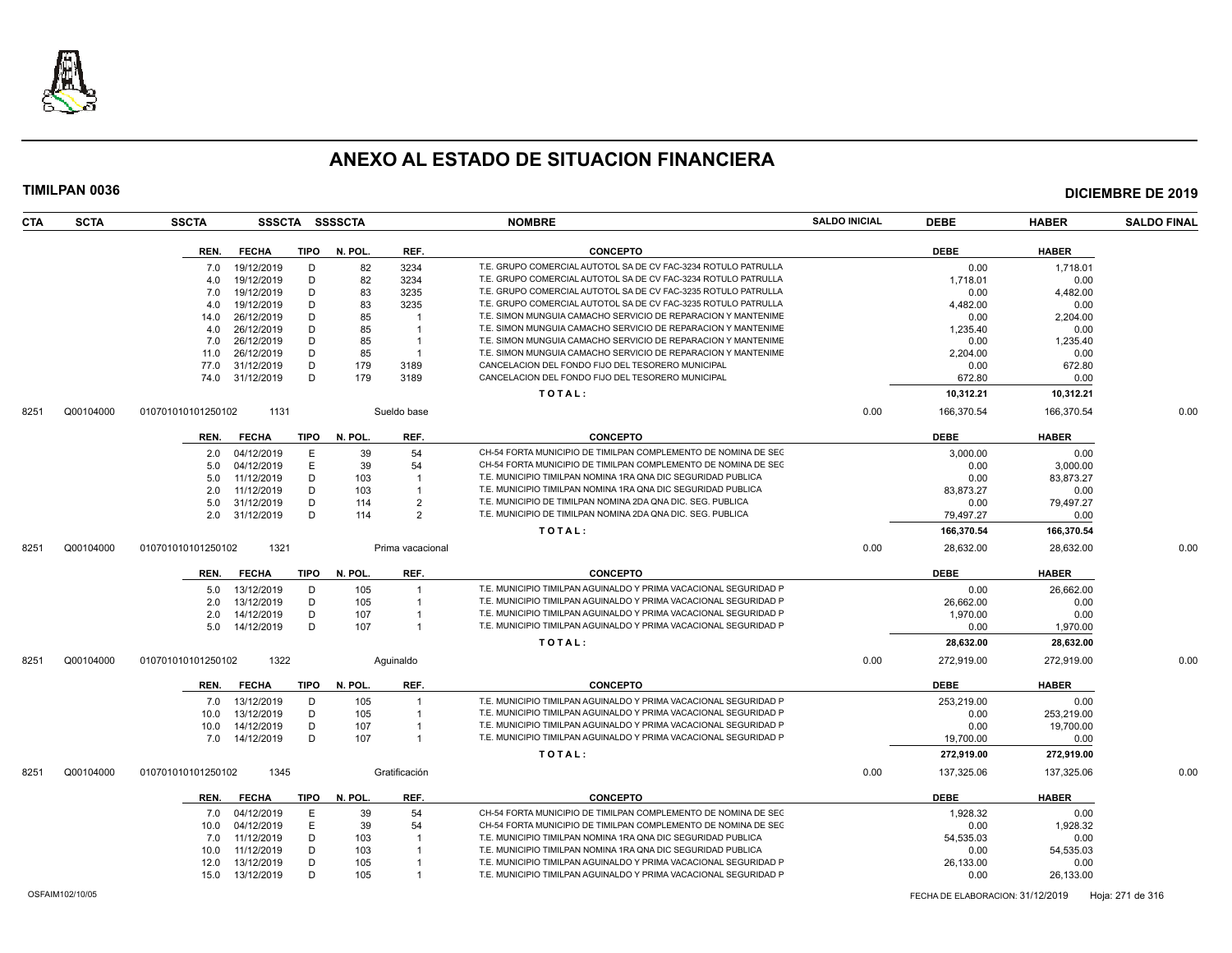

| <b>CTA</b> | <b>SCTA</b> | <b>SSCTA</b>               |             | SSSCTA SSSSCTA |                                      | <b>NOMBRE</b>                                                    | <b>SALDO INICIAL</b> | <b>DEBE</b> | <b>HABER</b> | <b>SALDO FINAL</b> |
|------------|-------------|----------------------------|-------------|----------------|--------------------------------------|------------------------------------------------------------------|----------------------|-------------|--------------|--------------------|
|            |             | 12.0 14/12/2019            | D           | 107            |                                      | T.E. MUNICIPIO TIMILPAN AGUINALDO Y PRIMA VACACIONAL SEGURIDAD P |                      | 2,122.00    | 0.00         |                    |
|            |             | 14/12/2019<br>15.0         | D           | 107            |                                      | T.E. MUNICIPIO TIMILPAN AGUINALDO Y PRIMA VACACIONAL SEGURIDAD P |                      | 0.00        | 2,122.00     |                    |
|            |             | 31/12/2019<br>7.0          | D           | 114            | $\overline{2}$                       | T.E. MUNICIPIO DE TIMILPAN NOMINA 2DA QNA DIC. SEG. PUBLICA      |                      | 52,606.71   | 0.00         |                    |
|            |             | 31/12/2019<br>10.0         | D           | 114            | $\overline{2}$                       | T.E. MUNICIPIO DE TIMILPAN NOMINA 2DA QNA DIC. SEG. PUBLICA      |                      | 0.00        | 52,606.71    |                    |
|            |             |                            |             |                |                                      | TOTAL:                                                           |                      | 137,325.06  | 137,325.06   |                    |
| 8251       | Q00105000   | 010702010303150101<br>2611 |             |                | Combustibles, lubricantes y aditivos |                                                                  | 0.00                 | 17,216.49   | 17,216.49    | 0.00               |
|            |             | <b>FECHA</b><br>REN.       | TIPO        | N. POL.        | REF.                                 | <b>CONCEPTO</b>                                                  |                      | <b>DEBE</b> | <b>HABER</b> |                    |
|            |             | 06/12/2019<br>74.0         | D           | 38             | 5438                                 | T.E. SERVICIO ESTRELLA JUNA SA DE CV FAC-5438 COMBUSTIBLE        |                      | 4.170.17    | 0.00         |                    |
|            |             | 77.0<br>06/12/2019         | D           | 38             | 5438                                 | T.E. SERVICIO ESTRELLA JUNA SA DE CV FAC-5438 COMBUSTIBLE        |                      | 0.00        | 4,170.17     |                    |
|            |             | 11/12/2019<br>91.0         | D           | 40             | 17546                                | T.E. NATALIA MA. DEL CARMEN FLORES ARCINIEGA FAC-17546 COMBUSTIE |                      | 0.00        | 500.00       |                    |
|            |             | 88.0<br>11/12/2019         | D           | 40             | 17546                                | T.E. NATALIA MA. DEL CARMEN FLORES ARCINIEGA FAC-17546 COMBUSTIE |                      | 500.00      | 0.00         |                    |
|            |             | 16/12/2019<br>84.0         | D           | 52             | 5451                                 | T.E. SERVICIO ESTRELLA JUNA SA DE CV FAC-5451 COMPRA COMBUSTIBLI |                      | 0.00        | 2,085.42     |                    |
|            |             | 16/12/2019<br>81.0         | D           | 52             | 5451                                 | T.E. SERVICIO ESTRELLA JUNA SA DE CV FAC-5451 COMPRA COMBUSTIBL  |                      | 2,085.42    | 0.00         |                    |
|            |             | 31/12/2019<br>70.0         | D           | 60             | 5561                                 | T.E. SERVICIO ESTRELA JUNA SA DE CV FAC-5561 COMPRA DE COMBUSTIE |                      | 0.00        | 2,200.09     |                    |
|            |             | 31/12/2019<br>67.0         | D           | 60             | 5561                                 | T.E. SERVICIO ESTRELA JUNA SA DE CV FAC-5561 COMPRA DE COMBUSTII |                      | 2.200.09    | 0.00         |                    |
|            |             | 30/12/2019<br>46.0         | D           | 69             | 5562                                 | T.E. SERVICIO ESTRELLA JUNA SA DE CV FAC-5562 COMPRA COMBUSTIBLI |                      | 3,750.39    | 0.00         |                    |
|            |             | 30/12/2019<br>49.0         | D           | 69             | 5562                                 | T.E. SERVICIO ESTRELLA JUNA SA DE CV FAC-5562 COMPRA COMBUSTIBL  |                      | 0.00        | 3,750.39     |                    |
|            |             | 31/12/2019<br>46.0         | D           | 72             | 5587                                 | T.E. SERVICIO ESTRELLA JUNA SA DE CV FAC-5587 COMPRA COMBUSTIBL  |                      | 1,310.19    | 0.00         |                    |
|            |             | 31/12/2019<br>49.0         | D           | 72             | 5587                                 | T.E. SERVICIO ESTRELLA JUNA SA DE CV FAC-5587 COMPRA COMBUSTIBLI |                      | 0.00        | 1,310.19     |                    |
|            |             | 02/12/2019<br>88.0         | D           | 81             | 5374                                 | T.E. SERVICIO ESTRELLA JUNA SA DE CV FAC-5374 COMPRA COMBUSTIBLI |                      | 3,200.23    | 0.00         |                    |
|            |             | 02/12/2019<br>91.0         | D           | 81             | 5374                                 | T.E. SERVICIO ESTRELLA JUNA SA DE CV FAC-5374 COMPRA COMBUSTIBL  |                      | 0.00        | 3,200.23     |                    |
|            |             |                            |             |                |                                      | TOTAL:                                                           |                      | 17,216.49   | 17,216.49    |                    |
| 8251       | Q00105000   | 1131<br>010702010303250102 |             |                | Sueldo base                          |                                                                  | 0.00                 | 17,606.00   | 17,606.00    | 0.00               |
|            |             | <b>FECHA</b><br>REN.       | TIPO        | N. POL.        | REF.                                 | <b>CONCEPTO</b>                                                  |                      | <b>DEBE</b> | <b>HABER</b> |                    |
|            |             | 11/12/2019<br>5.0          | D           | 104            | $\overline{1}$                       | T.E. MUNICIPIO TIMILPAN NOMINA 1RA QNA DIC PROTECCION CIVIL      |                      | 0.00        | 8,606.00     |                    |
|            |             | 11/12/2019<br>2.0          | D           | 104            | $\overline{1}$                       | T.E. MUNICIPIO TIMILPAN NOMINA 1RA QNA DIC PROTECCION CIVIL      |                      | 8.606.00    | 0.00         |                    |
|            |             | 31/12/2019<br>2.0          | D           | 115            | $\overline{2}$                       | T.E. MUNICIPIO DE TIMILPAN NOMINA 2DA QNA DIC. PROT. CIVIL       |                      | 9,000.00    | 0.00         |                    |
|            |             | 5.0 31/12/2019             | D           | 115            | $\overline{2}$                       | T.E. MUNICIPIO DE TIMILPAN NOMINA 2DA QNA DIC. PROT. CIVIL       |                      | 0.00        | 9,000.00     |                    |
|            |             |                            |             |                |                                      | TOTAL:                                                           |                      | 17,606.00   | 17,606.00    |                    |
| 8251       | Q00105000   | 1321<br>010702010303250102 |             |                | Prima vacacional                     |                                                                  | 0.00                 | 2.955.00    | 2.955.00     | 0.00               |
|            |             | <b>FECHA</b><br>REN.       |             | TIPO N. POL.   | REF.                                 | <b>CONCEPTO</b>                                                  |                      | <b>DEBE</b> | <b>HABER</b> |                    |
|            |             | 13/12/2019<br>2.0          | D           | 106            | $\overline{1}$                       | T.E. MUNICIPIO TIMILPAN AGUINALDO Y PRIMA VACACIONAL PROT. CIVIL |                      | 2,955.00    | 0.00         |                    |
|            |             | 13/12/2019<br>5.0          | D           | 106            | $\overline{1}$                       | T.E. MUNICIPIO TIMILPAN AGUINALDO Y PRIMA VACACIONAL PROT. CIVIL |                      | 0.00        | 2,955.00     |                    |
|            |             |                            |             |                |                                      | TOTAL:                                                           |                      | 2,955.00    | 2,955.00     |                    |
| 8251       | Q00105000   | 1322<br>010702010303250102 |             |                | Aquinaldo                            |                                                                  | 0.00                 | 29,550.00   | 29.550.00    | 0.00               |
|            |             | REN.<br><b>FECHA</b>       | <b>TIPO</b> | N. POL.        | REF.                                 | <b>CONCEPTO</b>                                                  |                      | <b>DEBE</b> | <b>HABER</b> |                    |
|            |             | 13/12/2019<br>7.0          | D           | 106            |                                      | T.E. MUNICIPIO TIMILPAN AGUINALDO Y PRIMA VACACIONAL PROT. CIVIL |                      | 29,550.00   | 0.00         |                    |
|            |             | 13/12/2019<br>10.0         | D           | 106            | $\overline{1}$                       | T.E. MUNICIPIO TIMILPAN AGUINALDO Y PRIMA VACACIONAL PROT. CIVIL |                      | 0.00        | 29,550.00    |                    |
|            |             |                            |             |                |                                      | TOTAL:                                                           |                      | 29,550.00   | 29,550.00    |                    |
| 8251       | Q00105000   | 1345<br>010702010303250102 |             |                | Gratificación                        |                                                                  | 0.00                 | 17,605.46   | 17.605.46    | 0.00               |
|            |             | REN.<br><b>FECHA</b>       | TIPO        | N. POL.        | REF.                                 | <b>CONCEPTO</b>                                                  |                      | <b>DEBE</b> | <b>HABER</b> |                    |
|            |             | 10.0 11/12/2019            | D           | 104            | $\overline{1}$                       | T.E. MUNICIPIO TIMILPAN NOMINA 1RA QNA DIC PROTECCION CIVIL      |                      | 0.00        | 7,211.23     |                    |
|            |             |                            |             |                |                                      |                                                                  |                      |             |              |                    |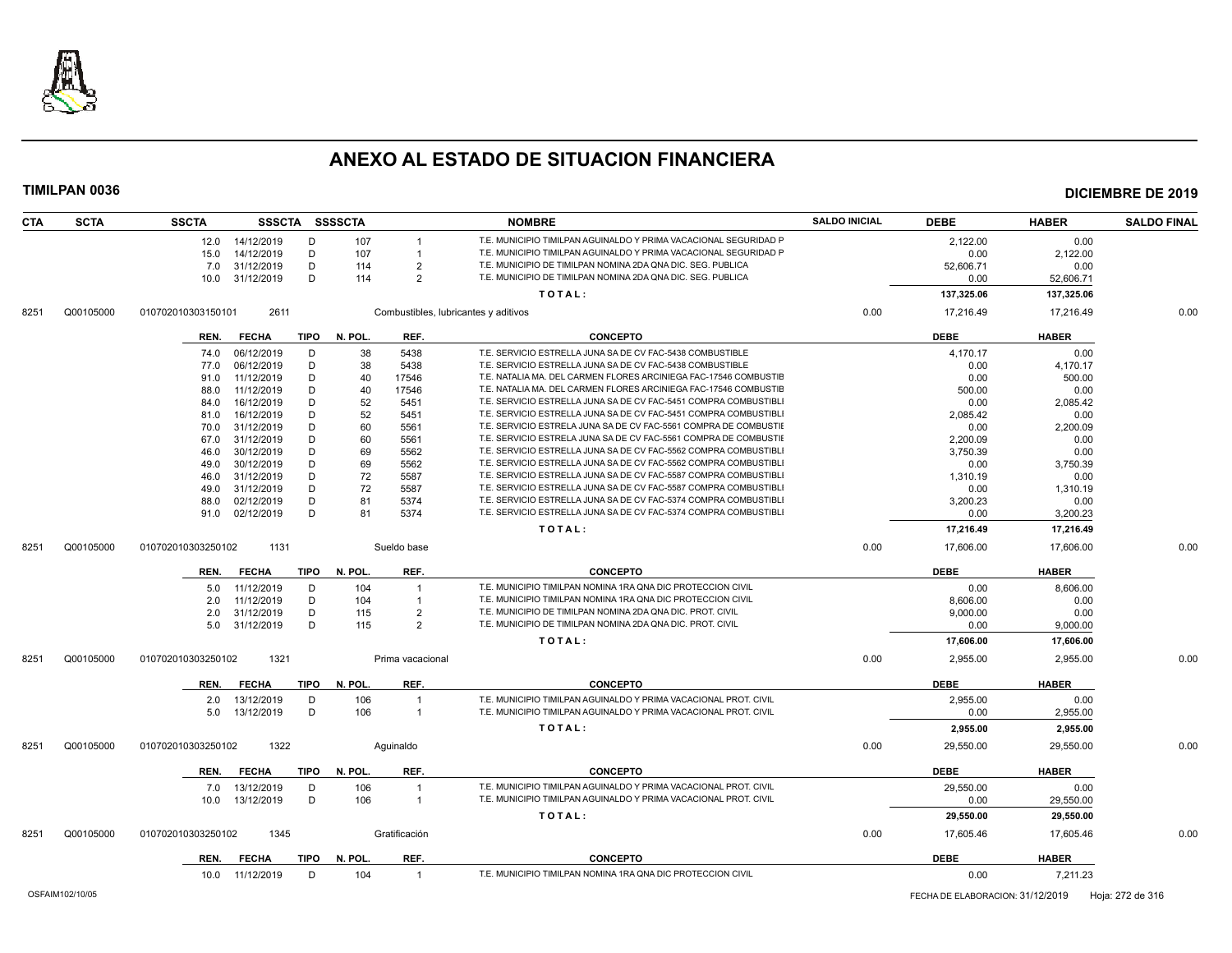

| <b>CTA</b> | <b>SCTA</b> | <b>SSCTA</b>       | SSSCTA SSSSCTA   |             |         |                  | <b>NOMBRE</b>                                                      | <b>SALDO INICIAL</b> | <b>DEBE</b> | <b>HABER</b> | <b>SALDO FINAL</b> |
|------------|-------------|--------------------|------------------|-------------|---------|------------------|--------------------------------------------------------------------|----------------------|-------------|--------------|--------------------|
|            |             |                    | 7.0 11/12/2019   | D           | 104     |                  | T.E. MUNICIPIO TIMILPAN NOMINA 1RA QNA DIC PROTECCION CIVIL        |                      | 7.211.23    | 0.00         |                    |
|            |             | 12.0               | 13/12/2019       | D           | 106     | $\overline{1}$   | T.E. MUNICIPIO TIMILPAN AGUINALDO Y PRIMA VACACIONAL PROT. CIVIL   |                      | 3,183.00    | 0.00         |                    |
|            |             | 15.0               | 13/12/2019       | D           | 106     |                  | T.E. MUNICIPIO TIMILPAN AGUINALDO Y PRIMA VACACIONAL PROT. CIVIL   |                      | 0.00        | 3,183.00     |                    |
|            |             | 7.0                | 31/12/2019       | D           | 115     | $\overline{2}$   | T.E. MUNICIPIO DE TIMILPAN NOMINA 2DA QNA DIC. PROT. CIVIL         |                      | 7,211.23    | 0.00         |                    |
|            |             | 10.0               | 31/12/2019       | D           | 115     | $\overline{2}$   | T.E. MUNICIPIO DE TIMILPAN NOMINA 2DA QNA DIC. PROT. CIVIL         |                      | 0.00        | 7,211.23     |                    |
|            |             |                    |                  |             |         |                  | TOTAL:                                                             |                      | 17,605.46   | 17,605.46    |                    |
| 8251       | R00150000   | 020402010102150101 | 1131             |             |         | Sueldo base      |                                                                    | 0.00                 | 20,898.60   | 20.898.60    | 0.00               |
|            |             | REN.               | <b>FECHA</b>     | <b>TIPO</b> | N. POL. | REF.             | <b>CONCEPTO</b>                                                    |                      | <b>DEBE</b> | <b>HABER</b> |                    |
|            |             | 2.0                | 11/12/2019       | Е           | 11      | 1703             | CH-1703 PARTICI. MUNICIPIO DE TIMILPAN COMPLEMENTO LISTA DE RAYA   |                      | 7,000.00    | 0.00         |                    |
|            |             | 5.0                | 11/12/2019       | E           | 11      | 1703             | CH-1703 PARTICI. MUNICIPIO DE TIMILPAN COMPLEMENTO LISTA DE RAYA   |                      | 0.00        | 7,000.00     |                    |
|            |             | 280.0              | 11/12/2019       | D           | 41      | $\overline{1}$   | T.E. PAGO DE NOMINA DE LA 1RA QUINCENA DE DICIEMBRE DE 2019        |                      | 0.00        | 6,949.30     |                    |
|            |             | 277.0              | 11/12/2019       | D           | 41      | $\overline{1}$   | T.E. PAGO DE NOMINA DE LA 1RA QUINCENA DE DICIEMBRE DE 2019        |                      | 6,949.30    | 0.00         |                    |
|            |             | 267.0              | 31/12/2019       | D           | 70      | $\overline{2}$   | T.E. PAGO DE NOMINA DE LA 2RA QUINCENA DE DICIEMBRE DE 2019        |                      | 6,949.30    | 0.00         |                    |
|            |             |                    | 270.0 31/12/2019 | D           | 70      | $\overline{2}$   | T.E. PAGO DE NOMINA DE LA 2RA QUINCENA DE DICIEMBRE DE 2019        |                      | 0.00        | 6,949.30     |                    |
|            |             |                    |                  |             |         |                  | TOTAL:                                                             |                      | 20,898.60   | 20,898.60    |                    |
| 8251       | R00150000   | 020402010102150101 | 1222             |             |         |                  | Sueldos y salarios compactados al personal eventual                | 0.00                 | 58,724.14   | 58,724.14    | 0.00               |
|            |             | REN.               | <b>FECHA</b>     | TIPO        | N. POL. | REF.             | <b>CONCEPTO</b>                                                    |                      | <b>DEBE</b> | <b>HABER</b> |                    |
|            |             | 125.0              | 11/12/2019       | D           | 42      | $\overline{1}$   | T.E. PAGO DE LISTA DE RAYA DE LA 1RA QUINCENA DE DICIEMBRE DE 2019 |                      | 0.00        | 29,512.07    |                    |
|            |             | 122.0              | 11/12/2019       | D           | 42      |                  | T.E. PAGO DE LISTA DE RAYA DE LA 1RA QUINCENA DE DICIEMBRE DE 2019 |                      | 29.512.07   | 0.00         |                    |
|            |             | 115.0              | 31/12/2019       | D           | 71      | $\overline{2}$   | T.E. PAGO DE LISTA DE RAYA DE LA 2DA QUINCENA DE DICIEMBRE DE 2019 |                      | 0.00        | 29,212.07    |                    |
|            |             | 112.0              | 31/12/2019       | D           | 71      | $\overline{2}$   | T.E. PAGO DE LISTA DE RAYA DE LA 2DA QUINCENA DE DICIEMBRE DE 2019 |                      | 29,212.07   | 0.00         |                    |
|            |             |                    |                  |             |         |                  | TOTAL:                                                             |                      | 58,724.14   | 58,724.14    |                    |
| 8251       | R00150000   | 020402010102150101 | 1321             |             |         | Prima vacacional |                                                                    | 0.00                 | 20,784.00   | 20,784.00    | 0.00               |
|            |             | REN.               | <b>FECHA</b>     | TIPO        | N. POL. | REF.             | <b>CONCEPTO</b>                                                    |                      | <b>DEBE</b> | <b>HABER</b> |                    |
|            |             | 25.0               | 12/12/2019       | Ε           | 18      | 1710             | CH-1710 COMPLEMENTO DE AGUINALDO DE LISTA DE RAYA DEL AÑO 2019     |                      | 0.00        | 4,603.00     |                    |
|            |             | 22.0               | 12/12/2019       | E           | 18      | 1710             | CH-1710 COMPLEMENTO DE AGUINALDO DE LISTA DE RAYA DEL AÑO 2019     |                      | 4,603.00    | 0.00         |                    |
|            |             | 347.0              | 13/12/2019       | D           | 45      |                  | T.E. PAGO DE AGUINALDOS DE NOMINA DEL AÑO 2019                     |                      | 2.317.00    | 0.00         |                    |
|            |             | 350.0              | 13/12/2019       | D           | 45      |                  | T.E. PAGO DE AGUINALDOS DE NOMINA DEL AÑO 2019                     |                      | 0.00        | 2,317.00     |                    |
|            |             | 200.0              | 13/12/2019       | D           | 46      |                  | T.E. PAGO DE AGUINALDOS LISTA DE RAYA DEL AÑO 2019                 |                      | 0.00        | 13,864.00    |                    |
|            |             | 197.0              | 13/12/2019       | D           | 46      | $\overline{1}$   | T.E. PAGO DE AGUINALDOS LISTA DE RAYA DEL AÑO 2019                 |                      | 13,864.00   | 0.00         |                    |
|            |             |                    |                  |             |         |                  | TOTAL:                                                             |                      | 20,784.00   | 20,784.00    |                    |
| 8251       | R00150000   | 020402010102150101 | 1322             |             |         | Aquinaldo        |                                                                    | 0.00                 | 108,407.00  | 108.407.00   | 0.00               |
|            |             | REN.               | <b>FECHA</b>     | TIPO        | N. POL. | REF.             | <b>CONCEPTO</b>                                                    |                      | <b>DEBE</b> | <b>HABER</b> |                    |
|            |             | 20.0               | 12/12/2019       | E           | 18      | 1710             | CH-1710 COMPLEMENTO DE AGUINALDO DE LISTA DE RAYA DEL AÑO 2019     |                      | 0.00        | 18,411.00    |                    |
|            |             | 17.0               | 12/12/2019       | E           | 18      | 1710             | CH-1710 COMPLEMENTO DE AGUINALDO DE LISTA DE RAYA DEL AÑO 2019     |                      | 18.411.00   | 0.00         |                    |
|            |             | 355.0              | 13/12/2019       | D           | 45      |                  | T.E. PAGO DE AGUINALDOS DE NOMINA DEL AÑO 2019                     |                      | 0.00        | 23,176.00    |                    |
|            |             | 352.0              | 13/12/2019       | D           | 45      |                  | T.E. PAGO DE AGUINALDOS DE NOMINA DEL AÑO 2019                     |                      | 23,176.00   | 0.00         |                    |
|            |             | 202.0              | 13/12/2019       | D           | 46      |                  | T.E. PAGO DE AGUINALDOS LISTA DE RAYA DEL AÑO 2019                 |                      | 66,820.00   | 0.00         |                    |
|            |             | 205.0              | 13/12/2019       | D           | 46      | $\overline{1}$   | T.E. PAGO DE AGUINALDOS LISTA DE RAYA DEL AÑO 2019                 |                      | 0.00        | 66,820.00    |                    |
|            |             |                    |                  |             |         |                  | TOTAL:                                                             |                      | 108,407.00  | 108,407.00   |                    |
| 8251       | R00150000   | 020402010102150101 | 1345             |             |         | Gratificación    |                                                                    | 0.00                 | 37,022.96   | 37,022.96    | 0.00               |
|            |             | REN.               | <b>FECHA</b>     | <b>TIPO</b> | N. POL  | REF.             | <b>CONCEPTO</b>                                                    |                      | <b>DEBE</b> | <b>HABER</b> |                    |
|            |             |                    |                  |             |         |                  |                                                                    |                      |             |              |                    |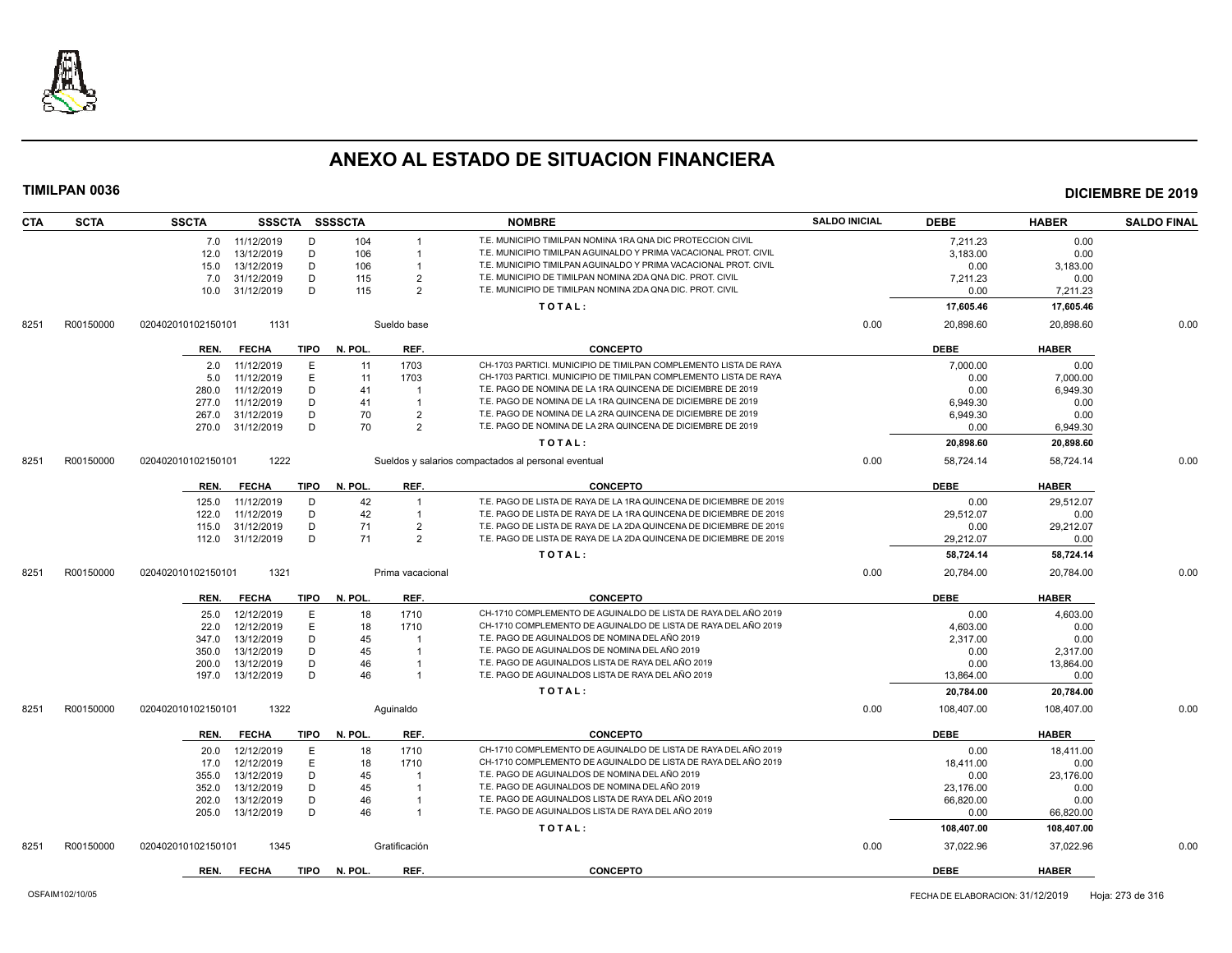

| <b>SCTA</b><br>CTA | <b>SSCTA</b>       |                |             | SSSCTA SSSSCTA |                        | <b>NOMBRE</b>                                                                 | <b>SALDO INICIAL</b> | <b>DEBE</b> | <b>HABER</b> | <b>SALDO FINAL</b> |
|--------------------|--------------------|----------------|-------------|----------------|------------------------|-------------------------------------------------------------------------------|----------------------|-------------|--------------|--------------------|
|                    |                    | 7.0 11/12/2019 | Е           | 11             | 1703                   | CH-1703 PARTICI. MUNICIPIO DE TIMILPAN COMPLEMENTO LISTA DE RAYA              |                      | 3.633.04    | 0.00         |                    |
|                    | 10.0               | 11/12/2019     | E           | 11             | 1703                   | CH-1703 PARTICI. MUNICIPIO DE TIMILPAN COMPLEMENTO LISTA DE RAYA              |                      | 0.00        | 3,633.04     |                    |
|                    | 27.0               | 12/12/2019     | E           | 18             | 1710                   | CH-1710 COMPLEMENTO DE AGUINALDO DE LISTA DE RAYA DEL AÑO 2019                |                      | 3.622.00    | 0.00         |                    |
|                    | 30.0               | 12/12/2019     | E           | 18             | 1710                   | CH-1710 COMPLEMENTO DE AGUINALDO DE LISTA DE RAYA DEL AÑO 2019                |                      | 0.00        | 3,622.00     |                    |
|                    | 285.0              | 11/12/2019     | D           | 41             |                        | T.E. PAGO DE NOMINA DE LA 1RA QUINCENA DE DICIEMBRE DE 2019                   |                      | 0.00        | 2.450.91     |                    |
|                    | 282.0              | 11/12/2019     | D           | 41             |                        | T.E. PAGO DE NOMINA DE LA 1RA QUINCENA DE DICIEMBRE DE 2019                   |                      | 2,450.91    | 0.00         |                    |
|                    | 127.0              | 11/12/2019     | D           | 42             |                        | T.E. PAGO DE LISTA DE RAYA DE LA 1RA QUINCENA DE DICIEMBRE DE 2019            |                      | 8,496.05    | 0.00         |                    |
|                    | 130.0              | 11/12/2019     | D           | 42             |                        | T.E. PAGO DE LISTA DE RAYA DE LA 1RA QUINCENA DE DICIEMBRE DE 2019            |                      | 0.00        | 8,496.05     |                    |
|                    | 360.0              | 13/12/2019     | D           | 45             |                        | T.E. PAGO DE AGUINALDOS DE NOMINA DEL AÑO 2019                                |                      | 0.00        | 2.076.00     |                    |
|                    | 357.0              | 13/12/2019     | D           | 45             |                        | T.E. PAGO DE AGUINALDOS DE NOMINA DEL AÑO 2019                                |                      | 2,076.00    | 0.00         |                    |
|                    | 210.0              | 13/12/2019     | D           | 46             |                        | T.E. PAGO DE AGUINALDOS LISTA DE RAYA DEL AÑO 2019                            |                      | 0.00        | 5,798.00     |                    |
|                    | 207.0              | 13/12/2019     | D           | 46             |                        | T.E. PAGO DE AGUINALDOS LISTA DE RAYA DEL AÑO 2019                            |                      | 5,798.00    | 0.00         |                    |
|                    | 275.0              | 31/12/2019     | D           | 70             | $\mathcal{P}$          | T.E. PAGO DE NOMINA DE LA 2RA QUINCENA DE DICIEMBRE DE 2019                   |                      | 0.00        | 2.450.91     |                    |
|                    | 272.0              | 31/12/2019     | D           | 70             | $\overline{2}$         | T.E. PAGO DE NOMINA DE LA 2RA QUINCENA DE DICIEMBRE DE 2019                   |                      | 2,450.91    | 0.00         |                    |
|                    | 117.0              | 31/12/2019     | D           | 71             | $\mathcal{P}$          | T.E. PAGO DE LISTA DE RAYA DE LA 2DA QUINCENA DE DICIEMBRE DE 2019            |                      | 8,496.05    | 0.00         |                    |
|                    | 120.0              | 31/12/2019     | D           | 71             | $\mathcal{P}$          | T.E. PAGO DE LISTA DE RAYA DE LA 2DA QUINCENA DE DICIEMBRE DE 2019            |                      | 0.00        | 8,496.05     |                    |
|                    |                    |                |             |                |                        | TOTAL:                                                                        |                      | 37,022.96   | 37,022.96    |                    |
| R00150000<br>8251  | 020402010102150101 | 2611           |             |                |                        | Combustibles, lubricantes y aditivos                                          | 0.00                 | 1,280.00    | 1,280.00     | 0.00               |
|                    | REN.               | <b>FECHA</b>   | TIPO        | N. POL.        | REF.                   | <b>CONCEPTO</b>                                                               |                      | <b>DEBE</b> | <b>HABER</b> |                    |
|                    | 74.0               | 11/12/2019     | D           | 40             | 17546                  | T.E. NATALIA MA. DEL CARMEN FLORES ARCINIEGA FAC-17546 COMBUSTIE              |                      | 200.00      | 0.00         |                    |
|                    | 77.0               | 11/12/2019     | D           | 40             | 17546                  | T.E. NATALIA MA. DEL CARMEN FLORES ARCINIEGA FAC-17546 COMBUSTIE              |                      | 0.00        | 200.00       |                    |
|                    | 70.0               | 16/12/2019     | D           | 52             | 5451                   | T.E. SERVICIO ESTRELLA JUNA SA DE CV FAC-5451 COMPRA COMBUSTIBLI              |                      | 0.00        | 980.00       |                    |
|                    | 67.0               | 16/12/2019     | D           | 52             | 5451                   | T.E. SERVICIO ESTRELLA JUNA SA DE CV FAC-5451 COMPRA COMBUSTIBLI              |                      | 980.00      | 0.00         |                    |
|                    | 67.0               | 31/12/2019     | D           | 179            | 3373                   | CANCELACION DEL FONDO FIJO DEL TESORERO MUNICIPAL                             |                      | 100.00      | 0.00         |                    |
|                    | 70.0               | 31/12/2019     | D           | 179            | 3373                   | CANCELACION DEL FONDO FIJO DEL TESORERO MUNICIPAL                             |                      | 0.00        | 100.00       |                    |
|                    |                    |                |             |                |                        |                                                                               |                      |             |              |                    |
|                    |                    |                |             |                |                        | TOTAL:                                                                        |                      | 1,280.00    | 1.280.00     |                    |
| 8252               |                    |                |             |                | Otrae Avrudae          | Presupuesto de Egresos Devengado de Transferencias, Asignaciones, Subsidios y | 10,928.00            | 610,885.02  | 610,885.02   | 10,928.00          |
| A00A00000<br>8252  | 010301010101110101 | 4383           |             |                | Subsidios y apoyos     |                                                                               | 0.00                 | 535,186.02  | 535,186.02   | 0.00               |
|                    | REN.               | <b>FECHA</b>   | TIPO        | N. POL.        | REF.                   | <b>CONCEPTO</b>                                                               |                      | <b>DEBE</b> | <b>HABER</b> |                    |
|                    | 7.0                | 31/12/2019     | D           | 8              |                        | PAGO ISSEMYM DE DICIEMBRE 2019 DEL DIF TIMILPAN                               |                      | 0.00        | 70,186.02    |                    |
|                    | 4.0                | 31/12/2019     | D           | 8              |                        | PAGO ISSEMYM DE DICIEMBRE 2019 DEL DIF TIMILPAN                               |                      | 70.186.02   | 0.00         |                    |
|                    | 7.0                | 11/12/2019     | D           | 43             |                        | T.E. SISTEMA MUNICIPAL DIF DE TIMILPAN COMPLEMENTO PARTICIPACION              |                      | 0.00        | 100.000.00   |                    |
|                    | 4.0                | 11/12/2019     | D           | 43             |                        | T.E. SISTEMA MUNICIPAL DIF DE TIMILPAN COMPLEMENTO PARTICIPACION              |                      | 100,000.00  | 0.00         |                    |
|                    | 7.0                | 13/12/2019     | D           | 49             |                        | T.E. SISTEMA MUNICIPAL DIF DE TIMILPAN PARTICIPACIONES PARA AGUINA            |                      | 0.00        | 265.000.00   |                    |
|                    | 4.0                | 13/12/2019     | D           | 49             |                        | T.E. SISTEMA MUNICIPAL DIF DE TIMILPAN PARTICIPACIONES PARA AGUINA            |                      | 265.000.00  | 0.00         |                    |
|                    | 7.0                | 31/12/2019     | D           | 155            |                        | REGISTRO DE LA PÁRTICIPACION AL SISTEMA MUNICIPAL DIF DE TIMILPAN             |                      | 0.00        | 100.000.00   |                    |
|                    | 4.0                | 31/12/2019     | D           | 155            |                        | REGISTRO DE LA PÁRTICIPACION AL SISTEMA MUNICIPAL DIF DE TIMILPAN             |                      | 100,000.00  | 0.00         |                    |
|                    |                    |                |             |                |                        | TOTAL:                                                                        |                      | 535,186.02  | 535,186.02   |                    |
| A00A00000<br>8252  | 010301010101110101 | 4411           |             |                | Cooperaciones y ayudas |                                                                               | 928.00               | 35,500.00   | 35,500.00    | 928.00             |
|                    | REN.               | <b>FECHA</b>   | <b>TIPO</b> | N. POL.        | REF.                   | <b>CONCEPTO</b>                                                               |                      | <b>DEBE</b> | <b>HABER</b> |                    |
|                    | 7.0                | 06/12/2019     | E           |                | 105                    | CH-105 RP APOYO ECONOMICO A LA COMUNIDAD DE BO ITURBIDE                       |                      | 0.00        | 10,000.00    |                    |
|                    | 4.0                | 06/12/2019     | E           |                | 105                    | CH-105 RP APOYO ECONOMICO A LA COMUNIDAD DE BO ITURBIDE                       |                      | 10,000.00   | 0.00         |                    |
|                    | 4.0                | 06/12/2019     | Е           | $\overline{2}$ | 106                    | CH-106 RP APOYO ECONOMICO A LA COMUNIDAD DE SN NICOLAS 2DA MZ.                |                      | 7,500.00    | 0.00         |                    |
|                    | 7.0                | 06/12/2019     | E           | $\overline{2}$ | 106                    | CH-106 RP APOYO ECONOMICO A LA COMUNIDAD DE SN NICOLAS 2DA MZ.                |                      | 0.00        | 7,500.00     |                    |
|                    | 7.0                | 10/12/2019     | E           | $\mathbf{q}$   | 1701                   | CH-1701 PARTICIPACIONES APOYO ECONOMICO DE LA FIESTA PATRONAL                 |                      | 0.00        | 8,000.00     |                    |
|                    |                    |                |             |                |                        |                                                                               |                      |             |              |                    |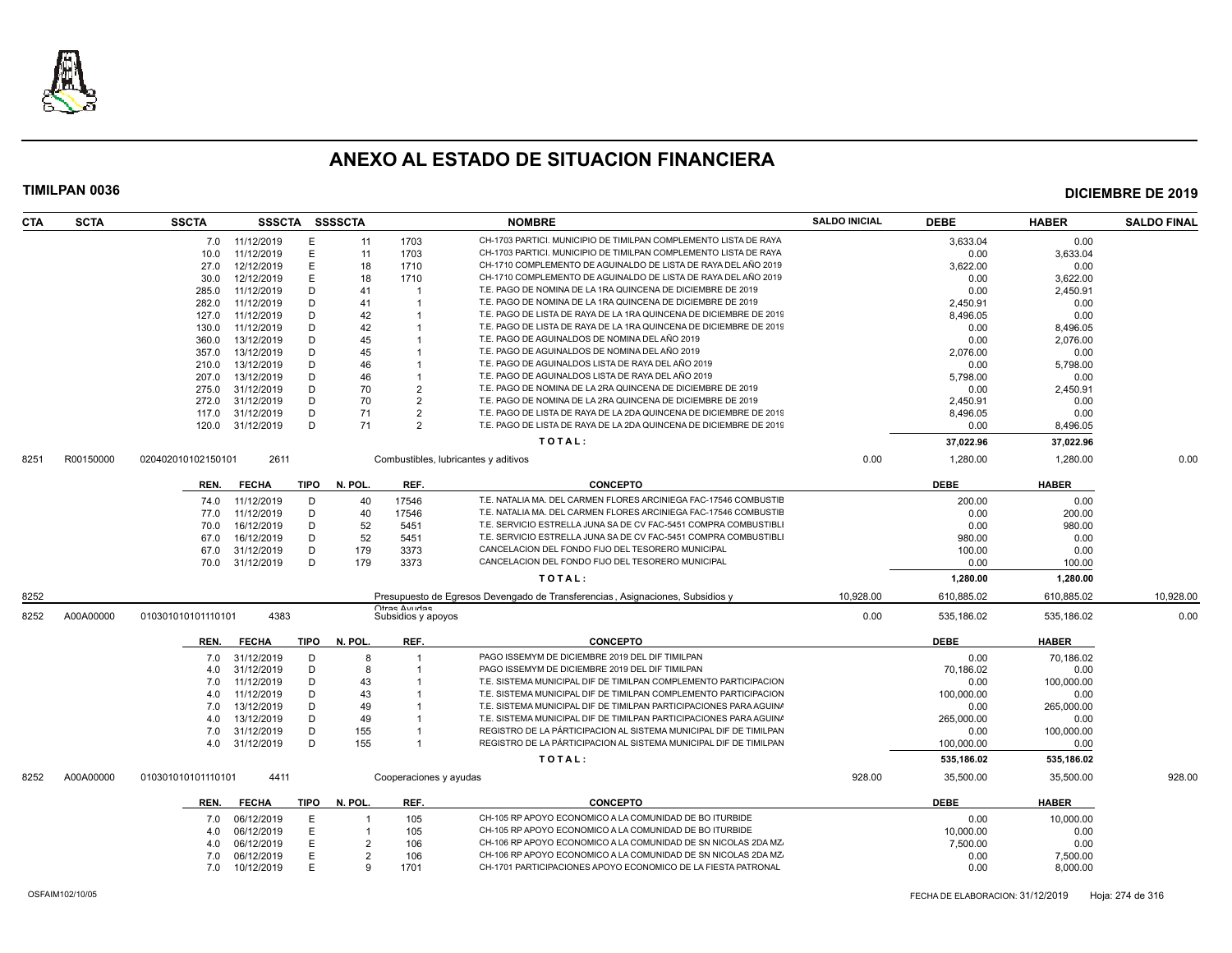

| <b>CTA</b> | <b>SCTA</b> | <b>SSCTA</b>       | <b>SSSCTA</b> |      | <b>SSSSCTA</b> |                            | <b>NOMBRE</b>                                                   | <b>SALDO INICIAL</b> | <b>DEBE</b>   | <b>HABER</b>  | <b>SALDO FINAL</b> |
|------------|-------------|--------------------|---------------|------|----------------|----------------------------|-----------------------------------------------------------------|----------------------|---------------|---------------|--------------------|
|            |             | 4.0                | 10/12/2019    | E    | 9              | 1701                       | CH-1701 PARTICIPACIONES APOYO ECONOMICO DE LA FIESTA PATRONAL   |                      | 8,000.00      | 0.00          |                    |
|            |             | 7.0                | 26/12/2019    | E    | 28             | 1720                       | CH-1720 LEOBALDO LOBERA MIRANDA APOYO ECONOMICO PARA HUAPAN     |                      | 0.00          | 10,000.00     |                    |
|            |             | 4.0                | 26/12/2019    | E.   | 28             | 1720                       | CH-1720 LEOBALDO LOBERA MIRANDA APOYO ECONOMICO PARA HUAPAN     |                      | 10,000.00     | 0.00          |                    |
|            |             |                    |               |      |                |                            | TOTAL:                                                          |                      | 35,500.00     | 35,500.00     |                    |
| 8252       | A00A00000   | 010301010101260103 | 4411          |      |                | Cooperaciones y ayudas     |                                                                 | 10,000.00            | 0.00          | 0.00          | 10,000.00          |
| 8252       | L00119000   | 010502050203110101 | 4391          |      |                | Subsidios por carga fiscal |                                                                 | 0.00                 | 40,199.00     | 40,199.00     | 0.00               |
|            |             | REN.               | <b>FECHA</b>  | TIPO | N. POL.        | REF.                       | <b>CONCEPTO</b>                                                 |                      | <b>DEBE</b>   | <b>HABER</b>  |                    |
|            |             | 81.0               | 01/12/2019    |      |                | $\overline{1}$             | REGISTRO DE INGRESOS RECAUDADOS DE LA CAJA DE LA TESORERIA DE   |                      | 31.215.00     | 0.00          |                    |
|            |             | 84.0               | 01/12/2019    |      |                |                            | REGISTRO DE INGRESOS RECAUDADOS DE LA CAJA DE LA TESORERIA DE   |                      | 0.00          | 31,215.00     |                    |
|            |             | 5.0                | 31/12/2019    |      |                |                            | REGISTRO DEL IMPUESTO PREDIAL DEL MES DE DICIEMBRE DE 2019      |                      | 8,984.00      | 0.00          |                    |
|            |             | 8.0                | 31/12/2019    |      | 6              | $\overline{1}$             | REGISTRO DEL IMPUESTO PREDIAL DEL MES DE DICIEMBRE DE 2019      |                      | 0.00          | 8,984.00      |                    |
|            |             |                    |               |      |                |                            | TOTAL:                                                          |                      | 40,199.00     | 40,199.00     |                    |
| 8255       |             |                    |               |      |                |                            | Presupuesto de Egresos Devengado de Inversión Pública           | 2,528,163.69         | 24,248,733.91 | 20,477,051.88 | 6,299,845.72       |
| 8255       | F00124000   | 010701010102260101 | 6122          |      |                | Obra estatal o municipal   |                                                                 | 0.00                 | 700,831.03    | 700,831.03    | 0.00               |
|            |             | REN.               | <b>FECHA</b>  | TIPO | N. POL.        | REF.                       | <b>CONCEPTO</b>                                                 |                      | <b>DEBE</b>   | <b>HABER</b>  |                    |
|            |             | 7.0                | 24/12/2019    | D    | 131            | 24                         | T.E. GRUPO JUMERAIN SA DE CV FAC-24 EST. 1 OBRA 19 FEFOM/2019   |                      | 0.00          | 346,848.68    |                    |
|            |             | 4.0                | 24/12/2019    | D    | 131            | 24                         | T.E. GRUPO JUMERAIN SA DE CV FAC-24 EST. 1 OBRA 19 FEFOM/2019   |                      | 346,848.68    | 0.00          |                    |
|            |             | 7.0                | 24/12/2019    | D    | 132            | 32                         | T.E. GRUPO JUMERAIN SA DE CV FAC-32 EST. 2 OBRA 19 FEFOM/2019   |                      | 0.00          | 353,982.35    |                    |
|            |             | 4.0                | 24/12/2019    | D    | 132            | 32                         | T.E. GRUPO JUMERAIN SA DE CV FAC-32 EST. 2 OBRA 19 FEFOM/2019   |                      | 353,982.35    | 0.00          |                    |
|            |             |                    |               |      |                |                            | TOTAL:                                                          |                      | 700,831.03    | 700,831.03    |                    |
| 8255       | F00124000   | 020103010101250101 | 6122          |      |                | Obra estatal o municipal   |                                                                 | 0.00                 | 1,039,754.93  | 1,039,754.93  | 0.00               |
|            |             | REN.               | <b>FECHA</b>  | TIPO | N. POL.        | REF.                       | <b>CONCEPTO</b>                                                 |                      | <b>DEBE</b>   | <b>HABER</b>  |                    |
|            |             | 4.0                | 28/12/2019    | D    | 91             | 96                         | T.E. SRA CONSTRUCCIONES SA DE CV FAC-11 EST 2 OBRA 13/2019      |                      | 799.896.61    | 0.00          |                    |
|            |             | 7.0                | 28/12/2019    | D    | 91             | 96                         | T.E. SRA CONSTRUCCIONES SA DE CV FAC-11 EST 2 OBRA 13/2019      |                      | 0.00          | 799,896.61    |                    |
|            |             | 7.0                | 28/12/2019    | D    | 92             | 97                         | T.E. EC GRUPO CONSTRUCTOR MIRANDA SA DE CV FAC-97 EST 1 OBRA 54 |                      | 0.00          | 239,858.32    |                    |
|            |             | 4.0                | 28/12/2019    | D    | 92             | 97                         | T.E. EC GRUPO CONSTRUCTOR MIRANDA SA DE CV FAC-97 EST 1 OBRA 54 |                      | 239,858.32    | 0.00          |                    |
|            |             |                    |               |      |                |                            | TOTAL:                                                          |                      | 1,039,754.93  | 1,039,754.93  |                    |
| 8255       | F00124000   | 020103010101260101 | 6122          |      |                | Obra estatal o municipal   |                                                                 | 0.00                 | 999.978.42    | 999.978.42    | 0.00               |
|            |             | REN.               | <b>FECHA</b>  | TIPO | N. POL.        | REF.                       | <b>CONCEPTO</b>                                                 |                      | <b>DEBE</b>   | <b>HABER</b>  |                    |
|            |             | 7.0                | 26/12/2019    | D    | 134            | 69                         | T.E. ANGEL ALFREDO ROMERO GONZALEZ FAC-69 EST. 2 OBRA 43 FEFOM/ |                      | 0.00          | 999,978.42    |                    |
|            |             | 4.0                | 26/12/2019    | D    | 134            | 69                         | T.E. ANGEL ALFREDO ROMERO GONZALEZ FAC-69 EST. 2 OBRA 43 FEFOM/ |                      | 999,978.42    | 0.00          |                    |
|            |             |                    |               |      |                |                            | TOTAL:                                                          |                      | 999,978.42    | 999,978.42    |                    |
| 8255       | F00124000   | 020201010201250101 | 6122          |      |                | Obra estatal o municipal   |                                                                 | 0.00                 | 3,609,540.06  | 3,609,540.06  | 0.00               |
|            |             | REN.               | <b>FECHA</b>  |      | TIPO N. POL.   | REF.                       | <b>CONCEPTO</b>                                                 |                      | <b>DEBE</b>   | <b>HABER</b>  |                    |
|            |             | 4.0                | 30/12/2019    | D    | 94             | 149                        | T.E. GRUPO VIALMED SA DE CV FAC-149 ESTI 1 OBRA 05 FISM/2019    |                      | 499,991.09    | 0.00          |                    |
|            |             | 7.0                | 30/12/2019    | D    | 94             | 149                        | T.E. GRUPO VIALMED SA DE CV FAC-149 ESTI 1 OBRA 05 FISM/2019    |                      | 0.00          | 499.991.09    |                    |
|            |             | 4.0                | 27/12/2019    | D    | 143            | 143                        | T.E. GRUPO VIALMED SA DE CV FAC-143 ESTI. 1 OBRA FISE 03/2019   |                      | 2,966,143.90  | 0.00          |                    |
|            |             | 7.0                | 27/12/2019    | D    | 143            | 143                        | T.E. GRUPO VIALMED SA DE CV FAC-143 ESTI. 1 OBRA FISE 03/2019   |                      | 0.00          | 2,966,143.90  |                    |
|            |             | 4.0                | 31/12/2019    | D    | 148            | 147                        | T.E. GRUPO VIALMED SA DE CV FAC-147 ESTI. 1 OBRA FISE 03/2019   |                      | 143,405.07    | 0.00          |                    |
|            |             | 7.0                | 31/12/2019    | D    | 148            | 147                        | T.E. GRUPO VIALMED SA DE CV FAC-147 ESTI. 1 OBRA FISE 03/2019   |                      | 0.00          | 143,405.07    |                    |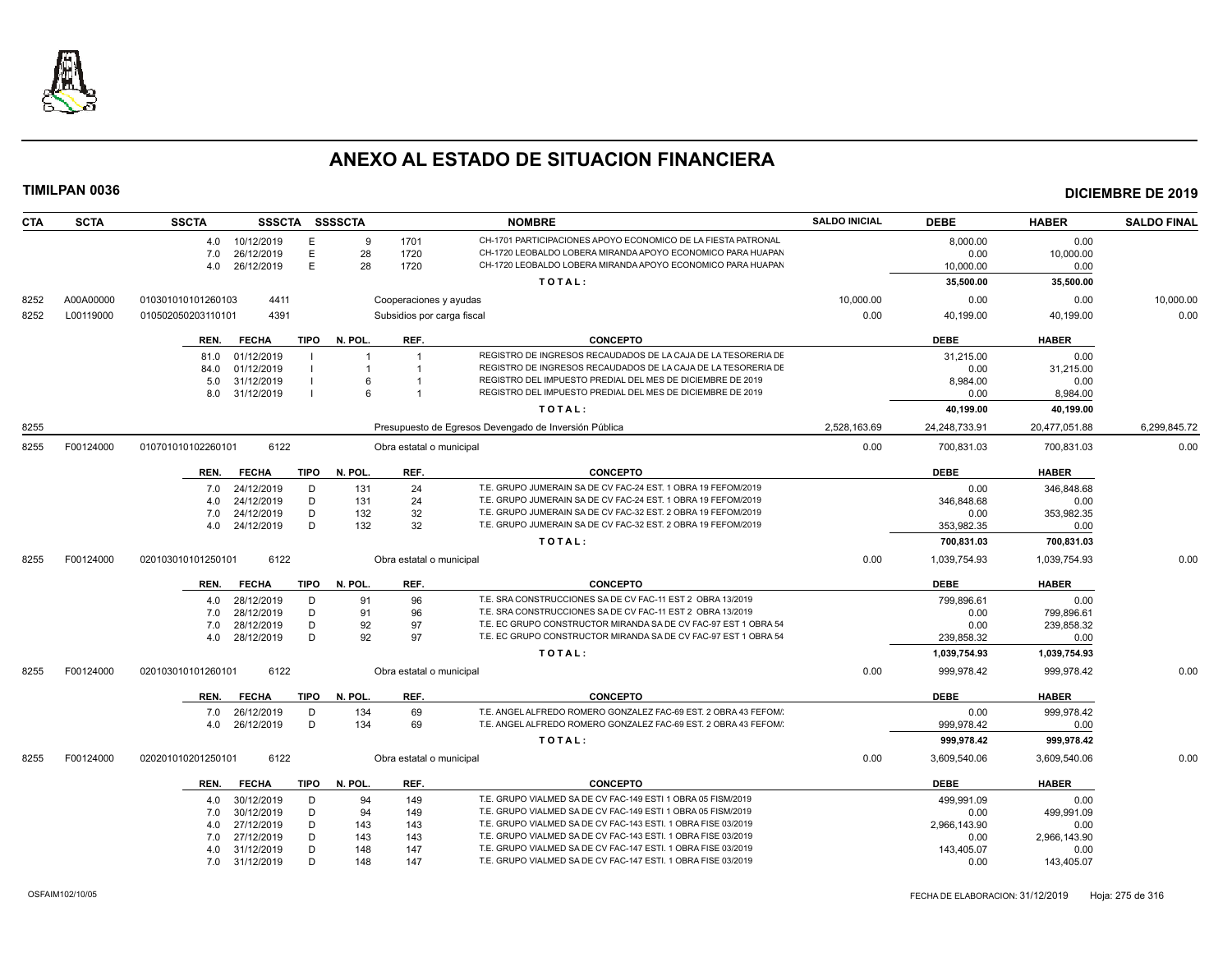

**TIMILPAN 0036 DICIEMBRE DE 2019**

### **T O T A L : 3,609,540.06 3,609,540.06** 8255 F00124000 020201010201260101 6122 Obra estatal o municipal 1,636.71 961,290.85 961,290.85 1,636.71 **REN. FECHA TIPO N. POL. REF. CONCEPTO DEBE HABER** 4.0 19/12/2019 D 126 234 T.E. GUCOC SA DE CV FAC-234 ESTI 1 DE LA OBRA 41 FEFOM/2019 499,484.55 0.00 7.0 19/12/2019 D 126 234 T.E. GUCOC SA DE CV FAC-234 ESTI 1 DE LA OBRA 41 FEFOM/2019 0.00 499,484.55 4.0 19/12/2019 D 127 234 T.E. ELENA ARQUITECTOS + ARQUITECTOS SA DE CV FAC-234 ESTIMACION OBRA 16 FEFOM/2019 461,806.30 0.00 7.0 19/12/2019 D 127 234 T.E. ELENA ARQUITECTOS + ARQUITECTOS SA DE CV FAC-234 ESTIMACION OBRA 16 FEFOM/2019 0.00 461,806.30 **T O T A L : 961,290.85 961,290.85** 8255 F00124000 020201010201260101 6125 Ejecución de obras por administración 400 and 4,640.00 4,640.00 0.00 4,640.00 0.00 4,640.00 0.00 4,640.00 0.00 **REN. FECHA TIPO N. POL. REF. CONCEPTO DEBE HABER** 3.0 09/12/2019 D 119 4043 T.E. JOSE LUIS OSORNIO CABALLERO FAC-4043 MATERIALES OBRA 28 FEF 2010 0.00 4,640.00 **T O T A L : 0.00 4,640.00** 8255 F00124000 020201010203250101 6122 Obra estatal o municipal 1,629,257.03 128,301.32 0.00 1,757,558.35 **REN. FECHA TIPO N. POL. REF. CONCEPTO DEBE HABER** 4.0 31/12/2019 D 173 8 REGISTRO DE FAC-8 A NOMBRE DE ABRAHAM RABADAN LOPEZ 128,301.32 0.00 **T O T A L : 128,301.32 0.00** 8255 F00124000 020201010204260101 6125 Ejecución de obras por administración 179,948.57 0.00 179,948.57 0.00 **REN. FECHA TIPO N. POL. REF. CONCEPTO DEBE HABER** 3.0 05/12/2019 D 117 157 T.E. CHIMALLI INGENIERIA SA DE CV FAC-157 MATERIAL BORA FEFOM 06/20<br>3.0 09/12/2019 D 120 156 T.E. CHIMALLI INGENIERIA SA DE CV FAC-156 MATERIAL OBRA FEFOM 04/20 T.E. CHIMALLI INGENIERIA SA DE CV FAC-156 MATERIAL OBRA FEFOM 04/20<br>
0.00 154,748.64 **T O T A L : 0.00 179,948.57** 8255 F00124000 020201010401260101 6122 Obra estatal o municipal 0.00 3,230,574.01 1,679,440.00 1,551,134.01 **REN. FECHA TIPO N. POL. REF. CONCEPTO DEBE HABER** 4.0 27/12/2019 D 137 16 T.E. COORPORATIVO INDUSTRIAL YAFINSA SA DE CV FAC-16 EST 1 OBRA 2 FEFOM 2000 1,679,440.00 0.00 7.0 27/12/2019 D 137 16 T.E. COORPORATIVO INDUSTRIAL YAFINSA SA DE CV FAC-16 EST 1 OBRA 2 0.00 1,679,440.00<br>20.00 1,551,134.01 1,579,440.00 REG DE LA FAC 73 OBRA FEFOM 03 A NOMBRE DE ANGEL ALFREDO ROM 1 1,571,134.01 1, 4.0 31/12/2019 D 171 73 REG DE LA FAC 73 OBRA FEFOM 03 A NOMBRE DE ANGEL ALFREDO ROM 1,551,134.01 0.00 **T O T A L : 3,230,574.01 1,679,440.00** 8255 F00124000 020201010401260101 6125 Ejecución de obras por administración 0.00 113,468.24 113,468.24 0.00 **REN. FECHA TIPO N. POL. REF. CONCEPTO DEBE HABER** 7.0 12/12/2019 D 123 765 T.E. ERASTO JIMENEZ MENDOZA FAC-765 MATERIALES OBRA FEFOM 44/20<br>
22.926.24 4.0 12/12/2019 D 123 765 T.E. ERASTO JIMENEZ MENDOZA FAC-765 MATERIALES OBRA FEFOM 44/2019 22,926.24 0.00 7.0 26/12/2019 D 136 95 T.E. EC GRUPO CONSTRUCTOR MIRANDA SA DE CV FAC-95 OBRA 44 FEFOM 2019 0.00 30,380.40 4.0 26/12/2019 D 136 95 T.E. EC GRUPO CONSTRUCTOR MIRANDA SA DE CV FAC-95 OBRA 44 FEFO 30.380.40 30.380.40 0.00 7.0 30/12/2019 D 138 416 T.E. SINTHIA MIRANDA GARCIA ESTRADA FAC-416 MATERIALES OBRA 44 DI 0.00 39,161.60 4.0 30/12/2019 D 138 416 T.E. SINTHIA MIRANDA GARCIA ESTRADA FAC-416 MATERIALES OBRA 44 DI 39,161.60 39,161.60 0.00 7.0 30/12/2019 D 139 415 T.E. SINTHIA MIRANDA GARCIA ESTRADA FAC-415 MATERIALES OBRA 44 DI 0.00 21,000.00 21,000 4.0 30/12/2019 D 139 415 T.E. SINTHIA MIRANDA GARCIA ESTRADA FAC-415 MATERIALES OBRA 44 DI 21,000.00 21,000.00 0.00 **T O T A L : 113,468.24 113,468.24**

**CTA SCTA SSCTA SSSCTA SSSSCTA NOMBRE SALDO INICIAL DEBE HABER SALDO FINAL**

OSFAIM102/10/05 FECHA DE ELABORACION: 31/12/2019 Hoja: 276 de 316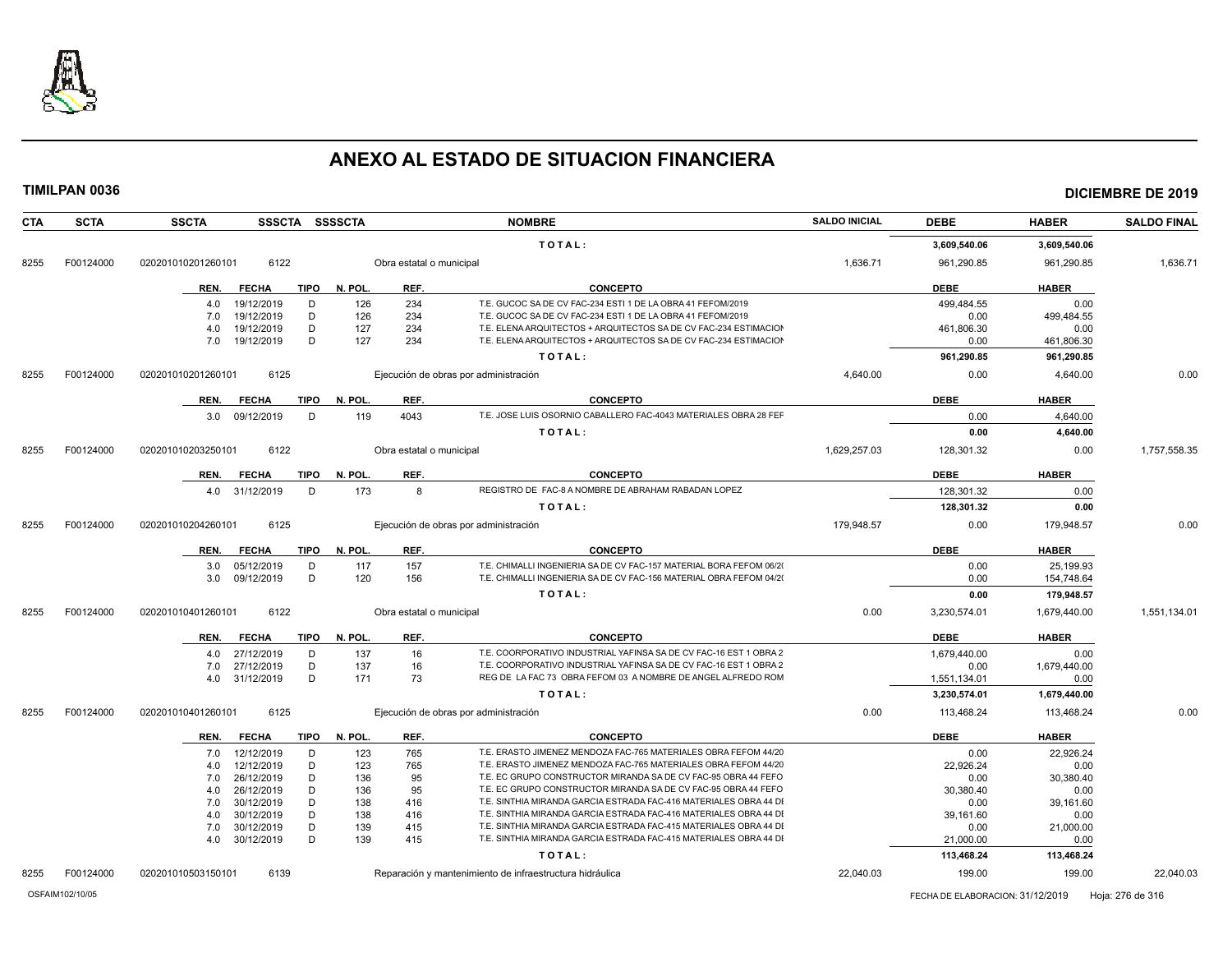

| <b>CTA</b> | <b>SCTA</b>     | <b>SSCTA</b>       |              |             | SSSCTA SSSSCTA |                          | <b>NOMBRE</b>                                                      | <b>SALDO INICIAL</b> | <b>DEBE</b>                      | <b>HABER</b> | <b>SALDO FINAL</b> |
|------------|-----------------|--------------------|--------------|-------------|----------------|--------------------------|--------------------------------------------------------------------|----------------------|----------------------------------|--------------|--------------------|
|            |                 | REN.               | <b>FECHA</b> | <b>TIPO</b> | N. POL.        | REF.                     | <b>CONCEPTO</b>                                                    |                      | <b>DEBE</b>                      | <b>HABER</b> |                    |
|            |                 | 112.0              | 31/12/2019   | D           | 179            | 13015                    | CANCELACION DEL FONDO FIJO DEL TESORERO MUNICIPAL                  |                      | 0.00                             | 104.01       |                    |
|            |                 | 84.0               | 31/12/2019   | D           | 179            | 745                      | CANCELACION DEL FONDO FIJO DEL TESORERO MUNICIPAL                  |                      | 0.00                             | 94.99        |                    |
|            |                 | 81.0               | 31/12/2019   | D           | 179            | 745                      | CANCELACION DEL FONDO FIJO DEL TESORERO MUNICIPAL                  |                      | 94.99                            | 0.00         |                    |
|            |                 | 109.0              | 31/12/2019   | D           | 179            | 13015                    | CANCELACION DEL FONDO FIJO DEL TESORERO MUNICIPAL                  |                      | 104.01                           | 0.00         |                    |
|            |                 |                    |              |             |                |                          | TOTAL:                                                             |                      | 199.00                           | 199.00       |                    |
| 8255       | F00124000       | 020201010503150101 | 6159         |             |                |                          | Reparacion y mantenimiento de vialidades y alumbrado               | 3.982.00             | 0.00                             | 0.00         | 3.982.00           |
| 8255       | F00124000       | 020203010201250101 | 6122         |             |                | Obra estatal o municipal |                                                                    | 0.00                 | 1,418,295.45                     | 1,380,316.71 | 37,978.74          |
|            |                 | REN.               | <b>FECHA</b> | <b>TIPO</b> | N. POL.        | REF.                     | <b>CONCEPTO</b>                                                    |                      | <b>DEBE</b>                      | <b>HABER</b> |                    |
|            |                 | 4.0                | 26/12/2019   | D           | 90             | 11                       | T.E. SRA CONSTRUCCIONES SA DE CV FAC-11 EST 2 OBRA 13/2019         |                      | 38,515.02                        | 0.00         |                    |
|            |                 | 7.0                | 26/12/2019   | D           | 90             | 11                       | T.E. SRA CONSTRUCCIONES SA DE CV FAC-11 EST 2 OBRA 13/2019         |                      | 0.00                             | 38,515.02    |                    |
|            |                 | 7.0                | 30/12/2019   | D           | 95             | 167                      | T.E. MARIBEL SEGUNDO BAUTISTA FAC-167 EST 2 FINIQUITO OBRA 24 FISM |                      | 0.00                             | 266,337.33   |                    |
|            |                 | 4.0                | 30/12/2019   | D           | 95             | 167                      | T.E. MARIBEL SEGUNDO BAUTISTA FAC-167 EST 2 FINIQUITO OBRA 24 FISM |                      | 266,337.33                       | 0.00         |                    |
|            |                 | 7.0                | 31/12/2019   | D           | 97             | 412                      | T.E. JOSE FRANCISCO SANCHEZ LOPEZ FAC-412 EST 3 OBRA 18 FISM/2019  |                      | 0.00                             | 66,728.35    |                    |
|            |                 | 4.0                | 31/12/2019   | D           | 97             | 412                      | T.E. JOSE FRANCISCO SANCHEZ LOPEZ FAC-412 EST 3 OBRA 18 FISM/2019  |                      | 66.728.35                        | 0.00         |                    |
|            |                 | 4.0                | 31/12/2019   | D           | 98             | 63                       | T.E. OSCAL SALVADOR DIAZ GONZALEZ FAC-63 ESTI 2 OBRA 15 FISM/2019  |                      | 57,186.32                        | 0.00         |                    |
|            |                 | 7.0                | 31/12/2019   | D           | 98             | 63                       | T.E. OSCAL SALVADOR DIAZ GONZALEZ FAC-63 ESTI 2 OBRA 15 FISM/2019  |                      | 0.00                             | 57,186.32    |                    |
|            |                 | 7.0                | 27/12/2019   | D           | 144            | -1                       | T.E. JOSE FRANCISCO SANCHEZ LOPEZ FAC-1 ESTIM 1 OBRA 04 FISE/2019  |                      | 0.00                             | 951,549.69   |                    |
|            |                 | 4.0                | 27/12/2019   | D           | 144            | $\overline{1}$           | T.E. JOSE FRANCISCO SANCHEZ LOPEZ FAC-1 ESTIM 1 OBRA 04 FISE/2019  |                      | 951.549.69                       | 0.00         |                    |
|            |                 | 4.0                | 31/12/2019   | D           | 172            | $\overline{1}$           | REG DE FAC 1 JOSE FRANCISCO SANCHEZ LOPEZ                          |                      | 37,978.74                        | 0.00         |                    |
|            |                 |                    |              |             |                |                          | TOTAL:                                                             |                      | 1.418.295.45                     | 1,380,316.71 |                    |
| 8255       | F00124000       | 020203010201260101 | 6122         |             |                | Obra estatal o municipal |                                                                    | 21,144.25            | 863,851.39                       | 21,144.25    | 863,851.39         |
|            |                 | REN.               | <b>FECHA</b> | <b>TIPO</b> | N. POL         | REF.                     | <b>CONCEPTO</b>                                                    |                      | <b>DEBE</b>                      | <b>HABER</b> |                    |
|            |                 | 3.0                | 26/12/2019   | D           | 135            | 3                        | T.E. SRA CONSTRUCCIONES SA DE CV FAC-3 EST. 2 OBRA 22 FEFOM/2019   |                      | 0.00                             | 21.144.25    |                    |
|            |                 | 4.0                | 31/12/2019   | D           | 180            | $\mathbf{1}$             | REG. FAC 1 NOMBRE DE JUAN LOPEZ LAURENCIA                          |                      | 863,851.39                       | 0.00         |                    |
|            |                 |                    |              |             |                |                          | TOTAL:                                                             |                      | 863,851.39                       | 21,144.25    |                    |
| 8255       | F00124000       | 020204010201250101 | 6122         |             |                | Obra estatal o municipal |                                                                    | 0.00                 | 315,635.21                       | 315,635.21   | 0.00               |
|            |                 | REN.               | <b>FECHA</b> | <b>TIPO</b> | N. POL.        | REF.                     | <b>CONCEPTO</b>                                                    |                      | <b>DEBE</b>                      | <b>HABER</b> |                    |
|            |                 | 4.0                | 30/12/2019   | D           | 93             | 74                       | T.E. ANGEL ALFREDO ROMERO GONZALEZ FAC-74 EST. 1 OBRA 53/2019 FIS  |                      | 315,635.21                       | 0.00         |                    |
|            |                 | 7.0                | 30/12/2019   | D           | 93             | 74                       | T.E. ANGEL ALFREDO ROMERO GONZALEZ FAC-74 EST. 1 OBRA 53/2019 FIS  |                      | 0.00                             | 315,635.21   |                    |
|            |                 |                    |              |             |                |                          | TOTAL:                                                             |                      | 315,635.21                       | 315,635.21   |                    |
| 8255       | F00124000       | 020204010201260101 | 6122         |             |                | Obra estatal o municipal |                                                                    | 665,515.10           | 615,112.65                       | 1,271,781.44 | 8,846.31           |
|            |                 | REN.               | <b>FECHA</b> | <b>TIPO</b> | N. POL.        | REF.                     | <b>CONCEPTO</b>                                                    |                      | <b>DEBE</b>                      | <b>HABER</b> |                    |
|            |                 | 3.0                | 02/12/2019   | D           | 116            | 66                       | T.E. ANGEL ALFREDO ROMERO GONZALEZ FAC-66 EST 1 OBRA 38 FEFOM/     |                      | 0.00                             | 656,668.79   |                    |
|            |                 | 4.0                | 19/12/2019   | D           | 125            | 67                       | T.E. ANGEL ALFREDO ROMERO GONZALEZ FAC-67 EST. 2 OBRA FEFOM 38/    |                      | 93.286.94                        | 0.00         |                    |
|            |                 | 7.0                | 19/12/2019   | D           | 125            | 67                       | T.E. ANGEL ALFREDO ROMERO GONZALEZ FAC-67 EST. 2 OBRA FEFOM 38/    |                      | 0.00                             | 93,286.94    |                    |
|            |                 | 4.0                | 21/12/2019   | D           | 128            | 68                       | T.E. ANGEL ALFREDO ROMERO GONZALEZ FAC-68 ESTI 2 OBRA 14 FEFOM/    |                      | 82,001.80                        | 0.00         |                    |
|            |                 | 7.0                | 21/12/2019   | D           | 128            | 68                       | T.E. ANGEL ALFREDO ROMERO GONZALEZ FAC-68 ESTI 2 OBRA 14 FEFOM/    |                      | 0.00                             | 82.001.80    |                    |
|            |                 | 7.0                | 21/12/2019   | D           | 129            | 97                       | T.E. ELENA ARQUITECTOS + ARQUITECTOS SA DE CV FAC-97 ESTIMACION    |                      | 0.00                             | 119,896.14   |                    |
|            |                 | 4.0                | 21/12/2019   | D           | 129            | 97                       | T.E. ELENA ARQUITECTOS + ARQUITECTOS SA DE CV FAC-97 ESTIMACION    |                      | 119,896.14                       | 0.00         |                    |
|            |                 | 4.0                | 24/12/2019   | D           | 130            | 70                       | T.E. ANGEL ALFREDO ROMERO GONZALEZ FAC-70 EST 2 OBRA 33 FEFOM/     |                      | 50,066.18                        | 0.00         |                    |
|            |                 | 7.0                | 24/12/2019   | D           | 130            | 70                       | T.E. ANGEL ALFREDO ROMERO GONZALEZ FAC-70 EST 2 OBRA 33 FEFOM/2    |                      | 0.00                             | 50,066.18    |                    |
|            |                 | 4.0                | 31/12/2019   | D           | 140            | 195                      | T.E. ELECTROINGENIERIA CEFYD SA DE CV FAC-195 ESTI 1 OBRA 7 FEFOM  |                      | 269.861.59                       | 0.00         |                    |
|            | OSFAIM102/10/05 |                    |              |             |                |                          |                                                                    |                      | FECHA DE ELABORACION: 31/12/2019 |              | Hoja: 277 de 316   |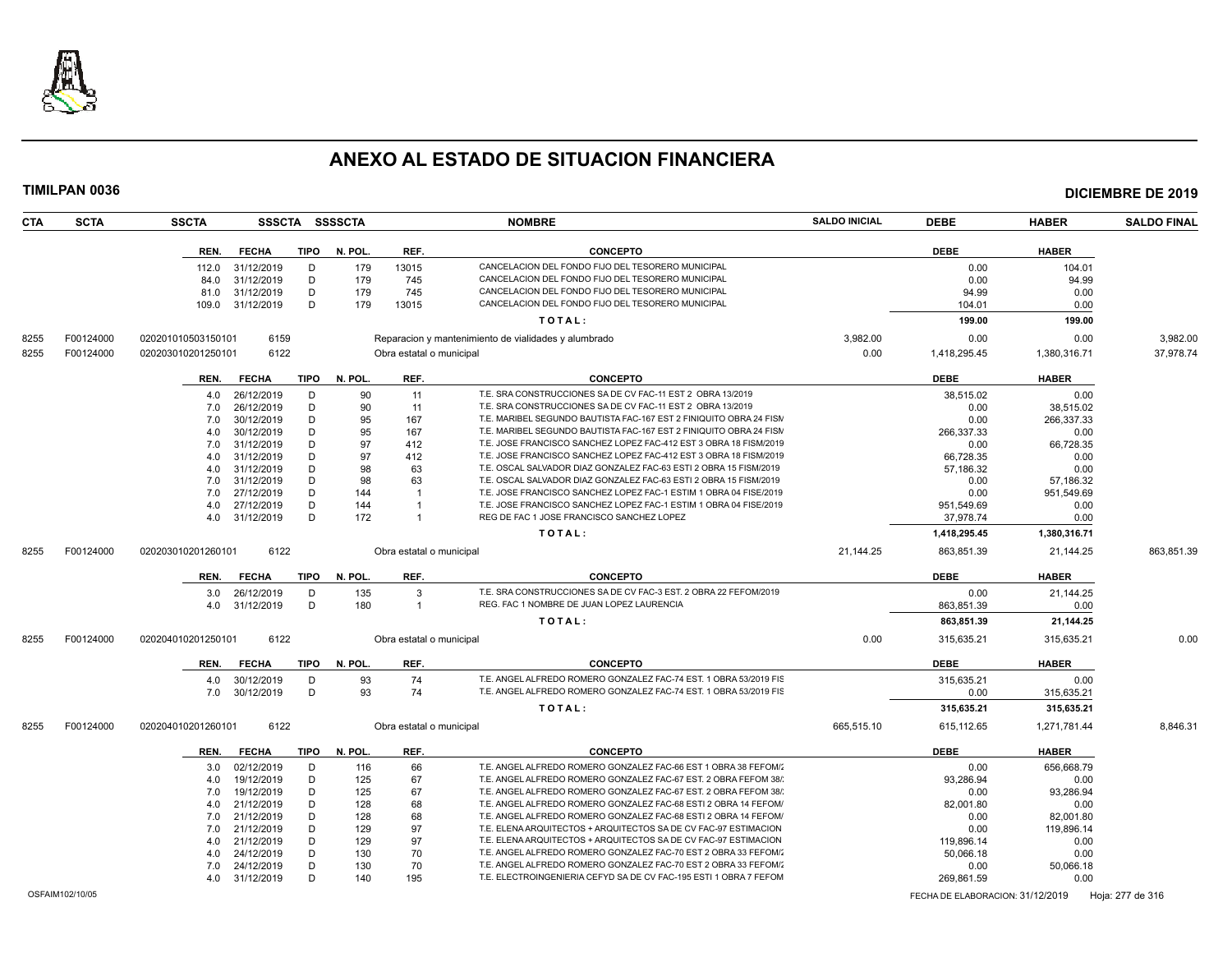

### **CTA SCTA SSCTA SSSCTA SSSSCTA NOMBRE SALDO INICIAL DEBE HABER SALDO FINAL** 7.0 31/12/2019 D 140 195 T.E. ELECTROINGENIERIA CEFYD SA DE CV FAC-195 ESTI 1 OBRA 7 FEFOM 2019 0.00 269,861.59 **T O T A L : 615,112.65 1,271,781.44** 8255 F00124000 020205010101250101 6122 Obra estatal o municipal 0.00 6,986,275.15 4,933,456.97 2,052,818.18 **REN. FECHA TIPO N. POL. REF. CONCEPTO DEBE HABER** 4.0 11/12/2019 D 88 4 T.E. ABRAHAM RADADAN LOPEZ FAC-4 ESTIMACION 1 DE LA OBRA CALENT 239,576.79 239,576.79 0.00 7.0 11/12/2019 D 88 4 T.E. ABRAHAM RADADAN LOPEZ FAC-4 ESTIMACION 1 DE LA OBRA CALENT COM 209,576.79 7.0 27/12/2019 D 141 154 T.E. MARIBEL SEGUNDO BAUTISTA FAC-154 ESTIMA 1 OBRA FISE 01/2019 0.00 1,136,173.02 1,136,173.02<br>4.0 27/12/2019 D 141 154 T.E. MARIBEL SEGUNDO BAUTISTA FAC-154 ESTIMA 1 OBRA FISE 01/2019 1,136,173.0 4.0 27/12/2019 D 141 154 T.E. MARIBEL SEGUNDO BAUTISTA FAC-154 ESTIMA 1 OBRA FISE 01/2019 1,136,173.02 0.00 4.0 27/12/2019 D 142 155 T.E. MARIBEL SEGUNDO BAUTISTA FAC-155 ESTIMA 1 OBRA FISE 02/2019 1,136,558.72 0.00 7.0 27/12/2019 D 142 155 T.E. MARIBEL SEGUNDO BAUTISTA FAC-155 ESTIMA 1 OBRA FISE 02/2019 0.00 1,136,558.72 4.0 31/12/2019 D 145 2 T.E. ABRAHAM RABADAN LOPEZ FAC-2 ESTIMACION I OBRA 05 FISE/2019 152,749.43 0.00 7.0 31/12/2019 D 145 2 T.E. ABRAHAM RABADAN LOPEZ FAC-2 ESTIMACION I OBRA 05 FISE/2019 0.00 152,749.43 7.0 27/12/2019 D 146 11 T.E. INGENIERIA CIVIL E INDUSTRIAL DEL ESTADO DE MEXICO SA DE CV ESTIMAL DEL ESTADO COME 4.0 27/12/2019 D 146 11 T.E. INGENIERIA CIVIL E INDUSTRIAL DEL ESTADO DE MEXICO SA DE CV ESTIM 1,651,728.09 0.00 7.0 28/12/2019 D 147 95 T.E. EN RIQUE HERNANDEZ HERNANDEZ FAC-95 ESTIM 1 OBRA 07 FISE/20<br>10.00 147 95 T.E. EN RIQUE HERNANDEZ HERNANDEZ FAC-95 ESTIM 1 OBRA 07 FISE/20 616,670.92 616,670.92 T.E. EN RIQUE HERNANDEZ HERNANDEZ FAC-95 ESTIM 1 OBRA 07 FISE/20 11.0 31/12/2019 D 173 7 REGISTRO DE FAC-7 A NOMBRE DE ABRAHAM RABADAN LOPEZ (1999) 8,116.40 8,116.40<br>1.0 31/12/2019 D 175 13 REG. FAC 13 INGENIERIA CIVIL E INDUSTRIAL DEL ESTADO DE MEXICO SA (1995,749.05 85,749 4.0 31/12/2019 D 175 13 REG. FAC 13 INGENIERIA CIVIL E INDUSTRIAL DEL ESTADO DE MEXICO SA 4.0 31/12/2019 D 176 117 REG. FAC 117 E A NOMBRE DE EC GRUPO CONSTRUCTOR MIRANDA SA DE CONSTRUCTOR MIRANDA SA DE 11.0 31/12/2019 D 176 116 REG. FAC 116 E A NOMBRE DE EC GRUPO CONSTRUCTOR MIRANDA SA DE 1,478,942.56 0.00 4.0 31/12/2019 D 177 168 MARIBEL SEGUNDO BAUTISTA FAC 168 Y 169 ESTIMACIONES DE OBRAS 59,798.58 0.00 4.0 31/12/2019 D 178 96 ENRIQUE HERDANDEZ HERNANDEZ FAC-96 ESTIMACION 2 OBRA 40,481.16 0.00 **T O T A L : 6,986,275.15 4,933,456.97** 8255 F00124000 020501010106250101 6122 Obra estatal o municipal 0.00 85,443.71 85,443.71 0.00 **REN. FECHA TIPO N. POL. REF. CONCEPTO DEBE HABER** 7.0 19/12/2019 D 89 122 T.E. FELIX HERNANDEZ FLORES FAC-122 EST. 2 FINIQUITO OBRA FISM 14/2 0.00 85,443.71 0.00<br>1.0.0 19/12/2019 D 89 122 T.E. FELIX HERNANDEZ FLORES FAC-122 EST. 2 FINIQUITO OBRA FISM 14/2 4.0 19/12/2019 D 89 122 T.E. FELIX HERNANDEZ FLORES FAC-122 EST. 2 FINIQUITO OBRA FISM 14/2019 85,443.71 0.00 **T O T A L : 85,443.71 85,443.71** 8255 F00124000 030305010104250101 6122 Obra estatal o municipal 0.00 3,107,409.26 3,107,409.26 0.00 **REN. FECHA TIPO N. POL. REF. CONCEPTO DEBE HABER** 91.0 05/12/2019 E 42 1 CFE SBS APORTACION DEL MUNICIPIO PARA OBRAS DE ELECTRIFICACION 0.00 71,428.57 95.0 05/12/2019 E 42 1 CFE SBS APORTACION DEL MUNICIPIO PARA OBRAS DE ELECTRIFICACION CONSTRUES 83.333.33 0.00 84.0 05/12/2019 E 42 1 CFE SBS APORTACION DEL MUNICIPIO PARA OBRAS DE ELECTRIFICACION COM 178,571.43<br>102.0 05/12/2019 E 42 1 CFE SBS APORTACION DEL MUNICIPIO PARA OBRAS DE ELECTRIFICACION 59.523.81 0.00 59.523.8 102.0 12.0 059.523.81 OFE SBS APORTACION DEL MUNICIPIO PARA OBRAS DE ELECTRIFICACION 59,523.81 105.0 05/12/2019 E 42 1 CFE SBS APORTACION DEL MUNICIPIO PARA OBRAS DE ELECTRIFICACION 0.00 59,523.81 0.00 59,523.81<br>109.0 05/12/2019 E 42 1 CFE SBS APORTACION DEL MUNICIPIO PARA OBRAS DE ELECTRIFICACION 59,523.81 0.00 59, 109.0 05/12/2019 E 42 1 CFE SBS APORTACION DEL MUNICIPIO PARA OBRAS DE ELECTRIFICACION 59,523.81 0.00 112.0 05/12/2019 E 42 1 CFE SBS APORTACION DEL MUNICIPIO PARA OBRAS DE ELECTRIFICACION CON 59.523.81 116.0 05/12/2019 E 42 1 CFE SBS APORTACION DEL MUNICIPIO PARA OBRAS DE ELECTRIFICACION 95,238.10 0.00 119.0 05/12/2019 E 42 1 CFE SBS APORTACION DEL MUNICIPIO PARA OBRAS DE ELECTRIFICACION CON 0.00 95.238.10 123.0 05/12/2019 E 42 1 CFE SBS APORTACION DEL MUNICIPIO PARA OBRAS DE ELECTRIFICACION 59,523.81 0.00 126.0 05/12/2019 E 42 1 CFE SBS APORTACION DEL MUNICIPIO PARA OBRAS DE ELECTRIFICACION 0.00 59,523.81 81.0 05/12/2019 E 42 1 CFE SBS APORTACION DEL MUNICIPIO PARA OBRAS DE ELECTRIFICACION 178,571.43 0.00<br>77.0 05/12/2019 E 42 1 CFE SBS APORTACION DEL MUNICIPIO PARA OBRAS DE ELECTRIFICACION 0.00 71.428.57 77.0 05/12/2019 F 42 1 CFE SBS APORTACION DEL MUNICIPIO PARA OBRAS DE ELECTRIFICACION 6.00 70 71,42 74.0 05/12/2019 E 42 1 CFE SBS APORTACION DEL MUNICIPIO PARA OBRAS DE ELECTRIFICACION 71,428.57 0.00

 70.0 05/12/2019 E 42 1 CFE SBS APORTACION DEL MUNICIPIO PARA OBRAS DE ELECTRIFICACION 0.00 119,047.62 67.0 05/12/2019 E 42 1 CFE SBS APORTACION DEL MUNICIPIO PARA OBRAS DE ELECTRIFICACION 119,047.62 0.00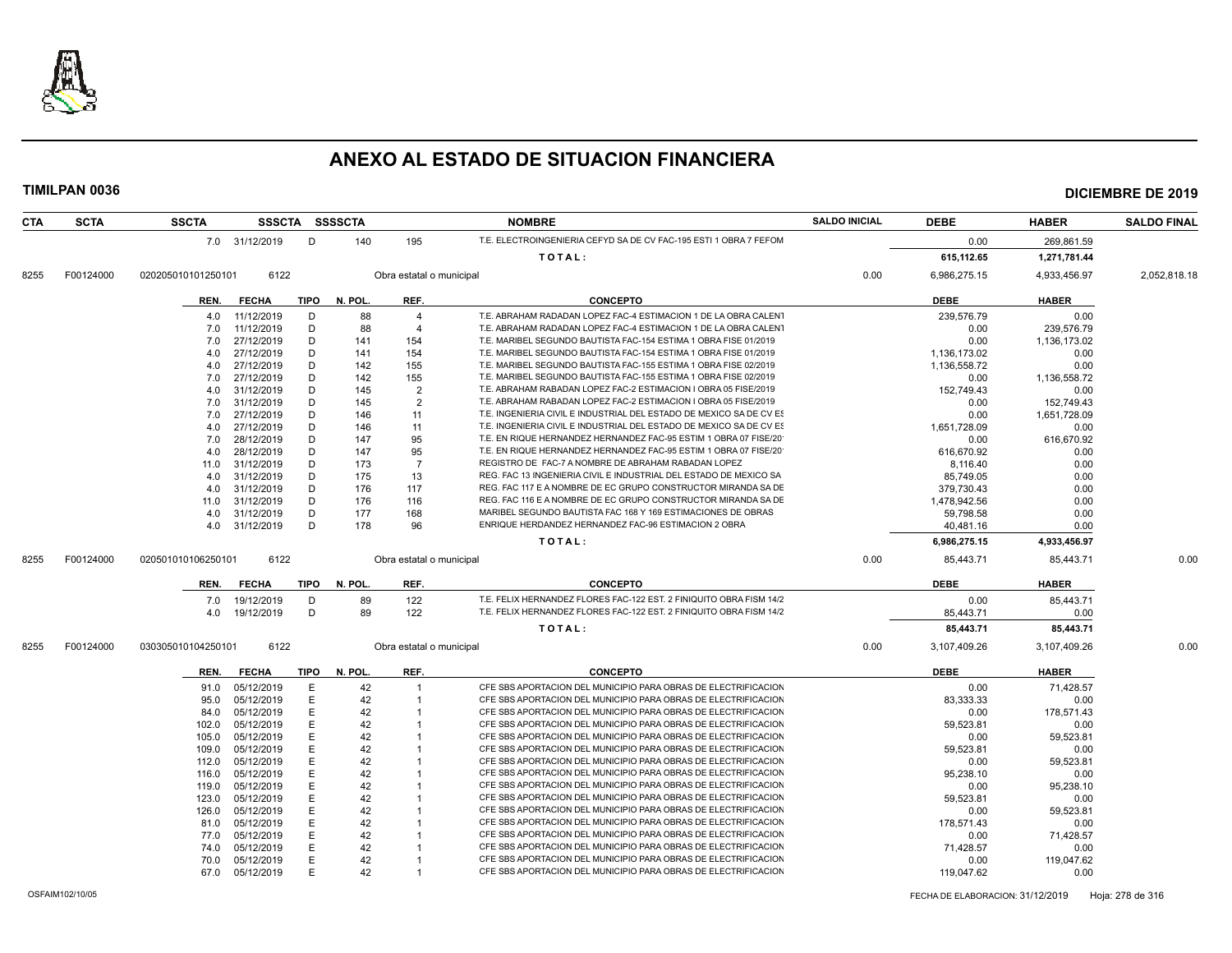

| CTA  | <b>SCTA</b> | <b>SSCTA</b>       | SSSCTA SSSSCTA |             |         |                          | <b>NOMBRE</b>                                                               | <b>SALDO INICIAL</b> | <b>DEBE</b>   | <b>HABER</b> | <b>SALDO FINAL</b> |
|------|-------------|--------------------|----------------|-------------|---------|--------------------------|-----------------------------------------------------------------------------|----------------------|---------------|--------------|--------------------|
|      |             | 63.0               | 05/12/2019     | Е           | 42      |                          | CFE SBS APORTACION DEL MUNICIPIO PARA OBRAS DE ELECTRIFICACION              |                      | 0.00          | 130,952.38   |                    |
|      |             | 60.0               | 05/12/2019     | E           | 42      |                          | CFE SBS APORTACION DEL MUNICIPIO PARA OBRAS DE ELECTRIFICACION              |                      | 130,952.38    | 0.00         |                    |
|      |             | 56.0               | 05/12/2019     | E           | 42      |                          | CFE SBS APORTACION DEL MUNICIPIO PARA OBRAS DE ELECTRIFICACION              |                      | 0.00          | 130.952.38   |                    |
|      |             | 53.0               | 05/12/2019     | Е           | 42      |                          | CFE SBS APORTACION DEL MUNICIPIO PARA OBRAS DE ELECTRIFICACION              |                      | 130,952.38    | 0.00         |                    |
|      |             | 49.0               | 05/12/2019     | E           | 42      |                          | CFE SBS APORTACION DEL MUNICIPIO PARA OBRAS DE ELECTRIFICACION              |                      | 0.00          | 202,380.95   |                    |
|      |             | 46.0               | 05/12/2019     | E           | 42      |                          | CFE SBS APORTACION DEL MUNICIPIO PARA OBRAS DE ELECTRIFICACION              |                      | 202,380.95    | 0.00         |                    |
|      |             | 42.0               | 05/12/2019     | E           | 42      |                          | CFE SBS APORTACION DEL MUNICIPIO PARA OBRAS DE ELECTRIFICACION              |                      | 0.00          | 71,428.57    |                    |
|      |             | 35.0               | 05/12/2019     | Е           | 42      |                          | CFE SBS APORTACION DEL MUNICIPIO PARA OBRAS DE ELECTRIFICACION              |                      | 0.00          | 238,095.24   |                    |
|      |             | 32.0               | 05/12/2019     | E           | 42      |                          | CFE SBS APORTACION DEL MUNICIPIO PARA OBRAS DE ELECTRIFICACION              |                      | 238,095.24    | 0.00         |                    |
|      |             | 28.0               | 05/12/2019     | E           | 42      |                          | CFE SBS APORTACION DEL MUNICIPIO PARA OBRAS DE ELECTRIFICACION              |                      | 0.00          | 83,333.33    |                    |
|      |             | 25.0               | 05/12/2019     | E           | 42      |                          | CFE SBS APORTACION DEL MUNICIPIO PARA OBRAS DE ELECTRIFICACION              |                      | 83,333.33     | 0.00         |                    |
|      |             | 21.0               | 05/12/2019     | E           | 42      |                          | CFE SBS APORTACION DEL MUNICIPIO PARA OBRAS DE ELECTRIFICACION              |                      | 0.00          | 119.047.62   |                    |
|      |             | 18.0               | 05/12/2019     | E           | 42      |                          | CFE SBS APORTACION DEL MUNICIPIO PARA OBRAS DE ELECTRIFICACION              |                      | 119,047.62    | 0.00         |                    |
|      |             | 14.0               | 05/12/2019     | E           | 42      |                          | CFE SBS APORTACION DEL MUNICIPIO PARA OBRAS DE ELECTRIFICACION              |                      | 0.00          | 166,666.67   |                    |
|      |             | 11.0               | 05/12/2019     | E           | 42      |                          | CFE SBS APORTACION DEL MUNICIPIO PARA OBRAS DE ELECTRIFICACION              |                      | 166,666.67    | 0.00         |                    |
|      |             | 7.0                | 05/12/2019     | E           | 42      |                          | CFE SBS APORTACION DEL MUNICIPIO PARA OBRAS DE ELECTRIFICACION              |                      | 0.00          | 59,523.81    |                    |
|      |             | 4.0                | 05/12/2019     | E           | 42      |                          | CFE SBS APORTACION DEL MUNICIPIO PARA OBRAS DE ELECTRIFICACION              |                      | 59,523.81     | 0.00         |                    |
|      |             | 88.0               | 05/12/2019     | E           | 42      |                          | CFE SBS APORTACION DEL MUNICIPIO PARA OBRAS DE ELECTRIFICACION              |                      | 71.428.57     | 0.00         |                    |
|      |             | 98.0               | 05/12/2019     | E           | 42      |                          | CFE SBS APORTACION DEL MUNICIPIO PARA OBRAS DE ELECTRIFICACION              |                      | 0.00          | 83,333.33    |                    |
|      |             | 39.0               | 05/12/2019     | E           | 42      | -1                       | CFE SBS APORTACION DEL MUNICIPIO PARA OBRAS DE ELECTRIFICACION              |                      | 71,428.57     | 0.00         |                    |
|      |             | 7.0                | 30/12/2019     | D           | 96      | 71                       | T.E. ANGEL ALFREDO ROMERO GONZALEZ FAC-71 EST 1 OBRA 17 FISM/20             |                      | 0.00          | 649,995.71   |                    |
|      |             | 4.0                | 30/12/2019     | D           | 96      | 71                       | T.E. ANGEL ALFREDO ROMERO GONZALEZ FAC-71 EST 1 OBRA 17 FISM/20             |                      | 649,995.71    | 0.00         |                    |
|      |             | 4.0                | 31/12/2019     | D           | 99      | 72                       | T.E. ANGEL ALFREDO ROMERO GONZALEZ FAC-72 ESTI 1 OBRA 51 DEL FIS            |                      | 457,413.55    | 0.00         |                    |
|      |             | 7.0                | 31/12/2019     | D           | 99      | 72                       | T.E. ANGEL ALFREDO ROMERO GONZALEZ FAC-72 ESTI 1 OBRA 51 DEL FIS            |                      | 0.00          | 457,413.55   |                    |
|      |             |                    |                |             |         |                          |                                                                             |                      |               |              |                    |
|      |             |                    |                |             |         |                          | TOTAL:                                                                      |                      | 3,107,409.26  | 3,107,409.26 |                    |
| 8255 | F00124000   | 030305010104260101 | 6122           |             |         | Obra estatal o municipal |                                                                             | 0.00                 | 72,773.23     | 72,773.23    | 0.00               |
|      |             | REN.               | <b>FECHA</b>   | TIPO        | N. POL. | REF.                     | <b>CONCEPTO</b>                                                             |                      | <b>DEBE</b>   | <b>HABER</b> |                    |
|      |             | 4.0                | 24/12/2019     | D           | 133     | 69                       | T.E. ANGEL ALFREDO ROMERO GONZALEZ FAC-69 EST. 2 OBRA 43 FEFOM/             |                      | 72.773.23     | 0.00         |                    |
|      |             | 7.0                | 24/12/2019     | D           | 133     | 69                       | T.E. ANGEL ALFREDO ROMERO GONZALEZ FAC-69 EST. 2 OBRA 43 FEFOM/             |                      | 0.00          | 72,773.23    |                    |
|      |             |                    |                |             |         |                          | TOTAL:                                                                      |                      | 72,773.23     | 72,773.23    |                    |
| 8256 |             |                    |                |             |         |                          | Presupuesto de Egresos Devengado de Bienes Muebles, Inmuebles e Intangibles | 45.814.20            | 185,180.00    | 230.994.20   | 0.00               |
| 8256 | Q00104000   | 010701010101150101 | 5511           |             |         |                          | Maquinaria y equipo de seguridad publica                                    | 45,814.20            | 0.00          | 45,814.20    | 0.00               |
|      |             |                    |                |             |         |                          |                                                                             |                      |               |              |                    |
|      |             | REN.               | <b>FECHA</b>   | TIPO        | N. POL. | REF.                     | <b>CONCEPTO</b>                                                             |                      | <b>DEBE</b>   | <b>HABER</b> |                    |
|      |             | 3.0                | 02/12/2019     | D           | 22      | 168                      | T.E. LEPAD DE MEXICO SA DE CV FAC-168 SISTEMA DE VIDEOVIGILANCIA            |                      | 0.00          | 40,412.36    |                    |
|      |             | 3.0                | 23/12/2019     | D           | 63      | 168                      | T.E. LEPED DE MEXICO SA DE CV FAC-168 SISTEMA DE VIDEOVIGILANCIA            |                      | 0.00          | 5,401.84     |                    |
|      |             |                    |                |             |         |                          | TOTAL:                                                                      |                      | 0.00          | 45,814.20    |                    |
| 8256 | Q00104000   | 010701010101250105 | 5411           |             |         |                          | Vehículos y equipo de transporte terrestre                                  | 0.00                 | 185,180.00    | 185.180.00   | 0.00               |
|      |             |                    |                |             |         |                          |                                                                             |                      |               |              |                    |
|      |             | REN.               | <b>FECHA</b>   | <b>TIPO</b> | N. POL. | REF.                     | <b>CONCEPTO</b>                                                             |                      | <b>DEBE</b>   | <b>HABER</b> |                    |
|      |             | 4.0                | 05/12/2019     | D           | 149     | 44967                    | T.E. CHEVY SAN CARLOS SA DE CV FAC-44967 COMPRA DE AVEO 2020                |                      | 185.180.00    | 0.00         |                    |
|      |             | 7.0                | 05/12/2019     | D           | 149     | 44967                    | T.E. CHEVY SAN CARLOS SA DE CV FAC-44967 COMPRA DE AVEO 2020                |                      | 0.00          | 185,180.00   |                    |
|      |             |                    |                |             |         |                          | TOTAL:                                                                      |                      | 185,180.00    | 185,180.00   |                    |
| 8271 |             |                    |                |             |         |                          | Presupuesto de Egresos Pagado de Gastos de Funcionamiento                   | 64.019.249.40        | 11,642,571.55 | 0.00         | 75,661,820.95      |
| 8271 | A00101000   | 010302010103150101 | 1131           |             |         | Sueldo base              |                                                                             | 73,089.65            | 13,000.00     | 0.00         | 86,089.65          |
|      |             |                    |                |             |         |                          |                                                                             |                      |               |              |                    |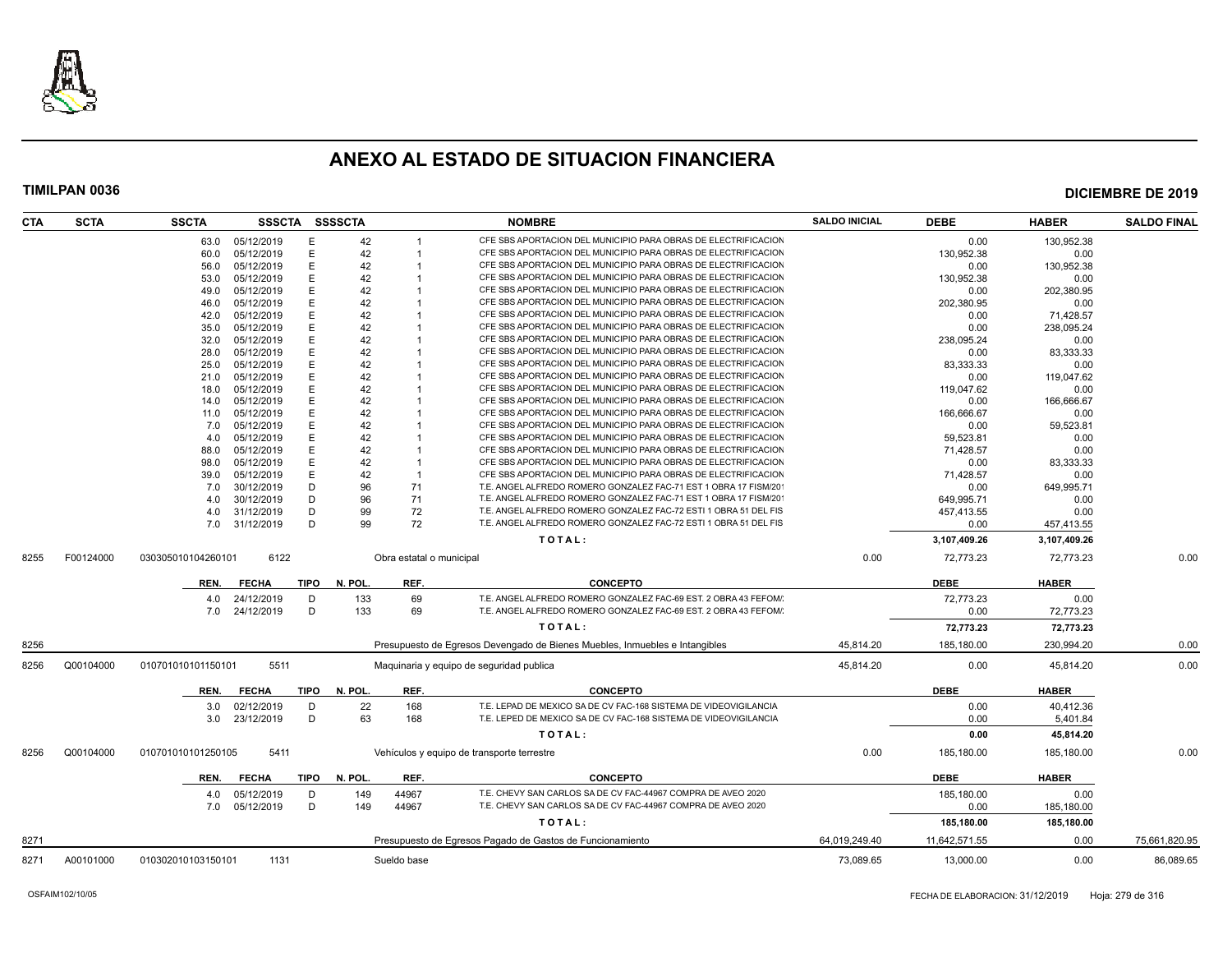

|      | TIMILPAN 0036 |                    |                          |                |             |          |                                      |                                                                                                                                   |                      |                       |              | <b>DICIEMBRE DE 2019</b> |
|------|---------------|--------------------|--------------------------|----------------|-------------|----------|--------------------------------------|-----------------------------------------------------------------------------------------------------------------------------------|----------------------|-----------------------|--------------|--------------------------|
| CTA  | <b>SCTA</b>   | <b>SSCTA</b>       |                          | SSSCTA SSSSCTA |             |          |                                      | <b>NOMBRE</b>                                                                                                                     | <b>SALDO INICIAL</b> | <b>DEBE</b>           | <b>HABER</b> | <b>SALDO FINAL</b>       |
|      |               | REN.               | <b>FECHA</b>             |                | <b>TIPO</b> | N. POL.  | REF.                                 | <b>CONCEPTO</b>                                                                                                                   |                      | <b>DEBE</b>           | <b>HABER</b> |                          |
|      |               | 19.0               | 11/12/2019               |                | D           | 41       | $\overline{1}$                       | T.E. PAGO DE NOMINA DE LA 1RA QUINCENA DE DICIEMBRE DE 2019                                                                       |                      | 2,500.00              | 0.00         |                          |
|      |               | 19.0               | 31/12/2019               |                | D           | 70       | 2                                    | T.E. PAGO DE NOMINA DE LA 2RA QUINCENA DE DICIEMBRE DE 2019                                                                       |                      | 2.500.00              | 0.00         |                          |
|      |               | 14.0               | 31/12/2019               |                | D           | 71       | $\overline{2}$                       | T.E. PAGO DE LISTA DE RAYA DE LA 2DA QUINCENA DE DICIEMBRE DE 2019                                                                |                      | 8,000.00              | 0.00         |                          |
|      |               |                    |                          |                |             |          |                                      | TOTAL:                                                                                                                            |                      | 13,000.00             | 0.00         |                          |
| 8271 | A00101000     | 010302010103150101 |                          | 1222           |             |          |                                      | Sueldos y salarios compactados al personal eventual                                                                               | 300.882.65           | 8,000.00              | 0.00         | 308.882.65               |
|      |               | REN.               | <b>FECHA</b>             |                | <b>TIPO</b> | N. POL   | REF.                                 | <b>CONCEPTO</b>                                                                                                                   |                      | <b>DEBE</b>           | <b>HABER</b> |                          |
|      |               | 14.0               | 11/12/2019               |                | D           | 42       | $\overline{1}$                       | T.E. PAGO DE LISTA DE RAYA DE LA 1RA QUINCENA DE DICIEMBRE DE 2019                                                                |                      | 8,000.00              | 0.00         |                          |
|      |               |                    |                          |                |             |          |                                      | TOTAL:                                                                                                                            |                      | 8,000.00              | 0.00         |                          |
| 8271 | A00101000     | 010302010103150101 |                          | 1321           |             |          | Prima vacacional                     |                                                                                                                                   | 0.00                 | 53,780.00             | 0.00         | 53,780.00                |
|      |               |                    | <b>FECHA</b>             |                | <b>TIPO</b> | N. POL.  | REF.                                 | <b>CONCEPTO</b>                                                                                                                   |                      | <b>DEBE</b>           | <b>HABER</b> |                          |
|      |               | REN.               |                          |                |             |          |                                      |                                                                                                                                   |                      |                       |              |                          |
|      |               | 19.0               | 13/12/2019               |                | D           | 45       | $\overline{1}$                       | T.E. PAGO DE AGUINALDOS DE NOMINA DEL AÑO 2019<br>T.E. PAGO DE AGUINALDOS DE NOMINA DEL AÑO 2019                                  |                      | 822.00                | 0.00         |                          |
|      |               | 4.0<br>19.0        | 13/12/2019<br>13/12/2019 |                | D<br>D      | 45<br>46 | $\overline{1}$<br>$\overline{1}$     | T.E. PAGO DE AGUINALDOS LISTA DE RAYA DEL AÑO 2019                                                                                |                      | 47,638.00<br>5,320.00 | 0.00<br>0.00 |                          |
|      |               |                    |                          |                |             |          |                                      | TOTAL:                                                                                                                            |                      | 53,780.00             | 0.00         |                          |
| 8271 | A00101000     | 010302010103150101 |                          | 1322           |             |          | Aguinaldo                            |                                                                                                                                   | 0.00                 | 237,868.00            | 0.00         | 237,868.00               |
|      |               |                    |                          |                |             |          |                                      |                                                                                                                                   |                      |                       |              |                          |
|      |               | REN.               | <b>FECHA</b>             |                | TIPO        | N. POL.  | REF.                                 | <b>CONCEPTO</b>                                                                                                                   |                      | <b>DEBE</b>           | <b>HABER</b> |                          |
|      |               | 9.0                | 13/12/2019               |                | D           | 45       | $\overline{1}$                       | T.E. PAGO DE AGUINALDOS DE NOMINA DEL AÑO 2019                                                                                    |                      | 208,372.00            | 0.00         |                          |
|      |               | 24.0               | 13/12/2019               |                | D           | 45       | $\overline{1}$                       | T.E. PAGO DE AGUINALDOS DE NOMINA DEL AÑO 2019                                                                                    |                      | 8,219.00              | 0.00         |                          |
|      |               | 24.0               | 13/12/2019               |                | D           | 46       | $\overline{1}$                       | T.E. PAGO DE AGUINALDOS LISTA DE RAYA DEL AÑO 2019                                                                                |                      | 21,277.00             | 0.00         |                          |
|      |               |                    |                          |                |             |          |                                      | TOTAL:                                                                                                                            |                      | 237,868.00            | 0.00         |                          |
| 8271 | A00101000     | 010302010103150101 |                          | 1345           |             |          | Gratificación                        |                                                                                                                                   | 200,047.46           | 73,841.48             | 0.00         | 273.888.94               |
|      |               | REN.               | <b>FECHA</b>             |                | <b>TIPO</b> | N. POL.  | REF.                                 | <b>CONCEPTO</b>                                                                                                                   |                      | <b>DEBE</b>           | <b>HABER</b> |                          |
|      |               | 24.0               | 11/12/2019               |                | D           | 41       |                                      | T.E. PAGO DE NOMINA DE LA 1RA QUINCENA DE DICIEMBRE DE 2019                                                                       |                      | 5.311.71              | 0.00         |                          |
|      |               | 19.0               | 11/12/2019               |                | D           | 42       |                                      | T.E. PAGO DE LISTA DE RAYA DE LA 1RA QUINCENA DE DICIEMBRE DE 2019                                                                |                      | 3,176.03              | 0.00         |                          |
|      |               | 14.0               | 13/12/2019               |                | D           | 45       | $\overline{1}$                       | T.E. PAGO DE AGUINALDOS DE NOMINA DEL AÑO 2019                                                                                    |                      | 54,949.00             | 0.00         |                          |
|      |               | 29.0               | 13/12/2019               |                | D           | 45       |                                      | T.E. PAGO DE AGUINALDOS DE NOMINA DEL AÑO 2019                                                                                    |                      | 759.00                | 0.00         |                          |
|      |               | 29.0               | 13/12/2019               |                | D           | 46       | $\overline{1}$                       | T.E. PAGO DE AGUINALDOS LISTA DE RAYA DEL AÑO 2019                                                                                |                      | 3,158.00              | 0.00         |                          |
|      |               | 24.0<br>19.0       | 31/12/2019<br>31/12/2019 |                | D<br>D      | 70<br>71 | $\overline{2}$<br>$\overline{2}$     | T.E. PAGO DE NOMINA DE LA 2RA QUINCENA DE DICIEMBRE DE 2019<br>T.E. PAGO DE LISTA DE RAYA DE LA 2DA QUINCENA DE DICIEMBRE DE 2019 |                      | 3,311.71<br>3,176.03  | 0.00<br>0.00 |                          |
|      |               |                    |                          |                |             |          |                                      | TOTAL:                                                                                                                            |                      | 73,841.48             | 0.00         |                          |
| 8271 | A00101000     | 010302010103150101 |                          | 2111           |             |          | Materiales y útiles de oficina       |                                                                                                                                   | 4,706.16             | 0.00                  | 0.00         | 4,706.16                 |
| 8271 | A00101000     | 010302010103150101 |                          | 2141           |             |          |                                      | Materiales y útiles para el procesamiento en equipos y bienes informáticos                                                        | 211.00               | 0.00                  | 0.00         | 211.00                   |
| 8271 | A00101000     | 010302010103150101 |                          | 2611           |             |          | Combustibles, lubricantes y aditivos |                                                                                                                                   | 11.272.60            | 4,283.78              | 0.00         | 15.556.38                |
|      |               | REN.               | <b>FECHA</b>             |                | <b>TIPO</b> | N. POL.  | REF.                                 | <b>CONCEPTO</b>                                                                                                                   |                      | <b>DEBE</b>           | <b>HABER</b> |                          |
|      |               |                    | 06/12/2019               |                | D           |          | 5438                                 | T.E. SERVICIO ESTRELLA JUNA SA DE CV FAC-5438 COMBUSTIBLE                                                                         |                      | 892.65                |              |                          |
|      |               | 13.0<br>13.0       | 11/12/2019               |                | D           | 38<br>40 | 17546                                | T.E. NATALIA MA. DEL CARMEN FLORES ARCINIEGA FAC-17546 COMBUSTIE                                                                  |                      | 200.00                | 0.00<br>0.00 |                          |
|      |               | 13.0               | 16/12/2019               |                | D           | 52       | 5451                                 | T.E. SERVICIO ESTRELLA JUNA SA DE CV FAC-5451 COMPRA COMBUSTIBL                                                                   |                      | 1,391.13              | 0.00         |                          |
|      |               | 13.0               | 31/12/2019               |                | D           | 60       | 5561                                 | T.E. SERVICIO ESTRELA JUNA SA DE CV FAC-5561 COMPRA DE COMBUSTIE                                                                  |                      | 400.00                | 0.00         |                          |
|      |               | 13.0               | 31/12/2019               |                | D           | 73       | 17694                                | T.E. NATALIA MARIA DEL CARMEN FLORES ARCINIEGA FAC-17694 COMPRA                                                                   |                      | 600.00                | 0.00         |                          |
|      |               |                    |                          |                |             |          |                                      |                                                                                                                                   |                      |                       |              |                          |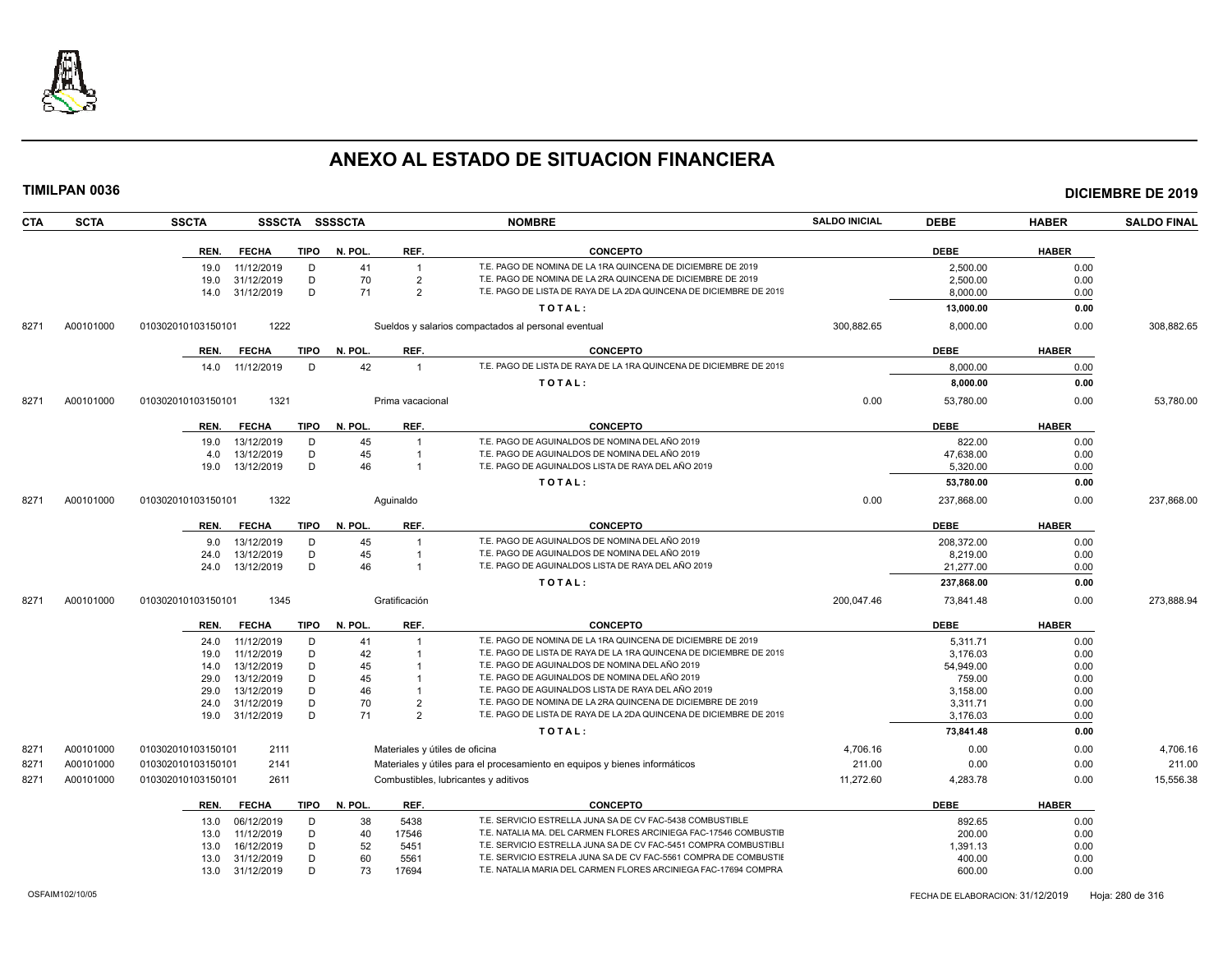

| <b>CTA</b> | <b>SCTA</b> | <b>SSCTA</b>       |                 |             | SSSCTA SSSSCTA |                  | <b>NOMBRE</b>                                                         | <b>SALDO INICIAL</b> | <b>DEBE</b> | <b>HABER</b> | <b>SALDO FINAL</b> |
|------------|-------------|--------------------|-----------------|-------------|----------------|------------------|-----------------------------------------------------------------------|----------------------|-------------|--------------|--------------------|
|            |             |                    | 13.0 02/12/2019 | D           | 81             | 5374             | T.E. SERVICIO ESTRELLA JUNA SA DE CV FAC-5374 COMPRA COMBUSTIBLI      |                      | 800.00      | 0.00         |                    |
|            |             |                    |                 |             |                |                  | TOTAL:                                                                |                      | 4,283.78    | 0.00         |                    |
| 8271       | A00101000   | 010302010103150101 | 3821            |             |                |                  | Gastos de ceremonias oficiales y de orden social                      | 113,588.71           | 1,938.01    | 0.00         | 115,526.72         |
|            |             | REN.               | <b>FECHA</b>    | <b>TIPO</b> | N. POL.        | REF.             | <b>CONCEPTO</b>                                                       |                      | <b>DEBE</b> | <b>HABER</b> |                    |
|            |             |                    | 20.0 31/12/2019 | E           | 31             | 61064            | CH-1723 PARTI COMPPROBACION DE GASTOS                                 |                      | 1,938.01    | 0.00         |                    |
|            |             |                    |                 |             |                |                  | TOTAL:                                                                |                      | 1,938.01    | 0.00         |                    |
| 8271       | A00102000   | 010204010102150101 | 1131            |             |                | Sueldo base      |                                                                       | 63,000.00            | 6,000.00    | 0.00         | 69,000.00          |
|            |             | REN.               | <b>FECHA</b>    | <b>TIPO</b> | N. POL.        | REF.             | <b>CONCEPTO</b>                                                       |                      | <b>DEBE</b> | <b>HABER</b> |                    |
|            |             | 4.0                | 31/12/2019      | Ε           | 30             | 1722             | CH-1722 MUNICIPIO DE TIMILPAN COMPLEMENTO DE PAGO DENOMINA DE         |                      | 3,000.00    | 0.00         |                    |
|            |             | 29.0               | 11/12/2019      | D           | 41             | $\overline{1}$   | T.E. PAGO DE NOMINA DE LA 1RA QUINCENA DE DICIEMBRE DE 2019           |                      | 3,000.00    | 0.00         |                    |
|            |             |                    |                 |             |                |                  | TOTAL:                                                                |                      | 6,000.00    | 0.00         |                    |
| 8271       | A00102000   | 010204010102150101 | 1321            |             |                | Prima vacacional |                                                                       | 0.00                 | 17,754.00   | 0.00         | 17.754.00          |
|            |             | REN.               | <b>FECHA</b>    | TIPO        | N. POL.        | REF.             | <b>CONCEPTO</b>                                                       |                      | <b>DEBE</b> | <b>HABER</b> |                    |
|            |             | 9.0                | 12/12/2019      | E           | 17             | 1709             | CH-1709 COMPLEMENTO DE AGUINALDO DE 2019                              |                      | 16,768.00   | 0.00         |                    |
|            |             | 9.0                | 13/12/2019      | E           | 19             | 1711             | CH-1711 PARTICI. MUNICIPIO DE TIMILPAN COMPLEMENTO DE AGUINALDO       |                      | 986.00      | 0.00         |                    |
|            |             |                    |                 |             |                |                  | TOTAL:                                                                |                      | 17,754.00   | 0.00         |                    |
| 8271       | A00102000   | 010204010102150101 | 1322            |             |                | Aquinaldo        |                                                                       | 0.00                 | 77,963.00   | 0.00         | 77,963.00          |
|            |             | REN.               | <b>FECHA</b>    | TIPO        | N. POL.        | REF.             | <b>CONCEPTO</b>                                                       |                      | <b>DEBE</b> | <b>HABER</b> |                    |
|            |             | 4.0                | 12/12/2019      | E           | 17             | 1709             | CH-1709 COMPLEMENTO DE AGUINALDO DE 2019                              |                      | 68.100.00   | 0.00         |                    |
|            |             | 4.0                | 13/12/2019      | E           | 19             | 1711             | CH-1711 PARTICI. MUNICIPIO DE TIMILPAN COMPLEMENTO DE AGUINALDO       |                      | 9,863.00    | 0.00         |                    |
|            |             |                    |                 |             |                |                  | TOTAL:                                                                |                      | 77,963.00   | 0.00         |                    |
| 8271       | A00102000   | 010204010102150101 | 1345            |             |                | Gratificación    |                                                                       | 75,110.86            | 21,340.32   | 0.00         | 96,451.18          |
|            |             | REN.               | <b>FECHA</b>    | TIPO        | N. POL.        | REF.             | <b>CONCEPTO</b>                                                       |                      | <b>DEBE</b> | <b>HABER</b> |                    |
|            |             | 14.0               | 12/12/2019      | E           | 17             | 1709             | CH-1709 COMPLEMENTO DE AGUINALDO DE 2019                              |                      | 13,161.00   | 0.00         |                    |
|            |             | 14.0               | 13/12/2019      | E           | 19             | 1711             | CH-1711 PARTICI. MUNICIPIO DE TIMILPAN COMPLEMENTO DE AGUINALDO       |                      | 1,064.00    | 0.00         |                    |
|            |             | 9.0                | 31/12/2019      | E           | 30<br>41       | 1722             | CH-1722 MUNICIPIO DE TIMILPAN COMPLEMENTO DE PAGO DENOMINA DE         |                      | 3,557.66    | 0.00         |                    |
|            |             | 34.0               | 11/12/2019      | D           |                | $\overline{1}$   | T.E. PAGO DE NOMINA DE LA 1RA QUINCENA DE DICIEMBRE DE 2019           |                      | 3,557.66    | 0.00         |                    |
|            |             |                    |                 |             |                |                  | TOTAL:                                                                |                      | 21,340.32   | 0.00         |                    |
| 8271       | A00102000   | 010204010102150101 | 2611            |             |                |                  | Combustibles, lubricantes y aditivos                                  | 200.00               | 0.00        | 0.00         | 200.00             |
| 8271       | A00103000   | 010301010101150101 | 1131            |             |                | Sueldo base      |                                                                       | 3,000.00             | 0.00        | 0.00         | 3,000.00           |
| 8271       | A00103000   | 010301010101150101 | 1222            |             |                |                  | Sueldos y salarios compactados al personal eventual                   | 6,000.00             | 0.00        | 0.00         | 6,000.00           |
| 8271       | A00103000   | 010301010101150101 | 1345            |             |                | Gratificación    |                                                                       | 5,859.60             | 0.00        | 0.00         | 5,859.60           |
| 8271       | A00A00000   | 010301010101150101 | 1111            |             |                | Dietas           |                                                                       | 880,000.00           | 80,000.00   | 0.00         | 960,000.00         |
|            |             | REN.               | <b>FECHA</b>    | <b>TIPO</b> | N. POL.        | REF.             | <b>CONCEPTO</b>                                                       |                      | <b>DEBE</b> | <b>HABER</b> |                    |
|            |             | 4.0                | 11/12/2019      | D           | 41             | $\overline{1}$   | T.E. PAGO DE NOMINA DE LA 1RA QUINCENA DE DICIEMBRE DE 2019           |                      | 40,000.00   | 0.00         |                    |
|            |             | 4.0                | 31/12/2019      | D           | 70             | $\overline{2}$   | T.E. PAGO DE NOMINA DE LA 2RA QUINCENA DE DICIEMBRE DE 2019<br>TOTAL: |                      | 40,000.00   | 0.00         |                    |
|            |             |                    |                 |             |                |                  |                                                                       |                      | 80,000.00   | 0.00         |                    |
| 8271       | A00A00000   | 010301010101150101 | 1131            |             |                | Sueldo base      |                                                                       | 1,873,244.60         | 143,033.58  | 0.00         | 2,016,278.18       |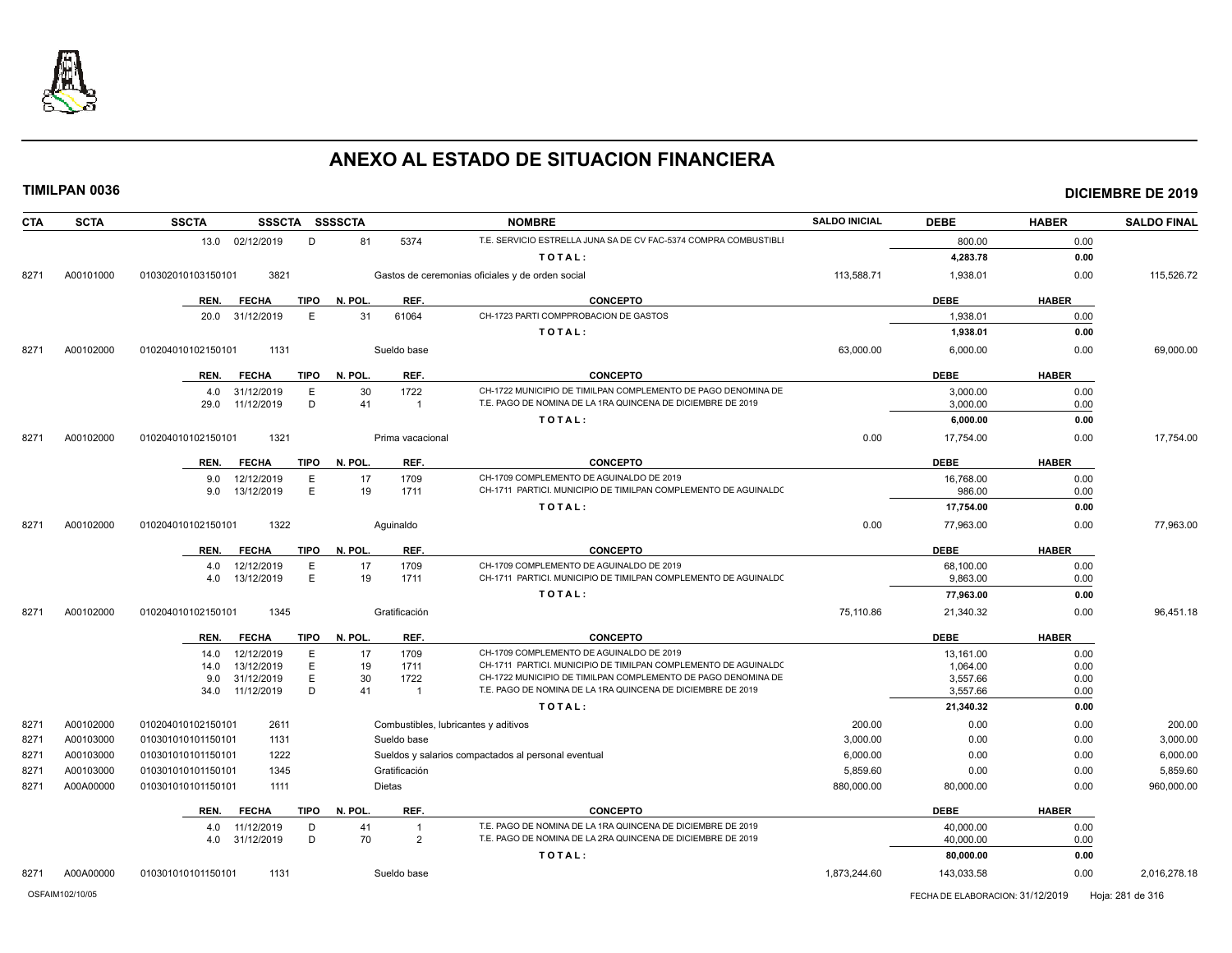

| <b>CTA</b> | <b>SCTA</b>     | <b>SSCTA</b><br>SSSCTA SSSSCTA      |         |                                      | <b>NOMBRE</b>                                                      | <b>SALDO INICIAL</b> | <b>DEBE</b>                      | <b>HABER</b> | <b>SALDO FINAL</b> |
|------------|-----------------|-------------------------------------|---------|--------------------------------------|--------------------------------------------------------------------|----------------------|----------------------------------|--------------|--------------------|
|            |                 | REN.<br><b>FECHA</b><br>TIPO        | N. POL. | REF.                                 | <b>CONCEPTO</b>                                                    |                      | <b>DEBE</b>                      | <b>HABER</b> |                    |
|            |                 | 11/12/2019<br>E<br>4.0              | 10      | 1702                                 | CH-1702 PARTICI. MUNICIPIO DE TIMILPAN COMPLEMENTO NOMINA 1RA QI   |                      | 2,500.00                         | 0.00         |                    |
|            |                 | 31/12/2019<br>E.<br>4.0             | 29      | 1721                                 | CH-1721 MUNICIPIO DE TIMILPAN COMPLEMENTO DE NOMINA 2DA QNA DE     |                      | 2,500.00                         | 0.00         |                    |
|            |                 | 11/12/2019<br>D<br>9.0              | 41      | $\overline{1}$                       | T.E. PAGO DE NOMINA DE LA 1RA QUINCENA DE DICIEMBRE DE 2019        |                      | 64.345.23                        | 0.00         |                    |
|            |                 | D<br>31/12/2019<br>9.0              | 70      | $\overline{2}$                       | T.E. PAGO DE NOMINA DE LA 2RA QUINCENA DE DICIEMBRE DE 2019        |                      | 64,345.23                        | 0.00         |                    |
|            |                 | 31/12/2019<br>D<br>4.0              | 71      | $\overline{2}$                       | T.E. PAGO DE LISTA DE RAYA DE LA 2DA QUINCENA DE DICIEMBRE DE 2019 |                      | 9,343.12                         | 0.00         |                    |
|            |                 |                                     |         |                                      | TOTAL:                                                             |                      | 143,033.58                       | 0.00         |                    |
| 8271       | A00A00000       | 1222<br>010301010101150101          |         |                                      | Sueldos y salarios compactados al personal eventual                | 593,542.07           | 9,343.12                         | 0.00         | 602,885.19         |
|            |                 | REN.<br><b>FECHA</b><br>TIPO        | N. POL. | REF.                                 | <b>CONCEPTO</b>                                                    |                      | <b>DEBE</b>                      | <b>HABER</b> |                    |
|            |                 | 11/12/2019<br>D<br>4.0              | 42      | $\overline{1}$                       | T.E. PAGO DE LISTA DE RAYA DE LA 1RA QUINCENA DE DICIEMBRE DE 2019 |                      | 9,343.12                         | 0.00         |                    |
|            |                 |                                     |         |                                      | TOTAL:                                                             |                      | 9,343.12                         | 0.00         |                    |
| 8271       | A00A00000       | 010301010101150101<br>1321          |         | Prima vacacional                     |                                                                    | 0.00                 | 11,718.00                        | 0.00         | 11,718.00          |
|            |                 |                                     |         |                                      |                                                                    |                      |                                  |              |                    |
|            |                 | REN.<br><b>FECHA</b><br>TIPO        | N. POL. | REF.                                 | <b>CONCEPTO</b>                                                    |                      | <b>DEBE</b>                      | <b>HABER</b> |                    |
|            |                 | 13/12/2019<br>D<br>4.0              | 46      | $\overline{1}$                       | T.E. PAGO DE AGUINALDOS LISTA DE RAYA DEL AÑO 2019                 |                      | 11,718.00                        | 0.00         |                    |
|            |                 |                                     |         |                                      | TOTAL:                                                             |                      | 11,718.00                        | 0.00         |                    |
| 8271       | A00A00000       | 1322<br>010301010101150101          |         | Aquinaldo                            |                                                                    | 0.00                 | 46,872.00                        | 0.00         | 46,872.00          |
|            |                 | <b>TIPO</b><br>REN.<br><b>FECHA</b> | N. POL. | REF.                                 | <b>CONCEPTO</b>                                                    |                      | <b>DEBE</b>                      | <b>HABER</b> |                    |
|            |                 | 13/12/2019<br>D<br>9.0              | 46      | $\overline{1}$                       | T.E. PAGO DE AGUINALDOS LISTA DE RAYA DEL AÑO 2019                 |                      | 46,872.00                        | 0.00         |                    |
|            |                 |                                     |         |                                      | TOTAL:                                                             |                      | 46,872.00                        | 0.00         |                    |
| 8271       | A00A00000       | 010301010101150101<br>1345          |         | Gratificación                        |                                                                    | 1,514,419.36         | 126,789.88                       | 0.00         | 1,641,209.24       |
|            |                 | <b>TIPO</b><br>REN.<br><b>FECHA</b> | N. POL. | REF.                                 | <b>CONCEPTO</b>                                                    |                      | <b>DEBE</b>                      | <b>HABER</b> |                    |
|            |                 | E<br>9.0<br>11/12/2019              | 10      | 1702                                 | CH-1702 PARTICI. MUNICIPIO DE TIMILPAN COMPLEMENTO NOMINA 1RA QI   |                      | 1,115.37                         | 0.00         |                    |
|            |                 | 31/12/2019<br>E.<br>9.0             | 29      | 1721                                 | CH-1721 MUNICIPIO DE TIMILPAN COMPLEMENTO DE NOMINA 2DA QNA DE     |                      | 1,115.37                         | 0.00         |                    |
|            |                 | 11/12/2019<br>D<br>14.0             | 41      | - 1                                  | T.E. PAGO DE NOMINA DE LA 1RA QUINCENA DE DICIEMBRE DE 2019        |                      | 56,160.88                        | 0.00         |                    |
|            |                 | D<br>9.0<br>11/12/2019              | 42      |                                      | T.E. PAGO DE LISTA DE RAYA DE LA 1RA QUINCENA DE DICIEMBRE DE 2019 |                      | 2,416.19                         | 0.00         |                    |
|            |                 | D<br>13/12/2019<br>14.0             | 46      | $\overline{1}$                       | T.E. PAGO DE AGUINALDOS LISTA DE RAYA DEL AÑO 2019                 |                      | 7,405.00                         | 0.00         |                    |
|            |                 | 31/12/2019<br>D<br>14.0             | 70      | $\overline{2}$                       | T.E. PAGO DE NOMINA DE LA 2RA QUINCENA DE DICIEMBRE DE 2019        |                      | 56,160.88                        | 0.00         |                    |
|            |                 | D<br>31/12/2019<br>9.0              | 71      | 2                                    | T.E. PAGO DE LISTA DE RAYA DE LA 2DA QUINCENA DE DICIEMBRE DE 2019 |                      | 2.416.19                         | 0.00         |                    |
|            |                 |                                     |         |                                      | TOTAL:                                                             |                      | 126,789.88                       | 0.00         |                    |
| 8271       | A00A00000       | 2171<br>010301010101150101          |         | Material didáctico                   |                                                                    | 0.00                 | 11,200.00                        | 0.00         | 11,200.00          |
|            |                 | TIPO<br>REN.<br><b>FECHA</b>        | N. POL. | REF.                                 | <b>CONCEPTO</b>                                                    |                      | <b>DEBE</b>                      | <b>HABER</b> |                    |
|            |                 | 6.0 19/12/2019<br>D                 | 152     | 26                                   | T.E. JOSE DAMIAN HERNANDEZ YANES FAC-26 MATERIAL DIDACTICO         |                      | 11,200.00                        | 0.00         |                    |
|            |                 |                                     |         |                                      | TOTAL:                                                             |                      | 11,200.00                        | 0.00         |                    |
| 8271       | A00A00000       | 2611<br>010301010101150101          |         | Combustibles, lubricantes y aditivos |                                                                    | 132,528.37           | 21,035.66                        | 0.00         | 153,564.03         |
|            |                 | REN.<br><b>FECHA</b><br>TIPO        | N. POL. | REF.                                 | <b>CONCEPTO</b>                                                    |                      | <b>DEBE</b>                      | <b>HABER</b> |                    |
|            |                 | 06/12/2019<br>D<br>6.0              | 38      | 5438                                 | T.E. SERVICIO ESTRELLA JUNA SA DE CV FAC-5438 COMBUSTIBLE          |                      | 1,250.05                         | 0.00         |                    |
|            |                 | D<br>11/12/2019<br>6.0              | 40      | 17546                                | T.E. NATALIA MA. DEL CARMEN FLORES ARCINIEGA FAC-17546 COMBUSTIE   |                      | 6,100.00                         | 0.00         |                    |
|            |                 | 16/12/2019<br>D<br>6.0              | 52      | 5451                                 | T.E. SERVICIO ESTRELLA JUNA SA DE CV FAC-5451 COMPRA COMBUSTIBLI   |                      | 4,262.86                         | 0.00         |                    |
|            |                 | D<br>6.0 31/12/2019                 | 60      | 5561                                 | T.E. SERVICIO ESTRELA JUNA SA DE CV FAC-5561 COMPRA DE COMBUSTIE   |                      | 2,500.11                         | 0.00         |                    |
|            | OSFAIM102/10/05 |                                     |         |                                      |                                                                    |                      | FECHA DE ELABORACION: 31/12/2019 |              | Hoja: 282 de 316   |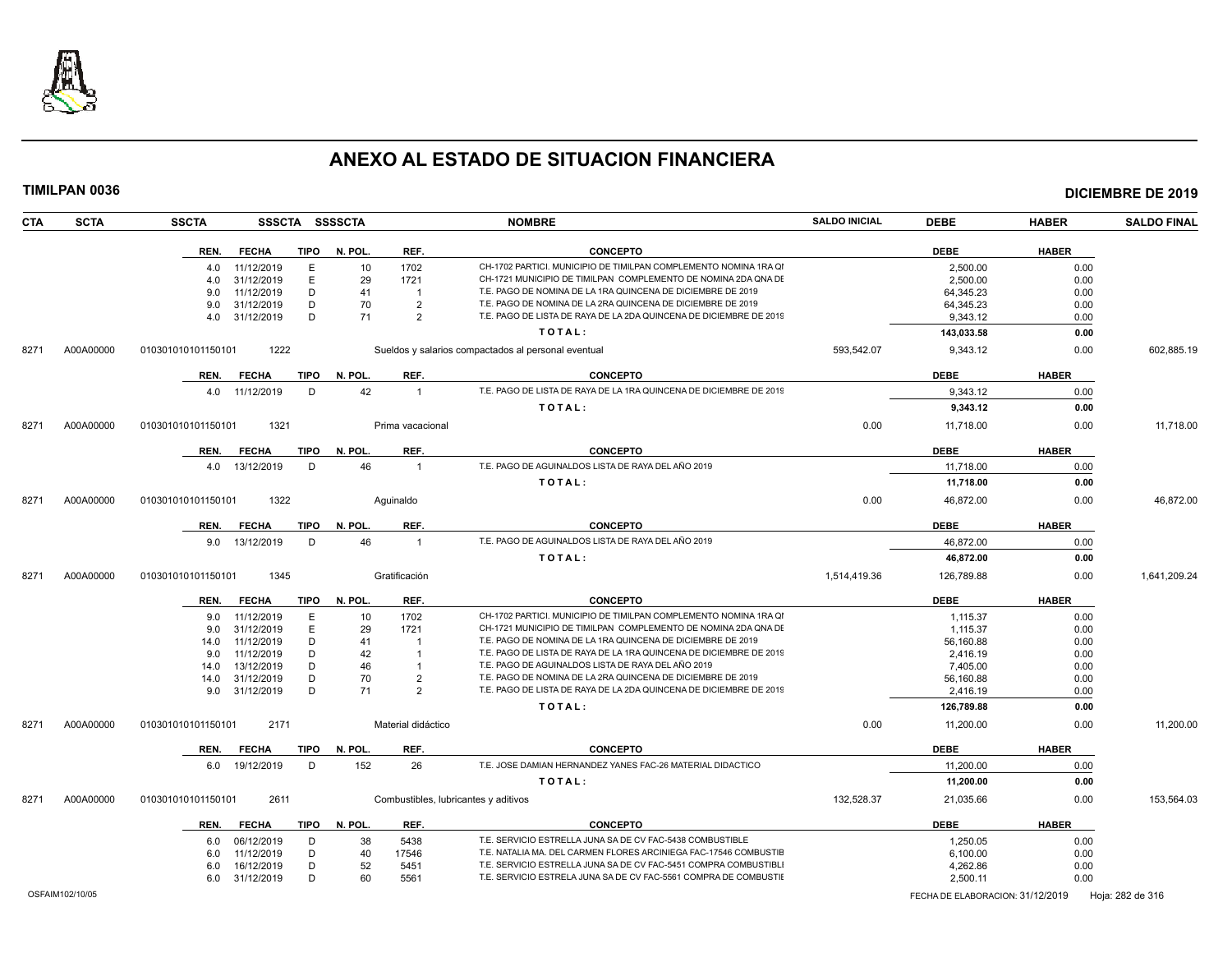

| <b>CTA</b> | <b>SCTA</b> | <b>SSCTA</b><br>SSSCTA SSSSCTA |             |         |                         | <b>NOMBRE</b>                                                              | <b>SALDO INICIAL</b> | <b>DEBE</b> | <b>HABER</b> | <b>SALDO FINAL</b> |
|------------|-------------|--------------------------------|-------------|---------|-------------------------|----------------------------------------------------------------------------|----------------------|-------------|--------------|--------------------|
|            |             | 30/12/2019<br>6.0              | D           | 69      | 5562                    | T.E. SERVICIO ESTRELLA JUNA SA DE CV FAC-5562 COMPRA COMBUSTIBLI           |                      | 3,521.99    | 0.00         |                    |
|            |             | 31/12/2019<br>6.0              | D           | 72      | 5587                    | T.E. SERVICIO ESTRELLA JUNA SA DE CV FAC-5587 COMPRA COMBUSTIBLI           |                      | 850.62      | 0.00         |                    |
|            |             | 6.0<br>31/12/2019              | D           | 73      | 17694                   | T.E. NATALIA MARIA DEL CARMEN FLORES ARCINIEGA FAC-17694 COMPRA            |                      | 1,650.00    | 0.00         |                    |
|            |             | 6.0<br>02/12/2019              | D           | 81      | 5374                    | T.E. SERVICIO ESTRELLA JUNA SA DE CV FAC-5374 COMPRA COMBUSTIBLI           |                      | 900.03      | 0.00         |                    |
|            |             |                                |             |         |                         | TOTAL:                                                                     |                      | 21,035.66   | 0.00         |                    |
| 8271       | A00A00000   | 2911<br>010301010101150101     |             |         |                         | Refacciones, accesorios y herramientas                                     | 12,595.53            | 0.00        | 0.00         | 12,595.53          |
| 8271       | A00A00000   | 3231<br>010301010101150101     |             |         |                         | Arrendamiento de equipo y bienes informáticos                              | 88,005.72            | 2,523.58    | 0.00         | 90,529.30          |
|            |             | REN.<br><b>FECHA</b>           | TIPO        | N. POL  | REF.                    | <b>CONCEPTO</b>                                                            |                      | <b>DEBE</b> | <b>HABER</b> |                    |
|            |             | 05/12/2019<br>6.0              | D           | 30      | 643                     | T.E. COPY CDMX SA DE CV FAC-624 SERVICIO COPIADO DE NOVIEMBRE              |                      | 2,523.58    | 0.00         |                    |
|            |             |                                |             |         |                         | TOTAL:                                                                     |                      | 2,523.58    | 0.00         |                    |
| 8271       | A00A00000   | 3391<br>010301010101150101     |             |         | Servicios profesionales |                                                                            | 0.00                 | 95,000.00   | 0.00         | 95,000.00          |
|            |             | REN.<br><b>FECHA</b>           | <b>TIPO</b> | N. POL. | REF.                    | <b>CONCEPTO</b>                                                            |                      | <b>DEBE</b> | <b>HABER</b> |                    |
|            |             | 19/12/2019<br>6.0              | D           | 153     | 27                      | T.E. JOSE DAMIAN HERNANDEZ YANES FAC-27 ELABORAR PROGRAMA DE               |                      | 57,000.00   | 0.00         |                    |
|            |             | 19/12/2019<br>6.0              | D           | 154     | 28                      | T.E. JOSE DAMIAN HERNANDEZ YANES FAC-28 ELABORAR PROGRAMA DE               |                      | 38,000.00   | 0.00         |                    |
|            |             |                                |             |         |                         | TOTAL:                                                                     |                      | 95,000.00   | 0.00         |                    |
| 8271       | A00A00000   | 3532<br>010301010101150101     |             |         |                         | Reparación y mantenimiento para equipo y redes de tele y radio transmisión | 38.274.93            | 0.00        | 0.00         | 38.274.93          |
| 8271       | A00A00000   | 3551<br>010301010101150101     |             |         |                         | Reparación y mantenimiento de vehículos terrestres, aéreos y lacustres     | 25,316.92            | 0.00        | 0.00         | 25,316.92          |
| 8271       | A00A00000   | 3571<br>010301010101150101     |             |         |                         | Reparación, instalación y mantenimiento de maquinaria, equipo industrial y | 1,792.00             | 0.00        | 0.00         | 1,792.00           |
| 8271       | A00A00000   | 010301010101150101<br>3611     |             |         |                         | Gastos de publicidad y propaganda                                          | 202,125.42           | 52,896.00   | 0.00         | 255,021.42         |
|            |             |                                |             |         |                         |                                                                            |                      |             |              |                    |
|            |             | <b>FECHA</b><br>REN.           | TIPO        | N. POL. | REF.                    | <b>CONCEPTO</b>                                                            |                      | <b>DEBE</b> | <b>HABER</b> |                    |
|            |             | 12/12/2019<br>2.0              | D           | 44      | 203                     | T.E. ALEJANDRO VILCHIS ZARAGOZA FAC-203 PUBLICIDAD PERIODICO               |                      | 8.120.00    | 0.00         |                    |
|            |             | 20/12/2019<br>6.0              | D           | 57      | 104                     | T.E. ALEXIS FERNANDEZ VALENZUELA FAC-104 PINTA DE BARDAS                   |                      | 33,756.00   | 0.00         |                    |
|            |             | 2.0<br>31/12/2019              | D           | 78      | 1140                    | T.E. ARTURO RAUL CHAVEZ VARGAS FAC-1123 Y 1140 INSERCION PERIODI           |                      | 6,960.00    | 0.00         |                    |
|            |             | 5.0<br>31/12/2019              | D           | 78      | 1123                    | T.E. ARTURO RAUL CHAVEZ VARGAS FAC-1123 Y 1140 INSERCION PERIODI           |                      | 4,060.00    | 0.00         |                    |
|            |             |                                |             |         |                         | TOTAL:                                                                     |                      | 52,896.00   | 0.00         |                    |
| 8271       | A00A00000   | 3612<br>010301010101150101     |             |         |                         | Publicaciones oficiales y de información en general para difusión          | 491,881.00           | 53,600.00   | 0.00         | 545,481.00         |
|            |             | <b>FECHA</b><br>REN.           | TIPO        | N. POL. | REF.                    | <b>CONCEPTO</b>                                                            |                      | <b>DEBE</b> | <b>HABER</b> |                    |
|            |             | 03/12/2019<br>6.0              | D           | 28      | 273                     | T.E. LIDIA APOLINAR MARIANO FAC-273 P/ACUENTA REVISTA PRIMER INFO          |                      | 47,800.00   | 0.00         |                    |
|            |             | 26/12/2019<br>2.0              | D           | 86      | 113                     | T.E. HOMERO MARTINEZ MALDONADO FAC-113 PERIODICO LA INDEPENDE              |                      | 5,800.00    | 0.00         |                    |
|            |             |                                |             |         |                         | TOTAL:                                                                     |                      | 53,600.00   | 0.00         |                    |
| 8271       | A00A00000   | 3721<br>010301010101150101     |             |         |                         | Gastos de traslado por vía terrestre                                       | 1,128.00             | 0.00        | 0.00         | 1,128.00           |
| 8271       | A00A00000   | 3751<br>010301010101150101     |             |         |                         | Gastos de alimentación en territorio nacional                              | 45,507.73            | 0.00        | 0.00         | 45,507.73          |
| 8271       | A00A00000   | 3821<br>010301010101150101     |             |         |                         | Gastos de ceremonias oficiales y de orden social                           | 1,342,242.78         | 208,610.64  | 0.00         | 1,550,853.42       |
|            |             | REN.<br><b>FECHA</b>           | <b>TIPO</b> | N. POL. | REF.                    | <b>CONCEPTO</b>                                                            |                      | <b>DEBE</b> | <b>HABER</b> |                    |
|            |             | 17/12/2019<br>6.0              | D           | 11      | 484                     | T.E. FRANCISCO MONTIEL DIONICIO FAC-484 SERVICIO DE TRANSPORTE             |                      | 16,240.00   | 0.00         |                    |
|            |             | 02/12/2019<br>6.0              | D           | 21      | 1375                    | T.E. PUBLICIDAD MAP SA DE CV FAC-1375 RENTA DE PANTALLA INFORME            |                      | 4,640.00    | 0.00         |                    |
|            |             | 02/12/2019<br>2.0              | D           | 23      | 172                     | T.E. GRIZEL TORRES COLIN FAC-172 SUMINISTRO DE ALIMENTOS                   |                      | 9,000.00    | 0.00         |                    |
|            |             | 03/12/2019<br>2.0              | D           | 26      | 632                     | T.E. CARLOS HERNANDEZ AGUILA FAC-632 RENTA PANTALLA Y AUDIO                |                      | 26,400.00   | 0.00         |                    |
|            |             | 03/12/2019<br>6.0              | D           | 27      | 24595                   | T.E. PERFIACEROS AMEALCO SA DE CV MATERIAL PARA MAMPARA 1ER INI            |                      | 3,724.00    | 0.00         |                    |
|            |             | 03/12/2019<br>2.0              | D           | 29      | 453                     | T.E. ROBERTO GONZALEZ FLORES FAC-453 BANDA PARA LA FERIA 2019              |                      | 16,008.00   | 0.00         |                    |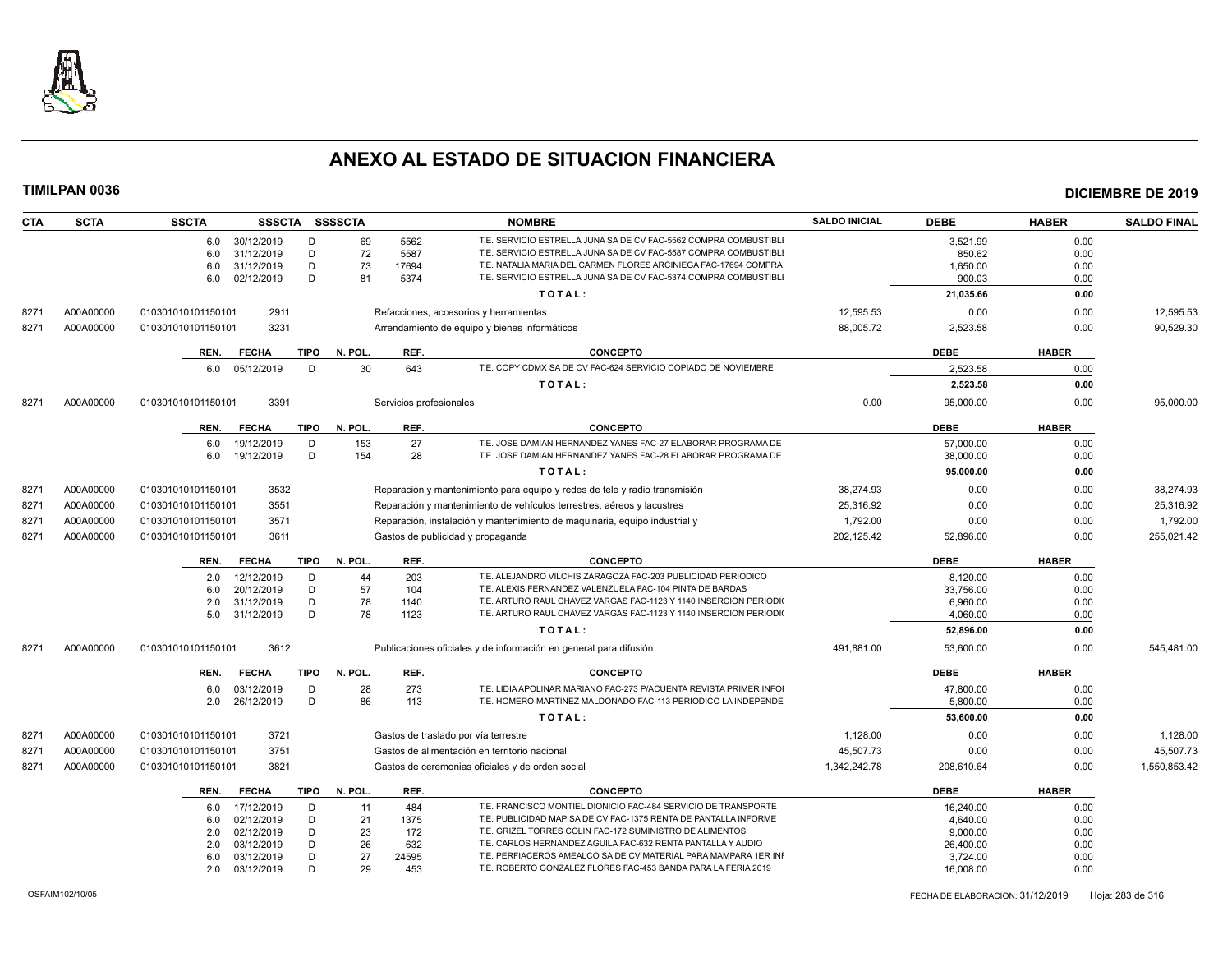

| <b>CTA</b> | <b>SCTA</b> | <b>SSCTA</b>       | SSSCTA SSSSCTA   |             |         |                                | <b>NOMBRE</b>                                                        | <b>SALDO INICIAL</b> | <b>DEBE</b> | <b>HABER</b> | <b>SALDO FINAL</b> |
|------------|-------------|--------------------|------------------|-------------|---------|--------------------------------|----------------------------------------------------------------------|----------------------|-------------|--------------|--------------------|
|            |             |                    | 111.0 31/12/2019 | Е           | 31      | 734                            | CH-1723 PARTI COMPPROBACION DE GASTOS                                |                      | 600.00      | 0.00         |                    |
|            |             | 118.0              | 31/12/2019       | E.          | 31      | $\overline{1}$                 | CH-1723 PARTI COMPPROBACION DE GASTOS                                |                      | 1,291.08    | 0.00         |                    |
|            |             | 146.0              | 31/12/2019       | E.          | 31      | $\overline{1}$                 | CH-1723 PARTI COMPPROBACION DE GASTOS                                |                      | 1,392.00    | 0.00         |                    |
|            |             | 125.0              | 31/12/2019       | E.          | 31      | - 1                            | CH-1723 PARTI COMPPROBACION DE GASTOS                                |                      | 841.00      | 0.00         |                    |
|            |             | 13.0               | 31/12/2019       | E.          | 31      | 1092                           | CH-1723 PARTI COMPPROBACION DE GASTOS                                |                      | 2,000.00    | 0.00         |                    |
|            |             | 6.0                | 05/12/2019       | D           | 36      | 1592                           | T.E. PRODUCTORA Y DISTRIBUIDORA AZTECA FLORAL A DE RL DE CV FAC-     |                      | 17,500.00   | 0.00         |                    |
|            |             | 2.0                | 06/12/2019       | D           | 37      | 632                            | T.E. CARLOS HERNANDEZ AGUILA FAC-632 RENTA PANTALLA Y AUDIO          |                      | 26,000.00   | 0.00         |                    |
|            |             | 6.0                | 20/12/2019       | D           | 56      | 103                            | T.E. ALEXIS FERNANDEZ VALENZUELA FAC-103 SERV. TRANSPORTE            |                      | 10,440.00   | 0.00         |                    |
|            |             | 6.0                | 20/12/2019       | D           | 59      | 146                            | T.E. ERNESTRO GONZALEZ TRIANA FAC-146 ALFOMBRA PARA TEMPLETE         |                      | 17.400.56   | 0.00         |                    |
|            |             | 2.0                | 23/12/2019       | D           | 61      | 15                             | T.E. OMAR SUAREZ ORTA FAC-15 PRODUCCION VIDEO 1ER INFORME            |                      | 30,000.00   | 0.00         |                    |
|            |             | 6.0                | 23/12/2019       | D           | 62      | 23                             | T.E. OMAR SUAREZ ORTA FAC-23 RENTA DE TEMPLETE 1ER INFORME           |                      | 5,800.00    | 0.00         |                    |
|            |             | 2.0                | 12/12/2019       | D           | 150     | $\overline{2}$                 | T.E. YESICA ABIGAIL GARCIA REYES FAC-2 PLATICAS DE SENSIBILIZACION   |                      | 9,000.00    | 0.00         |                    |
|            |             | 6.0                | 19/12/2019       | D           | 151     | $\overline{2}$                 | T.E. YESICA ABIGAIL GARCIA REYES FAC-2 PLATICAS DE SENSIBILIZACION   |                      | 9,000.00    | 0.00         |                    |
|            |             | 62.0               | 31/12/2019       | D           | 179     | 377                            | CANCELACION DEL FONDO FIJO DEL TESORERO MUNICIPAL                    |                      | 1,334.00    | 0.00         |                    |
|            |             |                    |                  |             |         |                                | TOTAL:                                                               |                      | 208,610.64  | 0.00         |                    |
| 8271       | A00A00000   | 010301010101150101 | 3841             |             |         | Exposiciones y ferias          |                                                                      | 286,000.00           | 49.760.20   | 0.00         | 335.760.20         |
|            |             | REN.               | <b>FECHA</b>     | TIPO        | N. POL. | REF.                           | <b>CONCEPTO</b>                                                      |                      | <b>DEBE</b> | <b>HABER</b> |                    |
|            |             | 6.0                | 20/12/2019       | D           | 58      | 136                            | T.E. ERNESTRO GONZALEZ TRIANA FAC-136 ALIMENTOS PARA LA FERIA        |                      | 46,400.00   | 0.00         |                    |
|            |             | 118.0              | 31/12/2019       | D           | 179     | 188                            | CANCELACION DEL FONDO FIJO DEL TESORERO MUNICIPAL                    |                      | 160.00      | 0.00         |                    |
|            |             | 125.0              | 31/12/2019       | D           | 179     | 56508                          | CANCELACION DEL FONDO FIJO DEL TESORERO MUNICIPAL                    |                      | 1,269.20    | 0.00         |                    |
|            |             | 132.0              | 31/12/2019       | D           | 179     | 19                             | CANCELACION DEL FONDO FIJO DEL TESORERO MUNICIPAL                    |                      | 1.931.00    | 0.00         |                    |
|            |             |                    |                  |             |         |                                | TOTAL:                                                               |                      | 49,760.20   | 0.00         |                    |
| 8271       | A00A00000   | 010301010101150101 | 3851             |             |         | Gastos de representación       |                                                                      | 85,099.48            | 0.00        | 0.00         | 85,099.48          |
| 8271       | A00A00000   | 010301010101150101 | 3992             |             |         | Gastos de servicios menores    |                                                                      | 4,322.98             | 12,792.50   | 0.00         | 17,115.48          |
|            |             |                    |                  |             |         |                                |                                                                      |                      |             |              |                    |
|            |             | REN.               | <b>FECHA</b>     | <b>TIPO</b> | N. POL. | REF.                           | <b>CONCEPTO</b>                                                      |                      | <b>DEBE</b> | <b>HABER</b> |                    |
|            |             | 21.0               | 26/12/2019       | D           | 68      | 179                            | T.E. LIBIA MONTIEL COLIN FAC-162,169,178 Y 179 SERVICIO DE HOSPÉDAJE |                      | 8,032.50    | 0.00         |                    |
|            |             | 18.0               | 26/12/2019       | D           | 68      | 178                            | T.E. LIBIA MONTIEL COLIN FAC-162,169,178 Y 179 SERVICIO DE HOSPÉDAJE |                      | 4,760.00    | 0.00         |                    |
|            |             |                    |                  |             |         |                                | TOTAL:                                                               |                      | 12.792.50   | 0.00         |                    |
| 827'       | A00A00000   | 010301010101160101 | 2111             |             |         | Materiales y útiles de oficina |                                                                      | 64,177.65            | 0.00        | 0.00         | 64,177.65          |
| 8271       | B00108000   | 010309030101150101 | 1222             |             |         |                                | Sueldos y salarios compactados al personal eventual                  | 276,972.30           | 25,179.30   | 0.00         | 302,151.60         |
|            |             | REN.               | <b>FECHA</b>     | <b>TIPO</b> | N. POL. | REF.                           | <b>CONCEPTO</b>                                                      |                      | <b>DEBE</b> | <b>HABER</b> |                    |
|            |             | 24.0               | 11/12/2019       | D           | 42      |                                | T.E. PAGO DE LISTA DE RAYA DE LA 1RA QUINCENA DE DICIEMBRE DE 2019   |                      | 12,589.65   | 0.00         |                    |
|            |             |                    | 24.0 31/12/2019  | D           | 71      | 2                              | T.E. PAGO DE LISTA DE RAYA DE LA 2DA QUINCENA DE DICIEMBRE DE 2019   |                      | 12.589.65   | 0.00         |                    |
|            |             |                    |                  |             |         |                                |                                                                      |                      |             |              |                    |
|            |             |                    |                  |             |         |                                | TOTAL:                                                               |                      | 25,179.30   | 0.00         |                    |
| 8271       | B00108000   | 010309030101150101 | 1321             |             |         | Prima vacacional               |                                                                      | 0.00                 | 6,491.00    | 0.00         | 6,491.00           |
|            |             | REN.               | <b>FECHA</b>     | TIPO        | N. POL. | REF.                           | <b>CONCEPTO</b>                                                      |                      | <b>DEBE</b> | <b>HABER</b> |                    |
|            |             | 34.0               | 13/12/2019       | D           | 46      | $\overline{1}$                 | T.E. PAGO DE AGUINALDOS LISTA DE RAYA DEL AÑO 2019                   |                      | 6,491.00    | 0.00         |                    |
|            |             |                    |                  |             |         |                                | TOTAL:                                                               |                      | 6,491.00    | 0.00         |                    |
| 8271       | B00108000   | 010309030101150101 | 1322             |             |         | Aquinaldo                      |                                                                      | 0.00                 | 36,934.00   | 0.00         | 36,934.00          |
|            |             | REN.               | <b>FECHA</b>     | TIPO        | N. POL. | REF.                           | <b>CONCEPTO</b>                                                      |                      | <b>DEBE</b> | <b>HABER</b> |                    |
|            |             |                    | 39.0 13/12/2019  | D           | 46      | $\overline{1}$                 | T.E. PAGO DE AGUINALDOS LISTA DE RAYA DEL AÑO 2019                   |                      | 36,934.00   | 0.00         |                    |
|            |             |                    |                  |             |         |                                |                                                                      |                      |             |              |                    |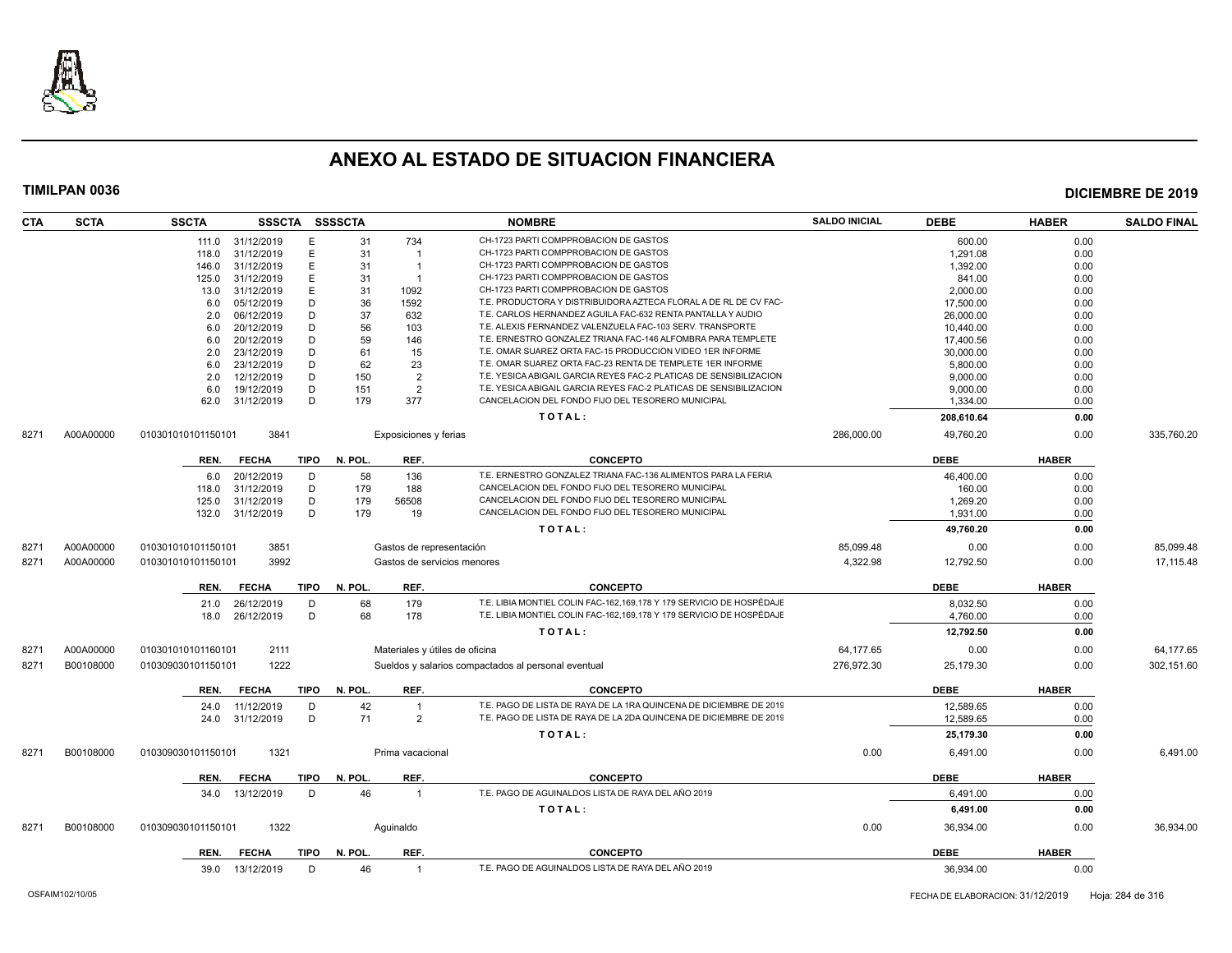

| <b>CTA</b> | <b>SCTA</b> | <b>SSCTA</b><br>SSSCTA SSSSCTA      |         |                  | <b>NOMBRE</b>                                                      | <b>SALDO INICIAL</b> | <b>DEBE</b> | <b>HABER</b> | <b>SALDO FINAL</b> |
|------------|-------------|-------------------------------------|---------|------------------|--------------------------------------------------------------------|----------------------|-------------|--------------|--------------------|
|            |             |                                     |         |                  | TOTAL:                                                             |                      | 36,934.00   | 0.00         |                    |
| 8271       | B00108000   | 010309030101150101<br>1345          |         | Gratificación    |                                                                    | 138,463.82           | 19,145.62   | 0.00         | 157,609.44         |
|            |             | <b>TIPO</b><br>REN.<br><b>FECHA</b> | N. POL. | REF.             | <b>CONCEPTO</b>                                                    |                      | <b>DEBE</b> | <b>HABER</b> |                    |
|            |             | 11/12/2019<br>D<br>29.0             | 42      |                  | T.E. PAGO DE LISTA DE RAYA DE LA 1RA QUINCENA DE DICIEMBRE DE 2019 |                      | 7,643.81    | 0.00         |                    |
|            |             | 13/12/2019<br>D<br>44.0             | 46      |                  | T.E. PAGO DE AGUINALDOS LISTA DE RAYA DEL AÑO 2019                 |                      | 5,458.00    | 0.00         |                    |
|            |             | D<br>31/12/2019<br>29.0             | 71      | 2                | T.E. PAGO DE LISTA DE RAYA DE LA 2DA QUINCENA DE DICIEMBRE DE 2019 |                      | 6,043.81    | 0.00         |                    |
|            |             |                                     |         |                  | TOTAL:                                                             |                      | 19,145.62   | 0.00         |                    |
| 8271       | B00108000   | 2111<br>010309030101160101          |         |                  | Materiales y útiles de oficina                                     | 1,245.00             | 0.00        | 0.00         | 1,245.00           |
| 8271       | B00B00000   | 010305010105150101<br>1111          |         | <b>Dietas</b>    |                                                                    | 440,000.00           | 40,000.00   | 0.00         | 480,000.00         |
|            |             | REN.<br><b>FECHA</b><br><b>TIPO</b> | N. POL. | REF.             | <b>CONCEPTO</b>                                                    |                      | <b>DEBE</b> | <b>HABER</b> |                    |
|            |             | 11/12/2019<br>D<br>39.0             | 41      | $\overline{1}$   | T.E. PAGO DE NOMINA DE LA 1RA QUINCENA DE DICIEMBRE DE 2019        |                      | 20,000.00   | 0.00         |                    |
|            |             | 31/12/2019<br>D<br>29.0             | 70      | 2                | T.E. PAGO DE NOMINA DE LA 2RA QUINCENA DE DICIEMBRE DE 2019        |                      | 20,000.00   | 0.00         |                    |
|            |             |                                     |         |                  | TOTAL:                                                             |                      | 40,000.00   | 0.00         |                    |
| 8271       | B00B00000   | 1131<br>010305010105150101          |         | Sueldo base      |                                                                    | 96,400.00            | 13,800.00   | 0.00         | 110,200.00         |
|            |             | REN.<br><b>FECHA</b><br><b>TIPO</b> | N. POL. | REF.             | <b>CONCEPTO</b>                                                    |                      | <b>DEBE</b> | <b>HABER</b> |                    |
|            |             | 11/12/2019<br>D<br>44.0             | 41      | $\mathbf{1}$     | T.E. PAGO DE NOMINA DE LA 1RA QUINCENA DE DICIEMBRE DE 2019        |                      | 6,900.00    | 0.00         |                    |
|            |             | 31/12/2019<br>D<br>34.0             | 70      | $\overline{2}$   | T.E. PAGO DE NOMINA DE LA 2RA QUINCENA DE DICIEMBRE DE 2019        |                      | 6,900.00    | 0.00         |                    |
|            |             |                                     |         |                  | TOTAL:                                                             |                      | 13,800.00   | 0.00         |                    |
| 8271       | B00B00000   | 1321<br>010305010105150101          |         | Prima vacacional |                                                                    | 0.00                 | 15,419.00   | 0.00         | 15,419.00          |
|            |             | <b>TIPO</b><br>REN.<br><b>FECHA</b> | N. POL. | REF.             | <b>CONCEPTO</b>                                                    |                      | <b>DEBE</b> | <b>HABER</b> |                    |
|            |             | 13/12/2019<br>D<br>34.0             | 45      | $\overline{1}$   | T.E. PAGO DE AGUINALDOS DE NOMINA DEL AÑO 2019                     |                      | 15,419.00   | 0.00         |                    |
|            |             |                                     |         |                  | TOTAL:                                                             |                      | 15,419.00   | 0.00         |                    |
| 8271       | B00B00000   | 1322<br>010305010105150101          |         | Aquinaldo        |                                                                    | 0.00                 | 75.288.00   | 0.00         | 75.288.00          |
|            |             | <b>TIPO</b><br>REN.<br><b>FECHA</b> | N. POL  | REF.             | <b>CONCEPTO</b>                                                    |                      | <b>DEBE</b> | <b>HABER</b> |                    |
|            |             | 13/12/2019<br>D<br>39.0             | 45      | $\overline{1}$   | T.E. PAGO DE AGUINALDOS DE NOMINA DEL AÑO 2019                     |                      | 75,288.00   | 0.00         |                    |
|            |             |                                     |         |                  | TOTAL:                                                             |                      | 75,288.00   | 0.00         |                    |
| 8271       | B00B00000   | 1345<br>010305010105150101          |         | Gratificación    |                                                                    | 279,991.71           | 47,491.18   | 0.00         | 327,482.89         |
|            |             | <b>TIPO</b><br><b>FECHA</b><br>REN. | N. POL. | REF.             | <b>CONCEPTO</b>                                                    |                      | <b>DEBE</b> | <b>HABER</b> |                    |
|            |             | D<br>11/12/2019<br>49.0             | 41      |                  | T.E. PAGO DE NOMINA DE LA 1RA QUINCENA DE DICIEMBRE DE 2019        |                      | 14,629.59   | 0.00         |                    |
|            |             | 13/12/2019<br>D<br>44.0             | 45      |                  | T.E. PAGO DE AGUINALDOS DE NOMINA DEL AÑO 2019                     |                      | 18,232.00   | 0.00         |                    |
|            |             | D<br>39.0<br>31/12/2019             | 70      | 2                | T.E. PAGO DE NOMINA DE LA 2RA QUINCENA DE DICIEMBRE DE 2019        |                      | 14,629.59   | 0.00         |                    |
|            |             |                                     |         |                  | TOTAL:                                                             |                      | 47,491.18   | 0.00         |                    |
| 8271       | B00B00000   | 2611<br>010305010105150101          |         |                  | Combustibles, lubricantes y aditivos                               | 17,630.00            | 3,850.00    | 0.00         | 21,480.00          |
|            |             | <b>TIPO</b><br>REN.<br><b>FECHA</b> | N. POL. | REF.             | <b>CONCEPTO</b>                                                    |                      | <b>DEBE</b> | <b>HABER</b> |                    |
|            |             | 06/12/2019<br>D<br>20.0             | 38      | 5438             | T.E. SERVICIO ESTRELLA JUNA SA DE CV FAC-5438 COMBUSTIBLE          |                      | 500.00      | 0.00         |                    |
|            |             | D<br>11/12/2019<br>20.0             | 40      | 17546            | T.E. NATALIA MA. DEL CARMEN FLORES ARCINIEGA FAC-17546 COMBUSTIE   |                      | 400.00      | 0.00         |                    |
|            |             | D<br>31/12/2019<br>20.0             | 60      | 5561             | T.E. SERVICIO ESTRELA JUNA SA DE CV FAC-5561 COMPRA DE COMBUSTIE   |                      | 500.00      | 0.00         |                    |
|            |             |                                     |         |                  |                                                                    |                      |             |              |                    |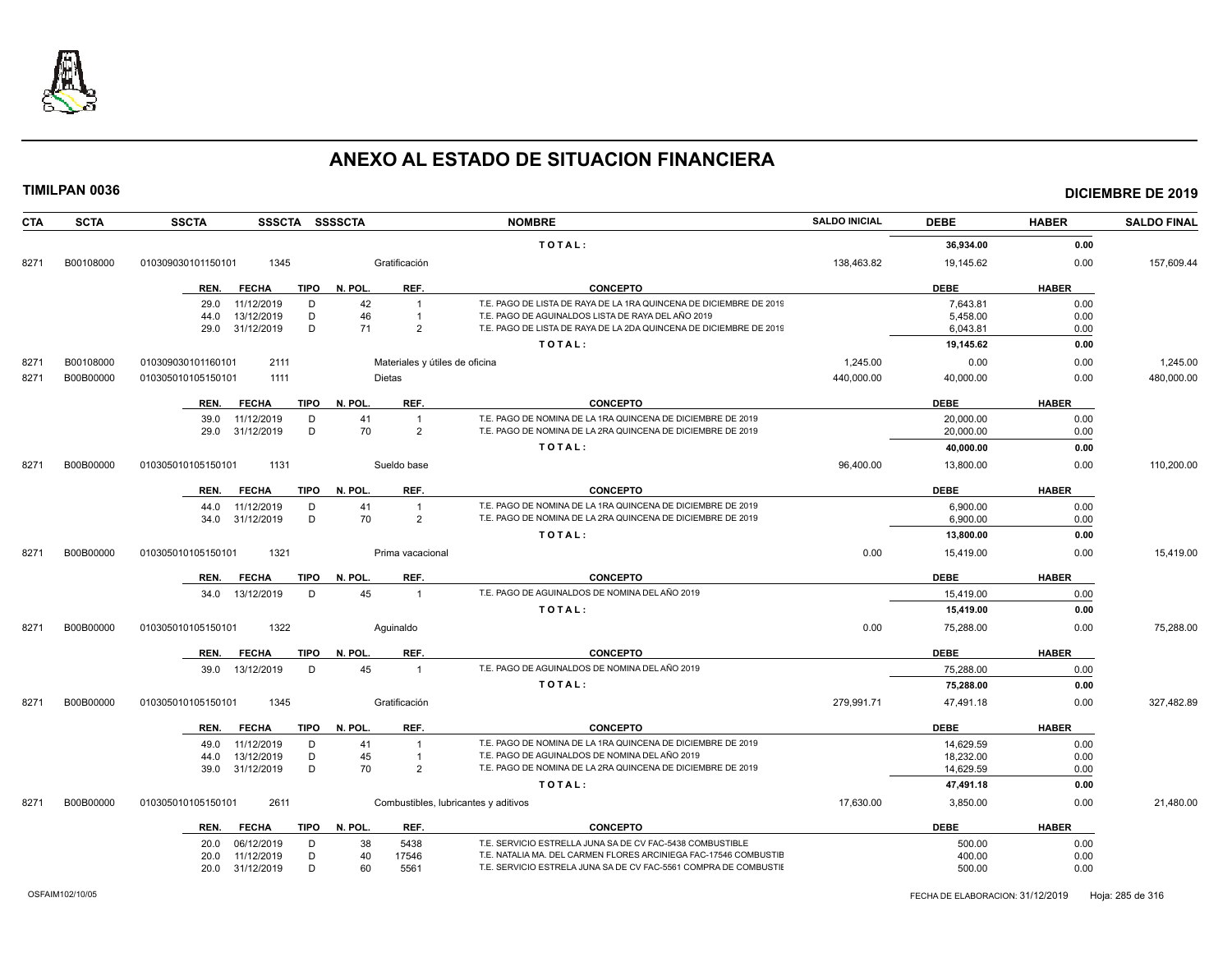

| <b>CTA</b> | <b>SCTA</b>     | <b>SSCTA</b><br>SSSCTA SSSSCTA      |                                      | <b>NOMBRE</b>                                                          | <b>SALDO INICIAL</b> | <b>DEBE</b>                      | <b>HABER</b> | <b>SALDO FINAL</b> |
|------------|-----------------|-------------------------------------|--------------------------------------|------------------------------------------------------------------------|----------------------|----------------------------------|--------------|--------------------|
|            |                 | 30/12/2019<br>13.0<br>D             | 5562<br>69                           | T.E. SERVICIO ESTRELLA JUNA SA DE CV FAC-5562 COMPRA COMBUSTIBLI       |                      | 500.00                           | 0.00         |                    |
|            |                 | 31/12/2019<br>D<br>13.0             | 72<br>5587                           | T.E. SERVICIO ESTRELLA JUNA SA DE CV FAC-5587 COMPRA COMBUSTIBLI       |                      | 500.00                           | 0.00         |                    |
|            |                 | 31/12/2019<br>D<br>20.0             | 73<br>17694                          | T.E. NATALIA MARIA DEL CARMEN FLORES ARCINIEGA FAC-17694 COMPRA        |                      | 500.00                           | 0.00         |                    |
|            |                 | D<br>27.0<br>31/12/2019             | 73<br>17694                          | T.E. NATALIA MARIA DEL CARMEN FLORES ARCINIEGA FAC-17694 COMPRA        |                      | 350.00                           | 0.00         |                    |
|            |                 | D<br>20.0<br>02/12/2019             | 81<br>5374                           | T.E. SERVICIO ESTRELLA JUNA SA DE CV FAC-5374 COMPRA COMBUSTIBLI       |                      | 600.00                           | 0.00         |                    |
|            |                 |                                     |                                      | TOTAL:                                                                 |                      | 3,850.00                         | 0.00         |                    |
| 8271       | B00B00000       | 3551<br>010305010105150101          |                                      | Reparación y mantenimiento de vehículos terrestres, aéreos y lacustres | 10,591.96            | 0.00                             | 0.00         | 10,591.96          |
| 8271       | B00B00000       | 2111<br>010305010105160101          | Materiales y útiles de oficina       |                                                                        | 1.256.98             | 0.00                             | 0.00         | 1.256.98           |
| 8271       | C01141000       | 1111<br>020501010106150101          | Dietas                               |                                                                        | 348,170.46           | 31,651.86                        | 0.00         | 379,822.32         |
|            |                 | <b>FECHA</b><br>TIPO<br>REN.        | N. POL.<br>REF.                      | <b>CONCEPTO</b>                                                        |                      | <b>DEBE</b>                      | <b>HABER</b> |                    |
|            |                 | 54.0<br>11/12/2019<br>D             | 41<br>$\overline{1}$                 | T.E. PAGO DE NOMINA DE LA 1RA QUINCENA DE DICIEMBRE DE 2019            |                      | 15,825.93                        | 0.00         |                    |
|            |                 | 31/12/2019<br>D<br>44.0             | 70<br>$\overline{2}$                 | T.E. PAGO DE NOMINA DE LA 2RA QUINCENA DE DICIEMBRE DE 2019            |                      | 15,825.93                        | 0.00         |                    |
|            |                 |                                     |                                      | TOTAL:                                                                 |                      | 31,651.86                        | 0.00         |                    |
| 8271       | C01141000       | 1222<br>020501010106150101          |                                      | Sueldos y salarios compactados al personal eventual                    | 45,455.36            | 6,179.34                         | 0.00         | 51,634.70          |
|            |                 | <b>FECHA</b><br><b>TIPO</b><br>REN. | N. POL.<br>REF.                      | <b>CONCEPTO</b>                                                        |                      | <b>DEBE</b>                      | <b>HABER</b> |                    |
|            |                 | 11/12/2019<br>D<br>34.0             | 42<br>$\overline{1}$                 | T.E. PAGO DE LISTA DE RAYA DE LA 1RA QUINCENA DE DICIEMBRE DE 2019     |                      | 3,089.67                         | 0.00         |                    |
|            |                 | 31/12/2019<br>D<br>34.0             | 71<br>$\overline{2}$                 | T.E. PAGO DE LISTA DE RAYA DE LA 2DA QUINCENA DE DICIEMBRE DE 2019     |                      | 3,089.67                         | 0.00         |                    |
|            |                 |                                     |                                      | TOTAL:                                                                 |                      | 6,179.34                         | 0.00         |                    |
| 8271       | C01141000       | 1321<br>020501010106150101          | Prima vacacional                     |                                                                        | 0.00                 | 12,085.00                        | 0.00         | 12,085.00          |
|            |                 | <b>FECHA</b><br>TIPO<br>REN.        | N. POL.<br>REF.                      | <b>CONCEPTO</b>                                                        |                      | <b>DEBE</b>                      | <b>HABER</b> |                    |
|            |                 | 49.0<br>13/12/2019<br>D             | 45<br>$\overline{1}$                 | T.E. PAGO DE AGUINALDOS DE NOMINA DEL AÑO 2019                         |                      | 10,807.00                        | 0.00         |                    |
|            |                 | 13/12/2019<br>D<br>49.0             | 46<br>$\overline{1}$                 | T.E. PAGO DE AGUINALDOS LISTA DE RAYA DEL AÑO 2019                     |                      | 1,278.00                         | 0.00         |                    |
|            |                 |                                     |                                      | TOTAL:                                                                 |                      | 12,085.00                        | 0.00         |                    |
| 8271       | C01141000       | 1322<br>020501010106150101          | Aguinaldo                            |                                                                        | 0.00                 | 48,339.00                        | 0.00         | 48,339.00          |
|            |                 | <b>FECHA</b><br>TIPO<br>REN.        | N. POL.<br>REF.                      | <b>CONCEPTO</b>                                                        |                      | <b>DEBE</b>                      | <b>HABER</b> |                    |
|            |                 | 54.0<br>13/12/2019<br>D             | 45                                   | T.E. PAGO DE AGUINALDOS DE NOMINA DEL AÑO 2019                         |                      | 43,227.00                        | 0.00         |                    |
|            |                 | 13/12/2019<br>D<br>54.0             | 46<br>$\overline{1}$                 | T.E. PAGO DE AGUINALDOS LISTA DE RAYA DEL AÑO 2019                     |                      | 5,112.00                         | 0.00         |                    |
|            |                 |                                     |                                      | TOTAL:                                                                 |                      | 48,339.00                        | 0.00         |                    |
| 8271       | C01141000       | 020501010106150101<br>1345          | Gratificación                        |                                                                        | 9,150.57             | 12,116.00                        | 0.00         | 21,266.57          |
|            |                 | <b>FECHA</b><br>TIPO<br>REN.        | REF.<br>N. POL.                      | <b>CONCEPTO</b>                                                        |                      | <b>DEBE</b>                      | <b>HABER</b> |                    |
|            |                 | 59.0<br>13/12/2019<br>D             | 45<br>$\overline{1}$                 | T.E. PAGO DE AGUINALDOS DE NOMINA DEL AÑO 2019                         |                      | 11,920.00                        | 0.00         |                    |
|            |                 | D<br>59.0<br>13/12/2019             | 46<br>$\overline{1}$                 | T.E. PAGO DE AGUINALDOS LISTA DE RAYA DEL AÑO 2019                     |                      | 196.00                           | 0.00         |                    |
|            |                 |                                     |                                      | TOTAL:                                                                 |                      | 12,116.00                        | 0.00         |                    |
| 8271       | C01141000       | 2611<br>020501010106150101          | Combustibles, lubricantes y aditivos |                                                                        | 1,465.00             | 0.00                             | 0.00         | 1,465.00           |
| 8271       | C01141000       | 020501010106160101<br>2111          | Materiales y útiles de oficina       |                                                                        | 1,875.00             | 0.00                             | 0.00         | 1,875.00           |
| 8271       | C02124000       | 020201010503150101<br>1111          | Dietas                               |                                                                        | 361,577.70           | 32,870.70                        | 0.00         | 394,448.40         |
|            |                 | REN.<br><b>FECHA</b>                | TIPO N. POL<br>REF.                  | <b>CONCEPTO</b>                                                        |                      | <b>DEBE</b>                      | <b>HABER</b> |                    |
|            |                 | 11/12/2019<br>D<br>59.0             | 41<br>$\overline{1}$                 | T.E. PAGO DE NOMINA DE LA 1RA QUINCENA DE DICIEMBRE DE 2019            |                      | 16,435.35                        | 0.00         |                    |
|            |                 | D<br>49.0<br>31/12/2019             | 70<br>$\overline{2}$                 | T.E. PAGO DE NOMINA DE LA 2RA QUINCENA DE DICIEMBRE DE 2019            |                      | 16,435.35                        | 0.00         |                    |
|            | OSFAIM102/10/05 |                                     |                                      |                                                                        |                      | FECHA DE ELABORACION: 31/12/2019 |              | Hoja: 286 de 316   |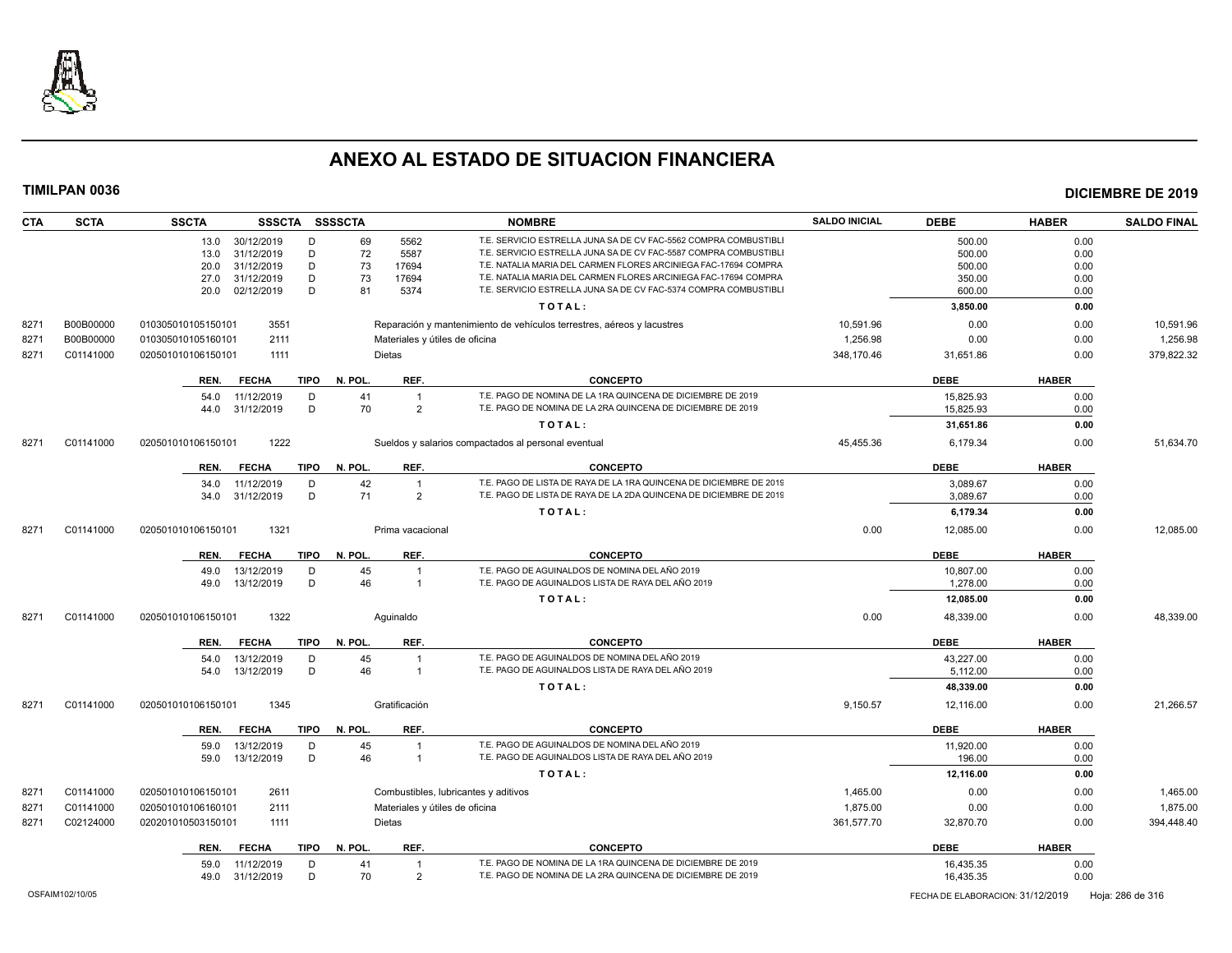

| <b>CTA</b> | <b>SCTA</b> | <b>SSCTA</b><br>SSSCTA SSSSCTA      |                                      | <b>NOMBRE</b>                                               | <b>SALDO INICIAL</b> | <b>DEBE</b> | <b>HABER</b> | <b>SALDO FINAL</b> |
|------------|-------------|-------------------------------------|--------------------------------------|-------------------------------------------------------------|----------------------|-------------|--------------|--------------------|
|            |             |                                     |                                      | TOTAL:                                                      |                      | 32,870.70   | 0.00         |                    |
| 8271       | C02124000   | 1321<br>020201010503150101          | Prima vacacional                     |                                                             | 0.00                 | 10,807.00   | 0.00         | 10,807.00          |
|            |             | <b>TIPO</b><br>REN.<br><b>FECHA</b> | REF.<br>N. POL.                      | <b>CONCEPTO</b>                                             |                      | <b>DEBE</b> | <b>HABER</b> |                    |
|            |             | 13/12/2019<br>D<br>64.0             | 45<br>$\overline{1}$                 | T.E. PAGO DE AGUINALDOS DE NOMINA DEL AÑO 2019              |                      | 10,807.00   | 0.00         |                    |
|            |             |                                     |                                      | TOTAL:                                                      |                      | 10,807.00   | 0.00         |                    |
|            |             |                                     |                                      |                                                             |                      |             |              |                    |
| 8271       | C02124000   | 1322<br>020201010503150101          | Aguinaldo                            |                                                             | 0.00                 | 43,227.00   | 0.00         | 43,227.00          |
|            |             | <b>TIPO</b><br>REN.<br><b>FECHA</b> | REF.<br>N. POL.                      | <b>CONCEPTO</b>                                             |                      | <b>DEBE</b> | <b>HABER</b> |                    |
|            |             | D<br>69.0<br>13/12/2019             | 45<br>$\overline{1}$                 | T.E. PAGO DE AGUINALDOS DE NOMINA DEL AÑO 2019              |                      | 43,227.00   | 0.00         |                    |
|            |             |                                     |                                      | TOTAL:                                                      |                      | 43,227.00   | 0.00         |                    |
| 8271       | C02124000   | 020201010503150101<br>1345          | Gratificación                        |                                                             | 115,872.98           | 23,569.30   | 0.00         | 139,442.28         |
|            |             | <b>FECHA</b><br><b>TIPO</b><br>REN. | N. POL.<br>REF.                      | <b>CONCEPTO</b>                                             |                      | <b>DEBE</b> | <b>HABER</b> |                    |
|            |             | 11/12/2019<br>D<br>64.0             | 41<br>$\mathbf{1}$                   | T.E. PAGO DE NOMINA DE LA 1RA QUINCENA DE DICIEMBRE DE 2019 |                      | 5,824.65    | 0.00         |                    |
|            |             | 13/12/2019<br>D<br>74.0             | 45<br>$\overline{1}$                 | T.E. PAGO DE AGUINALDOS DE NOMINA DEL AÑO 2019              |                      | 11,920.00   | 0.00         |                    |
|            |             | D<br>31/12/2019<br>54.0             | 70<br>$\overline{2}$                 | T.E. PAGO DE NOMINA DE LA 2RA QUINCENA DE DICIEMBRE DE 2019 |                      | 5,824.65    | 0.00         |                    |
|            |             |                                     |                                      | TOTAL:                                                      |                      | 23,569.30   | 0.00         |                    |
| 8271       | C02124000   | 020201010503150101<br>2611          | Combustibles, lubricantes y aditivos |                                                             | 4,550.00             | 0.00        | 0.00         | 4,550.00           |
| 8271       | C03127000   | 1111<br>020204010201150101          | Dietas                               |                                                             | 378,013.05           | 32,870.70   | 0.00         | 410,883.75         |
|            |             | <b>FECHA</b><br><b>TIPO</b><br>REN. | N. POL.<br>REF.                      | <b>CONCEPTO</b>                                             |                      | <b>DEBE</b> | <b>HABER</b> |                    |
|            |             | 11/12/2019<br>D<br>69.0             | 41<br>$\overline{1}$                 | T.E. PAGO DE NOMINA DE LA 1RA QUINCENA DE DICIEMBRE DE 2019 |                      | 16,435.35   | 0.00         |                    |
|            |             | D<br>59.0<br>31/12/2019             | 70<br>$\overline{2}$                 | T.E. PAGO DE NOMINA DE LA 2RA QUINCENA DE DICIEMBRE DE 2019 |                      | 16,435.35   | 0.00         |                    |
|            |             |                                     |                                      | TOTAL:                                                      |                      | 32,870.70   | 0.00         |                    |
| 8271       | C03127000   | 1321<br>020204010201150101          | Prima vacacional                     |                                                             | 0.00                 | 10,807.00   | 0.00         | 10,807.00          |
|            |             | REN.<br><b>FECHA</b><br>TIPO        | REF.<br>N. POL.                      | <b>CONCEPTO</b>                                             |                      | <b>DEBE</b> | <b>HABER</b> |                    |
|            |             | 13/12/2019<br>D<br>79.0             | 45<br>$\overline{1}$                 | T.E. PAGO DE AGUINALDOS DE NOMINA DEL AÑO 2019              |                      | 10,807.00   | 0.00         |                    |
|            |             |                                     |                                      | TOTAL:                                                      |                      | 10,807.00   | 0.00         |                    |
| 8271       | C03127000   | 1322<br>020204010201150101          | Aquinaldo                            |                                                             | 0.00                 | 43,227.00   | 0.00         | 43,227.00          |
|            |             | <b>TIPO</b><br>REN.<br><b>FECHA</b> | N. POL.<br>REF.                      | <b>CONCEPTO</b>                                             |                      | <b>DEBE</b> | <b>HABER</b> |                    |
|            |             | 84.0 13/12/2019<br>D                | 45<br>$\overline{1}$                 | T.E. PAGO DE AGUINALDOS DE NOMINA DEL AÑO 2019              |                      | 43,227.00   | 0.00         |                    |
|            |             |                                     |                                      | TOTAL:                                                      |                      | 43,227.00   | 0.00         |                    |
| 8271       | C03127000   | 020204010201150101<br>1345          | Gratificación                        |                                                             | 56,063.36            | 16,664.64   | 0.00         | 72,728.00          |
|            |             | <b>FECHA</b><br>REN.<br>TIPO        | N. POL.<br>REF.                      | <b>CONCEPTO</b>                                             |                      | <b>DEBE</b> | <b>HABER</b> |                    |
|            |             | 11/12/2019<br>74.0<br>D             | 41<br>$\overline{1}$                 | T.E. PAGO DE NOMINA DE LA 1RA QUINCENA DE DICIEMBRE DE 2019 |                      | 2,372.32    | 0.00         |                    |
|            |             | D<br>13/12/2019<br>89.0             | 45<br>-1                             | T.E. PAGO DE AGUINALDOS DE NOMINA DEL AÑO 2019              |                      | 11,920.00   | 0.00         |                    |
|            |             | D<br>31/12/2019<br>64.0             | 70<br>$\overline{2}$                 | T.E. PAGO DE NOMINA DE LA 2RA QUINCENA DE DICIEMBRE DE 2019 |                      | 2,372.32    | 0.00         |                    |
|            |             |                                     |                                      | TOTAL:                                                      |                      | 16,664.64   | 0.00         |                    |
| 8271       | C03127000   | 020204010201150101<br>2611          | Combustibles, lubricantes y aditivos |                                                             | 450.00               | 300.00      | 0.00         | 750.00             |
|            |             |                                     |                                      |                                                             |                      |             |              |                    |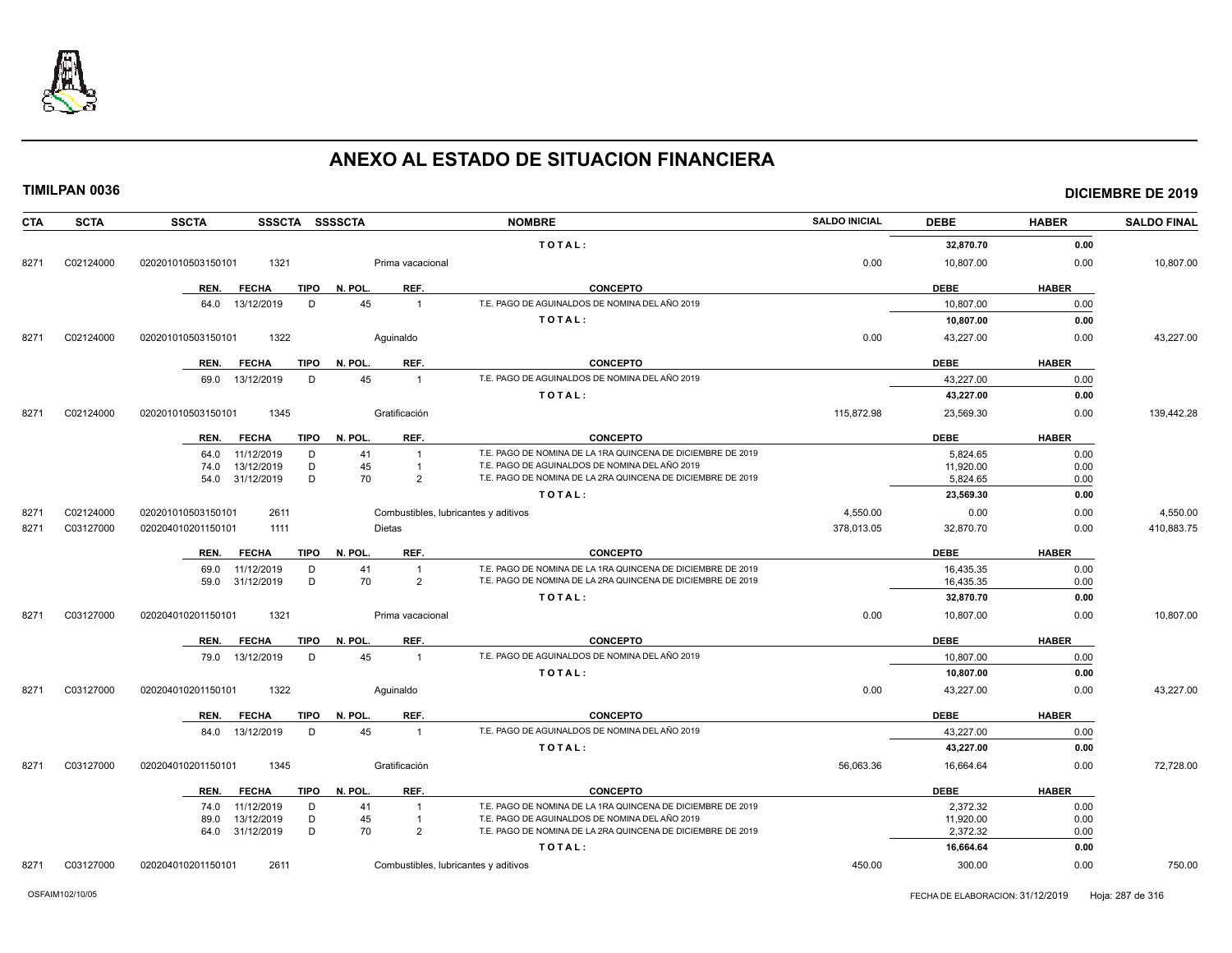

| <b>CTA</b> | <b>SCTA</b> | <b>SSCTA</b><br>SSSCTA SSSSCTA      |                                      | <b>NOMBRE</b>                                                    | <b>SALDO INICIAL</b> | <b>DEBE</b> | <b>HABER</b> | <b>SALDO FINAL</b> |
|------------|-------------|-------------------------------------|--------------------------------------|------------------------------------------------------------------|----------------------|-------------|--------------|--------------------|
|            |             | REN.<br><b>FECHA</b><br>TIPO        | N. POL.<br>REF.                      | <b>CONCEPTO</b>                                                  |                      | <b>DEBE</b> | <b>HABER</b> |                    |
|            |             | 34.0 31/12/2019<br>D                | 73<br>17694                          | T.E. NATALIA MARIA DEL CARMEN FLORES ARCINIEGA FAC-17694 COMPRA  |                      | 300.00      | 0.00         |                    |
|            |             |                                     |                                      | TOTAL:                                                           |                      | 300.00      | 0.00         |                    |
| 8271       | C03127000   | 2992<br>020204010201150101          | Otros enseres                        |                                                                  | 1,600.00             | 0.00        | 0.00         | 1,600.00           |
| 8271       | C04156000   | 020203010205150101<br>1111          | Dietas                               |                                                                  | 361,577.70           | 32,870.70   | 0.00         | 394,448.40         |
|            |             |                                     |                                      |                                                                  |                      |             |              |                    |
|            |             | <b>FECHA</b><br><b>TIPO</b><br>REN. | N. POL.<br>REF.                      | <b>CONCEPTO</b>                                                  |                      | <b>DEBE</b> | <b>HABER</b> |                    |
|            |             | D<br>79.0<br>11/12/2019             | 41<br>$\overline{1}$                 | T.E. PAGO DE NOMINA DE LA 1RA QUINCENA DE DICIEMBRE DE 2019      |                      | 16,435.35   | 0.00         |                    |
|            |             | 69.0 31/12/2019<br>D                | 70<br>$\overline{2}$                 | T.E. PAGO DE NOMINA DE LA 2RA QUINCENA DE DICIEMBRE DE 2019      |                      | 16,435.35   | 0.00         |                    |
|            |             |                                     |                                      | TOTAL:                                                           |                      | 32,870.70   | 0.00         |                    |
| 8271       | C04156000   | 1321<br>020203010205150101          | Prima vacacional                     |                                                                  | 0.00                 | 10,807.00   | 0.00         | 10,807.00          |
|            |             | REN.<br><b>FECHA</b><br>TIPO        | REF.<br>N. POL.                      | <b>CONCEPTO</b>                                                  |                      | <b>DEBE</b> | <b>HABER</b> |                    |
|            |             | D<br>94.0 13/12/2019                | 45<br>$\overline{1}$                 | T.E. PAGO DE AGUINALDOS DE NOMINA DEL AÑO 2019                   |                      | 10,807.00   | 0.00         |                    |
|            |             |                                     |                                      | TOTAL:                                                           |                      | 10,807.00   | 0.00         |                    |
| 8271       | C04156000   | 1322<br>020203010205150101          | Aguinaldo                            |                                                                  | 0.00                 | 43,227.00   | 0.00         | 43,227.00          |
|            |             |                                     |                                      |                                                                  |                      |             |              |                    |
|            |             | FECHA<br>REN.                       | TIPO N. POL.<br>REF.                 | <b>CONCEPTO</b>                                                  |                      | <b>DEBE</b> | <b>HABER</b> |                    |
|            |             | 99.0 13/12/2019<br>D                | 45<br>$\overline{1}$                 | T.E. PAGO DE AGUINALDOS DE NOMINA DEL AÑO 2019                   |                      | 43,227.00   | 0.00         |                    |
|            |             |                                     |                                      | TOTAL:                                                           |                      | 43,227.00   | 0.00         |                    |
| 8271       | C04156000   | 1345<br>020203010205150101          | Gratificación                        |                                                                  | 115,832.98           | 23,569.30   | 0.00         | 139,402.28         |
|            |             | <b>FECHA</b><br>TIPO<br>REN.        | N. POL.<br>REF.                      | <b>CONCEPTO</b>                                                  |                      | <b>DEBE</b> | <b>HABER</b> |                    |
|            |             | 11/12/2019<br>D<br>84.0             | 41<br>$\overline{1}$                 | T.E. PAGO DE NOMINA DE LA 1RA QUINCENA DE DICIEMBRE DE 2019      |                      | 5,824.65    | 0.00         |                    |
|            |             | 13/12/2019<br>D<br>104.0            | 45<br>$\overline{1}$                 | T.E. PAGO DE AGUINALDOS DE NOMINA DEL AÑO 2019                   |                      | 11,920.00   | 0.00         |                    |
|            |             | D<br>31/12/2019<br>74.0             | 70<br>$\overline{2}$                 | T.E. PAGO DE NOMINA DE LA 2RA QUINCENA DE DICIEMBRE DE 2019      |                      | 5,824.65    | 0.00         |                    |
|            |             |                                     |                                      | TOTAL:                                                           |                      | 23,569.30   | 0.00         |                    |
| 8271       | C04156000   | 2611<br>020203010205150101          | Combustibles, lubricantes y aditivos |                                                                  | 3,200.00             | 500.00      | 0.00         | 3,700.00           |
|            |             | <b>FECHA</b><br><b>TIPO</b><br>REN. | N. POL.<br>REF.                      | <b>CONCEPTO</b>                                                  |                      | <b>DEBE</b> | <b>HABER</b> |                    |
|            |             | 27.0 11/12/2019<br>D                | 40<br>17546                          | T.E. NATALIA MA. DEL CARMEN FLORES ARCINIEGA FAC-17546 COMBUSTIE |                      | 500.00      | 0.00         |                    |
|            |             |                                     |                                      | TOTAL:                                                           |                      | 500.00      | 0.00         |                    |
| 8271       | C05153000   | 020301010201150101<br>1111          | Dietas                               |                                                                  | 361,577.70           | 32,870.70   | 0.00         | 394,448.40         |
|            |             | <b>FECHA</b><br>TIPO<br>REN.        | N. POL.<br>REF.                      | <b>CONCEPTO</b>                                                  |                      | <b>DEBE</b> | <b>HABER</b> |                    |
|            |             | 11/12/2019<br>D<br>89.0             | 41<br>$\overline{1}$                 | T.E. PAGO DE NOMINA DE LA 1RA QUINCENA DE DICIEMBRE DE 2019      |                      | 16,435.35   | 0.00         |                    |
|            |             | D<br>79.0 31/12/2019                | 70<br>2                              | T.E. PAGO DE NOMINA DE LA 2RA QUINCENA DE DICIEMBRE DE 2019      |                      | 16,435.35   | 0.00         |                    |
|            |             |                                     |                                      | TOTAL:                                                           |                      | 32,870.70   | 0.00         |                    |
| 8271       | C05153000   | 1321<br>020301010201150101          | Prima vacacional                     |                                                                  | 0.00                 | 10,807.00   | 0.00         | 10,807.00          |
|            |             | <b>FECHA</b><br>TIPO<br>REN.        | N. POL.<br>REF.                      | <b>CONCEPTO</b>                                                  |                      | <b>DEBE</b> | <b>HABER</b> |                    |
|            |             | 13/12/2019<br>D<br>109.0            | 45<br>$\overline{1}$                 | T.E. PAGO DE AGUINALDOS DE NOMINA DEL AÑO 2019                   |                      | 10,807.00   | 0.00         |                    |
|            |             |                                     |                                      | TOTAL:                                                           |                      | 10,807.00   | 0.00         |                    |
|            |             |                                     |                                      |                                                                  |                      |             |              |                    |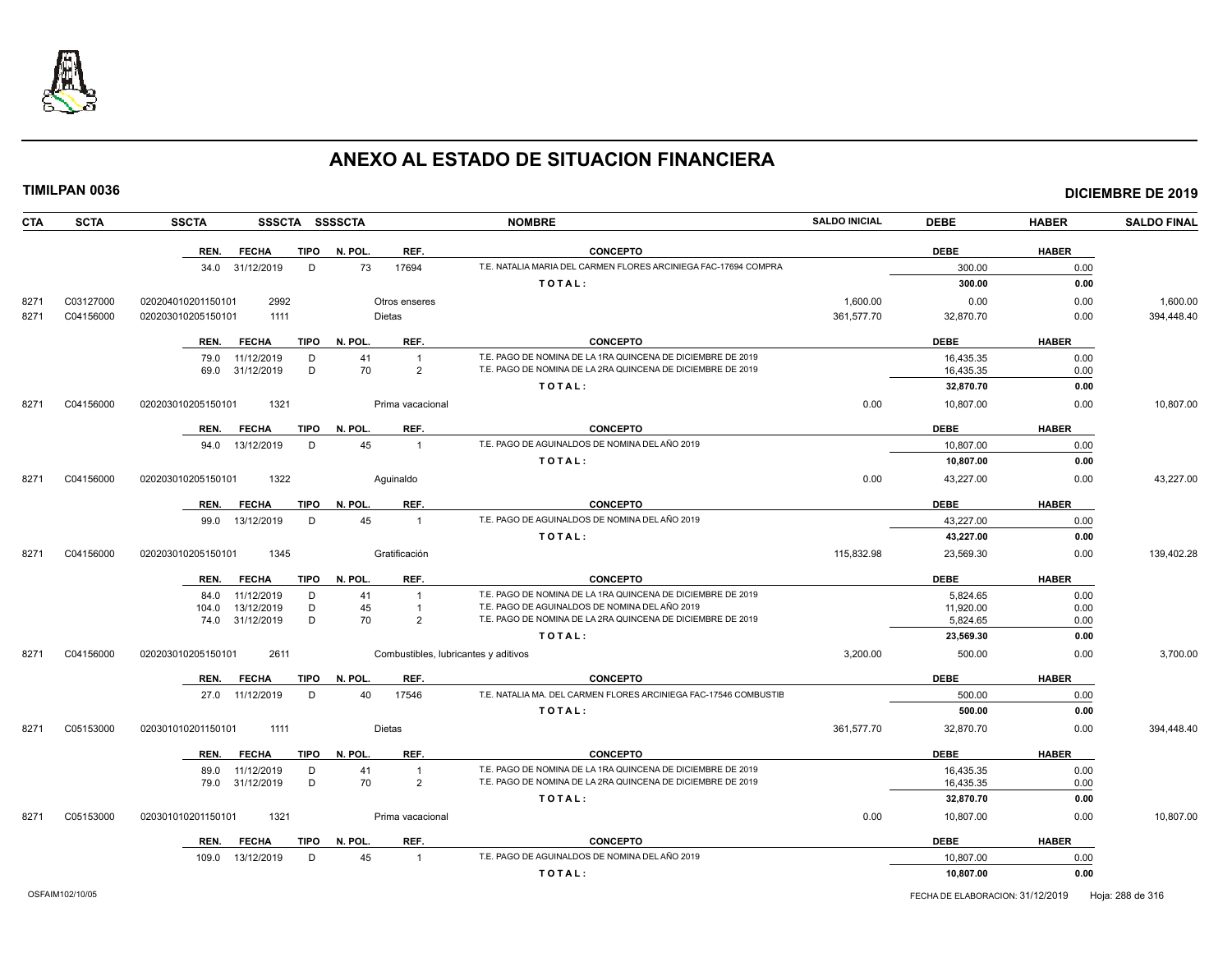

| <b>CTA</b> | <b>SCTA</b> | <b>SSCTA</b><br><b>SSSCTA</b>       | <b>SSSSCTA</b>                       | <b>NOMBRE</b>                                                    | <b>SALDO INICIAL</b> | <b>DEBE</b> | <b>HABER</b> | <b>SALDO FINAL</b> |
|------------|-------------|-------------------------------------|--------------------------------------|------------------------------------------------------------------|----------------------|-------------|--------------|--------------------|
| 8271       | C05153000   | 020301010201150101<br>1322          | Aquinaldo                            |                                                                  | 0.00                 | 43,227.00   | 0.00         | 43,227.00          |
|            |             | <b>FECHA</b><br><b>TIPO</b><br>REN. | N. POL.<br>REF.                      | <b>CONCEPTO</b>                                                  |                      | <b>DEBE</b> | <b>HABER</b> |                    |
|            |             | 13/12/2019<br>D<br>114.0            | 45<br>$\overline{1}$                 | T.E. PAGO DE AGUINALDOS DE NOMINA DEL AÑO 2019                   |                      | 43.227.00   | 0.00         |                    |
|            |             |                                     |                                      | TOTAL:                                                           |                      | 43,227.00   | 0.00         |                    |
| 8271       | C05153000   | 020301010201150101<br>1345          | Gratificación                        |                                                                  | 53,691.04            | 16,664.64   | 0.00         | 70,355.68          |
|            |             | <b>FECHA</b><br>TIPO<br>REN.        | REF.<br>N. POL.                      | <b>CONCEPTO</b>                                                  |                      | <b>DEBE</b> | <b>HABER</b> |                    |
|            |             | 11/12/2019<br>D<br>94.0             | 41<br>$\overline{1}$                 | T.E. PAGO DE NOMINA DE LA 1RA QUINCENA DE DICIEMBRE DE 2019      |                      | 2,372.32    | 0.00         |                    |
|            |             | 13/12/2019<br>D<br>119.0            | 45<br>$\overline{1}$                 | T.E. PAGO DE AGUINALDOS DE NOMINA DEL AÑO 2019                   |                      | 11,920.00   | 0.00         |                    |
|            |             | D<br>31/12/2019<br>84.0             | 70<br>$\overline{2}$                 | T.E. PAGO DE NOMINA DE LA 2RA QUINCENA DE DICIEMBRE DE 2019      |                      | 2.372.32    | 0.00         |                    |
|            |             |                                     |                                      | TOTAL:                                                           |                      | 16,664.64   | 0.00         |                    |
| 8271       | C05153000   | 020301010201150101<br>2611          | Combustibles, lubricantes y aditivos |                                                                  | 6,830.00             | 700.00      | 0.00         | 7,530.00           |
|            |             | REN.<br><b>FECHA</b><br><b>TIPO</b> | N. POL.<br>REF.                      | <b>CONCEPTO</b>                                                  |                      | <b>DEBE</b> | <b>HABER</b> |                    |
|            |             | 06/12/2019<br>D<br>27.0             | 5438<br>38                           | T.E. SERVICIO ESTRELLA JUNA SA DE CV FAC-5438 COMBUSTIBLE        |                      | 300.00      | 0.00         |                    |
|            |             | 02/12/2019<br>D<br>27.0             | 81<br>5374                           | T.E. SERVICIO ESTRELLA JUNA SA DE CV FAC-5374 COMPRA COMBUSTIBLI |                      | 400.00      | 0.00         |                    |
|            |             |                                     |                                      | TOTAL:                                                           |                      | 700.00      | 0.00         |                    |
| 8271       | C06130000   | 030201030105150101<br>1111          | Dietas                               |                                                                  | 345,142.35           | 32,870.70   | 0.00         | 378,013.05         |
|            |             | <b>FECHA</b><br><b>TIPO</b><br>REN. | REF.<br>N. POL.                      | <b>CONCEPTO</b>                                                  |                      | <b>DEBE</b> | <b>HABER</b> |                    |
|            |             | 11/12/2019<br>D<br>99.0             | 41                                   | T.E. PAGO DE NOMINA DE LA 1RA QUINCENA DE DICIEMBRE DE 2019      |                      | 16,435.35   | 0.00         |                    |
|            |             | 31/12/2019<br>D<br>89.0             | 70<br>$\overline{2}$                 | T.E. PAGO DE NOMINA DE LA 2RA QUINCENA DE DICIEMBRE DE 2019      |                      | 16,435.35   | 0.00         |                    |
|            |             |                                     |                                      | TOTAL:                                                           |                      | 32,870.70   | 0.00         |                    |
| 8271       | C06130000   | 1321<br>030201030105150101          | Prima vacacional                     |                                                                  | 0.00                 | 10,807.00   | 0.00         | 10,807.00          |
|            |             | <b>FECHA</b><br><b>TIPO</b><br>REN. | REF.<br>N. POL.                      | <b>CONCEPTO</b>                                                  |                      | <b>DEBE</b> | <b>HABER</b> |                    |
|            |             | 13/12/2019<br>D<br>124.0            | 45<br>$\overline{1}$                 | T.E. PAGO DE AGUINALDOS DE NOMINA DEL AÑO 2019                   |                      | 10,807.00   | 0.00         |                    |
|            |             |                                     |                                      | TOTAL:                                                           |                      | 10,807.00   | 0.00         |                    |
| 8271       | C06130000   | 030201030105150101<br>1322          | Aquinaldo                            |                                                                  | 0.00                 | 43,227.00   | 0.00         | 43,227.00          |
|            |             | REN.<br><b>FECHA</b><br>TIPO        | N. POL.<br>REF.                      | <b>CONCEPTO</b>                                                  |                      | <b>DEBE</b> | <b>HABER</b> |                    |
|            |             | 13/12/2019<br>D<br>129.0            | 45<br>$\overline{1}$                 | T.E. PAGO DE AGUINALDOS DE NOMINA DEL AÑO 2019                   |                      | 43,227.00   | 0.00         |                    |
|            |             |                                     |                                      | TOTAL:                                                           |                      | 43,227.00   | 0.00         |                    |
| 8271       | C06130000   | 1345<br>030201030105150101          | Gratificación                        |                                                                  | 51,318.72            | 16,664.64   | 0.00         | 67,983.36          |
|            |             | <b>FECHA</b><br>TIPO<br>REN.        | N. POL.<br>REF.                      | <b>CONCEPTO</b>                                                  |                      | <b>DEBE</b> | <b>HABER</b> |                    |
|            |             | 11/12/2019<br>D<br>104.0            | 41<br>$\overline{1}$                 | T.E. PAGO DE NOMINA DE LA 1RA QUINCENA DE DICIEMBRE DE 2019      |                      | 2,372.32    | 0.00         |                    |
|            |             | D<br>13/12/2019<br>134.0            | 45                                   | T.E. PAGO DE AGUINALDOS DE NOMINA DEL AÑO 2019                   |                      | 11.920.00   | 0.00         |                    |
|            |             | D<br>94.0 31/12/2019                | 70<br>$\overline{2}$                 | T.E. PAGO DE NOMINA DE LA 2RA QUINCENA DE DICIEMBRE DE 2019      |                      | 2,372.32    | 0.00         |                    |
|            |             |                                     |                                      | TOTAL:                                                           |                      | 16,664.64   | 0.00         |                    |
| 8271       | C06130000   | 2611<br>030201030105150101          | Combustibles, lubricantes y aditivos |                                                                  | 500.00               | 0.00        | 0.00         | 500.00             |
| 8271       | C07147000   | 020206010304150101<br>1111          | Dietas                               |                                                                  | 361.577.70           | 32.870.70   | 0.00         | 394.448.40         |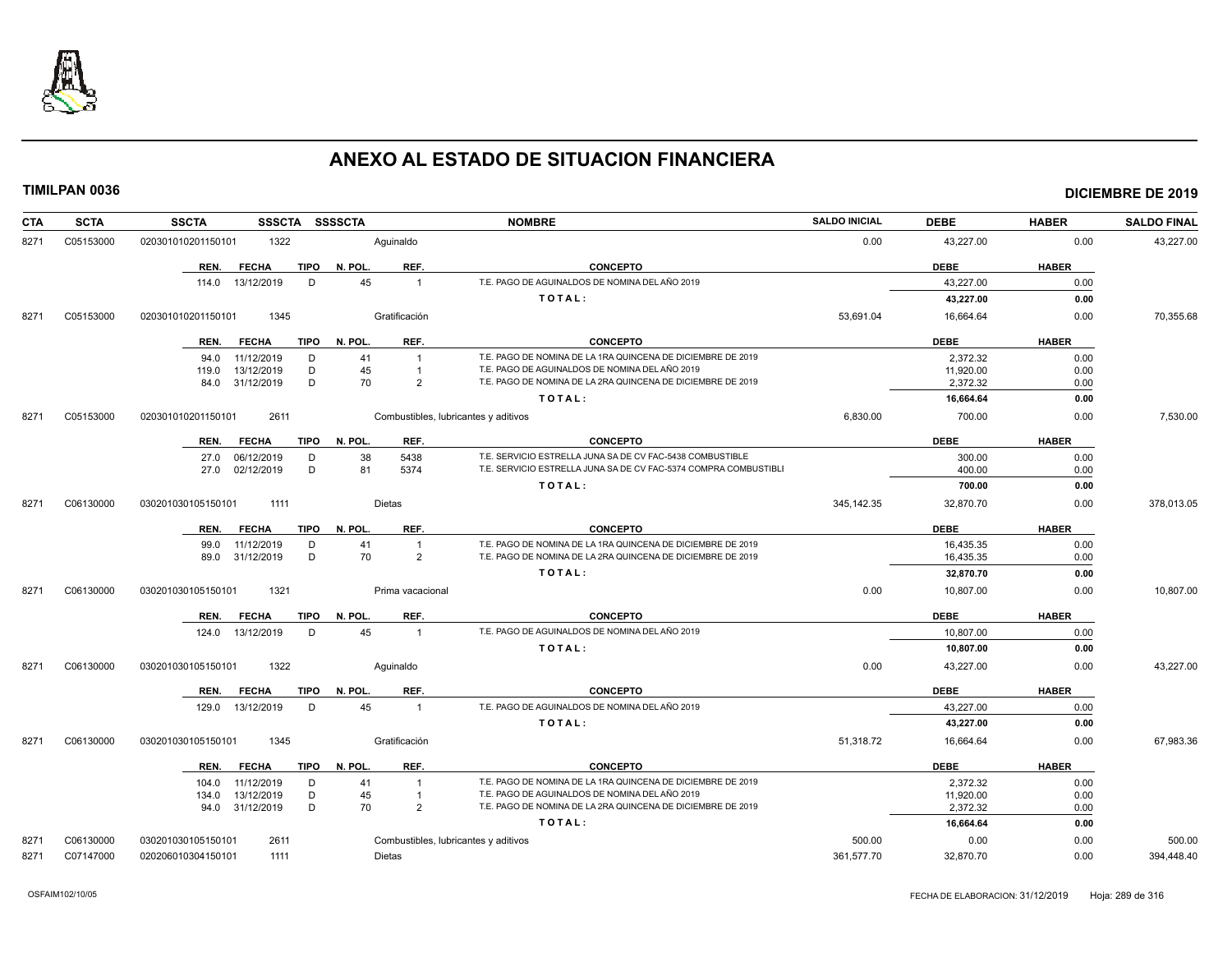

| <b>CTA</b> | <b>SCTA</b> | <b>SSCTA</b>               |             | SSSCTA SSSSCTA |                                      | <b>NOMBRE</b>                                                    | <b>SALDO INICIAL</b> | <b>DEBE</b> | <b>HABER</b> | <b>SALDO FINAL</b> |
|------------|-------------|----------------------------|-------------|----------------|--------------------------------------|------------------------------------------------------------------|----------------------|-------------|--------------|--------------------|
|            |             | <b>FECHA</b><br>REN.       | <b>TIPO</b> | N. POL.        | REF.                                 | <b>CONCEPTO</b>                                                  |                      | <b>DEBE</b> | <b>HABER</b> |                    |
|            |             | 109.0<br>11/12/2019        | D           | 41             | $\overline{1}$                       | T.E. PAGO DE NOMINA DE LA 1RA QUINCENA DE DICIEMBRE DE 2019      |                      | 16,435.35   | 0.00         |                    |
|            |             | 31/12/2019<br>99.0         | D           | 70             | $\overline{2}$                       | T.E. PAGO DE NOMINA DE LA 2RA QUINCENA DE DICIEMBRE DE 2019      |                      | 16,435.35   | 0.00         |                    |
|            |             |                            |             |                |                                      | TOTAL:                                                           |                      | 32,870.70   | 0.00         |                    |
| 8271       | C07147000   | 1321<br>020206010304150101 |             |                | Prima vacacional                     |                                                                  | 0.00                 | 10,807.00   | 0.00         | 10,807.00          |
|            |             | <b>FECHA</b><br>REN.       | <b>TIPO</b> | N. POL.        | REF.                                 | <b>CONCEPTO</b>                                                  |                      | <b>DEBE</b> | <b>HABER</b> |                    |
|            |             | 13/12/2019<br>139.0        | D           | 45             | $\overline{1}$                       | T.E. PAGO DE AGUINALDOS DE NOMINA DEL AÑO 2019                   |                      | 10.807.00   | 0.00         |                    |
|            |             |                            |             |                |                                      | TOTAL:                                                           |                      | 10,807.00   | 0.00         |                    |
| 8271       | C07147000   | 1322<br>020206010304150101 |             |                | Aguinaldo                            |                                                                  | 0.00                 | 43,227.00   | 0.00         | 43,227.00          |
|            |             | <b>FECHA</b><br>REN.       | TIPO        | N. POL.        | REF.                                 | <b>CONCEPTO</b>                                                  |                      | <b>DEBE</b> | <b>HABER</b> |                    |
|            |             | 13/12/2019<br>144.0        | D           | 45             | $\overline{1}$                       | T.E. PAGO DE AGUINALDOS DE NOMINA DEL AÑO 2019                   |                      | 43,227.00   | 0.00         |                    |
|            |             |                            |             |                |                                      | TOTAL:                                                           |                      | 43,227.00   | 0.00         |                    |
| 8271       | C07147000   | 1345<br>020206010304150101 |             |                | Gratificación                        |                                                                  | 54,091.04            | 16,664.64   | 0.00         | 70,755.68          |
|            |             | <b>FECHA</b><br>REN.       | TIPO        | N. POL.        | REF.                                 | <b>CONCEPTO</b>                                                  |                      | <b>DEBE</b> | <b>HABER</b> |                    |
|            |             | 11/12/2019<br>114.0        | D           | 41             | $\overline{1}$                       | T.E. PAGO DE NOMINA DE LA 1RA QUINCENA DE DICIEMBRE DE 2019      |                      | 2,372.32    | 0.00         |                    |
|            |             | 149.0<br>13/12/2019        | D           | 45             | $\overline{1}$                       | T.E. PAGO DE AGUINALDOS DE NOMINA DEL AÑO 2019                   |                      | 11,920.00   | 0.00         |                    |
|            |             | 104.0 31/12/2019           | D           | 70             | $\overline{2}$                       | T.E. PAGO DE NOMINA DE LA 2RA QUINCENA DE DICIEMBRE DE 2019      |                      | 2,372.32    | 0.00         |                    |
|            |             |                            |             |                |                                      | TOTAL:                                                           |                      | 16,664.64   | 0.00         |                    |
| 8271       | C07147000   | 2611<br>020206010304150101 |             |                | Combustibles, lubricantes y aditivos |                                                                  | 1,800.00             | 1,050.00    | 0.00         | 2,850.00           |
|            |             | <b>FECHA</b><br>REN.       | TIPO        | N. POL.        | REF.                                 | <b>CONCEPTO</b>                                                  |                      | <b>DEBE</b> | <b>HABER</b> |                    |
|            |             | 16/12/2019<br>20.0         | D           | 52             | 5451                                 | T.E. SERVICIO ESTRELLA JUNA SA DE CV FAC-5451 COMPRA COMBUSTIBLI |                      | 350.00      | 0.00         |                    |
|            |             | 31/12/2019<br>27.0         | D           | 60             | 5561                                 | T.E. SERVICIO ESTRELA JUNA SA DE CV FAC-5561 COMPRA DE COMBUSTII |                      | 400.00      | 0.00         |                    |
|            |             | 34.0 02/12/2019            | D           | 81             | 5374                                 | T.E. SERVICIO ESTRELLA JUNA SA DE CV FAC-5374 COMPRA COMBUSTIBLI |                      | 300.00      | 0.00         |                    |
|            |             |                            |             |                |                                      | TOTAL:                                                           |                      | 1,050.00    | 0.00         |                    |
| 8271       | C08155000   | 010309020101150101<br>1111 |             |                | Dietas                               |                                                                  | 361,577.70           | 32,870.70   | 0.00         | 394,448.40         |
|            |             | <b>FECHA</b><br>REN.       | <b>TIPO</b> | N. POL.        | REF.                                 | <b>CONCEPTO</b>                                                  |                      | <b>DEBE</b> | <b>HABER</b> |                    |
|            |             | 11/12/2019<br>119.0        | D           | 41             | $\overline{1}$                       | T.E. PAGO DE NOMINA DE LA 1RA QUINCENA DE DICIEMBRE DE 2019      |                      | 16,435.35   | 0.00         |                    |
|            |             | 109.0 31/12/2019           | D           | 70             | $\overline{2}$                       | T.E. PAGO DE NOMINA DE LA 2RA QUINCENA DE DICIEMBRE DE 2019      |                      | 16,435.35   | 0.00         |                    |
|            |             |                            |             |                |                                      | TOTAL:                                                           |                      | 32,870.70   | 0.00         |                    |
| 8271       | C08155000   | 1321<br>010309020101150101 |             |                | Prima vacacional                     |                                                                  | 0.00                 | 10,807.00   | 0.00         | 10.807.00          |
|            |             | <b>FECHA</b><br>REN.       | <b>TIPO</b> | N. POL.        | REF.                                 | <b>CONCEPTO</b>                                                  |                      | <b>DEBE</b> | <b>HABER</b> |                    |
|            |             | 13/12/2019<br>154.0        | D           | 45             | $\overline{1}$                       | T.E. PAGO DE AGUINALDOS DE NOMINA DEL AÑO 2019                   |                      | 10,807.00   | 0.00         |                    |
|            |             |                            |             |                |                                      | TOTAL:                                                           |                      | 10,807.00   | 0.00         |                    |
| 8271       | C08155000   | 1322<br>010309020101150101 |             |                | Aguinaldo                            |                                                                  | 0.00                 | 43,227.00   | 0.00         | 43,227.00          |
|            |             | REN.<br><b>FECHA</b>       | TIPO        | N. POL.        | REF.                                 | <b>CONCEPTO</b>                                                  |                      | <b>DEBE</b> | <b>HABER</b> |                    |
|            |             | 159.0 13/12/2019           | D           | 45             | $\overline{1}$                       | T.E. PAGO DE AGUINALDOS DE NOMINA DEL AÑO 2019                   |                      | 43,227.00   | 0.00         |                    |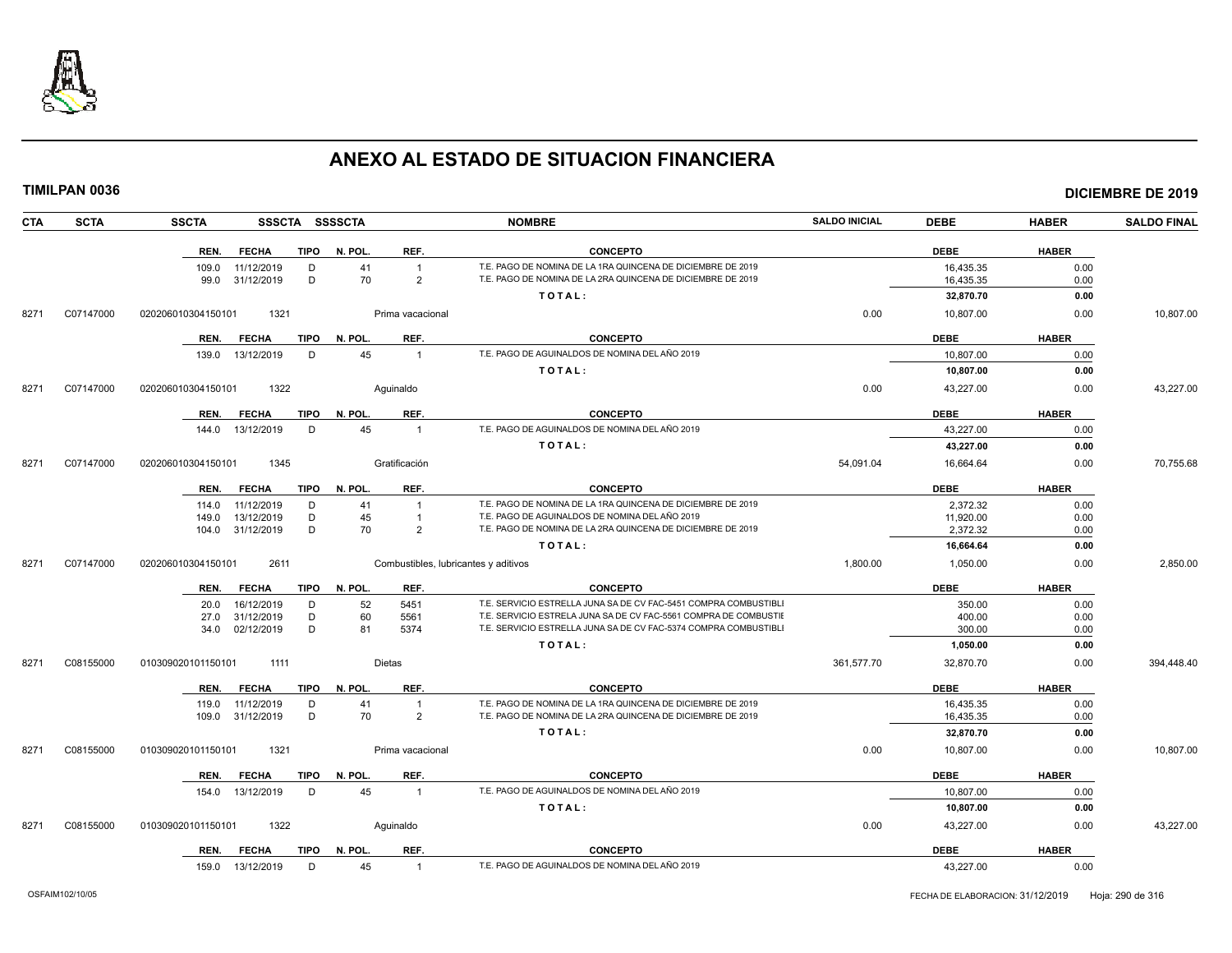

| <b>CTA</b> | <b>SCTA</b> | <b>SSCTA</b><br>SSSCTA SSSSCTA      |                                      | <b>NOMBRE</b>                                                   | <b>SALDO INICIAL</b> | <b>DEBE</b> | <b>HABER</b> | <b>SALDO FINAL</b> |
|------------|-------------|-------------------------------------|--------------------------------------|-----------------------------------------------------------------|----------------------|-------------|--------------|--------------------|
|            |             |                                     |                                      | TOTAL:                                                          |                      | 43,227.00   | 0.00         |                    |
| 8271       | C08155000   | 010309020101150101<br>1345          | Gratificación                        |                                                                 | 52,191.04            | 16,664.64   | 0.00         | 68,855.68          |
|            |             | <b>TIPO</b><br>REN.<br>FECHA        | N. POL.<br>REF.                      | <b>CONCEPTO</b>                                                 |                      | <b>DEBE</b> | <b>HABER</b> |                    |
|            |             | 11/12/2019<br>124.0<br>D            | 41<br>$\overline{1}$                 | T.E. PAGO DE NOMINA DE LA 1RA QUINCENA DE DICIEMBRE DE 2019     |                      | 2.372.32    | 0.00         |                    |
|            |             | 13/12/2019<br>D<br>164.0            | 45<br>$\overline{1}$                 | T.E. PAGO DE AGUINALDOS DE NOMINA DEL AÑO 2019                  |                      | 11,920.00   | 0.00         |                    |
|            |             | 31/12/2019<br>D<br>114.0            | 70<br>2                              | T.E. PAGO DE NOMINA DE LA 2RA QUINCENA DE DICIEMBRE DE 2019     |                      | 2,372.32    | 0.00         |                    |
|            |             |                                     |                                      | TOTAL:                                                          |                      | 16,664.64   | 0.00         |                    |
| 8271       | C08155000   | 2611<br>010309020101150101          | Combustibles, lubricantes y aditivos |                                                                 | 600.00               | 300.00      | 0.00         | 900.00             |
|            |             | <b>FECHA</b><br>REN.                | REF.<br>TIPO N. POL.                 | <b>CONCEPTO</b>                                                 |                      | <b>DEBE</b> | <b>HABER</b> |                    |
|            |             | 41.0 31/12/2019<br>D                | 17694<br>73                          | T.E. NATALIA MARIA DEL CARMEN FLORES ARCINIEGA FAC-17694 COMPRA |                      | 300.00      | 0.00         |                    |
|            |             |                                     |                                      | TOTAL:                                                          |                      | 300.00      | 0.00         |                    |
| 8271       | C09145000   | 020206010302150101<br>1111          | Dietas                               |                                                                 | 361,577.70           | 32,870.70   | 0.00         | 394,448.40         |
|            |             | <b>FECHA</b><br><b>TIPO</b><br>REN. | N. POL.<br>REF.                      | <b>CONCEPTO</b>                                                 |                      | <b>DEBE</b> | <b>HABER</b> |                    |
|            |             | D<br>11/12/2019<br>129.0            | 41<br>$\overline{1}$                 | T.E. PAGO DE NOMINA DE LA 1RA QUINCENA DE DICIEMBRE DE 2019     |                      | 16,435.35   | 0.00         |                    |
|            |             | 119.0 31/12/2019<br>D               | 70<br>$\overline{2}$                 | T.E. PAGO DE NOMINA DE LA 2RA QUINCENA DE DICIEMBRE DE 2019     |                      | 16,435.35   | 0.00         |                    |
|            |             |                                     |                                      | TOTAL:                                                          |                      | 32,870.70   | 0.00         |                    |
| 8271       | C09145000   | 1321<br>020206010302150101          | Prima vacacional                     |                                                                 | 0.00                 | 10,807.00   | 0.00         | 10,807.00          |
|            |             | REN.<br><b>FECHA</b><br>TIPO        | REF.<br>N. POL.                      | <b>CONCEPTO</b>                                                 |                      | <b>DEBE</b> | <b>HABER</b> |                    |
|            |             | 13/12/2019<br>D<br>169.0            | 45<br>$\overline{1}$                 | T.E. PAGO DE AGUINALDOS DE NOMINA DEL AÑO 2019                  |                      | 10.807.00   | 0.00         |                    |
|            |             |                                     |                                      | TOTAL:                                                          |                      | 10,807.00   | 0.00         |                    |
| 8271       | C09145000   | 020206010302150101<br>1322          | Aguinaldo                            |                                                                 | 0.00                 | 43,227.00   | 0.00         | 43,227.00          |
|            |             | <b>TIPO</b><br>REN.<br><b>FECHA</b> | N. POL.<br>REF.                      | <b>CONCEPTO</b>                                                 |                      | <b>DEBE</b> | <b>HABER</b> |                    |
|            |             | 13/12/2019<br>D<br>174.0            | 45<br>$\overline{1}$                 | T.E. PAGO DE AGUINALDOS DE NOMINA DEL AÑO 2019                  |                      | 43.227.00   | 0.00         |                    |
|            |             |                                     |                                      | TOTAL:                                                          |                      | 43,227.00   | 0.00         |                    |
| 8271       | C09145000   | 020206010302150101<br>1345          | Gratificación                        |                                                                 | 52,191.04            | 16,664.64   | 0.00         | 68,855.68          |
|            |             | <b>FECHA</b><br>TIPO<br>REN.        | N. POL.<br>REF.                      | <b>CONCEPTO</b>                                                 |                      | <b>DEBE</b> | <b>HABER</b> |                    |
|            |             | 11/12/2019<br>D<br>134.0            | 41<br>$\overline{1}$                 | T.E. PAGO DE NOMINA DE LA 1RA QUINCENA DE DICIEMBRE DE 2019     |                      | 2,372.32    | 0.00         |                    |
|            |             | 13/12/2019<br>D<br>179.0            | 45<br>$\mathbf{1}$                   | T.E. PAGO DE AGUINALDOS DE NOMINA DEL AÑO 2019                  |                      | 11,920.00   | 0.00         |                    |
|            |             | D<br>124.0 31/12/2019               | 70<br>$\overline{2}$                 | T.E. PAGO DE NOMINA DE LA 2RA QUINCENA DE DICIEMBRE DE 2019     |                      | 2,372.32    | 0.00         |                    |
|            |             |                                     |                                      | TOTAL:                                                          |                      | 16,664.64   | 0.00         |                    |
| 827'       | C09145000   | 020206010302150101<br>2611          | Combustibles, lubricantes y aditivos |                                                                 | 1,750.00             | 0.00        | 0.00         | 1,750.00           |
| 8271       | C10140000   | 030102010301150101<br>1111          | <b>Dietas</b>                        |                                                                 | 361.577.70           | 32,870.70   | 0.00         | 394,448.40         |
|            |             | <b>FECHA</b><br><b>TIPO</b><br>REN. | N. POL.<br>REF.                      | <b>CONCEPTO</b>                                                 |                      | <b>DEBE</b> | <b>HABER</b> |                    |
|            |             | 139.0<br>11/12/2019<br>D            | 41<br>$\overline{1}$                 | T.E. PAGO DE NOMINA DE LA 1RA QUINCENA DE DICIEMBRE DE 2019     |                      | 16,435.35   | 0.00         |                    |
|            |             | D<br>31/12/2019<br>129.0            | 70<br>$\overline{2}$                 | T.E. PAGO DE NOMINA DE LA 2RA QUINCENA DE DICIEMBRE DE 2019     |                      | 16,435.35   | 0.00         |                    |
|            |             |                                     |                                      | TOTAL:                                                          |                      | 32,870.70   | 0.00         |                    |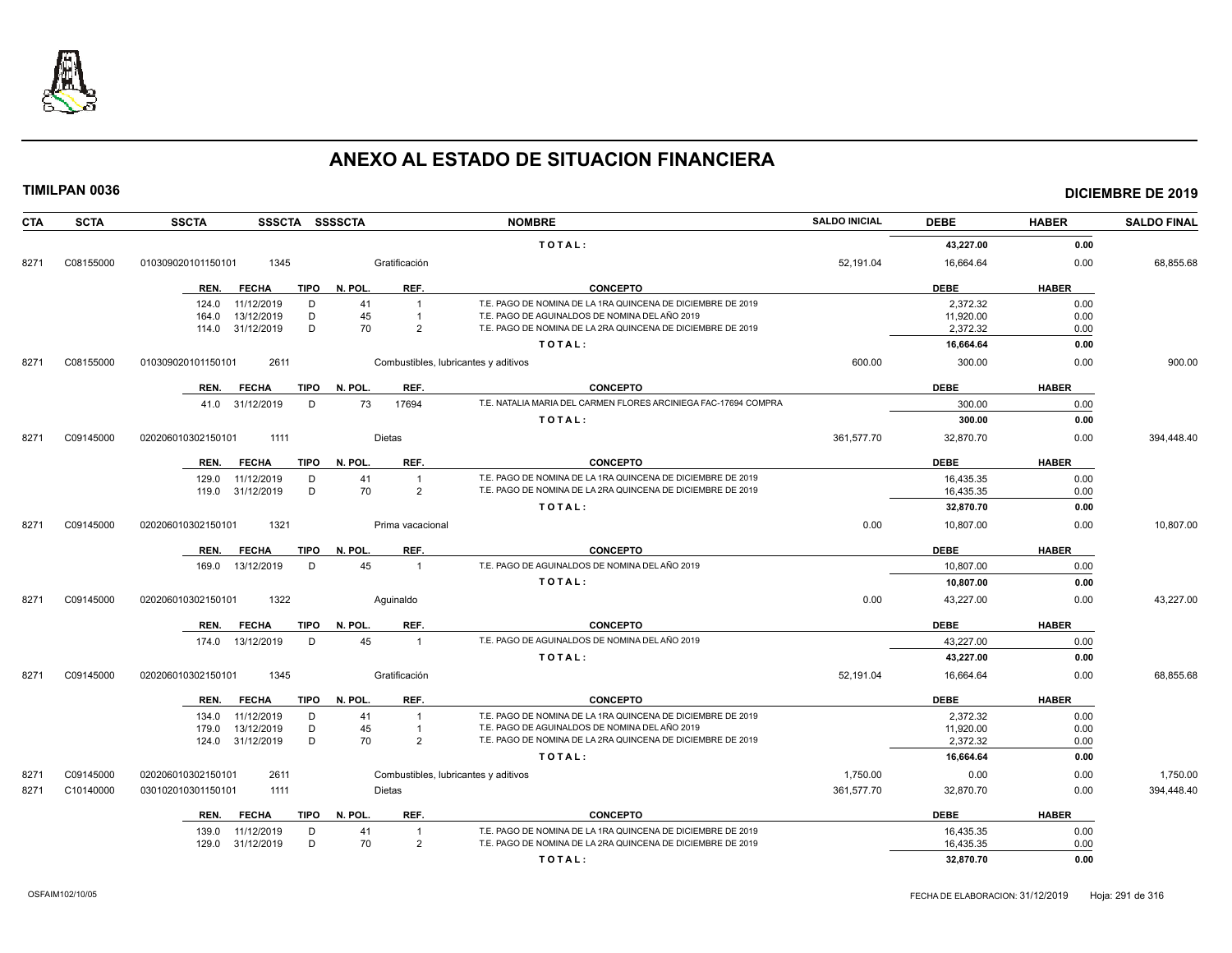

| <b>CTA</b> | <b>SCTA</b> | <b>SSCTA</b><br>SSSCTA SSSSCTA      |                                      | <b>NOMBRE</b>                                                    | <b>SALDO INICIAL</b> | <b>DEBE</b> | <b>HABER</b> | <b>SALDO FINAL</b> |
|------------|-------------|-------------------------------------|--------------------------------------|------------------------------------------------------------------|----------------------|-------------|--------------|--------------------|
| 8271       | C10140000   | 1321<br>030102010301150101          | Prima vacacional                     |                                                                  | 0.00                 | 10,807.00   | 0.00         | 10,807.00          |
|            |             | <b>TIPO</b><br>REN.<br><b>FECHA</b> | N. POL.<br>REF.                      | <b>CONCEPTO</b>                                                  |                      | <b>DEBE</b> | <b>HABER</b> |                    |
|            |             | 13/12/2019<br>D<br>184.0            | 45<br>$\overline{1}$                 | T.E. PAGO DE AGUINALDOS DE NOMINA DEL AÑO 2019                   |                      | 10,807.00   | 0.00         |                    |
|            |             |                                     |                                      | TOTAL:                                                           |                      | 10,807.00   | 0.00         |                    |
| 8271       | C10140000   | 1322<br>030102010301150101          | Aquinaldo                            |                                                                  | 0.00                 | 43,227.00   | 0.00         | 43,227.00          |
|            |             | <b>FECHA</b><br>TIPO<br>REN.        | REF.<br>N. POL.                      | <b>CONCEPTO</b>                                                  |                      | <b>DEBE</b> | <b>HABER</b> |                    |
|            |             | D<br>13/12/2019<br>189.0            | 45<br>$\overline{1}$                 | T.E. PAGO DE AGUINALDOS DE NOMINA DEL AÑO 2019                   |                      | 43,227.00   | 0.00         |                    |
|            |             |                                     |                                      | TOTAL:                                                           |                      | 43,227.00   | 0.00         |                    |
| 8271       | C10140000   | 1345<br>030102010301150101          | Gratificación                        |                                                                  | 47,250.94            | 16,215.54   | 0.00         | 63,466.48          |
|            |             | <b>TIPO</b><br>REN.<br><b>FECHA</b> | N. POL.<br>REF.                      | <b>CONCEPTO</b>                                                  |                      | <b>DEBE</b> | <b>HABER</b> |                    |
|            |             | 11/12/2019<br>D<br>144.0            | 41<br>$\overline{1}$                 | T.E. PAGO DE NOMINA DE LA 1RA QUINCENA DE DICIEMBRE DE 2019      |                      | 2,147.77    | 0.00         |                    |
|            |             | 13/12/2019<br>D<br>194.0            | 45<br>$\overline{1}$                 | T.E. PAGO DE AGUINALDOS DE NOMINA DEL AÑO 2019                   |                      | 11,920.00   | 0.00         |                    |
|            |             | D<br>31/12/2019<br>134.0            | 70<br>$\mathcal{P}$                  | T.E. PAGO DE NOMINA DE LA 2RA QUINCENA DE DICIEMBRE DE 2019      |                      | 2,147.77    | 0.00         |                    |
|            |             |                                     |                                      | TOTAL:                                                           |                      | 16,215.54   | 0.00         |                    |
| 8271       | C10140000   | 030102010301150101<br>2611          | Combustibles, lubricantes y aditivos |                                                                  | 5,250.00             | 800.00      | 0.00         | 6,050.00           |
|            |             | <b>TIPO</b><br>REN.<br><b>FECHA</b> | REF.<br>N. POL.                      | <b>CONCEPTO</b>                                                  |                      | <b>DEBE</b> | <b>HABER</b> |                    |
|            |             | 41.0 02/12/2019<br>D                | 5374<br>81                           | T.E. SERVICIO ESTRELLA JUNA SA DE CV FAC-5374 COMPRA COMBUSTIBLI |                      | 800.00      | 0.00         |                    |
|            |             |                                     |                                      | TOTAL:                                                           |                      | 800.00      | 0.00         |                    |
| 8271       | D00109000   | 1131<br>010801010302150101          | Sueldo base                          |                                                                  | 149,006.00           | 12,000.00   | 0.00         | 161,006.00         |
|            |             | <b>FECHA</b><br><b>TIPO</b><br>REN. | N. POL.<br>REF.                      | <b>CONCEPTO</b>                                                  |                      | <b>DEBE</b> | <b>HABER</b> |                    |
|            |             | 159.0<br>11/12/2019<br>D            | 41<br>$\overline{1}$                 | T.E. PAGO DE NOMINA DE LA 1RA QUINCENA DE DICIEMBRE DE 2019      |                      | 6.000.00    | 0.00         |                    |
|            |             | D<br>31/12/2019<br>149.0            | 70<br>$\overline{2}$                 | T.E. PAGO DE NOMINA DE LA 2RA QUINCENA DE DICIEMBRE DE 2019      |                      | 6,000.00    | 0.00         |                    |
|            |             |                                     |                                      | TOTAL:                                                           |                      | 12,000.00   | 0.00         |                    |
| 8271       | D00109000   | 1321<br>010801010302150101          | Prima vacacional                     |                                                                  | 0.00                 | 1,973.00    | 0.00         | 1,973.00           |
|            |             | <b>FECHA</b><br><b>TIPO</b><br>REN. | REF.<br>N. POL.                      | <b>CONCEPTO</b>                                                  |                      | <b>DEBE</b> | <b>HABER</b> |                    |
|            |             | 214.0 13/12/2019<br>D               | 45<br>$\overline{1}$                 | T.E. PAGO DE AGUINALDOS DE NOMINA DEL AÑO 2019                   |                      | 1.973.00    | 0.00         |                    |
|            |             |                                     |                                      | TOTAL:                                                           |                      | 1,973.00    | 0.00         |                    |
| 8271       | D00109000   | 1322<br>010801010302150101          | Aguinaldo                            |                                                                  | 0.00                 | 19,726.00   | 0.00         | 19,726.00          |
|            |             | <b>FECHA</b><br><b>TIPO</b><br>REN. | N. POL.<br>REF.                      | <b>CONCEPTO</b>                                                  |                      | <b>DEBE</b> | <b>HABER</b> |                    |
|            |             | 13/12/2019<br>D<br>219.0            | 45<br>$\overline{1}$                 | T.E. PAGO DE AGUINALDOS DE NOMINA DEL AÑO 2019                   |                      | 19,726.00   | 0.00         |                    |
|            |             |                                     |                                      | TOTAL:                                                           |                      | 19,726.00   | 0.00         |                    |
| 8271       | D00109000   | 1345<br>010801010302150101          | Gratificación                        |                                                                  | 71,097.20            | 7,763.84    | 0.00         | 78,861.04          |
|            |             | REN.<br><b>FECHA</b><br>TIPO        | N. POL.<br>REF.                      | <b>CONCEPTO</b>                                                  |                      | <b>DEBE</b> | <b>HABER</b> |                    |
|            |             | 11/12/2019<br>D<br>164.0            | 41<br>$\overline{1}$                 | T.E. PAGO DE NOMINA DE LA 1RA QUINCENA DE DICIEMBRE DE 2019      |                      | 2,211.42    | 0.00         |                    |
|            |             | D<br>13/12/2019<br>224.0            | 45<br>$\overline{1}$                 | T.E. PAGO DE AGUINALDOS DE NOMINA DEL AÑO 2019                   |                      | 3,341.00    | 0.00         |                    |
|            |             | D<br>154.0 31/12/2019               | 70<br>$\overline{2}$                 | T.E. PAGO DE NOMINA DE LA 2RA QUINCENA DE DICIEMBRE DE 2019      |                      | 2,211.42    | 0.00         |                    |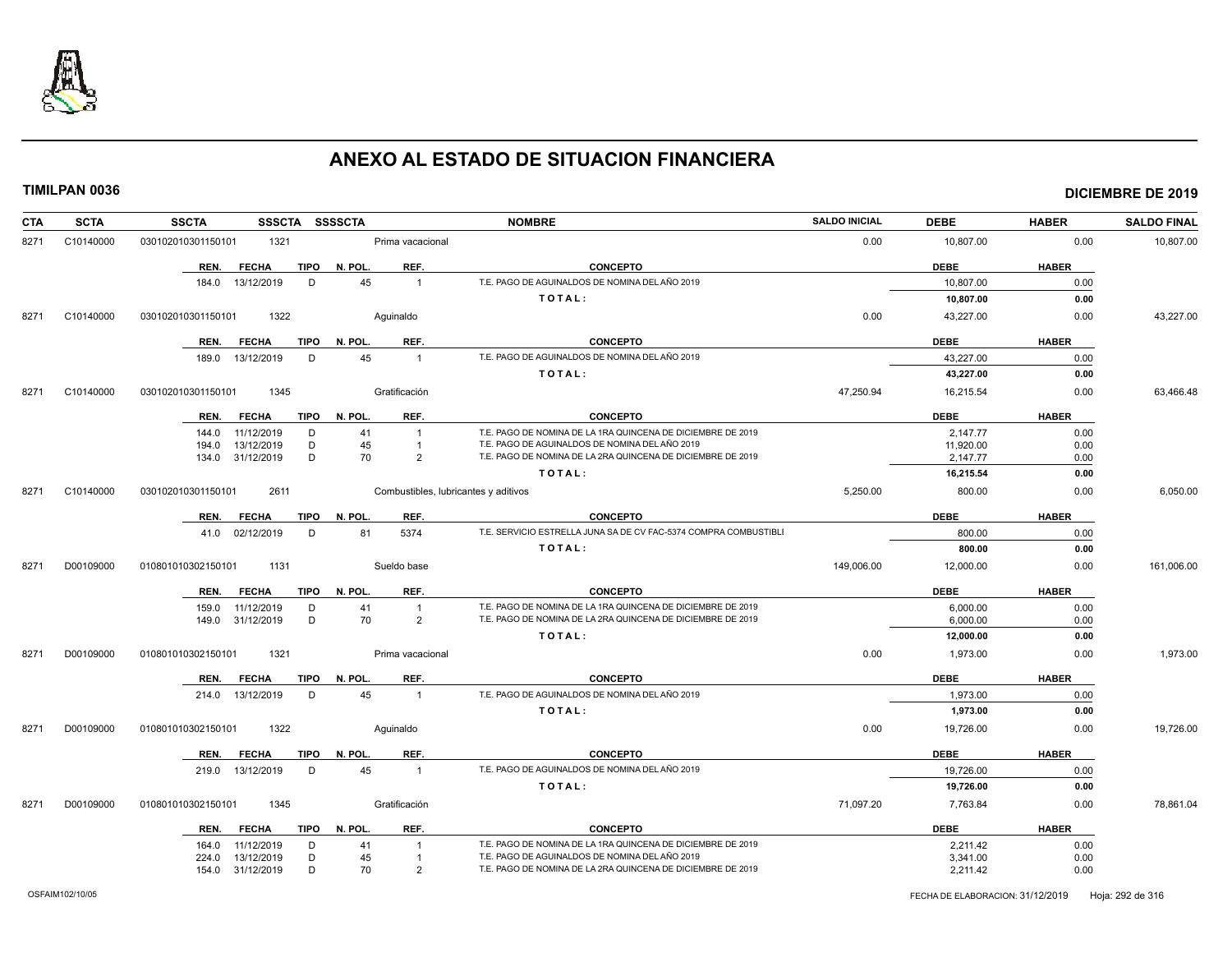

**CTA SCTA SSCTA SSSCTA SSSSCTA NOMBRE SALDO INICIAL DEBE HABER SALDO FINAL**

**TIMILPAN 0036 DICIEMBRE DE 2019**

### **T O T A L : 7,763.84 0.00** 8271 D00109000 010801010302150101 2181 Material para identificación y registro 67,400.00 0.00 0.00 67,400.00 8271 D00109000 010801010302150101 3231 Arrendamiento de equipo y bienes informáticos 41,938.64 9,512.00 0.00 51,450.64 **REN. FECHA TIPO N. POL. REF. CONCEPTO DEBE HABER** 13.0 05/12/2019 D 30 643 T.E. COPY CDMX SA DE CV FAC-624 SERVICIO COPIADO DE NOVIEMBRE 9,512.00 9,512.00 0.00 **T O T A L : 9,512.00 0.00** 8271 D00109000 010801010302150101 3521 Reparación, mantenimiento e instalación de mobiliario y equipo de oficina 2,320.00 0.00 0.00 2,320.00 8271 D00109000 010801010302150101 3851 Gastos de representación 964.00 0.00 0.00 964.00 8271 D00109000 010801010302160101 2111 Materiales y útiles de oficina transitional de contente de contente de contente de contente de contente de contente de contente de contente de contente de contente de contente de cont 8271 D00109000 010801010302160101 2611 Combustibles, lubricantes y aditivos 1,650.21 0.00 0.00 1,650.21 8271 D00D00000 010502060301150101 1131 Sueldo base 485,904.40 49,249.30 535,153.70 **REN. FECHA TIPO N. POL. REF. CONCEPTO DEBE HABER** 4.0 12/12/2019 E 32 1724 CH-1724 MUNICIPIO DE TIMILPAN COMPLEMENTO DE PAGO DE LISTA DE R<br>4.0 12/12/2019 E 3.000.00 149.0 11/12/2019 D 41 1 T.E. PAGO DE NOMINA DE LA 1RA QUINCENA DE DICIEMBRE DE 2019 23.724.65 23.724.65 0.00 139.0 31/12/2019 D 70 2 T.E. PAGO DE NOMINA DE LA 2RA QUINCENA DE DICIEMBRE DE 2019 22,524.65 22,524.65 0.00 **T O T A L : 49,249.30 0.00** 8271 D00D00000 010502060301150101 1222 Sueldos y salarios compactados al personal eventual 114,638.35 3,000,00 0.00 117,638.35 **REN. FECHA TIPO N. POL. REF. CONCEPTO DEBE HABER** 39.0 11/12/2019 D 42 1 T.E. PAGO DE LISTA DE RAYA DE LA 1RA QUINCENA DE DICIEMBRE DE 2019 3,000.00 3,000.00 0.00 **T O T A L** : **3,000.00** 0.000 0.000 0.000 0.000 0.000 0.000 0.000 0.000 0.000 0.000 0.000 0.000 0.000 0.000 0.000 0.000 0.000 0.000 0.000 0.000 0.000 0.000 0.000 0.000 0.000 0.000 0.000 0.000 0.000 0.000 0.000 0.000 0.000 8271 D00D00000 010502060301150101 1321 Prima vacacional Prima vacacional Development of the control of the control or the control or the control or the control or the control or the control or the control or the control or **REN. FECHA TIPO N. POL. REF. CONCEPTO DEBE HABER** 24.0 12/12/2019 E 17 1709 CH-1709 COMPLEMENTO DE AGUINALDO DE 2019 1,463.00 0.00 199.0 13/12/2019 D 45 1 T.E. PAGO DE AGUINALDOS DE NOMINA DEL AÑO 2019<br>199.0 13/12/2019 D 46 1 T.E. PAGO DE AGUINALDOS LISTA DE RAYA DEL AÑO 2019 1 1.973.00 1.973.00 0.00 64.0 13/12/2019 D 46 1 T.E. PAGO DE AGUINALDOS LISTA DE RAYA DEL AÑO 2019 13/73.00 1973.00 0.00 **T O T A L : 16,907.00 0.00** 8271 D00D00000 010502060301150101 1322 Aguinaldo 0.00 71,568.00 0.00 71,568.00 **REN. FECHA TIPO N. POL. REF. CONCEPTO DEBE HABER** 19.0 12/12/2019 E 17 1709 CH-1709 COMPLEMENTO DE AGUINALDO DE 2019 SASSES EN LA SASSESSE DO COO 204.0 13/12/2019 D 45 1 T.E. PAGO DE AGUINALDOS DE NOMINA DEL AÑO 2019 57,827.00 0.00 69.0 13/12/2019 D 46 1 T.E. PAGO DE AGUINALDOS LISTA DE RAYA DEL AÑO 2019 7590.00 7,890.00 0.00 **T O T A L : 71,568.00 0.00** 8271 D00D00000 010502060301150101 1345 Gratificación 285,413.03 42,241.14 0.00 327,654.17 **REN. FECHA TIPO N. POL. REF. CONCEPTO DEBE HABER** 29.0 12/12/2019 E 17 1709 CH-1709 COMPLEMENTO DE AGUINALDO DE 2019<br>12/12/2019 E 32 1724 CH-1724 MUNICIPIO DE TIMILPAN COMPLEMENTO DE PAGO DE LISTA DE R 2 SAC 36 2.562.36 0.00 9.0 12/12/2019 E 32 1724 CH-1724 MUNICIPIO DE TIMILPAN COMPLEMENTO DE PAGO DE LISTA DE R<br>D.00 154.0 11/12/2019 D 41 1 T.E. PAGO DE NOMINA DE LA 1RA QUINCENA DE DICIEMBRE DE 2019 10,605.21 10,605.21 0.00

44.0 11/12/2019 D 42 1 T.E. PAGO DE LISTA DE RAYA DE LA 1RA QUINCENA DE DICIEMBRE DE 2019 2,562.36 2.562.36 0.00 209.0 13/12/2019 D 45 1 T.E. PAGO DE AGUINALDOS DE NOMINA DEL AÑO 2019 12,684.00 0.00

OSFAIM102/10/05 FECHA DE ELABORACION: 31/12/2019 Hoja: 293 de 316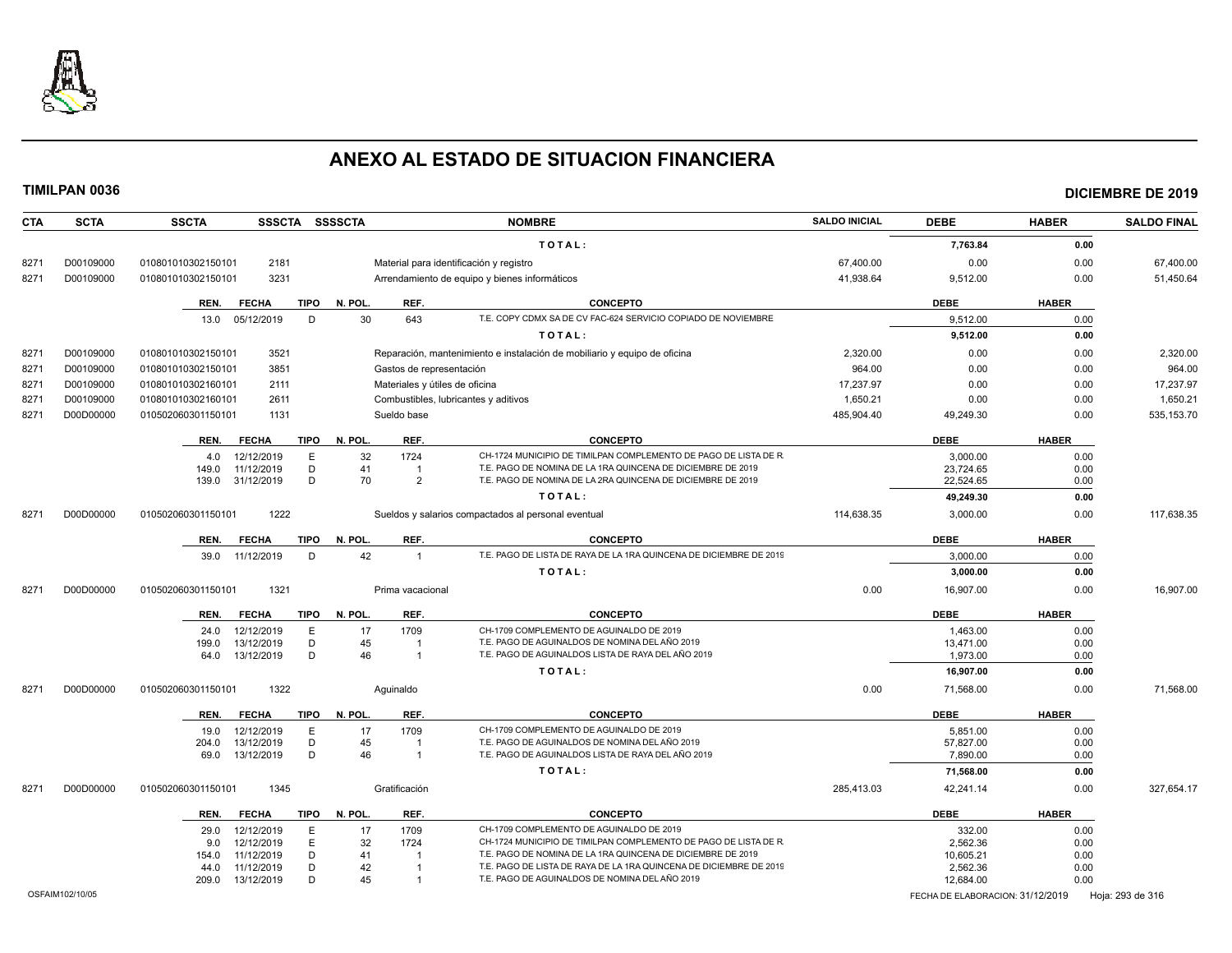

| T.E. PAGO DE AGUINALDOS LISTA DE RAYA DEL AÑO 2019<br>13/12/2019<br>D<br>46<br>890.00<br>0.00<br>74.0<br>$\overline{1}$<br>D<br>70<br>T.E. PAGO DE NOMINA DE LA 2RA QUINCENA DE DICIEMBRE DE 2019<br>$\overline{2}$<br>144.0<br>31/12/2019<br>12,605.21<br>0.00<br>TOTAL:<br>42,241.14<br>0.00<br>D00D00000<br>010502060301150101<br>2611<br>16,945.79<br>2,000.00<br>0.00<br>18,945.79<br>8271<br>Combustibles, lubricantes y aditivos<br><b>DEBE</b><br><b>HABER</b><br><b>FECHA</b><br><b>TIPO</b><br>N. POL.<br>REF.<br><b>CONCEPTO</b><br>REN.<br>38<br>5438<br>T.E. SERVICIO ESTRELLA JUNA SA DE CV FAC-5438 COMBUSTIBLE<br>300.00<br>0.00<br>06/12/2019<br>34.0<br>D<br>11/12/2019<br>D<br>40<br>17546<br>T.E. NATALIA MA. DEL CARMEN FLORES ARCINIEGA FAC-17546 COMBUSTIE<br>600.00<br>0.00<br>34.0<br>D<br>31/12/2019<br>73<br>17694<br>T.E. NATALIA MARIA DEL CARMEN FLORES ARCINIEGA FAC-17694 COMPRA<br>600.00<br>0.00<br>48.0<br>02/12/2019<br>D<br>81<br>5374<br>T.E. SERVICIO ESTRELLA JUNA SA DE CV FAC-5374 COMPRA COMBUSTIBL<br>500.00<br>48.0<br>0.00<br>TOTAL:<br>2,000.00<br>0.00<br>D00D00000<br>3992<br>35,654.04<br>0.00<br>0.00<br>35,654.04<br>010502060301150101<br>Gastos de servicios menores<br>8271<br>209,423.96<br>422.80<br>D00D00000<br>010502060301160101<br>2111<br>Materiales y útiles de oficina<br>0.00<br>209,846.76<br>8271<br><b>FECHA</b><br><b>TIPO</b><br>N. POL.<br><b>CONCEPTO</b><br><b>DEBE</b><br><b>HABER</b><br>REN.<br>REF.<br>5531<br>CANCELACION DEL FONDO FIJO DEL TESORERO MUNICIPAL<br>31/12/2019<br>D<br>179<br>134.00<br>0.00<br>104.0<br>D<br>CANCELACION DEL FONDO FIJO DEL TESORERO MUNICIPAL<br>31/12/2019<br>179<br>74446<br>288.80<br>0.00<br>139.0<br>TOTAL:<br>422.80<br>0.00<br>D00D00000<br>8,890.00<br>8,890.00<br>010502060301160101<br>2141<br>Materiales y útiles para el procesamiento en equipos y bienes informáticos<br>0.00<br>0.00<br>8271<br>F00124000<br>1131<br>Sueldo base<br>1,211,857.04<br>117,859.29<br>0.00<br>1,329,716.33<br>8271<br>020201010503150101<br>REF.<br><b>DEBE</b><br><b>HABER</b><br><b>FECHA</b><br>TIPO<br>N. POL.<br><b>CONCEPTO</b><br>REN.<br>CH-1724 MUNICIPIO DE TIMILPAN COMPLEMENTO DE PAGO DE LISTA DE R<br>12/12/2019<br>E<br>32<br>1724<br>0.00<br>4,900.00<br>14.0<br>41<br>11/12/2019<br>D<br>T.E. PAGO DE NOMINA DE LA 1RA QUINCENA DE DICIEMBRE DE 2019<br>50,484.82<br>0.00<br>169.0<br>$\overline{1}$<br>T.E. PAGO DE NOMINA DE LA 2RA QUINCENA DE DICIEMBRE DE 2019<br>31/12/2019<br>D<br>70<br>$\overline{2}$<br>50,484.82<br>0.00<br>159.0<br>D<br>T.E. PAGO DE LISTA DE RAYA DE LA 2DA QUINCENA DE DICIEMBRE DE 2019<br>71<br>$\overline{2}$<br>31/12/2019<br>11,989.65<br>0.00<br>39.0<br>TOTAL:<br>117,859.29<br>0.00<br>1222<br>400,229.00<br>417,118.65<br>F00124000<br>020201010503150101<br>16,889.65<br>0.00<br>8271<br>Sueldos y salarios compactados al personal eventual<br>REF.<br><b>CONCEPTO</b><br>N. POL.<br><b>DEBE</b><br><b>HABER</b><br>REN.<br><b>FECHA</b><br>TIPO<br>42<br>T.E. PAGO DE LISTA DE RAYA DE LA 1RA QUINCENA DE DICIEMBRE DE 2019<br>11/12/2019<br>D<br>16,889.65<br>0.00<br>$\overline{1}$<br>49.0<br>TOTAL:<br>16,889.65<br>0.00<br>F00124000<br>020201010503150101<br>1311<br>4,725.00<br>450.00<br>0.00<br>5,175.00<br>8271<br>Prima por año de servicio<br>REF.<br><b>DEBE</b><br><b>HABER</b><br><b>TIPO</b><br>N. POL.<br><b>CONCEPTO</b><br>REN.<br><b>FECHA</b><br>D<br>41<br>T.E. PAGO DE NOMINA DE LA 1RA QUINCENA DE DICIEMBRE DE 2019<br>225.00<br>0.00<br>11/12/2019<br>179.0<br>70<br>31/12/2019<br>D<br>$\overline{2}$<br>T.E. PAGO DE NOMINA DE LA 2RA QUINCENA DE DICIEMBRE DE 2019<br>225.00<br>169.0<br>0.00<br>TOTAL:<br>450.00<br>0.00<br>1321<br>0.00<br>35,082.00<br>35.082.00<br>F00124000<br>020201010503150101<br>Prima vacacional<br>0.00<br>8271<br>N. POL.<br>REF.<br><b>DEBE</b><br><b>HABER</b><br><b>FECHA</b><br>TIPO<br><b>CONCEPTO</b><br>REN.<br>CH-1709 COMPLEMENTO DE AGUINALDO DE 2019<br>E<br>17<br>1709<br>4,471.00<br>12/12/2019<br>0.00<br>39.0 | <b>CTA</b> | <b>SCTA</b> | SSSCTA SSSSCTA<br><b>SSCTA</b> | <b>NOMBRE</b>                                  | <b>SALDO INICIAL</b> | <b>DEBE</b> | <b>HABER</b> | <b>SALDO FINAL</b> |
|--------------------------------------------------------------------------------------------------------------------------------------------------------------------------------------------------------------------------------------------------------------------------------------------------------------------------------------------------------------------------------------------------------------------------------------------------------------------------------------------------------------------------------------------------------------------------------------------------------------------------------------------------------------------------------------------------------------------------------------------------------------------------------------------------------------------------------------------------------------------------------------------------------------------------------------------------------------------------------------------------------------------------------------------------------------------------------------------------------------------------------------------------------------------------------------------------------------------------------------------------------------------------------------------------------------------------------------------------------------------------------------------------------------------------------------------------------------------------------------------------------------------------------------------------------------------------------------------------------------------------------------------------------------------------------------------------------------------------------------------------------------------------------------------------------------------------------------------------------------------------------------------------------------------------------------------------------------------------------------------------------------------------------------------------------------------------------------------------------------------------------------------------------------------------------------------------------------------------------------------------------------------------------------------------------------------------------------------------------------------------------------------------------------------------------------------------------------------------------------------------------------------------------------------------------------------------------------------------------------------------------------------------------------------------------------------------------------------------------------------------------------------------------------------------------------------------------------------------------------------------------------------------------------------------------------------------------------------------------------------------------------------------------------------------------------------------------------------------------------------------------------------------------------------------------------------------------------------------------------------------------------------------------------------------------------------------------------------------------------------------------------------------------------------------------------------------------------------------------------------------------------------------------------------------------------------------------------------------------------------------------------------------------------------------------------------------------------------------------------------------------------------------------------------------------------------------------------------------------------------------------------------------------------------------------------------------------------------------------------------------------------------------------------------------------------|------------|-------------|--------------------------------|------------------------------------------------|----------------------|-------------|--------------|--------------------|
|                                                                                                                                                                                                                                                                                                                                                                                                                                                                                                                                                                                                                                                                                                                                                                                                                                                                                                                                                                                                                                                                                                                                                                                                                                                                                                                                                                                                                                                                                                                                                                                                                                                                                                                                                                                                                                                                                                                                                                                                                                                                                                                                                                                                                                                                                                                                                                                                                                                                                                                                                                                                                                                                                                                                                                                                                                                                                                                                                                                                                                                                                                                                                                                                                                                                                                                                                                                                                                                                                                                                                                                                                                                                                                                                                                                                                                                                                                                                                                                                                                                              |            |             |                                |                                                |                      |             |              |                    |
|                                                                                                                                                                                                                                                                                                                                                                                                                                                                                                                                                                                                                                                                                                                                                                                                                                                                                                                                                                                                                                                                                                                                                                                                                                                                                                                                                                                                                                                                                                                                                                                                                                                                                                                                                                                                                                                                                                                                                                                                                                                                                                                                                                                                                                                                                                                                                                                                                                                                                                                                                                                                                                                                                                                                                                                                                                                                                                                                                                                                                                                                                                                                                                                                                                                                                                                                                                                                                                                                                                                                                                                                                                                                                                                                                                                                                                                                                                                                                                                                                                                              |            |             |                                |                                                |                      |             |              |                    |
|                                                                                                                                                                                                                                                                                                                                                                                                                                                                                                                                                                                                                                                                                                                                                                                                                                                                                                                                                                                                                                                                                                                                                                                                                                                                                                                                                                                                                                                                                                                                                                                                                                                                                                                                                                                                                                                                                                                                                                                                                                                                                                                                                                                                                                                                                                                                                                                                                                                                                                                                                                                                                                                                                                                                                                                                                                                                                                                                                                                                                                                                                                                                                                                                                                                                                                                                                                                                                                                                                                                                                                                                                                                                                                                                                                                                                                                                                                                                                                                                                                                              |            |             |                                |                                                |                      |             |              |                    |
|                                                                                                                                                                                                                                                                                                                                                                                                                                                                                                                                                                                                                                                                                                                                                                                                                                                                                                                                                                                                                                                                                                                                                                                                                                                                                                                                                                                                                                                                                                                                                                                                                                                                                                                                                                                                                                                                                                                                                                                                                                                                                                                                                                                                                                                                                                                                                                                                                                                                                                                                                                                                                                                                                                                                                                                                                                                                                                                                                                                                                                                                                                                                                                                                                                                                                                                                                                                                                                                                                                                                                                                                                                                                                                                                                                                                                                                                                                                                                                                                                                                              |            |             |                                |                                                |                      |             |              |                    |
|                                                                                                                                                                                                                                                                                                                                                                                                                                                                                                                                                                                                                                                                                                                                                                                                                                                                                                                                                                                                                                                                                                                                                                                                                                                                                                                                                                                                                                                                                                                                                                                                                                                                                                                                                                                                                                                                                                                                                                                                                                                                                                                                                                                                                                                                                                                                                                                                                                                                                                                                                                                                                                                                                                                                                                                                                                                                                                                                                                                                                                                                                                                                                                                                                                                                                                                                                                                                                                                                                                                                                                                                                                                                                                                                                                                                                                                                                                                                                                                                                                                              |            |             |                                |                                                |                      |             |              |                    |
|                                                                                                                                                                                                                                                                                                                                                                                                                                                                                                                                                                                                                                                                                                                                                                                                                                                                                                                                                                                                                                                                                                                                                                                                                                                                                                                                                                                                                                                                                                                                                                                                                                                                                                                                                                                                                                                                                                                                                                                                                                                                                                                                                                                                                                                                                                                                                                                                                                                                                                                                                                                                                                                                                                                                                                                                                                                                                                                                                                                                                                                                                                                                                                                                                                                                                                                                                                                                                                                                                                                                                                                                                                                                                                                                                                                                                                                                                                                                                                                                                                                              |            |             |                                |                                                |                      |             |              |                    |
|                                                                                                                                                                                                                                                                                                                                                                                                                                                                                                                                                                                                                                                                                                                                                                                                                                                                                                                                                                                                                                                                                                                                                                                                                                                                                                                                                                                                                                                                                                                                                                                                                                                                                                                                                                                                                                                                                                                                                                                                                                                                                                                                                                                                                                                                                                                                                                                                                                                                                                                                                                                                                                                                                                                                                                                                                                                                                                                                                                                                                                                                                                                                                                                                                                                                                                                                                                                                                                                                                                                                                                                                                                                                                                                                                                                                                                                                                                                                                                                                                                                              |            |             |                                |                                                |                      |             |              |                    |
|                                                                                                                                                                                                                                                                                                                                                                                                                                                                                                                                                                                                                                                                                                                                                                                                                                                                                                                                                                                                                                                                                                                                                                                                                                                                                                                                                                                                                                                                                                                                                                                                                                                                                                                                                                                                                                                                                                                                                                                                                                                                                                                                                                                                                                                                                                                                                                                                                                                                                                                                                                                                                                                                                                                                                                                                                                                                                                                                                                                                                                                                                                                                                                                                                                                                                                                                                                                                                                                                                                                                                                                                                                                                                                                                                                                                                                                                                                                                                                                                                                                              |            |             |                                |                                                |                      |             |              |                    |
|                                                                                                                                                                                                                                                                                                                                                                                                                                                                                                                                                                                                                                                                                                                                                                                                                                                                                                                                                                                                                                                                                                                                                                                                                                                                                                                                                                                                                                                                                                                                                                                                                                                                                                                                                                                                                                                                                                                                                                                                                                                                                                                                                                                                                                                                                                                                                                                                                                                                                                                                                                                                                                                                                                                                                                                                                                                                                                                                                                                                                                                                                                                                                                                                                                                                                                                                                                                                                                                                                                                                                                                                                                                                                                                                                                                                                                                                                                                                                                                                                                                              |            |             |                                |                                                |                      |             |              |                    |
|                                                                                                                                                                                                                                                                                                                                                                                                                                                                                                                                                                                                                                                                                                                                                                                                                                                                                                                                                                                                                                                                                                                                                                                                                                                                                                                                                                                                                                                                                                                                                                                                                                                                                                                                                                                                                                                                                                                                                                                                                                                                                                                                                                                                                                                                                                                                                                                                                                                                                                                                                                                                                                                                                                                                                                                                                                                                                                                                                                                                                                                                                                                                                                                                                                                                                                                                                                                                                                                                                                                                                                                                                                                                                                                                                                                                                                                                                                                                                                                                                                                              |            |             |                                |                                                |                      |             |              |                    |
|                                                                                                                                                                                                                                                                                                                                                                                                                                                                                                                                                                                                                                                                                                                                                                                                                                                                                                                                                                                                                                                                                                                                                                                                                                                                                                                                                                                                                                                                                                                                                                                                                                                                                                                                                                                                                                                                                                                                                                                                                                                                                                                                                                                                                                                                                                                                                                                                                                                                                                                                                                                                                                                                                                                                                                                                                                                                                                                                                                                                                                                                                                                                                                                                                                                                                                                                                                                                                                                                                                                                                                                                                                                                                                                                                                                                                                                                                                                                                                                                                                                              |            |             |                                |                                                |                      |             |              |                    |
|                                                                                                                                                                                                                                                                                                                                                                                                                                                                                                                                                                                                                                                                                                                                                                                                                                                                                                                                                                                                                                                                                                                                                                                                                                                                                                                                                                                                                                                                                                                                                                                                                                                                                                                                                                                                                                                                                                                                                                                                                                                                                                                                                                                                                                                                                                                                                                                                                                                                                                                                                                                                                                                                                                                                                                                                                                                                                                                                                                                                                                                                                                                                                                                                                                                                                                                                                                                                                                                                                                                                                                                                                                                                                                                                                                                                                                                                                                                                                                                                                                                              |            |             |                                |                                                |                      |             |              |                    |
|                                                                                                                                                                                                                                                                                                                                                                                                                                                                                                                                                                                                                                                                                                                                                                                                                                                                                                                                                                                                                                                                                                                                                                                                                                                                                                                                                                                                                                                                                                                                                                                                                                                                                                                                                                                                                                                                                                                                                                                                                                                                                                                                                                                                                                                                                                                                                                                                                                                                                                                                                                                                                                                                                                                                                                                                                                                                                                                                                                                                                                                                                                                                                                                                                                                                                                                                                                                                                                                                                                                                                                                                                                                                                                                                                                                                                                                                                                                                                                                                                                                              |            |             |                                |                                                |                      |             |              |                    |
|                                                                                                                                                                                                                                                                                                                                                                                                                                                                                                                                                                                                                                                                                                                                                                                                                                                                                                                                                                                                                                                                                                                                                                                                                                                                                                                                                                                                                                                                                                                                                                                                                                                                                                                                                                                                                                                                                                                                                                                                                                                                                                                                                                                                                                                                                                                                                                                                                                                                                                                                                                                                                                                                                                                                                                                                                                                                                                                                                                                                                                                                                                                                                                                                                                                                                                                                                                                                                                                                                                                                                                                                                                                                                                                                                                                                                                                                                                                                                                                                                                                              |            |             |                                |                                                |                      |             |              |                    |
|                                                                                                                                                                                                                                                                                                                                                                                                                                                                                                                                                                                                                                                                                                                                                                                                                                                                                                                                                                                                                                                                                                                                                                                                                                                                                                                                                                                                                                                                                                                                                                                                                                                                                                                                                                                                                                                                                                                                                                                                                                                                                                                                                                                                                                                                                                                                                                                                                                                                                                                                                                                                                                                                                                                                                                                                                                                                                                                                                                                                                                                                                                                                                                                                                                                                                                                                                                                                                                                                                                                                                                                                                                                                                                                                                                                                                                                                                                                                                                                                                                                              |            |             |                                |                                                |                      |             |              |                    |
|                                                                                                                                                                                                                                                                                                                                                                                                                                                                                                                                                                                                                                                                                                                                                                                                                                                                                                                                                                                                                                                                                                                                                                                                                                                                                                                                                                                                                                                                                                                                                                                                                                                                                                                                                                                                                                                                                                                                                                                                                                                                                                                                                                                                                                                                                                                                                                                                                                                                                                                                                                                                                                                                                                                                                                                                                                                                                                                                                                                                                                                                                                                                                                                                                                                                                                                                                                                                                                                                                                                                                                                                                                                                                                                                                                                                                                                                                                                                                                                                                                                              |            |             |                                |                                                |                      |             |              |                    |
|                                                                                                                                                                                                                                                                                                                                                                                                                                                                                                                                                                                                                                                                                                                                                                                                                                                                                                                                                                                                                                                                                                                                                                                                                                                                                                                                                                                                                                                                                                                                                                                                                                                                                                                                                                                                                                                                                                                                                                                                                                                                                                                                                                                                                                                                                                                                                                                                                                                                                                                                                                                                                                                                                                                                                                                                                                                                                                                                                                                                                                                                                                                                                                                                                                                                                                                                                                                                                                                                                                                                                                                                                                                                                                                                                                                                                                                                                                                                                                                                                                                              |            |             |                                |                                                |                      |             |              |                    |
|                                                                                                                                                                                                                                                                                                                                                                                                                                                                                                                                                                                                                                                                                                                                                                                                                                                                                                                                                                                                                                                                                                                                                                                                                                                                                                                                                                                                                                                                                                                                                                                                                                                                                                                                                                                                                                                                                                                                                                                                                                                                                                                                                                                                                                                                                                                                                                                                                                                                                                                                                                                                                                                                                                                                                                                                                                                                                                                                                                                                                                                                                                                                                                                                                                                                                                                                                                                                                                                                                                                                                                                                                                                                                                                                                                                                                                                                                                                                                                                                                                                              |            |             |                                |                                                |                      |             |              |                    |
|                                                                                                                                                                                                                                                                                                                                                                                                                                                                                                                                                                                                                                                                                                                                                                                                                                                                                                                                                                                                                                                                                                                                                                                                                                                                                                                                                                                                                                                                                                                                                                                                                                                                                                                                                                                                                                                                                                                                                                                                                                                                                                                                                                                                                                                                                                                                                                                                                                                                                                                                                                                                                                                                                                                                                                                                                                                                                                                                                                                                                                                                                                                                                                                                                                                                                                                                                                                                                                                                                                                                                                                                                                                                                                                                                                                                                                                                                                                                                                                                                                                              |            |             |                                |                                                |                      |             |              |                    |
|                                                                                                                                                                                                                                                                                                                                                                                                                                                                                                                                                                                                                                                                                                                                                                                                                                                                                                                                                                                                                                                                                                                                                                                                                                                                                                                                                                                                                                                                                                                                                                                                                                                                                                                                                                                                                                                                                                                                                                                                                                                                                                                                                                                                                                                                                                                                                                                                                                                                                                                                                                                                                                                                                                                                                                                                                                                                                                                                                                                                                                                                                                                                                                                                                                                                                                                                                                                                                                                                                                                                                                                                                                                                                                                                                                                                                                                                                                                                                                                                                                                              |            |             |                                |                                                |                      |             |              |                    |
|                                                                                                                                                                                                                                                                                                                                                                                                                                                                                                                                                                                                                                                                                                                                                                                                                                                                                                                                                                                                                                                                                                                                                                                                                                                                                                                                                                                                                                                                                                                                                                                                                                                                                                                                                                                                                                                                                                                                                                                                                                                                                                                                                                                                                                                                                                                                                                                                                                                                                                                                                                                                                                                                                                                                                                                                                                                                                                                                                                                                                                                                                                                                                                                                                                                                                                                                                                                                                                                                                                                                                                                                                                                                                                                                                                                                                                                                                                                                                                                                                                                              |            |             |                                |                                                |                      |             |              |                    |
|                                                                                                                                                                                                                                                                                                                                                                                                                                                                                                                                                                                                                                                                                                                                                                                                                                                                                                                                                                                                                                                                                                                                                                                                                                                                                                                                                                                                                                                                                                                                                                                                                                                                                                                                                                                                                                                                                                                                                                                                                                                                                                                                                                                                                                                                                                                                                                                                                                                                                                                                                                                                                                                                                                                                                                                                                                                                                                                                                                                                                                                                                                                                                                                                                                                                                                                                                                                                                                                                                                                                                                                                                                                                                                                                                                                                                                                                                                                                                                                                                                                              |            |             |                                |                                                |                      |             |              |                    |
|                                                                                                                                                                                                                                                                                                                                                                                                                                                                                                                                                                                                                                                                                                                                                                                                                                                                                                                                                                                                                                                                                                                                                                                                                                                                                                                                                                                                                                                                                                                                                                                                                                                                                                                                                                                                                                                                                                                                                                                                                                                                                                                                                                                                                                                                                                                                                                                                                                                                                                                                                                                                                                                                                                                                                                                                                                                                                                                                                                                                                                                                                                                                                                                                                                                                                                                                                                                                                                                                                                                                                                                                                                                                                                                                                                                                                                                                                                                                                                                                                                                              |            |             |                                |                                                |                      |             |              |                    |
|                                                                                                                                                                                                                                                                                                                                                                                                                                                                                                                                                                                                                                                                                                                                                                                                                                                                                                                                                                                                                                                                                                                                                                                                                                                                                                                                                                                                                                                                                                                                                                                                                                                                                                                                                                                                                                                                                                                                                                                                                                                                                                                                                                                                                                                                                                                                                                                                                                                                                                                                                                                                                                                                                                                                                                                                                                                                                                                                                                                                                                                                                                                                                                                                                                                                                                                                                                                                                                                                                                                                                                                                                                                                                                                                                                                                                                                                                                                                                                                                                                                              |            |             |                                |                                                |                      |             |              |                    |
|                                                                                                                                                                                                                                                                                                                                                                                                                                                                                                                                                                                                                                                                                                                                                                                                                                                                                                                                                                                                                                                                                                                                                                                                                                                                                                                                                                                                                                                                                                                                                                                                                                                                                                                                                                                                                                                                                                                                                                                                                                                                                                                                                                                                                                                                                                                                                                                                                                                                                                                                                                                                                                                                                                                                                                                                                                                                                                                                                                                                                                                                                                                                                                                                                                                                                                                                                                                                                                                                                                                                                                                                                                                                                                                                                                                                                                                                                                                                                                                                                                                              |            |             |                                |                                                |                      |             |              |                    |
|                                                                                                                                                                                                                                                                                                                                                                                                                                                                                                                                                                                                                                                                                                                                                                                                                                                                                                                                                                                                                                                                                                                                                                                                                                                                                                                                                                                                                                                                                                                                                                                                                                                                                                                                                                                                                                                                                                                                                                                                                                                                                                                                                                                                                                                                                                                                                                                                                                                                                                                                                                                                                                                                                                                                                                                                                                                                                                                                                                                                                                                                                                                                                                                                                                                                                                                                                                                                                                                                                                                                                                                                                                                                                                                                                                                                                                                                                                                                                                                                                                                              |            |             |                                |                                                |                      |             |              |                    |
|                                                                                                                                                                                                                                                                                                                                                                                                                                                                                                                                                                                                                                                                                                                                                                                                                                                                                                                                                                                                                                                                                                                                                                                                                                                                                                                                                                                                                                                                                                                                                                                                                                                                                                                                                                                                                                                                                                                                                                                                                                                                                                                                                                                                                                                                                                                                                                                                                                                                                                                                                                                                                                                                                                                                                                                                                                                                                                                                                                                                                                                                                                                                                                                                                                                                                                                                                                                                                                                                                                                                                                                                                                                                                                                                                                                                                                                                                                                                                                                                                                                              |            |             |                                |                                                |                      |             |              |                    |
|                                                                                                                                                                                                                                                                                                                                                                                                                                                                                                                                                                                                                                                                                                                                                                                                                                                                                                                                                                                                                                                                                                                                                                                                                                                                                                                                                                                                                                                                                                                                                                                                                                                                                                                                                                                                                                                                                                                                                                                                                                                                                                                                                                                                                                                                                                                                                                                                                                                                                                                                                                                                                                                                                                                                                                                                                                                                                                                                                                                                                                                                                                                                                                                                                                                                                                                                                                                                                                                                                                                                                                                                                                                                                                                                                                                                                                                                                                                                                                                                                                                              |            |             |                                |                                                |                      |             |              |                    |
|                                                                                                                                                                                                                                                                                                                                                                                                                                                                                                                                                                                                                                                                                                                                                                                                                                                                                                                                                                                                                                                                                                                                                                                                                                                                                                                                                                                                                                                                                                                                                                                                                                                                                                                                                                                                                                                                                                                                                                                                                                                                                                                                                                                                                                                                                                                                                                                                                                                                                                                                                                                                                                                                                                                                                                                                                                                                                                                                                                                                                                                                                                                                                                                                                                                                                                                                                                                                                                                                                                                                                                                                                                                                                                                                                                                                                                                                                                                                                                                                                                                              |            |             |                                |                                                |                      |             |              |                    |
|                                                                                                                                                                                                                                                                                                                                                                                                                                                                                                                                                                                                                                                                                                                                                                                                                                                                                                                                                                                                                                                                                                                                                                                                                                                                                                                                                                                                                                                                                                                                                                                                                                                                                                                                                                                                                                                                                                                                                                                                                                                                                                                                                                                                                                                                                                                                                                                                                                                                                                                                                                                                                                                                                                                                                                                                                                                                                                                                                                                                                                                                                                                                                                                                                                                                                                                                                                                                                                                                                                                                                                                                                                                                                                                                                                                                                                                                                                                                                                                                                                                              |            |             |                                |                                                |                      |             |              |                    |
|                                                                                                                                                                                                                                                                                                                                                                                                                                                                                                                                                                                                                                                                                                                                                                                                                                                                                                                                                                                                                                                                                                                                                                                                                                                                                                                                                                                                                                                                                                                                                                                                                                                                                                                                                                                                                                                                                                                                                                                                                                                                                                                                                                                                                                                                                                                                                                                                                                                                                                                                                                                                                                                                                                                                                                                                                                                                                                                                                                                                                                                                                                                                                                                                                                                                                                                                                                                                                                                                                                                                                                                                                                                                                                                                                                                                                                                                                                                                                                                                                                                              |            |             |                                |                                                |                      |             |              |                    |
|                                                                                                                                                                                                                                                                                                                                                                                                                                                                                                                                                                                                                                                                                                                                                                                                                                                                                                                                                                                                                                                                                                                                                                                                                                                                                                                                                                                                                                                                                                                                                                                                                                                                                                                                                                                                                                                                                                                                                                                                                                                                                                                                                                                                                                                                                                                                                                                                                                                                                                                                                                                                                                                                                                                                                                                                                                                                                                                                                                                                                                                                                                                                                                                                                                                                                                                                                                                                                                                                                                                                                                                                                                                                                                                                                                                                                                                                                                                                                                                                                                                              |            |             |                                |                                                |                      |             |              |                    |
|                                                                                                                                                                                                                                                                                                                                                                                                                                                                                                                                                                                                                                                                                                                                                                                                                                                                                                                                                                                                                                                                                                                                                                                                                                                                                                                                                                                                                                                                                                                                                                                                                                                                                                                                                                                                                                                                                                                                                                                                                                                                                                                                                                                                                                                                                                                                                                                                                                                                                                                                                                                                                                                                                                                                                                                                                                                                                                                                                                                                                                                                                                                                                                                                                                                                                                                                                                                                                                                                                                                                                                                                                                                                                                                                                                                                                                                                                                                                                                                                                                                              |            |             |                                |                                                |                      |             |              |                    |
|                                                                                                                                                                                                                                                                                                                                                                                                                                                                                                                                                                                                                                                                                                                                                                                                                                                                                                                                                                                                                                                                                                                                                                                                                                                                                                                                                                                                                                                                                                                                                                                                                                                                                                                                                                                                                                                                                                                                                                                                                                                                                                                                                                                                                                                                                                                                                                                                                                                                                                                                                                                                                                                                                                                                                                                                                                                                                                                                                                                                                                                                                                                                                                                                                                                                                                                                                                                                                                                                                                                                                                                                                                                                                                                                                                                                                                                                                                                                                                                                                                                              |            |             |                                |                                                |                      |             |              |                    |
|                                                                                                                                                                                                                                                                                                                                                                                                                                                                                                                                                                                                                                                                                                                                                                                                                                                                                                                                                                                                                                                                                                                                                                                                                                                                                                                                                                                                                                                                                                                                                                                                                                                                                                                                                                                                                                                                                                                                                                                                                                                                                                                                                                                                                                                                                                                                                                                                                                                                                                                                                                                                                                                                                                                                                                                                                                                                                                                                                                                                                                                                                                                                                                                                                                                                                                                                                                                                                                                                                                                                                                                                                                                                                                                                                                                                                                                                                                                                                                                                                                                              |            |             |                                |                                                |                      |             |              |                    |
|                                                                                                                                                                                                                                                                                                                                                                                                                                                                                                                                                                                                                                                                                                                                                                                                                                                                                                                                                                                                                                                                                                                                                                                                                                                                                                                                                                                                                                                                                                                                                                                                                                                                                                                                                                                                                                                                                                                                                                                                                                                                                                                                                                                                                                                                                                                                                                                                                                                                                                                                                                                                                                                                                                                                                                                                                                                                                                                                                                                                                                                                                                                                                                                                                                                                                                                                                                                                                                                                                                                                                                                                                                                                                                                                                                                                                                                                                                                                                                                                                                                              |            |             |                                |                                                |                      |             |              |                    |
|                                                                                                                                                                                                                                                                                                                                                                                                                                                                                                                                                                                                                                                                                                                                                                                                                                                                                                                                                                                                                                                                                                                                                                                                                                                                                                                                                                                                                                                                                                                                                                                                                                                                                                                                                                                                                                                                                                                                                                                                                                                                                                                                                                                                                                                                                                                                                                                                                                                                                                                                                                                                                                                                                                                                                                                                                                                                                                                                                                                                                                                                                                                                                                                                                                                                                                                                                                                                                                                                                                                                                                                                                                                                                                                                                                                                                                                                                                                                                                                                                                                              |            |             |                                |                                                |                      |             |              |                    |
| D<br>45<br>24,830.00<br>0.00<br>229.0<br>13/12/2019                                                                                                                                                                                                                                                                                                                                                                                                                                                                                                                                                                                                                                                                                                                                                                                                                                                                                                                                                                                                                                                                                                                                                                                                                                                                                                                                                                                                                                                                                                                                                                                                                                                                                                                                                                                                                                                                                                                                                                                                                                                                                                                                                                                                                                                                                                                                                                                                                                                                                                                                                                                                                                                                                                                                                                                                                                                                                                                                                                                                                                                                                                                                                                                                                                                                                                                                                                                                                                                                                                                                                                                                                                                                                                                                                                                                                                                                                                                                                                                                          |            |             |                                | T.E. PAGO DE AGUINALDOS DE NOMINA DEL AÑO 2019 |                      |             |              |                    |
| T.E. PAGO DE AGUINALDOS LISTA DE RAYA DEL AÑO 2019<br>D<br>46<br>13/12/2019<br>5,781.00<br>0.00<br>79.0<br>$\overline{1}$                                                                                                                                                                                                                                                                                                                                                                                                                                                                                                                                                                                                                                                                                                                                                                                                                                                                                                                                                                                                                                                                                                                                                                                                                                                                                                                                                                                                                                                                                                                                                                                                                                                                                                                                                                                                                                                                                                                                                                                                                                                                                                                                                                                                                                                                                                                                                                                                                                                                                                                                                                                                                                                                                                                                                                                                                                                                                                                                                                                                                                                                                                                                                                                                                                                                                                                                                                                                                                                                                                                                                                                                                                                                                                                                                                                                                                                                                                                                    |            |             |                                |                                                |                      |             |              |                    |
| TOTAL:<br>35,082.00<br>0.00                                                                                                                                                                                                                                                                                                                                                                                                                                                                                                                                                                                                                                                                                                                                                                                                                                                                                                                                                                                                                                                                                                                                                                                                                                                                                                                                                                                                                                                                                                                                                                                                                                                                                                                                                                                                                                                                                                                                                                                                                                                                                                                                                                                                                                                                                                                                                                                                                                                                                                                                                                                                                                                                                                                                                                                                                                                                                                                                                                                                                                                                                                                                                                                                                                                                                                                                                                                                                                                                                                                                                                                                                                                                                                                                                                                                                                                                                                                                                                                                                                  |            |             |                                |                                                |                      |             |              |                    |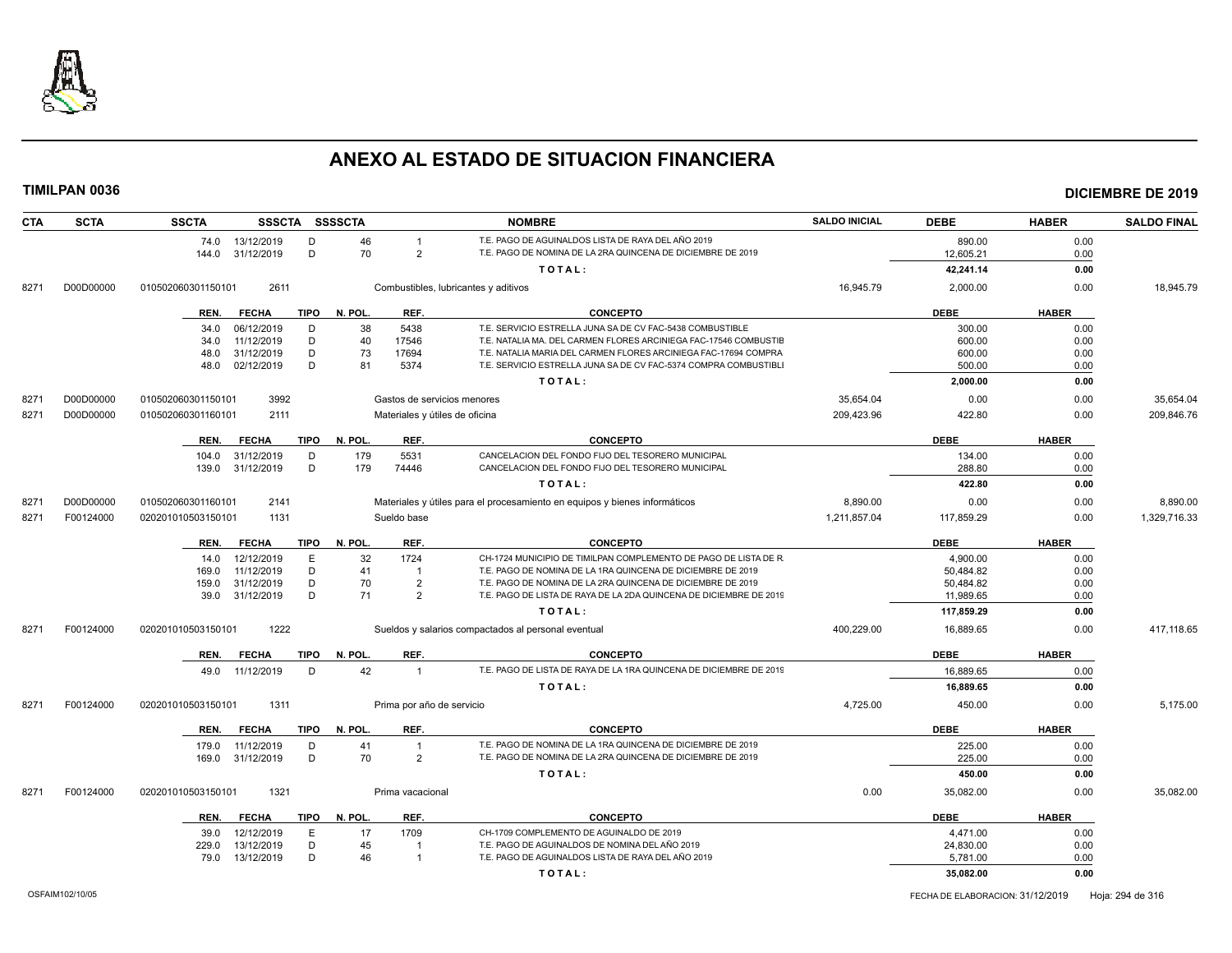

| <b>CTA</b> | <b>SCTA</b> | <b>SSCTA</b><br><b>SSSCTA</b>       | <b>SSSSCTA</b>       | <b>NOMBRE</b>                                                          | <b>SALDO INICIAL</b> | <b>DEBE</b> | <b>HABER</b> | <b>SALDO FINAL</b> |
|------------|-------------|-------------------------------------|----------------------|------------------------------------------------------------------------|----------------------|-------------|--------------|--------------------|
| 8271       | F00124000   | 1322<br>020201010503150101          | Aquinaldo            |                                                                        | 0.00                 | 203,274.00  | 0.00         | 203,274.00         |
|            |             | REN.<br><b>FECHA</b><br>TIPO        | N. POL<br>REF.       | <b>CONCEPTO</b>                                                        |                      | <b>DEBE</b> | <b>HABER</b> |                    |
|            |             | E<br>34.0<br>12/12/2019             | 17<br>1709           | CH-1709 COMPLEMENTO DE AGUINALDO DE 2019                               |                      | 17,885.00   | 0.00         |                    |
|            |             | D<br>234.0<br>13/12/2019            | 45<br>$\overline{1}$ | T.E. PAGO DE AGUINALDOS DE NOMINA DEL AÑO 2019                         |                      | 138,095.00  | 0.00         |                    |
|            |             | 13/12/2019<br>D<br>84.0             | 46<br>$\overline{1}$ | T.E. PAGO DE AGUINALDOS LISTA DE RAYA DEL AÑO 2019                     |                      | 47,294.00   | 0.00         |                    |
|            |             |                                     |                      | TOTAL:                                                                 |                      | 203.274.00  | 0.00         |                    |
| 8271       | F00124000   | 1345<br>020201010503150101          | Gratificación        |                                                                        | 957,534.25           | 108,481.92  | 0.00         | 1,066,016.17       |
|            |             | <b>FECHA</b><br><b>TIPO</b><br>REN. | N. POL.<br>REF.      | <b>CONCEPTO</b>                                                        |                      | DEBE        | <b>HABER</b> |                    |
|            |             | 12/12/2019<br>E<br>44.0             | 17<br>1709           | CH-1709 COMPLEMENTO DE AGUINALDO DE 2019                               |                      | 3.482.00    | 0.00         |                    |
|            |             | E<br>12/12/2019<br>19.0             | 32<br>1724           | CH-1724 MUNICIPIO DE TIMILPAN COMPLEMENTO DE PAGO DE LISTA DE R        |                      | 1,282.38    | 0.00         |                    |
|            |             | 11/12/2019<br>D<br>174.0            | 41                   | T.E. PAGO DE NOMINA DE LA 1RA QUINCENA DE DICIEMBRE DE 2019            |                      | 31,077.82   | 0.00         |                    |
|            |             | 11/12/2019<br>D<br>54.0             | 42                   | T.E. PAGO DE LISTA DE RAYA DE LA 1RA QUINCENA DE DICIEMBRE DE 2019     |                      | 4,747.14    | 0.00         |                    |
|            |             | D<br>13/12/2019<br>239.0            | 45                   | T.E. PAGO DE AGUINALDOS DE NOMINA DEL AÑO 2019                         |                      | 24,049.00   | 0.00         |                    |
|            |             | 13/12/2019<br>D<br>89.0             | 46<br>$\overline{1}$ | T.E. PAGO DE AGUINALDOS LISTA DE RAYA DEL AÑO 2019                     |                      | 6,301.00    | 0.00         |                    |
|            |             | D<br>31/12/2019<br>164.0            | 70<br>$\overline{2}$ | T.E. PAGO DE NOMINA DE LA 2RA QUINCENA DE DICIEMBRE DE 2019            |                      | 34,077.82   | 0.00         |                    |
|            |             | 31/12/2019<br>D<br>44.0             | 71<br>2              | T.E. PAGO DE LISTA DE RAYA DE LA 2DA QUINCENA DE DICIEMBRE DE 2019     |                      | 3.464.76    | 0.00         |                    |
|            |             |                                     |                      | TOTAL:                                                                 |                      |             |              |                    |
|            |             |                                     |                      |                                                                        |                      | 108,481.92  | 0.00         |                    |
| 8271       | F00124000   | 1546<br>020201010503150101          |                      | Otros gastos derivados de convenio                                     | 225.00               | 0.00        | 0.00         | 225.00             |
| 8271       | F00124000   | 2611<br>020201010503150101          |                      | Combustibles, lubricantes y aditivos                                   | 1,068,122.61         | 64,129.62   | 0.00         | 1,132,252.23       |
|            |             | <b>FECHA</b><br><b>TIPO</b><br>REN. | N. POL.<br>REF.      | <b>CONCEPTO</b>                                                        |                      | DEBE        | <b>HABER</b> |                    |
|            |             | 06/12/2019<br>D<br>41.0             | 38<br>5438           | T.E. SERVICIO ESTRELLA JUNA SA DE CV FAC-5438 COMBUSTIBLE              |                      | 9.854.50    | 0.00         |                    |
|            |             | 11/12/2019<br>D<br>41.0             | 40<br>17546          | T.E. NATALIA MA. DEL CARMEN FLORES ARCINIEGA FAC-17546 COMBUSTIE       |                      | 5,900.00    | 0.00         |                    |
|            |             | 16/12/2019<br>D<br>27.0             | 52<br>5451           | T.E. SERVICIO ESTRELLA JUNA SA DE CV FAC-5451 COMPRA COMBUSTIBLI       |                      | 11,290.00   | 0.00         |                    |
|            |             | 31/12/2019<br>D<br>34.0             | 60<br>5561           | T.E. SERVICIO ESTRELA JUNA SA DE CV FAC-5561 COMPRA DE COMBUSTII       |                      | 10,485.12   | 0.00         |                    |
|            |             | 30/12/2019<br>D<br>20.0             | 69<br>5562           | T.E. SERVICIO ESTRELLA JUNA SA DE CV FAC-5562 COMPRA COMBUSTIBL        |                      | 12,050.00   | 0.00         |                    |
|            |             | 31/12/2019<br>D<br>20.0             | 72<br>5587           | T.E. SERVICIO ESTRELLA JUNA SA DE CV FAC-5587 COMPRA COMBUSTIBLI       |                      | 600.00      | 0.00         |                    |
|            |             | 31/12/2019<br>D<br>55.0             | 73<br>17694          | T.E. NATALIA MARIA DEL CARMEN FLORES ARCINIEGA FAC-17694 COMPRA        |                      | 1,550.00    | 0.00         |                    |
|            |             | 02/12/2019<br>D<br>55.0             | 81<br>5374           | T.E. SERVICIO ESTRELLA JUNA SA DE CV FAC-5374 COMPRA COMBUSTIBLI       |                      | 12,400.00   | 0.00         |                    |
|            |             |                                     |                      | TOTAL:                                                                 |                      | 64,129.62   | 0.00         |                    |
| 8271       | F00124000   | 2911<br>020201010503150101          |                      | Refacciones, accesorios y herramientas                                 | 5,422.77             | 5,154.00    | 0.00         | 10,576.77          |
|            |             | <b>FECHA</b><br><b>TIPO</b><br>REN. | REF.<br>N. POL.      | <b>CONCEPTO</b>                                                        |                      | <b>DEBE</b> | <b>HABER</b> |                    |
|            |             | 17/12/2019<br>E<br>2.0              | 25<br>1717           | CH-1717 PARTICI.VICTOR ESQUIVEL GUADARRAMA PAGO PASIVO D116 DE         |                      | 3,654.00    | 0.00         |                    |
|            |             | E<br>34.0<br>31/12/2019             | 31<br>437            | CH-1723 PARTI COMPPROBACION DE GASTOS                                  |                      | 1,500.00    | 0.00         |                    |
|            |             |                                     |                      | TOTAL:                                                                 |                      | 5,154.00    | 0.00         |                    |
| 8271       | F00124000   | 020201010503150101<br>3511          |                      | Reparación y mantenimiento de inmuebles                                | 50,310.00            | 70,446.80   | 0.00         | 120,756.80         |
|            |             | <b>TIPO</b><br>REN.<br><b>FECHA</b> | REF.<br>N. POL       | <b>CONCEPTO</b>                                                        |                      | <b>DEBE</b> | <b>HABER</b> |                    |
|            |             | 31/12/2019<br>D<br>6.0              | 12<br>186            | T.E. LEPAD DE MEXICO SA DE CV FAC-186 INSTALACION SISTEMA PARARAY      |                      | 70.446.80   | 0.00         |                    |
|            |             |                                     |                      | TOTAL:                                                                 |                      | 70,446.80   | 0.00         |                    |
| 8271       | F00124000   | 3551<br>020201010503150101          |                      | Reparación y mantenimiento de vehículos terrestres, aéreos y lacustres | 164,872.38           | 281.81      | 0.00         | 165,154.19         |
|            |             | <b>FECHA</b><br><b>TIPO</b>         | N. POL<br>REF.       | <b>CONCEPTO</b>                                                        |                      | <b>DEBE</b> | <b>HABER</b> |                    |
|            |             | REN.                                |                      |                                                                        |                      |             |              |                    |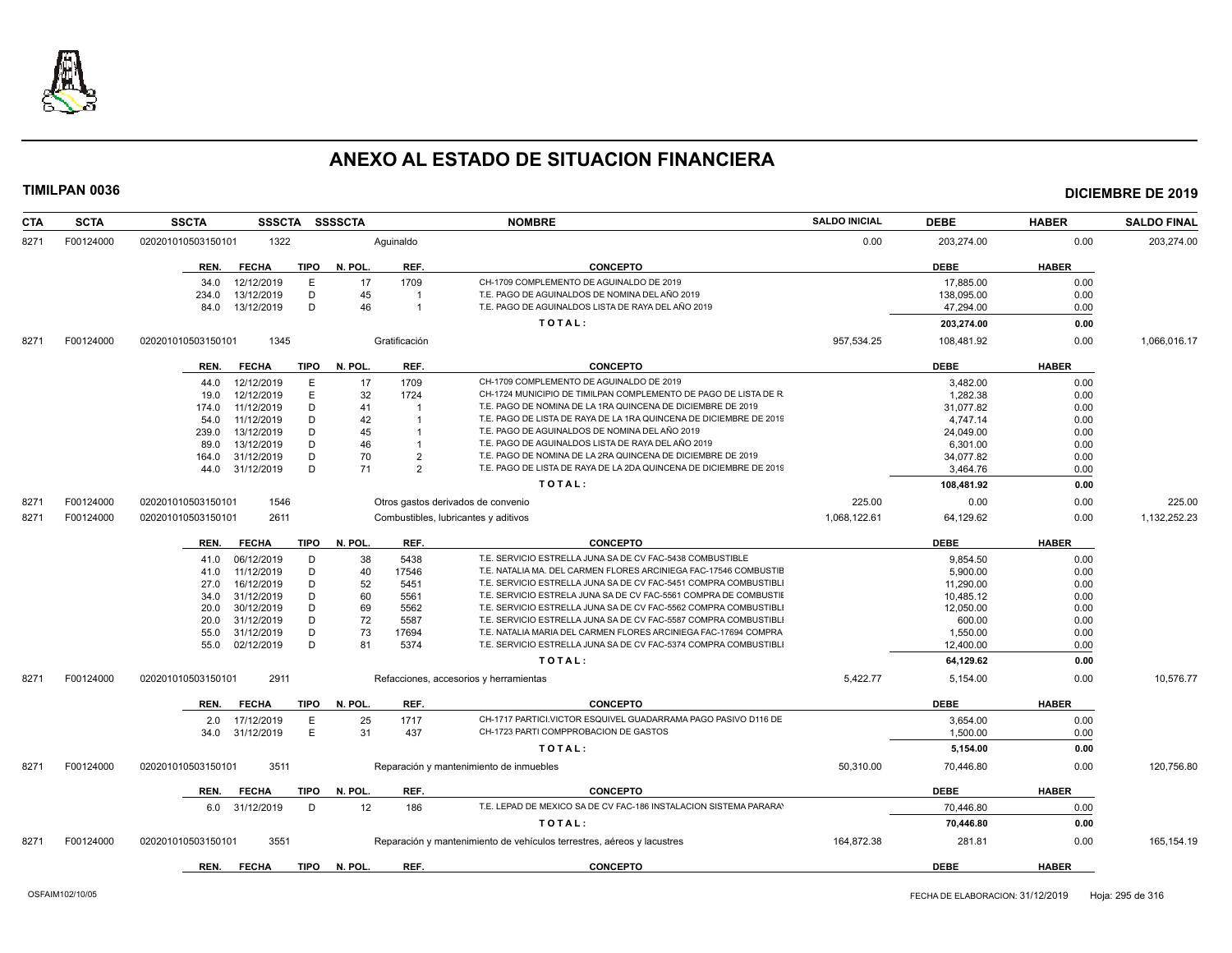

| <b>CTA</b> | <b>SCTA</b> | <b>SSCTA</b>       | SSSCTA SSSSCTA                     |          |                                | <b>NOMBRE</b>                                                                                                                            | <b>SALDO INICIAL</b> | <b>DEBE</b>               | <b>HABER</b> | <b>SALDO FINAL</b> |
|------------|-------------|--------------------|------------------------------------|----------|--------------------------------|------------------------------------------------------------------------------------------------------------------------------------------|----------------------|---------------------------|--------------|--------------------|
|            |             | 132.0 31/12/2019   | E                                  | 31       | 620                            | CH-1723 PARTI COMPPROBACION DE GASTOS                                                                                                    |                      | 281.81                    | 0.00         |                    |
|            |             |                    |                                    |          |                                | TOTAL:                                                                                                                                   |                      | 281.81                    | 0.00         |                    |
| 8271       | F00124000   | 020201010503150101 | 3571                               |          |                                | Reparación, instalación y mantenimiento de maquinaria, equipo industrial y                                                               | 121,543.89           | 0.00                      | 0.00         | 121,543.89         |
| 8271       | F00124000   | 020201010503150101 | 3821                               |          |                                | Gastos de ceremonias oficiales y de orden social                                                                                         | 14,883.87            | 0.00                      | 0.00         | 14,883.87          |
| 8271       | F00124000   | 020201010503150101 | 3992                               |          | Gastos de servicios menores    |                                                                                                                                          | 851.15               | 0.00                      | 0.00         | 851.15             |
| 8271       | F00124000   | 020201010503160101 | 2111                               |          | Materiales y útiles de oficina |                                                                                                                                          | 26,669.91            | 1,516.00                  | 0.00         | 28,185.91          |
|            |             |                    |                                    |          |                                |                                                                                                                                          |                      |                           |              |                    |
|            |             | REN.               | <b>TIPO</b><br><b>FECHA</b>        | N. POL.  | REF.                           | <b>CONCEPTO</b>                                                                                                                          |                      | <b>DEBE</b>               | <b>HABER</b> |                    |
|            |             | 104.0              | E<br>31/12/2019                    | 31       | 36786                          | CH-1723 PARTI COMPPROBACION DE GASTOS                                                                                                    |                      | 1,516.00                  | 0.00         |                    |
|            |             |                    |                                    |          |                                | TOTAL:                                                                                                                                   |                      | 1,516.00                  | 0.00         |                    |
| 8271       | H00125000   | 020203010205150101 | 1131                               |          | Sueldo base                    |                                                                                                                                          | 4,426,018.25         | 458,381.69                | 0.00         | 4,884,399.94       |
|            |             | REN.               | <b>FECHA</b><br><b>TIPO</b>        | N. POL.  | REF.                           | <b>CONCEPTO</b>                                                                                                                          |                      | <b>DEBE</b>               | <b>HABER</b> |                    |
|            |             | 24.0               | 11/12/2019<br>E                    | 10       | 1702                           | CH-1702 PARTICI. MUNICIPIO DE TIMILPAN COMPLEMENTO NOMINA 1RA QI                                                                         |                      | 27,696.03                 | 0.00         |                    |
|            |             | 24.0               | E<br>31/12/2019                    | 29       | 1721                           | CH-1721 MUNICIPIO DE TIMILPAN COMPLEMENTO DE NOMINA 2DA QNA DE                                                                           |                      | 27,696.03                 | 0.00         |                    |
|            |             | 24.0               | E<br>12/12/2019                    | 32       | 1724                           | CH-1724 MUNICIPIO DE TIMILPAN COMPLEMENTO DE PAGO DE LISTA DE R                                                                          |                      | 9,879.30                  | 0.00         |                    |
|            |             | 184.0              | 11/12/2019<br>D                    | 41       | $\overline{1}$                 | T.E. PAGO DE NOMINA DE LA 1RA QUINCENA DE DICIEMBRE DE 2019                                                                              |                      | 197,667.49                | 0.00         |                    |
|            |             | 174.0              | 31/12/2019<br>D                    | 70       | $\overline{2}$                 | T.E. PAGO DE NOMINA DE LA 2RA QUINCENA DE DICIEMBRE DE 2019                                                                              |                      | 195,442.84                | 0.00         |                    |
|            |             |                    |                                    |          |                                | TOTAL:                                                                                                                                   |                      | 458,381.69                | 0.00         |                    |
| 8271       | H00125000   | 020203010205150101 | 1222                               |          |                                | Sueldos y salarios compactados al personal eventual                                                                                      | 4,604,624.16         | 473,422.36                | 0.00         | 5,078,046.52       |
|            |             |                    |                                    |          |                                |                                                                                                                                          |                      |                           |              |                    |
|            |             | REN.               | <b>FECHA</b><br><b>TIPO</b>        | N. POL.  | REF.                           | <b>CONCEPTO</b>                                                                                                                          |                      | <b>DEBE</b>               | <b>HABER</b> |                    |
|            |             | 59.0<br>49.0       | 11/12/2019<br>D<br>D<br>31/12/2019 | 42<br>71 | $\overline{1}$<br>2            | T.E. PAGO DE LISTA DE RAYA DE LA 1RA QUINCENA DE DICIEMBRE DE 2019<br>T.E. PAGO DE LISTA DE RAYA DE LA 2DA QUINCENA DE DICIEMBRE DE 2019 |                      | 241,256.83<br>232, 165.53 | 0.00<br>0.00 |                    |
|            |             |                    |                                    |          |                                | TOTAL:                                                                                                                                   |                      | 473,422.36                | 0.00         |                    |
|            |             |                    |                                    |          |                                |                                                                                                                                          |                      |                           |              |                    |
| 8271       | H00125000   | 020203010205150101 | 1311                               |          | Prima por año de servicio      |                                                                                                                                          | 25,200.00            | 23,944.00                 | 0.00         | 49,144.00          |
|            |             | REN.               | <b>FECHA</b><br>TIPO               | N. POL   | REF.                           | <b>CONCEPTO</b>                                                                                                                          |                      | <b>DEBE</b>               | <b>HABER</b> |                    |
|            |             | 9.0                | 12/12/2019<br>E                    | 18       | 1710                           | CH-1710 COMPLEMENTO DE AGUINALDO DE LISTA DE RAYA DEL AÑO 2019                                                                           |                      | 21,544.00                 | 0.00         |                    |
|            |             | 194.0              | D<br>11/12/2019                    | 41       | $\overline{1}$                 | T.E. PAGO DE NOMINA DE LA 1RA QUINCENA DE DICIEMBRE DE T.E. PAGO                                                                         |                      | 1,200.00                  | 0.00         |                    |
|            |             | 184.0              | D<br>31/12/2019                    | 70       | $\overline{2}$                 | T.E. PAGO DE NOMINA DE LA 2RA QUINCENA DE DICIEMBRE DE 2019                                                                              |                      | 1,200.00                  | 0.00         |                    |
|            |             |                    |                                    |          |                                | TOTAL:                                                                                                                                   |                      | 23,944.00                 | 0.00         |                    |
| 8271       | H00125000   | 020203010205150101 | 1321                               |          | Prima vacacional               |                                                                                                                                          | 0.00                 | 208,928.00                | 0.00         | 208,928.00         |
|            |             |                    |                                    |          |                                |                                                                                                                                          |                      |                           |              |                    |
|            |             | REN.               | <b>TIPO</b><br><b>FECHA</b>        | N. POL.  | REF.                           | <b>CONCEPTO</b>                                                                                                                          |                      | <b>DEBE</b>               | <b>HABER</b> |                    |
|            |             | 54.0               | 12/12/2019<br>Ε<br>13/12/2019      | 17<br>20 | 1709<br>1712                   | CH-1709 COMPLEMENTO DE AGUINALDO DE 2019<br>CH-1712 PARTICI. MUNICIPIO DE TIMILPAN COMPLEMENTO DE AGUINALDO                              |                      | 41,583.00                 | 0.00         |                    |
|            |             | 9.0                | E<br>D                             |          |                                | T.E. PAGO DE AGUINALDOS DE NOMINA DEL AÑO 2019                                                                                           |                      | 3,222.00                  | 0.00         |                    |
|            |             | 244.0              | 13/12/2019                         | 45       | -1                             |                                                                                                                                          |                      | 78,880.00                 | 0.00         |                    |
|            |             | 94.0               | 13/12/2019<br>D                    | 46       | $\overline{1}$                 | T.E. PAGO DE AGUINALDOS LISTA DE RAYA DEL AÑO 2019                                                                                       |                      | 85,243.00                 | 0.00         |                    |
|            |             |                    |                                    |          |                                | TOTAL:                                                                                                                                   |                      | 208,928.00                | 0.00         |                    |
| 8271       | H00125000   | 020203010205150101 | 1322                               |          | Aquinaldo                      |                                                                                                                                          | 0.00                 | 1,178,975.00              | 0.00         | 1,178,975.00       |
|            |             | REN.               | <b>FECHA</b><br>TIPO               | N. POL.  | REF.                           | <b>CONCEPTO</b>                                                                                                                          |                      | <b>DEBE</b>               | <b>HABER</b> |                    |
|            |             | 49.0               | 12/12/2019<br>E.                   | 17       | 1709                           | CH-1709 COMPLEMENTO DE AGUINALDO DE 2019                                                                                                 |                      | 167,619.00                | 0.00         |                    |
|            |             | 4.0                | E<br>12/12/2019                    | 18       | 1710                           | CH-1710 COMPLEMENTO DE AGUINALDO DE LISTA DE RAYA DEL AÑO 2019                                                                           |                      | 86,175.00                 | 0.00         |                    |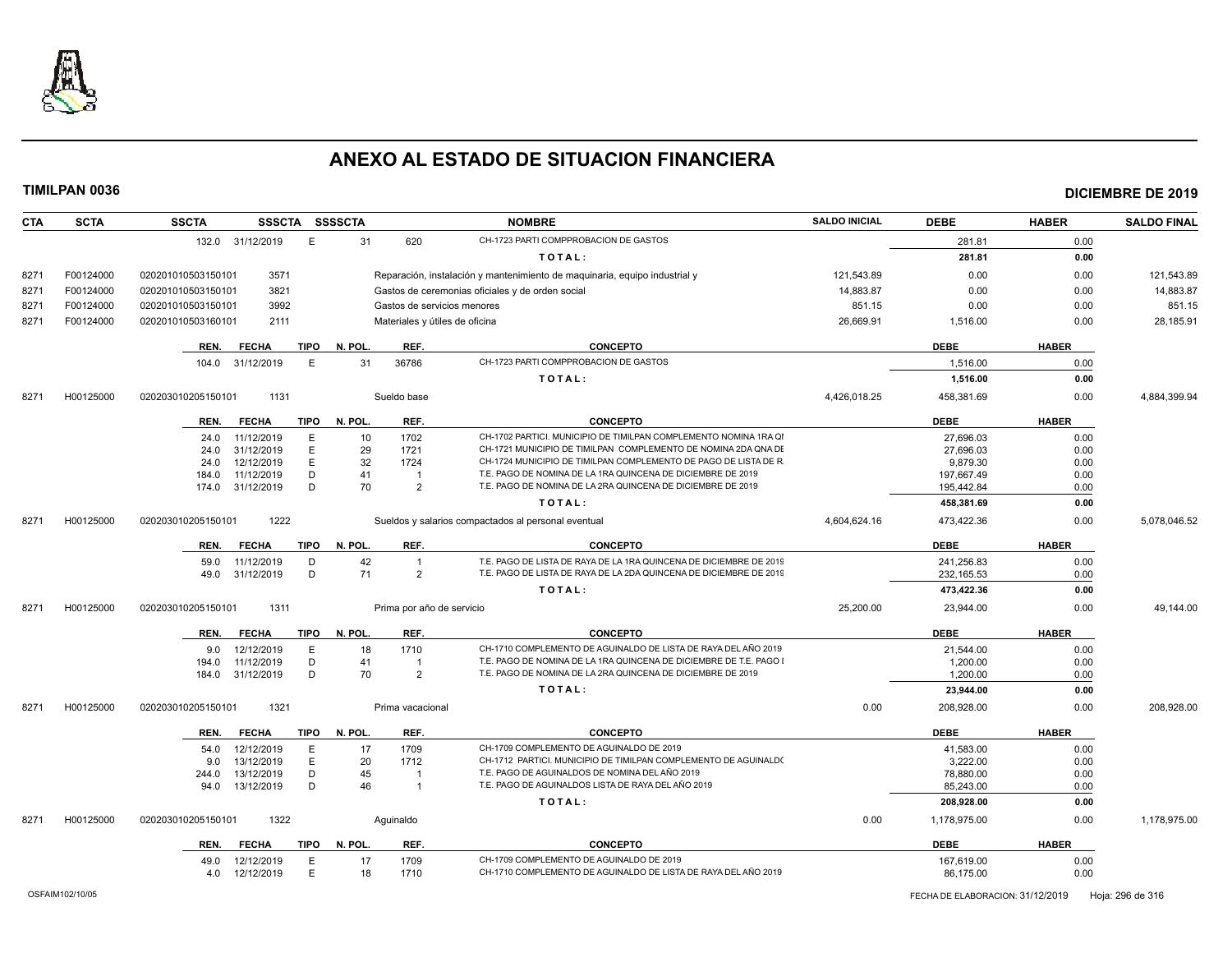

| CTA  | <b>SCTA</b> | <b>SSCTA</b>       | <b>SSSCTA</b>            |             | <b>SSSSCTA</b> |                | <b>NOMBRE</b>                                                                  | <b>SALDO INICIAL</b> | <b>DEBE</b>           | <b>HABER</b> | <b>SALDO FINAL</b> |
|------|-------------|--------------------|--------------------------|-------------|----------------|----------------|--------------------------------------------------------------------------------|----------------------|-----------------------|--------------|--------------------|
|      |             | 4.0                | 13/12/2019               | E           | 20             | 1712           | CH-1712 PARTICI, MUNICIPIO DE TIMILPAN COMPLEMENTO DE AGUINALDO                |                      | 12,888.00             | 0.00         |                    |
|      |             | 249.0              | 13/12/2019               | D           | 45             | -1             | T.E. PAGO DE AGUINALDOS DE NOMINA DEL AÑO 2019                                 |                      | 446,525.00            | 0.00         |                    |
|      |             | 99.0               | 13/12/2019               | D           | 46             | $\mathbf{1}$   | T.E. PAGO DE AGUINALDOS LISTA DE RAYA DEL AÑO 2019                             |                      | 465,768.00            | 0.00         |                    |
|      |             |                    |                          |             |                |                | TOTAL:                                                                         |                      | 1,178,975.00          | 0.00         |                    |
| 8271 | H00125000   | 020203010205150101 | 1345                     |             |                | Gratificación  |                                                                                | 4,512,848.30         | 588,673.60            | 0.00         | 5,101,521.90       |
|      |             |                    | <b>FECHA</b>             | <b>TIPO</b> | N. POL.        | REF.           | <b>CONCEPTO</b>                                                                |                      | <b>DEBE</b>           | <b>HABER</b> |                    |
|      |             | REN.               |                          |             |                |                |                                                                                |                      |                       |              |                    |
|      |             | 29.0               | 11/12/2019               | E           | 10             | 1702           | CH-1702 PARTICI. MUNICIPIO DE TIMILPAN COMPLEMENTO NOMINA 1RA QI               |                      | 2,332.49              | 0.00         |                    |
|      |             | 59.0               | 12/12/2019               | E           | 17             | 1709           | CH-1709 COMPLEMENTO DE AGUINALDO DE 2019                                       |                      | 11,275.00             | 0.00         |                    |
|      |             | 14.0               | 12/12/2019               | E           | 18             | 1710           | CH-1710 COMPLEMENTO DE AGUINALDO DE LISTA DE RAYA DEL AÑO 2019                 |                      | 10,778.00             | 0.00         |                    |
|      |             | 14.0               | 13/12/2019               | E           | 20             | 1712           | CH-1712 PARTICI. MUNICIPIO DE TIMILPAN COMPLEMENTO DE AGUINALDO                |                      | 2,148.00              | 0.00         |                    |
|      |             | 29.0               | 31/12/2019               | E           | 29             | 1721           | CH-1721 MUNICIPIO DE TIMILPAN COMPLEMENTO DE NOMINA 2DA QNA DE                 |                      | 2,332.49              | 0.00         |                    |
|      |             | 29.0               | 12/12/2019               | E           | 32             | 1724           | CH-1724 MUNICIPIO DE TIMILPAN COMPLEMENTO DE PAGO DE LISTA DE R                |                      | 5,913.20              | 0.00         |                    |
|      |             | 189.0              | 11/12/2019               | D           | 41             | $\overline{1}$ | T.E. PAGO DE NOMINA DE LA 1RA QUINCENA DE DICIEMBRE DE 2019                    |                      | 127,308.94            | 0.00         |                    |
|      |             | 64.0               | 11/12/2019               | D           | 42             | $\overline{1}$ | T.E. PAGO DE LISTA DE RAYA DE LA 1RA QUINCENA DE DICIEMBRE DE 2019             |                      | 100,738.37            | 0.00         |                    |
|      |             | 254.0              | 13/12/2019               | D           | 45             |                | T.E. PAGO DE AGUINALDOS DE NOMINA DEL AÑO 2019                                 |                      | 52.175.00             | 0.00         |                    |
|      |             | 104.0              | 13/12/2019               | D           | 46             | $\mathbf{1}$   | T.E. PAGO DE AGUINALDOS LISTA DE RAYA DEL AÑO 2019                             |                      | 48,078.00             | 0.00         |                    |
|      |             | 179.0              | 31/12/2019               | D           | 70             | $\overline{2}$ | T.E. PAGO DE NOMINA DE LA 2RA QUINCENA DE DICIEMBRE DE 2019                    |                      | 135,308.94            | 0.00         |                    |
|      |             | 54.0               | 31/12/2019               | D           | 71             | $\overline{2}$ | T.E. PAGO DE LISTA DE RAYA DE LA 2DA QUINCENA DE DICIEMBRE DE 2019             |                      | 90,285.17             | 0.00         |                    |
|      |             |                    |                          |             |                |                | TOTAL:                                                                         |                      | 588,673.60            | 0.00         |                    |
| 8271 | H00125000   | 020203010205150101 | 1546                     |             |                |                | Otros gastos derivados de convenio                                             | 1,200.00             | 0.00                  | 0.00         | 1,200.00           |
| 8271 | H00125000   | 020203010205150101 | 2161                     |             |                |                | Material y enseres de limpieza                                                 | 37,831.72            | 3,006.50              | 0.00         | 40,838.22          |
|      |             | REN.               | <b>FECHA</b>             | <b>TIPO</b> | N. POL.        | REF.           | <b>CONCEPTO</b>                                                                |                      | <b>DEBE</b>           | <b>HABER</b> |                    |
|      |             | 62.0               | 31/12/2019               | E           | 31             | 109396         | CH-1723 PARTI COMPPROBACION DE GASTOS                                          |                      | 632.00                | 0.00         |                    |
|      |             |                    | 31/12/2019               | E           | 31             | 8658           | CH-1723 PARTI COMPPROBACION DE GASTOS                                          |                      | 1,330.50              | 0.00         |                    |
|      |             | 55.0               |                          | E           | 31             | -1             | CH-1723 PARTI COMPPROBACION DE GASTOS                                          |                      |                       | 0.00         |                    |
|      |             | 139.0              | 31/12/2019<br>31/12/2019 | D           | 179            | $\mathbf{1}$   | CANCELACION DEL FONDO FIJO DEL TESORERO MUNICIPAL                              |                      | 744.00<br>300.00      | 0.00         |                    |
|      |             | 97.0               |                          |             |                |                |                                                                                |                      |                       |              |                    |
| 8271 | H00125000   | 020203010205150101 | 2611                     |             |                |                | TOTAL:                                                                         | 637.261.48           | 3,006.50<br>91,898.44 | 0.00<br>0.00 | 729,159.92         |
|      |             |                    |                          |             |                |                | Combustibles, lubricantes y aditivos                                           |                      |                       |              |                    |
|      |             | REN.               | <b>FECHA</b>             | TIPO        | N. POL.        | REF.           | <b>CONCEPTO</b>                                                                |                      | <b>DEBE</b>           | <b>HABER</b> |                    |
|      |             | 48.0               | 06/12/2019               | D           | 38             | 5438           | T.E. SERVICIO ESTRELLA JUNA SA DE CV FAC-5438 COMBUSTIBLE                      |                      | 14,850.49             | 0.00         |                    |
|      |             | 48.0               | 11/12/2019               | D           | 40             | 17546          | T.E. NATALIA MA. DEL CARMEN FLORES ARCINIEGA FAC-17546 COMBUSTIE               |                      | 5,700.00              | 0.00         |                    |
|      |             | 34.0               | 16/12/2019               | D           | 52             | 5451           | T.E. SERVICIO ESTRELLA JUNA SA DE CV FAC-5451 COMPRA COMBUSTIBLI               |                      | 16,373.91             | 0.00         |                    |
|      |             | 41.0               | 31/12/2019               | D           | 60             | 5561           | T.E. SERVICIO ESTRELA JUNA SA DE CV FAC-5561 COMPRA DE COMBUSTIE               |                      | 14,655.72             | 0.00         |                    |
|      |             | 27.0               | 30/12/2019               | D           | 69             | 5562           | T.E. SERVICIO ESTRELLA JUNA SA DE CV FAC-5562 COMPRA COMBUSTIBLI               |                      | 12.696.59             | 0.00         |                    |
|      |             | 27.0               | 31/12/2019               | D           | 72             | 5587           | T.E. SERVICIO ESTRELLA JUNA SA DE CV FAC-5587 COMPRA COMBUSTIBLI               |                      | 11,300.78             | 0.00         |                    |
|      |             | 62.0               | 31/12/2019               | D           | 73             | 17694          | T.E. NATALIA MARIA DEL CARMEN FLORES ARCINIEGA FAC-17694 COMPRA                |                      | 3,700.00              | 0.00         |                    |
|      |             | 62.0               | 02/12/2019               | D           | 81             | 5374           | T.E. SERVICIO ESTRELLA JUNA SA DE CV FAC-5374 COMPRA COMBUSTIBLI               |                      | 12,620.95             | 0.00         |                    |
|      |             |                    |                          |             |                |                | TOTAL:                                                                         |                      | 91,898.44             | 0.00         |                    |
| 827' | H00125000   | 020203010205150101 | 2721                     |             |                |                | Prendas de seguridad y protección personal                                     | 1,948.67             | 0.00                  | 0.00         | 1,948.67           |
| 8271 | H00125000   | 020203010205150101 | 2911                     |             |                |                | Refacciones, accesorios y herramientas                                         | 34,419.25            | 2,181.00              | 0.00         | 36,600.25          |
|      |             |                    |                          |             |                |                |                                                                                |                      |                       |              |                    |
|      |             |                    |                          |             |                |                |                                                                                |                      |                       |              |                    |
|      |             | REN.               | <b>FECHA</b>             | TIPO        | N. POL.        | REF.           | <b>CONCEPTO</b>                                                                |                      | <b>DEBE</b>           | <b>HABER</b> |                    |
|      |             | 41.0<br>90.0       | 31/12/2019<br>31/12/2019 | E<br>E      | 31<br>31       | 5532<br>8846   | CH-1723 PARTI COMPPROBACION DE GASTOS<br>CH-1723 PARTI COMPPROBACION DE GASTOS |                      | 166.00<br>950.01      | 0.00<br>0.00 |                    |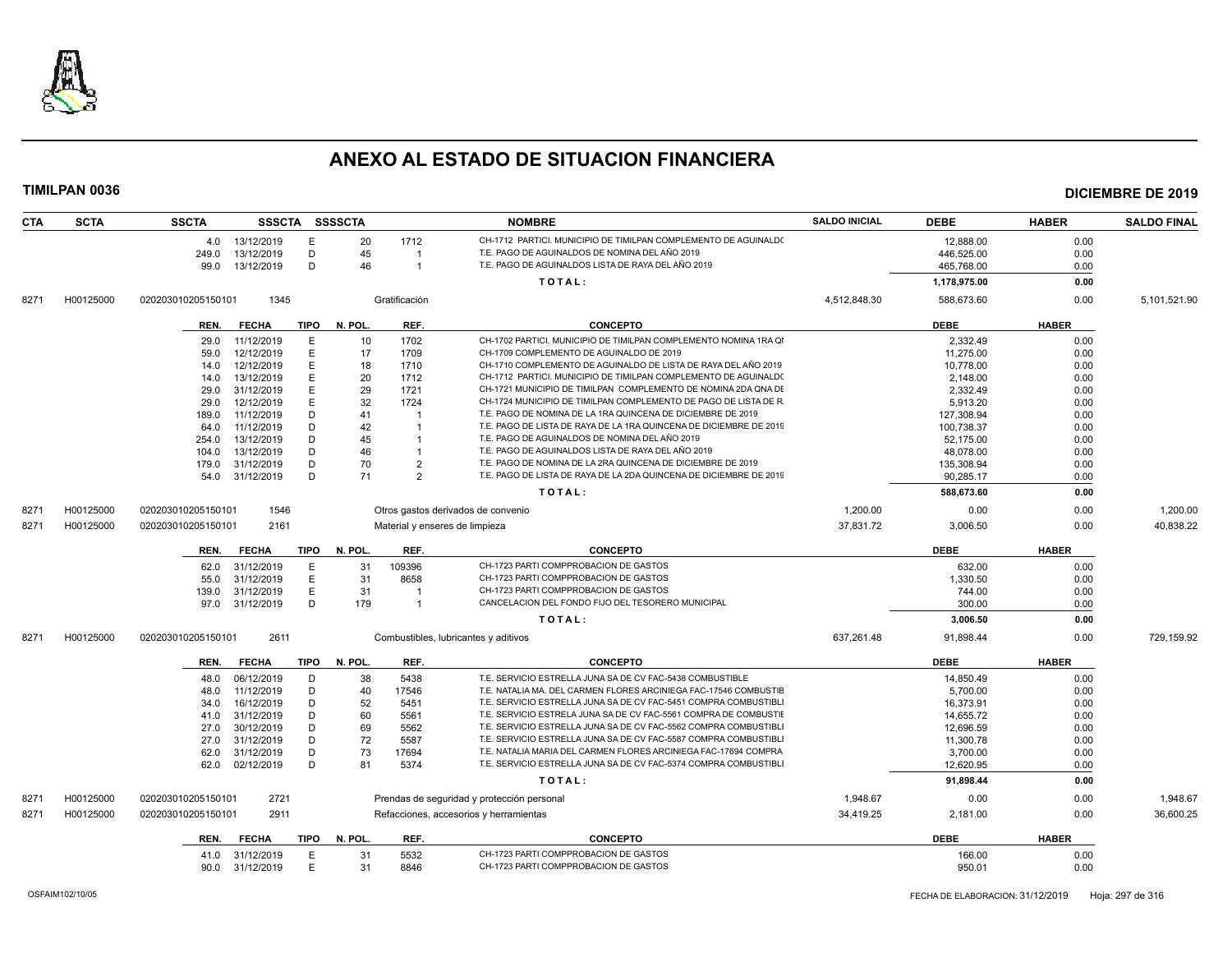

| <b>CTA</b> | <b>SCTA</b> | <b>SSCTA</b>         | <b>SSSCTA</b>   | <b>SSSSCTA</b> |                                | <b>NOMBRE</b>                                                              | <b>SALDO INICIAL</b> | <b>DEBE</b> | <b>HABER</b> | <b>SALDO FINAL</b> |
|------------|-------------|----------------------|-----------------|----------------|--------------------------------|----------------------------------------------------------------------------|----------------------|-------------|--------------|--------------------|
|            |             | 48.0<br>31/12/2019   | E               | 31             | $\overline{1}$                 | CH-1723 PARTI COMPPROBACION DE GASTOS                                      |                      | 580.00      | 0.00         |                    |
|            |             | 83.0<br>31/12/2019   | Ε               | 31             | 748                            | CH-1723 PARTI COMPPROBACION DE GASTOS                                      |                      | 340.00      | 0.00         |                    |
|            |             | 31/12/2019<br>76.0   | E               | 31             | 747                            | CH-1723 PARTI COMPPROBACION DE GASTOS                                      |                      | 144.99      | 0.00         |                    |
|            |             |                      |                 |                |                                | TOTAL:                                                                     |                      | 2,181.00    | 0.00         |                    |
| 8271       | H00125000   | 020203010205150101   | 3511            |                |                                | Reparación y mantenimiento de inmuebles                                    | 101,103.00           | 4,129.97    | 0.00         | 105,232.97         |
|            |             | REN.<br><b>FECHA</b> | <b>TIPO</b>     | N. POL.        | REF.                           | <b>CONCEPTO</b>                                                            |                      | <b>DEBE</b> | <b>HABER</b> |                    |
|            |             | 31/12/2019<br>13.0   | D               | 179            | 5982                           | CANCELACION DEL FONDO FIJO DEL TESORERO MUNICIPAL                          |                      | 1,285.00    | 0.00         |                    |
|            |             | 31/12/2019<br>20.0   | D               | 179            | 5770                           | CANCELACION DEL FONDO FIJO DEL TESORERO MUNICIPAL                          |                      | 155.00      | 0.00         |                    |
|            |             | 31/12/2019<br>34.0   | D               | 179            | 746                            | CANCELACION DEL FONDO FIJO DEL TESORERO MUNICIPAL                          |                      | 389.97      | 0.00         |                    |
|            |             | 27.0<br>31/12/2019   | D               | 179            | 47193                          | CANCELACION DEL FONDO FIJO DEL TESORERO MUNICIPAL                          |                      | 380.00      | 0.00         |                    |
|            |             | 31/12/2019<br>6.0    | D               | 179            | 5769                           | CANCELACION DEL FONDO FIJO DEL TESORERO MUNICIPAL                          |                      | 1,920.00    | 0.00         |                    |
|            |             |                      |                 |                |                                | TOTAL:                                                                     |                      | 4,129.97    | 0.00         |                    |
| 8271       | H00125000   | 020203010205150101   | 3551            |                |                                | Reparación y mantenimiento de vehículos terrestres, aéreos y lacustres     | 166,923.29           | 450.00      | 0.00         | 167,373.29         |
|            |             |                      |                 |                |                                |                                                                            |                      |             |              |                    |
|            |             | <b>FECHA</b><br>REN. | <b>TIPO</b>     | N. POL.        | REF.                           | <b>CONCEPTO</b>                                                            |                      | <b>DEBE</b> | <b>HABER</b> |                    |
|            |             | 31/12/2019<br>90.0   | D               | 179            | 9775                           | CANCELACION DEL FONDO FIJO DEL TESORERO MUNICIPAL                          |                      | 450.00      | 0.00         |                    |
|            |             |                      |                 |                |                                | TOTAL:                                                                     |                      | 450.00      | 0.00         |                    |
| 8271       | H00125000   | 020203010205150101   | 3571            |                |                                | Reparación, instalación y mantenimiento de maquinaria, equipo industrial y | 16,252.60            | 436.99      | 0.00         | 16,689.59          |
|            |             | <b>FECHA</b><br>REN. | <b>TIPO</b>     | N. POL         | REF.                           | <b>CONCEPTO</b>                                                            |                      | <b>DEBE</b> | <b>HABER</b> |                    |
|            |             | 31/12/2019<br>69.0   | E               | 31             | 5539                           | CH-1723 PARTI COMPPROBACION DE GASTOS                                      |                      | 436.99      | 0.00         |                    |
|            |             |                      |                 |                |                                | TOTAL:                                                                     |                      | 436.99      | 0.00         |                    |
| 8271       | H00125000   | 020203010205160101   | 2111            |                | Materiales y útiles de oficina |                                                                            | 12,176.60            | 0.00        | 0.00         | 12,176.60          |
| 8271       | 101101000   | 020205010101150101   | 1131            |                | Sueldo base                    |                                                                            | 268,000.00           | 26,000.00   | 0.00         | 294,000.00         |
|            |             | <b>FECHA</b><br>REN. | <b>TIPO</b>     | N. POL.        | REF.                           | <b>CONCEPTO</b>                                                            |                      | <b>DEBE</b> | <b>HABER</b> |                    |
|            |             | 34.0                 | 12/12/2019<br>E | 32             | 1724                           | CH-1724 MUNICIPIO DE TIMILPAN COMPLEMENTO DE PAGO DE LISTA DE R            |                      | 4,000.00    | 0.00         |                    |
|            |             | 199.0                | 11/12/2019<br>D | 41             | $\overline{1}$                 | T.E. PAGO DE NOMINA DE LA 1RA QUINCENA DE DICIEMBRE DE 2019                |                      | 11,000.00   | 0.00         |                    |
|            |             | 31/12/2019<br>189.0  | D               | 70             | 2                              | T.E. PAGO DE NOMINA DE LA 2RA QUINCENA DE DICIEMBRE DE 2019                |                      | 11,000.00   | 0.00         |                    |
|            |             |                      |                 |                |                                | TOTAL:                                                                     |                      | 26,000.00   | 0.00         |                    |
| 8271       | 101101000   | 020205010101150101   | 1222            |                |                                | Sueldos y salarios compactados al personal eventual                        | 249,237.00           | 20,000.00   | 0.00         | 269,237.00         |
|            |             | <b>FECHA</b><br>REN. | <b>TIPO</b>     | N. POL         | REF.                           | <b>CONCEPTO</b>                                                            |                      | <b>DEBE</b> | <b>HABER</b> |                    |
|            |             | 69.0                 | 11/12/2019<br>D | 42             | $\overline{1}$                 | T.E. PAGO DE LISTA DE RAYA DE LA 1RA QUINCENA DE DICIEMBRE DE 2019         |                      | 12,000.00   | 0.00         |                    |
|            |             | 31/12/2019<br>59.0   | D               | 71             | $\overline{2}$                 | T.E. PAGO DE LISTA DE RAYA DE LA 2DA QUINCENA DE DICIEMBRE DE 2019         |                      | 8,000.00    | 0.00         |                    |
|            |             |                      |                 |                |                                | TOTAL:                                                                     |                      | 20,000.00   | 0.00         |                    |
| 8271       | 101101000   | 020205010101150101   | 1321            |                | Prima vacacional               |                                                                            | 0.00                 | 14,851.00   | 0.00         | 14,851.00          |
|            |             |                      |                 |                |                                |                                                                            |                      |             |              |                    |
|            |             | <b>FECHA</b><br>REN. | TIPO            | N. POL.        | REF.                           | <b>CONCEPTO</b>                                                            |                      | <b>DEBE</b> | <b>HABER</b> |                    |
|            |             | 259.0                | 13/12/2019<br>D | 45             | $\overline{1}$                 | T.E. PAGO DE AGUINALDOS DE NOMINA DEL AÑO 2019                             |                      | 7,233.00    | 0.00         |                    |
|            |             | 13/12/2019<br>109.0  | D               | 46             | $\overline{1}$                 | T.E. PAGO DE AGUINALDOS LISTA DE RAYA DEL AÑO 2019                         |                      | 7,618.00    | 0.00         |                    |
|            |             |                      |                 |                |                                | TOTAL:                                                                     |                      | 14,851.00   | 0.00         |                    |
| 8271       | 101101000   | 020205010101150101   | 1322            |                | Aquinaldo                      |                                                                            | 0.00                 | 59,415.00   | 0.00         | 59,415.00          |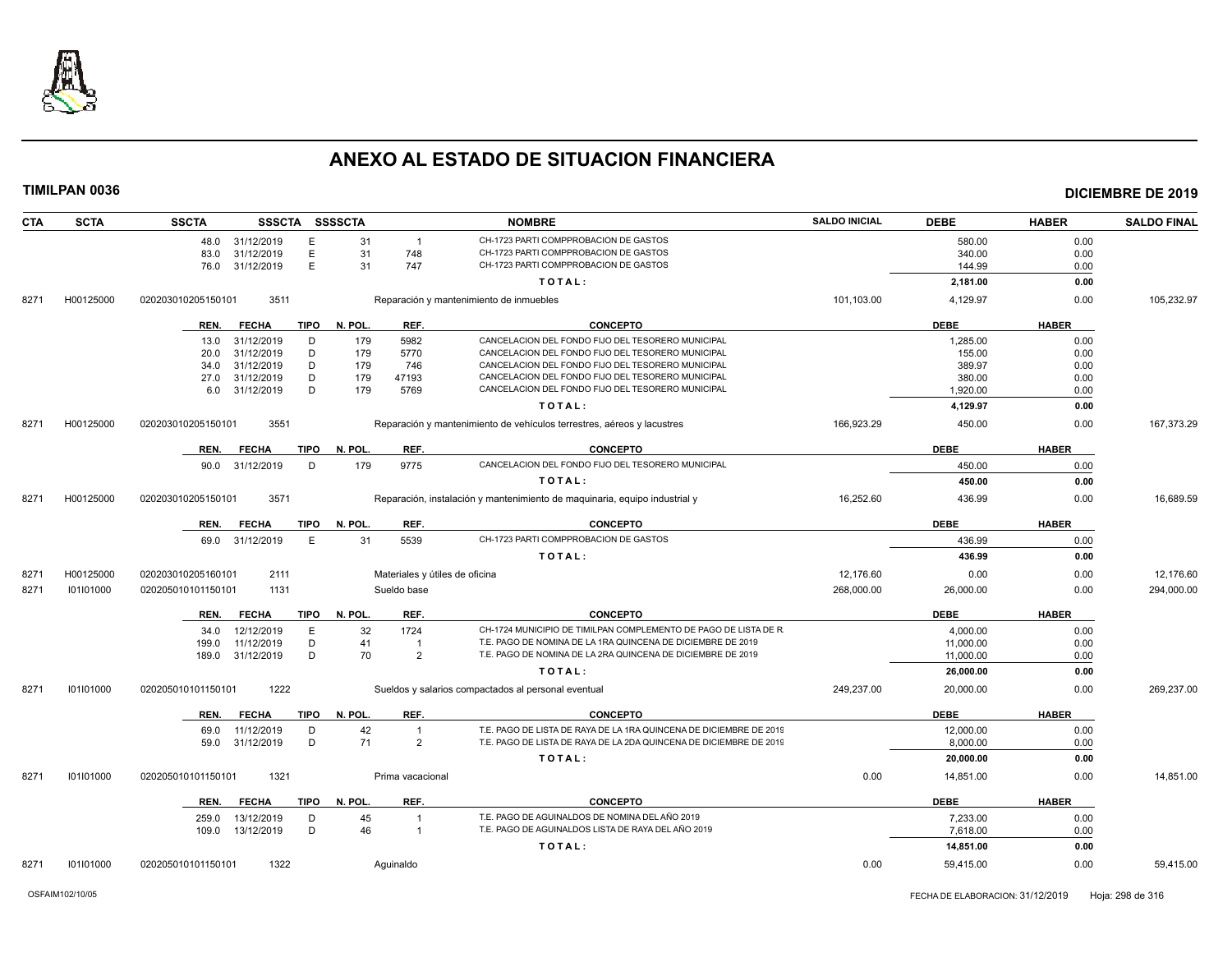

| <b>TIMILPAN 0036</b> |             |                    |                  |      |                |                                |                                                                    |                      |             |              | <b>DICIEMBRE DE 2019</b> |  |
|----------------------|-------------|--------------------|------------------|------|----------------|--------------------------------|--------------------------------------------------------------------|----------------------|-------------|--------------|--------------------------|--|
| <b>CTA</b>           | <b>SCTA</b> | <b>SSCTA</b>       |                  |      | SSSCTA SSSSCTA |                                | <b>NOMBRE</b>                                                      | <b>SALDO INICIAL</b> | <b>DEBE</b> | <b>HABER</b> | <b>SALDO FINAL</b>       |  |
|                      |             | REN.               | <b>FECHA</b>     | TIPO | N. POL.        | REF.                           | <b>CONCEPTO</b>                                                    |                      | <b>DEBE</b> | <b>HABER</b> |                          |  |
|                      |             | 264.0              | 13/12/2019       | D    | 45             | $\overline{1}$                 | T.E. PAGO DE AGUINALDOS DE NOMINA DEL AÑO 2019                     |                      | 28,932.00   | 0.00         |                          |  |
|                      |             | 114.0              | 13/12/2019       | D    | 46             | $\overline{1}$                 | T.E. PAGO DE AGUINALDOS LISTA DE RAYA DEL AÑO 2019                 |                      | 30,483.00   | 0.00         |                          |  |
|                      |             |                    |                  |      |                |                                | TOTAL:                                                             |                      | 59,415.00   | 0.00         |                          |  |
| 8271                 | 101101000   | 020205010101150101 | 1345             |      |                | Gratificación                  |                                                                    | 367,189.02           | 39,569.18   | 0.00         | 406,758.20               |  |
|                      |             | REN.               | <b>FECHA</b>     | TIPO | N. POL.        | REF.                           | <b>CONCEPTO</b>                                                    |                      | <b>DEBE</b> | <b>HABER</b> |                          |  |
|                      |             | 39.0               | 12/12/2019       | Ε    | 32             | 1724                           | CH-1724 MUNICIPIO DE TIMILPAN COMPLEMENTO DE PAGO DE LISTA DE R    |                      | 2,182.38    | 0.00         |                          |  |
|                      |             | 204.0              | 11/12/2019       | D    | 41             | $\overline{1}$                 | T.E. PAGO DE NOMINA DE LA 1RA QUINCENA DE DICIEMBRE DE 2019        |                      | 9,865.18    | 0.00         |                          |  |
|                      |             | 74.0               | 11/12/2019       | D    | 42             | $\overline{1}$                 | T.E. PAGO DE LISTA DE RAYA DE LA 1RA QUINCENA DE DICIEMBRE DE 2019 |                      | 5,358.41    | 0.00         |                          |  |
|                      |             | 269.0              | 13/12/2019       | D    | 45             | $\overline{1}$                 | T.E. PAGO DE AGUINALDOS DE NOMINA DEL AÑO 2019                     |                      | 5,138.00    | 0.00         |                          |  |
|                      |             | 119.0              | 13/12/2019       | D    | 46             | $\mathbf{1}$                   | T.E. PAGO DE AGUINALDOS LISTA DE RAYA DEL AÑO 2019                 |                      | 3,984.00    | 0.00         |                          |  |
|                      |             | 194.0              | 31/12/2019       | D    | 70             | $\overline{2}$                 | T.E. PAGO DE NOMINA DE LA 2RA QUINCENA DE DICIEMBRE DE 2019        |                      | 9,865.18    | 0.00         |                          |  |
|                      |             | 64.0               | 31/12/2019       | D    | 71             | $\overline{2}$                 | T.E. PAGO DE LISTA DE RAYA DE LA 2DA QUINCENA DE DICIEMBRE DE 2019 |                      | 3,176.03    | 0.00         |                          |  |
|                      |             |                    |                  |      |                |                                | TOTAL:                                                             |                      | 39,569.18   | 0.00         |                          |  |
| 8271                 | 101101000   | 020205010101150101 | 2611             |      |                |                                | Combustibles, lubricantes y aditivos                               | 5,485.00             | 1,000.00    | 0.00         | 6,485.00                 |  |
|                      |             | REN.               | <b>FECHA</b>     | TIPO | N. POL.        | REF.                           | <b>CONCEPTO</b>                                                    |                      | <b>DEBE</b> | <b>HABER</b> |                          |  |
|                      |             |                    |                  |      |                |                                | T.E. NATALIA MARIA DEL CARMEN FLORES ARCINIEGA FAC-17694 COMPRA    |                      |             |              |                          |  |
|                      |             |                    | 69.0 31/12/2019  | D    | 73             | 17694                          |                                                                    |                      | 1.000.00    | 0.00         |                          |  |
|                      |             |                    |                  |      |                |                                | TOTAL:                                                             |                      | 1,000.00    | 0.00         |                          |  |
| 8271                 | 101101000   | 020205010101160101 | 2111             |      |                | Materiales y útiles de oficina |                                                                    | 2,530.04             | 0.00        | 0.00         | 2,530.04                 |  |
| 8271                 | K00K00000   | 010304010101150101 | 1131             |      |                | Sueldo base                    |                                                                    | 585,000.00           | 59,000.00   | 0.00         | 644,000.00               |  |
|                      |             | REN.               | FECHA            | TIPO | N. POL.        | REF.                           | <b>CONCEPTO</b>                                                    |                      | <b>DEBE</b> | <b>HABER</b> |                          |  |
|                      |             | 44.0               | 12/12/2019       | E    | 32             | 1724                           | CH-1724 MUNICIPIO DE TIMILPAN COMPLEMENTO DE PAGO DE LISTA DE R    |                      | 3,000.00    | 0.00         |                          |  |
|                      |             | 209.0              | 11/12/2019       | D    | 41             | $\overline{1}$                 | T.E. PAGO DE NOMINA DE LA 1RA QUINCENA DE DICIEMBRE DE 2019        |                      | 28,000.00   | 0.00         |                          |  |
|                      |             | 199.0              | 31/12/2019       | D    | 70             | $\overline{2}$                 | T.E. PAGO DE NOMINA DE LA 2RA QUINCENA DE DICIEMBRE DE 2019        |                      | 28,000.00   | 0.00         |                          |  |
|                      |             |                    |                  |      |                |                                | TOTAL:                                                             |                      | 59,000.00   | 0.00         |                          |  |
| 8271                 | K00K00000   | 010304010101150101 | 1222             |      |                |                                | Sueldos y salarios compactados al personal eventual                | 321,537.00           | 28,636.00   | 0.00         | 350,173.00               |  |
|                      |             | REN.               | <b>FECHA</b>     | TIPO | N. POL.        | REF.                           | <b>CONCEPTO</b>                                                    |                      | <b>DEBE</b> | <b>HABER</b> |                          |  |
|                      |             | 79.0               | 11/12/2019       | D    | 42             | $\overline{1}$                 | T.E. PAGO DE LISTA DE RAYA DE LA 1RA QUINCENA DE DICIEMBRE DE 2019 |                      | 15,900.00   | 0.00         |                          |  |
|                      |             | 69.0               | 31/12/2019       | D    | 71             | $\overline{2}$                 | T.E. PAGO DE LISTA DE RAYA DE LA 2DA QUINCENA DE DICIEMBRE DE 2019 |                      | 12,736.00   | 0.00         |                          |  |
|                      |             |                    |                  |      |                |                                | TOTAL:                                                             |                      | 28,636.00   | 0.00         |                          |  |
| 8271                 | K00K00000   | 010304010101150101 | 1321             |      |                | Prima vacacional               |                                                                    | 0.00                 | 24,365.00   | 0.00         | 24,365.00                |  |
|                      |             | REN.               | <b>FECHA</b>     | TIPO | N. POL.        | REF.                           | <b>CONCEPTO</b>                                                    |                      | <b>DEBE</b> | <b>HABER</b> |                          |  |
|                      |             |                    | 274.0 13/12/2019 | D    | 45             | $\overline{1}$                 | T.E. PAGO DE AGUINALDOS DE NOMINA DEL AÑO 2019                     |                      | 15,979.00   | 0.00         |                          |  |
|                      |             | 124.0              | 13/12/2019       | D    | 46             | $\overline{1}$                 | T.E. PAGO DE AGUINALDOS LISTA DE RAYA DEL AÑO 2019                 |                      | 8,386.00    | 0.00         |                          |  |
|                      |             |                    |                  |      |                |                                | TOTAL:                                                             |                      | 24,365.00   | 0.00         |                          |  |
| 8271                 | K00K00000   | 010304010101150101 | 1322             |      |                | Aquinaldo                      |                                                                    | 0.00                 | 107,117.00  | 0.00         | 107,117.00               |  |
|                      |             |                    | REN. FECHA       |      | TIPO N. POL.   | REF.                           | <b>CONCEPTO</b>                                                    |                      | <b>DEBE</b> | <b>HABER</b> |                          |  |
|                      |             |                    |                  |      |                |                                |                                                                    |                      |             |              |                          |  |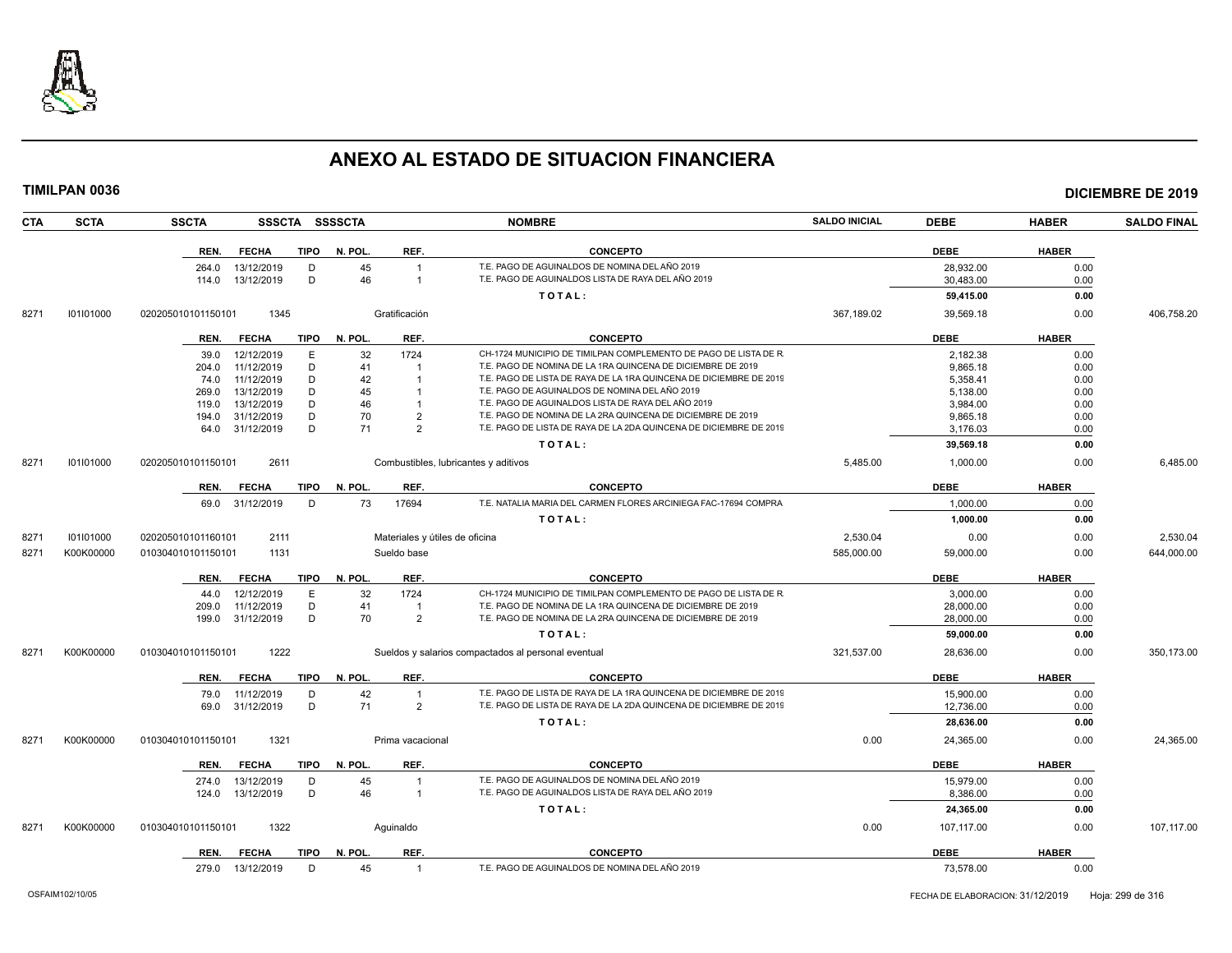

| <b>CTA</b> | <b>SCTA</b> | <b>SSCTA</b><br>SSSCTA SSSSCTA        |                                | <b>NOMBRE</b>                                                                                                                     | <b>SALDO INICIAL</b> | <b>DEBE</b>           | <b>HABER</b> | <b>SALDO FINAL</b> |
|------------|-------------|---------------------------------------|--------------------------------|-----------------------------------------------------------------------------------------------------------------------------------|----------------------|-----------------------|--------------|--------------------|
|            |             | 129.0 13/12/2019<br>D                 | 46                             | T.E. PAGO DE AGUINALDOS LISTA DE RAYA DEL AÑO 2019                                                                                |                      | 33,539.00             | 0.00         |                    |
|            |             |                                       |                                | TOTAL:                                                                                                                            |                      | 107,117.00            | 0.00         |                    |
| 8271       | K00K00000   | 010304010101150101<br>1345            | Gratificación                  |                                                                                                                                   | 503,232.77           | 67,149.68             | 0.00         | 570,382.45         |
|            |             | <b>FECHA</b><br><b>TIPO</b><br>REN.   | N. POL.<br>REF.                | <b>CONCEPTO</b>                                                                                                                   |                      | <b>DEBE</b>           | <b>HABER</b> |                    |
|            |             |                                       |                                |                                                                                                                                   |                      |                       |              |                    |
|            |             | 12/12/2019<br>E<br>49.0               | 32<br>1724                     | CH-1724 MUNICIPIO DE TIMILPAN COMPLEMENTO DE PAGO DE LISTA DE R                                                                   |                      | 2,357.84              | 0.00         |                    |
|            |             | D<br>11/12/2019<br>214.0<br>D         | 41<br>42                       | T.E. PAGO DE NOMINA DE LA 1RA QUINCENA DE DICIEMBRE DE 2019<br>T.E. PAGO DE LISTA DE RAYA DE LA 1RA QUINCENA DE DICIEMBRE DE 2019 |                      | 14,963.78             | 0.00         |                    |
|            |             | 11/12/2019<br>84.0<br>13/12/2019<br>D | 45                             | T.E. PAGO DE AGUINALDOS DE NOMINA DEL AÑO 2019                                                                                    |                      | 7,538.56<br>18,068.00 | 0.00<br>0.00 |                    |
|            |             | 284.0<br>13/12/2019<br>D<br>134.0     | 46                             | T.E. PAGO DE AGUINALDOS LISTA DE RAYA DEL AÑO 2019                                                                                |                      | 4,077.00              | 0.00         |                    |
|            |             | D<br>31/12/2019<br>204.0              | 70<br>$\overline{2}$           | T.E. PAGO DE NOMINA DE LA 2RA QUINCENA DE DICIEMBRE DE 2019                                                                       |                      | 14,963.78             | 0.00         |                    |
|            |             | 31/12/2019<br>D<br>74.0               | 71<br>$\mathcal{P}$            | T.E. PAGO DE LISTA DE RAYA DE LA 2DA QUINCENA DE DICIEMBRE DE 2019                                                                |                      | 5,180.72              | 0.00         |                    |
|            |             |                                       |                                | TOTAL:                                                                                                                            |                      | 67,149.68             | 0.00         |                    |
| 8271       | K00K00000   | 2611<br>010304010101150101            |                                | Combustibles, lubricantes y aditivos                                                                                              | 8,888.00             | 1,900.00              | 0.00         | 10,788.00          |
|            |             |                                       |                                |                                                                                                                                   |                      |                       |              |                    |
|            |             | REN.<br><b>FECHA</b><br><b>TIPO</b>   | N. POL.<br>REF.                | <b>CONCEPTO</b>                                                                                                                   |                      | <b>DEBE</b>           | <b>HABER</b> |                    |
|            |             | 11/12/2019<br>D<br>55.0               | 40<br>17546                    | T.E. NATALIA MA. DEL CARMEN FLORES ARCINIEGA FAC-17546 COMBUSTIE                                                                  |                      | 300.00                | 0.00         |                    |
|            |             | 16/12/2019<br>D<br>41.0               | 52<br>5451                     | T.E. SERVICIO ESTRELLA JUNA SA DE CV FAC-5451 COMPRA COMBUSTIBL                                                                   |                      | 1,000.00              | 0.00         |                    |
|            |             | 31/12/2019<br>D<br>76.0               | 73<br>17694                    | T.E. NATALIA MARIA DEL CARMEN FLORES ARCINIEGA FAC-17694 COMPRA                                                                   |                      | 600.00                | 0.00         |                    |
|            |             |                                       |                                | TOTAL:                                                                                                                            |                      | 1,900.00              | 0.00         |                    |
| 8271       | K00K00000   | 3821<br>010304010101150101            |                                | Gastos de ceremonias oficiales y de orden social                                                                                  | 5.440.00             | 5.000.00              | 0.00         | 10.440.00          |
|            |             | <b>TIPO</b><br>REN.<br><b>FECHA</b>   | REF.<br>N. POL.                | <b>CONCEPTO</b>                                                                                                                   |                      | <b>DEBE</b>           | <b>HABER</b> |                    |
|            |             | 02/12/2019<br>D<br>2.0                | 173<br>24                      | T.E. GRIZEL TORRES COLIN FAC-173 SUMINISTRO DE ALIMENTOS                                                                          |                      | 5,000.00              | 0.00         |                    |
|            |             |                                       |                                | TOTAL:                                                                                                                            |                      | 5,000.00              | 0.00         |                    |
| 8271       | K00K00000   | 010304010101160101<br>2111            | Materiales y útiles de oficina |                                                                                                                                   | 3,850.80             | 0.00                  | 0.00         | 3,850.80           |
| 8271       | K00K00000   | 010304010101160101<br>2141            |                                | Materiales y útiles para el procesamiento en equipos y bienes informáticos                                                        | 4,455.00             | 0.00                  | 0.00         | 4,455.00           |
| 8271       | L00118000   | 1131<br>010502020101150101            | Sueldo base                    |                                                                                                                                   | 187,500.00           | 24,000.00             | 0.00         | 211,500.00         |
|            |             |                                       |                                |                                                                                                                                   |                      |                       |              |                    |
|            |             | <b>FECHA</b><br><b>TIPO</b><br>REN.   | N. POL.<br>REF.                | <b>CONCEPTO</b>                                                                                                                   |                      | DEBE                  | <b>HABER</b> |                    |
|            |             | 11/12/2019<br>D<br>219.0              | 41<br>$\overline{1}$           | T.E. PAGO DE NOMINA DE LA 1RA QUINCENA DE DICIEMBRE DE 2019                                                                       |                      | 12,000.00             | 0.00         |                    |
|            |             | D<br>31/12/2019<br>229.0              | 70<br>$\overline{2}$           | T.E. PAGO DE NOMINA DE LA 2RA QUINCENA DE DICIEMBRE DE 2019                                                                       |                      | 12,000.00             | 0.00         |                    |
|            |             |                                       |                                | TOTAL:                                                                                                                            |                      | 24,000.00             | 0.00         |                    |
| 8271       | L00118000   | 010502020101150101<br>1222            |                                | Sueldos y salarios compactados al personal eventual                                                                               | 81,472.30            | 6,179.30              | 0.00         | 87,651.60          |
|            |             | REN.<br><b>FECHA</b><br><b>TIPO</b>   | N. POL.<br>REF.                | <b>CONCEPTO</b>                                                                                                                   |                      | <b>DEBE</b>           | <b>HABER</b> |                    |
|            |             | 11/12/2019<br>D<br>99.0               | 42<br>$\overline{1}$           | T.E. PAGO DE LISTA DE RAYA DE LA 1RA QUINCENA DE DICIEMBRE DE 2019                                                                |                      | 3,089.65              | 0.00         |                    |
|            |             | D<br>89.0<br>31/12/2019               | 71<br>$\overline{2}$           | T.E. PAGO DE LISTA DE RAYA DE LA 2DA QUINCENA DE DICIEMBRE DE 2019                                                                |                      | 3,089.65              | 0.00         |                    |
|            |             |                                       |                                | TOTAL:                                                                                                                            |                      | 6,179.30              | 0.00         |                    |
| 8271       | L00118000   | 1321<br>010502020101150101            | Prima vacacional               |                                                                                                                                   | 0.00                 | 8,912.00              | 0.00         | 8,912.00           |
|            |             |                                       |                                |                                                                                                                                   |                      |                       |              |                    |
|            |             | <b>TIPO</b><br><b>FECHA</b><br>REN.   | N. POL.<br>REF.                | <b>CONCEPTO</b>                                                                                                                   |                      | <b>DEBE</b>           | <b>HABER</b> |                    |
|            |             | 13/12/2019<br>D<br>304.0              | 45                             | T.E. PAGO DE AGUINALDOS DE NOMINA DEL AÑO 2019                                                                                    |                      | 7,890.00              | 0.00         |                    |
|            |             | D<br>13/12/2019<br>139.0              | 46<br>$\overline{1}$           | T.E. PAGO DE AGUINALDOS LISTA DE RAYA DEL AÑO 2019                                                                                |                      | 1,022.00              | 0.00         |                    |
|            |             |                                       |                                | TOTAL:                                                                                                                            |                      | 8.912.00              | 0.00         |                    |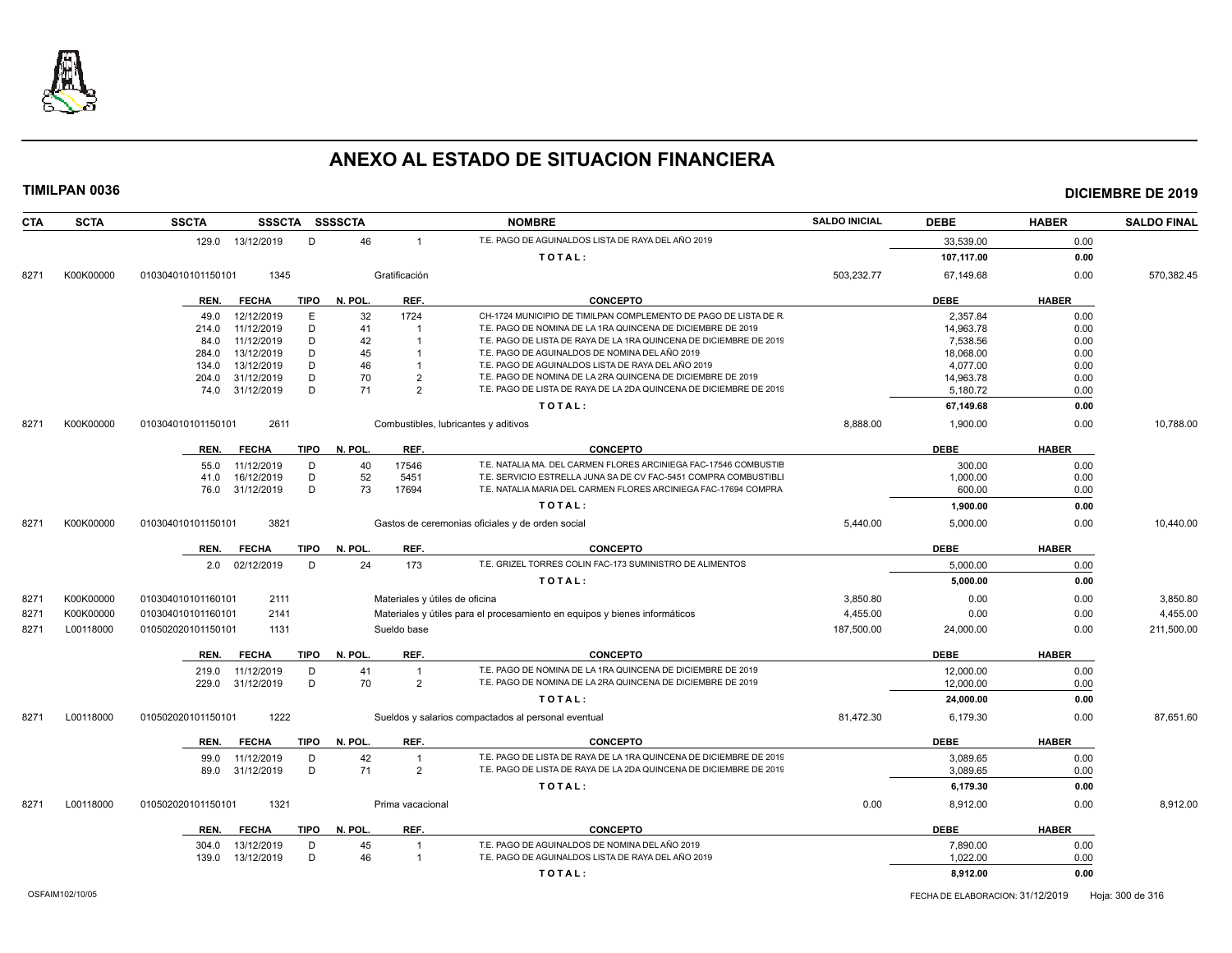

| <b>CTA</b> | <b>SCTA</b> | <b>SSCTA</b><br><b>SSSCTA</b>                        | <b>SSSSCTA</b>                               | <b>NOMBRE</b>                                                                                        | <b>SALDO INICIAL</b> | <b>DEBE</b>            | <b>HABER</b> | <b>SALDO FINAL</b> |
|------------|-------------|------------------------------------------------------|----------------------------------------------|------------------------------------------------------------------------------------------------------|----------------------|------------------------|--------------|--------------------|
| 8271       | L00118000   | 1322<br>010502020101150101                           | Aguinaldo                                    |                                                                                                      | 0.00                 | 41,784.00              | 0.00         | 41,784.00          |
|            |             | <b>TIPO</b><br>REN.<br><b>FECHA</b>                  | N. POL.<br>REF.                              | <b>CONCEPTO</b>                                                                                      |                      | <b>DEBE</b>            | <b>HABER</b> |                    |
|            |             | 13/12/2019<br>309.0<br>D<br>D<br>13/12/2019<br>144.0 | 45<br>$\overline{1}$<br>46<br>$\overline{1}$ | T.E. PAGO DE AGUINALDOS DE NOMINA DEL AÑO 2019<br>T.E. PAGO DE AGUINALDOS LISTA DE RAYA DEL AÑO 2019 |                      | 31.562.00<br>10,222.00 | 0.00<br>0.00 |                    |
|            |             |                                                      |                                              | TOTAL:                                                                                               |                      | 41,784.00              | 0.00         |                    |
| 8271       | L00118000   | 010502020101150101<br>1345                           | Gratificación                                |                                                                                                      | 152,070.85           | 19,233.00              | 0.00         | 171,303.85         |
|            |             |                                                      |                                              |                                                                                                      |                      |                        |              |                    |
|            |             | <b>FECHA</b><br><b>TIPO</b><br>REN.                  | REF.<br>N. POL.                              | <b>CONCEPTO</b><br>T.E. PAGO DE NOMINA DE LA 1RA QUINCENA DE DICIEMBRE DE 2019                       |                      | <b>DEBE</b>            | <b>HABER</b> |                    |
|            |             | 11/12/2019<br>D<br>224.0<br>13/12/2019<br>D<br>314.0 | 41<br>$\overline{1}$<br>45<br>$\overline{1}$ | T.E. PAGO DE AGUINALDOS DE NOMINA DEL AÑO 2019                                                       |                      | 6,129.00<br>5,840.00   | 0.00<br>0.00 |                    |
|            |             | 13/12/2019<br>D<br>149.0                             | 46<br>$\overline{1}$                         | T.E. PAGO DE AGUINALDOS LISTA DE RAYA DEL AÑO 2019                                                   |                      | 1,135.00               | 0.00         |                    |
|            |             | 31/12/2019<br>D<br>234.0                             | 70<br>$\overline{2}$                         | T.E. PAGO DE NOMINA DE LA 2RA QUINCENA DE DICIEMBRE DE 2019                                          |                      | 6,129.00               | 0.00         |                    |
|            |             |                                                      |                                              | TOTAL:                                                                                               |                      | 19,233.00              | 0.00         |                    |
| 8271       | L00118000   | 2611<br>010502020101150101                           | Combustibles, lubricantes y aditivos         |                                                                                                      | 1,350.00             | 300.00                 | 0.00         | 1,650.00           |
|            |             | <b>TIPO</b><br>REN.<br><b>FECHA</b>                  | N. POL.<br>REF.                              | <b>CONCEPTO</b>                                                                                      |                      | <b>DEBE</b>            | <b>HABER</b> |                    |
|            |             | 11/12/2019<br>D<br>69.0                              | 17546<br>40                                  | T.E. NATALIA MA. DEL CARMEN FLORES ARCINIEGA FAC-17546 COMBUSTIE                                     |                      | 300.00                 | 0.00         |                    |
|            |             |                                                      |                                              | TOTAL:                                                                                               |                      | 300.00                 | 0.00         |                    |
| 8271       | L00118000   | 010502020101160101<br>2111                           | Materiales y útiles de oficina               |                                                                                                      | 18,424.00            | 0.00                   | 0.00         | 18,424.00          |
| 8271       | L00119000   | 010502050203150101<br>1131                           | Sueldo base                                  |                                                                                                      | 1,032,890.50         | 91,684.50              | 0.00         | 1,124,575.00       |
|            |             | TIPO<br>REN.<br><b>FECHA</b>                         | N. POL.<br>REF.                              | <b>CONCEPTO</b>                                                                                      |                      | <b>DEBE</b>            | <b>HABER</b> |                    |
|            |             | 11/12/2019<br>E<br>14.0                              | 10<br>1702                                   | CH-1702 PARTICI. MUNICIPIO DE TIMILPAN COMPLEMENTO NOMINA 1RA QI                                     |                      | 10,000.00              | 0.00         |                    |
|            |             | 31/12/2019<br>E.<br>14.0                             | 29<br>1721                                   | CH-1721 MUNICIPIO DE TIMILPAN COMPLEMENTO DE NOMINA 2DA QNA DE                                       |                      | 10,000.00              | 0.00         |                    |
|            |             | 11/12/2019<br>D<br>229.0                             | 41<br>$\overline{1}$                         | T.E. PAGO DE NOMINA DE LA 1RA QUINCENA DE DICIEMBRE DE 2019                                          |                      | 35,842.25              | 0.00         |                    |
|            |             | D<br>31/12/2019<br>209.0                             | 70<br>$\overline{2}$                         | T.E. PAGO DE NOMINA DE LA 2RA QUINCENA DE DICIEMBRE DE 2019                                          |                      | 35,842.25              | 0.00         |                    |
|            |             |                                                      |                                              | TOTAL:                                                                                               |                      | 91,684.50              | 0.00         |                    |
| 8271       | L00119000   | 1222<br>010502050203150101                           |                                              | Sueldos y salarios compactados al personal eventual                                                  | 367,316.70           | 30,978.12              | 0.00         | 398,294.82         |
|            |             | <b>FECHA</b><br><b>TIPO</b><br>REN.                  | N. POL.<br>REF.                              | <b>CONCEPTO</b>                                                                                      |                      | <b>DEBE</b>            | <b>HABER</b> |                    |
|            |             | 11/12/2019<br>D<br>89.0                              | 42<br>$\overline{1}$                         | T.E. PAGO DE LISTA DE RAYA DE LA 1RA QUINCENA DE DICIEMBRE DE 2019                                   |                      | 15,489.06              | 0.00         |                    |
|            |             | 79.0 31/12/2019<br>D                                 | 71<br>$\overline{2}$                         | T.E. PAGO DE LISTA DE RAYA DE LA 2DA QUINCENA DE DICIEMBRE DE 2019                                   |                      | 15,489.06              | 0.00         |                    |
|            |             |                                                      |                                              | TOTAL:                                                                                               |                      | 30,978.12              | 0.00         |                    |
| 8271       | L00119000   | 1311<br>010502050203150101                           | Prima por año de servicio                    |                                                                                                      | 3,150.00             | 300.00                 | 0.00         | 3,450.00           |
|            |             | <b>FECHA</b><br>TIPO<br>REN.                         | N. POL.<br>REF.                              | <b>CONCEPTO</b>                                                                                      |                      | <b>DEBE</b>            | <b>HABER</b> |                    |
|            |             | 11/12/2019<br>D<br>239.0                             | 41<br>$\overline{1}$                         | T.E. PAGO DE NOMINA DE LA 1RA QUINCENA DE DICIEMBRE DE 2019                                          |                      | 150.00                 | 0.00         |                    |
|            |             | 219.0 31/12/2019<br>D                                | 70<br>$\overline{2}$                         | T.E. PAGO DE NOMINA DE LA 2RA QUINCENA DE DICIEMBRE DE 2019                                          |                      | 150.00                 | 0.00         |                    |
|            |             |                                                      |                                              | TOTAL:                                                                                               |                      | 300.00                 | 0.00         |                    |
| 8271       | L00119000   | 1321<br>010502050203150101                           | Prima vacacional                             |                                                                                                      | 0.00                 | 46,082.00              | 0.00         | 46.082.00          |
|            |             | <b>FECHA</b><br>REN.                                 | REF.<br>TIPO N. POL.                         | <b>CONCEPTO</b>                                                                                      |                      | <b>DEBE</b>            | <b>HABER</b> |                    |
|            |             |                                                      |                                              | CH-1709 COMPLEMENTO DE AGUINALDO DE 2019                                                             |                      |                        |              |                    |
|            |             | 12/12/2019<br>E<br>69.0<br>13/12/2019<br>D<br>289.0  | 17<br>1709<br>45<br>$\overline{1}$           | T.E. PAGO DE AGUINALDOS DE NOMINA DEL AÑO 2019                                                       |                      | 6,575.00<br>30,953.00  | 0.00<br>0.00 |                    |
|            |             |                                                      |                                              |                                                                                                      |                      |                        |              |                    |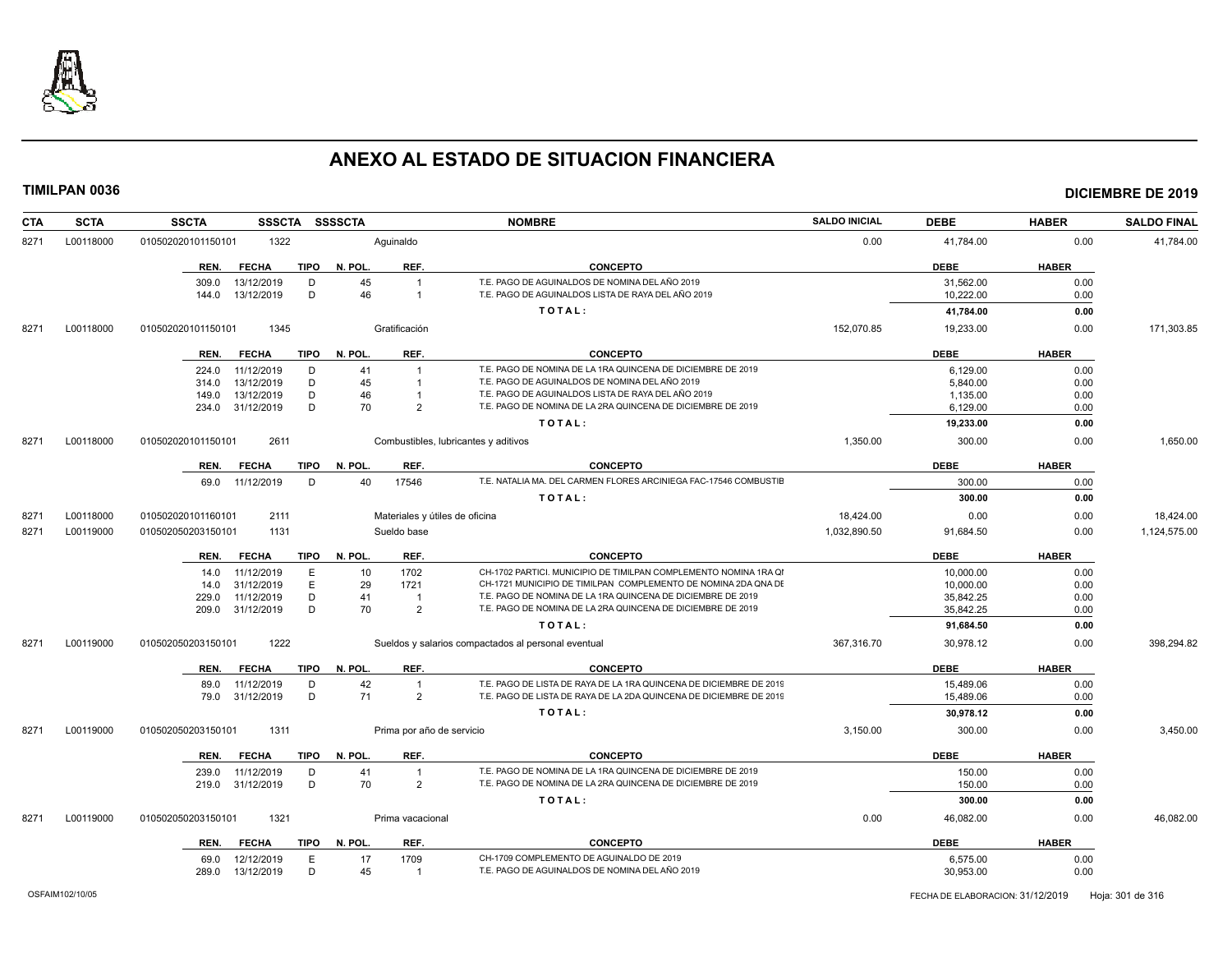

| <b>SCTA</b><br>CTA | <b>SSCTA</b>               | SSSCTA SSSSCTA         |                         | <b>NOMBRE</b>                                                               | <b>SALDO INICIAL</b> | <b>DEBE</b> | <b>HABER</b> | <b>SALDO FINAL</b> |
|--------------------|----------------------------|------------------------|-------------------------|-----------------------------------------------------------------------------|----------------------|-------------|--------------|--------------------|
|                    | 154.0 13/12/2019           | D                      | 46<br>$\overline{1}$    | T.E. PAGO DE AGUINALDOS LISTA DE RAYA DEL AÑO 2019                          |                      | 8,554.00    | 0.00         |                    |
|                    |                            |                        |                         | TOTAL:                                                                      |                      | 46,082.00   | 0.00         |                    |
| L00119000<br>8271  | 1322<br>010502050203150101 |                        | Aquinaldo               |                                                                             | 0.00                 | 175,426.00  | 0.00         | 175,426.00         |
|                    | REN.<br><b>FECHA</b>       | TIPO<br>N. POL.        | REF.                    | <b>CONCEPTO</b>                                                             |                      | <b>DEBE</b> | <b>HABER</b> |                    |
|                    | 12/12/2019<br>64.0         | E                      | 1709<br>17              | CH-1709 COMPLEMENTO DE AGUINALDO DE 2019                                    |                      | 26,301.00   | 0.00         |                    |
|                    | 13/12/2019<br>294.0        | D                      | 45                      | T.E. PAGO DE AGUINALDOS DE NOMINA DEL AÑO 2019                              |                      | 107,018.00  | 0.00         |                    |
|                    | 13/12/2019<br>159.0        | D                      | 46<br>$\overline{1}$    | T.E. PAGO DE AGUINALDOS LISTA DE RAYA DEL AÑO 2019                          |                      | 42,107.00   | 0.00         |                    |
|                    |                            |                        |                         | TOTAL:                                                                      |                      | 175,426.00  | 0.00         |                    |
| L00119000<br>8271  | 1345<br>010502050203150101 |                        | Gratificación           |                                                                             | 777,430.12           | 116,687.70  | 0.00         | 894,117.82         |
|                    | <b>FECHA</b><br>REN.       | <b>TIPO</b><br>N. POL. | REF.                    | <b>CONCEPTO</b>                                                             |                      | <b>DEBE</b> | <b>HABER</b> |                    |
|                    | 11/12/2019<br>19.0         | E                      | 1702<br>10              | CH-1702 PARTICI. MUNICIPIO DE TIMILPAN COMPLEMENTO NOMINA 1RA QI            |                      | 6.499.90    | 0.00         |                    |
|                    | 12/12/2019<br>74.0         | E                      | 17<br>1709              | CH-1709 COMPLEMENTO DE AGUINALDO DE 2019                                    |                      | 5.916.00    | 0.00         |                    |
|                    | 31/12/2019<br>19.0         | E                      | 29<br>1721              | CH-1721 MUNICIPIO DE TIMILPAN COMPLEMENTO DE NOMINA 2DA QNA DE              |                      | 6,499.90    | 0.00         |                    |
|                    | 11/12/2019<br>234.0        | D                      | 41<br>-1                | T.E. PAGO DE NOMINA DE LA 1RA QUINCENA DE DICIEMBRE DE 2019                 |                      | 21,261.60   | 0.00         |                    |
|                    | 11/12/2019<br>94.0         | D                      | 42<br>-1                | T.E. PAGO DE LISTA DE RAYA DE LA 1RA QUINCENA DE DICIEMBRE DE 2019          |                      | 10,514.85   | 0.00         |                    |
|                    | 13/12/2019<br>299.0        | D                      | 45                      | T.E. PAGO DE AGUINALDOS DE NOMINA DEL AÑO 2019                              |                      | 25,848.00   | 0.00         |                    |
|                    | 13/12/2019<br>164.0        | D                      | 46                      | T.E. PAGO DE AGUINALDOS LISTA DE RAYA DEL AÑO 2019                          |                      | 5,871.00    | 0.00         |                    |
|                    | 31/12/2019<br>214.0        | D                      | 70<br>$\overline{2}$    | T.E. PAGO DE NOMINA DE LA 2RA QUINCENA DE DICIEMBRE DE 2019                 |                      | 23,261.60   | 0.00         |                    |
|                    | 31/12/2019<br>84.0         | D                      | 71<br>2                 | T.E. PAGO DE LISTA DE RAYA DE LA 2DA QUINCENA DE DICIEMBRE DE 2019          |                      | 11.014.85   | 0.00         |                    |
|                    |                            |                        |                         | TOTAL:                                                                      |                      | 116,687.70  | 0.00         |                    |
| L00119000<br>8271  | 010502050203150101<br>1412 |                        |                         | Aportaciones de servicio de salud                                           | 2,406,921.02         | 323,165.21  | 0.00         | 2,730,086.23       |
|                    | <b>FECHA</b><br>REN.       | <b>TIPO</b><br>N. POL. | REF.                    | <b>CONCEPTO</b>                                                             |                      | <b>DEBE</b> | <b>HABER</b> |                    |
|                    | 31/12/2019<br>11.0         | D                      | 80675<br>$\overline{7}$ | PAGO DE ISSEMYM DE DICIEMBRE 2019                                           |                      | 323, 165.21 | 0.00         |                    |
|                    |                            |                        |                         | TOTAL:                                                                      |                      | 323,165.21  | 0.00         |                    |
| L00119000<br>8271  | 1413<br>010502050203150101 |                        |                         | Aportaciones al sistema solidario de reparto                                | 1,886,719.57         | 256,854.74  | 0.00         | 2,143,574.31       |
|                    | REN.<br><b>FECHA</b>       | N. POL.<br>TIPO        | REF.                    | <b>CONCEPTO</b>                                                             |                      | <b>DEBE</b> | <b>HABER</b> |                    |
|                    | 18.0 31/12/2019            | D                      | 80675<br>$\overline{7}$ | PAGO DE ISSEMYM DE DICIEMBRE 2019                                           |                      | 256.854.74  | 0.00         |                    |
|                    |                            |                        |                         | TOTAL:                                                                      |                      | 256,854.74  | 0.00         |                    |
| L00119000<br>8271  | 010502050203150101<br>1414 |                        |                         | Aportaciones del sistema de capitalización individual                       | 389,835.55           | 35,557.28   | 0.00         | 425,392.83         |
|                    | <b>FECHA</b><br>REN.       | <b>TIPO</b><br>N. POL. | REF.                    | <b>CONCEPTO</b>                                                             |                      | <b>DEBE</b> | <b>HABER</b> |                    |
|                    | 31/12/2019<br>25.0         | D                      | 80675<br>$\overline{7}$ | PAGO DE ISSEMYM DE DICIEMBRE 2019                                           |                      | 35,557.28   | 0.00         |                    |
|                    |                            |                        |                         | TOTAL:                                                                      |                      | 35,557.28   | 0.00         |                    |
| 8271<br>L00119000  | 010502050203150101<br>1415 |                        |                         | Aportaciones para financiar los gastos generales de administración del ISSE | 208,614.92           | 30,289.35   | 0.00         | 238.904.27         |
|                    | <b>FECHA</b><br>REN.       | <b>TIPO</b><br>N. POL. | REF.                    | <b>CONCEPTO</b>                                                             |                      | <b>DEBE</b> | <b>HABER</b> |                    |
|                    | 31/12/2019<br>32.0         | D                      | 80675<br>$\overline{7}$ | PAGO DE ISSEMYM DE DICIEMBRE 2019                                           |                      | 30,289.35   | 0.00         |                    |
|                    |                            |                        |                         | TOTAL:                                                                      |                      | 30,289.35   | 0.00         |                    |
| 8271<br>L00119000  | 010502050203150101<br>1416 |                        |                         | Aportaciones para riesgo de trabajo                                         | 299,492.76           | 45,962.92   | 0.00         | 345,455.68         |
|                    | <b>FECHA</b><br>REN.       | <b>TIPO</b><br>N. POL. | REF.                    | <b>CONCEPTO</b>                                                             |                      | <b>DEBE</b> | <b>HABER</b> |                    |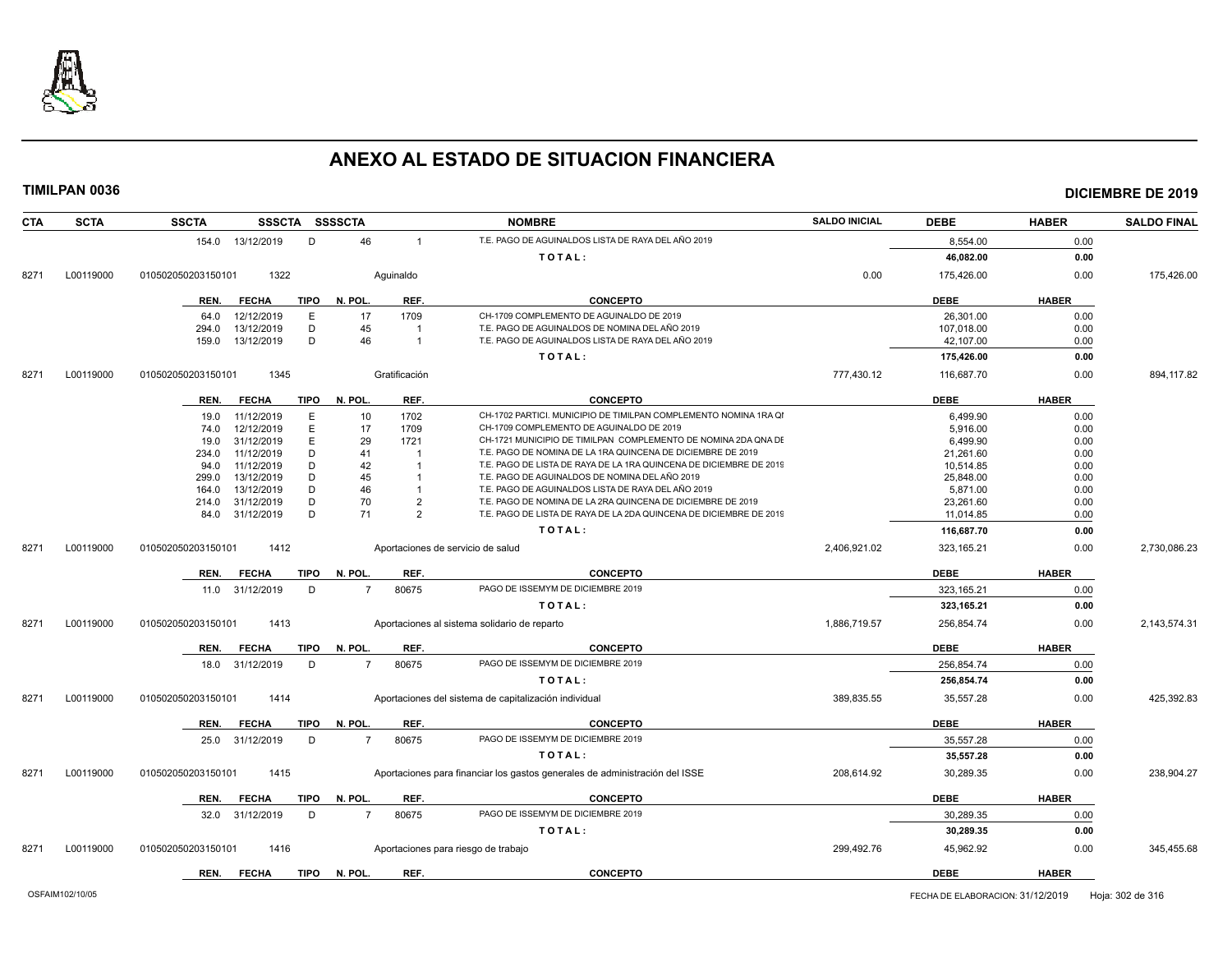

| <b>CTA</b> | <b>SCTA</b> | <b>SSCTA</b><br>SSSCTA SSSSCTA                     |                |                  | <b>NOMBRE</b>                                                              | <b>SALDO INICIAL</b> | <b>DEBE</b>          | <b>HABER</b> | <b>SALDO FINAL</b> |
|------------|-------------|----------------------------------------------------|----------------|------------------|----------------------------------------------------------------------------|----------------------|----------------------|--------------|--------------------|
|            |             | 39.0 31/12/2019<br>D                               | $\overline{7}$ | 80675            | PAGO DE ISSEMYM DE DICIEMBRE 2019                                          |                      | 45.962.92            | 0.00         |                    |
|            |             |                                                    |                |                  | TOTAL:                                                                     |                      | 45,962.92            | 0.00         |                    |
| 8271       | L00119000   | 1522<br>010502050203150101                         |                |                  | Liquidaciones por indemnizaciones, por sueldos y salarios caídos           | 810,494.91           | 12,000.00            | 0.00         | 822,494.91         |
|            |             | <b>FECHA</b><br><b>TIPO</b><br>REN.                | N. POL         | REF.             | <b>CONCEPTO</b>                                                            |                      | <b>DEBE</b>          | <b>HABER</b> |                    |
|            |             | 02/12/2019<br>E<br>2.0                             | 8              | 1700             | CH-1700 PARTICIPACIONES VICTOR ALFONSO ENSASTEGUI ALCANTARA LI             |                      | 12,000.00            | 0.00         |                    |
|            |             |                                                    |                |                  | TOTAL:                                                                     |                      | 12,000.00            | 0.00         |                    |
|            |             |                                                    |                |                  |                                                                            |                      |                      |              |                    |
| 8271       | L00119000   | 1541<br>010502050203150101                         |                |                  | Becas para hijos de trabajadores sindicalizados                            | 3,500.00             | 700.00               | 0.00         | 4,200.00           |
|            |             | <b>TIPO</b><br>REN.<br><b>FECHA</b>                | N. POL         | REF.             | <b>CONCEPTO</b>                                                            |                      | <b>DEBE</b>          | <b>HABER</b> |                    |
|            |             | 11/12/2019<br>D<br>244.0                           | 41             | 1                | T.E. PAGO DE NOMINA DE LA 1RA QUINCENA DE DICIEMBRE DE 2019                |                      | 350.00               | 0.00         |                    |
|            |             | D<br>224.0<br>31/12/2019                           | 70             | 2                | T.E. PAGO DE NOMINA DE LA 2RA QUINCENA DE DICIEMBRE DE 2019                |                      | 350.00               | 0.00         |                    |
|            |             |                                                    |                |                  | TOTAL:                                                                     |                      | 700.00               | 0.00         |                    |
| 8271       | L00119000   | 1546<br>010502050203150101                         |                |                  | Otros gastos derivados de convenio                                         | 4,350.00             | 0.00                 | 0.00         | 4,350.00           |
| 8271       | L00119000   | 2141<br>010502050203150101                         |                |                  | Materiales y útiles para el procesamiento en equipos y bienes informáticos | 9,641.00             | 0.00                 | 0.00         | 9,641.00           |
| 8271       | L00119000   | 010502050203150101<br>2611                         |                |                  | Combustibles, lubricantes y aditivos                                       | 161,604.98           | 15,200.51            | 0.00         | 176,805.49         |
|            |             | <b>FECHA</b><br><b>TIPO</b><br>REN.                | N. POL.        | REF.             | <b>CONCEPTO</b>                                                            |                      | <b>DEBE</b>          | <b>HABER</b> |                    |
|            |             |                                                    |                |                  | T.E. SERVICIO ESTRELLA JUNA SA DE CV FAC-5438 COMBUSTIBLE                  |                      |                      |              |                    |
|            |             | 06/12/2019<br>D<br>55.0<br>11/12/2019<br>D<br>62.0 | 38<br>40       | 5438<br>17546    | T.E. NATALIA MA. DEL CARMEN FLORES ARCINIEGA FAC-17546 COMBUSTIE           |                      | 2,300.13<br>1,800.00 | 0.00<br>0.00 |                    |
|            |             | D<br>16/12/2019<br>48.0                            | 52             | 5451             | T.E. SERVICIO ESTRELLA JUNA SA DE CV FAC-5451 COMPRA COMBUSTIBLI           |                      | 3,500.00             | 0.00         |                    |
|            |             | D<br>31/12/2019<br>48.0                            | 60             | 5561             | T.E. SERVICIO ESTRELA JUNA SA DE CV FAC-5561 COMPRA DE COMBUSTII           |                      | 1,900.00             | 0.00         |                    |
|            |             | 30/12/2019<br>D<br>34.0                            | 69             | 5562             | T.E. SERVICIO ESTRELLA JUNA SA DE CV FAC-5562 COMPRA COMBUSTIBLI           |                      | 1,650.22             | 0.00         |                    |
|            |             | 31/12/2019<br>D<br>34.0                            | 72             | 5587             | T.E. SERVICIO ESTRELLA JUNA SA DE CV FAC-5587 COMPRA COMBUSTIBLI           |                      | 400.00               | 0.00         |                    |
|            |             | 31/12/2019<br>D<br>83.0                            | 73             | 17694            | T.E. NATALIA MARIA DEL CARMEN FLORES ARCINIEGA FAC-17694 COMPRA            |                      | 1.850.00             | 0.00         |                    |
|            |             | D<br>69.0<br>02/12/2019                            | 81             | 5374             | T.E. SERVICIO ESTRELLA JUNA SA DE CV FAC-5374 COMPRA COMBUSTIBLI           |                      | 1,800.16             | 0.00         |                    |
|            |             |                                                    |                |                  | TOTAL:                                                                     |                      | 15,200.51            | 0.00         |                    |
| 8271       | L00119000   | 2992<br>010502050203150101                         |                | Otros enseres    |                                                                            | 2,900.76             | 4,392.04             | 0.00         | 7,292.80           |
|            |             | <b>FECHA</b><br><b>TIPO</b><br>REN.                | N. POL.        | REF.             | <b>CONCEPTO</b>                                                            |                      | <b>DEBE</b>          | <b>HABER</b> |                    |
|            |             | 31/12/2019<br>E<br>6.0                             | 31             | $\overline{1}$   | CH-1723 PARTI COMPPROBACION DE GASTOS                                      |                      | 1,443.00             | 0.00         |                    |
|            |             | 31/12/2019<br>D<br>160.0                           | 179            | 61063            | CANCELACION DEL FONDO FIJO DEL TESORERO MUNICIPAL                          |                      | 969.01               | 0.00         |                    |
|            |             | D<br>167.0<br>31/12/2019                           | 179            | 61062            | CANCELACION DEL FONDO FIJO DEL TESORERO MUNICIPAL                          |                      | 1,980.03             | 0.00         |                    |
|            |             |                                                    |                |                  | TOTAL:                                                                     |                      | 4,392.04             | 0.00         |                    |
| 8271       | L00119000   | 3131<br>010502050203150101                         |                | Servicio de aqua |                                                                            | 164,406.57           | 0.00                 | 0.00         | 164,406.57         |
| 8271       | L00119000   | 3132<br>010502050203150101                         |                |                  | Servicio de cloración de agua                                              | 203,594.24           | 0.00                 | 0.00         | 203,594.24         |
| 8271       | L00119000   | 010502050203150101<br>3141                         |                |                  | Servicio de telefonía convencional                                         | 110,622.00           | 5,399.00             | 0.00         | 116,021.00         |
|            |             | <b>FECHA</b><br><b>TIPO</b><br>REN.                | N. POL.        | REF.             | <b>CONCEPTO</b>                                                            |                      | <b>DEBE</b>          | <b>HABER</b> |                    |
|            |             | 02/12/2019<br>D<br>6.0                             | 13             | 1                | T.E. TELEMEX SAB DE CV SERVICIO DE 7121255027 DE NOVIEMBRE 2019            |                      | 828.00               | 0.00         |                    |
|            |             | D<br>02/12/2019<br>6.0                             | 14             |                  | T.E. TELEMEX SAB DE CV SERVICIO DE 7121255300 DE NOVIEMBRE 2019            |                      | 399.00               | 0.00         |                    |
|            |             | 02/12/2019<br>D<br>6.0                             | 15             |                  | T.E. TELEMEX SAB DE CV SERVICIO DE 7121255031 DE NOVIEMBRE 2019            |                      | 701.00               | 0.00         |                    |
|            |             | D<br>02/12/2019<br>6.0                             | 16             |                  | T.E. TELMEX SAB DE CV SERVICIO DE 7121255039 DE NOVIEMBRE 2019             |                      | 678.00               | 0.00         |                    |
|            |             | D<br>02/12/2019<br>6.0                             | 17             |                  | T.E. TELMEX SAB DE CV SERVICIO DE 7126881428 DE NOVIEMBRE 2019             |                      | 618.00               | 0.00         |                    |
|            |             | D<br>02/12/2019<br>6.0                             | 18             |                  | T.E. TELMEX SAB DE CV SERVICIO DE 7121255029 DE NOVIEMBRE 2019             |                      | 399.00               | 0.00         |                    |
|            |             | 02/12/2019<br>D<br>6.0                             | 19             |                  | T.E. TELMEX SAB DE CV SERVICIO DE 7121255012 DE NOVIEMBRE 2019             |                      | 549.00               | 0.00         |                    |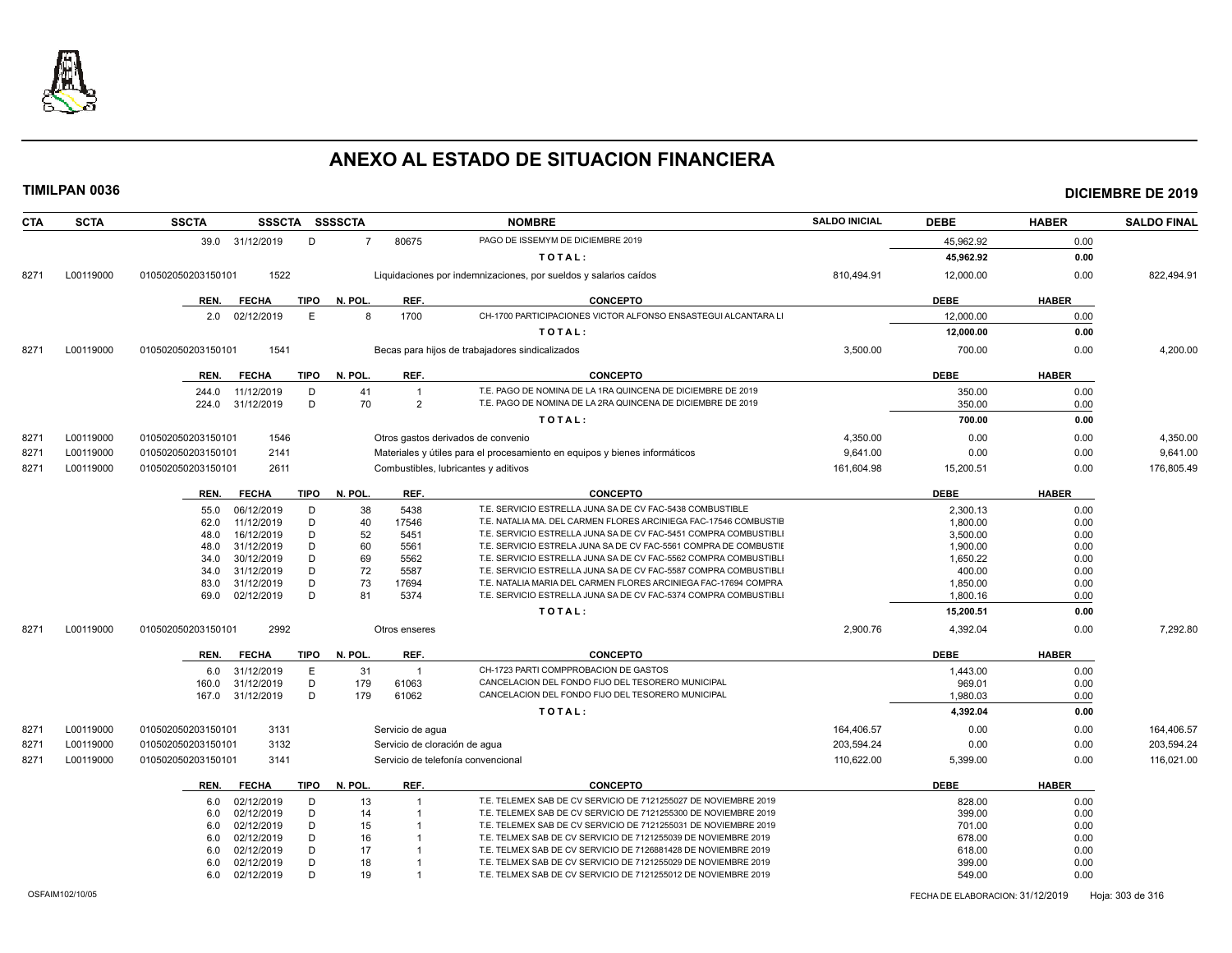

| <b>CTA</b> | <b>SCTA</b> | <b>SSCTA</b><br>SSSCTA SSSSCTA                |                                      | <b>NOMBRE</b>                                                                                                                      | <b>SALDO INICIAL</b> | <b>DEBE</b>             | <b>HABER</b> | <b>SALDO FINAL</b> |
|------------|-------------|-----------------------------------------------|--------------------------------------|------------------------------------------------------------------------------------------------------------------------------------|----------------------|-------------------------|--------------|--------------------|
|            |             | 6.0 05/12/2019<br>D<br>D<br>05/12/2019<br>6.0 | 34<br>35                             | T.E. TELEMEX SAB DE CV SERVICIO DE 7121255632 DE NOVIEMBRE 2019<br>T.E. TELEMEX SAB DE CV SERVICIO DE 7121255925 DE NOVIEMBRE 2019 |                      | 836.00<br>391.00        | 0.00<br>0.00 |                    |
|            |             |                                               |                                      | TOTAL:                                                                                                                             |                      | 5,399.00                | 0.00         |                    |
| 8271       | L00119000   | 3231<br>010502050203150101                    |                                      | Arrendamiento de equipo y bienes informáticos                                                                                      | 52,861.70            | 4,640.00                | 0.00         | 57,501.70          |
|            |             | <b>TIPO</b><br>REN.<br><b>FECHA</b>           | REF.<br>N. POL.                      | <b>CONCEPTO</b>                                                                                                                    |                      | <b>DEBE</b>             | <b>HABER</b> |                    |
|            |             | 05/12/2019<br>D<br>20.0                       | 30<br>643                            | T.E. COPY CDMX SA DE CV FAC-624 SERVICIO COPIADO DE NOVIEMBRE                                                                      |                      | 4.640.00                | 0.00         |                    |
|            |             |                                               |                                      | TOTAL:                                                                                                                             |                      | 4,640.00                | 0.00         |                    |
| 8271       | L00119000   | 3311<br>010502050203150101                    |                                      | Asesorías asociadas a convenios o acuerdos                                                                                         | 45,675.00            | 4,100.00                | 0.00         | 49,775.00          |
|            |             | <b>FECHA</b><br>TIPO<br>REN.                  | N. POL.<br>REF.                      | <b>CONCEPTO</b>                                                                                                                    |                      | DEBE                    | <b>HABER</b> |                    |
|            |             | 31/12/2019<br>D<br>6.0                        | $\overline{1}$<br>$\overline{1}$     | IHAEM APORTACION DE DICIEMBRE DE 2019                                                                                              |                      | 4,100.00                | 0.00         |                    |
|            |             |                                               |                                      | TOTAL:                                                                                                                             |                      | 4,100.00                | 0.00         |                    |
| 8271       | L00119000   | 3331<br>010502050203150101                    | Servicios informáticos               |                                                                                                                                    | 48,376.60            | 1,577.60                | 0.00         | 49,954.20          |
|            |             | <b>TIPO</b><br>REN.<br><b>FECHA</b>           | REF.<br>N. POL.                      | <b>CONCEPTO</b>                                                                                                                    |                      | <b>DEBE</b>             | <b>HABER</b> |                    |
|            |             | E<br>31/12/2019<br>97.0                       | 31<br>55812                          | CH-1723 PARTI COMPPROBACION DE GASTOS                                                                                              |                      | 1,577.60                | 0.00         |                    |
|            |             |                                               |                                      | TOTAL:                                                                                                                             |                      | 1,577.60                | 0.00         |                    |
| 8271       | L00119000   | 3391<br>010502050203150101                    | Servicios profesionales              |                                                                                                                                    | 468,752.76           | 38,581.22               | 0.00         | 507,333.98         |
|            |             | <b>TIPO</b><br><b>FECHA</b><br>REN.           | N. POL.<br>REF.                      | <b>CONCEPTO</b>                                                                                                                    |                      | <b>DEBE</b>             | <b>HABER</b> |                    |
|            |             | 30/12/2019<br>E<br>6.0                        | 111<br>$\overline{7}$                | CH-111 RP MARIA GUADALUPE GOMEZ RUIZ HONORARIOS DEL 16-31 DE D                                                                     |                      | 3,790.61                | 0.00         |                    |
|            |             | E<br>6.0<br>12/12/2019<br>D                   | 16<br>1708                           | CH-1708 PARTICI. MARIA GUADALUPE GOMEZ RUIZ PAGO HONORARIOS DI                                                                     |                      | 3.790.61                | 0.00         |                    |
|            |             | 2.0<br>31/12/2019                             | 79<br>$\overline{1}$                 | T.E. GALDINO RUBIO CHAVEZ PAGO TOTAL ASESORIA MANEJO PAGINA WE                                                                     |                      | 31,000.00               | 0.00         |                    |
| 8271       | L00119000   | 3411<br>010502050203150101                    | Servicios bancarios y financieros    | TOTAL:                                                                                                                             | 186,235.94           | 38,581.22<br>528,992.00 | 0.00<br>0.00 | 715,227.94         |
|            |             |                                               |                                      |                                                                                                                                    |                      |                         |              |                    |
|            |             | <b>FECHA</b><br><b>TIPO</b><br>REN.           | REF.<br>N. POL.                      | <b>CONCEPTO</b>                                                                                                                    |                      | <b>DEBE</b>             | <b>HABER</b> |                    |
|            |             | 31/12/2019<br>D<br>6.0<br>31/12/2019<br>20.0  | 5<br>6                               | COMISIONES BANCARIAS CUENTA DE RECURSOS PROPIOS<br>REGISTRO DEL IMPUESTO PREDIAL DEL MES DE DICIEMBRE DE 2019                      |                      | 1,873.40<br>482.13      | 0.00<br>0.00 |                    |
|            |             | 31/12/2019<br>7.0                             | 8                                    | REGISTRO DE PRESTAMO AL MUNICIPIO DE DICIEMBRE 2019                                                                                |                      | 512,400.00              | 0.00         |                    |
|            |             | 31/12/2019<br>D<br>6.0                        | q                                    | REGISTRO CARGA FINANCIERA PRESTAMO MARZO 2019                                                                                      |                      | 14,236.47               | 0.00         |                    |
|            |             |                                               |                                      | TOTAL:                                                                                                                             |                      | 528.992.00              | 0.00         |                    |
| 8271       | L00119000   | 010502050203150101<br>3441                    |                                      | Seguros de responsabilidad patrimonial y fianzas                                                                                   | 37,292.57            | 0.00                    | 0.00         | 37,292.57          |
| 8271       | L00119000   | 010502050203150101<br>3451                    | Seguros y fianzas                    |                                                                                                                                    | 19,814.51            | 0.00                    | 0.00         | 19,814.51          |
| 8271       | L00119000   | 3532<br>010502050203150101                    |                                      | Reparación y mantenimiento para equipo y redes de tele y radio transmisión                                                         | 43,598.60            | 0.00                    | 0.00         | 43,598.60          |
| 8271       | L00119000   | 010502050203150101<br>3551                    |                                      | Reparación y mantenimiento de vehículos terrestres, aéreos y lacustres                                                             | 3,226.00             | 0.00                    | 0.00         | 3,226.00           |
| 8271       | L00119000   | 010502050203150101<br>3721                    | Gastos de traslado por vía terrestre |                                                                                                                                    | 176.00               | 86.00                   | 0.00         | 262.00             |
|            |             | REN.<br><b>FECHA</b><br><b>TIPO</b>           | REF.<br>N. POL.                      | <b>CONCEPTO</b>                                                                                                                    |                      | <b>DEBE</b>             | <b>HABER</b> |                    |
|            |             | 153.0<br>31/12/2019<br>D                      | 179<br>173701                        | CANCELACION DEL FONDO FIJO DEL TESORERO MUNICIPAL                                                                                  |                      | 86.00                   | 0.00         |                    |
|            |             |                                               |                                      | TOTAL:                                                                                                                             |                      | 86.00                   | 0.00         |                    |
| 8271       | L00119000   | 010502050203150101<br>3851                    | Gastos de representación             |                                                                                                                                    | 46,540.23            | 845.50                  | 0.00         | 47,385.73          |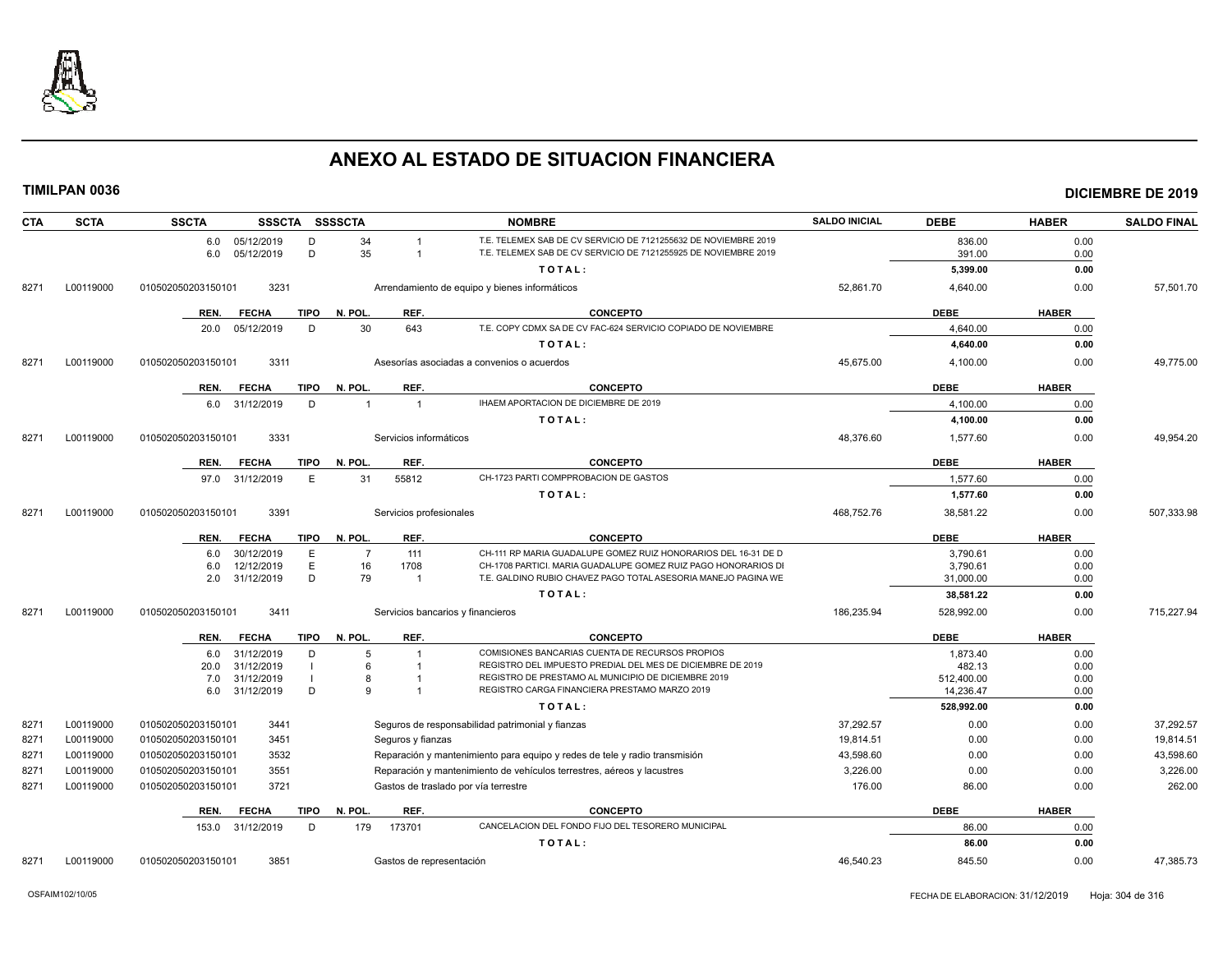

| <b>CTA</b> | <b>SCTA</b>     | <b>SSCTA</b><br><b>SSSCTA</b>       | <b>SSSSCTA</b>  |                                | <b>NOMBRE</b>                                                      | <b>SALDO INICIAL</b> | <b>DEBE</b>                      | <b>HABER</b> | <b>SALDO FINAL</b> |
|------------|-----------------|-------------------------------------|-----------------|--------------------------------|--------------------------------------------------------------------|----------------------|----------------------------------|--------------|--------------------|
|            |                 | REN.<br><b>FECHA</b><br><b>TIPO</b> | N. POL.         | REF.                           | <b>CONCEPTO</b>                                                    |                      | <b>DEBE</b>                      | <b>HABER</b> |                    |
|            |                 | E<br>27.0<br>31/12/2019             | 31              | 18419                          | CH-1723 PARTI COMPPROBACION DE GASTOS                              |                      | 246.50                           | 0.00         |                    |
|            |                 | D<br>31/12/2019<br>146.0            | 179             | 12823                          | CANCELACION DEL FONDO FIJO DEL TESORERO MUNICIPAL                  |                      | 599.00                           | 0.00         |                    |
|            |                 |                                     |                 |                                | TOTAL:                                                             |                      | 845.50                           | 0.00         |                    |
| 8271       | L00119000       | 3922<br>010502050203150101          |                 | Otros impuestos y derechos     |                                                                    | 61,065.00            | 0.00                             | 0.00         | 61,065.00          |
| 8271       | L00119000       | 3982<br>010502050203150101          |                 |                                | Impuesto sobre erogaciones por remuneraciones al trabajo personal. | 1,338,073.35         | 108,807.00                       | 0.00         | 1,446,880.35       |
|            |                 | <b>FECHA</b><br><b>TIPO</b><br>REN. | N. POL.         | REF.                           | <b>CONCEPTO</b>                                                    |                      | <b>DEBE</b>                      | <b>HABER</b> |                    |
|            |                 | D<br>6.0<br>09/12/2019              | 39              | $\overline{1}$                 | T.E. GOBIERNO DEL ESTADO DE MEXICO IMP. SOBRE REMUNERACIONES       |                      | 108,807.00                       | 0.00         |                    |
|            |                 |                                     |                 |                                | TOTAL:                                                             |                      | 108,807.00                       | 0.00         |                    |
| 8271       | L00119000       | 3992<br>010502050203150101          |                 | Gastos de servicios menores    |                                                                    | 2,498.35             | 0.00                             | 0.00         | 2,498.35           |
| 8271       | L00119000       | 2111<br>010502050203160101          |                 | Materiales y útiles de oficina |                                                                    | 241,455.36           | 0.00                             | 0.00         | 241,455.36         |
| 8271       | L00119000       | 010502050203160101<br>3111          |                 | Servicio de energía eléctrica  |                                                                    | 586,973.00           | 152,501.00                       | 0.00         | 739,474.00         |
|            |                 | REN.<br><b>FECHA</b>                | TIPO N. POL.    | REF.                           | <b>CONCEPTO</b>                                                    |                      | <b>DEBE</b>                      | <b>HABER</b> |                    |
|            |                 | 02/12/2019<br>D<br>6.0              | 10              | $\overline{1}$                 | CFE SSB PAGO ENERGIA ELECTRICA POZO DE AGUA DE ZARAGOZA            |                      | 69,698.00                        | 0.00         |                    |
|            |                 | 18/12/2019<br>D<br>6.0              | 53              | $\overline{1}$                 | T.E. CFE SSB SERVICIO DE ENERGIA ELECTRICA POZO CABECERA MUNICI    |                      | 82,803.00                        | 0.00         |                    |
|            |                 |                                     |                 |                                | TOTAL:                                                             |                      | 152,501.00                       | 0.00         |                    |
| 8271       | L00119000       | 010502050203160101<br>3112          |                 |                                | Servicio de energía eléctrica para alumbrado publico               | 132,848.00           | 0.00                             | 0.00         | 132.848.00         |
| 8271       | L00119000       | 3411<br>010502050203160101          |                 |                                | Servicios bancarios y financieros                                  | 28,284.62            | 2,756.16                         | 0.00         | 31,040.78          |
|            |                 | REN.<br><b>FECHA</b><br><b>TIPO</b> | N. POL.         | REF.                           | <b>CONCEPTO</b>                                                    |                      | <b>DEBE</b>                      | <b>HABER</b> |                    |
|            |                 | 46.0<br>31/12/2019<br>D             | 5               |                                | COMISIONES BANCARIAS CUENTA DE FEFOM                               |                      | 69.60                            | 0.00         |                    |
|            |                 | 31/12/2019<br>D<br>14.0             | 5               |                                | COMISIONES BANCARIAS CUENTA DE PARTICIPACIONES                     |                      | 2,657.56                         | 0.00         |                    |
|            |                 | D<br>22.0<br>31/12/2019             | 5               |                                | COMISIONES BANCARIAS CUENTA DE FEIEF                               |                      | 17.40                            | 0.00         |                    |
|            |                 | D<br>38.0<br>31/12/2019             | 5               |                                | COMISIONES BANCARIAS CUENTA DE PFTPG                               |                      | 11.60                            | 0.00         |                    |
|            |                 |                                     |                 |                                | TOTAL:                                                             |                      | 2,756.16                         | 0.00         |                    |
| 8271       | L00119000       | 3411<br>010502050203250101          |                 |                                | Servicios bancarios y financieros                                  | 4,305.92             | 252.88                           | 0.00         | 4,558.80           |
|            |                 | <b>TIPO</b><br>REN.<br><b>FECHA</b> | N. POL.         | REF.                           | <b>CONCEPTO</b>                                                    |                      | <b>DEBE</b>                      | <b>HABER</b> |                    |
|            |                 | 30.0<br>31/12/2019<br>D             | 5               |                                | COMISIONES BANCARIAS CUENTA DE FISE                                |                      | 23.20                            | 0.00         |                    |
|            |                 | D<br>31/12/2019<br>6.0              | $6\overline{6}$ | $\overline{1}$                 | COMISIONES BANCARIAS CUENTA DE FISM 2019                           |                      | 229.68                           | 0.00         |                    |
|            |                 |                                     |                 |                                | TOTAL:                                                             |                      | 252.88                           | 0.00         |                    |
| 8271       | L00119000       | 3111<br>010502050203250102          |                 | Servicio de energía eléctrica  |                                                                    | 3,326,482.35         | 208,664.36                       | 0.00         | 3,535,146.71       |
|            |                 | <b>FECHA</b><br><b>TIPO</b><br>REN. | N. POL.         | REF.                           | <b>CONCEPTO</b>                                                    |                      | <b>DEBE</b>                      | <b>HABER</b> |                    |
|            |                 | 03/12/2019<br>D<br>2.0              | 25              | $\overline{1}$                 | T.E. CFE SSB PAGO DE ENERGIA ELECTRICA POZO CABECERA MUNICIPAL     |                      | 69,202.36                        | 0.00         |                    |
|            |                 | 26/12/2019<br>D<br>6.0              | 113             | $\overline{1}$                 | T.E. CFE SSB PAGO DE ENERGIA ELECTRICA DE NOVIEMBRE 2019           |                      | 139,462.00                       | 0.00         |                    |
|            |                 |                                     |                 |                                | TOTAL:                                                             |                      | 208,664.36                       | 0.00         |                    |
| 8271       | L00119000       | 010502050203250102<br>3112          |                 |                                | Servicio de energía eléctrica para alumbrado publico               | 3,940,143.27         | 361,950.92                       | 0.00         | 4,302,094.19       |
|            |                 | <b>FECHA</b><br><b>TIPO</b><br>REN. | N. POL.         | REF.                           | <b>CONCEPTO</b>                                                    |                      | <b>DEBE</b>                      | <b>HABER</b> |                    |
|            |                 | 05/12/2019<br>D<br>2.0              | 31              | $\overline{1}$                 | CFE SSB PAGO DE ALUMBRADO PUBLICO CONVENIO DE AGOSTO 2019          |                      | 57,000.00                        | 0.00         |                    |
|            |                 | 09/12/2019<br>D<br>6.0              | 102             | $\overline{1}$                 | T.E. CFE SSB PAGO SERVICIOS ADMINISTRATIVOS ALUMBRADO NOVIEMB      |                      | 5,496.89                         | 0.00         |                    |
|            | OSFAIM102/10/05 |                                     |                 |                                |                                                                    |                      | FECHA DE ELABORACION: 31/12/2019 |              | Hoja: 305 de 316   |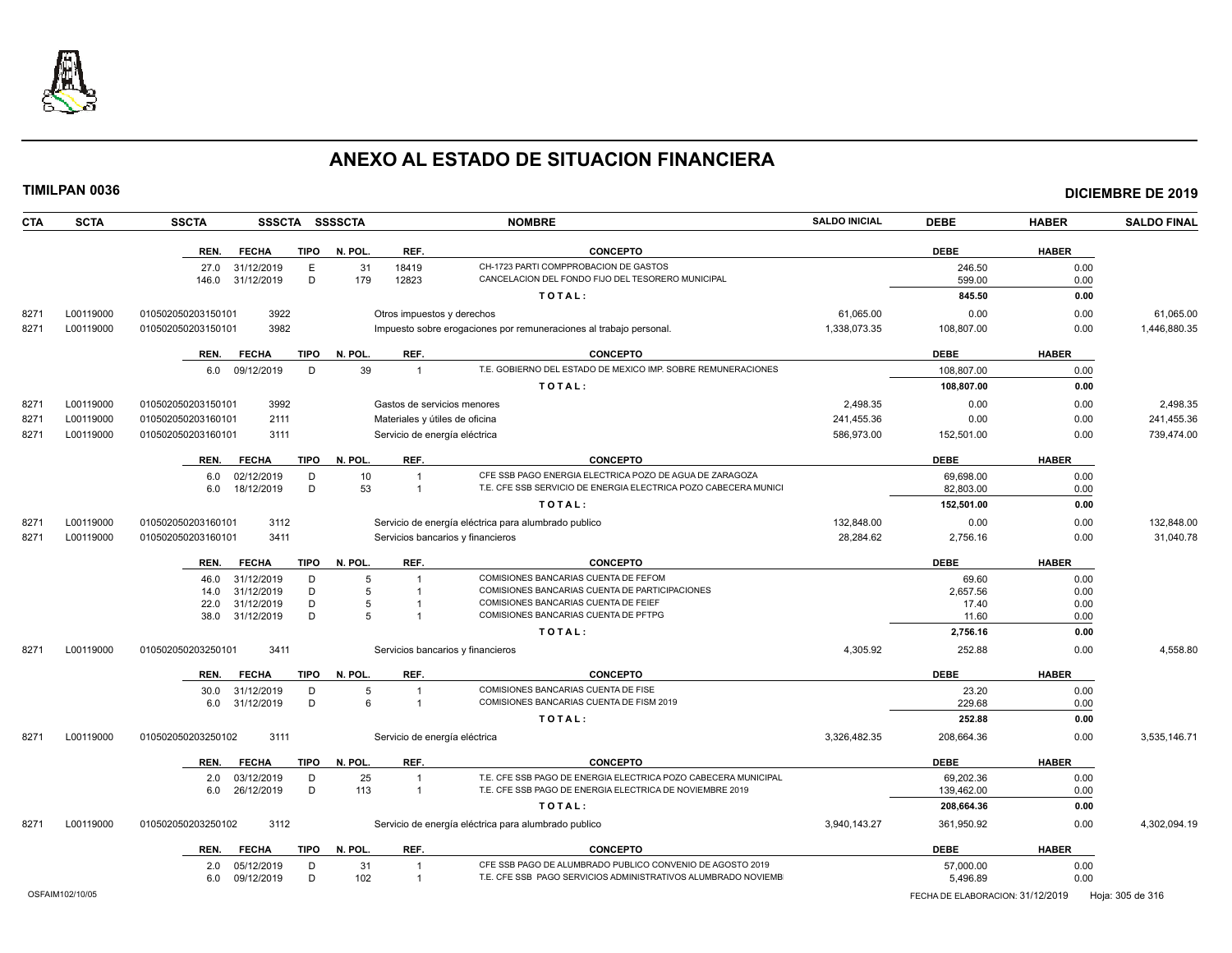

| <b>CTA</b> | <b>SCTA</b> | <b>SSCTA</b><br>SSSCTA SSSSCTA      |                |                                   | <b>NOMBRE</b>                                                      | <b>SALDO INICIAL</b> | <b>DEBE</b> | <b>HABER</b> | <b>SALDO FINAL</b> |
|------------|-------------|-------------------------------------|----------------|-----------------------------------|--------------------------------------------------------------------|----------------------|-------------|--------------|--------------------|
|            |             | 6.0 20/12/2019<br>D                 | 112            | $\overline{1}$                    | T.E. CFE SSB PAGO DE ALUMBRADO PUBLICO DE NOVIEMBRE 2019           |                      | 299,454.03  | 0.00         |                    |
|            |             |                                     |                |                                   | TOTAL:                                                             |                      | 361,950.92  | 0.00         |                    |
| 8271       | L00119000   | 010502050203250102<br>3131          |                | Servicio de agua                  |                                                                    | 67,129.26            | 252,138.37  | 0.00         | 319,267.63         |
|            |             | <b>TIPO</b><br>REN.<br><b>FECHA</b> | N. POL.        | REF.                              | <b>CONCEPTO</b>                                                    |                      | <b>DEBE</b> | <b>HABER</b> |                    |
|            |             | 31/12/2019<br>7.0                   | $\overline{4}$ | $\overline{1}$                    | PARTICIPACIONES DE FORTAMUN DICIEMBRE 2019                         |                      | 84,130.77   | 0.00         |                    |
|            |             | 31/12/2019<br>D<br>26.0             | 186            | 3                                 | RECLASIFICACION PI-3 DE OCTUBRE, PI-4 NOVIEMBRE 2019               |                      | 61,637.92   | 0.00         |                    |
|            |             | 31/12/2019<br>D<br>6.0              | 186            | 3                                 | RECLASIFICACION PI-3 DE OCTUBRE, PI-4 NOVIEMBRE 2019               |                      | 53.184.84   | 0.00         |                    |
|            |             | D<br>31/12/2019<br>16.0             | 186            | 3                                 | RECLASIFICACION PI-3 DE OCTUBRE, PI-4 NOVIEMBRE 2019               |                      | 53,184.84   | 0.00         |                    |
|            |             |                                     |                |                                   | TOTAL:                                                             |                      | 252,138.37  | 0.00         |                    |
| 8271       | L00119000   | 010502050203250102<br>3411          |                | Servicios bancarios y financieros |                                                                    | 3,889.48             | 544.04      | 0.00         | 4,433.52           |
|            |             | <b>FECHA</b><br><b>TIPO</b><br>REN. | N. POL.        | REF.                              | <b>CONCEPTO</b>                                                    |                      | <b>DEBE</b> | <b>HABER</b> |                    |
|            |             | 14.0 31/12/2019<br>D                | 6              | $\overline{1}$                    | COMISIONES BANCARIAS CUENTA DE FORTAMUN 2019                       |                      | 544.04      | 0.00         |                    |
|            |             |                                     |                |                                   | TOTAL:                                                             |                      | 544.04      | 0.00         |                    |
| 8271       | N00130000   | 1131<br>030201010201150101          |                | Sueldo base                       |                                                                    | 379,000.00           | 35,705.00   | 0.00         | 414,705.00         |
|            |             | <b>FECHA</b><br><b>TIPO</b><br>REN. | N. POL.        | REF.                              | CONCEPTO                                                           |                      | <b>DEBE</b> | <b>HABER</b> |                    |
|            |             | 11/12/2019<br>D<br>249.0            | 41             | $\overline{1}$                    | T.E. PAGO DE NOMINA DE LA 1RA QUINCENA DE DICIEMBRE DE 2019        |                      | 18,000.00   | 0.00         |                    |
|            |             | 31/12/2019<br>D<br>239.0            | 70             | $\overline{2}$                    | T.E. PAGO DE NOMINA DE LA 2RA QUINCENA DE DICIEMBRE DE 2019        |                      | 17,705.00   | 0.00         |                    |
|            |             |                                     |                |                                   | TOTAL:                                                             |                      | 35,705.00   | 0.00         |                    |
| 8271       | N00130000   | 1222<br>030201010201150101          |                |                                   | Sueldos y salarios compactados al personal eventual                | 110,258.01           | 8,000.00    | 0.00         | 118,258.01         |
|            |             | REN.<br><b>FECHA</b><br><b>TIPO</b> | N. POL.        | REF.                              | <b>CONCEPTO</b>                                                    |                      | <b>DEBE</b> | <b>HABER</b> |                    |
|            |             | 11/12/2019<br>104.0<br>D            | 42             | $\overline{1}$                    | T.E. PAGO DE LISTA DE RAYA DE LA 1RA QUINCENA DE DICIEMBRE DE 2019 |                      | 4,000.00    | 0.00         |                    |
|            |             | D<br>31/12/2019<br>94.0             | 71             | $\overline{2}$                    | T.E. PAGO DE LISTA DE RAYA DE LA 2DA QUINCENA DE DICIEMBRE DE 2019 |                      | 4,000.00    | 0.00         |                    |
|            |             |                                     |                |                                   | TOTAL:                                                             |                      | 8,000.00    | 0.00         |                    |
| 8271       | N00130000   | 1321<br>030201010201150101          |                | Prima vacacional                  |                                                                    | 0.00                 | 10,298.00   | 0.00         | 10,298.00          |
|            |             | REN.<br><b>FECHA</b><br>TIPO        | N. POL         | REF.                              | <b>CONCEPTO</b>                                                    |                      | <b>DEBE</b> | <b>HABER</b> |                    |
|            |             | 13/12/2019<br>D<br>319.0            | 45             | $\overline{1}$                    | T.E. PAGO DE AGUINALDOS DE NOMINA DEL AÑO 2019                     |                      | 9.042.00    | 0.00         |                    |
|            |             | D<br>13/12/2019<br>169.0            | 46             | $\overline{1}$                    | T.E. PAGO DE AGUINALDOS LISTA DE RAYA DEL AÑO 2019                 |                      | 1,256.00    | 0.00         |                    |
|            |             |                                     |                |                                   | TOTAL:                                                             |                      | 10,298.00   | 0.00         |                    |
| 8271       | N00130000   | 030201010201150101<br>1322          | Aguinaldo      |                                   |                                                                    | 0.00                 | 65,492.00   | 0.00         | 65,492.00          |
|            |             | <b>TIPO</b><br>REN.<br><b>FECHA</b> | N. POL         | REF.                              | <b>CONCEPTO</b>                                                    |                      | <b>DEBE</b> | <b>HABER</b> |                    |
|            |             | 13/12/2019<br>324.0<br>D            | 45             | $\overline{1}$                    | T.E. PAGO DE AGUINALDOS DE NOMINA DEL AÑO 2019                     |                      | 52.932.00   | 0.00         |                    |
|            |             | D<br>174.0  13/12/2019              | 46             | $\overline{1}$                    | T.E. PAGO DE AGUINALDOS LISTA DE RAYA DEL AÑO 2019                 |                      | 12,560.00   | 0.00         |                    |
|            |             |                                     |                |                                   | TOTAL:                                                             |                      | 65,492.00   | 0.00         |                    |
| 8271       | N00130000   | 1345<br>030201010201150101          |                | Gratificación                     |                                                                    | 348,414.98           | 40,723.38   | 0.00         | 389,138.36         |
|            |             | REN.<br><b>FECHA</b><br>TIPO        | N. POL.        | REF.                              | <b>CONCEPTO</b>                                                    |                      | <b>DEBE</b> | <b>HABER</b> |                    |
|            |             | 11/12/2019<br>D<br>254.0            | 41             |                                   | T.E. PAGO DE NOMINA DE LA 1RA QUINCENA DE DICIEMBRE DE 2019        |                      | 11,466.00   | 0.00         |                    |
|            |             | D<br>11/12/2019<br>109.0            | 42             |                                   | T.E. PAGO DE LISTA DE RAYA DE LA 1RA QUINCENA DE DICIEMBRE DE 2019 |                      | 3,318.19    | 0.00         |                    |
|            |             | 329.0<br>13/12/2019<br>D            | 45             |                                   | T.E. PAGO DE AGUINALDOS DE NOMINA DEL AÑO 2019                     |                      | 9,498.00    | 0.00         |                    |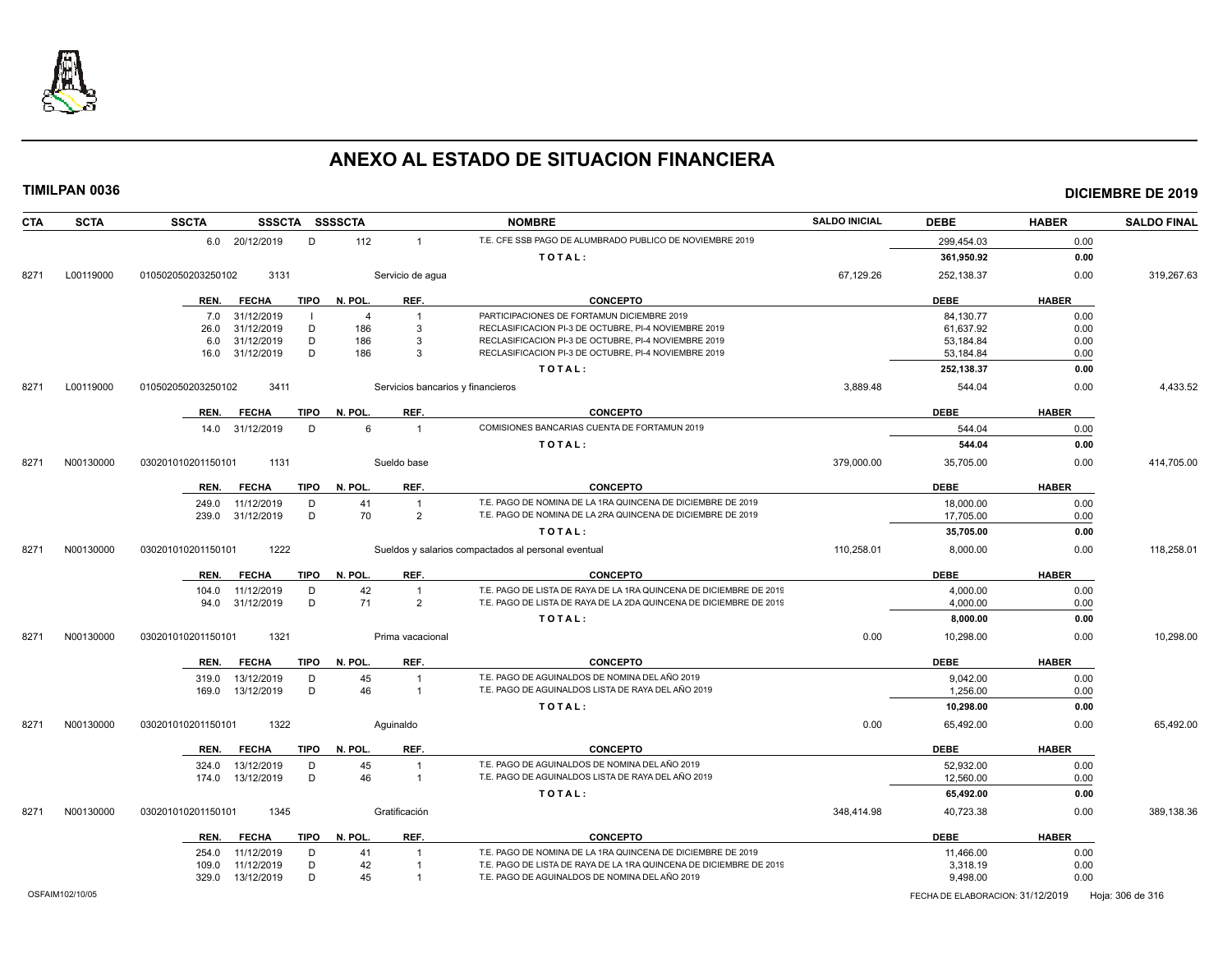

| <b>CTA</b> | <b>SCTA</b> | <b>SSCTA</b>       | <b>SSSCTA</b> |             | <b>SSSSCTA</b> |                           | <b>NOMBRE</b>                                                                  | <b>SALDO INICIAL</b> | <b>DEBE</b> | <b>HABER</b> | <b>SALDO FINAL</b> |
|------------|-------------|--------------------|---------------|-------------|----------------|---------------------------|--------------------------------------------------------------------------------|----------------------|-------------|--------------|--------------------|
|            |             | 179.0              | 13/12/2019    | D           | 46             | $\mathbf{1}$              | T.E. PAGO DE AGUINALDOS LISTA DE RAYA DEL AÑO 2019                             |                      | 1,657.00    | 0.00         |                    |
|            |             | 244.0              | 31/12/2019    | D           | 70             | $\overline{2}$            | T.E. PAGO DE NOMINA DE LA 2RA QUINCENA DE DICIEMBRE DE 2019                    |                      | 11.466.00   | 0.00         |                    |
|            |             | 99.0               | 31/12/2019    | D           | 71             | $\overline{2}$            | T.E. PAGO DE LISTA DE RAYA DE LA 2DA QUINCENA DE DICIEMBRE DE 2019             |                      | 3,318.19    | 0.00         |                    |
|            |             |                    |               |             |                |                           | TOTAL:                                                                         |                      | 40,723.38   | 0.00         |                    |
| 8271       | N00130000   | 030201010201150101 | 2611          |             |                |                           | Combustibles, lubricantes y aditivos                                           | 29,331.19            | 3,200.00    | 0.00         | 32,531.19          |
|            |             | REN.               | <b>FECHA</b>  | TIPO        | N. POL.        | REF.                      | <b>CONCEPTO</b>                                                                |                      | <b>DEBE</b> | <b>HABER</b> |                    |
|            |             | 62.0               | 06/12/2019    | D           | 38             | 5438                      | T.E. SERVICIO ESTRELLA JUNA SA DE CV FAC-5438 COMBUSTIBLE                      |                      | 500.00      | 0.00         |                    |
|            |             | 62.0               | 16/12/2019    | D           | 52             | 5451                      | T.E. SERVICIO ESTRELLA JUNA SA DE CV FAC-5451 COMPRA COMBUSTIBL                |                      | 1,000.00    | 0.00         |                    |
|            |             | 55.0               | 31/12/2019    | D           | 60             | 5561                      | T.E. SERVICIO ESTRELA JUNA SA DE CV FAC-5561 COMPRA DE COMBUSTII               |                      | 500.00      | 0.00         |                    |
|            |             | 97.0               | 31/12/2019    | D           | 73             | 17694                     | T.E. NATALIA MARIA DEL CARMEN FLORES ARCINIEGA FAC-17694 COMPRA                |                      | 400.00      | 0.00         |                    |
|            |             | 76.0               | 02/12/2019    | D           | 81             | 5374                      | T.E. SERVICIO ESTRELLA JUNA SA DE CV FAC-5374 COMPRA COMBUSTIBL                |                      | 800.00      | 0.00         |                    |
|            |             |                    |               |             |                |                           | TOTAL:                                                                         |                      | 3,200.00    | 0.00         |                    |
| 8271       | N00130000   | 030201010201150101 | 2721          |             |                |                           | Prendas de seguridad y protección personal                                     | 122.96               | 0.00        | 0.00         | 122.96             |
| 8271       | N00130000   | 030201010201150101 | 3571          |             |                |                           | Reparación, instalación y mantenimiento de maquinaria, equipo industrial y     | 120,918.54           | 182,798.00  | 0.00         | 303,716.54         |
|            |             | REN.               | <b>FECHA</b>  | TIPO        | N. POL.        | REF.                      | <b>CONCEPTO</b>                                                                |                      | <b>DEBE</b> | <b>HABER</b> |                    |
|            |             | 2.0                | 19/12/2019    | E           | 26             | 1718                      | CH-1718 PARTICI.ISRAEL TORRES LOPEZ PAGO DE PASIVO DE OCTU. 2019               |                      | 177,747.99  | 0.00         |                    |
|            |             | 41.0               | 31/12/2019    | D           | 179            | 8817                      | CANCELACION DEL FONDO FIJO DEL TESORERO MUNICIPAL                              |                      | 1,800.01    | 0.00         |                    |
|            |             | 55.0               | 31/12/2019    | D           | 179            | 8818                      | CANCELACION DEL FONDO FIJO DEL TESORERO MUNICIPAL                              |                      | 1,450.00    | 0.00         |                    |
|            |             | 48.0               | 31/12/2019    | D           | 179            | 8816                      | CANCELACION DEL FONDO FIJO DEL TESORERO MUNICIPAL                              |                      | 1,800.00    | 0.00         |                    |
|            |             |                    |               |             |                |                           | TOTAL:                                                                         |                      | 182,798.00  | 0.00         |                    |
| 8271       | N00130000   | 030201010201150101 | 3851          |             |                | Gastos de representación  |                                                                                | 28,183.50            | 8,925.00    | 0.00         | 37,108.50          |
|            |             |                    |               |             |                |                           |                                                                                |                      |             |              |                    |
|            |             | REN.               | <b>FECHA</b>  | <b>TIPO</b> | N. POL.        | REF.                      | <b>CONCEPTO</b>                                                                |                      | <b>DEBE</b> | <b>HABER</b> |                    |
|            |             | 15.0               | 26/12/2019    | D           | 68             | 169                       | T.E. LIBIA MONTIEL COLIN FAC-162,169,178 Y 179 SERVICIO DE HOSPÉDAJE<br>TOTAL: |                      | 8,925.00    | 0.00<br>0.00 |                    |
|            |             |                    |               |             |                |                           |                                                                                |                      | 8,925.00    |              |                    |
| 8271       | N00132000   | 020206010101150101 | 1131          |             |                | Sueldo base               |                                                                                | 302,418.50           | 28,000.00   | 0.00         | 330,418.50         |
|            |             | REN.               | <b>FECHA</b>  | <b>TIPO</b> | N. POL.        | REF.                      | <b>CONCEPTO</b>                                                                |                      | <b>DEBE</b> | <b>HABER</b> |                    |
|            |             | 259.0              | 11/12/2019    | D           | 41             | $\overline{1}$            | T.E. PAGO DE NOMINA DE LA 1RA QUINCENA DE DICIEMBRE DE 2019                    |                      | 14.000.00   | 0.00         |                    |
|            |             | 249.0              | 31/12/2019    | D           | 70             | $\overline{2}$            | T.E. PAGO DE NOMINA DE LA 2RA QUINCENA DE DICIEMBRE DE 2019                    |                      | 14,000.00   | 0.00         |                    |
|            |             |                    |               |             |                |                           | TOTAL:                                                                         |                      | 28,000.00   | 0.00         |                    |
| 8271       | N00132000   | 020206010101150101 | 1222          |             |                |                           | Sueldos y salarios compactados al personal eventual                            | 77,457.00            | 7,400.00    | 0.00         | 84,857.00          |
|            |             | REN.               | <b>FECHA</b>  | <b>TIPO</b> | N. POL.        | REF.                      | <b>CONCEPTO</b>                                                                |                      | <b>DEBE</b> | <b>HABER</b> |                    |
|            |             | 114.0              | 11/12/2019    | D           | 42             |                           | T.E. PAGO DE LISTA DE RAYA DE LA 1RA QUINCENA DE DICIEMBRE DE 2019             |                      | 3,700.00    | 0.00         |                    |
|            |             | 104.0              | 31/12/2019    | D           | 71             | $\overline{2}$            | T.E. PAGO DE LISTA DE RAYA DE LA 2DA QUINCENA DE DICIEMBRE DE 2019             |                      | 3,700.00    | 0.00         |                    |
|            |             |                    |               |             |                |                           | TOTAL:                                                                         |                      | 7,400.00    | 0.00         |                    |
| 8271       | N00132000   | 020206010101150101 | 1311          |             |                | Prima por año de servicio |                                                                                | 4.950.00             | 450.00      | 0.00         | 5.400.00           |
|            |             | REN.               | <b>FECHA</b>  | TIPO        | N. POL.        | REF.                      | <b>CONCEPTO</b>                                                                |                      | <b>DEBE</b> | <b>HABER</b> |                    |
|            |             | 269.0              | 11/12/2019    | D           | 41             | $\overline{1}$            | T.E. PAGO DE NOMINA DE LA 1RA QUINCENA DE DICIEMBRE DE 2019                    |                      | 225.00      | 0.00         |                    |
|            |             | 259.0              | 31/12/2019    | D           | 70             | $\overline{2}$            | T.E. PAGO DE NOMINA DE LA 2RA QUINCENA DE DICIEMBRE DE 2019                    |                      | 225.00      | 0.00         |                    |
|            |             |                    |               |             |                |                           | TOTAL:                                                                         |                      | 450.00      | 0.00         |                    |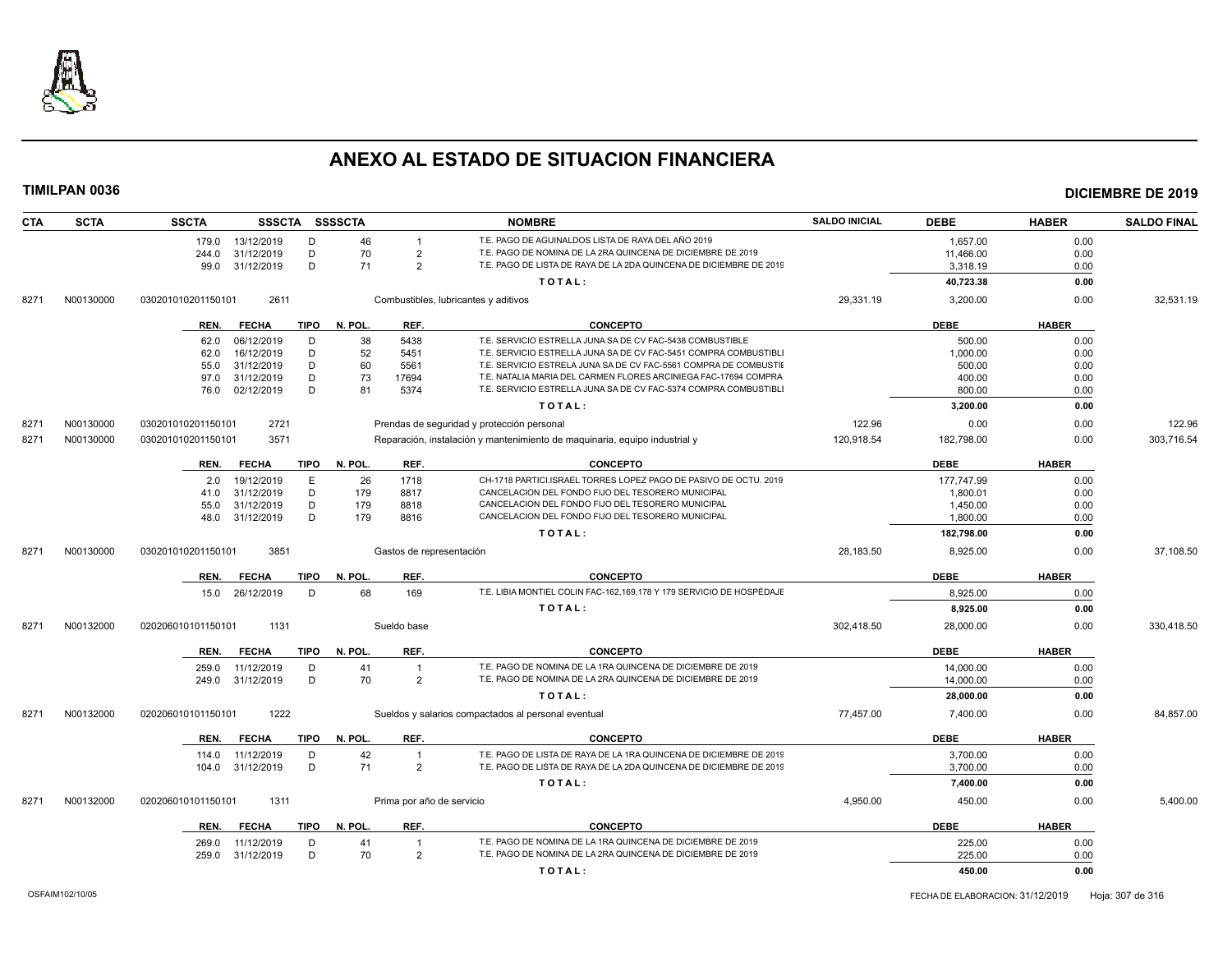

| N00132000<br>1321<br>14,922.00<br>0.00<br>8271<br>020206010101150101<br>Prima vacacional<br>0.00<br><b>CONCEPTO</b><br>TIPO<br>N. POL.<br>REF.<br><b>DEBE</b><br><b>HABER</b><br>REN.<br><b>FECHA</b><br>T.E. PAGO DE AGUINALDOS DE NOMINA DEL AÑO 2019<br>D<br>45<br>13,676.00<br>0.00<br>13/12/2019<br>334.0<br>$\overline{1}$<br>T.E. PAGO DE AGUINALDOS LISTA DE RAYA DEL AÑO 2019<br>13/12/2019<br>D<br>46<br>$\overline{1}$<br>1,246.00<br>0.00<br>184.0<br>TOTAL:<br>14,922.00<br>0.00<br>1322<br>0.00<br>N00132000<br>Aguinaldo<br>55,335.00<br>0.00<br>55,335.00<br>8271<br>020206010101150101<br>REF.<br><b>CONCEPTO</b><br><b>HABER</b><br><b>FECHA</b><br>TIPO<br>N. POL.<br>DEBE<br>REN.<br>45<br>T.E. PAGO DE AGUINALDOS DE NOMINA DEL AÑO 2019<br>13/12/2019<br>D<br>42,871.00<br>0.00<br>339.0<br>$\overline{1}$<br>D<br>46<br>T.E. PAGO DE AGUINALDOS LISTA DE RAYA DEL AÑO 2019<br>13/12/2019<br>12,464.00<br>0.00<br>189.0<br>$\overline{1}$<br>TOTAL:<br>55,335.00<br>0.00<br>1345<br>Gratificación<br>119,943.78<br>17,424.28<br>N00132000<br>020206010101150101<br>0.00<br>8271<br><b>FECHA</b><br>TIPO<br>N. POL.<br>REF.<br><b>CONCEPTO</b><br>DEBE<br><b>HABER</b><br>REN.<br>T.E. PAGO DE NOMINA DE LA 1RA QUINCENA DE DICIEMBRE DE 2019<br>D<br>1,801.94<br>11/12/2019<br>41<br>0.00<br>264.0<br>$\overline{1}$<br>11/12/2019<br>D<br>T.E. PAGO DE LISTA DE RAYA DE LA 1RA QUINCENA DE DICIEMBRE DE 2019<br>42<br>1,253.20<br>0.00<br>119.0<br>45<br>T.E. PAGO DE AGUINALDOS DE NOMINA DEL AÑO 2019<br>13/12/2019<br>D<br>9,679.00<br>0.00<br>344.0<br>D<br>46<br>T.E. PAGO DE AGUINALDOS LISTA DE RAYA DEL AÑO 2019<br>13/12/2019<br>0.00<br>194.0<br>1,635.00<br>31/12/2019<br>D<br>70<br>T.E. PAGO DE NOMINA DE LA 2RA QUINCENA DE DICIEMBRE DE 2019<br>$\overline{2}$<br>1,801.94<br>0.00<br>254.0<br>D<br>T.E. PAGO DE LISTA DE RAYA DE LA 2DA QUINCENA DE DICIEMBRE DE 2019<br>31/12/2019<br>71<br>$\mathcal{P}$<br>1,253.20<br>0.00<br>109.0<br>TOTAL:<br>17,424.28<br>0.00<br>1541<br>2,000.00<br>400.00<br>8271<br>N00132000<br>020206010101150101<br>Becas para hijos de trabajadores sindicalizados<br>0.00<br><b>DEBE</b><br><b>FECHA</b><br>TIPO<br>N. POL.<br>REF.<br><b>CONCEPTO</b><br><b>HABER</b><br>REN.<br>T.E. PAGO DE NOMINA DE LA 1RA QUINCENA DE DICIEMBRE DE 2019<br>0.00<br>11/12/2019<br>D<br>41<br>$\overline{1}$<br>200.00<br>274.0<br>T.E. PAGO DE NOMINA DE LA 2RA QUINCENA DE DICIEMBRE DE 2019<br>D<br>70<br>$\overline{2}$<br>0.00<br>264.0<br>31/12/2019<br>200.00<br>400.00<br>0.00<br>TOTAL:<br>N00132000<br>1546<br>2,400.00<br>0.00<br>0.00<br>020206010101150101<br>Otros gastos derivados de convenio<br>8271<br>2,850.00<br>8271<br>N00132000<br>020206010101150101<br>2611<br>Combustibles, lubricantes y aditivos<br>1,400.00<br>0.00<br>N. POL.<br><b>DEBE</b><br><b>HABER</b><br><b>FECHA</b><br><b>TIPO</b><br>REF.<br><b>CONCEPTO</b><br>REN.<br>52<br>5451<br>T.E. SERVICIO ESTRELLA JUNA SA DE CV FAC-5451 COMPRA COMBUSTIBLI<br>55.0<br>16/12/2019<br>D<br>1,000.00<br>0.00<br>73<br>T.E. NATALIA MARIA DEL CARMEN FLORES ARCINIEGA FAC-17694 COMPRA<br>D<br>17694<br>31/12/2019<br>400.00<br>0.00<br>90.0<br>TOTAL:<br>1,400.00<br>0.00<br>N00132000<br>3821<br>19,627.20<br>5,950.00<br>8271<br>020206010101150101<br>Gastos de ceremonias oficiales y de orden social<br>0.00<br><b>TIPO</b><br>N. POL.<br>REF.<br><b>CONCEPTO</b><br><b>DEBE</b><br><b>HABER</b><br>REN.<br><b>FECHA</b><br>T.E. LIBIA MONTIEL COLIN FAC-162,169,178 Y 179 SERVICIO DE HOSPÉDAJE<br>D<br>68<br>162<br>5.950.00<br>11.0 26/12/2019<br>0.00<br>TOTAL:<br>5,950.00<br>0.00<br>N00132000<br>2111<br>Materiales y útiles de oficina<br>19,447.28<br>0.00<br>0.00<br>8271<br>020206010101160101<br>Q00104000<br>2141<br>Materiales y útiles para el procesamiento en equipos y bienes informáticos<br>6,277.00<br>0.00<br>827'<br>010701010101150101<br>0.00<br>Q00104000<br>719,349.47<br>8271<br>010701010101150101<br>2611<br>Combustibles, lubricantes y aditivos<br>84,011.64<br>0.00<br><b>FECHA</b><br>TIPO<br>N. POL.<br>REF.<br><b>CONCEPTO</b><br><b>DEBE</b><br><b>HABER</b><br>REN. | <b>CTA</b> | <b>SCTA</b> | <b>SSCTA</b><br><b>SSSCTA</b> | <b>SSSSCTA</b> | <b>NOMBRE</b> | <b>SALDO INICIAL</b> | <b>DEBE</b> | <b>HABER</b> | <b>SALDO FINAL</b> |
|-------------------------------------------------------------------------------------------------------------------------------------------------------------------------------------------------------------------------------------------------------------------------------------------------------------------------------------------------------------------------------------------------------------------------------------------------------------------------------------------------------------------------------------------------------------------------------------------------------------------------------------------------------------------------------------------------------------------------------------------------------------------------------------------------------------------------------------------------------------------------------------------------------------------------------------------------------------------------------------------------------------------------------------------------------------------------------------------------------------------------------------------------------------------------------------------------------------------------------------------------------------------------------------------------------------------------------------------------------------------------------------------------------------------------------------------------------------------------------------------------------------------------------------------------------------------------------------------------------------------------------------------------------------------------------------------------------------------------------------------------------------------------------------------------------------------------------------------------------------------------------------------------------------------------------------------------------------------------------------------------------------------------------------------------------------------------------------------------------------------------------------------------------------------------------------------------------------------------------------------------------------------------------------------------------------------------------------------------------------------------------------------------------------------------------------------------------------------------------------------------------------------------------------------------------------------------------------------------------------------------------------------------------------------------------------------------------------------------------------------------------------------------------------------------------------------------------------------------------------------------------------------------------------------------------------------------------------------------------------------------------------------------------------------------------------------------------------------------------------------------------------------------------------------------------------------------------------------------------------------------------------------------------------------------------------------------------------------------------------------------------------------------------------------------------------------------------------------------------------------------------------------------------------------------------------------------------------------------------------------------------------------------------------------------------------------------------------------------------------------------------------------------------------------------------------------------------------------------------------------------------------------------------------------------------------------------------------------------------------------------------------------------------------------------------------------------------------------------------------------------------------------------------------|------------|-------------|-------------------------------|----------------|---------------|----------------------|-------------|--------------|--------------------|
|                                                                                                                                                                                                                                                                                                                                                                                                                                                                                                                                                                                                                                                                                                                                                                                                                                                                                                                                                                                                                                                                                                                                                                                                                                                                                                                                                                                                                                                                                                                                                                                                                                                                                                                                                                                                                                                                                                                                                                                                                                                                                                                                                                                                                                                                                                                                                                                                                                                                                                                                                                                                                                                                                                                                                                                                                                                                                                                                                                                                                                                                                                                                                                                                                                                                                                                                                                                                                                                                                                                                                                                                                                                                                                                                                                                                                                                                                                                                                                                                                                                                                                                                                             |            |             |                               |                |               |                      |             |              | 14,922.00          |
|                                                                                                                                                                                                                                                                                                                                                                                                                                                                                                                                                                                                                                                                                                                                                                                                                                                                                                                                                                                                                                                                                                                                                                                                                                                                                                                                                                                                                                                                                                                                                                                                                                                                                                                                                                                                                                                                                                                                                                                                                                                                                                                                                                                                                                                                                                                                                                                                                                                                                                                                                                                                                                                                                                                                                                                                                                                                                                                                                                                                                                                                                                                                                                                                                                                                                                                                                                                                                                                                                                                                                                                                                                                                                                                                                                                                                                                                                                                                                                                                                                                                                                                                                             |            |             |                               |                |               |                      |             |              |                    |
|                                                                                                                                                                                                                                                                                                                                                                                                                                                                                                                                                                                                                                                                                                                                                                                                                                                                                                                                                                                                                                                                                                                                                                                                                                                                                                                                                                                                                                                                                                                                                                                                                                                                                                                                                                                                                                                                                                                                                                                                                                                                                                                                                                                                                                                                                                                                                                                                                                                                                                                                                                                                                                                                                                                                                                                                                                                                                                                                                                                                                                                                                                                                                                                                                                                                                                                                                                                                                                                                                                                                                                                                                                                                                                                                                                                                                                                                                                                                                                                                                                                                                                                                                             |            |             |                               |                |               |                      |             |              |                    |
|                                                                                                                                                                                                                                                                                                                                                                                                                                                                                                                                                                                                                                                                                                                                                                                                                                                                                                                                                                                                                                                                                                                                                                                                                                                                                                                                                                                                                                                                                                                                                                                                                                                                                                                                                                                                                                                                                                                                                                                                                                                                                                                                                                                                                                                                                                                                                                                                                                                                                                                                                                                                                                                                                                                                                                                                                                                                                                                                                                                                                                                                                                                                                                                                                                                                                                                                                                                                                                                                                                                                                                                                                                                                                                                                                                                                                                                                                                                                                                                                                                                                                                                                                             |            |             |                               |                |               |                      |             |              |                    |
|                                                                                                                                                                                                                                                                                                                                                                                                                                                                                                                                                                                                                                                                                                                                                                                                                                                                                                                                                                                                                                                                                                                                                                                                                                                                                                                                                                                                                                                                                                                                                                                                                                                                                                                                                                                                                                                                                                                                                                                                                                                                                                                                                                                                                                                                                                                                                                                                                                                                                                                                                                                                                                                                                                                                                                                                                                                                                                                                                                                                                                                                                                                                                                                                                                                                                                                                                                                                                                                                                                                                                                                                                                                                                                                                                                                                                                                                                                                                                                                                                                                                                                                                                             |            |             |                               |                |               |                      |             |              |                    |
|                                                                                                                                                                                                                                                                                                                                                                                                                                                                                                                                                                                                                                                                                                                                                                                                                                                                                                                                                                                                                                                                                                                                                                                                                                                                                                                                                                                                                                                                                                                                                                                                                                                                                                                                                                                                                                                                                                                                                                                                                                                                                                                                                                                                                                                                                                                                                                                                                                                                                                                                                                                                                                                                                                                                                                                                                                                                                                                                                                                                                                                                                                                                                                                                                                                                                                                                                                                                                                                                                                                                                                                                                                                                                                                                                                                                                                                                                                                                                                                                                                                                                                                                                             |            |             |                               |                |               |                      |             |              |                    |
|                                                                                                                                                                                                                                                                                                                                                                                                                                                                                                                                                                                                                                                                                                                                                                                                                                                                                                                                                                                                                                                                                                                                                                                                                                                                                                                                                                                                                                                                                                                                                                                                                                                                                                                                                                                                                                                                                                                                                                                                                                                                                                                                                                                                                                                                                                                                                                                                                                                                                                                                                                                                                                                                                                                                                                                                                                                                                                                                                                                                                                                                                                                                                                                                                                                                                                                                                                                                                                                                                                                                                                                                                                                                                                                                                                                                                                                                                                                                                                                                                                                                                                                                                             |            |             |                               |                |               |                      |             |              |                    |
|                                                                                                                                                                                                                                                                                                                                                                                                                                                                                                                                                                                                                                                                                                                                                                                                                                                                                                                                                                                                                                                                                                                                                                                                                                                                                                                                                                                                                                                                                                                                                                                                                                                                                                                                                                                                                                                                                                                                                                                                                                                                                                                                                                                                                                                                                                                                                                                                                                                                                                                                                                                                                                                                                                                                                                                                                                                                                                                                                                                                                                                                                                                                                                                                                                                                                                                                                                                                                                                                                                                                                                                                                                                                                                                                                                                                                                                                                                                                                                                                                                                                                                                                                             |            |             |                               |                |               |                      |             |              |                    |
|                                                                                                                                                                                                                                                                                                                                                                                                                                                                                                                                                                                                                                                                                                                                                                                                                                                                                                                                                                                                                                                                                                                                                                                                                                                                                                                                                                                                                                                                                                                                                                                                                                                                                                                                                                                                                                                                                                                                                                                                                                                                                                                                                                                                                                                                                                                                                                                                                                                                                                                                                                                                                                                                                                                                                                                                                                                                                                                                                                                                                                                                                                                                                                                                                                                                                                                                                                                                                                                                                                                                                                                                                                                                                                                                                                                                                                                                                                                                                                                                                                                                                                                                                             |            |             |                               |                |               |                      |             |              |                    |
|                                                                                                                                                                                                                                                                                                                                                                                                                                                                                                                                                                                                                                                                                                                                                                                                                                                                                                                                                                                                                                                                                                                                                                                                                                                                                                                                                                                                                                                                                                                                                                                                                                                                                                                                                                                                                                                                                                                                                                                                                                                                                                                                                                                                                                                                                                                                                                                                                                                                                                                                                                                                                                                                                                                                                                                                                                                                                                                                                                                                                                                                                                                                                                                                                                                                                                                                                                                                                                                                                                                                                                                                                                                                                                                                                                                                                                                                                                                                                                                                                                                                                                                                                             |            |             |                               |                |               |                      |             |              |                    |
|                                                                                                                                                                                                                                                                                                                                                                                                                                                                                                                                                                                                                                                                                                                                                                                                                                                                                                                                                                                                                                                                                                                                                                                                                                                                                                                                                                                                                                                                                                                                                                                                                                                                                                                                                                                                                                                                                                                                                                                                                                                                                                                                                                                                                                                                                                                                                                                                                                                                                                                                                                                                                                                                                                                                                                                                                                                                                                                                                                                                                                                                                                                                                                                                                                                                                                                                                                                                                                                                                                                                                                                                                                                                                                                                                                                                                                                                                                                                                                                                                                                                                                                                                             |            |             |                               |                |               |                      |             |              |                    |
|                                                                                                                                                                                                                                                                                                                                                                                                                                                                                                                                                                                                                                                                                                                                                                                                                                                                                                                                                                                                                                                                                                                                                                                                                                                                                                                                                                                                                                                                                                                                                                                                                                                                                                                                                                                                                                                                                                                                                                                                                                                                                                                                                                                                                                                                                                                                                                                                                                                                                                                                                                                                                                                                                                                                                                                                                                                                                                                                                                                                                                                                                                                                                                                                                                                                                                                                                                                                                                                                                                                                                                                                                                                                                                                                                                                                                                                                                                                                                                                                                                                                                                                                                             |            |             |                               |                |               |                      |             |              | 137,368.06         |
|                                                                                                                                                                                                                                                                                                                                                                                                                                                                                                                                                                                                                                                                                                                                                                                                                                                                                                                                                                                                                                                                                                                                                                                                                                                                                                                                                                                                                                                                                                                                                                                                                                                                                                                                                                                                                                                                                                                                                                                                                                                                                                                                                                                                                                                                                                                                                                                                                                                                                                                                                                                                                                                                                                                                                                                                                                                                                                                                                                                                                                                                                                                                                                                                                                                                                                                                                                                                                                                                                                                                                                                                                                                                                                                                                                                                                                                                                                                                                                                                                                                                                                                                                             |            |             |                               |                |               |                      |             |              |                    |
|                                                                                                                                                                                                                                                                                                                                                                                                                                                                                                                                                                                                                                                                                                                                                                                                                                                                                                                                                                                                                                                                                                                                                                                                                                                                                                                                                                                                                                                                                                                                                                                                                                                                                                                                                                                                                                                                                                                                                                                                                                                                                                                                                                                                                                                                                                                                                                                                                                                                                                                                                                                                                                                                                                                                                                                                                                                                                                                                                                                                                                                                                                                                                                                                                                                                                                                                                                                                                                                                                                                                                                                                                                                                                                                                                                                                                                                                                                                                                                                                                                                                                                                                                             |            |             |                               |                |               |                      |             |              |                    |
|                                                                                                                                                                                                                                                                                                                                                                                                                                                                                                                                                                                                                                                                                                                                                                                                                                                                                                                                                                                                                                                                                                                                                                                                                                                                                                                                                                                                                                                                                                                                                                                                                                                                                                                                                                                                                                                                                                                                                                                                                                                                                                                                                                                                                                                                                                                                                                                                                                                                                                                                                                                                                                                                                                                                                                                                                                                                                                                                                                                                                                                                                                                                                                                                                                                                                                                                                                                                                                                                                                                                                                                                                                                                                                                                                                                                                                                                                                                                                                                                                                                                                                                                                             |            |             |                               |                |               |                      |             |              |                    |
|                                                                                                                                                                                                                                                                                                                                                                                                                                                                                                                                                                                                                                                                                                                                                                                                                                                                                                                                                                                                                                                                                                                                                                                                                                                                                                                                                                                                                                                                                                                                                                                                                                                                                                                                                                                                                                                                                                                                                                                                                                                                                                                                                                                                                                                                                                                                                                                                                                                                                                                                                                                                                                                                                                                                                                                                                                                                                                                                                                                                                                                                                                                                                                                                                                                                                                                                                                                                                                                                                                                                                                                                                                                                                                                                                                                                                                                                                                                                                                                                                                                                                                                                                             |            |             |                               |                |               |                      |             |              |                    |
|                                                                                                                                                                                                                                                                                                                                                                                                                                                                                                                                                                                                                                                                                                                                                                                                                                                                                                                                                                                                                                                                                                                                                                                                                                                                                                                                                                                                                                                                                                                                                                                                                                                                                                                                                                                                                                                                                                                                                                                                                                                                                                                                                                                                                                                                                                                                                                                                                                                                                                                                                                                                                                                                                                                                                                                                                                                                                                                                                                                                                                                                                                                                                                                                                                                                                                                                                                                                                                                                                                                                                                                                                                                                                                                                                                                                                                                                                                                                                                                                                                                                                                                                                             |            |             |                               |                |               |                      |             |              |                    |
|                                                                                                                                                                                                                                                                                                                                                                                                                                                                                                                                                                                                                                                                                                                                                                                                                                                                                                                                                                                                                                                                                                                                                                                                                                                                                                                                                                                                                                                                                                                                                                                                                                                                                                                                                                                                                                                                                                                                                                                                                                                                                                                                                                                                                                                                                                                                                                                                                                                                                                                                                                                                                                                                                                                                                                                                                                                                                                                                                                                                                                                                                                                                                                                                                                                                                                                                                                                                                                                                                                                                                                                                                                                                                                                                                                                                                                                                                                                                                                                                                                                                                                                                                             |            |             |                               |                |               |                      |             |              |                    |
|                                                                                                                                                                                                                                                                                                                                                                                                                                                                                                                                                                                                                                                                                                                                                                                                                                                                                                                                                                                                                                                                                                                                                                                                                                                                                                                                                                                                                                                                                                                                                                                                                                                                                                                                                                                                                                                                                                                                                                                                                                                                                                                                                                                                                                                                                                                                                                                                                                                                                                                                                                                                                                                                                                                                                                                                                                                                                                                                                                                                                                                                                                                                                                                                                                                                                                                                                                                                                                                                                                                                                                                                                                                                                                                                                                                                                                                                                                                                                                                                                                                                                                                                                             |            |             |                               |                |               |                      |             |              |                    |
|                                                                                                                                                                                                                                                                                                                                                                                                                                                                                                                                                                                                                                                                                                                                                                                                                                                                                                                                                                                                                                                                                                                                                                                                                                                                                                                                                                                                                                                                                                                                                                                                                                                                                                                                                                                                                                                                                                                                                                                                                                                                                                                                                                                                                                                                                                                                                                                                                                                                                                                                                                                                                                                                                                                                                                                                                                                                                                                                                                                                                                                                                                                                                                                                                                                                                                                                                                                                                                                                                                                                                                                                                                                                                                                                                                                                                                                                                                                                                                                                                                                                                                                                                             |            |             |                               |                |               |                      |             |              |                    |
|                                                                                                                                                                                                                                                                                                                                                                                                                                                                                                                                                                                                                                                                                                                                                                                                                                                                                                                                                                                                                                                                                                                                                                                                                                                                                                                                                                                                                                                                                                                                                                                                                                                                                                                                                                                                                                                                                                                                                                                                                                                                                                                                                                                                                                                                                                                                                                                                                                                                                                                                                                                                                                                                                                                                                                                                                                                                                                                                                                                                                                                                                                                                                                                                                                                                                                                                                                                                                                                                                                                                                                                                                                                                                                                                                                                                                                                                                                                                                                                                                                                                                                                                                             |            |             |                               |                |               |                      |             |              | 2,400.00           |
|                                                                                                                                                                                                                                                                                                                                                                                                                                                                                                                                                                                                                                                                                                                                                                                                                                                                                                                                                                                                                                                                                                                                                                                                                                                                                                                                                                                                                                                                                                                                                                                                                                                                                                                                                                                                                                                                                                                                                                                                                                                                                                                                                                                                                                                                                                                                                                                                                                                                                                                                                                                                                                                                                                                                                                                                                                                                                                                                                                                                                                                                                                                                                                                                                                                                                                                                                                                                                                                                                                                                                                                                                                                                                                                                                                                                                                                                                                                                                                                                                                                                                                                                                             |            |             |                               |                |               |                      |             |              |                    |
|                                                                                                                                                                                                                                                                                                                                                                                                                                                                                                                                                                                                                                                                                                                                                                                                                                                                                                                                                                                                                                                                                                                                                                                                                                                                                                                                                                                                                                                                                                                                                                                                                                                                                                                                                                                                                                                                                                                                                                                                                                                                                                                                                                                                                                                                                                                                                                                                                                                                                                                                                                                                                                                                                                                                                                                                                                                                                                                                                                                                                                                                                                                                                                                                                                                                                                                                                                                                                                                                                                                                                                                                                                                                                                                                                                                                                                                                                                                                                                                                                                                                                                                                                             |            |             |                               |                |               |                      |             |              |                    |
|                                                                                                                                                                                                                                                                                                                                                                                                                                                                                                                                                                                                                                                                                                                                                                                                                                                                                                                                                                                                                                                                                                                                                                                                                                                                                                                                                                                                                                                                                                                                                                                                                                                                                                                                                                                                                                                                                                                                                                                                                                                                                                                                                                                                                                                                                                                                                                                                                                                                                                                                                                                                                                                                                                                                                                                                                                                                                                                                                                                                                                                                                                                                                                                                                                                                                                                                                                                                                                                                                                                                                                                                                                                                                                                                                                                                                                                                                                                                                                                                                                                                                                                                                             |            |             |                               |                |               |                      |             |              |                    |
|                                                                                                                                                                                                                                                                                                                                                                                                                                                                                                                                                                                                                                                                                                                                                                                                                                                                                                                                                                                                                                                                                                                                                                                                                                                                                                                                                                                                                                                                                                                                                                                                                                                                                                                                                                                                                                                                                                                                                                                                                                                                                                                                                                                                                                                                                                                                                                                                                                                                                                                                                                                                                                                                                                                                                                                                                                                                                                                                                                                                                                                                                                                                                                                                                                                                                                                                                                                                                                                                                                                                                                                                                                                                                                                                                                                                                                                                                                                                                                                                                                                                                                                                                             |            |             |                               |                |               |                      |             |              |                    |
|                                                                                                                                                                                                                                                                                                                                                                                                                                                                                                                                                                                                                                                                                                                                                                                                                                                                                                                                                                                                                                                                                                                                                                                                                                                                                                                                                                                                                                                                                                                                                                                                                                                                                                                                                                                                                                                                                                                                                                                                                                                                                                                                                                                                                                                                                                                                                                                                                                                                                                                                                                                                                                                                                                                                                                                                                                                                                                                                                                                                                                                                                                                                                                                                                                                                                                                                                                                                                                                                                                                                                                                                                                                                                                                                                                                                                                                                                                                                                                                                                                                                                                                                                             |            |             |                               |                |               |                      |             |              | 2,400.00           |
|                                                                                                                                                                                                                                                                                                                                                                                                                                                                                                                                                                                                                                                                                                                                                                                                                                                                                                                                                                                                                                                                                                                                                                                                                                                                                                                                                                                                                                                                                                                                                                                                                                                                                                                                                                                                                                                                                                                                                                                                                                                                                                                                                                                                                                                                                                                                                                                                                                                                                                                                                                                                                                                                                                                                                                                                                                                                                                                                                                                                                                                                                                                                                                                                                                                                                                                                                                                                                                                                                                                                                                                                                                                                                                                                                                                                                                                                                                                                                                                                                                                                                                                                                             |            |             |                               |                |               |                      |             |              | 4,250.00           |
|                                                                                                                                                                                                                                                                                                                                                                                                                                                                                                                                                                                                                                                                                                                                                                                                                                                                                                                                                                                                                                                                                                                                                                                                                                                                                                                                                                                                                                                                                                                                                                                                                                                                                                                                                                                                                                                                                                                                                                                                                                                                                                                                                                                                                                                                                                                                                                                                                                                                                                                                                                                                                                                                                                                                                                                                                                                                                                                                                                                                                                                                                                                                                                                                                                                                                                                                                                                                                                                                                                                                                                                                                                                                                                                                                                                                                                                                                                                                                                                                                                                                                                                                                             |            |             |                               |                |               |                      |             |              |                    |
|                                                                                                                                                                                                                                                                                                                                                                                                                                                                                                                                                                                                                                                                                                                                                                                                                                                                                                                                                                                                                                                                                                                                                                                                                                                                                                                                                                                                                                                                                                                                                                                                                                                                                                                                                                                                                                                                                                                                                                                                                                                                                                                                                                                                                                                                                                                                                                                                                                                                                                                                                                                                                                                                                                                                                                                                                                                                                                                                                                                                                                                                                                                                                                                                                                                                                                                                                                                                                                                                                                                                                                                                                                                                                                                                                                                                                                                                                                                                                                                                                                                                                                                                                             |            |             |                               |                |               |                      |             |              |                    |
|                                                                                                                                                                                                                                                                                                                                                                                                                                                                                                                                                                                                                                                                                                                                                                                                                                                                                                                                                                                                                                                                                                                                                                                                                                                                                                                                                                                                                                                                                                                                                                                                                                                                                                                                                                                                                                                                                                                                                                                                                                                                                                                                                                                                                                                                                                                                                                                                                                                                                                                                                                                                                                                                                                                                                                                                                                                                                                                                                                                                                                                                                                                                                                                                                                                                                                                                                                                                                                                                                                                                                                                                                                                                                                                                                                                                                                                                                                                                                                                                                                                                                                                                                             |            |             |                               |                |               |                      |             |              |                    |
|                                                                                                                                                                                                                                                                                                                                                                                                                                                                                                                                                                                                                                                                                                                                                                                                                                                                                                                                                                                                                                                                                                                                                                                                                                                                                                                                                                                                                                                                                                                                                                                                                                                                                                                                                                                                                                                                                                                                                                                                                                                                                                                                                                                                                                                                                                                                                                                                                                                                                                                                                                                                                                                                                                                                                                                                                                                                                                                                                                                                                                                                                                                                                                                                                                                                                                                                                                                                                                                                                                                                                                                                                                                                                                                                                                                                                                                                                                                                                                                                                                                                                                                                                             |            |             |                               |                |               |                      |             |              |                    |
|                                                                                                                                                                                                                                                                                                                                                                                                                                                                                                                                                                                                                                                                                                                                                                                                                                                                                                                                                                                                                                                                                                                                                                                                                                                                                                                                                                                                                                                                                                                                                                                                                                                                                                                                                                                                                                                                                                                                                                                                                                                                                                                                                                                                                                                                                                                                                                                                                                                                                                                                                                                                                                                                                                                                                                                                                                                                                                                                                                                                                                                                                                                                                                                                                                                                                                                                                                                                                                                                                                                                                                                                                                                                                                                                                                                                                                                                                                                                                                                                                                                                                                                                                             |            |             |                               |                |               |                      |             |              | 25,577.20          |
|                                                                                                                                                                                                                                                                                                                                                                                                                                                                                                                                                                                                                                                                                                                                                                                                                                                                                                                                                                                                                                                                                                                                                                                                                                                                                                                                                                                                                                                                                                                                                                                                                                                                                                                                                                                                                                                                                                                                                                                                                                                                                                                                                                                                                                                                                                                                                                                                                                                                                                                                                                                                                                                                                                                                                                                                                                                                                                                                                                                                                                                                                                                                                                                                                                                                                                                                                                                                                                                                                                                                                                                                                                                                                                                                                                                                                                                                                                                                                                                                                                                                                                                                                             |            |             |                               |                |               |                      |             |              |                    |
|                                                                                                                                                                                                                                                                                                                                                                                                                                                                                                                                                                                                                                                                                                                                                                                                                                                                                                                                                                                                                                                                                                                                                                                                                                                                                                                                                                                                                                                                                                                                                                                                                                                                                                                                                                                                                                                                                                                                                                                                                                                                                                                                                                                                                                                                                                                                                                                                                                                                                                                                                                                                                                                                                                                                                                                                                                                                                                                                                                                                                                                                                                                                                                                                                                                                                                                                                                                                                                                                                                                                                                                                                                                                                                                                                                                                                                                                                                                                                                                                                                                                                                                                                             |            |             |                               |                |               |                      |             |              |                    |
|                                                                                                                                                                                                                                                                                                                                                                                                                                                                                                                                                                                                                                                                                                                                                                                                                                                                                                                                                                                                                                                                                                                                                                                                                                                                                                                                                                                                                                                                                                                                                                                                                                                                                                                                                                                                                                                                                                                                                                                                                                                                                                                                                                                                                                                                                                                                                                                                                                                                                                                                                                                                                                                                                                                                                                                                                                                                                                                                                                                                                                                                                                                                                                                                                                                                                                                                                                                                                                                                                                                                                                                                                                                                                                                                                                                                                                                                                                                                                                                                                                                                                                                                                             |            |             |                               |                |               |                      |             |              |                    |
|                                                                                                                                                                                                                                                                                                                                                                                                                                                                                                                                                                                                                                                                                                                                                                                                                                                                                                                                                                                                                                                                                                                                                                                                                                                                                                                                                                                                                                                                                                                                                                                                                                                                                                                                                                                                                                                                                                                                                                                                                                                                                                                                                                                                                                                                                                                                                                                                                                                                                                                                                                                                                                                                                                                                                                                                                                                                                                                                                                                                                                                                                                                                                                                                                                                                                                                                                                                                                                                                                                                                                                                                                                                                                                                                                                                                                                                                                                                                                                                                                                                                                                                                                             |            |             |                               |                |               |                      |             |              |                    |
|                                                                                                                                                                                                                                                                                                                                                                                                                                                                                                                                                                                                                                                                                                                                                                                                                                                                                                                                                                                                                                                                                                                                                                                                                                                                                                                                                                                                                                                                                                                                                                                                                                                                                                                                                                                                                                                                                                                                                                                                                                                                                                                                                                                                                                                                                                                                                                                                                                                                                                                                                                                                                                                                                                                                                                                                                                                                                                                                                                                                                                                                                                                                                                                                                                                                                                                                                                                                                                                                                                                                                                                                                                                                                                                                                                                                                                                                                                                                                                                                                                                                                                                                                             |            |             |                               |                |               |                      |             |              | 19,447.28          |
|                                                                                                                                                                                                                                                                                                                                                                                                                                                                                                                                                                                                                                                                                                                                                                                                                                                                                                                                                                                                                                                                                                                                                                                                                                                                                                                                                                                                                                                                                                                                                                                                                                                                                                                                                                                                                                                                                                                                                                                                                                                                                                                                                                                                                                                                                                                                                                                                                                                                                                                                                                                                                                                                                                                                                                                                                                                                                                                                                                                                                                                                                                                                                                                                                                                                                                                                                                                                                                                                                                                                                                                                                                                                                                                                                                                                                                                                                                                                                                                                                                                                                                                                                             |            |             |                               |                |               |                      |             |              | 6,277.00           |
|                                                                                                                                                                                                                                                                                                                                                                                                                                                                                                                                                                                                                                                                                                                                                                                                                                                                                                                                                                                                                                                                                                                                                                                                                                                                                                                                                                                                                                                                                                                                                                                                                                                                                                                                                                                                                                                                                                                                                                                                                                                                                                                                                                                                                                                                                                                                                                                                                                                                                                                                                                                                                                                                                                                                                                                                                                                                                                                                                                                                                                                                                                                                                                                                                                                                                                                                                                                                                                                                                                                                                                                                                                                                                                                                                                                                                                                                                                                                                                                                                                                                                                                                                             |            |             |                               |                |               |                      |             |              | 803,361.11         |
|                                                                                                                                                                                                                                                                                                                                                                                                                                                                                                                                                                                                                                                                                                                                                                                                                                                                                                                                                                                                                                                                                                                                                                                                                                                                                                                                                                                                                                                                                                                                                                                                                                                                                                                                                                                                                                                                                                                                                                                                                                                                                                                                                                                                                                                                                                                                                                                                                                                                                                                                                                                                                                                                                                                                                                                                                                                                                                                                                                                                                                                                                                                                                                                                                                                                                                                                                                                                                                                                                                                                                                                                                                                                                                                                                                                                                                                                                                                                                                                                                                                                                                                                                             |            |             |                               |                |               |                      |             |              |                    |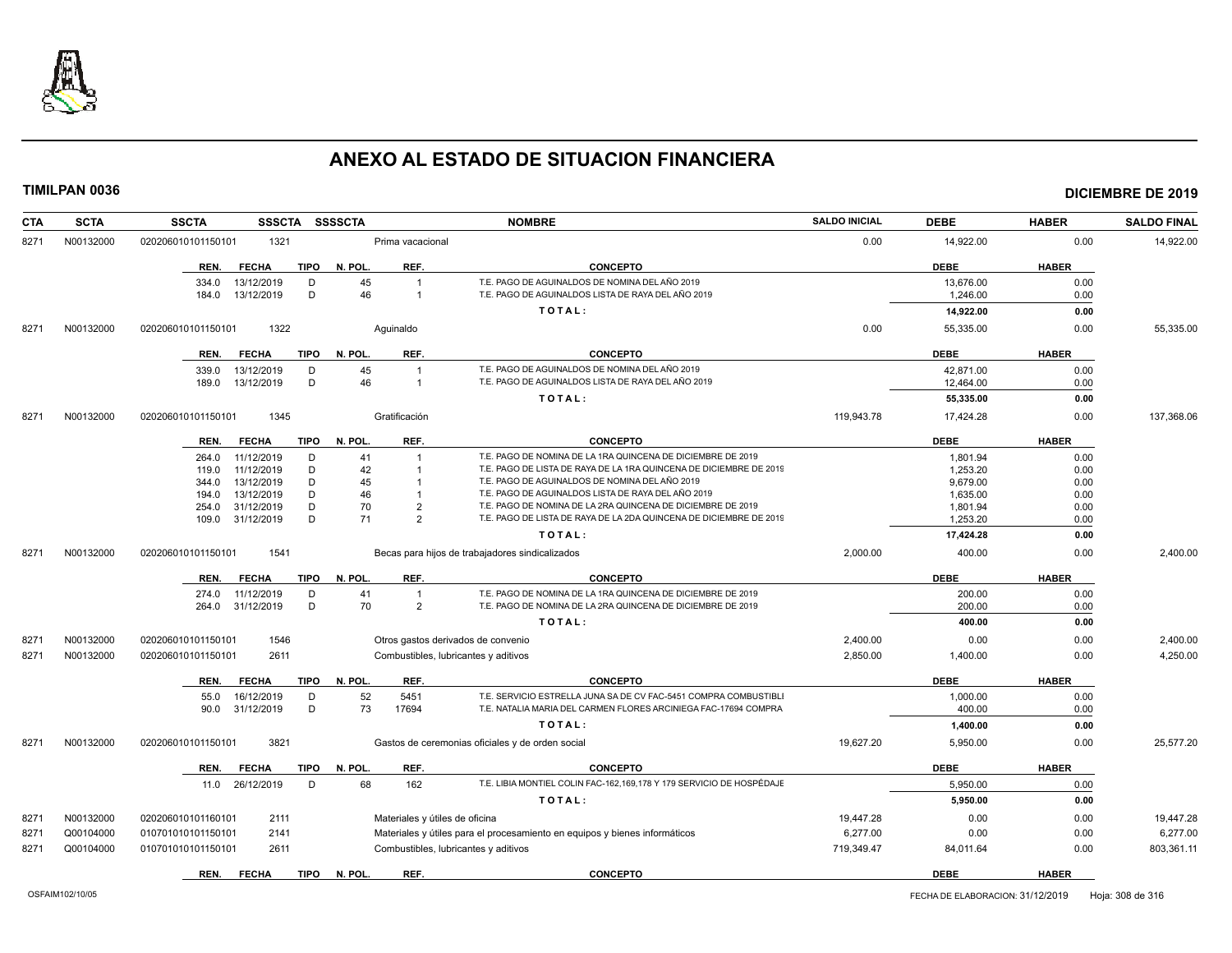

| <b>CTA</b> | <b>SCTA</b>     | <b>SSCTA</b>       | SSSCTA SSSSCTA  |             |              |                  | <b>NOMBRE</b>                                                              | <b>SALDO INICIAL</b> | <b>DEBE</b>                      | <b>HABER</b> | <b>SALDO FINAL</b> |
|------------|-----------------|--------------------|-----------------|-------------|--------------|------------------|----------------------------------------------------------------------------|----------------------|----------------------------------|--------------|--------------------|
|            |                 | 69.0               | 06/12/2019      | D           | 38           | 5438             | T.E. SERVICIO ESTRELLA JUNA SA DE CV FAC-5438 COMBUSTIBLE                  |                      | 16,131.27                        | 0.00         |                    |
|            |                 | 83.0               | 11/12/2019      | D           | 40           | 17546            | T.E. NATALIA MA. DEL CARMEN FLORES ARCINIEGA FAC-17546 COMBUSTIE           |                      | 600.00                           | 0.00         |                    |
|            |                 | 76.0               | 16/12/2019      | D           | 52           | 5451             | T.E. SERVICIO ESTRELLA JUNA SA DE CV FAC-5451 COMPRA COMBUSTIBLI           |                      | 14,350.89                        | 0.00         |                    |
|            |                 | 62.0               | 31/12/2019      | D           | 60           | 5561             | T.E. SERVICIO ESTRELA JUNA SA DE CV FAC-5561 COMPRA DE COMBUSTIE           |                      | 15,450.27                        | 0.00         |                    |
|            |                 | 41.0               | 30/12/2019      | D           | 69           | 5562             | T.E. SERVICIO ESTRELLA JUNA SA DE CV FAC-5562 COMPRA COMBUSTIBLI           |                      | 14,100.39                        | 0.00         |                    |
|            |                 | 41.0               | 31/12/2019      | D           | 72           | 5587             | T.E. SERVICIO ESTRELLA JUNA SA DE CV FAC-5587 COMPRA COMBUSTIBLI           |                      | 8,200.19                         | 0.00         |                    |
|            |                 | 104.0              | 31/12/2019      | D           | 73           | 17694            | T.E. NATALIA MARIA DEL CARMEN FLORES ARCINIEGA FAC-17694 COMPRA            |                      | 300.00                           | 0.00         |                    |
|            |                 | 83.0               | 02/12/2019      | D           | 81           | 5374             | T.E. SERVICIO ESTRELLA JUNA SA DE CV FAC-5374 COMPRA COMBUSTIBLI           |                      | 14,878.63                        | 0.00         |                    |
|            |                 |                    |                 |             |              |                  | TOTAL:                                                                     |                      | 84,011.64                        | 0.00         |                    |
| 8271       | Q00104000       | 010701010101150101 | 2992            |             |              | Otros enseres    |                                                                            | 0.00                 | 7,918.16                         | 0.00         | 7,918.16           |
|            |                 | REN.               | <b>FECHA</b>    | <b>TIPO</b> | N. POL.      | REF.             | <b>CONCEPTO</b>                                                            |                      | <b>DEBE</b>                      | <b>HABER</b> |                    |
|            |                 | 4.0                | 23/12/2019      | D           | 63           | 168              | T.E. LEPED DE MEXICO SA DE CV FAC-168 SISTEMA DE VIDEOVIGILANCIA           |                      | 7,918.16                         | 0.00         |                    |
|            |                 |                    |                 |             |              |                  | TOTAL:                                                                     |                      | 7,918.16                         | 0.00         |                    |
| 8271       | Q00104000       | 010701010101150101 | 3531            |             |              |                  | Reparación, instalación y mantenimiento de bienes informáticos, microfilma | 0.00                 | 26,680.00                        | 0.00         | 26,680.00          |
|            |                 | REN.               | <b>FECHA</b>    |             | TIPO N. POL. | REF.             | <b>CONCEPTO</b>                                                            |                      | <b>DEBE</b>                      | <b>HABER</b> |                    |
|            |                 | 6.0                | 23/12/2019      | D           | 63           | 168              | T.E. LEPED DE MEXICO SA DE CV FAC-168 SISTEMA DE VIDEOVIGILANCIA           |                      | 26,680.00                        | 0.00         |                    |
|            |                 |                    |                 |             |              |                  | TOTAL:                                                                     |                      | 26,680.00                        | 0.00         |                    |
| 8271       | Q00104000       | 010701010101150101 | 3551            |             |              |                  | Reparación y mantenimiento de vehículos terrestres, aéreos y lacustres     | 144,954.59           | 10,312.21                        | 0.00         | 155,266.80         |
|            |                 |                    |                 |             |              |                  |                                                                            |                      |                                  |              |                    |
|            |                 | REN.               | <b>FECHA</b>    | TIPO        | N. POL.      | REF.             | <b>CONCEPTO</b>                                                            |                      | <b>DEBE</b>                      | <b>HABER</b> |                    |
|            |                 | 6.0                | 19/12/2019      | D           | 82           | 3234             | T.E. GRUPO COMERCIAL AUTOTOL SA DE CV FAC-3234 ROTULO PATRULLA             |                      | 1,718.01                         | 0.00         |                    |
|            |                 | 6.0                | 19/12/2019      | D           | 83           | 3235             | T.E. GRUPO COMERCIAL AUTOTOL SA DE CV FAC-3235 ROTULO PATRULLA             |                      | 4,482.00                         | 0.00         |                    |
|            |                 | 13.0               | 26/12/2019      | D           | 85           | $\overline{1}$   | T.E. SIMON MUNGUIA CAMACHO SERVICIO DE REPARACION Y MANTENIME              |                      | 2.204.00                         | 0.00         |                    |
|            |                 | 6.0                | 26/12/2019      | D           | 85           | $\overline{1}$   | T.E. SIMON MUNGUIA CAMACHO SERVICIO DE REPARACION Y MANTENIME              |                      | 1,235.40                         | 0.00         |                    |
|            |                 |                    | 76.0 31/12/2019 | D           | 179          | 3189             | CANCELACION DEL FONDO FIJO DEL TESORERO MUNICIPAL                          |                      | 672.80                           | 0.00         |                    |
|            |                 |                    |                 |             |              |                  | TOTAL:                                                                     |                      | 10,312.21                        | 0.00         |                    |
| 8271       | Q00104000       | 010701010101160101 | 2111            |             |              |                  | Materiales y útiles de oficina                                             | 7,887.05             | 0.00                             | 0.00         | 7,887.05           |
| 8271       | Q00104000       | 010701010101250102 | 1131            |             |              | Sueldo base      |                                                                            | 1,924,439.94         | 166,370.54                       | 0.00         | 2,090,810.48       |
|            |                 | REN.               | <b>FECHA</b>    | <b>TIPO</b> | N. POL.      | REF.             | <b>CONCEPTO</b>                                                            |                      | <b>DEBE</b>                      | <b>HABER</b> |                    |
|            |                 | 4.0                | 04/12/2019      | E           | 39           | 54               | CH-54 FORTA MUNICIPIO DE TIMILPAN COMPLEMENTO DE NOMINA DE SEC             |                      | 3,000.00                         | 0.00         |                    |
|            |                 | 4.0                | 11/12/2019      | D           | 103          | $\overline{1}$   | T.E. MUNICIPIO TIMILPAN NOMINA 1RA QNA DIC SEGURIDAD PUBLICA               |                      | 83,873.27                        | 0.00         |                    |
|            |                 | 4.0                | 31/12/2019      | D           | 114          | $\overline{2}$   | T.E. MUNICIPIO DE TIMILPAN NOMINA 2DA QNA DIC. SEG. PUBLICA                |                      | 79,497.27                        | 0.00         |                    |
|            |                 |                    |                 |             |              |                  | TOTAL:                                                                     |                      | 166,370.54                       | 0.00         |                    |
| 8271       | Q00104000       | 010701010101250102 | 1321            |             |              | Prima vacacional |                                                                            | 0.00                 | 28,632.00                        | 0.00         | 28,632.00          |
|            |                 | REN.               | <b>FECHA</b>    | TIPO        | N. POL.      | REF.             | <b>CONCEPTO</b>                                                            |                      | <b>DEBE</b>                      | <b>HABER</b> |                    |
|            |                 | 4.0                | 13/12/2019      | D           | 105          | $\overline{1}$   | T.E. MUNICIPIO TIMILPAN AGUINALDO Y PRIMA VACACIONAL SEGURIDAD F           |                      | 26,662.00                        | 0.00         |                    |
|            |                 | 4.0                | 14/12/2019      | D           | 107          | $\overline{1}$   | T.E. MUNICIPIO TIMILPAN AGUINALDO Y PRIMA VACACIONAL SEGURIDAD F           |                      | 1,970.00                         | 0.00         |                    |
|            |                 |                    |                 |             |              |                  | TOTAL:                                                                     |                      | 28,632.00                        | 0.00         |                    |
| 8271       | Q00104000       | 010701010101250102 | 1322            |             |              | Aquinaldo        |                                                                            | 0.00                 | 272,919.00                       | 0.00         | 272,919.00         |
|            |                 |                    |                 |             |              |                  |                                                                            |                      |                                  |              |                    |
|            |                 | REN.               | <b>FECHA</b>    | TIPO        | N. POL.      | REF.             | <b>CONCEPTO</b>                                                            |                      | <b>DEBE</b>                      | <b>HABER</b> |                    |
|            |                 |                    | 9.0 13/12/2019  | Ð           | 105          | $\overline{1}$   | T.E. MUNICIPIO TIMILPAN AGUINALDO Y PRIMA VACACIONAL SEGURIDAD F           |                      | 253,219.00                       | 0.00         |                    |
|            | OSFAIM102/10/05 |                    |                 |             |              |                  |                                                                            |                      | FECHA DE ELABORACION: 31/12/2019 |              | Hoja: 309 de 316   |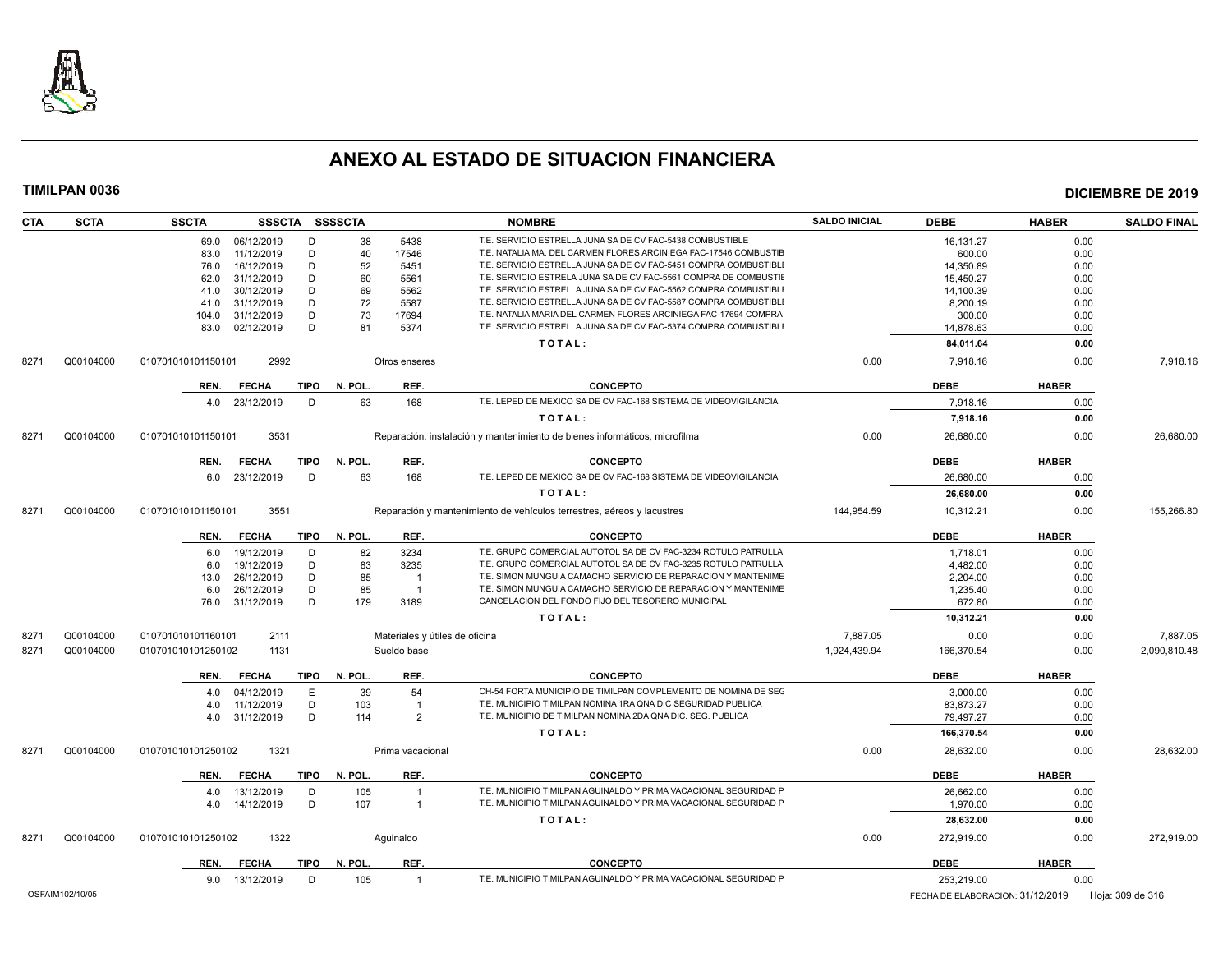

| <b>CTA</b> | <b>SCTA</b> | <b>SSCTA</b><br>SSSCTA SSSSCTA                     |                                      | <b>NOMBRE</b>                                                                                                                        | <b>SALDO INICIAL</b> | <b>DEBE</b>          | <b>HABER</b> | <b>SALDO FINAL</b> |
|------------|-------------|----------------------------------------------------|--------------------------------------|--------------------------------------------------------------------------------------------------------------------------------------|----------------------|----------------------|--------------|--------------------|
|            |             | D<br>9.0 14/12/2019                                | 107<br>$\mathbf{1}$                  | T.E. MUNICIPIO TIMILPAN AGUINALDO Y PRIMA VACACIONAL SEGURIDAD P                                                                     |                      | 19,700.00            | 0.00         |                    |
|            |             |                                                    |                                      | TOTAL:                                                                                                                               |                      | 272,919.00           | 0.00         |                    |
| 8271       | Q00104000   | 010701010101250102<br>1345                         | Gratificación                        |                                                                                                                                      | 1,295,195.42         | 137,325.06           | 0.00         | 1,432,520.48       |
|            |             | <b>FECHA</b><br><b>TIPO</b><br>REN.                | REF.<br>N. POL.                      | <b>CONCEPTO</b>                                                                                                                      |                      | <b>DEBE</b>          | <b>HABER</b> |                    |
|            |             | 04/12/2019<br>E<br>9.0                             | 39<br>54                             | CH-54 FORTA MUNICIPIO DE TIMILPAN COMPLEMENTO DE NOMINA DE SEC                                                                       |                      | 1,928.32             | 0.00         |                    |
|            |             | D<br>11/12/2019<br>9.0                             | 103<br>$\overline{1}$                | T.E. MUNICIPIO TIMILPAN NOMINA 1RA QNA DIC SEGURIDAD PUBLICA                                                                         |                      | 54,535.03            | 0.00         |                    |
|            |             | D<br>13/12/2019<br>14.0                            | 105<br>-1                            | T.E. MUNICIPIO TIMILPAN AGUINALDO Y PRIMA VACACIONAL SEGURIDAD P                                                                     |                      | 26.133.00            | 0.00         |                    |
|            |             | D<br>14/12/2019<br>14.0                            | 107                                  | T.E. MUNICIPIO TIMILPAN AGUINALDO Y PRIMA VACACIONAL SEGURIDAD P                                                                     |                      | 2,122.00             | 0.00         |                    |
|            |             | 31/12/2019<br>D<br>9.0                             | 114<br>$\mathcal{P}$                 | T.E. MUNICIPIO DE TIMILPAN NOMINA 2DA QNA DIC. SEG. PUBLICA                                                                          |                      | 52,606.71            | 0.00         |                    |
|            |             |                                                    |                                      | TOTAL:                                                                                                                               |                      | 137,325.06           | 0.00         |                    |
| 8271       | Q00104000   | 3551<br>010701010101250102                         |                                      | Reparación y mantenimiento de vehículos terrestres, aéreos y lacustres                                                               | 556.80               | 0.00                 | 0.00         | 556.80             |
| 8271       | Q00104000   | 010701010101250102<br>3993                         | Estudios y análisis clínicos         |                                                                                                                                      | 12,064.00            | 0.00                 | 0.00         | 12,064.00          |
| 8271       | Q00104000   | 2711<br>010701010101250105                         | Vestuario y uniformes                |                                                                                                                                      | 153,120.00           | 0.00                 | 0.00         | 153,120.00         |
| 8271       | Q00104000   | 010701010101250105<br>3341                         | Capacitación                         |                                                                                                                                      | 135,900.00           | 0.00                 | 0.00         | 135,900.00         |
| 8271       | Q00104000   | 3391<br>010701010101250105                         | Servicios profesionales              |                                                                                                                                      | 121,000.00           | 0.00                 | 0.00         | 121,000.00         |
| 8271       | Q00104000   | 010701010101250105<br>3411                         | Servicios bancarios y financieros    |                                                                                                                                      | 1.00                 | 0.00                 | 0.00         | 1.00               |
| 8271       | Q00105000   | 010702010303150101<br>2541                         |                                      | Materiales, accesorios y suministros médicos                                                                                         | 6,938.88             | 0.00                 | 0.00         | 6,938.88           |
| 8271       | Q00105000   | 010702010303150101<br>2611                         | Combustibles, lubricantes y aditivos |                                                                                                                                      | 145,815.64           | 17,216.49            | 0.00         | 163,032.13         |
|            |             | <b>FECHA</b><br>REN.                               | TIPO N. POL.<br>REF.                 | <b>CONCEPTO</b>                                                                                                                      |                      | <b>DEBE</b>          | <b>HABER</b> |                    |
|            |             | 06/12/2019<br>D<br>76.0                            | 5438<br>38                           | T.E. SERVICIO ESTRELLA JUNA SA DE CV FAC-5438 COMBUSTIBLE                                                                            |                      | 4,170.17             | 0.00         |                    |
|            |             | 11/12/2019<br>D<br>90.0                            | 40<br>17546                          | T.E. NATALIA MA. DEL CARMEN FLORES ARCINIEGA FAC-17546 COMBUSTIE                                                                     |                      | 500.00               | 0.00         |                    |
|            |             | 16/12/2019<br>D<br>83.0                            | 52<br>5451                           | T.E. SERVICIO ESTRELLA JUNA SA DE CV FAC-5451 COMPRA COMBUSTIBLI                                                                     |                      | 2.085.42             | 0.00         |                    |
|            |             | 31/12/2019<br>D<br>69.0                            | 60<br>5561                           | T.E. SERVICIO ESTRELA JUNA SA DE CV FAC-5561 COMPRA DE COMBUSTIE                                                                     |                      | 2,200.09             | 0.00         |                    |
|            |             | 30/12/2019<br>D<br>48.0                            | 69<br>5562                           | T.E. SERVICIO ESTRELLA JUNA SA DE CV FAC-5562 COMPRA COMBUSTIBLI                                                                     |                      | 3,750.39             | 0.00         |                    |
|            |             | 31/12/2019<br>D<br>48.0<br>D<br>02/12/2019<br>90.0 | 72<br>5587<br>81<br>5374             | T.E. SERVICIO ESTRELLA JUNA SA DE CV FAC-5587 COMPRA COMBUSTIBLI<br>T.E. SERVICIO ESTRELLA JUNA SA DE CV FAC-5374 COMPRA COMBUSTIBLI |                      | 1,310.19<br>3,200.23 | 0.00<br>0.00 |                    |
|            |             |                                                    |                                      | TOTAL:                                                                                                                               |                      | 17,216.49            | 0.00         |                    |
|            |             | 1131                                               | Sueldo base                          |                                                                                                                                      |                      |                      | 0.00         |                    |
| 8271       | Q00105000   | 010702010303250102                                 |                                      |                                                                                                                                      | 197,212.00           | 17,606.00            |              | 214,818.00         |
|            |             | <b>FECHA</b><br><b>TIPO</b><br>REN.                | N. POL.<br>REF.                      | <b>CONCEPTO</b>                                                                                                                      |                      | <b>DEBE</b>          | <b>HABER</b> |                    |
|            |             | 11/12/2019<br>D<br>4.0                             | 104<br>$\overline{1}$                | T.E. MUNICIPIO TIMILPAN NOMINA 1RA QNA DIC PROTECCION CIVIL<br>T.E. MUNICIPIO DE TIMILPAN NOMINA 2DA QNA DIC. PROT. CIVIL            |                      | 8,606.00             | 0.00         |                    |
|            |             | D<br>31/12/2019<br>4.0                             | 115<br>2                             |                                                                                                                                      |                      | 9.000.00             | 0.00         |                    |
|            |             |                                                    |                                      | TOTAL:                                                                                                                               |                      | 17,606.00            | 0.00         |                    |
| 8271       | Q00105000   | 1321<br>010702010303250102                         | Prima vacacional                     |                                                                                                                                      | 0.00                 | 2,955.00             | 0.00         | 2,955.00           |
|            |             | REN.<br><b>FECHA</b><br><b>TIPO</b>                | N. POL.<br>REF.                      | <b>CONCEPTO</b>                                                                                                                      |                      | <b>DEBE</b>          | <b>HABER</b> |                    |
|            |             | 13/12/2019<br>D<br>4.0                             | 106<br>$\overline{1}$                | T.E. MUNICIPIO TIMILPAN AGUINALDO Y PRIMA VACACIONAL PROT. CIVIL                                                                     |                      | 2.955.00             | 0.00         |                    |
|            |             |                                                    |                                      | TOTAL:                                                                                                                               |                      | 2,955.00             | 0.00         |                    |
| 8271       | Q00105000   | 010702010303250102<br>1322                         | Aquinaldo                            |                                                                                                                                      | 0.00                 | 29,550.00            | 0.00         | 29,550.00          |
|            |             | <b>TIPO</b><br>REN.<br><b>FECHA</b>                | N. POL.<br>REF.                      | <b>CONCEPTO</b>                                                                                                                      |                      | <b>DEBE</b>          | <b>HABER</b> |                    |
|            |             | 9.0<br>13/12/2019<br>D                             | 106                                  | T.E. MUNICIPIO TIMILPAN AGUINALDO Y PRIMA VACACIONAL PROT. CIVIL                                                                     |                      | 29,550.00            | 0.00         |                    |
|            |             |                                                    |                                      |                                                                                                                                      |                      |                      |              |                    |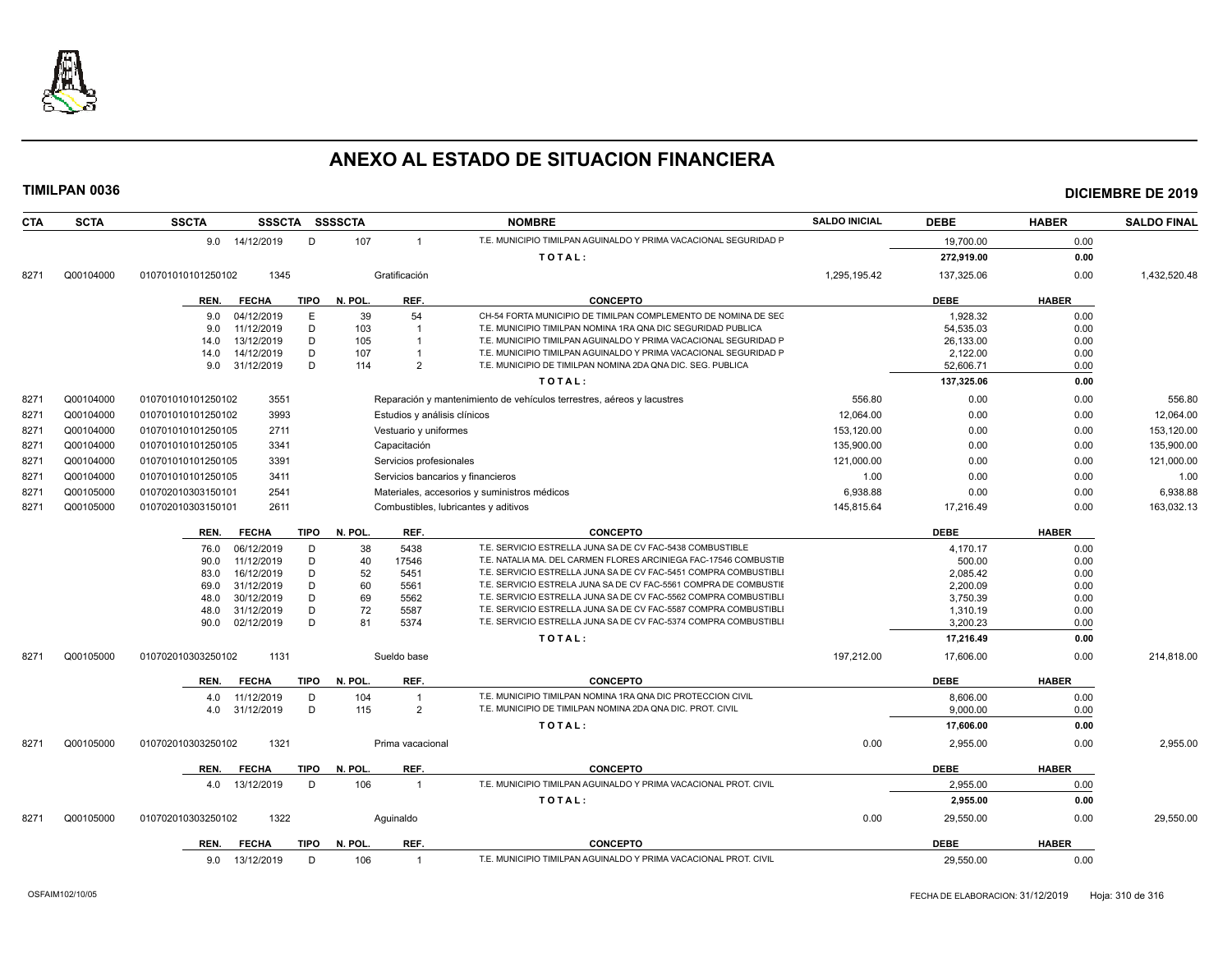

| <b>SCTA</b><br><b>CTA</b> | <b>SSCTA</b>       | SSSCTA SSSSCTA              |         |                  | <b>NOMBRE</b>                                                      | <b>SALDO INICIAL</b> | <b>DEBE</b>                      | <b>HABER</b> | <b>SALDO FINAL</b> |
|---------------------------|--------------------|-----------------------------|---------|------------------|--------------------------------------------------------------------|----------------------|----------------------------------|--------------|--------------------|
|                           |                    |                             |         |                  | TOTAL:                                                             |                      | 29,550.00                        | 0.00         |                    |
| Q00105000<br>8271         | 010702010303250102 | 1345                        |         | Gratificación    |                                                                    | 158,647.06           | 17,605.46                        | 0.00         | 176,252.52         |
|                           | REN.               | <b>FECHA</b><br><b>TIPO</b> | N. POL. | REF.             | <b>CONCEPTO</b>                                                    |                      | <b>DEBE</b>                      | <b>HABER</b> |                    |
|                           | 9.0                | 11/12/2019<br>D             | 104     | $\overline{1}$   | T.E. MUNICIPIO TIMILPAN NOMINA 1RA QNA DIC PROTECCION CIVIL        |                      | 7,211.23                         | 0.00         |                    |
|                           | 14.0               | D<br>13/12/2019             | 106     |                  | T.E. MUNICIPIO TIMILPAN AGUINALDO Y PRIMA VACACIONAL PROT. CIVIL   |                      | 3.183.00                         | 0.00         |                    |
|                           | 9.0                | D<br>31/12/2019             | 115     | $\overline{2}$   | T.E. MUNICIPIO DE TIMILPAN NOMINA 2DA QNA DIC. PROT. CIVIL         |                      | 7,211.23                         | 0.00         |                    |
|                           |                    |                             |         |                  | TOTAL:                                                             |                      | 17,605.46                        | 0.00         |                    |
| R00150000<br>8271         | 020402010102150101 | 1131                        |         | Sueldo base      |                                                                    | 168,684.60           | 20,898.60                        | 0.00         | 189,583.20         |
|                           | REN.               | <b>FECHA</b><br>TIPO        | N. POL. | REF.             | <b>CONCEPTO</b>                                                    |                      | <b>DEBE</b>                      | <b>HABER</b> |                    |
|                           | 4.0                | 11/12/2019<br>E             | 11      | 1703             | CH-1703 PARTICI. MUNICIPIO DE TIMILPAN COMPLEMENTO LISTA DE RAYA   |                      | 7,000.00                         | 0.00         |                    |
|                           | 279.0              | D<br>11/12/2019             | 41      |                  | T.E. PAGO DE NOMINA DE LA 1RA QUINCENA DE DICIEMBRE DE 2019        |                      | 6.949.30                         | 0.00         |                    |
|                           | 269.0              | 31/12/2019<br>D             | 70      | $\overline{2}$   | T.E. PAGO DE NOMINA DE LA 2RA QUINCENA DE DICIEMBRE DE 2019        |                      | 6.949.30                         | 0.00         |                    |
|                           |                    |                             |         |                  | TOTAL:                                                             |                      | 20,898.60                        | 0.00         |                    |
| 8271<br>R00150000         | 020402010102150101 | 1222                        |         |                  | Sueldos y salarios compactados al personal eventual                | 554,091.62           | 58,724.14                        | 0.00         | 612,815.76         |
|                           | REN.               | <b>FECHA</b><br><b>TIPO</b> | N. POL. | REF.             | <b>CONCEPTO</b>                                                    |                      | <b>DEBE</b>                      | <b>HABER</b> |                    |
|                           | 124.0              | 11/12/2019<br>D             | 42      | $\overline{1}$   | T.E. PAGO DE LISTA DE RAYA DE LA 1RA QUINCENA DE DICIEMBRE DE 2019 |                      | 29,512.07                        | 0.00         |                    |
|                           | 114.0              | D<br>31/12/2019             | 71      | $\overline{2}$   | T.E. PAGO DE LISTA DE RAYA DE LA 2DA QUINCENA DE DICIEMBRE DE 2019 |                      | 29,212.07                        | 0.00         |                    |
|                           |                    |                             |         |                  | TOTAL:                                                             |                      | 58,724.14                        | 0.00         |                    |
| 8271<br>R00150000         | 020402010102150101 | 1321                        |         | Prima vacacional |                                                                    | 0.00                 | 20,784.00                        | 0.00         | 20,784.00          |
|                           |                    |                             |         |                  |                                                                    |                      |                                  |              |                    |
|                           | REN.               | <b>FECHA</b><br>TIPO        | N. POL. | REF.             | <b>CONCEPTO</b>                                                    |                      | <b>DEBE</b>                      | <b>HABER</b> |                    |
|                           | 24.0               | 12/12/2019<br>E             | 18      | 1710             | CH-1710 COMPLEMENTO DE AGUINALDO DE LISTA DE RAYA DEL AÑO 2019     |                      | 4,603.00                         | 0.00         |                    |
|                           | 349.0              | D<br>13/12/2019             | 45      |                  | T.E. PAGO DE AGUINALDOS DE NOMINA DEL AÑO 2019                     |                      | 2,317.00                         | 0.00         |                    |
|                           | 199.0              | D<br>13/12/2019             | 46      | $\overline{1}$   | T.E. PAGO DE AGUINALDOS LISTA DE RAYA DEL AÑO 2019                 |                      | 13,864.00                        | 0.00         |                    |
|                           |                    |                             |         |                  | TOTAL:                                                             |                      | 20,784.00                        | 0.00         |                    |
| R00150000<br>8271         | 020402010102150101 | 1322                        |         | Aguinaldo        |                                                                    | 0.00                 | 108,407.00                       | 0.00         | 108,407.00         |
|                           | REN.               | <b>FECHA</b><br>TIPO        | N. POL. | REF.             | <b>CONCEPTO</b>                                                    |                      | <b>DEBE</b>                      | <b>HABER</b> |                    |
|                           | 19.0               | 12/12/2019<br>E             | 18      | 1710             | CH-1710 COMPLEMENTO DE AGUINALDO DE LISTA DE RAYA DEL AÑO 2019     |                      | 18,411.00                        | 0.00         |                    |
|                           | 354.0              | 13/12/2019<br>D             | 45      |                  | T.E. PAGO DE AGUINALDOS DE NOMINA DEL AÑO 2019                     |                      | 23,176.00                        | 0.00         |                    |
|                           | 204.0              | 13/12/2019<br>D             | 46      | $\overline{1}$   | T.E. PAGO DE AGUINALDOS LISTA DE RAYA DEL AÑO 2019                 |                      | 66,820.00                        | 0.00         |                    |
|                           |                    |                             |         |                  | TOTAL:                                                             |                      | 108,407.00                       | 0.00         |                    |
| 8271<br>R00150000         | 020402010102150101 | 1345                        |         | Gratificación    |                                                                    | 201,698.13           | 37,022.96                        | 0.00         | 238,721.09         |
|                           | REN.               | <b>FECHA</b><br><b>TIPO</b> | N. POL. | REF.             | <b>CONCEPTO</b>                                                    |                      | <b>DEBE</b>                      | <b>HABER</b> |                    |
|                           | 9.0                | 11/12/2019<br>E             | 11      | 1703             | CH-1703 PARTICI. MUNICIPIO DE TIMILPAN COMPLEMENTO LISTA DE RAYA   |                      | 3,633.04                         | 0.00         |                    |
|                           | 29.0               | E<br>12/12/2019             | 18      | 1710             | CH-1710 COMPLEMENTO DE AGUINALDO DE LISTA DE RAYA DEL AÑO 2019     |                      | 3.622.00                         | 0.00         |                    |
|                           | 284.0              | 11/12/2019<br>D             | 41      |                  | T.E. PAGO DE NOMINA DE LA 1RA QUINCENA DE DICIEMBRE DE 2019        |                      | 2,450.91                         | 0.00         |                    |
|                           | 129.0              | 11/12/2019<br>D             | 42      | $\mathbf{1}$     | T.E. PAGO DE LISTA DE RAYA DE LA 1RA QUINCENA DE DICIEMBRE DE 2019 |                      | 8,496.05                         | 0.00         |                    |
|                           | 359.0              | D<br>13/12/2019             | 45      |                  | T.E. PAGO DE AGUINALDOS DE NOMINA DEL AÑO 2019                     |                      | 2.076.00                         | 0.00         |                    |
|                           | 209.0              | D<br>13/12/2019             | 46      |                  | T.E. PAGO DE AGUINALDOS LISTA DE RAYA DEL AÑO 2019                 |                      | 5,798.00                         | 0.00         |                    |
|                           | 274.0              | D<br>31/12/2019             | 70      | $\overline{2}$   | T.E. PAGO DE NOMINA DE LA 2RA QUINCENA DE DICIEMBRE DE 2019        |                      | 2,450.91                         | 0.00         |                    |
|                           | 119.0              | D<br>31/12/2019             | 71      | $\overline{2}$   | T.E. PAGO DE LISTA DE RAYA DE LA 2DA QUINCENA DE DICIEMBRE DE 2019 |                      | 8.496.05                         | 0.00         |                    |
| OSFAIM102/10/05           |                    |                             |         |                  |                                                                    |                      | FECHA DE ELABORACION: 31/12/2019 |              | Hoja: 311 de 316   |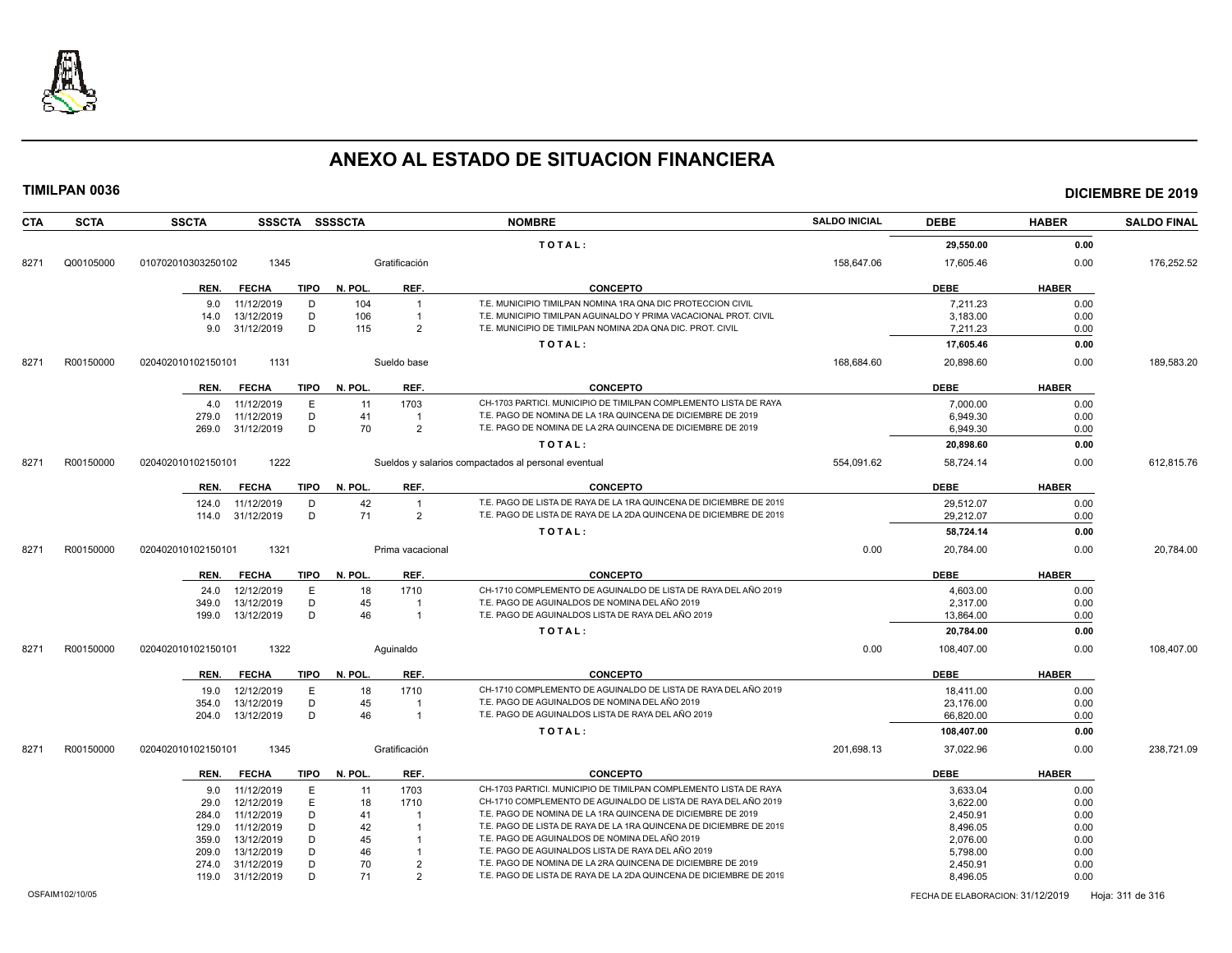

| <b>CTA</b> | <b>SCTA</b> | <b>SSSCTA</b><br><b>SSCTA</b>       | <b>SSSSCTA</b>          |                                     | <b>NOMBRE</b>                                                               | <b>SALDO INICIAL</b> | <b>DEBE</b>   | <b>HABER</b> | <b>SALDO FINAL</b> |
|------------|-------------|-------------------------------------|-------------------------|-------------------------------------|-----------------------------------------------------------------------------|----------------------|---------------|--------------|--------------------|
|            |             |                                     |                         |                                     | TOTAL:                                                                      |                      | 37,022.96     | 0.00         |                    |
| 8271       | R00150000   | 2611<br>020402010102150101          |                         |                                     | Combustibles, lubricantes y aditivos                                        | 2.636.40             | 1,280.00      | 0.00         | 3.916.40           |
|            |             | <b>FECHA</b><br>TIPO<br>REN.        | N. POL.                 | REF.                                | <b>CONCEPTO</b>                                                             |                      | <b>DEBE</b>   | <b>HABER</b> |                    |
|            |             | 11/12/2019<br>D<br>76.0             | 40                      | 17546                               | T.E. NATALIA MA. DEL CARMEN FLORES ARCINIEGA FAC-17546 COMBUSTIE            |                      | 200.00        | 0.00         |                    |
|            |             | D<br>69.0<br>16/12/2019             | 52                      | 5451                                | T.E. SERVICIO ESTRELLA JUNA SA DE CV FAC-5451 COMPRA COMBUSTIBLI            |                      | 980.00        | 0.00         |                    |
|            |             | D<br>31/12/2019<br>69.0             | 179                     | 3373                                | CANCELACION DEL FONDO FIJO DEL TESORERO MUNICIPAL                           |                      | 100.00        | 0.00         |                    |
|            |             |                                     |                         |                                     | TOTAL:                                                                      |                      | 1,280.00      | 0.00         |                    |
| 8272       |             |                                     |                         |                                     | Presupuesto de Egresos Pagado de Transferencias, Asignaciones, Subsidios y  | 6,027,744.14         | 610,885.02    | 0.00         | 6,638,629.16       |
| 8272       | A00A00000   | 4383<br>010301010101110101          |                         | Otrae Avridae<br>Subsidios y apoyos |                                                                             | 3,160,114.08         | 535,186.02    | 0.00         | 3,695,300.10       |
|            |             | <b>TIPO</b><br>REN.<br><b>FECHA</b> | N. POL.                 | REF.                                | <b>CONCEPTO</b>                                                             |                      | <b>DEBE</b>   | <b>HABER</b> |                    |
|            |             | 31/12/2019<br>D<br>6.0              | 8                       |                                     | PAGO ISSEMYM DE DICIEMBRE 2019 DEL DIF TIMILPAN                             |                      | 70,186.02     | 0.00         |                    |
|            |             | 11/12/2019<br>D<br>6.0              | 43                      | $\overline{1}$                      | T.E. SISTEMA MUNICIPAL DIF DE TIMILPAN COMPLEMENTO PARTICIPACION            |                      | 100,000.00    | 0.00         |                    |
|            |             | D<br>13/12/2019<br>6.0              | 49                      |                                     | T.E. SISTEMA MUNICIPAL DIF DE TIMILPAN PARTICIPACIONES PARA AGUINA          |                      | 265,000.00    | 0.00         |                    |
|            |             | D<br>31/12/2019<br>6.0              | 155                     |                                     | REGISTRO DE LA PÁRTICIPACION AL SISTEMA MUNICIPAL DIF DE TIMILPAN           |                      | 100,000.00    | 0.00         |                    |
|            |             |                                     |                         |                                     | TOTAL:                                                                      |                      | 535,186.02    | 0.00         |                    |
| 8272       | A00A00000   | 4411<br>010301010101110101          |                         | Cooperaciones y ayudas              |                                                                             | 453,169.49           | 35,500.00     | 0.00         | 488,669.49         |
|            |             | <b>FECHA</b><br><b>TIPO</b><br>REN. | N. POL.                 | REF.                                | <b>CONCEPTO</b>                                                             |                      | <b>DEBE</b>   | <b>HABER</b> |                    |
|            |             | 06/12/2019<br>Е<br>6.0              | $\overline{\mathbf{1}}$ | 105                                 | CH-105 RP APOYO ECONOMICO A LA COMUNIDAD DE BO ITURBIDE                     |                      | 10,000.00     | 0.00         |                    |
|            |             | E<br>06/12/2019<br>6.0              | $\overline{2}$          | 106                                 | CH-106 RP APOYO ECONOMICO A LA COMUNIDAD DE SN NICOLAS 2DA MZ.              |                      | 7,500.00      | 0.00         |                    |
|            |             | 10/12/2019<br>E<br>6.0              | 9                       | 1701                                | CH-1701 PARTICIPACIONES APOYO ECONOMICO DE LA FIESTA PATRONAL               |                      | 8,000.00      | 0.00         |                    |
|            |             | E<br>26/12/2019<br>6.0              | 28                      | 1720                                | CH-1720 LEOBALDO LOBERA MIRANDA APOYO ECONOMICO PARA HUAPAN                 |                      | 10,000.00     | 0.00         |                    |
|            |             |                                     |                         |                                     | TOTAL:                                                                      |                      | 35,500.00     | 0.00         |                    |
| 8272       | L00119000   | 4391<br>010502050203110101          |                         | Subsidios por carga fiscal          |                                                                             | 2.414.460.57         | 40.199.00     | 0.00         | 2.454.659.57       |
|            |             | <b>FECHA</b><br>TIPO<br>REN.        | N. POL.                 | REF.                                | <b>CONCEPTO</b>                                                             |                      | <b>DEBE</b>   | <b>HABER</b> |                    |
|            |             | 01/12/2019<br>83.0                  | $\overline{\mathbf{1}}$ |                                     | REGISTRO DE INGRESOS RECAUDADOS DE LA CAJA DE LA TESORERIA DE               |                      | 31,215.00     | 0.00         |                    |
|            |             | 7.0 31/12/2019                      | 6                       | $\overline{1}$                      | REGISTRO DEL IMPUESTO PREDIAL DEL MES DE DICIEMBRE DE 2019                  |                      | 8,984.00      | 0.00         |                    |
|            |             |                                     |                         |                                     | TOTAL:                                                                      |                      | 40,199.00     | 0.00         |                    |
| 8274       |             |                                     |                         |                                     | Presupuesto de Egresos Pagado de Intereses, comisiones y otros gastos de la | 31.078.00            | 35.032.00     | 0.00         | 66,110.00          |
| 8274       | L00119000   | 010502050203150101<br>9911          |                         | dauda núhlica                       | Por el ejercicio inmediato anterior                                         | 31,078.00            | 35,032.00     | 0.00         | 66,110.00          |
|            |             | REN.<br><b>FECHA</b><br>TIPO        | N. POL.                 | REF.                                | <b>CONCEPTO</b>                                                             |                      | <b>DEBE</b>   | <b>HABER</b> |                    |
|            |             | 2.0 26/12/2019<br>D                 | 67                      | 492                                 | T.E. JOSE MATUSALEN LEGORRETA SEGUNDO FAC-492 IMPRENTA PASIVO               |                      | 35,032.00     | 0.00         |                    |
|            |             |                                     |                         |                                     | TOTAL:                                                                      |                      | 35,032.00     | 0.00         |                    |
| 8275       |             |                                     |                         |                                     | Presupuesto de Egresos Pagado de Inversión Pública                          | 31,335,701.98        | 20,477,051.88 | 0.00         | 51,812,753.86      |
| 8275       | F00124000   | 6122<br>010701010102260101          |                         | Obra estatal o municipal            |                                                                             | 0.00                 | 700,831.03    | 0.00         | 700,831.03         |
|            |             | <b>FECHA</b><br><b>TIPO</b><br>REN. | N. POL.                 | REF.                                | <b>CONCEPTO</b>                                                             |                      | <b>DEBE</b>   | <b>HABER</b> |                    |
|            |             | 24/12/2019<br>D<br>6.0              | 131                     | 24                                  | T.E. GRUPO JUMERAIN SA DE CV FAC-24 EST. 1 OBRA 19 FEFOM/2019               |                      | 346.848.68    | 0.00         |                    |
|            |             | D<br>24/12/2019<br>6.0              | 132                     | 32                                  | T.E. GRUPO JUMERAIN SA DE CV FAC-32 EST. 2 OBRA 19 FEFOM/2019               |                      | 353,982.35    | 0.00         |                    |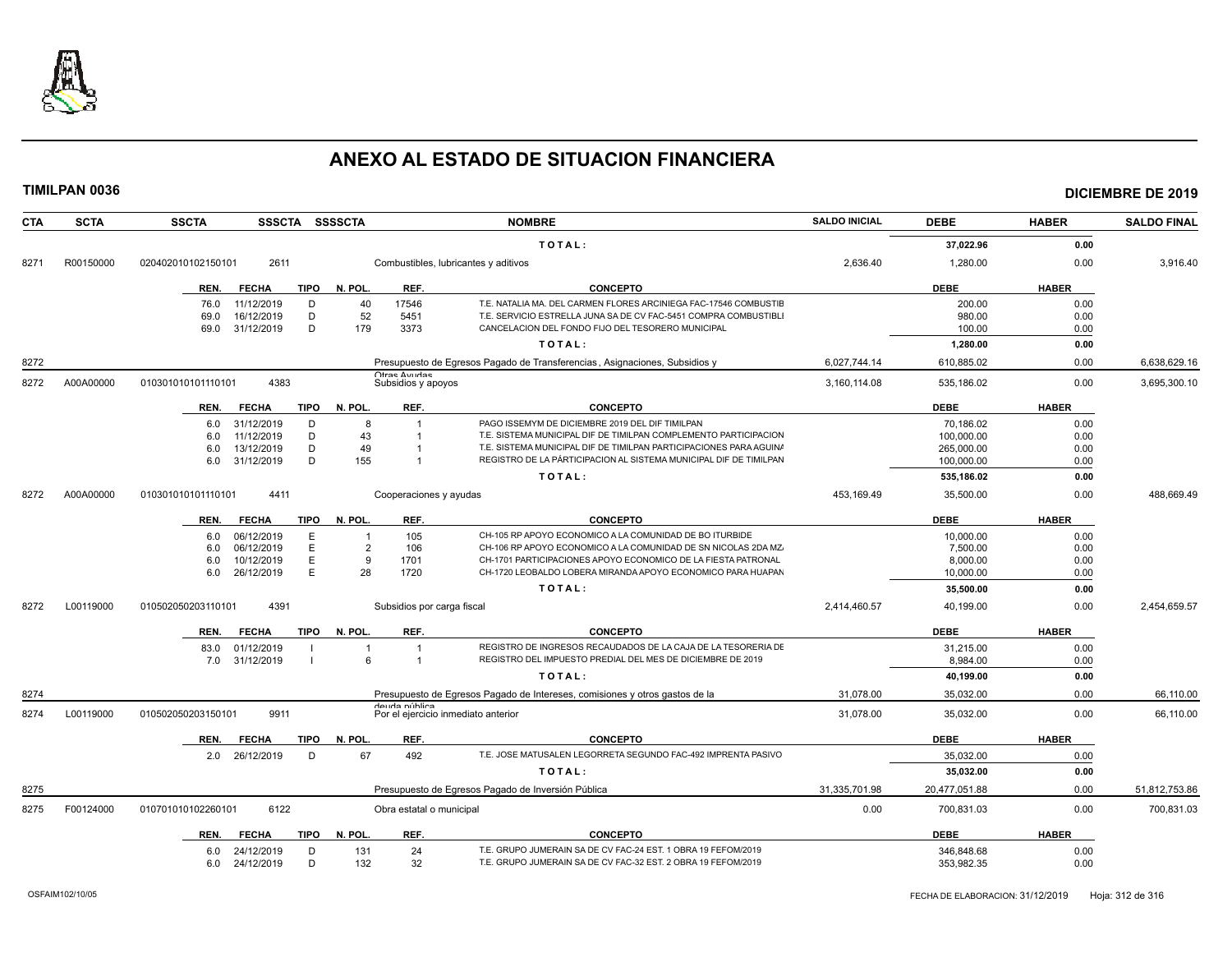

| CTA  | <b>SCTA</b> | <b>SSSCTA</b><br><b>SSCTA</b>       | <b>SSSSCTA</b>           | <b>NOMBRE</b>                                                       | <b>SALDO INICIAL</b> | <b>DEBE</b>  | <b>HABER</b> | <b>SALDO FINAL</b> |
|------|-------------|-------------------------------------|--------------------------|---------------------------------------------------------------------|----------------------|--------------|--------------|--------------------|
|      |             |                                     |                          | TOTAL:                                                              |                      | 700,831.03   | 0.00         |                    |
| 8275 | F00124000   | 6122<br>020103010101250101          | Obra estatal o municipal |                                                                     | 3,507,023.61         | 1,039,754.93 | 0.00         | 4,546,778.54       |
|      |             | <b>FECHA</b><br><b>TIPO</b><br>REN. | N. POL.<br>REF.          | <b>CONCEPTO</b>                                                     |                      | <b>DEBE</b>  | <b>HABER</b> |                    |
|      |             | 28/12/2019<br>6.0<br>D              | 96<br>91                 | T.E. SRA CONSTRUCCIONES SA DE CV FAC-11 EST 2 OBRA 13/2019          |                      | 799,896.61   | 0.00         |                    |
|      |             | 28/12/2019<br>D<br>6.0              | 92<br>97                 | T.E. EC GRUPO CONSTRUCTOR MIRANDA SA DE CV FAC-97 EST 1 OBRA 54     |                      | 239.858.32   | 0.00         |                    |
|      |             |                                     |                          | TOTAL:                                                              |                      | 1,039,754.93 | 0.00         |                    |
| 8275 | F00124000   | 6122<br>020103010101260101          | Obra estatal o municipal |                                                                     | 959,973.00           | 999,978.42   | 0.00         | 1,959,951.42       |
|      |             | <b>FECHA</b><br><b>TIPO</b><br>REN. | N. POL.<br>REF.          | <b>CONCEPTO</b>                                                     |                      | <b>DEBE</b>  | <b>HABER</b> |                    |
|      |             | 26/12/2019<br>D<br>6.0              | 69<br>134                | T.E. ANGEL ALFREDO ROMERO GONZALEZ FAC-69 EST. 2 OBRA 43 FEFOM/     |                      | 999.978.42   | 0.00         |                    |
|      |             |                                     |                          | TOTAL:                                                              |                      | 999,978.42   | 0.00         |                    |
| 8275 | F00124000   | 6122<br>020201010201250101          | Obra estatal o municipal |                                                                     | 0.00                 | 3,609,540.06 | 0.00         | 3,609,540.06       |
|      |             | <b>FECHA</b><br><b>TIPO</b><br>REN. | N. POL.<br>REF.          | <b>CONCEPTO</b>                                                     |                      | <b>DEBE</b>  | <b>HABER</b> |                    |
|      |             | 30/12/2019<br>D<br>6.0              | 149<br>94                | T.E. GRUPO VIALMED SA DE CV FAC-149 ESTI 1 OBRA 05 FISM/2019        |                      | 499.991.09   | 0.00         |                    |
|      |             | D<br>6.0<br>27/12/2019              | 143<br>143               | T.E. GRUPO VIALMED SA DE CV FAC-143 ESTI. 1 OBRA FISE 03/2019       |                      | 2,966,143.90 | 0.00         |                    |
|      |             | 31/12/2019<br>D<br>6.0              | 148<br>147               | T.E. GRUPO VIALMED SA DE CV FAC-147 ESTI. 1 OBRA FISE 03/2019       |                      | 143,405.07   | 0.00         |                    |
|      |             |                                     |                          | TOTAL:                                                              |                      | 3,609,540.06 | 0.00         |                    |
| 8275 | F00124000   | 020201010201260101<br>6122          | Obra estatal o municipal |                                                                     | 13,077,810.32        | 961,290.85   | 0.00         | 14,039,101.17      |
|      |             | REN.<br><b>FECHA</b><br><b>TIPO</b> | N. POL.<br>REF.          | <b>CONCEPTO</b>                                                     |                      | <b>DEBE</b>  | <b>HABER</b> |                    |
|      |             | 19/12/2019<br>D<br>6.0              | 234<br>126               | T.E. GUCOC SA DE CV FAC-234 ESTI 1 DE LA OBRA 41 FEFOM/2019         |                      | 499,484.55   | 0.00         |                    |
|      |             | 6.0<br>19/12/2019<br>D              | 127<br>234               | T.E. ELENA ARQUITECTOS + ARQUITECTOS SA DE CV FAC-234 ESTIMACION    |                      | 461,806.30   | 0.00         |                    |
|      |             |                                     |                          | TOTAL:                                                              |                      | 961,290.85   | 0.00         |                    |
| 8275 | F00124000   | 020201010201260101<br>6125          |                          | Ejecución de obras por administración                               | 484.826.15           | 4,640.00     | 0.00         | 489.466.15         |
|      |             | REN.<br><b>FECHA</b><br><b>TIPO</b> | N. POL.<br>REF.          | <b>CONCEPTO</b>                                                     |                      | <b>DEBE</b>  | <b>HABER</b> |                    |
|      |             | 2.0 09/12/2019<br>D                 | 4043<br>119              | T.E. JOSE LUIS OSORNIO CABALLERO FAC-4043 MATERIALES OBRA 28 FEF    |                      | 4.640.00     | 0.00         |                    |
|      |             |                                     |                          | TOTAL:                                                              |                      | 4.640.00     | 0.00         |                    |
| 8275 | F00124000   | 6122<br>020201010203250101          | Obra estatal o municipal |                                                                     | $-643,594.42$        | 0.00         | 0.00         | $-643,594.42$      |
| 8275 | F00124000   | 6125<br>020201010204260101          |                          | Ejecución de obras por administración                               | 88,589.20            | 179,948.57   | 0.00         | 268,537.77         |
|      |             | REN.<br><b>FECHA</b><br><b>TIPO</b> | N. POL.<br>REF.          | <b>CONCEPTO</b>                                                     |                      | <b>DEBE</b>  | <b>HABER</b> |                    |
|      |             | 05/12/2019<br>2.0<br>D              | 157<br>117               | T.E. CHIMALLI INGENIERIA SA DE CV FAC-157 MATERIAL BORA FEFOM 06/20 |                      | 25.199.93    | 0.00         |                    |
|      |             | D<br>2.0<br>09/12/2019              | 120<br>156               | T.E. CHIMALLI INGENIERIA SA DE CV FAC-156 MATERIAL OBRA FEFOM 04/20 |                      | 154,748.64   | 0.00         |                    |
|      |             |                                     |                          | TOTAL:                                                              |                      | 179,948.57   | 0.00         |                    |
| 8275 | F00124000   | 020201010401260101<br>6122          | Obra estatal o municipal |                                                                     | 617.771.83           | 1,679,440.00 | 0.00         | 2.297.211.83       |
|      |             | <b>FECHA</b><br><b>TIPO</b><br>REN. | REF.<br>N. POL.          | <b>CONCEPTO</b>                                                     |                      | <b>DEBE</b>  | <b>HABER</b> |                    |
|      |             | 6.0 27/12/2019<br>D                 | 137<br>16                | T.E. COORPORATIVO INDUSTRIAL YAFINSA SA DE CV FAC-16 EST 1 OBRA 2   |                      | 1,679,440.00 | 0.00         |                    |
|      |             |                                     |                          | TOTAL:                                                              |                      | 1,679,440.00 | 0.00         |                    |
| 8275 | F00124000   | 020201010401260101<br>6125          |                          | Ejecución de obras por administración                               | 399.994.59           | 113,468.24   | 0.00         | 513,462.83         |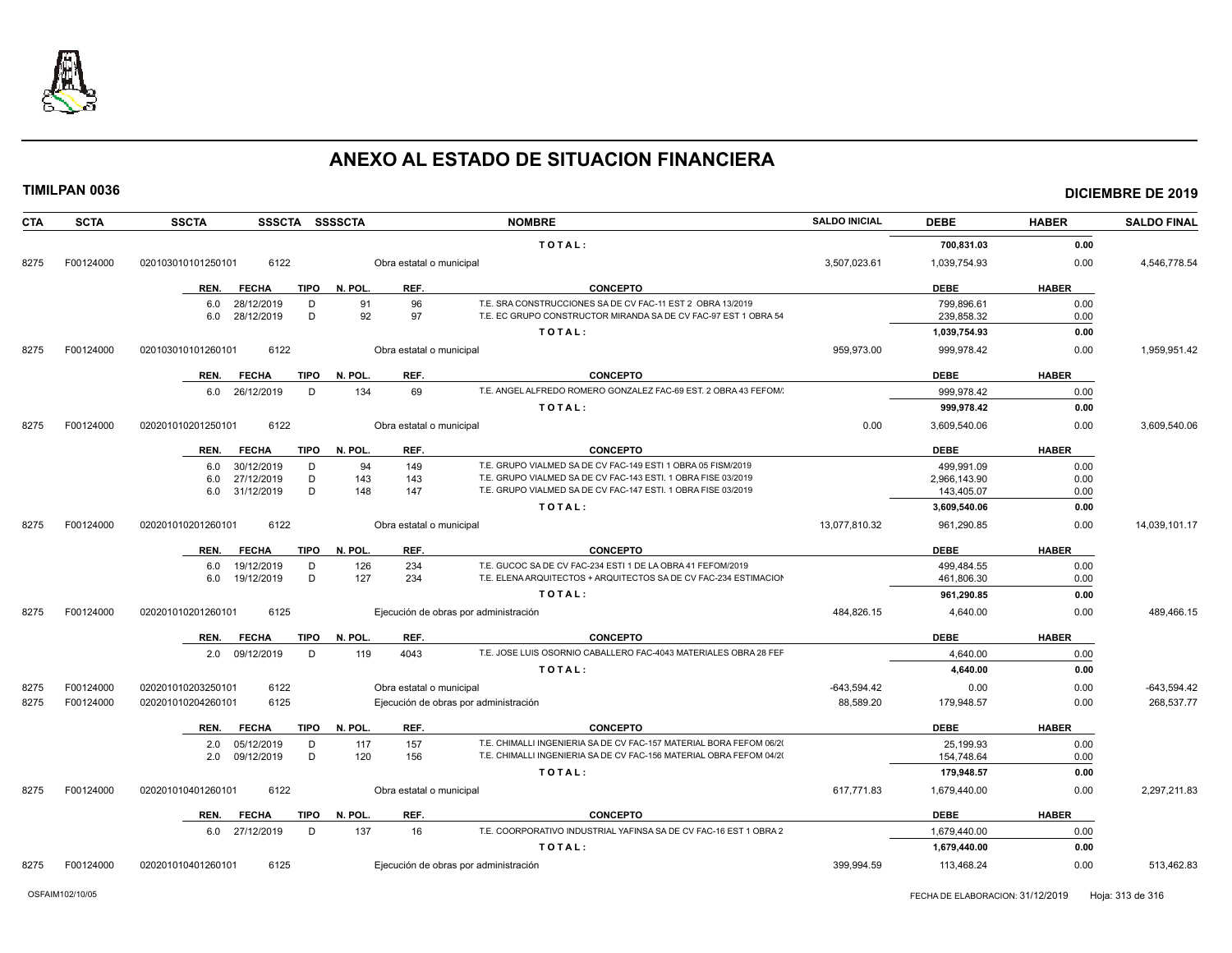

| <b>CTA</b><br><b>SCTA</b> |           | <b>SSCTA</b><br>SSSCTA SSSSCTA              |            | <b>NOMBRE</b>            |                                                                    | <b>SALDO INICIAL</b> | <b>DEBE</b>             | <b>HABER</b> | <b>SALDO FINAL</b> |
|---------------------------|-----------|---------------------------------------------|------------|--------------------------|--------------------------------------------------------------------|----------------------|-------------------------|--------------|--------------------|
|                           |           | REN.<br><b>FECHA</b><br><b>TIPO</b>         | N. POL.    | REF.                     | <b>CONCEPTO</b>                                                    |                      | <b>DEBE</b>             | <b>HABER</b> |                    |
|                           |           | 12/12/2019<br>6.0<br>D                      | 123        | 765                      | T.E. ERASTO JIMENEZ MENDOZA FAC-765 MATERIALES OBRA FEFOM 44/20    |                      | 22,926.24               | 0.00         |                    |
|                           |           | 26/12/2019<br>D<br>6.0                      | 136        | 95                       | T.E. EC GRUPO CONSTRUCTOR MIRANDA SA DE CV FAC-95 OBRA 44 FEFO     |                      | 30,380.40               | 0.00         |                    |
|                           |           | D<br>6.0<br>30/12/2019                      | 138        | 416                      | T.E. SINTHIA MIRANDA GARCIA ESTRADA FAC-416 MATERIALES OBRA 44 DI  |                      | 39,161.60               | 0.00         |                    |
|                           |           | D<br>6.0<br>30/12/2019                      | 139        | 415                      | T.E. SINTHIA MIRANDA GARCIA ESTRADA FAC-415 MATERIALES OBRA 44 DI  |                      | 21,000.00               | 0.00         |                    |
|                           |           |                                             |            |                          | TOTAL:                                                             |                      | 113,468.24              | 0.00         |                    |
| 8275                      | F00124000 | 6139<br>020201010503150101                  |            |                          | Reparación y mantenimiento de infraestructura hidráulica           | 385,534.31           | 199.00                  | 0.00         | 385,733.31         |
|                           |           | <b>FECHA</b><br><b>TIPO</b><br>REN.         | N. POL.    | REF.                     | <b>CONCEPTO</b>                                                    |                      | <b>DEBE</b>             | <b>HABER</b> |                    |
|                           |           | 83.0<br>31/12/2019<br>D                     | 179        | 745                      | CANCELACION DEL FONDO FIJO DEL TESORERO MUNICIPAL                  |                      | 94.99                   | 0.00         |                    |
|                           |           | D<br>31/12/2019<br>111.0                    | 179        | 13015                    | CANCELACION DEL FONDO FIJO DEL TESORERO MUNICIPAL                  |                      | 104.01                  | 0.00         |                    |
|                           |           |                                             |            |                          | TOTAL:                                                             |                      | 199.00                  |              |                    |
|                           |           |                                             |            |                          |                                                                    |                      |                         | 0.00         |                    |
| 8275                      | F00124000 | 6159<br>020201010503150101                  |            |                          | Reparacion y mantenimiento de vialidades y alumbrado               | 680,259.32           | 0.00                    | 0.00         | 680,259.32         |
| 8275                      | F00124000 | 6122<br>020203010201250101                  |            | Obra estatal o municipal |                                                                    | 3,617,586.29         | 1,380,316.71            | 0.00         | 4,997,903.00       |
|                           |           | REN.<br><b>FECHA</b><br><b>TIPO</b>         | N. POL.    | REF.                     | <b>CONCEPTO</b>                                                    |                      | <b>DEBE</b>             | <b>HABER</b> |                    |
|                           |           | 26/12/2019<br>D<br>6.0                      | 90         | 11                       | T.E. SRA CONSTRUCCIONES SA DE CV FAC-11 EST 2 OBRA 13/2019         |                      | 38,515.02               | 0.00         |                    |
|                           |           | 30/12/2019<br>6.0<br>D                      | 95         | 167                      | T.E. MARIBEL SEGUNDO BAUTISTA FAC-167 EST 2 FINIQUITO OBRA 24 FISM |                      | 266,337.33              | 0.00         |                    |
|                           |           | D<br>31/12/2019<br>6.0                      | 97         | 412                      | T.E. JOSE FRANCISCO SANCHEZ LOPEZ FAC-412 EST 3 OBRA 18 FISM/2019  |                      | 66.728.35               | 0.00         |                    |
|                           |           | 31/12/2019<br>D<br>6.0                      | 98         | 63                       | T.E. OSCAL SALVADOR DIAZ GONZALEZ FAC-63 ESTI 2 OBRA 15 FISM/2019  |                      | 57.186.32               | 0.00         |                    |
|                           |           | D.<br>27/12/2019<br>6.0                     | 144        | $\overline{1}$           | T.E. JOSE FRANCISCO SANCHEZ LOPEZ FAC-1 ESTIM 1 OBRA 04 FISE/2019  |                      | 951,549.69              | 0.00         |                    |
|                           |           |                                             |            |                          | TOTAL:                                                             |                      | 1,380,316.71            | 0.00         |                    |
| 8275                      | F00124000 | 6125<br>020203010201250101                  |            |                          | Ejecución de obras por administración                              | 49.995.72            | 0.00                    | 0.00         | 49.995.72          |
| 8275                      | F00124000 | 6122<br>020203010201260101                  |            | Obra estatal o municipal |                                                                    | 278,071.13           | 21,144.25               | 0.00         | 299,215.38         |
|                           |           | <b>FECHA</b><br><b>TIPO</b><br>REN.         | N. POL.    | REF.                     | <b>CONCEPTO</b>                                                    |                      | <b>DEBE</b>             | <b>HABER</b> |                    |
|                           |           | 2.0 26/12/2019<br>D                         | 135        | $\mathbf{3}$             | T.E. SRA CONSTRUCCIONES SA DE CV FAC-3 EST. 2 OBRA 22 FEFOM/2019   |                      | 21,144.25               | 0.00         |                    |
|                           |           |                                             |            |                          | TOTAL:                                                             |                      | 21,144.25               | 0.00         |                    |
| 8275                      | F00124000 | 6125<br>020203010201260101                  |            |                          | Ejecución de obras por administración                              | 230.926.39           | 0.00                    | 0.00         | 230.926.39         |
| 8275<br>F00124000         |           | 6122<br>020204010201250101                  |            | Obra estatal o municipal |                                                                    | 849,942.70           | 315,635.21              | 0.00         | 1,165,577.91       |
|                           |           | REN.<br><b>FECHA</b><br>TIPO                | N. POL.    | REF.                     | <b>CONCEPTO</b>                                                    |                      | <b>DEBE</b>             | <b>HABER</b> |                    |
|                           |           | 6.0 30/12/2019<br>D.                        | 93         | 74                       | T.E. ANGEL ALFREDO ROMERO GONZALEZ FAC-74 EST. 1 OBRA 53/2019 FIS  |                      | 315,635.21              | 0.00         |                    |
|                           |           |                                             |            |                          | TOTAL:                                                             |                      | 315,635.21              | 0.00         |                    |
| 8275                      | F00124000 | 6122<br>020204010201260101                  |            | Obra estatal o municipal |                                                                    | 3,437,756.88         | 1,271,781.44            | 0.00         | 4,709,538.32       |
|                           |           |                                             | N. POL.    | REF.                     | <b>CONCEPTO</b>                                                    |                      | <b>DEBE</b>             | <b>HABER</b> |                    |
|                           |           | <b>FECHA</b><br><b>TIPO</b><br>REN.         |            |                          | T.E. ANGEL ALFREDO ROMERO GONZALEZ FAC-66 EST 1 OBRA 38 FEFOM/     |                      |                         |              |                    |
|                           |           | 02/12/2019<br>D<br>2.0<br>D                 | 116        | 66                       | T.E. ANGEL ALFREDO ROMERO GONZALEZ FAC-67 EST. 2 OBRA FEFOM 38/    |                      | 656,668.79              | 0.00         |                    |
|                           |           | 19/12/2019<br>6.0<br>D                      | 125<br>128 | 67<br>68                 | T.E. ANGEL ALFREDO ROMERO GONZALEZ FAC-68 ESTI 2 OBRA 14 FEFOM/    |                      | 93,286.94               | 0.00         |                    |
|                           |           | 21/12/2019<br>6.0<br>D                      |            | 97                       | T.E. ELENA ARQUITECTOS + ARQUITECTOS SA DE CV FAC-97 ESTIMACION    |                      | 82,001.80               | 0.00         |                    |
|                           |           | 21/12/2019<br>6.0<br>D<br>24/12/2019<br>6.0 | 129<br>130 | 70                       | T.E. ANGEL ALFREDO ROMERO GONZALEZ FAC-70 EST 2 OBRA 33 FEFOM/     |                      | 119,896.14<br>50,066.18 | 0.00<br>0.00 |                    |
|                           |           | D.<br>6.0<br>31/12/2019                     | 140        | 195                      | T.E. ELECTROINGENIERIA CEFYD SA DE CV FAC-195 ESTI 1 OBRA 7 FEFOM  |                      | 269.861.59              | 0.00         |                    |
|                           |           |                                             |            |                          |                                                                    |                      |                         |              |                    |
|                           |           |                                             |            |                          | TOTAL:                                                             |                      | 1,271,781.44            | 0.00         |                    |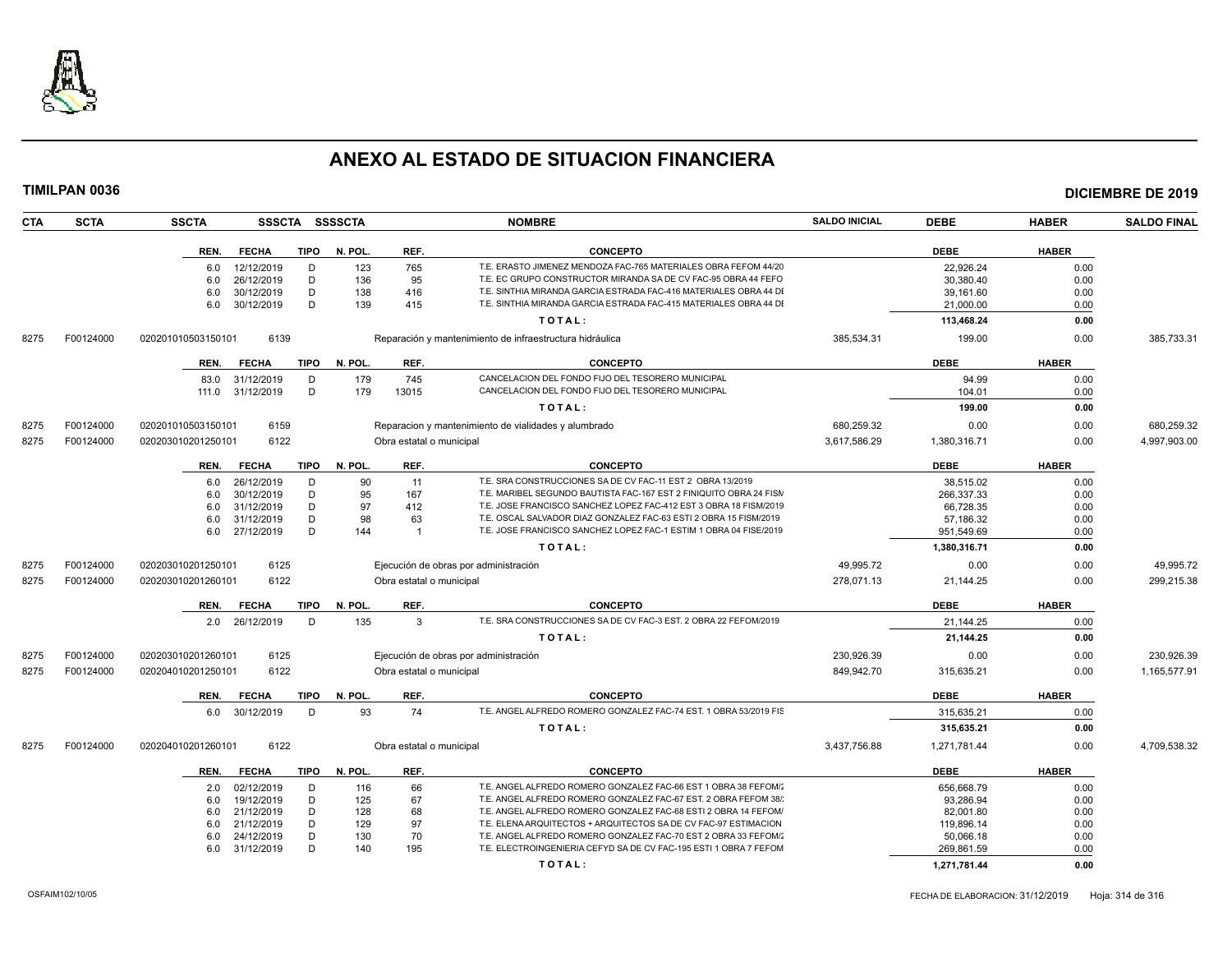

| <b>CTA</b> | <b>SCTA</b> | <b>SSCTA</b><br><b>SSSCTA</b>                                            |             | <b>SSSSCTA</b> | <b>NOMBRE</b>            |                                                                     | <b>SALDO INICIAL</b> | <b>DEBE</b>  | <b>HABER</b> | <b>SALDO FINAL</b> |
|------------|-------------|--------------------------------------------------------------------------|-------------|----------------|--------------------------|---------------------------------------------------------------------|----------------------|--------------|--------------|--------------------|
| 8275       | F00124000   | 6122<br>020205010101250101                                               |             |                | Obra estatal o municipal |                                                                     | 0.00                 | 4,933,456.97 | 0.00         | 4,933,456.97       |
|            |             | REN.<br><b>FECHA</b>                                                     | <b>TIPO</b> | N. POL.        | REF.                     | <b>CONCEPTO</b>                                                     |                      | <b>DEBE</b>  | <b>HABER</b> |                    |
|            |             | 11/12/2019<br>6.0                                                        | D           | 88             | $\overline{4}$           | T.E. ABRAHAM RADADAN LOPEZ FAC-4 ESTIMACION 1 DE LA OBRA CALENT     |                      | 239,576.79   | 0.00         |                    |
|            |             | 27/12/2019<br>6.0                                                        | D           | 141            | 154                      | T.E. MARIBEL SEGUNDO BAUTISTA FAC-154 ESTIMA 1 OBRA FISE 01/2019    |                      | 1,136,173.02 | 0.00         |                    |
|            |             | 27/12/2019<br>6.0                                                        | D           | 142            | 155                      | T.E. MARIBEL SEGUNDO BAUTISTA FAC-155 ESTIMA 1 OBRA FISE 02/2019    |                      | 1,136,558.72 | 0.00         |                    |
|            |             | 31/12/2019<br>6.0                                                        | D           | 145            | $\overline{2}$           | T.E. ABRAHAM RABADAN LOPEZ FAC-2 ESTIMACION I OBRA 05 FISE/2019     |                      | 152.749.43   | 0.00         |                    |
|            |             | 27/12/2019<br>6.0                                                        | D           | 146            | 11                       | T.E. INGENIERIA CIVIL E INDUSTRIAL DEL ESTADO DE MEXICO SA DE CV ES |                      | 1,651,728.09 | 0.00         |                    |
|            |             | 28/12/2019<br>6.0                                                        | D           | 147            | 95                       | T.E. EN RIQUE HERNANDEZ HERNANDEZ FAC-95 ESTIM 1 OBRA 07 FISE/20    |                      | 616,670.92   | 0.00         |                    |
|            |             |                                                                          |             |                |                          | TOTAL:                                                              |                      | 4,933,456.97 | 0.00         |                    |
| 8275       | F00124000   | 6122<br>020501010106250101                                               |             |                | Obra estatal o municipal |                                                                     | 2,230,015.68         | 85,443.71    | 0.00         | 2,315,459.39       |
|            |             | <b>FECHA</b><br>REN.                                                     | <b>TIPO</b> | N. POL.        | REF.                     | <b>CONCEPTO</b>                                                     |                      | <b>DEBE</b>  | <b>HABER</b> |                    |
|            |             | 19/12/2019<br>6.0                                                        | D           | 89             | 122                      | T.E. FELIX HERNANDEZ FLORES FAC-122 EST. 2 FINIQUITO OBRA FISM 14/2 |                      | 85,443.71    | 0.00         |                    |
|            |             |                                                                          |             |                |                          | TOTAL:                                                              |                      | 85,443.71    | 0.00         |                    |
| 8275       | F00124000   | 6125<br>020501010106260101                                               |             |                |                          | Ejecución de obras por administración                               | 169,944.51           | 0.00         | 0.00         | 169,944.51         |
| 8275       | F00124000   | 6122<br>030201010201250101                                               |             |                | Obra estatal o municipal |                                                                     | 286,143.21           | 0.00         | 0.00         | 286,143.21         |
| 8275       | F00124000   | 6122<br>030305010104250101                                               |             |                | Obra estatal o municipal |                                                                     | 0.00                 | 3,107,409.26 | 0.00         | 3,107,409.26       |
|            |             |                                                                          |             |                | REF.                     |                                                                     |                      |              | <b>HABER</b> |                    |
|            |             | <b>FECHA</b><br>REN.                                                     | TIPO        | N. POL.        |                          | <b>CONCEPTO</b>                                                     |                      | <b>DEBE</b>  |              |                    |
|            |             | 05/12/2019<br>69.0                                                       | E           | 42             | $\overline{1}$           | CFE SBS APORTACION DEL MUNICIPIO PARA OBRAS DE ELECTRIFICACION      |                      | 119,047.62   | 0.00         |                    |
|            |             | 62.0<br>05/12/2019                                                       | E           | 42             |                          | CFE SBS APORTACION DEL MUNICIPIO PARA OBRAS DE ELECTRIFICACION      |                      | 130,952.38   | 0.00         |                    |
|            |             | 05/12/2019<br>55.0                                                       | E           | 42             |                          | CFE SBS APORTACION DEL MUNICIPIO PARA OBRAS DE ELECTRIFICACION      |                      | 130.952.38   | 0.00         |                    |
|            |             | 05/12/2019<br>48.0                                                       | E           | 42             |                          | CFE SBS APORTACION DEL MUNICIPIO PARA OBRAS DE ELECTRIFICACION      |                      | 202,380.95   | 0.00         |                    |
|            |             | 05/12/2019<br>41.0                                                       | E           | 42             |                          | CFE SBS APORTACION DEL MUNICIPIO PARA OBRAS DE ELECTRIFICACION      |                      | 71,428.57    | 0.00         |                    |
|            |             | 05/12/2019<br>125.0                                                      |             | 42             |                          | CFE SBS APORTACION DEL MUNICIPIO PARA OBRAS DE ELECTRIFICACION      |                      | 59,523.81    | 0.00         |                    |
|            |             | 05/12/2019<br>27.0                                                       | E           | 42             |                          | CFE SBS APORTACION DEL MUNICIPIO PARA OBRAS DE ELECTRIFICACION      |                      | 83,333.33    | 0.00         |                    |
|            |             | 05/12/2019<br>20.0                                                       | E           | 42             |                          | CFE SBS APORTACION DEL MUNICIPIO PARA OBRAS DE ELECTRIFICACION      |                      | 119.047.62   | 0.00         |                    |
|            |             | 05/12/2019<br>13.0                                                       | Е           | 42             |                          | CFE SBS APORTACION DEL MUNICIPIO PARA OBRAS DE ELECTRIFICACION      |                      | 166,666.67   | 0.00         |                    |
|            |             | 05/12/2019<br>6.0                                                        | E           | 42             |                          | CFE SBS APORTACION DEL MUNICIPIO PARA OBRAS DE ELECTRIFICACION      |                      | 59.523.81    | 0.00         |                    |
|            |             | 05/12/2019<br>118.0                                                      |             | 42             |                          | CFE SBS APORTACION DEL MUNICIPIO PARA OBRAS DE ELECTRIFICACION      |                      | 95,238.10    | 0.00         |                    |
|            |             | 05/12/2019<br>111.0                                                      | E           | 42             |                          | CFE SBS APORTACION DEL MUNICIPIO PARA OBRAS DE ELECTRIFICACION      |                      | 59,523.81    | 0.00         |                    |
|            |             | 05/12/2019<br>104.0                                                      | E           | 42             |                          | CFE SBS APORTACION DEL MUNICIPIO PARA OBRAS DE ELECTRIFICACION      |                      | 59.523.81    | 0.00         |                    |
|            |             | 05/12/2019<br>97.0                                                       | E           | 42             |                          | CFE SBS APORTACION DEL MUNICIPIO PARA OBRAS DE ELECTRIFICACION      |                      | 83,333.33    | 0.00         |                    |
|            |             | 05/12/2019<br>76.0                                                       | E           | 42             |                          | CFE SBS APORTACION DEL MUNICIPIO PARA OBRAS DE ELECTRIFICACION      |                      | 71,428.57    | 0.00         |                    |
|            |             | 05/12/2019<br>83.0                                                       |             | 42             |                          | CFE SBS APORTACION DEL MUNICIPIO PARA OBRAS DE ELECTRIFICACION      |                      | 178,571.43   | 0.00         |                    |
|            |             | 05/12/2019<br>90.0                                                       | Е           | 42             |                          | CFE SBS APORTACION DEL MUNICIPIO PARA OBRAS DE ELECTRIFICACION      |                      | 71,428.57    | 0.00         |                    |
|            |             | 05/12/2019<br>34.0                                                       | E           | 42             |                          | CFE SBS APORTACION DEL MUNICIPIO PARA OBRAS DE ELECTRIFICACION      |                      | 238.095.24   | 0.00         |                    |
|            |             | 30/12/2019<br>6.0                                                        | D           | 96             | 71                       | T.E. ANGEL ALFREDO ROMERO GONZALEZ FAC-71 EST 1 OBRA 17 FISM/20     |                      | 649,995.71   | 0.00         |                    |
|            |             | 31/12/2019<br>6.0                                                        | D           | 99             | 72                       | T.E. ANGEL ALFREDO ROMERO GONZALEZ FAC-72 ESTI 1 OBRA 51 DEL FIS    |                      | 457,413.55   | 0.00         |                    |
|            |             |                                                                          |             |                |                          | TOTAL:                                                              |                      | 3,107,409.26 | 0.00         |                    |
| 8275       | F00124000   | 030305010104260101<br>6122                                               |             |                | Obra estatal o municipal |                                                                     | 627,131.56           | 72,773.23    | 0.00         | 699,904.79         |
|            |             | REN.<br><b>FECHA</b>                                                     | <b>TIPO</b> | N. POL.        | REF.                     | <b>CONCEPTO</b>                                                     |                      | <b>DEBE</b>  | <b>HABER</b> |                    |
|            |             | 6.0 24/12/2019                                                           | D           | 133            | 69                       | T.E. ANGEL ALFREDO ROMERO GONZALEZ FAC-69 EST. 2 OBRA 43 FEFOM/     |                      | 72,773.23    | 0.00         |                    |
|            |             |                                                                          |             |                |                          | TOTAL:                                                              |                      | 72,773.23    | 0.00         |                    |
| 8276       |             | Presupuesto de Egresos Pagado de Bienes Muebles, Inmuebles e Intangibles |             |                |                          |                                                                     |                      | 230,994.20   | 0.00         | 312,133.16         |